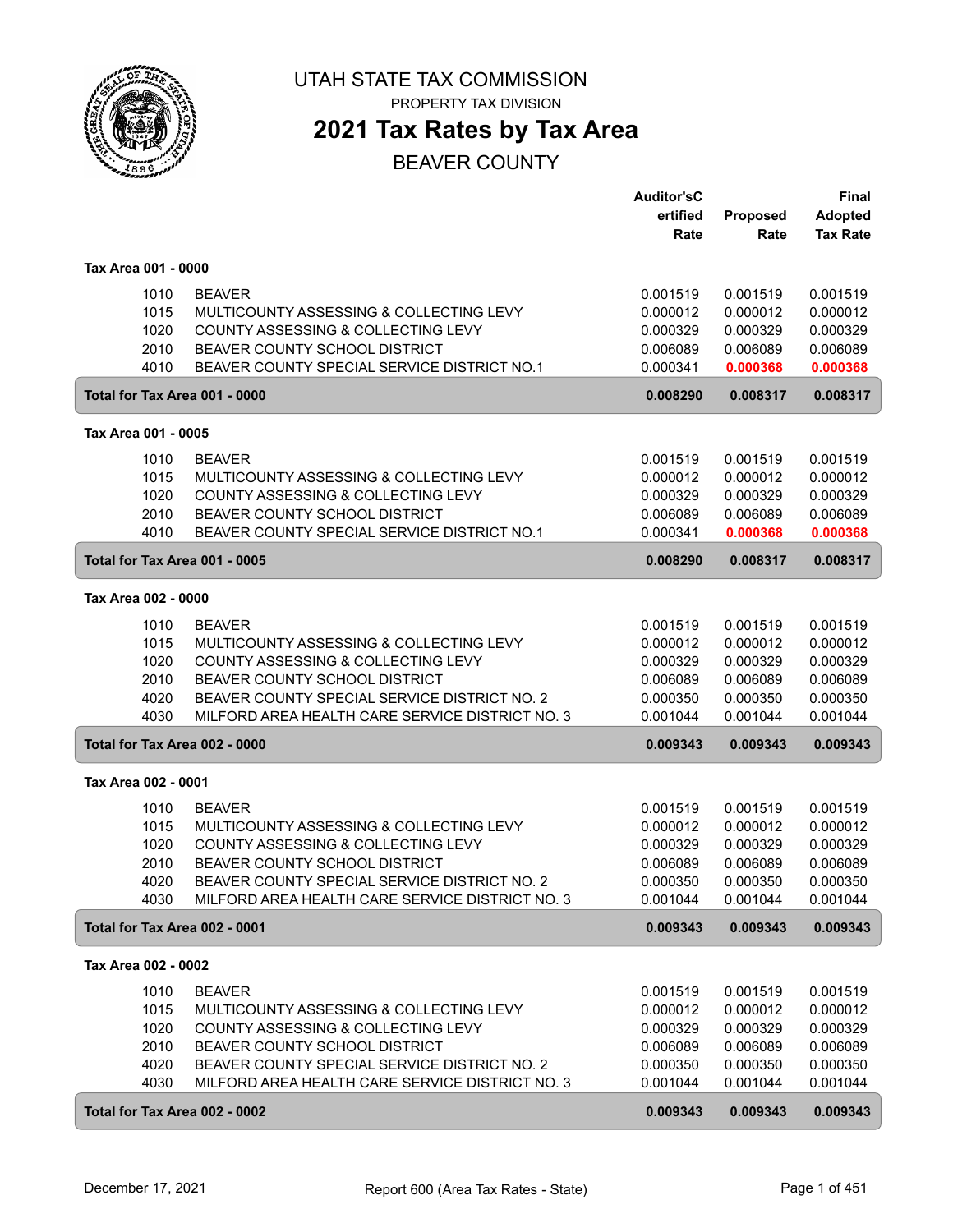

**2021 Tax Rates by Tax Area**

|                               |                                                                                                 | <b>Auditor'sC</b><br>ertified | Proposed             | <b>Final</b><br><b>Adopted</b> |
|-------------------------------|-------------------------------------------------------------------------------------------------|-------------------------------|----------------------|--------------------------------|
|                               |                                                                                                 | Rate                          | Rate                 | <b>Tax Rate</b>                |
| Tax Area 002 - 0003           |                                                                                                 |                               |                      |                                |
| 1010                          | <b>BEAVER</b>                                                                                   | 0.001519                      | 0.001519             | 0.001519                       |
| 1015                          | MULTICOUNTY ASSESSING & COLLECTING LEVY                                                         | 0.000012                      | 0.000012             | 0.000012                       |
| 1020<br>2010                  | COUNTY ASSESSING & COLLECTING LEVY<br>BEAVER COUNTY SCHOOL DISTRICT                             | 0.000329<br>0.006089          | 0.000329<br>0.006089 | 0.000329<br>0.006089           |
| 4020                          | BEAVER COUNTY SPECIAL SERVICE DISTRICT NO. 2                                                    | 0.000350                      | 0.000350             | 0.000350                       |
| 4030                          | MILFORD AREA HEALTH CARE SERVICE DISTRICT NO. 3                                                 | 0.001044                      | 0.001044             | 0.001044                       |
| Total for Tax Area 002 - 0003 |                                                                                                 | 0.009343                      | 0.009343             | 0.009343                       |
| Tax Area 002 - 0004           |                                                                                                 |                               |                      |                                |
| 1010                          | <b>BEAVER</b>                                                                                   | 0.001519                      | 0.001519             | 0.001519                       |
| 1015                          | MULTICOUNTY ASSESSING & COLLECTING LEVY                                                         | 0.000012                      | 0.000012             | 0.000012                       |
| 1020                          | COUNTY ASSESSING & COLLECTING LEVY                                                              | 0.000329                      | 0.000329             | 0.000329                       |
| 2010                          | BEAVER COUNTY SCHOOL DISTRICT                                                                   | 0.006089                      | 0.006089             | 0.006089                       |
| 4020<br>4030                  | BEAVER COUNTY SPECIAL SERVICE DISTRICT NO. 2<br>MILFORD AREA HEALTH CARE SERVICE DISTRICT NO. 3 | 0.000350<br>0.001044          | 0.000350<br>0.001044 | 0.000350<br>0.001044           |
| Total for Tax Area 002 - 0004 |                                                                                                 | 0.009343                      | 0.009343             | 0.009343                       |
| Tax Area 002 - 0006           |                                                                                                 |                               |                      |                                |
| 1010                          | <b>BEAVER</b>                                                                                   | 0.001519                      | 0.001519             | 0.001519                       |
| 1015                          | MULTICOUNTY ASSESSING & COLLECTING LEVY                                                         | 0.000012                      | 0.000012             | 0.000012                       |
| 1020                          | COUNTY ASSESSING & COLLECTING LEVY                                                              | 0.000329                      | 0.000329             | 0.000329                       |
| 2010                          | BEAVER COUNTY SCHOOL DISTRICT                                                                   | 0.006089                      | 0.006089             | 0.006089                       |
| 4020<br>4030                  | BEAVER COUNTY SPECIAL SERVICE DISTRICT NO. 2<br>MILFORD AREA HEALTH CARE SERVICE DISTRICT NO. 3 | 0.000350<br>0.001044          | 0.000350<br>0.001044 | 0.000350<br>0.001044           |
| Total for Tax Area 002 - 0006 |                                                                                                 | 0.009343                      | 0.009343             | 0.009343                       |
| Tax Area 002 - 0007           |                                                                                                 |                               |                      |                                |
|                               |                                                                                                 |                               |                      |                                |
| 1010<br>1015                  | <b>BEAVER</b><br>MULTICOUNTY ASSESSING & COLLECTING LEVY                                        | 0.001519<br>0.000012          | 0.001519<br>0.000012 | 0.001519<br>0.000012           |
| 1020                          | COUNTY ASSESSING & COLLECTING LEVY                                                              | 0.000329                      | 0.000329             | 0.000329                       |
| 2010                          | BEAVER COUNTY SCHOOL DISTRICT                                                                   | 0.006089                      | 0.006089             | 0.006089                       |
| 4020                          | BEAVER COUNTY SPECIAL SERVICE DISTRICT NO. 2                                                    | 0.000350                      | 0.000350             | 0.000350                       |
| 4030                          | MILFORD AREA HEALTH CARE SERVICE DISTRICT NO. 3                                                 | 0.001044                      | 0.001044             | 0.001044                       |
| Total for Tax Area 002 - 0007 |                                                                                                 | 0.009343                      | 0.009343             | 0.009343                       |
| Tax Area 002 - 0008           |                                                                                                 |                               |                      |                                |
| 1010                          | <b>BEAVER</b>                                                                                   | 0.001519                      | 0.001519             | 0.001519                       |
| 1015                          | MULTICOUNTY ASSESSING & COLLECTING LEVY                                                         | 0.000012                      | 0.000012             | 0.000012                       |
| 1020                          | COUNTY ASSESSING & COLLECTING LEVY                                                              | 0.000329                      | 0.000329             | 0.000329                       |
| 2010<br>4020                  | BEAVER COUNTY SCHOOL DISTRICT<br>BEAVER COUNTY SPECIAL SERVICE DISTRICT NO. 2                   | 0.006089<br>0.000350          | 0.006089<br>0.000350 | 0.006089<br>0.000350           |
| 4030                          | MILFORD AREA HEALTH CARE SERVICE DISTRICT NO. 3                                                 | 0.001044                      | 0.001044             | 0.001044                       |
| Total for Tax Area 002 - 0008 |                                                                                                 | 0.009343                      | 0.009343             | 0.009343                       |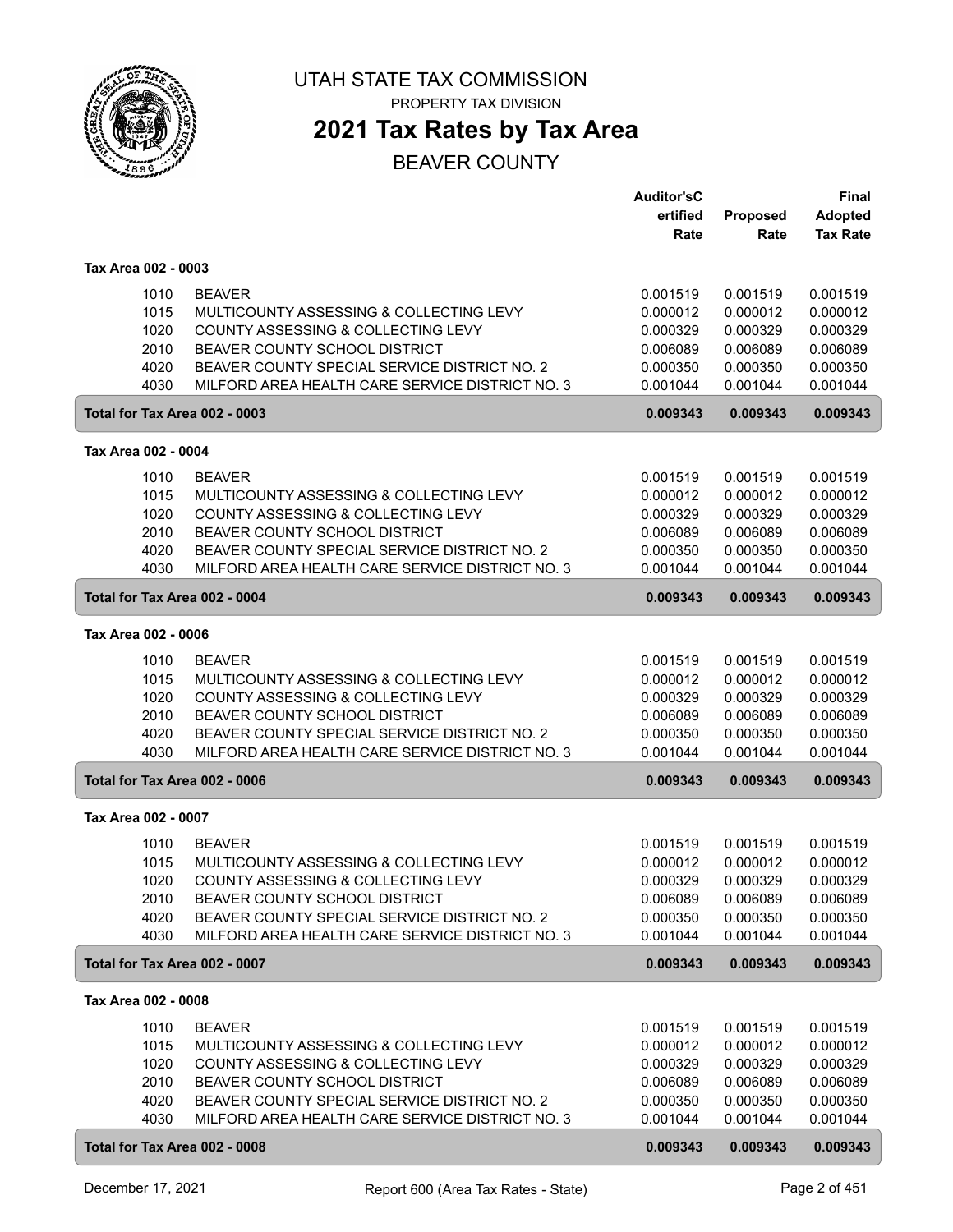

## **2021 Tax Rates by Tax Area**

|                               |                                                                     | <b>Auditor'sC</b>    |          | <b>Final</b>    |
|-------------------------------|---------------------------------------------------------------------|----------------------|----------|-----------------|
|                               |                                                                     | ertified             | Proposed | Adopted         |
|                               |                                                                     | Rate                 | Rate     | <b>Tax Rate</b> |
| Tax Area 002 - 0009           |                                                                     |                      |          |                 |
| 1010                          | <b>BEAVER</b>                                                       | 0.001519             | 0.001519 | 0.001519        |
| 1015                          | MULTICOUNTY ASSESSING & COLLECTING LEVY                             | 0.000012             | 0.000012 | 0.000012        |
| 1020                          | COUNTY ASSESSING & COLLECTING LEVY                                  | 0.000329             | 0.000329 | 0.000329        |
| 2010                          | BEAVER COUNTY SCHOOL DISTRICT                                       | 0.006089             | 0.006089 | 0.006089        |
| 4020                          | BEAVER COUNTY SPECIAL SERVICE DISTRICT NO. 2                        | 0.000350             | 0.000350 | 0.000350        |
| 4030                          | MILFORD AREA HEALTH CARE SERVICE DISTRICT NO. 3                     | 0.001044             | 0.001044 | 0.001044        |
| Total for Tax Area 002 - 0009 |                                                                     | 0.009343             | 0.009343 | 0.009343        |
| Tax Area 003 - 0000           |                                                                     |                      |          |                 |
| 1010                          | <b>BEAVER</b>                                                       | 0.001519             | 0.001519 | 0.001519        |
| 1015                          | MULTICOUNTY ASSESSING & COLLECTING LEVY                             | 0.000012             | 0.000012 | 0.000012        |
| 1020                          | COUNTY ASSESSING & COLLECTING LEVY                                  | 0.000329             | 0.000329 | 0.000329        |
| 2010                          | BEAVER COUNTY SCHOOL DISTRICT                                       |                      |          | 0.006089        |
|                               | <b>BEAVER CITY</b>                                                  | 0.006089             | 0.006089 |                 |
| 3010<br>4010                  | BEAVER COUNTY SPECIAL SERVICE DISTRICT NO.1                         | 0.000226             | 0.000226 | 0.000226        |
|                               |                                                                     | 0.000341             | 0.000368 | 0.000368        |
| Total for Tax Area 003 - 0000 |                                                                     | 0.008516             | 0.008543 | 0.008543        |
| Tax Area 004 - 0000           |                                                                     |                      |          |                 |
| 1010                          | <b>BEAVER</b>                                                       | 0.001519             | 0.001519 | 0.001519        |
| 1015                          | MULTICOUNTY ASSESSING & COLLECTING LEVY                             | 0.000012             | 0.000012 | 0.000012        |
| 1020                          | COUNTY ASSESSING & COLLECTING LEVY                                  | 0.000329             | 0.000329 | 0.000329        |
| 2010                          | BEAVER COUNTY SCHOOL DISTRICT                                       | 0.006089             | 0.006089 | 0.006089        |
| 3030                          | MINERSVILLE TOWN                                                    | 0.000749             | 0.000749 | 0.000749        |
| 4020                          | BEAVER COUNTY SPECIAL SERVICE DISTRICT NO. 2                        | 0.000350             | 0.000350 | 0.000350        |
| 4030                          | MILFORD AREA HEALTH CARE SERVICE DISTRICT NO. 3                     | 0.001044             | 0.001044 | 0.001044        |
| Total for Tax Area 004 - 0000 |                                                                     | 0.010092             | 0.010092 | 0.010092        |
| Tax Area 005 - 0000           |                                                                     |                      |          |                 |
| 1010                          | <b>BEAVER</b>                                                       | 0.001519             | 0.001519 | 0.001519        |
| 1015                          | MULTICOUNTY ASSESSING & COLLECTING LEVY                             | 0.000012             | 0.000012 | 0.000012        |
| 1020                          | COUNTY ASSESSING & COLLECTING LEVY                                  | 0.000329             | 0.000329 | 0.000329        |
| 2010                          | BEAVER COUNTY SCHOOL DISTRICT                                       | 0.006089             | 0.006089 | 0.006089        |
| 3020                          |                                                                     |                      |          |                 |
| 4020                          | <b>MILFORD CITY</b><br>BEAVER COUNTY SPECIAL SERVICE DISTRICT NO. 2 | 0.001313<br>0.000350 | 0.001313 | 0.001313        |
|                               |                                                                     |                      | 0.000350 | 0.000350        |
| 4030                          | MILFORD AREA HEALTH CARE SERVICE DISTRICT NO. 3                     | 0.001044             | 0.001044 | 0.001044        |
| Total for Tax Area 005 - 0000 |                                                                     | 0.010656             | 0.010656 | 0.010656        |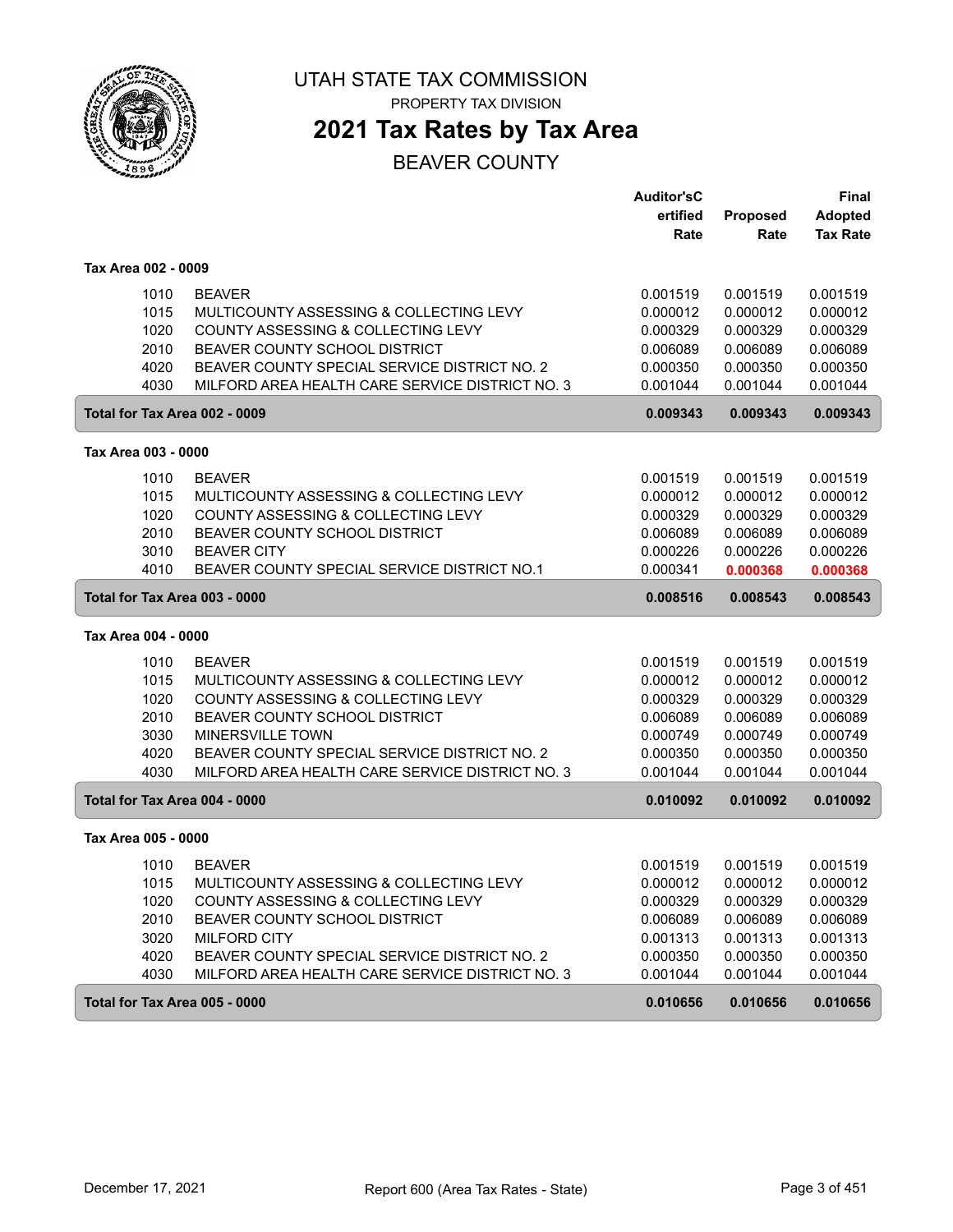

# **2021 Tax Rates by Tax Area**

|                     |                                             | <b>Auditor'sC</b> |                 | Final           |
|---------------------|---------------------------------------------|-------------------|-----------------|-----------------|
|                     |                                             | ertified          | <b>Proposed</b> | <b>Adopted</b>  |
|                     |                                             | Rate              | Rate            | <b>Tax Rate</b> |
| Tax Area 006 - 0000 |                                             |                   |                 |                 |
| 1010                | <b>BEAVER</b>                               | 0.001519          | 0.001519        | 0.001519        |
| 1015                | MULTICOUNTY ASSESSING & COLLECTING LEVY     | 0.000012          | 0.000012        | 0.000012        |
| 1020                | COUNTY ASSESSING & COLLECTING LEVY          | 0.000329          | 0.000329        | 0.000329        |
| 2010                | BEAVER COUNTY SCHOOL DISTRICT               | 0.006089          | 0.006089        | 0.006089        |
| 4010                | BEAVER COUNTY SPECIAL SERVICE DISTRICT NO.1 | 0.000341          | 0.000368        | 0.000368        |
|                     | Total for Tax Area 006 - 0000               | 0.008290          | 0.008317        | 0.008317        |
| Tax Area 007 - 0000 |                                             |                   |                 |                 |
| 1010                | <b>BEAVER</b>                               | 0.001519          | 0.001519        | 0.001519        |
| 1015                | MULTICOUNTY ASSESSING & COLLECTING LEVY     | 0.000012          | 0.000012        | 0.000012        |
| 1020                | COUNTY ASSESSING & COLLECTING LEVY          | 0.000329          | 0.000329        | 0.000329        |
| 2010                | BEAVER COUNTY SCHOOL DISTRICT               | 0.006089          | 0.006089        | 0.006089        |
| 4055                | ELK MEADOWS SPECIAL SERVICE DISTRICT        | 0.000381          | 0.000381        | 0.000381        |
|                     | Total for Tax Area 007 - 0000               | 0.008330          | 0.008330        | 0.008330        |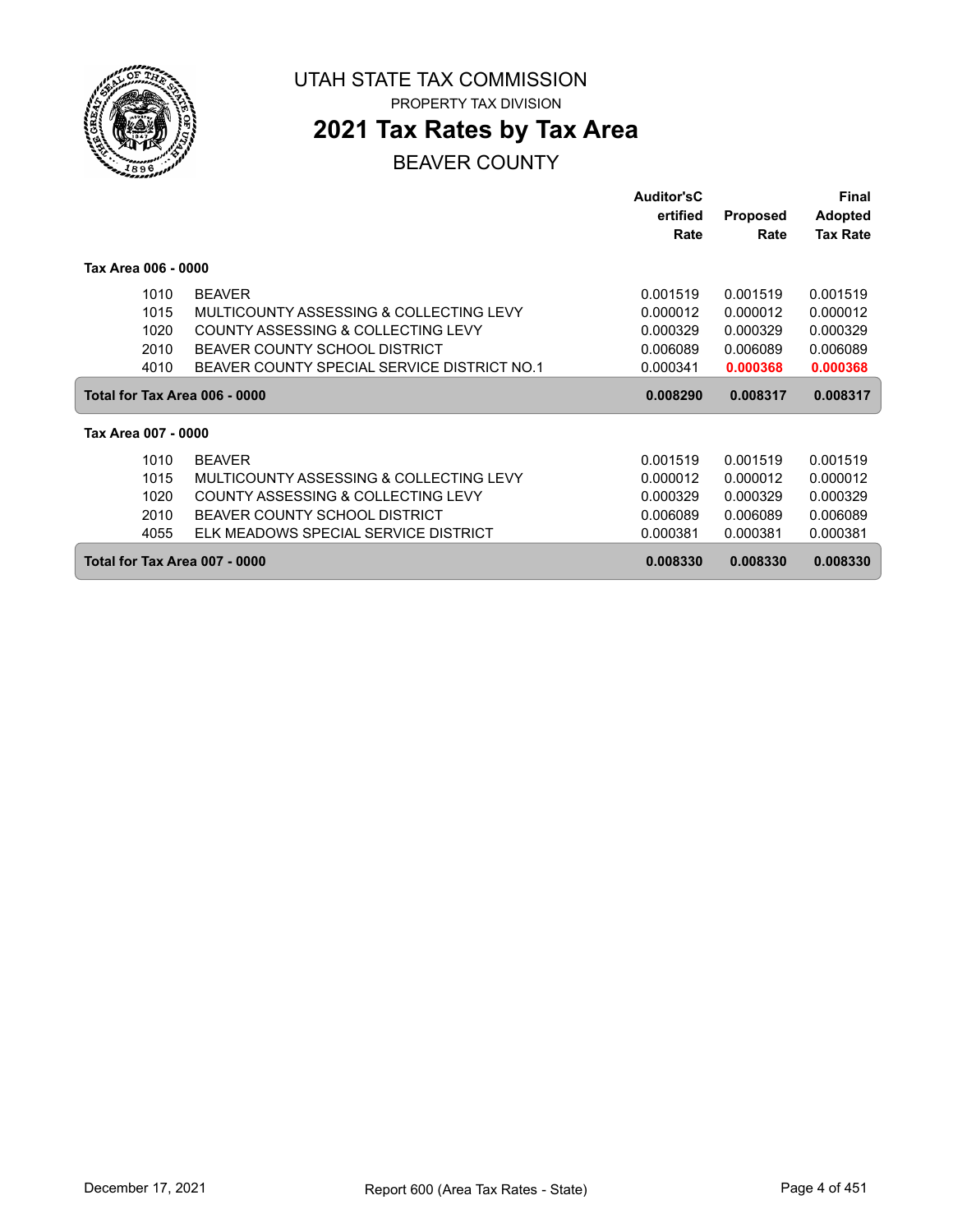

**2021 Tax Rates by Tax Area**

|                               |                                                                   | <b>Auditor'sC</b>    |                      | <b>Final</b>         |
|-------------------------------|-------------------------------------------------------------------|----------------------|----------------------|----------------------|
|                               |                                                                   | ertified             | Proposed             | <b>Adopted</b>       |
|                               |                                                                   | Rate                 | Rate                 | <b>Tax Rate</b>      |
| Tax Area 101 - 0000           |                                                                   |                      |                      |                      |
| 1010                          | <b>BOX ELDER</b>                                                  | 0.001549             | 0.001549             | 0.001549             |
| 1015                          | MULTICOUNTY ASSESSING & COLLECTING LEVY                           | 0.000012             | 0.000012             | 0.000012             |
| 1020                          | COUNTY ASSESSING & COLLECTING LEVY                                | 0.000282             | 0.000282             | 0.000282             |
| 2010                          | <b>BOX ELDER SCHOOL DISTRICT</b>                                  | 0.006660             | 0.006842             | 0.006842             |
| 4010                          | BOX ELDER MOSQUITO ABATEMENT DISTRICT                             | 0.000185             | 0.000185             | 0.000185             |
| 4190                          | BEAR RIVER WATER CONSERVANCY DISTRICT                             | 0.000224             | 0.000224             | 0.000224             |
| 6010                          | <b>BOX ELDER COUNTY LIBRARY</b>                                   | 0.000113             | 0.000113             | 0.000113             |
| 6020                          | MUNIPICAL TYPE SERVICE FUND                                       | 0.000371             | 0.000371             | 0.000371             |
| Total for Tax Area 101 - 0000 |                                                                   | 0.009396             | 0.009578             | 0.009578             |
|                               |                                                                   |                      |                      |                      |
| Tax Area 102 - 0000           |                                                                   |                      |                      |                      |
| 1010                          | <b>BOX ELDER</b>                                                  | 0.001549             | 0.001549             | 0.001549             |
| 1015                          | MULTICOUNTY ASSESSING & COLLECTING LEVY                           | 0.000012             | 0.000012             | 0.000012             |
| 1020                          | COUNTY ASSESSING & COLLECTING LEVY                                | 0.000282             | 0.000282             | 0.000282             |
| 2010                          | <b>BOX ELDER SCHOOL DISTRICT</b>                                  | 0.006660             | 0.006842             | 0.006842             |
| 3010                          | <b>BEAR RIVER CITY</b>                                            | 0.000682             | 0.000682             | 0.000682             |
| 4010                          | BOX ELDER MOSQUITO ABATEMENT DISTRICT                             | 0.000185             | 0.000185             | 0.000185             |
| 4190                          | BEAR RIVER WATER CONSERVANCY DISTRICT                             | 0.000224             | 0.000224             | 0.000224             |
| 6010                          | <b>BOX ELDER COUNTY LIBRARY</b>                                   | 0.000113             | 0.000113             | 0.000113             |
| Total for Tax Area 102 - 0000 |                                                                   | 0.009707             | 0.009889             | 0.009889             |
| Tax Area 103 - 0000           |                                                                   |                      |                      |                      |
| 1010                          | <b>BOX ELDER</b>                                                  | 0.001549             | 0.001549             | 0.001549             |
| 1015                          | MULTICOUNTY ASSESSING & COLLECTING LEVY                           | 0.000012             | 0.000012             | 0.000012             |
| 1020                          | COUNTY ASSESSING & COLLECTING LEVY                                | 0.000282             | 0.000282             | 0.000282             |
| 2010                          | <b>BOX ELDER SCHOOL DISTRICT</b>                                  | 0.006660             | 0.006842             | 0.006842             |
| 3020                          | <b>BRIGHAM CITY</b>                                               | 0.001659             | 0.001802             | 0.001802             |
| 4010                          | <b>BOX ELDER MOSQUITO ABATEMENT DISTRICT</b>                      | 0.000185             | 0.000185             | 0.000185             |
| 4190                          | BEAR RIVER WATER CONSERVANCY DISTRICT                             | 0.000224             | 0.000224             | 0.000224             |
| Total for Tax Area 103 - 0000 |                                                                   | 0.010571             | 0.010896             | 0.010896             |
| Tax Area 104 - 0000           |                                                                   |                      |                      |                      |
| 1010                          | <b>BOX ELDER</b>                                                  | 0.001549             | 0.001549             | 0.001549             |
| 1015                          | MULTICOUNTY ASSESSING & COLLECTING LEVY                           | 0.000012             | 0.000012             | 0.000012             |
| 1020                          | COUNTY ASSESSING & COLLECTING LEVY                                | 0.000282             | 0.000282             | 0.000282             |
| 2010                          | <b>BOX ELDER SCHOOL DISTRICT</b>                                  | 0.006660             | 0.006842             | 0.006842             |
| 3030                          | <b>CORINNE CITY</b>                                               | 0.001806             | 0.001806             | 0.001806             |
| 4010                          | BOX ELDER MOSQUITO ABATEMENT DISTRICT                             | 0.000185             | 0.000185             | 0.000185             |
| 4100                          | CORINNE CEMETERY MAINTENANCE DISTRICT                             | 0.000141             | 0.000141             | 0.000141             |
| 4190                          |                                                                   |                      |                      |                      |
|                               |                                                                   |                      |                      |                      |
| 6010                          | BEAR RIVER WATER CONSERVANCY DISTRICT<br>BOX ELDER COUNTY LIBRARY | 0.000224<br>0.000113 | 0.000224<br>0.000113 | 0.000224<br>0.000113 |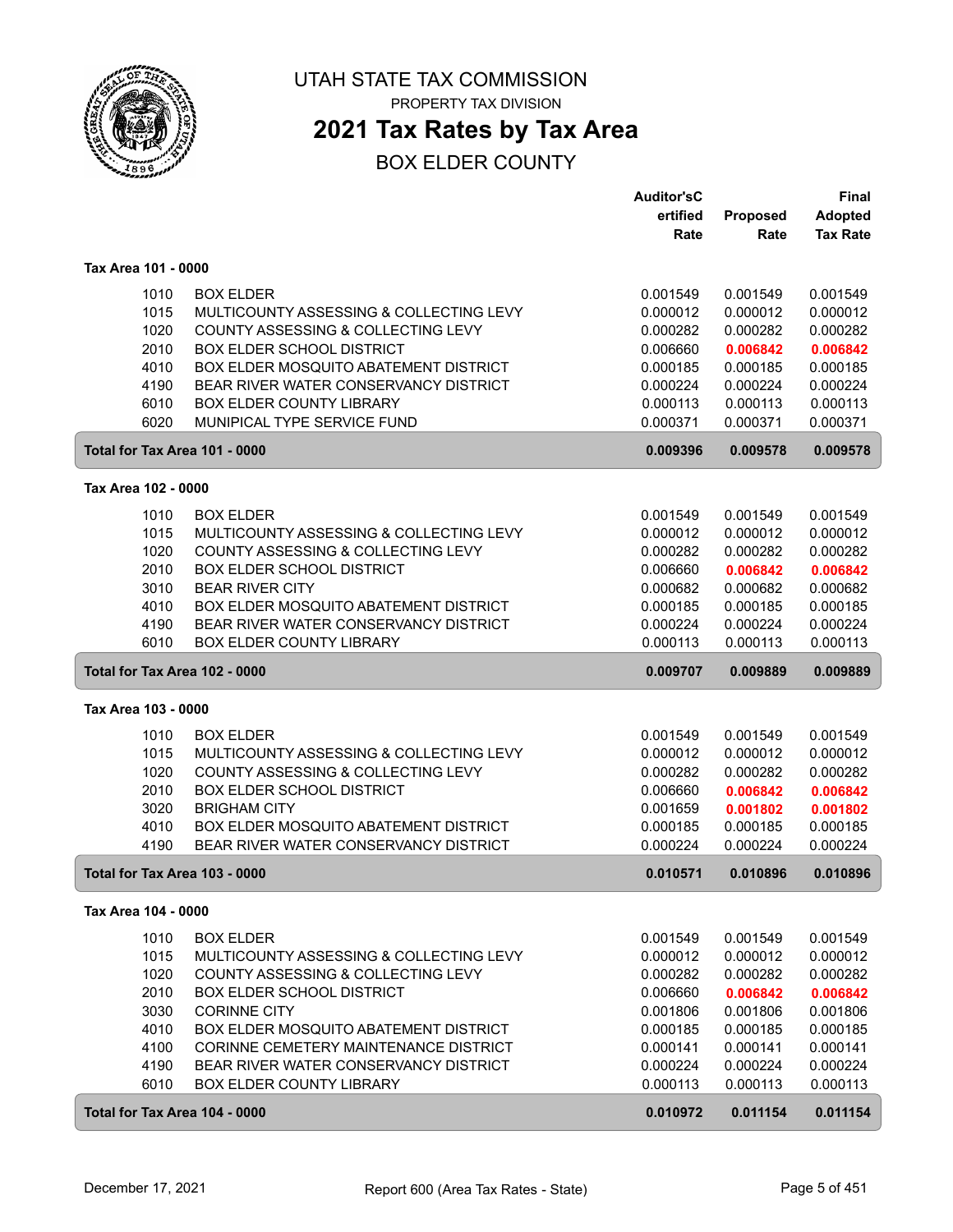

## **2021 Tax Rates by Tax Area**

|                               |                                                                        | <b>Auditor'sC</b>    |                      | <b>Final</b>         |
|-------------------------------|------------------------------------------------------------------------|----------------------|----------------------|----------------------|
|                               |                                                                        | ertified             | <b>Proposed</b>      | <b>Adopted</b>       |
|                               |                                                                        | Rate                 | Rate                 | <b>Tax Rate</b>      |
| Tax Area 105 - 0000           |                                                                        |                      |                      |                      |
|                               |                                                                        |                      |                      |                      |
| 1010                          | <b>BOX ELDER</b>                                                       | 0.001549<br>0.000012 | 0.001549             | 0.001549             |
| 1015<br>1020                  | MULTICOUNTY ASSESSING & COLLECTING LEVY                                |                      | 0.000012             | 0.000012             |
| 2010                          | COUNTY ASSESSING & COLLECTING LEVY<br><b>BOX ELDER SCHOOL DISTRICT</b> | 0.000282<br>0.006660 | 0.000282             | 0.000282<br>0.006842 |
| 4010                          | BOX ELDER MOSQUITO ABATEMENT DISTRICT                                  |                      | 0.006842<br>0.000185 |                      |
|                               | CORINNE CEMETERY MAINTENANCE DISTRICT                                  | 0.000185             |                      | 0.000185             |
| 4100                          | BEAR RIVER WATER CONSERVANCY DISTRICT                                  | 0.000141             | 0.000141             | 0.000141             |
| 4190                          |                                                                        | 0.000224             | 0.000224             | 0.000224             |
| 6010                          | <b>BOX ELDER COUNTY LIBRARY</b>                                        | 0.000113             | 0.000113             | 0.000113             |
| 6020                          | MUNIPICAL TYPE SERVICE FUND                                            | 0.000371             | 0.000371             | 0.000371             |
| Total for Tax Area 105 - 0000 |                                                                        | 0.009537             | 0.009719             | 0.009719             |
| Tax Area 106 - 0000           |                                                                        |                      |                      |                      |
| 1010                          | <b>BOX ELDER</b>                                                       | 0.001549             | 0.001549             | 0.001549             |
| 1015                          | MULTICOUNTY ASSESSING & COLLECTING LEVY                                | 0.000012             | 0.000012             | 0.000012             |
| 1020                          | COUNTY ASSESSING & COLLECTING LEVY                                     | 0.000282             | 0.000282             | 0.000282             |
| 2010                          | <b>BOX ELDER SCHOOL DISTRICT</b>                                       | 0.006660             | 0.006842             | 0.006842             |
| 3040                          | <b>DEWEYVILLE TOWN</b>                                                 | 0.000525             | 0.000525             | 0.000525             |
| 4010                          | BOX ELDER MOSQUITO ABATEMENT DISTRICT                                  | 0.000185             | 0.000185             | 0.000185             |
| 4190                          | BEAR RIVER WATER CONSERVANCY DISTRICT                                  | 0.000224             | 0.000224             | 0.000224             |
| 6010                          | <b>BOX ELDER COUNTY LIBRARY</b>                                        | 0.000113             | 0.000113             | 0.000113             |
| Total for Tax Area 106 - 0000 |                                                                        | 0.009550             | 0.009732             | 0.009732             |
| Tax Area 107 - 0000           |                                                                        |                      |                      |                      |
|                               |                                                                        |                      |                      |                      |
| 1010                          | <b>BOX ELDER</b>                                                       | 0.001549             | 0.001549             | 0.001549             |
| 1015                          | MULTICOUNTY ASSESSING & COLLECTING LEVY                                | 0.000012             | 0.000012             | 0.000012             |
| 1020                          | COUNTY ASSESSING & COLLECTING LEVY                                     | 0.000282             | 0.000282             | 0.000282             |
| 2010                          | <b>BOX ELDER SCHOOL DISTRICT</b>                                       | 0.006660             | 0.006842             | 0.006842             |
| 4010                          | BOX ELDER MOSQUITO ABATEMENT DISTRICT                                  | 0.000185             | 0.000185             | 0.000185             |
| 4130                          | EAST GARLAND CEMETERY MAINTENANCE DISTRICT                             | 0.000102             | 0.000102             | 0.000102             |
| 4190                          | BEAR RIVER WATER CONSERVANCY DISTRICT                                  | 0.000224             | 0.000224             | 0.000224             |
| 6010                          | <b>BOX ELDER COUNTY LIBRARY</b>                                        | 0.000113             | 0.000113             | 0.000113             |
| 6020                          | MUNIPICAL TYPE SERVICE FUND                                            | 0.000371             | 0.000371             | 0.000371             |
| Total for Tax Area 107 - 0000 |                                                                        | 0.009498             | 0.009680             | 0.009680             |
| Tax Area 108 - 0000           |                                                                        |                      |                      |                      |
| 1010                          | <b>BOX ELDER</b>                                                       | 0.001549             | 0.001549             | 0.001549             |
| 1015                          | MULTICOUNTY ASSESSING & COLLECTING LEVY                                | 0.000012             | 0.000012             | 0.000012             |
| 1020                          | COUNTY ASSESSING & COLLECTING LEVY                                     | 0.000282             | 0.000282             | 0.000282             |
| 2010                          | <b>BOX ELDER SCHOOL DISTRICT</b>                                       | 0.006660             | 0.006842             | 0.006842             |
| 3050                          | ELWOOD TOWN                                                            | 0.000917             | 0.000917             | 0.000917             |
| 4010                          | BOX ELDER MOSQUITO ABATEMENT DISTRICT                                  | 0.000185             | 0.000185             | 0.000185             |
| 4190                          | BEAR RIVER WATER CONSERVANCY DISTRICT                                  | 0.000224             | 0.000224             | 0.000224             |
| 6010                          | BOX ELDER COUNTY LIBRARY                                               | 0.000113             | 0.000113             | 0.000113             |
|                               | Total for Tax Area 108 - 0000                                          | 0.009942             | 0.010124             | 0.010124             |
|                               |                                                                        |                      |                      |                      |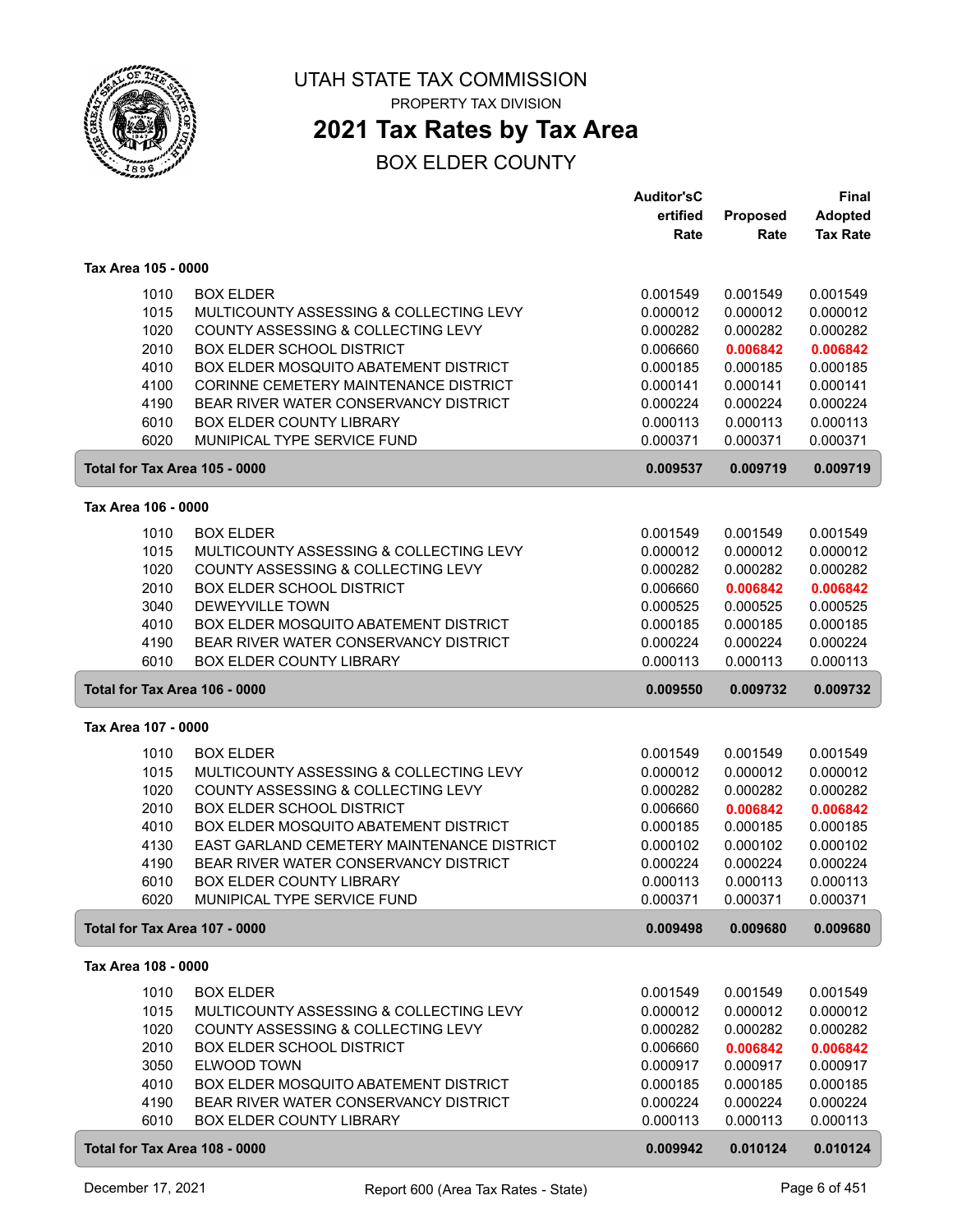

## **2021 Tax Rates by Tax Area**

|                               |                                              | <b>Auditor'sC</b> |          | Final           |
|-------------------------------|----------------------------------------------|-------------------|----------|-----------------|
|                               |                                              | ertified          | Proposed | <b>Adopted</b>  |
|                               |                                              | Rate              | Rate     | <b>Tax Rate</b> |
| Tax Area 111 - 0000           |                                              |                   |          |                 |
| 1010                          | <b>BOX ELDER</b>                             | 0.001549          | 0.001549 | 0.001549        |
| 1015                          | MULTICOUNTY ASSESSING & COLLECTING LEVY      | 0.000012          | 0.000012 | 0.000012        |
| 1020                          | COUNTY ASSESSING & COLLECTING LEVY           | 0.000282          | 0.000282 | 0.000282        |
| 2010                          | <b>BOX ELDER SCHOOL DISTRICT</b>             | 0.006660          | 0.006842 | 0.006842        |
| 3060                          | <b>FIELDING TOWN</b>                         | 0.000602          | 0.000602 | 0.000602        |
| 4010                          | <b>BOX ELDER MOSQUITO ABATEMENT DISTRICT</b> | 0.000185          | 0.000185 | 0.000185        |
| 4030                          | FIELDING CEMETERY MAINTENANCE DISTRICT       | 0.000271          | 0.000271 | 0.000271        |
| 4190                          | BEAR RIVER WATER CONSERVANCY DISTRICT        | 0.000224          | 0.000224 | 0.000224        |
| 6010                          | <b>BOX ELDER COUNTY LIBRARY</b>              | 0.000113          | 0.000113 | 0.000113        |
| Total for Tax Area 111 - 0000 |                                              | 0.009898          | 0.010080 | 0.010080        |
| Tax Area 112 - 0000           |                                              |                   |          |                 |
| 1010                          | <b>BOX ELDER</b>                             | 0.001549          | 0.001549 | 0.001549        |
| 1015                          | MULTICOUNTY ASSESSING & COLLECTING LEVY      | 0.000012          | 0.000012 | 0.000012        |
| 1020                          | COUNTY ASSESSING & COLLECTING LEVY           | 0.000282          | 0.000282 | 0.000282        |
| 2010                          | BOX ELDER SCHOOL DISTRICT                    | 0.006660          | 0.006842 | 0.006842        |
| 4010                          | BOX ELDER MOSQUITO ABATEMENT DISTRICT        | 0.000185          | 0.000185 | 0.000185        |
| 4030                          | FIELDING CEMETERY MAINTENANCE DISTRICT       | 0.000271          | 0.000271 | 0.000271        |
| 4190                          | BEAR RIVER WATER CONSERVANCY DISTRICT        | 0.000224          | 0.000224 | 0.000224        |
| 6010                          | <b>BOX ELDER COUNTY LIBRARY</b>              | 0.000113          | 0.000113 | 0.000113        |
| 6020                          | MUNIPICAL TYPE SERVICE FUND                  | 0.000371          | 0.000371 | 0.000371        |
| Total for Tax Area 112 - 0000 |                                              | 0.009667          | 0.009849 | 0.009849        |
| Tax Area 113 - 0000           |                                              |                   |          |                 |
| 1010                          | <b>BOX ELDER</b>                             | 0.001549          | 0.001549 | 0.001549        |
| 1015                          | MULTICOUNTY ASSESSING & COLLECTING LEVY      | 0.000012          | 0.000012 | 0.000012        |
| 1020                          | COUNTY ASSESSING & COLLECTING LEVY           | 0.000282          | 0.000282 | 0.000282        |
| 2010                          | <b>BOX ELDER SCHOOL DISTRICT</b>             | 0.006660          | 0.006842 | 0.006842        |
| 3070                          | <b>GARLAND CITY</b>                          | 0.003161          | 0.003161 | 0.003161        |
| 4010                          | BOX ELDER MOSQUITO ABATEMENT DISTRICT        | 0.000185          | 0.000185 | 0.000185        |
| 4040                          | GARLAND CEMETERY MAINTENANCE DISTRICT        | 0.000124          | 0.000124 | 0.000124        |
| 4190                          | BEAR RIVER WATER CONSERVANCY DISTRICT        | 0.000224          | 0.000224 | 0.000224        |
| Total for Tax Area 113 - 0000 |                                              | 0.012197          | 0.012379 | 0.012379        |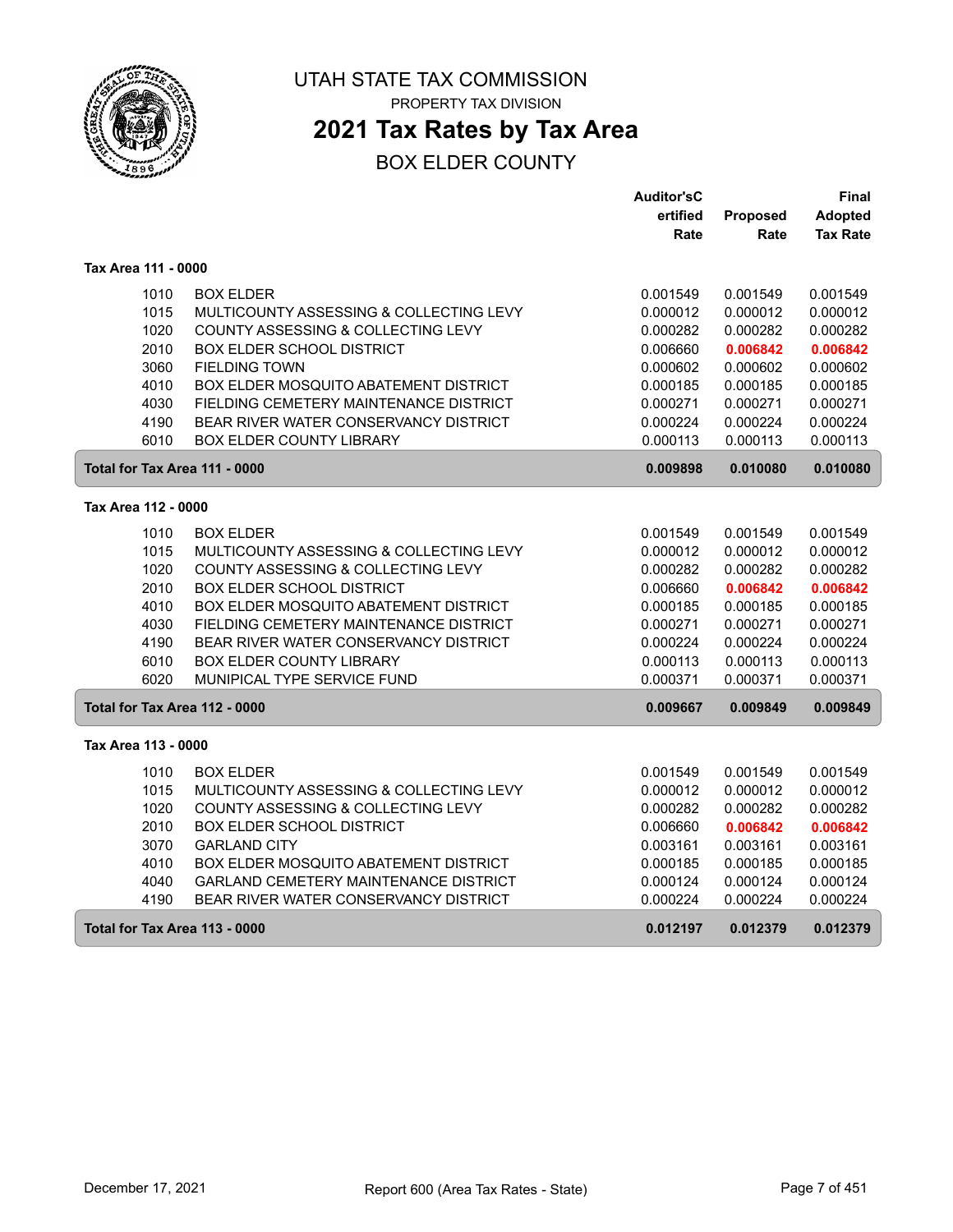

## **2021 Tax Rates by Tax Area**

|                               |                                         | <b>Auditor'sC</b> |          | Final           |
|-------------------------------|-----------------------------------------|-------------------|----------|-----------------|
|                               |                                         | ertified          | Proposed | <b>Adopted</b>  |
|                               |                                         | Rate              | Rate     | <b>Tax Rate</b> |
| Tax Area 114 - 0000           |                                         |                   |          |                 |
|                               |                                         |                   |          |                 |
| 1010                          | <b>BOX ELDER</b>                        | 0.001549          | 0.001549 | 0.001549        |
| 1015                          | MULTICOUNTY ASSESSING & COLLECTING LEVY | 0.000012          | 0.000012 | 0.000012        |
| 1020                          | COUNTY ASSESSING & COLLECTING LEVY      | 0.000282          | 0.000282 | 0.000282        |
| 2010                          | <b>BOX ELDER SCHOOL DISTRICT</b>        | 0.006660          | 0.006842 | 0.006842        |
| 4010                          | BOX ELDER MOSQUITO ABATEMENT DISTRICT   | 0.000185          | 0.000185 | 0.000185        |
| 4040                          | GARLAND CEMETERY MAINTENANCE DISTRICT   | 0.000124          | 0.000124 | 0.000124        |
| 4190                          | BEAR RIVER WATER CONSERVANCY DISTRICT   | 0.000224          | 0.000224 | 0.000224        |
| 6010                          | BOX ELDER COUNTY LIBRARY                | 0.000113          | 0.000113 | 0.000113        |
| 6020                          | MUNIPICAL TYPE SERVICE FUND             | 0.000371          | 0.000371 | 0.000371        |
| Total for Tax Area 114 - 0000 |                                         | 0.009520          | 0.009702 | 0.009702        |
| Tax Area 116 - 0000           |                                         |                   |          |                 |
| 1010                          | <b>BOX ELDER</b>                        | 0.001549          | 0.001549 | 0.001549        |
| 1015                          | MULTICOUNTY ASSESSING & COLLECTING LEVY | 0.000012          | 0.000012 | 0.000012        |
| 1020                          | COUNTY ASSESSING & COLLECTING LEVY      | 0.000282          | 0.000282 | 0.000282        |
| 2010                          | <b>BOX ELDER SCHOOL DISTRICT</b>        | 0.006660          | 0.006842 | 0.006842        |
| 4010                          | BOX ELDER MOSQUITO ABATEMENT DISTRICT   | 0.000185          | 0.000185 | 0.000185        |
| 4120                          | HANSEL VALLEY WATERSHED DISTRICT        | 0.000202          | 0.000202 | 0.000202        |
| 4190                          | BEAR RIVER WATER CONSERVANCY DISTRICT   | 0.000224          | 0.000224 | 0.000224        |
| 6010                          | BOX ELDER COUNTY LIBRARY                | 0.000113          | 0.000113 | 0.000113        |
| 6020                          | MUNIPICAL TYPE SERVICE FUND             | 0.000371          | 0.000371 | 0.000371        |
| Total for Tax Area 116 - 0000 |                                         | 0.009598          | 0.009780 | 0.009780        |
| Tax Area 118 - 0000           |                                         |                   |          |                 |
|                               |                                         |                   |          |                 |
| 1010                          | <b>BOX ELDER</b>                        | 0.001549          | 0.001549 | 0.001549        |
| 1015                          | MULTICOUNTY ASSESSING & COLLECTING LEVY | 0.000012          | 0.000012 | 0.000012        |
| 1020                          | COUNTY ASSESSING & COLLECTING LEVY      | 0.000282          | 0.000282 | 0.000282        |
| 2010                          | <b>BOX ELDER SCHOOL DISTRICT</b>        | 0.006660          | 0.006842 | 0.006842        |
| 3090                          | <b>HOWELL CITY</b>                      | 0.000661          | 0.000661 | 0.000661        |
| 4010                          | BOX ELDER MOSQUITO ABATEMENT DISTRICT   | 0.000185          | 0.000185 | 0.000185        |
| 4190                          | BEAR RIVER WATER CONSERVANCY DISTRICT   | 0.000224          | 0.000224 | 0.000224        |
| 6010                          | <b>BOX ELDER COUNTY LIBRARY</b>         | 0.000113          | 0.000113 | 0.000113        |
| Total for Tax Area 118 - 0000 |                                         | 0.009686          | 0.009868 | 0.009868        |
| Tax Area 119 - 0000           |                                         |                   |          |                 |
| 1010                          | <b>BOX ELDER</b>                        | 0.001549          | 0.001549 | 0.001549        |
| 1015                          | MULTICOUNTY ASSESSING & COLLECTING LEVY | 0.000012          | 0.000012 | 0.000012        |
| 1020                          | COUNTY ASSESSING & COLLECTING LEVY      | 0.000282          | 0.000282 | 0.000282        |
| 2010                          | <b>BOX ELDER SCHOOL DISTRICT</b>        | 0.006660          | 0.006842 | 0.006842        |
| 3100                          | <b>MANTUA TOWN</b>                      | 0.002814          | 0.002814 | 0.002814        |
| 4010                          | BOX ELDER MOSQUITO ABATEMENT DISTRICT   | 0.000185          | 0.000185 | 0.000185        |
| 4190                          | BEAR RIVER WATER CONSERVANCY DISTRICT   | 0.000224          | 0.000224 | 0.000224        |
| 6010                          | <b>BOX ELDER COUNTY LIBRARY</b>         | 0.000113          | 0.000113 | 0.000113        |
| Total for Tax Area 119 - 0000 |                                         | 0.011839          | 0.012021 | 0.012021        |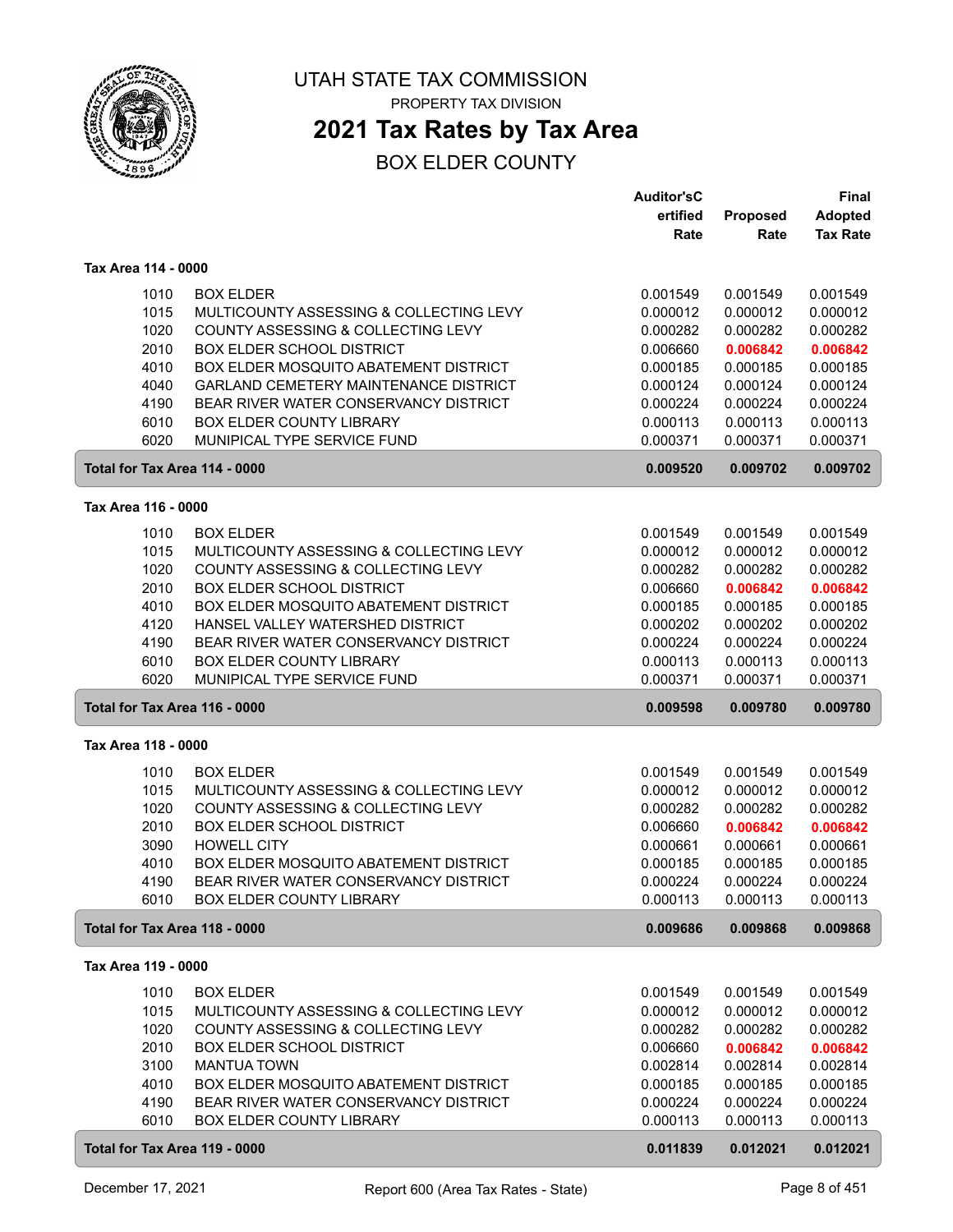

## **2021 Tax Rates by Tax Area**

|                               |                                              | <b>Auditor'sC</b> |          | Final           |
|-------------------------------|----------------------------------------------|-------------------|----------|-----------------|
|                               |                                              | ertified          | Proposed | Adopted         |
|                               |                                              | Rate              | Rate     | <b>Tax Rate</b> |
| Tax Area 121 - 0000           |                                              |                   |          |                 |
| 1010                          | <b>BOX ELDER</b>                             | 0.001549          | 0.001549 | 0.001549        |
| 1015                          | MULTICOUNTY ASSESSING & COLLECTING LEVY      | 0.000012          | 0.000012 | 0.000012        |
| 1020                          | COUNTY ASSESSING & COLLECTING LEVY           | 0.000282          | 0.000282 | 0.000282        |
| 2010                          | <b>BOX ELDER SCHOOL DISTRICT</b>             | 0.006660          | 0.006842 | 0.006842        |
| 4010                          | BOX ELDER MOSQUITO ABATEMENT DISTRICT        | 0.000185          | 0.000185 | 0.000185        |
| 4050                          | PENROSE CEMETERY MAINTENANCE DISTRICT        | 0.000175          | 0.000175 | 0.000175        |
| 4190                          | BEAR RIVER WATER CONSERVANCY DISTRICT        | 0.000224          | 0.000224 | 0.000224        |
| 6010                          | BOX ELDER COUNTY LIBRARY                     | 0.000113          | 0.000113 | 0.000113        |
| 6020                          | MUNIPICAL TYPE SERVICE FUND                  | 0.000371          | 0.000371 | 0.000371        |
| Total for Tax Area 121 - 0000 |                                              | 0.009571          | 0.009753 | 0.009753        |
| Tax Area 122 - 0000           |                                              |                   |          |                 |
| 1010                          | <b>BOX ELDER</b>                             | 0.001549          | 0.001549 | 0.001549        |
| 1015                          | MULTICOUNTY ASSESSING & COLLECTING LEVY      | 0.000012          | 0.000012 | 0.000012        |
| 1020                          | COUNTY ASSESSING & COLLECTING LEVY           | 0.000282          | 0.000282 | 0.000282        |
| 2010                          | BOX ELDER SCHOOL DISTRICT                    | 0.006660          | 0.006842 | 0.006842        |
| 3110                          | PERRY CITY                                   | 0.001854          | 0.002175 | 0.002175        |
| 4010                          | BOX ELDER MOSQUITO ABATEMENT DISTRICT        | 0.000185          | 0.000185 | 0.000185        |
| 4190                          | BEAR RIVER WATER CONSERVANCY DISTRICT        | 0.000224          | 0.000224 | 0.000224        |
| 6010                          | <b>BOX ELDER COUNTY LIBRARY</b>              | 0.000113          | 0.000113 | 0.000113        |
| Total for Tax Area 122 - 0000 |                                              | 0.010879          | 0.011382 | 0.011382        |
| Tax Area 123 - 0000           |                                              |                   |          |                 |
| 1010                          | <b>BOX ELDER</b>                             | 0.001549          | 0.001549 | 0.001549        |
| 1015                          | MULTICOUNTY ASSESSING & COLLECTING LEVY      | 0.000012          | 0.000012 | 0.000012        |
| 1020                          | COUNTY ASSESSING & COLLECTING LEVY           | 0.000282          | 0.000282 | 0.000282        |
| 2010                          | <b>BOX ELDER SCHOOL DISTRICT</b>             | 0.006660          | 0.006842 | 0.006842        |
| 3120                          | PLYMOUTH TOWN                                | 0.000161          | 0.000161 | 0.000161        |
| 4010                          | <b>BOX ELDER MOSQUITO ABATEMENT DISTRICT</b> | 0.000185          | 0.000185 | 0.000185        |
| 4090                          | PLYMOUTH CEMETERY MAINTENANCE DISTRICT       | 0.000171          | 0.000171 | 0.000171        |
| 4190                          | BEAR RIVER WATER CONSERVANCY DISTRICT        | 0.000224          | 0.000224 | 0.000224        |
| 6010                          | <b>BOX ELDER COUNTY LIBRARY</b>              | 0.000113          | 0.000113 | 0.000113        |
| Total for Tax Area 123 - 0000 |                                              | 0.009357          | 0.009539 | 0.009539        |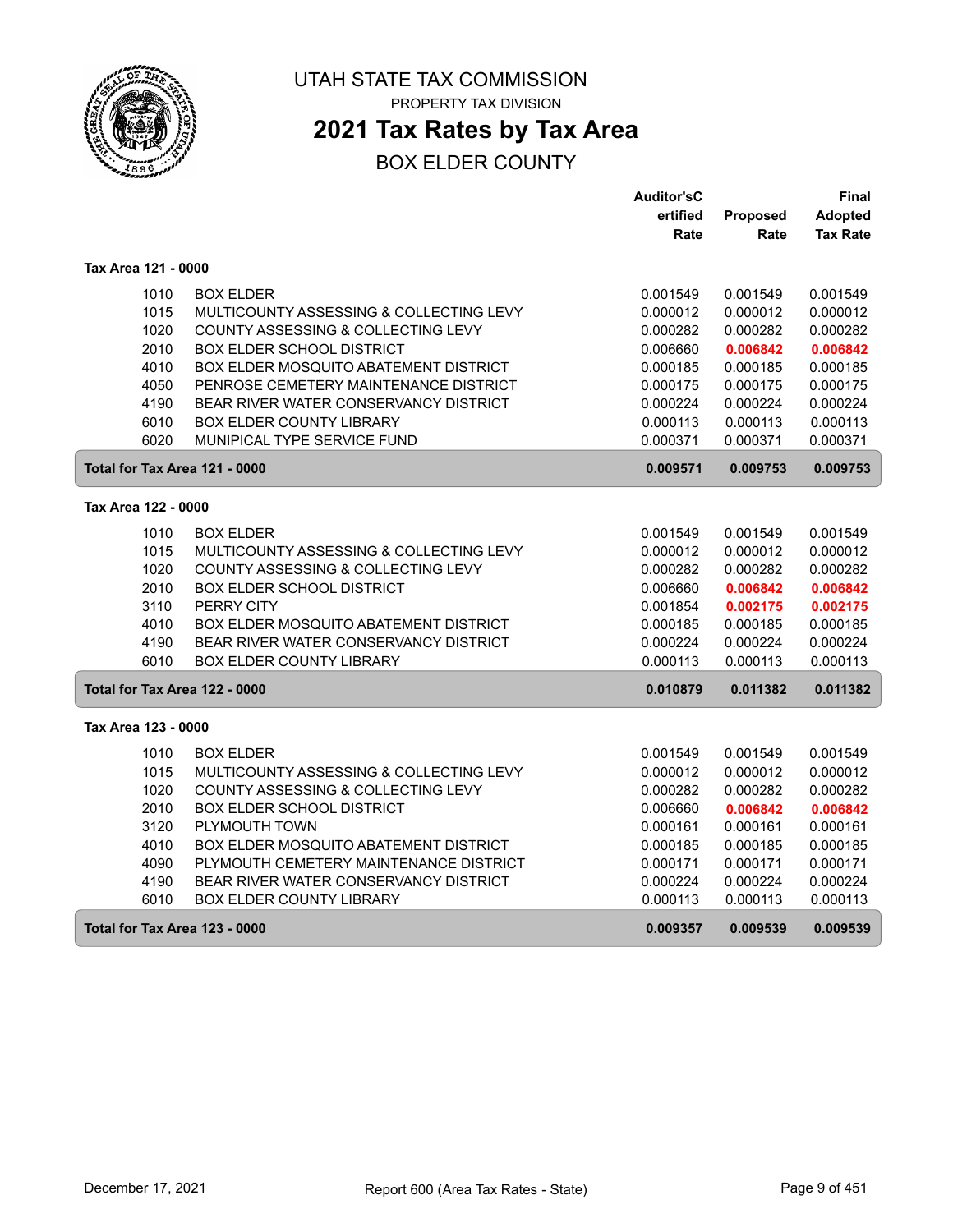

## **2021 Tax Rates by Tax Area**

|                               |                                                | <b>Auditor'sC</b> |          | Final           |
|-------------------------------|------------------------------------------------|-------------------|----------|-----------------|
|                               |                                                | ertified          | Proposed | <b>Adopted</b>  |
|                               |                                                | Rate              | Rate     | <b>Tax Rate</b> |
| Tax Area 124 - 0000           |                                                |                   |          |                 |
| 1010                          | <b>BOX ELDER</b>                               | 0.001549          | 0.001549 | 0.001549        |
| 1015                          | MULTICOUNTY ASSESSING & COLLECTING LEVY        | 0.000012          | 0.000012 | 0.000012        |
| 1020                          | COUNTY ASSESSING & COLLECTING LEVY             | 0.000282          | 0.000282 | 0.000282        |
| 2010                          | BOX ELDER SCHOOL DISTRICT                      | 0.006660          | 0.006842 | 0.006842        |
| 4010                          | BOX ELDER MOSQUITO ABATEMENT DISTRICT          | 0.000185          | 0.000185 | 0.000185        |
| 4090                          | PLYMOUTH CEMETERY MAINTENANCE DISTRICT         | 0.000171          | 0.000171 | 0.000171        |
| 4190                          | BEAR RIVER WATER CONSERVANCY DISTRICT          | 0.000224          | 0.000224 | 0.000224        |
| 6010                          | <b>BOX ELDER COUNTY LIBRARY</b>                | 0.000113          | 0.000113 | 0.000113        |
| 6020                          | MUNIPICAL TYPE SERVICE FUND                    | 0.000371          | 0.000371 | 0.000371        |
| Total for Tax Area 124 - 0000 |                                                | 0.009567          | 0.009749 | 0.009749        |
| Tax Area 125 - 0000           |                                                |                   |          |                 |
| 1010                          | <b>BOX ELDER</b>                               | 0.001549          | 0.001549 | 0.001549        |
| 1015                          | MULTICOUNTY ASSESSING & COLLECTING LEVY        | 0.000012          | 0.000012 | 0.000012        |
| 1020                          | COUNTY ASSESSING & COLLECTING LEVY             | 0.000282          | 0.000282 | 0.000282        |
| 2010                          | <b>BOX ELDER SCHOOL DISTRICT</b>               | 0.006660          | 0.006842 | 0.006842        |
| 3130                          | PORTAGE TOWN                                   | 0.001035          | 0.001035 | 0.001035        |
| 4010                          | <b>BOX ELDER MOSQUITO ABATEMENT DISTRICT</b>   | 0.000185          | 0.000185 | 0.000185        |
| 4060                          | PORTAGE PRECINCT CEMETERY MAINTENANCE DISTRICT | 0.000954          | 0.000954 | 0.000954        |
| 4190                          | BEAR RIVER WATER CONSERVANCY DISTRICT          | 0.000224          | 0.000224 | 0.000224        |
| 6010                          | <b>BOX ELDER COUNTY LIBRARY</b>                | 0.000113          | 0.000113 | 0.000113        |
| Total for Tax Area 125 - 0000 |                                                | 0.011014          | 0.011196 | 0.011196        |
| Tax Area 126 - 0000           |                                                |                   |          |                 |
| 1010                          | <b>BOX ELDER</b>                               | 0.001549          | 0.001549 | 0.001549        |
| 1015                          | MULTICOUNTY ASSESSING & COLLECTING LEVY        | 0.000012          | 0.000012 | 0.000012        |
| 1020                          | COUNTY ASSESSING & COLLECTING LEVY             | 0.000282          | 0.000282 | 0.000282        |
| 2010                          | <b>BOX ELDER SCHOOL DISTRICT</b>               | 0.006660          | 0.006842 | 0.006842        |
| 4010                          | <b>BOX ELDER MOSQUITO ABATEMENT DISTRICT</b>   | 0.000185          | 0.000185 | 0.000185        |
| 4060                          | PORTAGE PRECINCT CEMETERY MAINTENANCE DISTRICT | 0.000954          | 0.000954 | 0.000954        |
| 4190                          | BEAR RIVER WATER CONSERVANCY DISTRICT          | 0.000224          | 0.000224 | 0.000224        |
| 6010                          | <b>BOX ELDER COUNTY LIBRARY</b>                | 0.000113          | 0.000113 | 0.000113        |
| 6020                          | MUNIPICAL TYPE SERVICE FUND                    | 0.000371          | 0.000371 | 0.000371        |
| Total for Tax Area 126 - 0000 |                                                | 0.010350          | 0.010532 | 0.010532        |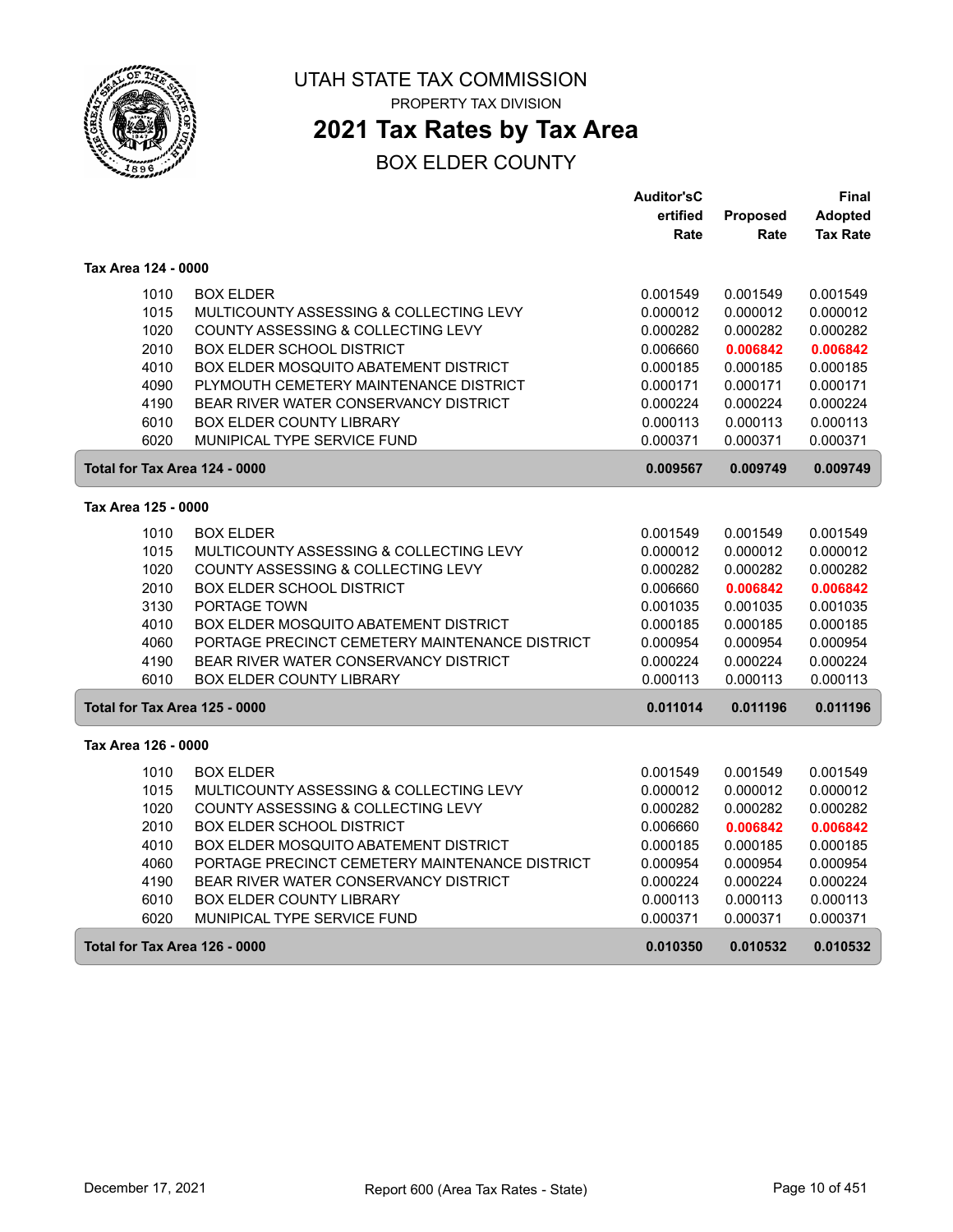

## **2021 Tax Rates by Tax Area**

|                               |                                                                 | <b>Auditor'sC</b>    |                      | <b>Final</b>         |
|-------------------------------|-----------------------------------------------------------------|----------------------|----------------------|----------------------|
|                               |                                                                 | ertified             | Proposed             | <b>Adopted</b>       |
|                               |                                                                 | Rate                 | Rate                 | <b>Tax Rate</b>      |
| Tax Area 127 - 0000           |                                                                 |                      |                      |                      |
| 1010                          | <b>BOX ELDER</b>                                                | 0.001549             | 0.001549             | 0.001549             |
| 1015                          | MULTICOUNTY ASSESSING & COLLECTING LEVY                         | 0.000012             | 0.000012             | 0.000012             |
| 1020                          | COUNTY ASSESSING & COLLECTING LEVY                              | 0.000282             | 0.000282             | 0.000282             |
| 2010                          | <b>BOX ELDER SCHOOL DISTRICT</b>                                | 0.006660             | 0.006842             | 0.006842             |
| 4010                          | BOX ELDER MOSQUITO ABATEMENT DISTRICT                           | 0.000185             | 0.000185             | 0.000185             |
| 4070                          | RIVERSIDE CEMETERY MAINTENANCE DISTRICT                         | 0.000521             | 0.000521             | 0.000521             |
| 4190                          | BEAR RIVER WATER CONSERVANCY DISTRICT                           | 0.000224             | 0.000224             | 0.000224             |
| 6010                          | <b>BOX ELDER COUNTY LIBRARY</b>                                 | 0.000113             | 0.000113             | 0.000113             |
| 6020                          | MUNIPICAL TYPE SERVICE FUND                                     | 0.000371             | 0.000371             | 0.000371             |
| Total for Tax Area 127 - 0000 |                                                                 | 0.009917             | 0.010099             | 0.010099             |
| Tax Area 128 - 0000           |                                                                 |                      |                      |                      |
|                               |                                                                 |                      |                      |                      |
| 1010                          | <b>BOX ELDER</b>                                                | 0.001549             | 0.001549             | 0.001549             |
| 1015<br>1020                  | MULTICOUNTY ASSESSING & COLLECTING LEVY                         | 0.000012             | 0.000012             | 0.000012             |
| 2010                          | COUNTY ASSESSING & COLLECTING LEVY<br>BOX ELDER SCHOOL DISTRICT | 0.000282             | 0.000282             | 0.000282             |
| 4010                          | BOX ELDER MOSQUITO ABATEMENT DISTRICT                           | 0.006660             | 0.006842<br>0.000185 | 0.006842<br>0.000185 |
| 4190                          | BEAR RIVER WATER CONSERVANCY DISTRICT                           | 0.000185<br>0.000224 | 0.000224             | 0.000224             |
| 6010                          | BOX ELDER COUNTY LIBRARY                                        | 0.000113             | 0.000113             | 0.000113             |
| 6020                          | MUNIPICAL TYPE SERVICE FUND                                     | 0.000371             | 0.000371             | 0.000371             |
| Total for Tax Area 128 - 0000 |                                                                 | 0.009396             | 0.009578             | 0.009578             |
| Tax Area 129 - 0000           |                                                                 |                      |                      |                      |
|                               |                                                                 |                      |                      |                      |
| 1010<br>1015                  | <b>BOX ELDER</b><br>MULTICOUNTY ASSESSING & COLLECTING LEVY     | 0.001549             | 0.001549<br>0.000012 | 0.001549<br>0.000012 |
| 1020                          | COUNTY ASSESSING & COLLECTING LEVY                              | 0.000012<br>0.000282 | 0.000282             | 0.000282             |
| 2010                          | <b>BOX ELDER SCHOOL DISTRICT</b>                                | 0.006660             | 0.006842             | 0.006842             |
| 3140                          | <b>SNOWVILLE TOWN</b>                                           | 0.001370             | 0.001370             | 0.001370             |
| 4010                          | BOX ELDER MOSQUITO ABATEMENT DISTRICT                           | 0.000185             | 0.000185             | 0.000185             |
| 4190                          | BEAR RIVER WATER CONSERVANCY DISTRICT                           | 0.000224             | 0.000224             | 0.000224             |
| 6010                          | <b>BOX ELDER COUNTY LIBRARY</b>                                 | 0.000113             | 0.000113             | 0.000113             |
| Total for Tax Area 129 - 0000 |                                                                 | 0.010395             | 0.010577             | 0.010577             |
| Tax Area 130 - 0000           |                                                                 |                      |                      |                      |
| 1010                          | <b>BOX ELDER</b>                                                | 0.001549             | 0.001549             | 0.001549             |
| 1015                          | MULTICOUNTY ASSESSING & COLLECTING LEVY                         | 0.000012             | 0.000012             | 0.000012             |
| 1020                          | COUNTY ASSESSING & COLLECTING LEVY                              | 0.000282             | 0.000282             | 0.000282             |
| 2010                          | <b>BOX ELDER SCHOOL DISTRICT</b>                                | 0.006660             | 0.006842             | 0.006842             |
| 3150                          | <b>TREMONTON CITY</b>                                           | 0.002279             | 0.002548             | 0.002548             |
| 4010                          | BOX ELDER MOSQUITO ABATEMENT DISTRICT                           | 0.000185             | 0.000185             | 0.000185             |
| 4190                          | BEAR RIVER WATER CONSERVANCY DISTRICT                           | 0.000224             | 0.000224             | 0.000224             |
| Total for Tax Area 130 - 0000 |                                                                 | 0.011191             | 0.011642             | 0.011642             |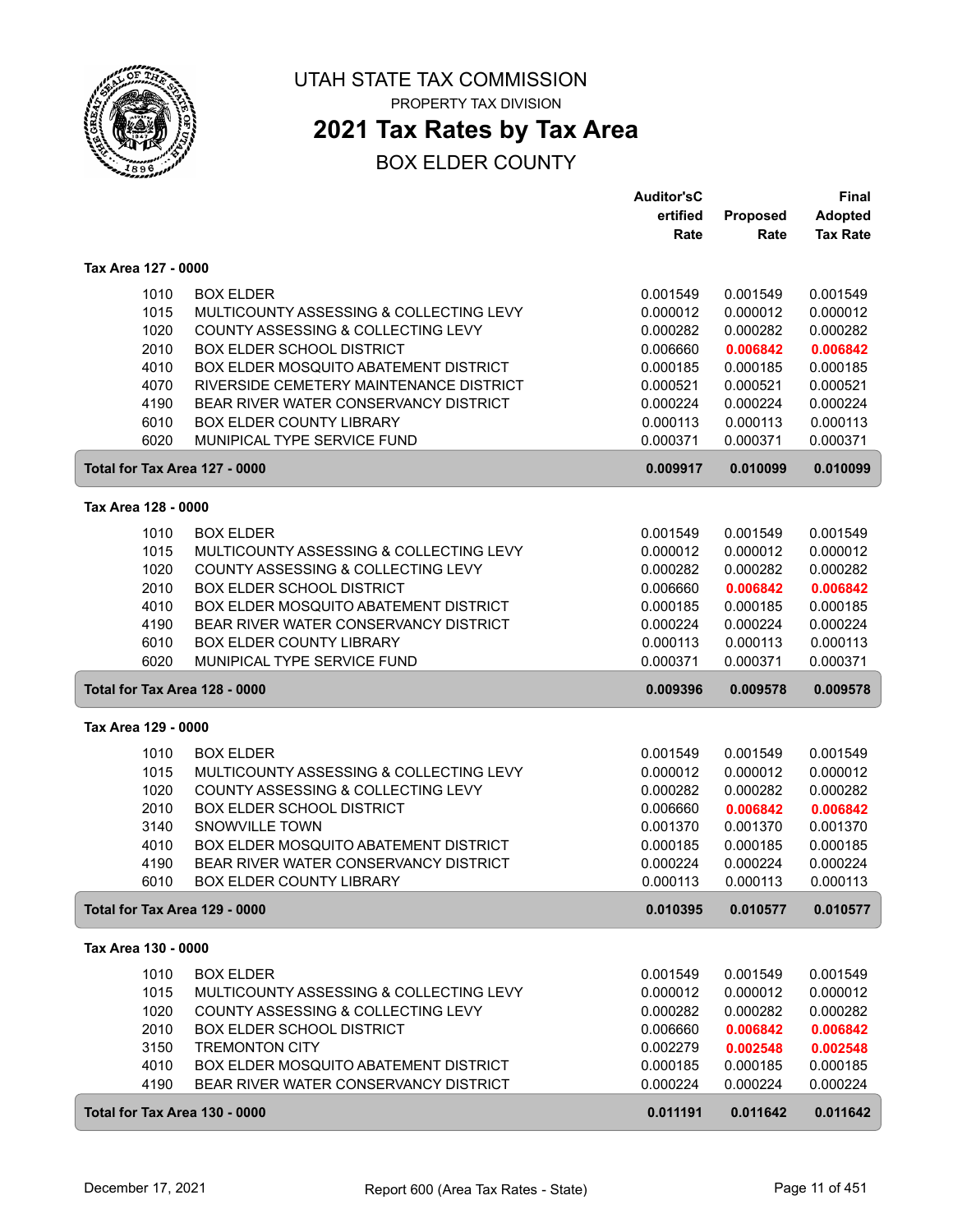

## **2021 Tax Rates by Tax Area**

|                               |                                                 | <b>Auditor'sC</b> |          | Final           |
|-------------------------------|-------------------------------------------------|-------------------|----------|-----------------|
|                               |                                                 | ertified          | Proposed | Adopted         |
|                               |                                                 | Rate              | Rate     | <b>Tax Rate</b> |
| Tax Area 131 - 0000           |                                                 |                   |          |                 |
| 1010                          | <b>BOX ELDER</b>                                | 0.001549          | 0.001549 | 0.001549        |
| 1015                          | MULTICOUNTY ASSESSING & COLLECTING LEVY         | 0.000012          | 0.000012 | 0.000012        |
| 1020                          | COUNTY ASSESSING & COLLECTING LEVY              | 0.000282          | 0.000282 | 0.000282        |
| 2010                          | <b>BOX ELDER SCHOOL DISTRICT</b>                | 0.006660          | 0.006842 | 0.006842        |
| 4010                          | BOX ELDER MOSQUITO ABATEMENT DISTRICT           | 0.000185          | 0.000185 | 0.000185        |
| 4095                          | WEBER BASIN WATER CONSERVANCY DISTRICT          | 0.000132          | 0.000132 | 0.000132        |
| 4190                          | BEAR RIVER WATER CONSERVANCY DISTRICT           | 0.000224          | 0.000224 | 0.000224        |
| 6010                          | BOX ELDER COUNTY LIBRARY                        | 0.000113          | 0.000113 | 0.000113        |
| 6020                          | MUNIPICAL TYPE SERVICE FUND                     | 0.000371          | 0.000371 | 0.000371        |
| Total for Tax Area 131 - 0000 |                                                 | 0.009528          | 0.009710 | 0.009710        |
| Tax Area 132 - 0000           |                                                 |                   |          |                 |
|                               |                                                 |                   |          |                 |
| 1010                          | <b>BOX ELDER</b>                                | 0.001549          | 0.001549 | 0.001549        |
| 1015                          | MULTICOUNTY ASSESSING & COLLECTING LEVY         | 0.000012          | 0.000012 | 0.000012        |
| 1020                          | COUNTY ASSESSING & COLLECTING LEVY              | 0.000282          | 0.000282 | 0.000282        |
| 2010                          | <b>BOX ELDER SCHOOL DISTRICT</b>                | 0.006660          | 0.006842 | 0.006842        |
| 3160                          | <b>WILLARD CITY</b>                             | 0.001022          | 0.001022 | 0.001022        |
| 4010                          | <b>BOX ELDER MOSQUITO ABATEMENT DISTRICT</b>    | 0.000185          | 0.000185 | 0.000185        |
| 4080                          | WILLARD PRECINCT CEMETERY MAINTENANCE DISTRICT  | 0.000118          | 0.000118 | 0.000118        |
| 4150                          | BOX ELDER COUNTY AND WILLARD CITY FLOOD CONTROL | 0.000189          | 0.000189 | 0.000189        |
| 4190                          | BEAR RIVER WATER CONSERVANCY DISTRICT           | 0.000224          | 0.000224 | 0.000224        |
| 6010                          | <b>BOX ELDER COUNTY LIBRARY</b>                 | 0.000113          | 0.000113 | 0.000113        |
| Total for Tax Area 132 - 0000 |                                                 | 0.010354          | 0.010536 | 0.010536        |
| Tax Area 133 - 0000           |                                                 |                   |          |                 |
| 1010                          | <b>BOX ELDER</b>                                | 0.001549          | 0.001549 | 0.001549        |
| 1015                          | MULTICOUNTY ASSESSING & COLLECTING LEVY         | 0.000012          | 0.000012 | 0.000012        |
| 1020                          | COUNTY ASSESSING & COLLECTING LEVY              | 0.000282          | 0.000282 | 0.000282        |
| 2010                          | <b>BOX ELDER SCHOOL DISTRICT</b>                | 0.006660          | 0.006842 | 0.006842        |
| 4010                          | BOX ELDER MOSQUITO ABATEMENT DISTRICT           | 0.000185          | 0.000185 | 0.000185        |
| 4080                          | WILLARD PRECINCT CEMETERY MAINTENANCE DISTRICT  | 0.000118          | 0.000118 | 0.000118        |
| 4190                          | BEAR RIVER WATER CONSERVANCY DISTRICT           | 0.000224          | 0.000224 | 0.000224        |
| 6010                          | <b>BOX ELDER COUNTY LIBRARY</b>                 | 0.000113          | 0.000113 | 0.000113        |
| 6020                          | MUNIPICAL TYPE SERVICE FUND                     | 0.000371          | 0.000371 | 0.000371        |
| Total for Tax Area 133 - 0000 |                                                 | 0.009514          | 0.009696 | 0.009696        |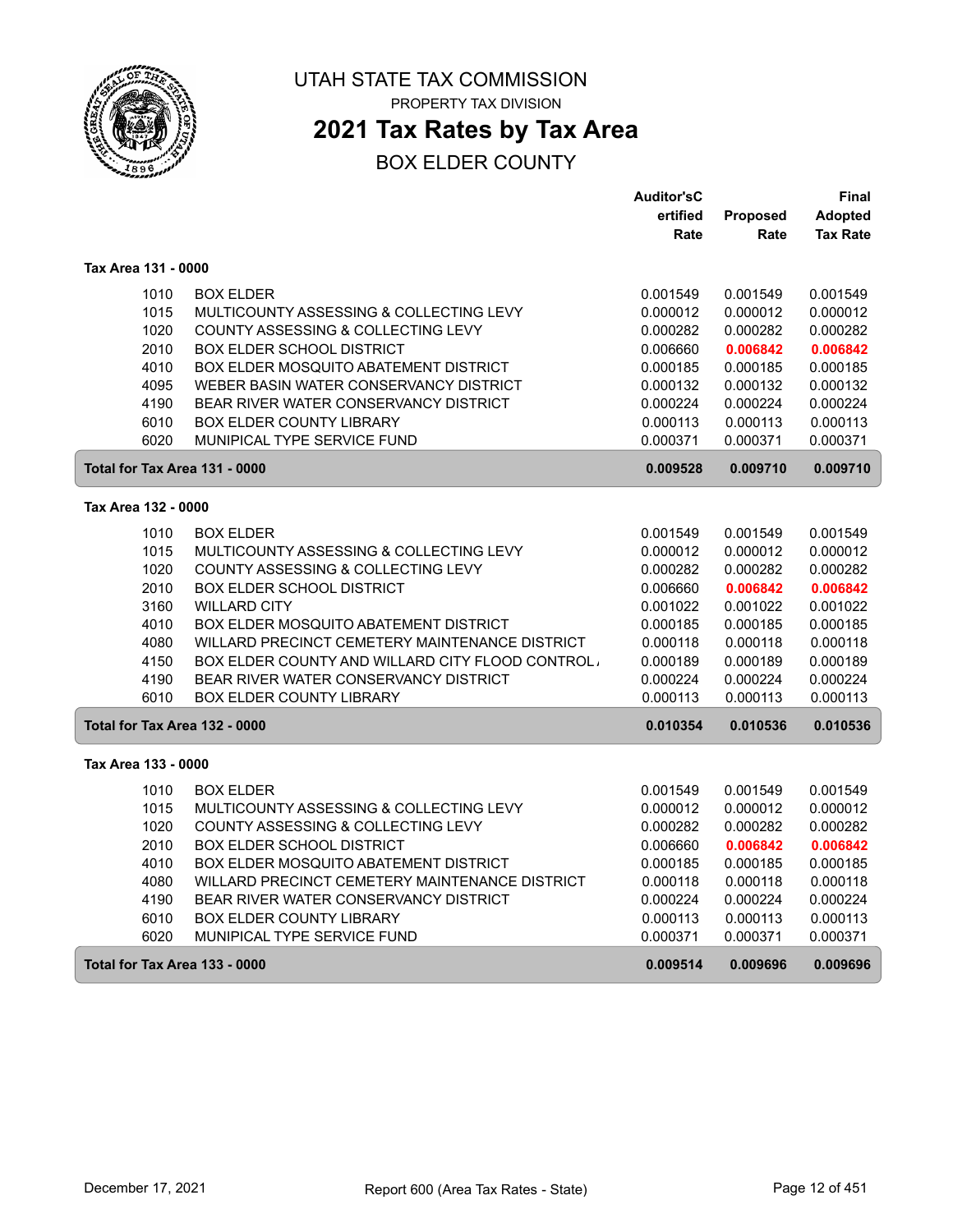

## **2021 Tax Rates by Tax Area**

|                               |                                                                           | <b>Auditor'sC</b>    |                      | Final                |
|-------------------------------|---------------------------------------------------------------------------|----------------------|----------------------|----------------------|
|                               |                                                                           | ertified             | Proposed             | <b>Adopted</b>       |
|                               |                                                                           | Rate                 | Rate                 | <b>Tax Rate</b>      |
| Tax Area 134 - 0000           |                                                                           |                      |                      |                      |
| 1010                          | <b>BOX ELDER</b>                                                          | 0.001549             | 0.001549             | 0.001549             |
| 1015                          | MULTICOUNTY ASSESSING & COLLECTING LEVY                                   | 0.000012             | 0.000012             | 0.000012             |
| 1020                          | COUNTY ASSESSING & COLLECTING LEVY                                        | 0.000282             | 0.000282             | 0.000282             |
| 2010                          | <b>BOX ELDER SCHOOL DISTRICT</b>                                          | 0.006660             | 0.006842             | 0.006842             |
| 3160                          | <b>WILLARD CITY</b>                                                       | 0.001022             | 0.001022             | 0.001022             |
| 4010                          | BOX ELDER MOSQUITO ABATEMENT DISTRICT                                     | 0.000185             | 0.000185             | 0.000185             |
| 4080                          | WILLARD PRECINCT CEMETERY MAINTENANCE DISTRICT                            | 0.000118             | 0.000118             | 0.000118             |
| 4095                          | WEBER BASIN WATER CONSERVANCY DISTRICT                                    | 0.000132             | 0.000132             | 0.000132             |
| 4150                          | BOX ELDER COUNTY AND WILLARD CITY FLOOD CONTROL.                          | 0.000189             | 0.000189             | 0.000189             |
| 4190                          | BEAR RIVER WATER CONSERVANCY DISTRICT                                     | 0.000224             | 0.000224             | 0.000224             |
| 6010                          | <b>BOX ELDER COUNTY LIBRARY</b>                                           | 0.000113             | 0.000113             | 0.000113             |
| Total for Tax Area 134 - 0000 |                                                                           | 0.010486             | 0.010668             | 0.010668             |
| Tax Area 135 - 0000           |                                                                           |                      |                      |                      |
| 1010                          | <b>BOX ELDER</b>                                                          | 0.001549             | 0.001549             | 0.001549             |
| 1015                          | MULTICOUNTY ASSESSING & COLLECTING LEVY                                   | 0.000012             | 0.000012             | 0.000012             |
| 1020                          | COUNTY ASSESSING & COLLECTING LEVY                                        | 0.000282             | 0.000282             | 0.000282             |
| 2010                          | <b>BOX ELDER SCHOOL DISTRICT</b>                                          | 0.006660             | 0.006842             | 0.006842             |
| 4010                          | BOX ELDER MOSQUITO ABATEMENT DISTRICT                                     | 0.000185             | 0.000185             | 0.000185             |
| 4080                          | WILLARD PRECINCT CEMETERY MAINTENANCE DISTRICT                            | 0.000118             | 0.000118             | 0.000118             |
| 4095                          | WEBER BASIN WATER CONSERVANCY DISTRICT                                    | 0.000132             | 0.000132             | 0.000132             |
| 4150                          | BOX ELDER COUNTY AND WILLARD CITY FLOOD CONTROL,                          | 0.000189             | 0.000189             | 0.000189             |
| 4190                          | BEAR RIVER WATER CONSERVANCY DISTRICT                                     | 0.000224             | 0.000224             | 0.000224             |
| 6010                          | BOX ELDER COUNTY LIBRARY                                                  | 0.000113             | 0.000113             | 0.000113             |
| 6020                          | MUNIPICAL TYPE SERVICE FUND                                               | 0.000371             | 0.000371             | 0.000371             |
| Total for Tax Area 135 - 0000 |                                                                           | 0.009835             | 0.010017             | 0.010017             |
| Tax Area 136 - 0000           |                                                                           |                      |                      |                      |
|                               |                                                                           |                      |                      |                      |
| 1010                          | <b>BOX ELDER</b>                                                          | 0.001549             | 0.001549             | 0.001549             |
| 1015                          | MULTICOUNTY ASSESSING & COLLECTING LEVY                                   | 0.000012             | 0.000012             | 0.000012<br>0.000282 |
| 1020                          | COUNTY ASSESSING & COLLECTING LEVY                                        | 0.000282             | 0.000282             |                      |
| 2010<br>4010                  | <b>BOX ELDER SCHOOL DISTRICT</b><br>BOX ELDER MOSQUITO ABATEMENT DISTRICT | 0.006660<br>0.000185 | 0.006842<br>0.000185 | 0.006842<br>0.000185 |
| 4080                          | WILLARD PRECINCT CEMETERY MAINTENANCE DISTRICT                            | 0.000118             | 0.000118             | 0.000118             |
| 4095                          | WEBER BASIN WATER CONSERVANCY DISTRICT                                    |                      | 0.000132             | 0.000132             |
| 4150                          | BOX ELDER COUNTY AND WILLARD CITY FLOOD CONTROL                           | 0.000132<br>0.000189 | 0.000189             | 0.000189             |
| 4190                          | BEAR RIVER WATER CONSERVANCY DISTRICT                                     | 0.000224             | 0.000224             | 0.000224             |
| 4200                          | BONA VISTA WATER IMPROVEMENT DISTRICT                                     | 0.000188             | 0.000188             | 0.000188             |
| 6010                          | <b>BOX ELDER COUNTY LIBRARY</b>                                           | 0.000113             | 0.000113             | 0.000113             |
| 6020                          | MUNIPICAL TYPE SERVICE FUND                                               | 0.000371             | 0.000371             | 0.000371             |
| Total for Tax Area 136 - 0000 |                                                                           | 0.010023             | 0.010205             | 0.010205             |
|                               |                                                                           |                      |                      |                      |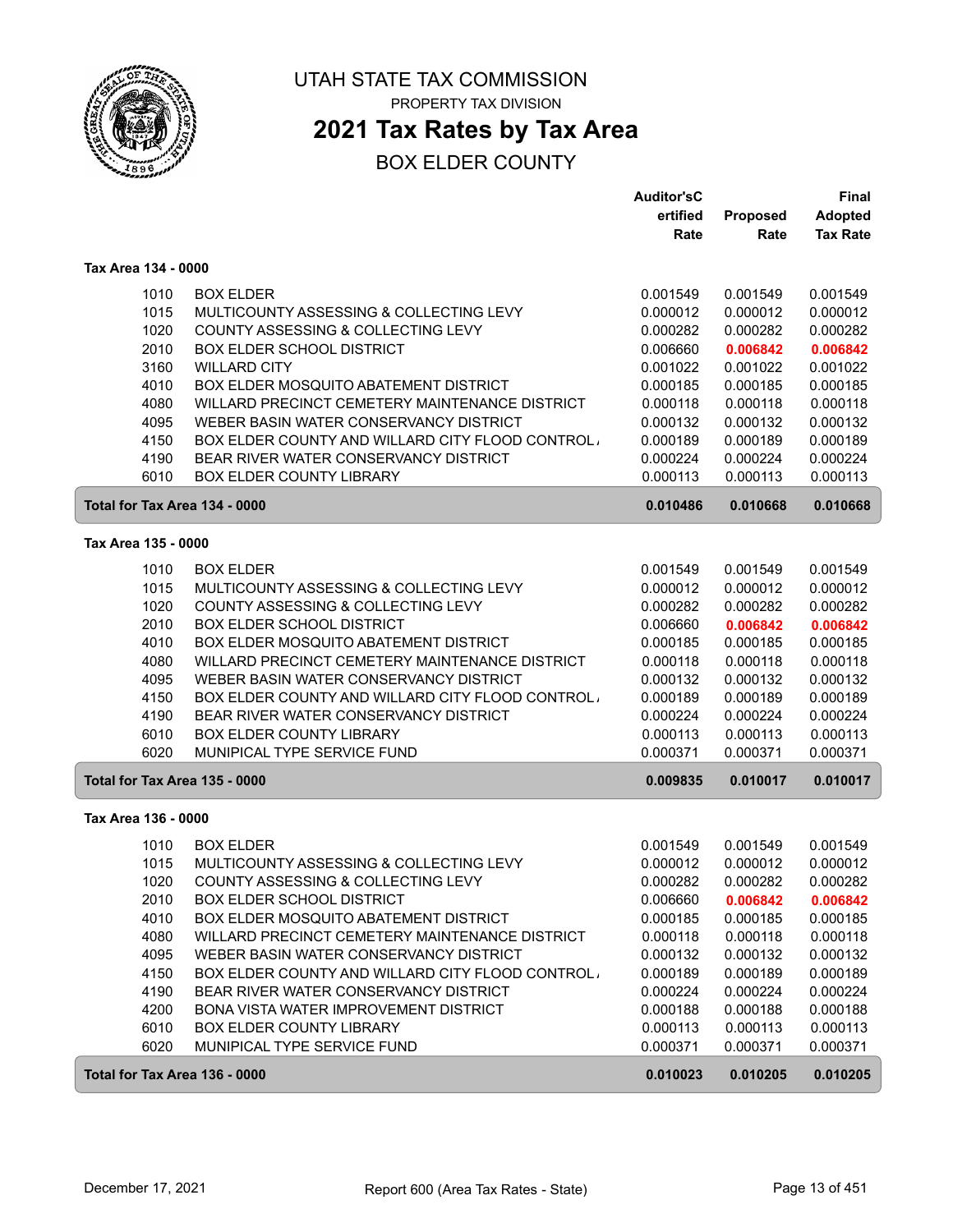

## **2021 Tax Rates by Tax Area**

|                               |                                                   | <b>Auditor'sC</b> |          | Final           |
|-------------------------------|---------------------------------------------------|-------------------|----------|-----------------|
|                               |                                                   | ertified          | Proposed | <b>Adopted</b>  |
|                               |                                                   | Rate              | Rate     | <b>Tax Rate</b> |
| Tax Area 139 - 0000           |                                                   |                   |          |                 |
| 1010                          | <b>BOX ELDER</b>                                  | 0.001549          | 0.001549 | 0.001549        |
| 1015                          | MULTICOUNTY ASSESSING & COLLECTING LEVY           | 0.000012          | 0.000012 | 0.000012        |
| 1020                          | COUNTY ASSESSING & COLLECTING LEVY                | 0.000282          | 0.000282 | 0.000282        |
| 2010                          | <b>BOX ELDER SCHOOL DISTRICT</b>                  | 0.006660          | 0.006842 | 0.006842        |
| 4010                          | BOX ELDER MOSQUITO ABATEMENT DISTRICT             | 0.000185          | 0.000185 | 0.000185        |
| 4160                          | BOX ELDER COUNTY SERVICE AREA NO. 2               | 0.000077          | 0.000077 | 0.000077        |
| 4190                          | BEAR RIVER WATER CONSERVANCY DISTRICT             | 0.000224          | 0.000224 | 0.000224        |
| 4220                          | <b>GROUSE CREEK SPECIAL SERVICE DISTRICT</b>      | 0.001218          | 0.001218 | 0.001218        |
| 6010                          | <b>BOX ELDER COUNTY LIBRARY</b>                   | 0.000113          | 0.000113 | 0.000113        |
| 6020                          | MUNIPICAL TYPE SERVICE FUND                       | 0.000371          | 0.000371 | 0.000371        |
| Total for Tax Area 139 - 0000 |                                                   | 0.010691          | 0.010873 | 0.010873        |
| Tax Area 140 - 0000           |                                                   |                   |          |                 |
| 1010                          | <b>BOX ELDER</b>                                  | 0.001549          | 0.001549 | 0.001549        |
| 1015                          | MULTICOUNTY ASSESSING & COLLECTING LEVY           | 0.000012          | 0.000012 | 0.000012        |
| 1020                          | COUNTY ASSESSING & COLLECTING LEVY                | 0.000282          | 0.000282 | 0.000282        |
| 2010                          | <b>BOX ELDER SCHOOL DISTRICT</b>                  | 0.006660          | 0.006842 | 0.006842        |
| 4010                          | BOX ELDER MOSQUITO ABATEMENT DISTRICT             | 0.000185          | 0.000185 | 0.000185        |
| 4190                          | BEAR RIVER WATER CONSERVANCY DISTRICT             | 0.000224          | 0.000224 | 0.000224        |
| 4220                          | <b>GROUSE CREEK SPECIAL SERVICE DISTRICT</b>      | 0.001218          | 0.001218 | 0.001218        |
| 6010                          | <b>BOX ELDER COUNTY LIBRARY</b>                   | 0.000113          | 0.000113 | 0.000113        |
| 6020                          | MUNIPICAL TYPE SERVICE FUND                       | 0.000371          | 0.000371 | 0.000371        |
| Total for Tax Area 140 - 0000 |                                                   | 0.010614          | 0.010796 | 0.010796        |
| Tax Area 141 - 0000           |                                                   |                   |          |                 |
| 1010                          | <b>BOX ELDER</b>                                  | 0.001549          | 0.001549 | 0.001549        |
| 1015                          | MULTICOUNTY ASSESSING & COLLECTING LEVY           | 0.000012          | 0.000012 | 0.000012        |
| 1020                          | COUNTY ASSESSING & COLLECTING LEVY                | 0.000282          | 0.000282 | 0.000282        |
| 2010                          | <b>BOX ELDER SCHOOL DISTRICT</b>                  | 0.006660          | 0.006842 | 0.006842        |
| 4010                          | BOX ELDER MOSQUITO ABATEMENT DISTRICT             | 0.000185          | 0.000185 | 0.000185        |
| 4190                          | BEAR RIVER WATER CONSERVANCY DISTRICT             | 0.000224          | 0.000224 | 0.000224        |
| 4210                          | <b>GROUSE CREEK CEMETERY MAINTENANCE DISTRICT</b> |                   |          |                 |
| 4220                          | <b>GROUSE CREEK SPECIAL SERVICE DISTRICT</b>      | 0.001218          | 0.001218 | 0.001218        |
| 6010                          | <b>BOX ELDER COUNTY LIBRARY</b>                   | 0.000113          | 0.000113 | 0.000113        |
| 6020                          | MUNIPICAL TYPE SERVICE FUND                       | 0.000371          | 0.000371 | 0.000371        |
| Total for Tax Area 141 - 0000 |                                                   | 0.010614          | 0.010796 | 0.010796        |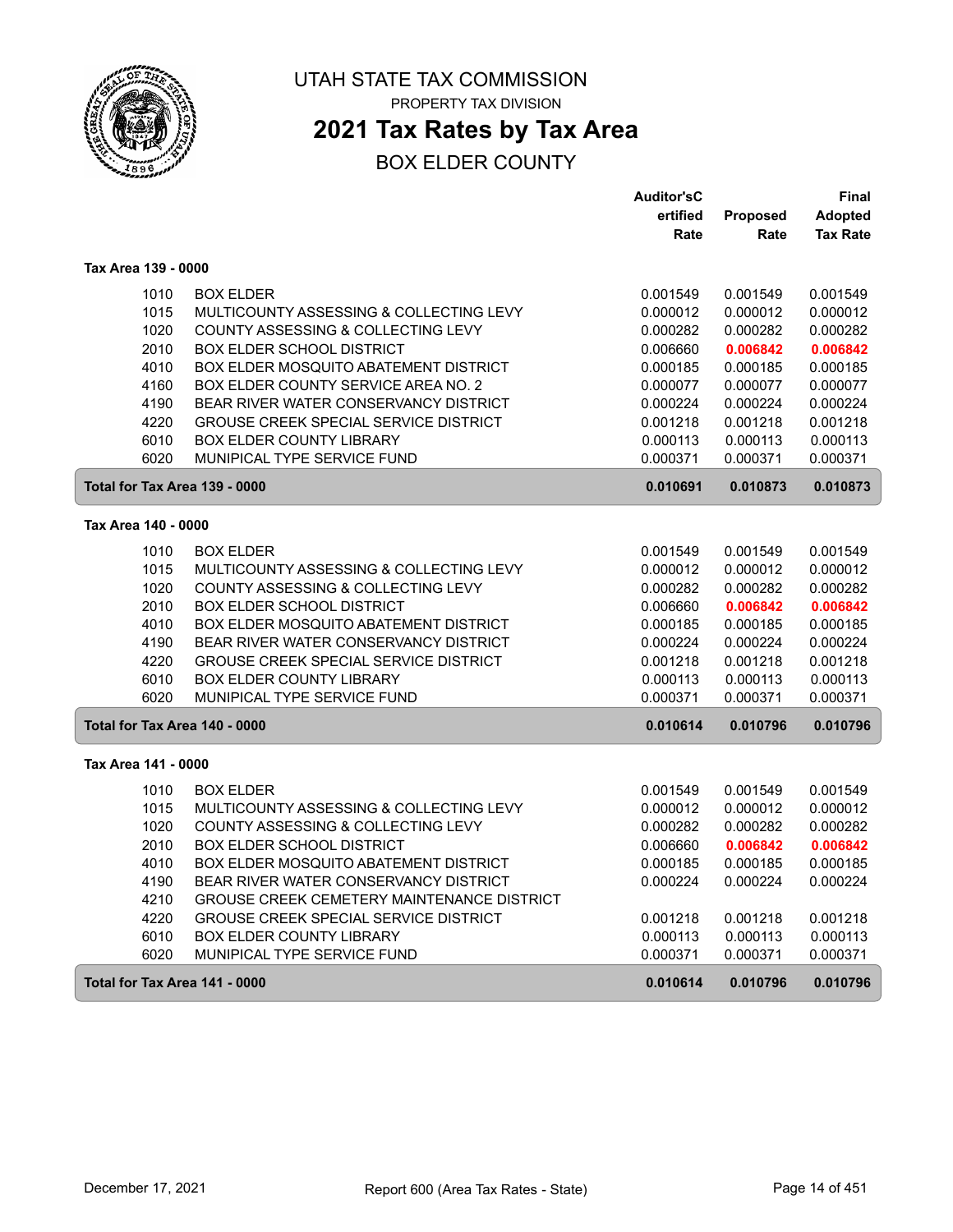

## **2021 Tax Rates by Tax Area**

|                     |                                                         | <b>Auditor'sC</b> |          | Final           |
|---------------------|---------------------------------------------------------|-------------------|----------|-----------------|
|                     |                                                         | ertified          | Proposed | <b>Adopted</b>  |
|                     |                                                         | Rate              | Rate     | <b>Tax Rate</b> |
| Tax Area 143 - 0000 |                                                         |                   |          |                 |
| 1010                | <b>BOX ELDER</b>                                        | 0.001549          | 0.001549 | 0.001549        |
| 1015                | MULTICOUNTY ASSESSING & COLLECTING LEVY                 | 0.000012          | 0.000012 | 0.000012        |
| 1020                | COUNTY ASSESSING & COLLECTING LEVY                      | 0.000282          | 0.000282 | 0.000282        |
| 2010                | <b>BOX ELDER SCHOOL DISTRICT</b>                        | 0.006660          | 0.006842 | 0.006842        |
| 4010                | BOX ELDER MOSQUITO ABATEMENT DISTRICT                   | 0.000185          | 0.000185 | 0.000185        |
| 4070                | RIVERSIDE CEMETERY MAINTENANCE DISTRICT                 | 0.000521          | 0.000521 | 0.000521        |
| 4170                | RIVERSIDE COMMUNITY SPECIAL SERVICE DISTRICT            | 0.000240          | 0.000240 | 0.000240        |
| 4190                | BEAR RIVER WATER CONSERVANCY DISTRICT                   | 0.000224          | 0.000224 | 0.000224        |
| 6010                | BOX ELDER COUNTY LIBRARY                                | 0.000113          | 0.000113 | 0.000113        |
| 6020                | MUNIPICAL TYPE SERVICE FUND                             | 0.000371          | 0.000371 | 0.000371        |
|                     | Total for Tax Area 143 - 0000                           | 0.010157          | 0.010339 | 0.010339        |
| Tax Area 146 - 0000 |                                                         |                   |          |                 |
| 1010                | <b>BOX ELDER</b>                                        | 0.001549          | 0.001549 | 0.001549        |
| 1015                | MULTICOUNTY ASSESSING & COLLECTING LEVY                 | 0.000012          | 0.000012 | 0.000012        |
| 1020                | COUNTY ASSESSING & COLLECTING LEVY                      | 0.000282          | 0.000282 | 0.000282        |
| 2010                | <b>BOX ELDER SCHOOL DISTRICT</b>                        | 0.006660          | 0.006842 | 0.006842        |
| 4010                | <b>BOX ELDER MOSQUITO ABATEMENT DISTRICT</b>            | 0.000185          | 0.000185 | 0.000185        |
| 4160                | <b>BOX ELDER COUNTY SERVICE AREA NO. 2</b>              | 0.000077          | 0.000077 | 0.000077        |
| 4190                | BEAR RIVER WATER CONSERVANCY DISTRICT                   | 0.000224          | 0.000224 | 0.000224        |
| 6010                | <b>BOX ELDER COUNTY LIBRARY</b>                         | 0.000113          | 0.000113 | 0.000113        |
| 6020                | MUNIPICAL TYPE SERVICE FUND                             | 0.000371          | 0.000371 | 0.000371        |
|                     | Total for Tax Area 146 - 0000                           | 0.009473          | 0.009655 | 0.009655        |
| Tax Area 147 - 0000 |                                                         |                   |          |                 |
| 1010                | <b>BOX ELDER</b>                                        | 0.001549          | 0.001549 | 0.001549        |
| 1015                | MULTICOUNTY ASSESSING & COLLECTING LEVY                 | 0.000012          | 0.000012 | 0.000012        |
| 1020                | COUNTY ASSESSING & COLLECTING LEVY                      | 0.000282          | 0.000282 | 0.000282        |
| 2010                | <b>BOX ELDER SCHOOL DISTRICT</b>                        | 0.006660          | 0.006842 | 0.006842        |
| 4010                | BOX ELDER MOSQUITO ABATEMENT DISTRICT                   | 0.000185          | 0.000185 | 0.000185        |
| 4080                | WILLARD PRECINCT CEMETERY MAINTENANCE DISTRICT          | 0.000118          | 0.000118 | 0.000118        |
| 4150                | <b>BOX ELDER COUNTY AND WILLARD CITY FLOOD CONTROL,</b> | 0.000189          | 0.000189 | 0.000189        |
| 4190                | BEAR RIVER WATER CONSERVANCY DISTRICT                   | 0.000224          | 0.000224 | 0.000224        |
| 6010                | <b>BOX ELDER COUNTY LIBRARY</b>                         | 0.000113          | 0.000113 | 0.000113        |
| 6020                | MUNIPICAL TYPE SERVICE FUND                             | 0.000371          | 0.000371 | 0.000371        |
|                     | Total for Tax Area 147 - 0000                           | 0.009703          | 0.009885 | 0.009885        |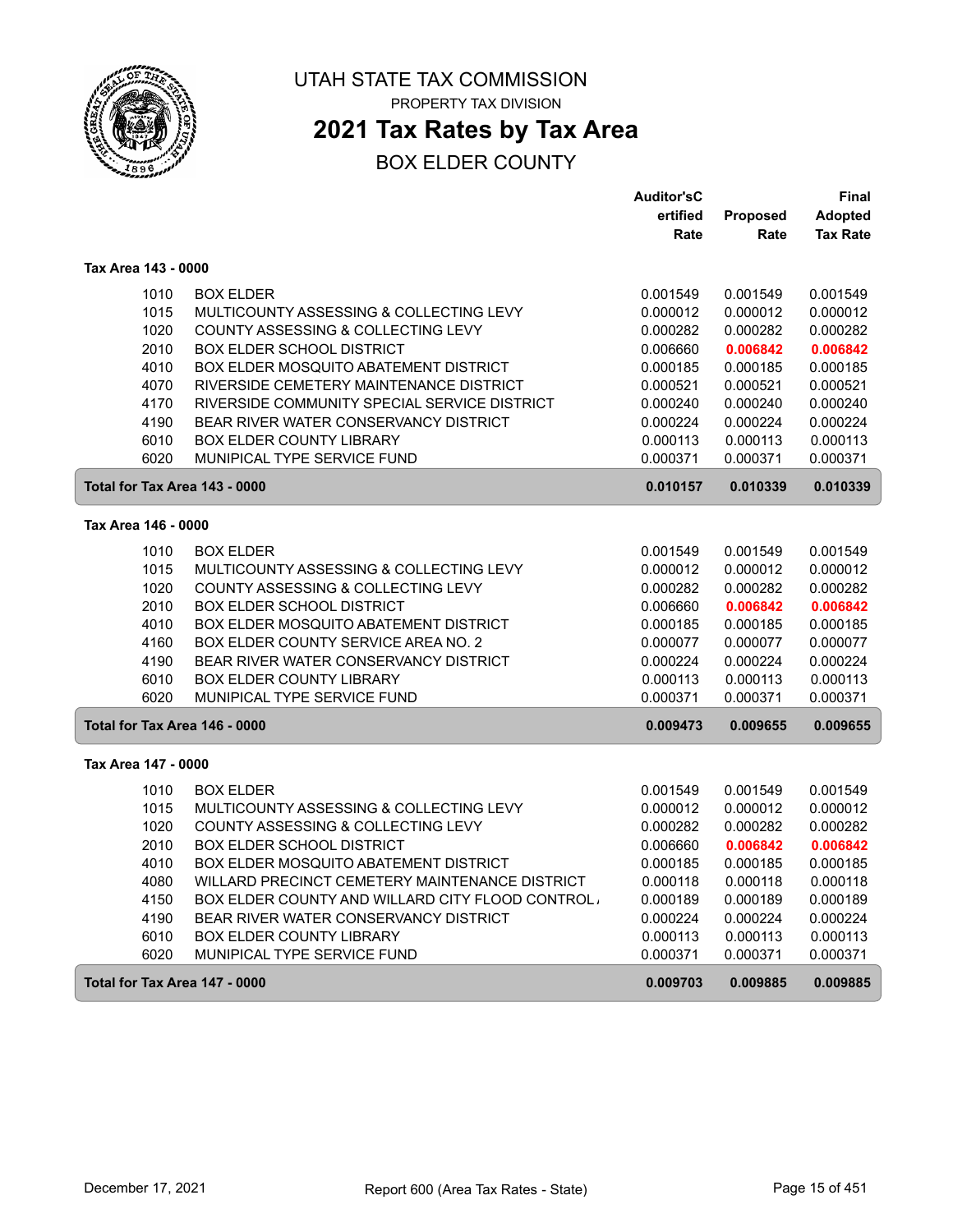

PROPERTY TAX DIVISION

## **2021 Tax Rates by Tax Area**

|                               |                                                | <b>Auditor'sC</b> |                      | <b>Final</b>    |
|-------------------------------|------------------------------------------------|-------------------|----------------------|-----------------|
|                               |                                                | ertified          | Proposed             | <b>Adopted</b>  |
|                               |                                                | Rate              | Rate                 | <b>Tax Rate</b> |
|                               |                                                |                   |                      |                 |
| Tax Area 151 - 0000           |                                                |                   |                      |                 |
| 1010                          | <b>BOX ELDER</b>                               | 0.001549          | 0.001549             | 0.001549        |
| 1015                          | MULTICOUNTY ASSESSING & COLLECTING LEVY        | 0.000012          | 0.000012             | 0.000012        |
| 1020                          | COUNTY ASSESSING & COLLECTING LEVY             | 0.000282          | 0.000282             | 0.000282        |
| 2010                          | <b>BOX ELDER SCHOOL DISTRICT</b>               | 0.006660          | 0.006842             | 0.006842        |
| 3150                          | <b>TREMONTON CITY</b>                          | 0.002279          | 0.002548             | 0.002548        |
| 4010                          | BOX ELDER MOSQUITO ABATEMENT DISTRICT          | 0.000185          | 0.000185             | 0.000185        |
| 4040                          | GARLAND CEMETERY MAINTENANCE DISTRICT          | 0.000124          | 0.000124             | 0.000124        |
| 4190                          | BEAR RIVER WATER CONSERVANCY DISTRICT          | 0.000224          | 0.000224             | 0.000224        |
| Total for Tax Area 151 - 0000 |                                                | 0.011315          | 0.011766             | 0.011766        |
| Tax Area 152 - 0000           |                                                |                   |                      |                 |
| 1010                          | <b>BOX ELDER</b>                               | 0.001549          |                      | 0.001549        |
| 1015                          | MULTICOUNTY ASSESSING & COLLECTING LEVY        | 0.000012          | 0.001549<br>0.000012 | 0.000012        |
| 1020                          | COUNTY ASSESSING & COLLECTING LEVY             | 0.000282          | 0.000282             | 0.000282        |
| 2010                          | <b>BOX ELDER SCHOOL DISTRICT</b>               | 0.006660          | 0.006842             | 0.006842        |
| 4010                          | BOX ELDER MOSQUITO ABATEMENT DISTRICT          | 0.000185          | 0.000185             | 0.000185        |
| 4080                          | WILLARD PRECINCT CEMETERY MAINTENANCE DISTRICT | 0.000118          | 0.000118             | 0.000118        |
| 4095                          | WEBER BASIN WATER CONSERVANCY DISTRICT         | 0.000132          | 0.000132             | 0.000132        |
| 4190                          | BEAR RIVER WATER CONSERVANCY DISTRICT          | 0.000224          | 0.000224             | 0.000224        |
| 6010                          | BOX ELDER COUNTY LIBRARY                       | 0.000113          | 0.000113             | 0.000113        |
| 6020                          | MUNIPICAL TYPE SERVICE FUND                    | 0.000371          | 0.000371             | 0.000371        |
| Total for Tax Area 152 - 0000 |                                                | 0.009646          | 0.009828             | 0.009828        |
| Tax Area 156 - 0000           |                                                |                   |                      |                 |
|                               |                                                |                   |                      |                 |
| 1010                          | <b>BOX ELDER</b>                               | 0.001549          | 0.001549             | 0.001549        |
| 1015                          | MULTICOUNTY ASSESSING & COLLECTING LEVY        | 0.000012          | 0.000012             | 0.000012        |
| 1020                          | COUNTY ASSESSING & COLLECTING LEVY             | 0.000282          | 0.000282             | 0.000282        |
| 2010                          | <b>BOX ELDER SCHOOL DISTRICT</b>               | 0.006660          | 0.006842             | 0.006842        |
| 3070                          | <b>GARLAND CITY</b>                            | 0.003161          | 0.003161             | 0.003161        |
| 4010                          | BOX ELDER MOSQUITO ABATEMENT DISTRICT          | 0.000185          | 0.000185             | 0.000185        |
| 4190                          | BEAR RIVER WATER CONSERVANCY DISTRICT          | 0.000224          | 0.000224             | 0.000224        |
| Total for Tax Area 156 - 0000 |                                                | 0.012073          | 0.012255             | 0.012255        |
| Tax Area 157 - 0000           |                                                |                   |                      |                 |
| 1010                          | <b>BOX ELDER</b>                               | 0.001549          | 0.001549             | 0.001549        |
| 1015                          | MULTICOUNTY ASSESSING & COLLECTING LEVY        | 0.000012          | 0.000012             | 0.000012        |
| 1020                          | COUNTY ASSESSING & COLLECTING LEVY             | 0.000282          | 0.000282             | 0.000282        |
| 2010                          | <b>BOX ELDER SCHOOL DISTRICT</b>               | 0.006660          | 0.006842             | 0.006842        |
| 3110                          | PERRY CITY                                     | 0.001854          | 0.002175             | 0.002175        |
| 4010                          | BOX ELDER MOSQUITO ABATEMENT DISTRICT          | 0.000185          | 0.000185             | 0.000185        |
| 4180                          | BOX ELDER COUNTY & PERRY CITY FLOOD CONTROL    | 0.000198          | 0.000198             | 0.000198        |
| 4190                          | BEAR RIVER WATER CONSERVANCY DISTRICT          | 0.000224          | 0.000224             | 0.000224        |
| 6010                          | BOX ELDER COUNTY LIBRARY                       | 0.000113          | 0.000113             | 0.000113        |
| Total for Tax Area 157 - 0000 |                                                | 0.011077          | 0.011580             | 0.011580        |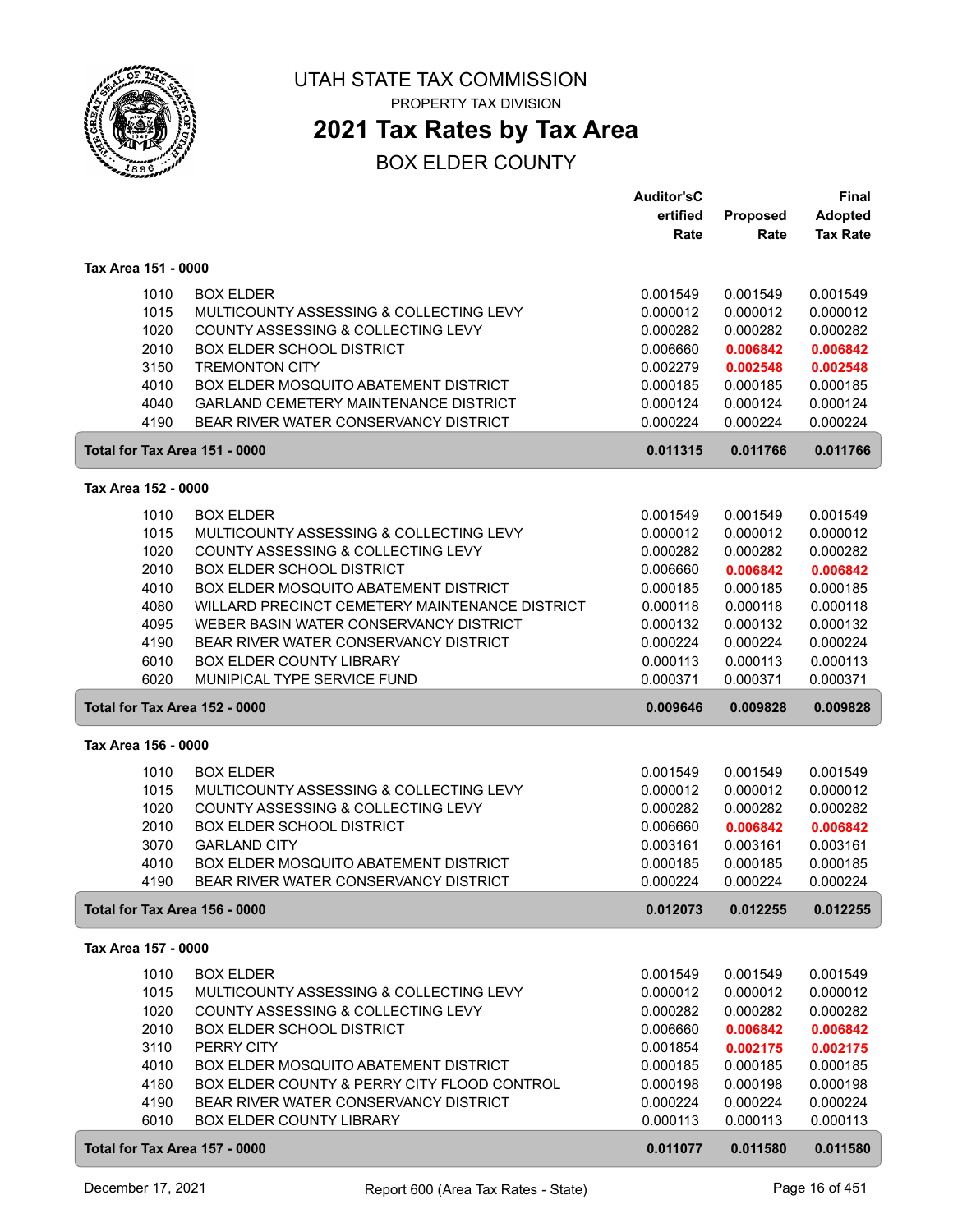

## **2021 Tax Rates by Tax Area**

|                               |                                                | <b>Auditor'sC</b> |                 | Final           |
|-------------------------------|------------------------------------------------|-------------------|-----------------|-----------------|
|                               |                                                | ertified          | <b>Proposed</b> | <b>Adopted</b>  |
|                               |                                                | Rate              | Rate            | <b>Tax Rate</b> |
| Tax Area 158 - 0000           |                                                |                   |                 |                 |
| 1010                          | <b>BOX ELDER</b>                               | 0.001549          | 0.001549        | 0.001549        |
| 1015                          | MULTICOUNTY ASSESSING & COLLECTING LEVY        | 0.000012          | 0.000012        | 0.000012        |
| 1020                          | COUNTY ASSESSING & COLLECTING LEVY             | 0.000282          | 0.000282        | 0.000282        |
| 2010                          | <b>BOX ELDER SCHOOL DISTRICT</b>               | 0.006660          | 0.006842        | 0.006842        |
| 4010                          | BOX ELDER MOSQUITO ABATEMENT DISTRICT          | 0.000185          | 0.000185        | 0.000185        |
| 4180                          | BOX ELDER COUNTY & PERRY CITY FLOOD CONTROL    | 0.000198          | 0.000198        | 0.000198        |
| 4190                          | BEAR RIVER WATER CONSERVANCY DISTRICT          | 0.000224          | 0.000224        | 0.000224        |
| 6010                          | BOX ELDER COUNTY LIBRARY                       | 0.000113          | 0.000113        | 0.000113        |
| 6020                          | MUNIPICAL TYPE SERVICE FUND                    | 0.000371          | 0.000371        | 0.000371        |
| Total for Tax Area 158 - 0000 |                                                | 0.009594          | 0.009776        | 0.009776        |
| Tax Area 159 - 0000           |                                                |                   |                 |                 |
| 1010                          | <b>BOX ELDER</b>                               | 0.001549          | 0.001549        | 0.001549        |
| 1015                          | MULTICOUNTY ASSESSING & COLLECTING LEVY        | 0.000012          | 0.000012        | 0.000012        |
| 1020                          | COUNTY ASSESSING & COLLECTING LEVY             | 0.000282          | 0.000282        | 0.000282        |
| 2010                          | <b>BOX ELDER SCHOOL DISTRICT</b>               | 0.006660          | 0.006842        | 0.006842        |
| 4010                          | BOX ELDER MOSQUITO ABATEMENT DISTRICT          | 0.000185          | 0.000185        | 0.000185        |
| 4080                          | WILLARD PRECINCT CEMETERY MAINTENANCE DISTRICT | 0.000118          | 0.000118        | 0.000118        |
| 4180                          | BOX ELDER COUNTY & PERRY CITY FLOOD CONTROL    | 0.000198          | 0.000198        | 0.000198        |
| 4190                          | BEAR RIVER WATER CONSERVANCY DISTRICT          | 0.000224          | 0.000224        | 0.000224        |
| 6010                          | <b>BOX ELDER COUNTY LIBRARY</b>                | 0.000113          | 0.000113        | 0.000113        |
| 6020                          | MUNIPICAL TYPE SERVICE FUND                    | 0.000371          | 0.000371        | 0.000371        |
| Total for Tax Area 159 - 0000 |                                                | 0.009712          | 0.009894        | 0.009894        |
| Tax Area 162 - 0000           |                                                |                   |                 |                 |
| 1010                          | <b>BOX ELDER</b>                               | 0.001549          | 0.001549        | 0.001549        |
| 1015                          | MULTICOUNTY ASSESSING & COLLECTING LEVY        | 0.000012          | 0.000012        | 0.000012        |
| 1020                          | COUNTY ASSESSING & COLLECTING LEVY             | 0.000282          | 0.000282        | 0.000282        |
| 2010                          | <b>BOX ELDER SCHOOL DISTRICT</b>               | 0.006660          | 0.006842        | 0.006842        |
| 3110                          | PERRY CITY                                     | 0.001854          | 0.002175        | 0.002175        |
| 4010                          | BOX ELDER MOSQUITO ABATEMENT DISTRICT          | 0.000185          | 0.000185        | 0.000185        |
| 4080                          | WILLARD PRECINCT CEMETERY MAINTENANCE DISTRICT | 0.000118          | 0.000118        | 0.000118        |
| 4180                          | BOX ELDER COUNTY & PERRY CITY FLOOD CONTROL    | 0.000198          | 0.000198        | 0.000198        |
| 4190                          | BEAR RIVER WATER CONSERVANCY DISTRICT          | 0.000224          | 0.000224        | 0.000224        |
| 6010                          | <b>BOX ELDER COUNTY LIBRARY</b>                | 0.000113          | 0.000113        | 0.000113        |
| Total for Tax Area 162 - 0000 |                                                | 0.011195          | 0.011698        | 0.011698        |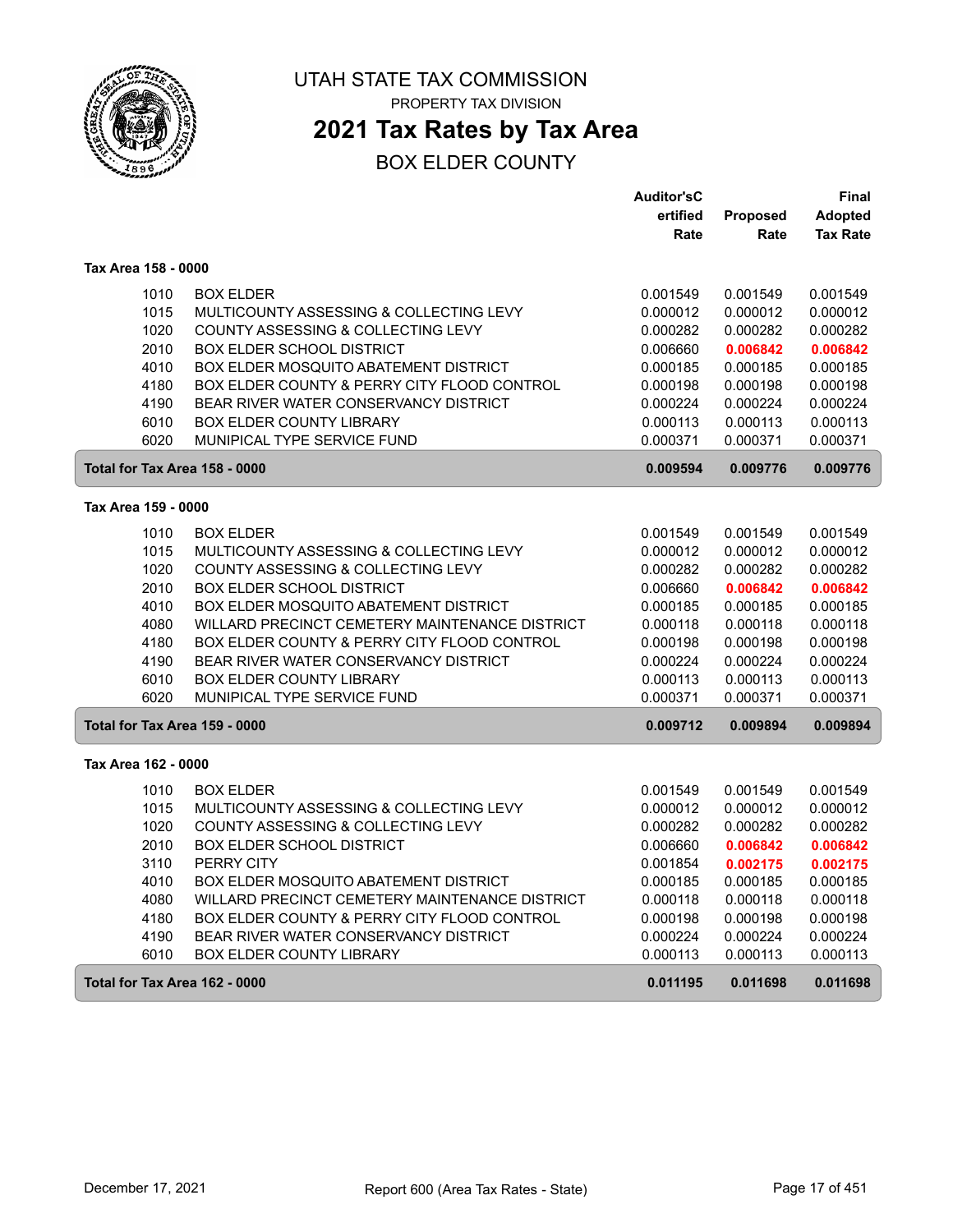

**2021 Tax Rates by Tax Area**

|                               |                                             | <b>Auditor'sC</b> |          | <b>Final</b>    |
|-------------------------------|---------------------------------------------|-------------------|----------|-----------------|
|                               |                                             | ertified          | Proposed | <b>Adopted</b>  |
|                               |                                             | Rate              | Rate     | <b>Tax Rate</b> |
| Tax Area 163 - 0000           |                                             |                   |          |                 |
| 1010                          | <b>BOX ELDER</b>                            | 0.001549          | 0.001549 | 0.001549        |
| 1015                          | MULTICOUNTY ASSESSING & COLLECTING LEVY     | 0.000012          | 0.000012 | 0.000012        |
| 1020                          | COUNTY ASSESSING & COLLECTING LEVY          | 0.000282          | 0.000282 | 0.000282        |
| 2010                          | <b>BOX ELDER SCHOOL DISTRICT</b>            | 0.006660          | 0.006842 | 0.006842        |
| 3020                          | <b>BRIGHAM CITY</b>                         | 0.001659          | 0.001802 | 0.001802        |
| 4010                          | BOX ELDER MOSQUITO ABATEMENT DISTRICT       | 0.000185          | 0.000185 | 0.000185        |
| 4180                          | BOX ELDER COUNTY & PERRY CITY FLOOD CONTROL | 0.000198          | 0.000198 | 0.000198        |
| 4190                          | BEAR RIVER WATER CONSERVANCY DISTRICT       | 0.000224          | 0.000224 | 0.000224        |
| Total for Tax Area 163 - 0000 |                                             | 0.010769          | 0.011094 | 0.011094        |
| Tax Area 169 - 0000           |                                             |                   |          |                 |
| 1010                          | <b>BOX ELDER</b>                            | 0.001549          | 0.001549 | 0.001549        |
| 1015                          | MULTICOUNTY ASSESSING & COLLECTING LEVY     | 0.000012          | 0.000012 | 0.000012        |
| 1020                          | COUNTY ASSESSING & COLLECTING LEVY          | 0.000282          | 0.000282 | 0.000282        |
| 2010                          | <b>BOX ELDER SCHOOL DISTRICT</b>            | 0.006660          | 0.006842 | 0.006842        |
| 3030                          | <b>CORINNE CITY</b>                         | 0.001806          | 0.001806 | 0.001806        |
| 4010                          | BOX ELDER MOSQUITO ABATEMENT DISTRICT       | 0.000185          | 0.000185 | 0.000185        |
| 4100                          | CORINNE CEMETERY MAINTENANCE DISTRICT       | 0.000141          | 0.000141 | 0.000141        |
| 4190                          | BEAR RIVER WATER CONSERVANCY DISTRICT       | 0.000224          | 0.000224 | 0.000224        |
| 6010                          | <b>BOX ELDER COUNTY LIBRARY</b>             | 0.000113          | 0.000113 | 0.000113        |
| Total for Tax Area 169 - 0000 |                                             | 0.010972          | 0.011154 | 0.011154        |
| Tax Area 171 - 0000           |                                             |                   |          |                 |
| 1010                          | <b>BOX ELDER</b>                            | 0.001549          | 0.001549 | 0.001549        |
| 1015                          | MULTICOUNTY ASSESSING & COLLECTING LEVY     | 0.000012          | 0.000012 | 0.000012        |
| 1020                          | COUNTY ASSESSING & COLLECTING LEVY          | 0.000282          | 0.000282 | 0.000282        |
| 2010                          | <b>BOX ELDER SCHOOL DISTRICT</b>            | 0.006660          | 0.006842 | 0.006842        |
| 3020                          | <b>BRIGHAM CITY</b>                         | 0.001659          | 0.001802 | 0.001802        |
| 4010                          | BOX ELDER MOSQUITO ABATEMENT DISTRICT       | 0.000185          | 0.000185 | 0.000185        |
| 4190                          | BEAR RIVER WATER CONSERVANCY DISTRICT       | 0.000224          | 0.000224 | 0.000224        |
| Total for Tax Area 171 - 0000 |                                             | 0.010571          | 0.010896 | 0.010896        |
| Tax Area 174 - 0000           |                                             |                   |          |                 |
| 1010                          | <b>BOX ELDER</b>                            | 0.001549          | 0.001549 | 0.001549        |
| 1015                          | MULTICOUNTY ASSESSING & COLLECTING LEVY     | 0.000012          | 0.000012 | 0.000012        |
| 1020                          | COUNTY ASSESSING & COLLECTING LEVY          | 0.000282          | 0.000282 | 0.000282        |
| 2010                          | <b>BOX ELDER SCHOOL DISTRICT</b>            | 0.006660          | 0.006842 | 0.006842        |
| 3020                          | <b>BRIGHAM CITY</b>                         | 0.001659          | 0.001802 | 0.001802        |
| 4010                          | BOX ELDER MOSQUITO ABATEMENT DISTRICT       | 0.000185          | 0.000185 | 0.000185        |
| 4190                          | BEAR RIVER WATER CONSERVANCY DISTRICT       | 0.000224          | 0.000224 | 0.000224        |
| Total for Tax Area 174 - 0000 |                                             | 0.010571          | 0.010896 | 0.010896        |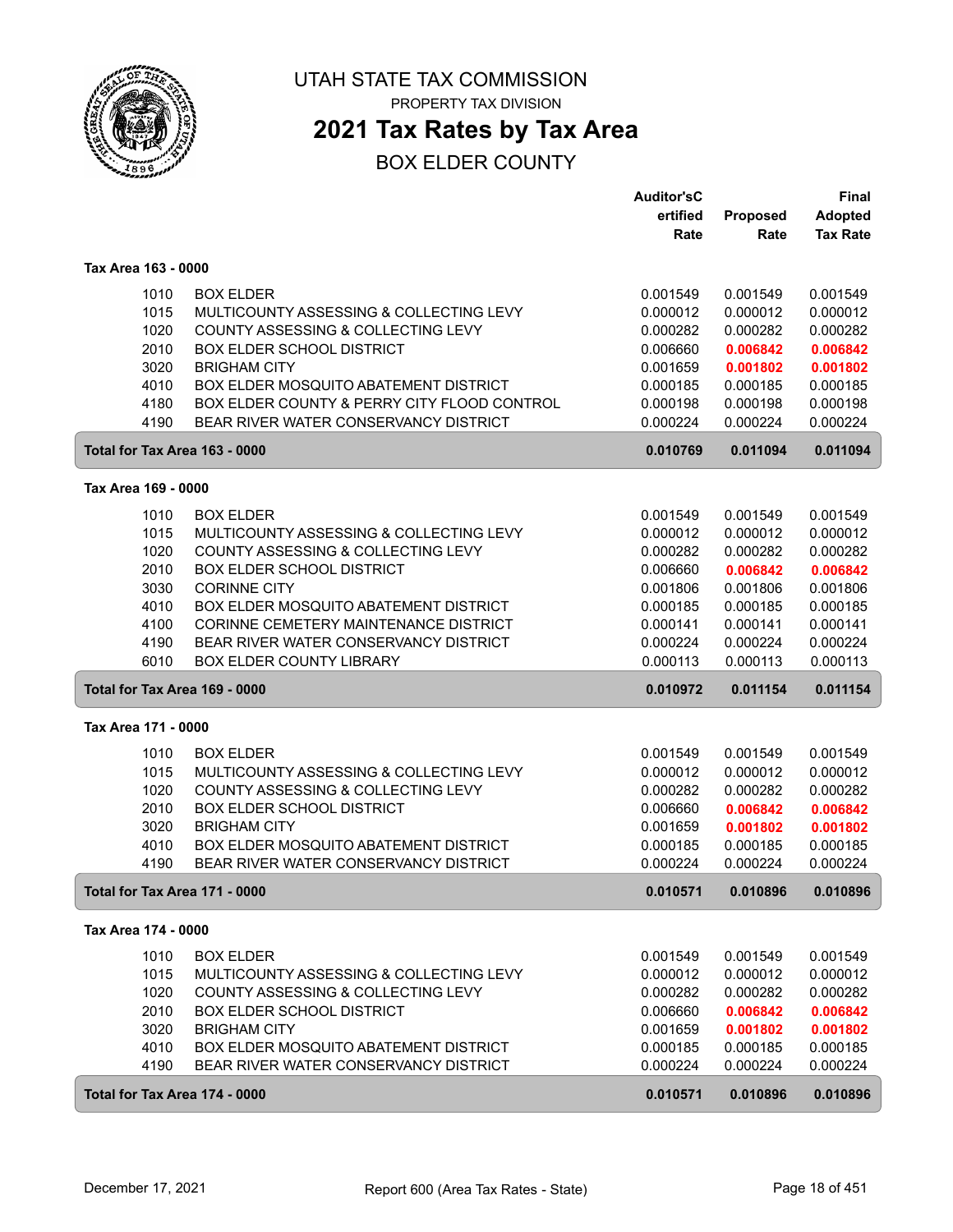

PROPERTY TAX DIVISION

## **2021 Tax Rates by Tax Area**

|                               |                                                                                | <b>Auditor'sC</b>    |                      | <b>Final</b>         |
|-------------------------------|--------------------------------------------------------------------------------|----------------------|----------------------|----------------------|
|                               |                                                                                | ertified             | Proposed             | <b>Adopted</b>       |
|                               |                                                                                | Rate                 | Rate                 | <b>Tax Rate</b>      |
| Tax Area 175 - 0000           |                                                                                |                      |                      |                      |
|                               |                                                                                |                      |                      |                      |
| 1010                          | <b>BOX ELDER</b>                                                               | 0.001549             | 0.001549             | 0.001549             |
| 1015                          | MULTICOUNTY ASSESSING & COLLECTING LEVY                                        | 0.000012             | 0.000012             | 0.000012             |
| 1020                          | COUNTY ASSESSING & COLLECTING LEVY                                             | 0.000282             | 0.000282             | 0.000282             |
| 2010                          | <b>BOX ELDER SCHOOL DISTRICT</b>                                               | 0.006660             | 0.006842             | 0.006842             |
| 3020                          | <b>BRIGHAM CITY</b>                                                            | 0.001659             | 0.001802             | 0.001802             |
| 4010<br>4190                  | BOX ELDER MOSQUITO ABATEMENT DISTRICT<br>BEAR RIVER WATER CONSERVANCY DISTRICT | 0.000185<br>0.000224 | 0.000185<br>0.000224 | 0.000185<br>0.000224 |
|                               |                                                                                |                      |                      |                      |
| Total for Tax Area 175 - 0000 |                                                                                | 0.010571             | 0.010896             | 0.010896             |
| Tax Area 176 - 0000           |                                                                                |                      |                      |                      |
| 1010                          | <b>BOX ELDER</b>                                                               | 0.001549             | 0.001549             | 0.001549             |
| 1015                          | MULTICOUNTY ASSESSING & COLLECTING LEVY                                        | 0.000012             | 0.000012             | 0.000012             |
| 1020                          | COUNTY ASSESSING & COLLECTING LEVY                                             | 0.000282             | 0.000282             | 0.000282             |
| 2010                          | <b>BOX ELDER SCHOOL DISTRICT</b>                                               | 0.006660             | 0.006842             | 0.006842             |
| 3020                          | <b>BRIGHAM CITY</b>                                                            | 0.001659             | 0.001802             | 0.001802             |
| 4010                          | BOX ELDER MOSQUITO ABATEMENT DISTRICT                                          | 0.000185             | 0.000185             | 0.000185             |
| 4190                          | BEAR RIVER WATER CONSERVANCY DISTRICT                                          | 0.000224             | 0.000224             | 0.000224             |
|                               | Total for Tax Area 176 - 0000                                                  | 0.010571             | 0.010896             | 0.010896             |
| Tax Area 177 - 0000           |                                                                                |                      |                      |                      |
| 1010                          | <b>BOX ELDER</b>                                                               | 0.001549             | 0.001549             | 0.001549             |
| 1015                          | MULTICOUNTY ASSESSING & COLLECTING LEVY                                        | 0.000012             | 0.000012             | 0.000012             |
| 1020                          | COUNTY ASSESSING & COLLECTING LEVY                                             | 0.000282             | 0.000282             | 0.000282             |
| 2010                          | BOX ELDER SCHOOL DISTRICT                                                      | 0.006660             | 0.006842             | 0.006842             |
| 4010                          | BOX ELDER MOSQUITO ABATEMENT DISTRICT                                          | 0.000185             | 0.000185             | 0.000185             |
| 4080                          | WILLARD PRECINCT CEMETERY MAINTENANCE DISTRICT                                 | 0.000118             | 0.000118             | 0.000118             |
| 4150                          | BOX ELDER COUNTY AND WILLARD CITY FLOOD CONTROL                                | 0.000189             | 0.000189             | 0.000189             |
| 4190                          | BEAR RIVER WATER CONSERVANCY DISTRICT                                          | 0.000224             | 0.000224             | 0.000224             |
| 6010                          | BOX ELDER COUNTY LIBRARY                                                       | 0.000113             | 0.000113             | 0.000113             |
| 6020                          | MUNIPICAL TYPE SERVICE FUND                                                    | 0.000371             | 0.000371             | 0.000371             |
|                               | Total for Tax Area 177 - 0000                                                  | 0.009703             | 0.009885             | 0.009885             |
| Tax Area 178 - 0000           |                                                                                |                      |                      |                      |
| 1010                          | <b>BOX ELDER</b>                                                               | 0.001549             | 0.001549             | 0.001549             |
| 1015                          | MULTICOUNTY ASSESSING & COLLECTING LEVY                                        | 0.000012             | 0.000012             | 0.000012             |
| 1020                          | COUNTY ASSESSING & COLLECTING LEVY                                             | 0.000282             | 0.000282             | 0.000282             |
| 2010                          | <b>BOX ELDER SCHOOL DISTRICT</b>                                               | 0.006660             | 0.006842             | 0.006842             |
| 3110                          | PERRY CITY                                                                     | 0.001854             | 0.002175             | 0.002175             |
| 4010                          | BOX ELDER MOSQUITO ABATEMENT DISTRICT                                          | 0.000185             | 0.000185             | 0.000185             |
| 4190                          | BEAR RIVER WATER CONSERVANCY DISTRICT                                          | 0.000224             | 0.000224             | 0.000224             |
| 6010                          | <b>BOX ELDER COUNTY LIBRARY</b>                                                | 0.000113             | 0.000113             | 0.000113             |
|                               | Total for Tax Area 178 - 0000                                                  | 0.010879             | 0.011382             | 0.011382             |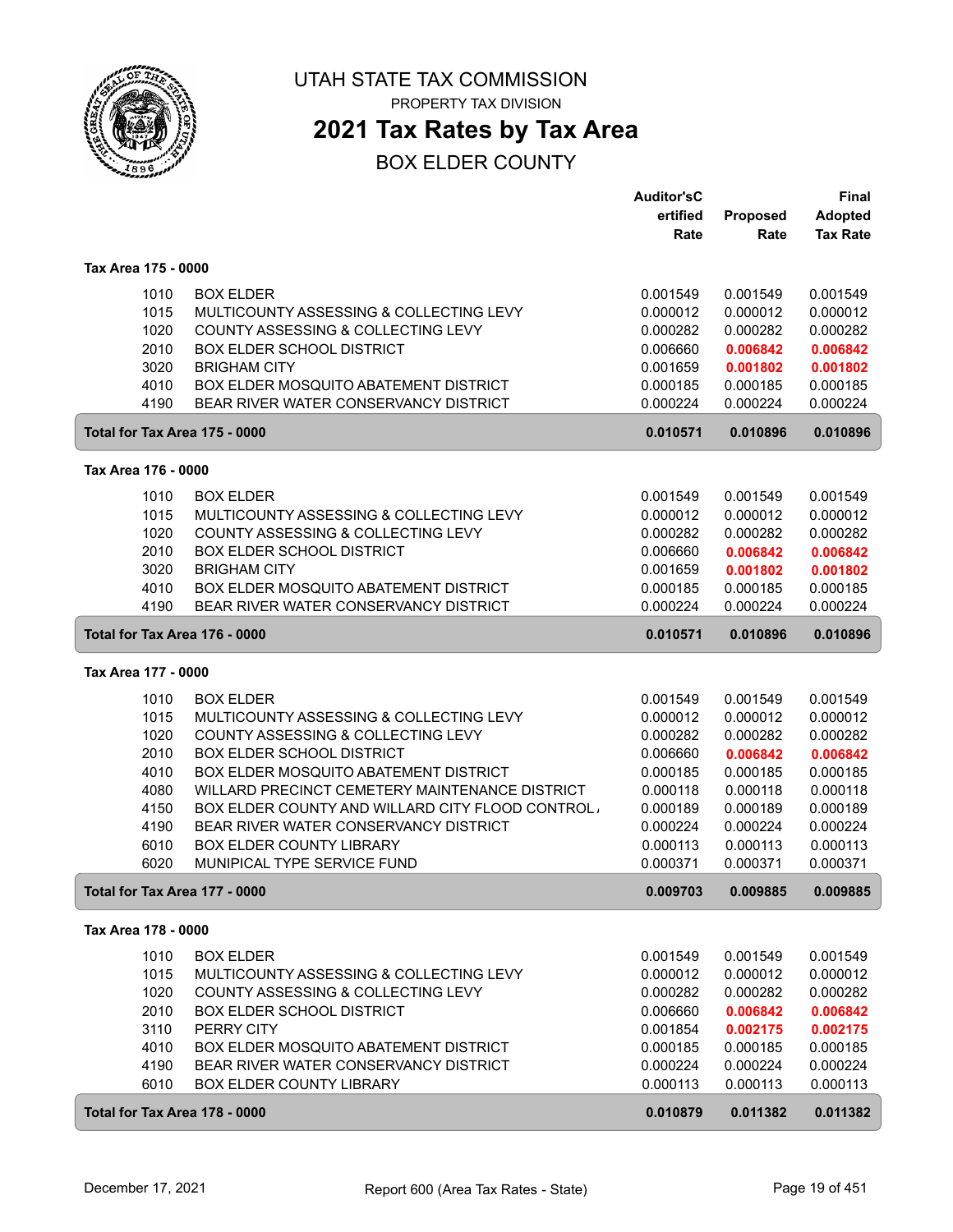

## **2021 Tax Rates by Tax Area**

|                               |                                                                          | <b>Auditor'sC</b>    |                      | <b>Final</b>         |
|-------------------------------|--------------------------------------------------------------------------|----------------------|----------------------|----------------------|
|                               |                                                                          | ertified             | Proposed             | <b>Adopted</b>       |
|                               |                                                                          | Rate                 | Rate                 | <b>Tax Rate</b>      |
|                               |                                                                          |                      |                      |                      |
| Tax Area 179 - 0000           |                                                                          |                      |                      |                      |
| 1010                          | <b>BOX ELDER</b>                                                         | 0.001549             | 0.001549             | 0.001549             |
| 1015                          | MULTICOUNTY ASSESSING & COLLECTING LEVY                                  | 0.000012             | 0.000012             | 0.000012             |
| 1020                          | COUNTY ASSESSING & COLLECTING LEVY                                       | 0.000282             | 0.000282             | 0.000282             |
| 2010                          | <b>BOX ELDER SCHOOL DISTRICT</b>                                         | 0.006660             | 0.006842             | 0.006842             |
| 4010                          | BOX ELDER MOSQUITO ABATEMENT DISTRICT                                    | 0.000185             | 0.000185             | 0.000185             |
| 4190                          | BEAR RIVER WATER CONSERVANCY DISTRICT                                    | 0.000224             | 0.000224             | 0.000224             |
| 6010                          | <b>BOX ELDER COUNTY LIBRARY</b>                                          | 0.000113             | 0.000113             | 0.000113             |
| 6020                          | MUNIPICAL TYPE SERVICE FUND                                              | 0.000371             | 0.000371             | 0.000371             |
| Total for Tax Area 179 - 0000 |                                                                          | 0.009396             | 0.009578             | 0.009578             |
| Tax Area 180 - 0000           |                                                                          |                      |                      |                      |
|                               |                                                                          |                      |                      |                      |
| 1010                          | <b>BOX ELDER</b>                                                         | 0.001549             | 0.001549             | 0.001549             |
| 1015                          | MULTICOUNTY ASSESSING & COLLECTING LEVY                                  | 0.000012             | 0.000012             | 0.000012             |
| 1020                          | COUNTY ASSESSING & COLLECTING LEVY                                       | 0.000282             | 0.000282             | 0.000282             |
| 2010                          | <b>BOX ELDER SCHOOL DISTRICT</b>                                         | 0.006660             | 0.006842             | 0.006842             |
| 3040                          | <b>DEWEYVILLE TOWN</b>                                                   | 0.000525             | 0.000525             | 0.000525             |
| 4010                          | BOX ELDER MOSQUITO ABATEMENT DISTRICT                                    | 0.000185             | 0.000185             | 0.000185             |
| 4190                          | BEAR RIVER WATER CONSERVANCY DISTRICT                                    | 0.000224             | 0.000224             | 0.000224             |
| 6010                          | <b>BOX ELDER COUNTY LIBRARY</b>                                          | 0.000113             | 0.000113             | 0.000113             |
| Total for Tax Area 180 - 0000 |                                                                          | 0.009550             | 0.009732             | 0.009732             |
|                               |                                                                          |                      |                      |                      |
| Tax Area 182 - 0000           |                                                                          |                      |                      |                      |
|                               |                                                                          |                      |                      |                      |
| 1010                          | <b>BOX ELDER</b>                                                         | 0.001549             | 0.001549             | 0.001549             |
| 1015                          | MULTICOUNTY ASSESSING & COLLECTING LEVY                                  | 0.000012             | 0.000012             | 0.000012             |
| 1020                          | COUNTY ASSESSING & COLLECTING LEVY                                       | 0.000282             | 0.000282             | 0.000282             |
| 2010                          | <b>BOX ELDER SCHOOL DISTRICT</b>                                         | 0.006660             | 0.006842             | 0.006842             |
| 3080                          | HONEYVILLE CITY                                                          | 0.000591             | 0.000591             | 0.000591             |
| 4010                          | BOX ELDER MOSQUITO ABATEMENT DISTRICT                                    | 0.000185             | 0.000185             | 0.000185             |
| 4190<br>6010                  | BEAR RIVER WATER CONSERVANCY DISTRICT<br><b>BOX ELDER COUNTY LIBRARY</b> | 0.000224             | 0.000224             | 0.000224<br>0.000113 |
| Total for Tax Area 182 - 0000 |                                                                          | 0.000113<br>0.009616 | 0.000113<br>0.009798 | 0.009798             |
|                               |                                                                          |                      |                      |                      |
| Tax Area 184 - 0000           |                                                                          |                      |                      |                      |
| 1010                          | <b>BOX ELDER</b>                                                         | 0.001549             | 0.001549             | 0.001549             |
| 1015                          | MULTICOUNTY ASSESSING & COLLECTING LEVY                                  | 0.000012             | 0.000012             | 0.000012             |
| 1020                          | COUNTY ASSESSING & COLLECTING LEVY                                       | 0.000282             | 0.000282             | 0.000282             |
| 2010                          | <b>BOX ELDER SCHOOL DISTRICT</b>                                         | 0.006660             | 0.006842             | 0.006842             |
| 4010                          | <b>BOX ELDER MOSQUITO ABATEMENT DISTRICT</b>                             | 0.000185             | 0.000185             | 0.000185             |
| 4190                          | BEAR RIVER WATER CONSERVANCY DISTRICT                                    | 0.000224             | 0.000224             | 0.000224             |
| 6010                          | BOX ELDER COUNTY LIBRARY                                                 | 0.000113             | 0.000113             | 0.000113             |
| 6020                          | MUNIPICAL TYPE SERVICE FUND                                              | 0.000371             | 0.000371             | 0.000371             |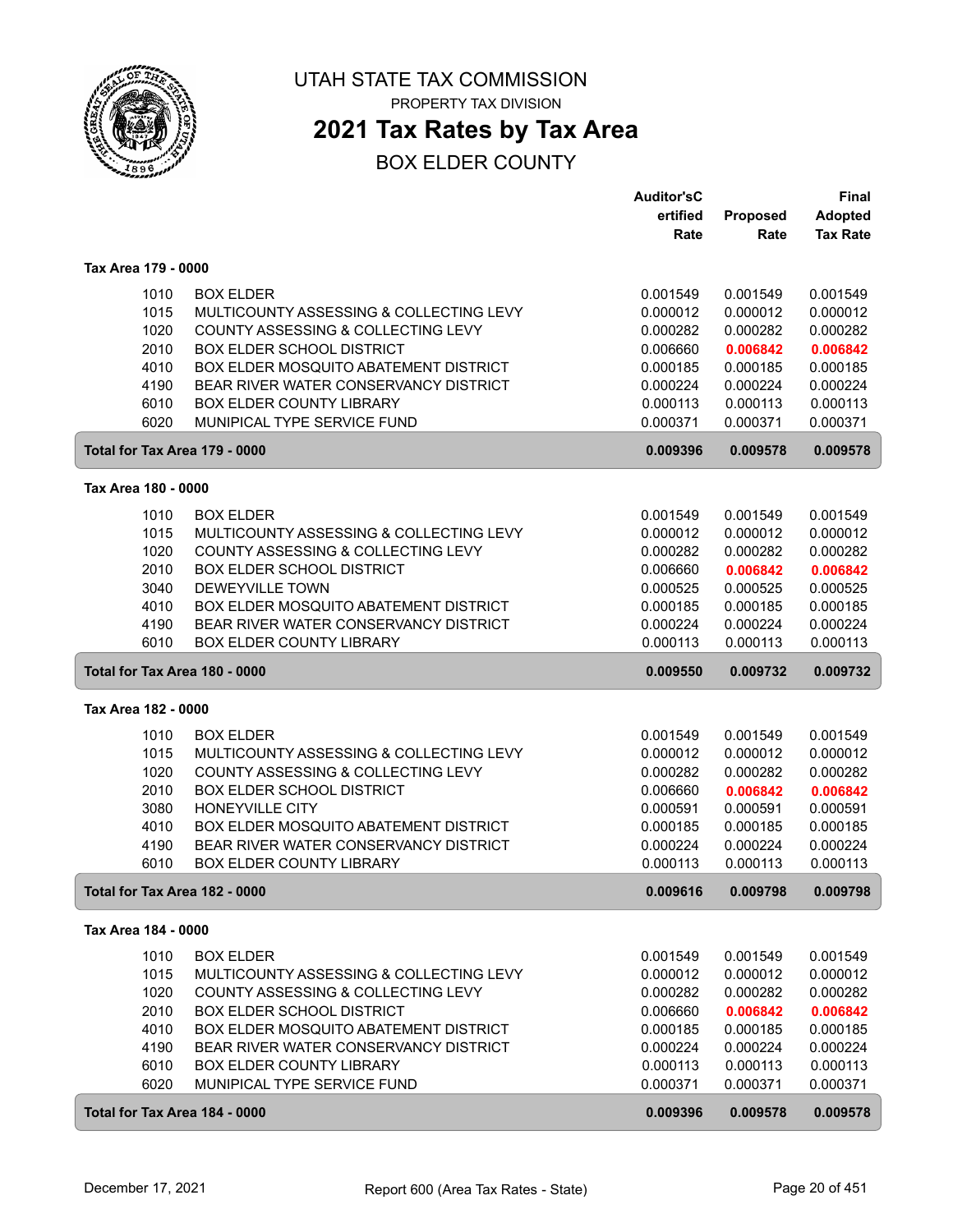

## **2021 Tax Rates by Tax Area**

| ertified<br>Proposed<br><b>Adopted</b><br><b>Tax Rate</b><br>Rate<br>Rate<br>Tax Area 186 - 0000<br>1010<br><b>BOX ELDER</b><br>0.001549<br>0.001549<br>0.001549<br>1015<br>MULTICOUNTY ASSESSING & COLLECTING LEVY<br>0.000012<br>0.000012<br>0.000012<br>1020<br>COUNTY ASSESSING & COLLECTING LEVY<br>0.000282<br>0.000282<br>0.000282<br>2010<br><b>BOX ELDER SCHOOL DISTRICT</b><br>0.006660<br>0.006842<br>0.006842<br>4010<br>BOX ELDER MOSQUITO ABATEMENT DISTRICT<br>0.000185<br>0.000185<br>0.000185<br>CORINNE CEMETERY MAINTENANCE DISTRICT<br>4100<br>0.000141<br>0.000141<br>0.000141<br>4190<br>BEAR RIVER WATER CONSERVANCY DISTRICT<br>0.000224<br>0.000224<br>0.000224<br>6010<br>BOX ELDER COUNTY LIBRARY<br>0.000113<br>0.000113<br>0.000113<br>6020<br>MUNIPICAL TYPE SERVICE FUND<br>0.000371<br>0.000371<br>0.000371<br>Total for Tax Area 186 - 0000<br>0.009537<br>0.009719<br>0.009719<br>Tax Area 187 - 0000<br>1010<br><b>BOX ELDER</b><br>0.001549<br>0.001549<br>0.001549<br>1015<br>MULTICOUNTY ASSESSING & COLLECTING LEVY<br>0.000012<br>0.000012<br>0.000012<br>1020<br>COUNTY ASSESSING & COLLECTING LEVY<br>0.000282<br>0.000282<br>0.000282<br>2010<br><b>BOX ELDER SCHOOL DISTRICT</b><br>0.006842<br>0.006660<br>0.006842<br>4010<br>BOX ELDER MOSQUITO ABATEMENT DISTRICT<br>0.000185<br>0.000185<br>0.000185<br>4190<br>BEAR RIVER WATER CONSERVANCY DISTRICT<br>0.000224<br>0.000224<br>0.000224<br>6010<br><b>BOX ELDER COUNTY LIBRARY</b><br>0.000113<br>0.000113<br>0.000113<br>6020<br>MUNIPICAL TYPE SERVICE FUND<br>0.000371<br>0.000371<br>0.000371<br>Total for Tax Area 187 - 0000<br>0.009396<br>0.009578<br>0.009578<br>Tax Area 188 - 0000<br>1010<br><b>BOX ELDER</b><br>0.001549<br>0.001549<br>0.001549<br>1015<br>MULTICOUNTY ASSESSING & COLLECTING LEVY<br>0.000012<br>0.000012<br>0.000012<br>COUNTY ASSESSING & COLLECTING LEVY<br>1020<br>0.000282<br>0.000282<br>0.000282<br>2010<br><b>BOX ELDER SCHOOL DISTRICT</b><br>0.006660<br>0.006842<br>0.006842<br>3110<br>PERRY CITY<br>0.001854<br>0.002175<br>0.002175<br>4010<br>BOX ELDER MOSQUITO ABATEMENT DISTRICT<br>0.000185<br>0.000185<br>0.000185<br>4180<br>BOX ELDER COUNTY & PERRY CITY FLOOD CONTROL<br>0.000198<br>0.000198<br>0.000198<br>4190<br>BEAR RIVER WATER CONSERVANCY DISTRICT<br>0.000224<br>0.000224<br>0.000224<br>0.000113<br>6010<br><b>BOX ELDER COUNTY LIBRARY</b><br>0.000113<br>0.000113<br>0.011077<br>Total for Tax Area 188 - 0000<br>0.011580<br>0.011580<br>Tax Area 189 - 0000<br>1010<br><b>BOX ELDER</b><br>0.001549<br>0.001549<br>0.001549<br>1015<br>0.000012<br>0.000012<br>MULTICOUNTY ASSESSING & COLLECTING LEVY<br>0.000012<br>1020<br>COUNTY ASSESSING & COLLECTING LEVY<br>0.000282<br>0.000282<br>0.000282<br>2010<br><b>BOX ELDER SCHOOL DISTRICT</b><br>0.006660<br>0.006842<br>0.006842<br>3020<br><b>BRIGHAM CITY</b><br>0.001659<br>0.001802<br>0.001802<br>4010<br>BOX ELDER MOSQUITO ABATEMENT DISTRICT<br>0.000185<br>0.000185<br>0.000185<br>4190<br>BEAR RIVER WATER CONSERVANCY DISTRICT<br>0.000224<br>0.000224<br>0.000224<br>Total for Tax Area 189 - 0000<br>0.010571<br>0.010896<br>0.010896 |  | <b>Auditor'sC</b> | Final |
|--------------------------------------------------------------------------------------------------------------------------------------------------------------------------------------------------------------------------------------------------------------------------------------------------------------------------------------------------------------------------------------------------------------------------------------------------------------------------------------------------------------------------------------------------------------------------------------------------------------------------------------------------------------------------------------------------------------------------------------------------------------------------------------------------------------------------------------------------------------------------------------------------------------------------------------------------------------------------------------------------------------------------------------------------------------------------------------------------------------------------------------------------------------------------------------------------------------------------------------------------------------------------------------------------------------------------------------------------------------------------------------------------------------------------------------------------------------------------------------------------------------------------------------------------------------------------------------------------------------------------------------------------------------------------------------------------------------------------------------------------------------------------------------------------------------------------------------------------------------------------------------------------------------------------------------------------------------------------------------------------------------------------------------------------------------------------------------------------------------------------------------------------------------------------------------------------------------------------------------------------------------------------------------------------------------------------------------------------------------------------------------------------------------------------------------------------------------------------------------------------------------------------------------------------------------------------------------------------------------------------------------------------------------------------------------------------------------------------------------------------------------------------------------------------------------------------------------------------------------------------------------------------------------------------------------------------------------------------------------------------------------------------------------------------------------------------------------------------------------------------------------------------------------------------------|--|-------------------|-------|
|                                                                                                                                                                                                                                                                                                                                                                                                                                                                                                                                                                                                                                                                                                                                                                                                                                                                                                                                                                                                                                                                                                                                                                                                                                                                                                                                                                                                                                                                                                                                                                                                                                                                                                                                                                                                                                                                                                                                                                                                                                                                                                                                                                                                                                                                                                                                                                                                                                                                                                                                                                                                                                                                                                                                                                                                                                                                                                                                                                                                                                                                                                                                                                                |  |                   |       |
|                                                                                                                                                                                                                                                                                                                                                                                                                                                                                                                                                                                                                                                                                                                                                                                                                                                                                                                                                                                                                                                                                                                                                                                                                                                                                                                                                                                                                                                                                                                                                                                                                                                                                                                                                                                                                                                                                                                                                                                                                                                                                                                                                                                                                                                                                                                                                                                                                                                                                                                                                                                                                                                                                                                                                                                                                                                                                                                                                                                                                                                                                                                                                                                |  |                   |       |
|                                                                                                                                                                                                                                                                                                                                                                                                                                                                                                                                                                                                                                                                                                                                                                                                                                                                                                                                                                                                                                                                                                                                                                                                                                                                                                                                                                                                                                                                                                                                                                                                                                                                                                                                                                                                                                                                                                                                                                                                                                                                                                                                                                                                                                                                                                                                                                                                                                                                                                                                                                                                                                                                                                                                                                                                                                                                                                                                                                                                                                                                                                                                                                                |  |                   |       |
|                                                                                                                                                                                                                                                                                                                                                                                                                                                                                                                                                                                                                                                                                                                                                                                                                                                                                                                                                                                                                                                                                                                                                                                                                                                                                                                                                                                                                                                                                                                                                                                                                                                                                                                                                                                                                                                                                                                                                                                                                                                                                                                                                                                                                                                                                                                                                                                                                                                                                                                                                                                                                                                                                                                                                                                                                                                                                                                                                                                                                                                                                                                                                                                |  |                   |       |
|                                                                                                                                                                                                                                                                                                                                                                                                                                                                                                                                                                                                                                                                                                                                                                                                                                                                                                                                                                                                                                                                                                                                                                                                                                                                                                                                                                                                                                                                                                                                                                                                                                                                                                                                                                                                                                                                                                                                                                                                                                                                                                                                                                                                                                                                                                                                                                                                                                                                                                                                                                                                                                                                                                                                                                                                                                                                                                                                                                                                                                                                                                                                                                                |  |                   |       |
|                                                                                                                                                                                                                                                                                                                                                                                                                                                                                                                                                                                                                                                                                                                                                                                                                                                                                                                                                                                                                                                                                                                                                                                                                                                                                                                                                                                                                                                                                                                                                                                                                                                                                                                                                                                                                                                                                                                                                                                                                                                                                                                                                                                                                                                                                                                                                                                                                                                                                                                                                                                                                                                                                                                                                                                                                                                                                                                                                                                                                                                                                                                                                                                |  |                   |       |
|                                                                                                                                                                                                                                                                                                                                                                                                                                                                                                                                                                                                                                                                                                                                                                                                                                                                                                                                                                                                                                                                                                                                                                                                                                                                                                                                                                                                                                                                                                                                                                                                                                                                                                                                                                                                                                                                                                                                                                                                                                                                                                                                                                                                                                                                                                                                                                                                                                                                                                                                                                                                                                                                                                                                                                                                                                                                                                                                                                                                                                                                                                                                                                                |  |                   |       |
|                                                                                                                                                                                                                                                                                                                                                                                                                                                                                                                                                                                                                                                                                                                                                                                                                                                                                                                                                                                                                                                                                                                                                                                                                                                                                                                                                                                                                                                                                                                                                                                                                                                                                                                                                                                                                                                                                                                                                                                                                                                                                                                                                                                                                                                                                                                                                                                                                                                                                                                                                                                                                                                                                                                                                                                                                                                                                                                                                                                                                                                                                                                                                                                |  |                   |       |
|                                                                                                                                                                                                                                                                                                                                                                                                                                                                                                                                                                                                                                                                                                                                                                                                                                                                                                                                                                                                                                                                                                                                                                                                                                                                                                                                                                                                                                                                                                                                                                                                                                                                                                                                                                                                                                                                                                                                                                                                                                                                                                                                                                                                                                                                                                                                                                                                                                                                                                                                                                                                                                                                                                                                                                                                                                                                                                                                                                                                                                                                                                                                                                                |  |                   |       |
|                                                                                                                                                                                                                                                                                                                                                                                                                                                                                                                                                                                                                                                                                                                                                                                                                                                                                                                                                                                                                                                                                                                                                                                                                                                                                                                                                                                                                                                                                                                                                                                                                                                                                                                                                                                                                                                                                                                                                                                                                                                                                                                                                                                                                                                                                                                                                                                                                                                                                                                                                                                                                                                                                                                                                                                                                                                                                                                                                                                                                                                                                                                                                                                |  |                   |       |
|                                                                                                                                                                                                                                                                                                                                                                                                                                                                                                                                                                                                                                                                                                                                                                                                                                                                                                                                                                                                                                                                                                                                                                                                                                                                                                                                                                                                                                                                                                                                                                                                                                                                                                                                                                                                                                                                                                                                                                                                                                                                                                                                                                                                                                                                                                                                                                                                                                                                                                                                                                                                                                                                                                                                                                                                                                                                                                                                                                                                                                                                                                                                                                                |  |                   |       |
|                                                                                                                                                                                                                                                                                                                                                                                                                                                                                                                                                                                                                                                                                                                                                                                                                                                                                                                                                                                                                                                                                                                                                                                                                                                                                                                                                                                                                                                                                                                                                                                                                                                                                                                                                                                                                                                                                                                                                                                                                                                                                                                                                                                                                                                                                                                                                                                                                                                                                                                                                                                                                                                                                                                                                                                                                                                                                                                                                                                                                                                                                                                                                                                |  |                   |       |
|                                                                                                                                                                                                                                                                                                                                                                                                                                                                                                                                                                                                                                                                                                                                                                                                                                                                                                                                                                                                                                                                                                                                                                                                                                                                                                                                                                                                                                                                                                                                                                                                                                                                                                                                                                                                                                                                                                                                                                                                                                                                                                                                                                                                                                                                                                                                                                                                                                                                                                                                                                                                                                                                                                                                                                                                                                                                                                                                                                                                                                                                                                                                                                                |  |                   |       |
|                                                                                                                                                                                                                                                                                                                                                                                                                                                                                                                                                                                                                                                                                                                                                                                                                                                                                                                                                                                                                                                                                                                                                                                                                                                                                                                                                                                                                                                                                                                                                                                                                                                                                                                                                                                                                                                                                                                                                                                                                                                                                                                                                                                                                                                                                                                                                                                                                                                                                                                                                                                                                                                                                                                                                                                                                                                                                                                                                                                                                                                                                                                                                                                |  |                   |       |
|                                                                                                                                                                                                                                                                                                                                                                                                                                                                                                                                                                                                                                                                                                                                                                                                                                                                                                                                                                                                                                                                                                                                                                                                                                                                                                                                                                                                                                                                                                                                                                                                                                                                                                                                                                                                                                                                                                                                                                                                                                                                                                                                                                                                                                                                                                                                                                                                                                                                                                                                                                                                                                                                                                                                                                                                                                                                                                                                                                                                                                                                                                                                                                                |  |                   |       |
|                                                                                                                                                                                                                                                                                                                                                                                                                                                                                                                                                                                                                                                                                                                                                                                                                                                                                                                                                                                                                                                                                                                                                                                                                                                                                                                                                                                                                                                                                                                                                                                                                                                                                                                                                                                                                                                                                                                                                                                                                                                                                                                                                                                                                                                                                                                                                                                                                                                                                                                                                                                                                                                                                                                                                                                                                                                                                                                                                                                                                                                                                                                                                                                |  |                   |       |
|                                                                                                                                                                                                                                                                                                                                                                                                                                                                                                                                                                                                                                                                                                                                                                                                                                                                                                                                                                                                                                                                                                                                                                                                                                                                                                                                                                                                                                                                                                                                                                                                                                                                                                                                                                                                                                                                                                                                                                                                                                                                                                                                                                                                                                                                                                                                                                                                                                                                                                                                                                                                                                                                                                                                                                                                                                                                                                                                                                                                                                                                                                                                                                                |  |                   |       |
|                                                                                                                                                                                                                                                                                                                                                                                                                                                                                                                                                                                                                                                                                                                                                                                                                                                                                                                                                                                                                                                                                                                                                                                                                                                                                                                                                                                                                                                                                                                                                                                                                                                                                                                                                                                                                                                                                                                                                                                                                                                                                                                                                                                                                                                                                                                                                                                                                                                                                                                                                                                                                                                                                                                                                                                                                                                                                                                                                                                                                                                                                                                                                                                |  |                   |       |
|                                                                                                                                                                                                                                                                                                                                                                                                                                                                                                                                                                                                                                                                                                                                                                                                                                                                                                                                                                                                                                                                                                                                                                                                                                                                                                                                                                                                                                                                                                                                                                                                                                                                                                                                                                                                                                                                                                                                                                                                                                                                                                                                                                                                                                                                                                                                                                                                                                                                                                                                                                                                                                                                                                                                                                                                                                                                                                                                                                                                                                                                                                                                                                                |  |                   |       |
|                                                                                                                                                                                                                                                                                                                                                                                                                                                                                                                                                                                                                                                                                                                                                                                                                                                                                                                                                                                                                                                                                                                                                                                                                                                                                                                                                                                                                                                                                                                                                                                                                                                                                                                                                                                                                                                                                                                                                                                                                                                                                                                                                                                                                                                                                                                                                                                                                                                                                                                                                                                                                                                                                                                                                                                                                                                                                                                                                                                                                                                                                                                                                                                |  |                   |       |
|                                                                                                                                                                                                                                                                                                                                                                                                                                                                                                                                                                                                                                                                                                                                                                                                                                                                                                                                                                                                                                                                                                                                                                                                                                                                                                                                                                                                                                                                                                                                                                                                                                                                                                                                                                                                                                                                                                                                                                                                                                                                                                                                                                                                                                                                                                                                                                                                                                                                                                                                                                                                                                                                                                                                                                                                                                                                                                                                                                                                                                                                                                                                                                                |  |                   |       |
|                                                                                                                                                                                                                                                                                                                                                                                                                                                                                                                                                                                                                                                                                                                                                                                                                                                                                                                                                                                                                                                                                                                                                                                                                                                                                                                                                                                                                                                                                                                                                                                                                                                                                                                                                                                                                                                                                                                                                                                                                                                                                                                                                                                                                                                                                                                                                                                                                                                                                                                                                                                                                                                                                                                                                                                                                                                                                                                                                                                                                                                                                                                                                                                |  |                   |       |
|                                                                                                                                                                                                                                                                                                                                                                                                                                                                                                                                                                                                                                                                                                                                                                                                                                                                                                                                                                                                                                                                                                                                                                                                                                                                                                                                                                                                                                                                                                                                                                                                                                                                                                                                                                                                                                                                                                                                                                                                                                                                                                                                                                                                                                                                                                                                                                                                                                                                                                                                                                                                                                                                                                                                                                                                                                                                                                                                                                                                                                                                                                                                                                                |  |                   |       |
|                                                                                                                                                                                                                                                                                                                                                                                                                                                                                                                                                                                                                                                                                                                                                                                                                                                                                                                                                                                                                                                                                                                                                                                                                                                                                                                                                                                                                                                                                                                                                                                                                                                                                                                                                                                                                                                                                                                                                                                                                                                                                                                                                                                                                                                                                                                                                                                                                                                                                                                                                                                                                                                                                                                                                                                                                                                                                                                                                                                                                                                                                                                                                                                |  |                   |       |
|                                                                                                                                                                                                                                                                                                                                                                                                                                                                                                                                                                                                                                                                                                                                                                                                                                                                                                                                                                                                                                                                                                                                                                                                                                                                                                                                                                                                                                                                                                                                                                                                                                                                                                                                                                                                                                                                                                                                                                                                                                                                                                                                                                                                                                                                                                                                                                                                                                                                                                                                                                                                                                                                                                                                                                                                                                                                                                                                                                                                                                                                                                                                                                                |  |                   |       |
|                                                                                                                                                                                                                                                                                                                                                                                                                                                                                                                                                                                                                                                                                                                                                                                                                                                                                                                                                                                                                                                                                                                                                                                                                                                                                                                                                                                                                                                                                                                                                                                                                                                                                                                                                                                                                                                                                                                                                                                                                                                                                                                                                                                                                                                                                                                                                                                                                                                                                                                                                                                                                                                                                                                                                                                                                                                                                                                                                                                                                                                                                                                                                                                |  |                   |       |
|                                                                                                                                                                                                                                                                                                                                                                                                                                                                                                                                                                                                                                                                                                                                                                                                                                                                                                                                                                                                                                                                                                                                                                                                                                                                                                                                                                                                                                                                                                                                                                                                                                                                                                                                                                                                                                                                                                                                                                                                                                                                                                                                                                                                                                                                                                                                                                                                                                                                                                                                                                                                                                                                                                                                                                                                                                                                                                                                                                                                                                                                                                                                                                                |  |                   |       |
|                                                                                                                                                                                                                                                                                                                                                                                                                                                                                                                                                                                                                                                                                                                                                                                                                                                                                                                                                                                                                                                                                                                                                                                                                                                                                                                                                                                                                                                                                                                                                                                                                                                                                                                                                                                                                                                                                                                                                                                                                                                                                                                                                                                                                                                                                                                                                                                                                                                                                                                                                                                                                                                                                                                                                                                                                                                                                                                                                                                                                                                                                                                                                                                |  |                   |       |
|                                                                                                                                                                                                                                                                                                                                                                                                                                                                                                                                                                                                                                                                                                                                                                                                                                                                                                                                                                                                                                                                                                                                                                                                                                                                                                                                                                                                                                                                                                                                                                                                                                                                                                                                                                                                                                                                                                                                                                                                                                                                                                                                                                                                                                                                                                                                                                                                                                                                                                                                                                                                                                                                                                                                                                                                                                                                                                                                                                                                                                                                                                                                                                                |  |                   |       |
|                                                                                                                                                                                                                                                                                                                                                                                                                                                                                                                                                                                                                                                                                                                                                                                                                                                                                                                                                                                                                                                                                                                                                                                                                                                                                                                                                                                                                                                                                                                                                                                                                                                                                                                                                                                                                                                                                                                                                                                                                                                                                                                                                                                                                                                                                                                                                                                                                                                                                                                                                                                                                                                                                                                                                                                                                                                                                                                                                                                                                                                                                                                                                                                |  |                   |       |
|                                                                                                                                                                                                                                                                                                                                                                                                                                                                                                                                                                                                                                                                                                                                                                                                                                                                                                                                                                                                                                                                                                                                                                                                                                                                                                                                                                                                                                                                                                                                                                                                                                                                                                                                                                                                                                                                                                                                                                                                                                                                                                                                                                                                                                                                                                                                                                                                                                                                                                                                                                                                                                                                                                                                                                                                                                                                                                                                                                                                                                                                                                                                                                                |  |                   |       |
|                                                                                                                                                                                                                                                                                                                                                                                                                                                                                                                                                                                                                                                                                                                                                                                                                                                                                                                                                                                                                                                                                                                                                                                                                                                                                                                                                                                                                                                                                                                                                                                                                                                                                                                                                                                                                                                                                                                                                                                                                                                                                                                                                                                                                                                                                                                                                                                                                                                                                                                                                                                                                                                                                                                                                                                                                                                                                                                                                                                                                                                                                                                                                                                |  |                   |       |
|                                                                                                                                                                                                                                                                                                                                                                                                                                                                                                                                                                                                                                                                                                                                                                                                                                                                                                                                                                                                                                                                                                                                                                                                                                                                                                                                                                                                                                                                                                                                                                                                                                                                                                                                                                                                                                                                                                                                                                                                                                                                                                                                                                                                                                                                                                                                                                                                                                                                                                                                                                                                                                                                                                                                                                                                                                                                                                                                                                                                                                                                                                                                                                                |  |                   |       |
|                                                                                                                                                                                                                                                                                                                                                                                                                                                                                                                                                                                                                                                                                                                                                                                                                                                                                                                                                                                                                                                                                                                                                                                                                                                                                                                                                                                                                                                                                                                                                                                                                                                                                                                                                                                                                                                                                                                                                                                                                                                                                                                                                                                                                                                                                                                                                                                                                                                                                                                                                                                                                                                                                                                                                                                                                                                                                                                                                                                                                                                                                                                                                                                |  |                   |       |
|                                                                                                                                                                                                                                                                                                                                                                                                                                                                                                                                                                                                                                                                                                                                                                                                                                                                                                                                                                                                                                                                                                                                                                                                                                                                                                                                                                                                                                                                                                                                                                                                                                                                                                                                                                                                                                                                                                                                                                                                                                                                                                                                                                                                                                                                                                                                                                                                                                                                                                                                                                                                                                                                                                                                                                                                                                                                                                                                                                                                                                                                                                                                                                                |  |                   |       |
|                                                                                                                                                                                                                                                                                                                                                                                                                                                                                                                                                                                                                                                                                                                                                                                                                                                                                                                                                                                                                                                                                                                                                                                                                                                                                                                                                                                                                                                                                                                                                                                                                                                                                                                                                                                                                                                                                                                                                                                                                                                                                                                                                                                                                                                                                                                                                                                                                                                                                                                                                                                                                                                                                                                                                                                                                                                                                                                                                                                                                                                                                                                                                                                |  |                   |       |
|                                                                                                                                                                                                                                                                                                                                                                                                                                                                                                                                                                                                                                                                                                                                                                                                                                                                                                                                                                                                                                                                                                                                                                                                                                                                                                                                                                                                                                                                                                                                                                                                                                                                                                                                                                                                                                                                                                                                                                                                                                                                                                                                                                                                                                                                                                                                                                                                                                                                                                                                                                                                                                                                                                                                                                                                                                                                                                                                                                                                                                                                                                                                                                                |  |                   |       |
|                                                                                                                                                                                                                                                                                                                                                                                                                                                                                                                                                                                                                                                                                                                                                                                                                                                                                                                                                                                                                                                                                                                                                                                                                                                                                                                                                                                                                                                                                                                                                                                                                                                                                                                                                                                                                                                                                                                                                                                                                                                                                                                                                                                                                                                                                                                                                                                                                                                                                                                                                                                                                                                                                                                                                                                                                                                                                                                                                                                                                                                                                                                                                                                |  |                   |       |
|                                                                                                                                                                                                                                                                                                                                                                                                                                                                                                                                                                                                                                                                                                                                                                                                                                                                                                                                                                                                                                                                                                                                                                                                                                                                                                                                                                                                                                                                                                                                                                                                                                                                                                                                                                                                                                                                                                                                                                                                                                                                                                                                                                                                                                                                                                                                                                                                                                                                                                                                                                                                                                                                                                                                                                                                                                                                                                                                                                                                                                                                                                                                                                                |  |                   |       |
|                                                                                                                                                                                                                                                                                                                                                                                                                                                                                                                                                                                                                                                                                                                                                                                                                                                                                                                                                                                                                                                                                                                                                                                                                                                                                                                                                                                                                                                                                                                                                                                                                                                                                                                                                                                                                                                                                                                                                                                                                                                                                                                                                                                                                                                                                                                                                                                                                                                                                                                                                                                                                                                                                                                                                                                                                                                                                                                                                                                                                                                                                                                                                                                |  |                   |       |
|                                                                                                                                                                                                                                                                                                                                                                                                                                                                                                                                                                                                                                                                                                                                                                                                                                                                                                                                                                                                                                                                                                                                                                                                                                                                                                                                                                                                                                                                                                                                                                                                                                                                                                                                                                                                                                                                                                                                                                                                                                                                                                                                                                                                                                                                                                                                                                                                                                                                                                                                                                                                                                                                                                                                                                                                                                                                                                                                                                                                                                                                                                                                                                                |  |                   |       |
|                                                                                                                                                                                                                                                                                                                                                                                                                                                                                                                                                                                                                                                                                                                                                                                                                                                                                                                                                                                                                                                                                                                                                                                                                                                                                                                                                                                                                                                                                                                                                                                                                                                                                                                                                                                                                                                                                                                                                                                                                                                                                                                                                                                                                                                                                                                                                                                                                                                                                                                                                                                                                                                                                                                                                                                                                                                                                                                                                                                                                                                                                                                                                                                |  |                   |       |
|                                                                                                                                                                                                                                                                                                                                                                                                                                                                                                                                                                                                                                                                                                                                                                                                                                                                                                                                                                                                                                                                                                                                                                                                                                                                                                                                                                                                                                                                                                                                                                                                                                                                                                                                                                                                                                                                                                                                                                                                                                                                                                                                                                                                                                                                                                                                                                                                                                                                                                                                                                                                                                                                                                                                                                                                                                                                                                                                                                                                                                                                                                                                                                                |  |                   |       |
|                                                                                                                                                                                                                                                                                                                                                                                                                                                                                                                                                                                                                                                                                                                                                                                                                                                                                                                                                                                                                                                                                                                                                                                                                                                                                                                                                                                                                                                                                                                                                                                                                                                                                                                                                                                                                                                                                                                                                                                                                                                                                                                                                                                                                                                                                                                                                                                                                                                                                                                                                                                                                                                                                                                                                                                                                                                                                                                                                                                                                                                                                                                                                                                |  |                   |       |
|                                                                                                                                                                                                                                                                                                                                                                                                                                                                                                                                                                                                                                                                                                                                                                                                                                                                                                                                                                                                                                                                                                                                                                                                                                                                                                                                                                                                                                                                                                                                                                                                                                                                                                                                                                                                                                                                                                                                                                                                                                                                                                                                                                                                                                                                                                                                                                                                                                                                                                                                                                                                                                                                                                                                                                                                                                                                                                                                                                                                                                                                                                                                                                                |  |                   |       |
|                                                                                                                                                                                                                                                                                                                                                                                                                                                                                                                                                                                                                                                                                                                                                                                                                                                                                                                                                                                                                                                                                                                                                                                                                                                                                                                                                                                                                                                                                                                                                                                                                                                                                                                                                                                                                                                                                                                                                                                                                                                                                                                                                                                                                                                                                                                                                                                                                                                                                                                                                                                                                                                                                                                                                                                                                                                                                                                                                                                                                                                                                                                                                                                |  |                   |       |
|                                                                                                                                                                                                                                                                                                                                                                                                                                                                                                                                                                                                                                                                                                                                                                                                                                                                                                                                                                                                                                                                                                                                                                                                                                                                                                                                                                                                                                                                                                                                                                                                                                                                                                                                                                                                                                                                                                                                                                                                                                                                                                                                                                                                                                                                                                                                                                                                                                                                                                                                                                                                                                                                                                                                                                                                                                                                                                                                                                                                                                                                                                                                                                                |  |                   |       |
|                                                                                                                                                                                                                                                                                                                                                                                                                                                                                                                                                                                                                                                                                                                                                                                                                                                                                                                                                                                                                                                                                                                                                                                                                                                                                                                                                                                                                                                                                                                                                                                                                                                                                                                                                                                                                                                                                                                                                                                                                                                                                                                                                                                                                                                                                                                                                                                                                                                                                                                                                                                                                                                                                                                                                                                                                                                                                                                                                                                                                                                                                                                                                                                |  |                   |       |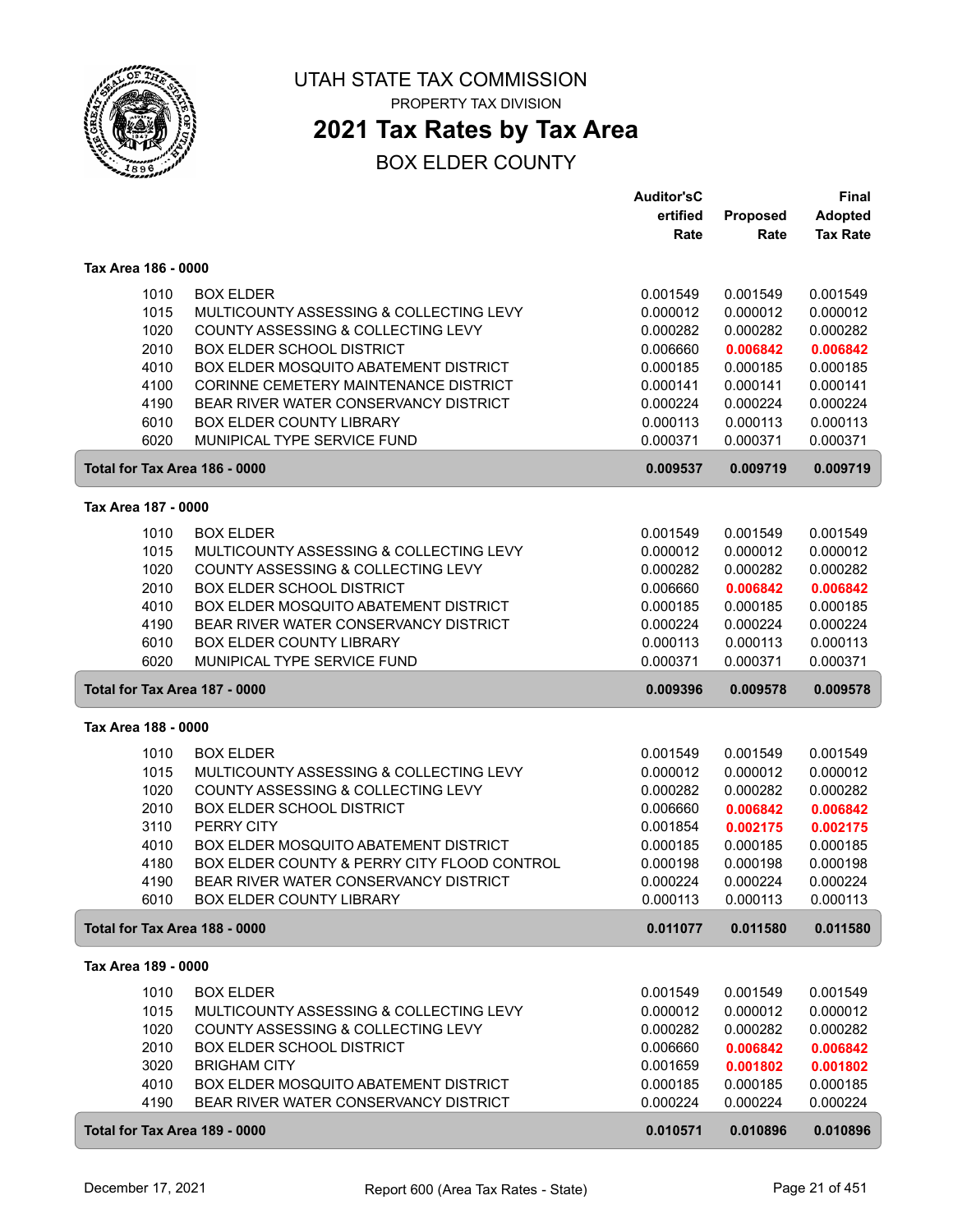

## **2021 Tax Rates by Tax Area**

|                               |                                                | <b>Auditor'sC</b> |          | <b>Final</b>    |
|-------------------------------|------------------------------------------------|-------------------|----------|-----------------|
|                               |                                                | ertified          | Proposed | Adopted         |
|                               |                                                | Rate              | Rate     | <b>Tax Rate</b> |
| Tax Area 190 - 0000           |                                                |                   |          |                 |
|                               |                                                |                   |          |                 |
| 1010                          | <b>BOX ELDER</b>                               | 0.001549          | 0.001549 | 0.001549        |
| 1015                          | MULTICOUNTY ASSESSING & COLLECTING LEVY        | 0.000012          | 0.000012 | 0.000012        |
| 1020                          | COUNTY ASSESSING & COLLECTING LEVY             | 0.000282          | 0.000282 | 0.000282        |
| 2010                          | <b>BOX ELDER SCHOOL DISTRICT</b>               | 0.006660          | 0.006842 | 0.006842        |
| 4010                          | BOX ELDER MOSQUITO ABATEMENT DISTRICT          | 0.000185          | 0.000185 | 0.000185        |
| 4090                          | PLYMOUTH CEMETERY MAINTENANCE DISTRICT         | 0.000171          | 0.000171 | 0.000171        |
| 4190                          | BEAR RIVER WATER CONSERVANCY DISTRICT          | 0.000224          | 0.000224 | 0.000224        |
| 6010                          | BOX ELDER COUNTY LIBRARY                       | 0.000113          | 0.000113 | 0.000113        |
| 6020                          | MUNIPICAL TYPE SERVICE FUND                    | 0.000371          | 0.000371 | 0.000371        |
| Total for Tax Area 190 - 0000 |                                                | 0.009567          | 0.009749 | 0.009749        |
| Tax Area 191 - 0000           |                                                |                   |          |                 |
| 1010                          | <b>BOX ELDER</b>                               | 0.001549          | 0.001549 | 0.001549        |
| 1015                          | MULTICOUNTY ASSESSING & COLLECTING LEVY        | 0.000012          | 0.000012 | 0.000012        |
| 1020                          | COUNTY ASSESSING & COLLECTING LEVY             | 0.000282          | 0.000282 | 0.000282        |
| 2010                          | <b>BOX ELDER SCHOOL DISTRICT</b>               | 0.006660          | 0.006842 | 0.006842        |
| 3020                          | <b>BRIGHAM CITY</b>                            | 0.001659          | 0.001802 | 0.001802        |
| 4010                          | BOX ELDER MOSQUITO ABATEMENT DISTRICT          | 0.000185          | 0.000185 | 0.000185        |
| 4190                          | BEAR RIVER WATER CONSERVANCY DISTRICT          | 0.000224          | 0.000224 | 0.000224        |
| Total for Tax Area 191 - 0000 |                                                | 0.010571          | 0.010896 | 0.010896        |
| Tax Area 192 - 0000           |                                                |                   |          |                 |
| 1010                          | <b>BOX ELDER</b>                               | 0.001549          | 0.001549 | 0.001549        |
| 1015                          | MULTICOUNTY ASSESSING & COLLECTING LEVY        | 0.000012          | 0.000012 | 0.000012        |
| 1020                          | COUNTY ASSESSING & COLLECTING LEVY             | 0.000282          | 0.000282 | 0.000282        |
| 2010                          | <b>BOX ELDER SCHOOL DISTRICT</b>               | 0.006660          | 0.006842 | 0.006842        |
| 4010                          | BOX ELDER MOSQUITO ABATEMENT DISTRICT          | 0.000185          | 0.000185 | 0.000185        |
| 4060                          | PORTAGE PRECINCT CEMETERY MAINTENANCE DISTRICT | 0.000954          | 0.000954 | 0.000954        |
| 4190                          | BEAR RIVER WATER CONSERVANCY DISTRICT          | 0.000224          | 0.000224 | 0.000224        |
| 6010                          | BOX ELDER COUNTY LIBRARY                       | 0.000113          | 0.000113 | 0.000113        |
| 6020                          | MUNIPICAL TYPE SERVICE FUND                    | 0.000371          | 0.000371 | 0.000371        |
| Total for Tax Area 192 - 0000 |                                                | 0.010350          | 0.010532 | 0.010532        |
| Tax Area 193 - 0000           |                                                |                   |          |                 |
| 1010                          | <b>BOX ELDER</b>                               | 0.001549          | 0.001549 | 0.001549        |
| 1015                          | MULTICOUNTY ASSESSING & COLLECTING LEVY        | 0.000012          | 0.000012 | 0.000012        |
| 1020                          | COUNTY ASSESSING & COLLECTING LEVY             | 0.000282          | 0.000282 | 0.000282        |
| 2010                          | <b>BOX ELDER SCHOOL DISTRICT</b>               | 0.006660          | 0.006842 | 0.006842        |
| 3020                          | <b>BRIGHAM CITY</b>                            | 0.001659          | 0.001802 | 0.001802        |
| 4010                          | BOX ELDER MOSQUITO ABATEMENT DISTRICT          | 0.000185          | 0.000185 | 0.000185        |
| 4190                          | BEAR RIVER WATER CONSERVANCY DISTRICT          | 0.000224          | 0.000224 | 0.000224        |
| Total for Tax Area 193 - 0000 |                                                | 0.010571          | 0.010896 | 0.010896        |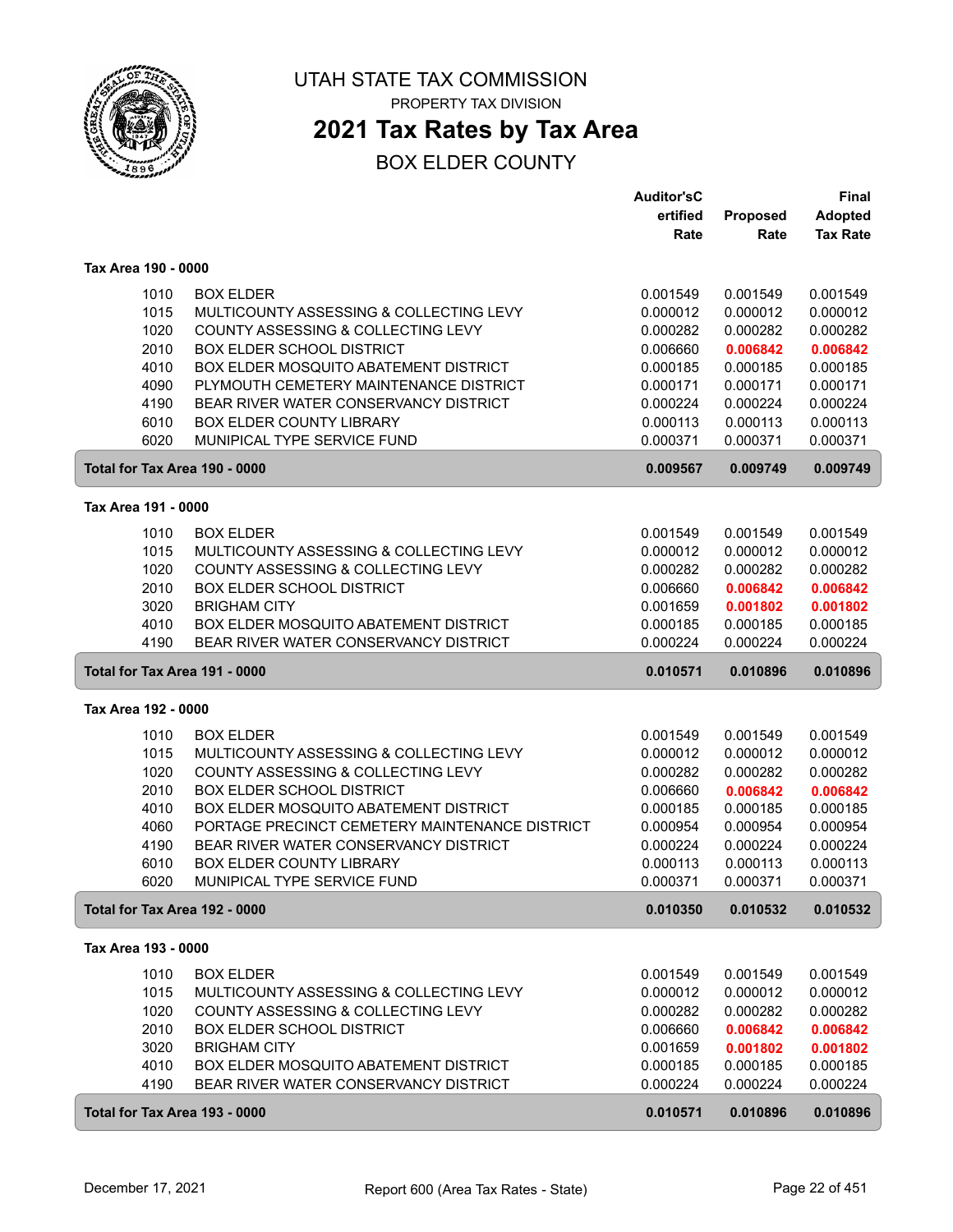

**2021 Tax Rates by Tax Area**

|                               |                                              | <b>Auditor'sC</b> |          | <b>Final</b>    |
|-------------------------------|----------------------------------------------|-------------------|----------|-----------------|
|                               |                                              | ertified          | Proposed | <b>Adopted</b>  |
|                               |                                              | Rate              | Rate     | <b>Tax Rate</b> |
| Tax Area 199 - 0000           |                                              |                   |          |                 |
| 1010                          | <b>BOX ELDER</b>                             | 0.001549          | 0.001549 | 0.001549        |
| 1015                          | MULTICOUNTY ASSESSING & COLLECTING LEVY      | 0.000012          | 0.000012 | 0.000012        |
| 1020                          | COUNTY ASSESSING & COLLECTING LEVY           | 0.000282          | 0.000282 | 0.000282        |
| 2010                          | <b>BOX ELDER SCHOOL DISTRICT</b>             | 0.006660          | 0.006842 | 0.006842        |
| 4010                          | BOX ELDER MOSQUITO ABATEMENT DISTRICT        | 0.000185          | 0.000185 | 0.000185        |
| 4190                          | BEAR RIVER WATER CONSERVANCY DISTRICT        | 0.000224          | 0.000224 | 0.000224        |
| 6010                          | <b>BOX ELDER COUNTY LIBRARY</b>              | 0.000113          | 0.000113 | 0.000113        |
| 6020                          | MUNIPICAL TYPE SERVICE FUND                  | 0.000371          | 0.000371 | 0.000371        |
| Total for Tax Area 199 - 0000 |                                              | 0.009396          | 0.009578 | 0.009578        |
| Tax Area 200 - 0000           |                                              |                   |          |                 |
| 1010                          | <b>BOX ELDER</b>                             | 0.001549          | 0.001549 | 0.001549        |
| 1015                          | MULTICOUNTY ASSESSING & COLLECTING LEVY      | 0.000012          | 0.000012 | 0.000012        |
| 1020                          | COUNTY ASSESSING & COLLECTING LEVY           | 0.000282          | 0.000282 | 0.000282        |
| 2010                          | <b>BOX ELDER SCHOOL DISTRICT</b>             | 0.006660          | 0.006842 | 0.006842        |
| 3150                          | <b>TREMONTON CITY</b>                        | 0.002279          | 0.002548 | 0.002548        |
| 4010                          | <b>BOX ELDER MOSQUITO ABATEMENT DISTRICT</b> | 0.000185          | 0.000185 | 0.000185        |
| 4190                          | BEAR RIVER WATER CONSERVANCY DISTRICT        | 0.000224          | 0.000224 | 0.000224        |
| Total for Tax Area 200 - 0000 |                                              | 0.011191          | 0.011642 | 0.011642        |
| Tax Area 201 - 0000           |                                              |                   |          |                 |
| 1010                          | <b>BOX ELDER</b>                             | 0.001549          | 0.001549 | 0.001549        |
| 1015                          | MULTICOUNTY ASSESSING & COLLECTING LEVY      | 0.000012          | 0.000012 | 0.000012        |
| 1020                          | COUNTY ASSESSING & COLLECTING LEVY           | 0.000282          | 0.000282 | 0.000282        |
| 2010                          | <b>BOX ELDER SCHOOL DISTRICT</b>             | 0.006660          | 0.006842 | 0.006842        |
| 4010                          | BOX ELDER MOSQUITO ABATEMENT DISTRICT        | 0.000185          | 0.000185 | 0.000185        |
| 4190                          | BEAR RIVER WATER CONSERVANCY DISTRICT        | 0.000224          | 0.000224 | 0.000224        |
| 6010                          | BOX ELDER COUNTY LIBRARY                     | 0.000113          | 0.000113 | 0.000113        |
| 6020                          | MUNIPICAL TYPE SERVICE FUND                  | 0.000371          | 0.000371 | 0.000371        |
| Total for Tax Area 201 - 0000 |                                              | 0.009396          | 0.009578 | 0.009578        |
| Tax Area 202 - 0000           |                                              |                   |          |                 |
| 1010                          | <b>BOX ELDER</b>                             | 0.001549          | 0.001549 | 0.001549        |
| 1015                          | MULTICOUNTY ASSESSING & COLLECTING LEVY      | 0.000012          | 0.000012 | 0.000012        |
| 1020                          | COUNTY ASSESSING & COLLECTING LEVY           | 0.000282          | 0.000282 | 0.000282        |
| 2010                          | <b>BOX ELDER SCHOOL DISTRICT</b>             | 0.006660          | 0.006842 | 0.006842        |
| 3020                          | <b>BRIGHAM CITY</b>                          | 0.001659          | 0.001802 | 0.001802        |
| 4010                          | BOX ELDER MOSQUITO ABATEMENT DISTRICT        | 0.000185          | 0.000185 | 0.000185        |
| 4190                          | BEAR RIVER WATER CONSERVANCY DISTRICT        | 0.000224          | 0.000224 | 0.000224        |
| Total for Tax Area 202 - 0000 |                                              | 0.010571          | 0.010896 | 0.010896        |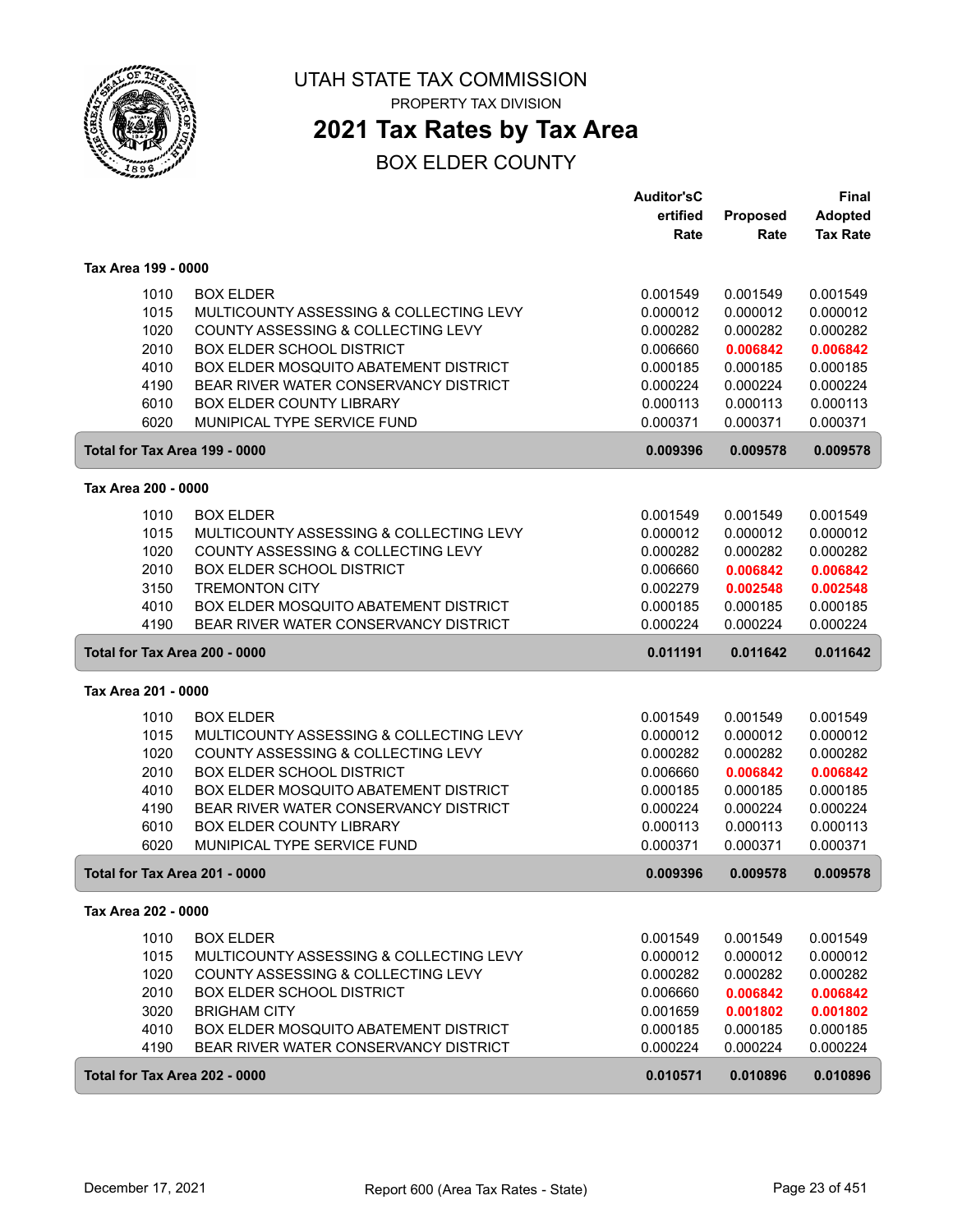

## **2021 Tax Rates by Tax Area**

|                               |                                                 | Auditor'sC<br>ertified | <b>Proposed</b> | Final<br><b>Adopted</b> |
|-------------------------------|-------------------------------------------------|------------------------|-----------------|-------------------------|
|                               |                                                 | Rate                   | Rate            | <b>Tax Rate</b>         |
| Tax Area 203 - 0000           |                                                 |                        |                 |                         |
| 1010                          | <b>BOX ELDER</b>                                | 0.001549               | 0.001549        | 0.001549                |
| 1015                          | MULTICOUNTY ASSESSING & COLLECTING LEVY         | 0.000012               | 0.000012        | 0.000012                |
| 1020                          | COUNTY ASSESSING & COLLECTING LEVY              | 0.000282               | 0.000282        | 0.000282                |
| 2010                          | <b>BOX ELDER SCHOOL DISTRICT</b>                | 0.006660               | 0.006842        | 0.006842                |
| 4010                          | BOX ELDER MOSQUITO ABATEMENT DISTRICT           | 0.000185               | 0.000185        | 0.000185                |
| 4080                          | WILLARD PRECINCT CEMETERY MAINTENANCE DISTRICT  | 0.000118               | 0.000118        | 0.000118                |
| 4150                          | BOX ELDER COUNTY AND WILLARD CITY FLOOD CONTROL | 0.000189               | 0.000189        | 0.000189                |
| 4190                          | BEAR RIVER WATER CONSERVANCY DISTRICT           | 0.000224               | 0.000224        | 0.000224                |
| 6010                          | <b>BOX ELDER COUNTY LIBRARY</b>                 | 0.000113               | 0.000113        | 0.000113                |
| 6020                          | MUNIPICAL TYPE SERVICE FUND                     | 0.000371               | 0.000371        | 0.000371                |
| Total for Tax Area 203 - 0000 |                                                 | 0.009703               | 0.009885        | 0.009885                |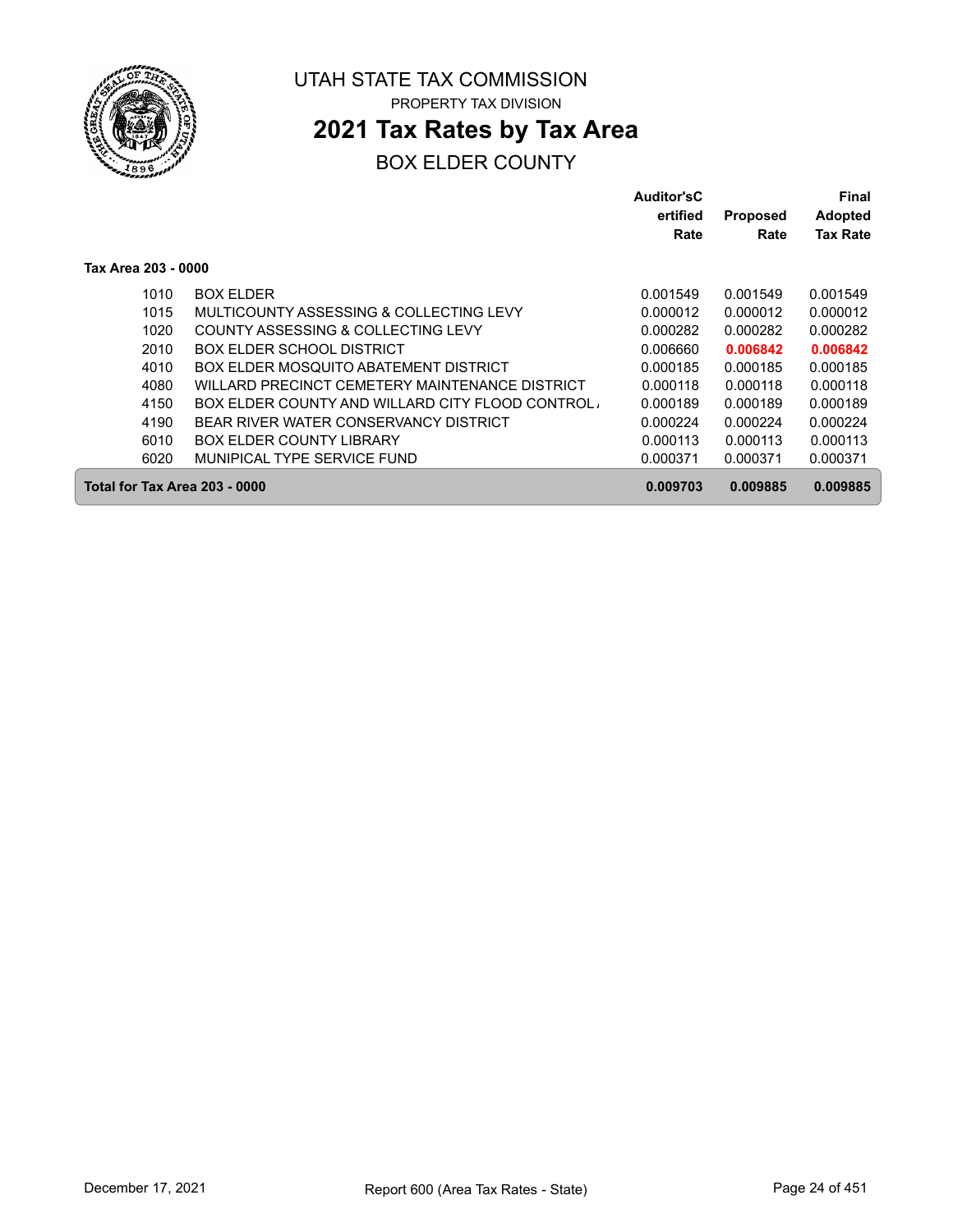

PROPERTY TAX DIVISION

## **2021 Tax Rates by Tax Area**

|                               |                                          | <b>Auditor'sC</b> |          | <b>Final</b>    |
|-------------------------------|------------------------------------------|-------------------|----------|-----------------|
|                               |                                          | ertified          | Proposed | <b>Adopted</b>  |
|                               |                                          | Rate              | Rate     | <b>Tax Rate</b> |
| Tax Area 001 - 0000           |                                          |                   |          |                 |
| 1010                          | <b>CACHE</b>                             | 0.001503          | 0.001503 | 0.001503        |
| 1015                          | MULTICOUNTY ASSESSING & COLLECTING       | 0.000012          | 0.000012 | 0.000012        |
| 1020                          | <b>COUNTY ASSESSING &amp; COLLECTING</b> | 0.000288          | 0.000288 | 0.000288        |
| 2020                          | CACHE COUNTY SCHOOL DISTRICT             | 0.006841          | 0.006841 | 0.006841        |
| 4050                          | PARADISE CEMETERY MAINTENANCE DISTRICT   | 0.000065          | 0.000065 | 0.000065        |
| 4090                          | CACHE MOSQUITO ABATEMENT DISTRICT        | 0.000055          | 0.000055 | 0.000055        |
| 4100                          | CACHE WATER DISTRICT                     | 0.000000          | 0.000026 | 0.000026        |
| Total for Tax Area 001 - 0000 |                                          | 0.008764          | 0.008790 | 0.008790        |
| Tax Area 002 - 0000           |                                          |                   |          |                 |
| 1010                          | <b>CACHE</b>                             | 0.001503          | 0.001503 | 0.001503        |
| 1015                          | MULTICOUNTY ASSESSING & COLLECTING       | 0.000012          | 0.000012 | 0.000012        |
| 1020                          | COUNTY ASSESSING & COLLECTING            | 0.000288          | 0.000288 | 0.000288        |
| 2020                          | CACHE COUNTY SCHOOL DISTRICT             | 0.006841          | 0.006841 | 0.006841        |
| 3130                          | <b>PARADISE TOWN</b>                     | 0.000792          | 0.000792 | 0.000792        |
| 4050                          | PARADISE CEMETERY MAINTENANCE DISTRICT   | 0.000065          | 0.000065 | 0.000065        |
| 4100                          | <b>CACHE WATER DISTRICT</b>              | 0.000000          | 0.000026 | 0.000026        |
| Total for Tax Area 002 - 0000 |                                          | 0.009501          | 0.009527 | 0.009527        |
| Tax Area 003 - 0000           |                                          |                   |          |                 |
| 1010                          | <b>CACHE</b>                             | 0.001503          | 0.001503 | 0.001503        |
| 1015                          | MULTICOUNTY ASSESSING & COLLECTING       | 0.000012          | 0.000012 | 0.000012        |
| 1020                          | COUNTY ASSESSING & COLLECTING            | 0.000288          | 0.000288 | 0.000288        |
| 2020                          | CACHE COUNTY SCHOOL DISTRICT             | 0.006841          | 0.006841 | 0.006841        |
| 3050                          | <b>HYRUM CITY</b>                        | 0.000880          | 0.000880 | 0.000880        |
| 4090                          | CACHE MOSQUITO ABATEMENT DISTRICT        | 0.000055          | 0.000055 | 0.000055        |
| 4100                          | <b>CACHE WATER DISTRICT</b>              | 0.000000          | 0.000026 | 0.000026        |
| Total for Tax Area 003 - 0000 |                                          | 0.009579          | 0.009605 | 0.009605        |
| Tax Area 004 - 0000           |                                          |                   |          |                 |
| 1010                          | <b>CACHE</b>                             | 0.001503          | 0.001503 | 0.001503        |
| 1015                          | MULTICOUNTY ASSESSING & COLLECTING       | 0.000012          | 0.000012 | 0.000012        |
| 1020                          | <b>COUNTY ASSESSING &amp; COLLECTING</b> | 0.000288          | 0.000288 | 0.000288        |
| 2020                          | CACHE COUNTY SCHOOL DISTRICT             | 0.006841          | 0.006841 | 0.006841        |
| 3190                          | WELLSVILLE                               | 0.000812          | 0.000949 | 0.000949        |
| 4090                          | CACHE MOSQUITO ABATEMENT DISTRICT        | 0.000055          | 0.000055 | 0.000055        |
| 4100                          | CACHE WATER DISTRICT                     | 0.000000          | 0.000026 | 0.000026        |
|                               |                                          |                   |          |                 |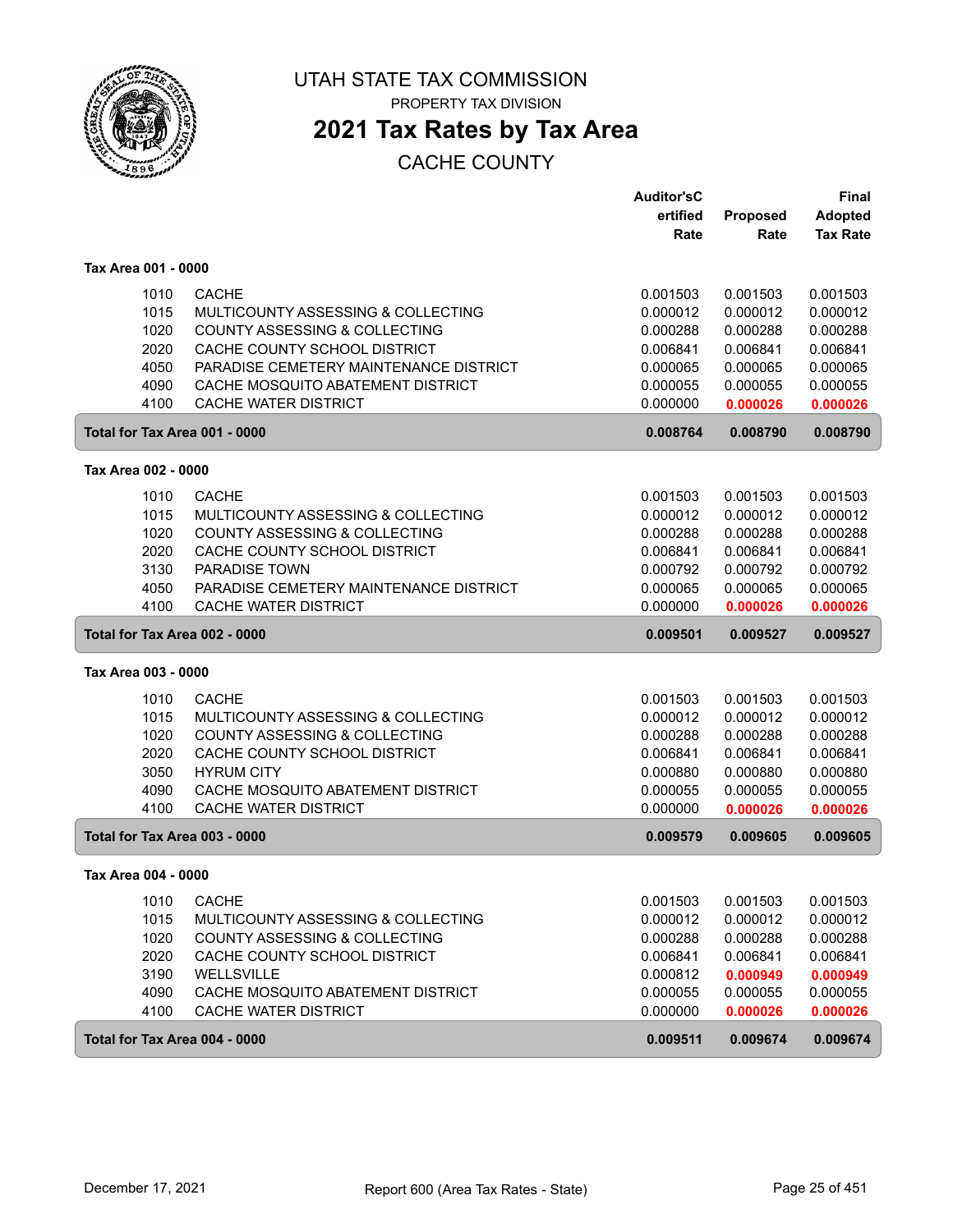

PROPERTY TAX DIVISION

# **2021 Tax Rates by Tax Area**

|                               |                                                           | <b>Auditor'sC</b>    |                      | Final                |
|-------------------------------|-----------------------------------------------------------|----------------------|----------------------|----------------------|
|                               |                                                           | ertified             | Proposed             | <b>Adopted</b>       |
|                               |                                                           | Rate                 | Rate                 | <b>Tax Rate</b>      |
| Tax Area 005 - 0000           |                                                           |                      |                      |                      |
| 1010                          | <b>CACHE</b>                                              | 0.001503             | 0.001503             | 0.001503             |
| 1015                          | MULTICOUNTY ASSESSING & COLLECTING                        | 0.000012             | 0.000012             | 0.000012             |
| 1020                          | <b>COUNTY ASSESSING &amp; COLLECTING</b>                  | 0.000288             | 0.000288             | 0.000288             |
| 2020                          | CACHE COUNTY SCHOOL DISTRICT                              | 0.006841             | 0.006841             | 0.006841             |
| 3080                          | <b>MENDON CITY</b>                                        | 0.001619             | 0.001619             | 0.001619             |
|                               |                                                           |                      |                      |                      |
| 4090<br>4100                  | CACHE MOSQUITO ABATEMENT DISTRICT<br>CACHE WATER DISTRICT | 0.000055<br>0.000000 | 0.000055<br>0.000026 | 0.000055<br>0.000026 |
| Total for Tax Area 005 - 0000 |                                                           | 0.010318             | 0.010344             | 0.010344             |
|                               |                                                           |                      |                      |                      |
| Tax Area 006 - 0000           |                                                           |                      |                      |                      |
| 1010                          | <b>CACHE</b>                                              | 0.001503             | 0.001503             | 0.001503             |
| 1015                          | MULTICOUNTY ASSESSING & COLLECTING                        | 0.000012             | 0.000012             | 0.000012             |
| 1020                          | COUNTY ASSESSING & COLLECTING                             | 0.000288             | 0.000288             | 0.000288             |
| 2020                          | CACHE COUNTY SCHOOL DISTRICT                              | 0.006841             | 0.006841             | 0.006841             |
| 4030                          | MILLVILLE-NIBLEY CEMETERY MAINTENANCE DISTRICT            | 0.000065             | 0.000065             | 0.000065             |
| 4090                          | CACHE MOSQUITO ABATEMENT DISTRICT                         | 0.000055             | 0.000055             | 0.000055             |
| 4100                          | CACHE WATER DISTRICT                                      | 0.000000             | 0.000026             | 0.000026             |
| Total for Tax Area 006 - 0000 |                                                           | 0.008764             | 0.008790             | 0.008790             |
| Tax Area 007 - 0000           |                                                           |                      |                      |                      |
| 1010                          | <b>CACHE</b>                                              | 0.001503             | 0.001503             | 0.001503             |
| 1015                          | MULTICOUNTY ASSESSING & COLLECTING                        | 0.000012             | 0.000012             | 0.000012             |
|                               |                                                           |                      |                      |                      |
| 1020<br>2020                  | COUNTY ASSESSING & COLLECTING                             | 0.000288             | 0.000288             | 0.000288             |
|                               | CACHE COUNTY SCHOOL DISTRICT                              | 0.006841             | 0.006841             | 0.006841             |
| 3090                          | <b>MILLVILLE CITY</b>                                     | 0.000671             | 0.000771             | 0.000771             |
| 4030                          | MILLVILLE-NIBLEY CEMETERY MAINTENANCE DISTRICT            | 0.000065             | 0.000065             | 0.000065             |
| 4090<br>4100                  | CACHE MOSQUITO ABATEMENT DISTRICT<br>CACHE WATER DISTRICT | 0.000055<br>0.000000 | 0.000055<br>0.000026 | 0.000055<br>0.000026 |
|                               |                                                           |                      |                      |                      |
| Total for Tax Area 007 - 0000 |                                                           | 0.009435             | 0.009561             | 0.009561             |
| Tax Area 008 - 0000           |                                                           |                      |                      |                      |
| 1010                          | <b>CACHE</b>                                              | 0.001503             | 0.001503             | 0.001503             |
| 1015                          | MULTICOUNTY ASSESSING & COLLECTING                        | 0.000012             | 0.000012             | 0.000012             |
| 1020                          | COUNTY ASSESSING & COLLECTING                             | 0.000288             | 0.000288             | 0.000288             |
| 2020                          | CACHE COUNTY SCHOOL DISTRICT                              | 0.006841             | 0.006841             | 0.006841             |
| 3110                          | <b>NIBLEY CITY</b>                                        | 0.001484             | 0.001667             | 0.001667             |
| 4030                          | MILLVILLE-NIBLEY CEMETERY MAINTENANCE DISTRICT            | 0.000065             | 0.000065             | 0.000065             |
| 4090                          | CACHE MOSQUITO ABATEMENT DISTRICT                         | 0.000055             | 0.000055             | 0.000055             |
| 4100                          | CACHE WATER DISTRICT                                      | 0.000000             | 0.000026             | 0.000026             |
|                               |                                                           |                      |                      |                      |
| Total for Tax Area 008 - 0000 |                                                           | 0.010248             | 0.010457             | 0.010457             |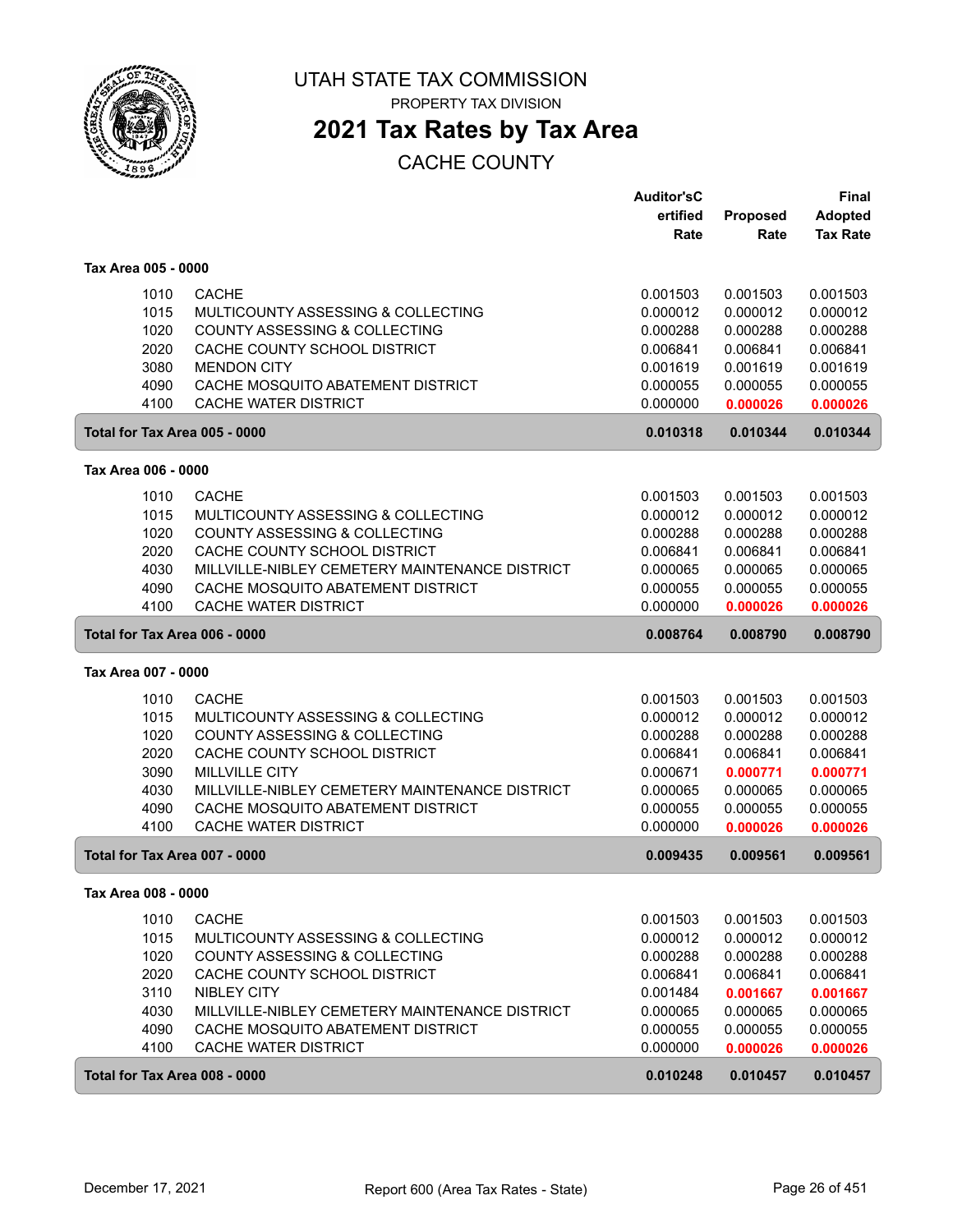

PROPERTY TAX DIVISION

## **2021 Tax Rates by Tax Area**

|                               |                                          | <b>Auditor'sC</b> |          | <b>Final</b>    |
|-------------------------------|------------------------------------------|-------------------|----------|-----------------|
|                               |                                          | ertified          | Proposed | <b>Adopted</b>  |
|                               |                                          | Rate              | Rate     | <b>Tax Rate</b> |
| Tax Area 009 - 0000           |                                          |                   |          |                 |
| 1010                          | <b>CACHE</b>                             | 0.001503          | 0.001503 | 0.001503        |
| 1015                          | MULTICOUNTY ASSESSING & COLLECTING       | 0.000012          | 0.000012 | 0.000012        |
| 1020                          | <b>COUNTY ASSESSING &amp; COLLECTING</b> | 0.000288          | 0.000288 | 0.000288        |
| 2020                          | CACHE COUNTY SCHOOL DISTRICT             | 0.006841          | 0.006841 | 0.006841        |
| 3140                          | PROVIDENCE CITY                          | 0.001588          | 0.001500 | 0.001500        |
| 4090                          | CACHE MOSQUITO ABATEMENT DISTRICT        | 0.000055          | 0.000055 | 0.000055        |
| 4100                          | <b>CACHE WATER DISTRICT</b>              | 0.000000          | 0.000026 | 0.000026        |
| Total for Tax Area 009 - 0000 |                                          | 0.010287          | 0.010225 | 0.010225        |
| Tax Area 010 - 0000           |                                          |                   |          |                 |
| 1010                          | <b>CACHE</b>                             | 0.001503          | 0.001503 | 0.001503        |
| 1015                          | MULTICOUNTY ASSESSING & COLLECTING       | 0.000012          | 0.000012 | 0.000012        |
| 1020                          | COUNTY ASSESSING & COLLECTING            | 0.000288          | 0.000288 | 0.000288        |
| 2020                          | CACHE COUNTY SCHOOL DISTRICT             | 0.006841          | 0.006841 | 0.006841        |
| 3160                          | <b>RIVER HEIGHTS CITY</b>                | 0.000706          | 0.000706 | 0.000706        |
| 4100                          | CACHE WATER DISTRICT                     | 0.000000          | 0.000026 | 0.000026        |
| Total for Tax Area 010 - 0000 |                                          | 0.009350          | 0.009376 | 0.009376        |
| Tax Area 011 - 0000           |                                          |                   |          |                 |
| 1010                          | <b>CACHE</b>                             | 0.001503          | 0.001503 | 0.001503        |
| 1015                          | MULTICOUNTY ASSESSING & COLLECTING       | 0.000012          | 0.000012 | 0.000012        |
| 1020                          | COUNTY ASSESSING & COLLECTING            | 0.000288          | 0.000288 | 0.000288        |
| 2020                          | CACHE COUNTY SCHOOL DISTRICT             | 0.006841          | 0.006841 | 0.006841        |
| 3120                          | <b>NORTH LOGAN CITY</b>                  | 0.001344          | 0.001344 | 0.001344        |
| 4090                          | CACHE MOSQUITO ABATEMENT DISTRICT        | 0.000055          | 0.000055 | 0.000055        |
| 4100                          | <b>CACHE WATER DISTRICT</b>              | 0.000000          | 0.000026 | 0.000026        |
| Total for Tax Area 011 - 0000 |                                          | 0.010043          | 0.010069 | 0.010069        |
| Tax Area 012 - 0000           |                                          |                   |          |                 |
| 1010                          | <b>CACHE</b>                             | 0.001503          | 0.001503 | 0.001503        |
| 1015                          | MULTICOUNTY ASSESSING & COLLECTING       | 0.000012          | 0.000012 | 0.000012        |
| 1020                          | COUNTY ASSESSING & COLLECTING            | 0.000288          | 0.000288 | 0.000288        |
| 2020                          | CACHE COUNTY SCHOOL DISTRICT             | 0.006841          | 0.006841 | 0.006841        |
| 4020                          | HYDE PARK CEMETERY MAINTENANCE DISTRICT  | 0.000130          | 0.000130 | 0.000130        |
| 4090                          | CACHE MOSQUITO ABATEMENT DISTRICT        | 0.000055          | 0.000055 | 0.000055        |
| 4100                          | CACHE WATER DISTRICT                     | 0.000000          | 0.000026 | 0.000026        |
| Total for Tax Area 012 - 0000 |                                          | 0.008829          | 0.008855 | 0.008855        |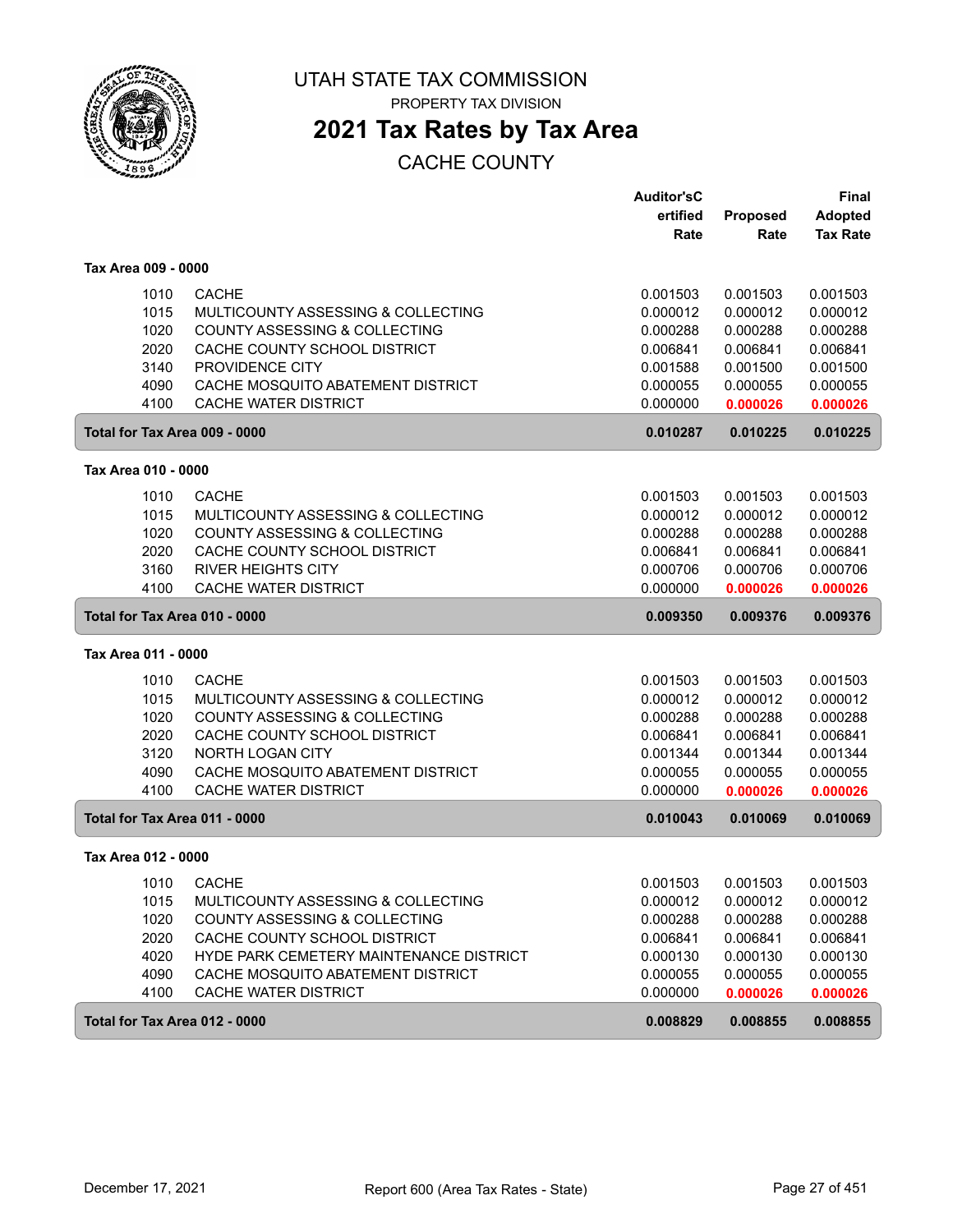

PROPERTY TAX DIVISION

# **2021 Tax Rates by Tax Area**

|                               |                                          | <b>Auditor'sC</b> |          | Final           |
|-------------------------------|------------------------------------------|-------------------|----------|-----------------|
|                               |                                          | ertified          | Proposed | <b>Adopted</b>  |
|                               |                                          | Rate              | Rate     | <b>Tax Rate</b> |
| Tax Area 013 - 0000           |                                          |                   |          |                 |
| 1010                          | <b>CACHE</b>                             | 0.001503          | 0.001503 | 0.001503        |
| 1015                          | MULTICOUNTY ASSESSING & COLLECTING       | 0.000012          | 0.000012 | 0.000012        |
| 1020                          | <b>COUNTY ASSESSING &amp; COLLECTING</b> | 0.000288          | 0.000288 | 0.000288        |
| 2020                          | CACHE COUNTY SCHOOL DISTRICT             | 0.006841          | 0.006841 | 0.006841        |
| 3120                          | <b>NORTH LOGAN CITY</b>                  | 0.001344          | 0.001344 | 0.001344        |
| 4020                          | HYDE PARK CEMETERY MAINTENANCE DISTRICT  | 0.000130          | 0.000130 | 0.000130        |
| 4090                          | CACHE MOSQUITO ABATEMENT DISTRICT        | 0.000055          | 0.000055 | 0.000055        |
| 4100                          | <b>CACHE WATER DISTRICT</b>              | 0.000000          | 0.000026 | 0.000026        |
| Total for Tax Area 013 - 0000 |                                          | 0.010173          | 0.010199 | 0.010199        |
| Tax Area 014 - 0000           |                                          |                   |          |                 |
| 1010                          | <b>CACHE</b>                             | 0.001503          | 0.001503 | 0.001503        |
| 1015                          | MULTICOUNTY ASSESSING & COLLECTING       | 0.000012          | 0.000012 | 0.000012        |
| 1020                          | COUNTY ASSESSING & COLLECTING            | 0.000288          | 0.000288 | 0.000288        |
| 2020                          | CACHE COUNTY SCHOOL DISTRICT             | 0.006841          | 0.006841 | 0.006841        |
| 3040                          | <b>HYDE PARK CITY</b>                    | 0.000954          | 0.001100 | 0.001100        |
| 4020                          | HYDE PARK CEMETERY MAINTENANCE DISTRICT  | 0.000130          | 0.000130 | 0.000130        |
| 4090                          | CACHE MOSQUITO ABATEMENT DISTRICT        | 0.000055          | 0.000055 | 0.000055        |
| 4100                          | <b>CACHE WATER DISTRICT</b>              | 0.000000          | 0.000026 | 0.000026        |
| Total for Tax Area 014 - 0000 |                                          | 0.009783          | 0.009955 | 0.009955        |
| Tax Area 015 - 0000           |                                          |                   |          |                 |
|                               |                                          |                   |          |                 |
| 1010                          | <b>CACHE</b>                             | 0.001503          | 0.001503 | 0.001503        |
| 1015                          | MULTICOUNTY ASSESSING & COLLECTING       | 0.000012          | 0.000012 | 0.000012        |
| 1020                          | COUNTY ASSESSING & COLLECTING            | 0.000288          | 0.000288 | 0.000288        |
| 2020                          | CACHE COUNTY SCHOOL DISTRICT             | 0.006841          | 0.006841 | 0.006841        |
| 3170                          | <b>SMITHFIELD</b>                        | 0.001460          | 0.001460 | 0.001460        |
| 4090                          | CACHE MOSQUITO ABATEMENT DISTRICT        | 0.000055          | 0.000055 | 0.000055        |
| 4100                          | <b>CACHE WATER DISTRICT</b>              | 0.000000          | 0.000026 | 0.000026        |
| Total for Tax Area 015 - 0000 |                                          | 0.010159          | 0.010185 | 0.010185        |
| Tax Area 016 - 0000           |                                          |                   |          |                 |
| 1010                          | <b>CACHE</b>                             | 0.001503          | 0.001503 | 0.001503        |
| 1015                          | MULTICOUNTY ASSESSING & COLLECTING       | 0.000012          | 0.000012 | 0.000012        |
| 1020                          | COUNTY ASSESSING & COLLECTING            | 0.000288          | 0.000288 | 0.000288        |
| 2020                          | CACHE COUNTY SCHOOL DISTRICT             | 0.006841          | 0.006841 | 0.006841        |
| 3010                          | <b>AMALGA TOWN</b>                       | 0.000572          | 0.000572 | 0.000572        |
| 4090                          | CACHE MOSQUITO ABATEMENT DISTRICT        | 0.000055          | 0.000055 | 0.000055        |
| 4100                          | CACHE WATER DISTRICT                     | 0.000000          | 0.000026 | 0.000026        |
| Total for Tax Area 016 - 0000 |                                          | 0.009271          | 0.009297 | 0.009297        |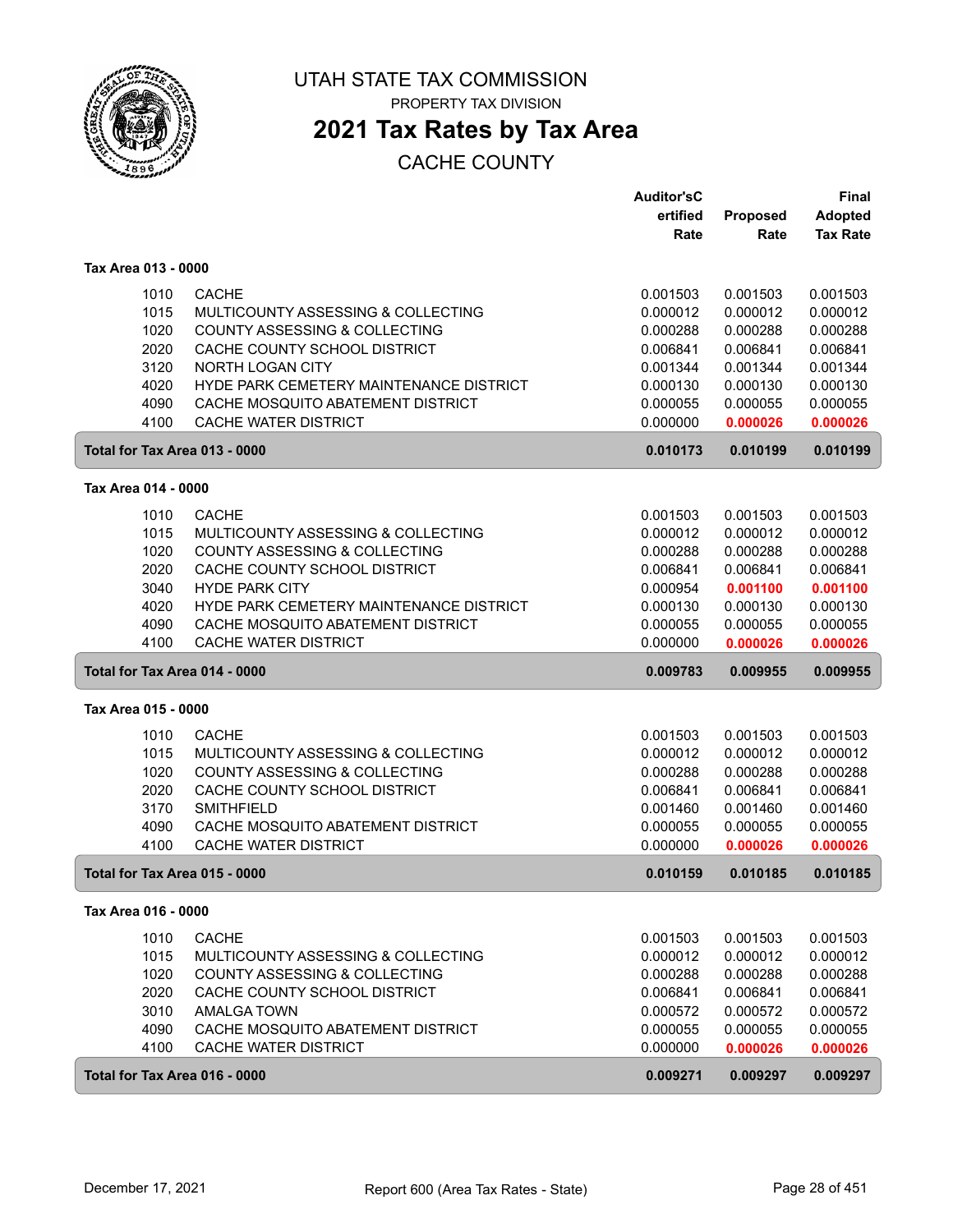

PROPERTY TAX DIVISION

# **2021 Tax Rates by Tax Area**

|                     |      |                                                                  | <b>Auditor'sC</b> |          | <b>Final</b>    |
|---------------------|------|------------------------------------------------------------------|-------------------|----------|-----------------|
|                     |      |                                                                  | ertified          | Proposed | <b>Adopted</b>  |
|                     |      |                                                                  | Rate              | Rate     | <b>Tax Rate</b> |
| Tax Area 017 - 0000 |      |                                                                  |                   |          |                 |
|                     | 1010 | <b>CACHE</b>                                                     | 0.001503          | 0.001503 | 0.001503        |
|                     | 1015 | MULTICOUNTY ASSESSING & COLLECTING                               | 0.000012          | 0.000012 | 0.000012        |
|                     | 1020 | <b>COUNTY ASSESSING &amp; COLLECTING</b>                         | 0.000288          | 0.000288 | 0.000288        |
|                     | 2020 | CACHE COUNTY SCHOOL DISTRICT                                     | 0.006841          | 0.006841 | 0.006841        |
|                     | 4070 | RICHMOND CEMETERY MAINTENANCE DISTRICT                           | 0.000184          | 0.000184 | 0.000184        |
|                     |      |                                                                  |                   |          |                 |
|                     | 4090 | CACHE MOSQUITO ABATEMENT DISTRICT<br><b>CACHE WATER DISTRICT</b> | 0.000055          | 0.000055 | 0.000055        |
|                     | 4100 |                                                                  | 0.000000          | 0.000026 | 0.000026        |
|                     |      | Total for Tax Area 017 - 0000                                    | 0.008883          | 0.008909 | 0.008909        |
| Tax Area 018 - 0000 |      |                                                                  |                   |          |                 |
|                     | 1010 | <b>CACHE</b>                                                     | 0.001503          | 0.001503 | 0.001503        |
|                     | 1015 | MULTICOUNTY ASSESSING & COLLECTING                               | 0.000012          | 0.000012 | 0.000012        |
|                     | 1020 | COUNTY ASSESSING & COLLECTING                                    | 0.000288          | 0.000288 | 0.000288        |
|                     | 2020 | CACHE COUNTY SCHOOL DISTRICT                                     | 0.006841          | 0.006841 | 0.006841        |
|                     | 3150 | <b>RICHMOND CITY</b>                                             | 0.001066          | 0.001367 | 0.001367        |
|                     | 4070 | RICHMOND CEMETERY MAINTENANCE DISTRICT                           | 0.000184          | 0.000184 | 0.000184        |
|                     | 4090 | CACHE MOSQUITO ABATEMENT DISTRICT                                | 0.000055          | 0.000055 | 0.000055        |
|                     | 4100 | CACHE WATER DISTRICT                                             | 0.000000          | 0.000026 | 0.000026        |
|                     |      | Total for Tax Area 018 - 0000                                    | 0.009949          | 0.010276 | 0.010276        |
| Tax Area 019 - 0000 |      |                                                                  |                   |          |                 |
|                     |      |                                                                  |                   |          |                 |
|                     | 1010 | <b>CACHE</b>                                                     | 0.001503          | 0.001503 | 0.001503        |
|                     | 1015 | MULTICOUNTY ASSESSING & COLLECTING                               | 0.000012          | 0.000012 | 0.000012        |
|                     | 1020 | COUNTY ASSESSING & COLLECTING                                    | 0.000288          | 0.000288 | 0.000288        |
|                     | 2020 | CACHE COUNTY SCHOOL DISTRICT                                     | 0.006841          | 0.006841 | 0.006841        |
|                     | 3060 | <b>LEWISTON CITY</b>                                             | 0.001982          | 0.002288 | 0.002288        |
|                     | 4090 | CACHE MOSQUITO ABATEMENT DISTRICT                                | 0.000055          | 0.000055 | 0.000055        |
|                     | 4100 | CACHE WATER DISTRICT                                             | 0.000000          | 0.000026 | 0.000026        |
|                     |      | Total for Tax Area 019 - 0000                                    | 0.010681          | 0.011013 | 0.011013        |
| Tax Area 020 - 0000 |      |                                                                  |                   |          |                 |
|                     | 1010 | <b>CACHE</b>                                                     | 0.001503          | 0.001503 | 0.001503        |
|                     | 1015 | MULTICOUNTY ASSESSING & COLLECTING                               | 0.000012          | 0.000012 | 0.000012        |
|                     | 1020 | COUNTY ASSESSING & COLLECTING                                    | 0.000288          | 0.000288 | 0.000288        |
|                     | 2020 | CACHE COUNTY SCHOOL DISTRICT                                     | 0.006841          | 0.006841 | 0.006841        |
|                     | 3060 | <b>LEWISTON CITY</b>                                             | 0.001982          | 0.002288 | 0.002288        |
|                     | 4070 | RICHMOND CEMETERY MAINTENANCE DISTRICT                           | 0.000184          | 0.000184 | 0.000184        |
|                     | 4090 | CACHE MOSQUITO ABATEMENT DISTRICT                                | 0.000055          | 0.000055 | 0.000055        |
|                     | 4100 | <b>CACHE WATER DISTRICT</b>                                      | 0.000000          | 0.000026 | 0.000026        |
|                     |      | Total for Tax Area 020 - 0000                                    | 0.010865          | 0.011197 | 0.011197        |
|                     |      |                                                                  |                   |          |                 |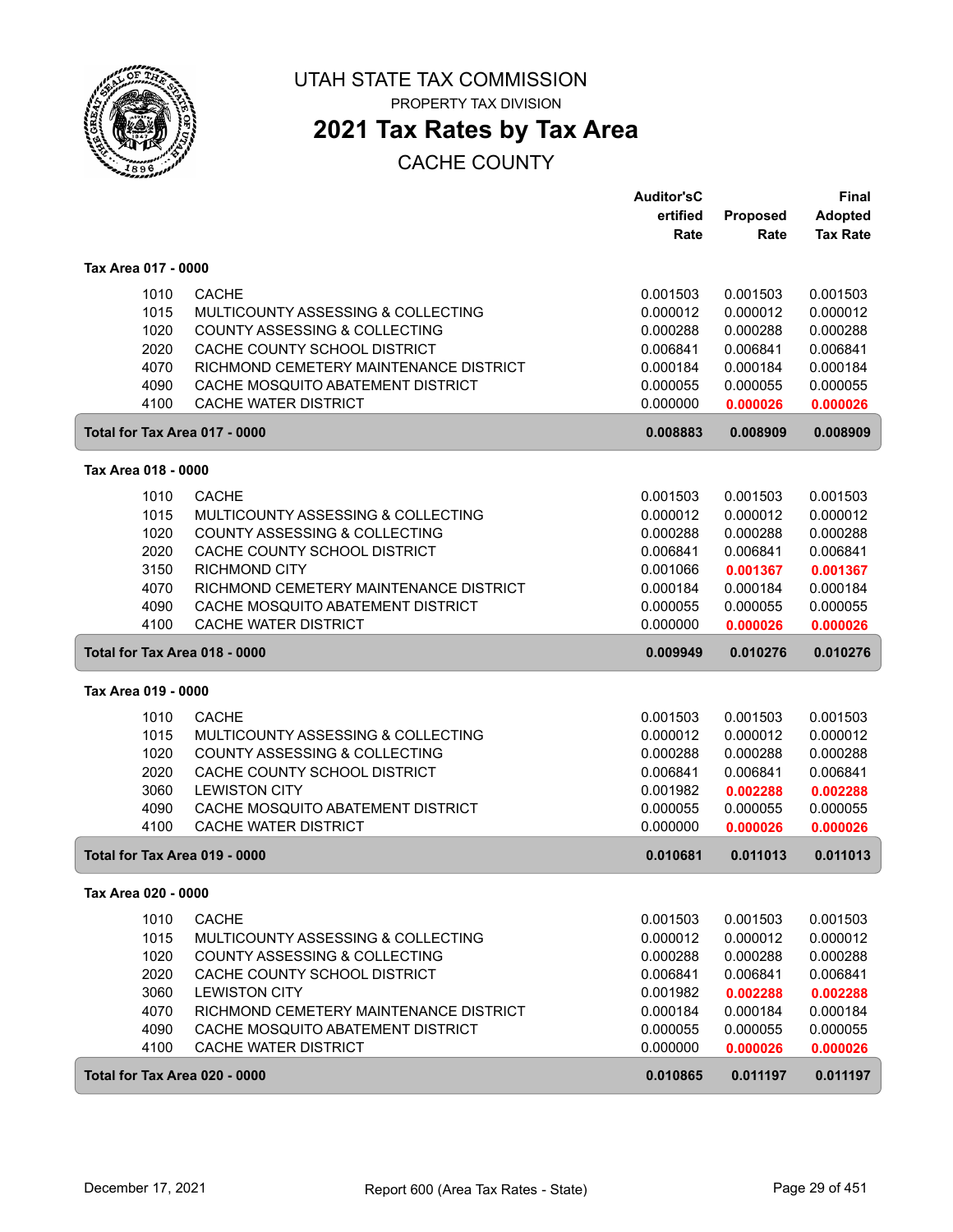

PROPERTY TAX DIVISION

## **2021 Tax Rates by Tax Area**

|                     |                                              | <b>Auditor'sC</b><br>ertified | <b>Proposed</b> | <b>Final</b><br><b>Adopted</b> |
|---------------------|----------------------------------------------|-------------------------------|-----------------|--------------------------------|
|                     |                                              | Rate                          | Rate            | <b>Tax Rate</b>                |
| Tax Area 021 - 0000 |                                              |                               |                 |                                |
| 1010                | <b>CACHE</b>                                 | 0.001503                      | 0.001503        | 0.001503                       |
| 1015                | MULTICOUNTY ASSESSING & COLLECTING           | 0.000012                      | 0.000012        | 0.000012                       |
| 1020                | <b>COUNTY ASSESSING &amp; COLLECTING</b>     | 0.000288                      | 0.000288        | 0.000288                       |
| 2020                | CACHE COUNTY SCHOOL DISTRICT                 | 0.006841                      | 0.006841        | 0.006841                       |
| 4010                | CORNISH CEMETERY MAINTENANCE DISTRICT        | 0.000513                      | 0.000513        | 0.000513                       |
| 4090                | CACHE MOSQUITO ABATEMENT DISTRICT            | 0.000055                      | 0.000055        | 0.000055                       |
| 4100                | <b>CACHE WATER DISTRICT</b>                  | 0.000000                      | 0.000026        | 0.000026                       |
|                     | Total for Tax Area 021 - 0000                | 0.009212                      | 0.009238        | 0.009238                       |
| Tax Area 022 - 0000 |                                              |                               |                 |                                |
| 1010                | <b>CACHE</b>                                 | 0.001503                      | 0.001503        | 0.001503                       |
| 1015                | MULTICOUNTY ASSESSING & COLLECTING           | 0.000012                      | 0.000012        | 0.000012                       |
| 1020                | COUNTY ASSESSING & COLLECTING                | 0.000288                      | 0.000288        | 0.000288                       |
| 2020                | CACHE COUNTY SCHOOL DISTRICT                 | 0.006841                      | 0.006841        | 0.006841                       |
| 3030                | <b>CORNISH TOWN</b>                          | 0.001686                      | 0.001686        | 0.001686                       |
| 4010                | <b>CORNISH CEMETERY MAINTENANCE DISTRICT</b> | 0.000513                      | 0.000513        | 0.000513                       |
| 4090                | CACHE MOSQUITO ABATEMENT DISTRICT            | 0.000055                      | 0.000055        | 0.000055                       |
| 4100                | <b>CACHE WATER DISTRICT</b>                  | 0.000000                      | 0.000026        | 0.000026                       |
|                     | Total for Tax Area 022 - 0000                | 0.010898                      | 0.010924        | 0.010924                       |
| Tax Area 023 - 0000 |                                              |                               |                 |                                |
| 1010                | <b>CACHE</b>                                 | 0.001503                      | 0.001503        | 0.001503                       |
| 1015                | MULTICOUNTY ASSESSING & COLLECTING           | 0.000012                      | 0.000012        | 0.000012                       |
| 1020                | COUNTY ASSESSING & COLLECTING                | 0.000288                      | 0.000288        | 0.000288                       |
| 2020                | CACHE COUNTY SCHOOL DISTRICT                 | 0.006841                      | 0.006841        | 0.006841                       |
| 3180                | <b>TRENTON</b>                               | 0.000546                      | 0.000546        | 0.000546                       |
| 4090                | CACHE MOSQUITO ABATEMENT DISTRICT            | 0.000055                      | 0.000055        | 0.000055                       |
| 4100                | CACHE WATER DISTRICT                         | 0.000000                      | 0.000026        | 0.000026                       |
|                     | Total for Tax Area 023 - 0000                | 0.009245                      | 0.009271        | 0.009271                       |
| Tax Area 024 - 0000 |                                              |                               |                 |                                |
| 1010                | <b>CACHE</b>                                 | 0.001503                      | 0.001503        | 0.001503                       |
| 1015                | MULTICOUNTY ASSESSING & COLLECTING           | 0.000012                      | 0.000012        | 0.000012                       |
| 1020                | COUNTY ASSESSING & COLLECTING                | 0.000288                      | 0.000288        | 0.000288                       |
| 2020                | CACHE COUNTY SCHOOL DISTRICT                 | 0.006841                      | 0.006841        | 0.006841                       |
| 3020                | <b>CLARKSTON TOWN</b>                        | 0.001020                      | 0.001337        | 0.001337                       |
| 4090                | CACHE MOSQUITO ABATEMENT DISTRICT            | 0.000055                      | 0.000055        | 0.000055                       |
| 4100                | CACHE WATER DISTRICT                         | 0.000000                      | 0.000026        | 0.000026                       |
|                     | Total for Tax Area 024 - 0000                | 0.009719                      | 0.010062        | 0.010062                       |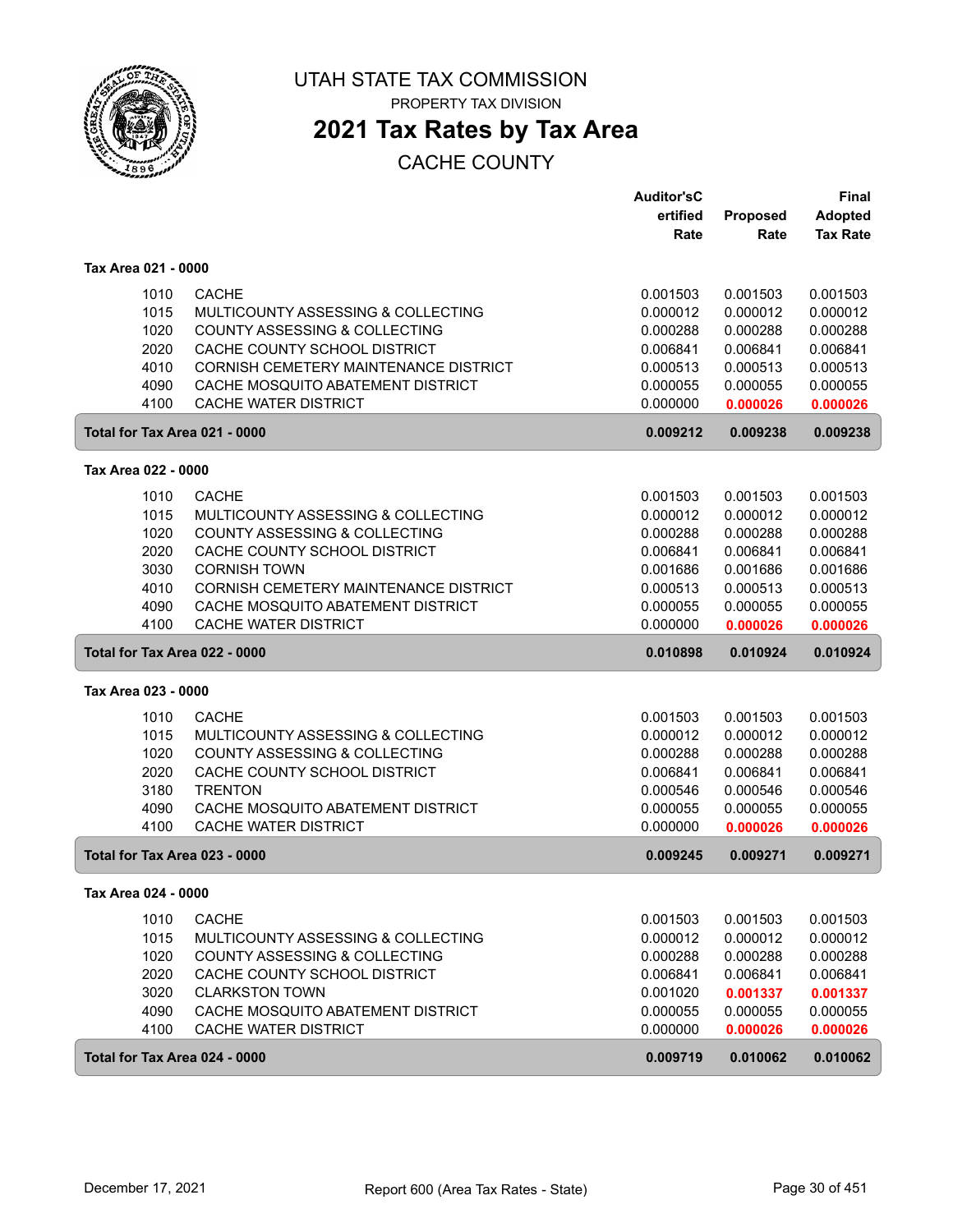

PROPERTY TAX DIVISION

# **2021 Tax Rates by Tax Area**

|                               |                                          | <b>Auditor'sC</b> |          | <b>Final</b>    |
|-------------------------------|------------------------------------------|-------------------|----------|-----------------|
|                               |                                          | ertified          | Proposed | <b>Adopted</b>  |
|                               |                                          | Rate              | Rate     | <b>Tax Rate</b> |
| Tax Area 025 - 0000           |                                          |                   |          |                 |
| 1010                          | <b>CACHE</b>                             | 0.001503          | 0.001503 | 0.001503        |
| 1015                          | MULTICOUNTY ASSESSING & COLLECTING       | 0.000012          | 0.000012 | 0.000012        |
| 1020                          | <b>COUNTY ASSESSING &amp; COLLECTING</b> | 0.000288          | 0.000288 | 0.000288        |
| 2020                          | CACHE COUNTY SCHOOL DISTRICT             | 0.006841          | 0.006841 | 0.006841        |
| 4040                          | NEWTON CEMETERY MAINTENANCE DISTRICT     | 0.000141          | 0.000141 | 0.000141        |
| 4090                          | CACHE MOSQUITO ABATEMENT DISTRICT        | 0.000055          | 0.000055 | 0.000055        |
| 4100                          | <b>CACHE WATER DISTRICT</b>              | 0.000000          | 0.000026 | 0.000026        |
| Total for Tax Area 025 - 0000 |                                          | 0.008840          | 0.008866 | 0.008866        |
| Tax Area 026 - 0000           |                                          |                   |          |                 |
|                               |                                          |                   |          |                 |
| 1010                          | <b>CACHE</b>                             | 0.001503          | 0.001503 | 0.001503        |
| 1015                          | MULTICOUNTY ASSESSING & COLLECTING       | 0.000012          | 0.000012 | 0.000012        |
| 1020                          | COUNTY ASSESSING & COLLECTING            | 0.000288          | 0.000288 | 0.000288        |
| 2020                          | CACHE COUNTY SCHOOL DISTRICT             | 0.006841          | 0.006841 | 0.006841        |
| 3100                          | <b>NEWTON TOWN</b>                       | 0.000986          | 0.000986 | 0.000986        |
| 4040                          | NEWTON CEMETERY MAINTENANCE DISTRICT     | 0.000141          | 0.000141 | 0.000141        |
| 4090                          | CACHE MOSQUITO ABATEMENT DISTRICT        | 0.000055          | 0.000055 | 0.000055        |
| 4100                          | <b>CACHE WATER DISTRICT</b>              | 0.000000          | 0.000026 | 0.000026        |
| Total for Tax Area 026 - 0000 |                                          | 0.009826          | 0.009852 | 0.009852        |
| Tax Area 027 - 0000           |                                          |                   |          |                 |
| 1010                          | <b>CACHE</b>                             | 0.001503          | 0.001503 | 0.001503        |
| 1015                          | MULTICOUNTY ASSESSING & COLLECTING       | 0.000012          | 0.000012 | 0.000012        |
| 1020                          | COUNTY ASSESSING & COLLECTING            | 0.000288          | 0.000288 | 0.000288        |
| 2010                          | LOGAN CITY SCHOOL DISTRICT               | 0.007436          | 0.007436 | 0.007436        |
| 3070                          | <b>LOGAN CITY</b>                        | 0.001290          | 0.001290 | 0.001290        |
| 4100                          | CACHE WATER DISTRICT                     | 0.000000          | 0.000026 | 0.000026        |
| Total for Tax Area 027 - 0000 |                                          | 0.010529          | 0.010555 | 0.010555        |
| Tax Area 028 - 0000           |                                          |                   |          |                 |
| 1010                          | <b>CACHE</b>                             | 0.001503          | 0.001503 | 0.001503        |
| 1015                          | MULTICOUNTY ASSESSING & COLLECTING       | 0.000012          | 0.000012 | 0.000012        |
| 1020                          | COUNTY ASSESSING & COLLECTING            | 0.000288          | 0.000288 | 0.000288        |
| 2020                          | CACHE COUNTY SCHOOL DISTRICT             | 0.006841          | 0.006841 | 0.006841        |
| 4090                          | CACHE MOSQUITO ABATEMENT DISTRICT        | 0.000055          | 0.000055 | 0.000055        |
| 4100                          | CACHE WATER DISTRICT                     | 0.000000          | 0.000026 | 0.000026        |
| Total for Tax Area 028 - 0000 |                                          | 0.008699          | 0.008725 | 0.008725        |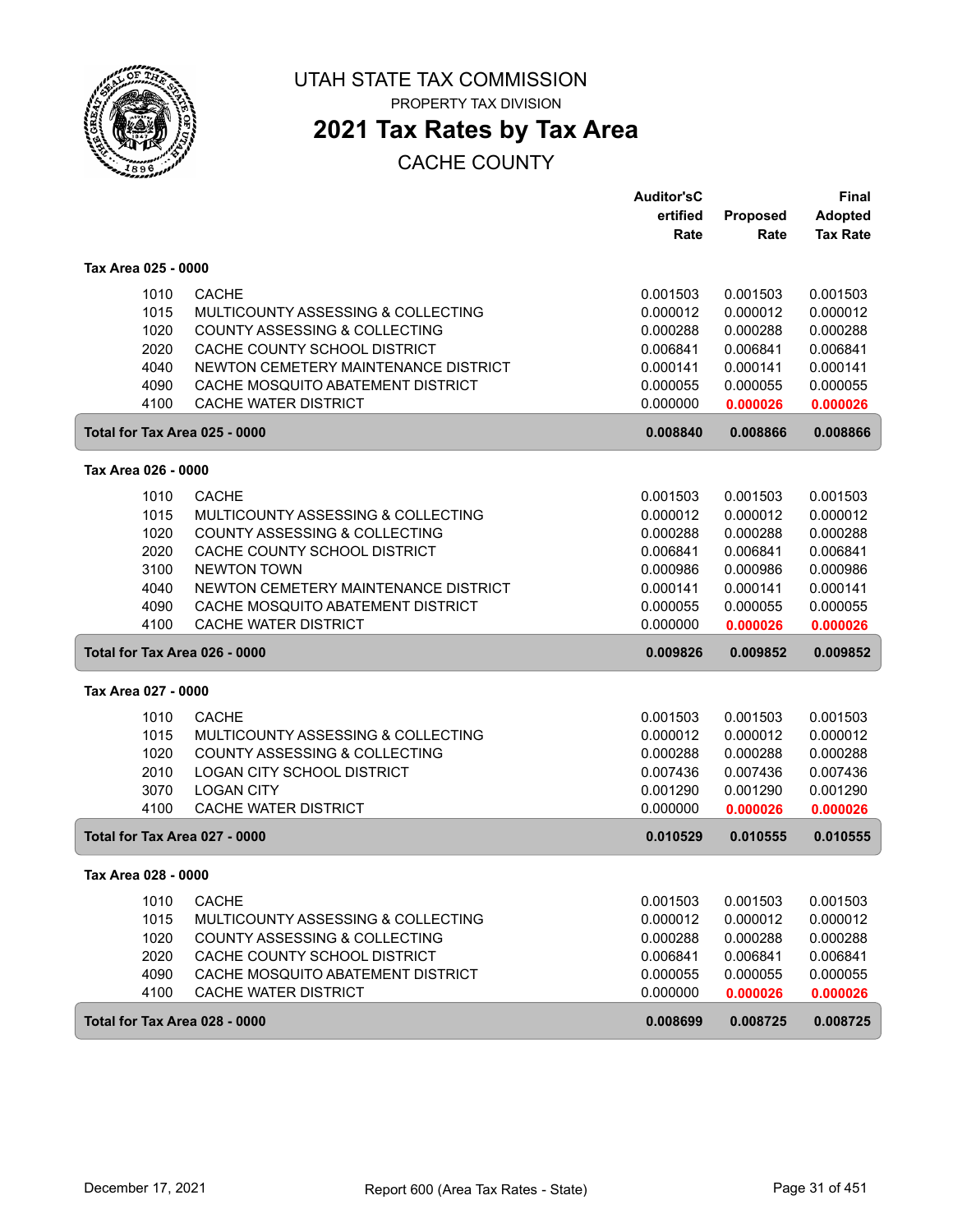

PROPERTY TAX DIVISION

## **2021 Tax Rates by Tax Area**

|                               |                                                | <b>Auditor'sC</b> |          | <b>Final</b>    |
|-------------------------------|------------------------------------------------|-------------------|----------|-----------------|
|                               |                                                | ertified          | Proposed | <b>Adopted</b>  |
|                               |                                                | Rate              | Rate     | <b>Tax Rate</b> |
| Tax Area 031 - 0000           |                                                |                   |          |                 |
| 1010                          | <b>CACHE</b>                                   | 0.001503          | 0.001503 | 0.001503        |
| 1015                          | MULTICOUNTY ASSESSING & COLLECTING             | 0.000012          | 0.000012 | 0.000012        |
| 1020                          | <b>COUNTY ASSESSING &amp; COLLECTING</b>       | 0.000288          | 0.000288 | 0.000288        |
| 2020                          | CACHE COUNTY SCHOOL DISTRICT                   | 0.006841          | 0.006841 | 0.006841        |
| 4060                          | AVON CEMETERY MAINTENANCE DISTRICT             | 0.000124          | 0.000124 | 0.000124        |
| 4090                          | CACHE MOSQUITO ABATEMENT DISTRICT              | 0.000055          | 0.000055 | 0.000055        |
| 4100                          | CACHE WATER DISTRICT                           | 0.000000          | 0.000026 | 0.000026        |
| Total for Tax Area 031 - 0000 |                                                | 0.008823          | 0.008849 | 0.008849        |
| Tax Area 032 - 0000           |                                                |                   |          |                 |
| 1010                          | <b>CACHE</b>                                   | 0.001503          | 0.001503 | 0.001503        |
| 1015                          | MULTICOUNTY ASSESSING & COLLECTING             | 0.000012          | 0.000012 | 0.000012        |
| 1020                          | COUNTY ASSESSING & COLLECTING                  | 0.000288          | 0.000288 | 0.000288        |
| 2020                          | CACHE COUNTY SCHOOL DISTRICT                   | 0.006841          | 0.006841 | 0.006841        |
| 4060                          | AVON CEMETERY MAINTENANCE DISTRICT             | 0.000124          | 0.000124 | 0.000124        |
| 4080                          | POWDER MOUNTAIN WATER AND SEWER IMPROVEMENT DI | 0.000302          | 0.000302 | 0.000302        |
| 4090                          | CACHE MOSQUITO ABATEMENT DISTRICT              | 0.000055          | 0.000055 | 0.000055        |
| 4100                          | CACHE WATER DISTRICT                           | 0.000000          | 0.000026 | 0.000026        |
| Total for Tax Area 032 - 0000 |                                                | 0.009125          | 0.009151 | 0.009151        |
| Tax Area 033 - 0000           |                                                |                   |          |                 |
| 1010                          | <b>CACHE</b>                                   | 0.001503          | 0.001503 | 0.001503        |
| 1015                          | MULTICOUNTY ASSESSING & COLLECTING             | 0.000012          | 0.000012 | 0.000012        |
| 1020                          | COUNTY ASSESSING & COLLECTING                  | 0.000288          | 0.000288 | 0.000288        |
| 2020                          | CACHE COUNTY SCHOOL DISTRICT                   | 0.006841          | 0.006841 | 0.006841        |
| 3090                          | <b>MILLVILLE CITY</b>                          | 0.000671          | 0.000771 | 0.000771        |
| 4090                          | CACHE MOSQUITO ABATEMENT DISTRICT              | 0.000055          | 0.000055 | 0.000055        |
| 4100                          | CACHE WATER DISTRICT                           | 0.000000          | 0.000026 | 0.000026        |
| Total for Tax Area 033 - 0000 |                                                | 0.009370          | 0.009496 | 0.009496        |
| Tax Area 036 - 0000           |                                                |                   |          |                 |
| 1010                          | <b>CACHE</b>                                   | 0.001503          | 0.001503 | 0.001503        |
| 1015                          | MULTICOUNTY ASSESSING & COLLECTING             | 0.000012          | 0.000012 | 0.000012        |
| 1020                          | COUNTY ASSESSING & COLLECTING                  | 0.000288          | 0.000288 | 0.000288        |
| 2020                          | CACHE COUNTY SCHOOL DISTRICT                   | 0.006841          | 0.006841 | 0.006841        |
| 3040                          | <b>HYDE PARK CITY</b>                          | 0.000954          | 0.001100 | 0.001100        |
| 4090                          | CACHE MOSQUITO ABATEMENT DISTRICT              | 0.000055          | 0.000055 | 0.000055        |
| 4100                          | CACHE WATER DISTRICT                           | 0.000000          | 0.000026 | 0.000026        |
|                               | Total for Tax Area 036 - 0000                  | 0.009653          | 0.009825 | 0.009825        |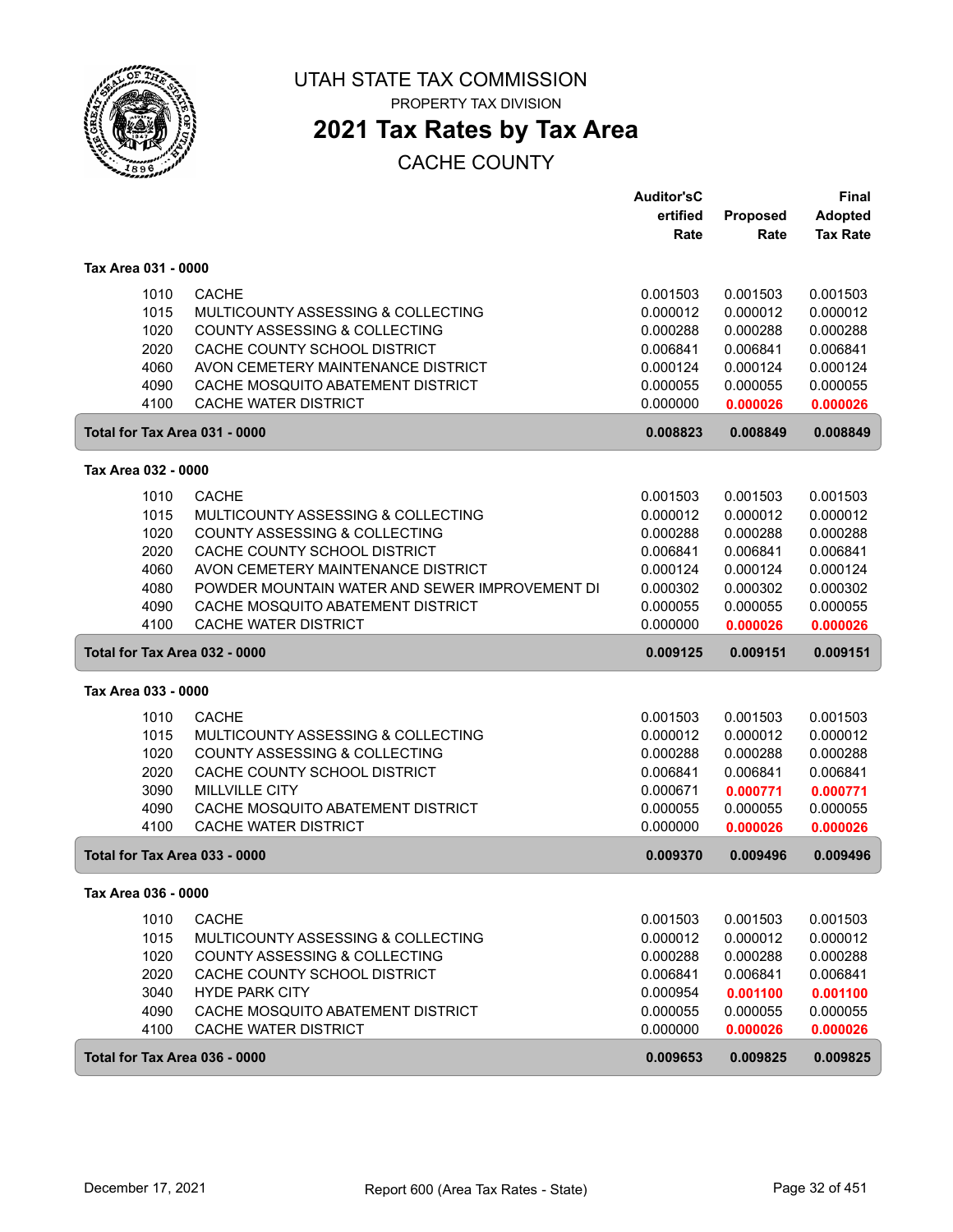

PROPERTY TAX DIVISION

# **2021 Tax Rates by Tax Area**

|                               |                                                | <b>Auditor'sC</b> |          | <b>Final</b>    |
|-------------------------------|------------------------------------------------|-------------------|----------|-----------------|
|                               |                                                | ertified          | Proposed | <b>Adopted</b>  |
|                               |                                                | Rate              | Rate     | <b>Tax Rate</b> |
| Tax Area 037 - 0000           |                                                |                   |          |                 |
| 1010                          | <b>CACHE</b>                                   | 0.001503          | 0.001503 | 0.001503        |
| 1015                          | MULTICOUNTY ASSESSING & COLLECTING             | 0.000012          | 0.000012 | 0.000012        |
| 1020                          | <b>COUNTY ASSESSING &amp; COLLECTING</b>       | 0.000288          | 0.000288 | 0.000288        |
| 2020                          | CACHE COUNTY SCHOOL DISTRICT                   | 0.006841          | 0.006841 | 0.006841        |
| 3140                          | PROVIDENCE CITY                                | 0.001588          | 0.001500 | 0.001500        |
| 4030                          | MILLVILLE-NIBLEY CEMETERY MAINTENANCE DISTRICT | 0.000065          | 0.000065 | 0.000065        |
| 4090                          | CACHE MOSQUITO ABATEMENT DISTRICT              | 0.000055          | 0.000055 | 0.000055        |
| 4100                          | CACHE WATER DISTRICT                           | 0.000000          | 0.000026 | 0.000026        |
| Total for Tax Area 037 - 0000 |                                                | 0.010352          | 0.010290 | 0.010290        |
| Tax Area 106 - 0000           |                                                |                   |          |                 |
| 1010                          | <b>CACHE</b>                                   | 0.001503          | 0.001503 | 0.001503        |
| 1015                          | MULTICOUNTY ASSESSING & COLLECTING             | 0.000012          | 0.000012 | 0.000012        |
| 1020                          | COUNTY ASSESSING & COLLECTING                  | 0.000288          | 0.000288 | 0.000288        |
| 2020                          | CACHE COUNTY SCHOOL DISTRICT                   | 0.006841          | 0.006841 | 0.006841        |
| 4030                          | MILLVILLE-NIBLEY CEMETERY MAINTENANCE DISTRICT | 0.000065          | 0.000065 | 0.000065        |
| 4075                          | COLLEGE-YOUNG MOSQUITO ABATEMENT DISTRICT #1   | 0.000154          | 0.000192 | 0.000192        |
| 4100                          | CACHE WATER DISTRICT                           | 0.000000          | 0.000026 | 0.000026        |
| Total for Tax Area 106 - 0000 |                                                | 0.008863          | 0.008927 | 0.008927        |
| Tax Area 128 - 0000           |                                                |                   |          |                 |
| 1010                          | <b>CACHE</b>                                   | 0.001503          | 0.001503 | 0.001503        |
| 1015                          | MULTICOUNTY ASSESSING & COLLECTING             | 0.000012          | 0.000012 | 0.000012        |
| 1020                          | COUNTY ASSESSING & COLLECTING                  | 0.000288          | 0.000288 | 0.000288        |
| 2020                          | CACHE COUNTY SCHOOL DISTRICT                   | 0.006841          | 0.006841 | 0.006841        |
| 4075                          | COLLEGE-YOUNG MOSQUITO ABATEMENT DISTRICT #1   | 0.000154          | 0.000192 | 0.000192        |
| 4100                          | CACHE WATER DISTRICT                           | 0.000000          | 0.000026 | 0.000026        |
| Total for Tax Area 128 - 0000 |                                                | 0.008798          | 0.008862 | 0.008862        |
| Tax Area 209 - 0000           |                                                |                   |          |                 |
| 1010                          | <b>CACHE</b>                                   | 0.001503          | 0.001503 | 0.001503        |
| 1015                          | MULTICOUNTY ASSESSING & COLLECTING             | 0.000012          | 0.000012 | 0.000012        |
| 1020                          | <b>COUNTY ASSESSING &amp; COLLECTING</b>       | 0.000288          | 0.000288 | 0.000288        |
| 2010                          | LOGAN CITY SCHOOL DISTRICT                     | 0.007436          | 0.007436 | 0.007436        |
| 3070                          | <b>LOGAN CITY</b>                              | 0.001290          | 0.001290 | 0.001290        |
| 4100                          | CACHE WATER DISTRICT                           | 0.000000          | 0.000026 | 0.000026        |
| Total for Tax Area 209 - 0000 |                                                | 0.010529          | 0.010555 | 0.010555        |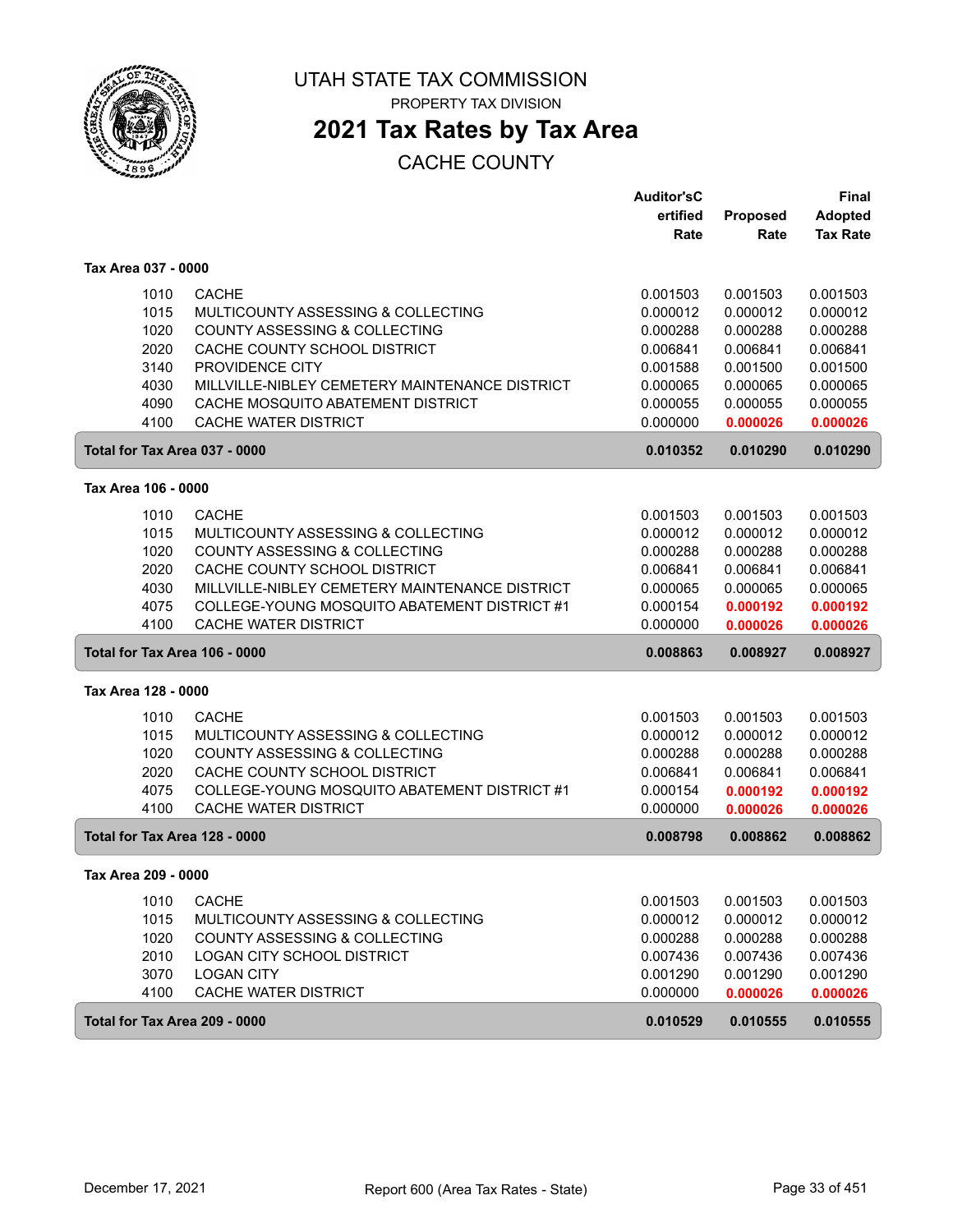

PROPERTY TAX DIVISION

# **2021 Tax Rates by Tax Area**

|                               |                                               | <b>Auditor'sC</b> |          | Final           |
|-------------------------------|-----------------------------------------------|-------------------|----------|-----------------|
|                               |                                               | ertified          | Proposed | <b>Adopted</b>  |
|                               |                                               | Rate              | Rate     | <b>Tax Rate</b> |
| Tax Area 225 - 0000           |                                               |                   |          |                 |
| 1010                          | <b>CACHE</b>                                  | 0.001503          | 0.001503 | 0.001503        |
| 1015                          | MULTICOUNTY ASSESSING & COLLECTING            | 0.000012          | 0.000012 | 0.000012        |
| 1020                          | <b>COUNTY ASSESSING &amp; COLLECTING</b>      | 0.000288          | 0.000288 | 0.000288        |
| 2020                          | CACHE COUNTY SCHOOL DISTRICT                  | 0.006841          | 0.006841 | 0.006841        |
| 4040                          | NEWTON CEMETERY MAINTENANCE DISTRICT          | 0.000141          | 0.000141 | 0.000141        |
| 4076                          | BENSON CULINARY WATER IMPROVEMENT DISTRICT    | 0.000000          | 0.000000 | 0.000000        |
| 4090                          | CACHE MOSQUITO ABATEMENT DISTRICT             | 0.000055          | 0.000055 | 0.000055        |
| 4100                          | <b>CACHE WATER DISTRICT</b>                   | 0.000000          | 0.000026 | 0.000026        |
| Total for Tax Area 225 - 0000 |                                               | 0.008840          | 0.008866 | 0.008866        |
| Tax Area 228 - 0000           |                                               |                   |          |                 |
| 1010                          | <b>CACHE</b>                                  | 0.001503          | 0.001503 | 0.001503        |
| 1015                          | MULTICOUNTY ASSESSING & COLLECTING            | 0.000012          | 0.000012 | 0.000012        |
| 1020                          | COUNTY ASSESSING & COLLECTING                 | 0.000288          | 0.000288 | 0.000288        |
| 2020                          | CACHE COUNTY SCHOOL DISTRICT                  | 0.006841          | 0.006841 | 0.006841        |
| 4076                          | BENSON CULINARY WATER IMPROVEMENT DISTRICT    | 0.000000          | 0.000000 | 0.000000        |
| 4090                          | CACHE MOSQUITO ABATEMENT DISTRICT             | 0.000055          | 0.000055 | 0.000055        |
| 4100                          | <b>CACHE WATER DISTRICT</b>                   | 0.000000          | 0.000026 | 0.000026        |
| Total for Tax Area 228 - 0000 |                                               | 0.008699          | 0.008725 | 0.008725        |
| Tax Area 279 - 0000           |                                               |                   |          |                 |
| 1010                          | <b>CACHE</b>                                  | 0.001503          | 0.001503 | 0.001503        |
| 1015                          | MULTICOUNTY ASSESSING & COLLECTING            | 0.000012          | 0.000012 | 0.000012        |
| 1020                          | COUNTY ASSESSING & COLLECTING                 | 0.000288          | 0.000288 | 0.000288        |
| 2010                          | LOGAN CITY SCHOOL DISTRICT                    | 0.007436          | 0.007436 | 0.007436        |
| 3070                          | <b>LOGAN CITY</b>                             | 0.001290          | 0.001290 | 0.001290        |
| 4100                          | CACHE WATER DISTRICT                          | 0.000000          | 0.000026 | 0.000026        |
| Total for Tax Area 279 - 0000 |                                               | 0.010529          | 0.010555 | 0.010555        |
| Tax Area 280 - 0000           |                                               |                   |          |                 |
| 1010                          | <b>CACHE</b>                                  | 0.001503          | 0.001503 | 0.001503        |
| 1015                          | <b>MULTICOUNTY ASSESSING &amp; COLLECTING</b> | 0.000012          | 0.000012 | 0.000012        |
| 1020                          | <b>COUNTY ASSESSING &amp; COLLECTING</b>      | 0.000288          | 0.000288 | 0.000288        |
| 2010                          | <b>LOGAN CITY SCHOOL DISTRICT</b>             | 0.007436          | 0.007436 | 0.007436        |
| 3070                          | <b>LOGAN CITY</b>                             | 0.001290          | 0.001290 | 0.001290        |
| 4100                          | CACHE WATER DISTRICT                          | 0.000000          | 0.000026 | 0.000026        |
| Total for Tax Area 280 - 0000 |                                               | 0.010529          | 0.010555 | 0.010555        |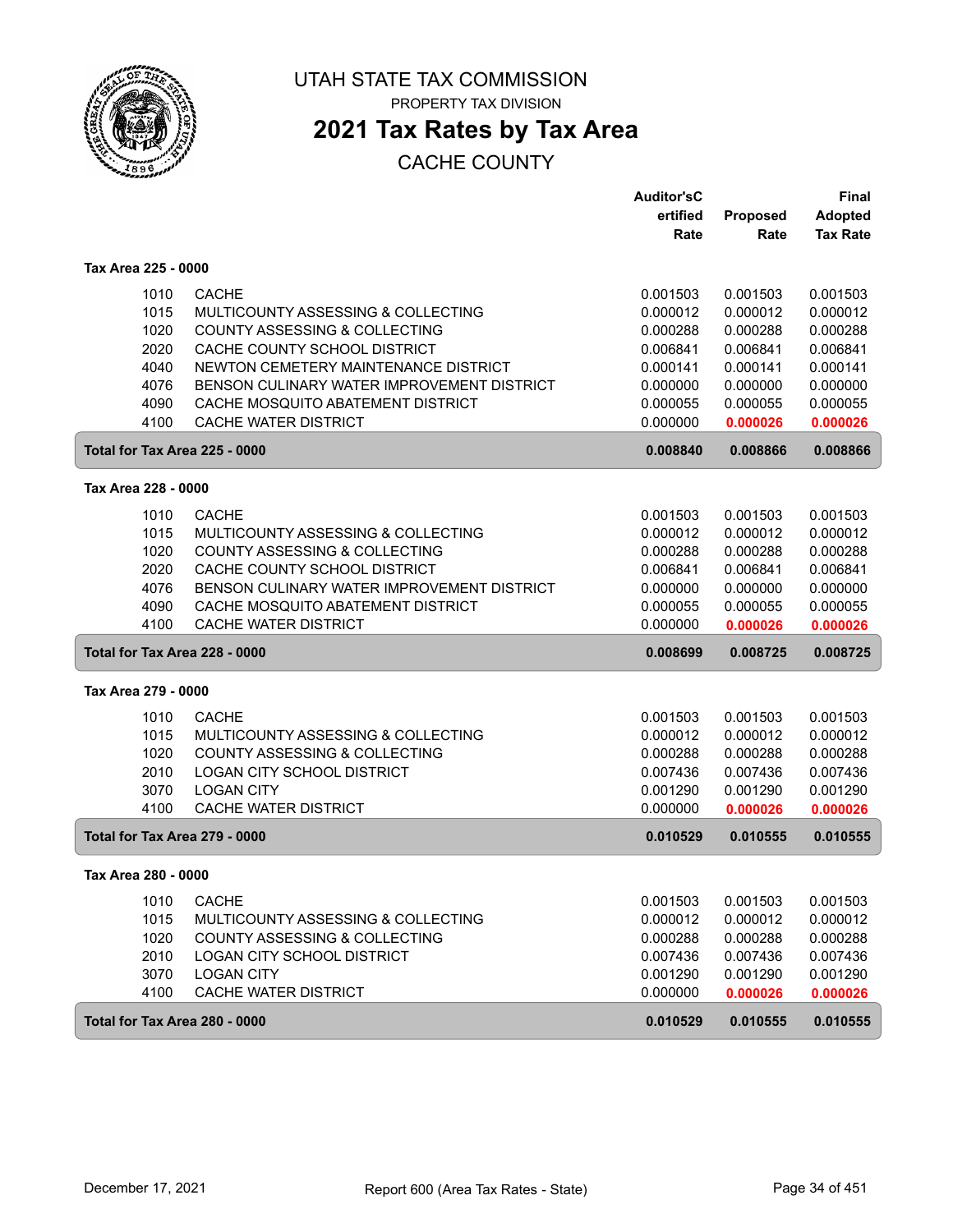

PROPERTY TAX DIVISION

## **2021 Tax Rates by Tax Area**

|                               |                                                             | <b>Auditor'sC</b><br>ertified | Proposed             | Final<br><b>Adopted</b> |
|-------------------------------|-------------------------------------------------------------|-------------------------------|----------------------|-------------------------|
|                               |                                                             | Rate                          | Rate                 | <b>Tax Rate</b>         |
| Tax Area 301 - 0000           |                                                             |                               |                      |                         |
|                               |                                                             |                               |                      |                         |
| 1010<br>1015                  | <b>CACHE</b><br>MULTICOUNTY ASSESSING & COLLECTING          | 0.001503<br>0.000012          | 0.001503<br>0.000012 | 0.001503<br>0.000012    |
| 1020                          | <b>COUNTY ASSESSING &amp; COLLECTING</b>                    | 0.000288                      | 0.000288             | 0.000288                |
| 2010                          | LOGAN CITY SCHOOL DISTRICT                                  | 0.007436                      | 0.007436             | 0.007436                |
| 3070                          | <b>LOGAN CITY</b>                                           | 0.001290                      | 0.001290             | 0.001290                |
| 4100                          | <b>CACHE WATER DISTRICT</b>                                 | 0.000000                      | 0.000026             | 0.000026                |
| Total for Tax Area 301 - 0000 |                                                             | 0.010529                      | 0.010555             | 0.010555                |
| Tax Area 302 - 0000           |                                                             |                               |                      |                         |
| 1010                          | <b>CACHE</b>                                                | 0.001503                      | 0.001503             | 0.001503                |
| 1015                          | MULTICOUNTY ASSESSING & COLLECTING                          | 0.000012                      | 0.000012             | 0.000012                |
| 1020                          | COUNTY ASSESSING & COLLECTING                               | 0.000288                      | 0.000288             | 0.000288                |
| 2020                          | CACHE COUNTY SCHOOL DISTRICT                                | 0.006841                      | 0.006841             | 0.006841                |
| 3070<br>4100                  | <b>LOGAN CITY</b><br><b>CACHE WATER DISTRICT</b>            | 0.001290<br>0.000000          | 0.001290<br>0.000026 | 0.001290<br>0.000026    |
| Total for Tax Area 302 - 0000 |                                                             | 0.009934                      | 0.009960             | 0.009960                |
|                               |                                                             |                               |                      |                         |
| Tax Area 327 - 0000           |                                                             |                               |                      |                         |
| 1010                          | <b>CACHE</b>                                                | 0.001503                      | 0.001503             | 0.001503                |
| 1015                          | MULTICOUNTY ASSESSING & COLLECTING                          | 0.000012                      | 0.000012             | 0.000012                |
| 1020<br>2010                  | COUNTY ASSESSING & COLLECTING<br>LOGAN CITY SCHOOL DISTRICT | 0.000288<br>0.007436          | 0.000288<br>0.007436 | 0.000288<br>0.007436    |
| 3070                          | <b>LOGAN CITY</b>                                           | 0.001290                      | 0.001290             | 0.001290                |
| 4100                          | CACHE WATER DISTRICT                                        | 0.000000                      | 0.000026             | 0.000026                |
| Total for Tax Area 327 - 0000 |                                                             | 0.010529                      | 0.010555             | 0.010555                |
| Tax Area 328 - 0000           |                                                             |                               |                      |                         |
| 1010                          | <b>CACHE</b>                                                | 0.001503                      | 0.001503             | 0.001503                |
| 1015                          | MULTICOUNTY ASSESSING & COLLECTING                          | 0.000012                      | 0.000012             | 0.000012                |
| 1020                          | COUNTY ASSESSING & COLLECTING                               | 0.000288                      | 0.000288             | 0.000288                |
| 2020                          | CACHE COUNTY SCHOOL DISTRICT                                | 0.006841                      | 0.006841             | 0.006841                |
| 3070                          | <b>LOGAN CITY</b>                                           | 0.001290                      | 0.001290             | 0.001290                |
| 4100                          | <b>CACHE WATER DISTRICT</b>                                 | 0.000000                      | 0.000026             | 0.000026                |
| Total for Tax Area 328 - 0000 |                                                             | 0.009934                      | 0.009960             | 0.009960                |
| Tax Area 333 - 0000           |                                                             |                               |                      |                         |
| 1010                          | <b>CACHE</b>                                                | 0.001503                      | 0.001503             | 0.001503                |
| 1015                          | MULTICOUNTY ASSESSING & COLLECTING                          | 0.000012                      | 0.000012             | 0.000012                |
| 1020                          | COUNTY ASSESSING & COLLECTING                               | 0.000288                      | 0.000288             | 0.000288                |
| 2010                          | LOGAN CITY SCHOOL DISTRICT                                  | 0.007436                      | 0.007436             | 0.007436                |
| 3070<br>4100                  | <b>LOGAN CITY</b><br>CACHE WATER DISTRICT                   | 0.001290<br>0.000000          | 0.001290<br>0.000026 | 0.001290<br>0.000026    |
| Total for Tax Area 333 - 0000 |                                                             | 0.010529                      | 0.010555             | 0.010555                |
|                               |                                                             |                               |                      |                         |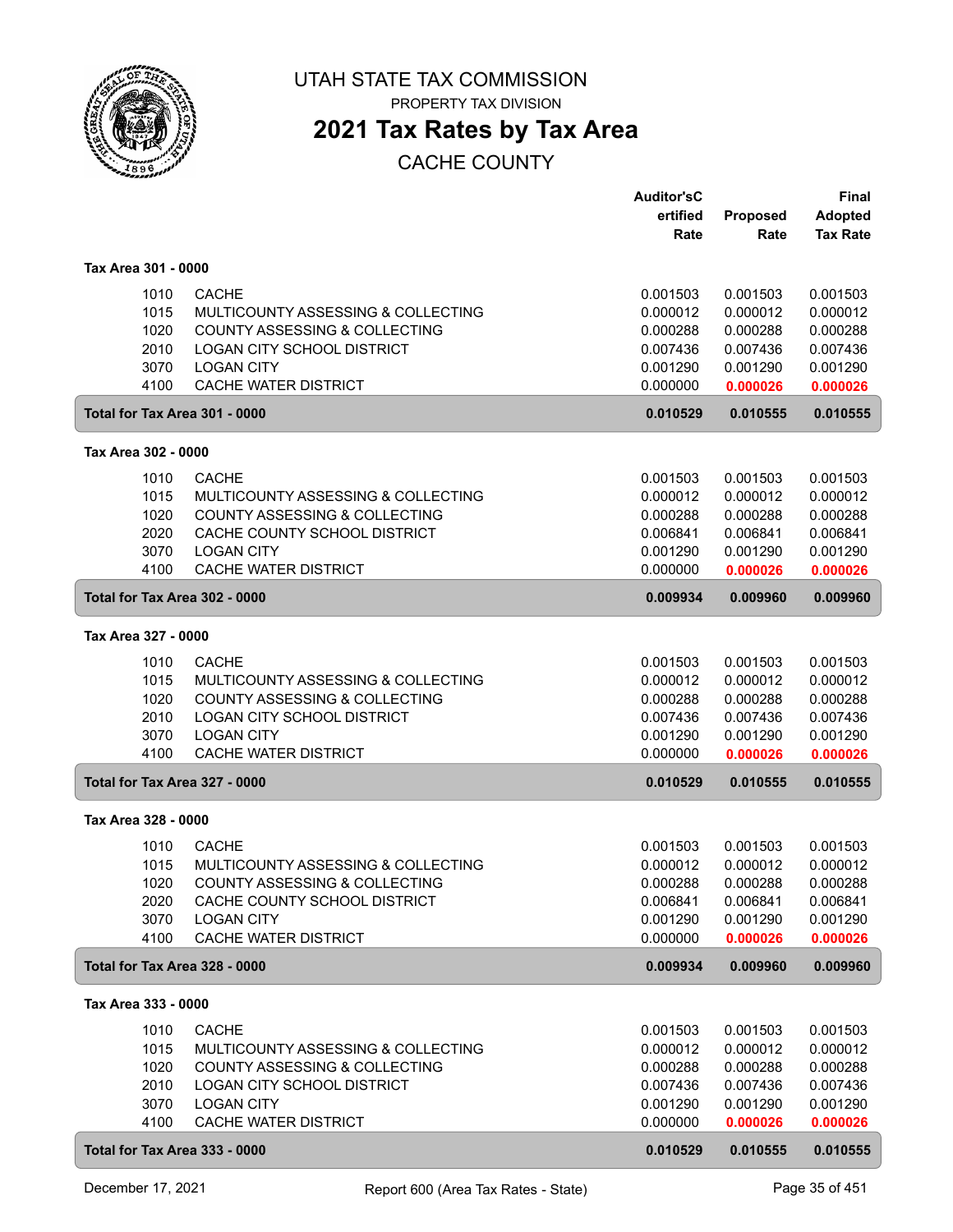

PROPERTY TAX DIVISION

## **2021 Tax Rates by Tax Area**

|                               |                                        | <b>Auditor'sC</b> |          | <b>Final</b>    |
|-------------------------------|----------------------------------------|-------------------|----------|-----------------|
|                               |                                        | ertified          | Proposed | <b>Adopted</b>  |
|                               |                                        | Rate              | Rate     | <b>Tax Rate</b> |
| Tax Area 427 - 0000           |                                        |                   |          |                 |
| 1010                          | <b>CACHE</b>                           | 0.001503          | 0.001503 | 0.001503        |
| 1015                          | MULTICOUNTY ASSESSING & COLLECTING     | 0.000012          | 0.000012 | 0.000012        |
| 1020                          | COUNTY ASSESSING & COLLECTING          | 0.000288          | 0.000288 | 0.000288        |
| 2010                          | <b>LOGAN CITY SCHOOL DISTRICT</b>      | 0.007436          | 0.007436 | 0.007436        |
| 3070                          | <b>LOGAN CITY</b>                      | 0.001290          | 0.001290 | 0.001290        |
| 4100                          | CACHE WATER DISTRICT                   | 0.000000          | 0.000026 | 0.000026        |
| Total for Tax Area 427 - 0000 |                                        | 0.010529          | 0.010555 | 0.010555        |
| Tax Area 428 - 0000           |                                        |                   |          |                 |
| 1010                          | <b>CACHE</b>                           | 0.001503          | 0.001503 | 0.001503        |
| 1015                          | MULTICOUNTY ASSESSING & COLLECTING     | 0.000012          | 0.000012 | 0.000012        |
| 1020                          | COUNTY ASSESSING & COLLECTING          | 0.000288          | 0.000288 | 0.000288        |
| 2020                          | CACHE COUNTY SCHOOL DISTRICT           | 0.006841          | 0.006841 | 0.006841        |
| 4070                          | RICHMOND CEMETERY MAINTENANCE DISTRICT | 0.000184          | 0.000184 | 0.000184        |
| 4090                          | CACHE MOSQUITO ABATEMENT DISTRICT      | 0.000055          | 0.000055 | 0.000055        |
| 4100                          | CACHE WATER DISTRICT                   | 0.000000          | 0.000026 | 0.000026        |
| Total for Tax Area 428 - 0000 |                                        | 0.008883          | 0.008909 | 0.008909        |
| Tax Area 811 - 0000           |                                        |                   |          |                 |
| 1010                          | <b>CACHE</b>                           | 0.001503          | 0.001503 | 0.001503        |
| 1015                          | MULTICOUNTY ASSESSING & COLLECTING     | 0.000012          | 0.000012 | 0.000012        |
| 1020                          | COUNTY ASSESSING & COLLECTING          | 0.000288          | 0.000288 | 0.000288        |
| 2020                          | CACHE COUNTY SCHOOL DISTRICT           | 0.006841          | 0.006841 | 0.006841        |
| 3120                          | NORTH LOGAN CITY                       | 0.001344          | 0.001344 | 0.001344        |
| 4090                          | CACHE MOSQUITO ABATEMENT DISTRICT      | 0.000055          | 0.000055 | 0.000055        |
| 4100                          | CACHE WATER DISTRICT                   | 0.000000          | 0.000026 | 0.000026        |
| Total for Tax Area 811 - 0000 |                                        | 0.010043          | 0.010069 | 0.010069        |
| Tax Area 827 - 0000           |                                        |                   |          |                 |
| 1010                          | <b>CACHE</b>                           | 0.001503          | 0.001503 | 0.001503        |
| 1015                          | MULTICOUNTY ASSESSING & COLLECTING     | 0.000012          | 0.000012 | 0.000012        |
| 1020                          |                                        |                   |          |                 |
|                               | COUNTY ASSESSING & COLLECTING          | 0.000288          | 0.000288 | 0.000288        |
| 2010                          | LOGAN CITY SCHOOL DISTRICT             | 0.007436          | 0.007436 | 0.007436        |
| 3070                          | <b>LOGAN CITY</b>                      | 0.001290          | 0.001290 | 0.001290        |
| 4100                          | CACHE WATER DISTRICT                   | 0.000000          | 0.000026 | 0.000026        |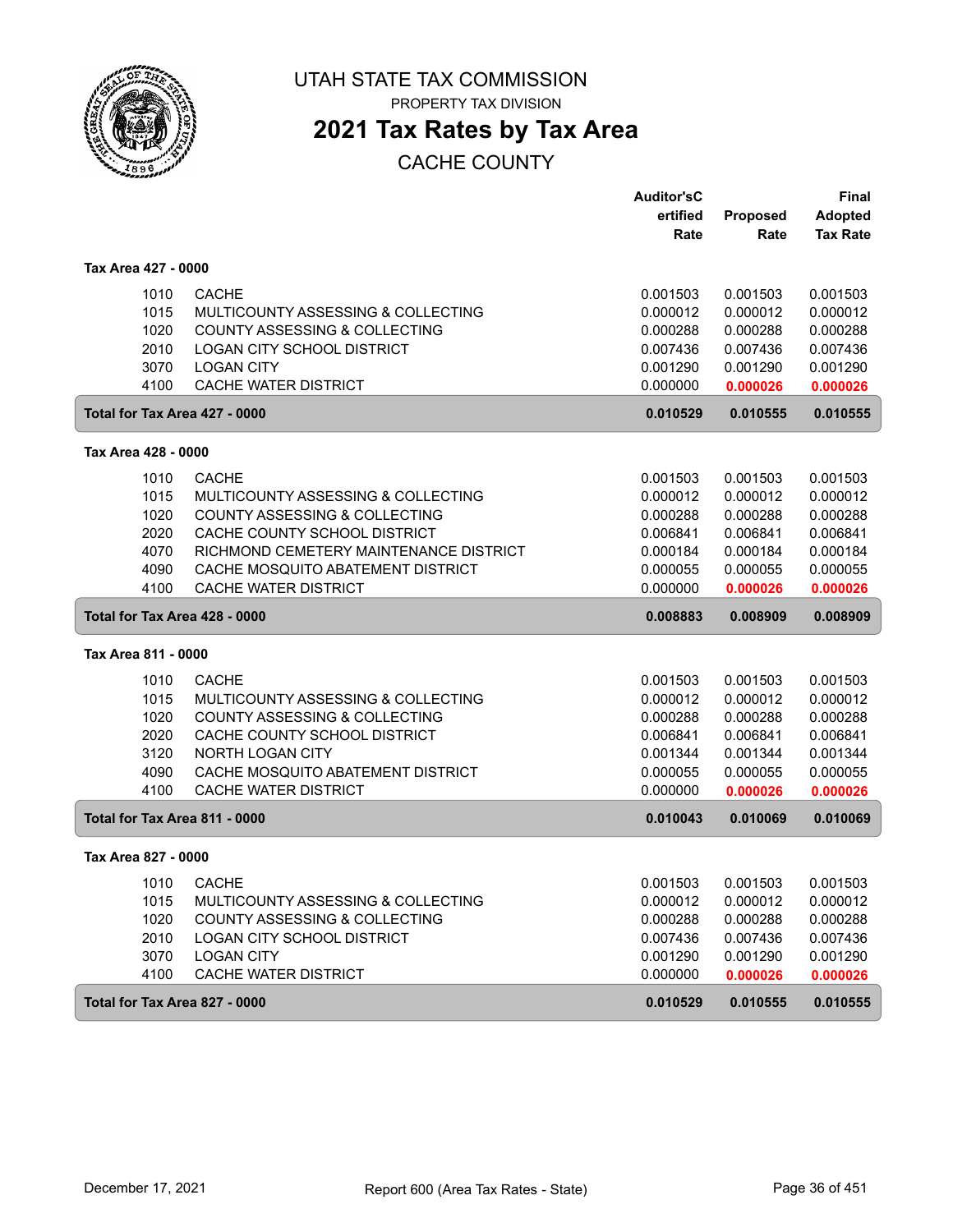

PROPERTY TAX DIVISION

### **2021 Tax Rates by Tax Area**

#### CACHE COUNTY

|                               |                                         | <b>Auditor'sC</b> |          | <b>Final</b>    |
|-------------------------------|-----------------------------------------|-------------------|----------|-----------------|
|                               |                                         | ertified          | Proposed | <b>Adopted</b>  |
|                               |                                         | Rate              | Rate     | <b>Tax Rate</b> |
| Tax Area 911 - 0000           |                                         |                   |          |                 |
| 1010                          | <b>CACHE</b>                            | 0.001503          | 0.001503 | 0.001503        |
| 1015                          | MULTICOUNTY ASSESSING & COLLECTING      | 0.000012          | 0.000012 | 0.000012        |
| 1020                          | COUNTY ASSESSING & COLLECTING           | 0.000288          | 0.000288 | 0.000288        |
| 2020                          | CACHE COUNTY SCHOOL DISTRICT            | 0.006841          | 0.006841 | 0.006841        |
| 3120                          | NORTH LOGAN CITY                        | 0.001344          | 0.001344 | 0.001344        |
| 4020                          | HYDE PARK CEMETERY MAINTENANCE DISTRICT | 0.000130          | 0.000130 | 0.000130        |
| 4090                          | CACHE MOSQUITO ABATEMENT DISTRICT       | 0.000055          | 0.000055 | 0.000055        |
| 4100                          | <b>CACHE WATER DISTRICT</b>             | 0.000000          | 0.000026 | 0.000026        |
| Total for Tax Area 911 - 0000 |                                         | 0.010173          | 0.010199 | 0.010199        |
| Tax Area 912 - 0000           |                                         |                   |          |                 |
| 1010                          | <b>CACHE</b>                            | 0.001503          | 0.001503 | 0.001503        |
| 1015                          | MULTICOUNTY ASSESSING & COLLECTING      | 0.000012          | 0.000012 | 0.000012        |
| 1020                          | COUNTY ASSESSING & COLLECTING           | 0.000288          | 0.000288 | 0.000288        |
| 2020                          | CACHE COUNTY SCHOOL DISTRICT            | 0.006841          | 0.006841 | 0.006841        |
| 3120                          | <b>NORTH LOGAN CITY</b>                 | 0.001344          | 0.001344 | 0.001344        |
| 4090                          | CACHE MOSQUITO ABATEMENT DISTRICT       | 0.000055          | 0.000055 | 0.000055        |
| 4100                          | CACHE WATER DISTRICT                    | 0.000000          | 0.000026 | 0.000026        |
| Total for Tax Area 912 - 0000 |                                         | 0.010043          | 0.010069 | 0.010069        |
| Tax Area 927 - 0000           |                                         |                   |          |                 |
| 1010                          | <b>CACHE</b>                            | 0.001503          | 0.001503 | 0.001503        |
| 1015                          | MULTICOUNTY ASSESSING & COLLECTING      | 0.000012          | 0.000012 | 0.000012        |
| 1020                          | COUNTY ASSESSING & COLLECTING           | 0.000288          | 0.000288 | 0.000288        |
| 2010                          | <b>LOGAN CITY SCHOOL DISTRICT</b>       | 0.007436          | 0.007436 | 0.007436        |
| 3120                          | NORTH LOGAN CITY                        | 0.001344          | 0.001344 | 0.001344        |
| 4090                          | CACHE MOSQUITO ABATEMENT DISTRICT       | 0.000055          | 0.000055 | 0.000055        |
| 4100                          | CACHE WATER DISTRICT                    | 0.000000          | 0.000026 | 0.000026        |
| Total for Tax Area 927 - 0000 |                                         | 0.010638          | 0.010664 | 0.010664        |
| Tax Area 928 - 0000           |                                         |                   |          |                 |
| 1010                          | <b>CACHE</b>                            | 0.001503          | 0.001503 | 0.001503        |
| 1015                          | MULTICOUNTY ASSESSING & COLLECTING      | 0.000012          | 0.000012 | 0.000012        |
| 1020                          | COUNTY ASSESSING & COLLECTING           | 0.000288          | 0.000288 | 0.000288        |
| 2020                          | CACHE COUNTY SCHOOL DISTRICT            | 0.006841          | 0.006841 | 0.006841        |
| 3070                          | <b>LOGAN CITY</b>                       | 0.001290          | 0.001290 | 0.001290        |
| 4100                          | CACHE WATER DISTRICT                    | 0.000000          | 0.000026 | 0.000026        |
| Total for Tax Area 928 - 0000 |                                         | 0.009934          | 0.009960 | 0.009960        |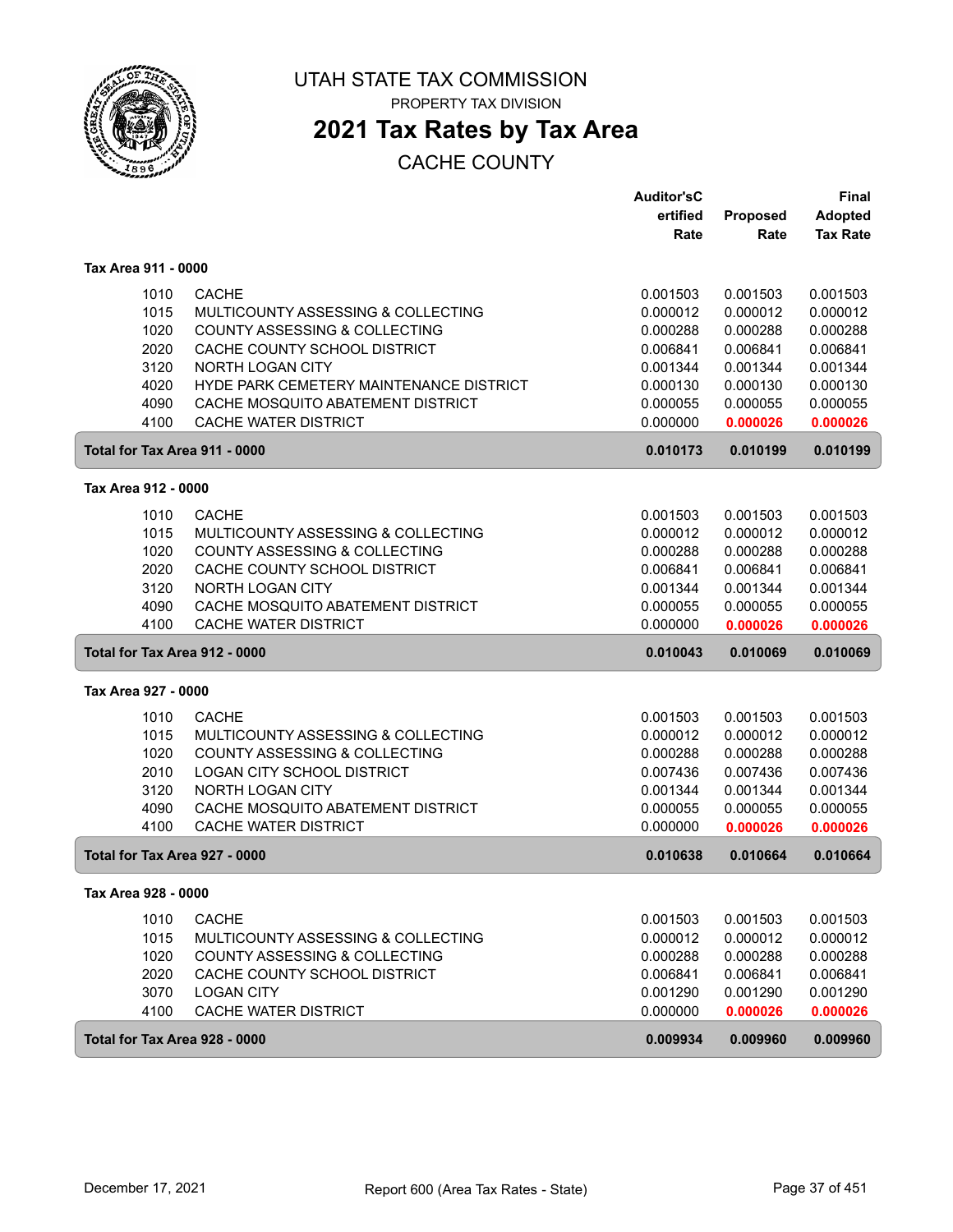

PROPERTY TAX DIVISION

### **2021 Tax Rates by Tax Area**

|                               |                                                                     | <b>Auditor'sC</b>    |                      | <b>Final</b>    |
|-------------------------------|---------------------------------------------------------------------|----------------------|----------------------|-----------------|
|                               |                                                                     | ertified             | <b>Proposed</b>      | <b>Adopted</b>  |
|                               |                                                                     | Rate                 | Rate                 | <b>Tax Rate</b> |
| Tax Area 001 - 0000           |                                                                     |                      |                      |                 |
| 1010                          | <b>CARBON</b>                                                       | 0.003106             | 0.003106             | 0.003106        |
| 1015                          | MULTICOUNTY ASSESSING & COLLECTING LEVY                             | 0.000012             | 0.000012             | 0.000012        |
| 1020                          | COUNTY ASSESSING & COLLECTING LEVY                                  | 0.000505             | 0.000505             | 0.000505        |
| 2010                          | CARBON COUNTY SCHOOL DISTRICT                                       | 0.008427             | 0.008427             | 0.008427        |
| 3030                          | <b>PRICE CITY</b>                                                   | 0.001813             | 0.001813             | 0.001813        |
| 4010                          | CARBON WATER CONSERVANCY DISTRICT                                   | 0.000147             | 0.000147             | 0.000147        |
| 4020                          | PRICE RIVER WATER IMPROVEMENT DISTRICT                              | 0.000697             | 0.000697             | 0.000697        |
| Total for Tax Area 001 - 0000 |                                                                     | 0.014707             | 0.014707             | 0.014707        |
| Tax Area 002 - 0000           |                                                                     |                      |                      |                 |
| 1010                          | <b>CARBON</b>                                                       | 0.003106             | 0.003106             | 0.003106        |
| 1015                          | MULTICOUNTY ASSESSING & COLLECTING LEVY                             | 0.000012             | 0.000012             | 0.000012        |
|                               |                                                                     |                      |                      | 0.000505        |
| 1020<br>2010                  | COUNTY ASSESSING & COLLECTING LEVY<br>CARBON COUNTY SCHOOL DISTRICT | 0.000505<br>0.008427 | 0.000505<br>0.008427 | 0.008427        |
| 3020                          | <b>HELPER CITY</b>                                                  | 0.002651             | 0.002651             | 0.002651        |
| 4010                          | CARBON WATER CONSERVANCY DISTRICT                                   | 0.000147             | 0.000147             | 0.000147        |
| 4020                          | PRICE RIVER WATER IMPROVEMENT DISTRICT                              | 0.000697             | 0.000697             | 0.000697        |
|                               |                                                                     |                      |                      |                 |
| Total for Tax Area 002 - 0000 |                                                                     | 0.015545             | 0.015545             | 0.015545        |
| Tax Area 003 - 0000           |                                                                     |                      |                      |                 |
| 1010                          | <b>CARBON</b>                                                       | 0.003106             | 0.003106             | 0.003106        |
| 1015                          | MULTICOUNTY ASSESSING & COLLECTING LEVY                             | 0.000012             | 0.000012             | 0.000012        |
| 1020                          | COUNTY ASSESSING & COLLECTING LEVY                                  | 0.000505             | 0.000505             | 0.000505        |
| 2010                          | CARBON COUNTY SCHOOL DISTRICT                                       | 0.008427             | 0.008427             | 0.008427        |
| 3060                          | <b>WELLINGTON CITY</b>                                              | 0.002351             | 0.002351             | 0.002351        |
| 4010                          | CARBON WATER CONSERVANCY DISTRICT                                   | 0.000147             | 0.000147             | 0.000147        |
| 4020                          | PRICE RIVER WATER IMPROVEMENT DISTRICT                              | 0.000697             | 0.000697             | 0.000697        |
| Total for Tax Area 003 - 0000 |                                                                     | 0.015245             | 0.015245             | 0.015245        |
| Tax Area 006 - 0000           |                                                                     |                      |                      |                 |
| 1010                          | <b>CARBON</b>                                                       | 0.003106             | 0.003106             | 0.003106        |
| 1015                          | MULTICOUNTY ASSESSING & COLLECTING LEVY                             | 0.000012             | 0.000012             | 0.000012        |
| 1020                          | COUNTY ASSESSING & COLLECTING LEVY                                  | 0.000505             | 0.000505             | 0.000505        |
| 2010                          | CARBON COUNTY SCHOOL DISTRICT                                       | 0.008427             | 0.008427             | 0.008427        |
| 3040                          | <b>SCOFIELD TOWN</b>                                                | 0.001926             | 0.001926             | 0.001926        |
| 4010                          | CARBON WATER CONSERVANCY DISTRICT                                   | 0.000147             | 0.000147             | 0.000147        |
| Total for Tax Area 006 - 0000 |                                                                     | 0.014123             | 0.014123             | 0.014123        |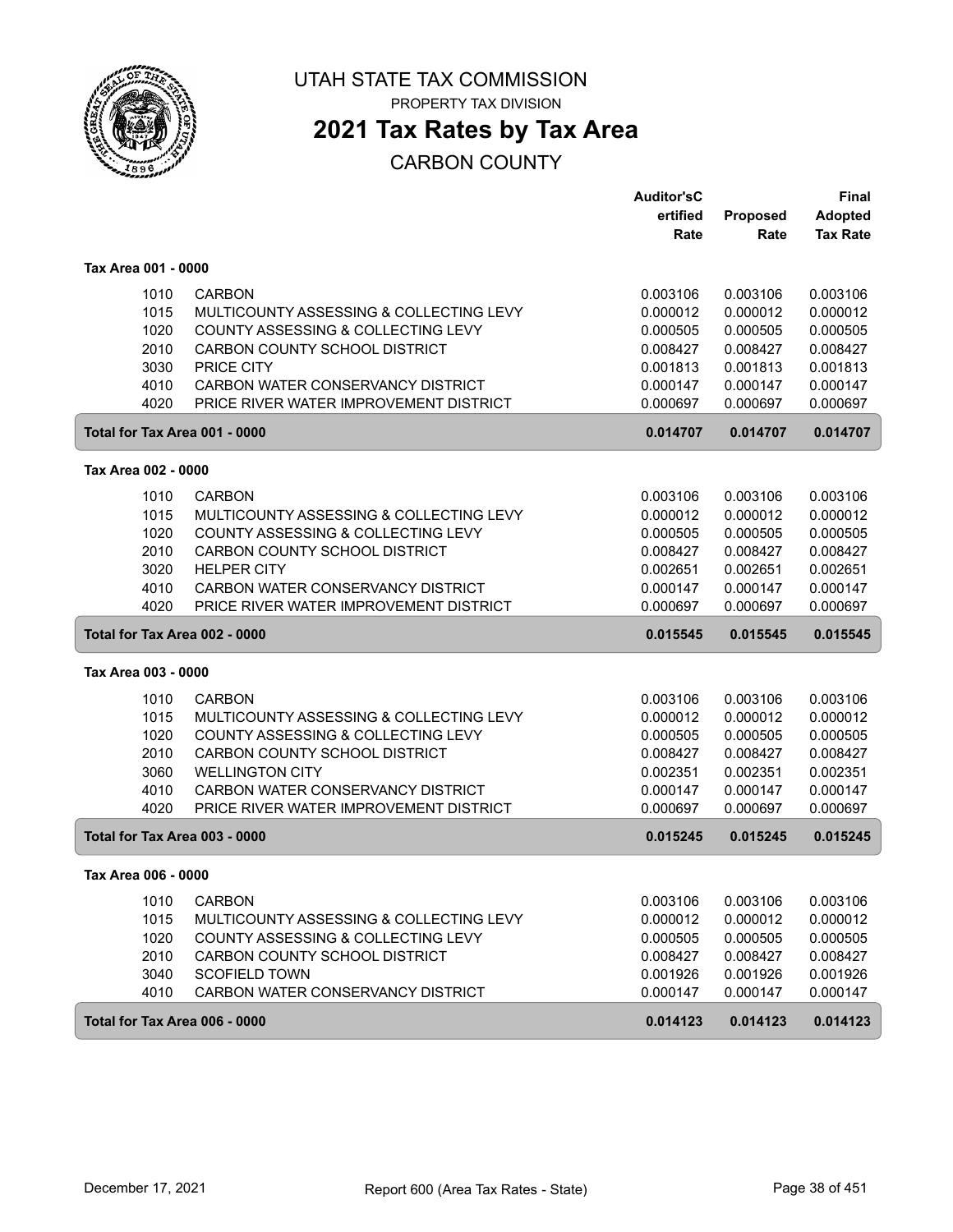

PROPERTY TAX DIVISION

### **2021 Tax Rates by Tax Area**

|                               |                                         | <b>Auditor'sC</b> |          | <b>Final</b>    |
|-------------------------------|-----------------------------------------|-------------------|----------|-----------------|
|                               |                                         | ertified          | Proposed | <b>Adopted</b>  |
|                               |                                         | Rate              | Rate     | <b>Tax Rate</b> |
| Tax Area 007 - 0000           |                                         |                   |          |                 |
| 1010                          | <b>CARBON</b>                           | 0.003106          | 0.003106 | 0.003106        |
| 1015                          | MULTICOUNTY ASSESSING & COLLECTING LEVY | 0.000012          | 0.000012 | 0.000012        |
| 1020                          | COUNTY ASSESSING & COLLECTING LEVY      | 0.000505          | 0.000505 | 0.000505        |
| 2010                          | CARBON COUNTY SCHOOL DISTRICT           | 0.008427          | 0.008427 | 0.008427        |
| 3015                          | EAST CARBON - SUNNYSIDE                 | 0.007234          | 0.007234 | 0.007234        |
| 4010                          | CARBON WATER CONSERVANCY DISTRICT       | 0.000147          | 0.000147 | 0.000147        |
| Total for Tax Area 007 - 0000 |                                         | 0.019431          | 0.019431 | 0.019431        |
| Tax Area 008 - 0000           |                                         |                   |          |                 |
| 1010                          | <b>CARBON</b>                           | 0.003106          | 0.003106 | 0.003106        |
| 1015                          | MULTICOUNTY ASSESSING & COLLECTING LEVY | 0.000012          | 0.000012 | 0.000012        |
| 1020                          | COUNTY ASSESSING & COLLECTING LEVY      | 0.000505          | 0.000505 | 0.000505        |
| 2010                          | CARBON COUNTY SCHOOL DISTRICT           | 0.008427          | 0.008427 | 0.008427        |
| 4010                          | CARBON WATER CONSERVANCY DISTRICT       | 0.000147          | 0.000147 | 0.000147        |
| 4020                          | PRICE RIVER WATER IMPROVEMENT DISTRICT  | 0.000697          | 0.000697 | 0.000697        |
| 6010                          | MUNICIPAL SERVICES FUND                 | 0.002325          | 0.002325 | 0.002325        |
| Total for Tax Area 008 - 0000 |                                         | 0.015219          | 0.015219 | 0.015219        |
| Tax Area 009 - 0000           |                                         |                   |          |                 |
| 1010                          | <b>CARBON</b>                           | 0.003106          | 0.003106 | 0.003106        |
| 1015                          | MULTICOUNTY ASSESSING & COLLECTING LEVY | 0.000012          | 0.000012 | 0.000012        |
| 1020                          | COUNTY ASSESSING & COLLECTING LEVY      | 0.000505          | 0.000505 | 0.000505        |
| 2010                          | CARBON COUNTY SCHOOL DISTRICT           | 0.008427          | 0.008427 | 0.008427        |
| 4010                          | CARBON WATER CONSERVANCY DISTRICT       | 0.000147          | 0.000147 | 0.000147        |
| 6010                          | MUNICIPAL SERVICES FUND                 | 0.002325          | 0.002325 | 0.002325        |
| Total for Tax Area 009 - 0000 |                                         | 0.014522          | 0.014522 | 0.014522        |
| Tax Area 011 - 0000           |                                         |                   |          |                 |
| 1010                          | <b>CARBON</b>                           | 0.003106          | 0.003106 | 0.003106        |
| 1015                          | MULTICOUNTY ASSESSING & COLLECTING LEVY | 0.000012          | 0.000012 | 0.000012        |
| 1020                          | COUNTY ASSESSING & COLLECTING LEVY      | 0.000505          | 0.000505 | 0.000505        |
| 2010                          | CARBON COUNTY SCHOOL DISTRICT           | 0.008427          | 0.008427 | 0.008427        |
| 4010                          | CARBON WATER CONSERVANCY DISTRICT       | 0.000147          | 0.000147 | 0.000147        |
| 4020                          | PRICE RIVER WATER IMPROVEMENT DISTRICT  | 0.000697          | 0.000697 | 0.000697        |
| 6010                          | MUNICIPAL SERVICES FUND                 | 0.002325          | 0.002325 | 0.002325        |
| Total for Tax Area 011 - 0000 |                                         | 0.015219          | 0.015219 | 0.015219        |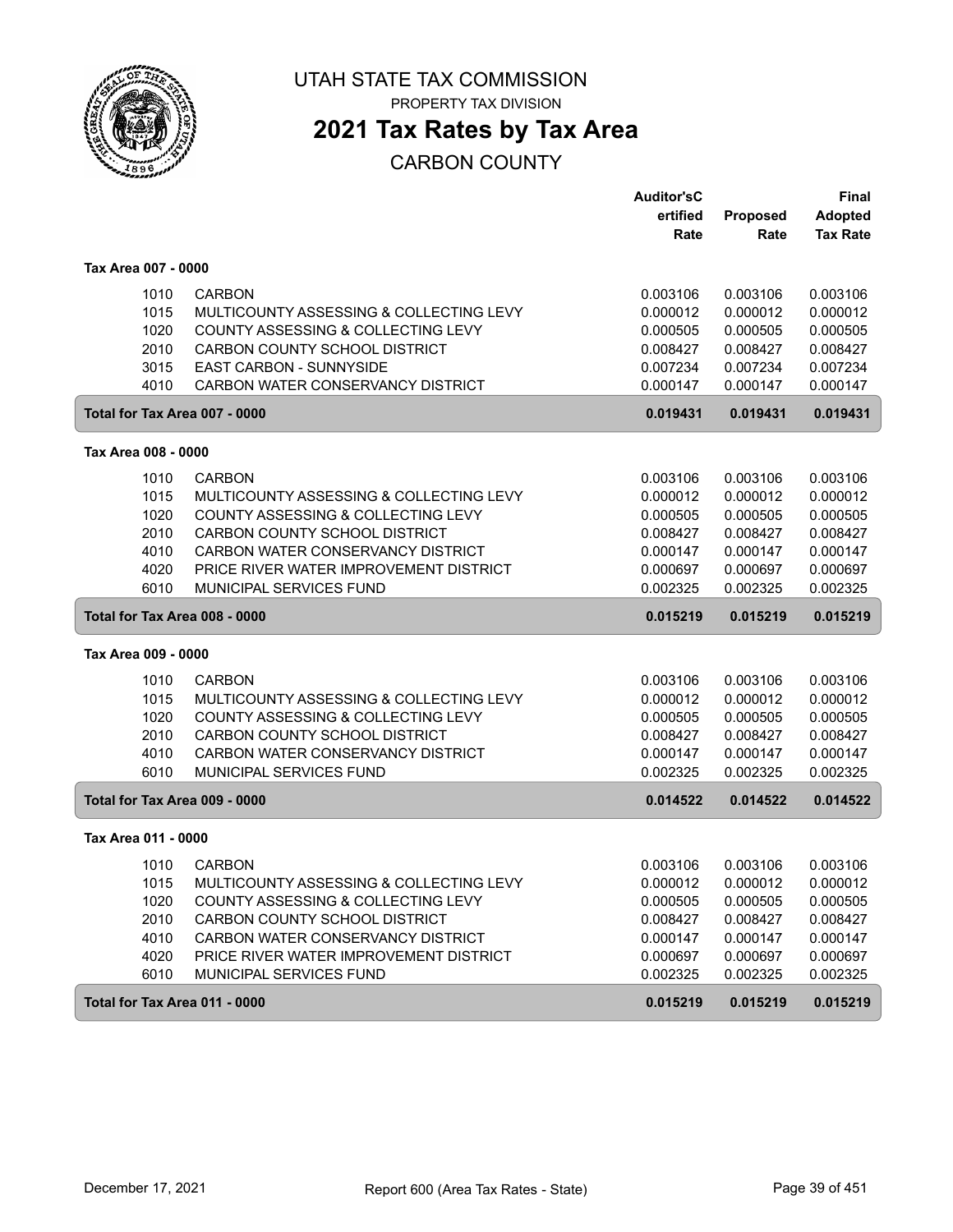

PROPERTY TAX DIVISION

# **2021 Tax Rates by Tax Area**

|                               |                                         | <b>Auditor'sC</b> |          | <b>Final</b>    |
|-------------------------------|-----------------------------------------|-------------------|----------|-----------------|
|                               |                                         | ertified          | Proposed | <b>Adopted</b>  |
|                               |                                         | Rate              | Rate     | <b>Tax Rate</b> |
| Tax Area 012 - 0000           |                                         |                   |          |                 |
| 1010                          | <b>CARBON</b>                           | 0.003106          | 0.003106 | 0.003106        |
| 1015                          | MULTICOUNTY ASSESSING & COLLECTING LEVY | 0.000012          | 0.000012 | 0.000012        |
| 1020                          | COUNTY ASSESSING & COLLECTING LEVY      | 0.000505          | 0.000505 | 0.000505        |
| 2010                          | CARBON COUNTY SCHOOL DISTRICT           | 0.008427          | 0.008427 | 0.008427        |
| 4010                          | CARBON WATER CONSERVANCY DISTRICT       | 0.000147          | 0.000147 | 0.000147        |
| 6010                          | MUNICIPAL SERVICES FUND                 | 0.002325          | 0.002325 | 0.002325        |
| Total for Tax Area 012 - 0000 |                                         | 0.014522          | 0.014522 | 0.014522        |
| Tax Area 091 - 0000           |                                         |                   |          |                 |
| 1010                          | <b>CARBON</b>                           | 0.003106          | 0.003106 | 0.003106        |
| 1015                          | MULTICOUNTY ASSESSING & COLLECTING LEVY | 0.000012          | 0.000012 | 0.000012        |
| 1020                          | COUNTY ASSESSING & COLLECTING LEVY      | 0.000505          | 0.000505 | 0.000505        |
| 2010                          | CARBON COUNTY SCHOOL DISTRICT           | 0.008427          | 0.008427 | 0.008427        |
| 3030                          | PRICE CITY                              | 0.001813          | 0.001813 | 0.001813        |
| 4010                          | CARBON WATER CONSERVANCY DISTRICT       | 0.000147          | 0.000147 | 0.000147        |
| 4020                          | PRICE RIVER WATER IMPROVEMENT DISTRICT  | 0.000697          | 0.000697 | 0.000697        |
| Total for Tax Area 091 - 0000 |                                         | 0.014707          | 0.014707 | 0.014707        |
| Tax Area 092 - 0000           |                                         |                   |          |                 |
| 1010                          | <b>CARBON</b>                           | 0.003106          | 0.003106 | 0.003106        |
| 1015                          | MULTICOUNTY ASSESSING & COLLECTING LEVY | 0.000012          | 0.000012 | 0.000012        |
| 1020                          | COUNTY ASSESSING & COLLECTING LEVY      | 0.000505          | 0.000505 | 0.000505        |
| 2010                          | CARBON COUNTY SCHOOL DISTRICT           | 0.008427          | 0.008427 | 0.008427        |
| 4010                          | CARBON WATER CONSERVANCY DISTRICT       | 0.000147          | 0.000147 | 0.000147        |
| 4020                          | PRICE RIVER WATER IMPROVEMENT DISTRICT  | 0.000697          | 0.000697 | 0.000697        |
| 6010                          | MUNICIPAL SERVICES FUND                 | 0.002325          | 0.002325 | 0.002325        |
| Total for Tax Area 092 - 0000 |                                         | 0.015219          | 0.015219 | 0.015219        |
| Tax Area 092 - 0002           |                                         |                   |          |                 |
| 1010                          | <b>CARBON</b>                           | 0.003106          | 0.003106 | 0.003106        |
| 1015                          | MULTICOUNTY ASSESSING & COLLECTING LEVY | 0.000012          | 0.000012 | 0.000012        |
| 1020                          | COUNTY ASSESSING & COLLECTING LEVY      | 0.000505          | 0.000505 | 0.000505        |
| 2010                          | CARBON COUNTY SCHOOL DISTRICT           | 0.008427          | 0.008427 | 0.008427        |
| 4010                          | CARBON WATER CONSERVANCY DISTRICT       | 0.000147          | 0.000147 | 0.000147        |
| 4020                          | PRICE RIVER WATER IMPROVEMENT DISTRICT  | 0.000697          | 0.000697 | 0.000697        |
| 6010                          | MUNICIPAL SERVICES FUND                 | 0.002325          | 0.002325 | 0.002325        |
| Total for Tax Area 092 - 0002 |                                         | 0.015219          | 0.015219 | 0.015219        |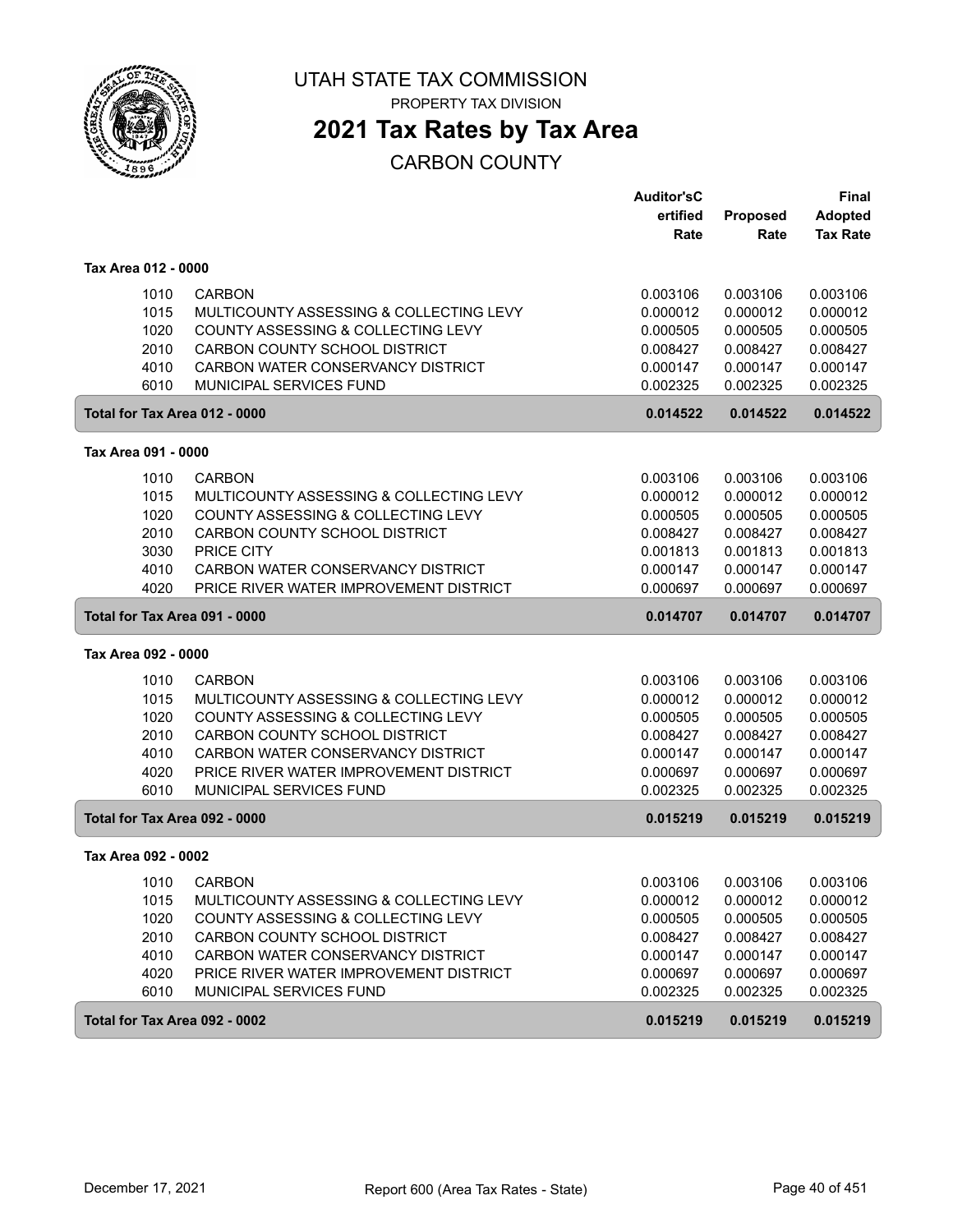

PROPERTY TAX DIVISION

# **2021 Tax Rates by Tax Area**

|                               |                                                                   | <b>Auditor'sC</b>    |                      | <b>Final</b>         |
|-------------------------------|-------------------------------------------------------------------|----------------------|----------------------|----------------------|
|                               |                                                                   | ertified             | Proposed             | <b>Adopted</b>       |
|                               |                                                                   | Rate                 | Rate                 | <b>Tax Rate</b>      |
| Tax Area 092 - 0003           |                                                                   |                      |                      |                      |
| 1010                          | <b>CARBON</b>                                                     | 0.003106             | 0.003106             | 0.003106             |
| 1015                          | MULTICOUNTY ASSESSING & COLLECTING LEVY                           | 0.000012             | 0.000012             | 0.000012             |
| 1020                          | COUNTY ASSESSING & COLLECTING LEVY                                | 0.000505             | 0.000505             | 0.000505             |
| 2010                          | CARBON COUNTY SCHOOL DISTRICT                                     | 0.008427             | 0.008427             | 0.008427             |
| 4010                          | CARBON WATER CONSERVANCY DISTRICT                                 | 0.000147             | 0.000147             | 0.000147             |
| 4020                          | PRICE RIVER WATER IMPROVEMENT DISTRICT                            | 0.000697             | 0.000697             | 0.000697             |
| 6010                          | <b>MUNICIPAL SERVICES FUND</b>                                    | 0.002325             | 0.002325             | 0.002325             |
| Total for Tax Area 092 - 0003 |                                                                   | 0.015219             | 0.015219             | 0.015219             |
| Tax Area 093 - 0000           |                                                                   |                      |                      |                      |
| 1010                          | <b>CARBON</b>                                                     | 0.003106             | 0.003106             | 0.003106             |
| 1015                          | MULTICOUNTY ASSESSING & COLLECTING LEVY                           | 0.000012             | 0.000012             | 0.000012             |
| 1020                          | COUNTY ASSESSING & COLLECTING LEVY                                | 0.000505             | 0.000505             | 0.000505             |
| 2010                          | CARBON COUNTY SCHOOL DISTRICT                                     | 0.008427             | 0.008427             | 0.008427             |
| 3060                          | <b>WELLINGTON CITY</b>                                            | 0.002351             | 0.002351             | 0.002351             |
| 4010                          | CARBON WATER CONSERVANCY DISTRICT                                 | 0.000147             | 0.000147             | 0.000147             |
| 4020                          | PRICE RIVER WATER IMPROVEMENT DISTRICT                            | 0.000697             | 0.000697             | 0.000697             |
| Total for Tax Area 093 - 0000 |                                                                   | 0.015245             | 0.015245             | 0.015245             |
| Tax Area 095 - 0000           |                                                                   |                      |                      |                      |
|                               |                                                                   |                      |                      |                      |
| 1010                          | <b>CARBON</b>                                                     | 0.003106             | 0.003106             | 0.003106             |
| 1015                          | MULTICOUNTY ASSESSING & COLLECTING LEVY                           | 0.000012             | 0.000012             | 0.000012             |
| 1020                          | COUNTY ASSESSING & COLLECTING LEVY                                | 0.000505             | 0.000505             | 0.000505             |
| 2010                          | CARBON COUNTY SCHOOL DISTRICT                                     | 0.008427             | 0.008427             | 0.008427             |
| 4010                          | CARBON WATER CONSERVANCY DISTRICT                                 | 0.000147             | 0.000147             | 0.000147             |
| 4020<br>6010                  | PRICE RIVER WATER IMPROVEMENT DISTRICT<br>MUNICIPAL SERVICES FUND | 0.000697<br>0.002325 | 0.000697<br>0.002325 | 0.000697<br>0.002325 |
| Total for Tax Area 095 - 0000 |                                                                   | 0.015219             | 0.015219             | 0.015219             |
| Tax Area 096 - 0000           |                                                                   |                      |                      |                      |
|                               |                                                                   |                      |                      |                      |
| 1010                          | <b>CARBON</b>                                                     | 0.003106             | 0.003106             | 0.003106             |
| 1015                          | MULTICOUNTY ASSESSING & COLLECTING LEVY                           | 0.000012             | 0.000012             | 0.000012             |
| 1020                          | COUNTY ASSESSING & COLLECTING LEVY                                | 0.000505             | 0.000505             | 0.000505             |
| 2010                          | CARBON COUNTY SCHOOL DISTRICT                                     | 0.008427             | 0.008427             | 0.008427             |
| 4010                          | CARBON WATER CONSERVANCY DISTRICT                                 | 0.000147             | 0.000147             | 0.000147             |
| 6010                          | MUNICIPAL SERVICES FUND                                           | 0.002325             | 0.002325             | 0.002325             |
| Total for Tax Area 096 - 0000 |                                                                   | 0.014522             | 0.014522             | 0.014522             |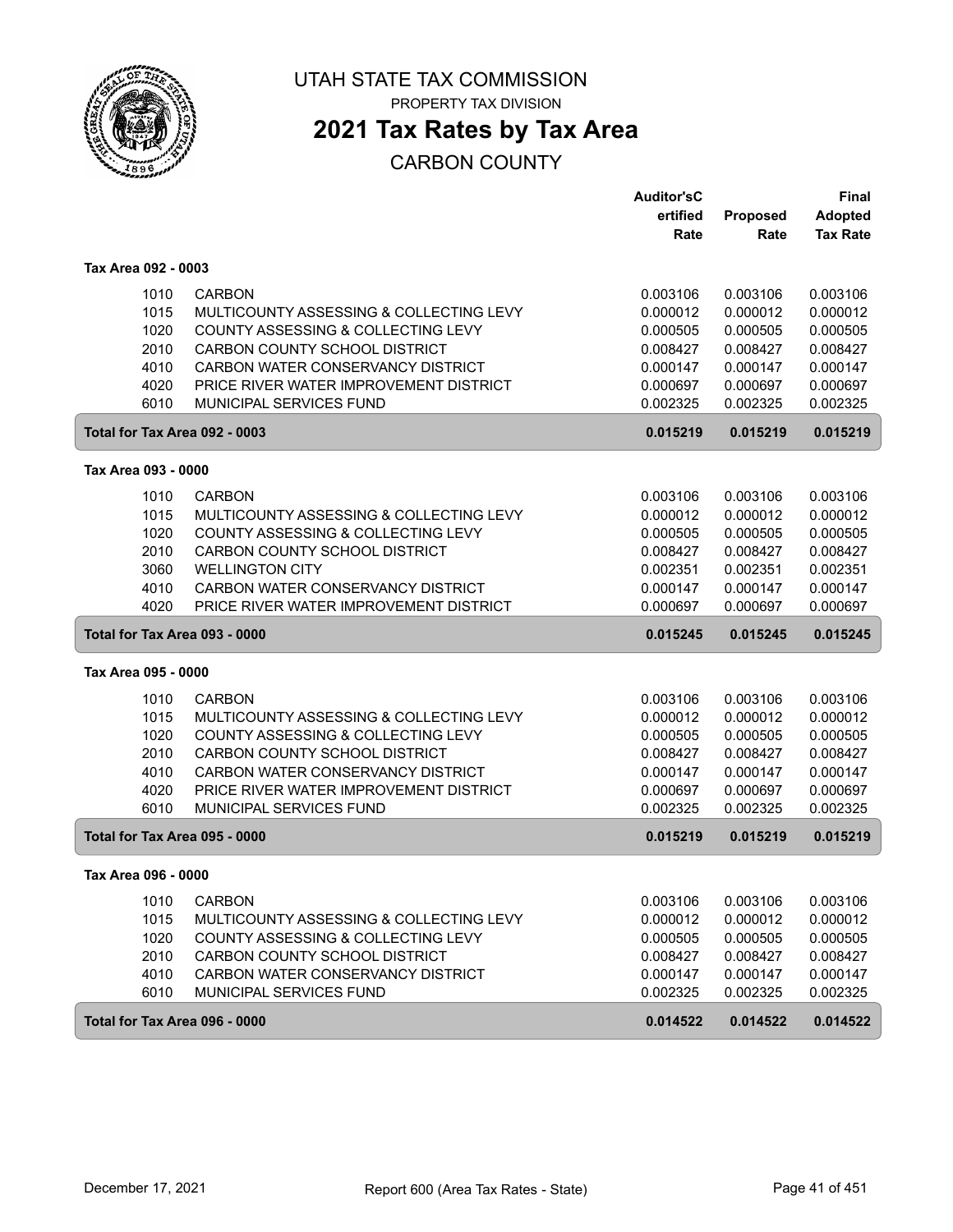

PROPERTY TAX DIVISION

### **2021 Tax Rates by Tax Area**

|                               |                                         | <b>Auditor'sC</b> |          | <b>Final</b>    |
|-------------------------------|-----------------------------------------|-------------------|----------|-----------------|
|                               |                                         | ertified          | Proposed | <b>Adopted</b>  |
|                               |                                         | Rate              | Rate     | <b>Tax Rate</b> |
| Tax Area 098 - 0000           |                                         |                   |          |                 |
| 1010                          | <b>CARBON</b>                           | 0.003106          | 0.003106 | 0.003106        |
| 1015                          | MULTICOUNTY ASSESSING & COLLECTING LEVY | 0.000012          | 0.000012 | 0.000012        |
| 1020                          | COUNTY ASSESSING & COLLECTING LEVY      | 0.000505          | 0.000505 | 0.000505        |
| 2010                          | CARBON COUNTY SCHOOL DISTRICT           | 0.008427          | 0.008427 | 0.008427        |
| 3030                          | PRICE CITY                              | 0.001813          | 0.001813 | 0.001813        |
| 4010                          | CARBON WATER CONSERVANCY DISTRICT       | 0.000147          | 0.000147 | 0.000147        |
| 4020                          | PRICE RIVER WATER IMPROVEMENT DISTRICT  | 0.000697          | 0.000697 | 0.000697        |
| Total for Tax Area 098 - 0000 |                                         | 0.014707          | 0.014707 | 0.014707        |
| Tax Area 099 - 0000           |                                         |                   |          |                 |
| 1010                          | <b>CARBON</b>                           | 0.003106          | 0.003106 | 0.003106        |
| 1015                          | MULTICOUNTY ASSESSING & COLLECTING LEVY | 0.000012          | 0.000012 | 0.000012        |
| 1020                          | COUNTY ASSESSING & COLLECTING LEVY      | 0.000505          | 0.000505 | 0.000505        |
| 2010                          | CARBON COUNTY SCHOOL DISTRICT           | 0.008427          | 0.008427 | 0.008427        |
| 4010                          | CARBON WATER CONSERVANCY DISTRICT       | 0.000147          | 0.000147 | 0.000147        |
| 4020                          | PRICE RIVER WATER IMPROVEMENT DISTRICT  | 0.000697          | 0.000697 | 0.000697        |
| 6010                          | MUNICIPAL SERVICES FUND                 | 0.002325          | 0.002325 | 0.002325        |
|                               |                                         |                   |          |                 |
| Total for Tax Area 099 - 0000 |                                         | 0.015219          | 0.015219 | 0.015219        |
| Tax Area 099 - 0001           |                                         |                   |          |                 |
| 1010                          | <b>CARBON</b>                           | 0.003106          | 0.003106 | 0.003106        |
| 1015                          | MULTICOUNTY ASSESSING & COLLECTING LEVY | 0.000012          | 0.000012 | 0.000012        |
| 1020                          | COUNTY ASSESSING & COLLECTING LEVY      | 0.000505          | 0.000505 | 0.000505        |
| 2010                          | CARBON COUNTY SCHOOL DISTRICT           | 0.008427          | 0.008427 | 0.008427        |
| 4010                          | CARBON WATER CONSERVANCY DISTRICT       | 0.000147          | 0.000147 | 0.000147        |
| 4020                          | PRICE RIVER WATER IMPROVEMENT DISTRICT  | 0.000697          | 0.000697 | 0.000697        |
| 6010                          | MUNICIPAL SERVICES FUND                 | 0.002325          | 0.002325 | 0.002325        |
| Total for Tax Area 099 - 0001 |                                         | 0.015219          | 0.015219 | 0.015219        |
| Tax Area 099 - 0002           |                                         |                   |          |                 |
| 1010                          | <b>CARBON</b>                           | 0.003106          | 0.003106 | 0.003106        |
| 1015                          | MULTICOUNTY ASSESSING & COLLECTING LEVY | 0.000012          | 0.000012 | 0.000012        |
| 1020                          | COUNTY ASSESSING & COLLECTING LEVY      | 0.000505          | 0.000505 | 0.000505        |
| 2010                          | CARBON COUNTY SCHOOL DISTRICT           | 0.008427          | 0.008427 | 0.008427        |
| 4010                          | CARBON WATER CONSERVANCY DISTRICT       | 0.000147          | 0.000147 | 0.000147        |
| 6010                          | MUNICIPAL SERVICES FUND                 | 0.002325          | 0.002325 | 0.002325        |
| Total for Tax Area 099 - 0002 |                                         | 0.014522          | 0.014522 | 0.014522        |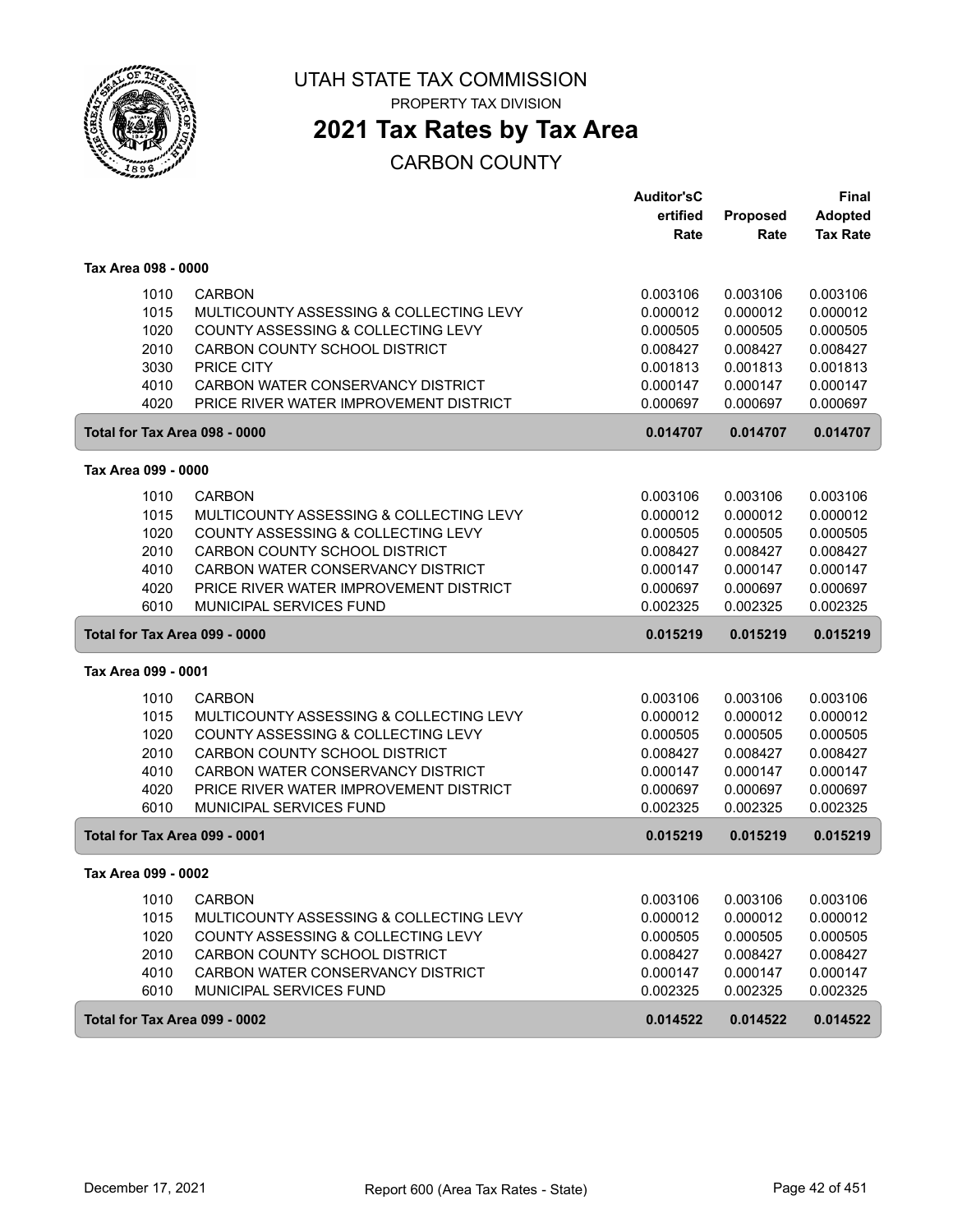

PROPERTY TAX DIVISION

#### **2021 Tax Rates by Tax Area**

DAGGETT COUNTY

|                                      |                                                                                                                                                                     | <b>Auditor'sC</b><br>ertified<br>Rate                    | <b>Proposed</b><br>Rate                                  | Final<br><b>Adopted</b><br><b>Tax Rate</b>               |
|--------------------------------------|---------------------------------------------------------------------------------------------------------------------------------------------------------------------|----------------------------------------------------------|----------------------------------------------------------|----------------------------------------------------------|
|                                      |                                                                                                                                                                     |                                                          |                                                          |                                                          |
| 4030                                 | FLAMING GORGE FIRE & EMS DISTRICT                                                                                                                                   |                                                          | 0.000000                                                 |                                                          |
|                                      |                                                                                                                                                                     |                                                          | 0.000000                                                 |                                                          |
| Tax Area 001 - 0000                  |                                                                                                                                                                     |                                                          |                                                          |                                                          |
| 1010<br>2010                         | <b>DAGGETT</b><br>DAGGETT COUNTY SCHOOL DISTRICT                                                                                                                    | 0.003949<br>0.004846                                     | 0.003949<br>0.004846                                     | 0.003949<br>0.004846                                     |
| Total for Tax Area 001 - 0000        |                                                                                                                                                                     | 0.008795                                                 | 0.008795                                                 | 0.008795                                                 |
| Tax Area 002 - 0000                  |                                                                                                                                                                     |                                                          |                                                          |                                                          |
| 1010<br>2010<br>4010<br>4020         | <b>DAGGETT</b><br>DAGGETT COUNTY SCHOOL DISTRICT<br>DAGGETT COUNTY WATER DISTRICT<br>DAGGETT COUNTY MOSQUITO ABATEMENT DISTRICT                                     | 0.003949<br>0.004846<br>0.000367<br>0.000315             | 0.003949<br>0.004846<br>0.000367<br>0.000315             | 0.003949<br>0.004846<br>0.000367<br>0.000315             |
| Total for Tax Area 002 - 0000        |                                                                                                                                                                     | 0.009477                                                 | 0.009477                                                 | 0.009477                                                 |
| Tax Area 003 - 0000                  |                                                                                                                                                                     |                                                          |                                                          |                                                          |
| 1010<br>2010<br>3010<br>4020         | <b>DAGGETT</b><br>DAGGETT COUNTY SCHOOL DISTRICT<br><b>MANILA TOWN</b><br>DAGGETT COUNTY MOSQUITO ABATEMENT DISTRICT                                                | 0.003949<br>0.004846<br>0.001246<br>0.000315             | 0.003949<br>0.004846<br>0.001246<br>0.000315             | 0.003949<br>0.004846<br>0.001246<br>0.000315             |
| Total for Tax Area 003 - 0000        |                                                                                                                                                                     | 0.010356                                                 | 0.010356                                                 | 0.010356                                                 |
| Tax Area 004 - 0000                  |                                                                                                                                                                     |                                                          |                                                          |                                                          |
| 1010<br>2010<br>4020                 | <b>DAGGETT</b><br>DAGGETT COUNTY SCHOOL DISTRICT<br>DAGGETT COUNTY MOSQUITO ABATEMENT DISTRICT                                                                      | 0.003949<br>0.004846<br>0.000315                         | 0.003949<br>0.004846<br>0.000315                         | 0.003949<br>0.004846<br>0.000315                         |
| Total for Tax Area 004 - 0000        |                                                                                                                                                                     | 0.009110                                                 | 0.009110                                                 | 0.009110                                                 |
| Tax Area 005 - 0000                  |                                                                                                                                                                     |                                                          |                                                          |                                                          |
| 1010<br>2010<br>4010<br>4020<br>4025 | <b>DAGGETT</b><br>DAGGETT COUNTY SCHOOL DISTRICT<br>DAGGETT COUNTY WATER DISTRICT<br>DAGGETT COUNTY MOSQUITO ABATEMENT DISTRICT<br>DAGGETT COUNTY SERVICE AREA NO 1 | 0.003949<br>0.004846<br>0.000367<br>0.000315<br>0.000614 | 0.003949<br>0.004846<br>0.000367<br>0.000315<br>0.000614 | 0.003949<br>0.004846<br>0.000367<br>0.000315<br>0.000614 |
| Total for Tax Area 005 - 0000        |                                                                                                                                                                     | 0.010091                                                 | 0.010091                                                 | 0.010091                                                 |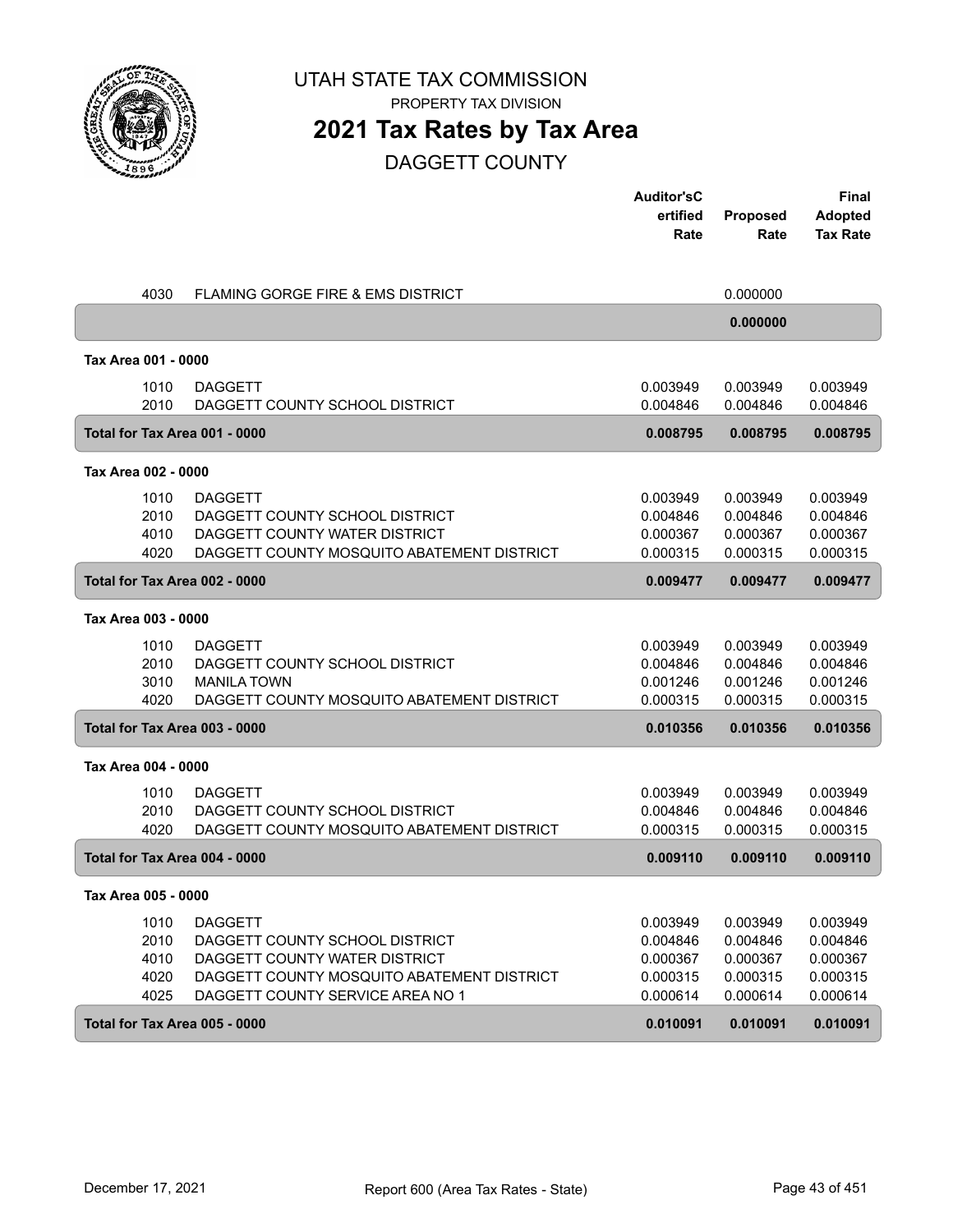

PROPERTY TAX DIVISION

### **2021 Tax Rates by Tax Area**

DAGGETT COUNTY

|                               |                                            | Auditor'sC |                 | <b>Final</b>    |
|-------------------------------|--------------------------------------------|------------|-----------------|-----------------|
|                               |                                            | ertified   | <b>Proposed</b> | <b>Adopted</b>  |
|                               |                                            | Rate       | Rate            | <b>Tax Rate</b> |
| Tax Area 006 - 0000           |                                            |            |                 |                 |
| 1010                          | <b>DAGGETT</b>                             | 0.003949   | 0.003949        | 0.003949        |
| 2010                          | DAGGETT COUNTY SCHOOL DISTRICT             | 0.004846   | 0.004846        | 0.004846        |
| 3010                          | <b>MANILA TOWN</b>                         | 0.001246   | 0.001246        | 0.001246        |
| 4020                          | DAGGETT COUNTY MOSQUITO ABATEMENT DISTRICT | 0.000315   | 0.000315        | 0.000315        |
| Total for Tax Area 006 - 0000 |                                            | 0.010356   | 0.010356        | 0.010356        |
| Tax Area 007 - 0000           |                                            |            |                 |                 |
| 1010                          | <b>DAGGETT</b>                             | 0.003949   | 0.003949        | 0.003949        |
| 2010                          | DAGGETT COUNTY SCHOOL DISTRICT             | 0.004846   | 0.004846        | 0.004846        |
| Total for Tax Area 007 - 0000 |                                            | 0.008795   | 0.008795        | 0.008795        |
| Tax Area 099 - 0000           |                                            |            |                 |                 |
| 1010                          | <b>DAGGETT</b>                             | 0.003949   | 0.003949        | 0.003949        |
| 2010                          | DAGGETT COUNTY SCHOOL DISTRICT             | 0.004846   | 0.004846        | 0.004846        |
| 4010                          | DAGGETT COUNTY WATER DISTRICT              | 0.000367   | 0.000367        | 0.000367        |
| Total for Tax Area 099 - 0000 |                                            | 0.009162   | 0.009162        | 0.009162        |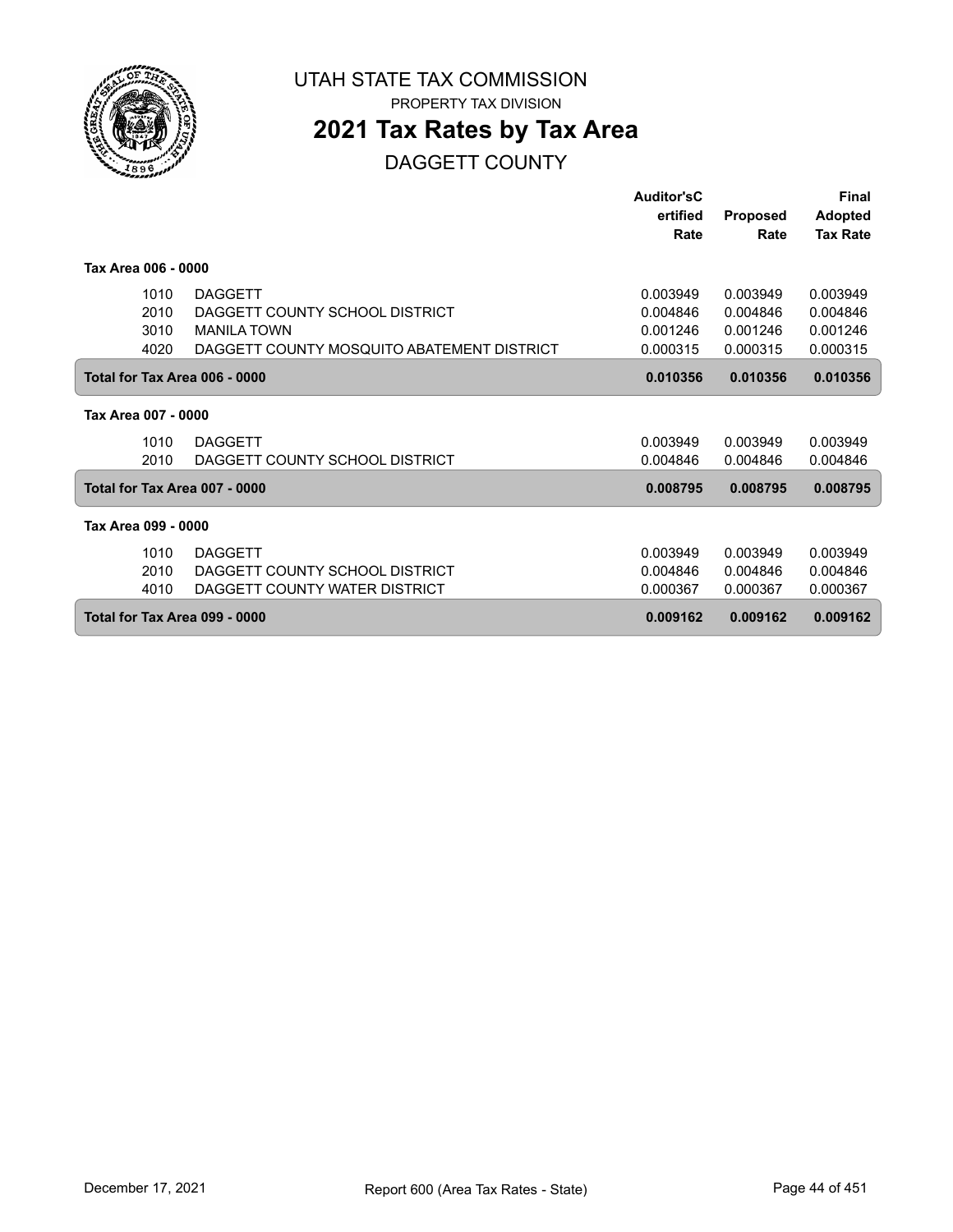

PROPERTY TAX DIVISION

#### **2021 Tax Rates by Tax Area**

|                               |                                          | <b>Auditor'sC</b> |          | Final           |
|-------------------------------|------------------------------------------|-------------------|----------|-----------------|
|                               |                                          | ertified          | Proposed | <b>Adopted</b>  |
|                               |                                          | Rate              | Rate     | <b>Tax Rate</b> |
| Tax Area 001 - 0000           |                                          |                   |          |                 |
| 1010                          | <b>DAVIS</b>                             | 0.001543          | 0.001435 | 0.001435        |
| 1015                          | MULTICOUNTY ASSESSING & COLLECTING LEVY  | 0.000012          | 0.000012 | 0.000012        |
| 1020                          | COUNTY ASSESSING & COLLECTING LEVY       | 0.000161          | 0.000161 | 0.000161        |
| 2010                          | DAVIS COUNTY SCHOOL DISTRICT             | 0.006813          | 0.007642 | 0.007642        |
| 3010                          | <b>BOUNTIFUL</b>                         | 0.000708          | 0.000967 | 0.000967        |
| 4005                          | WEBER BASIN WATER CONSERVANCY DISTRICT   | 0.000132          | 0.000132 | 0.000132        |
| 4010                          | DAVIS COUNTY MOSQUITO ABATEMENT DISTRICT | 0.000099          | 0.000099 | 0.000099        |
| 4055                          | SOUTH DAVIS SEWER DISTRICT               | 0.000205          | 0.000296 | 0.000296        |
| 4100                          | SOUTH DAVIS RECREATION DISTRICT          | 0.000210          | 0.000210 | 0.000210        |
| 4120                          | SOUTH DAVIS METRO FIRE SERVICE AREA      | 0.000289          | 0.000620 | 0.000585        |
| 6030                          | <b>COUNTY LIBRARY</b>                    | 0.000289          | 0.000289 | 0.000289        |
|                               |                                          |                   |          |                 |
| Total for Tax Area 001 - 0000 |                                          | 0.010461          | 0.011863 | 0.011828        |
| Tax Area 003 - 0000           |                                          |                   |          |                 |
| 1010                          | <b>DAVIS</b>                             | 0.001543          | 0.001435 | 0.001435        |
| 1015                          | MULTICOUNTY ASSESSING & COLLECTING LEVY  | 0.000012          | 0.000012 | 0.000012        |
| 1020                          | COUNTY ASSESSING & COLLECTING LEVY       | 0.000161          | 0.000161 | 0.000161        |
| 2010                          | DAVIS COUNTY SCHOOL DISTRICT             | 0.006813          | 0.007642 | 0.007642        |
| 3010                          | <b>BOUNTIFUL</b>                         | 0.000708          | 0.000967 | 0.000967        |
| 4005                          | WEBER BASIN WATER CONSERVANCY DISTRICT   | 0.000132          | 0.000132 | 0.000132        |
| 4010                          | DAVIS COUNTY MOSQUITO ABATEMENT DISTRICT | 0.000099          | 0.000099 | 0.000099        |
| 4020                          | <b>BOUNTIFUL IRRIGATION DISTRICT</b>     | 0.000078          | 0.000078 | 0.000078        |
| 4055                          | SOUTH DAVIS SEWER DISTRICT               | 0.000205          | 0.000296 | 0.000296        |
| 4100                          | SOUTH DAVIS RECREATION DISTRICT          | 0.000210          | 0.000210 | 0.000210        |
| 4120                          | SOUTH DAVIS METRO FIRE SERVICE AREA      | 0.000289          | 0.000620 | 0.000585        |
| 6030                          | <b>COUNTY LIBRARY</b>                    | 0.000289          | 0.000289 | 0.000289        |
| Total for Tax Area 003 - 0000 |                                          | 0.010539          | 0.011941 | 0.011906        |
| Tax Area 004 - 0000           |                                          |                   |          |                 |
| 1010                          | <b>DAVIS</b>                             | 0.001543          | 0.001435 | 0.001435        |
| 1015                          | MULTICOUNTY ASSESSING & COLLECTING LEVY  | 0.000012          | 0.000012 | 0.000012        |
| 1020                          | COUNTY ASSESSING & COLLECTING LEVY       | 0.000161          | 0.000161 | 0.000161        |
| 2010                          | DAVIS COUNTY SCHOOL DISTRICT             | 0.006813          | 0.007642 | 0.007642        |
| 3010                          | <b>BOUNTIFUL</b>                         | 0.000708          | 0.000967 | 0.000967        |
| 4005                          | WEBER BASIN WATER CONSERVANCY DISTRICT   | 0.000132          | 0.000132 | 0.000132        |
| 4010                          | DAVIS COUNTY MOSQUITO ABATEMENT DISTRICT | 0.000099          | 0.000099 | 0.000099        |
| 4020                          | <b>BOUNTIFUL IRRIGATION DISTRICT</b>     | 0.000078          | 0.000078 | 0.000078        |
| 4030                          | SOUTH DAVIS WATER DISTRICT               | 0.000159          | 0.000159 | 0.000159        |
| 4055                          | SOUTH DAVIS SEWER DISTRICT               | 0.000205          | 0.000296 | 0.000296        |
| 4100                          | SOUTH DAVIS RECREATION DISTRICT          | 0.000210          | 0.000210 | 0.000210        |
| 4120                          | SOUTH DAVIS METRO FIRE SERVICE AREA      | 0.000289          | 0.000620 | 0.000585        |
| 6030                          | <b>COUNTY LIBRARY</b>                    | 0.000289          | 0.000289 | 0.000289        |
| Total for Tax Area 004 - 0000 |                                          | 0.010698          | 0.012100 | 0.012065        |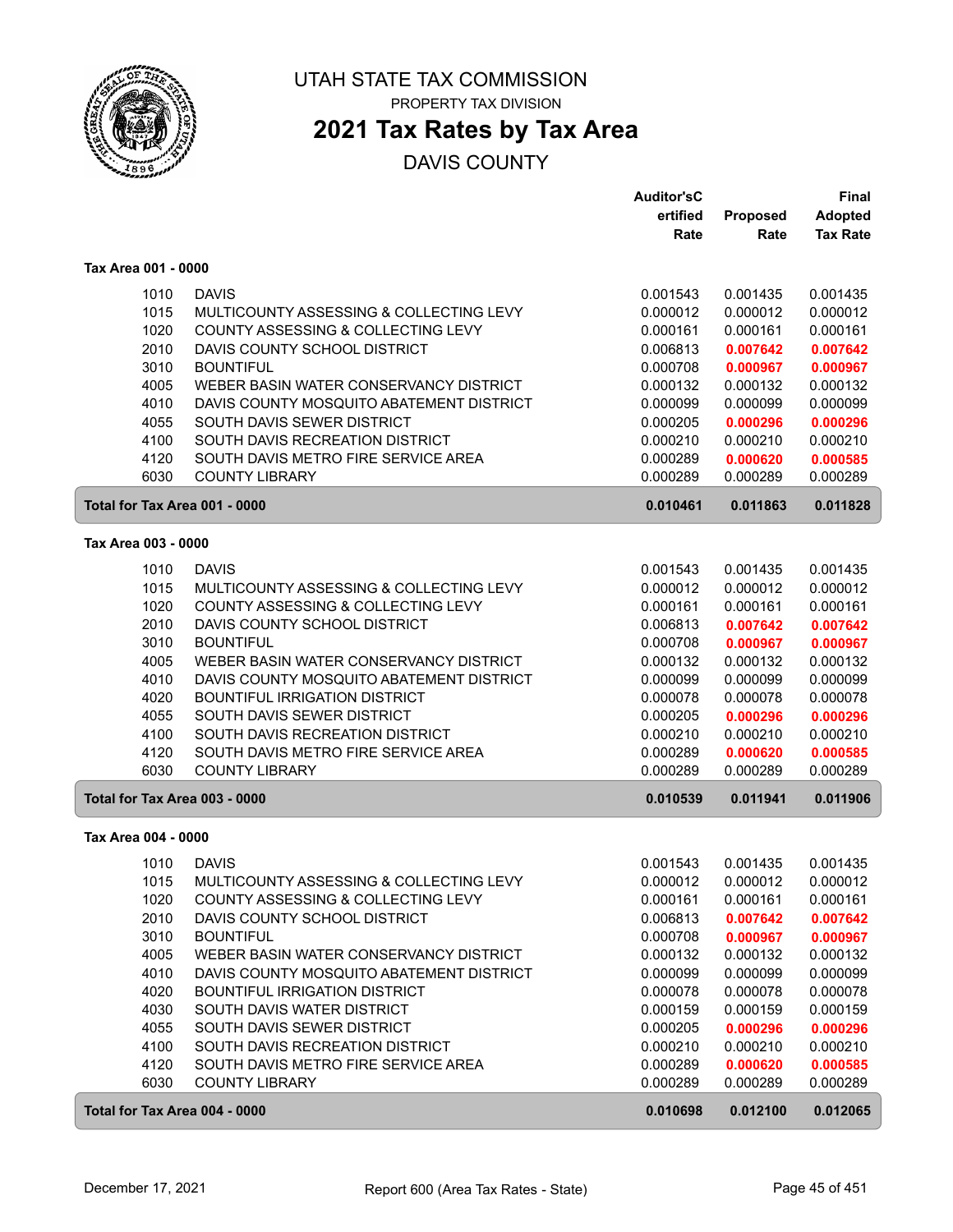

# **2021 Tax Rates by Tax Area**

|                               |                                          | <b>Auditor'sC</b> |          | <b>Final</b>    |
|-------------------------------|------------------------------------------|-------------------|----------|-----------------|
|                               |                                          | ertified          | Proposed | <b>Adopted</b>  |
|                               |                                          | Rate              | Rate     | <b>Tax Rate</b> |
| Tax Area 005 - 0000           |                                          |                   |          |                 |
| 1010                          | <b>DAVIS</b>                             | 0.001543          | 0.001435 | 0.001435        |
| 1015                          | MULTICOUNTY ASSESSING & COLLECTING LEVY  | 0.000012          | 0.000012 | 0.000012        |
| 1020                          | COUNTY ASSESSING & COLLECTING LEVY       | 0.000161          | 0.000161 | 0.000161        |
| 2010                          | DAVIS COUNTY SCHOOL DISTRICT             | 0.006813          | 0.007642 | 0.007642        |
| 3010                          | <b>BOUNTIFUL</b>                         | 0.000708          | 0.000967 | 0.000967        |
| 4005                          | WEBER BASIN WATER CONSERVANCY DISTRICT   | 0.000132          | 0.000132 | 0.000132        |
| 4010                          | DAVIS COUNTY MOSQUITO ABATEMENT DISTRICT | 0.000099          | 0.000099 | 0.000099        |
| 4030                          | SOUTH DAVIS WATER DISTRICT               | 0.000159          | 0.000159 | 0.000159        |
| 4055                          | SOUTH DAVIS SEWER DISTRICT               | 0.000205          | 0.000296 | 0.000296        |
| 4100                          | SOUTH DAVIS RECREATION DISTRICT          | 0.000210          | 0.000210 | 0.000210        |
| 4120                          | SOUTH DAVIS METRO FIRE SERVICE AREA      | 0.000289          | 0.000620 | 0.000585        |
| 6030                          | <b>COUNTY LIBRARY</b>                    | 0.000289          | 0.000289 | 0.000289        |
| Total for Tax Area 005 - 0000 |                                          | 0.010620          | 0.012022 | 0.011987        |
|                               |                                          |                   |          |                 |
| Tax Area 008 - 0000           |                                          |                   |          |                 |
| 1010                          | <b>DAVIS</b>                             | 0.001543          | 0.001435 | 0.001435        |
| 1015                          | MULTICOUNTY ASSESSING & COLLECTING LEVY  | 0.000012          | 0.000012 | 0.000012        |
| 1020                          | COUNTY ASSESSING & COLLECTING LEVY       | 0.000161          | 0.000161 | 0.000161        |
| 2010                          | DAVIS COUNTY SCHOOL DISTRICT             | 0.006813          | 0.007642 | 0.007642        |
| 3020                          | <b>CENTERVILLE</b>                       | 0.001045          | 0.001197 | 0.001197        |
| 4005                          | WEBER BASIN WATER CONSERVANCY DISTRICT   | 0.000132          | 0.000132 | 0.000132        |
| 4010                          | DAVIS COUNTY MOSQUITO ABATEMENT DISTRICT | 0.000099          | 0.000099 | 0.000099        |
| 4055                          | SOUTH DAVIS SEWER DISTRICT               | 0.000205          | 0.000296 | 0.000296        |
| 4100                          | SOUTH DAVIS RECREATION DISTRICT          | 0.000210          | 0.000210 | 0.000210        |
| 4120                          | SOUTH DAVIS METRO FIRE SERVICE AREA      | 0.000289          | 0.000620 | 0.000585        |
| 6030                          | <b>COUNTY LIBRARY</b>                    | 0.000289          | 0.000289 | 0.000289        |
| Total for Tax Area 008 - 0000 |                                          | 0.010798          | 0.012093 | 0.012058        |
| Tax Area 009 - 0000           |                                          |                   |          |                 |
| 1010                          | <b>DAVIS</b>                             | 0.001543          | 0.001435 | 0.001435        |
| 1015                          | MULTICOUNTY ASSESSING & COLLECTING LEVY  | 0.000012          | 0.000012 | 0.000012        |
| 1020                          | COUNTY ASSESSING & COLLECTING LEVY       | 0.000161          | 0.000161 | 0.000161        |
| 2010                          | DAVIS COUNTY SCHOOL DISTRICT             | 0.006813          | 0.007642 | 0.007642        |
| 3020                          | <b>CENTERVILLE</b>                       | 0.001045          | 0.001197 | 0.001197        |
| 4005                          | WEBER BASIN WATER CONSERVANCY DISTRICT   | 0.000132          | 0.000132 | 0.000132        |
| 4010                          | DAVIS COUNTY MOSQUITO ABATEMENT DISTRICT | 0.000099          | 0.000099 | 0.000099        |
| 4020                          | <b>BOUNTIFUL IRRIGATION DISTRICT</b>     | 0.000078          | 0.000078 | 0.000078        |
| 4055                          | SOUTH DAVIS SEWER DISTRICT               | 0.000205          | 0.000296 | 0.000296        |
| 4100                          | SOUTH DAVIS RECREATION DISTRICT          | 0.000210          | 0.000210 | 0.000210        |
| 4120                          | SOUTH DAVIS METRO FIRE SERVICE AREA      | 0.000289          | 0.000620 | 0.000585        |
| 6030                          | <b>COUNTY LIBRARY</b>                    | 0.000289          | 0.000289 | 0.000289        |
| Total for Tax Area 009 - 0000 |                                          | 0.010876          | 0.012171 | 0.012136        |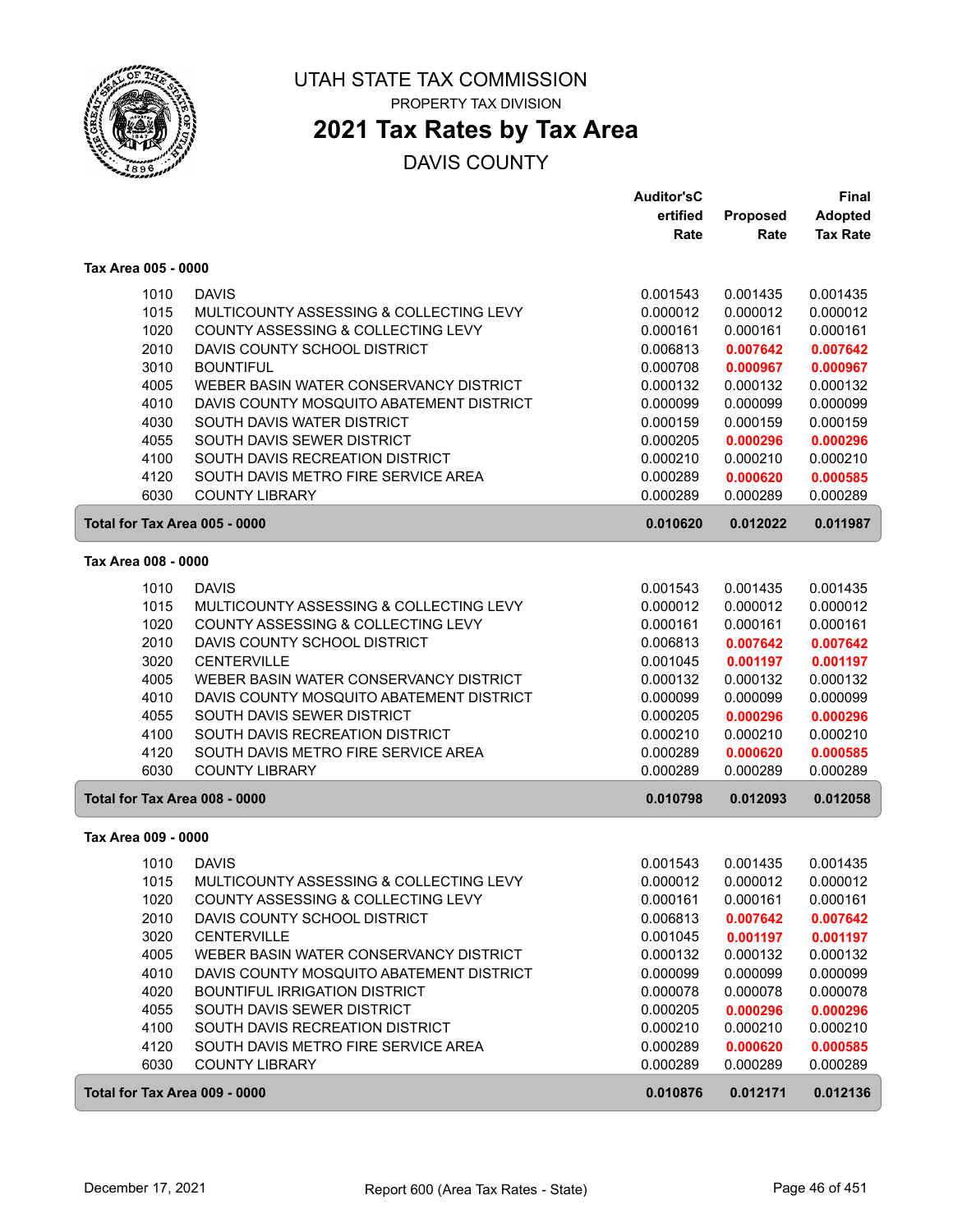

PROPERTY TAX DIVISION

# **2021 Tax Rates by Tax Area**

|                               |                                          | <b>Auditor'sC</b> |          | Final           |
|-------------------------------|------------------------------------------|-------------------|----------|-----------------|
|                               |                                          | ertified          | Proposed | <b>Adopted</b>  |
|                               |                                          | Rate              | Rate     | <b>Tax Rate</b> |
| Tax Area 010 - 0000           |                                          |                   |          |                 |
| 1010                          | <b>DAVIS</b>                             | 0.001543          | 0.001435 | 0.001435        |
| 1015                          | MULTICOUNTY ASSESSING & COLLECTING LEVY  | 0.000012          | 0.000012 | 0.000012        |
| 1020                          | COUNTY ASSESSING & COLLECTING LEVY       | 0.000161          | 0.000161 | 0.000161        |
| 2010                          | DAVIS COUNTY SCHOOL DISTRICT             | 0.006813          | 0.007642 | 0.007642        |
| 3020                          | <b>CENTERVILLE</b>                       | 0.001045          | 0.001197 | 0.001197        |
| 4005                          | WEBER BASIN WATER CONSERVANCY DISTRICT   | 0.000132          | 0.000132 | 0.000132        |
| 4010                          | DAVIS COUNTY MOSQUITO ABATEMENT DISTRICT | 0.000099          | 0.000099 | 0.000099        |
| 4055                          | SOUTH DAVIS SEWER DISTRICT               | 0.000205          | 0.000296 | 0.000296        |
| 4100                          | SOUTH DAVIS RECREATION DISTRICT          | 0.000210          | 0.000210 | 0.000210        |
| 4120                          | SOUTH DAVIS METRO FIRE SERVICE AREA      | 0.000289          | 0.000620 | 0.000585        |
| 6030                          | <b>COUNTY LIBRARY</b>                    | 0.000289          | 0.000289 | 0.000289        |
| Total for Tax Area 010 - 0000 |                                          | 0.010798          | 0.012093 | 0.012058        |
| Tax Area 011 - 0000           |                                          |                   |          |                 |
| 1010                          | <b>DAVIS</b>                             | 0.001543          | 0.001435 | 0.001435        |
| 1015                          | MULTICOUNTY ASSESSING & COLLECTING LEVY  | 0.000012          | 0.000012 | 0.000012        |
| 1020                          | COUNTY ASSESSING & COLLECTING LEVY       | 0.000161          | 0.000161 | 0.000161        |
| 2010                          | DAVIS COUNTY SCHOOL DISTRICT             | 0.006813          | 0.007642 | 0.007642        |
| 3020                          | <b>CENTERVILLE</b>                       | 0.001045          | 0.001197 | 0.001197        |
| 4005                          | WEBER BASIN WATER CONSERVANCY DISTRICT   | 0.000132          | 0.000132 | 0.000132        |
| 4010                          | DAVIS COUNTY MOSQUITO ABATEMENT DISTRICT | 0.000099          | 0.000099 | 0.000099        |
| 4050                          | CENTRAL DAVIS COUNTY SEWER DISTRICT      | 0.000147          | 0.000147 | 0.000147        |
| 4070                          | BENCHLAND WATER DISTRICT                 | 0.000280          | 0.000280 | 0.000280        |
| 4100                          | SOUTH DAVIS RECREATION DISTRICT          | 0.000210          | 0.000210 | 0.000210        |
| 4120                          | SOUTH DAVIS METRO FIRE SERVICE AREA      | 0.000289          | 0.000620 | 0.000585        |
| 6030                          | <b>COUNTY LIBRARY</b>                    | 0.000289          | 0.000289 | 0.000289        |
| Total for Tax Area 011 - 0000 |                                          | 0.011020          | 0.012224 | 0.012189        |
| Tax Area 012 - 0000           |                                          |                   |          |                 |
| 1010                          | <b>DAVIS</b>                             | 0.001543          | 0.001435 | 0.001435        |
| 1015                          | MULTICOUNTY ASSESSING & COLLECTING LEVY  | 0.000012          | 0.000012 | 0.000012        |
| 1020                          | COUNTY ASSESSING & COLLECTING LEVY       | 0.000161          | 0.000161 | 0.000161        |
| 2010                          | DAVIS COUNTY SCHOOL DISTRICT             | 0.006813          | 0.007642 | 0.007642        |
| 3020                          | <b>CENTERVILLE</b>                       | 0.001045          | 0.001197 | 0.001197        |
| 4005                          | WEBER BASIN WATER CONSERVANCY DISTRICT   | 0.000132          | 0.000132 | 0.000132        |
| 4010                          | DAVIS COUNTY MOSQUITO ABATEMENT DISTRICT | 0.000099          | 0.000099 | 0.000099        |
| 4050                          | CENTRAL DAVIS COUNTY SEWER DISTRICT      | 0.000147          | 0.000147 | 0.000147        |
| 4100                          | SOUTH DAVIS RECREATION DISTRICT          | 0.000210          | 0.000210 | 0.000210        |
| 4120                          | SOUTH DAVIS METRO FIRE SERVICE AREA      | 0.000289          | 0.000620 | 0.000585        |
| 6030                          | <b>COUNTY LIBRARY</b>                    | 0.000289          | 0.000289 | 0.000289        |
| Total for Tax Area 012 - 0000 |                                          | 0.010740          | 0.011944 | 0.011909        |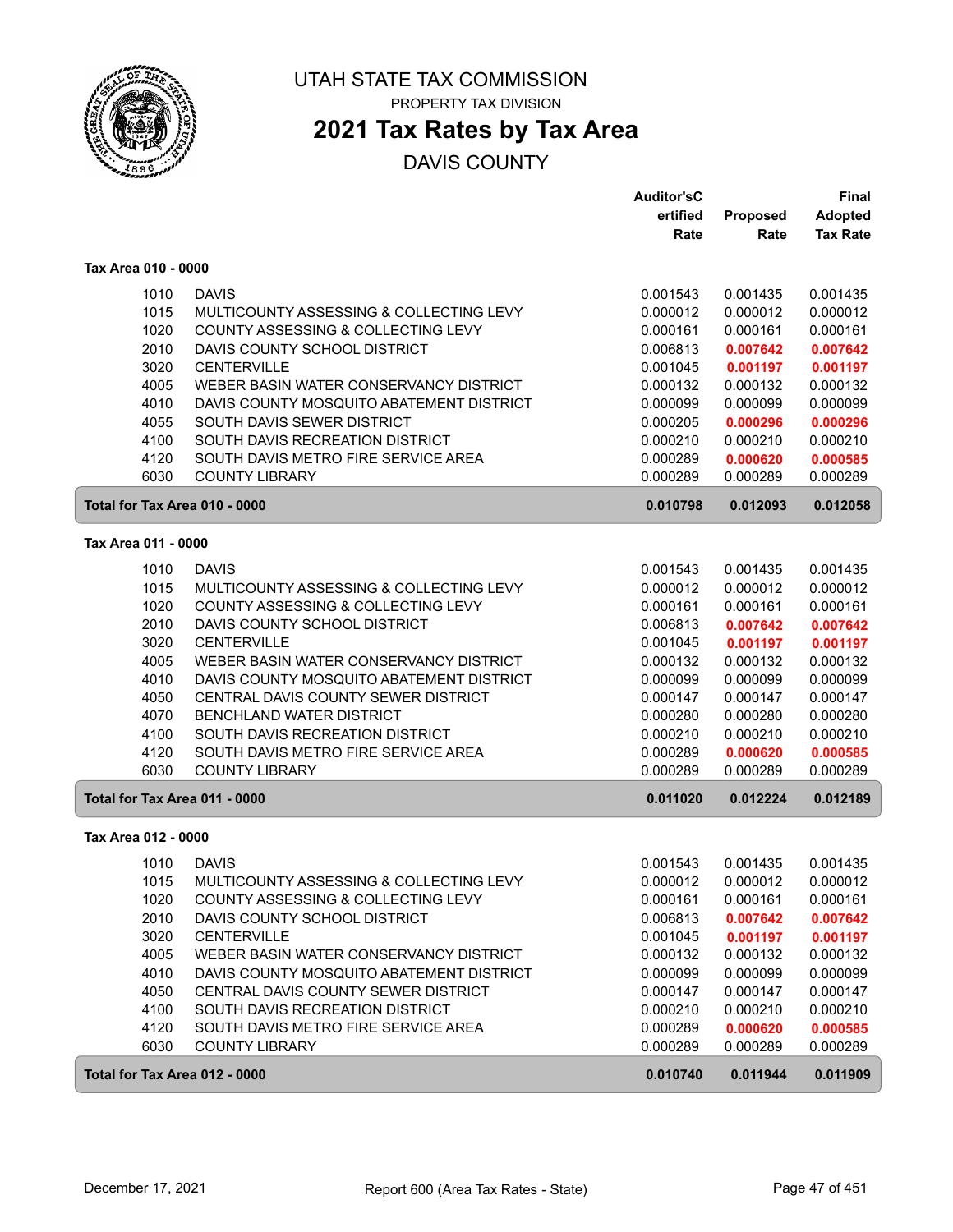

PROPERTY TAX DIVISION

# **2021 Tax Rates by Tax Area**

|                               |                                          | <b>Auditor'sC</b> |          | Final           |
|-------------------------------|------------------------------------------|-------------------|----------|-----------------|
|                               |                                          | ertified          | Proposed | <b>Adopted</b>  |
|                               |                                          | Rate              | Rate     | <b>Tax Rate</b> |
| Tax Area 013 - 0000           |                                          |                   |          |                 |
| 1010                          | <b>DAVIS</b>                             | 0.001543          | 0.001435 | 0.001435        |
| 1015                          | MULTICOUNTY ASSESSING & COLLECTING LEVY  | 0.000012          | 0.000012 | 0.000012        |
| 1020                          | COUNTY ASSESSING & COLLECTING LEVY       | 0.000161          | 0.000161 | 0.000161        |
| 2010                          | DAVIS COUNTY SCHOOL DISTRICT             | 0.006813          | 0.007642 | 0.007642        |
| 3030                          | <b>CLEARFIELD</b>                        | 0.001126          | 0.001437 | 0.001437        |
| 4005                          | WEBER BASIN WATER CONSERVANCY DISTRICT   | 0.000132          | 0.000132 | 0.000132        |
| 4010                          | DAVIS COUNTY MOSQUITO ABATEMENT DISTRICT | 0.000099          | 0.000099 | 0.000099        |
| 4015                          | NORTH DAVIS SEWER DISTRICT               | 0.000682          | 0.000682 | 0.000682        |
| 4110                          | NORTH DAVIS FIRE DISTRICT                | 0.001053          | 0.001540 | 0.001540        |
| 6030                          | <b>COUNTY LIBRARY</b>                    | 0.000289          | 0.000289 | 0.000289        |
| Total for Tax Area 013 - 0000 |                                          | 0.011910          | 0.013429 | 0.013429        |
| Tax Area 014 - 0000           |                                          |                   |          |                 |
| 1010                          | <b>DAVIS</b>                             | 0.001543          | 0.001435 | 0.001435        |
| 1015                          | MULTICOUNTY ASSESSING & COLLECTING LEVY  | 0.000012          | 0.000012 | 0.000012        |
| 1020                          | COUNTY ASSESSING & COLLECTING LEVY       | 0.000161          | 0.000161 | 0.000161        |
| 2010                          | DAVIS COUNTY SCHOOL DISTRICT             | 0.006813          | 0.007642 | 0.007642        |
| 3030                          | <b>CLEARFIELD</b>                        | 0.001126          | 0.001437 | 0.001437        |
| 4005                          | WEBER BASIN WATER CONSERVANCY DISTRICT   | 0.000132          | 0.000132 | 0.000132        |
| 4010                          | DAVIS COUNTY MOSQUITO ABATEMENT DISTRICT | 0.000099          | 0.000099 | 0.000099        |
| 4015                          | NORTH DAVIS SEWER DISTRICT               | 0.000682          | 0.000682 | 0.000682        |
| 4110                          | NORTH DAVIS FIRE DISTRICT                | 0.001053          | 0.001540 | 0.001540        |
| 6030                          | <b>COUNTY LIBRARY</b>                    | 0.000289          | 0.000289 | 0.000289        |
| Total for Tax Area 014 - 0000 |                                          | 0.011910          | 0.013429 | 0.013429        |
| Tax Area 016 - 0000           |                                          |                   |          |                 |
| 1010                          | <b>DAVIS</b>                             | 0.001543          | 0.001435 | 0.001435        |
| 1015                          | MULTICOUNTY ASSESSING & COLLECTING LEVY  | 0.000012          | 0.000012 | 0.000012        |
| 1020                          | COUNTY ASSESSING & COLLECTING LEVY       | 0.000161          | 0.000161 | 0.000161        |
| 2010                          | DAVIS COUNTY SCHOOL DISTRICT             | 0.006813          | 0.007642 | 0.007642        |
| 3040                          | <b>CLINTON</b>                           | 0.001422          | 0.001936 | 0.001936        |
| 4005                          | WEBER BASIN WATER CONSERVANCY DISTRICT   | 0.000132          | 0.000132 | 0.000132        |
| 4010                          | DAVIS COUNTY MOSQUITO ABATEMENT DISTRICT | 0.000099          | 0.000099 | 0.000099        |
| 6030                          | <b>COUNTY LIBRARY</b>                    | 0.000289          | 0.000289 | 0.000289        |
| Total for Tax Area 016 - 0000 |                                          | 0.010471          | 0.011706 | 0.011706        |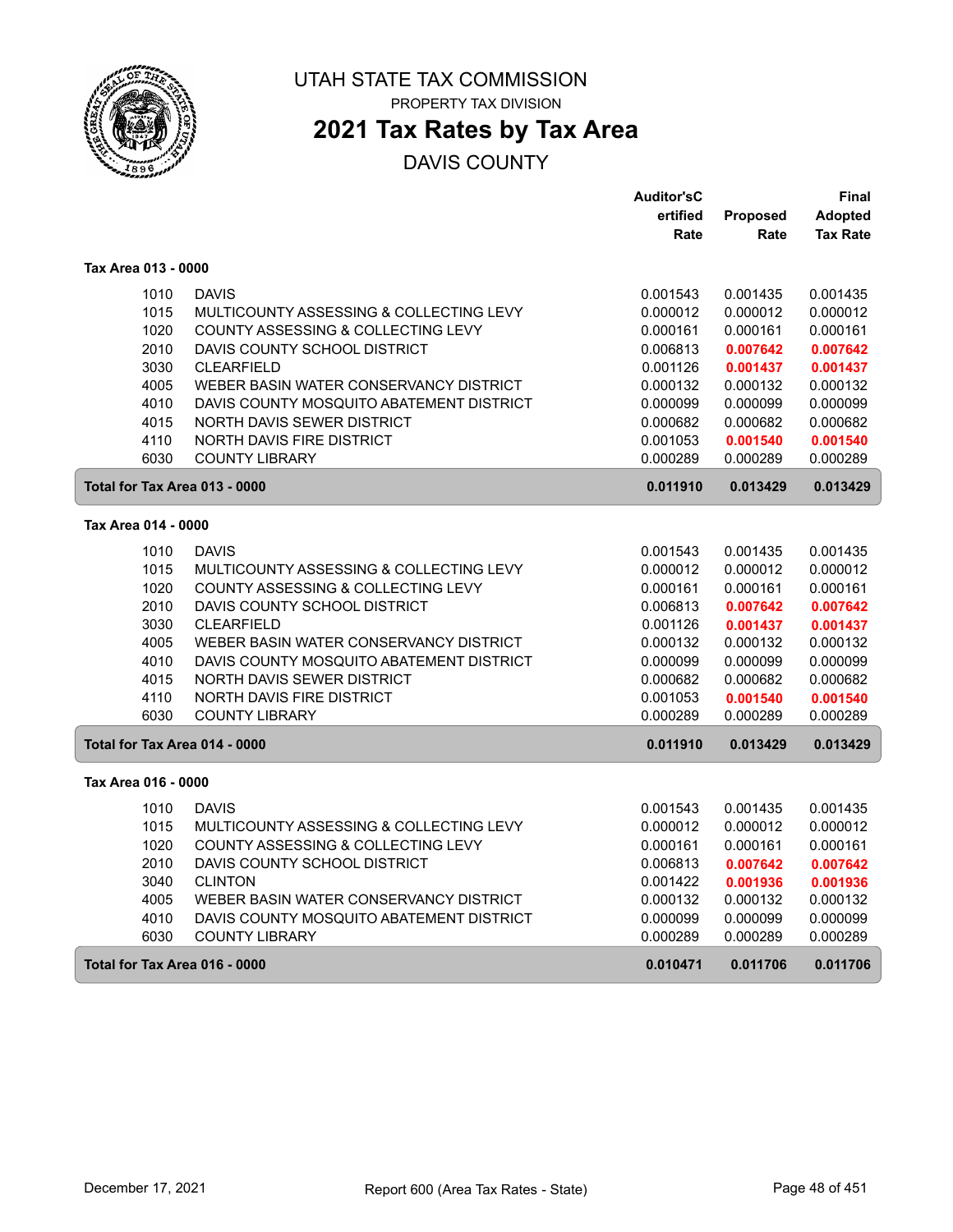

PROPERTY TAX DIVISION

### **2021 Tax Rates by Tax Area**

|                               |                                                         | <b>Auditor'sC</b>    |                      | Final                |
|-------------------------------|---------------------------------------------------------|----------------------|----------------------|----------------------|
|                               |                                                         | ertified             | Proposed             | <b>Adopted</b>       |
|                               |                                                         | Rate                 | Rate                 | <b>Tax Rate</b>      |
| Tax Area 017 - 0000           |                                                         |                      |                      |                      |
| 1010                          | <b>DAVIS</b>                                            | 0.001543             | 0.001435             | 0.001435             |
| 1015                          | MULTICOUNTY ASSESSING & COLLECTING LEVY                 | 0.000012             | 0.000012             | 0.000012             |
| 1020                          | COUNTY ASSESSING & COLLECTING LEVY                      | 0.000161             | 0.000161             | 0.000161             |
| 2010                          | DAVIS COUNTY SCHOOL DISTRICT                            | 0.006813             | 0.007642             | 0.007642             |
| 3040                          | <b>CLINTON</b>                                          | 0.001422             | 0.001936             | 0.001936             |
| 4005                          | WEBER BASIN WATER CONSERVANCY DISTRICT                  | 0.000132             | 0.000132             | 0.000132             |
| 4010                          | DAVIS COUNTY MOSQUITO ABATEMENT DISTRICT                | 0.000099             | 0.000099             | 0.000099             |
| 4015                          | <b>NORTH DAVIS SEWER DISTRICT</b>                       | 0.000682             | 0.000682             | 0.000682             |
| 6030                          | <b>COUNTY LIBRARY</b>                                   | 0.000289             | 0.000289             | 0.000289             |
| Total for Tax Area 017 - 0000 |                                                         | 0.011153             | 0.012388             | 0.012388             |
| Tax Area 018 - 0000           |                                                         |                      |                      |                      |
| 1010                          | <b>DAVIS</b>                                            | 0.001543             | 0.001435             | 0.001435             |
| 1015                          | MULTICOUNTY ASSESSING & COLLECTING LEVY                 | 0.000012             | 0.000012             | 0.000012             |
| 1020                          | COUNTY ASSESSING & COLLECTING LEVY                      | 0.000161             | 0.000161             | 0.000161             |
| 2010                          | DAVIS COUNTY SCHOOL DISTRICT                            | 0.006813             | 0.007642             | 0.007642             |
| 3040                          | <b>CLINTON</b>                                          | 0.001422             | 0.001936             | 0.001936             |
| 4005                          | WEBER BASIN WATER CONSERVANCY DISTRICT                  | 0.000132             | 0.000132             | 0.000132             |
| 4010                          | DAVIS COUNTY MOSQUITO ABATEMENT DISTRICT                | 0.000099             | 0.000099             | 0.000099             |
| 4015                          | <b>NORTH DAVIS SEWER DISTRICT</b>                       | 0.000682             | 0.000682             | 0.000682             |
| 4075                          | HOOPER WATER IMPROVEMENT DISTRICT                       | 0.000246             | 0.000246             | 0.000246             |
| 6030                          | <b>COUNTY LIBRARY</b>                                   | 0.000289             | 0.000289             | 0.000289             |
| Total for Tax Area 018 - 0000 |                                                         | 0.011399             | 0.012634             | 0.012634             |
| Tax Area 023 - 0000           |                                                         |                      |                      |                      |
|                               |                                                         |                      |                      |                      |
| 1010<br>1015                  | <b>DAVIS</b><br>MULTICOUNTY ASSESSING & COLLECTING LEVY | 0.001543<br>0.000012 | 0.001435<br>0.000012 | 0.001435<br>0.000012 |
| 1020                          | COUNTY ASSESSING & COLLECTING LEVY                      | 0.000161             | 0.000161             | 0.000161             |
| 2010                          | DAVIS COUNTY SCHOOL DISTRICT                            | 0.006813             | 0.007642             | 0.007642             |
| 3050                          | <b>FARMINGTON</b>                                       | 0.001339             | 0.001607             | 0.001607             |
| 4005                          | WEBER BASIN WATER CONSERVANCY DISTRICT                  | 0.000132             | 0.000132             | 0.000132             |
| 4010                          | DAVIS COUNTY MOSQUITO ABATEMENT DISTRICT                | 0.000099             | 0.000099             | 0.000099             |
| 4050                          | CENTRAL DAVIS COUNTY SEWER DISTRICT                     | 0.000147             | 0.000147             | 0.000147             |
| 6030                          | <b>COUNTY LIBRARY</b>                                   | 0.000289             | 0.000289             | 0.000289             |
|                               |                                                         |                      |                      |                      |
| Total for Tax Area 023 - 0000 |                                                         | 0.010535             | 0.011524             | 0.011524             |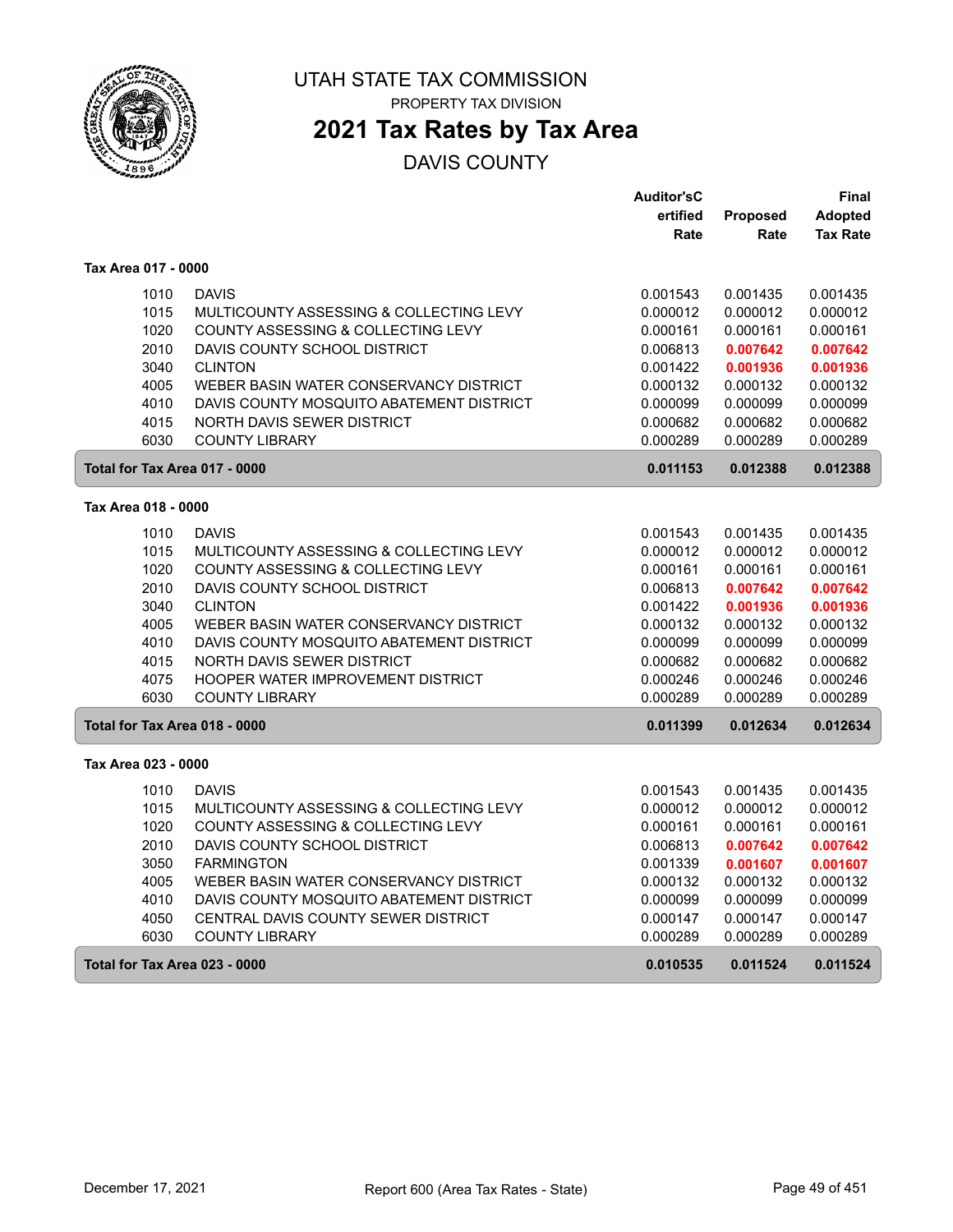

PROPERTY TAX DIVISION

### **2021 Tax Rates by Tax Area**

|                               |                                          | <b>Auditor'sC</b> |                 | Final           |
|-------------------------------|------------------------------------------|-------------------|-----------------|-----------------|
|                               |                                          | ertified          | <b>Proposed</b> | Adopted         |
|                               |                                          | Rate              | Rate            | <b>Tax Rate</b> |
| Tax Area 024 - 0000           |                                          |                   |                 |                 |
| 1010                          | <b>DAVIS</b>                             | 0.001543          | 0.001435        | 0.001435        |
| 1015                          | MULTICOUNTY ASSESSING & COLLECTING LEVY  | 0.000012          | 0.000012        | 0.000012        |
| 1020                          | COUNTY ASSESSING & COLLECTING LEVY       | 0.000161          | 0.000161        | 0.000161        |
| 2010                          | DAVIS COUNTY SCHOOL DISTRICT             | 0.006813          | 0.007642        | 0.007642        |
| 3050                          | <b>FARMINGTON</b>                        | 0.001339          | 0.001607        | 0.001607        |
| 4005                          | WEBER BASIN WATER CONSERVANCY DISTRICT   | 0.000132          | 0.000132        | 0.000132        |
| 4010                          | DAVIS COUNTY MOSQUITO ABATEMENT DISTRICT | 0.000099          | 0.000099        | 0.000099        |
| 4050                          | CENTRAL DAVIS COUNTY SEWER DISTRICT      | 0.000147          | 0.000147        | 0.000147        |
| 4070                          | <b>BENCHLAND WATER DISTRICT</b>          | 0.000280          | 0.000280        | 0.000280        |
| 6030                          | <b>COUNTY LIBRARY</b>                    | 0.000289          | 0.000289        | 0.000289        |
| Total for Tax Area 024 - 0000 |                                          | 0.010815          | 0.011804        | 0.011804        |
| Tax Area 027 - 0000           |                                          |                   |                 |                 |
| 1010                          | <b>DAVIS</b>                             | 0.001543          | 0.001435        | 0.001435        |
| 1015                          | MULTICOUNTY ASSESSING & COLLECTING LEVY  | 0.000012          | 0.000012        | 0.000012        |
| 1020                          | COUNTY ASSESSING & COLLECTING LEVY       | 0.000161          | 0.000161        | 0.000161        |
| 2010                          | DAVIS COUNTY SCHOOL DISTRICT             | 0.006813          | 0.007642        | 0.007642        |
| 3060                          | <b>FRUIT HEIGHTS CITY</b>                | 0.001752          | 0.001950        | 0.001950        |
| 4005                          | WEBER BASIN WATER CONSERVANCY DISTRICT   | 0.000132          | 0.000132        | 0.000132        |
| 4010                          | DAVIS COUNTY MOSQUITO ABATEMENT DISTRICT | 0.000099          | 0.000099        | 0.000099        |
| 4015                          | NORTH DAVIS SEWER DISTRICT               | 0.000682          | 0.000682        | 0.000682        |
| 6030                          | <b>COUNTY LIBRARY</b>                    | 0.000289          | 0.000289        | 0.000289        |
| Total for Tax Area 027 - 0000 |                                          | 0.011483          | 0.012402        | 0.012402        |
| Tax Area 028 - 0000           |                                          |                   |                 |                 |
| 1010                          | <b>DAVIS</b>                             | 0.001543          | 0.001435        | 0.001435        |
| 1015                          | MULTICOUNTY ASSESSING & COLLECTING LEVY  | 0.000012          | 0.000012        | 0.000012        |
| 1020                          | COUNTY ASSESSING & COLLECTING LEVY       | 0.000161          | 0.000161        | 0.000161        |
| 2010                          | DAVIS COUNTY SCHOOL DISTRICT             | 0.006813          | 0.007642        | 0.007642        |
| 3060                          | <b>FRUIT HEIGHTS CITY</b>                | 0.001752          | 0.001950        | 0.001950        |
| 4005                          | WEBER BASIN WATER CONSERVANCY DISTRICT   | 0.000132          | 0.000132        | 0.000132        |
| 4010                          | DAVIS COUNTY MOSQUITO ABATEMENT DISTRICT | 0.000099          | 0.000099        | 0.000099        |
| 4050                          | CENTRAL DAVIS COUNTY SEWER DISTRICT      | 0.000147          | 0.000147        | 0.000147        |
| 6030                          | <b>COUNTY LIBRARY</b>                    | 0.000289          | 0.000289        | 0.000289        |
| Total for Tax Area 028 - 0000 |                                          | 0.010948          | 0.011867        | 0.011867        |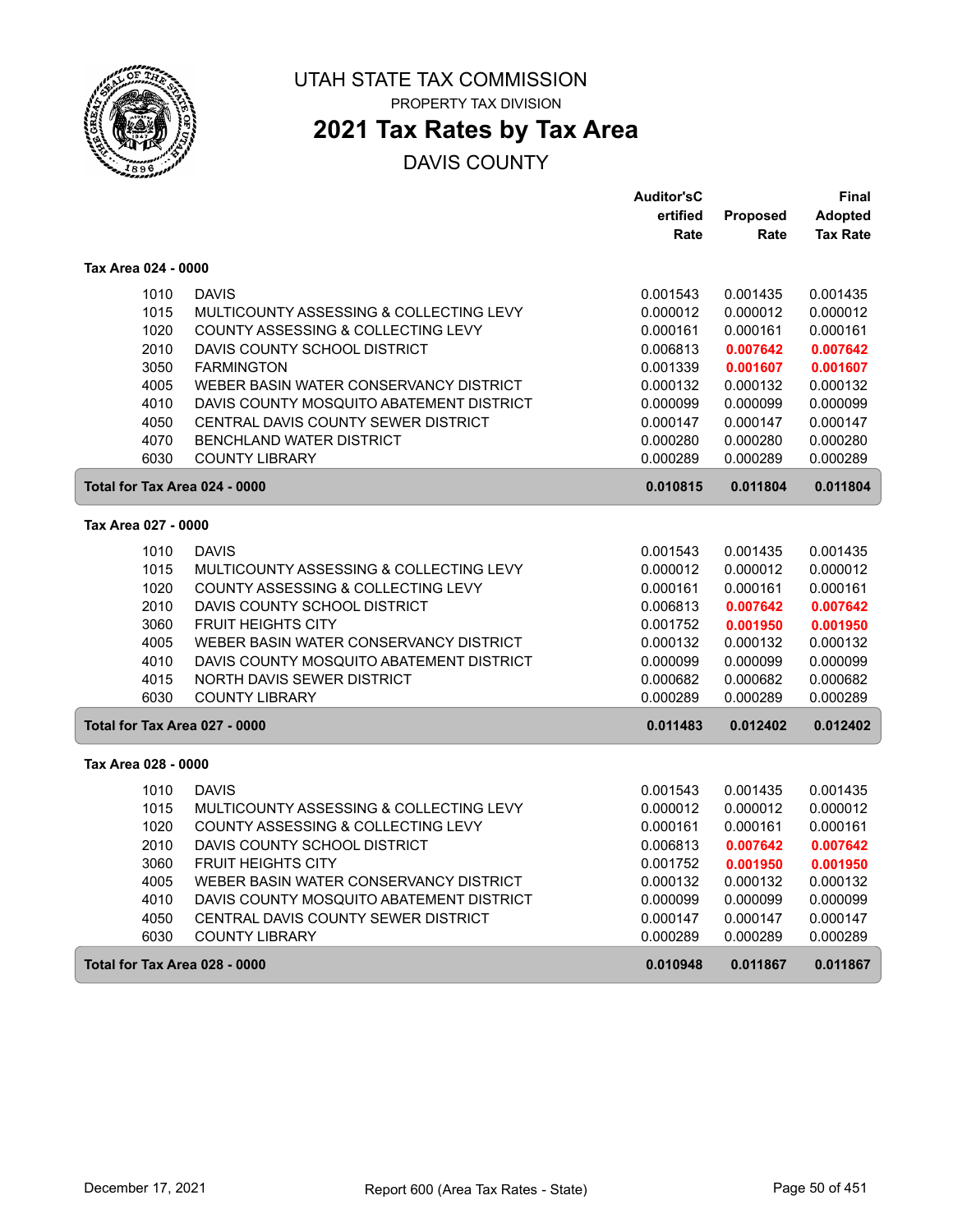

PROPERTY TAX DIVISION

### **2021 Tax Rates by Tax Area**

|                               |                                          | <b>Auditor'sC</b> |          | Final           |
|-------------------------------|------------------------------------------|-------------------|----------|-----------------|
|                               |                                          | ertified          | Proposed | <b>Adopted</b>  |
|                               |                                          | Rate              | Rate     | <b>Tax Rate</b> |
| Tax Area 029 - 0000           |                                          |                   |          |                 |
| 1010                          | <b>DAVIS</b>                             | 0.001543          | 0.001435 | 0.001435        |
| 1015                          | MULTICOUNTY ASSESSING & COLLECTING LEVY  | 0.000012          | 0.000012 | 0.000012        |
| 1020                          | COUNTY ASSESSING & COLLECTING LEVY       | 0.000161          | 0.000161 | 0.000161        |
| 2010                          | DAVIS COUNTY SCHOOL DISTRICT             | 0.006813          | 0.007642 | 0.007642        |
| 3060                          | <b>FRUIT HEIGHTS CITY</b>                | 0.001752          | 0.001950 | 0.001950        |
| 4005                          | WEBER BASIN WATER CONSERVANCY DISTRICT   | 0.000132          | 0.000132 | 0.000132        |
| 4010                          | DAVIS COUNTY MOSQUITO ABATEMENT DISTRICT | 0.000099          | 0.000099 | 0.000099        |
| 4050                          | CENTRAL DAVIS COUNTY SEWER DISTRICT      | 0.000147          | 0.000147 | 0.000147        |
| 4070                          | <b>BENCHLAND WATER DISTRICT</b>          | 0.000280          | 0.000280 | 0.000280        |
| 6030                          | <b>COUNTY LIBRARY</b>                    | 0.000289          | 0.000289 | 0.000289        |
| Total for Tax Area 029 - 0000 |                                          | 0.011228          | 0.012147 | 0.012147        |
| Tax Area 033 - 0000           |                                          |                   |          |                 |
| 1010                          | <b>DAVIS</b>                             | 0.001543          | 0.001435 | 0.001435        |
| 1015                          | MULTICOUNTY ASSESSING & COLLECTING LEVY  | 0.000012          | 0.000012 | 0.000012        |
| 1020                          | COUNTY ASSESSING & COLLECTING LEVY       | 0.000161          | 0.000161 | 0.000161        |
| 2010                          | DAVIS COUNTY SCHOOL DISTRICT             | 0.006813          | 0.007642 | 0.007642        |
| 3070                          | <b>KAYSVILLE</b>                         | 0.001415          | 0.001785 | 0.001663        |
| 4005                          | WEBER BASIN WATER CONSERVANCY DISTRICT   | 0.000132          | 0.000132 | 0.000132        |
| 4010                          | DAVIS COUNTY MOSQUITO ABATEMENT DISTRICT | 0.000099          | 0.000099 | 0.000099        |
| 4015                          | <b>NORTH DAVIS SEWER DISTRICT</b>        | 0.000682          | 0.000682 | 0.000682        |
| 6030                          | <b>COUNTY LIBRARY</b>                    | 0.000289          | 0.000289 | 0.000289        |
| Total for Tax Area 033 - 0000 |                                          | 0.011146          | 0.012237 | 0.012115        |
| Tax Area 034 - 0000           |                                          |                   |          |                 |
| 1010                          | <b>DAVIS</b>                             | 0.001543          | 0.001435 | 0.001435        |
| 1015                          | MULTICOUNTY ASSESSING & COLLECTING LEVY  | 0.000012          | 0.000012 | 0.000012        |
| 1020                          | COUNTY ASSESSING & COLLECTING LEVY       | 0.000161          | 0.000161 | 0.000161        |
| 2010                          | DAVIS COUNTY SCHOOL DISTRICT             | 0.006813          | 0.007642 | 0.007642        |
| 3070                          | <b>KAYSVILLE</b>                         | 0.001415          | 0.001785 | 0.001663        |
| 4005                          | WEBER BASIN WATER CONSERVANCY DISTRICT   | 0.000132          | 0.000132 | 0.000132        |
| 4010                          | DAVIS COUNTY MOSQUITO ABATEMENT DISTRICT | 0.000099          | 0.000099 | 0.000099        |
| 4050                          | CENTRAL DAVIS COUNTY SEWER DISTRICT      | 0.000147          | 0.000147 | 0.000147        |
| 6030                          | <b>COUNTY LIBRARY</b>                    | 0.000289          | 0.000289 | 0.000289        |
| Total for Tax Area 034 - 0000 |                                          | 0.010611          | 0.011702 | 0.011580        |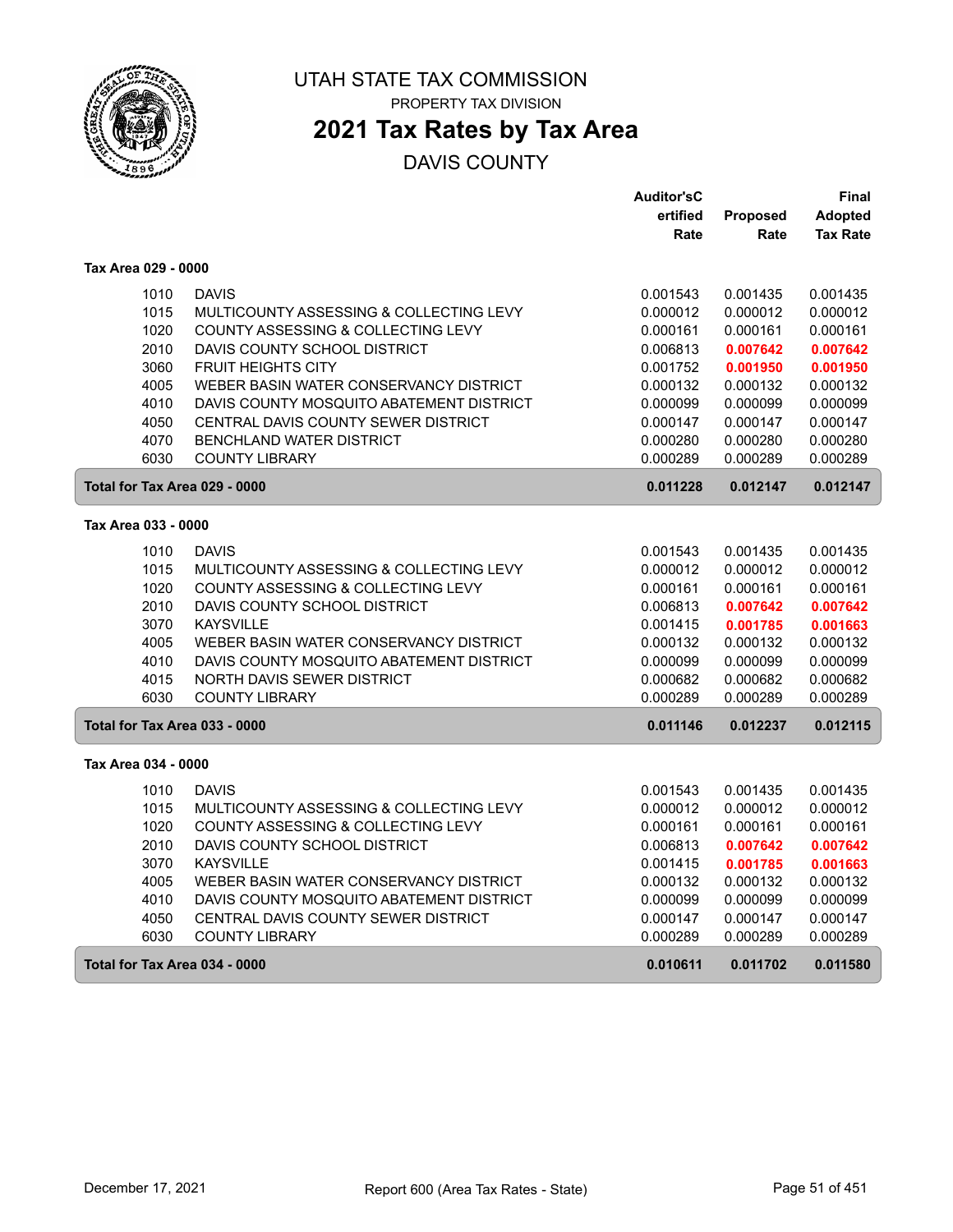

PROPERTY TAX DIVISION

# **2021 Tax Rates by Tax Area**

|                               |                                          | <b>Auditor'sC</b> |          | Final           |
|-------------------------------|------------------------------------------|-------------------|----------|-----------------|
|                               |                                          | ertified          | Proposed | <b>Adopted</b>  |
|                               |                                          | Rate              | Rate     | <b>Tax Rate</b> |
| Tax Area 035 - 0000           |                                          |                   |          |                 |
| 1010                          | <b>DAVIS</b>                             | 0.001543          | 0.001435 | 0.001435        |
| 1015                          | MULTICOUNTY ASSESSING & COLLECTING LEVY  | 0.000012          | 0.000012 | 0.000012        |
| 1020                          | COUNTY ASSESSING & COLLECTING LEVY       | 0.000161          | 0.000161 | 0.000161        |
| 2010                          | DAVIS COUNTY SCHOOL DISTRICT             | 0.006813          | 0.007642 | 0.007642        |
| 3070                          | <b>KAYSVILLE</b>                         | 0.001415          | 0.001785 | 0.001663        |
| 4005                          | WEBER BASIN WATER CONSERVANCY DISTRICT   | 0.000132          | 0.000132 | 0.000132        |
| 4010                          | DAVIS COUNTY MOSQUITO ABATEMENT DISTRICT | 0.000099          | 0.000099 | 0.000099        |
| 4050                          | CENTRAL DAVIS COUNTY SEWER DISTRICT      | 0.000147          | 0.000147 | 0.000147        |
| 4070                          | <b>BENCHLAND WATER DISTRICT</b>          | 0.000280          | 0.000280 | 0.000280        |
| 6030                          | <b>COUNTY LIBRARY</b>                    | 0.000289          | 0.000289 | 0.000289        |
| Total for Tax Area 035 - 0000 |                                          | 0.010891          | 0.011982 | 0.011860        |
| Tax Area 036 - 0000           |                                          |                   |          |                 |
| 1010                          | <b>DAVIS</b>                             | 0.001543          | 0.001435 | 0.001435        |
| 1015                          | MULTICOUNTY ASSESSING & COLLECTING LEVY  | 0.000012          | 0.000012 | 0.000012        |
| 1020                          | COUNTY ASSESSING & COLLECTING LEVY       | 0.000161          | 0.000161 | 0.000161        |
| 2010                          | DAVIS COUNTY SCHOOL DISTRICT             | 0.006813          | 0.007642 | 0.007642        |
| 3070                          | <b>KAYSVILLE</b>                         | 0.001415          | 0.001785 | 0.001663        |
| 4005                          | WEBER BASIN WATER CONSERVANCY DISTRICT   | 0.000132          | 0.000132 | 0.000132        |
| 4010                          | DAVIS COUNTY MOSQUITO ABATEMENT DISTRICT | 0.000099          | 0.000099 | 0.000099        |
| 4015                          | NORTH DAVIS SEWER DISTRICT               | 0.000682          | 0.000682 | 0.000682        |
| 6030                          | <b>COUNTY LIBRARY</b>                    | 0.000289          | 0.000289 | 0.000289        |
| Total for Tax Area 036 - 0000 |                                          | 0.011146          | 0.012237 | 0.012115        |
| Tax Area 039 - 0000           |                                          |                   |          |                 |
| 1010                          | <b>DAVIS</b>                             | 0.001543          | 0.001435 | 0.001435        |
| 1015                          | MULTICOUNTY ASSESSING & COLLECTING LEVY  | 0.000012          | 0.000012 | 0.000012        |
| 1020                          | COUNTY ASSESSING & COLLECTING LEVY       | 0.000161          | 0.000161 | 0.000161        |
| 2010                          | DAVIS COUNTY SCHOOL DISTRICT             | 0.006813          | 0.007642 | 0.007642        |
| 3080                          | <b>LAYTON</b>                            | 0.001485          | 0.001593 | 0.001593        |
| 4005                          | WEBER BASIN WATER CONSERVANCY DISTRICT   | 0.000132          | 0.000132 | 0.000132        |
| 4010                          | DAVIS COUNTY MOSQUITO ABATEMENT DISTRICT | 0.000099          | 0.000099 | 0.000099        |
| 4015                          | NORTH DAVIS SEWER DISTRICT               | 0.000682          | 0.000682 | 0.000682        |
| 6030                          | <b>COUNTY LIBRARY</b>                    | 0.000289          | 0.000289 | 0.000289        |
| Total for Tax Area 039 - 0000 |                                          | 0.011216          | 0.012045 | 0.012045        |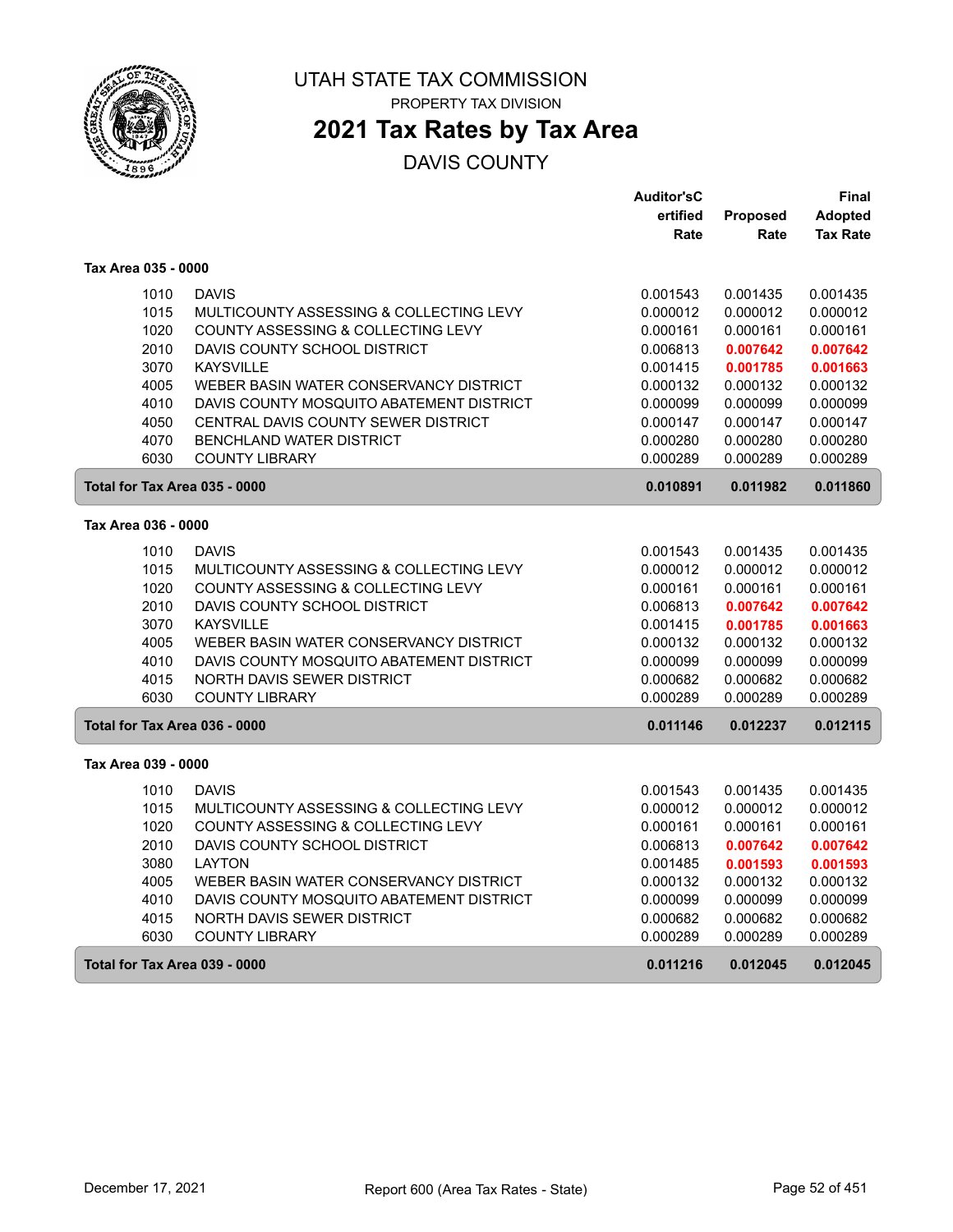

PROPERTY TAX DIVISION

### **2021 Tax Rates by Tax Area**

|                               |                                          | <b>Auditor'sC</b> |                 | Final           |
|-------------------------------|------------------------------------------|-------------------|-----------------|-----------------|
|                               |                                          | ertified          | <b>Proposed</b> | <b>Adopted</b>  |
|                               |                                          | Rate              | Rate            | <b>Tax Rate</b> |
| Tax Area 040 - 0000           |                                          |                   |                 |                 |
| 1010                          | <b>DAVIS</b>                             | 0.001543          | 0.001435        | 0.001435        |
| 1015                          | MULTICOUNTY ASSESSING & COLLECTING LEVY  | 0.000012          | 0.000012        | 0.000012        |
| 1020                          | COUNTY ASSESSING & COLLECTING LEVY       | 0.000161          | 0.000161        | 0.000161        |
| 2010                          | DAVIS COUNTY SCHOOL DISTRICT             | 0.006813          | 0.007642        | 0.007642        |
| 3080                          | <b>LAYTON</b>                            | 0.001485          | 0.001593        | 0.001593        |
| 4005                          | WEBER BASIN WATER CONSERVANCY DISTRICT   | 0.000132          | 0.000132        | 0.000132        |
| 4010                          | DAVIS COUNTY MOSQUITO ABATEMENT DISTRICT | 0.000099          | 0.000099        | 0.000099        |
| 4015                          | NORTH DAVIS SEWER DISTRICT               | 0.000682          | 0.000682        | 0.000682        |
| 6030                          | <b>COUNTY LIBRARY</b>                    | 0.000289          | 0.000289        | 0.000289        |
| Total for Tax Area 040 - 0000 |                                          | 0.011216          | 0.012045        | 0.012045        |
| Tax Area 041 - 0000           |                                          |                   |                 |                 |
| 1010                          | <b>DAVIS</b>                             | 0.001543          | 0.001435        | 0.001435        |
| 1015                          | MULTICOUNTY ASSESSING & COLLECTING LEVY  | 0.000012          | 0.000012        | 0.000012        |
| 1020                          | COUNTY ASSESSING & COLLECTING LEVY       | 0.000161          | 0.000161        | 0.000161        |
| 2010                          | DAVIS COUNTY SCHOOL DISTRICT             | 0.006813          | 0.007642        | 0.007642        |
| 3080                          | <b>LAYTON</b>                            | 0.001485          | 0.001593        | 0.001593        |
| 4005                          | WEBER BASIN WATER CONSERVANCY DISTRICT   | 0.000132          | 0.000132        | 0.000132        |
| 4010                          | DAVIS COUNTY MOSQUITO ABATEMENT DISTRICT | 0.000099          | 0.000099        | 0.000099        |
| 4050                          | CENTRAL DAVIS COUNTY SEWER DISTRICT      | 0.000147          | 0.000147        | 0.000147        |
| 6030                          | <b>COUNTY LIBRARY</b>                    | 0.000289          | 0.000289        | 0.000289        |
| Total for Tax Area 041 - 0000 |                                          | 0.010681          | 0.011510        | 0.011510        |
| Tax Area 044 - 0000           |                                          |                   |                 |                 |
| 1010                          | <b>DAVIS</b>                             | 0.001543          | 0.001435        | 0.001435        |
| 1015                          | MULTICOUNTY ASSESSING & COLLECTING LEVY  | 0.000012          | 0.000012        | 0.000012        |
| 1020                          | COUNTY ASSESSING & COLLECTING LEVY       | 0.000161          | 0.000161        | 0.000161        |
| 2010                          | DAVIS COUNTY SCHOOL DISTRICT             | 0.006813          | 0.007642        | 0.007642        |
| 3090                          | CITY OF NORTH SALT LAKE                  | 0.001141          | 0.001141        | 0.001141        |
| 4005                          | WEBER BASIN WATER CONSERVANCY DISTRICT   | 0.000132          | 0.000132        | 0.000132        |
| 4010                          | DAVIS COUNTY MOSQUITO ABATEMENT DISTRICT | 0.000099          | 0.000099        | 0.000099        |
| 4055                          | SOUTH DAVIS SEWER DISTRICT               | 0.000205          | 0.000296        | 0.000296        |
| 4100                          | SOUTH DAVIS RECREATION DISTRICT          | 0.000210          | 0.000210        | 0.000210        |
| 4120                          | SOUTH DAVIS METRO FIRE SERVICE AREA      | 0.000289          | 0.000620        | 0.000585        |
| 6030                          | <b>COUNTY LIBRARY</b>                    | 0.000289          | 0.000289        | 0.000289        |
| Total for Tax Area 044 - 0000 |                                          | 0.010894          | 0.012037        | 0.012002        |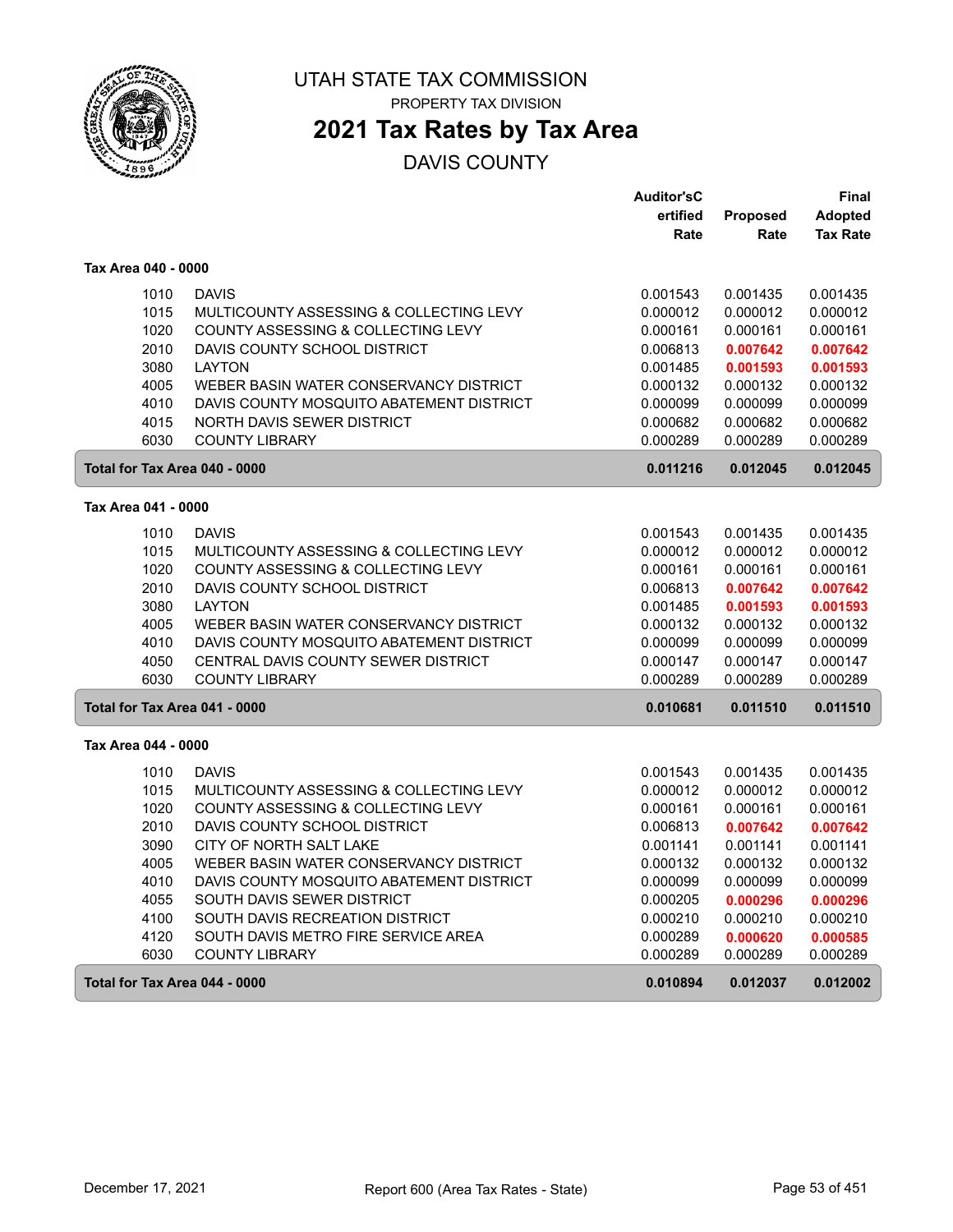

# **2021 Tax Rates by Tax Area**

|                               |                                                                                      | <b>Auditor'sC</b>    |                      | Final                |
|-------------------------------|--------------------------------------------------------------------------------------|----------------------|----------------------|----------------------|
|                               |                                                                                      | ertified             | Proposed             | <b>Adopted</b>       |
|                               |                                                                                      | Rate                 | Rate                 | <b>Tax Rate</b>      |
| Tax Area 045 - 0000           |                                                                                      |                      |                      |                      |
| 1010                          | <b>DAVIS</b>                                                                         | 0.001543             | 0.001435             | 0.001435             |
| 1015                          | MULTICOUNTY ASSESSING & COLLECTING LEVY                                              | 0.000012             | 0.000012             | 0.000012             |
| 1020                          | COUNTY ASSESSING & COLLECTING LEVY                                                   | 0.000161             | 0.000161             | 0.000161             |
| 2010                          | DAVIS COUNTY SCHOOL DISTRICT                                                         | 0.006813             | 0.007642             | 0.007642             |
| 3090                          | CITY OF NORTH SALT LAKE                                                              | 0.001141             | 0.001141             | 0.001141             |
| 4005                          | WEBER BASIN WATER CONSERVANCY DISTRICT                                               | 0.000132             | 0.000132             | 0.000132             |
| 4010                          | DAVIS COUNTY MOSQUITO ABATEMENT DISTRICT                                             | 0.000099             | 0.000099             | 0.000099             |
| 4030                          | SOUTH DAVIS WATER DISTRICT                                                           | 0.000159             | 0.000159             | 0.000159             |
| 4055                          | SOUTH DAVIS SEWER DISTRICT                                                           | 0.000205             | 0.000296             | 0.000296             |
| 4100                          | SOUTH DAVIS RECREATION DISTRICT                                                      | 0.000210             | 0.000210             | 0.000210             |
| 4120                          | SOUTH DAVIS METRO FIRE SERVICE AREA                                                  | 0.000289             | 0.000620             | 0.000585             |
| 6030                          | <b>COUNTY LIBRARY</b>                                                                | 0.000289             | 0.000289             | 0.000289             |
| Total for Tax Area 045 - 0000 |                                                                                      | 0.011053             | 0.012196             | 0.012161             |
| Tax Area 046 - 0000           |                                                                                      |                      |                      |                      |
| 1010                          | <b>DAVIS</b>                                                                         | 0.001543             | 0.001435             | 0.001435             |
| 1015                          | MULTICOUNTY ASSESSING & COLLECTING LEVY                                              | 0.000012             | 0.000012             | 0.000012             |
| 1020                          | COUNTY ASSESSING & COLLECTING LEVY                                                   | 0.000161             | 0.000161             | 0.000161             |
| 2010                          | DAVIS COUNTY SCHOOL DISTRICT                                                         | 0.006813             | 0.007642             | 0.007642             |
| 3100                          | <b>SOUTH WEBER</b>                                                                   | 0.001275             | 0.001522             | 0.001522             |
| 4005                          | WEBER BASIN WATER CONSERVANCY DISTRICT                                               | 0.000132             | 0.000132             | 0.000132             |
| 4010                          | DAVIS COUNTY MOSQUITO ABATEMENT DISTRICT                                             | 0.000099             | 0.000099             | 0.000099             |
| 4073                          | CENTRAL WEBER SEWER IMPROVEMENT DISTRICT                                             | 0.000503             | 0.000503             | 0.000503             |
| 6030                          | <b>COUNTY LIBRARY</b>                                                                | 0.000289             | 0.000289             | 0.000289             |
| Total for Tax Area 046 - 0000 |                                                                                      | 0.010827             | 0.011795             | 0.011795             |
| Tax Area 047 - 0000           |                                                                                      |                      |                      |                      |
|                               |                                                                                      |                      |                      |                      |
| 1010                          | <b>DAVIS</b>                                                                         | 0.001543             | 0.001435             | 0.001435             |
| 1015                          | MULTICOUNTY ASSESSING & COLLECTING LEVY                                              | 0.000012             | 0.000012             | 0.000012             |
| 1020                          | COUNTY ASSESSING & COLLECTING LEVY                                                   | 0.000161             | 0.000161             | 0.000161             |
| 2010                          | DAVIS COUNTY SCHOOL DISTRICT                                                         | 0.006813             | 0.007642             | 0.007642             |
| 3100                          | <b>SOUTH WEBER</b>                                                                   | 0.001275             | 0.001522             | 0.001522             |
| 4005                          | WEBER BASIN WATER CONSERVANCY DISTRICT                                               | 0.000132             | 0.000132             | 0.000132             |
| 4010                          | DAVIS COUNTY MOSQUITO ABATEMENT DISTRICT<br>CENTRAL WEBER SEWER IMPROVEMENT DISTRICT | 0.000099             | 0.000099             | 0.000099             |
| 4073<br>6030                  | <b>COUNTY LIBRARY</b>                                                                | 0.000503<br>0.000289 | 0.000503<br>0.000289 | 0.000503<br>0.000289 |
|                               |                                                                                      |                      |                      |                      |
| Total for Tax Area 047 - 0000 |                                                                                      | 0.010827             | 0.011795             | 0.011795             |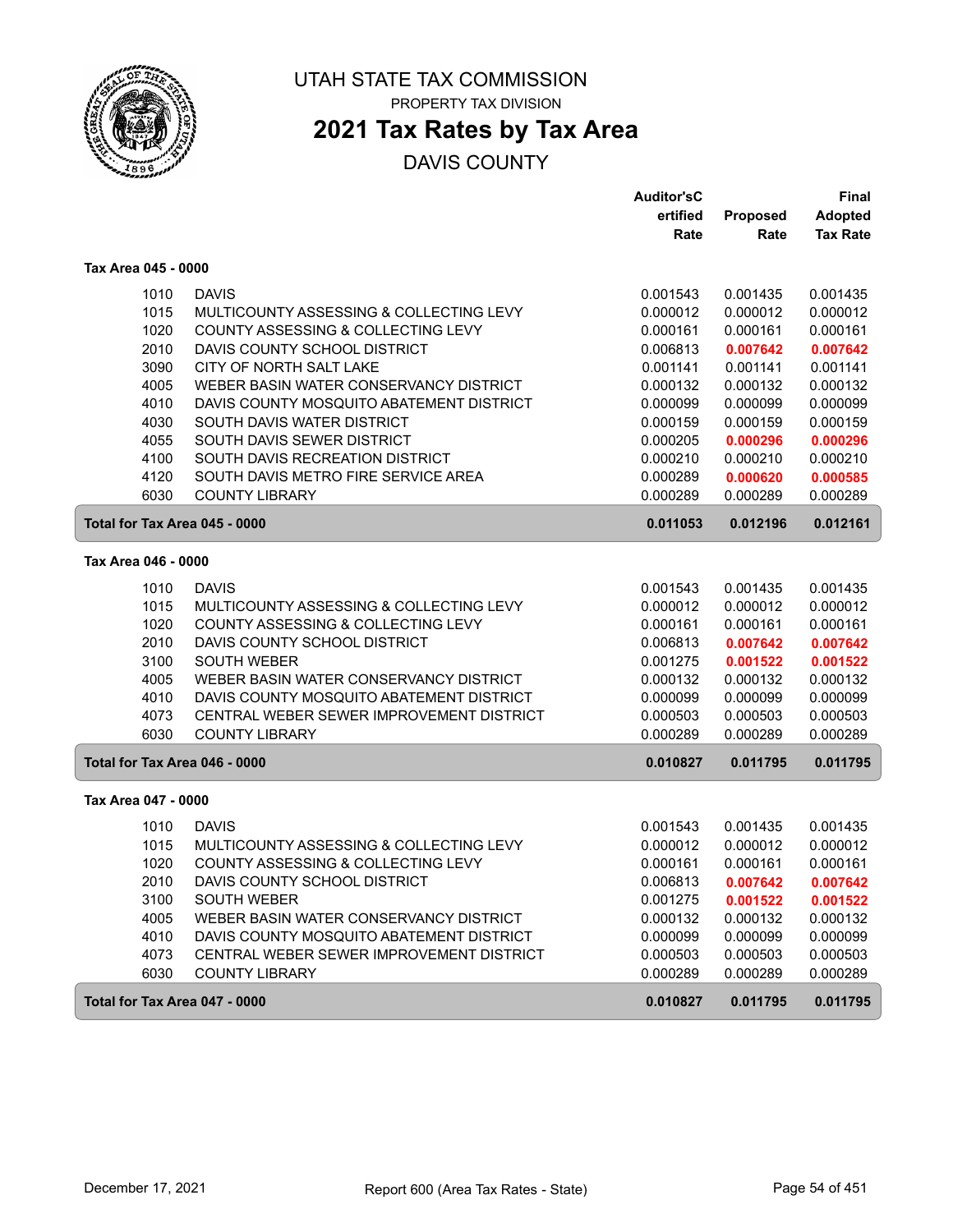

PROPERTY TAX DIVISION

#### **2021 Tax Rates by Tax Area**

|                               |                                                    | <b>Auditor'sC</b> |          | Final           |
|-------------------------------|----------------------------------------------------|-------------------|----------|-----------------|
|                               |                                                    | ertified          | Proposed | <b>Adopted</b>  |
|                               |                                                    | Rate              | Rate     | <b>Tax Rate</b> |
| Tax Area 048 - 0000           |                                                    |                   |          |                 |
|                               |                                                    |                   |          |                 |
| 1010                          | <b>DAVIS</b>                                       | 0.001543          | 0.001435 | 0.001435        |
| 1015                          | MULTICOUNTY ASSESSING & COLLECTING LEVY            | 0.000012          | 0.000012 | 0.000012        |
| 1020                          | COUNTY ASSESSING & COLLECTING LEVY                 | 0.000161          | 0.000161 | 0.000161        |
| 2010                          | DAVIS COUNTY SCHOOL DISTRICT                       | 0.006813          | 0.007642 | 0.007642        |
| 3100                          | <b>SOUTH WEBER</b>                                 | 0.001275          | 0.001522 | 0.001522        |
| 4005                          | WEBER BASIN WATER CONSERVANCY DISTRICT             | 0.000132          | 0.000132 | 0.000132        |
| 4010                          | DAVIS COUNTY MOSQUITO ABATEMENT DISTRICT           | 0.000099          | 0.000099 | 0.000099        |
| 6030                          | <b>COUNTY LIBRARY</b>                              | 0.000289          | 0.000289 | 0.000289        |
| Total for Tax Area 048 - 0000 |                                                    | 0.010324          | 0.011292 | 0.011292        |
| Tax Area 050 - 0000           |                                                    |                   |          |                 |
| 1010                          | <b>DAVIS</b>                                       | 0.001543          | 0.001435 | 0.001435        |
| 1015                          | MULTICOUNTY ASSESSING & COLLECTING LEVY            | 0.000012          | 0.000012 | 0.000012        |
| 1020                          | COUNTY ASSESSING & COLLECTING LEVY                 | 0.000161          | 0.000161 | 0.000161        |
| 2010                          | DAVIS COUNTY SCHOOL DISTRICT                       | 0.006813          | 0.007642 | 0.007642        |
| 3100                          | <b>SOUTH WEBER</b>                                 | 0.001275          | 0.001522 | 0.001522        |
| 4005                          | WEBER BASIN WATER CONSERVANCY DISTRICT             | 0.000132          | 0.000132 | 0.000132        |
| 4010                          | DAVIS COUNTY MOSQUITO ABATEMENT DISTRICT           | 0.000099          | 0.000099 | 0.000099        |
| 6030                          | <b>COUNTY LIBRARY</b>                              | 0.000289          | 0.000289 | 0.000289        |
| Total for Tax Area 050 - 0000 |                                                    | 0.010324          | 0.011292 | 0.011292        |
| Tax Area 051 - 0000           |                                                    |                   |          |                 |
|                               |                                                    |                   |          |                 |
| 1010                          | <b>DAVIS</b>                                       | 0.001543          | 0.001435 | 0.001435        |
| 1015                          | MULTICOUNTY ASSESSING & COLLECTING LEVY            | 0.000012          | 0.000012 | 0.000012        |
| 1020                          | COUNTY ASSESSING & COLLECTING LEVY                 | 0.000161          | 0.000161 | 0.000161        |
| 2010                          | DAVIS COUNTY SCHOOL DISTRICT                       | 0.006813          | 0.007642 | 0.007642        |
| 3110                          | <b>SUNSET</b>                                      | 0.000858          | 0.000858 | 0.000858        |
| 4005                          | WEBER BASIN WATER CONSERVANCY DISTRICT             | 0.000132          | 0.000132 | 0.000132        |
| 4010                          | DAVIS COUNTY MOSQUITO ABATEMENT DISTRICT           | 0.000099          | 0.000099 | 0.000099        |
| 4015                          | NORTH DAVIS SEWER DISTRICT                         | 0.000682          | 0.000682 | 0.000682        |
| 4110                          | NORTH DAVIS FIRE DISTRICT<br><b>COUNTY LIBRARY</b> | 0.001053          | 0.001540 | 0.001540        |
| 6030                          |                                                    | 0.000289          | 0.000289 | 0.000289        |
| Total for Tax Area 051 - 0000 |                                                    | 0.011642          | 0.012850 | 0.012850        |
| Tax Area 053 - 0000           |                                                    |                   |          |                 |
| 1010                          | <b>DAVIS</b>                                       | 0.001543          | 0.001435 | 0.001435        |
| 1015                          | MULTICOUNTY ASSESSING & COLLECTING LEVY            | 0.000012          | 0.000012 | 0.000012        |
| 1020                          | COUNTY ASSESSING & COLLECTING LEVY                 | 0.000161          | 0.000161 | 0.000161        |
| 2010                          | DAVIS COUNTY SCHOOL DISTRICT                       | 0.006813          | 0.007642 | 0.007642        |
| 3120                          | <b>SYRACUSE</b>                                    | 0.001416          | 0.001653 | 0.001653        |
| 4005                          | WEBER BASIN WATER CONSERVANCY DISTRICT             | 0.000132          | 0.000132 | 0.000132        |
| 4010                          | DAVIS COUNTY MOSQUITO ABATEMENT DISTRICT           | 0.000099          | 0.000099 | 0.000099        |
| 6030                          | <b>COUNTY LIBRARY</b>                              | 0.000289          | 0.000289 | 0.000289        |
| Total for Tax Area 053 - 0000 |                                                    | 0.010465          | 0.011423 | 0.011423        |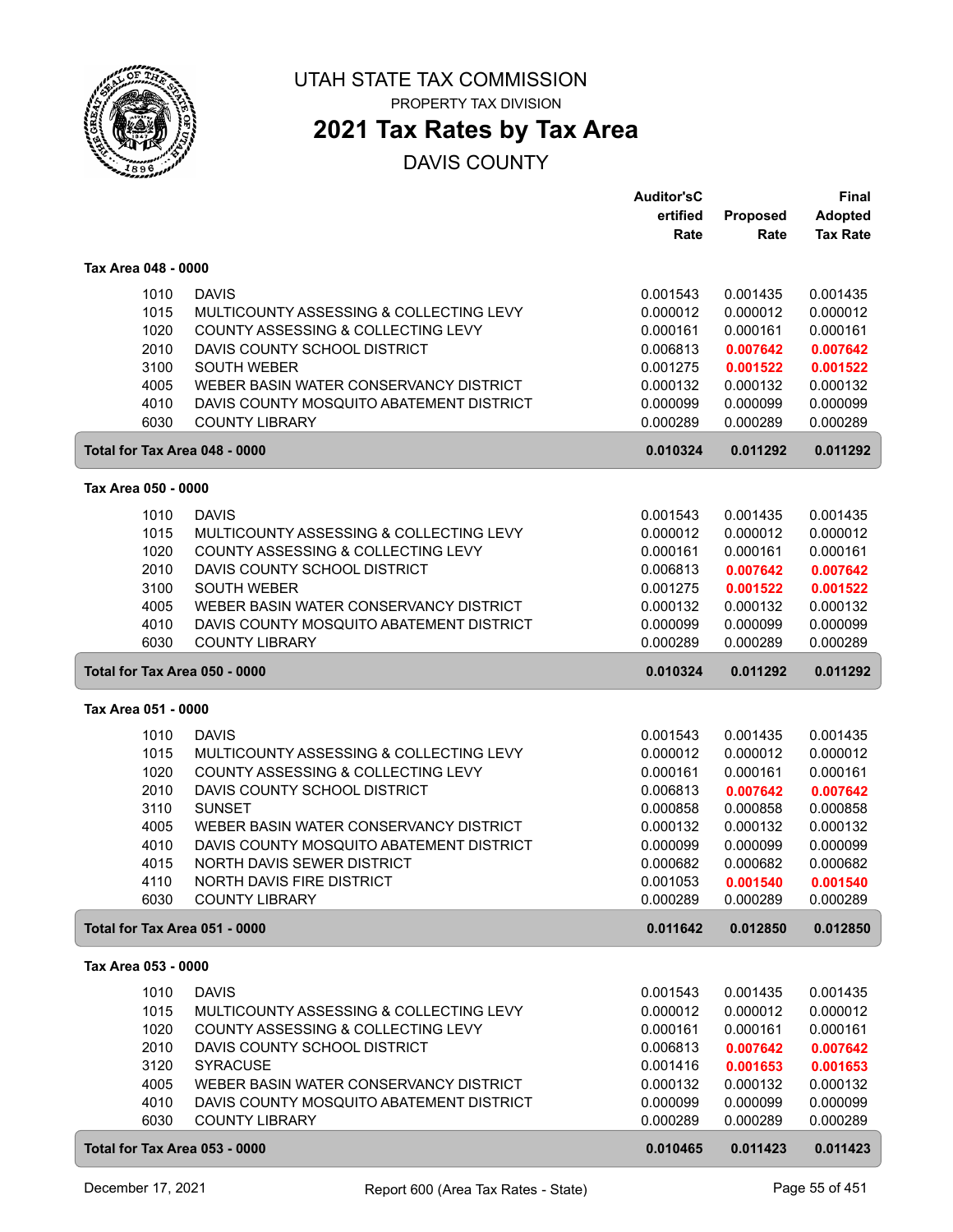

PROPERTY TAX DIVISION

### **2021 Tax Rates by Tax Area**

|                               |                                          | <b>Auditor'sC</b> |          | Final           |
|-------------------------------|------------------------------------------|-------------------|----------|-----------------|
|                               |                                          | ertified          | Proposed | <b>Adopted</b>  |
|                               |                                          | Rate              | Rate     | <b>Tax Rate</b> |
| Tax Area 054 - 0000           |                                          |                   |          |                 |
| 1010                          | <b>DAVIS</b>                             | 0.001543          | 0.001435 | 0.001435        |
| 1015                          | MULTICOUNTY ASSESSING & COLLECTING LEVY  | 0.000012          | 0.000012 | 0.000012        |
| 1020                          | COUNTY ASSESSING & COLLECTING LEVY       | 0.000161          | 0.000161 | 0.000161        |
| 2010                          | DAVIS COUNTY SCHOOL DISTRICT             | 0.006813          | 0.007642 | 0.007642        |
| 3120                          | <b>SYRACUSE</b>                          | 0.001416          | 0.001653 | 0.001653        |
| 4005                          | WEBER BASIN WATER CONSERVANCY DISTRICT   | 0.000132          | 0.000132 | 0.000132        |
| 4010                          | DAVIS COUNTY MOSQUITO ABATEMENT DISTRICT | 0.000099          | 0.000099 | 0.000099        |
| 4015                          | NORTH DAVIS SEWER DISTRICT               | 0.000682          | 0.000682 | 0.000682        |
| 6030                          | <b>COUNTY LIBRARY</b>                    | 0.000289          | 0.000289 | 0.000289        |
| Total for Tax Area 054 - 0000 |                                          | 0.011147          | 0.012105 | 0.012105        |
| Tax Area 057 - 0000           |                                          |                   |          |                 |
| 1010                          | <b>DAVIS</b>                             | 0.001543          | 0.001435 | 0.001435        |
| 1015                          | MULTICOUNTY ASSESSING & COLLECTING LEVY  | 0.000012          | 0.000012 | 0.000012        |
| 1020                          | COUNTY ASSESSING & COLLECTING LEVY       | 0.000161          | 0.000161 | 0.000161        |
| 2010                          | DAVIS COUNTY SCHOOL DISTRICT             | 0.006813          | 0.007642 | 0.007642        |
| 3130                          | <b>WEST BOUNTIFUL</b>                    | 0.001301          | 0.001301 | 0.001301        |
| 4005                          | WEBER BASIN WATER CONSERVANCY DISTRICT   | 0.000132          | 0.000132 | 0.000132        |
| 4010                          | DAVIS COUNTY MOSQUITO ABATEMENT DISTRICT | 0.000099          | 0.000099 | 0.000099        |
| 4055                          | SOUTH DAVIS SEWER DISTRICT               | 0.000205          | 0.000296 | 0.000296        |
| 4100                          | SOUTH DAVIS RECREATION DISTRICT          | 0.000210          | 0.000210 | 0.000210        |
| 4120                          | SOUTH DAVIS METRO FIRE SERVICE AREA      | 0.000289          | 0.000620 | 0.000585        |
| 6030                          | <b>COUNTY LIBRARY</b>                    | 0.000289          | 0.000289 | 0.000289        |
| Total for Tax Area 057 - 0000 |                                          | 0.011054          | 0.012197 | 0.012162        |
| Tax Area 058 - 0000           |                                          |                   |          |                 |
| 1010                          | <b>DAVIS</b>                             | 0.001543          | 0.001435 | 0.001435        |
| 1015                          | MULTICOUNTY ASSESSING & COLLECTING LEVY  | 0.000012          | 0.000012 | 0.000012        |
| 1020                          | COUNTY ASSESSING & COLLECTING LEVY       | 0.000161          | 0.000161 | 0.000161        |
| 2010                          | DAVIS COUNTY SCHOOL DISTRICT             | 0.006813          | 0.007642 | 0.007642        |
| 3130                          | <b>WEST BOUNTIFUL</b>                    | 0.001301          | 0.001301 | 0.001301        |
| 4005                          | WEBER BASIN WATER CONSERVANCY DISTRICT   | 0.000132          | 0.000132 | 0.000132        |
| 4010                          | DAVIS COUNTY MOSQUITO ABATEMENT DISTRICT | 0.000099          | 0.000099 | 0.000099        |
| 4020                          | <b>BOUNTIFUL IRRIGATION DISTRICT</b>     | 0.000078          | 0.000078 | 0.000078        |
| 4055                          | SOUTH DAVIS SEWER DISTRICT               | 0.000205          | 0.000296 | 0.000296        |
| 4100                          | SOUTH DAVIS RECREATION DISTRICT          | 0.000210          | 0.000210 | 0.000210        |
| 4120                          | SOUTH DAVIS METRO FIRE SERVICE AREA      | 0.000289          | 0.000620 | 0.000585        |
| 6030                          | <b>COUNTY LIBRARY</b>                    | 0.000289          | 0.000289 | 0.000289        |
| Total for Tax Area 058 - 0000 |                                          | 0.011132          | 0.012275 | 0.012240        |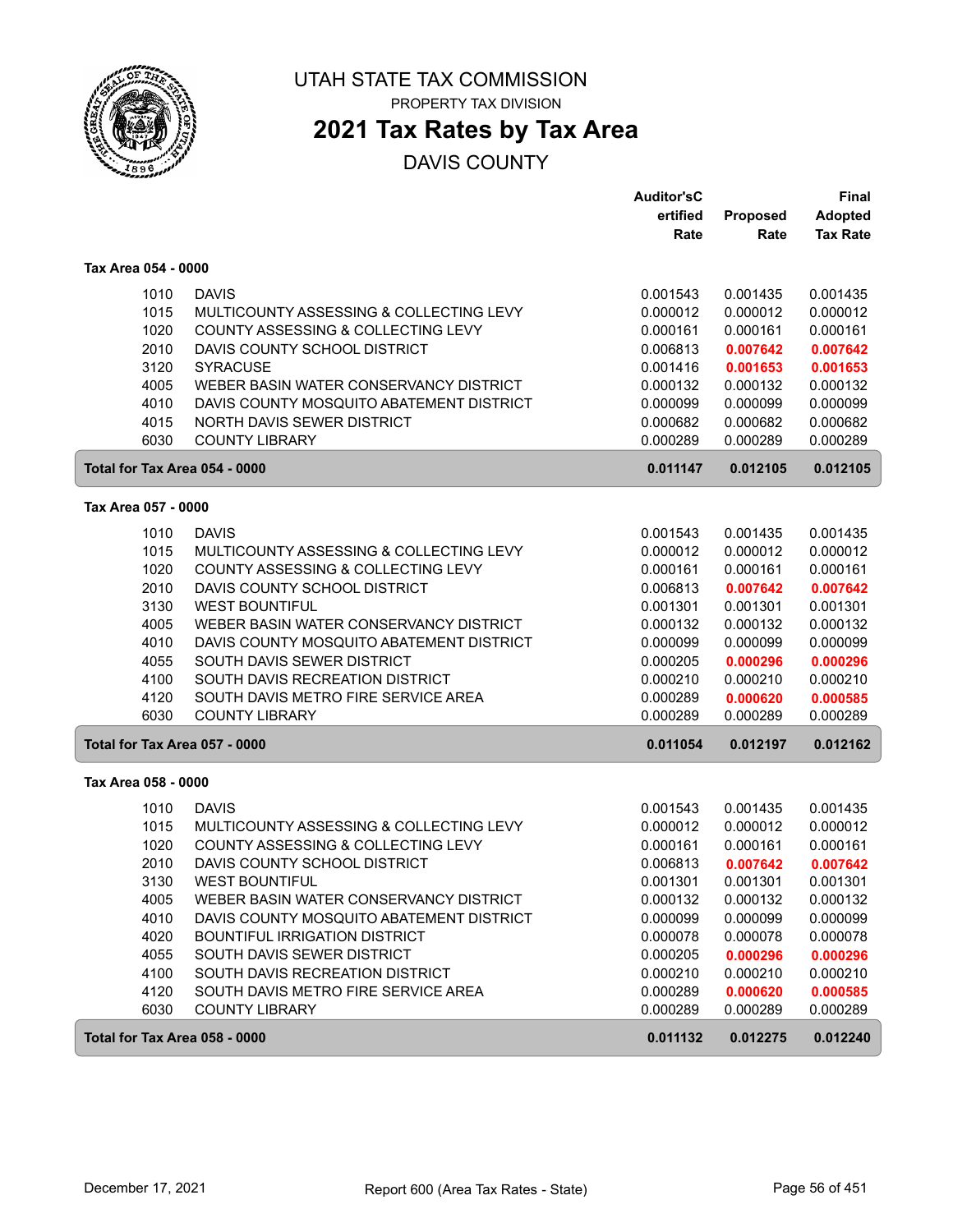

PROPERTY TAX DIVISION

# **2021 Tax Rates by Tax Area**

|                     |                                          | <b>Auditor'sC</b> |          | Final           |
|---------------------|------------------------------------------|-------------------|----------|-----------------|
|                     |                                          | ertified          | Proposed | <b>Adopted</b>  |
|                     |                                          | Rate              | Rate     | <b>Tax Rate</b> |
| Tax Area 063 - 0000 |                                          |                   |          |                 |
| 1010                | <b>DAVIS</b>                             | 0.001543          | 0.001435 | 0.001435        |
| 1015                | MULTICOUNTY ASSESSING & COLLECTING LEVY  | 0.000012          | 0.000012 | 0.000012        |
| 1020                | COUNTY ASSESSING & COLLECTING LEVY       | 0.000161          | 0.000161 | 0.000161        |
| 2010                | DAVIS COUNTY SCHOOL DISTRICT             | 0.006813          | 0.007642 | 0.007642        |
| 3140                | <b>WEST POINT</b>                        | 0.000792          | 0.000910 | 0.000831        |
| 4005                | WEBER BASIN WATER CONSERVANCY DISTRICT   | 0.000132          | 0.000132 | 0.000132        |
| 4010                | DAVIS COUNTY MOSQUITO ABATEMENT DISTRICT | 0.000099          | 0.000099 | 0.000099        |
| 4015                | NORTH DAVIS SEWER DISTRICT               | 0.000682          | 0.000682 | 0.000682        |
| 4110                | NORTH DAVIS FIRE DISTRICT                | 0.001053          | 0.001540 | 0.001540        |
| 6030                | <b>COUNTY LIBRARY</b>                    | 0.000289          | 0.000289 | 0.000289        |
|                     | Total for Tax Area 063 - 0000            | 0.011576          | 0.012902 | 0.012823        |
| Tax Area 064 - 0000 |                                          |                   |          |                 |
| 1010                | <b>DAVIS</b>                             | 0.001543          | 0.001435 | 0.001435        |
| 1015                | MULTICOUNTY ASSESSING & COLLECTING LEVY  | 0.000012          | 0.000012 | 0.000012        |
| 1020                | COUNTY ASSESSING & COLLECTING LEVY       | 0.000161          | 0.000161 | 0.000161        |
| 2010                | DAVIS COUNTY SCHOOL DISTRICT             | 0.006813          | 0.007642 | 0.007642        |
| 3140                | <b>WEST POINT</b>                        | 0.000792          | 0.000910 | 0.000831        |
| 4005                | WEBER BASIN WATER CONSERVANCY DISTRICT   | 0.000132          | 0.000132 | 0.000132        |
| 4010                | DAVIS COUNTY MOSQUITO ABATEMENT DISTRICT | 0.000099          | 0.000099 | 0.000099        |
| 4015                | NORTH DAVIS SEWER DISTRICT               | 0.000682          | 0.000682 | 0.000682        |
| 4075                | <b>HOOPER WATER IMPROVEMENT DISTRICT</b> | 0.000246          | 0.000246 | 0.000246        |
| 4110                | NORTH DAVIS FIRE DISTRICT                | 0.001053          | 0.001540 | 0.001540        |
| 6030                | <b>COUNTY LIBRARY</b>                    | 0.000289          | 0.000289 | 0.000289        |
|                     | Total for Tax Area 064 - 0000            | 0.011822          | 0.013148 | 0.013069        |
| Tax Area 065 - 0000 |                                          |                   |          |                 |
| 1010                | <b>DAVIS</b>                             | 0.001543          | 0.001435 | 0.001435        |
| 1015                | MULTICOUNTY ASSESSING & COLLECTING LEVY  | 0.000012          | 0.000012 | 0.000012        |
| 1020                | COUNTY ASSESSING & COLLECTING LEVY       | 0.000161          | 0.000161 | 0.000161        |
| 2010                | DAVIS COUNTY SCHOOL DISTRICT             | 0.006813          | 0.007642 | 0.007642        |
| 3140                | <b>WEST POINT</b>                        | 0.000792          | 0.000910 | 0.000831        |
| 4005                | WEBER BASIN WATER CONSERVANCY DISTRICT   | 0.000132          | 0.000132 | 0.000132        |
| 4010                | DAVIS COUNTY MOSQUITO ABATEMENT DISTRICT | 0.000099          | 0.000099 | 0.000099        |
| 4110                | NORTH DAVIS FIRE DISTRICT                | 0.001053          | 0.001540 | 0.001540        |
| 6030                | <b>COUNTY LIBRARY</b>                    | 0.000289          | 0.000289 | 0.000289        |
|                     | Total for Tax Area 065 - 0000            | 0.010894          | 0.012220 | 0.012141        |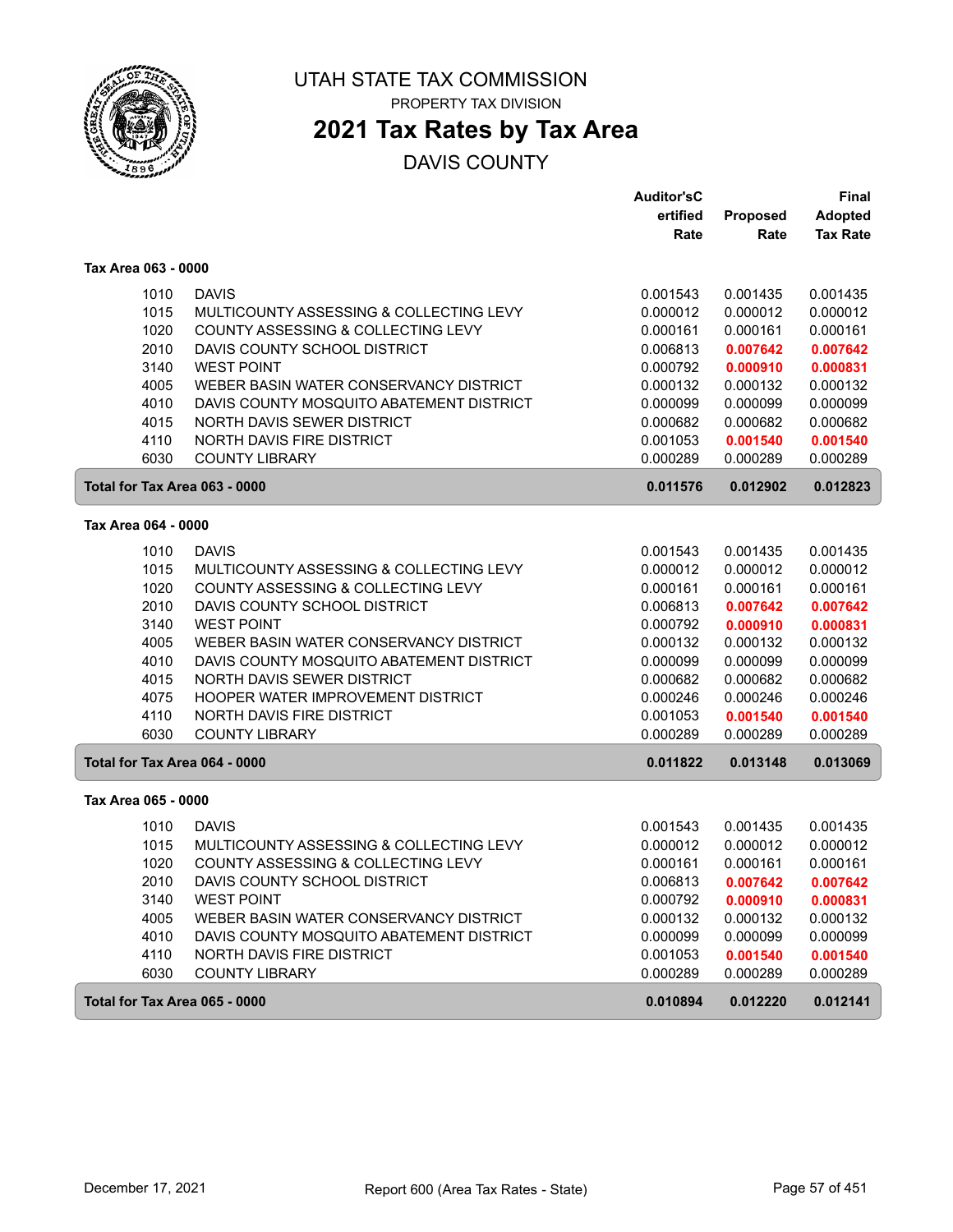

PROPERTY TAX DIVISION

# **2021 Tax Rates by Tax Area**

|                               |                                                               | <b>Auditor'sC</b><br>ertified | Proposed             | Final<br><b>Adopted</b> |
|-------------------------------|---------------------------------------------------------------|-------------------------------|----------------------|-------------------------|
|                               |                                                               | Rate                          | Rate                 | <b>Tax Rate</b>         |
| Tax Area 066 - 0000           |                                                               |                               |                      |                         |
| 1010                          | <b>DAVIS</b>                                                  | 0.001543                      | 0.001435             | 0.001435                |
| 1015                          | MULTICOUNTY ASSESSING & COLLECTING LEVY                       | 0.000012                      | 0.000012             | 0.000012                |
| 1020                          | COUNTY ASSESSING & COLLECTING LEVY                            | 0.000161                      | 0.000161             | 0.000161                |
| 2010                          | DAVIS COUNTY SCHOOL DISTRICT                                  | 0.006813                      | 0.007642             | 0.007642                |
| 3140<br>4005                  | <b>WEST POINT</b><br>WEBER BASIN WATER CONSERVANCY DISTRICT   | 0.000792<br>0.000132          | 0.000910             | 0.000831                |
| 4010                          | DAVIS COUNTY MOSQUITO ABATEMENT DISTRICT                      | 0.000099                      | 0.000132<br>0.000099 | 0.000132<br>0.000099    |
| 4075                          | HOOPER WATER IMPROVEMENT DISTRICT                             | 0.000246                      | 0.000246             | 0.000246                |
| 4110                          | NORTH DAVIS FIRE DISTRICT                                     | 0.001053                      | 0.001540             | 0.001540                |
| 6030                          | <b>COUNTY LIBRARY</b>                                         | 0.000289                      | 0.000289             | 0.000289                |
| Total for Tax Area 066 - 0000 |                                                               | 0.011140                      | 0.012466             | 0.012387                |
| Tax Area 070 - 0000           |                                                               |                               |                      |                         |
| 1010                          | <b>DAVIS</b>                                                  | 0.001543                      | 0.001435             | 0.001435                |
| 1015                          | MULTICOUNTY ASSESSING & COLLECTING LEVY                       | 0.000012                      | 0.000012             | 0.000012                |
| 1020                          | COUNTY ASSESSING & COLLECTING LEVY                            | 0.000161                      | 0.000161             | 0.000161                |
| 2010                          | DAVIS COUNTY SCHOOL DISTRICT                                  | 0.006813                      | 0.007642             | 0.007642                |
| 3150                          | <b>WOODS CROSS CITY</b>                                       | 0.000811                      | 0.000811             | 0.000811                |
| 4005                          | WEBER BASIN WATER CONSERVANCY DISTRICT                        | 0.000132                      | 0.000132             | 0.000132                |
| 4010                          | DAVIS COUNTY MOSQUITO ABATEMENT DISTRICT                      | 0.000099                      | 0.000099             | 0.000099                |
| 4055<br>4100                  | SOUTH DAVIS SEWER DISTRICT<br>SOUTH DAVIS RECREATION DISTRICT | 0.000205<br>0.000210          | 0.000296<br>0.000210 | 0.000296<br>0.000210    |
| 4120                          | SOUTH DAVIS METRO FIRE SERVICE AREA                           | 0.000289                      | 0.000620             | 0.000585                |
| 6030                          | <b>COUNTY LIBRARY</b>                                         | 0.000289                      | 0.000289             | 0.000289                |
| Total for Tax Area 070 - 0000 |                                                               | 0.010564                      | 0.011707             | 0.011672                |
| Tax Area 071 - 0000           |                                                               |                               |                      |                         |
| 1010                          | <b>DAVIS</b>                                                  | 0.001543                      | 0.001435             | 0.001435                |
| 1015                          | MULTICOUNTY ASSESSING & COLLECTING LEVY                       | 0.000012                      | 0.000012             | 0.000012                |
| 1020                          | COUNTY ASSESSING & COLLECTING LEVY                            | 0.000161                      | 0.000161             | 0.000161                |
| 2010                          | DAVIS COUNTY SCHOOL DISTRICT                                  | 0.006813                      | 0.007642             | 0.007642                |
| 3150                          | WOODS CROSS CITY                                              | 0.000811                      | 0.000811             | 0.000811                |
| 4005                          | WEBER BASIN WATER CONSERVANCY DISTRICT                        | 0.000132                      | 0.000132             | 0.000132                |
| 4010                          | DAVIS COUNTY MOSQUITO ABATEMENT DISTRICT                      | 0.000099                      | 0.000099             | 0.000099                |
| 4020                          | BOUNTIFUL IRRIGATION DISTRICT                                 | 0.000078                      | 0.000078             | 0.000078                |
| 4055<br>4100                  | SOUTH DAVIS SEWER DISTRICT<br>SOUTH DAVIS RECREATION DISTRICT | 0.000205<br>0.000210          | 0.000296<br>0.000210 | 0.000296<br>0.000210    |
| 4120                          | SOUTH DAVIS METRO FIRE SERVICE AREA                           | 0.000289                      | 0.000620             | 0.000585                |
| 6030                          | <b>COUNTY LIBRARY</b>                                         | 0.000289                      | 0.000289             | 0.000289                |
| Total for Tax Area 071 - 0000 |                                                               | 0.010642                      | 0.011785             | 0.011750                |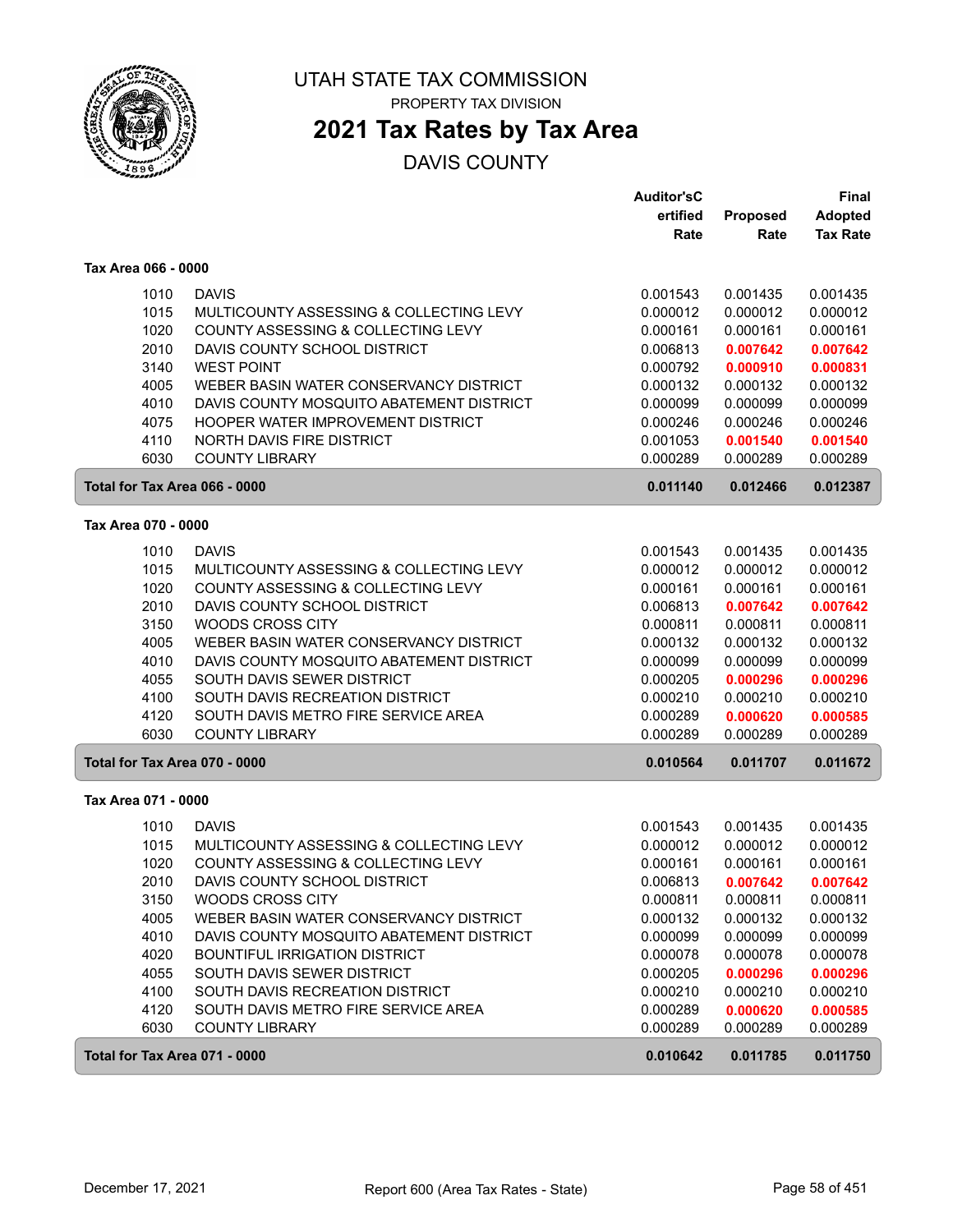

### **2021 Tax Rates by Tax Area**

|                               |                                          | <b>Auditor'sC</b>    |                      | <b>Final</b>         |
|-------------------------------|------------------------------------------|----------------------|----------------------|----------------------|
|                               |                                          | ertified             | <b>Proposed</b>      | <b>Adopted</b>       |
|                               |                                          | Rate                 | Rate                 | <b>Tax Rate</b>      |
| Tax Area 072 - 0000           |                                          |                      |                      |                      |
| 1010                          | <b>DAVIS</b>                             | 0.001543             | 0.001435             | 0.001435             |
| 1015                          | MULTICOUNTY ASSESSING & COLLECTING LEVY  | 0.000012             | 0.000012             | 0.000012             |
| 1020                          | COUNTY ASSESSING & COLLECTING LEVY       | 0.000161             | 0.000161             | 0.000161             |
| 2010                          | DAVIS COUNTY SCHOOL DISTRICT             | 0.006813             | 0.007642             | 0.007642             |
| 3150                          | <b>WOODS CROSS CITY</b>                  | 0.000811             | 0.000811             | 0.000811             |
| 4005                          | WEBER BASIN WATER CONSERVANCY DISTRICT   | 0.000132             | 0.000132             | 0.000132             |
| 4010                          | DAVIS COUNTY MOSQUITO ABATEMENT DISTRICT | 0.000099             | 0.000099             | 0.000099             |
| 4020                          | BOUNTIFUL IRRIGATION DISTRICT            | 0.000078             | 0.000078             | 0.000078             |
| 4030                          | SOUTH DAVIS WATER DISTRICT               | 0.000159             | 0.000159             | 0.000159             |
| 4055                          | SOUTH DAVIS SEWER DISTRICT               | 0.000205             | 0.000296             | 0.000296             |
| 4100                          | SOUTH DAVIS RECREATION DISTRICT          | 0.000210             | 0.000210             | 0.000210             |
| 4120                          | SOUTH DAVIS METRO FIRE SERVICE AREA      | 0.000289             | 0.000620             | 0.000585             |
| 6030                          | <b>COUNTY LIBRARY</b>                    | 0.000289             | 0.000289             | 0.000289             |
| Total for Tax Area 072 - 0000 |                                          | 0.010801             | 0.011944             | 0.011909             |
| Tax Area 073 - 0000           |                                          |                      |                      |                      |
|                               | <b>DAVIS</b>                             |                      |                      |                      |
| 1010                          | MULTICOUNTY ASSESSING & COLLECTING LEVY  | 0.001543             | 0.001435             | 0.001435             |
| 1015<br>1020                  | COUNTY ASSESSING & COLLECTING LEVY       | 0.000012             | 0.000012             | 0.000012             |
| 2010                          | DAVIS COUNTY SCHOOL DISTRICT             | 0.000161<br>0.006813 | 0.000161<br>0.007642 | 0.000161<br>0.007642 |
| 3150                          | <b>WOODS CROSS CITY</b>                  | 0.000811             | 0.000811             | 0.000811             |
| 4005                          | WEBER BASIN WATER CONSERVANCY DISTRICT   | 0.000132             | 0.000132             | 0.000132             |
| 4010                          | DAVIS COUNTY MOSQUITO ABATEMENT DISTRICT | 0.000099             | 0.000099             | 0.000099             |
| 4030                          | SOUTH DAVIS WATER DISTRICT               | 0.000159             | 0.000159             | 0.000159             |
| 4055                          | SOUTH DAVIS SEWER DISTRICT               | 0.000205             | 0.000296             | 0.000296             |
| 4100                          | SOUTH DAVIS RECREATION DISTRICT          | 0.000210             | 0.000210             | 0.000210             |
| 4120                          | SOUTH DAVIS METRO FIRE SERVICE AREA      | 0.000289             | 0.000620             | 0.000585             |
| 6030                          | <b>COUNTY LIBRARY</b>                    | 0.000289             | 0.000289             | 0.000289             |
| Total for Tax Area 073 - 0000 |                                          | 0.010723             | 0.011866             | 0.011831             |
| Tax Area 077 - 0000           |                                          |                      |                      |                      |
|                               |                                          |                      |                      |                      |
| 1010                          | <b>DAVIS</b>                             | 0.001543             | 0.001435             | 0.001435             |
| 1015                          | MULTICOUNTY ASSESSING & COLLECTING LEVY  | 0.000012             | 0.000012             | 0.000012             |
| 1020                          | COUNTY ASSESSING & COLLECTING LEVY       | 0.000161             | 0.000161             | 0.000161             |
| 2010                          | DAVIS COUNTY SCHOOL DISTRICT             | 0.006813             | 0.007642             | 0.007642             |
| 4005                          | WEBER BASIN WATER CONSERVANCY DISTRICT   | 0.000132             | 0.000132             | 0.000132             |
| 4010                          | DAVIS COUNTY MOSQUITO ABATEMENT DISTRICT | 0.000099             | 0.000099             | 0.000099             |
| 4040                          | DAVIS COUNTY SERVICE AREA #1             | 0.000761             | 0.000761             | 0.000761             |
| 4050                          | CENTRAL DAVIS COUNTY SEWER DISTRICT      | 0.000147             | 0.000147             | 0.000147             |
| 6030                          | <b>COUNTY LIBRARY</b>                    | 0.000289             | 0.000289             | 0.000289             |
| Total for Tax Area 077 - 0000 |                                          | 0.009957             | 0.010678             | 0.010678             |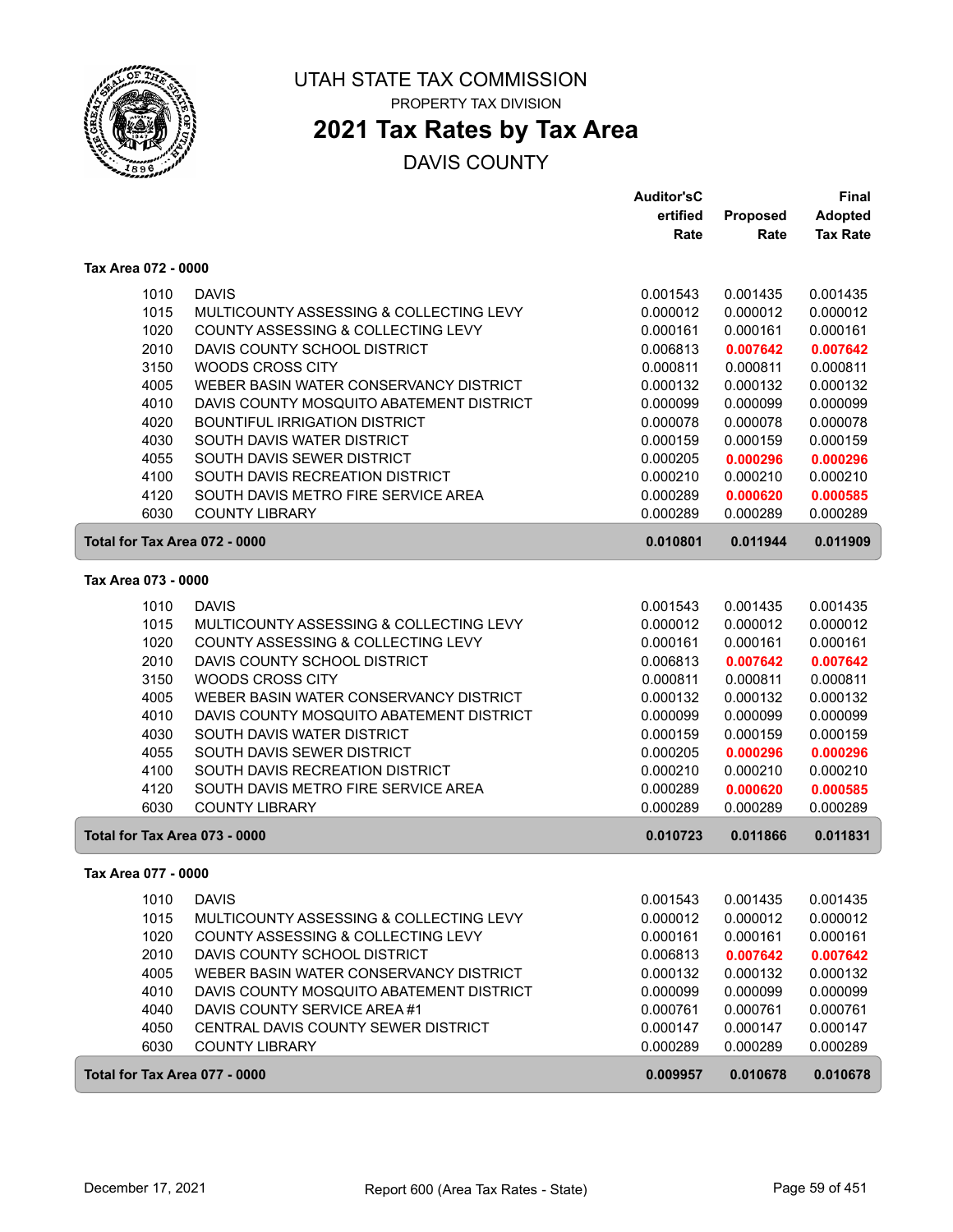

# **2021 Tax Rates by Tax Area**

|                               |                                          | <b>Auditor'sC</b> |                 | Final           |
|-------------------------------|------------------------------------------|-------------------|-----------------|-----------------|
|                               |                                          | ertified          | <b>Proposed</b> | <b>Adopted</b>  |
|                               |                                          | Rate              | Rate            | <b>Tax Rate</b> |
| Tax Area 078 - 0000           |                                          |                   |                 |                 |
| 1010                          | <b>DAVIS</b>                             | 0.001543          | 0.001435        | 0.001435        |
| 1015                          | MULTICOUNTY ASSESSING & COLLECTING LEVY  | 0.000012          | 0.000012        | 0.000012        |
| 1020                          | COUNTY ASSESSING & COLLECTING LEVY       | 0.000161          | 0.000161        | 0.000161        |
| 2010                          | DAVIS COUNTY SCHOOL DISTRICT             | 0.006813          | 0.007642        | 0.007642        |
| 4005                          | WEBER BASIN WATER CONSERVANCY DISTRICT   | 0.000132          | 0.000132        | 0.000132        |
| 4010                          | DAVIS COUNTY MOSQUITO ABATEMENT DISTRICT | 0.000099          | 0.000099        | 0.000099        |
| 4040                          | DAVIS COUNTY SERVICE AREA #1             | 0.000761          | 0.000761        | 0.000761        |
| 4055                          | SOUTH DAVIS SEWER DISTRICT               | 0.000205          | 0.000296        | 0.000296        |
| 4120                          | SOUTH DAVIS METRO FIRE SERVICE AREA      | 0.000289          | 0.000620        | 0.000585        |
| 6030                          | <b>COUNTY LIBRARY</b>                    | 0.000289          | 0.000289        | 0.000289        |
| Total for Tax Area 078 - 0000 |                                          | 0.010304          | 0.011447        | 0.011412        |
| Tax Area 079 - 0000           |                                          |                   |                 |                 |
| 1010                          | <b>DAVIS</b>                             | 0.001543          | 0.001435        | 0.001435        |
| 1015                          | MULTICOUNTY ASSESSING & COLLECTING LEVY  | 0.000012          | 0.000012        | 0.000012        |
| 1020                          | COUNTY ASSESSING & COLLECTING LEVY       | 0.000161          | 0.000161        | 0.000161        |
| 2010                          | DAVIS COUNTY SCHOOL DISTRICT             | 0.006813          | 0.007642        | 0.007642        |
| 4005                          | WEBER BASIN WATER CONSERVANCY DISTRICT   | 0.000132          | 0.000132        | 0.000132        |
| 4010                          | DAVIS COUNTY MOSQUITO ABATEMENT DISTRICT | 0.000099          | 0.000099        | 0.000099        |
| 4055                          | SOUTH DAVIS SEWER DISTRICT               | 0.000205          | 0.000296        | 0.000296        |
| 4100                          | SOUTH DAVIS RECREATION DISTRICT          | 0.000210          | 0.000210        | 0.000210        |
| 4120                          | SOUTH DAVIS METRO FIRE SERVICE AREA      | 0.000289          | 0.000620        | 0.000585        |
| 6030                          | <b>COUNTY LIBRARY</b>                    | 0.000289          | 0.000289        | 0.000289        |
| Total for Tax Area 079 - 0000 |                                          | 0.009753          | 0.010896        | 0.010861        |
| Tax Area 080 - 0000           |                                          |                   |                 |                 |
| 1010                          | <b>DAVIS</b>                             | 0.001543          | 0.001435        | 0.001435        |
| 1015                          | MULTICOUNTY ASSESSING & COLLECTING LEVY  | 0.000012          | 0.000012        | 0.000012        |
| 1020                          | COUNTY ASSESSING & COLLECTING LEVY       | 0.000161          | 0.000161        | 0.000161        |
| 2010                          | DAVIS COUNTY SCHOOL DISTRICT             | 0.006813          | 0.007642        | 0.007642        |
| 4005                          | WEBER BASIN WATER CONSERVANCY DISTRICT   | 0.000132          | 0.000132        | 0.000132        |
| 4010                          | DAVIS COUNTY MOSQUITO ABATEMENT DISTRICT | 0.000099          | 0.000099        | 0.000099        |
| 4040                          | DAVIS COUNTY SERVICE AREA #1             | 0.000761          | 0.000761        | 0.000761        |
| 4075                          | <b>HOOPER WATER IMPROVEMENT DISTRICT</b> | 0.000246          | 0.000246        | 0.000246        |
| 6030                          | <b>COUNTY LIBRARY</b>                    | 0.000289          | 0.000289        | 0.000289        |
| Total for Tax Area 080 - 0000 |                                          | 0.010056          | 0.010777        | 0.010777        |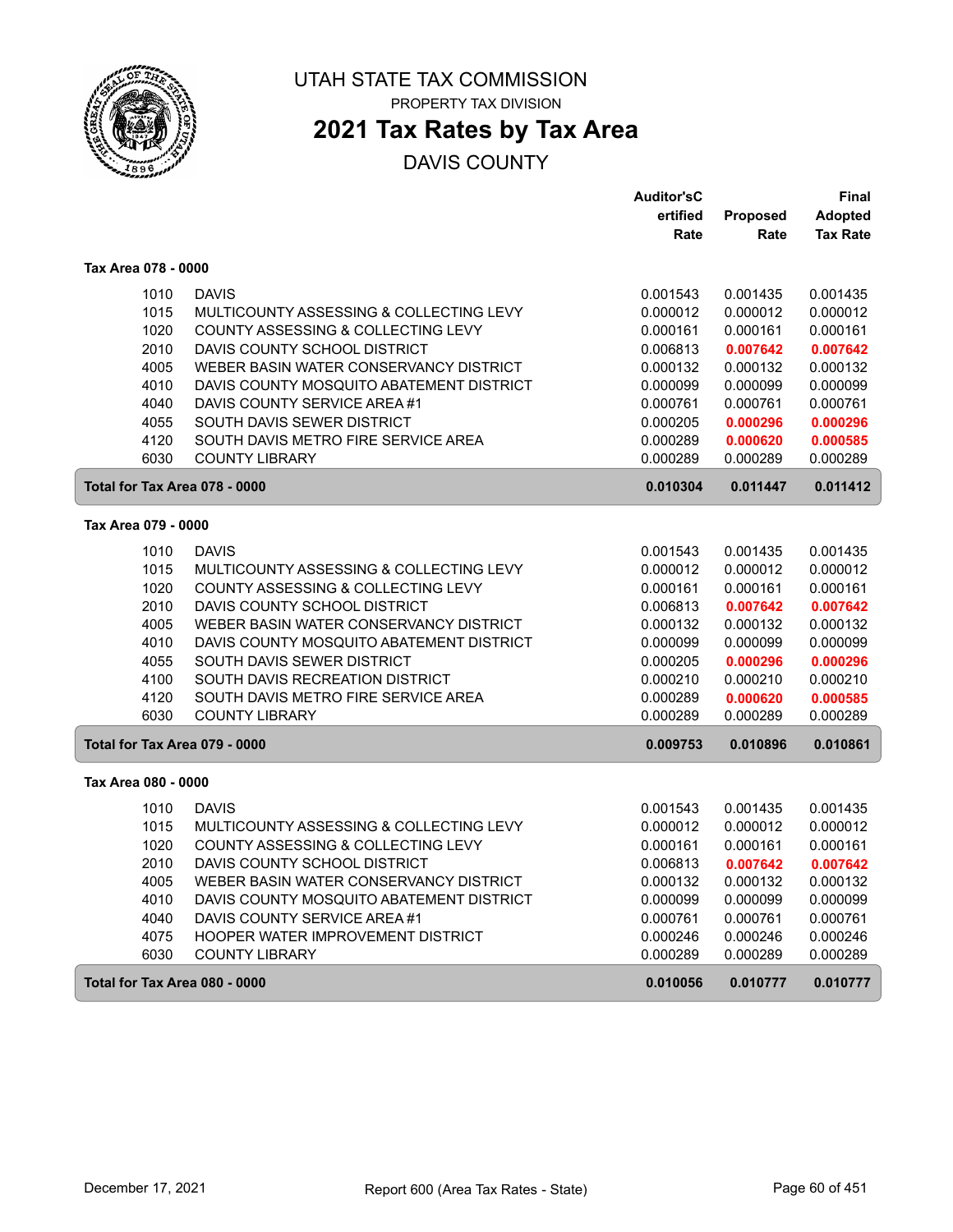

### **2021 Tax Rates by Tax Area**

|                               |                                          | <b>Auditor'sC</b> |          | Final           |
|-------------------------------|------------------------------------------|-------------------|----------|-----------------|
|                               |                                          | ertified          | Proposed | Adopted         |
|                               |                                          | Rate              | Rate     | <b>Tax Rate</b> |
| Tax Area 081 - 0000           |                                          |                   |          |                 |
| 1010                          | <b>DAVIS</b>                             | 0.001543          | 0.001435 | 0.001435        |
| 1015                          | MULTICOUNTY ASSESSING & COLLECTING LEVY  | 0.000012          | 0.000012 | 0.000012        |
| 1020                          | COUNTY ASSESSING & COLLECTING LEVY       | 0.000161          | 0.000161 | 0.000161        |
| 2010                          | DAVIS COUNTY SCHOOL DISTRICT             | 0.006813          | 0.007642 | 0.007642        |
| 4005                          | WEBER BASIN WATER CONSERVANCY DISTRICT   | 0.000132          | 0.000132 | 0.000132        |
| 4010                          | DAVIS COUNTY MOSQUITO ABATEMENT DISTRICT | 0.000099          | 0.000099 | 0.000099        |
| 4015                          | NORTH DAVIS SEWER DISTRICT               | 0.000682          | 0.000682 | 0.000682        |
| 4040                          | DAVIS COUNTY SERVICE AREA #1             | 0.000761          | 0.000761 | 0.000761        |
| 6030                          | <b>COUNTY LIBRARY</b>                    | 0.000289          | 0.000289 | 0.000289        |
| Total for Tax Area 081 - 0000 |                                          | 0.010492          | 0.011213 | 0.011213        |
| Tax Area 082 - 0000           |                                          |                   |          |                 |
| 1010                          | <b>DAVIS</b>                             | 0.001543          | 0.001435 | 0.001435        |
| 1015                          | MULTICOUNTY ASSESSING & COLLECTING LEVY  | 0.000012          | 0.000012 | 0.000012        |
| 1020                          | COUNTY ASSESSING & COLLECTING LEVY       | 0.000161          | 0.000161 | 0.000161        |
| 2010                          | DAVIS COUNTY SCHOOL DISTRICT             | 0.006813          | 0.007642 | 0.007642        |
| 4005                          | WEBER BASIN WATER CONSERVANCY DISTRICT   | 0.000132          | 0.000132 | 0.000132        |
| 4010                          | DAVIS COUNTY MOSQUITO ABATEMENT DISTRICT | 0.000099          | 0.000099 | 0.000099        |
| 4015                          | NORTH DAVIS SEWER DISTRICT               | 0.000682          | 0.000682 | 0.000682        |
| 4040                          | DAVIS COUNTY SERVICE AREA #1             | 0.000761          | 0.000761 | 0.000761        |
| 6030                          | <b>COUNTY LIBRARY</b>                    | 0.000289          | 0.000289 | 0.000289        |
| Total for Tax Area 082 - 0000 |                                          | 0.010492          | 0.011213 | 0.011213        |
| Tax Area 083 - 0000           |                                          |                   |          |                 |
| 1010                          | <b>DAVIS</b>                             | 0.001543          | 0.001435 | 0.001435        |
| 1015                          | MULTICOUNTY ASSESSING & COLLECTING LEVY  | 0.000012          | 0.000012 | 0.000012        |
| 1020                          | COUNTY ASSESSING & COLLECTING LEVY       | 0.000161          | 0.000161 | 0.000161        |
| 2010                          | DAVIS COUNTY SCHOOL DISTRICT             | 0.006813          | 0.007642 | 0.007642        |
| 4005                          | WEBER BASIN WATER CONSERVANCY DISTRICT   | 0.000132          | 0.000132 | 0.000132        |
| 4010                          | DAVIS COUNTY MOSQUITO ABATEMENT DISTRICT | 0.000099          | 0.000099 | 0.000099        |
| 4040                          | DAVIS COUNTY SERVICE AREA #1             | 0.000761          | 0.000761 | 0.000761        |
| 4050                          | CENTRAL DAVIS COUNTY SEWER DISTRICT      | 0.000147          | 0.000147 | 0.000147        |
| 4120                          | SOUTH DAVIS METRO FIRE SERVICE AREA      | 0.000289          | 0.000620 | 0.000585        |
| 6030                          | <b>COUNTY LIBRARY</b>                    | 0.000289          | 0.000289 | 0.000289        |
| Total for Tax Area 083 - 0000 |                                          | 0.010246          | 0.011298 | 0.011263        |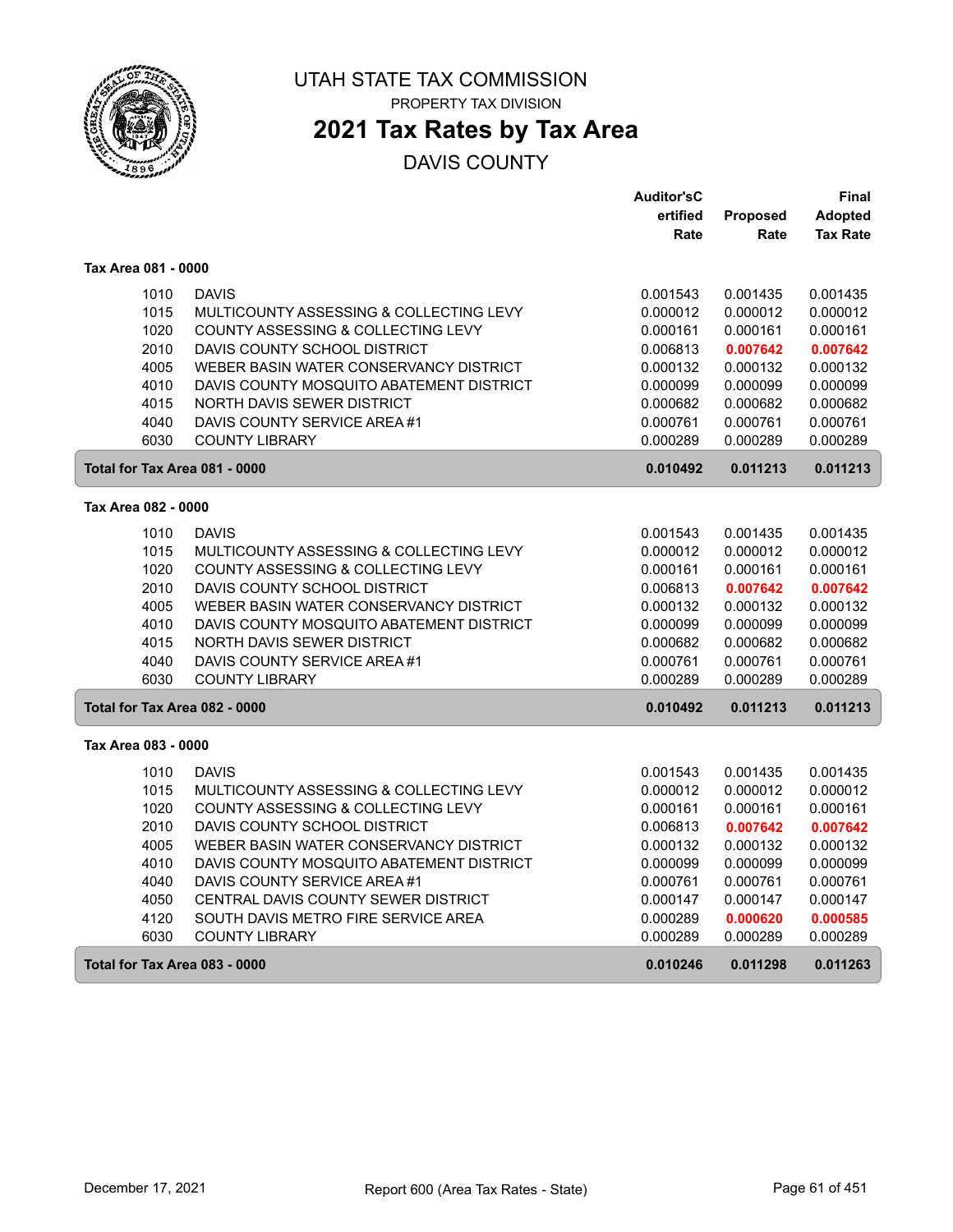

# **2021 Tax Rates by Tax Area**

|                               |                                          | <b>Auditor'sC</b> |          | <b>Final</b>    |
|-------------------------------|------------------------------------------|-------------------|----------|-----------------|
|                               |                                          | ertified          | Proposed | <b>Adopted</b>  |
|                               |                                          | Rate              | Rate     | <b>Tax Rate</b> |
| Tax Area 084 - 0000           |                                          |                   |          |                 |
| 1010                          | <b>DAVIS</b>                             | 0.001543          | 0.001435 | 0.001435        |
| 1015                          | MULTICOUNTY ASSESSING & COLLECTING LEVY  | 0.000012          | 0.000012 | 0.000012        |
| 1020                          | COUNTY ASSESSING & COLLECTING LEVY       | 0.000161          | 0.000161 | 0.000161        |
| 2010                          | DAVIS COUNTY SCHOOL DISTRICT             | 0.006813          | 0.007642 | 0.007642        |
| 4005                          | WEBER BASIN WATER CONSERVANCY DISTRICT   | 0.000132          | 0.000132 | 0.000132        |
| 4010                          | DAVIS COUNTY MOSQUITO ABATEMENT DISTRICT | 0.000099          | 0.000099 | 0.000099        |
| 4040                          | DAVIS COUNTY SERVICE AREA #1             | 0.000761          | 0.000761 | 0.000761        |
| 4055                          | SOUTH DAVIS SEWER DISTRICT               | 0.000205          | 0.000296 | 0.000296        |
| 4100                          | SOUTH DAVIS RECREATION DISTRICT          | 0.000210          | 0.000210 | 0.000210        |
| 4120                          | SOUTH DAVIS METRO FIRE SERVICE AREA      | 0.000289          | 0.000620 | 0.000585        |
| 6030                          | <b>COUNTY LIBRARY</b>                    | 0.000289          | 0.000289 | 0.000289        |
| Total for Tax Area 084 - 0000 |                                          | 0.010514          | 0.011657 | 0.011622        |
| Tax Area 085 - 0000           |                                          |                   |          |                 |
| 1010                          | <b>DAVIS</b>                             | 0.001543          | 0.001435 | 0.001435        |
| 1015                          | MULTICOUNTY ASSESSING & COLLECTING LEVY  | 0.000012          | 0.000012 | 0.000012        |
| 1020                          | COUNTY ASSESSING & COLLECTING LEVY       | 0.000161          | 0.000161 | 0.000161        |
| 2010                          | DAVIS COUNTY SCHOOL DISTRICT             | 0.006813          | 0.007642 | 0.007642        |
| 4005                          | WEBER BASIN WATER CONSERVANCY DISTRICT   | 0.000132          | 0.000132 | 0.000132        |
| 4010                          | DAVIS COUNTY MOSQUITO ABATEMENT DISTRICT | 0.000099          | 0.000099 | 0.000099        |
| 4020                          | <b>BOUNTIFUL IRRIGATION DISTRICT</b>     | 0.000078          | 0.000078 | 0.000078        |
| 4040                          | DAVIS COUNTY SERVICE AREA #1             | 0.000761          | 0.000761 | 0.000761        |
| 4055                          | SOUTH DAVIS SEWER DISTRICT               | 0.000205          | 0.000296 | 0.000296        |
| 6030                          | <b>COUNTY LIBRARY</b>                    | 0.000289          | 0.000289 | 0.000289        |
| Total for Tax Area 085 - 0000 |                                          | 0.010093          | 0.010905 | 0.010905        |
| Tax Area 086 - 0000           |                                          |                   |          |                 |
| 1010                          | <b>DAVIS</b>                             | 0.001543          | 0.001435 | 0.001435        |
| 1015                          | MULTICOUNTY ASSESSING & COLLECTING LEVY  | 0.000012          | 0.000012 | 0.000012        |
| 1020                          | COUNTY ASSESSING & COLLECTING LEVY       | 0.000161          | 0.000161 | 0.000161        |
| 2010                          | DAVIS COUNTY SCHOOL DISTRICT             | 0.006813          | 0.007642 | 0.007642        |
| 4005                          | WEBER BASIN WATER CONSERVANCY DISTRICT   | 0.000132          | 0.000132 | 0.000132        |
| 4010                          | DAVIS COUNTY MOSQUITO ABATEMENT DISTRICT | 0.000099          | 0.000099 | 0.000099        |
| 4040                          | DAVIS COUNTY SERVICE AREA #1             | 0.000761          | 0.000761 | 0.000761        |
| 4055                          | SOUTH DAVIS SEWER DISTRICT               | 0.000205          | 0.000296 | 0.000296        |
| 4100                          | SOUTH DAVIS RECREATION DISTRICT          | 0.000210          | 0.000210 | 0.000210        |
| 6030                          | <b>COUNTY LIBRARY</b>                    | 0.000289          | 0.000289 | 0.000289        |
| Total for Tax Area 086 - 0000 |                                          | 0.010225          | 0.011037 | 0.011037        |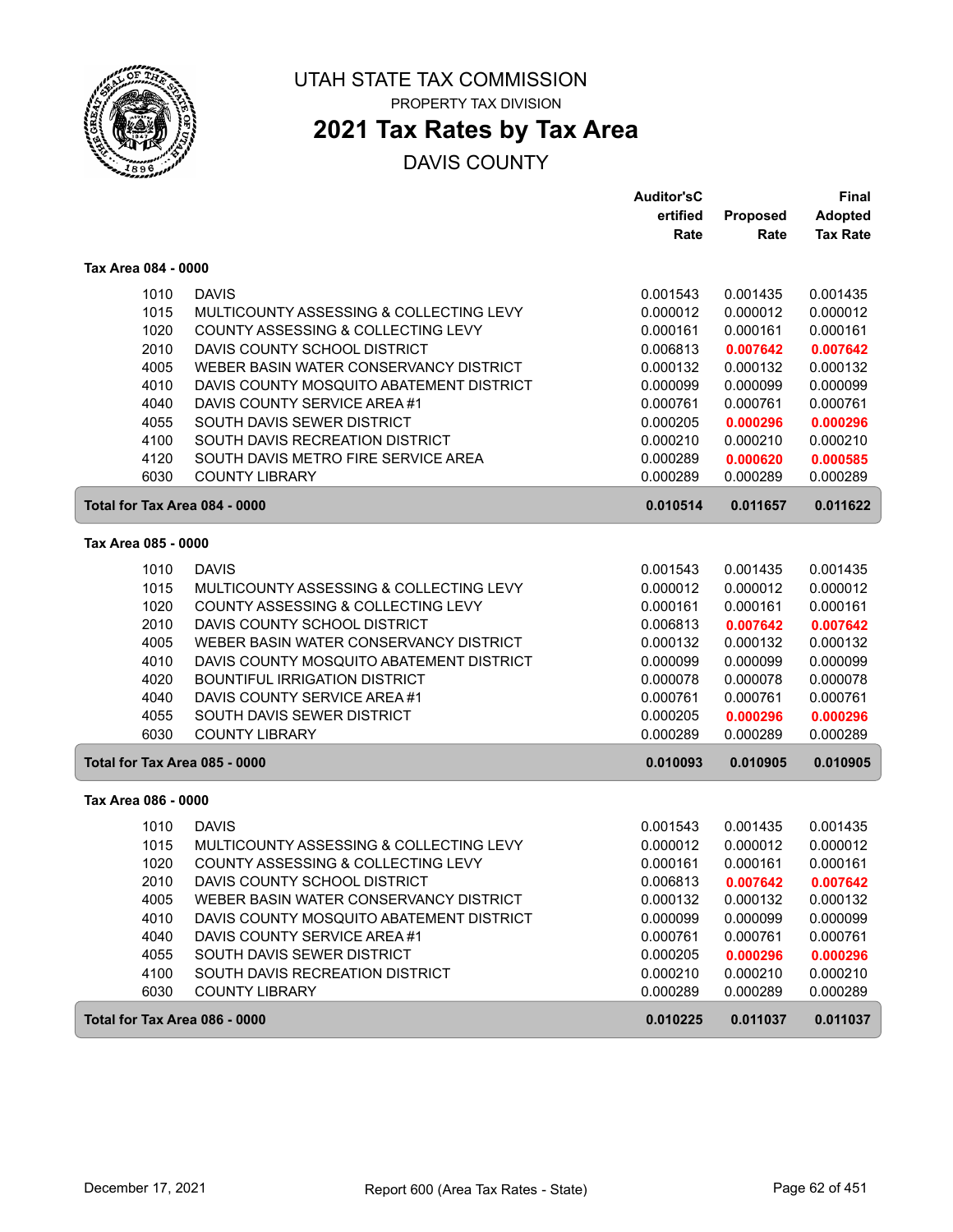

# **2021 Tax Rates by Tax Area**

|                               |                                          | <b>Auditor'sC</b> |          | <b>Final</b>    |
|-------------------------------|------------------------------------------|-------------------|----------|-----------------|
|                               |                                          | ertified          | Proposed | <b>Adopted</b>  |
|                               |                                          | Rate              | Rate     | <b>Tax Rate</b> |
| Tax Area 087 - 0000           |                                          |                   |          |                 |
| 1010                          | <b>DAVIS</b>                             | 0.001543          | 0.001435 | 0.001435        |
| 1015                          | MULTICOUNTY ASSESSING & COLLECTING LEVY  | 0.000012          | 0.000012 | 0.000012        |
| 1020                          | COUNTY ASSESSING & COLLECTING LEVY       | 0.000161          | 0.000161 | 0.000161        |
| 2010                          | DAVIS COUNTY SCHOOL DISTRICT             | 0.006813          | 0.007642 | 0.007642        |
| 4005                          | WEBER BASIN WATER CONSERVANCY DISTRICT   | 0.000132          | 0.000132 | 0.000132        |
| 4010                          | DAVIS COUNTY MOSQUITO ABATEMENT DISTRICT | 0.000099          | 0.000099 | 0.000099        |
| 4030                          | SOUTH DAVIS WATER DISTRICT               | 0.000159          | 0.000159 | 0.000159        |
| 4040                          | DAVIS COUNTY SERVICE AREA #1             | 0.000761          | 0.000761 | 0.000761        |
| 4055                          | SOUTH DAVIS SEWER DISTRICT               | 0.000205          | 0.000296 | 0.000296        |
| 4100                          | SOUTH DAVIS RECREATION DISTRICT          | 0.000210          | 0.000210 | 0.000210        |
| 4120                          | SOUTH DAVIS METRO FIRE SERVICE AREA      | 0.000289          | 0.000620 | 0.000585        |
| 6030                          | <b>COUNTY LIBRARY</b>                    | 0.000289          | 0.000289 | 0.000289        |
| Total for Tax Area 087 - 0000 |                                          | 0.010673          | 0.011816 | 0.011781        |
| Tax Area 088 - 0000           |                                          |                   |          |                 |
| 1010                          | <b>DAVIS</b>                             | 0.001543          | 0.001435 | 0.001435        |
| 1015                          | MULTICOUNTY ASSESSING & COLLECTING LEVY  | 0.000012          | 0.000012 | 0.000012        |
| 1020                          | COUNTY ASSESSING & COLLECTING LEVY       | 0.000161          | 0.000161 | 0.000161        |
| 2010                          | DAVIS COUNTY SCHOOL DISTRICT             | 0.006813          | 0.007642 | 0.007642        |
| 4005                          | WEBER BASIN WATER CONSERVANCY DISTRICT   | 0.000132          | 0.000132 | 0.000132        |
| 4010                          | DAVIS COUNTY MOSQUITO ABATEMENT DISTRICT | 0.000099          | 0.000099 | 0.000099        |
| 4040                          | DAVIS COUNTY SERVICE AREA #1             | 0.000761          | 0.000761 | 0.000761        |
| 6030                          | <b>COUNTY LIBRARY</b>                    | 0.000289          | 0.000289 | 0.000289        |
| Total for Tax Area 088 - 0000 |                                          | 0.009810          | 0.010531 | 0.010531        |
| Tax Area 089 - 0000           |                                          |                   |          |                 |
| 1010                          | <b>DAVIS</b>                             | 0.001543          | 0.001435 | 0.001435        |
| 1015                          | MULTICOUNTY ASSESSING & COLLECTING LEVY  | 0.000012          | 0.000012 | 0.000012        |
| 1020                          | COUNTY ASSESSING & COLLECTING LEVY       | 0.000161          | 0.000161 | 0.000161        |
| 2010                          | DAVIS COUNTY SCHOOL DISTRICT             | 0.006813          | 0.007642 | 0.007642        |
| 4005                          | WEBER BASIN WATER CONSERVANCY DISTRICT   | 0.000132          | 0.000132 | 0.000132        |
| 4010                          | DAVIS COUNTY MOSQUITO ABATEMENT DISTRICT | 0.000099          | 0.000099 | 0.000099        |
| 4040                          | DAVIS COUNTY SERVICE AREA #1             | 0.000761          | 0.000761 | 0.000761        |
| 4100                          | SOUTH DAVIS RECREATION DISTRICT          | 0.000210          | 0.000210 | 0.000210        |
| 4120                          | SOUTH DAVIS METRO FIRE SERVICE AREA      | 0.000289          | 0.000620 | 0.000585        |
| 6030                          | <b>COUNTY LIBRARY</b>                    | 0.000289          | 0.000289 | 0.000289        |
| Total for Tax Area 089 - 0000 |                                          | 0.010309          | 0.011361 | 0.011326        |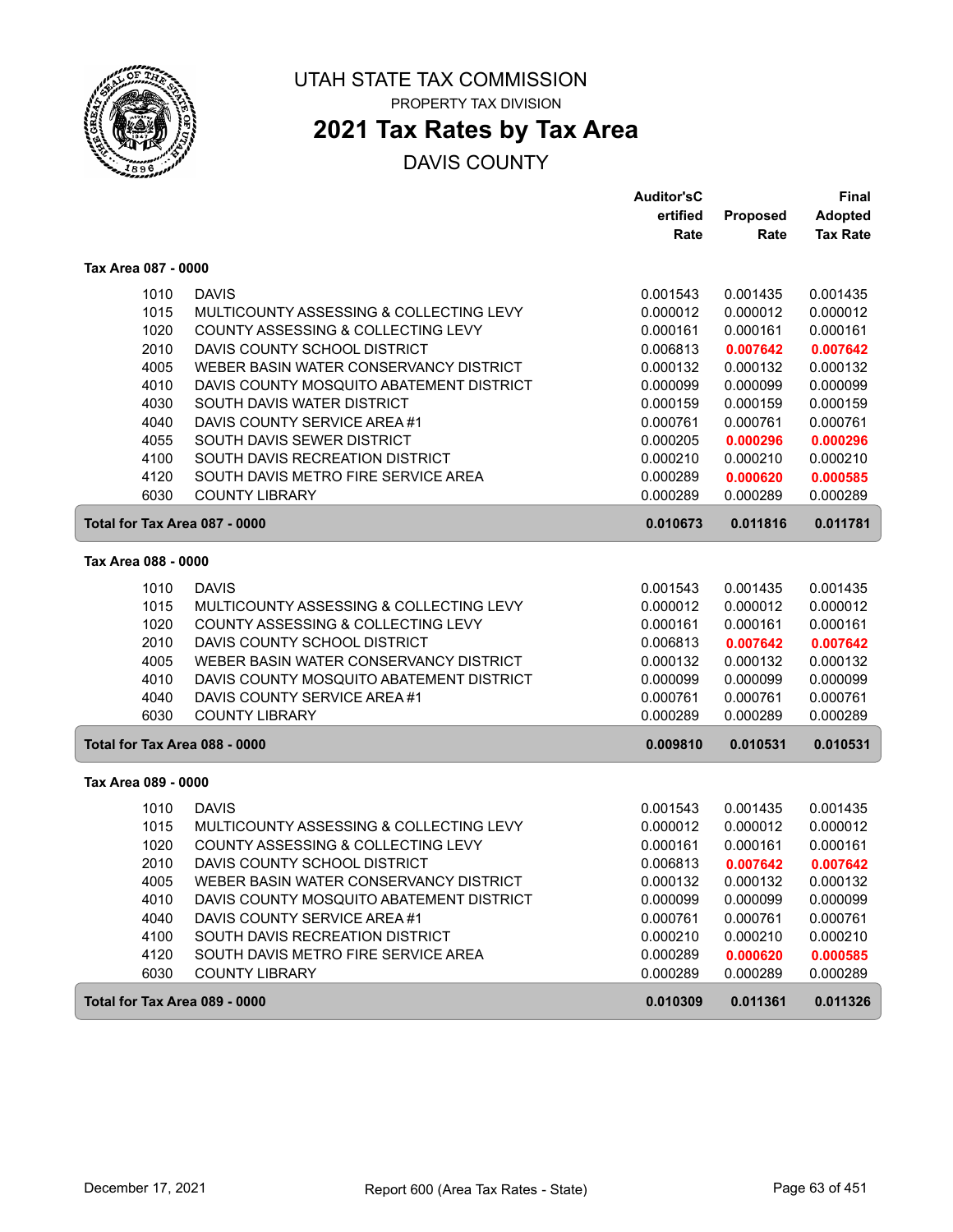

### **2021 Tax Rates by Tax Area**

|                               |                                          | <b>Auditor'sC</b> |          | Final           |
|-------------------------------|------------------------------------------|-------------------|----------|-----------------|
|                               |                                          | ertified          | Proposed | <b>Adopted</b>  |
|                               |                                          | Rate              | Rate     | <b>Tax Rate</b> |
| Tax Area 090 - 0000           |                                          |                   |          |                 |
| 1010                          | <b>DAVIS</b>                             | 0.001543          | 0.001435 | 0.001435        |
| 1015                          | MULTICOUNTY ASSESSING & COLLECTING LEVY  | 0.000012          | 0.000012 | 0.000012        |
| 1020                          | COUNTY ASSESSING & COLLECTING LEVY       | 0.000161          | 0.000161 | 0.000161        |
| 2010                          | DAVIS COUNTY SCHOOL DISTRICT             | 0.006813          | 0.007642 | 0.007642        |
| 4005                          | WEBER BASIN WATER CONSERVANCY DISTRICT   | 0.000132          | 0.000132 | 0.000132        |
| 4010                          | DAVIS COUNTY MOSQUITO ABATEMENT DISTRICT | 0.000099          | 0.000099 | 0.000099        |
| 4040                          | DAVIS COUNTY SERVICE AREA #1             | 0.000761          | 0.000761 | 0.000761        |
| 4050                          | CENTRAL DAVIS COUNTY SEWER DISTRICT      | 0.000147          | 0.000147 | 0.000147        |
| 4070                          | BENCHLAND WATER DISTRICT                 | 0.000280          | 0.000280 | 0.000280        |
| 6030                          | <b>COUNTY LIBRARY</b>                    | 0.000289          | 0.000289 | 0.000289        |
| Total for Tax Area 090 - 0000 |                                          | 0.010237          | 0.010958 | 0.010958        |
| Tax Area 091 - 0000           |                                          |                   |          |                 |
| 1010                          | <b>DAVIS</b>                             | 0.001543          | 0.001435 | 0.001435        |
| 1015                          | MULTICOUNTY ASSESSING & COLLECTING LEVY  | 0.000012          | 0.000012 | 0.000012        |
| 1020                          | COUNTY ASSESSING & COLLECTING LEVY       | 0.000161          | 0.000161 | 0.000161        |
| 2010                          | DAVIS COUNTY SCHOOL DISTRICT             | 0.006813          | 0.007642 | 0.007642        |
| 6030                          | <b>COUNTY LIBRARY</b>                    | 0.000289          | 0.000289 | 0.000289        |
| Total for Tax Area 091 - 0000 |                                          | 0.008818          | 0.009539 | 0.009539        |
|                               |                                          |                   |          |                 |
| Tax Area 092 - 0000           |                                          |                   |          |                 |
| 1010                          | <b>DAVIS</b>                             | 0.001543          | 0.001435 | 0.001435        |
| 1015                          | MULTICOUNTY ASSESSING & COLLECTING LEVY  | 0.000012          | 0.000012 | 0.000012        |
| 1020                          | COUNTY ASSESSING & COLLECTING LEVY       | 0.000161          | 0.000161 | 0.000161        |
| 2010                          | DAVIS COUNTY SCHOOL DISTRICT             | 0.006813          | 0.007642 | 0.007642        |
| 4005                          | WEBER BASIN WATER CONSERVANCY DISTRICT   | 0.000132          | 0.000132 | 0.000132        |
| 4010                          | DAVIS COUNTY MOSQUITO ABATEMENT DISTRICT | 0.000099          | 0.000099 | 0.000099        |
| 4040                          | DAVIS COUNTY SERVICE AREA #1             | 0.000761          | 0.000761 | 0.000761        |
| 4073                          | CENTRAL WEBER SEWER IMPROVEMENT DISTRICT | 0.000503          | 0.000503 | 0.000503        |
| 6030                          | <b>COUNTY LIBRARY</b>                    | 0.000289          | 0.000289 | 0.000289        |
| Total for Tax Area 092 - 0000 |                                          | 0.010313          | 0.011034 | 0.011034        |
| Tax Area 095 - 0000           |                                          |                   |          |                 |
| 1010                          | <b>DAVIS</b>                             | 0.001543          | 0.001435 | 0.001435        |
| 1015                          | MULTICOUNTY ASSESSING & COLLECTING LEVY  | 0.000012          | 0.000012 | 0.000012        |
| 1020                          | COUNTY ASSESSING & COLLECTING LEVY       | 0.000161          | 0.000161 | 0.000161        |
| 2010                          | DAVIS COUNTY SCHOOL DISTRICT             | 0.006813          | 0.007642 | 0.007642        |
| 4005                          | WEBER BASIN WATER CONSERVANCY DISTRICT   | 0.000132          | 0.000132 | 0.000132        |
| 4010                          | DAVIS COUNTY MOSQUITO ABATEMENT DISTRICT | 0.000099          | 0.000099 | 0.000099        |
| 4040                          | DAVIS COUNTY SERVICE AREA #1             | 0.000761          | 0.000761 | 0.000761        |
| 4120                          | SOUTH DAVIS METRO FIRE SERVICE AREA      | 0.000289          | 0.000620 | 0.000585        |
| 6030                          | <b>COUNTY LIBRARY</b>                    | 0.000289          | 0.000289 | 0.000289        |
| Total for Tax Area 095 - 0000 |                                          | 0.010099          | 0.011151 | 0.011116        |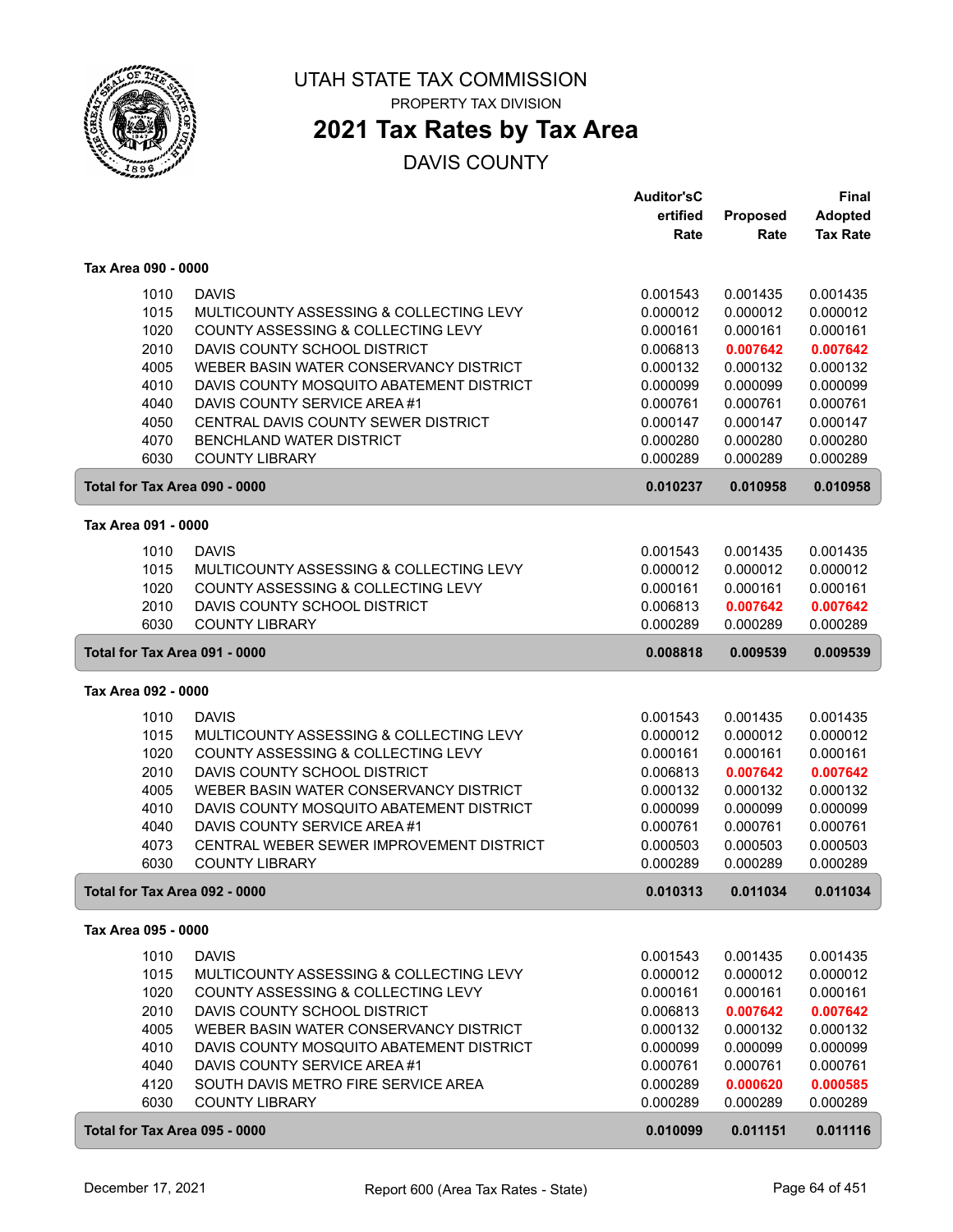

# **2021 Tax Rates by Tax Area**

|                               |                                          | <b>Auditor'sC</b> |          | Final           |
|-------------------------------|------------------------------------------|-------------------|----------|-----------------|
|                               |                                          | ertified          | Proposed | <b>Adopted</b>  |
|                               |                                          | Rate              | Rate     | <b>Tax Rate</b> |
| Tax Area 096 - 0000           |                                          |                   |          |                 |
| 1010                          | <b>DAVIS</b>                             | 0.001543          | 0.001435 | 0.001435        |
| 1015                          | MULTICOUNTY ASSESSING & COLLECTING LEVY  | 0.000012          | 0.000012 | 0.000012        |
| 1020                          | COUNTY ASSESSING & COLLECTING LEVY       | 0.000161          | 0.000161 | 0.000161        |
| 2010                          | DAVIS COUNTY SCHOOL DISTRICT             | 0.006813          | 0.007642 | 0.007642        |
| 4005                          | WEBER BASIN WATER CONSERVANCY DISTRICT   | 0.000132          | 0.000132 | 0.000132        |
| 4010                          | DAVIS COUNTY MOSQUITO ABATEMENT DISTRICT | 0.000099          | 0.000099 | 0.000099        |
| 4020                          | <b>BOUNTIFUL IRRIGATION DISTRICT</b>     | 0.000078          | 0.000078 | 0.000078        |
| 4040                          | DAVIS COUNTY SERVICE AREA #1             | 0.000761          | 0.000761 | 0.000761        |
| 4055                          | SOUTH DAVIS SEWER DISTRICT               | 0.000205          | 0.000296 | 0.000296        |
| 4120                          | SOUTH DAVIS METRO FIRE SERVICE AREA      | 0.000289          | 0.000620 | 0.000585        |
| 6030                          | <b>COUNTY LIBRARY</b>                    | 0.000289          | 0.000289 | 0.000289        |
| Total for Tax Area 096 - 0000 |                                          | 0.010382          | 0.011525 | 0.011490        |
| Tax Area 098 - 0000           |                                          |                   |          |                 |
| 1010                          | <b>DAVIS</b>                             | 0.001543          | 0.001435 | 0.001435        |
| 1015                          | MULTICOUNTY ASSESSING & COLLECTING LEVY  | 0.000012          | 0.000012 | 0.000012        |
| 1020                          | COUNTY ASSESSING & COLLECTING LEVY       | 0.000161          | 0.000161 | 0.000161        |
| 2010                          | DAVIS COUNTY SCHOOL DISTRICT             | 0.006813          | 0.007642 | 0.007642        |
| 4005                          | WEBER BASIN WATER CONSERVANCY DISTRICT   | 0.000132          | 0.000132 | 0.000132        |
| 4010                          | DAVIS COUNTY MOSQUITO ABATEMENT DISTRICT | 0.000099          | 0.000099 | 0.000099        |
| 4040                          | DAVIS COUNTY SERVICE AREA #1             | 0.000761          | 0.000761 | 0.000761        |
| 4100                          | SOUTH DAVIS RECREATION DISTRICT          | 0.000210          | 0.000210 | 0.000210        |
| 6030                          | <b>COUNTY LIBRARY</b>                    | 0.000289          | 0.000289 | 0.000289        |
| Total for Tax Area 098 - 0000 |                                          | 0.010020          | 0.010741 | 0.010741        |
| Tax Area 099 - 0000           |                                          |                   |          |                 |
| 1010                          | <b>DAVIS</b>                             | 0.001543          | 0.001435 | 0.001435        |
| 1015                          | MULTICOUNTY ASSESSING & COLLECTING LEVY  | 0.000012          | 0.000012 | 0.000012        |
| 1020                          | COUNTY ASSESSING & COLLECTING LEVY       | 0.000161          | 0.000161 | 0.000161        |
| 2010                          | DAVIS COUNTY SCHOOL DISTRICT             | 0.006813          | 0.007642 | 0.007642        |
| 4005                          | WEBER BASIN WATER CONSERVANCY DISTRICT   | 0.000132          | 0.000132 | 0.000132        |
| 4010                          | DAVIS COUNTY MOSQUITO ABATEMENT DISTRICT | 0.000099          | 0.000099 | 0.000099        |
| 4040                          | DAVIS COUNTY SERVICE AREA #1             | 0.000761          | 0.000761 | 0.000761        |
| 4055                          | SOUTH DAVIS SEWER DISTRICT               | 0.000205          | 0.000296 | 0.000296        |
| 6030                          | <b>COUNTY LIBRARY</b>                    | 0.000289          | 0.000289 | 0.000289        |
| Total for Tax Area 099 - 0000 |                                          | 0.010015          | 0.010827 | 0.010827        |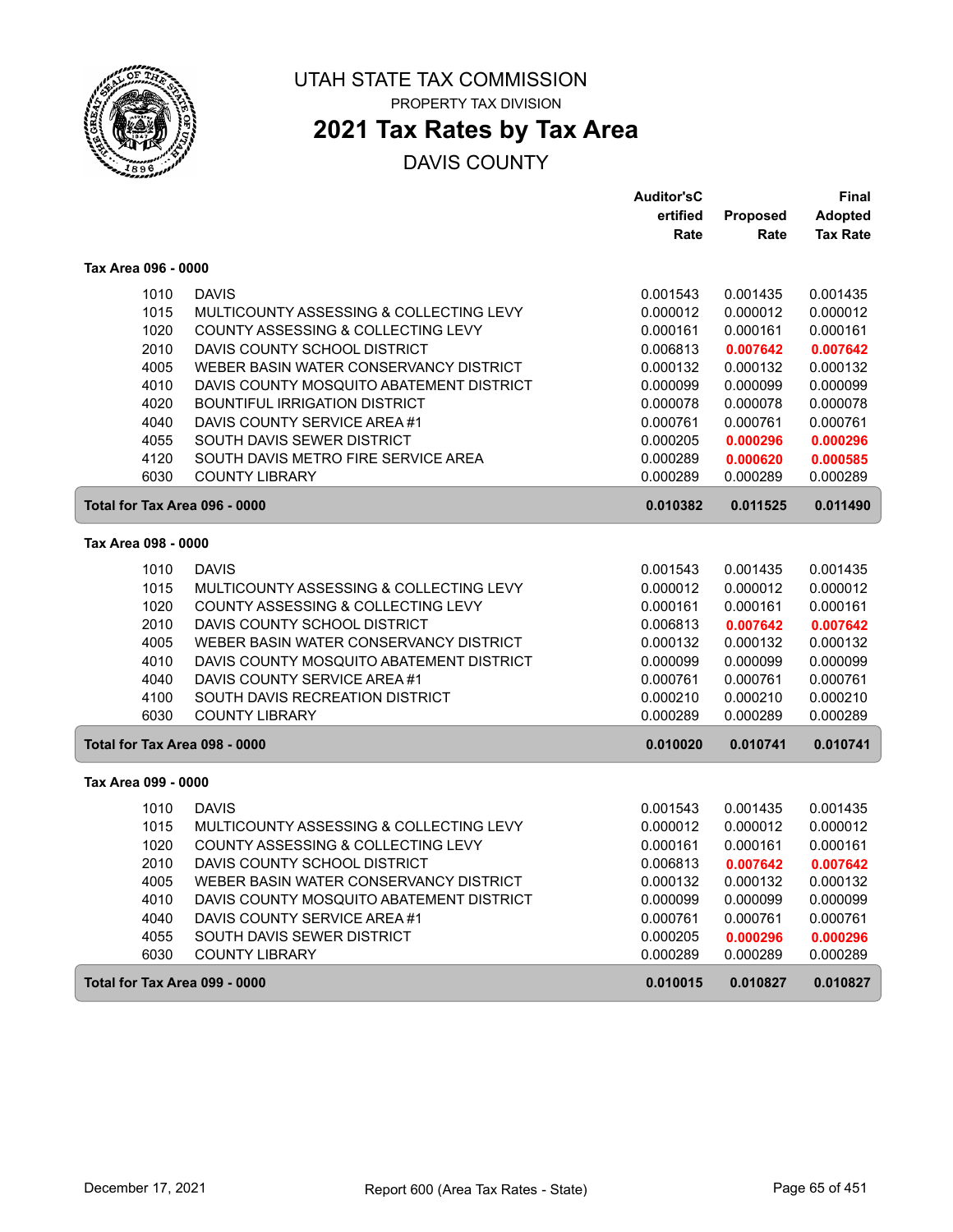

# **2021 Tax Rates by Tax Area**

|                                       |                                          | <b>Auditor'sC</b> |          | Final           |
|---------------------------------------|------------------------------------------|-------------------|----------|-----------------|
|                                       |                                          | ertified          | Proposed | <b>Adopted</b>  |
|                                       |                                          | Rate              | Rate     | <b>Tax Rate</b> |
| Tax Area 100 - 0000                   |                                          |                   |          |                 |
| 1010                                  | <b>DAVIS</b>                             | 0.001543          | 0.001435 | 0.001435        |
| 1015                                  | MULTICOUNTY ASSESSING & COLLECTING LEVY  | 0.000012          | 0.000012 | 0.000012        |
| 1020                                  | COUNTY ASSESSING & COLLECTING LEVY       | 0.000161          | 0.000161 | 0.000161        |
| 2010                                  | DAVIS COUNTY SCHOOL DISTRICT             | 0.006813          | 0.007642 | 0.007642        |
| 4005                                  | WEBER BASIN WATER CONSERVANCY DISTRICT   | 0.000132          | 0.000132 | 0.000132        |
| 4010                                  | DAVIS COUNTY MOSQUITO ABATEMENT DISTRICT | 0.000099          | 0.000099 | 0.000099        |
| 4015                                  | NORTH DAVIS SEWER DISTRICT               | 0.000682          | 0.000682 | 0.000682        |
| 4040                                  | DAVIS COUNTY SERVICE AREA #1             | 0.000761          | 0.000761 | 0.000761        |
| 4110                                  | NORTH DAVIS FIRE DISTRICT                | 0.001053          | 0.001540 | 0.001540        |
| 6030                                  | <b>COUNTY LIBRARY</b>                    | 0.000289          | 0.000289 | 0.000289        |
| Total for Tax Area 100 - 0000         |                                          | 0.011545          | 0.012753 | 0.012753        |
| Tax Area 1013 - 0000                  |                                          |                   |          |                 |
| 1010                                  | <b>DAVIS</b>                             | 0.001543          | 0.001435 | 0.001435        |
| 1015                                  | MULTICOUNTY ASSESSING & COLLECTING LEVY  | 0.000012          | 0.000012 | 0.000012        |
| 1020                                  | COUNTY ASSESSING & COLLECTING LEVY       | 0.000161          | 0.000161 | 0.000161        |
| 2010                                  | DAVIS COUNTY SCHOOL DISTRICT             | 0.006813          | 0.007642 | 0.007642        |
| 3030                                  | <b>CLEARFIELD</b>                        | 0.001126          | 0.001437 | 0.001437        |
| 4005                                  | WEBER BASIN WATER CONSERVANCY DISTRICT   | 0.000132          | 0.000132 | 0.000132        |
| 4010                                  | DAVIS COUNTY MOSQUITO ABATEMENT DISTRICT | 0.000099          | 0.000099 | 0.000099        |
| 4015                                  | NORTH DAVIS SEWER DISTRICT               | 0.000682          | 0.000682 | 0.000682        |
| 4110                                  | <b>NORTH DAVIS FIRE DISTRICT</b>         | 0.001053          | 0.001540 | 0.001540        |
| 6030                                  | <b>COUNTY LIBRARY</b>                    | 0.000289          | 0.000289 | 0.000289        |
| <b>Total for Tax Area 1013 - 0000</b> |                                          | 0.011910          | 0.013429 | 0.013429        |
| Tax Area 108 - 0000                   |                                          |                   |          |                 |
| 1010                                  | <b>DAVIS</b>                             | 0.001543          | 0.001435 | 0.001435        |
| 1015                                  | MULTICOUNTY ASSESSING & COLLECTING LEVY  | 0.000012          | 0.000012 | 0.000012        |
| 1020                                  | COUNTY ASSESSING & COLLECTING LEVY       | 0.000161          | 0.000161 | 0.000161        |
| 2010                                  | DAVIS COUNTY SCHOOL DISTRICT             | 0.006813          | 0.007642 | 0.007642        |
| 3020                                  | <b>CENTERVILLE</b>                       | 0.001045          | 0.001197 | 0.001197        |
| 4005                                  | WEBER BASIN WATER CONSERVANCY DISTRICT   | 0.000132          | 0.000132 | 0.000132        |
| 4010                                  | DAVIS COUNTY MOSQUITO ABATEMENT DISTRICT | 0.000099          | 0.000099 | 0.000099        |
| 4055                                  | SOUTH DAVIS SEWER DISTRICT               | 0.000205          | 0.000296 | 0.000296        |
| 4100                                  | SOUTH DAVIS RECREATION DISTRICT          | 0.000210          | 0.000210 | 0.000210        |
| 4120                                  | SOUTH DAVIS METRO FIRE SERVICE AREA      | 0.000289          | 0.000620 | 0.000585        |
| 6030                                  | <b>COUNTY LIBRARY</b>                    | 0.000289          | 0.000289 | 0.000289        |
| Total for Tax Area 108 - 0000         |                                          | 0.010798          | 0.012093 | 0.012058        |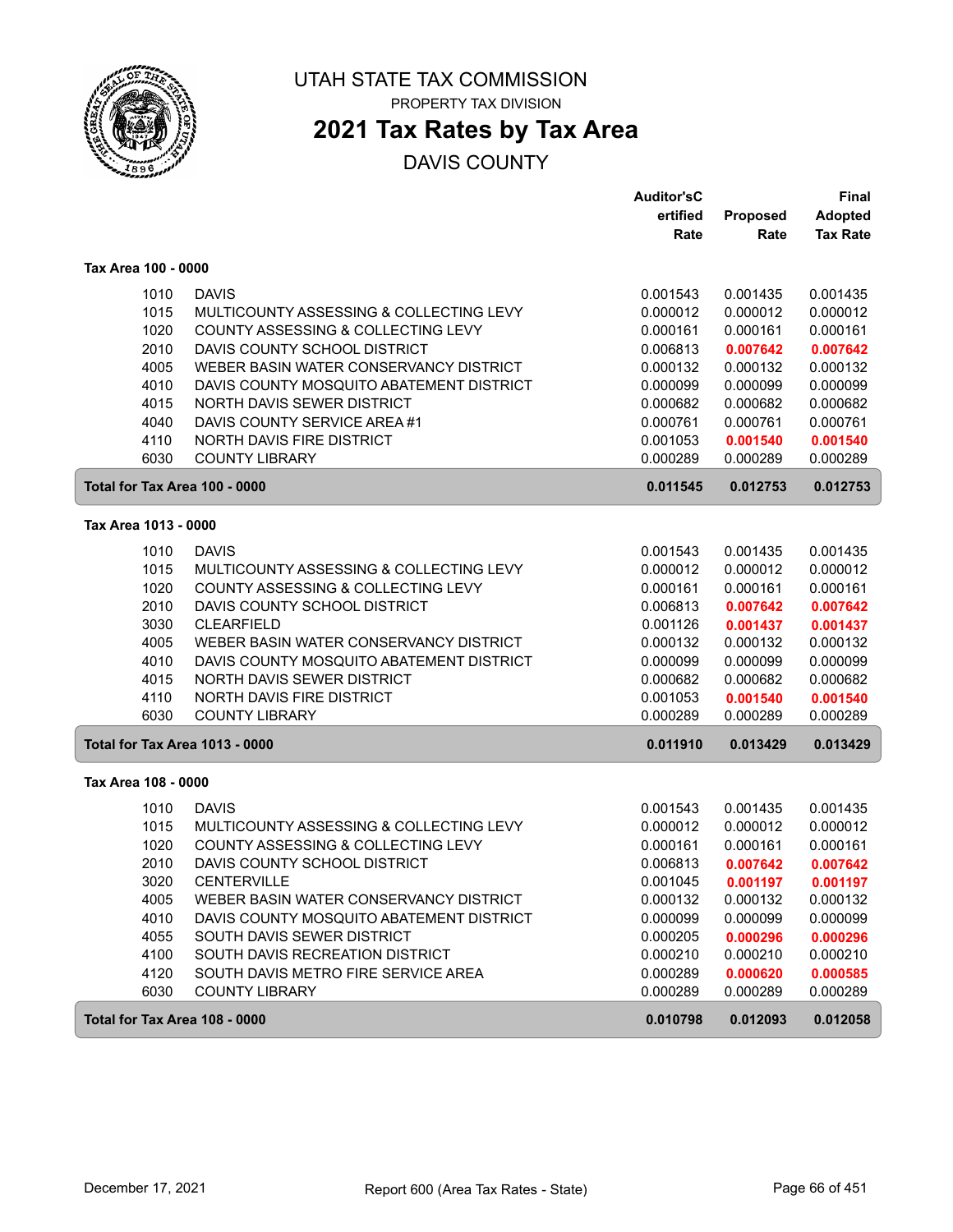

PROPERTY TAX DIVISION

# **2021 Tax Rates by Tax Area**

|                                       |                                            | <b>Auditor'sC</b> |          | Final           |
|---------------------------------------|--------------------------------------------|-------------------|----------|-----------------|
|                                       |                                            | ertified          | Proposed | <b>Adopted</b>  |
|                                       |                                            | Rate              | Rate     | <b>Tax Rate</b> |
| Tax Area 1213 - 0000                  |                                            |                   |          |                 |
| 1010                                  | <b>DAVIS</b>                               | 0.001543          | 0.001435 | 0.001435        |
| 1015                                  | MULTICOUNTY ASSESSING & COLLECTING LEVY    | 0.000012          | 0.000012 | 0.000012        |
| 1020                                  | COUNTY ASSESSING & COLLECTING LEVY         | 0.000161          | 0.000161 | 0.000161        |
| 2010                                  | DAVIS COUNTY SCHOOL DISTRICT               | 0.006813          | 0.007642 | 0.007642        |
| 3030                                  | <b>CLEARFIELD</b>                          | 0.001126          | 0.001437 | 0.001437        |
| 4005                                  | WEBER BASIN WATER CONSERVANCY DISTRICT     | 0.000132          | 0.000132 | 0.000132        |
| 4010                                  | DAVIS COUNTY MOSQUITO ABATEMENT DISTRICT   | 0.000099          | 0.000099 | 0.000099        |
| 4015                                  | <b>NORTH DAVIS SEWER DISTRICT</b>          | 0.000682          | 0.000682 | 0.000682        |
| 4110                                  | <b>NORTH DAVIS FIRE DISTRICT</b>           | 0.001053          | 0.001540 | 0.001540        |
| 6030                                  | <b>COUNTY LIBRARY</b>                      | 0.000289          | 0.000289 | 0.000289        |
| <b>Total for Tax Area 1213 - 0000</b> |                                            | 0.011910          | 0.013429 | 0.013429        |
| Tax Area 1313 - 0000                  |                                            |                   |          |                 |
| 1010                                  | <b>DAVIS</b>                               | 0.001543          | 0.001435 | 0.001435        |
| 1015                                  | MULTICOUNTY ASSESSING & COLLECTING LEVY    | 0.000012          | 0.000012 | 0.000012        |
| 1020                                  | COUNTY ASSESSING & COLLECTING LEVY         | 0.000161          | 0.000161 | 0.000161        |
| 2010                                  | DAVIS COUNTY SCHOOL DISTRICT               | 0.006813          | 0.007642 | 0.007642        |
| 3030                                  | <b>CLEARFIELD</b>                          | 0.001126          | 0.001437 | 0.001437        |
| 4005                                  | WEBER BASIN WATER CONSERVANCY DISTRICT     | 0.000132          | 0.000132 | 0.000132        |
| 4010                                  | DAVIS COUNTY MOSQUITO ABATEMENT DISTRICT   | 0.000099          | 0.000099 | 0.000099        |
| 4015                                  | NORTH DAVIS SEWER DISTRICT                 | 0.000682          | 0.000682 | 0.000682        |
| 4110                                  | NORTH DAVIS FIRE DISTRICT                  | 0.001053          | 0.001540 | 0.001540        |
| 6030                                  | <b>COUNTY LIBRARY</b>                      | 0.000289          | 0.000289 | 0.000289        |
| Total for Tax Area 1313 - 0000        |                                            | 0.011910          | 0.013429 | 0.013429        |
| Tax Area 134 - 0000                   |                                            |                   |          |                 |
| 1010                                  | <b>DAVIS</b>                               | 0.001543          | 0.001435 | 0.001435        |
| 1015                                  | MULTICOUNTY ASSESSING & COLLECTING LEVY    | 0.000012          | 0.000012 | 0.000012        |
| 1020                                  | COUNTY ASSESSING & COLLECTING LEVY         | 0.000161          | 0.000161 | 0.000161        |
| 2010                                  | DAVIS COUNTY SCHOOL DISTRICT               | 0.006813          | 0.007642 | 0.007642        |
| 3070                                  | <b>KAYSVILLE</b>                           | 0.001415          | 0.001785 | 0.001663        |
| 4005                                  | WEBER BASIN WATER CONSERVANCY DISTRICT     | 0.000132          | 0.000132 | 0.000132        |
| 4010                                  | DAVIS COUNTY MOSQUITO ABATEMENT DISTRICT   | 0.000099          | 0.000099 | 0.000099        |
| 4050                                  | <b>CENTRAL DAVIS COUNTY SEWER DISTRICT</b> | 0.000147          | 0.000147 | 0.000147        |
| 6030                                  | <b>COUNTY LIBRARY</b>                      | 0.000289          | 0.000289 | 0.000289        |
| Total for Tax Area 134 - 0000         |                                            | 0.010611          | 0.011702 | 0.011580        |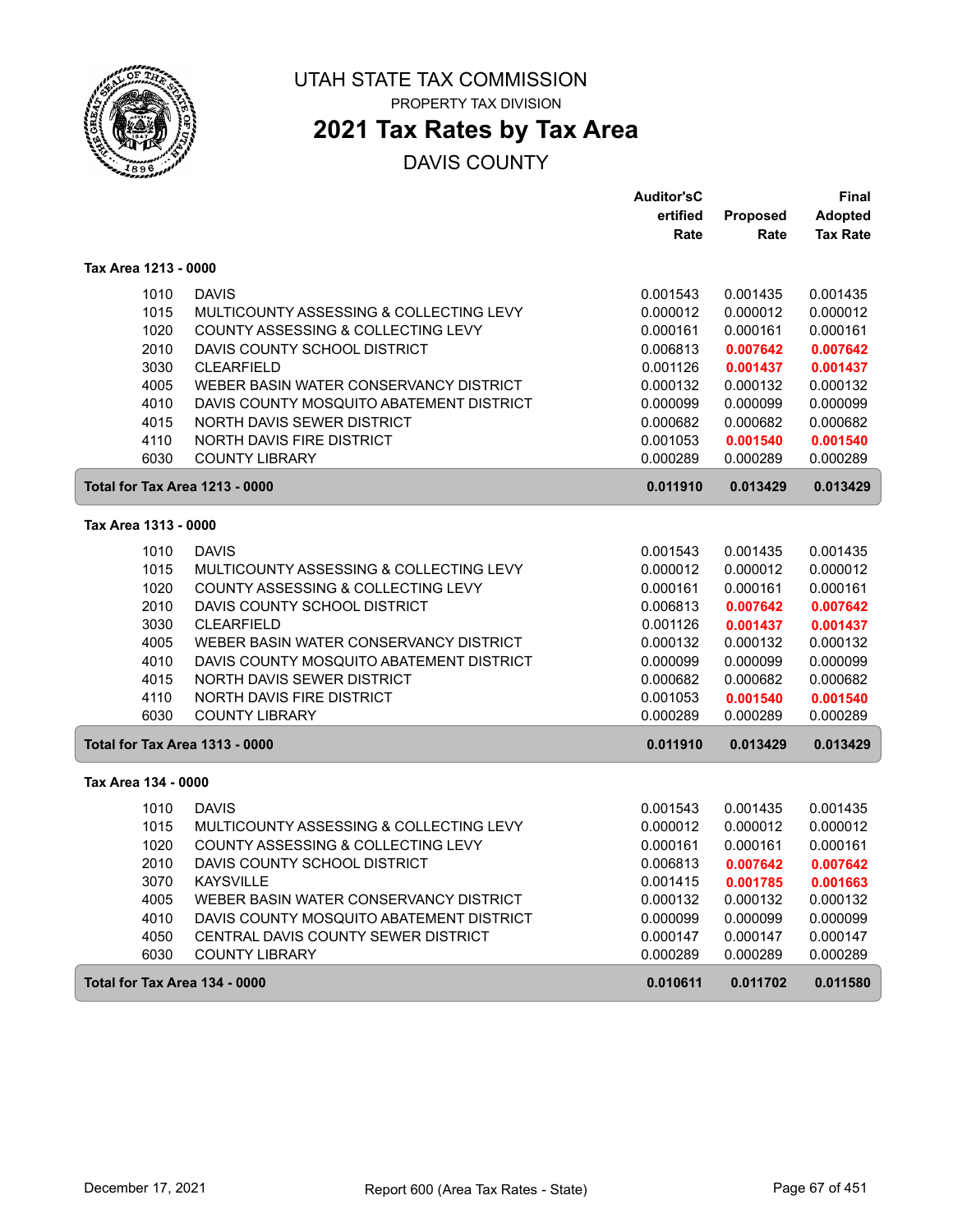

PROPERTY TAX DIVISION

# **2021 Tax Rates by Tax Area**

|                                |                                               | <b>Auditor'sC</b> |          | <b>Final</b>    |
|--------------------------------|-----------------------------------------------|-------------------|----------|-----------------|
|                                |                                               | ertified          | Proposed | <b>Adopted</b>  |
|                                |                                               | Rate              | Rate     | <b>Tax Rate</b> |
| Tax Area 139 - 0000            |                                               |                   |          |                 |
| 1010                           | <b>DAVIS</b>                                  | 0.001543          | 0.001435 | 0.001435        |
| 1015                           | MULTICOUNTY ASSESSING & COLLECTING LEVY       | 0.000012          | 0.000012 | 0.000012        |
| 1020                           | <b>COUNTY ASSESSING &amp; COLLECTING LEVY</b> | 0.000161          | 0.000161 | 0.000161        |
| 2010                           | DAVIS COUNTY SCHOOL DISTRICT                  | 0.006813          | 0.007642 | 0.007642        |
| 3080                           | <b>LAYTON</b>                                 | 0.001485          | 0.001593 | 0.001593        |
| 4005                           | WEBER BASIN WATER CONSERVANCY DISTRICT        | 0.000132          | 0.000132 | 0.000132        |
| 4010                           | DAVIS COUNTY MOSQUITO ABATEMENT DISTRICT      | 0.000099          | 0.000099 | 0.000099        |
| 4015                           | NORTH DAVIS SEWER DISTRICT                    | 0.000682          | 0.000682 | 0.000682        |
| 6030                           | <b>COUNTY LIBRARY</b>                         | 0.000289          | 0.000289 | 0.000289        |
| Total for Tax Area 139 - 0000  |                                               | 0.011216          | 0.012045 | 0.012045        |
| Tax Area 1413 - 0000           |                                               |                   |          |                 |
| 1010                           | <b>DAVIS</b>                                  | 0.001543          | 0.001435 | 0.001435        |
| 1015                           | MULTICOUNTY ASSESSING & COLLECTING LEVY       | 0.000012          | 0.000012 | 0.000012        |
| 1020                           | COUNTY ASSESSING & COLLECTING LEVY            | 0.000161          | 0.000161 | 0.000161        |
| 2010                           | DAVIS COUNTY SCHOOL DISTRICT                  | 0.006813          | 0.007642 | 0.007642        |
| 3030                           | <b>CLEARFIELD</b>                             | 0.001126          | 0.001437 | 0.001437        |
| 4005                           | WEBER BASIN WATER CONSERVANCY DISTRICT        | 0.000132          | 0.000132 | 0.000132        |
| 4010                           | DAVIS COUNTY MOSQUITO ABATEMENT DISTRICT      | 0.000099          | 0.000099 | 0.000099        |
| 4015                           | NORTH DAVIS SEWER DISTRICT                    | 0.000682          | 0.000682 | 0.000682        |
| 4110                           | NORTH DAVIS FIRE DISTRICT                     | 0.001053          | 0.001540 | 0.001540        |
| 6030                           | <b>COUNTY LIBRARY</b>                         | 0.000289          | 0.000289 | 0.000289        |
| Total for Tax Area 1413 - 0000 |                                               | 0.011910          | 0.013429 | 0.013429        |
| Tax Area 144 - 0000            |                                               |                   |          |                 |
| 1010                           | <b>DAVIS</b>                                  | 0.001543          | 0.001435 | 0.001435        |
| 1015                           | MULTICOUNTY ASSESSING & COLLECTING LEVY       | 0.000012          | 0.000012 | 0.000012        |
| 1020                           | COUNTY ASSESSING & COLLECTING LEVY            | 0.000161          | 0.000161 | 0.000161        |
| 2010                           | DAVIS COUNTY SCHOOL DISTRICT                  | 0.006813          | 0.007642 | 0.007642        |
| 3090                           | CITY OF NORTH SALT LAKE                       | 0.001141          | 0.001141 | 0.001141        |
| 4005                           | WEBER BASIN WATER CONSERVANCY DISTRICT        | 0.000132          | 0.000132 | 0.000132        |
| 4010                           | DAVIS COUNTY MOSQUITO ABATEMENT DISTRICT      | 0.000099          | 0.000099 | 0.000099        |
| 4055                           | SOUTH DAVIS SEWER DISTRICT                    | 0.000205          | 0.000296 | 0.000296        |
| 4100                           | SOUTH DAVIS RECREATION DISTRICT               | 0.000210          | 0.000210 | 0.000210        |
| 4120                           | SOUTH DAVIS METRO FIRE SERVICE AREA           | 0.000289          | 0.000620 | 0.000585        |
| 6030                           | <b>COUNTY LIBRARY</b>                         | 0.000289          | 0.000289 | 0.000289        |
| Total for Tax Area 144 - 0000  |                                               | 0.010894          | 0.012037 | 0.012002        |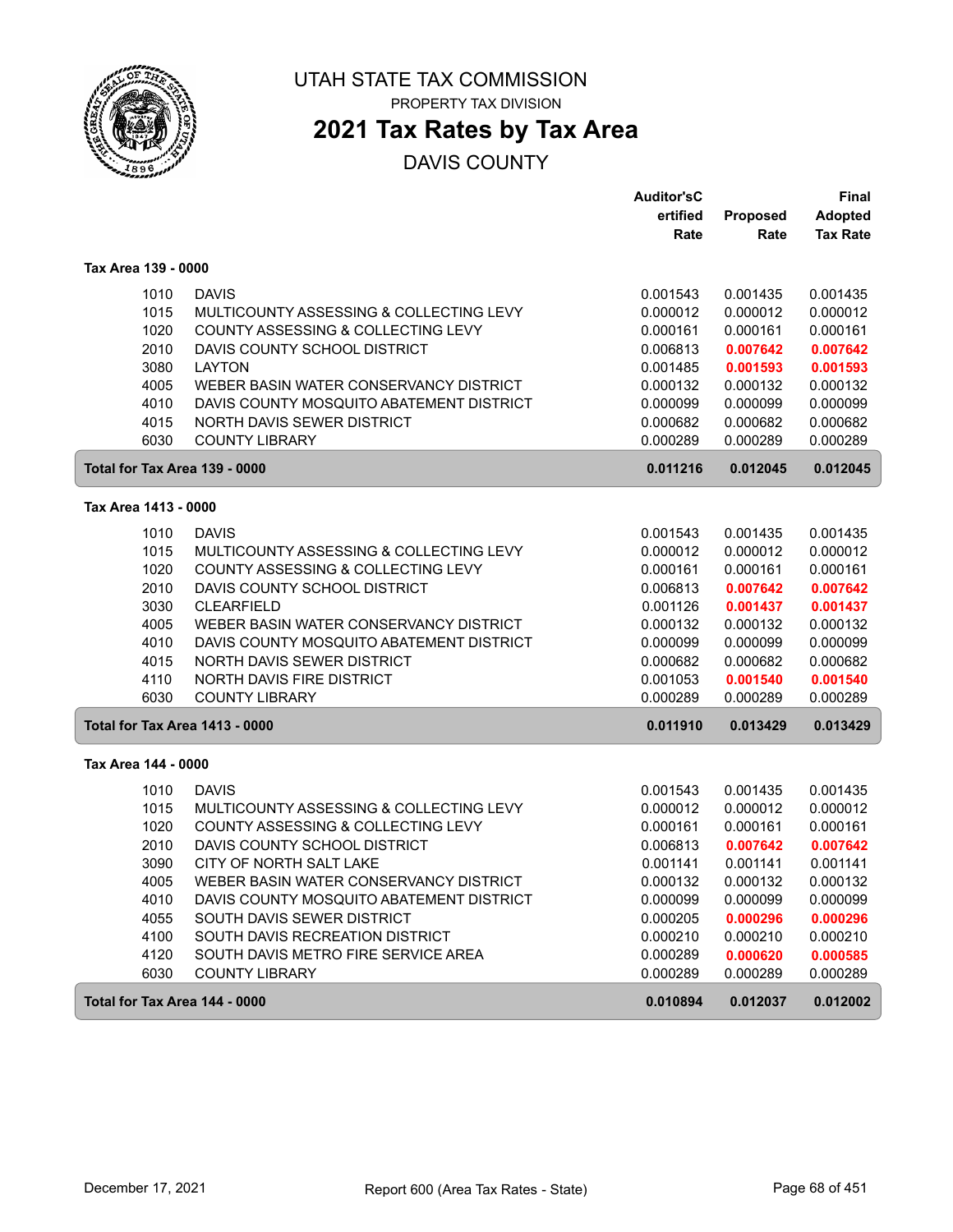

PROPERTY TAX DIVISION

# **2021 Tax Rates by Tax Area**

|                               |                                          | <b>Auditor'sC</b> |          | <b>Final</b>    |
|-------------------------------|------------------------------------------|-------------------|----------|-----------------|
|                               |                                          | ertified          | Proposed | <b>Adopted</b>  |
|                               |                                          | Rate              | Rate     | <b>Tax Rate</b> |
| Tax Area 154 - 0000           |                                          |                   |          |                 |
| 1010                          | <b>DAVIS</b>                             | 0.001543          | 0.001435 | 0.001435        |
| 1015                          | MULTICOUNTY ASSESSING & COLLECTING LEVY  | 0.000012          | 0.000012 | 0.000012        |
| 1020                          | COUNTY ASSESSING & COLLECTING LEVY       | 0.000161          | 0.000161 | 0.000161        |
| 2010                          | DAVIS COUNTY SCHOOL DISTRICT             | 0.006813          | 0.007642 | 0.007642        |
| 3120                          | <b>SYRACUSE</b>                          | 0.001416          | 0.001653 | 0.001653        |
| 4005                          | WEBER BASIN WATER CONSERVANCY DISTRICT   | 0.000132          | 0.000132 | 0.000132        |
| 4010                          | DAVIS COUNTY MOSQUITO ABATEMENT DISTRICT | 0.000099          | 0.000099 | 0.000099        |
| 4015                          | NORTH DAVIS SEWER DISTRICT               | 0.000682          | 0.000682 | 0.000682        |
| 6030                          | <b>COUNTY LIBRARY</b>                    | 0.000289          | 0.000289 | 0.000289        |
| Total for Tax Area 154 - 0000 |                                          | 0.011147          | 0.012105 | 0.012105        |
| Tax Area 157 - 0000           |                                          |                   |          |                 |
| 1010                          | <b>DAVIS</b>                             | 0.001543          | 0.001435 | 0.001435        |
| 1015                          | MULTICOUNTY ASSESSING & COLLECTING LEVY  | 0.000012          | 0.000012 | 0.000012        |
| 1020                          | COUNTY ASSESSING & COLLECTING LEVY       | 0.000161          | 0.000161 | 0.000161        |
| 2010                          | DAVIS COUNTY SCHOOL DISTRICT             | 0.006813          | 0.007642 | 0.007642        |
| 3130                          | <b>WEST BOUNTIFUL</b>                    | 0.001301          | 0.001301 | 0.001301        |
| 4005                          | WEBER BASIN WATER CONSERVANCY DISTRICT   | 0.000132          | 0.000132 | 0.000132        |
| 4010                          | DAVIS COUNTY MOSQUITO ABATEMENT DISTRICT | 0.000099          | 0.000099 | 0.000099        |
| 4055                          | SOUTH DAVIS SEWER DISTRICT               | 0.000205          | 0.000296 | 0.000296        |
| 4100                          | SOUTH DAVIS RECREATION DISTRICT          | 0.000210          | 0.000210 | 0.000210        |
| 4120                          | SOUTH DAVIS METRO FIRE SERVICE AREA      | 0.000289          | 0.000620 | 0.000585        |
| 6030                          | <b>COUNTY LIBRARY</b>                    | 0.000289          | 0.000289 | 0.000289        |
| Total for Tax Area 157 - 0000 |                                          | 0.011054          | 0.012197 | 0.012162        |
| Tax Area 163 - 0000           |                                          |                   |          |                 |
| 1010                          | <b>DAVIS</b>                             | 0.001543          | 0.001435 | 0.001435        |
| 1015                          | MULTICOUNTY ASSESSING & COLLECTING LEVY  | 0.000012          | 0.000012 | 0.000012        |
| 1020                          | COUNTY ASSESSING & COLLECTING LEVY       | 0.000161          | 0.000161 | 0.000161        |
| 2010                          | DAVIS COUNTY SCHOOL DISTRICT             | 0.006813          | 0.007642 | 0.007642        |
| 3140                          | <b>WEST POINT</b>                        | 0.000792          | 0.000910 | 0.000831        |
| 4005                          | WEBER BASIN WATER CONSERVANCY DISTRICT   | 0.000132          | 0.000132 | 0.000132        |
| 4010                          | DAVIS COUNTY MOSQUITO ABATEMENT DISTRICT | 0.000099          | 0.000099 | 0.000099        |
| 4015                          | NORTH DAVIS SEWER DISTRICT               | 0.000682          | 0.000682 | 0.000682        |
| 4110                          | NORTH DAVIS FIRE DISTRICT                | 0.001053          | 0.001540 | 0.001540        |
| 6030                          | <b>COUNTY LIBRARY</b>                    | 0.000289          | 0.000289 | 0.000289        |
| Total for Tax Area 163 - 0000 |                                          | 0.011576          | 0.012902 | 0.012823        |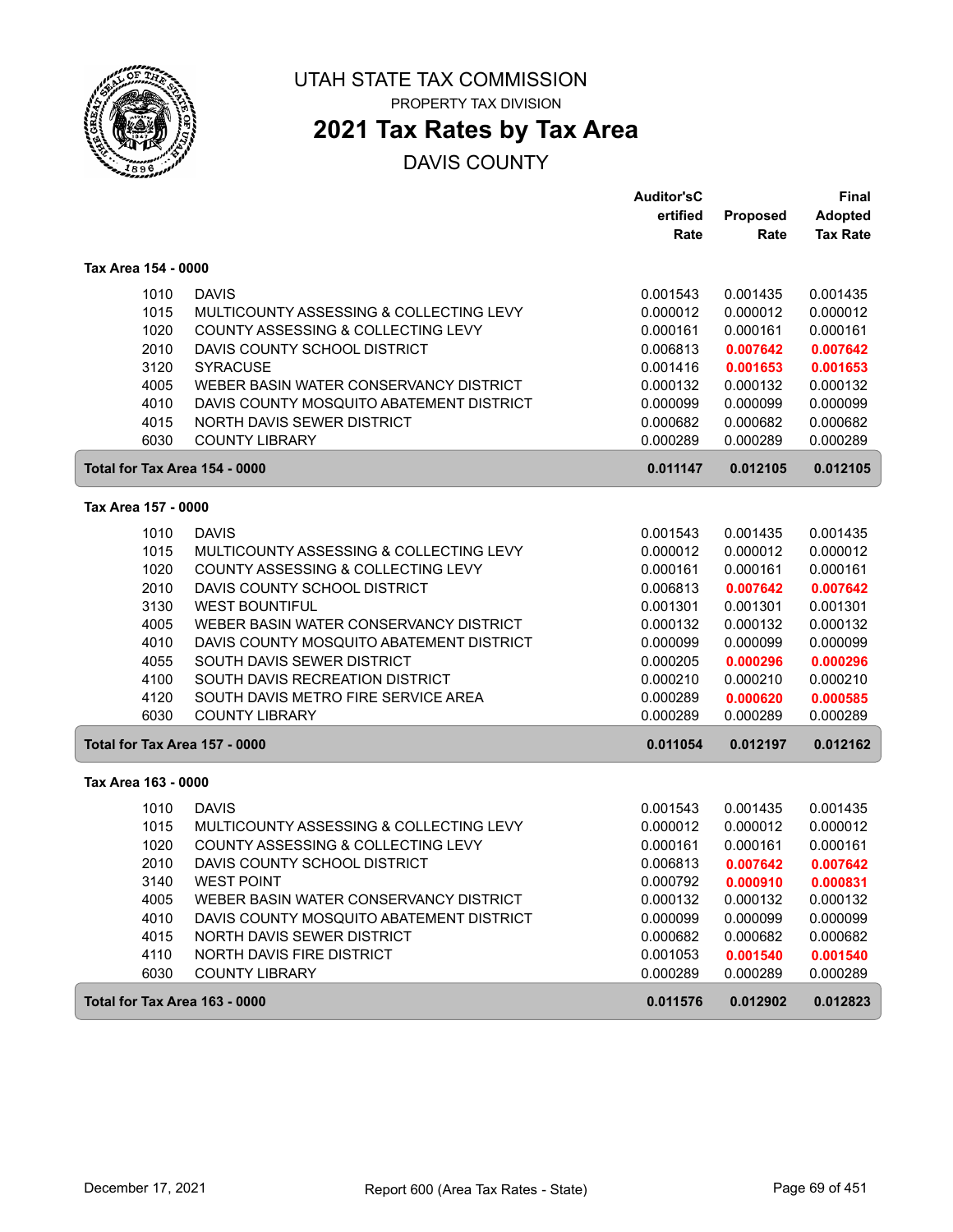

# **2021 Tax Rates by Tax Area**

|                               |                                          | <b>Auditor'sC</b> |                 | Final           |
|-------------------------------|------------------------------------------|-------------------|-----------------|-----------------|
|                               |                                          | ertified          | <b>Proposed</b> | <b>Adopted</b>  |
|                               |                                          | Rate              | Rate            | <b>Tax Rate</b> |
| Tax Area 181 - 0000           |                                          |                   |                 |                 |
| 1010                          | <b>DAVIS</b>                             | 0.001543          | 0.001435        | 0.001435        |
| 1015                          | MULTICOUNTY ASSESSING & COLLECTING LEVY  | 0.000012          | 0.000012        | 0.000012        |
| 1020                          | COUNTY ASSESSING & COLLECTING LEVY       | 0.000161          | 0.000161        | 0.000161        |
| 2010                          | DAVIS COUNTY SCHOOL DISTRICT             | 0.006813          | 0.007642        | 0.007642        |
| 4005                          | WEBER BASIN WATER CONSERVANCY DISTRICT   | 0.000132          | 0.000132        | 0.000132        |
| 4010                          | DAVIS COUNTY MOSQUITO ABATEMENT DISTRICT | 0.000099          | 0.000099        | 0.000099        |
| 4015                          | NORTH DAVIS SEWER DISTRICT               | 0.000682          | 0.000682        | 0.000682        |
| 4040                          | DAVIS COUNTY SERVICE AREA #1             | 0.000761          | 0.000761        | 0.000761        |
| 6030                          | <b>COUNTY LIBRARY</b>                    | 0.000289          | 0.000289        | 0.000289        |
| Total for Tax Area 181 - 0000 |                                          | 0.010492          | 0.011213        | 0.011213        |
| Tax Area 184 - 0000           |                                          |                   |                 |                 |
| 1010                          | <b>DAVIS</b>                             | 0.001543          | 0.001435        | 0.001435        |
| 1015                          | MULTICOUNTY ASSESSING & COLLECTING LEVY  | 0.000012          | 0.000012        | 0.000012        |
| 1020                          | COUNTY ASSESSING & COLLECTING LEVY       | 0.000161          | 0.000161        | 0.000161        |
| 2010                          | DAVIS COUNTY SCHOOL DISTRICT             | 0.006813          | 0.007642        | 0.007642        |
| 4005                          | WEBER BASIN WATER CONSERVANCY DISTRICT   | 0.000132          | 0.000132        | 0.000132        |
| 4010                          | DAVIS COUNTY MOSQUITO ABATEMENT DISTRICT | 0.000099          | 0.000099        | 0.000099        |
| 4040                          | DAVIS COUNTY SERVICE AREA #1             | 0.000761          | 0.000761        | 0.000761        |
| 4055                          | SOUTH DAVIS SEWER DISTRICT               | 0.000205          | 0.000296        | 0.000296        |
| 4100                          | SOUTH DAVIS RECREATION DISTRICT          | 0.000210          | 0.000210        | 0.000210        |
| 4120                          | SOUTH DAVIS METRO FIRE SERVICE AREA      | 0.000289          | 0.000620        | 0.000585        |
| 6030                          | <b>COUNTY LIBRARY</b>                    | 0.000289          | 0.000289        | 0.000289        |
| Total for Tax Area 184 - 0000 |                                          | 0.010514          | 0.011657        | 0.011622        |
| Tax Area 188 - 0000           |                                          |                   |                 |                 |
| 1010                          | <b>DAVIS</b>                             | 0.001543          | 0.001435        | 0.001435        |
| 1015                          | MULTICOUNTY ASSESSING & COLLECTING LEVY  | 0.000012          | 0.000012        | 0.000012        |
| 1020                          | COUNTY ASSESSING & COLLECTING LEVY       | 0.000161          | 0.000161        | 0.000161        |
| 2010                          | DAVIS COUNTY SCHOOL DISTRICT             | 0.006813          | 0.007642        | 0.007642        |
| 4005                          | WEBER BASIN WATER CONSERVANCY DISTRICT   | 0.000132          | 0.000132        | 0.000132        |
| 4010                          | DAVIS COUNTY MOSQUITO ABATEMENT DISTRICT | 0.000099          | 0.000099        | 0.000099        |
| 4040                          | DAVIS COUNTY SERVICE AREA #1             | 0.000761          | 0.000761        | 0.000761        |
| 6030                          | <b>COUNTY LIBRARY</b>                    | 0.000289          | 0.000289        | 0.000289        |
| Total for Tax Area 188 - 0000 |                                          | 0.009810          | 0.010531        | 0.010531        |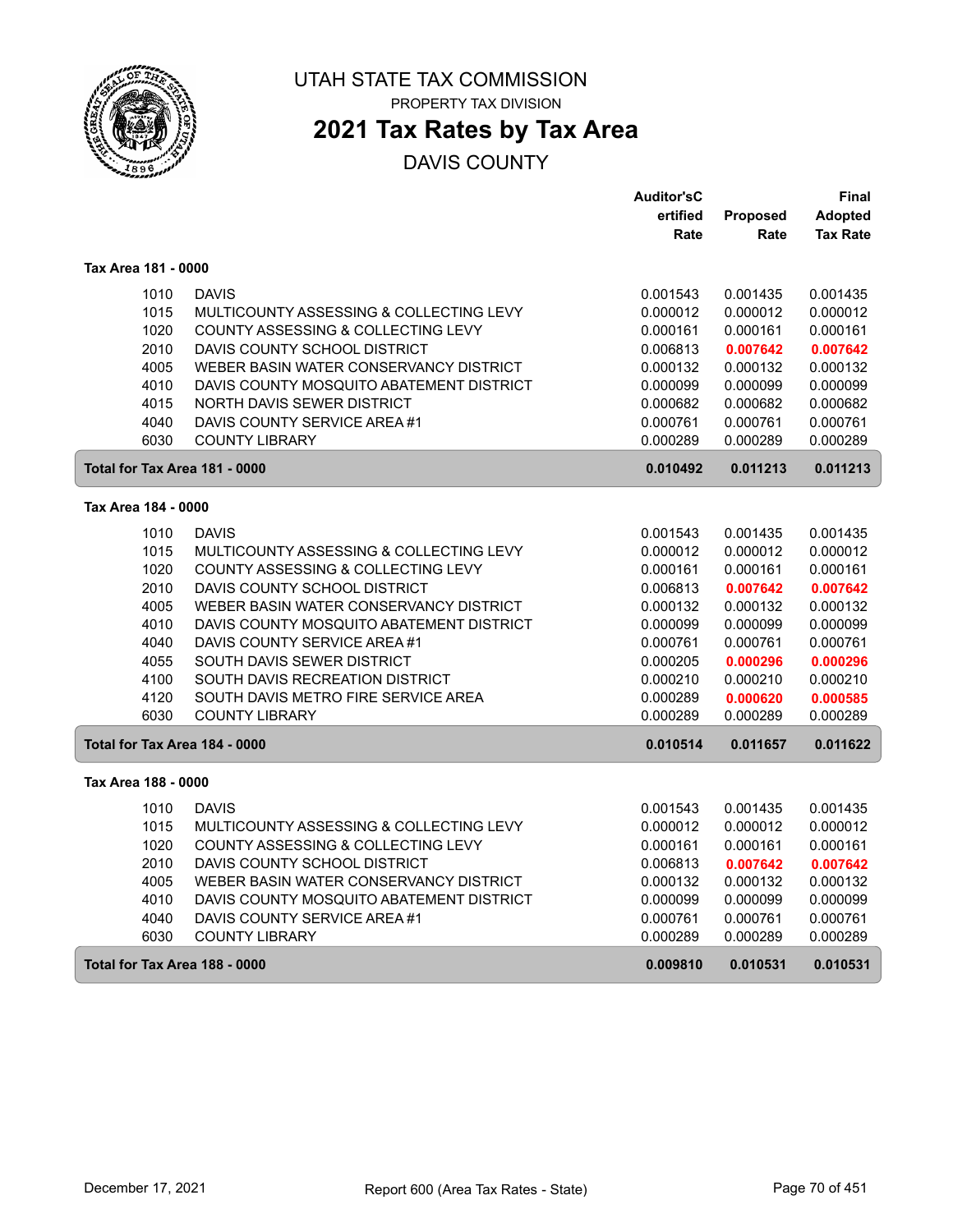

PROPERTY TAX DIVISION

# **2021 Tax Rates by Tax Area**

|                               |                                          | <b>Auditor'sC</b> |          | <b>Final</b>    |
|-------------------------------|------------------------------------------|-------------------|----------|-----------------|
|                               |                                          | ertified          | Proposed | <b>Adopted</b>  |
|                               |                                          | Rate              | Rate     | <b>Tax Rate</b> |
| Tax Area 208 - 0000           |                                          |                   |          |                 |
| 1010                          | <b>DAVIS</b>                             | 0.001543          | 0.001435 | 0.001435        |
| 1015                          | MULTICOUNTY ASSESSING & COLLECTING LEVY  | 0.000012          | 0.000012 | 0.000012        |
| 1020                          | COUNTY ASSESSING & COLLECTING LEVY       | 0.000161          | 0.000161 | 0.000161        |
| 2010                          | DAVIS COUNTY SCHOOL DISTRICT             | 0.006813          | 0.007642 | 0.007642        |
| 3020                          | <b>CENTERVILLE</b>                       | 0.001045          | 0.001197 | 0.001197        |
| 4005                          | WEBER BASIN WATER CONSERVANCY DISTRICT   | 0.000132          | 0.000132 | 0.000132        |
| 4010                          | DAVIS COUNTY MOSQUITO ABATEMENT DISTRICT | 0.000099          | 0.000099 | 0.000099        |
| 4055                          | SOUTH DAVIS SEWER DISTRICT               | 0.000205          | 0.000296 | 0.000296        |
| 4100                          | SOUTH DAVIS RECREATION DISTRICT          | 0.000210          | 0.000210 | 0.000210        |
| 4120                          | SOUTH DAVIS METRO FIRE SERVICE AREA      | 0.000289          | 0.000620 | 0.000585        |
| 6030                          | <b>COUNTY LIBRARY</b>                    | 0.000289          | 0.000289 | 0.000289        |
| Total for Tax Area 208 - 0000 |                                          | 0.010798          | 0.012093 | 0.012058        |
| Tax Area 234 - 0000           |                                          |                   |          |                 |
| 1010                          | <b>DAVIS</b>                             | 0.001543          | 0.001435 | 0.001435        |
| 1015                          | MULTICOUNTY ASSESSING & COLLECTING LEVY  | 0.000012          | 0.000012 | 0.000012        |
| 1020                          | COUNTY ASSESSING & COLLECTING LEVY       | 0.000161          | 0.000161 | 0.000161        |
| 2010                          | DAVIS COUNTY SCHOOL DISTRICT             | 0.006813          | 0.007642 | 0.007642        |
| 3070                          | <b>KAYSVILLE</b>                         | 0.001415          | 0.001785 | 0.001663        |
| 4005                          | WEBER BASIN WATER CONSERVANCY DISTRICT   | 0.000132          | 0.000132 | 0.000132        |
| 4010                          | DAVIS COUNTY MOSQUITO ABATEMENT DISTRICT | 0.000099          | 0.000099 | 0.000099        |
| 4050                          | CENTRAL DAVIS COUNTY SEWER DISTRICT      | 0.000147          | 0.000147 | 0.000147        |
| 6030                          | <b>COUNTY LIBRARY</b>                    | 0.000289          | 0.000289 | 0.000289        |
| Total for Tax Area 234 - 0000 |                                          | 0.010611          | 0.011702 | 0.011580        |
| Tax Area 244 - 0000           |                                          |                   |          |                 |
| 1010                          | <b>DAVIS</b>                             | 0.001543          | 0.001435 | 0.001435        |
| 1015                          | MULTICOUNTY ASSESSING & COLLECTING LEVY  | 0.000012          | 0.000012 | 0.000012        |
| 1020                          | COUNTY ASSESSING & COLLECTING LEVY       | 0.000161          | 0.000161 | 0.000161        |
| 2010                          | DAVIS COUNTY SCHOOL DISTRICT             | 0.006813          | 0.007642 | 0.007642        |
| 3090                          | CITY OF NORTH SALT LAKE                  | 0.001141          | 0.001141 | 0.001141        |
| 4005                          | WEBER BASIN WATER CONSERVANCY DISTRICT   | 0.000132          | 0.000132 | 0.000132        |
| 4010                          | DAVIS COUNTY MOSQUITO ABATEMENT DISTRICT | 0.000099          | 0.000099 | 0.000099        |
| 4055                          | SOUTH DAVIS SEWER DISTRICT               | 0.000205          | 0.000296 | 0.000296        |
| 4100                          | SOUTH DAVIS RECREATION DISTRICT          | 0.000210          | 0.000210 | 0.000210        |
| 4120                          | SOUTH DAVIS METRO FIRE SERVICE AREA      | 0.000289          | 0.000620 | 0.000585        |
| 6030                          | <b>COUNTY LIBRARY</b>                    | 0.000289          | 0.000289 | 0.000289        |
| Total for Tax Area 244 - 0000 |                                          | 0.010894          | 0.012037 | 0.012002        |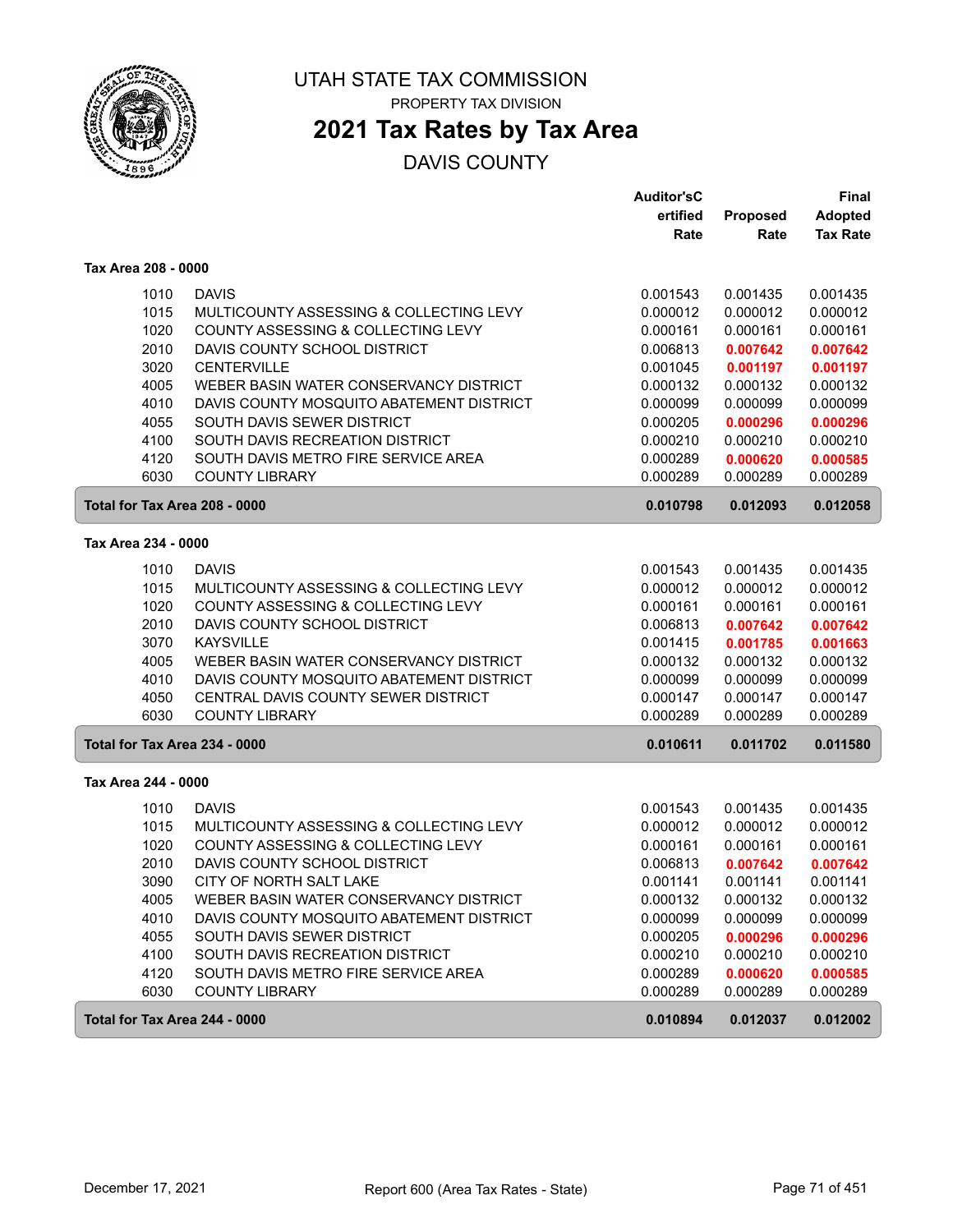

PROPERTY TAX DIVISION

# **2021 Tax Rates by Tax Area**

|                               |                                          | <b>Auditor'sC</b> |          | <b>Final</b>    |
|-------------------------------|------------------------------------------|-------------------|----------|-----------------|
|                               |                                          | ertified          | Proposed | <b>Adopted</b>  |
|                               |                                          | Rate              | Rate     | <b>Tax Rate</b> |
| Tax Area 254 - 0000           |                                          |                   |          |                 |
| 1010                          | <b>DAVIS</b>                             | 0.001543          | 0.001435 | 0.001435        |
| 1015                          | MULTICOUNTY ASSESSING & COLLECTING LEVY  | 0.000012          | 0.000012 | 0.000012        |
| 1020                          | COUNTY ASSESSING & COLLECTING LEVY       | 0.000161          | 0.000161 | 0.000161        |
| 2010                          | DAVIS COUNTY SCHOOL DISTRICT             | 0.006813          | 0.007642 | 0.007642        |
| 3120                          | <b>SYRACUSE</b>                          | 0.001416          | 0.001653 | 0.001653        |
| 4005                          | WEBER BASIN WATER CONSERVANCY DISTRICT   | 0.000132          | 0.000132 | 0.000132        |
| 4010                          | DAVIS COUNTY MOSQUITO ABATEMENT DISTRICT | 0.000099          | 0.000099 | 0.000099        |
| 4015                          | NORTH DAVIS SEWER DISTRICT               | 0.000682          | 0.000682 | 0.000682        |
| 6030                          | <b>COUNTY LIBRARY</b>                    | 0.000289          | 0.000289 | 0.000289        |
| Total for Tax Area 254 - 0000 |                                          | 0.011147          | 0.012105 | 0.012105        |
| Tax Area 270 - 0000           |                                          |                   |          |                 |
| 1010                          | <b>DAVIS</b>                             | 0.001543          | 0.001435 | 0.001435        |
| 1015                          | MULTICOUNTY ASSESSING & COLLECTING LEVY  | 0.000012          | 0.000012 | 0.000012        |
| 1020                          | COUNTY ASSESSING & COLLECTING LEVY       | 0.000161          | 0.000161 | 0.000161        |
| 2010                          | DAVIS COUNTY SCHOOL DISTRICT             | 0.006813          | 0.007642 | 0.007642        |
| 3150                          | <b>WOODS CROSS CITY</b>                  | 0.000811          | 0.000811 | 0.000811        |
| 4005                          | WEBER BASIN WATER CONSERVANCY DISTRICT   | 0.000132          | 0.000132 | 0.000132        |
| 4010                          | DAVIS COUNTY MOSQUITO ABATEMENT DISTRICT | 0.000099          | 0.000099 | 0.000099        |
| 4055                          | SOUTH DAVIS SEWER DISTRICT               | 0.000205          | 0.000296 | 0.000296        |
| 4100                          | SOUTH DAVIS RECREATION DISTRICT          | 0.000210          | 0.000210 | 0.000210        |
| 4120                          | SOUTH DAVIS METRO FIRE SERVICE AREA      | 0.000289          | 0.000620 | 0.000585        |
| 6030                          | <b>COUNTY LIBRARY</b>                    | 0.000289          | 0.000289 | 0.000289        |
| Total for Tax Area 270 - 0000 |                                          | 0.010564          | 0.011707 | 0.011672        |
| Tax Area 284 - 0000           |                                          |                   |          |                 |
| 1010                          | <b>DAVIS</b>                             | 0.001543          | 0.001435 | 0.001435        |
| 1015                          | MULTICOUNTY ASSESSING & COLLECTING LEVY  | 0.000012          | 0.000012 | 0.000012        |
| 1020                          | COUNTY ASSESSING & COLLECTING LEVY       | 0.000161          | 0.000161 | 0.000161        |
| 2010                          | DAVIS COUNTY SCHOOL DISTRICT             | 0.006813          | 0.007642 | 0.007642        |
| 4005                          | WEBER BASIN WATER CONSERVANCY DISTRICT   | 0.000132          | 0.000132 | 0.000132        |
| 4010                          | DAVIS COUNTY MOSQUITO ABATEMENT DISTRICT | 0.000099          | 0.000099 | 0.000099        |
| 4040                          | DAVIS COUNTY SERVICE AREA #1             | 0.000761          | 0.000761 | 0.000761        |
| 4055                          | SOUTH DAVIS SEWER DISTRICT               | 0.000205          | 0.000296 | 0.000296        |
| 4100                          | SOUTH DAVIS RECREATION DISTRICT          | 0.000210          | 0.000210 | 0.000210        |
| 4120                          | SOUTH DAVIS METRO FIRE SERVICE AREA      | 0.000289          | 0.000620 | 0.000585        |
| 6030                          | <b>COUNTY LIBRARY</b>                    | 0.000289          | 0.000289 | 0.000289        |
| Total for Tax Area 284 - 0000 |                                          | 0.010514          | 0.011657 | 0.011622        |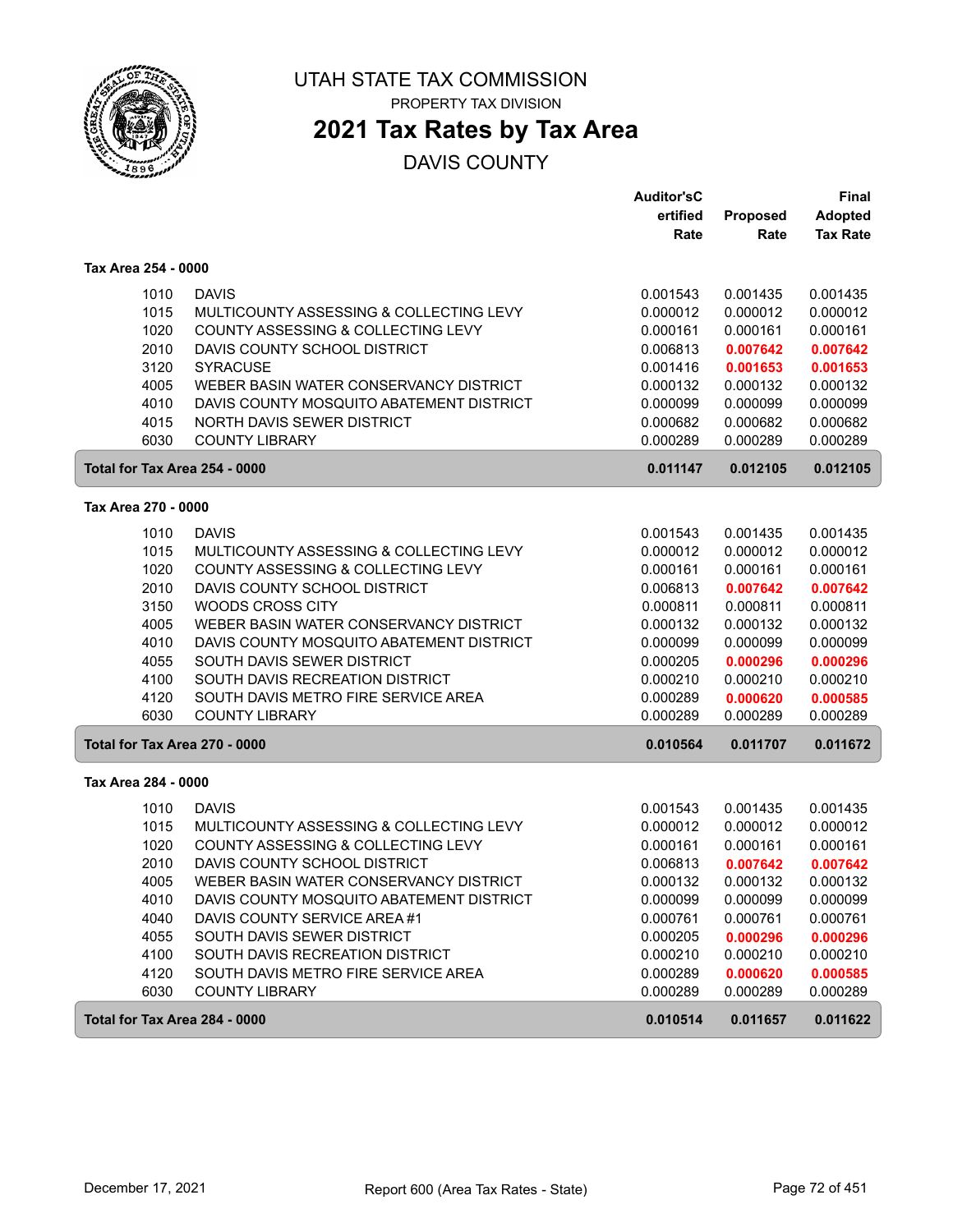

# **2021 Tax Rates by Tax Area**

|                               |                                          | <b>Auditor'sC</b> |                 | <b>Final</b>    |
|-------------------------------|------------------------------------------|-------------------|-----------------|-----------------|
|                               |                                          | ertified          | <b>Proposed</b> | <b>Adopted</b>  |
|                               |                                          | Rate              | Rate            | <b>Tax Rate</b> |
| Tax Area 344 - 0000           |                                          |                   |                 |                 |
| 1010                          | <b>DAVIS</b>                             | 0.001543          | 0.001435        | 0.001435        |
| 1015                          | MULTICOUNTY ASSESSING & COLLECTING LEVY  | 0.000012          | 0.000012        | 0.000012        |
| 1020                          | COUNTY ASSESSING & COLLECTING LEVY       | 0.000161          | 0.000161        | 0.000161        |
| 2010                          | DAVIS COUNTY SCHOOL DISTRICT             | 0.006813          | 0.007642        | 0.007642        |
| 3090                          | CITY OF NORTH SALT LAKE                  | 0.001141          | 0.001141        | 0.001141        |
| 4005                          | WEBER BASIN WATER CONSERVANCY DISTRICT   | 0.000132          | 0.000132        | 0.000132        |
| 4010                          | DAVIS COUNTY MOSQUITO ABATEMENT DISTRICT | 0.000099          | 0.000099        | 0.000099        |
| 4055                          | SOUTH DAVIS SEWER DISTRICT               | 0.000205          | 0.000296        | 0.000296        |
| 4100                          | SOUTH DAVIS RECREATION DISTRICT          | 0.000210          | 0.000210        | 0.000210        |
| 4120                          | SOUTH DAVIS METRO FIRE SERVICE AREA      | 0.000289          | 0.000620        | 0.000585        |
| 6030                          | <b>COUNTY LIBRARY</b>                    | 0.000289          | 0.000289        | 0.000289        |
| Total for Tax Area 344 - 0000 |                                          | 0.010894          | 0.012037        | 0.012002        |
| Tax Area 345 - 0000           |                                          |                   |                 |                 |
| 1010                          | <b>DAVIS</b>                             | 0.001543          | 0.001435        | 0.001435        |
| 1015                          | MULTICOUNTY ASSESSING & COLLECTING LEVY  | 0.000012          | 0.000012        | 0.000012        |
| 1020                          | COUNTY ASSESSING & COLLECTING LEVY       | 0.000161          | 0.000161        | 0.000161        |
| 2010                          | DAVIS COUNTY SCHOOL DISTRICT             | 0.006813          | 0.007642        | 0.007642        |
| 3090                          | CITY OF NORTH SALT LAKE                  | 0.001141          | 0.001141        | 0.001141        |
| 4005                          | WEBER BASIN WATER CONSERVANCY DISTRICT   | 0.000132          | 0.000132        | 0.000132        |
| 4010                          | DAVIS COUNTY MOSQUITO ABATEMENT DISTRICT | 0.000099          | 0.000099        | 0.000099        |
| 4030                          | SOUTH DAVIS WATER DISTRICT               | 0.000159          | 0.000159        | 0.000159        |
| 4055                          | SOUTH DAVIS SEWER DISTRICT               | 0.000205          | 0.000296        | 0.000296        |
| 4100                          | SOUTH DAVIS RECREATION DISTRICT          | 0.000210          | 0.000210        | 0.000210        |
| 4120                          | SOUTH DAVIS METRO FIRE SERVICE AREA      | 0.000289          | 0.000620        | 0.000585        |
| 6030                          | <b>COUNTY LIBRARY</b>                    | 0.000289          | 0.000289        | 0.000289        |
| Total for Tax Area 345 - 0000 |                                          | 0.011053          | 0.012196        | 0.012161        |
| Tax Area 354 - 0000           |                                          |                   |                 |                 |
| 1010                          | <b>DAVIS</b>                             | 0.001543          | 0.001435        | 0.001435        |
| 1015                          | MULTICOUNTY ASSESSING & COLLECTING LEVY  | 0.000012          | 0.000012        | 0.000012        |
| 1020                          | COUNTY ASSESSING & COLLECTING LEVY       | 0.000161          | 0.000161        | 0.000161        |
| 2010                          | DAVIS COUNTY SCHOOL DISTRICT             | 0.006813          | 0.007642        | 0.007642        |
| 3120                          | <b>SYRACUSE</b>                          | 0.001416          | 0.001653        | 0.001653        |
| 4005                          | WEBER BASIN WATER CONSERVANCY DISTRICT   | 0.000132          | 0.000132        | 0.000132        |
| 4010                          | DAVIS COUNTY MOSQUITO ABATEMENT DISTRICT | 0.000099          | 0.000099        | 0.000099        |
| 4015                          | NORTH DAVIS SEWER DISTRICT               | 0.000682          | 0.000682        | 0.000682        |
| 6030                          | <b>COUNTY LIBRARY</b>                    | 0.000289          | 0.000289        | 0.000289        |
| Total for Tax Area 354 - 0000 |                                          | 0.011147          | 0.012105        | 0.012105        |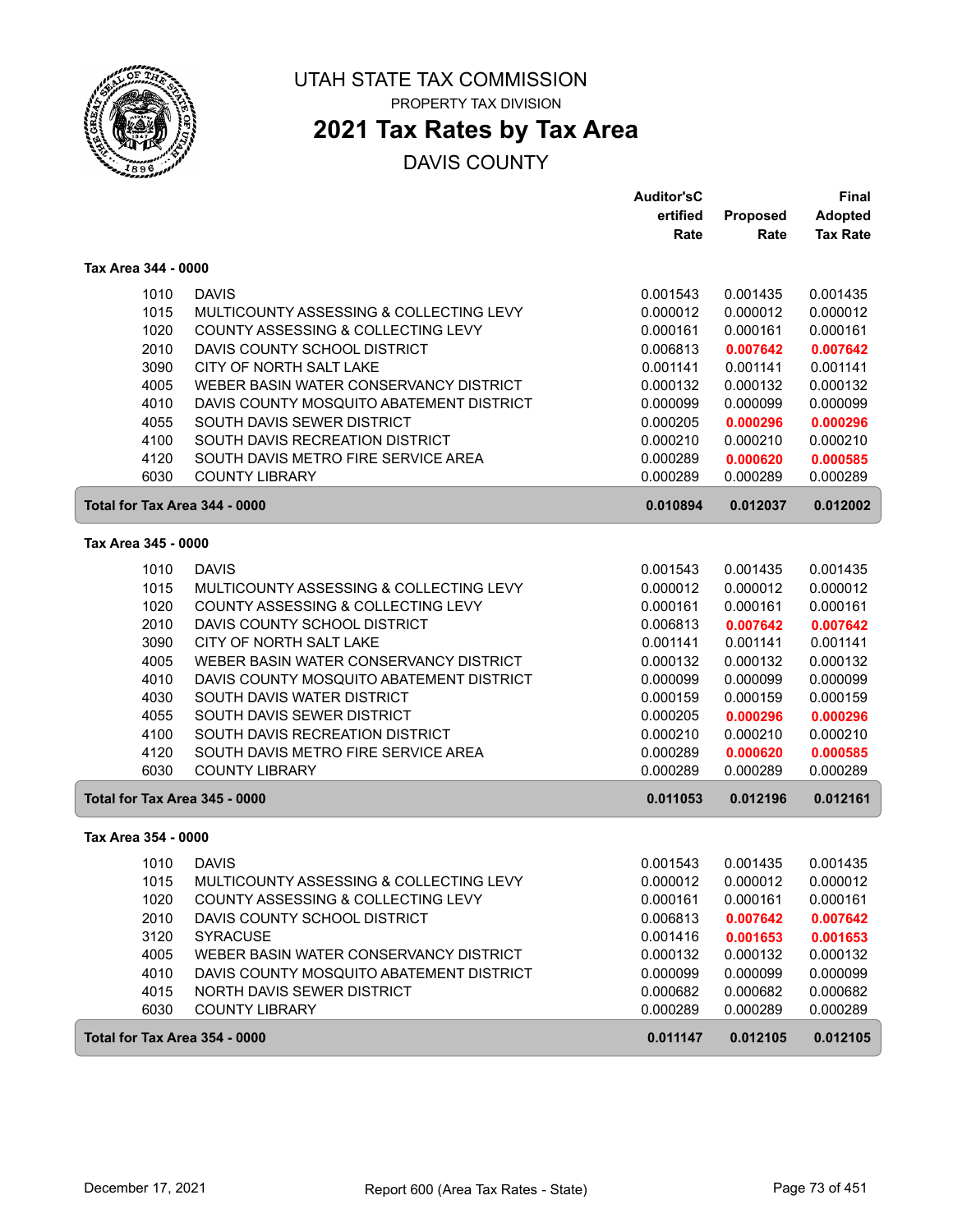

# **2021 Tax Rates by Tax Area**

|                               |                                          | <b>Auditor'sC</b> |                 | <b>Final</b>    |
|-------------------------------|------------------------------------------|-------------------|-----------------|-----------------|
|                               |                                          | ertified          | <b>Proposed</b> | <b>Adopted</b>  |
|                               |                                          | Rate              | Rate            | <b>Tax Rate</b> |
| Tax Area 370 - 0000           |                                          |                   |                 |                 |
| 1010                          | <b>DAVIS</b>                             | 0.001543          | 0.001435        | 0.001435        |
| 1015                          | MULTICOUNTY ASSESSING & COLLECTING LEVY  | 0.000012          | 0.000012        | 0.000012        |
| 1020                          | COUNTY ASSESSING & COLLECTING LEVY       | 0.000161          | 0.000161        | 0.000161        |
| 2010                          | DAVIS COUNTY SCHOOL DISTRICT             | 0.006813          | 0.007642        | 0.007642        |
| 3150                          | <b>WOODS CROSS CITY</b>                  | 0.000811          | 0.000811        | 0.000811        |
| 4005                          | WEBER BASIN WATER CONSERVANCY DISTRICT   | 0.000132          | 0.000132        | 0.000132        |
| 4010                          | DAVIS COUNTY MOSQUITO ABATEMENT DISTRICT | 0.000099          | 0.000099        | 0.000099        |
| 4055                          | SOUTH DAVIS SEWER DISTRICT               | 0.000205          | 0.000296        | 0.000296        |
| 4100                          | SOUTH DAVIS RECREATION DISTRICT          | 0.000210          | 0.000210        | 0.000210        |
| 4120                          | SOUTH DAVIS METRO FIRE SERVICE AREA      | 0.000289          | 0.000620        | 0.000585        |
| 6030                          | <b>COUNTY LIBRARY</b>                    | 0.000289          | 0.000289        | 0.000289        |
| Total for Tax Area 370 - 0000 |                                          | 0.010564          | 0.011707        | 0.011672        |
| Tax Area 387 - 0000           |                                          |                   |                 |                 |
| 1010                          | <b>DAVIS</b>                             | 0.001543          | 0.001435        | 0.001435        |
| 1015                          | MULTICOUNTY ASSESSING & COLLECTING LEVY  | 0.000012          | 0.000012        | 0.000012        |
| 1020                          | COUNTY ASSESSING & COLLECTING LEVY       | 0.000161          | 0.000161        | 0.000161        |
| 2010                          | DAVIS COUNTY SCHOOL DISTRICT             | 0.006813          | 0.007642        | 0.007642        |
| 4005                          | WEBER BASIN WATER CONSERVANCY DISTRICT   | 0.000132          | 0.000132        | 0.000132        |
| 4010                          | DAVIS COUNTY MOSQUITO ABATEMENT DISTRICT | 0.000099          | 0.000099        | 0.000099        |
| 4030                          | SOUTH DAVIS WATER DISTRICT               | 0.000159          | 0.000159        | 0.000159        |
| 4040                          | DAVIS COUNTY SERVICE AREA #1             | 0.000761          | 0.000761        | 0.000761        |
| 4055                          | SOUTH DAVIS SEWER DISTRICT               | 0.000205          | 0.000296        | 0.000296        |
| 4100                          | SOUTH DAVIS RECREATION DISTRICT          | 0.000210          | 0.000210        | 0.000210        |
| 4120                          | SOUTH DAVIS METRO FIRE SERVICE AREA      | 0.000289          | 0.000620        | 0.000585        |
| 6030                          | <b>COUNTY LIBRARY</b>                    | 0.000289          | 0.000289        | 0.000289        |
| Total for Tax Area 387 - 0000 |                                          | 0.010673          | 0.011816        | 0.011781        |
| Tax Area 454 - 0000           |                                          |                   |                 |                 |
| 1010                          | <b>DAVIS</b>                             | 0.001543          | 0.001435        | 0.001435        |
| 1015                          | MULTICOUNTY ASSESSING & COLLECTING LEVY  | 0.000012          | 0.000012        | 0.000012        |
| 1020                          | COUNTY ASSESSING & COLLECTING LEVY       | 0.000161          | 0.000161        | 0.000161        |
| 2010                          | DAVIS COUNTY SCHOOL DISTRICT             | 0.006813          | 0.007642        | 0.007642        |
| 3120                          | <b>SYRACUSE</b>                          | 0.001416          | 0.001653        | 0.001653        |
| 4005                          | WEBER BASIN WATER CONSERVANCY DISTRICT   | 0.000132          | 0.000132        | 0.000132        |
| 4010                          | DAVIS COUNTY MOSQUITO ABATEMENT DISTRICT | 0.000099          | 0.000099        | 0.000099        |
| 4015                          | NORTH DAVIS SEWER DISTRICT               | 0.000682          | 0.000682        | 0.000682        |
| 6030                          | <b>COUNTY LIBRARY</b>                    | 0.000289          | 0.000289        | 0.000289        |
| Total for Tax Area 454 - 0000 |                                          | 0.011147          | 0.012105        | 0.012105        |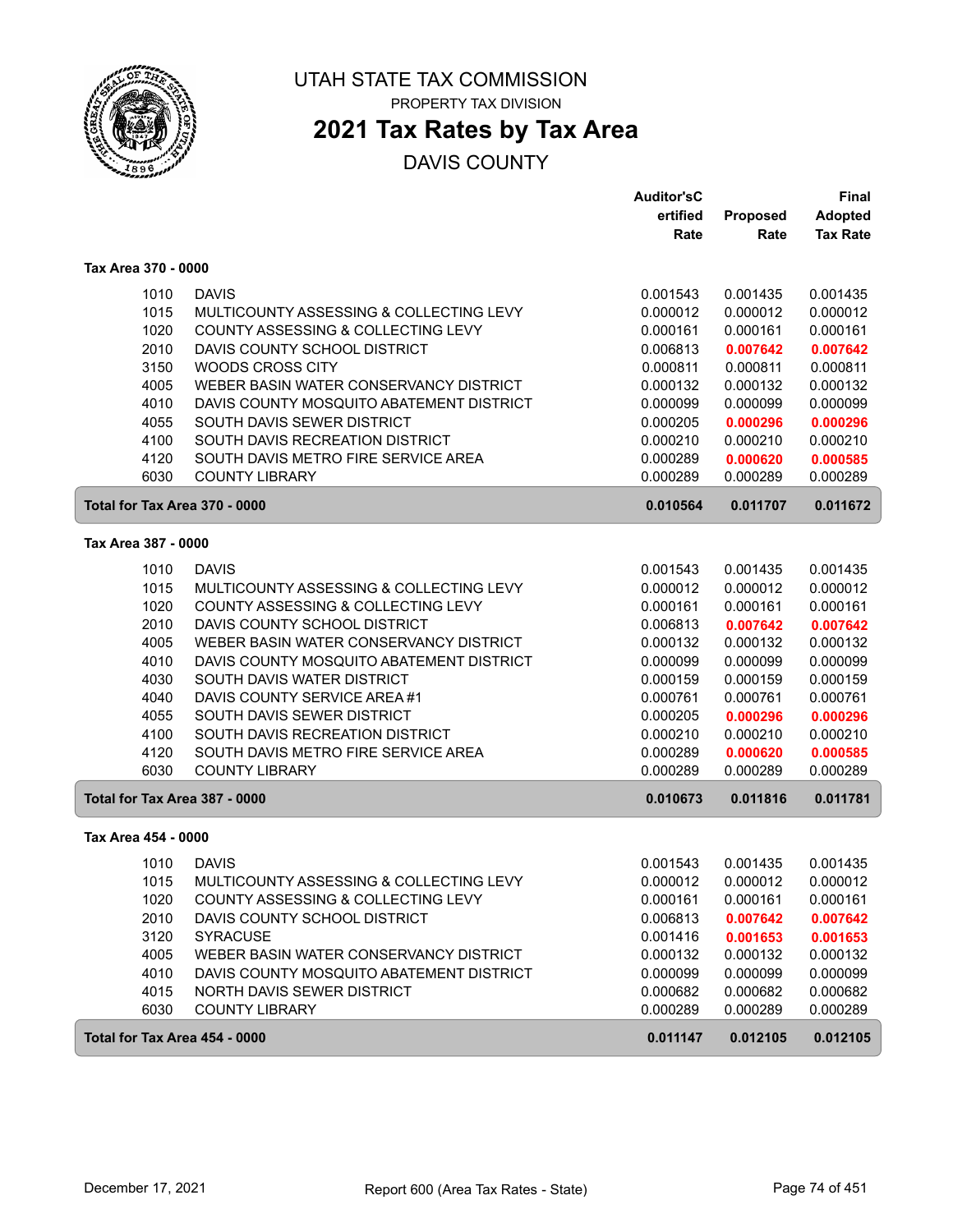

### **2021 Tax Rates by Tax Area**

|                               |                                                                               | <b>Auditor'sC</b>    |                      | Final                |
|-------------------------------|-------------------------------------------------------------------------------|----------------------|----------------------|----------------------|
|                               |                                                                               | ertified             | <b>Proposed</b>      | <b>Adopted</b>       |
|                               |                                                                               | Rate                 | Rate                 | <b>Tax Rate</b>      |
| Tax Area 470 - 0000           |                                                                               |                      |                      |                      |
| 1010                          | <b>DAVIS</b>                                                                  | 0.001543             | 0.001435             | 0.001435             |
| 1015                          | MULTICOUNTY ASSESSING & COLLECTING LEVY                                       | 0.000012             | 0.000012             | 0.000012             |
| 1020                          | COUNTY ASSESSING & COLLECTING LEVY                                            | 0.000161             | 0.000161             | 0.000161             |
| 2010                          | DAVIS COUNTY SCHOOL DISTRICT                                                  | 0.006813             | 0.007642             | 0.007642             |
| 3150                          | WOODS CROSS CITY                                                              | 0.000811             | 0.000811             | 0.000811             |
| 4005                          | WEBER BASIN WATER CONSERVANCY DISTRICT                                        | 0.000132             | 0.000132             | 0.000132             |
| 4010                          | DAVIS COUNTY MOSQUITO ABATEMENT DISTRICT                                      | 0.000099             | 0.000099             | 0.000099             |
| 4055                          | SOUTH DAVIS SEWER DISTRICT                                                    | 0.000205             | 0.000296             | 0.000296             |
| 4100                          | SOUTH DAVIS RECREATION DISTRICT                                               | 0.000210             | 0.000210             | 0.000210             |
| 4120                          | SOUTH DAVIS METRO FIRE SERVICE AREA                                           | 0.000289             | 0.000620             | 0.000585             |
| 6030                          | <b>COUNTY LIBRARY</b>                                                         | 0.000289             | 0.000289             | 0.000289             |
| Total for Tax Area 470 - 0000 |                                                                               | 0.010564             | 0.011707             | 0.011672             |
| Tax Area 471 - 0000           |                                                                               |                      |                      |                      |
|                               |                                                                               |                      |                      |                      |
| 1010                          | <b>DAVIS</b>                                                                  | 0.001543             | 0.001435             | 0.001435             |
| 1015<br>1020                  | MULTICOUNTY ASSESSING & COLLECTING LEVY<br>COUNTY ASSESSING & COLLECTING LEVY | 0.000012             | 0.000012             | 0.000012             |
| 2010                          | DAVIS COUNTY SCHOOL DISTRICT                                                  | 0.000161<br>0.006813 | 0.000161<br>0.007642 | 0.000161             |
| 3150                          | <b>WOODS CROSS CITY</b>                                                       | 0.000811             | 0.000811             | 0.007642<br>0.000811 |
| 4005                          | WEBER BASIN WATER CONSERVANCY DISTRICT                                        | 0.000132             | 0.000132             | 0.000132             |
| 4010                          | DAVIS COUNTY MOSQUITO ABATEMENT DISTRICT                                      | 0.000099             | 0.000099             | 0.000099             |
| 4020                          | <b>BOUNTIFUL IRRIGATION DISTRICT</b>                                          | 0.000078             | 0.000078             | 0.000078             |
| 4055                          | SOUTH DAVIS SEWER DISTRICT                                                    | 0.000205             | 0.000296             | 0.000296             |
| 4100                          | SOUTH DAVIS RECREATION DISTRICT                                               | 0.000210             | 0.000210             | 0.000210             |
| 4120                          | SOUTH DAVIS METRO FIRE SERVICE AREA                                           | 0.000289             | 0.000620             | 0.000585             |
| 6030                          | <b>COUNTY LIBRARY</b>                                                         | 0.000289             | 0.000289             | 0.000289             |
| Total for Tax Area 471 - 0000 |                                                                               | 0.010642             | 0.011785             | 0.011750             |
| Tax Area 472 - 0000           |                                                                               |                      |                      |                      |
|                               |                                                                               |                      |                      |                      |
| 1010                          | <b>DAVIS</b>                                                                  | 0.001543             | 0.001435             | 0.001435             |
| 1015                          | MULTICOUNTY ASSESSING & COLLECTING LEVY                                       | 0.000012             | 0.000012             | 0.000012             |
| 1020                          | COUNTY ASSESSING & COLLECTING LEVY                                            | 0.000161             | 0.000161             | 0.000161             |
| 2010                          | DAVIS COUNTY SCHOOL DISTRICT                                                  | 0.006813             | 0.007642             | 0.007642             |
| 3150                          | WOODS CROSS CITY                                                              | 0.000811             | 0.000811             | 0.000811             |
| 4005                          | WEBER BASIN WATER CONSERVANCY DISTRICT                                        | 0.000132             | 0.000132             | 0.000132             |
| 4010                          | DAVIS COUNTY MOSQUITO ABATEMENT DISTRICT                                      | 0.000099             | 0.000099             | 0.000099             |
| 4020                          | <b>BOUNTIFUL IRRIGATION DISTRICT</b>                                          | 0.000078             | 0.000078             | 0.000078             |
| 4030<br>4055                  | SOUTH DAVIS WATER DISTRICT                                                    | 0.000159             | 0.000159             | 0.000159             |
| 4100                          | SOUTH DAVIS SEWER DISTRICT<br>SOUTH DAVIS RECREATION DISTRICT                 | 0.000205<br>0.000210 | 0.000296<br>0.000210 | 0.000296<br>0.000210 |
| 4120                          | SOUTH DAVIS METRO FIRE SERVICE AREA                                           | 0.000289             | 0.000620             | 0.000585             |
| 6030                          | <b>COUNTY LIBRARY</b>                                                         | 0.000289             | 0.000289             | 0.000289             |
|                               |                                                                               |                      |                      |                      |
| Total for Tax Area 472 - 0000 |                                                                               | 0.010801             | 0.011944             | 0.011909             |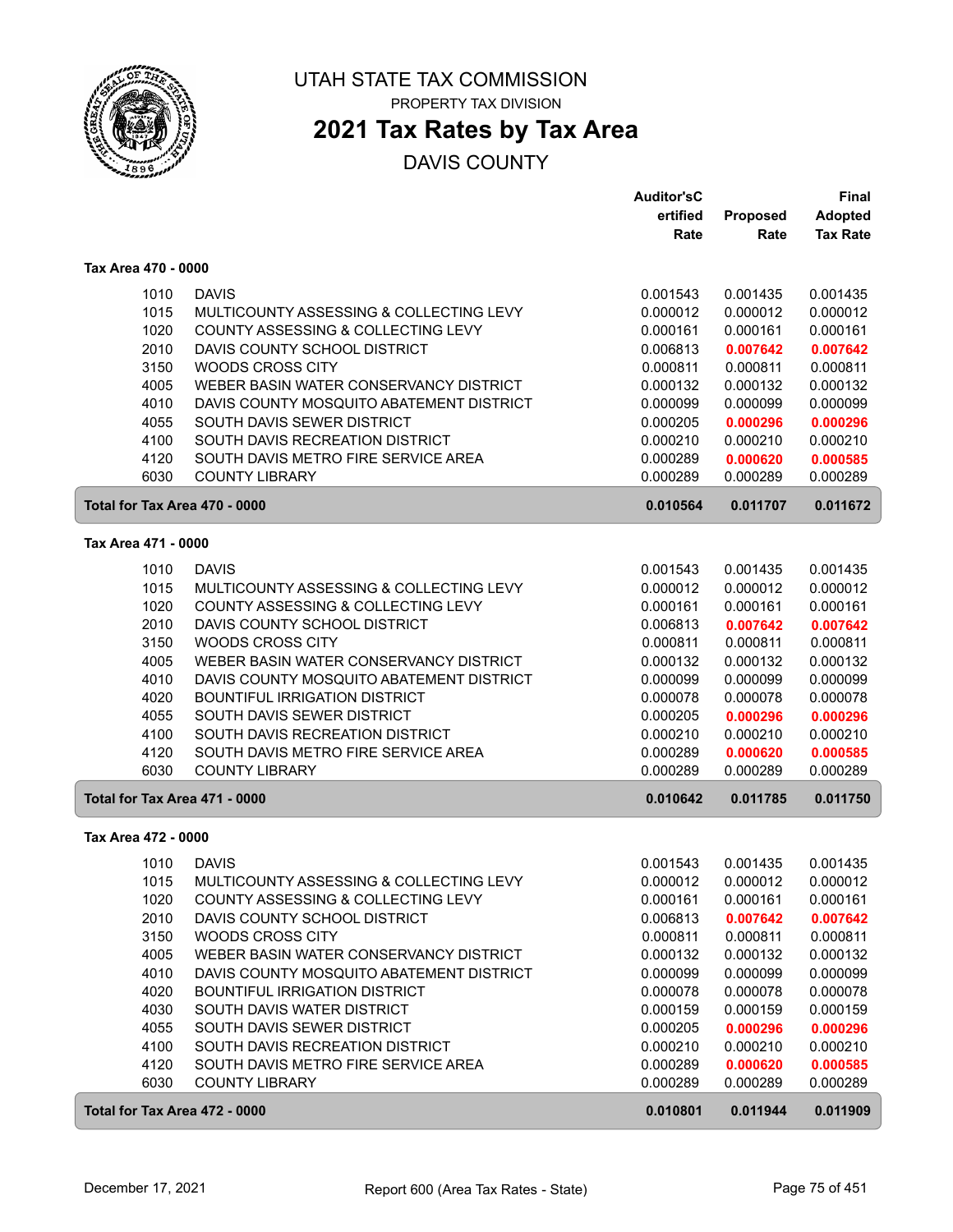

## **2021 Tax Rates by Tax Area**

|                               |                                          | <b>Auditor'sC</b> |          | <b>Final</b>    |
|-------------------------------|------------------------------------------|-------------------|----------|-----------------|
|                               |                                          | ertified          | Proposed | <b>Adopted</b>  |
|                               |                                          | Rate              | Rate     | <b>Tax Rate</b> |
| Tax Area 473 - 0000           |                                          |                   |          |                 |
| 1010                          | <b>DAVIS</b>                             | 0.001543          | 0.001435 | 0.001435        |
| 1015                          | MULTICOUNTY ASSESSING & COLLECTING LEVY  | 0.000012          | 0.000012 | 0.000012        |
| 1020                          | COUNTY ASSESSING & COLLECTING LEVY       | 0.000161          | 0.000161 | 0.000161        |
| 2010                          | DAVIS COUNTY SCHOOL DISTRICT             | 0.006813          | 0.007642 | 0.007642        |
| 3150                          | <b>WOODS CROSS CITY</b>                  | 0.000811          | 0.000811 | 0.000811        |
| 4005                          | WEBER BASIN WATER CONSERVANCY DISTRICT   | 0.000132          | 0.000132 | 0.000132        |
| 4010                          | DAVIS COUNTY MOSQUITO ABATEMENT DISTRICT | 0.000099          | 0.000099 | 0.000099        |
| 4030                          | SOUTH DAVIS WATER DISTRICT               | 0.000159          | 0.000159 | 0.000159        |
| 4055                          | SOUTH DAVIS SEWER DISTRICT               | 0.000205          | 0.000296 | 0.000296        |
| 4100                          | SOUTH DAVIS RECREATION DISTRICT          | 0.000210          | 0.000210 | 0.000210        |
| 4120                          | SOUTH DAVIS METRO FIRE SERVICE AREA      | 0.000289          | 0.000620 | 0.000585        |
| 6030                          | <b>COUNTY LIBRARY</b>                    | 0.000289          | 0.000289 | 0.000289        |
| Total for Tax Area 473 - 0000 |                                          | 0.010723          | 0.011866 | 0.011831        |
| Tax Area 503 - 0000           |                                          |                   |          |                 |
| 1010                          | <b>DAVIS</b>                             | 0.001543          | 0.001435 | 0.001435        |
| 1015                          | MULTICOUNTY ASSESSING & COLLECTING LEVY  | 0.000012          | 0.000012 | 0.000012        |
| 1020                          | COUNTY ASSESSING & COLLECTING LEVY       | 0.000161          | 0.000161 | 0.000161        |
| 2010                          | DAVIS COUNTY SCHOOL DISTRICT             | 0.006813          | 0.007642 | 0.007642        |
| 3010                          | <b>BOUNTIFUL</b>                         | 0.000708          | 0.000967 | 0.000967        |
| 4005                          | WEBER BASIN WATER CONSERVANCY DISTRICT   | 0.000132          | 0.000132 | 0.000132        |
| 4010                          | DAVIS COUNTY MOSQUITO ABATEMENT DISTRICT | 0.000099          | 0.000099 | 0.000099        |
| 4020                          | <b>BOUNTIFUL IRRIGATION DISTRICT</b>     | 0.000078          | 0.000078 | 0.000078        |
| 4055                          | SOUTH DAVIS SEWER DISTRICT               | 0.000205          | 0.000296 | 0.000296        |
| 4100                          | SOUTH DAVIS RECREATION DISTRICT          | 0.000210          | 0.000210 | 0.000210        |
| 4120                          | SOUTH DAVIS METRO FIRE SERVICE AREA      | 0.000289          | 0.000620 | 0.000585        |
| 6030                          | <b>COUNTY LIBRARY</b>                    | 0.000289          | 0.000289 | 0.000289        |
| Total for Tax Area 503 - 0000 |                                          | 0.010539          | 0.011941 | 0.011906        |
| Tax Area 505 - 0000           |                                          |                   |          |                 |
| 1010                          | <b>DAVIS</b>                             | 0.001543          | 0.001435 | 0.001435        |
| 1015                          | MULTICOUNTY ASSESSING & COLLECTING LEVY  | 0.000012          | 0.000012 | 0.000012        |
| 1020                          | COUNTY ASSESSING & COLLECTING LEVY       | 0.000161          | 0.000161 | 0.000161        |
| 2010                          | DAVIS COUNTY SCHOOL DISTRICT             | 0.006813          | 0.007642 | 0.007642        |
| 3010                          | <b>BOUNTIFUL</b>                         | 0.000708          | 0.000967 | 0.000967        |
| 4005                          | WEBER BASIN WATER CONSERVANCY DISTRICT   | 0.000132          | 0.000132 | 0.000132        |
| 4010                          | DAVIS COUNTY MOSQUITO ABATEMENT DISTRICT | 0.000099          | 0.000099 | 0.000099        |
| 4030                          | SOUTH DAVIS WATER DISTRICT               | 0.000159          | 0.000159 | 0.000159        |
| 4055                          | SOUTH DAVIS SEWER DISTRICT               | 0.000205          | 0.000296 | 0.000296        |
| 4100                          | SOUTH DAVIS RECREATION DISTRICT          | 0.000210          | 0.000210 | 0.000210        |
| 4120                          | SOUTH DAVIS METRO FIRE SERVICE AREA      | 0.000289          | 0.000620 | 0.000585        |
| 6030                          | <b>COUNTY LIBRARY</b>                    | 0.000289          | 0.000289 | 0.000289        |
| Total for Tax Area 505 - 0000 |                                          | 0.010620          | 0.012022 | 0.011987        |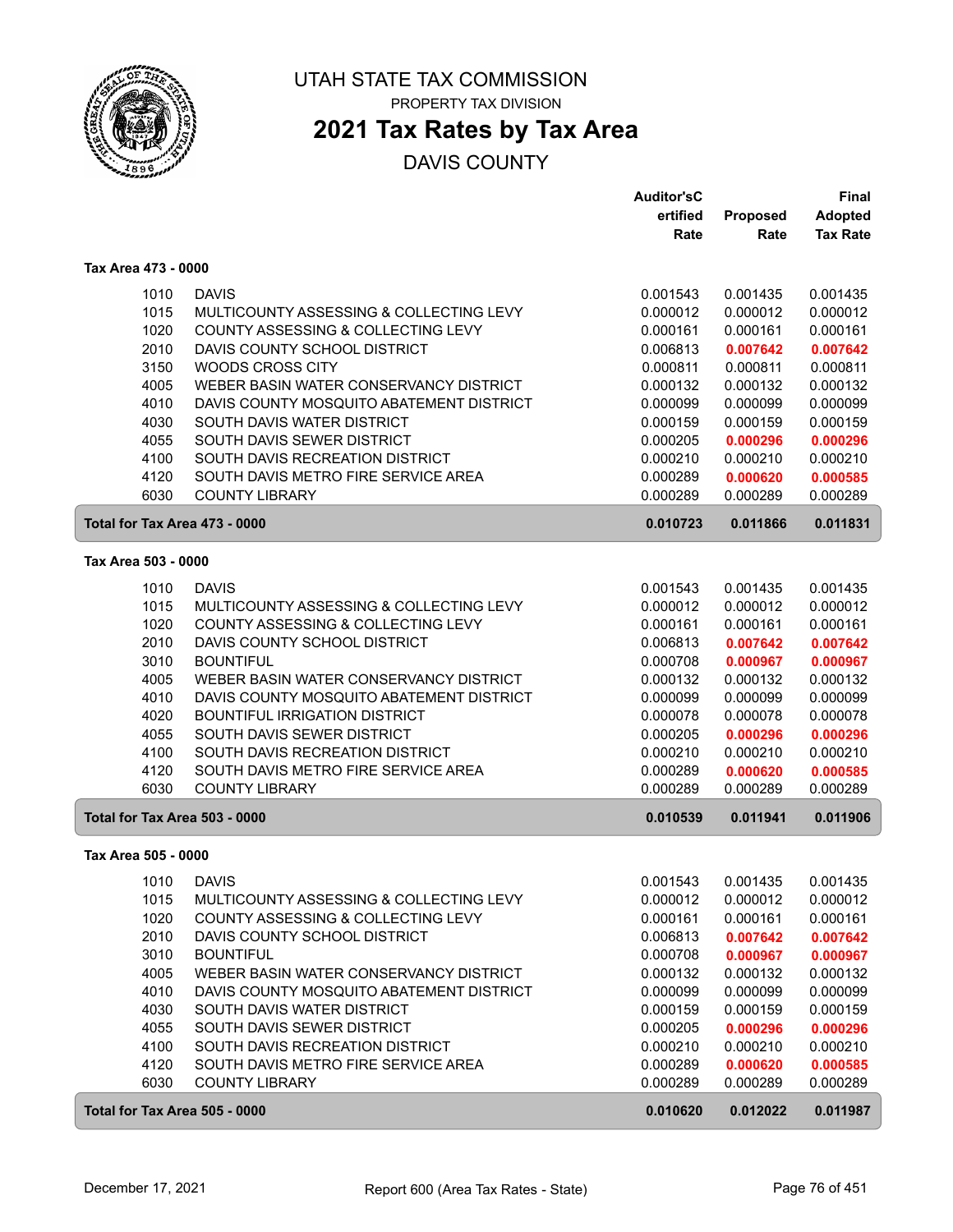

PROPERTY TAX DIVISION

## **2021 Tax Rates by Tax Area**

|                               |                                          | <b>Auditor'sC</b> |          | Final           |
|-------------------------------|------------------------------------------|-------------------|----------|-----------------|
|                               |                                          | ertified          | Proposed | <b>Adopted</b>  |
|                               |                                          | Rate              | Rate     | <b>Tax Rate</b> |
| Tax Area 508 - 0000           |                                          |                   |          |                 |
| 1010                          | <b>DAVIS</b>                             | 0.001543          | 0.001435 | 0.001435        |
| 1015                          | MULTICOUNTY ASSESSING & COLLECTING LEVY  | 0.000012          | 0.000012 | 0.000012        |
| 1020                          | COUNTY ASSESSING & COLLECTING LEVY       | 0.000161          | 0.000161 | 0.000161        |
| 2010                          | DAVIS COUNTY SCHOOL DISTRICT             | 0.006813          | 0.007642 | 0.007642        |
| 3020                          | <b>CENTERVILLE</b>                       | 0.001045          | 0.001197 | 0.001197        |
| 4005                          | WEBER BASIN WATER CONSERVANCY DISTRICT   | 0.000132          | 0.000132 | 0.000132        |
| 4010                          | DAVIS COUNTY MOSQUITO ABATEMENT DISTRICT | 0.000099          | 0.000099 | 0.000099        |
| 4055                          | SOUTH DAVIS SEWER DISTRICT               | 0.000205          | 0.000296 | 0.000296        |
| 4100                          | SOUTH DAVIS RECREATION DISTRICT          | 0.000210          | 0.000210 | 0.000210        |
| 4120                          | SOUTH DAVIS METRO FIRE SERVICE AREA      | 0.000289          | 0.000620 | 0.000585        |
| 6030                          | <b>COUNTY LIBRARY</b>                    | 0.000289          | 0.000289 | 0.000289        |
| Total for Tax Area 508 - 0000 |                                          | 0.010798          | 0.012093 | 0.012058        |
| Tax Area 517 - 0000           |                                          |                   |          |                 |
| 1010                          | <b>DAVIS</b>                             | 0.001543          | 0.001435 | 0.001435        |
| 1015                          | MULTICOUNTY ASSESSING & COLLECTING LEVY  | 0.000012          | 0.000012 | 0.000012        |
| 1020                          | COUNTY ASSESSING & COLLECTING LEVY       | 0.000161          | 0.000161 | 0.000161        |
| 2010                          | DAVIS COUNTY SCHOOL DISTRICT             | 0.006813          | 0.007642 | 0.007642        |
| 3040                          | <b>CLINTON</b>                           | 0.001422          | 0.001936 | 0.001936        |
| 4005                          | WEBER BASIN WATER CONSERVANCY DISTRICT   | 0.000132          | 0.000132 | 0.000132        |
| 4010                          | DAVIS COUNTY MOSQUITO ABATEMENT DISTRICT | 0.000099          | 0.000099 | 0.000099        |
| 4015                          | <b>NORTH DAVIS SEWER DISTRICT</b>        | 0.000682          | 0.000682 | 0.000682        |
| 6030                          | <b>COUNTY LIBRARY</b>                    | 0.000289          | 0.000289 | 0.000289        |
| Total for Tax Area 517 - 0000 |                                          | 0.011153          | 0.012388 | 0.012388        |
| Tax Area 523 - 0000           |                                          |                   |          |                 |
| 1010                          | <b>DAVIS</b>                             | 0.001543          | 0.001435 | 0.001435        |
| 1015                          | MULTICOUNTY ASSESSING & COLLECTING LEVY  | 0.000012          | 0.000012 | 0.000012        |
| 1020                          | COUNTY ASSESSING & COLLECTING LEVY       | 0.000161          | 0.000161 | 0.000161        |
| 2010                          | DAVIS COUNTY SCHOOL DISTRICT             | 0.006813          | 0.007642 | 0.007642        |
| 3050                          | <b>FARMINGTON</b>                        | 0.001339          | 0.001607 | 0.001607        |
| 4005                          | WEBER BASIN WATER CONSERVANCY DISTRICT   | 0.000132          | 0.000132 | 0.000132        |
| 4010                          | DAVIS COUNTY MOSQUITO ABATEMENT DISTRICT | 0.000099          | 0.000099 | 0.000099        |
| 4050                          | CENTRAL DAVIS COUNTY SEWER DISTRICT      | 0.000147          | 0.000147 | 0.000147        |
| 6030                          | <b>COUNTY LIBRARY</b>                    | 0.000289          | 0.000289 | 0.000289        |
| Total for Tax Area 523 - 0000 |                                          | 0.010535          | 0.011524 | 0.011524        |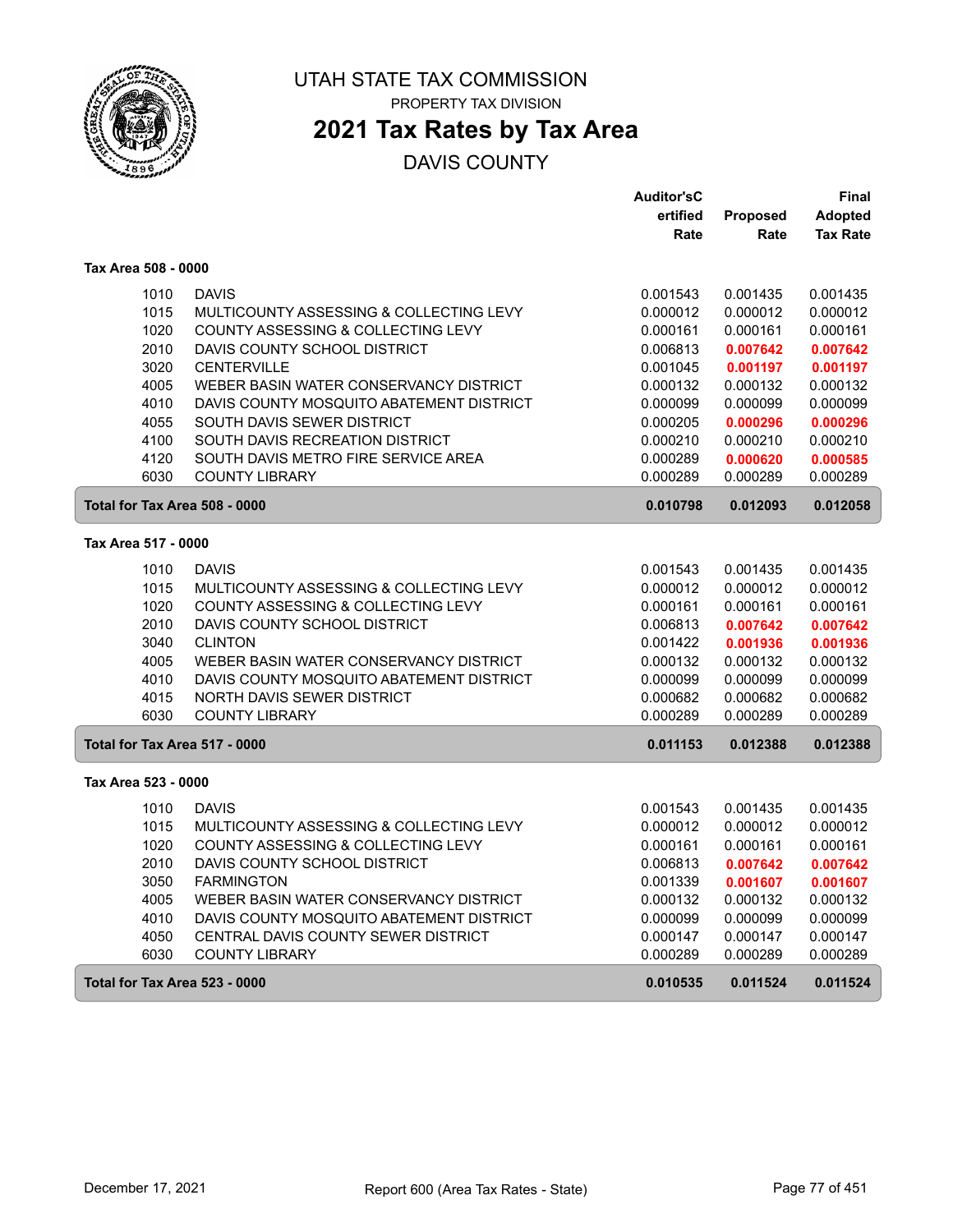

PROPERTY TAX DIVISION

# **2021 Tax Rates by Tax Area**

|                               |                                          | <b>Auditor'sC</b>    |                      | <b>Final</b>         |
|-------------------------------|------------------------------------------|----------------------|----------------------|----------------------|
|                               |                                          | ertified             | <b>Proposed</b>      | <b>Adopted</b>       |
|                               |                                          | Rate                 | Rate                 | <b>Tax Rate</b>      |
| Tax Area 524 - 0000           |                                          |                      |                      |                      |
| 1010                          | <b>DAVIS</b>                             | 0.001543             | 0.001435             | 0.001435             |
| 1015                          | MULTICOUNTY ASSESSING & COLLECTING LEVY  | 0.000012             | 0.000012             | 0.000012             |
| 1020                          | COUNTY ASSESSING & COLLECTING LEVY       | 0.000161             | 0.000161             | 0.000161             |
| 2010                          | DAVIS COUNTY SCHOOL DISTRICT             | 0.006813             | 0.007642             | 0.007642             |
| 3050                          | <b>FARMINGTON</b>                        | 0.001339             | 0.001607             | 0.001607             |
| 4005                          | WEBER BASIN WATER CONSERVANCY DISTRICT   | 0.000132             | 0.000132             | 0.000132             |
| 4010                          | DAVIS COUNTY MOSQUITO ABATEMENT DISTRICT | 0.000099             | 0.000099             | 0.000099             |
| 4050                          | CENTRAL DAVIS COUNTY SEWER DISTRICT      | 0.000147             | 0.000147             | 0.000147             |
| 4070                          | <b>BENCHLAND WATER DISTRICT</b>          | 0.000280             | 0.000280             | 0.000280             |
| 6030                          | <b>COUNTY LIBRARY</b>                    | 0.000289             | 0.000289             | 0.000289             |
| Total for Tax Area 524 - 0000 |                                          | 0.010815             | 0.011804             | 0.011804             |
| Tax Area 539 - 0000           |                                          |                      |                      |                      |
|                               | <b>DAVIS</b>                             |                      |                      |                      |
| 1010<br>1015                  | MULTICOUNTY ASSESSING & COLLECTING LEVY  | 0.001543<br>0.000012 | 0.001435<br>0.000012 | 0.001435<br>0.000012 |
| 1020                          | COUNTY ASSESSING & COLLECTING LEVY       | 0.000161             | 0.000161             | 0.000161             |
| 2010                          | DAVIS COUNTY SCHOOL DISTRICT             | 0.006813             | 0.007642             | 0.007642             |
| 3080                          | <b>LAYTON</b>                            | 0.001485             | 0.001593             | 0.001593             |
| 4005                          | WEBER BASIN WATER CONSERVANCY DISTRICT   | 0.000132             | 0.000132             | 0.000132             |
| 4010                          | DAVIS COUNTY MOSQUITO ABATEMENT DISTRICT | 0.000099             | 0.000099             | 0.000099             |
| 4015                          | <b>NORTH DAVIS SEWER DISTRICT</b>        | 0.000682             | 0.000682             | 0.000682             |
| 6030                          | <b>COUNTY LIBRARY</b>                    | 0.000289             | 0.000289             | 0.000289             |
| Total for Tax Area 539 - 0000 |                                          | 0.011216             | 0.012045             | 0.012045             |
| Tax Area 557 - 0000           |                                          |                      |                      |                      |
|                               |                                          |                      |                      |                      |
| 1010                          | <b>DAVIS</b>                             | 0.001543             | 0.001435             | 0.001435             |
| 1015                          | MULTICOUNTY ASSESSING & COLLECTING LEVY  | 0.000012             | 0.000012             | 0.000012             |
| 1020                          | COUNTY ASSESSING & COLLECTING LEVY       | 0.000161             | 0.000161             | 0.000161             |
| 2010                          | DAVIS COUNTY SCHOOL DISTRICT             | 0.006813             | 0.007642             | 0.007642             |
| 3130                          | <b>WEST BOUNTIFUL</b>                    | 0.001301             | 0.001301             | 0.001301             |
| 4005                          | WEBER BASIN WATER CONSERVANCY DISTRICT   | 0.000132             | 0.000132             | 0.000132             |
| 4010                          | DAVIS COUNTY MOSQUITO ABATEMENT DISTRICT | 0.000099             | 0.000099             | 0.000099             |
| 4055                          | SOUTH DAVIS SEWER DISTRICT               | 0.000205             | 0.000296             | 0.000296             |
| 4100                          | SOUTH DAVIS RECREATION DISTRICT          | 0.000210             | 0.000210             | 0.000210             |
| 4120                          | SOUTH DAVIS METRO FIRE SERVICE AREA      | 0.000289             | 0.000620             | 0.000585             |
| 6030                          | <b>COUNTY LIBRARY</b>                    | 0.000289             | 0.000289             | 0.000289             |
| Total for Tax Area 557 - 0000 |                                          | 0.011054             | 0.012197             | 0.012162             |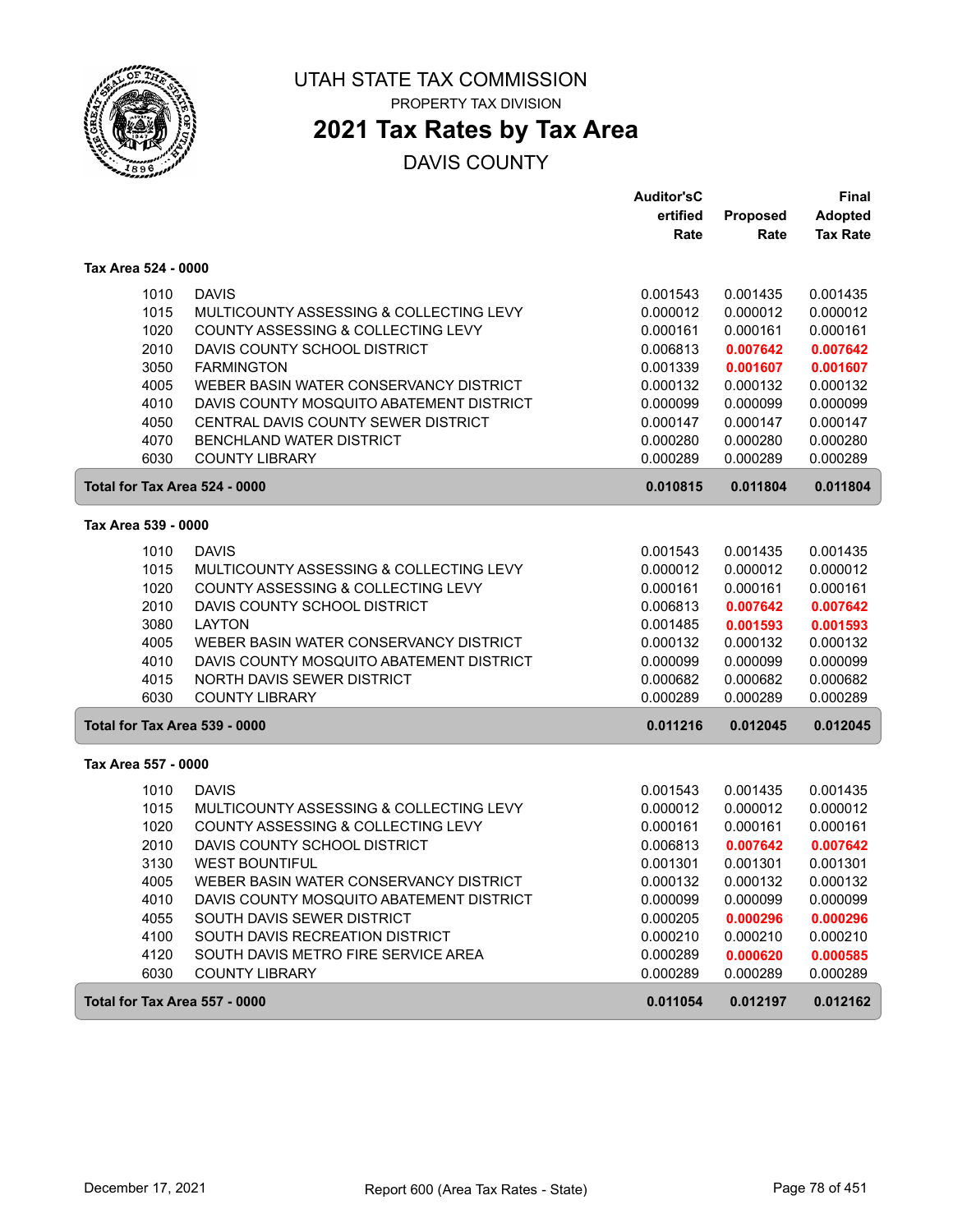

# **2021 Tax Rates by Tax Area**

|                               |                                          | <b>Auditor'sC</b> |          | <b>Final</b>    |
|-------------------------------|------------------------------------------|-------------------|----------|-----------------|
|                               |                                          | ertified          | Proposed | <b>Adopted</b>  |
|                               |                                          | Rate              | Rate     | <b>Tax Rate</b> |
| Tax Area 558 - 0000           |                                          |                   |          |                 |
| 1010                          | <b>DAVIS</b>                             | 0.001543          | 0.001435 | 0.001435        |
| 1015                          | MULTICOUNTY ASSESSING & COLLECTING LEVY  | 0.000012          | 0.000012 | 0.000012        |
| 1020                          | COUNTY ASSESSING & COLLECTING LEVY       | 0.000161          | 0.000161 | 0.000161        |
| 2010                          | DAVIS COUNTY SCHOOL DISTRICT             | 0.006813          | 0.007642 | 0.007642        |
| 3130                          | <b>WEST BOUNTIFUL</b>                    | 0.001301          | 0.001301 | 0.001301        |
| 4005                          | WEBER BASIN WATER CONSERVANCY DISTRICT   | 0.000132          | 0.000132 | 0.000132        |
| 4010                          | DAVIS COUNTY MOSQUITO ABATEMENT DISTRICT | 0.000099          | 0.000099 | 0.000099        |
| 4020                          | <b>BOUNTIFUL IRRIGATION DISTRICT</b>     | 0.000078          | 0.000078 | 0.000078        |
| 4055                          | SOUTH DAVIS SEWER DISTRICT               | 0.000205          | 0.000296 | 0.000296        |
| 4100                          | SOUTH DAVIS RECREATION DISTRICT          | 0.000210          | 0.000210 | 0.000210        |
| 4120                          | SOUTH DAVIS METRO FIRE SERVICE AREA      | 0.000289          | 0.000620 | 0.000585        |
| 6030                          | <b>COUNTY LIBRARY</b>                    | 0.000289          | 0.000289 | 0.000289        |
| Total for Tax Area 558 - 0000 |                                          | 0.011132          | 0.012275 | 0.012240        |
| Tax Area 573 - 0000           |                                          |                   |          |                 |
| 1010                          | <b>DAVIS</b>                             | 0.001543          | 0.001435 | 0.001435        |
| 1015                          | MULTICOUNTY ASSESSING & COLLECTING LEVY  | 0.000012          | 0.000012 | 0.000012        |
| 1020                          | COUNTY ASSESSING & COLLECTING LEVY       | 0.000161          | 0.000161 | 0.000161        |
| 2010                          | DAVIS COUNTY SCHOOL DISTRICT             | 0.006813          | 0.007642 | 0.007642        |
| 3150                          | WOODS CROSS CITY                         | 0.000811          | 0.000811 | 0.000811        |
| 4005                          | WEBER BASIN WATER CONSERVANCY DISTRICT   | 0.000132          | 0.000132 | 0.000132        |
| 4010                          | DAVIS COUNTY MOSQUITO ABATEMENT DISTRICT | 0.000099          | 0.000099 | 0.000099        |
| 4030                          | SOUTH DAVIS WATER DISTRICT               | 0.000159          | 0.000159 | 0.000159        |
| 4055                          | SOUTH DAVIS SEWER DISTRICT               | 0.000205          | 0.000296 | 0.000296        |
| 4100                          | SOUTH DAVIS RECREATION DISTRICT          | 0.000210          | 0.000210 | 0.000210        |
| 4120                          | SOUTH DAVIS METRO FIRE SERVICE AREA      | 0.000289          | 0.000620 | 0.000585        |
| 6030                          | <b>COUNTY LIBRARY</b>                    | 0.000289          | 0.000289 | 0.000289        |
| Total for Tax Area 573 - 0000 |                                          | 0.010723          | 0.011866 | 0.011831        |
| Tax Area 584 - 0000           |                                          |                   |          |                 |
| 1010                          | <b>DAVIS</b>                             | 0.001543          | 0.001435 | 0.001435        |
| 1015                          | MULTICOUNTY ASSESSING & COLLECTING LEVY  | 0.000012          | 0.000012 | 0.000012        |
| 1020                          | COUNTY ASSESSING & COLLECTING LEVY       | 0.000161          | 0.000161 | 0.000161        |
| 2010                          | DAVIS COUNTY SCHOOL DISTRICT             | 0.006813          | 0.007642 | 0.007642        |
| 4005                          | WEBER BASIN WATER CONSERVANCY DISTRICT   | 0.000132          | 0.000132 | 0.000132        |
| 4010                          | DAVIS COUNTY MOSQUITO ABATEMENT DISTRICT | 0.000099          | 0.000099 | 0.000099        |
| 4040                          | DAVIS COUNTY SERVICE AREA #1             | 0.000761          | 0.000761 | 0.000761        |
| 4055                          | SOUTH DAVIS SEWER DISTRICT               | 0.000205          | 0.000296 | 0.000296        |
| 4100                          | SOUTH DAVIS RECREATION DISTRICT          | 0.000210          | 0.000210 | 0.000210        |
| 4120                          | SOUTH DAVIS METRO FIRE SERVICE AREA      | 0.000289          | 0.000620 | 0.000585        |
| 6030                          | <b>COUNTY LIBRARY</b>                    | 0.000289          | 0.000289 | 0.000289        |
| Total for Tax Area 584 - 0000 |                                          | 0.010514          | 0.011657 | 0.011622        |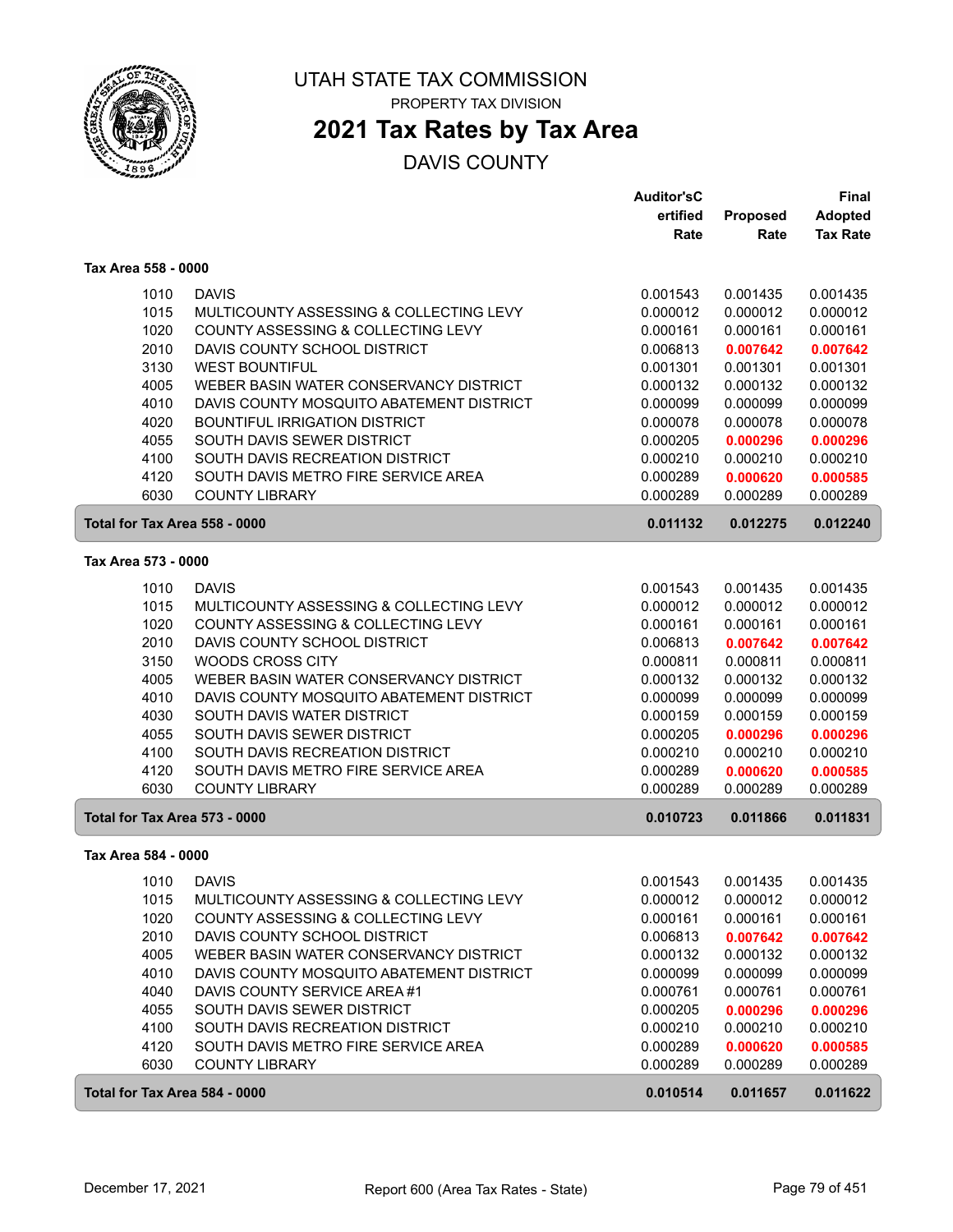

# **2021 Tax Rates by Tax Area**

|                               |                                                                               | Auditor'sC           |                      | Final                |
|-------------------------------|-------------------------------------------------------------------------------|----------------------|----------------------|----------------------|
|                               |                                                                               | ertified             | Proposed             | <b>Adopted</b>       |
|                               |                                                                               | Rate                 | Rate                 | <b>Tax Rate</b>      |
| Tax Area 603 - 0000           |                                                                               |                      |                      |                      |
| 1010                          | <b>DAVIS</b>                                                                  | 0.001543             | 0.001435             | 0.001435             |
| 1015                          | MULTICOUNTY ASSESSING & COLLECTING LEVY                                       | 0.000012             | 0.000012             | 0.000012             |
| 1020                          | COUNTY ASSESSING & COLLECTING LEVY                                            | 0.000161             | 0.000161             | 0.000161             |
| 2010                          | DAVIS COUNTY SCHOOL DISTRICT                                                  | 0.006813             | 0.007642             | 0.007642             |
| 3010                          | <b>BOUNTIFUL</b>                                                              | 0.000708             | 0.000967             | 0.000967             |
| 4005                          | WEBER BASIN WATER CONSERVANCY DISTRICT                                        | 0.000132             | 0.000132             | 0.000132             |
| 4010                          | DAVIS COUNTY MOSQUITO ABATEMENT DISTRICT                                      | 0.000099             | 0.000099             | 0.000099             |
| 4020                          | <b>BOUNTIFUL IRRIGATION DISTRICT</b>                                          | 0.000078             | 0.000078             | 0.000078             |
| 4055                          | SOUTH DAVIS SEWER DISTRICT                                                    | 0.000205             | 0.000296             | 0.000296             |
| 4100                          | SOUTH DAVIS RECREATION DISTRICT                                               | 0.000210             | 0.000210             | 0.000210             |
| 4120                          | SOUTH DAVIS METRO FIRE SERVICE AREA                                           | 0.000289             | 0.000620             | 0.000585             |
| 6030                          | <b>COUNTY LIBRARY</b>                                                         | 0.000289             | 0.000289             | 0.000289             |
| Total for Tax Area 603 - 0000 |                                                                               | 0.010539             | 0.011941             | 0.011906             |
| Tax Area 613 - 0000           |                                                                               |                      |                      |                      |
| 1010                          | <b>DAVIS</b>                                                                  | 0.001543             | 0.001435             | 0.001435             |
| 1015                          | MULTICOUNTY ASSESSING & COLLECTING LEVY                                       | 0.000012             | 0.000012             | 0.000012             |
| 1020                          | COUNTY ASSESSING & COLLECTING LEVY                                            | 0.000161             | 0.000161             | 0.000161             |
| 2010                          | DAVIS COUNTY SCHOOL DISTRICT                                                  | 0.006813             | 0.007642             | 0.007642             |
| 3030                          | <b>CLEARFIELD</b>                                                             | 0.001126             | 0.001437             | 0.001437             |
| 4005                          | WEBER BASIN WATER CONSERVANCY DISTRICT                                        | 0.000132             | 0.000132             | 0.000132             |
| 4010                          | DAVIS COUNTY MOSQUITO ABATEMENT DISTRICT                                      | 0.000099             | 0.000099             | 0.000099             |
| 4015                          | NORTH DAVIS SEWER DISTRICT                                                    | 0.000682             | 0.000682             | 0.000682             |
| 4110                          | <b>NORTH DAVIS FIRE DISTRICT</b>                                              | 0.001053             | 0.001540             | 0.001540             |
| 6030                          | <b>COUNTY LIBRARY</b>                                                         | 0.000289             | 0.000289             | 0.000289             |
| Total for Tax Area 613 - 0000 |                                                                               | 0.011910             | 0.013429             | 0.013429             |
| Tax Area 623 - 0000           |                                                                               |                      |                      |                      |
|                               | <b>DAVIS</b>                                                                  |                      | 0.001435             |                      |
| 1010                          |                                                                               | 0.001543<br>0.000012 |                      | 0.001435             |
| 1015<br>1020                  | MULTICOUNTY ASSESSING & COLLECTING LEVY<br>COUNTY ASSESSING & COLLECTING LEVY | 0.000161             | 0.000012<br>0.000161 | 0.000012<br>0.000161 |
|                               | DAVIS COUNTY SCHOOL DISTRICT                                                  | 0.006813             |                      |                      |
| 2010<br>3050                  | <b>FARMINGTON</b>                                                             | 0.001339             | 0.007642<br>0.001607 | 0.007642<br>0.001607 |
| 4005                          | WEBER BASIN WATER CONSERVANCY DISTRICT                                        | 0.000132             | 0.000132             | 0.000132             |
| 4010                          | DAVIS COUNTY MOSQUITO ABATEMENT DISTRICT                                      | 0.000099             | 0.000099             | 0.000099             |
| 4050                          | CENTRAL DAVIS COUNTY SEWER DISTRICT                                           | 0.000147             | 0.000147             | 0.000147             |
| 6030                          | <b>COUNTY LIBRARY</b>                                                         | 0.000289             | 0.000289             | 0.000289             |
| Total for Tax Area 623 - 0000 |                                                                               | 0.010535             | 0.011524             | 0.011524             |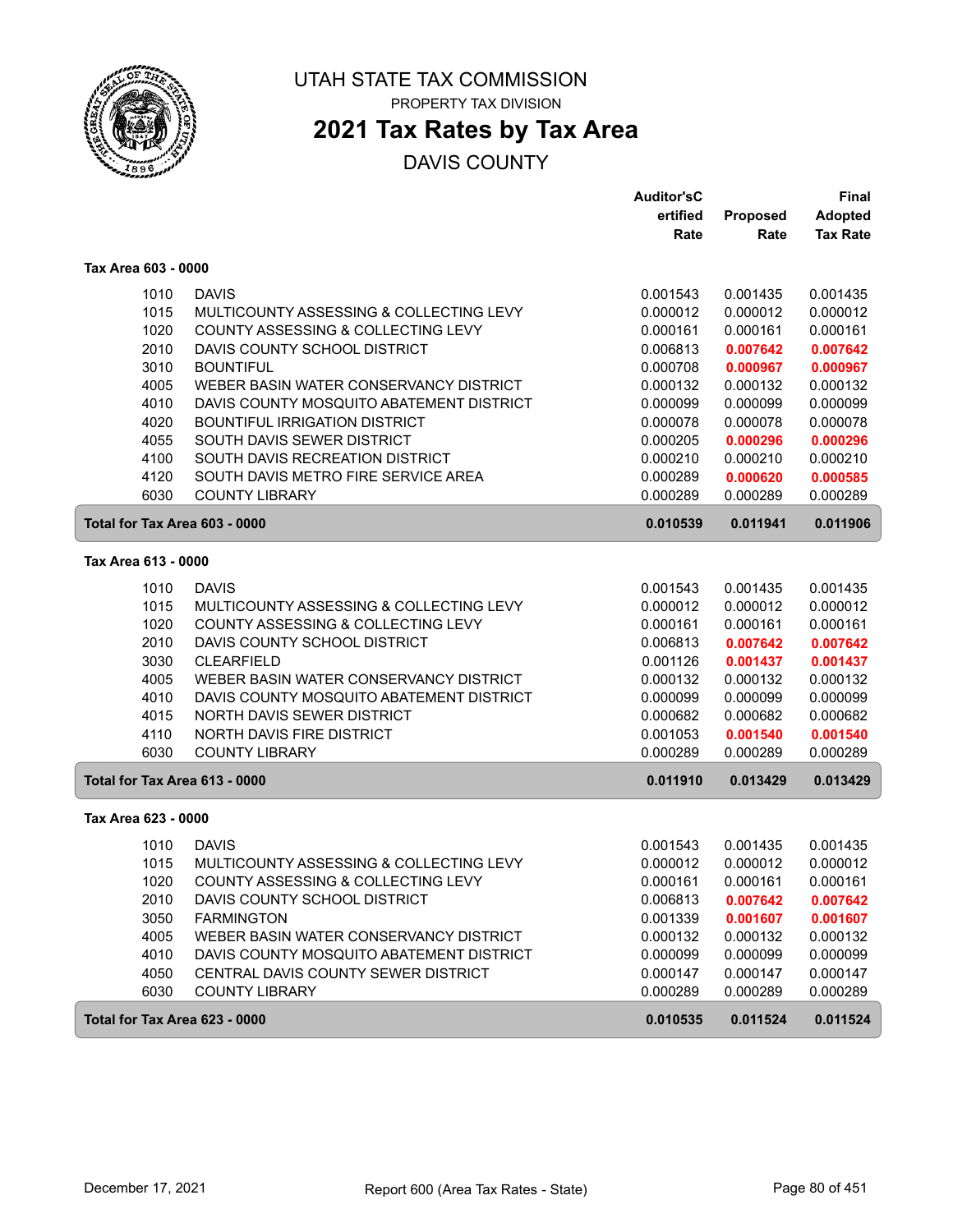

PROPERTY TAX DIVISION

# **2021 Tax Rates by Tax Area**

|                               |                                          | <b>Auditor'sC</b> |                 | <b>Final</b>    |
|-------------------------------|------------------------------------------|-------------------|-----------------|-----------------|
|                               |                                          | ertified          | <b>Proposed</b> | <b>Adopted</b>  |
|                               |                                          | Rate              | Rate            | <b>Tax Rate</b> |
| Tax Area 624 - 0000           |                                          |                   |                 |                 |
| 1010                          | <b>DAVIS</b>                             | 0.001543          | 0.001435        | 0.001435        |
| 1015                          | MULTICOUNTY ASSESSING & COLLECTING LEVY  | 0.000012          | 0.000012        | 0.000012        |
| 1020                          | COUNTY ASSESSING & COLLECTING LEVY       | 0.000161          | 0.000161        | 0.000161        |
| 2010                          | DAVIS COUNTY SCHOOL DISTRICT             | 0.006813          | 0.007642        | 0.007642        |
| 3050                          | <b>FARMINGTON</b>                        | 0.001339          | 0.001607        | 0.001607        |
| 4005                          | WEBER BASIN WATER CONSERVANCY DISTRICT   | 0.000132          | 0.000132        | 0.000132        |
| 4010                          | DAVIS COUNTY MOSQUITO ABATEMENT DISTRICT | 0.000099          | 0.000099        | 0.000099        |
| 4050                          | CENTRAL DAVIS COUNTY SEWER DISTRICT      | 0.000147          | 0.000147        | 0.000147        |
| 4070                          | BENCHLAND WATER DISTRICT                 | 0.000280          | 0.000280        | 0.000280        |
| 6030                          | <b>COUNTY LIBRARY</b>                    | 0.000289          | 0.000289        | 0.000289        |
| Total for Tax Area 624 - 0000 |                                          | 0.010815          | 0.011804        | 0.011804        |
| Tax Area 639 - 0000           |                                          |                   |                 |                 |
| 1010                          | <b>DAVIS</b>                             | 0.001543          | 0.001435        | 0.001435        |
| 1015                          | MULTICOUNTY ASSESSING & COLLECTING LEVY  | 0.000012          | 0.000012        | 0.000012        |
| 1020                          | COUNTY ASSESSING & COLLECTING LEVY       | 0.000161          | 0.000161        | 0.000161        |
| 2010                          | DAVIS COUNTY SCHOOL DISTRICT             | 0.006813          | 0.007642        | 0.007642        |
| 3080                          | <b>LAYTON</b>                            | 0.001485          | 0.001593        | 0.001593        |
| 4005                          | WEBER BASIN WATER CONSERVANCY DISTRICT   | 0.000132          | 0.000132        | 0.000132        |
| 4010                          | DAVIS COUNTY MOSQUITO ABATEMENT DISTRICT | 0.000099          | 0.000099        | 0.000099        |
| 4015                          | NORTH DAVIS SEWER DISTRICT               | 0.000682          | 0.000682        | 0.000682        |
| 6030                          | <b>COUNTY LIBRARY</b>                    | 0.000289          | 0.000289        | 0.000289        |
| Total for Tax Area 639 - 0000 |                                          | 0.011216          | 0.012045        | 0.012045        |
| Tax Area 658 - 0000           |                                          |                   |                 |                 |
| 1010                          | <b>DAVIS</b>                             | 0.001543          | 0.001435        | 0.001435        |
| 1015                          | MULTICOUNTY ASSESSING & COLLECTING LEVY  | 0.000012          | 0.000012        | 0.000012        |
| 1020                          | COUNTY ASSESSING & COLLECTING LEVY       | 0.000161          | 0.000161        | 0.000161        |
| 2010                          | DAVIS COUNTY SCHOOL DISTRICT             | 0.006813          | 0.007642        | 0.007642        |
| 3130                          | <b>WEST BOUNTIFUL</b>                    | 0.001301          | 0.001301        | 0.001301        |
| 4005                          | WEBER BASIN WATER CONSERVANCY DISTRICT   | 0.000132          | 0.000132        | 0.000132        |
| 4010                          | DAVIS COUNTY MOSQUITO ABATEMENT DISTRICT | 0.000099          | 0.000099        | 0.000099        |
| 4020                          | BOUNTIFUL IRRIGATION DISTRICT            | 0.000078          | 0.000078        | 0.000078        |
| 4055                          | SOUTH DAVIS SEWER DISTRICT               | 0.000205          | 0.000296        | 0.000296        |
| 4100                          | SOUTH DAVIS RECREATION DISTRICT          | 0.000210          | 0.000210        | 0.000210        |
| 4120                          | SOUTH DAVIS METRO FIRE SERVICE AREA      | 0.000289          | 0.000620        | 0.000585        |
| 6030                          | <b>COUNTY LIBRARY</b>                    | 0.000289          | 0.000289        | 0.000289        |
| Total for Tax Area 658 - 0000 |                                          | 0.011132          | 0.012275        | 0.012240        |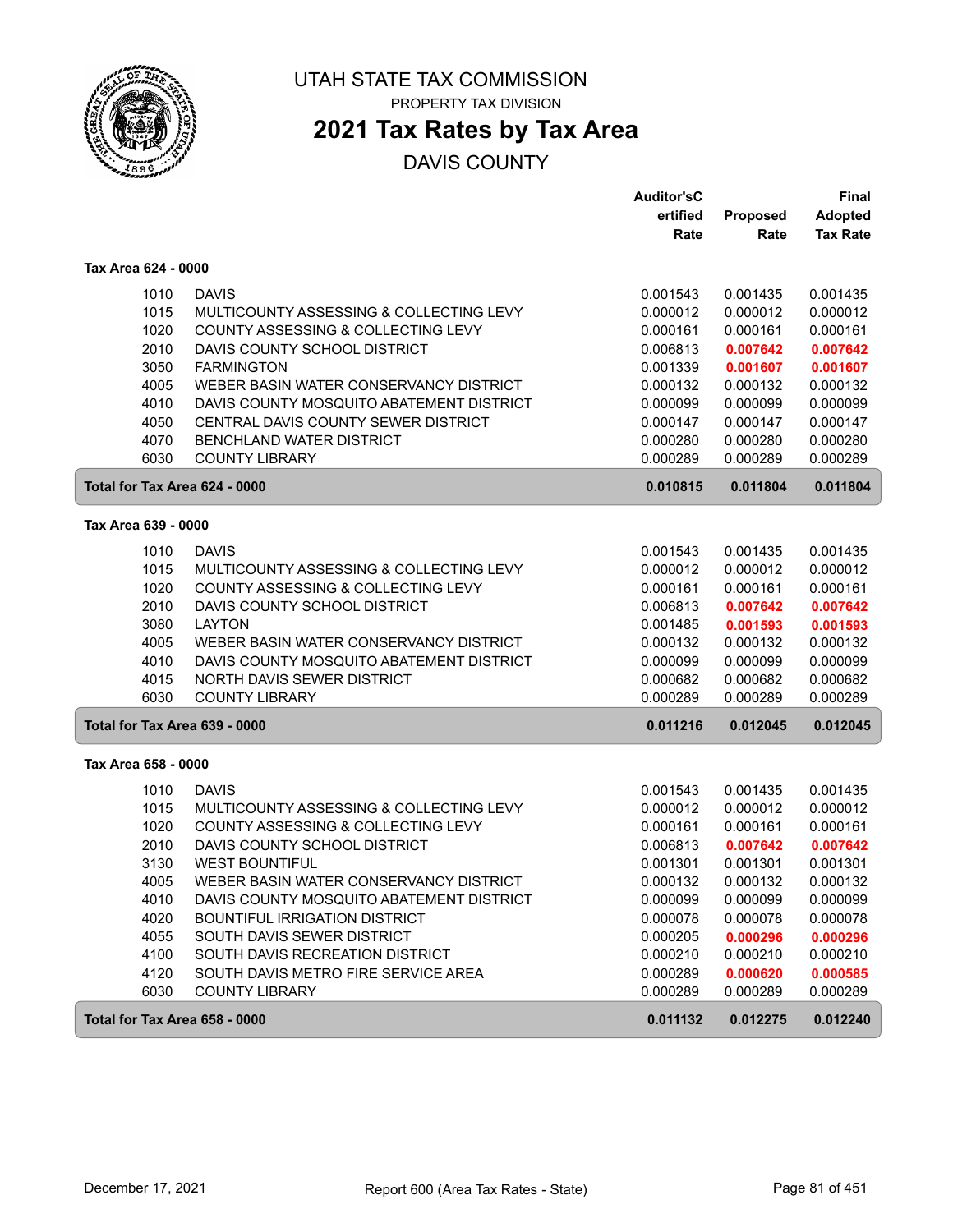

PROPERTY TAX DIVISION

# **2021 Tax Rates by Tax Area**

|                               |                                          | <b>Auditor'sC</b> |          | <b>Final</b>    |
|-------------------------------|------------------------------------------|-------------------|----------|-----------------|
|                               |                                          | ertified          | Proposed | <b>Adopted</b>  |
|                               |                                          | Rate              | Rate     | <b>Tax Rate</b> |
| Tax Area 713 - 0000           |                                          |                   |          |                 |
| 1010                          | <b>DAVIS</b>                             | 0.001543          | 0.001435 | 0.001435        |
| 1015                          | MULTICOUNTY ASSESSING & COLLECTING LEVY  | 0.000012          | 0.000012 | 0.000012        |
| 1020                          | COUNTY ASSESSING & COLLECTING LEVY       | 0.000161          | 0.000161 | 0.000161        |
| 2010                          | DAVIS COUNTY SCHOOL DISTRICT             | 0.006813          | 0.007642 | 0.007642        |
| 3030                          | <b>CLEARFIELD</b>                        | 0.001126          | 0.001437 | 0.001437        |
| 4005                          | WEBER BASIN WATER CONSERVANCY DISTRICT   | 0.000132          | 0.000132 | 0.000132        |
| 4010                          | DAVIS COUNTY MOSQUITO ABATEMENT DISTRICT | 0.000099          | 0.000099 | 0.000099        |
| 4015                          | NORTH DAVIS SEWER DISTRICT               | 0.000682          | 0.000682 | 0.000682        |
| 4110                          | NORTH DAVIS FIRE DISTRICT                | 0.001053          | 0.001540 | 0.001540        |
| 6030                          | <b>COUNTY LIBRARY</b>                    | 0.000289          | 0.000289 | 0.000289        |
| Total for Tax Area 713 - 0000 |                                          | 0.011910          | 0.013429 | 0.013429        |
| Tax Area 723 - 0000           |                                          |                   |          |                 |
|                               |                                          |                   |          |                 |
| 1010                          | <b>DAVIS</b>                             | 0.001543          | 0.001435 | 0.001435        |
| 1015                          | MULTICOUNTY ASSESSING & COLLECTING LEVY  | 0.000012          | 0.000012 | 0.000012        |
| 1020                          | COUNTY ASSESSING & COLLECTING LEVY       | 0.000161          | 0.000161 | 0.000161        |
| 2010                          | DAVIS COUNTY SCHOOL DISTRICT             | 0.006813          | 0.007642 | 0.007642        |
| 3050                          | <b>FARMINGTON</b>                        | 0.001339          | 0.001607 | 0.001607        |
| 4005                          | WEBER BASIN WATER CONSERVANCY DISTRICT   | 0.000132          | 0.000132 | 0.000132        |
| 4010                          | DAVIS COUNTY MOSQUITO ABATEMENT DISTRICT | 0.000099          | 0.000099 | 0.000099        |
| 4050                          | CENTRAL DAVIS COUNTY SEWER DISTRICT      | 0.000147          | 0.000147 | 0.000147        |
| 6030                          | <b>COUNTY LIBRARY</b>                    | 0.000289          | 0.000289 | 0.000289        |
| Total for Tax Area 723 - 0000 |                                          | 0.010535          | 0.011524 | 0.011524        |
| Tax Area 744 - 0000           |                                          |                   |          |                 |
| 1010                          | <b>DAVIS</b>                             | 0.001543          | 0.001435 | 0.001435        |
| 1015                          | MULTICOUNTY ASSESSING & COLLECTING LEVY  | 0.000012          | 0.000012 | 0.000012        |
| 1020                          | COUNTY ASSESSING & COLLECTING LEVY       | 0.000161          | 0.000161 | 0.000161        |
| 2010                          | DAVIS COUNTY SCHOOL DISTRICT             | 0.006813          | 0.007642 | 0.007642        |
| 3090                          | CITY OF NORTH SALT LAKE                  | 0.001141          | 0.001141 | 0.001141        |
| 4005                          | WEBER BASIN WATER CONSERVANCY DISTRICT   | 0.000132          | 0.000132 | 0.000132        |
| 4010                          | DAVIS COUNTY MOSQUITO ABATEMENT DISTRICT | 0.000099          | 0.000099 | 0.000099        |
| 4055                          | SOUTH DAVIS SEWER DISTRICT               | 0.000205          | 0.000296 | 0.000296        |
| 4100                          | SOUTH DAVIS RECREATION DISTRICT          | 0.000210          | 0.000210 | 0.000210        |
| 4120                          | SOUTH DAVIS METRO FIRE SERVICE AREA      | 0.000289          | 0.000620 | 0.000585        |
| 6030                          | <b>COUNTY LIBRARY</b>                    | 0.000289          | 0.000289 | 0.000289        |
| Total for Tax Area 744 - 0000 |                                          | 0.010894          | 0.012037 | 0.012002        |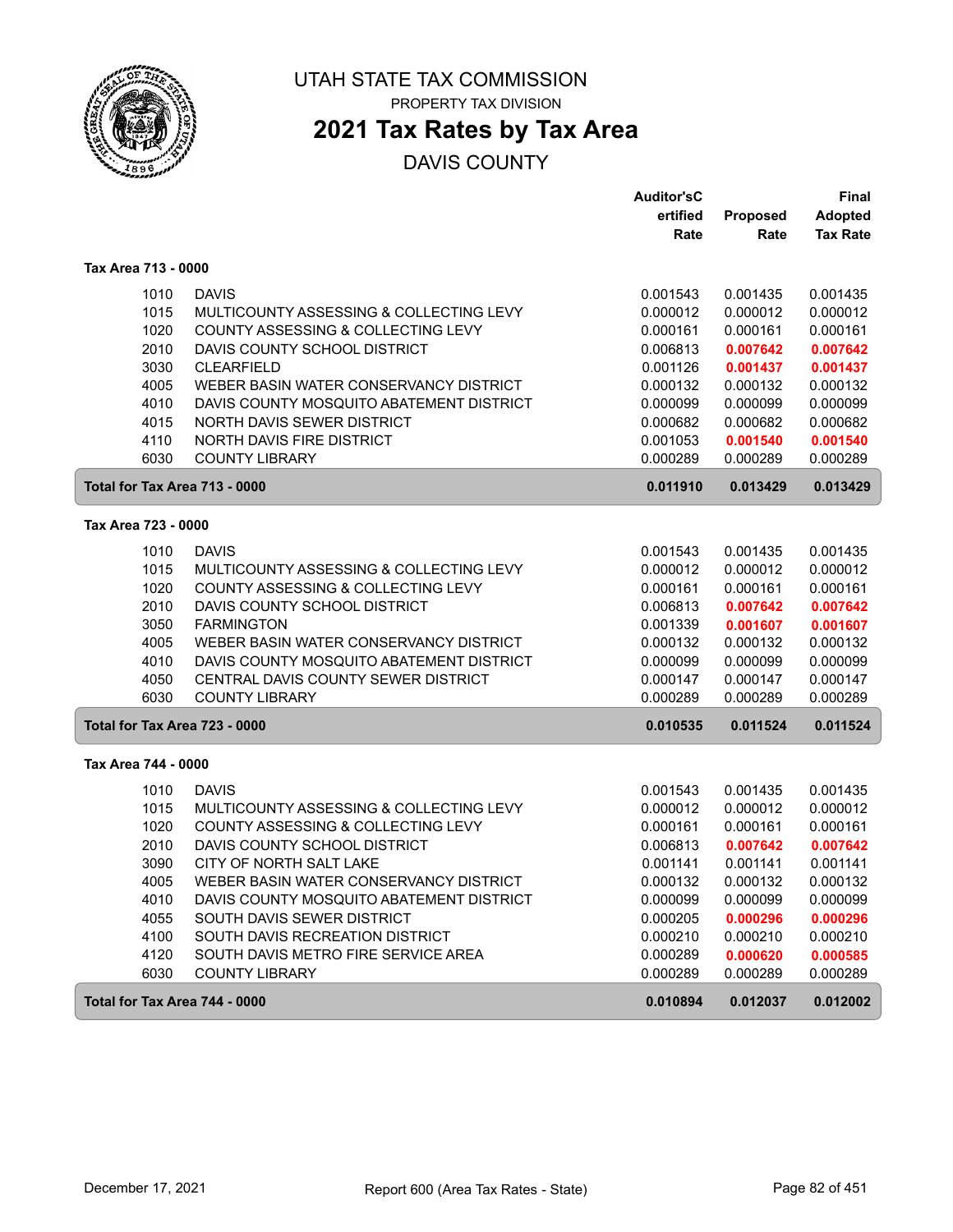

### **2021 Tax Rates by Tax Area**

|                               |                                          | <b>Auditor'sC</b> |          | Final           |
|-------------------------------|------------------------------------------|-------------------|----------|-----------------|
|                               |                                          | ertified          | Proposed | <b>Adopted</b>  |
|                               |                                          | Rate              | Rate     | <b>Tax Rate</b> |
| Tax Area 745 - 0000           |                                          |                   |          |                 |
| 1010                          | <b>DAVIS</b>                             | 0.001543          | 0.001435 | 0.001435        |
| 1015                          | MULTICOUNTY ASSESSING & COLLECTING LEVY  | 0.000012          | 0.000012 | 0.000012        |
| 1020                          | COUNTY ASSESSING & COLLECTING LEVY       | 0.000161          | 0.000161 | 0.000161        |
| 2010                          | DAVIS COUNTY SCHOOL DISTRICT             | 0.006813          | 0.007642 | 0.007642        |
| 3090                          | CITY OF NORTH SALT LAKE                  | 0.001141          | 0.001141 | 0.001141        |
| 4005                          | WEBER BASIN WATER CONSERVANCY DISTRICT   | 0.000132          | 0.000132 | 0.000132        |
| 4010                          | DAVIS COUNTY MOSQUITO ABATEMENT DISTRICT | 0.000099          | 0.000099 | 0.000099        |
| 4030                          | SOUTH DAVIS WATER DISTRICT               | 0.000159          | 0.000159 | 0.000159        |
| 4055                          | SOUTH DAVIS SEWER DISTRICT               | 0.000205          | 0.000296 | 0.000296        |
| 4100                          | SOUTH DAVIS RECREATION DISTRICT          | 0.000210          | 0.000210 | 0.000210        |
| 4120                          | SOUTH DAVIS METRO FIRE SERVICE AREA      | 0.000289          | 0.000620 | 0.000585        |
| 6030                          | <b>COUNTY LIBRARY</b>                    | 0.000289          | 0.000289 | 0.000289        |
| Total for Tax Area 745 - 0000 |                                          | 0.011053          | 0.012196 | 0.012161        |
| Tax Area 770 - 0000           |                                          |                   |          |                 |
| 1010                          | <b>DAVIS</b>                             | 0.001543          | 0.001435 | 0.001435        |
| 1015                          | MULTICOUNTY ASSESSING & COLLECTING LEVY  | 0.000012          | 0.000012 | 0.000012        |
| 1020                          | COUNTY ASSESSING & COLLECTING LEVY       | 0.000161          | 0.000161 | 0.000161        |
| 2010                          | DAVIS COUNTY SCHOOL DISTRICT             | 0.006813          | 0.007642 | 0.007642        |
| 3150                          | WOODS CROSS CITY                         | 0.000811          | 0.000811 | 0.000811        |
| 4005                          | WEBER BASIN WATER CONSERVANCY DISTRICT   | 0.000132          | 0.000132 | 0.000132        |
| 4010                          | DAVIS COUNTY MOSQUITO ABATEMENT DISTRICT | 0.000099          | 0.000099 | 0.000099        |
| 4055                          | SOUTH DAVIS SEWER DISTRICT               | 0.000205          | 0.000296 | 0.000296        |
| 4100                          | SOUTH DAVIS RECREATION DISTRICT          | 0.000210          | 0.000210 | 0.000210        |
| 4120                          | SOUTH DAVIS METRO FIRE SERVICE AREA      | 0.000289          | 0.000620 | 0.000585        |
| 6030                          | <b>COUNTY LIBRARY</b>                    | 0.000289          | 0.000289 | 0.000289        |
| Total for Tax Area 770 - 0000 |                                          | 0.010564          | 0.011707 | 0.011672        |
| Tax Area 771 - 0000           |                                          |                   |          |                 |
| 1010                          | <b>DAVIS</b>                             | 0.001543          | 0.001435 | 0.001435        |
| 1015                          | MULTICOUNTY ASSESSING & COLLECTING LEVY  | 0.000012          | 0.000012 | 0.000012        |
| 1020                          | COUNTY ASSESSING & COLLECTING LEVY       | 0.000161          | 0.000161 | 0.000161        |
| 2010                          | DAVIS COUNTY SCHOOL DISTRICT             | 0.006813          | 0.007642 | 0.007642        |
| 3150                          | WOODS CROSS CITY                         | 0.000811          | 0.000811 | 0.000811        |
| 4005                          | WEBER BASIN WATER CONSERVANCY DISTRICT   | 0.000132          | 0.000132 | 0.000132        |
| 4010                          | DAVIS COUNTY MOSQUITO ABATEMENT DISTRICT | 0.000099          | 0.000099 | 0.000099        |
| 4020                          | <b>BOUNTIFUL IRRIGATION DISTRICT</b>     | 0.000078          | 0.000078 | 0.000078        |
| 4055                          | SOUTH DAVIS SEWER DISTRICT               | 0.000205          | 0.000296 | 0.000296        |
| 4100                          | SOUTH DAVIS RECREATION DISTRICT          | 0.000210          | 0.000210 | 0.000210        |
| 4120                          | SOUTH DAVIS METRO FIRE SERVICE AREA      | 0.000289          | 0.000620 | 0.000585        |
| 6030                          | <b>COUNTY LIBRARY</b>                    | 0.000289          | 0.000289 | 0.000289        |
| Total for Tax Area 771 - 0000 |                                          | 0.010642          | 0.011785 | 0.011750        |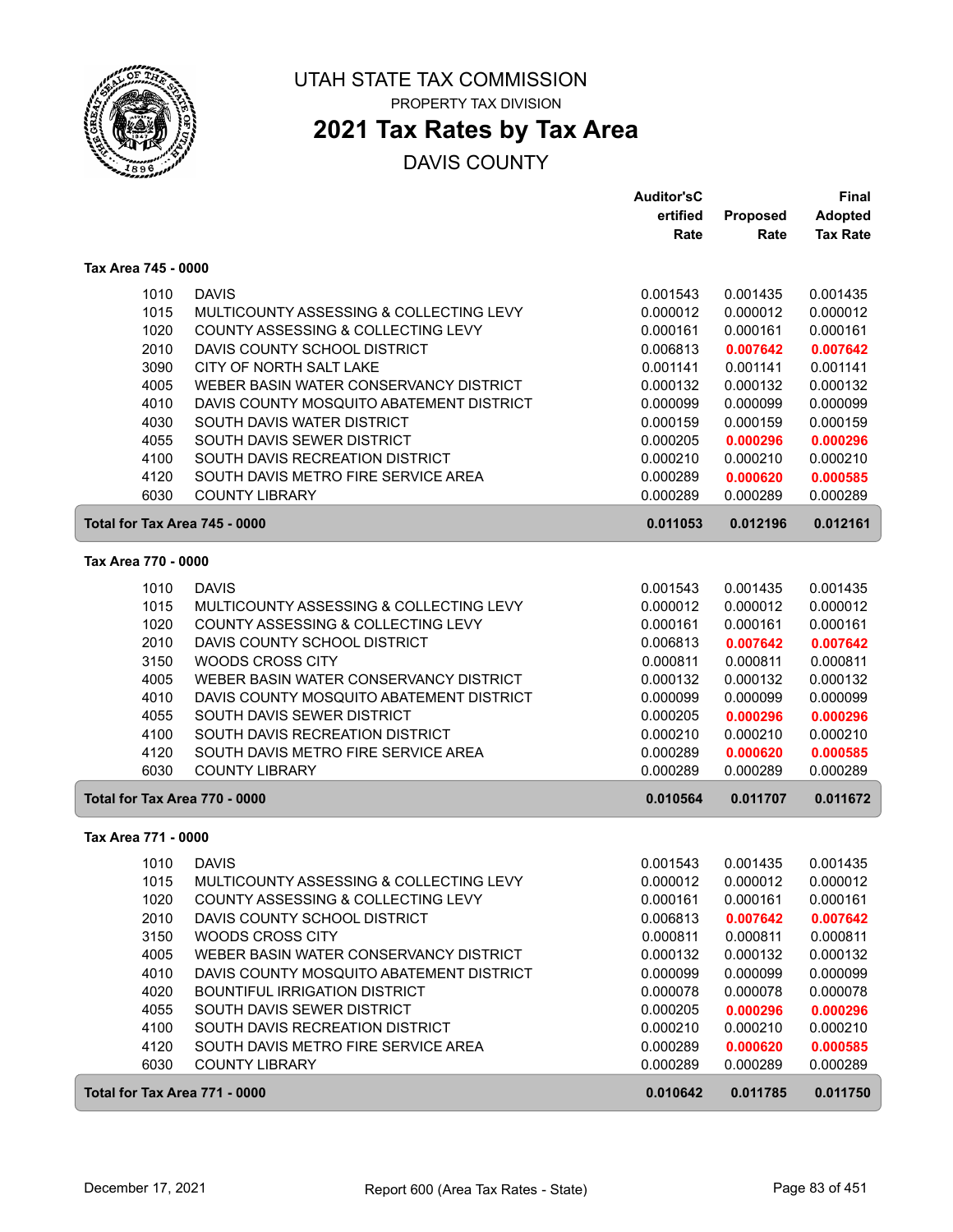

## **2021 Tax Rates by Tax Area**

|                     |                                                                               | Auditor'sC           |                      | Final                |
|---------------------|-------------------------------------------------------------------------------|----------------------|----------------------|----------------------|
|                     |                                                                               | ertified             | Proposed             | <b>Adopted</b>       |
|                     |                                                                               | Rate                 | Rate                 | <b>Tax Rate</b>      |
| Tax Area 803 - 0000 |                                                                               |                      |                      |                      |
| 1010                | <b>DAVIS</b>                                                                  | 0.001543             | 0.001435             | 0.001435             |
| 1015                | MULTICOUNTY ASSESSING & COLLECTING LEVY                                       | 0.000012             | 0.000012             | 0.000012             |
| 1020                | COUNTY ASSESSING & COLLECTING LEVY                                            | 0.000161             | 0.000161             | 0.000161             |
| 2010                | DAVIS COUNTY SCHOOL DISTRICT                                                  | 0.006813             | 0.007642             | 0.007642             |
| 3010                | <b>BOUNTIFUL</b>                                                              | 0.000708             | 0.000967             | 0.000967             |
| 4005                | WEBER BASIN WATER CONSERVANCY DISTRICT                                        | 0.000132             | 0.000132             | 0.000132             |
| 4010                | DAVIS COUNTY MOSQUITO ABATEMENT DISTRICT                                      | 0.000099             | 0.000099             | 0.000099             |
| 4020                | <b>BOUNTIFUL IRRIGATION DISTRICT</b>                                          | 0.000078             | 0.000078             | 0.000078             |
| 4055                | SOUTH DAVIS SEWER DISTRICT                                                    | 0.000205             | 0.000296             | 0.000296             |
| 4100                | SOUTH DAVIS RECREATION DISTRICT                                               | 0.000210             | 0.000210             | 0.000210             |
| 4120                | SOUTH DAVIS METRO FIRE SERVICE AREA                                           | 0.000289             | 0.000620             | 0.000585             |
| 6030                | <b>COUNTY LIBRARY</b>                                                         | 0.000289             | 0.000289             | 0.000289             |
|                     | Total for Tax Area 803 - 0000                                                 | 0.010539             | 0.011941             | 0.011906             |
| Tax Area 813 - 0000 |                                                                               |                      |                      |                      |
|                     |                                                                               |                      |                      |                      |
| 1010<br>1015        | <b>DAVIS</b>                                                                  | 0.001543<br>0.000012 | 0.001435<br>0.000012 | 0.001435             |
| 1020                | MULTICOUNTY ASSESSING & COLLECTING LEVY<br>COUNTY ASSESSING & COLLECTING LEVY | 0.000161             | 0.000161             | 0.000012<br>0.000161 |
| 2010                | DAVIS COUNTY SCHOOL DISTRICT                                                  | 0.006813             | 0.007642             | 0.007642             |
| 3030                | <b>CLEARFIELD</b>                                                             | 0.001126             | 0.001437             | 0.001437             |
| 4005                | WEBER BASIN WATER CONSERVANCY DISTRICT                                        | 0.000132             | 0.000132             | 0.000132             |
| 4010                | DAVIS COUNTY MOSQUITO ABATEMENT DISTRICT                                      | 0.000099             | 0.000099             | 0.000099             |
| 4015                | NORTH DAVIS SEWER DISTRICT                                                    | 0.000682             | 0.000682             | 0.000682             |
| 4110                | <b>NORTH DAVIS FIRE DISTRICT</b>                                              | 0.001053             | 0.001540             | 0.001540             |
| 6030                | <b>COUNTY LIBRARY</b>                                                         | 0.000289             | 0.000289             | 0.000289             |
|                     | Total for Tax Area 813 - 0000                                                 | 0.011910             | 0.013429             | 0.013429             |
| Tax Area 823 - 0000 |                                                                               |                      |                      |                      |
|                     |                                                                               |                      |                      |                      |
| 1010                | <b>DAVIS</b>                                                                  | 0.001543             | 0.001435             | 0.001435             |
| 1015                | MULTICOUNTY ASSESSING & COLLECTING LEVY                                       | 0.000012             | 0.000012             | 0.000012             |
| 1020                | COUNTY ASSESSING & COLLECTING LEVY                                            | 0.000161             | 0.000161             | 0.000161             |
| 2010                | DAVIS COUNTY SCHOOL DISTRICT                                                  | 0.006813             | 0.007642             | 0.007642             |
| 3050                | <b>FARMINGTON</b>                                                             | 0.001339             | 0.001607             | 0.001607             |
| 4005                | WEBER BASIN WATER CONSERVANCY DISTRICT                                        | 0.000132             | 0.000132             | 0.000132             |
| 4010                | DAVIS COUNTY MOSQUITO ABATEMENT DISTRICT                                      | 0.000099             | 0.000099             | 0.000099             |
| 4050                | CENTRAL DAVIS COUNTY SEWER DISTRICT                                           | 0.000147             | 0.000147             | 0.000147             |
| 4070                | BENCHLAND WATER DISTRICT<br><b>COUNTY LIBRARY</b>                             | 0.000280             | 0.000280             | 0.000280             |
| 6030                |                                                                               | 0.000289             | 0.000289             | 0.000289             |
|                     | Total for Tax Area 823 - 0000                                                 | 0.010815             | 0.011804             | 0.011804             |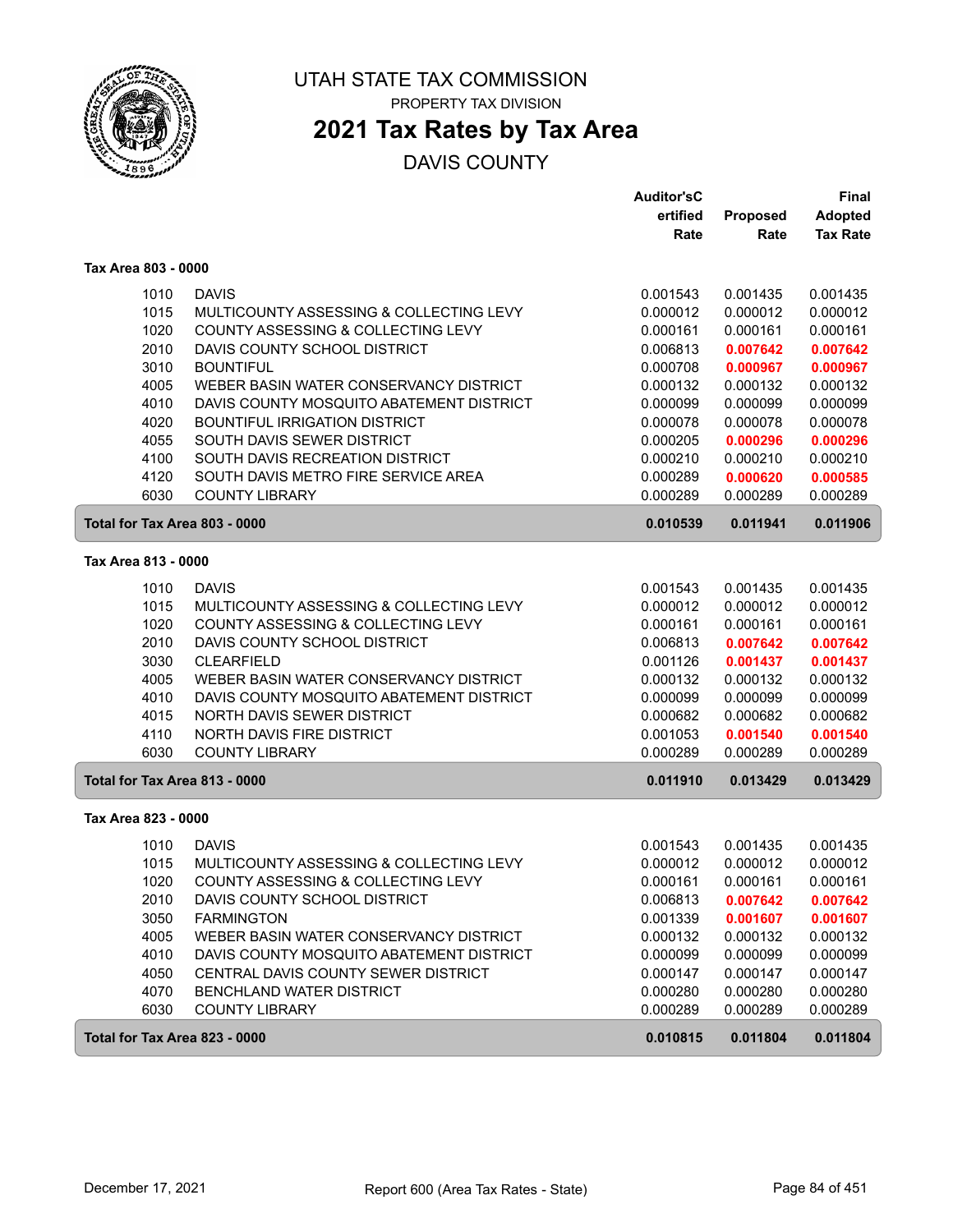

# **2021 Tax Rates by Tax Area**

| <b>Adopted</b><br>ertified<br>Proposed<br><b>Tax Rate</b><br>Rate<br>Rate<br>Tax Area 870 - 0000<br><b>DAVIS</b><br>1010<br>0.001543<br>0.001435<br>0.001435<br>1015<br>MULTICOUNTY ASSESSING & COLLECTING LEVY<br>0.000012<br>0.000012<br>0.000012<br>1020<br>COUNTY ASSESSING & COLLECTING LEVY<br>0.000161<br>0.000161<br>0.000161<br>2010<br>DAVIS COUNTY SCHOOL DISTRICT<br>0.006813<br>0.007642<br>0.007642<br>3150<br>WOODS CROSS CITY<br>0.000811<br>0.000811<br>0.000811<br>4005<br>WEBER BASIN WATER CONSERVANCY DISTRICT<br>0.000132<br>0.000132<br>0.000132<br>4010<br>DAVIS COUNTY MOSQUITO ABATEMENT DISTRICT<br>0.000099<br>0.000099<br>0.000099<br>4055<br>SOUTH DAVIS SEWER DISTRICT<br>0.000205<br>0.000296<br>0.000296<br>4100<br>SOUTH DAVIS RECREATION DISTRICT<br>0.000210<br>0.000210<br>0.000210<br>4120<br>SOUTH DAVIS METRO FIRE SERVICE AREA<br>0.000289<br>0.000620<br>0.000585<br>6030<br><b>COUNTY LIBRARY</b><br>0.000289<br>0.000289<br>0.000289<br>Total for Tax Area 870 - 0000<br>0.010564<br>0.011707<br>0.011672<br>Tax Area 903 - 0000<br><b>DAVIS</b><br>1010<br>0.001543<br>0.001435<br>0.001435<br>1015<br>MULTICOUNTY ASSESSING & COLLECTING LEVY<br>0.000012<br>0.000012<br>0.000012<br>1020<br>COUNTY ASSESSING & COLLECTING LEVY<br>0.000161<br>0.000161<br>0.000161<br>2010<br>DAVIS COUNTY SCHOOL DISTRICT<br>0.006813<br>0.007642<br>0.007642<br>3010<br><b>BOUNTIFUL</b><br>0.000708<br>0.000967<br>0.000967<br>4005<br>WEBER BASIN WATER CONSERVANCY DISTRICT<br>0.000132<br>0.000132<br>0.000132<br>4010<br>DAVIS COUNTY MOSQUITO ABATEMENT DISTRICT<br>0.000099<br>0.000099<br>0.000099<br>4020<br><b>BOUNTIFUL IRRIGATION DISTRICT</b><br>0.000078<br>0.000078<br>0.000078<br>4055<br>SOUTH DAVIS SEWER DISTRICT<br>0.000205<br>0.000296<br>0.000296<br>4100<br>SOUTH DAVIS RECREATION DISTRICT<br>0.000210<br>0.000210<br>0.000210<br>4120<br>SOUTH DAVIS METRO FIRE SERVICE AREA<br>0.000289<br>0.000620<br>0.000585<br>6030<br><b>COUNTY LIBRARY</b><br>0.000289<br>0.000289<br>0.000289<br>Total for Tax Area 903 - 0000<br>0.010539<br>0.011941<br>0.011906<br>Tax Area 913 - 0000<br><b>DAVIS</b><br>1010<br>0.001543<br>0.001435<br>0.001435<br>MULTICOUNTY ASSESSING & COLLECTING LEVY<br>1015<br>0.000012<br>0.000012<br>0.000012<br>COUNTY ASSESSING & COLLECTING LEVY<br>0.000161<br>1020<br>0.000161<br>0.000161<br>2010<br>DAVIS COUNTY SCHOOL DISTRICT<br>0.006813<br>0.007642<br>0.007642<br>3030<br><b>CLEARFIELD</b><br>0.001126<br>0.001437<br>0.001437<br>4005<br>WEBER BASIN WATER CONSERVANCY DISTRICT<br>0.000132<br>0.000132<br>0.000132<br>4010<br>DAVIS COUNTY MOSQUITO ABATEMENT DISTRICT<br>0.000099<br>0.000099<br>0.000099<br>4015<br>NORTH DAVIS SEWER DISTRICT<br>0.000682<br>0.000682<br>0.000682<br>4110<br><b>NORTH DAVIS FIRE DISTRICT</b><br>0.001053<br>0.001540<br>0.001540<br>6030<br><b>COUNTY LIBRARY</b><br>0.000289<br>0.000289<br>0.000289<br>Total for Tax Area 913 - 0000<br>0.011910<br>0.013429<br>0.013429 |  | <b>Auditor'sC</b> | Final |
|------------------------------------------------------------------------------------------------------------------------------------------------------------------------------------------------------------------------------------------------------------------------------------------------------------------------------------------------------------------------------------------------------------------------------------------------------------------------------------------------------------------------------------------------------------------------------------------------------------------------------------------------------------------------------------------------------------------------------------------------------------------------------------------------------------------------------------------------------------------------------------------------------------------------------------------------------------------------------------------------------------------------------------------------------------------------------------------------------------------------------------------------------------------------------------------------------------------------------------------------------------------------------------------------------------------------------------------------------------------------------------------------------------------------------------------------------------------------------------------------------------------------------------------------------------------------------------------------------------------------------------------------------------------------------------------------------------------------------------------------------------------------------------------------------------------------------------------------------------------------------------------------------------------------------------------------------------------------------------------------------------------------------------------------------------------------------------------------------------------------------------------------------------------------------------------------------------------------------------------------------------------------------------------------------------------------------------------------------------------------------------------------------------------------------------------------------------------------------------------------------------------------------------------------------------------------------------------------------------------------------------------------------------------------------------------------------------------------------------------------------------------------------------------------------------------------------------------------------------------------------------------------------------------------------------------------------------------------------------------------------------------|--|-------------------|-------|
|                                                                                                                                                                                                                                                                                                                                                                                                                                                                                                                                                                                                                                                                                                                                                                                                                                                                                                                                                                                                                                                                                                                                                                                                                                                                                                                                                                                                                                                                                                                                                                                                                                                                                                                                                                                                                                                                                                                                                                                                                                                                                                                                                                                                                                                                                                                                                                                                                                                                                                                                                                                                                                                                                                                                                                                                                                                                                                                                                                                                                  |  |                   |       |
|                                                                                                                                                                                                                                                                                                                                                                                                                                                                                                                                                                                                                                                                                                                                                                                                                                                                                                                                                                                                                                                                                                                                                                                                                                                                                                                                                                                                                                                                                                                                                                                                                                                                                                                                                                                                                                                                                                                                                                                                                                                                                                                                                                                                                                                                                                                                                                                                                                                                                                                                                                                                                                                                                                                                                                                                                                                                                                                                                                                                                  |  |                   |       |
|                                                                                                                                                                                                                                                                                                                                                                                                                                                                                                                                                                                                                                                                                                                                                                                                                                                                                                                                                                                                                                                                                                                                                                                                                                                                                                                                                                                                                                                                                                                                                                                                                                                                                                                                                                                                                                                                                                                                                                                                                                                                                                                                                                                                                                                                                                                                                                                                                                                                                                                                                                                                                                                                                                                                                                                                                                                                                                                                                                                                                  |  |                   |       |
|                                                                                                                                                                                                                                                                                                                                                                                                                                                                                                                                                                                                                                                                                                                                                                                                                                                                                                                                                                                                                                                                                                                                                                                                                                                                                                                                                                                                                                                                                                                                                                                                                                                                                                                                                                                                                                                                                                                                                                                                                                                                                                                                                                                                                                                                                                                                                                                                                                                                                                                                                                                                                                                                                                                                                                                                                                                                                                                                                                                                                  |  |                   |       |
|                                                                                                                                                                                                                                                                                                                                                                                                                                                                                                                                                                                                                                                                                                                                                                                                                                                                                                                                                                                                                                                                                                                                                                                                                                                                                                                                                                                                                                                                                                                                                                                                                                                                                                                                                                                                                                                                                                                                                                                                                                                                                                                                                                                                                                                                                                                                                                                                                                                                                                                                                                                                                                                                                                                                                                                                                                                                                                                                                                                                                  |  |                   |       |
|                                                                                                                                                                                                                                                                                                                                                                                                                                                                                                                                                                                                                                                                                                                                                                                                                                                                                                                                                                                                                                                                                                                                                                                                                                                                                                                                                                                                                                                                                                                                                                                                                                                                                                                                                                                                                                                                                                                                                                                                                                                                                                                                                                                                                                                                                                                                                                                                                                                                                                                                                                                                                                                                                                                                                                                                                                                                                                                                                                                                                  |  |                   |       |
|                                                                                                                                                                                                                                                                                                                                                                                                                                                                                                                                                                                                                                                                                                                                                                                                                                                                                                                                                                                                                                                                                                                                                                                                                                                                                                                                                                                                                                                                                                                                                                                                                                                                                                                                                                                                                                                                                                                                                                                                                                                                                                                                                                                                                                                                                                                                                                                                                                                                                                                                                                                                                                                                                                                                                                                                                                                                                                                                                                                                                  |  |                   |       |
|                                                                                                                                                                                                                                                                                                                                                                                                                                                                                                                                                                                                                                                                                                                                                                                                                                                                                                                                                                                                                                                                                                                                                                                                                                                                                                                                                                                                                                                                                                                                                                                                                                                                                                                                                                                                                                                                                                                                                                                                                                                                                                                                                                                                                                                                                                                                                                                                                                                                                                                                                                                                                                                                                                                                                                                                                                                                                                                                                                                                                  |  |                   |       |
|                                                                                                                                                                                                                                                                                                                                                                                                                                                                                                                                                                                                                                                                                                                                                                                                                                                                                                                                                                                                                                                                                                                                                                                                                                                                                                                                                                                                                                                                                                                                                                                                                                                                                                                                                                                                                                                                                                                                                                                                                                                                                                                                                                                                                                                                                                                                                                                                                                                                                                                                                                                                                                                                                                                                                                                                                                                                                                                                                                                                                  |  |                   |       |
|                                                                                                                                                                                                                                                                                                                                                                                                                                                                                                                                                                                                                                                                                                                                                                                                                                                                                                                                                                                                                                                                                                                                                                                                                                                                                                                                                                                                                                                                                                                                                                                                                                                                                                                                                                                                                                                                                                                                                                                                                                                                                                                                                                                                                                                                                                                                                                                                                                                                                                                                                                                                                                                                                                                                                                                                                                                                                                                                                                                                                  |  |                   |       |
|                                                                                                                                                                                                                                                                                                                                                                                                                                                                                                                                                                                                                                                                                                                                                                                                                                                                                                                                                                                                                                                                                                                                                                                                                                                                                                                                                                                                                                                                                                                                                                                                                                                                                                                                                                                                                                                                                                                                                                                                                                                                                                                                                                                                                                                                                                                                                                                                                                                                                                                                                                                                                                                                                                                                                                                                                                                                                                                                                                                                                  |  |                   |       |
|                                                                                                                                                                                                                                                                                                                                                                                                                                                                                                                                                                                                                                                                                                                                                                                                                                                                                                                                                                                                                                                                                                                                                                                                                                                                                                                                                                                                                                                                                                                                                                                                                                                                                                                                                                                                                                                                                                                                                                                                                                                                                                                                                                                                                                                                                                                                                                                                                                                                                                                                                                                                                                                                                                                                                                                                                                                                                                                                                                                                                  |  |                   |       |
|                                                                                                                                                                                                                                                                                                                                                                                                                                                                                                                                                                                                                                                                                                                                                                                                                                                                                                                                                                                                                                                                                                                                                                                                                                                                                                                                                                                                                                                                                                                                                                                                                                                                                                                                                                                                                                                                                                                                                                                                                                                                                                                                                                                                                                                                                                                                                                                                                                                                                                                                                                                                                                                                                                                                                                                                                                                                                                                                                                                                                  |  |                   |       |
|                                                                                                                                                                                                                                                                                                                                                                                                                                                                                                                                                                                                                                                                                                                                                                                                                                                                                                                                                                                                                                                                                                                                                                                                                                                                                                                                                                                                                                                                                                                                                                                                                                                                                                                                                                                                                                                                                                                                                                                                                                                                                                                                                                                                                                                                                                                                                                                                                                                                                                                                                                                                                                                                                                                                                                                                                                                                                                                                                                                                                  |  |                   |       |
|                                                                                                                                                                                                                                                                                                                                                                                                                                                                                                                                                                                                                                                                                                                                                                                                                                                                                                                                                                                                                                                                                                                                                                                                                                                                                                                                                                                                                                                                                                                                                                                                                                                                                                                                                                                                                                                                                                                                                                                                                                                                                                                                                                                                                                                                                                                                                                                                                                                                                                                                                                                                                                                                                                                                                                                                                                                                                                                                                                                                                  |  |                   |       |
|                                                                                                                                                                                                                                                                                                                                                                                                                                                                                                                                                                                                                                                                                                                                                                                                                                                                                                                                                                                                                                                                                                                                                                                                                                                                                                                                                                                                                                                                                                                                                                                                                                                                                                                                                                                                                                                                                                                                                                                                                                                                                                                                                                                                                                                                                                                                                                                                                                                                                                                                                                                                                                                                                                                                                                                                                                                                                                                                                                                                                  |  |                   |       |
|                                                                                                                                                                                                                                                                                                                                                                                                                                                                                                                                                                                                                                                                                                                                                                                                                                                                                                                                                                                                                                                                                                                                                                                                                                                                                                                                                                                                                                                                                                                                                                                                                                                                                                                                                                                                                                                                                                                                                                                                                                                                                                                                                                                                                                                                                                                                                                                                                                                                                                                                                                                                                                                                                                                                                                                                                                                                                                                                                                                                                  |  |                   |       |
|                                                                                                                                                                                                                                                                                                                                                                                                                                                                                                                                                                                                                                                                                                                                                                                                                                                                                                                                                                                                                                                                                                                                                                                                                                                                                                                                                                                                                                                                                                                                                                                                                                                                                                                                                                                                                                                                                                                                                                                                                                                                                                                                                                                                                                                                                                                                                                                                                                                                                                                                                                                                                                                                                                                                                                                                                                                                                                                                                                                                                  |  |                   |       |
|                                                                                                                                                                                                                                                                                                                                                                                                                                                                                                                                                                                                                                                                                                                                                                                                                                                                                                                                                                                                                                                                                                                                                                                                                                                                                                                                                                                                                                                                                                                                                                                                                                                                                                                                                                                                                                                                                                                                                                                                                                                                                                                                                                                                                                                                                                                                                                                                                                                                                                                                                                                                                                                                                                                                                                                                                                                                                                                                                                                                                  |  |                   |       |
|                                                                                                                                                                                                                                                                                                                                                                                                                                                                                                                                                                                                                                                                                                                                                                                                                                                                                                                                                                                                                                                                                                                                                                                                                                                                                                                                                                                                                                                                                                                                                                                                                                                                                                                                                                                                                                                                                                                                                                                                                                                                                                                                                                                                                                                                                                                                                                                                                                                                                                                                                                                                                                                                                                                                                                                                                                                                                                                                                                                                                  |  |                   |       |
|                                                                                                                                                                                                                                                                                                                                                                                                                                                                                                                                                                                                                                                                                                                                                                                                                                                                                                                                                                                                                                                                                                                                                                                                                                                                                                                                                                                                                                                                                                                                                                                                                                                                                                                                                                                                                                                                                                                                                                                                                                                                                                                                                                                                                                                                                                                                                                                                                                                                                                                                                                                                                                                                                                                                                                                                                                                                                                                                                                                                                  |  |                   |       |
|                                                                                                                                                                                                                                                                                                                                                                                                                                                                                                                                                                                                                                                                                                                                                                                                                                                                                                                                                                                                                                                                                                                                                                                                                                                                                                                                                                                                                                                                                                                                                                                                                                                                                                                                                                                                                                                                                                                                                                                                                                                                                                                                                                                                                                                                                                                                                                                                                                                                                                                                                                                                                                                                                                                                                                                                                                                                                                                                                                                                                  |  |                   |       |
|                                                                                                                                                                                                                                                                                                                                                                                                                                                                                                                                                                                                                                                                                                                                                                                                                                                                                                                                                                                                                                                                                                                                                                                                                                                                                                                                                                                                                                                                                                                                                                                                                                                                                                                                                                                                                                                                                                                                                                                                                                                                                                                                                                                                                                                                                                                                                                                                                                                                                                                                                                                                                                                                                                                                                                                                                                                                                                                                                                                                                  |  |                   |       |
|                                                                                                                                                                                                                                                                                                                                                                                                                                                                                                                                                                                                                                                                                                                                                                                                                                                                                                                                                                                                                                                                                                                                                                                                                                                                                                                                                                                                                                                                                                                                                                                                                                                                                                                                                                                                                                                                                                                                                                                                                                                                                                                                                                                                                                                                                                                                                                                                                                                                                                                                                                                                                                                                                                                                                                                                                                                                                                                                                                                                                  |  |                   |       |
|                                                                                                                                                                                                                                                                                                                                                                                                                                                                                                                                                                                                                                                                                                                                                                                                                                                                                                                                                                                                                                                                                                                                                                                                                                                                                                                                                                                                                                                                                                                                                                                                                                                                                                                                                                                                                                                                                                                                                                                                                                                                                                                                                                                                                                                                                                                                                                                                                                                                                                                                                                                                                                                                                                                                                                                                                                                                                                                                                                                                                  |  |                   |       |
|                                                                                                                                                                                                                                                                                                                                                                                                                                                                                                                                                                                                                                                                                                                                                                                                                                                                                                                                                                                                                                                                                                                                                                                                                                                                                                                                                                                                                                                                                                                                                                                                                                                                                                                                                                                                                                                                                                                                                                                                                                                                                                                                                                                                                                                                                                                                                                                                                                                                                                                                                                                                                                                                                                                                                                                                                                                                                                                                                                                                                  |  |                   |       |
|                                                                                                                                                                                                                                                                                                                                                                                                                                                                                                                                                                                                                                                                                                                                                                                                                                                                                                                                                                                                                                                                                                                                                                                                                                                                                                                                                                                                                                                                                                                                                                                                                                                                                                                                                                                                                                                                                                                                                                                                                                                                                                                                                                                                                                                                                                                                                                                                                                                                                                                                                                                                                                                                                                                                                                                                                                                                                                                                                                                                                  |  |                   |       |
|                                                                                                                                                                                                                                                                                                                                                                                                                                                                                                                                                                                                                                                                                                                                                                                                                                                                                                                                                                                                                                                                                                                                                                                                                                                                                                                                                                                                                                                                                                                                                                                                                                                                                                                                                                                                                                                                                                                                                                                                                                                                                                                                                                                                                                                                                                                                                                                                                                                                                                                                                                                                                                                                                                                                                                                                                                                                                                                                                                                                                  |  |                   |       |
|                                                                                                                                                                                                                                                                                                                                                                                                                                                                                                                                                                                                                                                                                                                                                                                                                                                                                                                                                                                                                                                                                                                                                                                                                                                                                                                                                                                                                                                                                                                                                                                                                                                                                                                                                                                                                                                                                                                                                                                                                                                                                                                                                                                                                                                                                                                                                                                                                                                                                                                                                                                                                                                                                                                                                                                                                                                                                                                                                                                                                  |  |                   |       |
|                                                                                                                                                                                                                                                                                                                                                                                                                                                                                                                                                                                                                                                                                                                                                                                                                                                                                                                                                                                                                                                                                                                                                                                                                                                                                                                                                                                                                                                                                                                                                                                                                                                                                                                                                                                                                                                                                                                                                                                                                                                                                                                                                                                                                                                                                                                                                                                                                                                                                                                                                                                                                                                                                                                                                                                                                                                                                                                                                                                                                  |  |                   |       |
|                                                                                                                                                                                                                                                                                                                                                                                                                                                                                                                                                                                                                                                                                                                                                                                                                                                                                                                                                                                                                                                                                                                                                                                                                                                                                                                                                                                                                                                                                                                                                                                                                                                                                                                                                                                                                                                                                                                                                                                                                                                                                                                                                                                                                                                                                                                                                                                                                                                                                                                                                                                                                                                                                                                                                                                                                                                                                                                                                                                                                  |  |                   |       |
|                                                                                                                                                                                                                                                                                                                                                                                                                                                                                                                                                                                                                                                                                                                                                                                                                                                                                                                                                                                                                                                                                                                                                                                                                                                                                                                                                                                                                                                                                                                                                                                                                                                                                                                                                                                                                                                                                                                                                                                                                                                                                                                                                                                                                                                                                                                                                                                                                                                                                                                                                                                                                                                                                                                                                                                                                                                                                                                                                                                                                  |  |                   |       |
|                                                                                                                                                                                                                                                                                                                                                                                                                                                                                                                                                                                                                                                                                                                                                                                                                                                                                                                                                                                                                                                                                                                                                                                                                                                                                                                                                                                                                                                                                                                                                                                                                                                                                                                                                                                                                                                                                                                                                                                                                                                                                                                                                                                                                                                                                                                                                                                                                                                                                                                                                                                                                                                                                                                                                                                                                                                                                                                                                                                                                  |  |                   |       |
|                                                                                                                                                                                                                                                                                                                                                                                                                                                                                                                                                                                                                                                                                                                                                                                                                                                                                                                                                                                                                                                                                                                                                                                                                                                                                                                                                                                                                                                                                                                                                                                                                                                                                                                                                                                                                                                                                                                                                                                                                                                                                                                                                                                                                                                                                                                                                                                                                                                                                                                                                                                                                                                                                                                                                                                                                                                                                                                                                                                                                  |  |                   |       |
|                                                                                                                                                                                                                                                                                                                                                                                                                                                                                                                                                                                                                                                                                                                                                                                                                                                                                                                                                                                                                                                                                                                                                                                                                                                                                                                                                                                                                                                                                                                                                                                                                                                                                                                                                                                                                                                                                                                                                                                                                                                                                                                                                                                                                                                                                                                                                                                                                                                                                                                                                                                                                                                                                                                                                                                                                                                                                                                                                                                                                  |  |                   |       |
|                                                                                                                                                                                                                                                                                                                                                                                                                                                                                                                                                                                                                                                                                                                                                                                                                                                                                                                                                                                                                                                                                                                                                                                                                                                                                                                                                                                                                                                                                                                                                                                                                                                                                                                                                                                                                                                                                                                                                                                                                                                                                                                                                                                                                                                                                                                                                                                                                                                                                                                                                                                                                                                                                                                                                                                                                                                                                                                                                                                                                  |  |                   |       |
|                                                                                                                                                                                                                                                                                                                                                                                                                                                                                                                                                                                                                                                                                                                                                                                                                                                                                                                                                                                                                                                                                                                                                                                                                                                                                                                                                                                                                                                                                                                                                                                                                                                                                                                                                                                                                                                                                                                                                                                                                                                                                                                                                                                                                                                                                                                                                                                                                                                                                                                                                                                                                                                                                                                                                                                                                                                                                                                                                                                                                  |  |                   |       |
|                                                                                                                                                                                                                                                                                                                                                                                                                                                                                                                                                                                                                                                                                                                                                                                                                                                                                                                                                                                                                                                                                                                                                                                                                                                                                                                                                                                                                                                                                                                                                                                                                                                                                                                                                                                                                                                                                                                                                                                                                                                                                                                                                                                                                                                                                                                                                                                                                                                                                                                                                                                                                                                                                                                                                                                                                                                                                                                                                                                                                  |  |                   |       |
|                                                                                                                                                                                                                                                                                                                                                                                                                                                                                                                                                                                                                                                                                                                                                                                                                                                                                                                                                                                                                                                                                                                                                                                                                                                                                                                                                                                                                                                                                                                                                                                                                                                                                                                                                                                                                                                                                                                                                                                                                                                                                                                                                                                                                                                                                                                                                                                                                                                                                                                                                                                                                                                                                                                                                                                                                                                                                                                                                                                                                  |  |                   |       |
|                                                                                                                                                                                                                                                                                                                                                                                                                                                                                                                                                                                                                                                                                                                                                                                                                                                                                                                                                                                                                                                                                                                                                                                                                                                                                                                                                                                                                                                                                                                                                                                                                                                                                                                                                                                                                                                                                                                                                                                                                                                                                                                                                                                                                                                                                                                                                                                                                                                                                                                                                                                                                                                                                                                                                                                                                                                                                                                                                                                                                  |  |                   |       |
|                                                                                                                                                                                                                                                                                                                                                                                                                                                                                                                                                                                                                                                                                                                                                                                                                                                                                                                                                                                                                                                                                                                                                                                                                                                                                                                                                                                                                                                                                                                                                                                                                                                                                                                                                                                                                                                                                                                                                                                                                                                                                                                                                                                                                                                                                                                                                                                                                                                                                                                                                                                                                                                                                                                                                                                                                                                                                                                                                                                                                  |  |                   |       |
|                                                                                                                                                                                                                                                                                                                                                                                                                                                                                                                                                                                                                                                                                                                                                                                                                                                                                                                                                                                                                                                                                                                                                                                                                                                                                                                                                                                                                                                                                                                                                                                                                                                                                                                                                                                                                                                                                                                                                                                                                                                                                                                                                                                                                                                                                                                                                                                                                                                                                                                                                                                                                                                                                                                                                                                                                                                                                                                                                                                                                  |  |                   |       |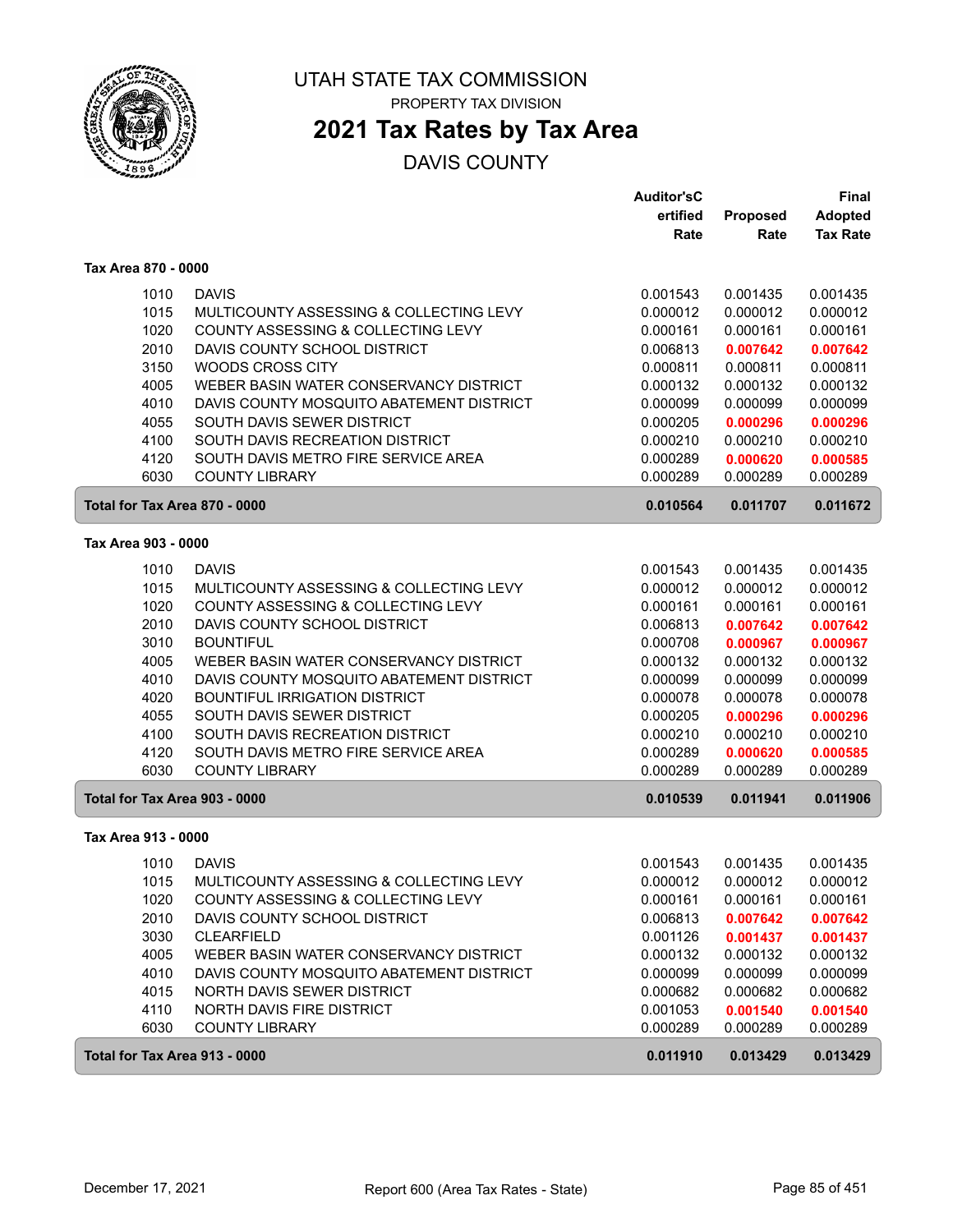

PROPERTY TAX DIVISION

## **2021 Tax Rates by Tax Area**

|                               |                                             | <b>Auditor'sC</b> |          | <b>Final</b>    |
|-------------------------------|---------------------------------------------|-------------------|----------|-----------------|
|                               |                                             | ertified          | Proposed | <b>Adopted</b>  |
|                               |                                             | Rate              | Rate     | <b>Tax Rate</b> |
| Tax Area 001 - 0000           |                                             |                   |          |                 |
| 1010                          | <b>DUCHESNE</b>                             | 0.003433          | 0.003433 | 0.003433        |
| 2010                          | DUCHESNE COUNTY SCHOOL DISTRICT             | 0.009166          | 0.009166 | 0.009166        |
| 3010                          | <b>ALTAMONT TOWN</b>                        | 0.001311          | 0.001311 | 0.001311        |
| 4010                          | DUCHESNE COUNTY MOSQUITO ABATEMENT DISTRICT | 0.000130          | 0.000130 | 0.000130        |
| 4060                          | UPPER COUNTRY WATER IMPROVEMENT DISTRICT    |                   |          |                 |
| 4080                          | DUCHESNE COUNTY WATER CONSERVANCY DISTRICT  | 0.000282          | 0.000282 | 0.000282        |
| 4103                          | UPPER COMMUNITY RECREATION DISTRICT         | 0.000000          | 0.000379 | 0.000379        |
| 4220                          | CENTRAL UTAH WATER CONSERVANCY DISTRICT     | 0.000375          | 0.000400 | 0.000400        |
| Total for Tax Area 001 - 0000 |                                             | 0.014697          | 0.015101 | 0.015101        |
| Tax Area 002 - 0000           |                                             |                   |          |                 |
| 1010                          | <b>DUCHESNE</b>                             | 0.003433          | 0.003433 | 0.003433        |
| 2010                          | DUCHESNE COUNTY SCHOOL DISTRICT             | 0.009166          | 0.009166 | 0.009166        |
| 3020                          | <b>DUCHESNE CITY</b>                        | 0.001370          | 0.001370 | 0.001370        |
| 4010                          | DUCHESNE COUNTY MOSQUITO ABATEMENT DISTRICT | 0.000130          | 0.000130 | 0.000130        |
| 4080                          | DUCHESNE COUNTY WATER CONSERVANCY DISTRICT  | 0.000282          | 0.000282 | 0.000282        |
| 4106                          | GATEWAY RECREATION & WELLNESS DISTRICT      |                   |          |                 |
| 4220                          | CENTRAL UTAH WATER CONSERVANCY DISTRICT     | 0.000375          | 0.000400 | 0.000400        |
| Total for Tax Area 002 - 0000 |                                             | 0.014756          | 0.014781 | 0.014781        |
| Tax Area 003 - 0000           |                                             |                   |          |                 |
| 1010                          | <b>DUCHESNE</b>                             | 0.003433          | 0.003433 | 0.003433        |
| 2010                          | DUCHESNE COUNTY SCHOOL DISTRICT             | 0.009166          | 0.009166 | 0.009166        |
| 3030                          | <b>MYTON TOWN</b>                           | 0.002000          | 0.002000 | 0.002000        |
| 4010                          | DUCHESNE COUNTY MOSQUITO ABATEMENT DISTRICT | 0.000130          | 0.000130 | 0.000130        |
| 4080                          | DUCHESNE COUNTY WATER CONSERVANCY DISTRICT  | 0.000282          | 0.000282 | 0.000282        |
| 4220                          | CENTRAL UTAH WATER CONSERVANCY DISTRICT     | 0.000375          | 0.000400 | 0.000400        |
| Total for Tax Area 003 - 0000 |                                             | 0.015386          | 0.015411 | 0.015411        |
| Tax Area 004 - 0000           |                                             |                   |          |                 |
| 1010                          | <b>DUCHESNE</b>                             | 0.003433          | 0.003433 | 0.003433        |
| 2010                          | DUCHESNE COUNTY SCHOOL DISTRICT             | 0.009166          | 0.009166 | 0.009166        |
| 3040                          | ROOSEVELT CITY                              | 0.002493          | 0.002493 | 0.002493        |
| 4010                          | DUCHESNE COUNTY MOSQUITO ABATEMENT DISTRICT | 0.000130          | 0.000130 | 0.000130        |
| 4080                          | DUCHESNE COUNTY WATER CONSERVANCY DISTRICT  | 0.000282          | 0.000282 | 0.000282        |
| 4220                          | CENTRAL UTAH WATER CONSERVANCY DISTRICT     | 0.000375          | 0.000400 | 0.000400        |
| Total for Tax Area 004 - 0000 |                                             | 0.015879          | 0.015904 | 0.015904        |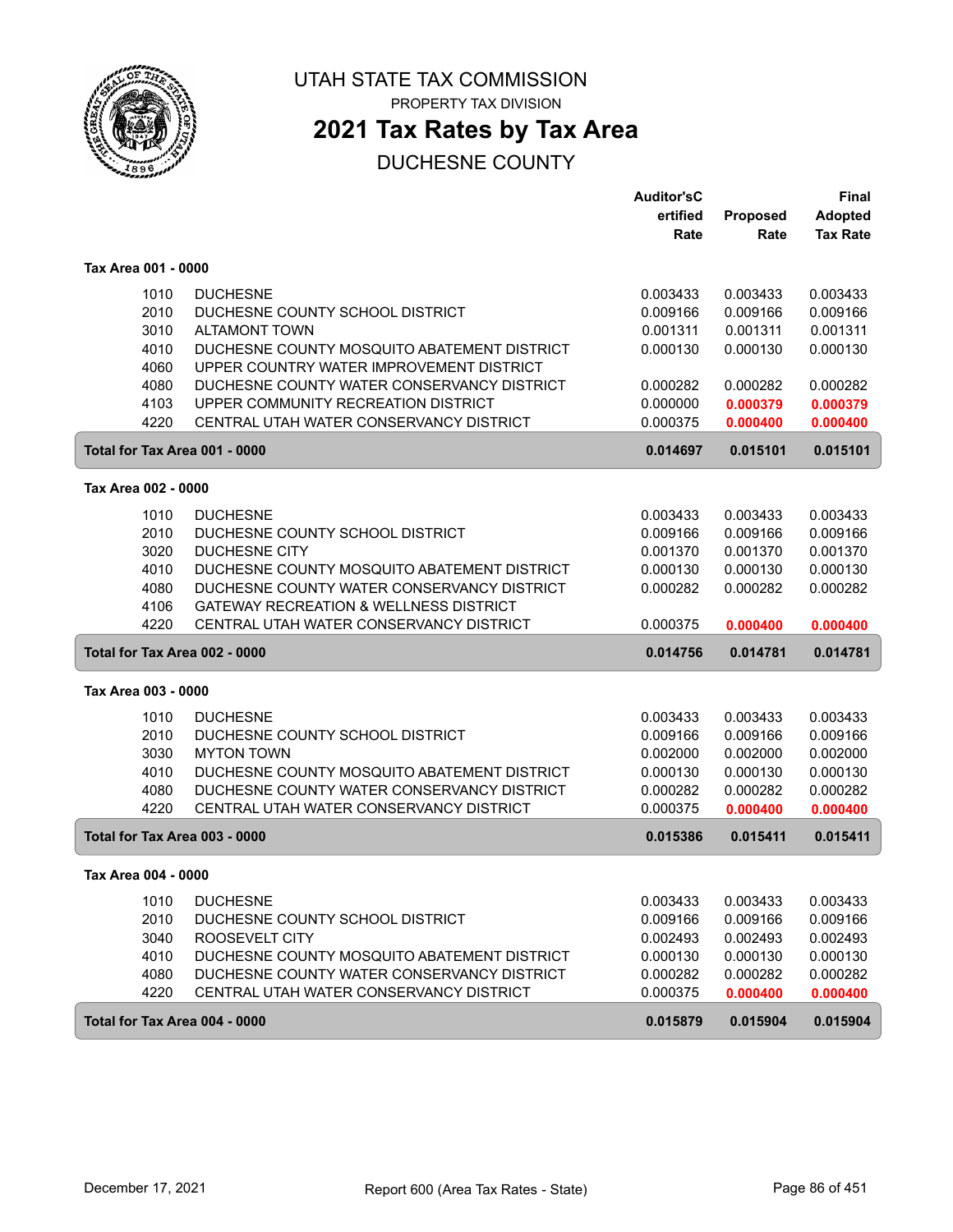

PROPERTY TAX DIVISION

## **2021 Tax Rates by Tax Area**

|                               |                                                     | <b>Auditor'sC</b> |                 | <b>Final</b>    |
|-------------------------------|-----------------------------------------------------|-------------------|-----------------|-----------------|
|                               |                                                     | ertified          | <b>Proposed</b> | <b>Adopted</b>  |
|                               |                                                     | Rate              | Rate            | <b>Tax Rate</b> |
| Tax Area 005 - 0000           |                                                     |                   |                 |                 |
| 1010                          | <b>DUCHESNE</b>                                     | 0.003433          | 0.003433        | 0.003433        |
| 2010                          | DUCHESNE COUNTY SCHOOL DISTRICT                     | 0.009166          | 0.009166        | 0.009166        |
| 3050                          | <b>TABIONA TOWN</b>                                 | 0.001226          | 0.001226        | 0.001226        |
| 4010                          | DUCHESNE COUNTY MOSQUITO ABATEMENT DISTRICT         | 0.000130          | 0.000130        | 0.000130        |
| 4080                          | DUCHESNE COUNTY WATER CONSERVANCY DISTRICT          | 0.000282          | 0.000282        | 0.000282        |
| 4085                          | TABBY VALLEY PARKS & RECREATION SPECIAL SERVICE DI: | 0.000689          | 0.000689        | 0.000689        |
| 4220                          | CENTRAL UTAH WATER CONSERVANCY DISTRICT             | 0.000375          | 0.000400        | 0.000400        |
| Total for Tax Area 005 - 0000 |                                                     | 0.015301          | 0.015326        | 0.015326        |
| Tax Area 006 - 0000           |                                                     |                   |                 |                 |
| 1010                          | <b>DUCHESNE</b>                                     | 0.003433          | 0.003433        | 0.003433        |
| 2010                          | DUCHESNE COUNTY SCHOOL DISTRICT                     | 0.009166          | 0.009166        | 0.009166        |
| 4010                          | DUCHESNE COUNTY MOSQUITO ABATEMENT DISTRICT         | 0.000130          | 0.000130        | 0.000130        |
| 4020                          | HANNA WATER AND SEWER DISTRICT                      | 0.000483          | 0.000483        | 0.000483        |
| 4080                          | DUCHESNE COUNTY WATER CONSERVANCY DISTRICT          | 0.000282          | 0.000282        | 0.000282        |
| 4085                          | TABBY VALLEY PARKS & RECREATION SPECIAL SERVICE DI: | 0.000689          | 0.000689        | 0.000689        |
| 4220                          | CENTRAL UTAH WATER CONSERVANCY DISTRICT             | 0.000375          | 0.000400        | 0.000400        |
| Total for Tax Area 006 - 0000 |                                                     | 0.014558          | 0.014583        | 0.014583        |
| Tax Area 007 - 0000           |                                                     |                   |                 |                 |
| 1010                          | <b>DUCHESNE</b>                                     | 0.003433          | 0.003433        | 0.003433        |
| 2010                          | DUCHESNE COUNTY SCHOOL DISTRICT                     | 0.009166          | 0.009166        | 0.009166        |
| 4010                          | DUCHESNE COUNTY MOSQUITO ABATEMENT DISTRICT         | 0.000130          | 0.000130        | 0.000130        |
| 4080                          | DUCHESNE COUNTY WATER CONSERVANCY DISTRICT          | 0.000282          | 0.000282        | 0.000282        |
| 4085                          | TABBY VALLEY PARKS & RECREATION SPECIAL SERVICE DI: | 0.000689          | 0.000689        | 0.000689        |
| 4220                          | CENTRAL UTAH WATER CONSERVANCY DISTRICT             | 0.000375          | 0.000400        | 0.000400        |
| Total for Tax Area 007 - 0000 |                                                     | 0.014075          | 0.014100        | 0.014100        |
| Tax Area 009 - 0000           |                                                     |                   |                 |                 |
| 1010                          | <b>DUCHESNE</b>                                     | 0.003433          | 0.003433        | 0.003433        |
| 2010                          | DUCHESNE COUNTY SCHOOL DISTRICT                     | 0.009166          | 0.009166        | 0.009166        |
| 4010                          | DUCHESNE COUNTY MOSQUITO ABATEMENT DISTRICT         | 0.000130          | 0.000130        | 0.000130        |
| 4080                          | DUCHESNE COUNTY WATER CONSERVANCY DISTRICT          | 0.000282          | 0.000282        | 0.000282        |
| 4085                          | TABBY VALLEY PARKS & RECREATION SPECIAL SERVICE DI: | 0.000689          | 0.000689        | 0.000689        |
| 4220                          | CENTRAL UTAH WATER CONSERVANCY DISTRICT             | 0.000375          | 0.000400        | 0.000400        |
| Total for Tax Area 009 - 0000 |                                                     | 0.014075          | 0.014100        | 0.014100        |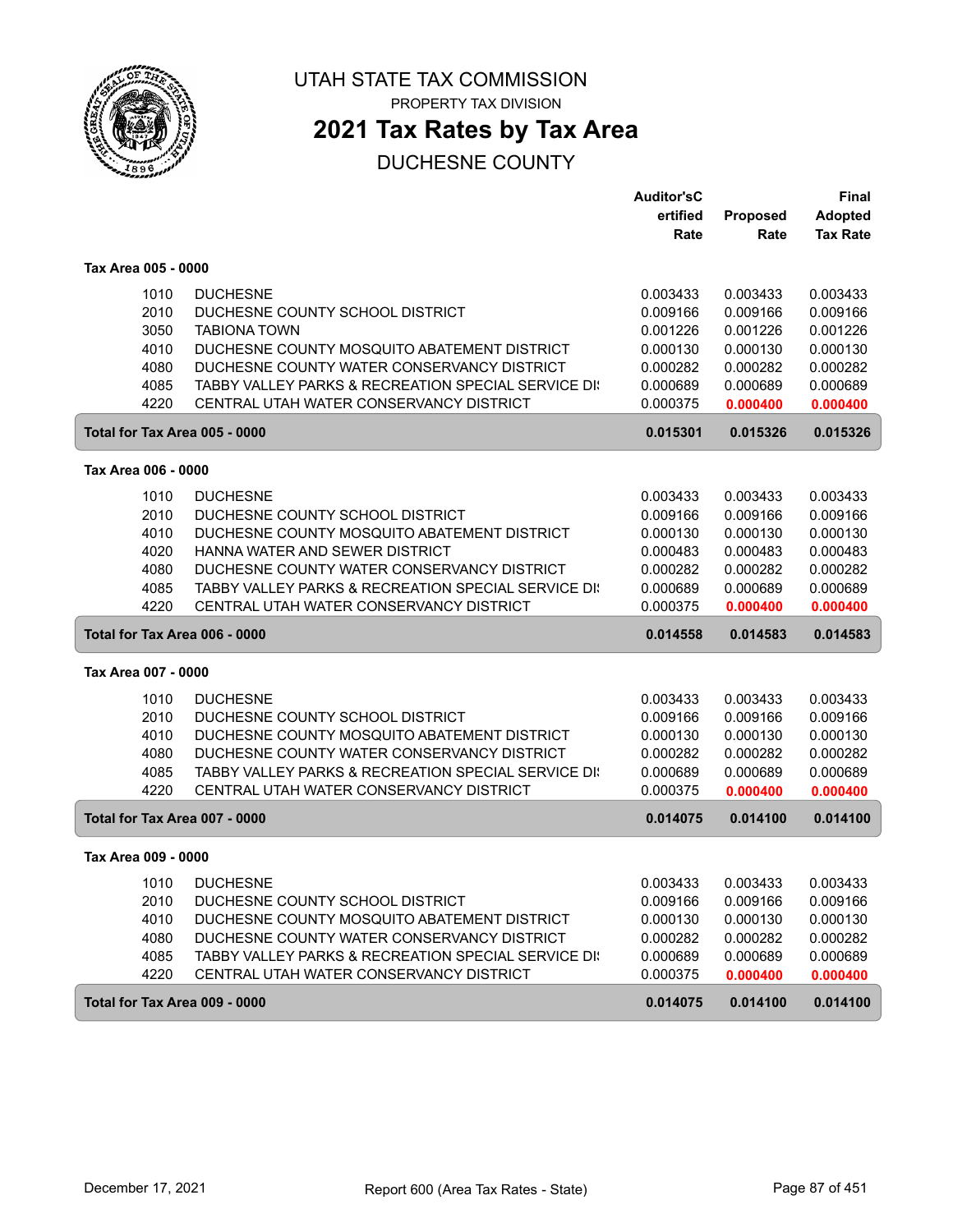

PROPERTY TAX DIVISION

### **2021 Tax Rates by Tax Area**

|                               |                                                    | Auditor'sC           |                      | Final                |
|-------------------------------|----------------------------------------------------|----------------------|----------------------|----------------------|
|                               |                                                    | ertified             | Proposed             | <b>Adopted</b>       |
|                               |                                                    | Rate                 | Rate                 | <b>Tax Rate</b>      |
| Tax Area 010 - 0000           |                                                    |                      |                      |                      |
| 1010                          | <b>DUCHESNE</b>                                    | 0.003433             | 0.003433             | 0.003433             |
| 2010                          | DUCHESNE COUNTY SCHOOL DISTRICT                    | 0.009166             | 0.009166             | 0.009166             |
| 4010                          | DUCHESNE COUNTY MOSQUITO ABATEMENT DISTRICT        | 0.000130             | 0.000130             | 0.000130             |
| 4075                          | PINON FOREST SPECIAL SERVICE DISTRICT              | 0.000269             | 0.000269             | 0.000269             |
| 4080                          | DUCHESNE COUNTY WATER CONSERVANCY DISTRICT         | 0.000282             | 0.000282             | 0.000282             |
| 4085                          | TABBY VALLEY PARKS & RECREATION SPECIAL SERVICE DI | 0.000689             | 0.000689             | 0.000689             |
| 4220                          | CENTRAL UTAH WATER CONSERVANCY DISTRICT            | 0.000375             | 0.000400             | 0.000400             |
| Total for Tax Area 010 - 0000 |                                                    | 0.014344             | 0.014369             | 0.014369             |
|                               |                                                    |                      |                      |                      |
| Tax Area 014 - 0000           |                                                    |                      |                      |                      |
| 1010                          | <b>DUCHESNE</b>                                    | 0.003433             | 0.003433             | 0.003433             |
| 2010                          | DUCHESNE COUNTY SCHOOL DISTRICT                    | 0.009166             | 0.009166             | 0.009166             |
| 3040                          | ROOSEVELT CITY                                     | 0.002493             | 0.002493             | 0.002493             |
| 4010                          | DUCHESNE COUNTY MOSQUITO ABATEMENT DISTRICT        | 0.000130             | 0.000130             | 0.000130             |
| 4080                          | DUCHESNE COUNTY WATER CONSERVANCY DISTRICT         | 0.000282             | 0.000282             | 0.000282             |
| 4220                          | CENTRAL UTAH WATER CONSERVANCY DISTRICT            | 0.000375             | 0.000400             | 0.000400             |
| Total for Tax Area 014 - 0000 |                                                    | 0.015879             | 0.015904             | 0.015904             |
| Tax Area 014 - 0001           |                                                    |                      |                      |                      |
|                               |                                                    |                      |                      |                      |
| 1010                          | <b>DUCHESNE</b>                                    | 0.003433             | 0.003433             | 0.003433             |
| 2010                          | DUCHESNE COUNTY SCHOOL DISTRICT<br>ROOSEVELT CITY  | 0.009166             | 0.009166             | 0.009166             |
| 3040<br>4010                  | DUCHESNE COUNTY MOSQUITO ABATEMENT DISTRICT        | 0.002493<br>0.000130 | 0.002493<br>0.000130 | 0.002493<br>0.000130 |
| 4080                          | DUCHESNE COUNTY WATER CONSERVANCY DISTRICT         | 0.000282             | 0.000282             | 0.000282             |
| 4220                          | CENTRAL UTAH WATER CONSERVANCY DISTRICT            | 0.000375             | 0.000400             | 0.000400             |
| Total for Tax Area 014 - 0001 |                                                    | 0.015879             | 0.015904             | 0.015904             |
|                               |                                                    |                      |                      |                      |
| Tax Area 015 - 0000           |                                                    |                      |                      |                      |
| 1010                          | <b>DUCHESNE</b>                                    | 0.003433             | 0.003433             | 0.003433             |
| 2010                          | DUCHESNE COUNTY SCHOOL DISTRICT                    | 0.009166             | 0.009166             | 0.009166             |
| 3040                          | ROOSEVELT CITY                                     | 0.002493             | 0.002493             | 0.002493             |
| 4010                          | DUCHESNE COUNTY MOSQUITO ABATEMENT DISTRICT        | 0.000130             | 0.000130             | 0.000130             |
| 4080                          | DUCHESNE COUNTY WATER CONSERVANCY DISTRICT         | 0.000282             | 0.000282             | 0.000282             |
| 4220                          | CENTRAL UTAH WATER CONSERVANCY DISTRICT            | 0.000375             | 0.000400             | 0.000400             |
| Total for Tax Area 015 - 0000 |                                                    | 0.015879             | 0.015904             | 0.015904             |
| Tax Area 016 - 0000           |                                                    |                      |                      |                      |
| 1010                          | <b>DUCHESNE</b>                                    | 0.003433             | 0.003433             | 0.003433             |
| 2010                          | DUCHESNE COUNTY SCHOOL DISTRICT                    | 0.009166             | 0.009166             | 0.009166             |
| 4010                          | DUCHESNE COUNTY MOSQUITO ABATEMENT DISTRICT        | 0.000130             | 0.000130             | 0.000130             |
| 4080                          | DUCHESNE COUNTY WATER CONSERVANCY DISTRICT         | 0.000282             | 0.000282             | 0.000282             |
| 4220                          | CENTRAL UTAH WATER CONSERVANCY DISTRICT            | 0.000375             | 0.000400             | 0.000400             |
| Total for Tax Area 016 - 0000 |                                                    | 0.013386             | 0.013411             | 0.013411             |
|                               |                                                    |                      |                      |                      |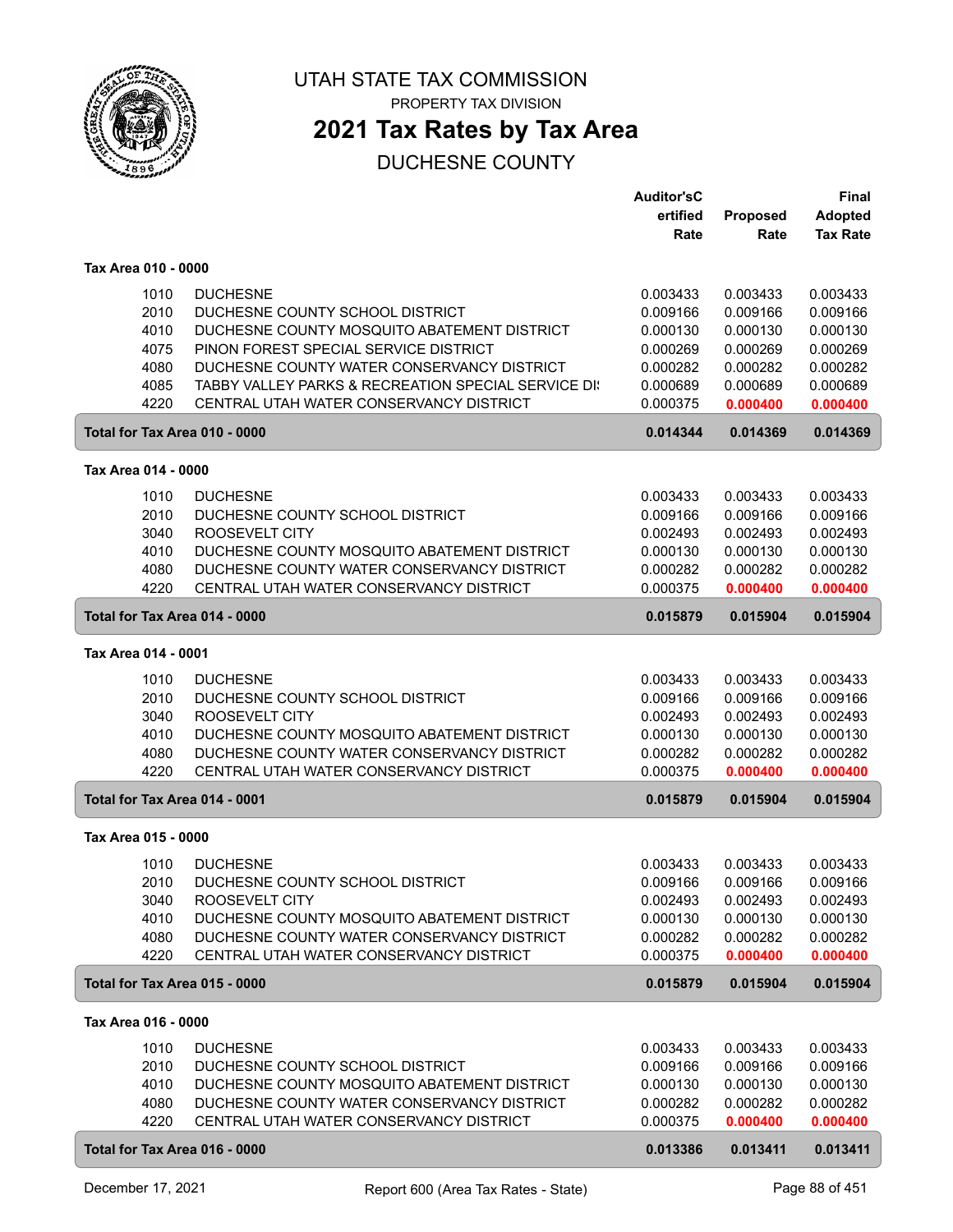

PROPERTY TAX DIVISION

## **2021 Tax Rates by Tax Area**

|                               |                                                                                           | <b>Auditor'sC</b><br>ertified | Proposed             | <b>Final</b><br><b>Adopted</b> |
|-------------------------------|-------------------------------------------------------------------------------------------|-------------------------------|----------------------|--------------------------------|
|                               |                                                                                           | Rate                          | Rate                 | <b>Tax Rate</b>                |
| Tax Area 017 - 0000           |                                                                                           |                               |                      |                                |
| 1010                          | <b>DUCHESNE</b>                                                                           | 0.003433                      | 0.003433             | 0.003433                       |
| 2010                          | DUCHESNE COUNTY SCHOOL DISTRICT                                                           | 0.009166                      | 0.009166             | 0.009166                       |
| 3030                          | <b>MYTON TOWN</b>                                                                         | 0.002000                      | 0.002000             | 0.002000                       |
| 4010<br>4080                  | DUCHESNE COUNTY MOSQUITO ABATEMENT DISTRICT<br>DUCHESNE COUNTY WATER CONSERVANCY DISTRICT | 0.000130<br>0.000282          | 0.000130<br>0.000282 | 0.000130<br>0.000282           |
| 4220                          | CENTRAL UTAH WATER CONSERVANCY DISTRICT                                                   | 0.000375                      | 0.000400             | 0.000400                       |
| Total for Tax Area 017 - 0000 |                                                                                           | 0.015386                      | 0.015411             | 0.015411                       |
| Tax Area 018 - 0000           |                                                                                           |                               |                      |                                |
| 1010                          | <b>DUCHESNE</b>                                                                           | 0.003433                      | 0.003433             | 0.003433                       |
| 2010                          | DUCHESNE COUNTY SCHOOL DISTRICT                                                           | 0.009166                      | 0.009166             | 0.009166                       |
| 4010                          | DUCHESNE COUNTY MOSQUITO ABATEMENT DISTRICT                                               | 0.000130                      | 0.000130             | 0.000130                       |
| 4040                          | NEOLA WATER & SEWER IMPROVEMENT DISTRICT                                                  | 0.001120                      | 0.001119             | 0.001119                       |
| 4070                          | NEOLA COMMUNITY PARK DISTRICT                                                             | 0.000411                      | 0.000411             | 0.000411                       |
| 4080                          | DUCHESNE COUNTY WATER CONSERVANCY DISTRICT                                                | 0.000282                      | 0.000282             | 0.000282                       |
| 4220                          | CENTRAL UTAH WATER CONSERVANCY DISTRICT                                                   | 0.000375                      | 0.000400             | 0.000400                       |
| Total for Tax Area 018 - 0000 |                                                                                           | 0.014917                      | 0.014941             | 0.014941                       |
| Tax Area 019 - 0000           |                                                                                           |                               |                      |                                |
| 1010                          | <b>DUCHESNE</b>                                                                           | 0.003433                      | 0.003433             | 0.003433                       |
| 2010                          | DUCHESNE COUNTY SCHOOL DISTRICT                                                           | 0.009166                      | 0.009166             | 0.009166                       |
| 4010                          | DUCHESNE COUNTY MOSQUITO ABATEMENT DISTRICT                                               | 0.000130                      | 0.000130             | 0.000130                       |
| 4070                          | NEOLA COMMUNITY PARK DISTRICT                                                             | 0.000411                      | 0.000411             | 0.000411                       |
| 4080                          | DUCHESNE COUNTY WATER CONSERVANCY DISTRICT                                                | 0.000282                      | 0.000282             | 0.000282                       |
| 4220                          | CENTRAL UTAH WATER CONSERVANCY DISTRICT                                                   | 0.000375                      | 0.000400             | 0.000400                       |
| Total for Tax Area 019 - 0000 |                                                                                           | 0.013797                      | 0.013822             | 0.013822                       |
| Tax Area 020 - 0000           |                                                                                           |                               |                      |                                |
| 1010                          | <b>DUCHESNE</b>                                                                           | 0.003433                      | 0.003433             | 0.003433                       |
| 2010                          | DUCHESNE COUNTY SCHOOL DISTRICT                                                           | 0.009166                      | 0.009166             | 0.009166                       |
| 4010                          | DUCHESNE COUNTY MOSQUITO ABATEMENT DISTRICT                                               | 0.000130                      | 0.000130             | 0.000130                       |
| 4080                          | DUCHESNE COUNTY WATER CONSERVANCY DISTRICT                                                | 0.000282                      | 0.000282             | 0.000282                       |
| 4220                          | CENTRAL UTAH WATER CONSERVANCY DISTRICT                                                   | 0.000375                      | 0.000400             | 0.000400                       |
| Total for Tax Area 020 - 0000 |                                                                                           | 0.013386                      | 0.013411             | 0.013411                       |
| Tax Area 021 - 0000           |                                                                                           |                               |                      |                                |
| 1010                          | <b>DUCHESNE</b>                                                                           | 0.003433                      | 0.003433             | 0.003433                       |
| 2010                          | DUCHESNE COUNTY SCHOOL DISTRICT                                                           | 0.009166                      | 0.009166             | 0.009166                       |
| 4010                          | DUCHESNE COUNTY MOSQUITO ABATEMENT DISTRICT                                               | 0.000130                      | 0.000130             | 0.000130                       |
| 4080                          | DUCHESNE COUNTY WATER CONSERVANCY DISTRICT                                                | 0.000282                      | 0.000282             | 0.000282                       |
| 4106                          | GATEWAY RECREATION & WELLNESS DISTRICT                                                    |                               |                      |                                |
| 4220                          | CENTRAL UTAH WATER CONSERVANCY DISTRICT                                                   | 0.000375                      | 0.000400             | 0.000400                       |
| Total for Tax Area 021 - 0000 |                                                                                           | 0.013386                      | 0.013411             | 0.013411                       |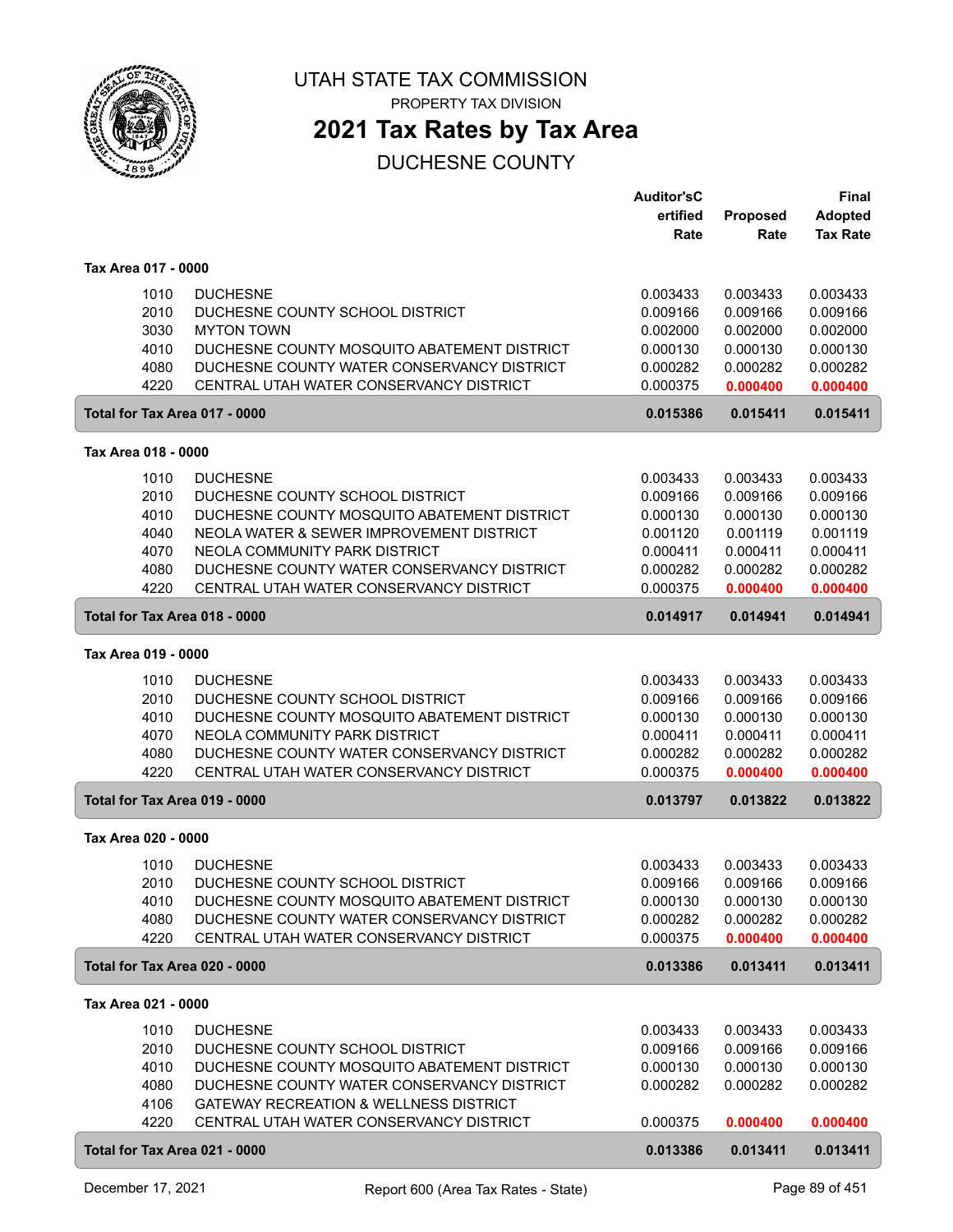

PROPERTY TAX DIVISION

## **2021 Tax Rates by Tax Area**

|                               |                                                   | <b>Auditor'sC</b> |          | <b>Final</b>    |
|-------------------------------|---------------------------------------------------|-------------------|----------|-----------------|
|                               |                                                   | ertified          | Proposed | <b>Adopted</b>  |
|                               |                                                   | Rate              | Rate     | <b>Tax Rate</b> |
| Tax Area 022 - 0000           |                                                   |                   |          |                 |
| 1010                          | <b>DUCHESNE</b>                                   | 0.003433          | 0.003433 | 0.003433        |
| 2010                          | DUCHESNE COUNTY SCHOOL DISTRICT                   | 0.009166          | 0.009166 | 0.009166        |
| 4010                          | DUCHESNE COUNTY MOSQUITO ABATEMENT DISTRICT       | 0.000130          | 0.000130 | 0.000130        |
| 4060                          | UPPER COUNTRY WATER IMPROVEMENT DISTRICT          |                   |          |                 |
| 4080                          | DUCHESNE COUNTY WATER CONSERVANCY DISTRICT        | 0.000282          | 0.000282 | 0.000282        |
| 4103                          | UPPER COMMUNITY RECREATION DISTRICT               | 0.000000          | 0.000379 | 0.000379        |
| 4220                          | CENTRAL UTAH WATER CONSERVANCY DISTRICT           | 0.000375          | 0.000400 | 0.000400        |
| Total for Tax Area 022 - 0000 |                                                   | 0.013386          | 0.013790 | 0.013790        |
| Tax Area 023 - 0000           |                                                   |                   |          |                 |
|                               |                                                   |                   |          |                 |
| 1010                          | <b>DUCHESNE</b>                                   | 0.003433          | 0.003433 | 0.003433        |
| 2010                          | DUCHESNE COUNTY SCHOOL DISTRICT                   | 0.009166          | 0.009166 | 0.009166        |
| 4010                          | DUCHESNE COUNTY MOSQUITO ABATEMENT DISTRICT       | 0.000130          | 0.000130 | 0.000130        |
| 4075                          | PINON FOREST SPECIAL SERVICE DISTRICT             | 0.000269          | 0.000269 | 0.000269        |
| 4080                          | DUCHESNE COUNTY WATER CONSERVANCY DISTRICT        | 0.000282          | 0.000282 | 0.000282        |
| 4106                          | <b>GATEWAY RECREATION &amp; WELLNESS DISTRICT</b> |                   |          |                 |
| 4220                          | CENTRAL UTAH WATER CONSERVANCY DISTRICT           | 0.000375          | 0.000400 | 0.000400        |
| Total for Tax Area 023 - 0000 |                                                   | 0.013655          | 0.013680 | 0.013680        |
| Tax Area 024 - 0000           |                                                   |                   |          |                 |
| 1010                          | <b>DUCHESNE</b>                                   | 0.003433          | 0.003433 | 0.003433        |
| 2010                          | DUCHESNE COUNTY SCHOOL DISTRICT                   | 0.009166          | 0.009166 | 0.009166        |
| 4010                          | DUCHESNE COUNTY MOSQUITO ABATEMENT DISTRICT       | 0.000130          | 0.000130 | 0.000130        |
| 4080                          | DUCHESNE COUNTY WATER CONSERVANCY DISTRICT        | 0.000282          | 0.000282 | 0.000282        |
| 4090                          | CEDARVIEW-MONTWELL SPECIAL SERVICE DISTRICT       | 0.000827          | 0.000827 | 0.000827        |
| 4220                          | CENTRAL UTAH WATER CONSERVANCY DISTRICT           | 0.000375          | 0.000400 | 0.000400        |
| Total for Tax Area 024 - 0000 |                                                   | 0.014213          | 0.014238 | 0.014238        |
| Tax Area 026 - 0000           |                                                   |                   |          |                 |
| 1010                          | <b>DUCHESNE</b>                                   | 0.003433          | 0.003433 | 0.003433        |
| 2010                          | DUCHESNE COUNTY SCHOOL DISTRICT                   | 0.009166          | 0.009166 | 0.009166        |
| 4010                          | DUCHESNE COUNTY MOSQUITO ABATEMENT DISTRICT       | 0.000130          | 0.000130 | 0.000130        |
| 4070                          | NEOLA COMMUNITY PARK DISTRICT                     | 0.000411          | 0.000411 | 0.000411        |
| 4080                          | DUCHESNE COUNTY WATER CONSERVANCY DISTRICT        | 0.000282          | 0.000282 | 0.000282        |
| 4090                          | CEDARVIEW-MONTWELL SPECIAL SERVICE DISTRICT       | 0.000827          | 0.000827 | 0.000827        |
| 4220                          | CENTRAL UTAH WATER CONSERVANCY DISTRICT           | 0.000375          | 0.000400 | 0.000400        |
| Total for Tax Area 026 - 0000 |                                                   | 0.014624          | 0.014649 | 0.014649        |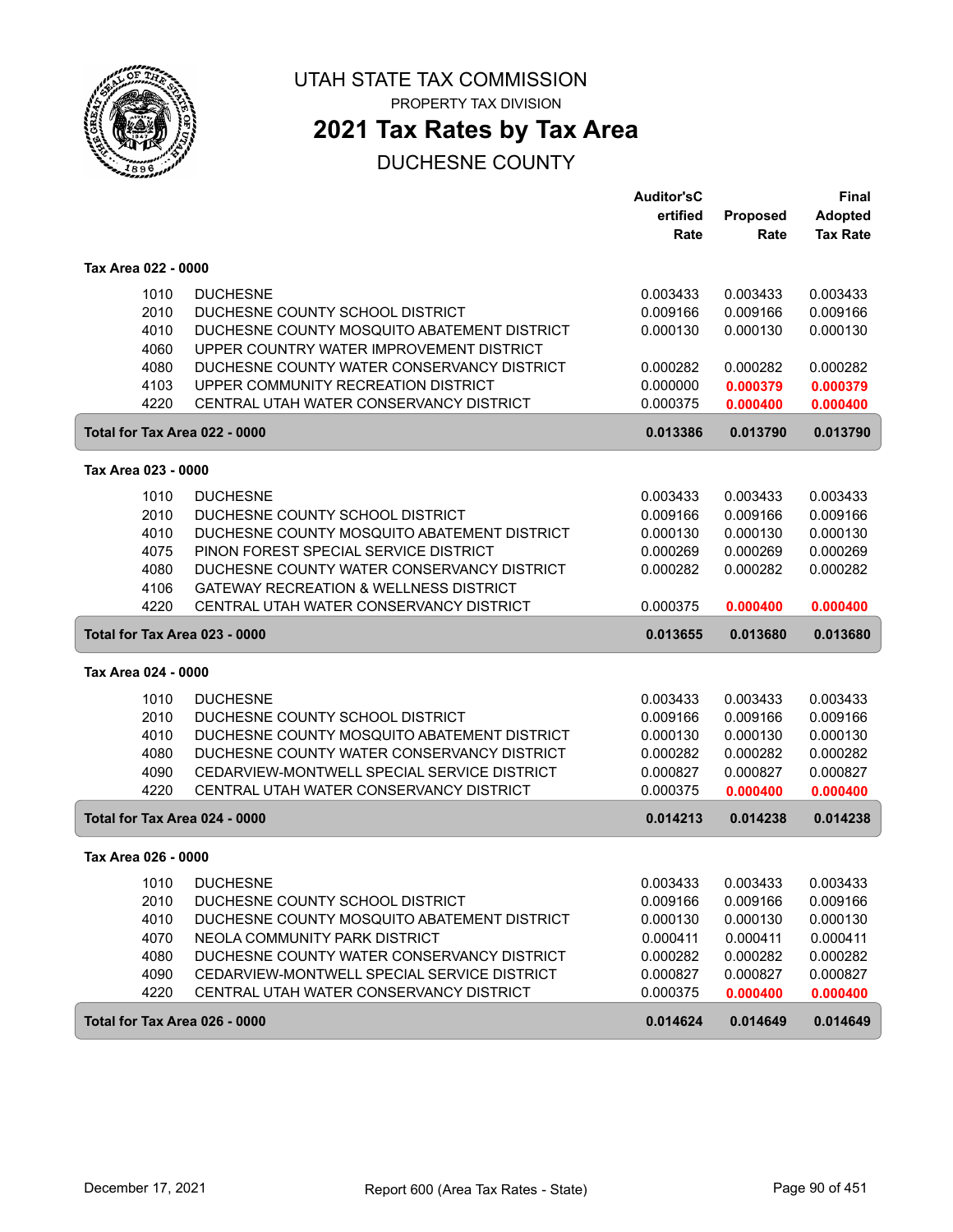

**2021 Tax Rates by Tax Area**

|                     |              |                                                                                | <b>Auditor'sC</b>    |                      | <b>Final</b>         |
|---------------------|--------------|--------------------------------------------------------------------------------|----------------------|----------------------|----------------------|
|                     |              |                                                                                | ertified             | Proposed             | <b>Adopted</b>       |
|                     |              |                                                                                | Rate                 | Rate                 | <b>Tax Rate</b>      |
|                     |              |                                                                                |                      |                      |                      |
| Tax Area 095 - 0000 |              |                                                                                |                      |                      |                      |
|                     | 1010         | <b>DUCHESNE</b>                                                                | 0.003433             | 0.003433             | 0.003433             |
|                     | 2010         | DUCHESNE COUNTY SCHOOL DISTRICT                                                | 0.009166             | 0.009166             | 0.009166             |
|                     | 4010         | DUCHESNE COUNTY MOSQUITO ABATEMENT DISTRICT                                    | 0.000130             | 0.000130             | 0.000130             |
|                     | 4080         | DUCHESNE COUNTY WATER CONSERVANCY DISTRICT                                     | 0.000282             | 0.000282             | 0.000282             |
|                     | 4220         | CENTRAL UTAH WATER CONSERVANCY DISTRICT                                        | 0.000375             | 0.000400             | 0.000400             |
|                     |              | Total for Tax Area 095 - 0000                                                  | 0.013386             | 0.013411             | 0.013411             |
| Tax Area 116 - 0000 |              |                                                                                |                      |                      |                      |
|                     | 1010         | <b>DUCHESNE</b>                                                                | 0.003433             | 0.003433             | 0.003433             |
|                     | 2010         | DUCHESNE COUNTY SCHOOL DISTRICT                                                | 0.009166             | 0.009166             | 0.009166             |
|                     | 4010         | DUCHESNE COUNTY MOSQUITO ABATEMENT DISTRICT                                    | 0.000130             | 0.000130             | 0.000130             |
|                     | 4080         | DUCHESNE COUNTY WATER CONSERVANCY DISTRICT                                     | 0.000282             | 0.000282             | 0.000282             |
|                     | 4103         | UPPER COMMUNITY RECREATION DISTRICT                                            | 0.000000             | 0.000379             | 0.000379             |
|                     | 4220         | CENTRAL UTAH WATER CONSERVANCY DISTRICT                                        | 0.000375             | 0.000400             | 0.000400             |
|                     |              | Total for Tax Area 116 - 0000                                                  | 0.013386             | 0.013790             | 0.013790             |
| Tax Area 120 - 0000 |              |                                                                                |                      |                      |                      |
|                     |              |                                                                                |                      |                      |                      |
|                     | 1010         | <b>DUCHESNE</b>                                                                | 0.003433             | 0.003433             | 0.003433             |
|                     | 2010         | DUCHESNE COUNTY SCHOOL DISTRICT                                                | 0.009166             | 0.009166             | 0.009166             |
|                     | 4010         | DUCHESNE COUNTY MOSQUITO ABATEMENT DISTRICT                                    | 0.000130             | 0.000130             | 0.000130             |
|                     | 4080         | DUCHESNE COUNTY WATER CONSERVANCY DISTRICT                                     | 0.000282             | 0.000282             | 0.000282             |
|                     | 4103<br>4220 | UPPER COMMUNITY RECREATION DISTRICT<br>CENTRAL UTAH WATER CONSERVANCY DISTRICT | 0.000000<br>0.000375 | 0.000379<br>0.000400 | 0.000379<br>0.000400 |
|                     |              |                                                                                |                      |                      |                      |
|                     |              | Total for Tax Area 120 - 0000                                                  | 0.013386             | 0.013790             | 0.013790             |
| Tax Area 122 - 0000 |              |                                                                                |                      |                      |                      |
|                     | 1010         | <b>DUCHESNE</b>                                                                | 0.003433             | 0.003433             | 0.003433             |
|                     | 2010         | DUCHESNE COUNTY SCHOOL DISTRICT                                                | 0.009166             | 0.009166             | 0.009166             |
|                     | 4010         | DUCHESNE COUNTY MOSQUITO ABATEMENT DISTRICT                                    | 0.000130             | 0.000130             | 0.000130             |
|                     | 4080         | DUCHESNE COUNTY WATER CONSERVANCY DISTRICT                                     | 0.000282             | 0.000282             | 0.000282             |
|                     | 4103         | UPPER COMMUNITY RECREATION DISTRICT                                            | 0.000000             | 0.000379             | 0.000379             |
|                     | 4220         | CENTRAL UTAH WATER CONSERVANCY DISTRICT                                        | 0.000375             | 0.000400             | 0.000400             |
|                     |              | Total for Tax Area 122 - 0000                                                  | 0.013386             | 0.013790             | 0.013790             |
| Tax Area 123 - 0000 |              |                                                                                |                      |                      |                      |
|                     | 1010         | <b>DUCHESNE</b>                                                                | 0.003433             | 0.003433             | 0.003433             |
|                     | 2010         | DUCHESNE COUNTY SCHOOL DISTRICT                                                | 0.009166             | 0.009166             | 0.009166             |
|                     | 4010         | DUCHESNE COUNTY MOSQUITO ABATEMENT DISTRICT                                    | 0.000130             | 0.000130             | 0.000130             |
|                     | 4080         | DUCHESNE COUNTY WATER CONSERVANCY DISTRICT                                     | 0.000282             | 0.000282             | 0.000282             |
|                     | 4106         | GATEWAY RECREATION & WELLNESS DISTRICT                                         |                      |                      |                      |
|                     | 4220         | CENTRAL UTAH WATER CONSERVANCY DISTRICT                                        | 0.000375             | 0.000400             | 0.000400             |
|                     |              | Total for Tax Area 123 - 0000                                                  | 0.013386             | 0.013411             | 0.013411             |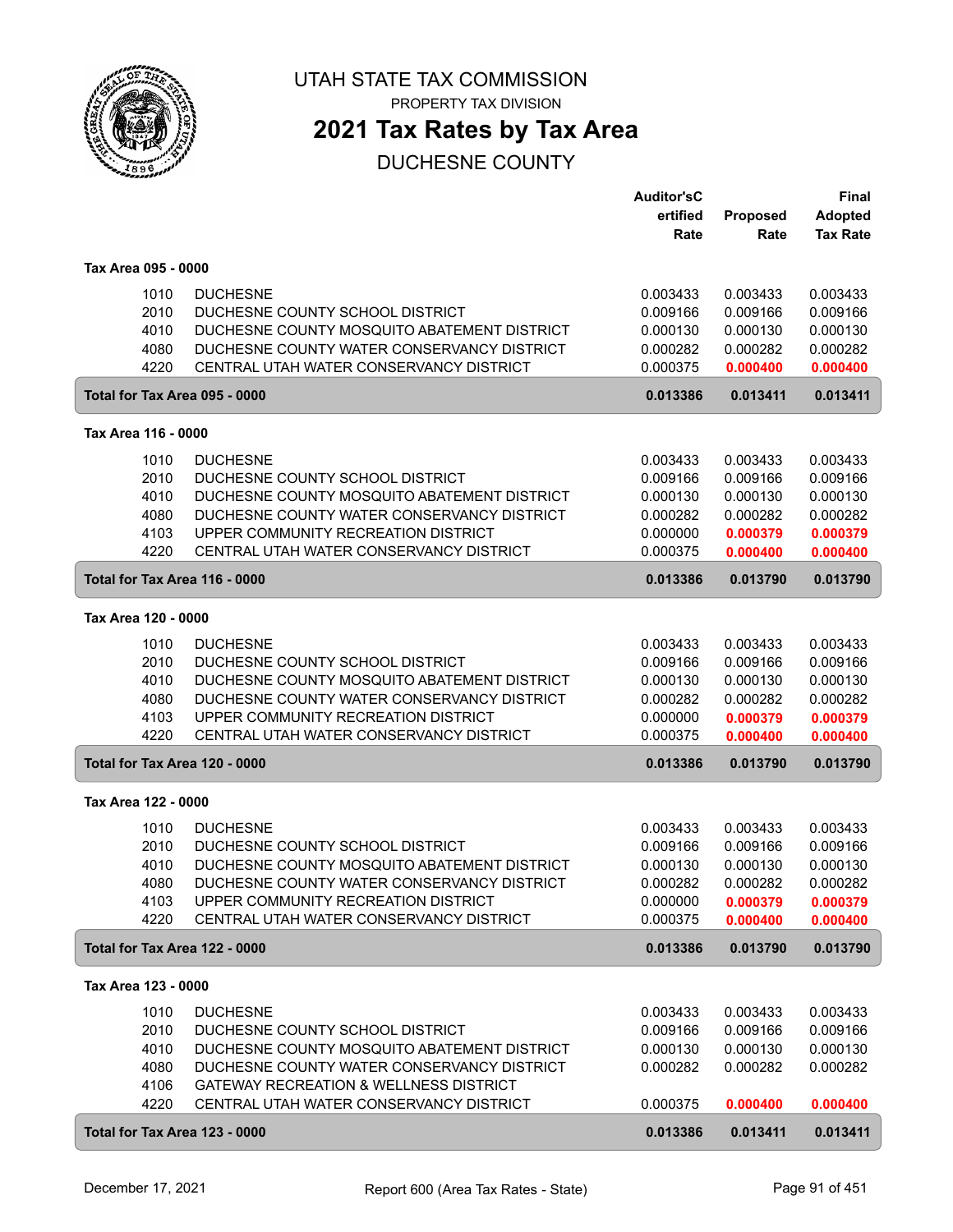

ſ

UTAH STATE TAX COMMISSION PROPERTY TAX DIVISION

## **2021 Tax Rates by Tax Area**

|                               |                                                   | <b>Auditor'sC</b> |                 | <b>Final</b>    |
|-------------------------------|---------------------------------------------------|-------------------|-----------------|-----------------|
|                               |                                                   | ertified          | <b>Proposed</b> | <b>Adopted</b>  |
|                               |                                                   | Rate              | Rate            | <b>Tax Rate</b> |
| Tax Area 124 - 0000           |                                                   |                   |                 |                 |
| 1010                          | <b>DUCHESNE</b>                                   | 0.003433          | 0.003433        | 0.003433        |
| 2010                          | DUCHESNE COUNTY SCHOOL DISTRICT                   | 0.009166          | 0.009166        | 0.009166        |
| 4010                          | DUCHESNE COUNTY MOSQUITO ABATEMENT DISTRICT       | 0.000130          | 0.000130        | 0.000130        |
| 4080                          | DUCHESNE COUNTY WATER CONSERVANCY DISTRICT        | 0.000282          | 0.000282        | 0.000282        |
| 4090                          | CEDARVIEW-MONTWELL SPECIAL SERVICE DISTRICT       | 0.000827          | 0.000827        | 0.000827        |
| 4103                          | UPPER COMMUNITY RECREATION DISTRICT               | 0.000000          | 0.000379        | 0.000379        |
| 4220                          | CENTRAL UTAH WATER CONSERVANCY DISTRICT           | 0.000375          | 0.000400        | 0.000400        |
| Total for Tax Area 124 - 0000 |                                                   | 0.014213          | 0.014617        | 0.014617        |
| Tax Area 220 - 0000           |                                                   |                   |                 |                 |
| 1010                          | <b>DUCHESNE</b>                                   | 0.003433          | 0.003433        | 0.003433        |
| 2010                          | DUCHESNE COUNTY SCHOOL DISTRICT                   | 0.009166          | 0.009166        | 0.009166        |
| 4010                          | DUCHESNE COUNTY MOSQUITO ABATEMENT DISTRICT       | 0.000130          | 0.000130        | 0.000130        |
| 4080                          | DUCHESNE COUNTY WATER CONSERVANCY DISTRICT        | 0.000282          | 0.000282        | 0.000282        |
| 4106                          | <b>GATEWAY RECREATION &amp; WELLNESS DISTRICT</b> |                   |                 |                 |
| 4220                          | CENTRAL UTAH WATER CONSERVANCY DISTRICT           | 0.000375          | 0.000400        | 0.000400        |
| Total for Tax Area 220 - 0000 |                                                   | 0.013386          | 0.013411        | 0.013411        |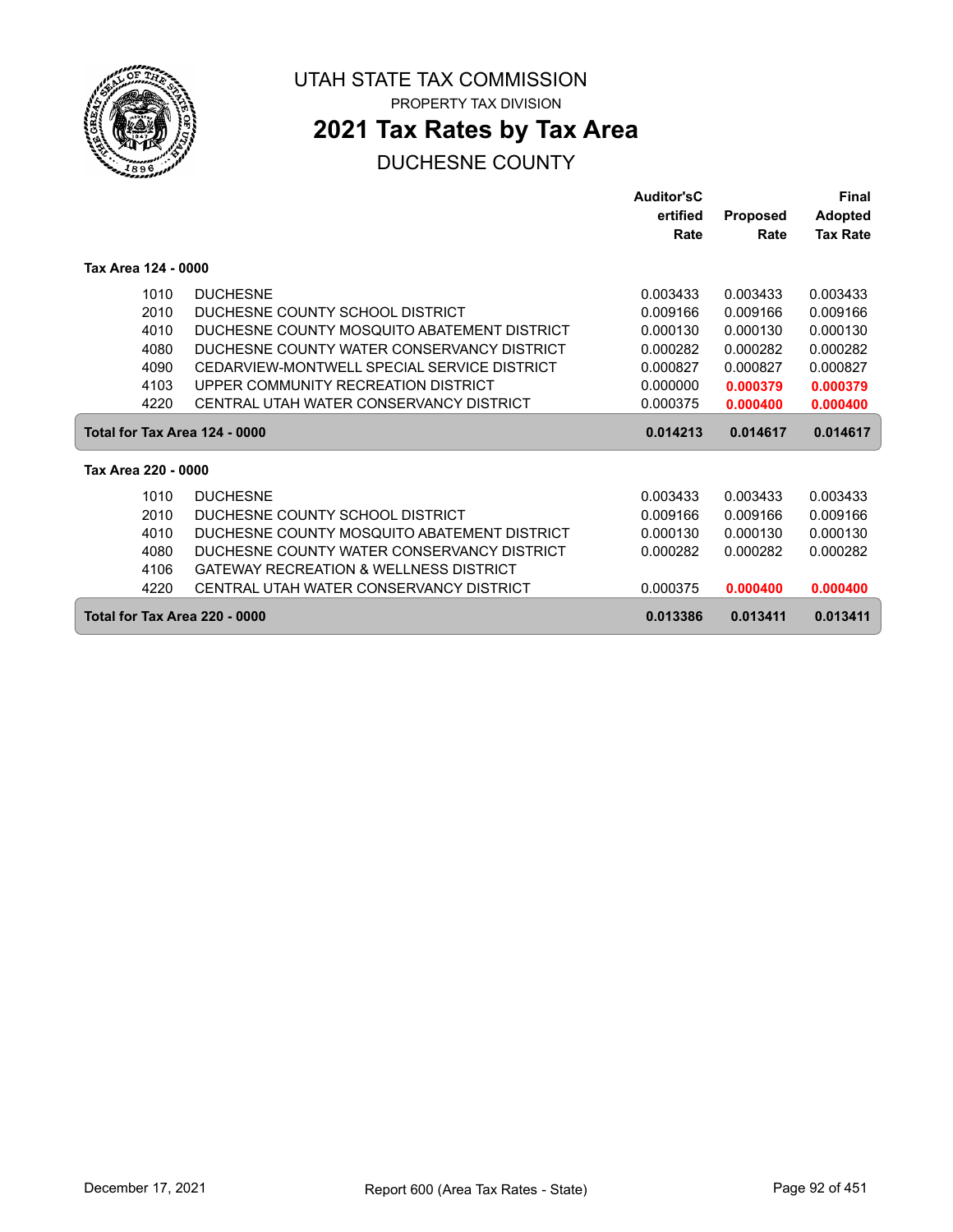

PROPERTY TAX DIVISION

## **2021 Tax Rates by Tax Area**

|                               |                                         | <b>Auditor'sC</b> |          | <b>Final</b>    |
|-------------------------------|-----------------------------------------|-------------------|----------|-----------------|
|                               |                                         | ertified          | Proposed | <b>Adopted</b>  |
|                               |                                         | Rate              | Rate     | <b>Tax Rate</b> |
| Tax Area 001 - 0000           |                                         |                   |          |                 |
| 1010                          | <b>EMERY COUNTY</b>                     | 0.004278          | 0.004331 | 0.004331        |
| 1015                          | MULTICOUNTY ASSESSING & COLLECTING LEVY | 0.000012          | 0.000012 | 0.000012        |
| 1020                          | COUNTY ASSESSING & COLLECTING LEVY      | 0.000475          | 0.000475 | 0.000475        |
| 2010                          | EMERY COUNTY SCHOOL DISTRICT            | 0.008178          | 0.008229 | 0.008229        |
| 3010                          | <b>CASTLE DALE CITY</b>                 | 0.001420          | 0.001420 | 0.001420        |
| 4010                          | EMERY WATER CONSERVANCY DISTRICT        | 0.000396          | 0.000396 | 0.000396        |
| 4020                          | CASTLE VALLEY SPECIAL SERVICE DISTRICT  | 0.001856          | 0.001856 | 0.001856        |
| Total for Tax Area 001 - 0000 |                                         | 0.016615          | 0.016719 | 0.016719        |
| Tax Area 002 - 0000           |                                         |                   |          |                 |
| 1010                          | <b>EMERY COUNTY</b>                     | 0.004278          | 0.004331 | 0.004331        |
| 1015                          | MULTICOUNTY ASSESSING & COLLECTING LEVY | 0.000012          | 0.000012 | 0.000012        |
| 1020                          | COUNTY ASSESSING & COLLECTING LEVY      | 0.000475          | 0.000475 | 0.000475        |
| 2010                          | <b>EMERY COUNTY SCHOOL DISTRICT</b>     | 0.008178          | 0.008229 | 0.008229        |
| 3030                          | <b>CLEVELAND TOWN</b>                   | 0.000803          | 0.000803 | 0.000803        |
| 4010                          | EMERY WATER CONSERVANCY DISTRICT        | 0.000396          | 0.000396 | 0.000396        |
| 4020                          | CASTLE VALLEY SPECIAL SERVICE DISTRICT  | 0.001856          | 0.001856 | 0.001856        |
| Total for Tax Area 002 - 0000 |                                         | 0.015998          | 0.016102 | 0.016102        |
| Tax Area 003 - 0000           |                                         |                   |          |                 |
| 1010                          | <b>EMERY COUNTY</b>                     | 0.004278          | 0.004331 | 0.004331        |
| 1015                          | MULTICOUNTY ASSESSING & COLLECTING LEVY | 0.000012          | 0.000012 | 0.000012        |
| 1020                          | COUNTY ASSESSING & COLLECTING LEVY      | 0.000475          | 0.000475 | 0.000475        |
| 2010                          | EMERY COUNTY SCHOOL DISTRICT            | 0.008178          | 0.008229 | 0.008229        |
| 3040                          | <b>ELMO TOWN</b>                        | 0.002013          | 0.002013 | 0.002013        |
| 4010                          | EMERY WATER CONSERVANCY DISTRICT        | 0.000396          | 0.000396 | 0.000396        |
| 4020                          | CASTLE VALLEY SPECIAL SERVICE DISTRICT  | 0.001856          | 0.001856 | 0.001856        |
| Total for Tax Area 003 - 0000 |                                         | 0.017208          | 0.017312 | 0.017312        |
| Tax Area 004 - 0000           |                                         |                   |          |                 |
| 1010                          | <b>EMERY COUNTY</b>                     | 0.004278          | 0.004331 | 0.004331        |
| 1015                          | MULTICOUNTY ASSESSING & COLLECTING LEVY | 0.000012          | 0.000012 | 0.000012        |
| 1020                          | COUNTY ASSESSING & COLLECTING LEVY      | 0.000475          | 0.000475 | 0.000475        |
| 2010                          | EMERY COUNTY SCHOOL DISTRICT            | 0.008178          | 0.008229 | 0.008229        |
| 3050                          | <b>EMERY TOWN</b>                       | 0.001616          | 0.001616 | 0.001616        |
| 4010                          | EMERY WATER CONSERVANCY DISTRICT        | 0.000396          | 0.000396 | 0.000396        |
| 4020                          | CASTLE VALLEY SPECIAL SERVICE DISTRICT  | 0.001856          | 0.001856 | 0.001856        |
| Total for Tax Area 004 - 0000 |                                         | 0.016811          | 0.016915 | 0.016915        |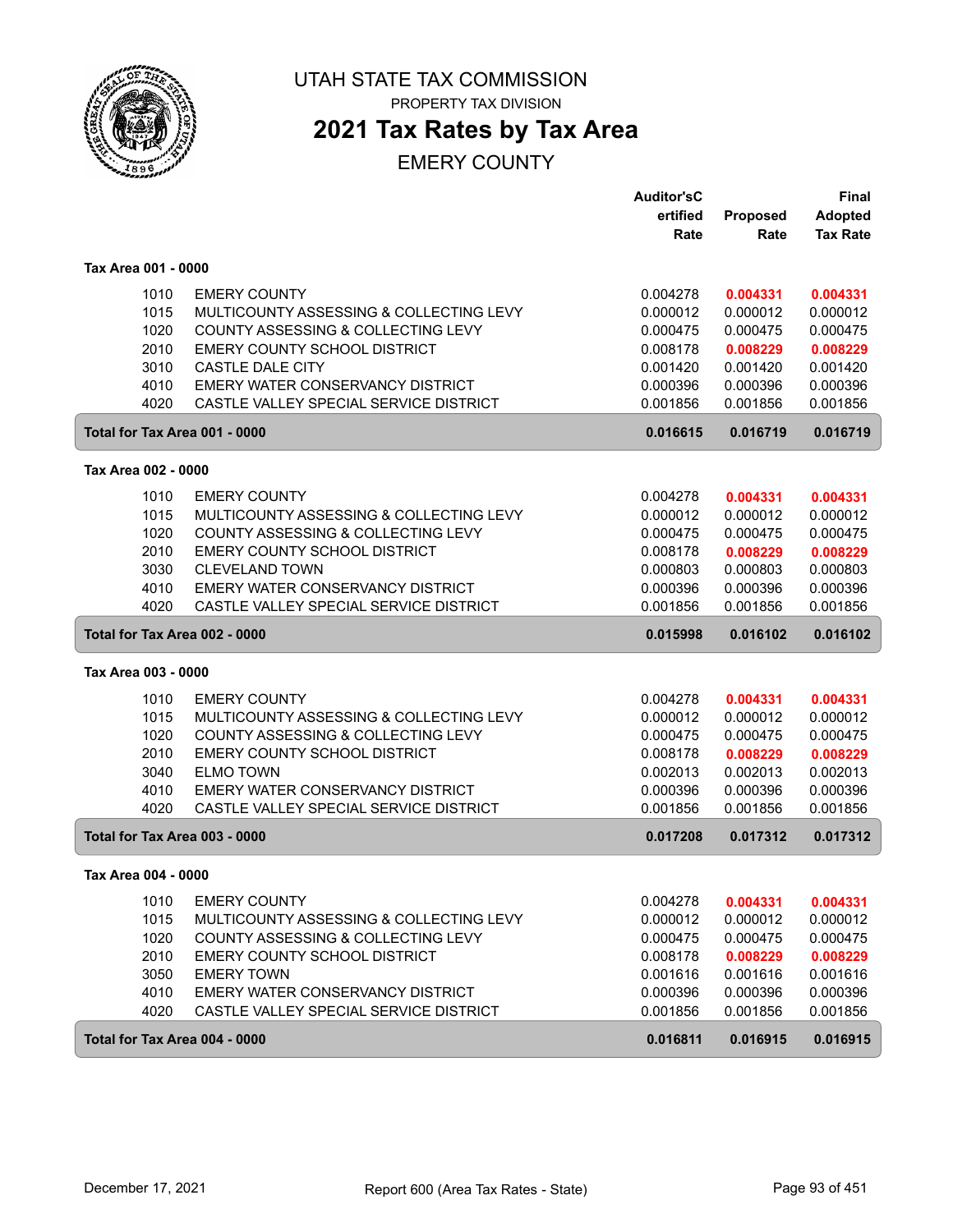

PROPERTY TAX DIVISION

## **2021 Tax Rates by Tax Area**

|                     |                                                                 | <b>Auditor'sC</b>    |                      | <b>Final</b>         |
|---------------------|-----------------------------------------------------------------|----------------------|----------------------|----------------------|
|                     |                                                                 | ertified             | <b>Proposed</b>      | <b>Adopted</b>       |
|                     |                                                                 | Rate                 | Rate                 | <b>Tax Rate</b>      |
| Tax Area 005 - 0000 |                                                                 |                      |                      |                      |
|                     | 1010<br><b>EMERY COUNTY</b>                                     | 0.004278             | 0.004331             | 0.004331             |
|                     | 1015<br>MULTICOUNTY ASSESSING & COLLECTING LEVY                 | 0.000012             | 0.000012             | 0.000012             |
|                     | 1020<br>COUNTY ASSESSING & COLLECTING LEVY                      | 0.000475             | 0.000475             | 0.000475             |
|                     | 2010<br>EMERY COUNTY SCHOOL DISTRICT                            | 0.008178             | 0.008229             | 0.008229             |
|                     | 3060<br><b>FERRON CITY</b>                                      | 0.001501             | 0.001501             | 0.001501             |
|                     | 4010<br>EMERY WATER CONSERVANCY DISTRICT                        | 0.000396             | 0.000396             | 0.000396             |
|                     | 4020<br>CASTLE VALLEY SPECIAL SERVICE DISTRICT                  | 0.001856             | 0.001856             | 0.001856             |
|                     | Total for Tax Area 005 - 0000                                   | 0.016696             | 0.016800             | 0.016800             |
| Tax Area 006 - 0000 |                                                                 |                      |                      |                      |
|                     | 1010<br><b>EMERY COUNTY</b>                                     | 0.004278             |                      |                      |
|                     |                                                                 |                      | 0.004331             | 0.004331             |
|                     | 1015<br>MULTICOUNTY ASSESSING & COLLECTING LEVY                 | 0.000012             | 0.000012             | 0.000012             |
|                     | 1020<br>COUNTY ASSESSING & COLLECTING LEVY                      | 0.000475             | 0.000475             | 0.000475             |
|                     | 2010<br><b>EMERY COUNTY SCHOOL DISTRICT</b>                     | 0.008178             | 0.008229             | 0.008229             |
|                     | 3062<br><b>GREEN RIVER CITY</b>                                 | 0.004102             | 0.004102             | 0.004102             |
|                     | Total for Tax Area 006 - 0000                                   | 0.017045             | 0.017149             | 0.017149             |
| Tax Area 006 - 0001 |                                                                 |                      |                      |                      |
|                     | <b>EMERY COUNTY</b><br>1010                                     | 0.004278             | 0.004331             | 0.004331             |
|                     | 1015<br>MULTICOUNTY ASSESSING & COLLECTING LEVY                 | 0.000012             | 0.000012             | 0.000012             |
|                     | 1020<br>COUNTY ASSESSING & COLLECTING LEVY                      | 0.000475             | 0.000475             | 0.000475             |
|                     | 2010<br>EMERY COUNTY SCHOOL DISTRICT                            | 0.008178             | 0.008229             | 0.008229             |
|                     | 3062<br><b>GREEN RIVER CITY</b>                                 | 0.004102             | 0.004102             | 0.004102             |
|                     | Total for Tax Area 006 - 0001                                   | 0.017045             | 0.017149             | 0.017149             |
| Tax Area 006 - 0002 |                                                                 |                      |                      |                      |
|                     | <b>EMERY COUNTY</b><br>1010                                     | 0.004278             | 0.004331             | 0.004331             |
|                     | 1015<br>MULTICOUNTY ASSESSING & COLLECTING LEVY                 | 0.000012             | 0.000012             | 0.000012             |
|                     | 1020<br>COUNTY ASSESSING & COLLECTING LEVY                      | 0.000475             | 0.000475             | 0.000475             |
|                     | 2010                                                            |                      |                      |                      |
|                     | EMERY COUNTY SCHOOL DISTRICT<br><b>GREEN RIVER CITY</b><br>3062 | 0.008178<br>0.004102 | 0.008229<br>0.004102 | 0.008229<br>0.004102 |
|                     | Total for Tax Area 006 - 0002                                   | 0.017045             | 0.017149             | 0.017149             |
| Tax Area 006 - 0003 |                                                                 |                      |                      |                      |
|                     | 1010<br><b>EMERY COUNTY</b>                                     | 0.004278             | 0.004331             | 0.004331             |
|                     | 1015<br>MULTICOUNTY ASSESSING & COLLECTING LEVY                 | 0.000012             | 0.000012             | 0.000012             |
|                     | 1020<br>COUNTY ASSESSING & COLLECTING LEVY                      | 0.000475             | 0.000475             | 0.000475             |
|                     | 2010<br>EMERY COUNTY SCHOOL DISTRICT                            | 0.008178             | 0.008229             | 0.008229             |
|                     | 3062<br><b>GREEN RIVER CITY</b>                                 | 0.004102             | 0.004102             | 0.004102             |
|                     |                                                                 |                      |                      |                      |
|                     | Total for Tax Area 006 - 0003                                   | 0.017045             | 0.017149             | 0.017149             |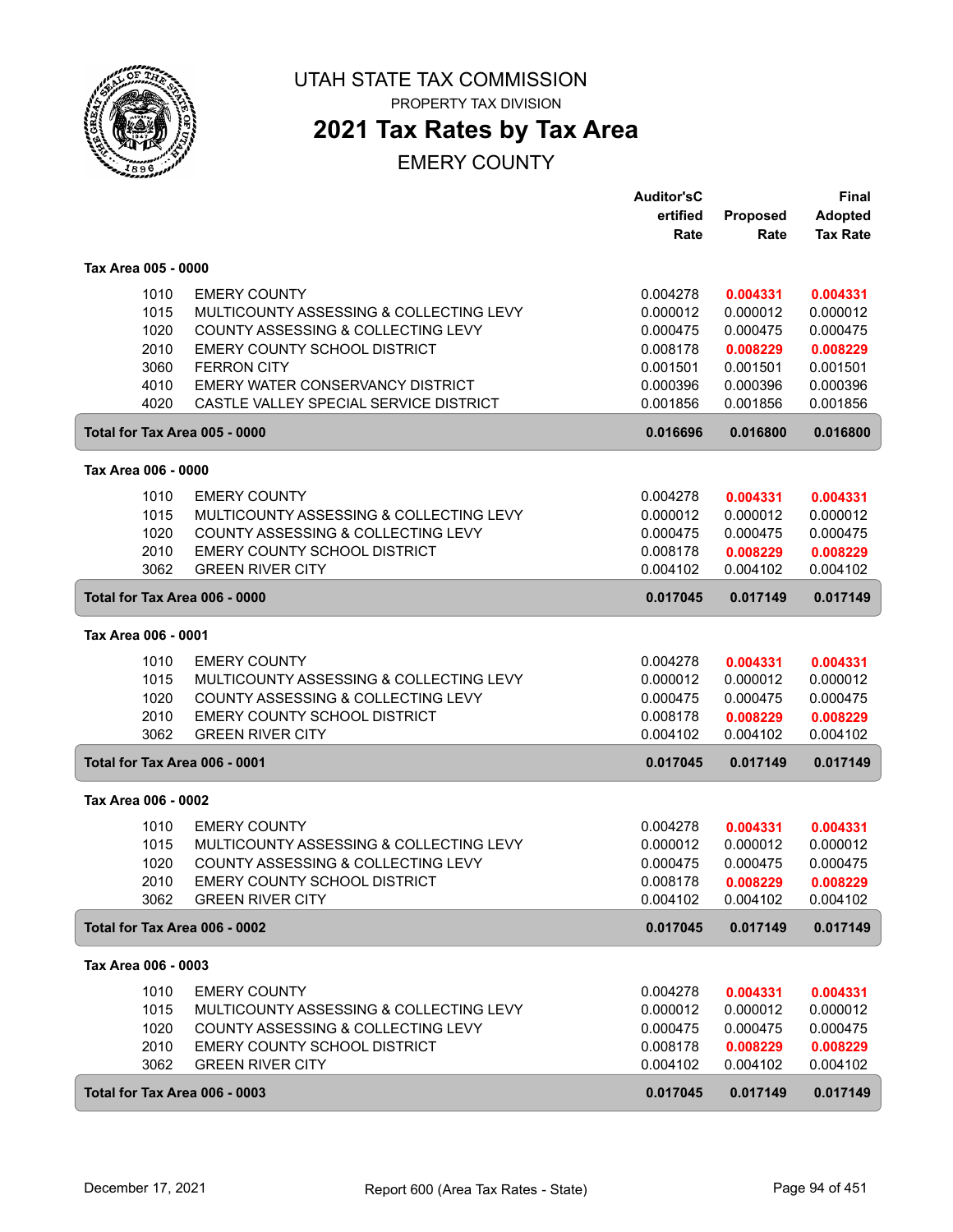

PROPERTY TAX DIVISION

## **2021 Tax Rates by Tax Area**

|                     |                                                                | <b>Auditor'sC</b><br>ertified<br>Rate | <b>Proposed</b><br>Rate | Final<br><b>Adopted</b><br><b>Tax Rate</b> |
|---------------------|----------------------------------------------------------------|---------------------------------------|-------------------------|--------------------------------------------|
| Tax Area 007 - 0000 |                                                                |                                       |                         |                                            |
|                     |                                                                |                                       |                         |                                            |
| 1010<br>1015        | <b>EMERY COUNTY</b><br>MULTICOUNTY ASSESSING & COLLECTING LEVY | 0.004278<br>0.000012                  | 0.004331<br>0.000012    | 0.004331<br>0.000012                       |
| 1020                | COUNTY ASSESSING & COLLECTING LEVY                             | 0.000475                              | 0.000475                | 0.000475                                   |
| 2010                | EMERY COUNTY SCHOOL DISTRICT                                   | 0.008178                              | 0.008229                | 0.008229                                   |
| 3070                | <b>HUNTINGTON CITY</b>                                         | 0.001219                              | 0.001219                | 0.001219                                   |
| 4010                | EMERY WATER CONSERVANCY DISTRICT                               | 0.000396                              | 0.000396                | 0.000396                                   |
| 4020                | CASTLE VALLEY SPECIAL SERVICE DISTRICT                         | 0.001856                              | 0.001856                | 0.001856                                   |
|                     | Total for Tax Area 007 - 0000                                  | 0.016414                              | 0.016518                | 0.016518                                   |
| Tax Area 007 - 0001 |                                                                |                                       |                         |                                            |
| 1010                | <b>EMERY COUNTY</b>                                            | 0.004278                              | 0.004331                | 0.004331                                   |
| 1015                | MULTICOUNTY ASSESSING & COLLECTING LEVY                        | 0.000012                              | 0.000012                | 0.000012                                   |
| 1020                | COUNTY ASSESSING & COLLECTING LEVY                             | 0.000475                              | 0.000475                | 0.000475                                   |
| 2010                | <b>EMERY COUNTY SCHOOL DISTRICT</b>                            | 0.008178                              | 0.008229                | 0.008229                                   |
| 3070                | <b>HUNTINGTON CITY</b>                                         | 0.001219                              | 0.001219                | 0.001219                                   |
| 4010                | EMERY WATER CONSERVANCY DISTRICT                               | 0.000396                              | 0.000396                | 0.000396                                   |
| 4020                | CASTLE VALLEY SPECIAL SERVICE DISTRICT                         | 0.001856                              | 0.001856                | 0.001856                                   |
|                     | Total for Tax Area 007 - 0001                                  | 0.016414                              | 0.016518                | 0.016518                                   |
| Tax Area 008 - 0000 |                                                                |                                       |                         |                                            |
| 1010                | <b>EMERY COUNTY</b>                                            | 0.004278                              | 0.004331                | 0.004331                                   |
| 1015                | MULTICOUNTY ASSESSING & COLLECTING LEVY                        | 0.000012                              | 0.000012                | 0.000012                                   |
| 1020                | COUNTY ASSESSING & COLLECTING LEVY                             | 0.000475                              | 0.000475                | 0.000475                                   |
| 2010                | EMERY COUNTY SCHOOL DISTRICT                                   | 0.008178                              | 0.008229                | 0.008229                                   |
| 3080                | ORANGEVILLE CITY                                               | 0.001523                              | 0.001523                | 0.001523                                   |
| 4010                | EMERY WATER CONSERVANCY DISTRICT                               | 0.000396                              | 0.000396                | 0.000396                                   |
| 4020                | CASTLE VALLEY SPECIAL SERVICE DISTRICT                         | 0.001856                              | 0.001856                | 0.001856                                   |
|                     | Total for Tax Area 008 - 0000                                  | 0.016718                              | 0.016822                | 0.016822                                   |
| Tax Area 009 - 0000 |                                                                |                                       |                         |                                            |
| 1010                | <b>EMERY COUNTY</b>                                            | 0.004278                              | 0.004331                | 0.004331                                   |
| 1015                | MULTICOUNTY ASSESSING & COLLECTING LEVY                        | 0.000012                              | 0.000012                | 0.000012                                   |
| 1020                | COUNTY ASSESSING & COLLECTING LEVY                             | 0.000475                              | 0.000475                | 0.000475                                   |
| 2010                | EMERY COUNTY SCHOOL DISTRICT                                   | 0.008178                              | 0.008229                | 0.008229                                   |
| 4010                | EMERY WATER CONSERVANCY DISTRICT                               | 0.000396                              | 0.000396                | 0.000396                                   |
|                     | Total for Tax Area 009 - 0000                                  | 0.013339                              | 0.013443                | 0.013443                                   |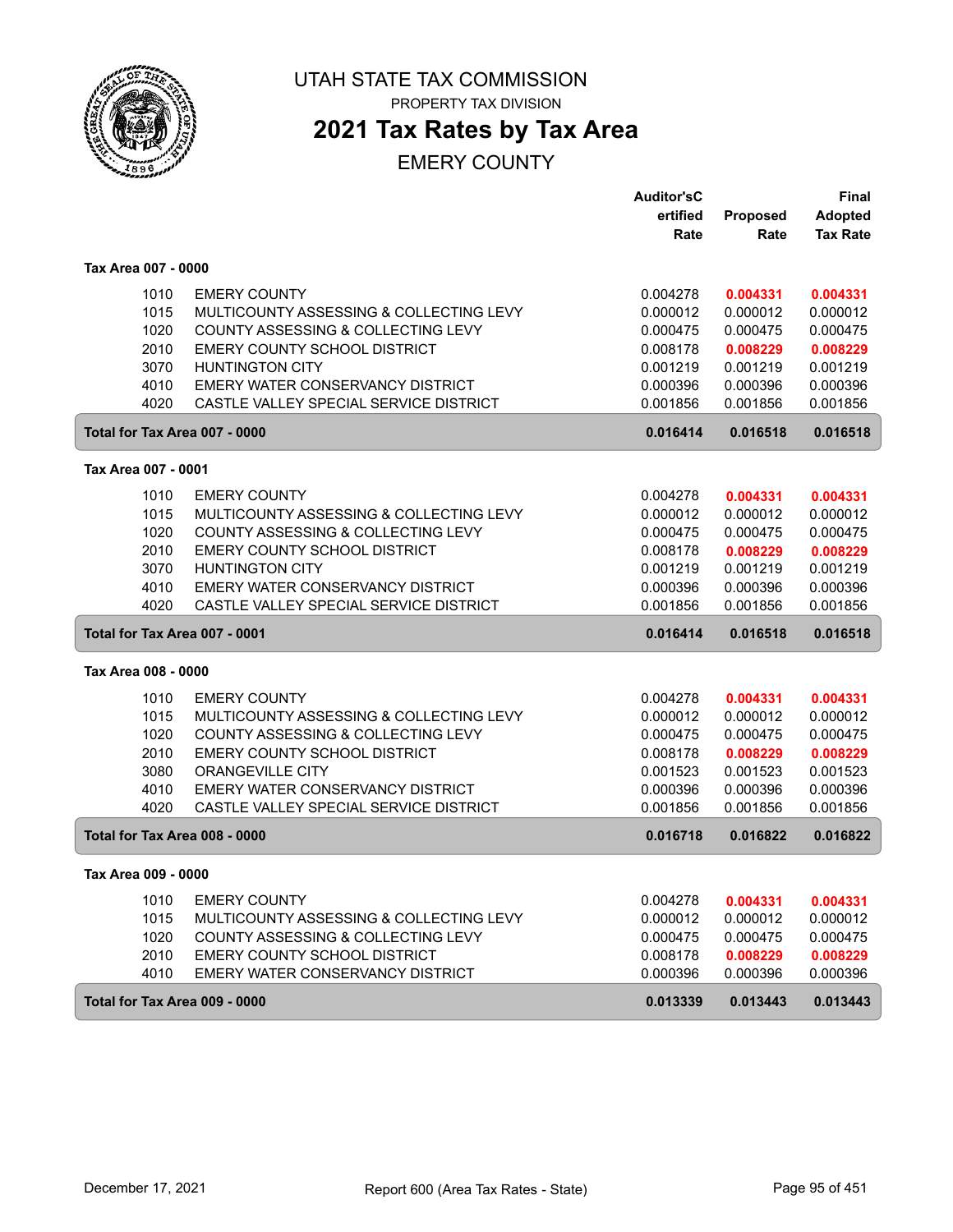

# **2021 Tax Rates by Tax Area**

|                               |                                         | <b>Auditor'sC</b><br>ertified | Proposed | <b>Final</b><br><b>Adopted</b> |
|-------------------------------|-----------------------------------------|-------------------------------|----------|--------------------------------|
|                               |                                         | Rate                          | Rate     | <b>Tax Rate</b>                |
| Tax Area 009 - 0001           |                                         |                               |          |                                |
| 1010                          | <b>EMERY COUNTY</b>                     | 0.004278                      | 0.004331 | 0.004331                       |
| 1015                          | MULTICOUNTY ASSESSING & COLLECTING LEVY | 0.000012                      | 0.000012 | 0.000012                       |
| 1020                          | COUNTY ASSESSING & COLLECTING LEVY      | 0.000475                      | 0.000475 | 0.000475                       |
| 2010                          | <b>EMERY COUNTY SCHOOL DISTRICT</b>     | 0.008178                      | 0.008229 | 0.008229                       |
| 4010                          | EMERY WATER CONSERVANCY DISTRICT        | 0.000396                      | 0.000396 | 0.000396                       |
| Total for Tax Area 009 - 0001 |                                         | 0.013339                      | 0.013443 | 0.013443                       |
| Tax Area 011 - 0000           |                                         |                               |          |                                |
| 1010                          | <b>EMERY COUNTY</b>                     | 0.004278                      | 0.004331 | 0.004331                       |
| 1015                          | MULTICOUNTY ASSESSING & COLLECTING LEVY | 0.000012                      | 0.000012 | 0.000012                       |
| 1020                          | COUNTY ASSESSING & COLLECTING LEVY      | 0.000475                      | 0.000475 | 0.000475                       |
| 2010                          | EMERY COUNTY SCHOOL DISTRICT            | 0.008178                      | 0.008229 | 0.008229                       |
| 3010                          | <b>CASTLE DALE CITY</b>                 | 0.001420                      | 0.001420 | 0.001420                       |
| 4010                          | EMERY WATER CONSERVANCY DISTRICT        | 0.000396                      | 0.000396 | 0.000396                       |
| Total for Tax Area 011 - 0000 |                                         | 0.014759                      | 0.014863 | 0.014863                       |
| Tax Area 012 - 0000           |                                         |                               |          |                                |
| 1010                          | <b>EMERY COUNTY</b>                     | 0.004278                      | 0.004331 | 0.004331                       |
| 1015                          | MULTICOUNTY ASSESSING & COLLECTING LEVY | 0.000012                      | 0.000012 | 0.000012                       |
| 1020                          | COUNTY ASSESSING & COLLECTING LEVY      | 0.000475                      | 0.000475 | 0.000475                       |
| 2010                          | EMERY COUNTY SCHOOL DISTRICT            | 0.008178                      | 0.008229 | 0.008229                       |
| 3030                          | <b>CLEVELAND TOWN</b>                   | 0.000803                      | 0.000803 | 0.000803                       |
| 4010                          | EMERY WATER CONSERVANCY DISTRICT        | 0.000396                      | 0.000396 | 0.000396                       |
| Total for Tax Area 012 - 0000 |                                         | 0.014142                      | 0.014246 | 0.014246                       |
| Tax Area 014 - 0000           |                                         |                               |          |                                |
| 1010                          | <b>EMERY COUNTY</b>                     | 0.004278                      | 0.004331 | 0.004331                       |
| 1015                          | MULTICOUNTY ASSESSING & COLLECTING LEVY | 0.000012                      | 0.000012 | 0.000012                       |
| 1020                          | COUNTY ASSESSING & COLLECTING LEVY      | 0.000475                      | 0.000475 | 0.000475                       |
| 2010                          | EMERY COUNTY SCHOOL DISTRICT            | 0.008178                      | 0.008229 | 0.008229                       |
| 3050                          | <b>EMERY TOWN</b>                       | 0.001616                      | 0.001616 | 0.001616                       |
| 4010                          | EMERY WATER CONSERVANCY DISTRICT        | 0.000396                      | 0.000396 | 0.000396                       |
| Total for Tax Area 014 - 0000 |                                         | 0.014955                      | 0.015059 | 0.015059                       |
| Tax Area 015 - 0000           |                                         |                               |          |                                |
| 1010                          | <b>EMERY COUNTY</b>                     | 0.004278                      | 0.004331 | 0.004331                       |
| 1015                          | MULTICOUNTY ASSESSING & COLLECTING LEVY | 0.000012                      | 0.000012 | 0.000012                       |
| 1020                          | COUNTY ASSESSING & COLLECTING LEVY      | 0.000475                      | 0.000475 | 0.000475                       |
| 2010                          | EMERY COUNTY SCHOOL DISTRICT            | 0.008178                      | 0.008229 | 0.008229                       |
| 3060                          | <b>FERRON CITY</b>                      | 0.001501                      | 0.001501 | 0.001501                       |
| 4010                          | EMERY WATER CONSERVANCY DISTRICT        | 0.000396                      | 0.000396 | 0.000396                       |
| Total for Tax Area 015 - 0000 |                                         | 0.014840                      | 0.014944 | 0.014944                       |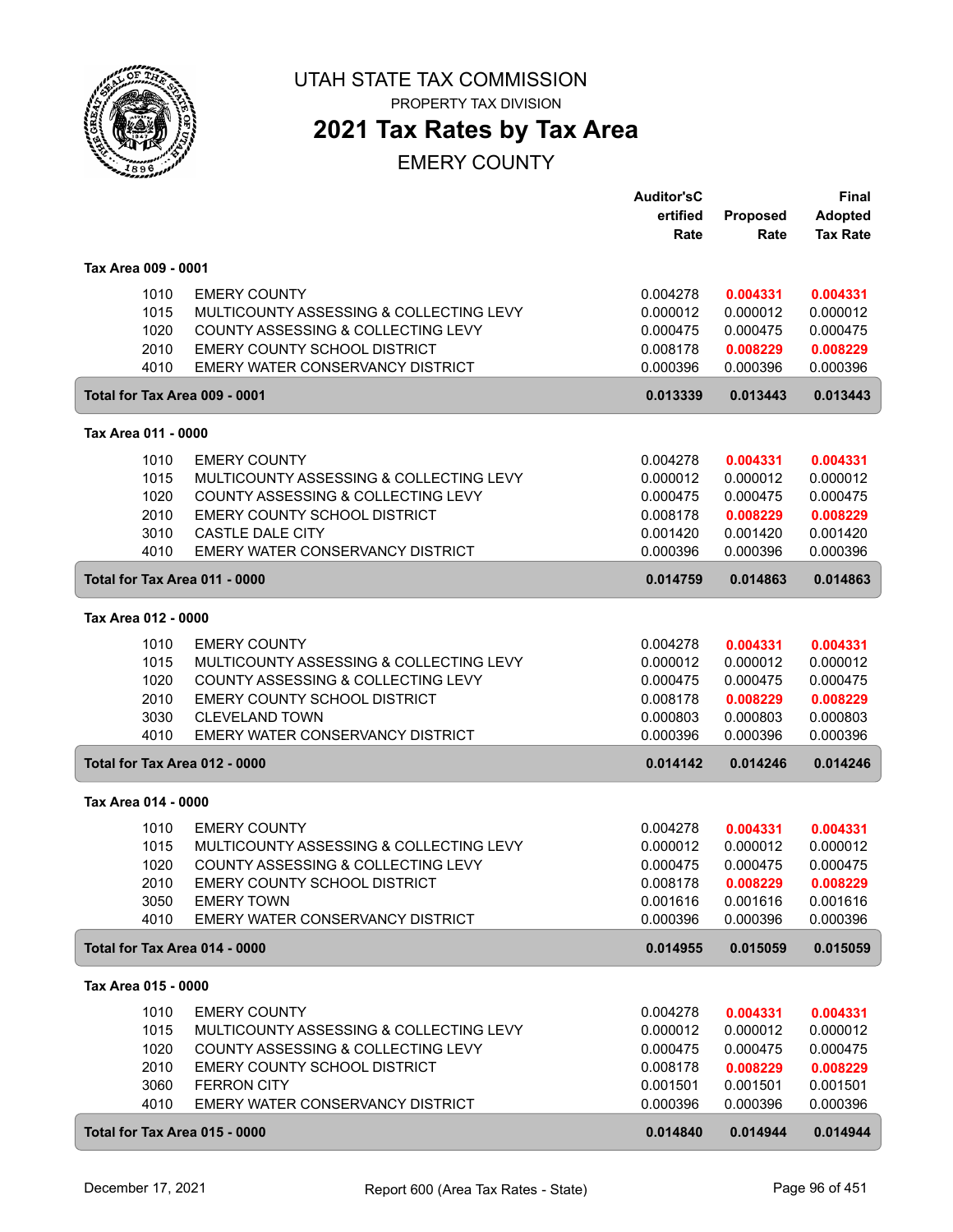

PROPERTY TAX DIVISION

### **2021 Tax Rates by Tax Area**

|                     |                                         | <b>Auditor'sC</b> |          | <b>Final</b>    |
|---------------------|-----------------------------------------|-------------------|----------|-----------------|
|                     |                                         | ertified          | Proposed | Adopted         |
|                     |                                         | Rate              | Rate     | <b>Tax Rate</b> |
| Tax Area 017 - 0000 |                                         |                   |          |                 |
| 1010                | <b>EMERY COUNTY</b>                     | 0.004278          | 0.004331 | 0.004331        |
| 1015                | MULTICOUNTY ASSESSING & COLLECTING LEVY | 0.000012          | 0.000012 | 0.000012        |
| 1020                | COUNTY ASSESSING & COLLECTING LEVY      | 0.000475          | 0.000475 | 0.000475        |
| 2010                | EMERY COUNTY SCHOOL DISTRICT            | 0.008178          | 0.008229 | 0.008229        |
| 3070                | <b>HUNTINGTON CITY</b>                  | 0.001219          | 0.001219 | 0.001219        |
| 4010                | EMERY WATER CONSERVANCY DISTRICT        | 0.000396          | 0.000396 | 0.000396        |
|                     | Total for Tax Area 017 - 0000           | 0.014558          | 0.014662 | 0.014662        |
| Tax Area 018 - 0000 |                                         |                   |          |                 |
| 1010                | <b>EMERY COUNTY</b>                     | 0.004278          | 0.004331 | 0.004331        |
| 1015                | MULTICOUNTY ASSESSING & COLLECTING LEVY | 0.000012          | 0.000012 | 0.000012        |
| 1020                | COUNTY ASSESSING & COLLECTING LEVY      | 0.000475          | 0.000475 | 0.000475        |
| 2010                | EMERY COUNTY SCHOOL DISTRICT            | 0.008178          | 0.008229 | 0.008229        |
| 3080                | <b>ORANGEVILLE CITY</b>                 | 0.001523          | 0.001523 | 0.001523        |
| 4010                | EMERY WATER CONSERVANCY DISTRICT        | 0.000396          | 0.000396 | 0.000396        |
|                     | Total for Tax Area 018 - 0000           | 0.014862          | 0.014966 | 0.014966        |
| Tax Area 019 - 0000 |                                         |                   |          |                 |
| 1010                | <b>EMERY COUNTY</b>                     | 0.004278          | 0.004331 | 0.004331        |
| 1015                | MULTICOUNTY ASSESSING & COLLECTING LEVY | 0.000012          | 0.000012 | 0.000012        |
| 1020                | COUNTY ASSESSING & COLLECTING LEVY      | 0.000475          | 0.000475 | 0.000475        |
| 2010                | EMERY COUNTY SCHOOL DISTRICT            | 0.008178          | 0.008229 | 0.008229        |
|                     | Total for Tax Area 019 - 0000           | 0.012943          | 0.013047 | 0.013047        |
| Tax Area 020 - 0000 |                                         |                   |          |                 |
| 1010                | <b>EMERY COUNTY</b>                     | 0.004278          | 0.004331 | 0.004331        |
| 1015                | MULTICOUNTY ASSESSING & COLLECTING LEVY | 0.000012          | 0.000012 | 0.000012        |
| 1020                | COUNTY ASSESSING & COLLECTING LEVY      | 0.000475          | 0.000475 | 0.000475        |
| 2010                | EMERY COUNTY SCHOOL DISTRICT            | 0.008178          | 0.008229 | 0.008229        |
| 4010                | EMERY WATER CONSERVANCY DISTRICT        | 0.000396          | 0.000396 | 0.000396        |
| 4020                | CASTLE VALLEY SPECIAL SERVICE DISTRICT  | 0.001856          | 0.001856 | 0.001856        |
|                     | Total for Tax Area 020 - 0000           | 0.015195          | 0.015299 | 0.015299        |
| Tax Area 030 - 0000 |                                         |                   |          |                 |
| 1010                | <b>EMERY COUNTY</b>                     | 0.004278          | 0.004331 | 0.004331        |
| 1015                | MULTICOUNTY ASSESSING & COLLECTING LEVY | 0.000012          | 0.000012 | 0.000012        |
| 1020                | COUNTY ASSESSING & COLLECTING LEVY      | 0.000475          | 0.000475 | 0.000475        |
| 2010                | EMERY COUNTY SCHOOL DISTRICT            | 0.008178          | 0.008229 | 0.008229        |
| 3020                | <b>CLAWSON TOWN</b>                     | 0.000419          | 0.000419 | 0.000419        |
| 4010                | EMERY WATER CONSERVANCY DISTRICT        | 0.000396          | 0.000396 | 0.000396        |
| 4020                | CASTLE VALLEY SPECIAL SERVICE DISTRICT  | 0.001856          | 0.001856 | 0.001856        |
|                     | Total for Tax Area 030 - 0000           | 0.015614          | 0.015718 | 0.015718        |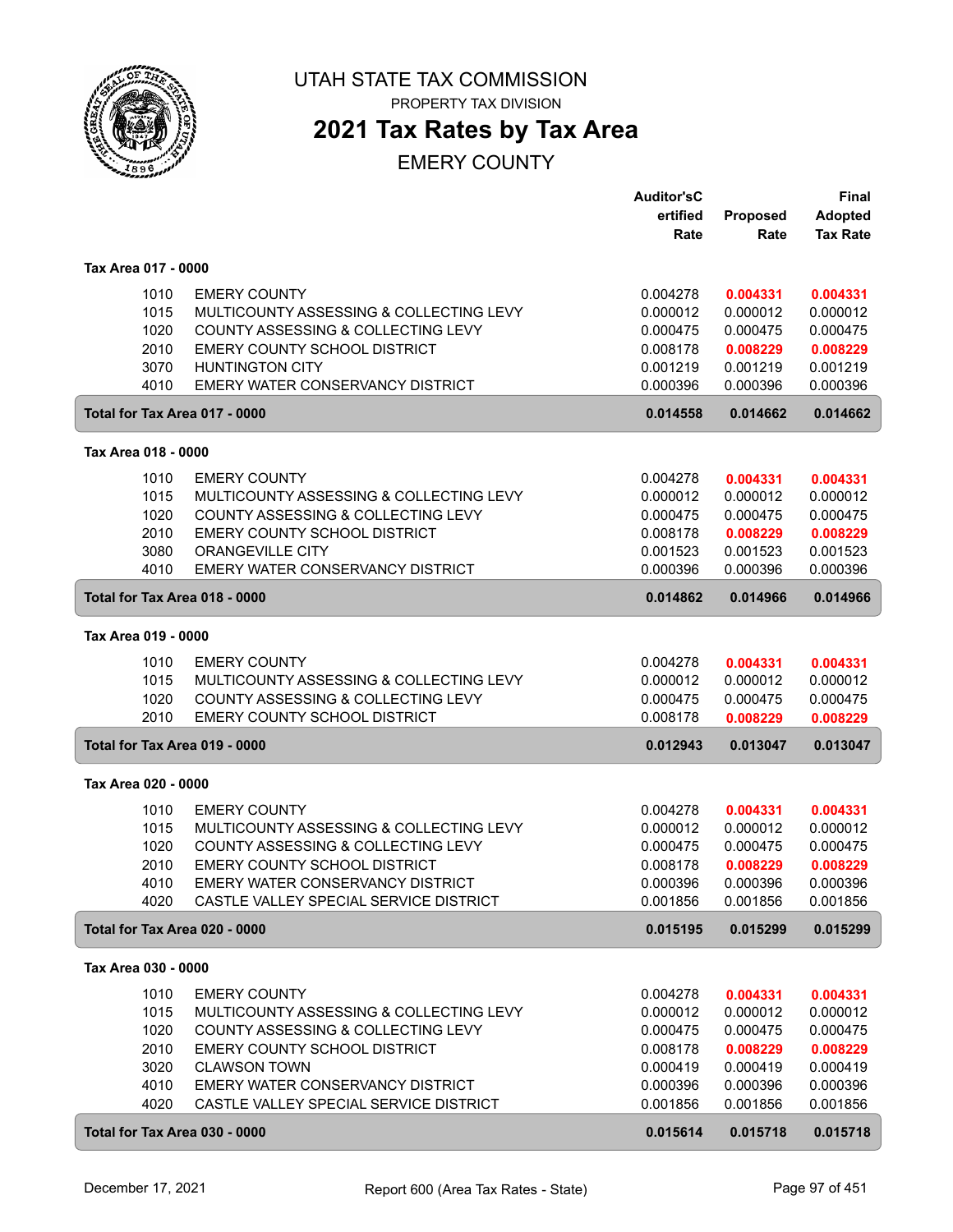

## **2021 Tax Rates by Tax Area**

|                               |                                         | <b>Auditor'sC</b> |          | Final           |
|-------------------------------|-----------------------------------------|-------------------|----------|-----------------|
|                               |                                         | ertified          | Proposed | <b>Adopted</b>  |
|                               |                                         | Rate              | Rate     | <b>Tax Rate</b> |
| Tax Area 031 - 0000           |                                         |                   |          |                 |
| 1010                          | <b>EMERY COUNTY</b>                     | 0.004278          | 0.004331 | 0.004331        |
| 1015                          | MULTICOUNTY ASSESSING & COLLECTING LEVY | 0.000012          | 0.000012 | 0.000012        |
| 1020                          | COUNTY ASSESSING & COLLECTING LEVY      | 0.000475          | 0.000475 | 0.000475        |
| 2010                          | EMERY COUNTY SCHOOL DISTRICT            | 0.008178          | 0.008229 | 0.008229        |
| 3020                          | <b>CLAWSON TOWN</b>                     | 0.000419          | 0.000419 | 0.000419        |
| 4010                          | EMERY WATER CONSERVANCY DISTRICT        | 0.000396          | 0.000396 | 0.000396        |
| Total for Tax Area 031 - 0000 |                                         | 0.013758          | 0.013862 | 0.013862        |
| Tax Area 049 - 0000           |                                         |                   |          |                 |
| 1010                          | <b>EMERY COUNTY</b>                     | 0.004278          | 0.004331 | 0.004331        |
| 1015                          | MULTICOUNTY ASSESSING & COLLECTING LEVY | 0.000012          | 0.000012 | 0.000012        |
| 1020                          | COUNTY ASSESSING & COLLECTING LEVY      | 0.000475          | 0.000475 | 0.000475        |
| 2010                          | EMERY COUNTY SCHOOL DISTRICT            | 0.008178          | 0.008229 | 0.008229        |
| 4010                          | EMERY WATER CONSERVANCY DISTRICT        | 0.000396          | 0.000396 | 0.000396        |
|                               | Total for Tax Area 049 - 0000           | 0.013339          | 0.013443 | 0.013443        |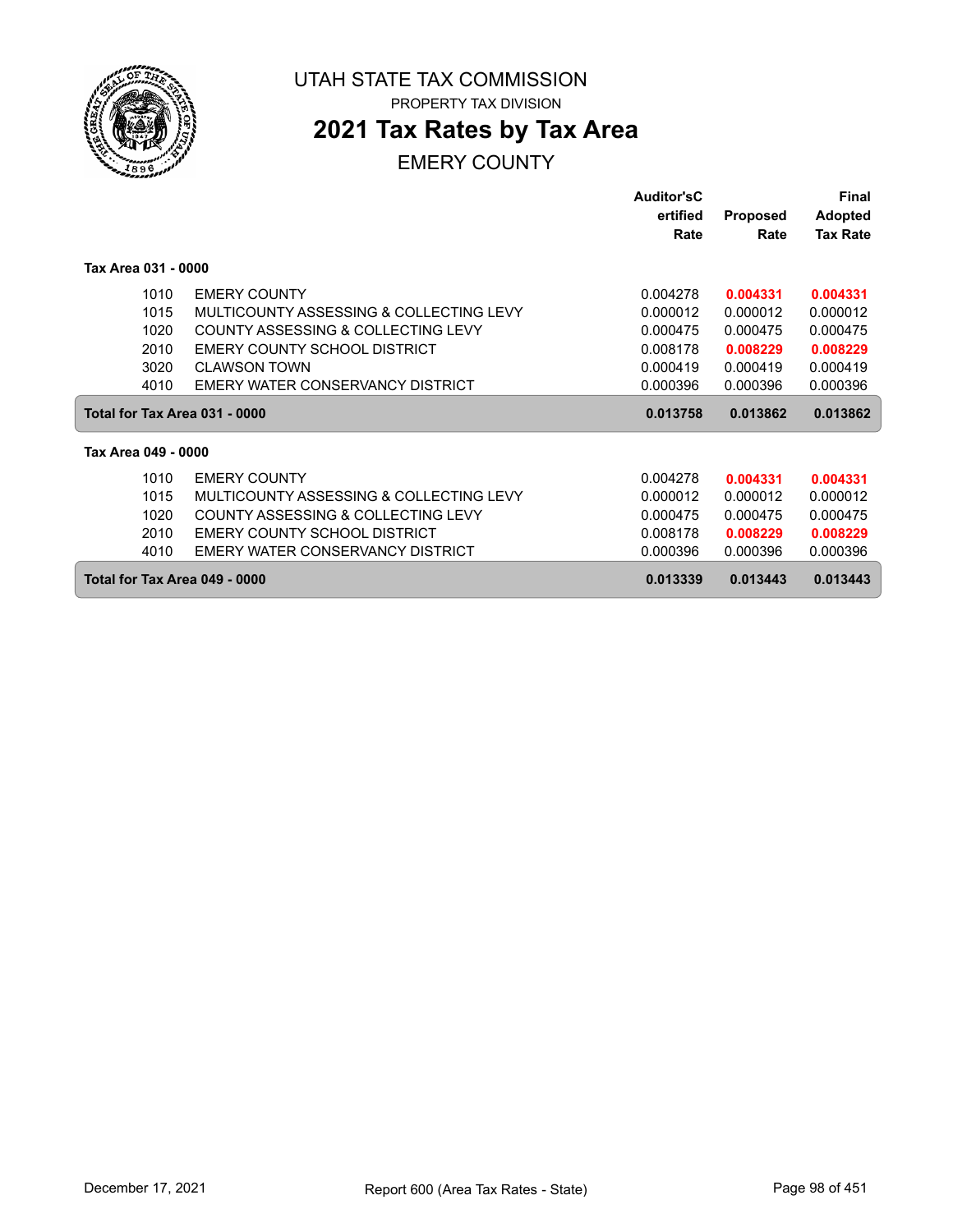

PROPERTY TAX DIVISION

### **2021 Tax Rates by Tax Area**

|                               |                                               | <b>Auditor'sC</b> |                 | <b>Final</b>    |
|-------------------------------|-----------------------------------------------|-------------------|-----------------|-----------------|
|                               |                                               | ertified          | <b>Proposed</b> | <b>Adopted</b>  |
|                               |                                               | Rate              | Rate            | <b>Tax Rate</b> |
|                               |                                               |                   |                 |                 |
| Tax Area 001 - 0000           |                                               |                   |                 |                 |
| 1010                          | <b>GARFIELD</b>                               | 0.001445          | 0.001445        | 0.001445        |
| 2010                          | <b>GARFIELD COUNTY SCHOOL DISTRICT</b>        | 0.006322          | 0.006322        | 0.006322        |
| 3010                          | <b>ANTIMONY TOWN</b>                          | 0.000636          | 0.000636        | 0.000636        |
| 4010                          | ANTIMONY CEMETERY IMPROVEMENT DISTRICT        | 0.000149          | 0.000149        | 0.000149        |
| 4100                          | UPPER SEVIER RIVER WATER CONSERVANCY DISTRICT | 0.000180          | 0.000180        | 0.000180        |
| Total for Tax Area 001 - 0000 |                                               | 0.008732          | 0.008732        | 0.008732        |
| Tax Area 002 - 0000           |                                               |                   |                 |                 |
| 1010                          | <b>GARFIELD</b>                               | 0.001445          | 0.001445        | 0.001445        |
| 2010                          | GARFIELD COUNTY SCHOOL DISTRICT               | 0.006322          | 0.006322        | 0.006322        |
| 3020                          | <b>BOULDER TOWN</b>                           | 0.000245          | 0.000245        | 0.000245        |
|                               |                                               |                   |                 |                 |
| Total for Tax Area 002 - 0000 |                                               | 0.008012          | 0.008012        | 0.008012        |
| Tax Area 003 - 0000           |                                               |                   |                 |                 |
| 1010                          | <b>GARFIELD</b>                               | 0.001445          | 0.001445        | 0.001445        |
| 2010                          | <b>GARFIELD COUNTY SCHOOL DISTRICT</b>        | 0.006322          | 0.006322        | 0.006322        |
| 3030                          | <b>CANNONVILLE TOWN</b>                       | 0.002406          | 0.002406        | 0.002406        |
| 4060                          | CANNONVILLE CEMETERY MAINTENANCE DISTRICT     | 0.000281          | 0.000281        | 0.000281        |
| Total for Tax Area 003 - 0000 |                                               | 0.010454          | 0.010454        | 0.010454        |
| Tax Area 004 - 0000           |                                               |                   |                 |                 |
| 1010                          | <b>GARFIELD</b>                               | 0.001445          | 0.001445        | 0.001445        |
| 2010                          | <b>GARFIELD COUNTY SCHOOL DISTRICT</b>        | 0.006322          | 0.006322        | 0.006322        |
| 3040                          | <b>ESCALANTE CITY</b>                         | 0.002102          | 0.002102        | 0.002102        |
| 4080                          | ESCALANTE CEMETERY MAINTENANCE DISTRICT       | 0.000215          | 0.000215        | 0.000215        |
| Total for Tax Area 004 - 0000 |                                               | 0.010084          | 0.010084        | 0.010084        |
|                               |                                               |                   |                 |                 |
| Tax Area 005 - 0000           |                                               |                   |                 |                 |
| 1010                          | <b>GARFIELD</b>                               | 0.001445          | 0.001445        | 0.001445        |
| 2010                          | <b>GARFIELD COUNTY SCHOOL DISTRICT</b>        | 0.006322          | 0.006322        | 0.006322        |
| 3050                          | <b>HATCH TOWN</b>                             | 0.001922          | 0.001922        | 0.001922        |
| 4030                          | HATCH TOWN CEMETERY MAINTENANCE DISTRICT      | 0.000126          | 0.000126        | 0.000126        |
| 4100                          | UPPER SEVIER RIVER WATER CONSERVANCY DISTRICT | 0.000180          | 0.000180        | 0.000180        |
| Total for Tax Area 005 - 0000 |                                               | 0.009995          | 0.009995        | 0.009995        |
| Tax Area 006 - 0000           |                                               |                   |                 |                 |
| 1010                          | <b>GARFIELD</b>                               | 0.001445          | 0.001445        | 0.001445        |
| 2010                          | <b>GARFIELD COUNTY SCHOOL DISTRICT</b>        | 0.006322          | 0.006322        | 0.006322        |
| 3060                          | <b>HENRIEVILLE TOWN</b>                       | 0.000586          | 0.000586        | 0.000586        |
| 4070                          | HENRIEVILLE CEMETERY MAINTENANCE DISTRICT     | 0.000108          | 0.000108        | 0.000108        |
|                               |                                               |                   |                 |                 |
| Total for Tax Area 006 - 0000 |                                               | 0.008461          | 0.008461        | 0.008461        |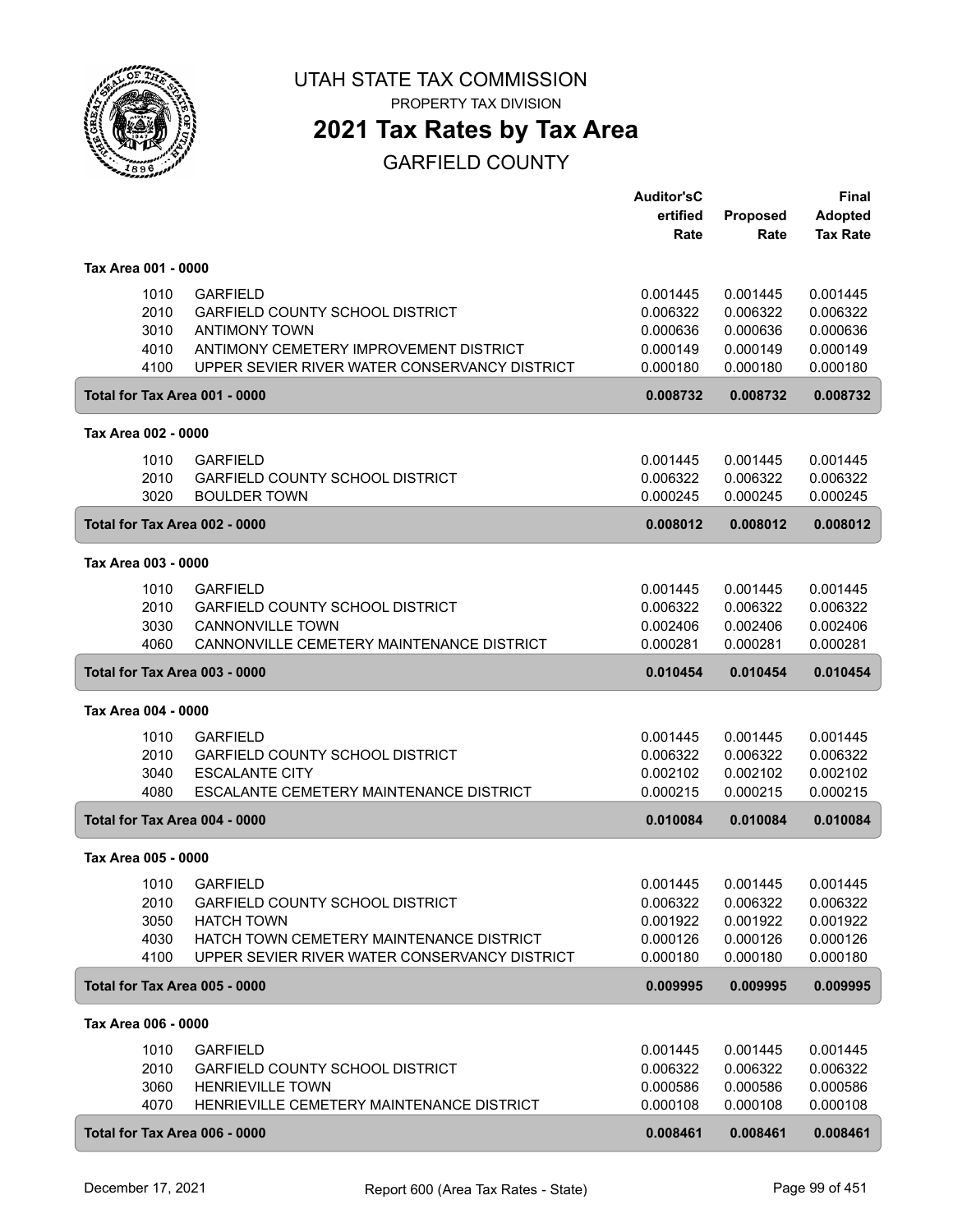

PROPERTY TAX DIVISION

# **2021 Tax Rates by Tax Area**

|                     |                                                       | <b>Auditor'sC</b> |          | Final           |
|---------------------|-------------------------------------------------------|-------------------|----------|-----------------|
|                     |                                                       | ertified          | Proposed | <b>Adopted</b>  |
|                     |                                                       | Rate              | Rate     | <b>Tax Rate</b> |
| Tax Area 007 - 0000 |                                                       |                   |          |                 |
|                     | 1010<br><b>GARFIELD</b>                               | 0.001445          | 0.001445 | 0.001445        |
|                     | 2010<br><b>GARFIELD COUNTY SCHOOL DISTRICT</b>        | 0.006322          | 0.006322 | 0.006322        |
|                     | 3070<br><b>PANGUITCH TOWN</b>                         | 0.001707          | 0.001707 | 0.001707        |
|                     | 4020<br>PANGUITCH CEMETERY MAINTENANCE DISTRICT       | 0.000148          | 0.000148 | 0.000148        |
|                     | 4100<br>UPPER SEVIER RIVER WATER CONSERVANCY DISTRICT | 0.000180          | 0.000180 | 0.000180        |
|                     | Total for Tax Area 007 - 0000                         | 0.009802          | 0.009802 | 0.009802        |
| Tax Area 008 - 0000 |                                                       |                   |          |                 |
|                     | <b>GARFIELD</b><br>1010                               | 0.001445          | 0.001445 | 0.001445        |
|                     | 2010<br>GARFIELD COUNTY SCHOOL DISTRICT               | 0.006322          | 0.006322 | 0.006322        |
|                     | 3080<br><b>TROPIC TOWN</b>                            | 0.000531          | 0.000531 | 0.000531        |
|                     | 4050<br>TROPIC CEMETERY MAINTENANCE DISTRICT          | 0.000099          | 0.000099 | 0.000099        |
|                     | 4100<br>UPPER SEVIER RIVER WATER CONSERVANCY DISTRICT | 0.000180          | 0.000180 | 0.000180        |
|                     | Total for Tax Area 008 - 0000                         | 0.008577          | 0.008577 | 0.008577        |
|                     |                                                       |                   |          |                 |
| Tax Area 009 - 0000 |                                                       |                   |          |                 |
|                     | <b>GARFIELD</b><br>1010                               | 0.001445          | 0.001445 | 0.001445        |
|                     | 2010<br><b>GARFIELD COUNTY SCHOOL DISTRICT</b>        | 0.006322          | 0.006322 | 0.006322        |
|                     | 4010<br>ANTIMONY CEMETERY IMPROVEMENT DISTRICT        | 0.000149          | 0.000149 | 0.000149        |
|                     | 4100<br>UPPER SEVIER RIVER WATER CONSERVANCY DISTRICT | 0.000180          | 0.000180 | 0.000180        |
|                     | Total for Tax Area 009 - 0000                         | 0.008096          | 0.008096 | 0.008096        |
| Tax Area 010 - 0000 |                                                       |                   |          |                 |
|                     | 1010<br><b>GARFIELD</b>                               | 0.001445          | 0.001445 | 0.001445        |
|                     | 2010<br><b>GARFIELD COUNTY SCHOOL DISTRICT</b>        | 0.006322          | 0.006322 | 0.006322        |
|                     | 4060<br>CANNONVILLE CEMETERY MAINTENANCE DISTRICT     | 0.000281          | 0.000281 | 0.000281        |
|                     | Total for Tax Area 010 - 0000                         | 0.008048          | 0.008048 | 0.008048        |
| Tax Area 011 - 0000 |                                                       |                   |          |                 |
|                     | <b>GARFIELD</b><br>1010                               | 0.001445          | 0.001445 | 0.001445        |
|                     | 2010<br><b>GARFIELD COUNTY SCHOOL DISTRICT</b>        | 0.006322          | 0.006322 | 0.006322        |
|                     | 4080<br>ESCALANTE CEMETERY MAINTENANCE DISTRICT       | 0.000215          | 0.000215 | 0.000215        |
|                     | Total for Tax Area 011 - 0000                         | 0.007982          | 0.007982 | 0.007982        |
| Tax Area 012 - 0000 |                                                       |                   |          |                 |
|                     |                                                       |                   |          |                 |
|                     | 1010<br><b>GARFIELD</b>                               | 0.001445          | 0.001445 | 0.001445        |
|                     | 2010<br><b>GARFIELD COUNTY SCHOOL DISTRICT</b>        | 0.006322          | 0.006322 | 0.006322        |
|                     | 4030<br>HATCH TOWN CEMETERY MAINTENANCE DISTRICT      | 0.000126          | 0.000126 | 0.000126        |
|                     | 4100<br>UPPER SEVIER RIVER WATER CONSERVANCY DISTRICT | 0.000180          | 0.000180 | 0.000180        |
|                     | Total for Tax Area 012 - 0000                         | 0.008073          | 0.008073 | 0.008073        |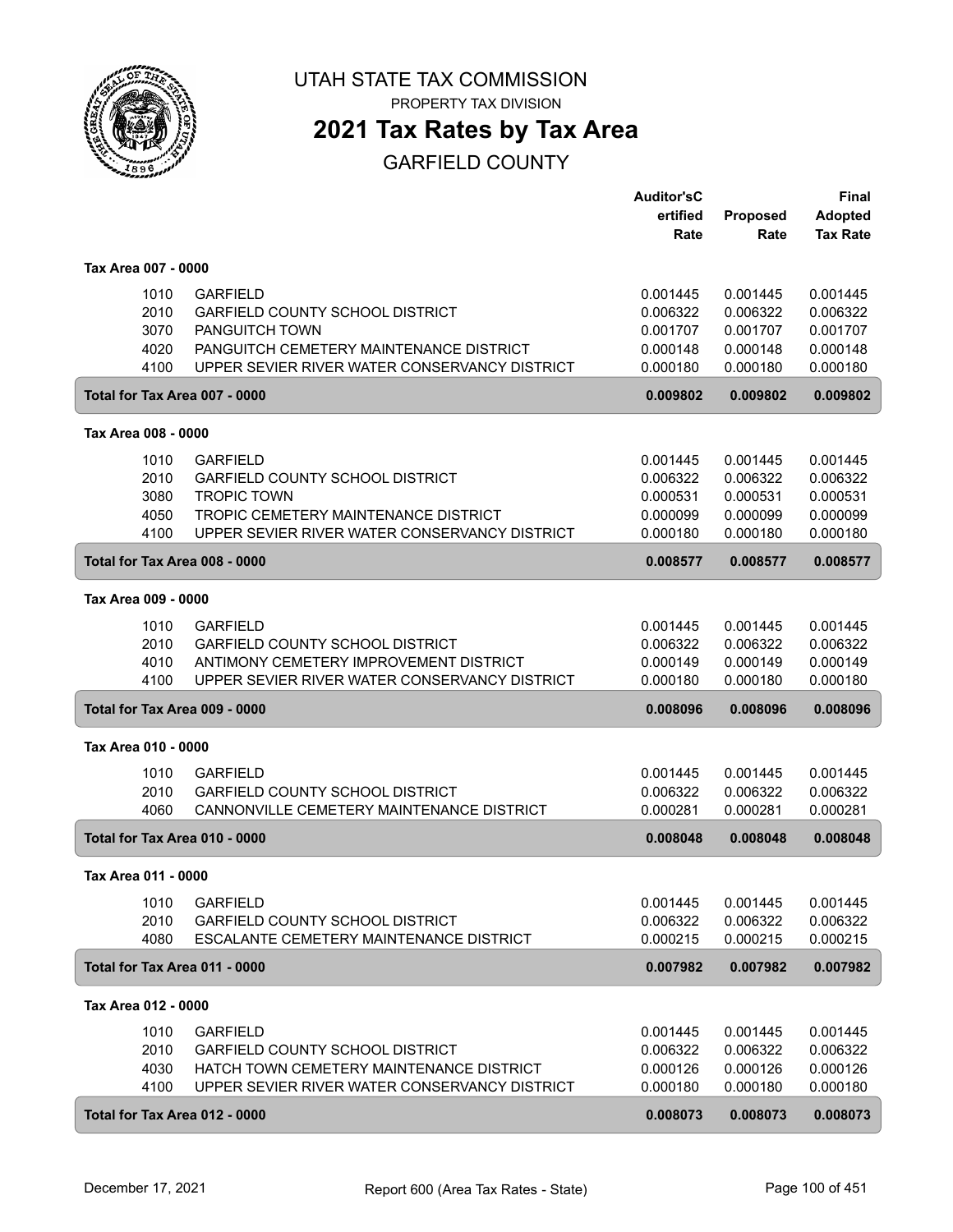

PROPERTY TAX DIVISION

# **2021 Tax Rates by Tax Area**

|                     |                                                                                                   | <b>Auditor'sC</b><br>ertified | Proposed             | <b>Final</b><br><b>Adopted</b> |
|---------------------|---------------------------------------------------------------------------------------------------|-------------------------------|----------------------|--------------------------------|
|                     |                                                                                                   | Rate                          | Rate                 | <b>Tax Rate</b>                |
| Tax Area 013 - 0000 |                                                                                                   |                               |                      |                                |
|                     | 1010<br><b>GARFIELD</b>                                                                           | 0.001445                      | 0.001445             | 0.001445                       |
| 4070                | 2010<br><b>GARFIELD COUNTY SCHOOL DISTRICT</b><br>HENRIEVILLE CEMETERY MAINTENANCE DISTRICT       | 0.006322<br>0.000108          | 0.006322<br>0.000108 | 0.006322<br>0.000108           |
|                     | Total for Tax Area 013 - 0000                                                                     | 0.007875                      | 0.007875             | 0.007875                       |
|                     |                                                                                                   |                               |                      |                                |
| Tax Area 014 - 0000 |                                                                                                   |                               |                      |                                |
|                     | 1010<br><b>GARFIELD</b>                                                                           | 0.001445                      | 0.001445             | 0.001445                       |
|                     | 2010<br><b>GARFIELD COUNTY SCHOOL DISTRICT</b><br>PANGUITCH CEMETERY MAINTENANCE DISTRICT<br>4020 | 0.006322<br>0.000148          | 0.006322<br>0.000148 | 0.006322<br>0.000148           |
| 4100                | UPPER SEVIER RIVER WATER CONSERVANCY DISTRICT                                                     | 0.000180                      | 0.000180             | 0.000180                       |
|                     | Total for Tax Area 014 - 0000                                                                     | 0.008095                      | 0.008095             | 0.008095                       |
| Tax Area 015 - 0000 |                                                                                                   |                               |                      |                                |
|                     | <b>GARFIELD</b><br>1010                                                                           | 0.001445                      | 0.001445             | 0.001445                       |
|                     | 2010<br><b>GARFIELD COUNTY SCHOOL DISTRICT</b>                                                    | 0.006322                      | 0.006322             | 0.006322                       |
|                     | 4050<br>TROPIC CEMETERY MAINTENANCE DISTRICT                                                      | 0.000099                      | 0.000099             | 0.000099                       |
| 4100                | UPPER SEVIER RIVER WATER CONSERVANCY DISTRICT                                                     | 0.000180                      | 0.000180             | 0.000180                       |
|                     | Total for Tax Area 015 - 0000                                                                     | 0.008046                      | 0.008046             | 0.008046                       |
| Tax Area 016 - 0000 |                                                                                                   |                               |                      |                                |
|                     | <b>GARFIELD</b><br>1010                                                                           | 0.001445                      | 0.001445             | 0.001445                       |
| 4100                | 2010<br><b>GARFIELD COUNTY SCHOOL DISTRICT</b><br>UPPER SEVIER RIVER WATER CONSERVANCY DISTRICT   | 0.006322<br>0.000180          | 0.006322<br>0.000180 | 0.006322<br>0.000180           |
|                     | Total for Tax Area 016 - 0000                                                                     | 0.007947                      | 0.007947             | 0.007947                       |
|                     |                                                                                                   |                               |                      |                                |
| Tax Area 017 - 0000 |                                                                                                   |                               |                      |                                |
|                     | 1010<br><b>GARFIELD</b><br>2010<br><b>GARFIELD COUNTY SCHOOL DISTRICT</b>                         | 0.001445<br>0.006322          | 0.001445<br>0.006322 | 0.001445<br>0.006322           |
|                     | Total for Tax Area 017 - 0000                                                                     | 0.007767                      | 0.007767             | 0.007767                       |
| Tax Area 018 - 0000 |                                                                                                   |                               |                      |                                |
|                     | 1010<br><b>GARFIELD</b>                                                                           | 0.001445                      | 0.001445             | 0.001445                       |
|                     | 2010<br>GARFIELD COUNTY SCHOOL DISTRICT                                                           | 0.006322                      | 0.006322             | 0.006322                       |
|                     | Total for Tax Area 018 - 0000                                                                     | 0.007767                      | 0.007767             | 0.007767                       |
| Tax Area 019 - 0000 |                                                                                                   |                               |                      |                                |
|                     | 1010<br><b>GARFIELD</b>                                                                           | 0.001445                      | 0.001445             | 0.001445                       |
|                     | 2010<br><b>GARFIELD COUNTY SCHOOL DISTRICT</b>                                                    | 0.006322                      | 0.006322             | 0.006322                       |
|                     | 4080<br>ESCALANTE CEMETERY MAINTENANCE DISTRICT                                                   | 0.000215                      | 0.000215             | 0.000215                       |
|                     | Total for Tax Area 019 - 0000                                                                     | 0.007982                      | 0.007982             | 0.007982                       |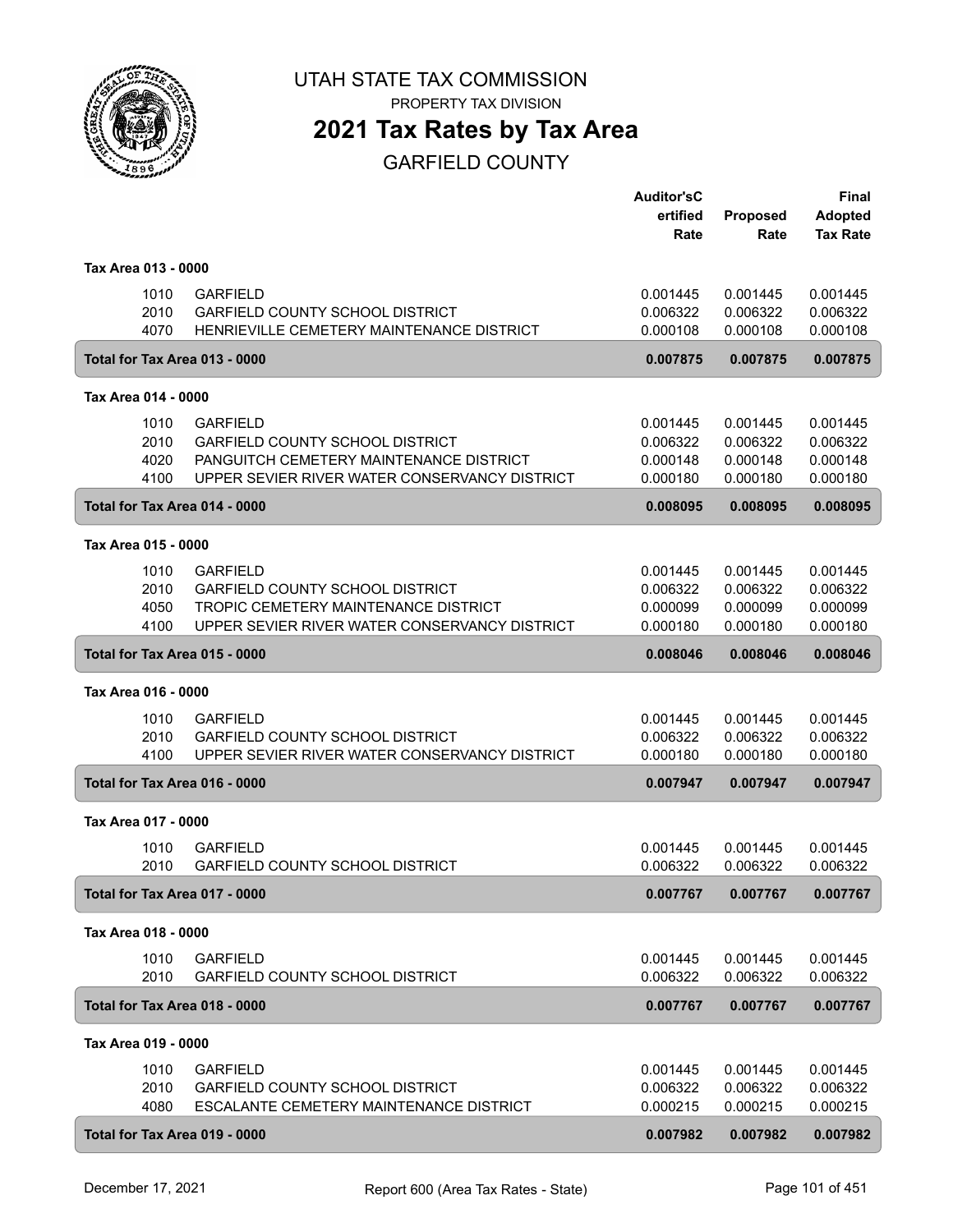

PROPERTY TAX DIVISION

### **2021 Tax Rates by Tax Area**

|                               |                                                                                       | <b>Auditor'sC</b><br>ertified<br>Rate | Proposed<br>Rate     | <b>Final</b><br><b>Adopted</b><br><b>Tax Rate</b> |
|-------------------------------|---------------------------------------------------------------------------------------|---------------------------------------|----------------------|---------------------------------------------------|
| Tax Area 020 - 0000           |                                                                                       |                                       |                      |                                                   |
| 1010<br>2010                  | <b>GARFIELD</b><br><b>GARFIELD COUNTY SCHOOL DISTRICT</b>                             | 0.001445<br>0.006322                  | 0.001445<br>0.006322 | 0.001445<br>0.006322                              |
| Total for Tax Area 020 - 0000 |                                                                                       | 0.007767                              | 0.007767             | 0.007767                                          |
| Tax Area 021 - 0000           |                                                                                       |                                       |                      |                                                   |
| 1010                          | <b>GARFIELD</b>                                                                       | 0.001445                              | 0.001445             | 0.001445                                          |
| 2010                          | <b>GARFIELD COUNTY SCHOOL DISTRICT</b>                                                | 0.006322                              | 0.006322             | 0.006322                                          |
| 4050                          | TROPIC CEMETERY MAINTENANCE DISTRICT                                                  | 0.000099                              | 0.000099             | 0.000099                                          |
| Total for Tax Area 021 - 0000 |                                                                                       | 0.007866                              | 0.007866             | 0.007866                                          |
| Tax Area 022 - 0000           |                                                                                       |                                       |                      |                                                   |
| 1010                          | <b>GARFIELD</b>                                                                       | 0.001445                              | 0.001445             | 0.001445                                          |
| 2010                          | <b>GARFIELD COUNTY SCHOOL DISTRICT</b>                                                | 0.006322                              | 0.006322             | 0.006322                                          |
| 4050<br>4100                  | TROPIC CEMETERY MAINTENANCE DISTRICT<br>UPPER SEVIER RIVER WATER CONSERVANCY DISTRICT | 0.000099<br>0.000180                  | 0.000099<br>0.000180 | 0.000099<br>0.000180                              |
| Total for Tax Area 022 - 0000 |                                                                                       | 0.008046                              | 0.008046             | 0.008046                                          |
| Tax Area 023 - 0000           |                                                                                       |                                       |                      |                                                   |
| 1010                          | <b>GARFIELD</b>                                                                       | 0.001445                              | 0.001445             | 0.001445                                          |
| 2010                          | <b>GARFIELD COUNTY SCHOOL DISTRICT</b>                                                | 0.006322                              | 0.006322             | 0.006322                                          |
| 4100<br>4120                  | UPPER SEVIER RIVER WATER CONSERVANCY DISTRICT                                         | 0.000180                              | 0.000180             | 0.000180                                          |
|                               | PANGUITCH LAKE FIRE PROTECTION DISTRICT                                               | 0.000718                              | 0.000718             | 0.000718                                          |
| Total for Tax Area 023 - 0000 |                                                                                       | 0.008665                              | 0.008665             | 0.008665                                          |
| Tax Area 024 - 0000           |                                                                                       |                                       |                      |                                                   |
| 1010                          | <b>GARFIELD</b>                                                                       | 0.001445                              | 0.001445             | 0.001445                                          |
| 2010<br>3030                  | <b>GARFIELD COUNTY SCHOOL DISTRICT</b><br><b>CANNONVILLE TOWN</b>                     | 0.006322<br>0.002406                  | 0.006322<br>0.002406 | 0.006322<br>0.002406                              |
| 4050                          | TROPIC CEMETERY MAINTENANCE DISTRICT                                                  | 0.000099                              | 0.000099             | 0.000099                                          |
| 4100                          | UPPER SEVIER RIVER WATER CONSERVANCY DISTRICT                                         | 0.000180                              | 0.000180             | 0.000180                                          |
| Total for Tax Area 024 - 0000 |                                                                                       | 0.010452                              | 0.010452             | 0.010452                                          |
| Tax Area 025 - 0000           |                                                                                       |                                       |                      |                                                   |
| 1010                          | <b>GARFIELD</b>                                                                       | 0.001445                              | 0.001445             | 0.001445                                          |
| 2010                          | <b>GARFIELD COUNTY SCHOOL DISTRICT</b>                                                | 0.006322                              | 0.006322             | 0.006322                                          |
| 4100                          | UPPER SEVIER RIVER WATER CONSERVANCY DISTRICT                                         | 0.000180                              | 0.000180             | 0.000180                                          |
| 4130                          | MAMMOTH CREEK SPECIAL SERVICE DISTRICT FOR FIRE PI                                    | 0.000735                              | 0.000735             | 0.000735                                          |
| Total for Tax Area 025 - 0000 |                                                                                       | 0.008682                              | 0.008682             | 0.008682                                          |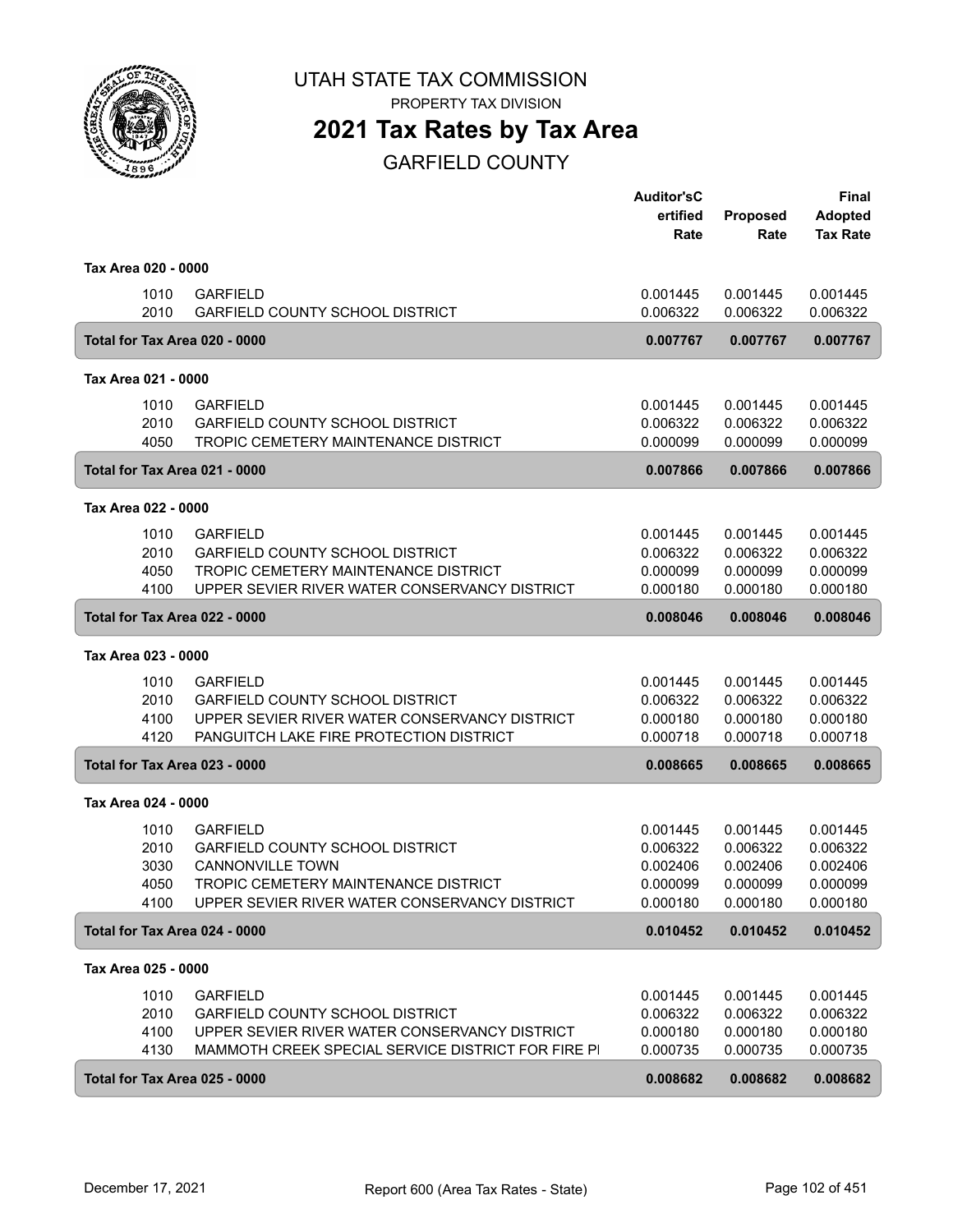

### **2021 Tax Rates by Tax Area**

|                               |                                                | Auditor'sC |                 | <b>Final</b>    |
|-------------------------------|------------------------------------------------|------------|-----------------|-----------------|
|                               |                                                | ertified   | <b>Proposed</b> | <b>Adopted</b>  |
|                               |                                                | Rate       | Rate            | <b>Tax Rate</b> |
|                               |                                                |            |                 |                 |
| Tax Area 026 - 0000           |                                                |            |                 |                 |
| 1010                          | <b>GARFIELD</b>                                | 0.001445   | 0.001445        | 0.001445        |
| 2010                          | <b>GARFIELD COUNTY SCHOOL DISTRICT</b>         | 0.006322   | 0.006322        | 0.006322        |
| 4100                          | UPPER SEVIER RIVER WATER CONSERVANCY DISTRICT  | 0.000180   | 0.000180        | 0.000180        |
| 4120                          | <b>PANGUITCH LAKE FIRE PROTECTION DISTRICT</b> | 0.000718   | 0.000718        | 0.000718        |
|                               |                                                |            |                 |                 |
| Total for Tax Area 026 - 0000 |                                                | 0.008665   | 0.008665        | 0.008665        |
| Tax Area 027 - 0000           |                                                |            |                 |                 |
|                               |                                                |            |                 |                 |
| 1010                          | <b>GARFIELD</b>                                | 0.001445   | 0.001445        | 0.001445        |
| 2010                          | <b>GARFIELD COUNTY SCHOOL DISTRICT</b>         | 0.006322   | 0.006322        | 0.006322        |
| 4050                          | TROPIC CEMETERY MAINTENANCE DISTRICT           | 0.000099   | 0.000099        | 0.000099        |
| 4100                          | UPPER SEVIER RIVER WATER CONSERVANCY DISTRICT  | 0.000180   | 0.000180        | 0.000180        |
| Total for Tax Area 027 - 0000 |                                                | 0.008046   | 0.008046        | 0.008046        |
| Tax Area 028 - 0000           |                                                |            |                 |                 |
| 1010                          | <b>GARFIELD</b>                                | 0.001445   | 0.001445        | 0.001445        |
| 2010                          | <b>GARFIELD COUNTY SCHOOL DISTRICT</b>         | 0.006322   | 0.006322        | 0.006322        |
|                               |                                                |            |                 |                 |
| Total for Tax Area 028 - 0000 |                                                | 0.007767   | 0.007767        | 0.007767        |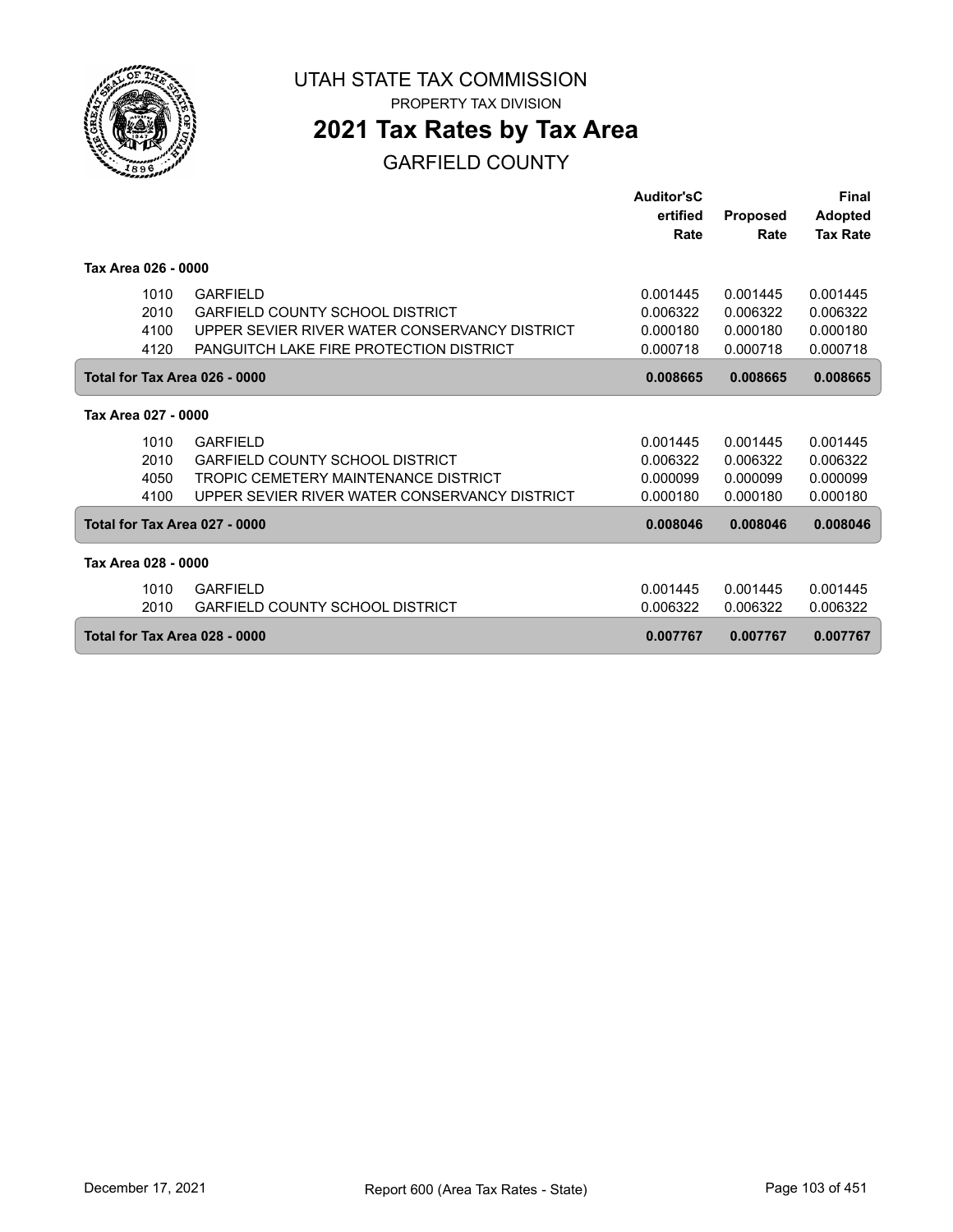

### **2021 Tax Rates by Tax Area**

### GRAND COUNTY

|                               |                                                   | <b>Auditor'sC</b> |                 | <b>Final</b>    |
|-------------------------------|---------------------------------------------------|-------------------|-----------------|-----------------|
|                               |                                                   | ertified          | <b>Proposed</b> | <b>Adopted</b>  |
|                               |                                                   | Rate              | Rate            | <b>Tax Rate</b> |
| Tax Area 001 - 0000           |                                                   |                   |                 |                 |
| 1010                          | <b>GRAND</b>                                      | 0.002816          | 0.002816        | 0.002816        |
| 2010                          | <b>GRAND COUNTY SCHOOL DISTRICT</b>               | 0.006885          | 0.007285        | 0.007285        |
| 3020                          | <b>MOAB CITY</b>                                  | 0.000000          | 0.003676        | 0.000000        |
| 4010                          | MOAB MOSQUITO ABATEMENT DISTRICT                  | 0.000205          | 0.000205        | 0.000205        |
| 4030                          | <b>GRAND COUNTY CEMETERY MAINTENANCE DISTRICT</b> | 0.000165          | 0.000165        | 0.000165        |
| 4040                          | MOAB VALLEY FIRE PROTECTION DISTRICT              | 0.000382          | 0.000382        | 0.000382        |
| 4050                          | GRAND COUNTY WATER CONSERVANCY DISTRICT           |                   |                 |                 |
| 6030                          | <b>GRAND COUNTY BOND</b>                          |                   |                 |                 |
| Total for Tax Area 001 - 0000 |                                                   | 0.010453          | 0.014529        | 0.010853        |
|                               |                                                   |                   |                 |                 |
| Tax Area 002 - 0000           |                                                   |                   |                 |                 |
| 1010                          | <b>GRAND</b>                                      | 0.002816          | 0.002816        | 0.002816        |
| 2010                          | <b>GRAND COUNTY SCHOOL DISTRICT</b>               | 0.006885          | 0.007285        | 0.007285        |
| 4010                          | MOAB MOSQUITO ABATEMENT DISTRICT                  | 0.000205          | 0.000205        | 0.000205        |
| 4030                          | <b>GRAND COUNTY CEMETERY MAINTENANCE DISTRICT</b> | 0.000165          | 0.000165        | 0.000165        |
| 4040                          | MOAB VALLEY FIRE PROTECTION DISTRICT              | 0.000382          | 0.000382        | 0.000382        |
| 4050                          | <b>GRAND COUNTY WATER CONSERVANCY DISTRICT</b>    |                   |                 |                 |
| 6030                          | <b>GRAND COUNTY BOND</b>                          |                   |                 |                 |
| Total for Tax Area 002 - 0000 |                                                   | 0.010453          | 0.010853        | 0.010853        |
| Tax Area 003 - 0000           |                                                   |                   |                 |                 |
| 1010                          | <b>GRAND</b>                                      | 0.002816          | 0.002816        | 0.002816        |
| 2010                          | <b>GRAND COUNTY SCHOOL DISTRICT</b>               | 0.006885          | 0.007285        | 0.007285        |
| 4010                          | MOAB MOSQUITO ABATEMENT DISTRICT                  | 0.000205          | 0.000205        | 0.000205        |
| 4030                          | <b>GRAND COUNTY CEMETERY MAINTENANCE DISTRICT</b> | 0.000165          | 0.000165        | 0.000165        |
| 4040                          | MOAB VALLEY FIRE PROTECTION DISTRICT              | 0.000382          | 0.000382        | 0.000382        |
| 4050                          | GRAND COUNTY WATER CONSERVANCY DISTRICT           |                   |                 |                 |
| 6030                          | <b>GRAND COUNTY BOND</b>                          |                   |                 |                 |
| Total for Tax Area 003 - 0000 |                                                   | 0.010453          | 0.010853        | 0.010853        |
| Tax Area 004 - 0000           |                                                   |                   |                 |                 |
| 1010                          | <b>GRAND</b>                                      | 0.002816          | 0.002816        | 0.002816        |
| 2010                          | <b>GRAND COUNTY SCHOOL DISTRICT</b>               | 0.006885          | 0.007285        | 0.007285        |
| 4030                          | <b>GRAND COUNTY CEMETERY MAINTENANCE DISTRICT</b> | 0.000165          | 0.000165        | 0.000165        |
| 4050                          | <b>GRAND COUNTY WATER CONSERVANCY DISTRICT</b>    |                   |                 |                 |
| 6030                          | <b>GRAND COUNTY BOND</b>                          |                   |                 |                 |
| Total for Tax Area 004 - 0000 |                                                   |                   |                 |                 |
|                               |                                                   | 0.009866          | 0.010266        | 0.010266        |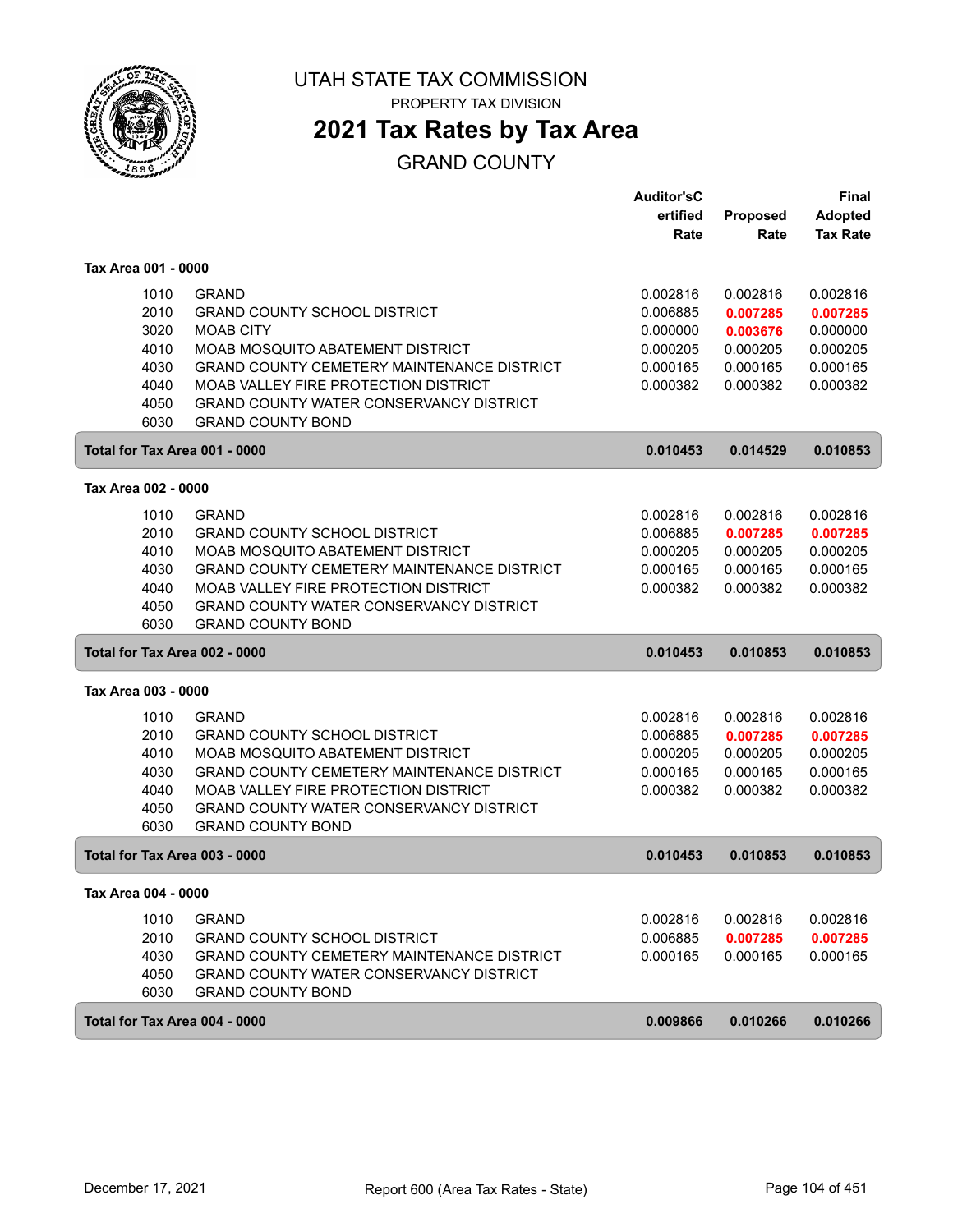

### **2021 Tax Rates by Tax Area**

#### GRAND COUNTY

|                               |                                                   | <b>Auditor'sC</b> |          | <b>Final</b>    |
|-------------------------------|---------------------------------------------------|-------------------|----------|-----------------|
|                               |                                                   | ertified          | Proposed | <b>Adopted</b>  |
|                               |                                                   | Rate              | Rate     | <b>Tax Rate</b> |
| Tax Area 004 - 0001           |                                                   |                   |          |                 |
| 1010                          | <b>GRAND</b>                                      | 0.002816          | 0.002816 | 0.002816        |
| 2010                          | <b>GRAND COUNTY SCHOOL DISTRICT</b>               | 0.006885          | 0.007285 | 0.007285        |
| 4030                          | GRAND COUNTY CEMETERY MAINTENANCE DISTRICT        | 0.000165          | 0.000165 | 0.000165        |
| 4050                          | GRAND COUNTY WATER CONSERVANCY DISTRICT           |                   |          |                 |
| 6030                          | <b>GRAND COUNTY BOND</b>                          |                   |          |                 |
| Total for Tax Area 004 - 0001 |                                                   | 0.009866          | 0.010266 | 0.010266        |
| Tax Area 005 - 0000           |                                                   |                   |          |                 |
| 1010                          | <b>GRAND</b>                                      | 0.002816          | 0.002816 | 0.002816        |
| 2010                          | <b>GRAND COUNTY SCHOOL DISTRICT</b>               | 0.006885          | 0.007285 | 0.007285        |
| 4030                          | <b>GRAND COUNTY CEMETERY MAINTENANCE DISTRICT</b> | 0.000165          | 0.000165 | 0.000165        |
| 4050                          | <b>GRAND COUNTY WATER CONSERVANCY DISTRICT</b>    |                   |          |                 |
| 6030                          | <b>GRAND COUNTY BOND</b>                          |                   |          |                 |
| Total for Tax Area 005 - 0000 |                                                   | 0.009866          | 0.010266 | 0.010266        |
| Tax Area 006 - 0000           |                                                   |                   |          |                 |
| 1010                          | <b>GRAND</b>                                      | 0.002816          | 0.002816 | 0.002816        |
| 2010                          | <b>GRAND COUNTY SCHOOL DISTRICT</b>               | 0.006885          | 0.007285 | 0.007285        |
| 4030                          | <b>GRAND COUNTY CEMETERY MAINTENANCE DISTRICT</b> | 0.000165          | 0.000165 | 0.000165        |
| 4050                          | <b>GRAND COUNTY WATER CONSERVANCY DISTRICT</b>    |                   |          |                 |
| 4090                          | CASTLE VALLEY FIRE PROTECTION DISTRICT            | 0.000588          | 0.000588 | 0.000588        |
| 6030                          | <b>GRAND COUNTY BOND</b>                          |                   |          |                 |
| Total for Tax Area 006 - 0000 |                                                   | 0.010454          | 0.010854 | 0.010854        |
| Tax Area 007 - 0000           |                                                   |                   |          |                 |
| 1010                          | <b>GRAND</b>                                      | 0.002816          | 0.002816 | 0.002816        |
| 2010                          | <b>GRAND COUNTY SCHOOL DISTRICT</b>               | 0.006885          | 0.007285 | 0.007285        |
| 4030                          | GRAND COUNTY CEMETERY MAINTENANCE DISTRICT        | 0.000165          | 0.000165 | 0.000165        |
| 4050                          | GRAND COUNTY WATER CONSERVANCY DISTRICT           |                   |          |                 |
| 6030                          | <b>GRAND COUNTY BOND</b>                          |                   |          |                 |
| Total for Tax Area 007 - 0000 |                                                   | 0.009866          | 0.010266 | 0.010266        |
| Tax Area 009 - 0000           |                                                   |                   |          |                 |
| 1010                          | <b>GRAND</b>                                      | 0.002816          | 0.002816 | 0.002816        |
| 2010                          | <b>GRAND COUNTY SCHOOL DISTRICT</b>               | 0.006885          | 0.007285 | 0.007285        |
| 3010                          | CASTLE VALLEY TOWN                                | 0.001816          | 0.001816 | 0.001816        |
| 4030                          | <b>GRAND COUNTY CEMETERY MAINTENANCE DISTRICT</b> | 0.000165          | 0.000165 | 0.000165        |
| 4090                          | CASTLE VALLEY FIRE PROTECTION DISTRICT            | 0.000588          | 0.000588 | 0.000588        |
| 6030                          | <b>GRAND COUNTY BOND</b>                          |                   |          |                 |
| Total for Tax Area 009 - 0000 |                                                   | 0.012270          | 0.012670 | 0.012670        |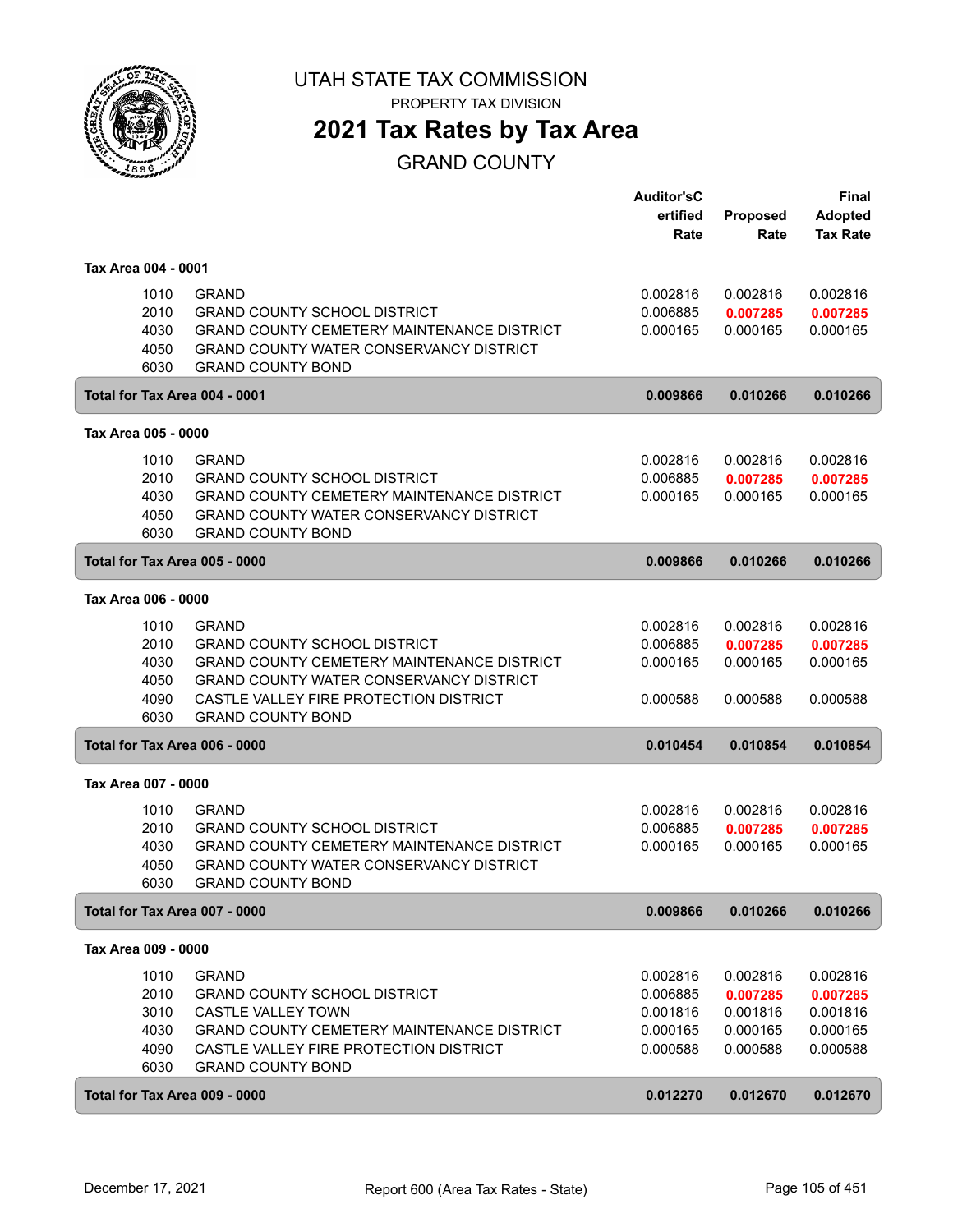

PROPERTY TAX DIVISION

### **2021 Tax Rates by Tax Area**

#### IRON COUNTY

|                     |              |                                                    | <b>Auditor'sC</b><br>ertified | Proposed             | Final<br><b>Adopted</b> |
|---------------------|--------------|----------------------------------------------------|-------------------------------|----------------------|-------------------------|
|                     |              |                                                    | Rate                          | Rate                 | <b>Tax Rate</b>         |
| Tax Area 001 - 0000 |              |                                                    |                               |                      |                         |
|                     | 1010         | <b>IRON</b>                                        | 0.001067                      | 0.001067             | 0.001067                |
|                     | 1015         | MULTICOUNTY ASSESSING & COLLECTING LEVY            | 0.000012                      | 0.000012             | 0.000012                |
|                     | 1020         | COUNTY ASSESSING & COLLECTING LEVY                 | 0.000355                      | 0.000355             | 0.000355                |
|                     | 2010<br>3060 | <b>IRON COUNTY SCHOOL DISTRICT</b><br>PAROWAN TOWN | 0.005035<br>0.003106          | 0.005035<br>0.003106 | 0.005035<br>0.003106    |
|                     |              | Total for Tax Area 001 - 0000                      | 0.009575                      | 0.009575             | 0.009575                |
| Tax Area 002 - 0000 |              |                                                    |                               |                      |                         |
|                     | 1010         | <b>IRON</b>                                        | 0.001067                      | 0.001067             | 0.001067                |
|                     | 1015         | MULTICOUNTY ASSESSING & COLLECTING LEVY            | 0.000012                      | 0.000012             | 0.000012                |
|                     | 1020         | COUNTY ASSESSING & COLLECTING LEVY                 | 0.000355                      | 0.000355             | 0.000355                |
|                     | 2010         | <b>IRON COUNTY SCHOOL DISTRICT</b>                 | 0.005035                      | 0.005035             | 0.005035                |
|                     | 3050         | PARAGONAH TOWN                                     | 0.001248                      | 0.001248             | 0.001248                |
|                     |              | Total for Tax Area 002 - 0000                      | 0.007717                      | 0.007717             | 0.007717                |
| Tax Area 003 - 0000 |              |                                                    |                               |                      |                         |
|                     | 1010         | <b>IRON</b>                                        | 0.001067                      | 0.001067             | 0.001067                |
|                     | 1015         | MULTICOUNTY ASSESSING & COLLECTING LEVY            | 0.000012                      | 0.000012             | 0.000012                |
|                     | 1020         | COUNTY ASSESSING & COLLECTING LEVY                 | 0.000355                      | 0.000355             | 0.000355                |
|                     | 2010         | <b>IRON COUNTY SCHOOL DISTRICT</b>                 | 0.005035                      | 0.005035             | 0.005035                |
|                     | 3040         | <b>KANARRAVILLE TOWN</b>                           | 0.001736                      | 0.001736             | 0.001736                |
|                     | 4015         | CENTRAL IRON COUNTY WATER CONSERVANCY DISTRICT     | 0.000474                      | 0.000474             | 0.000474                |
|                     |              | Total for Tax Area 003 - 0000                      | 0.008679                      | 0.008679             | 0.008679                |
| Tax Area 004 - 0000 |              |                                                    |                               |                      |                         |
|                     | 1010         | <b>IRON</b>                                        | 0.001067                      | 0.001067             | 0.001067                |
|                     | 1015         | MULTICOUNTY ASSESSING & COLLECTING LEVY            | 0.000012                      | 0.000012             | 0.000012                |
|                     | 1020         | COUNTY ASSESSING & COLLECTING LEVY                 | 0.000355                      | 0.000355             | 0.000355                |
|                     | 2010         | <b>IRON COUNTY SCHOOL DISTRICT</b>                 | 0.005035                      | 0.005035             | 0.005035                |
|                     | 3030         | <b>ENOCH CITY</b>                                  | 0.001611                      | 0.001611             | 0.001611                |
|                     | 4015         | CENTRAL IRON COUNTY WATER CONSERVANCY DISTRICT     | 0.000474                      | 0.000474             | 0.000474                |
|                     |              | Total for Tax Area 004 - 0000                      | 0.008554                      | 0.008554             | 0.008554                |
| Tax Area 005 - 0000 |              |                                                    |                               |                      |                         |
|                     | 1010         | <b>IRON</b>                                        | 0.001067                      | 0.001067             | 0.001067                |
|                     | 1015         | MULTICOUNTY ASSESSING & COLLECTING LEVY            | 0.000012                      | 0.000012             | 0.000012                |
|                     | 1020         | COUNTY ASSESSING & COLLECTING LEVY                 | 0.000355                      | 0.000355             | 0.000355                |
|                     | 2010         | IRON COUNTY SCHOOL DISTRICT                        | 0.005035                      | 0.005035             | 0.005035                |
|                     | 3010         | <b>BRIAN HEAD TOWN</b>                             | 0.003030                      | 0.003456             | 0.003456                |
|                     |              | Total for Tax Area 005 - 0000                      | 0.009499                      | 0.009925             | 0.009925                |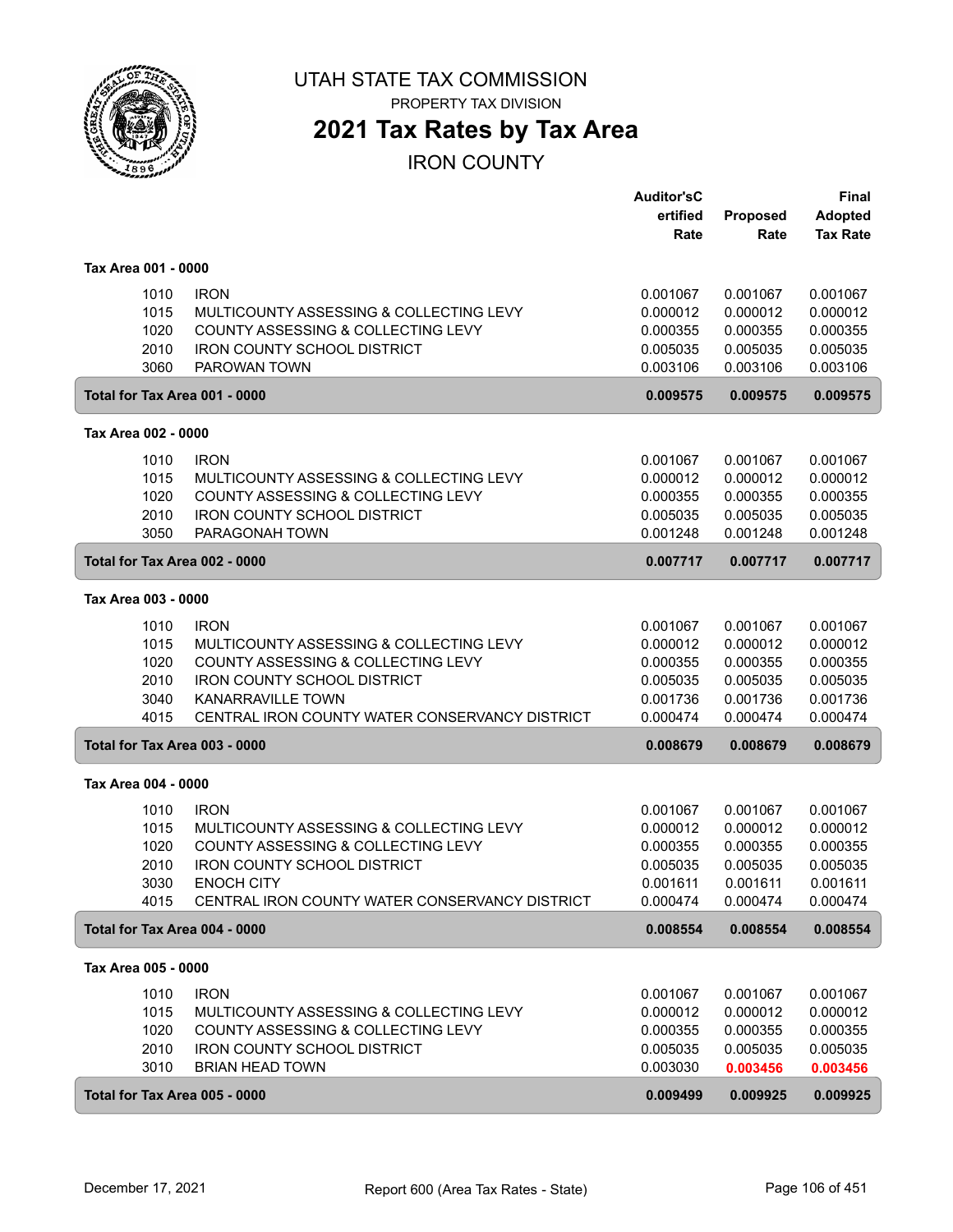

### **2021 Tax Rates by Tax Area**

#### IRON COUNTY

| ertified<br>Proposed<br>Rate<br>Rate                                            | <b>Adopted</b><br><b>Tax Rate</b> |
|---------------------------------------------------------------------------------|-----------------------------------|
|                                                                                 |                                   |
|                                                                                 |                                   |
| Tax Area 006 - 0000                                                             |                                   |
| <b>IRON</b><br>1010<br>0.001067<br>0.001067                                     | 0.001067                          |
| 1015<br>MULTICOUNTY ASSESSING & COLLECTING LEVY<br>0.000012<br>0.000012         | 0.000012                          |
| 1020<br><b>COUNTY ASSESSING &amp; COLLECTING LEVY</b><br>0.000355<br>0.000355   | 0.000355                          |
| 2010<br><b>IRON COUNTY SCHOOL DISTRICT</b><br>0.005035<br>0.005035              | 0.005035                          |
| 3020<br><b>CEDAR CITY</b><br>0.002250<br>0.002250                               | 0.002250                          |
| 4015<br>CENTRAL IRON COUNTY WATER CONSERVANCY DISTRICT<br>0.000474<br>0.000474  | 0.000474                          |
| Total for Tax Area 006 - 0000<br>0.009193<br>0.009193                           | 0.009193                          |
|                                                                                 |                                   |
| Tax Area 006 - 0001                                                             |                                   |
| <b>IRON</b><br>1010<br>0.001067<br>0.001067                                     | 0.001067                          |
| 1015<br>MULTICOUNTY ASSESSING & COLLECTING LEVY<br>0.000012<br>0.000012         | 0.000012                          |
| 1020<br>COUNTY ASSESSING & COLLECTING LEVY<br>0.000355<br>0.000355              | 0.000355                          |
| 2010<br><b>IRON COUNTY SCHOOL DISTRICT</b><br>0.005035<br>0.005035              | 0.005035                          |
| 3020<br><b>CEDAR CITY</b><br>0.002250<br>0.002250                               | 0.002250                          |
| 4015<br>CENTRAL IRON COUNTY WATER CONSERVANCY DISTRICT<br>0.000474<br>0.000474  | 0.000474                          |
| Total for Tax Area 006 - 0001<br>0.009193<br>0.009193                           | 0.009193                          |
| Tax Area 006 - 0002                                                             |                                   |
| <b>IRON</b><br>1010<br>0.001067<br>0.001067                                     | 0.001067                          |
| 1015<br>MULTICOUNTY ASSESSING & COLLECTING LEVY<br>0.000012<br>0.000012         | 0.000012                          |
| 1020<br>COUNTY ASSESSING & COLLECTING LEVY<br>0.000355<br>0.000355              | 0.000355                          |
| 2010<br><b>IRON COUNTY SCHOOL DISTRICT</b><br>0.005035<br>0.005035              | 0.005035                          |
| 3020<br><b>CEDAR CITY</b><br>0.002250<br>0.002250                               | 0.002250                          |
| 4015<br>CENTRAL IRON COUNTY WATER CONSERVANCY DISTRICT<br>0.000474<br>0.000474  | 0.000474                          |
| Total for Tax Area 006 - 0002<br>0.009193<br>0.009193                           | 0.009193                          |
| Tax Area 007 - 0000                                                             |                                   |
|                                                                                 |                                   |
| 1010<br><b>IRON</b><br>0.001067<br>0.001067                                     | 0.001067                          |
| 1015<br>MULTICOUNTY ASSESSING & COLLECTING LEVY<br>0.000012<br>0.000012         | 0.000012                          |
| 1020<br>COUNTY ASSESSING & COLLECTING LEVY<br>0.000355<br>0.000355              | 0.000355                          |
| IRON COUNTY SCHOOL DISTRICT<br>2010<br>0.005035<br>0.005035                     | 0.005035                          |
| 4020<br>IRON COUNTY MUNICIPAL TYPE SERVICES DISTRICT #2<br>0.002003<br>0.002003 | 0.002003                          |
| Total for Tax Area 007 - 0000<br>0.008472<br>0.008472                           | 0.008472                          |
| Tax Area 007 - 0001                                                             |                                   |
| 1010<br><b>IRON</b><br>0.001067<br>0.001067                                     | 0.001067                          |
| 1015<br>0.000012<br>0.000012<br>MULTICOUNTY ASSESSING & COLLECTING LEVY         | 0.000012                          |
| 1020<br>COUNTY ASSESSING & COLLECTING LEVY<br>0.000355<br>0.000355              | 0.000355                          |
| 2010<br><b>IRON COUNTY SCHOOL DISTRICT</b><br>0.005035<br>0.005035              | 0.005035                          |
| 4020<br>IRON COUNTY MUNICIPAL TYPE SERVICES DISTRICT #2<br>0.002003<br>0.002003 | 0.002003                          |
| Total for Tax Area 007 - 0001<br>0.008472<br>0.008472                           | 0.008472                          |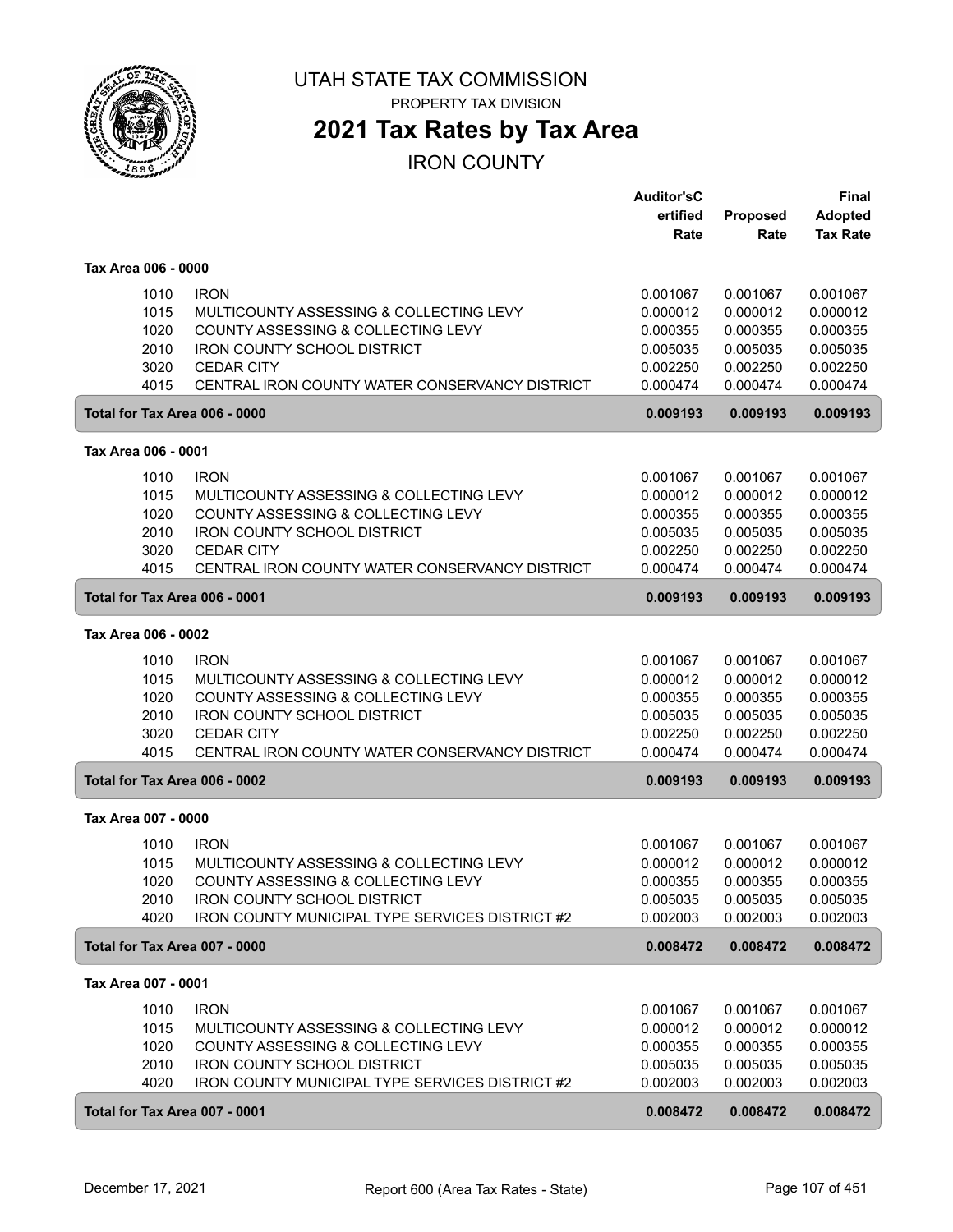

### **2021 Tax Rates by Tax Area**

IRON COUNTY

|                               |                                                        | <b>Auditor'sC</b> |          | <b>Final</b>    |
|-------------------------------|--------------------------------------------------------|-------------------|----------|-----------------|
|                               |                                                        | ertified          | Proposed | <b>Adopted</b>  |
|                               |                                                        | Rate              | Rate     | <b>Tax Rate</b> |
| Tax Area 007 - 0002           |                                                        |                   |          |                 |
| 1010                          | <b>IRON</b>                                            | 0.001067          | 0.001067 | 0.001067        |
| 1015                          | MULTICOUNTY ASSESSING & COLLECTING LEVY                | 0.000012          | 0.000012 | 0.000012        |
| 1020                          | COUNTY ASSESSING & COLLECTING LEVY                     | 0.000355          | 0.000355 | 0.000355        |
| 2010                          | <b>IRON COUNTY SCHOOL DISTRICT</b>                     | 0.005035          | 0.005035 | 0.005035        |
| 4020                          | IRON COUNTY MUNICIPAL TYPE SERVICES DISTRICT #2        | 0.002003          | 0.002003 | 0.002003        |
| Total for Tax Area 007 - 0002 |                                                        | 0.008472          | 0.008472 | 0.008472        |
| Tax Area 010 - 0000           |                                                        |                   |          |                 |
| 1010                          | <b>IRON</b>                                            | 0.001067          | 0.001067 | 0.001067        |
| 1015                          | MULTICOUNTY ASSESSING & COLLECTING LEVY                | 0.000012          | 0.000012 | 0.000012        |
| 1020                          | COUNTY ASSESSING & COLLECTING LEVY                     | 0.000355          | 0.000355 | 0.000355        |
| 2010                          | <b>IRON COUNTY SCHOOL DISTRICT</b>                     | 0.005035          | 0.005035 | 0.005035        |
| 4015                          | CENTRAL IRON COUNTY WATER CONSERVANCY DISTRICT         | 0.000474          | 0.000474 | 0.000474        |
| 4020                          | <b>IRON COUNTY MUNICIPAL TYPE SERVICES DISTRICT #2</b> | 0.002003          | 0.002003 | 0.002003        |
| Total for Tax Area 010 - 0000 |                                                        | 0.008946          | 0.008946 | 0.008946        |
| Tax Area 010 - 0001           |                                                        |                   |          |                 |
| 1010                          | <b>IRON</b>                                            | 0.001067          | 0.001067 | 0.001067        |
| 1015                          | MULTICOUNTY ASSESSING & COLLECTING LEVY                | 0.000012          | 0.000012 | 0.000012        |
| 1020                          | COUNTY ASSESSING & COLLECTING LEVY                     | 0.000355          | 0.000355 | 0.000355        |
| 2010                          | <b>IRON COUNTY SCHOOL DISTRICT</b>                     | 0.005035          | 0.005035 | 0.005035        |
| 4015                          | CENTRAL IRON COUNTY WATER CONSERVANCY DISTRICT         | 0.000474          | 0.000474 | 0.000474        |
| 4020                          | IRON COUNTY MUNICIPAL TYPE SERVICES DISTRICT #2        | 0.002003          | 0.002003 | 0.002003        |
| Total for Tax Area 010 - 0001 |                                                        | 0.008946          | 0.008946 | 0.008946        |
| Tax Area 010 - 0002           |                                                        |                   |          |                 |
| 1010                          | <b>IRON</b>                                            | 0.001067          | 0.001067 | 0.001067        |
| 1015                          | MULTICOUNTY ASSESSING & COLLECTING LEVY                | 0.000012          | 0.000012 | 0.000012        |
| 1020                          | COUNTY ASSESSING & COLLECTING LEVY                     | 0.000355          | 0.000355 | 0.000355        |
| 2010                          | <b>IRON COUNTY SCHOOL DISTRICT</b>                     | 0.005035          | 0.005035 | 0.005035        |
| 4015                          | CENTRAL IRON COUNTY WATER CONSERVANCY DISTRICT         | 0.000474          | 0.000474 | 0.000474        |
| 4020                          | IRON COUNTY MUNICIPAL TYPE SERVICES DISTRICT #2        | 0.002003          | 0.002003 | 0.002003        |
| Total for Tax Area 010 - 0002 |                                                        | 0.008946          | 0.008946 | 0.008946        |
| Tax Area 011 - 0000           |                                                        |                   |          |                 |
| 1010                          | <b>IRON</b>                                            | 0.001067          | 0.001067 | 0.001067        |
| 1015                          | MULTICOUNTY ASSESSING & COLLECTING LEVY                | 0.000012          | 0.000012 | 0.000012        |
| 1020                          | COUNTY ASSESSING & COLLECTING LEVY                     | 0.000355          | 0.000355 | 0.000355        |
| 2010                          | <b>IRON COUNTY SCHOOL DISTRICT</b>                     | 0.005035          | 0.005035 | 0.005035        |
| 3010                          | <b>BRIAN HEAD TOWN</b>                                 | 0.003030          | 0.003456 | 0.003456        |
| Total for Tax Area 011 - 0000 |                                                        | 0.009499          | 0.009925 | 0.009925        |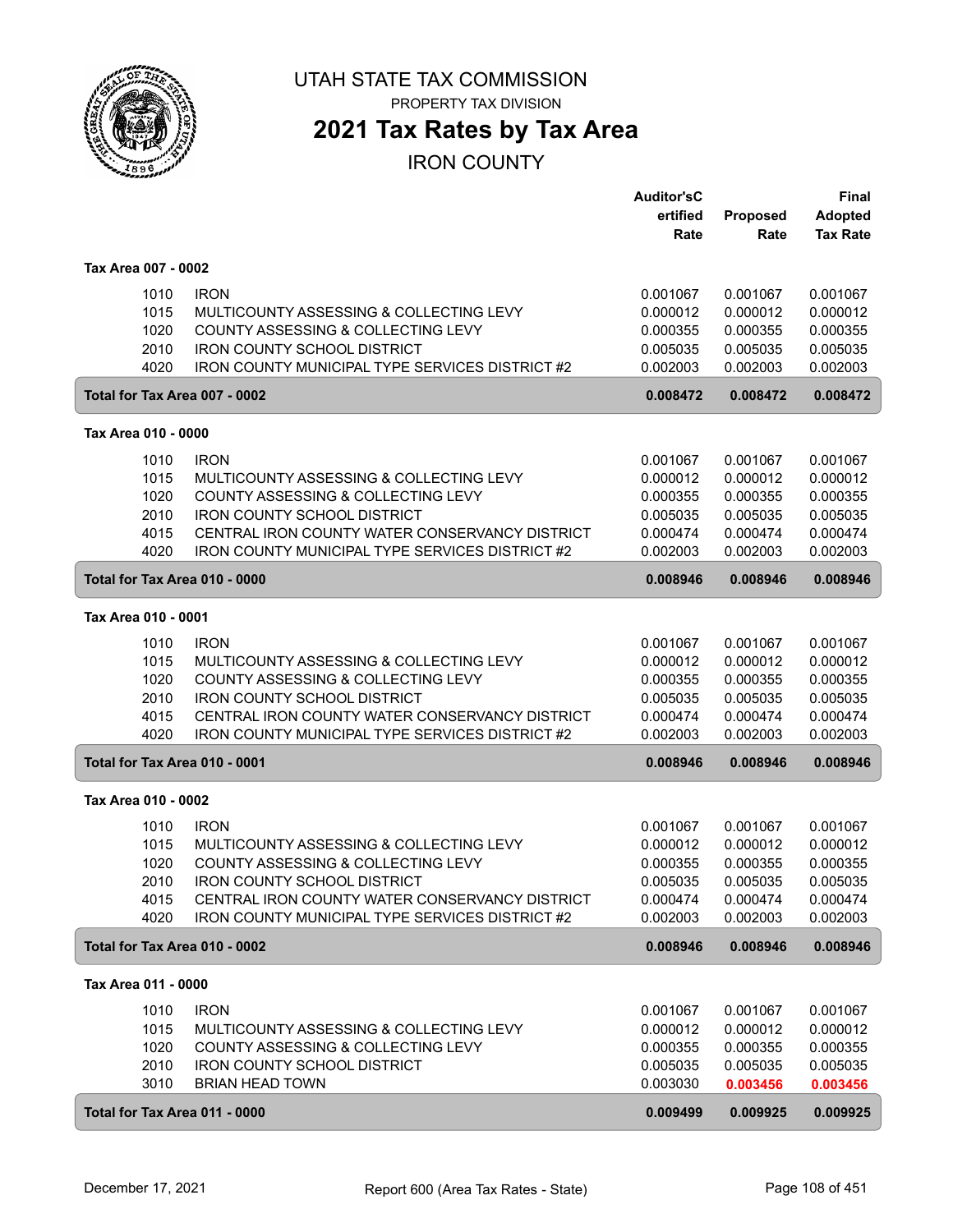

PROPERTY TAX DIVISION

## **2021 Tax Rates by Tax Area**

|                               |                                                 | <b>Auditor'sC</b> |          | <b>Final</b>    |
|-------------------------------|-------------------------------------------------|-------------------|----------|-----------------|
|                               |                                                 | ertified          | Proposed | <b>Adopted</b>  |
|                               |                                                 | Rate              | Rate     | <b>Tax Rate</b> |
| Tax Area 012 - 0000           |                                                 |                   |          |                 |
| 1010                          | <b>IRON</b>                                     | 0.001067          | 0.001067 | 0.001067        |
| 1015                          | MULTICOUNTY ASSESSING & COLLECTING LEVY         | 0.000012          | 0.000012 | 0.000012        |
| 1020                          | COUNTY ASSESSING & COLLECTING LEVY              | 0.000355          | 0.000355 | 0.000355        |
| 2010                          | <b>IRON COUNTY SCHOOL DISTRICT</b>              | 0.005035          | 0.005035 | 0.005035        |
| 3010                          | <b>BRIAN HEAD TOWN</b>                          | 0.003030          | 0.003456 | 0.003456        |
| Total for Tax Area 012 - 0000 |                                                 | 0.009499          | 0.009925 | 0.009925        |
| Tax Area 013 - 0000           |                                                 |                   |          |                 |
| 1010                          | <b>IRON</b>                                     | 0.001067          | 0.001067 | 0.001067        |
| 1015                          | MULTICOUNTY ASSESSING & COLLECTING LEVY         | 0.000012          | 0.000012 | 0.000012        |
| 1020                          | COUNTY ASSESSING & COLLECTING LEVY              | 0.000355          | 0.000355 | 0.000355        |
| 2010                          | <b>IRON COUNTY SCHOOL DISTRICT</b>              | 0.005035          | 0.005035 | 0.005035        |
| 3020                          | <b>CEDAR CITY</b>                               | 0.002250          | 0.002250 | 0.002250        |
| 4015                          | CENTRAL IRON COUNTY WATER CONSERVANCY DISTRICT  | 0.000474          | 0.000474 | 0.000474        |
| Total for Tax Area 013 - 0000 |                                                 | 0.009193          | 0.009193 | 0.009193        |
| Tax Area 014 - 0000           |                                                 |                   |          |                 |
| 1010                          | <b>IRON</b>                                     | 0.001067          | 0.001067 | 0.001067        |
| 1015                          | MULTICOUNTY ASSESSING & COLLECTING LEVY         | 0.000012          | 0.000012 | 0.000012        |
| 1020                          | COUNTY ASSESSING & COLLECTING LEVY              | 0.000355          | 0.000355 | 0.000355        |
| 2010                          | <b>IRON COUNTY SCHOOL DISTRICT</b>              | 0.005035          | 0.005035 | 0.005035        |
| 4020                          | IRON COUNTY MUNICIPAL TYPE SERVICES DISTRICT #2 | 0.002003          | 0.002003 | 0.002003        |
| Total for Tax Area 014 - 0000 |                                                 | 0.008472          | 0.008472 | 0.008472        |
| Tax Area 015 - 0000           |                                                 |                   |          |                 |
| 1010                          | <b>IRON</b>                                     | 0.001067          | 0.001067 | 0.001067        |
| 1015                          | MULTICOUNTY ASSESSING & COLLECTING LEVY         | 0.000012          | 0.000012 | 0.000012        |
| 1020                          | COUNTY ASSESSING & COLLECTING LEVY              | 0.000355          | 0.000355 | 0.000355        |
| 2010                          | <b>IRON COUNTY SCHOOL DISTRICT</b>              | 0.005035          | 0.005035 | 0.005035        |
| 4020                          | IRON COUNTY MUNICIPAL TYPE SERVICES DISTRICT #2 | 0.002003          | 0.002003 | 0.002003        |
| Total for Tax Area 015 - 0000 |                                                 | 0.008472          | 0.008472 | 0.008472        |
| Tax Area 016 - 0000           |                                                 |                   |          |                 |
| 1010                          | <b>IRON</b>                                     | 0.001067          | 0.001067 | 0.001067        |
| 1015                          | MULTICOUNTY ASSESSING & COLLECTING LEVY         | 0.000012          | 0.000012 | 0.000012        |
| 1020                          | COUNTY ASSESSING & COLLECTING LEVY              | 0.000355          | 0.000355 | 0.000355        |
| 2010                          | <b>IRON COUNTY SCHOOL DISTRICT</b>              | 0.005035          | 0.005035 | 0.005035        |
| 4020                          | IRON COUNTY MUNICIPAL TYPE SERVICES DISTRICT #2 | 0.002003          | 0.002003 | 0.002003        |
| Total for Tax Area 016 - 0000 |                                                 | 0.008472          | 0.008472 | 0.008472        |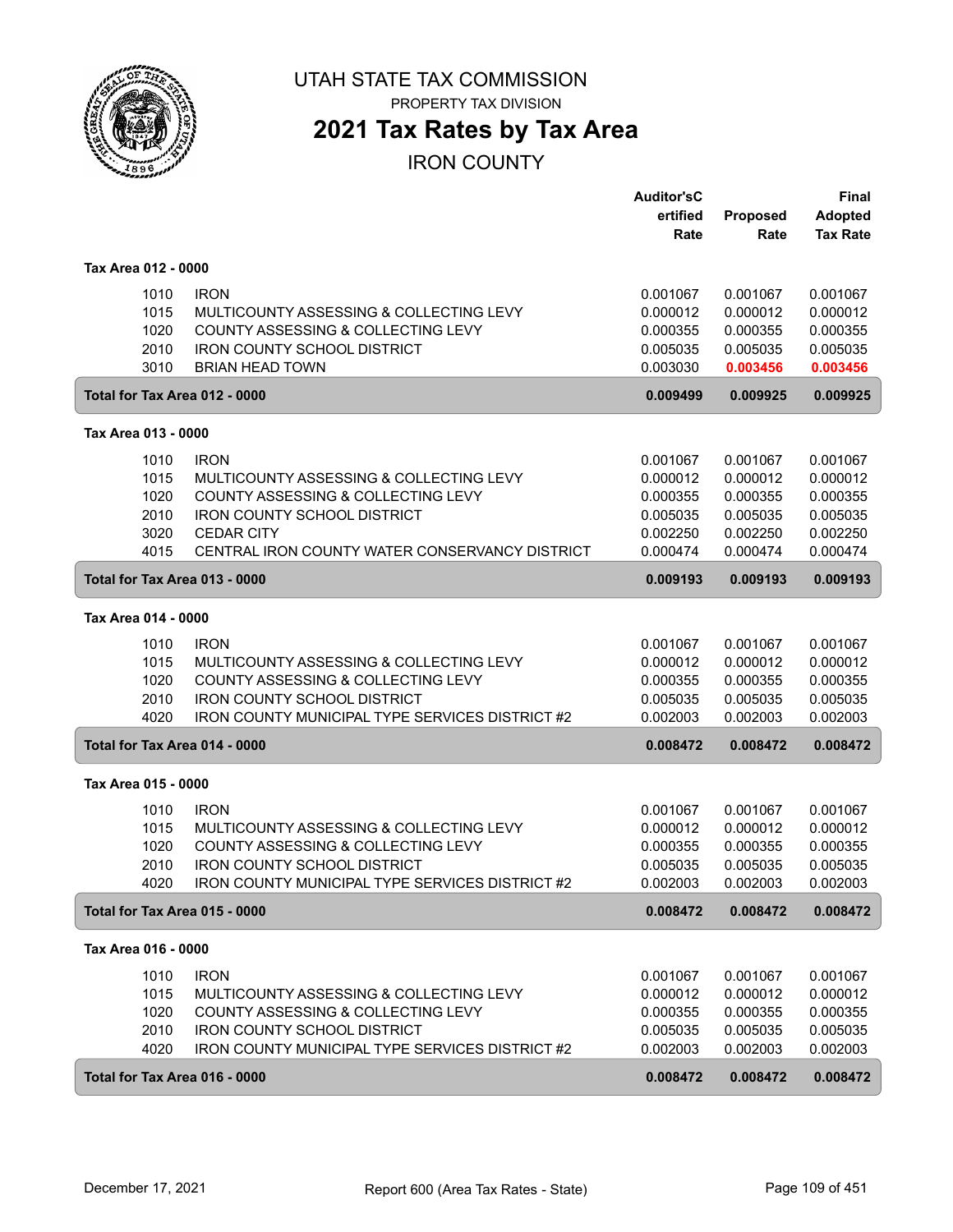

## **2021 Tax Rates by Tax Area**

|                               |                                                                          | <b>Auditor'sC</b>    |                      | <b>Final</b>         |
|-------------------------------|--------------------------------------------------------------------------|----------------------|----------------------|----------------------|
|                               |                                                                          | ertified             | Proposed             | <b>Adopted</b>       |
|                               |                                                                          | Rate                 | Rate                 | <b>Tax Rate</b>      |
| Tax Area 017 - 0000           |                                                                          |                      |                      |                      |
| 1010                          | <b>IRON</b>                                                              | 0.001067             | 0.001067             | 0.001067             |
| 1015                          | MULTICOUNTY ASSESSING & COLLECTING LEVY                                  | 0.000012             | 0.000012             | 0.000012             |
| 1020                          | COUNTY ASSESSING & COLLECTING LEVY                                       | 0.000355             | 0.000355             | 0.000355             |
| 2010                          | <b>IRON COUNTY SCHOOL DISTRICT</b>                                       | 0.005035             | 0.005035             | 0.005035             |
| 4015                          | CENTRAL IRON COUNTY WATER CONSERVANCY DISTRICT                           | 0.000474             | 0.000474             | 0.000474             |
| 4020                          | <b>IRON COUNTY MUNICIPAL TYPE SERVICES DISTRICT #2</b>                   | 0.002003             | 0.002003             | 0.002003             |
| Total for Tax Area 017 - 0000 |                                                                          | 0.008946             | 0.008946             | 0.008946             |
| Tax Area 018 - 0000           |                                                                          |                      |                      |                      |
| 1010                          | <b>IRON</b>                                                              | 0.001067             | 0.001067             | 0.001067             |
| 1015                          | MULTICOUNTY ASSESSING & COLLECTING LEVY                                  | 0.000012             | 0.000012             | 0.000012             |
| 1020                          | COUNTY ASSESSING & COLLECTING LEVY                                       | 0.000355             | 0.000355             | 0.000355             |
| 2010                          | <b>IRON COUNTY SCHOOL DISTRICT</b>                                       | 0.005035             | 0.005035             | 0.005035             |
| 4015                          | CENTRAL IRON COUNTY WATER CONSERVANCY DISTRICT                           | 0.000474             | 0.000474             | 0.000474             |
| 4020                          | IRON COUNTY MUNICIPAL TYPE SERVICES DISTRICT #2                          | 0.002003             | 0.002003             | 0.002003             |
| Total for Tax Area 018 - 0000 |                                                                          | 0.008946             | 0.008946             | 0.008946             |
| Tax Area 019 - 0000           |                                                                          |                      |                      |                      |
| 1010                          | <b>IRON</b>                                                              | 0.001067             | 0.001067             | 0.001067             |
| 1015                          | MULTICOUNTY ASSESSING & COLLECTING LEVY                                  | 0.000012             | 0.000012             | 0.000012             |
| 1020                          | COUNTY ASSESSING & COLLECTING LEVY                                       | 0.000355             | 0.000355             | 0.000355             |
| 2010                          | <b>IRON COUNTY SCHOOL DISTRICT</b>                                       | 0.005035             | 0.005035             | 0.005035             |
| 4015                          | CENTRAL IRON COUNTY WATER CONSERVANCY DISTRICT                           | 0.000474             | 0.000474             | 0.000474             |
| 4020                          | IRON COUNTY MUNICIPAL TYPE SERVICES DISTRICT #2                          | 0.002003             | 0.002003             | 0.002003             |
| Total for Tax Area 019 - 0000 |                                                                          | 0.008946             | 0.008946             | 0.008946             |
| Tax Area 020 - 0000           |                                                                          |                      |                      |                      |
|                               |                                                                          |                      |                      |                      |
| 1010                          | <b>IRON</b>                                                              | 0.001067             | 0.001067             | 0.001067             |
| 1015                          | MULTICOUNTY ASSESSING & COLLECTING LEVY                                  | 0.000012             | 0.000012             | 0.000012             |
| 1020                          | COUNTY ASSESSING & COLLECTING LEVY<br><b>IRON COUNTY SCHOOL DISTRICT</b> | 0.000355             | 0.000355<br>0.005035 | 0.000355<br>0.005035 |
| 2010<br>4015                  | CENTRAL IRON COUNTY WATER CONSERVANCY DISTRICT                           | 0.005035<br>0.000474 | 0.000474             | 0.000474             |
| 4020                          | IRON COUNTY MUNICIPAL TYPE SERVICES DISTRICT #2                          | 0.002003             | 0.002003             | 0.002003             |
| Total for Tax Area 020 - 0000 |                                                                          | 0.008946             | 0.008946             | 0.008946             |
| Tax Area 021 - 0000           |                                                                          |                      |                      |                      |
|                               |                                                                          |                      |                      |                      |
| 1010                          | <b>IRON</b>                                                              | 0.001067             | 0.001067             | 0.001067             |
| 1015                          | MULTICOUNTY ASSESSING & COLLECTING LEVY                                  | 0.000012             | 0.000012             | 0.000012             |
| 1020                          | COUNTY ASSESSING & COLLECTING LEVY                                       | 0.000355             | 0.000355             | 0.000355             |
| 2010                          | <b>IRON COUNTY SCHOOL DISTRICT</b>                                       | 0.005035             | 0.005035             | 0.005035             |
| 4020                          | IRON COUNTY MUNICIPAL TYPE SERVICES DISTRICT #2                          | 0.002003             | 0.002003             | 0.002003             |
| Total for Tax Area 021 - 0000 |                                                                          | 0.008472             | 0.008472             | 0.008472             |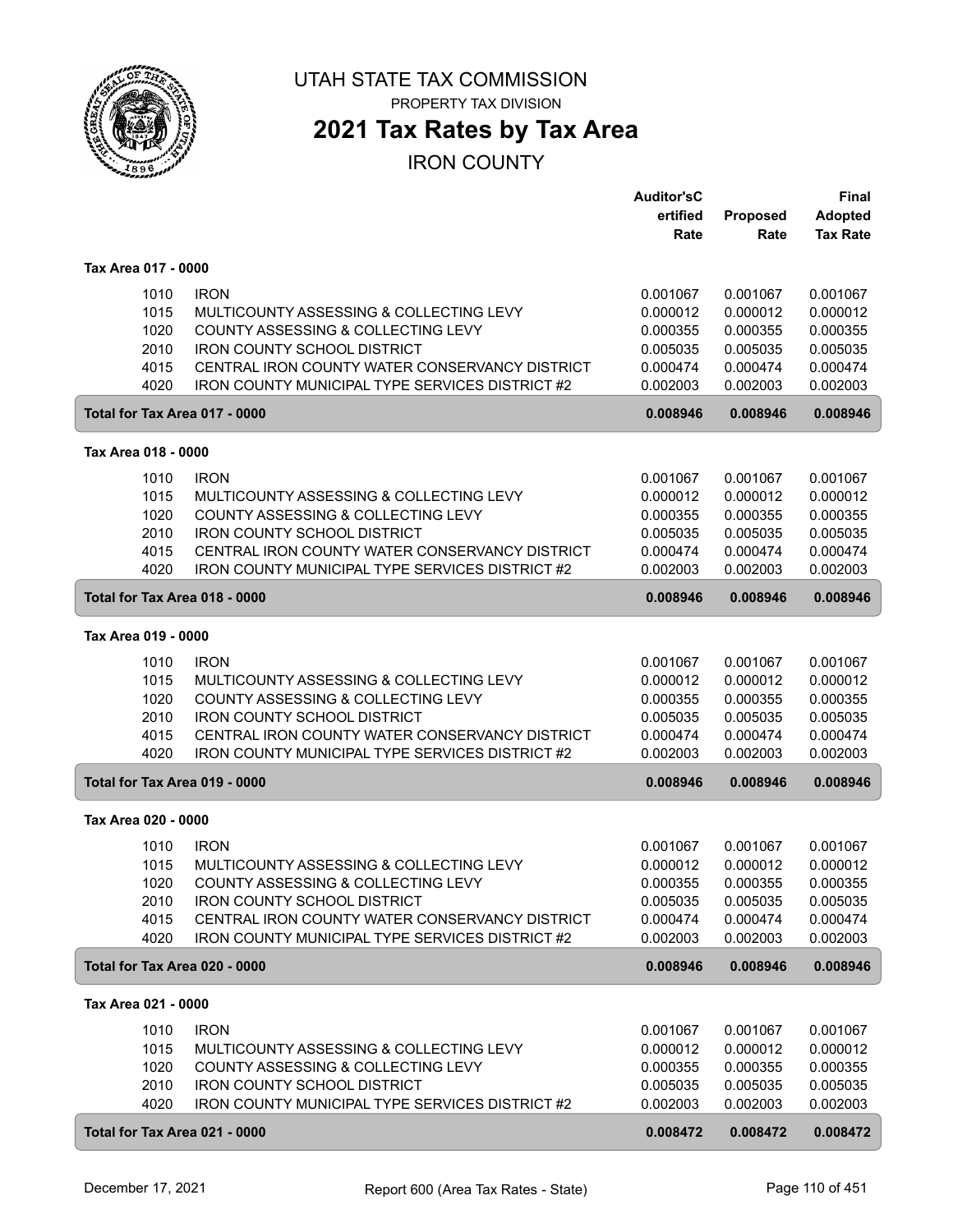

## **2021 Tax Rates by Tax Area**

|                               |                                                        | <b>Auditor'sC</b> |          | <b>Final</b>    |
|-------------------------------|--------------------------------------------------------|-------------------|----------|-----------------|
|                               |                                                        | ertified          | Proposed | <b>Adopted</b>  |
|                               |                                                        | Rate              | Rate     | <b>Tax Rate</b> |
| Tax Area 025 - 0000           |                                                        |                   |          |                 |
| 1010                          | <b>IRON</b>                                            | 0.001067          | 0.001067 | 0.001067        |
| 1015                          | MULTICOUNTY ASSESSING & COLLECTING LEVY                | 0.000012          | 0.000012 | 0.000012        |
| 1020                          | COUNTY ASSESSING & COLLECTING LEVY                     | 0.000355          | 0.000355 | 0.000355        |
| 2010                          | <b>IRON COUNTY SCHOOL DISTRICT</b>                     | 0.005035          | 0.005035 | 0.005035        |
|                               | CENTRAL IRON COUNTY WATER CONSERVANCY DISTRICT         |                   |          | 0.000474        |
| 4015                          |                                                        | 0.000474          | 0.000474 |                 |
| 4020                          | <b>IRON COUNTY MUNICIPAL TYPE SERVICES DISTRICT #2</b> | 0.002003          | 0.002003 | 0.002003        |
| Total for Tax Area 025 - 0000 |                                                        | 0.008946          | 0.008946 | 0.008946        |
| Tax Area 029 - 0000           |                                                        |                   |          |                 |
| 1010                          | <b>IRON</b>                                            | 0.001067          | 0.001067 | 0.001067        |
| 1015                          | MULTICOUNTY ASSESSING & COLLECTING LEVY                | 0.000012          | 0.000012 | 0.000012        |
| 1020                          | COUNTY ASSESSING & COLLECTING LEVY                     | 0.000355          | 0.000355 | 0.000355        |
| 2010                          | <b>IRON COUNTY SCHOOL DISTRICT</b>                     | 0.005035          | 0.005035 | 0.005035        |
| 4015                          | CENTRAL IRON COUNTY WATER CONSERVANCY DISTRICT         | 0.000474          | 0.000474 | 0.000474        |
| 4020                          | IRON COUNTY MUNICIPAL TYPE SERVICES DISTRICT #2        | 0.002003          | 0.002003 | 0.002003        |
| Total for Tax Area 029 - 0000 |                                                        | 0.008946          | 0.008946 | 0.008946        |
|                               |                                                        |                   |          |                 |
| Tax Area 030 - 0000           |                                                        |                   |          |                 |
| 1010                          | <b>IRON</b>                                            | 0.001067          | 0.001067 | 0.001067        |
| 1015                          | MULTICOUNTY ASSESSING & COLLECTING LEVY                | 0.000012          | 0.000012 | 0.000012        |
| 1020                          | COUNTY ASSESSING & COLLECTING LEVY                     | 0.000355          | 0.000355 | 0.000355        |
| 2010                          | <b>IRON COUNTY SCHOOL DISTRICT</b>                     | 0.005035          | 0.005035 | 0.005035        |
| 4020                          | IRON COUNTY MUNICIPAL TYPE SERVICES DISTRICT #2        | 0.002003          | 0.002003 | 0.002003        |
| Total for Tax Area 030 - 0000 |                                                        | 0.008472          | 0.008472 | 0.008472        |
|                               |                                                        |                   |          |                 |
| Tax Area 032 - 0000           |                                                        |                   |          |                 |
| 1010                          | <b>IRON</b>                                            | 0.001067          | 0.001067 | 0.001067        |
| 1015                          | MULTICOUNTY ASSESSING & COLLECTING LEVY                | 0.000012          | 0.000012 | 0.000012        |
| 1020                          | COUNTY ASSESSING & COLLECTING LEVY                     | 0.000355          | 0.000355 | 0.000355        |
| 2010                          | <b>IRON COUNTY SCHOOL DISTRICT</b>                     | 0.005035          | 0.005035 | 0.005035        |
| 4015                          | CENTRAL IRON COUNTY WATER CONSERVANCY DISTRICT         | 0.000474          | 0.000474 | 0.000474        |
| 4020                          | <b>IRON COUNTY MUNICIPAL TYPE SERVICES DISTRICT #2</b> | 0.002003          | 0.002003 | 0.002003        |
| Total for Tax Area 032 - 0000 |                                                        | 0.008946          | 0.008946 | 0.008946        |
| Tax Area 033 - 0000           |                                                        |                   |          |                 |
| 1010                          | <b>IRON</b>                                            | 0.001067          | 0.001067 | 0.001067        |
| 1015                          | MULTICOUNTY ASSESSING & COLLECTING LEVY                | 0.000012          | 0.000012 | 0.000012        |
|                               |                                                        |                   |          |                 |
| 1020                          | COUNTY ASSESSING & COLLECTING LEVY                     | 0.000355          | 0.000355 | 0.000355        |
| 2010                          | <b>IRON COUNTY SCHOOL DISTRICT</b>                     | 0.005035          | 0.005035 | 0.005035        |
| 3020                          | <b>CEDAR CITY</b>                                      | 0.002250          | 0.002250 | 0.002250        |
| 4015                          | CENTRAL IRON COUNTY WATER CONSERVANCY DISTRICT         | 0.000474          | 0.000474 | 0.000474        |
| Total for Tax Area 033 - 0000 |                                                        | 0.009193          | 0.009193 | 0.009193        |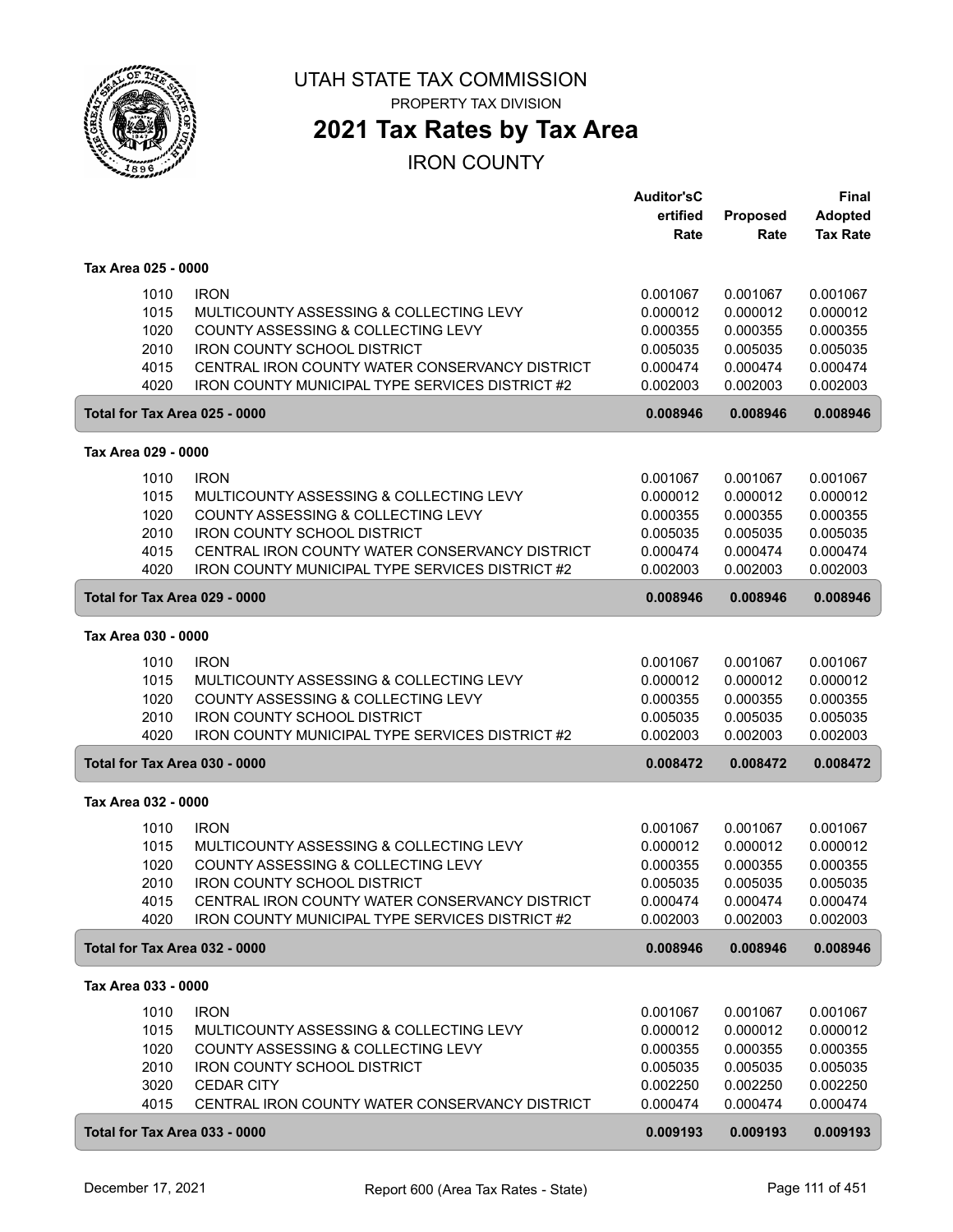

# **2021 Tax Rates by Tax Area**

|                     |                                                        | <b>Auditor'sC</b><br>ertified<br>Rate | <b>Proposed</b><br>Rate | Final<br><b>Adopted</b><br><b>Tax Rate</b> |
|---------------------|--------------------------------------------------------|---------------------------------------|-------------------------|--------------------------------------------|
| Tax Area 034 - 0000 |                                                        |                                       |                         |                                            |
| 1010                | <b>IRON</b>                                            | 0.001067                              | 0.001067                | 0.001067                                   |
| 1015                | MULTICOUNTY ASSESSING & COLLECTING LEVY                | 0.000012                              | 0.000012                | 0.000012                                   |
| 1020                | COUNTY ASSESSING & COLLECTING LEVY                     | 0.000355                              | 0.000355                | 0.000355                                   |
| 2010                | IRON COUNTY SCHOOL DISTRICT                            | 0.005035                              | 0.005035                | 0.005035                                   |
| 4015                | CENTRAL IRON COUNTY WATER CONSERVANCY DISTRICT         | 0.000474                              | 0.000474                | 0.000474                                   |
| 4020                | <b>IRON COUNTY MUNICIPAL TYPE SERVICES DISTRICT #2</b> | 0.002003                              | 0.002003                | 0.002003                                   |
|                     | Total for Tax Area 034 - 0000                          | 0.008946                              | 0.008946                | 0.008946                                   |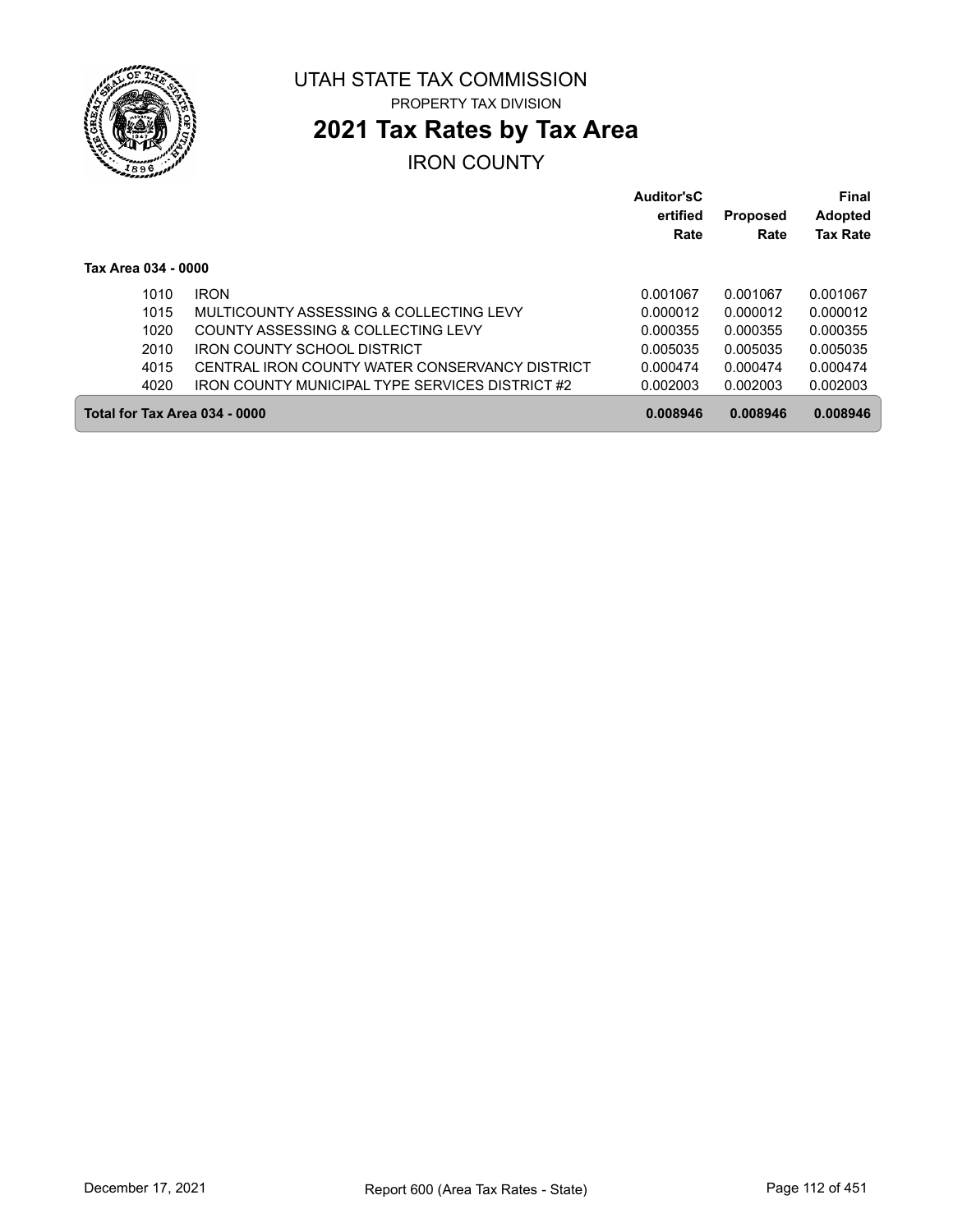

PROPERTY TAX DIVISION

## **2021 Tax Rates by Tax Area**

JUAB COUNTY

|                               |                                                    | <b>Auditor'sC</b> |                      | Final           |
|-------------------------------|----------------------------------------------------|-------------------|----------------------|-----------------|
|                               |                                                    | ertified          | Proposed             | <b>Adopted</b>  |
|                               |                                                    | Rate              | Rate                 | <b>Tax Rate</b> |
|                               |                                                    |                   |                      |                 |
| Tax Area 001 - 0000           |                                                    |                   |                      |                 |
| 1010                          | JUAB                                               | 0.002527          | 0.002527             | 0.002527        |
| 2010                          | <b>JUAB COUNTY SCHOOL DISTRICT</b>                 | 0.007473          | 0.007628             | 0.007628        |
| 3040                          | <b>NEPHI CITY</b>                                  | 0.000863          | 0.000863             | 0.000863        |
| 4010                          | EAST JUAB COUNTY WATER CONSERVANCY DISTRICT        | 0.000170          | 0.000170             | 0.000170        |
| 4015                          | JUAB COUNTY FIRE PROTECTION SPECIAL SERVICE DISTRI | 0.000604          | 0.000604             | 0.000604        |
| 4270                          | CENTRAL UTAH WATER CONSERVANCY DISTRICT            | 0.000375          | 0.000400             | 0.000400        |
| Total for Tax Area 001 - 0000 |                                                    | 0.012012          | 0.012192             | 0.012192        |
|                               |                                                    |                   |                      |                 |
| Tax Area 002 - 0000           |                                                    |                   |                      |                 |
| 1010                          | <b>JUAB</b>                                        | 0.002527          | 0.002527             | 0.002527        |
| 2010                          | JUAB COUNTY SCHOOL DISTRICT                        | 0.007473          | 0.007628             | 0.007628        |
| 3020                          | <b>LEVAN TOWN</b>                                  | 0.000711          | 0.000711             | 0.000711        |
| 4015                          | JUAB COUNTY FIRE PROTECTION SPECIAL SERVICE DISTRI | 0.000604          | 0.000604             | 0.000604        |
| 4270                          | CENTRAL UTAH WATER CONSERVANCY DISTRICT            | 0.000375          | 0.000400             | 0.000400        |
| Total for Tax Area 002 - 0000 |                                                    | 0.011690          | 0.011870             | 0.011870        |
|                               |                                                    |                   |                      |                 |
| Tax Area 003 - 0000           |                                                    |                   |                      |                 |
| 1010                          | <b>JUAB</b>                                        | 0.002527          | 0.002527             | 0.002527        |
| 2010                          | JUAB COUNTY SCHOOL DISTRICT                        | 0.007473          | 0.007628             | 0.007628        |
| 3030                          | <b>MONA CITY</b>                                   | 0.000583          | 0.000583             | 0.000583        |
| 4010                          | EAST JUAB COUNTY WATER CONSERVANCY DISTRICT        | 0.000170          | 0.000170             | 0.000170        |
| 4015                          | JUAB COUNTY FIRE PROTECTION SPECIAL SERVICE DISTRI | 0.000604          | 0.000604             | 0.000604        |
| 4270                          | CENTRAL UTAH WATER CONSERVANCY DISTRICT            | 0.000375          | 0.000400             | 0.000400        |
|                               |                                                    |                   |                      |                 |
| Total for Tax Area 003 - 0000 |                                                    | 0.011732          | 0.011912             | 0.011912        |
| Tax Area 004 - 0000           |                                                    |                   |                      |                 |
| 1010                          | JUAB                                               | 0.002527          | 0.002527             | 0.002527        |
| 2010                          | <b>JUAB COUNTY SCHOOL DISTRICT</b>                 | 0.007473          |                      |                 |
|                               |                                                    | 0.000170          | 0.007628             | 0.007628        |
| 4010                          | EAST JUAB COUNTY WATER CONSERVANCY DISTRICT        |                   | 0.000170             | 0.000170        |
| 4015                          | JUAB COUNTY FIRE PROTECTION SPECIAL SERVICE DISTRI | 0.000604          | 0.000604             | 0.000604        |
| 4270                          | CENTRAL UTAH WATER CONSERVANCY DISTRICT            | 0.000375          | 0.000400             | 0.000400        |
| Total for Tax Area 004 - 0000 |                                                    | 0.011149          | 0.011329             | 0.011329        |
| Tax Area 005 - 0000           |                                                    |                   |                      |                 |
| 1010                          | <b>JUAB</b>                                        | 0.002527          | 0.002527             | 0.002527        |
| 2010                          | <b>JUAB COUNTY SCHOOL DISTRICT</b>                 | 0.007473          |                      |                 |
| 4015                          | JUAB COUNTY FIRE PROTECTION SPECIAL SERVICE DISTRI |                   | 0.007628<br>0.000604 | 0.007628        |
|                               |                                                    | 0.000604          |                      | 0.000604        |
| 4270                          | CENTRAL UTAH WATER CONSERVANCY DISTRICT            | 0.000375          | 0.000400             | 0.000400        |
| Total for Tax Area 005 - 0000 |                                                    | 0.010979          | 0.011159             | 0.011159        |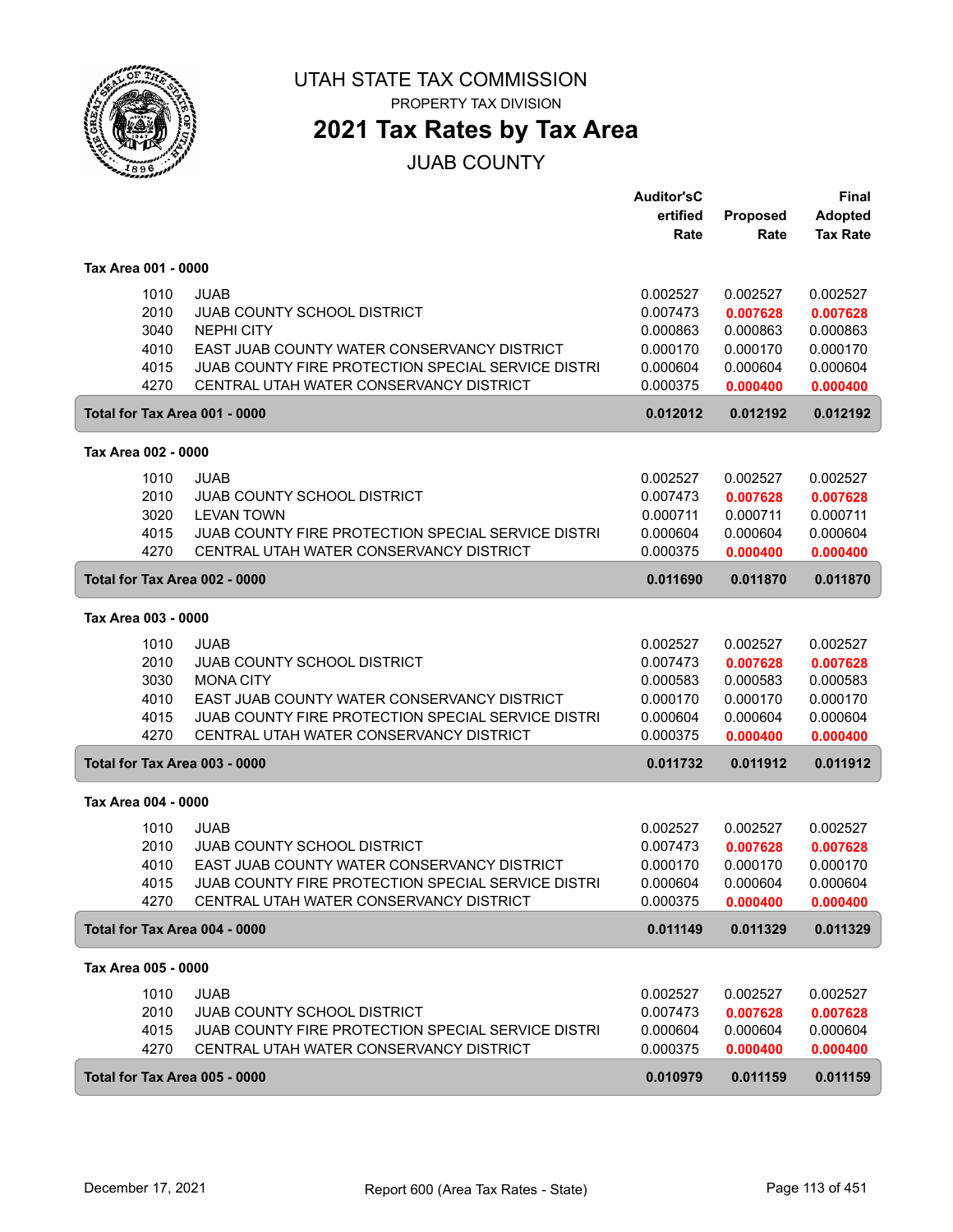

**2021 Tax Rates by Tax Area**

JUAB COUNTY

|                     |                                                    | <b>Auditor'sC</b> |                 | <b>Final</b>    |
|---------------------|----------------------------------------------------|-------------------|-----------------|-----------------|
|                     |                                                    | ertified          | <b>Proposed</b> | <b>Adopted</b>  |
|                     |                                                    | Rate              | Rate            | <b>Tax Rate</b> |
| Tax Area 006 - 0000 |                                                    |                   |                 |                 |
| 1010                | <b>JUAB</b>                                        | 0.002527          | 0.002527        | 0.002527        |
| 2010                | JUAB COUNTY SCHOOL DISTRICT                        | 0.007473          | 0.007628        | 0.007628        |
| 4015                | JUAB COUNTY FIRE PROTECTION SPECIAL SERVICE DISTRI | 0.000604          | 0.000604        | 0.000604        |
| 4270                | CENTRAL UTAH WATER CONSERVANCY DISTRICT            | 0.000375          | 0.000400        | 0.000400        |
|                     | Total for Tax Area 006 - 0000                      | 0.010979          | 0.011159        | 0.011159        |
| Tax Area 007 - 0000 |                                                    |                   |                 |                 |
| 1010                | <b>JUAB</b>                                        | 0.002527          | 0.002527        | 0.002527        |
| 2010                | <b>JUAB COUNTY SCHOOL DISTRICT</b>                 | 0.007473          | 0.007628        | 0.007628        |
| 4015                | JUAB COUNTY FIRE PROTECTION SPECIAL SERVICE DISTRI | 0.000604          | 0.000604        | 0.000604        |
|                     | Total for Tax Area 007 - 0000                      | 0.010604          | 0.010759        | 0.010759        |
| Tax Area 008 - 0000 |                                                    |                   |                 |                 |
| 1010                | <b>JUAB</b>                                        | 0.002527          | 0.002527        | 0.002527        |
| 2020                | TINTIC SCHOOL DISTRICT                             | 0.007336          | 0.007335        | 0.007335        |
| 3010                | <b>EUREKA CITY</b>                                 | 0.001800          | 0.001800        | 0.001800        |
| 4015                | JUAB COUNTY FIRE PROTECTION SPECIAL SERVICE DISTRI | 0.000604          | 0.000604        | 0.000604        |
| 4270                | CENTRAL UTAH WATER CONSERVANCY DISTRICT            | 0.000375          | 0.000400        | 0.000400        |
|                     | Total for Tax Area 008 - 0000                      | 0.012642          | 0.012666        | 0.012666        |
| Tax Area 009 - 0000 |                                                    |                   |                 |                 |
| 1010                | <b>JUAB</b>                                        | 0.002527          | 0.002527        | 0.002527        |
| 2020                | <b>TINTIC SCHOOL DISTRICT</b>                      | 0.007336          | 0.007335        | 0.007335        |
| 4015                | JUAB COUNTY FIRE PROTECTION SPECIAL SERVICE DISTRI | 0.000604          | 0.000604        | 0.000604        |
| 4270                | CENTRAL UTAH WATER CONSERVANCY DISTRICT            | 0.000375          | 0.000400        | 0.000400        |
|                     | Total for Tax Area 009 - 0000                      | 0.010842          | 0.010866        | 0.010866        |
| Tax Area 010 - 0000 |                                                    |                   |                 |                 |
|                     | 1010 JUAB                                          | 0.002527          | 0.002527        | 0.002527        |
| 2020                | TINTIC SCHOOL DISTRICT                             | 0.007336          | 0.007335        | 0.007335        |
| 4015                | JUAB COUNTY FIRE PROTECTION SPECIAL SERVICE DISTRI | 0.000604          | 0.000604        | 0.000604        |
|                     | Total for Tax Area 010 - 0000                      | 0.010467          | 0.010466        | 0.010466        |
| Tax Area 011 - 0000 |                                                    |                   |                 |                 |
| 1010                | <b>JUAB</b>                                        | 0.002527          | 0.002527        | 0.002527        |
| 2010                | <b>JUAB COUNTY SCHOOL DISTRICT</b>                 | 0.007473          | 0.007628        | 0.007628        |
| 4015                | JUAB COUNTY FIRE PROTECTION SPECIAL SERVICE DISTRI | 0.000604          | 0.000604        | 0.000604        |
| 4270                | CENTRAL UTAH WATER CONSERVANCY DISTRICT            | 0.000375          | 0.000400        | 0.000400        |
|                     | Total for Tax Area 011 - 0000                      | 0.010979          | 0.011159        | 0.011159        |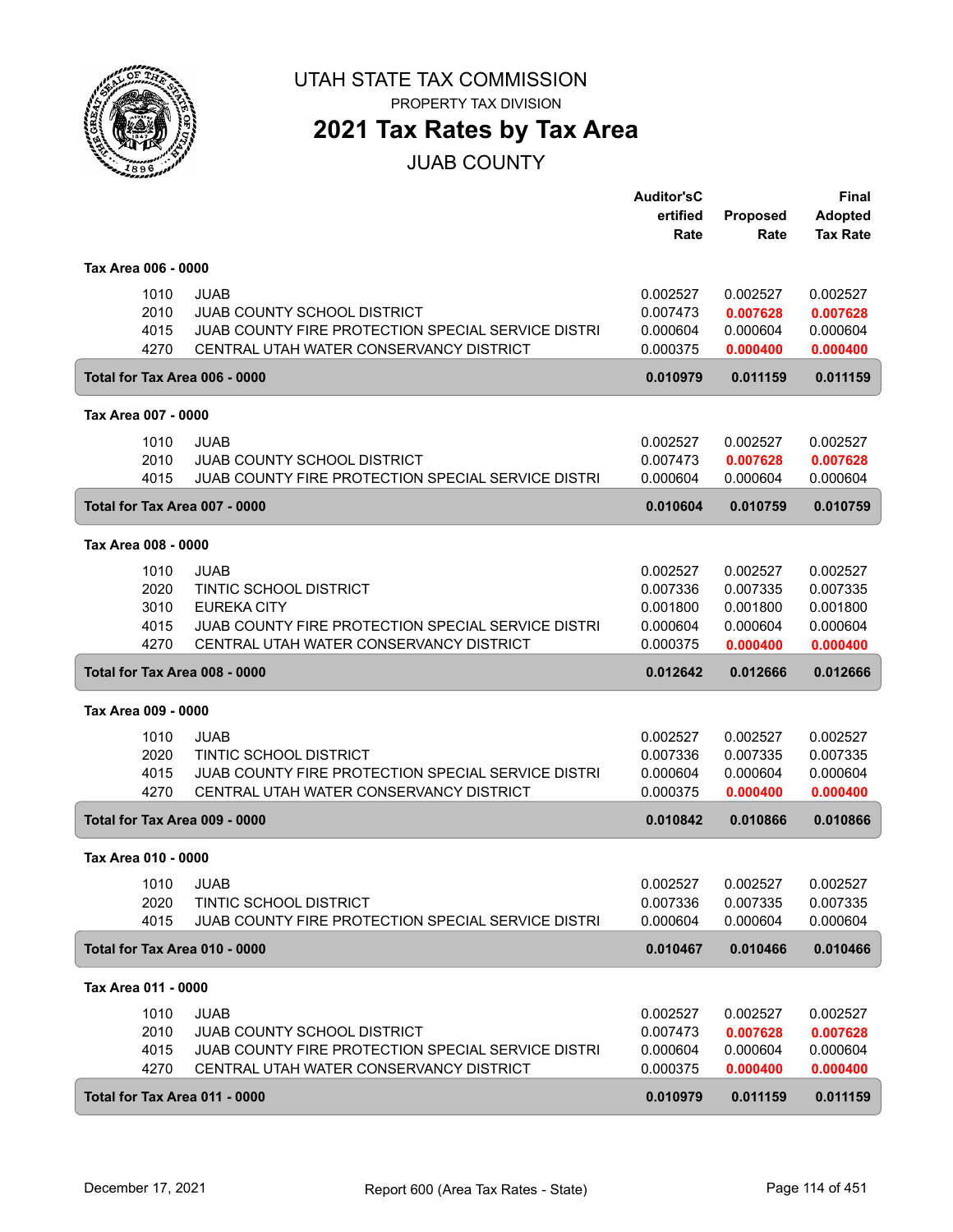

**2021 Tax Rates by Tax Area**

JUAB COUNTY

|                     |                                                    | <b>Auditor'sC</b> |          | Final           |
|---------------------|----------------------------------------------------|-------------------|----------|-----------------|
|                     |                                                    | ertified          | Proposed | <b>Adopted</b>  |
|                     |                                                    | Rate              | Rate     | <b>Tax Rate</b> |
| Tax Area 012 - 0000 |                                                    |                   |          |                 |
| 1010                | <b>JUAB</b>                                        | 0.002527          | 0.002527 | 0.002527        |
| 2010                | <b>JUAB COUNTY SCHOOL DISTRICT</b>                 | 0.007473          | 0.007628 | 0.007628        |
| 4010                | EAST JUAB COUNTY WATER CONSERVANCY DISTRICT        | 0.000170          | 0.000170 | 0.000170        |
| 4015                | JUAB COUNTY FIRE PROTECTION SPECIAL SERVICE DISTRI | 0.000604          | 0.000604 | 0.000604        |
| 4270                | CENTRAL UTAH WATER CONSERVANCY DISTRICT            | 0.000375          | 0.000400 | 0.000400        |
|                     | Total for Tax Area 012 - 0000                      | 0.011149          | 0.011329 | 0.011329        |
| Tax Area 013 - 0000 |                                                    |                   |          |                 |
| 1010                | <b>JUAB</b>                                        | 0.002527          | 0.002527 | 0.002527        |
| 2010                | <b>JUAB COUNTY SCHOOL DISTRICT</b>                 | 0.007473          | 0.007628 | 0.007628        |
| 3080                | <b>ROCKY RIDGE TOWN</b>                            | 0.001622          | 0.001622 | 0.001622        |
| 4010                | EAST JUAB COUNTY WATER CONSERVANCY DISTRICT        | 0.000170          | 0.000170 | 0.000170        |
| 4015                | JUAB COUNTY FIRE PROTECTION SPECIAL SERVICE DISTRI | 0.000604          | 0.000604 | 0.000604        |
| 4270                | CENTRAL UTAH WATER CONSERVANCY DISTRICT            | 0.000375          | 0.000400 | 0.000400        |
|                     | Total for Tax Area 013 - 0000                      | 0.012771          | 0.012951 | 0.012951        |
| Tax Area 014 - 0000 |                                                    |                   |          |                 |
| 1010                | <b>JUAB</b>                                        | 0.002527          | 0.002527 | 0.002527        |
| 2010                | <b>JUAB COUNTY SCHOOL DISTRICT</b>                 | 0.007473          | 0.007628 | 0.007628        |
| 3090                | <b>SANTAQUIN CITY</b>                              | 0.001282          | 0.001282 | 0.001282        |
| 4010                | EAST JUAB COUNTY WATER CONSERVANCY DISTRICT        | 0.000170          | 0.000170 | 0.000170        |
| 4015                | JUAB COUNTY FIRE PROTECTION SPECIAL SERVICE DISTRI | 0.000604          | 0.000604 | 0.000604        |
| 4270                | CENTRAL UTAH WATER CONSERVANCY DISTRICT            | 0.000375          | 0.000400 | 0.000400        |
|                     | Total for Tax Area 014 - 0000                      | 0.012431          | 0.012611 | 0.012611        |
| Tax Area 015 - 0000 |                                                    |                   |          |                 |
| 1010                | <b>JUAB</b>                                        | 0.002527          | 0.002527 | 0.002527        |
| 2010                | <b>JUAB COUNTY SCHOOL DISTRICT</b>                 | 0.007473          | 0.007628 | 0.007628        |
| 3040                | <b>NEPHI CITY</b>                                  | 0.000863          | 0.000863 | 0.000863        |
| 4010                | EAST JUAB COUNTY WATER CONSERVANCY DISTRICT        | 0.000170          | 0.000170 | 0.000170        |
| 4015                | JUAB COUNTY FIRE PROTECTION SPECIAL SERVICE DISTRI | 0.000604          | 0.000604 | 0.000604        |
| 4270                | CENTRAL UTAH WATER CONSERVANCY DISTRICT            | 0.000375          | 0.000400 | 0.000400        |
|                     | <b>Total for Tax Area 015 - 0000</b>               | 0.012012          | 0.012192 | 0.012192        |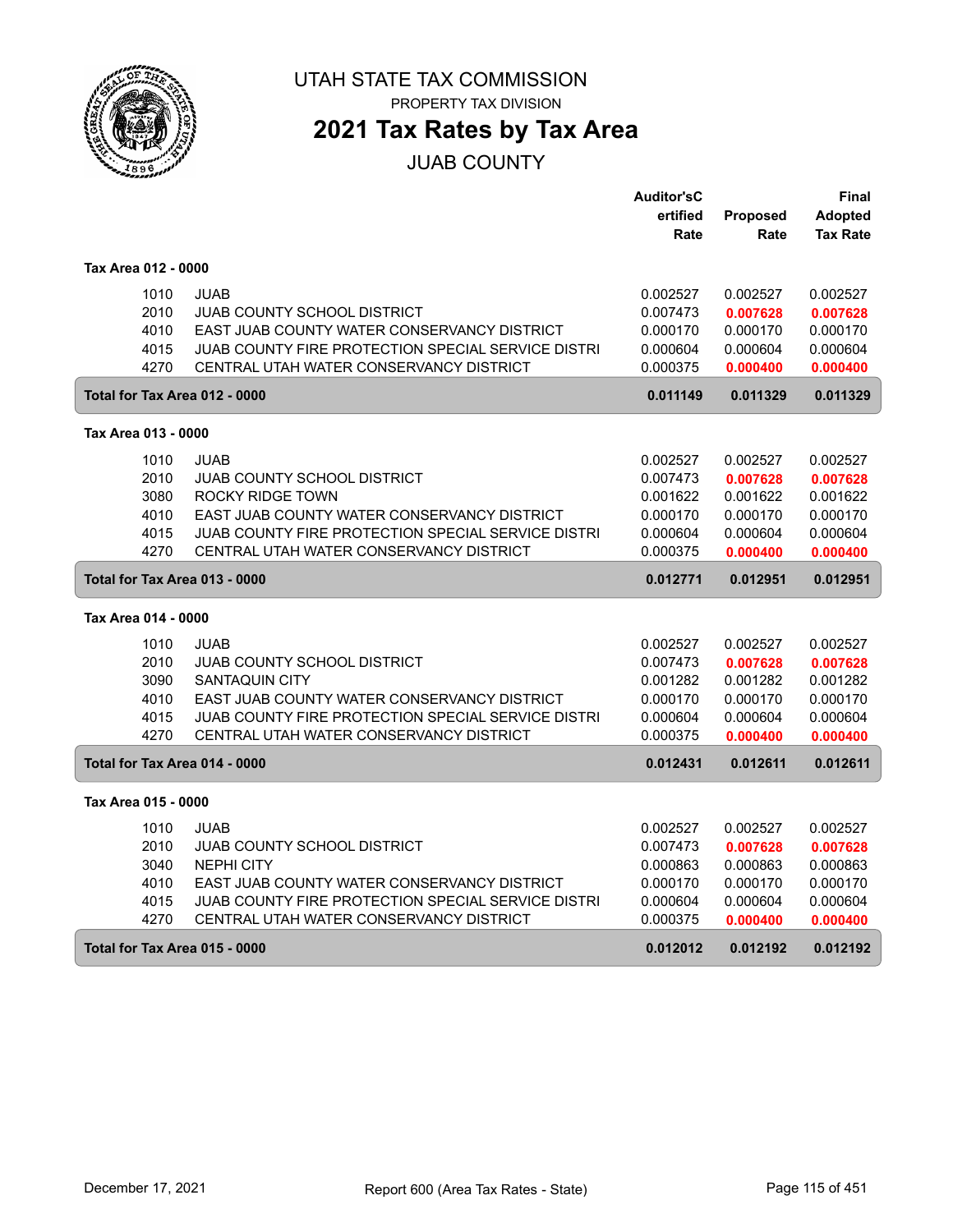

**2021 Tax Rates by Tax Area**

|                     |                                                                   | <b>Auditor'sC</b><br>ertified | Proposed             | <b>Final</b><br><b>Adopted</b> |
|---------------------|-------------------------------------------------------------------|-------------------------------|----------------------|--------------------------------|
|                     |                                                                   | Rate                          | Rate                 | <b>Tax Rate</b>                |
| Tax Area 001 - 0000 |                                                                   |                               |                      |                                |
| 1010                | <b>KANE</b>                                                       | 0.003034                      | 0.003034             | 0.003034                       |
| 1015                | MULTICOUNTY ASSESSING & COLLECTING LEVY                           | 0.000012                      | 0.000012             | 0.000012                       |
| 1020<br>2010        | COUNTY ASSESSING & COLLECTING LEVY<br>KANE COUNTY SCHOOL DISTRICT | 0.000464<br>0.004880          | 0.000464<br>0.004880 | 0.000464<br>0.004880           |
| 4050                | KANE COUNTY WATER CONSERVANCY DISTRICT                            | 0.000549                      | 0.000549             | 0.000549                       |
|                     | Total for Tax Area 001 - 0000                                     | 0.008939                      | 0.008939             | 0.008939                       |
| Tax Area 002 - 0000 |                                                                   |                               |                      |                                |
| 1010                | <b>KANE</b>                                                       | 0.003034                      | 0.003034             | 0.003034                       |
| 1015                | MULTICOUNTY ASSESSING & COLLECTING LEVY                           | 0.000012                      | 0.000012             | 0.000012                       |
| 1020                | COUNTY ASSESSING & COLLECTING LEVY                                | 0.000464                      | 0.000464             | 0.000464                       |
| 2010                | KANE COUNTY SCHOOL DISTRICT                                       | 0.004880                      | 0.004880             | 0.004880                       |
| 3040                | <b>KANAB CITY</b>                                                 | 0.001337                      | 0.001337             | 0.001337                       |
| 4050                | KANE COUNTY WATER CONSERVANCY DISTRICT                            | 0.000549                      | 0.000549             | 0.000549                       |
|                     | Total for Tax Area 002 - 0000                                     | 0.010276                      | 0.010276             | 0.010276                       |
| Tax Area 003 - 0000 |                                                                   |                               |                      |                                |
| 1010                | <b>KANE</b>                                                       | 0.003034                      | 0.003034             | 0.003034                       |
| 1015                | MULTICOUNTY ASSESSING & COLLECTING LEVY                           | 0.000012                      | 0.000012             | 0.000012                       |
| 1020                | COUNTY ASSESSING & COLLECTING LEVY                                | 0.000464                      | 0.000464             | 0.000464                       |
| 2010                | KANE COUNTY SCHOOL DISTRICT                                       | 0.004880                      | 0.004880             | 0.004880                       |
| 3050<br>4050        | <b>ORDERVILLE TOWN</b><br>KANE COUNTY WATER CONSERVANCY DISTRICT  | 0.002245<br>0.000549          | 0.002245<br>0.000549 | 0.002245<br>0.000549           |
|                     |                                                                   |                               |                      |                                |
|                     | Total for Tax Area 003 - 0000                                     | 0.011184                      | 0.011184             | 0.011184                       |
| Tax Area 003 - 0001 |                                                                   |                               |                      |                                |
| 1010                | <b>KANE</b>                                                       | 0.003034                      | 0.003034             | 0.003034                       |
| 1015                | MULTICOUNTY ASSESSING & COLLECTING LEVY                           | 0.000012                      | 0.000012             | 0.000012                       |
| 1020                | COUNTY ASSESSING & COLLECTING LEVY<br>KANE COUNTY SCHOOL DISTRICT | 0.000464                      | 0.000464             | 0.000464                       |
| 2010                | ORDERVILLE TOWN                                                   | 0.004880<br>0.002245          | 0.004880<br>0.002245 | 0.004880<br>0.002245           |
| 3050<br>4050        | KANE COUNTY WATER CONSERVANCY DISTRICT                            | 0.000549                      | 0.000549             | 0.000549                       |
|                     | Total for Tax Area 003 - 0001                                     | 0.011184                      | 0.011184             | 0.011184                       |
| Tax Area 003 - 0002 |                                                                   |                               |                      |                                |
| 1010                | <b>KANE</b>                                                       | 0.003034                      | 0.003034             | 0.003034                       |
| 1015                | MULTICOUNTY ASSESSING & COLLECTING LEVY                           | 0.000012                      | 0.000012             | 0.000012                       |
| 1020                | COUNTY ASSESSING & COLLECTING LEVY                                | 0.000464                      | 0.000464             | 0.000464                       |
| 2010                | KANE COUNTY SCHOOL DISTRICT                                       | 0.004880                      | 0.004880             | 0.004880                       |
| 3050                | ORDERVILLE TOWN                                                   | 0.002245                      | 0.002245             | 0.002245                       |
| 4050                | KANE COUNTY WATER CONSERVANCY DISTRICT                            | 0.000549                      | 0.000549             | 0.000549                       |
|                     | Total for Tax Area 003 - 0002                                     | 0.011184                      | 0.011184             | 0.011184                       |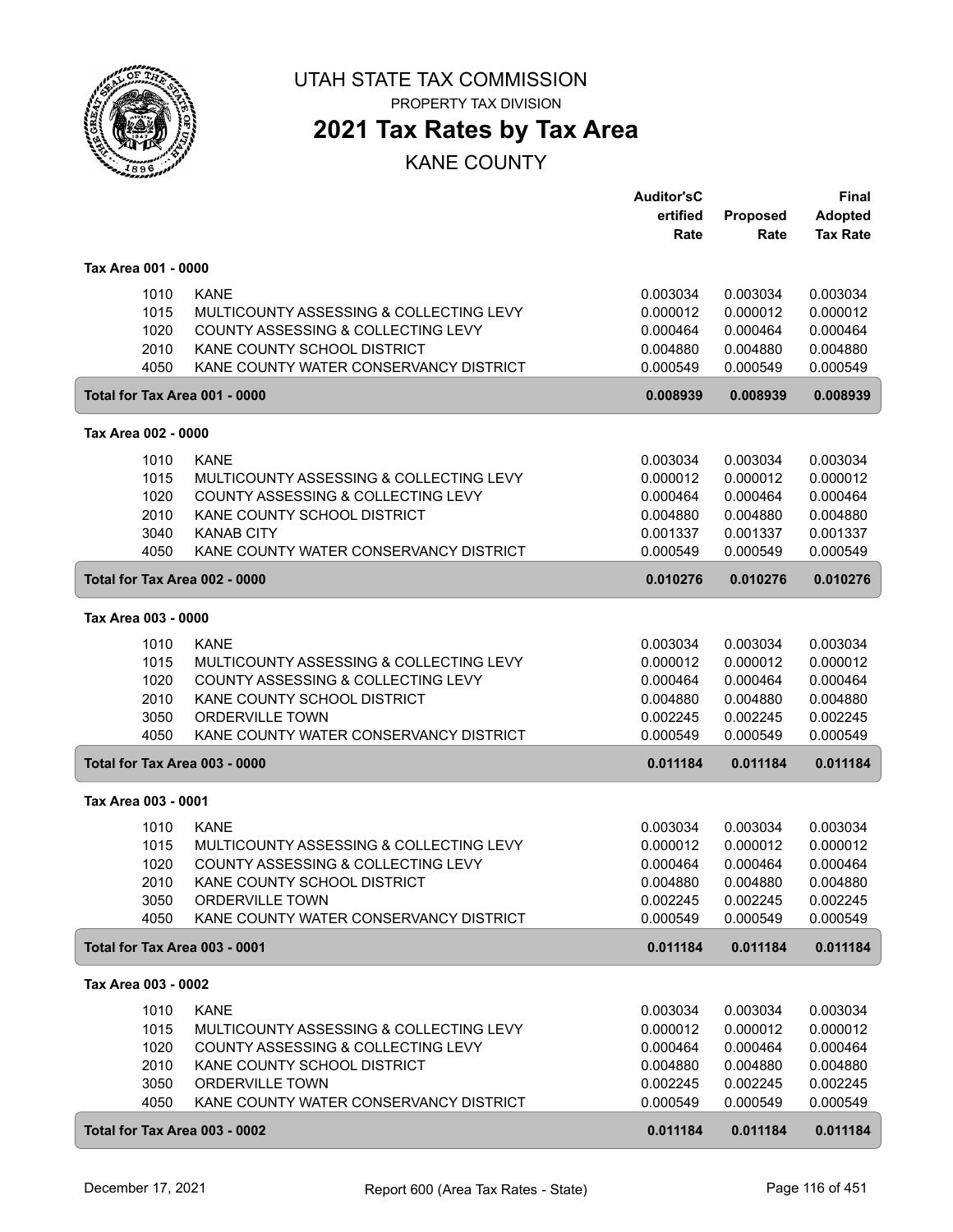

PROPERTY TAX DIVISION

## **2021 Tax Rates by Tax Area**

|                                                 | <b>Auditor'sC</b>    |                      | Final                |
|-------------------------------------------------|----------------------|----------------------|----------------------|
|                                                 | ertified             | Proposed             | <b>Adopted</b>       |
|                                                 | Rate                 | Rate                 | <b>Tax Rate</b>      |
| Tax Area 004 - 0000                             |                      |                      |                      |
| <b>KANE</b><br>1010                             | 0.003034             | 0.003034             | 0.003034             |
| 1015<br>MULTICOUNTY ASSESSING & COLLECTING LEVY | 0.000012             | 0.000012             | 0.000012             |
| 1020<br>COUNTY ASSESSING & COLLECTING LEVY      |                      |                      |                      |
| 2010<br>KANE COUNTY SCHOOL DISTRICT             | 0.000464<br>0.004880 | 0.000464<br>0.004880 | 0.000464<br>0.004880 |
| 3030<br><b>GLENDALE TOWN</b>                    | 0.001888             | 0.001888             | 0.001888             |
| 4050<br>KANE COUNTY WATER CONSERVANCY DISTRICT  | 0.000549             | 0.000549             | 0.000549             |
|                                                 |                      |                      |                      |
| Total for Tax Area 004 - 0000                   | 0.010827             | 0.010827             | 0.010827             |
| Tax Area 004 - 0001                             |                      |                      |                      |
| <b>KANE</b><br>1010                             | 0.003034             | 0.003034             | 0.003034             |
| 1015<br>MULTICOUNTY ASSESSING & COLLECTING LEVY | 0.000012             | 0.000012             | 0.000012             |
| 1020<br>COUNTY ASSESSING & COLLECTING LEVY      | 0.000464             | 0.000464             | 0.000464             |
| 2010<br>KANE COUNTY SCHOOL DISTRICT             | 0.004880             | 0.004880             | 0.004880             |
| 3030<br><b>GLENDALE TOWN</b>                    | 0.001888             | 0.001888             | 0.001888             |
| 4050<br>KANE COUNTY WATER CONSERVANCY DISTRICT  | 0.000549             | 0.000549             | 0.000549             |
| Total for Tax Area 004 - 0001                   | 0.010827             | 0.010827             | 0.010827             |
| Tax Area 005 - 0000                             |                      |                      |                      |
| <b>KANE</b><br>1010                             | 0.003034             | 0.003034             | 0.003034             |
| 1015<br>MULTICOUNTY ASSESSING & COLLECTING LEVY | 0.000012             | 0.000012             | 0.000012             |
| 1020<br>COUNTY ASSESSING & COLLECTING LEVY      | 0.000464             | 0.000464             | 0.000464             |
| 2010<br>KANE COUNTY SCHOOL DISTRICT             | 0.004880             | 0.004880             | 0.004880             |
| 3010<br><b>ALTON TOWN</b>                       | 0.003223             | 0.003223             | 0.003223             |
| 4050<br>KANE COUNTY WATER CONSERVANCY DISTRICT  | 0.000549             | 0.000549             | 0.000549             |
| Total for Tax Area 005 - 0000                   | 0.012162             | 0.012162             | 0.012162             |
| Tax Area 006 - 0000                             |                      |                      |                      |
|                                                 |                      |                      |                      |
| <b>KANE</b><br>1010                             | 0.003034             | 0.003034             | 0.003034             |
| 1015<br>MULTICOUNTY ASSESSING & COLLECTING LEVY | 0.000012             | 0.000012             | 0.000012             |
| 1020<br>COUNTY ASSESSING & COLLECTING LEVY      | 0.000464             | 0.000464             | 0.000464             |
| 2010<br>KANE COUNTY SCHOOL DISTRICT             | 0.004880             | 0.004880             | 0.004880             |
| 4050<br>KANE COUNTY WATER CONSERVANCY DISTRICT  | 0.000549             | 0.000549             | 0.000549             |
| Total for Tax Area 006 - 0000                   | 0.008939             | 0.008939             | 0.008939             |
| Tax Area 006 - 0001                             |                      |                      |                      |
| 1010<br><b>KANE</b>                             | 0.003034             | 0.003034             | 0.003034             |
| 1015<br>MULTICOUNTY ASSESSING & COLLECTING LEVY | 0.000012             | 0.000012             | 0.000012             |
| 1020<br>COUNTY ASSESSING & COLLECTING LEVY      | 0.000464             | 0.000464             | 0.000464             |
| 2010<br>KANE COUNTY SCHOOL DISTRICT             | 0.004880             | 0.004880             | 0.004880             |
| 4050<br>KANE COUNTY WATER CONSERVANCY DISTRICT  | 0.000549             | 0.000549             | 0.000549             |
| Total for Tax Area 006 - 0001                   | 0.008939             | 0.008939             | 0.008939             |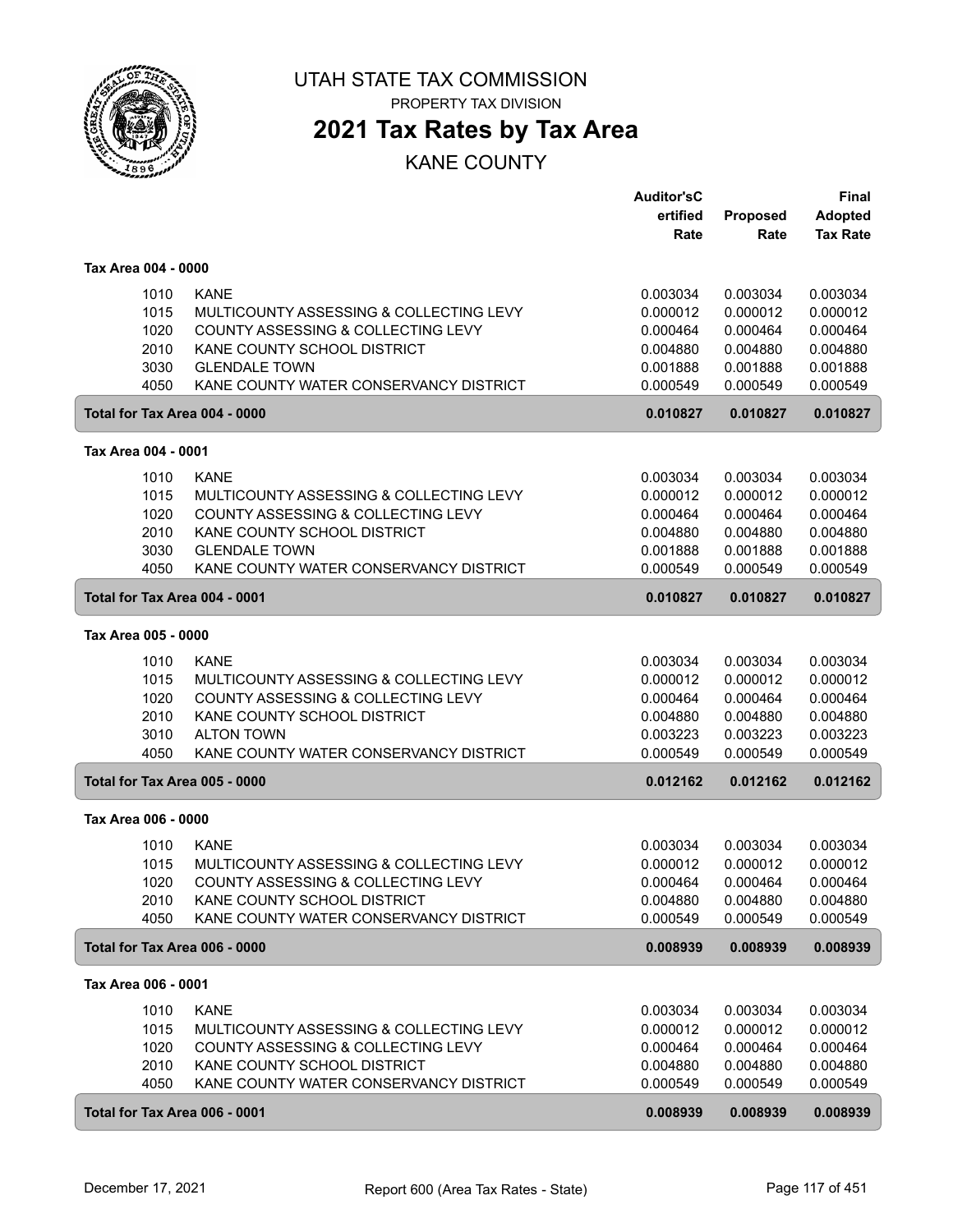

**2021 Tax Rates by Tax Area**

|                     |                                         | <b>Auditor'sC</b> |          | <b>Final</b>    |
|---------------------|-----------------------------------------|-------------------|----------|-----------------|
|                     |                                         | ertified          | Proposed | <b>Adopted</b>  |
|                     |                                         | Rate              | Rate     | <b>Tax Rate</b> |
| Tax Area 007 - 0000 |                                         |                   |          |                 |
| 1010                | <b>KANE</b>                             | 0.003034          | 0.003034 | 0.003034        |
| 1015                | MULTICOUNTY ASSESSING & COLLECTING LEVY | 0.000012          | 0.000012 | 0.000012        |
| 1020                | COUNTY ASSESSING & COLLECTING LEVY      | 0.000464          | 0.000464 | 0.000464        |
| 2010                | KANE COUNTY SCHOOL DISTRICT             | 0.004880          | 0.004880 | 0.004880        |
| 4050                | KANE COUNTY WATER CONSERVANCY DISTRICT  | 0.000549          | 0.000549 | 0.000549        |
|                     | Total for Tax Area 007 - 0000           | 0.008939          | 0.008939 | 0.008939        |
| Tax Area 010 - 0000 |                                         |                   |          |                 |
| 1010                | <b>KANE</b>                             | 0.003034          | 0.003034 | 0.003034        |
| 1015                | MULTICOUNTY ASSESSING & COLLECTING LEVY | 0.000012          | 0.000012 | 0.000012        |
| 1020                | COUNTY ASSESSING & COLLECTING LEVY      | 0.000464          | 0.000464 | 0.000464        |
| 2010                | KANE COUNTY SCHOOL DISTRICT             | 0.004880          | 0.004880 | 0.004880        |
| 3020                | <b>BIG WATER TOWN</b>                   | 0.003980          | 0.003980 | 0.003980        |
| 4050                | KANE COUNTY WATER CONSERVANCY DISTRICT  | 0.000549          | 0.000549 | 0.000549        |
|                     | Total for Tax Area 010 - 0000           | 0.012919          | 0.012919 | 0.012919        |
| Tax Area 011 - 0000 |                                         |                   |          |                 |
| 1010                | <b>KANE</b>                             | 0.003034          | 0.003034 | 0.003034        |
| 1015                | MULTICOUNTY ASSESSING & COLLECTING LEVY | 0.000012          | 0.000012 | 0.000012        |
| 1020                | COUNTY ASSESSING & COLLECTING LEVY      | 0.000464          | 0.000464 | 0.000464        |
| 2010                | KANE COUNTY SCHOOL DISTRICT             | 0.004880          | 0.004880 | 0.004880        |
| 4050                | KANE COUNTY WATER CONSERVANCY DISTRICT  | 0.000549          | 0.000549 | 0.000549        |
|                     | Total for Tax Area 011 - 0000           | 0.008939          | 0.008939 | 0.008939        |
| Tax Area 012 - 0000 |                                         |                   |          |                 |
| 1010                | <b>KANE</b>                             | 0.003034          | 0.003034 | 0.003034        |
| 1015                | MULTICOUNTY ASSESSING & COLLECTING LEVY | 0.000012          | 0.000012 | 0.000012        |
| 1020                | COUNTY ASSESSING & COLLECTING LEVY      | 0.000464          | 0.000464 | 0.000464        |
| 2010                | KANE COUNTY SCHOOL DISTRICT             | 0.004880          | 0.004880 | 0.004880        |
| 4050                | KANE COUNTY WATER CONSERVANCY DISTRICT  | 0.000549          | 0.000549 | 0.000549        |
|                     | Total for Tax Area 012 - 0000           | 0.008939          | 0.008939 | 0.008939        |
| Tax Area 012 - 0001 |                                         |                   |          |                 |
| 1010                | <b>KANE</b>                             | 0.003034          | 0.003034 | 0.003034        |
| 1015                | MULTICOUNTY ASSESSING & COLLECTING LEVY | 0.000012          | 0.000012 | 0.000012        |
| 1020                | COUNTY ASSESSING & COLLECTING LEVY      | 0.000464          | 0.000464 | 0.000464        |
| 2010                | KANE COUNTY SCHOOL DISTRICT             | 0.004880          | 0.004880 | 0.004880        |
| 4050                | KANE COUNTY WATER CONSERVANCY DISTRICT  | 0.000549          | 0.000549 | 0.000549        |
|                     | Total for Tax Area 012 - 0001           | 0.008939          | 0.008939 | 0.008939        |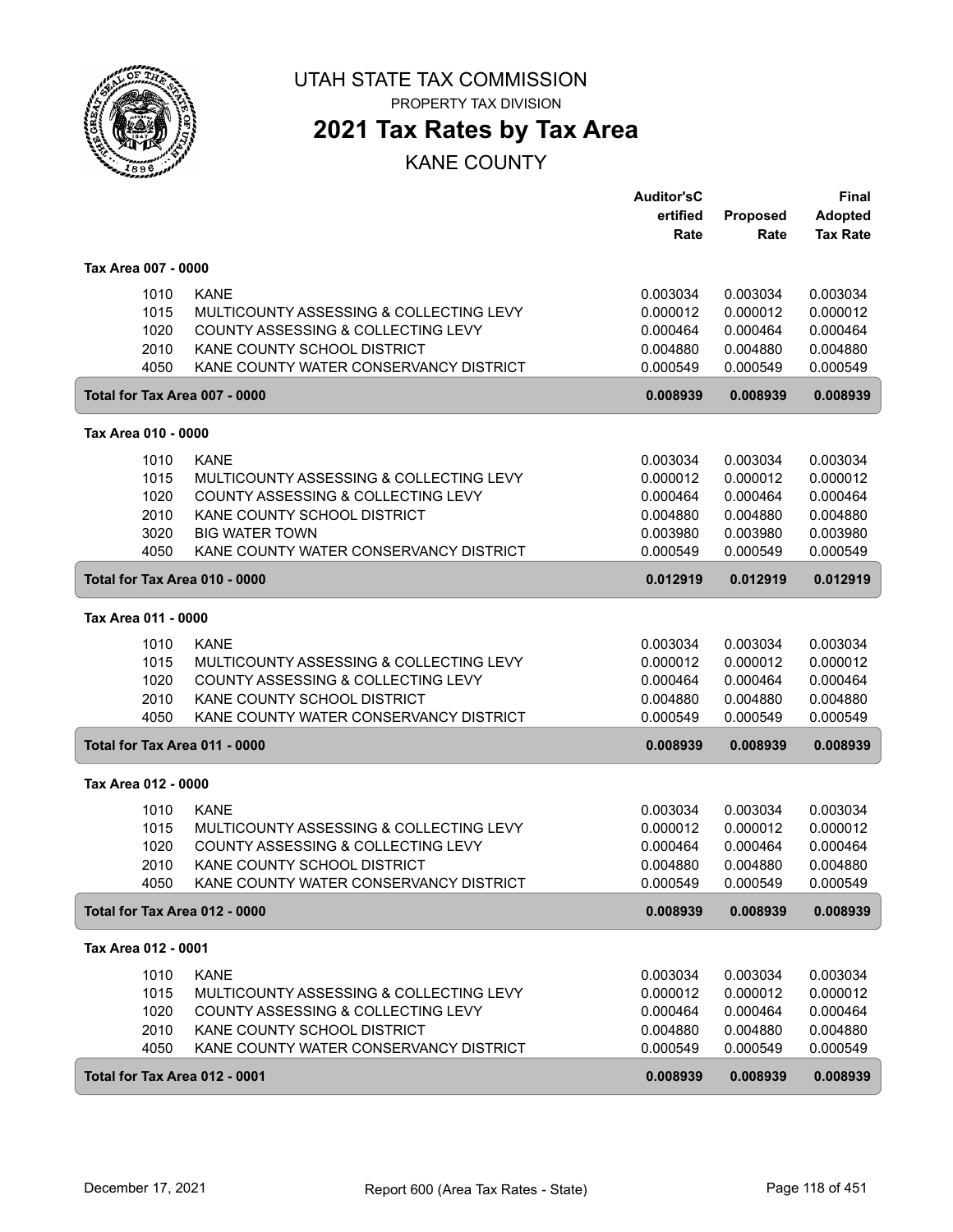

**2021 Tax Rates by Tax Area**

|                               |                                         | <b>Auditor'sC</b> |          | Final           |
|-------------------------------|-----------------------------------------|-------------------|----------|-----------------|
|                               |                                         | ertified          | Proposed | Adopted         |
|                               |                                         | Rate              | Rate     | <b>Tax Rate</b> |
|                               |                                         |                   |          |                 |
| Tax Area 013 - 0000           |                                         |                   |          |                 |
| 1010                          | <b>KANE</b>                             | 0.003034          | 0.003034 | 0.003034        |
| 1015                          | MULTICOUNTY ASSESSING & COLLECTING LEVY | 0.000012          | 0.000012 | 0.000012        |
| 1020                          | COUNTY ASSESSING & COLLECTING LEVY      | 0.000464          | 0.000464 | 0.000464        |
| 2010                          | KANE COUNTY SCHOOL DISTRICT             | 0.004880          | 0.004880 | 0.004880        |
| 4050                          | KANE COUNTY WATER CONSERVANCY DISTRICT  | 0.000549          | 0.000549 | 0.000549        |
| Total for Tax Area 013 - 0000 |                                         | 0.008939          | 0.008939 | 0.008939        |
|                               |                                         |                   |          |                 |
| Tax Area 015 - 0000           |                                         |                   |          |                 |
| 1010                          | <b>KANE</b>                             | 0.003034          | 0.003034 | 0.003034        |
| 1015                          | MULTICOUNTY ASSESSING & COLLECTING LEVY | 0.000012          | 0.000012 | 0.000012        |
| 1020                          | COUNTY ASSESSING & COLLECTING LEVY      | 0.000464          | 0.000464 | 0.000464        |
| 2010                          | KANE COUNTY SCHOOL DISTRICT             | 0.004880          | 0.004880 | 0.004880        |
| 4050                          | KANE COUNTY WATER CONSERVANCY DISTRICT  | 0.000549          | 0.000549 | 0.000549        |
| Total for Tax Area 015 - 0000 |                                         | 0.008939          | 0.008939 | 0.008939        |
| Tax Area 016 - 0000           |                                         |                   |          |                 |
| 1010                          | <b>KANE</b>                             | 0.003034          | 0.003034 | 0.003034        |
| 1015                          | MULTICOUNTY ASSESSING & COLLECTING LEVY | 0.000012          | 0.000012 | 0.000012        |
| 1020                          | COUNTY ASSESSING & COLLECTING LEVY      | 0.000464          | 0.000464 | 0.000464        |
| 2010                          | KANE COUNTY SCHOOL DISTRICT             | 0.004880          | 0.004880 | 0.004880        |
| 4050                          | KANE COUNTY WATER CONSERVANCY DISTRICT  | 0.000549          | 0.000549 | 0.000549        |
| Total for Tax Area 016 - 0000 |                                         | 0.008939          | 0.008939 | 0.008939        |
| Tax Area 016 - 0001           |                                         |                   |          |                 |
| 1010                          | <b>KANE</b>                             | 0.003034          | 0.003034 | 0.003034        |
| 1015                          | MULTICOUNTY ASSESSING & COLLECTING LEVY | 0.000012          | 0.000012 | 0.000012        |
| 1020                          | COUNTY ASSESSING & COLLECTING LEVY      | 0.000464          | 0.000464 | 0.000464        |
| 2010                          | KANE COUNTY SCHOOL DISTRICT             | 0.004880          | 0.004880 | 0.004880        |
| 4050                          | KANE COUNTY WATER CONSERVANCY DISTRICT  | 0.000549          | 0.000549 | 0.000549        |
| Total for Tax Area 016 - 0001 |                                         | 0.008939          | 0.008939 | 0.008939        |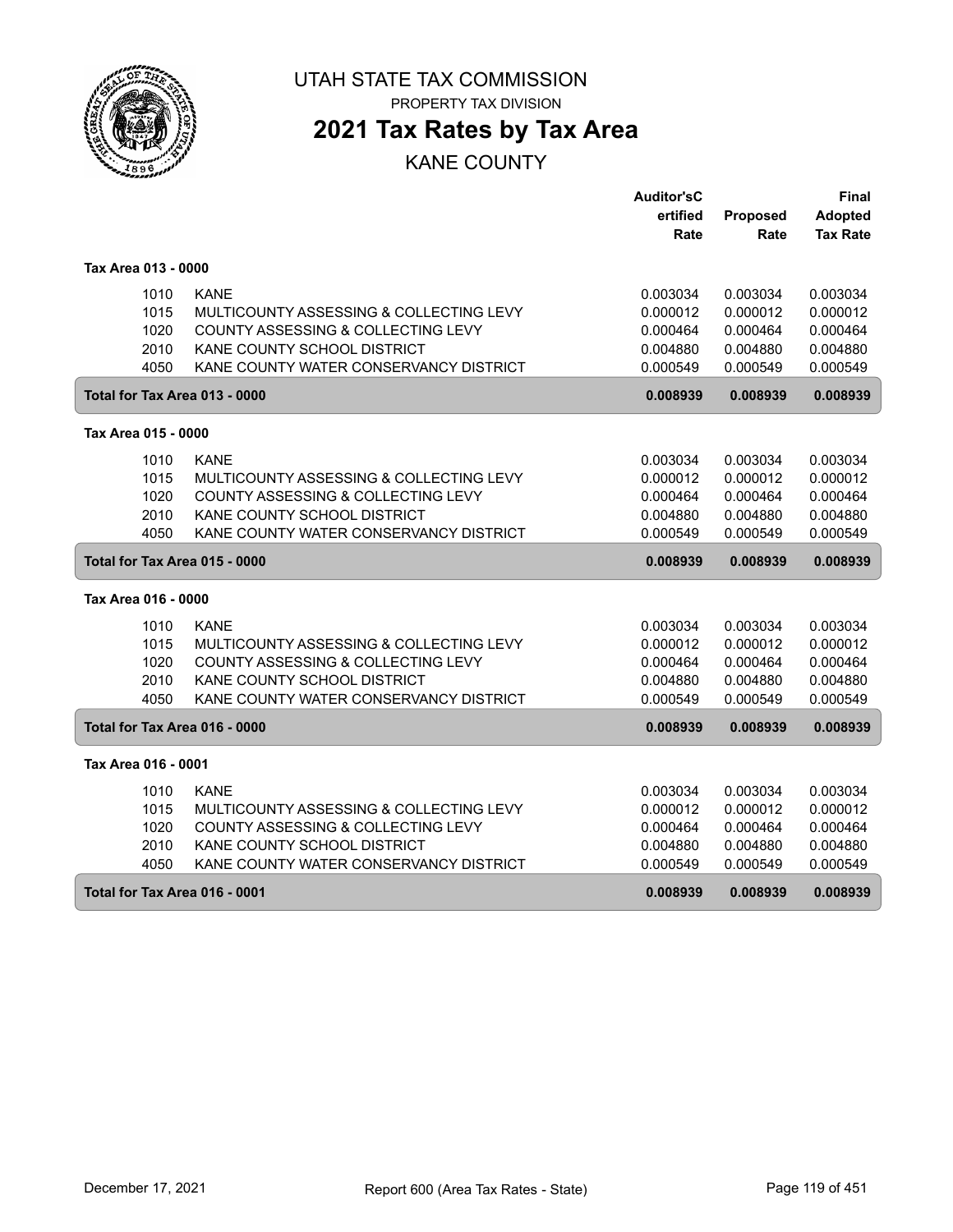

PROPERTY TAX DIVISION

## **2021 Tax Rates by Tax Area**

|                     |                                              | <b>Auditor'sC</b> |          | Final           |
|---------------------|----------------------------------------------|-------------------|----------|-----------------|
|                     |                                              | ertified          | Proposed | <b>Adopted</b>  |
|                     |                                              | Rate              | Rate     | <b>Tax Rate</b> |
| Tax Area 001 - 0000 |                                              |                   |          |                 |
|                     | 1010<br><b>MILLARD</b>                       | 0.003661          | 0.003661 | 0.003661        |
|                     | 2010<br>MILLARD COUNTY SCHOOL DISTRICT       | 0.006830          | 0.006830 | 0.006830        |
|                     | 3020<br><b>FILLMORE CITY</b>                 | 0.000785          | 0.000785 | 0.000785        |
|                     | 4090<br>MILLARD COUNTY FIRE SERVICE DISTRICT | 0.000323          | 0.000323 | 0.000323        |
|                     | Total for Tax Area 001 - 0000                | 0.011599          | 0.011599 | 0.011599        |
| Tax Area 001 - 0003 |                                              |                   |          |                 |
|                     | 1010<br><b>MILLARD</b>                       | 0.003661          | 0.003661 | 0.003661        |
|                     | 2010<br>MILLARD COUNTY SCHOOL DISTRICT       | 0.006830          | 0.006830 | 0.006830        |
|                     | 3020<br><b>FILLMORE CITY</b>                 | 0.000785          | 0.000785 | 0.000785        |
|                     | 4090<br>MILLARD COUNTY FIRE SERVICE DISTRICT | 0.000323          | 0.000323 | 0.000323        |
|                     | Total for Tax Area 001 - 0003                | 0.011599          | 0.011599 | 0.011599        |
| Tax Area 001 - 0004 |                                              |                   |          |                 |
|                     | 1010<br><b>MILLARD</b>                       | 0.003661          | 0.003661 | 0.003661        |
|                     | 2010<br>MILLARD COUNTY SCHOOL DISTRICT       | 0.006830          | 0.006830 | 0.006830        |
|                     | 3020<br><b>FILLMORE CITY</b>                 | 0.000785          | 0.000785 | 0.000785        |
|                     | 4090<br>MILLARD COUNTY FIRE SERVICE DISTRICT | 0.000323          | 0.000323 | 0.000323        |
|                     | Total for Tax Area 001 - 0004                | 0.011599          | 0.011599 | 0.011599        |
| Tax Area 002 - 0000 |                                              |                   |          |                 |
|                     | 1010<br><b>MILLARD</b>                       | 0.003661          | 0.003661 | 0.003661        |
|                     | 2010<br>MILLARD COUNTY SCHOOL DISTRICT       | 0.006830          | 0.006830 | 0.006830        |
|                     | 3040<br><b>HOLDEN TOWN</b>                   | 0.000493          | 0.000493 | 0.000493        |
|                     | 4090<br>MILLARD COUNTY FIRE SERVICE DISTRICT | 0.000323          | 0.000323 | 0.000323        |
|                     | Total for Tax Area 002 - 0000                | 0.011307          | 0.011307 | 0.011307        |
| Tax Area 003 - 0000 |                                              |                   |          |                 |
|                     | 1010<br><b>MILLARD</b>                       | 0.003661          | 0.003661 | 0.003661        |
|                     | MILLARD COUNTY SCHOOL DISTRICT<br>2010       | 0.006830          | 0.006830 | 0.006830        |
|                     | 3050<br><b>KANOSH TOWN</b>                   | 0.000224          | 0.000224 | 0.000224        |
|                     | 4090<br>MILLARD COUNTY FIRE SERVICE DISTRICT | 0.000323          | 0.000323 | 0.000323        |
|                     | Total for Tax Area 003 - 0000                | 0.011038          | 0.011038 | 0.011038        |
| Tax Area 004 - 0000 |                                              |                   |          |                 |
|                     | 1010<br><b>MILLARD</b>                       | 0.003661          | 0.003661 | 0.003661        |
|                     | 2010<br>MILLARD COUNTY SCHOOL DISTRICT       | 0.006830          | 0.006830 | 0.006830        |
|                     | 3080<br><b>MEADOW TOWN</b>                   | 0.000541          | 0.000541 | 0.000541        |
|                     | 4090<br>MILLARD COUNTY FIRE SERVICE DISTRICT | 0.000323          | 0.000323 | 0.000323        |
|                     | Total for Tax Area 004 - 0000                | 0.011355          | 0.011355 | 0.011355        |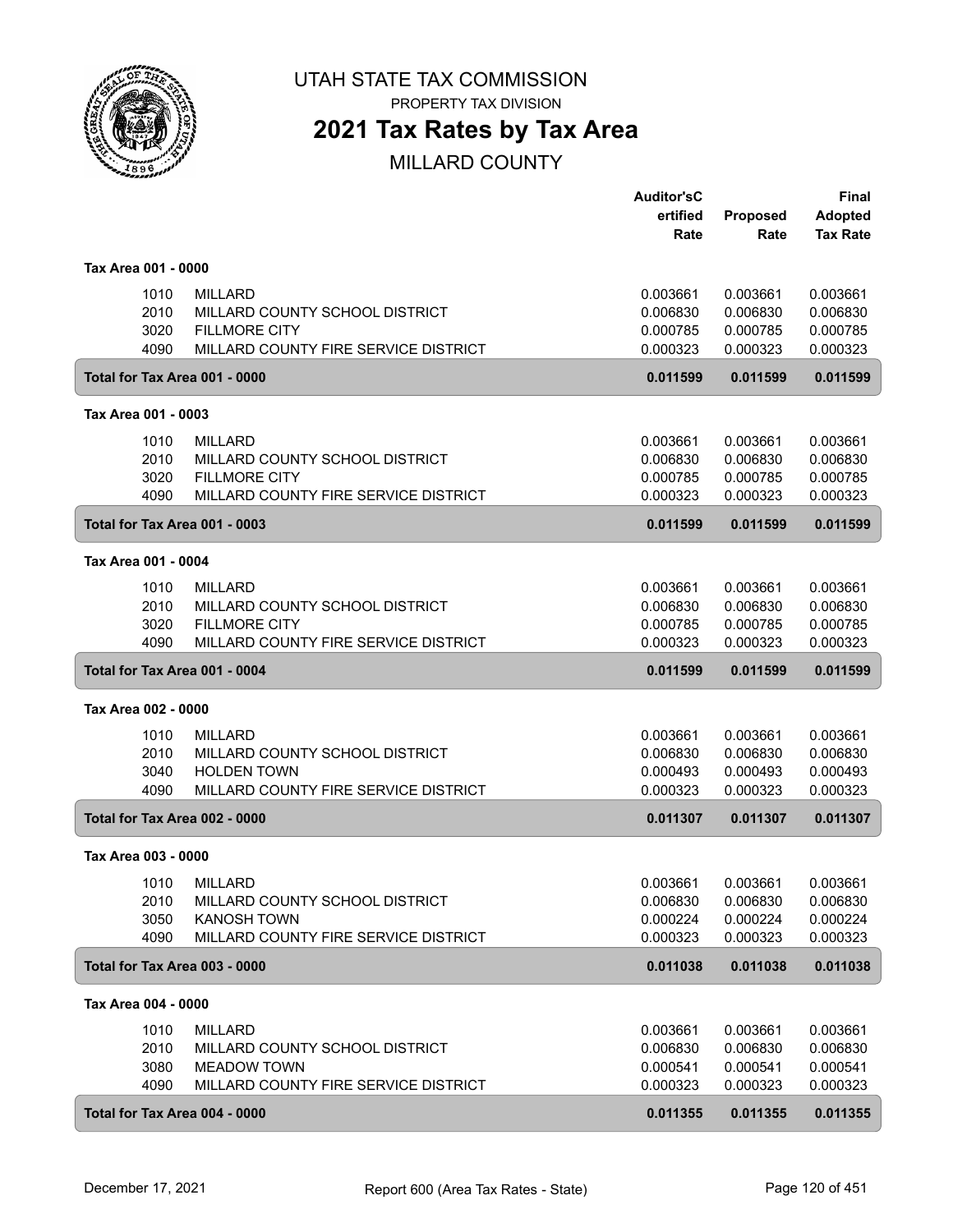

PROPERTY TAX DIVISION

## **2021 Tax Rates by Tax Area**

|                     |                                                                                        | <b>Auditor'sC</b><br>ertified | <b>Proposed</b>      | <b>Final</b><br><b>Adopted</b> |
|---------------------|----------------------------------------------------------------------------------------|-------------------------------|----------------------|--------------------------------|
|                     |                                                                                        | Rate                          | Rate                 | <b>Tax Rate</b>                |
| Tax Area 005 - 0000 |                                                                                        |                               |                      |                                |
|                     | 1010<br><b>MILLARD</b>                                                                 | 0.003661                      | 0.003661             | 0.003661                       |
|                     | 2010<br>MILLARD COUNTY SCHOOL DISTRICT<br>3100<br><b>SCIPIO TOWN</b>                   | 0.006830<br>0.000550          | 0.006830<br>0.000550 | 0.006830<br>0.000550           |
|                     | 4090<br>MILLARD COUNTY FIRE SERVICE DISTRICT                                           | 0.000323                      | 0.000323             | 0.000323                       |
|                     | Total for Tax Area 005 - 0000                                                          | 0.011364                      | 0.011364             | 0.011364                       |
| Tax Area 006 - 0000 |                                                                                        |                               |                      |                                |
|                     | 1010<br><b>MILLARD</b>                                                                 | 0.003661                      | 0.003661             | 0.003661                       |
|                     | 2010<br>MILLARD COUNTY SCHOOL DISTRICT                                                 | 0.006830                      | 0.006830             | 0.006830                       |
|                     | 4090<br>MILLARD COUNTY FIRE SERVICE DISTRICT                                           | 0.000323                      | 0.000323             | 0.000323                       |
|                     | Total for Tax Area 006 - 0000                                                          | 0.010814                      | 0.010814             | 0.010814                       |
| Tax Area 006 - 0001 |                                                                                        |                               |                      |                                |
|                     | 1010<br><b>MILLARD</b>                                                                 | 0.003661                      | 0.003661             | 0.003661                       |
|                     | 2010<br>MILLARD COUNTY SCHOOL DISTRICT<br>4090<br>MILLARD COUNTY FIRE SERVICE DISTRICT | 0.006830<br>0.000323          | 0.006830<br>0.000323 | 0.006830<br>0.000323           |
|                     | Total for Tax Area 006 - 0001                                                          | 0.010814                      | 0.010814             | 0.010814                       |
| Tax Area 006 - 0002 |                                                                                        |                               |                      |                                |
|                     | <b>MILLARD</b><br>1010                                                                 | 0.003661                      | 0.003661             | 0.003661                       |
|                     | 2010<br>MILLARD COUNTY SCHOOL DISTRICT                                                 | 0.006830                      | 0.006830             | 0.006830                       |
|                     | MILLARD COUNTY FIRE SERVICE DISTRICT<br>4090                                           | 0.000323                      | 0.000323             | 0.000323                       |
|                     | Total for Tax Area 006 - 0002                                                          | 0.010814                      | 0.010814             | 0.010814                       |
| Tax Area 007 - 0000 |                                                                                        |                               |                      |                                |
|                     | <b>MILLARD</b><br>1010                                                                 | 0.003661                      | 0.003661             | 0.003661                       |
|                     | 2010<br>MILLARD COUNTY SCHOOL DISTRICT                                                 | 0.006830                      | 0.006830             | 0.006830                       |
|                     | 3010<br><b>DELTA CITY</b><br>DELTA, SUTHERLAND, OASIS CEMETERY MAINTENANCE DIS<br>4010 | 0.002220<br>0.000262          | 0.002220<br>0.000262 | 0.002220<br>0.000262           |
|                     | WEST MILLARD MOSQUITO ABATEMENT DISTRICT<br>4040                                       | 0.000607                      | 0.000607             | 0.000607                       |
|                     | 4090<br>MILLARD COUNTY FIRE SERVICE DISTRICT                                           | 0.000323                      | 0.000323             | 0.000323                       |
|                     | Total for Tax Area 007 - 0000                                                          | 0.013903                      | 0.013903             | 0.013903                       |
| Tax Area 008 - 0000 |                                                                                        |                               |                      |                                |
|                     | 1010<br><b>MILLARD</b>                                                                 | 0.003661                      | 0.003661             | 0.003661                       |
|                     | 2010<br>MILLARD COUNTY SCHOOL DISTRICT                                                 | 0.006830                      | 0.006830             | 0.006830                       |
|                     | 3030<br><b>HINCKLEY TOWN</b><br>4020<br>HINCKLEY-DESERET CEMETERY MAINTENANCE DISTRICT | 0.000602<br>0.000342          | 0.000602<br>0.000342 | 0.000602<br>0.000342           |
|                     | WEST MILLARD MOSQUITO ABATEMENT DISTRICT<br>4040                                       | 0.000607                      | 0.000607             | 0.000607                       |
|                     | 4090<br>MILLARD COUNTY FIRE SERVICE DISTRICT                                           | 0.000323                      | 0.000323             | 0.000323                       |
|                     | Total for Tax Area 008 - 0000                                                          | 0.012365                      | 0.012365             | 0.012365                       |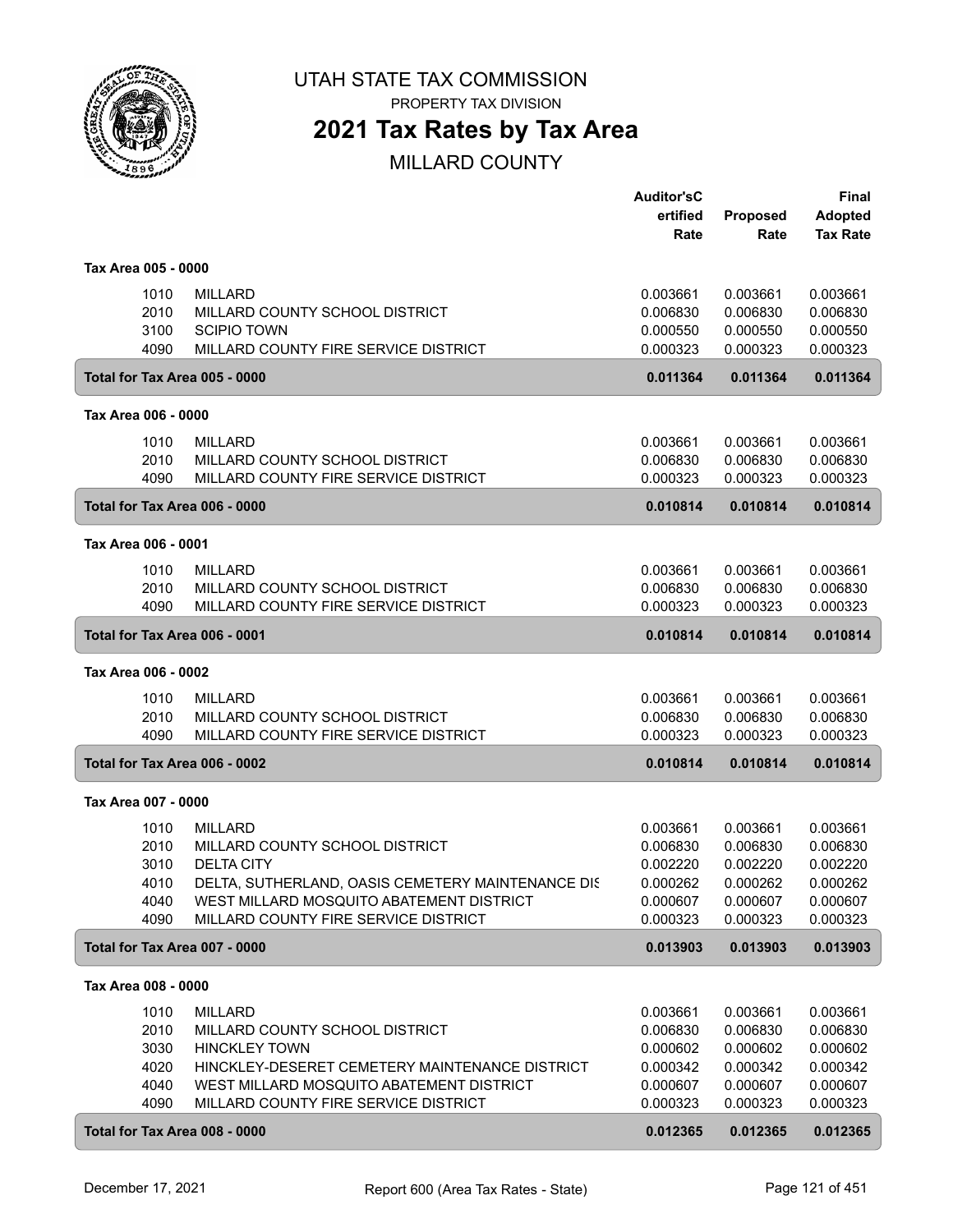

PROPERTY TAX DIVISION

## **2021 Tax Rates by Tax Area**

|                                      |                                                                                                                                                                                           | <b>Auditor'sC</b><br>ertified<br>Rate                    | Proposed<br>Rate                                         | Final<br><b>Adopted</b><br><b>Tax Rate</b>               |
|--------------------------------------|-------------------------------------------------------------------------------------------------------------------------------------------------------------------------------------------|----------------------------------------------------------|----------------------------------------------------------|----------------------------------------------------------|
| Tax Area 009 - 0000                  |                                                                                                                                                                                           |                                                          |                                                          |                                                          |
| 1010<br>2010<br>3090<br>4090         | <b>MILLARD</b><br>MILLARD COUNTY SCHOOL DISTRICT<br><b>OAK CITY TOWN</b><br>MILLARD COUNTY FIRE SERVICE DISTRICT                                                                          | 0.003661<br>0.006830<br>0.000950<br>0.000323             | 0.003661<br>0.006830<br>0.000950<br>0.000323             | 0.003661<br>0.006830<br>0.000950<br>0.000323             |
| Total for Tax Area 009 - 0000        |                                                                                                                                                                                           | 0.011764                                                 | 0.011764                                                 | 0.011764                                                 |
| Tax Area 010 - 0000                  |                                                                                                                                                                                           |                                                          |                                                          |                                                          |
| 1010<br>2010<br>3070<br>4040<br>4090 | <b>MILLARD</b><br>MILLARD COUNTY SCHOOL DISTRICT<br><b>LYNNDYL TOWN</b><br>WEST MILLARD MOSQUITO ABATEMENT DISTRICT<br>MILLARD COUNTY FIRE SERVICE DISTRICT                               | 0.003661<br>0.006830<br>0.001891<br>0.000607<br>0.000323 | 0.003661<br>0.006830<br>0.001891<br>0.000607<br>0.000323 | 0.003661<br>0.006830<br>0.001891<br>0.000607<br>0.000323 |
| Total for Tax Area 010 - 0000        |                                                                                                                                                                                           | 0.013312                                                 | 0.013312                                                 | 0.013312                                                 |
| Tax Area 011 - 0000                  |                                                                                                                                                                                           |                                                          |                                                          |                                                          |
| 1010<br>2010<br>3060<br>4040<br>4090 | <b>MILLARD</b><br>MILLARD COUNTY SCHOOL DISTRICT<br><b>LEAMINGTON TOWN</b><br>WEST MILLARD MOSQUITO ABATEMENT DISTRICT<br>MILLARD COUNTY FIRE SERVICE DISTRICT                            | 0.003661<br>0.006830<br>0.000765<br>0.000607<br>0.000323 | 0.003661<br>0.006830<br>0.000765<br>0.000607<br>0.000323 | 0.003661<br>0.006830<br>0.000765<br>0.000607<br>0.000323 |
| Total for Tax Area 011 - 0000        |                                                                                                                                                                                           | 0.012186                                                 | 0.012186                                                 | 0.012186                                                 |
| Tax Area 012 - 0000                  |                                                                                                                                                                                           |                                                          |                                                          |                                                          |
| 1010<br>2010<br>4010<br>4040<br>4090 | <b>MILLARD</b><br>MILLARD COUNTY SCHOOL DISTRICT<br>DELTA, SUTHERLAND, OASIS CEMETERY MAINTENANCE DIS<br>WEST MILLARD MOSQUITO ABATEMENT DISTRICT<br>MILLARD COUNTY FIRE SERVICE DISTRICT | 0.003661<br>0.006830<br>0.000262<br>0.000607<br>0.000323 | 0.003661<br>0.006830<br>0.000262<br>0.000607<br>0.000323 | 0.003661<br>0.006830<br>0.000262<br>0.000607<br>0.000323 |
| Total for Tax Area 012 - 0000        |                                                                                                                                                                                           | 0.011683                                                 | 0.011683                                                 | 0.011683                                                 |
| Tax Area 012 - 0002                  |                                                                                                                                                                                           |                                                          |                                                          |                                                          |
| 1010<br>2010<br>4010<br>4040<br>4090 | <b>MILLARD</b><br>MILLARD COUNTY SCHOOL DISTRICT<br>DELTA, SUTHERLAND, OASIS CEMETERY MAINTENANCE DIS<br>WEST MILLARD MOSQUITO ABATEMENT DISTRICT<br>MILLARD COUNTY FIRE SERVICE DISTRICT | 0.003661<br>0.006830<br>0.000262<br>0.000607<br>0.000323 | 0.003661<br>0.006830<br>0.000262<br>0.000607<br>0.000323 | 0.003661<br>0.006830<br>0.000262<br>0.000607<br>0.000323 |
| Total for Tax Area 012 - 0002        |                                                                                                                                                                                           | 0.011683                                                 | 0.011683                                                 | 0.011683                                                 |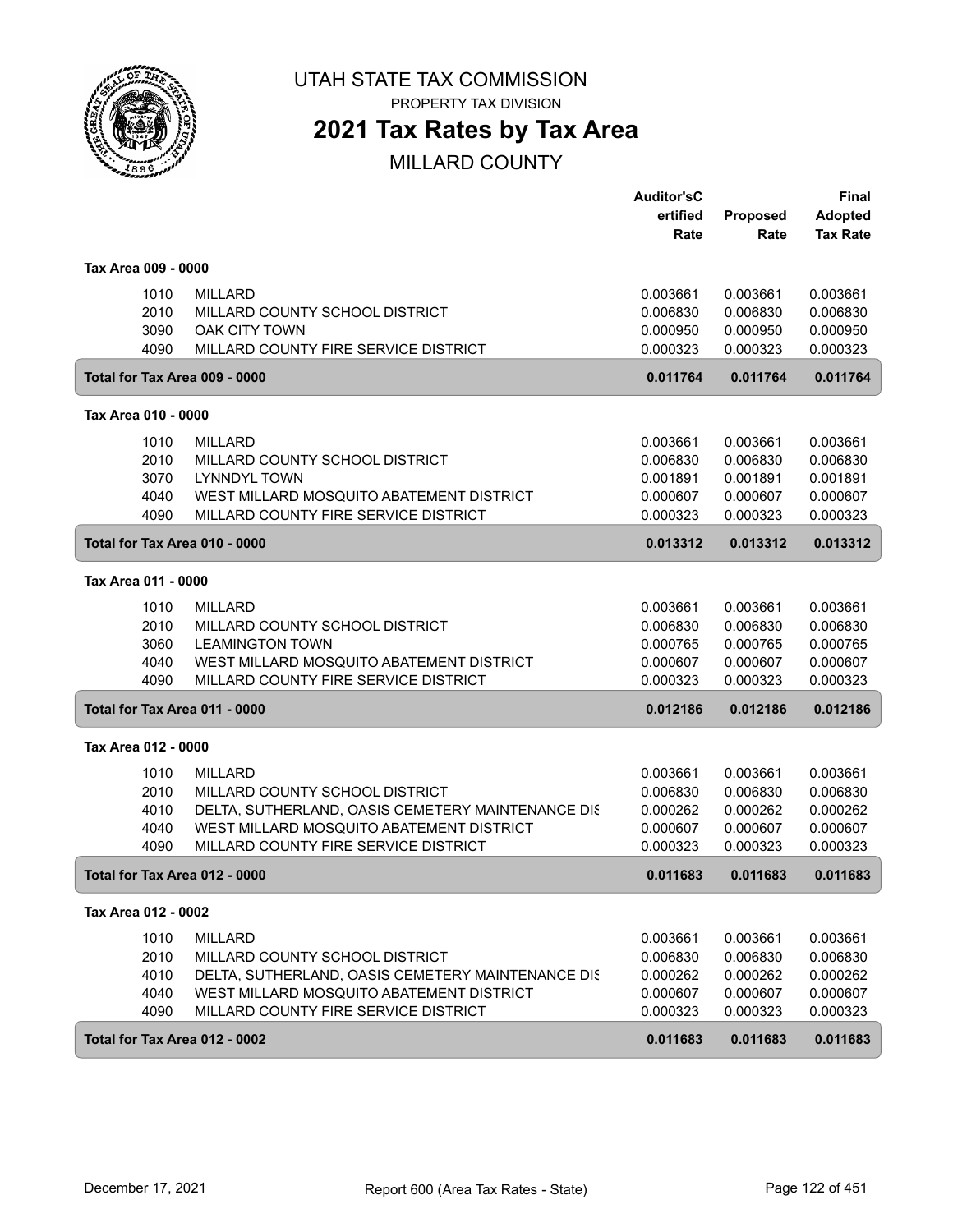

PROPERTY TAX DIVISION

## **2021 Tax Rates by Tax Area**

|                               |                                                | Auditor'sC |                 | Final           |
|-------------------------------|------------------------------------------------|------------|-----------------|-----------------|
|                               |                                                | ertified   | <b>Proposed</b> | <b>Adopted</b>  |
|                               |                                                | Rate       | Rate            | <b>Tax Rate</b> |
|                               |                                                |            |                 |                 |
| Tax Area 013 - 0000           |                                                |            |                 |                 |
| 1010                          | <b>MILLARD</b>                                 | 0.003661   | 0.003661        | 0.003661        |
| 2010                          | MILLARD COUNTY SCHOOL DISTRICT                 | 0.006830   | 0.006830        | 0.006830        |
| 4020                          | HINCKLEY-DESERET CEMETERY MAINTENANCE DISTRICT | 0.000342   | 0.000342        | 0.000342        |
| 4040                          | WEST MILLARD MOSQUITO ABATEMENT DISTRICT       | 0.000607   | 0.000607        | 0.000607        |
| 4090                          | MILLARD COUNTY FIRE SERVICE DISTRICT           | 0.000323   | 0.000323        | 0.000323        |
| Total for Tax Area 013 - 0000 |                                                | 0.011763   | 0.011763        | 0.011763        |
|                               |                                                |            |                 |                 |
| Tax Area 015 - 0000           |                                                |            |                 |                 |
| 1010                          | <b>MILLARD</b>                                 | 0.003661   | 0.003661        | 0.003661        |
| 2010                          | MILLARD COUNTY SCHOOL DISTRICT                 | 0.006830   | 0.006830        | 0.006830        |
| 4040                          | WEST MILLARD MOSQUITO ABATEMENT DISTRICT       | 0.000607   | 0.000607        | 0.000607        |
| 4090                          | MILLARD COUNTY FIRE SERVICE DISTRICT           | 0.000323   | 0.000323        | 0.000323        |
| Total for Tax Area 015 - 0000 |                                                | 0.011421   | 0.011421        | 0.011421        |
| Tax Area 015 - 0002           |                                                |            |                 |                 |
| 1010                          | <b>MILLARD</b>                                 | 0.003661   | 0.003661        | 0.003661        |
| 2010                          | MILLARD COUNTY SCHOOL DISTRICT                 | 0.006830   | 0.006830        | 0.006830        |
| 4040                          | WEST MILLARD MOSQUITO ABATEMENT DISTRICT       | 0.000607   | 0.000607        | 0.000607        |
| 4090                          | MILLARD COUNTY FIRE SERVICE DISTRICT           | 0.000323   | 0.000323        | 0.000323        |
| Total for Tax Area 015 - 0002 |                                                | 0.011421   | 0.011421        | 0.011421        |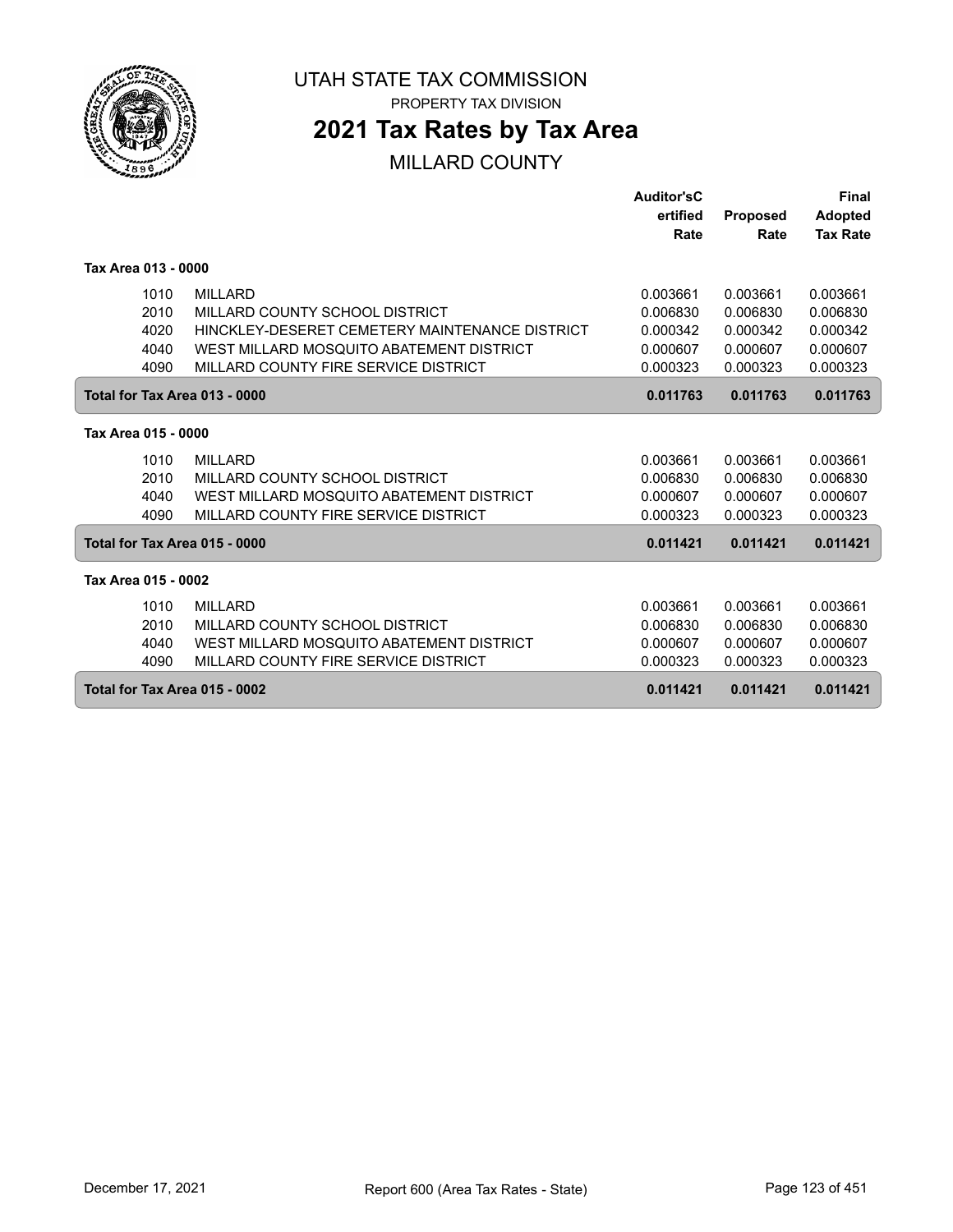

PROPERTY TAX DIVISION

## **2021 Tax Rates by Tax Area**

#### MORGAN COUNTY

|                               |                                                                                      | <b>Auditor'sC</b><br>ertified | Proposed             | <b>Final</b><br><b>Adopted</b> |
|-------------------------------|--------------------------------------------------------------------------------------|-------------------------------|----------------------|--------------------------------|
|                               |                                                                                      | Rate                          | Rate                 | <b>Tax Rate</b>                |
| Tax Area 001 - 0000           |                                                                                      |                               |                      |                                |
| 1010                          | <b>MORGAN</b>                                                                        | 0.002291                      | 0.002291             | 0.002291                       |
| 1015                          | MULTICOUNTY ASSESSING & COLLECTING LEVY                                              | 0.000012                      | 0.000012             | 0.000012                       |
| 1020                          | COUNTY ASSESSING & COLLECTING LEVY                                                   | 0.000368                      | 0.000368             | 0.000368                       |
| 2010<br>4005                  | MORGAN COUNTY SCHOOL DISTRICT<br>WEBER BASIN WATER CONSERVANCY DISTRICT              | 0.008609<br>0.000132          | 0.009416<br>0.000132 | 0.009416<br>0.000132           |
| Total for Tax Area 001 - 0000 |                                                                                      | 0.011412                      | 0.012219             | 0.012219                       |
| Tax Area 002 - 0000           |                                                                                      |                               |                      |                                |
|                               | <b>MORGAN</b>                                                                        |                               |                      |                                |
| 1010<br>1015                  | MULTICOUNTY ASSESSING & COLLECTING LEVY                                              | 0.002291<br>0.000012          | 0.002291<br>0.000012 | 0.002291<br>0.000012           |
| 1020                          | COUNTY ASSESSING & COLLECTING LEVY                                                   | 0.000368                      | 0.000368             | 0.000368                       |
| 2010                          | MORGAN COUNTY SCHOOL DISTRICT                                                        | 0.008609                      | 0.009416             | 0.009416                       |
| 4005                          | WEBER BASIN WATER CONSERVANCY DISTRICT                                               | 0.000132                      | 0.000132             | 0.000132                       |
| 4010                          | <b>MOUNTAIN GREEN FIRE PROTECTION DISTRICT</b>                                       | 0.000680                      | 0.000680             | 0.000680                       |
| Total for Tax Area 002 - 0000 |                                                                                      | 0.012092                      | 0.012899             | 0.012899                       |
| Tax Area 003 - 0000           |                                                                                      |                               |                      |                                |
| 1010                          | <b>MORGAN</b>                                                                        | 0.002291                      | 0.002291             | 0.002291                       |
| 1015                          | MULTICOUNTY ASSESSING & COLLECTING LEVY                                              | 0.000012                      | 0.000012             | 0.000012                       |
| 1020                          | COUNTY ASSESSING & COLLECTING LEVY                                                   | 0.000368                      | 0.000368             | 0.000368                       |
| 2010                          | MORGAN COUNTY SCHOOL DISTRICT                                                        | 0.008609                      | 0.009416             | 0.009416                       |
| 4005                          | WEBER BASIN WATER CONSERVANCY DISTRICT                                               | 0.000132                      | 0.000132             | 0.000132                       |
| 4010<br>4020                  | MOUNTAIN GREEN FIRE PROTECTION DISTRICT<br>MOUNTAIN GREEN SEWER IMPROVEMENT DISTRICT | 0.000680<br>0.000137          | 0.000680<br>0.000137 | 0.000680<br>0.000137           |
| Total for Tax Area 003 - 0000 |                                                                                      | 0.012229                      | 0.013036             | 0.013036                       |
|                               |                                                                                      |                               |                      |                                |
| Tax Area 004 - 0000           |                                                                                      |                               |                      |                                |
| 1010                          | <b>MORGAN</b>                                                                        | 0.002291                      | 0.002291             | 0.002291                       |
| 1015                          | MULTICOUNTY ASSESSING & COLLECTING LEVY                                              | 0.000012                      | 0.000012             | 0.000012                       |
| 1020                          | COUNTY ASSESSING & COLLECTING LEVY                                                   | 0.000368                      | 0.000368             | 0.000368                       |
| 2010<br>3010                  | MORGAN COUNTY SCHOOL DISTRICT<br><b>MORGAN CITY</b>                                  | 0.008609<br>0.001471          | 0.009416<br>0.001471 | 0.009416<br>0.001471           |
| 4005                          | WEBER BASIN WATER CONSERVANCY DISTRICT                                               | 0.000132                      | 0.000132             | 0.000132                       |
| Total for Tax Area 004 - 0000 |                                                                                      | 0.012883                      | 0.013690             | 0.013690                       |
| Tax Area 005 - 0000           |                                                                                      |                               |                      |                                |
| 1010                          | <b>MORGAN</b>                                                                        | 0.002291                      | 0.002291             | 0.002291                       |
| 1015                          | MULTICOUNTY ASSESSING & COLLECTING LEVY                                              | 0.000012                      | 0.000012             | 0.000012                       |
| 1020                          | COUNTY ASSESSING & COLLECTING LEVY                                                   | 0.000368                      | 0.000368             | 0.000368                       |
| 2010                          | MORGAN COUNTY SCHOOL DISTRICT                                                        | 0.008609                      | 0.009416             | 0.009416                       |
| 3010                          | <b>MORGAN CITY</b>                                                                   | 0.001471                      | 0.001471             | 0.001471                       |
| 4005                          | WEBER BASIN WATER CONSERVANCY DISTRICT                                               | 0.000132                      | 0.000132             | 0.000132                       |
| Total for Tax Area 005 - 0000 |                                                                                      | 0.012883                      | 0.013690             | 0.013690                       |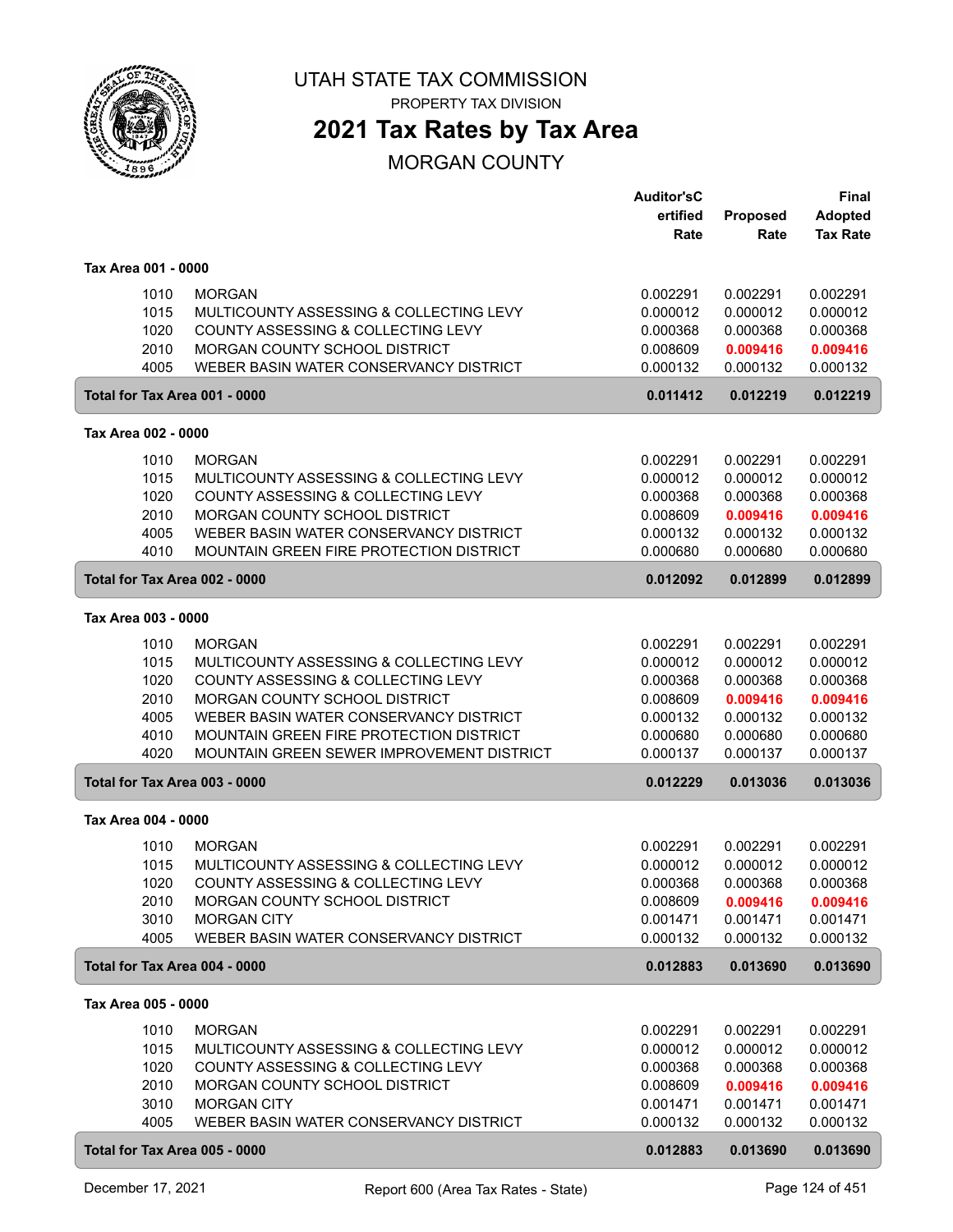

PROPERTY TAX DIVISION

## **2021 Tax Rates by Tax Area**

#### MORGAN COUNTY

|                               |                                           | <b>Auditor'sC</b> |                 | Final           |
|-------------------------------|-------------------------------------------|-------------------|-----------------|-----------------|
|                               |                                           | ertified          | <b>Proposed</b> | <b>Adopted</b>  |
|                               |                                           | Rate              | Rate            | <b>Tax Rate</b> |
| Tax Area 007 - 0000           |                                           |                   |                 |                 |
| 1010                          | <b>MORGAN</b>                             | 0.002291          | 0.002291        | 0.002291        |
| 1015                          | MULTICOUNTY ASSESSING & COLLECTING LEVY   | 0.000012          | 0.000012        | 0.000012        |
| 1020                          | COUNTY ASSESSING & COLLECTING LEVY        | 0.000368          | 0.000368        | 0.000368        |
| 2010                          | MORGAN COUNTY SCHOOL DISTRICT             | 0.008609          | 0.009416        | 0.009416        |
| 4005                          | WEBER BASIN WATER CONSERVANCY DISTRICT    | 0.000132          | 0.000132        | 0.000132        |
| 4020                          | MOUNTAIN GREEN SEWER IMPROVEMENT DISTRICT | 0.000137          | 0.000137        | 0.000137        |
| Total for Tax Area 007 - 0000 |                                           | 0.011549          | 0.012356        | 0.012356        |
| Tax Area 008 - 0000           |                                           |                   |                 |                 |
| 1010                          | <b>MORGAN</b>                             | 0.002291          | 0.002291        | 0.002291        |
| 1015                          | MULTICOUNTY ASSESSING & COLLECTING LEVY   | 0.000012          | 0.000012        | 0.000012        |
| 1020                          | COUNTY ASSESSING & COLLECTING LEVY        | 0.000368          | 0.000368        | 0.000368        |
| 2010                          | MORGAN COUNTY SCHOOL DISTRICT             | 0.008609          | 0.009416        | 0.009416        |
| 3010                          | <b>MORGAN CITY</b>                        | 0.001471          | 0.001471        | 0.001471        |
| 4005                          | WEBER BASIN WATER CONSERVANCY DISTRICT    | 0.000132          | 0.000132        | 0.000132        |
| Total for Tax Area 008 - 0000 |                                           | 0.012883          | 0.013690        | 0.013690        |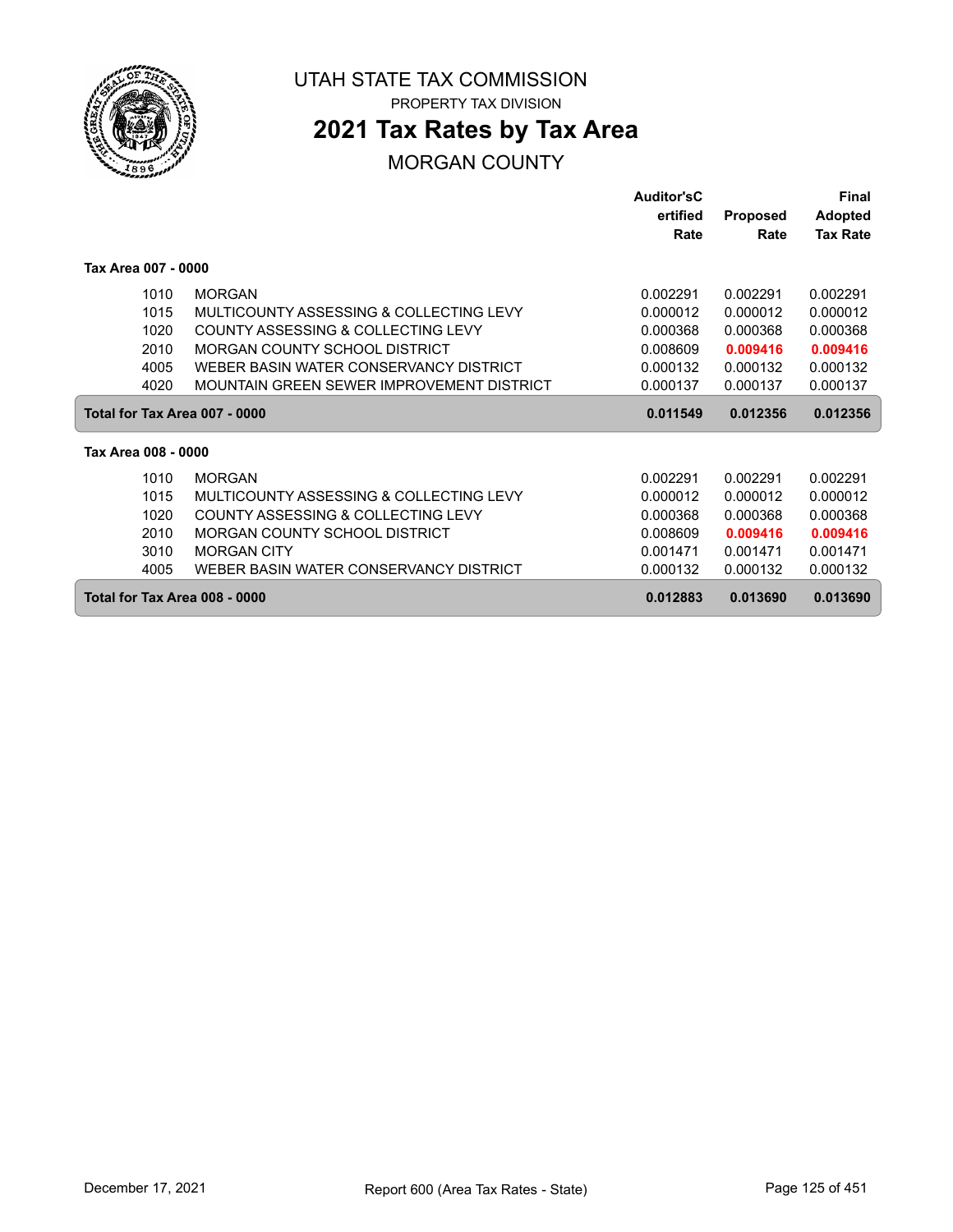

# **2021 Tax Rates by Tax Area**

PIUTE COUNTY

|                     |                                               | <b>Auditor'sC</b> |          | Final           |
|---------------------|-----------------------------------------------|-------------------|----------|-----------------|
|                     |                                               | ertified          | Proposed | <b>Adopted</b>  |
|                     |                                               | Rate              | Rate     | <b>Tax Rate</b> |
| Tax Area 001 - 0000 |                                               |                   |          |                 |
| 1010                | <b>PIUTE</b>                                  | 0.003296          | 0.003296 | 0.003296        |
| 2010                | PIUTE COUNTY SCHOOL DISTRICT                  | 0.004855          | 0.004884 | 0.004884        |
| 3010                | <b>CIRCLEVILLE TOWN</b>                       | 0.002023          | 0.002023 | 0.002023        |
| 4010                | UPPER SEVIER RIVER WATER CONSERVANCY DISTRICT | 0.000180          | 0.000180 | 0.000180        |
|                     | Total for Tax Area 001 - 0000                 | 0.010354          | 0.010383 | 0.010383        |
| Tax Area 002 - 0000 |                                               |                   |          |                 |
| 1010                | <b>PIUTE</b>                                  | 0.003296          | 0.003296 | 0.003296        |
| 2010                | PIUTE COUNTY SCHOOL DISTRICT                  | 0.004855          | 0.004884 | 0.004884        |
| 3020                | <b>JUNCTION TOWN</b>                          | 0.001793          | 0.001793 | 0.001793        |
| 4010                | UPPER SEVIER RIVER WATER CONSERVANCY DISTRICT | 0.000180          | 0.000180 | 0.000180        |
|                     | Total for Tax Area 002 - 0000                 | 0.010124          | 0.010153 | 0.010153        |
| Tax Area 003 - 0000 |                                               |                   |          |                 |
| 1010                | <b>PIUTE</b>                                  | 0.003296          | 0.003296 | 0.003296        |
| 2010                | PIUTE COUNTY SCHOOL DISTRICT                  | 0.004855          | 0.004884 | 0.004884        |
| 3030                | <b>KINGSTON TOWN</b>                          | 0.001167          | 0.001167 | 0.001167        |
| 4010                | UPPER SEVIER RIVER WATER CONSERVANCY DISTRICT | 0.000180          | 0.000180 | 0.000180        |
|                     | Total for Tax Area 003 - 0000                 | 0.009498          | 0.009527 | 0.009527        |
| Tax Area 004 - 0000 |                                               |                   |          |                 |
| 1010                | <b>PIUTE</b>                                  | 0.003296          | 0.003296 | 0.003296        |
| 2010                | PIUTE COUNTY SCHOOL DISTRICT                  | 0.004855          | 0.004884 | 0.004884        |
| 3040                | <b>MARYSVALE TOWN</b>                         | 0.001737          | 0.001737 | 0.001737        |
| 4010                | UPPER SEVIER RIVER WATER CONSERVANCY DISTRICT | 0.000180          | 0.000180 | 0.000180        |
|                     | Total for Tax Area 004 - 0000                 | 0.010068          | 0.010097 | 0.010097        |
| Tax Area 005 - 0000 |                                               |                   |          |                 |
| 1010                | <b>PIUTE</b>                                  | 0.003296          | 0.003296 | 0.003296        |
| 2010                | PIUTE COUNTY SCHOOL DISTRICT                  | 0.004855          | 0.004884 | 0.004884        |
| 4010                | UPPER SEVIER RIVER WATER CONSERVANCY DISTRICT | 0.000180          | 0.000180 | 0.000180        |
|                     | Total for Tax Area 005 - 0000                 | 0.008331          | 0.008360 | 0.008360        |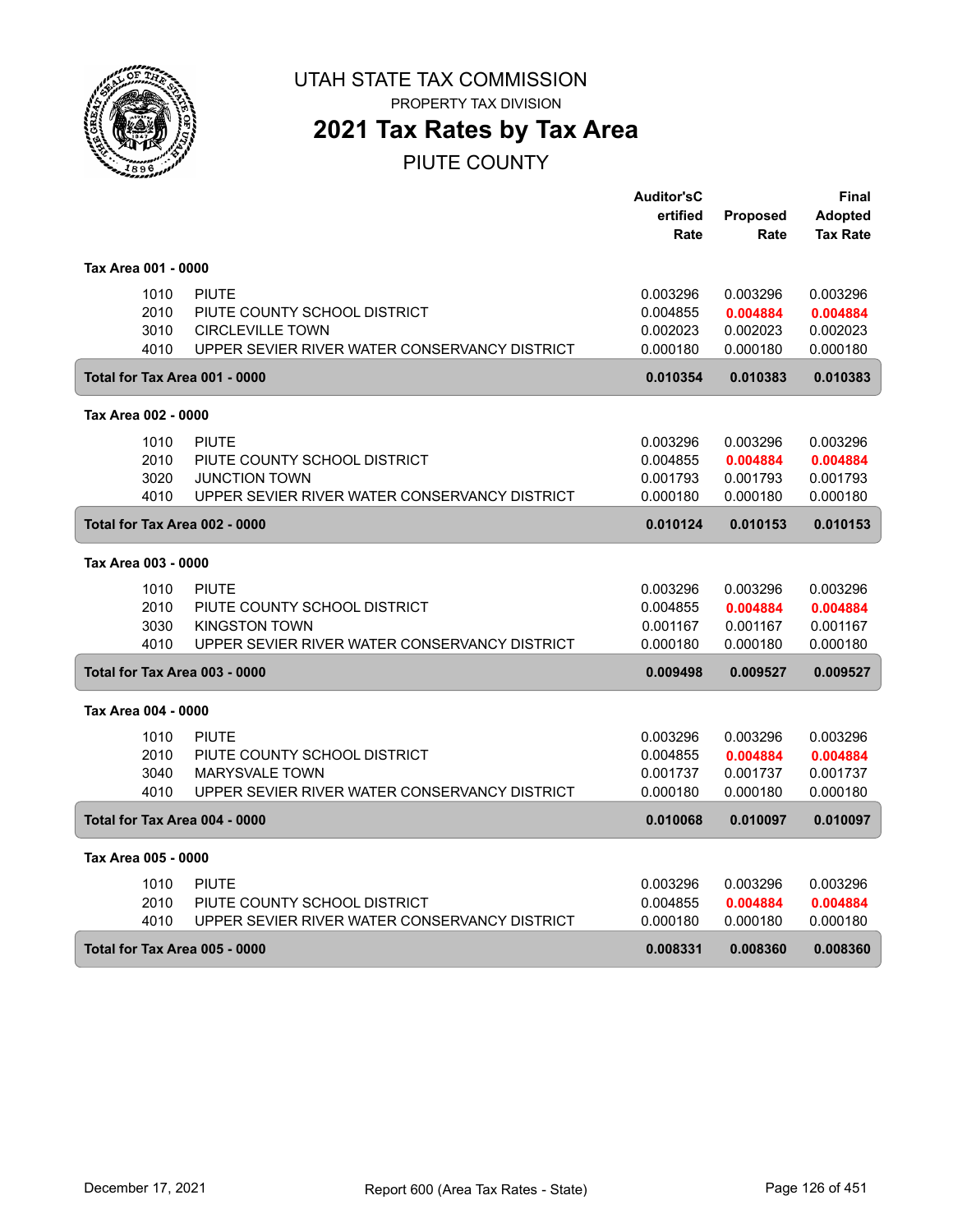

PROPERTY TAX DIVISION

# **2021 Tax Rates by Tax Area**

|                               |                                              | <b>Auditor'sC</b> |          | <b>Final</b>    |
|-------------------------------|----------------------------------------------|-------------------|----------|-----------------|
|                               |                                              | ertified          | Proposed | <b>Adopted</b>  |
|                               |                                              | Rate              | Rate     | <b>Tax Rate</b> |
| Tax Area 011 - 0000           |                                              |                   |          |                 |
| 1010                          | <b>RICH</b>                                  | 0.000795          | 0.000795 | 0.000795        |
| 1015                          | MULTICOUNTY ASSESSING & COLLECTING LEVY      | 0.000012          | 0.000012 | 0.000012        |
| 1020                          | COUNTY ASSESSING & COLLECTING LEVY           | 0.000325          | 0.000325 | 0.000325        |
| 2010                          | RICH COUNTY SCHOOL DISTRICT                  | 0.004039          | 0.004039 | 0.004039        |
| 3040                          | <b>WOODRUFF TOWN</b>                         | 0.000636          | 0.000636 | 0.000636        |
| 4040                          | WOODRUFF CEMETERY MAINTENANCE DISTRICT       | 0.000347          | 0.000347 | 0.000347        |
| 4080                          | <b>WOODRUFF FIRE DISTRICT</b>                | 0.000631          | 0.000631 | 0.000631        |
| Total for Tax Area 011 - 0000 |                                              | 0.006785          | 0.006785 | 0.006785        |
| Tax Area 012 - 0000           |                                              |                   |          |                 |
| 1010                          | <b>RICH</b>                                  | 0.000795          | 0.000795 | 0.000795        |
| 1015                          | MULTICOUNTY ASSESSING & COLLECTING LEVY      | 0.000012          | 0.000012 | 0.000012        |
| 1020                          | COUNTY ASSESSING & COLLECTING LEVY           | 0.000325          | 0.000325 | 0.000325        |
| 2010                          | RICH COUNTY SCHOOL DISTRICT                  | 0.004039          | 0.004039 | 0.004039        |
| 3030                          | <b>RANDOLPH TOWN</b>                         | 0.000850          | 0.000850 | 0.000850        |
| 4020                          | RANDOLPH CEMETERY MAINTENANCE DISTRICT       | 0.000158          | 0.000158 | 0.000158        |
| 4060                          | RANDOLPH FIRE DISTRICT                       | 0.000275          | 0.000275 | 0.000275        |
| Total for Tax Area 012 - 0000 |                                              | 0.006454          | 0.006454 | 0.006454        |
|                               |                                              |                   |          |                 |
| Tax Area 013 - 0000           |                                              |                   |          |                 |
| 1010                          | <b>RICH</b>                                  | 0.000795          | 0.000795 | 0.000795        |
| 1015                          | MULTICOUNTY ASSESSING & COLLECTING LEVY      | 0.000012          | 0.000012 | 0.000012        |
| 1020                          | COUNTY ASSESSING & COLLECTING LEVY           | 0.000325          | 0.000325 | 0.000325        |
| 2010                          | RICH COUNTY SCHOOL DISTRICT                  | 0.004039          | 0.004039 | 0.004039        |
| 3020                          | <b>LAKETOWN</b>                              | 0.000366          | 0.000366 | 0.000366        |
| 4030                          | LAKETOWN CEMETERY MAINTENANCE DISTRICT       | 0.000090          | 0.000090 | 0.000090        |
| 4070                          | <b>LAKETOWN FIRE DISTRICT</b>                | 0.000247          | 0.000247 | 0.000247        |
| Total for Tax Area 013 - 0000 |                                              | 0.005874          | 0.005874 | 0.005874        |
| Tax Area 014 - 0000           |                                              |                   |          |                 |
| 1010                          | <b>RICH</b>                                  | 0.000795          | 0.000795 | 0.000795        |
| 1015                          | MULTICOUNTY ASSESSING & COLLECTING LEVY      | 0.000012          | 0.000012 | 0.000012        |
| 1020                          | COUNTY ASSESSING & COLLECTING LEVY           | 0.000325          | 0.000325 | 0.000325        |
| 2010                          | RICH COUNTY SCHOOL DISTRICT                  | 0.004039          | 0.004039 | 0.004039        |
| 3010                          | <b>GARDEN CITY</b>                           | 0.000354          | 0.000354 | 0.000354        |
| 4010                          | GARDEN CITY-PICKELVILLE CEMETERY DISTRICT    | 0.000042          | 0.000042 | 0.000042        |
| 4050                          | <b>GARDEN CITY PICKELVILLE FIRE DISTRICT</b> | 0.000322          | 0.000322 | 0.000322        |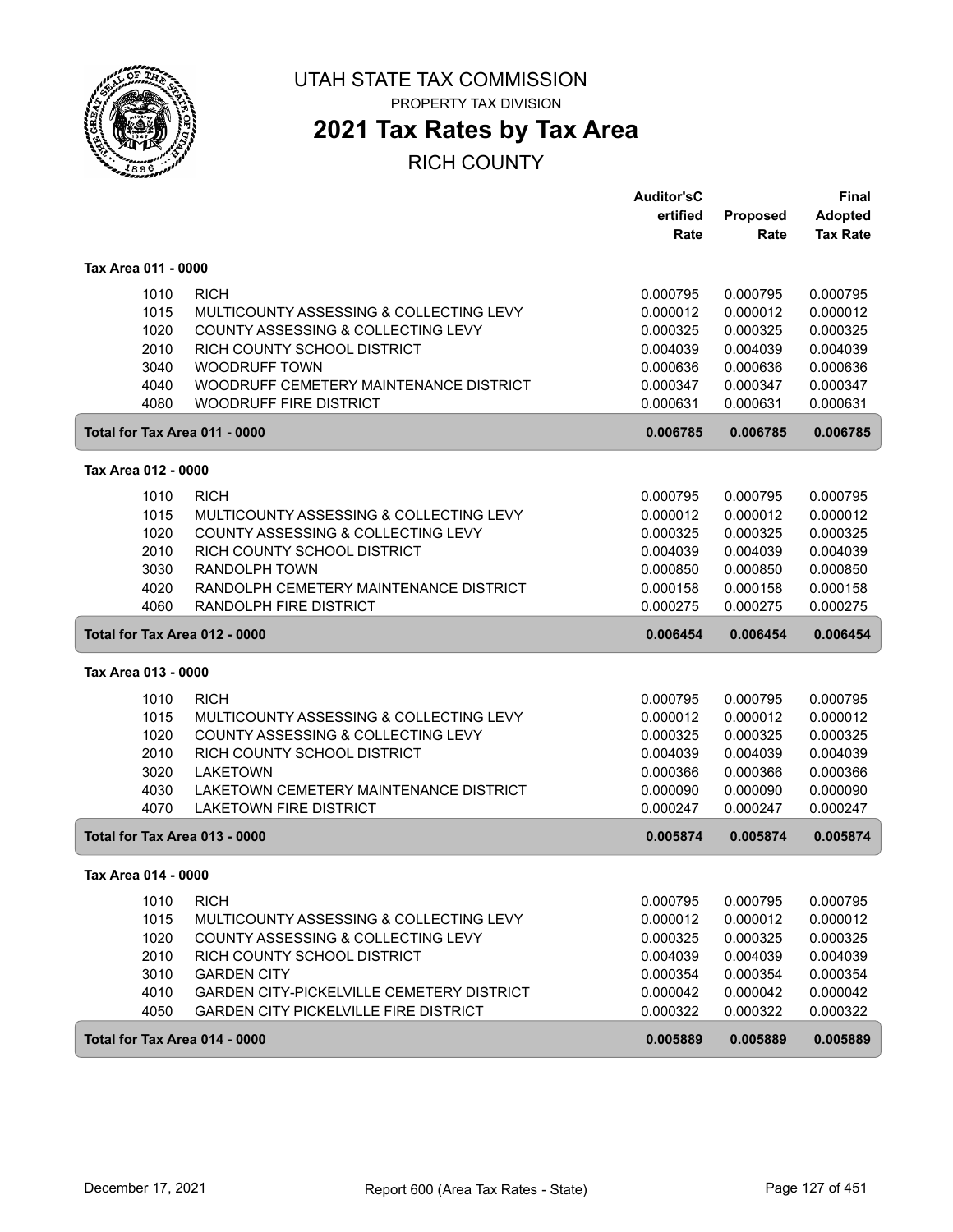

PROPERTY TAX DIVISION

## **2021 Tax Rates by Tax Area**

|                               |                                                  | <b>Auditor'sC</b> |                 | <b>Final</b>    |
|-------------------------------|--------------------------------------------------|-------------------|-----------------|-----------------|
|                               |                                                  | ertified          | <b>Proposed</b> | <b>Adopted</b>  |
|                               |                                                  | Rate              | Rate            | <b>Tax Rate</b> |
| Tax Area 015 - 0000           |                                                  |                   |                 |                 |
| 1010                          | <b>RICH</b>                                      | 0.000795          | 0.000795        | 0.000795        |
| 1015                          | MULTICOUNTY ASSESSING & COLLECTING LEVY          | 0.000012          | 0.000012        | 0.000012        |
| 1020                          | COUNTY ASSESSING & COLLECTING LEVY               | 0.000325          | 0.000325        | 0.000325        |
| 2010                          | RICH COUNTY SCHOOL DISTRICT                      | 0.004039          | 0.004039        | 0.004039        |
| 3010                          | <b>GARDEN CITY</b>                               | 0.000354          | 0.000354        | 0.000354        |
| 4010                          | <b>GARDEN CITY-PICKELVILLE CEMETERY DISTRICT</b> | 0.000042          | 0.000042        | 0.000042        |
| 4050                          | <b>GARDEN CITY PICKELVILLE FIRE DISTRICT</b>     | 0.000322          | 0.000322        | 0.000322        |
| Total for Tax Area 015 - 0000 |                                                  | 0.005889          | 0.005889        | 0.005889        |
| Tax Area 025 - 0000           |                                                  |                   |                 |                 |
| 1010                          | <b>RICH</b>                                      | 0.000795          | 0.000795        | 0.000795        |
| 1015                          | MULTICOUNTY ASSESSING & COLLECTING LEVY          | 0.000012          | 0.000012        | 0.000012        |
| 1020                          | COUNTY ASSESSING & COLLECTING LEVY               | 0.000325          | 0.000325        | 0.000325        |
| 2010                          | RICH COUNTY SCHOOL DISTRICT                      | 0.004039          | 0.004039        | 0.004039        |
| 3010                          | <b>GARDEN CITY</b>                               | 0.000354          | 0.000354        | 0.000354        |
| 4010                          | <b>GARDEN CITY-PICKELVILLE CEMETERY DISTRICT</b> | 0.000042          | 0.000042        | 0.000042        |
| 4050                          | <b>GARDEN CITY PICKELVILLE FIRE DISTRICT</b>     | 0.000322          | 0.000322        | 0.000322        |
| Total for Tax Area 025 - 0000 |                                                  | 0.005889          | 0.005889        | 0.005889        |
| Tax Area 035 - 0000           |                                                  |                   |                 |                 |
| 1010                          | <b>RICH</b>                                      | 0.000795          | 0.000795        | 0.000795        |
| 1015                          | MULTICOUNTY ASSESSING & COLLECTING LEVY          | 0.000012          | 0.000012        | 0.000012        |
| 1020                          | COUNTY ASSESSING & COLLECTING LEVY               | 0.000325          | 0.000325        | 0.000325        |
| 2010                          | RICH COUNTY SCHOOL DISTRICT                      | 0.004039          | 0.004039        | 0.004039        |
| 3010                          | <b>GARDEN CITY</b>                               | 0.000354          | 0.000354        | 0.000354        |
| 4010                          | GARDEN CITY-PICKELVILLE CEMETERY DISTRICT        | 0.000042          | 0.000042        | 0.000042        |
| 4050                          | <b>GARDEN CITY PICKELVILLE FIRE DISTRICT</b>     | 0.000322          | 0.000322        | 0.000322        |
| Total for Tax Area 035 - 0000 |                                                  | 0.005889          | 0.005889        | 0.005889        |
| Tax Area 111 - 0000           |                                                  |                   |                 |                 |
| 1010                          | <b>RICH</b>                                      | 0.000795          | 0.000795        | 0.000795        |
| 1015                          | MULTICOUNTY ASSESSING & COLLECTING LEVY          | 0.000012          | 0.000012        | 0.000012        |
| 1020                          | COUNTY ASSESSING & COLLECTING LEVY               | 0.000325          | 0.000325        | 0.000325        |
| 2010                          | RICH COUNTY SCHOOL DISTRICT                      | 0.004039          | 0.004039        | 0.004039        |
| 4040                          | WOODRUFF CEMETERY MAINTENANCE DISTRICT           | 0.000347          | 0.000347        | 0.000347        |
| 4080                          | WOODRUFF FIRE DISTRICT                           | 0.000631          | 0.000631        | 0.000631        |
| Total for Tax Area 111 - 0000 |                                                  | 0.006149          | 0.006149        | 0.006149        |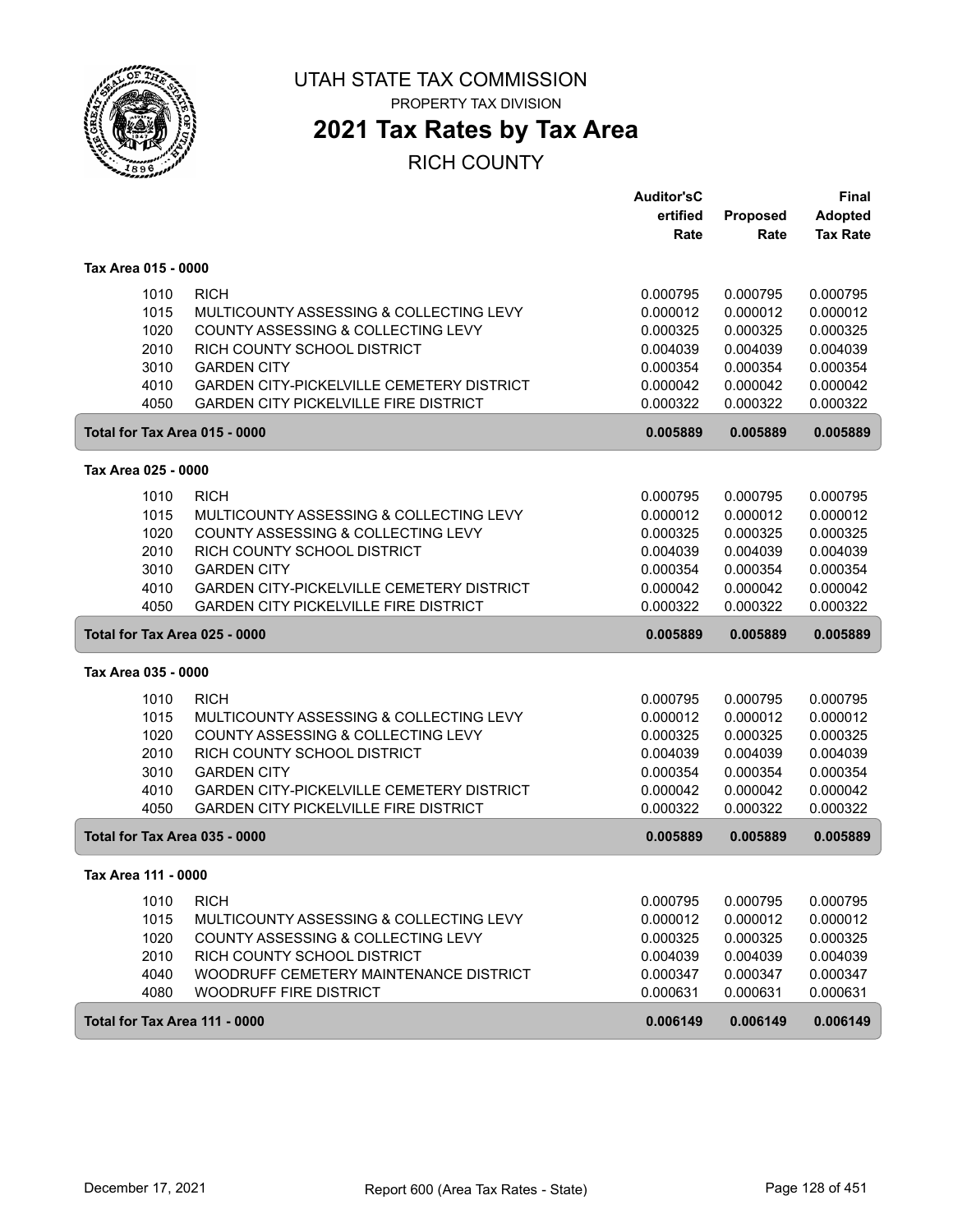

## **2021 Tax Rates by Tax Area**

|                                                                               |                                                                                                                                                                                                                          | <b>Auditor'sC</b><br>ertified<br>Rate                                            | Proposed<br>Rate                                                                 | <b>Final</b><br><b>Adopted</b><br><b>Tax Rate</b>                                |
|-------------------------------------------------------------------------------|--------------------------------------------------------------------------------------------------------------------------------------------------------------------------------------------------------------------------|----------------------------------------------------------------------------------|----------------------------------------------------------------------------------|----------------------------------------------------------------------------------|
| Tax Area 112 - 0000                                                           |                                                                                                                                                                                                                          |                                                                                  |                                                                                  |                                                                                  |
| 1010<br>1015<br>1020<br>2010<br>4020<br>4060                                  | <b>RICH</b><br>MULTICOUNTY ASSESSING & COLLECTING LEVY<br>COUNTY ASSESSING & COLLECTING LEVY<br>RICH COUNTY SCHOOL DISTRICT<br>RANDOLPH CEMETERY MAINTENANCE DISTRICT<br><b>RANDOLPH FIRE DISTRICT</b>                   | 0.000795<br>0.000012<br>0.000325<br>0.004039<br>0.000158<br>0.000275             | 0.000795<br>0.000012<br>0.000325<br>0.004039<br>0.000158<br>0.000275             | 0.000795<br>0.000012<br>0.000325<br>0.004039<br>0.000158<br>0.000275             |
| Total for Tax Area 112 - 0000                                                 |                                                                                                                                                                                                                          | 0.005604                                                                         | 0.005604                                                                         | 0.005604                                                                         |
| Tax Area 113 - 0000                                                           |                                                                                                                                                                                                                          |                                                                                  |                                                                                  |                                                                                  |
| 1010<br>1015<br>1020<br>2010<br>4030<br>4070                                  | <b>RICH</b><br>MULTICOUNTY ASSESSING & COLLECTING LEVY<br>COUNTY ASSESSING & COLLECTING LEVY<br>RICH COUNTY SCHOOL DISTRICT<br>LAKETOWN CEMETERY MAINTENANCE DISTRICT<br><b>LAKETOWN FIRE DISTRICT</b>                   | 0.000795<br>0.000012<br>0.000325<br>0.004039<br>0.000090<br>0.000247             | 0.000795<br>0.000012<br>0.000325<br>0.004039<br>0.000090<br>0.000247             | 0.000795<br>0.000012<br>0.000325<br>0.004039<br>0.000090<br>0.000247             |
| Total for Tax Area 113 - 0000                                                 |                                                                                                                                                                                                                          | 0.005508                                                                         | 0.005508                                                                         | 0.005508                                                                         |
| Tax Area 114 - 0000                                                           |                                                                                                                                                                                                                          |                                                                                  |                                                                                  |                                                                                  |
| 1010<br>1015<br>1020<br>2010<br>4010<br>4050                                  | <b>RICH</b><br>MULTICOUNTY ASSESSING & COLLECTING LEVY<br>COUNTY ASSESSING & COLLECTING LEVY<br>RICH COUNTY SCHOOL DISTRICT<br>GARDEN CITY-PICKELVILLE CEMETERY DISTRICT<br><b>GARDEN CITY PICKELVILLE FIRE DISTRICT</b> | 0.000795<br>0.000012<br>0.000325<br>0.004039<br>0.000042<br>0.000322             | 0.000795<br>0.000012<br>0.000325<br>0.004039<br>0.000042<br>0.000322             | 0.000795<br>0.000012<br>0.000325<br>0.004039<br>0.000042<br>0.000322             |
| Total for Tax Area 114 - 0000                                                 |                                                                                                                                                                                                                          | 0.005535                                                                         | 0.005535                                                                         | 0.005535                                                                         |
| Tax Area 115 - 0000                                                           |                                                                                                                                                                                                                          |                                                                                  |                                                                                  |                                                                                  |
| 1010<br>1015<br>1020<br>2010<br>4010<br>4050                                  | <b>RICH</b><br>MULTICOUNTY ASSESSING & COLLECTING LEVY<br>COUNTY ASSESSING & COLLECTING LEVY<br>RICH COUNTY SCHOOL DISTRICT<br>GARDEN CITY-PICKELVILLE CEMETERY DISTRICT<br><b>GARDEN CITY PICKELVILLE FIRE DISTRICT</b> | 0.000795<br>0.000012<br>0.000325<br>0.004039<br>0.000042<br>0.000322             | 0.000795<br>0.000012<br>0.000325<br>0.004039<br>0.000042<br>0.000322             | 0.000795<br>0.000012<br>0.000325<br>0.004039<br>0.000042<br>0.000322             |
| Total for Tax Area 115 - 0000                                                 |                                                                                                                                                                                                                          | 0.005535                                                                         | 0.005535                                                                         | 0.005535                                                                         |
| Tax Area 117 - 0000                                                           |                                                                                                                                                                                                                          |                                                                                  |                                                                                  |                                                                                  |
| 1010<br>1015<br>1020<br>2010<br>4030<br>4070<br>Total for Tax Area 117 - 0000 | <b>RICH</b><br>MULTICOUNTY ASSESSING & COLLECTING LEVY<br>COUNTY ASSESSING & COLLECTING LEVY<br>RICH COUNTY SCHOOL DISTRICT<br>LAKETOWN CEMETERY MAINTENANCE DISTRICT<br><b>LAKETOWN FIRE DISTRICT</b>                   | 0.000795<br>0.000012<br>0.000325<br>0.004039<br>0.000090<br>0.000247<br>0.005508 | 0.000795<br>0.000012<br>0.000325<br>0.004039<br>0.000090<br>0.000247<br>0.005508 | 0.000795<br>0.000012<br>0.000325<br>0.004039<br>0.000090<br>0.000247<br>0.005508 |
|                                                                               |                                                                                                                                                                                                                          |                                                                                  |                                                                                  |                                                                                  |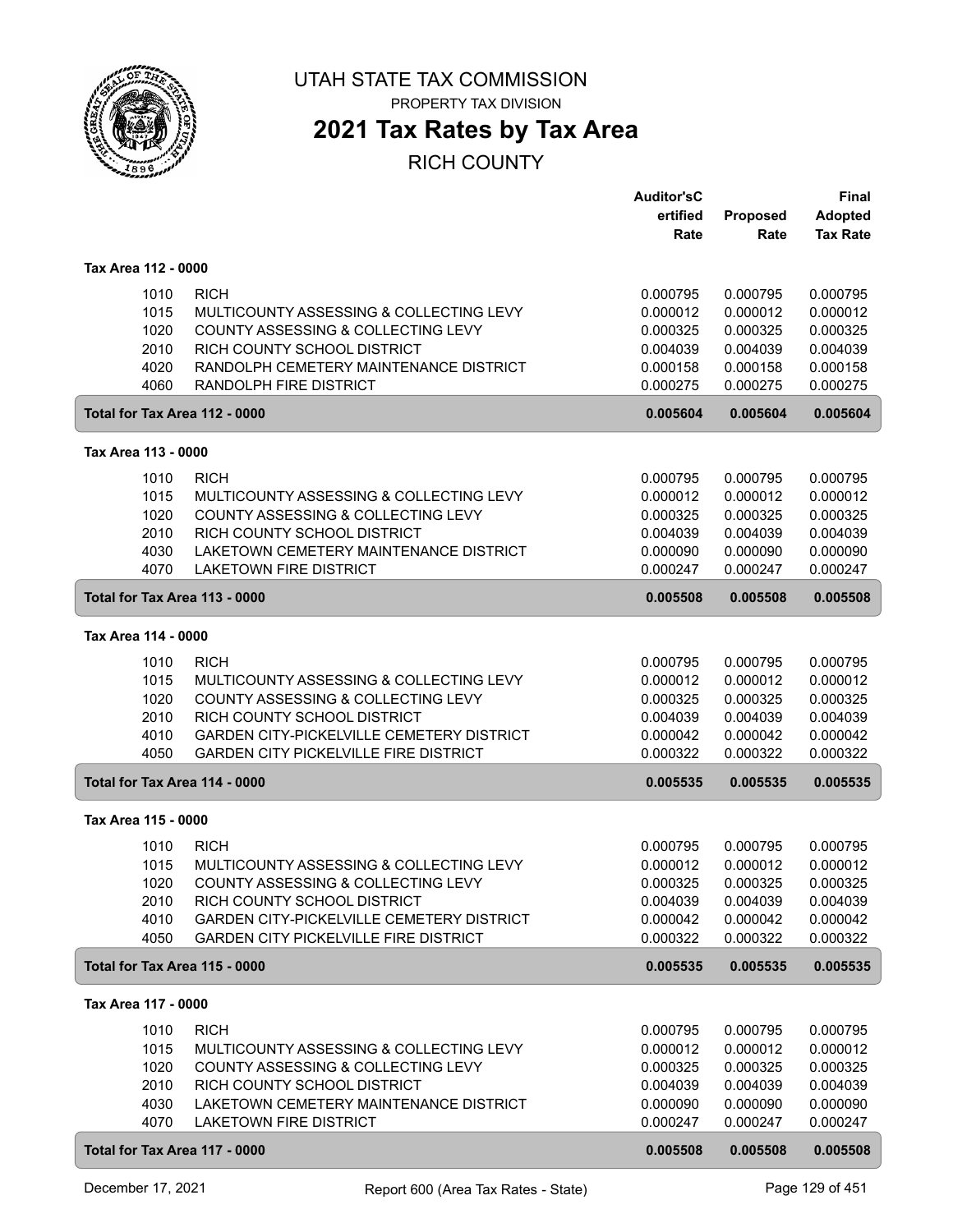

## **2021 Tax Rates by Tax Area**

|                                |                                                        | <b>Auditor'sC</b>    |                      | Final                |
|--------------------------------|--------------------------------------------------------|----------------------|----------------------|----------------------|
|                                |                                                        | ertified             | <b>Proposed</b>      | <b>Adopted</b>       |
|                                |                                                        | Rate                 | Rate                 | <b>Tax Rate</b>      |
|                                |                                                        |                      |                      |                      |
| Tax Area 118 - 0000            |                                                        |                      |                      |                      |
| 1010                           | <b>RICH</b>                                            | 0.000795             | 0.000795             | 0.000795             |
| 1015                           | MULTICOUNTY ASSESSING & COLLECTING LEVY                | 0.000012             | 0.000012             | 0.000012             |
| 1020                           | COUNTY ASSESSING & COLLECTING LEVY                     | 0.000325             | 0.000325             | 0.000325             |
| 2010                           | RICH COUNTY SCHOOL DISTRICT                            | 0.004039             | 0.004039             | 0.004039             |
| 4040                           | WOODRUFF CEMETERY MAINTENANCE DISTRICT                 | 0.000347             | 0.000347             | 0.000347             |
| 4080                           | <b>WOODRUFF FIRE DISTRICT</b>                          | 0.000631             | 0.000631             | 0.000631             |
| Total for Tax Area 118 - 0000  |                                                        | 0.006149             | 0.006149             | 0.006149             |
|                                |                                                        |                      |                      |                      |
| Tax Area 119 - 0000            |                                                        |                      |                      |                      |
| 1010                           | <b>RICH</b>                                            | 0.000795             | 0.000795             | 0.000795             |
| 1015                           | MULTICOUNTY ASSESSING & COLLECTING LEVY                | 0.000012             | 0.000012             | 0.000012             |
| 1020                           | COUNTY ASSESSING & COLLECTING LEVY                     | 0.000325             | 0.000325             | 0.000325             |
| 2010                           | RICH COUNTY SCHOOL DISTRICT                            | 0.004039             | 0.004039             | 0.004039             |
| 4020                           | RANDOLPH CEMETERY MAINTENANCE DISTRICT                 | 0.000158             | 0.000158             | 0.000158             |
| 4060                           | RANDOLPH FIRE DISTRICT                                 | 0.000275             | 0.000275             | 0.000275             |
| Total for Tax Area 119 - 0000  |                                                        | 0.005604             | 0.005604             | 0.005604             |
| Tax Area 123 - 0000            |                                                        |                      |                      |                      |
|                                |                                                        |                      |                      |                      |
| 1010<br>1015                   | <b>RICH</b><br>MULTICOUNTY ASSESSING & COLLECTING LEVY | 0.000795<br>0.000012 | 0.000795<br>0.000012 | 0.000795<br>0.000012 |
| 1020                           | COUNTY ASSESSING & COLLECTING LEVY                     | 0.000325             | 0.000325             | 0.000325             |
| 2010                           | RICH COUNTY SCHOOL DISTRICT                            | 0.004039             | 0.004039             | 0.004039             |
| 4030                           | LAKETOWN CEMETERY MAINTENANCE DISTRICT                 | 0.000090             | 0.000090             | 0.000090             |
| 4070                           | <b>LAKETOWN FIRE DISTRICT</b>                          | 0.000247             | 0.000247             | 0.000247             |
| Total for Tax Area 123 - 0000  |                                                        | 0.005508             | 0.005508             | 0.005508             |
|                                |                                                        |                      |                      |                      |
| Tax Area LAKE - 0000           |                                                        |                      |                      |                      |
| 1010                           | <b>RICH</b>                                            | 0.000795             | 0.000795             | 0.000795             |
| 1015                           | MULTICOUNTY ASSESSING & COLLECTING LEVY                | 0.000012             | 0.000012             | 0.000012             |
| 1020                           | COUNTY ASSESSING & COLLECTING LEVY                     | 0.000325             | 0.000325             | 0.000325             |
| 2010                           | RICH COUNTY SCHOOL DISTRICT                            | 0.004039             | 0.004039             | 0.004039             |
| Total for Tax Area LAKE - 0000 |                                                        | 0.005171             | 0.005171             | 0.005171             |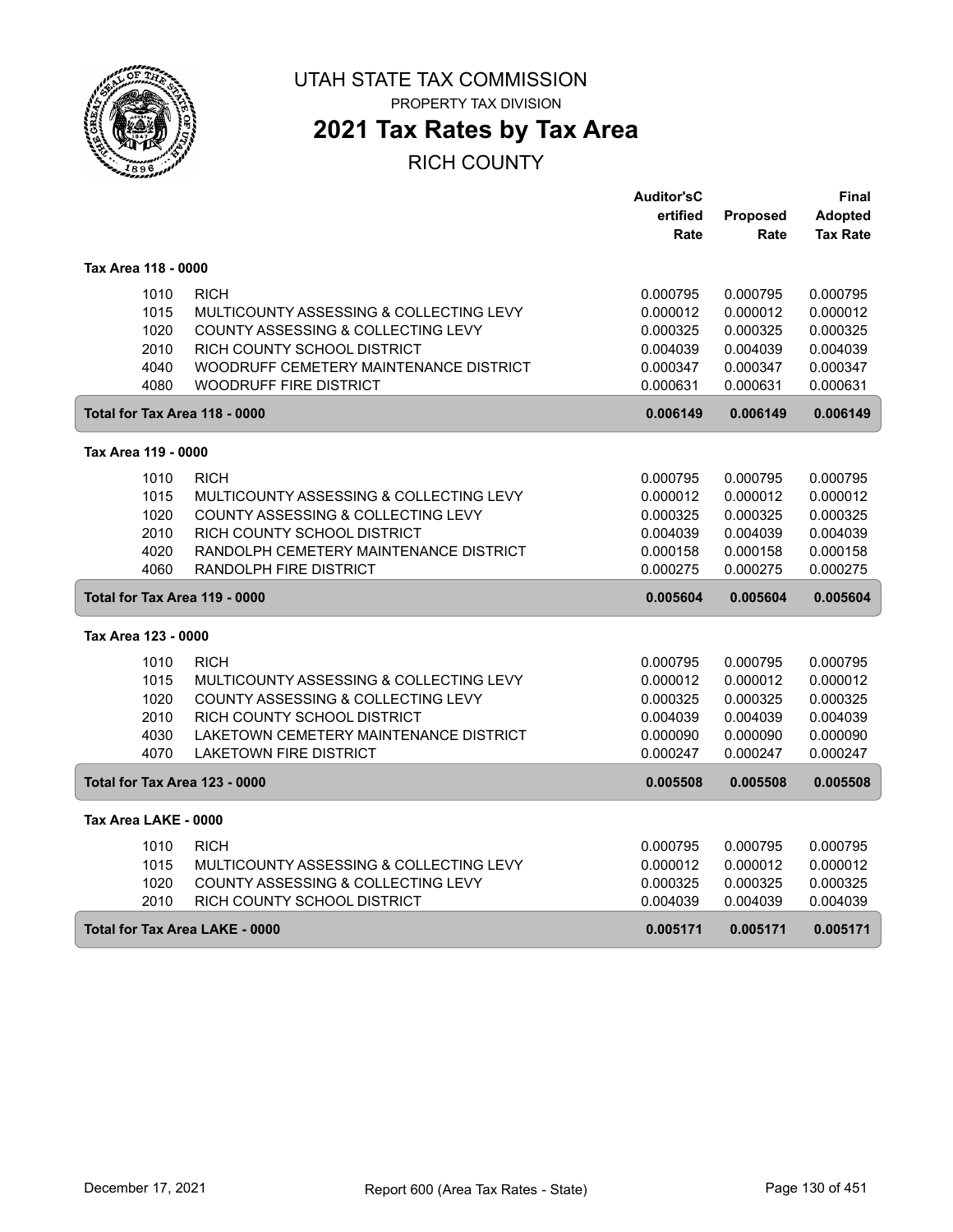

## **2021 Tax Rates by Tax Area**

| <b>Auditor'sC</b> |                 | Final           |
|-------------------|-----------------|-----------------|
| ertified          | <b>Proposed</b> | <b>Adopted</b>  |
| Rate              | Rate            | <b>Tax Rate</b> |

| 6065                          | GREATER SALT LAKE MUNICIPAL SERVICE SSD           |          |          |          |
|-------------------------------|---------------------------------------------------|----------|----------|----------|
|                               |                                                   |          |          |          |
|                               |                                                   |          |          |          |
| Tax Area 013 - 0000           |                                                   |          |          |          |
| 1010                          | <b>SALT LAKE</b>                                  | 0.001777 | 0.001777 | 0.001777 |
| 1015                          | MULTICOUNTY ASSESSING & COLLECTING LEVY           | 0.000012 | 0.000012 | 0.000012 |
| 1020                          | COUNTY ASSESSING & COLLECTING LEVY                | 0.000196 | 0.000196 | 0.000196 |
| 2010                          | SALT LAKE CITY SCHOOL DISTRICT                    | 0.004809 | 0.004809 | 0.004809 |
| 3070                          | <b>SALT LAKE CITY</b>                             | 0.003378 | 0.003424 | 0.003424 |
| 3071                          | SALT LAKE CITY LIBRARY                            | 0.000649 | 0.000652 | 0.000652 |
| 4010                          | METROPOLITAN WATER DISTRICT - SALT LAKE           | 0.000253 | 0.000253 | 0.000253 |
| 4020                          | SALT LAKE CITY MOSQUITO ABATEMENT DISTRICT        | 0.000115 | 0.000115 | 0.000115 |
| 4185                          | CENTRAL UTAH WATER CONSERVANCY DISTRICT           | 0.000375 | 0.000400 | 0.000400 |
| Total for Tax Area 013 - 0000 |                                                   | 0.011564 | 0.011638 | 0.011638 |
| Tax Area 014 - 0000           |                                                   |          |          |          |
| 1010                          | <b>SALT LAKE</b>                                  | 0.001777 | 0.001777 | 0.001777 |
| 1015                          | MULTICOUNTY ASSESSING & COLLECTING LEVY           | 0.000012 | 0.000012 | 0.000012 |
| 1020                          | COUNTY ASSESSING & COLLECTING LEVY                | 0.000196 | 0.000196 | 0.000196 |
| 2030                          | <b>GRANITE SCHOOL DISTRICT</b>                    | 0.005979 | 0.007105 | 0.007105 |
| 3100                          | SOUTH SALT LAKE CITY                              | 0.001536 | 0.001536 | 0.001536 |
| 4040                          | SOUTH SALT LAKE VALLEY MOSQUITO ABATEMENT DISTRIC | 0.000012 | 0.000012 | 0.000012 |
| 4185                          | CENTRAL UTAH WATER CONSERVANCY DISTRICT           | 0.000375 | 0.000400 | 0.000400 |
| 6030                          | SALT LAKE COUNTY LIBRARY                          | 0.000474 | 0.000474 | 0.000474 |
| Total for Tax Area 014 - 0000 |                                                   | 0.010361 | 0.011512 | 0.011512 |
|                               |                                                   |          |          |          |
| Tax Area 019 - 0000           |                                                   |          |          |          |
| 1010                          | <b>SALT LAKE</b>                                  | 0.001777 | 0.001777 | 0.001777 |
| 1015                          | MULTICOUNTY ASSESSING & COLLECTING LEVY           | 0.000012 | 0.000012 | 0.000012 |
| 1020                          | COUNTY ASSESSING & COLLECTING LEVY                | 0.000196 | 0.000196 | 0.000196 |
| 2030                          | <b>GRANITE SCHOOL DISTRICT</b>                    | 0.005979 | 0.007105 | 0.007105 |
| 4040                          | SOUTH SALT LAKE VALLEY MOSQUITO ABATEMENT DISTRIC | 0.000012 | 0.000012 | 0.000012 |
| 4060                          | MT. OLYMPUS IMPROVEMENT DISTRICT                  | 0.000229 | 0.000229 | 0.000229 |
| 4185                          | CENTRAL UTAH WATER CONSERVANCY DISTRICT           | 0.000375 | 0.000400 | 0.000400 |
| 4220                          | SALT LAKE COUNTY MUNICIPAL-TYPE SERVICES          | 0.000051 | 0.000051 | 0.000051 |
| 4320                          | UNIFIED FIRE SERVICE AREA                         | 0.001592 | 0.001594 | 0.001594 |
| 4340                          | SALT LAKE VALLEY LAW ENFORCEMENT SERVICE AREA     | 0.001973 | 0.001973 | 0.001973 |
| 6030                          | <b>SALT LAKE COUNTY LIBRARY</b>                   | 0.000474 | 0.000474 | 0.000474 |
| Total for Tax Area 019 - 0000 |                                                   | 0.012670 | 0.013823 | 0.013823 |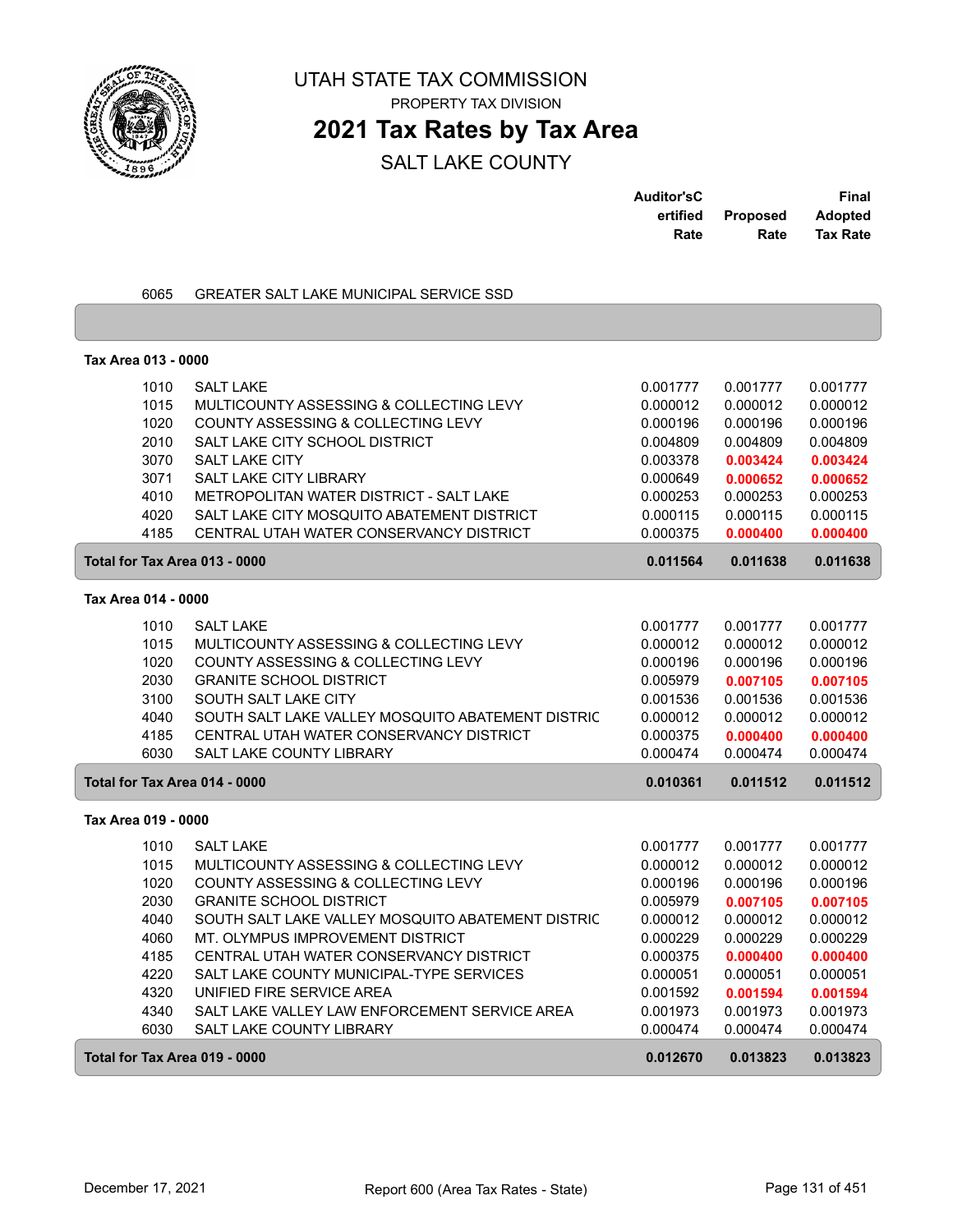

PROPERTY TAX DIVISION

## **2021 Tax Rates by Tax Area**

|                               |                                            | <b>Auditor'sC</b> |          | Final           |
|-------------------------------|--------------------------------------------|-------------------|----------|-----------------|
|                               |                                            | ertified          | Proposed | Adopted         |
|                               |                                            | Rate              | Rate     | <b>Tax Rate</b> |
| Tax Area 01A - 0000           |                                            |                   |          |                 |
| 1010                          | <b>SALT LAKE</b>                           | 0.001777          | 0.001777 | 0.001777        |
| 1015                          | MULTICOUNTY ASSESSING & COLLECTING LEVY    | 0.000012          | 0.000012 | 0.000012        |
| 1020                          | COUNTY ASSESSING & COLLECTING LEVY         | 0.000196          | 0.000196 | 0.000196        |
| 2010                          | SALT LAKE CITY SCHOOL DISTRICT             | 0.004809          | 0.004809 | 0.004809        |
| 3070                          | <b>SALT LAKE CITY</b>                      | 0.003378          | 0.003424 | 0.003424        |
| 3071                          | SALT LAKE CITY LIBRARY                     | 0.000649          | 0.000652 | 0.000652        |
| 4010                          | METROPOLITAN WATER DISTRICT - SALT LAKE    | 0.000253          | 0.000253 | 0.000253        |
| 4020                          | SALT LAKE CITY MOSQUITO ABATEMENT DISTRICT | 0.000115          | 0.000115 | 0.000115        |
| 4185                          | CENTRAL UTAH WATER CONSERVANCY DISTRICT    | 0.000375          | 0.000400 | 0.000400        |
| Total for Tax Area 01A - 0000 |                                            | 0.011564          | 0.011638 | 0.011638        |
| Tax Area 01B - 0000           |                                            |                   |          |                 |
| 1010                          | <b>SALT LAKE</b>                           | 0.001777          | 0.001777 | 0.001777        |
| 1015                          | MULTICOUNTY ASSESSING & COLLECTING LEVY    | 0.000012          | 0.000012 | 0.000012        |
| 1020                          | COUNTY ASSESSING & COLLECTING LEVY         | 0.000196          | 0.000196 | 0.000196        |
| 2010                          | SALT LAKE CITY SCHOOL DISTRICT             | 0.004809          | 0.004809 | 0.004809        |
| 3070                          | <b>SALT LAKE CITY</b>                      | 0.003378          | 0.003424 | 0.003424        |
| 3071                          | SALT LAKE CITY LIBRARY                     | 0.000649          | 0.000652 | 0.000652        |
| 4010                          | METROPOLITAN WATER DISTRICT - SALT LAKE    | 0.000253          | 0.000253 | 0.000253        |
| 4020                          | SALT LAKE CITY MOSQUITO ABATEMENT DISTRICT | 0.000115          | 0.000115 | 0.000115        |
| 4185                          | CENTRAL UTAH WATER CONSERVANCY DISTRICT    | 0.000375          | 0.000400 | 0.000400        |
| Total for Tax Area 01B - 0000 |                                            | 0.011564          | 0.011638 | 0.011638        |
| Tax Area 01C - 0000           |                                            |                   |          |                 |
| 1010                          | <b>SALT LAKE</b>                           | 0.001777          | 0.001777 | 0.001777        |
| 1015                          | MULTICOUNTY ASSESSING & COLLECTING LEVY    | 0.000012          | 0.000012 | 0.000012        |
| 1020                          | COUNTY ASSESSING & COLLECTING LEVY         | 0.000196          | 0.000196 | 0.000196        |
| 2010                          | SALT LAKE CITY SCHOOL DISTRICT             | 0.004809          | 0.004809 | 0.004809        |
| 3070                          | SALT LAKE CITY                             | 0.003378          | 0.003424 | 0.003424        |
| 3071                          | SALT LAKE CITY LIBRARY                     | 0.000649          | 0.000652 | 0.000652        |
| 4010                          | METROPOLITAN WATER DISTRICT - SALT LAKE    | 0.000253          | 0.000253 | 0.000253        |
| 4020                          | SALT LAKE CITY MOSQUITO ABATEMENT DISTRICT | 0.000115          | 0.000115 | 0.000115        |
| 4185                          | CENTRAL UTAH WATER CONSERVANCY DISTRICT    | 0.000375          | 0.000400 | 0.000400        |
| Total for Tax Area 01C - 0000 |                                            | 0.011564          | 0.011638 | 0.011638        |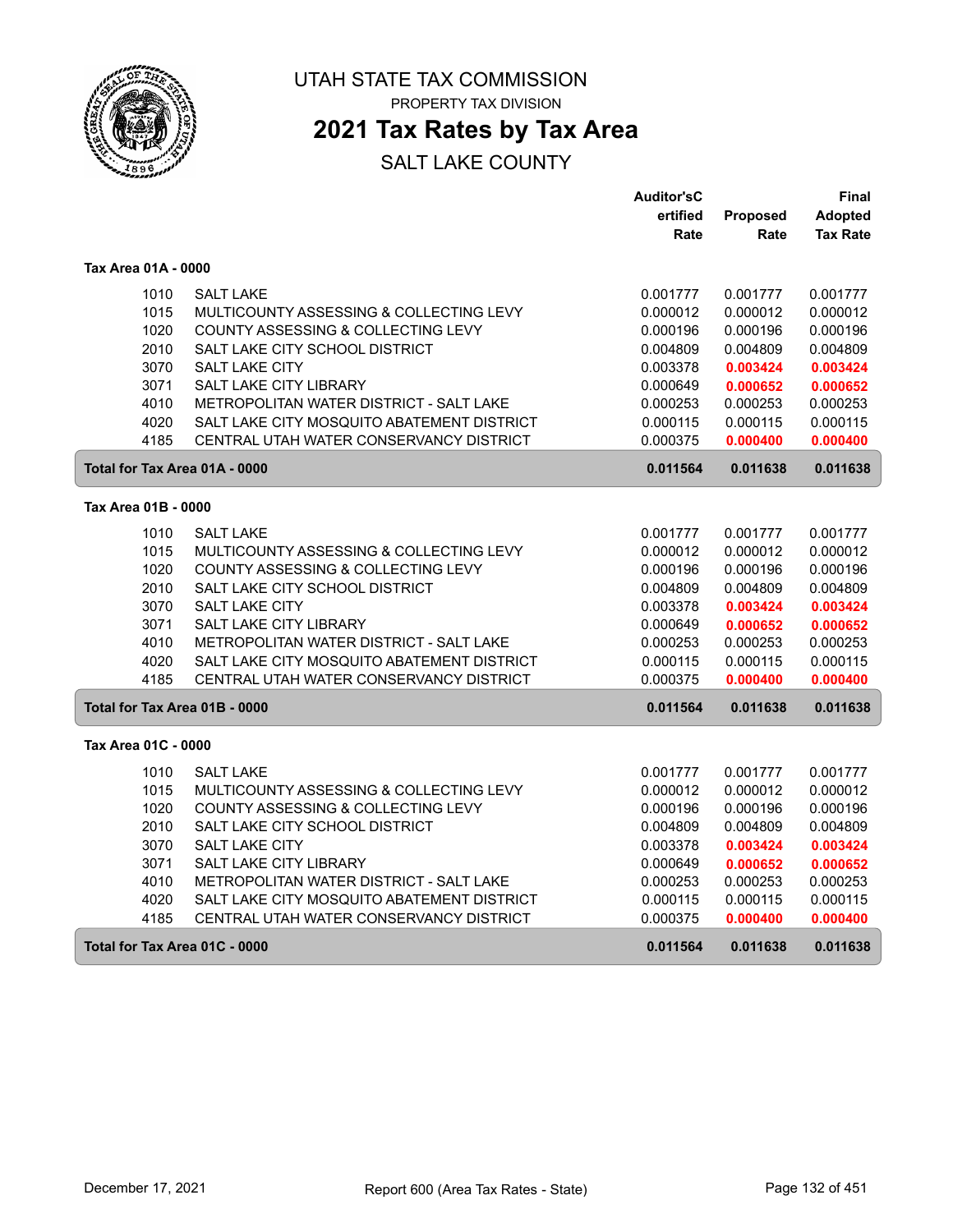

PROPERTY TAX DIVISION

## **2021 Tax Rates by Tax Area**

|                               |                                            | <b>Auditor'sC</b> |          | Final           |
|-------------------------------|--------------------------------------------|-------------------|----------|-----------------|
|                               |                                            | ertified          | Proposed | Adopted         |
|                               |                                            | Rate              | Rate     | <b>Tax Rate</b> |
| Tax Area 01D - 0000           |                                            |                   |          |                 |
| 1010                          | <b>SALT LAKE</b>                           | 0.001777          | 0.001777 | 0.001777        |
| 1015                          | MULTICOUNTY ASSESSING & COLLECTING LEVY    | 0.000012          | 0.000012 | 0.000012        |
| 1020                          | COUNTY ASSESSING & COLLECTING LEVY         | 0.000196          | 0.000196 | 0.000196        |
| 2010                          | SALT LAKE CITY SCHOOL DISTRICT             | 0.004809          | 0.004809 | 0.004809        |
| 3070                          | <b>SALT LAKE CITY</b>                      | 0.003378          | 0.003424 | 0.003424        |
| 3071                          | SALT LAKE CITY LIBRARY                     | 0.000649          | 0.000652 | 0.000652        |
| 4010                          | METROPOLITAN WATER DISTRICT - SALT LAKE    | 0.000253          | 0.000253 | 0.000253        |
| 4020                          | SALT LAKE CITY MOSQUITO ABATEMENT DISTRICT | 0.000115          | 0.000115 | 0.000115        |
| 4185                          | CENTRAL UTAH WATER CONSERVANCY DISTRICT    | 0.000375          | 0.000400 | 0.000400        |
| Total for Tax Area 01D - 0000 |                                            | 0.011564          | 0.011638 | 0.011638        |
| Tax Area 01E - 0000           |                                            |                   |          |                 |
| 1010                          | <b>SALT LAKE</b>                           | 0.001777          | 0.001777 | 0.001777        |
| 1015                          | MULTICOUNTY ASSESSING & COLLECTING LEVY    | 0.000012          | 0.000012 | 0.000012        |
| 1020                          | COUNTY ASSESSING & COLLECTING LEVY         | 0.000196          | 0.000196 | 0.000196        |
| 2010                          | SALT LAKE CITY SCHOOL DISTRICT             | 0.004809          | 0.004809 | 0.004809        |
| 3070                          | <b>SALT LAKE CITY</b>                      | 0.003378          | 0.003424 | 0.003424        |
| 3071                          | SALT LAKE CITY LIBRARY                     | 0.000649          | 0.000652 | 0.000652        |
| 4010                          | METROPOLITAN WATER DISTRICT - SALT LAKE    | 0.000253          | 0.000253 | 0.000253        |
| 4020                          | SALT LAKE CITY MOSQUITO ABATEMENT DISTRICT | 0.000115          | 0.000115 | 0.000115        |
| 4185                          | CENTRAL UTAH WATER CONSERVANCY DISTRICT    | 0.000375          | 0.000400 | 0.000400        |
| Total for Tax Area 01E - 0000 |                                            | 0.011564          | 0.011638 | 0.011638        |
| Tax Area 01F - 0000           |                                            |                   |          |                 |
| 1010                          | <b>SALT LAKE</b>                           | 0.001777          | 0.001777 | 0.001777        |
| 1015                          | MULTICOUNTY ASSESSING & COLLECTING LEVY    | 0.000012          | 0.000012 | 0.000012        |
| 1020                          | COUNTY ASSESSING & COLLECTING LEVY         | 0.000196          | 0.000196 | 0.000196        |
| 2010                          | SALT LAKE CITY SCHOOL DISTRICT             | 0.004809          | 0.004809 | 0.004809        |
| 3070                          | SALT LAKE CITY                             | 0.003378          | 0.003424 | 0.003424        |
| 3071                          | SALT LAKE CITY LIBRARY                     | 0.000649          | 0.000652 | 0.000652        |
| 4010                          | METROPOLITAN WATER DISTRICT - SALT LAKE    | 0.000253          | 0.000253 | 0.000253        |
| 4020                          | SALT LAKE CITY MOSQUITO ABATEMENT DISTRICT | 0.000115          | 0.000115 | 0.000115        |
| 4185                          | CENTRAL UTAH WATER CONSERVANCY DISTRICT    | 0.000375          | 0.000400 | 0.000400        |
| Total for Tax Area 01F - 0000 |                                            | 0.011564          | 0.011638 | 0.011638        |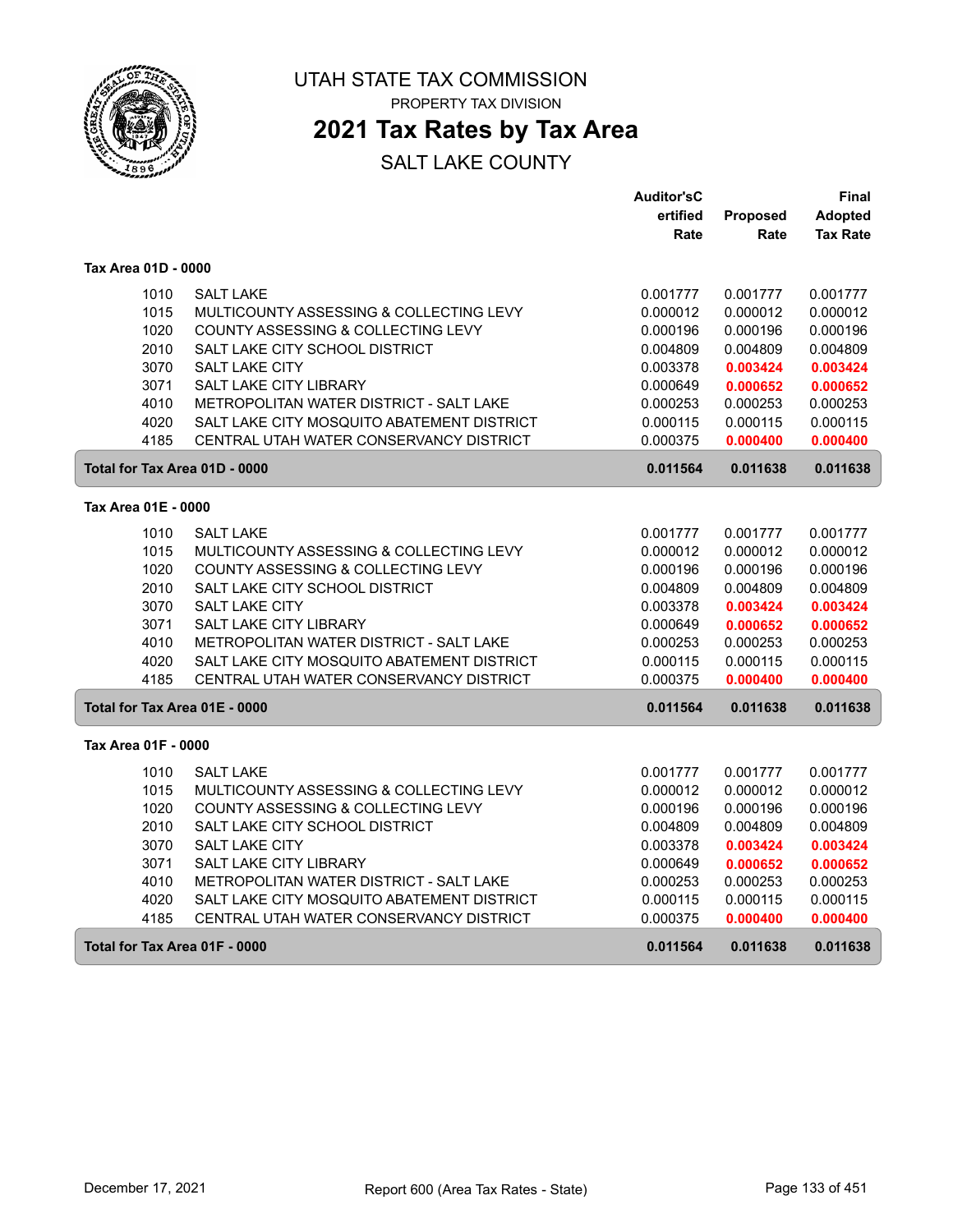

PROPERTY TAX DIVISION

## **2021 Tax Rates by Tax Area**

|                               |                                            | <b>Auditor'sC</b> |          | Final           |
|-------------------------------|--------------------------------------------|-------------------|----------|-----------------|
|                               |                                            | ertified          | Proposed | <b>Adopted</b>  |
|                               |                                            | Rate              | Rate     | <b>Tax Rate</b> |
| Tax Area 01G - 0000           |                                            |                   |          |                 |
| 1010                          | <b>SALT LAKE</b>                           | 0.001777          | 0.001777 | 0.001777        |
| 1015                          | MULTICOUNTY ASSESSING & COLLECTING LEVY    | 0.000012          | 0.000012 | 0.000012        |
| 1020                          | COUNTY ASSESSING & COLLECTING LEVY         | 0.000196          | 0.000196 | 0.000196        |
| 2010                          | SALT LAKE CITY SCHOOL DISTRICT             | 0.004809          | 0.004809 | 0.004809        |
| 3070                          | <b>SALT LAKE CITY</b>                      | 0.003378          | 0.003424 | 0.003424        |
| 3071                          | SALT LAKE CITY LIBRARY                     | 0.000649          | 0.000652 | 0.000652        |
| 4010                          | METROPOLITAN WATER DISTRICT - SALT LAKE    | 0.000253          | 0.000253 | 0.000253        |
| 4020                          | SALT LAKE CITY MOSQUITO ABATEMENT DISTRICT | 0.000115          | 0.000115 | 0.000115        |
| 4185                          | CENTRAL UTAH WATER CONSERVANCY DISTRICT    | 0.000375          | 0.000400 | 0.000400        |
| Total for Tax Area 01G - 0000 |                                            | 0.011564          | 0.011638 | 0.011638        |
| Tax Area 01H - 0000           |                                            |                   |          |                 |
| 1010                          | <b>SALT LAKE</b>                           | 0.001777          | 0.001777 | 0.001777        |
| 1015                          | MULTICOUNTY ASSESSING & COLLECTING LEVY    | 0.000012          | 0.000012 | 0.000012        |
| 1020                          | COUNTY ASSESSING & COLLECTING LEVY         | 0.000196          | 0.000196 | 0.000196        |
| 2010                          | SALT LAKE CITY SCHOOL DISTRICT             | 0.004809          | 0.004809 | 0.004809        |
| 3070                          | <b>SALT LAKE CITY</b>                      | 0.003378          | 0.003424 | 0.003424        |
| 3071                          | SALT LAKE CITY LIBRARY                     | 0.000649          | 0.000652 | 0.000652        |
| 4010                          | METROPOLITAN WATER DISTRICT - SALT LAKE    | 0.000253          | 0.000253 | 0.000253        |
| 4020                          | SALT LAKE CITY MOSQUITO ABATEMENT DISTRICT | 0.000115          | 0.000115 | 0.000115        |
| 4185                          | CENTRAL UTAH WATER CONSERVANCY DISTRICT    | 0.000375          | 0.000400 | 0.000400        |
| Total for Tax Area 01H - 0000 |                                            | 0.011564          | 0.011638 | 0.011638        |
| Tax Area 01J - 0000           |                                            |                   |          |                 |
| 1010                          | <b>SALT LAKE</b>                           | 0.001777          | 0.001777 | 0.001777        |
| 1015                          | MULTICOUNTY ASSESSING & COLLECTING LEVY    | 0.000012          | 0.000012 | 0.000012        |
| 1020                          | COUNTY ASSESSING & COLLECTING LEVY         | 0.000196          | 0.000196 | 0.000196        |
| 2010                          | SALT LAKE CITY SCHOOL DISTRICT             | 0.004809          | 0.004809 | 0.004809        |
| 3070                          | SALT LAKE CITY                             | 0.003378          | 0.003424 | 0.003424        |
| 3071                          | SALT LAKE CITY LIBRARY                     | 0.000649          | 0.000652 | 0.000652        |
| 4010                          | METROPOLITAN WATER DISTRICT - SALT LAKE    | 0.000253          | 0.000253 | 0.000253        |
| 4020                          | SALT LAKE CITY MOSQUITO ABATEMENT DISTRICT | 0.000115          | 0.000115 | 0.000115        |
| 4185                          | CENTRAL UTAH WATER CONSERVANCY DISTRICT    | 0.000375          | 0.000400 | 0.000400        |
| Total for Tax Area 01J - 0000 |                                            | 0.011564          | 0.011638 | 0.011638        |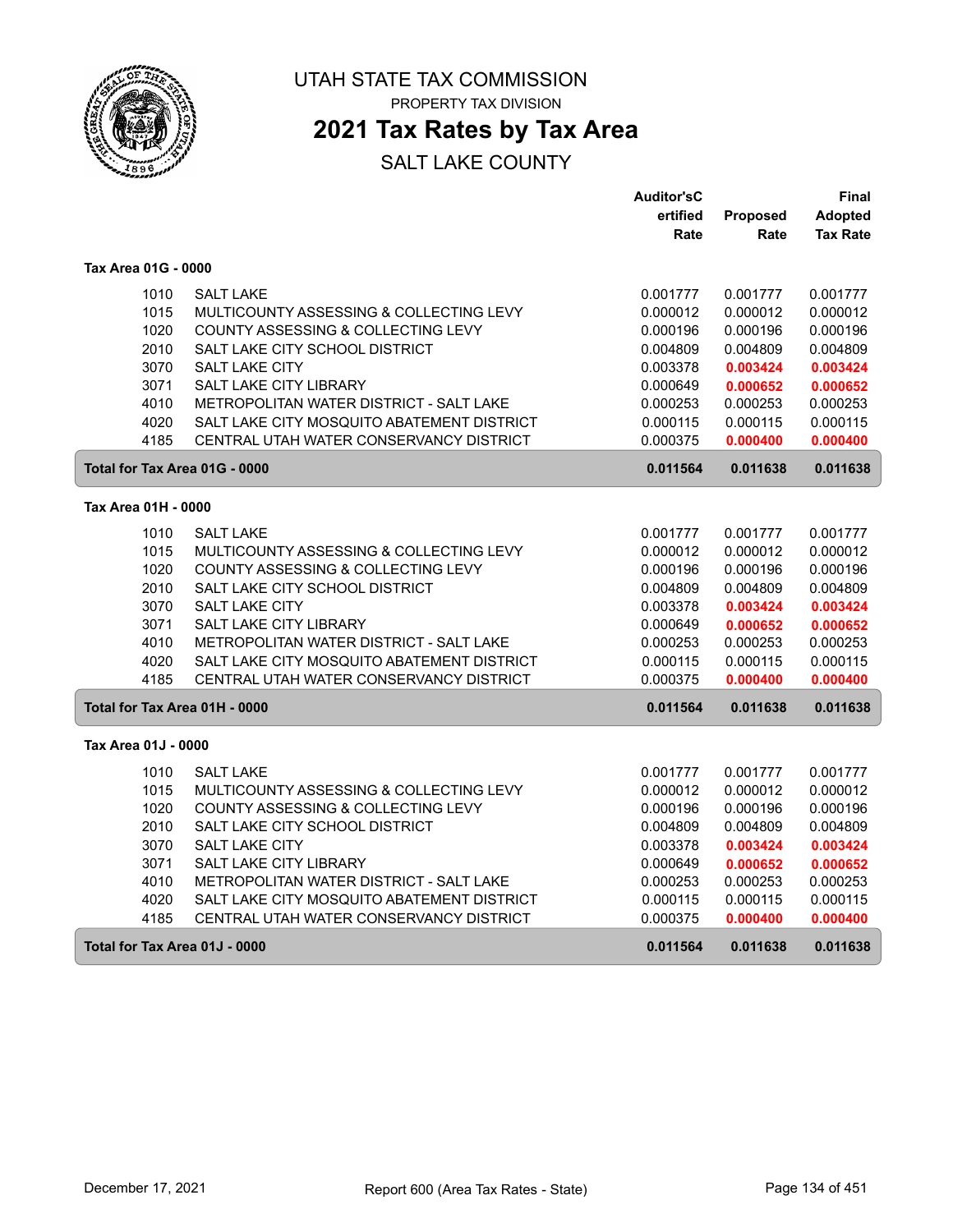

PROPERTY TAX DIVISION

## **2021 Tax Rates by Tax Area**

|                               |                                            | <b>Auditor'sC</b> |          | Final           |
|-------------------------------|--------------------------------------------|-------------------|----------|-----------------|
|                               |                                            | ertified          | Proposed | Adopted         |
|                               |                                            | Rate              | Rate     | <b>Tax Rate</b> |
| Tax Area 01K - 0000           |                                            |                   |          |                 |
| 1010                          | <b>SALT LAKE</b>                           | 0.001777          | 0.001777 | 0.001777        |
| 1015                          | MULTICOUNTY ASSESSING & COLLECTING LEVY    | 0.000012          | 0.000012 | 0.000012        |
| 1020                          | COUNTY ASSESSING & COLLECTING LEVY         | 0.000196          | 0.000196 | 0.000196        |
| 2010                          | SALT LAKE CITY SCHOOL DISTRICT             | 0.004809          | 0.004809 | 0.004809        |
| 3070                          | SALT LAKE CITY                             | 0.003378          | 0.003424 | 0.003424        |
| 3071                          | SALT LAKE CITY LIBRARY                     | 0.000649          | 0.000652 | 0.000652        |
| 4010                          | METROPOLITAN WATER DISTRICT - SALT LAKE    | 0.000253          | 0.000253 | 0.000253        |
| 4020                          | SALT LAKE CITY MOSQUITO ABATEMENT DISTRICT | 0.000115          | 0.000115 | 0.000115        |
| 4185                          | CENTRAL UTAH WATER CONSERVANCY DISTRICT    | 0.000375          | 0.000400 | 0.000400        |
| Total for Tax Area 01K - 0000 |                                            | 0.011564          | 0.011638 | 0.011638        |
| Tax Area 01M - 0000           |                                            |                   |          |                 |
| 1010                          | <b>SALT LAKE</b>                           | 0.001777          | 0.001777 | 0.001777        |
| 1015                          | MULTICOUNTY ASSESSING & COLLECTING LEVY    | 0.000012          | 0.000012 | 0.000012        |
| 1020                          | COUNTY ASSESSING & COLLECTING LEVY         | 0.000196          | 0.000196 | 0.000196        |
| 2010                          | SALT LAKE CITY SCHOOL DISTRICT             | 0.004809          | 0.004809 | 0.004809        |
| 3070                          | <b>SALT LAKE CITY</b>                      | 0.003378          | 0.003424 | 0.003424        |
| 3071                          | SALT LAKE CITY LIBRARY                     | 0.000649          | 0.000652 | 0.000652        |
| 4010                          | METROPOLITAN WATER DISTRICT - SALT LAKE    | 0.000253          | 0.000253 | 0.000253        |
| 4020                          | SALT LAKE CITY MOSQUITO ABATEMENT DISTRICT | 0.000115          | 0.000115 | 0.000115        |
| 4185                          | CENTRAL UTAH WATER CONSERVANCY DISTRICT    | 0.000375          | 0.000400 | 0.000400        |
| Total for Tax Area 01M - 0000 |                                            | 0.011564          | 0.011638 | 0.011638        |
| Tax Area 01N - 0000           |                                            |                   |          |                 |
| 1010                          | <b>SALT LAKE</b>                           | 0.001777          | 0.001777 | 0.001777        |
| 1015                          | MULTICOUNTY ASSESSING & COLLECTING LEVY    | 0.000012          | 0.000012 | 0.000012        |
| 1020                          | COUNTY ASSESSING & COLLECTING LEVY         | 0.000196          | 0.000196 | 0.000196        |
| 2010                          | SALT LAKE CITY SCHOOL DISTRICT             | 0.004809          | 0.004809 | 0.004809        |
| 3070                          | SALT LAKE CITY                             | 0.003378          | 0.003424 | 0.003424        |
| 3071                          | SALT LAKE CITY LIBRARY                     | 0.000649          | 0.000652 | 0.000652        |
| 4010                          | METROPOLITAN WATER DISTRICT - SALT LAKE    | 0.000253          | 0.000253 | 0.000253        |
| 4020                          | SALT LAKE CITY MOSQUITO ABATEMENT DISTRICT | 0.000115          | 0.000115 | 0.000115        |
| 4185                          | CENTRAL UTAH WATER CONSERVANCY DISTRICT    | 0.000375          | 0.000400 | 0.000400        |
| Total for Tax Area 01N - 0000 |                                            | 0.011564          | 0.011638 | 0.011638        |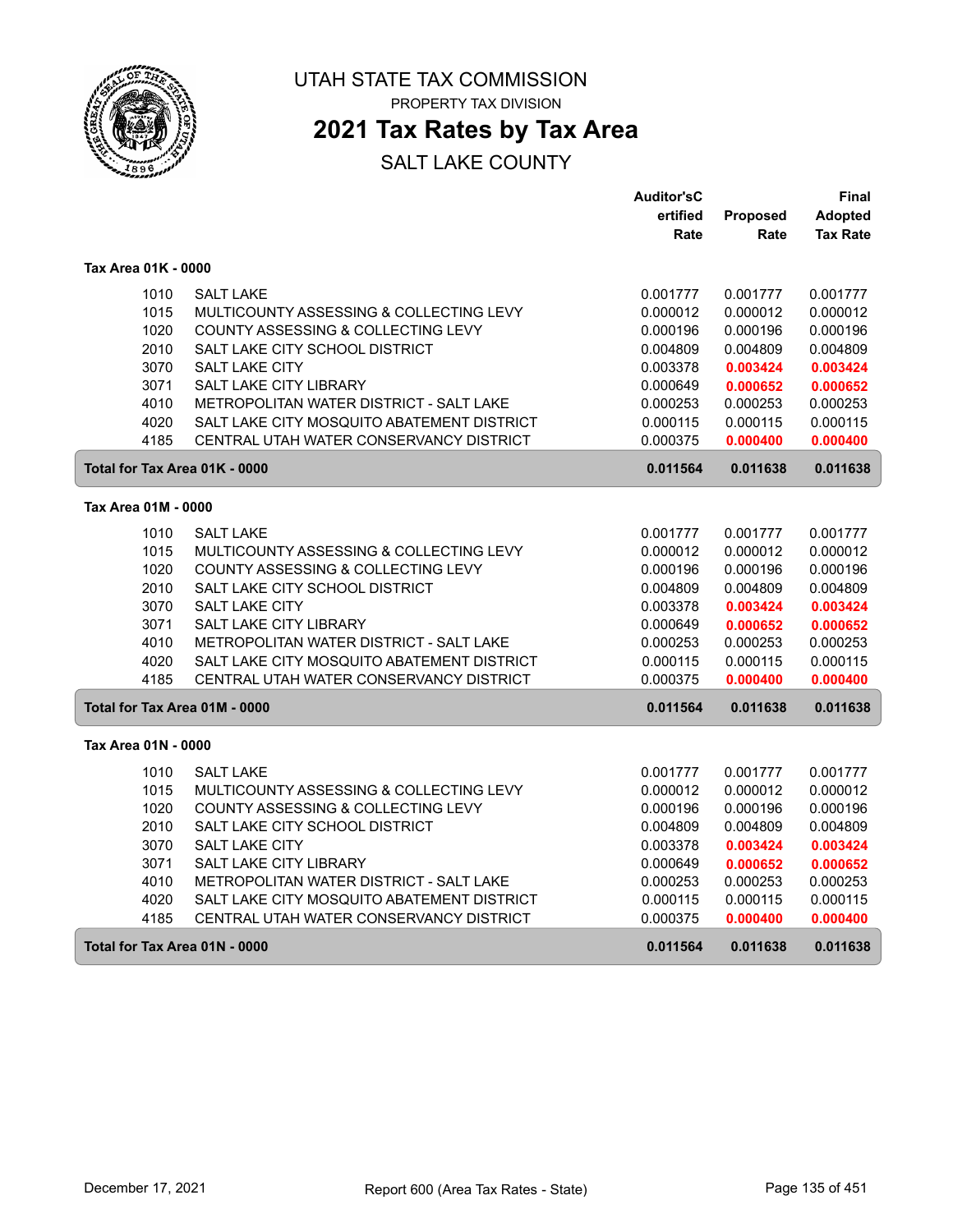

PROPERTY TAX DIVISION

## **2021 Tax Rates by Tax Area**

|                               |                                            | <b>Auditor'sC</b> |          | Final           |
|-------------------------------|--------------------------------------------|-------------------|----------|-----------------|
|                               |                                            | ertified          | Proposed | Adopted         |
|                               |                                            | Rate              | Rate     | <b>Tax Rate</b> |
| Tax Area 01P - 0000           |                                            |                   |          |                 |
| 1010                          | <b>SALT LAKE</b>                           | 0.001777          | 0.001777 | 0.001777        |
| 1015                          | MULTICOUNTY ASSESSING & COLLECTING LEVY    | 0.000012          | 0.000012 | 0.000012        |
| 1020                          | COUNTY ASSESSING & COLLECTING LEVY         | 0.000196          | 0.000196 | 0.000196        |
| 2010                          | SALT LAKE CITY SCHOOL DISTRICT             | 0.004809          | 0.004809 | 0.004809        |
| 3070                          | SALT LAKE CITY                             | 0.003378          | 0.003424 | 0.003424        |
| 3071                          | SALT LAKE CITY LIBRARY                     | 0.000649          | 0.000652 | 0.000652        |
| 4010                          | METROPOLITAN WATER DISTRICT - SALT LAKE    | 0.000253          | 0.000253 | 0.000253        |
| 4020                          | SALT LAKE CITY MOSQUITO ABATEMENT DISTRICT | 0.000115          | 0.000115 | 0.000115        |
| 4185                          | CENTRAL UTAH WATER CONSERVANCY DISTRICT    | 0.000375          | 0.000400 | 0.000400        |
| Total for Tax Area 01P - 0000 |                                            | 0.011564          | 0.011638 | 0.011638        |
| Tax Area 01Q - 0000           |                                            |                   |          |                 |
| 1010                          | <b>SALT LAKE</b>                           | 0.001777          | 0.001777 | 0.001777        |
| 1015                          | MULTICOUNTY ASSESSING & COLLECTING LEVY    | 0.000012          | 0.000012 | 0.000012        |
| 1020                          | COUNTY ASSESSING & COLLECTING LEVY         | 0.000196          | 0.000196 | 0.000196        |
| 2010                          | SALT LAKE CITY SCHOOL DISTRICT             | 0.004809          | 0.004809 | 0.004809        |
| 3070                          | <b>SALT LAKE CITY</b>                      | 0.003378          | 0.003424 | 0.003424        |
| 3071                          | SALT LAKE CITY LIBRARY                     | 0.000649          | 0.000652 | 0.000652        |
| 4010                          | METROPOLITAN WATER DISTRICT - SALT LAKE    | 0.000253          | 0.000253 | 0.000253        |
| 4020                          | SALT LAKE CITY MOSQUITO ABATEMENT DISTRICT | 0.000115          | 0.000115 | 0.000115        |
| 4185                          | CENTRAL UTAH WATER CONSERVANCY DISTRICT    | 0.000375          | 0.000400 | 0.000400        |
| Total for Tax Area 01Q - 0000 |                                            | 0.011564          | 0.011638 | 0.011638        |
| Tax Area 01R - 0000           |                                            |                   |          |                 |
| 1010                          | <b>SALT LAKE</b>                           | 0.001777          | 0.001777 | 0.001777        |
| 1015                          | MULTICOUNTY ASSESSING & COLLECTING LEVY    | 0.000012          | 0.000012 | 0.000012        |
| 1020                          | COUNTY ASSESSING & COLLECTING LEVY         | 0.000196          | 0.000196 | 0.000196        |
| 2010                          | SALT LAKE CITY SCHOOL DISTRICT             | 0.004809          | 0.004809 | 0.004809        |
| 3070                          | SALT LAKE CITY                             | 0.003378          | 0.003424 | 0.003424        |
| 3071                          | <b>SALT LAKE CITY LIBRARY</b>              | 0.000649          | 0.000652 | 0.000652        |
| 4010                          | METROPOLITAN WATER DISTRICT - SALT LAKE    | 0.000253          | 0.000253 | 0.000253        |
| 4020                          | SALT LAKE CITY MOSQUITO ABATEMENT DISTRICT | 0.000115          | 0.000115 | 0.000115        |
| 4185                          | CENTRAL UTAH WATER CONSERVANCY DISTRICT    | 0.000375          | 0.000400 | 0.000400        |
| Total for Tax Area 01R - 0000 |                                            | 0.011564          | 0.011638 | 0.011638        |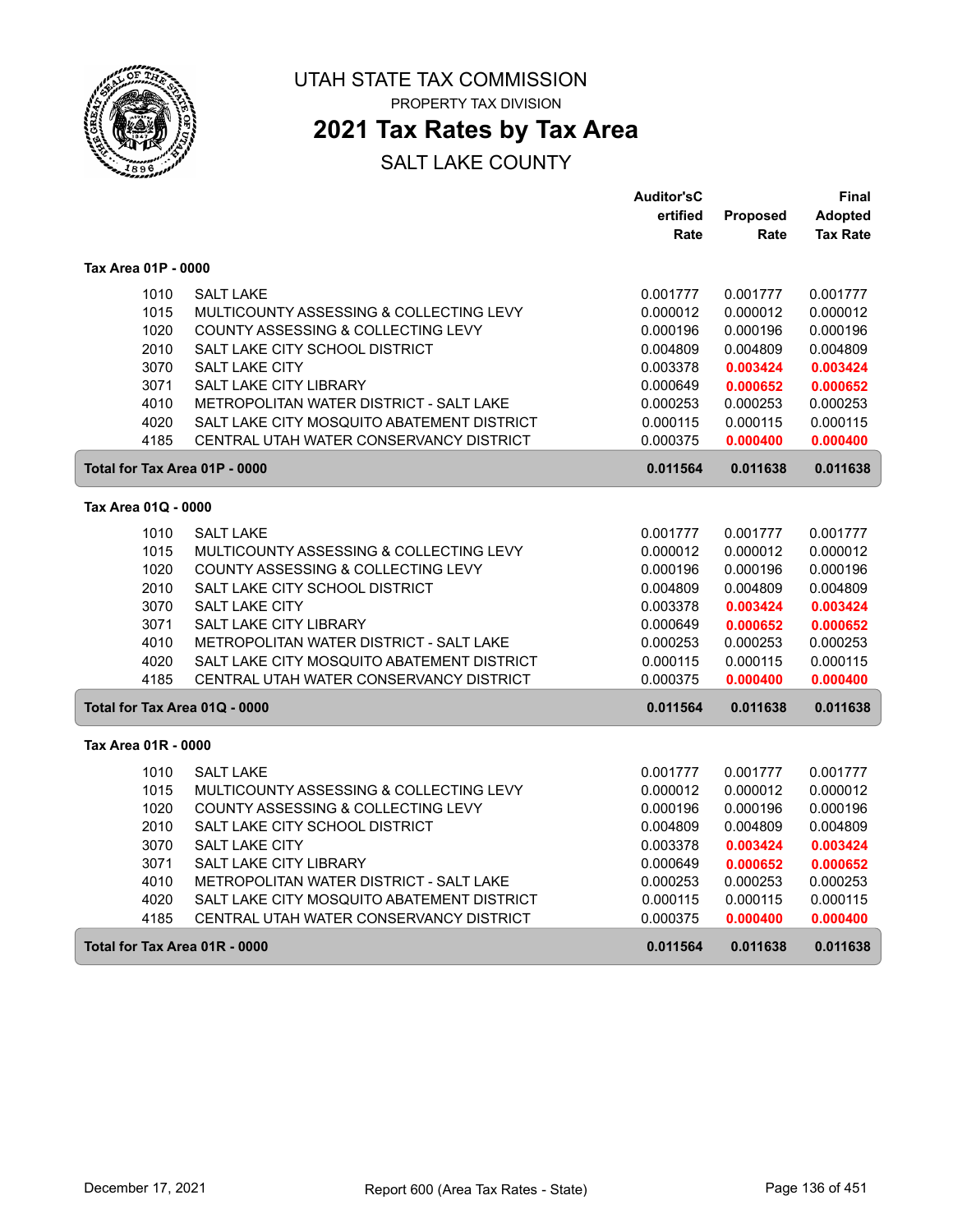

PROPERTY TAX DIVISION

## **2021 Tax Rates by Tax Area**

|                               |                                            | <b>Auditor'sC</b> |          | Final           |
|-------------------------------|--------------------------------------------|-------------------|----------|-----------------|
|                               |                                            | ertified          | Proposed | Adopted         |
|                               |                                            | Rate              | Rate     | <b>Tax Rate</b> |
| Tax Area 01S - 0000           |                                            |                   |          |                 |
| 1010                          | <b>SALT LAKE</b>                           | 0.001777          | 0.001777 | 0.001777        |
| 1015                          | MULTICOUNTY ASSESSING & COLLECTING LEVY    | 0.000012          | 0.000012 | 0.000012        |
| 1020                          | COUNTY ASSESSING & COLLECTING LEVY         | 0.000196          | 0.000196 | 0.000196        |
| 2010                          | SALT LAKE CITY SCHOOL DISTRICT             | 0.004809          | 0.004809 | 0.004809        |
| 3070                          | SALT LAKE CITY                             | 0.003378          | 0.003424 | 0.003424        |
| 3071                          | SALT LAKE CITY LIBRARY                     | 0.000649          | 0.000652 | 0.000652        |
| 4010                          | METROPOLITAN WATER DISTRICT - SALT LAKE    | 0.000253          | 0.000253 | 0.000253        |
| 4020                          | SALT LAKE CITY MOSQUITO ABATEMENT DISTRICT | 0.000115          | 0.000115 | 0.000115        |
| 4185                          | CENTRAL UTAH WATER CONSERVANCY DISTRICT    | 0.000375          | 0.000400 | 0.000400        |
| Total for Tax Area 01S - 0000 |                                            | 0.011564          | 0.011638 | 0.011638        |
| Tax Area 01T - 0000           |                                            |                   |          |                 |
| 1010                          | <b>SALT LAKE</b>                           | 0.001777          | 0.001777 | 0.001777        |
| 1015                          | MULTICOUNTY ASSESSING & COLLECTING LEVY    | 0.000012          | 0.000012 | 0.000012        |
| 1020                          | COUNTY ASSESSING & COLLECTING LEVY         | 0.000196          | 0.000196 | 0.000196        |
| 2010                          | SALT LAKE CITY SCHOOL DISTRICT             | 0.004809          | 0.004809 | 0.004809        |
| 3070                          | <b>SALT LAKE CITY</b>                      | 0.003378          | 0.003424 | 0.003424        |
| 3071                          | SALT LAKE CITY LIBRARY                     | 0.000649          | 0.000652 | 0.000652        |
| 4010                          | METROPOLITAN WATER DISTRICT - SALT LAKE    | 0.000253          | 0.000253 | 0.000253        |
| 4020                          | SALT LAKE CITY MOSQUITO ABATEMENT DISTRICT | 0.000115          | 0.000115 | 0.000115        |
| 4185                          | CENTRAL UTAH WATER CONSERVANCY DISTRICT    | 0.000375          | 0.000400 | 0.000400        |
| Total for Tax Area 01T - 0000 |                                            | 0.011564          | 0.011638 | 0.011638        |
| Tax Area 01U - 0000           |                                            |                   |          |                 |
| 1010                          | <b>SALT LAKE</b>                           | 0.001777          | 0.001777 | 0.001777        |
| 1015                          | MULTICOUNTY ASSESSING & COLLECTING LEVY    | 0.000012          | 0.000012 | 0.000012        |
| 1020                          | COUNTY ASSESSING & COLLECTING LEVY         | 0.000196          | 0.000196 | 0.000196        |
| 2010                          | SALT LAKE CITY SCHOOL DISTRICT             | 0.004809          | 0.004809 | 0.004809        |
| 3070                          | SALT LAKE CITY                             | 0.003378          | 0.003424 | 0.003424        |
| 3071                          | SALT LAKE CITY LIBRARY                     | 0.000649          | 0.000652 | 0.000652        |
| 4010                          | METROPOLITAN WATER DISTRICT - SALT LAKE    | 0.000253          | 0.000253 | 0.000253        |
| 4020                          | SALT LAKE CITY MOSQUITO ABATEMENT DISTRICT | 0.000115          | 0.000115 | 0.000115        |
| 4185                          | CENTRAL UTAH WATER CONSERVANCY DISTRICT    | 0.000375          | 0.000400 | 0.000400        |
| Total for Tax Area 01U - 0000 |                                            | 0.011564          | 0.011638 | 0.011638        |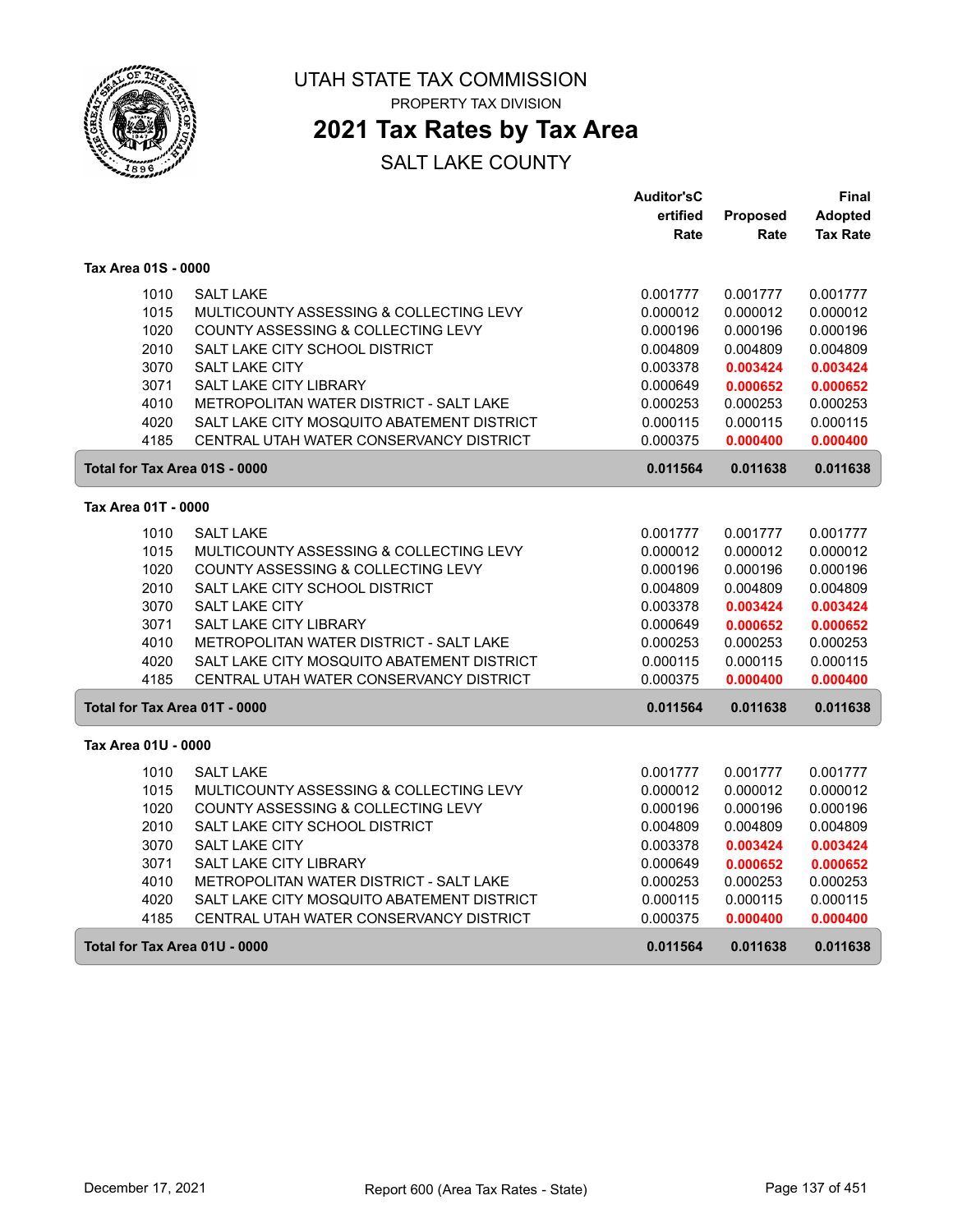

PROPERTY TAX DIVISION

## **2021 Tax Rates by Tax Area**

|                               |                                            | <b>Auditor'sC</b> |          | Final           |
|-------------------------------|--------------------------------------------|-------------------|----------|-----------------|
|                               |                                            | ertified          | Proposed | Adopted         |
|                               |                                            | Rate              | Rate     | <b>Tax Rate</b> |
| Tax Area 01V - 0000           |                                            |                   |          |                 |
| 1010                          | <b>SALT LAKE</b>                           | 0.001777          | 0.001777 | 0.001777        |
| 1015                          | MULTICOUNTY ASSESSING & COLLECTING LEVY    | 0.000012          | 0.000012 | 0.000012        |
| 1020                          | COUNTY ASSESSING & COLLECTING LEVY         | 0.000196          | 0.000196 | 0.000196        |
| 2010                          | SALT LAKE CITY SCHOOL DISTRICT             | 0.004809          | 0.004809 | 0.004809        |
| 3070                          | SALT LAKE CITY                             | 0.003378          | 0.003424 | 0.003424        |
| 3071                          | SALT LAKE CITY LIBRARY                     | 0.000649          | 0.000652 | 0.000652        |
| 4010                          | METROPOLITAN WATER DISTRICT - SALT LAKE    | 0.000253          | 0.000253 | 0.000253        |
| 4020                          | SALT LAKE CITY MOSQUITO ABATEMENT DISTRICT | 0.000115          | 0.000115 | 0.000115        |
| 4185                          | CENTRAL UTAH WATER CONSERVANCY DISTRICT    | 0.000375          | 0.000400 | 0.000400        |
| Total for Tax Area 01V - 0000 |                                            | 0.011564          | 0.011638 | 0.011638        |
| Tax Area 01W - 0000           |                                            |                   |          |                 |
| 1010                          | <b>SALT LAKE</b>                           | 0.001777          | 0.001777 | 0.001777        |
| 1015                          | MULTICOUNTY ASSESSING & COLLECTING LEVY    | 0.000012          | 0.000012 | 0.000012        |
| 1020                          | COUNTY ASSESSING & COLLECTING LEVY         | 0.000196          | 0.000196 | 0.000196        |
| 2010                          | SALT LAKE CITY SCHOOL DISTRICT             | 0.004809          | 0.004809 | 0.004809        |
| 3070                          | SALT LAKE CITY                             | 0.003378          | 0.003424 | 0.003424        |
| 3071                          | SALT LAKE CITY LIBRARY                     | 0.000649          | 0.000652 | 0.000652        |
| 4010                          | METROPOLITAN WATER DISTRICT - SALT LAKE    | 0.000253          | 0.000253 | 0.000253        |
| 4020                          | SALT LAKE CITY MOSQUITO ABATEMENT DISTRICT | 0.000115          | 0.000115 | 0.000115        |
| 4185                          | CENTRAL UTAH WATER CONSERVANCY DISTRICT    | 0.000375          | 0.000400 | 0.000400        |
| Total for Tax Area 01W - 0000 |                                            | 0.011564          | 0.011638 | 0.011638        |
| Tax Area 01X - 0000           |                                            |                   |          |                 |
| 1010                          | <b>SALT LAKE</b>                           | 0.001777          | 0.001777 | 0.001777        |
| 1015                          | MULTICOUNTY ASSESSING & COLLECTING LEVY    | 0.000012          | 0.000012 | 0.000012        |
| 1020                          | COUNTY ASSESSING & COLLECTING LEVY         | 0.000196          | 0.000196 | 0.000196        |
| 2010                          | SALT LAKE CITY SCHOOL DISTRICT             | 0.004809          | 0.004809 | 0.004809        |
| 3070                          | SALT LAKE CITY                             | 0.003378          | 0.003424 | 0.003424        |
| 3071                          | <b>SALT LAKE CITY LIBRARY</b>              | 0.000649          | 0.000652 | 0.000652        |
| 4010                          | METROPOLITAN WATER DISTRICT - SALT LAKE    | 0.000253          | 0.000253 | 0.000253        |
| 4020                          | SALT LAKE CITY MOSQUITO ABATEMENT DISTRICT | 0.000115          | 0.000115 | 0.000115        |
| 4185                          | CENTRAL UTAH WATER CONSERVANCY DISTRICT    | 0.000375          | 0.000400 | 0.000400        |
| Total for Tax Area 01X - 0000 |                                            | 0.011564          | 0.011638 | 0.011638        |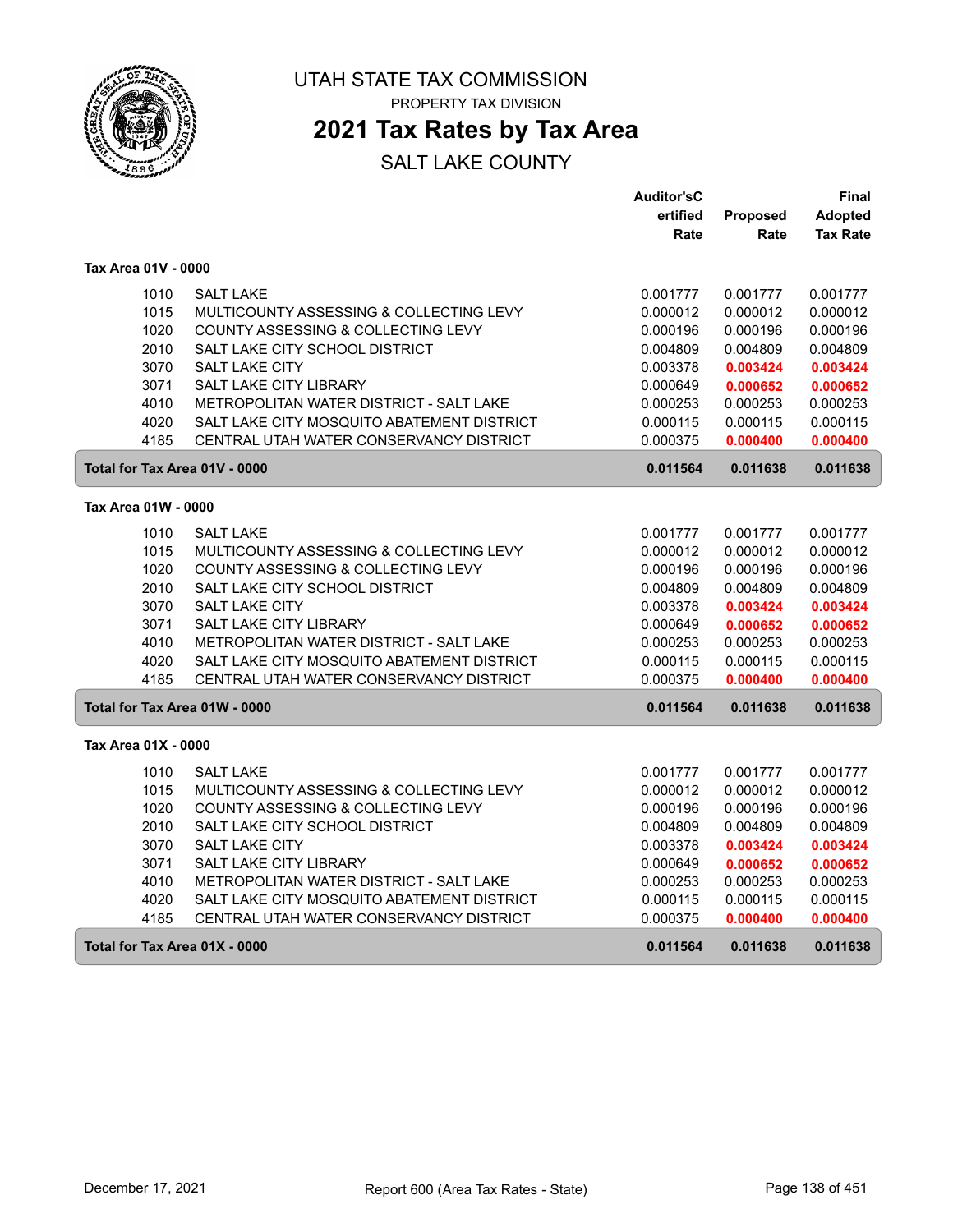

PROPERTY TAX DIVISION

## **2021 Tax Rates by Tax Area**

|                               |                                                   | <b>Auditor'sC</b> |          | Final           |
|-------------------------------|---------------------------------------------------|-------------------|----------|-----------------|
|                               |                                                   | ertified          | Proposed | <b>Adopted</b>  |
|                               |                                                   | Rate              | Rate     | <b>Tax Rate</b> |
|                               |                                                   |                   |          |                 |
| Tax Area 01Y - 0000           |                                                   |                   |          |                 |
| 1010                          | <b>SALT LAKE</b>                                  | 0.001777          | 0.001777 | 0.001777        |
| 1015                          | MULTICOUNTY ASSESSING & COLLECTING LEVY           | 0.000012          | 0.000012 | 0.000012        |
| 1020                          | COUNTY ASSESSING & COLLECTING LEVY                | 0.000196          | 0.000196 | 0.000196        |
| 2010                          | SALT LAKE CITY SCHOOL DISTRICT                    | 0.004809          | 0.004809 | 0.004809        |
| 3070                          | <b>SALT LAKE CITY</b>                             | 0.003378          | 0.003424 | 0.003424        |
| 3071                          | SALT LAKE CITY LIBRARY                            | 0.000649          | 0.000652 | 0.000652        |
| 4010                          | METROPOLITAN WATER DISTRICT - SALT LAKE           | 0.000253          | 0.000253 | 0.000253        |
| 4020                          | SALT LAKE CITY MOSQUITO ABATEMENT DISTRICT        | 0.000115          | 0.000115 | 0.000115        |
| 4185                          | CENTRAL UTAH WATER CONSERVANCY DISTRICT           | 0.000375          | 0.000400 | 0.000400        |
| Total for Tax Area 01Y - 0000 |                                                   | 0.011564          | 0.011638 | 0.011638        |
| Tax Area 01Z - 0000           |                                                   |                   |          |                 |
| 1010                          | <b>SALT LAKE</b>                                  | 0.001777          | 0.001777 | 0.001777        |
| 1015                          | MULTICOUNTY ASSESSING & COLLECTING LEVY           | 0.000012          | 0.000012 | 0.000012        |
| 1020                          | COUNTY ASSESSING & COLLECTING LEVY                | 0.000196          | 0.000196 | 0.000196        |
| 2010                          | SALT LAKE CITY SCHOOL DISTRICT                    | 0.004809          | 0.004809 | 0.004809        |
| 3070                          | <b>SALT LAKE CITY</b>                             | 0.003378          | 0.003424 | 0.003424        |
| 3071                          | SALT LAKE CITY LIBRARY                            | 0.000649          | 0.000652 | 0.000652        |
| 4010                          | METROPOLITAN WATER DISTRICT - SALT LAKE           | 0.000253          | 0.000253 | 0.000253        |
| 4020                          | SALT LAKE CITY MOSQUITO ABATEMENT DISTRICT        | 0.000115          | 0.000115 | 0.000115        |
| 4185                          | CENTRAL UTAH WATER CONSERVANCY DISTRICT           | 0.000375          | 0.000400 | 0.000400        |
| Total for Tax Area 01Z - 0000 |                                                   | 0.011564          | 0.011638 | 0.011638        |
|                               |                                                   |                   |          |                 |
| Tax Area 020 - 0000           |                                                   |                   |          |                 |
| 1010                          | <b>SALT LAKE</b>                                  | 0.001777          | 0.001777 | 0.001777        |
| 1015                          | MULTICOUNTY ASSESSING & COLLECTING LEVY           | 0.000012          | 0.000012 | 0.000012        |
| 1020                          | COUNTY ASSESSING & COLLECTING LEVY                | 0.000196          | 0.000196 | 0.000196        |
| 2030                          | <b>GRANITE SCHOOL DISTRICT</b>                    | 0.005979          | 0.007105 | 0.007105        |
| 4185                          | CENTRAL UTAH WATER CONSERVANCY DISTRICT           | 0.000375          | 0.000400 | 0.000400        |
| 4220                          | SALT LAKE COUNTY MUNICIPAL-TYPE SERVICES          | 0.000051          | 0.000051 | 0.000051        |
| 4320                          | UNIFIED FIRE SERVICE AREA                         | 0.001592          | 0.001594 | 0.001594        |
| 4340                          | SALT LAKE VALLEY LAW ENFORCEMENT SERVICE AREA     | 0.001973          | 0.001973 | 0.001973        |
| 6030                          | SALT LAKE COUNTY LIBRARY                          | 0.000474          | 0.000474 | 0.000474        |
| Total for Tax Area 020 - 0000 |                                                   | 0.012429          | 0.013582 | 0.013582        |
| Tax Area 021 - 0000           |                                                   |                   |          |                 |
| 1010                          | <b>SALT LAKE</b>                                  | 0.001777          | 0.001777 | 0.001777        |
| 1015                          | MULTICOUNTY ASSESSING & COLLECTING LEVY           | 0.000012          | 0.000012 | 0.000012        |
| 1020                          | COUNTY ASSESSING & COLLECTING LEVY                | 0.000196          | 0.000196 | 0.000196        |
| 2020                          | MURRAY CITY SCHOOL DISTRICT                       | 0.005785          | 0.005785 | 0.005785        |
| 3050                          | <b>MURRAY CITY</b>                                | 0.002026          | 0.002026 | 0.002026        |
| 4040                          | SOUTH SALT LAKE VALLEY MOSQUITO ABATEMENT DISTRIC | 0.000012          | 0.000012 | 0.000012        |
| 4185                          | CENTRAL UTAH WATER CONSERVANCY DISTRICT           | 0.000375          | 0.000400 | 0.000400        |
|                               |                                                   |                   |          |                 |
| Total for Tax Area 021 - 0000 |                                                   | 0.010183          | 0.010208 | 0.010208        |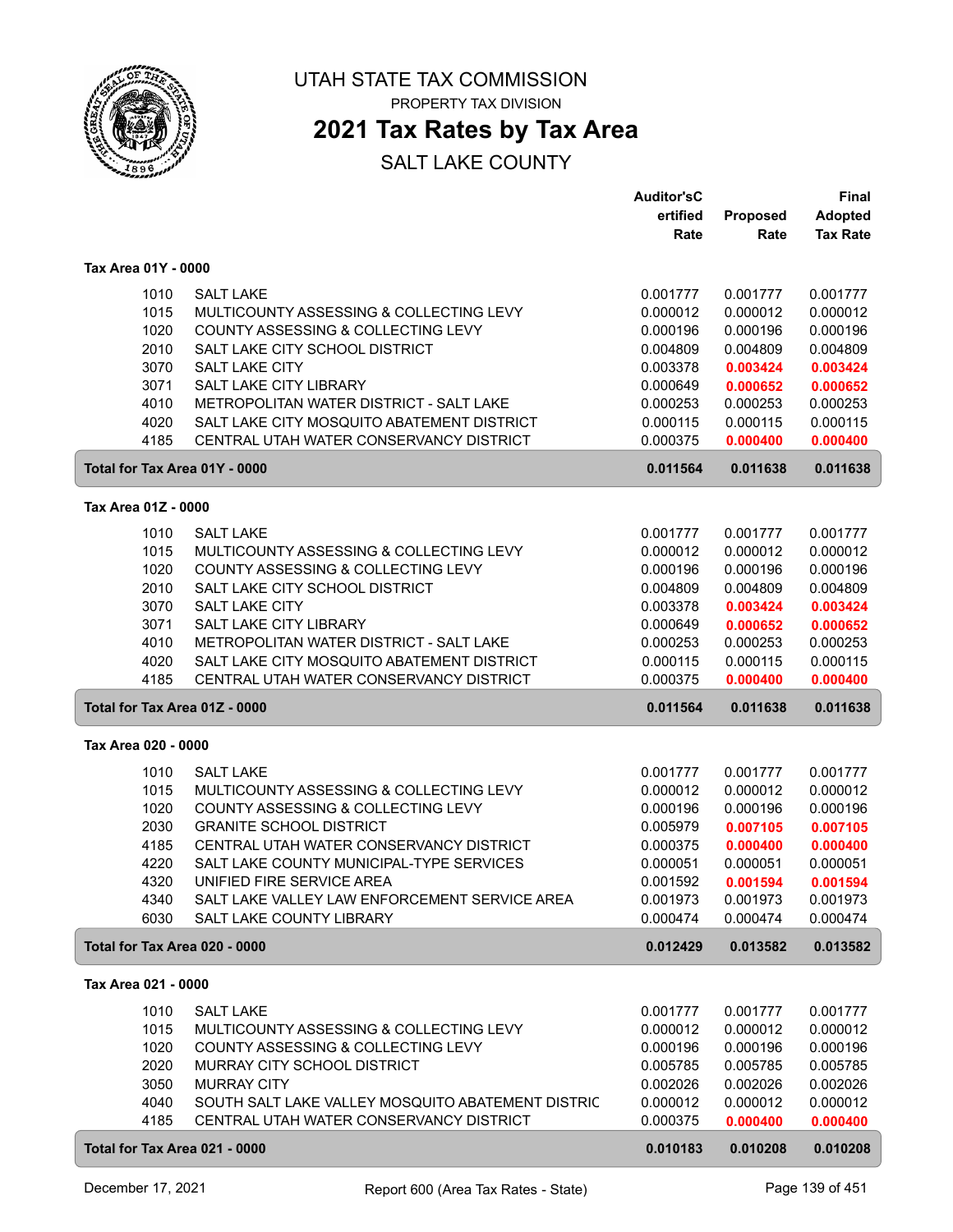

## **2021 Tax Rates by Tax Area**

|                     |                                                   | <b>Auditor'sC</b><br>ertified | Proposed | <b>Final</b><br><b>Adopted</b> |
|---------------------|---------------------------------------------------|-------------------------------|----------|--------------------------------|
|                     |                                                   | Rate                          | Rate     | <b>Tax Rate</b>                |
| Tax Area 024 - 0000 |                                                   |                               |          |                                |
| 1010                | <b>SALT LAKE</b>                                  | 0.001777                      | 0.001777 | 0.001777                       |
| 1015                | MULTICOUNTY ASSESSING & COLLECTING LEVY           | 0.000012                      | 0.000012 | 0.000012                       |
| 1020                | COUNTY ASSESSING & COLLECTING LEVY                | 0.000196                      | 0.000196 | 0.000196                       |
| 2030                | <b>GRANITE SCHOOL DISTRICT</b>                    | 0.005979                      | 0.007105 | 0.007105                       |
| 3120                | <b>WEST VALLEY CITY</b>                           | 0.002995                      | 0.002999 | 0.002995                       |
| 4040                | SOUTH SALT LAKE VALLEY MOSQUITO ABATEMENT DISTRIC | 0.000012                      | 0.000012 | 0.000012                       |
| 4045                | JORDAN VALLEY WATER CONSERVANCY DISTRICT          | 0.000337                      | 0.000369 | 0.000369                       |
| 4050                | <b>GRANGER - HUNTER IMPROVEMENT DISTRICT</b>      | 0.000414                      | 0.000414 | 0.000414                       |
| 4185                | CENTRAL UTAH WATER CONSERVANCY DISTRICT           | 0.000375                      | 0.000400 | 0.000400                       |
| 6030                | <b>SALT LAKE COUNTY LIBRARY</b>                   | 0.000474                      | 0.000474 | 0.000474                       |
|                     | Total for Tax Area 024 - 0000                     | 0.012571                      | 0.013758 | 0.013754                       |
| Tax Area 026 - 0000 |                                                   |                               |          |                                |
| 1010                | <b>SALT LAKE</b>                                  | 0.001777                      | 0.001777 | 0.001777                       |
| 1015                | MULTICOUNTY ASSESSING & COLLECTING LEVY           | 0.000012                      | 0.000012 | 0.000012                       |
| 1020                | COUNTY ASSESSING & COLLECTING LEVY                | 0.000196                      | 0.000196 | 0.000196                       |
| 2030                | <b>GRANITE SCHOOL DISTRICT</b>                    | 0.005979                      | 0.007105 | 0.007105                       |
| 4030                | MAGNA MOSQUITO ABATEMENT DISTRICT                 | 0.000064                      | 0.000064 | 0.000064                       |
| 4045                | JORDAN VALLEY WATER CONSERVANCY DISTRICT          | 0.000337                      | 0.000369 | 0.000369                       |
| 4080                | <b>MAGNA WATER DISTRICT</b>                       | 0.002107                      | 0.002107 | 0.002107                       |
| 4185                | CENTRAL UTAH WATER CONSERVANCY DISTRICT           | 0.000375                      | 0.000400 | 0.000400                       |
| 4220                | SALT LAKE COUNTY MUNICIPAL-TYPE SERVICES          | 0.000051                      | 0.000051 | 0.000051                       |
| 4320                | UNIFIED FIRE SERVICE AREA                         | 0.001592                      | 0.001594 | 0.001594                       |
| 4340                | SALT LAKE VALLEY LAW ENFORCEMENT SERVICE AREA     | 0.001973                      | 0.001973 | 0.001973                       |
| 6030                | <b>SALT LAKE COUNTY LIBRARY</b>                   | 0.000474                      | 0.000474 | 0.000474                       |
|                     | Total for Tax Area 026 - 0000                     | 0.014937                      | 0.016122 | 0.016122                       |
| Tax Area 027 - 0000 |                                                   |                               |          |                                |
| 1010                | <b>SALT LAKE</b>                                  | 0.001777                      | 0.001777 | 0.001777                       |
| 1015                | MULTICOUNTY ASSESSING & COLLECTING LEVY           | 0.000012                      | 0.000012 | 0.000012                       |
| 1020                | COUNTY ASSESSING & COLLECTING LEVY                | 0.000196                      | 0.000196 | 0.000196                       |
| 2030                | <b>GRANITE SCHOOL DISTRICT</b>                    | 0.005979                      | 0.007105 | 0.007105                       |
| 4030                | MAGNA MOSQUITO ABATEMENT DISTRICT                 | 0.000064                      | 0.000064 | 0.000064                       |
| 4185                | CENTRAL UTAH WATER CONSERVANCY DISTRICT           | 0.000375                      | 0.000400 | 0.000400                       |
| 4220                | SALT LAKE COUNTY MUNICIPAL-TYPE SERVICES          | 0.000051                      | 0.000051 | 0.000051                       |
| 4320                | UNIFIED FIRE SERVICE AREA                         | 0.001592                      | 0.001594 | 0.001594                       |
| 4340                | SALT LAKE VALLEY LAW ENFORCEMENT SERVICE AREA     | 0.001973                      | 0.001973 | 0.001973                       |
| 6030                | SALT LAKE COUNTY LIBRARY                          | 0.000474                      | 0.000474 | 0.000474                       |
|                     | Total for Tax Area 027 - 0000                     | 0.012493                      | 0.013646 | 0.013646                       |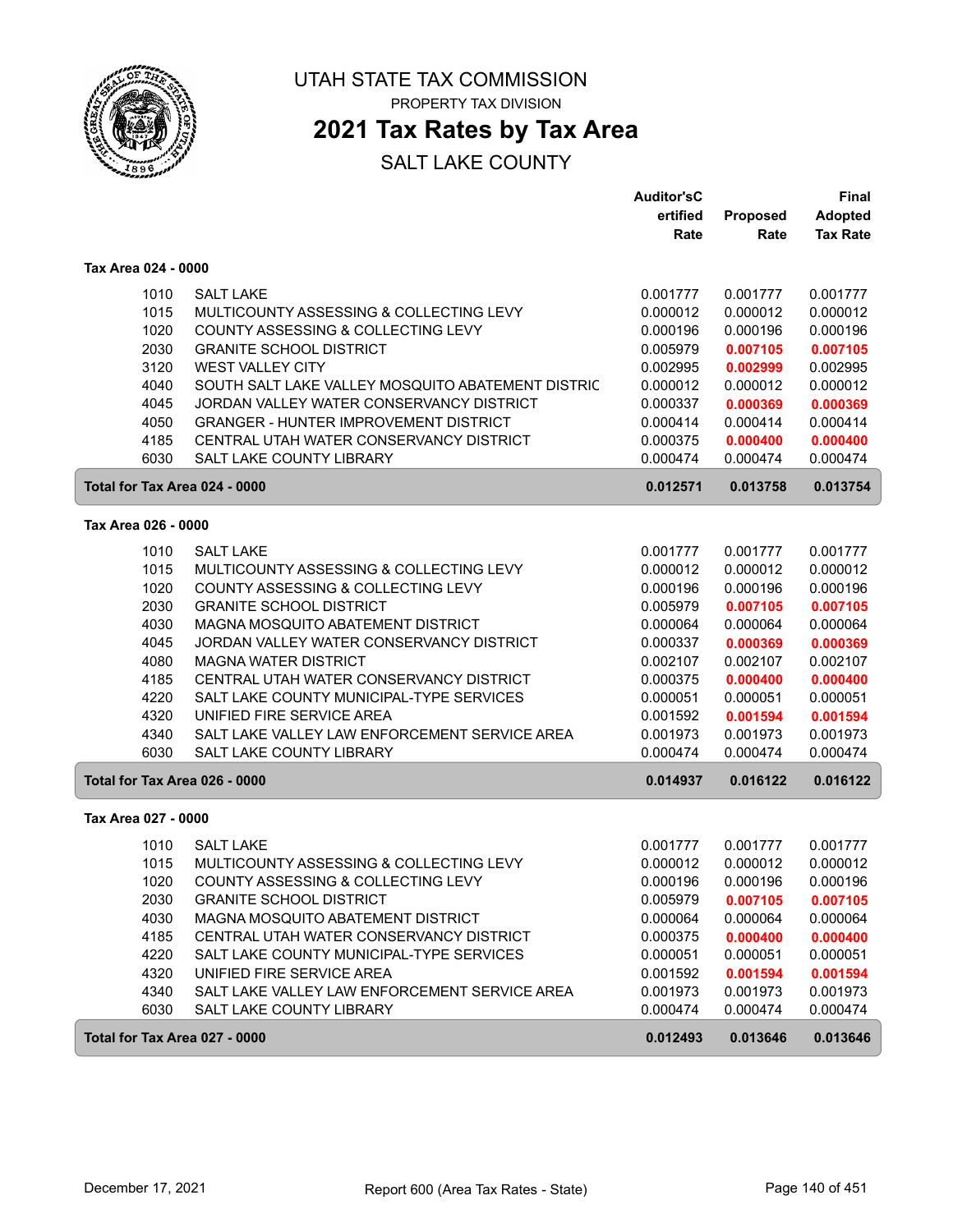

# **2021 Tax Rates by Tax Area**

|                     |                                               | <b>Auditor'sC</b> |          | Final           |
|---------------------|-----------------------------------------------|-------------------|----------|-----------------|
|                     |                                               | ertified          | Proposed | <b>Adopted</b>  |
|                     |                                               | Rate              | Rate     | <b>Tax Rate</b> |
| Tax Area 028 - 0000 |                                               |                   |          |                 |
| 1010                | <b>SALT LAKE</b>                              | 0.001777          | 0.001777 | 0.001777        |
| 1015                | MULTICOUNTY ASSESSING & COLLECTING LEVY       | 0.000012          | 0.000012 | 0.000012        |
| 1020                | COUNTY ASSESSING & COLLECTING LEVY            | 0.000196          | 0.000196 | 0.000196        |
| 2030                | <b>GRANITE SCHOOL DISTRICT</b>                | 0.005979          | 0.007105 | 0.007105        |
| 4030                | MAGNA MOSQUITO ABATEMENT DISTRICT             | 0.000064          | 0.000064 | 0.000064        |
| 4045                | JORDAN VALLEY WATER CONSERVANCY DISTRICT      | 0.000337          | 0.000369 | 0.000369        |
| 4185                | CENTRAL UTAH WATER CONSERVANCY DISTRICT       | 0.000375          | 0.000400 | 0.000400        |
| 4220                | SALT LAKE COUNTY MUNICIPAL-TYPE SERVICES      | 0.000051          | 0.000051 | 0.000051        |
| 4320                | UNIFIED FIRE SERVICE AREA                     | 0.001592          | 0.001594 | 0.001594        |
| 4340                | SALT LAKE VALLEY LAW ENFORCEMENT SERVICE AREA | 0.001973          | 0.001973 | 0.001973        |
| 6030                | SALT LAKE COUNTY LIBRARY                      | 0.000474          | 0.000474 | 0.000474        |
|                     | Total for Tax Area 028 - 0000                 | 0.012830          | 0.014015 | 0.014015        |
| Tax Area 029 - 0000 |                                               |                   |          |                 |
|                     |                                               |                   |          |                 |
| 1010                | <b>SALT LAKE</b>                              | 0.001777          | 0.001777 | 0.001777        |
| 1015                | MULTICOUNTY ASSESSING & COLLECTING LEVY       | 0.000012          | 0.000012 | 0.000012        |
| 1020                | COUNTY ASSESSING & COLLECTING LEVY            | 0.000196          | 0.000196 | 0.000196        |
| 2030                | <b>GRANITE SCHOOL DISTRICT</b>                | 0.005979          | 0.007105 | 0.007105        |
| 3120                | <b>WEST VALLEY CITY</b>                       | 0.002995          | 0.002999 | 0.002995        |
| 4030                | MAGNA MOSQUITO ABATEMENT DISTRICT             | 0.000064          | 0.000064 | 0.000064        |
| 4045                | JORDAN VALLEY WATER CONSERVANCY DISTRICT      | 0.000337          | 0.000369 | 0.000369        |
| 4050                | <b>GRANGER - HUNTER IMPROVEMENT DISTRICT</b>  | 0.000414          | 0.000414 | 0.000414        |
| 4185                | CENTRAL UTAH WATER CONSERVANCY DISTRICT       | 0.000375          | 0.000400 | 0.000400        |
| 6030                | SALT LAKE COUNTY LIBRARY                      | 0.000474          | 0.000474 | 0.000474        |
|                     | Total for Tax Area 029 - 0000                 | 0.012623          | 0.013810 | 0.013806        |
| Tax Area 02A - 0000 |                                               |                   |          |                 |
| 1010                | <b>SALT LAKE</b>                              | 0.001777          | 0.001777 | 0.001777        |
| 1015                | MULTICOUNTY ASSESSING & COLLECTING LEVY       | 0.000012          | 0.000012 | 0.000012        |
| 1020                | COUNTY ASSESSING & COLLECTING LEVY            | 0.000196          | 0.000196 | 0.000196        |
| 2010                | SALT LAKE CITY SCHOOL DISTRICT                | 0.004809          | 0.004809 | 0.004809        |
| 3070                | SALT LAKE CITY                                | 0.003378          | 0.003424 | 0.003424        |
| 3071                | <b>SALT LAKE CITY LIBRARY</b>                 | 0.000649          | 0.000652 | 0.000652        |
| 4010                | METROPOLITAN WATER DISTRICT - SALT LAKE       | 0.000253          | 0.000253 | 0.000253        |
| 4020                | SALT LAKE CITY MOSQUITO ABATEMENT DISTRICT    | 0.000115          | 0.000115 | 0.000115        |
| 4185                | CENTRAL UTAH WATER CONSERVANCY DISTRICT       | 0.000375          | 0.000400 | 0.000400        |
|                     | Total for Tax Area 02A - 0000                 | 0.011564          | 0.011638 | 0.011638        |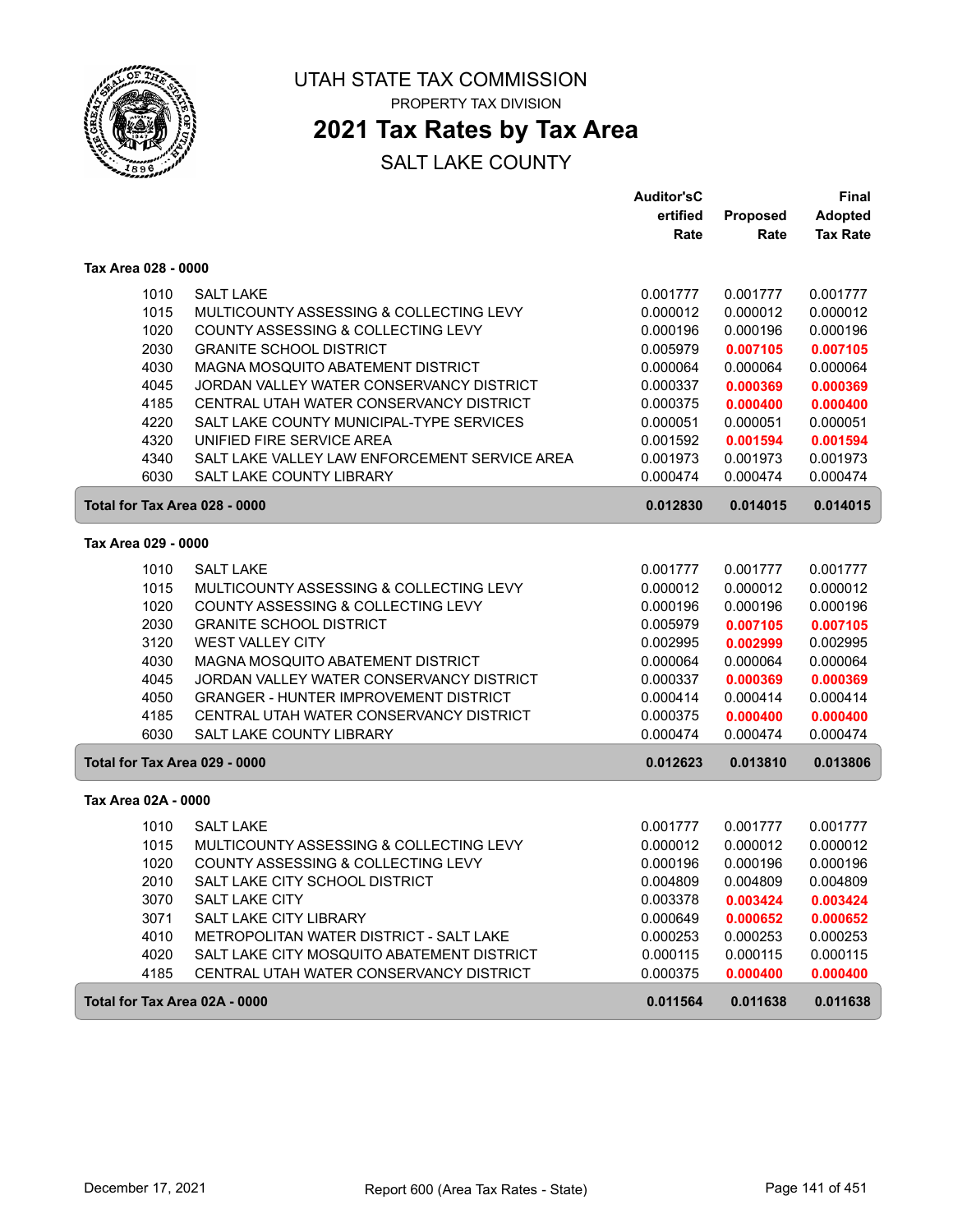

PROPERTY TAX DIVISION

## **2021 Tax Rates by Tax Area**

|                               |                                                                       | <b>Auditor'sC</b><br>ertified | <b>Proposed</b>      | <b>Final</b><br><b>Adopted</b> |
|-------------------------------|-----------------------------------------------------------------------|-------------------------------|----------------------|--------------------------------|
|                               |                                                                       | Rate                          | Rate                 | <b>Tax Rate</b>                |
| Tax Area 02B - 0000           |                                                                       |                               |                      |                                |
| 1010                          | <b>SALT LAKE</b>                                                      | 0.001777                      | 0.001777             | 0.001777                       |
| 1015                          | MULTICOUNTY ASSESSING & COLLECTING LEVY                               | 0.000012                      | 0.000012             | 0.000012                       |
| 1020                          | COUNTY ASSESSING & COLLECTING LEVY                                    | 0.000196                      | 0.000196             | 0.000196                       |
| 2010                          | SALT LAKE CITY SCHOOL DISTRICT                                        | 0.004809                      | 0.004809             | 0.004809                       |
| 3070                          | <b>SALT LAKE CITY</b>                                                 | 0.003378                      | 0.003424             | 0.003424                       |
| 3071<br>4010                  | SALT LAKE CITY LIBRARY<br>METROPOLITAN WATER DISTRICT - SALT LAKE     | 0.000649<br>0.000253          | 0.000652<br>0.000253 | 0.000652<br>0.000253           |
| 4020                          | SALT LAKE CITY MOSQUITO ABATEMENT DISTRICT                            | 0.000115                      | 0.000115             | 0.000115                       |
| 4185                          | CENTRAL UTAH WATER CONSERVANCY DISTRICT                               | 0.000375                      | 0.000400             | 0.000400                       |
| Total for Tax Area 02B - 0000 |                                                                       | 0.011564                      | 0.011638             | 0.011638                       |
| Tax Area 030 - 0000           |                                                                       |                               |                      |                                |
| 1010                          | <b>SALT LAKE</b>                                                      | 0.001777                      | 0.001777             | 0.001777                       |
| 1015                          | MULTICOUNTY ASSESSING & COLLECTING LEVY                               | 0.000012                      | 0.000012             | 0.000012                       |
| 1020                          | COUNTY ASSESSING & COLLECTING LEVY                                    | 0.000196                      | 0.000196             | 0.000196                       |
| 2045                          | CANYONS SCHOOL DISTRICT                                               | 0.006643                      | 0.006643             | 0.006643                       |
| 3040                          | <b>MIDVALE CITY</b>                                                   | 0.000987                      | 0.000987             | 0.000987                       |
| 4040                          | SOUTH SALT LAKE VALLEY MOSQUITO ABATEMENT DISTRIC                     | 0.000012                      | 0.000012             | 0.000012                       |
| 4045                          | JORDAN VALLEY WATER CONSERVANCY DISTRICT                              | 0.000337                      | 0.000369             | 0.000369                       |
| 4185<br>4320                  | CENTRAL UTAH WATER CONSERVANCY DISTRICT<br>UNIFIED FIRE SERVICE AREA  | 0.000375<br>0.001592          | 0.000400             | 0.000400                       |
| 6030                          | SALT LAKE COUNTY LIBRARY                                              | 0.000474                      | 0.001594<br>0.000474 | 0.001594<br>0.000474           |
| 6060                          | JORDAN/CANYON SCHOOL DISTRICT DEBT SERVICE AREA                       | 0.000347                      | 0.000347             | 0.000347                       |
| Total for Tax Area 030 - 0000 |                                                                       | 0.012752                      | 0.012811             | 0.012811                       |
| Tax Area 031 - 0000           |                                                                       |                               |                      |                                |
| 1010                          | <b>SALT LAKE</b>                                                      | 0.001777                      | 0.001777             | 0.001777                       |
| 1015                          | MULTICOUNTY ASSESSING & COLLECTING LEVY                               | 0.000012                      | 0.000012             | 0.000012                       |
| 1020                          | COUNTY ASSESSING & COLLECTING LEVY                                    | 0.000196                      | 0.000196             | 0.000196                       |
| 2045                          | CANYONS SCHOOL DISTRICT                                               | 0.006643                      | 0.006643             | 0.006643                       |
| 4040                          | SOUTH SALT LAKE VALLEY MOSQUITO ABATEMENT DISTRIC                     | 0.000012                      | 0.000012             | 0.000012                       |
| 4090                          | COTTONWOOD IMPROVEMENT DISTRICT                                       | 0.000147                      | 0.000147             | 0.000147                       |
| 4185                          | CENTRAL UTAH WATER CONSERVANCY DISTRICT                               | 0.000375                      | 0.000400             | 0.000400                       |
| 4200                          | COTTONWOOD HEIGHTS PARKS AND RECREATION SERVICI                       | 0.001021                      | 0.001021             | 0.001021                       |
| 4220<br>4320                  | SALT LAKE COUNTY MUNICIPAL-TYPE SERVICES<br>UNIFIED FIRE SERVICE AREA | 0.000051<br>0.001592          | 0.000051<br>0.001594 | 0.000051<br>0.001594           |
| 4340                          | SALT LAKE VALLEY LAW ENFORCEMENT SERVICE AREA                         | 0.001973                      | 0.001973             | 0.001973                       |
| 6030                          | SALT LAKE COUNTY LIBRARY                                              | 0.000474                      | 0.000474             | 0.000474                       |
| 6060                          | JORDAN/CANYON SCHOOL DISTRICT DEBT SERVICE AREA                       | 0.000347                      | 0.000347             | 0.000347                       |
| Total for Tax Area 031 - 0000 |                                                                       | 0.014620                      | 0.014647             | 0.014647                       |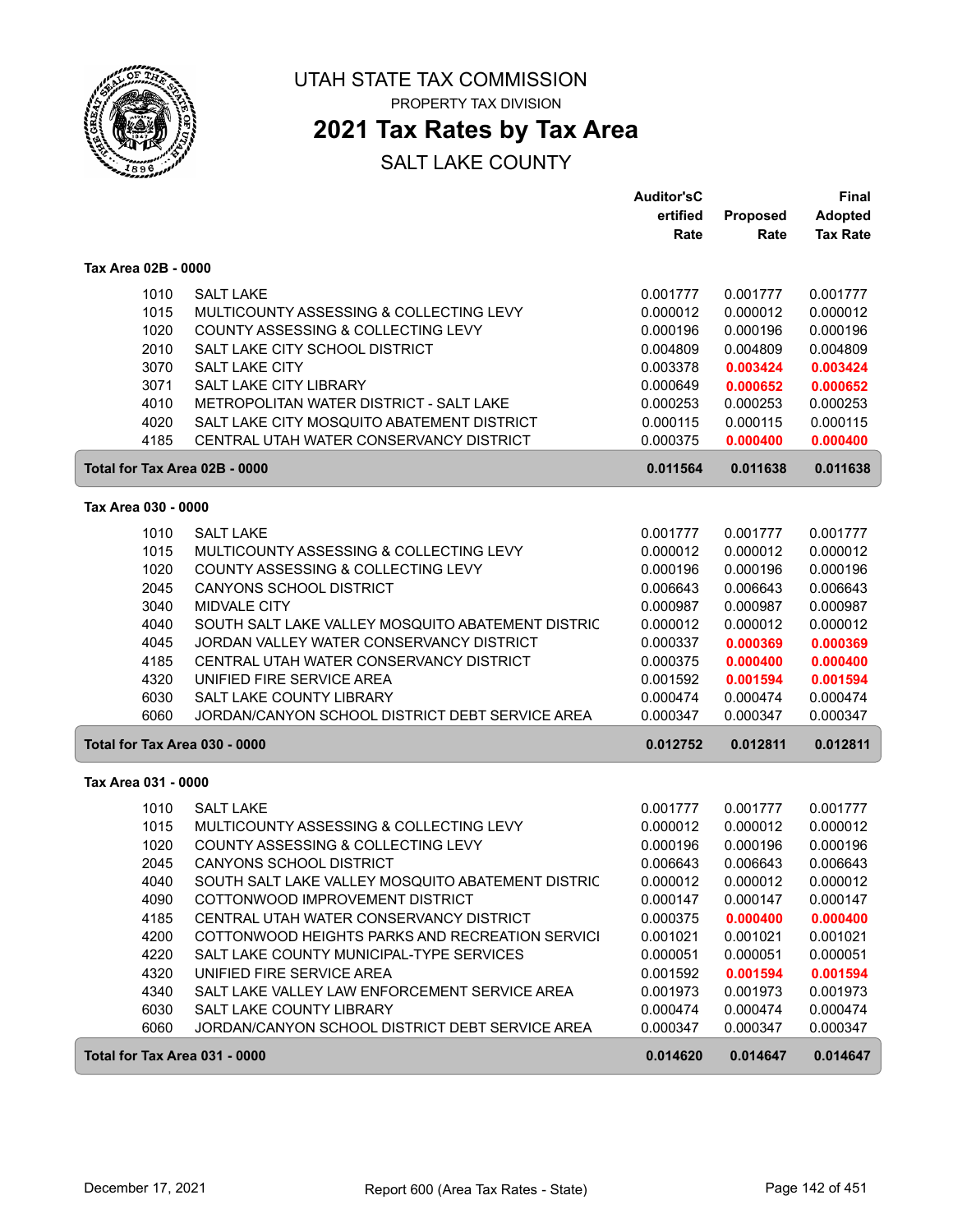

## **2021 Tax Rates by Tax Area**

|                               |                                                   | <b>Auditor'sC</b> |          | <b>Final</b>    |
|-------------------------------|---------------------------------------------------|-------------------|----------|-----------------|
|                               |                                                   | ertified          | Proposed | <b>Adopted</b>  |
|                               |                                                   | Rate              | Rate     | <b>Tax Rate</b> |
| Tax Area 034 - 0000           |                                                   |                   |          |                 |
| 1010                          | <b>SALT LAKE</b>                                  | 0.001777          | 0.001777 | 0.001777        |
| 1015                          | MULTICOUNTY ASSESSING & COLLECTING LEVY           | 0.000012          | 0.000012 | 0.000012        |
| 1020                          | COUNTY ASSESSING & COLLECTING LEVY                | 0.000196          | 0.000196 | 0.000196        |
| 2045                          | CANYONS SCHOOL DISTRICT                           | 0.006643          | 0.006643 | 0.006643        |
| 4040                          | SOUTH SALT LAKE VALLEY MOSQUITO ABATEMENT DISTRIC | 0.000012          | 0.000012 | 0.000012        |
| 4045                          | JORDAN VALLEY WATER CONSERVANCY DISTRICT          | 0.000337          | 0.000369 | 0.000369        |
| 4090                          | COTTONWOOD IMPROVEMENT DISTRICT                   | 0.000147          | 0.000147 | 0.000147        |
| 4185                          | CENTRAL UTAH WATER CONSERVANCY DISTRICT           | 0.000375          | 0.000400 | 0.000400        |
| 4220                          | SALT LAKE COUNTY MUNICIPAL-TYPE SERVICES          | 0.000051          | 0.000051 | 0.000051        |
| 4320                          | UNIFIED FIRE SERVICE AREA                         | 0.001592          | 0.001594 | 0.001594        |
| 4340                          | SALT LAKE VALLEY LAW ENFORCEMENT SERVICE AREA     | 0.001973          | 0.001973 | 0.001973        |
| 6030                          | SALT LAKE COUNTY LIBRARY                          | 0.000474          | 0.000474 | 0.000474        |
| 6060                          | JORDAN/CANYON SCHOOL DISTRICT DEBT SERVICE AREA   | 0.000347          | 0.000347 | 0.000347        |
| Total for Tax Area 034 - 0000 |                                                   | 0.013936          | 0.013995 | 0.013995        |
| Tax Area 035 - 0000           |                                                   |                   |          |                 |
| 1010                          | <b>SALT LAKE</b>                                  | 0.001777          | 0.001777 | 0.001777        |
| 1015                          | MULTICOUNTY ASSESSING & COLLECTING LEVY           | 0.000012          | 0.000012 | 0.000012        |
| 1020                          | COUNTY ASSESSING & COLLECTING LEVY                | 0.000196          | 0.000196 | 0.000196        |
| 2045                          | CANYONS SCHOOL DISTRICT                           | 0.006643          | 0.006643 | 0.006643        |
| 3080                          | <b>SANDY CITY</b>                                 | 0.001174          | 0.001174 | 0.001174        |
| 4040                          | SOUTH SALT LAKE VALLEY MOSQUITO ABATEMENT DISTRIC | 0.000012          | 0.000012 | 0.000012        |
| 4140                          | SANDY SUBURBAN IMPROVEMENT DISTRICT               | 0.000547          | 0.000547 | 0.000547        |
| 4185                          | CENTRAL UTAH WATER CONSERVANCY DISTRICT           | 0.000375          | 0.000400 | 0.000400        |
| 4290                          | METROPOLITAN WATER DISTRICT - SANDY CITY          | 0.000275          | 0.000275 | 0.000275        |
| 6030                          | SALT LAKE COUNTY LIBRARY                          | 0.000474          | 0.000474 | 0.000474        |
| 6060                          | JORDAN/CANYON SCHOOL DISTRICT DEBT SERVICE AREA   | 0.000347          | 0.000347 | 0.000347        |
| Total for Tax Area 035 - 0000 |                                                   | 0.011832          | 0.011857 | 0.011857        |
| Tax Area 036 - 0000           |                                                   |                   |          |                 |
| 1010                          | <b>SALT LAKE</b>                                  | 0.001777          | 0.001777 | 0.001777        |
| 1015                          | MULTICOUNTY ASSESSING & COLLECTING LEVY           | 0.000012          | 0.000012 | 0.000012        |
| 1020                          | COUNTY ASSESSING & COLLECTING LEVY                | 0.000196          | 0.000196 | 0.000196        |
| 2040                          | <b>JORDAN SCHOOL DISTRICT</b>                     | 0.006168          | 0.006168 | 0.006168        |
| 4040                          | SOUTH SALT LAKE VALLEY MOSQUITO ABATEMENT DISTRIC | 0.000012          | 0.000012 | 0.000012        |
| 4045                          | JORDAN VALLEY WATER CONSERVANCY DISTRICT          | 0.000337          | 0.000369 | 0.000369        |
| 4185                          | CENTRAL UTAH WATER CONSERVANCY DISTRICT           | 0.000375          | 0.000400 | 0.000400        |
| 4220                          | SALT LAKE COUNTY MUNICIPAL-TYPE SERVICES          | 0.000051          | 0.000051 | 0.000051        |
| 4320                          | UNIFIED FIRE SERVICE AREA                         | 0.001592          | 0.001594 | 0.001594        |
| 4340                          | SALT LAKE VALLEY LAW ENFORCEMENT SERVICE AREA     | 0.001973          | 0.001973 | 0.001973        |
| 6030                          | SALT LAKE COUNTY LIBRARY                          | 0.000474          | 0.000474 | 0.000474        |
| Total for Tax Area 036 - 0000 |                                                   | 0.012967          | 0.013026 | 0.013026        |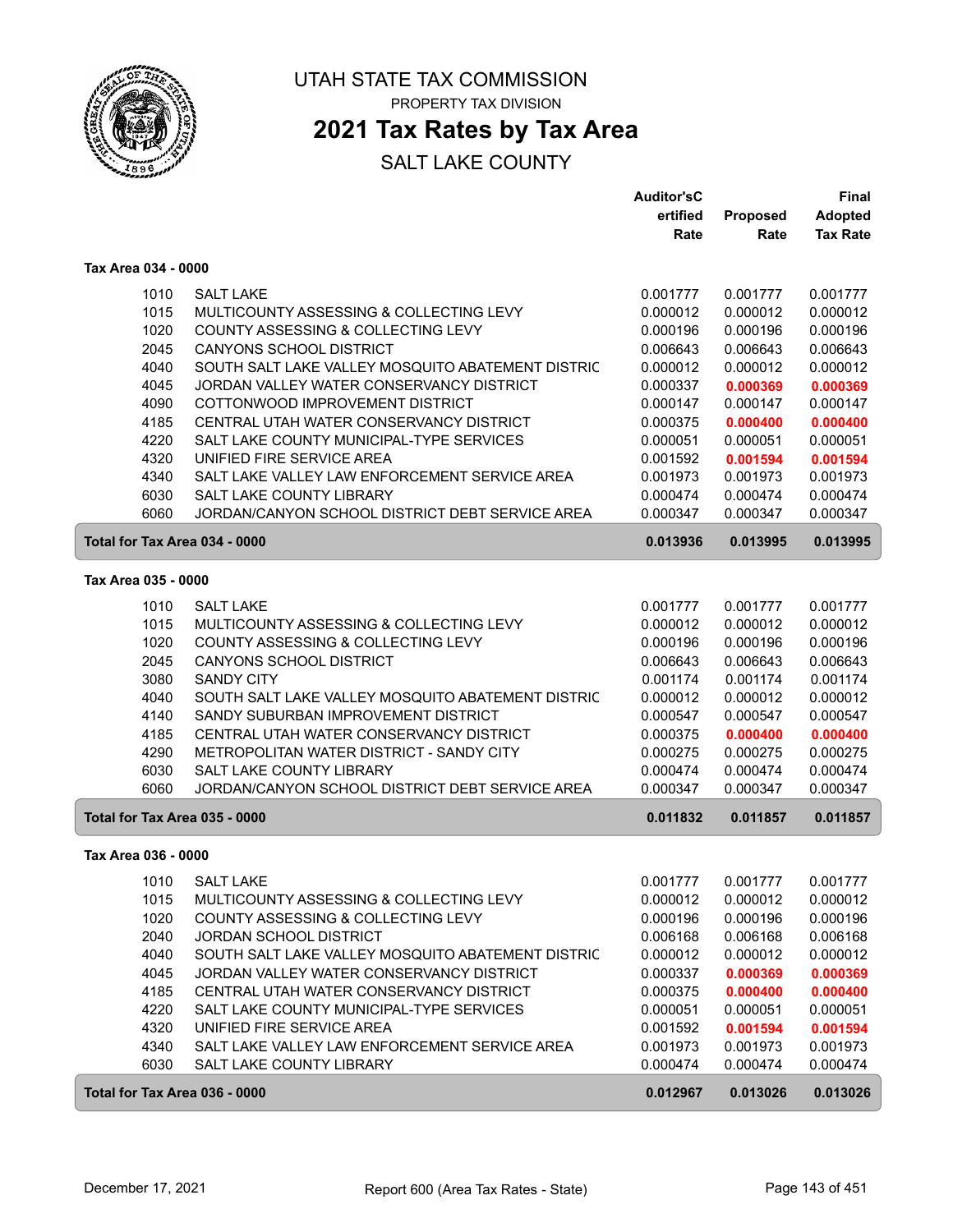

## **2021 Tax Rates by Tax Area**

|                               |                                                   | <b>Auditor'sC</b>    |                      | Final                |
|-------------------------------|---------------------------------------------------|----------------------|----------------------|----------------------|
|                               |                                                   | ertified             | Proposed             | <b>Adopted</b>       |
|                               |                                                   | Rate                 | Rate                 | <b>Tax Rate</b>      |
| Tax Area 037 - 0000           |                                                   |                      |                      |                      |
| 1010                          | <b>SALT LAKE</b>                                  | 0.001777             | 0.001777             | 0.001777             |
| 1015                          | MULTICOUNTY ASSESSING & COLLECTING LEVY           | 0.000012             | 0.000012             | 0.000012             |
| 1020                          | COUNTY ASSESSING & COLLECTING LEVY                | 0.000196             | 0.000196             | 0.000196             |
| 2040                          | JORDAN SCHOOL DISTRICT                            | 0.006168             | 0.006168             | 0.006168             |
| 3110                          | <b>WEST JORDAN CITY</b>                           | 0.001732             | 0.001788             | 0.001788             |
| 4040                          | SOUTH SALT LAKE VALLEY MOSQUITO ABATEMENT DISTRIC | 0.000012             | 0.000012             | 0.000012             |
| 4045                          | JORDAN VALLEY WATER CONSERVANCY DISTRICT          | 0.000337             | 0.000369             | 0.000369             |
| 4185                          | CENTRAL UTAH WATER CONSERVANCY DISTRICT           | 0.000375             | 0.000400             | 0.000400             |
| 6030                          | <b>SALT LAKE COUNTY LIBRARY</b>                   | 0.000474             | 0.000474             | 0.000474             |
| Total for Tax Area 037 - 0000 |                                                   | 0.011083             | 0.011196             | 0.011196             |
| Tax Area 038 - 0000           |                                                   |                      |                      |                      |
| 1010                          | <b>SALT LAKE</b>                                  |                      |                      |                      |
| 1015                          | MULTICOUNTY ASSESSING & COLLECTING LEVY           | 0.001777<br>0.000012 | 0.001777<br>0.000012 | 0.001777<br>0.000012 |
| 1020                          | COUNTY ASSESSING & COLLECTING LEVY                | 0.000196             | 0.000196             | 0.000196             |
| 2040                          | JORDAN SCHOOL DISTRICT                            | 0.006168             | 0.006168             | 0.006168             |
| 3090                          | SOUTH JORDAN CITY                                 | 0.001628             | 0.001628             | 0.001628             |
| 4040                          | SOUTH SALT LAKE VALLEY MOSQUITO ABATEMENT DISTRIC | 0.000012             | 0.000012             | 0.000012             |
| 4045                          | JORDAN VALLEY WATER CONSERVANCY DISTRICT          | 0.000337             | 0.000369             | 0.000369             |
| 4150                          | SOUTH VALLEY SEWER DISTRICT                       | 0.000250             | 0.000250             | 0.000250             |
| 4185                          | CENTRAL UTAH WATER CONSERVANCY DISTRICT           | 0.000375             | 0.000400             | 0.000400             |
| 6030                          | <b>SALT LAKE COUNTY LIBRARY</b>                   | 0.000474             | 0.000474             | 0.000474             |
| Total for Tax Area 038 - 0000 |                                                   | 0.011229             | 0.011286             | 0.011286             |
| Tax Area 039 - 0000           |                                                   |                      |                      |                      |
|                               |                                                   |                      |                      |                      |
| 1010                          | <b>SALT LAKE</b>                                  | 0.001777             | 0.001777             | 0.001777             |
| 1015                          | MULTICOUNTY ASSESSING & COLLECTING LEVY           | 0.000012             | 0.000012             | 0.000012             |
| 1020                          | COUNTY ASSESSING & COLLECTING LEVY                | 0.000196             | 0.000196             | 0.000196             |
| 2040                          | JORDAN SCHOOL DISTRICT                            | 0.006168             | 0.006168             | 0.006168             |
| 3090                          | SOUTH JORDAN CITY                                 | 0.001628             | 0.001628             | 0.001628             |
| 4040                          | SOUTH SALT LAKE VALLEY MOSQUITO ABATEMENT DISTRIC | 0.000012             | 0.000012             | 0.000012             |
| 4150                          | SOUTH VALLEY SEWER DISTRICT                       | 0.000250             | 0.000250             | 0.000250             |
| 4185                          | CENTRAL UTAH WATER CONSERVANCY DISTRICT           | 0.000375             | 0.000400             | 0.000400             |
| 6030                          | <b>SALT LAKE COUNTY LIBRARY</b>                   | 0.000474             | 0.000474             | 0.000474             |
| Total for Tax Area 039 - 0000 |                                                   | 0.010892             | 0.010917             | 0.010917             |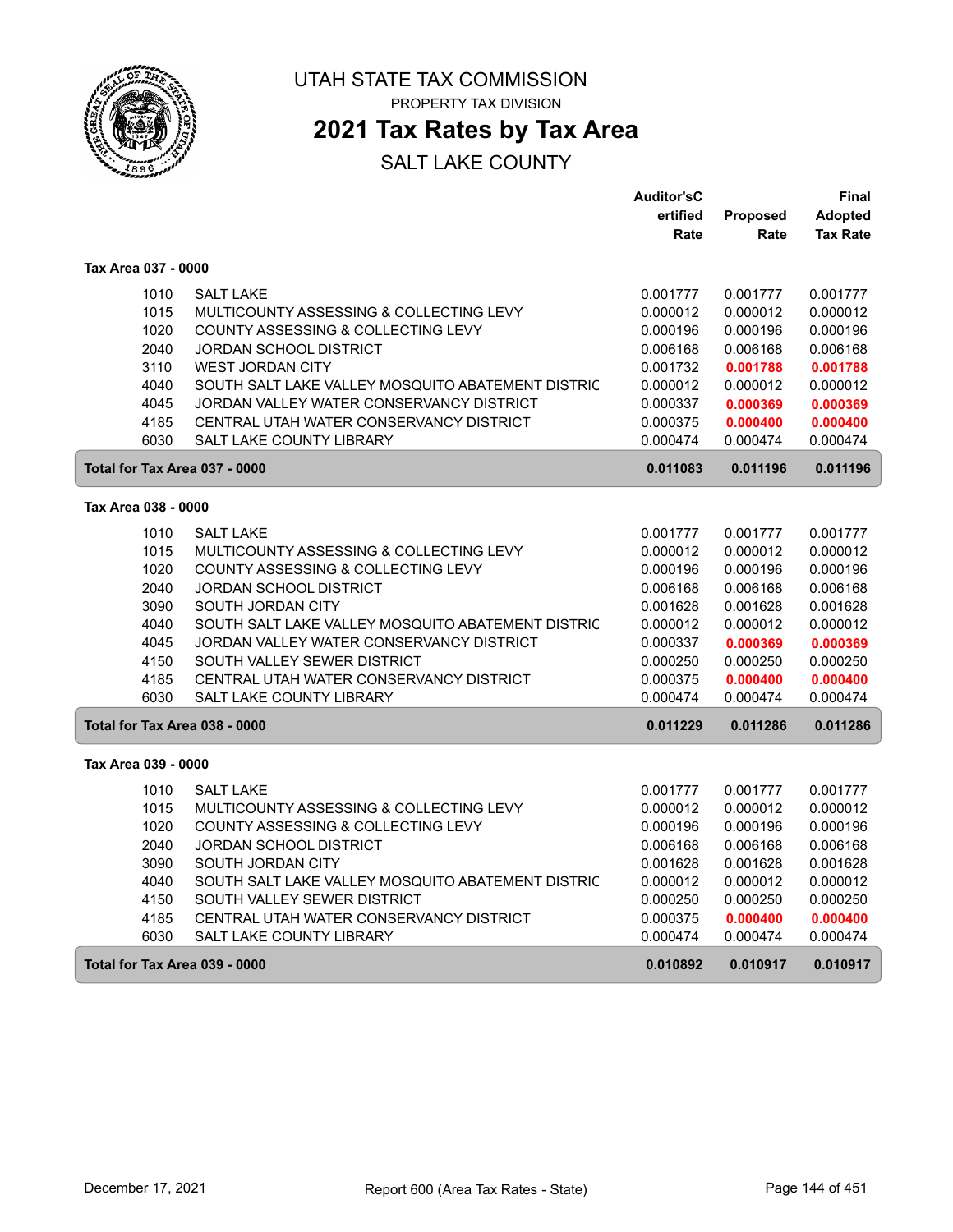

## **2021 Tax Rates by Tax Area**

|                               |                                                   | <b>Auditor'sC</b> |                 | <b>Final</b>    |
|-------------------------------|---------------------------------------------------|-------------------|-----------------|-----------------|
|                               |                                                   | ertified          | <b>Proposed</b> | <b>Adopted</b>  |
|                               |                                                   | Rate              | Rate            | <b>Tax Rate</b> |
| Tax Area 040 - 0000           |                                                   |                   |                 |                 |
| 1010                          | <b>SALT LAKE</b>                                  | 0.001777          | 0.001777        | 0.001777        |
| 1015                          | MULTICOUNTY ASSESSING & COLLECTING LEVY           | 0.000012          | 0.000012        | 0.000012        |
| 1020                          | COUNTY ASSESSING & COLLECTING LEVY                | 0.000196          | 0.000196        | 0.000196        |
| 2045                          | <b>CANYONS SCHOOL DISTRICT</b>                    | 0.006643          | 0.006643        | 0.006643        |
| 4040                          | SOUTH SALT LAKE VALLEY MOSQUITO ABATEMENT DISTRIC | 0.000012          | 0.000012        | 0.000012        |
| 4185                          | CENTRAL UTAH WATER CONSERVANCY DISTRICT           | 0.000375          | 0.000400        | 0.000400        |
| 4220                          | SALT LAKE COUNTY MUNICIPAL-TYPE SERVICES          | 0.000051          | 0.000051        | 0.000051        |
| 4320                          | UNIFIED FIRE SERVICE AREA                         | 0.001592          | 0.001594        | 0.001594        |
| 4340                          | SALT LAKE VALLEY LAW ENFORCEMENT SERVICE AREA     | 0.001973          | 0.001973        | 0.001973        |
| 6030                          | SALT LAKE COUNTY LIBRARY                          | 0.000474          | 0.000474        | 0.000474        |
| 6060                          | JORDAN/CANYON SCHOOL DISTRICT DEBT SERVICE AREA   | 0.000347          | 0.000347        | 0.000347        |
| Total for Tax Area 040 - 0000 |                                                   | 0.013452          | 0.013479        | 0.013479        |
|                               |                                                   |                   |                 |                 |
| Tax Area 042 - 0000           |                                                   |                   |                 |                 |
| 1010                          | <b>SALT LAKE</b>                                  | 0.001777          | 0.001777        | 0.001777        |
| 1015                          | MULTICOUNTY ASSESSING & COLLECTING LEVY           | 0.000012          | 0.000012        | 0.000012        |
| 1020                          | COUNTY ASSESSING & COLLECTING LEVY                | 0.000196          | 0.000196        | 0.000196        |
| 2040                          | <b>JORDAN SCHOOL DISTRICT</b>                     | 0.006168          | 0.006168        | 0.006168        |
| 3060                          | <b>RIVERTON CITY</b>                              | 0.000000          | 0.000000        | 0.000000        |
| 4040                          | SOUTH SALT LAKE VALLEY MOSQUITO ABATEMENT DISTRIC | 0.000012          | 0.000012        | 0.000012        |
| 4045                          | JORDAN VALLEY WATER CONSERVANCY DISTRICT          | 0.000337          | 0.000369        | 0.000369        |
| 4150                          | SOUTH VALLEY SEWER DISTRICT                       | 0.000250          | 0.000250        | 0.000250        |
| 4185                          | CENTRAL UTAH WATER CONSERVANCY DISTRICT           | 0.000375          | 0.000400        | 0.000400        |
| 4360                          | RIVERTON LAW ENFORCEMENT SERVICE AREA             | 0.001503          | 0.001503        | 0.001503        |
| 4361                          | RIVERTON FIRE SERVICE AREA                        | 0.000000          | 0.001597        | 0.001597        |
| 6030                          | SALT LAKE COUNTY LIBRARY                          | 0.000474          | 0.000474        | 0.000474        |
| Total for Tax Area 042 - 0000 |                                                   | 0.011104          | 0.012758        | 0.012758        |
| Tax Area 043 - 0000           |                                                   |                   |                 |                 |
| 1010                          | <b>SALT LAKE</b>                                  | 0.001777          | 0.001777        | 0.001777        |
| 1015                          | MULTICOUNTY ASSESSING & COLLECTING LEVY           | 0.000012          | 0.000012        | 0.000012        |
| 1020                          | COUNTY ASSESSING & COLLECTING LEVY                | 0.000196          | 0.000196        | 0.000196        |
| 2045                          | <b>CANYONS SCHOOL DISTRICT</b>                    | 0.006643          | 0.006643        | 0.006643        |
| 4040                          | SOUTH SALT LAKE VALLEY MOSQUITO ABATEMENT DISTRIC | 0.000012          | 0.000012        | 0.000012        |
| 4140                          | SANDY SUBURBAN IMPROVEMENT DISTRICT               | 0.000547          | 0.000547        | 0.000547        |
| 4185                          | CENTRAL UTAH WATER CONSERVANCY DISTRICT           | 0.000375          | 0.000400        | 0.000400        |
| 4220                          | SALT LAKE COUNTY MUNICIPAL-TYPE SERVICES          | 0.000051          | 0.000051        | 0.000051        |
| 4320                          | UNIFIED FIRE SERVICE AREA                         | 0.001592          | 0.001594        | 0.001594        |
| 4340                          | SALT LAKE VALLEY LAW ENFORCEMENT SERVICE AREA     | 0.001973          | 0.001973        | 0.001973        |
| 6030                          | SALT LAKE COUNTY LIBRARY                          | 0.000474          | 0.000474        | 0.000474        |
| 6060                          | JORDAN/CANYON SCHOOL DISTRICT DEBT SERVICE AREA   | 0.000347          | 0.000347        | 0.000347        |
| Total for Tax Area 043 - 0000 |                                                   | 0.013999          | 0.014026        | 0.014026        |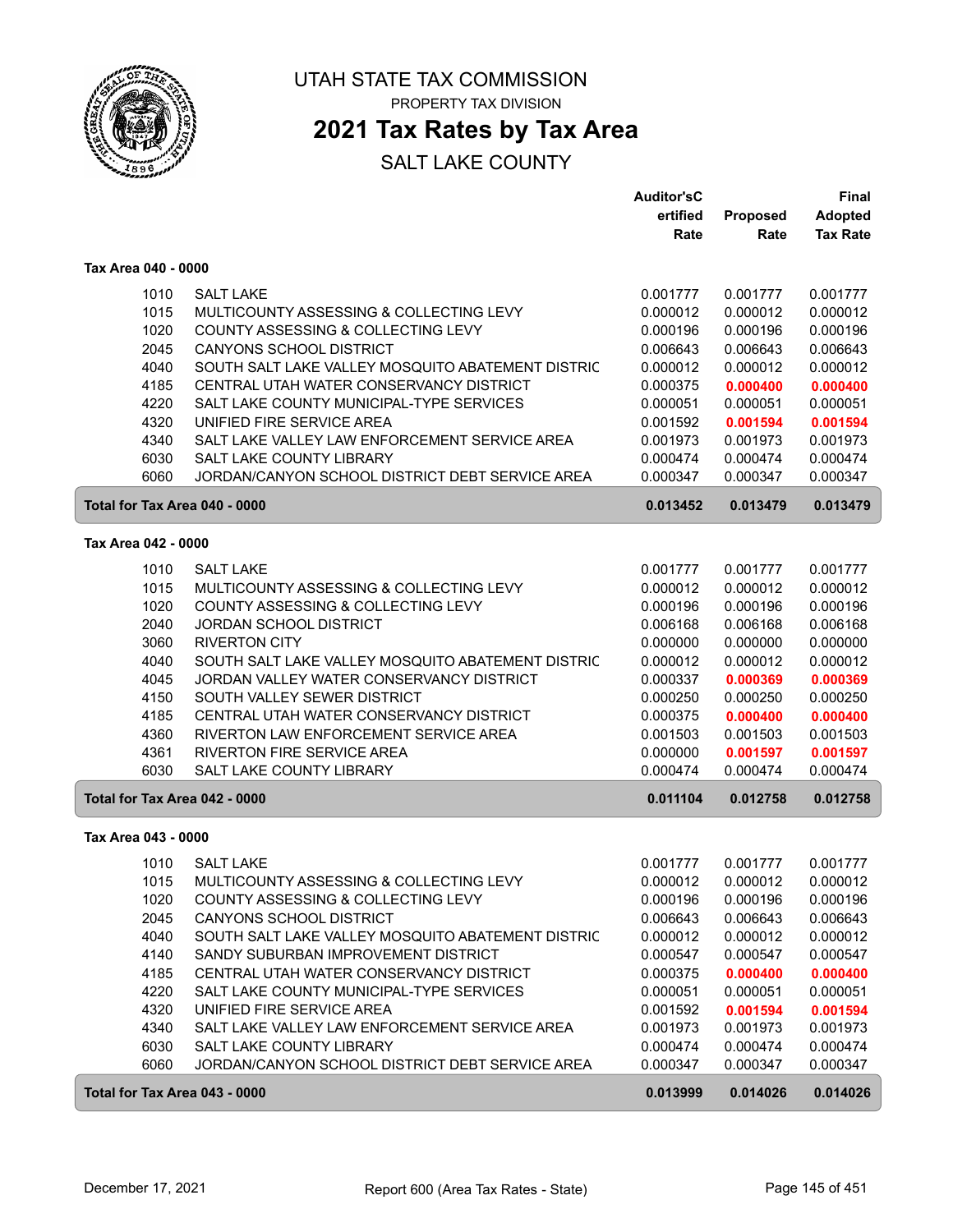

## **2021 Tax Rates by Tax Area**

|                     |                                                                                  | <b>Auditor'sC</b><br>ertified | Proposed             | Final<br><b>Adopted</b> |
|---------------------|----------------------------------------------------------------------------------|-------------------------------|----------------------|-------------------------|
|                     |                                                                                  | Rate                          | Rate                 | <b>Tax Rate</b>         |
| Tax Area 044 - 0000 |                                                                                  |                               |                      |                         |
| 1010                | <b>SALT LAKE</b>                                                                 | 0.001777                      | 0.001777             | 0.001777                |
| 1015                | MULTICOUNTY ASSESSING & COLLECTING LEVY                                          | 0.000012                      | 0.000012             | 0.000012                |
| 1020                | COUNTY ASSESSING & COLLECTING LEVY                                               | 0.000196                      | 0.000196             | 0.000196                |
| 2040                | <b>JORDAN SCHOOL DISTRICT</b>                                                    | 0.006168                      | 0.006168             | 0.006168                |
| 4040                | SOUTH SALT LAKE VALLEY MOSQUITO ABATEMENT DISTRIC                                | 0.000012                      | 0.000012             | 0.000012                |
| 4150                | SOUTH VALLEY SEWER DISTRICT                                                      | 0.000250                      | 0.000250             | 0.000250                |
| 4185                | CENTRAL UTAH WATER CONSERVANCY DISTRICT                                          | 0.000375                      | 0.000400             | 0.000400                |
| 4220                | SALT LAKE COUNTY MUNICIPAL-TYPE SERVICES                                         | 0.000051                      | 0.000051             | 0.000051                |
| 4320                | UNIFIED FIRE SERVICE AREA                                                        | 0.001592                      | 0.001594             | 0.001594                |
| 4340<br>6030        | SALT LAKE VALLEY LAW ENFORCEMENT SERVICE AREA<br><b>SALT LAKE COUNTY LIBRARY</b> | 0.001973<br>0.000474          | 0.001973<br>0.000474 | 0.001973<br>0.000474    |
|                     | Total for Tax Area 044 - 0000                                                    | 0.012880                      | 0.012907             | 0.012907                |
|                     |                                                                                  |                               |                      |                         |
| Tax Area 045 - 0000 |                                                                                  |                               |                      |                         |
| 1010                | <b>SALT LAKE</b>                                                                 | 0.001777                      | 0.001777             | 0.001777                |
| 1015                | MULTICOUNTY ASSESSING & COLLECTING LEVY                                          | 0.000012                      | 0.000012             | 0.000012                |
| 1020                | COUNTY ASSESSING & COLLECTING LEVY                                               | 0.000196                      | 0.000196             | 0.000196                |
| 2040                | <b>JORDAN SCHOOL DISTRICT</b>                                                    | 0.006168                      | 0.006168             | 0.006168                |
| 3020                | <b>BLUFFDALE CITY</b>                                                            | 0.001519                      | 0.001519             | 0.001519                |
| 4040                | SOUTH SALT LAKE VALLEY MOSQUITO ABATEMENT DISTRIC                                | 0.000012                      | 0.000012             | 0.000012                |
| 4045                | JORDAN VALLEY WATER CONSERVANCY DISTRICT                                         | 0.000337                      | 0.000369             | 0.000369                |
| 4150<br>4185        | SOUTH VALLEY SEWER DISTRICT<br>CENTRAL UTAH WATER CONSERVANCY DISTRICT           | 0.000250<br>0.000375          | 0.000250             | 0.000250                |
| 6030                | SALT LAKE COUNTY LIBRARY                                                         | 0.000474                      | 0.000400<br>0.000474 | 0.000400<br>0.000474    |
|                     | Total for Tax Area 045 - 0000                                                    | 0.011120                      | 0.011177             | 0.011177                |
|                     |                                                                                  |                               |                      |                         |
| Tax Area 051 - 0000 |                                                                                  |                               |                      |                         |
| 1010                | <b>SALT LAKE</b>                                                                 | 0.001777                      | 0.001777             | 0.001777                |
| 1015                | MULTICOUNTY ASSESSING & COLLECTING LEVY                                          | 0.000012                      | 0.000012             | 0.000012                |
| 1020                | COUNTY ASSESSING & COLLECTING LEVY                                               | 0.000196                      | 0.000196             | 0.000196                |
| 2045                | CANYONS SCHOOL DISTRICT                                                          | 0.006643                      | 0.006643             | 0.006643                |
| 3030<br>4040        | <b>DRAPER CITY</b><br>SOUTH SALT LAKE VALLEY MOSQUITO ABATEMENT DISTRIC          | 0.001141<br>0.000012          | 0.001141<br>0.000012 | 0.001141<br>0.000012    |
| 4045                | JORDAN VALLEY WATER CONSERVANCY DISTRICT                                         | 0.000337                      | 0.000369             | 0.000369                |
| 4150                | SOUTH VALLEY SEWER DISTRICT                                                      | 0.000250                      | 0.000250             | 0.000250                |
| 4160                | CRESCENT CEMETERY MAINTENANCE DISTRICT                                           | 0.000030                      | 0.000030             | 0.000030                |
| 4185                | CENTRAL UTAH WATER CONSERVANCY DISTRICT                                          | 0.000375                      | 0.000400             | 0.000400                |
| 6030                | SALT LAKE COUNTY LIBRARY                                                         | 0.000474                      | 0.000474             | 0.000474                |
| 6060                | JORDAN/CANYON SCHOOL DISTRICT DEBT SERVICE AREA                                  | 0.000347                      | 0.000347             | 0.000347                |
|                     | Total for Tax Area 051 - 0000                                                    | 0.011594                      | 0.011651             | 0.011651                |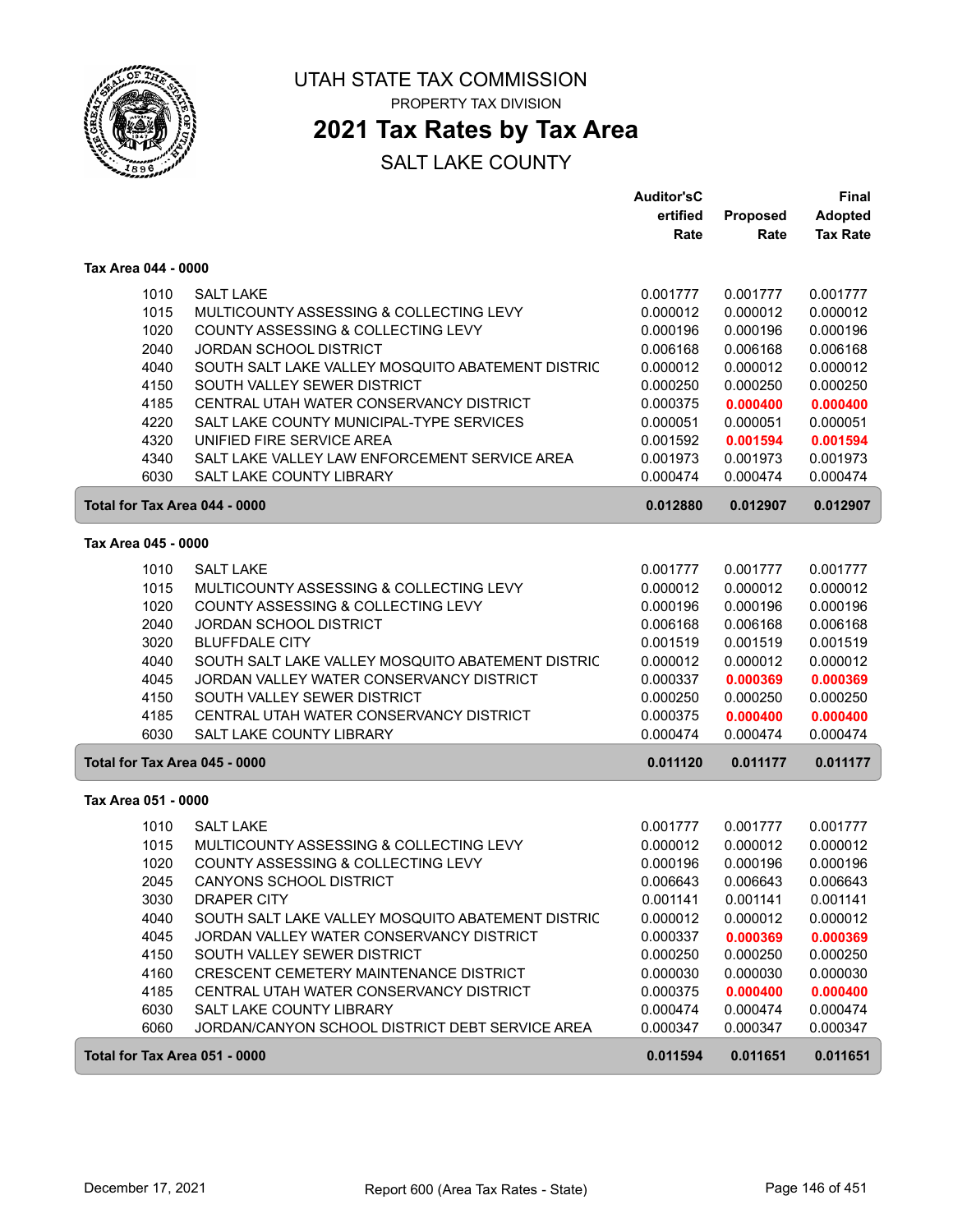

# **2021 Tax Rates by Tax Area**

|                               |                                                                                       | <b>Auditor'sC</b>    |                      | Final                |
|-------------------------------|---------------------------------------------------------------------------------------|----------------------|----------------------|----------------------|
|                               |                                                                                       | ertified             | Proposed             | <b>Adopted</b>       |
|                               |                                                                                       | Rate                 | Rate                 | <b>Tax Rate</b>      |
| Tax Area 055 - 0000           |                                                                                       |                      |                      |                      |
| 1010                          | <b>SALT LAKE</b>                                                                      | 0.001777             | 0.001777             | 0.001777             |
| 1015                          | MULTICOUNTY ASSESSING & COLLECTING LEVY                                               | 0.000012             | 0.000012             | 0.000012             |
| 1020                          | COUNTY ASSESSING & COLLECTING LEVY                                                    | 0.000196             | 0.000196             | 0.000196             |
| 2045                          | <b>CANYONS SCHOOL DISTRICT</b>                                                        | 0.006643             | 0.006643             | 0.006643             |
| 3030                          | <b>DRAPER CITY</b>                                                                    | 0.001141             | 0.001141             | 0.001141             |
| 4040                          | SOUTH SALT LAKE VALLEY MOSQUITO ABATEMENT DISTRIC                                     | 0.000012             | 0.000012             | 0.000012             |
| 4045                          | JORDAN VALLEY WATER CONSERVANCY DISTRICT                                              | 0.000337             | 0.000369             | 0.000369             |
| 4150                          | SOUTH VALLEY SEWER DISTRICT                                                           | 0.000250             | 0.000250             | 0.000250             |
| 4185                          | CENTRAL UTAH WATER CONSERVANCY DISTRICT                                               | 0.000375             | 0.000400             | 0.000400             |
| 6030                          | SALT LAKE COUNTY LIBRARY                                                              | 0.000474             | 0.000474             | 0.000474             |
| 6060                          | JORDAN/CANYON SCHOOL DISTRICT DEBT SERVICE AREA                                       | 0.000347             | 0.000347             | 0.000347             |
| Total for Tax Area 055 - 0000 |                                                                                       | 0.011564             | 0.011621             | 0.011621             |
| Tax Area 056 - 0000           |                                                                                       |                      |                      |                      |
| 1010                          | <b>SALT LAKE</b>                                                                      | 0.001777             | 0.001777             | 0.001777             |
| 1015                          | MULTICOUNTY ASSESSING & COLLECTING LEVY                                               | 0.000012             | 0.000012             | 0.000012             |
| 1020                          | COUNTY ASSESSING & COLLECTING LEVY                                                    | 0.000196             | 0.000196             | 0.000196             |
| 2045                          | CANYONS SCHOOL DISTRICT                                                               | 0.006643             | 0.006643             | 0.006643             |
| 3030                          | <b>DRAPER CITY</b>                                                                    | 0.001141             | 0.001141             | 0.001141             |
| 4040                          | SOUTH SALT LAKE VALLEY MOSQUITO ABATEMENT DISTRIC                                     | 0.000012             | 0.000012             | 0.000012             |
| 4045                          | JORDAN VALLEY WATER CONSERVANCY DISTRICT                                              | 0.000337             | 0.000369             | 0.000369             |
| 4185                          | CENTRAL UTAH WATER CONSERVANCY DISTRICT                                               | 0.000375             | 0.000400             | 0.000400             |
| 6030                          | SALT LAKE COUNTY LIBRARY                                                              | 0.000474             | 0.000474             | 0.000474             |
| 6060                          | JORDAN/CANYON SCHOOL DISTRICT DEBT SERVICE AREA                                       | 0.000347             | 0.000347             | 0.000347             |
| Total for Tax Area 056 - 0000 |                                                                                       | 0.011314             | 0.011371             | 0.011371             |
| Tax Area 061 - 0000           |                                                                                       |                      |                      |                      |
|                               |                                                                                       |                      |                      |                      |
| 1010                          | <b>SALT LAKE</b>                                                                      | 0.001777             | 0.001777             | 0.001777             |
| 1015                          | MULTICOUNTY ASSESSING & COLLECTING LEVY                                               | 0.000012             | 0.000012             | 0.000012             |
| 1020                          | COUNTY ASSESSING & COLLECTING LEVY                                                    | 0.000196             | 0.000196             | 0.000196             |
| 2030                          | <b>GRANITE SCHOOL DISTRICT</b>                                                        | 0.005979             | 0.007105             | 0.007105             |
| 3105                          | <b>TAYLORSVILLE CITY</b>                                                              | 0.000825             | 0.000825             | 0.000825             |
| 4040                          | SOUTH SALT LAKE VALLEY MOSQUITO ABATEMENT DISTRIC                                     | 0.000012             | 0.000012             | 0.000012             |
| 4045                          | JORDAN VALLEY WATER CONSERVANCY DISTRICT<br>TAYLORSVILLE-BENNION IMPROVEMENT DISTRICT | 0.000337             | 0.000369             | 0.000369             |
| 4110                          |                                                                                       | 0.000102             | 0.000102             | 0.000102             |
| 4185<br>4320                  | CENTRAL UTAH WATER CONSERVANCY DISTRICT<br>UNIFIED FIRE SERVICE AREA                  | 0.000375             | 0.000400             | 0.000400             |
| 6030                          | SALT LAKE COUNTY LIBRARY                                                              | 0.001592<br>0.000474 | 0.001594<br>0.000474 | 0.001594<br>0.000474 |
|                               |                                                                                       |                      |                      |                      |
| Total for Tax Area 061 - 0000 |                                                                                       | 0.011681             | 0.012866             | 0.012866             |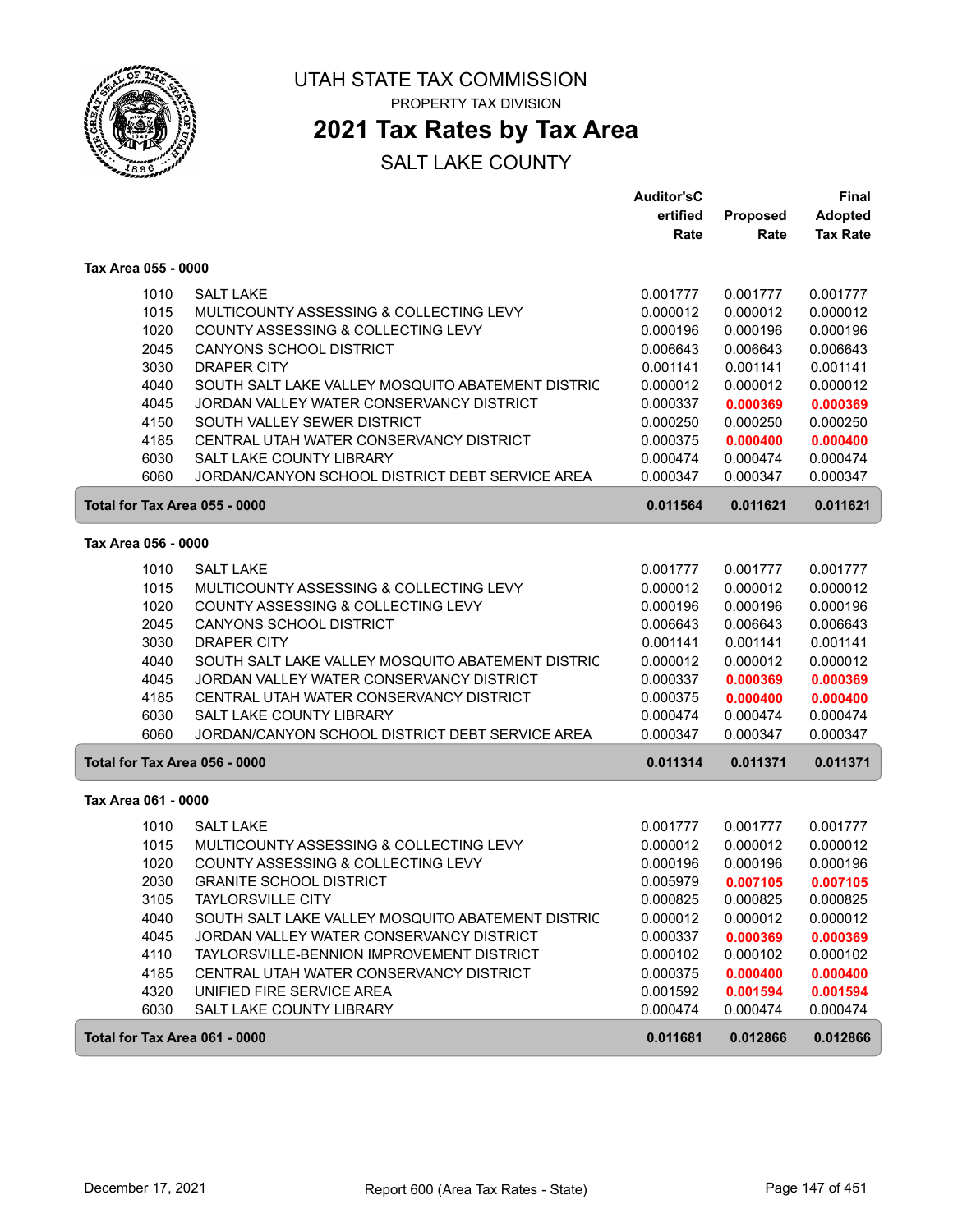

## **2021 Tax Rates by Tax Area**

|                               |                                                   | <b>Auditor'sC</b> |                 | <b>Final</b>    |
|-------------------------------|---------------------------------------------------|-------------------|-----------------|-----------------|
|                               |                                                   | ertified          | <b>Proposed</b> | <b>Adopted</b>  |
|                               |                                                   | Rate              | Rate            | <b>Tax Rate</b> |
| Tax Area 062 - 0000           |                                                   |                   |                 |                 |
| 1010                          | <b>SALT LAKE</b>                                  | 0.001777          | 0.001777        | 0.001777        |
| 1015                          | MULTICOUNTY ASSESSING & COLLECTING LEVY           | 0.000012          | 0.000012        | 0.000012        |
| 1020                          | COUNTY ASSESSING & COLLECTING LEVY                | 0.000196          | 0.000196        | 0.000196        |
| 2030                          | <b>GRANITE SCHOOL DISTRICT</b>                    | 0.005979          | 0.007105        | 0.007105        |
| 3105                          | <b>TAYLORSVILLE CITY</b>                          | 0.000825          | 0.000825        | 0.000825        |
| 4040                          | SOUTH SALT LAKE VALLEY MOSQUITO ABATEMENT DISTRIC | 0.000012          | 0.000012        | 0.000012        |
| 4045                          | JORDAN VALLEY WATER CONSERVANCY DISTRICT          | 0.000337          | 0.000369        | 0.000369        |
| 4050                          | <b>GRANGER - HUNTER IMPROVEMENT DISTRICT</b>      | 0.000414          | 0.000414        | 0.000414        |
| 4185                          | CENTRAL UTAH WATER CONSERVANCY DISTRICT           | 0.000375          | 0.000400        | 0.000400        |
| 4320                          | UNIFIED FIRE SERVICE AREA                         | 0.001592          | 0.001594        | 0.001594        |
| 6030                          | SALT LAKE COUNTY LIBRARY                          | 0.000474          | 0.000474        | 0.000474        |
| Total for Tax Area 062 - 0000 |                                                   | 0.011993          | 0.013178        | 0.013178        |
| Tax Area 063 - 0000           |                                                   |                   |                 |                 |
|                               |                                                   |                   |                 |                 |
| 1010                          | <b>SALT LAKE</b>                                  | 0.001777          | 0.001777        | 0.001777        |
| 1015                          | MULTICOUNTY ASSESSING & COLLECTING LEVY           | 0.000012          | 0.000012        | 0.000012        |
| 1020                          | COUNTY ASSESSING & COLLECTING LEVY                | 0.000196          | 0.000196        | 0.000196        |
| 2030                          | <b>GRANITE SCHOOL DISTRICT</b>                    | 0.005979          | 0.007105        | 0.007105        |
| 3105                          | <b>TAYLORSVILLE CITY</b>                          | 0.000825          | 0.000825        | 0.000825        |
| 4040                          | SOUTH SALT LAKE VALLEY MOSQUITO ABATEMENT DISTRIC | 0.000012          | 0.000012        | 0.000012        |
| 4045                          | JORDAN VALLEY WATER CONSERVANCY DISTRICT          | 0.000337          | 0.000369        | 0.000369        |
| 4110                          | TAYLORSVILLE-BENNION IMPROVEMENT DISTRICT         | 0.000102          | 0.000102        | 0.000102        |
| 4180                          | OQUIRRH RECREATION AND PARKS DISTRICT             | 0.000751          | 0.000751        | 0.000751        |
| 4185                          | CENTRAL UTAH WATER CONSERVANCY DISTRICT           | 0.000375          | 0.000400        | 0.000400        |
| 4320                          | UNIFIED FIRE SERVICE AREA                         | 0.001592          | 0.001594        | 0.001594        |
| 6030                          | SALT LAKE COUNTY LIBRARY                          | 0.000474          | 0.000474        | 0.000474        |
| Total for Tax Area 063 - 0000 |                                                   | 0.012432          | 0.013617        | 0.013617        |
| Tax Area 064 - 0000           |                                                   |                   |                 |                 |
| 1010                          | <b>SALT LAKE</b>                                  | 0.001777          | 0.001777        | 0.001777        |
| 1015                          | MULTICOUNTY ASSESSING & COLLECTING LEVY           | 0.000012          | 0.000012        | 0.000012        |
| 1020                          | COUNTY ASSESSING & COLLECTING LEVY                | 0.000196          | 0.000196        | 0.000196        |
| 2030                          | <b>GRANITE SCHOOL DISTRICT</b>                    | 0.005979          | 0.007105        | 0.007105        |
| 3105                          | <b>TAYLORSVILLE CITY</b>                          | 0.000825          | 0.000825        | 0.000825        |
| 4040                          | SOUTH SALT LAKE VALLEY MOSQUITO ABATEMENT DISTRIC | 0.000012          | 0.000012        | 0.000012        |
| 4045                          | JORDAN VALLEY WATER CONSERVANCY DISTRICT          | 0.000337          | 0.000369        | 0.000369        |
| 4120                          | KEARNS IMPROVEMENT DISTRICT                       | 0.000458          | 0.000458        | 0.000458        |
| 4180                          | OQUIRRH RECREATION AND PARKS DISTRICT             | 0.000751          | 0.000751        | 0.000751        |
| 4185                          | CENTRAL UTAH WATER CONSERVANCY DISTRICT           | 0.000375          | 0.000400        | 0.000400        |
| 4320                          | UNIFIED FIRE SERVICE AREA                         | 0.001592          | 0.001594        | 0.001594        |
| 6030                          | SALT LAKE COUNTY LIBRARY                          | 0.000474          | 0.000474        | 0.000474        |
| Total for Tax Area 064 - 0000 |                                                   | 0.012788          | 0.013973        | 0.013973        |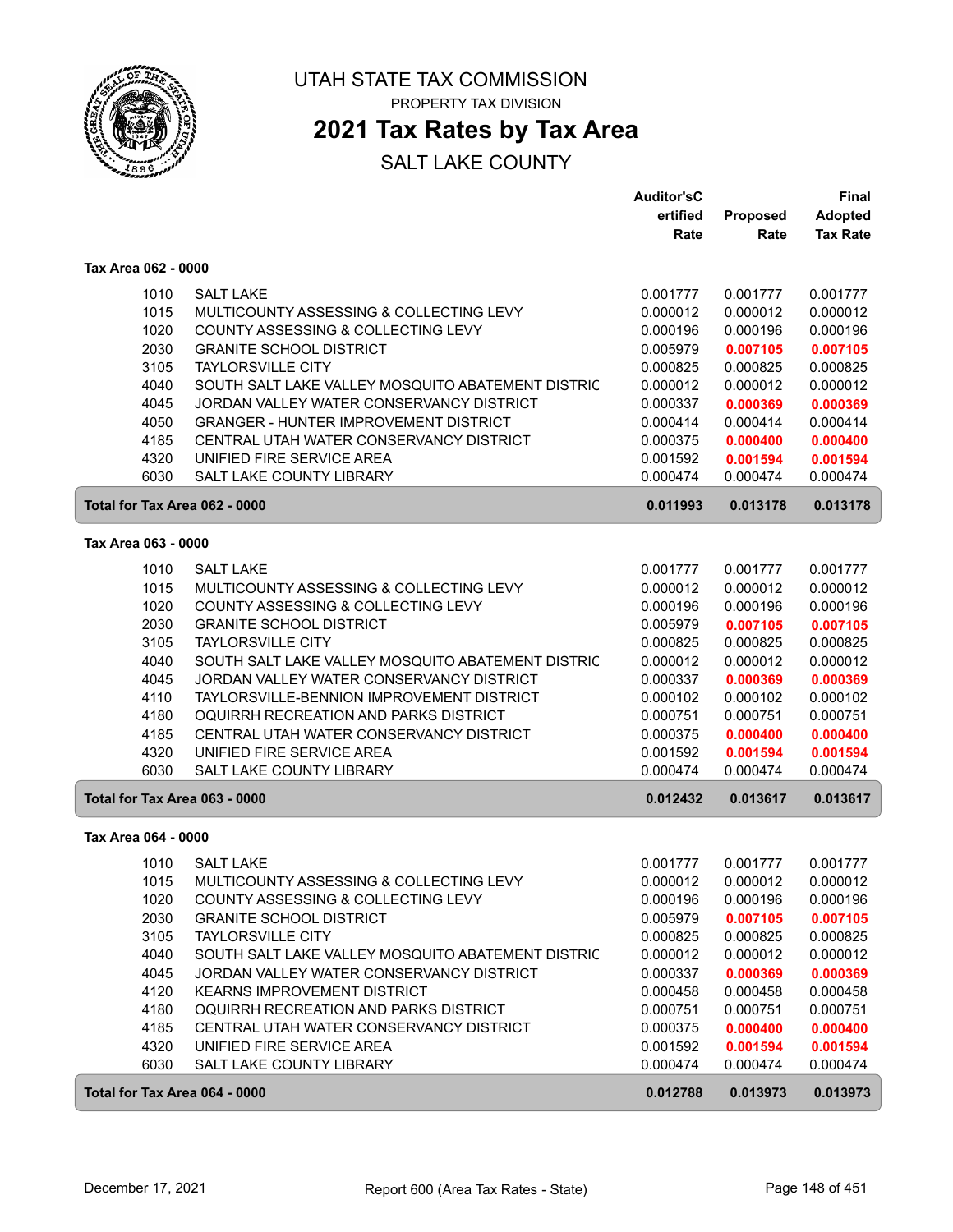

## **2021 Tax Rates by Tax Area**

|                               |                                                   | <b>Auditor'sC</b><br>ertified | Proposed | Final<br>Adopted |
|-------------------------------|---------------------------------------------------|-------------------------------|----------|------------------|
|                               |                                                   | Rate                          | Rate     | <b>Tax Rate</b>  |
| Tax Area 065 - 0000           |                                                   |                               |          |                  |
| 1010                          | <b>SALT LAKE</b>                                  | 0.001777                      | 0.001777 | 0.001777         |
| 1015                          | MULTICOUNTY ASSESSING & COLLECTING LEVY           | 0.000012                      | 0.000012 | 0.000012         |
| 1020                          | COUNTY ASSESSING & COLLECTING LEVY                | 0.000196                      | 0.000196 | 0.000196         |
| 2040                          | JORDAN SCHOOL DISTRICT                            | 0.006168                      | 0.006168 | 0.006168         |
| 3105                          | <b>TAYLORSVILLE CITY</b>                          | 0.000825                      | 0.000825 | 0.000825         |
| 4040                          | SOUTH SALT LAKE VALLEY MOSQUITO ABATEMENT DISTRIC | 0.000012                      | 0.000012 | 0.000012         |
| 4045                          | JORDAN VALLEY WATER CONSERVANCY DISTRICT          | 0.000337                      | 0.000369 | 0.000369         |
| 4185                          | CENTRAL UTAH WATER CONSERVANCY DISTRICT           | 0.000375                      | 0.000400 | 0.000400         |
| 4320                          | UNIFIED FIRE SERVICE AREA                         | 0.001592                      | 0.001594 | 0.001594         |
| 6030                          | SALT LAKE COUNTY LIBRARY                          | 0.000474                      | 0.000474 | 0.000474         |
| Total for Tax Area 065 - 0000 |                                                   | 0.011768                      | 0.011827 | 0.011827         |
| Tax Area 066 - 0000           |                                                   |                               |          |                  |
| 1010                          | <b>SALT LAKE</b>                                  | 0.001777                      | 0.001777 | 0.001777         |
| 1015                          | MULTICOUNTY ASSESSING & COLLECTING LEVY           | 0.000012                      | 0.000012 | 0.000012         |
| 1020                          | COUNTY ASSESSING & COLLECTING LEVY                | 0.000196                      | 0.000196 | 0.000196         |
| 2040                          | JORDAN SCHOOL DISTRICT                            | 0.006168                      | 0.006168 | 0.006168         |
| 3105                          | <b>TAYLORSVILLE CITY</b>                          | 0.000825                      | 0.000825 | 0.000825         |
| 4040                          | SOUTH SALT LAKE VALLEY MOSQUITO ABATEMENT DISTRIC | 0.000012                      | 0.000012 | 0.000012         |
| 4045                          | JORDAN VALLEY WATER CONSERVANCY DISTRICT          | 0.000337                      | 0.000369 | 0.000369         |
| 4110                          | TAYLORSVILLE-BENNION IMPROVEMENT DISTRICT         | 0.000102                      | 0.000102 | 0.000102         |
| 4185                          | CENTRAL UTAH WATER CONSERVANCY DISTRICT           | 0.000375                      | 0.000400 | 0.000400         |
| 4320                          | UNIFIED FIRE SERVICE AREA                         | 0.001592                      | 0.001594 | 0.001594         |
| 6030                          | SALT LAKE COUNTY LIBRARY                          | 0.000474                      | 0.000474 | 0.000474         |
| Total for Tax Area 066 - 0000 |                                                   | 0.011870                      | 0.011929 | 0.011929         |
| Tax Area 070 - 0000           |                                                   |                               |          |                  |
| 1010                          | <b>SALT LAKE</b>                                  | 0.001777                      | 0.001777 | 0.001777         |
| 1015                          | MULTICOUNTY ASSESSING & COLLECTING LEVY           | 0.000012                      | 0.000012 | 0.000012         |
| 1020                          | COUNTY ASSESSING & COLLECTING LEVY                | 0.000196                      | 0.000196 | 0.000196         |
| 2040                          | <b>JORDAN SCHOOL DISTRICT</b>                     | 0.006168                      | 0.006168 | 0.006168         |
| 3035                          | <b>HERRIMAN CITY</b>                              | 0.000254                      | 0.002000 | 0.001997         |
| 4040                          | SOUTH SALT LAKE VALLEY MOSQUITO ABATEMENT DISTRIC | 0.000012                      | 0.000012 | 0.000012         |
| 4045                          | JORDAN VALLEY WATER CONSERVANCY DISTRICT          | 0.000337                      | 0.000369 | 0.000369         |
| 4150                          | SOUTH VALLEY SEWER DISTRICT                       | 0.000250                      | 0.000250 | 0.000250         |
| 4185                          | CENTRAL UTAH WATER CONSERVANCY DISTRICT           | 0.000375                      | 0.000400 | 0.000400         |
| 4370                          | HERRIMAN CITY SAFETY ENFORCEMENT AREA             | 0.001728                      | 0.001728 | 0.001728         |
| 6030                          | SALT LAKE COUNTY LIBRARY                          | 0.000474                      | 0.000474 | 0.000474         |
| Total for Tax Area 070 - 0000 |                                                   | 0.011583                      | 0.013386 | 0.013383         |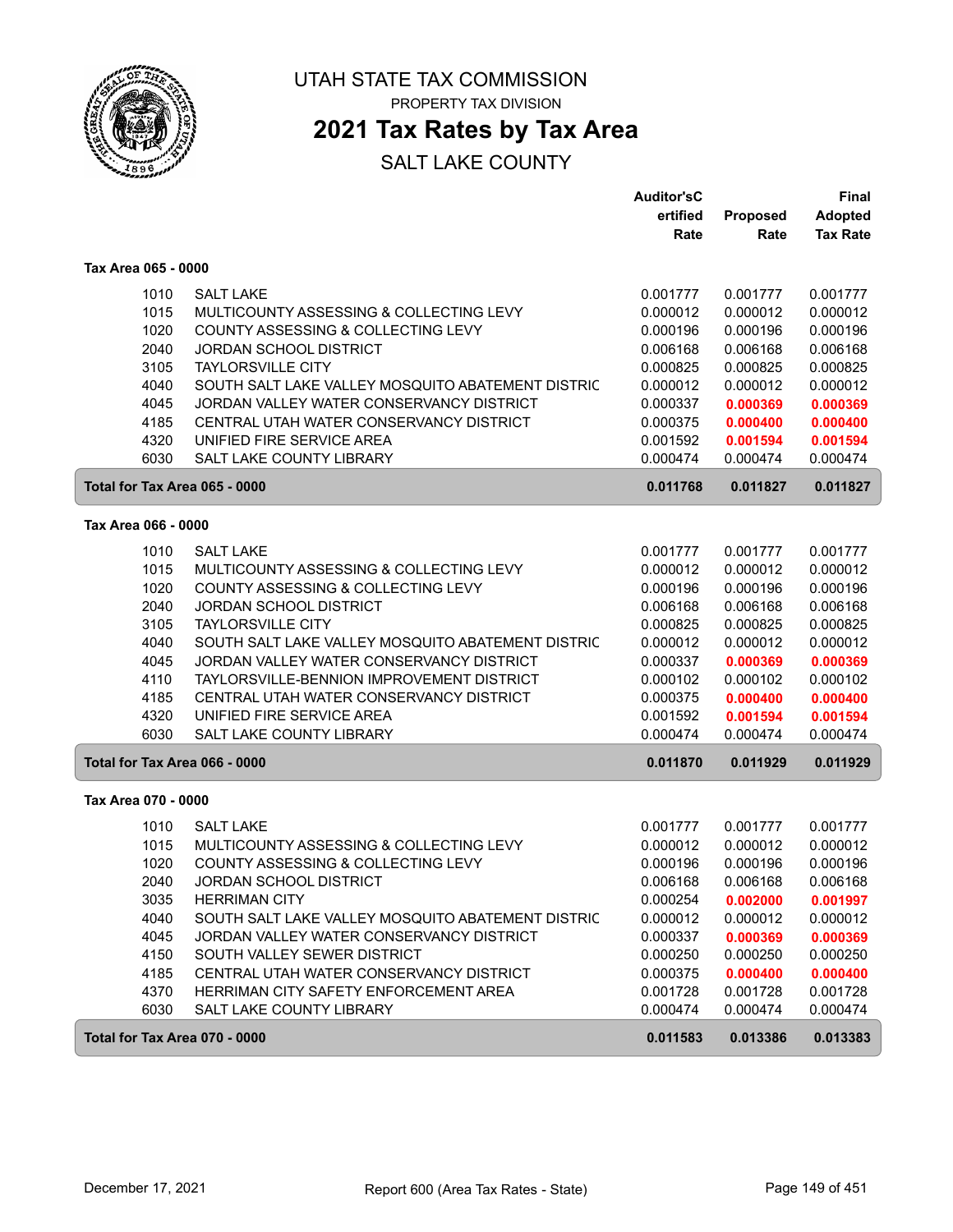

PROPERTY TAX DIVISION

### **2021 Tax Rates by Tax Area**

|                               |                                                   | <b>Auditor'sC</b> |                 | Final           |
|-------------------------------|---------------------------------------------------|-------------------|-----------------|-----------------|
|                               |                                                   | ertified          | <b>Proposed</b> | <b>Adopted</b>  |
|                               |                                                   | Rate              | Rate            | <b>Tax Rate</b> |
| Tax Area 080 - 0000           |                                                   |                   |                 |                 |
| 1010                          | <b>SALT LAKE</b>                                  | 0.001777          | 0.001777        | 0.001777        |
| 1015                          | MULTICOUNTY ASSESSING & COLLECTING LEVY           | 0.000012          | 0.000012        | 0.000012        |
| 1020                          | COUNTY ASSESSING & COLLECTING LEVY                | 0.000196          | 0.000196        | 0.000196        |
| 2030                          | <b>GRANITE SCHOOL DISTRICT</b>                    | 0.005979          | 0.007105        | 0.007105        |
| 3036                          | <b>HOLLADAY CITY</b>                              | 0.001070          | 0.001605        | 0.001605        |
| 4040                          | SOUTH SALT LAKE VALLEY MOSQUITO ABATEMENT DISTRIC | 0.000012          | 0.000012        | 0.000012        |
| 4045                          | JORDAN VALLEY WATER CONSERVANCY DISTRICT          | 0.000337          | 0.000369        | 0.000369        |
| 4060                          | MT. OLYMPUS IMPROVEMENT DISTRICT                  | 0.000229          | 0.000229        | 0.000229        |
| 4185                          | CENTRAL UTAH WATER CONSERVANCY DISTRICT           | 0.000375          | 0.000400        | 0.000400        |
| 6030                          | <b>SALT LAKE COUNTY LIBRARY</b>                   | 0.000474          | 0.000474        | 0.000474        |
| Total for Tax Area 080 - 0000 |                                                   | 0.010461          | 0.012179        | 0.012179        |
| Tax Area 082 - 0000           |                                                   |                   |                 |                 |
| 1010                          | <b>SALT LAKE</b>                                  | 0.001777          | 0.001777        | 0.001777        |
| 1015                          | MULTICOUNTY ASSESSING & COLLECTING LEVY           | 0.000012          | 0.000012        | 0.000012        |
| 1020                          | <b>COUNTY ASSESSING &amp; COLLECTING LEVY</b>     | 0.000196          | 0.000196        | 0.000196        |
| 2030                          | <b>GRANITE SCHOOL DISTRICT</b>                    | 0.005979          | 0.007105        | 0.007105        |
| 3036                          | <b>HOLLADAY CITY</b>                              | 0.001070          | 0.001605        | 0.001605        |
| 4040                          | SOUTH SALT LAKE VALLEY MOSQUITO ABATEMENT DISTRIC | 0.000012          | 0.000012        | 0.000012        |
| 4060                          | MT. OLYMPUS IMPROVEMENT DISTRICT                  | 0.000229          | 0.000229        | 0.000229        |
| 4185                          | CENTRAL UTAH WATER CONSERVANCY DISTRICT           | 0.000375          | 0.000400        | 0.000400        |
| 6030                          | <b>SALT LAKE COUNTY LIBRARY</b>                   | 0.000474          | 0.000474        | 0.000474        |
| Total for Tax Area 082 - 0000 |                                                   | 0.010124          | 0.011810        | 0.011810        |
| Tax Area 083 - 0000           |                                                   |                   |                 |                 |
| 1010                          | <b>SALT LAKE</b>                                  | 0.001777          | 0.001777        | 0.001777        |
| 1015                          | MULTICOUNTY ASSESSING & COLLECTING LEVY           | 0.000012          | 0.000012        | 0.000012        |
| 1020                          | COUNTY ASSESSING & COLLECTING LEVY                | 0.000196          | 0.000196        | 0.000196        |
| 2030                          | <b>GRANITE SCHOOL DISTRICT</b>                    | 0.005979          | 0.007105        | 0.007105        |
| 3036                          | <b>HOLLADAY CITY</b>                              | 0.001070          | 0.001605        | 0.001605        |
| 4040                          | SOUTH SALT LAKE VALLEY MOSQUITO ABATEMENT DISTRIC | 0.000012          | 0.000012        | 0.000012        |
| 4090                          | COTTONWOOD IMPROVEMENT DISTRICT                   | 0.000147          | 0.000147        | 0.000147        |
| 4185                          | CENTRAL UTAH WATER CONSERVANCY DISTRICT           | 0.000375          | 0.000400        | 0.000400        |
| 6030                          | SALT LAKE COUNTY LIBRARY                          | 0.000474          | 0.000474        | 0.000474        |
| Total for Tax Area 083 - 0000 |                                                   | 0.010042          | 0.011728        | 0.011728        |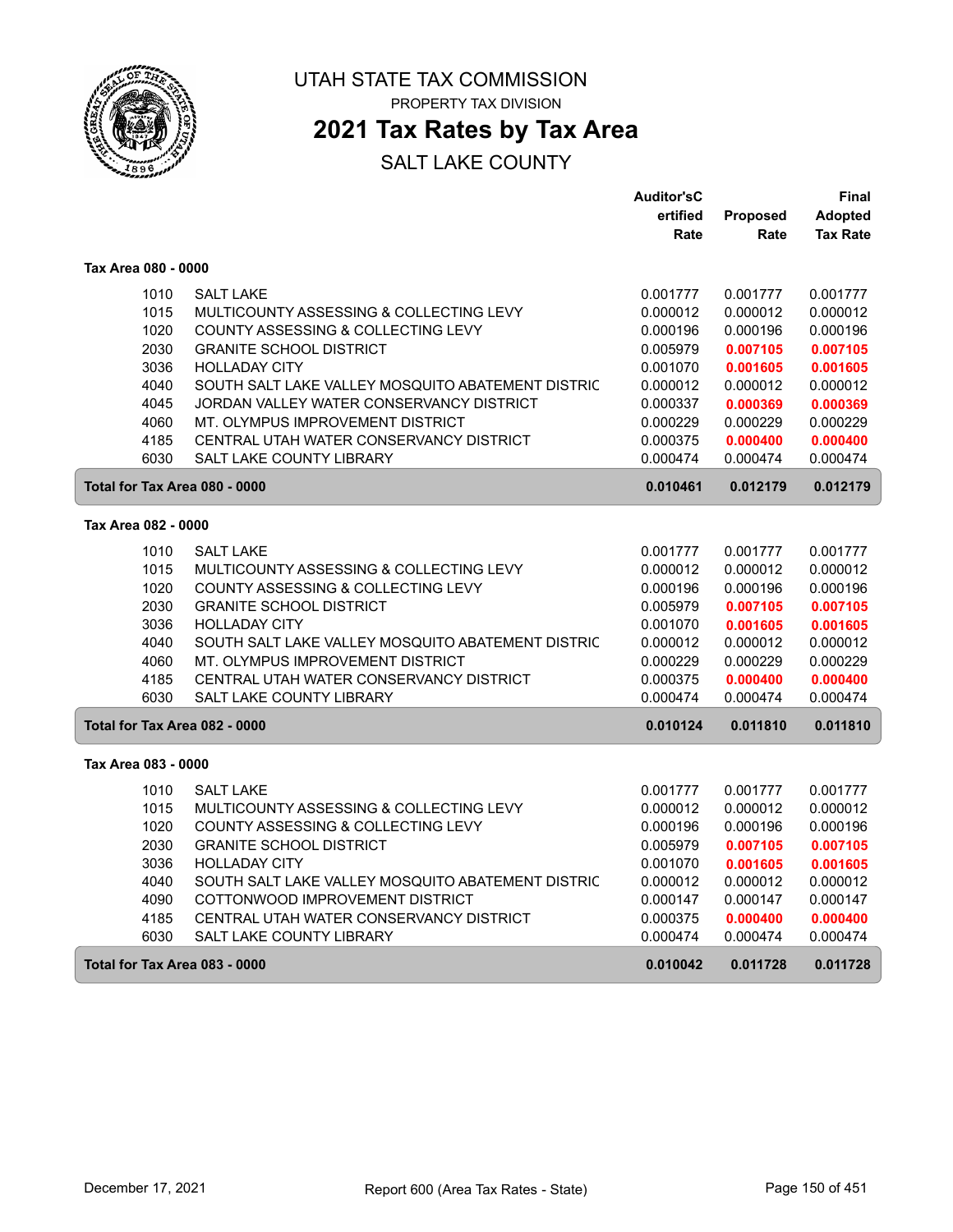

PROPERTY TAX DIVISION

### **2021 Tax Rates by Tax Area**

|                               |                                                   | <b>Auditor'sC</b> |                 | Final           |
|-------------------------------|---------------------------------------------------|-------------------|-----------------|-----------------|
|                               |                                                   | ertified          | <b>Proposed</b> | <b>Adopted</b>  |
|                               |                                                   | Rate              | Rate            | <b>Tax Rate</b> |
| Tax Area 084 - 0000           |                                                   |                   |                 |                 |
| 1010                          | <b>SALT LAKE</b>                                  | 0.001777          | 0.001777        | 0.001777        |
| 1015                          | MULTICOUNTY ASSESSING & COLLECTING LEVY           | 0.000012          | 0.000012        | 0.000012        |
| 1020                          | COUNTY ASSESSING & COLLECTING LEVY                | 0.000196          | 0.000196        | 0.000196        |
| 2030                          | <b>GRANITE SCHOOL DISTRICT</b>                    | 0.005979          | 0.007105        | 0.007105        |
| 3036                          | <b>HOLLADAY CITY</b>                              | 0.001070          | 0.001605        | 0.001605        |
| 4040                          | SOUTH SALT LAKE VALLEY MOSQUITO ABATEMENT DISTRIC | 0.000012          | 0.000012        | 0.000012        |
| 4090                          | COTTONWOOD IMPROVEMENT DISTRICT                   | 0.000147          | 0.000147        | 0.000147        |
| 4185                          | CENTRAL UTAH WATER CONSERVANCY DISTRICT           | 0.000375          | 0.000400        | 0.000400        |
| 4200                          | COTTONWOOD HEIGHTS PARKS AND RECREATION SERVICI   | 0.001021          | 0.001021        | 0.001021        |
| 6030                          | <b>SALT LAKE COUNTY LIBRARY</b>                   | 0.000474          | 0.000474        | 0.000474        |
| Total for Tax Area 084 - 0000 |                                                   | 0.011063          | 0.012749        | 0.012749        |
| Tax Area 13B - 0000           |                                                   |                   |                 |                 |
| 1010                          | <b>SALT LAKE</b>                                  | 0.001777          | 0.001777        | 0.001777        |
| 1015                          | MULTICOUNTY ASSESSING & COLLECTING LEVY           | 0.000012          | 0.000012        | 0.000012        |
| 1020                          | COUNTY ASSESSING & COLLECTING LEVY                | 0.000196          | 0.000196        | 0.000196        |
| 2010                          | SALT LAKE CITY SCHOOL DISTRICT                    | 0.004809          | 0.004809        | 0.004809        |
| 3070                          | <b>SALT LAKE CITY</b>                             | 0.003378          | 0.003424        | 0.003424        |
| 3071                          | <b>SALT LAKE CITY LIBRARY</b>                     | 0.000649          | 0.000652        | 0.000652        |
| 4010                          | METROPOLITAN WATER DISTRICT - SALT LAKE           | 0.000253          | 0.000253        | 0.000253        |
| 4020                          | SALT LAKE CITY MOSQUITO ABATEMENT DISTRICT        | 0.000115          | 0.000115        | 0.000115        |
| 4060                          | MT. OLYMPUS IMPROVEMENT DISTRICT                  | 0.000229          | 0.000229        | 0.000229        |
| 4185                          | CENTRAL UTAH WATER CONSERVANCY DISTRICT           | 0.000375          | 0.000400        | 0.000400        |
| Total for Tax Area 13B - 0000 |                                                   | 0.011793          | 0.011867        | 0.011867        |
| Tax Area 13C - 0000           |                                                   |                   |                 |                 |
| 1010                          | <b>SALT LAKE</b>                                  | 0.001777          | 0.001777        | 0.001777        |
| 1015                          | MULTICOUNTY ASSESSING & COLLECTING LEVY           | 0.000012          | 0.000012        | 0.000012        |
| 1020                          | COUNTY ASSESSING & COLLECTING LEVY                | 0.000196          | 0.000196        | 0.000196        |
| 2010                          | SALT LAKE CITY SCHOOL DISTRICT                    | 0.004809          | 0.004809        | 0.004809        |
| 3070                          | <b>SALT LAKE CITY</b>                             | 0.003378          | 0.003424        | 0.003424        |
| 3071                          | <b>SALT LAKE CITY LIBRARY</b>                     | 0.000649          | 0.000652        | 0.000652        |
| 4010                          | METROPOLITAN WATER DISTRICT - SALT LAKE           | 0.000253          | 0.000253        | 0.000253        |
| 4020                          | SALT LAKE CITY MOSQUITO ABATEMENT DISTRICT        | 0.000115          | 0.000115        | 0.000115        |
| 4185                          | CENTRAL UTAH WATER CONSERVANCY DISTRICT           | 0.000375          | 0.000400        | 0.000400        |
| Total for Tax Area 13C - 0000 |                                                   | 0.011564          | 0.011638        | 0.011638        |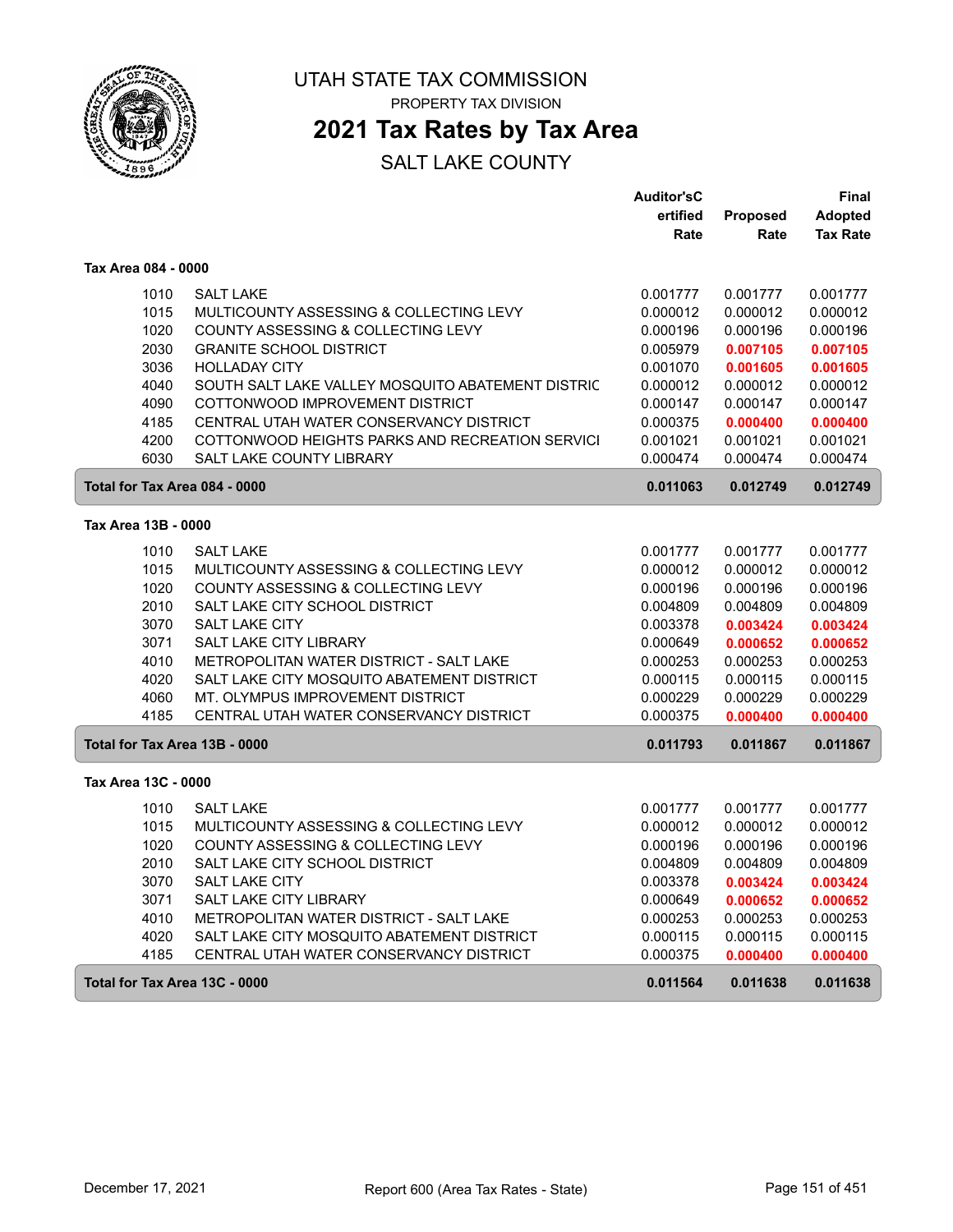

PROPERTY TAX DIVISION

### **2021 Tax Rates by Tax Area**

|                               |                                            | <b>Auditor'sC</b> |                 | Final           |
|-------------------------------|--------------------------------------------|-------------------|-----------------|-----------------|
|                               |                                            | ertified          | <b>Proposed</b> | <b>Adopted</b>  |
|                               |                                            | Rate              | Rate            | <b>Tax Rate</b> |
| Tax Area 13F - 0000           |                                            |                   |                 |                 |
| 1010                          | <b>SALT LAKE</b>                           | 0.001777          | 0.001777        | 0.001777        |
| 1015                          | MULTICOUNTY ASSESSING & COLLECTING LEVY    | 0.000012          | 0.000012        | 0.000012        |
| 1020                          | COUNTY ASSESSING & COLLECTING LEVY         | 0.000196          | 0.000196        | 0.000196        |
| 2010                          | SALT LAKE CITY SCHOOL DISTRICT             | 0.004809          | 0.004809        | 0.004809        |
| 3070                          | <b>SALT LAKE CITY</b>                      | 0.003378          | 0.003424        | 0.003424        |
| 3071                          | SALT LAKE CITY LIBRARY                     | 0.000649          | 0.000652        | 0.000652        |
| 4010                          | METROPOLITAN WATER DISTRICT - SALT LAKE    | 0.000253          | 0.000253        | 0.000253        |
| 4185                          | CENTRAL UTAH WATER CONSERVANCY DISTRICT    | 0.000375          | 0.000400        | 0.000400        |
| Total for Tax Area 13F - 0000 |                                            | 0.011449          | 0.011523        | 0.011523        |
| Tax Area 13H - 0000           |                                            |                   |                 |                 |
| 1010                          | <b>SALT LAKE</b>                           | 0.001777          | 0.001777        | 0.001777        |
| 1015                          | MULTICOUNTY ASSESSING & COLLECTING LEVY    | 0.000012          | 0.000012        | 0.000012        |
| 1020                          | COUNTY ASSESSING & COLLECTING LEVY         | 0.000196          | 0.000196        | 0.000196        |
| 2010                          | SALT LAKE CITY SCHOOL DISTRICT             | 0.004809          | 0.004809        | 0.004809        |
| 3070                          | SALT LAKE CITY                             | 0.003378          | 0.003424        | 0.003424        |
| 3071                          | <b>SALT LAKE CITY LIBRARY</b>              | 0.000649          | 0.000652        | 0.000652        |
| 4010                          | METROPOLITAN WATER DISTRICT - SALT LAKE    | 0.000253          | 0.000253        | 0.000253        |
| 4020                          | SALT LAKE CITY MOSQUITO ABATEMENT DISTRICT | 0.000115          | 0.000115        | 0.000115        |
| 4185                          | CENTRAL UTAH WATER CONSERVANCY DISTRICT    | 0.000375          | 0.000400        | 0.000400        |
| Total for Tax Area 13H - 0000 |                                            | 0.011564          | 0.011638        | 0.011638        |
| Tax Area 13I - 0000           |                                            |                   |                 |                 |
| 1010                          | <b>SALT LAKE</b>                           | 0.001777          | 0.001777        | 0.001777        |
| 1015                          | MULTICOUNTY ASSESSING & COLLECTING LEVY    | 0.000012          | 0.000012        | 0.000012        |
| 1020                          | COUNTY ASSESSING & COLLECTING LEVY         | 0.000196          | 0.000196        | 0.000196        |
| 2030                          | <b>GRANITE SCHOOL DISTRICT</b>             | 0.005979          | 0.007105        | 0.007105        |
| 3070                          | <b>SALT LAKE CITY</b>                      | 0.003378          | 0.003424        | 0.003424        |
| 3071                          | SALT LAKE CITY LIBRARY                     | 0.000649          | 0.000652        | 0.000652        |
| 4010                          | METROPOLITAN WATER DISTRICT - SALT LAKE    | 0.000253          | 0.000253        | 0.000253        |
| 4020                          | SALT LAKE CITY MOSQUITO ABATEMENT DISTRICT | 0.000115          | 0.000115        | 0.000115        |
| 4185                          | CENTRAL UTAH WATER CONSERVANCY DISTRICT    | 0.000375          | 0.000400        | 0.000400        |
| Total for Tax Area 13I - 0000 |                                            | 0.012734          | 0.013934        | 0.013934        |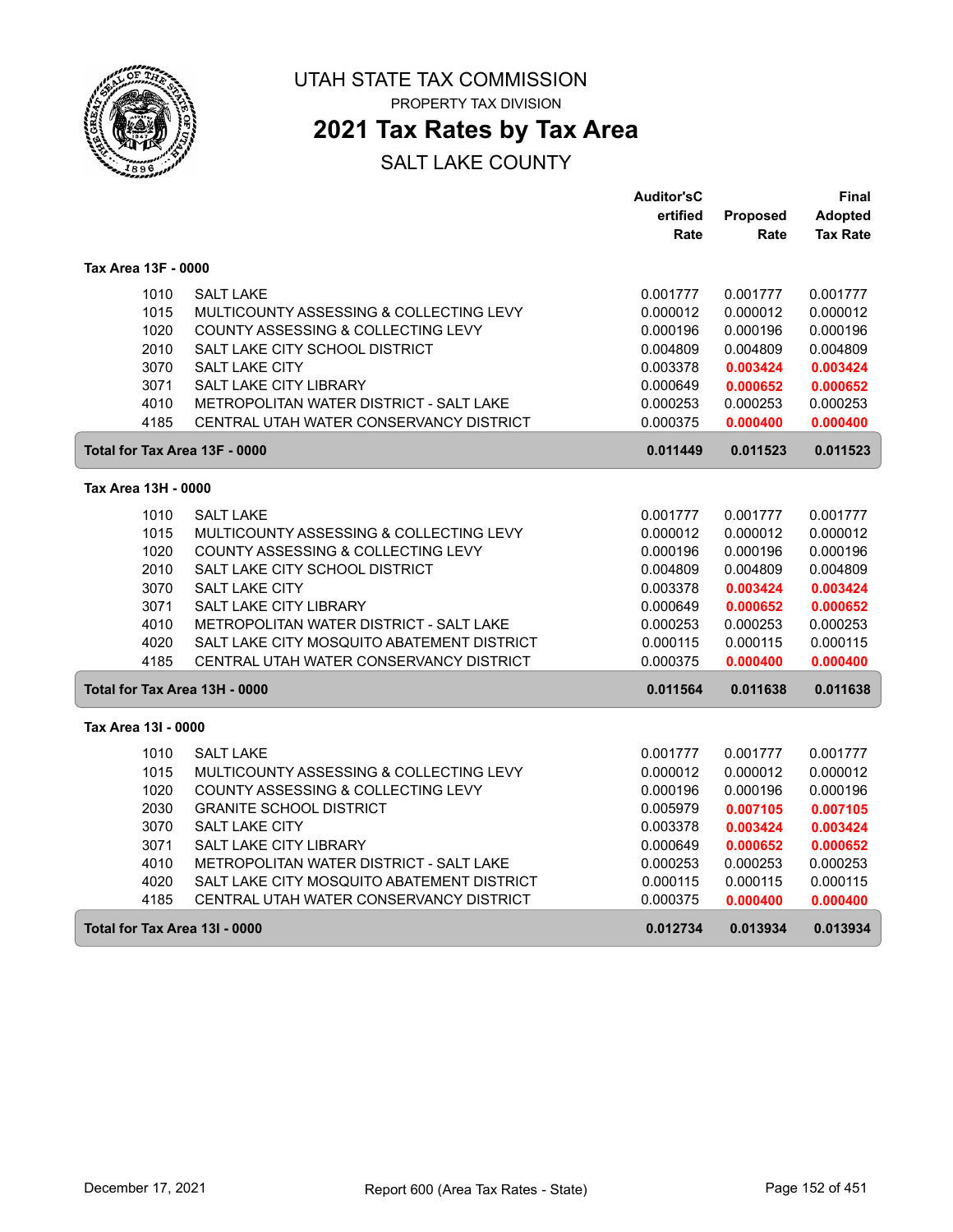

PROPERTY TAX DIVISION

## **2021 Tax Rates by Tax Area**

|                               |                                                   | <b>Auditor'sC</b> |          | <b>Final</b>    |
|-------------------------------|---------------------------------------------------|-------------------|----------|-----------------|
|                               |                                                   | ertified          | Proposed | <b>Adopted</b>  |
|                               |                                                   | Rate              | Rate     | <b>Tax Rate</b> |
| Tax Area 13K - 0000           |                                                   |                   |          |                 |
| 1010                          | <b>SALT LAKE</b>                                  | 0.001777          | 0.001777 | 0.001777        |
| 1015                          | MULTICOUNTY ASSESSING & COLLECTING LEVY           | 0.000012          | 0.000012 | 0.000012        |
| 1020                          | COUNTY ASSESSING & COLLECTING LEVY                | 0.000196          | 0.000196 | 0.000196        |
| 2030                          | <b>GRANITE SCHOOL DISTRICT</b>                    | 0.005979          | 0.007105 | 0.007105        |
| 3070                          | <b>SALT LAKE CITY</b>                             | 0.003378          | 0.003424 | 0.003424        |
| 3071                          | SALT LAKE CITY LIBRARY                            | 0.000649          | 0.000652 | 0.000652        |
| 4010                          | METROPOLITAN WATER DISTRICT - SALT LAKE           | 0.000253          | 0.000253 | 0.000253        |
| 4040                          | SOUTH SALT LAKE VALLEY MOSQUITO ABATEMENT DISTRIC | 0.000012          | 0.000012 | 0.000012        |
| 4060                          | MT. OLYMPUS IMPROVEMENT DISTRICT                  | 0.000229          | 0.000229 | 0.000229        |
| 4185                          | CENTRAL UTAH WATER CONSERVANCY DISTRICT           | 0.000375          | 0.000400 | 0.000400        |
| Total for Tax Area 13K - 0000 |                                                   | 0.012860          | 0.014060 | 0.014060        |
| Tax Area 13N - 0000           |                                                   |                   |          |                 |
|                               |                                                   |                   |          |                 |
| 1010                          | <b>SALT LAKE</b>                                  | 0.001777          | 0.001777 | 0.001777        |
| 1015                          | MULTICOUNTY ASSESSING & COLLECTING LEVY           | 0.000012          | 0.000012 | 0.000012        |
| 1020                          | COUNTY ASSESSING & COLLECTING LEVY                | 0.000196          | 0.000196 | 0.000196        |
| 2010                          | SALT LAKE CITY SCHOOL DISTRICT                    | 0.004809          | 0.004809 | 0.004809        |
| 3070                          | <b>SALT LAKE CITY</b>                             | 0.003378          | 0.003424 | 0.003424        |
| 3071                          | <b>SALT LAKE CITY LIBRARY</b>                     | 0.000649          | 0.000652 | 0.000652        |
| 4010                          | METROPOLITAN WATER DISTRICT - SALT LAKE           | 0.000253          | 0.000253 | 0.000253        |
| 4020                          | SALT LAKE CITY MOSQUITO ABATEMENT DISTRICT        | 0.000115          | 0.000115 | 0.000115        |
| 4050                          | <b>GRANGER - HUNTER IMPROVEMENT DISTRICT</b>      | 0.000414          | 0.000414 | 0.000414        |
| 4185                          | CENTRAL UTAH WATER CONSERVANCY DISTRICT           | 0.000375          | 0.000400 | 0.000400        |
| Total for Tax Area 13N - 0000 |                                                   | 0.011978          | 0.012052 | 0.012052        |
| Tax Area 13P - 0000           |                                                   |                   |          |                 |
| 1010                          | <b>SALT LAKE</b>                                  | 0.001777          | 0.001777 | 0.001777        |
| 1015                          | MULTICOUNTY ASSESSING & COLLECTING LEVY           | 0.000012          | 0.000012 | 0.000012        |
| 1020                          | COUNTY ASSESSING & COLLECTING LEVY                | 0.000196          | 0.000196 | 0.000196        |
| 2010                          | SALT LAKE CITY SCHOOL DISTRICT                    | 0.004809          | 0.004809 | 0.004809        |
| 3070                          | <b>SALT LAKE CITY</b>                             | 0.003378          | 0.003424 | 0.003424        |
| 3071                          | SALT LAKE CITY LIBRARY                            | 0.000649          | 0.000652 | 0.000652        |
| 4010                          | METROPOLITAN WATER DISTRICT - SALT LAKE           | 0.000253          | 0.000253 | 0.000253        |
| 4020                          | SALT LAKE CITY MOSQUITO ABATEMENT DISTRICT        | 0.000115          | 0.000115 | 0.000115        |
| 4080                          | <b>MAGNA WATER DISTRICT</b>                       | 0.002107          | 0.002107 | 0.002107        |
| 4185                          | CENTRAL UTAH WATER CONSERVANCY DISTRICT           | 0.000375          | 0.000400 | 0.000400        |
| Total for Tax Area 13P - 0000 |                                                   | 0.013671          | 0.013745 | 0.013745        |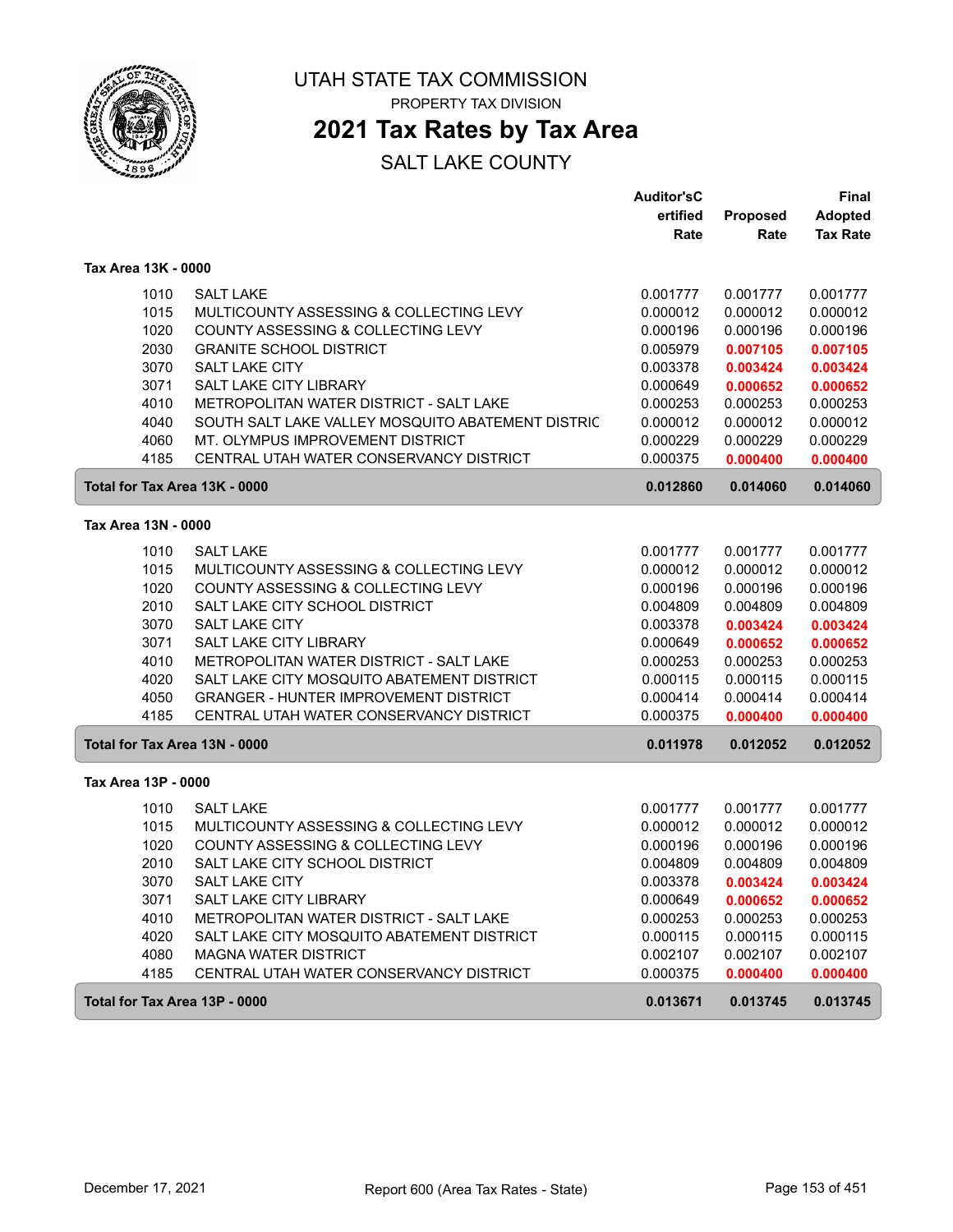

PROPERTY TAX DIVISION

### **2021 Tax Rates by Tax Area**

|                               |                                                                               | <b>Auditor'sC</b>    |                      | <b>Final</b>         |
|-------------------------------|-------------------------------------------------------------------------------|----------------------|----------------------|----------------------|
|                               |                                                                               | ertified             | Proposed             | <b>Adopted</b>       |
|                               |                                                                               | Rate                 | Rate                 | <b>Tax Rate</b>      |
| Tax Area 13Q - 0000           |                                                                               |                      |                      |                      |
|                               | <b>SALT LAKE</b>                                                              |                      |                      |                      |
| 1010<br>1015                  | MULTICOUNTY ASSESSING & COLLECTING LEVY                                       | 0.001777<br>0.000012 | 0.001777<br>0.000012 | 0.001777<br>0.000012 |
| 1020                          | COUNTY ASSESSING & COLLECTING LEVY                                            | 0.000196             | 0.000196             | 0.000196             |
| 2010                          | SALT LAKE CITY SCHOOL DISTRICT                                                | 0.004809             | 0.004809             | 0.004809             |
| 3070                          | <b>SALT LAKE CITY</b>                                                         | 0.003378             | 0.003424             | 0.003424             |
| 3071                          | SALT LAKE CITY LIBRARY                                                        | 0.000649             | 0.000652             | 0.000652             |
| 4010                          | METROPOLITAN WATER DISTRICT - SALT LAKE                                       | 0.000253             | 0.000253             | 0.000253             |
| 4020                          | SALT LAKE CITY MOSQUITO ABATEMENT DISTRICT                                    | 0.000115             | 0.000115             | 0.000115             |
| 4185                          | CENTRAL UTAH WATER CONSERVANCY DISTRICT                                       | 0.000375             | 0.000400             | 0.000400             |
| Total for Tax Area 13Q - 0000 |                                                                               | 0.011564             | 0.011638             | 0.011638             |
|                               |                                                                               |                      |                      |                      |
| Tax Area 13R - 0000           |                                                                               |                      |                      |                      |
| 1010                          | <b>SALT LAKE</b>                                                              | 0.001777             | 0.001777             | 0.001777             |
| 1015                          | MULTICOUNTY ASSESSING & COLLECTING LEVY                                       | 0.000012             | 0.000012             | 0.000012             |
| 1020                          | COUNTY ASSESSING & COLLECTING LEVY                                            | 0.000196             | 0.000196             | 0.000196             |
| 2030                          | <b>GRANITE SCHOOL DISTRICT</b>                                                | 0.005979             | 0.007105             | 0.007105             |
| 3070                          | <b>SALT LAKE CITY</b>                                                         | 0.003378             | 0.003424             | 0.003424             |
| 3071                          | SALT LAKE CITY LIBRARY                                                        | 0.000649             | 0.000652             | 0.000652             |
| 4010                          | METROPOLITAN WATER DISTRICT - SALT LAKE                                       | 0.000253             | 0.000253             | 0.000253             |
| 4020                          | SALT LAKE CITY MOSQUITO ABATEMENT DISTRICT                                    | 0.000115             | 0.000115             | 0.000115             |
| 4185                          | CENTRAL UTAH WATER CONSERVANCY DISTRICT                                       | 0.000375             | 0.000400             | 0.000400             |
| Total for Tax Area 13R - 0000 |                                                                               | 0.012734             | 0.013934             | 0.013934             |
| Tax Area 13S - 0000           |                                                                               |                      |                      |                      |
|                               |                                                                               |                      |                      |                      |
| 1010                          | <b>SALT LAKE</b>                                                              | 0.001777             | 0.001777             | 0.001777             |
| 1015                          | MULTICOUNTY ASSESSING & COLLECTING LEVY<br>COUNTY ASSESSING & COLLECTING LEVY | 0.000012             | 0.000012             | 0.000012             |
| 1020<br>2030                  | <b>GRANITE SCHOOL DISTRICT</b>                                                | 0.000196             | 0.000196<br>0.007105 | 0.000196             |
| 3070                          | <b>SALT LAKE CITY</b>                                                         | 0.005979<br>0.003378 |                      | 0.007105             |
| 3071                          | SALT LAKE CITY LIBRARY                                                        | 0.000649             | 0.003424<br>0.000652 | 0.003424<br>0.000652 |
| 4185                          | CENTRAL UTAH WATER CONSERVANCY DISTRICT                                       | 0.000375             | 0.000400             | 0.000400             |
| Total for Tax Area 13S - 0000 |                                                                               | 0.012366             | 0.013566             | 0.013566             |
|                               |                                                                               |                      |                      |                      |
| Tax Area 14A - 0000           |                                                                               |                      |                      |                      |
| 1010                          | <b>SALT LAKE</b>                                                              | 0.001777             | 0.001777             | 0.001777             |
| 1015                          | MULTICOUNTY ASSESSING & COLLECTING LEVY                                       | 0.000012             | 0.000012             | 0.000012             |
| 1020                          | COUNTY ASSESSING & COLLECTING LEVY                                            | 0.000196             | 0.000196             | 0.000196             |
| 2030                          | <b>GRANITE SCHOOL DISTRICT</b>                                                | 0.005979             | 0.007105             | 0.007105             |
| 3100                          | SOUTH SALT LAKE CITY                                                          | 0.001536             | 0.001536             | 0.001536             |
| 4040                          | SOUTH SALT LAKE VALLEY MOSQUITO ABATEMENT DISTRIC                             | 0.000012             | 0.000012             | 0.000012             |
| 4045                          | JORDAN VALLEY WATER CONSERVANCY DISTRICT                                      | 0.000337             | 0.000369             | 0.000369             |
| 4185                          | CENTRAL UTAH WATER CONSERVANCY DISTRICT                                       | 0.000375             | 0.000400             | 0.000400             |
| 6030                          | SALT LAKE COUNTY LIBRARY                                                      | 0.000474             | 0.000474             | 0.000474             |
| Total for Tax Area 14A - 0000 |                                                                               | 0.010698             | 0.011881             | 0.011881             |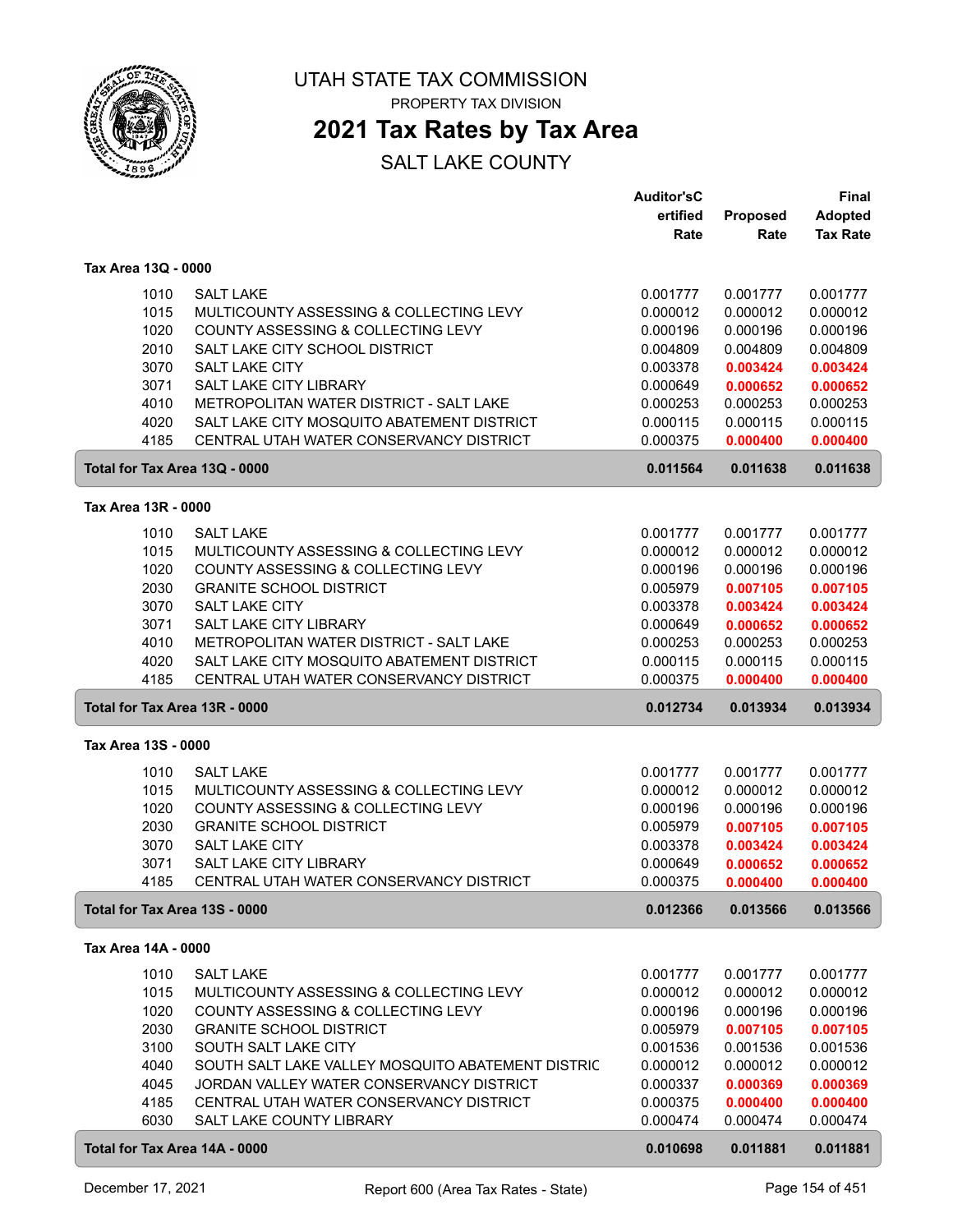

## **2021 Tax Rates by Tax Area**

|                               |                                                                               | <b>Auditor'sC</b>    |                      | Final                |
|-------------------------------|-------------------------------------------------------------------------------|----------------------|----------------------|----------------------|
|                               |                                                                               | ertified             | Proposed             | <b>Adopted</b>       |
|                               |                                                                               | Rate                 | Rate                 | <b>Tax Rate</b>      |
| Tax Area 14B - 0000           |                                                                               |                      |                      |                      |
| 1010                          | <b>SALT LAKE</b>                                                              | 0.001777             | 0.001777             | 0.001777             |
| 1015                          | MULTICOUNTY ASSESSING & COLLECTING LEVY                                       | 0.000012             | 0.000012             | 0.000012             |
| 1020                          | COUNTY ASSESSING & COLLECTING LEVY                                            | 0.000196             | 0.000196             | 0.000196             |
| 2030                          | <b>GRANITE SCHOOL DISTRICT</b>                                                | 0.005979             | 0.007105             | 0.007105             |
| 3100                          | SOUTH SALT LAKE CITY                                                          | 0.001536             | 0.001536             | 0.001536             |
| 4040                          | SOUTH SALT LAKE VALLEY MOSQUITO ABATEMENT DISTRIC                             | 0.000012             | 0.000012             | 0.000012             |
| 4045                          | JORDAN VALLEY WATER CONSERVANCY DISTRICT                                      | 0.000337             | 0.000369             | 0.000369             |
| 4060                          | MT. OLYMPUS IMPROVEMENT DISTRICT                                              | 0.000229             | 0.000229             | 0.000229             |
| 4185                          | CENTRAL UTAH WATER CONSERVANCY DISTRICT                                       | 0.000375             | 0.000400             | 0.000400             |
| 6030                          | <b>SALT LAKE COUNTY LIBRARY</b>                                               | 0.000474             | 0.000474             | 0.000474             |
| Total for Tax Area 14B - 0000 |                                                                               | 0.010927             | 0.012110             | 0.012110             |
| Tax Area 14D - 0000           |                                                                               |                      |                      |                      |
|                               | <b>SALT LAKE</b>                                                              |                      |                      |                      |
| 1010<br>1015                  | MULTICOUNTY ASSESSING & COLLECTING LEVY                                       | 0.001777<br>0.000012 | 0.001777<br>0.000012 | 0.001777<br>0.000012 |
| 1020                          | COUNTY ASSESSING & COLLECTING LEVY                                            | 0.000196             | 0.000196             | 0.000196             |
| 2030                          | <b>GRANITE SCHOOL DISTRICT</b>                                                | 0.005979             | 0.007105             | 0.007105             |
| 3100                          | SOUTH SALT LAKE CITY                                                          | 0.001536             | 0.001536             | 0.001536             |
| 4040                          | SOUTH SALT LAKE VALLEY MOSQUITO ABATEMENT DISTRIC                             | 0.000012             | 0.000012             | 0.000012             |
| 4060                          | MT. OLYMPUS IMPROVEMENT DISTRICT                                              | 0.000229             | 0.000229             | 0.000229             |
| 4185                          | CENTRAL UTAH WATER CONSERVANCY DISTRICT                                       | 0.000375             | 0.000400             | 0.000400             |
| 6030                          | <b>SALT LAKE COUNTY LIBRARY</b>                                               | 0.000474             | 0.000474             | 0.000474             |
| Total for Tax Area 14D - 0000 |                                                                               | 0.010590             | 0.011741             | 0.011741             |
| Tax Area 14E - 0000           |                                                                               |                      |                      |                      |
|                               | <b>SALT LAKE</b>                                                              |                      |                      |                      |
| 1010<br>1015                  |                                                                               | 0.001777             | 0.001777             | 0.001777             |
| 1020                          | MULTICOUNTY ASSESSING & COLLECTING LEVY<br>COUNTY ASSESSING & COLLECTING LEVY | 0.000012<br>0.000196 | 0.000012<br>0.000196 | 0.000012<br>0.000196 |
| 2030                          | <b>GRANITE SCHOOL DISTRICT</b>                                                | 0.005979             | 0.007105             | 0.007105             |
| 3100                          | SOUTH SALT LAKE CITY                                                          | 0.001536             | 0.001536             | 0.001536             |
| 4040                          | SOUTH SALT LAKE VALLEY MOSQUITO ABATEMENT DISTRIC                             | 0.000012             | 0.000012             | 0.000012             |
| 4185                          | CENTRAL UTAH WATER CONSERVANCY DISTRICT                                       | 0.000375             | 0.000400             | 0.000400             |
| 6030                          | <b>SALT LAKE COUNTY LIBRARY</b>                                               | 0.000474             | 0.000474             | 0.000474             |
| Total for Tax Area 14E - 0000 |                                                                               | 0.010361             | 0.011512             | 0.011512             |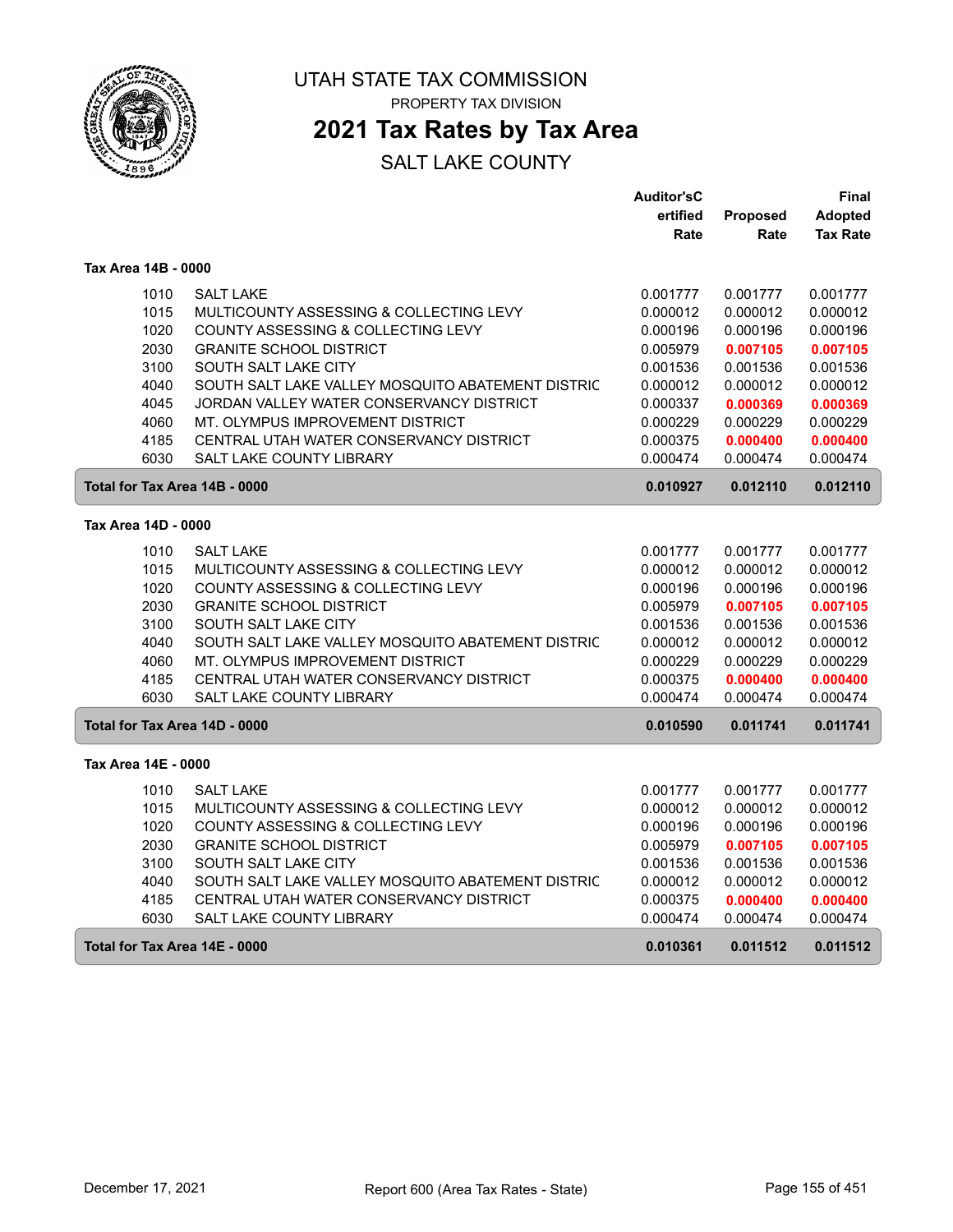

PROPERTY TAX DIVISION

### **2021 Tax Rates by Tax Area**

|                               |                                                   | <b>Auditor'sC</b> |          | Final           |
|-------------------------------|---------------------------------------------------|-------------------|----------|-----------------|
|                               |                                                   | ertified          | Proposed | Adopted         |
|                               |                                                   | Rate              | Rate     | <b>Tax Rate</b> |
| Tax Area 14F - 0000           |                                                   |                   |          |                 |
| 1010                          | <b>SALT LAKE</b>                                  | 0.001777          | 0.001777 | 0.001777        |
| 1015                          | MULTICOUNTY ASSESSING & COLLECTING LEVY           | 0.000012          | 0.000012 | 0.000012        |
| 1020                          | COUNTY ASSESSING & COLLECTING LEVY                | 0.000196          | 0.000196 | 0.000196        |
| 2030                          | <b>GRANITE SCHOOL DISTRICT</b>                    | 0.005979          | 0.007105 | 0.007105        |
| 3100                          | SOUTH SALT LAKE CITY                              | 0.001536          | 0.001536 | 0.001536        |
| 4040                          | SOUTH SALT LAKE VALLEY MOSQUITO ABATEMENT DISTRIC | 0.000012          | 0.000012 | 0.000012        |
| 4185                          | CENTRAL UTAH WATER CONSERVANCY DISTRICT           | 0.000375          | 0.000400 | 0.000400        |
| 6030                          | <b>SALT LAKE COUNTY LIBRARY</b>                   | 0.000474          | 0.000474 | 0.000474        |
| Total for Tax Area 14F - 0000 |                                                   | 0.010361          | 0.011512 | 0.011512        |
| Tax Area 14H - 0000           |                                                   |                   |          |                 |
| 1010                          | <b>SALT LAKE</b>                                  | 0.001777          | 0.001777 | 0.001777        |
| 1015                          | MULTICOUNTY ASSESSING & COLLECTING LEVY           | 0.000012          | 0.000012 | 0.000012        |
| 1020                          | COUNTY ASSESSING & COLLECTING LEVY                | 0.000196          | 0.000196 | 0.000196        |
| 2030                          | <b>GRANITE SCHOOL DISTRICT</b>                    | 0.005979          | 0.007105 | 0.007105        |
| 3100                          | SOUTH SALT LAKE CITY                              | 0.001536          | 0.001536 | 0.001536        |
| 4040                          | SOUTH SALT LAKE VALLEY MOSQUITO ABATEMENT DISTRIC | 0.000012          | 0.000012 | 0.000012        |
| 4045                          | JORDAN VALLEY WATER CONSERVANCY DISTRICT          | 0.000337          | 0.000369 | 0.000369        |
| 4060                          | MT. OLYMPUS IMPROVEMENT DISTRICT                  | 0.000229          | 0.000229 | 0.000229        |
| 4185                          | CENTRAL UTAH WATER CONSERVANCY DISTRICT           | 0.000375          | 0.000400 | 0.000400        |
| 6030                          | <b>SALT LAKE COUNTY LIBRARY</b>                   | 0.000474          | 0.000474 | 0.000474        |
| Total for Tax Area 14H - 0000 |                                                   | 0.010927          | 0.012110 | 0.012110        |
| Tax Area 14I - 0000           |                                                   |                   |          |                 |
| 1010                          | <b>SALT LAKE</b>                                  | 0.001777          | 0.001777 | 0.001777        |
| 1015                          | MULTICOUNTY ASSESSING & COLLECTING LEVY           | 0.000012          | 0.000012 | 0.000012        |
| 1020                          | COUNTY ASSESSING & COLLECTING LEVY                | 0.000196          | 0.000196 | 0.000196        |
| 2030                          | <b>GRANITE SCHOOL DISTRICT</b>                    | 0.005979          | 0.007105 | 0.007105        |
| 3100                          | SOUTH SALT LAKE CITY                              | 0.001536          | 0.001536 | 0.001536        |
| 4040                          | SOUTH SALT LAKE VALLEY MOSQUITO ABATEMENT DISTRIC | 0.000012          | 0.000012 | 0.000012        |
| 4045                          | JORDAN VALLEY WATER CONSERVANCY DISTRICT          | 0.000337          | 0.000369 | 0.000369        |
| 4060                          | MT. OLYMPUS IMPROVEMENT DISTRICT                  | 0.000229          | 0.000229 | 0.000229        |
| 4185                          | CENTRAL UTAH WATER CONSERVANCY DISTRICT           | 0.000375          | 0.000400 | 0.000400        |
| 6030                          | <b>SALT LAKE COUNTY LIBRARY</b>                   | 0.000474          | 0.000474 | 0.000474        |
| Total for Tax Area 14I - 0000 |                                                   | 0.010927          | 0.012110 | 0.012110        |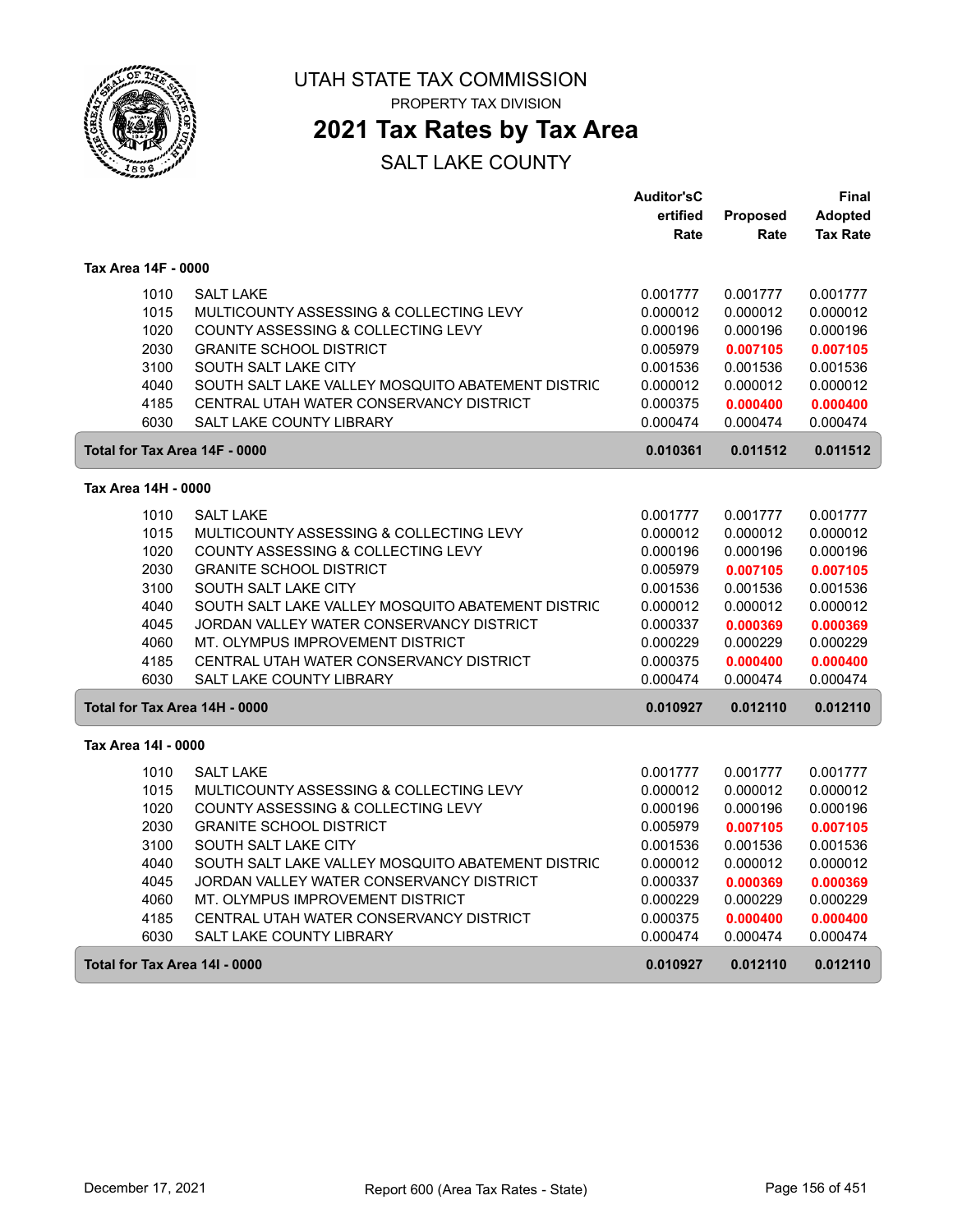

## **2021 Tax Rates by Tax Area**

|                               |                                                   | <b>Auditor'sC</b> |          | Final           |
|-------------------------------|---------------------------------------------------|-------------------|----------|-----------------|
|                               |                                                   | ertified          | Proposed | Adopted         |
|                               |                                                   | Rate              | Rate     | <b>Tax Rate</b> |
| Tax Area 14J - 0000           |                                                   |                   |          |                 |
| 1010                          | <b>SALT LAKE</b>                                  | 0.001777          | 0.001777 | 0.001777        |
| 1015                          | MULTICOUNTY ASSESSING & COLLECTING LEVY           | 0.000012          | 0.000012 | 0.000012        |
| 1020                          | COUNTY ASSESSING & COLLECTING LEVY                | 0.000196          | 0.000196 | 0.000196        |
| 2030                          | <b>GRANITE SCHOOL DISTRICT</b>                    | 0.005979          | 0.007105 | 0.007105        |
| 3100                          | SOUTH SALT LAKE CITY                              | 0.001536          | 0.001536 | 0.001536        |
| 4040                          | SOUTH SALT LAKE VALLEY MOSQUITO ABATEMENT DISTRIC | 0.000012          | 0.000012 | 0.000012        |
| 4060                          | MT. OLYMPUS IMPROVEMENT DISTRICT                  | 0.000229          | 0.000229 | 0.000229        |
| 4185                          | CENTRAL UTAH WATER CONSERVANCY DISTRICT           | 0.000375          | 0.000400 | 0.000400        |
| 6030                          | <b>SALT LAKE COUNTY LIBRARY</b>                   | 0.000474          | 0.000474 | 0.000474        |
| Total for Tax Area 14J - 0000 |                                                   | 0.010590          | 0.011741 | 0.011741        |
| Tax Area 14K - 0000           |                                                   |                   |          |                 |
| 1010                          | <b>SALT LAKE</b>                                  | 0.001777          | 0.001777 | 0.001777        |
| 1015                          | MULTICOUNTY ASSESSING & COLLECTING LEVY           | 0.000012          | 0.000012 | 0.000012        |
| 1020                          | COUNTY ASSESSING & COLLECTING LEVY                | 0.000196          | 0.000196 | 0.000196        |
| 2030                          | <b>GRANITE SCHOOL DISTRICT</b>                    | 0.005979          | 0.007105 | 0.007105        |
| 3100                          | SOUTH SALT LAKE CITY                              | 0.001536          | 0.001536 | 0.001536        |
| 4040                          | SOUTH SALT LAKE VALLEY MOSQUITO ABATEMENT DISTRIC | 0.000012          | 0.000012 | 0.000012        |
| 4185                          | CENTRAL UTAH WATER CONSERVANCY DISTRICT           | 0.000375          | 0.000400 | 0.000400        |
| 6030                          | SALT LAKE COUNTY LIBRARY                          | 0.000474          | 0.000474 | 0.000474        |
| Total for Tax Area 14K - 0000 |                                                   | 0.010361          | 0.011512 | 0.011512        |
| Tax Area 14L - 0000           |                                                   |                   |          |                 |
| 1010                          | <b>SALT LAKE</b>                                  | 0.001777          | 0.001777 | 0.001777        |
| 1015                          | MULTICOUNTY ASSESSING & COLLECTING LEVY           | 0.000012          | 0.000012 | 0.000012        |
| 1020                          | COUNTY ASSESSING & COLLECTING LEVY                | 0.000196          | 0.000196 | 0.000196        |
| 2030                          | <b>GRANITE SCHOOL DISTRICT</b>                    | 0.005979          | 0.007105 | 0.007105        |
| 3100                          | SOUTH SALT LAKE CITY                              | 0.001536          | 0.001536 | 0.001536        |
| 4040                          | SOUTH SALT LAKE VALLEY MOSQUITO ABATEMENT DISTRIC | 0.000012          | 0.000012 | 0.000012        |
| 4045                          | JORDAN VALLEY WATER CONSERVANCY DISTRICT          | 0.000337          | 0.000369 | 0.000369        |
| 4060                          | MT. OLYMPUS IMPROVEMENT DISTRICT                  | 0.000229          | 0.000229 | 0.000229        |
| 4185                          | CENTRAL UTAH WATER CONSERVANCY DISTRICT           | 0.000375          | 0.000400 | 0.000400        |
| 6030                          | <b>SALT LAKE COUNTY LIBRARY</b>                   | 0.000474          | 0.000474 | 0.000474        |
| Total for Tax Area 14L - 0000 |                                                   | 0.010927          | 0.012110 | 0.012110        |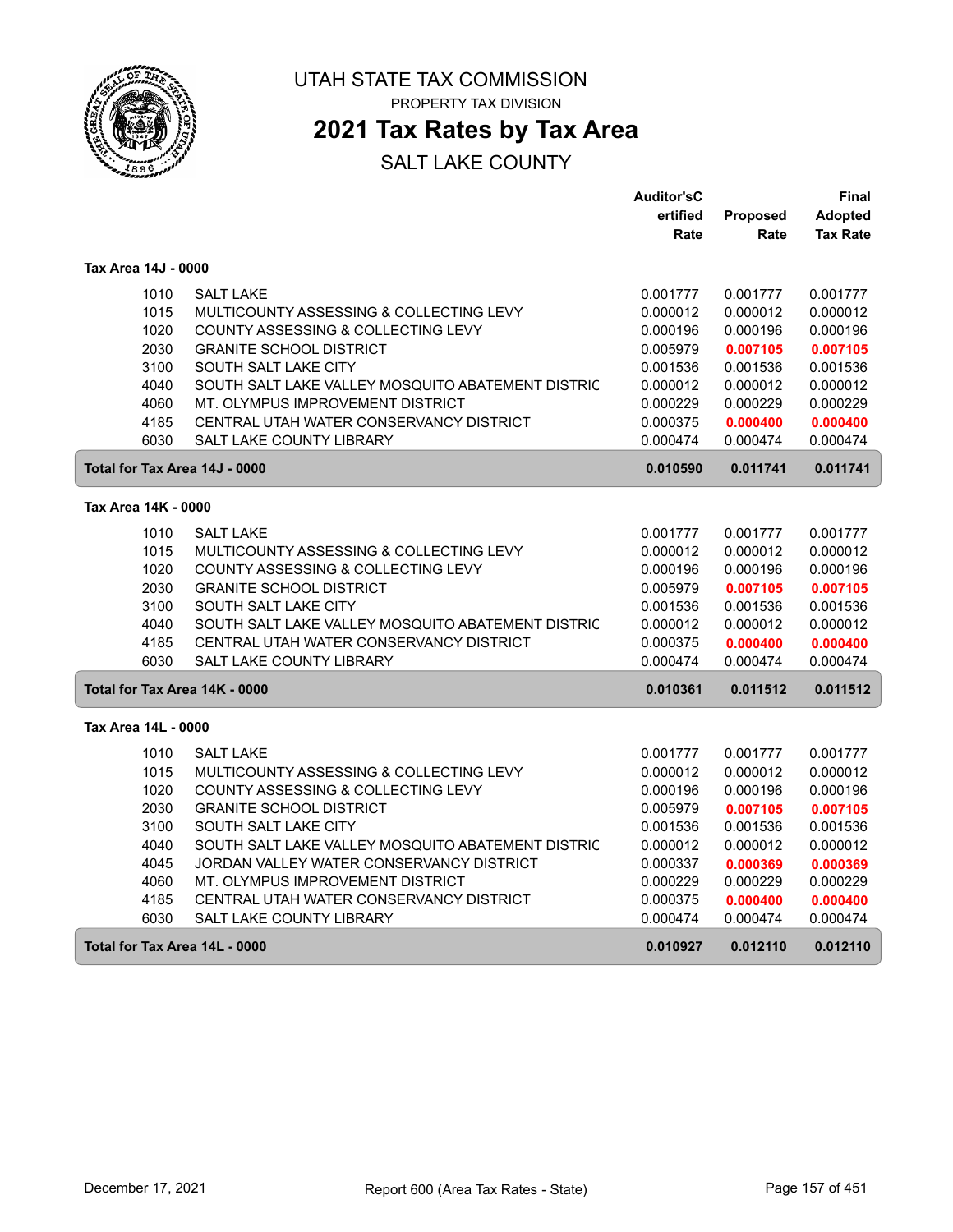

PROPERTY TAX DIVISION

### **2021 Tax Rates by Tax Area**

|                               |                                                                            | <b>Auditor'sC</b>    |                      | Final                |
|-------------------------------|----------------------------------------------------------------------------|----------------------|----------------------|----------------------|
|                               |                                                                            | ertified             | Proposed             | Adopted              |
|                               |                                                                            | Rate                 | Rate                 | <b>Tax Rate</b>      |
| Tax Area 14M - 0000           |                                                                            |                      |                      |                      |
| 1010                          | <b>SALT LAKE</b>                                                           | 0.001777             | 0.001777             | 0.001777             |
| 1015                          | MULTICOUNTY ASSESSING & COLLECTING LEVY                                    | 0.000012             | 0.000012             | 0.000012             |
| 1020                          | COUNTY ASSESSING & COLLECTING LEVY                                         | 0.000196             | 0.000196             | 0.000196             |
| 2030                          | <b>GRANITE SCHOOL DISTRICT</b>                                             | 0.005979             | 0.007105             | 0.007105             |
| 3100                          | SOUTH SALT LAKE CITY                                                       | 0.001536             | 0.001536             | 0.001536             |
| 4040                          | SOUTH SALT LAKE VALLEY MOSQUITO ABATEMENT DISTRIC                          | 0.000012             | 0.000012             | 0.000012             |
| 4185                          | CENTRAL UTAH WATER CONSERVANCY DISTRICT                                    | 0.000375             | 0.000400             | 0.000400             |
| 6030                          | SALT LAKE COUNTY LIBRARY                                                   | 0.000474             | 0.000474             | 0.000474             |
| Total for Tax Area 14M - 0000 |                                                                            | 0.010361             | 0.011512             | 0.011512             |
| Tax Area 14N - 0000           |                                                                            |                      |                      |                      |
|                               |                                                                            |                      |                      |                      |
| 1010                          | <b>SALT LAKE</b>                                                           | 0.001777             | 0.001777             | 0.001777             |
| 1015                          | MULTICOUNTY ASSESSING & COLLECTING LEVY                                    | 0.000012             | 0.000012             | 0.000012             |
| 1020                          | COUNTY ASSESSING & COLLECTING LEVY                                         | 0.000196             | 0.000196             | 0.000196             |
| 2030                          | <b>GRANITE SCHOOL DISTRICT</b>                                             | 0.005979             | 0.007105             | 0.007105             |
| 3100                          | SOUTH SALT LAKE CITY                                                       | 0.001536             | 0.001536             | 0.001536             |
| 4040                          | SOUTH SALT LAKE VALLEY MOSQUITO ABATEMENT DISTRIC                          | 0.000012             | 0.000012             | 0.000012             |
| 4185<br>6030                  | CENTRAL UTAH WATER CONSERVANCY DISTRICT<br><b>SALT LAKE COUNTY LIBRARY</b> | 0.000375<br>0.000474 | 0.000400<br>0.000474 | 0.000400<br>0.000474 |
|                               |                                                                            |                      |                      |                      |
| Total for Tax Area 14N - 0000 |                                                                            | 0.010361             | 0.011512             | 0.011512             |
| Tax Area 14P - 0000           |                                                                            |                      |                      |                      |
| 1010                          | <b>SALT LAKE</b>                                                           | 0.001777             | 0.001777             | 0.001777             |
| 1015                          | MULTICOUNTY ASSESSING & COLLECTING LEVY                                    | 0.000012             | 0.000012             | 0.000012             |
| 1020                          | COUNTY ASSESSING & COLLECTING LEVY                                         | 0.000196             | 0.000196             | 0.000196             |
| 2030                          | <b>GRANITE SCHOOL DISTRICT</b>                                             | 0.005979             | 0.007105             | 0.007105             |
| 3100                          | SOUTH SALT LAKE CITY                                                       | 0.001536             | 0.001536             | 0.001536             |
| 4040                          | SOUTH SALT LAKE VALLEY MOSQUITO ABATEMENT DISTRIC                          | 0.000012             | 0.000012             | 0.000012             |
| 4185                          | CENTRAL UTAH WATER CONSERVANCY DISTRICT                                    | 0.000375             | 0.000400             | 0.000400             |
| 6030                          | <b>SALT LAKE COUNTY LIBRARY</b>                                            | 0.000474             | 0.000474             | 0.000474             |
| Total for Tax Area 14P - 0000 |                                                                            | 0.010361             | 0.011512             | 0.011512             |
| Tax Area 14Q - 0000           |                                                                            |                      |                      |                      |
| 1010                          | <b>SALT LAKE</b>                                                           | 0.001777             | 0.001777             | 0.001777             |
| 1015                          | MULTICOUNTY ASSESSING & COLLECTING LEVY                                    | 0.000012             | 0.000012             | 0.000012             |
| 1020                          | COUNTY ASSESSING & COLLECTING LEVY                                         | 0.000196             | 0.000196             | 0.000196             |
| 2030                          | <b>GRANITE SCHOOL DISTRICT</b>                                             | 0.005979             | 0.007105             | 0.007105             |
| 3100                          | SOUTH SALT LAKE CITY                                                       | 0.001536             | 0.001536             | 0.001536             |
| 4040                          | SOUTH SALT LAKE VALLEY MOSQUITO ABATEMENT DISTRIC                          | 0.000012             | 0.000012             | 0.000012             |
| 4185                          | CENTRAL UTAH WATER CONSERVANCY DISTRICT                                    | 0.000375             | 0.000400             | 0.000400             |
| 6030                          | SALT LAKE COUNTY LIBRARY                                                   | 0.000474             | 0.000474             | 0.000474             |
| Total for Tax Area 14Q - 0000 |                                                                            | 0.010361             | 0.011512             | 0.011512             |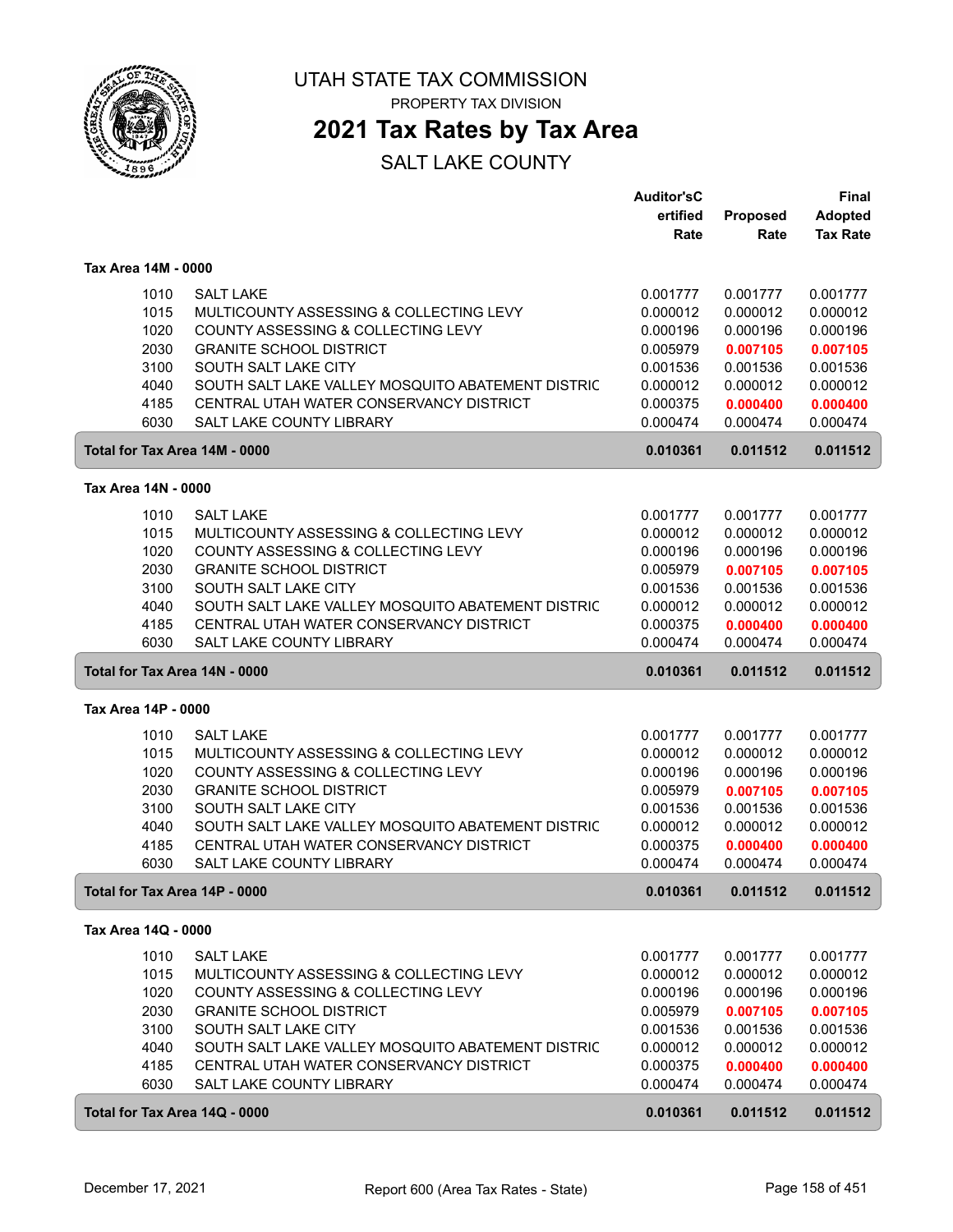

PROPERTY TAX DIVISION

### **2021 Tax Rates by Tax Area**

|                               |                                                                     | <b>Auditor'sC</b><br>ertified | Proposed             | <b>Final</b><br><b>Adopted</b> |
|-------------------------------|---------------------------------------------------------------------|-------------------------------|----------------------|--------------------------------|
|                               |                                                                     | Rate                          | Rate                 | <b>Tax Rate</b>                |
| Tax Area 14R - 0000           |                                                                     |                               |                      |                                |
| 1010                          | <b>SALT LAKE</b>                                                    | 0.001777                      | 0.001777             | 0.001777                       |
| 1015                          | MULTICOUNTY ASSESSING & COLLECTING LEVY                             | 0.000012                      | 0.000012             | 0.000012                       |
| 1020                          | COUNTY ASSESSING & COLLECTING LEVY                                  | 0.000196                      | 0.000196             | 0.000196                       |
| 2030                          | <b>GRANITE SCHOOL DISTRICT</b>                                      | 0.005979                      | 0.007105             | 0.007105                       |
| 3100                          | SOUTH SALT LAKE CITY                                                | 0.001536                      | 0.001536             | 0.001536                       |
| 4040                          | SOUTH SALT LAKE VALLEY MOSQUITO ABATEMENT DISTRIC                   | 0.000012                      | 0.000012             | 0.000012                       |
| 4185<br>6030                  | CENTRAL UTAH WATER CONSERVANCY DISTRICT<br>SALT LAKE COUNTY LIBRARY | 0.000375<br>0.000474          | 0.000400<br>0.000474 | 0.000400<br>0.000474           |
| Total for Tax Area 14R - 0000 |                                                                     | 0.010361                      | 0.011512             | 0.011512                       |
| Tax Area 14S - 0000           |                                                                     |                               |                      |                                |
| 1010                          | <b>SALT LAKE</b>                                                    | 0.001777                      | 0.001777             | 0.001777                       |
| 1015                          | MULTICOUNTY ASSESSING & COLLECTING LEVY                             | 0.000012                      | 0.000012             | 0.000012                       |
| 1020                          | COUNTY ASSESSING & COLLECTING LEVY                                  | 0.000196                      | 0.000196             | 0.000196                       |
| 2030                          | <b>GRANITE SCHOOL DISTRICT</b>                                      | 0.005979                      | 0.007105             | 0.007105                       |
| 3100                          | SOUTH SALT LAKE CITY                                                | 0.001536                      | 0.001536             | 0.001536                       |
| 4040                          | SOUTH SALT LAKE VALLEY MOSQUITO ABATEMENT DISTRIC                   | 0.000012                      | 0.000012             | 0.000012                       |
| 4185                          | CENTRAL UTAH WATER CONSERVANCY DISTRICT                             | 0.000375                      | 0.000400             | 0.000400                       |
| 6030                          | <b>SALT LAKE COUNTY LIBRARY</b>                                     | 0.000474                      | 0.000474             | 0.000474                       |
| Total for Tax Area 14S - 0000 |                                                                     | 0.010361                      | 0.011512             | 0.011512                       |
| Tax Area 14T - 0000           |                                                                     |                               |                      |                                |
| 1010                          | <b>SALT LAKE</b>                                                    | 0.001777                      | 0.001777             | 0.001777                       |
| 1015                          | MULTICOUNTY ASSESSING & COLLECTING LEVY                             | 0.000012                      | 0.000012             | 0.000012                       |
| 1020                          | COUNTY ASSESSING & COLLECTING LEVY                                  | 0.000196                      | 0.000196             | 0.000196                       |
| 2030                          | <b>GRANITE SCHOOL DISTRICT</b>                                      | 0.005979                      | 0.007105             | 0.007105                       |
| 3100                          | SOUTH SALT LAKE CITY                                                | 0.001536                      | 0.001536             | 0.001536                       |
| 4040                          | SOUTH SALT LAKE VALLEY MOSQUITO ABATEMENT DISTRIC                   | 0.000012                      | 0.000012             | 0.000012                       |
| 4045                          | JORDAN VALLEY WATER CONSERVANCY DISTRICT                            | 0.000337                      | 0.000369             | 0.000369                       |
| 4060                          | MT. OLYMPUS IMPROVEMENT DISTRICT                                    | 0.000229                      | 0.000229             | 0.000229                       |
| 4185                          | CENTRAL UTAH WATER CONSERVANCY DISTRICT                             | 0.000375                      | 0.000400             | 0.000400                       |
| 6030                          | SALT LAKE COUNTY LIBRARY                                            | 0.000474                      | 0.000474             | 0.000474                       |
| Total for Tax Area 14T - 0000 |                                                                     | 0.010927                      | 0.012110             | 0.012110                       |
| Tax Area 14U - 0000           |                                                                     |                               |                      |                                |
| 1010                          | <b>SALT LAKE</b>                                                    | 0.001777                      | 0.001777             | 0.001777                       |
| 1015                          | MULTICOUNTY ASSESSING & COLLECTING LEVY                             | 0.000012                      | 0.000012             | 0.000012                       |
| 1020                          | COUNTY ASSESSING & COLLECTING LEVY                                  | 0.000196                      | 0.000196             | 0.000196                       |
| 2030                          | <b>GRANITE SCHOOL DISTRICT</b>                                      | 0.005979                      | 0.007105             | 0.007105                       |
| 3100                          | SOUTH SALT LAKE CITY                                                | 0.001536                      | 0.001536             | 0.001536                       |
| 4040                          | SOUTH SALT LAKE VALLEY MOSQUITO ABATEMENT DISTRIC                   | 0.000012                      | 0.000012             | 0.000012                       |
| 4185                          | CENTRAL UTAH WATER CONSERVANCY DISTRICT                             | 0.000375                      | 0.000400             | 0.000400                       |
| 6030                          | SALT LAKE COUNTY LIBRARY                                            | 0.000474                      | 0.000474             | 0.000474                       |
| Total for Tax Area 14U - 0000 |                                                                     | 0.010361                      | 0.011512             | 0.011512                       |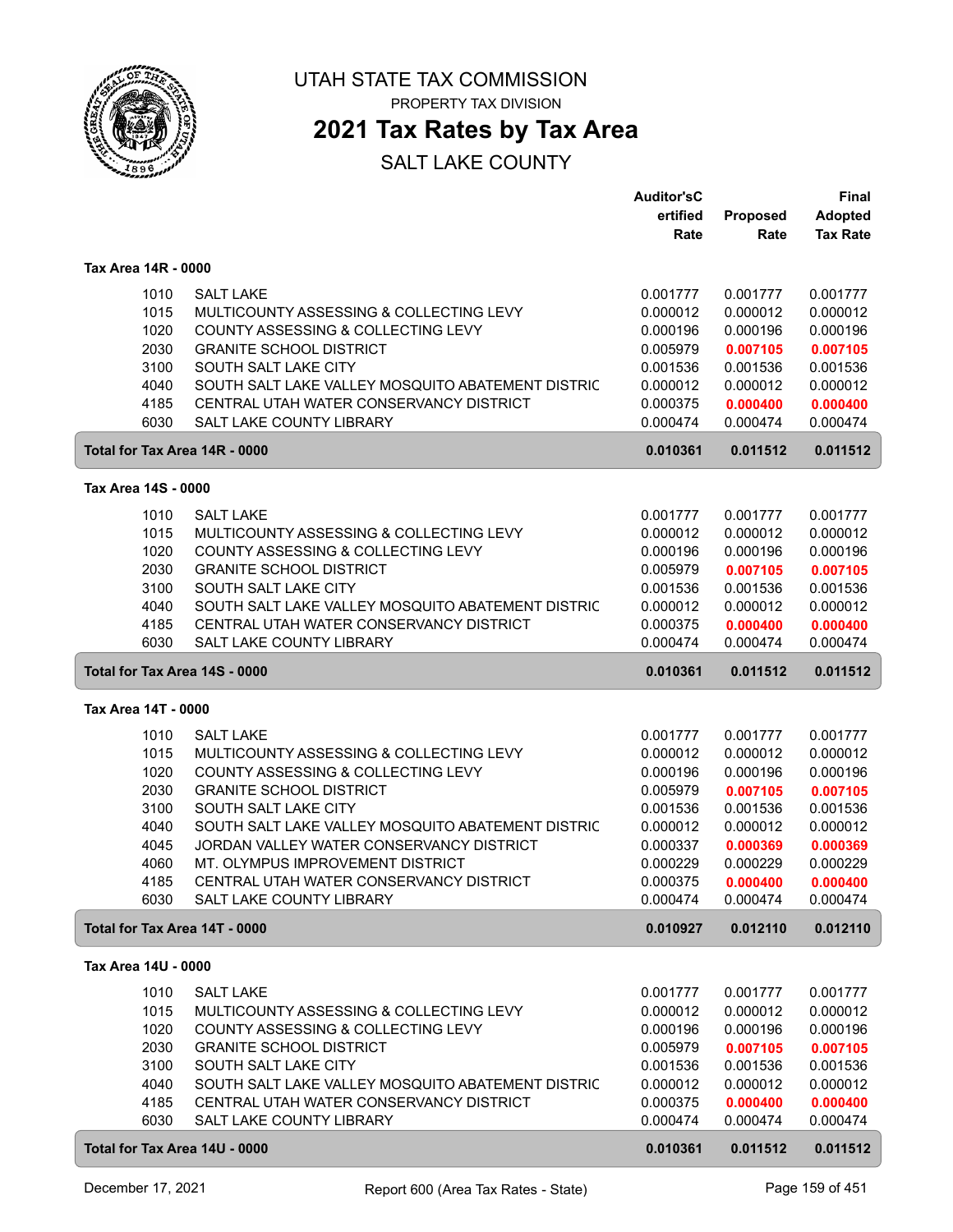

## **2021 Tax Rates by Tax Area**

|                               |                                                   | <b>Auditor'sC</b> |          | Final           |
|-------------------------------|---------------------------------------------------|-------------------|----------|-----------------|
|                               |                                                   | ertified          | Proposed | <b>Adopted</b>  |
|                               |                                                   | Rate              | Rate     | <b>Tax Rate</b> |
| Tax Area 14W - 0000           |                                                   |                   |          |                 |
| 1010                          | <b>SALT LAKE</b>                                  | 0.001777          | 0.001777 | 0.001777        |
| 1015                          | MULTICOUNTY ASSESSING & COLLECTING LEVY           | 0.000012          | 0.000012 | 0.000012        |
| 1020                          | COUNTY ASSESSING & COLLECTING LEVY                | 0.000196          | 0.000196 | 0.000196        |
| 2030                          | <b>GRANITE SCHOOL DISTRICT</b>                    | 0.005979          | 0.007105 | 0.007105        |
| 3100                          | SOUTH SALT LAKE CITY                              | 0.001536          | 0.001536 | 0.001536        |
| 4040                          | SOUTH SALT LAKE VALLEY MOSQUITO ABATEMENT DISTRIC | 0.000012          | 0.000012 | 0.000012        |
| 4045                          | JORDAN VALLEY WATER CONSERVANCY DISTRICT          | 0.000337          | 0.000369 | 0.000369        |
| 4060                          | MT. OLYMPUS IMPROVEMENT DISTRICT                  | 0.000229          | 0.000229 | 0.000229        |
| 4185                          | CENTRAL UTAH WATER CONSERVANCY DISTRICT           | 0.000375          | 0.000400 | 0.000400        |
| 6030                          | SALT LAKE COUNTY LIBRARY                          | 0.000474          | 0.000474 | 0.000474        |
| Total for Tax Area 14W - 0000 |                                                   | 0.010927          | 0.012110 | 0.012110        |
| Tax Area 14X - 0000           |                                                   |                   |          |                 |
| 1010                          | <b>SALT LAKE</b>                                  | 0.001777          | 0.001777 | 0.001777        |
| 1015                          | MULTICOUNTY ASSESSING & COLLECTING LEVY           | 0.000012          | 0.000012 | 0.000012        |
| 1020                          | COUNTY ASSESSING & COLLECTING LEVY                | 0.000196          | 0.000196 | 0.000196        |
| 2030                          | <b>GRANITE SCHOOL DISTRICT</b>                    | 0.005979          | 0.007105 | 0.007105        |
| 3100                          | SOUTH SALT LAKE CITY                              | 0.001536          | 0.001536 | 0.001536        |
| 4040                          | SOUTH SALT LAKE VALLEY MOSQUITO ABATEMENT DISTRIC | 0.000012          | 0.000012 | 0.000012        |
| 4060                          | MT. OLYMPUS IMPROVEMENT DISTRICT                  | 0.000229          | 0.000229 | 0.000229        |
| 4185                          | CENTRAL UTAH WATER CONSERVANCY DISTRICT           | 0.000375          | 0.000400 | 0.000400        |
| 6030                          | <b>SALT LAKE COUNTY LIBRARY</b>                   | 0.000474          | 0.000474 | 0.000474        |
| Total for Tax Area 14X - 0000 |                                                   | 0.010590          | 0.011741 | 0.011741        |
| Tax Area 14Y - 0000           |                                                   |                   |          |                 |
| 1010                          | <b>SALT LAKE</b>                                  | 0.001777          | 0.001777 | 0.001777        |
| 1015                          | MULTICOUNTY ASSESSING & COLLECTING LEVY           | 0.000012          | 0.000012 | 0.000012        |
| 1020                          | COUNTY ASSESSING & COLLECTING LEVY                | 0.000196          | 0.000196 | 0.000196        |
| 2030                          | <b>GRANITE SCHOOL DISTRICT</b>                    | 0.005979          | 0.007105 | 0.007105        |
| 3100                          | SOUTH SALT LAKE CITY                              | 0.001536          | 0.001536 | 0.001536        |
| 4040                          | SOUTH SALT LAKE VALLEY MOSQUITO ABATEMENT DISTRIC | 0.000012          | 0.000012 | 0.000012        |
| 4045                          | JORDAN VALLEY WATER CONSERVANCY DISTRICT          | 0.000337          | 0.000369 | 0.000369        |
| 4060                          | MT. OLYMPUS IMPROVEMENT DISTRICT                  | 0.000229          | 0.000229 | 0.000229        |
| 4185                          | CENTRAL UTAH WATER CONSERVANCY DISTRICT           | 0.000375          | 0.000400 | 0.000400        |
| 6030                          | SALT LAKE COUNTY LIBRARY                          | 0.000474          | 0.000474 | 0.000474        |
| Total for Tax Area 14Y - 0000 |                                                   | 0.010927          | 0.012110 | 0.012110        |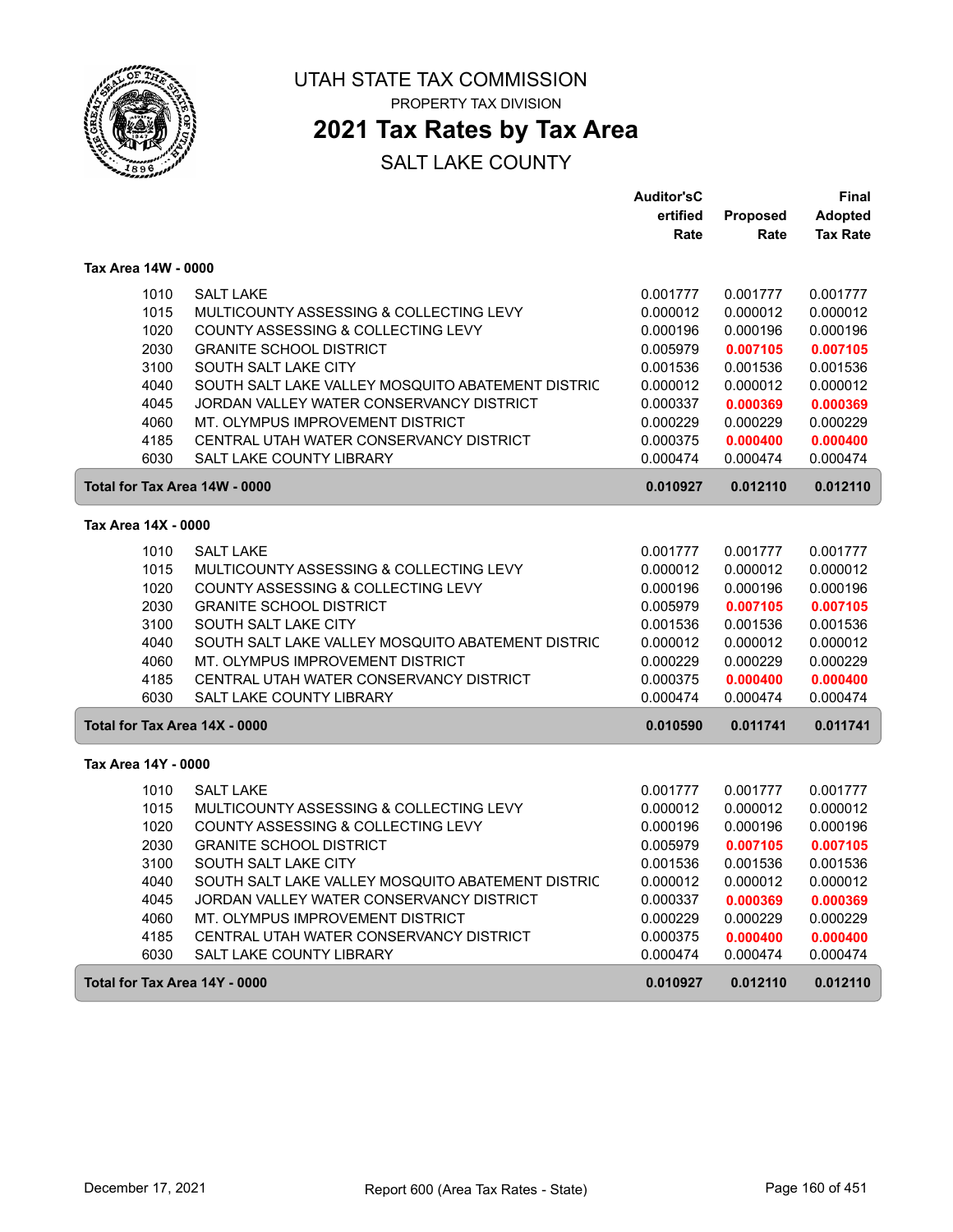

PROPERTY TAX DIVISION

### **2021 Tax Rates by Tax Area**

|                               |                                                   | <b>Auditor'sC</b> |                  | Final                             |
|-------------------------------|---------------------------------------------------|-------------------|------------------|-----------------------------------|
|                               |                                                   | ertified<br>Rate  | Proposed<br>Rate | <b>Adopted</b><br><b>Tax Rate</b> |
| Tax Area 14Z - 0000           |                                                   |                   |                  |                                   |
| 1010                          | <b>SALT LAKE</b>                                  | 0.001777          | 0.001777         | 0.001777                          |
| 1015                          | MULTICOUNTY ASSESSING & COLLECTING LEVY           | 0.000012          | 0.000012         | 0.000012                          |
| 1020                          | COUNTY ASSESSING & COLLECTING LEVY                | 0.000196          | 0.000196         | 0.000196                          |
| 2010                          | SALT LAKE CITY SCHOOL DISTRICT                    | 0.004809          | 0.004809         | 0.004809                          |
| 3100                          | SOUTH SALT LAKE CITY                              | 0.001536          | 0.001536         | 0.001536                          |
| 4010                          | METROPOLITAN WATER DISTRICT - SALT LAKE           | 0.000253          | 0.000253         | 0.000253                          |
| 4020                          | SALT LAKE CITY MOSQUITO ABATEMENT DISTRICT        | 0.000115          | 0.000115         | 0.000115                          |
| 4185                          | CENTRAL UTAH WATER CONSERVANCY DISTRICT           | 0.000375          | 0.000400         | 0.000400                          |
| 6030                          | SALT LAKE COUNTY LIBRARY                          | 0.000474          | 0.000474         | 0.000474                          |
| Total for Tax Area 14Z - 0000 |                                                   | 0.009547          | 0.009572         | 0.009572                          |
| Tax Area 15A - 0000           |                                                   |                   |                  |                                   |
| 1010                          | <b>SALT LAKE</b>                                  | 0.001777          | 0.001777         | 0.001777                          |
| 1015                          | MULTICOUNTY ASSESSING & COLLECTING LEVY           | 0.000012          | 0.000012         | 0.000012                          |
| 1020                          | COUNTY ASSESSING & COLLECTING LEVY                | 0.000196          | 0.000196         | 0.000196                          |
| 2030                          | <b>GRANITE SCHOOL DISTRICT</b>                    | 0.005979          | 0.007105         | 0.007105                          |
| 4040                          | SOUTH SALT LAKE VALLEY MOSQUITO ABATEMENT DISTRIC | 0.000012          | 0.000012         | 0.000012                          |
| 4045                          | JORDAN VALLEY WATER CONSERVANCY DISTRICT          | 0.000337          | 0.000369         | 0.000369                          |
| 4090                          | COTTONWOOD IMPROVEMENT DISTRICT                   | 0.000147          | 0.000147         | 0.000147                          |
| 4185                          | CENTRAL UTAH WATER CONSERVANCY DISTRICT           | 0.000375          | 0.000400         | 0.000400                          |
| 4220                          | SALT LAKE COUNTY MUNICIPAL-TYPE SERVICES          | 0.000051          | 0.000051         | 0.000051                          |
| 4320                          | UNIFIED FIRE SERVICE AREA                         | 0.001592          | 0.001594         | 0.001594                          |
| 4340                          | SALT LAKE VALLEY LAW ENFORCEMENT SERVICE AREA     | 0.001973          | 0.001973         | 0.001973                          |
| 6030                          | SALT LAKE COUNTY LIBRARY                          | 0.000474          | 0.000474         | 0.000474                          |
| Total for Tax Area 15A - 0000 |                                                   | 0.012925          | 0.014110         | 0.014110                          |
| Tax Area 15C - 0000           |                                                   |                   |                  |                                   |
| 1010                          | <b>SALT LAKE</b>                                  | 0.001777          | 0.001777         | 0.001777                          |
| 1015                          | MULTICOUNTY ASSESSING & COLLECTING LEVY           | 0.000012          | 0.000012         | 0.000012                          |
| 1020                          | COUNTY ASSESSING & COLLECTING LEVY                | 0.000196          | 0.000196         | 0.000196                          |
| 2030                          | <b>GRANITE SCHOOL DISTRICT</b>                    | 0.005979          | 0.007105         | 0.007105                          |
| 4040                          | SOUTH SALT LAKE VALLEY MOSQUITO ABATEMENT DISTRIC | 0.000012          | 0.000012         | 0.000012                          |
| 4090                          | COTTONWOOD IMPROVEMENT DISTRICT                   | 0.000147          | 0.000147         | 0.000147                          |
| 4185                          | CENTRAL UTAH WATER CONSERVANCY DISTRICT           | 0.000375          | 0.000400         | 0.000400                          |
| 4220                          | SALT LAKE COUNTY MUNICIPAL-TYPE SERVICES          | 0.000051          | 0.000051         | 0.000051                          |
| 4320                          | UNIFIED FIRE SERVICE AREA                         | 0.001592          | 0.001594         | 0.001594                          |
| 4340                          | SALT LAKE VALLEY LAW ENFORCEMENT SERVICE AREA     | 0.001973          | 0.001973         | 0.001973                          |
| 6030                          | SALT LAKE COUNTY LIBRARY                          | 0.000474          | 0.000474         | 0.000474                          |
| Total for Tax Area 15C - 0000 |                                                   | 0.012588          | 0.013741         | 0.013741                          |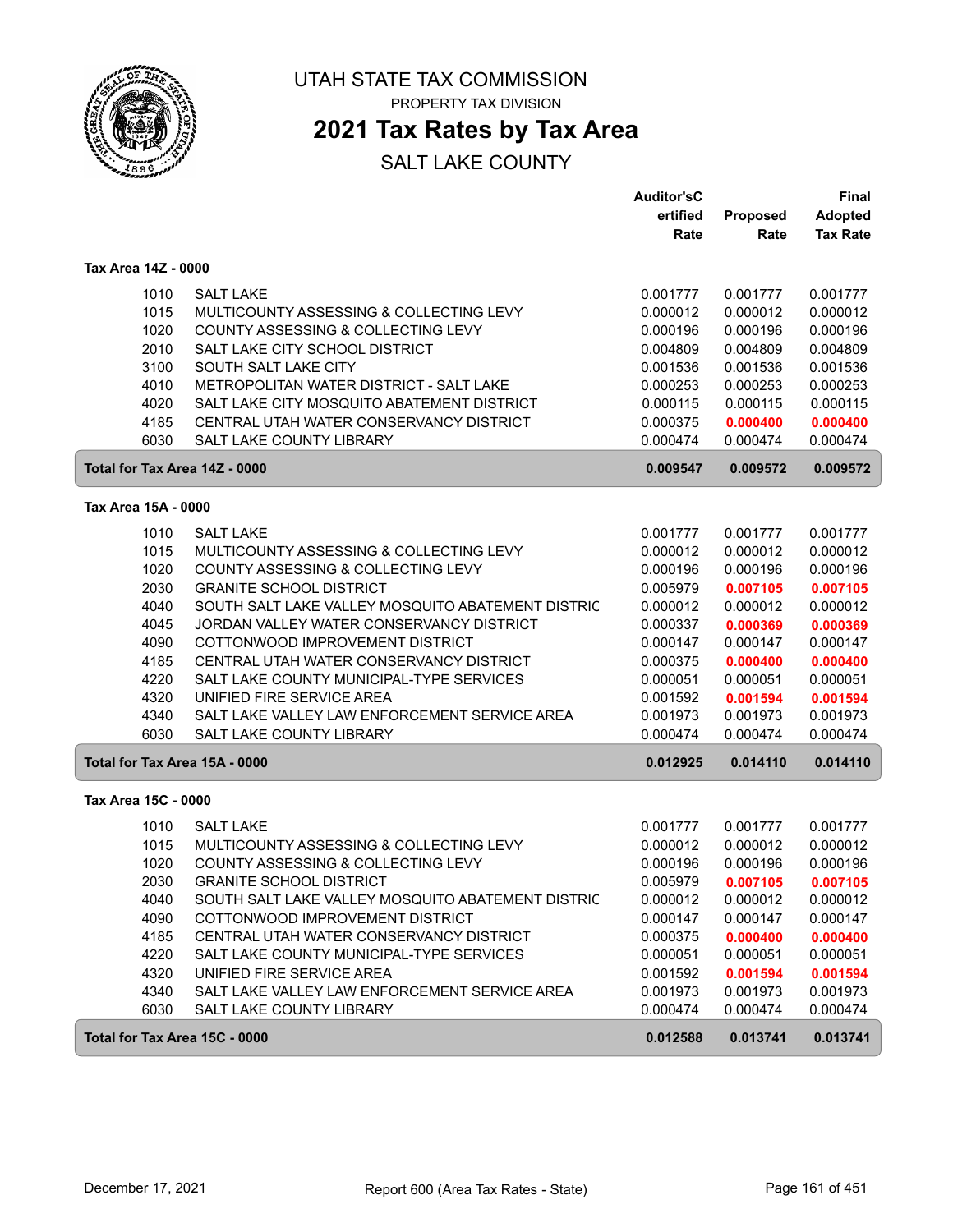

PROPERTY TAX DIVISION

### **2021 Tax Rates by Tax Area**

|                     |                                                   | <b>Auditor'sC</b> |          | Final           |
|---------------------|---------------------------------------------------|-------------------|----------|-----------------|
|                     |                                                   | ertified          | Proposed | <b>Adopted</b>  |
|                     |                                                   | Rate              | Rate     | <b>Tax Rate</b> |
| Tax Area 19B - 0000 |                                                   |                   |          |                 |
| 1010                | <b>SALT LAKE</b>                                  | 0.001777          | 0.001777 | 0.001777        |
| 1015                | MULTICOUNTY ASSESSING & COLLECTING LEVY           | 0.000012          | 0.000012 | 0.000012        |
| 1020                | COUNTY ASSESSING & COLLECTING LEVY                | 0.000196          | 0.000196 | 0.000196        |
| 2030                | <b>GRANITE SCHOOL DISTRICT</b>                    | 0.005979          | 0.007105 | 0.007105        |
| 4170                | <b>EMIGRATION IMPROVEMENT DISTRICT</b>            | 0.000731          | 0.000731 | 0.000731        |
| 4185                | CENTRAL UTAH WATER CONSERVANCY DISTRICT           | 0.000375          | 0.000400 | 0.000400        |
| 4220                | SALT LAKE COUNTY MUNICIPAL-TYPE SERVICES          | 0.000051          | 0.000051 | 0.000051        |
| 4320                | UNIFIED FIRE SERVICE AREA                         | 0.001592          | 0.001594 | 0.001594        |
| 4340                | SALT LAKE VALLEY LAW ENFORCEMENT SERVICE AREA     | 0.001973          | 0.001973 | 0.001973        |
| 6030                | SALT LAKE COUNTY LIBRARY                          | 0.000474          | 0.000474 | 0.000474        |
|                     | Total for Tax Area 19B - 0000                     | 0.013160          | 0.014313 | 0.014313        |
| Tax Area 21A - 0000 |                                                   |                   |          |                 |
| 1010                | <b>SALT LAKE</b>                                  | 0.001777          | 0.001777 | 0.001777        |
| 1015                | MULTICOUNTY ASSESSING & COLLECTING LEVY           | 0.000012          | 0.000012 | 0.000012        |
| 1020                | COUNTY ASSESSING & COLLECTING LEVY                | 0.000196          | 0.000196 | 0.000196        |
| 2020                | MURRAY CITY SCHOOL DISTRICT                       | 0.005785          | 0.005785 | 0.005785        |
| 3050                | <b>MURRAY CITY</b>                                | 0.002026          | 0.002026 | 0.002026        |
| 4040                | SOUTH SALT LAKE VALLEY MOSQUITO ABATEMENT DISTRIC | 0.000012          | 0.000012 | 0.000012        |
| 4045                | JORDAN VALLEY WATER CONSERVANCY DISTRICT          | 0.000337          | 0.000369 | 0.000369        |
| 4090                | COTTONWOOD IMPROVEMENT DISTRICT                   | 0.000147          | 0.000147 | 0.000147        |
| 4185                | CENTRAL UTAH WATER CONSERVANCY DISTRICT           | 0.000375          | 0.000400 | 0.000400        |
|                     | Total for Tax Area 21A - 0000                     | 0.010667          | 0.010724 | 0.010724        |
| Tax Area 21C - 0000 |                                                   |                   |          |                 |
| 1010                | <b>SALT LAKE</b>                                  | 0.001777          | 0.001777 | 0.001777        |
| 1015                | MULTICOUNTY ASSESSING & COLLECTING LEVY           | 0.000012          | 0.000012 | 0.000012        |
| 1020                | COUNTY ASSESSING & COLLECTING LEVY                | 0.000196          | 0.000196 | 0.000196        |
| 2020                | MURRAY CITY SCHOOL DISTRICT                       | 0.005785          | 0.005785 | 0.005785        |
| 3050                | <b>MURRAY CITY</b>                                | 0.002026          | 0.002026 | 0.002026        |
| 4040                | SOUTH SALT LAKE VALLEY MOSQUITO ABATEMENT DISTRIC | 0.000012          | 0.000012 | 0.000012        |
| 4045                | JORDAN VALLEY WATER CONSERVANCY DISTRICT          | 0.000337          | 0.000369 | 0.000369        |
| 4185                | CENTRAL UTAH WATER CONSERVANCY DISTRICT           | 0.000375          | 0.000400 | 0.000400        |
|                     | Total for Tax Area 21C - 0000                     | 0.010520          | 0.010577 | 0.010577        |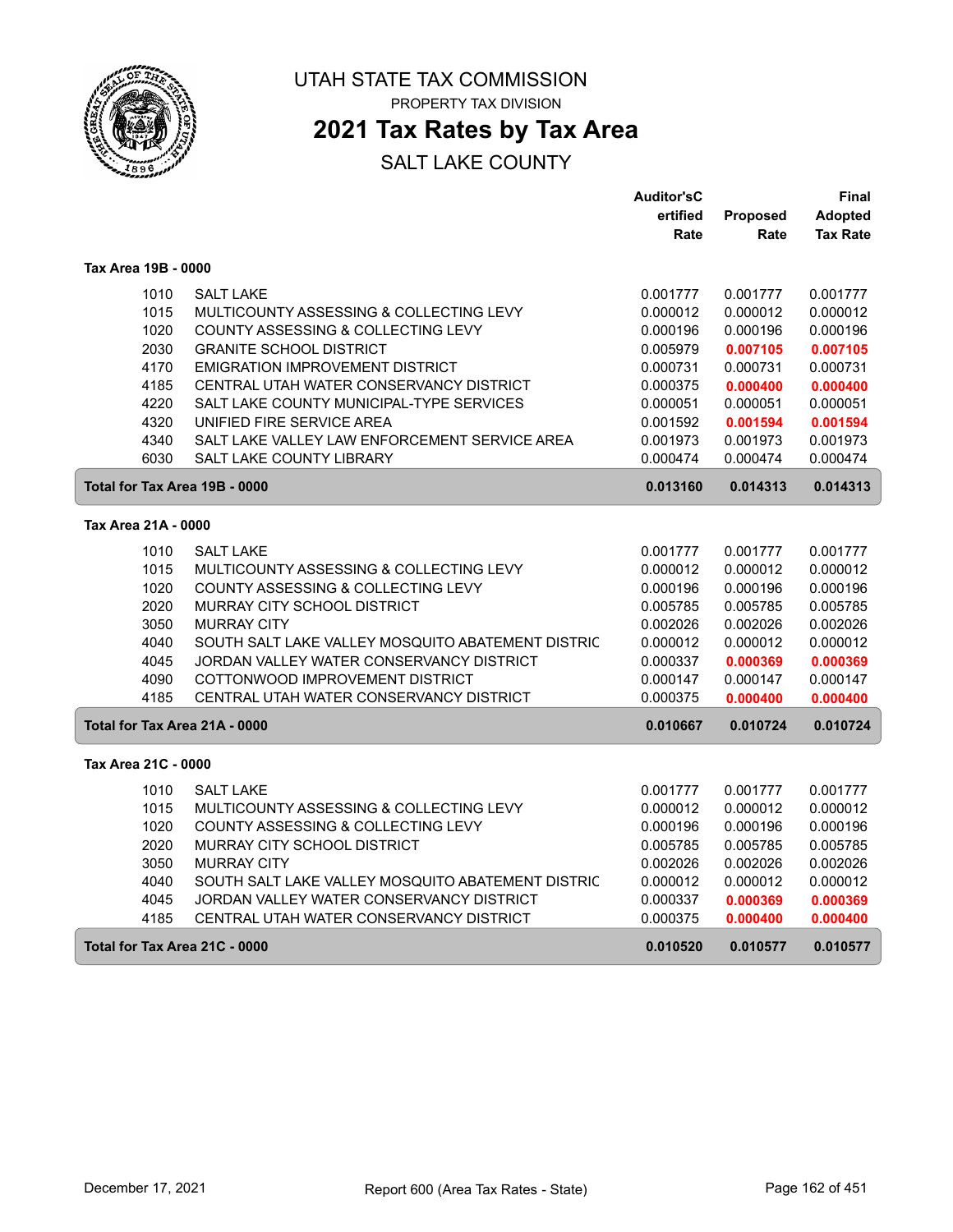

**2021 Tax Rates by Tax Area**

|                               |                                                   | <b>Auditor'sC</b> |                      | <b>Final</b>    |
|-------------------------------|---------------------------------------------------|-------------------|----------------------|-----------------|
|                               |                                                   | ertified          | Proposed             | <b>Adopted</b>  |
|                               |                                                   | Rate              | Rate                 | <b>Tax Rate</b> |
| Tax Area 21D - 0000           |                                                   |                   |                      |                 |
| 1010                          | <b>SALT LAKE</b>                                  | 0.001777          | 0.001777             | 0.001777        |
| 1015                          | MULTICOUNTY ASSESSING & COLLECTING LEVY           | 0.000012          | 0.000012             | 0.000012        |
| 1020                          | COUNTY ASSESSING & COLLECTING LEVY                | 0.000196          | 0.000196             | 0.000196        |
| 2020                          | MURRAY CITY SCHOOL DISTRICT                       | 0.005785          | 0.005785             | 0.005785        |
| 3050                          | <b>MURRAY CITY</b>                                | 0.002026          | 0.002026             | 0.002026        |
| 4040                          | SOUTH SALT LAKE VALLEY MOSQUITO ABATEMENT DISTRIC | 0.000012          | 0.000012             | 0.000012        |
| 4045                          | JORDAN VALLEY WATER CONSERVANCY DISTRICT          | 0.000337          |                      | 0.000369        |
| 4060                          | MT. OLYMPUS IMPROVEMENT DISTRICT                  | 0.000229          | 0.000369<br>0.000229 | 0.000229        |
| 4185                          | CENTRAL UTAH WATER CONSERVANCY DISTRICT           | 0.000375          |                      |                 |
|                               |                                                   |                   | 0.000400             | 0.000400        |
| Total for Tax Area 21D - 0000 |                                                   | 0.010749          | 0.010806             | 0.010806        |
| Tax Area 21F - 0000           |                                                   |                   |                      |                 |
| 1010                          | <b>SALT LAKE</b>                                  | 0.001777          | 0.001777             | 0.001777        |
| 1015                          | MULTICOUNTY ASSESSING & COLLECTING LEVY           | 0.000012          | 0.000012             | 0.000012        |
| 1020                          | COUNTY ASSESSING & COLLECTING LEVY                | 0.000196          | 0.000196             | 0.000196        |
| 2020                          | MURRAY CITY SCHOOL DISTRICT                       | 0.005785          | 0.005785             | 0.005785        |
| 3050                          | <b>MURRAY CITY</b>                                | 0.002026          | 0.002026             | 0.002026        |
| 4040                          | SOUTH SALT LAKE VALLEY MOSQUITO ABATEMENT DISTRIC | 0.000012          | 0.000012             | 0.000012        |
| 4045                          | JORDAN VALLEY WATER CONSERVANCY DISTRICT          | 0.000337          | 0.000369             | 0.000369        |
| 4110                          | TAYLORSVILLE-BENNION IMPROVEMENT DISTRICT         | 0.000102          | 0.000102             | 0.000102        |
| 4185                          | CENTRAL UTAH WATER CONSERVANCY DISTRICT           | 0.000375          | 0.000400             | 0.000400        |
| Total for Tax Area 21F - 0000 |                                                   | 0.010622          | 0.010679             | 0.010679        |
| Tax Area 21G - 0000           |                                                   |                   |                      |                 |
|                               |                                                   |                   |                      |                 |
| 1010                          | <b>SALT LAKE</b>                                  | 0.001777          | 0.001777             | 0.001777        |
| 1015                          | MULTICOUNTY ASSESSING & COLLECTING LEVY           | 0.000012          | 0.000012             | 0.000012        |
| 1020                          | COUNTY ASSESSING & COLLECTING LEVY                | 0.000196          | 0.000196             | 0.000196        |
| 2020                          | MURRAY CITY SCHOOL DISTRICT                       | 0.005785          | 0.005785             | 0.005785        |
| 3050                          | <b>MURRAY CITY</b>                                | 0.002026          | 0.002026             | 0.002026        |
| 4040                          | SOUTH SALT LAKE VALLEY MOSQUITO ABATEMENT DISTRIC | 0.000012          | 0.000012             | 0.000012        |
| 4185                          | CENTRAL UTAH WATER CONSERVANCY DISTRICT           | 0.000375          | 0.000400             | 0.000400        |
| Total for Tax Area 21G - 0000 |                                                   | 0.010183          | 0.010208             | 0.010208        |
| Tax Area 21I - 0000           |                                                   |                   |                      |                 |
| 1010                          | <b>SALT LAKE</b>                                  | 0.001777          | 0.001777             | 0.001777        |
| 1015                          | MULTICOUNTY ASSESSING & COLLECTING LEVY           | 0.000012          | 0.000012             | 0.000012        |
| 1020                          | COUNTY ASSESSING & COLLECTING LEVY                | 0.000196          | 0.000196             | 0.000196        |
| 2020                          | MURRAY CITY SCHOOL DISTRICT                       | 0.005785          | 0.005785             | 0.005785        |
| 3050                          | <b>MURRAY CITY</b>                                | 0.002026          | 0.002026             | 0.002026        |
| 4040                          | SOUTH SALT LAKE VALLEY MOSQUITO ABATEMENT DISTRIC | 0.000012          | 0.000012             | 0.000012        |
| 4185                          | CENTRAL UTAH WATER CONSERVANCY DISTRICT           | 0.000375          | 0.000400             | 0.000400        |
| Total for Tax Area 211 - 0000 |                                                   | 0.010183          | 0.010208             | 0.010208        |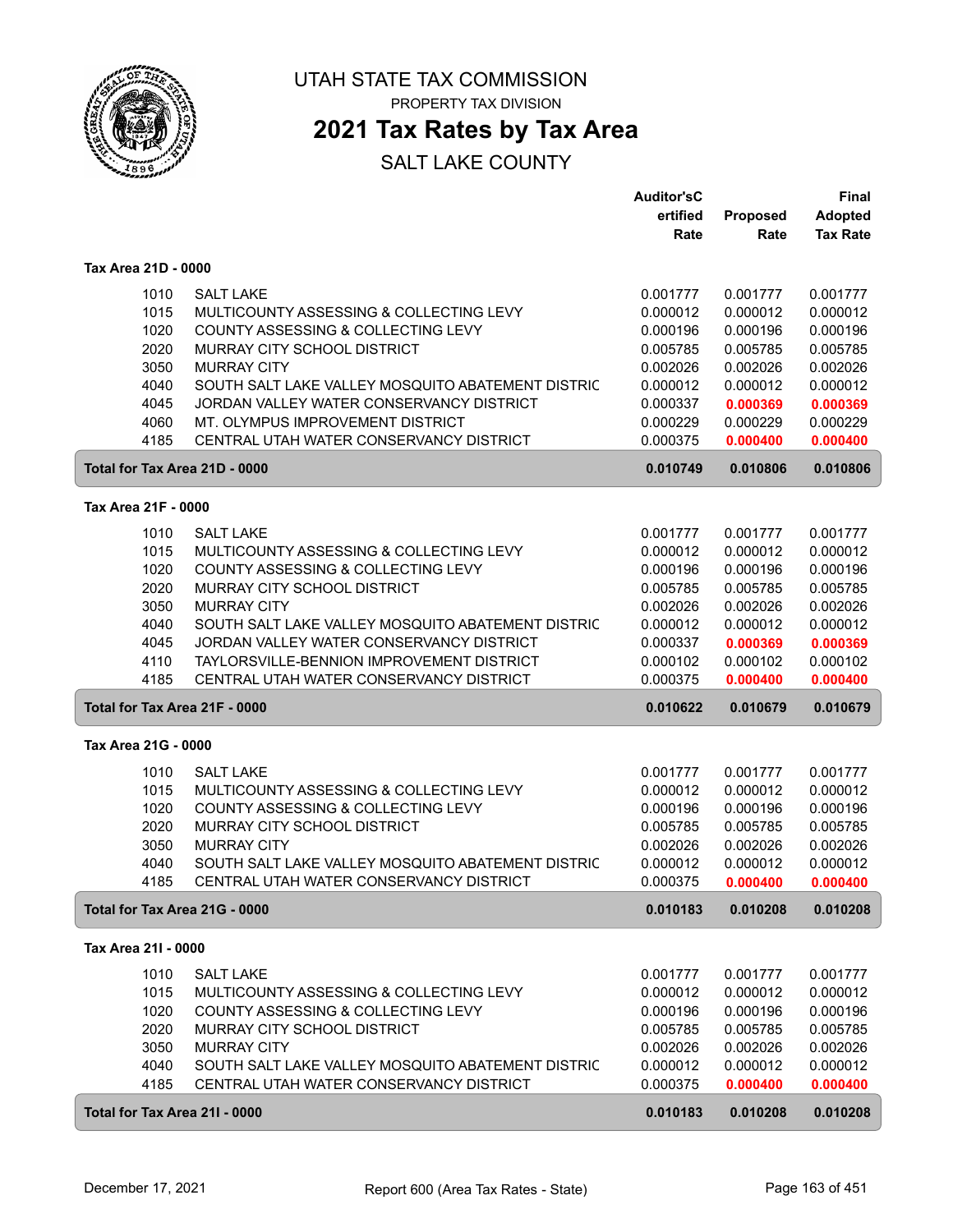

PROPERTY TAX DIVISION

### **2021 Tax Rates by Tax Area**

|                     |                                                                                              | <b>Auditor'sC</b><br>ertified | <b>Proposed</b>      | <b>Final</b><br><b>Adopted</b> |
|---------------------|----------------------------------------------------------------------------------------------|-------------------------------|----------------------|--------------------------------|
|                     |                                                                                              | Rate                          | Rate                 | <b>Tax Rate</b>                |
| Tax Area 21K - 0000 |                                                                                              |                               |                      |                                |
| 1010                | <b>SALT LAKE</b>                                                                             | 0.001777                      | 0.001777             | 0.001777                       |
| 1015                | MULTICOUNTY ASSESSING & COLLECTING LEVY                                                      | 0.000012                      | 0.000012             | 0.000012                       |
| 1020                | COUNTY ASSESSING & COLLECTING LEVY                                                           | 0.000196                      | 0.000196             | 0.000196                       |
| 2020                | MURRAY CITY SCHOOL DISTRICT                                                                  | 0.005785                      | 0.005785             | 0.005785                       |
| 3050                | <b>MURRAY CITY</b>                                                                           | 0.002026                      | 0.002026             | 0.002026                       |
| 4040                | SOUTH SALT LAKE VALLEY MOSQUITO ABATEMENT DISTRIC                                            | 0.000012                      | 0.000012             | 0.000012                       |
| 4185                | CENTRAL UTAH WATER CONSERVANCY DISTRICT                                                      | 0.000375                      | 0.000400             | 0.000400                       |
|                     | Total for Tax Area 21K - 0000                                                                | 0.010183                      | 0.010208             | 0.010208                       |
| Tax Area 21L - 0000 |                                                                                              |                               |                      |                                |
| 1010                | <b>SALT LAKE</b>                                                                             | 0.001777                      | 0.001777             | 0.001777                       |
| 1015                | MULTICOUNTY ASSESSING & COLLECTING LEVY                                                      | 0.000012                      | 0.000012             | 0.000012                       |
| 1020                | COUNTY ASSESSING & COLLECTING LEVY                                                           | 0.000196                      | 0.000196             | 0.000196                       |
| 2020                | MURRAY CITY SCHOOL DISTRICT                                                                  | 0.005785                      | 0.005785             | 0.005785                       |
| 3050                | <b>MURRAY CITY</b>                                                                           | 0.002026                      | 0.002026             | 0.002026                       |
| 4040<br>4185        | SOUTH SALT LAKE VALLEY MOSQUITO ABATEMENT DISTRIC<br>CENTRAL UTAH WATER CONSERVANCY DISTRICT | 0.000012<br>0.000375          | 0.000012<br>0.000400 | 0.000012                       |
|                     |                                                                                              |                               |                      | 0.000400                       |
|                     | Total for Tax Area 21L - 0000                                                                | 0.010183                      | 0.010208             | 0.010208                       |
| Tax Area 21N - 0000 |                                                                                              |                               |                      |                                |
| 1010                | <b>SALT LAKE</b>                                                                             | 0.001777                      | 0.001777             | 0.001777                       |
| 1015                | MULTICOUNTY ASSESSING & COLLECTING LEVY                                                      | 0.000012                      | 0.000012             | 0.000012                       |
| 1020                | COUNTY ASSESSING & COLLECTING LEVY                                                           | 0.000196                      | 0.000196             | 0.000196                       |
| 2020                | MURRAY CITY SCHOOL DISTRICT                                                                  | 0.005785                      | 0.005785             | 0.005785                       |
| 3050                | <b>MURRAY CITY</b>                                                                           | 0.002026                      | 0.002026             | 0.002026                       |
| 4040                | SOUTH SALT LAKE VALLEY MOSQUITO ABATEMENT DISTRIC<br>CENTRAL UTAH WATER CONSERVANCY DISTRICT | 0.000012<br>0.000375          | 0.000012             | 0.000012                       |
| 4185                |                                                                                              |                               | 0.000400             | 0.000400                       |
|                     | Total for Tax Area 21N - 0000                                                                | 0.010183                      | 0.010208             | 0.010208                       |
| Tax Area 21P - 0000 |                                                                                              |                               |                      |                                |
| 1010                | <b>SALT LAKE</b>                                                                             | 0.001777                      | 0.001777             | 0.001777                       |
| 1015                | MULTICOUNTY ASSESSING & COLLECTING LEVY                                                      | 0.000012                      | 0.000012             | 0.000012                       |
| 1020                | COUNTY ASSESSING & COLLECTING LEVY                                                           | 0.000196                      | 0.000196             | 0.000196                       |
| 2020                | MURRAY CITY SCHOOL DISTRICT                                                                  | 0.005785                      | 0.005785             | 0.005785                       |
| 3050                | <b>MURRAY CITY</b>                                                                           | 0.002026                      | 0.002026             | 0.002026                       |
| 4040                | SOUTH SALT LAKE VALLEY MOSQUITO ABATEMENT DISTRIC                                            | 0.000012                      | 0.000012             | 0.000012                       |
| 4090                | COTTONWOOD IMPROVEMENT DISTRICT                                                              | 0.000147                      | 0.000147             | 0.000147                       |
| 4185                | CENTRAL UTAH WATER CONSERVANCY DISTRICT                                                      | 0.000375                      | 0.000400             | 0.000400                       |
|                     | Total for Tax Area 21P - 0000                                                                | 0.010330                      | 0.010355             | 0.010355                       |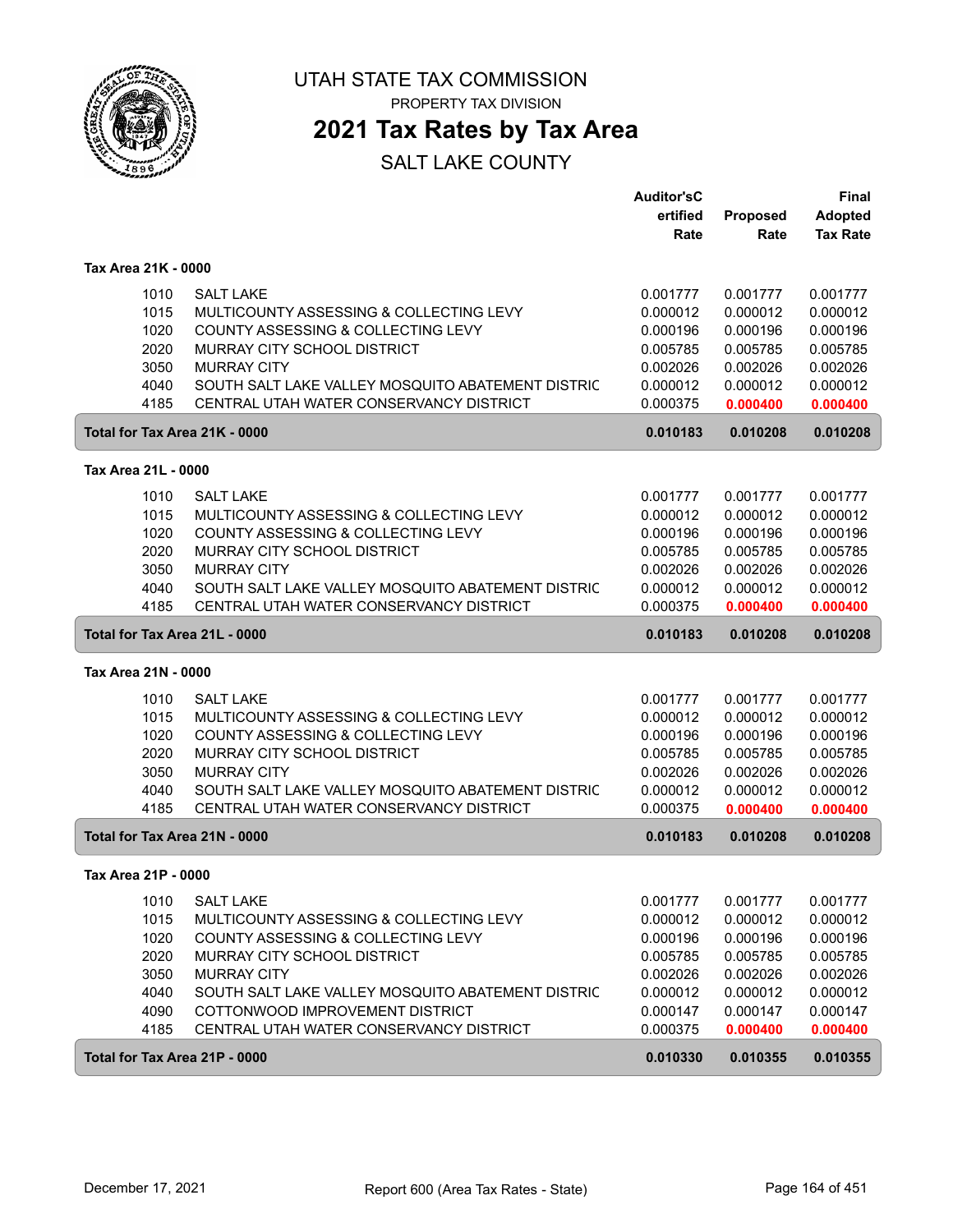

PROPERTY TAX DIVISION

### **2021 Tax Rates by Tax Area**

|                               |                                                                   | <b>Auditor'sC</b>    |                      | <b>Final</b>         |
|-------------------------------|-------------------------------------------------------------------|----------------------|----------------------|----------------------|
|                               |                                                                   | ertified             | Proposed             | <b>Adopted</b>       |
|                               |                                                                   | Rate                 | Rate                 | <b>Tax Rate</b>      |
| Tax Area 21R - 0000           |                                                                   |                      |                      |                      |
| 1010                          | <b>SALT LAKE</b>                                                  | 0.001777             | 0.001777             | 0.001777             |
| 1015                          | MULTICOUNTY ASSESSING & COLLECTING LEVY                           | 0.000012             | 0.000012             | 0.000012             |
| 1020                          | COUNTY ASSESSING & COLLECTING LEVY                                | 0.000196             | 0.000196             | 0.000196             |
| 2020                          | MURRAY CITY SCHOOL DISTRICT                                       | 0.005785             | 0.005785             | 0.005785             |
| 3050                          | <b>MURRAY CITY</b>                                                | 0.002026             | 0.002026             | 0.002026             |
| 4040                          | SOUTH SALT LAKE VALLEY MOSQUITO ABATEMENT DISTRIC                 | 0.000012             | 0.000012             | 0.000012             |
| 4070                          | MIDVALLEY IMPROVEMENT DISTRICT                                    | 0.000570             | 0.000570             | 0.000570             |
| 4185                          | CENTRAL UTAH WATER CONSERVANCY DISTRICT                           | 0.000375             | 0.000400             | 0.000400             |
| Total for Tax Area 21R - 0000 |                                                                   | 0.010753             | 0.010778             | 0.010778             |
|                               |                                                                   |                      |                      |                      |
| Tax Area 21T - 0000           |                                                                   |                      |                      |                      |
| 1010                          | <b>SALT LAKE</b>                                                  | 0.001777             | 0.001777             | 0.001777             |
| 1015                          | MULTICOUNTY ASSESSING & COLLECTING LEVY                           | 0.000012             | 0.000012             | 0.000012             |
| 1020                          | COUNTY ASSESSING & COLLECTING LEVY                                | 0.000196             | 0.000196             | 0.000196             |
| 2020                          | MURRAY CITY SCHOOL DISTRICT                                       | 0.005785             | 0.005785             | 0.005785             |
| 3050                          | <b>MURRAY CITY</b>                                                | 0.002026             | 0.002026             | 0.002026             |
| 4040                          | SOUTH SALT LAKE VALLEY MOSQUITO ABATEMENT DISTRIC                 | 0.000012             | 0.000012             | 0.000012             |
| 4090                          | COTTONWOOD IMPROVEMENT DISTRICT                                   | 0.000147             | 0.000147             | 0.000147             |
| 4185                          | CENTRAL UTAH WATER CONSERVANCY DISTRICT                           | 0.000375             | 0.000400             | 0.000400             |
| Total for Tax Area 21T - 0000 |                                                                   | 0.010330             | 0.010355             | 0.010355             |
|                               |                                                                   |                      |                      |                      |
| Tax Area 21U - 0000           |                                                                   |                      |                      |                      |
|                               |                                                                   |                      |                      |                      |
| 1010                          | <b>SALT LAKE</b>                                                  | 0.001777             | 0.001777             | 0.001777             |
| 1015                          | MULTICOUNTY ASSESSING & COLLECTING LEVY                           | 0.000012             | 0.000012             | 0.000012             |
| 1020<br>2020                  | COUNTY ASSESSING & COLLECTING LEVY<br>MURRAY CITY SCHOOL DISTRICT | 0.000196<br>0.005785 | 0.000196<br>0.005785 | 0.000196<br>0.005785 |
| 3050                          | <b>MURRAY CITY</b>                                                | 0.002026             | 0.002026             | 0.002026             |
| 4040                          | SOUTH SALT LAKE VALLEY MOSQUITO ABATEMENT DISTRIC                 | 0.000012             | 0.000012             | 0.000012             |
| 4060                          | MT. OLYMPUS IMPROVEMENT DISTRICT                                  | 0.000229             | 0.000229             | 0.000229             |
| 4185                          | CENTRAL UTAH WATER CONSERVANCY DISTRICT                           | 0.000375             | 0.000400             | 0.000400             |
| Total for Tax Area 21U - 0000 |                                                                   | 0.010412             | 0.010437             | 0.010437             |
|                               |                                                                   |                      |                      |                      |
| Tax Area 21V - 0000           |                                                                   |                      |                      |                      |
| 1010                          | <b>SALT LAKE</b>                                                  | 0.001777             | 0.001777             | 0.001777             |
| 1015                          | MULTICOUNTY ASSESSING & COLLECTING LEVY                           | 0.000012             | 0.000012             | 0.000012             |
| 1020                          | COUNTY ASSESSING & COLLECTING LEVY                                | 0.000196             | 0.000196             | 0.000196             |
| 2030                          | <b>GRANITE SCHOOL DISTRICT</b>                                    | 0.005979             | 0.007105             | 0.007105             |
| 3050                          | <b>MURRAY CITY</b>                                                | 0.002026             | 0.002026             | 0.002026             |
| 4040                          | SOUTH SALT LAKE VALLEY MOSQUITO ABATEMENT DISTRIC                 | 0.000012             | 0.000012             | 0.000012             |
| 4045                          | JORDAN VALLEY WATER CONSERVANCY DISTRICT                          | 0.000337             | 0.000369             | 0.000369             |
| 4185                          | CENTRAL UTAH WATER CONSERVANCY DISTRICT                           | 0.000375<br>0.010714 | 0.000400             | 0.000400             |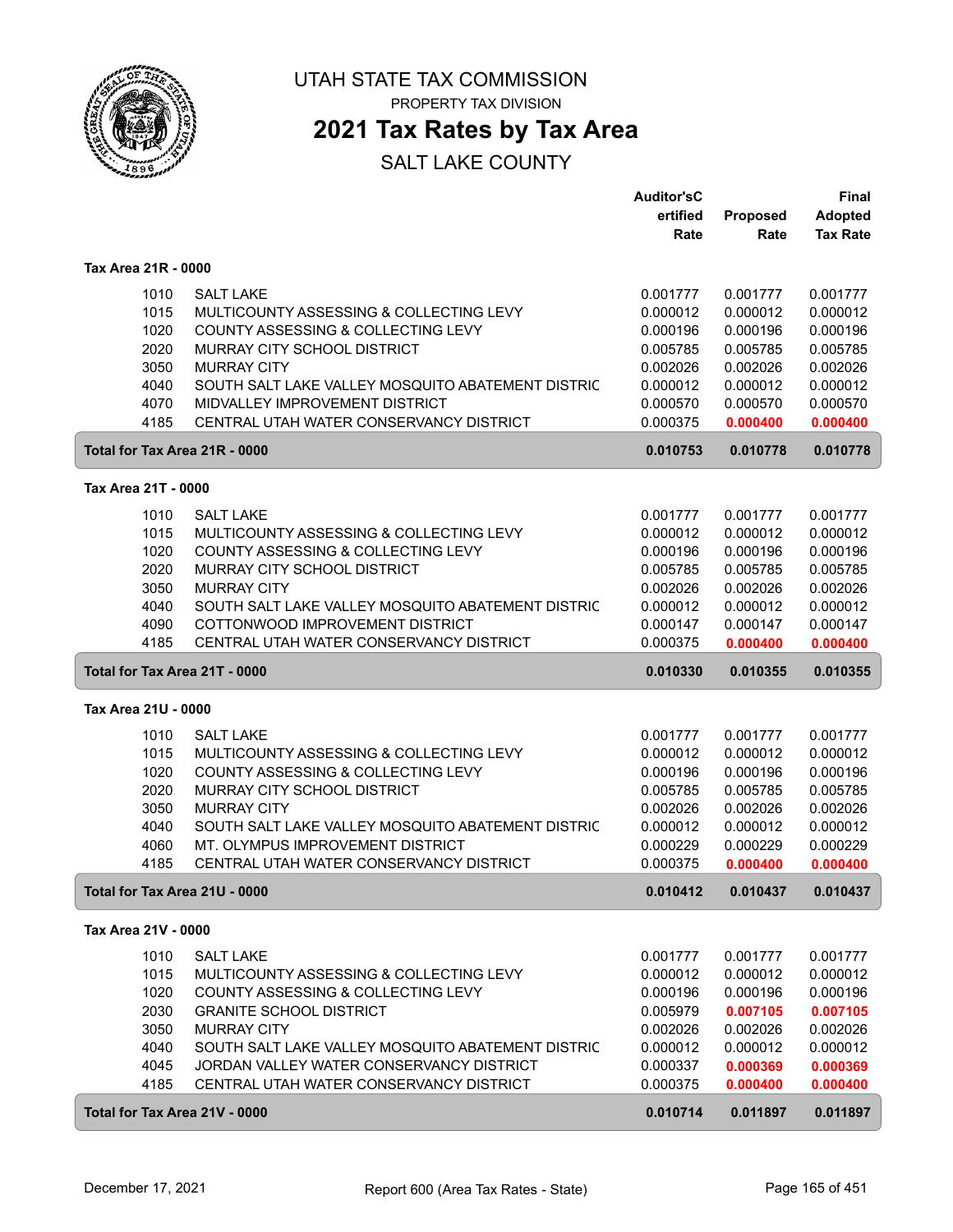

## **2021 Tax Rates by Tax Area**

|                     |                                                   | <b>Auditor'sC</b> |          | Final           |
|---------------------|---------------------------------------------------|-------------------|----------|-----------------|
|                     |                                                   | ertified          | Proposed | <b>Adopted</b>  |
|                     |                                                   | Rate              | Rate     | <b>Tax Rate</b> |
| Tax Area 21W - 0000 |                                                   |                   |          |                 |
| 1010                | <b>SALT LAKE</b>                                  | 0.001777          | 0.001777 | 0.001777        |
| 1015                | MULTICOUNTY ASSESSING & COLLECTING LEVY           | 0.000012          | 0.000012 | 0.000012        |
| 1020                | COUNTY ASSESSING & COLLECTING LEVY                | 0.000196          | 0.000196 | 0.000196        |
| 2030                | <b>GRANITE SCHOOL DISTRICT</b>                    | 0.005979          | 0.007105 | 0.007105        |
| 3050                | <b>MURRAY CITY</b>                                | 0.002026          | 0.002026 | 0.002026        |
| 4040                | SOUTH SALT LAKE VALLEY MOSQUITO ABATEMENT DISTRIC | 0.000012          | 0.000012 | 0.000012        |
| 4045                | JORDAN VALLEY WATER CONSERVANCY DISTRICT          | 0.000337          | 0.000369 | 0.000369        |
| 4060                | MT. OLYMPUS IMPROVEMENT DISTRICT                  | 0.000229          | 0.000229 | 0.000229        |
| 4185                | CENTRAL UTAH WATER CONSERVANCY DISTRICT           | 0.000375          | 0.000400 | 0.000400        |
|                     | Total for Tax Area 21W - 0000                     | 0.010943          | 0.012126 | 0.012126        |
| Tax Area 21Y - 0000 |                                                   |                   |          |                 |
| 1010                | <b>SALT LAKE</b>                                  | 0.001777          | 0.001777 | 0.001777        |
| 1015                | MULTICOUNTY ASSESSING & COLLECTING LEVY           | 0.000012          | 0.000012 | 0.000012        |
| 1020                | COUNTY ASSESSING & COLLECTING LEVY                | 0.000196          | 0.000196 | 0.000196        |
| 2030                | <b>GRANITE SCHOOL DISTRICT</b>                    | 0.005979          | 0.007105 | 0.007105        |
| 3050                | <b>MURRAY CITY</b>                                | 0.002026          | 0.002026 | 0.002026        |
| 4040                | SOUTH SALT LAKE VALLEY MOSQUITO ABATEMENT DISTRIC | 0.000012          | 0.000012 | 0.000012        |
| 4045                | JORDAN VALLEY WATER CONSERVANCY DISTRICT          | 0.000337          | 0.000369 | 0.000369        |
| 4090                | COTTONWOOD IMPROVEMENT DISTRICT                   | 0.000147          | 0.000147 | 0.000147        |
| 4185                | CENTRAL UTAH WATER CONSERVANCY DISTRICT           | 0.000375          | 0.000400 | 0.000400        |
|                     | Total for Tax Area 21Y - 0000                     | 0.010861          | 0.012044 | 0.012044        |
| Tax Area 21Z - 0000 |                                                   |                   |          |                 |
| 1010                | <b>SALT LAKE</b>                                  | 0.001777          | 0.001777 | 0.001777        |
| 1015                | MULTICOUNTY ASSESSING & COLLECTING LEVY           | 0.000012          | 0.000012 | 0.000012        |
| 1020                | COUNTY ASSESSING & COLLECTING LEVY                | 0.000196          | 0.000196 | 0.000196        |
| 2030                | <b>GRANITE SCHOOL DISTRICT</b>                    | 0.005979          | 0.007105 | 0.007105        |
| 3050                | <b>MURRAY CITY</b>                                | 0.002026          | 0.002026 | 0.002026        |
| 4040                | SOUTH SALT LAKE VALLEY MOSQUITO ABATEMENT DISTRIC | 0.000012          | 0.000012 | 0.000012        |
| 4090                | COTTONWOOD IMPROVEMENT DISTRICT                   | 0.000147          | 0.000147 | 0.000147        |
| 4185                | CENTRAL UTAH WATER CONSERVANCY DISTRICT           | 0.000375          | 0.000400 | 0.000400        |
|                     | Total for Tax Area 21Z - 0000                     | 0.010524          | 0.011675 | 0.011675        |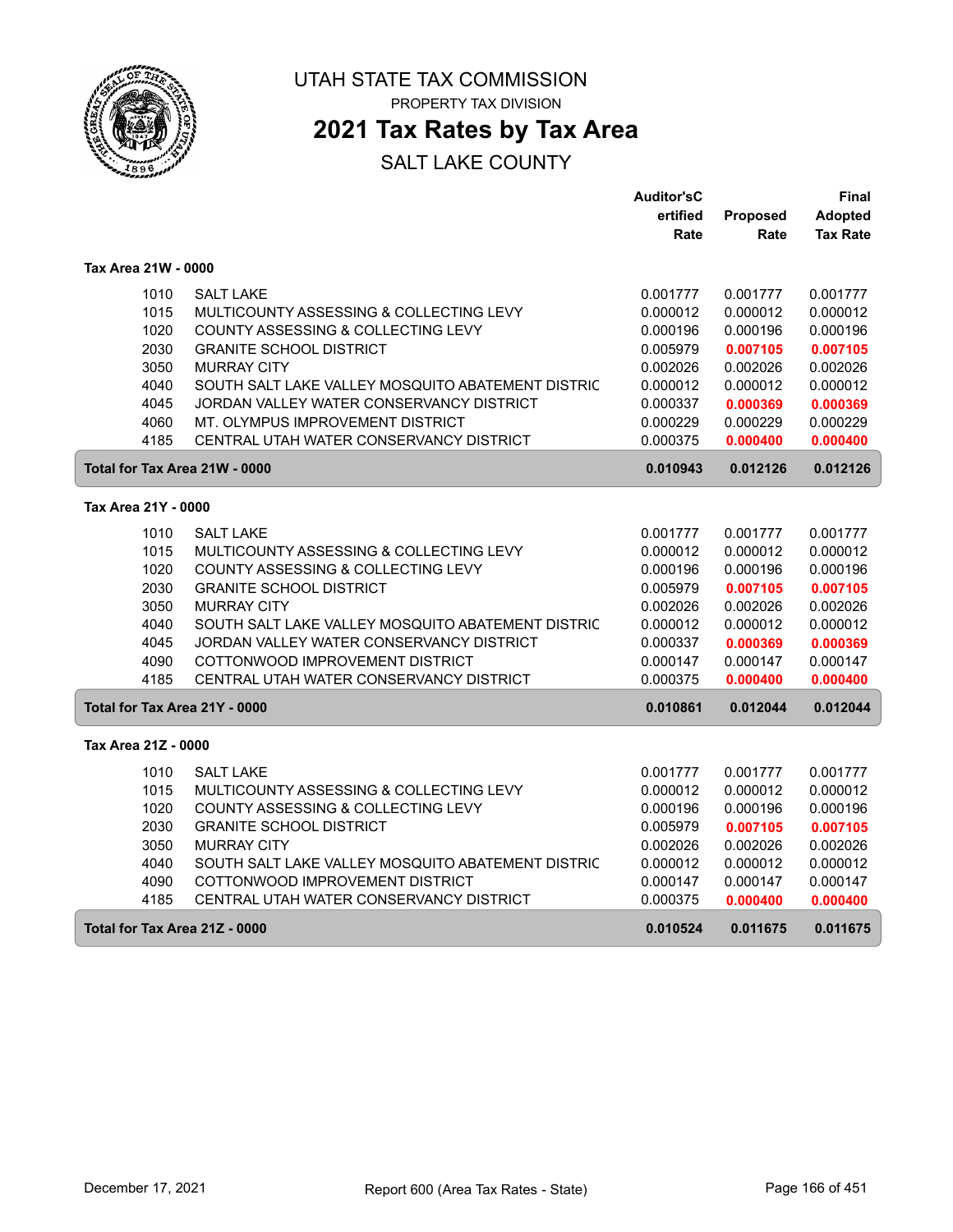

## **2021 Tax Rates by Tax Area**

|                               |                                                   | <b>Auditor'sC</b> |          | <b>Final</b>    |
|-------------------------------|---------------------------------------------------|-------------------|----------|-----------------|
|                               |                                                   | ertified          | Proposed | <b>Adopted</b>  |
|                               |                                                   | Rate              | Rate     | <b>Tax Rate</b> |
| Tax Area 22C - 0000           |                                                   |                   |          |                 |
| 1010                          | <b>SALT LAKE</b>                                  | 0.001777          | 0.001777 | 0.001777        |
| 1015                          | MULTICOUNTY ASSESSING & COLLECTING LEVY           | 0.000012          | 0.000012 | 0.000012        |
| 1020                          | COUNTY ASSESSING & COLLECTING LEVY                | 0.000196          | 0.000196 | 0.000196        |
| 2030                          | <b>GRANITE SCHOOL DISTRICT</b>                    | 0.005979          | 0.007105 | 0.007105        |
| 4040                          | SOUTH SALT LAKE VALLEY MOSQUITO ABATEMENT DISTRIC | 0.000012          | 0.000012 | 0.000012        |
| 4185                          | CENTRAL UTAH WATER CONSERVANCY DISTRICT           | 0.000375          | 0.000400 | 0.000400        |
| 4220                          | SALT LAKE COUNTY MUNICIPAL-TYPE SERVICES          | 0.000051          | 0.000051 | 0.000051        |
| 4320                          | UNIFIED FIRE SERVICE AREA                         | 0.001592          | 0.001594 | 0.001594        |
| 4340                          | SALT LAKE VALLEY LAW ENFORCEMENT SERVICE AREA     | 0.001973          | 0.001973 | 0.001973        |
| 6030                          | SALT LAKE COUNTY LIBRARY                          | 0.000474          | 0.000474 | 0.000474        |
| Total for Tax Area 22C - 0000 |                                                   | 0.012441          | 0.013594 | 0.013594        |
| Tax Area 23A - 0000           |                                                   |                   |          |                 |
|                               |                                                   |                   |          |                 |
| 1010                          | <b>SALT LAKE</b>                                  | 0.001777          | 0.001777 | 0.001777        |
| 1015                          | MULTICOUNTY ASSESSING & COLLECTING LEVY           | 0.000012          | 0.000012 | 0.000012        |
| 1020                          | COUNTY ASSESSING & COLLECTING LEVY                | 0.000196          | 0.000196 | 0.000196        |
| 2030                          | <b>GRANITE SCHOOL DISTRICT</b>                    | 0.005979          | 0.007105 | 0.007105        |
| 3120                          | <b>WEST VALLEY CITY</b>                           | 0.002995          | 0.002999 | 0.002995        |
| 4040                          | SOUTH SALT LAKE VALLEY MOSQUITO ABATEMENT DISTRIC | 0.000012          | 0.000012 | 0.000012        |
| 4045                          | JORDAN VALLEY WATER CONSERVANCY DISTRICT          | 0.000337          | 0.000369 | 0.000369        |
| 4050                          | <b>GRANGER - HUNTER IMPROVEMENT DISTRICT</b>      | 0.000414          | 0.000414 | 0.000414        |
| 4185                          | CENTRAL UTAH WATER CONSERVANCY DISTRICT           | 0.000375          | 0.000400 | 0.000400        |
| 6030                          | SALT LAKE COUNTY LIBRARY                          | 0.000474          | 0.000474 | 0.000474        |
| Total for Tax Area 23A - 0000 |                                                   | 0.012571          | 0.013758 | 0.013754        |
| Tax Area 23B - 0000           |                                                   |                   |          |                 |
| 1010                          | <b>SALT LAKE</b>                                  | 0.001777          | 0.001777 | 0.001777        |
| 1015                          | MULTICOUNTY ASSESSING & COLLECTING LEVY           | 0.000012          | 0.000012 | 0.000012        |
| 1020                          | COUNTY ASSESSING & COLLECTING LEVY                | 0.000196          | 0.000196 | 0.000196        |
| 2030                          | <b>GRANITE SCHOOL DISTRICT</b>                    | 0.005979          | 0.007105 | 0.007105        |
| 3120                          | <b>WEST VALLEY CITY</b>                           | 0.002995          | 0.002999 | 0.002995        |
| 4040                          | SOUTH SALT LAKE VALLEY MOSQUITO ABATEMENT DISTRIC | 0.000012          | 0.000012 | 0.000012        |
| 4045                          | JORDAN VALLEY WATER CONSERVANCY DISTRICT          | 0.000337          | 0.000369 | 0.000369        |
| 4050                          | <b>GRANGER - HUNTER IMPROVEMENT DISTRICT</b>      | 0.000414          | 0.000414 | 0.000414        |
| 4185                          | CENTRAL UTAH WATER CONSERVANCY DISTRICT           | 0.000375          | 0.000400 | 0.000400        |
| 6030                          | SALT LAKE COUNTY LIBRARY                          | 0.000474          | 0.000474 | 0.000474        |
| Total for Tax Area 23B - 0000 |                                                   | 0.012571          | 0.013758 | 0.013754        |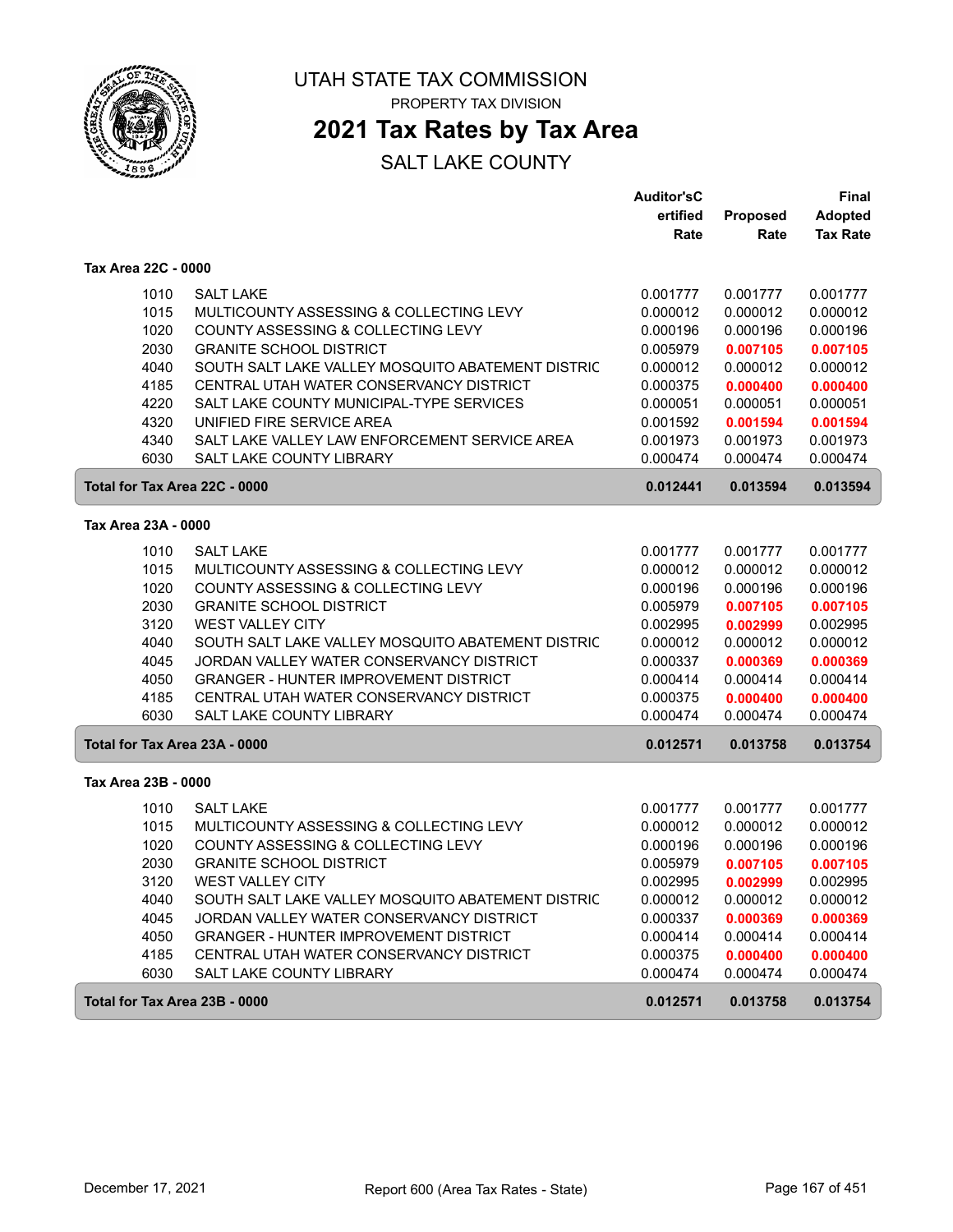

# **2021 Tax Rates by Tax Area**

|                               |                                                   | <b>Auditor'sC</b> |                 | <b>Final</b>    |
|-------------------------------|---------------------------------------------------|-------------------|-----------------|-----------------|
|                               |                                                   | ertified          | <b>Proposed</b> | <b>Adopted</b>  |
|                               |                                                   | Rate              | Rate            | <b>Tax Rate</b> |
| Tax Area 23C - 0000           |                                                   |                   |                 |                 |
| 1010                          | <b>SALT LAKE</b>                                  | 0.001777          | 0.001777        | 0.001777        |
| 1015                          | MULTICOUNTY ASSESSING & COLLECTING LEVY           | 0.000012          | 0.000012        | 0.000012        |
| 1020                          | COUNTY ASSESSING & COLLECTING LEVY                | 0.000196          | 0.000196        | 0.000196        |
| 2030                          | <b>GRANITE SCHOOL DISTRICT</b>                    | 0.005979          | 0.007105        | 0.007105        |
| 3120                          | WEST VALLEY CITY                                  | 0.002995          | 0.002999        | 0.002995        |
| 4040                          | SOUTH SALT LAKE VALLEY MOSQUITO ABATEMENT DISTRIC | 0.000012          | 0.000012        | 0.000012        |
| 4045                          | JORDAN VALLEY WATER CONSERVANCY DISTRICT          | 0.000337          | 0.000369        | 0.000369        |
| 4050                          | <b>GRANGER - HUNTER IMPROVEMENT DISTRICT</b>      | 0.000414          | 0.000414        | 0.000414        |
| 4185                          | CENTRAL UTAH WATER CONSERVANCY DISTRICT           | 0.000375          | 0.000400        | 0.000400        |
| 6030                          | SALT LAKE COUNTY LIBRARY                          | 0.000474          | 0.000474        | 0.000474        |
| Total for Tax Area 23C - 0000 |                                                   | 0.012571          | 0.013758        | 0.013754        |
| Tax Area 23D - 0000           |                                                   |                   |                 |                 |
|                               |                                                   |                   |                 |                 |
| 1010                          | <b>SALT LAKE</b>                                  | 0.001777          | 0.001777        | 0.001777        |
| 1015                          | MULTICOUNTY ASSESSING & COLLECTING LEVY           | 0.000012          | 0.000012        | 0.000012        |
| 1020                          | COUNTY ASSESSING & COLLECTING LEVY                | 0.000196          | 0.000196        | 0.000196        |
| 2030                          | <b>GRANITE SCHOOL DISTRICT</b>                    | 0.005979          | 0.007105        | 0.007105        |
| 3120                          | <b>WEST VALLEY CITY</b>                           | 0.002995          | 0.002999        | 0.002995        |
| 4040                          | SOUTH SALT LAKE VALLEY MOSQUITO ABATEMENT DISTRIC | 0.000012          | 0.000012        | 0.000012        |
| 4045                          | JORDAN VALLEY WATER CONSERVANCY DISTRICT          | 0.000337          | 0.000369        | 0.000369        |
| 4050                          | <b>GRANGER - HUNTER IMPROVEMENT DISTRICT</b>      | 0.000414          | 0.000414        | 0.000414        |
| 4185                          | CENTRAL UTAH WATER CONSERVANCY DISTRICT           | 0.000375          | 0.000400        | 0.000400        |
| 6030                          | SALT LAKE COUNTY LIBRARY                          | 0.000474          | 0.000474        | 0.000474        |
| Total for Tax Area 23D - 0000 |                                                   | 0.012571          | 0.013758        | 0.013754        |
| Tax Area 23E - 0000           |                                                   |                   |                 |                 |
| 1010                          | <b>SALT LAKE</b>                                  | 0.001777          | 0.001777        | 0.001777        |
| 1015                          | MULTICOUNTY ASSESSING & COLLECTING LEVY           | 0.000012          | 0.000012        | 0.000012        |
| 1020                          | COUNTY ASSESSING & COLLECTING LEVY                | 0.000196          | 0.000196        | 0.000196        |
| 2030                          | <b>GRANITE SCHOOL DISTRICT</b>                    | 0.005979          | 0.007105        | 0.007105        |
| 3120                          | <b>WEST VALLEY CITY</b>                           | 0.002995          | 0.002999        | 0.002995        |
| 4040                          | SOUTH SALT LAKE VALLEY MOSQUITO ABATEMENT DISTRIC | 0.000012          | 0.000012        | 0.000012        |
| 4045                          | JORDAN VALLEY WATER CONSERVANCY DISTRICT          | 0.000337          | 0.000369        | 0.000369        |
| 4050                          | <b>GRANGER - HUNTER IMPROVEMENT DISTRICT</b>      | 0.000414          | 0.000414        | 0.000414        |
| 4185                          | CENTRAL UTAH WATER CONSERVANCY DISTRICT           | 0.000375          | 0.000400        | 0.000400        |
| 6030                          | SALT LAKE COUNTY LIBRARY                          | 0.000474          | 0.000474        | 0.000474        |
| Total for Tax Area 23E - 0000 |                                                   | 0.012571          | 0.013758        | 0.013754        |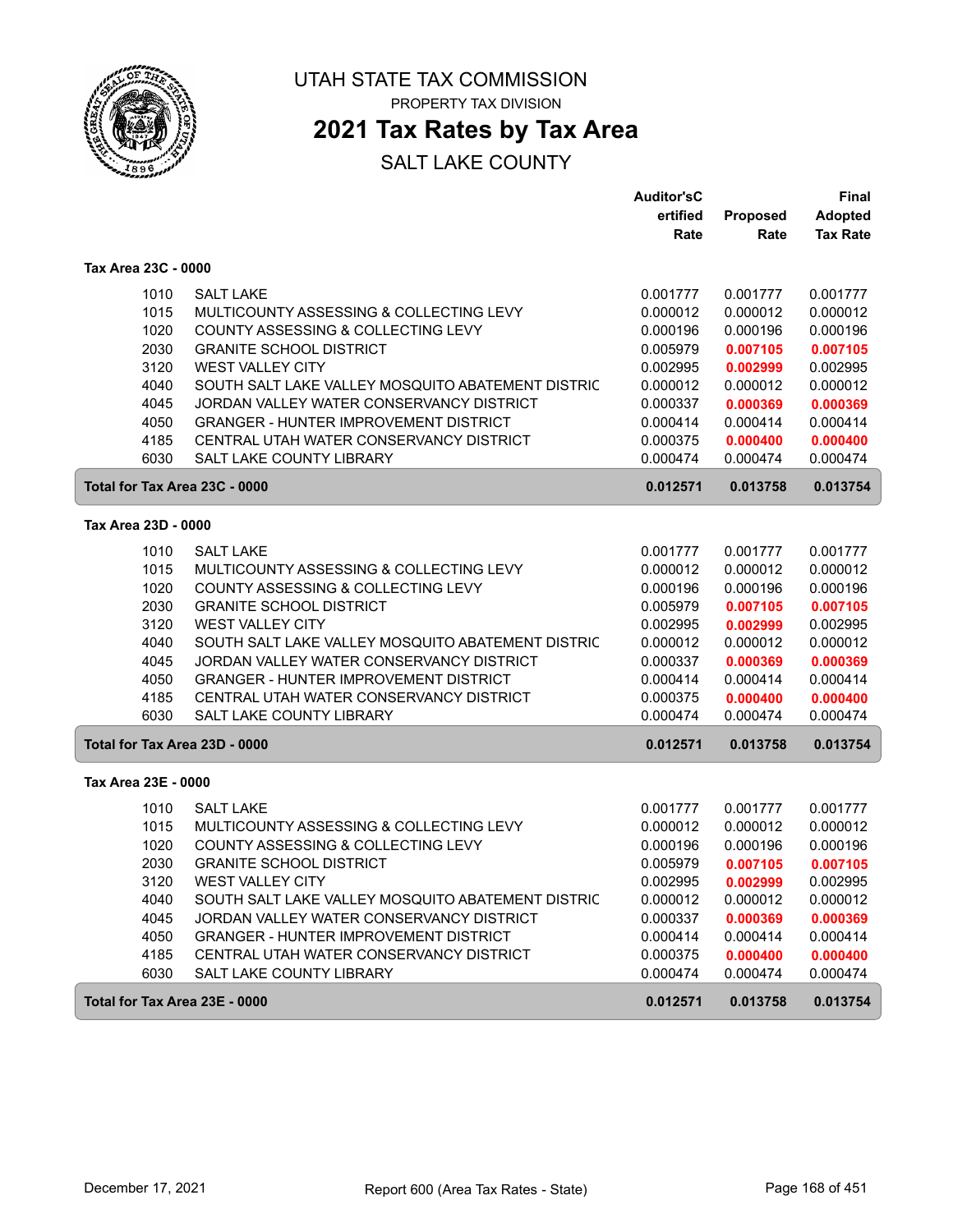

## **2021 Tax Rates by Tax Area**

|                     |                                                   | <b>Auditor'sC</b> |                 | <b>Final</b>    |
|---------------------|---------------------------------------------------|-------------------|-----------------|-----------------|
|                     |                                                   | ertified          | <b>Proposed</b> | <b>Adopted</b>  |
|                     |                                                   | Rate              | Rate            | <b>Tax Rate</b> |
| Tax Area 23F - 0000 |                                                   |                   |                 |                 |
| 1010                | <b>SALT LAKE</b>                                  | 0.001777          | 0.001777        | 0.001777        |
| 1015                | MULTICOUNTY ASSESSING & COLLECTING LEVY           | 0.000012          | 0.000012        | 0.000012        |
| 1020                | COUNTY ASSESSING & COLLECTING LEVY                | 0.000196          | 0.000196        | 0.000196        |
| 2030                | <b>GRANITE SCHOOL DISTRICT</b>                    | 0.005979          | 0.007105        | 0.007105        |
| 3120                | WEST VALLEY CITY                                  | 0.002995          | 0.002999        | 0.002995        |
| 4040                | SOUTH SALT LAKE VALLEY MOSQUITO ABATEMENT DISTRIC | 0.000012          | 0.000012        | 0.000012        |
| 4045                | JORDAN VALLEY WATER CONSERVANCY DISTRICT          | 0.000337          | 0.000369        | 0.000369        |
| 4050                | <b>GRANGER - HUNTER IMPROVEMENT DISTRICT</b>      | 0.000414          | 0.000414        | 0.000414        |
| 4185                | CENTRAL UTAH WATER CONSERVANCY DISTRICT           | 0.000375          | 0.000400        | 0.000400        |
| 6030                | SALT LAKE COUNTY LIBRARY                          | 0.000474          | 0.000474        | 0.000474        |
|                     | Total for Tax Area 23F - 0000                     | 0.012571          | 0.013758        | 0.013754        |
|                     |                                                   |                   |                 |                 |
| Tax Area 24A - 0000 |                                                   |                   |                 |                 |
| 1010                | <b>SALT LAKE</b>                                  | 0.001777          | 0.001777        | 0.001777        |
| 1015                | MULTICOUNTY ASSESSING & COLLECTING LEVY           | 0.000012          | 0.000012        | 0.000012        |
| 1020                | COUNTY ASSESSING & COLLECTING LEVY                | 0.000196          | 0.000196        | 0.000196        |
| 2030                | <b>GRANITE SCHOOL DISTRICT</b>                    | 0.005979          | 0.007105        | 0.007105        |
| 3110                | <b>WEST JORDAN CITY</b>                           | 0.001732          | 0.001788        | 0.001788        |
| 4040                | SOUTH SALT LAKE VALLEY MOSQUITO ABATEMENT DISTRIC | 0.000012          | 0.000012        | 0.000012        |
| 4045                | JORDAN VALLEY WATER CONSERVANCY DISTRICT          | 0.000337          | 0.000369        | 0.000369        |
| 4110                | TAYLORSVILLE-BENNION IMPROVEMENT DISTRICT         | 0.000102          | 0.000102        | 0.000102        |
| 4185                | CENTRAL UTAH WATER CONSERVANCY DISTRICT           | 0.000375          | 0.000400        | 0.000400        |
| 6030                | SALT LAKE COUNTY LIBRARY                          | 0.000474          | 0.000474        | 0.000474        |
|                     | Total for Tax Area 24A - 0000                     | 0.010996          | 0.012235        | 0.012235        |
| Tax Area 24E - 0000 |                                                   |                   |                 |                 |
| 1010                | <b>SALT LAKE</b>                                  | 0.001777          | 0.001777        | 0.001777        |
| 1015                | MULTICOUNTY ASSESSING & COLLECTING LEVY           | 0.000012          | 0.000012        | 0.000012        |
| 1020                | COUNTY ASSESSING & COLLECTING LEVY                | 0.000196          | 0.000196        | 0.000196        |
| 2030                | <b>GRANITE SCHOOL DISTRICT</b>                    | 0.005979          | 0.007105        | 0.007105        |
| 3120                | WEST VALLEY CITY                                  | 0.002995          | 0.002999        | 0.002995        |
| 4040                | SOUTH SALT LAKE VALLEY MOSQUITO ABATEMENT DISTRIC | 0.000012          | 0.000012        | 0.000012        |
| 4045                | JORDAN VALLEY WATER CONSERVANCY DISTRICT          | 0.000337          | 0.000369        | 0.000369        |
| 4110                | TAYLORSVILLE-BENNION IMPROVEMENT DISTRICT         | 0.000102          | 0.000102        | 0.000102        |
| 4185                | CENTRAL UTAH WATER CONSERVANCY DISTRICT           | 0.000375          | 0.000400        | 0.000400        |
| 6030                | SALT LAKE COUNTY LIBRARY                          | 0.000474          | 0.000474        | 0.000474        |
|                     |                                                   |                   |                 |                 |
|                     | Total for Tax Area 24E - 0000                     | 0.012259          | 0.013446        | 0.013442        |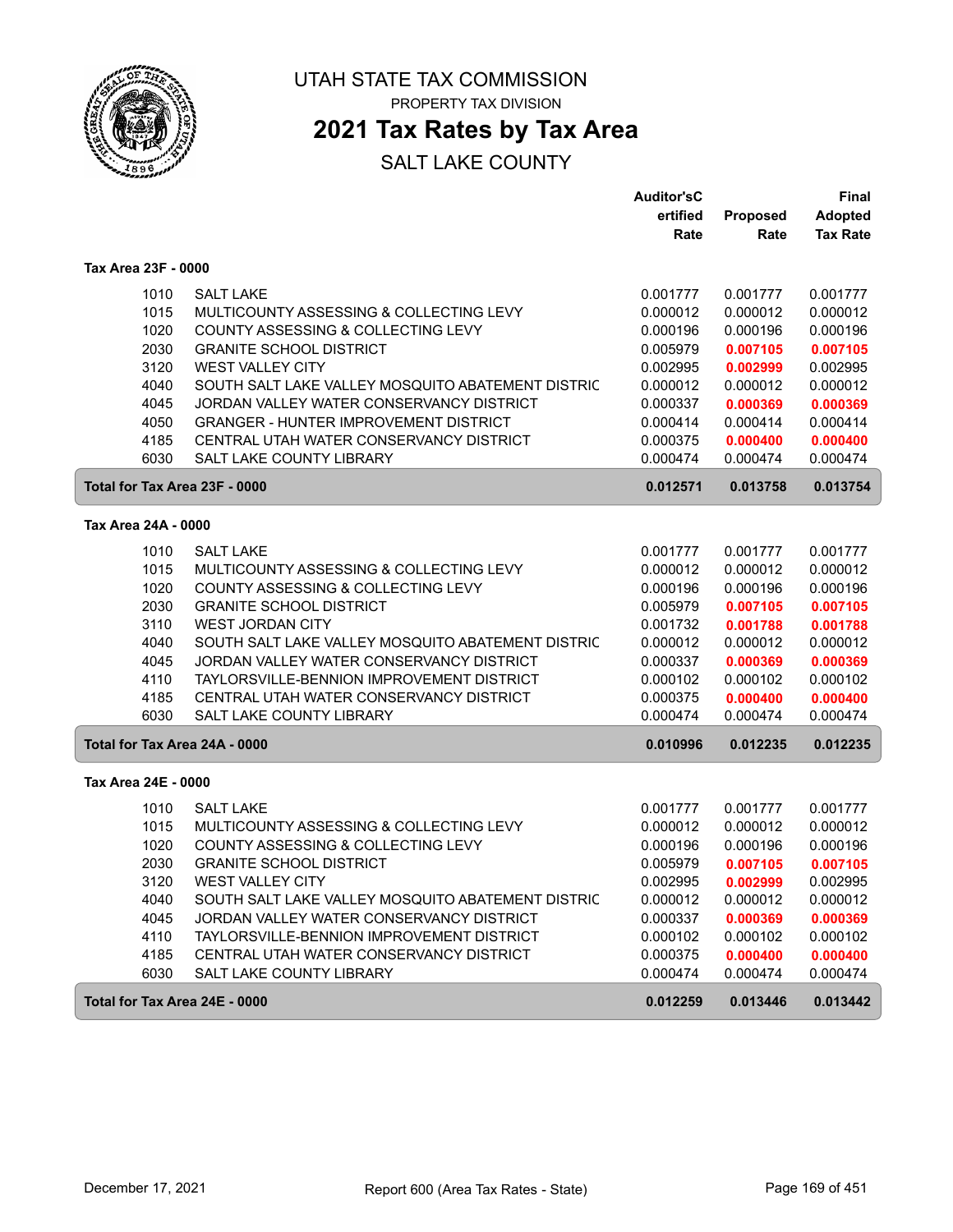

## **2021 Tax Rates by Tax Area**

|                               |                                                   | <b>Auditor'sC</b><br>ertified | Proposed | <b>Final</b><br><b>Adopted</b> |
|-------------------------------|---------------------------------------------------|-------------------------------|----------|--------------------------------|
|                               |                                                   | Rate                          | Rate     | <b>Tax Rate</b>                |
| Tax Area 24I - 0000           |                                                   |                               |          |                                |
| 1010                          | <b>SALT LAKE</b>                                  | 0.001777                      | 0.001777 | 0.001777                       |
| 1015                          | MULTICOUNTY ASSESSING & COLLECTING LEVY           | 0.000012                      | 0.000012 | 0.000012                       |
| 1020                          | COUNTY ASSESSING & COLLECTING LEVY                | 0.000196                      | 0.000196 | 0.000196                       |
| 2030                          | <b>GRANITE SCHOOL DISTRICT</b>                    | 0.005979                      | 0.007105 | 0.007105                       |
| 3120                          | WEST VALLEY CITY                                  | 0.002995                      | 0.002999 | 0.002995                       |
| 4040                          | SOUTH SALT LAKE VALLEY MOSQUITO ABATEMENT DISTRIC | 0.000012                      | 0.000012 | 0.000012                       |
| 4045                          | JORDAN VALLEY WATER CONSERVANCY DISTRICT          | 0.000337                      | 0.000369 | 0.000369                       |
| 4120                          | <b>KEARNS IMPROVEMENT DISTRICT</b>                | 0.000458                      | 0.000458 | 0.000458                       |
| 4180                          | OQUIRRH RECREATION AND PARKS DISTRICT             | 0.000751                      | 0.000751 | 0.000751                       |
| 4185                          | CENTRAL UTAH WATER CONSERVANCY DISTRICT           | 0.000375                      | 0.000400 | 0.000400                       |
| 6030                          | <b>SALT LAKE COUNTY LIBRARY</b>                   | 0.000474                      | 0.000474 | 0.000474                       |
| Total for Tax Area 24I - 0000 |                                                   | 0.013366                      | 0.014553 | 0.014549                       |
| Tax Area 24L - 0000           |                                                   |                               |          |                                |
| 1010                          | <b>SALT LAKE</b>                                  | 0.001777                      | 0.001777 | 0.001777                       |
| 1015                          | MULTICOUNTY ASSESSING & COLLECTING LEVY           | 0.000012                      | 0.000012 | 0.000012                       |
| 1020                          | COUNTY ASSESSING & COLLECTING LEVY                | 0.000196                      | 0.000196 | 0.000196                       |
| 2030                          | <b>GRANITE SCHOOL DISTRICT</b>                    | 0.005979                      | 0.007105 | 0.007105                       |
| 3120                          | WEST VALLEY CITY                                  | 0.002995                      | 0.002999 | 0.002995                       |
| 4040                          | SOUTH SALT LAKE VALLEY MOSQUITO ABATEMENT DISTRIC | 0.000012                      | 0.000012 | 0.000012                       |
| 4045                          | JORDAN VALLEY WATER CONSERVANCY DISTRICT          | 0.000337                      | 0.000369 | 0.000369                       |
| 4050                          | <b>GRANGER - HUNTER IMPROVEMENT DISTRICT</b>      | 0.000414                      | 0.000414 | 0.000414                       |
| 4185                          | CENTRAL UTAH WATER CONSERVANCY DISTRICT           | 0.000375                      | 0.000400 | 0.000400                       |
| 6030                          | SALT LAKE COUNTY LIBRARY                          | 0.000474                      | 0.000474 | 0.000474                       |
| Total for Tax Area 24L - 0000 |                                                   | 0.012571                      | 0.013758 | 0.013754                       |
| Tax Area 24N - 0000           |                                                   |                               |          |                                |
| 1010                          | <b>SALT LAKE</b>                                  | 0.001777                      | 0.001777 | 0.001777                       |
| 1015                          | MULTICOUNTY ASSESSING & COLLECTING LEVY           | 0.000012                      | 0.000012 | 0.000012                       |
| 1020                          | COUNTY ASSESSING & COLLECTING LEVY                | 0.000196                      | 0.000196 | 0.000196                       |
| 2030                          | <b>GRANITE SCHOOL DISTRICT</b>                    | 0.005979                      | 0.007105 | 0.007105                       |
| 3110                          | <b>WEST JORDAN CITY</b>                           | 0.001732                      | 0.001788 | 0.001788                       |
| 4040                          | SOUTH SALT LAKE VALLEY MOSQUITO ABATEMENT DISTRIC | 0.000012                      | 0.000012 | 0.000012                       |
| 4045                          | JORDAN VALLEY WATER CONSERVANCY DISTRICT          | 0.000337                      | 0.000369 | 0.000369                       |
| 4120                          | KEARNS IMPROVEMENT DISTRICT                       | 0.000458                      | 0.000458 | 0.000458                       |
| 4180                          | OQUIRRH RECREATION AND PARKS DISTRICT             | 0.000751                      | 0.000751 | 0.000751                       |
| 4185                          | CENTRAL UTAH WATER CONSERVANCY DISTRICT           | 0.000375                      | 0.000400 | 0.000400                       |
| 6030                          | SALT LAKE COUNTY LIBRARY                          | 0.000474                      | 0.000474 | 0.000474                       |
| Total for Tax Area 24N - 0000 |                                                   | 0.012103                      | 0.013342 | 0.013342                       |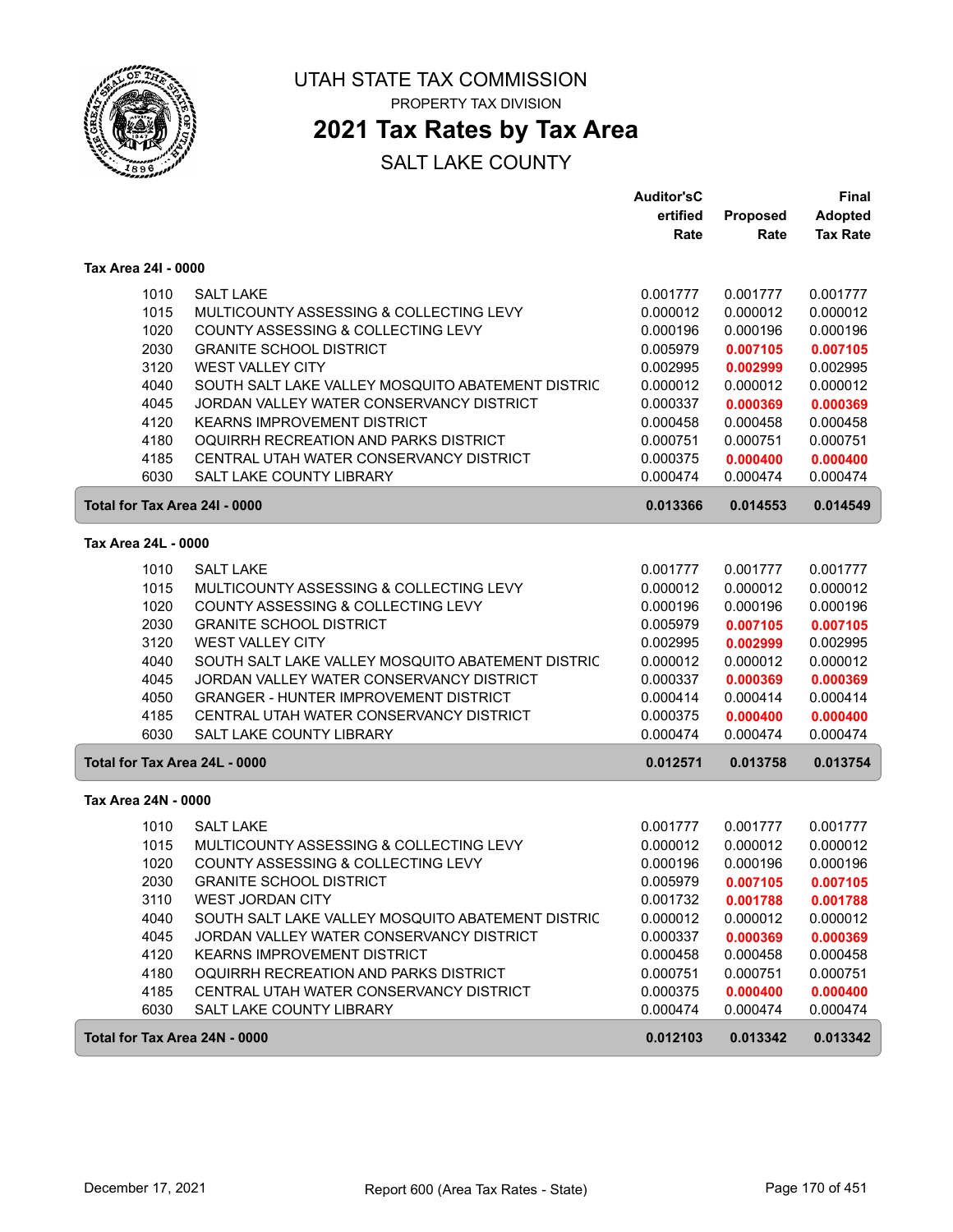

## **2021 Tax Rates by Tax Area**

|                               |                                                   | <b>Auditor'sC</b> |          | Final           |
|-------------------------------|---------------------------------------------------|-------------------|----------|-----------------|
|                               |                                                   | ertified          | Proposed | <b>Adopted</b>  |
|                               |                                                   | Rate              | Rate     | <b>Tax Rate</b> |
| Tax Area 24P - 0000           |                                                   |                   |          |                 |
| 1010                          | <b>SALT LAKE</b>                                  | 0.001777          | 0.001777 | 0.001777        |
| 1015                          | MULTICOUNTY ASSESSING & COLLECTING LEVY           | 0.000012          | 0.000012 | 0.000012        |
| 1020                          | COUNTY ASSESSING & COLLECTING LEVY                | 0.000196          | 0.000196 | 0.000196        |
| 2030                          | <b>GRANITE SCHOOL DISTRICT</b>                    | 0.005979          | 0.007105 | 0.007105        |
| 3110                          | <b>WEST JORDAN CITY</b>                           | 0.001732          | 0.001788 | 0.001788        |
| 4040                          | SOUTH SALT LAKE VALLEY MOSQUITO ABATEMENT DISTRIC | 0.000012          | 0.000012 | 0.000012        |
| 4045                          | JORDAN VALLEY WATER CONSERVANCY DISTRICT          | 0.000337          | 0.000369 | 0.000369        |
| 4110                          | TAYLORSVILLE-BENNION IMPROVEMENT DISTRICT         | 0.000102          | 0.000102 | 0.000102        |
| 4180                          | OQUIRRH RECREATION AND PARKS DISTRICT             | 0.000751          | 0.000751 | 0.000751        |
| 4185                          | CENTRAL UTAH WATER CONSERVANCY DISTRICT           | 0.000375          | 0.000400 | 0.000400        |
| 6030                          | <b>SALT LAKE COUNTY LIBRARY</b>                   | 0.000474          | 0.000474 | 0.000474        |
| Total for Tax Area 24P - 0000 |                                                   | 0.011747          | 0.012986 | 0.012986        |
| Tax Area 24Q - 0000           |                                                   |                   |          |                 |
| 1010                          | <b>SALT LAKE</b>                                  | 0.001777          | 0.001777 | 0.001777        |
| 1015                          | MULTICOUNTY ASSESSING & COLLECTING LEVY           | 0.000012          | 0.000012 | 0.000012        |
| 1020                          | COUNTY ASSESSING & COLLECTING LEVY                | 0.000196          | 0.000196 | 0.000196        |
| 2030                          | <b>GRANITE SCHOOL DISTRICT</b>                    | 0.005979          | 0.007105 | 0.007105        |
| 3110                          | <b>WEST JORDAN CITY</b>                           | 0.001732          | 0.001788 | 0.001788        |
| 4030                          | MAGNA MOSQUITO ABATEMENT DISTRICT                 | 0.000064          | 0.000064 | 0.000064        |
| 4045                          | JORDAN VALLEY WATER CONSERVANCY DISTRICT          | 0.000337          | 0.000369 | 0.000369        |
| 4120                          | <b>KEARNS IMPROVEMENT DISTRICT</b>                | 0.000458          | 0.000458 | 0.000458        |
| 4180                          | OQUIRRH RECREATION AND PARKS DISTRICT             | 0.000751          | 0.000751 | 0.000751        |
| 4185                          | CENTRAL UTAH WATER CONSERVANCY DISTRICT           | 0.000375          | 0.000400 | 0.000400        |
| 6030                          | <b>SALT LAKE COUNTY LIBRARY</b>                   | 0.000474          | 0.000474 | 0.000474        |
| Total for Tax Area 24Q - 0000 |                                                   | 0.012155          | 0.013394 | 0.013394        |
| Tax Area 24R - 0000           |                                                   |                   |          |                 |
| 1010                          | <b>SALT LAKE</b>                                  | 0.001777          | 0.001777 | 0.001777        |
| 1015                          | MULTICOUNTY ASSESSING & COLLECTING LEVY           | 0.000012          | 0.000012 | 0.000012        |
| 1020                          | COUNTY ASSESSING & COLLECTING LEVY                | 0.000196          | 0.000196 | 0.000196        |
| 2030                          | <b>GRANITE SCHOOL DISTRICT</b>                    | 0.005979          | 0.007105 | 0.007105        |
| 3120                          | <b>WEST VALLEY CITY</b>                           | 0.002995          | 0.002999 | 0.002995        |
| 4040                          | SOUTH SALT LAKE VALLEY MOSQUITO ABATEMENT DISTRIC | 0.000012          | 0.000012 | 0.000012        |
| 4045                          | JORDAN VALLEY WATER CONSERVANCY DISTRICT          | 0.000337          | 0.000369 | 0.000369        |
| 4050                          | <b>GRANGER - HUNTER IMPROVEMENT DISTRICT</b>      | 0.000414          | 0.000414 | 0.000414        |
| 4185                          | CENTRAL UTAH WATER CONSERVANCY DISTRICT           | 0.000375          | 0.000400 | 0.000400        |
| 6030                          | SALT LAKE COUNTY LIBRARY                          | 0.000474          | 0.000474 | 0.000474        |
| Total for Tax Area 24R - 0000 |                                                   | 0.012571          | 0.013758 | 0.013754        |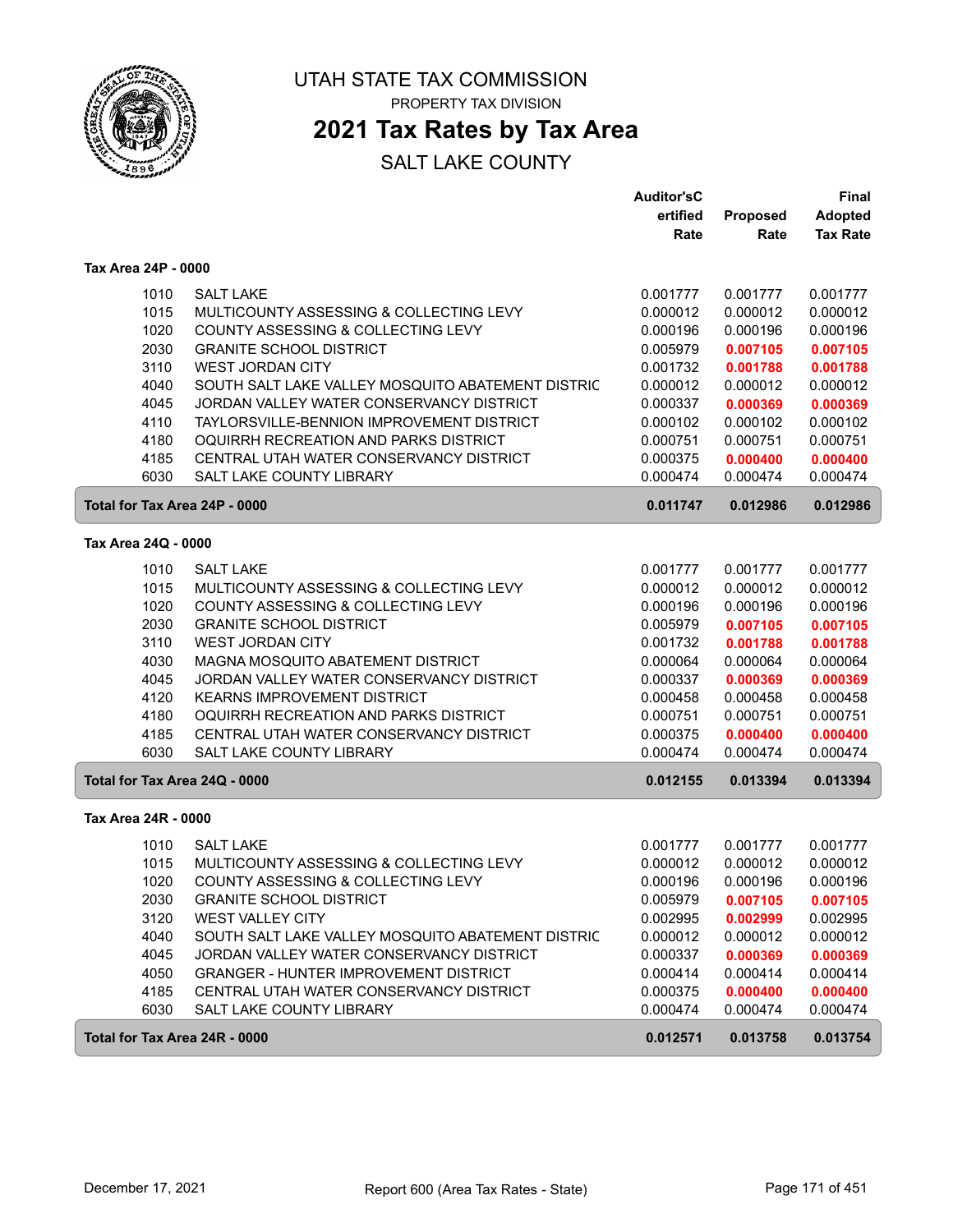

## **2021 Tax Rates by Tax Area**

|                               |                                                                                          | <b>Auditor'sC</b>    |                      | Final                |
|-------------------------------|------------------------------------------------------------------------------------------|----------------------|----------------------|----------------------|
|                               |                                                                                          | ertified             | <b>Proposed</b>      | <b>Adopted</b>       |
|                               |                                                                                          | Rate                 | Rate                 | <b>Tax Rate</b>      |
| Tax Area 24S - 0000           |                                                                                          |                      |                      |                      |
| 1010                          | <b>SALT LAKE</b>                                                                         | 0.001777             | 0.001777             | 0.001777             |
| 1015                          | MULTICOUNTY ASSESSING & COLLECTING LEVY                                                  | 0.000012             | 0.000012             | 0.000012             |
| 1020                          | COUNTY ASSESSING & COLLECTING LEVY                                                       | 0.000196             | 0.000196             | 0.000196             |
| 2030                          | <b>GRANITE SCHOOL DISTRICT</b>                                                           | 0.005979             | 0.007105             | 0.007105             |
| 3110                          | <b>WEST JORDAN CITY</b>                                                                  | 0.001732             | 0.001788             | 0.001788             |
| 4040                          | SOUTH SALT LAKE VALLEY MOSQUITO ABATEMENT DISTRIC                                        | 0.000012             | 0.000012             | 0.000012             |
| 4045                          | JORDAN VALLEY WATER CONSERVANCY DISTRICT                                                 | 0.000337             | 0.000369             | 0.000369             |
| 4185                          | CENTRAL UTAH WATER CONSERVANCY DISTRICT                                                  | 0.000375             | 0.000400             | 0.000400             |
| 6030                          | <b>SALT LAKE COUNTY LIBRARY</b>                                                          | 0.000474             | 0.000474             | 0.000474             |
| Total for Tax Area 24S - 0000 |                                                                                          | 0.010894             | 0.012133             | 0.012133             |
| Tax Area 24T - 0000           |                                                                                          |                      |                      |                      |
|                               |                                                                                          |                      |                      |                      |
| 1010                          | <b>SALT LAKE</b>                                                                         | 0.001777             | 0.001777             | 0.001777             |
| 1015                          | MULTICOUNTY ASSESSING & COLLECTING LEVY                                                  | 0.000012             | 0.000012             | 0.000012             |
| 1020                          | COUNTY ASSESSING & COLLECTING LEVY                                                       | 0.000196             | 0.000196             | 0.000196             |
| 2030                          | <b>GRANITE SCHOOL DISTRICT</b>                                                           | 0.005979             | 0.007105             | 0.007105             |
| 3120                          | <b>WEST VALLEY CITY</b>                                                                  | 0.002995             | 0.002999             | 0.002995             |
| 4040                          | SOUTH SALT LAKE VALLEY MOSQUITO ABATEMENT DISTRIC                                        | 0.000012             | 0.000012             | 0.000012             |
| 4045<br>4050                  | JORDAN VALLEY WATER CONSERVANCY DISTRICT<br><b>GRANGER - HUNTER IMPROVEMENT DISTRICT</b> | 0.000337             | 0.000369             | 0.000369             |
| 4185                          | CENTRAL UTAH WATER CONSERVANCY DISTRICT                                                  | 0.000414<br>0.000375 | 0.000414             | 0.000414             |
| 6030                          | <b>SALT LAKE COUNTY LIBRARY</b>                                                          | 0.000474             | 0.000400<br>0.000474 | 0.000400<br>0.000474 |
|                               |                                                                                          |                      |                      |                      |
| Total for Tax Area 24T - 0000 |                                                                                          | 0.012571             | 0.013758             | 0.013754             |
| Tax Area 24U - 0000           |                                                                                          |                      |                      |                      |
| 1010                          | <b>SALT LAKE</b>                                                                         | 0.001777             | 0.001777             | 0.001777             |
| 1015                          | MULTICOUNTY ASSESSING & COLLECTING LEVY                                                  | 0.000012             | 0.000012             | 0.000012             |
| 1020                          | COUNTY ASSESSING & COLLECTING LEVY                                                       | 0.000196             | 0.000196             | 0.000196             |
| 2030                          | <b>GRANITE SCHOOL DISTRICT</b>                                                           | 0.005979             | 0.007105             | 0.007105             |
| 3120                          | <b>WEST VALLEY CITY</b>                                                                  | 0.002995             | 0.002999             | 0.002995             |
| 4040                          | SOUTH SALT LAKE VALLEY MOSQUITO ABATEMENT DISTRIC                                        | 0.000012             | 0.000012             | 0.000012             |
| 4045                          | JORDAN VALLEY WATER CONSERVANCY DISTRICT                                                 | 0.000337             | 0.000369             | 0.000369             |
| 4050                          | <b>GRANGER - HUNTER IMPROVEMENT DISTRICT</b>                                             | 0.000414             | 0.000414             | 0.000414             |
| 4185                          | CENTRAL UTAH WATER CONSERVANCY DISTRICT                                                  | 0.000375             | 0.000400             | 0.000400             |
| 6030                          | <b>SALT LAKE COUNTY LIBRARY</b>                                                          | 0.000474             | 0.000474             | 0.000474             |
| Total for Tax Area 24U - 0000 |                                                                                          | 0.012571             | 0.013758             | 0.013754             |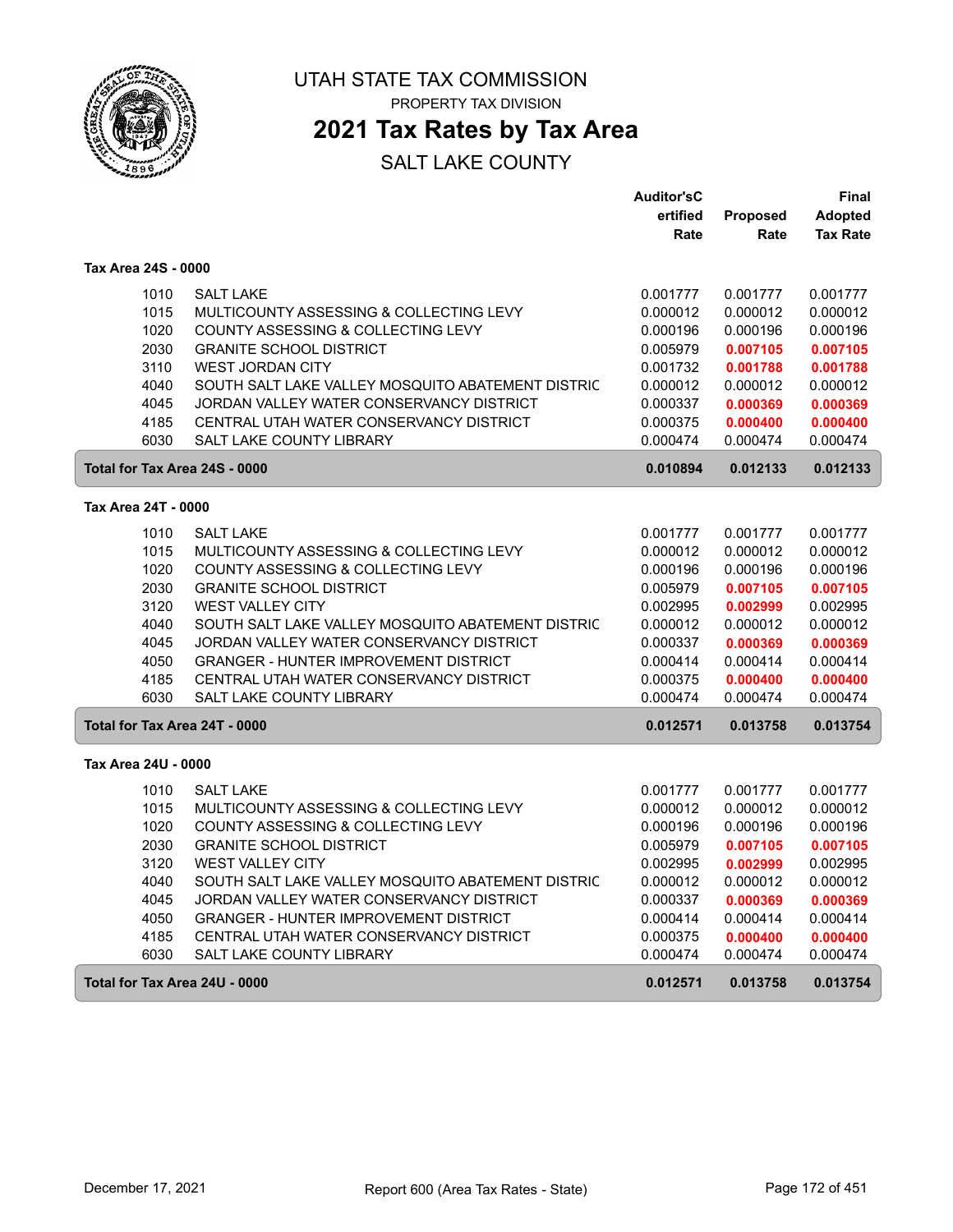

## **2021 Tax Rates by Tax Area**

|                     |                                               | <b>Auditor'sC</b> |          | <b>Final</b>    |
|---------------------|-----------------------------------------------|-------------------|----------|-----------------|
|                     |                                               | ertified          | Proposed | <b>Adopted</b>  |
|                     |                                               | Rate              | Rate     | <b>Tax Rate</b> |
| Tax Area 25C - 0000 |                                               |                   |          |                 |
| 1010                | <b>SALT LAKE</b>                              | 0.001777          | 0.001777 | 0.001777        |
| 1015                | MULTICOUNTY ASSESSING & COLLECTING LEVY       | 0.000012          | 0.000012 | 0.000012        |
| 1020                | COUNTY ASSESSING & COLLECTING LEVY            | 0.000196          | 0.000196 | 0.000196        |
| 2030                | <b>GRANITE SCHOOL DISTRICT</b>                | 0.005979          | 0.007105 | 0.007105        |
| 4030                | MAGNA MOSQUITO ABATEMENT DISTRICT             | 0.000064          | 0.000064 | 0.000064        |
| 4045                | JORDAN VALLEY WATER CONSERVANCY DISTRICT      | 0.000337          | 0.000369 | 0.000369        |
| 4120                | <b>KEARNS IMPROVEMENT DISTRICT</b>            | 0.000458          | 0.000458 | 0.000458        |
| 4185                | CENTRAL UTAH WATER CONSERVANCY DISTRICT       | 0.000375          | 0.000400 | 0.000400        |
| 4220                | SALT LAKE COUNTY MUNICIPAL-TYPE SERVICES      | 0.000051          | 0.000051 | 0.000051        |
| 4320                | UNIFIED FIRE SERVICE AREA                     | 0.001592          | 0.001594 | 0.001594        |
| 4340                | SALT LAKE VALLEY LAW ENFORCEMENT SERVICE AREA | 0.001973          | 0.001973 | 0.001973        |
| 6030                | <b>SALT LAKE COUNTY LIBRARY</b>               | 0.000474          | 0.000474 | 0.000474        |
|                     | Total for Tax Area 25C - 0000                 | 0.013288          | 0.014473 | 0.014473        |
| Tax Area 27A - 0000 |                                               |                   |          |                 |
| 1010                | <b>SALT LAKE</b>                              | 0.001777          | 0.001777 | 0.001777        |
| 1015                | MULTICOUNTY ASSESSING & COLLECTING LEVY       | 0.000012          | 0.000012 | 0.000012        |
| 1020                | COUNTY ASSESSING & COLLECTING LEVY            | 0.000196          | 0.000196 | 0.000196        |
| 2030                | <b>GRANITE SCHOOL DISTRICT</b>                | 0.005979          | 0.007105 | 0.007105        |
| 4030                | MAGNA MOSQUITO ABATEMENT DISTRICT             | 0.000064          | 0.000064 | 0.000064        |
| 4120                | <b>KEARNS IMPROVEMENT DISTRICT</b>            | 0.000458          | 0.000458 | 0.000458        |
| 4185                | CENTRAL UTAH WATER CONSERVANCY DISTRICT       | 0.000375          | 0.000400 | 0.000400        |
| 4220                | SALT LAKE COUNTY MUNICIPAL-TYPE SERVICES      | 0.000051          | 0.000051 | 0.000051        |
| 4320                | UNIFIED FIRE SERVICE AREA                     | 0.001592          | 0.001594 | 0.001594        |
| 4340                | SALT LAKE VALLEY LAW ENFORCEMENT SERVICE AREA | 0.001973          | 0.001973 | 0.001973        |
| 6030                | SALT LAKE COUNTY LIBRARY                      | 0.000474          | 0.000474 | 0.000474        |
|                     | Total for Tax Area 27A - 0000                 | 0.012951          | 0.014104 | 0.014104        |
| Tax Area 27C - 0000 |                                               |                   |          |                 |
| 1010                | <b>SALT LAKE</b>                              | 0.001777          | 0.001777 | 0.001777        |
| 1015                | MULTICOUNTY ASSESSING & COLLECTING LEVY       | 0.000012          | 0.000012 | 0.000012        |
| 1020                | COUNTY ASSESSING & COLLECTING LEVY            | 0.000196          | 0.000196 | 0.000196        |
| 2030                | <b>GRANITE SCHOOL DISTRICT</b>                | 0.005979          | 0.007105 | 0.007105        |
| 4030                | MAGNA MOSQUITO ABATEMENT DISTRICT             | 0.000064          | 0.000064 | 0.000064        |
| 4185                | CENTRAL UTAH WATER CONSERVANCY DISTRICT       | 0.000375          | 0.000400 | 0.000400        |
| 4220                | SALT LAKE COUNTY MUNICIPAL-TYPE SERVICES      | 0.000051          | 0.000051 | 0.000051        |
| 4320                | UNIFIED FIRE SERVICE AREA                     | 0.001592          | 0.001594 | 0.001594        |
| 4340                | SALT LAKE VALLEY LAW ENFORCEMENT SERVICE AREA | 0.001973          | 0.001973 | 0.001973        |
| 6030                | SALT LAKE COUNTY LIBRARY                      | 0.000474          | 0.000474 | 0.000474        |
|                     | Total for Tax Area 27C - 0000                 | 0.012493          | 0.013646 | 0.013646        |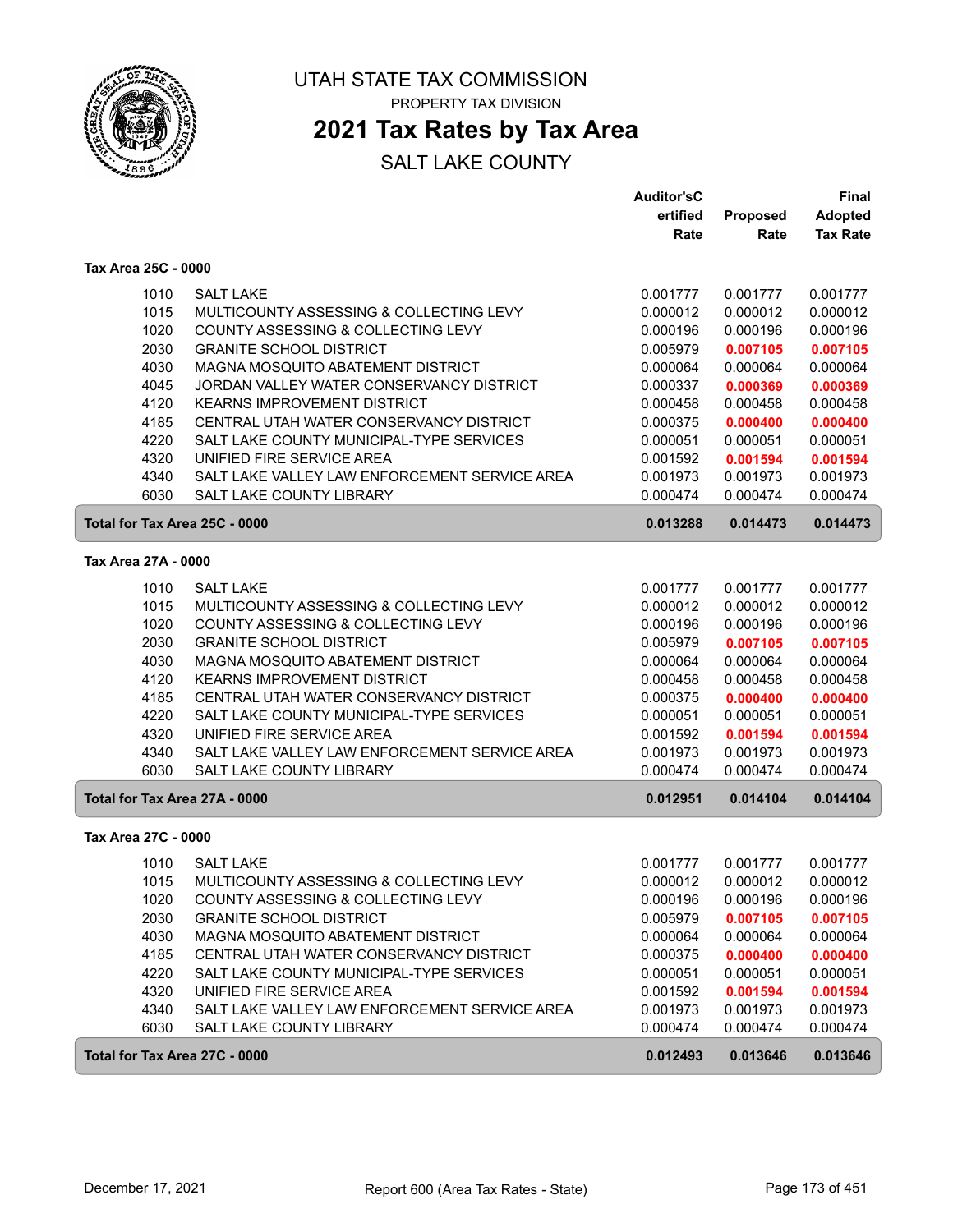

## **2021 Tax Rates by Tax Area**

|                     |                                                   | <b>Auditor'sC</b> |                 | Final           |
|---------------------|---------------------------------------------------|-------------------|-----------------|-----------------|
|                     |                                                   | ertified          | <b>Proposed</b> | <b>Adopted</b>  |
|                     |                                                   | Rate              | Rate            | <b>Tax Rate</b> |
| Tax Area 29A - 0000 |                                                   |                   |                 |                 |
| 1010                | <b>SALT LAKE</b>                                  | 0.001777          | 0.001777        | 0.001777        |
| 1015                | MULTICOUNTY ASSESSING & COLLECTING LEVY           | 0.000012          | 0.000012        | 0.000012        |
| 1020                | COUNTY ASSESSING & COLLECTING LEVY                | 0.000196          | 0.000196        | 0.000196        |
| 2030                | <b>GRANITE SCHOOL DISTRICT</b>                    | 0.005979          | 0.007105        | 0.007105        |
| 3120                | WEST VALLEY CITY                                  | 0.002995          | 0.002999        | 0.002995        |
| 4030                | MAGNA MOSQUITO ABATEMENT DISTRICT                 | 0.000064          | 0.000064        | 0.000064        |
| 4045                | JORDAN VALLEY WATER CONSERVANCY DISTRICT          | 0.000337          | 0.000369        | 0.000369        |
| 4185                | CENTRAL UTAH WATER CONSERVANCY DISTRICT           | 0.000375          | 0.000400        | 0.000400        |
| 6030                | <b>SALT LAKE COUNTY LIBRARY</b>                   | 0.000474          | 0.000474        | 0.000474        |
|                     | Total for Tax Area 29A - 0000                     | 0.012209          | 0.013396        | 0.013392        |
| Tax Area 29B - 0000 |                                                   |                   |                 |                 |
| 1010                | <b>SALT LAKE</b>                                  | 0.001777          | 0.001777        | 0.001777        |
| 1015                | MULTICOUNTY ASSESSING & COLLECTING LEVY           | 0.000012          | 0.000012        | 0.000012        |
| 1020                | COUNTY ASSESSING & COLLECTING LEVY                | 0.000196          | 0.000196        | 0.000196        |
| 2030                | <b>GRANITE SCHOOL DISTRICT</b>                    | 0.005979          | 0.007105        | 0.007105        |
| 3120                | <b>WEST VALLEY CITY</b>                           | 0.002995          | 0.002999        | 0.002995        |
| 4030                | MAGNA MOSQUITO ABATEMENT DISTRICT                 | 0.000064          | 0.000064        | 0.000064        |
| 4045                | JORDAN VALLEY WATER CONSERVANCY DISTRICT          | 0.000337          | 0.000369        | 0.000369        |
| 4080                | <b>MAGNA WATER DISTRICT</b>                       | 0.002107          | 0.002107        | 0.002107        |
| 4185                | CENTRAL UTAH WATER CONSERVANCY DISTRICT           | 0.000375          | 0.000400        | 0.000400        |
| 6030                | SALT LAKE COUNTY LIBRARY                          | 0.000474          | 0.000474        | 0.000474        |
|                     | Total for Tax Area 29B - 0000                     | 0.014316          | 0.015503        | 0.015499        |
| Tax Area 29C - 0000 |                                                   |                   |                 |                 |
| 1010                | <b>SALT LAKE</b>                                  | 0.001777          | 0.001777        | 0.001777        |
| 1015                | MULTICOUNTY ASSESSING & COLLECTING LEVY           | 0.000012          | 0.000012        | 0.000012        |
| 1020                | COUNTY ASSESSING & COLLECTING LEVY                | 0.000196          | 0.000196        | 0.000196        |
| 2030                | <b>GRANITE SCHOOL DISTRICT</b>                    | 0.005979          | 0.007105        | 0.007105        |
| 3120                | <b>WEST VALLEY CITY</b>                           | 0.002995          | 0.002999        | 0.002995        |
| 4040                | SOUTH SALT LAKE VALLEY MOSQUITO ABATEMENT DISTRIC | 0.000012          | 0.000012        | 0.000012        |
| 4045                | JORDAN VALLEY WATER CONSERVANCY DISTRICT          | 0.000337          | 0.000369        | 0.000369        |
| 4050                | <b>GRANGER - HUNTER IMPROVEMENT DISTRICT</b>      | 0.000414          | 0.000414        | 0.000414        |
| 4185                | CENTRAL UTAH WATER CONSERVANCY DISTRICT           | 0.000375          | 0.000400        | 0.000400        |
| 6030                | <b>SALT LAKE COUNTY LIBRARY</b>                   | 0.000474          | 0.000474        | 0.000474        |
|                     | Total for Tax Area 29C - 0000                     | 0.012571          | 0.013758        | 0.013754        |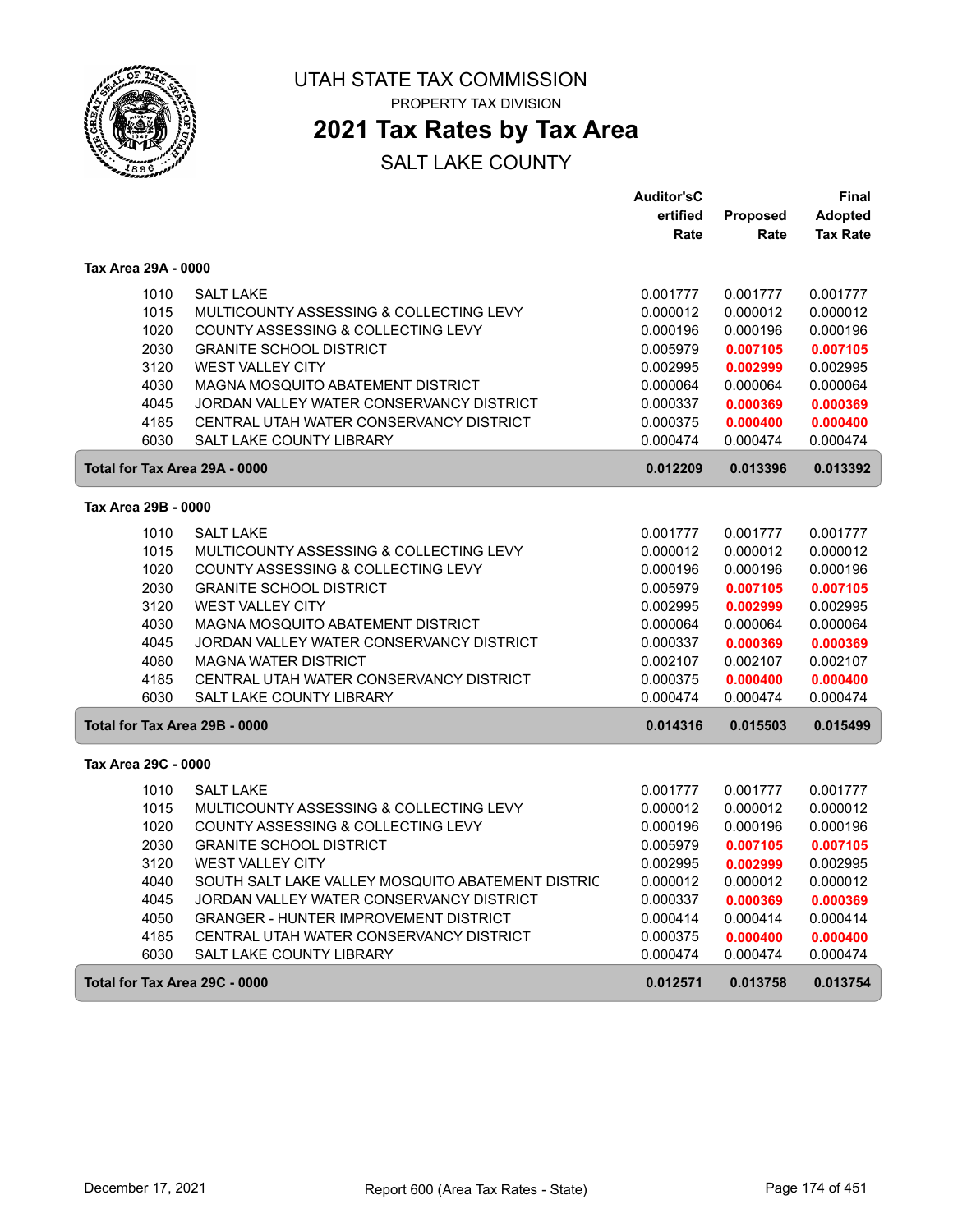

PROPERTY TAX DIVISION

### **2021 Tax Rates by Tax Area**

|                               |                                          | <b>Auditor'sC</b> |          | Final                |
|-------------------------------|------------------------------------------|-------------------|----------|----------------------|
|                               |                                          | ertified          | Proposed | <b>Adopted</b>       |
|                               |                                          | Rate              | Rate     | <b>Tax Rate</b>      |
| Tax Area 29D - 0000           |                                          |                   |          |                      |
| 1010                          | <b>SALT LAKE</b>                         | 0.001777          | 0.001777 | 0.001777             |
| 1015                          | MULTICOUNTY ASSESSING & COLLECTING LEVY  | 0.000012          | 0.000012 | 0.000012             |
| 1020                          | COUNTY ASSESSING & COLLECTING LEVY       | 0.000196          | 0.000196 | 0.000196             |
| 2030                          | <b>GRANITE SCHOOL DISTRICT</b>           | 0.005979          | 0.007105 | 0.007105             |
| 3120                          | <b>WEST VALLEY CITY</b>                  | 0.002995          | 0.002999 | 0.002995             |
| 4030                          | MAGNA MOSQUITO ABATEMENT DISTRICT        | 0.000064          | 0.000064 | 0.000064             |
| 4185                          | CENTRAL UTAH WATER CONSERVANCY DISTRICT  | 0.000375          | 0.000400 | 0.000400             |
| 6030                          | <b>SALT LAKE COUNTY LIBRARY</b>          | 0.000474          | 0.000474 | 0.000474             |
| Total for Tax Area 29D - 0000 |                                          | 0.011872          | 0.013027 | 0.013023             |
| Tax Area 29E - 0000           |                                          |                   |          |                      |
| 1010                          | <b>SALT LAKE</b>                         | 0.001777          | 0.001777 |                      |
| 1015                          | MULTICOUNTY ASSESSING & COLLECTING LEVY  | 0.000012          | 0.000012 | 0.001777<br>0.000012 |
| 1020                          | COUNTY ASSESSING & COLLECTING LEVY       | 0.000196          | 0.000196 | 0.000196             |
| 2030                          | <b>GRANITE SCHOOL DISTRICT</b>           | 0.005979          | 0.007105 | 0.007105             |
| 3120                          | <b>WEST VALLEY CITY</b>                  | 0.002995          | 0.002999 | 0.002995             |
| 4030                          | MAGNA MOSQUITO ABATEMENT DISTRICT        | 0.000064          | 0.000064 | 0.000064             |
| 4045                          | JORDAN VALLEY WATER CONSERVANCY DISTRICT | 0.000337          | 0.000369 | 0.000369             |
| 4120                          | <b>KEARNS IMPROVEMENT DISTRICT</b>       | 0.000458          | 0.000458 | 0.000458             |
| 4180                          | OQUIRRH RECREATION AND PARKS DISTRICT    | 0.000751          | 0.000751 | 0.000751             |
| 4185                          | CENTRAL UTAH WATER CONSERVANCY DISTRICT  | 0.000375          | 0.000400 | 0.000400             |
| 6030                          | <b>SALT LAKE COUNTY LIBRARY</b>          | 0.000474          | 0.000474 | 0.000474             |
| Total for Tax Area 29E - 0000 |                                          | 0.013418          | 0.014605 | 0.014601             |
|                               |                                          |                   |          |                      |
| Tax Area 29F - 0000           |                                          |                   |          |                      |
| 1010                          | <b>SALT LAKE</b>                         | 0.001777          | 0.001777 | 0.001777             |
| 1015                          | MULTICOUNTY ASSESSING & COLLECTING LEVY  | 0.000012          | 0.000012 | 0.000012             |
| 1020                          | COUNTY ASSESSING & COLLECTING LEVY       | 0.000196          | 0.000196 | 0.000196             |
| 2030                          | <b>GRANITE SCHOOL DISTRICT</b>           | 0.005979          | 0.007105 | 0.007105             |
| 3120                          | <b>WEST VALLEY CITY</b>                  | 0.002995          | 0.002999 | 0.002995             |
| 4030                          | MAGNA MOSQUITO ABATEMENT DISTRICT        | 0.000064          | 0.000064 | 0.000064             |
| 4120                          | <b>KEARNS IMPROVEMENT DISTRICT</b>       | 0.000458          | 0.000458 | 0.000458             |
| 4180                          | OQUIRRH RECREATION AND PARKS DISTRICT    | 0.000751          | 0.000751 | 0.000751             |
| 4185                          | CENTRAL UTAH WATER CONSERVANCY DISTRICT  | 0.000375          | 0.000400 | 0.000400             |
| 6030                          | SALT LAKE COUNTY LIBRARY                 | 0.000474          | 0.000474 | 0.000474             |
| Total for Tax Area 29F - 0000 |                                          | 0.013081          | 0.014236 | 0.014232             |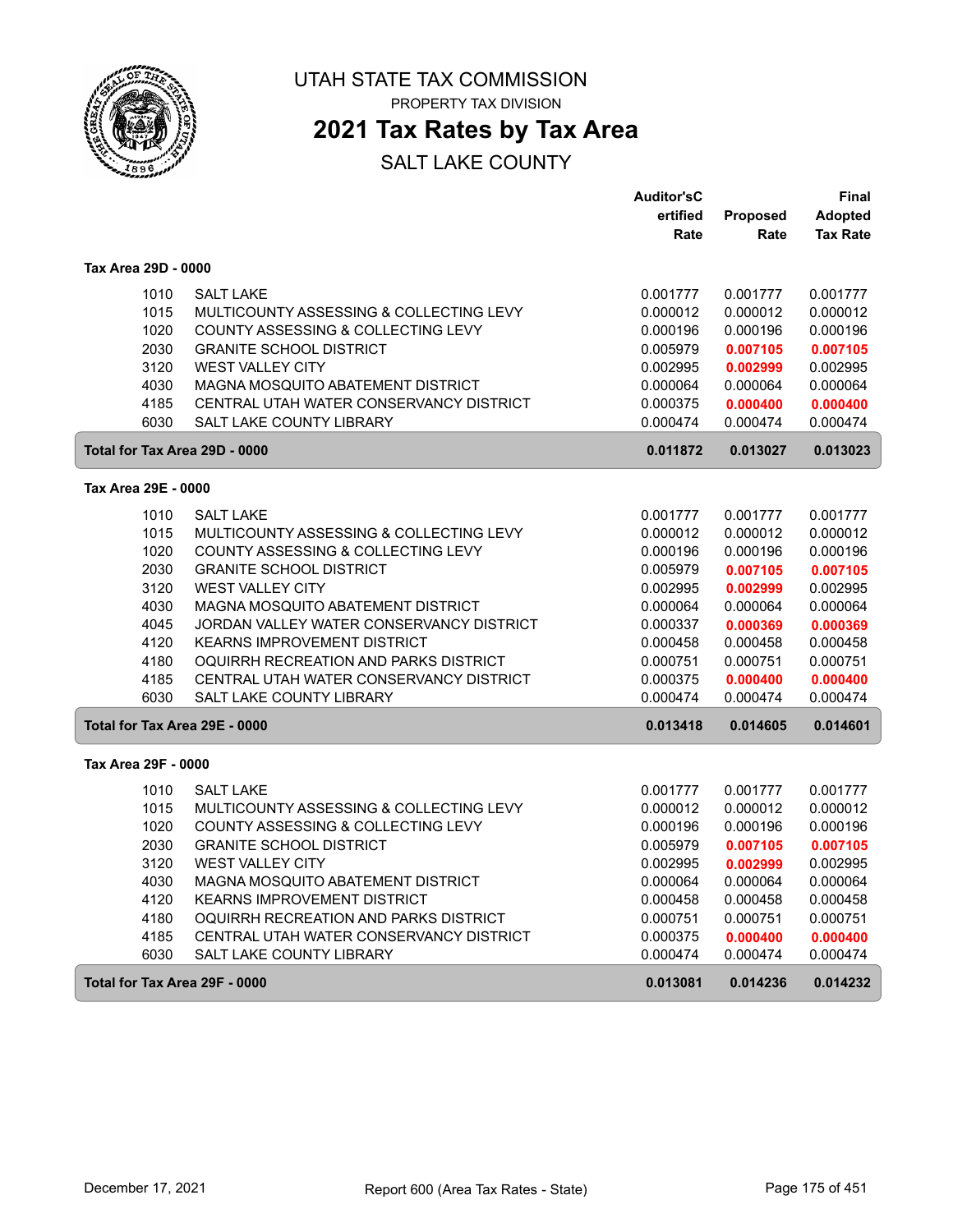

PROPERTY TAX DIVISION

## **2021 Tax Rates by Tax Area**

|                               |                                          | <b>Auditor'sC</b> |          | Final           |
|-------------------------------|------------------------------------------|-------------------|----------|-----------------|
|                               |                                          | ertified          | Proposed | <b>Adopted</b>  |
|                               |                                          | Rate              | Rate     | <b>Tax Rate</b> |
| Tax Area 29G - 0000           |                                          |                   |          |                 |
| 1010                          | <b>SALT LAKE</b>                         | 0.001777          | 0.001777 | 0.001777        |
| 1015                          | MULTICOUNTY ASSESSING & COLLECTING LEVY  | 0.000012          | 0.000012 | 0.000012        |
| 1020                          | COUNTY ASSESSING & COLLECTING LEVY       | 0.000196          | 0.000196 | 0.000196        |
| 2030                          | <b>GRANITE SCHOOL DISTRICT</b>           | 0.005979          | 0.007105 | 0.007105        |
| 3120                          | <b>WEST VALLEY CITY</b>                  | 0.002995          | 0.002999 | 0.002995        |
| 4030                          | MAGNA MOSQUITO ABATEMENT DISTRICT        | 0.000064          | 0.000064 | 0.000064        |
| 4045                          | JORDAN VALLEY WATER CONSERVANCY DISTRICT | 0.000337          | 0.000369 | 0.000369        |
| 4120                          | <b>KEARNS IMPROVEMENT DISTRICT</b>       | 0.000458          | 0.000458 | 0.000458        |
| 4180                          | OQUIRRH RECREATION AND PARKS DISTRICT    | 0.000751          | 0.000751 | 0.000751        |
| 4185                          | CENTRAL UTAH WATER CONSERVANCY DISTRICT  | 0.000375          | 0.000400 | 0.000400        |
| 6030                          | SALT LAKE COUNTY LIBRARY                 | 0.000474          | 0.000474 | 0.000474        |
| Total for Tax Area 29G - 0000 |                                          | 0.013418          | 0.014605 | 0.014601        |
| Tax Area 29H - 0000           |                                          |                   |          |                 |
| 1010                          | <b>SALT LAKE</b>                         | 0.001777          | 0.001777 | 0.001777        |
| 1015                          | MULTICOUNTY ASSESSING & COLLECTING LEVY  | 0.000012          | 0.000012 | 0.000012        |
| 1020                          | COUNTY ASSESSING & COLLECTING LEVY       | 0.000196          | 0.000196 | 0.000196        |
| 2030                          | <b>GRANITE SCHOOL DISTRICT</b>           | 0.005979          | 0.007105 | 0.007105        |
| 3120                          | WEST VALLEY CITY                         | 0.002995          | 0.002999 | 0.002995        |
| 4030                          | MAGNA MOSQUITO ABATEMENT DISTRICT        | 0.000064          | 0.000064 | 0.000064        |
| 4045                          | JORDAN VALLEY WATER CONSERVANCY DISTRICT | 0.000337          | 0.000369 | 0.000369        |
| 4120                          | <b>KEARNS IMPROVEMENT DISTRICT</b>       | 0.000458          | 0.000458 | 0.000458        |
| 4180                          | OQUIRRH RECREATION AND PARKS DISTRICT    | 0.000751          | 0.000751 | 0.000751        |
| 4185                          | CENTRAL UTAH WATER CONSERVANCY DISTRICT  | 0.000375          | 0.000400 | 0.000400        |
| 6030                          | SALT LAKE COUNTY LIBRARY                 | 0.000474          | 0.000474 | 0.000474        |
| Total for Tax Area 29H - 0000 |                                          | 0.013418          | 0.014605 | 0.014601        |
| Tax Area 29J - 0000           |                                          |                   |          |                 |
| 1010                          | <b>SALT LAKE</b>                         | 0.001777          | 0.001777 | 0.001777        |
| 1015                          | MULTICOUNTY ASSESSING & COLLECTING LEVY  | 0.000012          | 0.000012 | 0.000012        |
| 1020                          | COUNTY ASSESSING & COLLECTING LEVY       | 0.000196          | 0.000196 | 0.000196        |
| 2030                          | <b>GRANITE SCHOOL DISTRICT</b>           | 0.005979          | 0.007105 | 0.007105        |
| 3120                          | <b>WEST VALLEY CITY</b>                  | 0.002995          | 0.002999 | 0.002995        |
| 4030                          | MAGNA MOSQUITO ABATEMENT DISTRICT        | 0.000064          | 0.000064 | 0.000064        |
| 4045                          | JORDAN VALLEY WATER CONSERVANCY DISTRICT | 0.000337          | 0.000369 | 0.000369        |
| 4080                          | <b>MAGNA WATER DISTRICT</b>              | 0.002107          | 0.002107 | 0.002107        |
| 4185                          | CENTRAL UTAH WATER CONSERVANCY DISTRICT  | 0.000375          | 0.000400 | 0.000400        |
| 6030                          | SALT LAKE COUNTY LIBRARY                 | 0.000474          | 0.000474 | 0.000474        |
| Total for Tax Area 29J - 0000 |                                          | 0.014316          | 0.015503 | 0.015499        |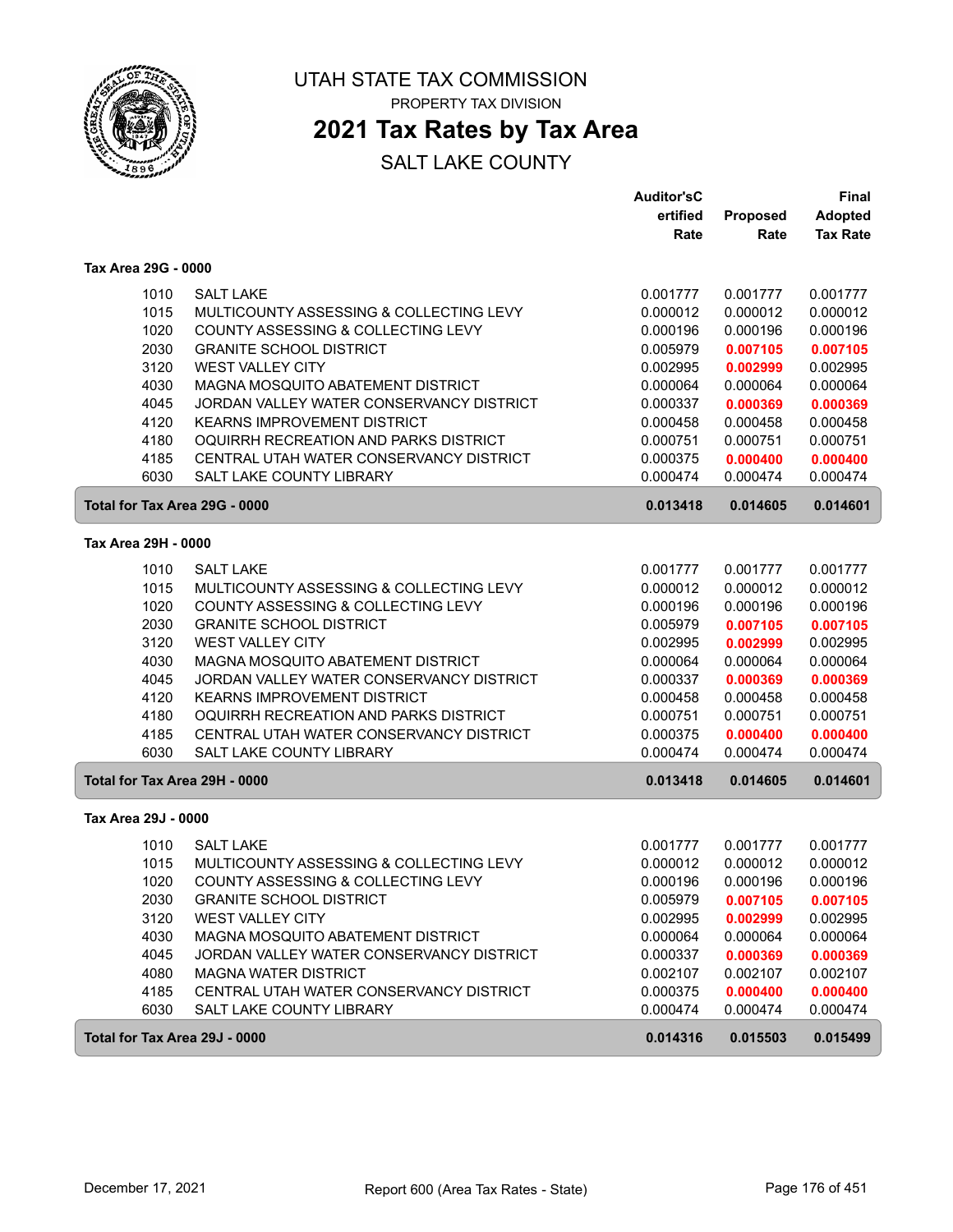

PROPERTY TAX DIVISION

### **2021 Tax Rates by Tax Area**

|                               |                                                   | <b>Auditor'sC</b> |                 | Final           |
|-------------------------------|---------------------------------------------------|-------------------|-----------------|-----------------|
|                               |                                                   | ertified          | <b>Proposed</b> | <b>Adopted</b>  |
|                               |                                                   | Rate              | Rate            | <b>Tax Rate</b> |
| Tax Area 29K - 0000           |                                                   |                   |                 |                 |
| 1010                          | <b>SALT LAKE</b>                                  | 0.001777          | 0.001777        | 0.001777        |
| 1015                          | MULTICOUNTY ASSESSING & COLLECTING LEVY           | 0.000012          | 0.000012        | 0.000012        |
| 1020                          | COUNTY ASSESSING & COLLECTING LEVY                | 0.000196          | 0.000196        | 0.000196        |
| 2030                          | <b>GRANITE SCHOOL DISTRICT</b>                    | 0.005979          | 0.007105        | 0.007105        |
| 3120                          | <b>WEST VALLEY CITY</b>                           | 0.002995          | 0.002999        | 0.002995        |
| 4030                          | MAGNA MOSQUITO ABATEMENT DISTRICT                 | 0.000064          | 0.000064        | 0.000064        |
| 4120                          | <b>KEARNS IMPROVEMENT DISTRICT</b>                | 0.000458          | 0.000458        | 0.000458        |
| 4185                          | CENTRAL UTAH WATER CONSERVANCY DISTRICT           | 0.000375          | 0.000400        | 0.000400        |
| 6030                          | <b>SALT LAKE COUNTY LIBRARY</b>                   | 0.000474          | 0.000474        | 0.000474        |
| Total for Tax Area 29K - 0000 |                                                   | 0.012330          | 0.013485        | 0.013481        |
| Tax Area 29L - 0000           |                                                   |                   |                 |                 |
|                               |                                                   |                   |                 |                 |
| 1010                          | <b>SALT LAKE</b>                                  | 0.001777          | 0.001777        | 0.001777        |
| 1015                          | MULTICOUNTY ASSESSING & COLLECTING LEVY           | 0.000012          | 0.000012        | 0.000012        |
| 1020                          | COUNTY ASSESSING & COLLECTING LEVY                | 0.000196          | 0.000196        | 0.000196        |
| 2030                          | <b>GRANITE SCHOOL DISTRICT</b>                    | 0.005979          | 0.007105        | 0.007105        |
| 3120                          | WEST VALLEY CITY                                  | 0.002995          | 0.002999        | 0.002995        |
| 4040                          | SOUTH SALT LAKE VALLEY MOSQUITO ABATEMENT DISTRIC | 0.000012          | 0.000012        | 0.000012        |
| 4045                          | JORDAN VALLEY WATER CONSERVANCY DISTRICT          | 0.000337          | 0.000369        | 0.000369        |
| 4050                          | <b>GRANGER - HUNTER IMPROVEMENT DISTRICT</b>      | 0.000414          | 0.000414        | 0.000414        |
| 4185                          | CENTRAL UTAH WATER CONSERVANCY DISTRICT           | 0.000375          | 0.000400        | 0.000400        |
| 6030                          | <b>SALT LAKE COUNTY LIBRARY</b>                   | 0.000474          | 0.000474        | 0.000474        |
| Total for Tax Area 29L - 0000 |                                                   | 0.012571          | 0.013758        | 0.013754        |
| Tax Area 29M - 0000           |                                                   |                   |                 |                 |
| 1010                          | <b>SALT LAKE</b>                                  | 0.001777          | 0.001777        | 0.001777        |
| 1015                          | MULTICOUNTY ASSESSING & COLLECTING LEVY           | 0.000012          | 0.000012        | 0.000012        |
| 1020                          | COUNTY ASSESSING & COLLECTING LEVY                | 0.000196          | 0.000196        | 0.000196        |
| 2030                          | <b>GRANITE SCHOOL DISTRICT</b>                    | 0.005979          | 0.007105        | 0.007105        |
| 3120                          | <b>WEST VALLEY CITY</b>                           | 0.002995          | 0.002999        | 0.002995        |
| 4040                          | SOUTH SALT LAKE VALLEY MOSQUITO ABATEMENT DISTRIC | 0.000012          | 0.000012        | 0.000012        |
| 4045                          | JORDAN VALLEY WATER CONSERVANCY DISTRICT          | 0.000337          | 0.000369        | 0.000369        |
| 4050                          | <b>GRANGER - HUNTER IMPROVEMENT DISTRICT</b>      | 0.000414          | 0.000414        | 0.000414        |
| 4185                          | CENTRAL UTAH WATER CONSERVANCY DISTRICT           | 0.000375          | 0.000400        | 0.000400        |
| 6030                          | <b>SALT LAKE COUNTY LIBRARY</b>                   | 0.000474          | 0.000474        | 0.000474        |
| Total for Tax Area 29M - 0000 |                                                   | 0.012571          | 0.013758        | 0.013754        |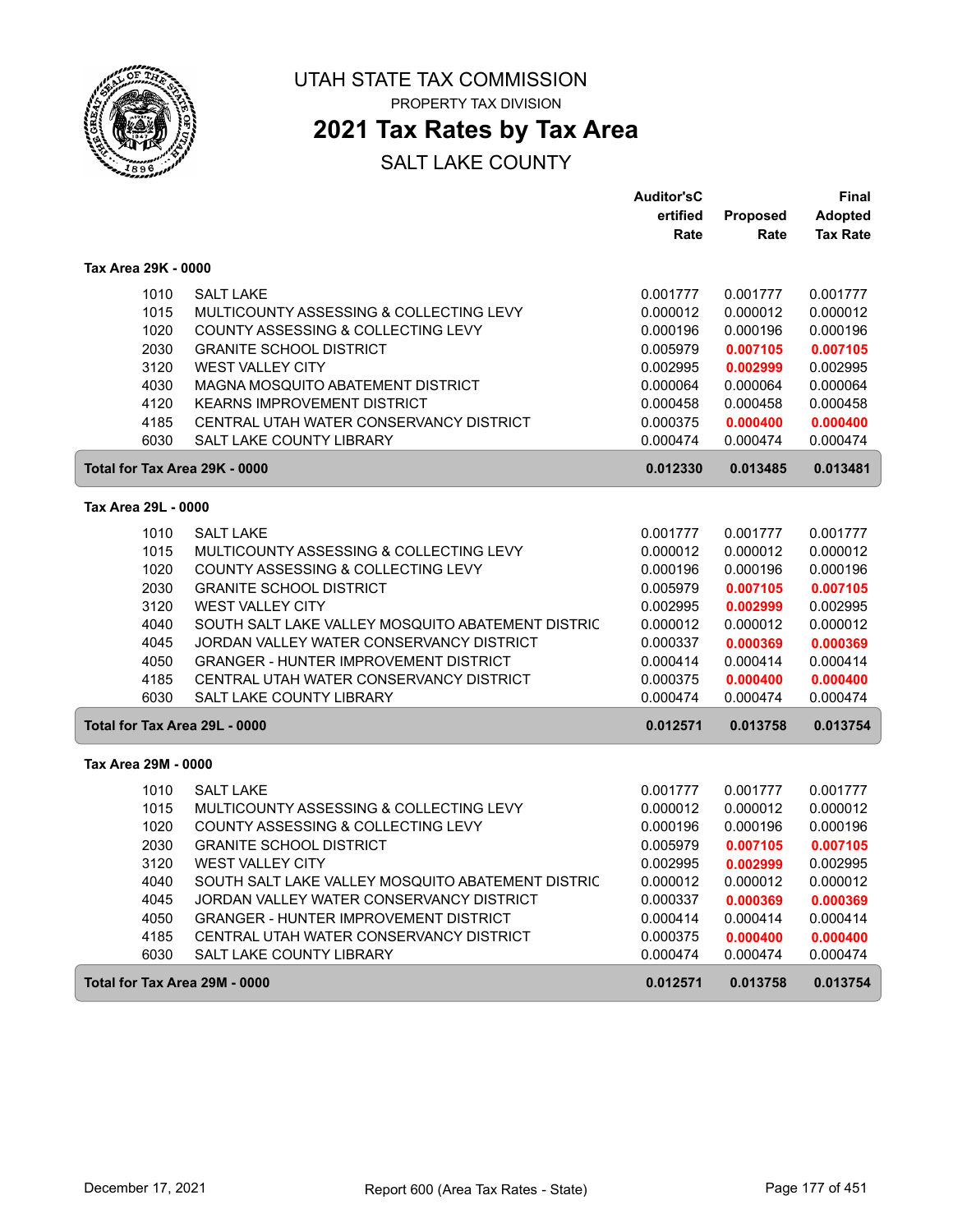

 $\sqrt{2}$ 

UTAH STATE TAX COMMISSION PROPERTY TAX DIVISION

# **2021 Tax Rates by Tax Area**

|                               |                                                                      | <b>Auditor'sC</b>    |                      | Final                |
|-------------------------------|----------------------------------------------------------------------|----------------------|----------------------|----------------------|
|                               |                                                                      | ertified             | Proposed             | <b>Adopted</b>       |
|                               |                                                                      | Rate                 | Rate                 | <b>Tax Rate</b>      |
| Tax Area 29N - 0000           |                                                                      |                      |                      |                      |
| 1010                          | <b>SALT LAKE</b>                                                     | 0.001777             | 0.001777             | 0.001777             |
| 1015                          | MULTICOUNTY ASSESSING & COLLECTING LEVY                              | 0.000012             | 0.000012             | 0.000012             |
| 1020                          | COUNTY ASSESSING & COLLECTING LEVY                                   | 0.000196             | 0.000196             | 0.000196             |
| 2030                          | <b>GRANITE SCHOOL DISTRICT</b>                                       | 0.005979             | 0.007105             | 0.007105             |
| 3120                          | <b>WEST VALLEY CITY</b>                                              | 0.002995             | 0.002999             | 0.002995             |
| 4040                          | SOUTH SALT LAKE VALLEY MOSQUITO ABATEMENT DISTRIC                    | 0.000012             | 0.000012             | 0.000012             |
| 4045                          | JORDAN VALLEY WATER CONSERVANCY DISTRICT                             | 0.000337             | 0.000369             | 0.000369             |
| 4050                          | <b>GRANGER - HUNTER IMPROVEMENT DISTRICT</b>                         | 0.000414             | 0.000414             | 0.000414             |
| 4185                          | CENTRAL UTAH WATER CONSERVANCY DISTRICT                              | 0.000375             | 0.000400             | 0.000400             |
| 6030                          | SALT LAKE COUNTY LIBRARY                                             | 0.000474             | 0.000474             | 0.000474             |
| Total for Tax Area 29N - 0000 |                                                                      | 0.012571             | 0.013758             | 0.013754             |
| Tax Area 29P - 0000           |                                                                      |                      |                      |                      |
|                               |                                                                      |                      |                      |                      |
| 1010<br>1015                  | <b>SALT LAKE</b>                                                     | 0.001777             | 0.001777             | 0.001777             |
|                               | MULTICOUNTY ASSESSING & COLLECTING LEVY                              | 0.000012             | 0.000012             | 0.000012             |
| 1020<br>2030                  | COUNTY ASSESSING & COLLECTING LEVY<br><b>GRANITE SCHOOL DISTRICT</b> | 0.000196             | 0.000196             | 0.000196             |
| 3120                          | WEST VALLEY CITY                                                     | 0.005979<br>0.002995 | 0.007105             | 0.007105<br>0.002995 |
| 4030                          | MAGNA MOSQUITO ABATEMENT DISTRICT                                    | 0.000064             | 0.002999<br>0.000064 | 0.000064             |
| 4045                          | JORDAN VALLEY WATER CONSERVANCY DISTRICT                             | 0.000337             | 0.000369             | 0.000369             |
| 4120                          | <b>KEARNS IMPROVEMENT DISTRICT</b>                                   | 0.000458             | 0.000458             | 0.000458             |
| 4185                          | CENTRAL UTAH WATER CONSERVANCY DISTRICT                              | 0.000375             | 0.000400             | 0.000400             |
| 6030                          | <b>SALT LAKE COUNTY LIBRARY</b>                                      | 0.000474             | 0.000474             | 0.000474             |
|                               |                                                                      |                      |                      |                      |
| Total for Tax Area 29P - 0000 |                                                                      | 0.012667             | 0.013854             | 0.013850             |
| Tax Area 29Q - 0000           |                                                                      |                      |                      |                      |
| 1010                          | <b>SALT LAKE</b>                                                     | 0.001777             | 0.001777             | 0.001777             |
| 1015                          | MULTICOUNTY ASSESSING & COLLECTING LEVY                              | 0.000012             | 0.000012             | 0.000012             |
| 1020                          | COUNTY ASSESSING & COLLECTING LEVY                                   | 0.000196             | 0.000196             | 0.000196             |
| 2030                          | <b>GRANITE SCHOOL DISTRICT</b>                                       | 0.005979             | 0.007105             | 0.007105             |
| 3120                          | <b>WEST VALLEY CITY</b>                                              | 0.002995             | 0.002999             | 0.002995             |
| 4030                          | MAGNA MOSQUITO ABATEMENT DISTRICT                                    | 0.000064             | 0.000064             | 0.000064             |
| 4045                          | JORDAN VALLEY WATER CONSERVANCY DISTRICT                             | 0.000337             | 0.000369             | 0.000369             |
| 4185                          | CENTRAL UTAH WATER CONSERVANCY DISTRICT                              | 0.000375             | 0.000400             | 0.000400             |
| 6030                          | SALT LAKE COUNTY LIBRARY                                             | 0.000474             | 0.000474             | 0.000474             |
| Total for Tax Area 29Q - 0000 |                                                                      | 0.012209             | 0.013396             | 0.013392             |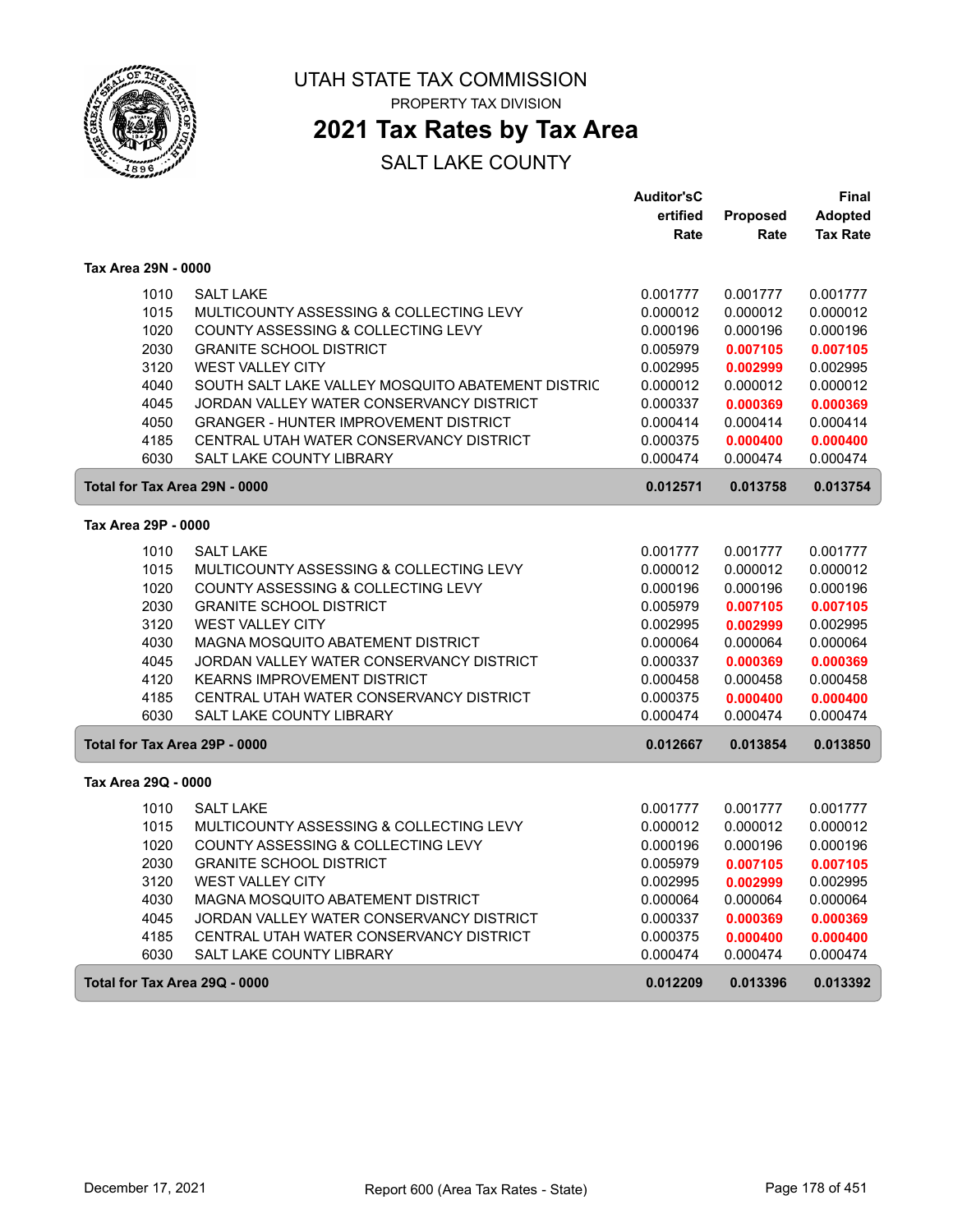

## **2021 Tax Rates by Tax Area**

|                               |                                          | <b>Auditor'sC</b> |          | <b>Final</b>    |
|-------------------------------|------------------------------------------|-------------------|----------|-----------------|
|                               |                                          | ertified          | Proposed | <b>Adopted</b>  |
|                               |                                          | Rate              | Rate     | <b>Tax Rate</b> |
| Tax Area 29R - 0000           |                                          |                   |          |                 |
| 1010                          | <b>SALT LAKE</b>                         | 0.001777          | 0.001777 | 0.001777        |
| 1015                          | MULTICOUNTY ASSESSING & COLLECTING LEVY  | 0.000012          | 0.000012 | 0.000012        |
| 1020                          | COUNTY ASSESSING & COLLECTING LEVY       | 0.000196          | 0.000196 | 0.000196        |
| 2030                          | <b>GRANITE SCHOOL DISTRICT</b>           | 0.005979          | 0.007105 | 0.007105        |
| 3120                          | <b>WEST VALLEY CITY</b>                  | 0.002995          | 0.002999 | 0.002995        |
| 4030                          | MAGNA MOSQUITO ABATEMENT DISTRICT        | 0.000064          | 0.000064 | 0.000064        |
| 4045                          | JORDAN VALLEY WATER CONSERVANCY DISTRICT | 0.000337          | 0.000369 | 0.000369        |
| 4120                          | <b>KEARNS IMPROVEMENT DISTRICT</b>       | 0.000458          | 0.000458 | 0.000458        |
| 4180                          | OQUIRRH RECREATION AND PARKS DISTRICT    | 0.000751          | 0.000751 | 0.000751        |
| 4185                          | CENTRAL UTAH WATER CONSERVANCY DISTRICT  | 0.000375          | 0.000400 | 0.000400        |
| 6030                          | <b>SALT LAKE COUNTY LIBRARY</b>          | 0.000474          | 0.000474 | 0.000474        |
| Total for Tax Area 29R - 0000 |                                          | 0.013418          | 0.014605 | 0.014601        |
| Tax Area 29S - 0000           |                                          |                   |          |                 |
| 1010                          | <b>SALT LAKE</b>                         | 0.001777          | 0.001777 | 0.001777        |
| 1015                          | MULTICOUNTY ASSESSING & COLLECTING LEVY  | 0.000012          | 0.000012 | 0.000012        |
| 1020                          | COUNTY ASSESSING & COLLECTING LEVY       | 0.000196          | 0.000196 | 0.000196        |
| 2030                          | <b>GRANITE SCHOOL DISTRICT</b>           | 0.005979          | 0.007105 | 0.007105        |
| 3120                          | <b>WEST VALLEY CITY</b>                  | 0.002995          | 0.002999 | 0.002995        |
| 4030                          | MAGNA MOSQUITO ABATEMENT DISTRICT        | 0.000064          | 0.000064 | 0.000064        |
| 4120                          | <b>KEARNS IMPROVEMENT DISTRICT</b>       | 0.000458          | 0.000458 | 0.000458        |
| 4185                          | CENTRAL UTAH WATER CONSERVANCY DISTRICT  | 0.000375          | 0.000400 | 0.000400        |
| 6030                          | SALT LAKE COUNTY LIBRARY                 | 0.000474          | 0.000474 | 0.000474        |
| Total for Tax Area 29S - 0000 |                                          | 0.012330          | 0.013485 | 0.013481        |
| Tax Area 29T - 0000           |                                          |                   |          |                 |
| 1010                          | <b>SALT LAKE</b>                         | 0.001777          | 0.001777 | 0.001777        |
| 1015                          | MULTICOUNTY ASSESSING & COLLECTING LEVY  | 0.000012          | 0.000012 | 0.000012        |
| 1020                          | COUNTY ASSESSING & COLLECTING LEVY       | 0.000196          | 0.000196 | 0.000196        |
| 2030                          | <b>GRANITE SCHOOL DISTRICT</b>           | 0.005979          | 0.007105 | 0.007105        |
| 3120                          | <b>WEST VALLEY CITY</b>                  | 0.002995          | 0.002999 | 0.002995        |
| 4030                          | MAGNA MOSQUITO ABATEMENT DISTRICT        | 0.000064          | 0.000064 | 0.000064        |
| 4045                          | JORDAN VALLEY WATER CONSERVANCY DISTRICT | 0.000337          | 0.000369 | 0.000369        |
| 4080                          | <b>MAGNA WATER DISTRICT</b>              | 0.002107          | 0.002107 | 0.002107        |
| 4185                          | CENTRAL UTAH WATER CONSERVANCY DISTRICT  | 0.000375          | 0.000400 | 0.000400        |
| 6030                          | SALT LAKE COUNTY LIBRARY                 | 0.000474          | 0.000474 | 0.000474        |
| Total for Tax Area 29T - 0000 |                                          | 0.014316          | 0.015503 | 0.015499        |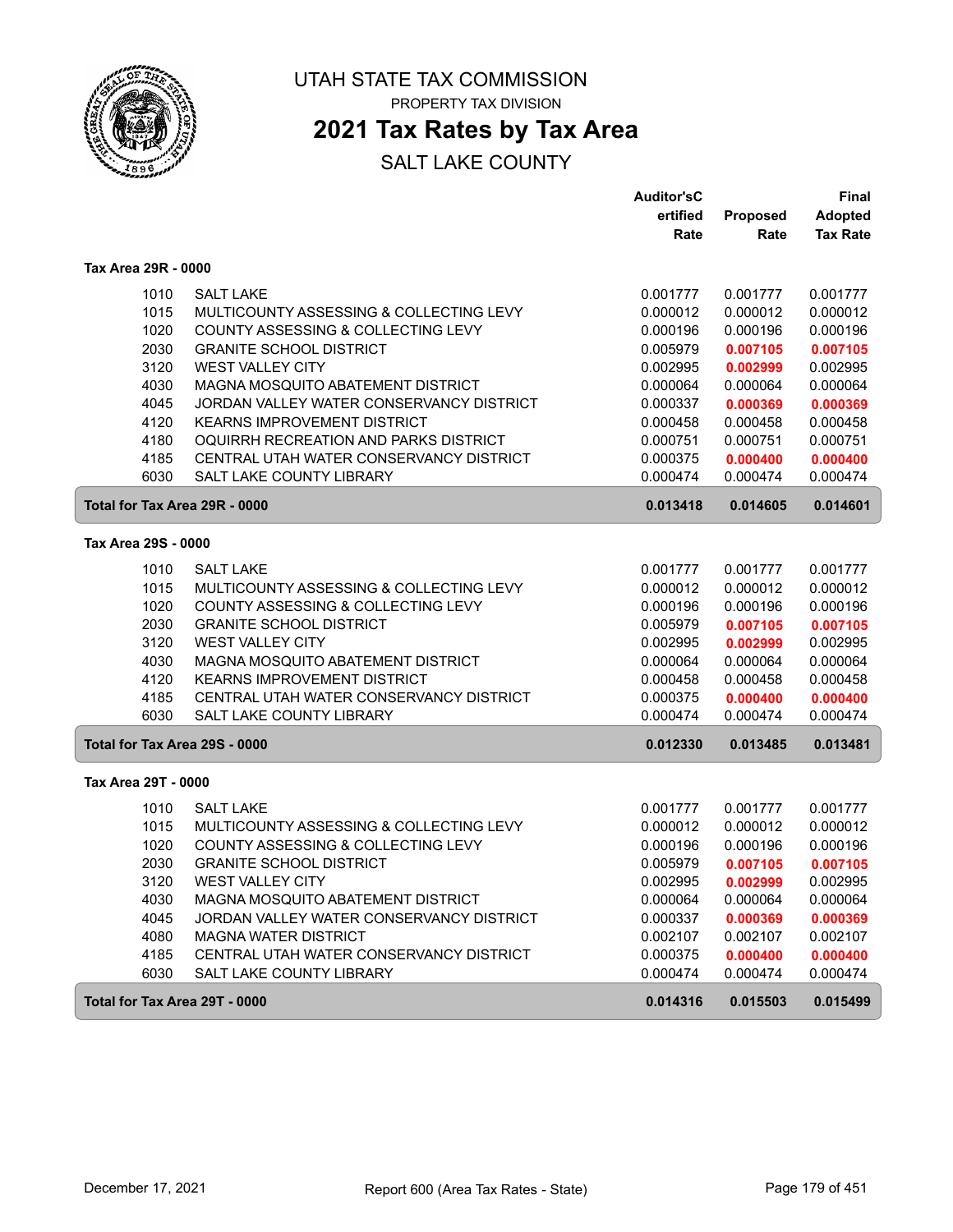

## **2021 Tax Rates by Tax Area**

|                               |                                                   | <b>Auditor'sC</b> |          | <b>Final</b>    |
|-------------------------------|---------------------------------------------------|-------------------|----------|-----------------|
|                               |                                                   | ertified          | Proposed | <b>Adopted</b>  |
|                               |                                                   | Rate              | Rate     | <b>Tax Rate</b> |
| Tax Area 29U - 0000           |                                                   |                   |          |                 |
| 1010                          | <b>SALT LAKE</b>                                  | 0.001777          | 0.001777 | 0.001777        |
| 1015                          | MULTICOUNTY ASSESSING & COLLECTING LEVY           | 0.000012          | 0.000012 | 0.000012        |
| 1020                          | COUNTY ASSESSING & COLLECTING LEVY                | 0.000196          | 0.000196 | 0.000196        |
| 2030                          | <b>GRANITE SCHOOL DISTRICT</b>                    | 0.005979          | 0.007105 | 0.007105        |
| 3120                          | <b>WEST VALLEY CITY</b>                           | 0.002995          | 0.002999 | 0.002995        |
| 4030                          | MAGNA MOSQUITO ABATEMENT DISTRICT                 | 0.000064          | 0.000064 | 0.000064        |
| 4045                          | JORDAN VALLEY WATER CONSERVANCY DISTRICT          | 0.000337          | 0.000369 | 0.000369        |
| 4050                          | <b>GRANGER - HUNTER IMPROVEMENT DISTRICT</b>      | 0.000414          | 0.000414 | 0.000414        |
| 4185                          | CENTRAL UTAH WATER CONSERVANCY DISTRICT           | 0.000375          | 0.000400 | 0.000400        |
| 6030                          | <b>SALT LAKE COUNTY LIBRARY</b>                   | 0.000474          | 0.000474 | 0.000474        |
| Total for Tax Area 29U - 0000 |                                                   | 0.012623          | 0.013810 | 0.013806        |
| Tax Area 29V - 0000           |                                                   |                   |          |                 |
| 1010                          | <b>SALT LAKE</b>                                  | 0.001777          | 0.001777 | 0.001777        |
| 1015                          | MULTICOUNTY ASSESSING & COLLECTING LEVY           | 0.000012          | 0.000012 | 0.000012        |
| 1020                          | COUNTY ASSESSING & COLLECTING LEVY                | 0.000196          | 0.000196 | 0.000196        |
| 2030                          | <b>GRANITE SCHOOL DISTRICT</b>                    | 0.005979          | 0.007105 | 0.007105        |
| 3120                          | <b>WEST VALLEY CITY</b>                           | 0.002995          | 0.002999 | 0.002995        |
| 4040                          | SOUTH SALT LAKE VALLEY MOSQUITO ABATEMENT DISTRIC | 0.000012          | 0.000012 | 0.000012        |
| 4045                          | JORDAN VALLEY WATER CONSERVANCY DISTRICT          | 0.000337          | 0.000369 | 0.000369        |
| 4050                          | <b>GRANGER - HUNTER IMPROVEMENT DISTRICT</b>      | 0.000414          | 0.000414 | 0.000414        |
| 4185                          | CENTRAL UTAH WATER CONSERVANCY DISTRICT           | 0.000375          | 0.000400 | 0.000400        |
| 6030                          | <b>SALT LAKE COUNTY LIBRARY</b>                   | 0.000474          | 0.000474 | 0.000474        |
| Total for Tax Area 29V - 0000 |                                                   | 0.012571          | 0.013758 | 0.013754        |
| Tax Area 29W - 0000           |                                                   |                   |          |                 |
| 1010                          | <b>SALT LAKE</b>                                  | 0.001777          | 0.001777 | 0.001777        |
| 1015                          | MULTICOUNTY ASSESSING & COLLECTING LEVY           | 0.000012          | 0.000012 | 0.000012        |
| 1020                          | COUNTY ASSESSING & COLLECTING LEVY                | 0.000196          | 0.000196 | 0.000196        |
| 2030                          | <b>GRANITE SCHOOL DISTRICT</b>                    | 0.005979          | 0.007105 | 0.007105        |
| 3120                          | <b>WEST VALLEY CITY</b>                           | 0.002995          | 0.002999 | 0.002995        |
| 4030                          | MAGNA MOSQUITO ABATEMENT DISTRICT                 | 0.000064          | 0.000064 | 0.000064        |
| 4045                          | JORDAN VALLEY WATER CONSERVANCY DISTRICT          | 0.000337          | 0.000369 | 0.000369        |
| 4080                          | <b>MAGNA WATER DISTRICT</b>                       | 0.002107          | 0.002107 | 0.002107        |
| 4185                          | CENTRAL UTAH WATER CONSERVANCY DISTRICT           | 0.000375          | 0.000400 | 0.000400        |
| 6030                          | SALT LAKE COUNTY LIBRARY                          | 0.000474          | 0.000474 | 0.000474        |
| Total for Tax Area 29W - 0000 |                                                   | 0.014316          | 0.015503 | 0.015499        |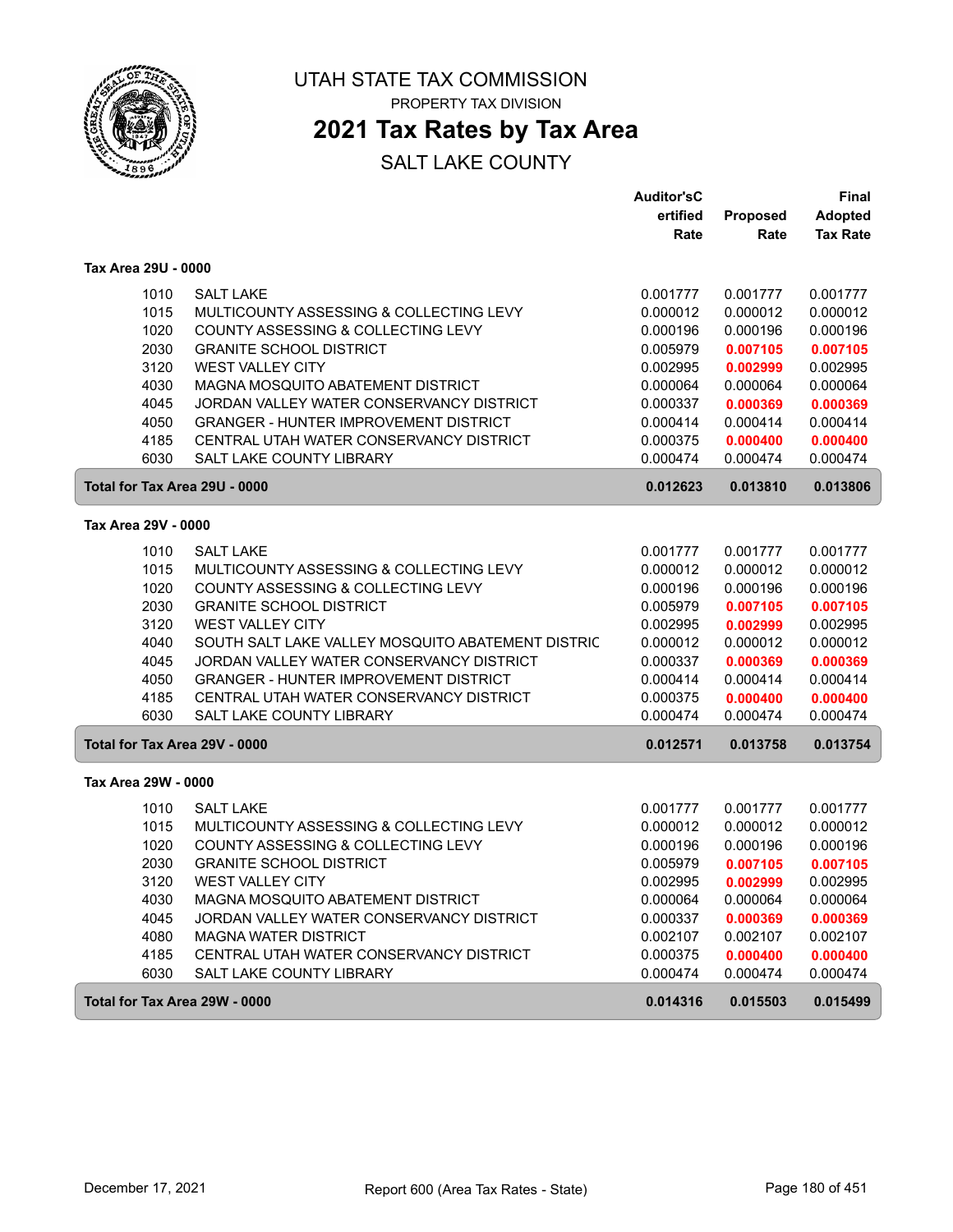

UTAH STATE TAX COMMISSION

PROPERTY TAX DIVISION

### **2021 Tax Rates by Tax Area**

|                               |                                                                                | <b>Auditor'sC</b>    |                      | <b>Final</b>         |
|-------------------------------|--------------------------------------------------------------------------------|----------------------|----------------------|----------------------|
|                               |                                                                                | ertified             | <b>Proposed</b>      | <b>Adopted</b>       |
|                               |                                                                                | Rate                 | Rate                 | <b>Tax Rate</b>      |
| Tax Area 29X - 0000           |                                                                                |                      |                      |                      |
| 1010                          | <b>SALT LAKE</b>                                                               | 0.001777             | 0.001777             | 0.001777             |
| 1015                          | MULTICOUNTY ASSESSING & COLLECTING LEVY                                        | 0.000012             | 0.000012             | 0.000012             |
| 1020                          | COUNTY ASSESSING & COLLECTING LEVY                                             | 0.000196             | 0.000196             | 0.000196             |
| 2030                          | <b>GRANITE SCHOOL DISTRICT</b>                                                 | 0.005979             | 0.007105             | 0.007105             |
| 3120                          | <b>WEST VALLEY CITY</b>                                                        | 0.002995             | 0.002999             | 0.002995             |
| 4030                          | MAGNA MOSQUITO ABATEMENT DISTRICT                                              | 0.000064             | 0.000064             | 0.000064             |
| 4045                          | JORDAN VALLEY WATER CONSERVANCY DISTRICT                                       | 0.000337             | 0.000369             | 0.000369             |
| 4080                          | <b>MAGNA WATER DISTRICT</b>                                                    | 0.002107             | 0.002107             | 0.002107             |
| 4185                          | CENTRAL UTAH WATER CONSERVANCY DISTRICT                                        | 0.000375             | 0.000400             | 0.000400             |
| 6030                          | <b>SALT LAKE COUNTY LIBRARY</b>                                                | 0.000474             | 0.000474             | 0.000474             |
| Total for Tax Area 29X - 0000 |                                                                                | 0.014316             | 0.015503             | 0.015499             |
| Tax Area 30A - 0000           |                                                                                |                      |                      |                      |
| 1010                          | <b>SALT LAKE</b>                                                               | 0.001777             | 0.001777             | 0.001777             |
| 1015                          | MULTICOUNTY ASSESSING & COLLECTING LEVY                                        | 0.000012             | 0.000012             | 0.000012             |
| 1020                          | COUNTY ASSESSING & COLLECTING LEVY                                             | 0.000196             | 0.000196             | 0.000196             |
| 2045                          | <b>CANYONS SCHOOL DISTRICT</b>                                                 | 0.006643             | 0.006643             | 0.006643             |
| 3040                          | <b>MIDVALE CITY</b>                                                            | 0.000987             | 0.000987             | 0.000987             |
| 4040                          | SOUTH SALT LAKE VALLEY MOSQUITO ABATEMENT DISTRIC                              | 0.000012             | 0.000012             | 0.000012             |
| 4045                          | JORDAN VALLEY WATER CONSERVANCY DISTRICT                                       | 0.000337             | 0.000369             | 0.000369             |
| 4070                          | MIDVALLEY IMPROVEMENT DISTRICT                                                 | 0.000570             | 0.000570             | 0.000570             |
| 4185                          | CENTRAL UTAH WATER CONSERVANCY DISTRICT                                        | 0.000375             | 0.000400             | 0.000400             |
| 4320                          | UNIFIED FIRE SERVICE AREA                                                      | 0.001592             | 0.001594             | 0.001594             |
| 6030                          | SALT LAKE COUNTY LIBRARY                                                       | 0.000474             | 0.000474             | 0.000474             |
| 6060                          | JORDAN/CANYON SCHOOL DISTRICT DEBT SERVICE AREA                                | 0.000347             | 0.000347             | 0.000347             |
| Total for Tax Area 30A - 0000 |                                                                                | 0.013322             | 0.013381             | 0.013381             |
| Tax Area 30B - 0000           |                                                                                |                      |                      |                      |
|                               |                                                                                |                      |                      |                      |
| 1010                          | <b>SALT LAKE</b>                                                               | 0.001777             | 0.001777             | 0.001777             |
| 1015                          | MULTICOUNTY ASSESSING & COLLECTING LEVY<br>COUNTY ASSESSING & COLLECTING LEVY  | 0.000012             | 0.000012             | 0.000012             |
| 1020                          |                                                                                | 0.000196             | 0.000196             | 0.000196             |
| 2045<br>3040                  | CANYONS SCHOOL DISTRICT<br>MIDVALE CITY                                        | 0.006643             | 0.006643<br>0.000987 | 0.006643             |
| 4040                          | SOUTH SALT LAKE VALLEY MOSQUITO ABATEMENT DISTRIC                              | 0.000987             |                      | 0.000987             |
|                               |                                                                                | 0.000012             | 0.000012             | 0.000012             |
| 4045                          | JORDAN VALLEY WATER CONSERVANCY DISTRICT                                       | 0.000337             | 0.000369             | 0.000369             |
| 4140<br>4185                  | SANDY SUBURBAN IMPROVEMENT DISTRICT<br>CENTRAL UTAH WATER CONSERVANCY DISTRICT | 0.000547             | 0.000547             | 0.000547             |
|                               | UNIFIED FIRE SERVICE AREA                                                      | 0.000375             | 0.000400             | 0.000400             |
| 4320                          |                                                                                | 0.001592             | 0.001594             | 0.001594             |
| 6030<br>6060                  | SALT LAKE COUNTY LIBRARY<br>JORDAN/CANYON SCHOOL DISTRICT DEBT SERVICE AREA    | 0.000474<br>0.000347 | 0.000474<br>0.000347 | 0.000474<br>0.000347 |
|                               |                                                                                |                      |                      |                      |
| Total for Tax Area 30B - 0000 |                                                                                | 0.013299             | 0.013358             | 0.013358             |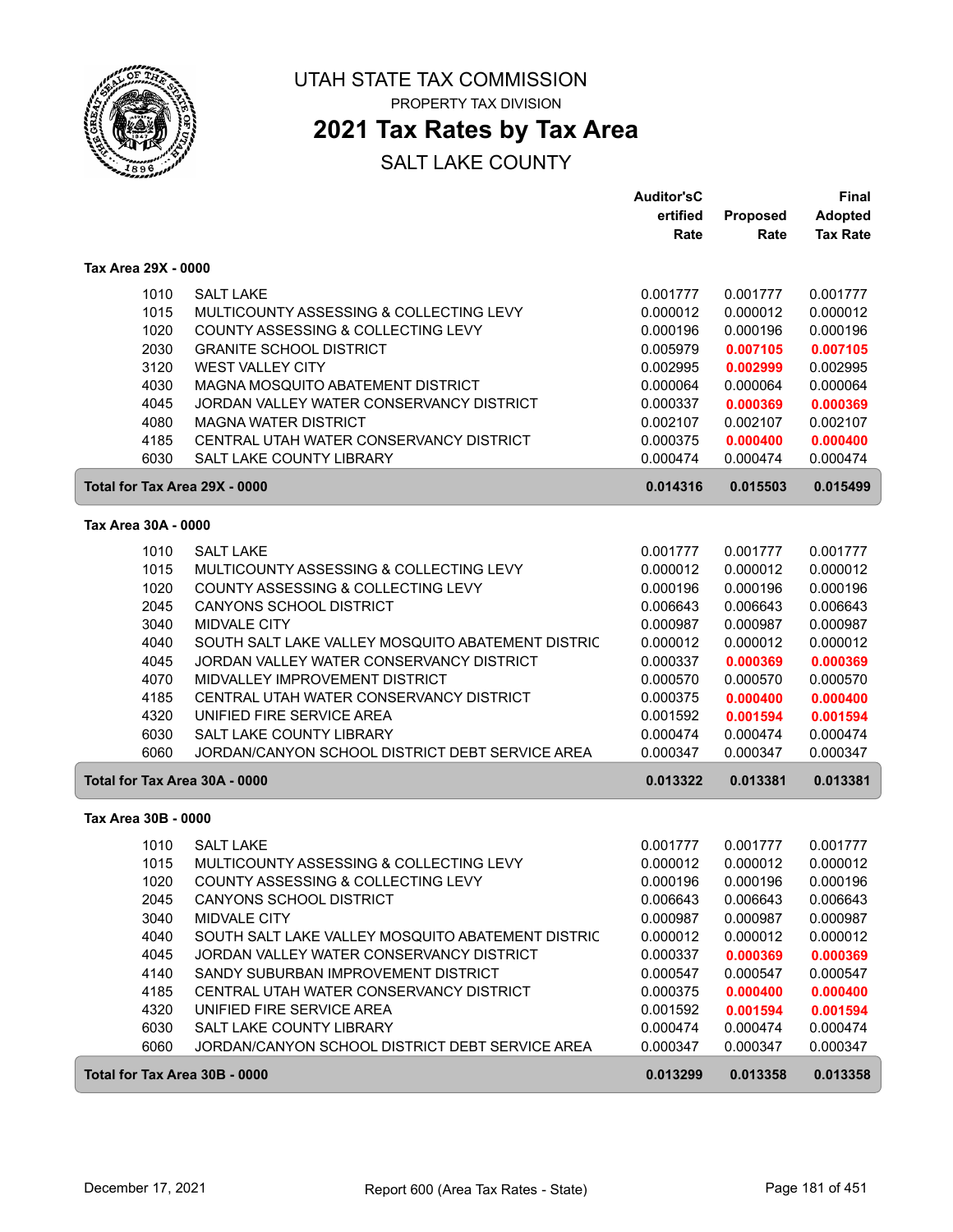

UTAH STATE TAX COMMISSION

PROPERTY TAX DIVISION

### **2021 Tax Rates by Tax Area**

|                     |                                                                                              | <b>Auditor'sC</b><br>ertified | Proposed             | <b>Final</b><br><b>Adopted</b> |
|---------------------|----------------------------------------------------------------------------------------------|-------------------------------|----------------------|--------------------------------|
|                     |                                                                                              | Rate                          | Rate                 | <b>Tax Rate</b>                |
| Tax Area 30D - 0000 |                                                                                              |                               |                      |                                |
| 1010                | <b>SALT LAKE</b>                                                                             | 0.001777                      | 0.001777             | 0.001777                       |
| 1015                | MULTICOUNTY ASSESSING & COLLECTING LEVY                                                      | 0.000012                      | 0.000012             | 0.000012                       |
| 1020                | COUNTY ASSESSING & COLLECTING LEVY                                                           | 0.000196                      | 0.000196             | 0.000196                       |
| 2045                | <b>CANYONS SCHOOL DISTRICT</b>                                                               | 0.006643                      | 0.006643             | 0.006643                       |
| 3040                | MIDVALE CITY                                                                                 | 0.000987                      | 0.000987             | 0.000987                       |
| 4040<br>4185        | SOUTH SALT LAKE VALLEY MOSQUITO ABATEMENT DISTRIC<br>CENTRAL UTAH WATER CONSERVANCY DISTRICT | 0.000012<br>0.000375          | 0.000012             | 0.000012                       |
| 4320                | UNIFIED FIRE SERVICE AREA                                                                    | 0.001592                      | 0.000400<br>0.001594 | 0.000400<br>0.001594           |
| 6030                | <b>SALT LAKE COUNTY LIBRARY</b>                                                              | 0.000474                      | 0.000474             | 0.000474                       |
| 6060                | JORDAN/CANYON SCHOOL DISTRICT DEBT SERVICE AREA                                              | 0.000347                      | 0.000347             | 0.000347                       |
|                     | Total for Tax Area 30D - 0000                                                                | 0.012415                      | 0.012442             | 0.012442                       |
| Tax Area 30E - 0000 |                                                                                              |                               |                      |                                |
| 1010                | <b>SALT LAKE</b>                                                                             | 0.001777                      | 0.001777             | 0.001777                       |
| 1015                | MULTICOUNTY ASSESSING & COLLECTING LEVY                                                      | 0.000012                      | 0.000012             | 0.000012                       |
| 1020                | COUNTY ASSESSING & COLLECTING LEVY                                                           | 0.000196                      | 0.000196             | 0.000196                       |
| 2045                | <b>CANYONS SCHOOL DISTRICT</b>                                                               | 0.006643                      | 0.006643             | 0.006643                       |
| 3040                | <b>MIDVALE CITY</b>                                                                          | 0.000987                      | 0.000987             | 0.000987                       |
| 4040                | SOUTH SALT LAKE VALLEY MOSQUITO ABATEMENT DISTRIC                                            | 0.000012                      | 0.000012             | 0.000012                       |
| 4045<br>4090        | JORDAN VALLEY WATER CONSERVANCY DISTRICT<br>COTTONWOOD IMPROVEMENT DISTRICT                  | 0.000337                      | 0.000369             | 0.000369                       |
| 4185                | CENTRAL UTAH WATER CONSERVANCY DISTRICT                                                      | 0.000147<br>0.000375          | 0.000147<br>0.000400 | 0.000147<br>0.000400           |
| 4320                | UNIFIED FIRE SERVICE AREA                                                                    | 0.001592                      | 0.001594             | 0.001594                       |
| 6030                | SALT LAKE COUNTY LIBRARY                                                                     | 0.000474                      | 0.000474             | 0.000474                       |
| 6060                | JORDAN/CANYON SCHOOL DISTRICT DEBT SERVICE AREA                                              | 0.000347                      | 0.000347             | 0.000347                       |
|                     | Total for Tax Area 30E - 0000                                                                | 0.012899                      | 0.012958             | 0.012958                       |
| Tax Area 30H - 0000 |                                                                                              |                               |                      |                                |
| 1010                | <b>SALT LAKE</b>                                                                             | 0.001777                      | 0.001777             | 0.001777                       |
| 1015                | MULTICOUNTY ASSESSING & COLLECTING LEVY                                                      | 0.000012                      | 0.000012             | 0.000012                       |
| 1020                | COUNTY ASSESSING & COLLECTING LEVY                                                           | 0.000196                      | 0.000196             | 0.000196                       |
| 2045                | CANYONS SCHOOL DISTRICT                                                                      | 0.006643                      | 0.006643             | 0.006643                       |
| 3040                | MIDVALE CITY<br>SOUTH SALT LAKE VALLEY MOSQUITO ABATEMENT DISTRIC                            | 0.000987                      | 0.000987             | 0.000987                       |
| 4040<br>4045        | JORDAN VALLEY WATER CONSERVANCY DISTRICT                                                     | 0.000012<br>0.000337          | 0.000012<br>0.000369 | 0.000012<br>0.000369           |
| 4185                | CENTRAL UTAH WATER CONSERVANCY DISTRICT                                                      | 0.000375                      | 0.000400             | 0.000400                       |
| 4320                | UNIFIED FIRE SERVICE AREA                                                                    | 0.001592                      | 0.001594             | 0.001594                       |
| 6030                | SALT LAKE COUNTY LIBRARY                                                                     | 0.000474                      | 0.000474             | 0.000474                       |
| 6060                | JORDAN/CANYON SCHOOL DISTRICT DEBT SERVICE AREA                                              | 0.000347                      | 0.000347             | 0.000347                       |
|                     | Total for Tax Area 30H - 0000                                                                | 0.012752                      | 0.012811             | 0.012811                       |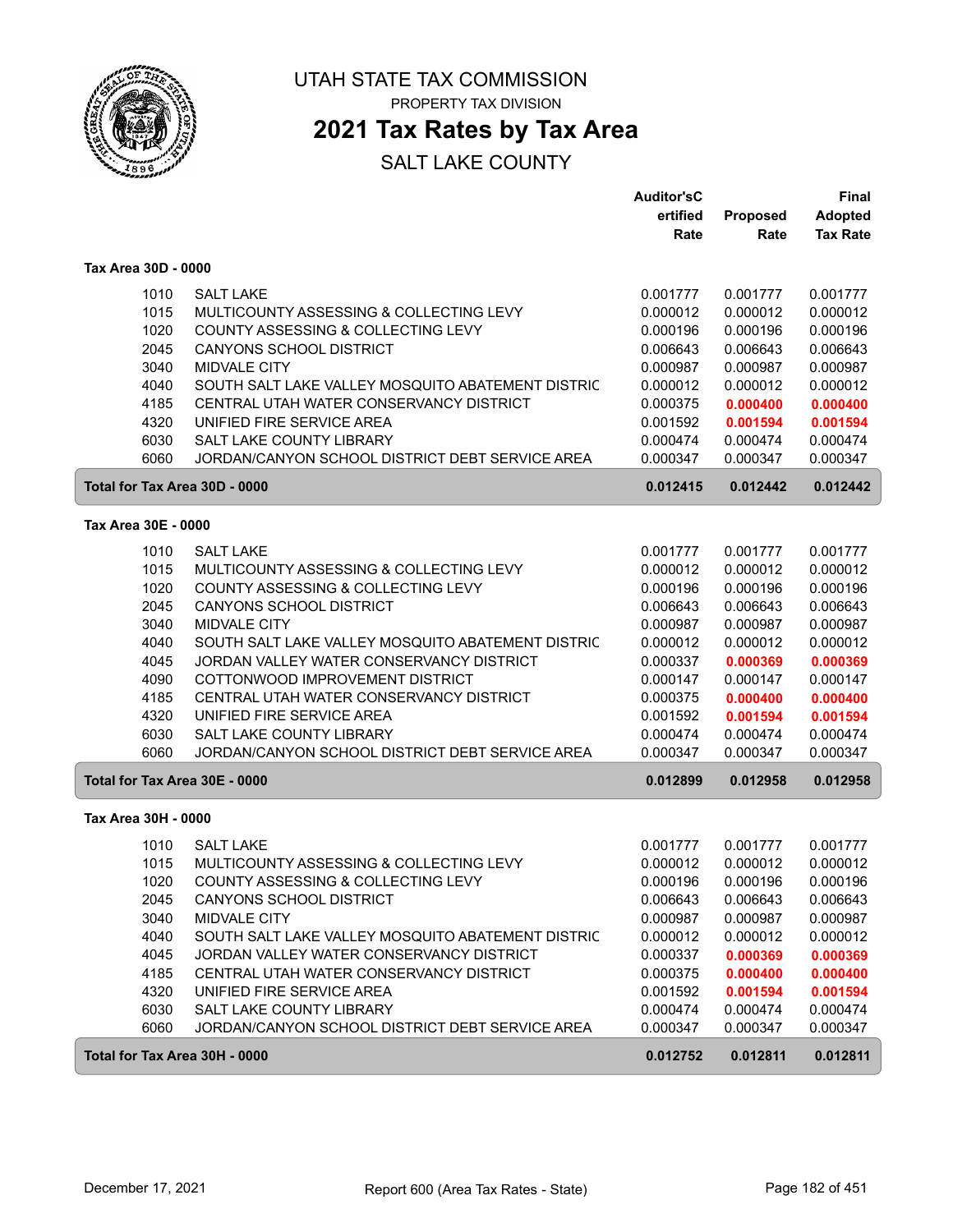

### **2021 Tax Rates by Tax Area**

|                               |                                                   | <b>Auditor'sC</b> |          | Final           |
|-------------------------------|---------------------------------------------------|-------------------|----------|-----------------|
|                               |                                                   | ertified          | Proposed | <b>Adopted</b>  |
|                               |                                                   | Rate              | Rate     | <b>Tax Rate</b> |
| Tax Area 30J - 0000           |                                                   |                   |          |                 |
| 1010                          | <b>SALT LAKE</b>                                  | 0.001777          | 0.001777 | 0.001777        |
| 1015                          | MULTICOUNTY ASSESSING & COLLECTING LEVY           | 0.000012          | 0.000012 | 0.000012        |
| 1020                          | <b>COUNTY ASSESSING &amp; COLLECTING LEVY</b>     | 0.000196          | 0.000196 | 0.000196        |
| 2045                          | CANYONS SCHOOL DISTRICT                           | 0.006643          | 0.006643 | 0.006643        |
| 3040                          | <b>MIDVALE CITY</b>                               | 0.000987          | 0.000987 | 0.000987        |
| 4040                          | SOUTH SALT LAKE VALLEY MOSQUITO ABATEMENT DISTRIC | 0.000012          | 0.000012 | 0.000012        |
| 4045                          | JORDAN VALLEY WATER CONSERVANCY DISTRICT          | 0.000337          | 0.000369 | 0.000369        |
| 4185                          | CENTRAL UTAH WATER CONSERVANCY DISTRICT           | 0.000375          | 0.000400 | 0.000400        |
| 4320                          | UNIFIED FIRE SERVICE AREA                         | 0.001592          | 0.001594 | 0.001594        |
| 6030                          | SALT LAKE COUNTY LIBRARY                          | 0.000474          | 0.000474 | 0.000474        |
| 6060                          | JORDAN/CANYON SCHOOL DISTRICT DEBT SERVICE AREA   | 0.000347          | 0.000347 | 0.000347        |
| Total for Tax Area 30J - 0000 |                                                   | 0.012752          | 0.012811 | 0.012811        |
| Tax Area 30K - 0000           |                                                   |                   |          |                 |
| 1010                          | <b>SALT LAKE</b>                                  | 0.001777          | 0.001777 | 0.001777        |
| 1015                          | MULTICOUNTY ASSESSING & COLLECTING LEVY           | 0.000012          | 0.000012 | 0.000012        |
| 1020                          | COUNTY ASSESSING & COLLECTING LEVY                | 0.000196          | 0.000196 | 0.000196        |
| 2045                          | CANYONS SCHOOL DISTRICT                           | 0.006643          | 0.006643 | 0.006643        |
| 3040                          | MIDVALE CITY                                      | 0.000987          | 0.000987 | 0.000987        |
| 4040                          | SOUTH SALT LAKE VALLEY MOSQUITO ABATEMENT DISTRIC | 0.000012          | 0.000012 | 0.000012        |
| 4045                          | JORDAN VALLEY WATER CONSERVANCY DISTRICT          | 0.000337          | 0.000369 | 0.000369        |
| 4185                          | CENTRAL UTAH WATER CONSERVANCY DISTRICT           | 0.000375          | 0.000400 | 0.000400        |
| 4320                          | UNIFIED FIRE SERVICE AREA                         | 0.001592          | 0.001594 | 0.001594        |
| 6030                          | SALT LAKE COUNTY LIBRARY                          | 0.000474          | 0.000474 | 0.000474        |
| 6060                          | JORDAN/CANYON SCHOOL DISTRICT DEBT SERVICE AREA   | 0.000347          | 0.000347 | 0.000347        |
| Total for Tax Area 30K - 0000 |                                                   | 0.012752          | 0.012811 | 0.012811        |
|                               |                                                   |                   |          |                 |
| Tax Area 30L - 0000           |                                                   |                   |          |                 |
| 1010                          | <b>SALT LAKE</b>                                  | 0.001777          | 0.001777 | 0.001777        |
| 1015                          | MULTICOUNTY ASSESSING & COLLECTING LEVY           | 0.000012          | 0.000012 | 0.000012        |
| 1020                          | COUNTY ASSESSING & COLLECTING LEVY                | 0.000196          | 0.000196 | 0.000196        |
| 2045                          | CANYONS SCHOOL DISTRICT                           | 0.006643          | 0.006643 | 0.006643        |
| 3040                          | MIDVALE CITY                                      | 0.000987          | 0.000987 | 0.000987        |
| 4040                          | SOUTH SALT LAKE VALLEY MOSQUITO ABATEMENT DISTRIC | 0.000012          | 0.000012 | 0.000012        |
| 4045                          | JORDAN VALLEY WATER CONSERVANCY DISTRICT          | 0.000337          | 0.000369 | 0.000369        |
| 4140                          | SANDY SUBURBAN IMPROVEMENT DISTRICT               | 0.000547          | 0.000547 | 0.000547        |
| 4185                          | CENTRAL UTAH WATER CONSERVANCY DISTRICT           | 0.000375          | 0.000400 | 0.000400        |
| 4320                          | UNIFIED FIRE SERVICE AREA                         | 0.001592          | 0.001594 | 0.001594        |
| 6030                          | SALT LAKE COUNTY LIBRARY                          | 0.000474          | 0.000474 | 0.000474        |
| 6060                          | JORDAN/CANYON SCHOOL DISTRICT DEBT SERVICE AREA   | 0.000347          | 0.000347 | 0.000347        |
| Total for Tax Area 30L - 0000 |                                                   | 0.013299          | 0.013358 | 0.013358        |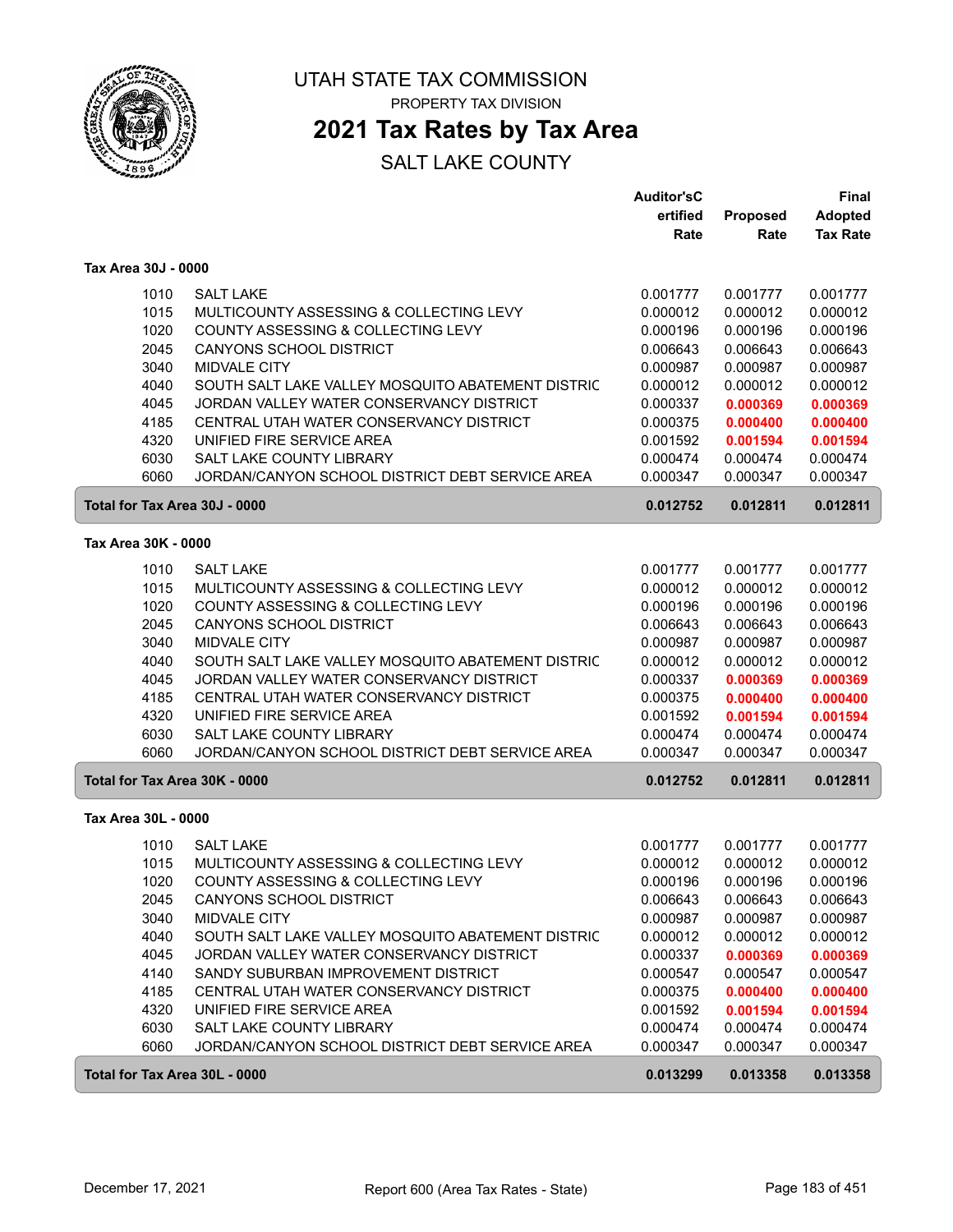

### **2021 Tax Rates by Tax Area**

|                     |                                                   | <b>Auditor'sC</b><br>ertified | Proposed | <b>Final</b><br><b>Adopted</b> |
|---------------------|---------------------------------------------------|-------------------------------|----------|--------------------------------|
|                     |                                                   | Rate                          | Rate     | <b>Tax Rate</b>                |
| Tax Area 30M - 0000 |                                                   |                               |          |                                |
| 1010                | <b>SALT LAKE</b>                                  | 0.001777                      | 0.001777 | 0.001777                       |
| 1015                | MULTICOUNTY ASSESSING & COLLECTING LEVY           | 0.000012                      | 0.000012 | 0.000012                       |
| 1020                | COUNTY ASSESSING & COLLECTING LEVY                | 0.000196                      | 0.000196 | 0.000196                       |
| 2045                | <b>CANYONS SCHOOL DISTRICT</b>                    | 0.006643                      | 0.006643 | 0.006643                       |
| 3040                | MIDVALE CITY                                      | 0.000987                      | 0.000987 | 0.000987                       |
| 4040                | SOUTH SALT LAKE VALLEY MOSQUITO ABATEMENT DISTRIC | 0.000012                      | 0.000012 | 0.000012                       |
| 4045                | JORDAN VALLEY WATER CONSERVANCY DISTRICT          | 0.000337                      | 0.000369 | 0.000369                       |
| 4185                | CENTRAL UTAH WATER CONSERVANCY DISTRICT           | 0.000375                      | 0.000400 | 0.000400                       |
| 4320                | UNIFIED FIRE SERVICE AREA                         | 0.001592                      | 0.001594 | 0.001594                       |
| 6030                | SALT LAKE COUNTY LIBRARY                          | 0.000474                      | 0.000474 | 0.000474                       |
| 6060                | JORDAN/CANYON SCHOOL DISTRICT DEBT SERVICE AREA   | 0.000347                      | 0.000347 | 0.000347                       |
|                     | Total for Tax Area 30M - 0000                     | 0.012752                      | 0.012811 | 0.012811                       |
| Tax Area 32B - 0000 |                                                   |                               |          |                                |
| 1010                | <b>SALT LAKE</b>                                  | 0.001777                      | 0.001777 | 0.001777                       |
| 1015                | MULTICOUNTY ASSESSING & COLLECTING LEVY           | 0.000012                      | 0.000012 | 0.000012                       |
| 1020                | COUNTY ASSESSING & COLLECTING LEVY                | 0.000196                      | 0.000196 | 0.000196                       |
| 2040                | <b>JORDAN SCHOOL DISTRICT</b>                     | 0.006168                      | 0.006168 | 0.006168                       |
| 3110                | <b>WEST JORDAN CITY</b>                           | 0.001732                      | 0.001788 | 0.001788                       |
| 4040                | SOUTH SALT LAKE VALLEY MOSQUITO ABATEMENT DISTRIC | 0.000012                      | 0.000012 | 0.000012                       |
| 4045                | JORDAN VALLEY WATER CONSERVANCY DISTRICT          | 0.000337                      | 0.000369 | 0.000369                       |
| 4185                | CENTRAL UTAH WATER CONSERVANCY DISTRICT           | 0.000375                      | 0.000400 | 0.000400                       |
| 6030                | SALT LAKE COUNTY LIBRARY                          | 0.000474                      | 0.000474 | 0.000474                       |
|                     | Total for Tax Area 32B - 0000                     | 0.011083                      | 0.011196 | 0.011196                       |
| Tax Area 33C - 0000 |                                                   |                               |          |                                |
| 1010                | <b>SALT LAKE</b>                                  | 0.001777                      | 0.001777 | 0.001777                       |
| 1015                | MULTICOUNTY ASSESSING & COLLECTING LEVY           | 0.000012                      | 0.000012 | 0.000012                       |
| 1020                | COUNTY ASSESSING & COLLECTING LEVY                | 0.000196                      | 0.000196 | 0.000196                       |
| 2045                | CANYONS SCHOOL DISTRICT                           | 0.006643                      | 0.006643 | 0.006643                       |
| 4040                | SOUTH SALT LAKE VALLEY MOSQUITO ABATEMENT DISTRIC | 0.000012                      | 0.000012 | 0.000012                       |
| 4090                | COTTONWOOD IMPROVEMENT DISTRICT                   | 0.000147                      | 0.000147 | 0.000147                       |
| 4185                | CENTRAL UTAH WATER CONSERVANCY DISTRICT           | 0.000375                      | 0.000400 | 0.000400                       |
| 4220                | SALT LAKE COUNTY MUNICIPAL-TYPE SERVICES          | 0.000051                      | 0.000051 | 0.000051                       |
| 4320                | UNIFIED FIRE SERVICE AREA                         | 0.001592                      | 0.001594 | 0.001594                       |
| 4340                | SALT LAKE VALLEY LAW ENFORCEMENT SERVICE AREA     | 0.001973                      | 0.001973 | 0.001973                       |
| 6030                | SALT LAKE COUNTY LIBRARY                          | 0.000474                      | 0.000474 | 0.000474                       |
| 6060                | JORDAN/CANYON SCHOOL DISTRICT DEBT SERVICE AREA   | 0.000347                      | 0.000347 | 0.000347                       |
|                     | Total for Tax Area 33C - 0000                     | 0.013599                      | 0.013626 | 0.013626                       |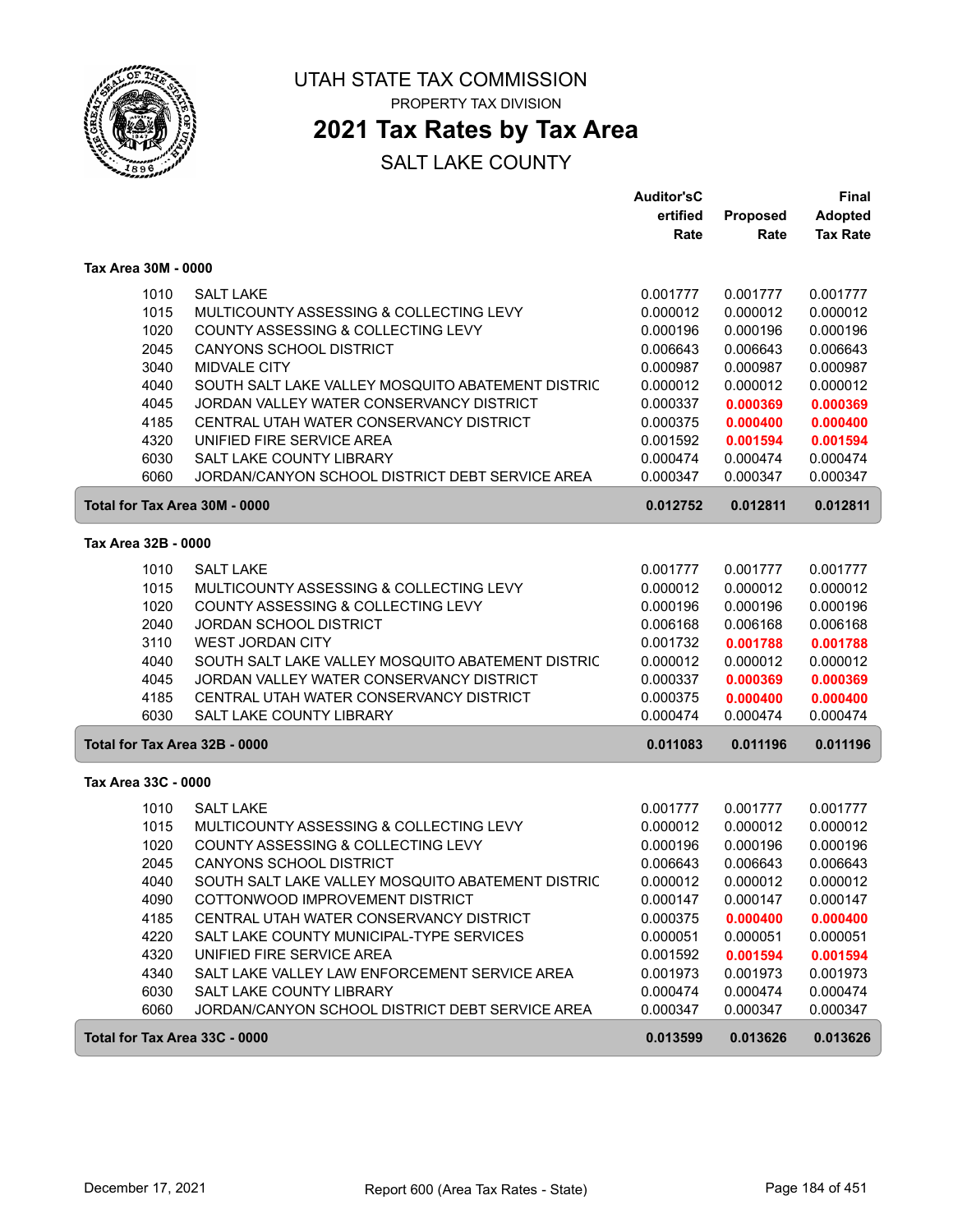

### **2021 Tax Rates by Tax Area**

|                               |                                                   | <b>Auditor'sC</b> |          | <b>Final</b>    |
|-------------------------------|---------------------------------------------------|-------------------|----------|-----------------|
|                               |                                                   | ertified          | Proposed | <b>Adopted</b>  |
|                               |                                                   | Rate              | Rate     | <b>Tax Rate</b> |
| Tax Area 34E - 0000           |                                                   |                   |          |                 |
| 1010                          | <b>SALT LAKE</b>                                  | 0.001777          | 0.001777 | 0.001777        |
| 1015                          | MULTICOUNTY ASSESSING & COLLECTING LEVY           | 0.000012          | 0.000012 | 0.000012        |
| 1020                          | COUNTY ASSESSING & COLLECTING LEVY                | 0.000196          | 0.000196 | 0.000196        |
| 2045                          | CANYONS SCHOOL DISTRICT                           | 0.006643          | 0.006643 | 0.006643        |
| 4040                          | SOUTH SALT LAKE VALLEY MOSQUITO ABATEMENT DISTRIC | 0.000012          | 0.000012 | 0.000012        |
| 4045                          | JORDAN VALLEY WATER CONSERVANCY DISTRICT          | 0.000337          | 0.000369 | 0.000369        |
| 4090                          | COTTONWOOD IMPROVEMENT DISTRICT                   | 0.000147          | 0.000147 | 0.000147        |
| 4185                          | CENTRAL UTAH WATER CONSERVANCY DISTRICT           | 0.000375          | 0.000400 | 0.000400        |
| 4220                          | SALT LAKE COUNTY MUNICIPAL-TYPE SERVICES          | 0.000051          | 0.000051 | 0.000051        |
| 4320                          | UNIFIED FIRE SERVICE AREA                         | 0.001592          | 0.001594 | 0.001594        |
| 4340                          | SALT LAKE VALLEY LAW ENFORCEMENT SERVICE AREA     | 0.001973          | 0.001973 | 0.001973        |
| 6030                          | <b>SALT LAKE COUNTY LIBRARY</b>                   | 0.000474          | 0.000474 | 0.000474        |
| 6060                          | JORDAN/CANYON SCHOOL DISTRICT DEBT SERVICE AREA   | 0.000347          | 0.000347 | 0.000347        |
| Total for Tax Area 34E - 0000 |                                                   | 0.013936          | 0.013995 | 0.013995        |
| Tax Area 35B - 0000           |                                                   |                   |          |                 |
| 1010                          | <b>SALT LAKE</b>                                  | 0.001777          | 0.001777 | 0.001777        |
| 1015                          | MULTICOUNTY ASSESSING & COLLECTING LEVY           | 0.000012          | 0.000012 | 0.000012        |
| 1020                          | COUNTY ASSESSING & COLLECTING LEVY                | 0.000196          | 0.000196 | 0.000196        |
| 2045                          | CANYONS SCHOOL DISTRICT                           | 0.006643          | 0.006643 | 0.006643        |
| 3080                          | <b>SANDY CITY</b>                                 | 0.001174          | 0.001174 | 0.001174        |
| 4040                          | SOUTH SALT LAKE VALLEY MOSQUITO ABATEMENT DISTRIC | 0.000012          | 0.000012 | 0.000012        |
| 4070                          | MIDVALLEY IMPROVEMENT DISTRICT                    | 0.000570          | 0.000570 | 0.000570        |
| 4185                          | CENTRAL UTAH WATER CONSERVANCY DISTRICT           | 0.000375          | 0.000400 | 0.000400        |
| 4290                          | METROPOLITAN WATER DISTRICT - SANDY CITY          | 0.000275          | 0.000275 | 0.000275        |
| 6030                          | SALT LAKE COUNTY LIBRARY                          | 0.000474          | 0.000474 | 0.000474        |
| 6060                          | JORDAN/CANYON SCHOOL DISTRICT DEBT SERVICE AREA   | 0.000347          | 0.000347 | 0.000347        |
| Total for Tax Area 35B - 0000 |                                                   | 0.011855          | 0.011880 | 0.011880        |
| Tax Area 35D - 0000           |                                                   |                   |          |                 |
| 1010                          | <b>SALT LAKE</b>                                  | 0.001777          | 0.001777 | 0.001777        |
| 1015                          | MULTICOUNTY ASSESSING & COLLECTING LEVY           | 0.000012          | 0.000012 | 0.000012        |
| 1020                          | COUNTY ASSESSING & COLLECTING LEVY                | 0.000196          | 0.000196 | 0.000196        |
| 2045                          | CANYONS SCHOOL DISTRICT                           | 0.006643          | 0.006643 | 0.006643        |
| 3080                          | <b>SANDY CITY</b>                                 | 0.001174          | 0.001174 | 0.001174        |
| 4040                          | SOUTH SALT LAKE VALLEY MOSQUITO ABATEMENT DISTRIC | 0.000012          | 0.000012 | 0.000012        |
| 4090                          | COTTONWOOD IMPROVEMENT DISTRICT                   | 0.000147          | 0.000147 | 0.000147        |
| 4185                          | CENTRAL UTAH WATER CONSERVANCY DISTRICT           | 0.000375          | 0.000400 | 0.000400        |
| 4290                          | METROPOLITAN WATER DISTRICT - SANDY CITY          | 0.000275          | 0.000275 | 0.000275        |
| 6030                          | SALT LAKE COUNTY LIBRARY                          | 0.000474          | 0.000474 | 0.000474        |
| 6060                          | JORDAN/CANYON SCHOOL DISTRICT DEBT SERVICE AREA   | 0.000347          | 0.000347 | 0.000347        |
| Total for Tax Area 35D - 0000 |                                                   | 0.011432          | 0.011457 | 0.011457        |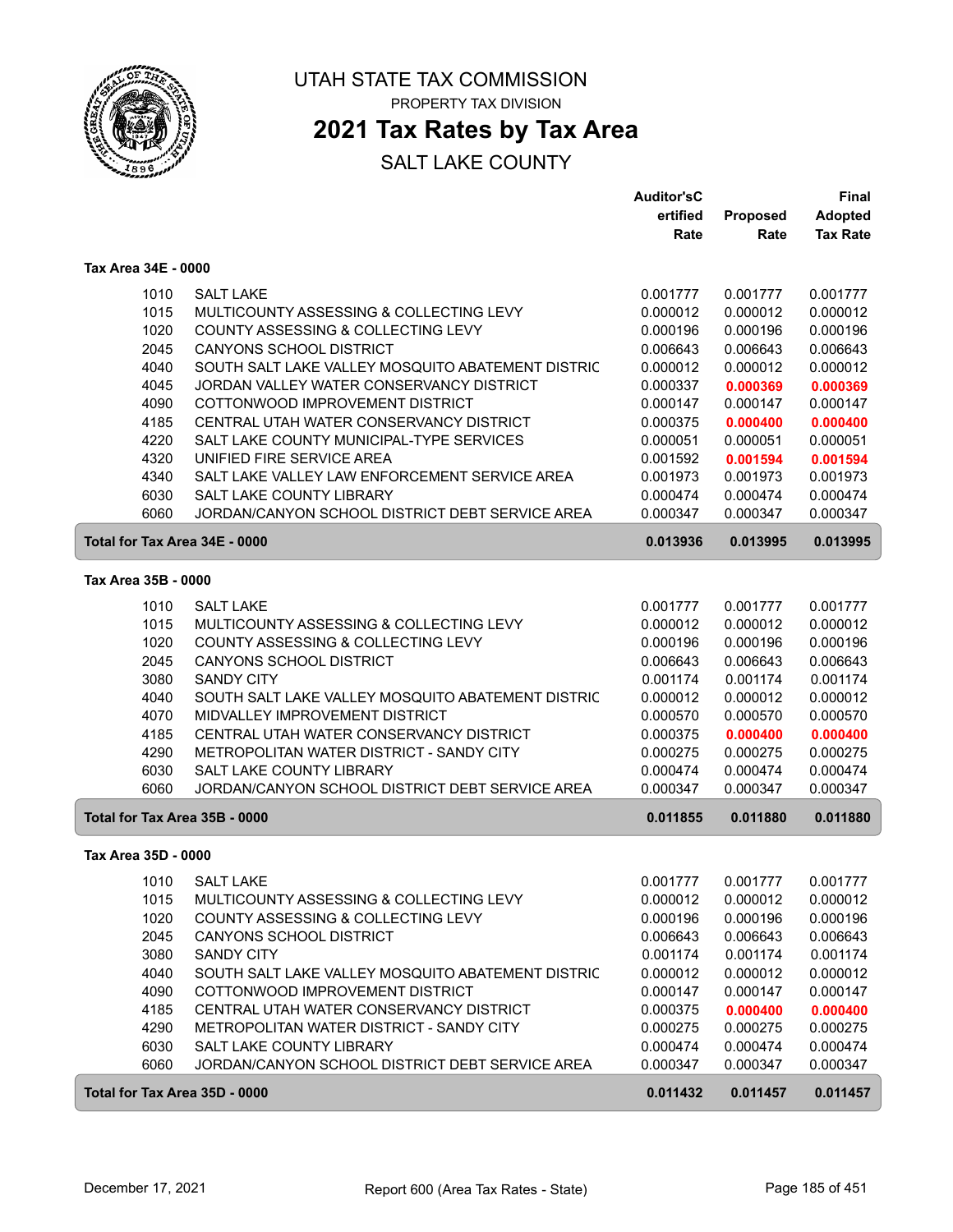

### **2021 Tax Rates by Tax Area**

|                               |                                                   | <b>Auditor'sC</b> |          | Final           |
|-------------------------------|---------------------------------------------------|-------------------|----------|-----------------|
|                               |                                                   | ertified          | Proposed | <b>Adopted</b>  |
|                               |                                                   | Rate              | Rate     | <b>Tax Rate</b> |
| Tax Area 35E - 0000           |                                                   |                   |          |                 |
| 1010                          | <b>SALT LAKE</b>                                  | 0.001777          | 0.001777 | 0.001777        |
| 1015                          | MULTICOUNTY ASSESSING & COLLECTING LEVY           | 0.000012          | 0.000012 | 0.000012        |
| 1020                          | COUNTY ASSESSING & COLLECTING LEVY                | 0.000196          | 0.000196 | 0.000196        |
| 2045                          | CANYONS SCHOOL DISTRICT                           | 0.006643          | 0.006643 | 0.006643        |
| 3080                          | <b>SANDY CITY</b>                                 | 0.001174          | 0.001174 | 0.001174        |
| 4040                          | SOUTH SALT LAKE VALLEY MOSQUITO ABATEMENT DISTRIC | 0.000012          | 0.000012 | 0.000012        |
| 4090                          | COTTONWOOD IMPROVEMENT DISTRICT                   | 0.000147          | 0.000147 | 0.000147        |
| 4185                          | CENTRAL UTAH WATER CONSERVANCY DISTRICT           | 0.000375          | 0.000400 | 0.000400        |
| 4240                          | ALTA CANYON RECREATION SPECIAL SERVICE DISTRICT   | 0.000146          | 0.000146 | 0.000146        |
| 4290                          | METROPOLITAN WATER DISTRICT - SANDY CITY          | 0.000275          | 0.000275 | 0.000275        |
| 6030                          | SALT LAKE COUNTY LIBRARY                          | 0.000474          | 0.000474 | 0.000474        |
| 6060                          | JORDAN/CANYON SCHOOL DISTRICT DEBT SERVICE AREA   | 0.000347          | 0.000347 | 0.000347        |
| Total for Tax Area 35E - 0000 |                                                   | 0.011578          | 0.011603 | 0.011603        |
|                               |                                                   |                   |          |                 |
| Tax Area 35F - 0000           |                                                   |                   |          |                 |
| 1010                          | <b>SALT LAKE</b>                                  | 0.001777          | 0.001777 | 0.001777        |
| 1015                          | MULTICOUNTY ASSESSING & COLLECTING LEVY           | 0.000012          | 0.000012 | 0.000012        |
| 1020                          | COUNTY ASSESSING & COLLECTING LEVY                | 0.000196          | 0.000196 | 0.000196        |
| 2045                          | CANYONS SCHOOL DISTRICT                           | 0.006643          | 0.006643 | 0.006643        |
| 3080                          | <b>SANDY CITY</b>                                 | 0.001174          | 0.001174 | 0.001174        |
| 4040                          | SOUTH SALT LAKE VALLEY MOSQUITO ABATEMENT DISTRIC | 0.000012          | 0.000012 | 0.000012        |
| 4140                          | SANDY SUBURBAN IMPROVEMENT DISTRICT               | 0.000547          | 0.000547 | 0.000547        |
| 4160                          | CRESCENT CEMETERY MAINTENANCE DISTRICT            | 0.000030          | 0.000030 | 0.000030        |
| 4185                          | CENTRAL UTAH WATER CONSERVANCY DISTRICT           | 0.000375          | 0.000400 | 0.000400        |
| 4290                          | METROPOLITAN WATER DISTRICT - SANDY CITY          | 0.000275          | 0.000275 | 0.000275        |
| 6030                          | SALT LAKE COUNTY LIBRARY                          | 0.000474          | 0.000474 | 0.000474        |
| 6060                          | JORDAN/CANYON SCHOOL DISTRICT DEBT SERVICE AREA   | 0.000347          | 0.000347 | 0.000347        |
| Total for Tax Area 35F - 0000 |                                                   | 0.011862          | 0.011887 | 0.011887        |
| Tax Area 35G - 0000           |                                                   |                   |          |                 |
| 1010                          | <b>SALT LAKE</b>                                  | 0.001777          | 0.001777 | 0.001777        |
| 1015                          | MULTICOUNTY ASSESSING & COLLECTING LEVY           | 0.000012          | 0.000012 | 0.000012        |
| 1020                          | COUNTY ASSESSING & COLLECTING LEVY                | 0.000196          | 0.000196 | 0.000196        |
| 2045                          | CANYONS SCHOOL DISTRICT                           | 0.006643          | 0.006643 | 0.006643        |
| 3080                          | <b>SANDY CITY</b>                                 | 0.001174          | 0.001174 | 0.001174        |
| 4040                          | SOUTH SALT LAKE VALLEY MOSQUITO ABATEMENT DISTRIC | 0.000012          | 0.000012 | 0.000012        |
| 4185                          | CENTRAL UTAH WATER CONSERVANCY DISTRICT           | 0.000375          | 0.000400 | 0.000400        |
| 4290                          | METROPOLITAN WATER DISTRICT - SANDY CITY          | 0.000275          | 0.000275 | 0.000275        |
| 6030                          | SALT LAKE COUNTY LIBRARY                          | 0.000474          | 0.000474 | 0.000474        |
| 6060                          | JORDAN/CANYON SCHOOL DISTRICT DEBT SERVICE AREA   | 0.000347          | 0.000347 | 0.000347        |
| Total for Tax Area 35G - 0000 |                                                   | 0.011285          | 0.011310 | 0.011310        |
|                               |                                                   |                   |          |                 |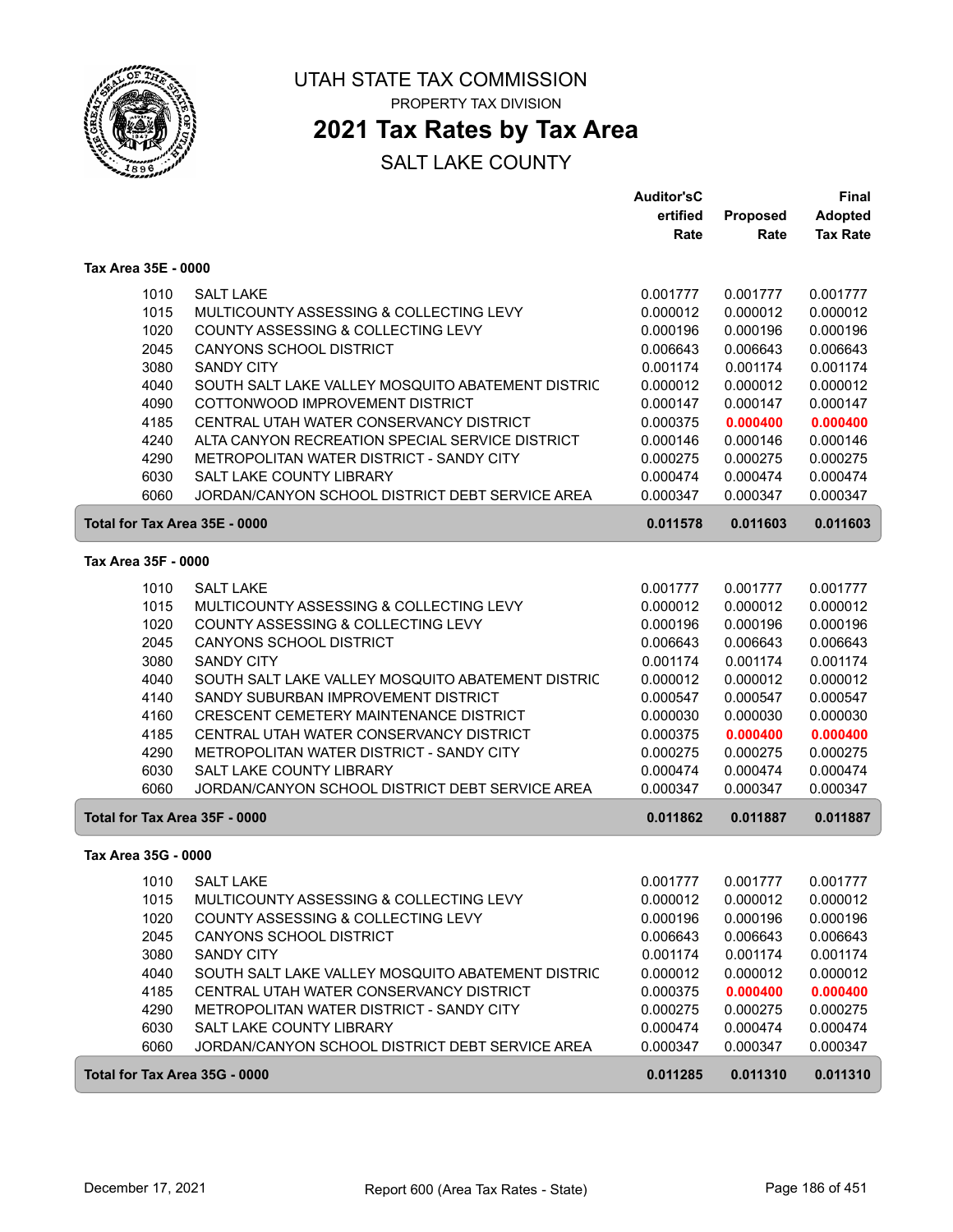

### **2021 Tax Rates by Tax Area**

|                               |                                                   | <b>Auditor'sC</b> |          | Final           |
|-------------------------------|---------------------------------------------------|-------------------|----------|-----------------|
|                               |                                                   | ertified          | Proposed | <b>Adopted</b>  |
|                               |                                                   | Rate              | Rate     | <b>Tax Rate</b> |
| Tax Area 35K - 0000           |                                                   |                   |          |                 |
| 1010                          | <b>SALT LAKE</b>                                  | 0.001777          | 0.001777 | 0.001777        |
| 1015                          | MULTICOUNTY ASSESSING & COLLECTING LEVY           | 0.000012          | 0.000012 | 0.000012        |
| 1020                          | COUNTY ASSESSING & COLLECTING LEVY                | 0.000196          | 0.000196 | 0.000196        |
| 2045                          | CANYONS SCHOOL DISTRICT                           | 0.006643          | 0.006643 | 0.006643        |
| 3080                          | <b>SANDY CITY</b>                                 | 0.001174          | 0.001174 | 0.001174        |
| 4040                          | SOUTH SALT LAKE VALLEY MOSQUITO ABATEMENT DISTRIC | 0.000012          | 0.000012 | 0.000012        |
| 4140                          | SANDY SUBURBAN IMPROVEMENT DISTRICT               | 0.000547          | 0.000547 | 0.000547        |
| 4160                          | CRESCENT CEMETERY MAINTENANCE DISTRICT            | 0.000030          | 0.000030 | 0.000030        |
| 4185                          | CENTRAL UTAH WATER CONSERVANCY DISTRICT           | 0.000375          | 0.000400 | 0.000400        |
| 4290                          | METROPOLITAN WATER DISTRICT - SANDY CITY          | 0.000275          | 0.000275 | 0.000275        |
| 6030                          | SALT LAKE COUNTY LIBRARY                          | 0.000474          | 0.000474 | 0.000474        |
| 6060                          | JORDAN/CANYON SCHOOL DISTRICT DEBT SERVICE AREA   | 0.000347          | 0.000347 | 0.000347        |
| Total for Tax Area 35K - 0000 |                                                   | 0.011862          | 0.011887 | 0.011887        |
| Tax Area 35L - 0000           |                                                   |                   |          |                 |
| 1010                          | <b>SALT LAKE</b>                                  | 0.001777          | 0.001777 | 0.001777        |
| 1015                          | MULTICOUNTY ASSESSING & COLLECTING LEVY           | 0.000012          | 0.000012 | 0.000012        |
| 1020                          | COUNTY ASSESSING & COLLECTING LEVY                | 0.000196          | 0.000196 | 0.000196        |
| 2045                          | CANYONS SCHOOL DISTRICT                           | 0.006643          | 0.006643 | 0.006643        |
| 3080                          | <b>SANDY CITY</b>                                 | 0.001174          | 0.001174 | 0.001174        |
| 4040                          | SOUTH SALT LAKE VALLEY MOSQUITO ABATEMENT DISTRIC | 0.000012          | 0.000012 | 0.000012        |
| 4090                          | COTTONWOOD IMPROVEMENT DISTRICT                   | 0.000147          | 0.000147 | 0.000147        |
| 4185                          | CENTRAL UTAH WATER CONSERVANCY DISTRICT           | 0.000375          | 0.000400 | 0.000400        |
| 4240                          | ALTA CANYON RECREATION SPECIAL SERVICE DISTRICT   | 0.000146          | 0.000146 | 0.000146        |
| 4290                          | METROPOLITAN WATER DISTRICT - SANDY CITY          | 0.000275          | 0.000275 | 0.000275        |
| 6030                          | SALT LAKE COUNTY LIBRARY                          | 0.000474          | 0.000474 | 0.000474        |
| 6060                          | JORDAN/CANYON SCHOOL DISTRICT DEBT SERVICE AREA   | 0.000347          | 0.000347 | 0.000347        |
| Total for Tax Area 35L - 0000 |                                                   | 0.011578          | 0.011603 | 0.011603        |
| Tax Area 35S - 0000           |                                                   |                   |          |                 |
| 1010                          | <b>SALT LAKE</b>                                  | 0.001777          | 0.001777 | 0.001777        |
| 1015                          | MULTICOUNTY ASSESSING & COLLECTING LEVY           | 0.000012          | 0.000012 | 0.000012        |
| 1020                          | COUNTY ASSESSING & COLLECTING LEVY                | 0.000196          | 0.000196 | 0.000196        |
| 2045                          | CANYONS SCHOOL DISTRICT                           | 0.006643          | 0.006643 | 0.006643        |
| 3080                          | <b>SANDY CITY</b>                                 | 0.001174          | 0.001174 | 0.001174        |
| 4040                          | SOUTH SALT LAKE VALLEY MOSQUITO ABATEMENT DISTRIC | 0.000012          | 0.000012 | 0.000012        |
| 4140                          | SANDY SUBURBAN IMPROVEMENT DISTRICT               | 0.000547          | 0.000547 | 0.000547        |
| 4185                          | CENTRAL UTAH WATER CONSERVANCY DISTRICT           | 0.000375          | 0.000400 | 0.000400        |
| 4290                          | METROPOLITAN WATER DISTRICT - SANDY CITY          | 0.000275          | 0.000275 | 0.000275        |
| 6030                          | SALT LAKE COUNTY LIBRARY                          | 0.000474          | 0.000474 | 0.000474        |
| 6060                          | JORDAN/CANYON SCHOOL DISTRICT DEBT SERVICE AREA   | 0.000347          | 0.000347 | 0.000347        |
| Total for Tax Area 35S - 0000 |                                                   | 0.011832          | 0.011857 | 0.011857        |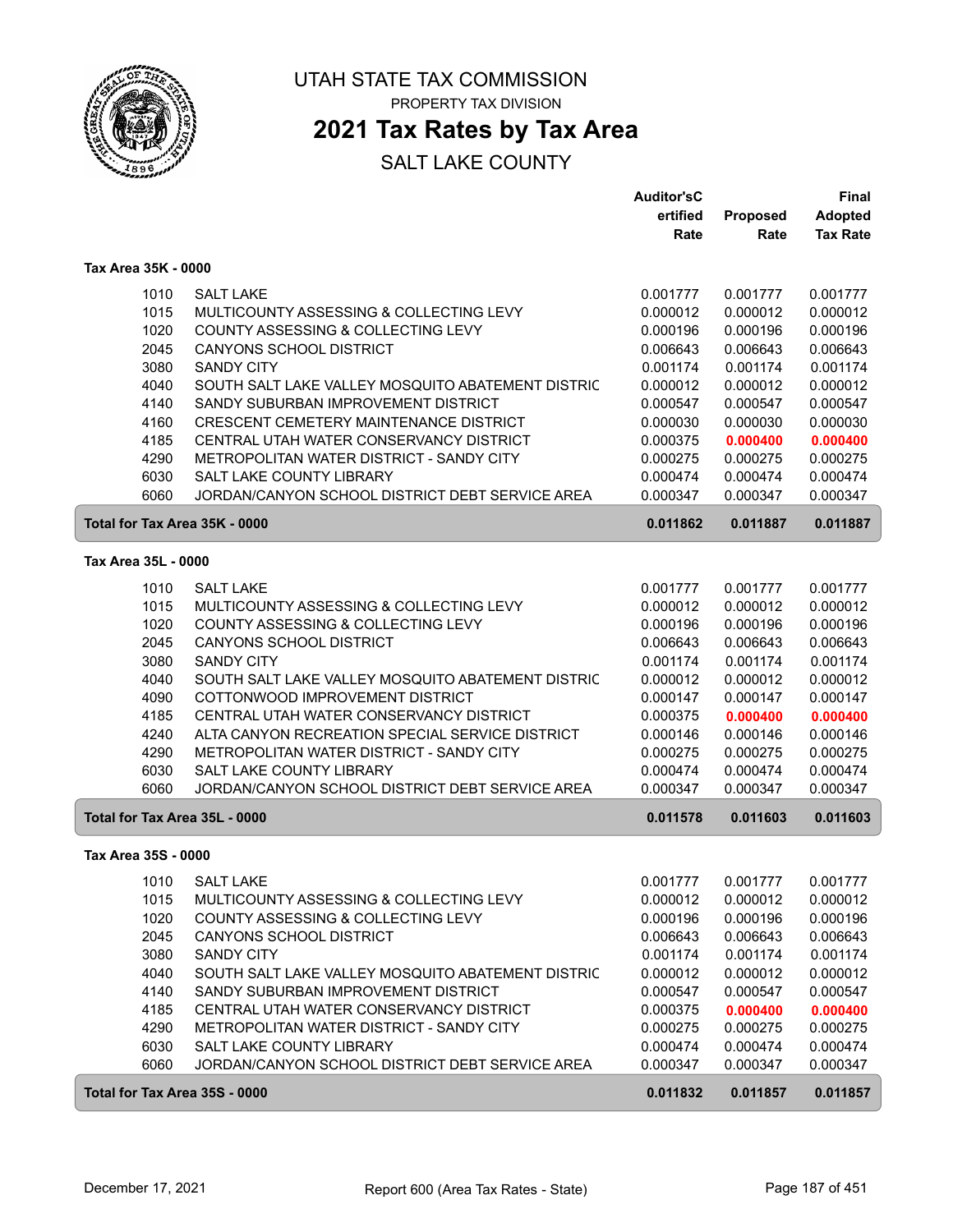

### **2021 Tax Rates by Tax Area**

|                               |                                                   | <b>Auditor'sC</b> |          | <b>Final</b>    |
|-------------------------------|---------------------------------------------------|-------------------|----------|-----------------|
|                               |                                                   | ertified          | Proposed | <b>Adopted</b>  |
|                               |                                                   | Rate              | Rate     | <b>Tax Rate</b> |
| Tax Area 35U - 0000           |                                                   |                   |          |                 |
| 1010                          | <b>SALT LAKE</b>                                  | 0.001777          | 0.001777 | 0.001777        |
| 1015                          | MULTICOUNTY ASSESSING & COLLECTING LEVY           | 0.000012          | 0.000012 | 0.000012        |
| 1020                          | COUNTY ASSESSING & COLLECTING LEVY                | 0.000196          | 0.000196 | 0.000196        |
| 2045                          | <b>CANYONS SCHOOL DISTRICT</b>                    | 0.006643          | 0.006643 | 0.006643        |
| 3080                          | <b>SANDY CITY</b>                                 | 0.001174          | 0.001174 | 0.001174        |
| 4040                          | SOUTH SALT LAKE VALLEY MOSQUITO ABATEMENT DISTRIC | 0.000012          | 0.000012 | 0.000012        |
| 4090                          | COTTONWOOD IMPROVEMENT DISTRICT                   | 0.000147          | 0.000147 | 0.000147        |
| 4185                          | CENTRAL UTAH WATER CONSERVANCY DISTRICT           | 0.000375          | 0.000400 | 0.000400        |
| 4290                          | METROPOLITAN WATER DISTRICT - SANDY CITY          | 0.000275          | 0.000275 | 0.000275        |
| 6030                          | SALT LAKE COUNTY LIBRARY                          | 0.000474          | 0.000474 | 0.000474        |
| 6060                          | JORDAN/CANYON SCHOOL DISTRICT DEBT SERVICE AREA   | 0.000347          | 0.000347 | 0.000347        |
| Total for Tax Area 35U - 0000 |                                                   | 0.011432          | 0.011457 | 0.011457        |
| Tax Area 35V - 0000           |                                                   |                   |          |                 |
| 1010                          | <b>SALT LAKE</b>                                  | 0.001777          | 0.001777 | 0.001777        |
| 1015                          | MULTICOUNTY ASSESSING & COLLECTING LEVY           | 0.000012          | 0.000012 | 0.000012        |
| 1020                          | COUNTY ASSESSING & COLLECTING LEVY                | 0.000196          | 0.000196 | 0.000196        |
| 2045                          | CANYONS SCHOOL DISTRICT                           | 0.006643          | 0.006643 | 0.006643        |
| 3080                          | <b>SANDY CITY</b>                                 | 0.001174          | 0.001174 | 0.001174        |
| 4040                          | SOUTH SALT LAKE VALLEY MOSQUITO ABATEMENT DISTRIC | 0.000012          | 0.000012 | 0.000012        |
| 4090                          | COTTONWOOD IMPROVEMENT DISTRICT                   | 0.000147          | 0.000147 | 0.000147        |
| 4185                          | CENTRAL UTAH WATER CONSERVANCY DISTRICT           | 0.000375          | 0.000400 | 0.000400        |
| 6030                          | SALT LAKE COUNTY LIBRARY                          | 0.000474          | 0.000474 | 0.000474        |
| 6060                          | JORDAN/CANYON SCHOOL DISTRICT DEBT SERVICE AREA   | 0.000347          | 0.000347 | 0.000347        |
| Total for Tax Area 35V - 0000 |                                                   | 0.011157          | 0.011182 | 0.011182        |
| Tax Area 35W - 0000           |                                                   |                   |          |                 |
| 1010                          | <b>SALT LAKE</b>                                  | 0.001777          | 0.001777 | 0.001777        |
| 1015                          | MULTICOUNTY ASSESSING & COLLECTING LEVY           | 0.000012          | 0.000012 | 0.000012        |
| 1020                          | COUNTY ASSESSING & COLLECTING LEVY                | 0.000196          | 0.000196 | 0.000196        |
| 2045                          | <b>CANYONS SCHOOL DISTRICT</b>                    | 0.006643          | 0.006643 | 0.006643        |
| 3080                          | <b>SANDY CITY</b>                                 | 0.001174          | 0.001174 | 0.001174        |
| 4040                          | SOUTH SALT LAKE VALLEY MOSQUITO ABATEMENT DISTRIC | 0.000012          | 0.000012 | 0.000012        |
| 4140                          | SANDY SUBURBAN IMPROVEMENT DISTRICT               | 0.000547          | 0.000547 | 0.000547        |
| 4185                          | CENTRAL UTAH WATER CONSERVANCY DISTRICT           | 0.000375          | 0.000400 | 0.000400        |
| 6030                          | SALT LAKE COUNTY LIBRARY                          | 0.000474          | 0.000474 | 0.000474        |
| 6060                          | JORDAN/CANYON SCHOOL DISTRICT DEBT SERVICE AREA   | 0.000347          | 0.000347 | 0.000347        |
| Total for Tax Area 35W - 0000 |                                                   | 0.011557          | 0.011582 | 0.011582        |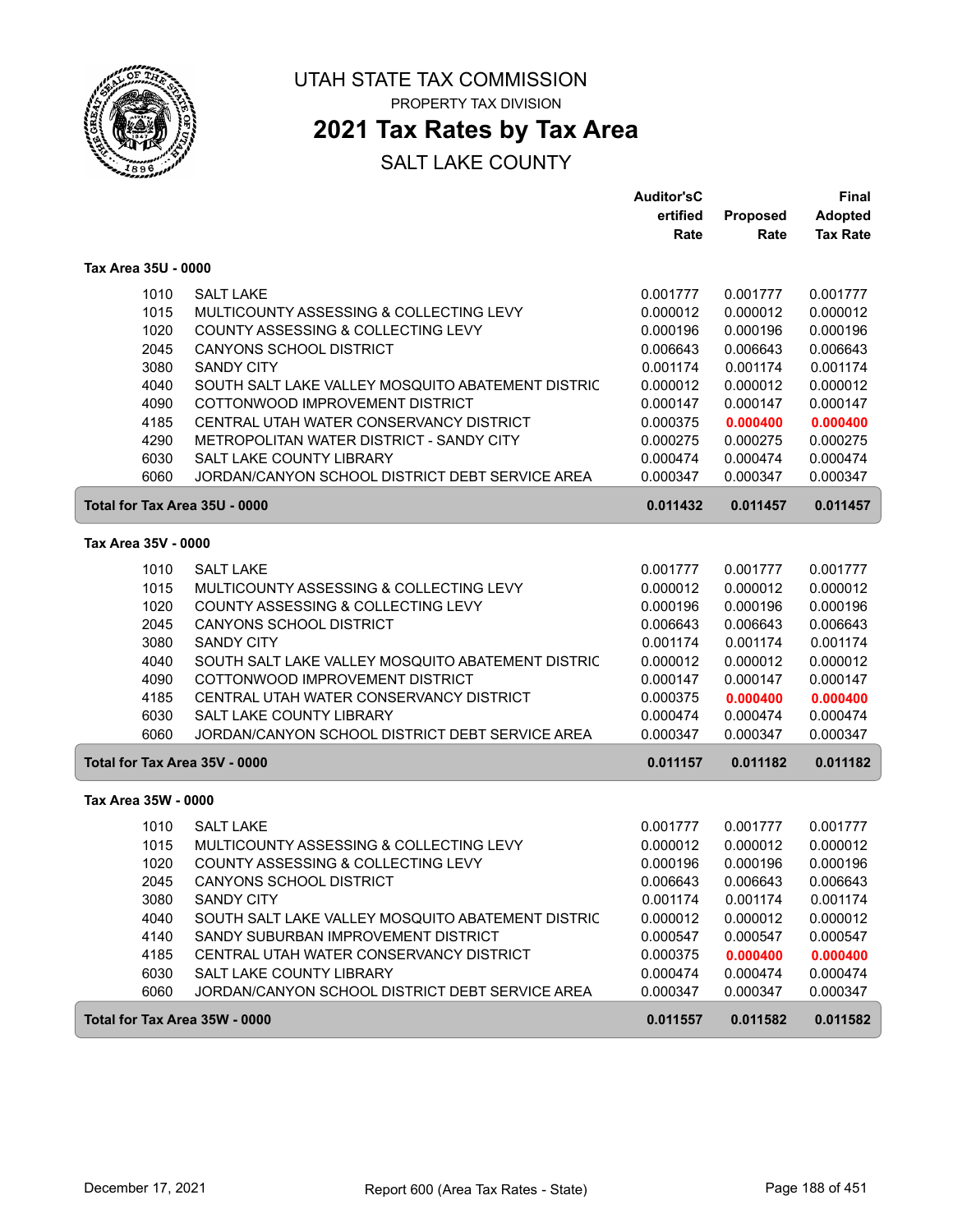

ſ

ſ

UTAH STATE TAX COMMISSION PROPERTY TAX DIVISION

# **2021 Tax Rates by Tax Area**

|                               |                                                   | <b>Auditor'sC</b> |          | <b>Final</b>    |
|-------------------------------|---------------------------------------------------|-------------------|----------|-----------------|
|                               |                                                   | ertified          | Proposed | Adopted         |
|                               |                                                   | Rate              | Rate     | <b>Tax Rate</b> |
| Tax Area 35X - 0000           |                                                   |                   |          |                 |
| 1010                          | <b>SALT LAKE</b>                                  | 0.001777          | 0.001777 | 0.001777        |
| 1015                          | MULTICOUNTY ASSESSING & COLLECTING LEVY           | 0.000012          | 0.000012 | 0.000012        |
| 1020                          | COUNTY ASSESSING & COLLECTING LEVY                | 0.000196          | 0.000196 | 0.000196        |
| 2045                          | CANYONS SCHOOL DISTRICT                           | 0.006643          | 0.006643 | 0.006643        |
| 3080                          | <b>SANDY CITY</b>                                 | 0.001174          | 0.001174 | 0.001174        |
| 4040                          | SOUTH SALT LAKE VALLEY MOSQUITO ABATEMENT DISTRIC | 0.000012          | 0.000012 | 0.000012        |
| 4070                          | MIDVALLEY IMPROVEMENT DISTRICT                    | 0.000570          | 0.000570 | 0.000570        |
| 4185                          | CENTRAL UTAH WATER CONSERVANCY DISTRICT           | 0.000375          | 0.000400 | 0.000400        |
| 6030                          | SALT LAKE COUNTY LIBRARY                          | 0.000474          | 0.000474 | 0.000474        |
| 6060                          | JORDAN/CANYON SCHOOL DISTRICT DEBT SERVICE AREA   | 0.000347          | 0.000347 | 0.000347        |
| Total for Tax Area 35X - 0000 |                                                   | 0.011580          | 0.011605 | 0.011605        |
| Tax Area 36B - 0000           |                                                   |                   |          |                 |
| 1010                          | <b>SALT LAKE</b>                                  | 0.001777          | 0.001777 | 0.001777        |
| 1015                          | MULTICOUNTY ASSESSING & COLLECTING LEVY           | 0.000012          | 0.000012 | 0.000012        |
| 1020                          | COUNTY ASSESSING & COLLECTING LEVY                | 0.000196          | 0.000196 | 0.000196        |
| 2040                          | <b>JORDAN SCHOOL DISTRICT</b>                     | 0.006168          | 0.006168 | 0.006168        |
| 4040                          | SOUTH SALT LAKE VALLEY MOSQUITO ABATEMENT DISTRIC | 0.000012          | 0.000012 | 0.000012        |
| 4045                          | JORDAN VALLEY WATER CONSERVANCY DISTRICT          | 0.000337          | 0.000369 | 0.000369        |
| 4150                          | SOUTH VALLEY SEWER DISTRICT                       | 0.000250          | 0.000250 | 0.000250        |
| 4185                          | CENTRAL UTAH WATER CONSERVANCY DISTRICT           | 0.000375          | 0.000400 | 0.000400        |
| 4220                          | SALT LAKE COUNTY MUNICIPAL-TYPE SERVICES          | 0.000051          | 0.000051 | 0.000051        |
| 4320                          | UNIFIED FIRE SERVICE AREA                         | 0.001592          | 0.001594 | 0.001594        |
| 4340                          | SALT LAKE VALLEY LAW ENFORCEMENT SERVICE AREA     | 0.001973          | 0.001973 | 0.001973        |
| 6030                          | <b>SALT LAKE COUNTY LIBRARY</b>                   | 0.000474          | 0.000474 | 0.000474        |
| Total for Tax Area 36B - 0000 |                                                   | 0.013217          | 0.013276 | 0.013276        |
| Tax Area 36D - 0000           |                                                   |                   |          |                 |
| 1010                          | <b>SALT LAKE</b>                                  | 0.001777          | 0.001777 | 0.001777        |
| 1015                          | MULTICOUNTY ASSESSING & COLLECTING LEVY           | 0.000012          | 0.000012 | 0.000012        |
| 1020                          | COUNTY ASSESSING & COLLECTING LEVY                | 0.000196          | 0.000196 | 0.000196        |
| 2045                          | CANYONS SCHOOL DISTRICT                           | 0.006643          | 0.006643 | 0.006643        |
| 3080                          | <b>SANDY CITY</b>                                 | 0.001174          | 0.001174 | 0.001174        |
| 4040                          | SOUTH SALT LAKE VALLEY MOSQUITO ABATEMENT DISTRIC | 0.000012          | 0.000012 | 0.000012        |
| 4150                          | SOUTH VALLEY SEWER DISTRICT                       | 0.000250          | 0.000250 | 0.000250        |
| 4160                          | CRESCENT CEMETERY MAINTENANCE DISTRICT            | 0.000030          | 0.000030 | 0.000030        |
| 4185                          | CENTRAL UTAH WATER CONSERVANCY DISTRICT           | 0.000375          | 0.000400 | 0.000400        |
| 4290                          | METROPOLITAN WATER DISTRICT - SANDY CITY          | 0.000275          | 0.000275 | 0.000275        |
| 6030                          | SALT LAKE COUNTY LIBRARY                          | 0.000474          | 0.000474 | 0.000474        |
| 6060                          | JORDAN/CANYON SCHOOL DISTRICT DEBT SERVICE AREA   | 0.000347          | 0.000347 | 0.000347        |
|                               | Total for Tax Area 36D - 0000                     | 0.011565          | 0.011590 | 0.011590        |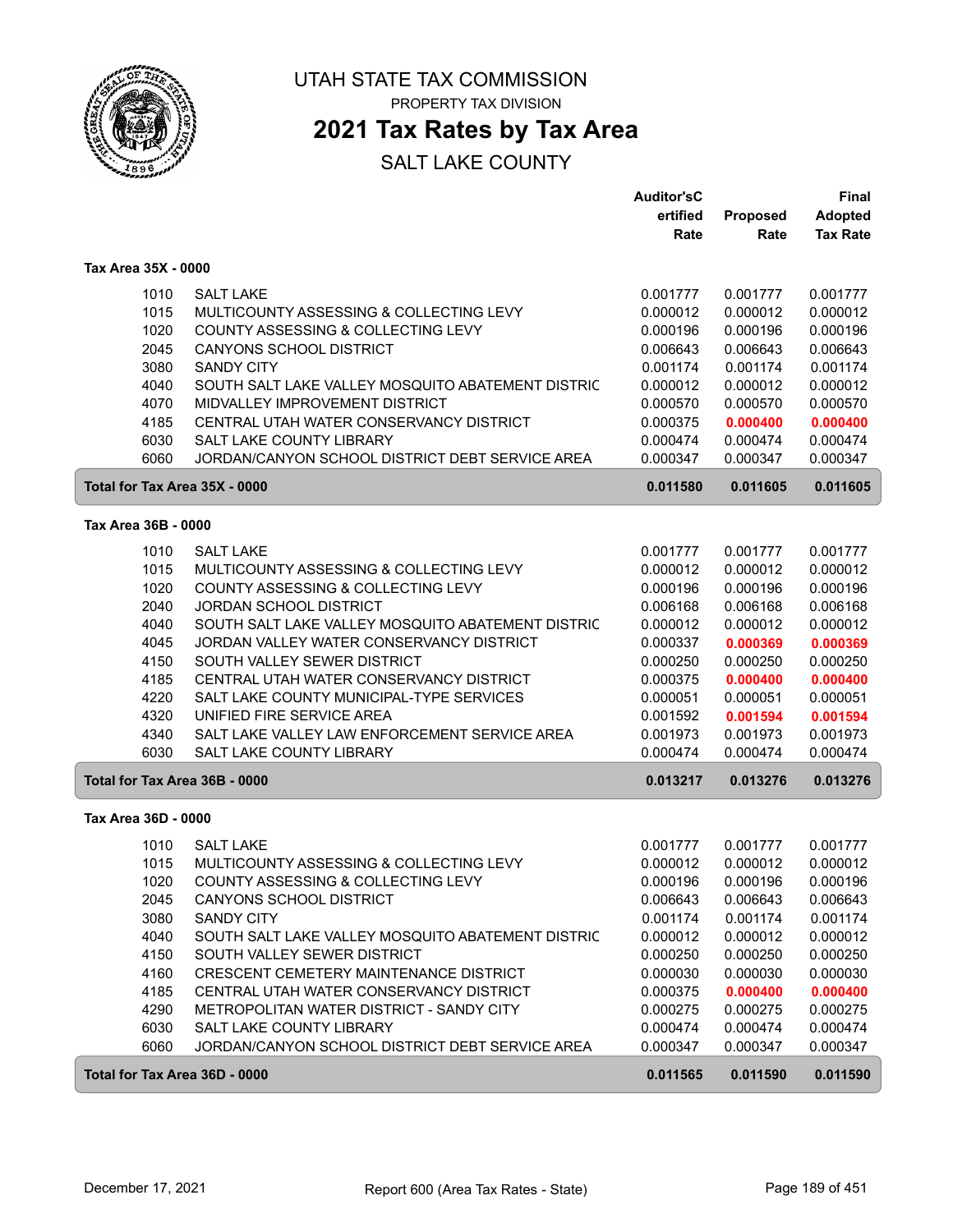

## **2021 Tax Rates by Tax Area**

|                               |                                                   | <b>Auditor'sC</b> |                 | Final           |
|-------------------------------|---------------------------------------------------|-------------------|-----------------|-----------------|
|                               |                                                   | ertified          | <b>Proposed</b> | Adopted         |
|                               |                                                   | Rate              | Rate            | <b>Tax Rate</b> |
| Tax Area 36E - 0000           |                                                   |                   |                 |                 |
| 1010                          | <b>SALT LAKE</b>                                  | 0.001777          | 0.001777        | 0.001777        |
| 1015                          | MULTICOUNTY ASSESSING & COLLECTING LEVY           | 0.000012          | 0.000012        | 0.000012        |
| 1020                          | COUNTY ASSESSING & COLLECTING LEVY                | 0.000196          | 0.000196        | 0.000196        |
| 2045                          | CANYONS SCHOOL DISTRICT                           | 0.006643          | 0.006643        | 0.006643        |
| 3080                          | <b>SANDY CITY</b>                                 | 0.001174          | 0.001174        | 0.001174        |
| 4040                          | SOUTH SALT LAKE VALLEY MOSQUITO ABATEMENT DISTRIC | 0.000012          | 0.000012        | 0.000012        |
| 4150                          | SOUTH VALLEY SEWER DISTRICT                       | 0.000250          | 0.000250        | 0.000250        |
| 4185                          | CENTRAL UTAH WATER CONSERVANCY DISTRICT           | 0.000375          |                 |                 |
| 4290                          | METROPOLITAN WATER DISTRICT - SANDY CITY          |                   | 0.000400        | 0.000400        |
| 6030                          |                                                   | 0.000275          | 0.000275        | 0.000275        |
|                               | SALT LAKE COUNTY LIBRARY                          | 0.000474          | 0.000474        | 0.000474        |
| 6060                          | JORDAN/CANYON SCHOOL DISTRICT DEBT SERVICE AREA   | 0.000347          | 0.000347        | 0.000347        |
| Total for Tax Area 36E - 0000 |                                                   | 0.011535          | 0.011560        | 0.011560        |
| Tax Area 36F - 0000           |                                                   |                   |                 |                 |
| 1010                          | <b>SALT LAKE</b>                                  | 0.001777          | 0.001777        | 0.001777        |
| 1015                          | MULTICOUNTY ASSESSING & COLLECTING LEVY           | 0.000012          | 0.000012        | 0.000012        |
| 1020                          | COUNTY ASSESSING & COLLECTING LEVY                | 0.000196          | 0.000196        | 0.000196        |
| 2045                          | CANYONS SCHOOL DISTRICT                           | 0.006643          | 0.006643        | 0.006643        |
| 3080                          | <b>SANDY CITY</b>                                 | 0.001174          | 0.001174        | 0.001174        |
| 4040                          | SOUTH SALT LAKE VALLEY MOSQUITO ABATEMENT DISTRIC | 0.000012          | 0.000012        | 0.000012        |
| 4150                          | SOUTH VALLEY SEWER DISTRICT                       | 0.000250          | 0.000250        | 0.000250        |
| 4160                          | CRESCENT CEMETERY MAINTENANCE DISTRICT            | 0.000030          | 0.000030        | 0.000030        |
| 4185                          | CENTRAL UTAH WATER CONSERVANCY DISTRICT           | 0.000375          | 0.000400        | 0.000400        |
| 4290                          | METROPOLITAN WATER DISTRICT - SANDY CITY          | 0.000275          | 0.000275        | 0.000275        |
| 6030                          | SALT LAKE COUNTY LIBRARY                          | 0.000474          | 0.000474        | 0.000474        |
| 6060                          | JORDAN/CANYON SCHOOL DISTRICT DEBT SERVICE AREA   | 0.000347          | 0.000347        | 0.000347        |
| Total for Tax Area 36F - 0000 |                                                   | 0.011565          | 0.011590        | 0.011590        |
| Tax Area 36G - 0000           |                                                   |                   |                 |                 |
|                               |                                                   |                   |                 |                 |
| 1010                          | <b>SALT LAKE</b>                                  | 0.001777          | 0.001777        | 0.001777        |
| 1015                          | MULTICOUNTY ASSESSING & COLLECTING LEVY           | 0.000012          | 0.000012        | 0.000012        |
| 1020                          | COUNTY ASSESSING & COLLECTING LEVY                | 0.000196          | 0.000196        | 0.000196        |
| 2045                          | CANYONS SCHOOL DISTRICT                           | 0.006643          | 0.006643        | 0.006643        |
| 3080                          | <b>SANDY CITY</b>                                 | 0.001174          | 0.001174        | 0.001174        |
| 4040                          | SOUTH SALT LAKE VALLEY MOSQUITO ABATEMENT DISTRIC | 0.000012          | 0.000012        | 0.000012        |
| 4150                          | SOUTH VALLEY SEWER DISTRICT                       | 0.000250          | 0.000250        | 0.000250        |
| 4160                          | <b>CRESCENT CEMETERY MAINTENANCE DISTRICT</b>     | 0.000030          | 0.000030        | 0.000030        |
| 4185                          | CENTRAL UTAH WATER CONSERVANCY DISTRICT           | 0.000375          | 0.000400        | 0.000400        |
| 4290                          | METROPOLITAN WATER DISTRICT - SANDY CITY          | 0.000275          | 0.000275        | 0.000275        |
| 6030                          | SALT LAKE COUNTY LIBRARY                          | 0.000474          | 0.000474        | 0.000474        |
| 6060                          | JORDAN/CANYON SCHOOL DISTRICT DEBT SERVICE AREA   | 0.000347          | 0.000347        | 0.000347        |
| Total for Tax Area 36G - 0000 |                                                   | 0.011565          | 0.011590        | 0.011590        |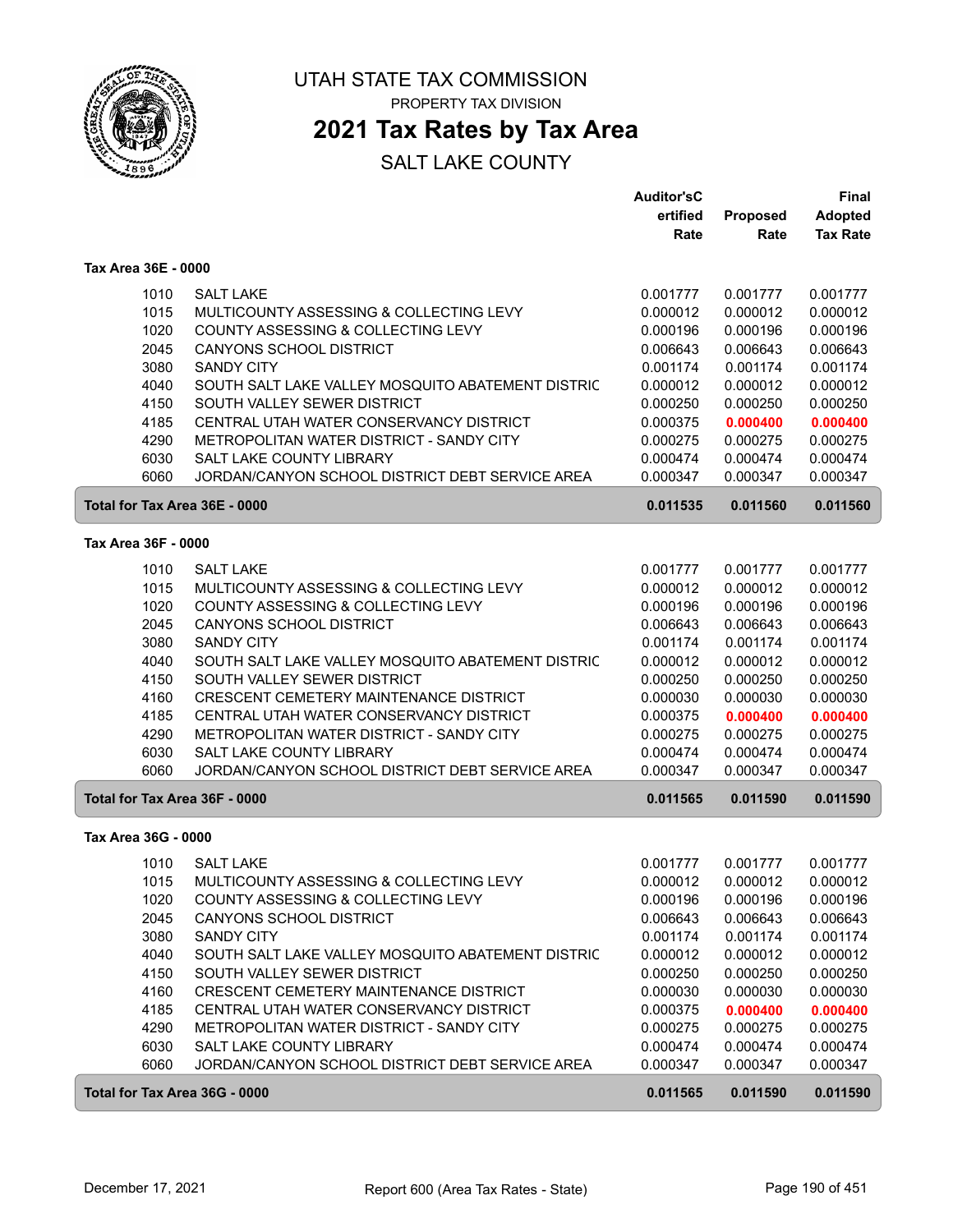

### **2021 Tax Rates by Tax Area**

|                               |                                                   | <b>Auditor'sC</b> |          | <b>Final</b>    |
|-------------------------------|---------------------------------------------------|-------------------|----------|-----------------|
|                               |                                                   | ertified          | Proposed | <b>Adopted</b>  |
|                               |                                                   | Rate              | Rate     | <b>Tax Rate</b> |
| Tax Area 36H - 0000           |                                                   |                   |          |                 |
| 1010                          | <b>SALT LAKE</b>                                  | 0.001777          | 0.001777 | 0.001777        |
| 1015                          | MULTICOUNTY ASSESSING & COLLECTING LEVY           | 0.000012          | 0.000012 | 0.000012        |
| 1020                          | COUNTY ASSESSING & COLLECTING LEVY                | 0.000196          | 0.000196 | 0.000196        |
| 2045                          | <b>CANYONS SCHOOL DISTRICT</b>                    | 0.006643          | 0.006643 | 0.006643        |
| 3080                          | <b>SANDY CITY</b>                                 | 0.001174          | 0.001174 | 0.001174        |
| 4040                          | SOUTH SALT LAKE VALLEY MOSQUITO ABATEMENT DISTRIC | 0.000012          | 0.000012 | 0.000012        |
| 4150                          | SOUTH VALLEY SEWER DISTRICT                       | 0.000250          | 0.000250 | 0.000250        |
| 4160                          | CRESCENT CEMETERY MAINTENANCE DISTRICT            | 0.000030          | 0.000030 | 0.000030        |
| 4185                          | CENTRAL UTAH WATER CONSERVANCY DISTRICT           | 0.000375          | 0.000400 | 0.000400        |
| 4290                          | METROPOLITAN WATER DISTRICT - SANDY CITY          | 0.000275          | 0.000275 | 0.000275        |
| 6030                          | SALT LAKE COUNTY LIBRARY                          | 0.000474          | 0.000474 | 0.000474        |
| 6060                          | JORDAN/CANYON SCHOOL DISTRICT DEBT SERVICE AREA   | 0.000347          | 0.000347 | 0.000347        |
| Total for Tax Area 36H - 0000 |                                                   | 0.011565          | 0.011590 | 0.011590        |
|                               |                                                   |                   |          |                 |
| Tax Area 36I - 0000           |                                                   |                   |          |                 |
| 1010                          | <b>SALT LAKE</b>                                  | 0.001777          | 0.001777 | 0.001777        |
| 1015                          | MULTICOUNTY ASSESSING & COLLECTING LEVY           | 0.000012          | 0.000012 | 0.000012        |
| 1020                          | COUNTY ASSESSING & COLLECTING LEVY                | 0.000196          | 0.000196 | 0.000196        |
| 2045                          | CANYONS SCHOOL DISTRICT                           | 0.006643          | 0.006643 | 0.006643        |
| 3080                          | <b>SANDY CITY</b>                                 | 0.001174          | 0.001174 | 0.001174        |
| 4040                          | SOUTH SALT LAKE VALLEY MOSQUITO ABATEMENT DISTRIC | 0.000012          | 0.000012 | 0.000012        |
| 4045                          | JORDAN VALLEY WATER CONSERVANCY DISTRICT          | 0.000337          | 0.000369 | 0.000369        |
| 4090                          | COTTONWOOD IMPROVEMENT DISTRICT                   | 0.000147          | 0.000147 | 0.000147        |
| 4185                          | CENTRAL UTAH WATER CONSERVANCY DISTRICT           | 0.000375          | 0.000400 | 0.000400        |
| 4240                          | ALTA CANYON RECREATION SPECIAL SERVICE DISTRICT   | 0.000146          | 0.000146 | 0.000146        |
| 4290                          | METROPOLITAN WATER DISTRICT - SANDY CITY          | 0.000275          | 0.000275 | 0.000275        |
| 6030                          | SALT LAKE COUNTY LIBRARY                          | 0.000474          | 0.000474 | 0.000474        |
| 6060                          | JORDAN/CANYON SCHOOL DISTRICT DEBT SERVICE AREA   | 0.000347          | 0.000347 | 0.000347        |
| Total for Tax Area 36I - 0000 |                                                   | 0.011915          | 0.011972 | 0.011972        |
| Tax Area 36M - 0000           |                                                   |                   |          |                 |
| 1010                          | <b>SALT LAKE</b>                                  | 0.001777          | 0.001777 | 0.001777        |
| 1015                          | MULTICOUNTY ASSESSING & COLLECTING LEVY           | 0.000012          | 0.000012 | 0.000012        |
| 1020                          | COUNTY ASSESSING & COLLECTING LEVY                | 0.000196          | 0.000196 | 0.000196        |
| 2045                          | CANYONS SCHOOL DISTRICT                           | 0.006643          | 0.006643 | 0.006643        |
| 3080                          | <b>SANDY CITY</b>                                 | 0.001174          | 0.001174 | 0.001174        |
| 4040                          | SOUTH SALT LAKE VALLEY MOSQUITO ABATEMENT DISTRIC | 0.000012          | 0.000012 | 0.000012        |
| 4045                          | JORDAN VALLEY WATER CONSERVANCY DISTRICT          | 0.000337          | 0.000369 | 0.000369        |
| 4090                          | COTTONWOOD IMPROVEMENT DISTRICT                   | 0.000147          | 0.000147 | 0.000147        |
| 4185                          | CENTRAL UTAH WATER CONSERVANCY DISTRICT           | 0.000375          | 0.000400 | 0.000400        |
| 4290                          | METROPOLITAN WATER DISTRICT - SANDY CITY          | 0.000275          | 0.000275 | 0.000275        |
| 6030                          | SALT LAKE COUNTY LIBRARY                          | 0.000474          | 0.000474 | 0.000474        |
| 6060                          | JORDAN/CANYON SCHOOL DISTRICT DEBT SERVICE AREA   | 0.000347          | 0.000347 | 0.000347        |
| Total for Tax Area 36M - 0000 |                                                   | 0.011769          | 0.011826 | 0.011826        |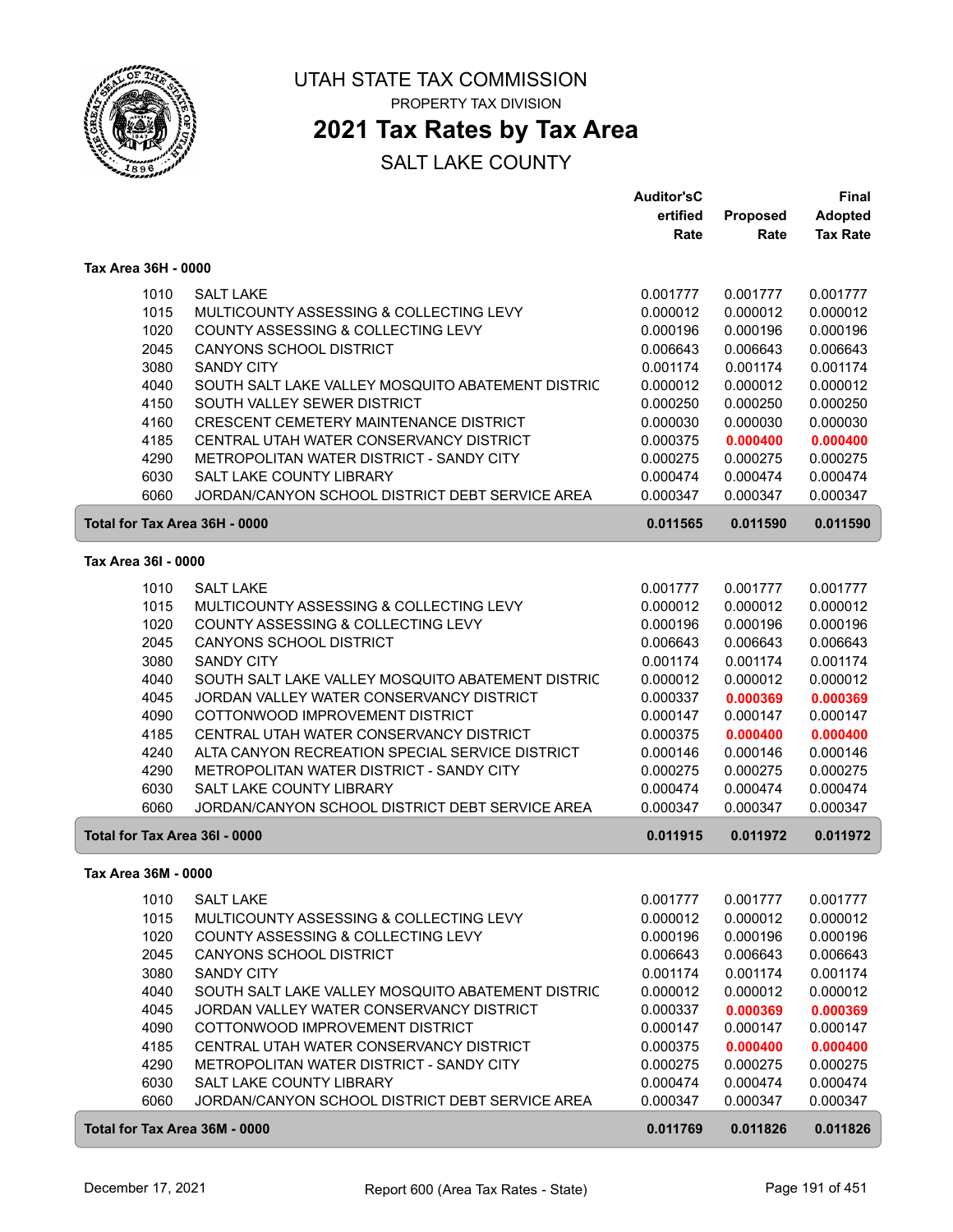

### **2021 Tax Rates by Tax Area**

|                               |                                                                                     | <b>Auditor'sC</b>    |                      | <b>Final</b>         |
|-------------------------------|-------------------------------------------------------------------------------------|----------------------|----------------------|----------------------|
|                               |                                                                                     | ertified             | Proposed             | <b>Adopted</b>       |
|                               |                                                                                     | Rate                 | Rate                 | <b>Tax Rate</b>      |
| Tax Area 36P - 0000           |                                                                                     |                      |                      |                      |
| 1010                          | <b>SALT LAKE</b>                                                                    | 0.001777             | 0.001777             | 0.001777             |
| 1015                          | MULTICOUNTY ASSESSING & COLLECTING LEVY                                             | 0.000012             | 0.000012             | 0.000012             |
| 1020                          | COUNTY ASSESSING & COLLECTING LEVY                                                  | 0.000196             | 0.000196             | 0.000196             |
| 2045                          | <b>CANYONS SCHOOL DISTRICT</b>                                                      | 0.006643             | 0.006643             | 0.006643             |
| 3080                          | <b>SANDY CITY</b>                                                                   | 0.001174             | 0.001174             | 0.001174             |
| 4040                          | SOUTH SALT LAKE VALLEY MOSQUITO ABATEMENT DISTRIC                                   | 0.000012             | 0.000012             | 0.000012             |
| 4045                          | JORDAN VALLEY WATER CONSERVANCY DISTRICT                                            | 0.000337             | 0.000369             | 0.000369             |
| 4140                          | SANDY SUBURBAN IMPROVEMENT DISTRICT                                                 | 0.000547             | 0.000547             | 0.000547             |
| 4185                          | CENTRAL UTAH WATER CONSERVANCY DISTRICT                                             | 0.000375             | 0.000400             | 0.000400             |
| 4290                          | METROPOLITAN WATER DISTRICT - SANDY CITY                                            | 0.000275             | 0.000275             | 0.000275             |
| 6030                          | <b>SALT LAKE COUNTY LIBRARY</b>                                                     | 0.000474             | 0.000474             | 0.000474             |
| 6060                          | JORDAN/CANYON SCHOOL DISTRICT DEBT SERVICE AREA                                     | 0.000347             | 0.000347             | 0.000347             |
|                               |                                                                                     |                      |                      |                      |
| Total for Tax Area 36P - 0000 |                                                                                     | 0.012169             | 0.012226             | 0.012226             |
| Tax Area 36S - 0000           |                                                                                     |                      |                      |                      |
| 1010                          | <b>SALT LAKE</b>                                                                    | 0.001777             | 0.001777             | 0.001777             |
| 1015                          | MULTICOUNTY ASSESSING & COLLECTING LEVY                                             | 0.000012             | 0.000012             | 0.000012             |
| 1020                          | COUNTY ASSESSING & COLLECTING LEVY                                                  | 0.000196             | 0.000196             | 0.000196             |
| 2045                          | <b>CANYONS SCHOOL DISTRICT</b>                                                      | 0.006643             | 0.006643             | 0.006643             |
| 3080                          | <b>SANDY CITY</b>                                                                   | 0.001174             | 0.001174             | 0.001174             |
| 4040                          | SOUTH SALT LAKE VALLEY MOSQUITO ABATEMENT DISTRIC                                   | 0.000012             | 0.000012             | 0.000012             |
| 4045                          | JORDAN VALLEY WATER CONSERVANCY DISTRICT                                            | 0.000337             | 0.000369             | 0.000369             |
| 4070                          | MIDVALLEY IMPROVEMENT DISTRICT                                                      | 0.000570             | 0.000570             | 0.000570             |
| 4185                          | CENTRAL UTAH WATER CONSERVANCY DISTRICT                                             | 0.000375             | 0.000400             | 0.000400             |
| 4240                          | ALTA CANYON RECREATION SPECIAL SERVICE DISTRICT                                     | 0.000146             | 0.000146             | 0.000146             |
| 4290                          | METROPOLITAN WATER DISTRICT - SANDY CITY                                            | 0.000275             | 0.000275             | 0.000275             |
| 6030                          | SALT LAKE COUNTY LIBRARY                                                            | 0.000474             | 0.000474             | 0.000474             |
| 6060                          | JORDAN/CANYON SCHOOL DISTRICT DEBT SERVICE AREA                                     | 0.000347             | 0.000347             | 0.000347             |
| Total for Tax Area 36S - 0000 |                                                                                     | 0.012338             | 0.012395             | 0.012395             |
| Tax Area 36T - 0000           |                                                                                     |                      |                      |                      |
|                               | <b>SALT LAKE</b>                                                                    |                      |                      | 0.001777             |
| 1010<br>1015                  | MULTICOUNTY ASSESSING & COLLECTING LEVY                                             | 0.001777<br>0.000012 | 0.001777<br>0.000012 | 0.000012             |
| 1020                          | COUNTY ASSESSING & COLLECTING LEVY                                                  |                      | 0.000196             |                      |
| 2045                          | CANYONS SCHOOL DISTRICT                                                             | 0.000196<br>0.006643 | 0.006643             | 0.000196<br>0.006643 |
| 3080                          | <b>SANDY CITY</b>                                                                   | 0.001174             | 0.001174             | 0.001174             |
| 4040                          | SOUTH SALT LAKE VALLEY MOSQUITO ABATEMENT DISTRIC                                   |                      |                      | 0.000012             |
|                               |                                                                                     | 0.000012             | 0.000012             |                      |
| 4140<br>4150                  | SANDY SUBURBAN IMPROVEMENT DISTRICT<br>SOUTH VALLEY SEWER DISTRICT                  | 0.000547<br>0.000250 | 0.000547<br>0.000250 | 0.000547<br>0.000250 |
|                               |                                                                                     |                      |                      |                      |
| 4160                          | CRESCENT CEMETERY MAINTENANCE DISTRICT                                              | 0.000030             | 0.000030             | 0.000030             |
| 4185                          | CENTRAL UTAH WATER CONSERVANCY DISTRICT<br>METROPOLITAN WATER DISTRICT - SANDY CITY | 0.000375             | 0.000400             | 0.000400<br>0.000275 |
| 4290                          |                                                                                     | 0.000275             | 0.000275             |                      |
| 6030<br>6060                  | SALT LAKE COUNTY LIBRARY<br>JORDAN/CANYON SCHOOL DISTRICT DEBT SERVICE AREA         | 0.000474<br>0.000347 | 0.000474<br>0.000347 | 0.000474<br>0.000347 |
|                               |                                                                                     |                      |                      |                      |
| Total for Tax Area 36T - 0000 |                                                                                     | 0.012112             | 0.012137             | 0.012137             |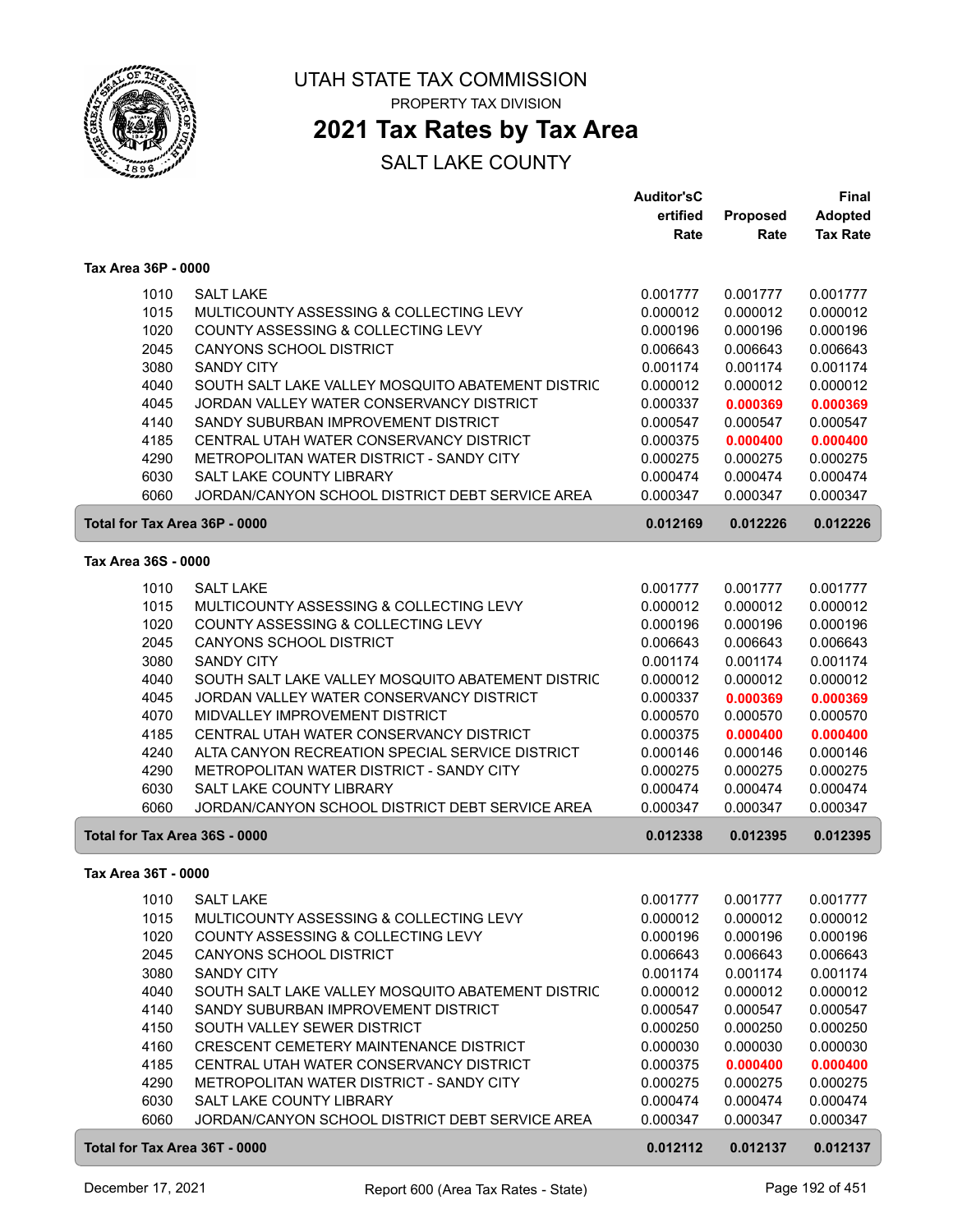

### **2021 Tax Rates by Tax Area**

|                               |                                                   | <b>Auditor'sC</b> |          | <b>Final</b>    |
|-------------------------------|---------------------------------------------------|-------------------|----------|-----------------|
|                               |                                                   | ertified          | Proposed | <b>Adopted</b>  |
|                               |                                                   | Rate              | Rate     | <b>Tax Rate</b> |
| Tax Area 36V - 0000           |                                                   |                   |          |                 |
| 1010                          | <b>SALT LAKE</b>                                  | 0.001777          | 0.001777 | 0.001777        |
| 1015                          | MULTICOUNTY ASSESSING & COLLECTING LEVY           | 0.000012          | 0.000012 | 0.000012        |
| 1020                          | COUNTY ASSESSING & COLLECTING LEVY                | 0.000196          | 0.000196 | 0.000196        |
| 2045                          | <b>CANYONS SCHOOL DISTRICT</b>                    | 0.006643          | 0.006643 | 0.006643        |
| 3080                          | <b>SANDY CITY</b>                                 | 0.001174          | 0.001174 | 0.001174        |
| 4040                          | SOUTH SALT LAKE VALLEY MOSQUITO ABATEMENT DISTRIC | 0.000012          | 0.000012 | 0.000012        |
| 4045                          | JORDAN VALLEY WATER CONSERVANCY DISTRICT          | 0.000337          | 0.000369 | 0.000369        |
| 4090                          | COTTONWOOD IMPROVEMENT DISTRICT                   | 0.000147          | 0.000147 | 0.000147        |
| 4185                          | CENTRAL UTAH WATER CONSERVANCY DISTRICT           | 0.000375          | 0.000400 | 0.000400        |
| 4240                          | ALTA CANYON RECREATION SPECIAL SERVICE DISTRICT   | 0.000146          | 0.000146 | 0.000146        |
| 6030                          | SALT LAKE COUNTY LIBRARY                          | 0.000474          | 0.000474 | 0.000474        |
| 6060                          | JORDAN/CANYON SCHOOL DISTRICT DEBT SERVICE AREA   | 0.000347          | 0.000347 | 0.000347        |
| Total for Tax Area 36V - 0000 |                                                   | 0.011640          | 0.011697 | 0.011697        |
| Tax Area 36W - 0000           |                                                   |                   |          |                 |
| 1010                          | <b>SALT LAKE</b>                                  | 0.001777          | 0.001777 | 0.001777        |
| 1015                          | MULTICOUNTY ASSESSING & COLLECTING LEVY           | 0.000012          | 0.000012 | 0.000012        |
| 1020                          | COUNTY ASSESSING & COLLECTING LEVY                | 0.000196          | 0.000196 | 0.000196        |
| 2045                          | CANYONS SCHOOL DISTRICT                           | 0.006643          | 0.006643 | 0.006643        |
| 3080                          | <b>SANDY CITY</b>                                 | 0.001174          | 0.001174 | 0.001174        |
| 4040                          | SOUTH SALT LAKE VALLEY MOSQUITO ABATEMENT DISTRIC | 0.000012          | 0.000012 | 0.000012        |
| 4150                          | SOUTH VALLEY SEWER DISTRICT                       | 0.000250          | 0.000250 | 0.000250        |
| 4160                          | CRESCENT CEMETERY MAINTENANCE DISTRICT            | 0.000030          | 0.000030 | 0.000030        |
| 4185                          | CENTRAL UTAH WATER CONSERVANCY DISTRICT           | 0.000375          | 0.000400 | 0.000400        |
| 4290                          | METROPOLITAN WATER DISTRICT - SANDY CITY          | 0.000275          | 0.000275 | 0.000275        |
| 6030                          | SALT LAKE COUNTY LIBRARY                          | 0.000474          | 0.000474 | 0.000474        |
| 6060                          | JORDAN/CANYON SCHOOL DISTRICT DEBT SERVICE AREA   | 0.000347          | 0.000347 | 0.000347        |
| Total for Tax Area 36W - 0000 |                                                   | 0.011565          | 0.011590 | 0.011590        |
| Tax Area 36X - 0000           |                                                   |                   |          |                 |
| 1010                          | <b>SALT LAKE</b>                                  | 0.001777          | 0.001777 | 0.001777        |
| 1015                          | MULTICOUNTY ASSESSING & COLLECTING LEVY           | 0.000012          | 0.000012 | 0.000012        |
| 1020                          | COUNTY ASSESSING & COLLECTING LEVY                | 0.000196          | 0.000196 | 0.000196        |
| 2045                          | CANYONS SCHOOL DISTRICT                           | 0.006643          | 0.006643 | 0.006643        |
| 3080                          | <b>SANDY CITY</b>                                 | 0.001174          | 0.001174 | 0.001174        |
| 4040                          | SOUTH SALT LAKE VALLEY MOSQUITO ABATEMENT DISTRIC | 0.000012          | 0.000012 | 0.000012        |
| 4045                          | JORDAN VALLEY WATER CONSERVANCY DISTRICT          | 0.000337          | 0.000369 | 0.000369        |
| 4090                          | COTTONWOOD IMPROVEMENT DISTRICT                   | 0.000147          | 0.000147 | 0.000147        |
| 4185                          | CENTRAL UTAH WATER CONSERVANCY DISTRICT           | 0.000375          | 0.000400 | 0.000400        |
| 6030                          | SALT LAKE COUNTY LIBRARY                          | 0.000474          | 0.000474 | 0.000474        |
| 6060                          | JORDAN/CANYON SCHOOL DISTRICT DEBT SERVICE AREA   | 0.000347          | 0.000347 | 0.000347        |
| Total for Tax Area 36X - 0000 |                                                   | 0.011494          | 0.011551 | 0.011551        |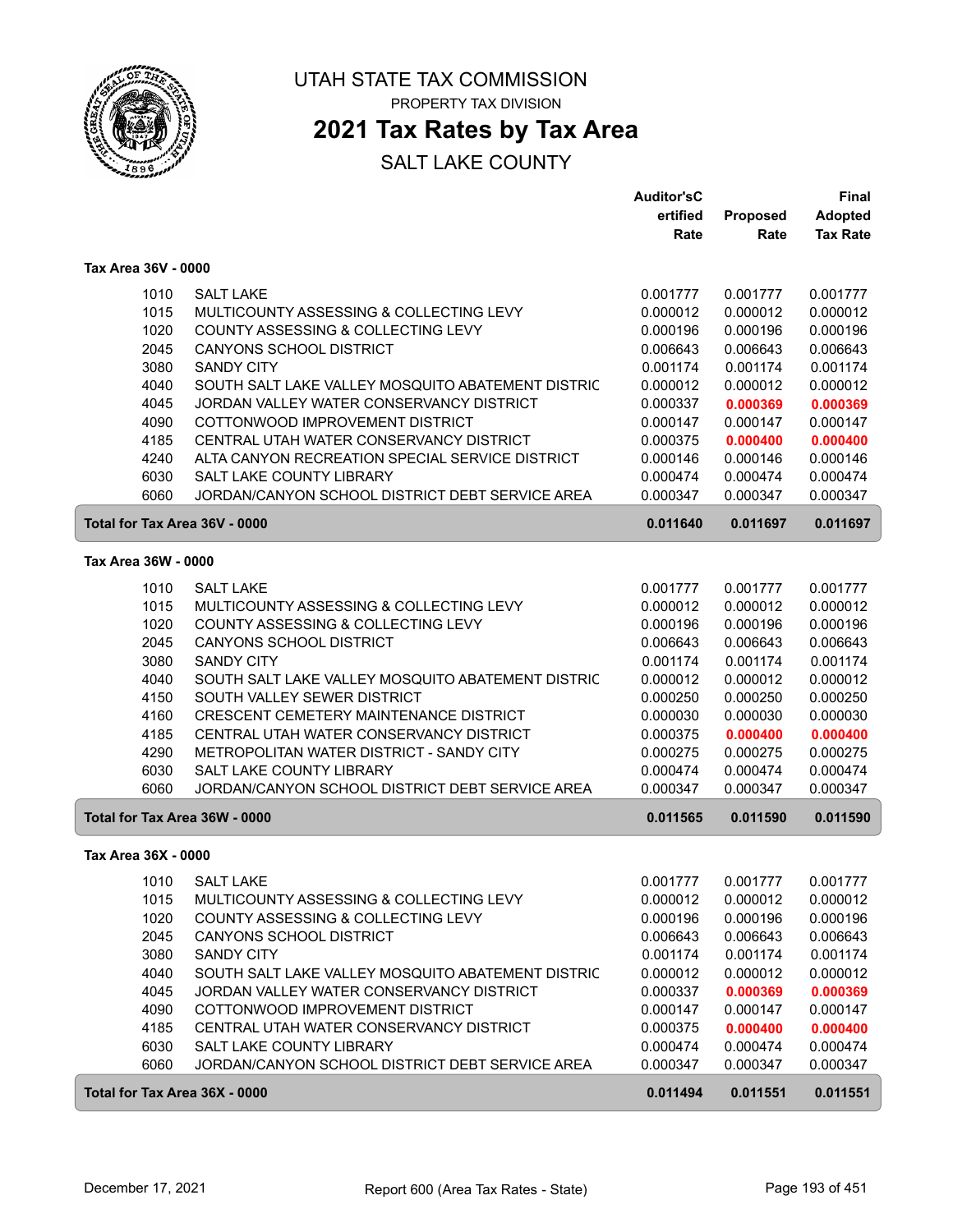

### **2021 Tax Rates by Tax Area**

|                               |                                                   | <b>Auditor'sC</b> |                 | Final           |
|-------------------------------|---------------------------------------------------|-------------------|-----------------|-----------------|
|                               |                                                   | ertified          | <b>Proposed</b> | <b>Adopted</b>  |
|                               |                                                   | Rate              | Rate            | <b>Tax Rate</b> |
| Tax Area 36Y - 0000           |                                                   |                   |                 |                 |
| 1010                          | <b>SALT LAKE</b>                                  | 0.001777          | 0.001777        | 0.001777        |
| 1015                          | MULTICOUNTY ASSESSING & COLLECTING LEVY           | 0.000012          | 0.000012        | 0.000012        |
| 1020                          | COUNTY ASSESSING & COLLECTING LEVY                | 0.000196          | 0.000196        | 0.000196        |
| 2045                          | <b>CANYONS SCHOOL DISTRICT</b>                    | 0.006643          | 0.006643        | 0.006643        |
| 3080                          | <b>SANDY CITY</b>                                 | 0.001174          | 0.001174        | 0.001174        |
| 4040                          | SOUTH SALT LAKE VALLEY MOSQUITO ABATEMENT DISTRIC | 0.000012          | 0.000012        | 0.000012        |
| 4090                          | COTTONWOOD IMPROVEMENT DISTRICT                   | 0.000147          | 0.000147        | 0.000147        |
| 4185                          | CENTRAL UTAH WATER CONSERVANCY DISTRICT           | 0.000375          | 0.000400        | 0.000400        |
| 4240                          | ALTA CANYON RECREATION SPECIAL SERVICE DISTRICT   | 0.000146          | 0.000146        | 0.000146        |
| 6030                          | <b>SALT LAKE COUNTY LIBRARY</b>                   | 0.000474          | 0.000474        | 0.000474        |
| 6060                          | JORDAN/CANYON SCHOOL DISTRICT DEBT SERVICE AREA   | 0.000347          | 0.000347        | 0.000347        |
| Total for Tax Area 36Y - 0000 |                                                   | 0.011303          | 0.011328        | 0.011328        |
| Tax Area 37A - 0000           |                                                   |                   |                 |                 |
| 1010                          | <b>SALT LAKE</b>                                  | 0.001777          | 0.001777        | 0.001777        |
| 1015                          | MULTICOUNTY ASSESSING & COLLECTING LEVY           | 0.000012          | 0.000012        | 0.000012        |
| 1020                          | COUNTY ASSESSING & COLLECTING LEVY                | 0.000196          | 0.000196        | 0.000196        |
| 2040                          | <b>JORDAN SCHOOL DISTRICT</b>                     | 0.006168          | 0.006168        | 0.006168        |
| 3110                          | WEST JORDAN CITY                                  | 0.001732          | 0.001788        | 0.001788        |
| 4040                          | SOUTH SALT LAKE VALLEY MOSQUITO ABATEMENT DISTRIC | 0.000012          | 0.000012        | 0.000012        |
| 4185                          | CENTRAL UTAH WATER CONSERVANCY DISTRICT           | 0.000375          | 0.000400        | 0.000400        |
| 6030                          | <b>SALT LAKE COUNTY LIBRARY</b>                   | 0.000474          | 0.000474        | 0.000474        |
| Total for Tax Area 37A - 0000 |                                                   | 0.010746          | 0.010827        | 0.010827        |
| Tax Area 37G - 0000           |                                                   |                   |                 |                 |
| 1010                          | <b>SALT LAKE</b>                                  | 0.001777          | 0.001777        | 0.001777        |
| 1015                          | MULTICOUNTY ASSESSING & COLLECTING LEVY           | 0.000012          | 0.000012        | 0.000012        |
| 1020                          | COUNTY ASSESSING & COLLECTING LEVY                | 0.000196          | 0.000196        | 0.000196        |
| 2040                          | <b>JORDAN SCHOOL DISTRICT</b>                     | 0.006168          | 0.006168        | 0.006168        |
| 3110                          | <b>WEST JORDAN CITY</b>                           | 0.001732          | 0.001788        | 0.001788        |
| 4040                          | SOUTH SALT LAKE VALLEY MOSQUITO ABATEMENT DISTRIC | 0.000012          | 0.000012        | 0.000012        |
| 4045                          | JORDAN VALLEY WATER CONSERVANCY DISTRICT          | 0.000337          | 0.000369        | 0.000369        |
| 4150                          | SOUTH VALLEY SEWER DISTRICT                       | 0.000250          | 0.000250        | 0.000250        |
| 4185                          | CENTRAL UTAH WATER CONSERVANCY DISTRICT           | 0.000375          | 0.000400        | 0.000400        |
| 6030                          | <b>SALT LAKE COUNTY LIBRARY</b>                   | 0.000474          | 0.000474        | 0.000474        |
| Total for Tax Area 37G - 0000 |                                                   | 0.011333          | 0.011446        | 0.011446        |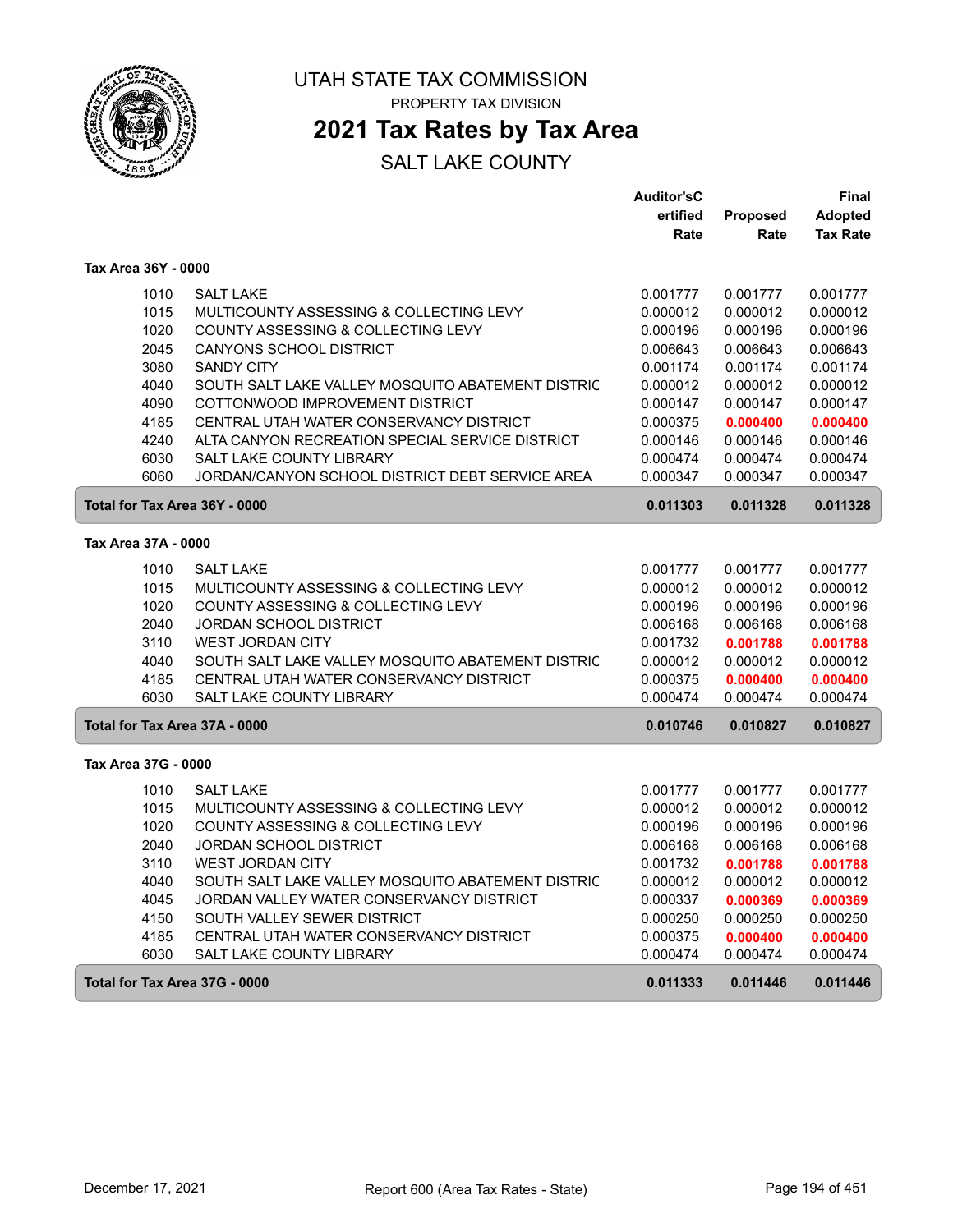

### **2021 Tax Rates by Tax Area**

|                     |                                                   | <b>Auditor'sC</b> |          | Final           |
|---------------------|---------------------------------------------------|-------------------|----------|-----------------|
|                     |                                                   | ertified          | Proposed | <b>Adopted</b>  |
|                     |                                                   | Rate              | Rate     | <b>Tax Rate</b> |
| Tax Area 37J - 0000 |                                                   |                   |          |                 |
| 1010                | <b>SALT LAKE</b>                                  | 0.001777          | 0.001777 | 0.001777        |
| 1015                | MULTICOUNTY ASSESSING & COLLECTING LEVY           | 0.000012          | 0.000012 | 0.000012        |
| 1020                | COUNTY ASSESSING & COLLECTING LEVY                | 0.000196          | 0.000196 | 0.000196        |
| 2040                | <b>JORDAN SCHOOL DISTRICT</b>                     | 0.006168          | 0.006168 | 0.006168        |
| 3110                | <b>WEST JORDAN CITY</b>                           | 0.001732          | 0.001788 | 0.001788        |
| 4040                | SOUTH SALT LAKE VALLEY MOSQUITO ABATEMENT DISTRIC | 0.000012          | 0.000012 | 0.000012        |
| 4045                | JORDAN VALLEY WATER CONSERVANCY DISTRICT          | 0.000337          | 0.000369 | 0.000369        |
| 4185                | CENTRAL UTAH WATER CONSERVANCY DISTRICT           | 0.000375          | 0.000400 | 0.000400        |
| 4280                | WEST JORDAN FAIRWAY ESTATES SPECIAL SERVICE DISTR | 0.000995          | 0.000995 | 0.000995        |
| 6030                | <b>SALT LAKE COUNTY LIBRARY</b>                   | 0.000474          | 0.000474 | 0.000474        |
|                     | Total for Tax Area 37J - 0000                     | 0.012078          | 0.012191 | 0.012191        |
| Tax Area 37M - 0000 |                                                   |                   |          |                 |
| 1010                | <b>SALT LAKE</b>                                  | 0.001777          | 0.001777 | 0.001777        |
| 1015                | MULTICOUNTY ASSESSING & COLLECTING LEVY           | 0.000012          | 0.000012 | 0.000012        |
| 1020                | COUNTY ASSESSING & COLLECTING LEVY                | 0.000196          | 0.000196 | 0.000196        |
| 2040                | <b>JORDAN SCHOOL DISTRICT</b>                     | 0.006168          | 0.006168 | 0.006168        |
| 3110                | <b>WEST JORDAN CITY</b>                           | 0.001732          | 0.001788 | 0.001788        |
| 4040                | SOUTH SALT LAKE VALLEY MOSQUITO ABATEMENT DISTRIC | 0.000012          | 0.000012 | 0.000012        |
| 4045                | JORDAN VALLEY WATER CONSERVANCY DISTRICT          | 0.000337          | 0.000369 | 0.000369        |
| 4185                | CENTRAL UTAH WATER CONSERVANCY DISTRICT           | 0.000375          | 0.000400 | 0.000400        |
| 6030                | <b>SALT LAKE COUNTY LIBRARY</b>                   | 0.000474          | 0.000474 | 0.000474        |
|                     | Total for Tax Area 37M - 0000                     | 0.011083          | 0.011196 | 0.011196        |
| Tax Area 37N - 0000 |                                                   |                   |          |                 |
| 1010                | <b>SALT LAKE</b>                                  | 0.001777          | 0.001777 | 0.001777        |
| 1015                | MULTICOUNTY ASSESSING & COLLECTING LEVY           | 0.000012          | 0.000012 | 0.000012        |
| 1020                | COUNTY ASSESSING & COLLECTING LEVY                | 0.000196          | 0.000196 | 0.000196        |
| 2040                | JORDAN SCHOOL DISTRICT                            | 0.006168          | 0.006168 | 0.006168        |
| 3110                | <b>WEST JORDAN CITY</b>                           | 0.001732          | 0.001788 | 0.001788        |
| 4040                | SOUTH SALT LAKE VALLEY MOSQUITO ABATEMENT DISTRIC | 0.000012          | 0.000012 | 0.000012        |
| 4045                | JORDAN VALLEY WATER CONSERVANCY DISTRICT          | 0.000337          | 0.000369 | 0.000369        |
| 4185                | CENTRAL UTAH WATER CONSERVANCY DISTRICT           | 0.000375          | 0.000400 | 0.000400        |
| 6030                | SALT LAKE COUNTY LIBRARY                          | 0.000474          | 0.000474 | 0.000474        |
|                     | Total for Tax Area 37N - 0000                     | 0.011083          | 0.011196 | 0.011196        |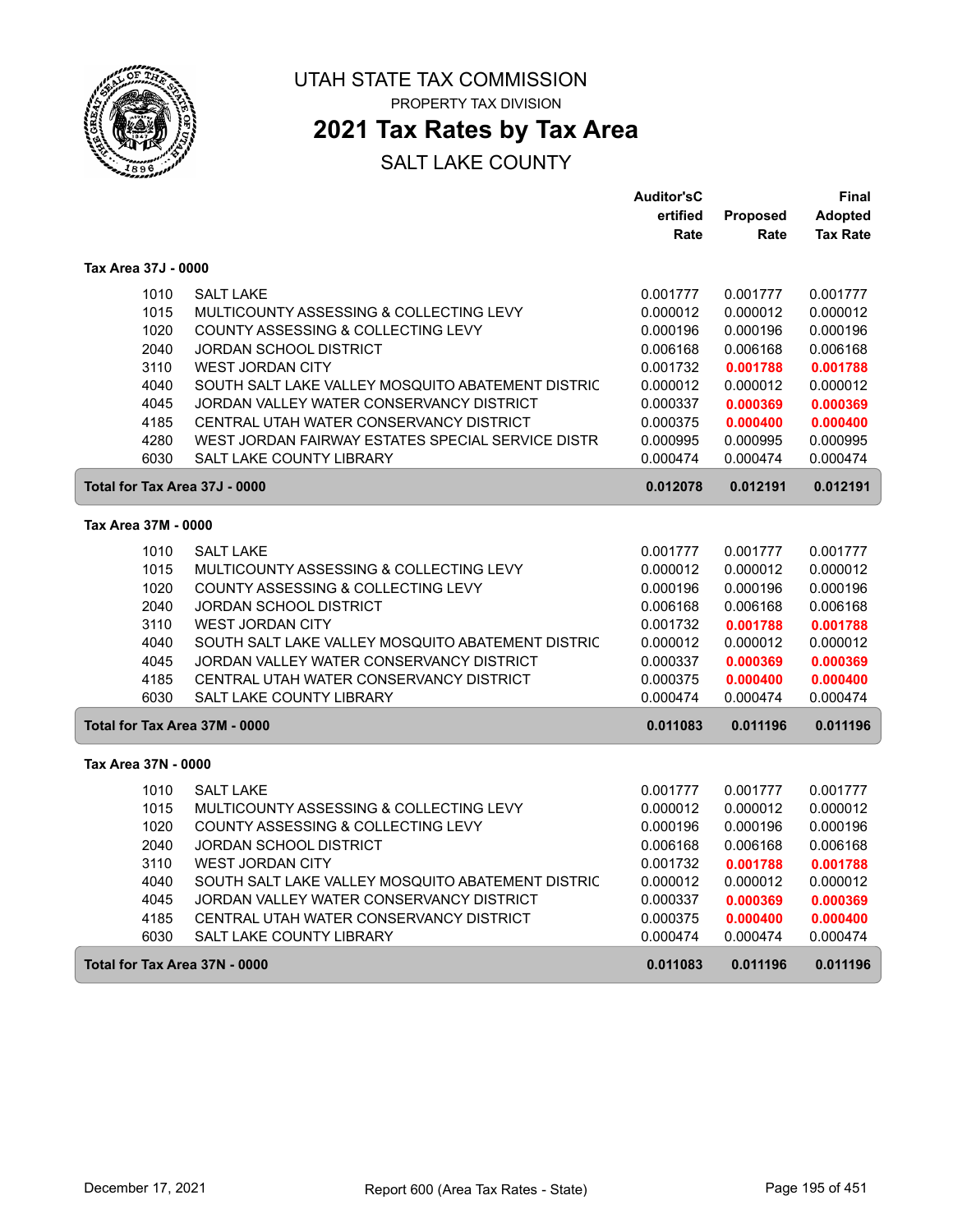

## **2021 Tax Rates by Tax Area**

|                               |                                                   | <b>Auditor'sC</b> |          | Final           |
|-------------------------------|---------------------------------------------------|-------------------|----------|-----------------|
|                               |                                                   | ertified          | Proposed | Adopted         |
|                               |                                                   | Rate              | Rate     | <b>Tax Rate</b> |
| Tax Area 37P - 0000           |                                                   |                   |          |                 |
| 1010                          | <b>SALT LAKE</b>                                  | 0.001777          | 0.001777 | 0.001777        |
| 1015                          | MULTICOUNTY ASSESSING & COLLECTING LEVY           | 0.000012          | 0.000012 | 0.000012        |
| 1020                          | COUNTY ASSESSING & COLLECTING LEVY                | 0.000196          | 0.000196 | 0.000196        |
| 2040                          | <b>JORDAN SCHOOL DISTRICT</b>                     | 0.006168          | 0.006168 | 0.006168        |
| 3110                          | <b>WEST JORDAN CITY</b>                           | 0.001732          | 0.001788 | 0.001788        |
| 4040                          | SOUTH SALT LAKE VALLEY MOSQUITO ABATEMENT DISTRIC | 0.000012          | 0.000012 | 0.000012        |
| 4045                          | JORDAN VALLEY WATER CONSERVANCY DISTRICT          | 0.000337          | 0.000369 | 0.000369        |
| 4185                          | CENTRAL UTAH WATER CONSERVANCY DISTRICT           | 0.000375          | 0.000400 | 0.000400        |
| 6030                          | <b>SALT LAKE COUNTY LIBRARY</b>                   | 0.000474          | 0.000474 | 0.000474        |
| Total for Tax Area 37P - 0000 |                                                   | 0.011083          | 0.011196 | 0.011196        |
| Tax Area 37Q - 0000           |                                                   |                   |          |                 |
| 1010                          | <b>SALT LAKE</b>                                  | 0.001777          | 0.001777 | 0.001777        |
| 1015                          | MULTICOUNTY ASSESSING & COLLECTING LEVY           | 0.000012          | 0.000012 | 0.000012        |
| 1020                          | COUNTY ASSESSING & COLLECTING LEVY                | 0.000196          | 0.000196 | 0.000196        |
| 2040                          | JORDAN SCHOOL DISTRICT                            | 0.006168          | 0.006168 | 0.006168        |
| 3110                          | <b>WEST JORDAN CITY</b>                           | 0.001732          | 0.001788 | 0.001788        |
| 4040                          | SOUTH SALT LAKE VALLEY MOSQUITO ABATEMENT DISTRIC | 0.000012          | 0.000012 | 0.000012        |
| 4045                          | JORDAN VALLEY WATER CONSERVANCY DISTRICT          | 0.000337          | 0.000369 | 0.000369        |
| 4185                          | CENTRAL UTAH WATER CONSERVANCY DISTRICT           | 0.000375          | 0.000400 | 0.000400        |
| 6030                          | <b>SALT LAKE COUNTY LIBRARY</b>                   | 0.000474          | 0.000474 | 0.000474        |
| Total for Tax Area 37Q - 0000 |                                                   | 0.011083          | 0.011196 | 0.011196        |
| Tax Area 37R - 0000           |                                                   |                   |          |                 |
| 1010                          | <b>SALT LAKE</b>                                  | 0.001777          | 0.001777 | 0.001777        |
| 1015                          | MULTICOUNTY ASSESSING & COLLECTING LEVY           | 0.000012          | 0.000012 | 0.000012        |
| 1020                          | COUNTY ASSESSING & COLLECTING LEVY                | 0.000196          | 0.000196 | 0.000196        |
| 2040                          | <b>JORDAN SCHOOL DISTRICT</b>                     | 0.006168          | 0.006168 | 0.006168        |
| 3110                          | <b>WEST JORDAN CITY</b>                           | 0.001732          | 0.001788 | 0.001788        |
| 4040                          | SOUTH SALT LAKE VALLEY MOSQUITO ABATEMENT DISTRIC | 0.000012          | 0.000012 | 0.000012        |
| 4045                          | JORDAN VALLEY WATER CONSERVANCY DISTRICT          | 0.000337          | 0.000369 | 0.000369        |
| 4185                          | CENTRAL UTAH WATER CONSERVANCY DISTRICT           | 0.000375          | 0.000400 | 0.000400        |
| 6030                          | <b>SALT LAKE COUNTY LIBRARY</b>                   | 0.000474          | 0.000474 | 0.000474        |
| Total for Tax Area 37R - 0000 |                                                   | 0.011083          | 0.011196 | 0.011196        |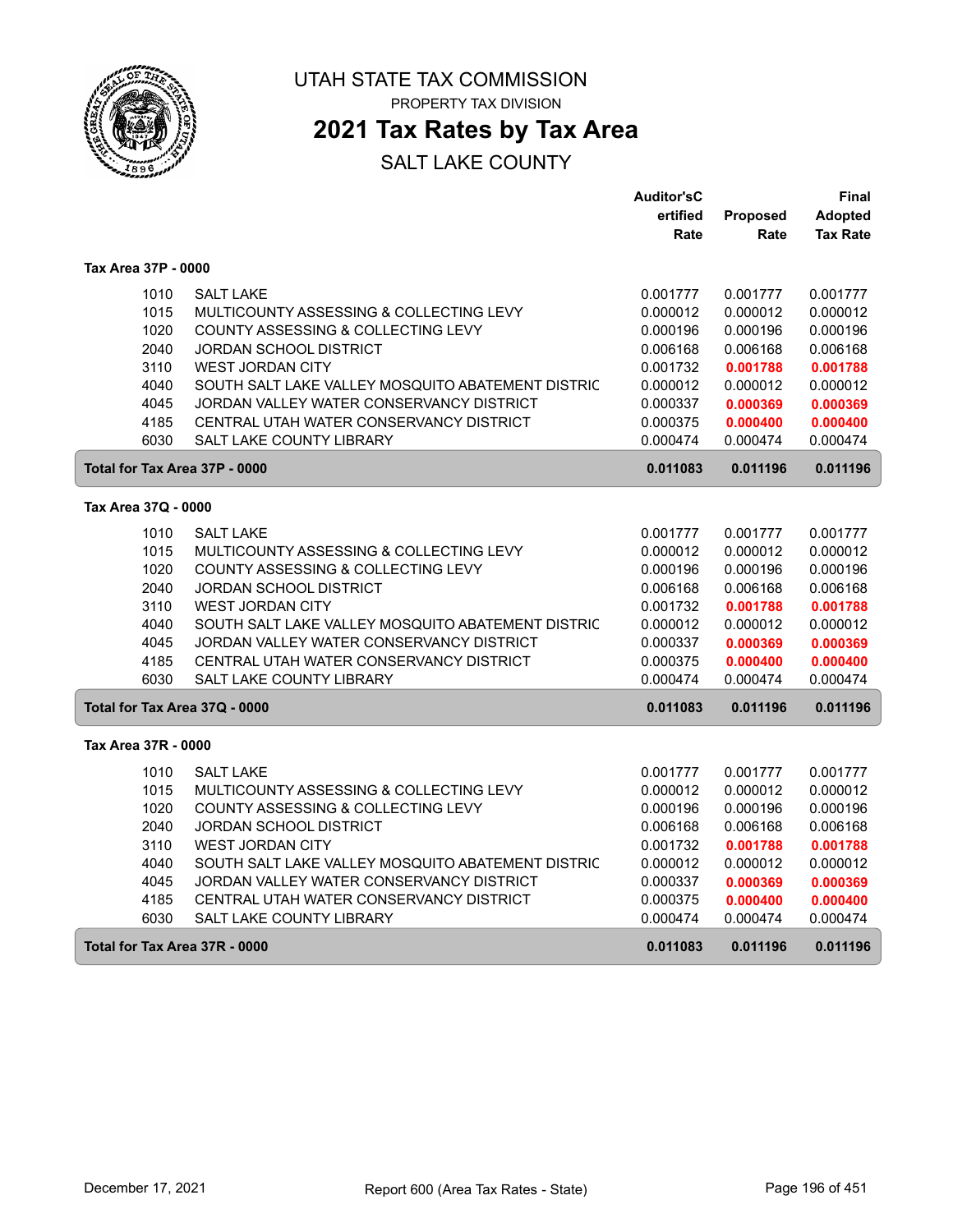

## **2021 Tax Rates by Tax Area**

#### SALT LAKE COUNTY

|                               |                                                   | <b>Auditor'sC</b> |          | Final           |
|-------------------------------|---------------------------------------------------|-------------------|----------|-----------------|
|                               |                                                   | ertified          | Proposed | <b>Adopted</b>  |
|                               |                                                   | Rate              | Rate     | <b>Tax Rate</b> |
| Tax Area 37S - 0000           |                                                   |                   |          |                 |
| 1010                          | <b>SALT LAKE</b>                                  | 0.001777          | 0.001777 | 0.001777        |
| 1015                          | MULTICOUNTY ASSESSING & COLLECTING LEVY           | 0.000012          | 0.000012 | 0.000012        |
| 1020                          | COUNTY ASSESSING & COLLECTING LEVY                | 0.000196          | 0.000196 | 0.000196        |
| 2040                          | JORDAN SCHOOL DISTRICT                            | 0.006168          | 0.006168 | 0.006168        |
| 3110                          | <b>WEST JORDAN CITY</b>                           | 0.001732          | 0.001788 | 0.001788        |
| 4040                          | SOUTH SALT LAKE VALLEY MOSQUITO ABATEMENT DISTRIC | 0.000012          | 0.000012 | 0.000012        |
| 4045                          | JORDAN VALLEY WATER CONSERVANCY DISTRICT          | 0.000337          | 0.000369 | 0.000369        |
| 4185                          | CENTRAL UTAH WATER CONSERVANCY DISTRICT           | 0.000375          | 0.000400 | 0.000400        |
| 6030                          | SALT LAKE COUNTY LIBRARY                          | 0.000474          | 0.000474 | 0.000474        |
| Total for Tax Area 37S - 0000 |                                                   | 0.011083          | 0.011196 | 0.011196        |
| Tax Area 37V - 0000           |                                                   |                   |          |                 |
| 1010                          | <b>SALT LAKE</b>                                  | 0.001777          | 0.001777 | 0.001777        |
| 1015                          | MULTICOUNTY ASSESSING & COLLECTING LEVY           | 0.000012          | 0.000012 | 0.000012        |
| 1020                          | COUNTY ASSESSING & COLLECTING LEVY                | 0.000196          | 0.000196 | 0.000196        |
| 2040                          | <b>JORDAN SCHOOL DISTRICT</b>                     | 0.006168          | 0.006168 | 0.006168        |
| 3110                          | <b>WEST JORDAN CITY</b>                           | 0.001732          | 0.001788 | 0.001788        |
| 4040                          | SOUTH SALT LAKE VALLEY MOSQUITO ABATEMENT DISTRIC | 0.000012          | 0.000012 | 0.000012        |
| 4045                          | JORDAN VALLEY WATER CONSERVANCY DISTRICT          | 0.000337          | 0.000369 | 0.000369        |
| 4185                          | CENTRAL UTAH WATER CONSERVANCY DISTRICT           | 0.000375          | 0.000400 | 0.000400        |
| 6030                          | SALT LAKE COUNTY LIBRARY                          | 0.000474          | 0.000474 | 0.000474        |
| Total for Tax Area 37V - 0000 |                                                   | 0.011083          | 0.011196 | 0.011196        |
| Tax Area 37Y - 0000           |                                                   |                   |          |                 |
| 1010                          | <b>SALT LAKE</b>                                  | 0.001777          | 0.001777 | 0.001777        |
| 1015                          | MULTICOUNTY ASSESSING & COLLECTING LEVY           | 0.000012          | 0.000012 | 0.000012        |
| 1020                          | COUNTY ASSESSING & COLLECTING LEVY                | 0.000196          | 0.000196 | 0.000196        |
| 2040                          | <b>JORDAN SCHOOL DISTRICT</b>                     | 0.006168          | 0.006168 | 0.006168        |
| 3110                          | WEST JORDAN CITY                                  | 0.001732          | 0.001788 | 0.001788        |
| 4040                          | SOUTH SALT LAKE VALLEY MOSQUITO ABATEMENT DISTRIC | 0.000012          | 0.000012 | 0.000012        |
| 4045                          | JORDAN VALLEY WATER CONSERVANCY DISTRICT          | 0.000337          | 0.000369 | 0.000369        |
| 4180                          | OQUIRRH RECREATION AND PARKS DISTRICT             | 0.000751          | 0.000751 | 0.000751        |
| 4185                          | CENTRAL UTAH WATER CONSERVANCY DISTRICT           | 0.000375          | 0.000400 | 0.000400        |
| 6030                          | SALT LAKE COUNTY LIBRARY                          | 0.000474          | 0.000474 | 0.000474        |
| Total for Tax Area 37Y - 0000 |                                                   | 0.011834          | 0.011947 | 0.011947        |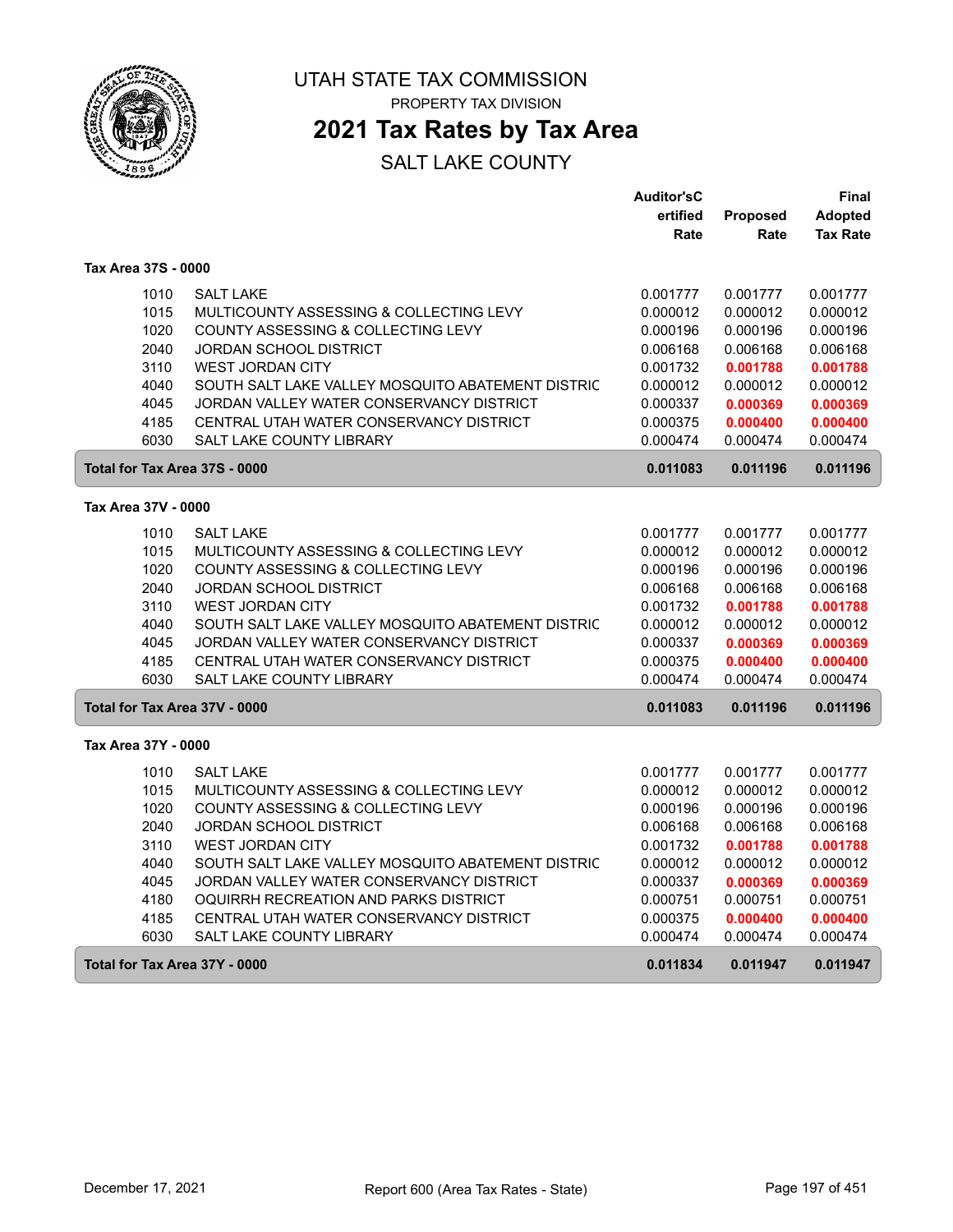

### **2021 Tax Rates by Tax Area**

|                               |                                                   | <b>Auditor'sC</b><br>ertified | Proposed | <b>Final</b><br><b>Adopted</b> |
|-------------------------------|---------------------------------------------------|-------------------------------|----------|--------------------------------|
|                               |                                                   | Rate                          | Rate     | <b>Tax Rate</b>                |
| Tax Area 37Z - 0000           |                                                   |                               |          |                                |
| 1010                          | <b>SALT LAKE</b>                                  | 0.001777                      | 0.001777 | 0.001777                       |
| 1015                          | MULTICOUNTY ASSESSING & COLLECTING LEVY           | 0.000012                      | 0.000012 | 0.000012                       |
| 1020                          | COUNTY ASSESSING & COLLECTING LEVY                | 0.000196                      | 0.000196 | 0.000196                       |
| 2040                          | <b>JORDAN SCHOOL DISTRICT</b>                     | 0.006168                      | 0.006168 | 0.006168                       |
| 3110                          | <b>WEST JORDAN CITY</b>                           | 0.001732                      | 0.001788 | 0.001788                       |
| 4040                          | SOUTH SALT LAKE VALLEY MOSQUITO ABATEMENT DISTRIC | 0.000012                      | 0.000012 | 0.000012                       |
| 4045                          | JORDAN VALLEY WATER CONSERVANCY DISTRICT          | 0.000337                      | 0.000369 | 0.000369                       |
| 4120                          | <b>KEARNS IMPROVEMENT DISTRICT</b>                | 0.000458                      | 0.000458 | 0.000458                       |
| 4180                          | OQUIRRH RECREATION AND PARKS DISTRICT             | 0.000751                      | 0.000751 | 0.000751                       |
| 4185                          | CENTRAL UTAH WATER CONSERVANCY DISTRICT           | 0.000375                      | 0.000400 | 0.000400                       |
| 6030                          | <b>SALT LAKE COUNTY LIBRARY</b>                   | 0.000474                      | 0.000474 | 0.000474                       |
| Total for Tax Area 37Z - 0000 |                                                   | 0.012292                      | 0.012405 | 0.012405                       |
| Tax Area 38B - 0000           |                                                   |                               |          |                                |
| 1010                          | <b>SALT LAKE</b>                                  | 0.001777                      | 0.001777 | 0.001777                       |
| 1015                          | MULTICOUNTY ASSESSING & COLLECTING LEVY           | 0.000012                      | 0.000012 | 0.000012                       |
| 1020                          | COUNTY ASSESSING & COLLECTING LEVY                | 0.000196                      | 0.000196 | 0.000196                       |
| 2040                          | <b>JORDAN SCHOOL DISTRICT</b>                     | 0.006168                      | 0.006168 | 0.006168                       |
| 3090                          | SOUTH JORDAN CITY                                 | 0.001628                      | 0.001628 | 0.001628                       |
| 4040                          | SOUTH SALT LAKE VALLEY MOSQUITO ABATEMENT DISTRIC | 0.000012                      | 0.000012 | 0.000012                       |
| 4045                          | JORDAN VALLEY WATER CONSERVANCY DISTRICT          | 0.000337                      | 0.000369 | 0.000369                       |
| 4150                          | SOUTH VALLEY SEWER DISTRICT                       | 0.000250                      | 0.000250 | 0.000250                       |
| 4185                          | CENTRAL UTAH WATER CONSERVANCY DISTRICT           | 0.000375                      | 0.000400 | 0.000400                       |
| 6030                          | SALT LAKE COUNTY LIBRARY                          | 0.000474                      | 0.000474 | 0.000474                       |
| Total for Tax Area 38B - 0000 |                                                   | 0.011229                      | 0.011286 | 0.011286                       |
| Tax Area 38C - 0000           |                                                   |                               |          |                                |
| 1010                          | <b>SALT LAKE</b>                                  | 0.001777                      | 0.001777 | 0.001777                       |
| 1015                          | MULTICOUNTY ASSESSING & COLLECTING LEVY           | 0.000012                      | 0.000012 | 0.000012                       |
| 1020                          | COUNTY ASSESSING & COLLECTING LEVY                | 0.000196                      | 0.000196 | 0.000196                       |
| 2040                          | <b>JORDAN SCHOOL DISTRICT</b>                     | 0.006168                      | 0.006168 | 0.006168                       |
| 3090                          | SOUTH JORDAN CITY                                 | 0.001628                      | 0.001628 | 0.001628                       |
| 4040                          | SOUTH SALT LAKE VALLEY MOSQUITO ABATEMENT DISTRIC | 0.000012                      | 0.000012 | 0.000012                       |
| 4045                          | JORDAN VALLEY WATER CONSERVANCY DISTRICT          | 0.000337                      | 0.000369 | 0.000369                       |
| 4150                          | SOUTH VALLEY SEWER DISTRICT                       | 0.000250                      | 0.000250 | 0.000250                       |
| 4160                          | CRESCENT CEMETERY MAINTENANCE DISTRICT            | 0.000030                      | 0.000030 | 0.000030                       |
| 4185                          | CENTRAL UTAH WATER CONSERVANCY DISTRICT           | 0.000375                      | 0.000400 | 0.000400                       |
| 6030                          | SALT LAKE COUNTY LIBRARY                          | 0.000474                      | 0.000474 | 0.000474                       |
| Total for Tax Area 38C - 0000 |                                                   | 0.011259                      | 0.011316 | 0.011316                       |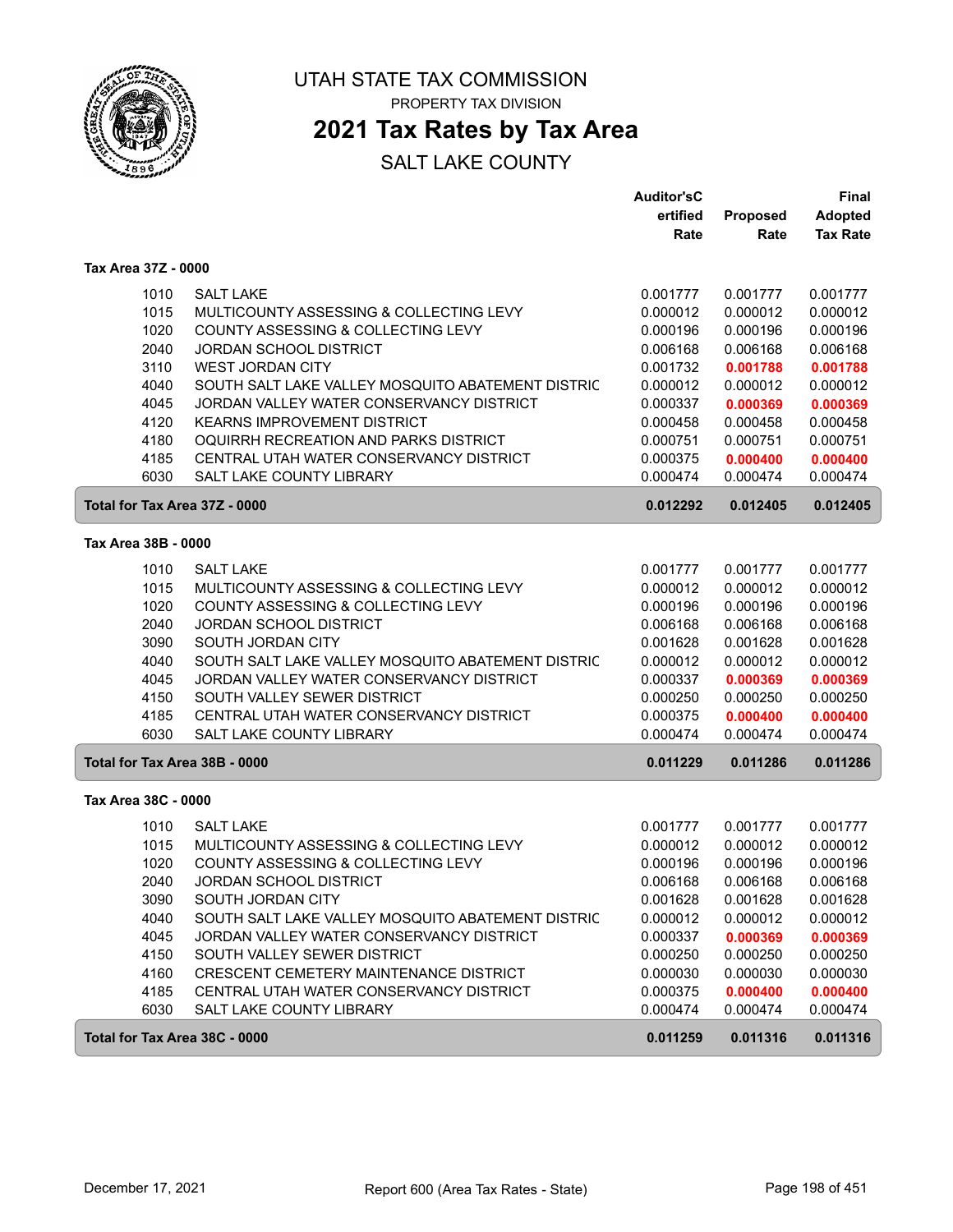

### **2021 Tax Rates by Tax Area**

|                     |                                                   | <b>Auditor'sC</b> |          | Final           |
|---------------------|---------------------------------------------------|-------------------|----------|-----------------|
|                     |                                                   | ertified          | Proposed | <b>Adopted</b>  |
|                     |                                                   | Rate              | Rate     | <b>Tax Rate</b> |
| Tax Area 38D - 0000 |                                                   |                   |          |                 |
| 1010                | <b>SALT LAKE</b>                                  | 0.001777          | 0.001777 | 0.001777        |
| 1015                | MULTICOUNTY ASSESSING & COLLECTING LEVY           | 0.000012          | 0.000012 | 0.000012        |
| 1020                | COUNTY ASSESSING & COLLECTING LEVY                | 0.000196          | 0.000196 | 0.000196        |
| 2040                | <b>JORDAN SCHOOL DISTRICT</b>                     | 0.006168          | 0.006168 | 0.006168        |
| 3090                | SOUTH JORDAN CITY                                 | 0.001628          | 0.001628 | 0.001628        |
| 4040                | SOUTH SALT LAKE VALLEY MOSQUITO ABATEMENT DISTRIC | 0.000012          | 0.000012 | 0.000012        |
| 4045                | JORDAN VALLEY WATER CONSERVANCY DISTRICT          | 0.000337          | 0.000369 | 0.000369        |
| 4150                | SOUTH VALLEY SEWER DISTRICT                       | 0.000250          | 0.000250 | 0.000250        |
| 4160                | CRESCENT CEMETERY MAINTENANCE DISTRICT            | 0.000030          | 0.000030 | 0.000030        |
| 4185                | CENTRAL UTAH WATER CONSERVANCY DISTRICT           | 0.000375          | 0.000400 | 0.000400        |
| 6030                | <b>SALT LAKE COUNTY LIBRARY</b>                   | 0.000474          | 0.000474 | 0.000474        |
|                     | Total for Tax Area 38D - 0000                     | 0.011259          | 0.011316 | 0.011316        |
| Tax Area 38E - 0000 |                                                   |                   |          |                 |
| 1010                | <b>SALT LAKE</b>                                  | 0.001777          | 0.001777 | 0.001777        |
| 1015                | MULTICOUNTY ASSESSING & COLLECTING LEVY           | 0.000012          | 0.000012 | 0.000012        |
| 1020                | COUNTY ASSESSING & COLLECTING LEVY                | 0.000196          | 0.000196 | 0.000196        |
| 2040                | <b>JORDAN SCHOOL DISTRICT</b>                     | 0.006168          | 0.006168 | 0.006168        |
| 3090                | SOUTH JORDAN CITY                                 | 0.001628          | 0.001628 | 0.001628        |
| 4040                | SOUTH SALT LAKE VALLEY MOSQUITO ABATEMENT DISTRIC | 0.000012          | 0.000012 | 0.000012        |
| 4045                | JORDAN VALLEY WATER CONSERVANCY DISTRICT          | 0.000337          | 0.000369 | 0.000369        |
| 4150                | SOUTH VALLEY SEWER DISTRICT                       | 0.000250          | 0.000250 | 0.000250        |
| 4185                | CENTRAL UTAH WATER CONSERVANCY DISTRICT           | 0.000375          | 0.000400 | 0.000400        |
| 6030                | SALT LAKE COUNTY LIBRARY                          | 0.000474          | 0.000474 | 0.000474        |
|                     | Total for Tax Area 38E - 0000                     | 0.011229          | 0.011286 | 0.011286        |
| Tax Area 38F - 0000 |                                                   |                   |          |                 |
| 1010                | <b>SALT LAKE</b>                                  | 0.001777          | 0.001777 | 0.001777        |
| 1015                | MULTICOUNTY ASSESSING & COLLECTING LEVY           | 0.000012          | 0.000012 | 0.000012        |
| 1020                | COUNTY ASSESSING & COLLECTING LEVY                | 0.000196          | 0.000196 | 0.000196        |
| 2040                | <b>JORDAN SCHOOL DISTRICT</b>                     | 0.006168          | 0.006168 | 0.006168        |
| 3090                | SOUTH JORDAN CITY                                 | 0.001628          | 0.001628 | 0.001628        |
| 4040                | SOUTH SALT LAKE VALLEY MOSQUITO ABATEMENT DISTRIC | 0.000012          | 0.000012 | 0.000012        |
| 4045                | JORDAN VALLEY WATER CONSERVANCY DISTRICT          | 0.000337          | 0.000369 | 0.000369        |
| 4150                | SOUTH VALLEY SEWER DISTRICT                       | 0.000250          | 0.000250 | 0.000250        |
| 4185                | CENTRAL UTAH WATER CONSERVANCY DISTRICT           | 0.000375          | 0.000400 | 0.000400        |
| 6030                | SALT LAKE COUNTY LIBRARY                          | 0.000474          | 0.000474 | 0.000474        |
|                     | Total for Tax Area 38F - 0000                     | 0.011229          | 0.011286 | 0.011286        |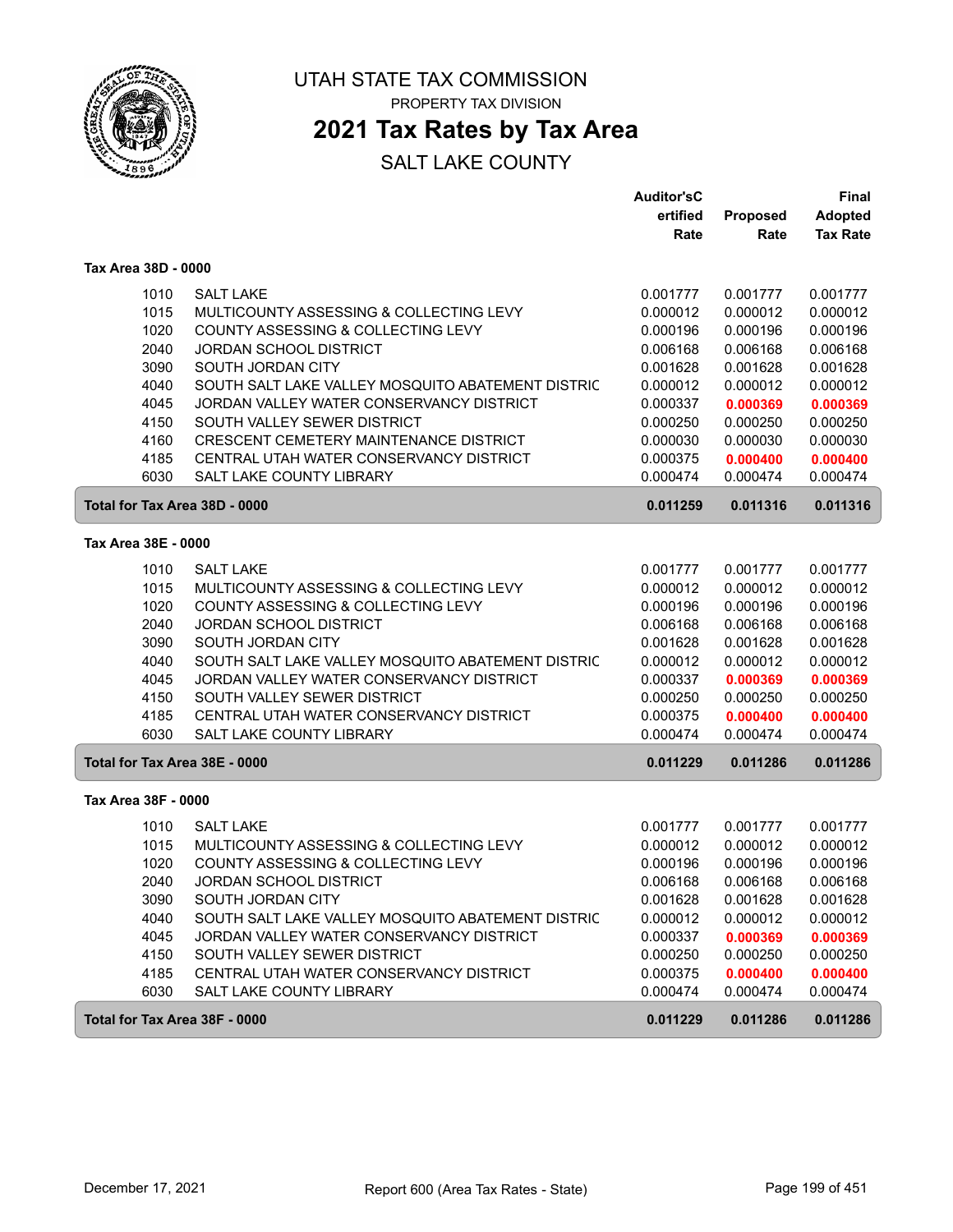

## **2021 Tax Rates by Tax Area**

|                               |                                                   | <b>Auditor'sC</b> |                 | <b>Final</b>    |
|-------------------------------|---------------------------------------------------|-------------------|-----------------|-----------------|
|                               |                                                   | ertified          | <b>Proposed</b> | <b>Adopted</b>  |
|                               |                                                   | Rate              | Rate            | <b>Tax Rate</b> |
| Tax Area 38G - 0000           |                                                   |                   |                 |                 |
| 1010                          | <b>SALT LAKE</b>                                  | 0.001777          | 0.001777        | 0.001777        |
| 1015                          | MULTICOUNTY ASSESSING & COLLECTING LEVY           | 0.000012          | 0.000012        | 0.000012        |
| 1020                          | COUNTY ASSESSING & COLLECTING LEVY                | 0.000196          | 0.000196        | 0.000196        |
| 2040                          | <b>JORDAN SCHOOL DISTRICT</b>                     | 0.006168          | 0.006168        | 0.006168        |
| 3090                          | SOUTH JORDAN CITY                                 | 0.001628          | 0.001628        | 0.001628        |
| 4040                          | SOUTH SALT LAKE VALLEY MOSQUITO ABATEMENT DISTRIC | 0.000012          | 0.000012        | 0.000012        |
| 4045                          | JORDAN VALLEY WATER CONSERVANCY DISTRICT          | 0.000337          | 0.000369        | 0.000369        |
| 4150                          | SOUTH VALLEY SEWER DISTRICT                       | 0.000250          | 0.000250        | 0.000250        |
| 4185                          | CENTRAL UTAH WATER CONSERVANCY DISTRICT           | 0.000375          | 0.000400        | 0.000400        |
| 6030                          | SALT LAKE COUNTY LIBRARY                          | 0.000474          | 0.000474        | 0.000474        |
| Total for Tax Area 38G - 0000 |                                                   | 0.011229          | 0.011286        | 0.011286        |
| Tax Area 38H - 0000           |                                                   |                   |                 |                 |
| 1010                          | <b>SALT LAKE</b>                                  | 0.001777          | 0.001777        | 0.001777        |
| 1015                          | MULTICOUNTY ASSESSING & COLLECTING LEVY           | 0.000012          | 0.000012        | 0.000012        |
| 1020                          | COUNTY ASSESSING & COLLECTING LEVY                | 0.000196          | 0.000196        | 0.000196        |
| 2040                          | <b>JORDAN SCHOOL DISTRICT</b>                     | 0.006168          | 0.006168        | 0.006168        |
| 3090                          | SOUTH JORDAN CITY                                 | 0.001628          | 0.001628        | 0.001628        |
| 4040                          | SOUTH SALT LAKE VALLEY MOSQUITO ABATEMENT DISTRIC | 0.000012          | 0.000012        | 0.000012        |
| 4045                          | JORDAN VALLEY WATER CONSERVANCY DISTRICT          | 0.000337          | 0.000369        | 0.000369        |
| 4150                          | SOUTH VALLEY SEWER DISTRICT                       | 0.000250          | 0.000250        | 0.000250        |
| 4185                          | CENTRAL UTAH WATER CONSERVANCY DISTRICT           | 0.000375          | 0.000400        | 0.000400        |
| 6030                          | SALT LAKE COUNTY LIBRARY                          | 0.000474          | 0.000474        | 0.000474        |
| Total for Tax Area 38H - 0000 |                                                   | 0.011229          | 0.011286        | 0.011286        |
| Tax Area 38I - 0000           |                                                   |                   |                 |                 |
|                               |                                                   |                   |                 |                 |
| 1010                          | <b>SALT LAKE</b>                                  | 0.001777          | 0.001777        | 0.001777        |
| 1015                          | MULTICOUNTY ASSESSING & COLLECTING LEVY           | 0.000012          | 0.000012        | 0.000012        |
| 1020                          | COUNTY ASSESSING & COLLECTING LEVY                | 0.000196          | 0.000196        | 0.000196        |
| 2040                          | <b>JORDAN SCHOOL DISTRICT</b>                     | 0.006168          | 0.006168        | 0.006168        |
| 3090                          | SOUTH JORDAN CITY                                 | 0.001628          | 0.001628        | 0.001628        |
| 4040                          | SOUTH SALT LAKE VALLEY MOSQUITO ABATEMENT DISTRIC | 0.000012          | 0.000012        | 0.000012        |
| 4045                          | JORDAN VALLEY WATER CONSERVANCY DISTRICT          | 0.000337          | 0.000369        | 0.000369        |
| 4150                          | SOUTH VALLEY SEWER DISTRICT                       | 0.000250          | 0.000250        | 0.000250        |
| 4185                          | CENTRAL UTAH WATER CONSERVANCY DISTRICT           | 0.000375          | 0.000400        | 0.000400        |
| 6030                          | SALT LAKE COUNTY LIBRARY                          | 0.000474          | 0.000474        | 0.000474        |
| Total for Tax Area 38I - 0000 |                                                   | 0.011229          | 0.011286        | 0.011286        |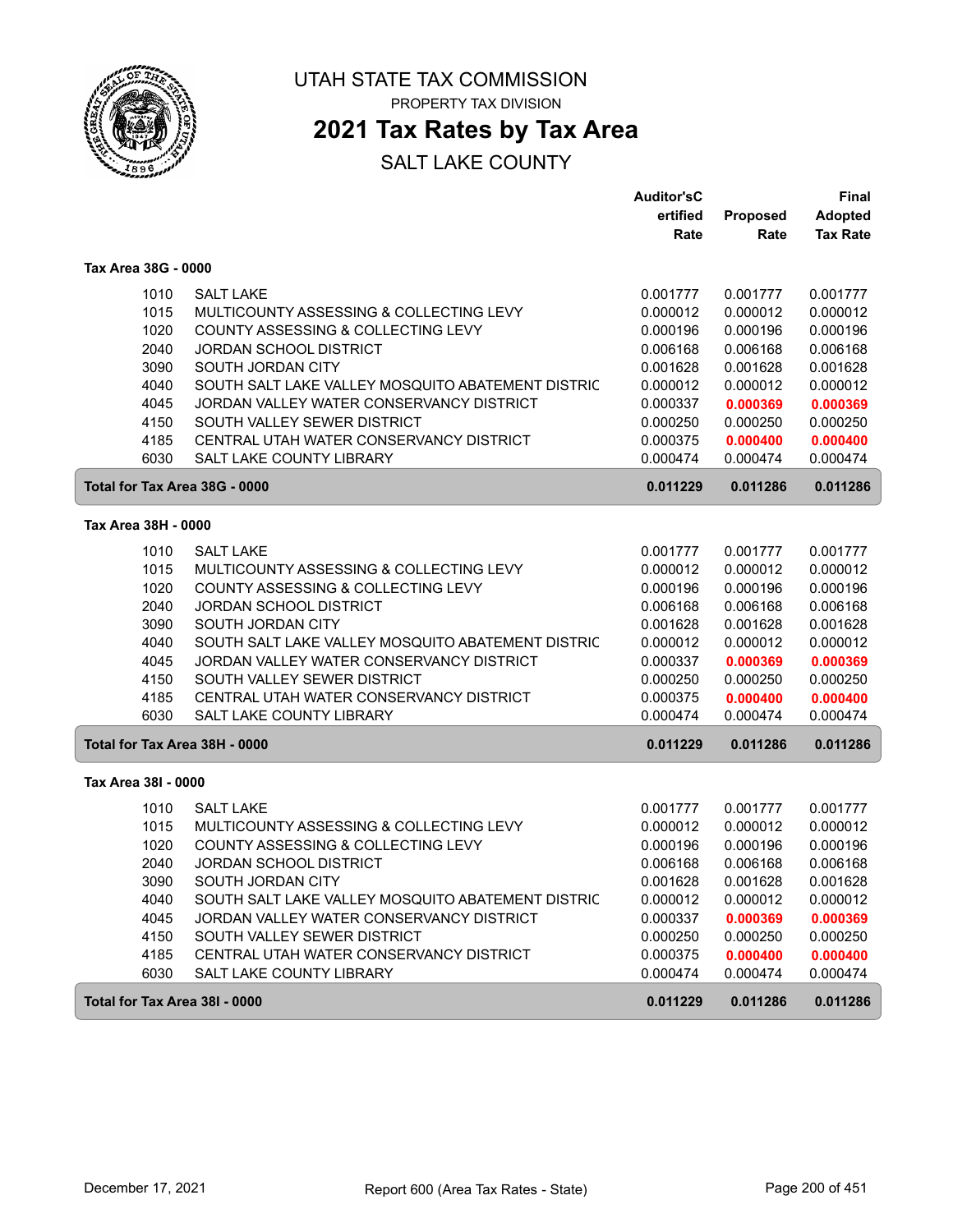

### **2021 Tax Rates by Tax Area**

|                               |                                                   | <b>Auditor'sC</b> |          | Final           |
|-------------------------------|---------------------------------------------------|-------------------|----------|-----------------|
|                               |                                                   | ertified          | Proposed | <b>Adopted</b>  |
|                               |                                                   | Rate              | Rate     | <b>Tax Rate</b> |
| Tax Area 38J - 0000           |                                                   |                   |          |                 |
| 1010                          | <b>SALT LAKE</b>                                  | 0.001777          | 0.001777 | 0.001777        |
| 1015                          | MULTICOUNTY ASSESSING & COLLECTING LEVY           | 0.000012          | 0.000012 | 0.000012        |
| 1020                          | COUNTY ASSESSING & COLLECTING LEVY                | 0.000196          | 0.000196 | 0.000196        |
| 2040                          | <b>JORDAN SCHOOL DISTRICT</b>                     | 0.006168          | 0.006168 | 0.006168        |
| 3090                          | SOUTH JORDAN CITY                                 | 0.001628          | 0.001628 | 0.001628        |
| 4040                          | SOUTH SALT LAKE VALLEY MOSQUITO ABATEMENT DISTRIC | 0.000012          | 0.000012 | 0.000012        |
| 4045                          | JORDAN VALLEY WATER CONSERVANCY DISTRICT          | 0.000337          | 0.000369 | 0.000369        |
| 4150                          | SOUTH VALLEY SEWER DISTRICT                       | 0.000250          | 0.000250 | 0.000250        |
| 4185                          | CENTRAL UTAH WATER CONSERVANCY DISTRICT           | 0.000375          | 0.000400 | 0.000400        |
| 6030                          | <b>SALT LAKE COUNTY LIBRARY</b>                   | 0.000474          | 0.000474 | 0.000474        |
| Total for Tax Area 38J - 0000 |                                                   | 0.011229          | 0.011286 | 0.011286        |
| Tax Area 38K - 0000           |                                                   |                   |          |                 |
| 1010                          | <b>SALT LAKE</b>                                  | 0.001777          | 0.001777 | 0.001777        |
| 1015                          | MULTICOUNTY ASSESSING & COLLECTING LEVY           | 0.000012          | 0.000012 | 0.000012        |
| 1020                          | COUNTY ASSESSING & COLLECTING LEVY                | 0.000196          | 0.000196 | 0.000196        |
| 2040                          | <b>JORDAN SCHOOL DISTRICT</b>                     | 0.006168          | 0.006168 | 0.006168        |
| 3090                          | SOUTH JORDAN CITY                                 | 0.001628          | 0.001628 | 0.001628        |
| 4040                          | SOUTH SALT LAKE VALLEY MOSQUITO ABATEMENT DISTRIC | 0.000012          | 0.000012 | 0.000012        |
| 4045                          | JORDAN VALLEY WATER CONSERVANCY DISTRICT          | 0.000337          | 0.000369 | 0.000369        |
| 4150                          | SOUTH VALLEY SEWER DISTRICT                       | 0.000250          | 0.000250 | 0.000250        |
| 4185                          | CENTRAL UTAH WATER CONSERVANCY DISTRICT           | 0.000375          | 0.000400 | 0.000400        |
| 6030                          | SALT LAKE COUNTY LIBRARY                          | 0.000474          | 0.000474 | 0.000474        |
| Total for Tax Area 38K - 0000 |                                                   | 0.011229          | 0.011286 | 0.011286        |
| Tax Area 38L - 0000           |                                                   |                   |          |                 |
| 1010                          | <b>SALT LAKE</b>                                  | 0.001777          | 0.001777 | 0.001777        |
| 1015                          | MULTICOUNTY ASSESSING & COLLECTING LEVY           | 0.000012          | 0.000012 | 0.000012        |
| 1020                          | COUNTY ASSESSING & COLLECTING LEVY                | 0.000196          | 0.000196 | 0.000196        |
| 2040                          | <b>JORDAN SCHOOL DISTRICT</b>                     | 0.006168          | 0.006168 | 0.006168        |
| 3090                          | SOUTH JORDAN CITY                                 | 0.001628          | 0.001628 | 0.001628        |
| 4040                          | SOUTH SALT LAKE VALLEY MOSQUITO ABATEMENT DISTRIC | 0.000012          | 0.000012 | 0.000012        |
| 4045                          | JORDAN VALLEY WATER CONSERVANCY DISTRICT          | 0.000337          | 0.000369 | 0.000369        |
| 4150                          | SOUTH VALLEY SEWER DISTRICT                       | 0.000250          | 0.000250 | 0.000250        |
| 4160                          | CRESCENT CEMETERY MAINTENANCE DISTRICT            | 0.000030          | 0.000030 | 0.000030        |
| 4185                          | CENTRAL UTAH WATER CONSERVANCY DISTRICT           | 0.000375          | 0.000400 | 0.000400        |
| 6030                          | SALT LAKE COUNTY LIBRARY                          | 0.000474          | 0.000474 | 0.000474        |
| Total for Tax Area 38L - 0000 |                                                   | 0.011259          | 0.011316 | 0.011316        |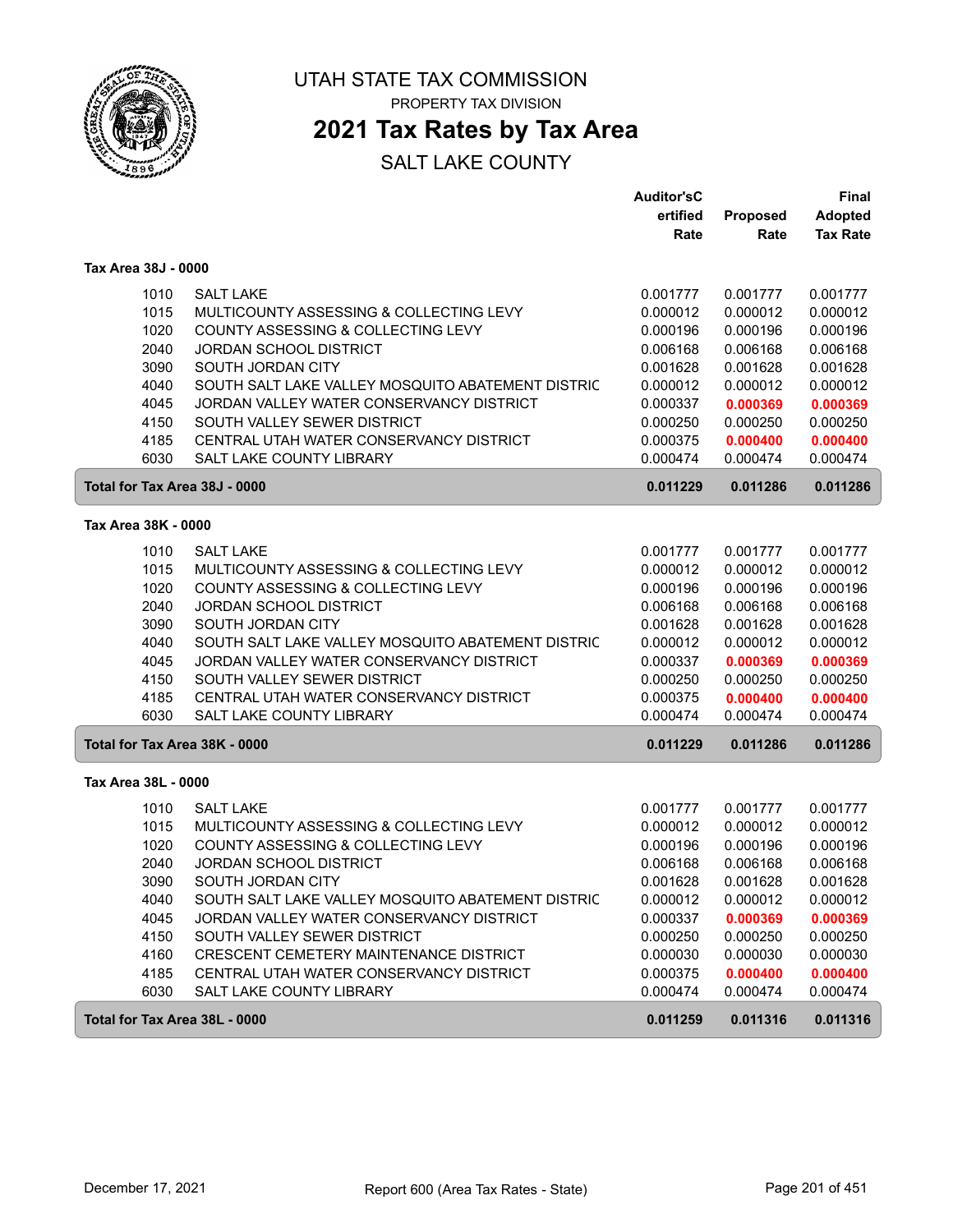

### **2021 Tax Rates by Tax Area**

|                               |                                                                                   | <b>Auditor'sC</b><br>ertified | Proposed             | <b>Final</b><br><b>Adopted</b> |
|-------------------------------|-----------------------------------------------------------------------------------|-------------------------------|----------------------|--------------------------------|
|                               |                                                                                   | Rate                          | Rate                 | <b>Tax Rate</b>                |
| Tax Area 39E - 0000           |                                                                                   |                               |                      |                                |
| 1010                          | <b>SALT LAKE</b>                                                                  | 0.001777                      | 0.001777             | 0.001777                       |
| 1015                          | MULTICOUNTY ASSESSING & COLLECTING LEVY                                           | 0.000012                      | 0.000012             | 0.000012                       |
| 1020                          | COUNTY ASSESSING & COLLECTING LEVY                                                | 0.000196                      | 0.000196             | 0.000196                       |
| 2040                          | <b>JORDAN SCHOOL DISTRICT</b>                                                     | 0.006168                      | 0.006168             | 0.006168                       |
| 3090                          | SOUTH JORDAN CITY                                                                 | 0.001628                      | 0.001628             | 0.001628                       |
| 4040                          | SOUTH SALT LAKE VALLEY MOSQUITO ABATEMENT DISTRIC                                 | 0.000012                      | 0.000012             | 0.000012                       |
| 4045                          | JORDAN VALLEY WATER CONSERVANCY DISTRICT                                          | 0.000337                      | 0.000369             | 0.000369                       |
| 4150                          | SOUTH VALLEY SEWER DISTRICT                                                       | 0.000250                      | 0.000250             | 0.000250                       |
| 4160<br>4185                  | CRESCENT CEMETERY MAINTENANCE DISTRICT<br>CENTRAL UTAH WATER CONSERVANCY DISTRICT | 0.000030<br>0.000375          | 0.000030             | 0.000030                       |
| 6030                          | <b>SALT LAKE COUNTY LIBRARY</b>                                                   | 0.000474                      | 0.000400<br>0.000474 | 0.000400<br>0.000474           |
| Total for Tax Area 39E - 0000 |                                                                                   | 0.011259                      | 0.011316             | 0.011316                       |
| Tax Area 39G - 0000           |                                                                                   |                               |                      |                                |
| 1010                          | <b>SALT LAKE</b>                                                                  | 0.001777                      | 0.001777             | 0.001777                       |
| 1015                          | MULTICOUNTY ASSESSING & COLLECTING LEVY                                           | 0.000012                      | 0.000012             | 0.000012                       |
| 1020                          | COUNTY ASSESSING & COLLECTING LEVY                                                | 0.000196                      | 0.000196             | 0.000196                       |
| 2040                          | <b>JORDAN SCHOOL DISTRICT</b>                                                     | 0.006168                      | 0.006168             | 0.006168                       |
| 3090                          | SOUTH JORDAN CITY                                                                 | 0.001628                      | 0.001628             | 0.001628                       |
| 4040                          | SOUTH SALT LAKE VALLEY MOSQUITO ABATEMENT DISTRIC                                 | 0.000012                      | 0.000012             | 0.000012                       |
| 4045                          | JORDAN VALLEY WATER CONSERVANCY DISTRICT                                          | 0.000337                      | 0.000369             | 0.000369                       |
| 4150                          | SOUTH VALLEY SEWER DISTRICT                                                       | 0.000250                      | 0.000250             | 0.000250                       |
| 4160                          | CRESCENT CEMETERY MAINTENANCE DISTRICT                                            | 0.000030                      | 0.000030             | 0.000030                       |
| 4185                          | CENTRAL UTAH WATER CONSERVANCY DISTRICT                                           | 0.000375                      | 0.000400             | 0.000400                       |
| 6030                          | <b>SALT LAKE COUNTY LIBRARY</b>                                                   | 0.000474                      | 0.000474             | 0.000474                       |
| Total for Tax Area 39G - 0000 |                                                                                   | 0.011259                      | 0.011316             | 0.011316                       |
| Tax Area 39I - 0000           |                                                                                   |                               |                      |                                |
| 1010                          | <b>SALT LAKE</b>                                                                  | 0.001777                      | 0.001777             | 0.001777                       |
| 1015                          | MULTICOUNTY ASSESSING & COLLECTING LEVY                                           | 0.000012                      | 0.000012             | 0.000012                       |
| 1020                          | COUNTY ASSESSING & COLLECTING LEVY                                                | 0.000196                      | 0.000196             | 0.000196                       |
| 2040                          | <b>JORDAN SCHOOL DISTRICT</b>                                                     | 0.006168                      | 0.006168             | 0.006168                       |
| 3090                          | SOUTH JORDAN CITY                                                                 | 0.001628                      | 0.001628             | 0.001628                       |
| 4040                          | SOUTH SALT LAKE VALLEY MOSQUITO ABATEMENT DISTRIC                                 | 0.000012                      | 0.000012             | 0.000012                       |
| 4045                          | JORDAN VALLEY WATER CONSERVANCY DISTRICT                                          | 0.000337                      | 0.000369             | 0.000369                       |
| 4150<br>4160                  | SOUTH VALLEY SEWER DISTRICT<br>CRESCENT CEMETERY MAINTENANCE DISTRICT             | 0.000250<br>0.000030          | 0.000250<br>0.000030 | 0.000250<br>0.000030           |
| 4185                          | CENTRAL UTAH WATER CONSERVANCY DISTRICT                                           | 0.000375                      | 0.000400             | 0.000400                       |
| 6030                          | SALT LAKE COUNTY LIBRARY                                                          | 0.000474                      | 0.000474             | 0.000474                       |
| Total for Tax Area 39I - 0000 |                                                                                   | 0.011259                      | 0.011316             | 0.011316                       |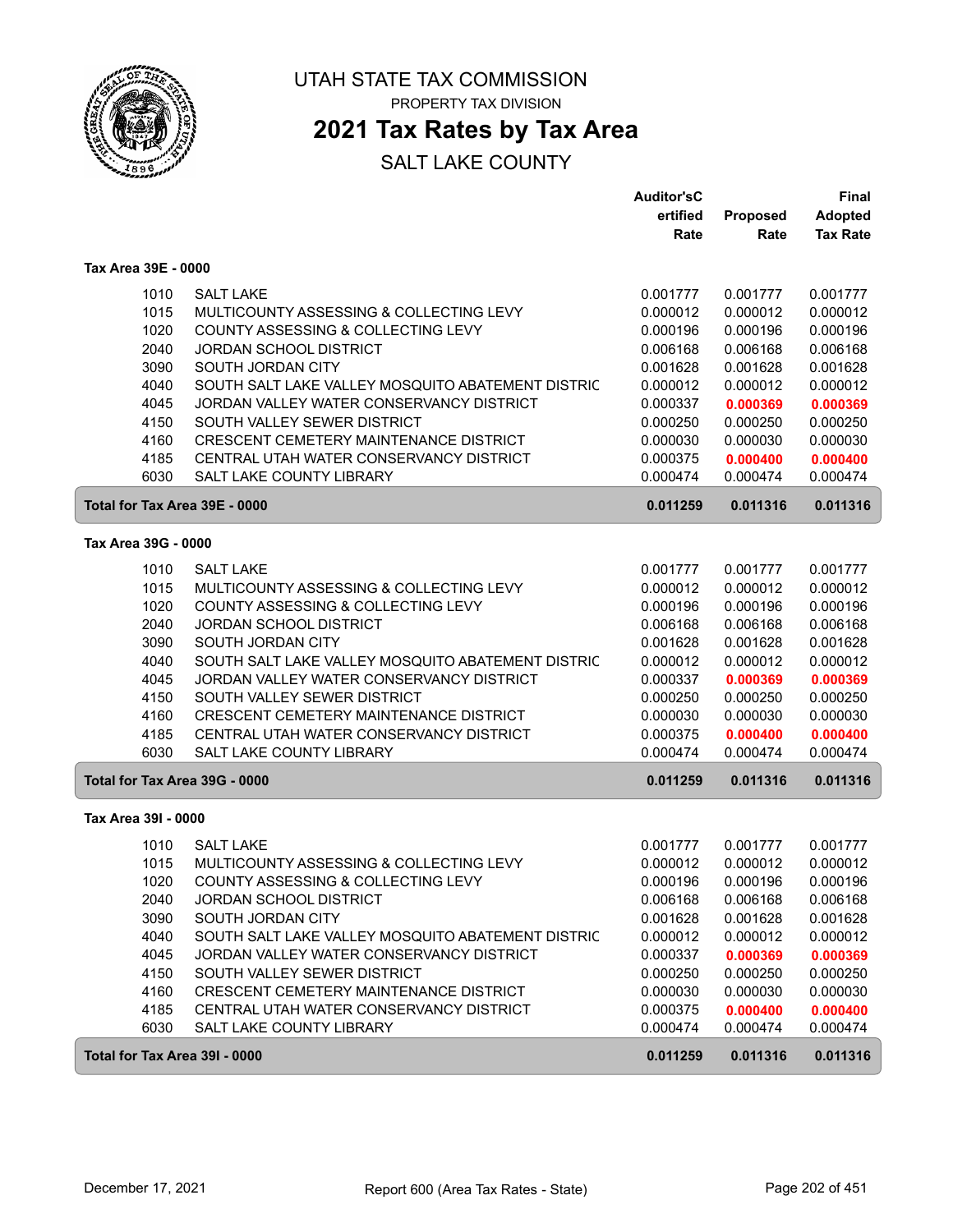

### **2021 Tax Rates by Tax Area**

|                               |                                                   | <b>Auditor'sC</b><br>ertified | Proposed | <b>Final</b><br><b>Adopted</b> |
|-------------------------------|---------------------------------------------------|-------------------------------|----------|--------------------------------|
|                               |                                                   | Rate                          | Rate     | <b>Tax Rate</b>                |
| Tax Area 39K - 0000           |                                                   |                               |          |                                |
| 1010                          | <b>SALT LAKE</b>                                  | 0.001777                      | 0.001777 | 0.001777                       |
| 1015                          | MULTICOUNTY ASSESSING & COLLECTING LEVY           | 0.000012                      | 0.000012 | 0.000012                       |
| 1020                          | COUNTY ASSESSING & COLLECTING LEVY                | 0.000196                      | 0.000196 | 0.000196                       |
| 2040                          | <b>JORDAN SCHOOL DISTRICT</b>                     | 0.006168                      | 0.006168 | 0.006168                       |
| 3090                          | SOUTH JORDAN CITY                                 | 0.001628                      | 0.001628 | 0.001628                       |
| 4040                          | SOUTH SALT LAKE VALLEY MOSQUITO ABATEMENT DISTRIC | 0.000012                      | 0.000012 | 0.000012                       |
| 4045                          | JORDAN VALLEY WATER CONSERVANCY DISTRICT          | 0.000337                      | 0.000369 | 0.000369                       |
| 4150                          | SOUTH VALLEY SEWER DISTRICT                       | 0.000250                      | 0.000250 | 0.000250                       |
| 4160                          | CRESCENT CEMETERY MAINTENANCE DISTRICT            | 0.000030                      | 0.000030 | 0.000030                       |
| 4185                          | CENTRAL UTAH WATER CONSERVANCY DISTRICT           | 0.000375                      | 0.000400 | 0.000400                       |
| 6030                          | <b>SALT LAKE COUNTY LIBRARY</b>                   | 0.000474                      | 0.000474 | 0.000474                       |
| Total for Tax Area 39K - 0000 |                                                   | 0.011259                      | 0.011316 | 0.011316                       |
| Tax Area 39M - 0000           |                                                   |                               |          |                                |
| 1010                          | <b>SALT LAKE</b>                                  | 0.001777                      | 0.001777 | 0.001777                       |
| 1015                          | MULTICOUNTY ASSESSING & COLLECTING LEVY           | 0.000012                      | 0.000012 | 0.000012                       |
| 1020                          | COUNTY ASSESSING & COLLECTING LEVY                | 0.000196                      | 0.000196 | 0.000196                       |
| 2040                          | <b>JORDAN SCHOOL DISTRICT</b>                     | 0.006168                      | 0.006168 | 0.006168                       |
| 3090                          | SOUTH JORDAN CITY                                 | 0.001628                      | 0.001628 | 0.001628                       |
| 4040                          | SOUTH SALT LAKE VALLEY MOSQUITO ABATEMENT DISTRIC | 0.000012                      | 0.000012 | 0.000012                       |
| 4045                          | JORDAN VALLEY WATER CONSERVANCY DISTRICT          | 0.000337                      | 0.000369 | 0.000369                       |
| 4150                          | SOUTH VALLEY SEWER DISTRICT                       | 0.000250                      | 0.000250 | 0.000250                       |
| 4160                          | CRESCENT CEMETERY MAINTENANCE DISTRICT            | 0.000030                      | 0.000030 | 0.000030                       |
| 4185                          | CENTRAL UTAH WATER CONSERVANCY DISTRICT           | 0.000375                      | 0.000400 | 0.000400                       |
| 6030                          | <b>SALT LAKE COUNTY LIBRARY</b>                   | 0.000474                      | 0.000474 | 0.000474                       |
| Total for Tax Area 39M - 0000 |                                                   | 0.011259                      | 0.011316 | 0.011316                       |
| Tax Area 40D - 0000           |                                                   |                               |          |                                |
| 1010                          | <b>SALT LAKE</b>                                  | 0.001777                      | 0.001777 | 0.001777                       |
| 1015                          | MULTICOUNTY ASSESSING & COLLECTING LEVY           | 0.000012                      | 0.000012 | 0.000012                       |
| 1020                          | COUNTY ASSESSING & COLLECTING LEVY                | 0.000196                      | 0.000196 | 0.000196                       |
| 2045                          | CANYONS SCHOOL DISTRICT                           | 0.006643                      | 0.006643 | 0.006643                       |
| 3010                          | <b>ALTA TOWN</b>                                  | 0.001243                      | 0.000760 | 0.000760                       |
| 4040                          | SOUTH SALT LAKE VALLEY MOSQUITO ABATEMENT DISTRIC | 0.000012                      | 0.000012 | 0.000012                       |
| 4185                          | CENTRAL UTAH WATER CONSERVANCY DISTRICT           | 0.000375                      | 0.000400 | 0.000400                       |
| 4320                          | UNIFIED FIRE SERVICE AREA                         | 0.001592                      | 0.001594 | 0.001594                       |
| 6030                          | SALT LAKE COUNTY LIBRARY                          | 0.000474                      | 0.000474 | 0.000474                       |
| 6060                          | JORDAN/CANYON SCHOOL DISTRICT DEBT SERVICE AREA   | 0.000347                      | 0.000347 | 0.000347                       |
| Total for Tax Area 40D - 0000 |                                                   | 0.012671                      | 0.012215 | 0.012215                       |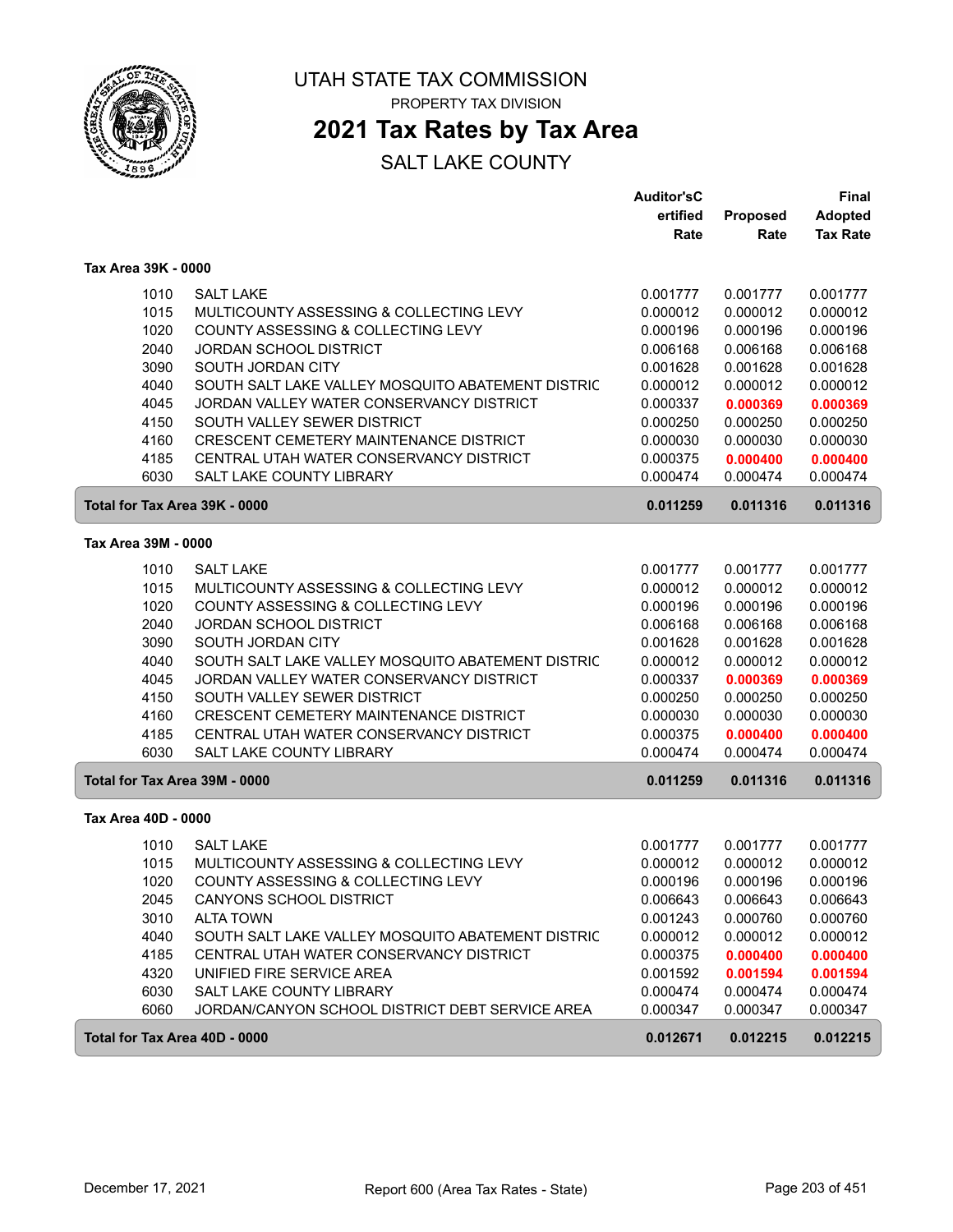

# UTAH STATE TAX COMMISSION

PROPERTY TAX DIVISION

### **2021 Tax Rates by Tax Area**

|                     |                                                                                                     | <b>Auditor'sC</b><br>ertified | Proposed             | Final<br><b>Adopted</b> |
|---------------------|-----------------------------------------------------------------------------------------------------|-------------------------------|----------------------|-------------------------|
|                     |                                                                                                     | Rate                          | Rate                 | <b>Tax Rate</b>         |
| Tax Area 40G - 0000 |                                                                                                     |                               |                      |                         |
|                     | <b>SALT LAKE</b><br>1010                                                                            | 0.001777                      | 0.001777             | 0.001777                |
|                     | 1015<br>MULTICOUNTY ASSESSING & COLLECTING LEVY                                                     | 0.000012                      | 0.000012             | 0.000012                |
|                     | 1020<br>COUNTY ASSESSING & COLLECTING LEVY                                                          | 0.000196                      | 0.000196             | 0.000196                |
|                     | 2045<br><b>CANYONS SCHOOL DISTRICT</b>                                                              | 0.006643                      | 0.006643             | 0.006643                |
|                     | 4040<br>SOUTH SALT LAKE VALLEY MOSQUITO ABATEMENT DISTRIC                                           | 0.000012                      | 0.000012             | 0.000012                |
|                     | 4185<br>CENTRAL UTAH WATER CONSERVANCY DISTRICT                                                     | 0.000375                      | 0.000400             | 0.000400                |
|                     | 4220<br>SALT LAKE COUNTY MUNICIPAL-TYPE SERVICES                                                    | 0.000051                      | 0.000051             | 0.000051                |
|                     | UNIFIED FIRE SERVICE AREA<br>4320                                                                   | 0.001592                      | 0.001594             | 0.001594                |
|                     | SALT LAKE VALLEY LAW ENFORCEMENT SERVICE AREA<br>4340                                               | 0.001973                      | 0.001973             | 0.001973                |
|                     | 6030<br>SALT LAKE COUNTY LIBRARY<br>JORDAN/CANYON SCHOOL DISTRICT DEBT SERVICE AREA                 | 0.000474                      | 0.000474             | 0.000474<br>0.000347    |
|                     | 6060                                                                                                | 0.000347                      | 0.000347             |                         |
|                     | Total for Tax Area 40G - 0000                                                                       | 0.013452                      | 0.013479             | 0.013479                |
| Tax Area 40I - 0000 |                                                                                                     |                               |                      |                         |
|                     | <b>SALT LAKE</b><br>1010                                                                            | 0.001777                      | 0.001777             | 0.001777                |
|                     | 1015<br>MULTICOUNTY ASSESSING & COLLECTING LEVY                                                     | 0.000012                      | 0.000012             | 0.000012                |
|                     | 1020<br>COUNTY ASSESSING & COLLECTING LEVY                                                          | 0.000196                      | 0.000196             | 0.000196                |
|                     | 2045<br><b>CANYONS SCHOOL DISTRICT</b>                                                              | 0.006643                      | 0.006643             | 0.006643                |
|                     | 3010<br><b>ALTA TOWN</b>                                                                            | 0.001243                      | 0.000760             | 0.000760                |
|                     | 4040<br>SOUTH SALT LAKE VALLEY MOSQUITO ABATEMENT DISTRIC                                           | 0.000012                      | 0.000012             | 0.000012                |
|                     | 4185<br>CENTRAL UTAH WATER CONSERVANCY DISTRICT                                                     | 0.000375                      | 0.000400             | 0.000400                |
|                     | 4190<br>SALT LAKE COUNTY SERVICE AREA 3 - SNOWBIRD                                                  | 0.000098                      | 0.000098             | 0.000098                |
|                     | UNIFIED FIRE SERVICE AREA<br>4320                                                                   | 0.001592                      | 0.001594             | 0.001594                |
|                     | 6030<br>SALT LAKE COUNTY LIBRARY                                                                    | 0.000474                      | 0.000474             | 0.000474                |
|                     | 6060<br>JORDAN/CANYON SCHOOL DISTRICT DEBT SERVICE AREA<br>Total for Tax Area 40I - 0000            | 0.000347<br>0.012769          | 0.000347<br>0.012313 | 0.000347<br>0.012313    |
|                     |                                                                                                     |                               |                      |                         |
| Tax Area 40K - 0000 |                                                                                                     |                               |                      |                         |
|                     | 1010<br><b>SALT LAKE</b>                                                                            | 0.001777                      | 0.001777             | 0.001777                |
|                     | 1015<br>MULTICOUNTY ASSESSING & COLLECTING LEVY                                                     | 0.000012                      | 0.000012             | 0.000012                |
|                     | 1020<br>COUNTY ASSESSING & COLLECTING LEVY                                                          | 0.000196                      | 0.000196             | 0.000196                |
|                     | 2045<br><b>CANYONS SCHOOL DISTRICT</b><br>4040<br>SOUTH SALT LAKE VALLEY MOSQUITO ABATEMENT DISTRIC | 0.006643<br>0.000012          | 0.006643<br>0.000012 | 0.006643<br>0.000012    |
|                     | 4185<br>CENTRAL UTAH WATER CONSERVANCY DISTRICT                                                     | 0.000375                      | 0.000400             | 0.000400                |
|                     | 4220<br>SALT LAKE COUNTY MUNICIPAL-TYPE SERVICES                                                    | 0.000051                      | 0.000051             | 0.000051                |
|                     | 4320<br>UNIFIED FIRE SERVICE AREA                                                                   | 0.001592                      | 0.001594             | 0.001594                |
|                     | 4340<br>SALT LAKE VALLEY LAW ENFORCEMENT SERVICE AREA                                               | 0.001973                      | 0.001973             | 0.001973                |
|                     | 6030<br>SALT LAKE COUNTY LIBRARY                                                                    | 0.000474                      | 0.000474             | 0.000474                |
|                     | 6060<br>JORDAN/CANYON SCHOOL DISTRICT DEBT SERVICE AREA                                             | 0.000347                      | 0.000347             | 0.000347                |
|                     | Total for Tax Area 40K - 0000                                                                       | 0.013452                      | 0.013479             | 0.013479                |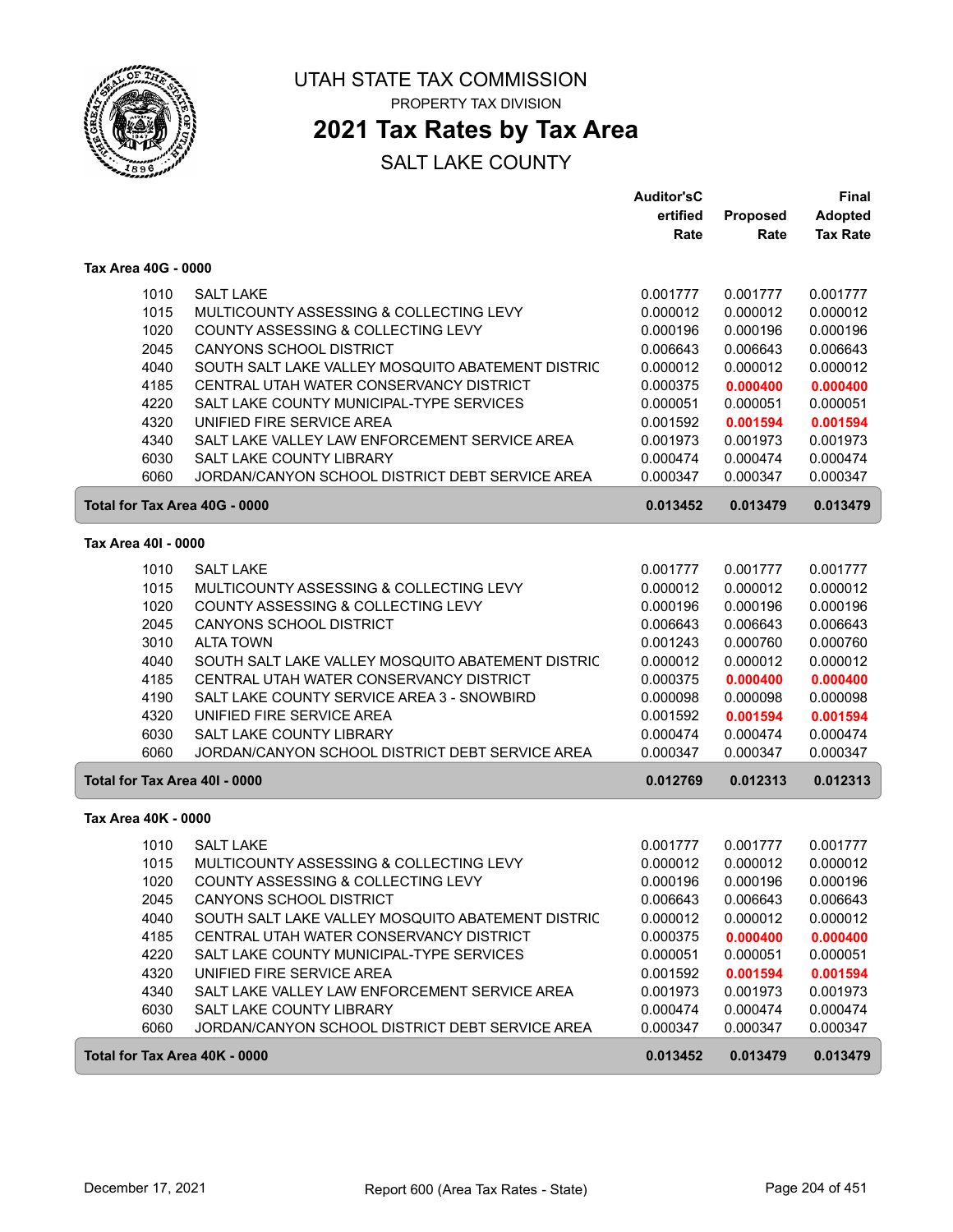

## **2021 Tax Rates by Tax Area**

|                               |                                                   | <b>Auditor'sC</b> |          | Final           |
|-------------------------------|---------------------------------------------------|-------------------|----------|-----------------|
|                               |                                                   | ertified          | Proposed | <b>Adopted</b>  |
|                               |                                                   | Rate              | Rate     | <b>Tax Rate</b> |
| Tax Area 40L - 0000           |                                                   |                   |          |                 |
| 1010                          | <b>SALT LAKE</b>                                  | 0.001777          | 0.001777 | 0.001777        |
| 1015                          | MULTICOUNTY ASSESSING & COLLECTING LEVY           | 0.000012          | 0.000012 | 0.000012        |
| 1020                          | COUNTY ASSESSING & COLLECTING LEVY                | 0.000196          | 0.000196 | 0.000196        |
| 2045                          | <b>CANYONS SCHOOL DISTRICT</b>                    | 0.006643          | 0.006643 | 0.006643        |
| 3010                          | <b>ALTA TOWN</b>                                  | 0.001243          | 0.000760 | 0.000760        |
| 4040                          | SOUTH SALT LAKE VALLEY MOSQUITO ABATEMENT DISTRIC | 0.000012          | 0.000012 | 0.000012        |
| 4185                          | CENTRAL UTAH WATER CONSERVANCY DISTRICT           | 0.000375          | 0.000400 | 0.000400        |
| 4190                          | SALT LAKE COUNTY SERVICE AREA 3 - SNOWBIRD        | 0.000098          | 0.000098 | 0.000098        |
| 4320                          | UNIFIED FIRE SERVICE AREA                         | 0.001592          | 0.001594 | 0.001594        |
| 6030                          | SALT LAKE COUNTY LIBRARY                          | 0.000474          | 0.000474 | 0.000474        |
| 6060                          | JORDAN/CANYON SCHOOL DISTRICT DEBT SERVICE AREA   | 0.000347          | 0.000347 | 0.000347        |
|                               |                                                   |                   |          |                 |
| Total for Tax Area 40L - 0000 |                                                   | 0.012769          | 0.012313 | 0.012313        |
| Tax Area 40P - 0000           |                                                   |                   |          |                 |
| 1010                          | <b>SALT LAKE</b>                                  | 0.001777          | 0.001777 | 0.001777        |
| 1015                          | MULTICOUNTY ASSESSING & COLLECTING LEVY           | 0.000012          | 0.000012 | 0.000012        |
| 1020                          | COUNTY ASSESSING & COLLECTING LEVY                | 0.000196          | 0.000196 | 0.000196        |
| 2045                          | CANYONS SCHOOL DISTRICT                           | 0.006643          | 0.006643 | 0.006643        |
| 4040                          | SOUTH SALT LAKE VALLEY MOSQUITO ABATEMENT DISTRIC | 0.000012          | 0.000012 | 0.000012        |
| 4185                          | CENTRAL UTAH WATER CONSERVANCY DISTRICT           | 0.000375          | 0.000400 | 0.000400        |
| 4190                          | SALT LAKE COUNTY SERVICE AREA 3 - SNOWBIRD        | 0.000098          | 0.000098 | 0.000098        |
| 4220                          | SALT LAKE COUNTY MUNICIPAL-TYPE SERVICES          | 0.000051          | 0.000051 | 0.000051        |
| 4320                          | UNIFIED FIRE SERVICE AREA                         | 0.001592          | 0.001594 | 0.001594        |
| 4340                          | SALT LAKE VALLEY LAW ENFORCEMENT SERVICE AREA     | 0.001973          | 0.001973 | 0.001973        |
| 6030                          | <b>SALT LAKE COUNTY LIBRARY</b>                   | 0.000474          | 0.000474 | 0.000474        |
| 6060                          | JORDAN/CANYON SCHOOL DISTRICT DEBT SERVICE AREA   | 0.000347          | 0.000347 | 0.000347        |
| Total for Tax Area 40P - 0000 |                                                   | 0.013550          | 0.013577 | 0.013577        |
| Tax Area 40R - 0000           |                                                   |                   |          |                 |
| 1010                          | <b>SALT LAKE</b>                                  | 0.001777          | 0.001777 | 0.001777        |
| 1015                          | MULTICOUNTY ASSESSING & COLLECTING LEVY           | 0.000012          | 0.000012 | 0.000012        |
| 1020                          | COUNTY ASSESSING & COLLECTING LEVY                | 0.000196          | 0.000196 | 0.000196        |
| 2045                          | <b>CANYONS SCHOOL DISTRICT</b>                    | 0.006643          | 0.006643 | 0.006643        |
| 4040                          | SOUTH SALT LAKE VALLEY MOSQUITO ABATEMENT DISTRIC | 0.000012          | 0.000012 | 0.000012        |
| 4060                          | MT. OLYMPUS IMPROVEMENT DISTRICT                  | 0.000229          | 0.000229 | 0.000229        |
| 4185                          | CENTRAL UTAH WATER CONSERVANCY DISTRICT           | 0.000375          | 0.000400 | 0.000400        |
| 4220                          | SALT LAKE COUNTY MUNICIPAL-TYPE SERVICES          | 0.000051          | 0.000051 | 0.000051        |
| 4320                          | UNIFIED FIRE SERVICE AREA                         | 0.001592          | 0.001594 | 0.001594        |
| 4340                          | SALT LAKE VALLEY LAW ENFORCEMENT SERVICE AREA     | 0.001973          | 0.001973 | 0.001973        |
| 6030                          | SALT LAKE COUNTY LIBRARY                          | 0.000474          | 0.000474 | 0.000474        |
| 6060                          | JORDAN/CANYON SCHOOL DISTRICT DEBT SERVICE AREA   | 0.000347          | 0.000347 | 0.000347        |
| Total for Tax Area 40R - 0000 |                                                   | 0.013681          | 0.013708 | 0.013708        |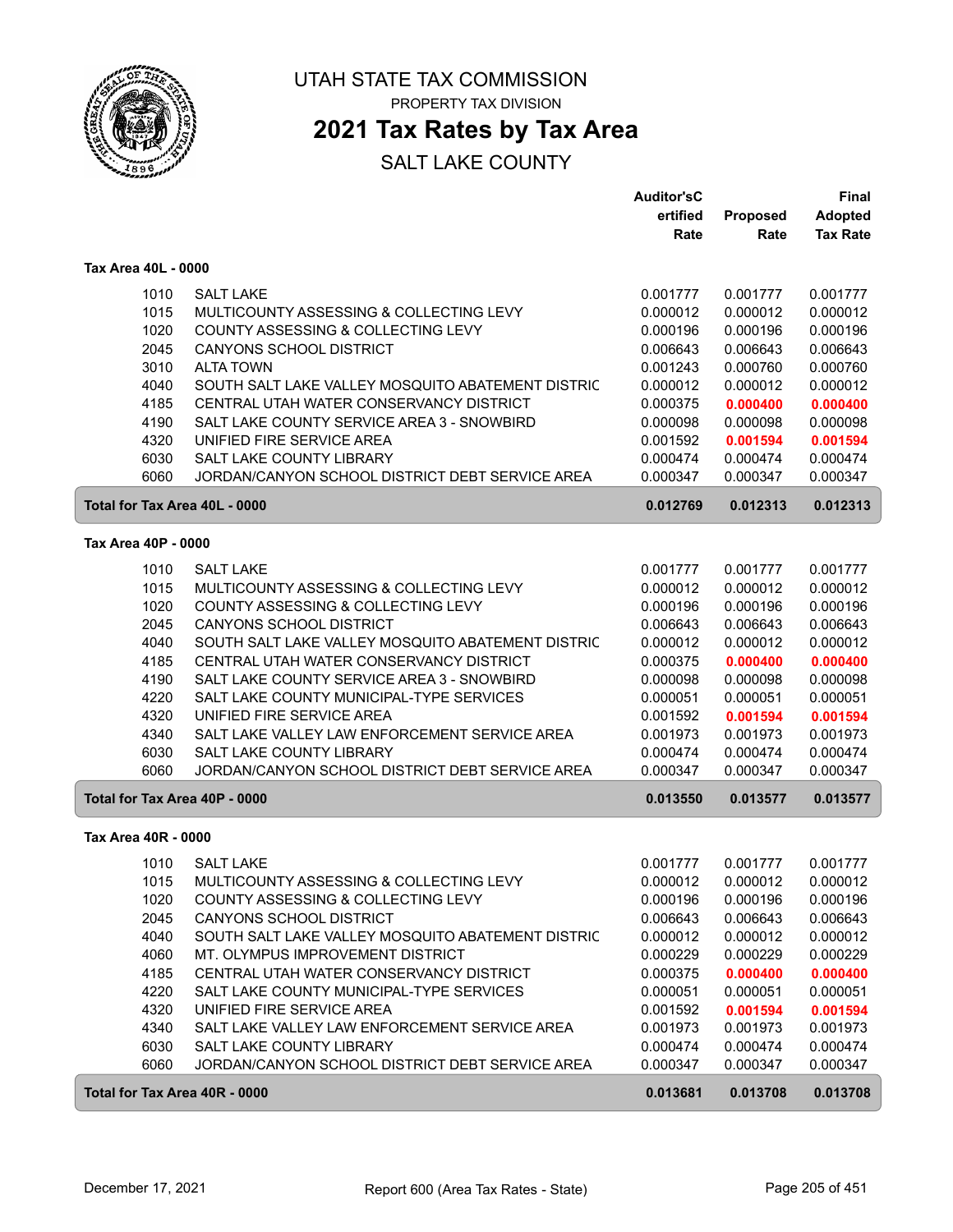

### **2021 Tax Rates by Tax Area**

|                               |                                                   | <b>Auditor'sC</b> |          | <b>Final</b>    |
|-------------------------------|---------------------------------------------------|-------------------|----------|-----------------|
|                               |                                                   | ertified          | Proposed | <b>Adopted</b>  |
|                               |                                                   | Rate              | Rate     | <b>Tax Rate</b> |
| Tax Area 40T - 0000           |                                                   |                   |          |                 |
| 1010                          | <b>SALT LAKE</b>                                  | 0.001777          | 0.001777 | 0.001777        |
| 1015                          | MULTICOUNTY ASSESSING & COLLECTING LEVY           | 0.000012          | 0.000012 | 0.000012        |
| 1020                          | COUNTY ASSESSING & COLLECTING LEVY                | 0.000196          | 0.000196 | 0.000196        |
| 2045                          | CANYONS SCHOOL DISTRICT                           | 0.006643          | 0.006643 | 0.006643        |
| 4040                          | SOUTH SALT LAKE VALLEY MOSQUITO ABATEMENT DISTRIC | 0.000012          | 0.000012 | 0.000012        |
| 4070                          | MIDVALLEY IMPROVEMENT DISTRICT                    | 0.000570          | 0.000570 | 0.000570        |
| 4185                          | CENTRAL UTAH WATER CONSERVANCY DISTRICT           | 0.000375          | 0.000400 | 0.000400        |
| 4220                          | SALT LAKE COUNTY MUNICIPAL-TYPE SERVICES          | 0.000051          | 0.000051 | 0.000051        |
| 4320                          | UNIFIED FIRE SERVICE AREA                         | 0.001592          | 0.001594 | 0.001594        |
| 4340                          | SALT LAKE VALLEY LAW ENFORCEMENT SERVICE AREA     | 0.001973          | 0.001973 | 0.001973        |
| 6030                          | <b>SALT LAKE COUNTY LIBRARY</b>                   | 0.000474          | 0.000474 | 0.000474        |
| 6060                          | JORDAN/CANYON SCHOOL DISTRICT DEBT SERVICE AREA   | 0.000347          | 0.000347 | 0.000347        |
| Total for Tax Area 40T - 0000 |                                                   | 0.014022          | 0.014049 | 0.014049        |
| Tax Area 40U - 0000           |                                                   |                   |          |                 |
|                               |                                                   |                   |          |                 |
| 1010                          | <b>SALT LAKE</b>                                  | 0.001777          | 0.001777 | 0.001777        |
| 1015                          | MULTICOUNTY ASSESSING & COLLECTING LEVY           | 0.000012          | 0.000012 | 0.000012        |
| 1020                          | COUNTY ASSESSING & COLLECTING LEVY                | 0.000196          | 0.000196 | 0.000196        |
| 2045                          | CANYONS SCHOOL DISTRICT                           | 0.006643          | 0.006643 | 0.006643        |
| 3010                          | <b>ALTA TOWN</b>                                  | 0.001243          | 0.000760 | 0.000760        |
| 4040                          | SOUTH SALT LAKE VALLEY MOSQUITO ABATEMENT DISTRIC | 0.000012          | 0.000012 | 0.000012        |
| 4185                          | CENTRAL UTAH WATER CONSERVANCY DISTRICT           | 0.000375          | 0.000400 | 0.000400        |
| 4320                          | UNIFIED FIRE SERVICE AREA                         | 0.001592          | 0.001594 | 0.001594        |
| 6030                          | <b>SALT LAKE COUNTY LIBRARY</b>                   | 0.000474          | 0.000474 | 0.000474        |
| 6060                          | JORDAN/CANYON SCHOOL DISTRICT DEBT SERVICE AREA   | 0.000347          | 0.000347 | 0.000347        |
| Total for Tax Area 40U - 0000 |                                                   | 0.012671          | 0.012215 | 0.012215        |
| Tax Area 40W - 0000           |                                                   |                   |          |                 |
| 1010                          | <b>SALT LAKE</b>                                  | 0.001777          | 0.001777 | 0.001777        |
| 1015                          | MULTICOUNTY ASSESSING & COLLECTING LEVY           | 0.000012          | 0.000012 | 0.000012        |
| 1020                          | COUNTY ASSESSING & COLLECTING LEVY                | 0.000196          | 0.000196 | 0.000196        |
| 2045                          | CANYONS SCHOOL DISTRICT                           | 0.006643          | 0.006643 | 0.006643        |
| 3010                          | <b>ALTA TOWN</b>                                  | 0.001243          | 0.000760 | 0.000760        |
| 4040                          | SOUTH SALT LAKE VALLEY MOSQUITO ABATEMENT DISTRIC | 0.000012          | 0.000012 | 0.000012        |
| 4185                          | CENTRAL UTAH WATER CONSERVANCY DISTRICT           | 0.000375          | 0.000400 | 0.000400        |
| 4320                          | UNIFIED FIRE SERVICE AREA                         | 0.001592          | 0.001594 | 0.001594        |
| 6030                          | SALT LAKE COUNTY LIBRARY                          | 0.000474          | 0.000474 | 0.000474        |
| 6060                          | JORDAN/CANYON SCHOOL DISTRICT DEBT SERVICE AREA   | 0.000347          | 0.000347 | 0.000347        |
| Total for Tax Area 40W - 0000 |                                                   | 0.012671          | 0.012215 | 0.012215        |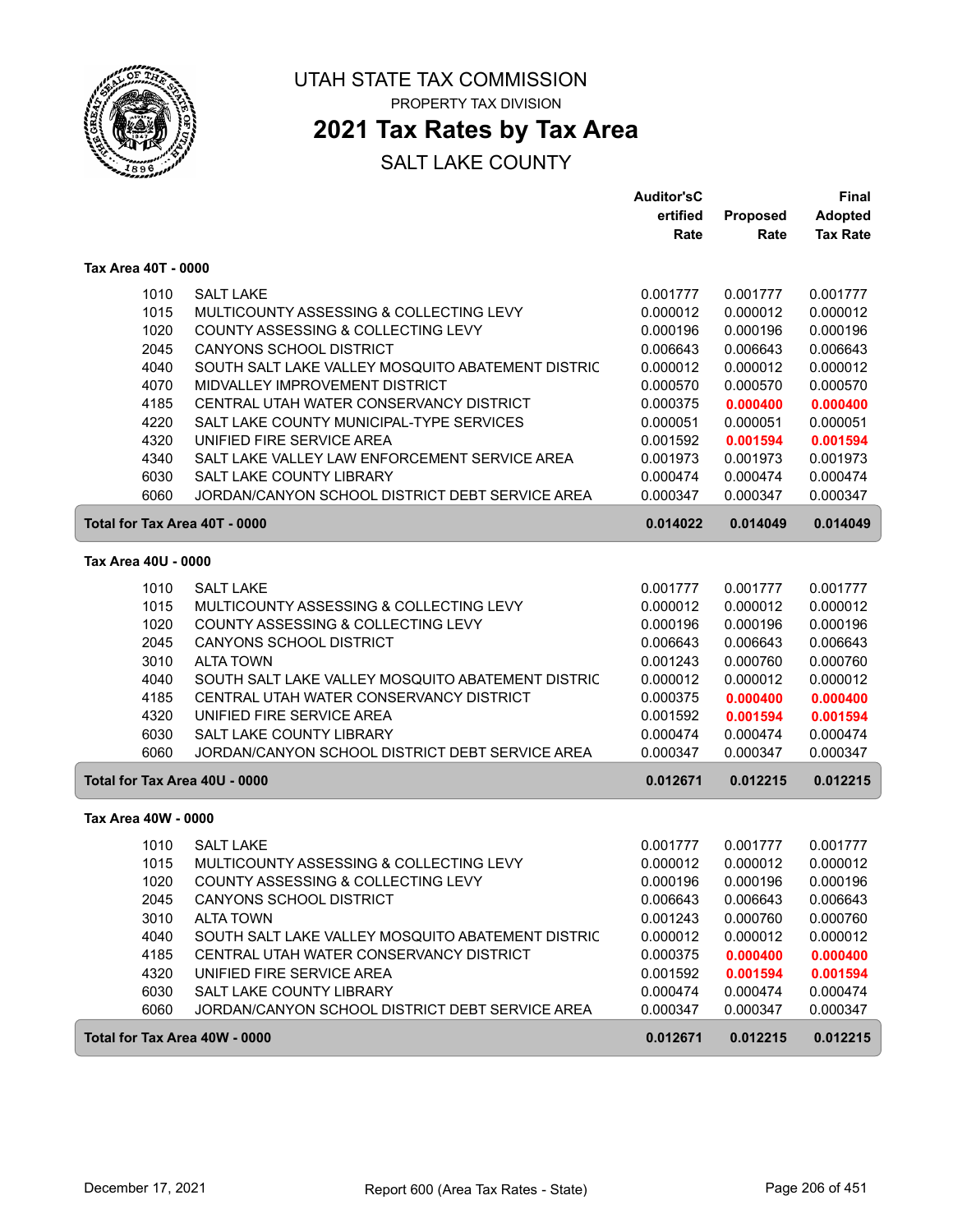

### **2021 Tax Rates by Tax Area**

|                               |                                                   | <b>Auditor'sC</b> |          | Final           |  |
|-------------------------------|---------------------------------------------------|-------------------|----------|-----------------|--|
|                               |                                                   | ertified          | Proposed | <b>Adopted</b>  |  |
|                               |                                                   | Rate              | Rate     | <b>Tax Rate</b> |  |
| Tax Area 41B - 0000           |                                                   |                   |          |                 |  |
| 1010                          | <b>SALT LAKE</b>                                  | 0.001777          | 0.001777 | 0.001777        |  |
| 1015                          | MULTICOUNTY ASSESSING & COLLECTING LEVY           | 0.000012          | 0.000012 | 0.000012        |  |
| 1020                          | COUNTY ASSESSING & COLLECTING LEVY                | 0.000196          | 0.000196 | 0.000196        |  |
| 2040                          | <b>JORDAN SCHOOL DISTRICT</b>                     | 0.006168          | 0.006168 | 0.006168        |  |
| 4040                          | SOUTH SALT LAKE VALLEY MOSQUITO ABATEMENT DISTRIC | 0.000012          | 0.000012 | 0.000012        |  |
| 4045                          | JORDAN VALLEY WATER CONSERVANCY DISTRICT          | 0.000337          | 0.000369 | 0.000369        |  |
| 4120                          | <b>KEARNS IMPROVEMENT DISTRICT</b>                | 0.000458          | 0.000458 | 0.000458        |  |
| 4180                          | OQUIRRH RECREATION AND PARKS DISTRICT             | 0.000751          | 0.000751 | 0.000751        |  |
| 4185                          | CENTRAL UTAH WATER CONSERVANCY DISTRICT           | 0.000375          | 0.000400 | 0.000400        |  |
| 4220                          | SALT LAKE COUNTY MUNICIPAL-TYPE SERVICES          | 0.000051          | 0.000051 | 0.000051        |  |
| 4320                          | UNIFIED FIRE SERVICE AREA                         | 0.001592          | 0.001594 | 0.001594        |  |
| 4340                          | SALT LAKE VALLEY LAW ENFORCEMENT SERVICE AREA     | 0.001973          | 0.001973 | 0.001973        |  |
| 6030                          | SALT LAKE COUNTY LIBRARY                          | 0.000474          | 0.000474 | 0.000474        |  |
| Total for Tax Area 41B - 0000 |                                                   | 0.014176          | 0.014235 | 0.014235        |  |
| Tax Area 41C - 0000           |                                                   |                   |          |                 |  |
| 1010                          | <b>SALT LAKE</b>                                  | 0.001777          | 0.001777 | 0.001777        |  |
| 1015                          | MULTICOUNTY ASSESSING & COLLECTING LEVY           | 0.000012          | 0.000012 | 0.000012        |  |
| 1020                          | COUNTY ASSESSING & COLLECTING LEVY                | 0.000196          | 0.000196 | 0.000196        |  |
| 2040                          | JORDAN SCHOOL DISTRICT                            | 0.006168          | 0.006168 | 0.006168        |  |
| 4040                          | SOUTH SALT LAKE VALLEY MOSQUITO ABATEMENT DISTRIC | 0.000012          | 0.000012 | 0.000012        |  |
| 4100                          | <b>COPPERTON IMPROVEMENT DISTRICT</b>             | 0.000794          | 0.000794 | 0.000794        |  |
| 4185                          | CENTRAL UTAH WATER CONSERVANCY DISTRICT           | 0.000375          | 0.000400 | 0.000400        |  |
| 4220                          | SALT LAKE COUNTY MUNICIPAL-TYPE SERVICES          | 0.000051          | 0.000051 | 0.000051        |  |
| 4320                          | UNIFIED FIRE SERVICE AREA                         | 0.001592          | 0.001594 | 0.001594        |  |
| 4340                          | SALT LAKE VALLEY LAW ENFORCEMENT SERVICE AREA     | 0.001973          | 0.001973 | 0.001973        |  |
| 6030                          | SALT LAKE COUNTY LIBRARY                          | 0.000474          | 0.000474 | 0.000474        |  |
| Total for Tax Area 41C - 0000 |                                                   | 0.013424          | 0.013451 | 0.013451        |  |
| Tax Area 41G - 0000           |                                                   |                   |          |                 |  |
|                               | 1010 SALT LAKE                                    | 0.001777          | 0.001777 | 0.001777        |  |
| 1015                          | MULTICOUNTY ASSESSING & COLLECTING LEVY           | 0.000012          | 0.000012 | 0.000012        |  |
| 1020                          | COUNTY ASSESSING & COLLECTING LEVY                | 0.000196          | 0.000196 | 0.000196        |  |
| 2040                          | <b>JORDAN SCHOOL DISTRICT</b>                     | 0.006168          | 0.006168 | 0.006168        |  |
| 4040                          | SOUTH SALT LAKE VALLEY MOSQUITO ABATEMENT DISTRIC | 0.000012          | 0.000012 | 0.000012        |  |
| 4100                          | COPPERTON IMPROVEMENT DISTRICT                    | 0.000794          | 0.000794 | 0.000794        |  |
| 4150                          | SOUTH VALLEY SEWER DISTRICT                       | 0.000250          | 0.000250 | 0.000250        |  |
| 4185                          | CENTRAL UTAH WATER CONSERVANCY DISTRICT           | 0.000375          | 0.000400 | 0.000400        |  |
| 4220                          | SALT LAKE COUNTY MUNICIPAL-TYPE SERVICES          | 0.000051          | 0.000051 | 0.000051        |  |
| 4320                          | UNIFIED FIRE SERVICE AREA                         | 0.001592          | 0.001594 | 0.001594        |  |
| 4340                          | SALT LAKE VALLEY LAW ENFORCEMENT SERVICE AREA     | 0.001973          | 0.001973 | 0.001973        |  |
| 6030                          | SALT LAKE COUNTY LIBRARY                          | 0.000474          | 0.000474 | 0.000474        |  |
| Total for Tax Area 41G - 0000 |                                                   | 0.013674          | 0.013701 | 0.013701        |  |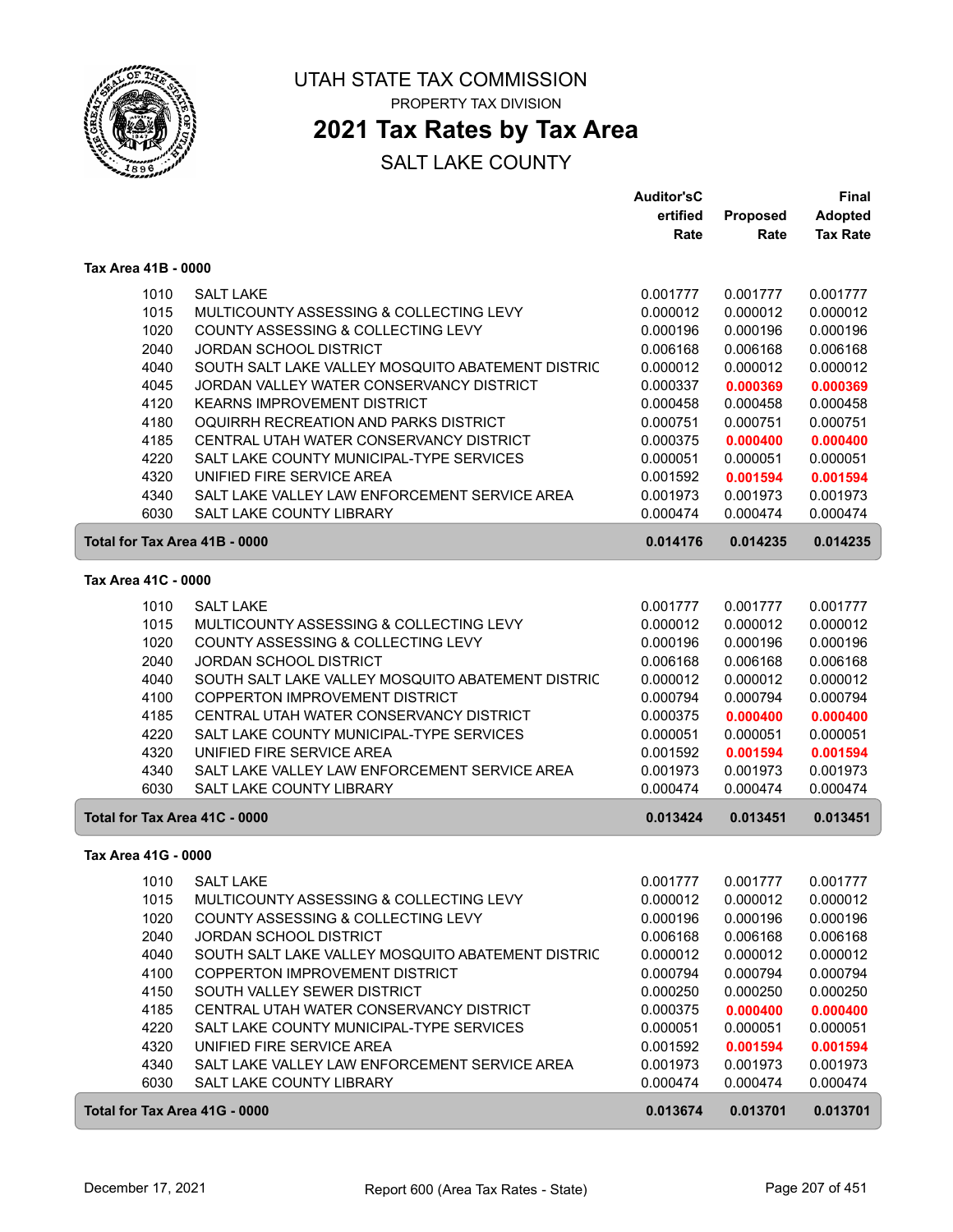

### **2021 Tax Rates by Tax Area**

|                                       |                                                                         | <b>Auditor'sC</b>    |                      | Final                |
|---------------------------------------|-------------------------------------------------------------------------|----------------------|----------------------|----------------------|
|                                       |                                                                         | ertified             | <b>Proposed</b>      | <b>Adopted</b>       |
|                                       |                                                                         | Rate                 | Rate                 | <b>Tax Rate</b>      |
| Tax Area 42A - 0000                   |                                                                         |                      |                      |                      |
| 1010                                  | <b>SALT LAKE</b>                                                        | 0.001777             | 0.001777             | 0.001777             |
| 1015                                  | MULTICOUNTY ASSESSING & COLLECTING LEVY                                 | 0.000012             | 0.000012             | 0.000012             |
| 1020                                  | COUNTY ASSESSING & COLLECTING LEVY                                      | 0.000196             | 0.000196             | 0.000196             |
| 2040                                  | <b>JORDAN SCHOOL DISTRICT</b>                                           | 0.006168             | 0.006168             | 0.006168             |
| 3060                                  | <b>RIVERTON CITY</b>                                                    | 0.000000             | 0.000000             | 0.000000             |
| 4040                                  | SOUTH SALT LAKE VALLEY MOSQUITO ABATEMENT DISTRIC                       | 0.000012             | 0.000012             | 0.000012             |
| 4045                                  | JORDAN VALLEY WATER CONSERVANCY DISTRICT                                | 0.000337             | 0.000369             | 0.000369             |
| 4150                                  | SOUTH VALLEY SEWER DISTRICT                                             | 0.000250             | 0.000250             | 0.000250             |
| 4185                                  | CENTRAL UTAH WATER CONSERVANCY DISTRICT                                 | 0.000375             | 0.000400             | 0.000400             |
| 4360                                  | RIVERTON LAW ENFORCEMENT SERVICE AREA                                   | 0.001503             | 0.001503             | 0.001503             |
| 4361                                  | <b>RIVERTON FIRE SERVICE AREA</b>                                       | 0.000000             | 0.001597             | 0.001597             |
| 6030                                  | <b>SALT LAKE COUNTY LIBRARY</b>                                         | 0.000474             | 0.000474             | 0.000474             |
| Total for Tax Area 42A - 0000         |                                                                         | 0.011104             | 0.012758             | 0.012758             |
| Tax Area 42B - 0000                   |                                                                         |                      |                      |                      |
| 1010                                  | <b>SALT LAKE</b>                                                        | 0.001777             | 0.001777             | 0.001777             |
| 1015                                  | MULTICOUNTY ASSESSING & COLLECTING LEVY                                 | 0.000012             | 0.000012             | 0.000012             |
| 1020                                  | COUNTY ASSESSING & COLLECTING LEVY                                      | 0.000196             | 0.000196             | 0.000196             |
| 2040                                  | JORDAN SCHOOL DISTRICT                                                  | 0.006168             | 0.006168             | 0.006168             |
| 3060                                  | <b>RIVERTON CITY</b>                                                    | 0.000000             | 0.000000             | 0.000000             |
| 4040                                  | SOUTH SALT LAKE VALLEY MOSQUITO ABATEMENT DISTRIC                       | 0.000012             | 0.000012             | 0.000012             |
| 4045                                  | JORDAN VALLEY WATER CONSERVANCY DISTRICT                                | 0.000337             | 0.000369             | 0.000369             |
| 4150                                  | SOUTH VALLEY SEWER DISTRICT                                             | 0.000250             | 0.000250             | 0.000250             |
| 4185                                  | CENTRAL UTAH WATER CONSERVANCY DISTRICT                                 | 0.000375             | 0.000400             | 0.000400             |
| 4360                                  | RIVERTON LAW ENFORCEMENT SERVICE AREA                                   | 0.001503             | 0.001503             | 0.001503             |
| 4361                                  | RIVERTON FIRE SERVICE AREA                                              | 0.000000             | 0.001597             | 0.001597             |
| 6030<br>Total for Tax Area 42B - 0000 | SALT LAKE COUNTY LIBRARY                                                | 0.000474<br>0.011104 | 0.000474<br>0.012758 | 0.000474<br>0.012758 |
|                                       |                                                                         |                      |                      |                      |
| Tax Area 42C - 0000                   |                                                                         |                      |                      |                      |
| 1010                                  | SALT LAKE                                                               | 0.001777             | 0.001777             | 0.001777             |
| 1015                                  | MULTICOUNTY ASSESSING & COLLECTING LEVY                                 | 0.000012             | 0.000012             | 0.000012             |
| 1020                                  | COUNTY ASSESSING & COLLECTING LEVY                                      | 0.000196             | 0.000196             | 0.000196             |
| 2040                                  | <b>JORDAN SCHOOL DISTRICT</b>                                           | 0.006168             | 0.006168             | 0.006168             |
| 3060                                  | <b>RIVERTON CITY</b>                                                    | 0.000000             | 0.000000             | 0.000000             |
| 4040                                  | SOUTH SALT LAKE VALLEY MOSQUITO ABATEMENT DISTRIC                       | 0.000012             | 0.000012             | 0.000012             |
| 4045<br>4150                          | JORDAN VALLEY WATER CONSERVANCY DISTRICT<br>SOUTH VALLEY SEWER DISTRICT | 0.000337<br>0.000250 | 0.000369<br>0.000250 | 0.000369             |
| 4185                                  | CENTRAL UTAH WATER CONSERVANCY DISTRICT                                 |                      |                      | 0.000250             |
| 4360                                  | RIVERTON LAW ENFORCEMENT SERVICE AREA                                   | 0.000375<br>0.001503 | 0.000400<br>0.001503 | 0.000400<br>0.001503 |
| 4361                                  | <b>RIVERTON FIRE SERVICE AREA</b>                                       | 0.000000             | 0.001597             | 0.001597             |
| 6030                                  | SALT LAKE COUNTY LIBRARY                                                | 0.000474             | 0.000474             | 0.000474             |
| Total for Tax Area 42C - 0000         |                                                                         | 0.011104             | 0.012758             | 0.012758             |
|                                       |                                                                         |                      |                      |                      |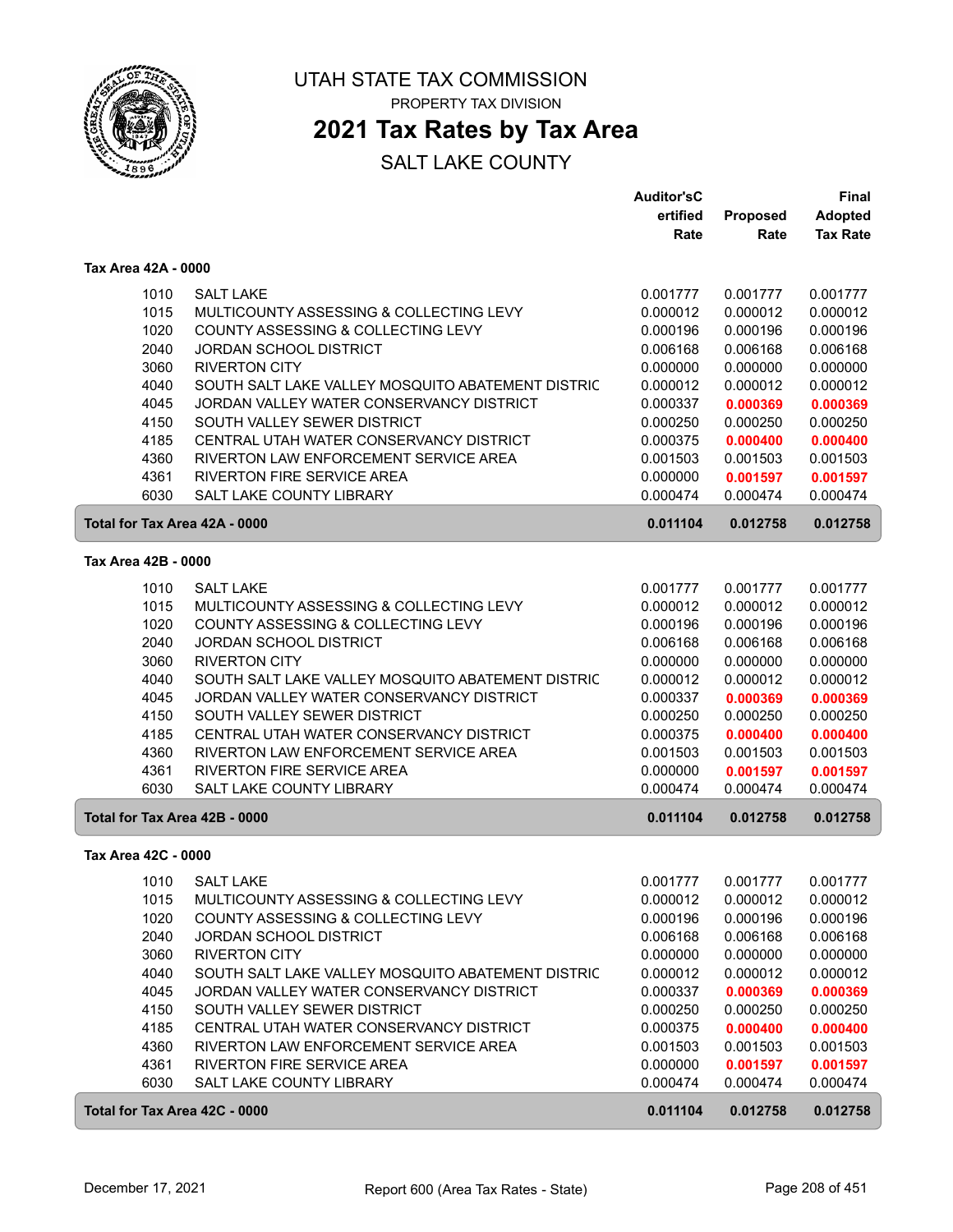

### **2021 Tax Rates by Tax Area**

|                     |                                                                                          | <b>Auditor'sC</b>    |                      | <b>Final</b>         |
|---------------------|------------------------------------------------------------------------------------------|----------------------|----------------------|----------------------|
|                     |                                                                                          | ertified             | Proposed             | <b>Adopted</b>       |
|                     |                                                                                          | Rate                 | Rate                 | <b>Tax Rate</b>      |
| Tax Area 43C - 0000 |                                                                                          |                      |                      |                      |
| 1010                | <b>SALT LAKE</b>                                                                         | 0.001777             | 0.001777             | 0.001777             |
| 1015                | MULTICOUNTY ASSESSING & COLLECTING LEVY                                                  | 0.000012             | 0.000012             | 0.000012             |
| 1020                | COUNTY ASSESSING & COLLECTING LEVY                                                       | 0.000196             | 0.000196             | 0.000196             |
| 2045                | <b>CANYONS SCHOOL DISTRICT</b>                                                           | 0.006643             | 0.006643             | 0.006643             |
| 4040                | SOUTH SALT LAKE VALLEY MOSQUITO ABATEMENT DISTRIC                                        | 0.000012             | 0.000012             | 0.000012             |
| 4045                | JORDAN VALLEY WATER CONSERVANCY DISTRICT                                                 | 0.000337             | 0.000369             | 0.000369             |
| 4140                | SANDY SUBURBAN IMPROVEMENT DISTRICT                                                      | 0.000547             | 0.000547             | 0.000547             |
| 4185                | CENTRAL UTAH WATER CONSERVANCY DISTRICT                                                  | 0.000375             | 0.000400             | 0.000400             |
| 4220                | SALT LAKE COUNTY MUNICIPAL-TYPE SERVICES                                                 | 0.000051             | 0.000051             | 0.000051             |
| 4320                | UNIFIED FIRE SERVICE AREA                                                                | 0.001592             | 0.001594             | 0.001594             |
| 4340                | SALT LAKE VALLEY LAW ENFORCEMENT SERVICE AREA                                            | 0.001973             | 0.001973             | 0.001973             |
| 6030                | <b>SALT LAKE COUNTY LIBRARY</b>                                                          | 0.000474             | 0.000474             | 0.000474             |
| 6060                | JORDAN/CANYON SCHOOL DISTRICT DEBT SERVICE AREA                                          | 0.000347             | 0.000347             | 0.000347             |
|                     | Total for Tax Area 43C - 0000                                                            | 0.014336             | 0.014395             | 0.014395             |
| Tax Area 43E - 0000 |                                                                                          |                      |                      |                      |
|                     | <b>SALT LAKE</b>                                                                         | 0.001777             |                      |                      |
| 1010<br>1015        | MULTICOUNTY ASSESSING & COLLECTING LEVY                                                  | 0.000012             | 0.001777<br>0.000012 | 0.001777<br>0.000012 |
| 1020                | COUNTY ASSESSING & COLLECTING LEVY                                                       | 0.000196             | 0.000196             | 0.000196             |
| 2045                | <b>CANYONS SCHOOL DISTRICT</b>                                                           | 0.006643             | 0.006643             | 0.006643             |
| 3080                | <b>SANDY CITY</b>                                                                        | 0.001174             | 0.001174             | 0.001174             |
|                     |                                                                                          |                      |                      |                      |
| 4040<br>4140        | SOUTH SALT LAKE VALLEY MOSQUITO ABATEMENT DISTRIC<br>SANDY SUBURBAN IMPROVEMENT DISTRICT | 0.000012<br>0.000547 | 0.000012<br>0.000547 | 0.000012<br>0.000547 |
| 4185                | CENTRAL UTAH WATER CONSERVANCY DISTRICT                                                  | 0.000375             | 0.000400             | 0.000400             |
| 4240                | ALTA CANYON RECREATION SPECIAL SERVICE DISTRICT                                          | 0.000146             | 0.000146             | 0.000146             |
| 4290                | METROPOLITAN WATER DISTRICT - SANDY CITY                                                 | 0.000275             | 0.000275             | 0.000275             |
| 6030                | <b>SALT LAKE COUNTY LIBRARY</b>                                                          | 0.000474             | 0.000474             | 0.000474             |
| 6060                | JORDAN/CANYON SCHOOL DISTRICT DEBT SERVICE AREA                                          | 0.000347             | 0.000347             | 0.000347             |
|                     | Total for Tax Area 43E - 0000                                                            | 0.011978             | 0.012003             | 0.012003             |
|                     |                                                                                          |                      |                      |                      |
| Tax Area 43F - 0000 |                                                                                          |                      |                      |                      |
| 1010                | <b>SALT LAKE</b>                                                                         | 0.001777             | 0.001777             | 0.001777             |
| 1015                | MULTICOUNTY ASSESSING & COLLECTING LEVY                                                  | 0.000012             | 0.000012             | 0.000012             |
| 1020                | COUNTY ASSESSING & COLLECTING LEVY                                                       | 0.000196             | 0.000196             | 0.000196             |
| 2045                | <b>CANYONS SCHOOL DISTRICT</b>                                                           | 0.006643             | 0.006643             | 0.006643             |
| 3080                | <b>SANDY CITY</b>                                                                        | 0.001174             | 0.001174             | 0.001174             |
| 4040                | SOUTH SALT LAKE VALLEY MOSQUITO ABATEMENT DISTRIC                                        | 0.000012             | 0.000012             | 0.000012             |
| 4140                | SANDY SUBURBAN IMPROVEMENT DISTRICT                                                      | 0.000547             | 0.000547             | 0.000547             |
| 4185                | CENTRAL UTAH WATER CONSERVANCY DISTRICT                                                  | 0.000375             | 0.000400             | 0.000400             |
| 4240                | ALTA CANYON RECREATION SPECIAL SERVICE DISTRICT                                          | 0.000146             | 0.000146             | 0.000146             |
| 4290                | METROPOLITAN WATER DISTRICT - SANDY CITY                                                 | 0.000275             | 0.000275             | 0.000275             |
| 6030                | SALT LAKE COUNTY LIBRARY                                                                 | 0.000474             | 0.000474             | 0.000474             |
| 6060                | JORDAN/CANYON SCHOOL DISTRICT DEBT SERVICE AREA                                          | 0.000347             | 0.000347             | 0.000347             |
|                     | Total for Tax Area 43F - 0000                                                            | 0.011978             | 0.012003             | 0.012003             |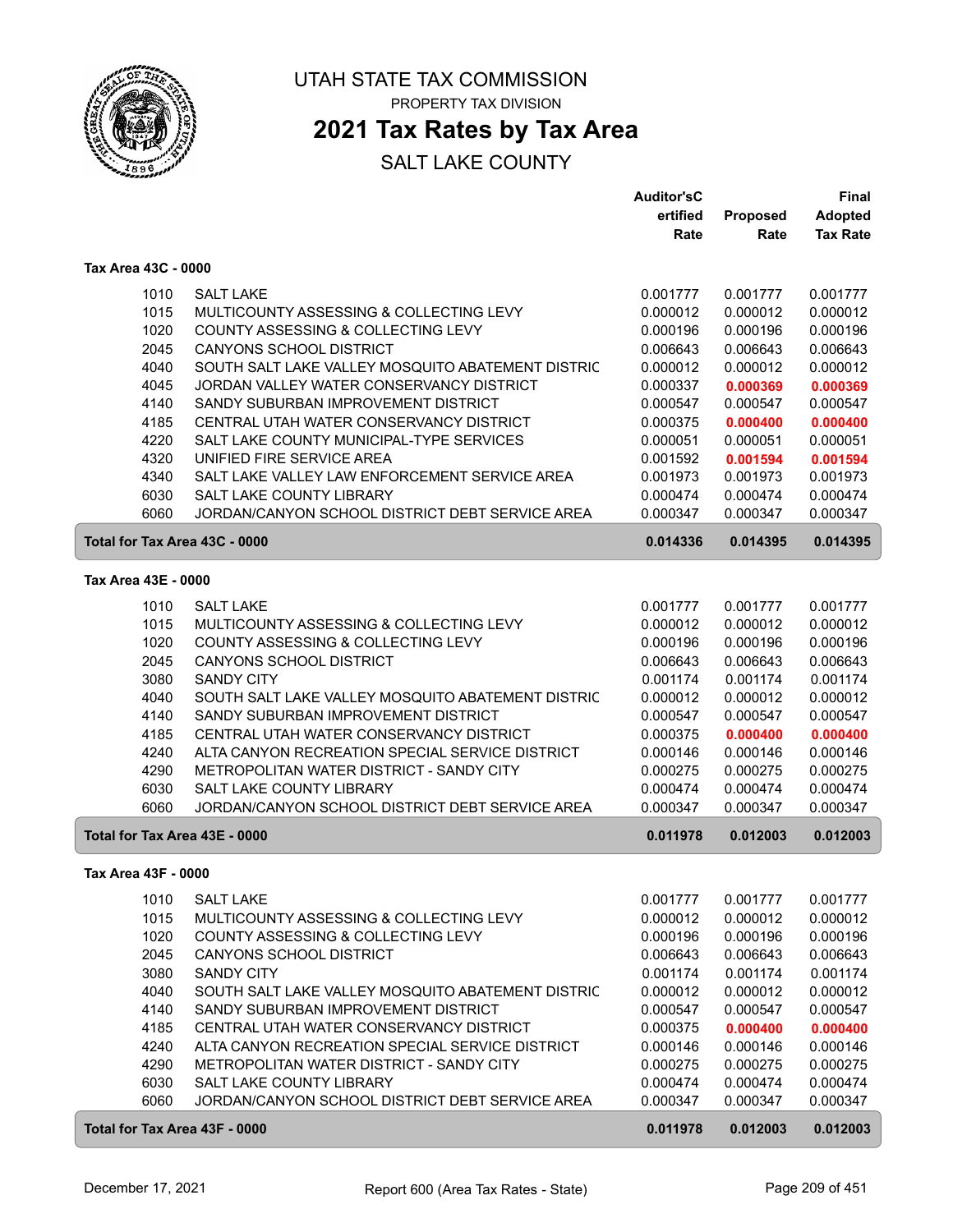

### **2021 Tax Rates by Tax Area**

|                               |                                                   | <b>Auditor'sC</b> |          | <b>Final</b>    |
|-------------------------------|---------------------------------------------------|-------------------|----------|-----------------|
|                               |                                                   | ertified          | Proposed | <b>Adopted</b>  |
|                               |                                                   | Rate              | Rate     | <b>Tax Rate</b> |
| Tax Area 43G - 0000           |                                                   |                   |          |                 |
| 1010                          | <b>SALT LAKE</b>                                  | 0.001777          | 0.001777 | 0.001777        |
| 1015                          | MULTICOUNTY ASSESSING & COLLECTING LEVY           | 0.000012          | 0.000012 | 0.000012        |
| 1020                          | COUNTY ASSESSING & COLLECTING LEVY                | 0.000196          | 0.000196 | 0.000196        |
| 2045                          | <b>CANYONS SCHOOL DISTRICT</b>                    | 0.006643          | 0.006643 | 0.006643        |
| 3080                          | <b>SANDY CITY</b>                                 | 0.001174          | 0.001174 | 0.001174        |
| 4040                          | SOUTH SALT LAKE VALLEY MOSQUITO ABATEMENT DISTRIC | 0.000012          | 0.000012 | 0.000012        |
| 4140                          | SANDY SUBURBAN IMPROVEMENT DISTRICT               | 0.000547          | 0.000547 | 0.000547        |
| 4185                          | CENTRAL UTAH WATER CONSERVANCY DISTRICT           | 0.000375          | 0.000400 | 0.000400        |
| 4290                          | METROPOLITAN WATER DISTRICT - SANDY CITY          | 0.000275          | 0.000275 | 0.000275        |
| 6030                          | SALT LAKE COUNTY LIBRARY                          | 0.000474          | 0.000474 | 0.000474        |
| 6060                          | JORDAN/CANYON SCHOOL DISTRICT DEBT SERVICE AREA   | 0.000347          | 0.000347 | 0.000347        |
| Total for Tax Area 43G - 0000 |                                                   | 0.011832          | 0.011857 | 0.011857        |
|                               |                                                   |                   |          |                 |
| Tax Area 43H - 0000           |                                                   |                   |          |                 |
| 1010                          | <b>SALT LAKE</b>                                  | 0.001777          | 0.001777 | 0.001777        |
| 1015                          | MULTICOUNTY ASSESSING & COLLECTING LEVY           | 0.000012          | 0.000012 | 0.000012        |
| 1020                          | COUNTY ASSESSING & COLLECTING LEVY                | 0.000196          | 0.000196 | 0.000196        |
| 2045                          | <b>CANYONS SCHOOL DISTRICT</b>                    | 0.006643          | 0.006643 | 0.006643        |
| 3080                          | <b>SANDY CITY</b>                                 | 0.001174          | 0.001174 | 0.001174        |
| 4040                          | SOUTH SALT LAKE VALLEY MOSQUITO ABATEMENT DISTRIC | 0.000012          | 0.000012 | 0.000012        |
| 4140                          | SANDY SUBURBAN IMPROVEMENT DISTRICT               | 0.000547          | 0.000547 | 0.000547        |
| 4160                          | CRESCENT CEMETERY MAINTENANCE DISTRICT            | 0.000030          | 0.000030 | 0.000030        |
| 4185                          | CENTRAL UTAH WATER CONSERVANCY DISTRICT           | 0.000375          | 0.000400 | 0.000400        |
| 4290                          | METROPOLITAN WATER DISTRICT - SANDY CITY          | 0.000275          | 0.000275 | 0.000275        |
| 6030                          | SALT LAKE COUNTY LIBRARY                          | 0.000474          | 0.000474 | 0.000474        |
| 6060                          | JORDAN/CANYON SCHOOL DISTRICT DEBT SERVICE AREA   | 0.000347          | 0.000347 | 0.000347        |
| Total for Tax Area 43H - 0000 |                                                   | 0.011862          | 0.011887 | 0.011887        |
| Tax Area 43I - 0000           |                                                   |                   |          |                 |
| 1010                          | <b>SALT LAKE</b>                                  | 0.001777          | 0.001777 | 0.001777        |
| 1015                          | MULTICOUNTY ASSESSING & COLLECTING LEVY           | 0.000012          | 0.000012 | 0.000012        |
| 1020                          | COUNTY ASSESSING & COLLECTING LEVY                | 0.000196          | 0.000196 | 0.000196        |
| 2045                          | <b>CANYONS SCHOOL DISTRICT</b>                    | 0.006643          | 0.006643 | 0.006643        |
| 3080                          | <b>SANDY CITY</b>                                 | 0.001174          | 0.001174 | 0.001174        |
| 4040                          | SOUTH SALT LAKE VALLEY MOSQUITO ABATEMENT DISTRIC | 0.000012          | 0.000012 | 0.000012        |
| 4140                          | SANDY SUBURBAN IMPROVEMENT DISTRICT               | 0.000547          | 0.000547 | 0.000547        |
| 4150                          | SOUTH VALLEY SEWER DISTRICT                       | 0.000250          | 0.000250 | 0.000250        |
| 4185                          | CENTRAL UTAH WATER CONSERVANCY DISTRICT           | 0.000375          | 0.000400 | 0.000400        |
| 4290                          | METROPOLITAN WATER DISTRICT - SANDY CITY          | 0.000275          | 0.000275 | 0.000275        |
| 6030                          | SALT LAKE COUNTY LIBRARY                          | 0.000474          | 0.000474 | 0.000474        |
| 6060                          | JORDAN/CANYON SCHOOL DISTRICT DEBT SERVICE AREA   | 0.000347          | 0.000347 | 0.000347        |
| Total for Tax Area 43I - 0000 |                                                   | 0.012082          | 0.012107 | 0.012107        |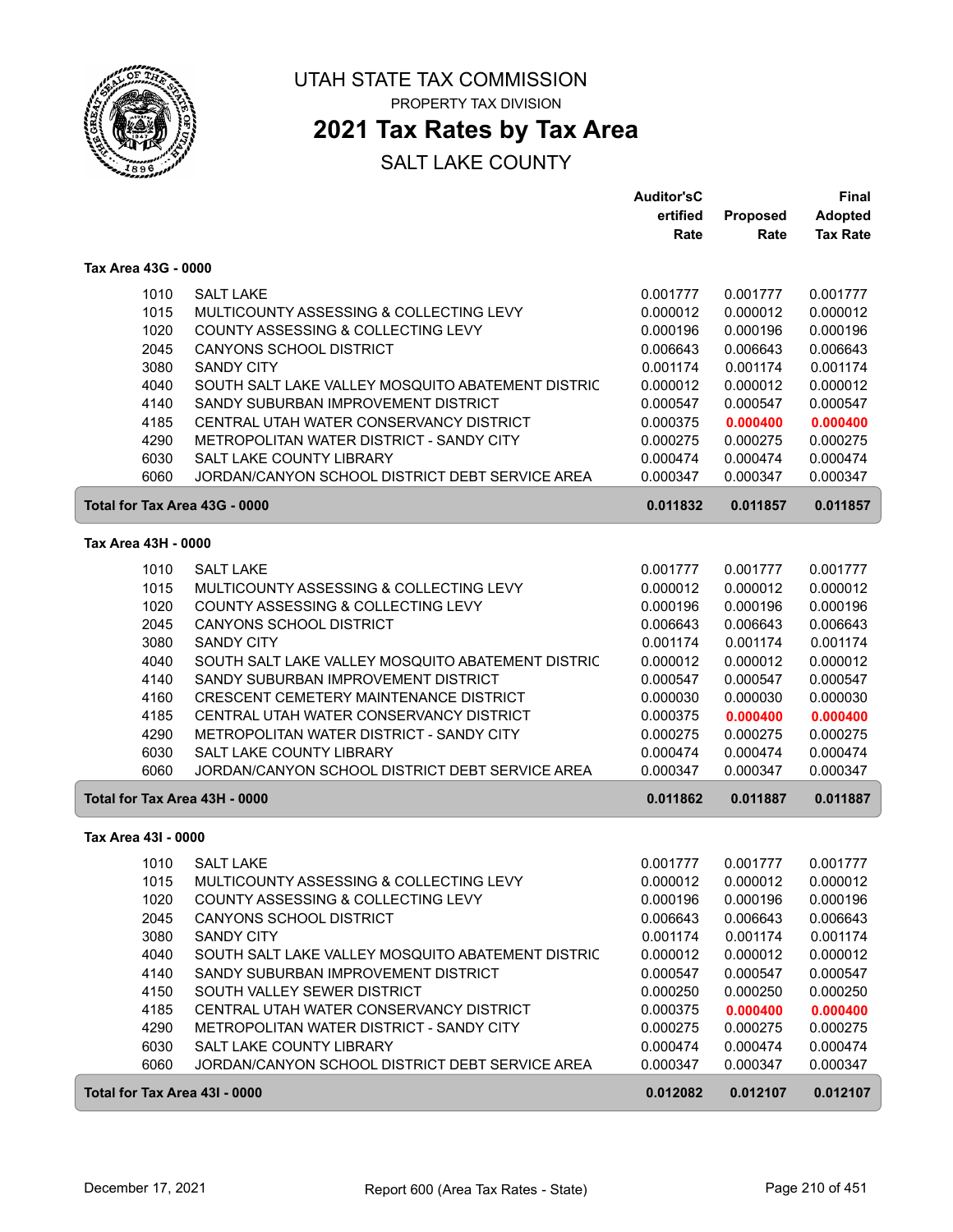

### **2021 Tax Rates by Tax Area**

|                               |                                                   | <b>Auditor'sC</b> |          | <b>Final</b>    |
|-------------------------------|---------------------------------------------------|-------------------|----------|-----------------|
|                               |                                                   | ertified          | Proposed | <b>Adopted</b>  |
|                               |                                                   | Rate              | Rate     | <b>Tax Rate</b> |
| Tax Area 43J - 0000           |                                                   |                   |          |                 |
| 1010                          | <b>SALT LAKE</b>                                  | 0.001777          | 0.001777 | 0.001777        |
| 1015                          | MULTICOUNTY ASSESSING & COLLECTING LEVY           | 0.000012          | 0.000012 | 0.000012        |
| 1020                          | COUNTY ASSESSING & COLLECTING LEVY                | 0.000196          | 0.000196 | 0.000196        |
| 2045                          | CANYONS SCHOOL DISTRICT                           | 0.006643          | 0.006643 | 0.006643        |
| 4040                          | SOUTH SALT LAKE VALLEY MOSQUITO ABATEMENT DISTRIC | 0.000012          | 0.000012 | 0.000012        |
| 4140                          | SANDY SUBURBAN IMPROVEMENT DISTRICT               | 0.000547          | 0.000547 | 0.000547        |
| 4185                          | CENTRAL UTAH WATER CONSERVANCY DISTRICT           | 0.000375          | 0.000400 | 0.000400        |
| 4220                          | SALT LAKE COUNTY MUNICIPAL-TYPE SERVICES          | 0.000051          | 0.000051 | 0.000051        |
| 4320                          | UNIFIED FIRE SERVICE AREA                         | 0.001592          | 0.001594 | 0.001594        |
| 4340                          | SALT LAKE VALLEY LAW ENFORCEMENT SERVICE AREA     | 0.001973          | 0.001973 | 0.001973        |
| 6030                          | SALT LAKE COUNTY LIBRARY                          | 0.000474          | 0.000474 | 0.000474        |
| 6060                          | JORDAN/CANYON SCHOOL DISTRICT DEBT SERVICE AREA   | 0.000347          | 0.000347 | 0.000347        |
| Total for Tax Area 43J - 0000 |                                                   | 0.013999          | 0.014026 | 0.014026        |
| Tax Area 44F - 0000           |                                                   |                   |          |                 |
| 1010                          | <b>SALT LAKE</b>                                  | 0.001777          | 0.001777 | 0.001777        |
| 1015                          | MULTICOUNTY ASSESSING & COLLECTING LEVY           | 0.000012          | 0.000012 | 0.000012        |
| 1020                          | COUNTY ASSESSING & COLLECTING LEVY                | 0.000196          | 0.000196 | 0.000196        |
| 2045                          | CANYONS SCHOOL DISTRICT                           | 0.006643          | 0.006643 | 0.006643        |
| 4040                          | SOUTH SALT LAKE VALLEY MOSQUITO ABATEMENT DISTRIC | 0.000012          | 0.000012 | 0.000012        |
| 4150                          | SOUTH VALLEY SEWER DISTRICT                       | 0.000250          | 0.000250 | 0.000250        |
| 4185                          | CENTRAL UTAH WATER CONSERVANCY DISTRICT           | 0.000375          | 0.000400 | 0.000400        |
| 4220                          | SALT LAKE COUNTY MUNICIPAL-TYPE SERVICES          | 0.000051          | 0.000051 | 0.000051        |
| 4320                          | UNIFIED FIRE SERVICE AREA                         | 0.001592          | 0.001594 | 0.001594        |
| 4340                          | SALT LAKE VALLEY LAW ENFORCEMENT SERVICE AREA     | 0.001973          | 0.001973 | 0.001973        |
| 6030                          | SALT LAKE COUNTY LIBRARY                          | 0.000474          | 0.000474 | 0.000474        |
| 6060                          | JORDAN/CANYON SCHOOL DISTRICT DEBT SERVICE AREA   | 0.000347          | 0.000347 | 0.000347        |
| Total for Tax Area 44F - 0000 |                                                   | 0.013702          | 0.013729 | 0.013729        |
| Tax Area 44G - 0000           |                                                   |                   |          |                 |
| 1010                          | <b>SALT LAKE</b>                                  | 0.001777          | 0.001777 | 0.001777        |
| 1015                          | MULTICOUNTY ASSESSING & COLLECTING LEVY           | 0.000012          | 0.000012 | 0.000012        |
| 1020                          | COUNTY ASSESSING & COLLECTING LEVY                | 0.000196          | 0.000196 | 0.000196        |
| 2040                          | JORDAN SCHOOL DISTRICT                            | 0.006168          | 0.006168 | 0.006168        |
| 4040                          | SOUTH SALT LAKE VALLEY MOSQUITO ABATEMENT DISTRIC | 0.000012          | 0.000012 | 0.000012        |
| 4185                          | CENTRAL UTAH WATER CONSERVANCY DISTRICT           | 0.000375          | 0.000400 | 0.000400        |
| 4220                          | SALT LAKE COUNTY MUNICIPAL-TYPE SERVICES          | 0.000051          | 0.000051 | 0.000051        |
| 4320                          | UNIFIED FIRE SERVICE AREA                         | 0.001592          | 0.001594 | 0.001594        |
| 4340                          | SALT LAKE VALLEY LAW ENFORCEMENT SERVICE AREA     | 0.001973          | 0.001973 | 0.001973        |
| 6030                          | SALT LAKE COUNTY LIBRARY                          | 0.000474          | 0.000474 | 0.000474        |
| Total for Tax Area 44G - 0000 |                                                   | 0.012630          | 0.012657 | 0.012657        |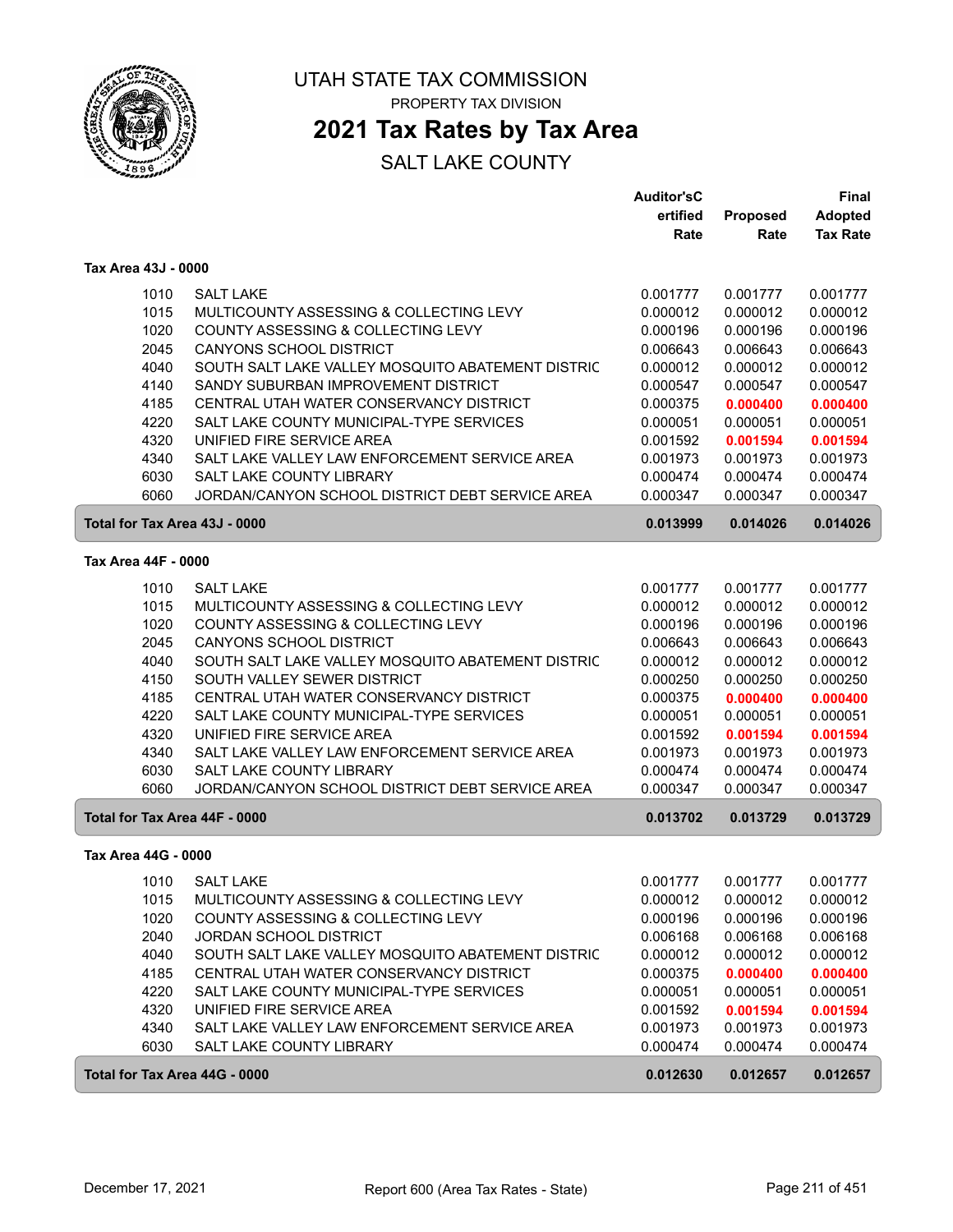

## **2021 Tax Rates by Tax Area**

|                               |                                                   | <b>Auditor'sC</b> |          | <b>Final</b>    |
|-------------------------------|---------------------------------------------------|-------------------|----------|-----------------|
|                               |                                                   | ertified          | Proposed | <b>Adopted</b>  |
|                               |                                                   | Rate              | Rate     | <b>Tax Rate</b> |
| Tax Area 45E - 0000           |                                                   |                   |          |                 |
| 1010                          | <b>SALT LAKE</b>                                  | 0.001777          | 0.001777 | 0.001777        |
| 1015                          | MULTICOUNTY ASSESSING & COLLECTING LEVY           | 0.000012          | 0.000012 | 0.000012        |
| 1020                          | COUNTY ASSESSING & COLLECTING LEVY                | 0.000196          | 0.000196 | 0.000196        |
| 2040                          | <b>JORDAN SCHOOL DISTRICT</b>                     | 0.006168          | 0.006168 | 0.006168        |
| 3060                          | <b>RIVERTON CITY</b>                              | 0.000000          | 0.000000 | 0.000000        |
| 4040                          | SOUTH SALT LAKE VALLEY MOSQUITO ABATEMENT DISTRIC | 0.000012          | 0.000012 | 0.000012        |
| 4045                          | JORDAN VALLEY WATER CONSERVANCY DISTRICT          | 0.000337          | 0.000369 | 0.000369        |
| 4150                          | SOUTH VALLEY SEWER DISTRICT                       | 0.000250          | 0.000250 | 0.000250        |
| 4185                          | CENTRAL UTAH WATER CONSERVANCY DISTRICT           | 0.000375          | 0.000400 | 0.000400        |
| 4360                          | RIVERTON LAW ENFORCEMENT SERVICE AREA             | 0.001503          | 0.001503 | 0.001503        |
| 4361                          | RIVERTON FIRE SERVICE AREA                        | 0.000000          | 0.001597 | 0.001597        |
| 6030                          | SALT LAKE COUNTY LIBRARY                          | 0.000474          | 0.000474 | 0.000474        |
| Total for Tax Area 45E - 0000 |                                                   | 0.011104          | 0.012758 | 0.012758        |
|                               |                                                   |                   |          |                 |
| Tax Area 45F - 0000           |                                                   |                   |          |                 |
| 1010                          | <b>SALT LAKE</b>                                  | 0.001777          | 0.001777 | 0.001777        |
| 1015                          | MULTICOUNTY ASSESSING & COLLECTING LEVY           | 0.000012          | 0.000012 | 0.000012        |
| 1020                          | COUNTY ASSESSING & COLLECTING LEVY                | 0.000196          | 0.000196 | 0.000196        |
| 2040                          | <b>JORDAN SCHOOL DISTRICT</b>                     | 0.006168          | 0.006168 | 0.006168        |
| 3020                          | <b>BLUFFDALE CITY</b>                             | 0.001519          | 0.001519 | 0.001519        |
| 4040                          | SOUTH SALT LAKE VALLEY MOSQUITO ABATEMENT DISTRIC | 0.000012          | 0.000012 | 0.000012        |
| 4045                          | JORDAN VALLEY WATER CONSERVANCY DISTRICT          | 0.000337          | 0.000369 | 0.000369        |
| 4150                          | SOUTH VALLEY SEWER DISTRICT                       | 0.000250          | 0.000250 | 0.000250        |
| 4185                          | CENTRAL UTAH WATER CONSERVANCY DISTRICT           | 0.000375          | 0.000400 | 0.000400        |
| 6030                          | SALT LAKE COUNTY LIBRARY                          | 0.000474          | 0.000474 | 0.000474        |
| Total for Tax Area 45F - 0000 |                                                   | 0.011120          | 0.011177 | 0.011177        |
| Tax Area 45G - 0000           |                                                   |                   |          |                 |
| 1010                          | <b>SALT LAKE</b>                                  | 0.001777          | 0.001777 | 0.001777        |
| 1015                          | MULTICOUNTY ASSESSING & COLLECTING LEVY           | 0.000012          | 0.000012 | 0.000012        |
| 1020                          | COUNTY ASSESSING & COLLECTING LEVY                | 0.000196          | 0.000196 | 0.000196        |
| 2040                          | <b>JORDAN SCHOOL DISTRICT</b>                     | 0.006168          | 0.006168 | 0.006168        |
| 3020                          | <b>BLUFFDALE CITY</b>                             | 0.001519          | 0.001519 | 0.001519        |
| 4040                          | SOUTH SALT LAKE VALLEY MOSQUITO ABATEMENT DISTRIC | 0.000012          | 0.000012 | 0.000012        |
| 4045                          | JORDAN VALLEY WATER CONSERVANCY DISTRICT          | 0.000337          | 0.000369 | 0.000369        |
| 4150                          | SOUTH VALLEY SEWER DISTRICT                       | 0.000250          | 0.000250 | 0.000250        |
| 4185                          | CENTRAL UTAH WATER CONSERVANCY DISTRICT           | 0.000375          | 0.000400 | 0.000400        |
| 6030                          | SALT LAKE COUNTY LIBRARY                          | 0.000474          | 0.000474 | 0.000474        |
| Total for Tax Area 45G - 0000 |                                                   | 0.011120          | 0.011177 | 0.011177        |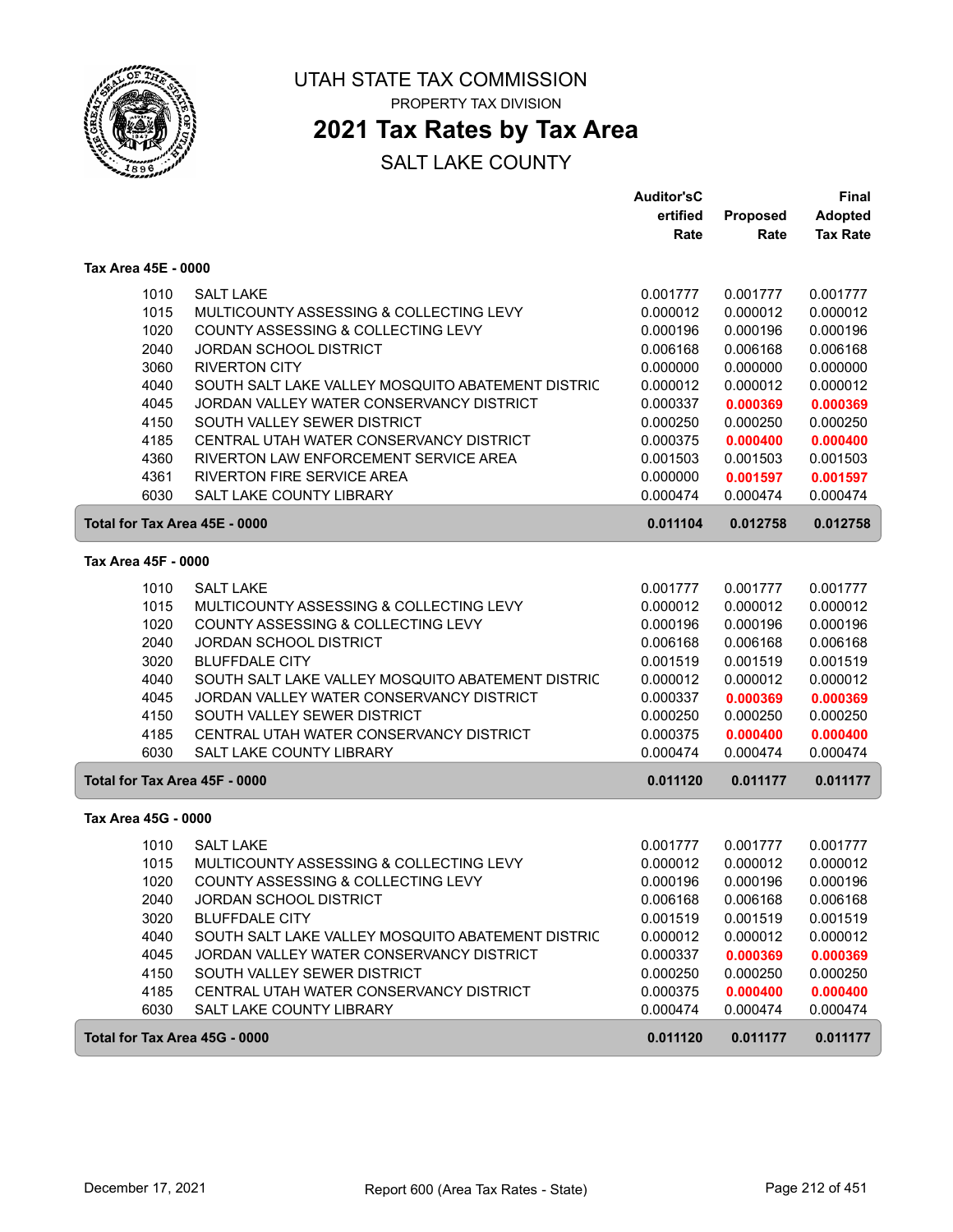

UTAH STATE TAX COMMISSION

PROPERTY TAX DIVISION

### **2021 Tax Rates by Tax Area**

|                               |                                                   | <b>Auditor'sC</b> |          | <b>Final</b>    |
|-------------------------------|---------------------------------------------------|-------------------|----------|-----------------|
|                               |                                                   | ertified          | Proposed | <b>Adopted</b>  |
|                               |                                                   | Rate              | Rate     | <b>Tax Rate</b> |
| Tax Area 45H - 0000           |                                                   |                   |          |                 |
| 1010                          | <b>SALT LAKE</b>                                  | 0.001777          | 0.001777 | 0.001777        |
| 1015                          | MULTICOUNTY ASSESSING & COLLECTING LEVY           | 0.000012          | 0.000012 | 0.000012        |
| 1020                          | COUNTY ASSESSING & COLLECTING LEVY                | 0.000196          | 0.000196 | 0.000196        |
| 2040                          | <b>JORDAN SCHOOL DISTRICT</b>                     | 0.006168          | 0.006168 | 0.006168        |
| 3020                          | <b>BLUFFDALE CITY</b>                             | 0.001519          | 0.001519 | 0.001519        |
| 4040                          | SOUTH SALT LAKE VALLEY MOSQUITO ABATEMENT DISTRIC | 0.000012          | 0.000012 | 0.000012        |
| 4045                          | JORDAN VALLEY WATER CONSERVANCY DISTRICT          | 0.000337          | 0.000369 | 0.000369        |
| 4150                          | SOUTH VALLEY SEWER DISTRICT                       | 0.000250          | 0.000250 | 0.000250        |
| 4185                          | CENTRAL UTAH WATER CONSERVANCY DISTRICT           | 0.000375          | 0.000400 | 0.000400        |
| 6030                          | <b>SALT LAKE COUNTY LIBRARY</b>                   | 0.000474          | 0.000474 | 0.000474        |
|                               |                                                   |                   |          |                 |
| Total for Tax Area 45H - 0000 |                                                   | 0.011120          | 0.011177 | 0.011177        |
| Tax Area 46B - 0000           |                                                   |                   |          |                 |
| 1010                          | <b>SALT LAKE</b>                                  | 0.001777          | 0.001777 | 0.001777        |
| 1015                          | MULTICOUNTY ASSESSING & COLLECTING LEVY           | 0.000012          | 0.000012 | 0.000012        |
| 1020                          | COUNTY ASSESSING & COLLECTING LEVY                | 0.000196          | 0.000196 | 0.000196        |
| 2040                          | <b>JORDAN SCHOOL DISTRICT</b>                     | 0.006168          | 0.006168 | 0.006168        |
| 3020                          | <b>BLUFFDALE CITY</b>                             | 0.001519          | 0.001519 | 0.001519        |
| 4040                          | SOUTH SALT LAKE VALLEY MOSQUITO ABATEMENT DISTRIC | 0.000012          | 0.000012 | 0.000012        |
| 4045                          | JORDAN VALLEY WATER CONSERVANCY DISTRICT          | 0.000337          | 0.000369 | 0.000369        |
| 4150                          | SOUTH VALLEY SEWER DISTRICT                       | 0.000250          | 0.000250 | 0.000250        |
| 4185                          | CENTRAL UTAH WATER CONSERVANCY DISTRICT           | 0.000375          | 0.000400 | 0.000400        |
| 6030                          | SALT LAKE COUNTY LIBRARY                          | 0.000474          | 0.000474 | 0.000474        |
| Total for Tax Area 46B - 0000 |                                                   | 0.011120          | 0.011177 | 0.011177        |
| Tax Area 51A - 0000           |                                                   |                   |          |                 |
| 1010                          | <b>SALT LAKE</b>                                  | 0.001777          | 0.001777 | 0.001777        |
| 1015                          | MULTICOUNTY ASSESSING & COLLECTING LEVY           | 0.000012          | 0.000012 | 0.000012        |
| 1020                          | COUNTY ASSESSING & COLLECTING LEVY                | 0.000196          | 0.000196 | 0.000196        |
| 2045                          | <b>CANYONS SCHOOL DISTRICT</b>                    | 0.006643          | 0.006643 | 0.006643        |
| 3030                          | DRAPER CITY                                       | 0.001141          | 0.001141 | 0.001141        |
| 4040                          | SOUTH SALT LAKE VALLEY MOSQUITO ABATEMENT DISTRIC | 0.000012          | 0.000012 | 0.000012        |
| 4045                          | JORDAN VALLEY WATER CONSERVANCY DISTRICT          | 0.000337          | 0.000369 | 0.000369        |
| 4150                          | SOUTH VALLEY SEWER DISTRICT                       | 0.000250          | 0.000250 | 0.000250        |
| 4160                          | CRESCENT CEMETERY MAINTENANCE DISTRICT            | 0.000030          | 0.000030 | 0.000030        |
| 4185                          | CENTRAL UTAH WATER CONSERVANCY DISTRICT           | 0.000375          | 0.000400 | 0.000400        |
| 6030                          | SALT LAKE COUNTY LIBRARY                          | 0.000474          | 0.000474 | 0.000474        |
| 6060                          | JORDAN/CANYON SCHOOL DISTRICT DEBT SERVICE AREA   | 0.000347          | 0.000347 | 0.000347        |
| Total for Tax Area 51A - 0000 |                                                   | 0.011594          | 0.011651 | 0.011651        |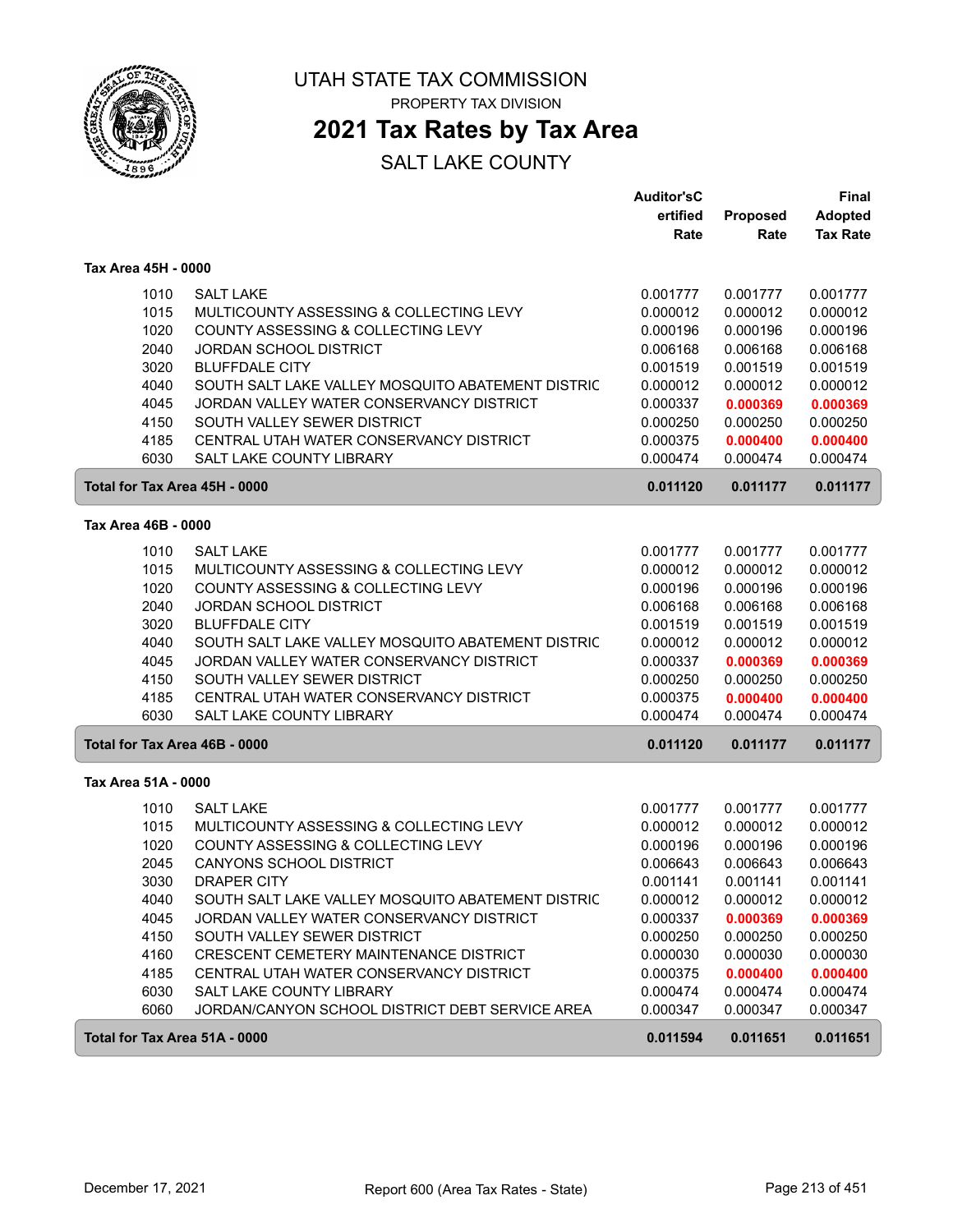

## **2021 Tax Rates by Tax Area**

|                               |                                                   | <b>Auditor'sC</b> |          | Final           |
|-------------------------------|---------------------------------------------------|-------------------|----------|-----------------|
|                               |                                                   | ertified          | Proposed | Adopted         |
|                               |                                                   | Rate              | Rate     | <b>Tax Rate</b> |
| Tax Area 51B - 0000           |                                                   |                   |          |                 |
| 1010                          | <b>SALT LAKE</b>                                  | 0.001777          | 0.001777 | 0.001777        |
| 1015                          | MULTICOUNTY ASSESSING & COLLECTING LEVY           | 0.000012          | 0.000012 | 0.000012        |
| 1020                          | COUNTY ASSESSING & COLLECTING LEVY                | 0.000196          | 0.000196 | 0.000196        |
| 2040                          | <b>JORDAN SCHOOL DISTRICT</b>                     | 0.006168          | 0.006168 | 0.006168        |
| 3030                          | <b>DRAPER CITY</b>                                | 0.001141          | 0.001141 | 0.001141        |
| 4040                          | SOUTH SALT LAKE VALLEY MOSQUITO ABATEMENT DISTRIC | 0.000012          | 0.000012 | 0.000012        |
| 4045                          |                                                   |                   |          |                 |
|                               | JORDAN VALLEY WATER CONSERVANCY DISTRICT          | 0.000337          | 0.000369 | 0.000369        |
| 4150                          | SOUTH VALLEY SEWER DISTRICT                       | 0.000250          | 0.000250 | 0.000250        |
| 4160                          | CRESCENT CEMETERY MAINTENANCE DISTRICT            | 0.000030          | 0.000030 | 0.000030        |
| 4185                          | CENTRAL UTAH WATER CONSERVANCY DISTRICT           | 0.000375          | 0.000400 | 0.000400        |
| 6030                          | SALT LAKE COUNTY LIBRARY                          | 0.000474          | 0.000474 | 0.000474        |
| Total for Tax Area 51B - 0000 |                                                   | 0.010772          | 0.010829 | 0.010829        |
| Tax Area 52A - 0000           |                                                   |                   |          |                 |
| 1010                          | <b>SALT LAKE</b>                                  | 0.001777          | 0.001777 | 0.001777        |
| 1015                          | MULTICOUNTY ASSESSING & COLLECTING LEVY           | 0.000012          | 0.000012 | 0.000012        |
| 1020                          | COUNTY ASSESSING & COLLECTING LEVY                | 0.000196          | 0.000196 | 0.000196        |
| 2045                          | <b>CANYONS SCHOOL DISTRICT</b>                    | 0.006643          | 0.006643 | 0.006643        |
| 3030                          | <b>DRAPER CITY</b>                                | 0.001141          | 0.001141 | 0.001141        |
| 4040                          | SOUTH SALT LAKE VALLEY MOSQUITO ABATEMENT DISTRIC | 0.000012          | 0.000012 | 0.000012        |
| 4045                          | JORDAN VALLEY WATER CONSERVANCY DISTRICT          | 0.000337          | 0.000369 | 0.000369        |
| 4150                          | SOUTH VALLEY SEWER DISTRICT                       | 0.000250          | 0.000250 | 0.000250        |
| 4185                          | CENTRAL UTAH WATER CONSERVANCY DISTRICT           | 0.000375          | 0.000400 | 0.000400        |
| 6030                          | SALT LAKE COUNTY LIBRARY                          | 0.000474          | 0.000474 | 0.000474        |
| 6060                          | JORDAN/CANYON SCHOOL DISTRICT DEBT SERVICE AREA   | 0.000347          | 0.000347 | 0.000347        |
| Total for Tax Area 52A - 0000 |                                                   | 0.011564          | 0.011621 | 0.011621        |
|                               |                                                   |                   |          |                 |
| Tax Area 54B - 0000           |                                                   |                   |          |                 |
| 1010                          | <b>SALT LAKE</b>                                  | 0.001777          | 0.001777 | 0.001777        |
| 1015                          | MULTICOUNTY ASSESSING & COLLECTING LEVY           | 0.000012          | 0.000012 | 0.000012        |
| 1020                          | COUNTY ASSESSING & COLLECTING LEVY                | 0.000196          | 0.000196 | 0.000196        |
| 2045                          | CANYONS SCHOOL DISTRICT                           | 0.006643          | 0.006643 | 0.006643        |
| 3030                          | <b>DRAPER CITY</b>                                | 0.001141          | 0.001141 | 0.001141        |
| 4040                          | SOUTH SALT LAKE VALLEY MOSQUITO ABATEMENT DISTRIC | 0.000012          | 0.000012 | 0.000012        |
| 4045                          | JORDAN VALLEY WATER CONSERVANCY DISTRICT          | 0.000337          | 0.000369 | 0.000369        |
| 4150                          | SOUTH VALLEY SEWER DISTRICT                       | 0.000250          | 0.000250 | 0.000250        |
| 4185                          | CENTRAL UTAH WATER CONSERVANCY DISTRICT           | 0.000375          | 0.000400 | 0.000400        |
| 4310                          | TRAVERSE RIDGE SPECIAL SERVICE DISTRICT           | 0.000447          | 0.000447 | 0.000447        |
| 6030                          | SALT LAKE COUNTY LIBRARY                          | 0.000474          | 0.000474 | 0.000474        |
| 6060                          | JORDAN/CANYON SCHOOL DISTRICT DEBT SERVICE AREA   | 0.000347          | 0.000347 | 0.000347        |
| Total for Tax Area 54B - 0000 |                                                   | 0.012011          | 0.012068 | 0.012068        |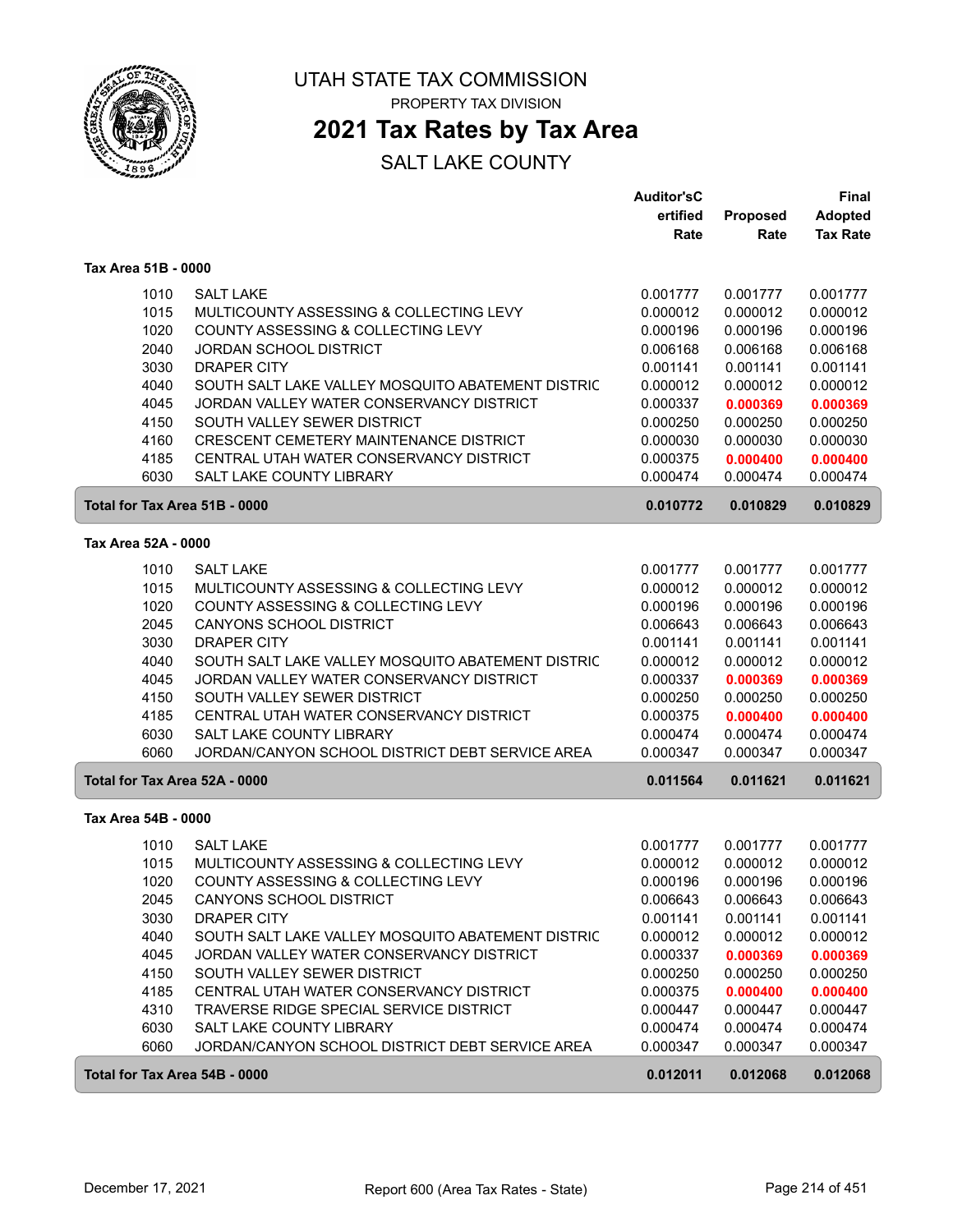

### **2021 Tax Rates by Tax Area**

|                     |                                                           | <b>Auditor'sC</b> |          | Final           |
|---------------------|-----------------------------------------------------------|-------------------|----------|-----------------|
|                     |                                                           | ertified          | Proposed | <b>Adopted</b>  |
|                     |                                                           | Rate              | Rate     | <b>Tax Rate</b> |
| Tax Area 55A - 0000 |                                                           |                   |          |                 |
|                     | <b>SALT LAKE</b><br>1010                                  | 0.001777          | 0.001777 | 0.001777        |
|                     | 1015<br>MULTICOUNTY ASSESSING & COLLECTING LEVY           | 0.000012          | 0.000012 | 0.000012        |
|                     | 1020<br>COUNTY ASSESSING & COLLECTING LEVY                | 0.000196          | 0.000196 | 0.000196        |
| 2045                | CANYONS SCHOOL DISTRICT                                   | 0.006643          | 0.006643 | 0.006643        |
|                     | 3030<br><b>DRAPER CITY</b>                                | 0.001141          | 0.001141 | 0.001141        |
|                     | 4040<br>SOUTH SALT LAKE VALLEY MOSQUITO ABATEMENT DISTRIC | 0.000012          | 0.000012 | 0.000012        |
| 4045                | JORDAN VALLEY WATER CONSERVANCY DISTRICT                  | 0.000337          | 0.000369 | 0.000369        |
| 4150                | SOUTH VALLEY SEWER DISTRICT                               | 0.000250          | 0.000250 | 0.000250        |
|                     | CENTRAL UTAH WATER CONSERVANCY DISTRICT<br>4185           | 0.000375          | 0.000400 | 0.000400        |
|                     | 6030<br>SALT LAKE COUNTY LIBRARY                          | 0.000474          | 0.000474 | 0.000474        |
| 6060                | JORDAN/CANYON SCHOOL DISTRICT DEBT SERVICE AREA           | 0.000347          | 0.000347 | 0.000347        |
|                     | Total for Tax Area 55A - 0000                             | 0.011564          | 0.011621 | 0.011621        |
| Tax Area 55B - 0000 |                                                           |                   |          |                 |
|                     | 1010<br><b>SALT LAKE</b>                                  | 0.001777          | 0.001777 | 0.001777        |
|                     | 1015<br>MULTICOUNTY ASSESSING & COLLECTING LEVY           | 0.000012          | 0.000012 | 0.000012        |
|                     | 1020<br>COUNTY ASSESSING & COLLECTING LEVY                | 0.000196          | 0.000196 | 0.000196        |
| 2045                | CANYONS SCHOOL DISTRICT                                   | 0.006643          | 0.006643 | 0.006643        |
|                     | 3030<br><b>DRAPER CITY</b>                                | 0.001141          | 0.001141 | 0.001141        |
|                     | 4040<br>SOUTH SALT LAKE VALLEY MOSQUITO ABATEMENT DISTRIC | 0.000012          | 0.000012 | 0.000012        |
| 4045                | JORDAN VALLEY WATER CONSERVANCY DISTRICT                  | 0.000337          | 0.000369 | 0.000369        |
| 4150                | SOUTH VALLEY SEWER DISTRICT                               | 0.000250          | 0.000250 | 0.000250        |
|                     | 4185<br>CENTRAL UTAH WATER CONSERVANCY DISTRICT           | 0.000375          | 0.000400 | 0.000400        |
|                     | 6030<br>SALT LAKE COUNTY LIBRARY                          | 0.000474          | 0.000474 | 0.000474        |
|                     | 6060<br>JORDAN/CANYON SCHOOL DISTRICT DEBT SERVICE AREA   | 0.000347          | 0.000347 | 0.000347        |
|                     | Total for Tax Area 55B - 0000                             | 0.011564          | 0.011621 | 0.011621        |
| Tax Area 55C - 0000 |                                                           |                   |          |                 |
|                     | 1010<br><b>SALT LAKE</b>                                  | 0.001777          | 0.001777 | 0.001777        |
|                     | 1015<br>MULTICOUNTY ASSESSING & COLLECTING LEVY           | 0.000012          | 0.000012 | 0.000012        |
|                     | 1020<br>COUNTY ASSESSING & COLLECTING LEVY                | 0.000196          | 0.000196 | 0.000196        |
|                     | 2045<br>CANYONS SCHOOL DISTRICT                           | 0.006643          | 0.006643 | 0.006643        |
|                     | 3030<br><b>DRAPER CITY</b>                                | 0.001141          | 0.001141 | 0.001141        |
|                     | 4040<br>SOUTH SALT LAKE VALLEY MOSQUITO ABATEMENT DISTRIC | 0.000012          | 0.000012 | 0.000012        |
|                     | 4045<br>JORDAN VALLEY WATER CONSERVANCY DISTRICT          | 0.000337          | 0.000369 | 0.000369        |
|                     | 4150<br>SOUTH VALLEY SEWER DISTRICT                       | 0.000250          | 0.000250 | 0.000250        |
|                     | 4185<br>CENTRAL UTAH WATER CONSERVANCY DISTRICT           | 0.000375          | 0.000400 | 0.000400        |
|                     | 6030<br>SALT LAKE COUNTY LIBRARY                          | 0.000474          | 0.000474 | 0.000474        |
|                     | 6060<br>JORDAN/CANYON SCHOOL DISTRICT DEBT SERVICE AREA   | 0.000347          | 0.000347 | 0.000347        |
|                     | Total for Tax Area 55C - 0000                             | 0.011564          | 0.011621 | 0.011621        |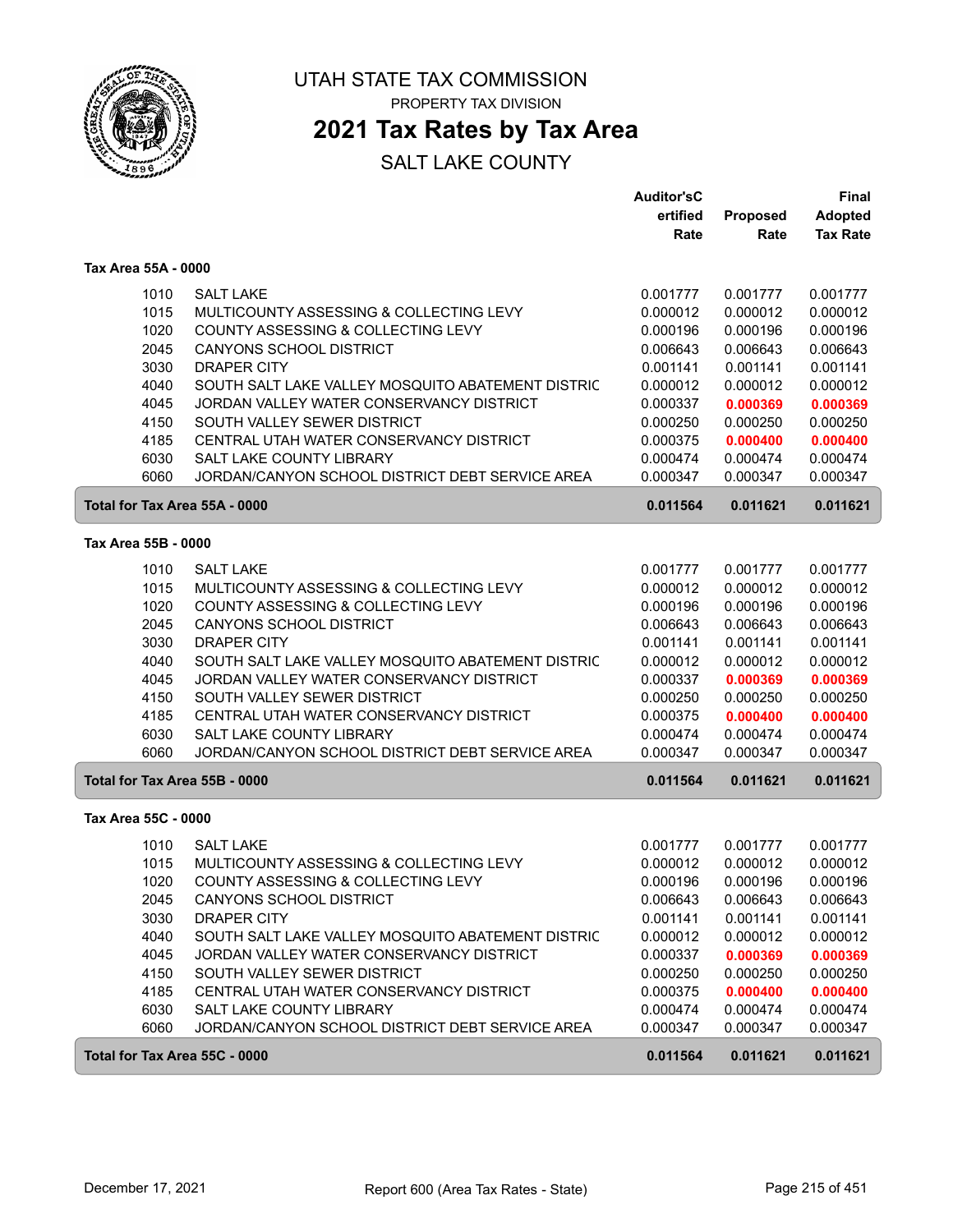

### **2021 Tax Rates by Tax Area**

|                     |                                                   | <b>Auditor'sC</b> |                  | Final                             |
|---------------------|---------------------------------------------------|-------------------|------------------|-----------------------------------|
|                     |                                                   | ertified<br>Rate  | Proposed<br>Rate | <b>Adopted</b><br><b>Tax Rate</b> |
|                     |                                                   |                   |                  |                                   |
| Tax Area 55D - 0000 |                                                   |                   |                  |                                   |
| 1010                | <b>SALT LAKE</b>                                  | 0.001777          | 0.001777         | 0.001777                          |
| 1015                | MULTICOUNTY ASSESSING & COLLECTING LEVY           | 0.000012          | 0.000012         | 0.000012                          |
| 1020                | <b>COUNTY ASSESSING &amp; COLLECTING LEVY</b>     | 0.000196          | 0.000196         | 0.000196                          |
| 2045                | <b>CANYONS SCHOOL DISTRICT</b>                    | 0.006643          | 0.006643         | 0.006643                          |
| 3030                | <b>DRAPER CITY</b>                                | 0.001141          | 0.001141         | 0.001141                          |
| 4040                | SOUTH SALT LAKE VALLEY MOSQUITO ABATEMENT DISTRIC | 0.000012          | 0.000012         | 0.000012                          |
| 4045                | JORDAN VALLEY WATER CONSERVANCY DISTRICT          | 0.000337          | 0.000369         | 0.000369                          |
| 4150                | SOUTH VALLEY SEWER DISTRICT                       | 0.000250          | 0.000250         | 0.000250                          |
| 4185                | CENTRAL UTAH WATER CONSERVANCY DISTRICT           | 0.000375          | 0.000400         | 0.000400                          |
| 6030                | SALT LAKE COUNTY LIBRARY                          | 0.000474          | 0.000474         | 0.000474                          |
| 6060                | JORDAN/CANYON SCHOOL DISTRICT DEBT SERVICE AREA   | 0.000347          | 0.000347         | 0.000347                          |
|                     | Total for Tax Area 55D - 0000                     | 0.011564          | 0.011621         | 0.011621                          |
| Tax Area 55E - 0000 |                                                   |                   |                  |                                   |
| 1010                | <b>SALT LAKE</b>                                  | 0.001777          | 0.001777         | 0.001777                          |
| 1015                | MULTICOUNTY ASSESSING & COLLECTING LEVY           | 0.000012          | 0.000012         | 0.000012                          |
| 1020                | COUNTY ASSESSING & COLLECTING LEVY                | 0.000196          | 0.000196         | 0.000196                          |
| 2045                | CANYONS SCHOOL DISTRICT                           | 0.006643          | 0.006643         | 0.006643                          |
| 3030                | <b>DRAPER CITY</b>                                | 0.001141          | 0.001141         | 0.001141                          |
| 4040                | SOUTH SALT LAKE VALLEY MOSQUITO ABATEMENT DISTRIC | 0.000012          | 0.000012         | 0.000012                          |
| 4045                | JORDAN VALLEY WATER CONSERVANCY DISTRICT          | 0.000337          | 0.000369         | 0.000369                          |
| 4150                | SOUTH VALLEY SEWER DISTRICT                       | 0.000250          | 0.000250         | 0.000250                          |
| 4185                | CENTRAL UTAH WATER CONSERVANCY DISTRICT           | 0.000375          | 0.000400         | 0.000400                          |
| 6030                | SALT LAKE COUNTY LIBRARY                          | 0.000474          | 0.000474         | 0.000474                          |
| 6060                | JORDAN/CANYON SCHOOL DISTRICT DEBT SERVICE AREA   | 0.000347          | 0.000347         | 0.000347                          |
|                     | Total for Tax Area 55E - 0000                     | 0.011564          | 0.011621         | 0.011621                          |
| Tax Area 55F - 0000 |                                                   |                   |                  |                                   |
| 1010                | <b>SALT LAKE</b>                                  | 0.001777          | 0.001777         | 0.001777                          |
| 1015                | MULTICOUNTY ASSESSING & COLLECTING LEVY           | 0.000012          | 0.000012         | 0.000012                          |
| 1020                | COUNTY ASSESSING & COLLECTING LEVY                | 0.000196          | 0.000196         | 0.000196                          |
| 2045                | CANYONS SCHOOL DISTRICT                           | 0.006643          | 0.006643         | 0.006643                          |
| 3030                | DRAPER CITY                                       | 0.001141          | 0.001141         | 0.001141                          |
| 4040                | SOUTH SALT LAKE VALLEY MOSQUITO ABATEMENT DISTRIC | 0.000012          | 0.000012         | 0.000012                          |
| 4045                | JORDAN VALLEY WATER CONSERVANCY DISTRICT          | 0.000337          | 0.000369         | 0.000369                          |
| 4150                | SOUTH VALLEY SEWER DISTRICT                       | 0.000250          | 0.000250         | 0.000250                          |
| 4185                | CENTRAL UTAH WATER CONSERVANCY DISTRICT           | 0.000375          | 0.000400         | 0.000400                          |
| 6030                | SALT LAKE COUNTY LIBRARY                          | 0.000474          | 0.000474         | 0.000474                          |
| 6060                | JORDAN/CANYON SCHOOL DISTRICT DEBT SERVICE AREA   | 0.000347          | 0.000347         | 0.000347                          |
|                     | Total for Tax Area 55F - 0000                     | 0.011564          | 0.011621         | 0.011621                          |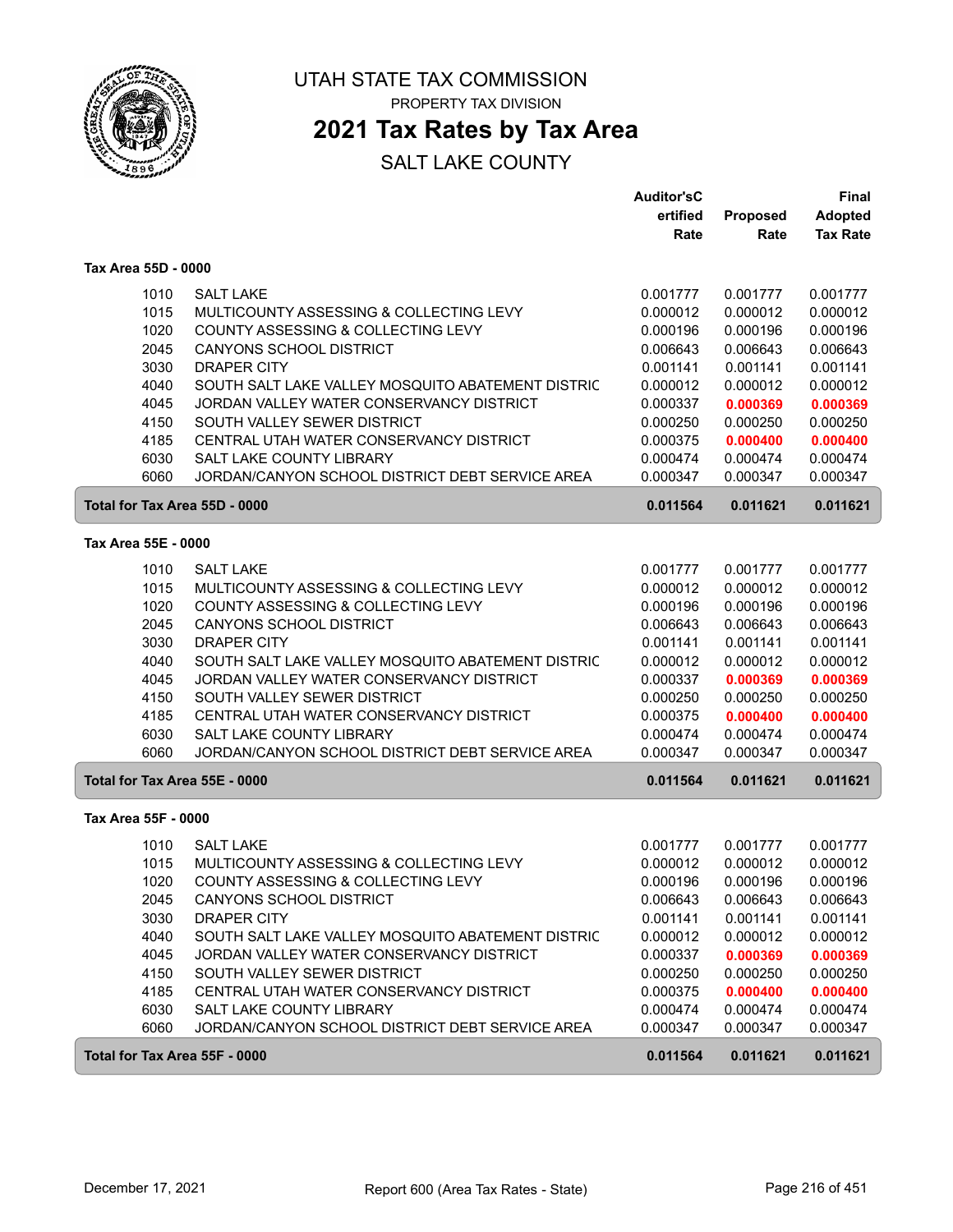

### **2021 Tax Rates by Tax Area**

|                               |                                                   | <b>Auditor'sC</b> |          | Final           |
|-------------------------------|---------------------------------------------------|-------------------|----------|-----------------|
|                               |                                                   | ertified          | Proposed | <b>Adopted</b>  |
|                               |                                                   | Rate              | Rate     | <b>Tax Rate</b> |
| Tax Area 55G - 0000           |                                                   |                   |          |                 |
| 1010                          | <b>SALT LAKE</b>                                  | 0.001777          | 0.001777 | 0.001777        |
| 1015                          | MULTICOUNTY ASSESSING & COLLECTING LEVY           | 0.000012          | 0.000012 | 0.000012        |
| 1020                          | COUNTY ASSESSING & COLLECTING LEVY                | 0.000196          | 0.000196 | 0.000196        |
| 2045                          | <b>CANYONS SCHOOL DISTRICT</b>                    | 0.006643          | 0.006643 | 0.006643        |
| 3030                          | <b>DRAPER CITY</b>                                | 0.001141          | 0.001141 | 0.001141        |
| 4040                          | SOUTH SALT LAKE VALLEY MOSQUITO ABATEMENT DISTRIC | 0.000012          | 0.000012 | 0.000012        |
| 4045                          | JORDAN VALLEY WATER CONSERVANCY DISTRICT          | 0.000337          | 0.000369 | 0.000369        |
| 4150                          | SOUTH VALLEY SEWER DISTRICT                       | 0.000250          | 0.000250 | 0.000250        |
| 4185                          | CENTRAL UTAH WATER CONSERVANCY DISTRICT           | 0.000375          | 0.000400 | 0.000400        |
| 6030                          | SALT LAKE COUNTY LIBRARY                          | 0.000474          | 0.000474 | 0.000474        |
| 6060                          | JORDAN/CANYON SCHOOL DISTRICT DEBT SERVICE AREA   | 0.000347          | 0.000347 | 0.000347        |
|                               | Total for Tax Area 55G - 0000                     | 0.011564          | 0.011621 | 0.011621        |
| Tax Area 61A - 0000           |                                                   |                   |          |                 |
| 1010                          | <b>SALT LAKE</b>                                  | 0.001777          | 0.001777 | 0.001777        |
| 1015                          | MULTICOUNTY ASSESSING & COLLECTING LEVY           | 0.000012          | 0.000012 | 0.000012        |
| 1020                          | COUNTY ASSESSING & COLLECTING LEVY                | 0.000196          | 0.000196 | 0.000196        |
| 2030                          | <b>GRANITE SCHOOL DISTRICT</b>                    | 0.005979          | 0.007105 | 0.007105        |
| 3105                          | <b>TAYLORSVILLE CITY</b>                          | 0.000825          | 0.000825 | 0.000825        |
| 4040                          | SOUTH SALT LAKE VALLEY MOSQUITO ABATEMENT DISTRIC | 0.000012          | 0.000012 | 0.000012        |
| 4045                          | JORDAN VALLEY WATER CONSERVANCY DISTRICT          | 0.000337          | 0.000369 | 0.000369        |
| 4110                          | TAYLORSVILLE-BENNION IMPROVEMENT DISTRICT         | 0.000102          | 0.000102 | 0.000102        |
| 4185                          | CENTRAL UTAH WATER CONSERVANCY DISTRICT           | 0.000375          | 0.000400 | 0.000400        |
| 4320                          | UNIFIED FIRE SERVICE AREA                         | 0.001592          | 0.001594 | 0.001594        |
| 6030                          | <b>SALT LAKE COUNTY LIBRARY</b>                   | 0.000474          | 0.000474 | 0.000474        |
| Total for Tax Area 61A - 0000 |                                                   | 0.011681          | 0.012866 | 0.012866        |
| Tax Area 61B - 0000           |                                                   |                   |          |                 |
| 1010                          | <b>SALT LAKE</b>                                  | 0.001777          | 0.001777 | 0.001777        |
| 1015                          | MULTICOUNTY ASSESSING & COLLECTING LEVY           | 0.000012          | 0.000012 | 0.000012        |
| 1020                          | COUNTY ASSESSING & COLLECTING LEVY                | 0.000196          | 0.000196 | 0.000196        |
| 2030                          | <b>GRANITE SCHOOL DISTRICT</b>                    | 0.005979          | 0.007105 | 0.007105        |
| 3105                          | <b>TAYLORSVILLE CITY</b>                          | 0.000825          | 0.000825 | 0.000825        |
| 4040                          | SOUTH SALT LAKE VALLEY MOSQUITO ABATEMENT DISTRIC | 0.000012          | 0.000012 | 0.000012        |
| 4045                          | JORDAN VALLEY WATER CONSERVANCY DISTRICT          | 0.000337          | 0.000369 | 0.000369        |
| 4110                          | TAYLORSVILLE-BENNION IMPROVEMENT DISTRICT         | 0.000102          | 0.000102 | 0.000102        |
| 4185                          | CENTRAL UTAH WATER CONSERVANCY DISTRICT           | 0.000375          | 0.000400 | 0.000400        |
| 4320                          | UNIFIED FIRE SERVICE AREA                         | 0.001592          | 0.001594 | 0.001594        |
| 6030                          | SALT LAKE COUNTY LIBRARY                          | 0.000474          | 0.000474 | 0.000474        |
|                               | Total for Tax Area 61B - 0000                     | 0.011681          | 0.012866 | 0.012866        |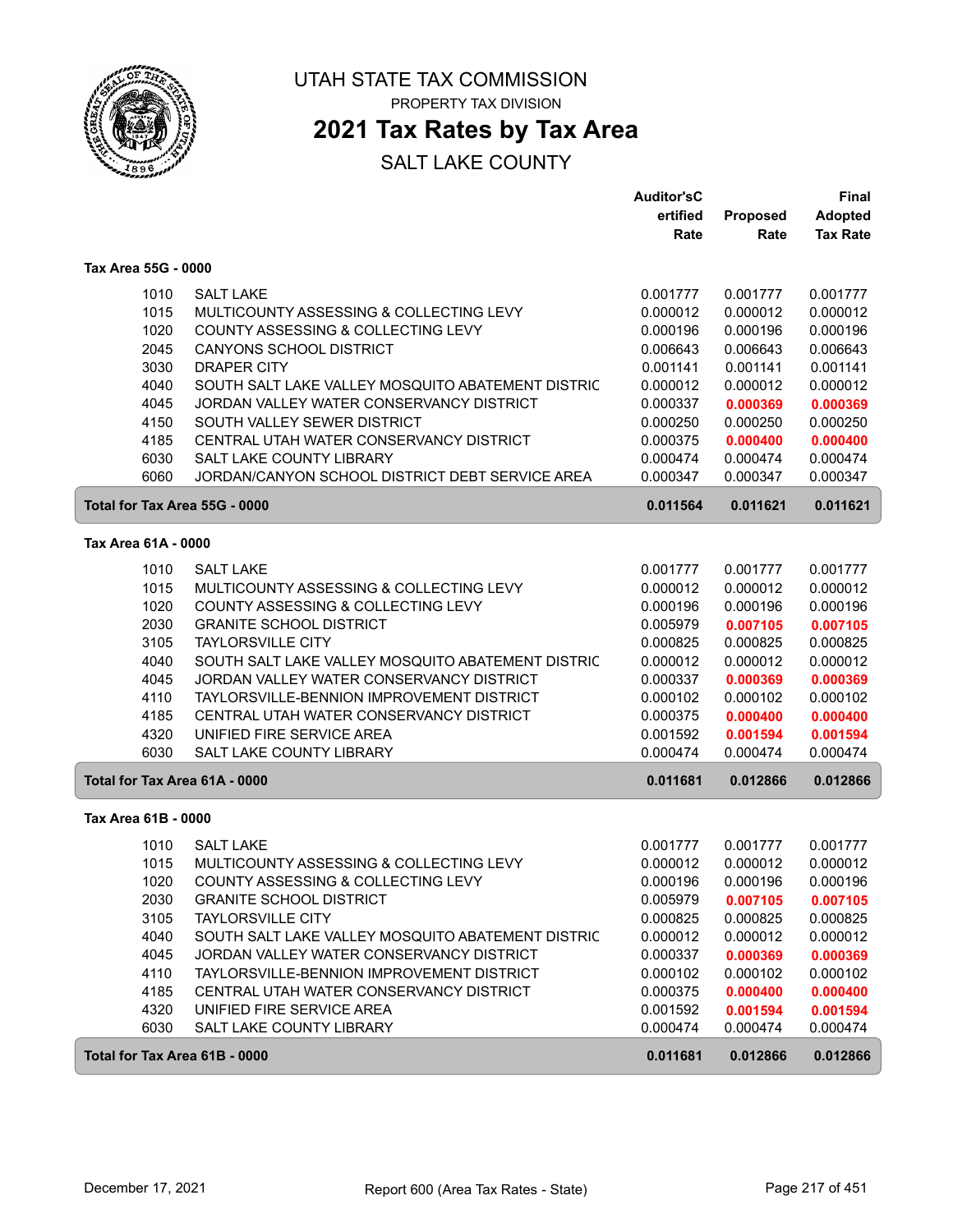

### **2021 Tax Rates by Tax Area**

|                               |                                                                                       | <b>Auditor'sC</b><br>ertified | Proposed             | Final<br><b>Adopted</b> |
|-------------------------------|---------------------------------------------------------------------------------------|-------------------------------|----------------------|-------------------------|
|                               |                                                                                       | Rate                          | Rate                 | <b>Tax Rate</b>         |
| Tax Area 61C - 0000           |                                                                                       |                               |                      |                         |
| 1010                          | <b>SALT LAKE</b>                                                                      | 0.001777                      | 0.001777             | 0.001777                |
| 1015                          | MULTICOUNTY ASSESSING & COLLECTING LEVY                                               | 0.000012                      | 0.000012             | 0.000012                |
| 1020                          | <b>COUNTY ASSESSING &amp; COLLECTING LEVY</b>                                         | 0.000196                      | 0.000196             | 0.000196                |
| 2030                          | <b>GRANITE SCHOOL DISTRICT</b>                                                        | 0.005979                      | 0.007105             | 0.007105                |
| 3105                          | <b>TAYLORSVILLE CITY</b>                                                              | 0.000825                      | 0.000825             | 0.000825                |
| 4040                          | SOUTH SALT LAKE VALLEY MOSQUITO ABATEMENT DISTRIC                                     | 0.000012                      | 0.000012             | 0.000012                |
| 4045                          | JORDAN VALLEY WATER CONSERVANCY DISTRICT                                              | 0.000337                      | 0.000369             | 0.000369                |
| 4110                          | TAYLORSVILLE-BENNION IMPROVEMENT DISTRICT                                             | 0.000102                      | 0.000102             | 0.000102                |
| 4185                          | CENTRAL UTAH WATER CONSERVANCY DISTRICT                                               | 0.000375                      | 0.000400             | 0.000400                |
| 4320<br>6030                  | UNIFIED FIRE SERVICE AREA<br><b>SALT LAKE COUNTY LIBRARY</b>                          | 0.001592<br>0.000474          | 0.001594<br>0.000474 | 0.001594<br>0.000474    |
| Total for Tax Area 61C - 0000 |                                                                                       |                               |                      | 0.012866                |
|                               |                                                                                       | 0.011681                      | 0.012866             |                         |
| Tax Area 61D - 0000           |                                                                                       |                               |                      |                         |
| 1010                          | <b>SALT LAKE</b>                                                                      | 0.001777                      | 0.001777             | 0.001777                |
| 1015                          | MULTICOUNTY ASSESSING & COLLECTING LEVY                                               | 0.000012                      | 0.000012             | 0.000012                |
| 1020                          | COUNTY ASSESSING & COLLECTING LEVY                                                    | 0.000196                      | 0.000196             | 0.000196                |
| 2030                          | <b>GRANITE SCHOOL DISTRICT</b>                                                        | 0.005979                      | 0.007105             | 0.007105                |
| 3105                          | <b>TAYLORSVILLE CITY</b>                                                              | 0.000825                      | 0.000825             | 0.000825                |
| 4040                          | SOUTH SALT LAKE VALLEY MOSQUITO ABATEMENT DISTRIC                                     | 0.000012                      | 0.000012             | 0.000012                |
| 4045<br>4110                  | JORDAN VALLEY WATER CONSERVANCY DISTRICT<br>TAYLORSVILLE-BENNION IMPROVEMENT DISTRICT | 0.000337<br>0.000102          | 0.000369<br>0.000102 | 0.000369<br>0.000102    |
| 4185                          | CENTRAL UTAH WATER CONSERVANCY DISTRICT                                               | 0.000375                      | 0.000400             | 0.000400                |
| 4320                          | UNIFIED FIRE SERVICE AREA                                                             | 0.001592                      | 0.001594             | 0.001594                |
| 6030                          | SALT LAKE COUNTY LIBRARY                                                              | 0.000474                      | 0.000474             | 0.000474                |
| Total for Tax Area 61D - 0000 |                                                                                       | 0.011681                      | 0.012866             | 0.012866                |
| Tax Area 61E - 0000           |                                                                                       |                               |                      |                         |
| 1010                          | <b>SALT LAKE</b>                                                                      | 0.001777                      | 0.001777             | 0.001777                |
| 1015                          | MULTICOUNTY ASSESSING & COLLECTING LEVY                                               | 0.000012                      | 0.000012             | 0.000012                |
| 1020                          | COUNTY ASSESSING & COLLECTING LEVY                                                    | 0.000196                      | 0.000196             | 0.000196                |
| 2030                          | <b>GRANITE SCHOOL DISTRICT</b>                                                        | 0.005979                      | 0.007105             | 0.007105                |
| 3105                          | <b>TAYLORSVILLE CITY</b>                                                              | 0.000825                      | 0.000825             | 0.000825                |
| 4040                          | SOUTH SALT LAKE VALLEY MOSQUITO ABATEMENT DISTRIC                                     | 0.000012                      | 0.000012             | 0.000012                |
| 4045                          | JORDAN VALLEY WATER CONSERVANCY DISTRICT                                              | 0.000337                      | 0.000369             | 0.000369                |
| 4110                          | TAYLORSVILLE-BENNION IMPROVEMENT DISTRICT                                             | 0.000102                      | 0.000102             | 0.000102                |
| 4185                          | CENTRAL UTAH WATER CONSERVANCY DISTRICT                                               | 0.000375                      | 0.000400             | 0.000400                |
| 4320                          | UNIFIED FIRE SERVICE AREA                                                             | 0.001592                      | 0.001594             | 0.001594                |
| 6030                          | SALT LAKE COUNTY LIBRARY                                                              | 0.000474                      | 0.000474             | 0.000474                |
| Total for Tax Area 61E - 0000 |                                                                                       | 0.011681                      | 0.012866             | 0.012866                |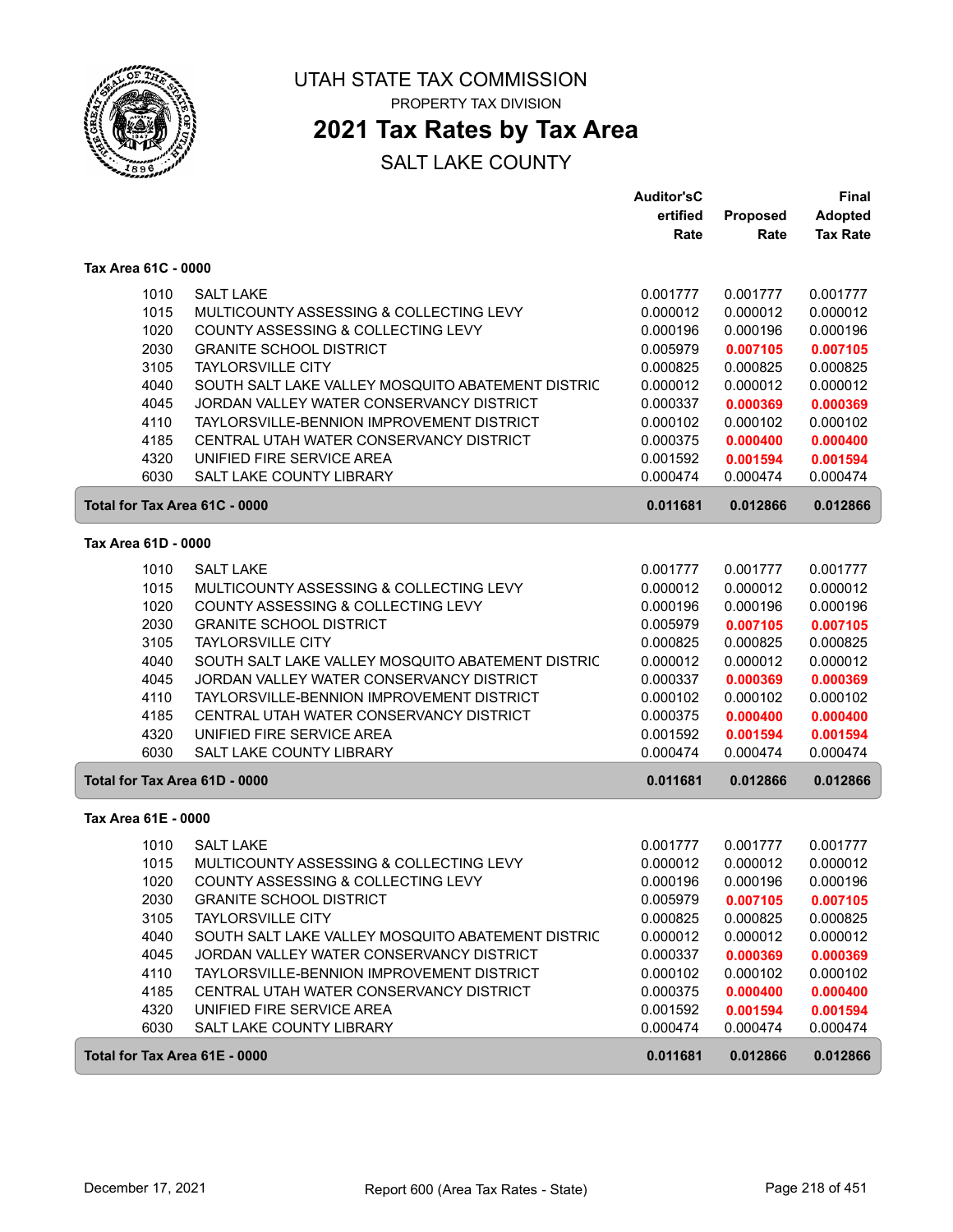

### **2021 Tax Rates by Tax Area**

|                               |                                                   | <b>Auditor'sC</b> |          | <b>Final</b>    |
|-------------------------------|---------------------------------------------------|-------------------|----------|-----------------|
|                               |                                                   | ertified          | Proposed | <b>Adopted</b>  |
|                               |                                                   | Rate              | Rate     | <b>Tax Rate</b> |
| Tax Area 63A - 0000           |                                                   |                   |          |                 |
| 1010                          | <b>SALT LAKE</b>                                  | 0.001777          | 0.001777 | 0.001777        |
| 1015                          | MULTICOUNTY ASSESSING & COLLECTING LEVY           | 0.000012          | 0.000012 | 0.000012        |
| 1020                          | COUNTY ASSESSING & COLLECTING LEVY                | 0.000196          | 0.000196 | 0.000196        |
| 2030                          | <b>GRANITE SCHOOL DISTRICT</b>                    | 0.005979          | 0.007105 | 0.007105        |
| 3105                          | <b>TAYLORSVILLE CITY</b>                          | 0.000825          | 0.000825 | 0.000825        |
| 4040                          | SOUTH SALT LAKE VALLEY MOSQUITO ABATEMENT DISTRIC | 0.000012          | 0.000012 | 0.000012        |
| 4045                          | JORDAN VALLEY WATER CONSERVANCY DISTRICT          | 0.000337          | 0.000369 | 0.000369        |
| 4110                          | TAYLORSVILLE-BENNION IMPROVEMENT DISTRICT         | 0.000102          | 0.000102 | 0.000102        |
| 4180                          | OQUIRRH RECREATION AND PARKS DISTRICT             | 0.000751          | 0.000751 | 0.000751        |
| 4185                          | CENTRAL UTAH WATER CONSERVANCY DISTRICT           | 0.000375          | 0.000400 | 0.000400        |
| 4320                          | UNIFIED FIRE SERVICE AREA                         | 0.001592          | 0.001594 | 0.001594        |
| 6030                          | <b>SALT LAKE COUNTY LIBRARY</b>                   | 0.000474          | 0.000474 | 0.000474        |
| Total for Tax Area 63A - 0000 |                                                   | 0.012432          | 0.013617 | 0.013617        |
| Tax Area 63B - 0000           |                                                   |                   |          |                 |
| 1010                          | <b>SALT LAKE</b>                                  | 0.001777          | 0.001777 | 0.001777        |
| 1015                          | MULTICOUNTY ASSESSING & COLLECTING LEVY           | 0.000012          | 0.000012 | 0.000012        |
| 1020                          | COUNTY ASSESSING & COLLECTING LEVY                | 0.000196          | 0.000196 | 0.000196        |
| 2030                          | <b>GRANITE SCHOOL DISTRICT</b>                    | 0.005979          | 0.007105 | 0.007105        |
| 3105                          | <b>TAYLORSVILLE CITY</b>                          | 0.000825          | 0.000825 | 0.000825        |
| 4040                          | SOUTH SALT LAKE VALLEY MOSQUITO ABATEMENT DISTRIC | 0.000012          | 0.000012 | 0.000012        |
| 4045                          | JORDAN VALLEY WATER CONSERVANCY DISTRICT          | 0.000337          | 0.000369 | 0.000369        |
| 4110                          | TAYLORSVILLE-BENNION IMPROVEMENT DISTRICT         | 0.000102          | 0.000102 | 0.000102        |
| 4180                          | OQUIRRH RECREATION AND PARKS DISTRICT             | 0.000751          | 0.000751 | 0.000751        |
| 4185                          | CENTRAL UTAH WATER CONSERVANCY DISTRICT           | 0.000375          | 0.000400 | 0.000400        |
| 4320                          | UNIFIED FIRE SERVICE AREA                         | 0.001592          | 0.001594 | 0.001594        |
| 6030                          | <b>SALT LAKE COUNTY LIBRARY</b>                   | 0.000474          | 0.000474 | 0.000474        |
| Total for Tax Area 63B - 0000 |                                                   | 0.012432          | 0.013617 | 0.013617        |
| Tax Area 63C - 0000           |                                                   |                   |          |                 |
| 1010                          | <b>SALT LAKE</b>                                  | 0.001777          | 0.001777 | 0.001777        |
| 1015                          | MULTICOUNTY ASSESSING & COLLECTING LEVY           | 0.000012          | 0.000012 | 0.000012        |
| 1020                          | COUNTY ASSESSING & COLLECTING LEVY                | 0.000196          | 0.000196 | 0.000196        |
| 2030                          | <b>GRANITE SCHOOL DISTRICT</b>                    | 0.005979          | 0.007105 | 0.007105        |
| 3105                          | <b>TAYLORSVILLE CITY</b>                          | 0.000825          | 0.000825 | 0.000825        |
| 4040                          | SOUTH SALT LAKE VALLEY MOSQUITO ABATEMENT DISTRIC | 0.000012          | 0.000012 | 0.000012        |
| 4045                          | JORDAN VALLEY WATER CONSERVANCY DISTRICT          | 0.000337          | 0.000369 | 0.000369        |
| 4110                          | TAYLORSVILLE-BENNION IMPROVEMENT DISTRICT         | 0.000102          | 0.000102 | 0.000102        |
| 4180                          | OQUIRRH RECREATION AND PARKS DISTRICT             | 0.000751          | 0.000751 | 0.000751        |
| 4185                          | CENTRAL UTAH WATER CONSERVANCY DISTRICT           | 0.000375          | 0.000400 | 0.000400        |
| 4320                          | UNIFIED FIRE SERVICE AREA                         | 0.001592          | 0.001594 | 0.001594        |
| 6030                          | SALT LAKE COUNTY LIBRARY                          | 0.000474          | 0.000474 | 0.000474        |
| Total for Tax Area 63C - 0000 |                                                   | 0.012432          | 0.013617 | 0.013617        |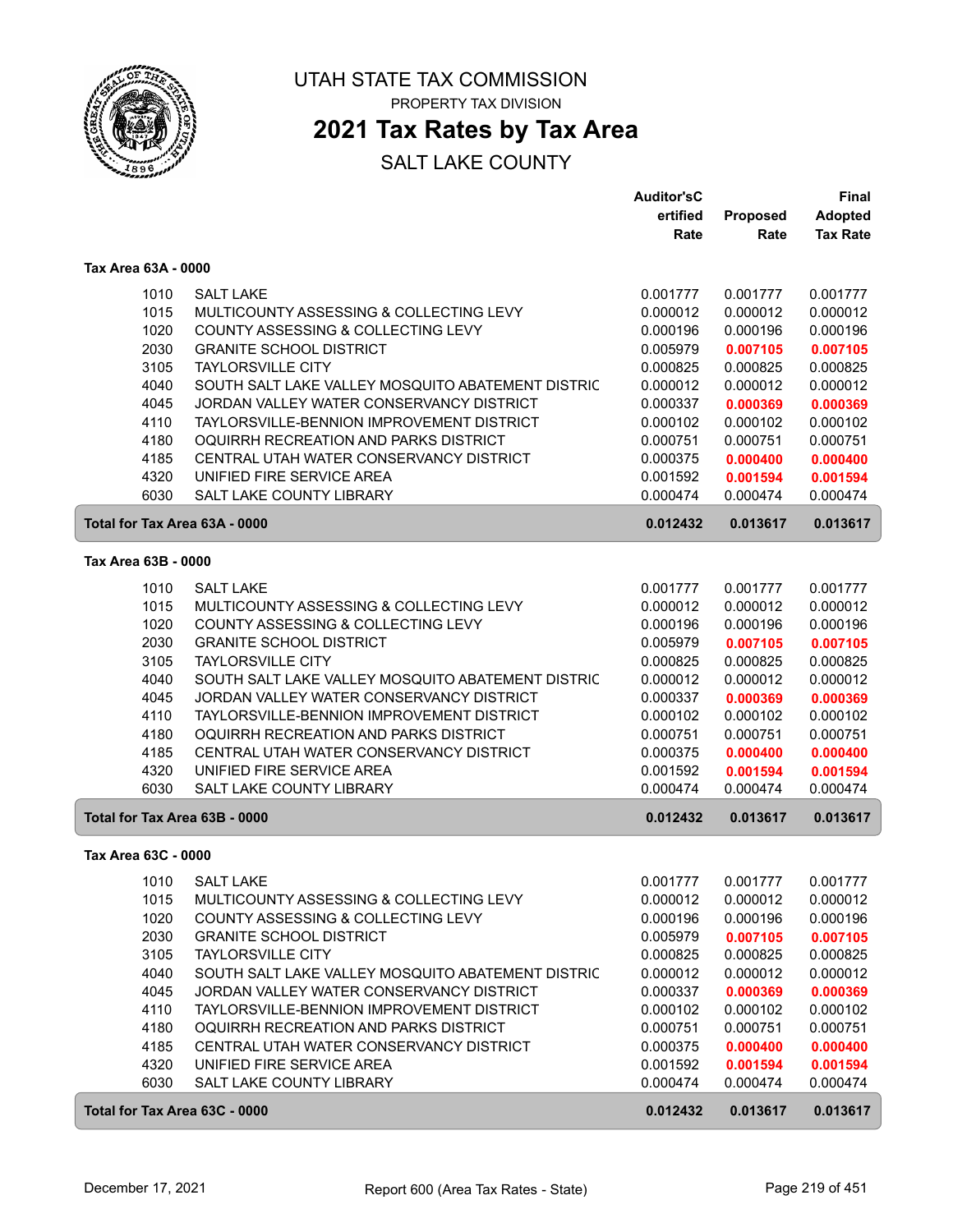

### **2021 Tax Rates by Tax Area**

|                     |                                                           | <b>Auditor'sC</b> |                 | <b>Final</b>    |
|---------------------|-----------------------------------------------------------|-------------------|-----------------|-----------------|
|                     |                                                           | ertified          | <b>Proposed</b> | <b>Adopted</b>  |
|                     |                                                           | Rate              | Rate            | <b>Tax Rate</b> |
| Tax Area 64A - 0000 |                                                           |                   |                 |                 |
|                     | <b>SALT LAKE</b><br>1010                                  | 0.001777          | 0.001777        | 0.001777        |
|                     | 1015<br>MULTICOUNTY ASSESSING & COLLECTING LEVY           | 0.000012          | 0.000012        | 0.000012        |
|                     | 1020<br>COUNTY ASSESSING & COLLECTING LEVY                | 0.000196          | 0.000196        | 0.000196        |
|                     | 2030<br><b>GRANITE SCHOOL DISTRICT</b>                    | 0.005979          | 0.007105        | 0.007105        |
|                     | 3105<br><b>TAYLORSVILLE CITY</b>                          | 0.000825          | 0.000825        | 0.000825        |
|                     | 4040<br>SOUTH SALT LAKE VALLEY MOSQUITO ABATEMENT DISTRIC | 0.000012          | 0.000012        | 0.000012        |
|                     | 4045<br>JORDAN VALLEY WATER CONSERVANCY DISTRICT          | 0.000337          | 0.000369        | 0.000369        |
|                     | 4120<br><b>KEARNS IMPROVEMENT DISTRICT</b>                | 0.000458          | 0.000458        | 0.000458        |
|                     | OQUIRRH RECREATION AND PARKS DISTRICT<br>4180             | 0.000751          | 0.000751        | 0.000751        |
|                     | 4185<br>CENTRAL UTAH WATER CONSERVANCY DISTRICT           | 0.000375          | 0.000400        | 0.000400        |
|                     | 4320<br>UNIFIED FIRE SERVICE AREA                         | 0.001592          | 0.001594        | 0.001594        |
|                     | 6030<br><b>SALT LAKE COUNTY LIBRARY</b>                   | 0.000474          | 0.000474        | 0.000474        |
|                     | Total for Tax Area 64A - 0000                             | 0.012788          | 0.013973        | 0.013973        |
| Tax Area 67A - 0000 |                                                           |                   |                 |                 |
|                     | 1010<br><b>SALT LAKE</b>                                  | 0.001777          | 0.001777        | 0.001777        |
|                     | 1015<br>MULTICOUNTY ASSESSING & COLLECTING LEVY           | 0.000012          | 0.000012        | 0.000012        |
|                     | 1020<br>COUNTY ASSESSING & COLLECTING LEVY                | 0.000196          | 0.000196        | 0.000196        |
|                     | 2030<br><b>GRANITE SCHOOL DISTRICT</b>                    | 0.005979          | 0.007105        | 0.007105        |
|                     | 3105<br><b>TAYLORSVILLE CITY</b>                          | 0.000825          | 0.000825        | 0.000825        |
|                     | 4040<br>SOUTH SALT LAKE VALLEY MOSQUITO ABATEMENT DISTRIC | 0.000012          | 0.000012        | 0.000012        |
|                     | 4045<br>JORDAN VALLEY WATER CONSERVANCY DISTRICT          | 0.000337          | 0.000369        | 0.000369        |
|                     | 4185<br>CENTRAL UTAH WATER CONSERVANCY DISTRICT           | 0.000375          | 0.000400        | 0.000400        |
|                     | 4320<br>UNIFIED FIRE SERVICE AREA                         | 0.001592          | 0.001594        | 0.001594        |
|                     | 6030<br>SALT LAKE COUNTY LIBRARY                          | 0.000474          | 0.000474        | 0.000474        |
|                     | Total for Tax Area 67A - 0000                             | 0.011579          | 0.012764        | 0.012764        |
| Tax Area 70A - 0000 |                                                           |                   |                 |                 |
|                     | 1010<br><b>SALT LAKE</b>                                  | 0.001777          | 0.001777        | 0.001777        |
|                     | 1015<br>MULTICOUNTY ASSESSING & COLLECTING LEVY           | 0.000012          | 0.000012        | 0.000012        |
|                     | 1020<br>COUNTY ASSESSING & COLLECTING LEVY                | 0.000196          | 0.000196        | 0.000196        |
|                     | 2040<br>JORDAN SCHOOL DISTRICT                            | 0.006168          | 0.006168        | 0.006168        |
|                     | 3035<br><b>HERRIMAN CITY</b>                              | 0.000254          | 0.002000        | 0.001997        |
|                     | 4040<br>SOUTH SALT LAKE VALLEY MOSQUITO ABATEMENT DISTRIC | 0.000012          | 0.000012        | 0.000012        |
|                     | 4045<br>JORDAN VALLEY WATER CONSERVANCY DISTRICT          | 0.000337          | 0.000369        | 0.000369        |
|                     | 4150<br>SOUTH VALLEY SEWER DISTRICT                       | 0.000250          | 0.000250        | 0.000250        |
|                     | 4185<br>CENTRAL UTAH WATER CONSERVANCY DISTRICT           | 0.000375          | 0.000400        | 0.000400        |
|                     | 4370<br>HERRIMAN CITY SAFETY ENFORCEMENT AREA             | 0.001728          | 0.001728        | 0.001728        |
|                     | 6030<br>SALT LAKE COUNTY LIBRARY                          | 0.000474          | 0.000474        | 0.000474        |
|                     | Total for Tax Area 70A - 0000                             | 0.011583          | 0.013386        | 0.013383        |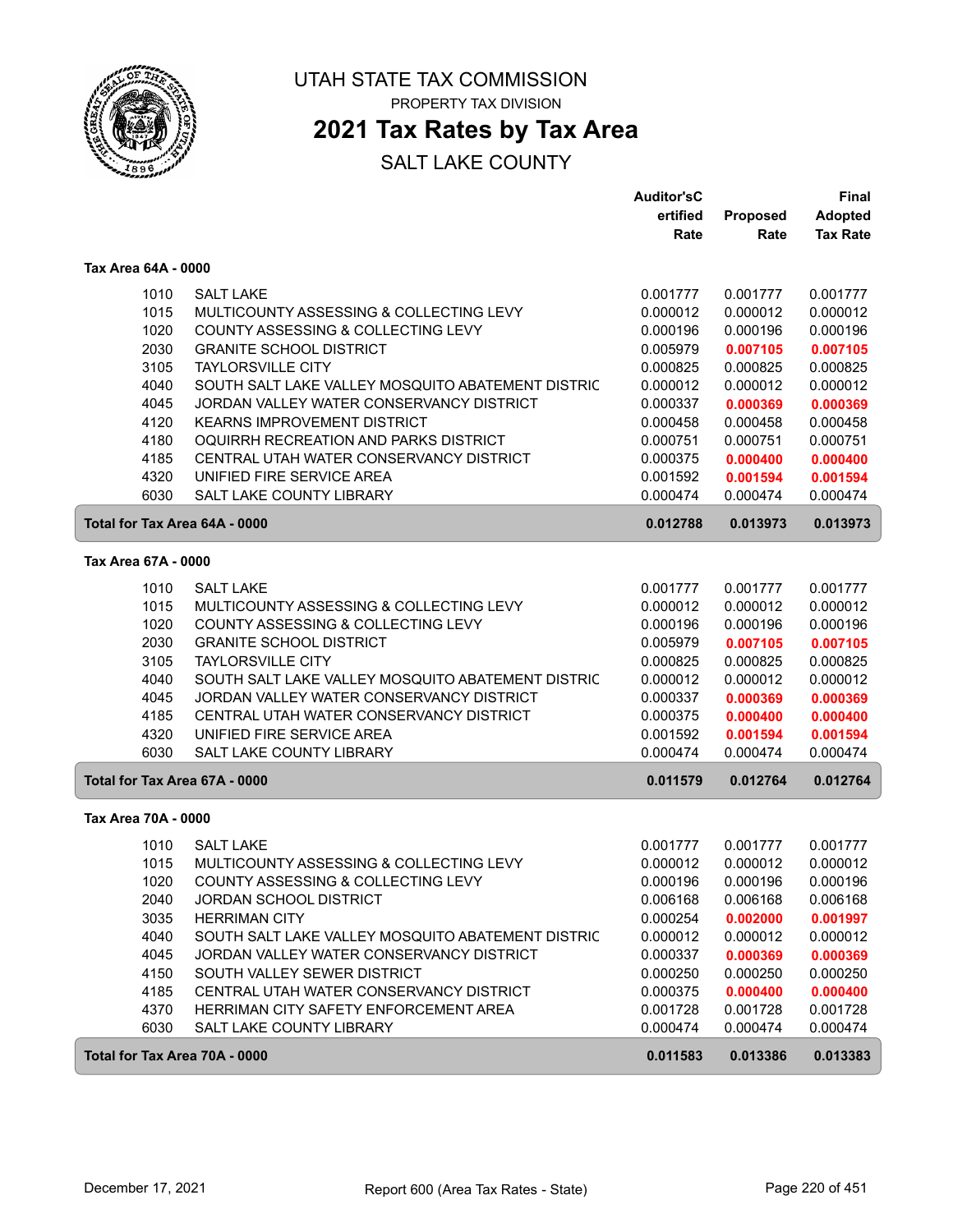

### **2021 Tax Rates by Tax Area**

|                     |                                                                                                  | <b>Auditor'sC</b><br>ertified | Proposed             | Final<br><b>Adopted</b> |
|---------------------|--------------------------------------------------------------------------------------------------|-------------------------------|----------------------|-------------------------|
|                     |                                                                                                  | Rate                          | Rate                 | <b>Tax Rate</b>         |
| Tax Area 70B - 0000 |                                                                                                  |                               |                      |                         |
|                     | <b>SALT LAKE</b><br>1010                                                                         | 0.001777                      | 0.001777             | 0.001777                |
|                     | 1015<br>MULTICOUNTY ASSESSING & COLLECTING LEVY                                                  | 0.000012                      | 0.000012             | 0.000012                |
|                     | 1020<br>COUNTY ASSESSING & COLLECTING LEVY                                                       | 0.000196                      | 0.000196             | 0.000196                |
|                     | 2040<br><b>JORDAN SCHOOL DISTRICT</b>                                                            | 0.006168                      | 0.006168             | 0.006168                |
|                     | 3035<br><b>HERRIMAN CITY</b>                                                                     | 0.000254                      | 0.002000             | 0.001997                |
|                     | 4040<br>SOUTH SALT LAKE VALLEY MOSQUITO ABATEMENT DISTRIC                                        | 0.000012                      | 0.000012             | 0.000012                |
|                     | 4045<br>JORDAN VALLEY WATER CONSERVANCY DISTRICT                                                 | 0.000337                      | 0.000369             | 0.000369                |
|                     | 4150<br>SOUTH VALLEY SEWER DISTRICT                                                              | 0.000250                      | 0.000250             | 0.000250                |
|                     | CENTRAL UTAH WATER CONSERVANCY DISTRICT<br>4185                                                  | 0.000375                      | 0.000400             | 0.000400                |
|                     | 4370<br>HERRIMAN CITY SAFETY ENFORCEMENT AREA<br><b>SALT LAKE COUNTY LIBRARY</b>                 | 0.001728                      | 0.001728             | 0.001728                |
|                     | 6030                                                                                             | 0.000474                      | 0.000474             | 0.000474                |
|                     | Total for Tax Area 70B - 0000                                                                    | 0.011583                      | 0.013386             | 0.013383                |
| Tax Area 70C - 0000 |                                                                                                  |                               |                      |                         |
|                     | 1010<br><b>SALT LAKE</b>                                                                         | 0.001777                      | 0.001777             | 0.001777                |
|                     | 1015<br>MULTICOUNTY ASSESSING & COLLECTING LEVY                                                  | 0.000012                      | 0.000012             | 0.000012                |
|                     | 1020<br>COUNTY ASSESSING & COLLECTING LEVY                                                       | 0.000196                      | 0.000196             | 0.000196                |
|                     | 2040<br><b>JORDAN SCHOOL DISTRICT</b>                                                            | 0.006168                      | 0.006168             | 0.006168                |
|                     | 3035<br><b>HERRIMAN CITY</b>                                                                     | 0.000254                      | 0.002000             | 0.001997                |
|                     | 4040<br>SOUTH SALT LAKE VALLEY MOSQUITO ABATEMENT DISTRIC                                        | 0.000012                      | 0.000012             | 0.000012                |
|                     | 4045<br>JORDAN VALLEY WATER CONSERVANCY DISTRICT                                                 | 0.000337                      | 0.000369             | 0.000369                |
|                     | 4150<br>SOUTH VALLEY SEWER DISTRICT                                                              | 0.000250                      | 0.000250             | 0.000250                |
|                     | 4185<br>CENTRAL UTAH WATER CONSERVANCY DISTRICT<br>4370<br>HERRIMAN CITY SAFETY ENFORCEMENT AREA | 0.000375                      | 0.000400             | 0.000400                |
|                     | 6030<br><b>SALT LAKE COUNTY LIBRARY</b>                                                          | 0.001728<br>0.000474          | 0.001728<br>0.000474 | 0.001728<br>0.000474    |
|                     | Total for Tax Area 70C - 0000                                                                    | 0.011583                      | 0.013386             | 0.013383                |
| Tax Area 70D - 0000 |                                                                                                  |                               |                      |                         |
|                     | 1010<br><b>SALT LAKE</b>                                                                         | 0.001777                      | 0.001777             | 0.001777                |
|                     | 1015<br>MULTICOUNTY ASSESSING & COLLECTING LEVY                                                  | 0.000012                      | 0.000012             | 0.000012                |
|                     | 1020<br>COUNTY ASSESSING & COLLECTING LEVY                                                       | 0.000196                      | 0.000196             | 0.000196                |
|                     | 2040<br><b>JORDAN SCHOOL DISTRICT</b>                                                            | 0.006168                      | 0.006168             | 0.006168                |
|                     | 3035<br><b>HERRIMAN CITY</b>                                                                     | 0.000254                      | 0.002000             | 0.001997                |
|                     | 4040<br>SOUTH SALT LAKE VALLEY MOSQUITO ABATEMENT DISTRIC                                        | 0.000012                      | 0.000012             | 0.000012                |
|                     | 4045<br>JORDAN VALLEY WATER CONSERVANCY DISTRICT                                                 | 0.000337                      | 0.000369             | 0.000369                |
|                     | 4150<br>SOUTH VALLEY SEWER DISTRICT                                                              | 0.000250                      | 0.000250             | 0.000250                |
|                     | 4185<br>CENTRAL UTAH WATER CONSERVANCY DISTRICT                                                  | 0.000375                      | 0.000400             | 0.000400                |
|                     | 4370<br>HERRIMAN CITY SAFETY ENFORCEMENT AREA                                                    | 0.001728                      | 0.001728             | 0.001728                |
|                     | 6030<br>SALT LAKE COUNTY LIBRARY                                                                 | 0.000474                      | 0.000474             | 0.000474                |
|                     | Total for Tax Area 70D - 0000                                                                    | 0.011583                      | 0.013386             | 0.013383                |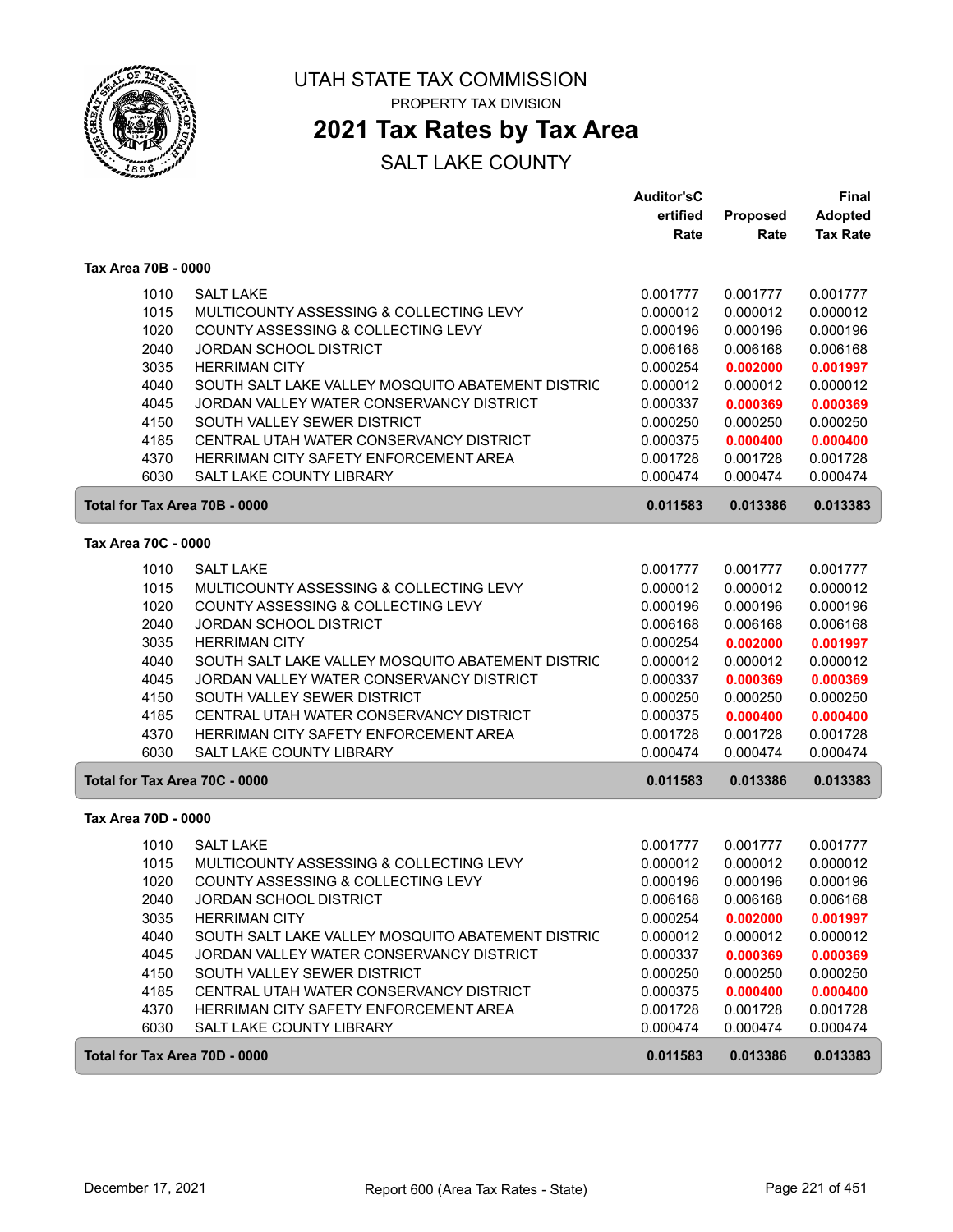

# **2021 Tax Rates by Tax Area**

|                               |                                                   | <b>Auditor'sC</b> |                 | Final           |
|-------------------------------|---------------------------------------------------|-------------------|-----------------|-----------------|
|                               |                                                   | ertified          | <b>Proposed</b> | <b>Adopted</b>  |
|                               |                                                   | Rate              | Rate            | <b>Tax Rate</b> |
| Tax Area 71A - 0000           |                                                   |                   |                 |                 |
| 1010                          | <b>SALT LAKE</b>                                  | 0.001777          | 0.001777        | 0.001777        |
| 1015                          | MULTICOUNTY ASSESSING & COLLECTING LEVY           | 0.000012          | 0.000012        | 0.000012        |
| 1020                          | COUNTY ASSESSING & COLLECTING LEVY                | 0.000196          | 0.000196        | 0.000196        |
| 2040                          | <b>JORDAN SCHOOL DISTRICT</b>                     | 0.006168          | 0.006168        | 0.006168        |
| 3035                          | <b>HERRIMAN CITY</b>                              | 0.000254          | 0.002000        | 0.001997        |
| 4040                          | SOUTH SALT LAKE VALLEY MOSQUITO ABATEMENT DISTRIC | 0.000012          | 0.000012        | 0.000012        |
| 4045                          | JORDAN VALLEY WATER CONSERVANCY DISTRICT          | 0.000337          | 0.000369        | 0.000369        |
| 4150                          | SOUTH VALLEY SEWER DISTRICT                       | 0.000250          | 0.000250        | 0.000250        |
| 4185                          | CENTRAL UTAH WATER CONSERVANCY DISTRICT           | 0.000375          | 0.000400        | 0.000400        |
| 4370                          | HERRIMAN CITY SAFETY ENFORCEMENT AREA             | 0.001728          | 0.001728        | 0.001728        |
| 6030                          | <b>SALT LAKE COUNTY LIBRARY</b>                   | 0.000474          | 0.000474        | 0.000474        |
| Total for Tax Area 71A - 0000 |                                                   | 0.011583          | 0.013386        | 0.013383        |
| Tax Area 82A - 0000           |                                                   |                   |                 |                 |
| 1010                          | <b>SALT LAKE</b>                                  | 0.001777          | 0.001777        | 0.001777        |
| 1015                          | MULTICOUNTY ASSESSING & COLLECTING LEVY           | 0.000012          | 0.000012        | 0.000012        |
| 1020                          | COUNTY ASSESSING & COLLECTING LEVY                | 0.000196          | 0.000196        | 0.000196        |
| 2030                          | <b>GRANITE SCHOOL DISTRICT</b>                    | 0.005979          | 0.007105        | 0.007105        |
| 3036                          | <b>HOLLADAY CITY</b>                              | 0.001070          | 0.001605        | 0.001605        |
| 4040                          | SOUTH SALT LAKE VALLEY MOSQUITO ABATEMENT DISTRIC | 0.000012          | 0.000012        | 0.000012        |
| 4060                          | MT. OLYMPUS IMPROVEMENT DISTRICT                  | 0.000229          | 0.000229        | 0.000229        |
| 4185                          | CENTRAL UTAH WATER CONSERVANCY DISTRICT           | 0.000375          | 0.000400        | 0.000400        |
| 6030                          | <b>SALT LAKE COUNTY LIBRARY</b>                   | 0.000474          | 0.000474        | 0.000474        |
| Total for Tax Area 82A - 0000 |                                                   | 0.010124          | 0.011810        | 0.011810        |
| Tax Area 82B - 0000           |                                                   |                   |                 |                 |
| 1010                          | <b>SALT LAKE</b>                                  | 0.001777          | 0.001777        | 0.001777        |
| 1015                          | MULTICOUNTY ASSESSING & COLLECTING LEVY           | 0.000012          | 0.000012        | 0.000012        |
| 1020                          | COUNTY ASSESSING & COLLECTING LEVY                | 0.000196          | 0.000196        | 0.000196        |
| 2030                          | <b>GRANITE SCHOOL DISTRICT</b>                    | 0.005979          | 0.007105        | 0.007105        |
| 3036                          | <b>HOLLADAY CITY</b>                              | 0.001070          | 0.001605        | 0.001605        |
| 4040                          | SOUTH SALT LAKE VALLEY MOSQUITO ABATEMENT DISTRIC | 0.000012          | 0.000012        | 0.000012        |
| 4060                          | MT. OLYMPUS IMPROVEMENT DISTRICT                  | 0.000229          | 0.000229        | 0.000229        |
| 4185                          | CENTRAL UTAH WATER CONSERVANCY DISTRICT           | 0.000375          | 0.000400        | 0.000400        |
| 6030                          | <b>SALT LAKE COUNTY LIBRARY</b>                   | 0.000474          | 0.000474        | 0.000474        |
| Total for Tax Area 82B - 0000 |                                                   | 0.010124          | 0.011810        | 0.011810        |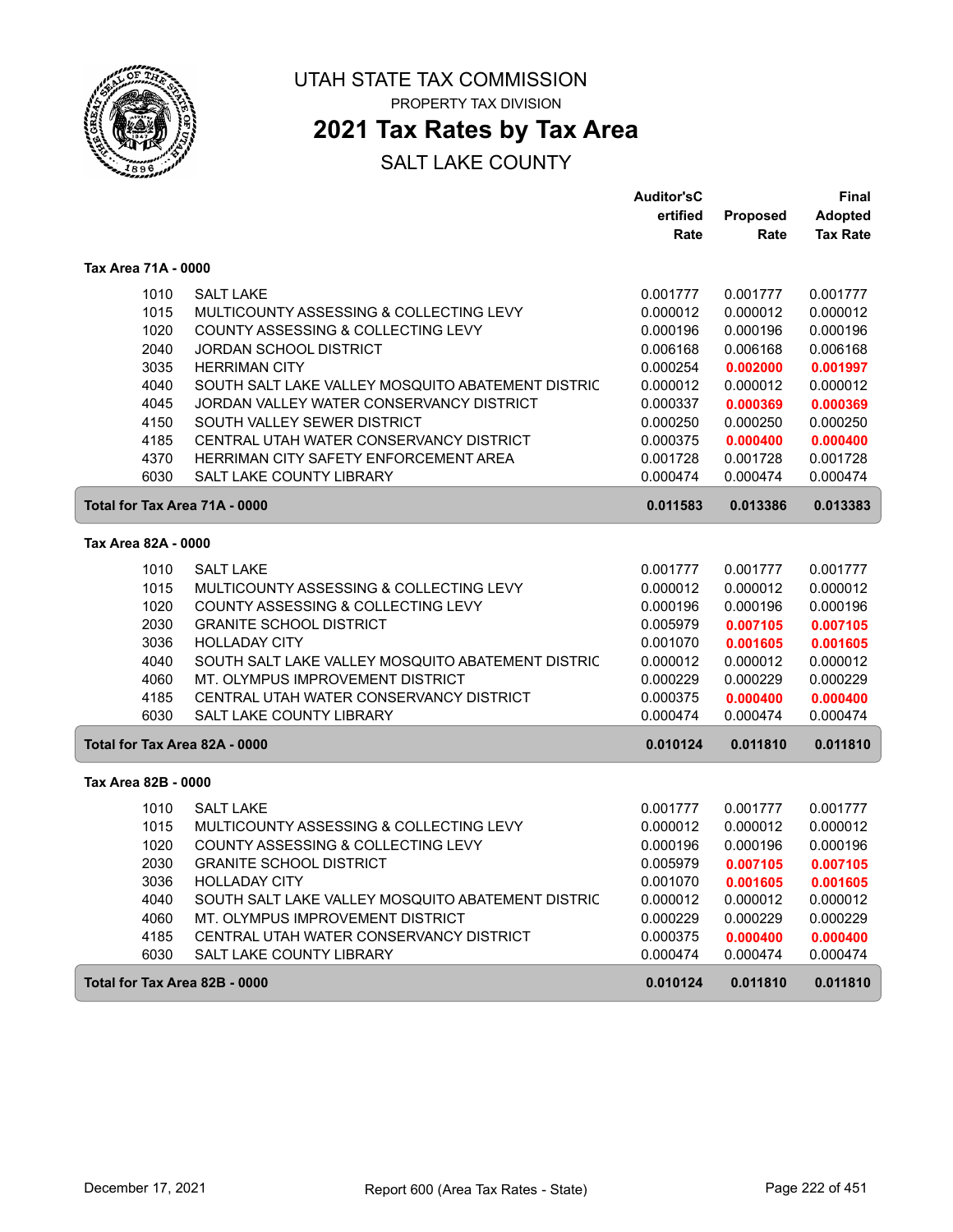

# UTAH STATE TAX COMMISSION

PROPERTY TAX DIVISION

### **2021 Tax Rates by Tax Area**

|                               |                                                                   | <b>Auditor'sC</b> |          | Final           |
|-------------------------------|-------------------------------------------------------------------|-------------------|----------|-----------------|
|                               |                                                                   | ertified          | Proposed | <b>Adopted</b>  |
|                               |                                                                   | Rate              | Rate     | <b>Tax Rate</b> |
| Tax Area 82C - 0000           |                                                                   |                   |          |                 |
| 1010                          | <b>SALT LAKE</b>                                                  | 0.001777          | 0.001777 | 0.001777        |
| 1015                          | MULTICOUNTY ASSESSING & COLLECTING LEVY                           | 0.000012          | 0.000012 | 0.000012        |
| 1020                          | COUNTY ASSESSING & COLLECTING LEVY                                | 0.000196          | 0.000196 | 0.000196        |
| 2030                          | <b>GRANITE SCHOOL DISTRICT</b>                                    | 0.005979          | 0.007105 | 0.007105        |
| 3036                          | <b>HOLLADAY CITY</b>                                              | 0.001070          | 0.001605 | 0.001605        |
| 4040                          | SOUTH SALT LAKE VALLEY MOSQUITO ABATEMENT DISTRIC                 | 0.000012          | 0.000012 | 0.000012        |
| 4060                          | MT. OLYMPUS IMPROVEMENT DISTRICT                                  | 0.000229          | 0.000229 | 0.000229        |
| 4185                          | CENTRAL UTAH WATER CONSERVANCY DISTRICT                           | 0.000375          | 0.000400 | 0.000400        |
| 6030                          | <b>SALT LAKE COUNTY LIBRARY</b>                                   | 0.000474          | 0.000474 | 0.000474        |
| Total for Tax Area 82C - 0000 |                                                                   | 0.010124          | 0.011810 | 0.011810        |
| Tax Area 90A - 0000           |                                                                   |                   |          |                 |
| 1010                          | <b>SALT LAKE</b>                                                  | 0.001777          | 0.001777 | 0.001777        |
| 1015                          | MULTICOUNTY ASSESSING & COLLECTING LEVY                           | 0.000012          | 0.000012 | 0.000012        |
| 1020                          | COUNTY ASSESSING & COLLECTING LEVY                                | 0.000196          | 0.000196 | 0.000196        |
| 2030                          | <b>GRANITE SCHOOL DISTRICT</b>                                    | 0.005979          | 0.007105 | 0.007105        |
| 3050                          | <b>MURRAY CITY</b>                                                | 0.002026          | 0.002026 | 0.002026        |
| 4040                          | SOUTH SALT LAKE VALLEY MOSQUITO ABATEMENT DISTRIC                 | 0.000012          | 0.000012 | 0.000012        |
| 4045                          | JORDAN VALLEY WATER CONSERVANCY DISTRICT                          | 0.000337          | 0.000369 | 0.000369        |
| 4090                          | COTTONWOOD IMPROVEMENT DISTRICT                                   | 0.000147          | 0.000147 | 0.000147        |
| 4185                          | CENTRAL UTAH WATER CONSERVANCY DISTRICT                           | 0.000375          | 0.000400 | 0.000400        |
| 4200                          | COTTONWOOD HEIGHTS PARKS AND RECREATION SERVICI                   | 0.001021          | 0.001021 | 0.001021        |
| Total for Tax Area 90A - 0000 |                                                                   | 0.011882          | 0.013065 | 0.013065        |
| Tax Area 90C - 0000           |                                                                   |                   |          |                 |
| 1010                          | <b>SALT LAKE</b>                                                  | 0.001777          | 0.001777 | 0.001777        |
| 1015                          | MULTICOUNTY ASSESSING & COLLECTING LEVY                           | 0.000012          | 0.000012 | 0.000012        |
| 1020                          | COUNTY ASSESSING & COLLECTING LEVY                                | 0.000196          | 0.000196 | 0.000196        |
| 2030                          | <b>GRANITE SCHOOL DISTRICT</b>                                    | 0.005979          | 0.007105 | 0.007105        |
| 3050                          | <b>MURRAY CITY</b>                                                | 0.002026          | 0.002026 | 0.002026        |
| 4040                          | SOUTH SALT LAKE VALLEY MOSQUITO ABATEMENT DISTRIC                 | 0.000012          | 0.000012 | 0.000012        |
| 4060                          | MT. OLYMPUS IMPROVEMENT DISTRICT                                  | 0.000229          | 0.000229 | 0.000229        |
| 4185                          | CENTRAL UTAH WATER CONSERVANCY DISTRICT                           | 0.000375          | 0.000400 | 0.000400        |
|                               | Total for Tax Area 90C - 0000<br>0.010606<br>0.011757<br>0.011757 |                   |          |                 |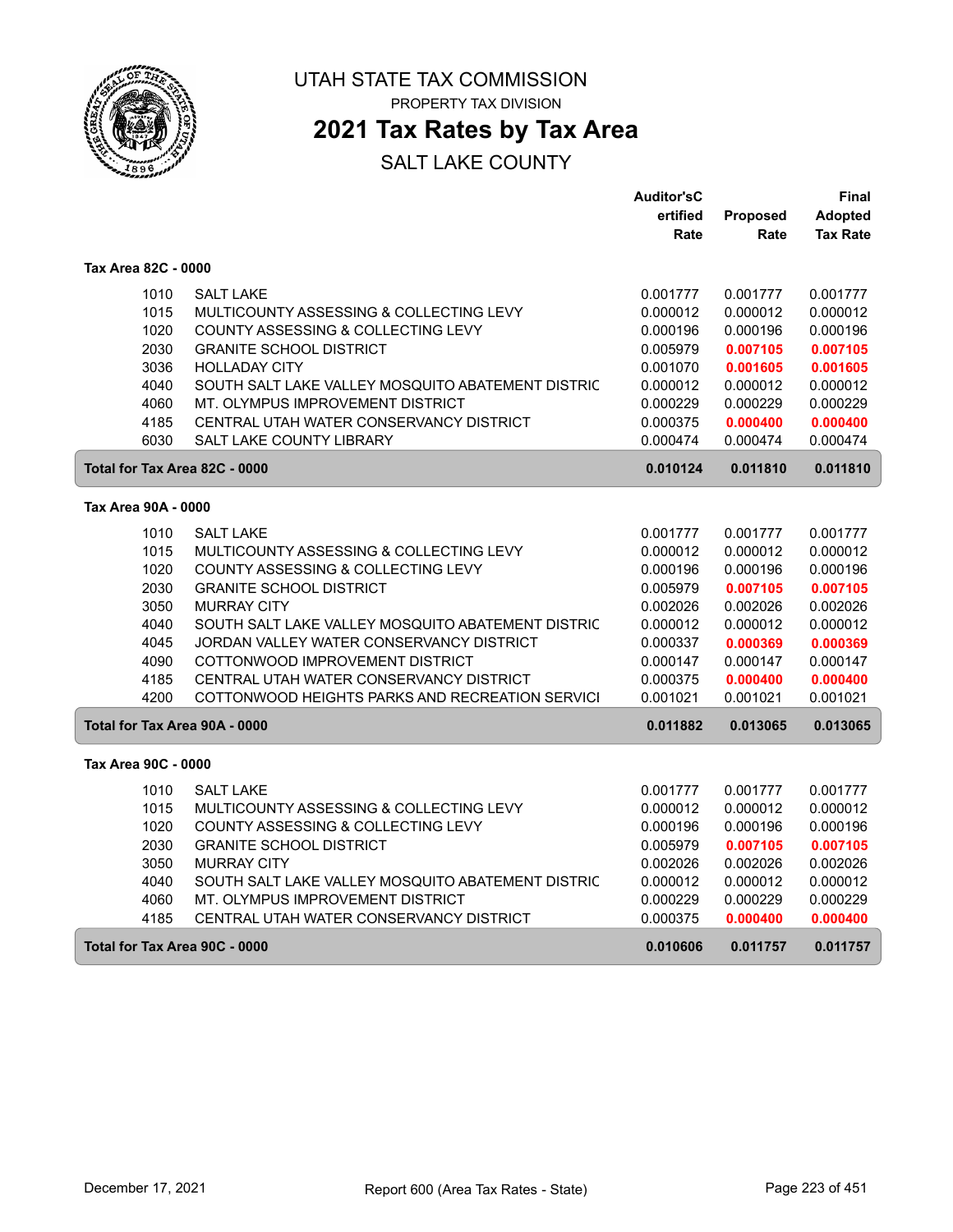

### **2021 Tax Rates by Tax Area**

|                               |                                                   | <b>Auditor'sC</b> |          | Final           |
|-------------------------------|---------------------------------------------------|-------------------|----------|-----------------|
|                               |                                                   | ertified          | Proposed | <b>Adopted</b>  |
|                               |                                                   | Rate              | Rate     | <b>Tax Rate</b> |
| Tax Area 90H - 0000           |                                                   |                   |          |                 |
| 1010                          | <b>SALT LAKE</b>                                  | 0.001777          | 0.001777 | 0.001777        |
| 1015                          | MULTICOUNTY ASSESSING & COLLECTING LEVY           | 0.000012          | 0.000012 | 0.000012        |
| 1020                          | COUNTY ASSESSING & COLLECTING LEVY                | 0.000196          | 0.000196 | 0.000196        |
| 2030                          | <b>GRANITE SCHOOL DISTRICT</b>                    | 0.005979          | 0.007105 | 0.007105        |
| 3050                          | <b>MURRAY CITY</b>                                | 0.002026          | 0.002026 | 0.002026        |
| 4040                          | SOUTH SALT LAKE VALLEY MOSQUITO ABATEMENT DISTRIC | 0.000012          | 0.000012 | 0.000012        |
| 4090                          | COTTONWOOD IMPROVEMENT DISTRICT                   | 0.000147          | 0.000147 | 0.000147        |
| 4185                          | CENTRAL UTAH WATER CONSERVANCY DISTRICT           | 0.000375          | 0.000400 | 0.000400        |
| 4200                          | COTTONWOOD HEIGHTS PARKS AND RECREATION SERVICI   | 0.001021          | 0.001021 | 0.001021        |
| Total for Tax Area 90H - 0000 |                                                   | 0.011545          | 0.012696 | 0.012696        |
| Tax Area 90J - 0000           |                                                   |                   |          |                 |
| 1010                          | <b>SALT LAKE</b>                                  | 0.001777          | 0.001777 | 0.001777        |
| 1015                          | MULTICOUNTY ASSESSING & COLLECTING LEVY           | 0.000012          | 0.000012 | 0.000012        |
| 1020                          | COUNTY ASSESSING & COLLECTING LEVY                | 0.000196          | 0.000196 | 0.000196        |
| 2020                          | MURRAY CITY SCHOOL DISTRICT                       | 0.005785          | 0.005785 | 0.005785        |
| 3050                          | <b>MURRAY CITY</b>                                | 0.002026          | 0.002026 | 0.002026        |
| 4040                          | SOUTH SALT LAKE VALLEY MOSQUITO ABATEMENT DISTRIC | 0.000012          | 0.000012 | 0.000012        |
| 4185                          | CENTRAL UTAH WATER CONSERVANCY DISTRICT           | 0.000375          | 0.000400 | 0.000400        |
| Total for Tax Area 90J - 0000 |                                                   | 0.010183          | 0.010208 | 0.010208        |
| Tax Area AAA - 0000           |                                                   |                   |          |                 |
|                               |                                                   |                   |          |                 |
| 1010                          | <b>SALT LAKE</b>                                  | 0.001777          | 0.001777 | 0.001777        |
| 1015                          | MULTICOUNTY ASSESSING & COLLECTING LEVY           | 0.000012          | 0.000012 | 0.000012        |
| 1020                          | COUNTY ASSESSING & COLLECTING LEVY                | 0.000196          | 0.000196 | 0.000196        |
| 2045                          | CANYONS SCHOOL DISTRICT                           | 0.006643          | 0.006643 | 0.006643        |
| 3025                          | COTTONWOOD HEIGHTS CITY                           | 0.001740          | 0.001740 | 0.001740        |
| 4040                          | SOUTH SALT LAKE VALLEY MOSQUITO ABATEMENT DISTRIC | 0.000012          | 0.000012 | 0.000012        |
| 4060                          | MT. OLYMPUS IMPROVEMENT DISTRICT                  | 0.000229          | 0.000229 | 0.000229        |
| 4185                          | CENTRAL UTAH WATER CONSERVANCY DISTRICT           | 0.000375          | 0.000400 | 0.000400        |
| 6030                          | SALT LAKE COUNTY LIBRARY                          | 0.000474          | 0.000474 | 0.000474        |
| Total for Tax Area AAA - 0000 |                                                   | 0.011458          | 0.011483 | 0.011483        |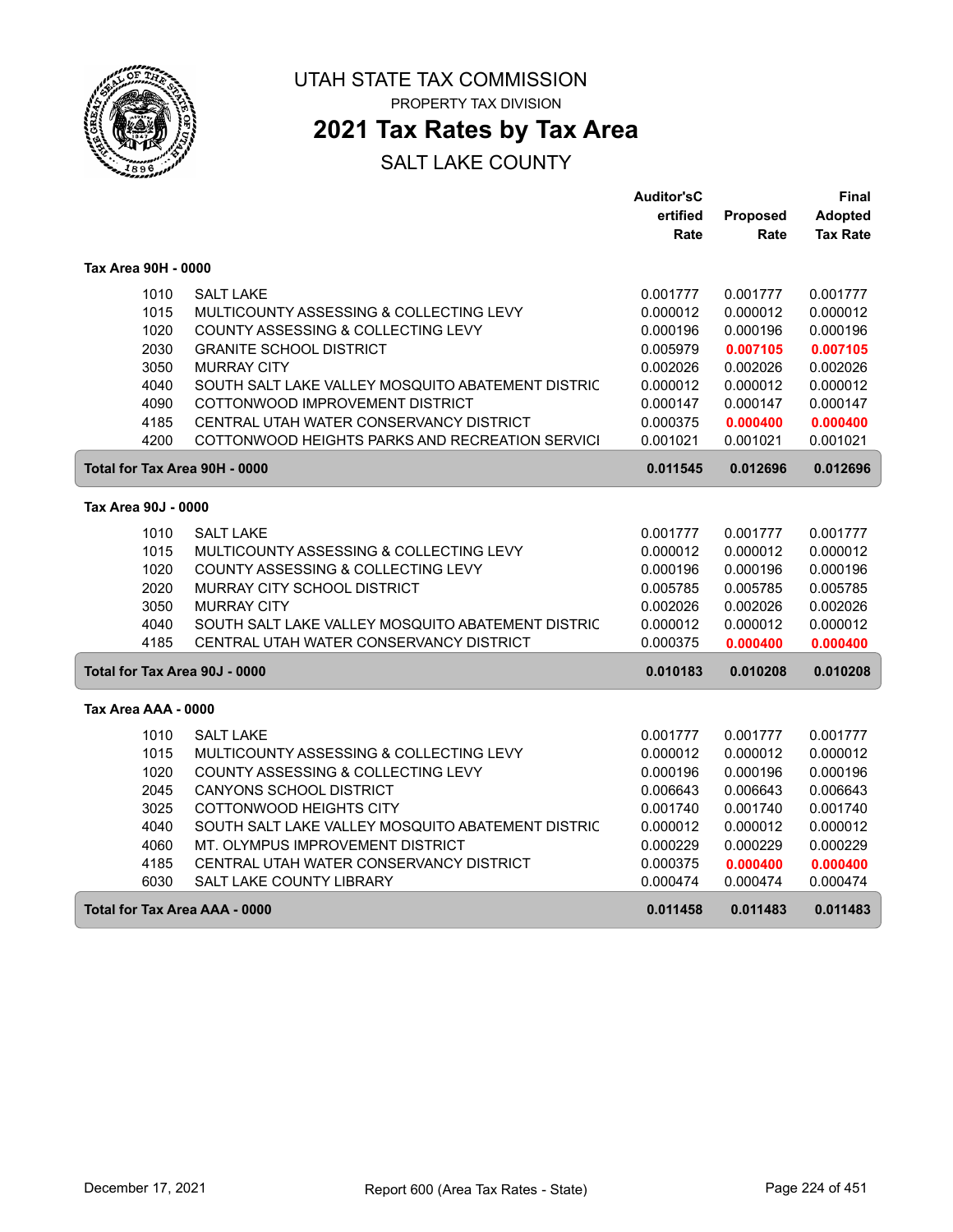

## **2021 Tax Rates by Tax Area**

|                                      |                                                   | <b>Auditor'sC</b> |          | Final           |
|--------------------------------------|---------------------------------------------------|-------------------|----------|-----------------|
|                                      |                                                   | ertified          | Proposed | <b>Adopted</b>  |
|                                      |                                                   | Rate              | Rate     | <b>Tax Rate</b> |
| Tax Area AAB - 0000                  |                                                   |                   |          |                 |
| 1010                                 | <b>SALT LAKE</b>                                  | 0.001777          | 0.001777 | 0.001777        |
| 1015                                 | MULTICOUNTY ASSESSING & COLLECTING LEVY           | 0.000012          | 0.000012 | 0.000012        |
| 1020                                 | COUNTY ASSESSING & COLLECTING LEVY                | 0.000196          | 0.000196 | 0.000196        |
| 2045                                 | <b>CANYONS SCHOOL DISTRICT</b>                    | 0.006643          | 0.006643 | 0.006643        |
| 3025                                 | COTTONWOOD HEIGHTS CITY                           | 0.001740          | 0.001740 | 0.001740        |
| 4040                                 | SOUTH SALT LAKE VALLEY MOSQUITO ABATEMENT DISTRIC | 0.000012          | 0.000012 | 0.000012        |
| 4090                                 | COTTONWOOD IMPROVEMENT DISTRICT                   | 0.000147          | 0.000147 | 0.000147        |
| 4185                                 | CENTRAL UTAH WATER CONSERVANCY DISTRICT           | 0.000375          | 0.000400 | 0.000400        |
| 4200                                 | COTTONWOOD HEIGHTS PARKS AND RECREATION SERVICI   | 0.001021          | 0.001021 | 0.001021        |
| 6030                                 | SALT LAKE COUNTY LIBRARY                          | 0.000474          | 0.000474 | 0.000474        |
| <b>Total for Tax Area AAB - 0000</b> |                                                   | 0.012397          | 0.012422 | 0.012422        |
|                                      |                                                   |                   |          |                 |
| Tax Area AAC - 0000                  |                                                   |                   |          |                 |
| 1010                                 | <b>SALT LAKE</b>                                  | 0.001777          | 0.001777 | 0.001777        |
| 1015                                 | MULTICOUNTY ASSESSING & COLLECTING LEVY           | 0.000012          | 0.000012 | 0.000012        |
| 1020                                 | COUNTY ASSESSING & COLLECTING LEVY                | 0.000196          | 0.000196 | 0.000196        |
| 2045                                 | CANYONS SCHOOL DISTRICT                           | 0.006643          | 0.006643 | 0.006643        |
| 3025                                 | COTTONWOOD HEIGHTS CITY                           | 0.001740          | 0.001740 | 0.001740        |
| 4040                                 | SOUTH SALT LAKE VALLEY MOSQUITO ABATEMENT DISTRIC | 0.000012          | 0.000012 | 0.000012        |
| 4090                                 | COTTONWOOD IMPROVEMENT DISTRICT                   | 0.000147          | 0.000147 | 0.000147        |
| 4185                                 | CENTRAL UTAH WATER CONSERVANCY DISTRICT           | 0.000375          | 0.000400 | 0.000400        |
| 6030                                 | <b>SALT LAKE COUNTY LIBRARY</b>                   | 0.000474          | 0.000474 | 0.000474        |
| <b>Total for Tax Area AAC - 0000</b> |                                                   | 0.011376          | 0.011401 | 0.011401        |
| Tax Area AAE - 0000                  |                                                   |                   |          |                 |
|                                      |                                                   |                   |          |                 |
| 1010                                 | <b>SALT LAKE</b>                                  | 0.001777          | 0.001777 | 0.001777        |
| 1015                                 | MULTICOUNTY ASSESSING & COLLECTING LEVY           | 0.000012          | 0.000012 | 0.000012        |
| 1020                                 | COUNTY ASSESSING & COLLECTING LEVY                | 0.000196          | 0.000196 | 0.000196        |
| 2045                                 | CANYONS SCHOOL DISTRICT                           | 0.006643          | 0.006643 | 0.006643        |
| 3025                                 | <b>COTTONWOOD HEIGHTS CITY</b>                    | 0.001740          | 0.001740 | 0.001740        |
| 4040                                 | SOUTH SALT LAKE VALLEY MOSQUITO ABATEMENT DISTRIC | 0.000012          | 0.000012 | 0.000012        |
| 4045                                 | JORDAN VALLEY WATER CONSERVANCY DISTRICT          | 0.000337          | 0.000369 | 0.000369        |
| 4090                                 | COTTONWOOD IMPROVEMENT DISTRICT                   | 0.000147          | 0.000147 | 0.000147        |
| 4185                                 | CENTRAL UTAH WATER CONSERVANCY DISTRICT           | 0.000375          | 0.000400 | 0.000400        |
| 6030                                 | SALT LAKE COUNTY LIBRARY                          | 0.000474          | 0.000474 | 0.000474        |
| 6060                                 | JORDAN/CANYON SCHOOL DISTRICT DEBT SERVICE AREA   | 0.000347          | 0.000347 | 0.000347        |
| <b>Total for Tax Area AAE - 0000</b> |                                                   | 0.012060          | 0.012117 | 0.012117        |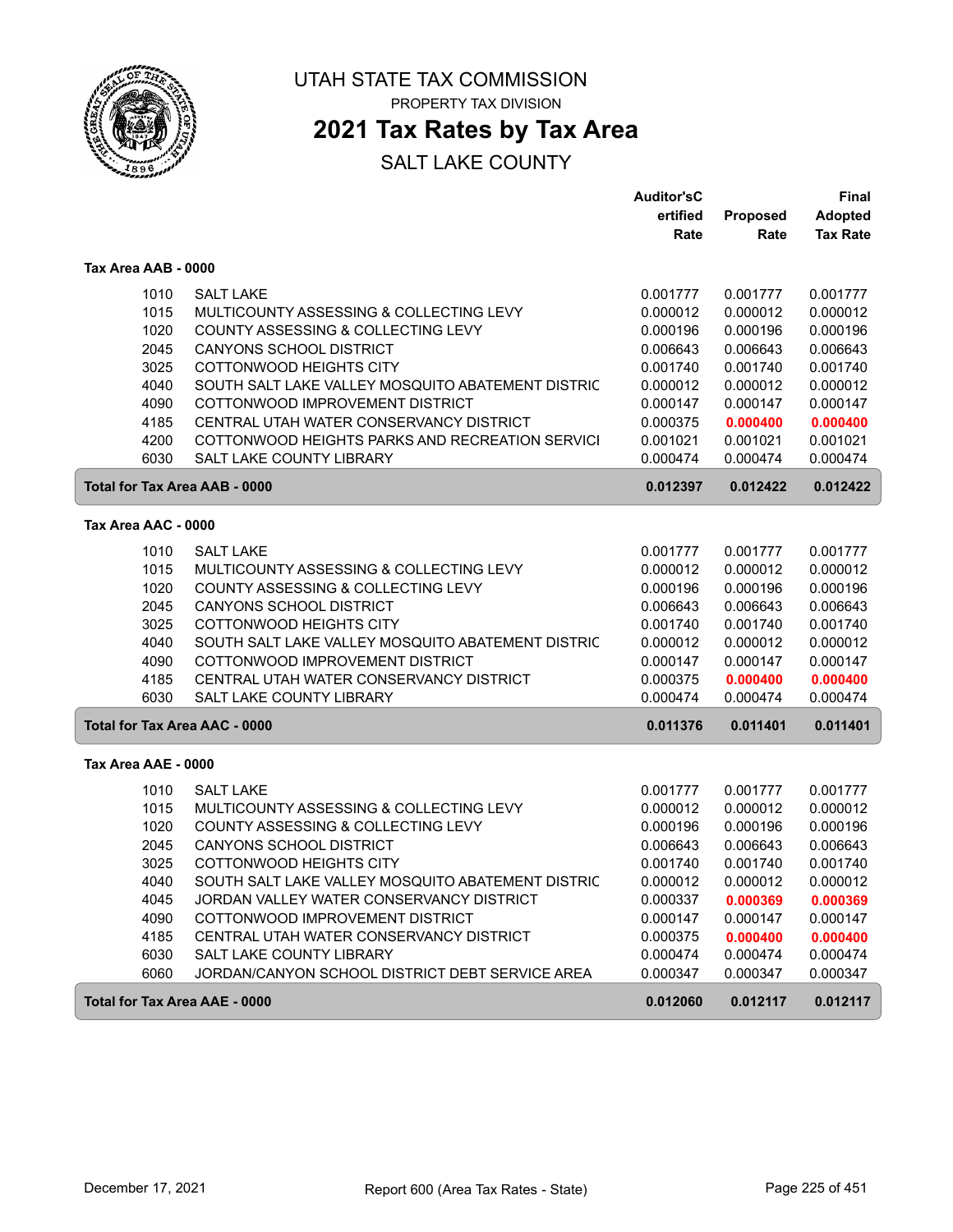

## **2021 Tax Rates by Tax Area**

|                     |                                                   | <b>Auditor'sC</b> |                 | Final           |
|---------------------|---------------------------------------------------|-------------------|-----------------|-----------------|
|                     |                                                   | ertified          | <b>Proposed</b> | <b>Adopted</b>  |
|                     |                                                   | Rate              | Rate            | <b>Tax Rate</b> |
| Tax Area AAF - 0000 |                                                   |                   |                 |                 |
| 1010                | <b>SALT LAKE</b>                                  | 0.001777          | 0.001777        | 0.001777        |
| 1015                | MULTICOUNTY ASSESSING & COLLECTING LEVY           | 0.000012          | 0.000012        | 0.000012        |
| 1020                | COUNTY ASSESSING & COLLECTING LEVY                | 0.000196          | 0.000196        | 0.000196        |
| 2045                | <b>CANYONS SCHOOL DISTRICT</b>                    | 0.006643          | 0.006643        | 0.006643        |
| 3025                | COTTONWOOD HEIGHTS CITY                           | 0.001740          | 0.001740        | 0.001740        |
| 4040                | SOUTH SALT LAKE VALLEY MOSQUITO ABATEMENT DISTRIC | 0.000012          | 0.000012        | 0.000012        |
| 4060                | MT. OLYMPUS IMPROVEMENT DISTRICT                  | 0.000229          | 0.000229        | 0.000229        |
| 4185                | CENTRAL UTAH WATER CONSERVANCY DISTRICT           | 0.000375          | 0.000400        | 0.000400        |
| 6030                | SALT LAKE COUNTY LIBRARY                          | 0.000474          | 0.000474        | 0.000474        |
|                     | <b>Total for Tax Area AAF - 0000</b>              | 0.011458          | 0.011483        | 0.011483        |
| Tax Area AAG - 0000 |                                                   |                   |                 |                 |
| 1010                | <b>SALT LAKE</b>                                  | 0.001777          | 0.001777        | 0.001777        |
| 1015                | MULTICOUNTY ASSESSING & COLLECTING LEVY           | 0.000012          | 0.000012        | 0.000012        |
| 1020                | COUNTY ASSESSING & COLLECTING LEVY                | 0.000196          | 0.000196        | 0.000196        |
| 2045                | CANYONS SCHOOL DISTRICT                           | 0.006643          | 0.006643        | 0.006643        |
| 3025                | COTTONWOOD HEIGHTS CITY                           | 0.001740          | 0.001740        | 0.001740        |
| 4040                | SOUTH SALT LAKE VALLEY MOSQUITO ABATEMENT DISTRIC | 0.000012          | 0.000012        | 0.000012        |
| 4090                | COTTONWOOD IMPROVEMENT DISTRICT                   | 0.000147          | 0.000147        | 0.000147        |
| 4185                | CENTRAL UTAH WATER CONSERVANCY DISTRICT           | 0.000375          | 0.000400        | 0.000400        |
| 6030                | <b>SALT LAKE COUNTY LIBRARY</b>                   | 0.000474          | 0.000474        | 0.000474        |
|                     | <b>Total for Tax Area AAG - 0000</b>              | 0.011376          | 0.011401        | 0.011401        |
| Tax Area AAH - 0000 |                                                   |                   |                 |                 |
| 1010                | <b>SALT LAKE</b>                                  | 0.001777          | 0.001777        | 0.001777        |
| 1015                | MULTICOUNTY ASSESSING & COLLECTING LEVY           | 0.000012          | 0.000012        | 0.000012        |
| 1020                | COUNTY ASSESSING & COLLECTING LEVY                | 0.000196          | 0.000196        | 0.000196        |
| 2045                | CANYONS SCHOOL DISTRICT                           | 0.006643          | 0.006643        | 0.006643        |
| 3025                | COTTONWOOD HEIGHTS CITY                           | 0.001740          | 0.001740        | 0.001740        |
| 4040                | SOUTH SALT LAKE VALLEY MOSQUITO ABATEMENT DISTRIC | 0.000012          | 0.000012        | 0.000012        |
| 4090                | COTTONWOOD IMPROVEMENT DISTRICT                   | 0.000147          | 0.000147        | 0.000147        |
| 4185                | CENTRAL UTAH WATER CONSERVANCY DISTRICT           | 0.000375          | 0.000400        | 0.000400        |
| 4200                | COTTONWOOD HEIGHTS PARKS AND RECREATION SERVICI   | 0.001021          | 0.001021        | 0.001021        |
| 6030                | SALT LAKE COUNTY LIBRARY                          | 0.000474          | 0.000474        | 0.000474        |
| 6060                | JORDAN/CANYON SCHOOL DISTRICT DEBT SERVICE AREA   | 0.000347          | 0.000347        | 0.000347        |
|                     | Total for Tax Area AAH - 0000                     | 0.012744          | 0.012769        | 0.012769        |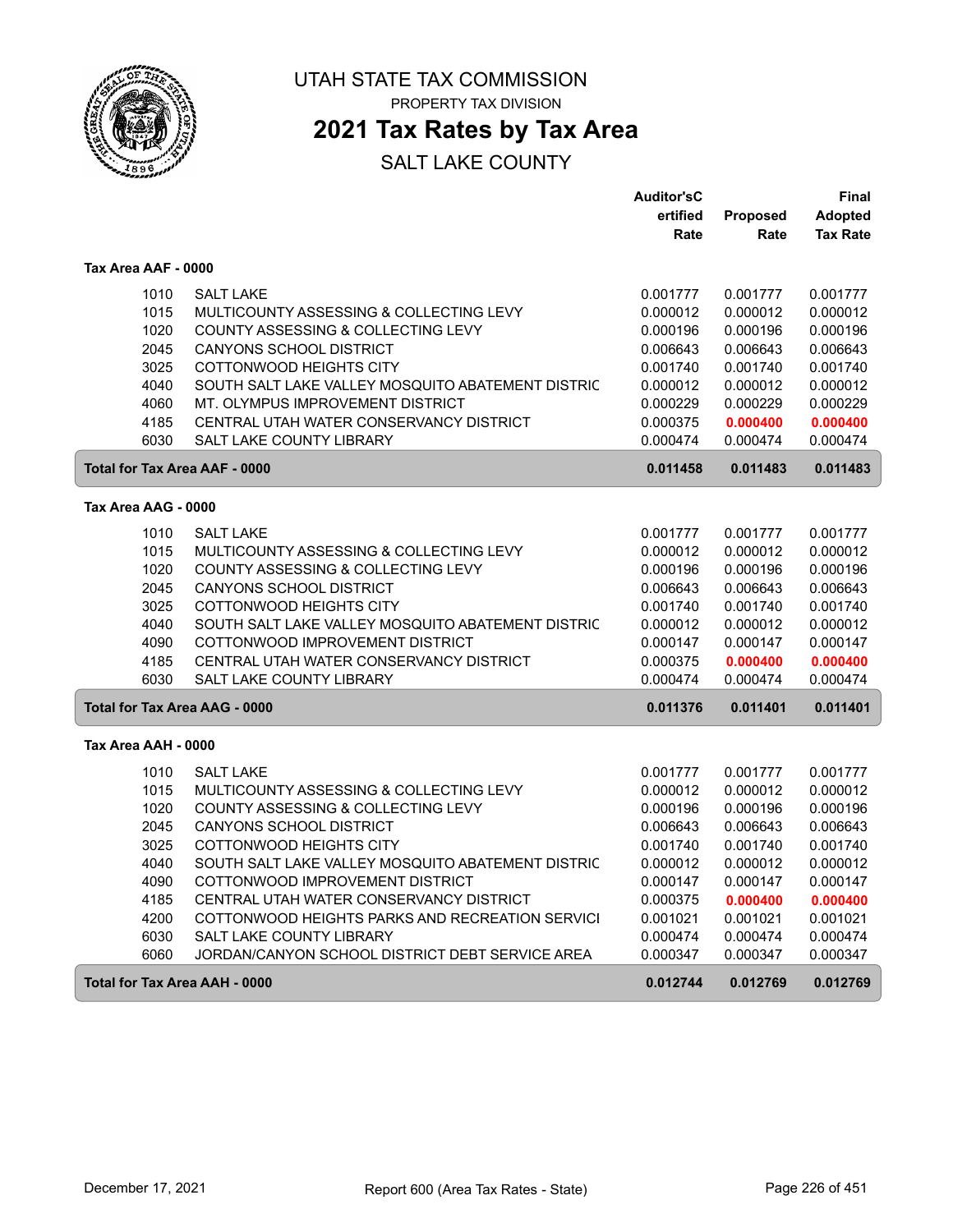

### **2021 Tax Rates by Tax Area**

|                                      |                                                   | <b>Auditor'sC</b><br>ertified | Proposed | Final<br>Adopted |
|--------------------------------------|---------------------------------------------------|-------------------------------|----------|------------------|
|                                      |                                                   | Rate                          | Rate     | <b>Tax Rate</b>  |
| Tax Area AAJ - 0000                  |                                                   |                               |          |                  |
| 1010                                 | <b>SALT LAKE</b>                                  | 0.001777                      | 0.001777 | 0.001777         |
| 1015                                 | MULTICOUNTY ASSESSING & COLLECTING LEVY           | 0.000012                      | 0.000012 | 0.000012         |
| 1020                                 | COUNTY ASSESSING & COLLECTING LEVY                | 0.000196                      | 0.000196 | 0.000196         |
| 2045                                 | <b>CANYONS SCHOOL DISTRICT</b>                    | 0.006643                      | 0.006643 | 0.006643         |
| 3025                                 | <b>COTTONWOOD HEIGHTS CITY</b>                    | 0.001740                      | 0.001740 | 0.001740         |
| 4040                                 | SOUTH SALT LAKE VALLEY MOSQUITO ABATEMENT DISTRIC | 0.000012                      | 0.000012 | 0.000012         |
| 4045                                 | JORDAN VALLEY WATER CONSERVANCY DISTRICT          | 0.000337                      | 0.000369 | 0.000369         |
| 4090                                 | COTTONWOOD IMPROVEMENT DISTRICT                   | 0.000147                      | 0.000147 | 0.000147         |
| 4185                                 | CENTRAL UTAH WATER CONSERVANCY DISTRICT           | 0.000375                      | 0.000400 | 0.000400         |
| 4200                                 | COTTONWOOD HEIGHTS PARKS AND RECREATION SERVICI   | 0.001021                      | 0.001021 | 0.001021         |
| 6030                                 | SALT LAKE COUNTY LIBRARY                          | 0.000474                      | 0.000474 | 0.000474         |
| 6060                                 | JORDAN/CANYON SCHOOL DISTRICT DEBT SERVICE AREA   | 0.000347                      | 0.000347 | 0.000347         |
| Total for Tax Area AAJ - 0000        |                                                   | 0.013081                      | 0.013138 | 0.013138         |
| Tax Area AAK - 0000                  |                                                   |                               |          |                  |
| 1010                                 | <b>SALT LAKE</b>                                  | 0.001777                      | 0.001777 | 0.001777         |
| 1015                                 | MULTICOUNTY ASSESSING & COLLECTING LEVY           | 0.000012                      | 0.000012 | 0.000012         |
| 1020                                 | COUNTY ASSESSING & COLLECTING LEVY                | 0.000196                      | 0.000196 | 0.000196         |
| 2045                                 | <b>CANYONS SCHOOL DISTRICT</b>                    | 0.006643                      | 0.006643 | 0.006643         |
| 3025                                 | COTTONWOOD HEIGHTS CITY                           | 0.001740                      | 0.001740 | 0.001740         |
| 4040                                 | SOUTH SALT LAKE VALLEY MOSQUITO ABATEMENT DISTRIC | 0.000012                      | 0.000012 | 0.000012         |
| 4090                                 | COTTONWOOD IMPROVEMENT DISTRICT                   | 0.000147                      | 0.000147 | 0.000147         |
| 4185                                 | CENTRAL UTAH WATER CONSERVANCY DISTRICT           | 0.000375                      | 0.000400 | 0.000400         |
| 6030                                 | SALT LAKE COUNTY LIBRARY                          | 0.000474                      | 0.000474 | 0.000474         |
| 6060                                 | JORDAN/CANYON SCHOOL DISTRICT DEBT SERVICE AREA   | 0.000347                      | 0.000347 | 0.000347         |
| <b>Total for Tax Area AAK - 0000</b> |                                                   | 0.011723                      | 0.011748 | 0.011748         |
| Tax Area AAM - 0000                  |                                                   |                               |          |                  |
| 1010                                 | <b>SALT LAKE</b>                                  | 0.001777                      | 0.001777 | 0.001777         |
| 1015                                 | MULTICOUNTY ASSESSING & COLLECTING LEVY           | 0.000012                      | 0.000012 | 0.000012         |
| 1020                                 | COUNTY ASSESSING & COLLECTING LEVY                | 0.000196                      | 0.000196 | 0.000196         |
| 2045                                 | CANYONS SCHOOL DISTRICT                           | 0.006643                      | 0.006643 | 0.006643         |
| 3025                                 | COTTONWOOD HEIGHTS CITY                           | 0.001740                      | 0.001740 | 0.001740         |
| 4040                                 | SOUTH SALT LAKE VALLEY MOSQUITO ABATEMENT DISTRIC | 0.000012                      | 0.000012 | 0.000012         |
| 4045                                 | JORDAN VALLEY WATER CONSERVANCY DISTRICT          | 0.000337                      | 0.000369 | 0.000369         |
| 4090                                 | COTTONWOOD IMPROVEMENT DISTRICT                   | 0.000147                      | 0.000147 | 0.000147         |
| 4185                                 | CENTRAL UTAH WATER CONSERVANCY DISTRICT           | 0.000375                      | 0.000400 | 0.000400         |
| 6030                                 | SALT LAKE COUNTY LIBRARY                          | 0.000474                      | 0.000474 | 0.000474         |
| 6060                                 | JORDAN/CANYON SCHOOL DISTRICT DEBT SERVICE AREA   | 0.000347                      | 0.000347 | 0.000347         |
| <b>Total for Tax Area AAM - 0000</b> |                                                   | 0.012060                      | 0.012117 | 0.012117         |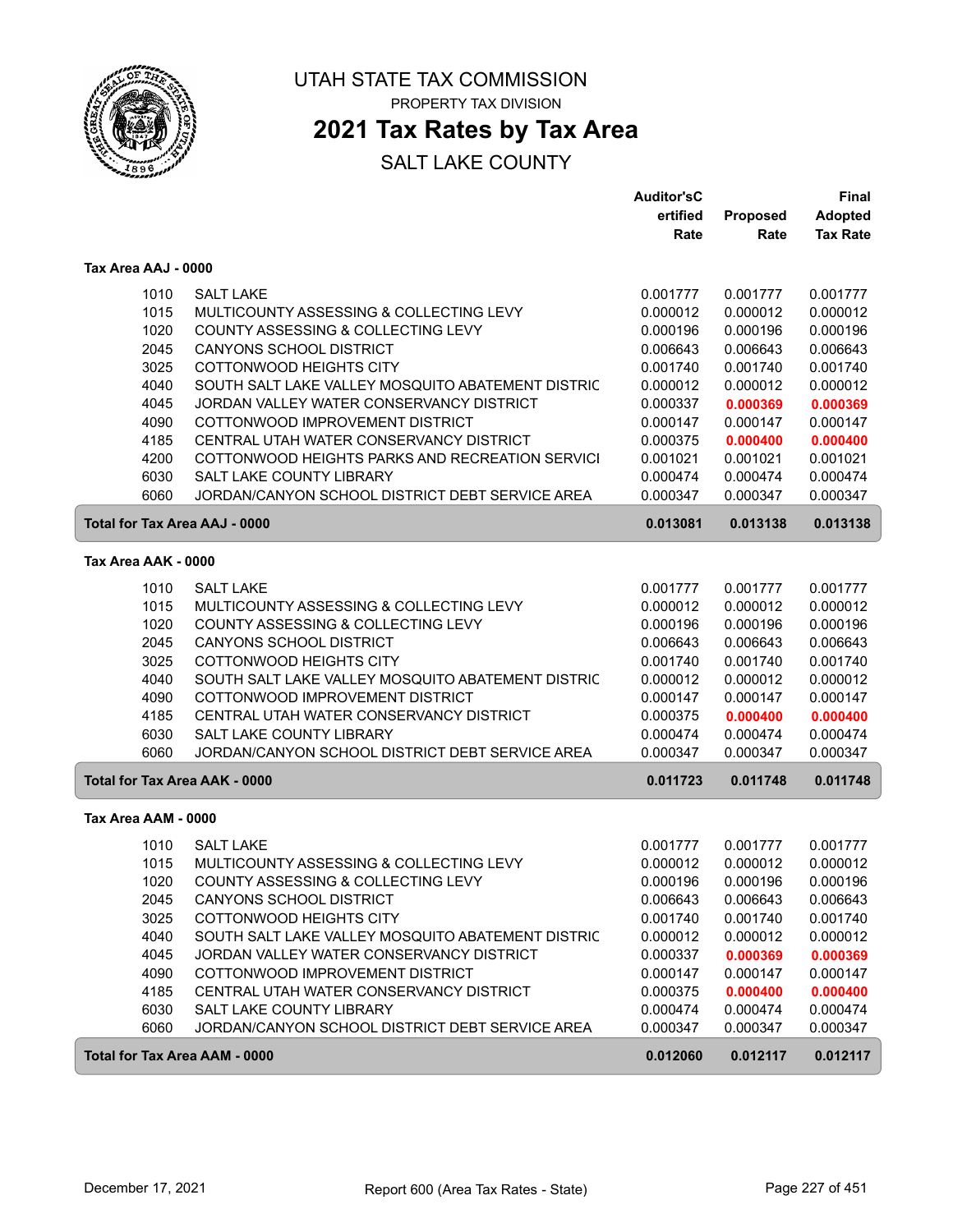

### **2021 Tax Rates by Tax Area**

|                                      |                                                   | <b>Auditor'sC</b> |          | Final           |
|--------------------------------------|---------------------------------------------------|-------------------|----------|-----------------|
|                                      |                                                   | ertified          | Proposed | <b>Adopted</b>  |
|                                      |                                                   | Rate              | Rate     | <b>Tax Rate</b> |
|                                      |                                                   |                   |          |                 |
| Tax Area AAN - 0000                  |                                                   |                   |          |                 |
| 1010                                 | <b>SALT LAKE</b>                                  | 0.001777          | 0.001777 | 0.001777        |
| 1015                                 | MULTICOUNTY ASSESSING & COLLECTING LEVY           | 0.000012          | 0.000012 | 0.000012        |
| 1020                                 | COUNTY ASSESSING & COLLECTING LEVY                | 0.000196          | 0.000196 | 0.000196        |
| 2040                                 | <b>JORDAN SCHOOL DISTRICT</b>                     | 0.006168          | 0.006168 | 0.006168        |
| 3110                                 | <b>WEST JORDAN CITY</b>                           | 0.001732          | 0.001788 | 0.001788        |
| 4040                                 | SOUTH SALT LAKE VALLEY MOSQUITO ABATEMENT DISTRIC | 0.000012          | 0.000012 | 0.000012        |
| 4045                                 | JORDAN VALLEY WATER CONSERVANCY DISTRICT          | 0.000337          | 0.000369 | 0.000369        |
| 4185                                 | CENTRAL UTAH WATER CONSERVANCY DISTRICT           | 0.000375          | 0.000400 | 0.000400        |
| 6030                                 | <b>SALT LAKE COUNTY LIBRARY</b>                   | 0.000474          | 0.000474 | 0.000474        |
|                                      |                                                   |                   |          |                 |
| <b>Total for Tax Area AAN - 0000</b> |                                                   | 0.011083          | 0.011196 | 0.011196        |
| Tax Area AAO - 0000                  |                                                   |                   |          |                 |
|                                      |                                                   |                   |          |                 |
| 1010                                 | <b>SALT LAKE</b>                                  | 0.001777          | 0.001777 | 0.001777        |
| 1015                                 | MULTICOUNTY ASSESSING & COLLECTING LEVY           | 0.000012          | 0.000012 | 0.000012        |
| 1020                                 | COUNTY ASSESSING & COLLECTING LEVY                | 0.000196          | 0.000196 | 0.000196        |
| 2020                                 | MURRAY CITY SCHOOL DISTRICT                       | 0.005785          | 0.005785 | 0.005785        |
| 3050                                 | <b>MURRAY CITY</b>                                | 0.002026          | 0.002026 | 0.002026        |
| 4040                                 | SOUTH SALT LAKE VALLEY MOSQUITO ABATEMENT DISTRIC | 0.000012          | 0.000012 | 0.000012        |
| 4185                                 | CENTRAL UTAH WATER CONSERVANCY DISTRICT           | 0.000375          | 0.000400 | 0.000400        |
| Total for Tax Area AAO - 0000        |                                                   | 0.010183          | 0.010208 | 0.010208        |
| Tax Area AAQ - 0000                  |                                                   |                   |          |                 |
|                                      |                                                   |                   |          |                 |
| 1010                                 | <b>SALT LAKE</b>                                  | 0.001777          | 0.001777 | 0.001777        |
| 1015                                 | MULTICOUNTY ASSESSING & COLLECTING LEVY           | 0.000012          | 0.000012 | 0.000012        |
| 1020                                 | COUNTY ASSESSING & COLLECTING LEVY                | 0.000196          | 0.000196 | 0.000196        |
| 2020                                 | MURRAY CITY SCHOOL DISTRICT                       | 0.005785          | 0.005785 | 0.005785        |
| 3050                                 | <b>MURRAY CITY</b>                                | 0.002026          | 0.002026 | 0.002026        |
| 4040                                 | SOUTH SALT LAKE VALLEY MOSQUITO ABATEMENT DISTRIC | 0.000012          | 0.000012 | 0.000012        |
| 4090                                 | COTTONWOOD IMPROVEMENT DISTRICT                   | 0.000147          | 0.000147 | 0.000147        |
| 4185                                 | CENTRAL UTAH WATER CONSERVANCY DISTRICT           | 0.000375          | 0.000400 | 0.000400        |
| Total for Tax Area AAQ - 0000        |                                                   | 0.010330          | 0.010355 | 0.010355        |
| Tax Area AAT - 0000                  |                                                   |                   |          |                 |
|                                      |                                                   |                   |          |                 |
| 1010                                 | <b>SALT LAKE</b>                                  | 0.001777          | 0.001777 | 0.001777        |
| 1015                                 | MULTICOUNTY ASSESSING & COLLECTING LEVY           | 0.000012          | 0.000012 | 0.000012        |
| 1020                                 | COUNTY ASSESSING & COLLECTING LEVY                | 0.000196          | 0.000196 | 0.000196        |
| 2045                                 | <b>CANYONS SCHOOL DISTRICT</b>                    | 0.006643          | 0.006643 | 0.006643        |
| 3080                                 | <b>SANDY CITY</b>                                 | 0.001174          | 0.001174 | 0.001174        |
| 4040                                 | SOUTH SALT LAKE VALLEY MOSQUITO ABATEMENT DISTRIC | 0.000012          | 0.000012 | 0.000012        |
| 4140                                 | SANDY SUBURBAN IMPROVEMENT DISTRICT               | 0.000547          | 0.000547 | 0.000547        |
| 4185                                 | CENTRAL UTAH WATER CONSERVANCY DISTRICT           | 0.000375          | 0.000400 | 0.000400        |
| 6030                                 | SALT LAKE COUNTY LIBRARY                          | 0.000474          | 0.000474 | 0.000474        |
| 6060                                 | JORDAN/CANYON SCHOOL DISTRICT DEBT SERVICE AREA   | 0.000347          | 0.000347 | 0.000347        |
| <b>Total for Tax Area AAT - 0000</b> |                                                   | 0.011557          | 0.011582 | 0.011582        |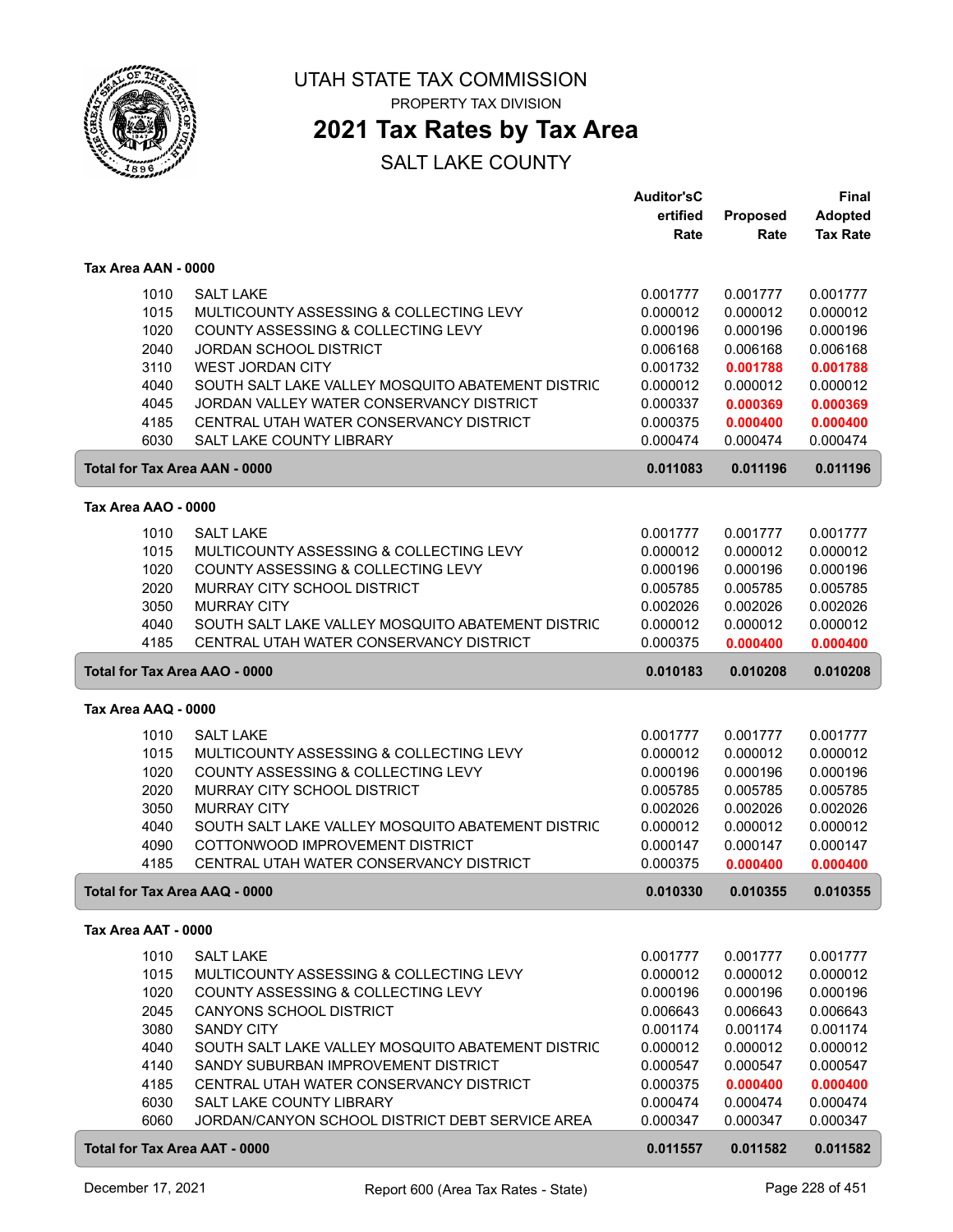

### **2021 Tax Rates by Tax Area**

|                                      |                                                   | <b>Auditor'sC</b> |          | <b>Final</b>    |
|--------------------------------------|---------------------------------------------------|-------------------|----------|-----------------|
|                                      |                                                   | ertified          | Proposed | <b>Adopted</b>  |
|                                      |                                                   | Rate              | Rate     | <b>Tax Rate</b> |
| Tax Area AAU - 0000                  |                                                   |                   |          |                 |
| 1010                                 | <b>SALT LAKE</b>                                  | 0.001777          | 0.001777 | 0.001777        |
| 1015                                 | MULTICOUNTY ASSESSING & COLLECTING LEVY           | 0.000012          | 0.000012 | 0.000012        |
| 1020                                 | COUNTY ASSESSING & COLLECTING LEVY                | 0.000196          | 0.000196 | 0.000196        |
| 2045                                 | <b>CANYONS SCHOOL DISTRICT</b>                    | 0.006643          | 0.006643 | 0.006643        |
| 3080                                 | <b>SANDY CITY</b>                                 | 0.001174          | 0.001174 | 0.001174        |
| 4040                                 | SOUTH SALT LAKE VALLEY MOSQUITO ABATEMENT DISTRIC | 0.000012          | 0.000012 | 0.000012        |
| 4090                                 | COTTONWOOD IMPROVEMENT DISTRICT                   | 0.000147          | 0.000147 | 0.000147        |
| 4185                                 | CENTRAL UTAH WATER CONSERVANCY DISTRICT           | 0.000375          | 0.000400 | 0.000400        |
| 4240                                 | ALTA CANYON RECREATION SPECIAL SERVICE DISTRICT   | 0.000146          | 0.000146 | 0.000146        |
| 6030                                 | <b>SALT LAKE COUNTY LIBRARY</b>                   | 0.000474          | 0.000474 | 0.000474        |
| 6060                                 | JORDAN/CANYON SCHOOL DISTRICT DEBT SERVICE AREA   | 0.000347          | 0.000347 | 0.000347        |
| <b>Total for Tax Area AAU - 0000</b> |                                                   | 0.011303          | 0.011328 | 0.011328        |
| Tax Area AAV - 0000                  |                                                   |                   |          |                 |
| 1010                                 | <b>SALT LAKE</b>                                  | 0.001777          | 0.001777 | 0.001777        |
| 1015                                 | MULTICOUNTY ASSESSING & COLLECTING LEVY           | 0.000012          | 0.000012 | 0.000012        |
| 1020                                 | COUNTY ASSESSING & COLLECTING LEVY                | 0.000196          | 0.000196 | 0.000196        |
| 2045                                 | CANYONS SCHOOL DISTRICT                           | 0.006643          | 0.006643 | 0.006643        |
| 3080                                 | <b>SANDY CITY</b>                                 | 0.001174          | 0.001174 | 0.001174        |
| 4040                                 | SOUTH SALT LAKE VALLEY MOSQUITO ABATEMENT DISTRIC | 0.000012          | 0.000012 | 0.000012        |
| 4140                                 | SANDY SUBURBAN IMPROVEMENT DISTRICT               | 0.000547          | 0.000547 | 0.000547        |
| 4160                                 | CRESCENT CEMETERY MAINTENANCE DISTRICT            | 0.000030          | 0.000030 | 0.000030        |
| 4185                                 | CENTRAL UTAH WATER CONSERVANCY DISTRICT           | 0.000375          | 0.000400 | 0.000400        |
| 6030                                 | SALT LAKE COUNTY LIBRARY                          | 0.000474          | 0.000474 | 0.000474        |
| 6060                                 | JORDAN/CANYON SCHOOL DISTRICT DEBT SERVICE AREA   | 0.000347          | 0.000347 | 0.000347        |
| <b>Total for Tax Area AAV - 0000</b> |                                                   | 0.011587          | 0.011612 | 0.011612        |
| Tax Area AAW - 0000                  |                                                   |                   |          |                 |
| 1010                                 | <b>SALT LAKE</b>                                  | 0.001777          | 0.001777 | 0.001777        |
| 1015                                 | MULTICOUNTY ASSESSING & COLLECTING LEVY           | 0.000012          | 0.000012 | 0.000012        |
| 1020                                 | COUNTY ASSESSING & COLLECTING LEVY                | 0.000196          | 0.000196 | 0.000196        |
| 2045                                 | CANYONS SCHOOL DISTRICT                           | 0.006643          | 0.006643 | 0.006643        |
| 3080                                 | <b>SANDY CITY</b>                                 | 0.001174          | 0.001174 | 0.001174        |
| 4040                                 | SOUTH SALT LAKE VALLEY MOSQUITO ABATEMENT DISTRIC | 0.000012          | 0.000012 | 0.000012        |
| 4090                                 | COTTONWOOD IMPROVEMENT DISTRICT                   | 0.000147          | 0.000147 | 0.000147        |
| 4185                                 | CENTRAL UTAH WATER CONSERVANCY DISTRICT           | 0.000375          | 0.000400 | 0.000400        |
| 6030                                 | SALT LAKE COUNTY LIBRARY                          | 0.000474          | 0.000474 | 0.000474        |
| 6060                                 | JORDAN/CANYON SCHOOL DISTRICT DEBT SERVICE AREA   | 0.000347          | 0.000347 | 0.000347        |
| Total for Tax Area AAW - 0000        |                                                   | 0.011157          | 0.011182 | 0.011182        |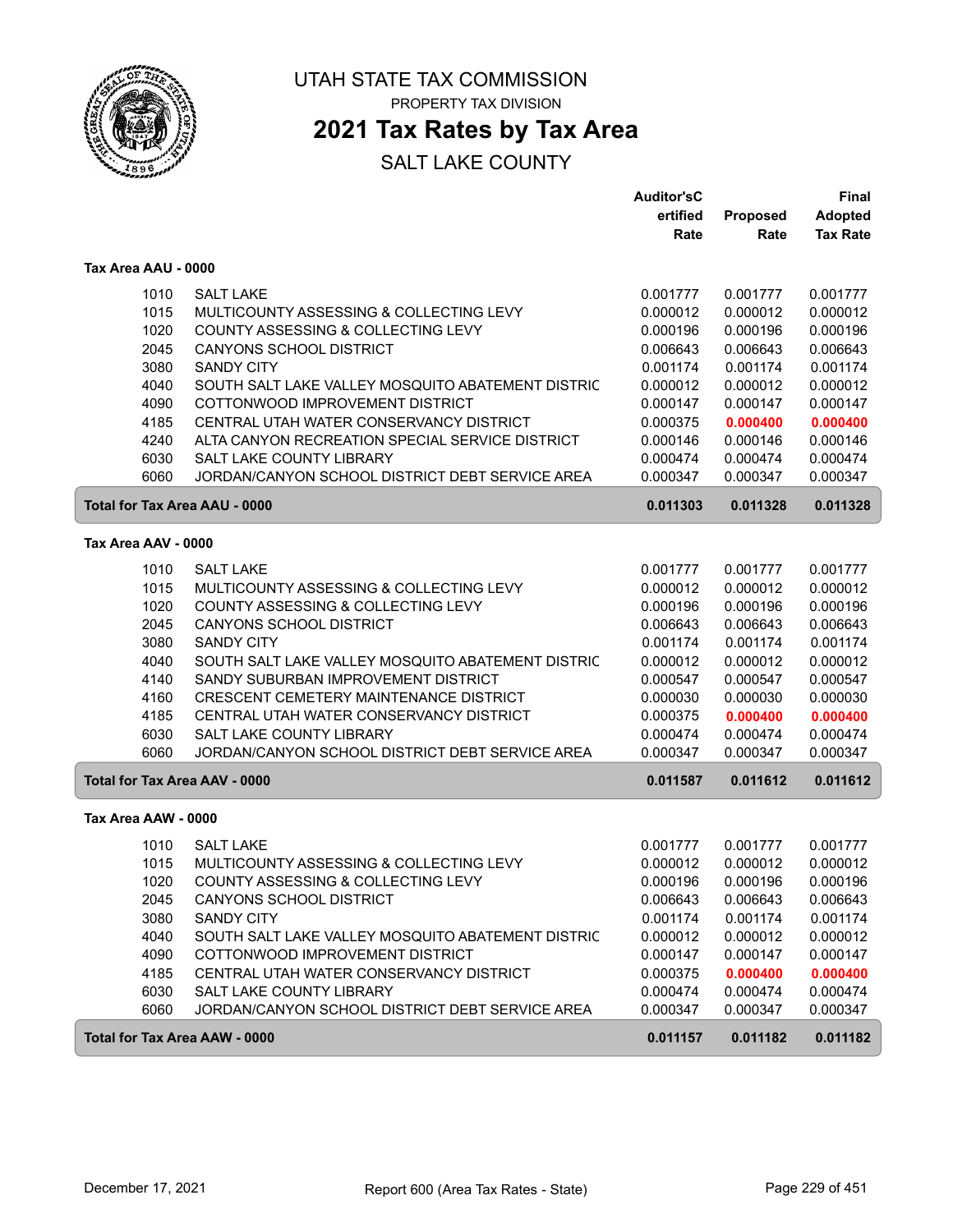

# **2021 Tax Rates by Tax Area**

|                                      |                                                   | <b>Auditor'sC</b> |          | <b>Final</b>    |
|--------------------------------------|---------------------------------------------------|-------------------|----------|-----------------|
|                                      |                                                   | ertified          | Proposed | <b>Adopted</b>  |
|                                      |                                                   | Rate              | Rate     | <b>Tax Rate</b> |
| Tax Area AAX - 0000                  |                                                   |                   |          |                 |
| 1010                                 | <b>SALT LAKE</b>                                  | 0.001777          | 0.001777 | 0.001777        |
| 1015                                 | MULTICOUNTY ASSESSING & COLLECTING LEVY           | 0.000012          | 0.000012 | 0.000012        |
| 1020                                 | COUNTY ASSESSING & COLLECTING LEVY                | 0.000196          | 0.000196 | 0.000196        |
| 2045                                 | CANYONS SCHOOL DISTRICT                           | 0.006643          | 0.006643 | 0.006643        |
| 3080                                 | <b>SANDY CITY</b>                                 | 0.001174          | 0.001174 | 0.001174        |
| 4040                                 | SOUTH SALT LAKE VALLEY MOSQUITO ABATEMENT DISTRIC | 0.000012          | 0.000012 | 0.000012        |
| 4045                                 | JORDAN VALLEY WATER CONSERVANCY DISTRICT          | 0.000337          | 0.000369 | 0.000369        |
| 4090                                 | COTTONWOOD IMPROVEMENT DISTRICT                   | 0.000147          | 0.000147 | 0.000147        |
| 4185                                 | CENTRAL UTAH WATER CONSERVANCY DISTRICT           | 0.000375          | 0.000400 | 0.000400        |
| 4240                                 | ALTA CANYON RECREATION SPECIAL SERVICE DISTRICT   | 0.000146          | 0.000146 | 0.000146        |
| 6030                                 | SALT LAKE COUNTY LIBRARY                          | 0.000474          | 0.000474 | 0.000474        |
| 6060                                 | JORDAN/CANYON SCHOOL DISTRICT DEBT SERVICE AREA   | 0.000347          | 0.000347 | 0.000347        |
| Total for Tax Area AAX - 0000        |                                                   | 0.011640          | 0.011697 | 0.011697        |
| Tax Area AAY - 0000                  |                                                   |                   |          |                 |
| 1010                                 | <b>SALT LAKE</b>                                  | 0.001777          | 0.001777 | 0.001777        |
| 1015                                 | MULTICOUNTY ASSESSING & COLLECTING LEVY           | 0.000012          | 0.000012 | 0.000012        |
| 1020                                 | COUNTY ASSESSING & COLLECTING LEVY                | 0.000196          | 0.000196 | 0.000196        |
| 2045                                 | CANYONS SCHOOL DISTRICT                           | 0.006643          | 0.006643 | 0.006643        |
| 3080                                 | <b>SANDY CITY</b>                                 | 0.001174          | 0.001174 | 0.001174        |
| 4040                                 | SOUTH SALT LAKE VALLEY MOSQUITO ABATEMENT DISTRIC | 0.000012          | 0.000012 | 0.000012        |
| 4140                                 | SANDY SUBURBAN IMPROVEMENT DISTRICT               | 0.000547          | 0.000547 | 0.000547        |
| 4185                                 | CENTRAL UTAH WATER CONSERVANCY DISTRICT           | 0.000375          | 0.000400 | 0.000400        |
| 4240                                 | ALTA CANYON RECREATION SPECIAL SERVICE DISTRICT   | 0.000146          | 0.000146 | 0.000146        |
| 6030                                 | SALT LAKE COUNTY LIBRARY                          | 0.000474          | 0.000474 | 0.000474        |
| 6060                                 | JORDAN/CANYON SCHOOL DISTRICT DEBT SERVICE AREA   | 0.000347          | 0.000347 | 0.000347        |
| <b>Total for Tax Area AAY - 0000</b> |                                                   | 0.011703          | 0.011728 | 0.011728        |
| Tax Area AAZ - 0000                  |                                                   |                   |          |                 |
| 1010                                 | <b>SALT LAKE</b>                                  | 0.001777          | 0.001777 | 0.001777        |
| 1015                                 | MULTICOUNTY ASSESSING & COLLECTING LEVY           | 0.000012          | 0.000012 | 0.000012        |
| 1020                                 | COUNTY ASSESSING & COLLECTING LEVY                | 0.000196          | 0.000196 | 0.000196        |
| 2045                                 | <b>CANYONS SCHOOL DISTRICT</b>                    | 0.006643          | 0.006643 | 0.006643        |
| 3080                                 | <b>SANDY CITY</b>                                 | 0.001174          | 0.001174 | 0.001174        |
| 4040                                 | SOUTH SALT LAKE VALLEY MOSQUITO ABATEMENT DISTRIC | 0.000012          | 0.000012 | 0.000012        |
| 4045                                 | JORDAN VALLEY WATER CONSERVANCY DISTRICT          | 0.000337          | 0.000369 | 0.000369        |
| 4140                                 | SANDY SUBURBAN IMPROVEMENT DISTRICT               | 0.000547          | 0.000547 | 0.000547        |
| 4185                                 | CENTRAL UTAH WATER CONSERVANCY DISTRICT           | 0.000375          | 0.000400 | 0.000400        |
| 6030                                 | SALT LAKE COUNTY LIBRARY                          | 0.000474          | 0.000474 | 0.000474        |
| 6060                                 | JORDAN/CANYON SCHOOL DISTRICT DEBT SERVICE AREA   | 0.000347          | 0.000347 | 0.000347        |
| Total for Tax Area AAZ - 0000        |                                                   | 0.011894          | 0.011951 | 0.011951        |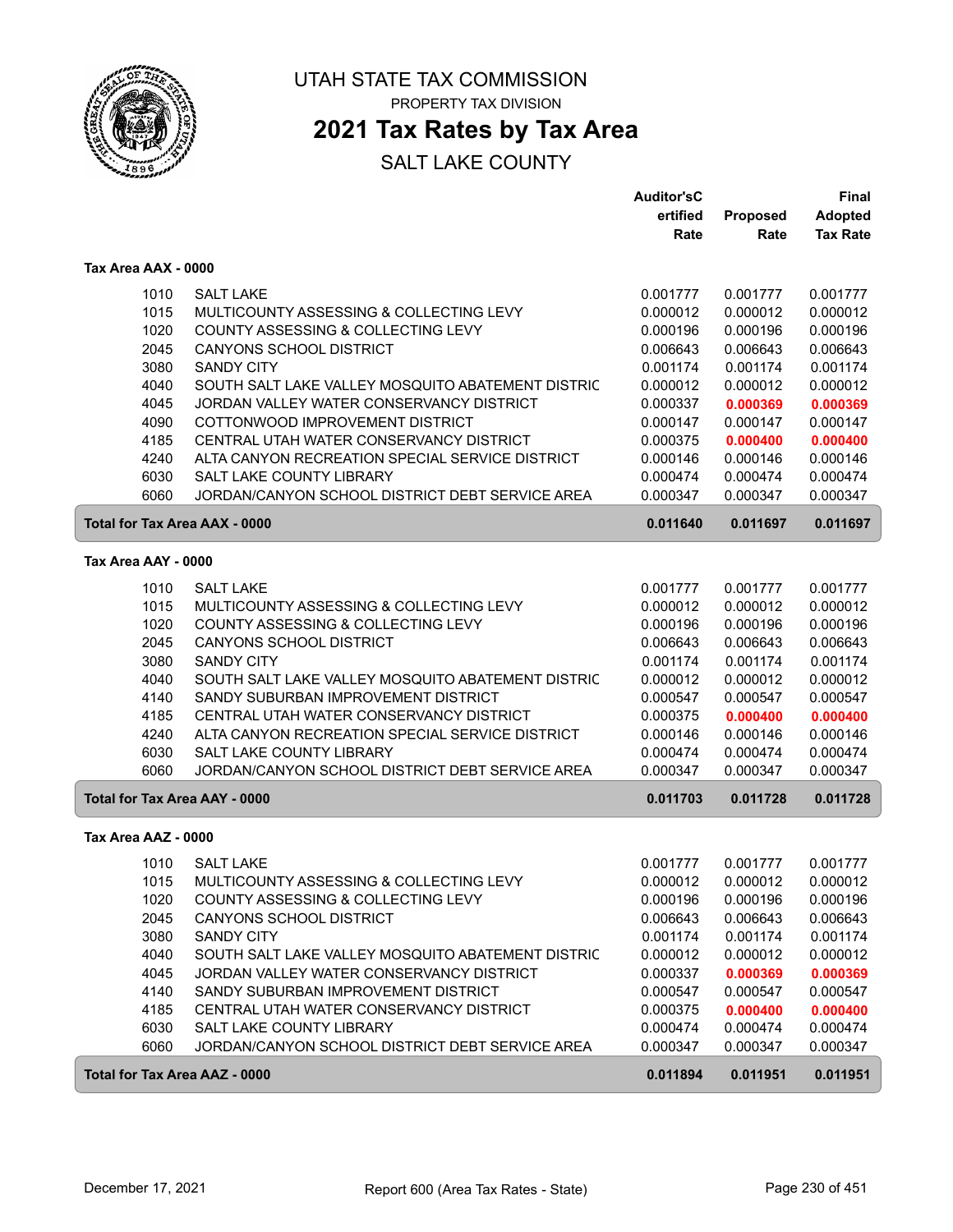

### **2021 Tax Rates by Tax Area**

|                               |                                                   | <b>Auditor'sC</b> |          | <b>Final</b>    |
|-------------------------------|---------------------------------------------------|-------------------|----------|-----------------|
|                               |                                                   | ertified          | Proposed | <b>Adopted</b>  |
|                               |                                                   | Rate              | Rate     | <b>Tax Rate</b> |
| Tax Area ABA - 0000           |                                                   |                   |          |                 |
| 1010                          | <b>SALT LAKE</b>                                  | 0.001777          | 0.001777 | 0.001777        |
| 1015                          | MULTICOUNTY ASSESSING & COLLECTING LEVY           | 0.000012          | 0.000012 | 0.000012        |
| 1020                          | COUNTY ASSESSING & COLLECTING LEVY                | 0.000196          | 0.000196 | 0.000196        |
| 2045                          | <b>CANYONS SCHOOL DISTRICT</b>                    | 0.006643          | 0.006643 | 0.006643        |
| 3080                          | <b>SANDY CITY</b>                                 | 0.001174          | 0.001174 | 0.001174        |
| 4040                          | SOUTH SALT LAKE VALLEY MOSQUITO ABATEMENT DISTRIC | 0.000012          | 0.000012 | 0.000012        |
| 4045                          | JORDAN VALLEY WATER CONSERVANCY DISTRICT          | 0.000337          | 0.000369 | 0.000369        |
| 4140                          | SANDY SUBURBAN IMPROVEMENT DISTRICT               | 0.000547          | 0.000547 | 0.000547        |
| 4160                          | <b>CRESCENT CEMETERY MAINTENANCE DISTRICT</b>     | 0.000030          | 0.000030 | 0.000030        |
| 4185                          | CENTRAL UTAH WATER CONSERVANCY DISTRICT           | 0.000375          | 0.000400 | 0.000400        |
| 6030                          | SALT LAKE COUNTY LIBRARY                          | 0.000474          | 0.000474 | 0.000474        |
| 6060                          | JORDAN/CANYON SCHOOL DISTRICT DEBT SERVICE AREA   | 0.000347          | 0.000347 | 0.000347        |
| Total for Tax Area ABA - 0000 |                                                   | 0.011924          | 0.011981 | 0.011981        |
| Tax Area ABB - 0000           |                                                   |                   |          |                 |
| 1010                          | <b>SALT LAKE</b>                                  | 0.001777          | 0.001777 | 0.001777        |
| 1015                          | MULTICOUNTY ASSESSING & COLLECTING LEVY           | 0.000012          | 0.000012 | 0.000012        |
| 1020                          | COUNTY ASSESSING & COLLECTING LEVY                | 0.000196          | 0.000196 | 0.000196        |
| 2030                          | <b>GRANITE SCHOOL DISTRICT</b>                    | 0.005979          | 0.007105 | 0.007105        |
| 3036                          | <b>HOLLADAY CITY</b>                              | 0.001070          | 0.001605 | 0.001605        |
| 4040                          | SOUTH SALT LAKE VALLEY MOSQUITO ABATEMENT DISTRIC | 0.000012          | 0.000012 | 0.000012        |
| 4060                          | MT. OLYMPUS IMPROVEMENT DISTRICT                  | 0.000229          | 0.000229 | 0.000229        |
| 4185                          | CENTRAL UTAH WATER CONSERVANCY DISTRICT           | 0.000375          | 0.000400 | 0.000400        |
| 6030                          | <b>SALT LAKE COUNTY LIBRARY</b>                   | 0.000474          | 0.000474 | 0.000474        |
| Total for Tax Area ABB - 0000 |                                                   | 0.010124          | 0.011810 | 0.011810        |
| Tax Area ABC - 0000           |                                                   |                   |          |                 |
| 1010                          | <b>SALT LAKE</b>                                  | 0.001777          | 0.001777 | 0.001777        |
| 1015                          | MULTICOUNTY ASSESSING & COLLECTING LEVY           | 0.000012          | 0.000012 | 0.000012        |
| 1020                          | COUNTY ASSESSING & COLLECTING LEVY                | 0.000196          | 0.000196 | 0.000196        |
| 2040                          | JORDAN SCHOOL DISTRICT                            | 0.006168          | 0.006168 | 0.006168        |
| 3110                          | <b>WEST JORDAN CITY</b>                           | 0.001732          | 0.001788 | 0.001788        |
| 4040                          | SOUTH SALT LAKE VALLEY MOSQUITO ABATEMENT DISTRIC | 0.000012          | 0.000012 | 0.000012        |
| 4120                          | <b>KEARNS IMPROVEMENT DISTRICT</b>                | 0.000458          | 0.000458 | 0.000458        |
| 4180                          | OQUIRRH RECREATION AND PARKS DISTRICT             | 0.000751          | 0.000751 | 0.000751        |
| 4185                          | CENTRAL UTAH WATER CONSERVANCY DISTRICT           | 0.000375          | 0.000400 | 0.000400        |
| 6030                          | SALT LAKE COUNTY LIBRARY                          | 0.000474          | 0.000474 | 0.000474        |
| Total for Tax Area ABC - 0000 |                                                   | 0.011955          | 0.012036 | 0.012036        |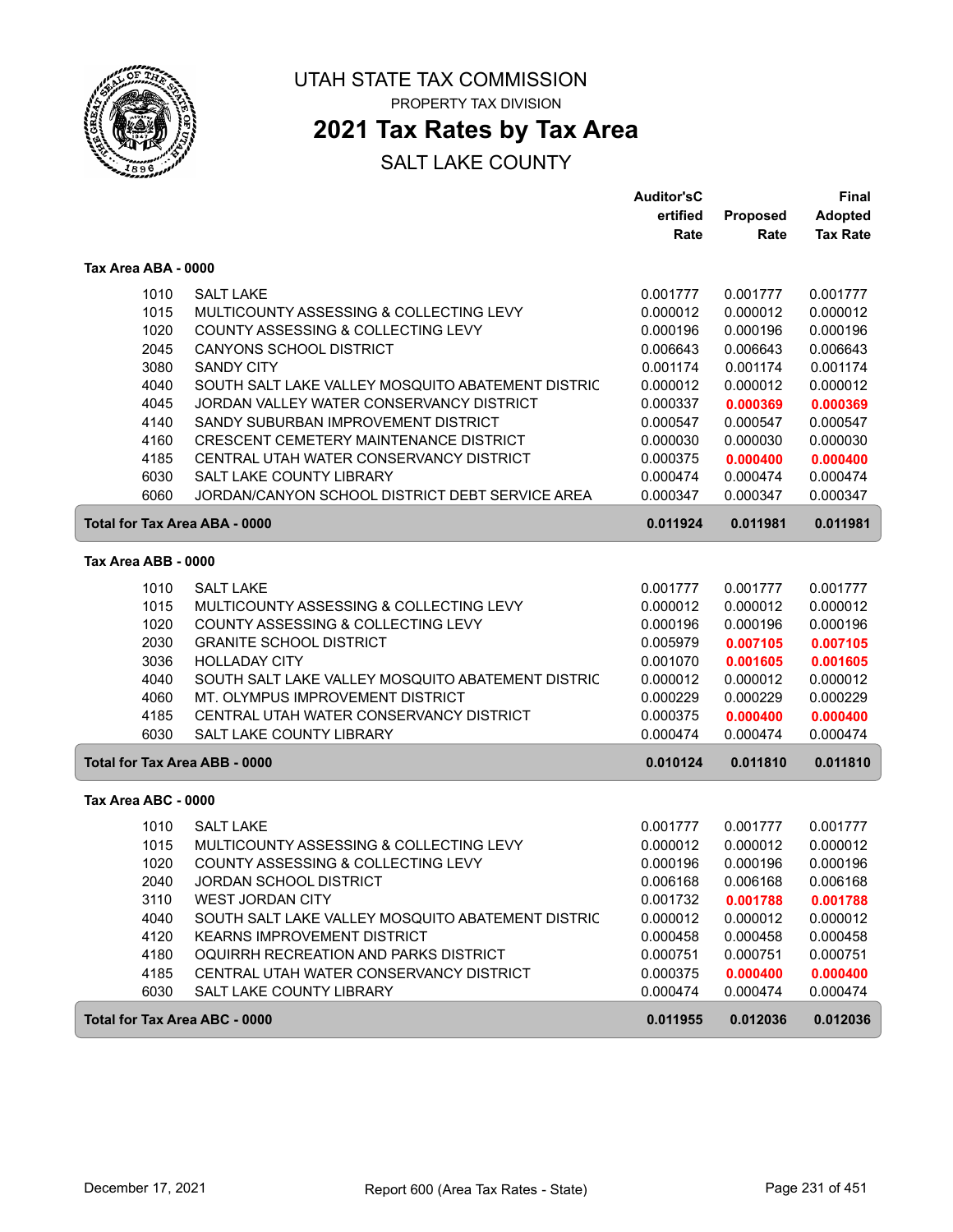

UTAH STATE TAX COMMISSION

PROPERTY TAX DIVISION

### **2021 Tax Rates by Tax Area**

|                     |                                                   | <b>Auditor'sC</b> |          | Final           |
|---------------------|---------------------------------------------------|-------------------|----------|-----------------|
|                     |                                                   | ertified          | Proposed | <b>Adopted</b>  |
|                     |                                                   | Rate              | Rate     | <b>Tax Rate</b> |
| Tax Area ABD - 0000 |                                                   |                   |          |                 |
| 1010                | <b>SALT LAKE</b>                                  | 0.001777          | 0.001777 | 0.001777        |
| 1015                | MULTICOUNTY ASSESSING & COLLECTING LEVY           | 0.000012          | 0.000012 | 0.000012        |
| 1020                | COUNTY ASSESSING & COLLECTING LEVY                | 0.000196          | 0.000196 | 0.000196        |
| 2040                | JORDAN SCHOOL DISTRICT                            | 0.006168          | 0.006168 | 0.006168        |
| 3110                | WEST JORDAN CITY                                  | 0.001732          | 0.001788 | 0.001788        |
| 4040                | SOUTH SALT LAKE VALLEY MOSQUITO ABATEMENT DISTRIC | 0.000012          | 0.000012 | 0.000012        |
| 4045                | JORDAN VALLEY WATER CONSERVANCY DISTRICT          | 0.000337          | 0.000369 | 0.000369        |
| 4120                | <b>KEARNS IMPROVEMENT DISTRICT</b>                | 0.000458          | 0.000458 | 0.000458        |
| 4185                | CENTRAL UTAH WATER CONSERVANCY DISTRICT           | 0.000375          | 0.000400 | 0.000400        |
| 6030                | <b>SALT LAKE COUNTY LIBRARY</b>                   | 0.000474          | 0.000474 | 0.000474        |
|                     | Total for Tax Area ABD - 0000                     | 0.011541          | 0.011654 | 0.011654        |
| Tax Area ABE - 0000 |                                                   |                   |          |                 |
| 1010                | <b>SALT LAKE</b>                                  | 0.001777          | 0.001777 | 0.001777        |
| 1015                | MULTICOUNTY ASSESSING & COLLECTING LEVY           | 0.000012          | 0.000012 | 0.000012        |
| 1020                | COUNTY ASSESSING & COLLECTING LEVY                | 0.000196          | 0.000196 | 0.000196        |
| 2040                | JORDAN SCHOOL DISTRICT                            | 0.006168          | 0.006168 | 0.006168        |
| 3110                | <b>WEST JORDAN CITY</b>                           | 0.001732          | 0.001788 | 0.001788        |
| 4040                | SOUTH SALT LAKE VALLEY MOSQUITO ABATEMENT DISTRIC | 0.000012          | 0.000012 | 0.000012        |
| 4045                | JORDAN VALLEY WATER CONSERVANCY DISTRICT          | 0.000337          | 0.000369 | 0.000369        |
| 4185                | CENTRAL UTAH WATER CONSERVANCY DISTRICT           | 0.000375          | 0.000400 | 0.000400        |
| 6030                | <b>SALT LAKE COUNTY LIBRARY</b>                   | 0.000474          | 0.000474 | 0.000474        |
|                     | Total for Tax Area ABE - 0000                     | 0.011083          | 0.011196 | 0.011196        |
| Tax Area ABG - 0000 |                                                   |                   |          |                 |
| 1010                | <b>SALT LAKE</b>                                  | 0.001777          | 0.001777 | 0.001777        |
| 1015                | MULTICOUNTY ASSESSING & COLLECTING LEVY           | 0.000012          | 0.000012 | 0.000012        |
| 1020                | COUNTY ASSESSING & COLLECTING LEVY                | 0.000196          | 0.000196 | 0.000196        |
| 2040                | <b>JORDAN SCHOOL DISTRICT</b>                     | 0.006168          | 0.006168 | 0.006168        |
| 3110                | WEST JORDAN CITY                                  | 0.001732          | 0.001788 | 0.001788        |
| 4040                | SOUTH SALT LAKE VALLEY MOSQUITO ABATEMENT DISTRIC | 0.000012          | 0.000012 | 0.000012        |
| 4045                | JORDAN VALLEY WATER CONSERVANCY DISTRICT          | 0.000337          | 0.000369 | 0.000369        |
| 4185                | CENTRAL UTAH WATER CONSERVANCY DISTRICT           | 0.000375          | 0.000400 | 0.000400        |
| 6030                | SALT LAKE COUNTY LIBRARY                          | 0.000474          | 0.000474 | 0.000474        |
|                     | Total for Tax Area ABG - 0000                     | 0.011083          | 0.011196 | 0.011196        |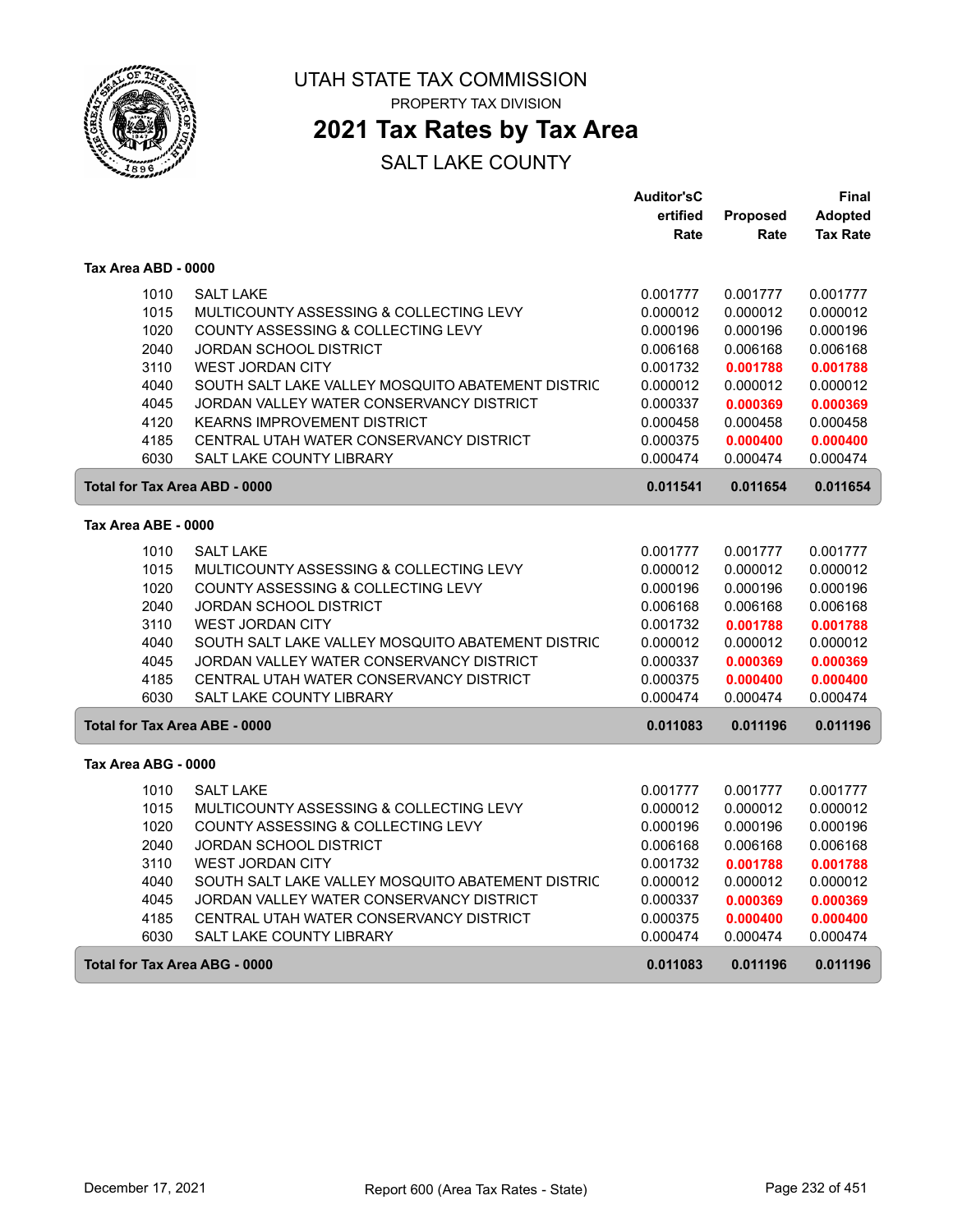

# **2021 Tax Rates by Tax Area**

|                                      |                                                   | <b>Auditor'sC</b> |          | Final           |
|--------------------------------------|---------------------------------------------------|-------------------|----------|-----------------|
|                                      |                                                   | ertified          | Proposed | <b>Adopted</b>  |
|                                      |                                                   | Rate              | Rate     | <b>Tax Rate</b> |
| Tax Area ABH - 0000                  |                                                   |                   |          |                 |
| 1010                                 | <b>SALT LAKE</b>                                  | 0.001777          | 0.001777 | 0.001777        |
| 1015                                 | MULTICOUNTY ASSESSING & COLLECTING LEVY           | 0.000012          | 0.000012 | 0.000012        |
| 1020                                 | COUNTY ASSESSING & COLLECTING LEVY                | 0.000196          | 0.000196 | 0.000196        |
| 2045                                 | CANYONS SCHOOL DISTRICT                           | 0.006643          | 0.006643 | 0.006643        |
| 3025                                 | <b>COTTONWOOD HEIGHTS CITY</b>                    | 0.001740          | 0.001740 | 0.001740        |
| 4040                                 | SOUTH SALT LAKE VALLEY MOSQUITO ABATEMENT DISTRIC | 0.000012          | 0.000012 | 0.000012        |
| 4090                                 | COTTONWOOD IMPROVEMENT DISTRICT                   | 0.000147          | 0.000147 | 0.000147        |
| 4185                                 | CENTRAL UTAH WATER CONSERVANCY DISTRICT           | 0.000375          | 0.000400 | 0.000400        |
| 4200                                 | COTTONWOOD HEIGHTS PARKS AND RECREATION SERVICI   | 0.001021          | 0.001021 | 0.001021        |
| 6030                                 | SALT LAKE COUNTY LIBRARY                          | 0.000474          | 0.000474 | 0.000474        |
| 6060                                 | JORDAN/CANYON SCHOOL DISTRICT DEBT SERVICE AREA   | 0.000347          | 0.000347 | 0.000347        |
| <b>Total for Tax Area ABH - 0000</b> |                                                   | 0.012744          | 0.012769 | 0.012769        |
| Tax Area ABI - 0000                  |                                                   |                   |          |                 |
| 1010                                 | <b>SALT LAKE</b>                                  | 0.001777          | 0.001777 | 0.001777        |
| 1015                                 | MULTICOUNTY ASSESSING & COLLECTING LEVY           | 0.000012          | 0.000012 | 0.000012        |
| 1020                                 | COUNTY ASSESSING & COLLECTING LEVY                | 0.000196          | 0.000196 | 0.000196        |
| 2045                                 | <b>CANYONS SCHOOL DISTRICT</b>                    | 0.006643          | 0.006643 | 0.006643        |
| 3080                                 | <b>SANDY CITY</b>                                 | 0.001174          | 0.001174 | 0.001174        |
| 4040                                 | SOUTH SALT LAKE VALLEY MOSQUITO ABATEMENT DISTRIC | 0.000012          | 0.000012 | 0.000012        |
| 4150                                 | SOUTH VALLEY SEWER DISTRICT                       | 0.000250          | 0.000250 | 0.000250        |
| 4160                                 | CRESCENT CEMETERY MAINTENANCE DISTRICT            | 0.000030          | 0.000030 | 0.000030        |
| 4185                                 | CENTRAL UTAH WATER CONSERVANCY DISTRICT           | 0.000375          | 0.000400 | 0.000400        |
| 4290                                 | METROPOLITAN WATER DISTRICT - SANDY CITY          | 0.000275          | 0.000275 | 0.000275        |
| 6030                                 | SALT LAKE COUNTY LIBRARY                          | 0.000474          | 0.000474 | 0.000474        |
| 6060                                 | JORDAN/CANYON SCHOOL DISTRICT DEBT SERVICE AREA   | 0.000347          | 0.000347 | 0.000347        |
| <b>Total for Tax Area ABI - 0000</b> |                                                   | 0.011565          | 0.011590 | 0.011590        |
| Tax Area ABJ - 0000                  |                                                   |                   |          |                 |
| 1010                                 | <b>SALT LAKE</b>                                  | 0.001777          | 0.001777 | 0.001777        |
| 1015                                 | MULTICOUNTY ASSESSING & COLLECTING LEVY           | 0.000012          | 0.000012 | 0.000012        |
| 1020                                 | COUNTY ASSESSING & COLLECTING LEVY                | 0.000196          | 0.000196 | 0.000196        |
| 2045                                 | CANYONS SCHOOL DISTRICT                           | 0.006643          | 0.006643 | 0.006643        |
| 3080                                 | SANDY CITY                                        | 0.001174          | 0.001174 | 0.001174        |
| 4040                                 | SOUTH SALT LAKE VALLEY MOSQUITO ABATEMENT DISTRIC | 0.000012          | 0.000012 | 0.000012        |
| 4150                                 | SOUTH VALLEY SEWER DISTRICT                       | 0.000250          | 0.000250 | 0.000250        |
| 4185                                 | CENTRAL UTAH WATER CONSERVANCY DISTRICT           | 0.000375          | 0.000400 | 0.000400        |
| 4290                                 | METROPOLITAN WATER DISTRICT - SANDY CITY          | 0.000275          | 0.000275 | 0.000275        |
| 6030                                 | SALT LAKE COUNTY LIBRARY                          | 0.000474          | 0.000474 | 0.000474        |
| 6060                                 | JORDAN/CANYON SCHOOL DISTRICT DEBT SERVICE AREA   | 0.000347          | 0.000347 | 0.000347        |
| Total for Tax Area ABJ - 0000        |                                                   | 0.011535          | 0.011560 | 0.011560        |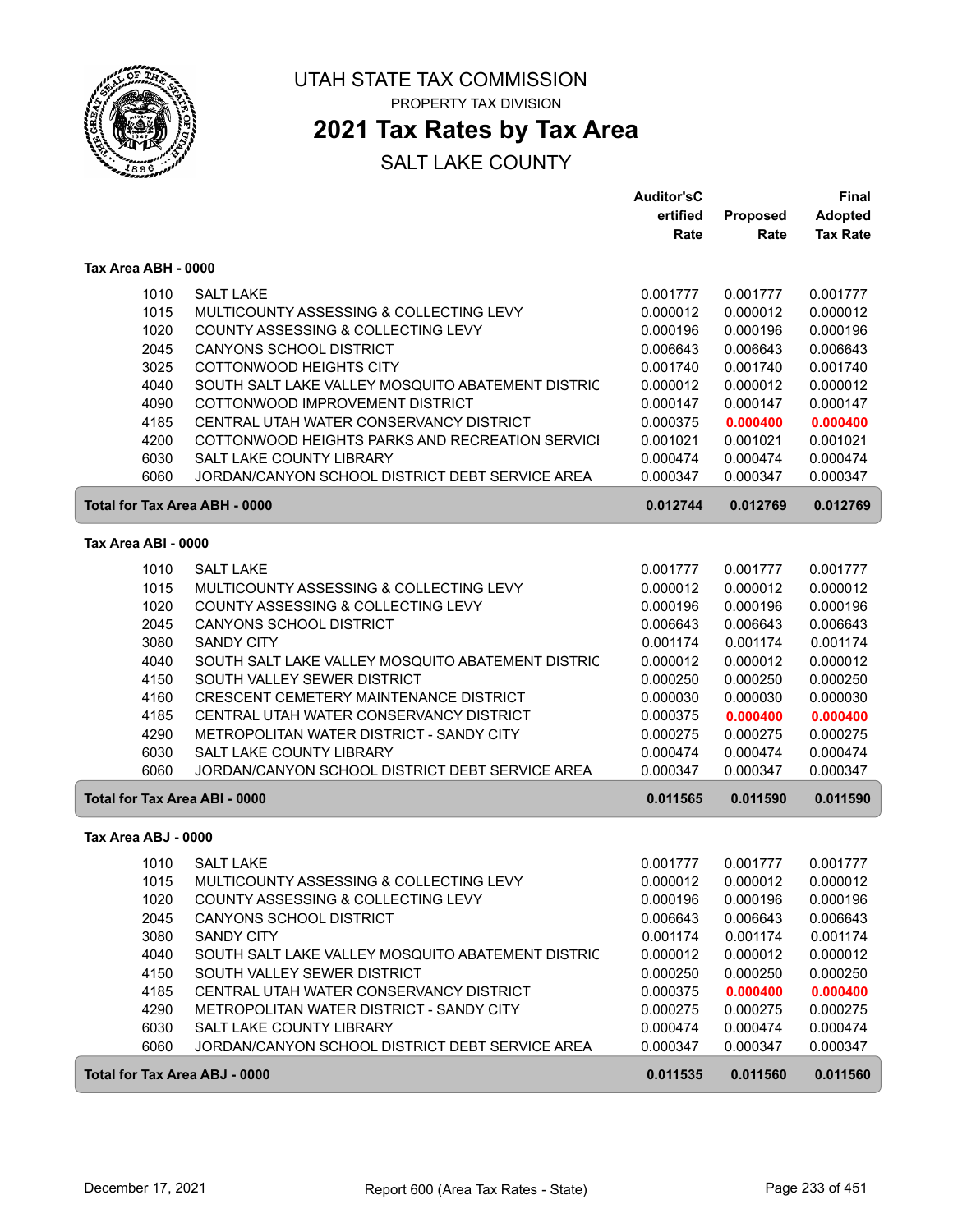

### **2021 Tax Rates by Tax Area**

|                                      |                                                   | <b>Auditor'sC</b> |          | Final           |
|--------------------------------------|---------------------------------------------------|-------------------|----------|-----------------|
|                                      |                                                   | ertified          | Proposed | <b>Adopted</b>  |
|                                      |                                                   | Rate              | Rate     | <b>Tax Rate</b> |
| Tax Area ABK - 0000                  |                                                   |                   |          |                 |
| 1010                                 | <b>SALT LAKE</b>                                  | 0.001777          | 0.001777 | 0.001777        |
| 1015                                 | MULTICOUNTY ASSESSING & COLLECTING LEVY           | 0.000012          | 0.000012 | 0.000012        |
| 1020                                 | COUNTY ASSESSING & COLLECTING LEVY                | 0.000196          | 0.000196 | 0.000196        |
| 2040                                 | <b>JORDAN SCHOOL DISTRICT</b>                     | 0.006168          | 0.006168 | 0.006168        |
| 3110                                 | <b>WEST JORDAN CITY</b>                           | 0.001732          | 0.001788 | 0.001788        |
| 4040                                 | SOUTH SALT LAKE VALLEY MOSQUITO ABATEMENT DISTRIC | 0.000012          | 0.000012 | 0.000012        |
| 4045                                 | JORDAN VALLEY WATER CONSERVANCY DISTRICT          | 0.000337          | 0.000369 | 0.000369        |
| 4185                                 | CENTRAL UTAH WATER CONSERVANCY DISTRICT           | 0.000375          | 0.000400 | 0.000400        |
| 6030                                 | <b>SALT LAKE COUNTY LIBRARY</b>                   | 0.000474          | 0.000474 | 0.000474        |
| <b>Total for Tax Area ABK - 0000</b> |                                                   | 0.011083          | 0.011196 | 0.011196        |
| Tax Area ABM - 0000                  |                                                   |                   |          |                 |
| 1010                                 | <b>SALT LAKE</b>                                  | 0.001777          | 0.001777 | 0.001777        |
| 1015                                 | MULTICOUNTY ASSESSING & COLLECTING LEVY           | 0.000012          | 0.000012 | 0.000012        |
| 1020                                 | COUNTY ASSESSING & COLLECTING LEVY                | 0.000196          | 0.000196 | 0.000196        |
| 2045                                 | <b>CANYONS SCHOOL DISTRICT</b>                    | 0.006643          | 0.006643 | 0.006643        |
| 3080                                 | <b>SANDY CITY</b>                                 | 0.001174          | 0.001174 | 0.001174        |
| 4040                                 | SOUTH SALT LAKE VALLEY MOSQUITO ABATEMENT DISTRIC | 0.000012          | 0.000012 | 0.000012        |
| 4150                                 | SOUTH VALLEY SEWER DISTRICT                       | 0.000250          | 0.000250 | 0.000250        |
| 4185                                 | CENTRAL UTAH WATER CONSERVANCY DISTRICT           | 0.000375          | 0.000400 | 0.000400        |
| 6030                                 | <b>SALT LAKE COUNTY LIBRARY</b>                   | 0.000474          | 0.000474 | 0.000474        |
| 6060                                 | JORDAN/CANYON SCHOOL DISTRICT DEBT SERVICE AREA   | 0.000347          | 0.000347 | 0.000347        |
| <b>Total for Tax Area ABM - 0000</b> |                                                   | 0.011260          | 0.011285 | 0.011285        |
| Tax Area ABP - 0000                  |                                                   |                   |          |                 |
| 1010                                 | <b>SALT LAKE</b>                                  | 0.001777          | 0.001777 | 0.001777        |
| 1015                                 | MULTICOUNTY ASSESSING & COLLECTING LEVY           | 0.000012          | 0.000012 | 0.000012        |
| 1020                                 | COUNTY ASSESSING & COLLECTING LEVY                | 0.000196          | 0.000196 | 0.000196        |
| 2030                                 | <b>GRANITE SCHOOL DISTRICT</b>                    | 0.005979          | 0.007105 | 0.007105        |
| 4040                                 | SOUTH SALT LAKE VALLEY MOSQUITO ABATEMENT DISTRIC | 0.000012          | 0.000012 | 0.000012        |
| 4045                                 | JORDAN VALLEY WATER CONSERVANCY DISTRICT          | 0.000337          | 0.000369 | 0.000369        |
| 4110                                 | TAYLORSVILLE-BENNION IMPROVEMENT DISTRICT         | 0.000102          | 0.000102 | 0.000102        |
| 4180                                 | OQUIRRH RECREATION AND PARKS DISTRICT             | 0.000751          | 0.000751 | 0.000751        |
| 4185                                 | CENTRAL UTAH WATER CONSERVANCY DISTRICT           | 0.000375          | 0.000400 | 0.000400        |
| 4320                                 | UNIFIED FIRE SERVICE AREA                         | 0.001592          | 0.001594 | 0.001594        |
| 4340                                 | SALT LAKE VALLEY LAW ENFORCEMENT SERVICE AREA     | 0.001973          | 0.001973 | 0.001973        |
| 6030                                 | SALT LAKE COUNTY LIBRARY                          | 0.000474          | 0.000474 | 0.000474        |
| <b>Total for Tax Area ABP - 0000</b> |                                                   | 0.013580          | 0.014765 | 0.014765        |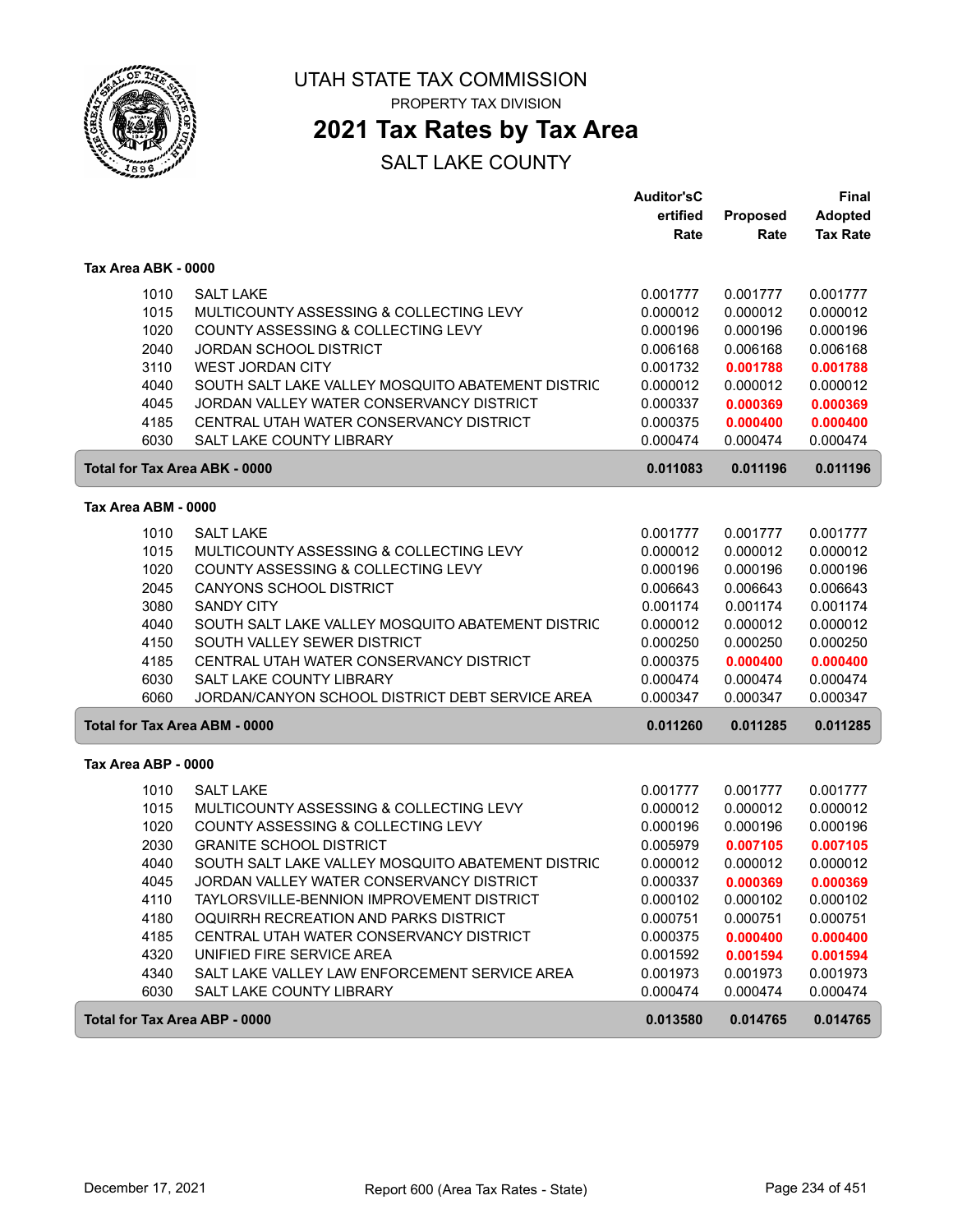

### **2021 Tax Rates by Tax Area**

|                                      |                                                   | <b>Auditor'sC</b> |                 | <b>Final</b>    |
|--------------------------------------|---------------------------------------------------|-------------------|-----------------|-----------------|
|                                      |                                                   | ertified          | <b>Proposed</b> | <b>Adopted</b>  |
|                                      |                                                   | Rate              | Rate            | <b>Tax Rate</b> |
| Tax Area ABQ - 0000                  |                                                   |                   |                 |                 |
| 1010                                 | <b>SALT LAKE</b>                                  | 0.001777          | 0.001777        | 0.001777        |
| 1015                                 | MULTICOUNTY ASSESSING & COLLECTING LEVY           | 0.000012          | 0.000012        | 0.000012        |
| 1020                                 | COUNTY ASSESSING & COLLECTING LEVY                | 0.000196          | 0.000196        | 0.000196        |
| 2030                                 | <b>GRANITE SCHOOL DISTRICT</b>                    | 0.005979          | 0.007105        | 0.007105        |
| 4040                                 | SOUTH SALT LAKE VALLEY MOSQUITO ABATEMENT DISTRIC | 0.000012          | 0.000012        | 0.000012        |
| 4045                                 | JORDAN VALLEY WATER CONSERVANCY DISTRICT          | 0.000337          | 0.000369        | 0.000369        |
| 4120                                 | <b>KEARNS IMPROVEMENT DISTRICT</b>                | 0.000458          | 0.000458        | 0.000458        |
| 4180                                 | OQUIRRH RECREATION AND PARKS DISTRICT             | 0.000751          | 0.000751        | 0.000751        |
| 4185                                 | CENTRAL UTAH WATER CONSERVANCY DISTRICT           | 0.000375          | 0.000400        | 0.000400        |
| 4320                                 | UNIFIED FIRE SERVICE AREA                         | 0.001592          | 0.001594        | 0.001594        |
| 4340                                 | SALT LAKE VALLEY LAW ENFORCEMENT SERVICE AREA     | 0.001973          | 0.001973        | 0.001973        |
| 6030                                 | <b>SALT LAKE COUNTY LIBRARY</b>                   | 0.000474          | 0.000474        | 0.000474        |
| Total for Tax Area ABQ - 0000        |                                                   | 0.013936          | 0.015121        | 0.015121        |
| Tax Area ABR - 0000                  |                                                   |                   |                 |                 |
| 1010                                 | <b>SALT LAKE</b>                                  | 0.001777          | 0.001777        | 0.001777        |
| 1015                                 | MULTICOUNTY ASSESSING & COLLECTING LEVY           | 0.000012          | 0.000012        | 0.000012        |
| 1020                                 | COUNTY ASSESSING & COLLECTING LEVY                | 0.000196          | 0.000196        | 0.000196        |
| 2030                                 | <b>GRANITE SCHOOL DISTRICT</b>                    | 0.005979          | 0.007105        | 0.007105        |
| 4030                                 | MAGNA MOSQUITO ABATEMENT DISTRICT                 | 0.000064          | 0.000064        | 0.000064        |
| 4045                                 | JORDAN VALLEY WATER CONSERVANCY DISTRICT          | 0.000337          | 0.000369        | 0.000369        |
| 4120                                 | <b>KEARNS IMPROVEMENT DISTRICT</b>                | 0.000458          | 0.000458        | 0.000458        |
| 4180                                 | OQUIRRH RECREATION AND PARKS DISTRICT             | 0.000751          | 0.000751        | 0.000751        |
| 4185                                 | CENTRAL UTAH WATER CONSERVANCY DISTRICT           | 0.000375          | 0.000400        | 0.000400        |
| 4320                                 | UNIFIED FIRE SERVICE AREA                         | 0.001592          | 0.001594        | 0.001594        |
| 4340                                 | SALT LAKE VALLEY LAW ENFORCEMENT SERVICE AREA     | 0.001973          | 0.001973        | 0.001973        |
| 6030                                 | SALT LAKE COUNTY LIBRARY                          | 0.000474          | 0.000474        | 0.000474        |
| <b>Total for Tax Area ABR - 0000</b> |                                                   | 0.013988          | 0.015173        | 0.015173        |
| Tax Area ABS - 0000                  |                                                   |                   |                 |                 |
| 1010                                 | <b>SALT LAKE</b>                                  | 0.001777          | 0.001777        | 0.001777        |
| 1015                                 | MULTICOUNTY ASSESSING & COLLECTING LEVY           | 0.000012          | 0.000012        | 0.000012        |
| 1020                                 | COUNTY ASSESSING & COLLECTING LEVY                | 0.000196          | 0.000196        | 0.000196        |
| 2040                                 | <b>JORDAN SCHOOL DISTRICT</b>                     | 0.006168          | 0.006168        | 0.006168        |
| 4040                                 | SOUTH SALT LAKE VALLEY MOSQUITO ABATEMENT DISTRIC | 0.000012          | 0.000012        | 0.000012        |
| 4100                                 | COPPERTON IMPROVEMENT DISTRICT                    | 0.000794          | 0.000794        | 0.000794        |
| 4150                                 | SOUTH VALLEY SEWER DISTRICT                       | 0.000250          | 0.000250        | 0.000250        |
| 4185                                 | CENTRAL UTAH WATER CONSERVANCY DISTRICT           | 0.000375          | 0.000400        | 0.000400        |
| 4320                                 | UNIFIED FIRE SERVICE AREA                         | 0.001592          | 0.001594        | 0.001594        |
| 4340                                 | SALT LAKE VALLEY LAW ENFORCEMENT SERVICE AREA     | 0.001973          | 0.001973        | 0.001973        |
| 6030                                 | SALT LAKE COUNTY LIBRARY                          | 0.000474          | 0.000474        | 0.000474        |
| <b>Total for Tax Area ABS - 0000</b> |                                                   | 0.013623          | 0.013650        | 0.013650        |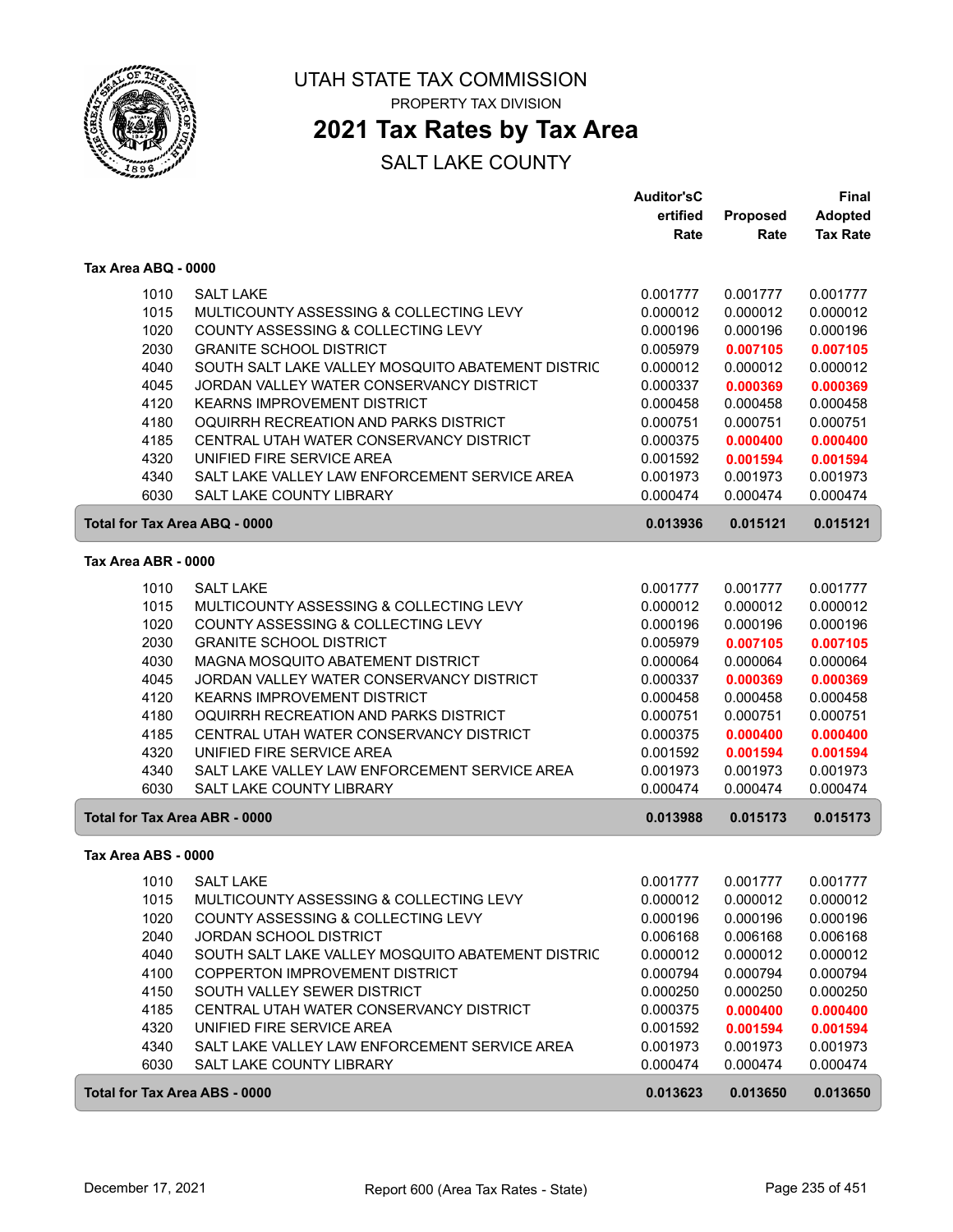

### **2021 Tax Rates by Tax Area**

|                                      |                                                   | <b>Auditor'sC</b> |          | Final           |
|--------------------------------------|---------------------------------------------------|-------------------|----------|-----------------|
|                                      |                                                   | ertified          | Proposed | <b>Adopted</b>  |
|                                      |                                                   | Rate              | Rate     | <b>Tax Rate</b> |
| Tax Area ABT - 0000                  |                                                   |                   |          |                 |
| 1010                                 | <b>SALT LAKE</b>                                  | 0.001777          | 0.001777 | 0.001777        |
| 1015                                 | MULTICOUNTY ASSESSING & COLLECTING LEVY           | 0.000012          | 0.000012 | 0.000012        |
| 1020                                 | COUNTY ASSESSING & COLLECTING LEVY                | 0.000196          | 0.000196 | 0.000196        |
| 2040                                 | JORDAN SCHOOL DISTRICT                            | 0.006168          | 0.006168 | 0.006168        |
| 4040                                 | SOUTH SALT LAKE VALLEY MOSQUITO ABATEMENT DISTRIC | 0.000012          | 0.000012 | 0.000012        |
| 4150                                 | SOUTH VALLEY SEWER DISTRICT                       | 0.000250          | 0.000250 | 0.000250        |
| 4185                                 | CENTRAL UTAH WATER CONSERVANCY DISTRICT           | 0.000375          | 0.000400 | 0.000400        |
| 4320                                 | UNIFIED FIRE SERVICE AREA                         | 0.001592          | 0.001594 | 0.001594        |
| 4340                                 | SALT LAKE VALLEY LAW ENFORCEMENT SERVICE AREA     | 0.001973          | 0.001973 | 0.001973        |
| 6030                                 | SALT LAKE COUNTY LIBRARY                          | 0.000474          | 0.000474 | 0.000474        |
| Total for Tax Area ABT - 0000        |                                                   | 0.012829          | 0.012856 | 0.012856        |
| Tax Area ABU - 0000                  |                                                   |                   |          |                 |
| 1010                                 | <b>SALT LAKE</b>                                  | 0.001777          | 0.001777 | 0.001777        |
| 1015                                 | MULTICOUNTY ASSESSING & COLLECTING LEVY           | 0.000012          | 0.000012 | 0.000012        |
| 1020                                 | COUNTY ASSESSING & COLLECTING LEVY                | 0.000196          | 0.000196 | 0.000196        |
| 2040                                 | <b>JORDAN SCHOOL DISTRICT</b>                     | 0.006168          | 0.006168 | 0.006168        |
| 4040                                 | SOUTH SALT LAKE VALLEY MOSQUITO ABATEMENT DISTRIC | 0.000012          | 0.000012 | 0.000012        |
| 4185                                 | CENTRAL UTAH WATER CONSERVANCY DISTRICT           | 0.000375          | 0.000400 | 0.000400        |
| 4320                                 | UNIFIED FIRE SERVICE AREA                         | 0.001592          | 0.001594 | 0.001594        |
| 4340                                 | SALT LAKE VALLEY LAW ENFORCEMENT SERVICE AREA     | 0.001973          | 0.001973 | 0.001973        |
| 6030                                 | <b>SALT LAKE COUNTY LIBRARY</b>                   | 0.000474          | 0.000474 | 0.000474        |
| <b>Total for Tax Area ABU - 0000</b> |                                                   | 0.012579          | 0.012606 | 0.012606        |
| Tax Area ABV - 0000                  |                                                   |                   |          |                 |
| 1010                                 | <b>SALT LAKE</b>                                  | 0.001777          | 0.001777 | 0.001777        |
| 1015                                 | MULTICOUNTY ASSESSING & COLLECTING LEVY           | 0.000012          | 0.000012 | 0.000012        |
| 1020                                 | COUNTY ASSESSING & COLLECTING LEVY                | 0.000196          | 0.000196 | 0.000196        |
| 2030                                 | <b>GRANITE SCHOOL DISTRICT</b>                    | 0.005979          | 0.007105 | 0.007105        |
| 4170                                 | <b>EMIGRATION IMPROVEMENT DISTRICT</b>            | 0.000731          | 0.000731 | 0.000731        |
| 4185                                 | CENTRAL UTAH WATER CONSERVANCY DISTRICT           | 0.000375          | 0.000400 | 0.000400        |
| 4320                                 | UNIFIED FIRE SERVICE AREA                         | 0.001592          | 0.001594 | 0.001594        |
| 4340                                 | SALT LAKE VALLEY LAW ENFORCEMENT SERVICE AREA     | 0.001973          | 0.001973 | 0.001973        |
| 6030                                 | SALT LAKE COUNTY LIBRARY                          | 0.000474          | 0.000474 | 0.000474        |
| <b>Total for Tax Area ABV - 0000</b> |                                                   | 0.013109          | 0.014262 | 0.014262        |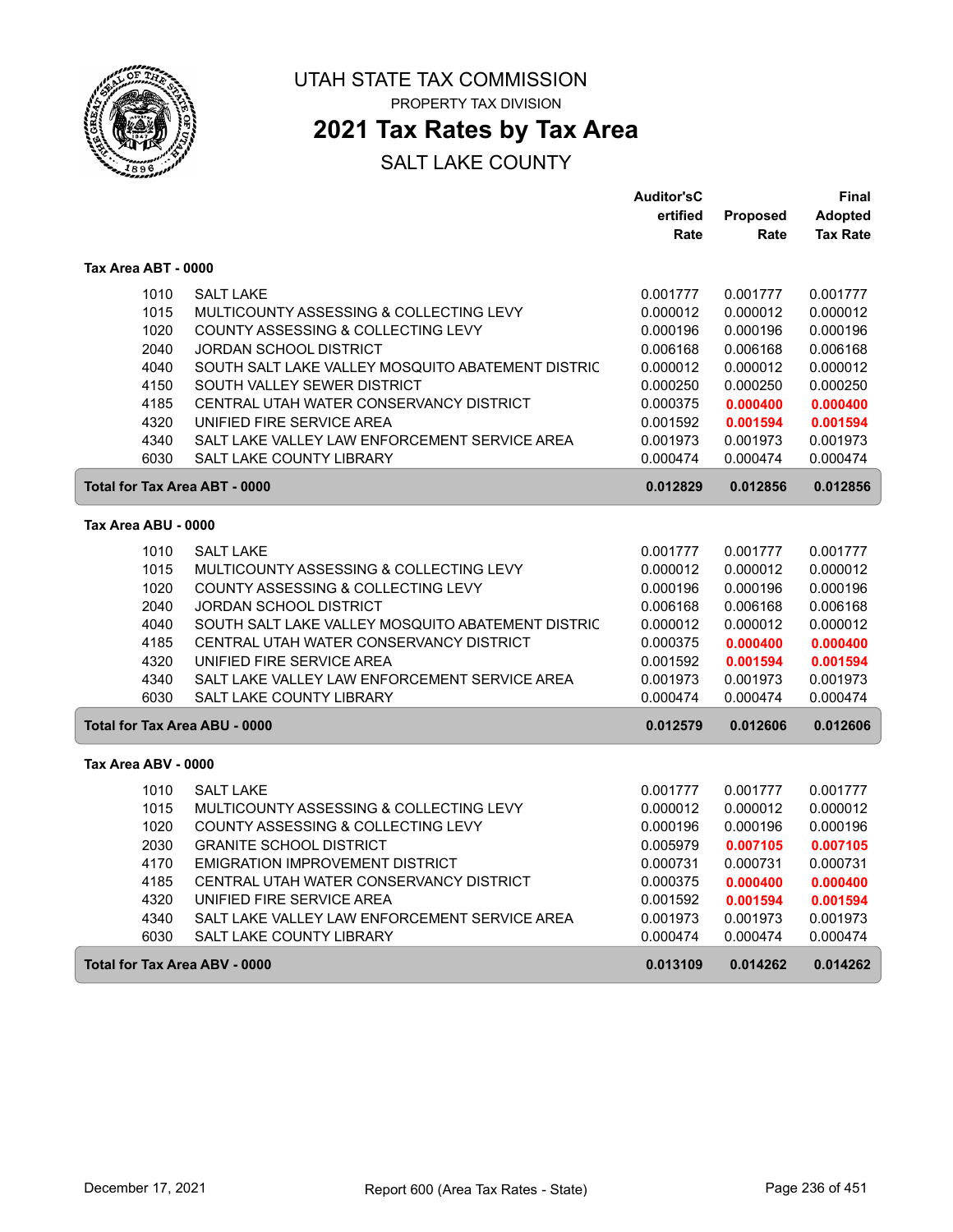

UTAH STATE TAX COMMISSION

PROPERTY TAX DIVISION

### **2021 Tax Rates by Tax Area**

|                     |                                               | <b>Auditor'sC</b> |                 | Final           |
|---------------------|-----------------------------------------------|-------------------|-----------------|-----------------|
|                     |                                               | ertified          | <b>Proposed</b> | <b>Adopted</b>  |
|                     |                                               | Rate              | Rate            | <b>Tax Rate</b> |
| Tax Area ABW - 0000 |                                               |                   |                 |                 |
| 1010                | <b>SALT LAKE</b>                              | 0.001777          | 0.001777        | 0.001777        |
| 1015                | MULTICOUNTY ASSESSING & COLLECTING LEVY       | 0.000012          | 0.000012        | 0.000012        |
| 1020                | COUNTY ASSESSING & COLLECTING LEVY            | 0.000196          | 0.000196        | 0.000196        |
| 2030                | <b>GRANITE SCHOOL DISTRICT</b>                | 0.005979          | 0.007105        | 0.007105        |
| 4185                | CENTRAL UTAH WATER CONSERVANCY DISTRICT       | 0.000375          | 0.000400        | 0.000400        |
| 4320                | UNIFIED FIRE SERVICE AREA                     | 0.001592          | 0.001594        | 0.001594        |
| 4340                | SALT LAKE VALLEY LAW ENFORCEMENT SERVICE AREA | 0.001973          | 0.001973        | 0.001973        |
| 6030                | SALT LAKE COUNTY LIBRARY                      | 0.000474          | 0.000474        | 0.000474        |
|                     | <b>Total for Tax Area ABW - 0000</b>          | 0.012378          | 0.013531        | 0.013531        |
| Tax Area ABX - 0000 |                                               |                   |                 |                 |
|                     |                                               |                   |                 |                 |
| 1010                | <b>SALT LAKE</b>                              | 0.001777          | 0.001777        | 0.001777        |
| 1015                | MULTICOUNTY ASSESSING & COLLECTING LEVY       | 0.000012          | 0.000012        | 0.000012        |
| 1020                | COUNTY ASSESSING & COLLECTING LEVY            | 0.000196          | 0.000196        | 0.000196        |
| 2030                | <b>GRANITE SCHOOL DISTRICT</b>                | 0.005979          | 0.007105        | 0.007105        |
| 4185                | CENTRAL UTAH WATER CONSERVANCY DISTRICT       | 0.000375          | 0.000400        | 0.000400        |
| 4320                | UNIFIED FIRE SERVICE AREA                     | 0.001592          | 0.001594        | 0.001594        |
| 4340                | SALT LAKE VALLEY LAW ENFORCEMENT SERVICE AREA | 0.001973          | 0.001973        | 0.001973        |
| 6030                | SALT LAKE COUNTY LIBRARY                      | 0.000474          | 0.000474        | 0.000474        |
|                     | <b>Total for Tax Area ABX - 0000</b>          | 0.012378          | 0.013531        | 0.013531        |
| Tax Area ABY - 0000 |                                               |                   |                 |                 |
| 1010                | <b>SALT LAKE</b>                              | 0.001777          | 0.001777        | 0.001777        |
| 1015                | MULTICOUNTY ASSESSING & COLLECTING LEVY       | 0.000012          | 0.000012        | 0.000012        |
| 1020                | COUNTY ASSESSING & COLLECTING LEVY            | 0.000196          | 0.000196        | 0.000196        |
| 2030                | <b>GRANITE SCHOOL DISTRICT</b>                | 0.005979          | 0.007105        | 0.007105        |
| 4030                | MAGNA MOSQUITO ABATEMENT DISTRICT             | 0.000064          | 0.000064        | 0.000064        |
| 4045                | JORDAN VALLEY WATER CONSERVANCY DISTRICT      | 0.000337          | 0.000369        | 0.000369        |
| 4080                | <b>MAGNA WATER DISTRICT</b>                   | 0.002107          | 0.002107        | 0.002107        |
| 4185                | CENTRAL UTAH WATER CONSERVANCY DISTRICT       | 0.000375          | 0.000400        | 0.000400        |
| 4320                | UNIFIED FIRE SERVICE AREA                     | 0.001592          | 0.001594        | 0.001594        |
| 4340                | SALT LAKE VALLEY LAW ENFORCEMENT SERVICE AREA | 0.001973          | 0.001973        | 0.001973        |
| 6030                | SALT LAKE COUNTY LIBRARY                      | 0.000474          | 0.000474        | 0.000474        |
|                     | <b>Total for Tax Area ABY - 0000</b>          | 0.014886          | 0.016071        | 0.016071        |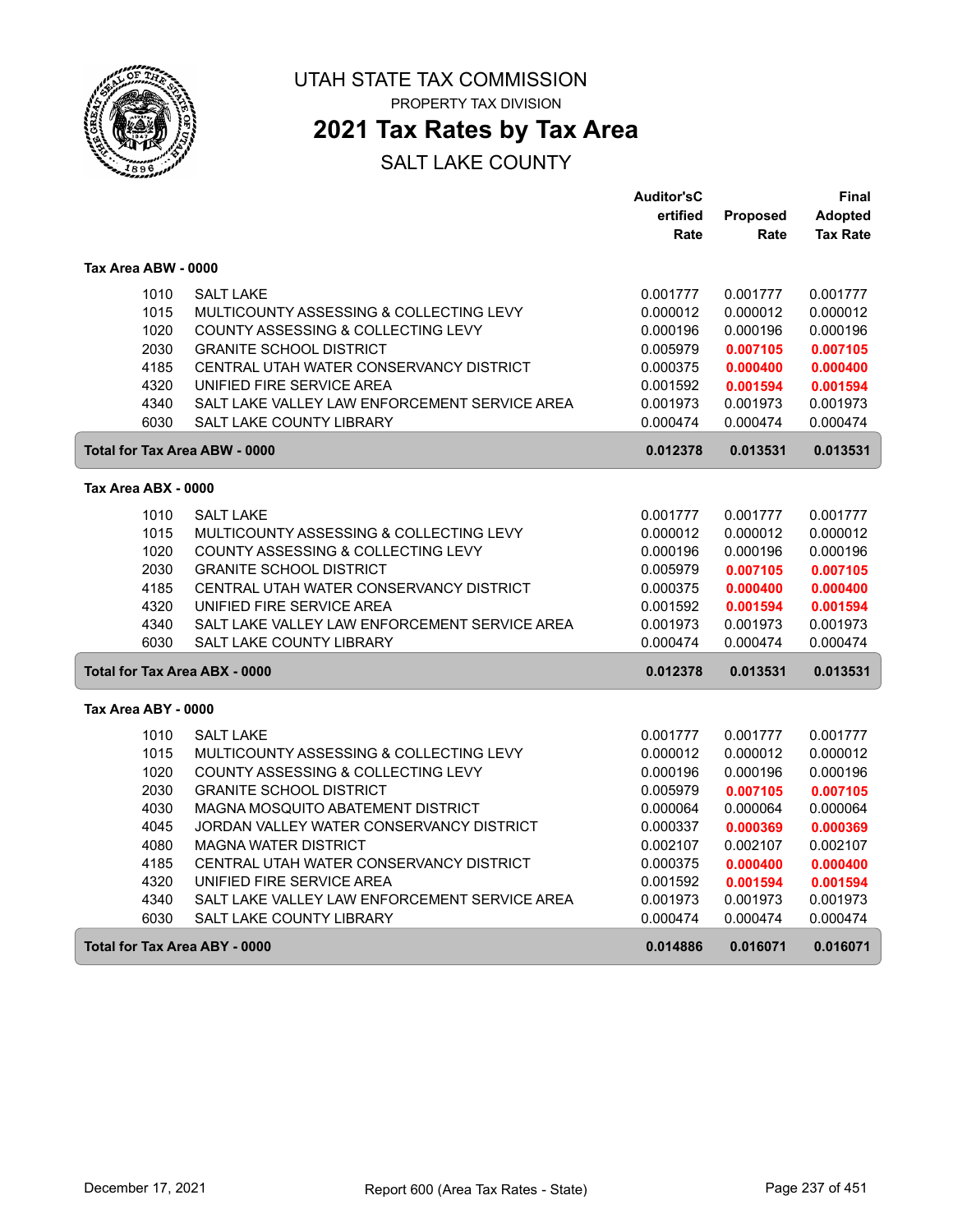

### **2021 Tax Rates by Tax Area**

|                                      |                                               | <b>Auditor'sC</b> |          | Final           |
|--------------------------------------|-----------------------------------------------|-------------------|----------|-----------------|
|                                      |                                               | ertified          | Proposed | <b>Adopted</b>  |
|                                      |                                               | Rate              | Rate     | <b>Tax Rate</b> |
| Tax Area ACA - 0000                  |                                               |                   |          |                 |
| 1010                                 | <b>SALT LAKE</b>                              | 0.001777          | 0.001777 | 0.001777        |
| 1015                                 | MULTICOUNTY ASSESSING & COLLECTING LEVY       | 0.000012          | 0.000012 | 0.000012        |
| 1020                                 | COUNTY ASSESSING & COLLECTING LEVY            | 0.000196          | 0.000196 | 0.000196        |
| 2030                                 | <b>GRANITE SCHOOL DISTRICT</b>                | 0.005979          | 0.007105 | 0.007105        |
| 4030                                 | MAGNA MOSQUITO ABATEMENT DISTRICT             | 0.000064          | 0.000064 | 0.000064        |
| 4045                                 | JORDAN VALLEY WATER CONSERVANCY DISTRICT      | 0.000337          | 0.000369 | 0.000369        |
| 4080                                 | <b>MAGNA WATER DISTRICT</b>                   | 0.002107          | 0.002107 | 0.002107        |
| 4185                                 | CENTRAL UTAH WATER CONSERVANCY DISTRICT       | 0.000375          | 0.000400 | 0.000400        |
| 4320                                 | UNIFIED FIRE SERVICE AREA                     | 0.001592          | 0.001594 | 0.001594        |
| 4340                                 | SALT LAKE VALLEY LAW ENFORCEMENT SERVICE AREA | 0.001973          | 0.001973 | 0.001973        |
| 6030                                 | <b>SALT LAKE COUNTY LIBRARY</b>               | 0.000474          | 0.000474 | 0.000474        |
| <b>Total for Tax Area ACA - 0000</b> |                                               | 0.014886          | 0.016071 | 0.016071        |
| Tax Area ACB - 0000                  |                                               |                   |          |                 |
| 1010                                 | <b>SALT LAKE</b>                              | 0.001777          | 0.001777 | 0.001777        |
| 1015                                 | MULTICOUNTY ASSESSING & COLLECTING LEVY       | 0.000012          | 0.000012 | 0.000012        |
| 1020                                 | COUNTY ASSESSING & COLLECTING LEVY            | 0.000196          | 0.000196 | 0.000196        |
| 2030                                 | <b>GRANITE SCHOOL DISTRICT</b>                | 0.005979          | 0.007105 | 0.007105        |
| 4030                                 | MAGNA MOSQUITO ABATEMENT DISTRICT             | 0.000064          | 0.000064 | 0.000064        |
| 4045                                 | JORDAN VALLEY WATER CONSERVANCY DISTRICT      | 0.000337          | 0.000369 | 0.000369        |
| 4080                                 | <b>MAGNA WATER DISTRICT</b>                   | 0.002107          | 0.002107 | 0.002107        |
| 4185                                 | CENTRAL UTAH WATER CONSERVANCY DISTRICT       | 0.000375          | 0.000400 | 0.000400        |
| 4320                                 | UNIFIED FIRE SERVICE AREA                     | 0.001592          | 0.001594 | 0.001594        |
| 4340                                 | SALT LAKE VALLEY LAW ENFORCEMENT SERVICE AREA | 0.001973          | 0.001973 | 0.001973        |
| 6030                                 | <b>SALT LAKE COUNTY LIBRARY</b>               | 0.000474          | 0.000474 | 0.000474        |
| <b>Total for Tax Area ACB - 0000</b> |                                               | 0.014886          | 0.016071 | 0.016071        |
| Tax Area ACC - 0000                  |                                               |                   |          |                 |
| 1010                                 | <b>SALT LAKE</b>                              | 0.001777          | 0.001777 | 0.001777        |
| 1015                                 | MULTICOUNTY ASSESSING & COLLECTING LEVY       | 0.000012          | 0.000012 | 0.000012        |
| 1020                                 | COUNTY ASSESSING & COLLECTING LEVY            | 0.000196          | 0.000196 | 0.000196        |
| 2030                                 | <b>GRANITE SCHOOL DISTRICT</b>                | 0.005979          | 0.007105 | 0.007105        |
| 4030                                 | MAGNA MOSQUITO ABATEMENT DISTRICT             | 0.000064          | 0.000064 | 0.000064        |
| 4185                                 | CENTRAL UTAH WATER CONSERVANCY DISTRICT       | 0.000375          | 0.000400 | 0.000400        |
| 4320                                 | UNIFIED FIRE SERVICE AREA                     | 0.001592          | 0.001594 | 0.001594        |
| 4340                                 | SALT LAKE VALLEY LAW ENFORCEMENT SERVICE AREA | 0.001973          | 0.001973 | 0.001973        |
| 6030                                 | SALT LAKE COUNTY LIBRARY                      | 0.000474          | 0.000474 | 0.000474        |
| Total for Tax Area ACC - 0000        |                                               | 0.012442          | 0.013595 | 0.013595        |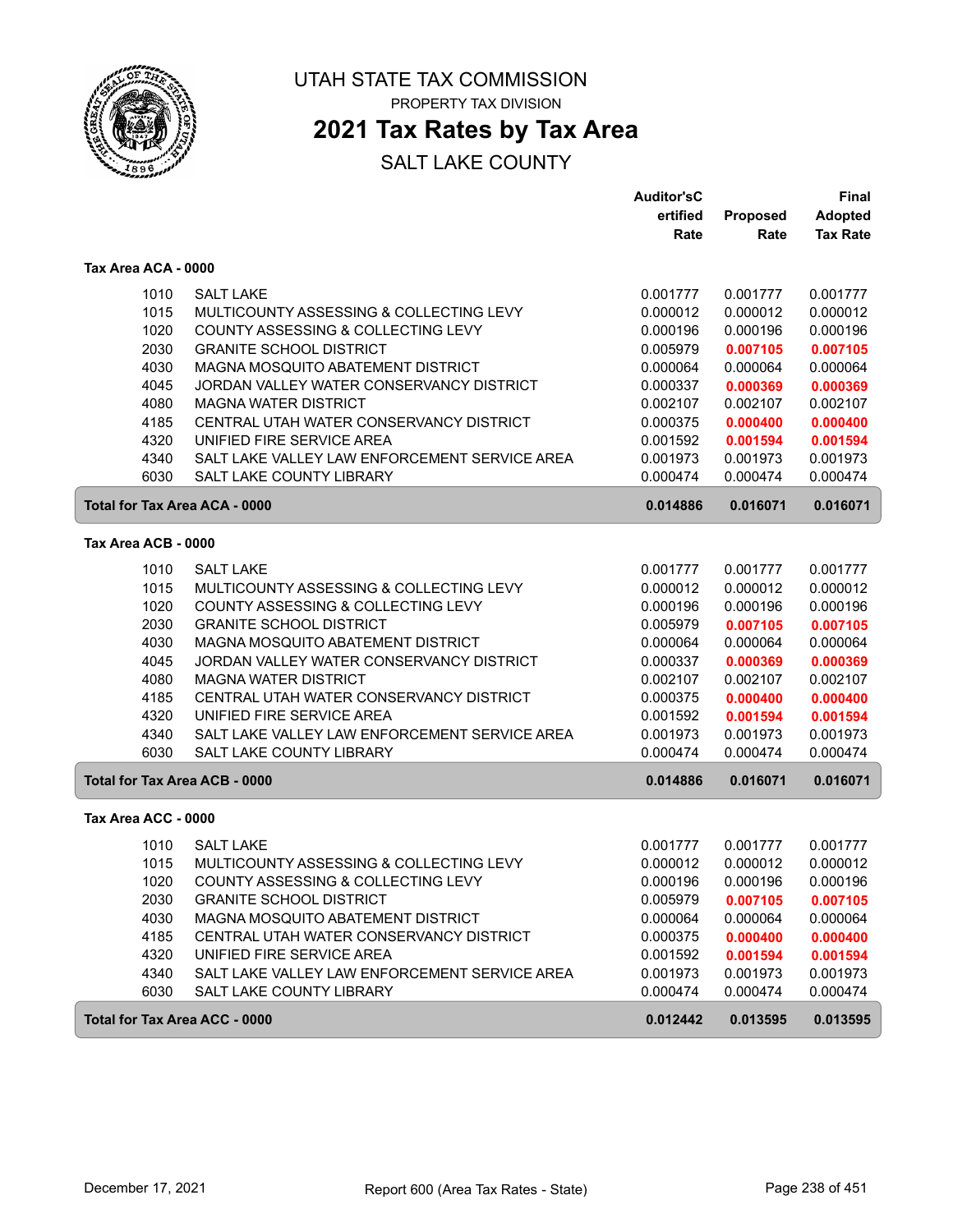

## UTAH STATE TAX COMMISSION

PROPERTY TAX DIVISION

### **2021 Tax Rates by Tax Area**

|                                      |                                                   | <b>Auditor'sC</b> |          | <b>Final</b>    |
|--------------------------------------|---------------------------------------------------|-------------------|----------|-----------------|
|                                      |                                                   | ertified          | Proposed | <b>Adopted</b>  |
|                                      |                                                   | Rate              | Rate     | <b>Tax Rate</b> |
| Tax Area ACD - 0000                  |                                                   |                   |          |                 |
| 1010                                 | <b>SALT LAKE</b>                                  | 0.001777          | 0.001777 | 0.001777        |
| 1015                                 | MULTICOUNTY ASSESSING & COLLECTING LEVY           | 0.000012          | 0.000012 | 0.000012        |
| 1020                                 | COUNTY ASSESSING & COLLECTING LEVY                | 0.000196          | 0.000196 | 0.000196        |
| 2030                                 | <b>GRANITE SCHOOL DISTRICT</b>                    | 0.005979          | 0.007105 | 0.007105        |
| 4030                                 | MAGNA MOSQUITO ABATEMENT DISTRICT                 | 0.000064          | 0.000064 | 0.000064        |
| 4045                                 | JORDAN VALLEY WATER CONSERVANCY DISTRICT          | 0.000337          | 0.000369 | 0.000369        |
| 4185                                 | CENTRAL UTAH WATER CONSERVANCY DISTRICT           | 0.000375          | 0.000400 | 0.000400        |
| 4320                                 | UNIFIED FIRE SERVICE AREA                         | 0.001592          | 0.001594 | 0.001594        |
| 4340                                 | SALT LAKE VALLEY LAW ENFORCEMENT SERVICE AREA     | 0.001973          | 0.001973 | 0.001973        |
| 6030                                 | <b>SALT LAKE COUNTY LIBRARY</b>                   | 0.000474          | 0.000474 | 0.000474        |
|                                      | Total for Tax Area ACD - 0000                     | 0.012779          | 0.013964 | 0.013964        |
| Tax Area ACE - 0000                  |                                                   |                   |          |                 |
| 1010                                 | <b>SALT LAKE</b>                                  | 0.001777          | 0.001777 | 0.001777        |
| 1015                                 | MULTICOUNTY ASSESSING & COLLECTING LEVY           | 0.000012          | 0.000012 | 0.000012        |
| 1020                                 | COUNTY ASSESSING & COLLECTING LEVY                | 0.000196          | 0.000196 | 0.000196        |
| 2045                                 | <b>CANYONS SCHOOL DISTRICT</b>                    | 0.006643          | 0.006643 | 0.006643        |
| 4040                                 | SOUTH SALT LAKE VALLEY MOSQUITO ABATEMENT DISTRIC | 0.000012          | 0.000012 | 0.000012        |
| 4140                                 | SANDY SUBURBAN IMPROVEMENT DISTRICT               | 0.000547          | 0.000547 | 0.000547        |
| 4160                                 | <b>CRESCENT CEMETERY MAINTENANCE DISTRICT</b>     | 0.000030          | 0.000030 | 0.000030        |
| 4185                                 | CENTRAL UTAH WATER CONSERVANCY DISTRICT           | 0.000375          | 0.000400 | 0.000400        |
| 4320                                 | UNIFIED FIRE SERVICE AREA                         | 0.001592          | 0.001594 | 0.001594        |
| 4340                                 | SALT LAKE VALLEY LAW ENFORCEMENT SERVICE AREA     | 0.001973          | 0.001973 | 0.001973        |
| 6030                                 | SALT LAKE COUNTY LIBRARY                          | 0.000474          | 0.000474 | 0.000474        |
| 6060                                 | JORDAN/CANYON SCHOOL DISTRICT DEBT SERVICE AREA   | 0.000347          | 0.000347 | 0.000347        |
| <b>Total for Tax Area ACE - 0000</b> |                                                   | 0.013978          | 0.014005 | 0.014005        |
| Tax Area ACF - 0000                  |                                                   |                   |          |                 |
| 1010                                 | <b>SALT LAKE</b>                                  | 0.001777          | 0.001777 | 0.001777        |
| 1015                                 | MULTICOUNTY ASSESSING & COLLECTING LEVY           | 0.000012          | 0.000012 | 0.000012        |
| 1020                                 | COUNTY ASSESSING & COLLECTING LEVY                | 0.000196          | 0.000196 | 0.000196        |
| 2045                                 | CANYONS SCHOOL DISTRICT                           | 0.006643          | 0.006643 | 0.006643        |
| 4040                                 | SOUTH SALT LAKE VALLEY MOSQUITO ABATEMENT DISTRIC | 0.000012          | 0.000012 | 0.000012        |
| 4045                                 | JORDAN VALLEY WATER CONSERVANCY DISTRICT          | 0.000337          | 0.000369 | 0.000369        |
| 4140                                 | SANDY SUBURBAN IMPROVEMENT DISTRICT               | 0.000547          | 0.000547 | 0.000547        |
| 4160                                 | CRESCENT CEMETERY MAINTENANCE DISTRICT            | 0.000030          | 0.000030 | 0.000030        |
| 4185                                 | CENTRAL UTAH WATER CONSERVANCY DISTRICT           | 0.000375          | 0.000400 | 0.000400        |
| 4320                                 | UNIFIED FIRE SERVICE AREA                         | 0.001592          | 0.001594 | 0.001594        |
| 4340                                 | SALT LAKE VALLEY LAW ENFORCEMENT SERVICE AREA     | 0.001973          | 0.001973 | 0.001973        |
| 6030                                 | SALT LAKE COUNTY LIBRARY                          | 0.000474          | 0.000474 | 0.000474        |
| 6060                                 | JORDAN/CANYON SCHOOL DISTRICT DEBT SERVICE AREA   | 0.000347          | 0.000347 | 0.000347        |
| <b>Total for Tax Area ACF - 0000</b> |                                                   | 0.014315          | 0.014374 | 0.014374        |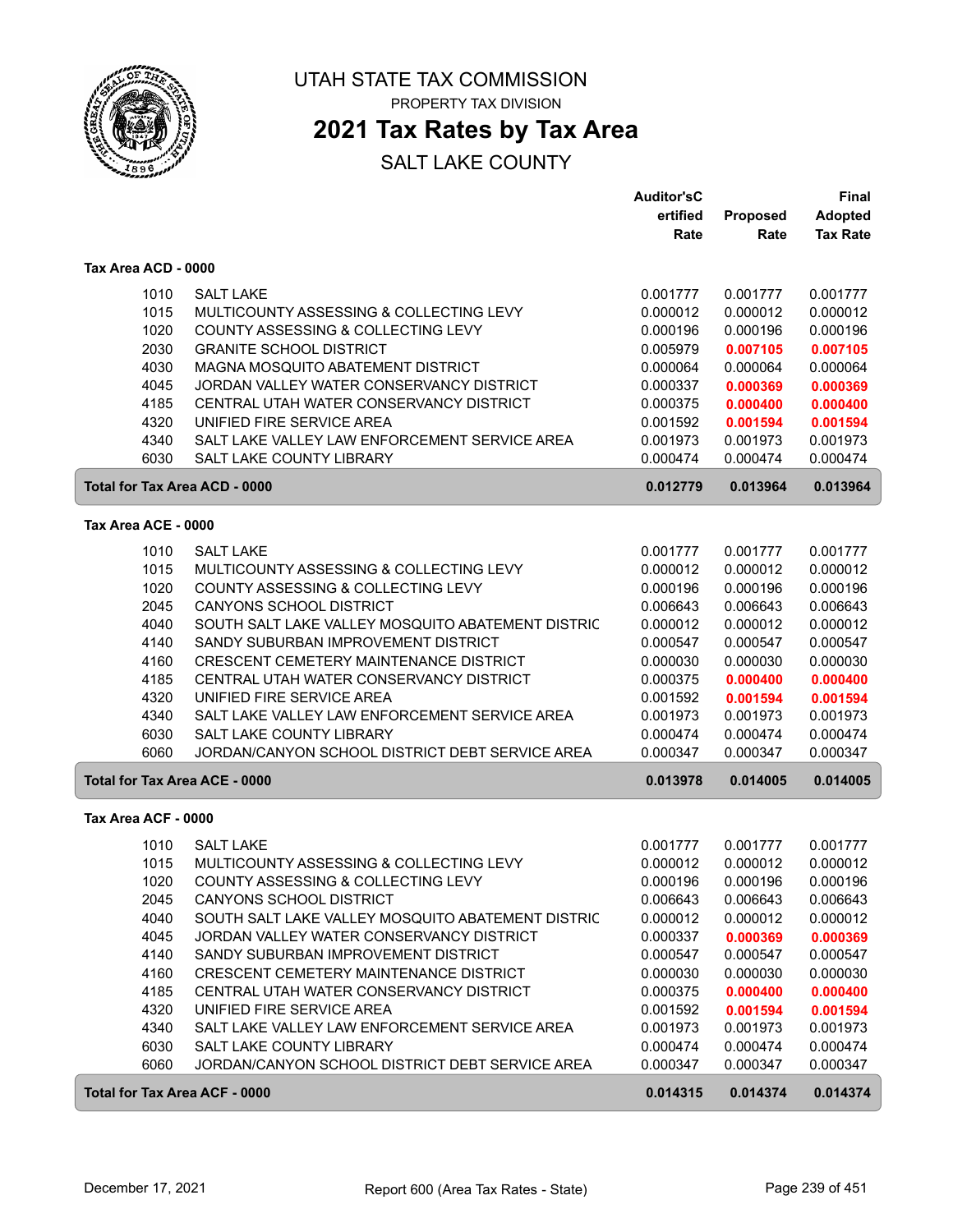

### **2021 Tax Rates by Tax Area**

|                               |                                                   | <b>Auditor'sC</b> |          | <b>Final</b>    |
|-------------------------------|---------------------------------------------------|-------------------|----------|-----------------|
|                               |                                                   | ertified          | Proposed | <b>Adopted</b>  |
|                               |                                                   | Rate              | Rate     | <b>Tax Rate</b> |
| Tax Area ACG - 0000           |                                                   |                   |          |                 |
| 1010                          | <b>SALT LAKE</b>                                  | 0.001777          | 0.001777 | 0.001777        |
| 1015                          | MULTICOUNTY ASSESSING & COLLECTING LEVY           | 0.000012          | 0.000012 | 0.000012        |
| 1020                          | COUNTY ASSESSING & COLLECTING LEVY                | 0.000196          | 0.000196 | 0.000196        |
| 2045                          | <b>CANYONS SCHOOL DISTRICT</b>                    | 0.006643          | 0.006643 | 0.006643        |
| 4040                          | SOUTH SALT LAKE VALLEY MOSQUITO ABATEMENT DISTRIC | 0.000012          | 0.000012 | 0.000012        |
| 4045                          | JORDAN VALLEY WATER CONSERVANCY DISTRICT          | 0.000337          | 0.000369 | 0.000369        |
| 4140                          | SANDY SUBURBAN IMPROVEMENT DISTRICT               | 0.000547          | 0.000547 | 0.000547        |
| 4185                          | CENTRAL UTAH WATER CONSERVANCY DISTRICT           | 0.000375          | 0.000400 | 0.000400        |
| 4320                          | UNIFIED FIRE SERVICE AREA                         | 0.001592          | 0.001594 | 0.001594        |
| 4340                          | SALT LAKE VALLEY LAW ENFORCEMENT SERVICE AREA     | 0.001973          | 0.001973 | 0.001973        |
| 6030                          | SALT LAKE COUNTY LIBRARY                          | 0.000474          | 0.000474 | 0.000474        |
| 6060                          | JORDAN/CANYON SCHOOL DISTRICT DEBT SERVICE AREA   | 0.000347          | 0.000347 | 0.000347        |
| Total for Tax Area ACG - 0000 |                                                   | 0.014285          | 0.014344 | 0.014344        |
| Tax Area ACH - 0000           |                                                   |                   |          |                 |
| 1010                          | <b>SALT LAKE</b>                                  | 0.001777          | 0.001777 | 0.001777        |
| 1015                          | MULTICOUNTY ASSESSING & COLLECTING LEVY           | 0.000012          | 0.000012 | 0.000012        |
| 1020                          | COUNTY ASSESSING & COLLECTING LEVY                | 0.000196          | 0.000196 | 0.000196        |
| 2045                          | CANYONS SCHOOL DISTRICT                           | 0.006643          | 0.006643 | 0.006643        |
| 4040                          | SOUTH SALT LAKE VALLEY MOSQUITO ABATEMENT DISTRIC | 0.000012          | 0.000012 | 0.000012        |
| 4045                          | JORDAN VALLEY WATER CONSERVANCY DISTRICT          | 0.000337          | 0.000369 | 0.000369        |
| 4140                          | SANDY SUBURBAN IMPROVEMENT DISTRICT               | 0.000547          | 0.000547 | 0.000547        |
| 4185                          | CENTRAL UTAH WATER CONSERVANCY DISTRICT           | 0.000375          | 0.000400 | 0.000400        |
| 4320                          | UNIFIED FIRE SERVICE AREA                         | 0.001592          | 0.001594 | 0.001594        |
| 4340                          | SALT LAKE VALLEY LAW ENFORCEMENT SERVICE AREA     | 0.001973          | 0.001973 | 0.001973        |
| 6030                          | SALT LAKE COUNTY LIBRARY                          | 0.000474          | 0.000474 | 0.000474        |
| 6060                          | JORDAN/CANYON SCHOOL DISTRICT DEBT SERVICE AREA   | 0.000347          | 0.000347 | 0.000347        |
| Total for Tax Area ACH - 0000 |                                                   | 0.014285          | 0.014344 | 0.014344        |
| Tax Area ACI - 0000           |                                                   |                   |          |                 |
| 1010                          | <b>SALT LAKE</b>                                  | 0.001777          | 0.001777 | 0.001777        |
| 1015                          | MULTICOUNTY ASSESSING & COLLECTING LEVY           | 0.000012          | 0.000012 | 0.000012        |
| 1020                          | COUNTY ASSESSING & COLLECTING LEVY                | 0.000196          | 0.000196 | 0.000196        |
| 2040                          | <b>JORDAN SCHOOL DISTRICT</b>                     | 0.006168          | 0.006168 | 0.006168        |
| 4040                          | SOUTH SALT LAKE VALLEY MOSQUITO ABATEMENT DISTRIC | 0.000012          | 0.000012 | 0.000012        |
| 4100                          | COPPERTON IMPROVEMENT DISTRICT                    | 0.000794          | 0.000794 | 0.000794        |
| 4185                          | CENTRAL UTAH WATER CONSERVANCY DISTRICT           | 0.000375          | 0.000400 | 0.000400        |
| 4320                          | UNIFIED FIRE SERVICE AREA                         | 0.001592          | 0.001594 | 0.001594        |
| 4340                          | SALT LAKE VALLEY LAW ENFORCEMENT SERVICE AREA     | 0.001973          | 0.001973 | 0.001973        |
| 6030                          | SALT LAKE COUNTY LIBRARY                          | 0.000474          | 0.000474 | 0.000474        |
| Total for Tax Area ACI - 0000 |                                                   | 0.013373          | 0.013400 | 0.013400        |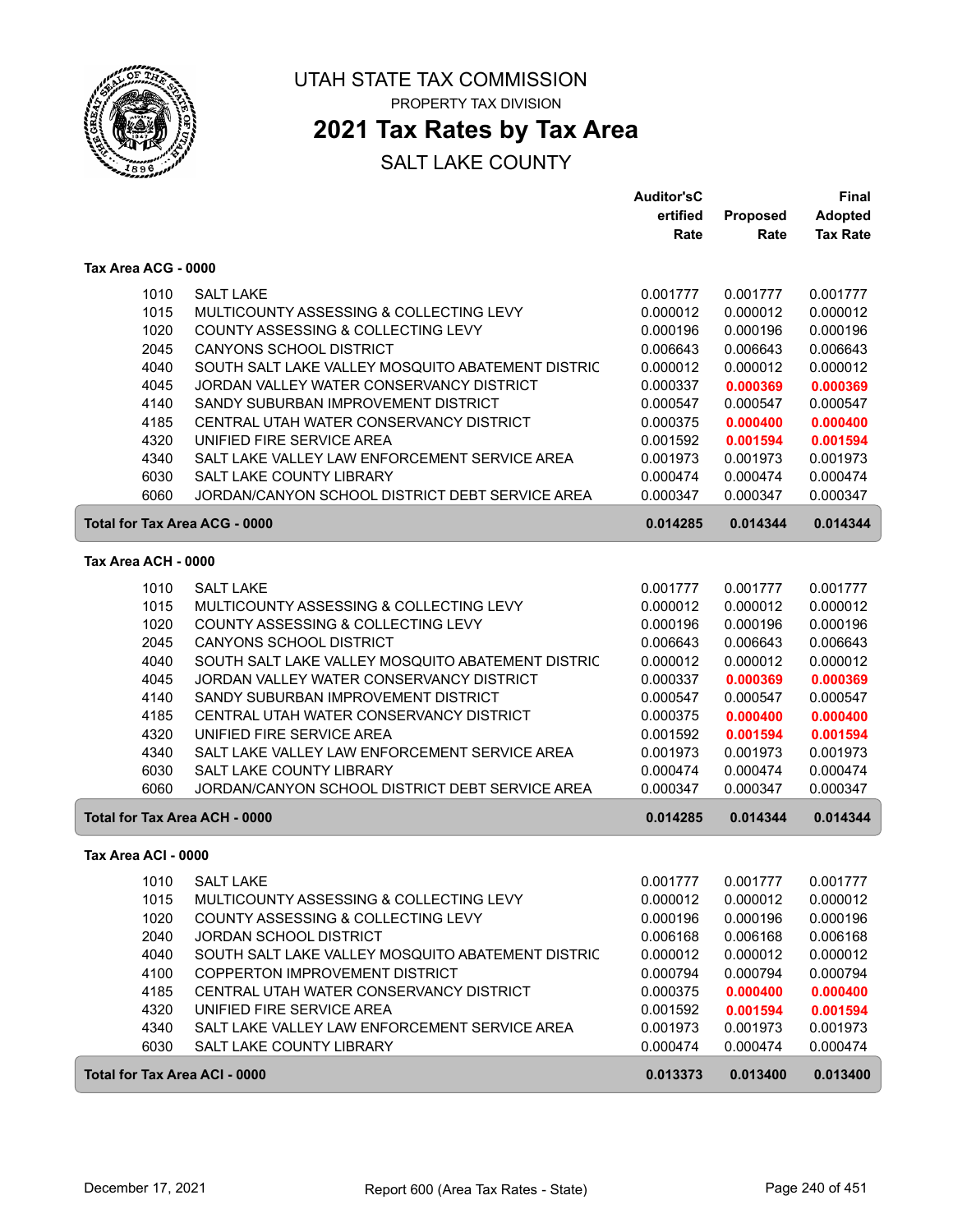

## **2021 Tax Rates by Tax Area**

|                     |                                                   | <b>Auditor'sC</b> |                 | <b>Final</b>    |
|---------------------|---------------------------------------------------|-------------------|-----------------|-----------------|
|                     |                                                   | ertified          | <b>Proposed</b> | <b>Adopted</b>  |
|                     |                                                   | Rate              | Rate            | <b>Tax Rate</b> |
| Tax Area ACJ - 0000 |                                                   |                   |                 |                 |
| 1010                | <b>SALT LAKE</b>                                  | 0.001777          | 0.001777        | 0.001777        |
| 1015                | MULTICOUNTY ASSESSING & COLLECTING LEVY           | 0.000012          | 0.000012        | 0.000012        |
| 1020                | COUNTY ASSESSING & COLLECTING LEVY                | 0.000196          | 0.000196        | 0.000196        |
| 2030                | <b>GRANITE SCHOOL DISTRICT</b>                    | 0.005979          | 0.007105        | 0.007105        |
| 3045                | <b>MILLCREEK</b>                                  | 0.001699          | 0.001699        | 0.001699        |
| 4040                | SOUTH SALT LAKE VALLEY MOSQUITO ABATEMENT DISTRIC | 0.000012          | 0.000012        | 0.000012        |
| 4045                | JORDAN VALLEY WATER CONSERVANCY DISTRICT          | 0.000337          | 0.000369        | 0.000369        |
| 4090                | COTTONWOOD IMPROVEMENT DISTRICT                   | 0.000147          | 0.000147        | 0.000147        |
| 4185                | CENTRAL UTAH WATER CONSERVANCY DISTRICT           | 0.000375          | 0.000400        | 0.000400        |
| 4320                | UNIFIED FIRE SERVICE AREA                         | 0.001592          | 0.001594        | 0.001594        |
| 6030                | <b>SALT LAKE COUNTY LIBRARY</b>                   | 0.000474          | 0.000474        | 0.000474        |
|                     | <b>Total for Tax Area ACJ - 0000</b>              | 0.012600          | 0.013785        | 0.013785        |
| Tax Area ACK - 0000 |                                                   |                   |                 |                 |
| 1010                | <b>SALT LAKE</b>                                  | 0.001777          | 0.001777        | 0.001777        |
| 1015                | MULTICOUNTY ASSESSING & COLLECTING LEVY           | 0.000012          | 0.000012        | 0.000012        |
| 1020                | COUNTY ASSESSING & COLLECTING LEVY                | 0.000196          | 0.000196        | 0.000196        |
| 2030                | <b>GRANITE SCHOOL DISTRICT</b>                    | 0.005979          | 0.007105        | 0.007105        |
| 3045                | <b>MILLCREEK</b>                                  | 0.001699          | 0.001699        | 0.001699        |
| 4040                | SOUTH SALT LAKE VALLEY MOSQUITO ABATEMENT DISTRIC | 0.000012          | 0.000012        | 0.000012        |
| 4185                | CENTRAL UTAH WATER CONSERVANCY DISTRICT           | 0.000375          | 0.000400        | 0.000400        |
| 4320                | UNIFIED FIRE SERVICE AREA                         | 0.001592          | 0.001594        | 0.001594        |
| 6030                | SALT LAKE COUNTY LIBRARY                          | 0.000474          | 0.000474        | 0.000474        |
|                     | <b>Total for Tax Area ACK - 0000</b>              | 0.012116          | 0.013269        | 0.013269        |
| Tax Area ACL - 0000 |                                                   |                   |                 |                 |
| 1010                | <b>SALT LAKE</b>                                  | 0.001777          | 0.001777        | 0.001777        |
| 1015                | MULTICOUNTY ASSESSING & COLLECTING LEVY           | 0.000012          | 0.000012        | 0.000012        |
| 1020                | COUNTY ASSESSING & COLLECTING LEVY                | 0.000196          | 0.000196        | 0.000196        |
| 2030                | <b>GRANITE SCHOOL DISTRICT</b>                    | 0.005979          | 0.007105        | 0.007105        |
| 3045                | <b>MILLCREEK</b>                                  | 0.001699          | 0.001699        | 0.001699        |
| 4040                | SOUTH SALT LAKE VALLEY MOSQUITO ABATEMENT DISTRIC | 0.000012          | 0.000012        | 0.000012        |
| 4090                | COTTONWOOD IMPROVEMENT DISTRICT                   | 0.000147          | 0.000147        | 0.000147        |
| 4185                | CENTRAL UTAH WATER CONSERVANCY DISTRICT           | 0.000375          | 0.000400        | 0.000400        |
| 4320                | UNIFIED FIRE SERVICE AREA                         | 0.001592          | 0.001594        | 0.001594        |
| 6030                | SALT LAKE COUNTY LIBRARY                          | 0.000474          | 0.000474        | 0.000474        |
|                     | <b>Total for Tax Area ACL - 0000</b>              | 0.012263          | 0.013416        | 0.013416        |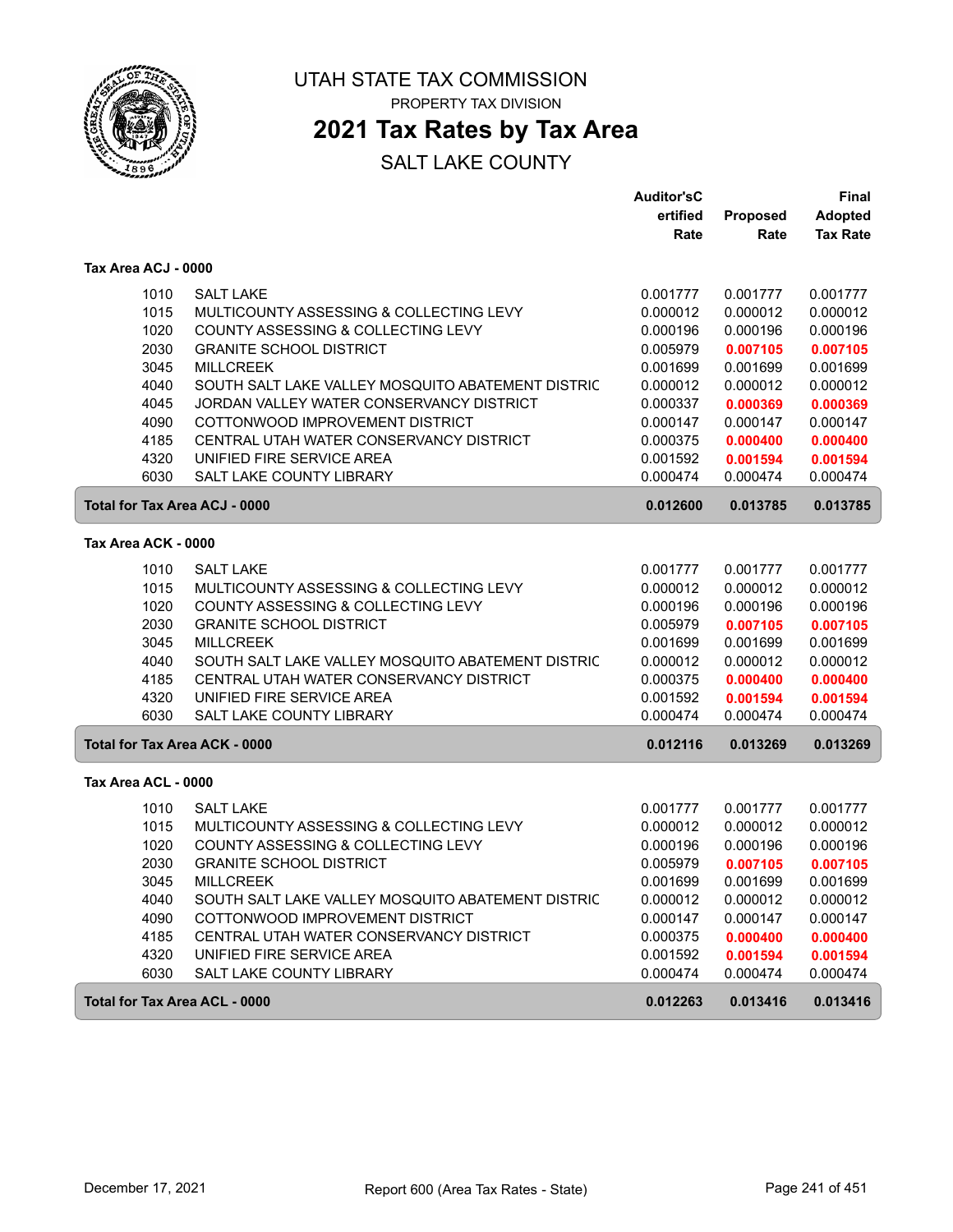

### **2021 Tax Rates by Tax Area**

|                     |                                                                      | <b>Auditor'sC</b><br>ertified | Proposed             | Final<br><b>Adopted</b> |
|---------------------|----------------------------------------------------------------------|-------------------------------|----------------------|-------------------------|
|                     |                                                                      | Rate                          | Rate                 | <b>Tax Rate</b>         |
| Tax Area ACM - 0000 |                                                                      |                               |                      |                         |
| 1010                | <b>SALT LAKE</b>                                                     | 0.001777                      | 0.001777             | 0.001777                |
| 1015                | MULTICOUNTY ASSESSING & COLLECTING LEVY                              | 0.000012                      | 0.000012             | 0.000012                |
| 1020                | COUNTY ASSESSING & COLLECTING LEVY                                   | 0.000196                      | 0.000196             | 0.000196                |
| 2030                | <b>GRANITE SCHOOL DISTRICT</b>                                       | 0.005979                      | 0.007105             | 0.007105                |
| 3045                | <b>MILLCREEK</b>                                                     | 0.001699                      | 0.001699             | 0.001699                |
| 4040                | SOUTH SALT LAKE VALLEY MOSQUITO ABATEMENT DISTRIC                    | 0.000012                      | 0.000012             | 0.000012                |
| 4045                | JORDAN VALLEY WATER CONSERVANCY DISTRICT                             | 0.000337                      | 0.000369             | 0.000369                |
| 4090                | COTTONWOOD IMPROVEMENT DISTRICT                                      | 0.000147                      | 0.000147             | 0.000147                |
| 4185                | CENTRAL UTAH WATER CONSERVANCY DISTRICT                              | 0.000375                      | 0.000400             | 0.000400                |
| 4320<br>6030        | UNIFIED FIRE SERVICE AREA<br><b>SALT LAKE COUNTY LIBRARY</b>         | 0.001592<br>0.000474          | 0.001594<br>0.000474 | 0.001594<br>0.000474    |
|                     |                                                                      |                               |                      |                         |
|                     | <b>Total for Tax Area ACM - 0000</b>                                 | 0.012600                      | 0.013785             | 0.013785                |
| Tax Area ACN - 0000 |                                                                      |                               |                      |                         |
| 1010                | <b>SALT LAKE</b>                                                     | 0.001777                      | 0.001777             | 0.001777                |
| 1015                | MULTICOUNTY ASSESSING & COLLECTING LEVY                              | 0.000012                      | 0.000012             | 0.000012                |
| 1020                | COUNTY ASSESSING & COLLECTING LEVY                                   | 0.000196                      | 0.000196             | 0.000196                |
| 2030                | <b>GRANITE SCHOOL DISTRICT</b>                                       | 0.005979                      | 0.007105             | 0.007105                |
| 3045                | <b>MILLCREEK</b>                                                     | 0.001699                      | 0.001699             | 0.001699                |
| 4040                | SOUTH SALT LAKE VALLEY MOSQUITO ABATEMENT DISTRIC                    | 0.000012                      | 0.000012             | 0.000012                |
| 4045                | JORDAN VALLEY WATER CONSERVANCY DISTRICT                             | 0.000337                      | 0.000369             | 0.000369                |
| 4060                | MT. OLYMPUS IMPROVEMENT DISTRICT                                     | 0.000229                      | 0.000229             | 0.000229                |
| 4185<br>4320        | CENTRAL UTAH WATER CONSERVANCY DISTRICT<br>UNIFIED FIRE SERVICE AREA | 0.000375                      | 0.000400             | 0.000400                |
| 6030                | <b>SALT LAKE COUNTY LIBRARY</b>                                      | 0.001592<br>0.000474          | 0.001594<br>0.000474 | 0.001594<br>0.000474    |
|                     | <b>Total for Tax Area ACN - 0000</b>                                 | 0.012682                      | 0.013867             | 0.013867                |
| Tax Area ACO - 0000 |                                                                      |                               |                      |                         |
| 1010                | <b>SALT LAKE</b>                                                     | 0.001777                      | 0.001777             | 0.001777                |
| 1015                | MULTICOUNTY ASSESSING & COLLECTING LEVY                              | 0.000012                      | 0.000012             | 0.000012                |
| 1020                | COUNTY ASSESSING & COLLECTING LEVY                                   | 0.000196                      | 0.000196             | 0.000196                |
| 2030                | <b>GRANITE SCHOOL DISTRICT</b>                                       | 0.005979                      | 0.007105             | 0.007105                |
| 3045                | <b>MILLCREEK</b>                                                     | 0.001699                      | 0.001699             | 0.001699                |
| 4040                | SOUTH SALT LAKE VALLEY MOSQUITO ABATEMENT DISTRIC                    | 0.000012                      | 0.000012             | 0.000012                |
| 4045                | JORDAN VALLEY WATER CONSERVANCY DISTRICT                             | 0.000337                      | 0.000369             | 0.000369                |
| 4060                | MT. OLYMPUS IMPROVEMENT DISTRICT                                     | 0.000229                      | 0.000229             | 0.000229                |
| 4185                | CENTRAL UTAH WATER CONSERVANCY DISTRICT                              | 0.000375                      | 0.000400             | 0.000400                |
| 4320                | UNIFIED FIRE SERVICE AREA                                            | 0.001592                      | 0.001594             | 0.001594                |
| 6030                | SALT LAKE COUNTY LIBRARY                                             | 0.000474                      | 0.000474             | 0.000474                |
|                     | Total for Tax Area ACO - 0000                                        | 0.012682                      | 0.013867             | 0.013867                |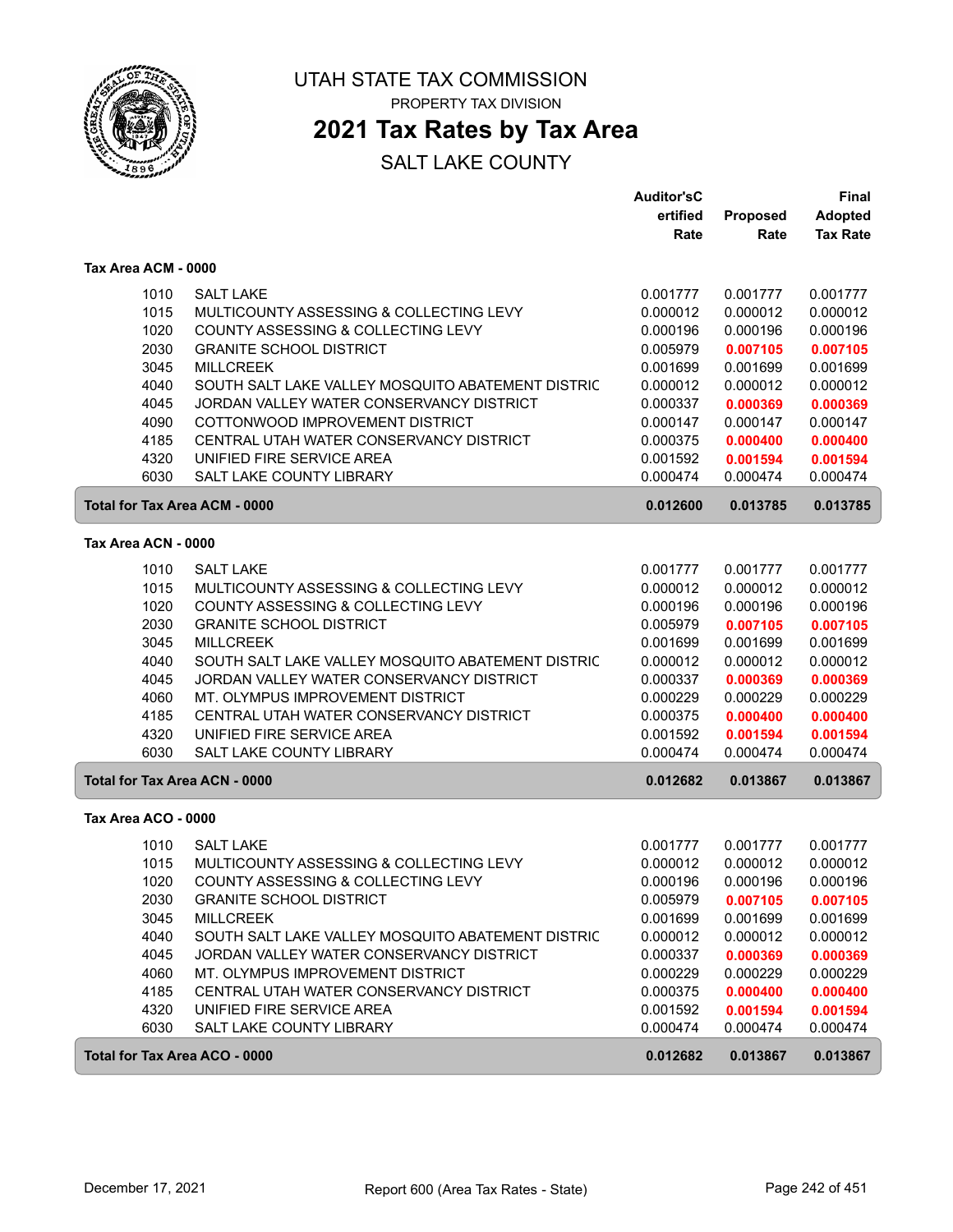

# **2021 Tax Rates by Tax Area**

|                                      |                                                   | <b>Auditor'sC</b> |          | Final           |
|--------------------------------------|---------------------------------------------------|-------------------|----------|-----------------|
|                                      |                                                   | ertified          | Proposed | <b>Adopted</b>  |
|                                      |                                                   | Rate              | Rate     | <b>Tax Rate</b> |
| Tax Area ACP - 0000                  |                                                   |                   |          |                 |
| 1010                                 | <b>SALT LAKE</b>                                  | 0.001777          | 0.001777 | 0.001777        |
| 1015                                 | MULTICOUNTY ASSESSING & COLLECTING LEVY           | 0.000012          | 0.000012 | 0.000012        |
| 1020                                 | COUNTY ASSESSING & COLLECTING LEVY                | 0.000196          | 0.000196 | 0.000196        |
| 2030                                 | <b>GRANITE SCHOOL DISTRICT</b>                    | 0.005979          | 0.007105 | 0.007105        |
| 3045                                 | <b>MILLCREEK</b>                                  | 0.001699          | 0.001699 | 0.001699        |
| 4040                                 | SOUTH SALT LAKE VALLEY MOSQUITO ABATEMENT DISTRIC | 0.000012          | 0.000012 | 0.000012        |
| 4060                                 | MT. OLYMPUS IMPROVEMENT DISTRICT                  | 0.000229          | 0.000229 | 0.000229        |
| 4185                                 | CENTRAL UTAH WATER CONSERVANCY DISTRICT           | 0.000375          | 0.000400 | 0.000400        |
| 4320                                 | UNIFIED FIRE SERVICE AREA                         | 0.001592          | 0.001594 | 0.001594        |
| 6030                                 | <b>SALT LAKE COUNTY LIBRARY</b>                   | 0.000474          | 0.000474 | 0.000474        |
| <b>Total for Tax Area ACP - 0000</b> |                                                   | 0.012345          | 0.013498 | 0.013498        |
| Tax Area ACQ - 0000                  |                                                   |                   |          |                 |
| 1010                                 | <b>SALT LAKE</b>                                  | 0.001777          | 0.001777 | 0.001777        |
| 1015                                 | MULTICOUNTY ASSESSING & COLLECTING LEVY           | 0.000012          | 0.000012 | 0.000012        |
| 1020                                 | COUNTY ASSESSING & COLLECTING LEVY                | 0.000196          | 0.000196 | 0.000196        |
| 2030                                 | <b>GRANITE SCHOOL DISTRICT</b>                    | 0.005979          | 0.007105 | 0.007105        |
| 3045                                 | <b>MILLCREEK</b>                                  | 0.001699          | 0.001699 | 0.001699        |
| 4040                                 | SOUTH SALT LAKE VALLEY MOSQUITO ABATEMENT DISTRIC | 0.000012          | 0.000012 | 0.000012        |
| 4090                                 | COTTONWOOD IMPROVEMENT DISTRICT                   | 0.000147          | 0.000147 | 0.000147        |
| 4185                                 | CENTRAL UTAH WATER CONSERVANCY DISTRICT           | 0.000375          | 0.000400 | 0.000400        |
| 4320                                 | UNIFIED FIRE SERVICE AREA                         | 0.001592          | 0.001594 | 0.001594        |
| 6030                                 | SALT LAKE COUNTY LIBRARY                          | 0.000474          | 0.000474 | 0.000474        |
| Total for Tax Area ACQ - 0000        |                                                   | 0.012263          | 0.013416 | 0.013416        |
| Tax Area ACR - 0000                  |                                                   |                   |          |                 |
| 1010                                 | <b>SALT LAKE</b>                                  | 0.001777          | 0.001777 | 0.001777        |
| 1015                                 | MULTICOUNTY ASSESSING & COLLECTING LEVY           | 0.000012          | 0.000012 | 0.000012        |
| 1020                                 | COUNTY ASSESSING & COLLECTING LEVY                | 0.000196          | 0.000196 | 0.000196        |
| 2030                                 | <b>GRANITE SCHOOL DISTRICT</b>                    | 0.005979          | 0.007105 | 0.007105        |
| 3045                                 | <b>MILLCREEK</b>                                  | 0.001699          | 0.001699 | 0.001699        |
| 4185                                 | CENTRAL UTAH WATER CONSERVANCY DISTRICT           | 0.000375          | 0.000400 | 0.000400        |
| 4320                                 | UNIFIED FIRE SERVICE AREA                         | 0.001592          | 0.001594 | 0.001594        |
| 6030                                 | <b>SALT LAKE COUNTY LIBRARY</b>                   | 0.000474          | 0.000474 | 0.000474        |
| Total for Tax Area ACR - 0000        |                                                   | 0.012104          | 0.013257 | 0.013257        |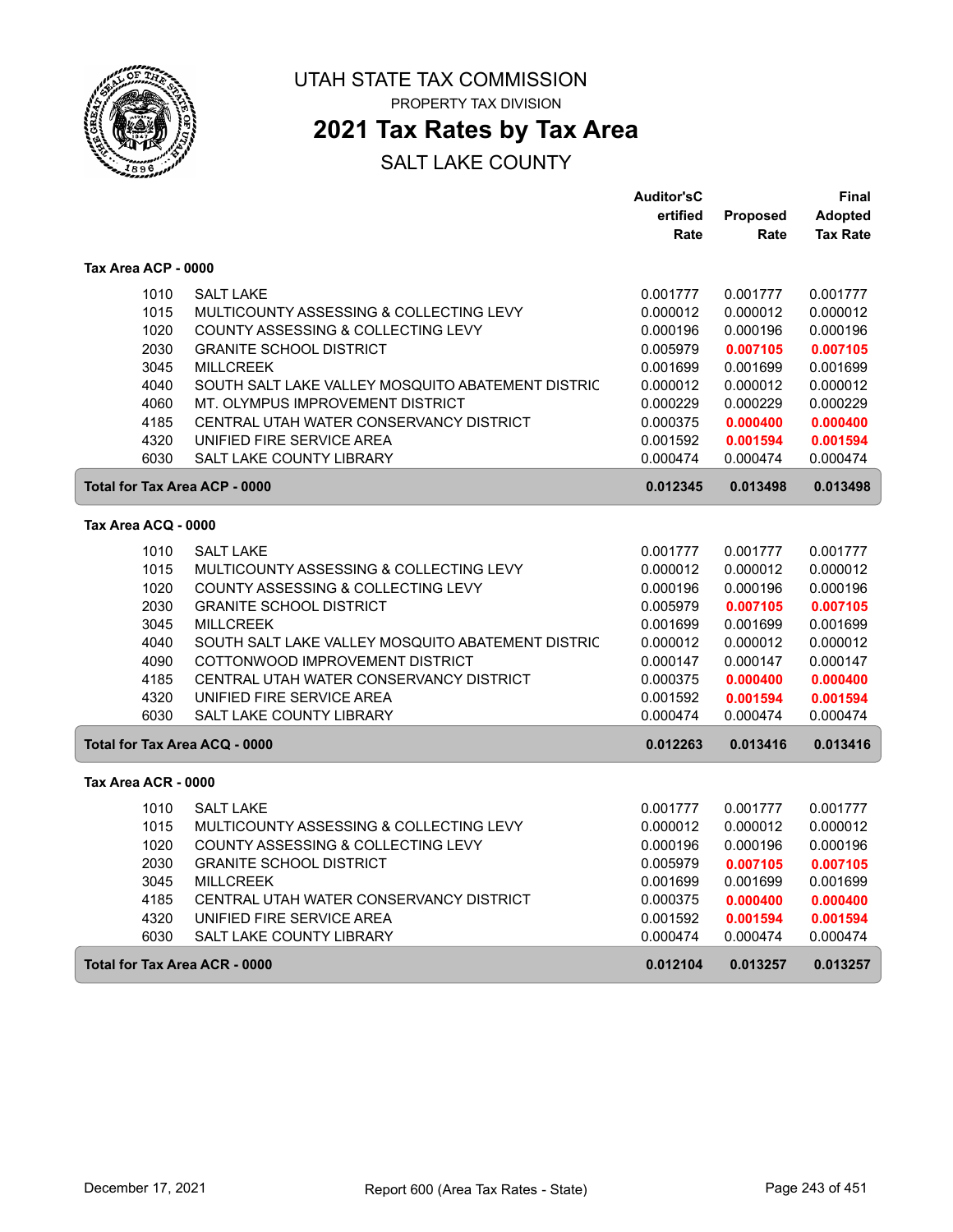

## **2021 Tax Rates by Tax Area**

|                                      |                                                                               | <b>Auditor'sC</b>    |                      | Final                |
|--------------------------------------|-------------------------------------------------------------------------------|----------------------|----------------------|----------------------|
|                                      |                                                                               | ertified             | Proposed             | <b>Adopted</b>       |
|                                      |                                                                               | Rate                 | Rate                 | <b>Tax Rate</b>      |
| Tax Area ACS - 0000                  |                                                                               |                      |                      |                      |
| 1010                                 | <b>SALT LAKE</b>                                                              | 0.001777             | 0.001777             | 0.001777             |
| 1015                                 | MULTICOUNTY ASSESSING & COLLECTING LEVY                                       | 0.000012             | 0.000012             | 0.000012             |
| 1020                                 | COUNTY ASSESSING & COLLECTING LEVY                                            | 0.000196             | 0.000196             | 0.000196             |
| 2040                                 | JORDAN SCHOOL DISTRICT                                                        | 0.006168             | 0.006168             | 0.006168             |
| 3110                                 | <b>WEST JORDAN CITY</b>                                                       | 0.001732             | 0.001788             | 0.001788             |
| 4040                                 | SOUTH SALT LAKE VALLEY MOSQUITO ABATEMENT DISTRIC                             | 0.000012             | 0.000012             | 0.000012             |
| 4045                                 | JORDAN VALLEY WATER CONSERVANCY DISTRICT                                      | 0.000337             | 0.000369             | 0.000369             |
| 4185                                 | CENTRAL UTAH WATER CONSERVANCY DISTRICT                                       | 0.000375             | 0.000400             | 0.000400             |
| 6030                                 | <b>SALT LAKE COUNTY LIBRARY</b>                                               | 0.000474             | 0.000474             | 0.000474             |
| <b>Total for Tax Area ACS - 0000</b> |                                                                               | 0.011083             | 0.011196             | 0.011196             |
| Tax Area ACT - 0000                  |                                                                               |                      |                      |                      |
|                                      |                                                                               |                      |                      |                      |
| 1010                                 | <b>SALT LAKE</b>                                                              | 0.001777             | 0.001777             | 0.001777             |
| 1015<br>1020                         | MULTICOUNTY ASSESSING & COLLECTING LEVY<br>COUNTY ASSESSING & COLLECTING LEVY | 0.000012             | 0.000012             | 0.000012             |
|                                      |                                                                               | 0.000196             | 0.000196             | 0.000196             |
| 2030<br>4185                         | <b>GRANITE SCHOOL DISTRICT</b><br>CENTRAL UTAH WATER CONSERVANCY DISTRICT     | 0.005979             | 0.007105             | 0.007105             |
| 4220                                 | SALT LAKE COUNTY MUNICIPAL-TYPE SERVICES                                      | 0.000375<br>0.000051 | 0.000400<br>0.000051 | 0.000400<br>0.000051 |
| 4320                                 | UNIFIED FIRE SERVICE AREA                                                     | 0.001592             | 0.001594             | 0.001594             |
| 4340                                 | SALT LAKE VALLEY LAW ENFORCEMENT SERVICE AREA                                 | 0.001973             | 0.001973             | 0.001973             |
| 6030                                 | <b>SALT LAKE COUNTY LIBRARY</b>                                               | 0.000474             | 0.000474             | 0.000474             |
| <b>Total for Tax Area ACT - 0000</b> |                                                                               | 0.012429             |                      | 0.013582             |
|                                      |                                                                               |                      | 0.013582             |                      |
| Tax Area ACV - 0000                  |                                                                               |                      |                      |                      |
| 1010                                 | <b>SALT LAKE</b>                                                              | 0.001777             | 0.001777             | 0.001777             |
| 1015                                 | MULTICOUNTY ASSESSING & COLLECTING LEVY                                       | 0.000012             | 0.000012             | 0.000012             |
| 1020                                 | COUNTY ASSESSING & COLLECTING LEVY                                            | 0.000196             | 0.000196             | 0.000196             |
| 2030                                 | <b>GRANITE SCHOOL DISTRICT</b>                                                | 0.005979             | 0.007105             | 0.007105             |
| 4030                                 | MAGNA MOSQUITO ABATEMENT DISTRICT                                             | 0.000064             | 0.000064             | 0.000064             |
| 4185                                 | CENTRAL UTAH WATER CONSERVANCY DISTRICT                                       | 0.000375             | 0.000400             | 0.000400             |
| 4220                                 | SALT LAKE COUNTY MUNICIPAL-TYPE SERVICES                                      | 0.000051             | 0.000051             | 0.000051             |
| 4320                                 | UNIFIED FIRE SERVICE AREA                                                     | 0.001592             | 0.001594             | 0.001594             |
| 4340                                 | SALT LAKE VALLEY LAW ENFORCEMENT SERVICE AREA                                 | 0.001973             | 0.001973             | 0.001973             |
| 6030                                 | SALT LAKE COUNTY LIBRARY                                                      | 0.000474             | 0.000474             | 0.000474             |
| Total for Tax Area ACV - 0000        |                                                                               | 0.012493             | 0.013646             | 0.013646             |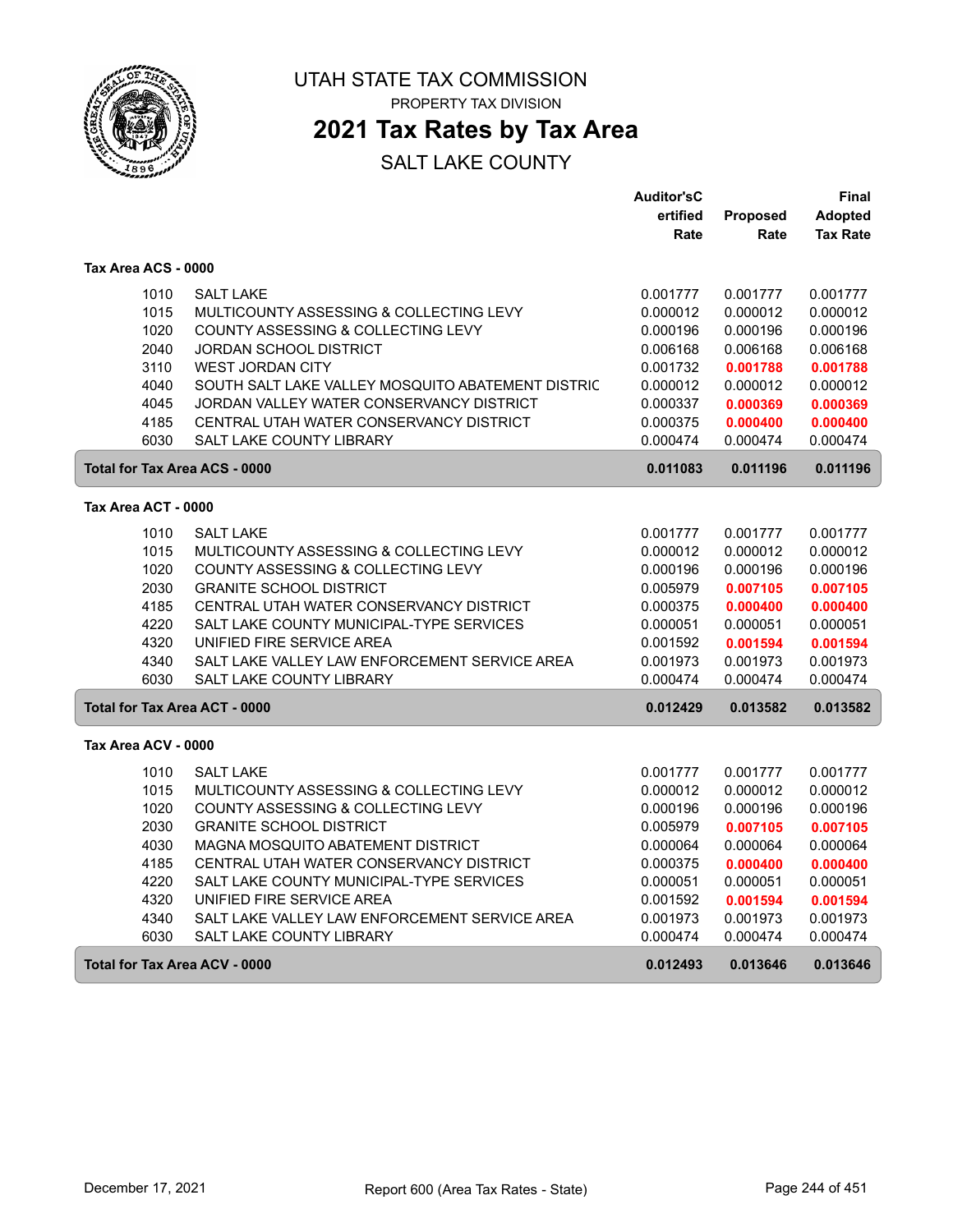

UTAH STATE TAX COMMISSION

PROPERTY TAX DIVISION

### **2021 Tax Rates by Tax Area**

|                                      |                                                   | <b>Auditor'sC</b> |                      | Final                |
|--------------------------------------|---------------------------------------------------|-------------------|----------------------|----------------------|
|                                      |                                                   | ertified          | <b>Proposed</b>      | <b>Adopted</b>       |
|                                      |                                                   | Rate              | Rate                 | <b>Tax Rate</b>      |
| Tax Area ACW - 0000                  |                                                   |                   |                      |                      |
|                                      |                                                   |                   |                      |                      |
| 1010                                 | <b>SALT LAKE</b>                                  | 0.001777          | 0.001777             | 0.001777             |
| 1015                                 | MULTICOUNTY ASSESSING & COLLECTING LEVY           | 0.000012          | 0.000012             | 0.000012             |
| 1020                                 | COUNTY ASSESSING & COLLECTING LEVY                | 0.000196          | 0.000196             | 0.000196             |
| 2030                                 | <b>GRANITE SCHOOL DISTRICT</b>                    | 0.005979          | 0.007105             | 0.007105             |
| 4030                                 | MAGNA MOSQUITO ABATEMENT DISTRICT                 | 0.000064          | 0.000064             | 0.000064             |
| 4080                                 | <b>MAGNA WATER DISTRICT</b>                       | 0.002107          | 0.002107             | 0.002107             |
| 4185                                 | CENTRAL UTAH WATER CONSERVANCY DISTRICT           | 0.000375          | 0.000400             | 0.000400             |
| 4320                                 | UNIFIED FIRE SERVICE AREA                         | 0.001592          | 0.001594             | 0.001594             |
| 4340                                 | SALT LAKE VALLEY LAW ENFORCEMENT SERVICE AREA     | 0.001973          | 0.001973             | 0.001973             |
| 6030                                 | SALT LAKE COUNTY LIBRARY                          | 0.000474          | 0.000474             | 0.000474             |
| <b>Total for Tax Area ACW - 0000</b> |                                                   | 0.014549          | 0.015702             | 0.015702             |
| Tax Area ACX - 0000                  |                                                   |                   |                      |                      |
|                                      |                                                   |                   |                      |                      |
| 1010                                 | <b>SALT LAKE</b>                                  | 0.001777          | 0.001777             | 0.001777             |
| 1015                                 | MULTICOUNTY ASSESSING & COLLECTING LEVY           | 0.000012          | 0.000012             | 0.000012             |
| 1020                                 | COUNTY ASSESSING & COLLECTING LEVY                | 0.000196          | 0.000196             | 0.000196             |
| 2040                                 | <b>JORDAN SCHOOL DISTRICT</b>                     | 0.006168          | 0.006168             | 0.006168             |
| 4040                                 | SOUTH SALT LAKE VALLEY MOSQUITO ABATEMENT DISTRIC | 0.000012          | 0.000012             | 0.000012             |
| 4045                                 | JORDAN VALLEY WATER CONSERVANCY DISTRICT          | 0.000337          | 0.000369             | 0.000369             |
| 4120                                 | KEARNS IMPROVEMENT DISTRICT                       | 0.000458          | 0.000458             | 0.000458             |
| 4180                                 | OQUIRRH RECREATION AND PARKS DISTRICT             | 0.000751          | 0.000751             | 0.000751             |
| 4185                                 | CENTRAL UTAH WATER CONSERVANCY DISTRICT           | 0.000375          | 0.000400             | 0.000400             |
| 4220                                 | SALT LAKE COUNTY MUNICIPAL-TYPE SERVICES          | 0.000051          | 0.000051             | 0.000051             |
| 4320                                 | UNIFIED FIRE SERVICE AREA                         | 0.001592          | 0.001594             | 0.001594             |
| 4340                                 | SALT LAKE VALLEY LAW ENFORCEMENT SERVICE AREA     | 0.001973          | 0.001973             | 0.001973             |
| 6030                                 | SALT LAKE COUNTY LIBRARY                          | 0.000474          | 0.000474             | 0.000474             |
| <b>Total for Tax Area ACX - 0000</b> |                                                   | 0.014176          | 0.014235             | 0.014235             |
| Tax Area ACY - 0000                  |                                                   |                   |                      |                      |
|                                      | <b>SALT LAKE</b>                                  |                   |                      |                      |
| 1010                                 | MULTICOUNTY ASSESSING & COLLECTING LEVY           | 0.001777          | 0.001777<br>0.000012 | 0.001777<br>0.000012 |
| 1015                                 |                                                   | 0.000012          |                      |                      |
| 1020                                 | COUNTY ASSESSING & COLLECTING LEVY                | 0.000196          | 0.000196             | 0.000196             |
| 2045                                 | CANYONS SCHOOL DISTRICT                           | 0.006643          | 0.006643             | 0.006643             |
| 4040                                 | SOUTH SALT LAKE VALLEY MOSQUITO ABATEMENT DISTRIC | 0.000012          | 0.000012             | 0.000012             |
| 4090                                 | COTTONWOOD IMPROVEMENT DISTRICT                   | 0.000147          | 0.000147             | 0.000147             |
| 4185                                 | CENTRAL UTAH WATER CONSERVANCY DISTRICT           | 0.000375          | 0.000400             | 0.000400             |
| 4220                                 | SALT LAKE COUNTY MUNICIPAL-TYPE SERVICES          | 0.000051          | 0.000051             | 0.000051             |
| 4320                                 | UNIFIED FIRE SERVICE AREA                         | 0.001592          | 0.001594             | 0.001594             |
| 4340                                 | SALT LAKE VALLEY LAW ENFORCEMENT SERVICE AREA     | 0.001973          | 0.001973             | 0.001973             |
| 6030                                 | SALT LAKE COUNTY LIBRARY                          | 0.000474          | 0.000474             | 0.000474             |
| 6060                                 | JORDAN/CANYON SCHOOL DISTRICT DEBT SERVICE AREA   | 0.000347          | 0.000347             | 0.000347             |
| <b>Total for Tax Area ACY - 0000</b> |                                                   | 0.013599          | 0.013626             | 0.013626             |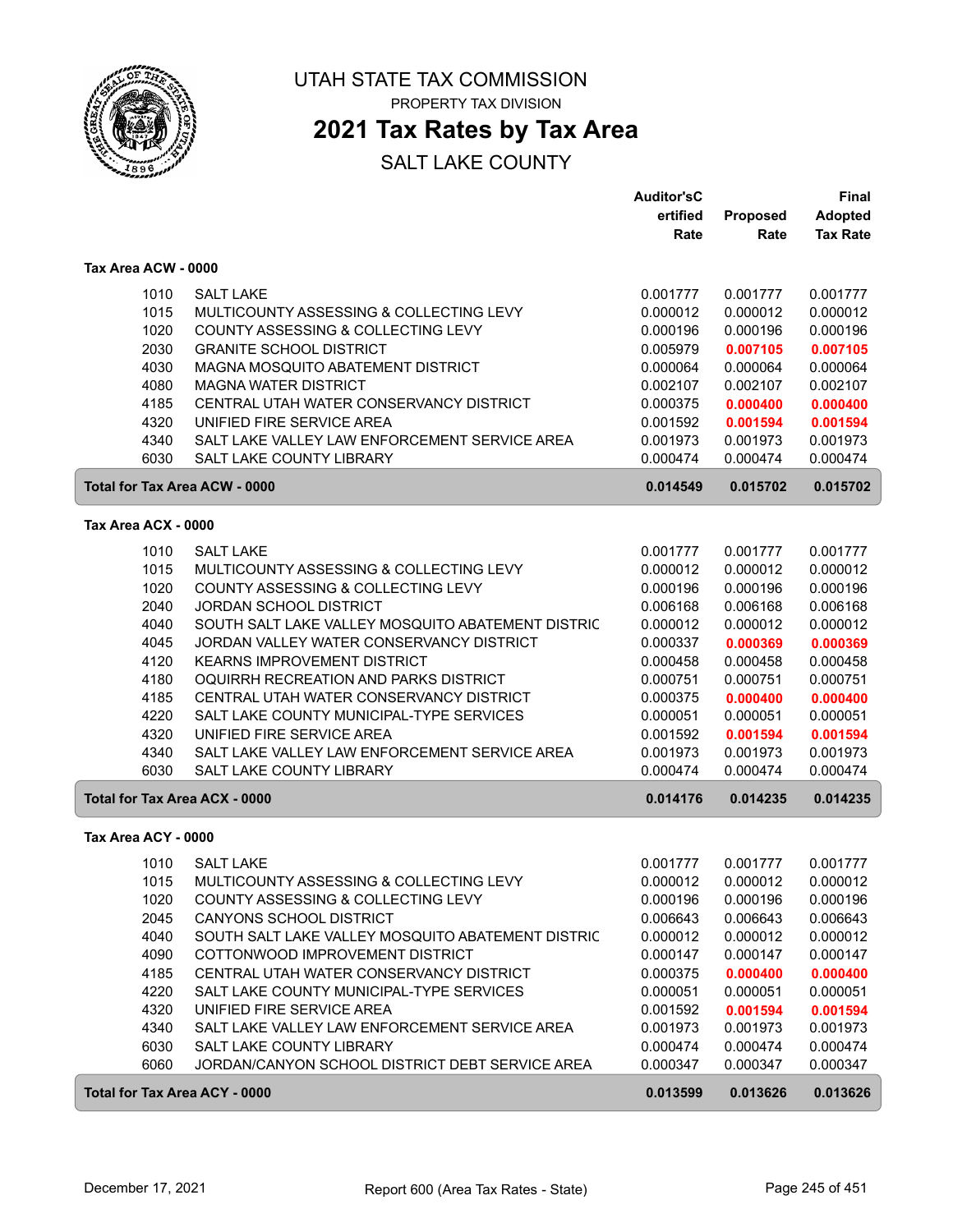

## **2021 Tax Rates by Tax Area**

|                                      |                                                   | <b>Auditor'sC</b> |          | Final           |
|--------------------------------------|---------------------------------------------------|-------------------|----------|-----------------|
|                                      |                                                   | ertified          | Proposed | <b>Adopted</b>  |
|                                      |                                                   | Rate              | Rate     | <b>Tax Rate</b> |
| Tax Area ACZ - 0000                  |                                                   |                   |          |                 |
| 1010                                 | <b>SALT LAKE</b>                                  | 0.001777          | 0.001777 | 0.001777        |
| 1015                                 | MULTICOUNTY ASSESSING & COLLECTING LEVY           | 0.000012          | 0.000012 | 0.000012        |
| 1020                                 | COUNTY ASSESSING & COLLECTING LEVY                | 0.000196          | 0.000196 | 0.000196        |
| 2030                                 | <b>GRANITE SCHOOL DISTRICT</b>                    | 0.005979          | 0.007105 | 0.007105        |
| 4030                                 | MAGNA MOSQUITO ABATEMENT DISTRICT                 | 0.000064          | 0.000064 | 0.000064        |
| 4045                                 | JORDAN VALLEY WATER CONSERVANCY DISTRICT          | 0.000337          | 0.000369 | 0.000369        |
| 4080                                 | <b>MAGNA WATER DISTRICT</b>                       | 0.002107          | 0.002107 | 0.002107        |
| 4185                                 | CENTRAL UTAH WATER CONSERVANCY DISTRICT           | 0.000375          | 0.000400 | 0.000400        |
| 4320                                 | UNIFIED FIRE SERVICE AREA                         | 0.001592          | 0.001594 | 0.001594        |
| 4340                                 | SALT LAKE VALLEY LAW ENFORCEMENT SERVICE AREA     | 0.001973          | 0.001973 | 0.001973        |
| 6030                                 | <b>SALT LAKE COUNTY LIBRARY</b>                   | 0.000474          | 0.000474 | 0.000474        |
| <b>Total for Tax Area ACZ - 0000</b> |                                                   | 0.014886          | 0.016071 | 0.016071        |
| Tax Area ADA - 0000                  |                                                   |                   |          |                 |
| 1010                                 | <b>SALT LAKE</b>                                  | 0.001777          | 0.001777 | 0.001777        |
| 1015                                 | MULTICOUNTY ASSESSING & COLLECTING LEVY           | 0.000012          | 0.000012 | 0.000012        |
| 1020                                 | COUNTY ASSESSING & COLLECTING LEVY                | 0.000196          | 0.000196 | 0.000196        |
| 2040                                 | <b>JORDAN SCHOOL DISTRICT</b>                     | 0.006168          | 0.006168 | 0.006168        |
| 4040                                 | SOUTH SALT LAKE VALLEY MOSQUITO ABATEMENT DISTRIC | 0.000012          | 0.000012 | 0.000012        |
| 4150                                 | SOUTH VALLEY SEWER DISTRICT                       | 0.000250          | 0.000250 | 0.000250        |
| 4185                                 | CENTRAL UTAH WATER CONSERVANCY DISTRICT           | 0.000375          | 0.000400 | 0.000400        |
| 4220                                 | SALT LAKE COUNTY MUNICIPAL-TYPE SERVICES          | 0.000051          | 0.000051 | 0.000051        |
| 4320                                 | UNIFIED FIRE SERVICE AREA                         | 0.001592          | 0.001594 | 0.001594        |
| 4340                                 | SALT LAKE VALLEY LAW ENFORCEMENT SERVICE AREA     | 0.001973          | 0.001973 | 0.001973        |
| 6030                                 | <b>SALT LAKE COUNTY LIBRARY</b>                   | 0.000474          | 0.000474 | 0.000474        |
| <b>Total for Tax Area ADA - 0000</b> |                                                   | 0.012880          | 0.012907 | 0.012907        |
| Tax Area ADB - 0000                  |                                                   |                   |          |                 |
| 1010                                 | <b>SALT LAKE</b>                                  | 0.001777          | 0.001777 | 0.001777        |
| 1015                                 | MULTICOUNTY ASSESSING & COLLECTING LEVY           | 0.000012          | 0.000012 | 0.000012        |
| 1020                                 | COUNTY ASSESSING & COLLECTING LEVY                | 0.000196          | 0.000196 | 0.000196        |
| 2040                                 | <b>JORDAN SCHOOL DISTRICT</b>                     | 0.006168          | 0.006168 | 0.006168        |
| 4040                                 | SOUTH SALT LAKE VALLEY MOSQUITO ABATEMENT DISTRIC | 0.000012          | 0.000012 | 0.000012        |
| 4185                                 | CENTRAL UTAH WATER CONSERVANCY DISTRICT           | 0.000375          | 0.000400 | 0.000400        |
| 4220                                 | SALT LAKE COUNTY MUNICIPAL-TYPE SERVICES          | 0.000051          | 0.000051 | 0.000051        |
| 4320                                 | UNIFIED FIRE SERVICE AREA                         | 0.001592          | 0.001594 | 0.001594        |
| 4340                                 | SALT LAKE VALLEY LAW ENFORCEMENT SERVICE AREA     | 0.001973          | 0.001973 | 0.001973        |
| 6030                                 | SALT LAKE COUNTY LIBRARY                          | 0.000474          | 0.000474 | 0.000474        |
| Total for Tax Area ADB - 0000        |                                                   | 0.012630          | 0.012657 | 0.012657        |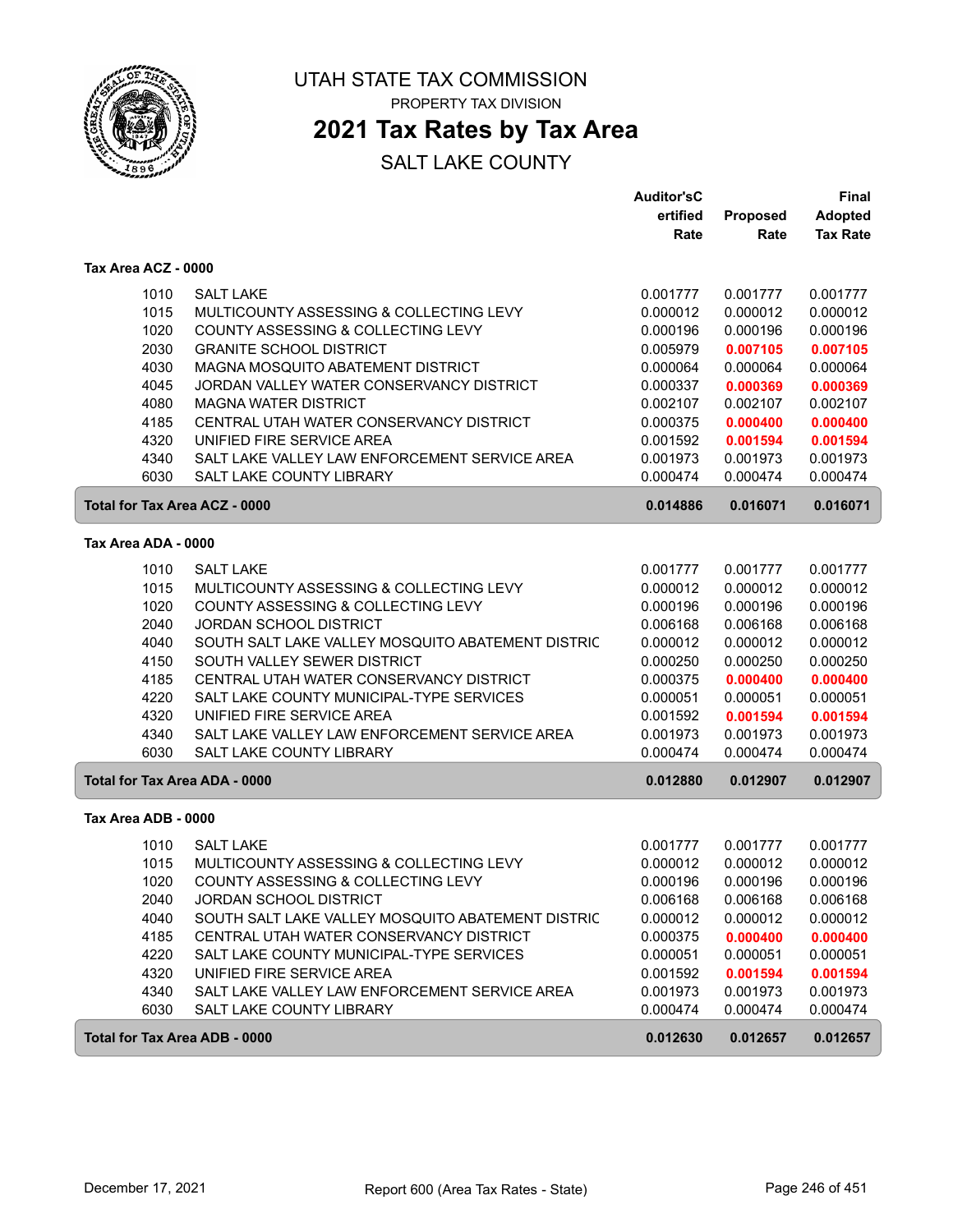

## **2021 Tax Rates by Tax Area**

|                                      |                                                   | <b>Auditor'sC</b> |          | Final           |
|--------------------------------------|---------------------------------------------------|-------------------|----------|-----------------|
|                                      |                                                   | ertified          | Proposed | <b>Adopted</b>  |
|                                      |                                                   | Rate              | Rate     | <b>Tax Rate</b> |
| Tax Area ADC - 0000                  |                                                   |                   |          |                 |
| 1010                                 | <b>SALT LAKE</b>                                  | 0.001777          | 0.001777 | 0.001777        |
| 1015                                 | MULTICOUNTY ASSESSING & COLLECTING LEVY           | 0.000012          | 0.000012 | 0.000012        |
| 1020                                 | COUNTY ASSESSING & COLLECTING LEVY                | 0.000196          | 0.000196 | 0.000196        |
| 2040                                 | <b>JORDAN SCHOOL DISTRICT</b>                     | 0.006168          | 0.006168 | 0.006168        |
| 3110                                 | <b>WEST JORDAN CITY</b>                           | 0.001732          | 0.001788 | 0.001788        |
| 4040                                 | SOUTH SALT LAKE VALLEY MOSQUITO ABATEMENT DISTRIC | 0.000012          | 0.000012 | 0.000012        |
| 4045                                 | JORDAN VALLEY WATER CONSERVANCY DISTRICT          | 0.000337          | 0.000369 | 0.000369        |
| 4185                                 | CENTRAL UTAH WATER CONSERVANCY DISTRICT           | 0.000375          | 0.000400 | 0.000400        |
| 6030                                 | SALT LAKE COUNTY LIBRARY                          | 0.000474          | 0.000474 | 0.000474        |
| <b>Total for Tax Area ADC - 0000</b> |                                                   | 0.011083          | 0.011196 | 0.011196        |
| Tax Area ADD - 0000                  |                                                   |                   |          |                 |
| 1010                                 | <b>SALT LAKE</b>                                  | 0.001777          | 0.001777 | 0.001777        |
| 1015                                 | MULTICOUNTY ASSESSING & COLLECTING LEVY           | 0.000012          | 0.000012 | 0.000012        |
| 1020                                 | COUNTY ASSESSING & COLLECTING LEVY                | 0.000196          | 0.000196 | 0.000196        |
| 2040                                 | <b>JORDAN SCHOOL DISTRICT</b>                     | 0.006168          | 0.006168 | 0.006168        |
| 3110                                 | <b>WEST JORDAN CITY</b>                           | 0.001732          | 0.001788 | 0.001788        |
| 4040                                 | SOUTH SALT LAKE VALLEY MOSQUITO ABATEMENT DISTRIC | 0.000012          | 0.000012 | 0.000012        |
| 4045                                 | JORDAN VALLEY WATER CONSERVANCY DISTRICT          | 0.000337          | 0.000369 | 0.000369        |
| 4150                                 | SOUTH VALLEY SEWER DISTRICT                       | 0.000250          | 0.000250 | 0.000250        |
| 4185                                 | CENTRAL UTAH WATER CONSERVANCY DISTRICT           | 0.000375          | 0.000400 | 0.000400        |
| 6030                                 | <b>SALT LAKE COUNTY LIBRARY</b>                   | 0.000474          | 0.000474 | 0.000474        |
| Total for Tax Area ADD - 0000        |                                                   | 0.011333          | 0.011446 | 0.011446        |
| Tax Area ADE - 0000                  |                                                   |                   |          |                 |
| 1010                                 | <b>SALT LAKE</b>                                  | 0.001777          | 0.001777 | 0.001777        |
| 1015                                 | MULTICOUNTY ASSESSING & COLLECTING LEVY           | 0.000012          | 0.000012 | 0.000012        |
| 1020                                 | COUNTY ASSESSING & COLLECTING LEVY                | 0.000196          | 0.000196 | 0.000196        |
| 2030                                 | <b>GRANITE SCHOOL DISTRICT</b>                    | 0.005979          | 0.007105 | 0.007105        |
| 4030                                 | MAGNA MOSQUITO ABATEMENT DISTRICT                 | 0.000064          | 0.000064 | 0.000064        |
| 4080                                 | <b>MAGNA WATER DISTRICT</b>                       | 0.002107          | 0.002107 | 0.002107        |
| 4185                                 | CENTRAL UTAH WATER CONSERVANCY DISTRICT           | 0.000375          | 0.000400 | 0.000400        |
| 4220                                 | SALT LAKE COUNTY MUNICIPAL-TYPE SERVICES          | 0.000051          | 0.000051 | 0.000051        |
| 4320                                 | UNIFIED FIRE SERVICE AREA                         | 0.001592          | 0.001594 | 0.001594        |
| 4340                                 | SALT LAKE VALLEY LAW ENFORCEMENT SERVICE AREA     | 0.001973          | 0.001973 | 0.001973        |
| 6030                                 | SALT LAKE COUNTY LIBRARY                          | 0.000474          | 0.000474 | 0.000474        |
| <b>Total for Tax Area ADE - 0000</b> |                                                   | 0.014600          | 0.015753 | 0.015753        |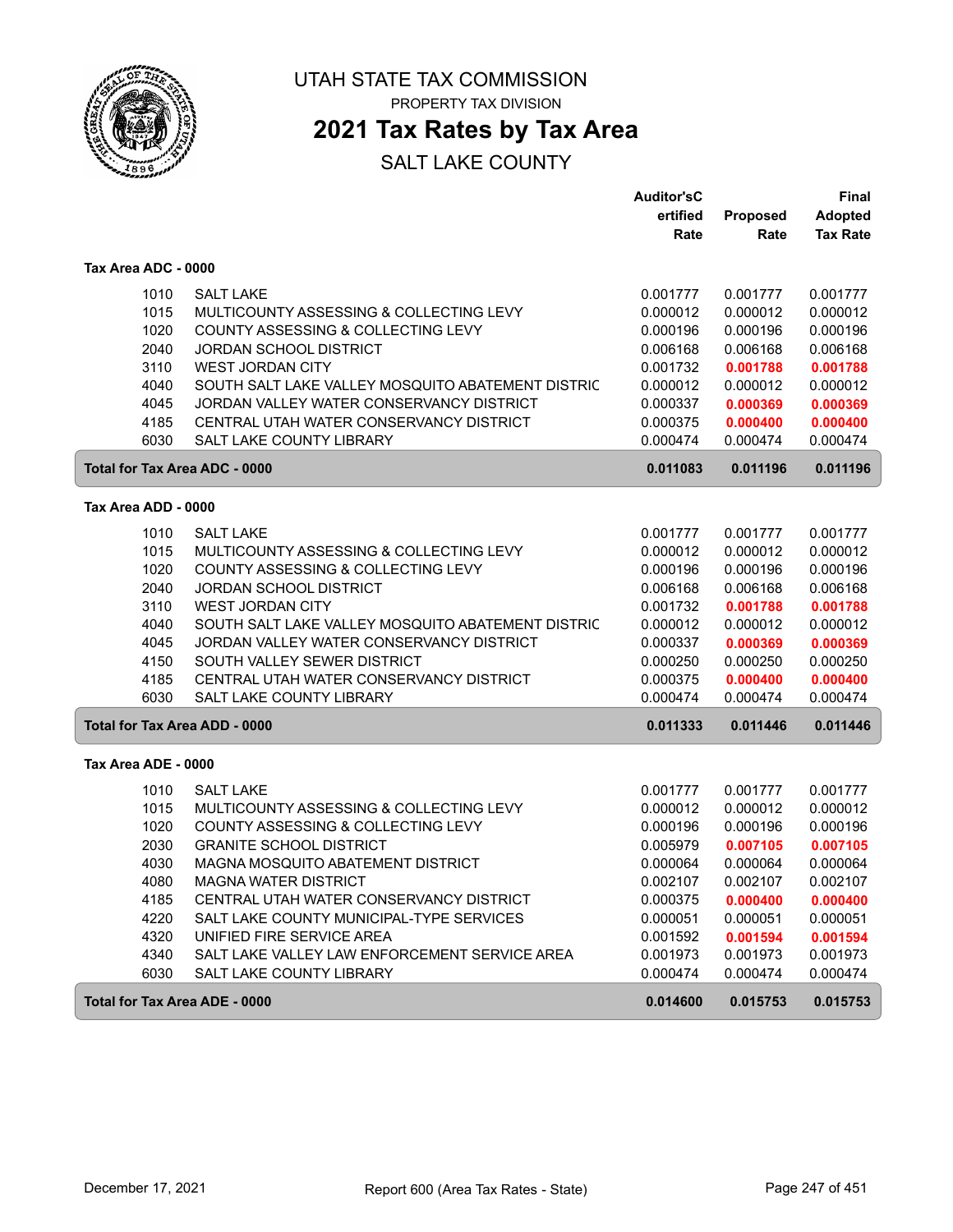

### **2021 Tax Rates by Tax Area**

|                                      |                                                   | <b>Auditor'sC</b> |          | Final           |
|--------------------------------------|---------------------------------------------------|-------------------|----------|-----------------|
|                                      |                                                   | ertified          | Proposed | <b>Adopted</b>  |
|                                      |                                                   | Rate              | Rate     | <b>Tax Rate</b> |
| Tax Area ADF - 0000                  |                                                   |                   |          |                 |
| 1010                                 | <b>SALT LAKE</b>                                  | 0.001777          | 0.001777 | 0.001777        |
| 1015                                 | MULTICOUNTY ASSESSING & COLLECTING LEVY           | 0.000012          | 0.000012 | 0.000012        |
| 1020                                 | COUNTY ASSESSING & COLLECTING LEVY                | 0.000196          | 0.000196 | 0.000196        |
| 2045                                 | <b>CANYONS SCHOOL DISTRICT</b>                    | 0.006643          | 0.006643 | 0.006643        |
| 3080                                 | <b>SANDY CITY</b>                                 | 0.001174          | 0.001174 | 0.001174        |
| 4040                                 | SOUTH SALT LAKE VALLEY MOSQUITO ABATEMENT DISTRIC | 0.000012          | 0.000012 | 0.000012        |
| 4045                                 | JORDAN VALLEY WATER CONSERVANCY DISTRICT          | 0.000337          | 0.000369 | 0.000369        |
| 4090                                 | COTTONWOOD IMPROVEMENT DISTRICT                   | 0.000147          | 0.000147 | 0.000147        |
| 4185                                 | CENTRAL UTAH WATER CONSERVANCY DISTRICT           | 0.000375          | 0.000400 | 0.000400        |
| 4240                                 | ALTA CANYON RECREATION SPECIAL SERVICE DISTRICT   | 0.000146          | 0.000146 | 0.000146        |
| 4290                                 | METROPOLITAN WATER DISTRICT - SANDY CITY          | 0.000275          | 0.000275 | 0.000275        |
| 6030                                 | SALT LAKE COUNTY LIBRARY                          | 0.000474          | 0.000474 | 0.000474        |
| 6060                                 | JORDAN/CANYON SCHOOL DISTRICT DEBT SERVICE AREA   | 0.000347          | 0.000347 | 0.000347        |
| <b>Total for Tax Area ADF - 0000</b> |                                                   | 0.011915          | 0.011972 | 0.011972        |
| Tax Area ADG - 0000                  |                                                   |                   |          |                 |
| 1010                                 | <b>SALT LAKE</b>                                  | 0.001777          | 0.001777 | 0.001777        |
| 1015                                 | MULTICOUNTY ASSESSING & COLLECTING LEVY           | 0.000012          | 0.000012 | 0.000012        |
| 1020                                 | COUNTY ASSESSING & COLLECTING LEVY                | 0.000196          | 0.000196 | 0.000196        |
| 2045                                 | <b>CANYONS SCHOOL DISTRICT</b>                    | 0.006643          | 0.006643 | 0.006643        |
| 3080                                 | <b>SANDY CITY</b>                                 | 0.001174          | 0.001174 | 0.001174        |
| 4040                                 | SOUTH SALT LAKE VALLEY MOSQUITO ABATEMENT DISTRIC | 0.000012          | 0.000012 | 0.000012        |
| 4045                                 | JORDAN VALLEY WATER CONSERVANCY DISTRICT          | 0.000337          | 0.000369 | 0.000369        |
| 4090                                 | COTTONWOOD IMPROVEMENT DISTRICT                   | 0.000147          | 0.000147 | 0.000147        |
| 4185                                 | CENTRAL UTAH WATER CONSERVANCY DISTRICT           | 0.000375          | 0.000400 | 0.000400        |
| 6030                                 | SALT LAKE COUNTY LIBRARY                          | 0.000474          | 0.000474 | 0.000474        |
| 6060                                 | JORDAN/CANYON SCHOOL DISTRICT DEBT SERVICE AREA   | 0.000347          | 0.000347 | 0.000347        |
| Total for Tax Area ADG - 0000        |                                                   | 0.011494          | 0.011551 | 0.011551        |
| Tax Area ADH - 0000                  |                                                   |                   |          |                 |
| 1010                                 | <b>SALT LAKE</b>                                  | 0.001777          | 0.001777 | 0.001777        |
| 1015                                 | MULTICOUNTY ASSESSING & COLLECTING LEVY           | 0.000012          | 0.000012 | 0.000012        |
| 1020                                 | COUNTY ASSESSING & COLLECTING LEVY                | 0.000196          | 0.000196 | 0.000196        |
| 2030                                 | <b>GRANITE SCHOOL DISTRICT</b>                    | 0.005979          | 0.007105 | 0.007105        |
| 4030                                 | MAGNA MOSQUITO ABATEMENT DISTRICT                 | 0.000064          | 0.000064 | 0.000064        |
| 4045                                 | JORDAN VALLEY WATER CONSERVANCY DISTRICT          | 0.000337          | 0.000369 | 0.000369        |
| 4080                                 | <b>MAGNA WATER DISTRICT</b>                       | 0.002107          | 0.002107 | 0.002107        |
| 4185                                 | CENTRAL UTAH WATER CONSERVANCY DISTRICT           | 0.000375          | 0.000400 | 0.000400        |
| 4320                                 | UNIFIED FIRE SERVICE AREA                         | 0.001592          | 0.001594 | 0.001594        |
| 4340                                 | SALT LAKE VALLEY LAW ENFORCEMENT SERVICE AREA     | 0.001973          | 0.001973 | 0.001973        |
| 6030                                 | SALT LAKE COUNTY LIBRARY                          | 0.000474          | 0.000474 | 0.000474        |
| Total for Tax Area ADH - 0000        |                                                   | 0.014886          | 0.016071 | 0.016071        |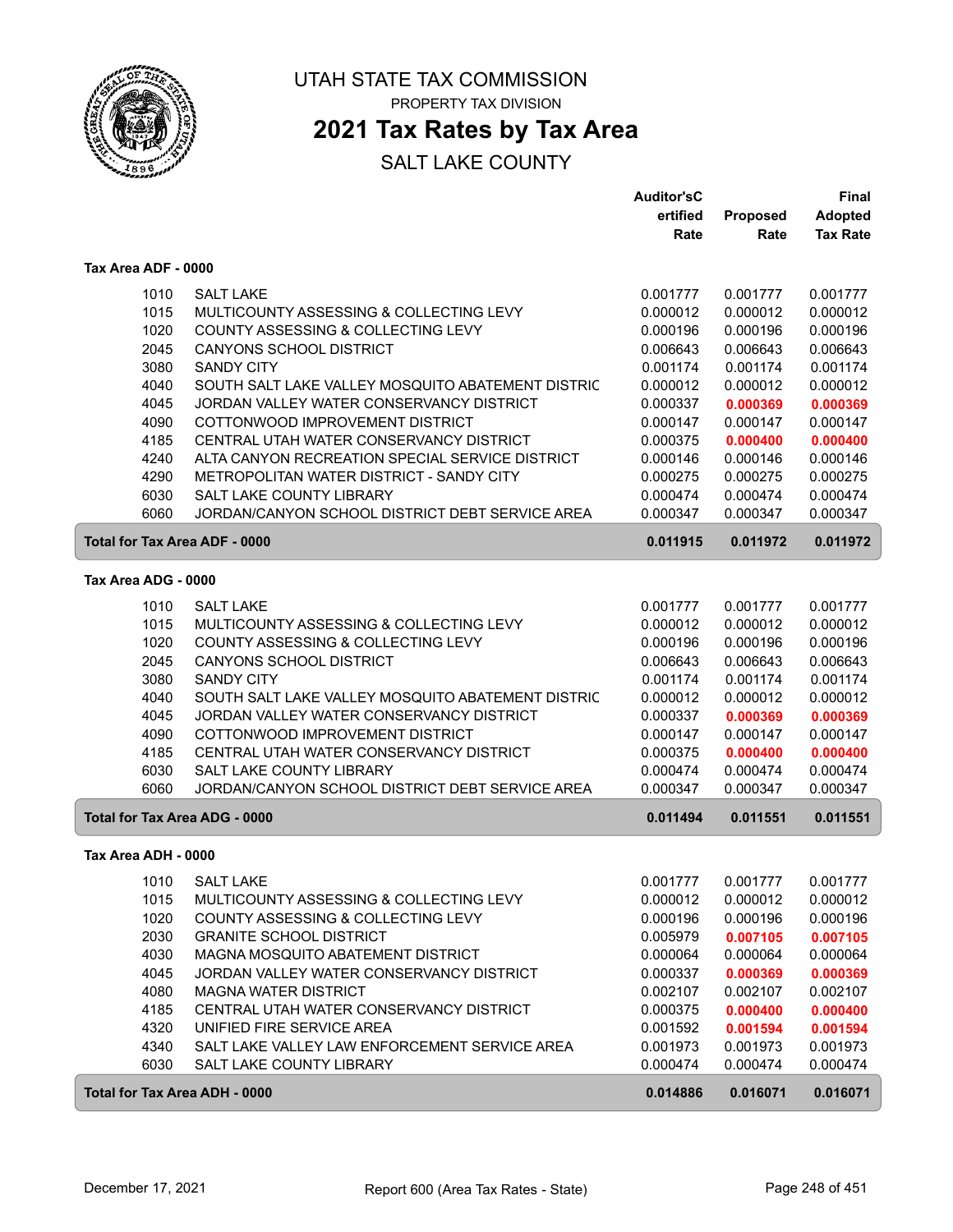

## UTAH STATE TAX COMMISSION

PROPERTY TAX DIVISION

### **2021 Tax Rates by Tax Area**

|                                      |                                                   | <b>Auditor'sC</b> |          | <b>Final</b>    |
|--------------------------------------|---------------------------------------------------|-------------------|----------|-----------------|
|                                      |                                                   | ertified          | Proposed | <b>Adopted</b>  |
|                                      |                                                   | Rate              | Rate     | <b>Tax Rate</b> |
| Tax Area ADI - 0000                  |                                                   |                   |          |                 |
| 1010                                 | <b>SALT LAKE</b>                                  | 0.001777          | 0.001777 | 0.001777        |
| 1015                                 | MULTICOUNTY ASSESSING & COLLECTING LEVY           | 0.000012          | 0.000012 | 0.000012        |
| 1020                                 | COUNTY ASSESSING & COLLECTING LEVY                | 0.000196          | 0.000196 | 0.000196        |
| 2030                                 | <b>GRANITE SCHOOL DISTRICT</b>                    | 0.005979          | 0.007105 | 0.007105        |
| 4030                                 | MAGNA MOSQUITO ABATEMENT DISTRICT                 | 0.000064          | 0.000064 | 0.000064        |
| 4185                                 | CENTRAL UTAH WATER CONSERVANCY DISTRICT           | 0.000375          | 0.000400 | 0.000400        |
| 4320                                 | UNIFIED FIRE SERVICE AREA                         | 0.001592          | 0.001594 | 0.001594        |
| 4340                                 | SALT LAKE VALLEY LAW ENFORCEMENT SERVICE AREA     | 0.001973          | 0.001973 | 0.001973        |
| 6030                                 | <b>SALT LAKE COUNTY LIBRARY</b>                   | 0.000474          | 0.000474 | 0.000474        |
| <b>Total for Tax Area ADI - 0000</b> |                                                   | 0.012442          | 0.013595 | 0.013595        |
| Tax Area ADJ - 0000                  |                                                   |                   |          |                 |
| 1010                                 | <b>SALT LAKE</b>                                  | 0.001777          | 0.001777 | 0.001777        |
| 1015                                 | MULTICOUNTY ASSESSING & COLLECTING LEVY           | 0.000012          | 0.000012 | 0.000012        |
| 1020                                 | COUNTY ASSESSING & COLLECTING LEVY                | 0.000196          | 0.000196 | 0.000196        |
| 2045                                 | <b>CANYONS SCHOOL DISTRICT</b>                    | 0.006643          | 0.006643 | 0.006643        |
| 3022                                 | <b>BRIGHTON</b>                                   |                   |          |                 |
| 4040                                 | SOUTH SALT LAKE VALLEY MOSQUITO ABATEMENT DISTRIC | 0.000012          | 0.000012 | 0.000012        |
| 4185                                 | CENTRAL UTAH WATER CONSERVANCY DISTRICT           | 0.000375          | 0.000400 | 0.000400        |
| 4320                                 | UNIFIED FIRE SERVICE AREA                         | 0.001592          | 0.001594 | 0.001594        |
| 4340                                 | SALT LAKE VALLEY LAW ENFORCEMENT SERVICE AREA     | 0.001973          | 0.001973 | 0.001973        |
| 6030                                 | <b>SALT LAKE COUNTY LIBRARY</b>                   | 0.000474          | 0.000474 | 0.000474        |
| 6060                                 | JORDAN/CANYON SCHOOL DISTRICT DEBT SERVICE AREA   | 0.000347          | 0.000347 | 0.000347        |
| <b>Total for Tax Area ADJ - 0000</b> |                                                   | 0.013401          | 0.013428 | 0.013428        |
|                                      |                                                   |                   |          |                 |
| Tax Area ADK - 0000                  |                                                   |                   |          |                 |
| 1010                                 | <b>SALT LAKE</b>                                  | 0.001777          | 0.001777 | 0.001777        |
| 1015                                 | MULTICOUNTY ASSESSING & COLLECTING LEVY           | 0.000012          | 0.000012 | 0.000012        |
| 1020                                 | COUNTY ASSESSING & COLLECTING LEVY                | 0.000196          | 0.000196 | 0.000196        |
| 2045                                 | CANYONS SCHOOL DISTRICT                           | 0.006643          | 0.006643 | 0.006643        |
| 3022                                 | <b>BRIGHTON</b>                                   |                   |          |                 |
| 4040                                 | SOUTH SALT LAKE VALLEY MOSQUITO ABATEMENT DISTRIC | 0.000012          | 0.000012 | 0.000012        |
| 4185                                 | CENTRAL UTAH WATER CONSERVANCY DISTRICT           | 0.000375          | 0.000400 | 0.000400        |
| 4320                                 | UNIFIED FIRE SERVICE AREA                         | 0.001592          | 0.001594 | 0.001594        |
| 4340                                 | SALT LAKE VALLEY LAW ENFORCEMENT SERVICE AREA     | 0.001973          | 0.001973 | 0.001973        |
| 6030                                 | SALT LAKE COUNTY LIBRARY                          | 0.000474          | 0.000474 | 0.000474        |
| 6060                                 | JORDAN/CANYON SCHOOL DISTRICT DEBT SERVICE AREA   | 0.000347          | 0.000347 | 0.000347        |
| Total for Tax Area ADK - 0000        |                                                   | 0.013401          | 0.013428 | 0.013428        |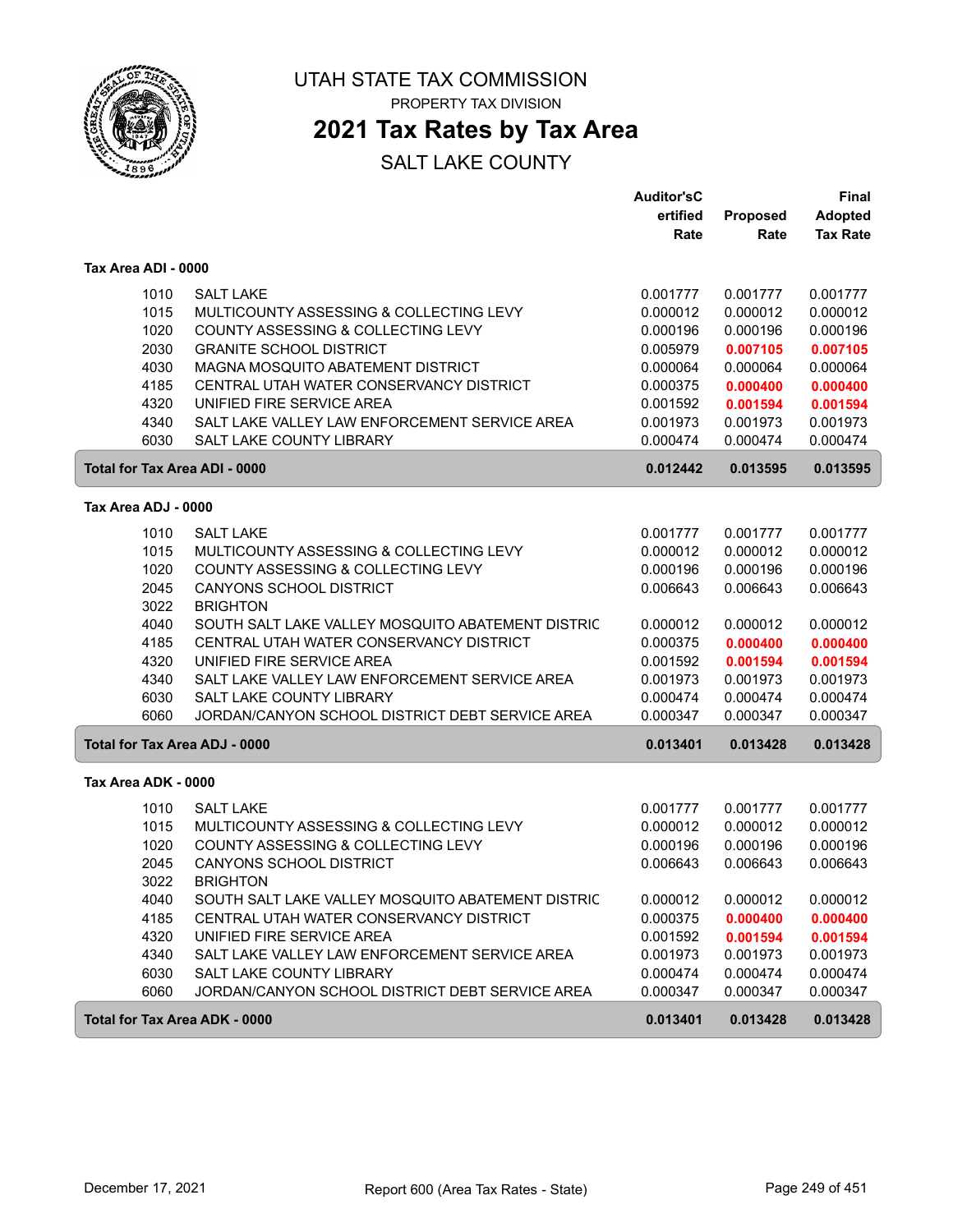

### **2021 Tax Rates by Tax Area**

|                                      |                                                   | <b>Auditor'sC</b><br>ertified | Proposed | <b>Final</b><br><b>Adopted</b> |
|--------------------------------------|---------------------------------------------------|-------------------------------|----------|--------------------------------|
|                                      |                                                   | Rate                          | Rate     | <b>Tax Rate</b>                |
| Tax Area ADL - 0000                  |                                                   |                               |          |                                |
| 1010                                 | <b>SALT LAKE</b>                                  | 0.001777                      | 0.001777 | 0.001777                       |
| 1015                                 | MULTICOUNTY ASSESSING & COLLECTING LEVY           | 0.000012                      | 0.000012 | 0.000012                       |
| 1020                                 | COUNTY ASSESSING & COLLECTING LEVY                | 0.000196                      | 0.000196 | 0.000196                       |
| 2040                                 | <b>JORDAN SCHOOL DISTRICT</b>                     | 0.006168                      | 0.006168 | 0.006168                       |
| 4040                                 | SOUTH SALT LAKE VALLEY MOSQUITO ABATEMENT DISTRIC | 0.000012                      | 0.000012 | 0.000012                       |
| 4045                                 | JORDAN VALLEY WATER CONSERVANCY DISTRICT          | 0.000337                      | 0.000369 | 0.000369                       |
| 4120                                 | <b>KEARNS IMPROVEMENT DISTRICT</b>                | 0.000458                      | 0.000458 | 0.000458                       |
| 4185                                 | CENTRAL UTAH WATER CONSERVANCY DISTRICT           | 0.000375                      | 0.000400 | 0.000400                       |
| 4220                                 | SALT LAKE COUNTY MUNICIPAL-TYPE SERVICES          | 0.000051                      | 0.000051 | 0.000051                       |
| 4320                                 | UNIFIED FIRE SERVICE AREA                         | 0.001592                      | 0.001594 | 0.001594                       |
| 4340                                 | SALT LAKE VALLEY LAW ENFORCEMENT SERVICE AREA     | 0.001973                      | 0.001973 | 0.001973                       |
| 6030                                 | <b>SALT LAKE COUNTY LIBRARY</b>                   | 0.000474                      | 0.000474 | 0.000474                       |
| Total for Tax Area ADL - 0000        |                                                   | 0.013425                      | 0.013484 | 0.013484                       |
| Tax Area ADM - 0000                  |                                                   |                               |          |                                |
| 1010                                 | <b>SALT LAKE</b>                                  | 0.001777                      | 0.001777 | 0.001777                       |
| 1015                                 | MULTICOUNTY ASSESSING & COLLECTING LEVY           | 0.000012                      | 0.000012 | 0.000012                       |
| 1020                                 | COUNTY ASSESSING & COLLECTING LEVY                | 0.000196                      | 0.000196 | 0.000196                       |
| 2030                                 | <b>GRANITE SCHOOL DISTRICT</b>                    | 0.005979                      | 0.007105 | 0.007105                       |
| 3045                                 | <b>MILLCREEK</b>                                  | 0.001699                      | 0.001699 | 0.001699                       |
| 4040                                 | SOUTH SALT LAKE VALLEY MOSQUITO ABATEMENT DISTRIC | 0.000012                      | 0.000012 | 0.000012                       |
| 4060                                 | MT. OLYMPUS IMPROVEMENT DISTRICT                  | 0.000229                      | 0.000229 | 0.000229                       |
| 4185                                 | CENTRAL UTAH WATER CONSERVANCY DISTRICT           | 0.000375                      | 0.000400 | 0.000400                       |
| 4320                                 | UNIFIED FIRE SERVICE AREA                         | 0.001592                      | 0.001594 | 0.001594                       |
| 6030                                 | SALT LAKE COUNTY LIBRARY                          | 0.000474                      | 0.000474 | 0.000474                       |
| <b>Total for Tax Area ADM - 0000</b> |                                                   | 0.012345                      | 0.013498 | 0.013498                       |
| Tax Area ADN - 0000                  |                                                   |                               |          |                                |
| 1010                                 | <b>SALT LAKE</b>                                  | 0.001777                      | 0.001777 | 0.001777                       |
| 1015                                 | MULTICOUNTY ASSESSING & COLLECTING LEVY           | 0.000012                      | 0.000012 | 0.000012                       |
| 1020                                 | COUNTY ASSESSING & COLLECTING LEVY                | 0.000196                      | 0.000196 | 0.000196                       |
| 2030                                 | <b>GRANITE SCHOOL DISTRICT</b>                    | 0.005979                      | 0.007105 | 0.007105                       |
| 3045                                 | <b>MILLCREEK</b>                                  | 0.001699                      | 0.001699 | 0.001699                       |
| 4040                                 | SOUTH SALT LAKE VALLEY MOSQUITO ABATEMENT DISTRIC | 0.000012                      | 0.000012 | 0.000012                       |
| 4060                                 | MT. OLYMPUS IMPROVEMENT DISTRICT                  | 0.000229                      | 0.000229 | 0.000229                       |
| 4185                                 | CENTRAL UTAH WATER CONSERVANCY DISTRICT           | 0.000375                      | 0.000400 | 0.000400                       |
| 4320                                 | UNIFIED FIRE SERVICE AREA                         | 0.001592                      | 0.001594 | 0.001594                       |
| 6030                                 | SALT LAKE COUNTY LIBRARY                          | 0.000474                      | 0.000474 | 0.000474                       |
| Total for Tax Area ADN - 0000        |                                                   | 0.012345                      | 0.013498 | 0.013498                       |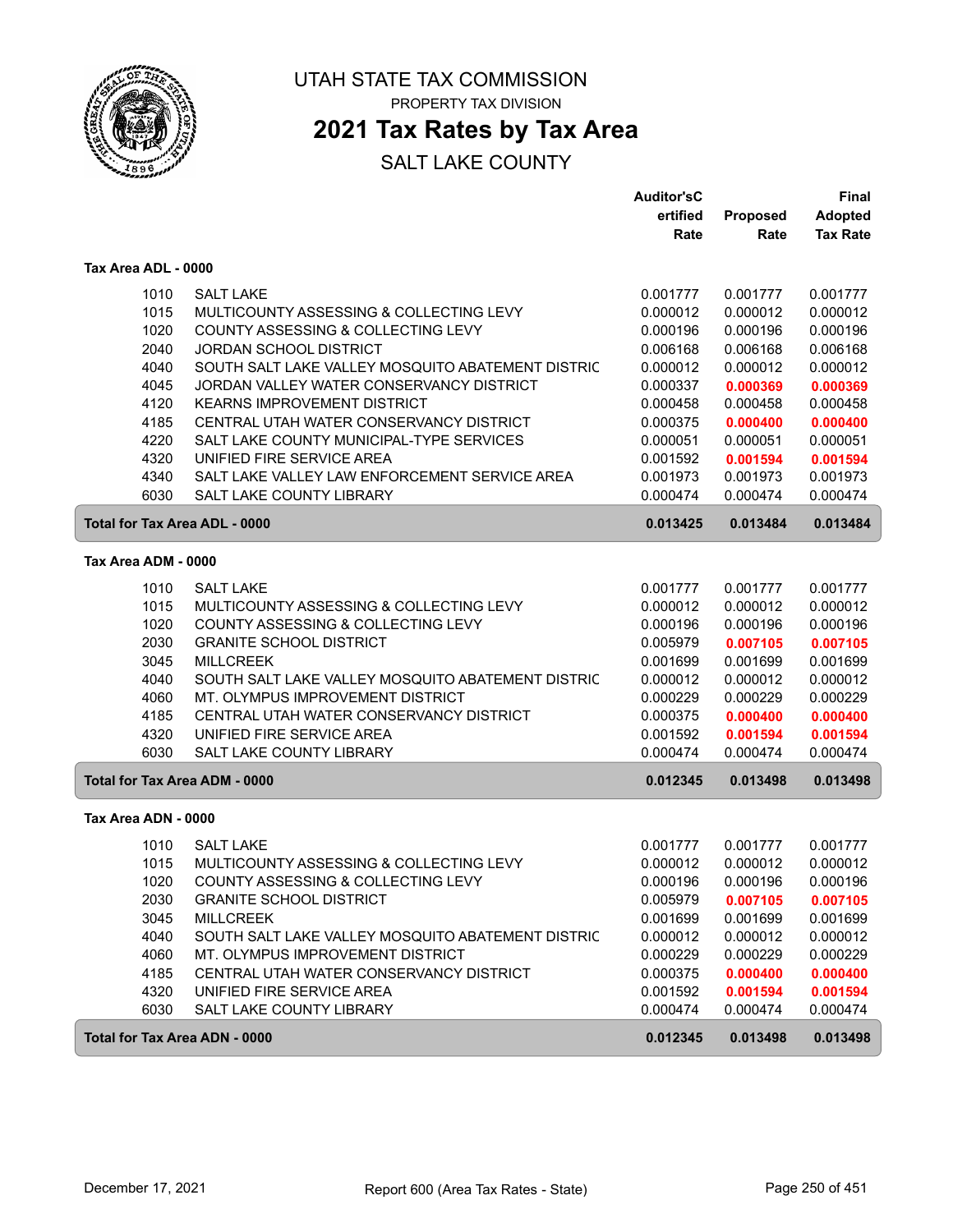

**2021 Tax Rates by Tax Area**

|                                      |                                                   | <b>Auditor'sC</b><br>ertified | Proposed | Final<br><b>Adopted</b> |
|--------------------------------------|---------------------------------------------------|-------------------------------|----------|-------------------------|
|                                      |                                                   | Rate                          | Rate     | <b>Tax Rate</b>         |
| Tax Area ADO - 0000                  |                                                   |                               |          |                         |
| 1010                                 | <b>SALT LAKE</b>                                  | 0.001777                      | 0.001777 | 0.001777                |
| 1015                                 | MULTICOUNTY ASSESSING & COLLECTING LEVY           | 0.000012                      | 0.000012 | 0.000012                |
| 1020                                 | COUNTY ASSESSING & COLLECTING LEVY                | 0.000196                      | 0.000196 | 0.000196                |
| 2030                                 | <b>GRANITE SCHOOL DISTRICT</b>                    | 0.005979                      | 0.007105 | 0.007105                |
| 3045                                 | <b>MILLCREEK</b>                                  | 0.001699                      | 0.001699 | 0.001699                |
| 4040                                 | SOUTH SALT LAKE VALLEY MOSQUITO ABATEMENT DISTRIC | 0.000012                      | 0.000012 | 0.000012                |
| 4060                                 | MT. OLYMPUS IMPROVEMENT DISTRICT                  | 0.000229                      | 0.000229 | 0.000229                |
| 4185                                 | CENTRAL UTAH WATER CONSERVANCY DISTRICT           | 0.000375                      | 0.000400 | 0.000400                |
| 4320                                 | UNIFIED FIRE SERVICE AREA                         | 0.001592                      | 0.001594 | 0.001594                |
| 6030                                 | SALT LAKE COUNTY LIBRARY                          | 0.000474                      | 0.000474 | 0.000474                |
| Total for Tax Area ADO - 0000        |                                                   | 0.012345                      | 0.013498 | 0.013498                |
| Tax Area ADP - 0000                  |                                                   |                               |          |                         |
| 1010                                 | <b>SALT LAKE</b>                                  | 0.001777                      | 0.001777 | 0.001777                |
| 1015                                 | MULTICOUNTY ASSESSING & COLLECTING LEVY           | 0.000012                      | 0.000012 | 0.000012                |
| 1020                                 | COUNTY ASSESSING & COLLECTING LEVY                | 0.000196                      | 0.000196 | 0.000196                |
| 2010                                 | SALT LAKE CITY SCHOOL DISTRICT                    | 0.004809                      | 0.004809 | 0.004809                |
| 3045                                 | <b>MILLCREEK</b>                                  | 0.001699                      | 0.001699 | 0.001699                |
| 4010                                 | METROPOLITAN WATER DISTRICT - SALT LAKE           | 0.000253                      | 0.000253 | 0.000253                |
| 4020                                 | SALT LAKE CITY MOSQUITO ABATEMENT DISTRICT        | 0.000115                      | 0.000115 | 0.000115                |
| 4060                                 | MT. OLYMPUS IMPROVEMENT DISTRICT                  | 0.000229                      | 0.000229 | 0.000229                |
| 4185                                 | CENTRAL UTAH WATER CONSERVANCY DISTRICT           | 0.000375                      | 0.000400 | 0.000400                |
| 4320                                 | UNIFIED FIRE SERVICE AREA                         | 0.001592                      | 0.001594 | 0.001594                |
| 6030                                 | SALT LAKE COUNTY LIBRARY                          | 0.000474                      | 0.000474 | 0.000474                |
| <b>Total for Tax Area ADP - 0000</b> |                                                   | 0.011531                      | 0.011558 | 0.011558                |
| Tax Area ADQ - 0000                  |                                                   |                               |          |                         |
| 1010                                 | <b>SALT LAKE</b>                                  | 0.001777                      | 0.001777 | 0.001777                |
| 1015                                 | MULTICOUNTY ASSESSING & COLLECTING LEVY           | 0.000012                      | 0.000012 | 0.000012                |
| 1020                                 | COUNTY ASSESSING & COLLECTING LEVY                | 0.000196                      | 0.000196 | 0.000196                |
| 2045                                 | <b>CANYONS SCHOOL DISTRICT</b>                    | 0.006643                      | 0.006643 | 0.006643                |
| 3080                                 | <b>SANDY CITY</b>                                 | 0.001174                      | 0.001174 | 0.001174                |
| 4040                                 | SOUTH SALT LAKE VALLEY MOSQUITO ABATEMENT DISTRIC | 0.000012                      | 0.000012 | 0.000012                |
| 4045                                 | JORDAN VALLEY WATER CONSERVANCY DISTRICT          | 0.000337                      | 0.000369 | 0.000369                |
| 4185                                 | CENTRAL UTAH WATER CONSERVANCY DISTRICT           | 0.000375                      | 0.000400 | 0.000400                |
| 4290                                 | METROPOLITAN WATER DISTRICT - SANDY CITY          | 0.000275                      | 0.000275 | 0.000275                |
| 6030                                 | SALT LAKE COUNTY LIBRARY                          | 0.000474                      | 0.000474 | 0.000474                |
| 6060                                 | JORDAN/CANYON SCHOOL DISTRICT DEBT SERVICE AREA   | 0.000347                      | 0.000347 | 0.000347                |
| Total for Tax Area ADQ - 0000        |                                                   | 0.011622                      | 0.011679 | 0.011679                |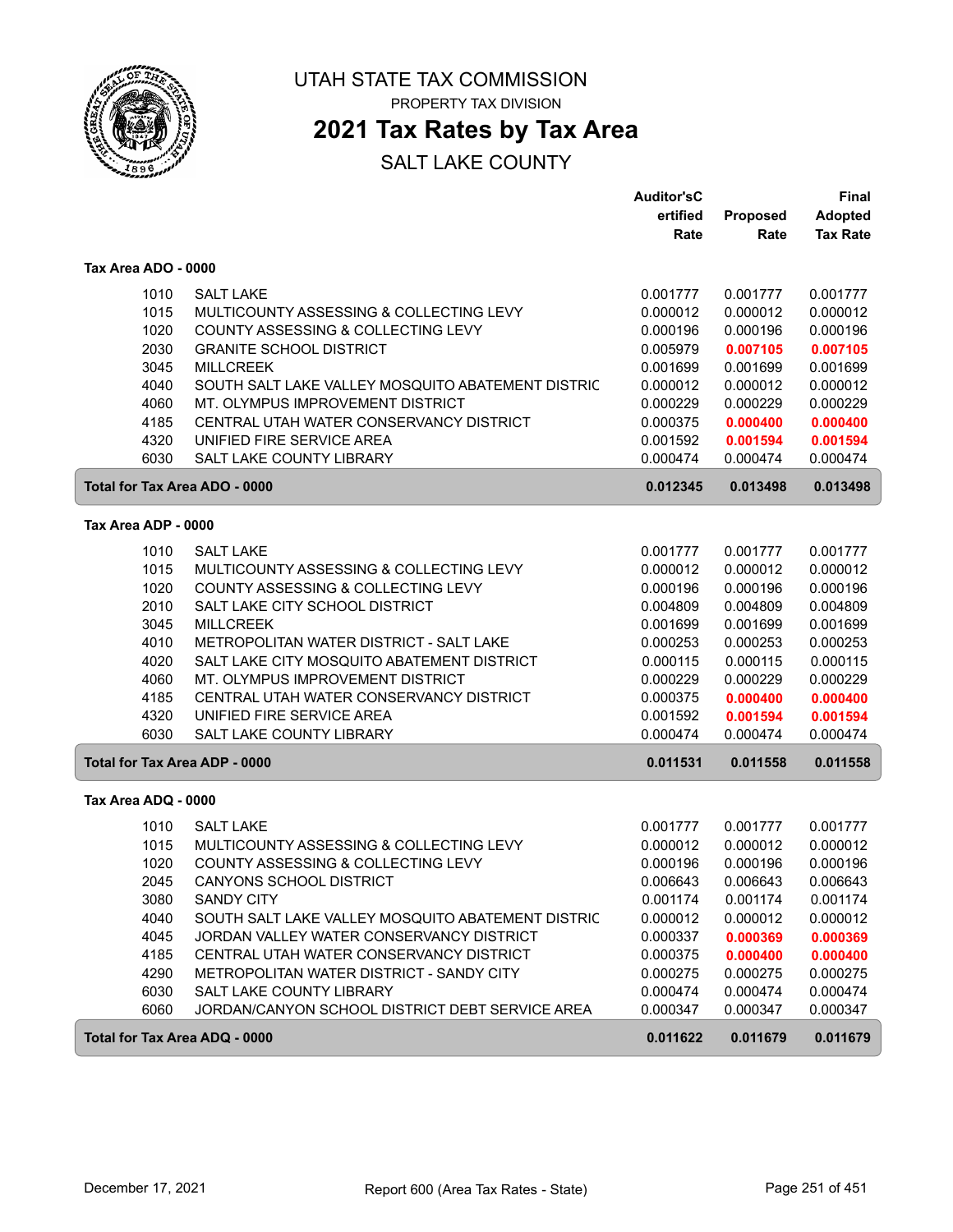

### **2021 Tax Rates by Tax Area**

|                               |                                                   | <b>Auditor'sC</b> |                 | <b>Final</b>    |
|-------------------------------|---------------------------------------------------|-------------------|-----------------|-----------------|
|                               |                                                   | ertified          | <b>Proposed</b> | <b>Adopted</b>  |
|                               |                                                   | Rate              | Rate            | <b>Tax Rate</b> |
|                               |                                                   |                   |                 |                 |
| Tax Area ADT - 0000           |                                                   |                   |                 |                 |
| 1010                          | <b>SALT LAKE</b>                                  | 0.001777          | 0.001777        | 0.001777        |
| 1015                          | MULTICOUNTY ASSESSING & COLLECTING LEVY           | 0.000012          | 0.000012        | 0.000012        |
| 1020                          | COUNTY ASSESSING & COLLECTING LEVY                | 0.000196          | 0.000196        | 0.000196        |
| 2045                          | <b>CANYONS SCHOOL DISTRICT</b>                    | 0.006643          | 0.006643        | 0.006643        |
| 3080                          | <b>SANDY CITY</b>                                 | 0.001174          | 0.001174        | 0.001174        |
| 4040                          | SOUTH SALT LAKE VALLEY MOSQUITO ABATEMENT DISTRIC | 0.000012          | 0.000012        | 0.000012        |
| 4045                          | JORDAN VALLEY WATER CONSERVANCY DISTRICT          | 0.000337          | 0.000369        | 0.000369        |
| 4090                          | COTTONWOOD IMPROVEMENT DISTRICT                   | 0.000147          | 0.000147        | 0.000147        |
| 4185                          | CENTRAL UTAH WATER CONSERVANCY DISTRICT           | 0.000375          | 0.000400        | 0.000400        |
| 4200                          | COTTONWOOD HEIGHTS PARKS AND RECREATION SERVICI   | 0.001021          | 0.001021        | 0.001021        |
| 6030                          | <b>SALT LAKE COUNTY LIBRARY</b>                   | 0.000474          | 0.000474        | 0.000474        |
| 6060                          | JORDAN/CANYON SCHOOL DISTRICT DEBT SERVICE AREA   | 0.000347          | 0.000347        | 0.000347        |
| Total for Tax Area ADT - 0000 |                                                   | 0.012515          | 0.012572        | 0.012572        |
|                               |                                                   |                   |                 |                 |
| Tax Area ADU - 0000           |                                                   |                   |                 |                 |
| 1010                          | <b>SALT LAKE</b>                                  | 0.001777          | 0.001777        | 0.001777        |
| 1015                          | MULTICOUNTY ASSESSING & COLLECTING LEVY           | 0.000012          | 0.000012        | 0.000012        |
| 1020                          | COUNTY ASSESSING & COLLECTING LEVY                | 0.000196          | 0.000196        | 0.000196        |
| 2030                          | <b>GRANITE SCHOOL DISTRICT</b>                    | 0.005979          | 0.007105        | 0.007105        |
| 3100                          | SOUTH SALT LAKE CITY                              | 0.001536          | 0.001536        | 0.001536        |
| 4040                          | SOUTH SALT LAKE VALLEY MOSQUITO ABATEMENT DISTRIC | 0.000012          | 0.000012        | 0.000012        |
| 4185                          | CENTRAL UTAH WATER CONSERVANCY DISTRICT           | 0.000375          | 0.000400        | 0.000400        |
| 6030                          | <b>SALT LAKE COUNTY LIBRARY</b>                   | 0.000474          | 0.000474        | 0.000474        |
| Total for Tax Area ADU - 0000 |                                                   | 0.010361          | 0.011512        | 0.011512        |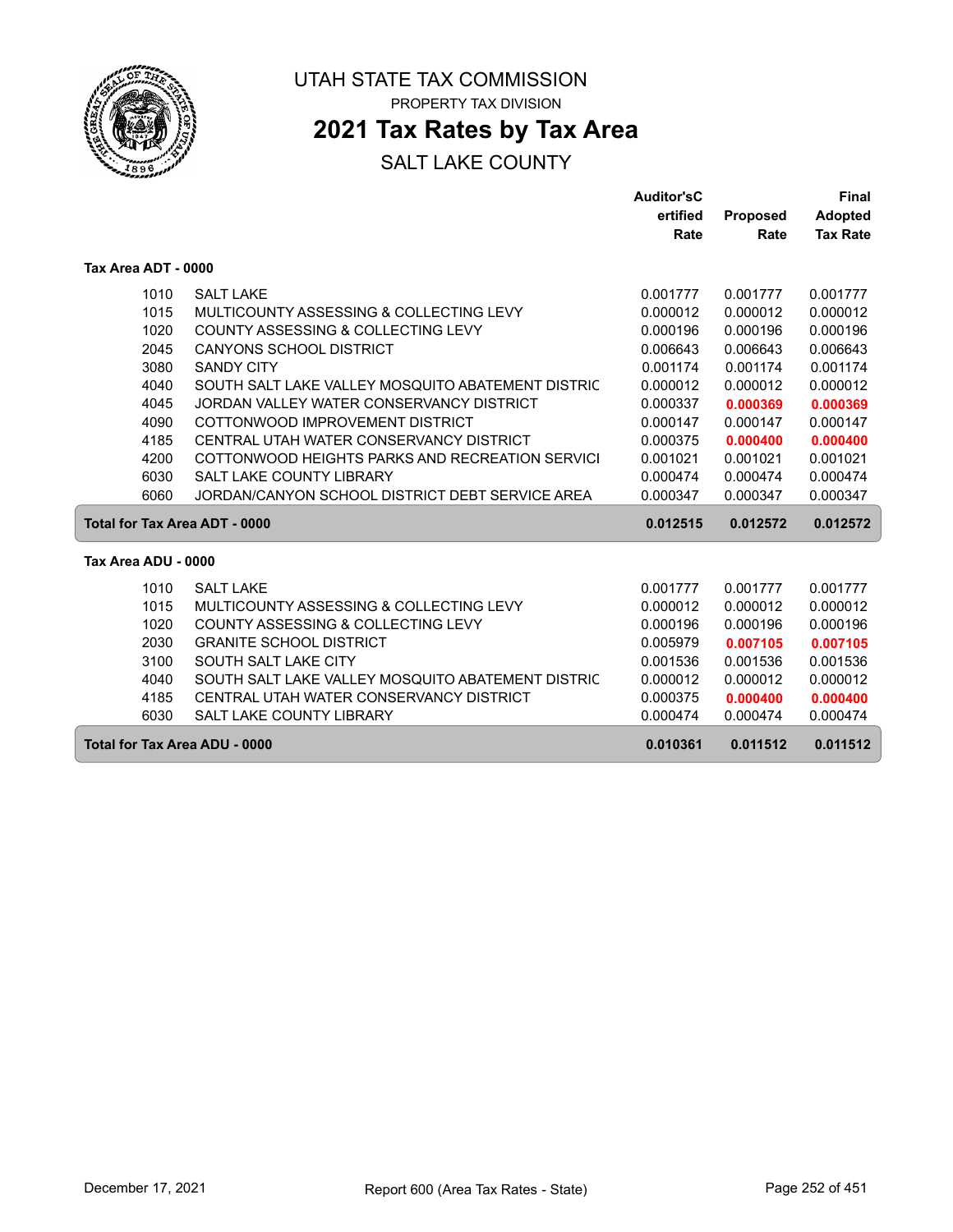

PROPERTY TAX DIVISION

### **2021 Tax Rates by Tax Area**

SAN JUAN COUNTY

|                               |                                               | <b>Auditor'sC</b> |          | Final           |
|-------------------------------|-----------------------------------------------|-------------------|----------|-----------------|
|                               |                                               | ertified          | Proposed | <b>Adopted</b>  |
|                               |                                               | Rate              | Rate     | <b>Tax Rate</b> |
| Tax Area 001 - 0000           |                                               |                   |          |                 |
| 1010                          | <b>SAN JUAN</b>                               | 0.003443          | 0.003443 | 0.003443        |
| 2010                          | SAN JUAN COUNTY SCHOOL DISTRICT               | 0.007597          | 0.007597 | 0.007597        |
| 4030                          | SAN JUAN COUNTY WATER CONSERVANCY DISTRICT    | 0.000791          | 0.000791 | 0.000791        |
| 4050                          | SAN JUAN COUNTY HEALTH SERVICE DISTRICT       | 0.000952          | 0.000930 | 0.000930        |
| Total for Tax Area 001 - 0000 |                                               | 0.012783          | 0.012761 | 0.012761        |
| Tax Area 002 - 0000           |                                               |                   |          |                 |
| 1010                          | <b>SAN JUAN</b>                               | 0.003443          | 0.003443 | 0.003443        |
| 2010                          | SAN JUAN COUNTY SCHOOL DISTRICT               | 0.007597          | 0.007597 | 0.007597        |
| 4010                          | MONTICELLO CEMETERY MAINTENANCE DISTRICT      | 0.000217          | 0.000217 | 0.000217        |
| 4030                          | SAN JUAN COUNTY WATER CONSERVANCY DISTRICT    | 0.000791          | 0.000791 | 0.000791        |
| 4050                          | SAN JUAN COUNTY HEALTH SERVICE DISTRICT       | 0.000952          | 0.000930 | 0.000930        |
| Total for Tax Area 002 - 0000 |                                               | 0.013000          | 0.012978 | 0.012978        |
| Tax Area 003 - 0000           |                                               |                   |          |                 |
| 1010                          | <b>SAN JUAN</b>                               | 0.003443          | 0.003443 | 0.003443        |
| 2010                          | SAN JUAN COUNTY SCHOOL DISTRICT               | 0.007597          | 0.007597 | 0.007597        |
| 4020                          | <b>BLANDING CEMETERY MAINTENANCE DISTRICT</b> | 0.000304          | 0.000304 | 0.000304        |
| 4030                          | SAN JUAN COUNTY WATER CONSERVANCY DISTRICT    | 0.000791          | 0.000791 | 0.000791        |
| 4050                          | SAN JUAN COUNTY HEALTH SERVICE DISTRICT       | 0.000952          | 0.000930 | 0.000930        |
| Total for Tax Area 003 - 0000 |                                               | 0.013087          | 0.013065 | 0.013065        |
| Tax Area 004 - 0000           |                                               |                   |          |                 |
| 1010                          | <b>SAN JUAN</b>                               | 0.003443          | 0.003443 | 0.003443        |
| 2010                          | SAN JUAN COUNTY SCHOOL DISTRICT               | 0.007597          | 0.007597 | 0.007597        |
| 3020                          | MONTICELLO CITY                               | 0.002352          | 0.002352 | 0.002352        |
| 4010                          | MONTICELLO CEMETERY MAINTENANCE DISTRICT      | 0.000217          | 0.000217 | 0.000217        |
| 4030                          | SAN JUAN COUNTY WATER CONSERVANCY DISTRICT    | 0.000791          | 0.000791 | 0.000791        |
| 4050                          | SAN JUAN COUNTY HEALTH SERVICE DISTRICT       | 0.000952          | 0.000930 | 0.000930        |
| Total for Tax Area 004 - 0000 |                                               | 0.015352          | 0.015330 | 0.015330        |
| Tax Area 005 - 0000           |                                               |                   |          |                 |
| 1010                          | <b>SAN JUAN</b>                               | 0.003443          | 0.003443 | 0.003443        |
| 2010                          | SAN JUAN COUNTY SCHOOL DISTRICT               | 0.007597          | 0.007597 | 0.007597        |
| 3010                          | <b>BLANDING CITY</b>                          | 0.001887          | 0.001887 | 0.001887        |
| 4020                          | BLANDING CEMETERY MAINTENANCE DISTRICT        | 0.000304          | 0.000304 | 0.000304        |
| 4030                          | SAN JUAN COUNTY WATER CONSERVANCY DISTRICT    | 0.000791          | 0.000791 | 0.000791        |
| 4050                          | SAN JUAN COUNTY HEALTH SERVICE DISTRICT       | 0.000952          | 0.000930 | 0.000930        |
| Total for Tax Area 005 - 0000 |                                               | 0.014974          | 0.014952 | 0.014952        |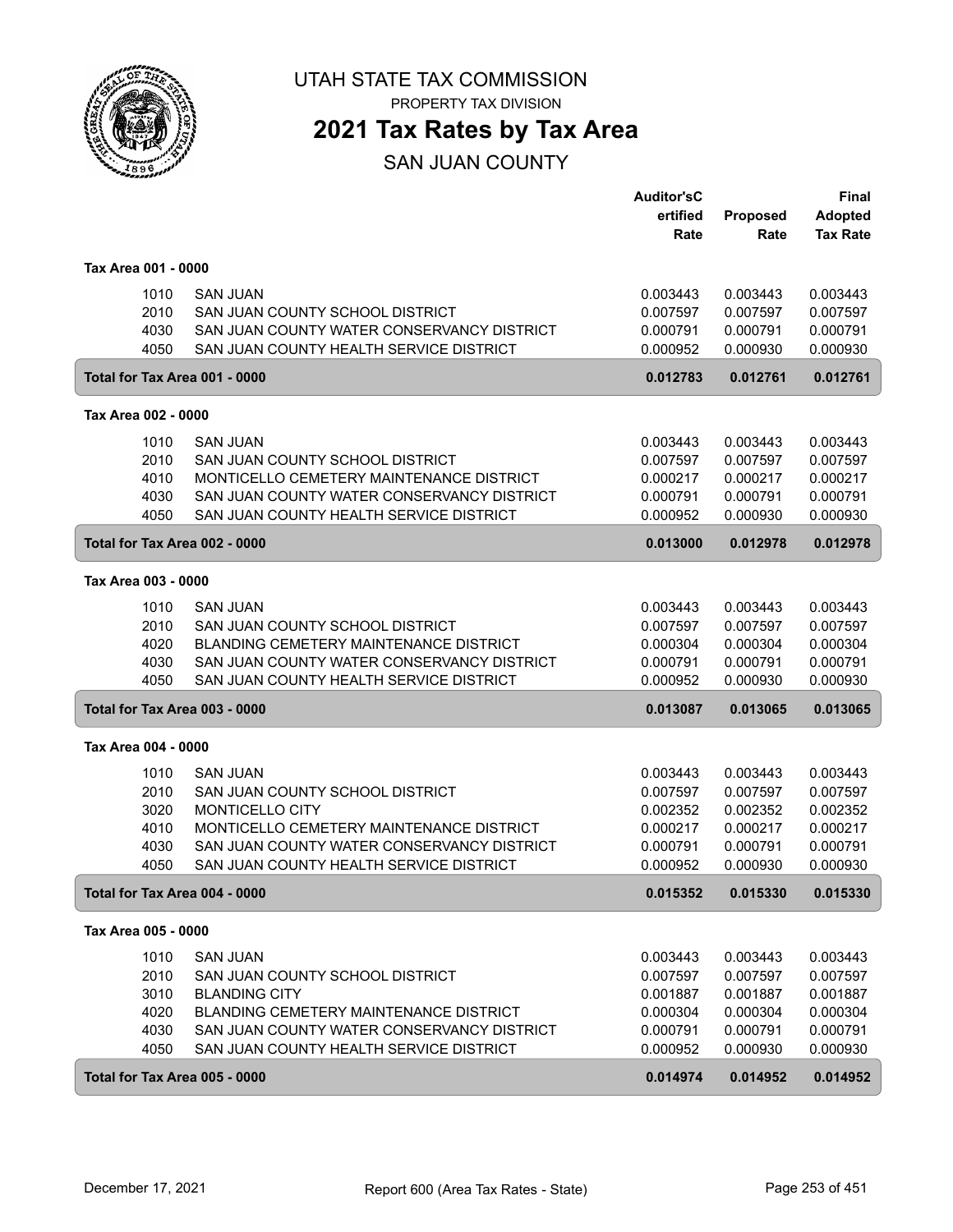

PROPERTY TAX DIVISION

### **2021 Tax Rates by Tax Area**

SAN JUAN COUNTY

|                     |                                                        | <b>Auditor'sC</b> |          | Final           |
|---------------------|--------------------------------------------------------|-------------------|----------|-----------------|
|                     |                                                        | ertified          | Proposed | Adopted         |
|                     |                                                        | Rate              | Rate     | <b>Tax Rate</b> |
| Tax Area 006 - 0000 |                                                        |                   |          |                 |
| 1010                | <b>SAN JUAN</b>                                        | 0.003443          | 0.003443 | 0.003443        |
| 2020                | <b>GRAND COUNTY SCHOOL DISTRICT IN SAN JUAN COUNTY</b> | 0.006885          | 0.007285 | 0.007285        |
| 4030                | SAN JUAN COUNTY WATER CONSERVANCY DISTRICT             | 0.000791          | 0.000791 | 0.000791        |
| 4050                | SAN JUAN COUNTY HEALTH SERVICE DISTRICT                | 0.000952          | 0.000930 | 0.000930        |
|                     | Total for Tax Area 006 - 0000                          | 0.012071          | 0.012449 | 0.012449        |
| Tax Area 009 - 0000 |                                                        |                   |          |                 |
| 1010                | <b>SAN JUAN</b>                                        | 0.003443          | 0.003443 | 0.003443        |
| 2010                | SAN JUAN COUNTY SCHOOL DISTRICT                        | 0.007597          | 0.007597 | 0.007597        |
| 3015                | <b>BLUFF</b>                                           | 0.001091          | 0.001091 | 0.001091        |
| 4030                | SAN JUAN COUNTY WATER CONSERVANCY DISTRICT             | 0.000791          | 0.000791 | 0.000791        |
| 4050                | SAN JUAN COUNTY HEALTH SERVICE DISTRICT                | 0.000952          | 0.000930 | 0.000930        |
|                     | Total for Tax Area 009 - 0000                          | 0.013874          | 0.013852 | 0.013852        |
| Tax Area 010 - 0000 |                                                        |                   |          |                 |
| 1010                | <b>SAN JUAN</b>                                        | 0.003443          | 0.003443 | 0.003443        |
| 2020                | GRAND COUNTY SCHOOL DISTRICT IN SAN JUAN COUNTY        | 0.006885          | 0.007285 | 0.007285        |
| 4030                | SAN JUAN COUNTY WATER CONSERVANCY DISTRICT             | 0.000791          | 0.000791 | 0.000791        |
| 4050                | SAN JUAN COUNTY HEALTH SERVICE DISTRICT                | 0.000952          | 0.000930 | 0.000930        |
|                     | Total for Tax Area 010 - 0000                          | 0.012071          | 0.012449 | 0.012449        |
| Tax Area 011 - 0000 |                                                        |                   |          |                 |
| 1010                | <b>SAN JUAN</b>                                        | 0.003443          | 0.003443 | 0.003443        |
| 2010                | SAN JUAN COUNTY SCHOOL DISTRICT                        | 0.007597          | 0.007597 | 0.007597        |
| 3015                | <b>BLUFF</b>                                           | 0.001091          | 0.001091 | 0.001091        |
| 4030                | SAN JUAN COUNTY WATER CONSERVANCY DISTRICT             | 0.000791          | 0.000791 | 0.000791        |
| 4050                | SAN JUAN COUNTY HEALTH SERVICE DISTRICT                | 0.000952          | 0.000930 | 0.000930        |
|                     | Total for Tax Area 011 - 0000                          | 0.013874          | 0.013852 | 0.013852        |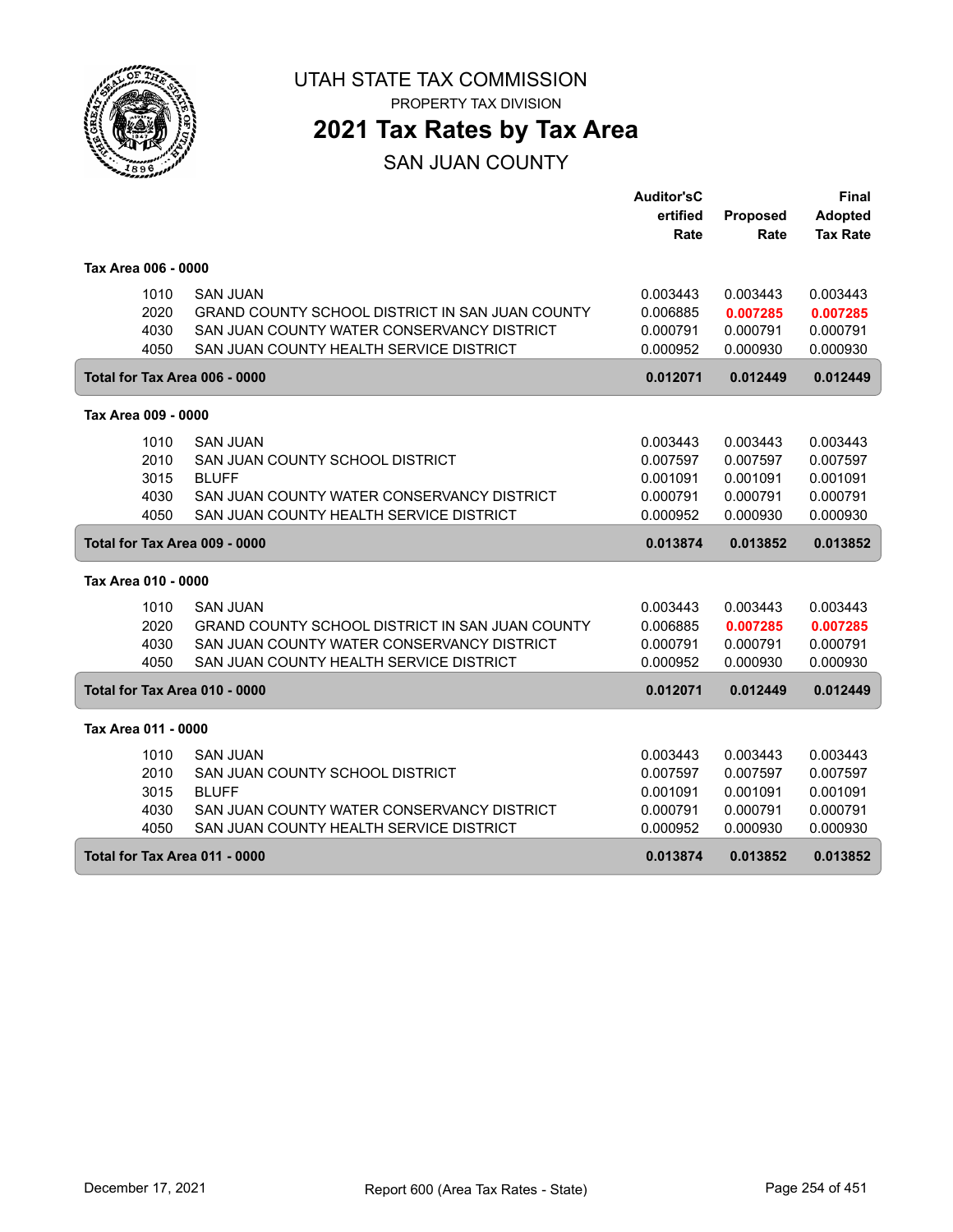

PROPERTY TAX DIVISION

### **2021 Tax Rates by Tax Area**

|                               |                                                                               | <b>Auditor'sC</b><br>ertified | Proposed             | <b>Final</b><br><b>Adopted</b> |
|-------------------------------|-------------------------------------------------------------------------------|-------------------------------|----------------------|--------------------------------|
|                               |                                                                               | Rate                          | Rate                 | <b>Tax Rate</b>                |
| Tax Area 001 - 0000           |                                                                               |                               |                      |                                |
| 1010                          | <b>SANPETE</b>                                                                | 0.002971                      | 0.002971             | 0.002971                       |
| 2020                          | SOUTH SANPETE SCHOOL DISTRICT                                                 | 0.009228                      | 0.009228             | 0.009228                       |
| 3020                          | <b>EPHRAIM CITY</b>                                                           | 0.001613                      | 0.001613             | 0.001613                       |
| 4010<br>4270                  | SANPETE WATER CONSERVANCY DISTRICT<br>CENTRAL UTAH WATER CONSERVANCY DISTRICT | 0.000278<br>0.000375          | 0.000278<br>0.000400 | 0.000278<br>0.000400           |
| Total for Tax Area 001 - 0000 |                                                                               | 0.014465                      | 0.014490             | 0.014490                       |
| Tax Area 002 - 0000           |                                                                               |                               |                      |                                |
| 1010                          | <b>SANPETE</b>                                                                | 0.002971                      | 0.002971             | 0.002971                       |
| 2020                          | SOUTH SANPETE SCHOOL DISTRICT                                                 | 0.009228                      | 0.009228             | 0.009228                       |
| 3070                          | <b>MANTI CITY</b>                                                             | 0.001100                      | 0.001100             | 0.001100                       |
| 4010                          | SANPETE WATER CONSERVANCY DISTRICT                                            | 0.000278                      | 0.000278             | 0.000278                       |
| 4270                          | CENTRAL UTAH WATER CONSERVANCY DISTRICT                                       | 0.000375                      | 0.000400             | 0.000400                       |
| Total for Tax Area 002 - 0000 |                                                                               | 0.013952                      | 0.013977             | 0.013977                       |
| Tax Area 003 - 0000           |                                                                               |                               |                      |                                |
| 1010                          | <b>SANPETE</b>                                                                | 0.002971                      | 0.002971             | 0.002971                       |
| 2020                          | SOUTH SANPETE SCHOOL DISTRICT                                                 | 0.009228                      | 0.009228             | 0.009228                       |
| 3120                          | <b>STERLING TOWN</b>                                                          | 0.000723                      | 0.000723             | 0.000723                       |
| 4010                          | SANPETE WATER CONSERVANCY DISTRICT                                            | 0.000278                      | 0.000278             | 0.000278                       |
| 4270                          | CENTRAL UTAH WATER CONSERVANCY DISTRICT                                       | 0.000375                      | 0.000400             | 0.000400                       |
| Total for Tax Area 003 - 0000 |                                                                               | 0.013575                      | 0.013600             | 0.013600                       |
| Tax Area 004 - 0000           |                                                                               |                               |                      |                                |
| 1010                          | <b>SANPETE</b>                                                                | 0.002971                      | 0.002971             | 0.002971                       |
| 2020                          | SOUTH SANPETE SCHOOL DISTRICT                                                 | 0.009228                      | 0.009228             | 0.009228                       |
| 3060                          | <b>GUNNISON CITY</b>                                                          | 0.001927                      | 0.001927             | 0.001927                       |
| 4010                          | SANPETE WATER CONSERVANCY DISTRICT                                            | 0.000278                      | 0.000278             | 0.000278                       |
| 4270                          | CENTRAL UTAH WATER CONSERVANCY DISTRICT                                       | 0.000375                      | 0.000400             | 0.000400                       |
| Total for Tax Area 004 - 0000 |                                                                               | 0.014779                      | 0.014804             | 0.014804                       |
| Tax Area 005 - 0000           |                                                                               |                               |                      |                                |
| 1010                          | <b>SANPETE</b>                                                                | 0.002971                      | 0.002971             | 0.002971                       |
| 2020                          | SOUTH SANPETE SCHOOL DISTRICT                                                 | 0.009228                      | 0.009228             | 0.009228                       |
| 3010                          | <b>CENTERFIELD CITY</b>                                                       | 0.000464                      | 0.000464             | 0.000464                       |
| 4010                          | SANPETE WATER CONSERVANCY DISTRICT                                            | 0.000278                      | 0.000278             | 0.000278                       |
| 4270                          | CENTRAL UTAH WATER CONSERVANCY DISTRICT                                       | 0.000375                      | 0.000400             | 0.000400                       |
| Total for Tax Area 005 - 0000 |                                                                               | 0.013316                      | 0.013341             | 0.013341                       |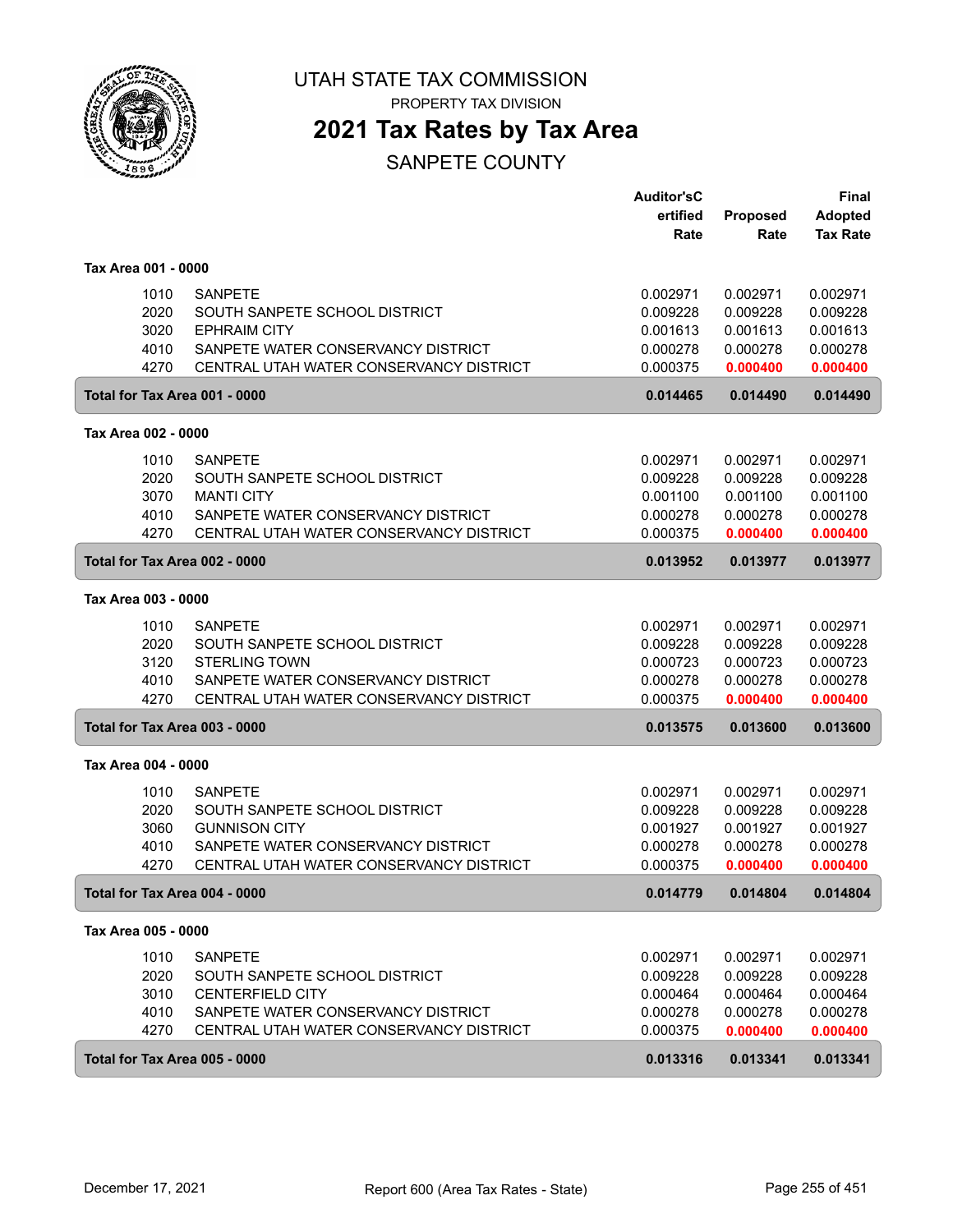

PROPERTY TAX DIVISION

### **2021 Tax Rates by Tax Area**

|                     |                                         | <b>Auditor'sC</b> |          | <b>Final</b>    |
|---------------------|-----------------------------------------|-------------------|----------|-----------------|
|                     |                                         | ertified          | Proposed | <b>Adopted</b>  |
|                     |                                         | Rate              | Rate     | <b>Tax Rate</b> |
| Tax Area 006 - 0000 |                                         |                   |          |                 |
| 1010                | <b>SANPETE</b>                          | 0.002971          | 0.002971 | 0.002971        |
| 2020                | SOUTH SANPETE SCHOOL DISTRICT           | 0.009228          | 0.009228 | 0.009228        |
| 3080                | <b>MAYFIELD TOWN</b>                    | 0.000545          | 0.000545 | 0.000545        |
| 4010                | SANPETE WATER CONSERVANCY DISTRICT      | 0.000278          | 0.000278 | 0.000278        |
| 4270                | CENTRAL UTAH WATER CONSERVANCY DISTRICT | 0.000375          | 0.000400 | 0.000400        |
|                     | Total for Tax Area 006 - 0000           | 0.013397          | 0.013422 | 0.013422        |
| Tax Area 007 - 0000 |                                         |                   |          |                 |
| 1010                | <b>SANPETE</b>                          | 0.002971          | 0.002971 | 0.002971        |
| 2020                | SOUTH SANPETE SCHOOL DISTRICT           | 0.009228          | 0.009228 | 0.009228        |
| 3040                | <b>FAYETTE TOWN</b>                     | 0.000657          | 0.000657 | 0.000657        |
| 4010                | SANPETE WATER CONSERVANCY DISTRICT      | 0.000278          | 0.000278 | 0.000278        |
| 4270                | CENTRAL UTAH WATER CONSERVANCY DISTRICT | 0.000375          | 0.000400 | 0.000400        |
|                     | Total for Tax Area 007 - 0000           | 0.013509          | 0.013534 | 0.013534        |
| Tax Area 008 - 0000 |                                         |                   |          |                 |
| 1010                | <b>SANPETE</b>                          | 0.002971          | 0.002971 | 0.002971        |
| 2020                | SOUTH SANPETE SCHOOL DISTRICT           | 0.009228          | 0.009228 | 0.009228        |
| 4010                | SANPETE WATER CONSERVANCY DISTRICT      | 0.000278          | 0.000278 | 0.000278        |
| 4270                | CENTRAL UTAH WATER CONSERVANCY DISTRICT | 0.000375          | 0.000400 | 0.000400        |
|                     | Total for Tax Area 008 - 0000           | 0.012852          | 0.012877 | 0.012877        |
| Tax Area 009 - 0000 |                                         |                   |          |                 |
| 1010                | <b>SANPETE</b>                          | 0.002971          | 0.002971 | 0.002971        |
| 2010                | NORTH SANPETE SCHOOL DISTRICT           | 0.006403          | 0.006403 | 0.006403        |
| 3030                | <b>FAIRVIEW CITY</b>                    | 0.001054          | 0.001054 | 0.001054        |
| 4010                | SANPETE WATER CONSERVANCY DISTRICT      | 0.000278          | 0.000278 | 0.000278        |
| 4270                | CENTRAL UTAH WATER CONSERVANCY DISTRICT | 0.000375          | 0.000400 | 0.000400        |
|                     | Total for Tax Area 009 - 0000           | 0.011081          | 0.011106 | 0.011106        |
| Tax Area 010 - 0000 |                                         |                   |          |                 |
| 1010                | <b>SANPETE</b>                          | 0.002971          | 0.002971 | 0.002971        |
| 2010                | NORTH SANPETE SCHOOL DISTRICT           | 0.006403          | 0.006403 | 0.006403        |
| 3100                | <b>MOUNT PLEASANT CITY</b>              | 0.002001          | 0.002001 | 0.002001        |
| 4010                | SANPETE WATER CONSERVANCY DISTRICT      | 0.000278          | 0.000278 | 0.000278        |
| 4270                | CENTRAL UTAH WATER CONSERVANCY DISTRICT | 0.000375          | 0.000400 | 0.000400        |
|                     | Total for Tax Area 010 - 0000           | 0.012028          | 0.012053 | 0.012053        |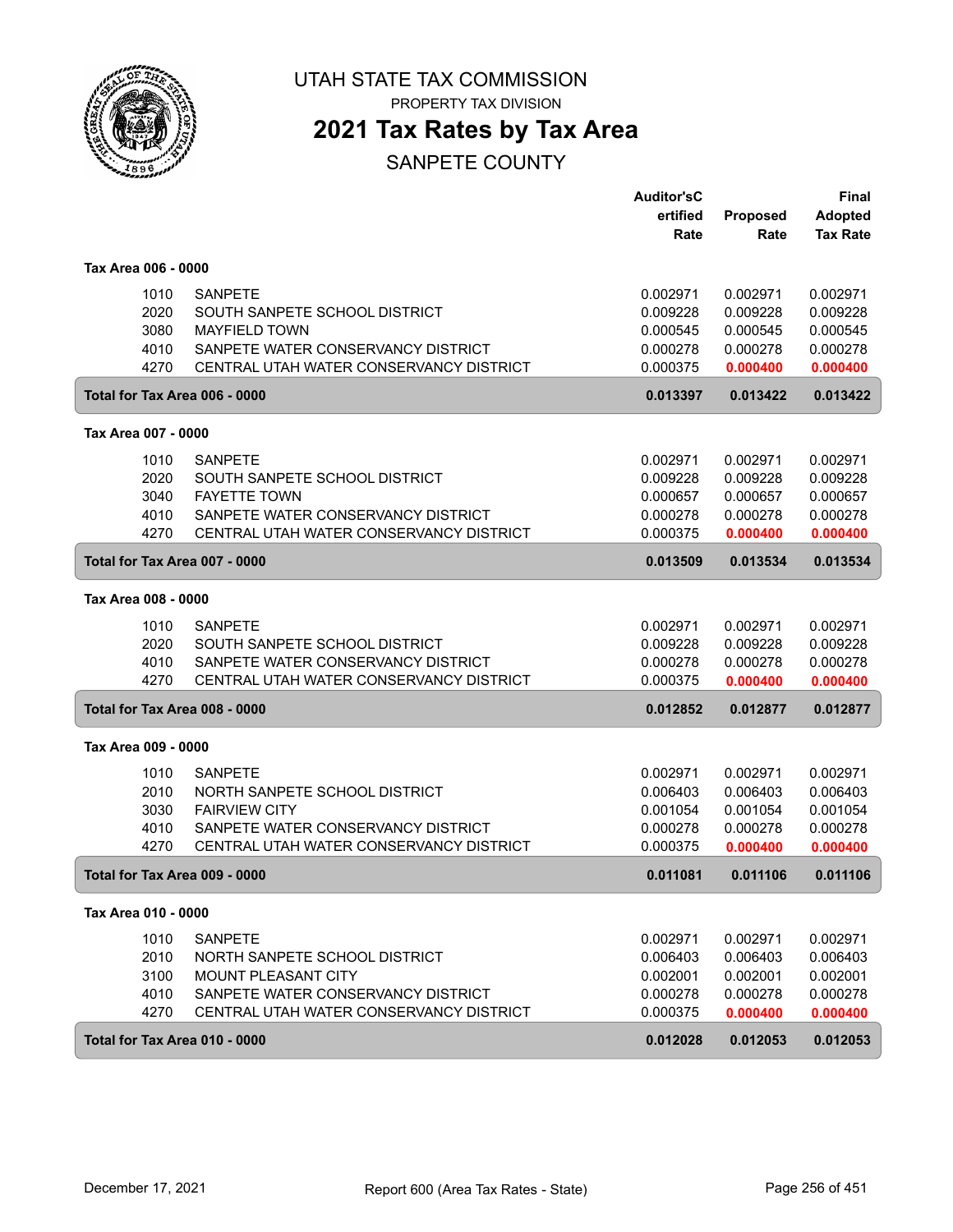

PROPERTY TAX DIVISION

## **2021 Tax Rates by Tax Area**

|                               |                                         | <b>Auditor'sC</b> |                  | Final                             |
|-------------------------------|-----------------------------------------|-------------------|------------------|-----------------------------------|
|                               |                                         | ertified<br>Rate  | Proposed<br>Rate | <b>Adopted</b><br><b>Tax Rate</b> |
|                               |                                         |                   |                  |                                   |
| Tax Area 011 - 0000           |                                         |                   |                  |                                   |
| 1010                          | <b>SANPETE</b>                          | 0.002971          | 0.002971         | 0.002971                          |
| 2010                          | NORTH SANPETE SCHOOL DISTRICT           | 0.006403          | 0.006403         | 0.006403                          |
| 3110                          | <b>SPRING CITY</b>                      | 0.001275          | 0.001275         | 0.001275                          |
| 4010                          | SANPETE WATER CONSERVANCY DISTRICT      | 0.000278          | 0.000278         | 0.000278                          |
| 4270                          | CENTRAL UTAH WATER CONSERVANCY DISTRICT | 0.000375          | 0.000400         | 0.000400                          |
| Total for Tax Area 011 - 0000 |                                         | 0.011302          | 0.011327         | 0.011327                          |
| Tax Area 012 - 0000           |                                         |                   |                  |                                   |
| 1010                          | <b>SANPETE</b>                          | 0.002971          | 0.002971         | 0.002971                          |
| 2010                          | NORTH SANPETE SCHOOL DISTRICT           | 0.006403          | 0.006403         | 0.006403                          |
| 3050                          | <b>FOUNTAIN GREEN CITY</b>              | 0.001174          | 0.001174         | 0.001174                          |
| 4010                          | SANPETE WATER CONSERVANCY DISTRICT      | 0.000278          | 0.000278         | 0.000278                          |
| 4270                          | CENTRAL UTAH WATER CONSERVANCY DISTRICT | 0.000375          | 0.000400         | 0.000400                          |
| Total for Tax Area 012 - 0000 |                                         | 0.011201          | 0.011226         | 0.011226                          |
| Tax Area 013 - 0000           |                                         |                   |                  |                                   |
| 1010                          | <b>SANPETE</b>                          | 0.002971          | 0.002971         | 0.002971                          |
| 2010                          | NORTH SANPETE SCHOOL DISTRICT           | 0.006403          | 0.006403         | 0.006403                          |
| 3090                          | <b>MORONI CITY</b>                      | 0.002264          | 0.002264         | 0.002264                          |
| 4010                          | SANPETE WATER CONSERVANCY DISTRICT      | 0.000278          | 0.000278         | 0.000278                          |
| 4270                          | CENTRAL UTAH WATER CONSERVANCY DISTRICT | 0.000375          | 0.000400         | 0.000400                          |
| Total for Tax Area 013 - 0000 |                                         | 0.012291          | 0.012316         | 0.012316                          |
| Tax Area 014 - 0000           |                                         |                   |                  |                                   |
| 1010                          | <b>SANPETE</b>                          | 0.002971          | 0.002971         | 0.002971                          |
| 2010                          | NORTH SANPETE SCHOOL DISTRICT           | 0.006403          | 0.006403         | 0.006403                          |
| 3130                          | <b>WALES TOWN</b>                       | 0.000278          | 0.000278         | 0.000278                          |
| 4010                          | SANPETE WATER CONSERVANCY DISTRICT      | 0.000278          | 0.000278         | 0.000278                          |
| 4270                          | CENTRAL UTAH WATER CONSERVANCY DISTRICT | 0.000375          | 0.000400         | 0.000400                          |
| Total for Tax Area 014 - 0000 |                                         | 0.010305          | 0.010330         | 0.010330                          |
| Tax Area 015 - 0000           |                                         |                   |                  |                                   |
| 1010                          | <b>SANPETE</b>                          | 0.002971          | 0.002971         | 0.002971                          |
| 2010                          | NORTH SANPETE SCHOOL DISTRICT           | 0.006403          | 0.006403         | 0.006403                          |
| 4010                          | SANPETE WATER CONSERVANCY DISTRICT      | 0.000278          | 0.000278         | 0.000278                          |
| 4270                          | CENTRAL UTAH WATER CONSERVANCY DISTRICT | 0.000375          | 0.000400         | 0.000400                          |
| Total for Tax Area 015 - 0000 |                                         | 0.010027          | 0.010052         | 0.010052                          |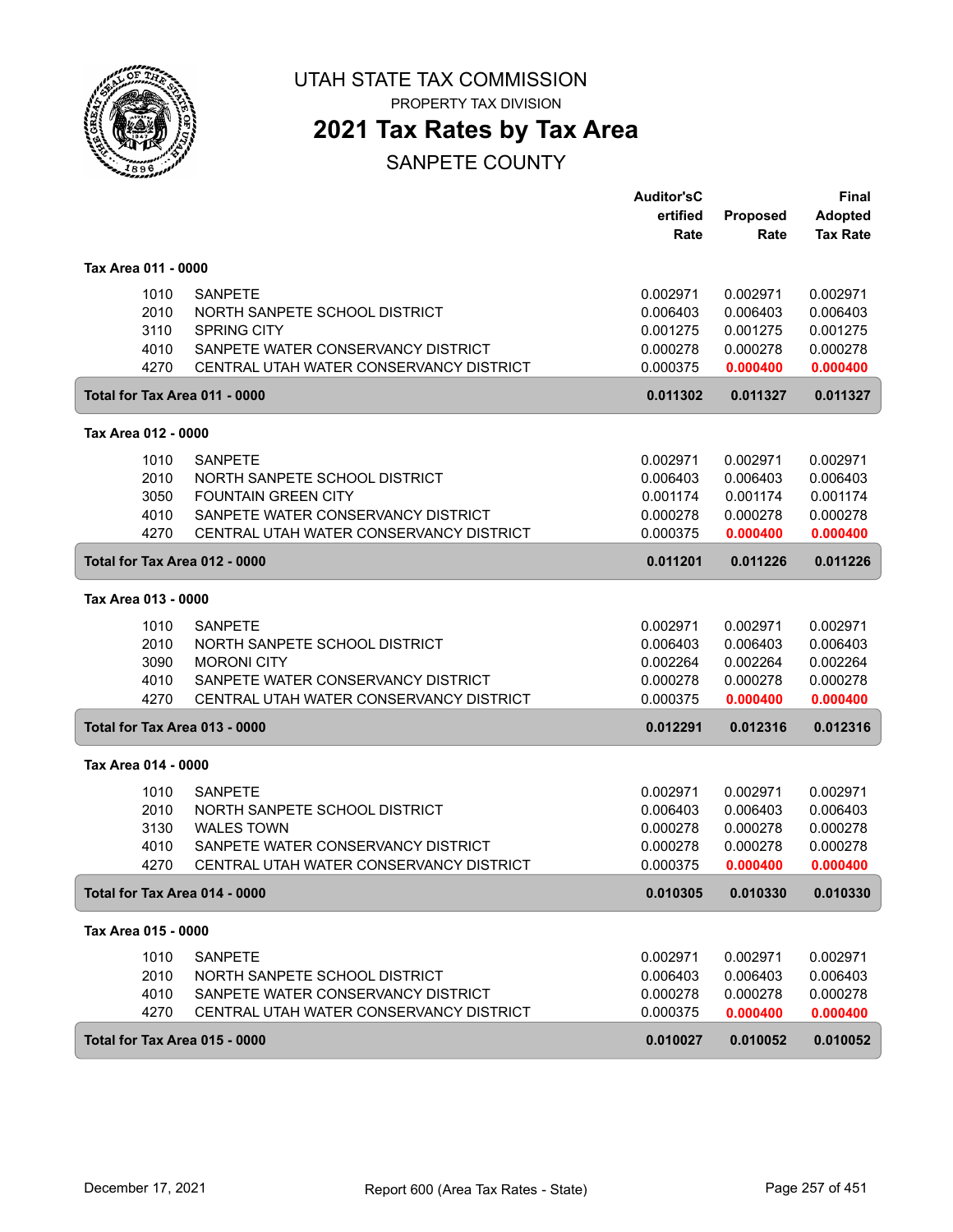

PROPERTY TAX DIVISION

## **2021 Tax Rates by Tax Area**

|                     |      |                                         | <b>Auditor'sC</b> |          | Final           |
|---------------------|------|-----------------------------------------|-------------------|----------|-----------------|
|                     |      |                                         | ertified          | Proposed | <b>Adopted</b>  |
|                     |      |                                         | Rate              | Rate     | <b>Tax Rate</b> |
| Tax Area 020 - 0000 |      |                                         |                   |          |                 |
|                     | 1010 | <b>SANPETE</b>                          | 0.002971          | 0.002971 | 0.002971        |
|                     | 2010 | NORTH SANPETE SCHOOL DISTRICT           | 0.006403          | 0.006403 | 0.006403        |
|                     | 4010 | SANPETE WATER CONSERVANCY DISTRICT      | 0.000278          | 0.000278 | 0.000278        |
|                     | 4270 | CENTRAL UTAH WATER CONSERVANCY DISTRICT | 0.000375          | 0.000400 | 0.000400        |
|                     |      | Total for Tax Area 020 - 0000           | 0.010027          | 0.010052 | 0.010052        |
| Tax Area 021 - 0000 |      |                                         |                   |          |                 |
|                     | 1010 | <b>SANPETE</b>                          | 0.002971          | 0.002971 | 0.002971        |
|                     | 2010 | NORTH SANPETE SCHOOL DISTRICT           | 0.006403          | 0.006403 | 0.006403        |
|                     | 4010 | SANPETE WATER CONSERVANCY DISTRICT      | 0.000278          | 0.000278 | 0.000278        |
|                     | 4270 | CENTRAL UTAH WATER CONSERVANCY DISTRICT | 0.000375          | 0.000400 | 0.000400        |
|                     |      | Total for Tax Area 021 - 0000           | 0.010027          | 0.010052 | 0.010052        |
| Tax Area 050 - 0000 |      |                                         |                   |          |                 |
|                     | 1010 | <b>SANPETE</b>                          | 0.002971          | 0.002971 | 0.002971        |
|                     | 2020 | SOUTH SANPETE SCHOOL DISTRICT           | 0.009228          | 0.009228 | 0.009228        |
|                     | 3020 | <b>EPHRAIM CITY</b>                     | 0.001613          | 0.001613 | 0.001613        |
|                     | 4010 | SANPETE WATER CONSERVANCY DISTRICT      | 0.000278          | 0.000278 | 0.000278        |
|                     | 4270 | CENTRAL UTAH WATER CONSERVANCY DISTRICT | 0.000375          | 0.000400 | 0.000400        |
|                     |      | Total for Tax Area 050 - 0000           | 0.014465          | 0.014490 | 0.014490        |
| Tax Area 075 - 0000 |      |                                         |                   |          |                 |
|                     | 1010 | <b>SANPETE</b>                          | 0.002971          | 0.002971 | 0.002971        |
|                     | 2010 | NORTH SANPETE SCHOOL DISTRICT           | 0.006403          | 0.006403 | 0.006403        |
|                     | 3100 | MOUNT PLEASANT CITY                     | 0.002001          | 0.002001 | 0.002001        |
|                     | 4010 | SANPETE WATER CONSERVANCY DISTRICT      | 0.000278          | 0.000278 | 0.000278        |
|                     | 4270 | CENTRAL UTAH WATER CONSERVANCY DISTRICT | 0.000375          | 0.000400 | 0.000400        |
|                     |      | Total for Tax Area 075 - 0000           | 0.012028          | 0.012053 | 0.012053        |
| Tax Area 076 - 0000 |      |                                         |                   |          |                 |
|                     | 1010 | <b>SANPETE</b>                          | 0.002971          | 0.002971 | 0.002971        |
|                     | 2010 | NORTH SANPETE SCHOOL DISTRICT           | 0.006403          | 0.006403 | 0.006403        |
|                     | 3100 | MOUNT PLEASANT CITY                     | 0.002001          | 0.002001 | 0.002001        |
|                     | 4010 | SANPETE WATER CONSERVANCY DISTRICT      | 0.000278          | 0.000278 | 0.000278        |
|                     | 4270 | CENTRAL UTAH WATER CONSERVANCY DISTRICT | 0.000375          | 0.000400 | 0.000400        |
|                     |      | Total for Tax Area 076 - 0000           | 0.012028          | 0.012053 | 0.012053        |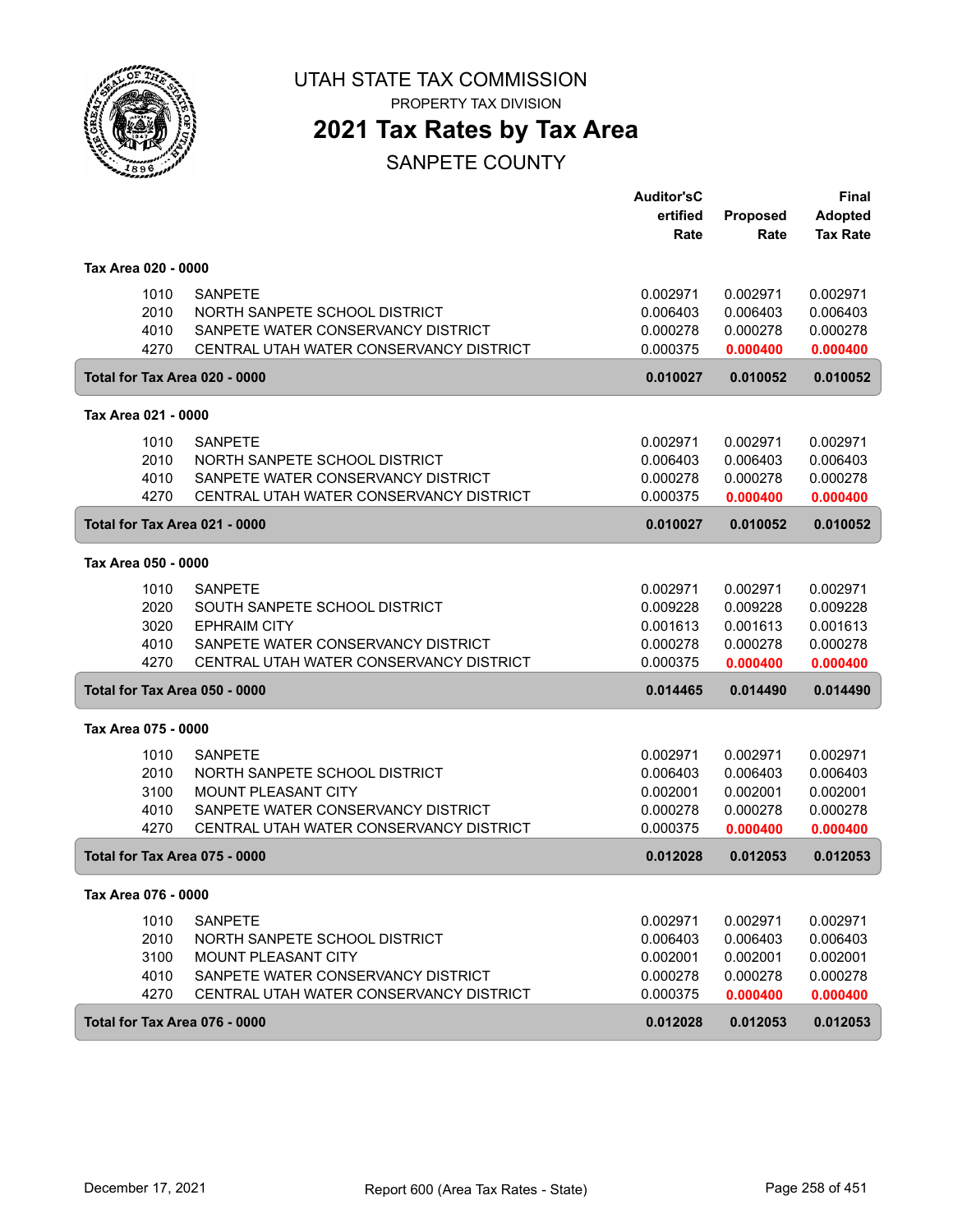

PROPERTY TAX DIVISION

## **2021 Tax Rates by Tax Area**

|                               |                                         | Auditor'sC<br>ertified | <b>Proposed</b> | Final<br><b>Adopted</b> |
|-------------------------------|-----------------------------------------|------------------------|-----------------|-------------------------|
|                               |                                         | Rate                   | Rate            | <b>Tax Rate</b>         |
| Tax Area 080 - 0000           |                                         |                        |                 |                         |
| 1010                          | <b>SANPETE</b>                          | 0.002971               | 0.002971        | 0.002971                |
| 2010                          | NORTH SANPETE SCHOOL DISTRICT           | 0.006403               | 0.006403        | 0.006403                |
| 3030                          | <b>FAIRVIEW CITY</b>                    | 0.001054               | 0.001054        | 0.001054                |
| 4010                          | SANPETE WATER CONSERVANCY DISTRICT      | 0.000278               | 0.000278        | 0.000278                |
| 4270                          | CENTRAL UTAH WATER CONSERVANCY DISTRICT | 0.000375               | 0.000400        | 0.000400                |
| Total for Tax Area 080 - 0000 |                                         | 0.011081               | 0.011106        | 0.011106                |
| Tax Area 085 - 0000           |                                         |                        |                 |                         |
| 1010                          | <b>SANPETE</b>                          | 0.002971               | 0.002971        | 0.002971                |
| 2010                          | NORTH SANPETE SCHOOL DISTRICT           | 0.006403               | 0.006403        | 0.006403                |
| 4010                          | SANPETE WATER CONSERVANCY DISTRICT      | 0.000278               | 0.000278        | 0.000278                |
| 4270                          | CENTRAL UTAH WATER CONSERVANCY DISTRICT | 0.000375               | 0.000400        | 0.000400                |
| Total for Tax Area 085 - 0000 |                                         | 0.010027               | 0.010052        | 0.010052                |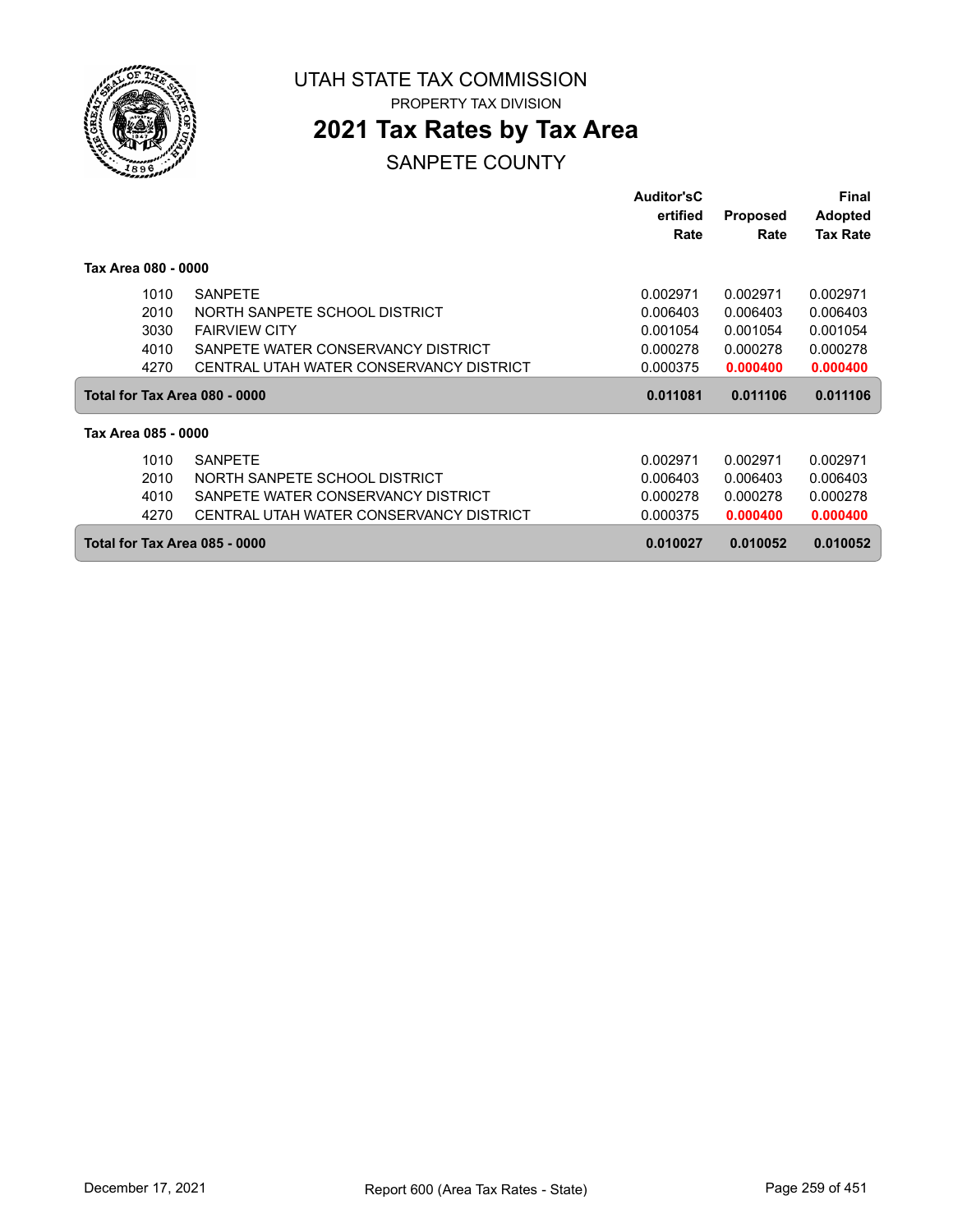

PROPERTY TAX DIVISION

### **2021 Tax Rates by Tax Area**

SEVIER COUNTY

|                               |                                                       | Auditor'sC           |                      | Final                |
|-------------------------------|-------------------------------------------------------|----------------------|----------------------|----------------------|
|                               |                                                       | ertified             | <b>Proposed</b>      | Adopted              |
|                               |                                                       | Rate                 | Rate                 | <b>Tax Rate</b>      |
| Tax Area 002 - 0000           |                                                       |                      |                      |                      |
| 1010                          | <b>SEVIER</b>                                         | 0.003565             | 0.003565             | 0.003565             |
| 1015                          | MULTICOUNTY ASSESSING & COLLECTING                    | 0.000012             | 0.000012             | 0.000012             |
| 1020                          | COUNTY ASSESSING & COLLECTING LEVY                    | 0.000415             | 0.000415             | 0.000415             |
| 2010                          | SEVIER COUNTY SCHOOL DISTRICT                         | 0.007126             | 0.007126             | 0.007126             |
| 3010                          | ANNABELLA TOWN                                        | 0.000553             | 0.000553             | 0.000553             |
| Total for Tax Area 002 - 0000 |                                                       | 0.011671             | 0.011671             | 0.011671             |
| Tax Area 003 - 0000           |                                                       |                      |                      |                      |
| 1010                          | <b>SEVIER</b>                                         | 0.003565             | 0.003565             | 0.003565             |
| 1015                          | MULTICOUNTY ASSESSING & COLLECTING                    | 0.000012             | 0.000012             | 0.000012             |
| 1020                          | COUNTY ASSESSING & COLLECTING LEVY                    | 0.000415             | 0.000415             | 0.000415             |
| 2010                          | SEVIER COUNTY SCHOOL DISTRICT                         | 0.007126             | 0.007126             | 0.007126             |
| 3020                          | <b>AURORA CITY</b>                                    | 0.000879             | 0.000879             | 0.000879             |
| Total for Tax Area 003 - 0000 |                                                       | 0.011997             | 0.011997             | 0.011997             |
| Tax Area 004 - 0000           |                                                       |                      |                      |                      |
| 1010                          | <b>SEVIER</b>                                         | 0.003565             | 0.003565             | 0.003565             |
| 1015                          | MULTICOUNTY ASSESSING & COLLECTING                    | 0.000012             | 0.000012             | 0.000012             |
| 1020                          | COUNTY ASSESSING & COLLECTING LEVY                    | 0.000415             | 0.000415             | 0.000415             |
| 2010                          | SEVIER COUNTY SCHOOL DISTRICT                         | 0.007126             | 0.007126             | 0.007126             |
| 3030                          | <b>ELSINORE TOWN</b>                                  | 0.001136             | 0.001136             | 0.001136             |
| Total for Tax Area 004 - 0000 |                                                       | 0.012254             | 0.012254             | 0.012254             |
| Tax Area 005 - 0000           |                                                       |                      |                      |                      |
|                               |                                                       |                      |                      |                      |
| 1010                          | <b>SEVIER</b>                                         | 0.003565             | 0.003565             | 0.003565             |
| 1015                          | MULTICOUNTY ASSESSING & COLLECTING                    | 0.000012             | 0.000012             | 0.000012             |
| 1020                          | COUNTY ASSESSING & COLLECTING LEVY                    | 0.000415             | 0.000415             | 0.000415             |
| 2010<br>3040                  | SEVIER COUNTY SCHOOL DISTRICT<br><b>GLENWOOD TOWN</b> | 0.007126<br>0.000830 | 0.007126<br>0.000830 | 0.007126<br>0.000830 |
| Total for Tax Area 005 - 0000 |                                                       | 0.011948             | 0.011948             | 0.011948             |
|                               |                                                       |                      |                      |                      |
| Tax Area 006 - 0000           |                                                       |                      |                      |                      |
| 1010                          | <b>SEVIER</b>                                         | 0.003565             | 0.003565             | 0.003565             |
| 1015                          | MULTICOUNTY ASSESSING & COLLECTING                    | 0.000012             | 0.000012             | 0.000012             |
| 1020                          | COUNTY ASSESSING & COLLECTING LEVY                    | 0.000415             | 0.000415             | 0.000415             |
| 2010                          | SEVIER COUNTY SCHOOL DISTRICT                         | 0.007126             | 0.007126             | 0.007126             |
| 3050                          | <b>JOSEPH TOWN</b>                                    | 0.001151             | 0.001151             | 0.001151             |
| Total for Tax Area 006 - 0000 |                                                       | 0.012269             | 0.012269             | 0.012269             |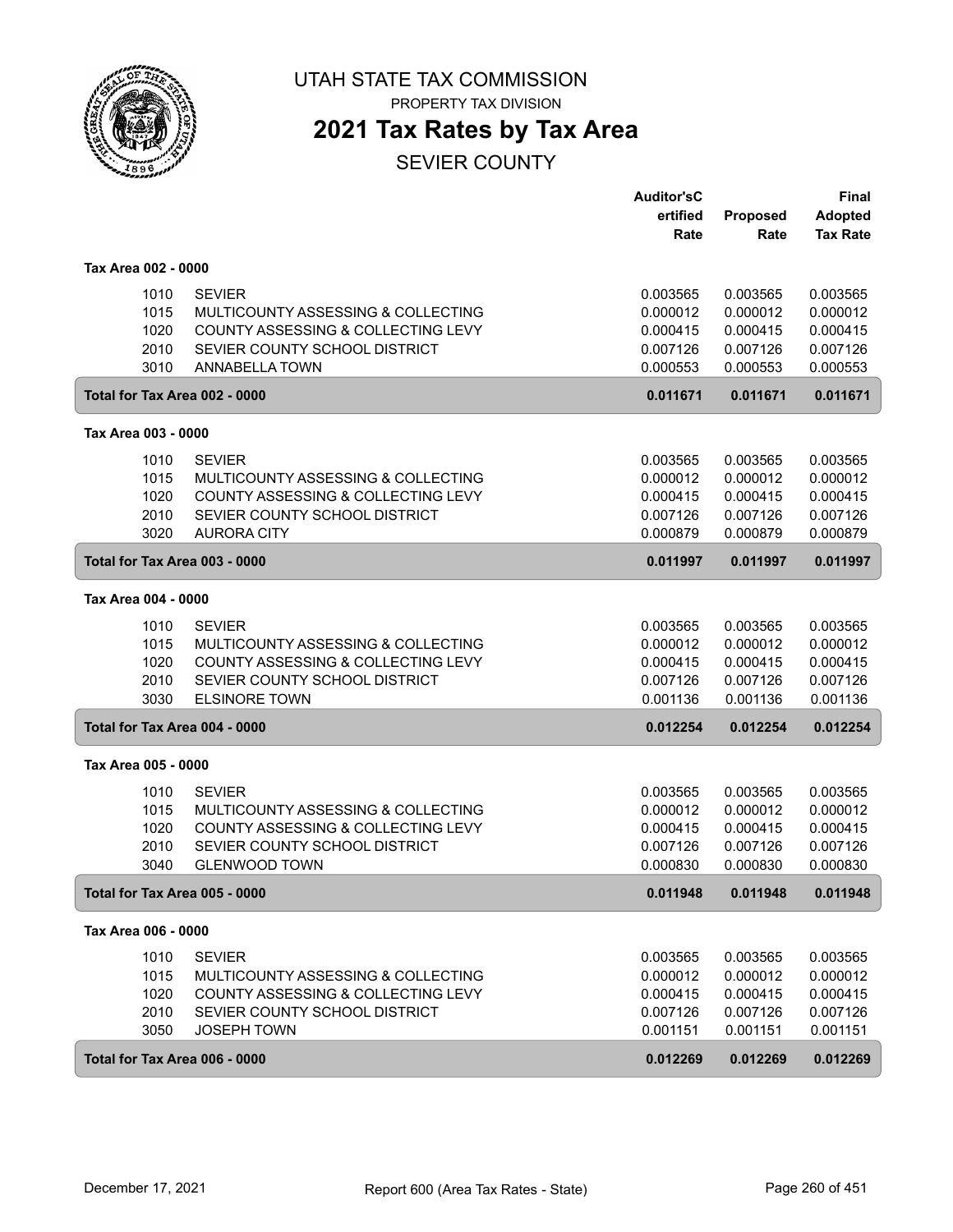

PROPERTY TAX DIVISION

### **2021 Tax Rates by Tax Area**

SEVIER COUNTY

|                     |                                    | <b>Auditor'sC</b><br>ertified<br>Rate | Proposed<br>Rate | <b>Final</b><br><b>Adopted</b><br><b>Tax Rate</b> |
|---------------------|------------------------------------|---------------------------------------|------------------|---------------------------------------------------|
| Tax Area 007 - 0000 |                                    |                                       |                  |                                                   |
| 1010                | <b>SEVIER</b>                      | 0.003565                              | 0.003565         | 0.003565                                          |
| 1015                | MULTICOUNTY ASSESSING & COLLECTING | 0.000012                              | 0.000012         | 0.000012                                          |
| 1020                | COUNTY ASSESSING & COLLECTING LEVY | 0.000415                              | 0.000415         | 0.000415                                          |
| 2010                | SEVIER COUNTY SCHOOL DISTRICT      | 0.007126                              | 0.007126         | 0.007126                                          |
| 3060                | <b>KOOSHAREM TOWN</b>              | 0.000339                              | 0.000339         | 0.000339                                          |
|                     | Total for Tax Area 007 - 0000      | 0.011457                              | 0.011457         | 0.011457                                          |
| Tax Area 008 - 0000 |                                    |                                       |                  |                                                   |
| 1010                | <b>SEVIER</b>                      | 0.003565                              | 0.003565         | 0.003565                                          |
| 1015                | MULTICOUNTY ASSESSING & COLLECTING | 0.000012                              | 0.000012         | 0.000012                                          |
| 1020                | COUNTY ASSESSING & COLLECTING LEVY | 0.000415                              | 0.000415         | 0.000415                                          |
| 2010                | SEVIER COUNTY SCHOOL DISTRICT      | 0.007126                              | 0.007126         | 0.007126                                          |
| 3070                | <b>MONROE CITY</b>                 | 0.001635                              | 0.001635         | 0.001635                                          |
|                     | Total for Tax Area 008 - 0000      | 0.012753                              | 0.012753         | 0.012753                                          |
| Tax Area 009 - 0000 |                                    |                                       |                  |                                                   |
| 1010                | <b>SEVIER</b>                      | 0.003565                              | 0.003565         | 0.003565                                          |
| 1015                | MULTICOUNTY ASSESSING & COLLECTING | 0.000012                              | 0.000012         | 0.000012                                          |
| 1020                | COUNTY ASSESSING & COLLECTING LEVY | 0.000415                              | 0.000415         | 0.000415                                          |
| 2010                | SEVIER COUNTY SCHOOL DISTRICT      | 0.007126                              | 0.007126         | 0.007126                                          |
| 3080                | <b>REDMOND TOWN</b>                | 0.000843                              | 0.000843         | 0.000843                                          |
|                     | Total for Tax Area 009 - 0000      | 0.011961                              | 0.011961         | 0.011961                                          |
| Tax Area 010 - 0000 |                                    |                                       |                  |                                                   |
| 1010                | <b>SEVIER</b>                      | 0.003565                              | 0.003565         | 0.003565                                          |
| 1015                | MULTICOUNTY ASSESSING & COLLECTING | 0.000012                              | 0.000012         | 0.000012                                          |
| 1020                | COUNTY ASSESSING & COLLECTING LEVY | 0.000415                              | 0.000415         | 0.000415                                          |
| 2010                | SEVIER COUNTY SCHOOL DISTRICT      | 0.007126                              | 0.007126         | 0.007126                                          |
| 3090                | <b>RICHFIELD CITY</b>              | 0.001378                              | 0.001895         | 0.001895                                          |
|                     | Total for Tax Area 010 - 0000      | 0.012496                              | 0.013013         | 0.013013                                          |
| Tax Area 011 - 0000 |                                    |                                       |                  |                                                   |
| 1010                | <b>SEVIER</b>                      | 0.003565                              | 0.003565         | 0.003565                                          |
| 1015                | MULTICOUNTY ASSESSING & COLLECTING | 0.000012                              | 0.000012         | 0.000012                                          |
| 1020                | COUNTY ASSESSING & COLLECTING LEVY | 0.000415                              | 0.000415         | 0.000415                                          |
| 2010                | SEVIER COUNTY SCHOOL DISTRICT      | 0.007126                              | 0.007126         | 0.007126                                          |
| 3100                | <b>SALINA CITY</b>                 | 0.003470                              | 0.003470         | 0.003470                                          |
|                     | Total for Tax Area 011 - 0000      | 0.014588                              | 0.014588         | 0.014588                                          |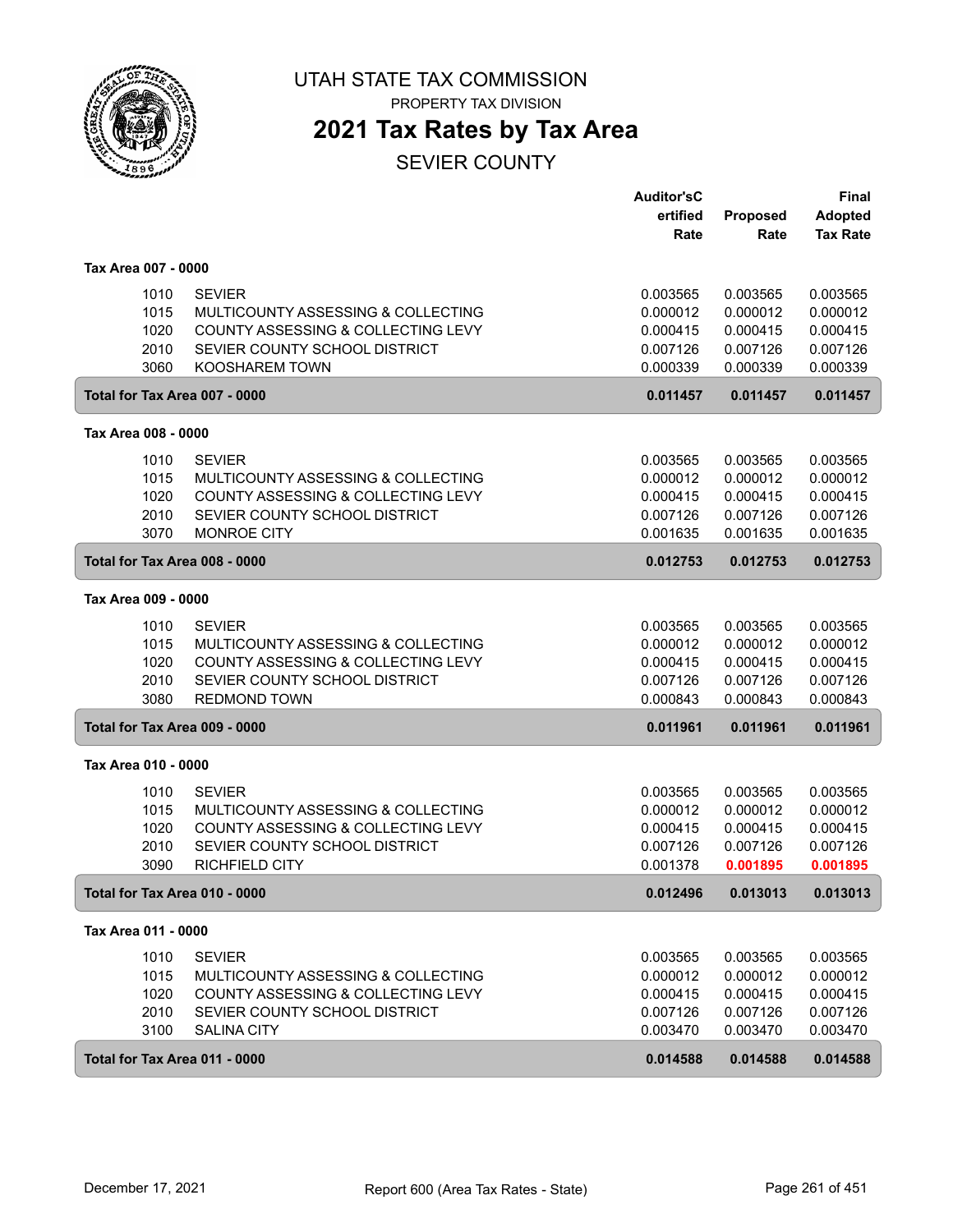

PROPERTY TAX DIVISION

# **2021 Tax Rates by Tax Area**

SEVIER COUNTY

|                               |                                    | <b>Auditor'sC</b> |          | <b>Final</b>    |
|-------------------------------|------------------------------------|-------------------|----------|-----------------|
|                               |                                    | ertified          | Proposed | <b>Adopted</b>  |
|                               |                                    | Rate              | Rate     | <b>Tax Rate</b> |
| Tax Area 012 - 0000           |                                    |                   |          |                 |
| 1010                          | <b>SEVIER</b>                      | 0.003565          | 0.003565 | 0.003565        |
| 1015                          | MULTICOUNTY ASSESSING & COLLECTING | 0.000012          | 0.000012 | 0.000012        |
| 1020                          | COUNTY ASSESSING & COLLECTING LEVY | 0.000415          | 0.000415 | 0.000415        |
| 2010                          | SEVIER COUNTY SCHOOL DISTRICT      | 0.007126          | 0.007126 | 0.007126        |
| 3110                          | <b>SIGURD TOWN</b>                 | 0.000808          | 0.000808 | 0.000808        |
| Total for Tax Area 012 - 0000 |                                    | 0.011926          | 0.011926 | 0.011926        |
| Tax Area 013 - 0000           |                                    |                   |          |                 |
| 1010                          | <b>SEVIER</b>                      | 0.003565          | 0.003565 | 0.003565        |
| 1015                          | MULTICOUNTY ASSESSING & COLLECTING | 0.000012          | 0.000012 | 0.000012        |
| 1020                          | COUNTY ASSESSING & COLLECTING LEVY | 0.000415          | 0.000415 | 0.000415        |
| 2010                          | SEVIER COUNTY SCHOOL DISTRICT      | 0.007126          | 0.007126 | 0.007126        |
| Total for Tax Area 013 - 0000 |                                    | 0.011118          | 0.011118 | 0.011118        |
| Tax Area 023 - 0000           |                                    |                   |          |                 |
| 1010                          | <b>SEVIER</b>                      | 0.003565          | 0.003565 | 0.003565        |
| 1015                          | MULTICOUNTY ASSESSING & COLLECTING | 0.000012          | 0.000012 | 0.000012        |
| 1020                          | COUNTY ASSESSING & COLLECTING LEVY | 0.000415          | 0.000415 | 0.000415        |
| 2010                          | SEVIER COUNTY SCHOOL DISTRICT      | 0.007126          | 0.007126 | 0.007126        |
| 3015                          | <b>CENTRAL VALLEY TOWN</b>         | 0.001111          | 0.001111 | 0.001111        |
| Total for Tax Area 023 - 0000 |                                    | 0.012229          | 0.012229 | 0.012229        |
| Tax Area 024 - 0000           |                                    |                   |          |                 |
| 1010                          | <b>SEVIER</b>                      | 0.003565          | 0.003565 | 0.003565        |
| 1015                          | MULTICOUNTY ASSESSING & COLLECTING | 0.000012          | 0.000012 | 0.000012        |
| 1020                          | COUNTY ASSESSING & COLLECTING LEVY | 0.000415          | 0.000415 | 0.000415        |
| 2010                          | SEVIER COUNTY SCHOOL DISTRICT      | 0.007126          | 0.007126 | 0.007126        |
| 3100                          | <b>SALINA CITY</b>                 | 0.003470          | 0.003470 | 0.003470        |
| Total for Tax Area 024 - 0000 |                                    | 0.014588          | 0.014588 | 0.014588        |
| Tax Area 025 - 0000           |                                    |                   |          |                 |
| 1010                          | <b>SEVIER</b>                      | 0.003565          | 0.003565 | 0.003565        |
| 1015                          | MULTICOUNTY ASSESSING & COLLECTING | 0.000012          | 0.000012 | 0.000012        |
| 1020                          | COUNTY ASSESSING & COLLECTING LEVY | 0.000415          | 0.000415 | 0.000415        |
| 2010                          | SEVIER COUNTY SCHOOL DISTRICT      | 0.007126          | 0.007126 | 0.007126        |
| Total for Tax Area 025 - 0000 |                                    | 0.011118          | 0.011118 | 0.011118        |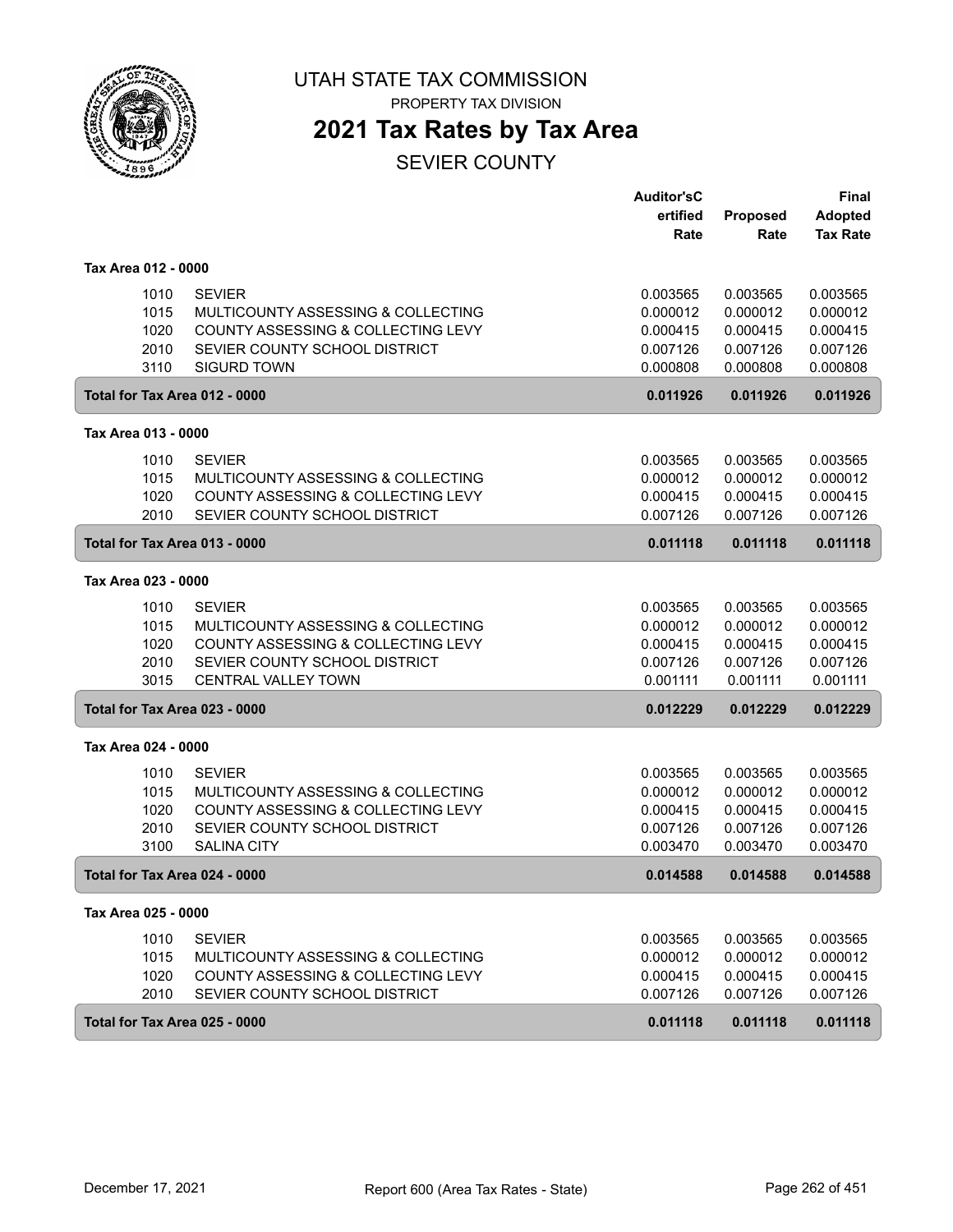

PROPERTY TAX DIVISION

### **2021 Tax Rates by Tax Area**

|                                      |                                                  | <b>Auditor'sC</b> |          | Final           |
|--------------------------------------|--------------------------------------------------|-------------------|----------|-----------------|
|                                      |                                                  | ertified          | Proposed | <b>Adopted</b>  |
|                                      |                                                  | Rate              | Rate     | <b>Tax Rate</b> |
| Tax Area 001 - 0000                  |                                                  |                   |          |                 |
| 1010                                 | <b>SUMMIT</b>                                    | 0.000675          | 0.000675 | 0.000675        |
| 1015                                 | MULTICOUNTY ASSESSING & COLLECTING LEVY          | 0.000012          | 0.000012 | 0.000012        |
| 1020                                 | COUNTY ASSESSING & COLLECTING LEVY               | 0.000140          | 0.000140 | 0.000140        |
| 2020                                 | NORTH SUMMIT SCHOOL DISTRICT                     | 0.004707          | 0.004707 | 0.004707        |
| 3010                                 | <b>COALVILLE CITY</b>                            | 0.002484          | 0.002484 | 0.002484        |
| 4005                                 | WEBER BASIN WATER CONSERVANCY DISTRICT           | 0.000132          | 0.000132 | 0.000132        |
| 4030                                 | NORTH SUMMIT FIRE PROTECTION DISTRICT            | 0.000454          | 0.000454 | 0.000454        |
| 4150                                 | SUMMIT COUNTY MOSQUITO ABATEMENT DISTRICT        | 0.000024          | 0.000024 | 0.000024        |
| 4335                                 | NORTH SUMMIT RECREATION SPECIAL SERVICE DISTRICT | 0.000000          | 0.000098 | 0.000098        |
| Total for Tax Area 001 - 0000        |                                                  | 0.008628          | 0.008726 | 0.008726        |
| Tax Area 002 - 0000                  |                                                  |                   |          |                 |
| 1010                                 | <b>SUMMIT</b>                                    | 0.000675          | 0.000675 | 0.000675        |
| 1015                                 | MULTICOUNTY ASSESSING & COLLECTING LEVY          | 0.000012          | 0.000012 | 0.000012        |
| 1020                                 | COUNTY ASSESSING & COLLECTING LEVY               | 0.000140          | 0.000140 | 0.000140        |
| 2030                                 | SOUTH SUMMIT SCHOOL DISTRICT                     | 0.005275          | 0.005275 | 0.005275        |
| 3020                                 | <b>FRANCIS CITY</b>                              | 0.001396          | 0.001824 | 0.001824        |
| 4010                                 | SOUTH SUMMIT CEMETERY MAINTENANCE DISTRICT       | 0.000134          | 0.000134 | 0.000134        |
| 4020                                 | SOUTH SUMMIT FIRE PROTECTION DISTRICT            | 0.000476          | 0.000476 | 0.000476        |
| 4150                                 | SUMMIT COUNTY MOSQUITO ABATEMENT DISTRICT        | 0.000024          | 0.000024 | 0.000024        |
| 4270                                 | CENTRAL UTAH WATER CONSERVANCY DISTRICT          | 0.000375          | 0.000400 | 0.000400        |
| Total for Tax Area 002 - 0000        |                                                  | 0.008507          | 0.008960 | 0.008960        |
| Tax Area 003 - 0000                  |                                                  |                   |          |                 |
| 1010                                 | <b>SUMMIT</b>                                    | 0.000675          | 0.000675 | 0.000675        |
| 1015                                 | MULTICOUNTY ASSESSING & COLLECTING LEVY          | 0.000012          | 0.000012 | 0.000012        |
| 1020                                 | COUNTY ASSESSING & COLLECTING LEVY               | 0.000140          | 0.000140 | 0.000140        |
| 2020                                 | NORTH SUMMIT SCHOOL DISTRICT                     | 0.004707          | 0.004707 | 0.004707        |
| 3030                                 | <b>HENEFER TOWN</b>                              | 0.000695          | 0.000695 | 0.000695        |
| 4005                                 | WEBER BASIN WATER CONSERVANCY DISTRICT           | 0.000132          | 0.000132 | 0.000132        |
| 4030                                 | NORTH SUMMIT FIRE PROTECTION DISTRICT            | 0.000454          | 0.000454 | 0.000454        |
| 4150                                 | SUMMIT COUNTY MOSQUITO ABATEMENT DISTRICT        | 0.000024          | 0.000024 | 0.000024        |
| 4335                                 | NORTH SUMMIT RECREATION SPECIAL SERVICE DISTRICT | 0.000000          | 0.000098 | 0.000098        |
| <b>Total for Tax Area 003 - 0000</b> |                                                  | 0.006839          | 0.006937 | 0.006937        |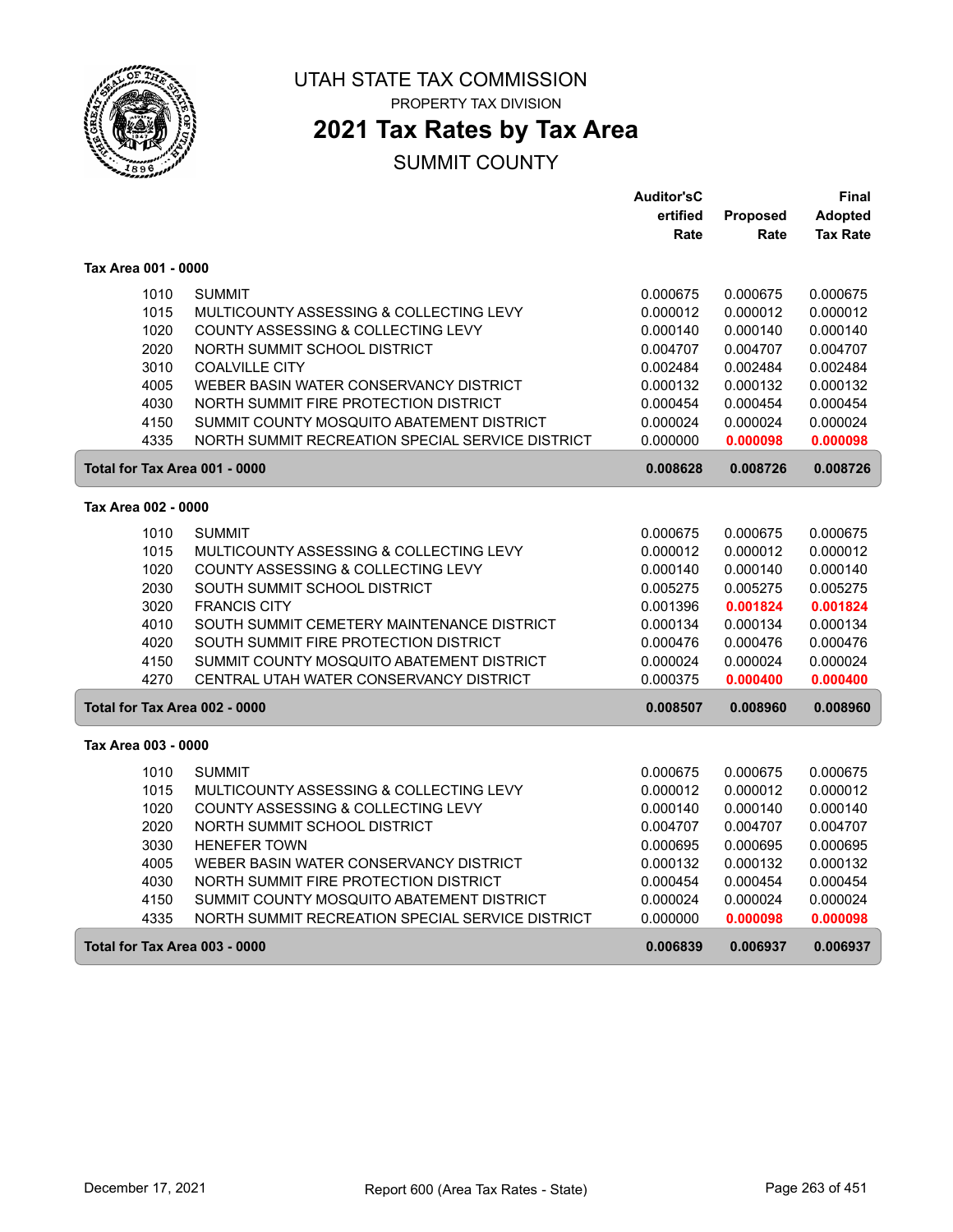

PROPERTY TAX DIVISION

### **2021 Tax Rates by Tax Area**

|                     |                                            | <b>Auditor'sC</b> |          | <b>Final</b>    |
|---------------------|--------------------------------------------|-------------------|----------|-----------------|
|                     |                                            | ertified          | Proposed | <b>Adopted</b>  |
|                     |                                            | Rate              | Rate     | <b>Tax Rate</b> |
| Tax Area 004 - 0000 |                                            |                   |          |                 |
| 1010                | <b>SUMMIT</b>                              | 0.000675          | 0.000675 | 0.000675        |
| 1015                | MULTICOUNTY ASSESSING & COLLECTING LEVY    | 0.000012          | 0.000012 | 0.000012        |
| 1020                | COUNTY ASSESSING & COLLECTING LEVY         | 0.000140          | 0.000140 | 0.000140        |
| 2030                | SOUTH SUMMIT SCHOOL DISTRICT               | 0.005275          | 0.005275 | 0.005275        |
| 3040                | <b>KAMAS CITY</b>                          | 0.001202          | 0.001202 | 0.001202        |
| 4005                | WEBER BASIN WATER CONSERVANCY DISTRICT     | 0.000132          | 0.000132 | 0.000132        |
| 4010                | SOUTH SUMMIT CEMETERY MAINTENANCE DISTRICT | 0.000134          | 0.000134 | 0.000134        |
| 4020                | SOUTH SUMMIT FIRE PROTECTION DISTRICT      | 0.000476          | 0.000476 | 0.000476        |
| 4150                | SUMMIT COUNTY MOSQUITO ABATEMENT DISTRICT  | 0.000024          | 0.000024 | 0.000024        |
|                     | Total for Tax Area 004 - 0000              | 0.008070          | 0.008070 | 0.008070        |
|                     |                                            |                   |          |                 |
| Tax Area 005 - 0000 |                                            |                   |          |                 |
| 1010                | <b>SUMMIT</b>                              | 0.000675          | 0.000675 | 0.000675        |
| 1015                | MULTICOUNTY ASSESSING & COLLECTING LEVY    | 0.000012          | 0.000012 | 0.000012        |
| 1020                | COUNTY ASSESSING & COLLECTING LEVY         | 0.000140          | 0.000140 | 0.000140        |
| 2030                | SOUTH SUMMIT SCHOOL DISTRICT               | 0.005275          | 0.005275 | 0.005275        |
| 3050                | <b>OAKLEY CITY</b>                         | 0.001000          | 0.001000 | 0.001000        |
| 4005                | WEBER BASIN WATER CONSERVANCY DISTRICT     | 0.000132          | 0.000132 | 0.000132        |
| 4010                | SOUTH SUMMIT CEMETERY MAINTENANCE DISTRICT | 0.000134          | 0.000134 | 0.000134        |
| 4020                | SOUTH SUMMIT FIRE PROTECTION DISTRICT      | 0.000476          | 0.000476 | 0.000476        |
| 4150                | SUMMIT COUNTY MOSQUITO ABATEMENT DISTRICT  | 0.000024          | 0.000024 | 0.000024        |
|                     | Total for Tax Area 005 - 0000              | 0.007868          | 0.007868 | 0.007868        |
| Tax Area 006 - 0000 |                                            |                   |          |                 |
| 1010                | <b>SUMMIT</b>                              | 0.000675          | 0.000675 | 0.000675        |
| 1015                | MULTICOUNTY ASSESSING & COLLECTING LEVY    | 0.000012          | 0.000012 | 0.000012        |
| 1020                | COUNTY ASSESSING & COLLECTING LEVY         | 0.000140          | 0.000140 | 0.000140        |
| 2010                | PARK CITY SCHOOL DISTRICT                  | 0.004144          | 0.004144 | 0.004144        |
| 3060                | PARK CITY                                  | 0.001898          | 0.001898 | 0.001898        |
| 4005                | WEBER BASIN WATER CONSERVANCY DISTRICT     | 0.000132          | 0.000132 | 0.000132        |
| 4060                | <b>PARK CITY FIRE SERVICE DISTRICT</b>     | 0.000595          | 0.000595 | 0.000595        |
| 4150                | SUMMIT COUNTY MOSQUITO ABATEMENT DISTRICT  | 0.000024          | 0.000024 | 0.000024        |
|                     | Total for Tax Area 006 - 0000              | 0.007620          | 0.007620 | 0.007620        |
| Tax Area 007 - 0000 |                                            |                   |          |                 |
|                     |                                            |                   |          |                 |
| 1010                | <b>SUMMIT</b>                              | 0.000675          | 0.000675 | 0.000675        |
| 1015                | MULTICOUNTY ASSESSING & COLLECTING LEVY    | 0.000012          | 0.000012 | 0.000012        |
| 1020                | COUNTY ASSESSING & COLLECTING LEVY         | 0.000140          | 0.000140 | 0.000140        |
| 2010                | PARK CITY SCHOOL DISTRICT                  | 0.004144          | 0.004144 | 0.004144        |
| 3060                | PARK CITY                                  | 0.001898          | 0.001898 | 0.001898        |
| 4005                | WEBER BASIN WATER CONSERVANCY DISTRICT     | 0.000132          | 0.000132 | 0.000132        |
| 4060                | PARK CITY FIRE SERVICE DISTRICT            | 0.000595          | 0.000595 | 0.000595        |
| 4150                | SUMMIT COUNTY MOSQUITO ABATEMENT DISTRICT  | 0.000024          | 0.000024 | 0.000024        |
|                     | Total for Tax Area 007 - 0000              | 0.007620          | 0.007620 | 0.007620        |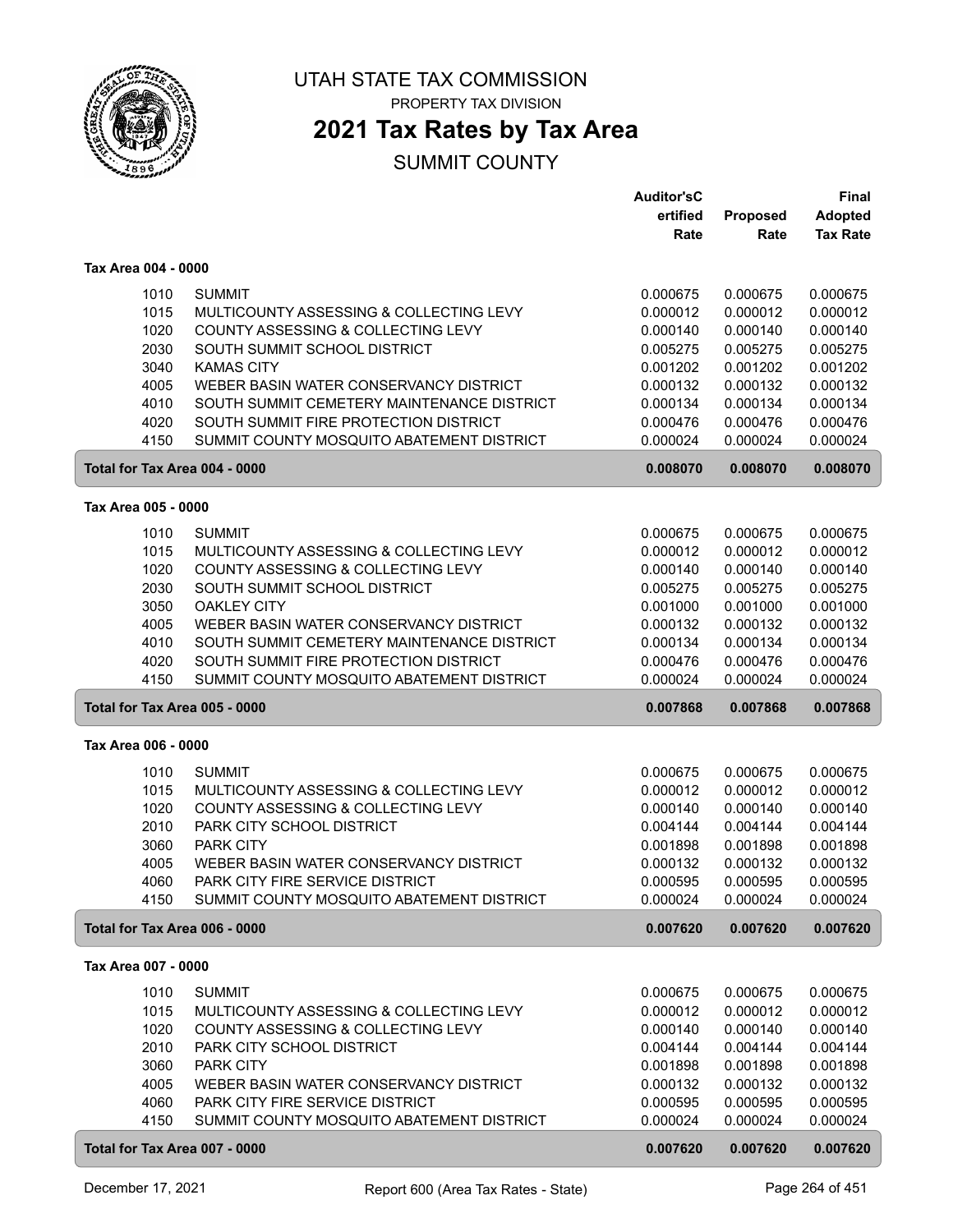

PROPERTY TAX DIVISION

## **2021 Tax Rates by Tax Area**

|                     |                                              | <b>Auditor'sC</b> |          | Final           |
|---------------------|----------------------------------------------|-------------------|----------|-----------------|
|                     |                                              | ertified          | Proposed | <b>Adopted</b>  |
|                     |                                              | Rate              | Rate     | <b>Tax Rate</b> |
| Tax Area 008 - 0000 |                                              |                   |          |                 |
| 1010                | <b>SUMMIT</b>                                | 0.000675          | 0.000675 | 0.000675        |
| 1015                | MULTICOUNTY ASSESSING & COLLECTING LEVY      | 0.000012          | 0.000012 | 0.000012        |
| 1020                | COUNTY ASSESSING & COLLECTING LEVY           | 0.000140          | 0.000140 | 0.000140        |
| 2010                | <b>PARK CITY SCHOOL DISTRICT</b>             | 0.004144          | 0.004144 | 0.004144        |
| 3060                | <b>PARK CITY</b>                             | 0.001898          | 0.001898 | 0.001898        |
| 4005                | WEBER BASIN WATER CONSERVANCY DISTRICT       | 0.000132          | 0.000132 | 0.000132        |
| 4060                | PARK CITY FIRE SERVICE DISTRICT              | 0.000595          | 0.000595 | 0.000595        |
| 4150                | SUMMIT COUNTY MOSQUITO ABATEMENT DISTRICT    | 0.000024          | 0.000024 | 0.000024        |
|                     | Total for Tax Area 008 - 0000                | 0.007620          | 0.007620 | 0.007620        |
| Tax Area 009 - 0000 |                                              |                   |          |                 |
| 1010                | <b>SUMMIT</b>                                | 0.000675          | 0.000675 | 0.000675        |
| 1015                | MULTICOUNTY ASSESSING & COLLECTING LEVY      | 0.000012          | 0.000012 | 0.000012        |
| 1020                | COUNTY ASSESSING & COLLECTING LEVY           | 0.000140          | 0.000140 | 0.000140        |
| 2010                | <b>PARK CITY SCHOOL DISTRICT</b>             | 0.004144          | 0.004144 | 0.004144        |
| 3060                | <b>PARK CITY</b>                             | 0.001898          | 0.001898 | 0.001898        |
| 4005                | WEBER BASIN WATER CONSERVANCY DISTRICT       | 0.000132          | 0.000132 | 0.000132        |
| 4060                | PARK CITY FIRE SERVICE DISTRICT              | 0.000595          | 0.000595 | 0.000595        |
| 4150                | SUMMIT COUNTY MOSQUITO ABATEMENT DISTRICT    | 0.000024          | 0.000024 | 0.000024        |
|                     | Total for Tax Area 009 - 0000                | 0.007620          | 0.007620 | 0.007620        |
| Tax Area 010 - 0000 |                                              |                   |          |                 |
| 1010                | <b>SUMMIT</b>                                | 0.000675          | 0.000675 | 0.000675        |
| 1015                | MULTICOUNTY ASSESSING & COLLECTING LEVY      | 0.000012          | 0.000012 | 0.000012        |
| 1020                | COUNTY ASSESSING & COLLECTING LEVY           | 0.000140          | 0.000140 | 0.000140        |
| 2010                | PARK CITY SCHOOL DISTRICT                    | 0.004144          | 0.004144 | 0.004144        |
| 4005                | WEBER BASIN WATER CONSERVANCY DISTRICT       | 0.000132          | 0.000132 | 0.000132        |
| 4060                | PARK CITY FIRE SERVICE DISTRICT              | 0.000595          | 0.000595 | 0.000595        |
| 4150                | SUMMIT COUNTY MOSQUITO ABATEMENT DISTRICT    | 0.000024          | 0.000024 | 0.000024        |
| 4310                | SNYDERVILLE BASIN RECREATION DISTRICT        | 0.000549          | 0.000549 | 0.000549        |
| 6010                | MUNICIPAL TYPE SERVICE AREA                  | 0.000502          | 0.000502 | 0.000502        |
| 6030                | SNYDERVILLE RECREATION DISTRICT BOND A       | 0.000208          | 0.000208 | 0.000208        |
| 6031                | SNYDERVILLE BASIN RECREATION DISTRICT BOND B | 0.000150          | 0.000150 | 0.000150        |
|                     | Total for Tax Area 010 - 0000                | 0.007131          | 0.007131 | 0.007131        |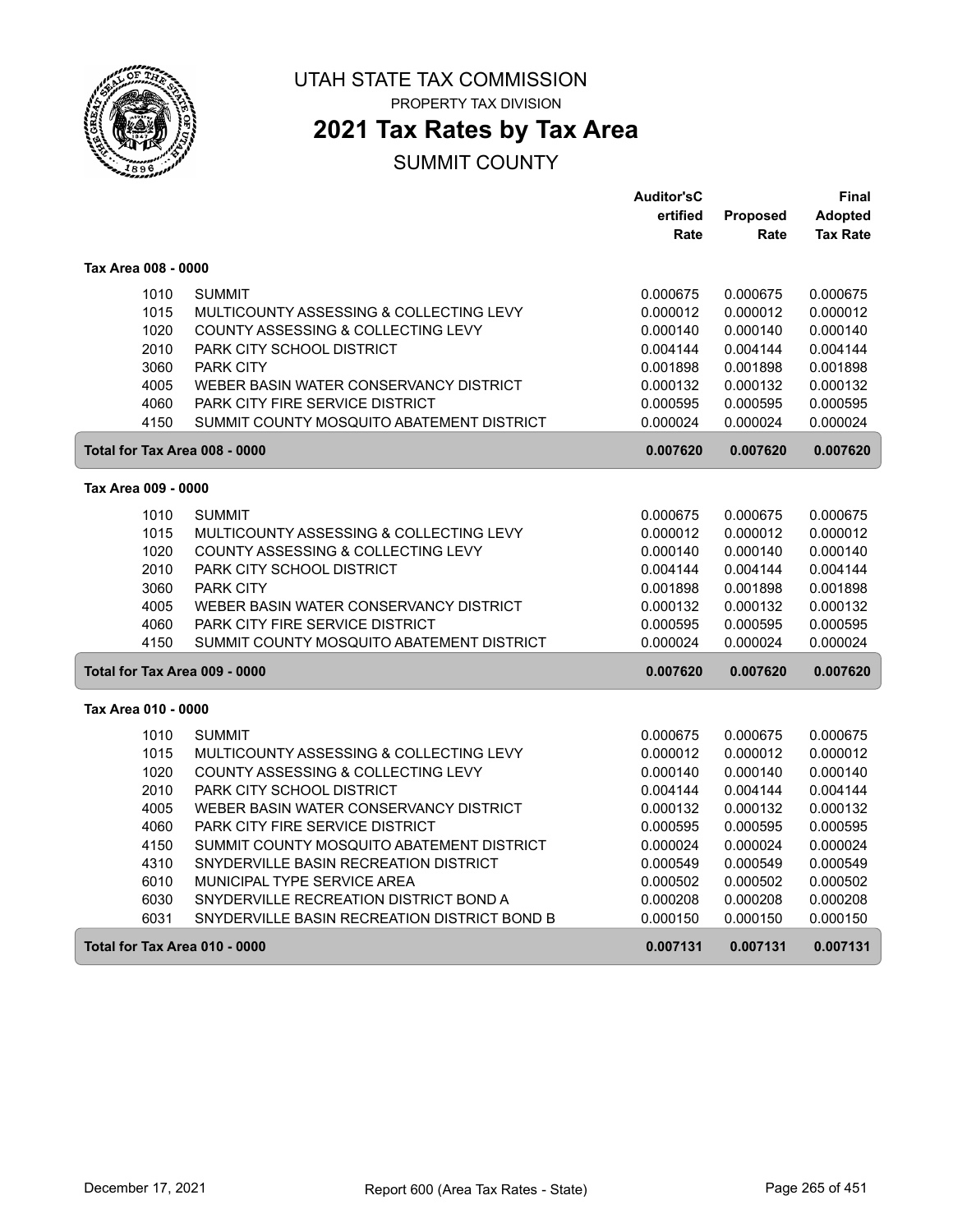

PROPERTY TAX DIVISION

# **2021 Tax Rates by Tax Area**

|                               |                                              | <b>Auditor'sC</b> |                  | <b>Final</b>                      |
|-------------------------------|----------------------------------------------|-------------------|------------------|-----------------------------------|
|                               |                                              | ertified<br>Rate  | Proposed<br>Rate | <b>Adopted</b><br><b>Tax Rate</b> |
|                               |                                              |                   |                  |                                   |
| Tax Area 010 - 0001           |                                              |                   |                  |                                   |
| 1010                          | <b>SUMMIT</b>                                | 0.000675          | 0.000675         | 0.000675                          |
| 1015                          | MULTICOUNTY ASSESSING & COLLECTING LEVY      | 0.000012          | 0.000012         | 0.000012                          |
| 1020                          | COUNTY ASSESSING & COLLECTING LEVY           | 0.000140          | 0.000140         | 0.000140                          |
| 2010                          | PARK CITY SCHOOL DISTRICT                    | 0.004144          | 0.004144         | 0.004144                          |
| 4005                          | WEBER BASIN WATER CONSERVANCY DISTRICT       | 0.000132          | 0.000132         | 0.000132                          |
| 4060                          | PARK CITY FIRE SERVICE DISTRICT              | 0.000595          | 0.000595         | 0.000595                          |
| 4150                          | SUMMIT COUNTY MOSQUITO ABATEMENT DISTRICT    | 0.000024          | 0.000024         | 0.000024                          |
| 4310                          | SNYDERVILLE BASIN RECREATION DISTRICT        | 0.000549          | 0.000549         | 0.000549                          |
| 6010                          | MUNICIPAL TYPE SERVICE AREA                  | 0.000502          | 0.000502         | 0.000502                          |
| 6030                          | SNYDERVILLE RECREATION DISTRICT BOND A       | 0.000208          | 0.000208         | 0.000208                          |
| 6031                          | SNYDERVILLE BASIN RECREATION DISTRICT BOND B | 0.000150          | 0.000150         | 0.000150                          |
| Total for Tax Area 010 - 0001 |                                              | 0.007131          | 0.007131         | 0.007131                          |
| Tax Area 010 - 0002           |                                              |                   |                  |                                   |
| 1010                          | <b>SUMMIT</b>                                | 0.000675          | 0.000675         | 0.000675                          |
| 1015                          | MULTICOUNTY ASSESSING & COLLECTING LEVY      | 0.000012          | 0.000012         | 0.000012                          |
| 1020                          | COUNTY ASSESSING & COLLECTING LEVY           | 0.000140          | 0.000140         | 0.000140                          |
| 2010                          | PARK CITY SCHOOL DISTRICT                    | 0.004144          | 0.004144         | 0.004144                          |
| 4005                          | WEBER BASIN WATER CONSERVANCY DISTRICT       | 0.000132          | 0.000132         | 0.000132                          |
| 4060                          | PARK CITY FIRE SERVICE DISTRICT              | 0.000595          | 0.000595         | 0.000595                          |
| 4150                          | SUMMIT COUNTY MOSQUITO ABATEMENT DISTRICT    | 0.000024          | 0.000024         | 0.000024                          |
| 4310                          | SNYDERVILLE BASIN RECREATION DISTRICT        | 0.000549          | 0.000549         | 0.000549                          |
| 6010                          | MUNICIPAL TYPE SERVICE AREA                  | 0.000502          | 0.000502         | 0.000502                          |
| 6030                          | SNYDERVILLE RECREATION DISTRICT BOND A       | 0.000208          | 0.000208         | 0.000208                          |
| 6031                          | SNYDERVILLE BASIN RECREATION DISTRICT BOND B | 0.000150          | 0.000150         | 0.000150                          |
| Total for Tax Area 010 - 0002 |                                              | 0.007131          | 0.007131         | 0.007131                          |
| Tax Area 010 - 0003           |                                              |                   |                  |                                   |
| 1010                          | <b>SUMMIT</b>                                | 0.000675          | 0.000675         | 0.000675                          |
| 1015                          | MULTICOUNTY ASSESSING & COLLECTING LEVY      | 0.000012          | 0.000012         | 0.000012                          |
| 1020                          | COUNTY ASSESSING & COLLECTING LEVY           | 0.000140          | 0.000140         | 0.000140                          |
| 2010                          | PARK CITY SCHOOL DISTRICT                    | 0.004144          | 0.004144         | 0.004144                          |
| 4005                          | WEBER BASIN WATER CONSERVANCY DISTRICT       | 0.000132          | 0.000132         | 0.000132                          |
| 4060                          | PARK CITY FIRE SERVICE DISTRICT              | 0.000595          | 0.000595         | 0.000595                          |
| 4150                          | SUMMIT COUNTY MOSQUITO ABATEMENT DISTRICT    | 0.000024          | 0.000024         | 0.000024                          |
| 4310                          | SNYDERVILLE BASIN RECREATION DISTRICT        | 0.000549          | 0.000549         | 0.000549                          |
| 6010                          | MUNICIPAL TYPE SERVICE AREA                  | 0.000502          | 0.000502         | 0.000502                          |
| 6030                          | SNYDERVILLE RECREATION DISTRICT BOND A       | 0.000208          | 0.000208         | 0.000208                          |
| 6031                          | SNYDERVILLE BASIN RECREATION DISTRICT BOND B | 0.000150          | 0.000150         | 0.000150                          |
| Total for Tax Area 010 - 0003 |                                              | 0.007131          | 0.007131         | 0.007131                          |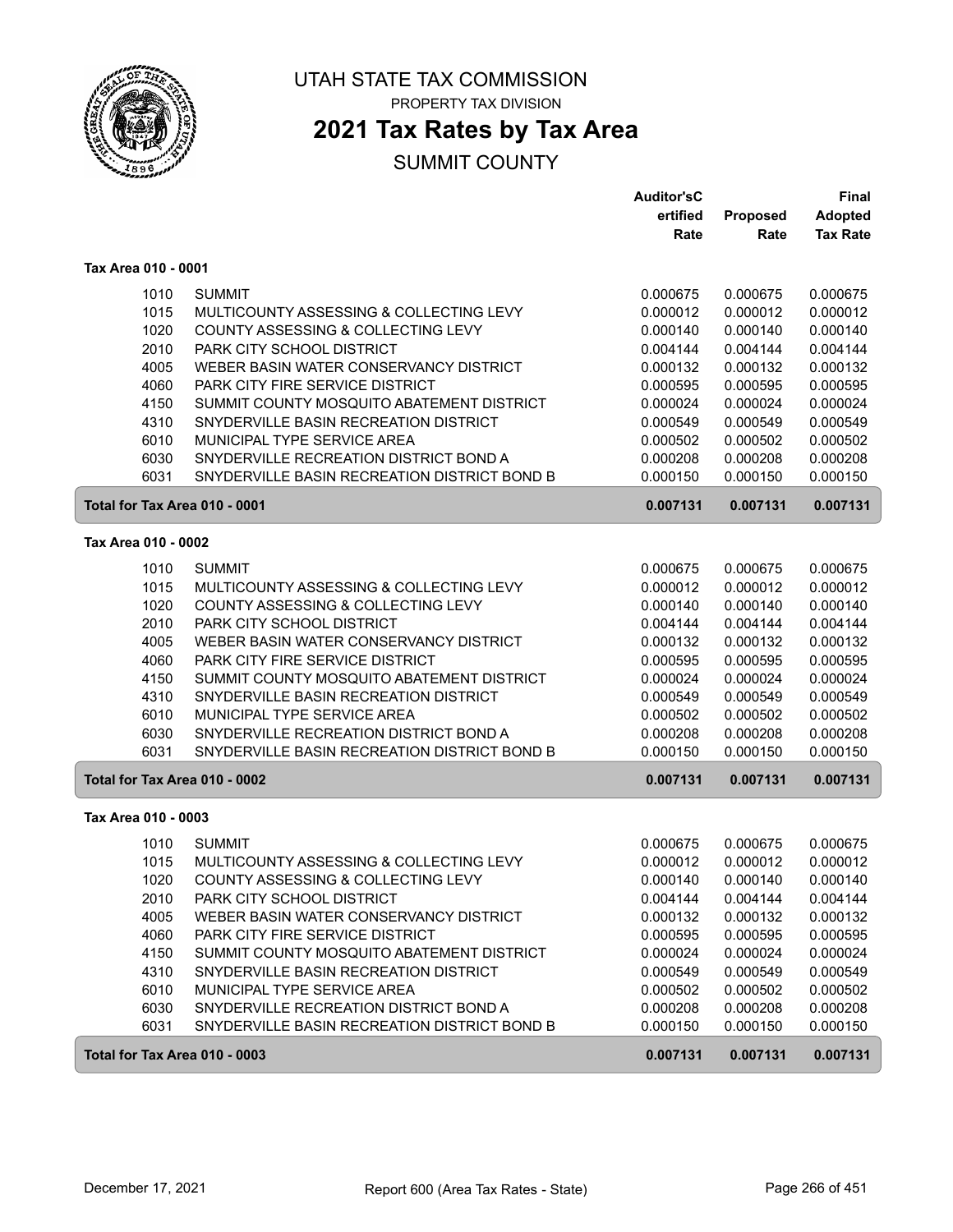

PROPERTY TAX DIVISION

## **2021 Tax Rates by Tax Area**

|                               |                                              | <b>Auditor'sC</b> |          | Final           |
|-------------------------------|----------------------------------------------|-------------------|----------|-----------------|
|                               |                                              | ertified          | Proposed | <b>Adopted</b>  |
|                               |                                              | Rate              | Rate     | <b>Tax Rate</b> |
| Tax Area 010 - 0004           |                                              |                   |          |                 |
| 1010                          | <b>SUMMIT</b>                                | 0.000675          | 0.000675 | 0.000675        |
| 1015                          | MULTICOUNTY ASSESSING & COLLECTING LEVY      | 0.000012          | 0.000012 | 0.000012        |
| 1020                          | COUNTY ASSESSING & COLLECTING LEVY           | 0.000140          | 0.000140 | 0.000140        |
| 2010                          | PARK CITY SCHOOL DISTRICT                    | 0.004144          | 0.004144 | 0.004144        |
| 4005                          | WEBER BASIN WATER CONSERVANCY DISTRICT       | 0.000132          | 0.000132 | 0.000132        |
| 4060                          | PARK CITY FIRE SERVICE DISTRICT              | 0.000595          | 0.000595 | 0.000595        |
| 4150                          | SUMMIT COUNTY MOSQUITO ABATEMENT DISTRICT    | 0.000024          | 0.000024 | 0.000024        |
| 4310                          | SNYDERVILLE BASIN RECREATION DISTRICT        | 0.000549          | 0.000549 | 0.000549        |
| 6010                          | MUNICIPAL TYPE SERVICE AREA                  | 0.000502          | 0.000502 | 0.000502        |
| 6030                          | SNYDERVILLE RECREATION DISTRICT BOND A       | 0.000208          | 0.000208 | 0.000208        |
| 6031                          | SNYDERVILLE BASIN RECREATION DISTRICT BOND B | 0.000150          | 0.000150 | 0.000150        |
| Total for Tax Area 010 - 0004 |                                              | 0.007131          | 0.007131 | 0.007131        |
| Tax Area 011 - 0000           |                                              |                   |          |                 |
| 1010                          | <b>SUMMIT</b>                                | 0.000675          | 0.000675 | 0.000675        |
| 1015                          | MULTICOUNTY ASSESSING & COLLECTING LEVY      | 0.000012          | 0.000012 | 0.000012        |
| 1020                          | COUNTY ASSESSING & COLLECTING LEVY           | 0.000140          | 0.000140 | 0.000140        |
| 2010                          | PARK CITY SCHOOL DISTRICT                    | 0.004144          | 0.004144 | 0.004144        |
| 4005                          | WEBER BASIN WATER CONSERVANCY DISTRICT       | 0.000132          | 0.000132 | 0.000132        |
| 4060                          | PARK CITY FIRE SERVICE DISTRICT              | 0.000595          | 0.000595 | 0.000595        |
| 4150                          | SUMMIT COUNTY MOSQUITO ABATEMENT DISTRICT    | 0.000024          | 0.000024 | 0.000024        |
| 4310                          | SNYDERVILLE BASIN RECREATION DISTRICT        | 0.000549          | 0.000549 | 0.000549        |
| 6010                          | MUNICIPAL TYPE SERVICE AREA                  | 0.000502          | 0.000502 | 0.000502        |
| 6030                          | SNYDERVILLE RECREATION DISTRICT BOND A       | 0.000208          | 0.000208 | 0.000208        |
| 6031                          | SNYDERVILLE BASIN RECREATION DISTRICT BOND B | 0.000150          | 0.000150 | 0.000150        |
| Total for Tax Area 011 - 0000 |                                              | 0.007131          | 0.007131 | 0.007131        |
| Tax Area 012 - 0000           |                                              |                   |          |                 |
| 1010                          | <b>SUMMIT</b>                                | 0.000675          | 0.000675 | 0.000675        |
| 1015                          | MULTICOUNTY ASSESSING & COLLECTING LEVY      | 0.000012          | 0.000012 | 0.000012        |
| 1020                          | COUNTY ASSESSING & COLLECTING LEVY           | 0.000140          | 0.000140 | 0.000140        |
| 2010                          | PARK CITY SCHOOL DISTRICT                    | 0.004144          | 0.004144 | 0.004144        |
| 4060                          | PARK CITY FIRE SERVICE DISTRICT              | 0.000595          | 0.000595 | 0.000595        |
| 4150                          | SUMMIT COUNTY MOSQUITO ABATEMENT DISTRICT    | 0.000024          | 0.000024 | 0.000024        |
| 4310                          | SNYDERVILLE BASIN RECREATION DISTRICT        | 0.000549          | 0.000549 | 0.000549        |
| 6010                          | MUNICIPAL TYPE SERVICE AREA                  | 0.000502          | 0.000502 | 0.000502        |
| 6030                          | SNYDERVILLE RECREATION DISTRICT BOND A       | 0.000208          | 0.000208 | 0.000208        |
| 6031                          | SNYDERVILLE BASIN RECREATION DISTRICT BOND B | 0.000150          | 0.000150 | 0.000150        |
| Total for Tax Area 012 - 0000 |                                              | 0.006999          | 0.006999 | 0.006999        |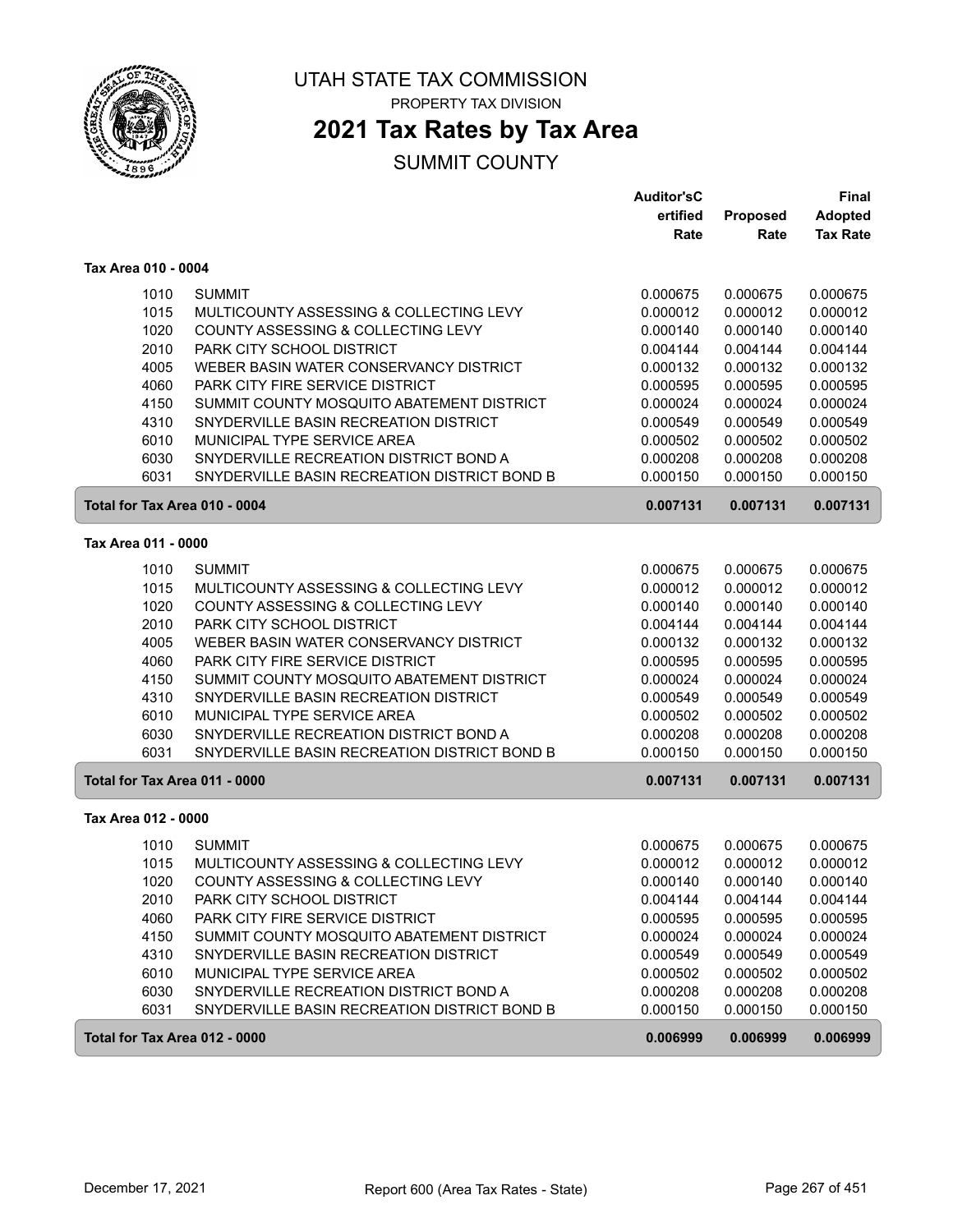

PROPERTY TAX DIVISION

### **2021 Tax Rates by Tax Area**

|                     |                                                      | <b>Auditor'sC</b> |          | <b>Final</b>    |
|---------------------|------------------------------------------------------|-------------------|----------|-----------------|
|                     |                                                      | ertified          | Proposed | <b>Adopted</b>  |
|                     |                                                      | Rate              | Rate     | <b>Tax Rate</b> |
| Tax Area 012 - 0004 |                                                      |                   |          |                 |
|                     | <b>SUMMIT</b><br>1010                                | 0.000675          | 0.000675 | 0.000675        |
|                     | 1015<br>MULTICOUNTY ASSESSING & COLLECTING LEVY      | 0.000012          | 0.000012 | 0.000012        |
|                     | 1020<br>COUNTY ASSESSING & COLLECTING LEVY           | 0.000140          | 0.000140 | 0.000140        |
|                     | 2010<br>PARK CITY SCHOOL DISTRICT                    | 0.004144          | 0.004144 | 0.004144        |
|                     | PARK CITY FIRE SERVICE DISTRICT<br>4060              | 0.000595          | 0.000595 | 0.000595        |
|                     | 4150<br>SUMMIT COUNTY MOSQUITO ABATEMENT DISTRICT    | 0.000024          | 0.000024 | 0.000024        |
|                     | 4310<br>SNYDERVILLE BASIN RECREATION DISTRICT        | 0.000549          | 0.000549 | 0.000549        |
|                     | MUNICIPAL TYPE SERVICE AREA<br>6010                  | 0.000502          | 0.000502 | 0.000502        |
|                     | SNYDERVILLE RECREATION DISTRICT BOND A<br>6030       | 0.000208          | 0.000208 | 0.000208        |
|                     | 6031<br>SNYDERVILLE BASIN RECREATION DISTRICT BOND B | 0.000150          | 0.000150 | 0.000150        |
|                     | Total for Tax Area 012 - 0004                        | 0.006999          | 0.006999 | 0.006999        |
| Tax Area 012 - 0005 |                                                      |                   |          |                 |
|                     | 1010<br><b>SUMMIT</b>                                | 0.000675          | 0.000675 | 0.000675        |
|                     | 1015<br>MULTICOUNTY ASSESSING & COLLECTING LEVY      | 0.000012          | 0.000012 | 0.000012        |
|                     | 1020<br>COUNTY ASSESSING & COLLECTING LEVY           | 0.000140          | 0.000140 | 0.000140        |
|                     | 2010<br>PARK CITY SCHOOL DISTRICT                    | 0.004144          | 0.004144 | 0.004144        |
|                     | PARK CITY FIRE SERVICE DISTRICT<br>4060              | 0.000595          | 0.000595 | 0.000595        |
|                     | 4150<br>SUMMIT COUNTY MOSQUITO ABATEMENT DISTRICT    | 0.000024          | 0.000024 | 0.000024        |
|                     | SNYDERVILLE BASIN RECREATION DISTRICT<br>4310        | 0.000549          | 0.000549 | 0.000549        |
|                     | MUNICIPAL TYPE SERVICE AREA<br>6010                  | 0.000502          | 0.000502 | 0.000502        |
|                     | 6030<br>SNYDERVILLE RECREATION DISTRICT BOND A       | 0.000208          | 0.000208 | 0.000208        |
|                     | 6031<br>SNYDERVILLE BASIN RECREATION DISTRICT BOND B | 0.000150          | 0.000150 | 0.000150        |
|                     | Total for Tax Area 012 - 0005                        | 0.006999          | 0.006999 | 0.006999        |
| Tax Area 013 - 0000 |                                                      |                   |          |                 |
|                     | 1010<br><b>SUMMIT</b>                                | 0.000675          | 0.000675 | 0.000675        |
|                     | 1015<br>MULTICOUNTY ASSESSING & COLLECTING LEVY      | 0.000012          | 0.000012 | 0.000012        |
|                     | 1020<br>COUNTY ASSESSING & COLLECTING LEVY           | 0.000140          | 0.000140 | 0.000140        |
|                     | 2010<br>PARK CITY SCHOOL DISTRICT                    | 0.004144          | 0.004144 | 0.004144        |
|                     | 4005<br>WEBER BASIN WATER CONSERVANCY DISTRICT       | 0.000132          | 0.000132 | 0.000132        |
|                     | 4060<br>PARK CITY FIRE SERVICE DISTRICT              | 0.000595          | 0.000595 | 0.000595        |
|                     | 4090<br>SUMMIT COUNTY SERVICE AREA #6                | 0.000319          | 0.000319 | 0.000319        |
|                     | 4150<br>SUMMIT COUNTY MOSQUITO ABATEMENT DISTRICT    | 0.000024          | 0.000024 | 0.000024        |
|                     | 4310<br>SNYDERVILLE BASIN RECREATION DISTRICT        | 0.000549          | 0.000549 | 0.000549        |
|                     | 6010<br>MUNICIPAL TYPE SERVICE AREA                  | 0.000502          | 0.000502 | 0.000502        |
|                     | 6030<br>SNYDERVILLE RECREATION DISTRICT BOND A       | 0.000208          | 0.000208 | 0.000208        |
|                     | 6031<br>SNYDERVILLE BASIN RECREATION DISTRICT BOND B | 0.000150          | 0.000150 | 0.000150        |
|                     | Total for Tax Area 013 - 0000                        | 0.007450          | 0.007450 | 0.007450        |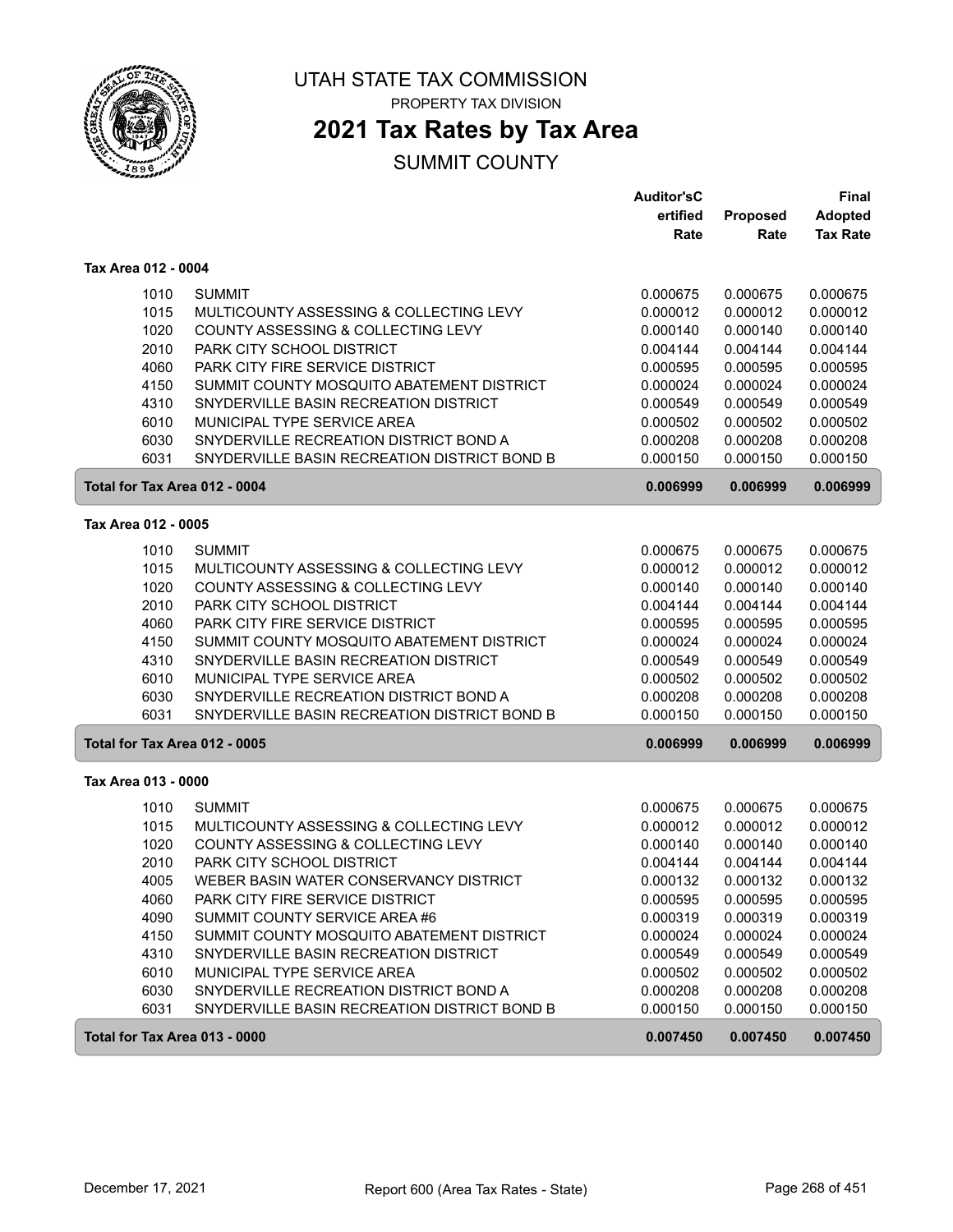

PROPERTY TAX DIVISION

# **2021 Tax Rates by Tax Area**

|                               |                                                  | <b>Auditor'sC</b> |          | Final           |
|-------------------------------|--------------------------------------------------|-------------------|----------|-----------------|
|                               |                                                  | ertified          | Proposed | <b>Adopted</b>  |
|                               |                                                  | Rate              | Rate     | <b>Tax Rate</b> |
| Tax Area 013 - 0001           |                                                  |                   |          |                 |
| 1010                          | <b>SUMMIT</b>                                    | 0.000675          | 0.000675 | 0.000675        |
| 1015                          | MULTICOUNTY ASSESSING & COLLECTING LEVY          | 0.000012          | 0.000012 | 0.000012        |
| 1020                          | COUNTY ASSESSING & COLLECTING LEVY               | 0.000140          | 0.000140 | 0.000140        |
| 2010                          | PARK CITY SCHOOL DISTRICT                        | 0.004144          | 0.004144 | 0.004144        |
| 4005                          | WEBER BASIN WATER CONSERVANCY DISTRICT           | 0.000132          | 0.000132 | 0.000132        |
| 4060                          | PARK CITY FIRE SERVICE DISTRICT                  | 0.000595          | 0.000595 | 0.000595        |
| 4090                          | SUMMIT COUNTY SERVICE AREA #6                    | 0.000319          | 0.000319 | 0.000319        |
| 4150                          | SUMMIT COUNTY MOSQUITO ABATEMENT DISTRICT        | 0.000024          | 0.000024 | 0.000024        |
| 4310                          | SNYDERVILLE BASIN RECREATION DISTRICT            | 0.000549          | 0.000549 | 0.000549        |
| 6010                          | MUNICIPAL TYPE SERVICE AREA                      | 0.000502          | 0.000502 | 0.000502        |
| 6030                          | SNYDERVILLE RECREATION DISTRICT BOND A           | 0.000208          | 0.000208 | 0.000208        |
| 6031                          | SNYDERVILLE BASIN RECREATION DISTRICT BOND B     | 0.000150          | 0.000150 | 0.000150        |
| Total for Tax Area 013 - 0001 |                                                  | 0.007450          | 0.007450 | 0.007450        |
| Tax Area 015 - 0000           |                                                  |                   |          |                 |
| 1010                          | <b>SUMMIT</b>                                    | 0.000675          | 0.000675 | 0.000675        |
| 1015                          | MULTICOUNTY ASSESSING & COLLECTING LEVY          | 0.000012          | 0.000012 | 0.000012        |
| 1020                          | COUNTY ASSESSING & COLLECTING LEVY               | 0.000140          | 0.000140 | 0.000140        |
| 2020                          | NORTH SUMMIT SCHOOL DISTRICT                     | 0.004707          | 0.004707 | 0.004707        |
| 4005                          | WEBER BASIN WATER CONSERVANCY DISTRICT           | 0.000132          | 0.000132 | 0.000132        |
| 4010                          | SOUTH SUMMIT CEMETERY MAINTENANCE DISTRICT       | 0.000134          | 0.000134 | 0.000134        |
| 4030                          | NORTH SUMMIT FIRE PROTECTION DISTRICT            | 0.000454          | 0.000454 | 0.000454        |
| 4130                          | SUMMIT COUNTY SERVICE AREA #8                    | 0.006680          | 0.006680 | 0.006680        |
| 4150                          | SUMMIT COUNTY MOSQUITO ABATEMENT DISTRICT        | 0.000024          | 0.000024 | 0.000024        |
| 4335                          | NORTH SUMMIT RECREATION SPECIAL SERVICE DISTRICT | 0.000000          | 0.000098 | 0.000098        |
| 6010                          | MUNICIPAL TYPE SERVICE AREA                      | 0.000502          | 0.000502 | 0.000502        |
| Total for Tax Area 015 - 0000 |                                                  | 0.013460          | 0.013558 | 0.013558        |
| Tax Area 016 - 0000           |                                                  |                   |          |                 |
| 1010                          | <b>SUMMIT</b>                                    | 0.000675          | 0.000675 | 0.000675        |
| 1015                          | MULTICOUNTY ASSESSING & COLLECTING LEVY          | 0.000012          | 0.000012 | 0.000012        |
| 1020                          | COUNTY ASSESSING & COLLECTING LEVY               | 0.000140          | 0.000140 | 0.000140        |
| 2020                          | NORTH SUMMIT SCHOOL DISTRICT                     | 0.004707          | 0.004707 | 0.004707        |
| 4005                          | WEBER BASIN WATER CONSERVANCY DISTRICT           | 0.000132          | 0.000132 | 0.000132        |
| 4030                          | NORTH SUMMIT FIRE PROTECTION DISTRICT            | 0.000454          | 0.000454 | 0.000454        |
| 4070                          | SUMMIT COUNTY SERVICE AREA #5                    | 0.001492          | 0.001492 | 0.001492        |
| 4120                          | WANSHIP CEMETERY MAINTENANCE DISTRICT            | 0.000014          | 0.000014 | 0.000014        |
| 4150                          | SUMMIT COUNTY MOSQUITO ABATEMENT DISTRICT        | 0.000024          | 0.000024 | 0.000024        |
| 4335                          | NORTH SUMMIT RECREATION SPECIAL SERVICE DISTRICT | 0.000000          | 0.000098 | 0.000098        |
| 6010                          | MUNICIPAL TYPE SERVICE AREA                      | 0.000502          | 0.000502 | 0.000502        |
| Total for Tax Area 016 - 0000 |                                                  | 0.008152          | 0.008250 | 0.008250        |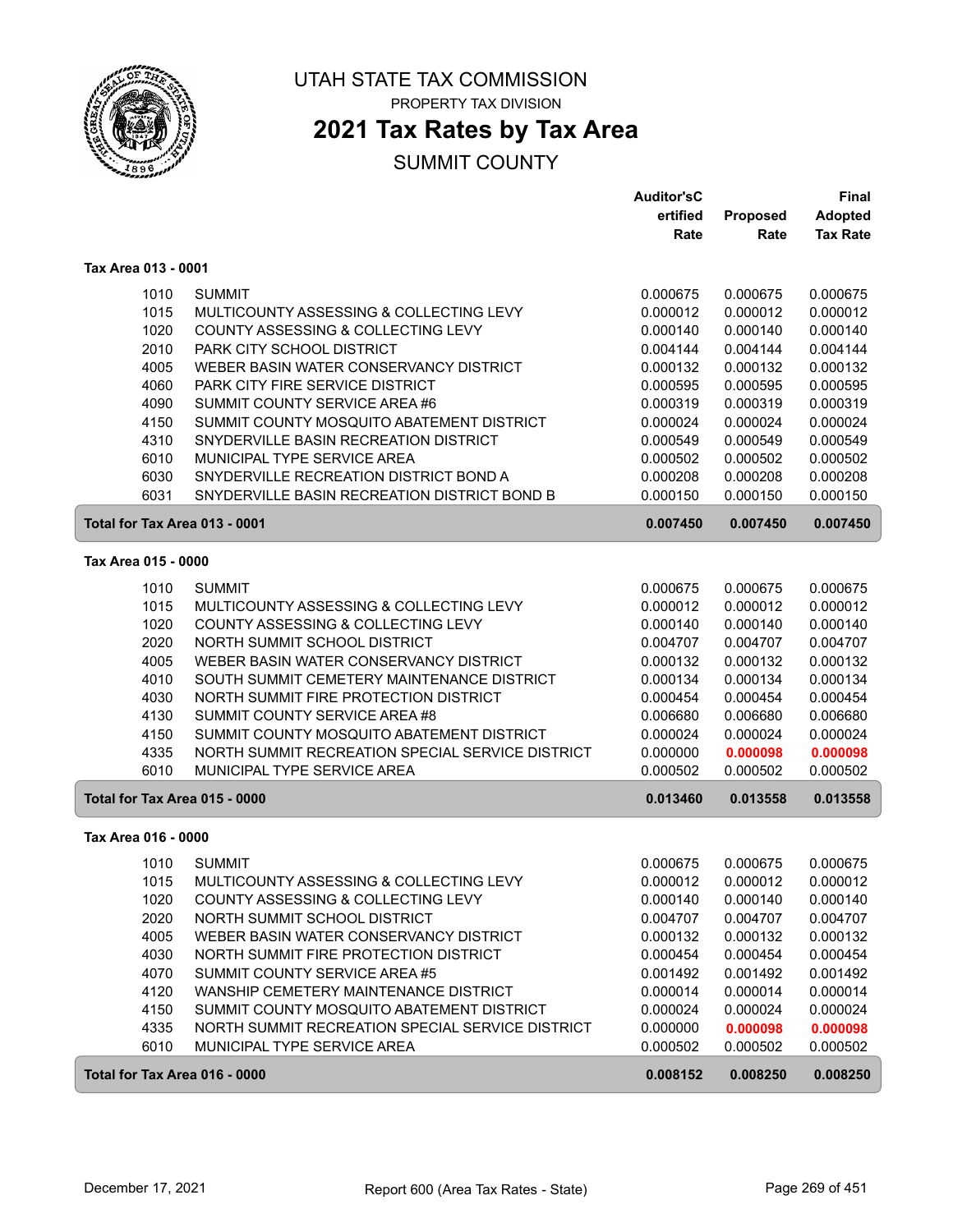

PROPERTY TAX DIVISION

## **2021 Tax Rates by Tax Area**

|                               |                                                  | <b>Auditor'sC</b> |          | Final           |
|-------------------------------|--------------------------------------------------|-------------------|----------|-----------------|
|                               |                                                  | ertified          | Proposed | Adopted         |
|                               |                                                  | Rate              | Rate     | <b>Tax Rate</b> |
| Tax Area 017 - 0000           |                                                  |                   |          |                 |
| 1010                          | <b>SUMMIT</b>                                    | 0.000675          | 0.000675 | 0.000675        |
| 1015                          | MULTICOUNTY ASSESSING & COLLECTING LEVY          | 0.000012          | 0.000012 | 0.000012        |
| 1020                          | COUNTY ASSESSING & COLLECTING LEVY               | 0.000140          | 0.000140 | 0.000140        |
| 2020                          | NORTH SUMMIT SCHOOL DISTRICT                     | 0.004707          | 0.004707 | 0.004707        |
| 4005                          | WEBER BASIN WATER CONSERVANCY DISTRICT           | 0.000132          | 0.000132 | 0.000132        |
| 4030                          | NORTH SUMMIT FIRE PROTECTION DISTRICT            | 0.000454          | 0.000454 | 0.000454        |
| 4150                          | SUMMIT COUNTY MOSQUITO ABATEMENT DISTRICT        | 0.000024          | 0.000024 | 0.000024        |
| 4335                          | NORTH SUMMIT RECREATION SPECIAL SERVICE DISTRICT | 0.000000          | 0.000098 | 0.000098        |
| 6010                          | MUNICIPAL TYPE SERVICE AREA                      | 0.000502          | 0.000502 | 0.000502        |
| Total for Tax Area 017 - 0000 |                                                  | 0.006646          | 0.006744 | 0.006744        |
| Tax Area 018 - 0000           |                                                  |                   |          |                 |
| 1010                          | <b>SUMMIT</b>                                    | 0.000675          | 0.000675 | 0.000675        |
| 1015                          | MULTICOUNTY ASSESSING & COLLECTING LEVY          | 0.000012          | 0.000012 | 0.000012        |
| 1020                          | COUNTY ASSESSING & COLLECTING LEVY               | 0.000140          | 0.000140 | 0.000140        |
| 2020                          | NORTH SUMMIT SCHOOL DISTRICT                     | 0.004707          | 0.004707 | 0.004707        |
| 4005                          | WEBER BASIN WATER CONSERVANCY DISTRICT           | 0.000132          | 0.000132 | 0.000132        |
| 4030                          | NORTH SUMMIT FIRE PROTECTION DISTRICT            | 0.000454          | 0.000454 | 0.000454        |
| 4120                          | WANSHIP CEMETERY MAINTENANCE DISTRICT            | 0.000014          | 0.000014 | 0.000014        |
| 4150                          | SUMMIT COUNTY MOSQUITO ABATEMENT DISTRICT        | 0.000024          | 0.000024 | 0.000024        |
| 4335                          | NORTH SUMMIT RECREATION SPECIAL SERVICE DISTRICT | 0.000000          | 0.000098 | 0.000098        |
| 6010                          | MUNICIPAL TYPE SERVICE AREA                      | 0.000502          | 0.000502 | 0.000502        |
| Total for Tax Area 018 - 0000 |                                                  | 0.006660          | 0.006758 | 0.006758        |
| Tax Area 019 - 0000           |                                                  |                   |          |                 |
|                               |                                                  |                   |          |                 |
| 1010                          | <b>SUMMIT</b>                                    | 0.000675          | 0.000675 | 0.000675        |
| 1015                          | MULTICOUNTY ASSESSING & COLLECTING LEVY          | 0.000012          | 0.000012 | 0.000012        |
| 1020                          | COUNTY ASSESSING & COLLECTING LEVY               | 0.000140          | 0.000140 | 0.000140        |
| 2020                          | NORTH SUMMIT SCHOOL DISTRICT                     | 0.004707          | 0.004707 | 0.004707        |
| 4030                          | NORTH SUMMIT FIRE PROTECTION DISTRICT            | 0.000454          | 0.000454 | 0.000454        |
| 4130                          | SUMMIT COUNTY SERVICE AREA #8                    | 0.006680          | 0.006680 | 0.006680        |
| 4150                          | SUMMIT COUNTY MOSQUITO ABATEMENT DISTRICT        | 0.000024          | 0.000024 | 0.000024        |
| 4335                          | NORTH SUMMIT RECREATION SPECIAL SERVICE DISTRICT | 0.000000          | 0.000098 | 0.000098        |
| 6010                          | MUNICIPAL TYPE SERVICE AREA                      | 0.000502          | 0.000502 | 0.000502        |
| Total for Tax Area 019 - 0000 |                                                  | 0.013194          | 0.013292 | 0.013292        |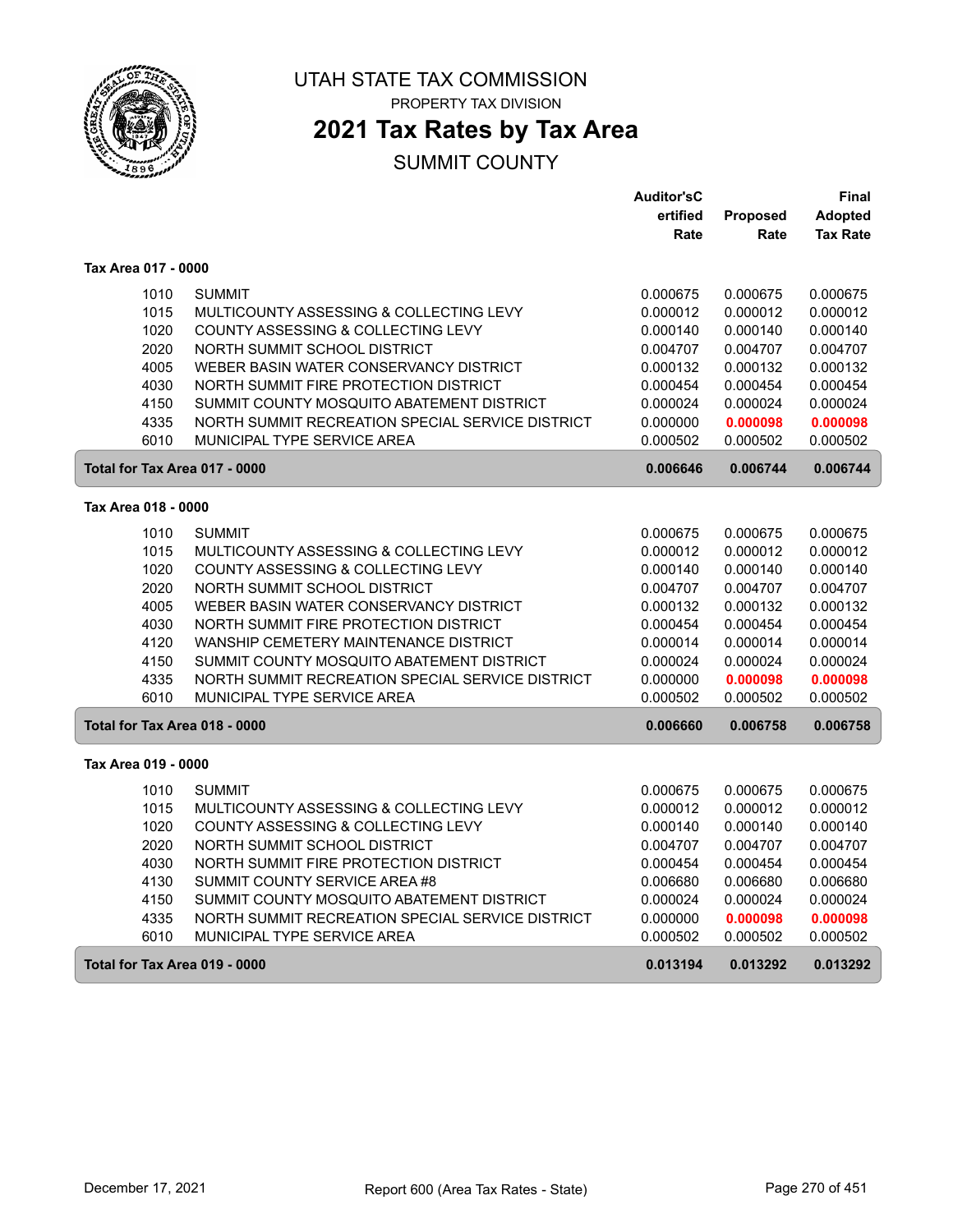

PROPERTY TAX DIVISION

### **2021 Tax Rates by Tax Area**

|                               |                                            | <b>Auditor'sC</b> |          | <b>Final</b>    |
|-------------------------------|--------------------------------------------|-------------------|----------|-----------------|
|                               |                                            | ertified          | Proposed | <b>Adopted</b>  |
|                               |                                            | Rate              | Rate     | <b>Tax Rate</b> |
|                               |                                            |                   |          |                 |
| Tax Area 021 - 0000           |                                            |                   |          |                 |
| 1010                          | <b>SUMMIT</b>                              | 0.000675          | 0.000675 | 0.000675        |
| 1015                          | MULTICOUNTY ASSESSING & COLLECTING LEVY    | 0.000012          | 0.000012 | 0.000012        |
| 1020                          | COUNTY ASSESSING & COLLECTING LEVY         | 0.000140          | 0.000140 | 0.000140        |
| 2020                          | NORTH SUMMIT SCHOOL DISTRICT               | 0.004707          | 0.004707 | 0.004707        |
| 4005                          | WEBER BASIN WATER CONSERVANCY DISTRICT     | 0.000132          | 0.000132 | 0.000132        |
| 4030                          | NORTH SUMMIT FIRE PROTECTION DISTRICT      | 0.000454          | 0.000454 | 0.000454        |
| 4130                          | SUMMIT COUNTY SERVICE AREA #8              | 0.006680          | 0.006680 | 0.006680        |
| 6010                          | MUNICIPAL TYPE SERVICE AREA                | 0.000502          | 0.000502 | 0.000502        |
| Total for Tax Area 021 - 0000 |                                            | 0.013302          | 0.013302 | 0.013302        |
| Tax Area 023 - 0000           |                                            |                   |          |                 |
| 1010                          | <b>SUMMIT</b>                              | 0.000675          | 0.000675 | 0.000675        |
| 1015                          | MULTICOUNTY ASSESSING & COLLECTING LEVY    | 0.000012          | 0.000012 | 0.000012        |
| 1020                          | COUNTY ASSESSING & COLLECTING LEVY         | 0.000140          | 0.000140 | 0.000140        |
| 2030                          | SOUTH SUMMIT SCHOOL DISTRICT               | 0.005275          | 0.005275 | 0.005275        |
| 4005                          | WEBER BASIN WATER CONSERVANCY DISTRICT     | 0.000132          | 0.000132 | 0.000132        |
| 4010                          | SOUTH SUMMIT CEMETERY MAINTENANCE DISTRICT | 0.000134          | 0.000134 | 0.000134        |
| 4020                          | SOUTH SUMMIT FIRE PROTECTION DISTRICT      | 0.000476          | 0.000476 | 0.000476        |
| 4150                          | SUMMIT COUNTY MOSQUITO ABATEMENT DISTRICT  | 0.000024          | 0.000024 | 0.000024        |
| 6010                          | MUNICIPAL TYPE SERVICE AREA                | 0.000502          | 0.000502 | 0.000502        |
|                               |                                            |                   |          |                 |
| Total for Tax Area 023 - 0000 |                                            | 0.007370          | 0.007370 | 0.007370        |
| Tax Area 023 - 0001           |                                            |                   |          |                 |
| 1010                          | <b>SUMMIT</b>                              | 0.000675          | 0.000675 | 0.000675        |
| 1015                          | MULTICOUNTY ASSESSING & COLLECTING LEVY    | 0.000012          | 0.000012 | 0.000012        |
| 1020                          | COUNTY ASSESSING & COLLECTING LEVY         | 0.000140          | 0.000140 | 0.000140        |
| 2030                          | SOUTH SUMMIT SCHOOL DISTRICT               | 0.005275          | 0.005275 | 0.005275        |
| 4005                          | WEBER BASIN WATER CONSERVANCY DISTRICT     | 0.000132          | 0.000132 | 0.000132        |
| 4010                          | SOUTH SUMMIT CEMETERY MAINTENANCE DISTRICT | 0.000134          | 0.000134 | 0.000134        |
| 4020                          | SOUTH SUMMIT FIRE PROTECTION DISTRICT      | 0.000476          | 0.000476 | 0.000476        |
| 4150                          | SUMMIT COUNTY MOSQUITO ABATEMENT DISTRICT  | 0.000024          | 0.000024 | 0.000024        |
| 6010                          | MUNICIPAL TYPE SERVICE AREA                | 0.000502          | 0.000502 | 0.000502        |
| Total for Tax Area 023 - 0001 |                                            | 0.007370          | 0.007370 | 0.007370        |
| Tax Area 024 - 0000           |                                            |                   |          |                 |
| 1010                          | <b>SUMMIT</b>                              | 0.000675          | 0.000675 | 0.000675        |
| 1015                          | MULTICOUNTY ASSESSING & COLLECTING LEVY    | 0.000012          | 0.000012 | 0.000012        |
| 1020                          | COUNTY ASSESSING & COLLECTING LEVY         | 0.000140          | 0.000140 | 0.000140        |
| 2030                          | SOUTH SUMMIT SCHOOL DISTRICT               | 0.005275          | 0.005275 | 0.005275        |
| 4005                          | WEBER BASIN WATER CONSERVANCY DISTRICT     | 0.000132          | 0.000132 | 0.000132        |
| 4010                          | SOUTH SUMMIT CEMETERY MAINTENANCE DISTRICT | 0.000134          | 0.000134 | 0.000134        |
| 4170                          | SUMMIT COUNTY WILDLAND FIRE SERVICE AREA   | 0.000201          | 0.000201 | 0.000201        |
| 6010                          | MUNICIPAL TYPE SERVICE AREA                | 0.000502          | 0.000502 | 0.000502        |
| Total for Tax Area 024 - 0000 |                                            | 0.007071          | 0.007071 | 0.007071        |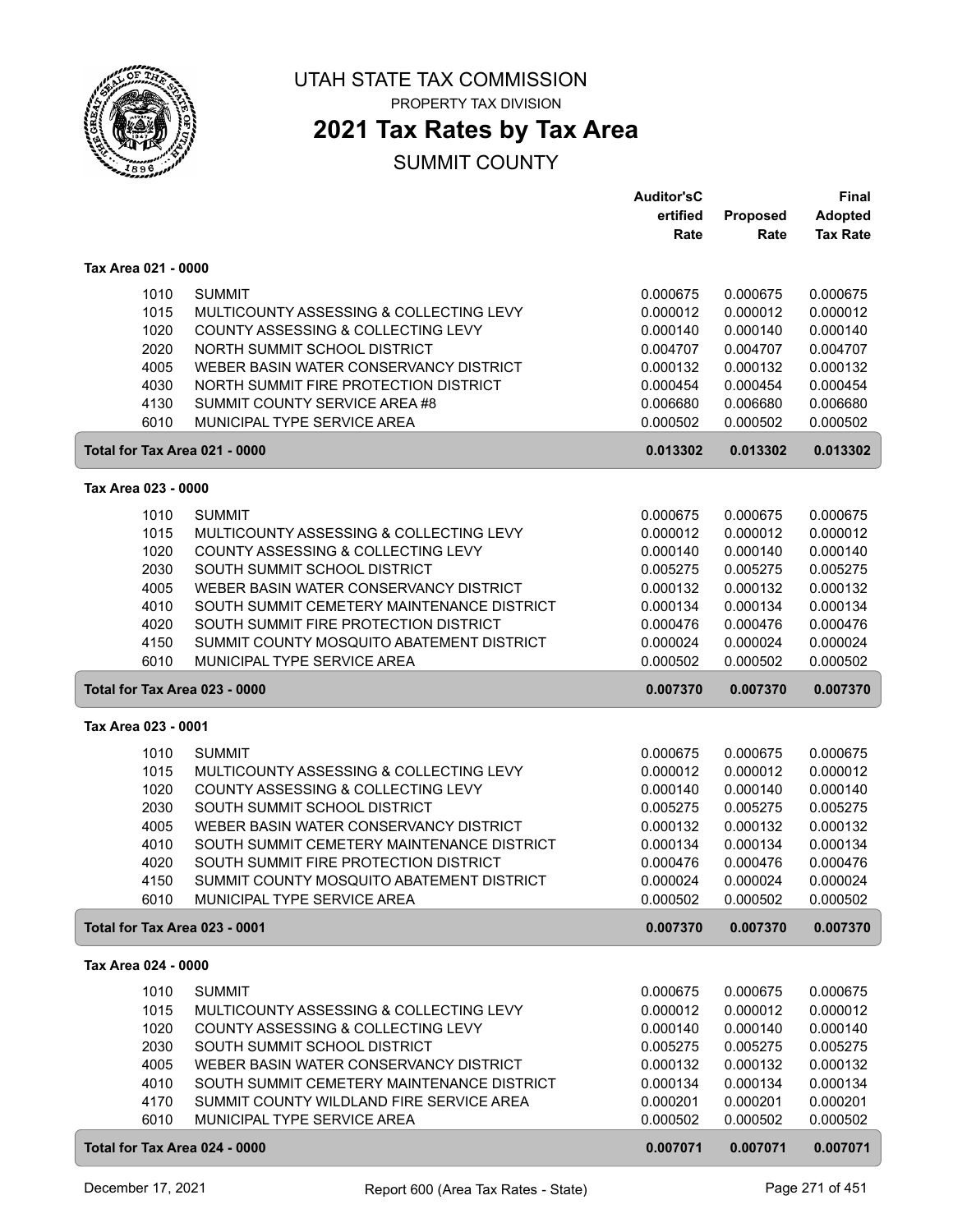

PROPERTY TAX DIVISION

# **2021 Tax Rates by Tax Area**

|                               |                                              | <b>Auditor'sC</b> |          | Final           |
|-------------------------------|----------------------------------------------|-------------------|----------|-----------------|
|                               |                                              | ertified          | Proposed | <b>Adopted</b>  |
|                               |                                              | Rate              | Rate     | <b>Tax Rate</b> |
| Tax Area 025 - 0000           |                                              |                   |          |                 |
| 1010                          | <b>SUMMIT</b>                                | 0.000675          | 0.000675 | 0.000675        |
| 1015                          | MULTICOUNTY ASSESSING & COLLECTING LEVY      | 0.000012          | 0.000012 | 0.000012        |
| 1020                          | COUNTY ASSESSING & COLLECTING LEVY           | 0.000140          | 0.000140 | 0.000140        |
| 2030                          | SOUTH SUMMIT SCHOOL DISTRICT                 | 0.005275          | 0.005275 | 0.005275        |
| 4005                          | WEBER BASIN WATER CONSERVANCY DISTRICT       | 0.000132          | 0.000132 | 0.000132        |
| 4010                          | SOUTH SUMMIT CEMETERY MAINTENANCE DISTRICT   | 0.000134          | 0.000134 | 0.000134        |
| 4130                          | SUMMIT COUNTY SERVICE AREA #8                | 0.006680          | 0.006680 | 0.006680        |
| 4170                          | SUMMIT COUNTY WILDLAND FIRE SERVICE AREA     | 0.000201          | 0.000201 | 0.000201        |
| 6010                          | MUNICIPAL TYPE SERVICE AREA                  | 0.000502          | 0.000502 | 0.000502        |
| Total for Tax Area 025 - 0000 |                                              | 0.013751          | 0.013751 | 0.013751        |
| Tax Area 026 - 0000           |                                              |                   |          |                 |
| 1010                          | <b>SUMMIT</b>                                | 0.000675          | 0.000675 | 0.000675        |
| 1015                          | MULTICOUNTY ASSESSING & COLLECTING LEVY      | 0.000012          | 0.000012 | 0.000012        |
| 1020                          | COUNTY ASSESSING & COLLECTING LEVY           | 0.000140          | 0.000140 | 0.000140        |
| 2030                          | SOUTH SUMMIT SCHOOL DISTRICT                 | 0.005275          | 0.005275 | 0.005275        |
| 4005                          | WEBER BASIN WATER CONSERVANCY DISTRICT       | 0.000132          | 0.000132 | 0.000132        |
| 4020                          | SOUTH SUMMIT FIRE PROTECTION DISTRICT        | 0.000476          | 0.000476 | 0.000476        |
| 4150                          | SUMMIT COUNTY MOSQUITO ABATEMENT DISTRICT    | 0.000024          | 0.000024 | 0.000024        |
| 6010                          | MUNICIPAL TYPE SERVICE AREA                  | 0.000502          | 0.000502 | 0.000502        |
| Total for Tax Area 026 - 0000 |                                              | 0.007236          | 0.007236 | 0.007236        |
| Tax Area 027 - 0000           |                                              |                   |          |                 |
| 1010                          | <b>SUMMIT</b>                                | 0.000675          | 0.000675 | 0.000675        |
| 1015                          | MULTICOUNTY ASSESSING & COLLECTING LEVY      | 0.000012          | 0.000012 | 0.000012        |
| 1020                          | COUNTY ASSESSING & COLLECTING LEVY           | 0.000140          | 0.000140 | 0.000140        |
| 2010                          | PARK CITY SCHOOL DISTRICT                    | 0.004144          | 0.004144 | 0.004144        |
| 4005                          | WEBER BASIN WATER CONSERVANCY DISTRICT       | 0.000132          | 0.000132 | 0.000132        |
| 4040                          | SUMMIT COUNTY SERVICE AREA NO. 3             | 0.001071          | 0.001071 | 0.001071        |
| 4060                          | PARK CITY FIRE SERVICE DISTRICT              | 0.000595          | 0.000595 | 0.000595        |
| 4150                          | SUMMIT COUNTY MOSQUITO ABATEMENT DISTRICT    | 0.000024          | 0.000024 | 0.000024        |
| 4310                          | SNYDERVILLE BASIN RECREATION DISTRICT        | 0.000549          | 0.000549 | 0.000549        |
| 6010                          | MUNICIPAL TYPE SERVICE AREA                  | 0.000502          | 0.000502 | 0.000502        |
| 6030                          | SNYDERVILLE RECREATION DISTRICT BOND A       | 0.000208          | 0.000208 | 0.000208        |
| 6031                          | SNYDERVILLE BASIN RECREATION DISTRICT BOND B | 0.000150          | 0.000150 | 0.000150        |
| Total for Tax Area 027 - 0000 |                                              | 0.008202          | 0.008202 | 0.008202        |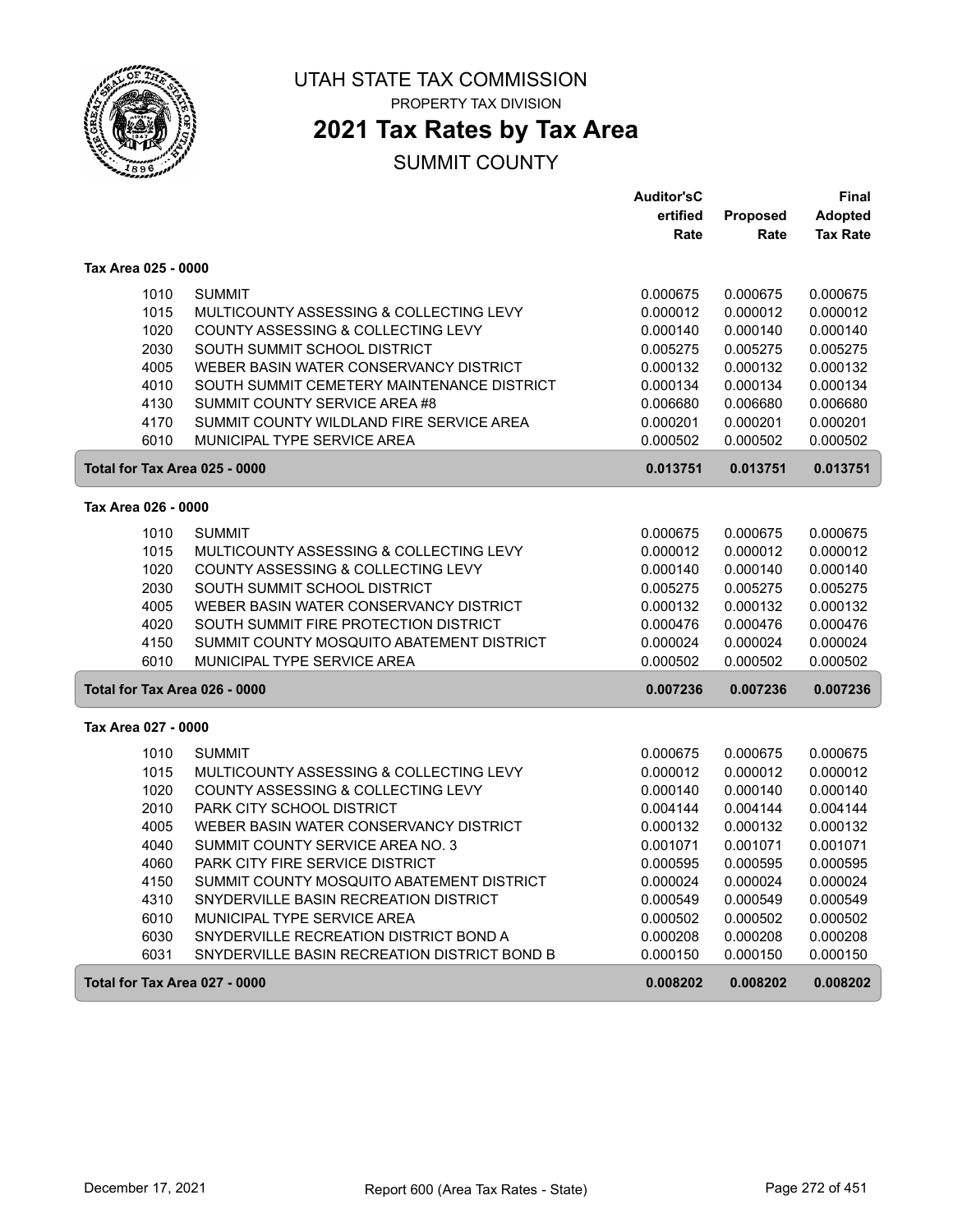

PROPERTY TAX DIVISION

## **2021 Tax Rates by Tax Area**

|                               |                                                                               | <b>Auditor'sC</b>    |                      | <b>Final</b>         |
|-------------------------------|-------------------------------------------------------------------------------|----------------------|----------------------|----------------------|
|                               |                                                                               | ertified             | Proposed             | <b>Adopted</b>       |
|                               |                                                                               | Rate                 | Rate                 | <b>Tax Rate</b>      |
| Tax Area 028 - 0000           |                                                                               |                      |                      |                      |
| 1010                          | <b>SUMMIT</b>                                                                 | 0.000675             | 0.000675             | 0.000675             |
| 1015                          | MULTICOUNTY ASSESSING & COLLECTING LEVY                                       | 0.000012             | 0.000012             | 0.000012             |
| 1020                          | COUNTY ASSESSING & COLLECTING LEVY                                            | 0.000140             | 0.000140             | 0.000140             |
| 2010                          | PARK CITY SCHOOL DISTRICT                                                     | 0.004144             | 0.004144             | 0.004144             |
| 4005                          | WEBER BASIN WATER CONSERVANCY DISTRICT                                        | 0.000132             | 0.000132             | 0.000132             |
| 4060                          | PARK CITY FIRE SERVICE DISTRICT                                               | 0.000595             | 0.000595             | 0.000595             |
| 4150                          | SUMMIT COUNTY MOSQUITO ABATEMENT DISTRICT                                     | 0.000024             | 0.000024             | 0.000024             |
| 4310                          | SNYDERVILLE BASIN RECREATION DISTRICT                                         | 0.000549             | 0.000549             | 0.000549             |
| 6010                          | MUNICIPAL TYPE SERVICE AREA                                                   | 0.000502             | 0.000502             | 0.000502             |
| 6030                          | SNYDERVILLE RECREATION DISTRICT BOND A                                        | 0.000208             | 0.000208             | 0.000208             |
| 6031                          | SNYDERVILLE BASIN RECREATION DISTRICT BOND B                                  | 0.000150             | 0.000150             | 0.000150             |
| Total for Tax Area 028 - 0000 |                                                                               | 0.007131             | 0.007131             | 0.007131             |
| Tax Area 030 - 0000           |                                                                               |                      |                      |                      |
|                               | <b>SUMMIT</b>                                                                 |                      |                      |                      |
| 1010                          |                                                                               | 0.000675             | 0.000675             | 0.000675             |
| 1015<br>1020                  | MULTICOUNTY ASSESSING & COLLECTING LEVY<br>COUNTY ASSESSING & COLLECTING LEVY | 0.000012<br>0.000140 | 0.000012<br>0.000140 | 0.000012<br>0.000140 |
| 2010                          | PARK CITY SCHOOL DISTRICT                                                     | 0.004144             | 0.004144             | 0.004144             |
| 4005                          | WEBER BASIN WATER CONSERVANCY DISTRICT                                        | 0.000132             | 0.000132             | 0.000132             |
| 4060                          | PARK CITY FIRE SERVICE DISTRICT                                               | 0.000595             | 0.000595             | 0.000595             |
| 4090                          | SUMMIT COUNTY SERVICE AREA #6                                                 | 0.000319             | 0.000319             | 0.000319             |
| 4150                          | SUMMIT COUNTY MOSQUITO ABATEMENT DISTRICT                                     | 0.000024             | 0.000024             | 0.000024             |
| 4310                          | SNYDERVILLE BASIN RECREATION DISTRICT                                         | 0.000549             | 0.000549             | 0.000549             |
| 6010                          | MUNICIPAL TYPE SERVICE AREA                                                   | 0.000502             | 0.000502             | 0.000502             |
| 6030                          | SNYDERVILLE RECREATION DISTRICT BOND A                                        | 0.000208             | 0.000208             | 0.000208             |
| 6031                          | SNYDERVILLE BASIN RECREATION DISTRICT BOND B                                  | 0.000150             | 0.000150             | 0.000150             |
| Total for Tax Area 030 - 0000 |                                                                               | 0.007450             | 0.007450             | 0.007450             |
| Tax Area 031 - 0000           |                                                                               |                      |                      |                      |
| 1010                          | <b>SUMMIT</b>                                                                 | 0.000675             | 0.000675             | 0.000675             |
| 1015                          | MULTICOUNTY ASSESSING & COLLECTING LEVY                                       | 0.000012             | 0.000012             | 0.000012             |
| 1020                          | COUNTY ASSESSING & COLLECTING LEVY                                            | 0.000140             | 0.000140             | 0.000140             |
| 2030                          | SOUTH SUMMIT SCHOOL DISTRICT                                                  | 0.005275             | 0.005275             | 0.005275             |
| 4005                          | WEBER BASIN WATER CONSERVANCY DISTRICT                                        | 0.000132             | 0.000132             | 0.000132             |
| 4170                          | SUMMIT COUNTY WILDLAND FIRE SERVICE AREA                                      | 0.000201             | 0.000201             | 0.000201             |
| 6010                          | MUNICIPAL TYPE SERVICE AREA                                                   | 0.000502             | 0.000502             | 0.000502             |
| Total for Tax Area 031 - 0000 |                                                                               | 0.006937             | 0.006937             | 0.006937             |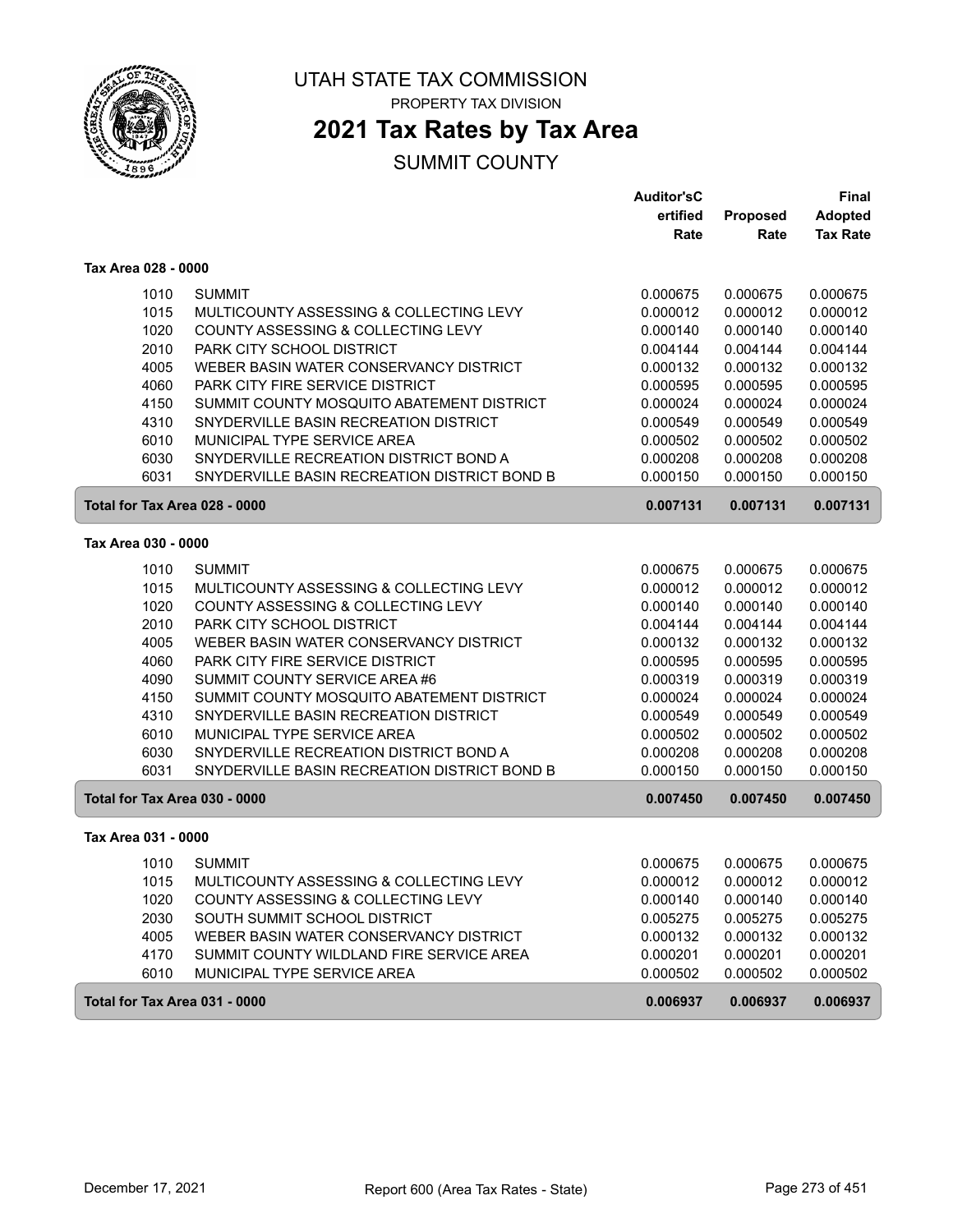

PROPERTY TAX DIVISION

## **2021 Tax Rates by Tax Area**

|                               |                                            | <b>Auditor'sC</b> |          | Final           |
|-------------------------------|--------------------------------------------|-------------------|----------|-----------------|
|                               |                                            | ertified          | Proposed | Adopted         |
|                               |                                            | Rate              | Rate     | <b>Tax Rate</b> |
| Tax Area 032 - 0000           |                                            |                   |          |                 |
| 1010                          | <b>SUMMIT</b>                              | 0.000675          | 0.000675 | 0.000675        |
| 1015                          | MULTICOUNTY ASSESSING & COLLECTING LEVY    | 0.000012          | 0.000012 | 0.000012        |
| 1020                          | COUNTY ASSESSING & COLLECTING LEVY         | 0.000140          | 0.000140 | 0.000140        |
| 2030                          | SOUTH SUMMIT SCHOOL DISTRICT               | 0.005275          | 0.005275 | 0.005275        |
| 4005                          | WEBER BASIN WATER CONSERVANCY DISTRICT     | 0.000132          | 0.000132 | 0.000132        |
| 4130                          | SUMMIT COUNTY SERVICE AREA #8              | 0.006680          | 0.006680 | 0.006680        |
| 4170                          | SUMMIT COUNTY WILDLAND FIRE SERVICE AREA   | 0.000201          | 0.000201 | 0.000201        |
| 6010                          | MUNICIPAL TYPE SERVICE AREA                | 0.000502          | 0.000502 | 0.000502        |
| Total for Tax Area 032 - 0000 |                                            | 0.013617          | 0.013617 | 0.013617        |
| Tax Area 033 - 0000           |                                            |                   |          |                 |
| 1010                          | <b>SUMMIT</b>                              | 0.000675          | 0.000675 | 0.000675        |
| 1015                          | MULTICOUNTY ASSESSING & COLLECTING LEVY    | 0.000012          | 0.000012 | 0.000012        |
| 1020                          | COUNTY ASSESSING & COLLECTING LEVY         | 0.000140          | 0.000140 | 0.000140        |
| 2030                          | SOUTH SUMMIT SCHOOL DISTRICT               | 0.005275          | 0.005275 | 0.005275        |
| 4010                          | SOUTH SUMMIT CEMETERY MAINTENANCE DISTRICT | 0.000134          | 0.000134 | 0.000134        |
| 4020                          | SOUTH SUMMIT FIRE PROTECTION DISTRICT      | 0.000476          | 0.000476 | 0.000476        |
| 4150                          | SUMMIT COUNTY MOSQUITO ABATEMENT DISTRICT  | 0.000024          | 0.000024 | 0.000024        |
| 6010                          | MUNICIPAL TYPE SERVICE AREA                | 0.000502          | 0.000502 | 0.000502        |
| Total for Tax Area 033 - 0000 |                                            | 0.007238          | 0.007238 | 0.007238        |
| Tax Area 034 - 0000           |                                            |                   |          |                 |
| 1010                          | <b>SUMMIT</b>                              | 0.000675          | 0.000675 | 0.000675        |
| 1015                          | MULTICOUNTY ASSESSING & COLLECTING LEVY    | 0.000012          | 0.000012 | 0.000012        |
| 1020                          | COUNTY ASSESSING & COLLECTING LEVY         | 0.000140          | 0.000140 | 0.000140        |
| 2030                          | SOUTH SUMMIT SCHOOL DISTRICT               | 0.005275          | 0.005275 | 0.005275        |
| 4010                          | SOUTH SUMMIT CEMETERY MAINTENANCE DISTRICT | 0.000134          | 0.000134 | 0.000134        |
| 4020                          | SOUTH SUMMIT FIRE PROTECTION DISTRICT      | 0.000476          | 0.000476 | 0.000476        |
| 4150                          | SUMMIT COUNTY MOSQUITO ABATEMENT DISTRICT  | 0.000024          | 0.000024 | 0.000024        |
| 4270                          | CENTRAL UTAH WATER CONSERVANCY DISTRICT    | 0.000375          | 0.000400 | 0.000400        |
| 6010                          | MUNICIPAL TYPE SERVICE AREA                | 0.000502          | 0.000502 | 0.000502        |
| Total for Tax Area 034 - 0000 |                                            | 0.007613          | 0.007638 | 0.007638        |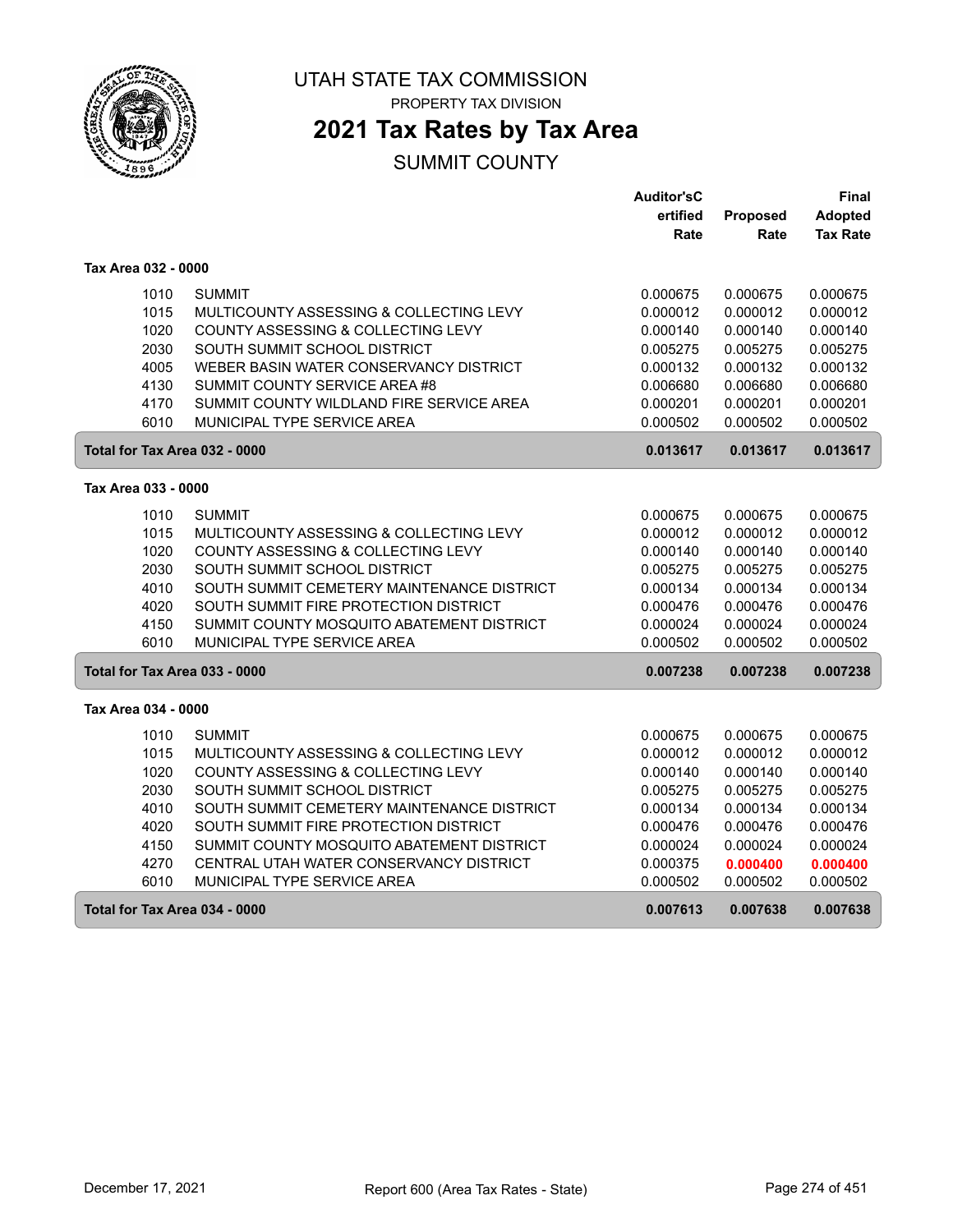

PROPERTY TAX DIVISION

### **2021 Tax Rates by Tax Area**

|                               |                                                                    | <b>Auditor'sC</b>    |                      | <b>Final</b>         |
|-------------------------------|--------------------------------------------------------------------|----------------------|----------------------|----------------------|
|                               |                                                                    | ertified             | Proposed             | <b>Adopted</b>       |
|                               |                                                                    | Rate                 | Rate                 | <b>Tax Rate</b>      |
| Tax Area 035 - 0000           |                                                                    |                      |                      |                      |
| 1010                          | <b>SUMMIT</b>                                                      | 0.000675             | 0.000675             | 0.000675             |
| 1015                          | MULTICOUNTY ASSESSING & COLLECTING LEVY                            | 0.000012             | 0.000012             | 0.000012             |
| 1020                          | COUNTY ASSESSING & COLLECTING LEVY                                 | 0.000140             | 0.000140             | 0.000140             |
| 2030                          | SOUTH SUMMIT SCHOOL DISTRICT                                       | 0.005275             | 0.005275             | 0.005275             |
| 4010                          | SOUTH SUMMIT CEMETERY MAINTENANCE DISTRICT                         | 0.000134             | 0.000134             | 0.000134             |
| 4020                          | SOUTH SUMMIT FIRE PROTECTION DISTRICT                              | 0.000476             | 0.000476             | 0.000476             |
| 4090                          | SUMMIT COUNTY SERVICE AREA #6                                      | 0.000319             | 0.000319             | 0.000319             |
| 4150                          | SUMMIT COUNTY MOSQUITO ABATEMENT DISTRICT                          | 0.000024             | 0.000024             | 0.000024             |
| 4270                          | CENTRAL UTAH WATER CONSERVANCY DISTRICT                            | 0.000375             | 0.000400             | 0.000400             |
| 6010                          | MUNICIPAL TYPE SERVICE AREA                                        | 0.000502             | 0.000502             | 0.000502             |
| Total for Tax Area 035 - 0000 |                                                                    | 0.007932             | 0.007957             | 0.007957             |
| Tax Area 036 - 0000           |                                                                    |                      |                      |                      |
| 1010                          | <b>SUMMIT</b>                                                      | 0.000675             | 0.000675             | 0.000675             |
| 1015                          | MULTICOUNTY ASSESSING & COLLECTING LEVY                            | 0.000012             | 0.000012             | 0.000012             |
| 1020                          | COUNTY ASSESSING & COLLECTING LEVY                                 | 0.000140             | 0.000140             | 0.000140             |
| 2030                          | SOUTH SUMMIT SCHOOL DISTRICT                                       | 0.005275             | 0.005275             | 0.005275             |
| 4010                          | SOUTH SUMMIT CEMETERY MAINTENANCE DISTRICT                         | 0.000134             | 0.000134             | 0.000134             |
| 4170                          | SUMMIT COUNTY WILDLAND FIRE SERVICE AREA                           | 0.000201             | 0.000201             | 0.000201             |
| 6010                          | MUNICIPAL TYPE SERVICE AREA                                        | 0.000502             | 0.000502             | 0.000502             |
| Total for Tax Area 036 - 0000 |                                                                    | 0.006939             | 0.006939             | 0.006939             |
| Tax Area 037 - 0000           |                                                                    |                      |                      |                      |
|                               |                                                                    |                      |                      |                      |
| 1010                          | <b>SUMMIT</b>                                                      | 0.000675             | 0.000675             | 0.000675             |
| 1015                          | MULTICOUNTY ASSESSING & COLLECTING LEVY                            | 0.000012             | 0.000012             | 0.000012             |
| 1020<br>2030                  | COUNTY ASSESSING & COLLECTING LEVY<br>SOUTH SUMMIT SCHOOL DISTRICT | 0.000140<br>0.005275 | 0.000140<br>0.005275 | 0.000140<br>0.005275 |
| 4010                          | SOUTH SUMMIT CEMETERY MAINTENANCE DISTRICT                         | 0.000134             | 0.000134             | 0.000134             |
| 4130                          | SUMMIT COUNTY SERVICE AREA #8                                      | 0.006680             | 0.006680             | 0.006680             |
| 4170                          | SUMMIT COUNTY WILDLAND FIRE SERVICE AREA                           | 0.000201             | 0.000201             | 0.000201             |
| 6010                          | MUNICIPAL TYPE SERVICE AREA                                        | 0.000502             | 0.000502             | 0.000502             |
| Total for Tax Area 037 - 0000 |                                                                    | 0.013619             | 0.013619             | 0.013619             |
| Tax Area 038 - 0000           |                                                                    |                      |                      |                      |
|                               |                                                                    |                      |                      | 0.000675             |
| 1010<br>1015                  | <b>SUMMIT</b><br>MULTICOUNTY ASSESSING & COLLECTING LEVY           | 0.000675<br>0.000012 | 0.000675<br>0.000012 | 0.000012             |
| 1020                          | COUNTY ASSESSING & COLLECTING LEVY                                 | 0.000140             | 0.000140             | 0.000140             |
| 2030                          | SOUTH SUMMIT SCHOOL DISTRICT                                       | 0.005275             | 0.005275             | 0.005275             |
| 4170                          | SUMMIT COUNTY WILDLAND FIRE SERVICE AREA                           | 0.000201             | 0.000201             | 0.000201             |
| 6010                          | MUNICIPAL TYPE SERVICE AREA                                        | 0.000502             | 0.000502             | 0.000502             |
|                               |                                                                    |                      |                      |                      |
| Total for Tax Area 038 - 0000 |                                                                    | 0.006805             | 0.006805             | 0.006805             |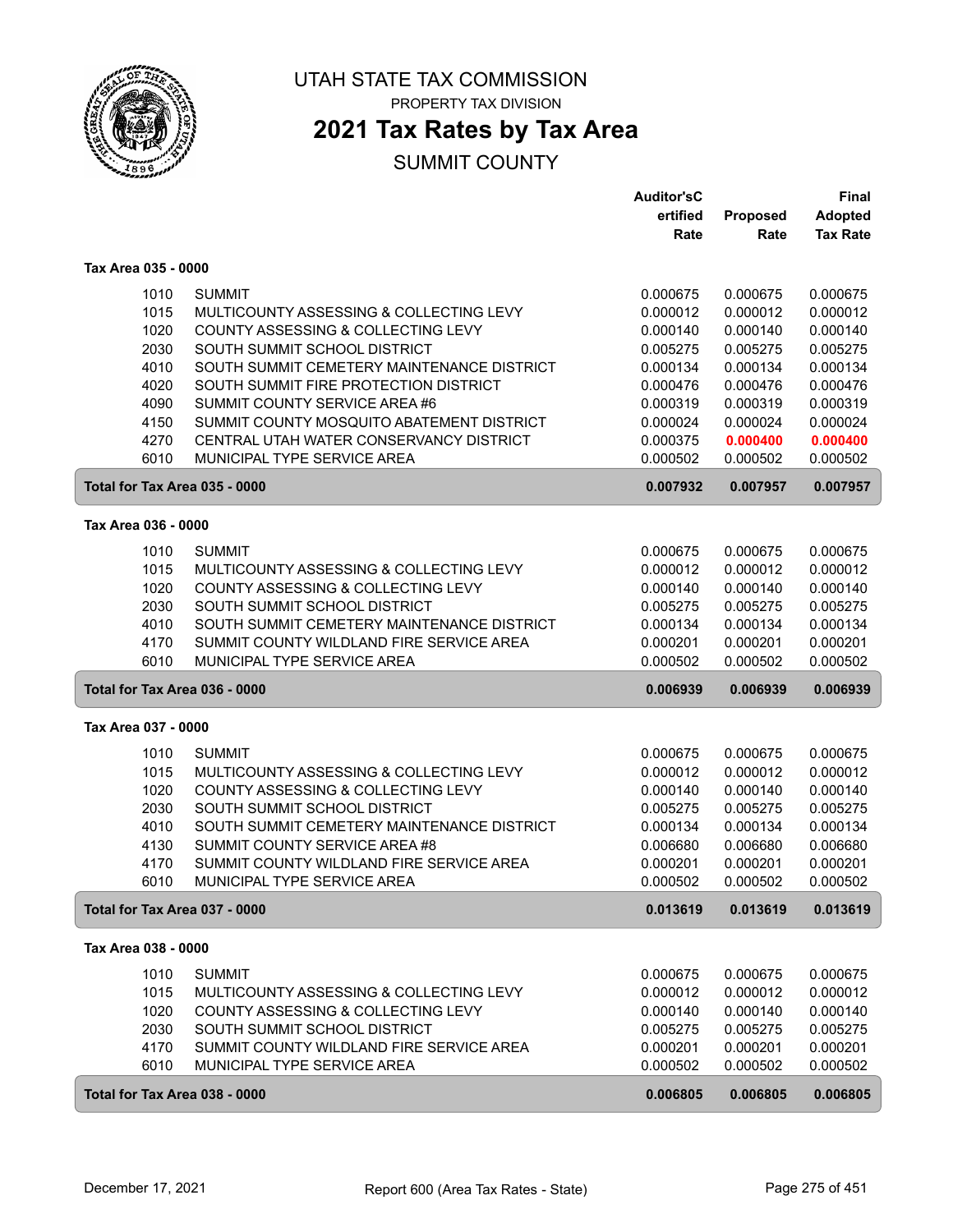

PROPERTY TAX DIVISION

# **2021 Tax Rates by Tax Area**

|                               |                                            | <b>Auditor'sC</b> |          | Final           |
|-------------------------------|--------------------------------------------|-------------------|----------|-----------------|
|                               |                                            | ertified          | Proposed | Adopted         |
|                               |                                            | Rate              | Rate     | <b>Tax Rate</b> |
| Tax Area 039 - 0000           |                                            |                   |          |                 |
| 1010                          | <b>SUMMIT</b>                              | 0.000675          | 0.000675 | 0.000675        |
| 1015                          | MULTICOUNTY ASSESSING & COLLECTING LEVY    | 0.000012          | 0.000012 | 0.000012        |
| 1020                          | COUNTY ASSESSING & COLLECTING LEVY         | 0.000140          | 0.000140 | 0.000140        |
| 2030                          | SOUTH SUMMIT SCHOOL DISTRICT               | 0.005275          | 0.005275 | 0.005275        |
| 4130                          | SUMMIT COUNTY SERVICE AREA #8              | 0.006680          | 0.006680 | 0.006680        |
| 4170                          | SUMMIT COUNTY WILDLAND FIRE SERVICE AREA   | 0.000201          | 0.000201 | 0.000201        |
| 6010                          | MUNICIPAL TYPE SERVICE AREA                | 0.000502          | 0.000502 | 0.000502        |
| Total for Tax Area 039 - 0000 |                                            | 0.013485          | 0.013485 | 0.013485        |
| Tax Area 040 - 0000           |                                            |                   |          |                 |
| 1010                          | <b>SUMMIT</b>                              | 0.000675          | 0.000675 | 0.000675        |
| 1015                          | MULTICOUNTY ASSESSING & COLLECTING LEVY    | 0.000012          | 0.000012 | 0.000012        |
| 1020                          | COUNTY ASSESSING & COLLECTING LEVY         | 0.000140          | 0.000140 | 0.000140        |
| 2030                          | SOUTH SUMMIT SCHOOL DISTRICT               | 0.005275          | 0.005275 | 0.005275        |
| 4005                          | WEBER BASIN WATER CONSERVANCY DISTRICT     | 0.000132          | 0.000132 | 0.000132        |
| 4010                          | SOUTH SUMMIT CEMETERY MAINTENANCE DISTRICT | 0.000134          | 0.000134 | 0.000134        |
| 4020                          | SOUTH SUMMIT FIRE PROTECTION DISTRICT      | 0.000476          | 0.000476 | 0.000476        |
| 4090                          | SUMMIT COUNTY SERVICE AREA #6              | 0.000319          | 0.000319 | 0.000319        |
| 4150                          | SUMMIT COUNTY MOSQUITO ABATEMENT DISTRICT  | 0.000024          | 0.000024 | 0.000024        |
| 6010                          | MUNICIPAL TYPE SERVICE AREA                | 0.000502          | 0.000502 | 0.000502        |
| Total for Tax Area 040 - 0000 |                                            | 0.007689          | 0.007689 | 0.007689        |
| Tax Area 041 - 0000           |                                            |                   |          |                 |
| 1010                          | <b>SUMMIT</b>                              | 0.000675          | 0.000675 | 0.000675        |
| 1015                          | MULTICOUNTY ASSESSING & COLLECTING LEVY    | 0.000012          | 0.000012 | 0.000012        |
| 1020                          | COUNTY ASSESSING & COLLECTING LEVY         | 0.000140          | 0.000140 | 0.000140        |
| 2030                          | SOUTH SUMMIT SCHOOL DISTRICT               | 0.005275          | 0.005275 | 0.005275        |
| 4005                          | WEBER BASIN WATER CONSERVANCY DISTRICT     | 0.000132          | 0.000132 | 0.000132        |
| 4030                          | NORTH SUMMIT FIRE PROTECTION DISTRICT      | 0.000454          | 0.000454 | 0.000454        |
| 4120                          | WANSHIP CEMETERY MAINTENANCE DISTRICT      | 0.000014          | 0.000014 | 0.000014        |
| 4150                          | SUMMIT COUNTY MOSQUITO ABATEMENT DISTRICT  | 0.000024          | 0.000024 | 0.000024        |
| 6010                          | MUNICIPAL TYPE SERVICE AREA                | 0.000502          | 0.000502 | 0.000502        |
| Total for Tax Area 041 - 0000 |                                            | 0.007228          | 0.007228 | 0.007228        |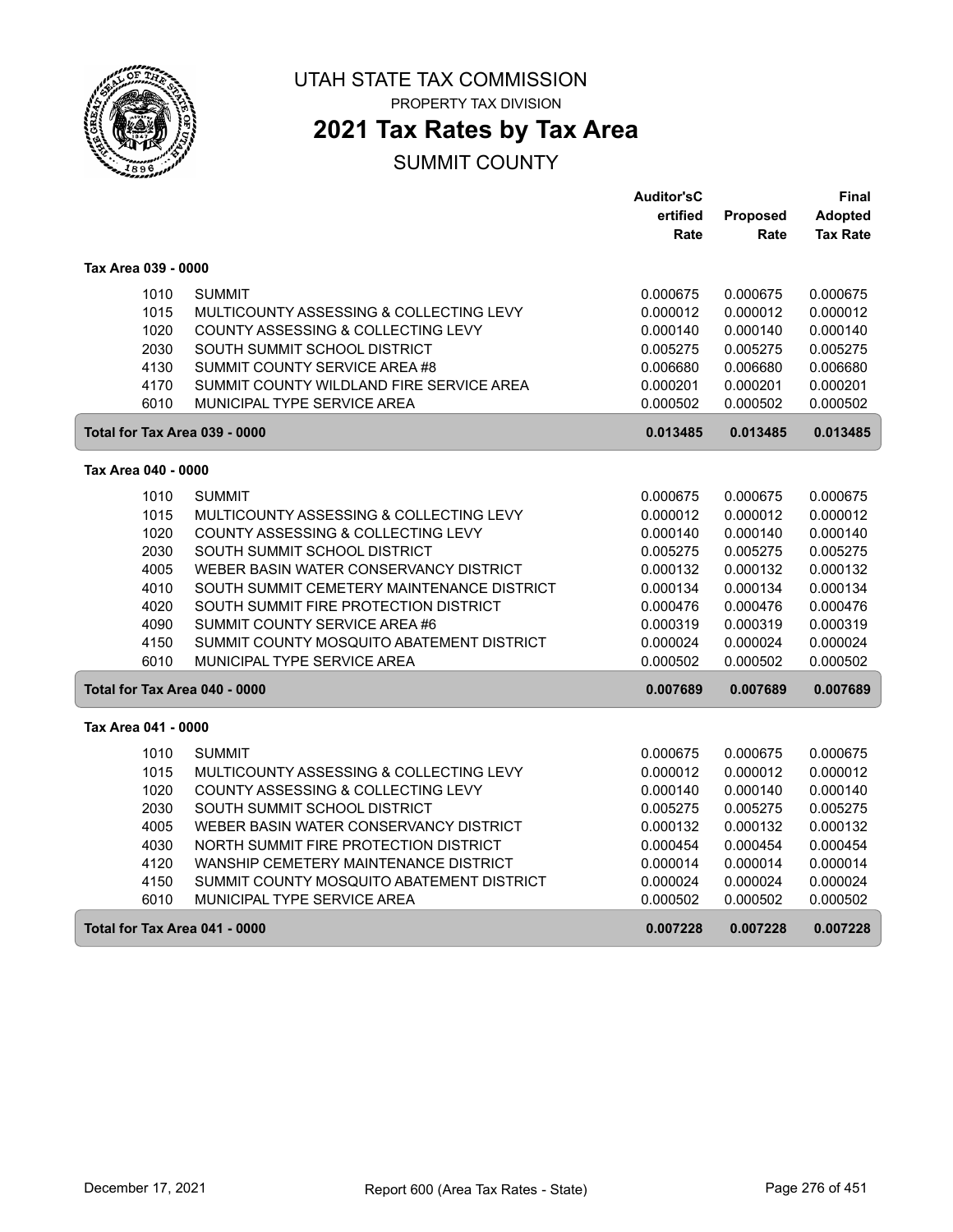

PROPERTY TAX DIVISION

# **2021 Tax Rates by Tax Area**

|                     |                                                  | <b>Auditor'sC</b> |          | Final           |
|---------------------|--------------------------------------------------|-------------------|----------|-----------------|
|                     |                                                  | ertified          | Proposed | <b>Adopted</b>  |
|                     |                                                  | Rate              | Rate     | <b>Tax Rate</b> |
| Tax Area 042 - 0000 |                                                  |                   |          |                 |
| 1010                | <b>SUMMIT</b>                                    | 0.000675          | 0.000675 | 0.000675        |
| 1015                | MULTICOUNTY ASSESSING & COLLECTING LEVY          | 0.000012          | 0.000012 | 0.000012        |
| 1020                | COUNTY ASSESSING & COLLECTING LEVY               | 0.000140          | 0.000140 | 0.000140        |
| 2030                | SOUTH SUMMIT SCHOOL DISTRICT                     | 0.005275          | 0.005275 | 0.005275        |
| 4005                | WEBER BASIN WATER CONSERVANCY DISTRICT           | 0.000132          | 0.000132 | 0.000132        |
| 4060                | PARK CITY FIRE SERVICE DISTRICT                  | 0.000595          | 0.000595 | 0.000595        |
| 4150                | SUMMIT COUNTY MOSQUITO ABATEMENT DISTRICT        | 0.000024          | 0.000024 | 0.000024        |
| 4310                | SNYDERVILLE BASIN RECREATION DISTRICT            | 0.000549          | 0.000549 | 0.000549        |
| 6010                | MUNICIPAL TYPE SERVICE AREA                      | 0.000502          | 0.000502 | 0.000502        |
| 6030                | SNYDERVILLE RECREATION DISTRICT BOND A           | 0.000208          | 0.000208 | 0.000208        |
| 6031                | SNYDERVILLE BASIN RECREATION DISTRICT BOND B     | 0.000150          | 0.000150 | 0.000150        |
|                     | Total for Tax Area 042 - 0000                    | 0.008262          | 0.008262 | 0.008262        |
| Tax Area 044 - 0000 |                                                  |                   |          |                 |
| 1010                | <b>SUMMIT</b>                                    | 0.000675          | 0.000675 | 0.000675        |
| 1015                | MULTICOUNTY ASSESSING & COLLECTING LEVY          | 0.000012          | 0.000012 | 0.000012        |
| 1020                | COUNTY ASSESSING & COLLECTING LEVY               | 0.000140          | 0.000140 | 0.000140        |
| 2030                | SOUTH SUMMIT SCHOOL DISTRICT                     | 0.005275          | 0.005275 | 0.005275        |
| 4005                | WEBER BASIN WATER CONSERVANCY DISTRICT           | 0.000132          | 0.000132 | 0.000132        |
| 4150                | SUMMIT COUNTY MOSQUITO ABATEMENT DISTRICT        | 0.000024          | 0.000024 | 0.000024        |
| 4170                | SUMMIT COUNTY WILDLAND FIRE SERVICE AREA         | 0.000201          | 0.000201 | 0.000201        |
| 6010                | MUNICIPAL TYPE SERVICE AREA                      | 0.000502          | 0.000502 | 0.000502        |
|                     | Total for Tax Area 044 - 0000                    | 0.006961          | 0.006961 | 0.006961        |
|                     |                                                  |                   |          |                 |
| Tax Area 045 - 0000 |                                                  |                   |          |                 |
| 1010                | <b>SUMMIT</b>                                    | 0.000675          | 0.000675 | 0.000675        |
| 1015                | MULTICOUNTY ASSESSING & COLLECTING LEVY          | 0.000012          | 0.000012 | 0.000012        |
| 1020                | COUNTY ASSESSING & COLLECTING LEVY               | 0.000140          | 0.000140 | 0.000140        |
| 2020                | NORTH SUMMIT SCHOOL DISTRICT                     | 0.004707          | 0.004707 | 0.004707        |
| 4005                | WEBER BASIN WATER CONSERVANCY DISTRICT           | 0.000132          | 0.000132 | 0.000132        |
| 4030                | NORTH SUMMIT FIRE PROTECTION DISTRICT            | 0.000454          | 0.000454 | 0.000454        |
| 4130                | SUMMIT COUNTY SERVICE AREA #8                    | 0.006680          | 0.006680 | 0.006680        |
| 4150                | SUMMIT COUNTY MOSQUITO ABATEMENT DISTRICT        | 0.000024          | 0.000024 | 0.000024        |
| 4335                | NORTH SUMMIT RECREATION SPECIAL SERVICE DISTRICT | 0.000000          | 0.000098 | 0.000098        |
| 6010                | MUNICIPAL TYPE SERVICE AREA                      | 0.000502          | 0.000502 | 0.000502        |
|                     | Total for Tax Area 045 - 0000                    | 0.013326          | 0.013424 | 0.013424        |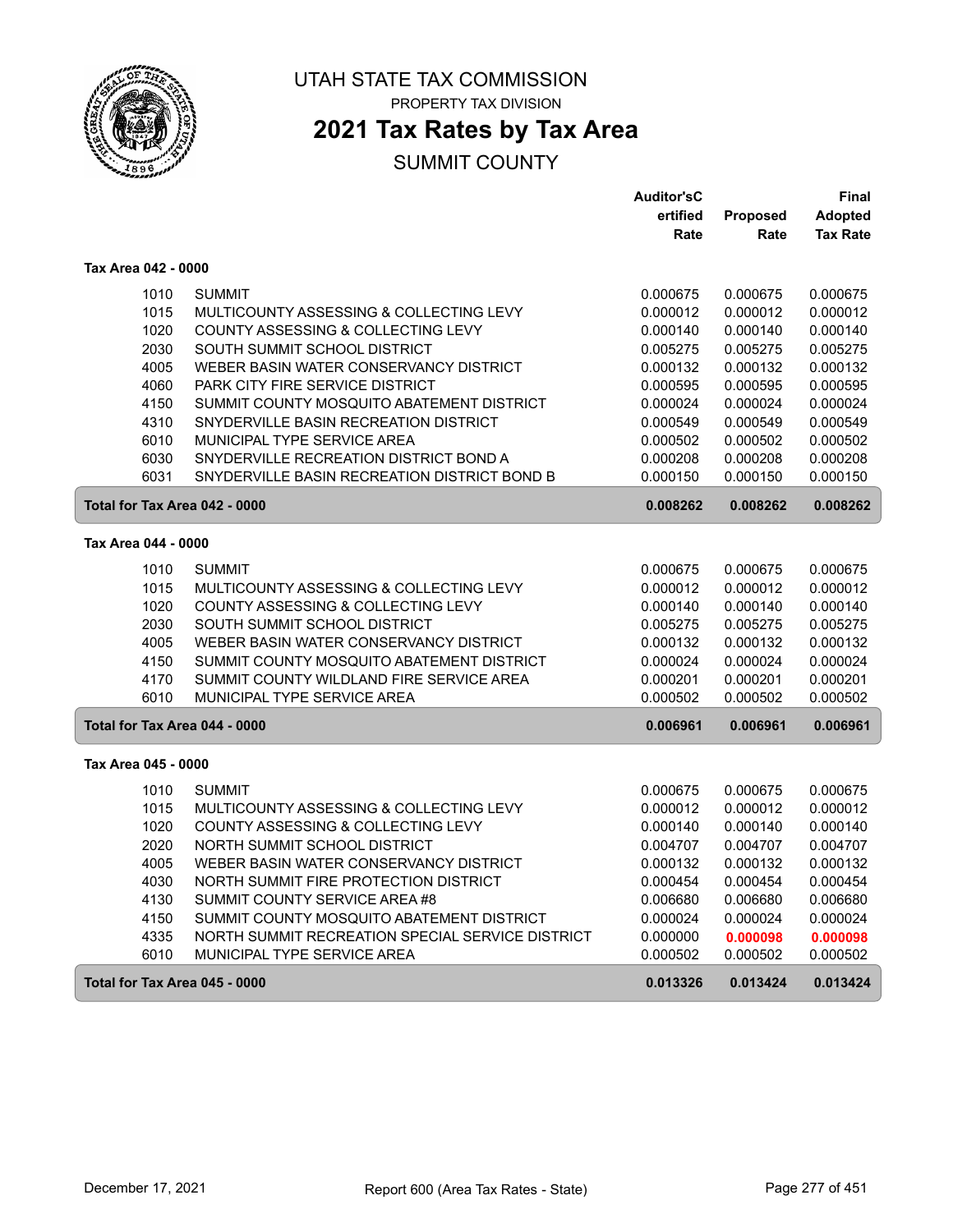

PROPERTY TAX DIVISION

## **2021 Tax Rates by Tax Area**

|                               |                                                  | <b>Auditor'sC</b> |          | Final           |
|-------------------------------|--------------------------------------------------|-------------------|----------|-----------------|
|                               |                                                  | ertified          | Proposed | Adopted         |
|                               |                                                  | Rate              | Rate     | <b>Tax Rate</b> |
| Tax Area 046 - 0000           |                                                  |                   |          |                 |
| 1010                          | <b>SUMMIT</b>                                    | 0.000675          | 0.000675 | 0.000675        |
| 1015                          | MULTICOUNTY ASSESSING & COLLECTING LEVY          | 0.000012          | 0.000012 | 0.000012        |
| 1020                          | COUNTY ASSESSING & COLLECTING LEVY               | 0.000140          | 0.000140 | 0.000140        |
| 2020                          | NORTH SUMMIT SCHOOL DISTRICT                     | 0.004707          | 0.004707 | 0.004707        |
| 4005                          | WEBER BASIN WATER CONSERVANCY DISTRICT           | 0.000132          | 0.000132 | 0.000132        |
| 4030                          | NORTH SUMMIT FIRE PROTECTION DISTRICT            | 0.000454          | 0.000454 | 0.000454        |
| 4150                          | SUMMIT COUNTY MOSQUITO ABATEMENT DISTRICT        | 0.000024          | 0.000024 | 0.000024        |
| 4160                          | HOYTSVILLE CEMETERY MAINTENANCE DISTRICT         | 0.000042          | 0.000042 | 0.000042        |
| 4335                          | NORTH SUMMIT RECREATION SPECIAL SERVICE DISTRICT | 0.000000          | 0.000098 | 0.000098        |
| 6010                          | MUNICIPAL TYPE SERVICE AREA                      | 0.000502          | 0.000502 | 0.000502        |
| Total for Tax Area 046 - 0000 |                                                  | 0.006688          | 0.006786 | 0.006786        |
| Tax Area 047 - 0000           |                                                  |                   |          |                 |
| 1010                          | <b>SUMMIT</b>                                    | 0.000675          | 0.000675 | 0.000675        |
| 1015                          | MULTICOUNTY ASSESSING & COLLECTING LEVY          | 0.000012          | 0.000012 | 0.000012        |
| 1020                          | COUNTY ASSESSING & COLLECTING LEVY               | 0.000140          | 0.000140 | 0.000140        |
| 2020                          | NORTH SUMMIT SCHOOL DISTRICT                     | 0.004707          | 0.004707 | 0.004707        |
| 4005                          | WEBER BASIN WATER CONSERVANCY DISTRICT           | 0.000132          | 0.000132 | 0.000132        |
| 4030                          | NORTH SUMMIT FIRE PROTECTION DISTRICT            | 0.000454          | 0.000454 | 0.000454        |
| 4150                          | SUMMIT COUNTY MOSQUITO ABATEMENT DISTRICT        | 0.000024          | 0.000024 | 0.000024        |
| 4335                          | NORTH SUMMIT RECREATION SPECIAL SERVICE DISTRICT | 0.000000          | 0.000098 | 0.000098        |
| 6010                          | MUNICIPAL TYPE SERVICE AREA                      | 0.000502          | 0.000502 | 0.000502        |
| Total for Tax Area 047 - 0000 |                                                  | 0.006646          | 0.006744 | 0.006744        |
| Tax Area 048 - 0000           |                                                  |                   |          |                 |
| 1010                          | <b>SUMMIT</b>                                    | 0.000675          | 0.000675 | 0.000675        |
| 1015                          | MULTICOUNTY ASSESSING & COLLECTING LEVY          | 0.000012          | 0.000012 | 0.000012        |
| 1020                          | COUNTY ASSESSING & COLLECTING LEVY               | 0.000140          | 0.000140 | 0.000140        |
| 2020                          | NORTH SUMMIT SCHOOL DISTRICT                     | 0.004707          | 0.004707 | 0.004707        |
| 4005                          | WEBER BASIN WATER CONSERVANCY DISTRICT           | 0.000132          | 0.000132 | 0.000132        |
| 4150                          | SUMMIT COUNTY MOSQUITO ABATEMENT DISTRICT        | 0.000024          | 0.000024 | 0.000024        |
| 4170                          | SUMMIT COUNTY WILDLAND FIRE SERVICE AREA         | 0.000201          | 0.000201 | 0.000201        |
| 4335                          | NORTH SUMMIT RECREATION SPECIAL SERVICE DISTRICT | 0.000000          | 0.000098 | 0.000098        |
| 6010                          | <b>MUNICIPAL TYPE SERVICE AREA</b>               | 0.000502          | 0.000502 | 0.000502        |
| Total for Tax Area 048 - 0000 |                                                  | 0.006393          | 0.006491 | 0.006491        |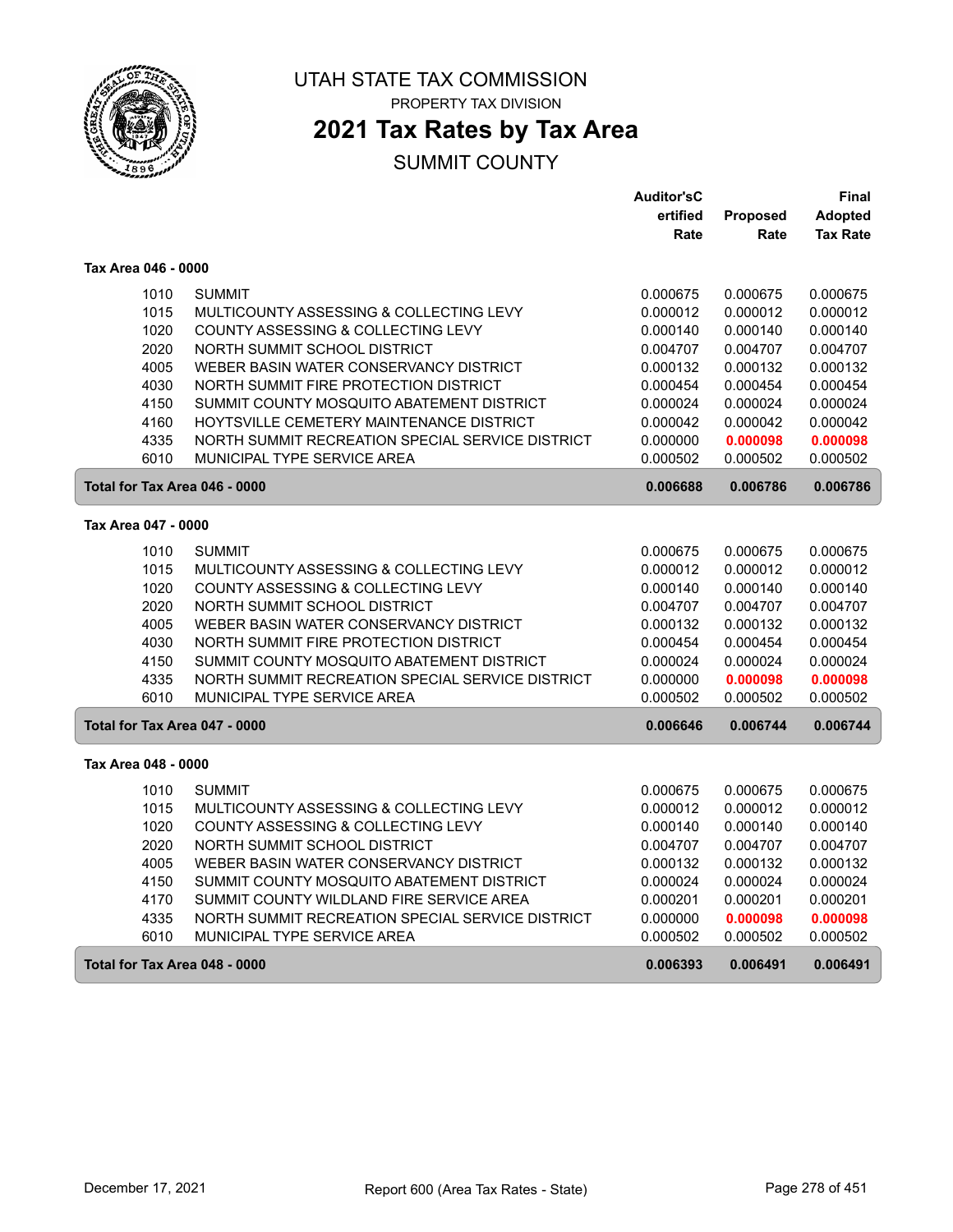

PROPERTY TAX DIVISION

## **2021 Tax Rates by Tax Area**

|                               |                                                  | <b>Auditor'sC</b> |          | <b>Final</b>    |
|-------------------------------|--------------------------------------------------|-------------------|----------|-----------------|
|                               |                                                  | ertified          | Proposed | <b>Adopted</b>  |
|                               |                                                  | Rate              | Rate     | <b>Tax Rate</b> |
| Tax Area 050 - 0000           |                                                  |                   |          |                 |
| 1010                          | <b>SUMMIT</b>                                    | 0.000675          | 0.000675 | 0.000675        |
| 1015                          | MULTICOUNTY ASSESSING & COLLECTING LEVY          | 0.000012          | 0.000012 | 0.000012        |
| 1020                          | COUNTY ASSESSING & COLLECTING LEVY               | 0.000140          | 0.000140 | 0.000140        |
| 2020                          | NORTH SUMMIT SCHOOL DISTRICT                     | 0.004707          | 0.004707 | 0.004707        |
| 4005                          | WEBER BASIN WATER CONSERVANCY DISTRICT           | 0.000132          | 0.000132 | 0.000132        |
| 4120                          | WANSHIP CEMETERY MAINTENANCE DISTRICT            | 0.000014          | 0.000014 | 0.000014        |
| 4150                          | SUMMIT COUNTY MOSQUITO ABATEMENT DISTRICT        | 0.000024          | 0.000024 | 0.000024        |
| 4170                          | SUMMIT COUNTY WILDLAND FIRE SERVICE AREA         | 0.000201          | 0.000201 | 0.000201        |
| 4335                          | NORTH SUMMIT RECREATION SPECIAL SERVICE DISTRICT | 0.000000          | 0.000098 | 0.000098        |
| 6010                          | MUNICIPAL TYPE SERVICE AREA                      | 0.000502          | 0.000502 | 0.000502        |
| Total for Tax Area 050 - 0000 |                                                  | 0.006407          | 0.006505 | 0.006505        |
|                               |                                                  |                   |          |                 |
| Tax Area 051 - 0000           |                                                  |                   |          |                 |
| 1010                          | <b>SUMMIT</b>                                    | 0.000675          | 0.000675 | 0.000675        |
| 1015                          | MULTICOUNTY ASSESSING & COLLECTING LEVY          | 0.000012          | 0.000012 | 0.000012        |
| 1020                          | COUNTY ASSESSING & COLLECTING LEVY               | 0.000140          | 0.000140 | 0.000140        |
| 2020                          | NORTH SUMMIT SCHOOL DISTRICT                     | 0.004707          | 0.004707 | 0.004707        |
| 4005                          | WEBER BASIN WATER CONSERVANCY DISTRICT           | 0.000132          | 0.000132 | 0.000132        |
| 4060                          | PARK CITY FIRE SERVICE DISTRICT                  | 0.000595          | 0.000595 | 0.000595        |
| 4120                          | WANSHIP CEMETERY MAINTENANCE DISTRICT            | 0.000014          | 0.000014 | 0.000014        |
| 4150                          | SUMMIT COUNTY MOSQUITO ABATEMENT DISTRICT        | 0.000024          | 0.000024 | 0.000024        |
| 4310                          | SNYDERVILLE BASIN RECREATION DISTRICT            | 0.000549          | 0.000549 | 0.000549        |
| 6010                          | MUNICIPAL TYPE SERVICE AREA                      | 0.000502          | 0.000502 | 0.000502        |
| 6030                          | SNYDERVILLE RECREATION DISTRICT BOND A           | 0.000208          | 0.000208 | 0.000208        |
| 6031                          | SNYDERVILLE BASIN RECREATION DISTRICT BOND B     | 0.000150          | 0.000150 | 0.000150        |
| Total for Tax Area 051 - 0000 |                                                  | 0.007708          | 0.007708 | 0.007708        |
| Tax Area 054 - 0000           |                                                  |                   |          |                 |
| 1010                          | <b>SUMMIT</b>                                    | 0.000675          | 0.000675 | 0.000675        |
| 1015                          | MULTICOUNTY ASSESSING & COLLECTING LEVY          | 0.000012          | 0.000012 | 0.000012        |
| 1020                          | COUNTY ASSESSING & COLLECTING LEVY               | 0.000140          | 0.000140 | 0.000140        |
| 2030                          | SOUTH SUMMIT SCHOOL DISTRICT                     | 0.005275          | 0.005275 | 0.005275        |
| 4005                          | WEBER BASIN WATER CONSERVANCY DISTRICT           | 0.000132          | 0.000132 | 0.000132        |
| 4150                          | SUMMIT COUNTY MOSQUITO ABATEMENT DISTRICT        | 0.000024          | 0.000024 | 0.000024        |
| 4170                          | SUMMIT COUNTY WILDLAND FIRE SERVICE AREA         | 0.000201          | 0.000201 | 0.000201        |
| 6010                          | MUNICIPAL TYPE SERVICE AREA                      | 0.000502          | 0.000502 | 0.000502        |
|                               |                                                  |                   |          |                 |
| Total for Tax Area 054 - 0000 |                                                  | 0.006961          | 0.006961 | 0.006961        |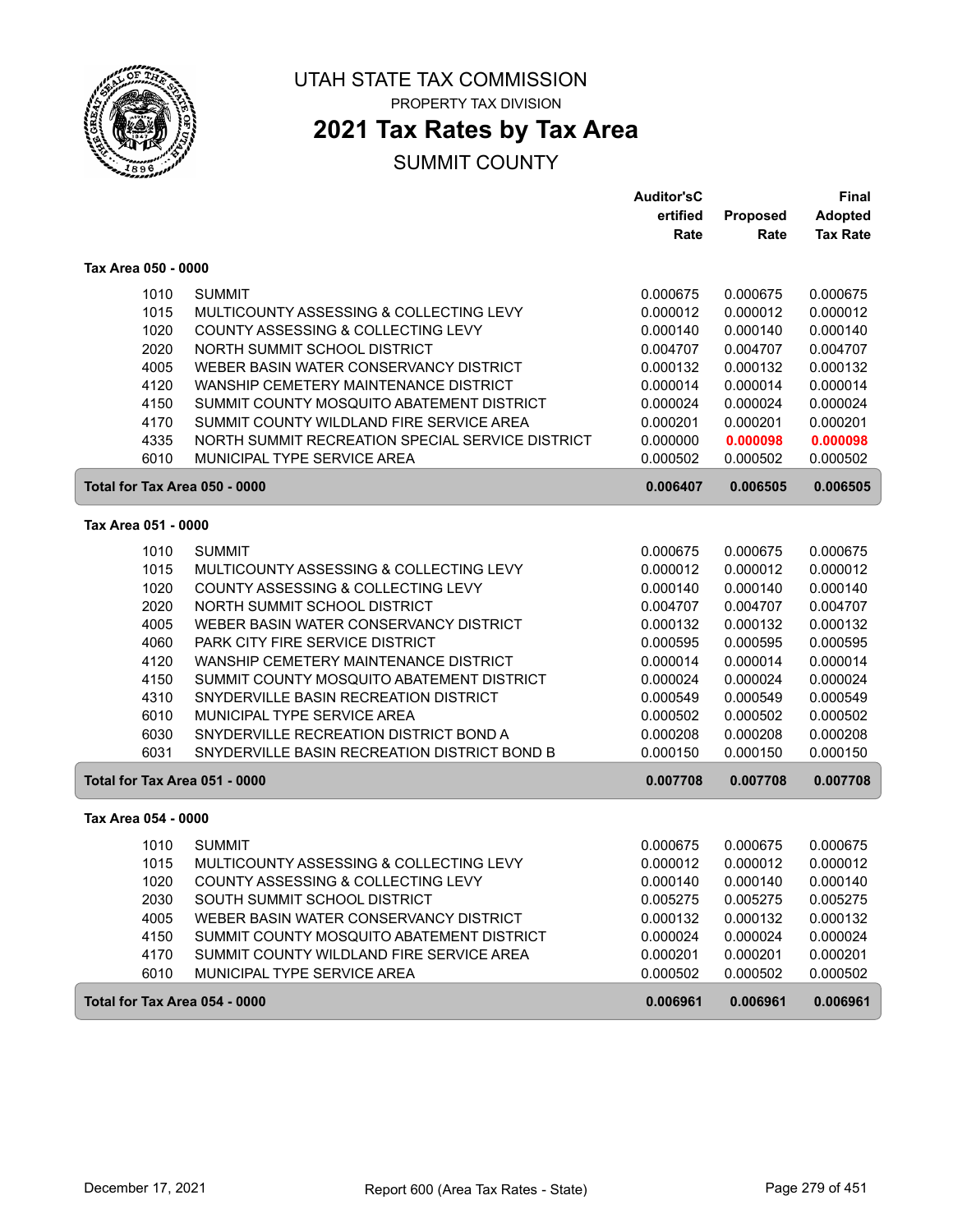

PROPERTY TAX DIVISION

# **2021 Tax Rates by Tax Area**

|                               |                                              | <b>Auditor'sC</b> |          | Final           |
|-------------------------------|----------------------------------------------|-------------------|----------|-----------------|
|                               |                                              | ertified          | Proposed | <b>Adopted</b>  |
|                               |                                              | Rate              | Rate     | <b>Tax Rate</b> |
| Tax Area 055 - 0000           |                                              |                   |          |                 |
| 1010                          | <b>SUMMIT</b>                                | 0.000675          | 0.000675 | 0.000675        |
| 1015                          | MULTICOUNTY ASSESSING & COLLECTING LEVY      | 0.000012          | 0.000012 | 0.000012        |
| 1020                          | COUNTY ASSESSING & COLLECTING LEVY           | 0.000140          | 0.000140 | 0.000140        |
| 2030                          | SOUTH SUMMIT SCHOOL DISTRICT                 | 0.005275          | 0.005275 | 0.005275        |
| 4005                          | WEBER BASIN WATER CONSERVANCY DISTRICT       | 0.000132          | 0.000132 | 0.000132        |
| 4060                          | PARK CITY FIRE SERVICE DISTRICT              | 0.000595          | 0.000595 | 0.000595        |
| 4150                          | SUMMIT COUNTY MOSQUITO ABATEMENT DISTRICT    | 0.000024          | 0.000024 | 0.000024        |
| 4310                          | SNYDERVILLE BASIN RECREATION DISTRICT        | 0.000549          | 0.000549 | 0.000549        |
| 6010                          | MUNICIPAL TYPE SERVICE AREA                  | 0.000502          | 0.000502 | 0.000502        |
| 6030                          | SNYDERVILLE RECREATION DISTRICT BOND A       | 0.000208          | 0.000208 | 0.000208        |
| 6031                          | SNYDERVILLE BASIN RECREATION DISTRICT BOND B | 0.000150          | 0.000150 | 0.000150        |
| Total for Tax Area 055 - 0000 |                                              | 0.008262          | 0.008262 | 0.008262        |
| Tax Area 056 - 0000           |                                              |                   |          |                 |
| 1010                          | <b>SUMMIT</b>                                | 0.000675          | 0.000675 | 0.000675        |
| 1015                          | MULTICOUNTY ASSESSING & COLLECTING LEVY      | 0.000012          | 0.000012 | 0.000012        |
| 1020                          | COUNTY ASSESSING & COLLECTING LEVY           | 0.000140          | 0.000140 | 0.000140        |
| 2010                          | PARK CITY SCHOOL DISTRICT                    | 0.004144          | 0.004144 | 0.004144        |
| 4005                          | WEBER BASIN WATER CONSERVANCY DISTRICT       | 0.000132          | 0.000132 | 0.000132        |
| 4150                          | SUMMIT COUNTY MOSQUITO ABATEMENT DISTRICT    | 0.000024          | 0.000024 | 0.000024        |
| 4170                          | SUMMIT COUNTY WILDLAND FIRE SERVICE AREA     | 0.000201          | 0.000201 | 0.000201        |
| 6010                          | MUNICIPAL TYPE SERVICE AREA                  | 0.000502          | 0.000502 | 0.000502        |
| Total for Tax Area 056 - 0000 |                                              | 0.005830          | 0.005830 | 0.005830        |
| Tax Area 058 - 0000           |                                              |                   |          |                 |
| 1010                          | <b>SUMMIT</b>                                | 0.000675          | 0.000675 | 0.000675        |
| 1015                          | MULTICOUNTY ASSESSING & COLLECTING LEVY      | 0.000012          | 0.000012 | 0.000012        |
| 1020                          | COUNTY ASSESSING & COLLECTING LEVY           | 0.000140          | 0.000140 | 0.000140        |
| 2010                          | PARK CITY SCHOOL DISTRICT                    | 0.004144          | 0.004144 | 0.004144        |
| 4005                          | WEBER BASIN WATER CONSERVANCY DISTRICT       | 0.000132          | 0.000132 | 0.000132        |
| 4040                          | SUMMIT COUNTY SERVICE AREA NO. 3             | 0.001071          | 0.001071 | 0.001071        |
| 4060                          | <b>PARK CITY FIRE SERVICE DISTRICT</b>       | 0.000595          | 0.000595 | 0.000595        |
| 4150                          | SUMMIT COUNTY MOSQUITO ABATEMENT DISTRICT    | 0.000024          | 0.000024 | 0.000024        |
| 4310                          | SNYDERVILLE BASIN RECREATION DISTRICT        | 0.000549          | 0.000549 | 0.000549        |
| 6010                          | MUNICIPAL TYPE SERVICE AREA                  | 0.000502          | 0.000502 | 0.000502        |
| 6030                          | SNYDERVILLE RECREATION DISTRICT BOND A       | 0.000208          | 0.000208 | 0.000208        |
| 6031                          | SNYDERVILLE BASIN RECREATION DISTRICT BOND B | 0.000150          | 0.000150 | 0.000150        |
| Total for Tax Area 058 - 0000 |                                              | 0.008202          | 0.008202 | 0.008202        |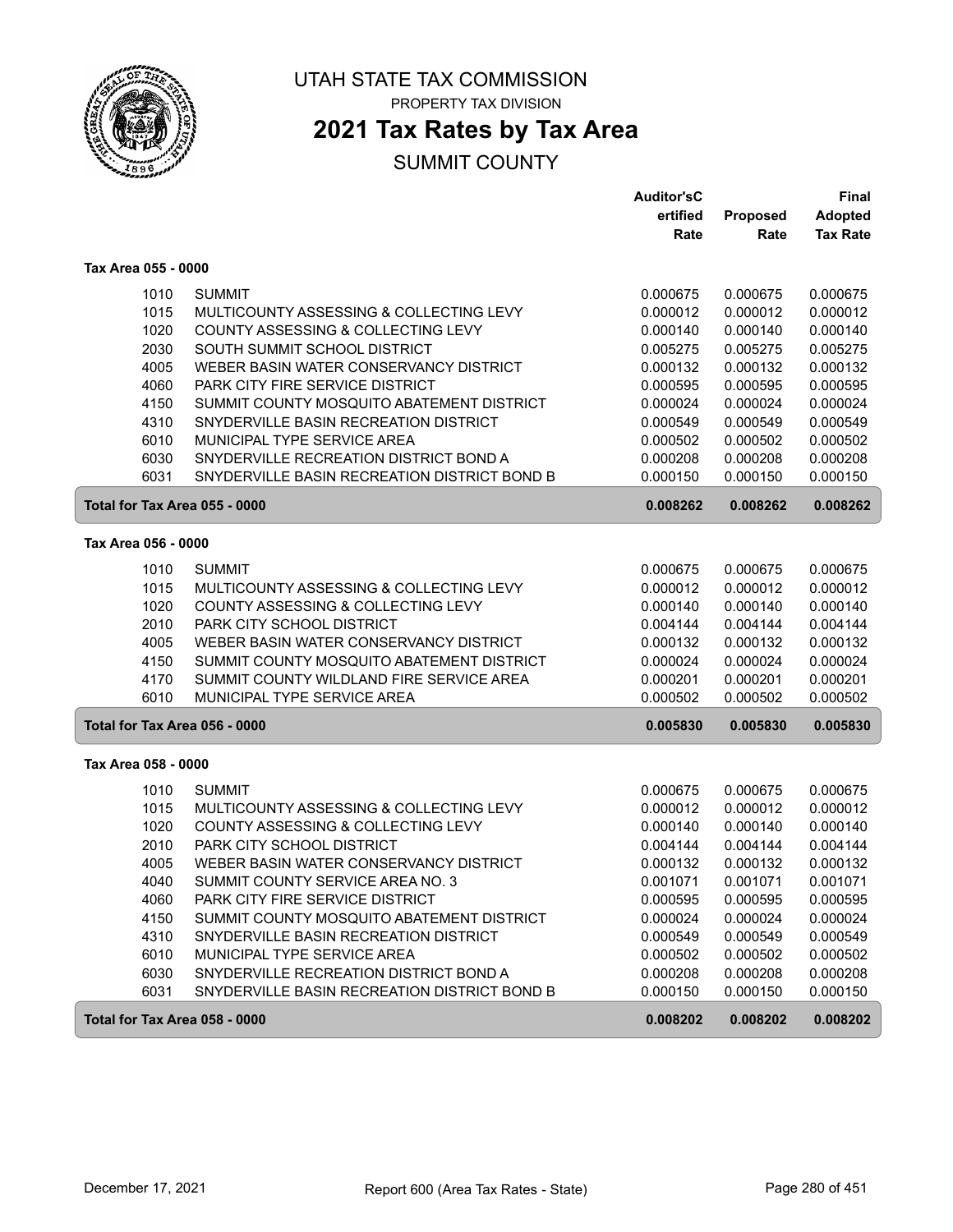

PROPERTY TAX DIVISION

### **2021 Tax Rates by Tax Area**

|                               |                                                                 | <b>Auditor'sC</b>    |                      | Final                |
|-------------------------------|-----------------------------------------------------------------|----------------------|----------------------|----------------------|
|                               |                                                                 | ertified             | Proposed             | Adopted              |
|                               |                                                                 | Rate                 | Rate                 | <b>Tax Rate</b>      |
| Tax Area 060 - 0000           |                                                                 |                      |                      |                      |
|                               |                                                                 |                      |                      |                      |
| 1010                          | <b>SUMMIT</b>                                                   | 0.000675             | 0.000675             | 0.000675             |
| 1015                          | MULTICOUNTY ASSESSING & COLLECTING LEVY                         | 0.000012             | 0.000012             | 0.000012             |
| 1020<br>2010                  | COUNTY ASSESSING & COLLECTING LEVY<br>PARK CITY SCHOOL DISTRICT | 0.000140             | 0.000140<br>0.004144 | 0.000140             |
| 3060                          | PARK CITY                                                       | 0.004144<br>0.001898 | 0.001898             | 0.004144<br>0.001898 |
| 4005                          | WEBER BASIN WATER CONSERVANCY DISTRICT                          | 0.000132             | 0.000132             | 0.000132             |
| 4060                          | PARK CITY FIRE SERVICE DISTRICT                                 | 0.000595             | 0.000595             | 0.000595             |
| 4150                          | SUMMIT COUNTY MOSQUITO ABATEMENT DISTRICT                       | 0.000024             | 0.000024             | 0.000024             |
| Total for Tax Area 060 - 0000 |                                                                 | 0.007620             | 0.007620             | 0.007620             |
|                               |                                                                 |                      |                      |                      |
| Tax Area 061 - 0000           |                                                                 |                      |                      |                      |
| 1010                          | <b>SUMMIT</b>                                                   | 0.000675             | 0.000675             | 0.000675             |
| 1015                          | MULTICOUNTY ASSESSING & COLLECTING LEVY                         | 0.000012             | 0.000012             | 0.000012             |
| 1020                          | COUNTY ASSESSING & COLLECTING LEVY                              | 0.000140             | 0.000140             | 0.000140             |
| 2010                          | PARK CITY SCHOOL DISTRICT                                       | 0.004144             | 0.004144             | 0.004144             |
| 3060                          | <b>PARK CITY</b>                                                | 0.001898             | 0.001898             | 0.001898             |
| 4005                          | WEBER BASIN WATER CONSERVANCY DISTRICT                          | 0.000132             | 0.000132             | 0.000132             |
| 4060                          | PARK CITY FIRE SERVICE DISTRICT                                 | 0.000595             | 0.000595             | 0.000595             |
| 4150                          | SUMMIT COUNTY MOSQUITO ABATEMENT DISTRICT                       | 0.000024             | 0.000024             | 0.000024             |
| 6030                          | SNYDERVILLE RECREATION DISTRICT BOND A                          | 0.000208             | 0.000208             | 0.000208             |
| Total for Tax Area 061 - 0000 |                                                                 | 0.007828             | 0.007828             | 0.007828             |
| Tax Area 062 - 0000           |                                                                 |                      |                      |                      |
| 1010                          | <b>SUMMIT</b>                                                   | 0.000675             | 0.000675             | 0.000675             |
| 1015                          | MULTICOUNTY ASSESSING & COLLECTING LEVY                         | 0.000012             | 0.000012             | 0.000012             |
| 1020                          | COUNTY ASSESSING & COLLECTING LEVY                              | 0.000140             | 0.000140             | 0.000140             |
| 2010                          | PARK CITY SCHOOL DISTRICT                                       | 0.004144             | 0.004144             | 0.004144             |
| 3060                          | PARK CITY                                                       | 0.001898             | 0.001898             | 0.001898             |
| 4060                          | <b>PARK CITY FIRE SERVICE DISTRICT</b>                          | 0.000595             | 0.000595             | 0.000595             |
| 4150                          | SUMMIT COUNTY MOSQUITO ABATEMENT DISTRICT                       | 0.000024             | 0.000024             | 0.000024             |
| 6030                          | SNYDERVILLE RECREATION DISTRICT BOND A                          | 0.000208             | 0.000208             | 0.000208             |
| Total for Tax Area 062 - 0000 |                                                                 | 0.007696             | 0.007696             | 0.007696             |
| Tax Area 063 - 0000           |                                                                 |                      |                      |                      |
| 1010                          | <b>SUMMIT</b>                                                   | 0.000675             | 0.000675             | 0.000675             |
| 1015                          | MULTICOUNTY ASSESSING & COLLECTING LEVY                         | 0.000012             | 0.000012             | 0.000012             |
| 1020                          | COUNTY ASSESSING & COLLECTING LEVY                              | 0.000140             | 0.000140             | 0.000140             |
| 2010                          | PARK CITY SCHOOL DISTRICT                                       | 0.004144             | 0.004144             | 0.004144             |
| 3060                          | PARK CITY                                                       | 0.001898             | 0.001898             | 0.001898             |
| 4005                          | WEBER BASIN WATER CONSERVANCY DISTRICT                          | 0.000132             | 0.000132             | 0.000132             |
| 4060                          | PARK CITY FIRE SERVICE DISTRICT                                 | 0.000595             | 0.000595             | 0.000595             |
| 4150                          | SUMMIT COUNTY MOSQUITO ABATEMENT DISTRICT                       | 0.000024             | 0.000024             | 0.000024             |
| 6030                          | SNYDERVILLE RECREATION DISTRICT BOND A                          | 0.000208             | 0.000208             | 0.000208             |
|                               |                                                                 |                      |                      |                      |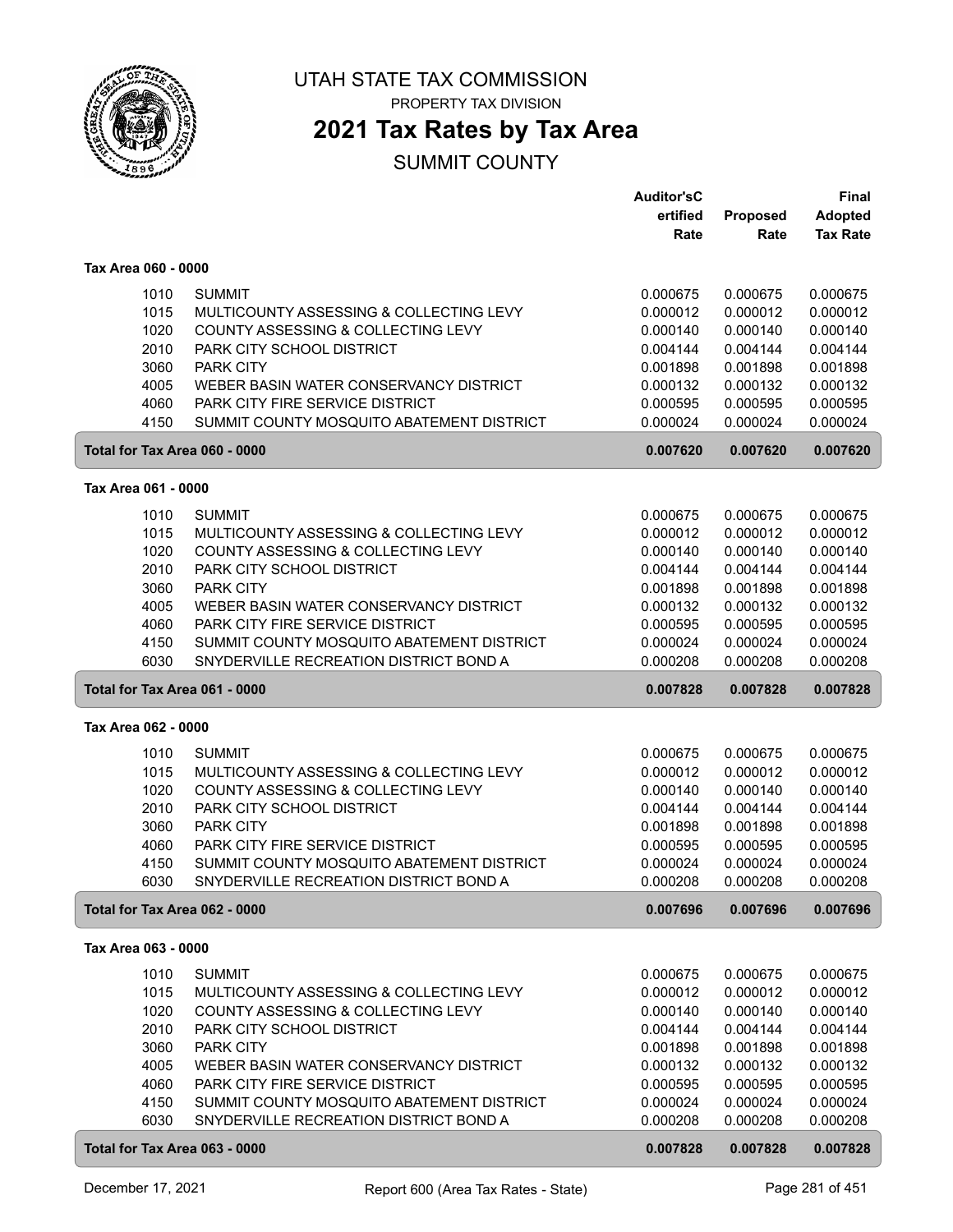

PROPERTY TAX DIVISION

# **2021 Tax Rates by Tax Area**

|                               |                                              | <b>Auditor'sC</b> |          | Final           |
|-------------------------------|----------------------------------------------|-------------------|----------|-----------------|
|                               |                                              | ertified          | Proposed | <b>Adopted</b>  |
|                               |                                              | Rate              | Rate     | <b>Tax Rate</b> |
| Tax Area 064 - 0000           |                                              |                   |          |                 |
| 1010                          | <b>SUMMIT</b>                                | 0.000675          | 0.000675 | 0.000675        |
| 1015                          | MULTICOUNTY ASSESSING & COLLECTING LEVY      | 0.000012          | 0.000012 | 0.000012        |
| 1020                          | COUNTY ASSESSING & COLLECTING LEVY           | 0.000140          | 0.000140 | 0.000140        |
| 2010                          | PARK CITY SCHOOL DISTRICT                    | 0.004144          | 0.004144 | 0.004144        |
| 3060                          | <b>PARK CITY</b>                             | 0.001898          | 0.001898 | 0.001898        |
| 4005                          | WEBER BASIN WATER CONSERVANCY DISTRICT       | 0.000132          | 0.000132 | 0.000132        |
| 4060                          | PARK CITY FIRE SERVICE DISTRICT              | 0.000595          | 0.000595 | 0.000595        |
| 4150                          | SUMMIT COUNTY MOSQUITO ABATEMENT DISTRICT    | 0.000024          | 0.000024 | 0.000024        |
| 6030                          | SNYDERVILLE RECREATION DISTRICT BOND A       | 0.000208          | 0.000208 | 0.000208        |
| 6031                          | SNYDERVILLE BASIN RECREATION DISTRICT BOND B | 0.000150          | 0.000150 | 0.000150        |
| Total for Tax Area 064 - 0000 |                                              | 0.007978          | 0.007978 | 0.007978        |
| Tax Area 070 - 0000           |                                              |                   |          |                 |
| 1010                          | <b>SUMMIT</b>                                | 0.000675          | 0.000675 | 0.000675        |
| 1015                          | MULTICOUNTY ASSESSING & COLLECTING LEVY      | 0.000012          | 0.000012 | 0.000012        |
| 1020                          | COUNTY ASSESSING & COLLECTING LEVY           | 0.000140          | 0.000140 | 0.000140        |
| 2030                          | SOUTH SUMMIT SCHOOL DISTRICT                 | 0.005275          | 0.005275 | 0.005275        |
| 3020                          | <b>FRANCIS CITY</b>                          | 0.001396          | 0.001824 | 0.001824        |
| 4005                          | WEBER BASIN WATER CONSERVANCY DISTRICT       | 0.000132          | 0.000132 | 0.000132        |
| 4010                          | SOUTH SUMMIT CEMETERY MAINTENANCE DISTRICT   | 0.000134          | 0.000134 | 0.000134        |
| 4020                          | SOUTH SUMMIT FIRE PROTECTION DISTRICT        | 0.000476          | 0.000476 | 0.000476        |
| 4150                          | SUMMIT COUNTY MOSQUITO ABATEMENT DISTRICT    | 0.000024          | 0.000024 | 0.000024        |
| Total for Tax Area 070 - 0000 |                                              | 0.008264          | 0.008692 | 0.008692        |
| Tax Area 099 - 0000           |                                              |                   |          |                 |
|                               |                                              |                   |          |                 |
| 1010                          | <b>SUMMIT</b>                                | 0.000675          | 0.000675 | 0.000675        |
| 1015                          | MULTICOUNTY ASSESSING & COLLECTING LEVY      | 0.000012          | 0.000012 | 0.000012        |
| 1020                          | COUNTY ASSESSING & COLLECTING LEVY           | 0.000140          | 0.000140 | 0.000140        |
| 2010                          | PARK CITY SCHOOL DISTRICT                    | 0.004144          | 0.004144 | 0.004144        |
| 4005                          | WEBER BASIN WATER CONSERVANCY DISTRICT       | 0.000132          | 0.000132 | 0.000132        |
| 4060                          | <b>PARK CITY FIRE SERVICE DISTRICT</b>       | 0.000595          | 0.000595 | 0.000595        |
| 4150                          | SUMMIT COUNTY MOSQUITO ABATEMENT DISTRICT    | 0.000024          | 0.000024 | 0.000024        |
| 4310                          | SNYDERVILLE BASIN RECREATION DISTRICT        | 0.000549          | 0.000549 | 0.000549        |
| 6030                          | SNYDERVILLE RECREATION DISTRICT BOND A       | 0.000208          | 0.000208 | 0.000208        |
| 6031                          | SNYDERVILLE BASIN RECREATION DISTRICT BOND B | 0.000150          | 0.000150 | 0.000150        |
| Total for Tax Area 099 - 0000 |                                              | 0.006629          | 0.006629 | 0.006629        |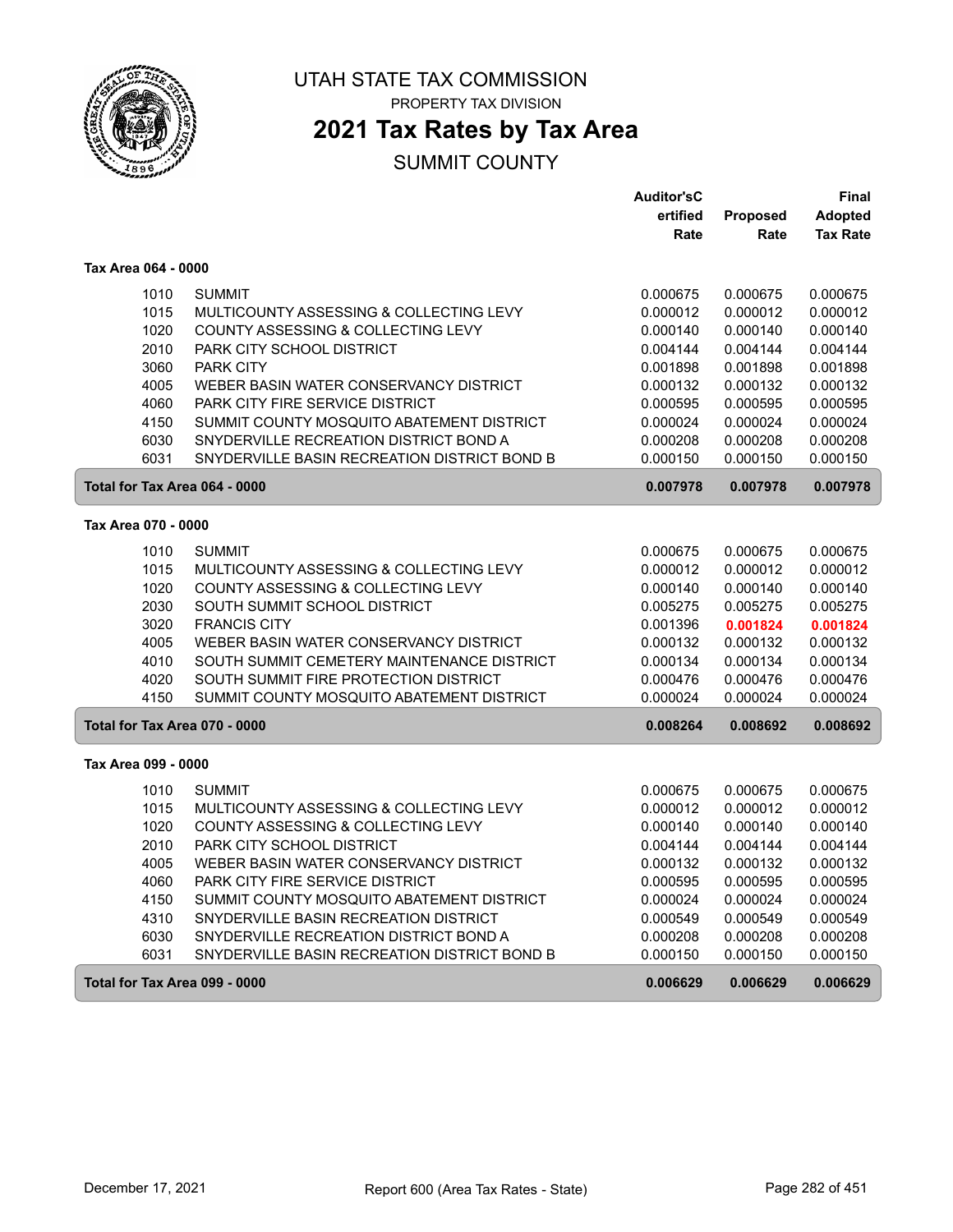

PROPERTY TAX DIVISION

### **2021 Tax Rates by Tax Area**

|                     |      |                                           | <b>Auditor'sC</b> |          | Final           |
|---------------------|------|-------------------------------------------|-------------------|----------|-----------------|
|                     |      |                                           | ertified          | Proposed | <b>Adopted</b>  |
|                     |      |                                           | Rate              | Rate     | <b>Tax Rate</b> |
| Tax Area 001 - 0000 |      |                                           |                   |          |                 |
|                     | 1010 | <b>TOOELE</b>                             | 0.001430          | 0.001430 | 0.001430        |
|                     | 1015 | MULTICOUNTY ASSESSING & COLLECTING LEVY   | 0.000012          | 0.000012 | 0.000012        |
|                     | 1020 | COUNTY ASSESSING & COLLECTING LEVY        | 0.000395          | 0.000395 | 0.000395        |
|                     | 2010 | TOOELE COUNTY SCHOOL DISTRICT             | 0.009296          | 0.009296 | 0.009296        |
|                     | 3050 | <b>TOOELE CITY</b>                        | 0.002763          | 0.002763 | 0.002763        |
|                     |      | Total for Tax Area 001 - 0000             | 0.013896          | 0.013896 | 0.013896        |
| Tax Area 002 - 0000 |      |                                           |                   |          |                 |
|                     | 1010 | <b>TOOELE</b>                             | 0.001430          | 0.001430 | 0.001430        |
|                     | 1015 | MULTICOUNTY ASSESSING & COLLECTING LEVY   | 0.000012          | 0.000012 | 0.000012        |
|                     | 1020 | COUNTY ASSESSING & COLLECTING LEVY        | 0.000395          | 0.000395 | 0.000395        |
|                     | 2010 | TOOELE COUNTY SCHOOL DISTRICT             | 0.009296          | 0.009296 | 0.009296        |
|                     | 3010 | <b>GRANTSVILLE CITY</b>                   | 0.001901          | 0.001901 | 0.001901        |
|                     | 4030 | TOOELE VALLEY MOSQUITO ABATEMENT DISTRICT | 0.000289          | 0.000289 | 0.000289        |
|                     |      | Total for Tax Area 002 - 0000             | 0.013323          | 0.013323 | 0.013323        |
| Tax Area 003 - 0000 |      |                                           |                   |          |                 |
|                     | 1010 | <b>TOOELE</b>                             | 0.001430          | 0.001430 | 0.001430        |
|                     | 1015 | MULTICOUNTY ASSESSING & COLLECTING LEVY   | 0.000012          | 0.000012 | 0.000012        |
|                     | 1020 | COUNTY ASSESSING & COLLECTING LEVY        | 0.000395          | 0.000395 | 0.000395        |
|                     | 2010 | TOOELE COUNTY SCHOOL DISTRICT             | 0.009296          | 0.009296 | 0.009296        |
|                     | 3070 | <b>WENDOVER CITY</b>                      | 0.003352          | 0.003352 | 0.003352        |
|                     |      | Total for Tax Area 003 - 0000             | 0.014485          | 0.014485 | 0.014485        |
| Tax Area 004 - 0000 |      |                                           |                   |          |                 |
|                     | 1010 | <b>TOOELE</b>                             | 0.001430          | 0.001430 | 0.001430        |
|                     | 1015 | MULTICOUNTY ASSESSING & COLLECTING LEVY   | 0.000012          | 0.000012 | 0.000012        |
|                     | 1020 | COUNTY ASSESSING & COLLECTING LEVY        | 0.000395          | 0.000395 | 0.000395        |
|                     | 2010 | TOOELE COUNTY SCHOOL DISTRICT             | 0.009296          | 0.009296 | 0.009296        |
|                     | 3040 | <b>STOCKTON TOWN</b>                      | 0.003380          | 0.003380 | 0.003380        |
|                     | 4030 | TOOELE VALLEY MOSQUITO ABATEMENT DISTRICT | 0.000289          | 0.000289 | 0.000289        |
|                     | 4070 | RUSH VALLEY WATER CONSERVANCY DISTRICT    | 0.000056          | 0.000056 | 0.000056        |
|                     |      | Total for Tax Area 004 - 0000             | 0.014858          | 0.014858 | 0.014858        |
| Tax Area 005 - 0000 |      |                                           |                   |          |                 |
|                     | 1010 | <b>TOOELE</b>                             | 0.001430          | 0.001430 | 0.001430        |
|                     | 1015 | MULTICOUNTY ASSESSING & COLLECTING LEVY   | 0.000012          | 0.000012 | 0.000012        |
|                     | 1020 | COUNTY ASSESSING & COLLECTING LEVY        | 0.000395          | 0.000395 | 0.000395        |
|                     | 2010 | TOOELE COUNTY SCHOOL DISTRICT             | 0.009296          | 0.009296 | 0.009296        |
|                     | 3060 | <b>VERNON TOWN</b>                        | 0.000462          | 0.000462 | 0.000462        |
|                     | 4070 | RUSH VALLEY WATER CONSERVANCY DISTRICT    | 0.000056          | 0.000056 | 0.000056        |
|                     |      | Total for Tax Area 005 - 0000             | 0.011651          | 0.011651 | 0.011651        |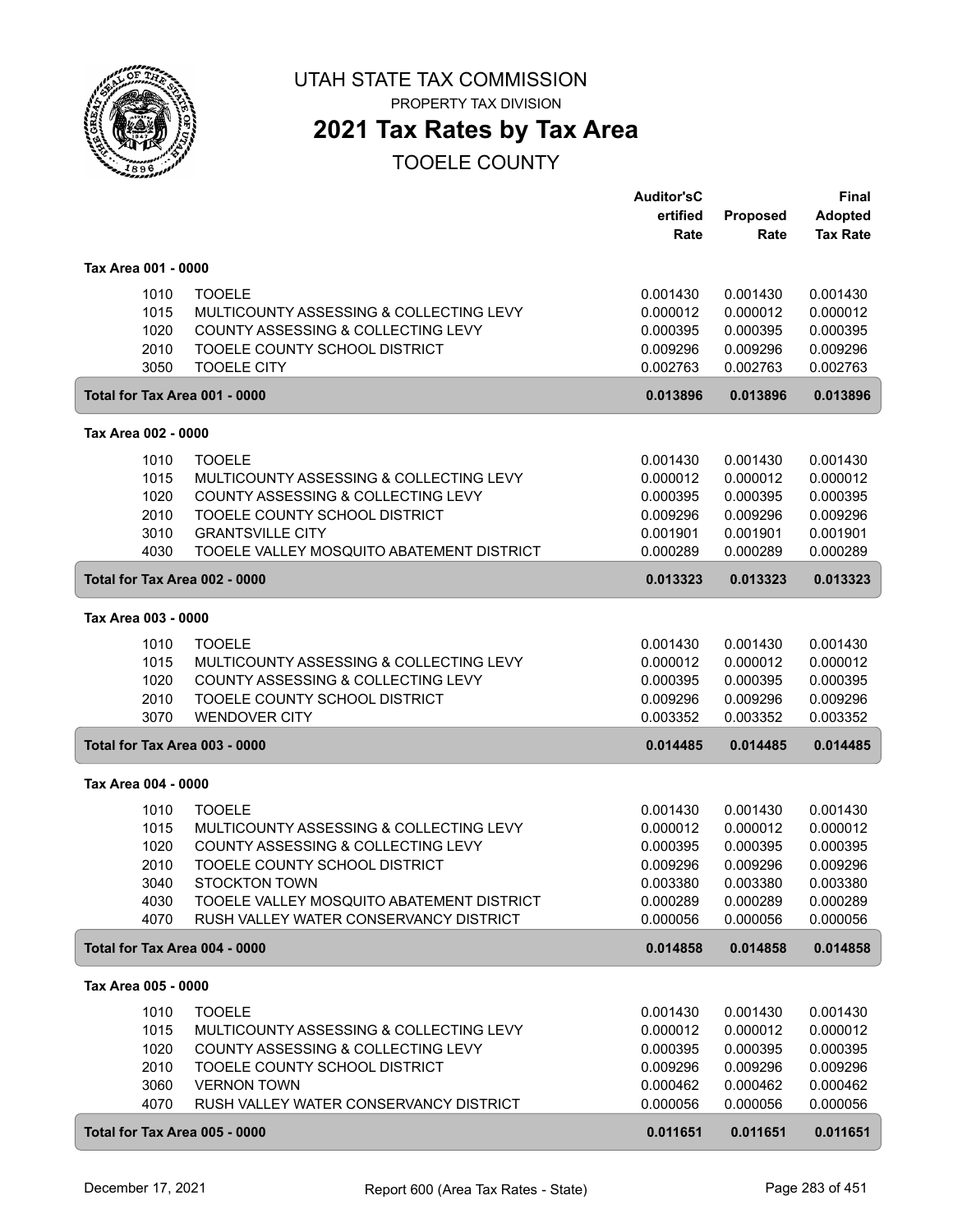

#### UTAH STATE TAX COMMISSION PROPERTY TAX DIVISION

## **2021 Tax Rates by Tax Area**

|                               |                                                  | <b>Auditor'sC</b> |          | Final           |
|-------------------------------|--------------------------------------------------|-------------------|----------|-----------------|
|                               |                                                  | ertified          | Proposed | <b>Adopted</b>  |
|                               |                                                  | Rate              | Rate     | <b>Tax Rate</b> |
| Tax Area 006 - 0000           |                                                  |                   |          |                 |
| 1010                          | <b>TOOELE</b>                                    | 0.001430          | 0.001430 | 0.001430        |
| 1015                          | MULTICOUNTY ASSESSING & COLLECTING LEVY          | 0.000012          | 0.000012 | 0.000012        |
| 1020                          | COUNTY ASSESSING & COLLECTING LEVY               | 0.000395          | 0.000395 | 0.000395        |
| 2010                          | TOOELE COUNTY SCHOOL DISTRICT                    | 0.009296          | 0.009296 | 0.009296        |
| 4020                          | LAKEPOINT IMPROVEMENT DISTRICT                   | 0.000117          | 0.000117 | 0.000117        |
| 4030                          | TOOELE VALLEY MOSQUITO ABATEMENT DISTRICT        | 0.000289          | 0.000289 | 0.000289        |
| 4090                          | NORTH TOOELE FIRE PROTECTION SERVICE DISTRICT    | 0.000685          | 0.000685 | 0.000685        |
| 4100                          | LAKEPOINT CEMETERY & PARK SERVICE AREA           | 0.000267          | 0.000267 | 0.000267        |
| 6010                          | MUNICIPAL TYPE SERVICE FUND                      | 0.001027          | 0.001027 | 0.001027        |
| Total for Tax Area 006 - 0000 |                                                  | 0.013518          | 0.013518 | 0.013518        |
| Tax Area 007 - 0000           |                                                  |                   |          |                 |
| 1010                          | <b>TOOELE</b>                                    | 0.001430          | 0.001430 | 0.001430        |
| 1015                          | MULTICOUNTY ASSESSING & COLLECTING LEVY          | 0.000012          | 0.000012 | 0.000012        |
| 1020                          | COUNTY ASSESSING & COLLECTING LEVY               | 0.000395          | 0.000395 | 0.000395        |
| 2010                          | TOOELE COUNTY SCHOOL DISTRICT                    | 0.009296          | 0.009296 | 0.009296        |
| 4010                          | STANSBURY PARK IMPROVEMENT DISTRICT              | 0.000075          | 0.000075 | 0.000075        |
| 4030                          | TOOELE VALLEY MOSQUITO ABATEMENT DISTRICT        | 0.000289          | 0.000289 | 0.000289        |
| 4040                          | STANSBURY GREENBELT SERVICE AREA OF TOOELE COUN  | 0.000939          | 0.000939 | 0.000939        |
| 4050                          | STANSBURY RECREATION SERVICE AREA OF TOOELE COUI | 0.000939          | 0.000939 | 0.000939        |
| 4090                          | NORTH TOOELE FIRE PROTECTION SERVICE DISTRICT    | 0.000685          | 0.000685 | 0.000685        |
| 6010                          | MUNICIPAL TYPE SERVICE FUND                      | 0.001027          | 0.001027 | 0.001027        |
| Total for Tax Area 007 - 0000 |                                                  | 0.015087          | 0.015087 | 0.015087        |
| Tax Area 009 - 0000           |                                                  |                   |          |                 |
| 1010                          | <b>TOOELE</b>                                    | 0.001430          | 0.001430 | 0.001430        |
| 1015                          | MULTICOUNTY ASSESSING & COLLECTING LEVY          | 0.000012          | 0.000012 | 0.000012        |
| 1020                          | COUNTY ASSESSING & COLLECTING LEVY               | 0.000395          | 0.000395 | 0.000395        |
| 2010                          | TOOELE COUNTY SCHOOL DISTRICT                    | 0.009296          | 0.009296 | 0.009296        |
| 3030                          | <b>RUSH VALLEY TOWN</b>                          | 0.000626          | 0.000626 | 0.000626        |
| 4070                          | RUSH VALLEY WATER CONSERVANCY DISTRICT           | 0.000056          | 0.000056 | 0.000056        |
| Total for Tax Area 009 - 0000 |                                                  | 0.011815          | 0.011815 | 0.011815        |
| Tax Area 010 - 0000           |                                                  |                   |          |                 |
| 1010                          | <b>TOOELE</b>                                    | 0.001430          | 0.001430 | 0.001430        |
| 1015                          | MULTICOUNTY ASSESSING & COLLECTING LEVY          | 0.000012          | 0.000012 | 0.000012        |
| 1020                          | COUNTY ASSESSING & COLLECTING LEVY               | 0.000395          | 0.000395 | 0.000395        |
| 2010                          | TOOELE COUNTY SCHOOL DISTRICT                    | 0.009296          | 0.009296 | 0.009296        |
| 4030                          | TOOELE VALLEY MOSQUITO ABATEMENT DISTRICT        | 0.000289          | 0.000289 | 0.000289        |
| 4090                          | NORTH TOOELE FIRE PROTECTION SERVICE DISTRICT    | 0.000685          | 0.000685 | 0.000685        |
| 6010                          | MUNICIPAL TYPE SERVICE FUND                      | 0.001027          | 0.001027 | 0.001027        |
| Total for Tax Area 010 - 0000 |                                                  | 0.013134          | 0.013134 | 0.013134        |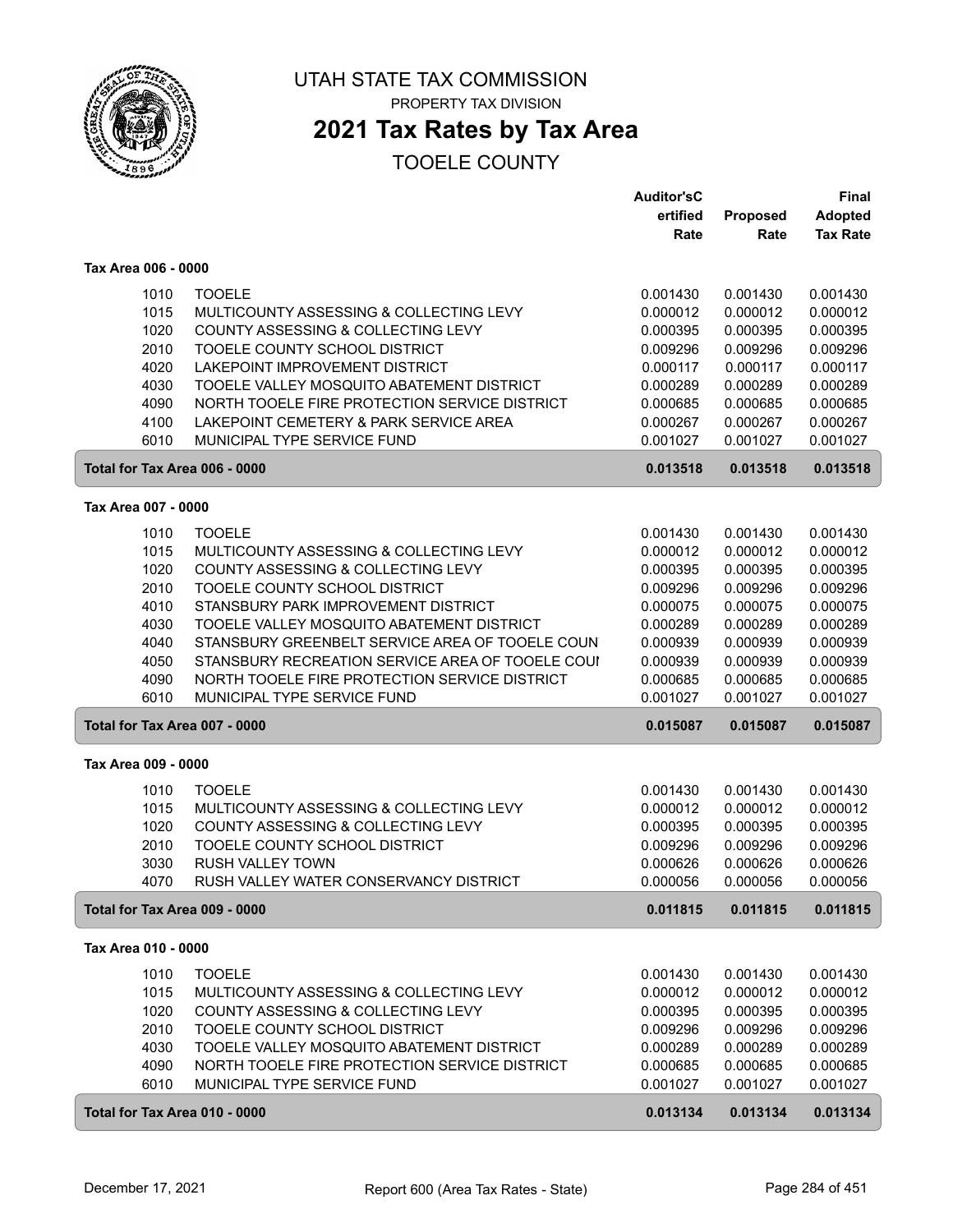

PROPERTY TAX DIVISION

## **2021 Tax Rates by Tax Area**

|                     |                                               | <b>Auditor'sC</b> |                  | <b>Final</b>                      |
|---------------------|-----------------------------------------------|-------------------|------------------|-----------------------------------|
|                     |                                               | ertified<br>Rate  | Proposed<br>Rate | <b>Adopted</b><br><b>Tax Rate</b> |
|                     |                                               |                   |                  |                                   |
| Tax Area 011 - 0000 |                                               |                   |                  |                                   |
| 1010                | <b>TOOELE</b>                                 | 0.001430          | 0.001430         | 0.001430                          |
| 1015                | MULTICOUNTY ASSESSING & COLLECTING LEVY       | 0.000012          | 0.000012         | 0.000012                          |
| 1020                | COUNTY ASSESSING & COLLECTING LEVY            | 0.000395          | 0.000395         | 0.000395                          |
| 2010                | TOOELE COUNTY SCHOOL DISTRICT                 | 0.009296          | 0.009296         | 0.009296                          |
| 6010                | MUNICIPAL TYPE SERVICE FUND                   | 0.001027          | 0.001027         | 0.001027                          |
|                     | Total for Tax Area 011 - 0000                 | 0.012160          | 0.012160         | 0.012160                          |
| Tax Area 013 - 0000 |                                               |                   |                  |                                   |
| 1010                | <b>TOOELE</b>                                 | 0.001430          | 0.001430         | 0.001430                          |
| 1015                | MULTICOUNTY ASSESSING & COLLECTING LEVY       | 0.000012          | 0.000012         | 0.000012                          |
| 1020                | COUNTY ASSESSING & COLLECTING LEVY            | 0.000395          | 0.000395         | 0.000395                          |
| 2010                | TOOELE COUNTY SCHOOL DISTRICT                 | 0.009296          | 0.009296         | 0.009296                          |
| 4010                | STANSBURY PARK IMPROVEMENT DISTRICT           | 0.000075          | 0.000075         | 0.000075                          |
| 4030                | TOOELE VALLEY MOSQUITO ABATEMENT DISTRICT     | 0.000289          | 0.000289         | 0.000289                          |
| 4090                | NORTH TOOELE FIRE PROTECTION SERVICE DISTRICT | 0.000685          | 0.000685         | 0.000685                          |
| 6010                | MUNICIPAL TYPE SERVICE FUND                   | 0.001027          | 0.001027         | 0.001027                          |
|                     | Total for Tax Area 013 - 0000                 | 0.013209          | 0.013209         | 0.013209                          |
| Tax Area 015 - 0000 |                                               |                   |                  |                                   |
| 1010                | <b>TOOELE</b>                                 | 0.001430          | 0.001430         | 0.001430                          |
| 1015                | MULTICOUNTY ASSESSING & COLLECTING LEVY       | 0.000012          | 0.000012         | 0.000012                          |
| 1020                | COUNTY ASSESSING & COLLECTING LEVY            | 0.000395          | 0.000395         | 0.000395                          |
| 2010                | TOOELE COUNTY SCHOOL DISTRICT                 | 0.009296          | 0.009296         | 0.009296                          |
| 4030                | TOOELE VALLEY MOSQUITO ABATEMENT DISTRICT     | 0.000289          | 0.000289         | 0.000289                          |
| 4090                | NORTH TOOELE FIRE PROTECTION SERVICE DISTRICT | 0.000685          | 0.000685         | 0.000685                          |
| 6010                | MUNICIPAL TYPE SERVICE FUND                   | 0.001027          | 0.001027         | 0.001027                          |
|                     | Total for Tax Area 015 - 0000                 | 0.013134          | 0.013134         | 0.013134                          |
| Tax Area 016 - 0000 |                                               |                   |                  |                                   |
| 1010                | <b>TOOELE</b>                                 | 0.001430          | 0.001430         | 0.001430                          |
| 1015                | MULTICOUNTY ASSESSING & COLLECTING LEVY       | 0.000012          | 0.000012         | 0.000012                          |
| 1020                | COUNTY ASSESSING & COLLECTING LEVY            | 0.000395          | 0.000395         | 0.000395                          |
| 2010                | TOOELE COUNTY SCHOOL DISTRICT                 | 0.009296          | 0.009296         | 0.009296                          |
| 4030                | TOOELE VALLEY MOSQUITO ABATEMENT DISTRICT     | 0.000289          | 0.000289         | 0.000289                          |
| 4070                | RUSH VALLEY WATER CONSERVANCY DISTRICT        | 0.000056          | 0.000056         | 0.000056                          |
| 6010                | MUNICIPAL TYPE SERVICE FUND                   | 0.001027          | 0.001027         | 0.001027                          |
|                     | Total for Tax Area 016 - 0000                 | 0.012505          | 0.012505         | 0.012505                          |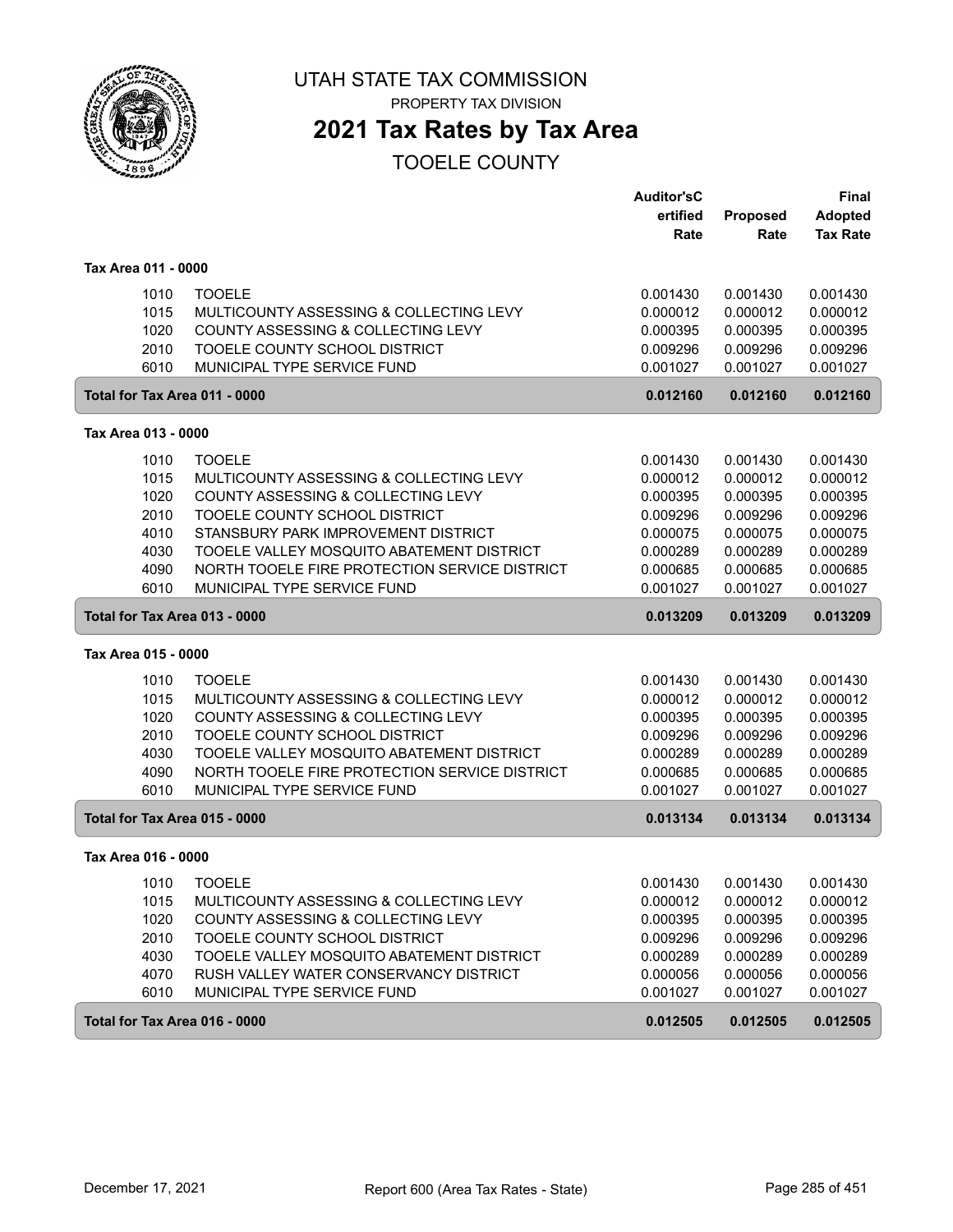

PROPERTY TAX DIVISION

## **2021 Tax Rates by Tax Area**

|                                              |                                                                                                                                                                                                                 | <b>Auditor'sC</b><br>ertified<br>Rate                                | <b>Proposed</b><br>Rate                                              | Final<br><b>Adopted</b><br><b>Tax Rate</b>                           |
|----------------------------------------------|-----------------------------------------------------------------------------------------------------------------------------------------------------------------------------------------------------------------|----------------------------------------------------------------------|----------------------------------------------------------------------|----------------------------------------------------------------------|
| Tax Area 017 - 0000                          |                                                                                                                                                                                                                 |                                                                      |                                                                      |                                                                      |
| 1010<br>1015<br>1020<br>2010<br>4070<br>6010 | <b>TOOELE</b><br>MULTICOUNTY ASSESSING & COLLECTING LEVY<br>COUNTY ASSESSING & COLLECTING LEVY<br>TOOELE COUNTY SCHOOL DISTRICT<br>RUSH VALLEY WATER CONSERVANCY DISTRICT<br>MUNICIPAL TYPE SERVICE FUND        | 0.001430<br>0.000012<br>0.000395<br>0.009296<br>0.000056<br>0.001027 | 0.001430<br>0.000012<br>0.000395<br>0.009296<br>0.000056<br>0.001027 | 0.001430<br>0.000012<br>0.000395<br>0.009296<br>0.000056<br>0.001027 |
| Total for Tax Area 017 - 0000                |                                                                                                                                                                                                                 | 0.012216                                                             | 0.012216                                                             | 0.012216                                                             |
| Tax Area 018 - 0000                          |                                                                                                                                                                                                                 |                                                                      |                                                                      |                                                                      |
| 1010<br>1015<br>1020<br>2010<br>3050         | <b>TOOELE</b><br>MULTICOUNTY ASSESSING & COLLECTING LEVY<br>COUNTY ASSESSING & COLLECTING LEVY<br>TOOELE COUNTY SCHOOL DISTRICT<br><b>TOOELE CITY</b>                                                           | 0.001430<br>0.000012<br>0.000395<br>0.009296<br>0.002763             | 0.001430<br>0.000012<br>0.000395<br>0.009296<br>0.002763             | 0.001430<br>0.000012<br>0.000395<br>0.009296<br>0.002763             |
| Total for Tax Area 018 - 0000                |                                                                                                                                                                                                                 | 0.013896                                                             | 0.013896                                                             | 0.013896                                                             |
| Tax Area 019 - 0000                          |                                                                                                                                                                                                                 |                                                                      |                                                                      |                                                                      |
| 1010<br>1015<br>1020<br>2010<br>4090<br>6010 | <b>TOOELE</b><br>MULTICOUNTY ASSESSING & COLLECTING LEVY<br>COUNTY ASSESSING & COLLECTING LEVY<br>TOOELE COUNTY SCHOOL DISTRICT<br>NORTH TOOELE FIRE PROTECTION SERVICE DISTRICT<br>MUNICIPAL TYPE SERVICE FUND | 0.001430<br>0.000012<br>0.000395<br>0.009296<br>0.000685<br>0.001027 | 0.001430<br>0.000012<br>0.000395<br>0.009296<br>0.000685<br>0.001027 | 0.001430<br>0.000012<br>0.000395<br>0.009296<br>0.000685<br>0.001027 |
| Total for Tax Area 019 - 0000                |                                                                                                                                                                                                                 | 0.012845                                                             | 0.012845                                                             | 0.012845                                                             |
| Tax Area 020 - 0000                          |                                                                                                                                                                                                                 |                                                                      |                                                                      |                                                                      |
| 1010<br>1015<br>1020<br>2010<br>3050         | <b>TOOELE</b><br>MULTICOUNTY ASSESSING & COLLECTING LEVY<br>COUNTY ASSESSING & COLLECTING LEVY<br>TOOELE COUNTY SCHOOL DISTRICT<br><b>TOOELE CITY</b>                                                           | 0.001430<br>0.000012<br>0.000395<br>0.009296<br>0.002763             | 0.001430<br>0.000012<br>0.000395<br>0.009296<br>0.002763             | 0.001430<br>0.000012<br>0.000395<br>0.009296<br>0.002763             |
| Total for Tax Area 020 - 0000                |                                                                                                                                                                                                                 | 0.013896                                                             | 0.013896                                                             | 0.013896                                                             |
| Tax Area 021 - 0000                          |                                                                                                                                                                                                                 |                                                                      |                                                                      |                                                                      |
| 1010<br>1015<br>1020<br>2010<br>3050         | <b>TOOELE</b><br>MULTICOUNTY ASSESSING & COLLECTING LEVY<br>COUNTY ASSESSING & COLLECTING LEVY<br>TOOELE COUNTY SCHOOL DISTRICT<br><b>TOOELE CITY</b>                                                           | 0.001430<br>0.000012<br>0.000395<br>0.009296<br>0.002763             | 0.001430<br>0.000012<br>0.000395<br>0.009296<br>0.002763             | 0.001430<br>0.000012<br>0.000395<br>0.009296<br>0.002763             |
| Total for Tax Area 021 - 0000                |                                                                                                                                                                                                                 | 0.013896                                                             | 0.013896                                                             | 0.013896                                                             |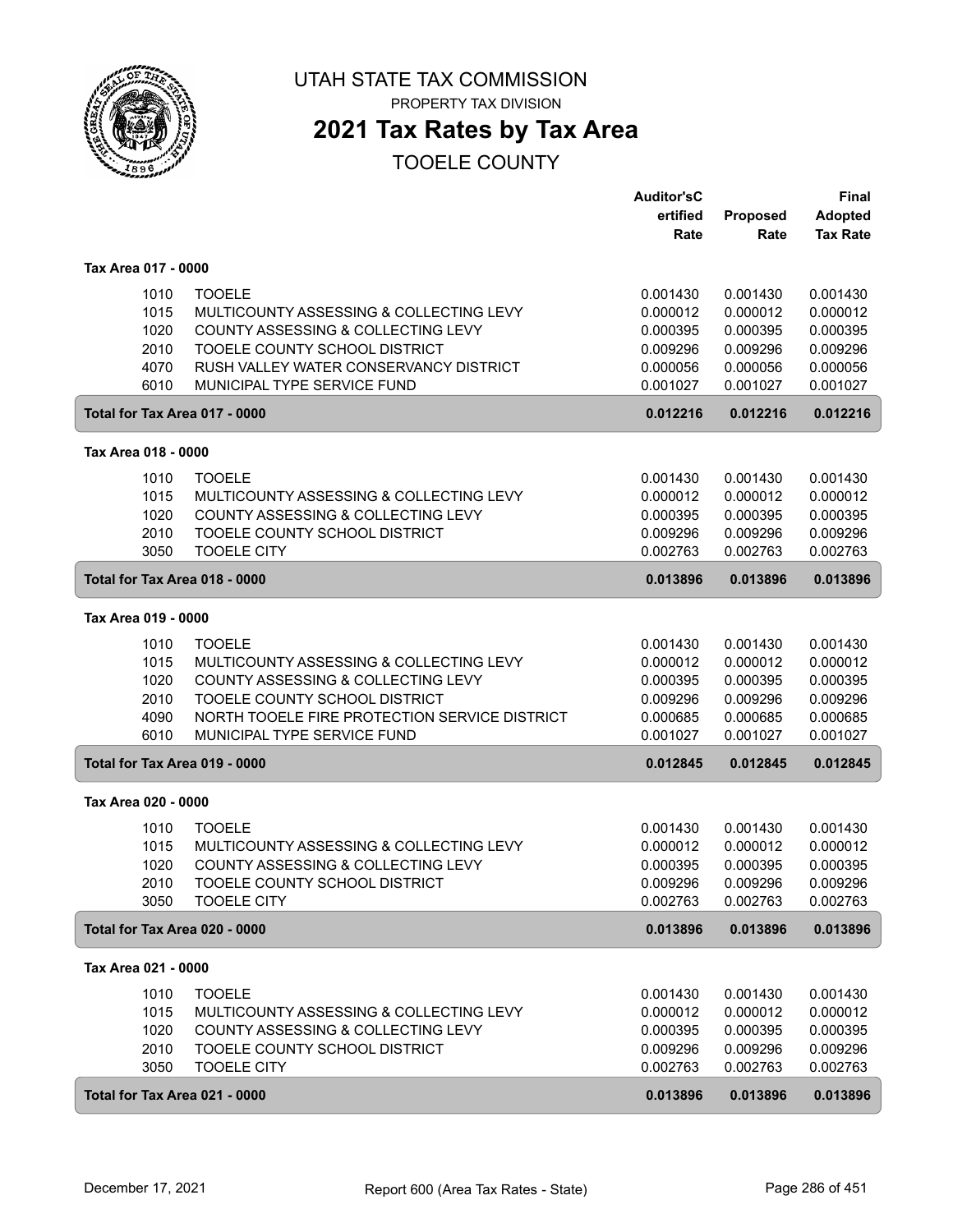

PROPERTY TAX DIVISION

## **2021 Tax Rates by Tax Area**

|                     |                                                       | <b>Auditor'sC</b> |          | Final           |
|---------------------|-------------------------------------------------------|-------------------|----------|-----------------|
|                     |                                                       | ertified          | Proposed | <b>Adopted</b>  |
|                     |                                                       | Rate              | Rate     | <b>Tax Rate</b> |
| Tax Area 022 - 0000 |                                                       |                   |          |                 |
|                     | 1010<br><b>TOOELE</b>                                 | 0.001430          | 0.001430 | 0.001430        |
|                     | 1015<br>MULTICOUNTY ASSESSING & COLLECTING LEVY       | 0.000012          | 0.000012 | 0.000012        |
|                     | 1020<br>COUNTY ASSESSING & COLLECTING LEVY            | 0.000395          | 0.000395 | 0.000395        |
|                     | 2010<br>TOOELE COUNTY SCHOOL DISTRICT                 | 0.009296          | 0.009296 | 0.009296        |
|                     | 3050<br><b>TOOELE CITY</b>                            | 0.002763          | 0.002763 | 0.002763        |
|                     | Total for Tax Area 022 - 0000                         | 0.013896          | 0.013896 | 0.013896        |
| Tax Area 023 - 0000 |                                                       |                   |          |                 |
|                     | <b>TOOELE</b><br>1010                                 | 0.001430          | 0.001430 | 0.001430        |
|                     | 1015<br>MULTICOUNTY ASSESSING & COLLECTING LEVY       | 0.000012          | 0.000012 | 0.000012        |
|                     | 1020<br>COUNTY ASSESSING & COLLECTING LEVY            | 0.000395          | 0.000395 | 0.000395        |
|                     | 2010<br>TOOELE COUNTY SCHOOL DISTRICT                 | 0.009296          | 0.009296 | 0.009296        |
|                     | 3050<br><b>TOOELE CITY</b>                            | 0.002763          | 0.002763 | 0.002763        |
|                     | 4110<br>NORTH TOOELE CITY SPECIAL SERVICE DISTRICT    | 0.000406          | 0.000661 | 0.000661        |
|                     | Total for Tax Area 023 - 0000                         | 0.014302          | 0.014557 | 0.014557        |
| Tax Area 024 - 0000 |                                                       |                   |          |                 |
|                     | 1010<br><b>TOOELE</b>                                 | 0.001430          | 0.001430 | 0.001430        |
|                     | 1015<br>MULTICOUNTY ASSESSING & COLLECTING LEVY       | 0.000012          | 0.000012 | 0.000012        |
|                     | 1020<br>COUNTY ASSESSING & COLLECTING LEVY            | 0.000395          | 0.000395 | 0.000395        |
|                     | 2010<br>TOOELE COUNTY SCHOOL DISTRICT                 | 0.009296          | 0.009296 | 0.009296        |
|                     | 3070<br><b>WENDOVER CITY</b>                          | 0.003352          | 0.003352 | 0.003352        |
|                     | Total for Tax Area 024 - 0000                         | 0.014485          | 0.014485 | 0.014485        |
| Tax Area 025 - 0000 |                                                       |                   |          |                 |
|                     | 1010<br><b>TOOELE</b>                                 | 0.001430          | 0.001430 | 0.001430        |
|                     | 1015<br>MULTICOUNTY ASSESSING & COLLECTING LEVY       | 0.000012          | 0.000012 | 0.000012        |
|                     | 1020<br>COUNTY ASSESSING & COLLECTING LEVY            | 0.000395          | 0.000395 | 0.000395        |
|                     | 2010<br>TOOELE COUNTY SCHOOL DISTRICT                 | 0.009296          | 0.009296 | 0.009296        |
|                     | LAKEPOINT IMPROVEMENT DISTRICT<br>4020                | 0.000117          | 0.000117 | 0.000117        |
|                     | 4030<br>TOOELE VALLEY MOSQUITO ABATEMENT DISTRICT     | 0.000289          | 0.000289 | 0.000289        |
|                     | 4090<br>NORTH TOOELE FIRE PROTECTION SERVICE DISTRICT | 0.000685          | 0.000685 | 0.000685        |
|                     | 4100<br>LAKEPOINT CEMETERY & PARK SERVICE AREA        | 0.000267          | 0.000267 | 0.000267        |
|                     | 6010<br>MUNICIPAL TYPE SERVICE FUND                   | 0.001027          | 0.001027 | 0.001027        |
|                     |                                                       |                   |          |                 |
|                     | Total for Tax Area 025 - 0000                         | 0.013518          | 0.013518 | 0.013518        |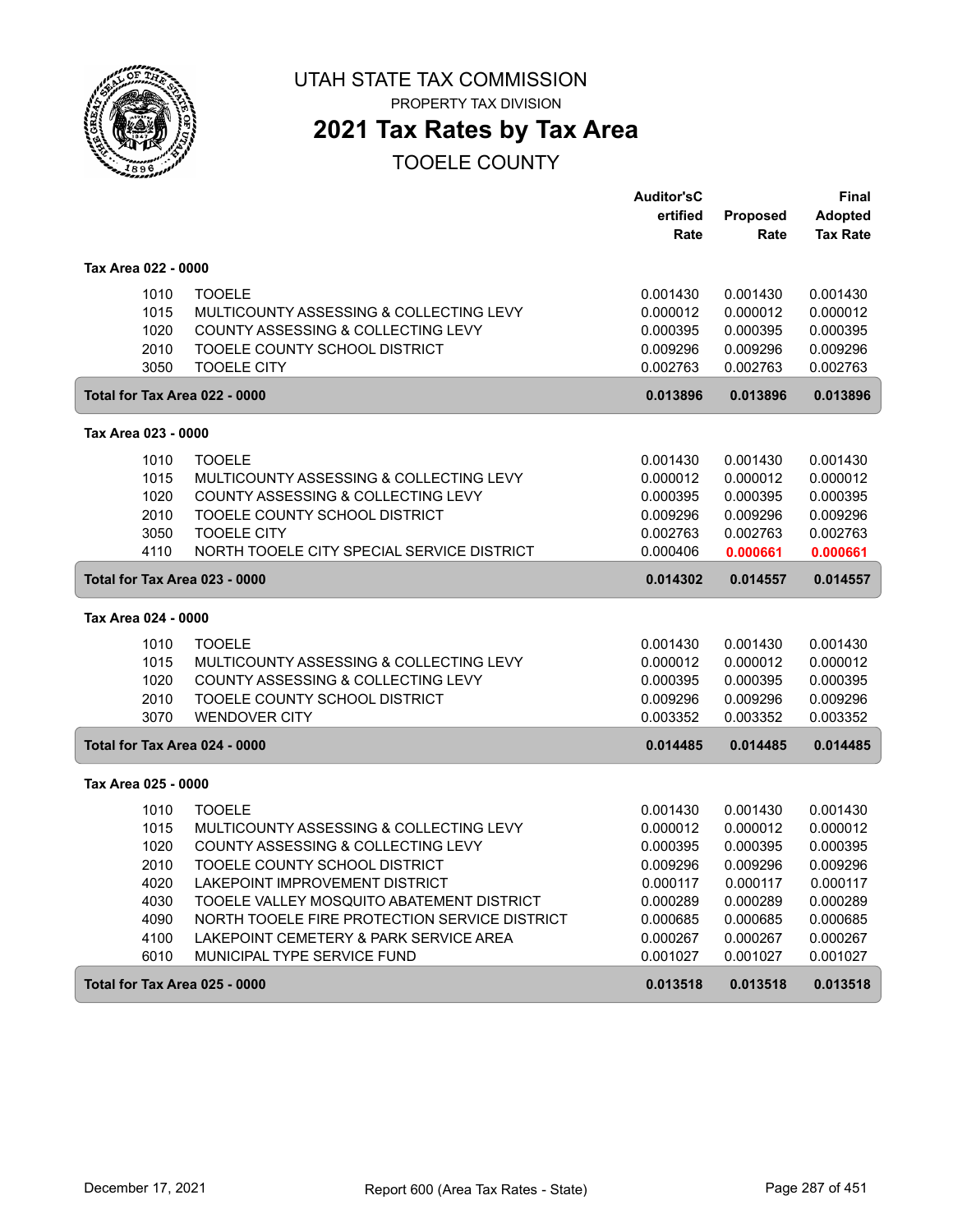

#### UTAH STATE TAX COMMISSION PROPERTY TAX DIVISION

## **2021 Tax Rates by Tax Area**

|                               |                                               | <b>Auditor'sC</b> |          | <b>Final</b>    |
|-------------------------------|-----------------------------------------------|-------------------|----------|-----------------|
|                               |                                               | ertified          | Proposed | <b>Adopted</b>  |
|                               |                                               | Rate              | Rate     | <b>Tax Rate</b> |
| Tax Area 026 - 0000           |                                               |                   |          |                 |
| 1010                          | <b>TOOELE</b>                                 | 0.001430          | 0.001430 | 0.001430        |
| 1015                          | MULTICOUNTY ASSESSING & COLLECTING LEVY       | 0.000012          | 0.000012 | 0.000012        |
| 1020                          | COUNTY ASSESSING & COLLECTING LEVY            | 0.000395          | 0.000395 | 0.000395        |
| 2010                          | TOOELE COUNTY SCHOOL DISTRICT                 | 0.009296          | 0.009296 | 0.009296        |
| 4030                          | TOOELE VALLEY MOSQUITO ABATEMENT DISTRICT     | 0.000289          | 0.000289 | 0.000289        |
| 4090                          | NORTH TOOELE FIRE PROTECTION SERVICE DISTRICT | 0.000685          | 0.000685 | 0.000685        |
| 6010                          | MUNICIPAL TYPE SERVICE FUND                   | 0.001027          | 0.001027 | 0.001027        |
| Total for Tax Area 026 - 0000 |                                               | 0.013134          | 0.013134 | 0.013134        |
| Tax Area 027 - 0000           |                                               |                   |          |                 |
| 1010                          | <b>TOOELE</b>                                 | 0.001430          | 0.001430 | 0.001430        |
| 1015                          | MULTICOUNTY ASSESSING & COLLECTING LEVY       | 0.000012          | 0.000012 | 0.000012        |
| 1020                          | COUNTY ASSESSING & COLLECTING LEVY            | 0.000395          | 0.000395 | 0.000395        |
| 2010                          | TOOELE COUNTY SCHOOL DISTRICT                 | 0.009296          | 0.009296 | 0.009296        |
| 4090                          | NORTH TOOELE FIRE PROTECTION SERVICE DISTRICT | 0.000685          | 0.000685 | 0.000685        |
| 6010                          | MUNICIPAL TYPE SERVICE FUND                   | 0.001027          | 0.001027 | 0.001027        |
| Total for Tax Area 027 - 0000 |                                               | 0.012845          | 0.012845 | 0.012845        |
|                               |                                               |                   |          |                 |
| Tax Area 028 - 0000           |                                               |                   |          |                 |
| 1010                          | <b>TOOELE</b>                                 | 0.001430          | 0.001430 | 0.001430        |
| 1015                          | MULTICOUNTY ASSESSING & COLLECTING LEVY       | 0.000012          | 0.000012 | 0.000012        |
| 1020                          | COUNTY ASSESSING & COLLECTING LEVY            | 0.000395          | 0.000395 | 0.000395        |
| 2010                          | TOOELE COUNTY SCHOOL DISTRICT                 | 0.009296          | 0.009296 | 0.009296        |
| 4030                          | TOOELE VALLEY MOSQUITO ABATEMENT DISTRICT     | 0.000289          | 0.000289 | 0.000289        |
| 4090                          | NORTH TOOELE FIRE PROTECTION SERVICE DISTRICT | 0.000685          | 0.000685 | 0.000685        |
| 4130                          | SOUTH RIM SPECIAL SERVICE DISTRICT            | 0.000206          | 0.000206 | 0.000206        |
| 6010                          | MUNICIPAL TYPE SERVICE FUND                   | 0.001027          | 0.001027 | 0.001027        |
| Total for Tax Area 028 - 0000 |                                               | 0.013340          | 0.013340 | 0.013340        |
| Tax Area 029 - 0000           |                                               |                   |          |                 |
| 1010                          | <b>TOOELE</b>                                 | 0.001430          | 0.001430 | 0.001430        |
| 1015                          | MULTICOUNTY ASSESSING & COLLECTING LEVY       | 0.000012          | 0.000012 | 0.000012        |
| 1020                          | COUNTY ASSESSING & COLLECTING LEVY            | 0.000395          | 0.000395 | 0.000395        |
| 2010                          | TOOELE COUNTY SCHOOL DISTRICT                 | 0.009296          | 0.009296 | 0.009296        |
| 4030                          | TOOELE VALLEY MOSQUITO ABATEMENT DISTRICT     | 0.000289          | 0.000289 | 0.000289        |
| 4130                          | SOUTH RIM SPECIAL SERVICE DISTRICT            | 0.000206          | 0.000206 | 0.000206        |
| 6010                          | MUNICIPAL TYPE SERVICE FUND                   | 0.001027          | 0.001027 | 0.001027        |
| Total for Tax Area 029 - 0000 |                                               | 0.012655          | 0.012655 | 0.012655        |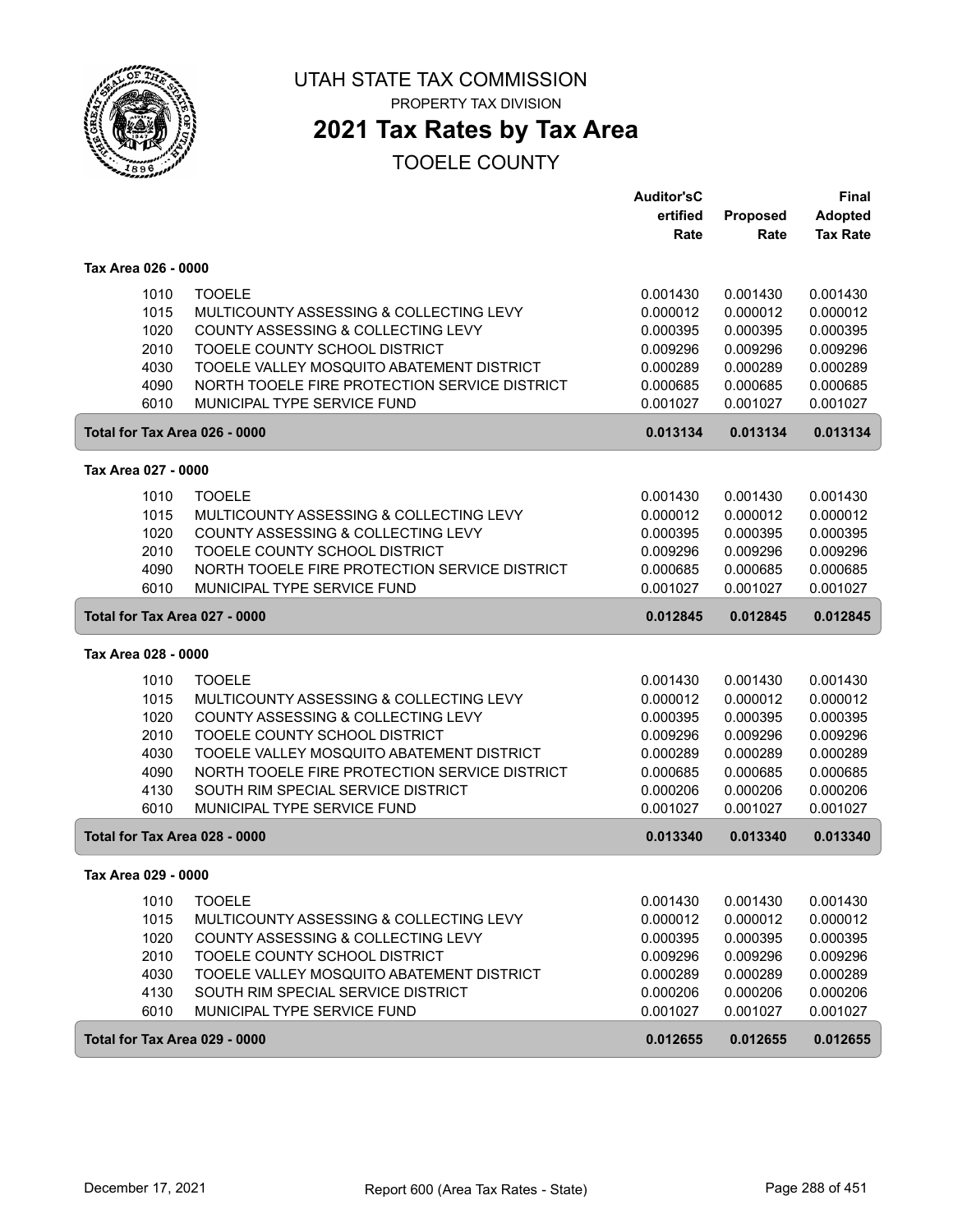

PROPERTY TAX DIVISION

# **2021 Tax Rates by Tax Area**

|                               |                                               | <b>Auditor'sC</b> |          | <b>Final</b>    |
|-------------------------------|-----------------------------------------------|-------------------|----------|-----------------|
|                               |                                               | ertified          | Proposed | <b>Adopted</b>  |
|                               |                                               | Rate              | Rate     | <b>Tax Rate</b> |
| Tax Area 030 - 0000           |                                               |                   |          |                 |
| 1010                          | <b>TOOELE</b>                                 | 0.001430          | 0.001430 | 0.001430        |
| 1015                          | MULTICOUNTY ASSESSING & COLLECTING LEVY       | 0.000012          | 0.000012 | 0.000012        |
| 1020                          | COUNTY ASSESSING & COLLECTING LEVY            | 0.000395          | 0.000395 | 0.000395        |
| 2010                          | TOOELE COUNTY SCHOOL DISTRICT                 | 0.009296          | 0.009296 | 0.009296        |
| 3010                          | <b>GRANTSVILLE CITY</b>                       | 0.001901          | 0.001901 | 0.001901        |
| 4030                          | TOOELE VALLEY MOSQUITO ABATEMENT DISTRICT     | 0.000289          | 0.000289 | 0.000289        |
| Total for Tax Area 030 - 0000 |                                               | 0.013323          | 0.013323 | 0.013323        |
| Tax Area 031 - 0000           |                                               |                   |          |                 |
| 1010                          | <b>TOOELE</b>                                 | 0.001430          | 0.001430 | 0.001430        |
| 1015                          | MULTICOUNTY ASSESSING & COLLECTING LEVY       | 0.000012          | 0.000012 | 0.000012        |
| 1020                          | COUNTY ASSESSING & COLLECTING LEVY            | 0.000395          | 0.000395 | 0.000395        |
| 2010                          | TOOELE COUNTY SCHOOL DISTRICT                 | 0.009296          | 0.009296 | 0.009296        |
| 4020                          | LAKEPOINT IMPROVEMENT DISTRICT                | 0.000117          | 0.000117 | 0.000117        |
| 4030                          | TOOELE VALLEY MOSQUITO ABATEMENT DISTRICT     | 0.000289          | 0.000289 | 0.000289        |
| 4090                          | NORTH TOOELE FIRE PROTECTION SERVICE DISTRICT | 0.000685          | 0.000685 | 0.000685        |
| 6010                          | MUNICIPAL TYPE SERVICE FUND                   | 0.001027          | 0.001027 | 0.001027        |
| Total for Tax Area 031 - 0000 |                                               | 0.013251          | 0.013251 | 0.013251        |
| Tax Area 032 - 0000           |                                               |                   |          |                 |
| 1010                          | <b>TOOELE</b>                                 | 0.001430          | 0.001430 | 0.001430        |
| 1015                          | MULTICOUNTY ASSESSING & COLLECTING LEVY       | 0.000012          | 0.000012 | 0.000012        |
| 1020                          | COUNTY ASSESSING & COLLECTING LEVY            | 0.000395          | 0.000395 | 0.000395        |
| 2010                          | TOOELE COUNTY SCHOOL DISTRICT                 | 0.009296          | 0.009296 | 0.009296        |
| 3060                          | <b>VERNON TOWN</b>                            | 0.000462          | 0.000462 | 0.000462        |
| 4070                          | RUSH VALLEY WATER CONSERVANCY DISTRICT        | 0.000056          | 0.000056 | 0.000056        |
| Total for Tax Area 032 - 0000 |                                               | 0.011651          | 0.011651 | 0.011651        |
| Tax Area 033 - 0000           |                                               |                   |          |                 |
| 1010                          | <b>TOOELE</b>                                 | 0.001430          | 0.001430 | 0.001430        |
| 1015                          | MULTICOUNTY ASSESSING & COLLECTING LEVY       | 0.000012          | 0.000012 | 0.000012        |
| 1020                          | COUNTY ASSESSING & COLLECTING LEVY            | 0.000395          | 0.000395 | 0.000395        |
| 2010                          | TOOELE COUNTY SCHOOL DISTRICT                 | 0.009296          | 0.009296 | 0.009296        |
| 3010                          | <b>GRANTSVILLE CITY</b>                       | 0.001901          | 0.001901 | 0.001901        |
| 4030                          | TOOELE VALLEY MOSQUITO ABATEMENT DISTRICT     | 0.000289          | 0.000289 | 0.000289        |
| Total for Tax Area 033 - 0000 |                                               | 0.013323          | 0.013323 | 0.013323        |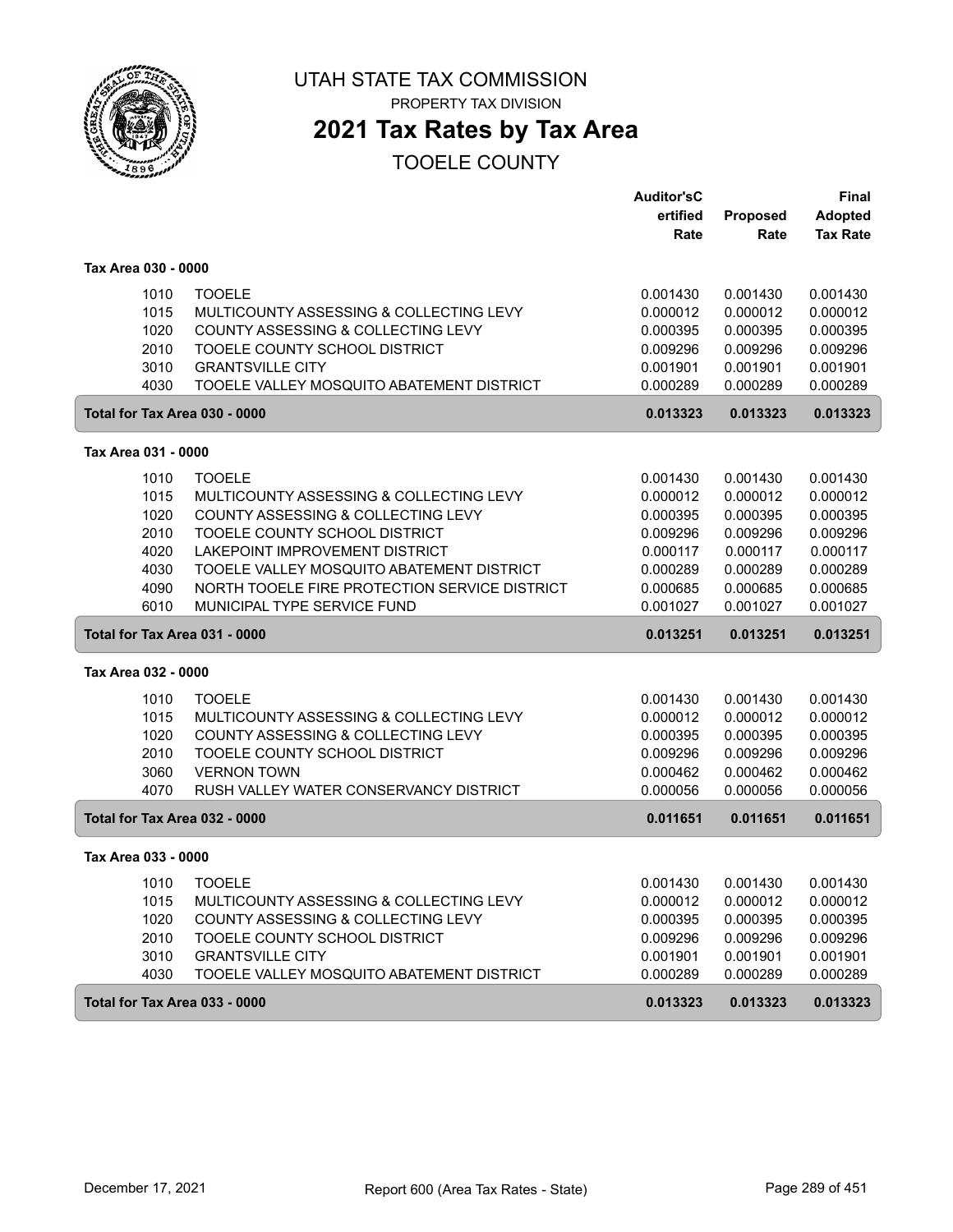

## **2021 Tax Rates by Tax Area**

|                               |                                                  | <b>Auditor'sC</b> |          | Final           |
|-------------------------------|--------------------------------------------------|-------------------|----------|-----------------|
|                               |                                                  | ertified          | Proposed | <b>Adopted</b>  |
|                               |                                                  | Rate              | Rate     | <b>Tax Rate</b> |
| Tax Area 034 - 0000           |                                                  |                   |          |                 |
| 1010                          | <b>TOOELE</b>                                    | 0.001430          | 0.001430 | 0.001430        |
| 1015                          | MULTICOUNTY ASSESSING & COLLECTING LEVY          | 0.000012          | 0.000012 | 0.000012        |
| 1020                          | COUNTY ASSESSING & COLLECTING LEVY               | 0.000395          | 0.000395 | 0.000395        |
| 2010                          | TOOELE COUNTY SCHOOL DISTRICT                    | 0.009296          | 0.009296 | 0.009296        |
| 4030                          | TOOELE VALLEY MOSQUITO ABATEMENT DISTRICT        | 0.000289          | 0.000289 | 0.000289        |
| 4090                          | NORTH TOOELE FIRE PROTECTION SERVICE DISTRICT    | 0.000685          | 0.000685 | 0.000685        |
| 6010                          | MUNICIPAL TYPE SERVICE FUND                      | 0.001027          | 0.001027 | 0.001027        |
| Total for Tax Area 034 - 0000 |                                                  | 0.013134          | 0.013134 | 0.013134        |
| Tax Area 035 - 0000           |                                                  |                   |          |                 |
| 1010                          | <b>TOOELE</b>                                    | 0.001430          | 0.001430 | 0.001430        |
| 1015                          | MULTICOUNTY ASSESSING & COLLECTING LEVY          | 0.000012          | 0.000012 | 0.000012        |
| 1020                          | COUNTY ASSESSING & COLLECTING LEVY               | 0.000395          | 0.000395 | 0.000395        |
| 2010                          | TOOELE COUNTY SCHOOL DISTRICT                    | 0.009296          | 0.009296 | 0.009296        |
| 3050                          | <b>TOOELE CITY</b>                               | 0.002763          | 0.002763 | 0.002763        |
| Total for Tax Area 035 - 0000 |                                                  | 0.013896          | 0.013896 | 0.013896        |
| Tax Area 036 - 0000           |                                                  |                   |          |                 |
| 1010                          | <b>TOOELE</b>                                    | 0.001430          | 0.001430 | 0.001430        |
| 1015                          | MULTICOUNTY ASSESSING & COLLECTING LEVY          | 0.000012          | 0.000012 | 0.000012        |
| 1020                          | COUNTY ASSESSING & COLLECTING LEVY               | 0.000395          | 0.000395 | 0.000395        |
| 2010                          | TOOELE COUNTY SCHOOL DISTRICT                    | 0.009296          | 0.009296 | 0.009296        |
| 4030                          | TOOELE VALLEY MOSQUITO ABATEMENT DISTRICT        | 0.000289          | 0.000289 | 0.000289        |
| 4090                          | NORTH TOOELE FIRE PROTECTION SERVICE DISTRICT    | 0.000685          | 0.000685 | 0.000685        |
| 6010                          | MUNICIPAL TYPE SERVICE FUND                      | 0.001027          | 0.001027 | 0.001027        |
| Total for Tax Area 036 - 0000 |                                                  | 0.013134          | 0.013134 | 0.013134        |
| Tax Area 037 - 0000           |                                                  |                   |          |                 |
| 1010                          | <b>TOOELE</b>                                    | 0.001430          | 0.001430 | 0.001430        |
| 1015                          | MULTICOUNTY ASSESSING & COLLECTING LEVY          | 0.000012          | 0.000012 | 0.000012        |
| 1020                          | COUNTY ASSESSING & COLLECTING LEVY               | 0.000395          | 0.000395 | 0.000395        |
| 2010                          | TOOELE COUNTY SCHOOL DISTRICT                    | 0.009296          | 0.009296 | 0.009296        |
| 4010                          | STANSBURY PARK IMPROVEMENT DISTRICT              | 0.000075          | 0.000075 | 0.000075        |
| 4030                          | TOOELE VALLEY MOSQUITO ABATEMENT DISTRICT        | 0.000289          | 0.000289 | 0.000289        |
| 4040                          | STANSBURY GREENBELT SERVICE AREA OF TOOELE COUN  | 0.000939          | 0.000939 | 0.000939        |
| 4050                          | STANSBURY RECREATION SERVICE AREA OF TOOELE COUI | 0.000939          | 0.000939 | 0.000939        |
| 4090                          | NORTH TOOELE FIRE PROTECTION SERVICE DISTRICT    | 0.000685          | 0.000685 | 0.000685        |
| 6010                          | MUNICIPAL TYPE SERVICE FUND                      | 0.001027          | 0.001027 | 0.001027        |
| Total for Tax Area 037 - 0000 |                                                  | 0.015087          | 0.015087 | 0.015087        |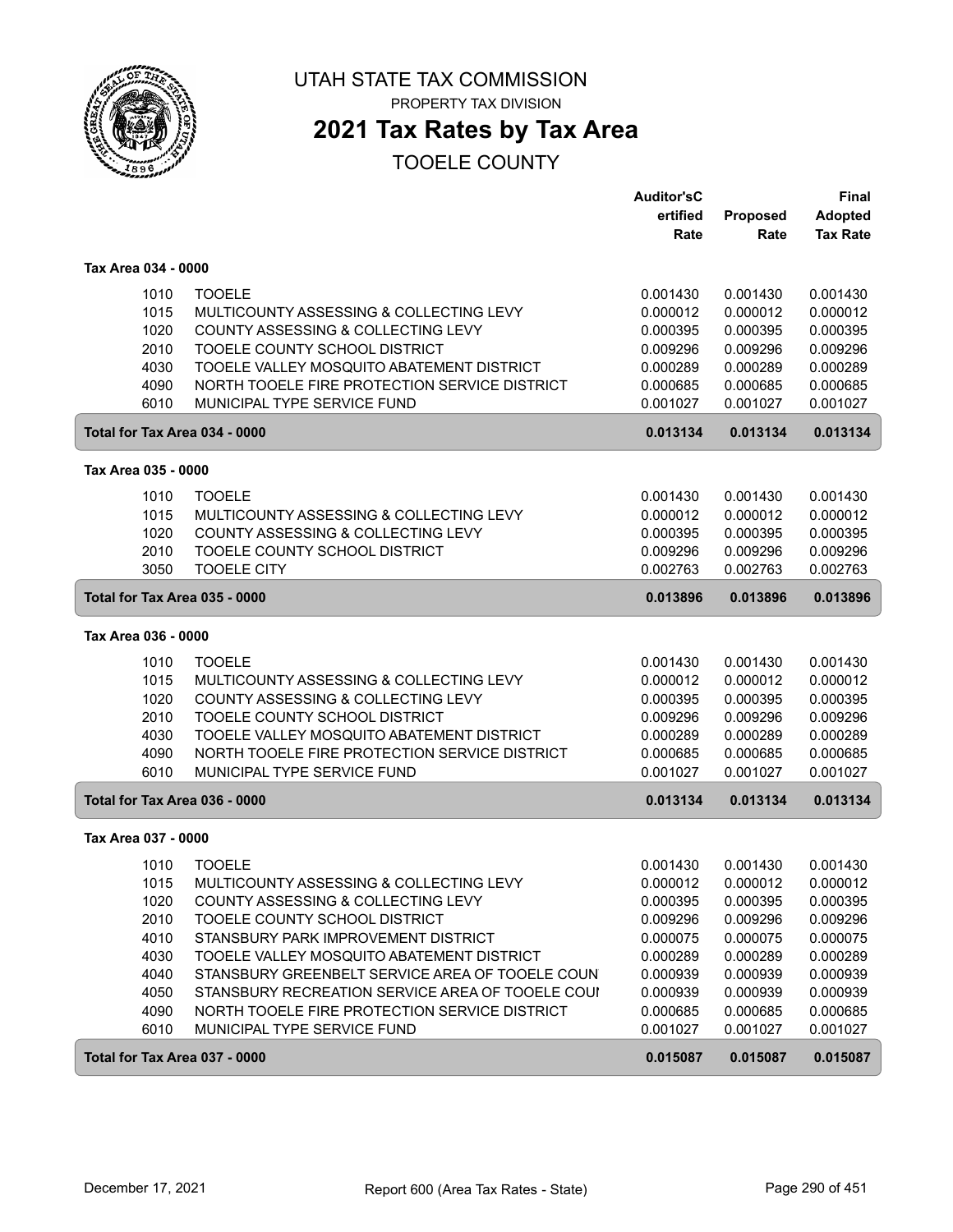

PROPERTY TAX DIVISION

# **2021 Tax Rates by Tax Area**

|                               |                                               | <b>Auditor'sC</b> |          | <b>Final</b>    |
|-------------------------------|-----------------------------------------------|-------------------|----------|-----------------|
|                               |                                               | ertified          | Proposed | <b>Adopted</b>  |
|                               |                                               | Rate              | Rate     | <b>Tax Rate</b> |
| Tax Area 041 - 0000           |                                               |                   |          |                 |
| 1010                          | <b>TOOELE</b>                                 | 0.001430          | 0.001430 | 0.001430        |
| 1015                          | MULTICOUNTY ASSESSING & COLLECTING LEVY       | 0.000012          | 0.000012 | 0.000012        |
| 1020                          | COUNTY ASSESSING & COLLECTING LEVY            | 0.000395          | 0.000395 | 0.000395        |
| 2010                          | TOOELE COUNTY SCHOOL DISTRICT                 | 0.009296          | 0.009296 | 0.009296        |
| 4020                          | LAKEPOINT IMPROVEMENT DISTRICT                | 0.000117          | 0.000117 | 0.000117        |
| 4030                          | TOOELE VALLEY MOSQUITO ABATEMENT DISTRICT     | 0.000289          | 0.000289 | 0.000289        |
| 4090                          | NORTH TOOELE FIRE PROTECTION SERVICE DISTRICT | 0.000685          | 0.000685 | 0.000685        |
| 6010                          | MUNICIPAL TYPE SERVICE FUND                   | 0.001027          | 0.001027 | 0.001027        |
| Total for Tax Area 041 - 0000 |                                               | 0.013251          | 0.013251 | 0.013251        |
| Tax Area 043 - 0000           |                                               |                   |          |                 |
| 1010                          | <b>TOOELE</b>                                 | 0.001430          | 0.001430 | 0.001430        |
| 1015                          | MULTICOUNTY ASSESSING & COLLECTING LEVY       | 0.000012          | 0.000012 | 0.000012        |
| 1020                          | COUNTY ASSESSING & COLLECTING LEVY            | 0.000395          | 0.000395 | 0.000395        |
| 2010                          | TOOELE COUNTY SCHOOL DISTRICT                 | 0.009296          | 0.009296 | 0.009296        |
| 3050                          | <b>TOOELE CITY</b>                            | 0.002763          | 0.002763 | 0.002763        |
| Total for Tax Area 043 - 0000 |                                               | 0.013896          | 0.013896 | 0.013896        |
| Tax Area 044 - 0000           |                                               |                   |          |                 |
| 1010                          | <b>TOOELE</b>                                 | 0.001430          | 0.001430 | 0.001430        |
| 1015                          | MULTICOUNTY ASSESSING & COLLECTING LEVY       | 0.000012          | 0.000012 | 0.000012        |
| 1020                          | COUNTY ASSESSING & COLLECTING LEVY            | 0.000395          | 0.000395 | 0.000395        |
| 2010                          | TOOELE COUNTY SCHOOL DISTRICT                 | 0.009296          | 0.009296 | 0.009296        |
| 3010                          | <b>GRANTSVILLE CITY</b>                       | 0.001901          | 0.001901 | 0.001901        |
| 4030                          | TOOELE VALLEY MOSQUITO ABATEMENT DISTRICT     | 0.000289          | 0.000289 | 0.000289        |
| Total for Tax Area 044 - 0000 |                                               | 0.013323          | 0.013323 | 0.013323        |
| Tax Area 045 - 0000           |                                               |                   |          |                 |
| 1010                          | <b>TOOELE</b>                                 | 0.001430          | 0.001430 | 0.001430        |
| 1015                          | MULTICOUNTY ASSESSING & COLLECTING LEVY       | 0.000012          | 0.000012 | 0.000012        |
| 1020                          | COUNTY ASSESSING & COLLECTING LEVY            | 0.000395          | 0.000395 | 0.000395        |
| 2010                          | TOOELE COUNTY SCHOOL DISTRICT                 | 0.009296          | 0.009296 | 0.009296        |
| 4030                          | TOOELE VALLEY MOSQUITO ABATEMENT DISTRICT     | 0.000289          | 0.000289 | 0.000289        |
| 4090                          | NORTH TOOELE FIRE PROTECTION SERVICE DISTRICT | 0.000685          | 0.000685 | 0.000685        |
| 6010                          | MUNICIPAL TYPE SERVICE FUND                   | 0.001027          | 0.001027 | 0.001027        |
|                               |                                               |                   |          |                 |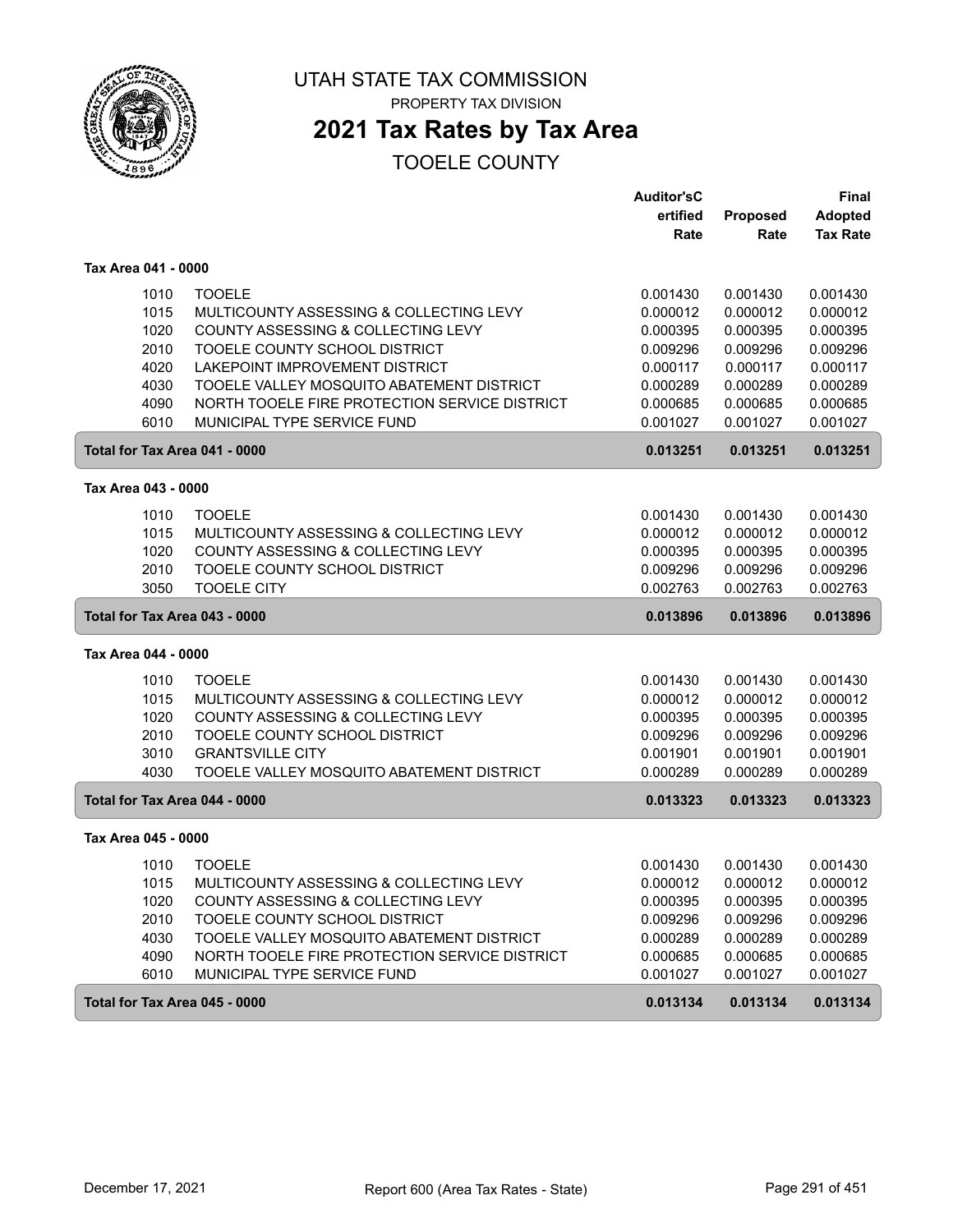

# **2021 Tax Rates by Tax Area**

|                               |                                               | <b>Auditor'sC</b> |                 | Final           |
|-------------------------------|-----------------------------------------------|-------------------|-----------------|-----------------|
|                               |                                               | ertified          | <b>Proposed</b> | <b>Adopted</b>  |
|                               |                                               | Rate              | Rate            | <b>Tax Rate</b> |
| Tax Area 046 - 0000           |                                               |                   |                 |                 |
| 1010                          | <b>TOOELE</b>                                 | 0.001430          | 0.001430        | 0.001430        |
| 1015                          | MULTICOUNTY ASSESSING & COLLECTING LEVY       | 0.000012          | 0.000012        | 0.000012        |
| 1020                          | COUNTY ASSESSING & COLLECTING LEVY            | 0.000395          | 0.000395        | 0.000395        |
| 2010                          | TOOELE COUNTY SCHOOL DISTRICT                 | 0.009296          | 0.009296        | 0.009296        |
| 4030                          | TOOELE VALLEY MOSQUITO ABATEMENT DISTRICT     | 0.000289          | 0.000289        | 0.000289        |
| 4090                          | NORTH TOOELE FIRE PROTECTION SERVICE DISTRICT | 0.000685          | 0.000685        | 0.000685        |
| 6010                          | MUNICIPAL TYPE SERVICE FUND                   | 0.001027          | 0.001027        | 0.001027        |
| Total for Tax Area 046 - 0000 |                                               | 0.013134          | 0.013134        | 0.013134        |
| Tax Area 047 - 0000           |                                               |                   |                 |                 |
| 1010                          | <b>TOOELE</b>                                 | 0.001430          | 0.001430        | 0.001430        |
| 1015                          | MULTICOUNTY ASSESSING & COLLECTING LEVY       | 0.000012          | 0.000012        | 0.000012        |
| 1020                          | COUNTY ASSESSING & COLLECTING LEVY            | 0.000395          | 0.000395        | 0.000395        |
| 2010                          | TOOELE COUNTY SCHOOL DISTRICT                 | 0.009296          | 0.009296        | 0.009296        |
| 4090                          | NORTH TOOELE FIRE PROTECTION SERVICE DISTRICT | 0.000685          | 0.000685        | 0.000685        |
| 6010                          | MUNICIPAL TYPE SERVICE FUND                   | 0.001027          | 0.001027        | 0.001027        |
| Total for Tax Area 047 - 0000 |                                               | 0.012845          | 0.012845        | 0.012845        |
| Tax Area 048 - 0000           |                                               |                   |                 |                 |
| 1010                          | <b>TOOELE</b>                                 | 0.001430          | 0.001430        | 0.001430        |
| 1015                          | MULTICOUNTY ASSESSING & COLLECTING LEVY       | 0.000012          | 0.000012        | 0.000012        |
| 1020                          | COUNTY ASSESSING & COLLECTING LEVY            | 0.000395          | 0.000395        | 0.000395        |
| 2010                          | TOOELE COUNTY SCHOOL DISTRICT                 | 0.009296          | 0.009296        | 0.009296        |
| 3010                          | <b>GRANTSVILLE CITY</b>                       | 0.003802          | 0.003802        | 0.003802        |
| 4030                          | TOOELE VALLEY MOSQUITO ABATEMENT DISTRICT     | 0.000289          | 0.000289        | 0.000289        |
| Total for Tax Area 048 - 0000 |                                               | 0.015224          | 0.015224        | 0.015224        |
| Tax Area 048 - 0001           |                                               |                   |                 |                 |
| 1010                          | <b>TOOELE</b>                                 | 0.001430          | 0.001430        | 0.001430        |
| 1015                          | MULTICOUNTY ASSESSING & COLLECTING LEVY       | 0.000012          | 0.000012        | 0.000012        |
| 1020                          | COUNTY ASSESSING & COLLECTING LEVY            | 0.000395          | 0.000395        | 0.000395        |
| 2010                          | TOOELE COUNTY SCHOOL DISTRICT                 | 0.009296          | 0.009296        | 0.009296        |
| 3010                          | <b>GRANTSVILLE CITY</b>                       | 0.001901          | 0.001901        | 0.001901        |
| 4030                          | TOOELE VALLEY MOSQUITO ABATEMENT DISTRICT     | 0.000289          | 0.000289        | 0.000289        |
| Total for Tax Area 048 - 0001 |                                               | 0.013323          | 0.013323        | 0.013323        |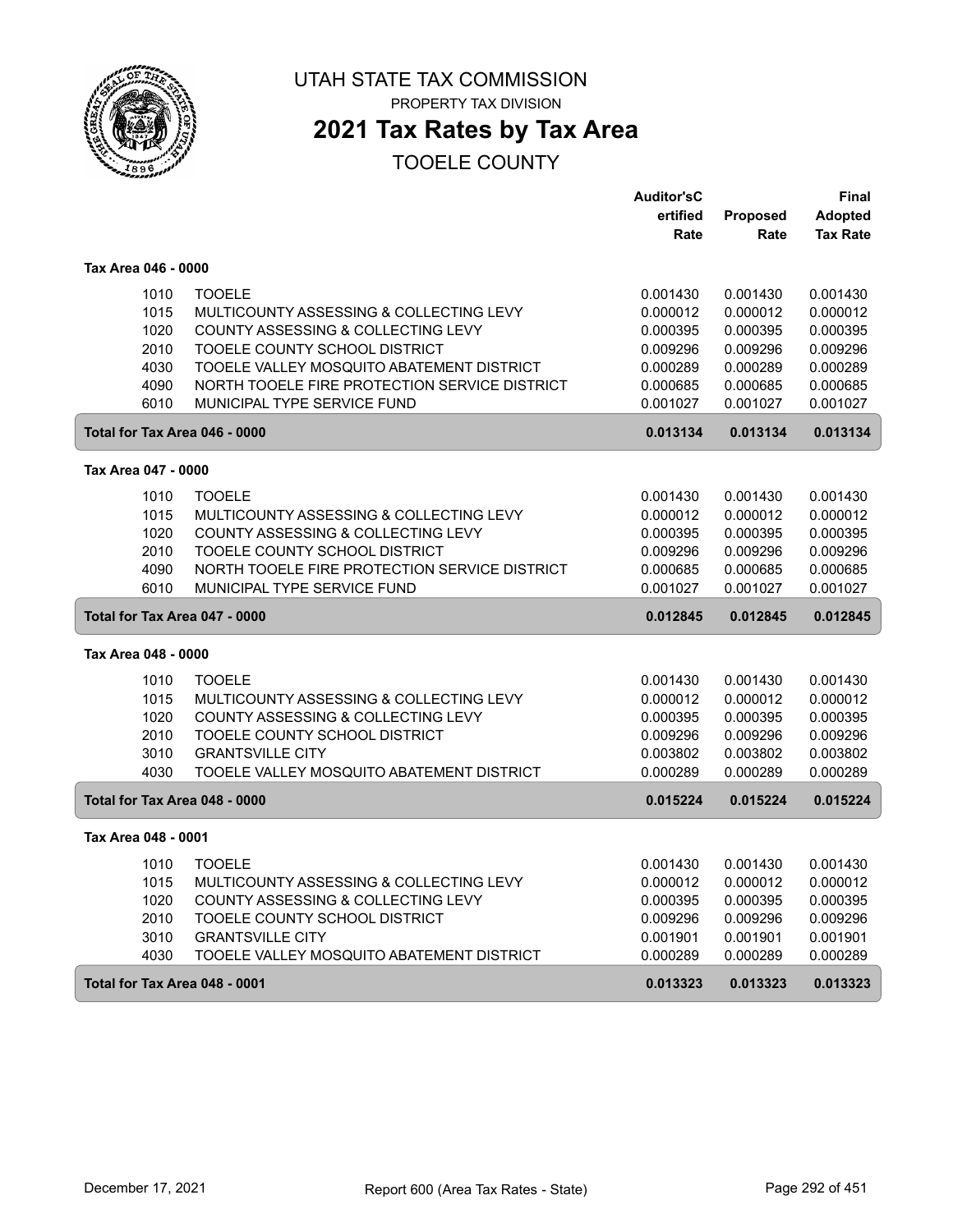

# **2021 Tax Rates by Tax Area**

|                     |                                           | <b>Auditor'sC</b><br>ertified | <b>Proposed</b><br>Rate | <b>Final</b><br><b>Adopted</b> |
|---------------------|-------------------------------------------|-------------------------------|-------------------------|--------------------------------|
|                     |                                           | Rate                          |                         | <b>Tax Rate</b>                |
| Tax Area 048 - 0002 |                                           |                               |                         |                                |
| 1010                | TOOFI F                                   | 0.001430                      | 0.001430                | 0.001430                       |
| 1015                | MULTICOUNTY ASSESSING & COLLECTING LEVY   | 0.000012                      | 0.000012                | 0.000012                       |
| 1020                | COUNTY ASSESSING & COLLECTING LEVY        | 0.000395                      | 0.000395                | 0.000395                       |
| 2010                | TOOELE COUNTY SCHOOL DISTRICT             | 0.009296                      | 0.009296                | 0.009296                       |
| 3010                | <b>GRANTSVILLE CITY</b>                   | 0.001901                      | 0.001901                | 0.001901                       |
| 4030                | TOOELE VALLEY MOSQUITO ABATEMENT DISTRICT | 0.000289                      | 0.000289                | 0.000289                       |
|                     | Total for Tax Area 048 - 0002             | 0.013323                      | 0.013323                | 0.013323                       |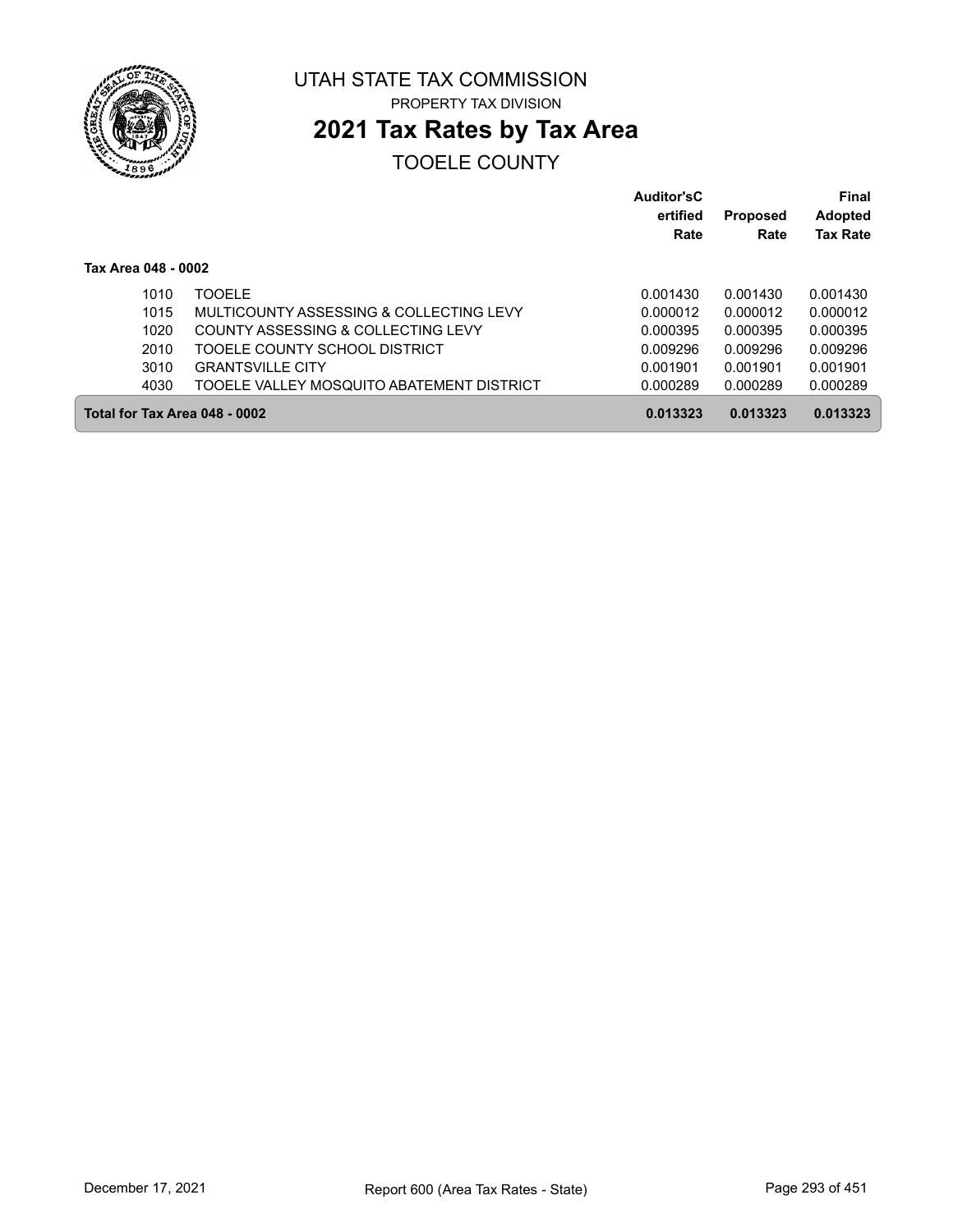

## **2021 Tax Rates by Tax Area**

|                               |                                                  | <b>Auditor'sC</b> |          | <b>Final</b>    |
|-------------------------------|--------------------------------------------------|-------------------|----------|-----------------|
|                               |                                                  | ertified          | Proposed | <b>Adopted</b>  |
|                               |                                                  | Rate              | Rate     | <b>Tax Rate</b> |
|                               |                                                  |                   |          |                 |
| Tax Area 001 - 0000           |                                                  |                   |          |                 |
| 1010                          | <b>UINTAH</b>                                    | 0.002970          | 0.002970 | 0.002970        |
| 1015                          | MULTICOUNTY ASSESSING & COLLECTING LEVY          | 0.000012          | 0.000012 | 0.000012        |
| 1020                          | COUNTY ASSESSING & COLLECTING LEVY               | 0.000655          | 0.000655 | 0.000655        |
| 2010                          | UINTAH COUNTY SCHOOL DISTRICT                    | 0.007865          | 0.007526 | 0.007526        |
| 4010                          | UINTAH WATER CONSERVANCY DISTRICT                | 0.000563          | 0.000563 | 0.000563        |
| 4080                          | UINTAH COUNTY MOSQUITO ABATEMENT DISTRICT        | 0.000268          | 0.000267 | 0.000267        |
| 4270                          | CENTRAL UTAH WATER CONSERVANCY DISTRICT          | 0.000375          | 0.000400 | 0.000400        |
| Total for Tax Area 001 - 0000 |                                                  | 0.012708          | 0.012393 | 0.012393        |
| Tax Area 002 - 0000           |                                                  |                   |          |                 |
|                               |                                                  |                   |          |                 |
| 1010                          | <b>UINTAH</b>                                    | 0.002970          | 0.002970 | 0.002970        |
| 1015                          | MULTICOUNTY ASSESSING & COLLECTING LEVY          | 0.000012          | 0.000012 | 0.000012        |
| 1020                          | COUNTY ASSESSING & COLLECTING LEVY               | 0.000655          | 0.000655 | 0.000655        |
| 2010                          | UINTAH COUNTY SCHOOL DISTRICT                    | 0.007865          | 0.007526 | 0.007526        |
| 4010                          | UINTAH WATER CONSERVANCY DISTRICT                | 0.000563          | 0.000563 | 0.000563        |
| 4060                          | ASHLEY VALLEY WATER & SEWER IMPROVEMENT DISTRICT | 0.000176          | 0.000176 | 0.000176        |
| 4080                          | UINTAH COUNTY MOSQUITO ABATEMENT DISTRICT        | 0.000268          | 0.000267 | 0.000267        |
| 4270                          | CENTRAL UTAH WATER CONSERVANCY DISTRICT          | 0.000375          | 0.000400 | 0.000400        |
| Total for Tax Area 002 - 0000 |                                                  | 0.012884          | 0.012569 | 0.012569        |
| Tax Area 003 - 0000           |                                                  |                   |          |                 |
| 1010                          | <b>UINTAH</b>                                    | 0.002970          | 0.002970 | 0.002970        |
| 1015                          | MULTICOUNTY ASSESSING & COLLECTING LEVY          | 0.000012          | 0.000012 | 0.000012        |
| 1020                          | COUNTY ASSESSING & COLLECTING LEVY               | 0.000655          | 0.000655 | 0.000655        |
| 2010                          | UINTAH COUNTY SCHOOL DISTRICT                    | 0.007865          | 0.007526 | 0.007526        |
| 4010                          | UINTAH WATER CONSERVANCY DISTRICT                | 0.000563          | 0.000563 | 0.000563        |
| 4020                          | MAESER WATER IMPROVEMENT DISTRICT                | 0.000448          | 0.000448 | 0.000448        |
| 4080                          | UINTAH COUNTY MOSQUITO ABATEMENT DISTRICT        | 0.000268          | 0.000267 | 0.000267        |
| 4270                          | CENTRAL UTAH WATER CONSERVANCY DISTRICT          | 0.000375          | 0.000400 | 0.000400        |
| Total for Tax Area 003 - 0000 |                                                  | 0.013156          | 0.012841 | 0.012841        |
| Tax Area 004 - 0000           |                                                  |                   |          |                 |
|                               |                                                  | 0.002970          |          |                 |
| 1010                          | <b>UINTAH</b>                                    |                   | 0.002970 | 0.002970        |
| 1015                          | MULTICOUNTY ASSESSING & COLLECTING LEVY          | 0.000012          | 0.000012 | 0.000012        |
| 1020                          | COUNTY ASSESSING & COLLECTING LEVY               | 0.000655          | 0.000655 | 0.000655        |
| 2010                          | UINTAH COUNTY SCHOOL DISTRICT                    | 0.007865          | 0.007526 | 0.007526        |
| 3030                          | <b>VERNAL CITY</b>                               | 0.000660          | 0.000692 | 0.000692        |
| 4010                          | UINTAH WATER CONSERVANCY DISTRICT                | 0.000563          | 0.000563 | 0.000563        |
| 4080                          | UINTAH COUNTY MOSQUITO ABATEMENT DISTRICT        | 0.000268          | 0.000267 | 0.000267        |
| 4270                          | CENTRAL UTAH WATER CONSERVANCY DISTRICT          | 0.000375          | 0.000400 | 0.000400        |
| Total for Tax Area 004 - 0000 |                                                  | 0.013368          | 0.013085 | 0.013085        |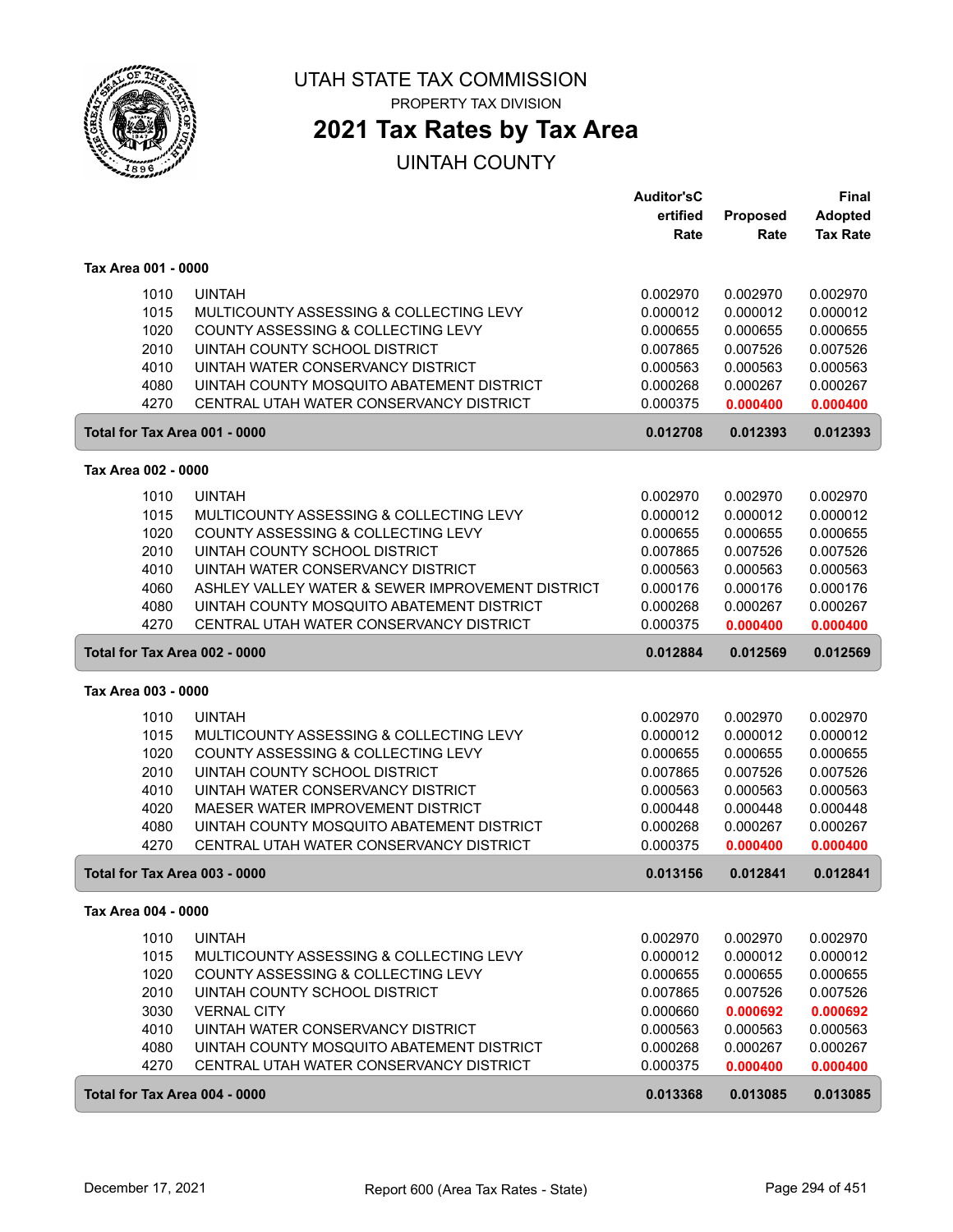

# **2021 Tax Rates by Tax Area**

|                               |                                              | <b>Auditor'sC</b> |          | <b>Final</b>    |
|-------------------------------|----------------------------------------------|-------------------|----------|-----------------|
|                               |                                              | ertified          | Proposed | <b>Adopted</b>  |
|                               |                                              | Rate              | Rate     | <b>Tax Rate</b> |
| Tax Area 005 - 0000           |                                              |                   |          |                 |
| 1010                          | <b>UINTAH</b>                                | 0.002970          | 0.002970 | 0.002970        |
| 1015                          | MULTICOUNTY ASSESSING & COLLECTING LEVY      | 0.000012          | 0.000012 | 0.000012        |
| 1020                          | COUNTY ASSESSING & COLLECTING LEVY           | 0.000655          | 0.000655 | 0.000655        |
| 2010                          | UINTAH COUNTY SCHOOL DISTRICT                | 0.007865          | 0.007526 | 0.007526        |
| 4010                          | UINTAH WATER CONSERVANCY DISTRICT            | 0.000563          | 0.000563 | 0.000563        |
| 4030                          | JENSEN WATER IMPROVEMENT DISTRICT            | 0.000771          | 0.000771 | 0.000771        |
| 4080                          | UINTAH COUNTY MOSQUITO ABATEMENT DISTRICT    | 0.000268          | 0.000267 | 0.000267        |
| 4270                          | CENTRAL UTAH WATER CONSERVANCY DISTRICT      | 0.000375          | 0.000400 | 0.000400        |
| Total for Tax Area 005 - 0000 |                                              | 0.013479          | 0.013164 | 0.013164        |
| Tax Area 006 - 0000           |                                              |                   |          |                 |
|                               |                                              |                   |          |                 |
| 1010                          | <b>UINTAH</b>                                | 0.002970          | 0.002970 | 0.002970        |
| 1015                          | MULTICOUNTY ASSESSING & COLLECTING LEVY      | 0.000012          | 0.000012 | 0.000012        |
| 1020                          | COUNTY ASSESSING & COLLECTING LEVY           | 0.000655          | 0.000655 | 0.000655        |
| 2010                          | UINTAH COUNTY SCHOOL DISTRICT                | 0.007865          | 0.007526 | 0.007526        |
| 4040                          | <b>BALLARD WATER IMPROVEMENT DISTRICT</b>    | 0.000571          | 0.000571 | 0.000571        |
| 4080                          | UINTAH COUNTY MOSQUITO ABATEMENT DISTRICT    | 0.000268          | 0.000267 | 0.000267        |
| 4270                          | CENTRAL UTAH WATER CONSERVANCY DISTRICT      | 0.000375          | 0.000400 | 0.000400        |
| Total for Tax Area 006 - 0000 |                                              | 0.012716          | 0.012401 | 0.012401        |
| Tax Area 007 - 0000           |                                              |                   |          |                 |
| 1010                          | <b>UINTAH</b>                                | 0.002970          | 0.002970 | 0.002970        |
| 1015                          | MULTICOUNTY ASSESSING & COLLECTING LEVY      | 0.000012          | 0.000012 | 0.000012        |
| 1020                          | COUNTY ASSESSING & COLLECTING LEVY           | 0.000655          | 0.000655 | 0.000655        |
| 2010                          | UINTAH COUNTY SCHOOL DISTRICT                | 0.007865          | 0.007526 | 0.007526        |
| 4010                          | UINTAH WATER CONSERVANCY DISTRICT            | 0.000563          | 0.000563 | 0.000563        |
| 4050                          | <b>OURAY PARK WATER IMPROVEMENT DISTRICT</b> | 0.001035          | 0.001035 | 0.001035        |
| 4080                          | UINTAH COUNTY MOSQUITO ABATEMENT DISTRICT    | 0.000268          | 0.000267 | 0.000267        |
| 4270                          | CENTRAL UTAH WATER CONSERVANCY DISTRICT      | 0.000375          | 0.000400 | 0.000400        |
| Total for Tax Area 007 - 0000 |                                              | 0.013743          | 0.013428 | 0.013428        |
| Tax Area 008 - 0000           |                                              |                   |          |                 |
| 1010                          | <b>UINTAH</b>                                | 0.002970          | 0.002970 | 0.002970        |
| 1015                          | MULTICOUNTY ASSESSING & COLLECTING LEVY      | 0.000012          | 0.000012 | 0.000012        |
| 1020                          | COUNTY ASSESSING & COLLECTING LEVY           | 0.000655          | 0.000655 | 0.000655        |
| 2010                          | UINTAH COUNTY SCHOOL DISTRICT                | 0.007865          | 0.007526 | 0.007526        |
| 4080                          | UINTAH COUNTY MOSQUITO ABATEMENT DISTRICT    | 0.000268          | 0.000267 | 0.000267        |
| 4270                          | CENTRAL UTAH WATER CONSERVANCY DISTRICT      | 0.000375          | 0.000400 | 0.000400        |
| Total for Tax Area 008 - 0000 |                                              | 0.012145          | 0.011830 | 0.011830        |
|                               |                                              |                   |          |                 |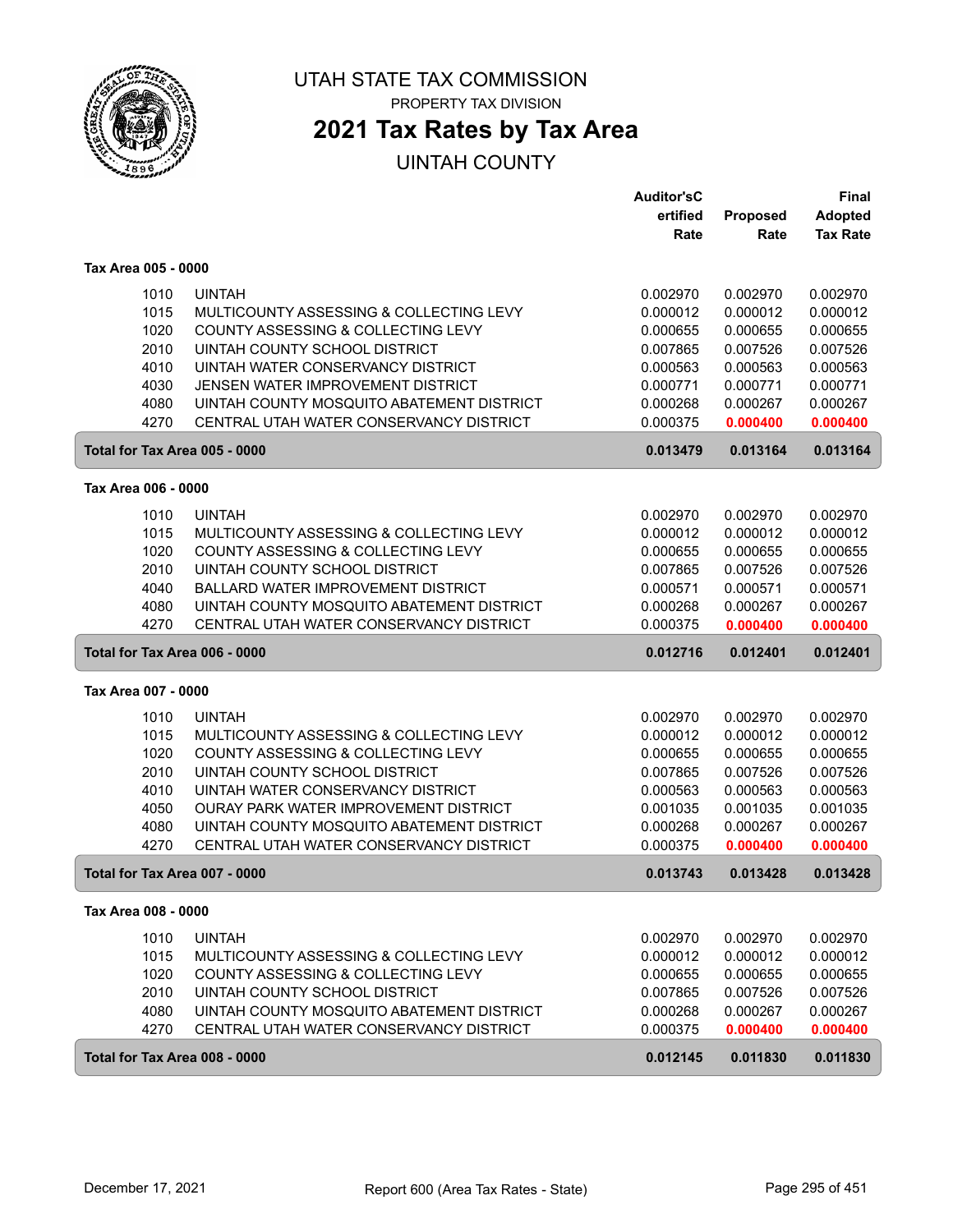

# **2021 Tax Rates by Tax Area**

|                               |                                            | <b>Auditor'sC</b> |                 | <b>Final</b>    |
|-------------------------------|--------------------------------------------|-------------------|-----------------|-----------------|
|                               |                                            | ertified          | <b>Proposed</b> | <b>Adopted</b>  |
|                               |                                            | Rate              | Rate            | <b>Tax Rate</b> |
| Tax Area 009 - 0000           |                                            |                   |                 |                 |
| 1010                          | <b>UINTAH</b>                              | 0.002970          | 0.002970        | 0.002970        |
| 1015                          | MULTICOUNTY ASSESSING & COLLECTING LEVY    | 0.000012          | 0.000012        | 0.000012        |
| 1020                          | COUNTY ASSESSING & COLLECTING LEVY         | 0.000655          | 0.000655        | 0.000655        |
| 2010                          | UINTAH COUNTY SCHOOL DISTRICT              | 0.007865          | 0.007526        | 0.007526        |
| 4010                          | UINTAH WATER CONSERVANCY DISTRICT          | 0.000563          | 0.000563        | 0.000563        |
| 4070                          | TRIDELL-LAPOINT WATER IMPROVEMENT DISTRICT | 0.000671          | 0.000671        | 0.000671        |
| 4080                          | UINTAH COUNTY MOSQUITO ABATEMENT DISTRICT  | 0.000268          | 0.000267        | 0.000267        |
| 4270                          | CENTRAL UTAH WATER CONSERVANCY DISTRICT    | 0.000375          | 0.000400        | 0.000400        |
| Total for Tax Area 009 - 0000 |                                            | 0.013379          | 0.013064        | 0.013064        |
| Tax Area 010 - 0000           |                                            |                   |                 |                 |
|                               |                                            |                   |                 |                 |
| 1010                          | <b>UINTAH</b>                              | 0.002970          | 0.002970        | 0.002970        |
| 1015                          | MULTICOUNTY ASSESSING & COLLECTING LEVY    | 0.000012          | 0.000012        | 0.000012        |
| 1020                          | COUNTY ASSESSING & COLLECTING LEVY         | 0.000655          | 0.000655        | 0.000655        |
| 2010                          | UINTAH COUNTY SCHOOL DISTRICT              | 0.007865          | 0.007526        | 0.007526        |
| 4070                          | TRIDELL-LAPOINT WATER IMPROVEMENT DISTRICT | 0.000671          | 0.000671        | 0.000671        |
| 4080<br>4270                  | UINTAH COUNTY MOSQUITO ABATEMENT DISTRICT  | 0.000268          | 0.000267        | 0.000267        |
|                               | CENTRAL UTAH WATER CONSERVANCY DISTRICT    | 0.000375          | 0.000400        | 0.000400        |
| Total for Tax Area 010 - 0000 |                                            | 0.012816          | 0.012501        | 0.012501        |
| Tax Area 011 - 0000           |                                            |                   |                 |                 |
| 1010                          | <b>UINTAH</b>                              | 0.002970          | 0.002970        | 0.002970        |
| 1015                          | MULTICOUNTY ASSESSING & COLLECTING LEVY    | 0.000012          | 0.000012        | 0.000012        |
| 1020                          | COUNTY ASSESSING & COLLECTING LEVY         | 0.000655          | 0.000655        | 0.000655        |
| 2010                          | UINTAH COUNTY SCHOOL DISTRICT              | 0.007865          | 0.007526        | 0.007526        |
| 3010                          | <b>BALLARD TOWN</b>                        | 0.002705          | 0.002705        | 0.002705        |
| 4080                          | UINTAH COUNTY MOSQUITO ABATEMENT DISTRICT  | 0.000268          | 0.000267        | 0.000267        |
| 4270                          | CENTRAL UTAH WATER CONSERVANCY DISTRICT    | 0.000375          | 0.000400        | 0.000400        |
| Total for Tax Area 011 - 0000 |                                            | 0.014850          | 0.014535        | 0.014535        |
| Tax Area 012 - 0000           |                                            |                   |                 |                 |
| 1010                          | <b>UINTAH</b>                              | 0.002970          | 0.002970        | 0.002970        |
| 1015                          | MULTICOUNTY ASSESSING & COLLECTING LEVY    | 0.000012          | 0.000012        | 0.000012        |
| 1020                          | COUNTY ASSESSING & COLLECTING LEVY         | 0.000655          | 0.000655        | 0.000655        |
| 2010                          | UINTAH COUNTY SCHOOL DISTRICT              | 0.007865          | 0.007526        | 0.007526        |
| 3010                          | <b>BALLARD TOWN</b>                        | 0.002705          | 0.002705        | 0.002705        |
| 4040                          | BALLARD WATER IMPROVEMENT DISTRICT         | 0.000571          | 0.000571        | 0.000571        |
| 4080                          | UINTAH COUNTY MOSQUITO ABATEMENT DISTRICT  | 0.000268          | 0.000267        | 0.000267        |
| 4270                          | CENTRAL UTAH WATER CONSERVANCY DISTRICT    | 0.000375          | 0.000400        | 0.000400        |
| Total for Tax Area 012 - 0000 |                                            | 0.015421          | 0.015106        | 0.015106        |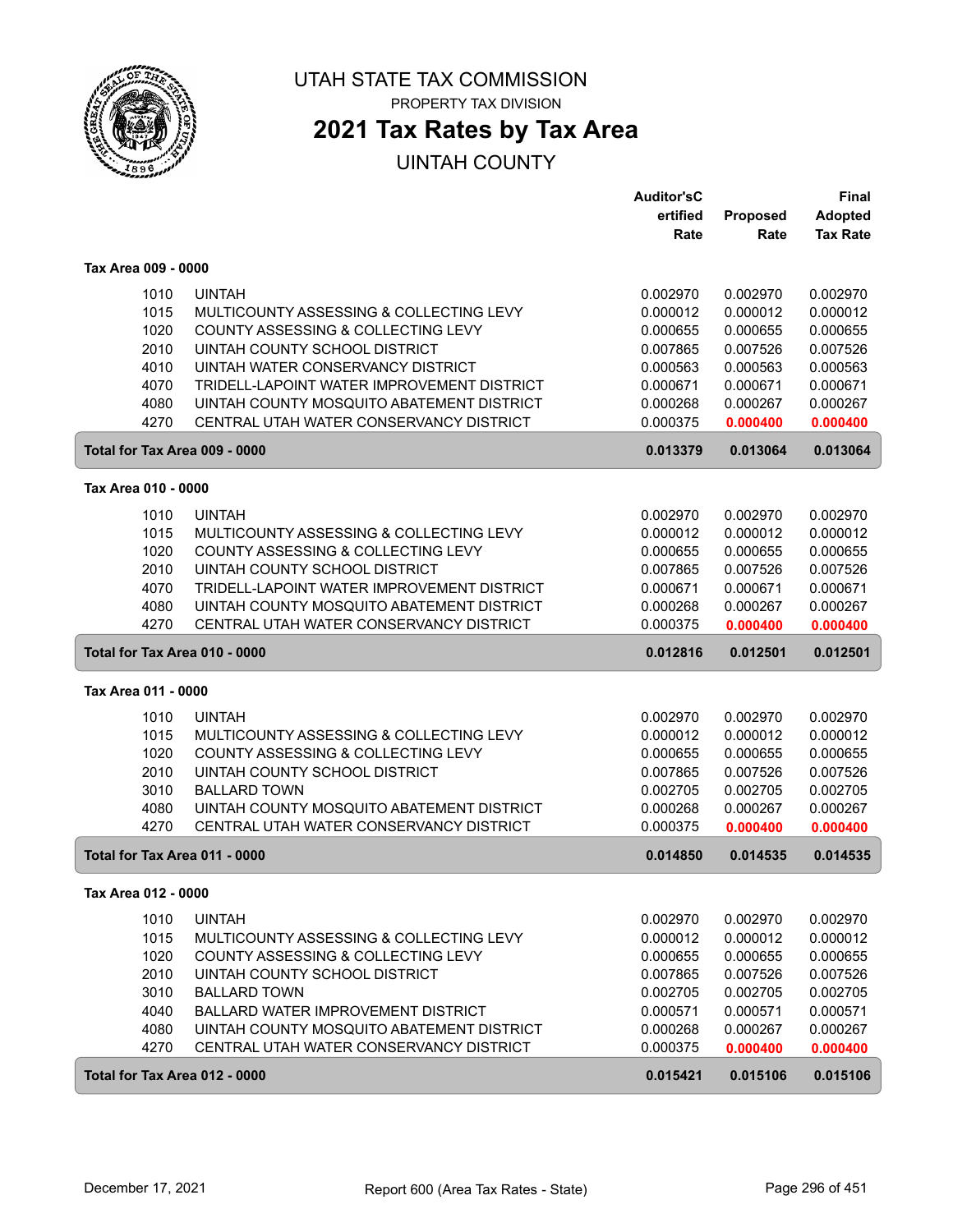

# **2021 Tax Rates by Tax Area**

|                     |                                                  | <b>Auditor'sC</b> |          | <b>Final</b>    |
|---------------------|--------------------------------------------------|-------------------|----------|-----------------|
|                     |                                                  | ertified          | Proposed | <b>Adopted</b>  |
|                     |                                                  | Rate              | Rate     | <b>Tax Rate</b> |
| Tax Area 014 - 0000 |                                                  |                   |          |                 |
| 1010                | <b>UINTAH</b>                                    | 0.002970          | 0.002970 | 0.002970        |
| 1015                | MULTICOUNTY ASSESSING & COLLECTING LEVY          | 0.000012          | 0.000012 | 0.000012        |
| 1020                | COUNTY ASSESSING & COLLECTING LEVY               | 0.000655          | 0.000655 | 0.000655        |
| 2010                | UINTAH COUNTY SCHOOL DISTRICT                    | 0.007865          | 0.007526 | 0.007526        |
| 3020                | <b>NAPLES CITY</b>                               | 0.000351          | 0.000328 | 0.000328        |
| 4010                | UINTAH WATER CONSERVANCY DISTRICT                | 0.000563          | 0.000563 | 0.000563        |
| 4060                | ASHLEY VALLEY WATER & SEWER IMPROVEMENT DISTRICT | 0.000176          | 0.000176 | 0.000176        |
| 4080                | UINTAH COUNTY MOSQUITO ABATEMENT DISTRICT        | 0.000268          | 0.000267 | 0.000267        |
| 4270                | CENTRAL UTAH WATER CONSERVANCY DISTRICT          | 0.000375          | 0.000400 | 0.000400        |
|                     | Total for Tax Area 014 - 0000                    | 0.013235          | 0.012897 | 0.012897        |
| Tax Area 015 - 0000 |                                                  |                   |          |                 |
| 1010                | <b>UINTAH</b>                                    | 0.002970          | 0.002970 | 0.002970        |
| 1015                | MULTICOUNTY ASSESSING & COLLECTING LEVY          | 0.000012          | 0.000012 | 0.000012        |
| 1020                | COUNTY ASSESSING & COLLECTING LEVY               | 0.000655          | 0.000655 | 0.000655        |
| 2010                | UINTAH COUNTY SCHOOL DISTRICT                    | 0.007865          | 0.007526 | 0.007526        |
| 4010                | UINTAH WATER CONSERVANCY DISTRICT                | 0.000563          | 0.000563 | 0.000563        |
| 4080                | UINTAH COUNTY MOSQUITO ABATEMENT DISTRICT        | 0.000268          | 0.000267 | 0.000267        |
| 4270                | CENTRAL UTAH WATER CONSERVANCY DISTRICT          | 0.000375          | 0.000400 | 0.000400        |
|                     | Total for Tax Area 015 - 0000                    | 0.012708          | 0.012393 | 0.012393        |
| Tax Area 016 - 0000 |                                                  |                   |          |                 |
| 1010                | <b>UINTAH</b>                                    | 0.002970          | 0.002970 | 0.002970        |
| 1015                | MULTICOUNTY ASSESSING & COLLECTING LEVY          | 0.000012          | 0.000012 | 0.000012        |
| 1020                | COUNTY ASSESSING & COLLECTING LEVY               | 0.000655          | 0.000655 | 0.000655        |
| 2010                | UINTAH COUNTY SCHOOL DISTRICT                    | 0.007865          | 0.007526 | 0.007526        |
| 4010                | UINTAH WATER CONSERVANCY DISTRICT                | 0.000563          | 0.000563 | 0.000563        |
| 4080                | UINTAH COUNTY MOSQUITO ABATEMENT DISTRICT        | 0.000268          | 0.000267 | 0.000267        |
| 4270                | CENTRAL UTAH WATER CONSERVANCY DISTRICT          | 0.000375          | 0.000400 | 0.000400        |
|                     | Total for Tax Area 016 - 0000                    | 0.012708          | 0.012393 | 0.012393        |
| Tax Area 017 - 0000 |                                                  |                   |          |                 |
| 1010                | <b>UINTAH</b>                                    | 0.002970          | 0.002970 | 0.002970        |
| 1015                | MULTICOUNTY ASSESSING & COLLECTING LEVY          | 0.000012          | 0.000012 | 0.000012        |
| 1020                | COUNTY ASSESSING & COLLECTING LEVY               | 0.000655          | 0.000655 | 0.000655        |
| 2010                | UINTAH COUNTY SCHOOL DISTRICT                    | 0.007865          | 0.007526 | 0.007526        |
| 4080                | UINTAH COUNTY MOSQUITO ABATEMENT DISTRICT        | 0.000268          | 0.000267 | 0.000267        |
| 4270                | CENTRAL UTAH WATER CONSERVANCY DISTRICT          | 0.000375          | 0.000400 | 0.000400        |
|                     | Total for Tax Area 017 - 0000                    | 0.012145          | 0.011830 | 0.011830        |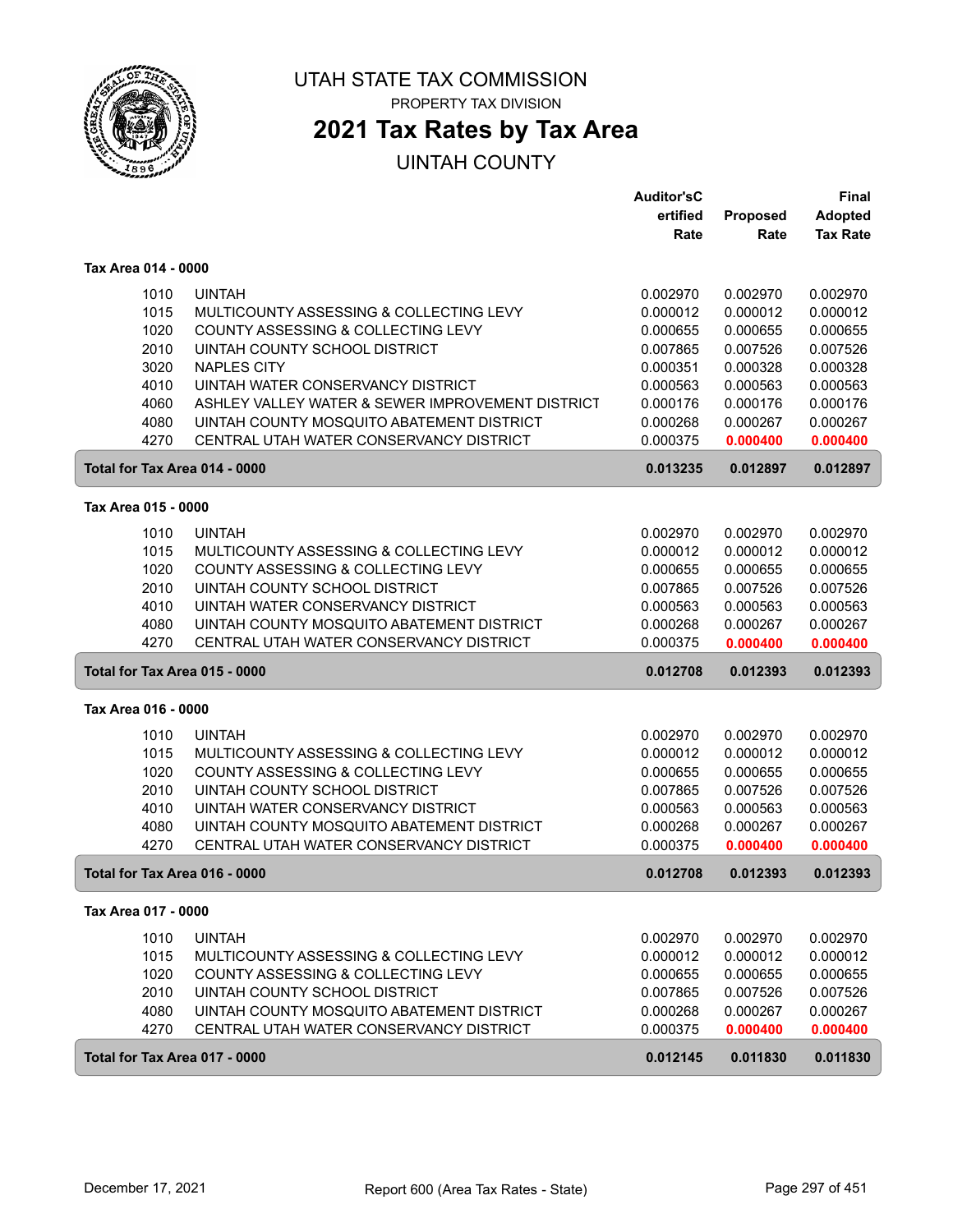

ſ

ſ

#### UTAH STATE TAX COMMISSION PROPERTY TAX DIVISION

**2021 Tax Rates by Tax Area**

|                               |                                                  | <b>Auditor'sC</b> |          | Final           |
|-------------------------------|--------------------------------------------------|-------------------|----------|-----------------|
|                               |                                                  | ertified          | Proposed | <b>Adopted</b>  |
|                               |                                                  | Rate              | Rate     | <b>Tax Rate</b> |
| Tax Area 021 - 0000           |                                                  |                   |          |                 |
| 1010                          | <b>UINTAH</b>                                    | 0.002970          | 0.002970 | 0.002970        |
| 1015                          | MULTICOUNTY ASSESSING & COLLECTING LEVY          | 0.000012          | 0.000012 | 0.000012        |
| 1020                          | COUNTY ASSESSING & COLLECTING LEVY               | 0.000655          | 0.000655 | 0.000655        |
| 2010                          | UINTAH COUNTY SCHOOL DISTRICT                    | 0.007865          | 0.007526 | 0.007526        |
| 3020                          | <b>NAPLES CITY</b>                               | 0.000351          | 0.000328 | 0.000328        |
| 4010                          | UINTAH WATER CONSERVANCY DISTRICT                | 0.000563          | 0.000563 | 0.000563        |
| 4060                          | ASHLEY VALLEY WATER & SEWER IMPROVEMENT DISTRICT | 0.000176          | 0.000176 | 0.000176        |
| 4080                          | UINTAH COUNTY MOSQUITO ABATEMENT DISTRICT        | 0.000268          | 0.000267 | 0.000267        |
| 4270                          | CENTRAL UTAH WATER CONSERVANCY DISTRICT          | 0.000375          | 0.000400 | 0.000400        |
| Total for Tax Area 021 - 0000 |                                                  | 0.013235          | 0.012897 | 0.012897        |
| Tax Area 022 - 0000           |                                                  |                   |          |                 |
| 1010                          | <b>UINTAH</b>                                    | 0.002970          | 0.002970 | 0.002970        |
| 1015                          | MULTICOUNTY ASSESSING & COLLECTING LEVY          | 0.000012          | 0.000012 | 0.000012        |
| 1020                          | COUNTY ASSESSING & COLLECTING LEVY               | 0.000655          | 0.000655 | 0.000655        |
| 2010                          | UINTAH COUNTY SCHOOL DISTRICT                    | 0.007865          | 0.007526 | 0.007526        |
| 3020                          | <b>NAPLES CITY</b>                               | 0.000351          | 0.000328 | 0.000328        |
| 4010                          | UINTAH WATER CONSERVANCY DISTRICT                | 0.000563          | 0.000563 | 0.000563        |
| 4060                          | ASHLEY VALLEY WATER & SEWER IMPROVEMENT DISTRICT | 0.000176          | 0.000176 | 0.000176        |
| 4080                          | UINTAH COUNTY MOSQUITO ABATEMENT DISTRICT        | 0.000268          | 0.000267 | 0.000267        |
| 4270                          | CENTRAL UTAH WATER CONSERVANCY DISTRICT          | 0.000375          | 0.000400 | 0.000400        |
| Total for Tax Area 022 - 0000 |                                                  | 0.013235          | 0.012897 | 0.012897        |
| Tax Area 023 - 0000           |                                                  |                   |          |                 |
| 1010                          | <b>UINTAH</b>                                    | 0.002970          | 0.002970 | 0.002970        |
| 1015                          | MULTICOUNTY ASSESSING & COLLECTING LEVY          | 0.000012          | 0.000012 | 0.000012        |
| 1020                          | COUNTY ASSESSING & COLLECTING LEVY               | 0.000655          | 0.000655 | 0.000655        |
| 2010                          | UINTAH COUNTY SCHOOL DISTRICT                    | 0.007865          | 0.007526 | 0.007526        |
| 3030                          | <b>VERNAL CITY</b>                               | 0.000660          | 0.000692 | 0.000692        |
| 4010                          | UINTAH WATER CONSERVANCY DISTRICT                | 0.000563          | 0.000563 | 0.000563        |
| 4080                          | UINTAH COUNTY MOSQUITO ABATEMENT DISTRICT        | 0.000268          | 0.000267 | 0.000267        |
| 4270                          | CENTRAL UTAH WATER CONSERVANCY DISTRICT          | 0.000375          | 0.000400 | 0.000400        |
| Total for Tax Area 023 - 0000 |                                                  | 0.013368          | 0.013085 | 0.013085        |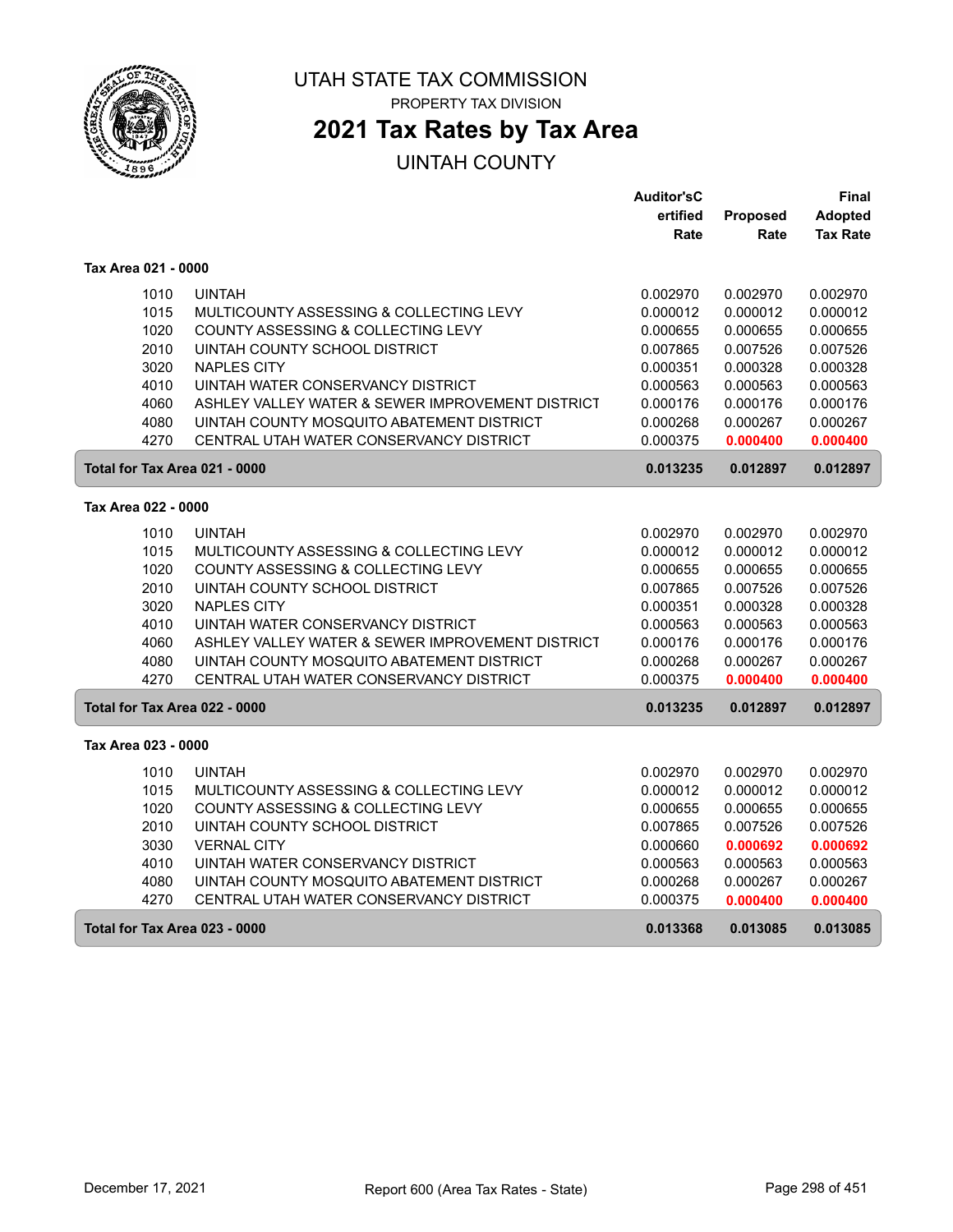

 $\sqrt{2}$ 

ſ

#### UTAH STATE TAX COMMISSION PROPERTY TAX DIVISION

# **2021 Tax Rates by Tax Area**

|                               |                                                  | <b>Auditor'sC</b> |          | Final           |
|-------------------------------|--------------------------------------------------|-------------------|----------|-----------------|
|                               |                                                  | ertified          | Proposed | <b>Adopted</b>  |
|                               |                                                  | Rate              | Rate     | <b>Tax Rate</b> |
| Tax Area 024 - 0000           |                                                  |                   |          |                 |
| 1010                          | <b>UINTAH</b>                                    | 0.002970          | 0.002970 | 0.002970        |
| 1015                          | MULTICOUNTY ASSESSING & COLLECTING LEVY          | 0.000012          | 0.000012 | 0.000012        |
| 1020                          | COUNTY ASSESSING & COLLECTING LEVY               | 0.000655          | 0.000655 | 0.000655        |
| 2010                          | UINTAH COUNTY SCHOOL DISTRICT                    | 0.007865          | 0.007526 | 0.007526        |
| 3030                          | <b>VERNAL CITY</b>                               | 0.000660          | 0.000692 | 0.000692        |
| 4010                          | UINTAH WATER CONSERVANCY DISTRICT                | 0.000563          | 0.000563 | 0.000563        |
| 4060                          | ASHLEY VALLEY WATER & SEWER IMPROVEMENT DISTRICT | 0.000176          | 0.000176 | 0.000176        |
| 4080                          | UINTAH COUNTY MOSQUITO ABATEMENT DISTRICT        | 0.000268          | 0.000267 | 0.000267        |
| 4270                          | CENTRAL UTAH WATER CONSERVANCY DISTRICT          | 0.000375          | 0.000400 | 0.000400        |
| Total for Tax Area 024 - 0000 |                                                  | 0.013544          | 0.013261 | 0.013261        |
| Tax Area 026 - 0000           |                                                  |                   |          |                 |
| 1010                          | <b>UINTAH</b>                                    | 0.002970          | 0.002970 | 0.002970        |
| 1015                          | MULTICOUNTY ASSESSING & COLLECTING LEVY          | 0.000012          | 0.000012 | 0.000012        |
| 1020                          | COUNTY ASSESSING & COLLECTING LEVY               | 0.000655          | 0.000655 | 0.000655        |
| 2010                          | UINTAH COUNTY SCHOOL DISTRICT                    | 0.007865          | 0.007526 | 0.007526        |
| 3030                          | <b>VERNAL CITY</b>                               | 0.000660          | 0.000692 | 0.000692        |
| 4010                          | UINTAH WATER CONSERVANCY DISTRICT                | 0.000563          | 0.000563 | 0.000563        |
| 4060                          | ASHLEY VALLEY WATER & SEWER IMPROVEMENT DISTRICT | 0.000176          | 0.000176 | 0.000176        |
| 4080                          | UINTAH COUNTY MOSQUITO ABATEMENT DISTRICT        | 0.000268          | 0.000267 | 0.000267        |
| 4270                          | CENTRAL UTAH WATER CONSERVANCY DISTRICT          | 0.000375          | 0.000400 | 0.000400        |
| Total for Tax Area 026 - 0000 |                                                  | 0.013544          | 0.013261 | 0.013261        |
| Tax Area 028 - 0000           |                                                  |                   |          |                 |
| 1010                          | <b>UINTAH</b>                                    | 0.002970          | 0.002970 | 0.002970        |
| 1015                          | MULTICOUNTY ASSESSING & COLLECTING LEVY          | 0.000012          | 0.000012 | 0.000012        |
| 1020                          | COUNTY ASSESSING & COLLECTING LEVY               | 0.000655          | 0.000655 | 0.000655        |
| 2010                          | UINTAH COUNTY SCHOOL DISTRICT                    | 0.007865          | 0.007526 | 0.007526        |
| 3020                          | <b>NAPLES CITY</b>                               | 0.000351          | 0.000328 | 0.000328        |
| 4010                          | UINTAH WATER CONSERVANCY DISTRICT                | 0.000563          | 0.000563 | 0.000563        |
| 4060                          | ASHLEY VALLEY WATER & SEWER IMPROVEMENT DISTRICT | 0.000176          | 0.000176 | 0.000176        |
| 4080                          | UINTAH COUNTY MOSQUITO ABATEMENT DISTRICT        | 0.000268          | 0.000267 | 0.000267        |
| 4270                          | CENTRAL UTAH WATER CONSERVANCY DISTRICT          | 0.000375          | 0.000400 | 0.000400        |
| Total for Tax Area 028 - 0000 |                                                  | 0.013235          | 0.012897 | 0.012897        |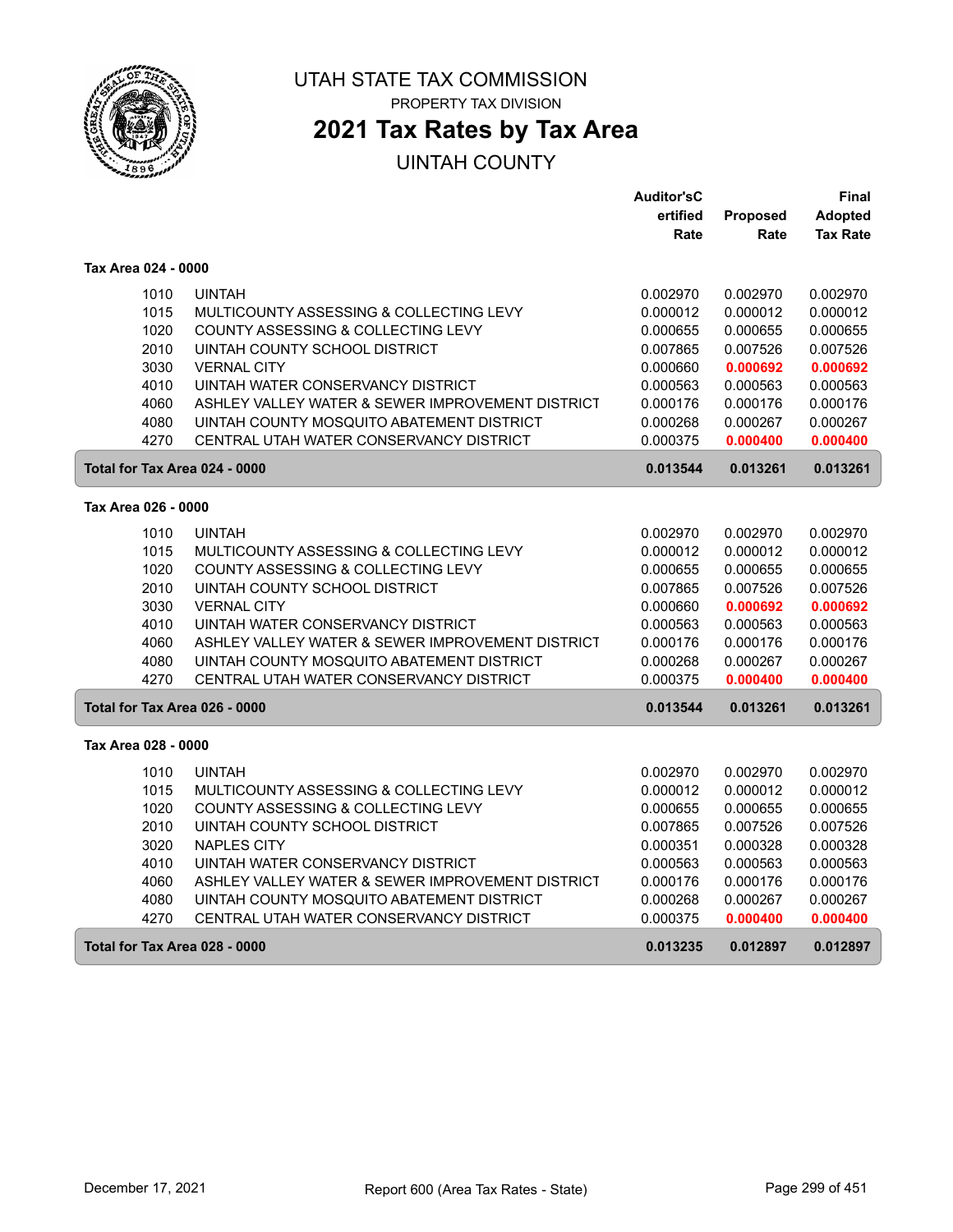

PROPERTY TAX DIVISION

## **2021 Tax Rates by Tax Area**

|                     |                                                                                  | <b>Auditor'sC</b>    |                      | Final                |
|---------------------|----------------------------------------------------------------------------------|----------------------|----------------------|----------------------|
|                     |                                                                                  | ertified             | Proposed             | <b>Adopted</b>       |
|                     |                                                                                  | Rate                 | Rate                 | <b>Tax Rate</b>      |
| Tax Area 010 - 0000 |                                                                                  |                      |                      |                      |
| 1010                | <b>UTAH</b>                                                                      | 0.000977             | 0.000853             | 0.000853             |
| 1015                | MULTICOUNTY ASSESSING & COLLECTING LEVY                                          | 0.000012             | 0.000012             | 0.000012             |
| 1020                | COUNTY ASSESSING & COLLECTING LEVY                                               | 0.000142             | 0.000142             | 0.000142             |
| 2010                | ALPINE SCHOOL DISTRICT                                                           | 0.006604             | 0.006904             | 0.006904             |
| 3090                | <b>LEHI CITY</b>                                                                 | 0.001429             | 0.001429             | 0.001429             |
| 4020                | LEHI METROPOLITAN WATER DISTRICT                                                 | 0.000008             | 0.000008             | 0.000008             |
| 4080                | NORTH UTAH COUNTY WATER CONSERVANCY DISTRICT                                     | 0.000015             | 0.000015             | 0.000015             |
| 4250                | CENTRAL UTAH WATER CONSERVANCY DISTRICT                                          | 0.000375             | 0.000400             | 0.000400             |
|                     | Total for Tax Area 010 - 0000                                                    | 0.009562             | 0.009763             | 0.009763             |
| Tax Area 010 - 0001 |                                                                                  |                      |                      |                      |
| 1010                | <b>UTAH</b>                                                                      | 0.000977             | 0.000853             | 0.000853             |
| 1015                | MULTICOUNTY ASSESSING & COLLECTING LEVY                                          | 0.000012             | 0.000012             | 0.000012             |
| 1020                | COUNTY ASSESSING & COLLECTING LEVY                                               | 0.000142             | 0.000142             | 0.000142             |
| 2010                | ALPINE SCHOOL DISTRICT                                                           | 0.006604             | 0.006904             | 0.006904             |
| 3090                | <b>LEHI CITY</b>                                                                 | 0.001429             | 0.001429             | 0.001429             |
| 4020                | LEHI METROPOLITAN WATER DISTRICT                                                 | 0.000008             | 0.000008             | 0.000008             |
| 4080                | NORTH UTAH COUNTY WATER CONSERVANCY DISTRICT                                     | 0.000015             | 0.000015             | 0.000015             |
| 4250                | CENTRAL UTAH WATER CONSERVANCY DISTRICT                                          | 0.000375             | 0.000400             | 0.000400             |
|                     | Total for Tax Area 010 - 0001                                                    | 0.009562             | 0.009763             | 0.009763             |
| Tax Area 010 - 0002 |                                                                                  |                      |                      |                      |
|                     |                                                                                  |                      |                      |                      |
| 1010                | <b>UTAH</b>                                                                      | 0.000977             | 0.000853             | 0.000853             |
| 1015                | MULTICOUNTY ASSESSING & COLLECTING LEVY                                          | 0.000012             | 0.000012             | 0.000012             |
| 1020                | COUNTY ASSESSING & COLLECTING LEVY                                               | 0.000142             | 0.000142             | 0.000142             |
| 2010                | ALPINE SCHOOL DISTRICT                                                           | 0.006604             | 0.006904             | 0.006904             |
| 3090<br>4020        | <b>LEHI CITY</b>                                                                 | 0.001429             | 0.001429             | 0.001429             |
| 4080                | LEHI METROPOLITAN WATER DISTRICT<br>NORTH UTAH COUNTY WATER CONSERVANCY DISTRICT | 0.000008             | 0.000008             | 0.000008             |
| 4250                | CENTRAL UTAH WATER CONSERVANCY DISTRICT                                          | 0.000015<br>0.000375 | 0.000015<br>0.000400 | 0.000015<br>0.000400 |
|                     | Total for Tax Area 010 - 0002                                                    | 0.009562             | 0.009763             | 0.009763             |
| Tax Area 010 - 0003 |                                                                                  |                      |                      |                      |
|                     |                                                                                  |                      |                      |                      |
| 1010                | <b>UTAH</b>                                                                      | 0.000977             | 0.000853             | 0.000853             |
| 1015                |                                                                                  | 0.000012             | 0.000012             | 0.000012             |
|                     | MULTICOUNTY ASSESSING & COLLECTING LEVY                                          |                      |                      |                      |
| 1020                | COUNTY ASSESSING & COLLECTING LEVY                                               | 0.000142             | 0.000142             | 0.000142             |
| 2010                | ALPINE SCHOOL DISTRICT                                                           | 0.006604             | 0.006904             | 0.006904             |
| 3090                | <b>LEHI CITY</b>                                                                 | 0.001429             | 0.001429             | 0.001429             |
| 4020                | LEHI METROPOLITAN WATER DISTRICT                                                 | 0.000008             | 0.000008             | 0.000008             |
| 4080                | NORTH UTAH COUNTY WATER CONSERVANCY DISTRICT                                     | 0.000015             | 0.000015             | 0.000015             |
| 4250                | CENTRAL UTAH WATER CONSERVANCY DISTRICT                                          | 0.000375             | 0.000400             | 0.000400             |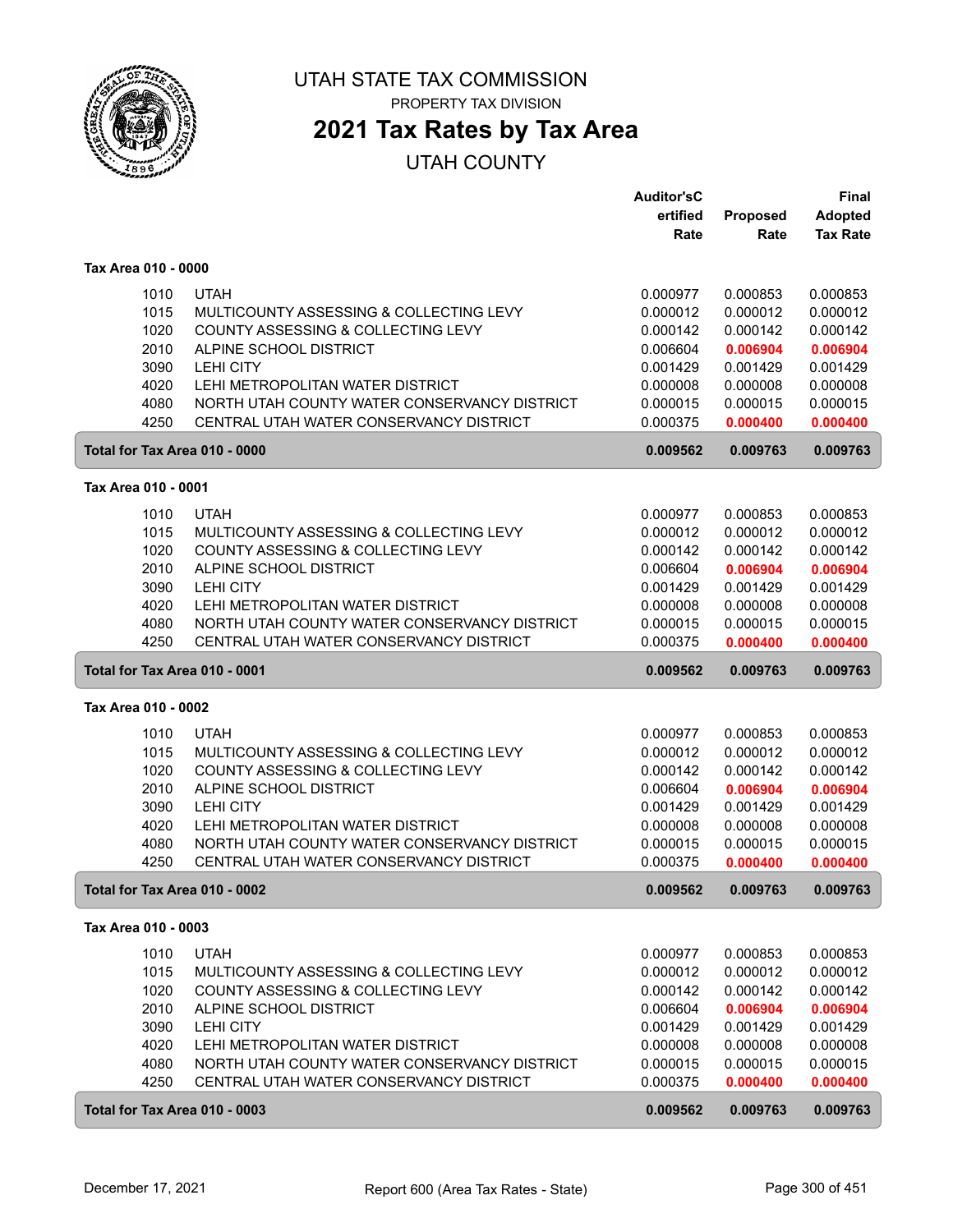

## **2021 Tax Rates by Tax Area**

| ertified<br>Proposed<br><b>Adopted</b><br><b>Tax Rate</b><br>Rate<br>Rate<br>Tax Area 010 - 0004<br><b>UTAH</b><br>1010<br>0.000977<br>0.000853<br>0.000853<br>1015<br>MULTICOUNTY ASSESSING & COLLECTING LEVY<br>0.000012<br>0.000012<br>0.000012<br>1020<br>COUNTY ASSESSING & COLLECTING LEVY<br>0.000142<br>0.000142<br>0.000142<br>2010<br>ALPINE SCHOOL DISTRICT<br>0.006604<br>0.006904<br>0.006904<br>3090<br><b>LEHI CITY</b><br>0.001429<br>0.001429<br>0.001429<br>4020<br>LEHI METROPOLITAN WATER DISTRICT<br>0.000008<br>0.000008<br>0.000008<br>4080<br>NORTH UTAH COUNTY WATER CONSERVANCY DISTRICT<br>0.000015<br>0.000015<br>0.000015<br>4250<br>CENTRAL UTAH WATER CONSERVANCY DISTRICT<br>0.000375<br>0.000400<br>0.000400<br>Total for Tax Area 010 - 0004<br>0.009562<br>0.009763<br>0.009763<br>Tax Area 010 - 0005<br>1010<br><b>UTAH</b><br>0.000977<br>0.000853<br>0.000853<br>1015<br>MULTICOUNTY ASSESSING & COLLECTING LEVY<br>0.000012<br>0.000012<br>0.000012<br>1020<br>0.000142<br>COUNTY ASSESSING & COLLECTING LEVY<br>0.000142<br>0.000142<br>2010<br>ALPINE SCHOOL DISTRICT<br>0.006604<br>0.006904<br>0.006904<br>3090<br><b>LEHI CITY</b><br>0.001429<br>0.001429<br>0.001429<br>4020<br>LEHI METROPOLITAN WATER DISTRICT<br>0.000008<br>0.000008<br>0.000008<br>NORTH UTAH COUNTY WATER CONSERVANCY DISTRICT<br>4080<br>0.000015<br>0.000015<br>0.000015<br>4250<br>CENTRAL UTAH WATER CONSERVANCY DISTRICT<br>0.000375<br>0.000400<br>0.000400<br>0.009763<br>Total for Tax Area 010 - 0005<br>0.009562<br>0.009763<br>Tax Area 010 - 0006<br>1010<br><b>UTAH</b><br>0.000977<br>0.000853<br>0.000853<br>1015<br>MULTICOUNTY ASSESSING & COLLECTING LEVY<br>0.000012<br>0.000012<br>0.000012<br>1020<br>COUNTY ASSESSING & COLLECTING LEVY<br>0.000142<br>0.000142<br>0.000142<br>2010<br>ALPINE SCHOOL DISTRICT<br>0.006604<br>0.006904<br>0.006904<br>3090<br><b>LEHI CITY</b><br>0.001429<br>0.001429<br>0.001429<br>4020<br>LEHI METROPOLITAN WATER DISTRICT<br>0.000008<br>0.000008<br>0.000008<br>4080<br>NORTH UTAH COUNTY WATER CONSERVANCY DISTRICT<br>0.000015<br>0.000015<br>0.000015<br>4250<br>CENTRAL UTAH WATER CONSERVANCY DISTRICT<br>0.000375<br>0.000400<br>0.000400<br>0.009763<br>0.009763<br>Total for Tax Area 010 - 0006<br>0.009562<br>Tax Area 010 - 0008<br>1010<br><b>UTAH</b><br>0.000977<br>0.000853<br>0.000853<br>1015<br>0.000012<br>MULTICOUNTY ASSESSING & COLLECTING LEVY<br>0.000012<br>0.000012<br>1020<br>COUNTY ASSESSING & COLLECTING LEVY<br>0.000142<br>0.000142<br>0.000142<br>2010<br>ALPINE SCHOOL DISTRICT<br>0.006604<br>0.006904<br>0.006904 |                               |                                         | <b>Auditor'sC</b> |          | Final    |
|---------------------------------------------------------------------------------------------------------------------------------------------------------------------------------------------------------------------------------------------------------------------------------------------------------------------------------------------------------------------------------------------------------------------------------------------------------------------------------------------------------------------------------------------------------------------------------------------------------------------------------------------------------------------------------------------------------------------------------------------------------------------------------------------------------------------------------------------------------------------------------------------------------------------------------------------------------------------------------------------------------------------------------------------------------------------------------------------------------------------------------------------------------------------------------------------------------------------------------------------------------------------------------------------------------------------------------------------------------------------------------------------------------------------------------------------------------------------------------------------------------------------------------------------------------------------------------------------------------------------------------------------------------------------------------------------------------------------------------------------------------------------------------------------------------------------------------------------------------------------------------------------------------------------------------------------------------------------------------------------------------------------------------------------------------------------------------------------------------------------------------------------------------------------------------------------------------------------------------------------------------------------------------------------------------------------------------------------------------------------------------------------------------------------------------------------------------------------------------------------------------------------------------------------------------------------------------------------------------------------------------------|-------------------------------|-----------------------------------------|-------------------|----------|----------|
|                                                                                                                                                                                                                                                                                                                                                                                                                                                                                                                                                                                                                                                                                                                                                                                                                                                                                                                                                                                                                                                                                                                                                                                                                                                                                                                                                                                                                                                                                                                                                                                                                                                                                                                                                                                                                                                                                                                                                                                                                                                                                                                                                                                                                                                                                                                                                                                                                                                                                                                                                                                                                                       |                               |                                         |                   |          |          |
|                                                                                                                                                                                                                                                                                                                                                                                                                                                                                                                                                                                                                                                                                                                                                                                                                                                                                                                                                                                                                                                                                                                                                                                                                                                                                                                                                                                                                                                                                                                                                                                                                                                                                                                                                                                                                                                                                                                                                                                                                                                                                                                                                                                                                                                                                                                                                                                                                                                                                                                                                                                                                                       |                               |                                         |                   |          |          |
|                                                                                                                                                                                                                                                                                                                                                                                                                                                                                                                                                                                                                                                                                                                                                                                                                                                                                                                                                                                                                                                                                                                                                                                                                                                                                                                                                                                                                                                                                                                                                                                                                                                                                                                                                                                                                                                                                                                                                                                                                                                                                                                                                                                                                                                                                                                                                                                                                                                                                                                                                                                                                                       |                               |                                         |                   |          |          |
|                                                                                                                                                                                                                                                                                                                                                                                                                                                                                                                                                                                                                                                                                                                                                                                                                                                                                                                                                                                                                                                                                                                                                                                                                                                                                                                                                                                                                                                                                                                                                                                                                                                                                                                                                                                                                                                                                                                                                                                                                                                                                                                                                                                                                                                                                                                                                                                                                                                                                                                                                                                                                                       |                               |                                         |                   |          |          |
|                                                                                                                                                                                                                                                                                                                                                                                                                                                                                                                                                                                                                                                                                                                                                                                                                                                                                                                                                                                                                                                                                                                                                                                                                                                                                                                                                                                                                                                                                                                                                                                                                                                                                                                                                                                                                                                                                                                                                                                                                                                                                                                                                                                                                                                                                                                                                                                                                                                                                                                                                                                                                                       |                               |                                         |                   |          |          |
|                                                                                                                                                                                                                                                                                                                                                                                                                                                                                                                                                                                                                                                                                                                                                                                                                                                                                                                                                                                                                                                                                                                                                                                                                                                                                                                                                                                                                                                                                                                                                                                                                                                                                                                                                                                                                                                                                                                                                                                                                                                                                                                                                                                                                                                                                                                                                                                                                                                                                                                                                                                                                                       |                               |                                         |                   |          |          |
|                                                                                                                                                                                                                                                                                                                                                                                                                                                                                                                                                                                                                                                                                                                                                                                                                                                                                                                                                                                                                                                                                                                                                                                                                                                                                                                                                                                                                                                                                                                                                                                                                                                                                                                                                                                                                                                                                                                                                                                                                                                                                                                                                                                                                                                                                                                                                                                                                                                                                                                                                                                                                                       |                               |                                         |                   |          |          |
|                                                                                                                                                                                                                                                                                                                                                                                                                                                                                                                                                                                                                                                                                                                                                                                                                                                                                                                                                                                                                                                                                                                                                                                                                                                                                                                                                                                                                                                                                                                                                                                                                                                                                                                                                                                                                                                                                                                                                                                                                                                                                                                                                                                                                                                                                                                                                                                                                                                                                                                                                                                                                                       |                               |                                         |                   |          |          |
|                                                                                                                                                                                                                                                                                                                                                                                                                                                                                                                                                                                                                                                                                                                                                                                                                                                                                                                                                                                                                                                                                                                                                                                                                                                                                                                                                                                                                                                                                                                                                                                                                                                                                                                                                                                                                                                                                                                                                                                                                                                                                                                                                                                                                                                                                                                                                                                                                                                                                                                                                                                                                                       |                               |                                         |                   |          |          |
|                                                                                                                                                                                                                                                                                                                                                                                                                                                                                                                                                                                                                                                                                                                                                                                                                                                                                                                                                                                                                                                                                                                                                                                                                                                                                                                                                                                                                                                                                                                                                                                                                                                                                                                                                                                                                                                                                                                                                                                                                                                                                                                                                                                                                                                                                                                                                                                                                                                                                                                                                                                                                                       |                               |                                         |                   |          |          |
|                                                                                                                                                                                                                                                                                                                                                                                                                                                                                                                                                                                                                                                                                                                                                                                                                                                                                                                                                                                                                                                                                                                                                                                                                                                                                                                                                                                                                                                                                                                                                                                                                                                                                                                                                                                                                                                                                                                                                                                                                                                                                                                                                                                                                                                                                                                                                                                                                                                                                                                                                                                                                                       |                               |                                         |                   |          |          |
|                                                                                                                                                                                                                                                                                                                                                                                                                                                                                                                                                                                                                                                                                                                                                                                                                                                                                                                                                                                                                                                                                                                                                                                                                                                                                                                                                                                                                                                                                                                                                                                                                                                                                                                                                                                                                                                                                                                                                                                                                                                                                                                                                                                                                                                                                                                                                                                                                                                                                                                                                                                                                                       |                               |                                         |                   |          |          |
|                                                                                                                                                                                                                                                                                                                                                                                                                                                                                                                                                                                                                                                                                                                                                                                                                                                                                                                                                                                                                                                                                                                                                                                                                                                                                                                                                                                                                                                                                                                                                                                                                                                                                                                                                                                                                                                                                                                                                                                                                                                                                                                                                                                                                                                                                                                                                                                                                                                                                                                                                                                                                                       |                               |                                         |                   |          |          |
|                                                                                                                                                                                                                                                                                                                                                                                                                                                                                                                                                                                                                                                                                                                                                                                                                                                                                                                                                                                                                                                                                                                                                                                                                                                                                                                                                                                                                                                                                                                                                                                                                                                                                                                                                                                                                                                                                                                                                                                                                                                                                                                                                                                                                                                                                                                                                                                                                                                                                                                                                                                                                                       |                               |                                         |                   |          |          |
|                                                                                                                                                                                                                                                                                                                                                                                                                                                                                                                                                                                                                                                                                                                                                                                                                                                                                                                                                                                                                                                                                                                                                                                                                                                                                                                                                                                                                                                                                                                                                                                                                                                                                                                                                                                                                                                                                                                                                                                                                                                                                                                                                                                                                                                                                                                                                                                                                                                                                                                                                                                                                                       |                               |                                         |                   |          |          |
|                                                                                                                                                                                                                                                                                                                                                                                                                                                                                                                                                                                                                                                                                                                                                                                                                                                                                                                                                                                                                                                                                                                                                                                                                                                                                                                                                                                                                                                                                                                                                                                                                                                                                                                                                                                                                                                                                                                                                                                                                                                                                                                                                                                                                                                                                                                                                                                                                                                                                                                                                                                                                                       |                               |                                         |                   |          |          |
|                                                                                                                                                                                                                                                                                                                                                                                                                                                                                                                                                                                                                                                                                                                                                                                                                                                                                                                                                                                                                                                                                                                                                                                                                                                                                                                                                                                                                                                                                                                                                                                                                                                                                                                                                                                                                                                                                                                                                                                                                                                                                                                                                                                                                                                                                                                                                                                                                                                                                                                                                                                                                                       |                               |                                         |                   |          |          |
|                                                                                                                                                                                                                                                                                                                                                                                                                                                                                                                                                                                                                                                                                                                                                                                                                                                                                                                                                                                                                                                                                                                                                                                                                                                                                                                                                                                                                                                                                                                                                                                                                                                                                                                                                                                                                                                                                                                                                                                                                                                                                                                                                                                                                                                                                                                                                                                                                                                                                                                                                                                                                                       |                               |                                         |                   |          |          |
|                                                                                                                                                                                                                                                                                                                                                                                                                                                                                                                                                                                                                                                                                                                                                                                                                                                                                                                                                                                                                                                                                                                                                                                                                                                                                                                                                                                                                                                                                                                                                                                                                                                                                                                                                                                                                                                                                                                                                                                                                                                                                                                                                                                                                                                                                                                                                                                                                                                                                                                                                                                                                                       |                               |                                         |                   |          |          |
|                                                                                                                                                                                                                                                                                                                                                                                                                                                                                                                                                                                                                                                                                                                                                                                                                                                                                                                                                                                                                                                                                                                                                                                                                                                                                                                                                                                                                                                                                                                                                                                                                                                                                                                                                                                                                                                                                                                                                                                                                                                                                                                                                                                                                                                                                                                                                                                                                                                                                                                                                                                                                                       |                               |                                         |                   |          |          |
|                                                                                                                                                                                                                                                                                                                                                                                                                                                                                                                                                                                                                                                                                                                                                                                                                                                                                                                                                                                                                                                                                                                                                                                                                                                                                                                                                                                                                                                                                                                                                                                                                                                                                                                                                                                                                                                                                                                                                                                                                                                                                                                                                                                                                                                                                                                                                                                                                                                                                                                                                                                                                                       |                               |                                         |                   |          |          |
|                                                                                                                                                                                                                                                                                                                                                                                                                                                                                                                                                                                                                                                                                                                                                                                                                                                                                                                                                                                                                                                                                                                                                                                                                                                                                                                                                                                                                                                                                                                                                                                                                                                                                                                                                                                                                                                                                                                                                                                                                                                                                                                                                                                                                                                                                                                                                                                                                                                                                                                                                                                                                                       |                               |                                         |                   |          |          |
|                                                                                                                                                                                                                                                                                                                                                                                                                                                                                                                                                                                                                                                                                                                                                                                                                                                                                                                                                                                                                                                                                                                                                                                                                                                                                                                                                                                                                                                                                                                                                                                                                                                                                                                                                                                                                                                                                                                                                                                                                                                                                                                                                                                                                                                                                                                                                                                                                                                                                                                                                                                                                                       |                               |                                         |                   |          |          |
|                                                                                                                                                                                                                                                                                                                                                                                                                                                                                                                                                                                                                                                                                                                                                                                                                                                                                                                                                                                                                                                                                                                                                                                                                                                                                                                                                                                                                                                                                                                                                                                                                                                                                                                                                                                                                                                                                                                                                                                                                                                                                                                                                                                                                                                                                                                                                                                                                                                                                                                                                                                                                                       |                               |                                         |                   |          |          |
|                                                                                                                                                                                                                                                                                                                                                                                                                                                                                                                                                                                                                                                                                                                                                                                                                                                                                                                                                                                                                                                                                                                                                                                                                                                                                                                                                                                                                                                                                                                                                                                                                                                                                                                                                                                                                                                                                                                                                                                                                                                                                                                                                                                                                                                                                                                                                                                                                                                                                                                                                                                                                                       |                               |                                         |                   |          |          |
|                                                                                                                                                                                                                                                                                                                                                                                                                                                                                                                                                                                                                                                                                                                                                                                                                                                                                                                                                                                                                                                                                                                                                                                                                                                                                                                                                                                                                                                                                                                                                                                                                                                                                                                                                                                                                                                                                                                                                                                                                                                                                                                                                                                                                                                                                                                                                                                                                                                                                                                                                                                                                                       |                               |                                         |                   |          |          |
|                                                                                                                                                                                                                                                                                                                                                                                                                                                                                                                                                                                                                                                                                                                                                                                                                                                                                                                                                                                                                                                                                                                                                                                                                                                                                                                                                                                                                                                                                                                                                                                                                                                                                                                                                                                                                                                                                                                                                                                                                                                                                                                                                                                                                                                                                                                                                                                                                                                                                                                                                                                                                                       |                               |                                         |                   |          |          |
|                                                                                                                                                                                                                                                                                                                                                                                                                                                                                                                                                                                                                                                                                                                                                                                                                                                                                                                                                                                                                                                                                                                                                                                                                                                                                                                                                                                                                                                                                                                                                                                                                                                                                                                                                                                                                                                                                                                                                                                                                                                                                                                                                                                                                                                                                                                                                                                                                                                                                                                                                                                                                                       |                               |                                         |                   |          |          |
|                                                                                                                                                                                                                                                                                                                                                                                                                                                                                                                                                                                                                                                                                                                                                                                                                                                                                                                                                                                                                                                                                                                                                                                                                                                                                                                                                                                                                                                                                                                                                                                                                                                                                                                                                                                                                                                                                                                                                                                                                                                                                                                                                                                                                                                                                                                                                                                                                                                                                                                                                                                                                                       |                               |                                         |                   |          |          |
|                                                                                                                                                                                                                                                                                                                                                                                                                                                                                                                                                                                                                                                                                                                                                                                                                                                                                                                                                                                                                                                                                                                                                                                                                                                                                                                                                                                                                                                                                                                                                                                                                                                                                                                                                                                                                                                                                                                                                                                                                                                                                                                                                                                                                                                                                                                                                                                                                                                                                                                                                                                                                                       |                               |                                         |                   |          |          |
|                                                                                                                                                                                                                                                                                                                                                                                                                                                                                                                                                                                                                                                                                                                                                                                                                                                                                                                                                                                                                                                                                                                                                                                                                                                                                                                                                                                                                                                                                                                                                                                                                                                                                                                                                                                                                                                                                                                                                                                                                                                                                                                                                                                                                                                                                                                                                                                                                                                                                                                                                                                                                                       |                               |                                         |                   |          |          |
|                                                                                                                                                                                                                                                                                                                                                                                                                                                                                                                                                                                                                                                                                                                                                                                                                                                                                                                                                                                                                                                                                                                                                                                                                                                                                                                                                                                                                                                                                                                                                                                                                                                                                                                                                                                                                                                                                                                                                                                                                                                                                                                                                                                                                                                                                                                                                                                                                                                                                                                                                                                                                                       |                               |                                         |                   |          |          |
|                                                                                                                                                                                                                                                                                                                                                                                                                                                                                                                                                                                                                                                                                                                                                                                                                                                                                                                                                                                                                                                                                                                                                                                                                                                                                                                                                                                                                                                                                                                                                                                                                                                                                                                                                                                                                                                                                                                                                                                                                                                                                                                                                                                                                                                                                                                                                                                                                                                                                                                                                                                                                                       |                               |                                         |                   |          |          |
|                                                                                                                                                                                                                                                                                                                                                                                                                                                                                                                                                                                                                                                                                                                                                                                                                                                                                                                                                                                                                                                                                                                                                                                                                                                                                                                                                                                                                                                                                                                                                                                                                                                                                                                                                                                                                                                                                                                                                                                                                                                                                                                                                                                                                                                                                                                                                                                                                                                                                                                                                                                                                                       |                               |                                         |                   |          |          |
|                                                                                                                                                                                                                                                                                                                                                                                                                                                                                                                                                                                                                                                                                                                                                                                                                                                                                                                                                                                                                                                                                                                                                                                                                                                                                                                                                                                                                                                                                                                                                                                                                                                                                                                                                                                                                                                                                                                                                                                                                                                                                                                                                                                                                                                                                                                                                                                                                                                                                                                                                                                                                                       |                               |                                         |                   |          |          |
|                                                                                                                                                                                                                                                                                                                                                                                                                                                                                                                                                                                                                                                                                                                                                                                                                                                                                                                                                                                                                                                                                                                                                                                                                                                                                                                                                                                                                                                                                                                                                                                                                                                                                                                                                                                                                                                                                                                                                                                                                                                                                                                                                                                                                                                                                                                                                                                                                                                                                                                                                                                                                                       |                               |                                         |                   |          |          |
|                                                                                                                                                                                                                                                                                                                                                                                                                                                                                                                                                                                                                                                                                                                                                                                                                                                                                                                                                                                                                                                                                                                                                                                                                                                                                                                                                                                                                                                                                                                                                                                                                                                                                                                                                                                                                                                                                                                                                                                                                                                                                                                                                                                                                                                                                                                                                                                                                                                                                                                                                                                                                                       |                               |                                         |                   |          |          |
|                                                                                                                                                                                                                                                                                                                                                                                                                                                                                                                                                                                                                                                                                                                                                                                                                                                                                                                                                                                                                                                                                                                                                                                                                                                                                                                                                                                                                                                                                                                                                                                                                                                                                                                                                                                                                                                                                                                                                                                                                                                                                                                                                                                                                                                                                                                                                                                                                                                                                                                                                                                                                                       | 3090                          | <b>LEHI CITY</b>                        | 0.001429          | 0.001429 | 0.001429 |
| 4020<br>LEHI METROPOLITAN WATER DISTRICT<br>0.000008<br>0.000008<br>0.000008                                                                                                                                                                                                                                                                                                                                                                                                                                                                                                                                                                                                                                                                                                                                                                                                                                                                                                                                                                                                                                                                                                                                                                                                                                                                                                                                                                                                                                                                                                                                                                                                                                                                                                                                                                                                                                                                                                                                                                                                                                                                                                                                                                                                                                                                                                                                                                                                                                                                                                                                                          |                               |                                         |                   |          |          |
| 4080<br>NORTH UTAH COUNTY WATER CONSERVANCY DISTRICT<br>0.000015<br>0.000015<br>0.000015                                                                                                                                                                                                                                                                                                                                                                                                                                                                                                                                                                                                                                                                                                                                                                                                                                                                                                                                                                                                                                                                                                                                                                                                                                                                                                                                                                                                                                                                                                                                                                                                                                                                                                                                                                                                                                                                                                                                                                                                                                                                                                                                                                                                                                                                                                                                                                                                                                                                                                                                              |                               |                                         |                   |          |          |
|                                                                                                                                                                                                                                                                                                                                                                                                                                                                                                                                                                                                                                                                                                                                                                                                                                                                                                                                                                                                                                                                                                                                                                                                                                                                                                                                                                                                                                                                                                                                                                                                                                                                                                                                                                                                                                                                                                                                                                                                                                                                                                                                                                                                                                                                                                                                                                                                                                                                                                                                                                                                                                       | 4250                          | CENTRAL UTAH WATER CONSERVANCY DISTRICT | 0.000375          | 0.000400 | 0.000400 |
|                                                                                                                                                                                                                                                                                                                                                                                                                                                                                                                                                                                                                                                                                                                                                                                                                                                                                                                                                                                                                                                                                                                                                                                                                                                                                                                                                                                                                                                                                                                                                                                                                                                                                                                                                                                                                                                                                                                                                                                                                                                                                                                                                                                                                                                                                                                                                                                                                                                                                                                                                                                                                                       | Total for Tax Area 010 - 0008 |                                         | 0.009562          | 0.009763 | 0.009763 |
|                                                                                                                                                                                                                                                                                                                                                                                                                                                                                                                                                                                                                                                                                                                                                                                                                                                                                                                                                                                                                                                                                                                                                                                                                                                                                                                                                                                                                                                                                                                                                                                                                                                                                                                                                                                                                                                                                                                                                                                                                                                                                                                                                                                                                                                                                                                                                                                                                                                                                                                                                                                                                                       |                               |                                         |                   |          |          |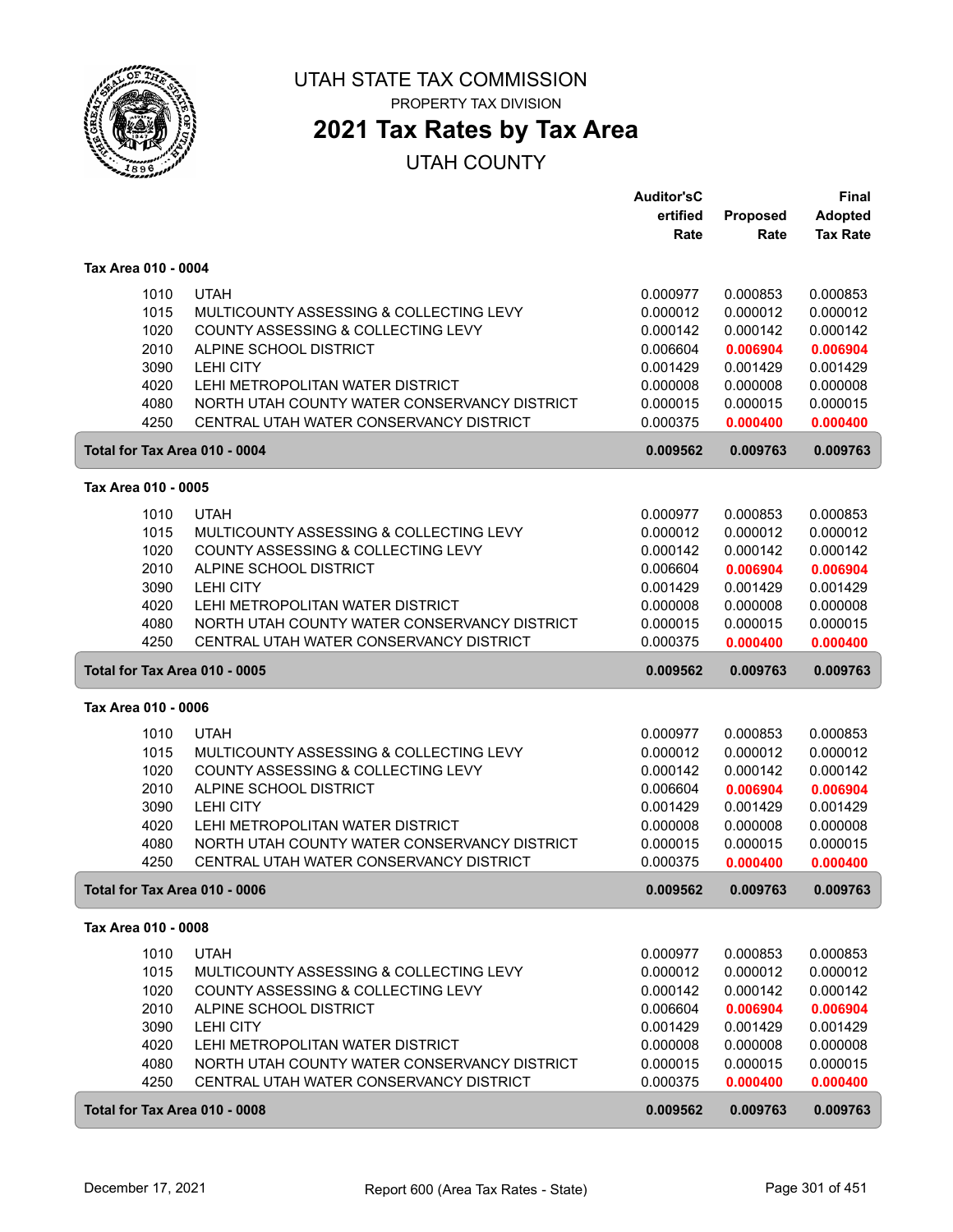

PROPERTY TAX DIVISION

## **2021 Tax Rates by Tax Area**

| ertified<br>Proposed<br><b>Adopted</b><br><b>Tax Rate</b><br>Rate<br>Rate<br>Tax Area 010 - 0009<br><b>UTAH</b><br>1010<br>0.000977<br>0.000853<br>0.000853<br>1015<br>MULTICOUNTY ASSESSING & COLLECTING LEVY<br>0.000012<br>0.000012<br>0.000012<br>1020<br>COUNTY ASSESSING & COLLECTING LEVY<br>0.000142<br>0.000142<br>0.000142<br>2010<br>ALPINE SCHOOL DISTRICT<br>0.006604<br>0.006904<br>0.006904<br>3090<br><b>LEHI CITY</b><br>0.001429<br>0.001429<br>0.001429<br>4020<br>LEHI METROPOLITAN WATER DISTRICT<br>0.000008<br>0.000008<br>0.000008<br>NORTH UTAH COUNTY WATER CONSERVANCY DISTRICT<br>4080<br>0.000015<br>0.000015<br>0.000015<br>4250<br>CENTRAL UTAH WATER CONSERVANCY DISTRICT<br>0.000375<br>0.000400<br>0.000400<br>0.009562<br>0.009763<br>0.009763<br>Total for Tax Area 010 - 0009<br>Tax Area 011 - 0000<br><b>UTAH</b><br>0.000853<br>1010<br>0.000977<br>0.000853<br>1015<br>MULTICOUNTY ASSESSING & COLLECTING LEVY<br>0.000012<br>0.000012<br>0.000012<br>1020<br>COUNTY ASSESSING & COLLECTING LEVY<br>0.000142<br>0.000142<br>0.000142<br>2010<br>ALPINE SCHOOL DISTRICT<br>0.006904<br>0.006604<br>0.006904<br>3090<br><b>LEHI CITY</b><br>0.001429<br>0.001429<br>0.001429<br>4020<br>LEHI METROPOLITAN WATER DISTRICT<br>0.000008<br>0.000008<br>0.000008<br>4250<br>CENTRAL UTAH WATER CONSERVANCY DISTRICT<br>0.000375<br>0.000400<br>0.000400<br>0.009748<br>Total for Tax Area 011 - 0000<br>0.009547<br>0.009748<br>Tax Area 013 - 0000<br>1010<br><b>UTAH</b><br>0.000977<br>0.000853<br>0.000853<br>1015<br>MULTICOUNTY ASSESSING & COLLECTING LEVY<br>0.000012<br>0.000012<br>0.000012<br>1020<br>COUNTY ASSESSING & COLLECTING LEVY<br>0.000142<br>0.000142<br>0.000142<br>2010<br>ALPINE SCHOOL DISTRICT<br>0.006604<br>0.006904<br>0.006904<br>3045<br><b>DRAPER CITY</b><br>0.001141<br>0.001141<br>0.001141<br>4080<br>NORTH UTAH COUNTY WATER CONSERVANCY DISTRICT<br>0.000015<br>0.000015<br>0.000015<br>4145<br>JORDAN VALLEY WATER CONSERVANCY DISTRICT<br>0.000337<br>0.000369<br>0.000369<br>4250<br>CENTRAL UTAH WATER CONSERVANCY DISTRICT<br>0.000375<br>0.000400<br>0.000400<br>4320<br>SOUTH VALLEY SEWER DISTRICT<br>0.000250<br>0.000250<br>0.000250<br>0.009853<br>0.010086<br>0.010086<br>Total for Tax Area 013 - 0000<br>Tax Area 014 - 0000<br>1010<br><b>UTAH</b><br>0.000977<br>0.000853<br>0.000853<br>1015<br>0.000012<br>0.000012<br>0.000012<br>MULTICOUNTY ASSESSING & COLLECTING LEVY<br>1020<br>COUNTY ASSESSING & COLLECTING LEVY<br>0.000142<br>0.000142<br>0.000142<br>2010<br>ALPINE SCHOOL DISTRICT<br>0.006604<br>0.006904<br>0.006904<br>3045<br>DRAPER CITY<br>0.001141<br>0.001141<br>0.001141<br>4080<br>NORTH UTAH COUNTY WATER CONSERVANCY DISTRICT<br>0.000015<br>0.000015<br>0.000015<br>4250<br>CENTRAL UTAH WATER CONSERVANCY DISTRICT<br>0.000375<br>0.000400<br>0.000400<br>4320<br>SOUTH VALLEY SEWER DISTRICT<br>0.000250<br>0.000250<br>0.000250<br>0.009516<br>0.009717<br>Total for Tax Area 014 - 0000<br>0.009717 |  | <b>Auditor'sC</b> | Final |
|------------------------------------------------------------------------------------------------------------------------------------------------------------------------------------------------------------------------------------------------------------------------------------------------------------------------------------------------------------------------------------------------------------------------------------------------------------------------------------------------------------------------------------------------------------------------------------------------------------------------------------------------------------------------------------------------------------------------------------------------------------------------------------------------------------------------------------------------------------------------------------------------------------------------------------------------------------------------------------------------------------------------------------------------------------------------------------------------------------------------------------------------------------------------------------------------------------------------------------------------------------------------------------------------------------------------------------------------------------------------------------------------------------------------------------------------------------------------------------------------------------------------------------------------------------------------------------------------------------------------------------------------------------------------------------------------------------------------------------------------------------------------------------------------------------------------------------------------------------------------------------------------------------------------------------------------------------------------------------------------------------------------------------------------------------------------------------------------------------------------------------------------------------------------------------------------------------------------------------------------------------------------------------------------------------------------------------------------------------------------------------------------------------------------------------------------------------------------------------------------------------------------------------------------------------------------------------------------------------------------------------------------------------------------------------------------------------------------------------------------------------------------------------------------------------------------------------------------------------------------------------------------------------------------------------------------------------------------------------------------------------------------------|--|-------------------|-------|
|                                                                                                                                                                                                                                                                                                                                                                                                                                                                                                                                                                                                                                                                                                                                                                                                                                                                                                                                                                                                                                                                                                                                                                                                                                                                                                                                                                                                                                                                                                                                                                                                                                                                                                                                                                                                                                                                                                                                                                                                                                                                                                                                                                                                                                                                                                                                                                                                                                                                                                                                                                                                                                                                                                                                                                                                                                                                                                                                                                                                                              |  |                   |       |
|                                                                                                                                                                                                                                                                                                                                                                                                                                                                                                                                                                                                                                                                                                                                                                                                                                                                                                                                                                                                                                                                                                                                                                                                                                                                                                                                                                                                                                                                                                                                                                                                                                                                                                                                                                                                                                                                                                                                                                                                                                                                                                                                                                                                                                                                                                                                                                                                                                                                                                                                                                                                                                                                                                                                                                                                                                                                                                                                                                                                                              |  |                   |       |
|                                                                                                                                                                                                                                                                                                                                                                                                                                                                                                                                                                                                                                                                                                                                                                                                                                                                                                                                                                                                                                                                                                                                                                                                                                                                                                                                                                                                                                                                                                                                                                                                                                                                                                                                                                                                                                                                                                                                                                                                                                                                                                                                                                                                                                                                                                                                                                                                                                                                                                                                                                                                                                                                                                                                                                                                                                                                                                                                                                                                                              |  |                   |       |
|                                                                                                                                                                                                                                                                                                                                                                                                                                                                                                                                                                                                                                                                                                                                                                                                                                                                                                                                                                                                                                                                                                                                                                                                                                                                                                                                                                                                                                                                                                                                                                                                                                                                                                                                                                                                                                                                                                                                                                                                                                                                                                                                                                                                                                                                                                                                                                                                                                                                                                                                                                                                                                                                                                                                                                                                                                                                                                                                                                                                                              |  |                   |       |
|                                                                                                                                                                                                                                                                                                                                                                                                                                                                                                                                                                                                                                                                                                                                                                                                                                                                                                                                                                                                                                                                                                                                                                                                                                                                                                                                                                                                                                                                                                                                                                                                                                                                                                                                                                                                                                                                                                                                                                                                                                                                                                                                                                                                                                                                                                                                                                                                                                                                                                                                                                                                                                                                                                                                                                                                                                                                                                                                                                                                                              |  |                   |       |
|                                                                                                                                                                                                                                                                                                                                                                                                                                                                                                                                                                                                                                                                                                                                                                                                                                                                                                                                                                                                                                                                                                                                                                                                                                                                                                                                                                                                                                                                                                                                                                                                                                                                                                                                                                                                                                                                                                                                                                                                                                                                                                                                                                                                                                                                                                                                                                                                                                                                                                                                                                                                                                                                                                                                                                                                                                                                                                                                                                                                                              |  |                   |       |
|                                                                                                                                                                                                                                                                                                                                                                                                                                                                                                                                                                                                                                                                                                                                                                                                                                                                                                                                                                                                                                                                                                                                                                                                                                                                                                                                                                                                                                                                                                                                                                                                                                                                                                                                                                                                                                                                                                                                                                                                                                                                                                                                                                                                                                                                                                                                                                                                                                                                                                                                                                                                                                                                                                                                                                                                                                                                                                                                                                                                                              |  |                   |       |
|                                                                                                                                                                                                                                                                                                                                                                                                                                                                                                                                                                                                                                                                                                                                                                                                                                                                                                                                                                                                                                                                                                                                                                                                                                                                                                                                                                                                                                                                                                                                                                                                                                                                                                                                                                                                                                                                                                                                                                                                                                                                                                                                                                                                                                                                                                                                                                                                                                                                                                                                                                                                                                                                                                                                                                                                                                                                                                                                                                                                                              |  |                   |       |
|                                                                                                                                                                                                                                                                                                                                                                                                                                                                                                                                                                                                                                                                                                                                                                                                                                                                                                                                                                                                                                                                                                                                                                                                                                                                                                                                                                                                                                                                                                                                                                                                                                                                                                                                                                                                                                                                                                                                                                                                                                                                                                                                                                                                                                                                                                                                                                                                                                                                                                                                                                                                                                                                                                                                                                                                                                                                                                                                                                                                                              |  |                   |       |
|                                                                                                                                                                                                                                                                                                                                                                                                                                                                                                                                                                                                                                                                                                                                                                                                                                                                                                                                                                                                                                                                                                                                                                                                                                                                                                                                                                                                                                                                                                                                                                                                                                                                                                                                                                                                                                                                                                                                                                                                                                                                                                                                                                                                                                                                                                                                                                                                                                                                                                                                                                                                                                                                                                                                                                                                                                                                                                                                                                                                                              |  |                   |       |
|                                                                                                                                                                                                                                                                                                                                                                                                                                                                                                                                                                                                                                                                                                                                                                                                                                                                                                                                                                                                                                                                                                                                                                                                                                                                                                                                                                                                                                                                                                                                                                                                                                                                                                                                                                                                                                                                                                                                                                                                                                                                                                                                                                                                                                                                                                                                                                                                                                                                                                                                                                                                                                                                                                                                                                                                                                                                                                                                                                                                                              |  |                   |       |
|                                                                                                                                                                                                                                                                                                                                                                                                                                                                                                                                                                                                                                                                                                                                                                                                                                                                                                                                                                                                                                                                                                                                                                                                                                                                                                                                                                                                                                                                                                                                                                                                                                                                                                                                                                                                                                                                                                                                                                                                                                                                                                                                                                                                                                                                                                                                                                                                                                                                                                                                                                                                                                                                                                                                                                                                                                                                                                                                                                                                                              |  |                   |       |
|                                                                                                                                                                                                                                                                                                                                                                                                                                                                                                                                                                                                                                                                                                                                                                                                                                                                                                                                                                                                                                                                                                                                                                                                                                                                                                                                                                                                                                                                                                                                                                                                                                                                                                                                                                                                                                                                                                                                                                                                                                                                                                                                                                                                                                                                                                                                                                                                                                                                                                                                                                                                                                                                                                                                                                                                                                                                                                                                                                                                                              |  |                   |       |
|                                                                                                                                                                                                                                                                                                                                                                                                                                                                                                                                                                                                                                                                                                                                                                                                                                                                                                                                                                                                                                                                                                                                                                                                                                                                                                                                                                                                                                                                                                                                                                                                                                                                                                                                                                                                                                                                                                                                                                                                                                                                                                                                                                                                                                                                                                                                                                                                                                                                                                                                                                                                                                                                                                                                                                                                                                                                                                                                                                                                                              |  |                   |       |
|                                                                                                                                                                                                                                                                                                                                                                                                                                                                                                                                                                                                                                                                                                                                                                                                                                                                                                                                                                                                                                                                                                                                                                                                                                                                                                                                                                                                                                                                                                                                                                                                                                                                                                                                                                                                                                                                                                                                                                                                                                                                                                                                                                                                                                                                                                                                                                                                                                                                                                                                                                                                                                                                                                                                                                                                                                                                                                                                                                                                                              |  |                   |       |
|                                                                                                                                                                                                                                                                                                                                                                                                                                                                                                                                                                                                                                                                                                                                                                                                                                                                                                                                                                                                                                                                                                                                                                                                                                                                                                                                                                                                                                                                                                                                                                                                                                                                                                                                                                                                                                                                                                                                                                                                                                                                                                                                                                                                                                                                                                                                                                                                                                                                                                                                                                                                                                                                                                                                                                                                                                                                                                                                                                                                                              |  |                   |       |
|                                                                                                                                                                                                                                                                                                                                                                                                                                                                                                                                                                                                                                                                                                                                                                                                                                                                                                                                                                                                                                                                                                                                                                                                                                                                                                                                                                                                                                                                                                                                                                                                                                                                                                                                                                                                                                                                                                                                                                                                                                                                                                                                                                                                                                                                                                                                                                                                                                                                                                                                                                                                                                                                                                                                                                                                                                                                                                                                                                                                                              |  |                   |       |
|                                                                                                                                                                                                                                                                                                                                                                                                                                                                                                                                                                                                                                                                                                                                                                                                                                                                                                                                                                                                                                                                                                                                                                                                                                                                                                                                                                                                                                                                                                                                                                                                                                                                                                                                                                                                                                                                                                                                                                                                                                                                                                                                                                                                                                                                                                                                                                                                                                                                                                                                                                                                                                                                                                                                                                                                                                                                                                                                                                                                                              |  |                   |       |
|                                                                                                                                                                                                                                                                                                                                                                                                                                                                                                                                                                                                                                                                                                                                                                                                                                                                                                                                                                                                                                                                                                                                                                                                                                                                                                                                                                                                                                                                                                                                                                                                                                                                                                                                                                                                                                                                                                                                                                                                                                                                                                                                                                                                                                                                                                                                                                                                                                                                                                                                                                                                                                                                                                                                                                                                                                                                                                                                                                                                                              |  |                   |       |
|                                                                                                                                                                                                                                                                                                                                                                                                                                                                                                                                                                                                                                                                                                                                                                                                                                                                                                                                                                                                                                                                                                                                                                                                                                                                                                                                                                                                                                                                                                                                                                                                                                                                                                                                                                                                                                                                                                                                                                                                                                                                                                                                                                                                                                                                                                                                                                                                                                                                                                                                                                                                                                                                                                                                                                                                                                                                                                                                                                                                                              |  |                   |       |
|                                                                                                                                                                                                                                                                                                                                                                                                                                                                                                                                                                                                                                                                                                                                                                                                                                                                                                                                                                                                                                                                                                                                                                                                                                                                                                                                                                                                                                                                                                                                                                                                                                                                                                                                                                                                                                                                                                                                                                                                                                                                                                                                                                                                                                                                                                                                                                                                                                                                                                                                                                                                                                                                                                                                                                                                                                                                                                                                                                                                                              |  |                   |       |
|                                                                                                                                                                                                                                                                                                                                                                                                                                                                                                                                                                                                                                                                                                                                                                                                                                                                                                                                                                                                                                                                                                                                                                                                                                                                                                                                                                                                                                                                                                                                                                                                                                                                                                                                                                                                                                                                                                                                                                                                                                                                                                                                                                                                                                                                                                                                                                                                                                                                                                                                                                                                                                                                                                                                                                                                                                                                                                                                                                                                                              |  |                   |       |
|                                                                                                                                                                                                                                                                                                                                                                                                                                                                                                                                                                                                                                                                                                                                                                                                                                                                                                                                                                                                                                                                                                                                                                                                                                                                                                                                                                                                                                                                                                                                                                                                                                                                                                                                                                                                                                                                                                                                                                                                                                                                                                                                                                                                                                                                                                                                                                                                                                                                                                                                                                                                                                                                                                                                                                                                                                                                                                                                                                                                                              |  |                   |       |
|                                                                                                                                                                                                                                                                                                                                                                                                                                                                                                                                                                                                                                                                                                                                                                                                                                                                                                                                                                                                                                                                                                                                                                                                                                                                                                                                                                                                                                                                                                                                                                                                                                                                                                                                                                                                                                                                                                                                                                                                                                                                                                                                                                                                                                                                                                                                                                                                                                                                                                                                                                                                                                                                                                                                                                                                                                                                                                                                                                                                                              |  |                   |       |
|                                                                                                                                                                                                                                                                                                                                                                                                                                                                                                                                                                                                                                                                                                                                                                                                                                                                                                                                                                                                                                                                                                                                                                                                                                                                                                                                                                                                                                                                                                                                                                                                                                                                                                                                                                                                                                                                                                                                                                                                                                                                                                                                                                                                                                                                                                                                                                                                                                                                                                                                                                                                                                                                                                                                                                                                                                                                                                                                                                                                                              |  |                   |       |
|                                                                                                                                                                                                                                                                                                                                                                                                                                                                                                                                                                                                                                                                                                                                                                                                                                                                                                                                                                                                                                                                                                                                                                                                                                                                                                                                                                                                                                                                                                                                                                                                                                                                                                                                                                                                                                                                                                                                                                                                                                                                                                                                                                                                                                                                                                                                                                                                                                                                                                                                                                                                                                                                                                                                                                                                                                                                                                                                                                                                                              |  |                   |       |
|                                                                                                                                                                                                                                                                                                                                                                                                                                                                                                                                                                                                                                                                                                                                                                                                                                                                                                                                                                                                                                                                                                                                                                                                                                                                                                                                                                                                                                                                                                                                                                                                                                                                                                                                                                                                                                                                                                                                                                                                                                                                                                                                                                                                                                                                                                                                                                                                                                                                                                                                                                                                                                                                                                                                                                                                                                                                                                                                                                                                                              |  |                   |       |
|                                                                                                                                                                                                                                                                                                                                                                                                                                                                                                                                                                                                                                                                                                                                                                                                                                                                                                                                                                                                                                                                                                                                                                                                                                                                                                                                                                                                                                                                                                                                                                                                                                                                                                                                                                                                                                                                                                                                                                                                                                                                                                                                                                                                                                                                                                                                                                                                                                                                                                                                                                                                                                                                                                                                                                                                                                                                                                                                                                                                                              |  |                   |       |
|                                                                                                                                                                                                                                                                                                                                                                                                                                                                                                                                                                                                                                                                                                                                                                                                                                                                                                                                                                                                                                                                                                                                                                                                                                                                                                                                                                                                                                                                                                                                                                                                                                                                                                                                                                                                                                                                                                                                                                                                                                                                                                                                                                                                                                                                                                                                                                                                                                                                                                                                                                                                                                                                                                                                                                                                                                                                                                                                                                                                                              |  |                   |       |
|                                                                                                                                                                                                                                                                                                                                                                                                                                                                                                                                                                                                                                                                                                                                                                                                                                                                                                                                                                                                                                                                                                                                                                                                                                                                                                                                                                                                                                                                                                                                                                                                                                                                                                                                                                                                                                                                                                                                                                                                                                                                                                                                                                                                                                                                                                                                                                                                                                                                                                                                                                                                                                                                                                                                                                                                                                                                                                                                                                                                                              |  |                   |       |
|                                                                                                                                                                                                                                                                                                                                                                                                                                                                                                                                                                                                                                                                                                                                                                                                                                                                                                                                                                                                                                                                                                                                                                                                                                                                                                                                                                                                                                                                                                                                                                                                                                                                                                                                                                                                                                                                                                                                                                                                                                                                                                                                                                                                                                                                                                                                                                                                                                                                                                                                                                                                                                                                                                                                                                                                                                                                                                                                                                                                                              |  |                   |       |
|                                                                                                                                                                                                                                                                                                                                                                                                                                                                                                                                                                                                                                                                                                                                                                                                                                                                                                                                                                                                                                                                                                                                                                                                                                                                                                                                                                                                                                                                                                                                                                                                                                                                                                                                                                                                                                                                                                                                                                                                                                                                                                                                                                                                                                                                                                                                                                                                                                                                                                                                                                                                                                                                                                                                                                                                                                                                                                                                                                                                                              |  |                   |       |
|                                                                                                                                                                                                                                                                                                                                                                                                                                                                                                                                                                                                                                                                                                                                                                                                                                                                                                                                                                                                                                                                                                                                                                                                                                                                                                                                                                                                                                                                                                                                                                                                                                                                                                                                                                                                                                                                                                                                                                                                                                                                                                                                                                                                                                                                                                                                                                                                                                                                                                                                                                                                                                                                                                                                                                                                                                                                                                                                                                                                                              |  |                   |       |
|                                                                                                                                                                                                                                                                                                                                                                                                                                                                                                                                                                                                                                                                                                                                                                                                                                                                                                                                                                                                                                                                                                                                                                                                                                                                                                                                                                                                                                                                                                                                                                                                                                                                                                                                                                                                                                                                                                                                                                                                                                                                                                                                                                                                                                                                                                                                                                                                                                                                                                                                                                                                                                                                                                                                                                                                                                                                                                                                                                                                                              |  |                   |       |
|                                                                                                                                                                                                                                                                                                                                                                                                                                                                                                                                                                                                                                                                                                                                                                                                                                                                                                                                                                                                                                                                                                                                                                                                                                                                                                                                                                                                                                                                                                                                                                                                                                                                                                                                                                                                                                                                                                                                                                                                                                                                                                                                                                                                                                                                                                                                                                                                                                                                                                                                                                                                                                                                                                                                                                                                                                                                                                                                                                                                                              |  |                   |       |
|                                                                                                                                                                                                                                                                                                                                                                                                                                                                                                                                                                                                                                                                                                                                                                                                                                                                                                                                                                                                                                                                                                                                                                                                                                                                                                                                                                                                                                                                                                                                                                                                                                                                                                                                                                                                                                                                                                                                                                                                                                                                                                                                                                                                                                                                                                                                                                                                                                                                                                                                                                                                                                                                                                                                                                                                                                                                                                                                                                                                                              |  |                   |       |
|                                                                                                                                                                                                                                                                                                                                                                                                                                                                                                                                                                                                                                                                                                                                                                                                                                                                                                                                                                                                                                                                                                                                                                                                                                                                                                                                                                                                                                                                                                                                                                                                                                                                                                                                                                                                                                                                                                                                                                                                                                                                                                                                                                                                                                                                                                                                                                                                                                                                                                                                                                                                                                                                                                                                                                                                                                                                                                                                                                                                                              |  |                   |       |
|                                                                                                                                                                                                                                                                                                                                                                                                                                                                                                                                                                                                                                                                                                                                                                                                                                                                                                                                                                                                                                                                                                                                                                                                                                                                                                                                                                                                                                                                                                                                                                                                                                                                                                                                                                                                                                                                                                                                                                                                                                                                                                                                                                                                                                                                                                                                                                                                                                                                                                                                                                                                                                                                                                                                                                                                                                                                                                                                                                                                                              |  |                   |       |
|                                                                                                                                                                                                                                                                                                                                                                                                                                                                                                                                                                                                                                                                                                                                                                                                                                                                                                                                                                                                                                                                                                                                                                                                                                                                                                                                                                                                                                                                                                                                                                                                                                                                                                                                                                                                                                                                                                                                                                                                                                                                                                                                                                                                                                                                                                                                                                                                                                                                                                                                                                                                                                                                                                                                                                                                                                                                                                                                                                                                                              |  |                   |       |
|                                                                                                                                                                                                                                                                                                                                                                                                                                                                                                                                                                                                                                                                                                                                                                                                                                                                                                                                                                                                                                                                                                                                                                                                                                                                                                                                                                                                                                                                                                                                                                                                                                                                                                                                                                                                                                                                                                                                                                                                                                                                                                                                                                                                                                                                                                                                                                                                                                                                                                                                                                                                                                                                                                                                                                                                                                                                                                                                                                                                                              |  |                   |       |
|                                                                                                                                                                                                                                                                                                                                                                                                                                                                                                                                                                                                                                                                                                                                                                                                                                                                                                                                                                                                                                                                                                                                                                                                                                                                                                                                                                                                                                                                                                                                                                                                                                                                                                                                                                                                                                                                                                                                                                                                                                                                                                                                                                                                                                                                                                                                                                                                                                                                                                                                                                                                                                                                                                                                                                                                                                                                                                                                                                                                                              |  |                   |       |
|                                                                                                                                                                                                                                                                                                                                                                                                                                                                                                                                                                                                                                                                                                                                                                                                                                                                                                                                                                                                                                                                                                                                                                                                                                                                                                                                                                                                                                                                                                                                                                                                                                                                                                                                                                                                                                                                                                                                                                                                                                                                                                                                                                                                                                                                                                                                                                                                                                                                                                                                                                                                                                                                                                                                                                                                                                                                                                                                                                                                                              |  |                   |       |
|                                                                                                                                                                                                                                                                                                                                                                                                                                                                                                                                                                                                                                                                                                                                                                                                                                                                                                                                                                                                                                                                                                                                                                                                                                                                                                                                                                                                                                                                                                                                                                                                                                                                                                                                                                                                                                                                                                                                                                                                                                                                                                                                                                                                                                                                                                                                                                                                                                                                                                                                                                                                                                                                                                                                                                                                                                                                                                                                                                                                                              |  |                   |       |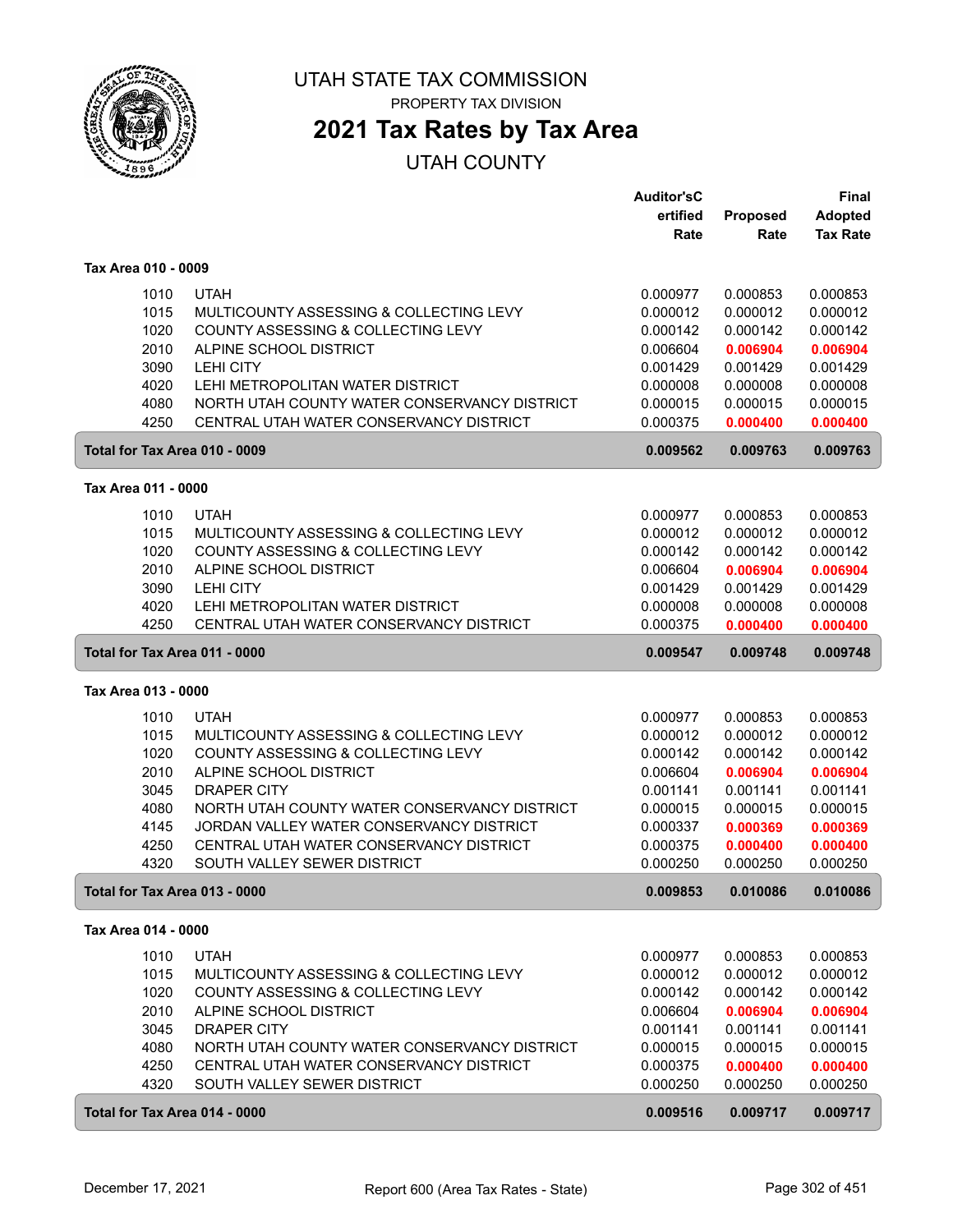

## **2021 Tax Rates by Tax Area**

|                               |                                              | <b>Auditor'sC</b> |          | Final           |
|-------------------------------|----------------------------------------------|-------------------|----------|-----------------|
|                               |                                              | ertified          | Proposed | Adopted         |
|                               |                                              | Rate              | Rate     | <b>Tax Rate</b> |
| Tax Area 017 - 0000           |                                              |                   |          |                 |
| 1010                          | <b>UTAH</b>                                  | 0.000977          | 0.000853 | 0.000853        |
| 1015                          | MULTICOUNTY ASSESSING & COLLECTING LEVY      | 0.000012          | 0.000012 | 0.000012        |
| 1020                          | COUNTY ASSESSING & COLLECTING LEVY           | 0.000142          | 0.000142 | 0.000142        |
| 2010                          | ALPINE SCHOOL DISTRICT                       | 0.006604          | 0.006904 | 0.006904        |
| 3045                          | <b>DRAPER CITY</b>                           | 0.001141          | 0.001141 | 0.001141        |
| 4080                          | NORTH UTAH COUNTY WATER CONSERVANCY DISTRICT | 0.000015          | 0.000015 | 0.000015        |
| 4250                          | CENTRAL UTAH WATER CONSERVANCY DISTRICT      | 0.000375          | 0.000400 | 0.000400        |
| Total for Tax Area 017 - 0000 |                                              | 0.009266          | 0.009467 | 0.009467        |
| Tax Area 018 - 0000           |                                              |                   |          |                 |
| 1010                          | <b>UTAH</b>                                  | 0.000977          | 0.000853 | 0.000853        |
| 1015                          | MULTICOUNTY ASSESSING & COLLECTING LEVY      | 0.000012          | 0.000012 | 0.000012        |
| 1020                          | COUNTY ASSESSING & COLLECTING LEVY           | 0.000142          | 0.000142 | 0.000142        |
| 2010                          | ALPINE SCHOOL DISTRICT                       | 0.006604          | 0.006904 | 0.006904        |
| 3045                          | <b>DRAPER CITY</b>                           | 0.001141          | 0.001141 | 0.001141        |
| 4080                          | NORTH UTAH COUNTY WATER CONSERVANCY DISTRICT | 0.000015          | 0.000015 | 0.000015        |
| 4145                          | JORDAN VALLEY WATER CONSERVANCY DISTRICT     | 0.000337          | 0.000369 | 0.000369        |
| 4250                          | CENTRAL UTAH WATER CONSERVANCY DISTRICT      | 0.000375          | 0.000400 | 0.000400        |
| 4305                          | TRAVERSE RIDGE SPECIAL SERVICE DISTRICT      | 0.000447          | 0.000447 | 0.000447        |
| Total for Tax Area 018 - 0000 |                                              | 0.010050          | 0.010283 | 0.010283        |
| Tax Area 019 - 0000           |                                              |                   |          |                 |
| 1010                          | <b>UTAH</b>                                  | 0.000977          | 0.000853 | 0.000853        |
| 1015                          | MULTICOUNTY ASSESSING & COLLECTING LEVY      | 0.000012          | 0.000012 | 0.000012        |
| 1020                          | COUNTY ASSESSING & COLLECTING LEVY           | 0.000142          | 0.000142 | 0.000142        |
| 2010                          | ALPINE SCHOOL DISTRICT                       | 0.006604          | 0.006904 | 0.006904        |
| 3045                          | <b>DRAPER CITY</b>                           | 0.001141          | 0.001141 | 0.001141        |
| 4080                          | NORTH UTAH COUNTY WATER CONSERVANCY DISTRICT | 0.000015          | 0.000015 | 0.000015        |
| 4145                          | JORDAN VALLEY WATER CONSERVANCY DISTRICT     | 0.000337          | 0.000369 | 0.000369        |
| 4250                          | CENTRAL UTAH WATER CONSERVANCY DISTRICT      | 0.000375          | 0.000400 | 0.000400        |
| 4305                          | TRAVERSE RIDGE SPECIAL SERVICE DISTRICT      | 0.000447          | 0.000447 | 0.000447        |
| 4320                          | SOUTH VALLEY SEWER DISTRICT                  | 0.000250          | 0.000250 | 0.000250        |
| Total for Tax Area 019 - 0000 |                                              | 0.010300          | 0.010533 | 0.010533        |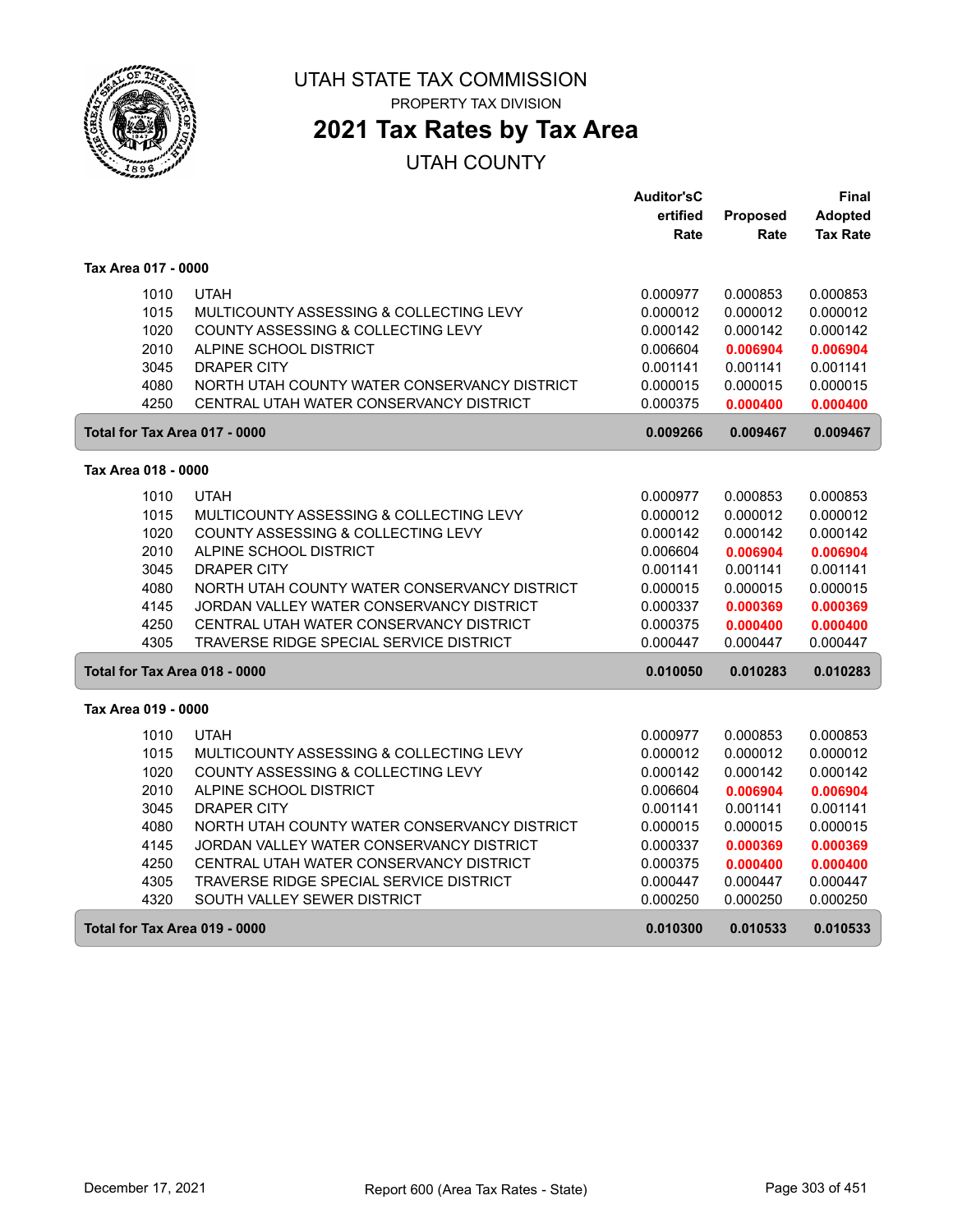

## **2021 Tax Rates by Tax Area**

|                               |                                                                               | <b>Auditor'sC</b>    |                      | Final                |
|-------------------------------|-------------------------------------------------------------------------------|----------------------|----------------------|----------------------|
|                               |                                                                               | ertified             | Proposed             | Adopted              |
|                               |                                                                               | Rate                 | Rate                 | <b>Tax Rate</b>      |
| Tax Area 020 - 0000           |                                                                               |                      |                      |                      |
|                               | <b>UTAH</b>                                                                   |                      |                      | 0.000853             |
| 1010                          |                                                                               | 0.000977             | 0.000853             |                      |
| 1015<br>1020                  | MULTICOUNTY ASSESSING & COLLECTING LEVY<br>COUNTY ASSESSING & COLLECTING LEVY | 0.000012             | 0.000012             | 0.000012             |
| 2010                          | ALPINE SCHOOL DISTRICT                                                        | 0.000142<br>0.006604 | 0.000142             | 0.000142             |
| 4080                          | NORTH UTAH COUNTY WATER CONSERVANCY DISTRICT                                  | 0.000015             | 0.006904<br>0.000015 | 0.006904<br>0.000015 |
|                               | UTAH COUNTY SERVICE AREA #6                                                   |                      | 0.001046             |                      |
| 4090<br>4110                  | UTAH COUNTY SERVICE AREA #7                                                   | 0.001046             | 0.000472             | 0.001046             |
|                               | UTAH COUNTY SERVICE AREA #8                                                   | 0.000472             |                      | 0.000472             |
| 4120<br>4250                  | CENTRAL UTAH WATER CONSERVANCY DISTRICT                                       | 0.000233<br>0.000375 | 0.000233<br>0.000400 | 0.000233<br>0.000400 |
|                               |                                                                               |                      |                      |                      |
| Total for Tax Area 020 - 0000 |                                                                               | 0.009876             | 0.010077             | 0.010077             |
| Tax Area 020 - 0002           |                                                                               |                      |                      |                      |
| 1010                          | <b>UTAH</b>                                                                   | 0.000977             | 0.000853             | 0.000853             |
| 1015                          | MULTICOUNTY ASSESSING & COLLECTING LEVY                                       | 0.000012             | 0.000012             | 0.000012             |
| 1020                          | COUNTY ASSESSING & COLLECTING LEVY                                            | 0.000142             | 0.000142             | 0.000142             |
| 2010                          | ALPINE SCHOOL DISTRICT                                                        | 0.006604             | 0.006904             | 0.006904             |
| 4080                          | NORTH UTAH COUNTY WATER CONSERVANCY DISTRICT                                  | 0.000015             | 0.000015             | 0.000015             |
| 4090                          | UTAH COUNTY SERVICE AREA #6                                                   | 0.001046             | 0.001046             | 0.001046             |
| 4110                          | UTAH COUNTY SERVICE AREA #7                                                   | 0.000472             | 0.000472             | 0.000472             |
| 4120                          | UTAH COUNTY SERVICE AREA #8                                                   | 0.000233             | 0.000233             | 0.000233             |
| 4250                          | CENTRAL UTAH WATER CONSERVANCY DISTRICT                                       | 0.000375             | 0.000400             | 0.000400             |
| Total for Tax Area 020 - 0002 |                                                                               | 0.009876             | 0.010077             | 0.010077             |
| Tax Area 020 - 0003           |                                                                               |                      |                      |                      |
|                               |                                                                               |                      |                      |                      |
| 1010                          | <b>UTAH</b>                                                                   | 0.000977             | 0.000853             | 0.000853             |
| 1015                          | MULTICOUNTY ASSESSING & COLLECTING LEVY                                       | 0.000012             | 0.000012             | 0.000012             |
| 1020                          | COUNTY ASSESSING & COLLECTING LEVY                                            | 0.000142             | 0.000142             | 0.000142             |
| 2010                          | ALPINE SCHOOL DISTRICT                                                        | 0.006604             | 0.006904             | 0.006904             |
| 4080                          | NORTH UTAH COUNTY WATER CONSERVANCY DISTRICT                                  | 0.000015             | 0.000015             | 0.000015             |
| 4090                          | UTAH COUNTY SERVICE AREA #6                                                   | 0.001046             | 0.001046             | 0.001046             |
| 4110                          | UTAH COUNTY SERVICE AREA#7                                                    | 0.000472             | 0.000472             | 0.000472             |
| 4120                          | UTAH COUNTY SERVICE AREA #8                                                   | 0.000233             | 0.000233             | 0.000233             |
| 4250                          | CENTRAL UTAH WATER CONSERVANCY DISTRICT                                       | 0.000375             | 0.000400             | 0.000400             |
| Total for Tax Area 020 - 0003 |                                                                               | 0.009876             | 0.010077             | 0.010077             |
| Tax Area 021 - 0000           |                                                                               |                      |                      |                      |
| 1010                          | <b>UTAH</b>                                                                   | 0.000977             | 0.000853             | 0.000853             |
| 1015                          | MULTICOUNTY ASSESSING & COLLECTING LEVY                                       | 0.000012             | 0.000012             | 0.000012             |
| 1020                          | COUNTY ASSESSING & COLLECTING LEVY                                            | 0.000142             | 0.000142             | 0.000142             |
| 2010                          | ALPINE SCHOOL DISTRICT                                                        | 0.006604             | 0.006904             | 0.006904             |
| 3040                          | <b>CEDAR HILLS CITY</b>                                                       | 0.001495             | 0.001495             | 0.001495             |
| 4080                          | NORTH UTAH COUNTY WATER CONSERVANCY DISTRICT                                  | 0.000015             | 0.000015             | 0.000015             |
| 4250                          | CENTRAL UTAH WATER CONSERVANCY DISTRICT                                       | 0.000375             | 0.000400             | 0.000400             |
| Total for Tax Area 021 - 0000 |                                                                               | 0.009620             | 0.009821             | 0.009821             |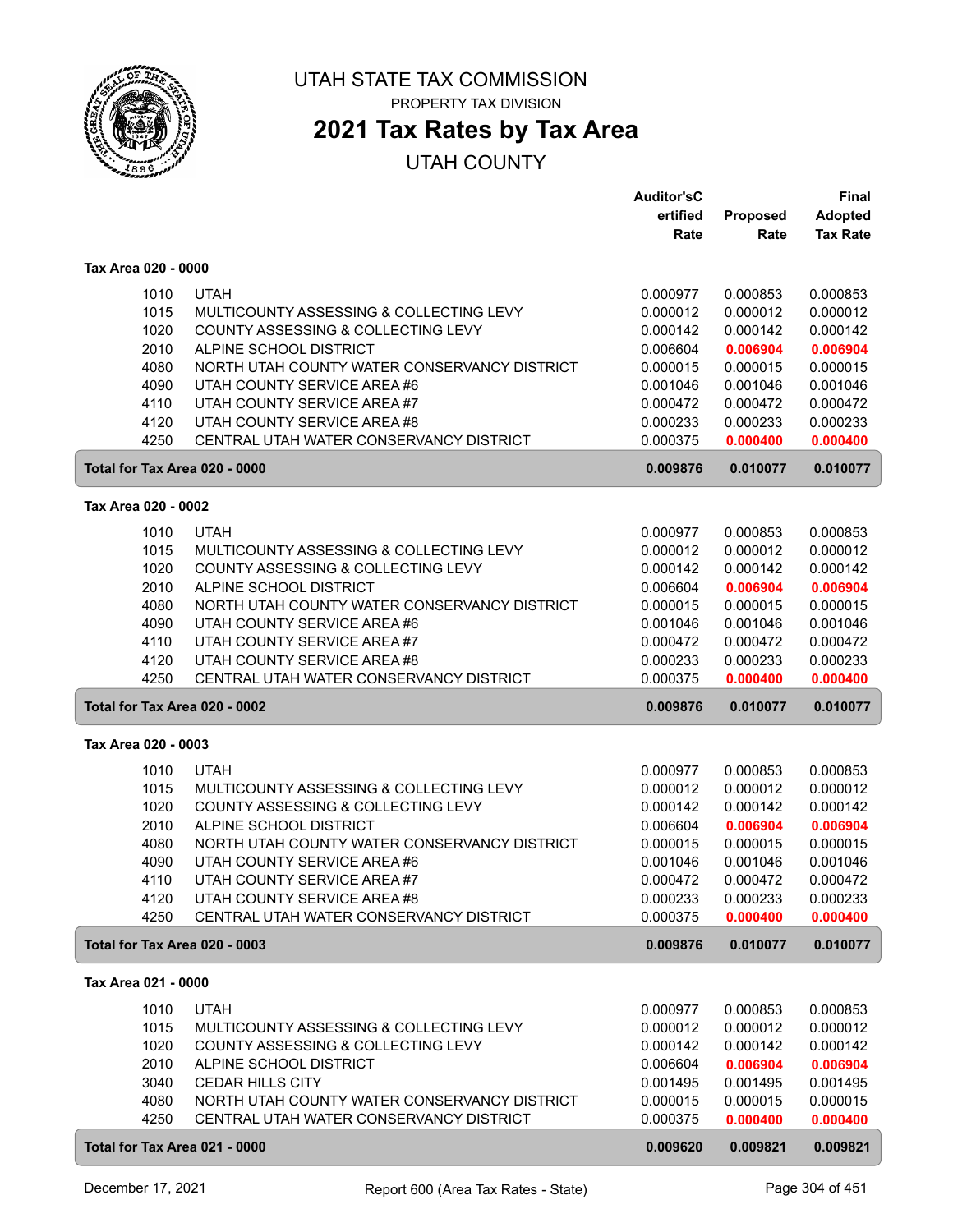

## **2021 Tax Rates by Tax Area**

|                                                                                        | <b>Auditor'sC</b><br>ertified | Proposed             | Final<br>Adopted     |
|----------------------------------------------------------------------------------------|-------------------------------|----------------------|----------------------|
|                                                                                        | Rate                          | Rate                 | <b>Tax Rate</b>      |
| Tax Area 021 - 0001                                                                    |                               |                      |                      |
| <b>UTAH</b><br>1010                                                                    | 0.000977                      | 0.000853             | 0.000853             |
| 1015<br>MULTICOUNTY ASSESSING & COLLECTING LEVY                                        | 0.000012                      | 0.000012             | 0.000012             |
| 1020<br>COUNTY ASSESSING & COLLECTING LEVY                                             | 0.000142                      | 0.000142             | 0.000142             |
| 2010<br>ALPINE SCHOOL DISTRICT                                                         | 0.006604                      | 0.006904             | 0.006904             |
| 3040<br><b>CEDAR HILLS CITY</b>                                                        | 0.001495                      | 0.001495             | 0.001495             |
| 4080<br>NORTH UTAH COUNTY WATER CONSERVANCY DISTRICT                                   | 0.000015                      | 0.000015             | 0.000015             |
| 4250<br>CENTRAL UTAH WATER CONSERVANCY DISTRICT                                        | 0.000375                      | 0.000400             | 0.000400             |
| Total for Tax Area 021 - 0001                                                          | 0.009620                      | 0.009821             | 0.009821             |
| Tax Area 025 - 0000                                                                    |                               |                      |                      |
| 1010<br><b>UTAH</b>                                                                    | 0.000977                      | 0.000853             | 0.000853             |
| 1015<br>MULTICOUNTY ASSESSING & COLLECTING LEVY                                        | 0.000012                      | 0.000012             | 0.000012             |
| 1020<br>COUNTY ASSESSING & COLLECTING LEVY                                             | 0.000142                      | 0.000142             | 0.000142             |
| 2010<br>ALPINE SCHOOL DISTRICT                                                         | 0.006604                      | 0.006904             | 0.006904             |
| 4080<br>NORTH UTAH COUNTY WATER CONSERVANCY DISTRICT                                   | 0.000015                      | 0.000015             | 0.000015             |
| 4090<br>UTAH COUNTY SERVICE AREA #6                                                    | 0.001046                      | 0.001046             | 0.001046             |
| 4120<br>UTAH COUNTY SERVICE AREA #8                                                    | 0.000233                      | 0.000233             | 0.000233             |
| 4130<br>UTAH COUNTY SERVICE AREA #9                                                    | 0.000115                      | 0.000115             | 0.000115             |
| 4250<br>CENTRAL UTAH WATER CONSERVANCY DISTRICT                                        | 0.000375                      | 0.000400             | 0.000400             |
| Total for Tax Area 025 - 0000                                                          | 0.009519                      | 0.009720             | 0.009720             |
| Tax Area 025 - 0001                                                                    |                               |                      |                      |
| 1010<br><b>UTAH</b>                                                                    | 0.000977                      | 0.000853             | 0.000853             |
| 1015<br>MULTICOUNTY ASSESSING & COLLECTING LEVY                                        | 0.000012                      | 0.000012             | 0.000012             |
| 1020<br>COUNTY ASSESSING & COLLECTING LEVY                                             | 0.000142                      | 0.000142             | 0.000142             |
| 2010<br>ALPINE SCHOOL DISTRICT                                                         | 0.006604                      | 0.006904             | 0.006904             |
| NORTH UTAH COUNTY WATER CONSERVANCY DISTRICT<br>4080                                   | 0.000015                      | 0.000015             | 0.000015             |
| 4090<br>UTAH COUNTY SERVICE AREA #6                                                    | 0.001046                      | 0.001046             | 0.001046             |
| 4120<br>UTAH COUNTY SERVICE AREA #8                                                    | 0.000233                      | 0.000233             | 0.000233             |
| UTAH COUNTY SERVICE AREA #9<br>4130<br>CENTRAL UTAH WATER CONSERVANCY DISTRICT<br>4250 | 0.000115<br>0.000375          | 0.000115             | 0.000115             |
| Total for Tax Area 025 - 0001                                                          | 0.009519                      | 0.000400<br>0.009720 | 0.000400<br>0.009720 |
|                                                                                        |                               |                      |                      |
| Tax Area 030 - 0001                                                                    |                               |                      |                      |
| 1010<br><b>UTAH</b>                                                                    | 0.000977                      | 0.000853             | 0.000853             |
| 1015<br>MULTICOUNTY ASSESSING & COLLECTING LEVY                                        | 0.000012                      | 0.000012             | 0.000012             |
| 1020<br>COUNTY ASSESSING & COLLECTING LEVY<br>2010<br>ALPINE SCHOOL DISTRICT           | 0.000142<br>0.006604          | 0.000142<br>0.006904 | 0.000142             |
| 4090<br>UTAH COUNTY SERVICE AREA#6                                                     | 0.001046                      | 0.001046             | 0.006904<br>0.001046 |
| 4110<br>UTAH COUNTY SERVICE AREA #7                                                    | 0.000472                      | 0.000472             | 0.000472             |
| 4120<br>UTAH COUNTY SERVICE AREA #8                                                    | 0.000233                      | 0.000233             | 0.000233             |
| 4250<br>CENTRAL UTAH WATER CONSERVANCY DISTRICT                                        | 0.000375                      | 0.000400             | 0.000400             |
| Total for Tax Area 030 - 0001                                                          | 0.009861                      | 0.010062             | 0.010062             |
|                                                                                        |                               |                      |                      |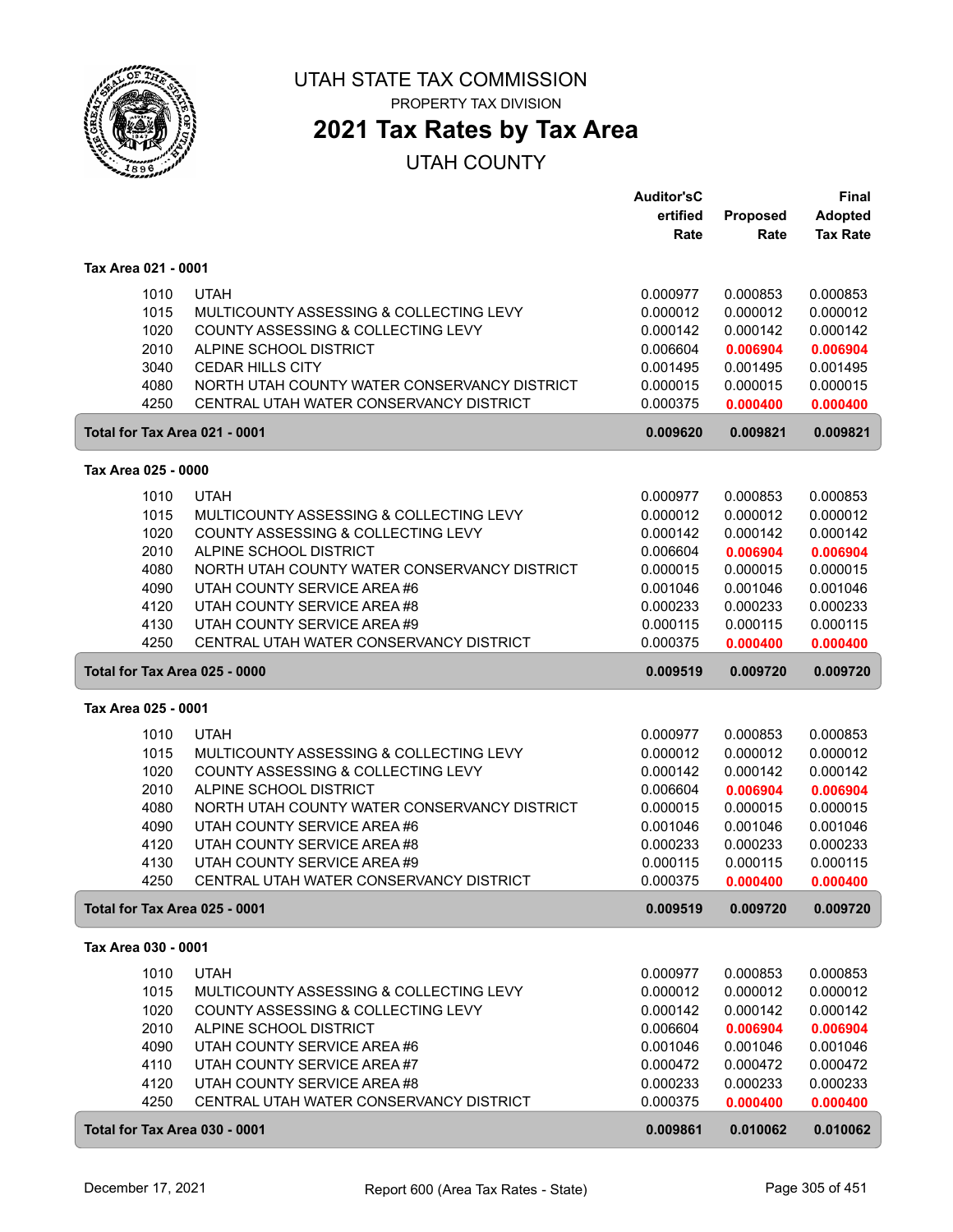

# **2021 Tax Rates by Tax Area**

|                     |              |                                                                        | <b>Auditor'sC</b>    |                      | Final                |
|---------------------|--------------|------------------------------------------------------------------------|----------------------|----------------------|----------------------|
|                     |              |                                                                        | ertified             | Proposed             | Adopted              |
|                     |              |                                                                        | Rate                 | Rate                 | <b>Tax Rate</b>      |
| Tax Area 030 - 0002 |              |                                                                        |                      |                      |                      |
|                     | 1010         | <b>UTAH</b>                                                            | 0.000977             | 0.000853             | 0.000853             |
|                     | 1015         | MULTICOUNTY ASSESSING & COLLECTING LEVY                                | 0.000012             | 0.000012             | 0.000012             |
|                     | 1020         | COUNTY ASSESSING & COLLECTING LEVY                                     | 0.000142             | 0.000142             | 0.000142             |
|                     | 2010         | ALPINE SCHOOL DISTRICT                                                 | 0.006604             | 0.006904             | 0.006904             |
|                     | 4090         | UTAH COUNTY SERVICE AREA #6                                            | 0.001046             | 0.001046             | 0.001046             |
|                     | 4110         | UTAH COUNTY SERVICE AREA #7                                            | 0.000472             | 0.000472             | 0.000472             |
|                     | 4120         | UTAH COUNTY SERVICE AREA #8                                            | 0.000233             | 0.000233             | 0.000233             |
|                     | 4250         | CENTRAL UTAH WATER CONSERVANCY DISTRICT                                | 0.000375             | 0.000400             | 0.000400             |
|                     |              | Total for Tax Area 030 - 0002                                          | 0.009861             | 0.010062             | 0.010062             |
| Tax Area 034 - 0000 |              |                                                                        |                      |                      |                      |
|                     | 1010         | <b>UTAH</b>                                                            | 0.000977             | 0.000853             | 0.000853             |
|                     | 1015         | MULTICOUNTY ASSESSING & COLLECTING LEVY                                | 0.000012             | 0.000012             | 0.000012             |
|                     | 1020         | COUNTY ASSESSING & COLLECTING LEVY                                     | 0.000142             | 0.000142             | 0.000142             |
|                     | 2010         | ALPINE SCHOOL DISTRICT                                                 | 0.006604             | 0.006904             | 0.006904             |
|                     | 3025         | <b>BLUFFDALE</b>                                                       | 0.001519             | 0.001519             | 0.001519             |
|                     | 4145         | JORDAN VALLEY WATER CONSERVANCY DISTRICT                               | 0.000337             | 0.000369             | 0.000369             |
|                     | 4250         | CENTRAL UTAH WATER CONSERVANCY DISTRICT                                | 0.000375             | 0.000400             | 0.000400             |
|                     | 4320         | SOUTH VALLEY SEWER DISTRICT                                            | 0.000250             | 0.000250             | 0.000250             |
|                     |              | Total for Tax Area 034 - 0000                                          | 0.010216             | 0.010449             | 0.010449             |
|                     |              |                                                                        |                      |                      |                      |
| Tax Area 035 - 0001 |              |                                                                        |                      |                      |                      |
|                     | 1010         |                                                                        |                      |                      |                      |
|                     |              | <b>UTAH</b>                                                            | 0.000977             | 0.000853             | 0.000853             |
|                     | 1015         | MULTICOUNTY ASSESSING & COLLECTING LEVY                                | 0.000012             | 0.000012             | 0.000012             |
|                     | 1020         | COUNTY ASSESSING & COLLECTING LEVY                                     | 0.000142             | 0.000142             | 0.000142             |
|                     | 2010         | ALPINE SCHOOL DISTRICT                                                 | 0.006604             | 0.006904             | 0.006904             |
|                     | 4090         | UTAH COUNTY SERVICE AREA #6                                            | 0.001046             | 0.001046             | 0.001046             |
|                     | 4120         | UTAH COUNTY SERVICE AREA #8                                            | 0.000233             | 0.000233             | 0.000233             |
|                     | 4130         | UTAH COUNTY SERVICE AREA #9                                            | 0.000115             | 0.000115             | 0.000115             |
|                     | 4250         | CENTRAL UTAH WATER CONSERVANCY DISTRICT                                | 0.000375             | 0.000400             | 0.000400             |
|                     |              | Total for Tax Area 035 - 0001                                          | 0.009504             | 0.009705             | 0.009705             |
| Tax Area 035 - 0002 |              |                                                                        |                      |                      |                      |
|                     |              |                                                                        |                      |                      |                      |
|                     | 1010         | <b>UTAH</b>                                                            | 0.000977             | 0.000853             | 0.000853             |
|                     | 1015         | MULTICOUNTY ASSESSING & COLLECTING LEVY                                | 0.000012             | 0.000012             | 0.000012             |
|                     | 1020         | COUNTY ASSESSING & COLLECTING LEVY                                     | 0.000142             | 0.000142             | 0.000142             |
|                     | 2010         | ALPINE SCHOOL DISTRICT                                                 | 0.006604             | 0.006904             | 0.006904             |
|                     | 4090         | UTAH COUNTY SERVICE AREA #6                                            | 0.001046             | 0.001046             | 0.001046             |
|                     | 4120         | UTAH COUNTY SERVICE AREA #8                                            | 0.000233             | 0.000233             | 0.000233             |
|                     | 4130<br>4250 | UTAH COUNTY SERVICE AREA #9<br>CENTRAL UTAH WATER CONSERVANCY DISTRICT | 0.000115<br>0.000375 | 0.000115<br>0.000400 | 0.000115<br>0.000400 |
|                     |              | Total for Tax Area 035 - 0002                                          | 0.009504             | 0.009705             | 0.009705             |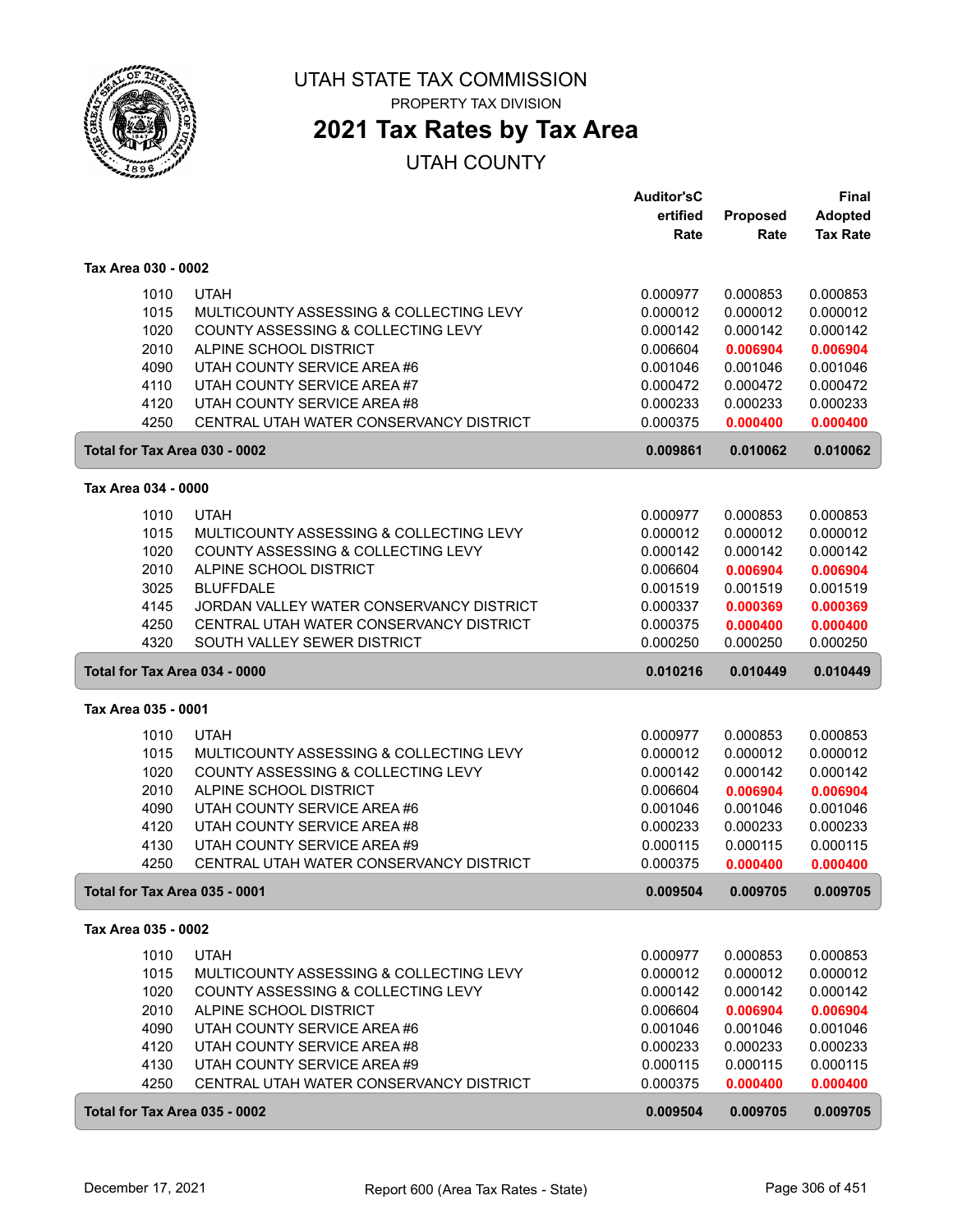

## **2021 Tax Rates by Tax Area**

|                     |                                              | <b>Auditor'sC</b> |          | <b>Final</b>    |
|---------------------|----------------------------------------------|-------------------|----------|-----------------|
|                     |                                              | ertified          | Proposed | Adopted         |
|                     |                                              | Rate              | Rate     | <b>Tax Rate</b> |
| Tax Area 035 - 0003 |                                              |                   |          |                 |
| 1010                | <b>UTAH</b>                                  | 0.000977          | 0.000853 | 0.000853        |
| 1015                | MULTICOUNTY ASSESSING & COLLECTING LEVY      | 0.000012          | 0.000012 | 0.000012        |
| 1020                | COUNTY ASSESSING & COLLECTING LEVY           | 0.000142          | 0.000142 | 0.000142        |
| 2010                | ALPINE SCHOOL DISTRICT                       | 0.006604          | 0.006904 | 0.006904        |
| 4090                | UTAH COUNTY SERVICE AREA #6                  | 0.001046          | 0.001046 | 0.001046        |
| 4110                | UTAH COUNTY SERVICE AREA #7                  | 0.000472          | 0.000472 | 0.000472        |
| 4120                | UTAH COUNTY SERVICE AREA #8                  | 0.000233          | 0.000233 | 0.000233        |
| 4130                | UTAH COUNTY SERVICE AREA #9                  | 0.000115          | 0.000115 | 0.000115        |
| 4250                | CENTRAL UTAH WATER CONSERVANCY DISTRICT      | 0.000375          | 0.000400 | 0.000400        |
|                     | Total for Tax Area 035 - 0003                | 0.009976          | 0.010177 | 0.010177        |
| Tax Area 038 - 0000 |                                              |                   |          |                 |
| 1010                | <b>UTAH</b>                                  | 0.000977          | 0.000853 | 0.000853        |
| 1015                | MULTICOUNTY ASSESSING & COLLECTING LEVY      | 0.000012          | 0.000012 | 0.000012        |
| 1020                | COUNTY ASSESSING & COLLECTING LEVY           | 0.000142          | 0.000142 | 0.000142        |
| 2010                | ALPINE SCHOOL DISTRICT                       | 0.006604          | 0.006904 | 0.006904        |
| 3047                | <b>EAGLE MOUNTAIN CITY</b>                   | 0.000724          | 0.000724 | 0.000724        |
| 4250                | CENTRAL UTAH WATER CONSERVANCY DISTRICT      | 0.000375          | 0.000400 | 0.000400        |
| 4400                | UNIFIED FIRE SERVICE AREA - SALT LAKE COUNTY | 0.001592          | 0.001592 | 0.001592        |
|                     | Total for Tax Area 038 - 0000                | 0.010426          | 0.010627 | 0.010627        |
| Tax Area 038 - 0001 |                                              |                   |          |                 |
| 1010                | <b>UTAH</b>                                  | 0.000977          | 0.000853 | 0.000853        |
| 1015                | MULTICOUNTY ASSESSING & COLLECTING LEVY      | 0.000012          | 0.000012 | 0.000012        |
| 1020                | COUNTY ASSESSING & COLLECTING LEVY           | 0.000142          | 0.000142 | 0.000142        |
| 2010                | ALPINE SCHOOL DISTRICT                       | 0.006604          | 0.006904 | 0.006904        |
| 3047                | <b>EAGLE MOUNTAIN CITY</b>                   | 0.000724          | 0.000724 | 0.000724        |
| 4250                | CENTRAL UTAH WATER CONSERVANCY DISTRICT      | 0.000375          | 0.000400 | 0.000400        |
| 4400                | UNIFIED FIRE SERVICE AREA - SALT LAKE COUNTY | 0.001592          | 0.001592 | 0.001592        |
|                     | Total for Tax Area 038 - 0001                | 0.010426          | 0.010627 | 0.010627        |
| Tax Area 038 - 0003 |                                              |                   |          |                 |
| 1010                | <b>UTAH</b>                                  | 0.000977          | 0.000853 | 0.000853        |
| 1015                | MULTICOUNTY ASSESSING & COLLECTING LEVY      | 0.000012          | 0.000012 | 0.000012        |
| 1020                | COUNTY ASSESSING & COLLECTING LEVY           | 0.000142          | 0.000142 | 0.000142        |
| 2010                | ALPINE SCHOOL DISTRICT                       | 0.006604          | 0.006904 | 0.006904        |
| 3047                | <b>EAGLE MOUNTAIN CITY</b>                   | 0.000724          | 0.000724 | 0.000724        |
| 4250                | CENTRAL UTAH WATER CONSERVANCY DISTRICT      | 0.000375          | 0.000400 | 0.000400        |
| 4400                | UNIFIED FIRE SERVICE AREA - SALT LAKE COUNTY | 0.001592          | 0.001592 | 0.001592        |
|                     | Total for Tax Area 038 - 0003                | 0.010426          | 0.010627 | 0.010627        |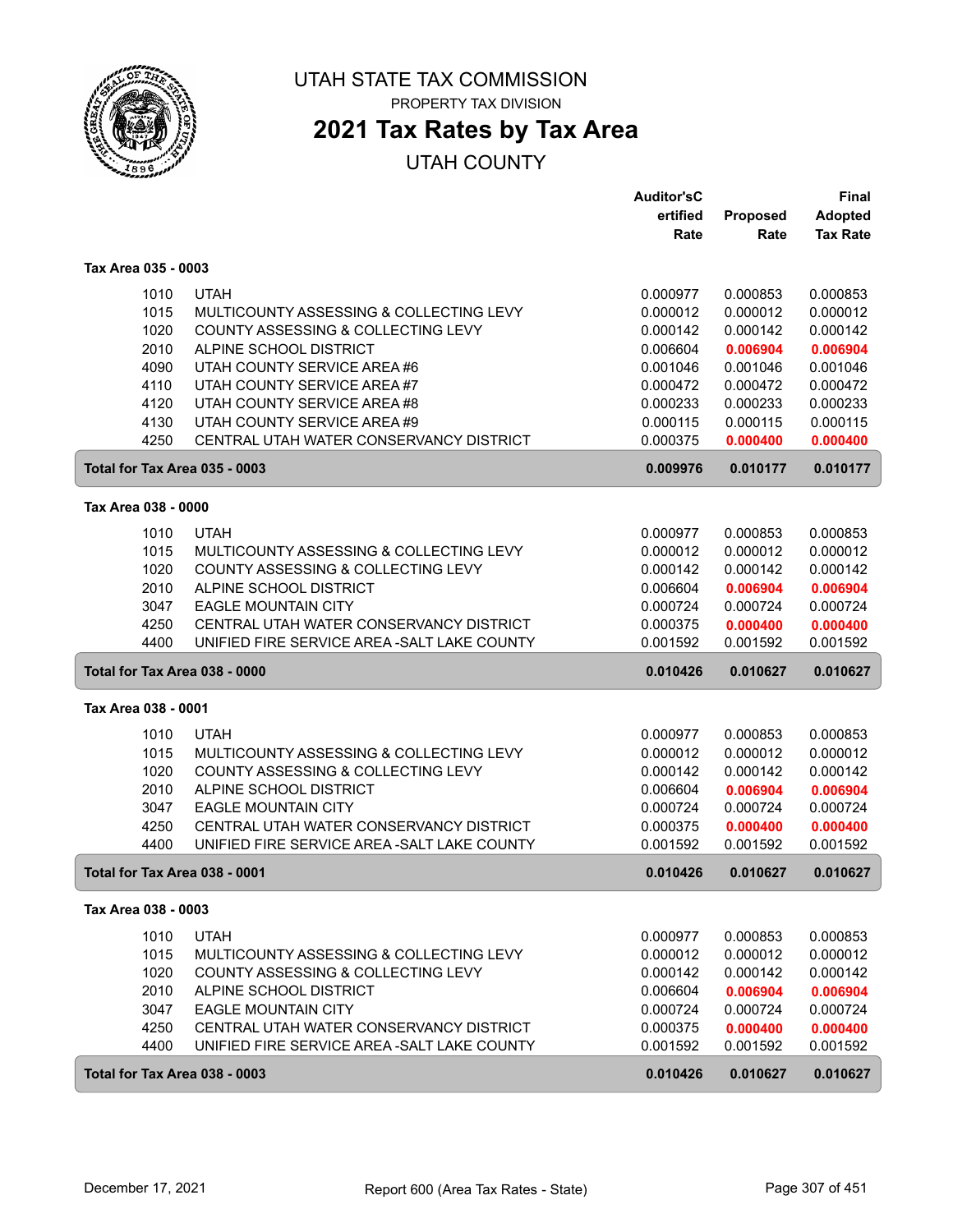

PROPERTY TAX DIVISION

## **2021 Tax Rates by Tax Area**

|                               |                                                        | <b>Auditor'sC</b>    |                      | <b>Final</b>         |
|-------------------------------|--------------------------------------------------------|----------------------|----------------------|----------------------|
|                               |                                                        | ertified             | Proposed             | <b>Adopted</b>       |
|                               |                                                        | Rate                 | Rate                 | <b>Tax Rate</b>      |
| Tax Area 038 - 0004           |                                                        |                      |                      |                      |
| 1010                          | <b>UTAH</b>                                            | 0.000977             | 0.000853             | 0.000853             |
| 1015                          | MULTICOUNTY ASSESSING & COLLECTING LEVY                | 0.000012             | 0.000012             | 0.000012             |
| 1020                          | COUNTY ASSESSING & COLLECTING LEVY                     | 0.000142             | 0.000142             | 0.000142             |
| 2010                          | ALPINE SCHOOL DISTRICT                                 | 0.006604             | 0.006904             | 0.006904             |
| 3047                          | <b>EAGLE MOUNTAIN CITY</b>                             | 0.000724             | 0.000724             | 0.000724             |
| 4250                          | CENTRAL UTAH WATER CONSERVANCY DISTRICT                | 0.000375             | 0.000400             | 0.000400             |
| 4400                          | UNIFIED FIRE SERVICE AREA - SALT LAKE COUNTY           | 0.001592             | 0.001592             | 0.001592             |
| Total for Tax Area 038 - 0004 |                                                        | 0.010426             | 0.010627             | 0.010627             |
| Tax Area 038 - 0005           |                                                        |                      |                      |                      |
| 1010                          | <b>UTAH</b>                                            | 0.000977             | 0.000853             | 0.000853             |
| 1015                          | MULTICOUNTY ASSESSING & COLLECTING LEVY                | 0.000012             | 0.000012             | 0.000012             |
| 1020                          | COUNTY ASSESSING & COLLECTING LEVY                     | 0.000142             | 0.000142             | 0.000142             |
| 2010                          | ALPINE SCHOOL DISTRICT                                 | 0.006604             | 0.006904             | 0.006904             |
| 3047                          | <b>EAGLE MOUNTAIN CITY</b>                             | 0.000724             | 0.000724             | 0.000724             |
| 4250                          | CENTRAL UTAH WATER CONSERVANCY DISTRICT                | 0.000375             | 0.000400             | 0.000400             |
| 4400                          | UNIFIED FIRE SERVICE AREA - SALT LAKE COUNTY           | 0.001592             | 0.001592             | 0.001592             |
|                               | Total for Tax Area 038 - 0005                          |                      |                      |                      |
|                               |                                                        | 0.010426             | 0.010627             | 0.010627             |
| Tax Area 038 - 0006           |                                                        |                      |                      |                      |
| 1010                          |                                                        |                      |                      |                      |
| 1015                          | <b>UTAH</b><br>MULTICOUNTY ASSESSING & COLLECTING LEVY | 0.000977<br>0.000012 | 0.000853<br>0.000012 | 0.000853<br>0.000012 |
| 1020                          | COUNTY ASSESSING & COLLECTING LEVY                     | 0.000142             | 0.000142             | 0.000142             |
| 2010                          | ALPINE SCHOOL DISTRICT                                 | 0.006604             | 0.006904             | 0.006904             |
| 3047                          | <b>EAGLE MOUNTAIN CITY</b>                             | 0.000724             | 0.000724             | 0.000724             |
| 4250                          | CENTRAL UTAH WATER CONSERVANCY DISTRICT                | 0.000375             | 0.000400             | 0.000400             |
| 4400                          | UNIFIED FIRE SERVICE AREA - SALT LAKE COUNTY           | 0.001592             | 0.001592             | 0.001592             |
| Total for Tax Area 038 - 0006 |                                                        | 0.010426             | 0.010627             | 0.010627             |
| Tax Area 038 - 0007           |                                                        |                      |                      |                      |
| 1010                          | <b>UTAH</b>                                            | 0.000977             | 0.000853             | 0.000853             |
| 1015                          | MULTICOUNTY ASSESSING & COLLECTING LEVY                | 0.000012             | 0.000012             | 0.000012             |
| 1020                          | COUNTY ASSESSING & COLLECTING LEVY                     | 0.000142             | 0.000142             | 0.000142             |
| 2010                          | ALPINE SCHOOL DISTRICT                                 | 0.006604             | 0.006904             | 0.006904             |
| 3047                          | <b>EAGLE MOUNTAIN CITY</b>                             | 0.000724             | 0.000724             | 0.000724             |
| 4250                          | CENTRAL UTAH WATER CONSERVANCY DISTRICT                | 0.000375             | 0.000400             | 0.000400             |
| 4400                          | UNIFIED FIRE SERVICE AREA - SALT LAKE COUNTY           | 0.001592             | 0.001592             | 0.001592             |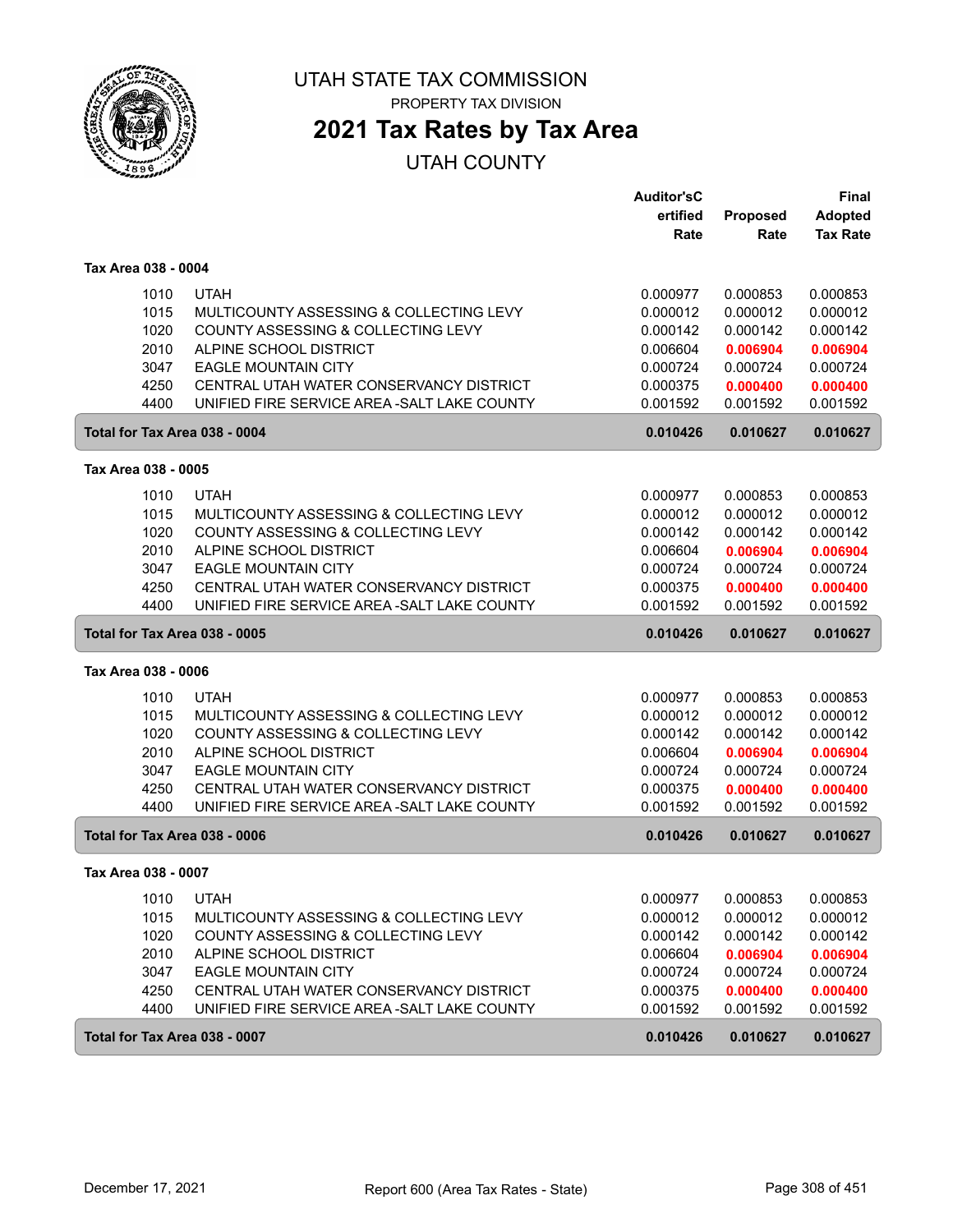

PROPERTY TAX DIVISION

## **2021 Tax Rates by Tax Area**

|                               |                                              | <b>Auditor'sC</b> |          | <b>Final</b>    |
|-------------------------------|----------------------------------------------|-------------------|----------|-----------------|
|                               |                                              | ertified          | Proposed | <b>Adopted</b>  |
|                               |                                              | Rate              | Rate     | <b>Tax Rate</b> |
| Tax Area 038 - 0008           |                                              |                   |          |                 |
| 1010                          | <b>UTAH</b>                                  | 0.000977          | 0.000853 | 0.000853        |
| 1015                          | MULTICOUNTY ASSESSING & COLLECTING LEVY      | 0.000012          | 0.000012 | 0.000012        |
| 1020                          | COUNTY ASSESSING & COLLECTING LEVY           | 0.000142          | 0.000142 | 0.000142        |
| 2010                          | ALPINE SCHOOL DISTRICT                       | 0.006604          | 0.006904 | 0.006904        |
| 3047                          | <b>EAGLE MOUNTAIN CITY</b>                   | 0.000724          | 0.000724 | 0.000724        |
| 4250                          | CENTRAL UTAH WATER CONSERVANCY DISTRICT      | 0.000375          | 0.000400 | 0.000400        |
| 4400                          | UNIFIED FIRE SERVICE AREA - SALT LAKE COUNTY | 0.001592          | 0.001592 | 0.001592        |
| Total for Tax Area 038 - 0008 |                                              | 0.010426          | 0.010627 | 0.010627        |
| Tax Area 039 - 0000           |                                              |                   |          |                 |
| 1010                          | <b>UTAH</b>                                  | 0.000977          | 0.000853 | 0.000853        |
| 1015                          | MULTICOUNTY ASSESSING & COLLECTING LEVY      | 0.000012          | 0.000012 | 0.000012        |
| 1020                          | COUNTY ASSESSING & COLLECTING LEVY           | 0.000142          | 0.000142 | 0.000142        |
| 2010                          | ALPINE SCHOOL DISTRICT                       | 0.006604          | 0.006904 | 0.006904        |
| 3075                          | SARATOGA SPRINGS CITY                        | 0.001379          | 0.001359 | 0.001359        |
| 4250                          | CENTRAL UTAH WATER CONSERVANCY DISTRICT      | 0.000375          | 0.000400 | 0.000400        |
| Total for Tax Area 039 - 0000 |                                              | 0.009489          | 0.009670 | 0.009670        |
| Tax Area 040 - 0000           |                                              |                   |          |                 |
| 1010                          | <b>UTAH</b>                                  | 0.000977          | 0.000853 | 0.000853        |
| 1015                          | MULTICOUNTY ASSESSING & COLLECTING LEVY      | 0.000012          | 0.000012 | 0.000012        |
| 1020                          | COUNTY ASSESSING & COLLECTING LEVY           | 0.000142          | 0.000142 | 0.000142        |
| 2010                          | ALPINE SCHOOL DISTRICT                       | 0.006604          | 0.006904 | 0.006904        |
| 3010                          | <b>ALPINE CITY</b>                           | 0.001306          | 0.001306 | 0.001306        |
| 4080                          | NORTH UTAH COUNTY WATER CONSERVANCY DISTRICT | 0.000015          | 0.000015 | 0.000015        |
| 4250                          | CENTRAL UTAH WATER CONSERVANCY DISTRICT      | 0.000375          | 0.000400 | 0.000400        |
| Total for Tax Area 040 - 0000 |                                              | 0.009431          | 0.009632 | 0.009632        |
| Tax Area 040 - 0001           |                                              |                   |          |                 |
| 1010                          | <b>UTAH</b>                                  | 0.000977          | 0.000853 | 0.000853        |
| 1015                          | MULTICOUNTY ASSESSING & COLLECTING LEVY      | 0.000012          | 0.000012 | 0.000012        |
| 1020                          | COUNTY ASSESSING & COLLECTING LEVY           | 0.000142          | 0.000142 | 0.000142        |
| 2010                          | ALPINE SCHOOL DISTRICT                       | 0.006604          | 0.006904 | 0.006904        |
| 3010                          | <b>ALPINE CITY</b>                           | 0.001306          | 0.001306 | 0.001306        |
| 4080                          | NORTH UTAH COUNTY WATER CONSERVANCY DISTRICT | 0.000015          | 0.000015 | 0.000015        |
| 4250                          | CENTRAL UTAH WATER CONSERVANCY DISTRICT      | 0.000375          | 0.000400 | 0.000400        |
| Total for Tax Area 040 - 0001 |                                              | 0.009431          | 0.009632 | 0.009632        |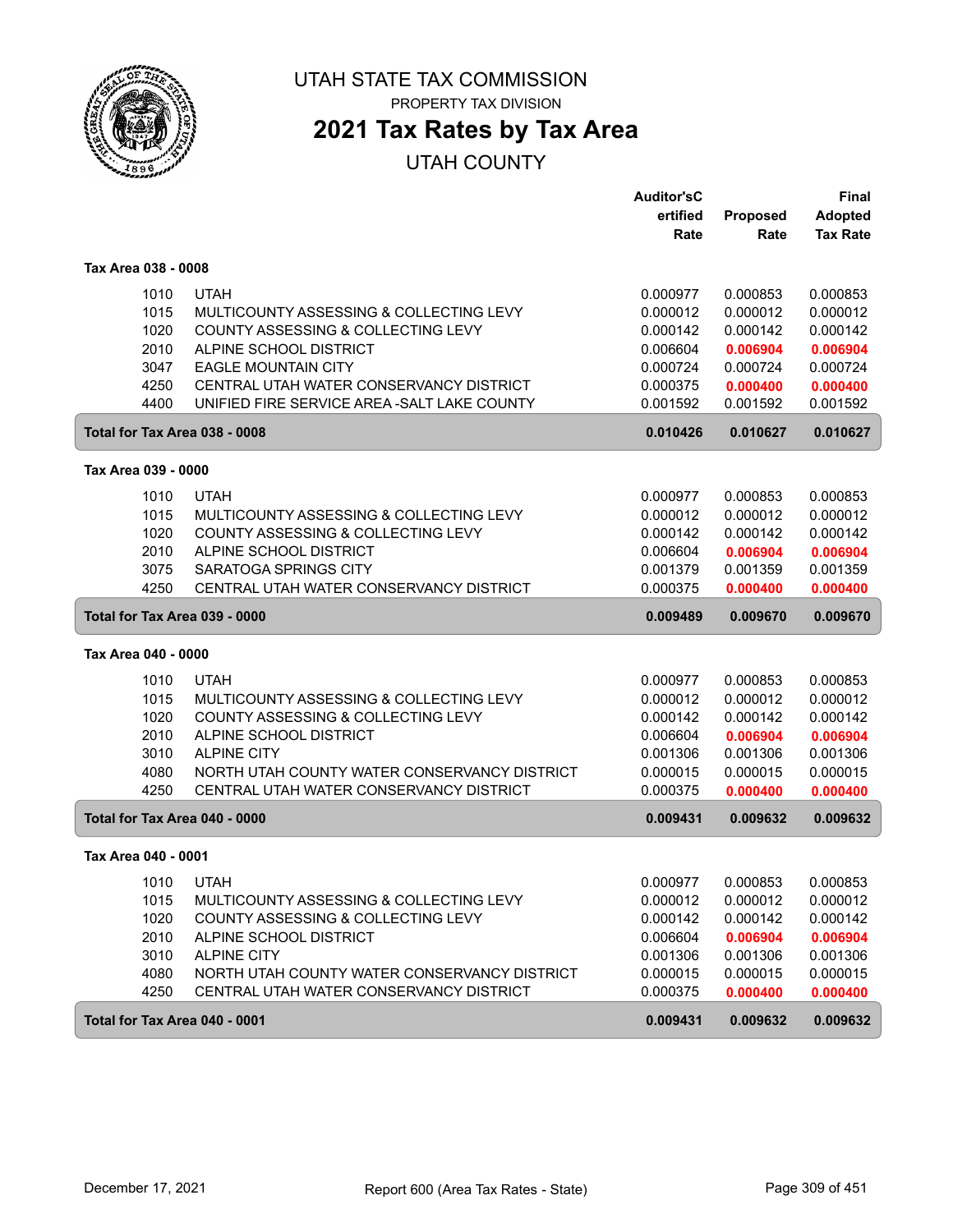

PROPERTY TAX DIVISION

# **2021 Tax Rates by Tax Area**

|                     |                                              | <b>Auditor'sC</b> |                  | <b>Final</b>                      |
|---------------------|----------------------------------------------|-------------------|------------------|-----------------------------------|
|                     |                                              | ertified<br>Rate  | Proposed<br>Rate | <b>Adopted</b><br><b>Tax Rate</b> |
| Tax Area 040 - 0002 |                                              |                   |                  |                                   |
| 1010                | <b>UTAH</b>                                  | 0.000977          | 0.000853         | 0.000853                          |
| 1015                | MULTICOUNTY ASSESSING & COLLECTING LEVY      | 0.000012          | 0.000012         | 0.000012                          |
| 1020                | COUNTY ASSESSING & COLLECTING LEVY           | 0.000142          | 0.000142         | 0.000142                          |
| 2010                | ALPINE SCHOOL DISTRICT                       | 0.006604          | 0.006904         | 0.006904                          |
| 3010                | <b>ALPINE CITY</b>                           | 0.001306          | 0.001306         | 0.001306                          |
| 4080                | NORTH UTAH COUNTY WATER CONSERVANCY DISTRICT | 0.000015          | 0.000015         | 0.000015                          |
| 4250                | CENTRAL UTAH WATER CONSERVANCY DISTRICT      | 0.000375          | 0.000400         | 0.000400                          |
|                     | Total for Tax Area 040 - 0002                | 0.009431          | 0.009632         | 0.009632                          |
| Tax Area 042 - 0000 |                                              |                   |                  |                                   |
| 1010                | <b>UTAH</b>                                  | 0.000977          | 0.000853         | 0.000853                          |
| 1015                | MULTICOUNTY ASSESSING & COLLECTING LEVY      | 0.000012          | 0.000012         | 0.000012                          |
| 1020                | COUNTY ASSESSING & COLLECTING LEVY           | 0.000142          | 0.000142         | 0.000142                          |
| 2010                | ALPINE SCHOOL DISTRICT                       | 0.006604          | 0.006904         | 0.006904                          |
| 3075                | SARATOGA SPRINGS CITY                        | 0.001379          | 0.001359         | 0.001359                          |
| 4080                | NORTH UTAH COUNTY WATER CONSERVANCY DISTRICT | 0.000015          | 0.000015         | 0.000015                          |
| 4250                | CENTRAL UTAH WATER CONSERVANCY DISTRICT      | 0.000375          | 0.000400         | 0.000400                          |
|                     | Total for Tax Area 042 - 0000                | 0.009504          | 0.009685         | 0.009685                          |
| Tax Area 045 - 0000 |                                              |                   |                  |                                   |
| 1010                | <b>UTAH</b>                                  | 0.000977          | 0.000853         | 0.000853                          |
| 1015                | MULTICOUNTY ASSESSING & COLLECTING LEVY      | 0.000012          | 0.000012         | 0.000012                          |
| 1020                | COUNTY ASSESSING & COLLECTING LEVY           | 0.000142          | 0.000142         | 0.000142                          |
| 2010                | ALPINE SCHOOL DISTRICT                       | 0.006604          | 0.006904         | 0.006904                          |
| 3080                | <b>HIGHLAND CITY</b>                         | 0.001122          | 0.001122         | 0.001122                          |
| 4080                | NORTH UTAH COUNTY WATER CONSERVANCY DISTRICT | 0.000015          | 0.000015         | 0.000015                          |
| 4250                | CENTRAL UTAH WATER CONSERVANCY DISTRICT      | 0.000375          | 0.000400         | 0.000400                          |
|                     | Total for Tax Area 045 - 0000                | 0.009247          | 0.009448         | 0.009448                          |
| Tax Area 045 - 0001 |                                              |                   |                  |                                   |
| 1010                | <b>UTAH</b>                                  | 0.000977          | 0.000853         | 0.000853                          |
| 1015                | MULTICOUNTY ASSESSING & COLLECTING LEVY      | 0.000012          | 0.000012         | 0.000012                          |
|                     |                                              |                   |                  |                                   |
|                     | 1020<br>COUNTY ASSESSING & COLLECTING LEVY   | 0.000142          | 0.000142         | 0.000142                          |
| 2010                | ALPINE SCHOOL DISTRICT                       | 0.006604          | 0.006904         | 0.006904                          |
| 3080                | <b>HIGHLAND CITY</b>                         | 0.001122          | 0.001122         | 0.001122                          |
| 4080                | NORTH UTAH COUNTY WATER CONSERVANCY DISTRICT | 0.000015          | 0.000015         | 0.000015                          |
| 4250                | CENTRAL UTAH WATER CONSERVANCY DISTRICT      | 0.000375          | 0.000400         | 0.000400                          |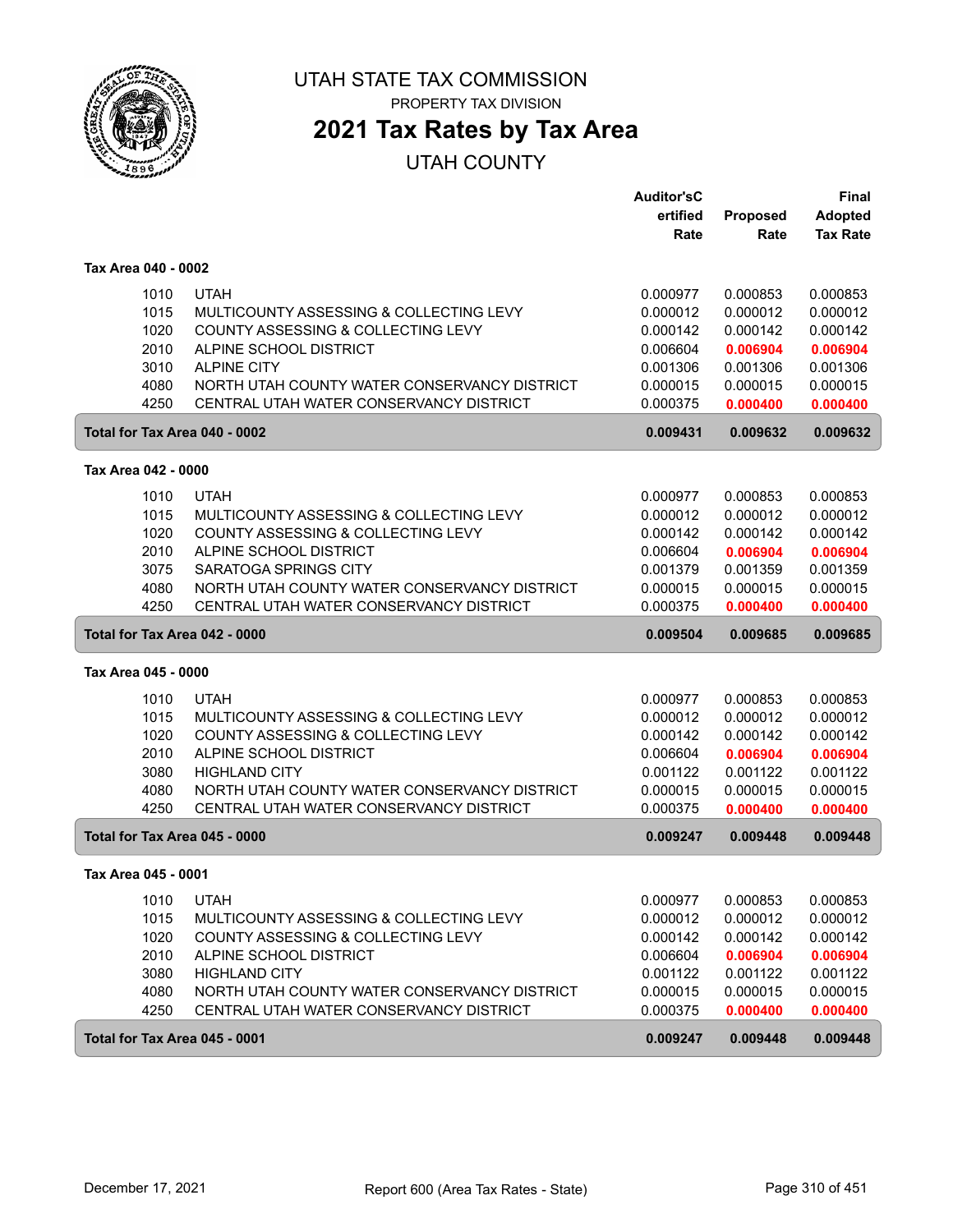

**2021 Tax Rates by Tax Area**

|                                      |                                                                                  | <b>Auditor'sC</b><br>ertified | Proposed             | <b>Final</b><br><b>Adopted</b> |
|--------------------------------------|----------------------------------------------------------------------------------|-------------------------------|----------------------|--------------------------------|
|                                      |                                                                                  | Rate                          | Rate                 | <b>Tax Rate</b>                |
| Tax Area 050 - 0000                  |                                                                                  |                               |                      |                                |
| 1010                                 | <b>UTAH</b>                                                                      | 0.000977                      | 0.000853             | 0.000853                       |
| 1015                                 | MULTICOUNTY ASSESSING & COLLECTING LEVY                                          | 0.000012                      | 0.000012             | 0.000012                       |
| 1020                                 | COUNTY ASSESSING & COLLECTING LEVY                                               | 0.000142                      | 0.000142             | 0.000142                       |
| 2010                                 | ALPINE SCHOOL DISTRICT                                                           | 0.006604                      | 0.006904             | 0.006904                       |
| 3030                                 | <b>CEDAR FORT TOWN</b>                                                           | 0.000612                      | 0.000612             | 0.000612                       |
| 4250                                 | CENTRAL UTAH WATER CONSERVANCY DISTRICT                                          | 0.000375                      | 0.000400             | 0.000400                       |
| Total for Tax Area 050 - 0000        |                                                                                  | 0.008722                      | 0.008923             | 0.008923                       |
| Tax Area 053 - 0000                  |                                                                                  |                               |                      |                                |
| 1010                                 | <b>UTAH</b>                                                                      | 0.000977                      | 0.000853             | 0.000853                       |
| 1015                                 | MULTICOUNTY ASSESSING & COLLECTING LEVY                                          | 0.000012                      | 0.000012             | 0.000012                       |
| 1020                                 | COUNTY ASSESSING & COLLECTING LEVY                                               | 0.000142                      | 0.000142             | 0.000142                       |
| 2010                                 | ALPINE SCHOOL DISTRICT                                                           | 0.006604                      | 0.006904             | 0.006904                       |
| 3047                                 | <b>EAGLE MOUNTAIN CITY</b>                                                       | 0.000724                      | 0.000724             | 0.000724                       |
| 4250                                 | CENTRAL UTAH WATER CONSERVANCY DISTRICT                                          | 0.000375                      | 0.000400             | 0.000400                       |
| 4380                                 | POLE CANYON BASIC LOCAL DISTRICT                                                 | 0.000057                      | 0.000057             | 0.000057                       |
| 4400                                 | UNIFIED FIRE SERVICE AREA - SALT LAKE COUNTY                                     | 0.001592                      | 0.001592             | 0.001592                       |
| Total for Tax Area 053 - 0000        |                                                                                  | 0.010483                      | 0.010684             | 0.010684                       |
| Tax Area 053 - 0001                  |                                                                                  |                               |                      |                                |
| 1010                                 | <b>UTAH</b>                                                                      | 0.000977                      | 0.000853             | 0.000853                       |
| 1015                                 | MULTICOUNTY ASSESSING & COLLECTING LEVY                                          | 0.000012                      | 0.000012             | 0.000012                       |
| 1020                                 | COUNTY ASSESSING & COLLECTING LEVY                                               | 0.000142                      | 0.000142             | 0.000142                       |
| 2010                                 | ALPINE SCHOOL DISTRICT                                                           | 0.006604                      | 0.006904             | 0.006904                       |
| 3047                                 | <b>EAGLE MOUNTAIN CITY</b>                                                       | 0.000724                      | 0.000724             | 0.000724                       |
| 4250                                 | CENTRAL UTAH WATER CONSERVANCY DISTRICT                                          | 0.000375                      | 0.000400             | 0.000400                       |
| 4380<br>4400                         | POLE CANYON BASIC LOCAL DISTRICT<br>UNIFIED FIRE SERVICE AREA - SALT LAKE COUNTY | 0.000057<br>0.001592          | 0.000057<br>0.001592 | 0.000057<br>0.001592           |
| <b>Total for Tax Area 053 - 0001</b> |                                                                                  | 0.010483                      | 0.010684             | 0.010684                       |
| Tax Area 055 - 0000                  |                                                                                  |                               |                      |                                |
| 1010                                 | <b>UTAH</b>                                                                      | 0.000977                      | 0.000853             | 0.000853                       |
| 1015                                 | MULTICOUNTY ASSESSING & COLLECTING LEVY                                          | 0.000012                      | 0.000012             | 0.000012                       |
| 1020                                 | COUNTY ASSESSING & COLLECTING LEVY                                               | 0.000142                      | 0.000142             | 0.000142                       |
| 2010                                 | ALPINE SCHOOL DISTRICT                                                           | 0.006604                      | 0.006904             | 0.006904                       |
| 3055                                 | <b>FAIRFIELD TOWN</b>                                                            | 0.000930                      | 0.000930             | 0.000930                       |
| 4250                                 | CENTRAL UTAH WATER CONSERVANCY DISTRICT                                          | 0.000375                      | 0.000400             | 0.000400                       |
| Total for Tax Area 055 - 0000        |                                                                                  | 0.009040                      | 0.009241             | 0.009241                       |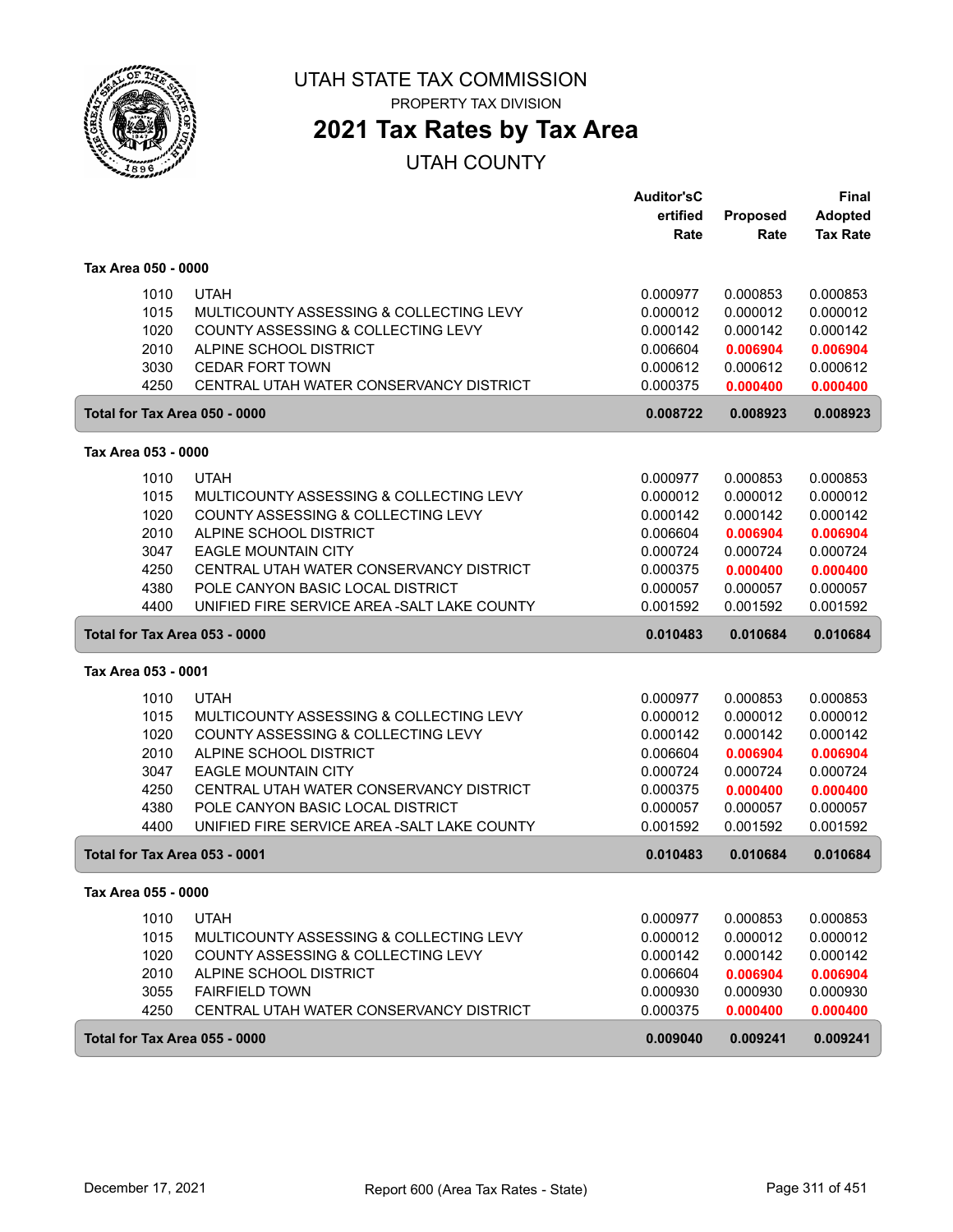

**2021 Tax Rates by Tax Area**

|                               |                                              | <b>Auditor'sC</b> |          | Final           |
|-------------------------------|----------------------------------------------|-------------------|----------|-----------------|
|                               |                                              | ertified          | Proposed | <b>Adopted</b>  |
|                               |                                              | Rate              | Rate     | <b>Tax Rate</b> |
| Tax Area 056 - 0000           |                                              |                   |          |                 |
| 1010                          | <b>UTAH</b>                                  | 0.000977          | 0.000853 | 0.000853        |
| 1015                          | MULTICOUNTY ASSESSING & COLLECTING LEVY      | 0.000012          | 0.000012 | 0.000012        |
| 1020                          | COUNTY ASSESSING & COLLECTING LEVY           | 0.000142          | 0.000142 | 0.000142        |
| 2010                          | ALPINE SCHOOL DISTRICT                       | 0.006604          | 0.006904 | 0.006904        |
| 3055                          | <b>FAIRFIELD TOWN</b>                        | 0.000930          | 0.000930 | 0.000930        |
| 4250                          | CENTRAL UTAH WATER CONSERVANCY DISTRICT      | 0.000375          | 0.000400 | 0.000400        |
| Total for Tax Area 056 - 0000 |                                              | 0.009040          | 0.009241 | 0.009241        |
| Tax Area 056 - 0001           |                                              |                   |          |                 |
| 1010                          | <b>UTAH</b>                                  | 0.000977          | 0.000853 | 0.000853        |
| 1015                          | MULTICOUNTY ASSESSING & COLLECTING LEVY      | 0.000012          | 0.000012 | 0.000012        |
| 1020                          | COUNTY ASSESSING & COLLECTING LEVY           | 0.000142          | 0.000142 | 0.000142        |
| 2010                          | ALPINE SCHOOL DISTRICT                       | 0.006604          | 0.006904 | 0.006904        |
| 3055                          | <b>FAIRFIELD TOWN</b>                        | 0.000930          | 0.000930 | 0.000930        |
| 4250                          | CENTRAL UTAH WATER CONSERVANCY DISTRICT      | 0.000375          | 0.000400 | 0.000400        |
| Total for Tax Area 056 - 0001 |                                              | 0.009040          | 0.009241 | 0.009241        |
| Tax Area 060 - 0000           |                                              |                   |          |                 |
| 1010                          | <b>UTAH</b>                                  | 0.000977          | 0.000853 | 0.000853        |
| 1015                          | MULTICOUNTY ASSESSING & COLLECTING LEVY      | 0.000012          | 0.000012 | 0.000012        |
| 1020                          | COUNTY ASSESSING & COLLECTING LEVY           | 0.000142          | 0.000142 | 0.000142        |
| 2010                          | ALPINE SCHOOL DISTRICT                       | 0.006604          | 0.006904 | 0.006904        |
| 3020                          | AMERICAN FORK CITY                           | 0.001687          | 0.001687 | 0.001687        |
| 4080                          | NORTH UTAH COUNTY WATER CONSERVANCY DISTRICT | 0.000015          | 0.000015 | 0.000015        |
| 4250                          | CENTRAL UTAH WATER CONSERVANCY DISTRICT      | 0.000375          | 0.000400 | 0.000400        |
| Total for Tax Area 060 - 0000 |                                              | 0.009812          | 0.010013 | 0.010013        |
| Tax Area 060 - 0001           |                                              |                   |          |                 |
| 1010                          | <b>UTAH</b>                                  | 0.000977          | 0.000853 | 0.000853        |
| 1015                          | MULTICOUNTY ASSESSING & COLLECTING LEVY      | 0.000012          | 0.000012 | 0.000012        |
| 1020                          | COUNTY ASSESSING & COLLECTING LEVY           | 0.000142          | 0.000142 | 0.000142        |
| 2010                          | ALPINE SCHOOL DISTRICT                       | 0.006604          | 0.006904 | 0.006904        |
| 3020                          | AMERICAN FORK CITY                           | 0.001687          | 0.001687 | 0.001687        |
| 4080                          | NORTH UTAH COUNTY WATER CONSERVANCY DISTRICT | 0.000015          | 0.000015 | 0.000015        |
| 4250                          | CENTRAL UTAH WATER CONSERVANCY DISTRICT      | 0.000375          | 0.000400 | 0.000400        |
| Total for Tax Area 060 - 0001 |                                              | 0.009812          | 0.010013 | 0.010013        |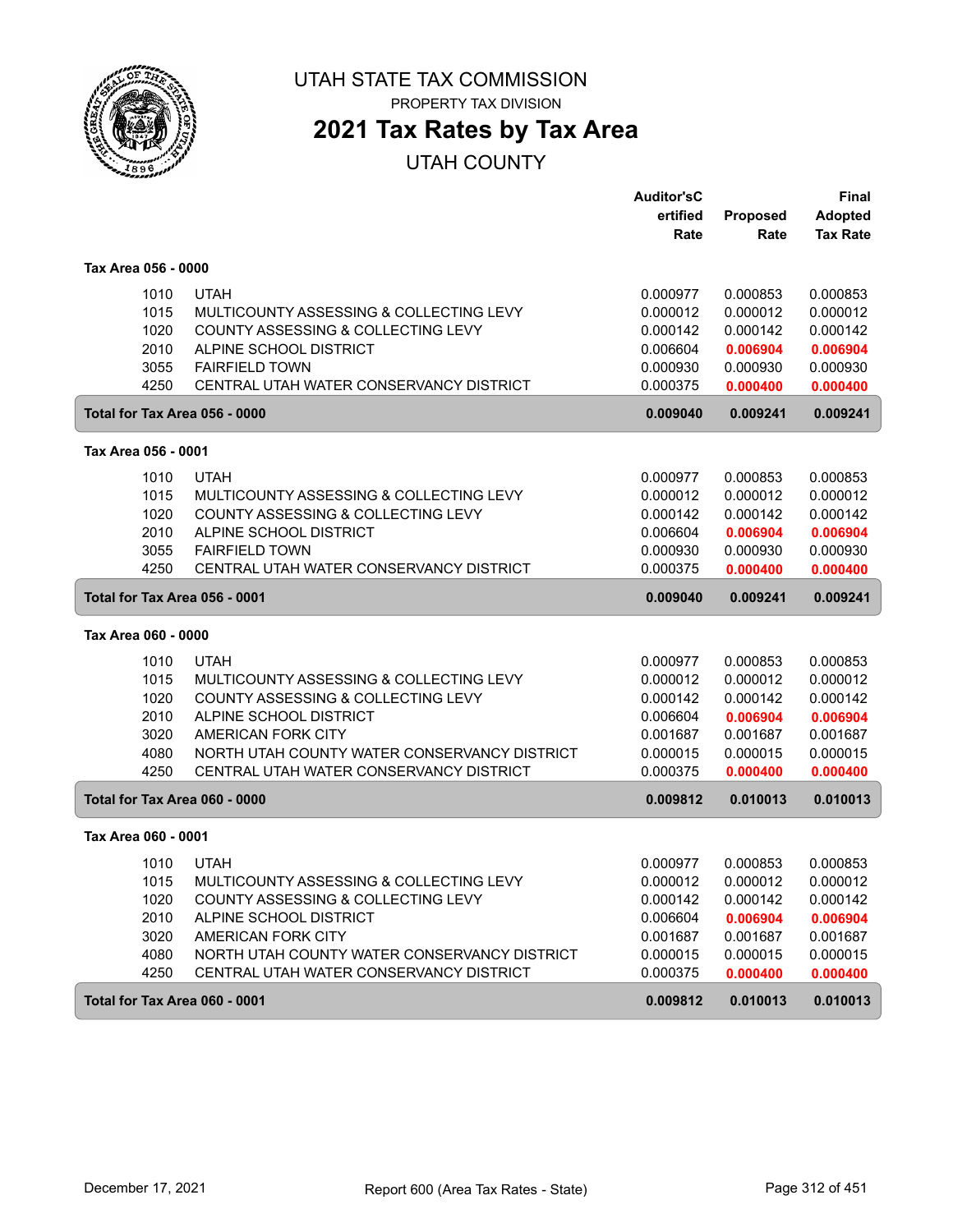

## **2021 Tax Rates by Tax Area**

|                               |                                              | <b>Auditor'sC</b> |                 | <b>Final</b>    |
|-------------------------------|----------------------------------------------|-------------------|-----------------|-----------------|
|                               |                                              | ertified          | <b>Proposed</b> | <b>Adopted</b>  |
|                               |                                              | Rate              | Rate            | <b>Tax Rate</b> |
| Tax Area 060 - 0002           |                                              |                   |                 |                 |
| 1010                          | <b>UTAH</b>                                  | 0.000977          | 0.000853        | 0.000853        |
| 1015                          | MULTICOUNTY ASSESSING & COLLECTING LEVY      | 0.000012          | 0.000012        | 0.000012        |
| 1020                          | COUNTY ASSESSING & COLLECTING LEVY           | 0.000142          | 0.000142        | 0.000142        |
| 2010                          | ALPINE SCHOOL DISTRICT                       | 0.006604          | 0.006904        | 0.006904        |
| 3020                          | AMERICAN FORK CITY                           | 0.001687          | 0.001687        | 0.001687        |
| 4080                          | NORTH UTAH COUNTY WATER CONSERVANCY DISTRICT | 0.000015          | 0.000015        | 0.000015        |
| 4250                          | CENTRAL UTAH WATER CONSERVANCY DISTRICT      | 0.000375          | 0.000400        | 0.000400        |
| Total for Tax Area 060 - 0002 |                                              | 0.009812          | 0.010013        | 0.010013        |
| Tax Area 060 - 0004           |                                              |                   |                 |                 |
| 1010                          | <b>UTAH</b>                                  | 0.000977          | 0.000853        | 0.000853        |
| 1015                          | MULTICOUNTY ASSESSING & COLLECTING LEVY      | 0.000012          | 0.000012        | 0.000012        |
| 1020                          | COUNTY ASSESSING & COLLECTING LEVY           | 0.000142          | 0.000142        | 0.000142        |
| 2010                          | ALPINE SCHOOL DISTRICT                       | 0.006604          | 0.006904        | 0.006904        |
| 3020                          | AMERICAN FORK CITY                           | 0.001687          | 0.001687        | 0.001687        |
| 4080                          | NORTH UTAH COUNTY WATER CONSERVANCY DISTRICT | 0.000015          | 0.000015        | 0.000015        |
| 4250                          | CENTRAL UTAH WATER CONSERVANCY DISTRICT      | 0.000375          | 0.000400        | 0.000400        |
| Total for Tax Area 060 - 0004 |                                              | 0.009812          | 0.010013        | 0.010013        |
| Tax Area 060 - 0005           |                                              |                   |                 |                 |
| 1010                          | <b>UTAH</b>                                  | 0.000977          | 0.000853        | 0.000853        |
| 1015                          | MULTICOUNTY ASSESSING & COLLECTING LEVY      | 0.000012          | 0.000012        | 0.000012        |
| 1020                          | COUNTY ASSESSING & COLLECTING LEVY           | 0.000142          | 0.000142        | 0.000142        |
| 2010                          | ALPINE SCHOOL DISTRICT                       | 0.006604          | 0.006904        | 0.006904        |
| 3020                          | AMERICAN FORK CITY                           | 0.001687          | 0.001687        | 0.001687        |
| 4080                          | NORTH UTAH COUNTY WATER CONSERVANCY DISTRICT | 0.000015          | 0.000015        | 0.000015        |
| 4250                          | CENTRAL UTAH WATER CONSERVANCY DISTRICT      | 0.000375          | 0.000400        | 0.000400        |
| Total for Tax Area 060 - 0005 |                                              | 0.009812          | 0.010013        | 0.010013        |
| Tax Area 060 - 0006           |                                              |                   |                 |                 |
| 1010                          | <b>UTAH</b>                                  | 0.000977          | 0.000853        | 0.000853        |
| 1015                          | MULTICOUNTY ASSESSING & COLLECTING LEVY      | 0.000012          | 0.000012        | 0.000012        |
| 1020                          | COUNTY ASSESSING & COLLECTING LEVY           | 0.000142          | 0.000142        | 0.000142        |
| 2010                          | ALPINE SCHOOL DISTRICT                       | 0.006604          | 0.006904        | 0.006904        |
| 3020                          | AMERICAN FORK CITY                           | 0.001687          | 0.001687        | 0.001687        |
| 4250                          | CENTRAL UTAH WATER CONSERVANCY DISTRICT      | 0.000375          | 0.000400        | 0.000400        |
| Total for Tax Area 060 - 0006 |                                              | 0.009797          | 0.009998        | 0.009998        |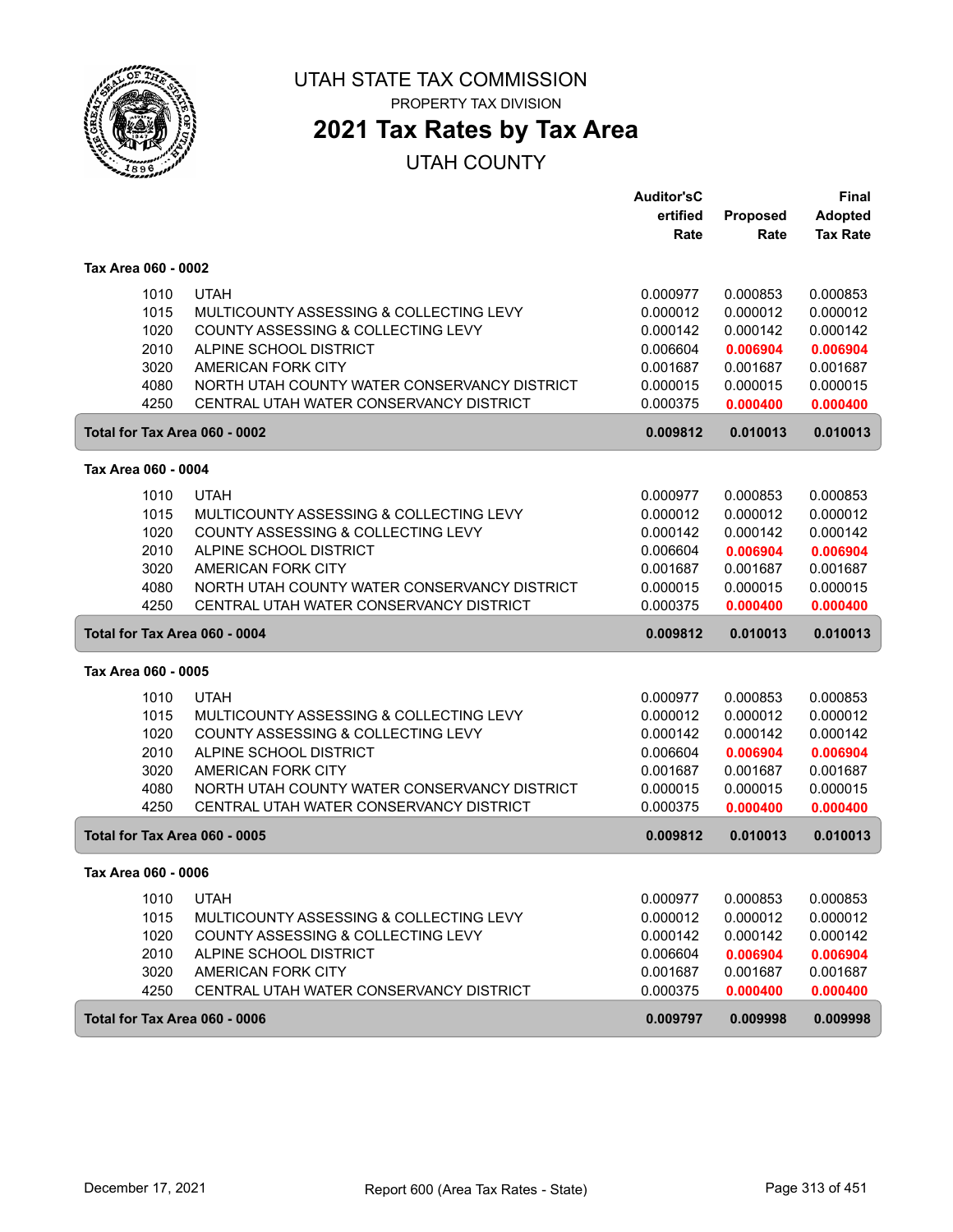

# **2021 Tax Rates by Tax Area**

|                     |      |                                              | <b>Auditor'sC</b> |          | <b>Final</b>    |
|---------------------|------|----------------------------------------------|-------------------|----------|-----------------|
|                     |      |                                              | ertified          | Proposed | <b>Adopted</b>  |
|                     |      |                                              | Rate              | Rate     | <b>Tax Rate</b> |
| Tax Area 070 - 0000 |      |                                              |                   |          |                 |
|                     | 1010 | <b>UTAH</b>                                  | 0.000977          | 0.000853 | 0.000853        |
|                     | 1015 | MULTICOUNTY ASSESSING & COLLECTING LEVY      | 0.000012          | 0.000012 | 0.000012        |
|                     | 1020 | COUNTY ASSESSING & COLLECTING LEVY           | 0.000142          | 0.000142 | 0.000142        |
|                     | 2010 | ALPINE SCHOOL DISTRICT                       | 0.006604          | 0.006904 | 0.006904        |
|                     | 3140 | PLEASANT GROVE CITY                          | 0.001497          | 0.001497 | 0.001497        |
|                     | 4080 | NORTH UTAH COUNTY WATER CONSERVANCY DISTRICT | 0.000015          | 0.000015 | 0.000015        |
|                     | 4250 | CENTRAL UTAH WATER CONSERVANCY DISTRICT      | 0.000375          | 0.000400 | 0.000400        |
|                     |      | Total for Tax Area 070 - 0000                | 0.009622          | 0.009823 | 0.009823        |
| Tax Area 070 - 0001 |      |                                              |                   |          |                 |
|                     | 1010 | <b>UTAH</b>                                  | 0.000977          | 0.000853 | 0.000853        |
|                     | 1015 | MULTICOUNTY ASSESSING & COLLECTING LEVY      | 0.000012          | 0.000012 | 0.000012        |
|                     | 1020 | COUNTY ASSESSING & COLLECTING LEVY           | 0.000142          | 0.000142 | 0.000142        |
|                     | 2010 | ALPINE SCHOOL DISTRICT                       | 0.006604          | 0.006904 | 0.006904        |
|                     | 3140 | PLEASANT GROVE CITY                          | 0.001497          | 0.001497 | 0.001497        |
|                     | 4080 | NORTH UTAH COUNTY WATER CONSERVANCY DISTRICT | 0.000015          | 0.000015 | 0.000015        |
|                     | 4250 | CENTRAL UTAH WATER CONSERVANCY DISTRICT      | 0.000375          | 0.000400 | 0.000400        |
|                     |      |                                              |                   |          |                 |
|                     |      | Total for Tax Area 070 - 0001                | 0.009622          | 0.009823 | 0.009823        |
| Tax Area 070 - 0003 |      |                                              |                   |          |                 |
|                     | 1010 | <b>UTAH</b>                                  | 0.000977          | 0.000853 | 0.000853        |
|                     | 1015 | MULTICOUNTY ASSESSING & COLLECTING LEVY      | 0.000012          | 0.000012 | 0.000012        |
|                     | 1020 | COUNTY ASSESSING & COLLECTING LEVY           | 0.000142          | 0.000142 | 0.000142        |
|                     | 2010 | ALPINE SCHOOL DISTRICT                       | 0.006604          | 0.006904 | 0.006904        |
|                     | 3140 | PLEASANT GROVE CITY                          | 0.001497          | 0.001497 | 0.001497        |
|                     | 4080 | NORTH UTAH COUNTY WATER CONSERVANCY DISTRICT | 0.000015          | 0.000015 | 0.000015        |
|                     | 4250 | CENTRAL UTAH WATER CONSERVANCY DISTRICT      | 0.000375          | 0.000400 | 0.000400        |
|                     |      | Total for Tax Area 070 - 0003                | 0.009622          | 0.009823 | 0.009823        |
| Tax Area 070 - 0004 |      |                                              |                   |          |                 |
|                     | 1010 | <b>UTAH</b>                                  | 0.000977          | 0.000853 | 0.000853        |
|                     | 1015 | MULTICOUNTY ASSESSING & COLLECTING LEVY      | 0.000012          | 0.000012 | 0.000012        |
|                     | 1020 | COUNTY ASSESSING & COLLECTING LEVY           | 0.000142          | 0.000142 | 0.000142        |
|                     | 2010 | ALPINE SCHOOL DISTRICT                       | 0.006604          | 0.006904 | 0.006904        |
|                     | 3140 | PLEASANT GROVE CITY                          | 0.001497          | 0.001497 | 0.001497        |
|                     | 4080 | NORTH UTAH COUNTY WATER CONSERVANCY DISTRICT | 0.000015          | 0.000015 | 0.000015        |
|                     | 4250 | CENTRAL UTAH WATER CONSERVANCY DISTRICT      | 0.000375          | 0.000400 | 0.000400        |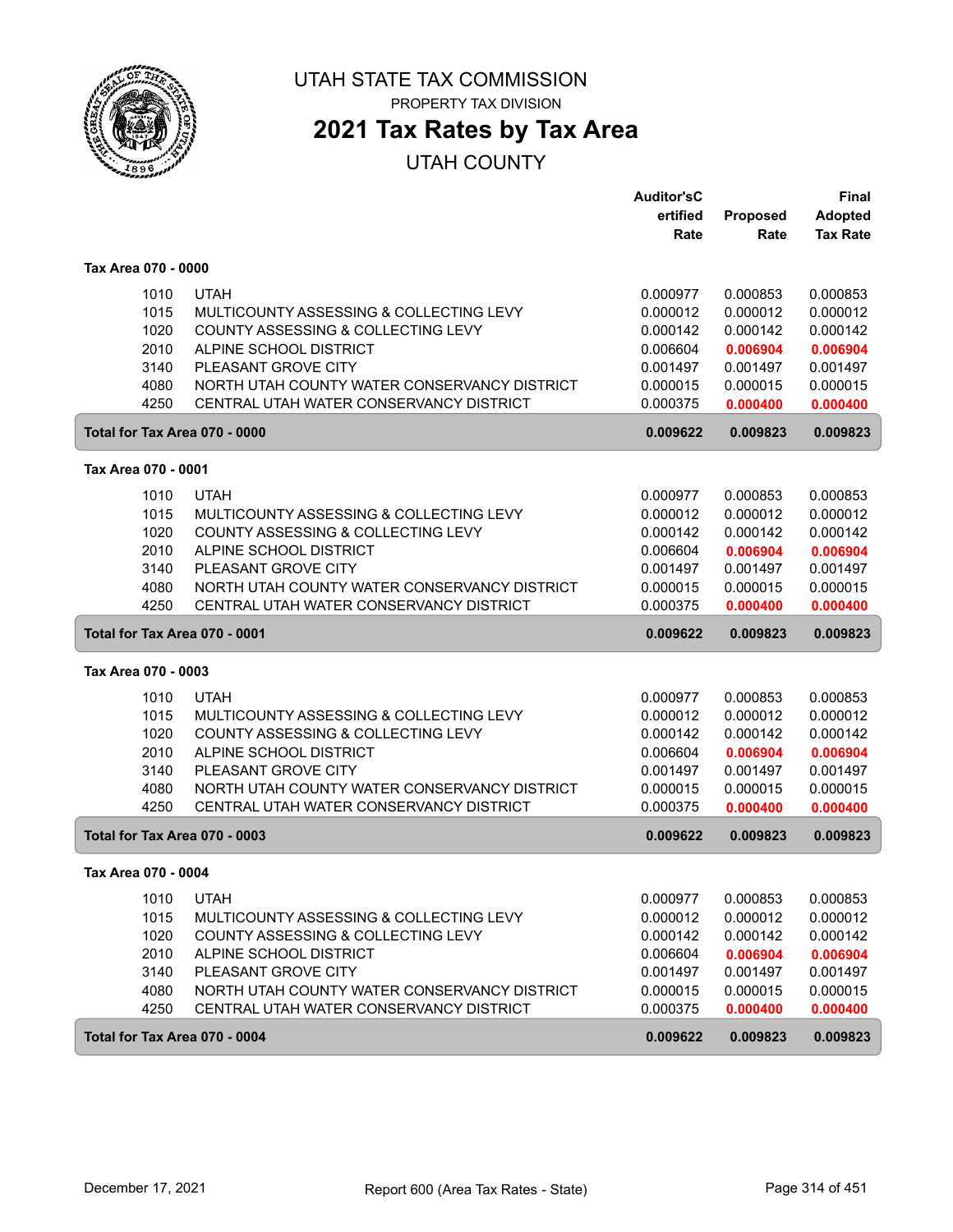

# **2021 Tax Rates by Tax Area**

|                               |                                              | <b>Auditor'sC</b> |                 | Final           |
|-------------------------------|----------------------------------------------|-------------------|-----------------|-----------------|
|                               |                                              | ertified          | <b>Proposed</b> | <b>Adopted</b>  |
|                               |                                              | Rate              | Rate            | <b>Tax Rate</b> |
| Tax Area 070 - 0005           |                                              |                   |                 |                 |
| 1010                          | <b>UTAH</b>                                  | 0.000977          | 0.000853        | 0.000853        |
| 1015                          | MULTICOUNTY ASSESSING & COLLECTING LEVY      | 0.000012          | 0.000012        | 0.000012        |
| 1020                          | COUNTY ASSESSING & COLLECTING LEVY           | 0.000142          | 0.000142        | 0.000142        |
| 2010                          | ALPINE SCHOOL DISTRICT                       | 0.006604          | 0.006904        | 0.006904        |
| 3140                          | PLEASANT GROVE CITY                          | 0.001497          | 0.001497        | 0.001497        |
| 4080                          | NORTH UTAH COUNTY WATER CONSERVANCY DISTRICT | 0.000015          | 0.000015        | 0.000015        |
| 4250                          | CENTRAL UTAH WATER CONSERVANCY DISTRICT      | 0.000375          | 0.000400        | 0.000400        |
| Total for Tax Area 070 - 0005 |                                              | 0.009622          | 0.009823        | 0.009823        |
| Tax Area 070 - 0006           |                                              |                   |                 |                 |
| 1010                          | <b>UTAH</b>                                  | 0.000977          | 0.000853        | 0.000853        |
| 1015                          | MULTICOUNTY ASSESSING & COLLECTING LEVY      | 0.000012          | 0.000012        | 0.000012        |
| 1020                          | COUNTY ASSESSING & COLLECTING LEVY           | 0.000142          | 0.000142        | 0.000142        |
| 2010                          | ALPINE SCHOOL DISTRICT                       | 0.006604          | 0.006904        | 0.006904        |
| 3140                          | PLEASANT GROVE CITY                          | 0.001497          | 0.001497        | 0.001497        |
| 4080                          | NORTH UTAH COUNTY WATER CONSERVANCY DISTRICT | 0.000015          | 0.000015        | 0.000015        |
| 4250                          | CENTRAL UTAH WATER CONSERVANCY DISTRICT      | 0.000375          | 0.000400        | 0.000400        |
| Total for Tax Area 070 - 0006 |                                              | 0.009622          | 0.009823        | 0.009823        |
| Tax Area 071 - 0000           |                                              |                   |                 |                 |
| 1010                          | <b>UTAH</b>                                  | 0.000977          | 0.000853        | 0.000853        |
| 1015                          | MULTICOUNTY ASSESSING & COLLECTING LEVY      | 0.000012          | 0.000012        | 0.000012        |
| 1020                          | COUNTY ASSESSING & COLLECTING LEVY           | 0.000142          | 0.000142        | 0.000142        |
| 2010                          | ALPINE SCHOOL DISTRICT                       | 0.006604          | 0.006904        | 0.006904        |
| 3140                          | PLEASANT GROVE CITY                          | 0.001497          | 0.001497        | 0.001497        |
| 4250                          | CENTRAL UTAH WATER CONSERVANCY DISTRICT      | 0.000375          | 0.000400        | 0.000400        |
| Total for Tax Area 071 - 0000 |                                              | 0.009607          | 0.009808        | 0.009808        |
| Tax Area 080 - 0000           |                                              |                   |                 |                 |
| 1010                          | UTAH                                         | 0.000977          | 0.000853        | 0.000853        |
| 1015                          | MULTICOUNTY ASSESSING & COLLECTING LEVY      | 0.000012          | 0.000012        | 0.000012        |
| 1020                          | COUNTY ASSESSING & COLLECTING LEVY           | 0.000142          | 0.000142        | 0.000142        |
| 2010                          | ALPINE SCHOOL DISTRICT                       | 0.006604          | 0.006904        | 0.006904        |
| 3100                          | <b>LINDON CITY</b>                           | 0.001116          | 0.001116        | 0.001116        |
| 4250                          | CENTRAL UTAH WATER CONSERVANCY DISTRICT      | 0.000375          | 0.000400        | 0.000400        |
| Total for Tax Area 080 - 0000 |                                              | 0.009226          | 0.009427        | 0.009427        |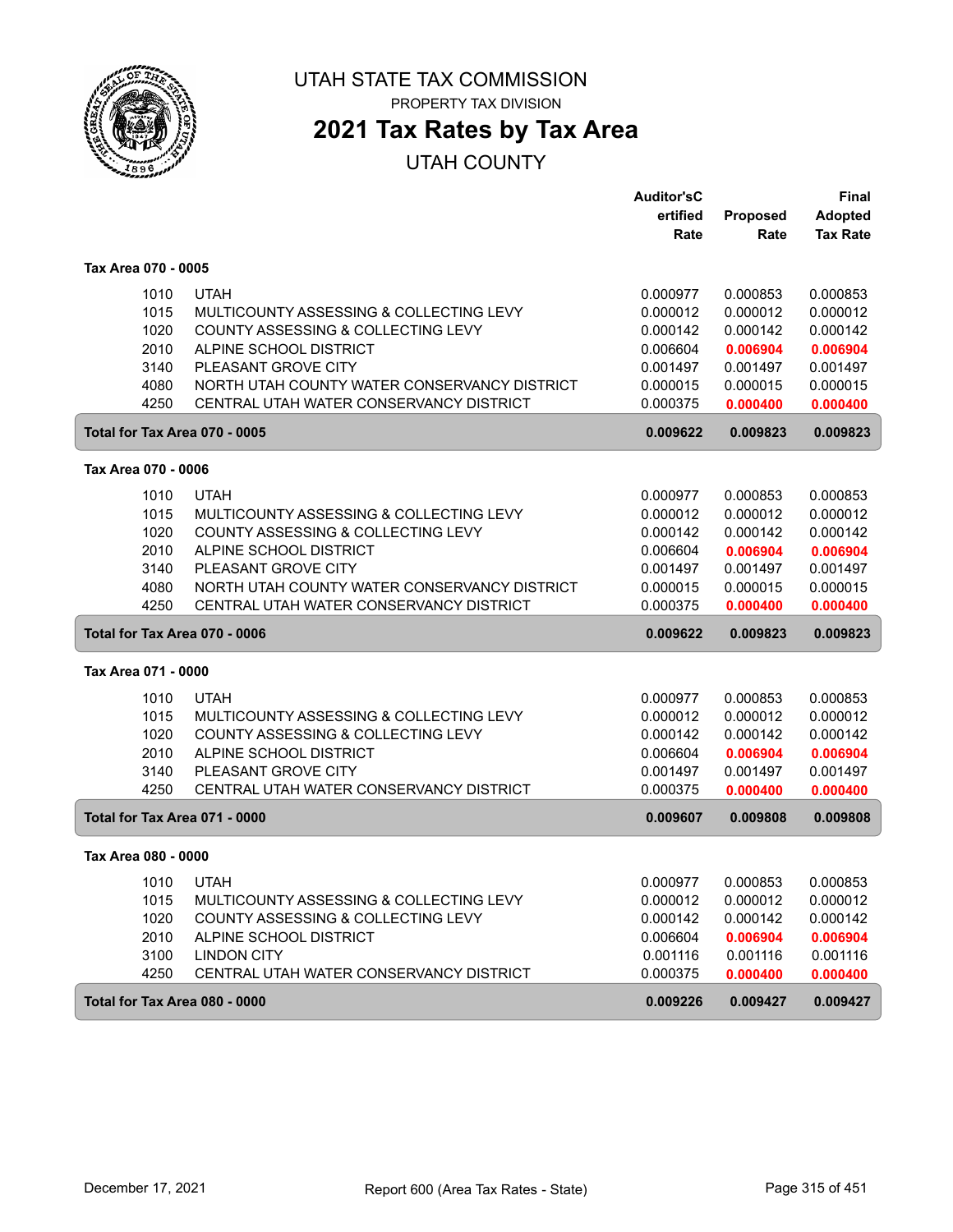

**2021 Tax Rates by Tax Area**

|                               |                                                        | <b>Auditor'sC</b>    |                      | Final                |
|-------------------------------|--------------------------------------------------------|----------------------|----------------------|----------------------|
|                               |                                                        | ertified             | <b>Proposed</b>      | <b>Adopted</b>       |
|                               |                                                        | Rate                 | Rate                 | <b>Tax Rate</b>      |
| Tax Area 080 - 0003           |                                                        |                      |                      |                      |
| 1010                          | <b>UTAH</b>                                            | 0.000977             | 0.000853             | 0.000853             |
| 1015                          | MULTICOUNTY ASSESSING & COLLECTING LEVY                | 0.000012             | 0.000012             | 0.000012             |
| 1020                          | COUNTY ASSESSING & COLLECTING LEVY                     | 0.000142             | 0.000142             | 0.000142             |
| 2010                          | ALPINE SCHOOL DISTRICT                                 | 0.006604             | 0.006904             | 0.006904             |
| 3100                          | <b>LINDON CITY</b>                                     | 0.001116             | 0.001116             | 0.001116             |
| 4250                          | CENTRAL UTAH WATER CONSERVANCY DISTRICT                | 0.000375             | 0.000400             | 0.000400             |
| Total for Tax Area 080 - 0003 |                                                        | 0.009226             | 0.009427             | 0.009427             |
| Tax Area 080 - 0004           |                                                        |                      |                      |                      |
| 1010                          | <b>UTAH</b>                                            | 0.000977             | 0.000853             | 0.000853             |
| 1015                          | MULTICOUNTY ASSESSING & COLLECTING LEVY                | 0.000012             | 0.000012             | 0.000012             |
| 1020                          | COUNTY ASSESSING & COLLECTING LEVY                     | 0.000142             | 0.000142             | 0.000142             |
| 2010                          | ALPINE SCHOOL DISTRICT                                 | 0.006604             | 0.006904             | 0.006904             |
| 3100                          | <b>LINDON CITY</b>                                     | 0.001116             | 0.001116             | 0.001116             |
| 4250                          | CENTRAL UTAH WATER CONSERVANCY DISTRICT                | 0.000375             | 0.000400             | 0.000400             |
| Total for Tax Area 080 - 0004 |                                                        | 0.009226             | 0.009427             | 0.009427             |
| Tax Area 080 - 0005           |                                                        |                      |                      |                      |
|                               |                                                        |                      |                      |                      |
| 1010<br>1015                  | <b>UTAH</b><br>MULTICOUNTY ASSESSING & COLLECTING LEVY | 0.000977<br>0.000012 | 0.000853<br>0.000012 | 0.000853<br>0.000012 |
| 1020                          | COUNTY ASSESSING & COLLECTING LEVY                     | 0.000142             | 0.000142             | 0.000142             |
| 2010                          | ALPINE SCHOOL DISTRICT                                 |                      | 0.006904             | 0.006904             |
| 3100                          | <b>LINDON CITY</b>                                     | 0.006604<br>0.001116 | 0.001116             | 0.001116             |
| 4250                          | CENTRAL UTAH WATER CONSERVANCY DISTRICT                | 0.000375             | 0.000400             | 0.000400             |
| Total for Tax Area 080 - 0005 |                                                        | 0.009226             | 0.009427             | 0.009427             |
| Tax Area 085 - 0000           |                                                        |                      |                      |                      |
|                               |                                                        |                      |                      |                      |
| 1010                          | <b>UTAH</b>                                            | 0.000977             | 0.000853             | 0.000853             |
| 1015                          | MULTICOUNTY ASSESSING & COLLECTING LEVY                | 0.000012             | 0.000012             | 0.000012             |
| 1020                          | COUNTY ASSESSING & COLLECTING LEVY                     | 0.000142             | 0.000142             | 0.000142             |
| 2010                          | ALPINE SCHOOL DISTRICT                                 | 0.006604             | 0.006904             | 0.006904             |
| 3100                          | <b>LINDON CITY</b>                                     | 0.001116             | 0.001116             | 0.001116             |
| 4080                          | NORTH UTAH COUNTY WATER CONSERVANCY DISTRICT           | 0.000015             | 0.000015             | 0.000015             |
| 4250                          | CENTRAL UTAH WATER CONSERVANCY DISTRICT                | 0.000375             | 0.000400             | 0.000400             |
| Total for Tax Area 085 - 0000 |                                                        | 0.009241             | 0.009442             | 0.009442             |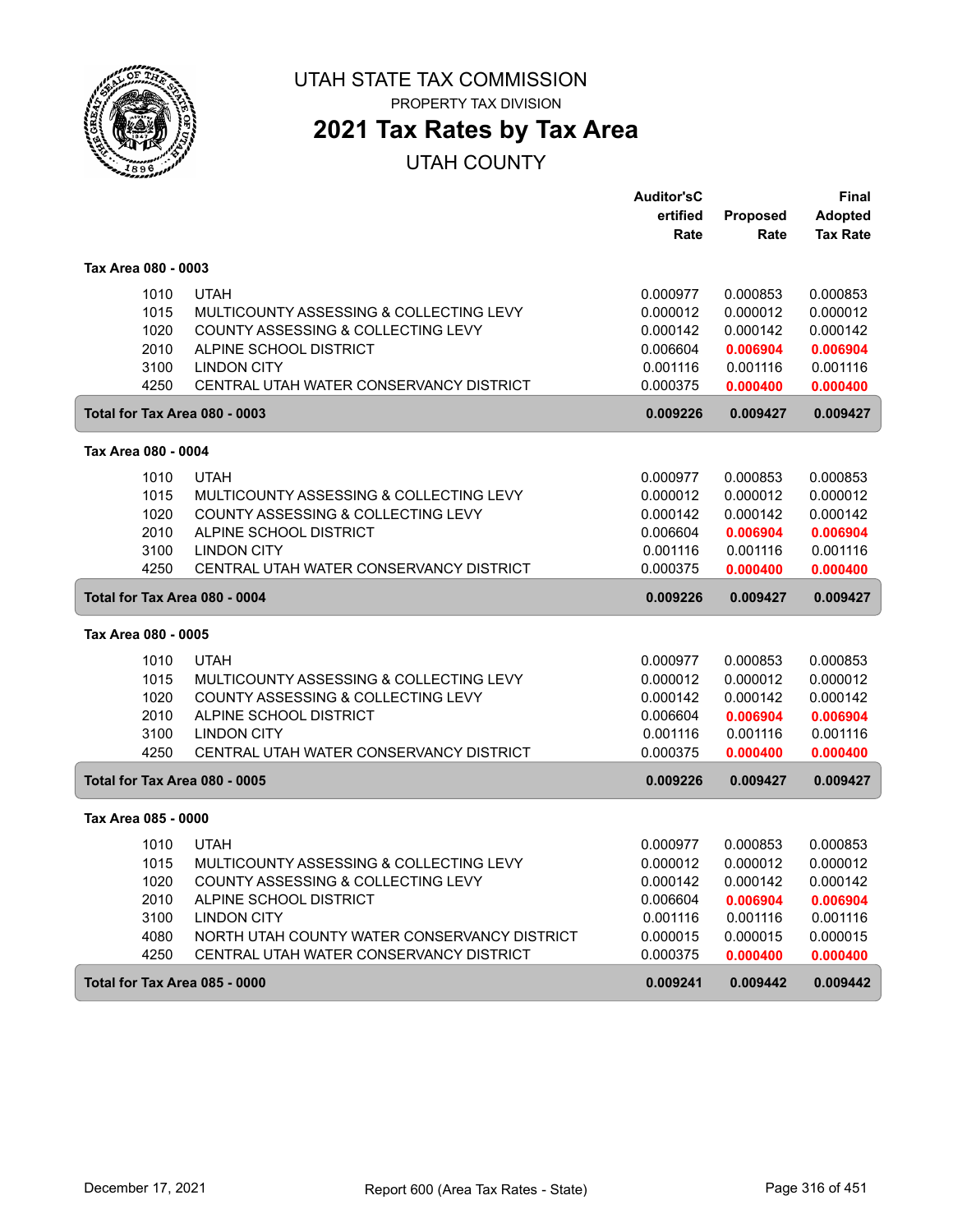

PROPERTY TAX DIVISION

## **2021 Tax Rates by Tax Area**

|                     |                                               | <b>Auditor'sC</b> |          | <b>Final</b>    |
|---------------------|-----------------------------------------------|-------------------|----------|-----------------|
|                     |                                               | ertified          | Proposed | <b>Adopted</b>  |
|                     |                                               | Rate              | Rate     | <b>Tax Rate</b> |
| Tax Area 085 - 0001 |                                               |                   |          |                 |
| 1010                | <b>UTAH</b>                                   | 0.000977          | 0.000853 | 0.000853        |
| 1015                | MULTICOUNTY ASSESSING & COLLECTING LEVY       | 0.000012          | 0.000012 | 0.000012        |
| 1020                | <b>COUNTY ASSESSING &amp; COLLECTING LEVY</b> | 0.000142          | 0.000142 | 0.000142        |
| 2010                | ALPINE SCHOOL DISTRICT                        | 0.006604          | 0.006904 | 0.006904        |
| 3100                | <b>LINDON CITY</b>                            | 0.001116          | 0.001116 | 0.001116        |
| 4080                | NORTH UTAH COUNTY WATER CONSERVANCY DISTRICT  | 0.000015          | 0.000015 | 0.000015        |
| 4250                | CENTRAL UTAH WATER CONSERVANCY DISTRICT       | 0.000375          | 0.000400 | 0.000400        |
|                     | Total for Tax Area 085 - 0001                 | 0.009241          | 0.009442 | 0.009442        |
| Tax Area 090 - 0000 |                                               |                   |          |                 |
| 1010                | <b>UTAH</b>                                   | 0.000977          | 0.000853 | 0.000853        |
| 1015                | MULTICOUNTY ASSESSING & COLLECTING LEVY       | 0.000012          | 0.000012 | 0.000012        |
| 1020                | COUNTY ASSESSING & COLLECTING LEVY            | 0.000142          | 0.000142 | 0.000142        |
| 2010                | ALPINE SCHOOL DISTRICT                        | 0.006604          | 0.006904 | 0.006904        |
| 3120                | <b>OREM CITY</b>                              | 0.001094          | 0.001094 | 0.001094        |
| 4040                | OREM METROPOLITAN WATER DISTRICT              | 0.000023          | 0.000023 | 0.000023        |
| 4250                | CENTRAL UTAH WATER CONSERVANCY DISTRICT       | 0.000375          | 0.000400 | 0.000400        |
|                     | Total for Tax Area 090 - 0000                 | 0.009227          | 0.009428 | 0.009428        |
| Tax Area 090 - 0001 |                                               |                   |          |                 |
| 1010                | <b>UTAH</b>                                   | 0.000977          | 0.000853 | 0.000853        |
| 1015                | MULTICOUNTY ASSESSING & COLLECTING LEVY       | 0.000012          | 0.000012 | 0.000012        |
| 1020                | COUNTY ASSESSING & COLLECTING LEVY            | 0.000142          | 0.000142 | 0.000142        |
| 2010                | ALPINE SCHOOL DISTRICT                        | 0.006604          | 0.006904 | 0.006904        |
| 3120                | <b>OREM CITY</b>                              | 0.001094          | 0.001094 | 0.001094        |
| 4040                | OREM METROPOLITAN WATER DISTRICT              | 0.000023          | 0.000023 | 0.000023        |
| 4250                | CENTRAL UTAH WATER CONSERVANCY DISTRICT       | 0.000375          | 0.000400 | 0.000400        |
|                     | Total for Tax Area 090 - 0001                 | 0.009227          | 0.009428 | 0.009428        |
| Tax Area 090 - 0002 |                                               |                   |          |                 |
| 1010                | <b>UTAH</b>                                   | 0.000977          | 0.000853 | 0.000853        |
| 1015                | MULTICOUNTY ASSESSING & COLLECTING LEVY       | 0.000012          | 0.000012 | 0.000012        |
| 1020                | COUNTY ASSESSING & COLLECTING LEVY            | 0.000142          | 0.000142 | 0.000142        |
| 2010                | ALPINE SCHOOL DISTRICT                        | 0.006604          | 0.006904 | 0.006904        |
| 3120                | OREM CITY                                     | 0.001094          | 0.001094 | 0.001094        |
| 4040                | OREM METROPOLITAN WATER DISTRICT              | 0.000023          | 0.000023 | 0.000023        |
| 4250                | CENTRAL UTAH WATER CONSERVANCY DISTRICT       | 0.000375          | 0.000400 | 0.000400        |
|                     | Total for Tax Area 090 - 0002                 | 0.009227          | 0.009428 | 0.009428        |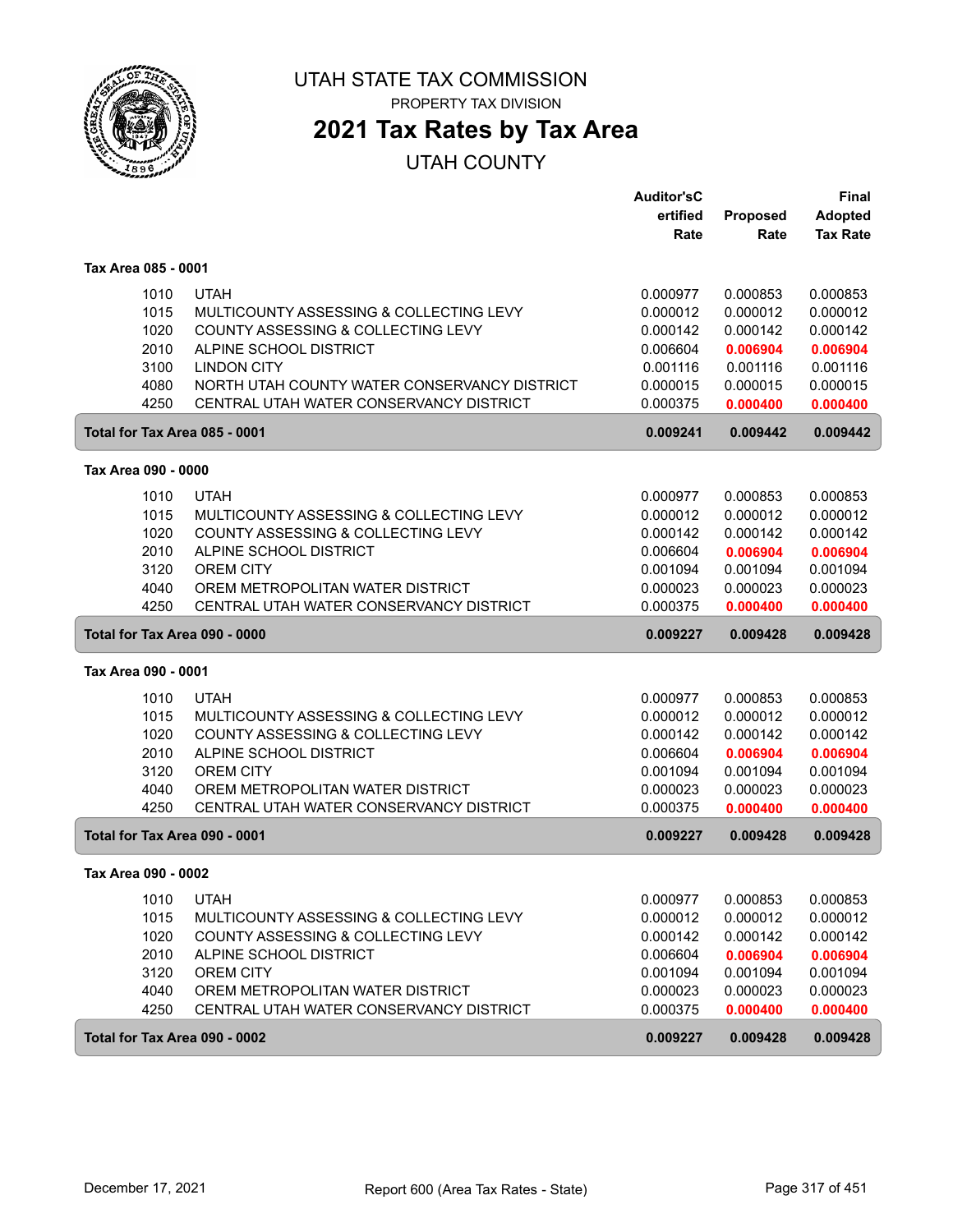

PROPERTY TAX DIVISION

## **2021 Tax Rates by Tax Area**

|                               |                                                                               | <b>Auditor'sC</b>    |                      | <b>Final</b>         |
|-------------------------------|-------------------------------------------------------------------------------|----------------------|----------------------|----------------------|
|                               |                                                                               | ertified             | Proposed             | <b>Adopted</b>       |
|                               |                                                                               | Rate                 | Rate                 | <b>Tax Rate</b>      |
| Tax Area 090 - 0003           |                                                                               |                      |                      |                      |
| 1010                          | <b>UTAH</b>                                                                   | 0.000977             | 0.000853             | 0.000853             |
| 1015                          | MULTICOUNTY ASSESSING & COLLECTING LEVY                                       | 0.000012             | 0.000012             | 0.000012             |
| 1020                          | COUNTY ASSESSING & COLLECTING LEVY                                            | 0.000142             | 0.000142             | 0.000142             |
| 2010                          | ALPINE SCHOOL DISTRICT                                                        | 0.006604             | 0.006904             | 0.006904             |
| 3120                          | <b>OREM CITY</b>                                                              | 0.001094             | 0.001094             | 0.001094             |
| 4040                          | OREM METROPOLITAN WATER DISTRICT                                              | 0.000023             | 0.000023             | 0.000023             |
| 4250                          | CENTRAL UTAH WATER CONSERVANCY DISTRICT                                       | 0.000375             | 0.000400             | 0.000400             |
| Total for Tax Area 090 - 0003 |                                                                               | 0.009227             | 0.009428             | 0.009428             |
| Tax Area 090 - 0004           |                                                                               |                      |                      |                      |
| 1010                          | <b>UTAH</b>                                                                   | 0.000977             | 0.000853             | 0.000853             |
| 1015                          | MULTICOUNTY ASSESSING & COLLECTING LEVY                                       | 0.000012             | 0.000012             | 0.000012             |
| 1020                          | COUNTY ASSESSING & COLLECTING LEVY                                            | 0.000142             | 0.000142             | 0.000142             |
| 2010                          | ALPINE SCHOOL DISTRICT                                                        | 0.006604             | 0.006904             | 0.006904             |
| 3120                          | <b>OREM CITY</b>                                                              | 0.001094             | 0.001094             | 0.001094             |
| 4040                          | OREM METROPOLITAN WATER DISTRICT                                              | 0.000023             | 0.000023             | 0.000023             |
| 4250                          | CENTRAL UTAH WATER CONSERVANCY DISTRICT                                       | 0.000375             | 0.000400             | 0.000400             |
|                               |                                                                               |                      |                      |                      |
| Total for Tax Area 090 - 0004 |                                                                               | 0.009227             | 0.009428             | 0.009428             |
| Tax Area 090 - 0005           |                                                                               |                      |                      |                      |
|                               | <b>UTAH</b>                                                                   |                      |                      |                      |
| 1010                          |                                                                               | 0.000977             | 0.000853             | 0.000853             |
| 1015<br>1020                  | MULTICOUNTY ASSESSING & COLLECTING LEVY<br>COUNTY ASSESSING & COLLECTING LEVY | 0.000012<br>0.000142 | 0.000012<br>0.000142 | 0.000012<br>0.000142 |
| 2010                          | ALPINE SCHOOL DISTRICT                                                        | 0.006604             | 0.006904             | 0.006904             |
| 3120                          | <b>OREM CITY</b>                                                              | 0.001094             | 0.001094             | 0.001094             |
| 4040                          | OREM METROPOLITAN WATER DISTRICT                                              | 0.000023             | 0.000023             | 0.000023             |
| 4250                          | CENTRAL UTAH WATER CONSERVANCY DISTRICT                                       | 0.000375             | 0.000400             | 0.000400             |
| Total for Tax Area 090 - 0005 |                                                                               | 0.009227             | 0.009428             | 0.009428             |
| Tax Area 090 - 0006           |                                                                               |                      |                      |                      |
| 1010                          | <b>UTAH</b>                                                                   | 0.000977             | 0.000853             | 0.000853             |
| 1015                          | MULTICOUNTY ASSESSING & COLLECTING LEVY                                       | 0.000012             | 0.000012             | 0.000012             |
| 1020                          | COUNTY ASSESSING & COLLECTING LEVY                                            | 0.000142             | 0.000142             | 0.000142             |
| 2010                          | ALPINE SCHOOL DISTRICT                                                        | 0.006604             | 0.006904             | 0.006904             |
| 3120                          | OREM CITY                                                                     | 0.001094             | 0.001094             | 0.001094             |
| 4040                          | OREM METROPOLITAN WATER DISTRICT                                              | 0.000023             | 0.000023             | 0.000023             |
| 4250                          | CENTRAL UTAH WATER CONSERVANCY DISTRICT                                       | 0.000375             | 0.000400             | 0.000400             |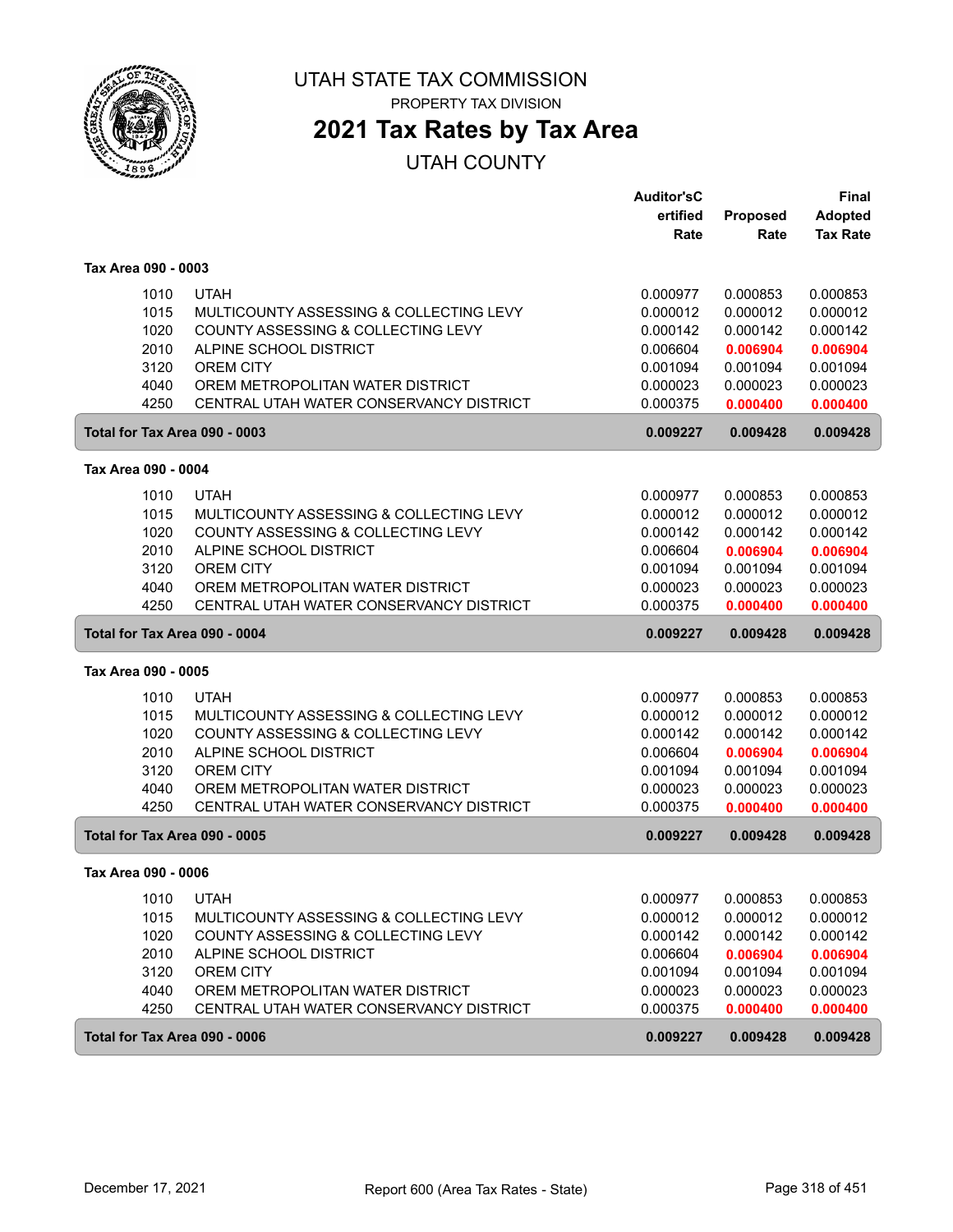

PROPERTY TAX DIVISION

## **2021 Tax Rates by Tax Area**

|                               |                                         | <b>Auditor'sC</b> |                 | <b>Final</b>    |
|-------------------------------|-----------------------------------------|-------------------|-----------------|-----------------|
|                               |                                         | ertified          | <b>Proposed</b> | <b>Adopted</b>  |
|                               |                                         | Rate              | Rate            | <b>Tax Rate</b> |
| Tax Area 090 - 0007           |                                         |                   |                 |                 |
| 1010                          | <b>UTAH</b>                             | 0.000977          | 0.000853        | 0.000853        |
| 1015                          | MULTICOUNTY ASSESSING & COLLECTING LEVY | 0.000012          | 0.000012        | 0.000012        |
| 1020                          | COUNTY ASSESSING & COLLECTING LEVY      | 0.000142          | 0.000142        | 0.000142        |
| 2010                          | ALPINE SCHOOL DISTRICT                  | 0.006604          | 0.006904        | 0.006904        |
| 3120                          | <b>OREM CITY</b>                        | 0.001094          | 0.001094        | 0.001094        |
| 4040                          | OREM METROPOLITAN WATER DISTRICT        | 0.000023          | 0.000023        | 0.000023        |
| 4250                          | CENTRAL UTAH WATER CONSERVANCY DISTRICT | 0.000375          | 0.000400        | 0.000400        |
| Total for Tax Area 090 - 0007 |                                         | 0.009227          | 0.009428        | 0.009428        |
| Tax Area 090 - 0008           |                                         |                   |                 |                 |
| 1010                          | <b>UTAH</b>                             | 0.000977          | 0.000853        | 0.000853        |
| 1015                          | MULTICOUNTY ASSESSING & COLLECTING LEVY | 0.000012          | 0.000012        | 0.000012        |
| 1020                          | COUNTY ASSESSING & COLLECTING LEVY      | 0.000142          | 0.000142        | 0.000142        |
| 2010                          | ALPINE SCHOOL DISTRICT                  | 0.006604          | 0.006904        | 0.006904        |
| 3120                          | <b>OREM CITY</b>                        | 0.001094          | 0.001094        | 0.001094        |
| 4040                          | OREM METROPOLITAN WATER DISTRICT        | 0.000023          | 0.000023        | 0.000023        |
| 4250                          | CENTRAL UTAH WATER CONSERVANCY DISTRICT | 0.000375          | 0.000400        | 0.000400        |
| Total for Tax Area 090 - 0008 |                                         | 0.009227          | 0.009428        | 0.009428        |
| Tax Area 091 - 0000           |                                         |                   |                 |                 |
| 1010                          | UTAH                                    | 0.000977          | 0.000853        | 0.000853        |
| 1015                          | MULTICOUNTY ASSESSING & COLLECTING LEVY | 0.000012          | 0.000012        | 0.000012        |
| 1020                          | COUNTY ASSESSING & COLLECTING LEVY      | 0.000142          | 0.000142        | 0.000142        |
| 2020                          | PROVO CITY SCHOOL DISTRICT              | 0.007017          | 0.007017        | 0.007017        |
| 3120                          | <b>OREM CITY</b>                        | 0.001094          | 0.001094        | 0.001094        |
| 4040                          | OREM METROPOLITAN WATER DISTRICT        | 0.000023          | 0.000023        | 0.000023        |
| 4250                          | CENTRAL UTAH WATER CONSERVANCY DISTRICT | 0.000375          | 0.000400        | 0.000400        |
| Total for Tax Area 091 - 0000 |                                         | 0.009640          | 0.009541        | 0.009541        |
| Tax Area 095 - 0000           |                                         |                   |                 |                 |
| 1010                          | <b>UTAH</b>                             | 0.000977          | 0.000853        | 0.000853        |
| 1015                          | MULTICOUNTY ASSESSING & COLLECTING LEVY | 0.000012          | 0.000012        | 0.000012        |
| 1020                          | COUNTY ASSESSING & COLLECTING LEVY      | 0.000142          | 0.000142        | 0.000142        |
| 2010                          | ALPINE SCHOOL DISTRICT                  | 0.006604          | 0.006904        | 0.006904        |
| 3195                          | <b>VINEYARD TOWN</b>                    | 0.003329          | 0.003329        | 0.003329        |
| 4250                          | CENTRAL UTAH WATER CONSERVANCY DISTRICT | 0.000375          | 0.000400        | 0.000400        |
| Total for Tax Area 095 - 0000 |                                         | 0.011439          | 0.011640        | 0.011640        |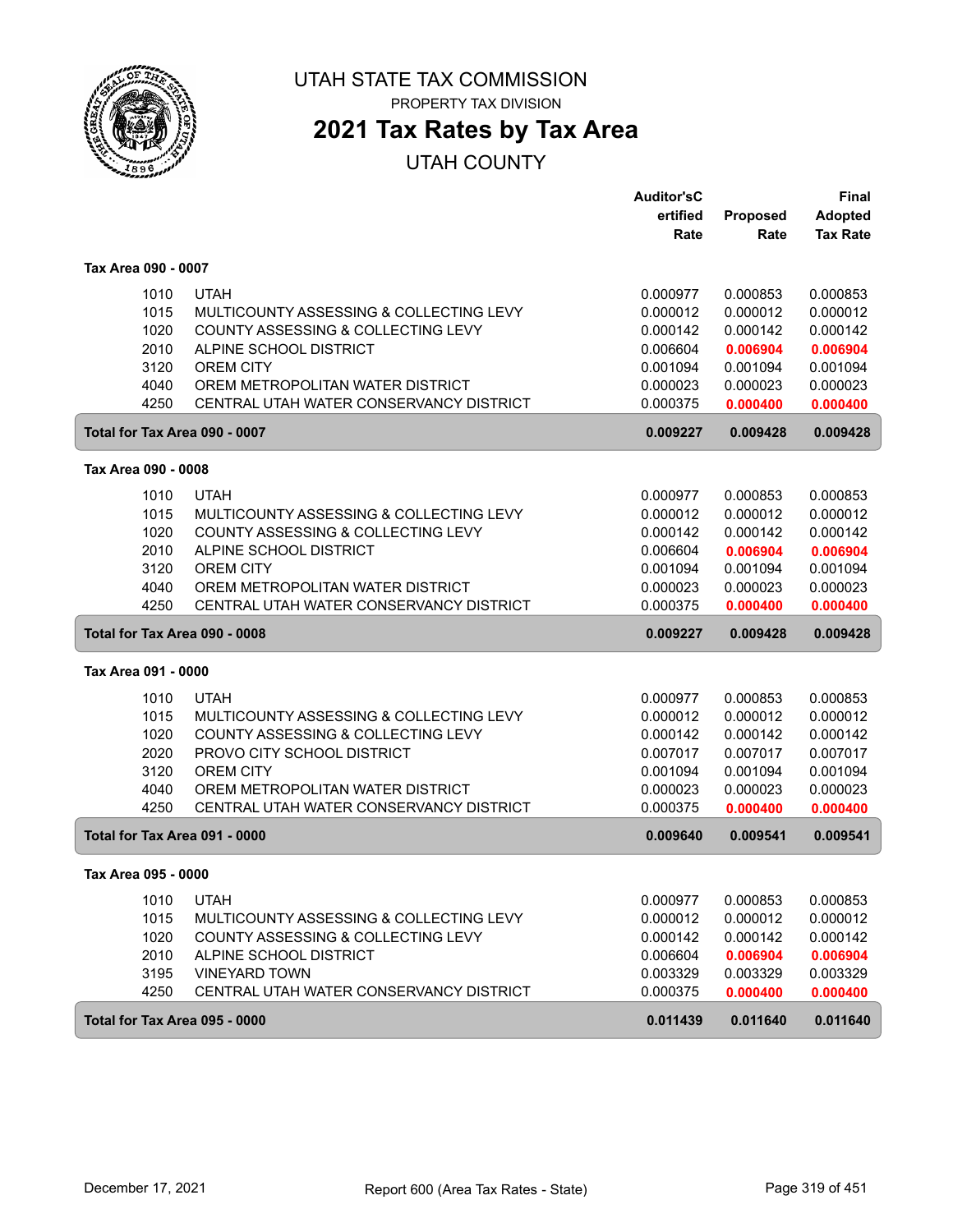

**2021 Tax Rates by Tax Area**

|                               |                                              | <b>Auditor'sC</b> |                 | Final           |
|-------------------------------|----------------------------------------------|-------------------|-----------------|-----------------|
|                               |                                              | ertified          | <b>Proposed</b> | <b>Adopted</b>  |
|                               |                                              | Rate              | Rate            | <b>Tax Rate</b> |
| Tax Area 095 - 0001           |                                              |                   |                 |                 |
| 1010                          | <b>UTAH</b>                                  | 0.000977          | 0.000853        | 0.000853        |
| 1015                          | MULTICOUNTY ASSESSING & COLLECTING LEVY      | 0.000012          | 0.000012        | 0.000012        |
| 1020                          | COUNTY ASSESSING & COLLECTING LEVY           | 0.000142          | 0.000142        | 0.000142        |
| 2010                          | ALPINE SCHOOL DISTRICT                       | 0.006604          | 0.006904        | 0.006904        |
| 3195                          | <b>VINEYARD TOWN</b>                         | 0.003329          | 0.003329        | 0.003329        |
| 4250                          | CENTRAL UTAH WATER CONSERVANCY DISTRICT      | 0.000375          | 0.000400        | 0.000400        |
| Total for Tax Area 095 - 0001 |                                              | 0.011439          | 0.011640        | 0.011640        |
| Tax Area 095 - 0002           |                                              |                   |                 |                 |
|                               |                                              |                   |                 |                 |
| 1010                          | <b>UTAH</b>                                  | 0.000977          | 0.000853        | 0.000853        |
| 1015                          | MULTICOUNTY ASSESSING & COLLECTING LEVY      | 0.000012          | 0.000012        | 0.000012        |
| 1020                          | COUNTY ASSESSING & COLLECTING LEVY           | 0.000142          | 0.000142        | 0.000142        |
| 2010                          | ALPINE SCHOOL DISTRICT                       | 0.006604          | 0.006904        | 0.006904        |
| 3195                          | <b>VINEYARD TOWN</b>                         | 0.003329          | 0.003329        | 0.003329        |
| 4250                          | CENTRAL UTAH WATER CONSERVANCY DISTRICT      | 0.000375          | 0.000400        | 0.000400        |
| Total for Tax Area 095 - 0002 |                                              | 0.011439          | 0.011640        | 0.011640        |
| Tax Area 095 - 0003           |                                              |                   |                 |                 |
| 1010                          | <b>UTAH</b>                                  | 0.000977          | 0.000853        | 0.000853        |
| 1015                          | MULTICOUNTY ASSESSING & COLLECTING LEVY      | 0.000012          | 0.000012        | 0.000012        |
| 1020                          | COUNTY ASSESSING & COLLECTING LEVY           | 0.000142          | 0.000142        | 0.000142        |
| 2010                          | ALPINE SCHOOL DISTRICT                       | 0.006604          | 0.006904        | 0.006904        |
| 3195                          | <b>VINEYARD TOWN</b>                         | 0.003329          | 0.003329        | 0.003329        |
| 4250                          | CENTRAL UTAH WATER CONSERVANCY DISTRICT      | 0.000375          | 0.000400        | 0.000400        |
| Total for Tax Area 095 - 0003 |                                              | 0.011439          | 0.011640        | 0.011640        |
| Tax Area 096 - 0000           |                                              |                   |                 |                 |
| 1010                          | <b>UTAH</b>                                  | 0.000977          | 0.000853        | 0.000853        |
| 1015                          | MULTICOUNTY ASSESSING & COLLECTING LEVY      | 0.000012          | 0.000012        | 0.000012        |
| 1020                          | COUNTY ASSESSING & COLLECTING LEVY           | 0.000142          | 0.000142        | 0.000142        |
| 2010                          | ALPINE SCHOOL DISTRICT                       | 0.006604          | 0.006904        | 0.006904        |
| 3195                          | <b>VINEYARD TOWN</b>                         | 0.003329          | 0.003329        | 0.003329        |
| 4080                          | NORTH UTAH COUNTY WATER CONSERVANCY DISTRICT | 0.000015          | 0.000015        | 0.000015        |
| 4250                          | CENTRAL UTAH WATER CONSERVANCY DISTRICT      | 0.000375          | 0.000400        | 0.000400        |
| Total for Tax Area 096 - 0000 |                                              | 0.011454          | 0.011655        | 0.011655        |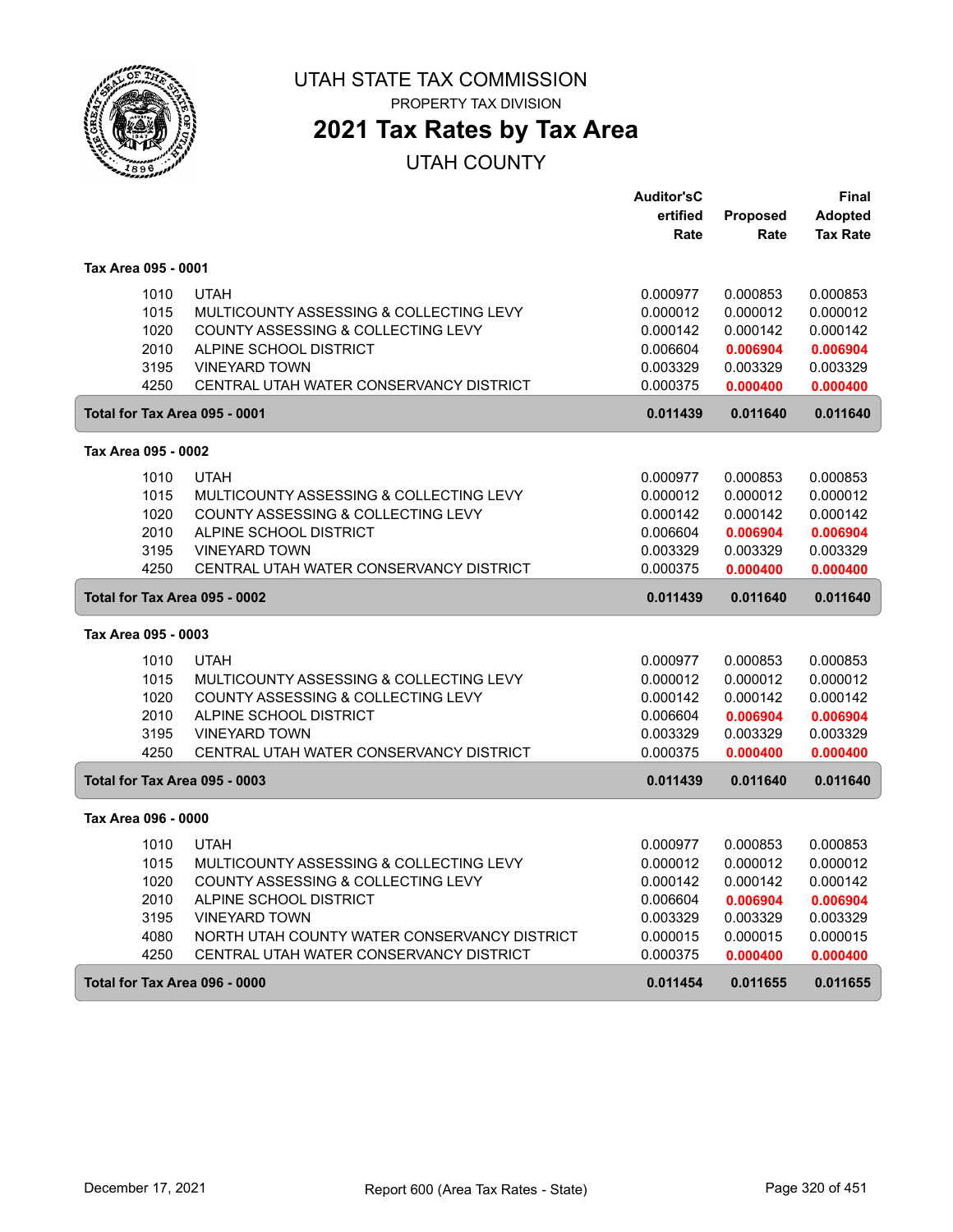

**2021 Tax Rates by Tax Area**

|                     |                                         | Auditor'sC |          | <b>Final</b>    |
|---------------------|-----------------------------------------|------------|----------|-----------------|
|                     |                                         | ertified   | Proposed | Adopted         |
|                     |                                         | Rate       | Rate     | <b>Tax Rate</b> |
| Tax Area 107 - 0000 |                                         |            |          |                 |
| 1010                | <b>UTAH</b>                             | 0.000977   | 0.000853 | 0.000853        |
| 1015                | MULTICOUNTY ASSESSING & COLLECTING LEVY | 0.000012   | 0.000012 | 0.000012        |
| 1020                | COUNTY ASSESSING & COLLECTING LEVY      | 0.000142   | 0.000142 | 0.000142        |
| 2010                | ALPINE SCHOOL DISTRICT                  | 0.006604   | 0.006904 | 0.006904        |
| 4090                | UTAH COUNTY SERVICE AREA #6             | 0.001046   | 0.001046 | 0.001046        |
| 4120                | UTAH COUNTY SERVICE AREA #8             | 0.000233   | 0.000233 | 0.000233        |
| 4130                | UTAH COUNTY SERVICE AREA #9             | 0.000115   | 0.000115 | 0.000115        |
| 4140                | NORTH FORK SPECIAL SERVICE DISTRICT     | 0.000467   | 0.000467 | 0.000467        |
| 4250                | CENTRAL UTAH WATER CONSERVANCY DISTRICT | 0.000375   | 0.000400 | 0.000400        |
|                     | Total for Tax Area 107 - 0000           | 0.009971   | 0.010172 | 0.010172        |
| Tax Area 108 - 0000 |                                         |            |          |                 |
| 1010                | <b>UTAH</b>                             | 0.000977   | 0.000853 | 0.000853        |
| 1015                | MULTICOUNTY ASSESSING & COLLECTING LEVY | 0.000012   | 0.000012 | 0.000012        |
| 1020                | COUNTY ASSESSING & COLLECTING LEVY      | 0.000142   | 0.000142 | 0.000142        |
| 2010                | ALPINE SCHOOL DISTRICT                  | 0.006604   | 0.006904 | 0.006904        |
| 3150                | PROVO CITY                              | 0.002230   | 0.002230 | 0.002230        |
| 4250                | CENTRAL UTAH WATER CONSERVANCY DISTRICT | 0.000375   | 0.000400 | 0.000400        |
|                     | Total for Tax Area 108 - 0000           | 0.010340   | 0.010541 | 0.010541        |
| Tax Area 108 - 0001 |                                         |            |          |                 |
| 1010                | <b>UTAH</b>                             | 0.000977   | 0.000853 | 0.000853        |
| 1015                | MULTICOUNTY ASSESSING & COLLECTING LEVY | 0.000012   | 0.000012 | 0.000012        |
| 1020                | COUNTY ASSESSING & COLLECTING LEVY      | 0.000142   | 0.000142 | 0.000142        |
| 2010                | ALPINE SCHOOL DISTRICT                  | 0.006604   | 0.006904 | 0.006904        |
| 3150                | PROVO CITY                              | 0.002230   | 0.002230 | 0.002230        |
| 4250                | CENTRAL UTAH WATER CONSERVANCY DISTRICT | 0.000375   | 0.000400 | 0.000400        |
|                     | Total for Tax Area 108 - 0001           | 0.010340   | 0.010541 | 0.010541        |
| Tax Area 110 - 0000 |                                         |            |          |                 |
| 1010                | <b>UTAH</b>                             | 0.000977   | 0.000853 | 0.000853        |
| 1015                | MULTICOUNTY ASSESSING & COLLECTING LEVY | 0.000012   | 0.000012 | 0.000012        |
| 1020                | COUNTY ASSESSING & COLLECTING LEVY      | 0.000142   | 0.000142 | 0.000142        |
| 2020                | PROVO CITY SCHOOL DISTRICT              | 0.007017   | 0.007017 | 0.007017        |
| 3150                | PROVO CITY                              | 0.002230   | 0.002230 | 0.002230        |
| 4250                | CENTRAL UTAH WATER CONSERVANCY DISTRICT | 0.000375   | 0.000400 | 0.000400        |
|                     | Total for Tax Area 110 - 0000           | 0.010753   | 0.010654 | 0.010654        |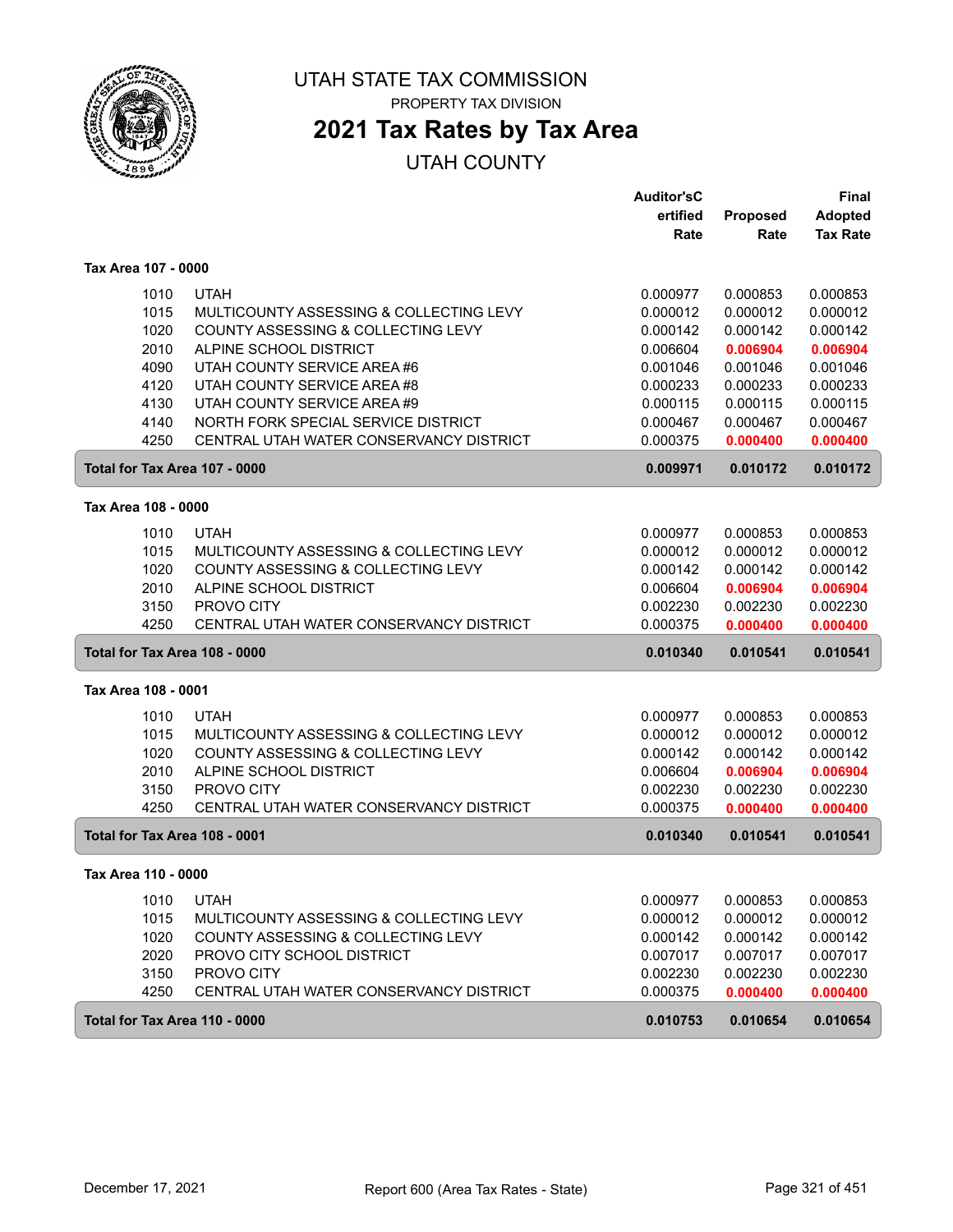

## **2021 Tax Rates by Tax Area**

|                     |                                                 | <b>Auditor'sC</b><br>ertified | Proposed | <b>Final</b><br><b>Adopted</b> |
|---------------------|-------------------------------------------------|-------------------------------|----------|--------------------------------|
|                     |                                                 | Rate                          | Rate     | <b>Tax Rate</b>                |
| Tax Area 110 - 0001 |                                                 |                               |          |                                |
|                     | <b>UTAH</b><br>1010                             | 0.000977                      | 0.000853 | 0.000853                       |
|                     | 1015<br>MULTICOUNTY ASSESSING & COLLECTING LEVY | 0.000012                      | 0.000012 | 0.000012                       |
|                     | 1020<br>COUNTY ASSESSING & COLLECTING LEVY      | 0.000142                      | 0.000142 | 0.000142                       |
|                     | 2020<br>PROVO CITY SCHOOL DISTRICT              | 0.007017                      | 0.007017 | 0.007017                       |
|                     | 3150<br>PROVO CITY                              | 0.002230                      | 0.002230 | 0.002230                       |
|                     | 4250<br>CENTRAL UTAH WATER CONSERVANCY DISTRICT | 0.000375                      | 0.000400 | 0.000400                       |
|                     | Total for Tax Area 110 - 0001                   | 0.010753                      | 0.010654 | 0.010654                       |
| Tax Area 110 - 0002 |                                                 |                               |          |                                |
|                     | 1010<br><b>UTAH</b>                             | 0.000977                      | 0.000853 | 0.000853                       |
|                     | 1015<br>MULTICOUNTY ASSESSING & COLLECTING LEVY | 0.000012                      | 0.000012 | 0.000012                       |
|                     | 1020<br>COUNTY ASSESSING & COLLECTING LEVY      | 0.000142                      | 0.000142 | 0.000142                       |
|                     | 2020<br>PROVO CITY SCHOOL DISTRICT              | 0.007017                      | 0.007017 | 0.007017                       |
|                     | 3150<br>PROVO CITY                              | 0.002230                      | 0.002230 | 0.002230                       |
|                     | 4250<br>CENTRAL UTAH WATER CONSERVANCY DISTRICT | 0.000375                      | 0.000400 | 0.000400                       |
|                     | Total for Tax Area 110 - 0002                   | 0.010753                      | 0.010654 | 0.010654                       |
| Tax Area 110 - 0003 |                                                 |                               |          |                                |
|                     | 1010<br><b>UTAH</b>                             | 0.000977                      | 0.000853 | 0.000853                       |
|                     | 1015<br>MULTICOUNTY ASSESSING & COLLECTING LEVY | 0.000012                      | 0.000012 | 0.000012                       |
|                     | 1020<br>COUNTY ASSESSING & COLLECTING LEVY      | 0.000142                      | 0.000142 | 0.000142                       |
|                     | 2020<br>PROVO CITY SCHOOL DISTRICT              | 0.007017                      | 0.007017 | 0.007017                       |
|                     | 3150<br>PROVO CITY                              | 0.002230                      | 0.002230 | 0.002230                       |
|                     | 4250<br>CENTRAL UTAH WATER CONSERVANCY DISTRICT | 0.000375                      | 0.000400 | 0.000400                       |
|                     | Total for Tax Area 110 - 0003                   | 0.010753                      | 0.010654 | 0.010654                       |
| Tax Area 110 - 0004 |                                                 |                               |          |                                |
|                     | 1010<br><b>UTAH</b>                             | 0.000977                      | 0.000853 | 0.000853                       |
|                     | 1015<br>MULTICOUNTY ASSESSING & COLLECTING LEVY | 0.000012                      | 0.000012 | 0.000012                       |
|                     | 1020<br>COUNTY ASSESSING & COLLECTING LEVY      | 0.000142                      | 0.000142 | 0.000142                       |
|                     | 2020<br>PROVO CITY SCHOOL DISTRICT              | 0.007017                      | 0.007017 | 0.007017                       |
|                     | 3150<br>PROVO CITY                              | 0.002230                      | 0.002230 | 0.002230                       |
|                     | 4250<br>CENTRAL UTAH WATER CONSERVANCY DISTRICT | 0.000375                      | 0.000400 | 0.000400                       |
|                     | Total for Tax Area 110 - 0004                   | 0.010753                      | 0.010654 | 0.010654                       |
| Tax Area 110 - 0005 |                                                 |                               |          |                                |
|                     | <b>UTAH</b><br>1010                             | 0.000977                      | 0.000853 | 0.000853                       |
|                     | 1015<br>MULTICOUNTY ASSESSING & COLLECTING LEVY | 0.000012                      | 0.000012 | 0.000012                       |
|                     | 1020<br>COUNTY ASSESSING & COLLECTING LEVY      | 0.000142                      | 0.000142 | 0.000142                       |
|                     | 2020<br>PROVO CITY SCHOOL DISTRICT              | 0.007017                      | 0.007017 | 0.007017                       |
|                     | 3150<br>PROVO CITY                              | 0.002230                      | 0.002230 | 0.002230                       |
|                     | 4250<br>CENTRAL UTAH WATER CONSERVANCY DISTRICT | 0.000375                      | 0.000400 | 0.000400                       |
|                     | Total for Tax Area 110 - 0005                   | 0.010753                      | 0.010654 | 0.010654                       |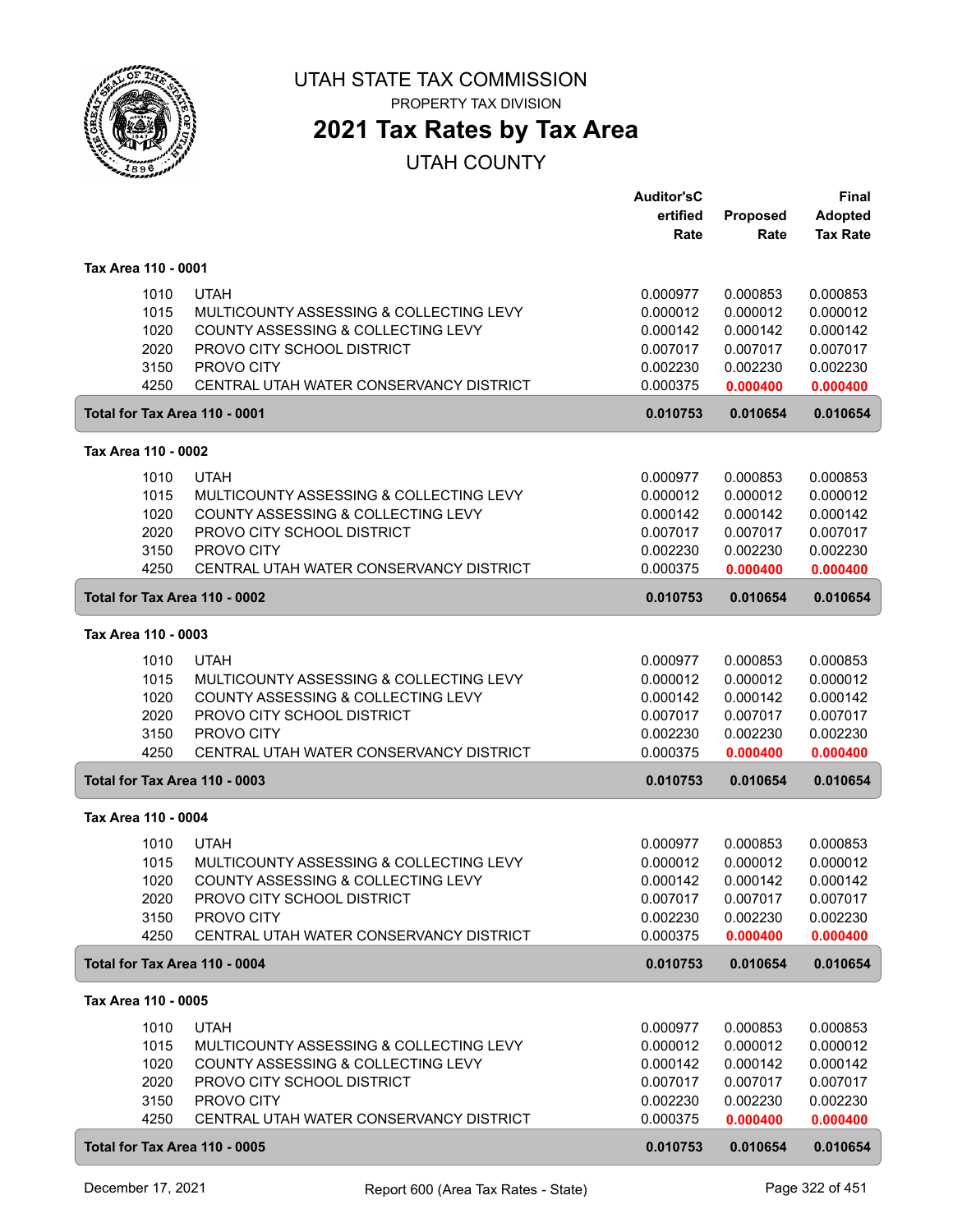

## **2021 Tax Rates by Tax Area**

|                     |                                                 | <b>Auditor'sC</b><br>ertified | Proposed | <b>Final</b><br><b>Adopted</b> |
|---------------------|-------------------------------------------------|-------------------------------|----------|--------------------------------|
|                     |                                                 | Rate                          | Rate     | <b>Tax Rate</b>                |
| Tax Area 110 - 0006 |                                                 |                               |          |                                |
|                     | <b>UTAH</b><br>1010                             | 0.000977                      | 0.000853 | 0.000853                       |
|                     | 1015<br>MULTICOUNTY ASSESSING & COLLECTING LEVY | 0.000012                      | 0.000012 | 0.000012                       |
|                     | 1020<br>COUNTY ASSESSING & COLLECTING LEVY      | 0.000142                      | 0.000142 | 0.000142                       |
|                     | 2020<br>PROVO CITY SCHOOL DISTRICT              | 0.007017                      | 0.007017 | 0.007017                       |
|                     | 3150<br>PROVO CITY                              | 0.002230                      | 0.002230 | 0.002230                       |
|                     | 4250<br>CENTRAL UTAH WATER CONSERVANCY DISTRICT | 0.000375                      | 0.000400 | 0.000400                       |
|                     | Total for Tax Area 110 - 0006                   | 0.010753                      | 0.010654 | 0.010654                       |
| Tax Area 110 - 0007 |                                                 |                               |          |                                |
|                     | 1010<br><b>UTAH</b>                             | 0.000977                      | 0.000853 | 0.000853                       |
|                     | 1015<br>MULTICOUNTY ASSESSING & COLLECTING LEVY | 0.000012                      | 0.000012 | 0.000012                       |
|                     | 1020<br>COUNTY ASSESSING & COLLECTING LEVY      | 0.000142                      | 0.000142 | 0.000142                       |
|                     | 2020<br>PROVO CITY SCHOOL DISTRICT              | 0.007017                      | 0.007017 | 0.007017                       |
|                     | 3150<br>PROVO CITY                              | 0.002230                      | 0.002230 | 0.002230                       |
|                     | 4250<br>CENTRAL UTAH WATER CONSERVANCY DISTRICT | 0.000375                      | 0.000400 | 0.000400                       |
|                     | Total for Tax Area 110 - 0007                   | 0.010753                      | 0.010654 | 0.010654                       |
| Tax Area 110 - 0008 |                                                 |                               |          |                                |
|                     | 1010<br><b>UTAH</b>                             | 0.000977                      | 0.000853 | 0.000853                       |
|                     | 1015<br>MULTICOUNTY ASSESSING & COLLECTING LEVY | 0.000012                      | 0.000012 | 0.000012                       |
|                     | 1020<br>COUNTY ASSESSING & COLLECTING LEVY      | 0.000142                      | 0.000142 | 0.000142                       |
|                     | 2020<br>PROVO CITY SCHOOL DISTRICT              | 0.007017                      | 0.007017 | 0.007017                       |
|                     | 3150<br>PROVO CITY                              | 0.002230                      | 0.002230 | 0.002230                       |
|                     | 4250<br>CENTRAL UTAH WATER CONSERVANCY DISTRICT | 0.000375                      | 0.000400 | 0.000400                       |
|                     | Total for Tax Area 110 - 0008                   | 0.010753                      | 0.010654 | 0.010654                       |
| Tax Area 110 - 0009 |                                                 |                               |          |                                |
|                     | 1010<br><b>UTAH</b>                             | 0.000977                      | 0.000853 | 0.000853                       |
|                     | 1015<br>MULTICOUNTY ASSESSING & COLLECTING LEVY | 0.000012                      | 0.000012 | 0.000012                       |
|                     | 1020<br>COUNTY ASSESSING & COLLECTING LEVY      | 0.000142                      | 0.000142 | 0.000142                       |
|                     | 2020<br>PROVO CITY SCHOOL DISTRICT              | 0.007017                      | 0.007017 | 0.007017                       |
|                     | 3150<br>PROVO CITY                              | 0.002230                      | 0.002230 | 0.002230                       |
|                     | 4250<br>CENTRAL UTAH WATER CONSERVANCY DISTRICT | 0.000375                      | 0.000400 | 0.000400                       |
|                     | Total for Tax Area 110 - 0009                   | 0.010753                      | 0.010654 | 0.010654                       |
| Tax Area 110 - 0010 |                                                 |                               |          |                                |
|                     | <b>UTAH</b><br>1010                             | 0.000977                      | 0.000853 | 0.000853                       |
|                     | 1015<br>MULTICOUNTY ASSESSING & COLLECTING LEVY | 0.000012                      | 0.000012 | 0.000012                       |
|                     | 1020<br>COUNTY ASSESSING & COLLECTING LEVY      | 0.000142                      | 0.000142 | 0.000142                       |
|                     | 2020<br>PROVO CITY SCHOOL DISTRICT              | 0.007017                      | 0.007017 | 0.007017                       |
|                     | 3150<br>PROVO CITY                              | 0.002230                      | 0.002230 | 0.002230                       |
|                     | 4250<br>CENTRAL UTAH WATER CONSERVANCY DISTRICT | 0.000375                      | 0.000400 | 0.000400                       |
|                     | Total for Tax Area 110 - 0010                   | 0.010753                      | 0.010654 | 0.010654                       |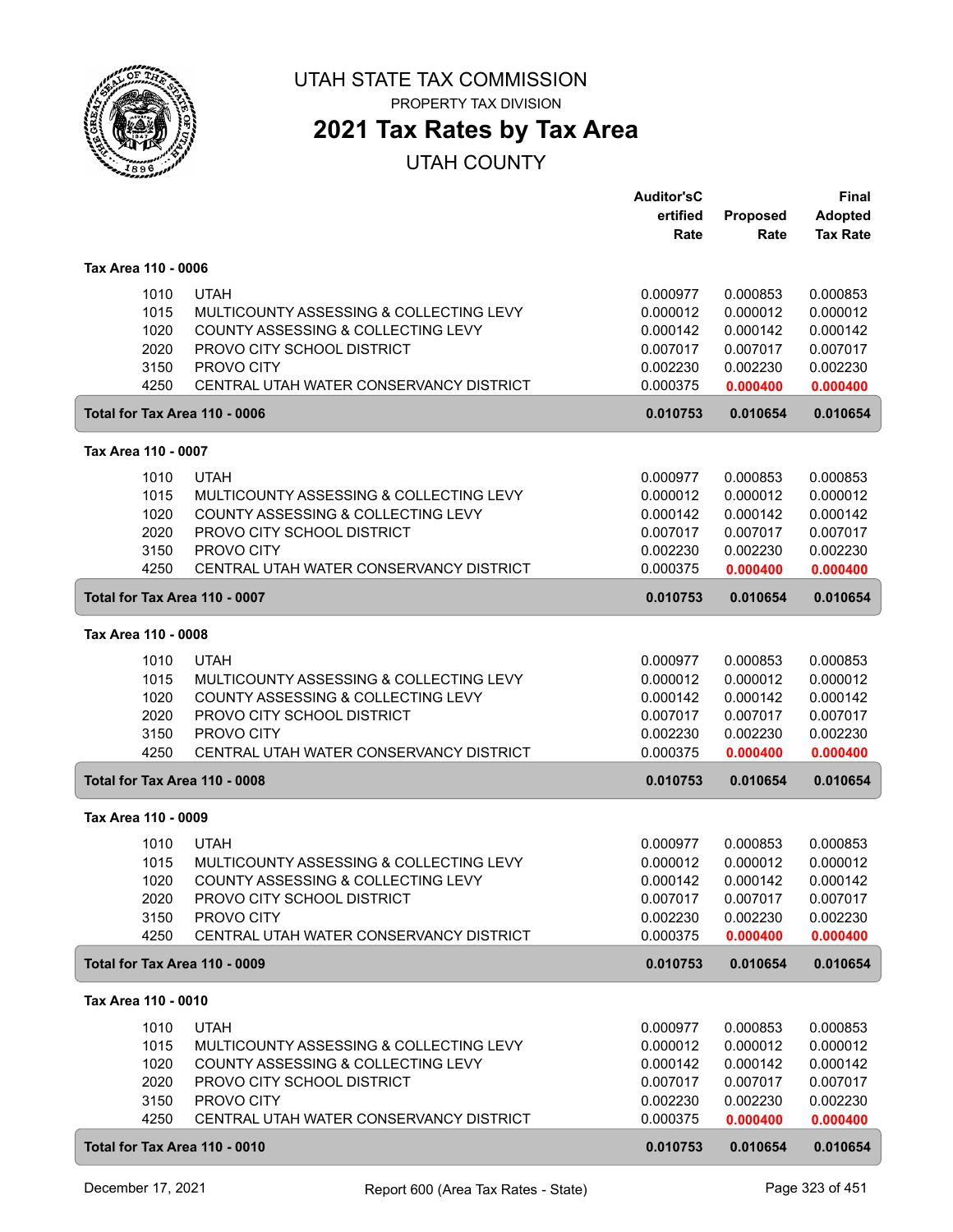

**2021 Tax Rates by Tax Area**

|                               |                                         | <b>Auditor'sC</b> |                 | Final           |
|-------------------------------|-----------------------------------------|-------------------|-----------------|-----------------|
|                               |                                         | ertified          | <b>Proposed</b> | <b>Adopted</b>  |
|                               |                                         | Rate              | Rate            | <b>Tax Rate</b> |
| Tax Area 110 - 0011           |                                         |                   |                 |                 |
| 1010                          | <b>UTAH</b>                             | 0.000977          | 0.000853        | 0.000853        |
| 1015                          | MULTICOUNTY ASSESSING & COLLECTING LEVY | 0.000012          | 0.000012        | 0.000012        |
| 1020                          | COUNTY ASSESSING & COLLECTING LEVY      | 0.000142          | 0.000142        | 0.000142        |
| 2020                          | PROVO CITY SCHOOL DISTRICT              | 0.007017          | 0.007017        | 0.007017        |
| 3150                          | PROVO CITY                              | 0.002230          | 0.002230        | 0.002230        |
| 4250                          | CENTRAL UTAH WATER CONSERVANCY DISTRICT | 0.000375          | 0.000400        | 0.000400        |
| Total for Tax Area 110 - 0011 |                                         | 0.010753          | 0.010654        | 0.010654        |
| Tax Area 110 - 0012           |                                         |                   |                 |                 |
| 1010                          | <b>UTAH</b>                             | 0.000977          | 0.000853        | 0.000853        |
| 1015                          | MULTICOUNTY ASSESSING & COLLECTING LEVY | 0.000012          | 0.000012        | 0.000012        |
| 1020                          | COUNTY ASSESSING & COLLECTING LEVY      | 0.000142          | 0.000142        | 0.000142        |
| 2020                          | PROVO CITY SCHOOL DISTRICT              | 0.007017          | 0.007017        | 0.007017        |
| 3150                          | PROVO CITY                              | 0.002230          | 0.002230        | 0.002230        |
| 4250                          | CENTRAL UTAH WATER CONSERVANCY DISTRICT | 0.000375          | 0.000400        | 0.000400        |
| Total for Tax Area 110 - 0012 |                                         | 0.010753          | 0.010654        | 0.010654        |
| Tax Area 110 - 0013           |                                         |                   |                 |                 |
| 1010                          | <b>UTAH</b>                             | 0.000977          | 0.000853        | 0.000853        |
| 1015                          | MULTICOUNTY ASSESSING & COLLECTING LEVY | 0.000012          | 0.000012        | 0.000012        |
| 1020                          | COUNTY ASSESSING & COLLECTING LEVY      | 0.000142          | 0.000142        | 0.000142        |
| 2020                          | PROVO CITY SCHOOL DISTRICT              | 0.007017          | 0.007017        | 0.007017        |
| 3150                          | PROVO CITY                              | 0.002230          | 0.002230        | 0.002230        |
| 4250                          | CENTRAL UTAH WATER CONSERVANCY DISTRICT | 0.000375          | 0.000400        | 0.000400        |
| Total for Tax Area 110 - 0013 |                                         | 0.010753          | 0.010654        | 0.010654        |
| Tax Area 110 - 0015           |                                         |                   |                 |                 |
| 1010                          | <b>UTAH</b>                             | 0.000977          | 0.000853        | 0.000853        |
| 1015                          | MULTICOUNTY ASSESSING & COLLECTING LEVY | 0.000012          | 0.000012        | 0.000012        |
| 1020                          | COUNTY ASSESSING & COLLECTING LEVY      | 0.000142          | 0.000142        | 0.000142        |
| 2020                          | PROVO CITY SCHOOL DISTRICT              | 0.007017          | 0.007017        | 0.007017        |
| 3150                          | PROVO CITY                              | 0.002230          | 0.002230        | 0.002230        |
| 4250                          | CENTRAL UTAH WATER CONSERVANCY DISTRICT | 0.000375          | 0.000400        | 0.000400        |
| Total for Tax Area 110 - 0015 |                                         | 0.010753          | 0.010654        | 0.010654        |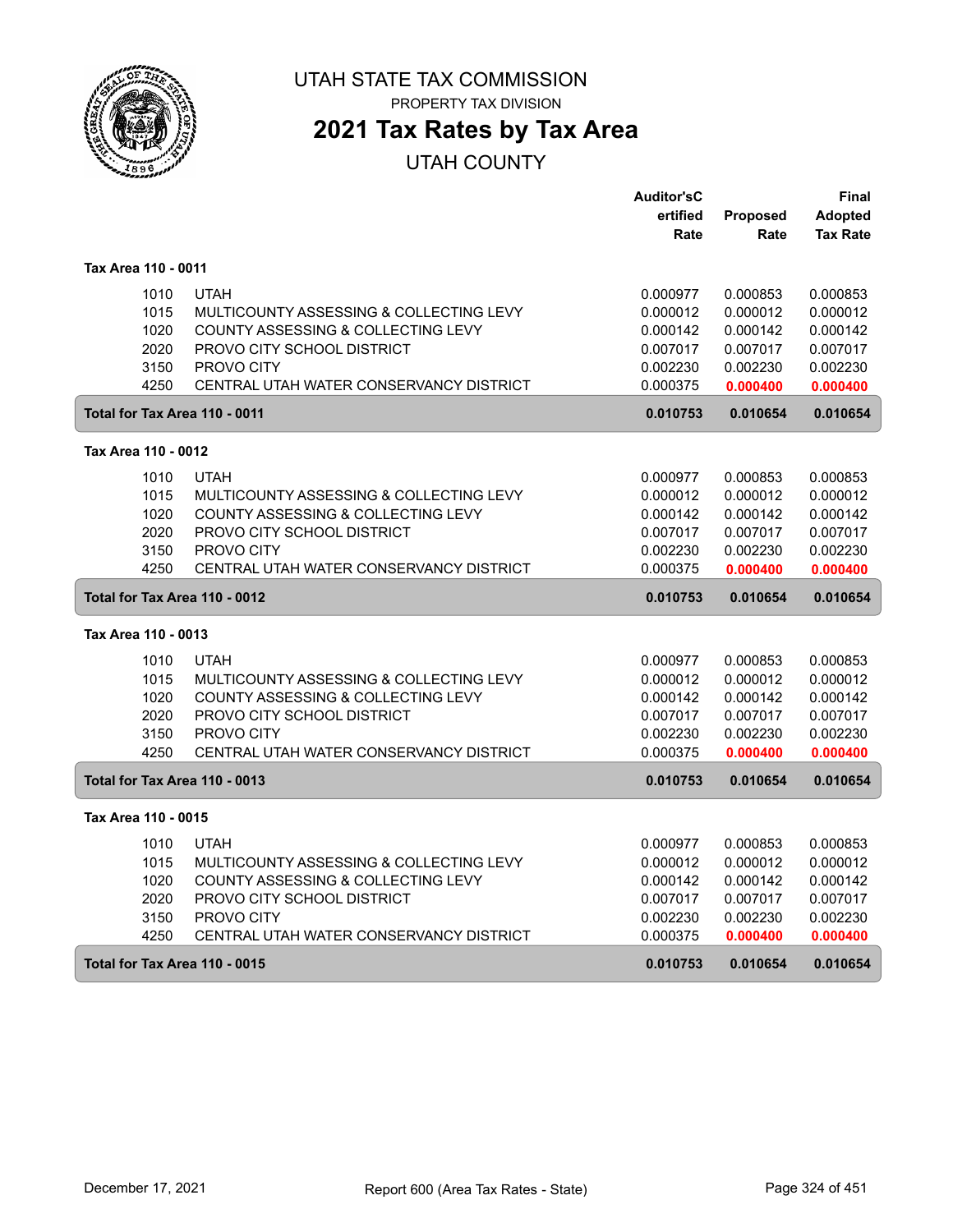

PROPERTY TAX DIVISION

## **2021 Tax Rates by Tax Area**

|                               |                                         | <b>Auditor'sC</b> |                         | <b>Final</b>                      |
|-------------------------------|-----------------------------------------|-------------------|-------------------------|-----------------------------------|
|                               |                                         | ertified<br>Rate  | <b>Proposed</b><br>Rate | <b>Adopted</b><br><b>Tax Rate</b> |
|                               |                                         |                   |                         |                                   |
| Tax Area 110 - 0016           |                                         |                   |                         |                                   |
| 1010                          | <b>UTAH</b>                             | 0.000977          | 0.000853                | 0.000853                          |
| 1015                          | MULTICOUNTY ASSESSING & COLLECTING LEVY | 0.000012          | 0.000012                | 0.000012                          |
| 1020                          | COUNTY ASSESSING & COLLECTING LEVY      | 0.000142          | 0.000142                | 0.000142                          |
| 2020                          | PROVO CITY SCHOOL DISTRICT              | 0.007017          | 0.007017                | 0.007017                          |
| 3150                          | PROVO CITY                              | 0.002230          | 0.002230                | 0.002230                          |
| 4250                          | CENTRAL UTAH WATER CONSERVANCY DISTRICT | 0.000375          | 0.000400                | 0.000400                          |
| 4405                          | <b>MEDICAL SCHOOL CAMPUS PID</b>        | 0.015000          | 0.015000                | 0.015000                          |
| Total for Tax Area 110 - 0016 |                                         | 0.025753          | 0.025654                | 0.025654                          |
| Tax Area 112 - 0000           |                                         |                   |                         |                                   |
| 1010                          | <b>UTAH</b>                             | 0.000977          | 0.000853                | 0.000853                          |
| 1015                          | MULTICOUNTY ASSESSING & COLLECTING LEVY | 0.000012          | 0.000012                | 0.000012                          |
| 1020                          | COUNTY ASSESSING & COLLECTING LEVY      | 0.000142          | 0.000142                | 0.000142                          |
| 2030                          | NEBO SCHOOL DISTRICT                    | 0.008512          | 0.008694                | 0.008694                          |
| 3150                          | PROVO CITY                              | 0.002230          | 0.002230                | 0.002230                          |
| 4250                          | CENTRAL UTAH WATER CONSERVANCY DISTRICT | 0.000375          | 0.000400                | 0.000400                          |
| Total for Tax Area 112 - 0000 |                                         | 0.012248          | 0.012331                | 0.012331                          |
| Tax Area 113 - 0000           |                                         |                   |                         |                                   |
| 1010                          | <b>UTAH</b>                             | 0.000977          | 0.000853                | 0.000853                          |
| 1015                          | MULTICOUNTY ASSESSING & COLLECTING LEVY | 0.000012          | 0.000012                | 0.000012                          |
| 1020                          | COUNTY ASSESSING & COLLECTING LEVY      | 0.000142          | 0.000142                | 0.000142                          |
| 2020                          | PROVO CITY SCHOOL DISTRICT              | 0.007017          | 0.007017                | 0.007017                          |
| 3150                          | PROVO CITY                              | 0.002230          | 0.002230                | 0.002230                          |
| 4250                          | CENTRAL UTAH WATER CONSERVANCY DISTRICT | 0.000375          | 0.000400                | 0.000400                          |
| 4405                          | MEDICAL SCHOOL CAMPUS PID               | 0.015000          | 0.015000                | 0.015000                          |
| Total for Tax Area 113 - 0000 |                                         | 0.025753          | 0.025654                | 0.025654                          |
| Tax Area 120 - 0000           |                                         |                   |                         |                                   |
| 1010                          | <b>UTAH</b>                             | 0.000977          | 0.000853                | 0.000853                          |
| 1015                          | MULTICOUNTY ASSESSING & COLLECTING LEVY | 0.000012          | 0.000012                | 0.000012                          |
| 1020                          | COUNTY ASSESSING & COLLECTING LEVY      | 0.000142          | 0.000142                | 0.000142                          |
| 2030                          | NEBO SCHOOL DISTRICT                    | 0.008512          | 0.008694                | 0.008694                          |
| 4090                          | UTAH COUNTY SERVICE AREA #6             | 0.001046          | 0.001046                | 0.001046                          |
| 4110                          | UTAH COUNTY SERVICE AREA #7             | 0.000472          | 0.000472                | 0.000472                          |
| 4120                          | UTAH COUNTY SERVICE AREA #8             | 0.000233          | 0.000233                | 0.000233                          |
| 4250                          | CENTRAL UTAH WATER CONSERVANCY DISTRICT | 0.000375          | 0.000400                | 0.000400                          |
| Total for Tax Area 120 - 0000 |                                         | 0.011769          | 0.011852                | 0.011852                          |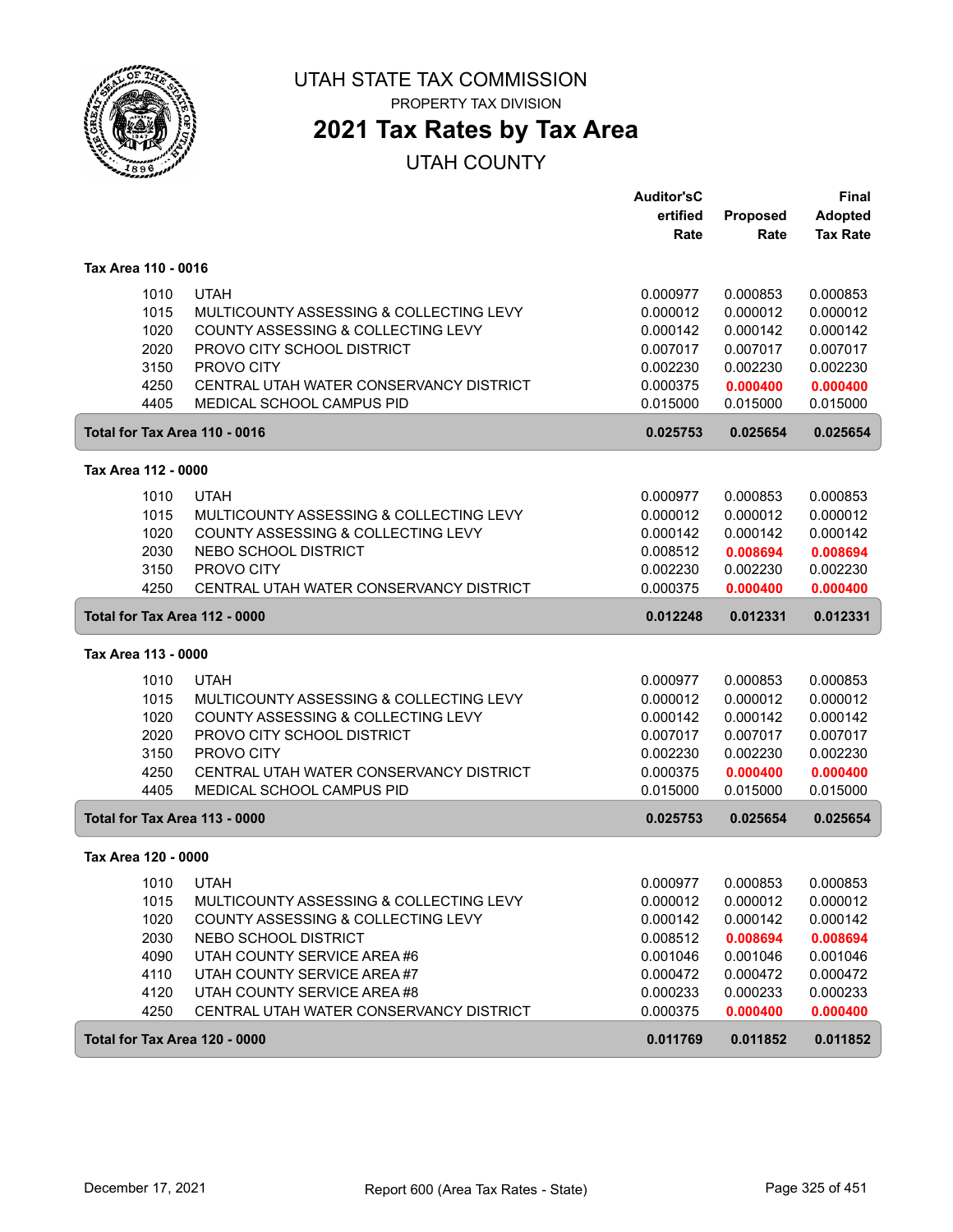

PROPERTY TAX DIVISION

## **2021 Tax Rates by Tax Area**

|                     |      |                                         | <b>Auditor'sC</b> |          | <b>Final</b>    |
|---------------------|------|-----------------------------------------|-------------------|----------|-----------------|
|                     |      |                                         | ertified          | Proposed | <b>Adopted</b>  |
|                     |      |                                         | Rate              | Rate     | <b>Tax Rate</b> |
| Tax Area 120 - 0002 |      |                                         |                   |          |                 |
|                     | 1010 | <b>UTAH</b>                             | 0.000977          | 0.000853 | 0.000853        |
|                     | 1015 | MULTICOUNTY ASSESSING & COLLECTING LEVY | 0.000012          | 0.000012 | 0.000012        |
|                     | 1020 | COUNTY ASSESSING & COLLECTING LEVY      | 0.000142          | 0.000142 | 0.000142        |
|                     | 2030 | NEBO SCHOOL DISTRICT                    | 0.008512          | 0.008694 | 0.008694        |
|                     | 4090 | UTAH COUNTY SERVICE AREA #6             | 0.001046          | 0.001046 | 0.001046        |
|                     | 4120 | UTAH COUNTY SERVICE AREA #8             | 0.000233          | 0.000233 | 0.000233        |
|                     | 4250 | CENTRAL UTAH WATER CONSERVANCY DISTRICT | 0.000375          | 0.000400 | 0.000400        |
|                     |      |                                         |                   |          |                 |
|                     |      | Total for Tax Area 120 - 0002           | 0.011297          | 0.011380 | 0.011380        |
| Tax Area 125 - 0000 |      |                                         |                   |          |                 |
|                     | 1010 | <b>UTAH</b>                             | 0.000977          | 0.000853 | 0.000853        |
|                     | 1015 | MULTICOUNTY ASSESSING & COLLECTING LEVY | 0.000012          | 0.000012 | 0.000012        |
|                     | 1020 | COUNTY ASSESSING & COLLECTING LEVY      | 0.000142          | 0.000142 | 0.000142        |
|                     | 2030 | NEBO SCHOOL DISTRICT                    | 0.008512          | 0.008694 | 0.008694        |
|                     | 4090 | UTAH COUNTY SERVICE AREA #6             | 0.001046          | 0.001046 | 0.001046        |
|                     | 4120 | UTAH COUNTY SERVICE AREA #8             | 0.000233          | 0.000233 | 0.000233        |
|                     | 4130 | UTAH COUNTY SERVICE AREA#9              | 0.000115          | 0.000115 | 0.000115        |
|                     | 4250 | CENTRAL UTAH WATER CONSERVANCY DISTRICT | 0.000375          | 0.000400 | 0.000400        |
|                     |      | Total for Tax Area 125 - 0000           | 0.011412          | 0.011495 | 0.011495        |
| Tax Area 125 - 0001 |      |                                         |                   |          |                 |
|                     | 1010 | <b>UTAH</b>                             | 0.000977          | 0.000853 | 0.000853        |
|                     | 1015 | MULTICOUNTY ASSESSING & COLLECTING LEVY | 0.000012          | 0.000012 | 0.000012        |
|                     | 1020 | COUNTY ASSESSING & COLLECTING LEVY      | 0.000142          | 0.000142 | 0.000142        |
|                     | 2030 | NEBO SCHOOL DISTRICT                    | 0.008512          | 0.008694 | 0.008694        |
|                     | 4090 | UTAH COUNTY SERVICE AREA #6             | 0.001046          | 0.001046 | 0.001046        |
|                     | 4120 | UTAH COUNTY SERVICE AREA #8             | 0.000233          | 0.000233 | 0.000233        |
|                     | 4130 | UTAH COUNTY SERVICE AREA #9             | 0.000115          | 0.000115 | 0.000115        |
|                     | 4250 | CENTRAL UTAH WATER CONSERVANCY DISTRICT | 0.000375          | 0.000400 | 0.000400        |
|                     |      | Total for Tax Area 125 - 0001           | 0.011412          | 0.011495 | 0.011495        |
| Tax Area 125 - 0002 |      |                                         |                   |          |                 |
|                     | 1010 | <b>UTAH</b>                             | 0.000977          | 0.000853 | 0.000853        |
|                     | 1015 | MULTICOUNTY ASSESSING & COLLECTING LEVY | 0.000012          | 0.000012 | 0.000012        |
|                     | 1020 | COUNTY ASSESSING & COLLECTING LEVY      | 0.000142          | 0.000142 | 0.000142        |
|                     | 2030 | NEBO SCHOOL DISTRICT                    | 0.008512          | 0.008694 | 0.008694        |
|                     | 4090 | UTAH COUNTY SERVICE AREA#6              | 0.001046          | 0.001046 | 0.001046        |
|                     | 4110 | UTAH COUNTY SERVICE AREA #7             | 0.000472          | 0.000472 | 0.000472        |
|                     | 4120 | UTAH COUNTY SERVICE AREA #8             | 0.000233          | 0.000233 | 0.000233        |
|                     | 4130 | UTAH COUNTY SERVICE AREA #9             | 0.000115          | 0.000115 | 0.000115        |
|                     | 4250 | CENTRAL UTAH WATER CONSERVANCY DISTRICT | 0.000375          | 0.000400 | 0.000400        |
|                     |      | Total for Tax Area 125 - 0002           | 0.011884          | 0.011967 | 0.011967        |
|                     |      |                                         |                   |          |                 |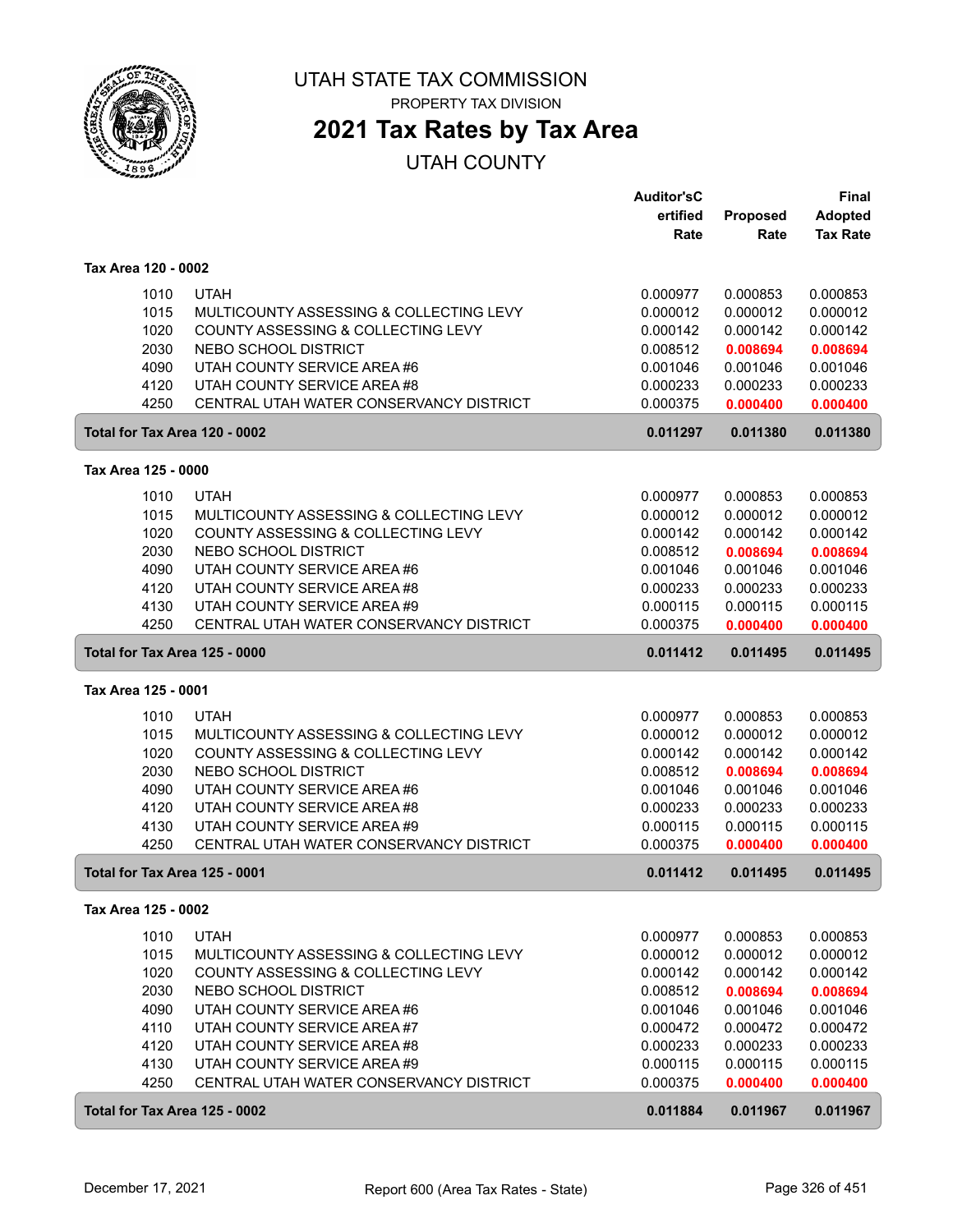

PROPERTY TAX DIVISION

## **2021 Tax Rates by Tax Area**

|                               |                                         | <b>Auditor'sC</b> |          | Final           |
|-------------------------------|-----------------------------------------|-------------------|----------|-----------------|
|                               |                                         | ertified          | Proposed | <b>Adopted</b>  |
|                               |                                         | Rate              | Rate     | <b>Tax Rate</b> |
| Tax Area 125 - 0003           |                                         |                   |          |                 |
| 1010                          | <b>UTAH</b>                             | 0.000977          | 0.000853 | 0.000853        |
| 1015                          | MULTICOUNTY ASSESSING & COLLECTING LEVY | 0.000012          | 0.000012 | 0.000012        |
| 1020                          | COUNTY ASSESSING & COLLECTING LEVY      | 0.000142          | 0.000142 | 0.000142        |
| 2030                          | NEBO SCHOOL DISTRICT                    | 0.008512          | 0.008694 | 0.008694        |
| 4090                          | UTAH COUNTY SERVICE AREA #6             | 0.001046          | 0.001046 | 0.001046        |
| 4120                          | UTAH COUNTY SERVICE AREA #8             | 0.000233          | 0.000233 | 0.000233        |
| 4130                          | UTAH COUNTY SERVICE AREA #9             | 0.000115          | 0.000115 | 0.000115        |
| 4250                          | CENTRAL UTAH WATER CONSERVANCY DISTRICT | 0.000375          | 0.000400 | 0.000400        |
| Total for Tax Area 125 - 0003 |                                         | 0.011412          | 0.011495 | 0.011495        |
| Tax Area 130 - 0000           |                                         |                   |          |                 |
| 1010                          | <b>UTAH</b>                             | 0.000977          | 0.000853 | 0.000853        |
| 1015                          | MULTICOUNTY ASSESSING & COLLECTING LEVY | 0.000012          | 0.000012 | 0.000012        |
| 1020                          | COUNTY ASSESSING & COLLECTING LEVY      | 0.000142          | 0.000142 | 0.000142        |
| 2030                          | NEBO SCHOOL DISTRICT                    | 0.008512          | 0.008694 | 0.008694        |
| 3190                          | SPRINGVILLE CITY                        | 0.001497          | 0.001497 | 0.001497        |
| 4250                          | CENTRAL UTAH WATER CONSERVANCY DISTRICT | 0.000375          | 0.000400 | 0.000400        |
| Total for Tax Area 130 - 0000 |                                         | 0.011515          | 0.011598 | 0.011598        |
| Tax Area 130 - 0001           |                                         |                   |          |                 |
| 1010                          | <b>UTAH</b>                             | 0.000977          | 0.000853 | 0.000853        |
| 1015                          | MULTICOUNTY ASSESSING & COLLECTING LEVY | 0.000012          | 0.000012 | 0.000012        |
| 1020                          | COUNTY ASSESSING & COLLECTING LEVY      | 0.000142          | 0.000142 | 0.000142        |
| 2030                          | NEBO SCHOOL DISTRICT                    | 0.008512          | 0.008694 | 0.008694        |
| 3190                          | SPRINGVILLE CITY                        | 0.001497          | 0.001497 | 0.001497        |
| 4250                          | CENTRAL UTAH WATER CONSERVANCY DISTRICT | 0.000375          | 0.000400 | 0.000400        |
| Total for Tax Area 130 - 0001 |                                         | 0.011515          | 0.011598 | 0.011598        |
| Tax Area 131 - 0000           |                                         |                   |          |                 |
| 1010                          | <b>UTAH</b>                             | 0.000977          | 0.000853 | 0.000853        |
| 1015                          | MULTICOUNTY ASSESSING & COLLECTING LEVY | 0.000012          | 0.000012 | 0.000012        |
| 1020                          | COUNTY ASSESSING & COLLECTING LEVY      | 0.000142          | 0.000142 | 0.000142        |
| 2030                          | NEBO SCHOOL DISTRICT                    | 0.008512          | 0.008694 | 0.008694        |
| 3190                          | SPRINGVILLE CITY                        | 0.001497          | 0.001497 | 0.001497        |
| 4250                          | CENTRAL UTAH WATER CONSERVANCY DISTRICT | 0.000375          | 0.000400 | 0.000400        |
| 4355                          | SPRINGVILLE DRAINAGE DISTRICT           | 0.000290          | 0.000290 | 0.000290        |
| Total for Tax Area 131 - 0000 |                                         | 0.011805          | 0.011888 | 0.011888        |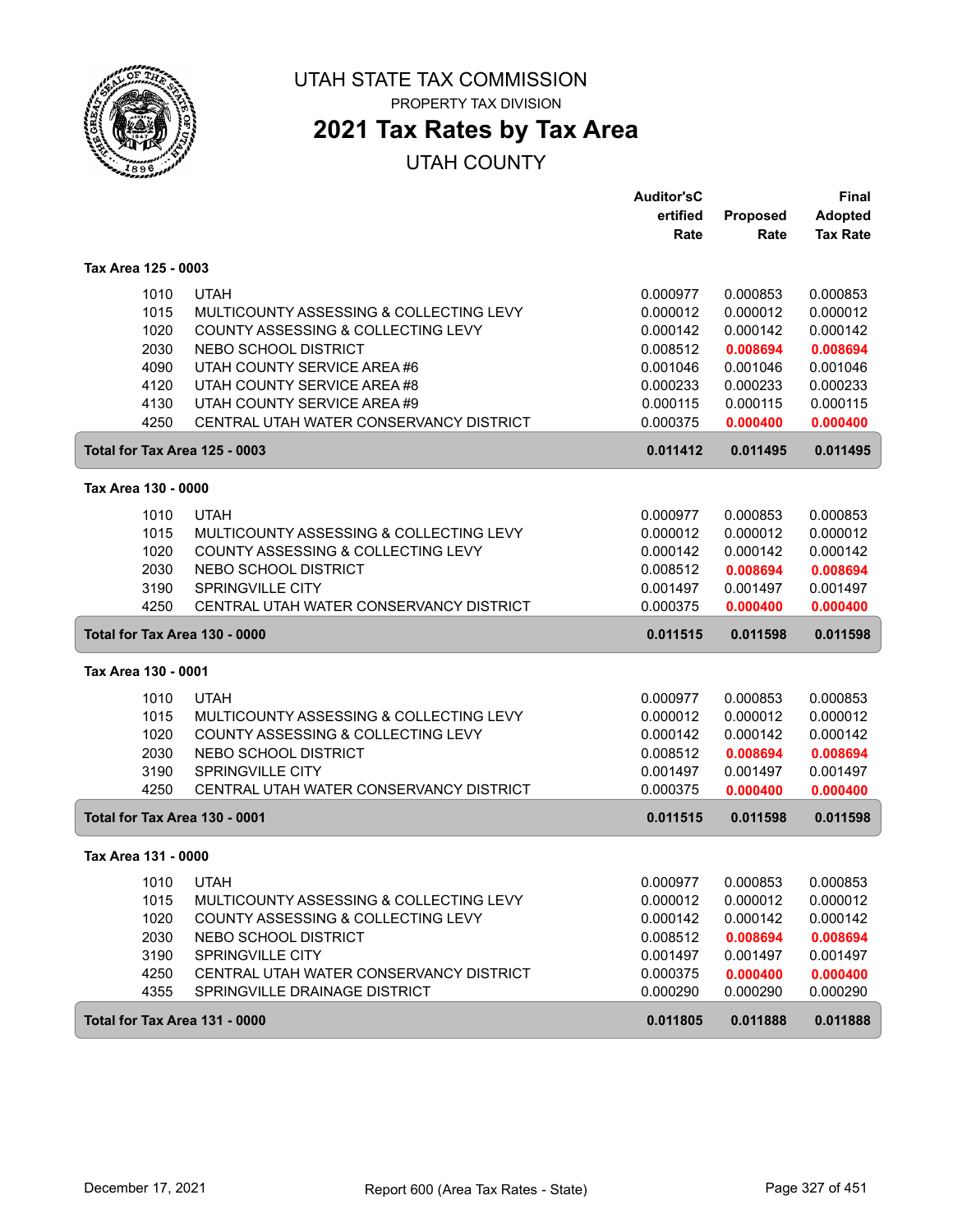

PROPERTY TAX DIVISION

## **2021 Tax Rates by Tax Area**

|                               |      |                                         | <b>Auditor'sC</b> |                 | Final           |
|-------------------------------|------|-----------------------------------------|-------------------|-----------------|-----------------|
|                               |      |                                         | ertified          | <b>Proposed</b> | <b>Adopted</b>  |
|                               |      |                                         | Rate              | Rate            | <b>Tax Rate</b> |
| Tax Area 131 - 0001           |      |                                         |                   |                 |                 |
|                               | 1010 | <b>UTAH</b>                             | 0.000977          | 0.000853        | 0.000853        |
|                               | 1015 | MULTICOUNTY ASSESSING & COLLECTING LEVY | 0.000012          | 0.000012        | 0.000012        |
|                               | 1020 | COUNTY ASSESSING & COLLECTING LEVY      | 0.000142          | 0.000142        | 0.000142        |
|                               | 2030 | NEBO SCHOOL DISTRICT                    | 0.008512          | 0.008694        | 0.008694        |
|                               | 3190 | SPRINGVILLE CITY                        | 0.001497          | 0.001497        | 0.001497        |
|                               | 4250 | CENTRAL UTAH WATER CONSERVANCY DISTRICT | 0.000375          | 0.000400        | 0.000400        |
|                               | 4355 | SPRINGVILLE DRAINAGE DISTRICT           | 0.000290          | 0.000290        | 0.000290        |
|                               |      | Total for Tax Area 131 - 0001           | 0.011805          | 0.011888        | 0.011888        |
| Tax Area 140 - 0000           |      |                                         |                   |                 |                 |
|                               | 1010 | <b>UTAH</b>                             | 0.000977          | 0.000853        | 0.000853        |
|                               | 1015 | MULTICOUNTY ASSESSING & COLLECTING LEVY | 0.000012          | 0.000012        | 0.000012        |
|                               | 1020 | COUNTY ASSESSING & COLLECTING LEVY      | 0.000142          | 0.000142        | 0.000142        |
|                               | 2030 | NEBO SCHOOL DISTRICT                    | 0.008512          | 0.008694        | 0.008694        |
|                               | 3110 | <b>MAPLETON CITY</b>                    | 0.002048          | 0.002048        | 0.002048        |
|                               | 4250 | CENTRAL UTAH WATER CONSERVANCY DISTRICT | 0.000375          | 0.000400        | 0.000400        |
|                               |      | Total for Tax Area 140 - 0000           | 0.012066          | 0.012149        | 0.012149        |
| Tax Area 150 - 0000           |      |                                         |                   |                 |                 |
|                               | 1010 | <b>UTAH</b>                             | 0.000977          | 0.000853        | 0.000853        |
|                               | 1015 | MULTICOUNTY ASSESSING & COLLECTING LEVY | 0.000012          | 0.000012        | 0.000012        |
|                               | 1020 | COUNTY ASSESSING & COLLECTING LEVY      | 0.000142          | 0.000142        | 0.000142        |
|                               | 2030 | NEBO SCHOOL DISTRICT                    | 0.008512          | 0.008694        | 0.008694        |
|                               | 3180 | SPANISH FORK CITY                       | 0.001129          | 0.001129        | 0.001129        |
|                               | 4250 | CENTRAL UTAH WATER CONSERVANCY DISTRICT | 0.000375          | 0.000400        | 0.000400        |
|                               |      | Total for Tax Area 150 - 0000           | 0.011147          | 0.011230        | 0.011230        |
| Tax Area 150 - 0001           |      |                                         |                   |                 |                 |
|                               | 1010 | <b>UTAH</b>                             | 0.000977          | 0.000853        | 0.000853        |
|                               | 1015 | MULTICOUNTY ASSESSING & COLLECTING LEVY | 0.000012          | 0.000012        | 0.000012        |
|                               | 1020 | COUNTY ASSESSING & COLLECTING LEVY      | 0.000142          | 0.000142        | 0.000142        |
|                               | 2030 | NEBO SCHOOL DISTRICT                    | 0.008512          | 0.008694        | 0.008694        |
|                               | 3180 | <b>SPANISH FORK CITY</b>                | 0.001129          | 0.001129        | 0.001129        |
|                               | 4250 | CENTRAL UTAH WATER CONSERVANCY DISTRICT | 0.000375          | 0.000400        | 0.000400        |
| Total for Tax Area 150 - 0001 |      |                                         | 0.011147          |                 |                 |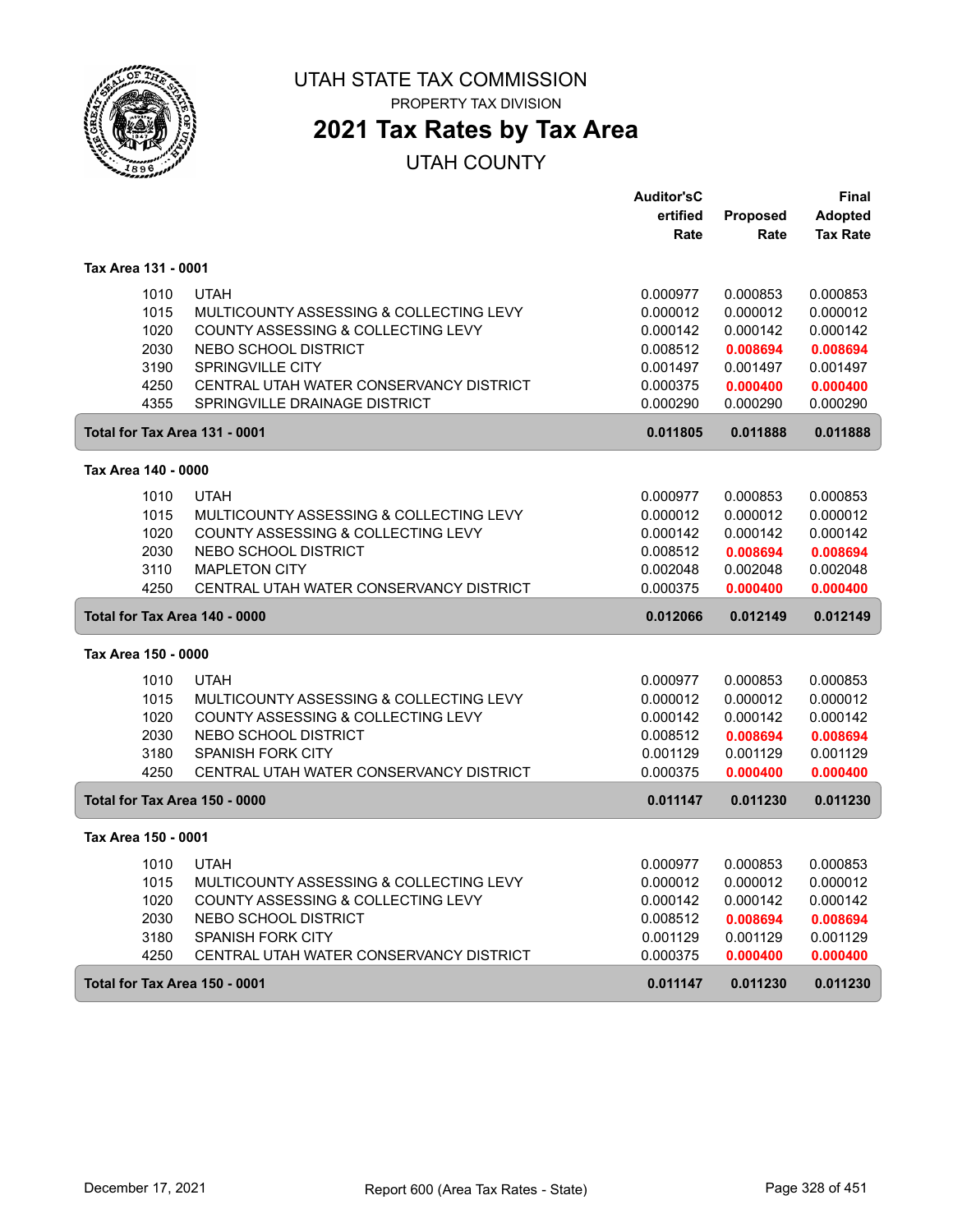

**2021 Tax Rates by Tax Area**

|                               |                                         | <b>Auditor'sC</b> |          | <b>Final</b>    |
|-------------------------------|-----------------------------------------|-------------------|----------|-----------------|
|                               |                                         | ertified          | Proposed | <b>Adopted</b>  |
|                               |                                         | Rate              | Rate     | <b>Tax Rate</b> |
| Tax Area 150 - 0002           |                                         |                   |          |                 |
| 1010                          | <b>UTAH</b>                             | 0.000977          | 0.000853 | 0.000853        |
| 1015                          | MULTICOUNTY ASSESSING & COLLECTING LEVY | 0.000012          | 0.000012 | 0.000012        |
| 1020                          | COUNTY ASSESSING & COLLECTING LEVY      | 0.000142          | 0.000142 | 0.000142        |
| 2030                          | NEBO SCHOOL DISTRICT                    | 0.008512          | 0.008694 | 0.008694        |
| 3180                          | <b>SPANISH FORK CITY</b>                | 0.001129          | 0.001129 | 0.001129        |
| 4250                          | CENTRAL UTAH WATER CONSERVANCY DISTRICT | 0.000375          | 0.000400 | 0.000400        |
| Total for Tax Area 150 - 0002 |                                         | 0.011147          | 0.011230 | 0.011230        |
| Tax Area 150 - 0003           |                                         |                   |          |                 |
| 1010                          | <b>UTAH</b>                             | 0.000977          | 0.000853 | 0.000853        |
| 1015                          | MULTICOUNTY ASSESSING & COLLECTING LEVY | 0.000012          | 0.000012 | 0.000012        |
| 1020                          | COUNTY ASSESSING & COLLECTING LEVY      | 0.000142          | 0.000142 | 0.000142        |
| 2030                          | NEBO SCHOOL DISTRICT                    | 0.008512          | 0.008694 | 0.008694        |
| 3180                          | <b>SPANISH FORK CITY</b>                | 0.001129          | 0.001129 | 0.001129        |
| 4250                          | CENTRAL UTAH WATER CONSERVANCY DISTRICT | 0.000375          | 0.000400 | 0.000400        |
| Total for Tax Area 150 - 0003 |                                         | 0.011147          | 0.011230 | 0.011230        |
| Tax Area 150 - 0005           |                                         |                   |          |                 |
| 1010                          | <b>UTAH</b>                             | 0.000977          | 0.000853 | 0.000853        |
| 1015                          | MULTICOUNTY ASSESSING & COLLECTING LEVY | 0.000012          | 0.000012 | 0.000012        |
| 1020                          | COUNTY ASSESSING & COLLECTING LEVY      | 0.000142          | 0.000142 | 0.000142        |
| 2030                          | NEBO SCHOOL DISTRICT                    | 0.008512          | 0.008694 | 0.008694        |
| 3180                          | <b>SPANISH FORK CITY</b>                | 0.001129          | 0.001129 | 0.001129        |
| 4250                          | CENTRAL UTAH WATER CONSERVANCY DISTRICT | 0.000375          | 0.000400 | 0.000400        |
| Total for Tax Area 150 - 0005 |                                         | 0.011147          | 0.011230 | 0.011230        |
| Tax Area 150 - 0006           |                                         |                   |          |                 |
| 1010                          | <b>UTAH</b>                             | 0.000977          | 0.000853 | 0.000853        |
| 1015                          | MULTICOUNTY ASSESSING & COLLECTING LEVY | 0.000012          | 0.000012 | 0.000012        |
| 1020                          | COUNTY ASSESSING & COLLECTING LEVY      | 0.000142          | 0.000142 | 0.000142        |
| 2030                          | NEBO SCHOOL DISTRICT                    | 0.008512          | 0.008694 | 0.008694        |
| 3180                          | SPANISH FORK CITY                       | 0.001129          | 0.001129 | 0.001129        |
| 4250                          | CENTRAL UTAH WATER CONSERVANCY DISTRICT | 0.000375          | 0.000400 | 0.000400        |
| Total for Tax Area 150 - 0006 |                                         | 0.011147          | 0.011230 | 0.011230        |
| Tax Area 150 - 0007           |                                         |                   |          |                 |
| 1010                          | <b>UTAH</b>                             | 0.000977          | 0.000853 | 0.000853        |
| 1015                          | MULTICOUNTY ASSESSING & COLLECTING LEVY | 0.000012          | 0.000012 | 0.000012        |
| 1020                          | COUNTY ASSESSING & COLLECTING LEVY      | 0.000142          | 0.000142 | 0.000142        |
| 2030                          | NEBO SCHOOL DISTRICT                    | 0.008512          | 0.008694 | 0.008694        |
| 3180                          | SPANISH FORK CITY                       | 0.001129          | 0.001129 | 0.001129        |
| 4250                          | CENTRAL UTAH WATER CONSERVANCY DISTRICT | 0.000375          | 0.000400 | 0.000400        |
| Total for Tax Area 150 - 0007 |                                         | 0.011147          | 0.011230 | 0.011230        |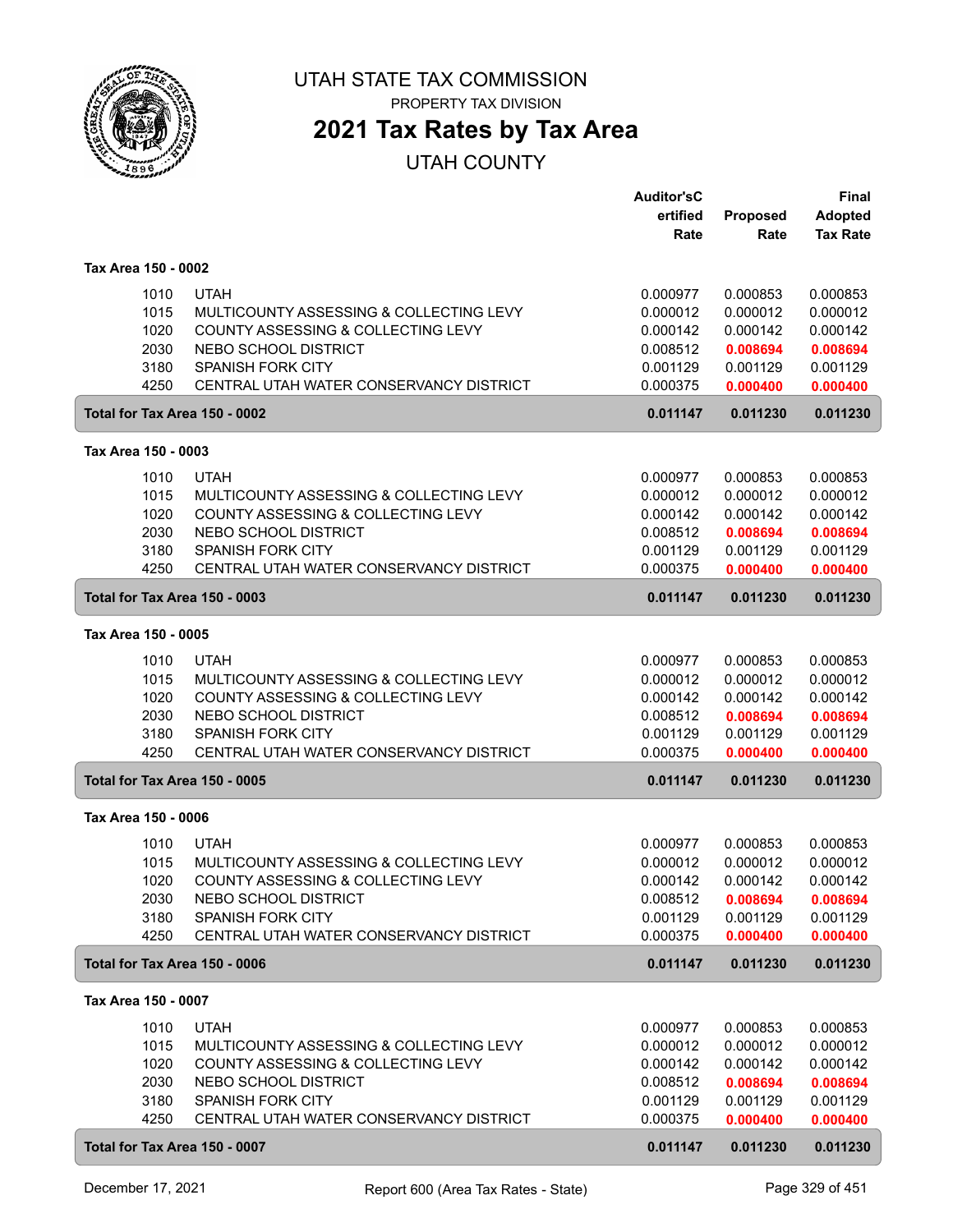

**2021 Tax Rates by Tax Area**

|                               |                                         | <b>Auditor'sC</b> |                 | Final           |
|-------------------------------|-----------------------------------------|-------------------|-----------------|-----------------|
|                               |                                         | ertified          | <b>Proposed</b> | <b>Adopted</b>  |
|                               |                                         | Rate              | Rate            | <b>Tax Rate</b> |
| Tax Area 150 - 0008           |                                         |                   |                 |                 |
| 1010                          | <b>UTAH</b>                             | 0.000977          | 0.000853        | 0.000853        |
| 1015                          | MULTICOUNTY ASSESSING & COLLECTING LEVY | 0.000012          | 0.000012        | 0.000012        |
| 1020                          | COUNTY ASSESSING & COLLECTING LEVY      | 0.000142          | 0.000142        | 0.000142        |
| 2030                          | NEBO SCHOOL DISTRICT                    | 0.008512          | 0.008694        | 0.008694        |
| 3180                          | SPANISH FORK CITY                       | 0.001129          | 0.001129        | 0.001129        |
| 4250                          | CENTRAL UTAH WATER CONSERVANCY DISTRICT | 0.000375          | 0.000400        | 0.000400        |
| Total for Tax Area 150 - 0008 |                                         | 0.011147          | 0.011230        | 0.011230        |
| Tax Area 150 - 0010           |                                         |                   |                 |                 |
| 1010                          | <b>UTAH</b>                             | 0.000977          | 0.000853        | 0.000853        |
| 1015                          | MULTICOUNTY ASSESSING & COLLECTING LEVY | 0.000012          | 0.000012        | 0.000012        |
| 1020                          | COUNTY ASSESSING & COLLECTING LEVY      | 0.000142          | 0.000142        | 0.000142        |
| 2030                          | NEBO SCHOOL DISTRICT                    | 0.008512          | 0.008694        | 0.008694        |
| 3180                          | <b>SPANISH FORK CITY</b>                | 0.001129          | 0.001129        | 0.001129        |
| 4250                          | CENTRAL UTAH WATER CONSERVANCY DISTRICT | 0.000375          | 0.000400        | 0.000400        |
| Total for Tax Area 150 - 0010 |                                         | 0.011147          | 0.011230        | 0.011230        |
| Tax Area 150 - 0012           |                                         |                   |                 |                 |
| 1010                          | <b>UTAH</b>                             | 0.000977          | 0.000853        | 0.000853        |
| 1015                          | MULTICOUNTY ASSESSING & COLLECTING LEVY | 0.000012          | 0.000012        | 0.000012        |
| 1020                          | COUNTY ASSESSING & COLLECTING LEVY      | 0.000142          | 0.000142        | 0.000142        |
| 2030                          | <b>NEBO SCHOOL DISTRICT</b>             | 0.008512          | 0.008694        | 0.008694        |
| 3180                          | <b>SPANISH FORK CITY</b>                | 0.001129          | 0.001129        | 0.001129        |
| 4250                          | CENTRAL UTAH WATER CONSERVANCY DISTRICT | 0.000375          | 0.000400        | 0.000400        |
| Total for Tax Area 150 - 0012 |                                         | 0.011147          | 0.011230        | 0.011230        |
| Tax Area 151 - 0000           |                                         |                   |                 |                 |
| 1010                          | <b>UTAH</b>                             | 0.000977          | 0.000853        | 0.000853        |
| 1015                          | MULTICOUNTY ASSESSING & COLLECTING LEVY | 0.000012          | 0.000012        | 0.000012        |
| 1020                          | COUNTY ASSESSING & COLLECTING LEVY      | 0.000142          | 0.000142        | 0.000142        |
| 2030                          | NEBO SCHOOL DISTRICT                    | 0.008512          | 0.008694        | 0.008694        |
| 3180                          | <b>SPANISH FORK CITY</b>                | 0.001129          | 0.001129        | 0.001129        |
| 4250                          | CENTRAL UTAH WATER CONSERVANCY DISTRICT | 0.000375          | 0.000400        | 0.000400        |
| 4355                          | SPRINGVILLE DRAINAGE DISTRICT           | 0.000290          | 0.000290        | 0.000290        |
| Total for Tax Area 151 - 0000 |                                         | 0.011437          | 0.011520        | 0.011520        |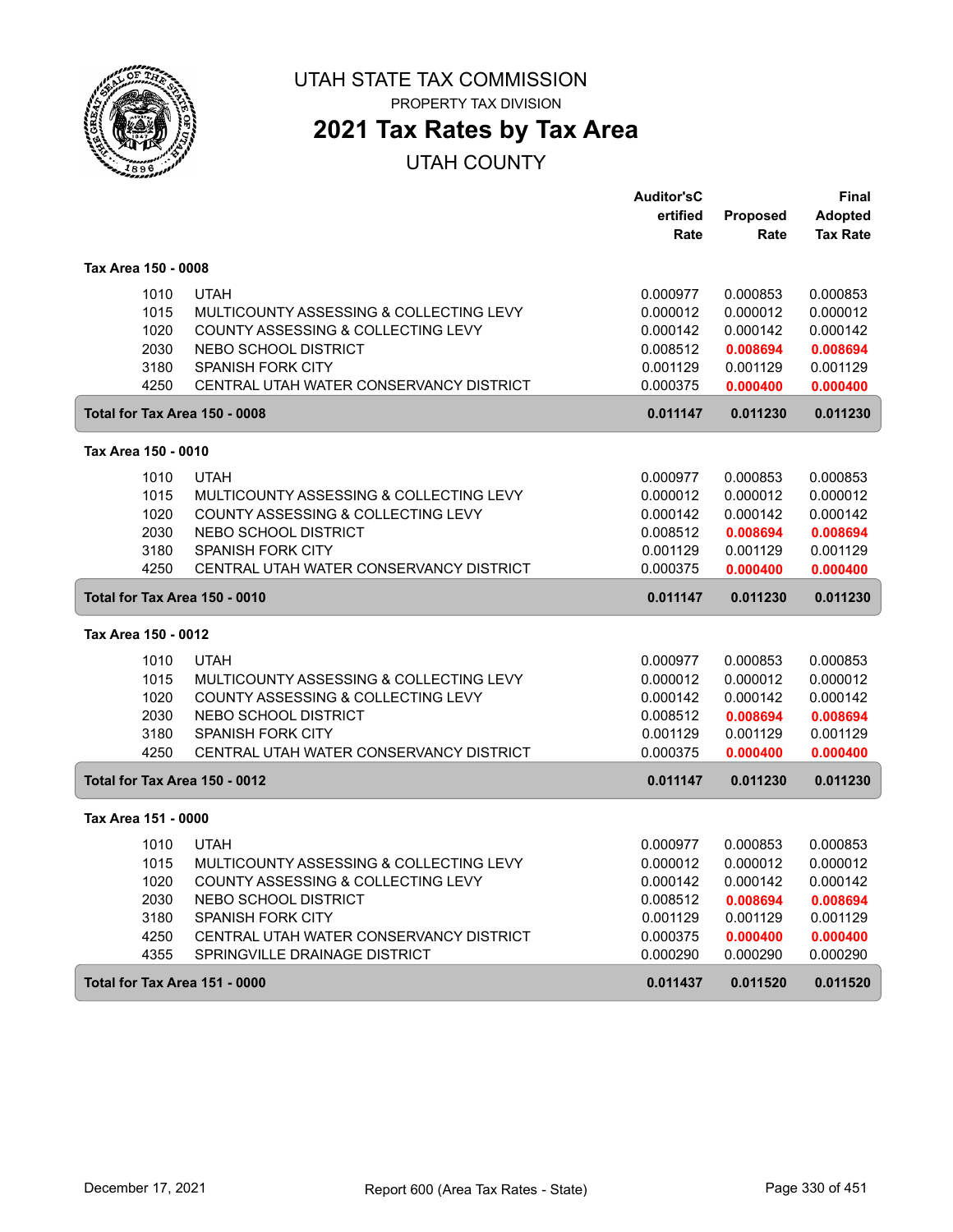

PROPERTY TAX DIVISION

## **2021 Tax Rates by Tax Area**

|                     |                                                                                        | <b>Auditor'sC</b>    |                      | Final                             |
|---------------------|----------------------------------------------------------------------------------------|----------------------|----------------------|-----------------------------------|
|                     |                                                                                        | ertified<br>Rate     | Proposed<br>Rate     | <b>Adopted</b><br><b>Tax Rate</b> |
| Tax Area 151 - 0001 |                                                                                        |                      |                      |                                   |
|                     | <b>UTAH</b><br>1010                                                                    | 0.000977             | 0.000853             | 0.000853                          |
|                     | 1015<br>MULTICOUNTY ASSESSING & COLLECTING LEVY                                        | 0.000012             | 0.000012             | 0.000012                          |
|                     | 1020<br>COUNTY ASSESSING & COLLECTING LEVY                                             | 0.000142             | 0.000142             | 0.000142                          |
|                     | 2030<br>NEBO SCHOOL DISTRICT                                                           | 0.008512             | 0.008694             | 0.008694                          |
|                     | 3180<br><b>SPANISH FORK CITY</b>                                                       | 0.001129             | 0.001129             | 0.001129                          |
|                     | 4250<br>CENTRAL UTAH WATER CONSERVANCY DISTRICT                                        | 0.000375             | 0.000400             | 0.000400                          |
|                     | 4355<br>SPRINGVILLE DRAINAGE DISTRICT                                                  | 0.000290             | 0.000290             | 0.000290                          |
|                     | Total for Tax Area 151 - 0001                                                          | 0.011437             | 0.011520             | 0.011520                          |
| Tax Area 155 - 0000 |                                                                                        |                      |                      |                                   |
|                     | <b>UTAH</b><br>1010                                                                    | 0.000977             | 0.000853             | 0.000853                          |
|                     | 1015<br>MULTICOUNTY ASSESSING & COLLECTING LEVY                                        | 0.000012             | 0.000012             | 0.000012                          |
|                     | 1020<br>COUNTY ASSESSING & COLLECTING LEVY                                             | 0.000142             | 0.000142             | 0.000142                          |
|                     | 2030<br>NEBO SCHOOL DISTRICT                                                           | 0.008512             | 0.008694             | 0.008694                          |
|                     | 4090<br>UTAH COUNTY SERVICE AREA #6                                                    | 0.001046             | 0.001046             | 0.001046                          |
|                     | 4120<br>UTAH COUNTY SERVICE AREA#8                                                     | 0.000233             | 0.000233             | 0.000233                          |
|                     | 4250<br>CENTRAL UTAH WATER CONSERVANCY DISTRICT                                        | 0.000375             | 0.000400             | 0.000400                          |
|                     | 4270<br>SOLDIER SUMMIT SPECIAL SERVICE DISTRICT                                        | 0.002591             | 0.002591             | 0.002591                          |
|                     | Total for Tax Area 155 - 0000                                                          | 0.013888             | 0.013971             | 0.013971                          |
| Tax Area 160 - 0000 |                                                                                        |                      |                      |                                   |
|                     | <b>UTAH</b><br>1010                                                                    | 0.000977             | 0.000853             | 0.000853                          |
|                     | 1015<br>MULTICOUNTY ASSESSING & COLLECTING LEVY                                        | 0.000012             | 0.000012             | 0.000012                          |
|                     | 1020<br>COUNTY ASSESSING & COLLECTING LEVY                                             | 0.000142             | 0.000142             | 0.000142                          |
|                     | 2030<br>NEBO SCHOOL DISTRICT                                                           | 0.008512             | 0.008694             | 0.008694                          |
|                     | 4070<br>BENJAMIN CEMETERY MAINTENANCE DISTRICT                                         | 0.000104             | 0.000104             | 0.000104                          |
|                     | 4090<br>UTAH COUNTY SERVICE AREA #6                                                    | 0.001046             | 0.001046             | 0.001046                          |
|                     | 4110<br>UTAH COUNTY SERVICE AREA #7                                                    | 0.000472             | 0.000472             | 0.000472                          |
|                     | UTAH COUNTY SERVICE AREA #8<br>4120<br>4250<br>CENTRAL UTAH WATER CONSERVANCY DISTRICT | 0.000233             | 0.000233             | 0.000233                          |
|                     |                                                                                        | 0.000375             | 0.000400             | 0.000400                          |
|                     | Total for Tax Area 160 - 0000                                                          | 0.011873             | 0.011956             | 0.011956                          |
| Tax Area 160 - 0001 |                                                                                        |                      |                      |                                   |
|                     | 1010<br><b>UTAH</b>                                                                    | 0.000977             | 0.000853             | 0.000853                          |
|                     | 1015<br>MULTICOUNTY ASSESSING & COLLECTING LEVY                                        | 0.000012             | 0.000012             | 0.000012                          |
|                     | 1020<br>COUNTY ASSESSING & COLLECTING LEVY                                             | 0.000142             | 0.000142             | 0.000142                          |
|                     | 2030<br>NEBO SCHOOL DISTRICT                                                           | 0.008512             | 0.008694             | 0.008694<br>0.000104              |
|                     | 4070<br>BENJAMIN CEMETERY MAINTENANCE DISTRICT<br>4090<br>UTAH COUNTY SERVICE AREA #6  | 0.000104<br>0.001046 | 0.000104<br>0.001046 | 0.001046                          |
|                     | 4110<br>UTAH COUNTY SERVICE AREA #7                                                    | 0.000472             | 0.000472             | 0.000472                          |
|                     | 4120<br>UTAH COUNTY SERVICE AREA #8                                                    | 0.000233             | 0.000233             | 0.000233                          |
|                     | 4250<br>CENTRAL UTAH WATER CONSERVANCY DISTRICT                                        | 0.000375             | 0.000400             | 0.000400                          |
|                     | Total for Tax Area 160 - 0001                                                          | 0.011873             | 0.011956             | 0.011956                          |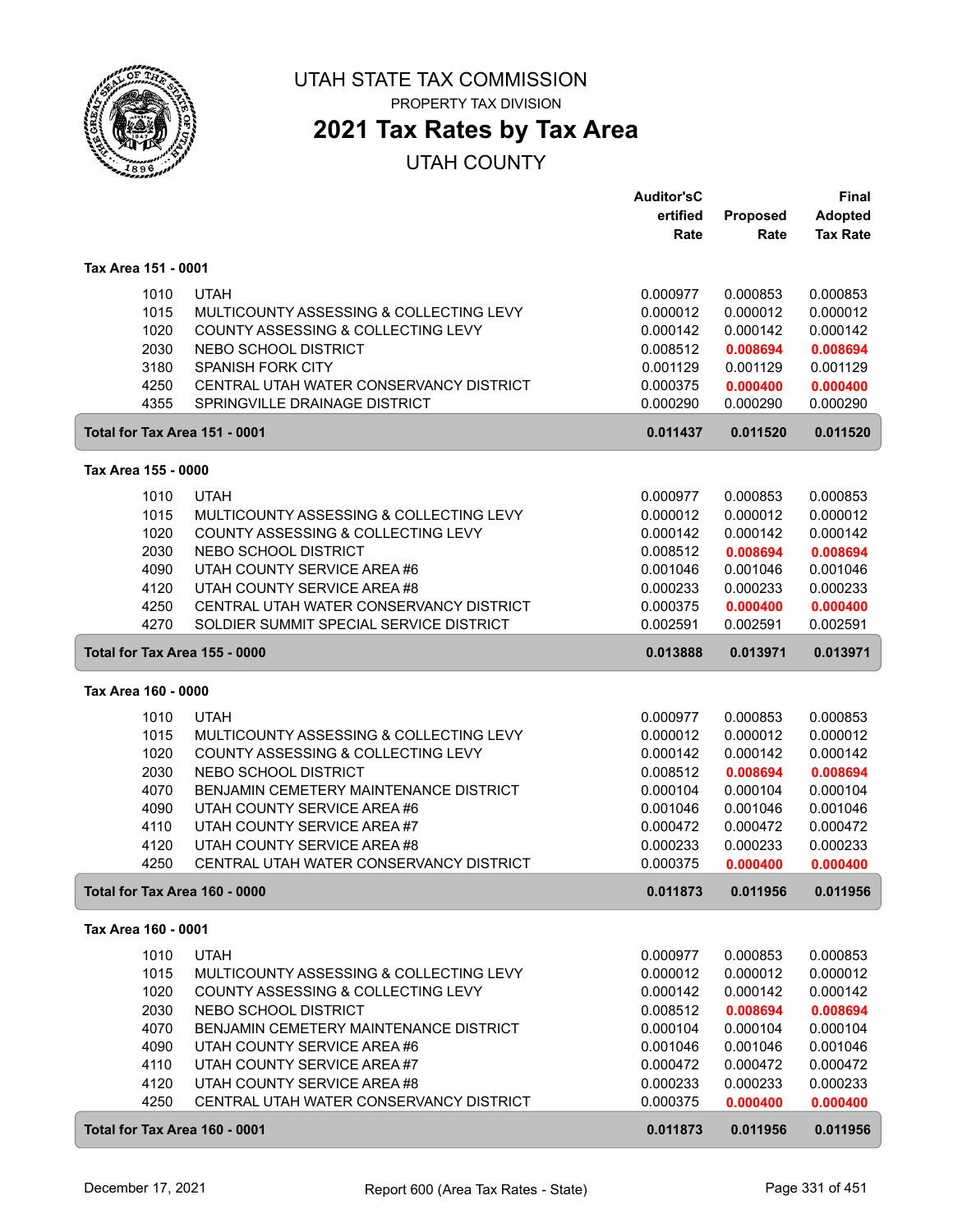

## **2021 Tax Rates by Tax Area**

|                               |                                               | <b>Auditor'sC</b> |          | <b>Final</b>    |
|-------------------------------|-----------------------------------------------|-------------------|----------|-----------------|
|                               |                                               | ertified          | Proposed | <b>Adopted</b>  |
|                               |                                               | Rate              | Rate     | <b>Tax Rate</b> |
| Tax Area 165 - 0000           |                                               |                   |          |                 |
| 1010                          | <b>UTAH</b>                                   | 0.000977          | 0.000853 | 0.000853        |
| 1015                          | MULTICOUNTY ASSESSING & COLLECTING LEVY       | 0.000012          | 0.000012 | 0.000012        |
| 1020                          | COUNTY ASSESSING & COLLECTING LEVY            | 0.000142          | 0.000142 | 0.000142        |
| 2030                          | NEBO SCHOOL DISTRICT                          | 0.008512          | 0.008694 | 0.008694        |
| 4070                          | BENJAMIN CEMETERY MAINTENANCE DISTRICT        | 0.000104          | 0.000104 | 0.000104        |
| 4090                          | UTAH COUNTY SERVICE AREA #6                   | 0.001046          | 0.001046 | 0.001046        |
| 4120                          | UTAH COUNTY SERVICE AREA #8                   | 0.000233          | 0.000233 | 0.000233        |
| 4130                          | UTAH COUNTY SERVICE AREA #9                   | 0.000115          | 0.000115 | 0.000115        |
| 4250                          | CENTRAL UTAH WATER CONSERVANCY DISTRICT       | 0.000375          | 0.000400 | 0.000400        |
| Total for Tax Area 165 - 0000 |                                               | 0.011516          | 0.011599 | 0.011599        |
| Tax Area 170 - 0000           |                                               |                   |          |                 |
| 1010                          | <b>UTAH</b>                                   | 0.000977          | 0.000853 | 0.000853        |
| 1015                          | MULTICOUNTY ASSESSING & COLLECTING LEVY       | 0.000012          | 0.000012 | 0.000012        |
| 1020                          | COUNTY ASSESSING & COLLECTING LEVY            | 0.000142          | 0.000142 | 0.000142        |
| 2030                          | NEBO SCHOOL DISTRICT                          | 0.008512          | 0.008694 | 0.008694        |
| 3130                          | <b>PAYSON CITY</b>                            | 0.001128          | 0.001354 | 0.001193        |
| 4250                          | CENTRAL UTAH WATER CONSERVANCY DISTRICT       | 0.000375          | 0.000400 | 0.000400        |
| Total for Tax Area 170 - 0000 |                                               | 0.011146          | 0.011455 | 0.011294        |
| Tax Area 179 - 0000           |                                               |                   |          |                 |
| 1010                          | <b>UTAH</b>                                   | 0.000977          | 0.000853 | 0.000853        |
| 1015                          | MULTICOUNTY ASSESSING & COLLECTING LEVY       | 0.000012          | 0.000012 | 0.000012        |
| 1020                          | COUNTY ASSESSING & COLLECTING LEVY            | 0.000142          | 0.000142 | 0.000142        |
| 2030                          | NEBO SCHOOL DISTRICT                          | 0.008512          | 0.008694 | 0.008694        |
| 3160                          | <b>SALEM CITY</b>                             | 0.001227          | 0.001227 | 0.001227        |
| 4070                          | <b>BENJAMIN CEMETERY MAINTENANCE DISTRICT</b> | 0.000104          | 0.000104 | 0.000104        |
| 4250                          | CENTRAL UTAH WATER CONSERVANCY DISTRICT       | 0.000375          | 0.000400 | 0.000400        |
| Total for Tax Area 179 - 0000 |                                               | 0.011349          | 0.011432 | 0.011432        |
| Tax Area 180 - 0000           |                                               |                   |          |                 |
| 1010                          | <b>UTAH</b>                                   | 0.000977          | 0.000853 | 0.000853        |
| 1015                          | MULTICOUNTY ASSESSING & COLLECTING LEVY       | 0.000012          | 0.000012 | 0.000012        |
| 1020                          | COUNTY ASSESSING & COLLECTING LEVY            | 0.000142          | 0.000142 | 0.000142        |
| 2030                          | NEBO SCHOOL DISTRICT                          | 0.008512          | 0.008694 | 0.008694        |
| 3160                          | <b>SALEM CITY</b>                             | 0.001227          | 0.001227 | 0.001227        |
| 4250                          | CENTRAL UTAH WATER CONSERVANCY DISTRICT       | 0.000375          | 0.000400 | 0.000400        |
| Total for Tax Area 180 - 0000 |                                               | 0.011245          | 0.011328 | 0.011328        |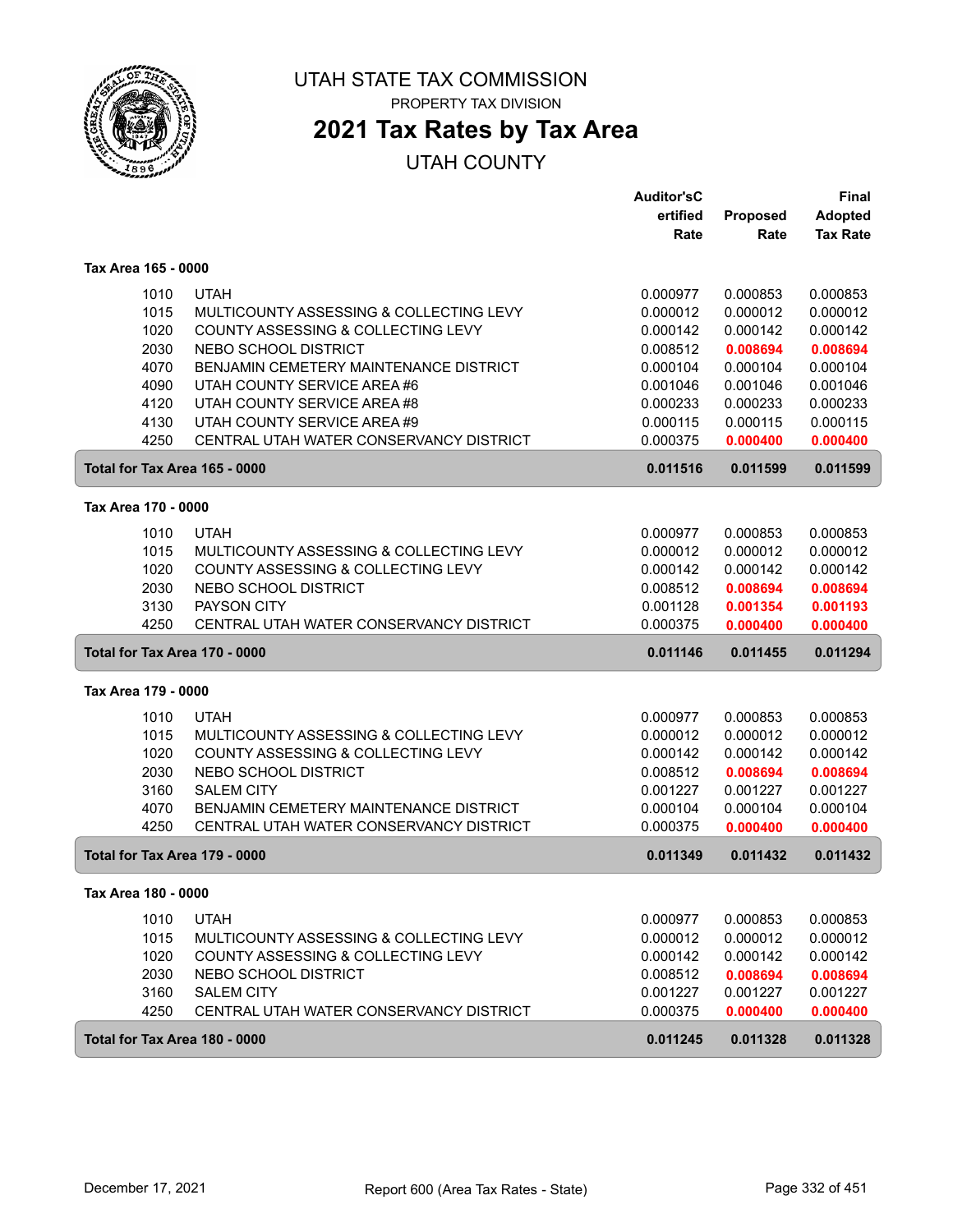

## **2021 Tax Rates by Tax Area**

|                     |                                                                          | <b>Auditor'sC</b><br>ertified | Proposed             | <b>Final</b><br><b>Adopted</b> |
|---------------------|--------------------------------------------------------------------------|-------------------------------|----------------------|--------------------------------|
|                     |                                                                          | Rate                          | Rate                 | <b>Tax Rate</b>                |
| Tax Area 180 - 0001 |                                                                          |                               |                      |                                |
| 1010                | <b>UTAH</b>                                                              | 0.000977                      | 0.000853             | 0.000853                       |
| 1015                | MULTICOUNTY ASSESSING & COLLECTING LEVY                                  | 0.000012                      | 0.000012             | 0.000012                       |
| 1020                | COUNTY ASSESSING & COLLECTING LEVY                                       | 0.000142                      | 0.000142             | 0.000142                       |
| 2030                | NEBO SCHOOL DISTRICT                                                     | 0.008512                      | 0.008694             | 0.008694                       |
| 3160                | <b>SALEM CITY</b>                                                        | 0.001227                      | 0.001227             | 0.001227                       |
| 4250                | CENTRAL UTAH WATER CONSERVANCY DISTRICT                                  | 0.000375                      | 0.000400             | 0.000400                       |
|                     | Total for Tax Area 180 - 0001                                            | 0.011245                      | 0.011328             | 0.011328                       |
| Tax Area 180 - 0002 |                                                                          |                               |                      |                                |
| 1010                | <b>UTAH</b>                                                              | 0.000977                      | 0.000853             | 0.000853                       |
| 1015                | MULTICOUNTY ASSESSING & COLLECTING LEVY                                  | 0.000012                      | 0.000012             | 0.000012                       |
| 1020                | COUNTY ASSESSING & COLLECTING LEVY                                       | 0.000142                      | 0.000142             | 0.000142                       |
| 2030                | NEBO SCHOOL DISTRICT                                                     | 0.008512                      | 0.008694             | 0.008694                       |
| 3160                | <b>SALEM CITY</b>                                                        | 0.001227                      | 0.001227             | 0.001227                       |
| 4250                | CENTRAL UTAH WATER CONSERVANCY DISTRICT                                  | 0.000375                      | 0.000400             | 0.000400                       |
|                     | Total for Tax Area 180 - 0002                                            | 0.011245                      | 0.011328             | 0.011328                       |
| Tax Area 181 - 0000 |                                                                          |                               |                      |                                |
| 1010                | <b>UTAH</b>                                                              | 0.000977                      | 0.000853             | 0.000853                       |
| 1015                | MULTICOUNTY ASSESSING & COLLECTING LEVY                                  | 0.000012                      | 0.000012             | 0.000012                       |
| 1020                | COUNTY ASSESSING & COLLECTING LEVY                                       | 0.000142                      | 0.000142             | 0.000142                       |
| 2030                | NEBO SCHOOL DISTRICT                                                     | 0.008512                      | 0.008694             | 0.008694                       |
| 3050                | <b>ELK RIDGE CITY</b>                                                    | 0.001494                      | 0.001494             | 0.001494                       |
| 4250                | CENTRAL UTAH WATER CONSERVANCY DISTRICT                                  | 0.000375                      | 0.000400             | 0.000400                       |
|                     | Total for Tax Area 181 - 0000                                            | 0.011512                      | 0.011595             | 0.011595                       |
| Tax Area 182 - 0000 |                                                                          |                               |                      |                                |
| 1010                | <b>UTAH</b>                                                              | 0.000977                      | 0.000853             | 0.000853                       |
| 1015                | MULTICOUNTY ASSESSING & COLLECTING LEVY                                  | 0.000012                      | 0.000012             | 0.000012                       |
| 1020                | COUNTY ASSESSING & COLLECTING LEVY                                       | 0.000142                      | 0.000142             | 0.000142                       |
| 2030                | NEBO SCHOOL DISTRICT                                                     | 0.008512                      | 0.008694             | 0.008694                       |
| 3200                | <b>WOODLAND HILLS CITY</b>                                               | 0.003915                      | 0.004250             | 0.004250                       |
| 4250                | CENTRAL UTAH WATER CONSERVANCY DISTRICT<br>Total for Tax Area 182 - 0000 | 0.000375<br>0.013933          | 0.000400<br>0.014351 | 0.000400<br>0.014351           |
|                     |                                                                          |                               |                      |                                |
| Tax Area 190 - 0000 |                                                                          |                               |                      |                                |
| 1010                | <b>UTAH</b>                                                              | 0.000977                      | 0.000853             | 0.000853                       |
| 1015                | MULTICOUNTY ASSESSING & COLLECTING LEVY                                  | 0.000012                      | 0.000012             | 0.000012                       |
| 1020<br>2030        | COUNTY ASSESSING & COLLECTING LEVY<br>NEBO SCHOOL DISTRICT               | 0.000142<br>0.008512          | 0.000142             | 0.000142<br>0.008694           |
| 3170                | SANTAQUIN CITY                                                           | 0.001282                      | 0.008694<br>0.001282 | 0.001282                       |
| 4250                | CENTRAL UTAH WATER CONSERVANCY DISTRICT                                  | 0.000375                      | 0.000400             | 0.000400                       |
|                     |                                                                          |                               |                      |                                |
|                     | Total for Tax Area 190 - 0000                                            | 0.011300                      | 0.011383             | 0.011383                       |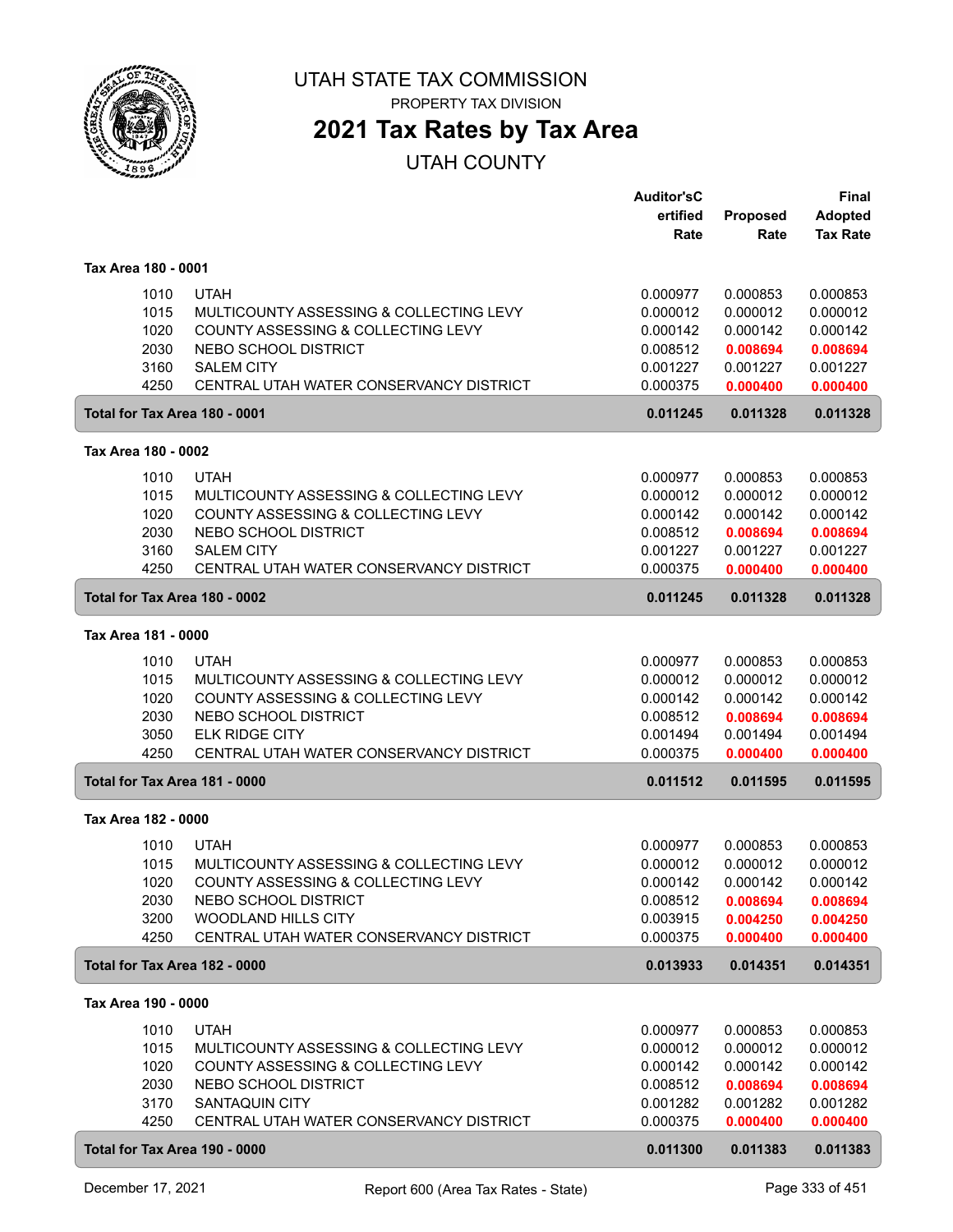

# **2021 Tax Rates by Tax Area**

|                               |                                         | Auditor'sC |                 | <b>Final</b>    |
|-------------------------------|-----------------------------------------|------------|-----------------|-----------------|
|                               |                                         | ertified   | <b>Proposed</b> | <b>Adopted</b>  |
|                               |                                         | Rate       | Rate            | <b>Tax Rate</b> |
| Tax Area 190 - 0001           |                                         |            |                 |                 |
| 1010                          | <b>UTAH</b>                             | 0.000977   | 0.000853        | 0.000853        |
| 1015                          | MULTICOUNTY ASSESSING & COLLECTING LEVY | 0.000012   | 0.000012        | 0.000012        |
| 1020                          | COUNTY ASSESSING & COLLECTING LEVY      | 0.000142   | 0.000142        | 0.000142        |
| 2030                          | NEBO SCHOOL DISTRICT                    | 0.008512   | 0.008694        | 0.008694        |
| 3170                          | SANTAQUIN CITY                          | 0.001282   | 0.001282        | 0.001282        |
| 4250                          | CENTRAL UTAH WATER CONSERVANCY DISTRICT | 0.000375   | 0.000400        | 0.000400        |
| Total for Tax Area 190 - 0001 |                                         | 0.011300   | 0.011383        | 0.011383        |
| Tax Area 200 - 0000           |                                         |            |                 |                 |
| 1010                          | <b>UTAH</b>                             | 0.000977   | 0.000853        | 0.000853        |
| 1015                          | MULTICOUNTY ASSESSING & COLLECTING LEVY | 0.000012   | 0.000012        | 0.000012        |
| 1020                          | COUNTY ASSESSING & COLLECTING LEVY      | 0.000142   | 0.000142        | 0.000142        |
| 2030                          | NEBO SCHOOL DISTRICT                    | 0.008512   | 0.008694        | 0.008694        |
| 3060                          | <b>GENOLA TOWN</b>                      | 0.000914   | 0.000914        | 0.000914        |
| 4250                          | CENTRAL UTAH WATER CONSERVANCY DISTRICT | 0.000375   | 0.000400        | 0.000400        |
| Total for Tax Area 200 - 0000 |                                         | 0.010932   | 0.011015        | 0.011015        |
| Tax Area 210 - 0000           |                                         |            |                 |                 |
| 1010                          | <b>UTAH</b>                             | 0.000977   | 0.000853        | 0.000853        |
| 1015                          | MULTICOUNTY ASSESSING & COLLECTING LEVY | 0.000012   | 0.000012        | 0.000012        |
| 1020                          | COUNTY ASSESSING & COLLECTING LEVY      | 0.000142   | 0.000142        | 0.000142        |
| 2030                          | NEBO SCHOOL DISTRICT                    | 0.008512   | 0.008694        | 0.008694        |
| 3070                          | <b>GOSHEN TOWN</b>                      | 0.000488   | 0.000488        | 0.000488        |
| 4250                          | CENTRAL UTAH WATER CONSERVANCY DISTRICT | 0.000375   | 0.000400        | 0.000400        |
| Total for Tax Area 210 - 0000 |                                         | 0.010506   | 0.010589        | 0.010589        |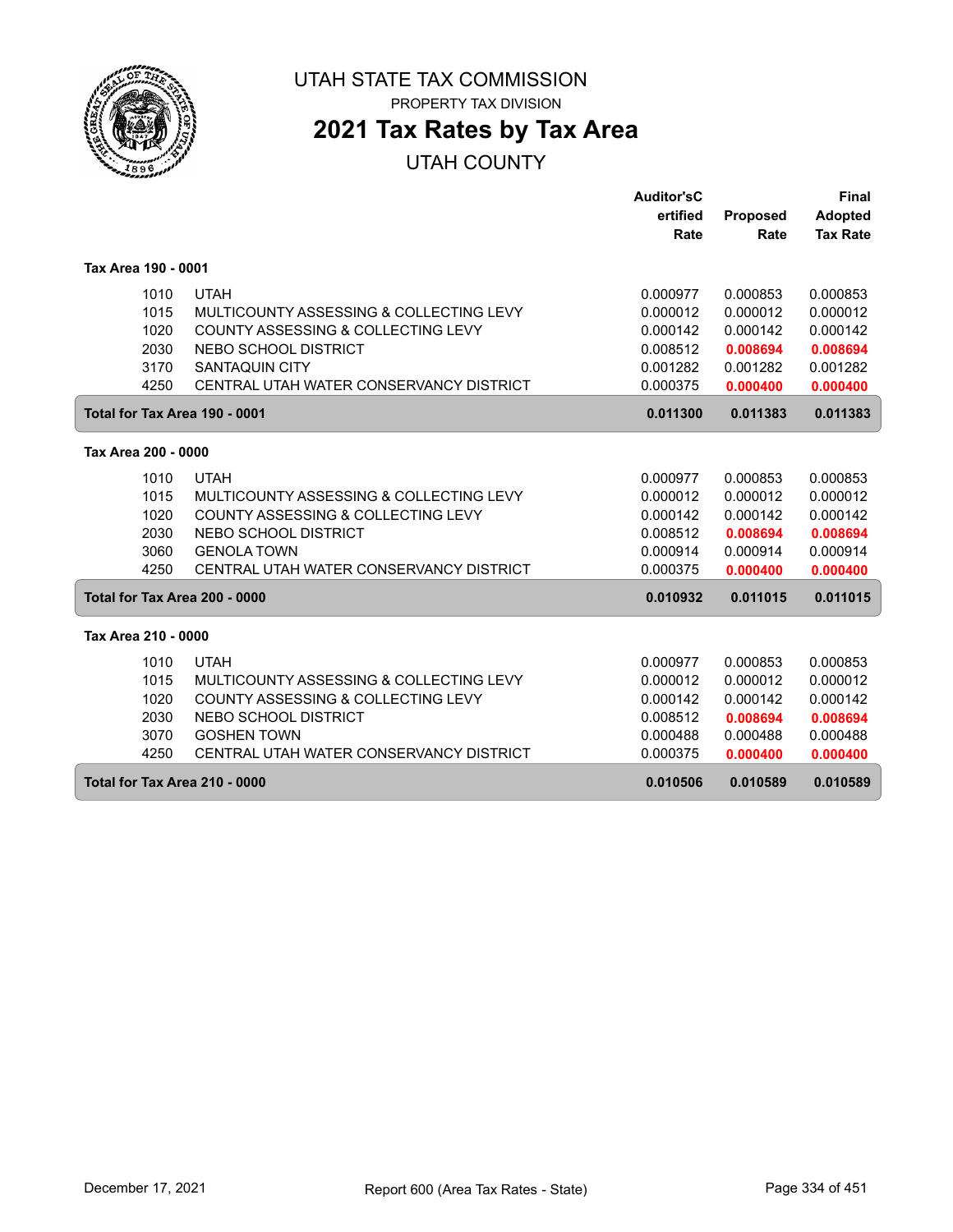

PROPERTY TAX DIVISION

## **2021 Tax Rates by Tax Area**

|                               |                                                   | <b>Auditor'sC</b> |          | Final           |
|-------------------------------|---------------------------------------------------|-------------------|----------|-----------------|
|                               |                                                   | ertified          | Proposed | <b>Adopted</b>  |
|                               |                                                   | Rate              | Rate     | <b>Tax Rate</b> |
|                               |                                                   |                   |          |                 |
| Tax Area 001 - 0000           |                                                   |                   |          |                 |
| 1010                          | <b>WASATCH</b>                                    | 0.001905          | 0.001905 | 0.001905        |
| 1015                          | MULTICOUNTY ASSESSING & COLLECTING LEVY           | 0.000012          | 0.000012 | 0.000012        |
| 1020                          | COUNTY ASSESSING & COLLECTING LEVY                | 0.000190          | 0.000190 | 0.000190        |
| 2010                          | WASATCH COUNTY SCHOOL DISTRICT                    | 0.008246          | 0.008246 | 0.008246        |
| 3010                          | <b>CHARLESTON TOWN</b>                            | 0.001371          | 0.001371 | 0.001371        |
| 4010                          | CHARLESTON WATER CONSERVANCY DISTRICT             | 0.000027          | 0.000027 | 0.000027        |
| 4065                          | WASATCH COUNTY FIRE PROTECTION SPECIAL SERVICE DI | 0.000684          | 0.000684 | 0.000684        |
| 4090                          | WASATCH COUNTY SPECIAL SERVICE DISTRICT NO 21     | 0.000264          | 0.000264 | 0.000264        |
| 4270                          | CENTRAL UTAH WATER CONSERVANCY DISTRICT           | 0.000375          | 0.000400 | 0.000400        |
| Total for Tax Area 001 - 0000 |                                                   | 0.013074          | 0.013099 | 0.013099        |
| Tax Area 002 - 0000           |                                                   |                   |          |                 |
| 1010                          | <b>WASATCH</b>                                    | 0.001905          | 0.001905 | 0.001905        |
| 1015                          | MULTICOUNTY ASSESSING & COLLECTING LEVY           | 0.000012          | 0.000012 | 0.000012        |
| 1020                          | COUNTY ASSESSING & COLLECTING LEVY                | 0.000190          | 0.000190 | 0.000190        |
| 2010                          | WASATCH COUNTY SCHOOL DISTRICT                    | 0.008246          | 0.008246 | 0.008246        |
| 4010                          | CHARLESTON WATER CONSERVANCY DISTRICT             | 0.000027          | 0.000027 | 0.000027        |
| 4065                          | WASATCH COUNTY FIRE PROTECTION SPECIAL SERVICE DI | 0.000684          | 0.000684 | 0.000684        |
| 4090                          | WASATCH COUNTY SPECIAL SERVICE DISTRICT NO 21     | 0.000264          | 0.000264 | 0.000264        |
| 4270                          | CENTRAL UTAH WATER CONSERVANCY DISTRICT           | 0.000375          | 0.000400 | 0.000400        |
|                               |                                                   |                   |          |                 |
| Total for Tax Area 002 - 0000 |                                                   | 0.011703          | 0.011728 | 0.011728        |
| Tax Area 003 - 0000           |                                                   |                   |          |                 |
|                               |                                                   |                   |          |                 |
| 1010                          | <b>WASATCH</b>                                    | 0.001905          | 0.001905 | 0.001905        |
| 1015                          | MULTICOUNTY ASSESSING & COLLECTING LEVY           | 0.000012          | 0.000012 | 0.000012        |
| 1020                          | COUNTY ASSESSING & COLLECTING LEVY                | 0.000190          | 0.000190 | 0.000190        |
| 2010                          | WASATCH COUNTY SCHOOL DISTRICT                    | 0.008246          | 0.008246 | 0.008246        |
| 3020                          | <b>HEBER CITY</b>                                 | 0.000941          | 0.001035 | 0.001035        |
| 4065                          | WASATCH COUNTY FIRE PROTECTION SPECIAL SERVICE DI | 0.000684          | 0.000684 | 0.000684        |
| 4090                          | WASATCH COUNTY SPECIAL SERVICE DISTRICT NO 21     | 0.000264          | 0.000264 | 0.000264        |
| 4270                          | CENTRAL UTAH WATER CONSERVANCY DISTRICT           | 0.000375          | 0.000400 | 0.000400        |
| Total for Tax Area 003 - 0000 |                                                   | 0.012617          | 0.012736 | 0.012736        |
| Tax Area 003 - 0001           |                                                   |                   |          |                 |
| 1010                          | <b>WASATCH</b>                                    | 0.001905          | 0.001905 | 0.001905        |
| 1015                          | MULTICOUNTY ASSESSING & COLLECTING LEVY           | 0.000012          | 0.000012 | 0.000012        |
| 1020                          | COUNTY ASSESSING & COLLECTING LEVY                | 0.000190          | 0.000190 | 0.000190        |
| 2010                          | WASATCH COUNTY SCHOOL DISTRICT                    | 0.008246          | 0.008246 | 0.008246        |
| 3020                          | <b>HEBER CITY</b>                                 | 0.000941          | 0.001035 | 0.001035        |
| 4065                          | WASATCH COUNTY FIRE PROTECTION SPECIAL SERVICE DI | 0.000684          | 0.000684 | 0.000684        |
| 4090                          | WASATCH COUNTY SPECIAL SERVICE DISTRICT NO 21     | 0.000264          | 0.000264 | 0.000264        |
| 4270                          | CENTRAL UTAH WATER CONSERVANCY DISTRICT           | 0.000375          | 0.000400 | 0.000400        |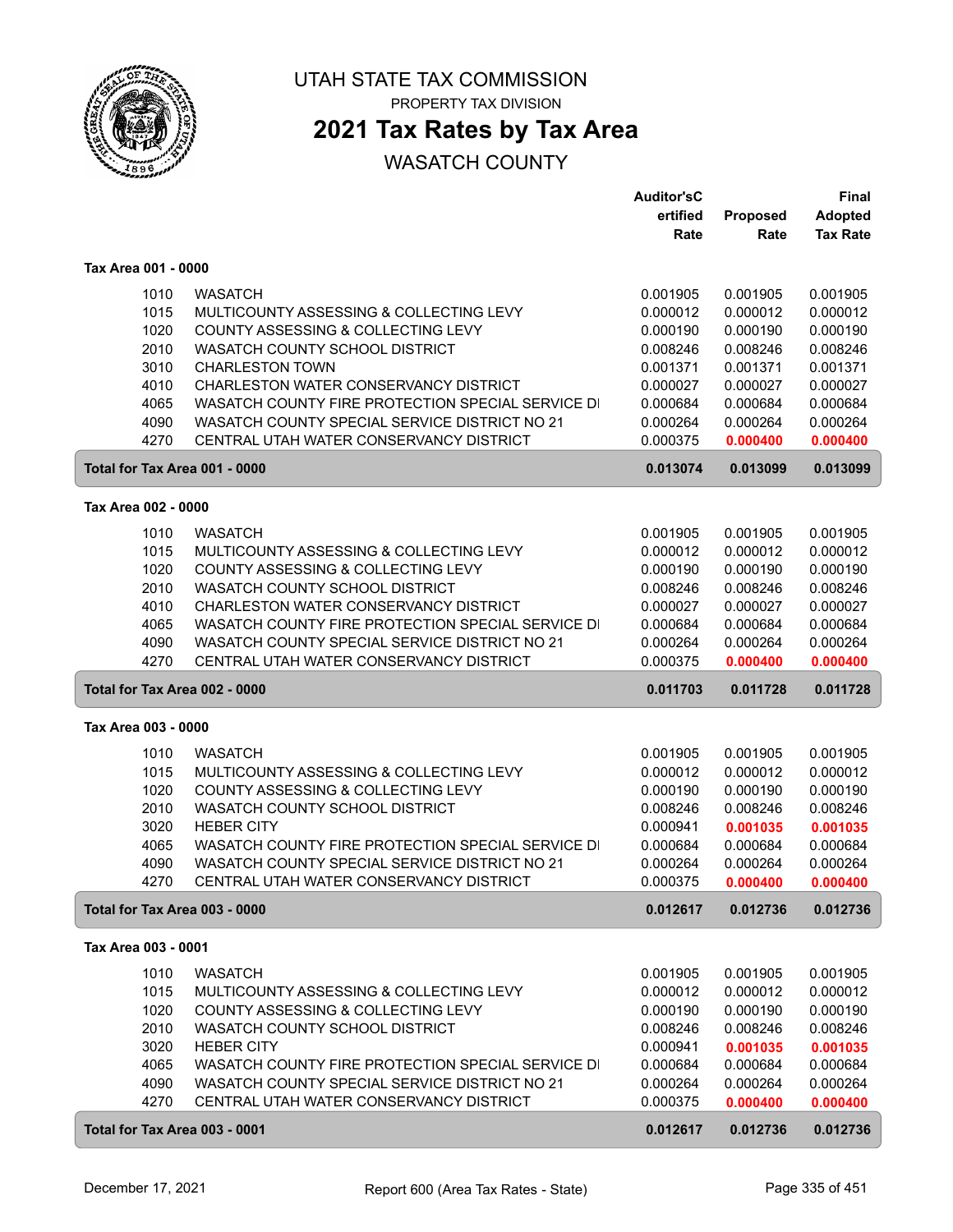

PROPERTY TAX DIVISION

## **2021 Tax Rates by Tax Area**

|                               |                                                   | <b>Auditor'sC</b>    |                      | <b>Final</b>         |
|-------------------------------|---------------------------------------------------|----------------------|----------------------|----------------------|
|                               |                                                   | ertified             | Proposed             | <b>Adopted</b>       |
|                               |                                                   | Rate                 | Rate                 | <b>Tax Rate</b>      |
| Tax Area 003 - 0002           |                                                   |                      |                      |                      |
|                               | <b>WASATCH</b>                                    |                      | 0.001905             |                      |
| 1010<br>1015                  | MULTICOUNTY ASSESSING & COLLECTING LEVY           | 0.001905<br>0.000012 | 0.000012             | 0.001905<br>0.000012 |
| 1020                          | COUNTY ASSESSING & COLLECTING LEVY                |                      |                      |                      |
| 2010                          | WASATCH COUNTY SCHOOL DISTRICT                    | 0.000190<br>0.008246 | 0.000190<br>0.008246 | 0.000190<br>0.008246 |
| 3020                          | <b>HEBER CITY</b>                                 | 0.000941             | 0.001035             |                      |
| 4065                          | WASATCH COUNTY FIRE PROTECTION SPECIAL SERVICE DI | 0.000684             | 0.000684             | 0.001035<br>0.000684 |
| 4090                          | WASATCH COUNTY SPECIAL SERVICE DISTRICT NO 21     | 0.000264             | 0.000264             | 0.000264             |
| 4270                          | CENTRAL UTAH WATER CONSERVANCY DISTRICT           | 0.000375             | 0.000400             | 0.000400             |
|                               |                                                   |                      |                      |                      |
| Total for Tax Area 003 - 0002 |                                                   | 0.012617             | 0.012736             | 0.012736             |
| Tax Area 004 - 0000           |                                                   |                      |                      |                      |
| 1010                          | <b>WASATCH</b>                                    | 0.001905             | 0.001905             | 0.001905             |
| 1015                          | MULTICOUNTY ASSESSING & COLLECTING LEVY           | 0.000012             | 0.000012             | 0.000012             |
| 1020                          | COUNTY ASSESSING & COLLECTING LEVY                | 0.000190             | 0.000190             | 0.000190             |
| 2010                          | WASATCH COUNTY SCHOOL DISTRICT                    | 0.008246             | 0.008246             | 0.008246             |
| 3030                          | <b>MIDWAY CITY</b>                                | 0.001222             | 0.001222             | 0.001222             |
| 4020                          | <b>MIDWAY SANITATION DISTRICT</b>                 | 0.000052             | 0.000052             | 0.000052             |
| 4065                          | WASATCH COUNTY FIRE PROTECTION SPECIAL SERVICE DI | 0.000684             | 0.000684             | 0.000684             |
| 4090                          | WASATCH COUNTY SPECIAL SERVICE DISTRICT NO 21     | 0.000264             | 0.000264             | 0.000264             |
| 4270                          | CENTRAL UTAH WATER CONSERVANCY DISTRICT           | 0.000375             | 0.000400             | 0.000400             |
| Total for Tax Area 004 - 0000 |                                                   | 0.012950             | 0.012975             | 0.012975             |
| Tax Area 005 - 0000           |                                                   |                      |                      |                      |
| 1010                          | <b>WASATCH</b>                                    | 0.001905             | 0.001905             | 0.001905             |
| 1015                          | MULTICOUNTY ASSESSING & COLLECTING LEVY           | 0.000012             | 0.000012             | 0.000012             |
| 1020                          | COUNTY ASSESSING & COLLECTING LEVY                | 0.000190             | 0.000190             | 0.000190             |
| 2010                          | WASATCH COUNTY SCHOOL DISTRICT                    | 0.008246             | 0.008246             | 0.008246             |
| 3010                          | <b>CHARLESTON TOWN</b>                            | 0.001371             | 0.001371             | 0.001371             |
| 4065                          | WASATCH COUNTY FIRE PROTECTION SPECIAL SERVICE DI | 0.000684             | 0.000684             | 0.000684             |
| 4090                          | WASATCH COUNTY SPECIAL SERVICE DISTRICT NO 21     | 0.000264             | 0.000264             | 0.000264             |
| 4270                          | CENTRAL UTAH WATER CONSERVANCY DISTRICT           | 0.000375             | 0.000400             | 0.000400             |
| Total for Tax Area 005 - 0000 |                                                   | 0.013047             | 0.013072             | 0.013072             |
| Tax Area 006 - 0000           |                                                   |                      |                      |                      |
|                               |                                                   |                      |                      |                      |
| 1010                          | <b>WASATCH</b>                                    | 0.001905             | 0.001905             | 0.001905             |
| 1015                          | MULTICOUNTY ASSESSING & COLLECTING LEVY           | 0.000012             | 0.000012             | 0.000012             |
| 1020                          | COUNTY ASSESSING & COLLECTING LEVY                | 0.000190             | 0.000190             | 0.000190             |
| 2010                          | WASATCH COUNTY SCHOOL DISTRICT                    | 0.008246             | 0.008246             | 0.008246             |
| 4020                          | <b>MIDWAY SANITATION DISTRICT</b>                 | 0.000052             | 0.000052             | 0.000052             |
| 4065                          | WASATCH COUNTY FIRE PROTECTION SPECIAL SERVICE DI | 0.000684             | 0.000684             | 0.000684             |
| 4090                          | WASATCH COUNTY SPECIAL SERVICE DISTRICT NO 21     | 0.000264             | 0.000264             | 0.000264             |
| 4270                          | CENTRAL UTAH WATER CONSERVANCY DISTRICT           | 0.000375             | 0.000400             | 0.000400             |
| Total for Tax Area 006 - 0000 |                                                   | 0.011728             | 0.011753             | 0.011753             |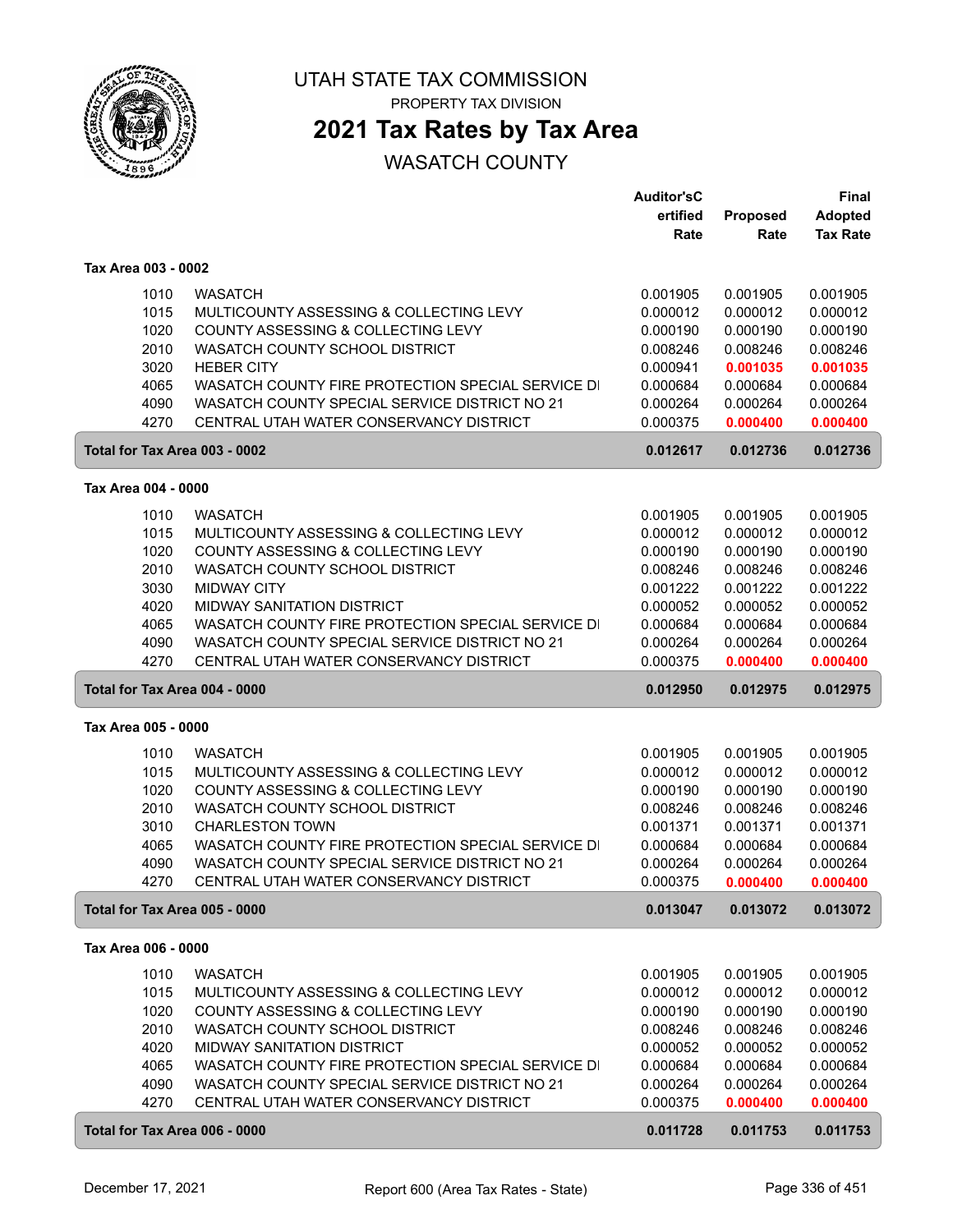

PROPERTY TAX DIVISION

# **2021 Tax Rates by Tax Area**

|                               |                                                                                          | <b>Auditor'sC</b>    |                      | <b>Final</b>         |
|-------------------------------|------------------------------------------------------------------------------------------|----------------------|----------------------|----------------------|
|                               |                                                                                          | ertified             | Proposed             | <b>Adopted</b>       |
|                               |                                                                                          | Rate                 | Rate                 | <b>Tax Rate</b>      |
| Tax Area 007 - 0000           |                                                                                          |                      |                      |                      |
| 1010                          | <b>WASATCH</b>                                                                           | 0.001905             | 0.001905             | 0.001905             |
| 1015                          | MULTICOUNTY ASSESSING & COLLECTING LEVY                                                  | 0.000012             | 0.000012             | 0.000012             |
| 1020                          | COUNTY ASSESSING & COLLECTING LEVY                                                       |                      |                      |                      |
| 2010                          | WASATCH COUNTY SCHOOL DISTRICT                                                           | 0.000190<br>0.008246 | 0.000190<br>0.008246 | 0.000190<br>0.008246 |
| 3035                          | <b>PARK CITY</b>                                                                         | 0.002012             | 0.002012             | 0.002012             |
| 4065                          | WASATCH COUNTY FIRE PROTECTION SPECIAL SERVICE DI                                        | 0.000684             | 0.000684             | 0.000684             |
| 4090                          | WASATCH COUNTY SPECIAL SERVICE DISTRICT NO 21                                            | 0.000264             | 0.000264             | 0.000264             |
| 4270                          | CENTRAL UTAH WATER CONSERVANCY DISTRICT                                                  | 0.000375             | 0.000400             | 0.000400             |
|                               |                                                                                          |                      |                      |                      |
| Total for Tax Area 007 - 0000 |                                                                                          | 0.013688             | 0.013713             | 0.013713             |
| Tax Area 008 - 0000           |                                                                                          |                      |                      |                      |
| 1010                          | <b>WASATCH</b>                                                                           | 0.001905             | 0.001905             | 0.001905             |
| 1015                          | MULTICOUNTY ASSESSING & COLLECTING LEVY                                                  | 0.000012             | 0.000012             | 0.000012             |
| 1020                          | COUNTY ASSESSING & COLLECTING LEVY                                                       | 0.000190             | 0.000190             | 0.000190             |
| 2010                          | WASATCH COUNTY SCHOOL DISTRICT                                                           | 0.008246             | 0.008246             | 0.008246             |
| 4090                          | WASATCH COUNTY SPECIAL SERVICE DISTRICT NO 21                                            | 0.000264             | 0.000264             | 0.000264             |
| 4270                          | CENTRAL UTAH WATER CONSERVANCY DISTRICT                                                  | 0.000375             | 0.000400             | 0.000400             |
| 4290                          | SOLDIER SUMMIT SPECIAL SERVICE DISTRICT                                                  | 0.002591             | 0.002591             | 0.002591             |
| Total for Tax Area 008 - 0000 |                                                                                          | 0.013583             | 0.013608             | 0.013608             |
| Tax Area 009 - 0000           |                                                                                          |                      |                      |                      |
| 1010                          | <b>WASATCH</b>                                                                           | 0.001905             | 0.001905             | 0.001905             |
| 1015                          | MULTICOUNTY ASSESSING & COLLECTING LEVY                                                  | 0.000012             | 0.000012             | 0.000012             |
| 1020                          | COUNTY ASSESSING & COLLECTING LEVY                                                       | 0.000190             | 0.000190             | 0.000190             |
| 2010                          | WASATCH COUNTY SCHOOL DISTRICT                                                           | 0.008246             | 0.008246             | 0.008246             |
| 3035                          | <b>PARK CITY</b>                                                                         | 0.002012             | 0.002012             | 0.002012             |
| 4070                          | PARK CITY FIRE SERVICE DISTRICT                                                          | 0.000595             | 0.000595             | 0.000595             |
| 4090                          | WASATCH COUNTY SPECIAL SERVICE DISTRICT NO 21                                            | 0.000264             | 0.000264             | 0.000264             |
| 4270                          | CENTRAL UTAH WATER CONSERVANCY DISTRICT                                                  | 0.000375             | 0.000400             | 0.000400             |
| Total for Tax Area 009 - 0000 |                                                                                          | 0.013599             | 0.013624             | 0.013624             |
| Tax Area 010 - 0000           |                                                                                          |                      |                      |                      |
|                               |                                                                                          |                      |                      |                      |
| 1010                          | <b>WASATCH</b>                                                                           | 0.001905             | 0.001905             | 0.001905             |
| 1015                          | MULTICOUNTY ASSESSING & COLLECTING LEVY                                                  | 0.000012             | 0.000012             | 0.000012             |
| 1020                          | COUNTY ASSESSING & COLLECTING LEVY                                                       | 0.000190             | 0.000190             | 0.000190             |
| 2010                          | WASATCH COUNTY SCHOOL DISTRICT                                                           | 0.008246             | 0.008246             | 0.008246             |
| 3040                          | <b>WALLSBURG TOWN</b>                                                                    | 0.000914             | 0.001193             | 0.001193             |
| 4065                          | WASATCH COUNTY FIRE PROTECTION SPECIAL SERVICE DI                                        | 0.000684             | 0.000684             | 0.000684             |
| 4090<br>4270                  | WASATCH COUNTY SPECIAL SERVICE DISTRICT NO 21<br>CENTRAL UTAH WATER CONSERVANCY DISTRICT | 0.000264<br>0.000375 | 0.000264<br>0.000400 | 0.000264<br>0.000400 |
|                               |                                                                                          |                      |                      |                      |
| Total for Tax Area 010 - 0000 |                                                                                          | 0.012590             | 0.012894             | 0.012894             |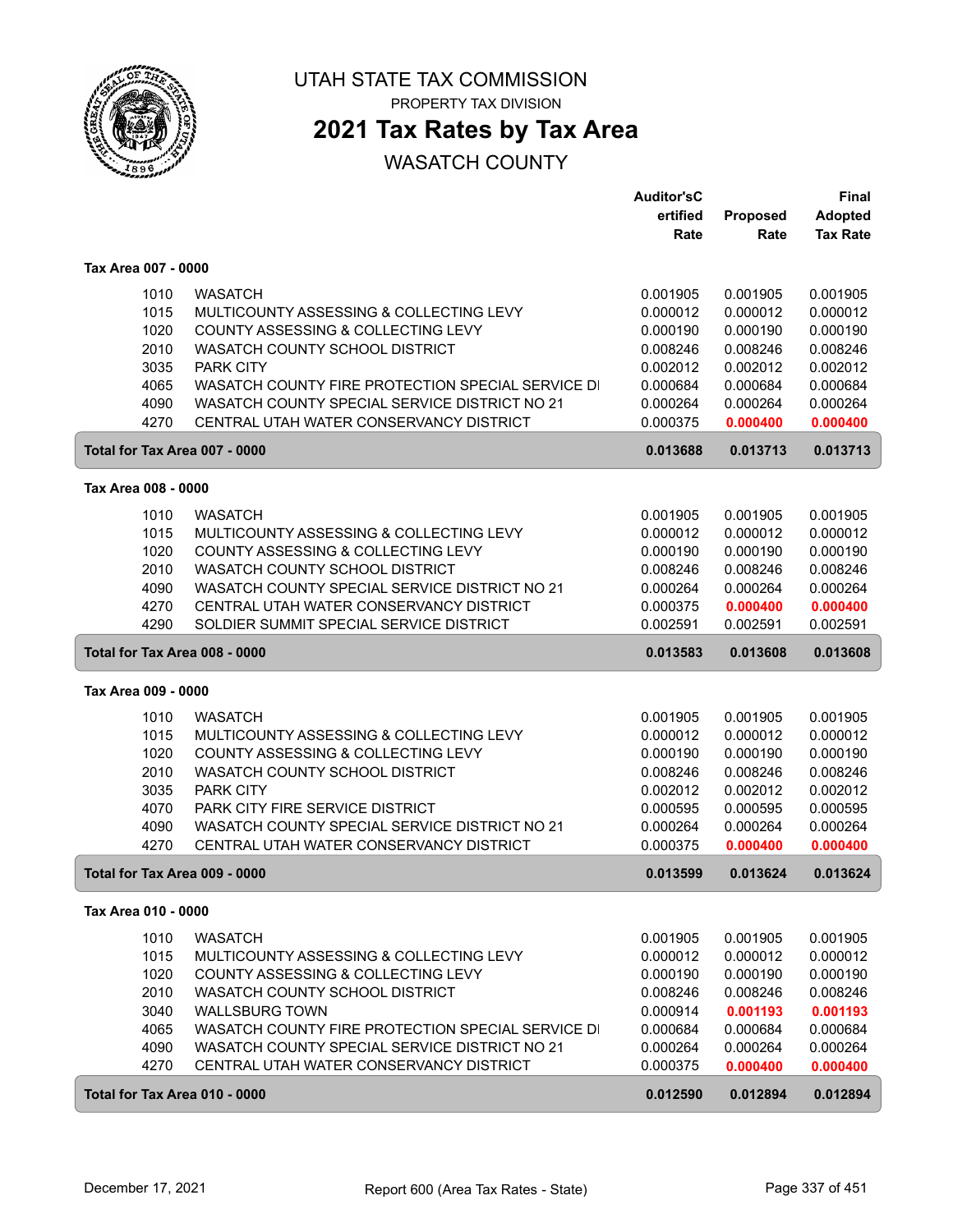

PROPERTY TAX DIVISION

# **2021 Tax Rates by Tax Area**

|                               |                                                   | <b>Auditor'sC</b> |          | <b>Final</b>    |
|-------------------------------|---------------------------------------------------|-------------------|----------|-----------------|
|                               |                                                   | ertified          | Proposed | <b>Adopted</b>  |
|                               |                                                   | Rate              | Rate     | <b>Tax Rate</b> |
| Tax Area 011 - 0000           |                                                   |                   |          |                 |
| 1010                          | <b>WASATCH</b>                                    | 0.001905          | 0.001905 | 0.001905        |
| 1015                          | MULTICOUNTY ASSESSING & COLLECTING LEVY           | 0.000012          | 0.000012 | 0.000012        |
| 1020                          | COUNTY ASSESSING & COLLECTING LEVY                | 0.000190          | 0.000190 | 0.000190        |
| 2010                          | WASATCH COUNTY SCHOOL DISTRICT                    | 0.008246          | 0.008246 | 0.008246        |
| 3015                          | <b>DANIEL TOWN</b>                                | 0.000372          | 0.000408 | 0.000408        |
| 4065                          | WASATCH COUNTY FIRE PROTECTION SPECIAL SERVICE DI | 0.000684          | 0.000684 | 0.000684        |
| 4090                          | WASATCH COUNTY SPECIAL SERVICE DISTRICT NO 21     | 0.000264          | 0.000264 | 0.000264        |
| 4270                          | CENTRAL UTAH WATER CONSERVANCY DISTRICT           | 0.000375          | 0.000400 | 0.000400        |
| Total for Tax Area 011 - 0000 |                                                   | 0.012048          | 0.012109 | 0.012109        |
| Tax Area 012 - 0000           |                                                   |                   |          |                 |
| 1010                          | <b>WASATCH</b>                                    | 0.001905          | 0.001905 | 0.001905        |
| 1015                          | MULTICOUNTY ASSESSING & COLLECTING LEVY           | 0.000012          | 0.000012 | 0.000012        |
| 1020                          | COUNTY ASSESSING & COLLECTING LEVY                | 0.000190          | 0.000190 | 0.000190        |
| 2010                          | WASATCH COUNTY SCHOOL DISTRICT                    | 0.008246          | 0.008246 | 0.008246        |
| 4065                          | WASATCH COUNTY FIRE PROTECTION SPECIAL SERVICE DI | 0.000684          | 0.000684 | 0.000684        |
| 4090                          | WASATCH COUNTY SPECIAL SERVICE DISTRICT NO 21     | 0.000264          | 0.000264 | 0.000264        |
| 4270                          | CENTRAL UTAH WATER CONSERVANCY DISTRICT           | 0.000375          | 0.000400 | 0.000400        |
| Total for Tax Area 012 - 0000 |                                                   | 0.011676          | 0.011701 | 0.011701        |
| Tax Area 013 - 0000           |                                                   |                   |          |                 |
| 1010                          | <b>WASATCH</b>                                    | 0.001905          | 0.001905 | 0.001905        |
| 1015                          | MULTICOUNTY ASSESSING & COLLECTING LEVY           | 0.000012          | 0.000012 | 0.000012        |
| 1020                          | COUNTY ASSESSING & COLLECTING LEVY                | 0.000190          | 0.000190 | 0.000190        |
| 2010                          | WASATCH COUNTY SCHOOL DISTRICT                    | 0.008246          | 0.008246 | 0.008246        |
| 3020                          | <b>HEBER CITY</b>                                 | 0.000941          | 0.001035 | 0.001035        |
| 4065                          | WASATCH COUNTY FIRE PROTECTION SPECIAL SERVICE DI | 0.000684          | 0.000684 | 0.000684        |
| 4090                          | WASATCH COUNTY SPECIAL SERVICE DISTRICT NO 21     | 0.000264          | 0.000264 | 0.000264        |
| 4270                          | CENTRAL UTAH WATER CONSERVANCY DISTRICT           | 0.000375          | 0.000400 | 0.000400        |
| Total for Tax Area 013 - 0000 |                                                   | 0.012617          | 0.012736 | 0.012736        |
| Tax Area 014 - 0000           |                                                   |                   |          |                 |
| 1010                          | <b>WASATCH</b>                                    | 0.001905          | 0.001905 | 0.001905        |
| 1015                          | MULTICOUNTY ASSESSING & COLLECTING LEVY           | 0.000012          | 0.000012 | 0.000012        |
| 1020                          | COUNTY ASSESSING & COLLECTING LEVY                | 0.000190          | 0.000190 | 0.000190        |
| 2010                          | WASATCH COUNTY SCHOOL DISTRICT                    | 0.008246          | 0.008246 | 0.008246        |
| 4065                          | WASATCH COUNTY FIRE PROTECTION SPECIAL SERVICE DI | 0.000684          | 0.000684 | 0.000684        |
| 4090                          | WASATCH COUNTY SPECIAL SERVICE DISTRICT NO 21     | 0.000264          | 0.000264 | 0.000264        |
| 4270                          | CENTRAL UTAH WATER CONSERVANCY DISTRICT           | 0.000375          | 0.000400 | 0.000400        |
| Total for Tax Area 014 - 0000 |                                                   | 0.011676          | 0.011701 | 0.011701        |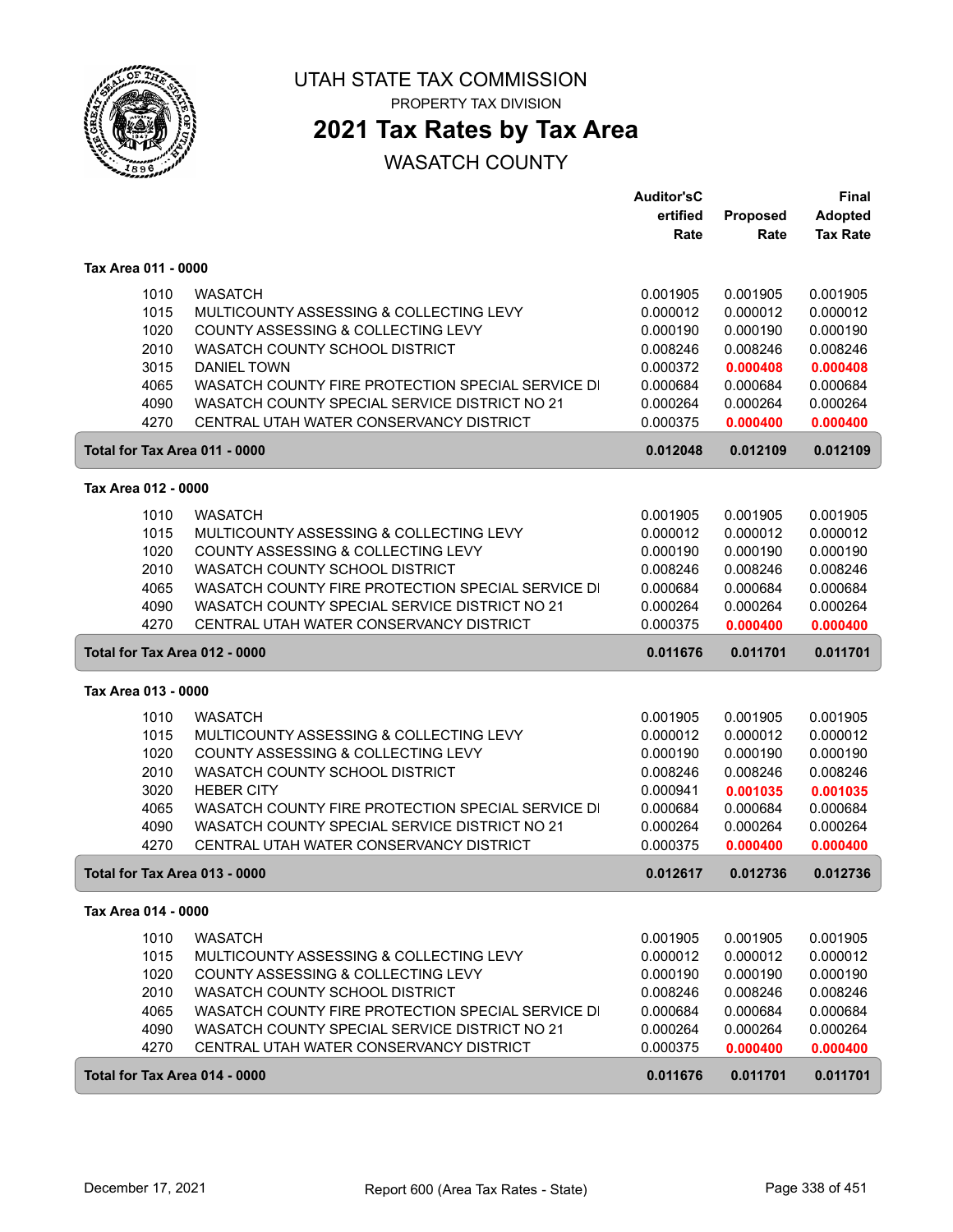

PROPERTY TAX DIVISION

## **2021 Tax Rates by Tax Area**

|                               |                                                                                                    | <b>Auditor'sC</b><br>ertified<br>Rate | Proposed<br>Rate     | <b>Final</b><br><b>Adopted</b><br><b>Tax Rate</b> |
|-------------------------------|----------------------------------------------------------------------------------------------------|---------------------------------------|----------------------|---------------------------------------------------|
| Tax Area 015 - 0000           |                                                                                                    |                                       |                      |                                                   |
| 1010<br>1015                  | <b>WASATCH</b><br>MULTICOUNTY ASSESSING & COLLECTING LEVY                                          | 0.001905<br>0.000012                  | 0.001905<br>0.000012 | 0.001905<br>0.000012                              |
| 1020<br>2010                  | COUNTY ASSESSING & COLLECTING LEVY<br>WASATCH COUNTY SCHOOL DISTRICT                               | 0.000190<br>0.008246                  | 0.000190<br>0.008246 | 0.000190<br>0.008246                              |
| 4065                          | WASATCH COUNTY FIRE PROTECTION SPECIAL SERVICE DI                                                  | 0.000684                              | 0.000684             | 0.000684                                          |
| 4090                          | WASATCH COUNTY SPECIAL SERVICE DISTRICT NO 21                                                      | 0.000264                              | 0.000264             | 0.000264                                          |
| 4270                          | CENTRAL UTAH WATER CONSERVANCY DISTRICT                                                            | 0.000375                              | 0.000400             | 0.000400                                          |
| Total for Tax Area 015 - 0000 |                                                                                                    | 0.011676                              | 0.011701             | 0.011701                                          |
| Tax Area 015 - 0001           |                                                                                                    |                                       |                      |                                                   |
| 1010                          | <b>WASATCH</b>                                                                                     | 0.001905                              | 0.001905             | 0.001905                                          |
| 1015                          | MULTICOUNTY ASSESSING & COLLECTING LEVY                                                            | 0.000012                              | 0.000012             | 0.000012                                          |
| 1020<br>2010                  | COUNTY ASSESSING & COLLECTING LEVY<br>WASATCH COUNTY SCHOOL DISTRICT                               | 0.000190<br>0.008246                  | 0.000190<br>0.008246 | 0.000190<br>0.008246                              |
| 4065                          | WASATCH COUNTY FIRE PROTECTION SPECIAL SERVICE DI                                                  | 0.000684                              | 0.000684             | 0.000684                                          |
| 4090                          | WASATCH COUNTY SPECIAL SERVICE DISTRICT NO 21                                                      | 0.000264                              | 0.000264             | 0.000264                                          |
| 4270                          | CENTRAL UTAH WATER CONSERVANCY DISTRICT                                                            | 0.000375                              | 0.000400             | 0.000400                                          |
| Total for Tax Area 015 - 0001 |                                                                                                    | 0.011676                              | 0.011701             | 0.011701                                          |
| Tax Area 016 - 0000           |                                                                                                    |                                       |                      |                                                   |
| 1010                          | <b>WASATCH</b>                                                                                     | 0.001905                              | 0.001905             | 0.001905                                          |
| 1015                          | MULTICOUNTY ASSESSING & COLLECTING LEVY                                                            | 0.000012                              | 0.000012             | 0.000012                                          |
| 1020                          | COUNTY ASSESSING & COLLECTING LEVY                                                                 | 0.000190                              | 0.000190             | 0.000190                                          |
| 2010                          | WASATCH COUNTY SCHOOL DISTRICT                                                                     | 0.008246                              | 0.008246             | 0.008246                                          |
| 4065<br>4090                  | WASATCH COUNTY FIRE PROTECTION SPECIAL SERVICE DI<br>WASATCH COUNTY SPECIAL SERVICE DISTRICT NO 21 | 0.000684<br>0.000264                  | 0.000684<br>0.000264 | 0.000684<br>0.000264                              |
| 4270                          | CENTRAL UTAH WATER CONSERVANCY DISTRICT                                                            | 0.000375                              | 0.000400             | 0.000400                                          |
| Total for Tax Area 016 - 0000 |                                                                                                    | 0.011676                              | 0.011701             | 0.011701                                          |
| Tax Area 017 - 0000           |                                                                                                    |                                       |                      |                                                   |
| 1010                          | <b>WASATCH</b>                                                                                     | 0.001905                              | 0.001905             | 0.001905                                          |
| 1015                          | MULTICOUNTY ASSESSING & COLLECTING LEVY                                                            | 0.000012                              | 0.000012             | 0.000012                                          |
| 1020                          | COUNTY ASSESSING & COLLECTING LEVY                                                                 | 0.000190                              | 0.000190             | 0.000190                                          |
| 2010                          | WASATCH COUNTY SCHOOL DISTRICT                                                                     | 0.008246                              | 0.008246             | 0.008246                                          |
| 3015                          | DANIEL TOWN                                                                                        | 0.000372                              | 0.000408             | 0.000408                                          |
| 4065                          | WASATCH COUNTY FIRE PROTECTION SPECIAL SERVICE DI                                                  | 0.000684                              | 0.000684             | 0.000684                                          |
| 4090<br>4270                  | WASATCH COUNTY SPECIAL SERVICE DISTRICT NO 21<br>CENTRAL UTAH WATER CONSERVANCY DISTRICT           | 0.000264<br>0.000375                  | 0.000264             | 0.000264                                          |
|                               |                                                                                                    |                                       | 0.000400             | 0.000400                                          |
| Total for Tax Area 017 - 0000 |                                                                                                    | 0.012048                              | 0.012109             | 0.012109                                          |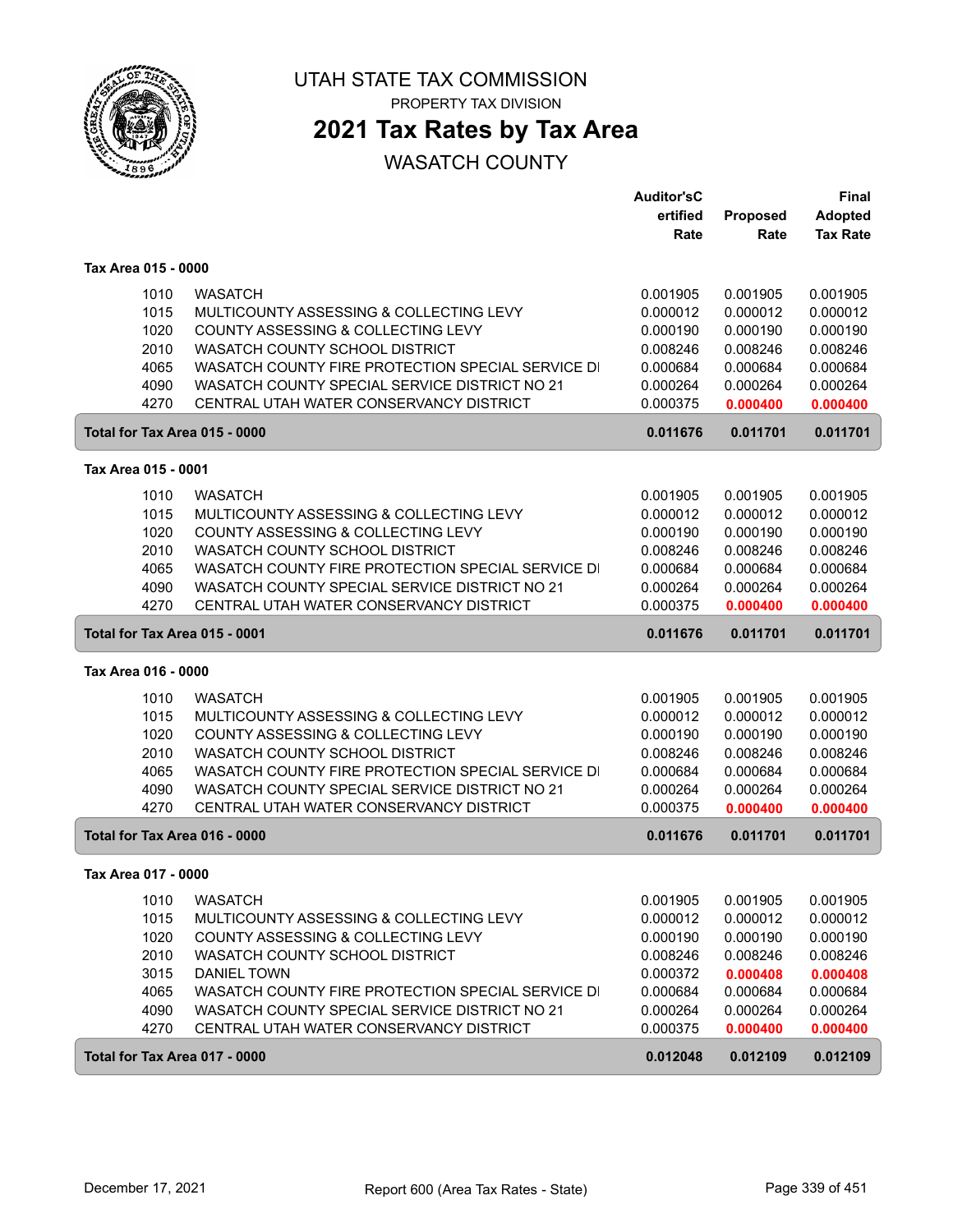

PROPERTY TAX DIVISION

## **2021 Tax Rates by Tax Area**

|                               |                                                   | <b>Auditor'sC</b> |          | Final           |
|-------------------------------|---------------------------------------------------|-------------------|----------|-----------------|
|                               |                                                   | ertified          | Proposed | Adopted         |
|                               |                                                   | Rate              | Rate     | <b>Tax Rate</b> |
| Tax Area 018 - 0000           |                                                   |                   |          |                 |
| 1010                          | <b>WASATCH</b>                                    | 0.001905          | 0.001905 | 0.001905        |
| 1015                          | MULTICOUNTY ASSESSING & COLLECTING LEVY           | 0.000012          | 0.000012 | 0.000012        |
| 1020                          | COUNTY ASSESSING & COLLECTING LEVY                | 0.000190          | 0.000190 | 0.000190        |
| 2010                          | WASATCH COUNTY SCHOOL DISTRICT                    | 0.008246          | 0.008246 | 0.008246        |
| 4065                          | WASATCH COUNTY FIRE PROTECTION SPECIAL SERVICE DI | 0.000684          | 0.000684 | 0.000684        |
| 4090                          | WASATCH COUNTY SPECIAL SERVICE DISTRICT NO 21     | 0.000264          | 0.000264 | 0.000264        |
| 4270                          | CENTRAL UTAH WATER CONSERVANCY DISTRICT           | 0.000375          | 0.000400 | 0.000400        |
|                               | Total for Tax Area 018 - 0000                     | 0.011676          | 0.011701 | 0.011701        |
| Tax Area 019 - 0000           |                                                   |                   |          |                 |
| 1010                          | <b>WASATCH</b>                                    | 0.001905          | 0.001905 | 0.001905        |
| 1015                          | MULTICOUNTY ASSESSING & COLLECTING LEVY           | 0.000012          | 0.000012 | 0.000012        |
| 1020                          | COUNTY ASSESSING & COLLECTING LEVY                | 0.000190          | 0.000190 | 0.000190        |
| 2010                          | WASATCH COUNTY SCHOOL DISTRICT                    | 0.008246          | 0.008246 | 0.008246        |
| 4065                          | WASATCH COUNTY FIRE PROTECTION SPECIAL SERVICE DI | 0.000684          | 0.000684 | 0.000684        |
| 4090                          | WASATCH COUNTY SPECIAL SERVICE DISTRICT NO 21     | 0.000264          | 0.000264 | 0.000264        |
| 4270                          | CENTRAL UTAH WATER CONSERVANCY DISTRICT           | 0.000375          | 0.000400 | 0.000400        |
|                               | Total for Tax Area 019 - 0000                     | 0.011676          | 0.011701 | 0.011701        |
| Tax Area 020 - 0000           |                                                   |                   |          |                 |
| 1010                          | <b>WASATCH</b>                                    | 0.001905          | 0.001905 | 0.001905        |
| 1015                          | MULTICOUNTY ASSESSING & COLLECTING LEVY           | 0.000012          | 0.000012 | 0.000012        |
| 1020                          | COUNTY ASSESSING & COLLECTING LEVY                | 0.000190          | 0.000190 | 0.000190        |
| 2010                          | WASATCH COUNTY SCHOOL DISTRICT                    | 0.008246          | 0.008246 | 0.008246        |
| 3025                          | <b>HIDEOUT TOWN</b>                               | 0.000823          | 0.000823 | 0.000823        |
| 4065                          | WASATCH COUNTY FIRE PROTECTION SPECIAL SERVICE DI | 0.000684          | 0.000684 | 0.000684        |
| 4090                          | WASATCH COUNTY SPECIAL SERVICE DISTRICT NO 21     | 0.000264          | 0.000264 | 0.000264        |
| 4270                          | CENTRAL UTAH WATER CONSERVANCY DISTRICT           | 0.000375          | 0.000400 | 0.000400        |
|                               | Total for Tax Area 020 - 0000                     | 0.012499          | 0.012524 | 0.012524        |
| Tax Area 020 - 0001           |                                                   |                   |          |                 |
| 1010                          | <b>WASATCH</b>                                    | 0.001905          | 0.001905 | 0.001905        |
| 1015                          | MULTICOUNTY ASSESSING & COLLECTING LEVY           | 0.000012          | 0.000012 | 0.000012        |
| 1020                          | COUNTY ASSESSING & COLLECTING LEVY                | 0.000190          | 0.000190 | 0.000190        |
| 2010                          | WASATCH COUNTY SCHOOL DISTRICT                    | 0.008246          | 0.008246 | 0.008246        |
| 3025                          | <b>HIDEOUT TOWN</b>                               | 0.000823          | 0.000823 | 0.000823        |
| 4065                          | WASATCH COUNTY FIRE PROTECTION SPECIAL SERVICE DI | 0.000684          | 0.000684 | 0.000684        |
| 4090                          | WASATCH COUNTY SPECIAL SERVICE DISTRICT NO 21     | 0.000264          | 0.000264 | 0.000264        |
| 4270                          | CENTRAL UTAH WATER CONSERVANCY DISTRICT           | 0.000375          | 0.000400 | 0.000400        |
| Total for Tax Area 020 - 0001 |                                                   | 0.012499          | 0.012524 | 0.012524        |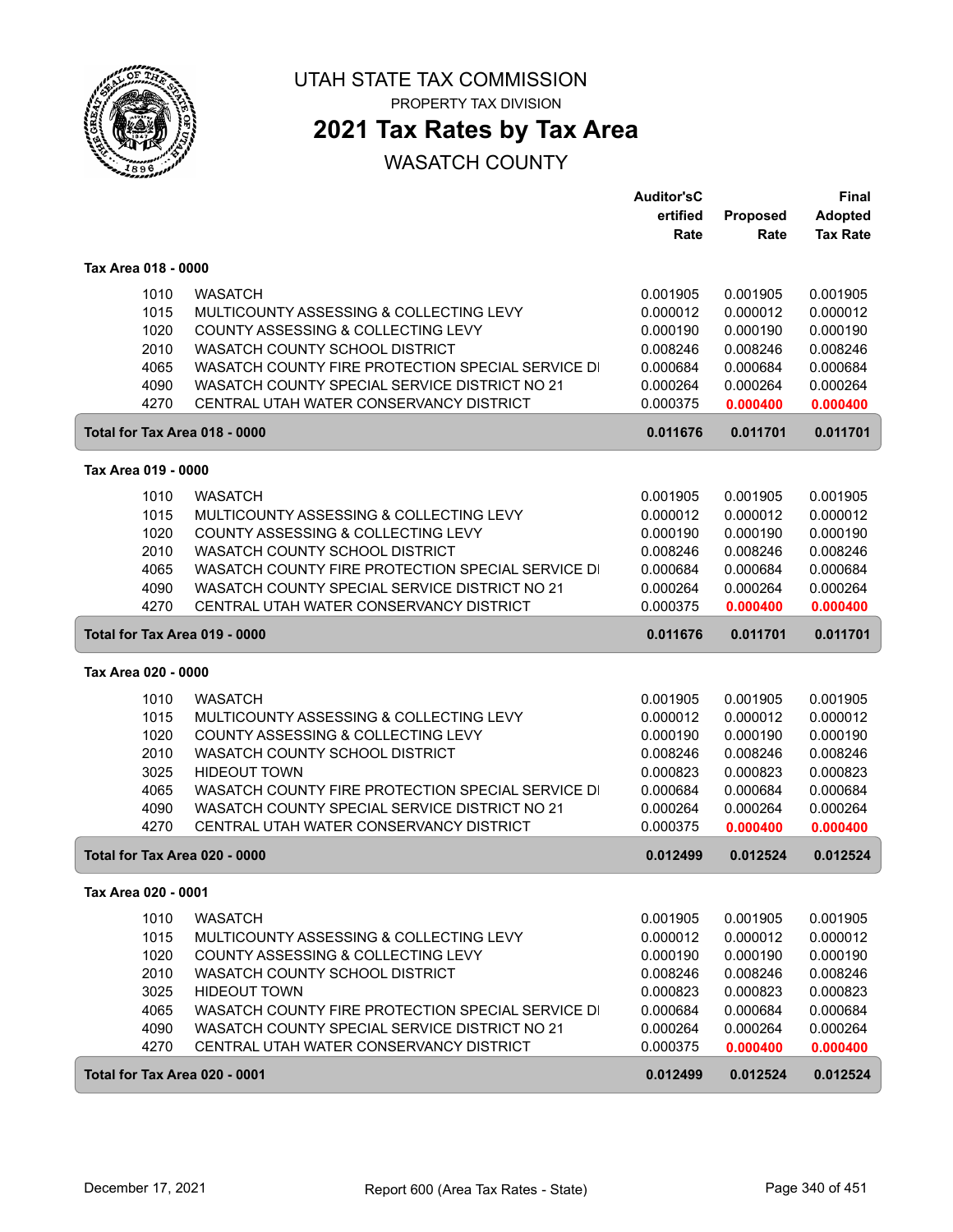

PROPERTY TAX DIVISION

## **2021 Tax Rates by Tax Area**

|                               |                                                   | <b>Auditor'sC</b> |          | <b>Final</b>    |
|-------------------------------|---------------------------------------------------|-------------------|----------|-----------------|
|                               |                                                   | ertified          | Proposed | <b>Adopted</b>  |
|                               |                                                   | Rate              | Rate     | <b>Tax Rate</b> |
| Tax Area 021 - 0000           |                                                   |                   |          |                 |
|                               |                                                   |                   |          |                 |
| 1010                          | <b>WASATCH</b>                                    | 0.001905          | 0.001905 | 0.001905        |
| 1015                          | MULTICOUNTY ASSESSING & COLLECTING LEVY           | 0.000012          | 0.000012 | 0.000012        |
| 1020                          | COUNTY ASSESSING & COLLECTING LEVY                | 0.000190          | 0.000190 | 0.000190        |
| 2010                          | WASATCH COUNTY SCHOOL DISTRICT                    | 0.008246          | 0.008246 | 0.008246        |
| 3025                          | <b>HIDEOUT TOWN</b>                               | 0.000823          | 0.000823 | 0.000823        |
| 4065                          | WASATCH COUNTY FIRE PROTECTION SPECIAL SERVICE DI | 0.000684          | 0.000684 | 0.000684        |
| 4090                          | WASATCH COUNTY SPECIAL SERVICE DISTRICT NO 21     | 0.000264          | 0.000264 | 0.000264        |
| 4270                          | CENTRAL UTAH WATER CONSERVANCY DISTRICT           | 0.000375          | 0.000400 | 0.000400        |
| Total for Tax Area 021 - 0000 |                                                   | 0.012499          | 0.012524 | 0.012524        |
| Tax Area 021 - 0001           |                                                   |                   |          |                 |
|                               |                                                   |                   |          |                 |
| 1010                          | <b>WASATCH</b>                                    | 0.001905          | 0.001905 | 0.001905        |
| 1015                          | MULTICOUNTY ASSESSING & COLLECTING LEVY           | 0.000012          | 0.000012 | 0.000012        |
| 1020                          | COUNTY ASSESSING & COLLECTING LEVY                | 0.000190          | 0.000190 | 0.000190        |
| 2010                          | WASATCH COUNTY SCHOOL DISTRICT                    | 0.008246          | 0.008246 | 0.008246        |
| 3025                          | <b>HIDEOUT TOWN</b>                               | 0.000823          | 0.000823 | 0.000823        |
| 4065                          | WASATCH COUNTY FIRE PROTECTION SPECIAL SERVICE DI | 0.000684          | 0.000684 | 0.000684        |
| 4090                          | WASATCH COUNTY SPECIAL SERVICE DISTRICT NO 21     | 0.000264          | 0.000264 | 0.000264        |
| 4270                          | CENTRAL UTAH WATER CONSERVANCY DISTRICT           | 0.000375          | 0.000400 | 0.000400        |
| Total for Tax Area 021 - 0001 |                                                   | 0.012499          | 0.012524 | 0.012524        |
| Tax Area 022 - 0000           |                                                   |                   |          |                 |
| 1010                          | <b>WASATCH</b>                                    | 0.001905          | 0.001905 | 0.001905        |
| 1015                          | MULTICOUNTY ASSESSING & COLLECTING LEVY           | 0.000012          | 0.000012 | 0.000012        |
| 1020                          | COUNTY ASSESSING & COLLECTING LEVY                | 0.000190          | 0.000190 | 0.000190        |
| 2010                          | WASATCH COUNTY SCHOOL DISTRICT                    | 0.008246          | 0.008246 | 0.008246        |
| 3035                          | <b>PARK CITY</b>                                  | 0.002012          | 0.002012 | 0.002012        |
| 4065                          | WASATCH COUNTY FIRE PROTECTION SPECIAL SERVICE DI | 0.000684          | 0.000684 | 0.000684        |
| 4090                          | WASATCH COUNTY SPECIAL SERVICE DISTRICT NO 21     | 0.000264          | 0.000264 | 0.000264        |
| 4270                          | CENTRAL UTAH WATER CONSERVANCY DISTRICT           | 0.000375          | 0.000400 | 0.000400        |
| Total for Tax Area 022 - 0000 |                                                   | 0.013688          | 0.013713 | 0.013713        |
| Tax Area 023 - 0000           |                                                   |                   |          |                 |
|                               |                                                   |                   |          |                 |
| 1010                          | <b>WASATCH</b>                                    | 0.001905          | 0.001905 | 0.001905        |
| 1015                          | MULTICOUNTY ASSESSING & COLLECTING LEVY           | 0.000012          | 0.000012 | 0.000012        |
| 1020                          | COUNTY ASSESSING & COLLECTING LEVY                | 0.000190          | 0.000190 | 0.000190        |
| 2010                          | WASATCH COUNTY SCHOOL DISTRICT                    | 0.008246          | 0.008246 | 0.008246        |
| 4065                          | WASATCH COUNTY FIRE PROTECTION SPECIAL SERVICE DI | 0.000684          | 0.000684 | 0.000684        |
| 4090                          | WASATCH COUNTY SPECIAL SERVICE DISTRICT NO 21     | 0.000264          | 0.000264 | 0.000264        |
| 4270                          | CENTRAL UTAH WATER CONSERVANCY DISTRICT           | 0.000375          | 0.000400 | 0.000400        |
| Total for Tax Area 023 - 0000 |                                                   | 0.011676          | 0.011701 | 0.011701        |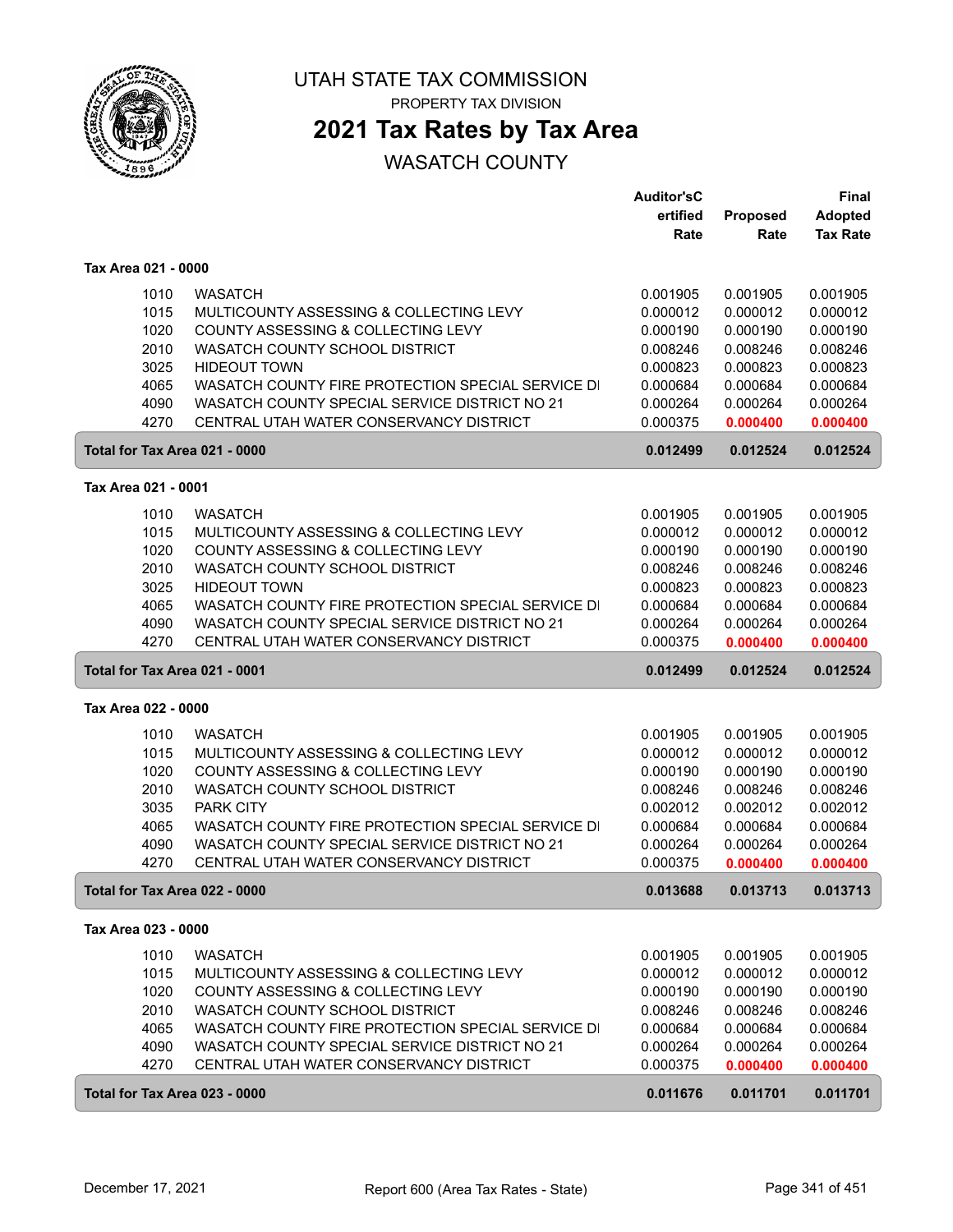

PROPERTY TAX DIVISION

## **2021 Tax Rates by Tax Area**

|                               |                                                                                                    | <b>Auditor'sC</b>    |                      | <b>Final</b>         |
|-------------------------------|----------------------------------------------------------------------------------------------------|----------------------|----------------------|----------------------|
|                               |                                                                                                    | ertified             | Proposed             | <b>Adopted</b>       |
|                               |                                                                                                    | Rate                 | Rate                 | <b>Tax Rate</b>      |
| Tax Area 024 - 0000           |                                                                                                    |                      |                      |                      |
| 1010                          | <b>WASATCH</b>                                                                                     | 0.001905             | 0.001905             | 0.001905             |
| 1015                          | MULTICOUNTY ASSESSING & COLLECTING LEVY                                                            | 0.000012             | 0.000012             | 0.000012             |
| 1020                          | COUNTY ASSESSING & COLLECTING LEVY                                                                 | 0.000190             | 0.000190             | 0.000190             |
| 2010                          | WASATCH COUNTY SCHOOL DISTRICT                                                                     | 0.008246             | 0.008246             | 0.008246             |
| 3025                          | <b>HIDEOUT TOWN</b>                                                                                | 0.000823             | 0.000823             | 0.000823             |
| 4065                          | WASATCH COUNTY FIRE PROTECTION SPECIAL SERVICE DI                                                  | 0.000684             | 0.000684             | 0.000684             |
| 4090                          | WASATCH COUNTY SPECIAL SERVICE DISTRICT NO 21                                                      | 0.000264             | 0.000264             | 0.000264             |
| 4150                          | HIDEOUT LOCAL DISTRICT #1                                                                          | 0.000456             | 0.000456             | 0.000456             |
| 4270                          | CENTRAL UTAH WATER CONSERVANCY DISTRICT                                                            | 0.000375             | 0.000400             | 0.000400             |
| Total for Tax Area 024 - 0000 |                                                                                                    | 0.012955             | 0.012980             | 0.012980             |
|                               |                                                                                                    |                      |                      |                      |
| Tax Area 025 - 0000           |                                                                                                    |                      |                      |                      |
| 1010                          | <b>WASATCH</b>                                                                                     | 0.001905             | 0.001905             | 0.001905             |
| 1015                          | MULTICOUNTY ASSESSING & COLLECTING LEVY                                                            | 0.000012             | 0.000012             | 0.000012             |
| 1020                          | COUNTY ASSESSING & COLLECTING LEVY                                                                 | 0.000190             | 0.000190             | 0.000190             |
| 2010                          | WASATCH COUNTY SCHOOL DISTRICT                                                                     | 0.008246             | 0.008246             | 0.008246             |
| 3025                          | <b>HIDEOUT TOWN</b>                                                                                | 0.000823             | 0.000823             | 0.000823             |
| 4065                          | WASATCH COUNTY FIRE PROTECTION SPECIAL SERVICE DI                                                  | 0.000684             | 0.000684             | 0.000684             |
| 4090                          | WASATCH COUNTY SPECIAL SERVICE DISTRICT NO 21                                                      | 0.000264             | 0.000264             | 0.000264             |
| 4270                          | CENTRAL UTAH WATER CONSERVANCY DISTRICT                                                            | 0.000375             | 0.000400             | 0.000400             |
| Total for Tax Area 025 - 0000 |                                                                                                    | 0.012499             | 0.012524             | 0.012524             |
| Tax Area 026 - 0000           |                                                                                                    |                      |                      |                      |
| 1010                          | <b>WASATCH</b>                                                                                     | 0.001905             | 0.001905             | 0.001905             |
| 1015                          | MULTICOUNTY ASSESSING & COLLECTING LEVY                                                            | 0.000012             | 0.000012             | 0.000012             |
| 1020                          | COUNTY ASSESSING & COLLECTING LEVY                                                                 | 0.000190             | 0.000190             | 0.000190             |
| 2010                          | WASATCH COUNTY SCHOOL DISTRICT                                                                     | 0.008246             | 0.008246             | 0.008246             |
| 4065                          | WASATCH COUNTY FIRE PROTECTION SPECIAL SERVICE DI                                                  | 0.000684             | 0.000684             | 0.000684             |
| 4090                          | WASATCH COUNTY SPECIAL SERVICE DISTRICT NO 21                                                      | 0.000264             | 0.000264             | 0.000264             |
| 4270                          | CENTRAL UTAH WATER CONSERVANCY DISTRICT                                                            | 0.000375             | 0.000400             | 0.000400             |
| Total for Tax Area 026 - 0000 |                                                                                                    | 0.011676             | 0.011701             | 0.011701             |
| Tax Area 028 - 0000           |                                                                                                    |                      |                      |                      |
| 1010                          | <b>WASATCH</b>                                                                                     | 0.001905             | 0.001905             | 0.001905             |
| 1015                          | MULTICOUNTY ASSESSING & COLLECTING LEVY                                                            | 0.000012             | 0.000012             | 0.000012             |
| 1020                          | COUNTY ASSESSING & COLLECTING LEVY                                                                 | 0.000190             | 0.000190             | 0.000190             |
| 2010                          | WASATCH COUNTY SCHOOL DISTRICT                                                                     | 0.008246             | 0.008246             | 0.008246             |
|                               |                                                                                                    |                      |                      | 0.002105             |
|                               |                                                                                                    |                      |                      |                      |
| 3027                          | <b>INTERLAKEN TOWN</b>                                                                             | 0.002105             | 0.002105             |                      |
| 4020                          | MIDWAY SANITATION DISTRICT                                                                         | 0.000052             | 0.000052             | 0.000052             |
| 4065                          | WASATCH COUNTY FIRE PROTECTION SPECIAL SERVICE DI<br>WASATCH COUNTY SPECIAL SERVICE DISTRICT NO 21 | 0.000684             | 0.000684             | 0.000684             |
| 4090<br>4270                  | CENTRAL UTAH WATER CONSERVANCY DISTRICT                                                            | 0.000264<br>0.000375 | 0.000264<br>0.000400 | 0.000264<br>0.000400 |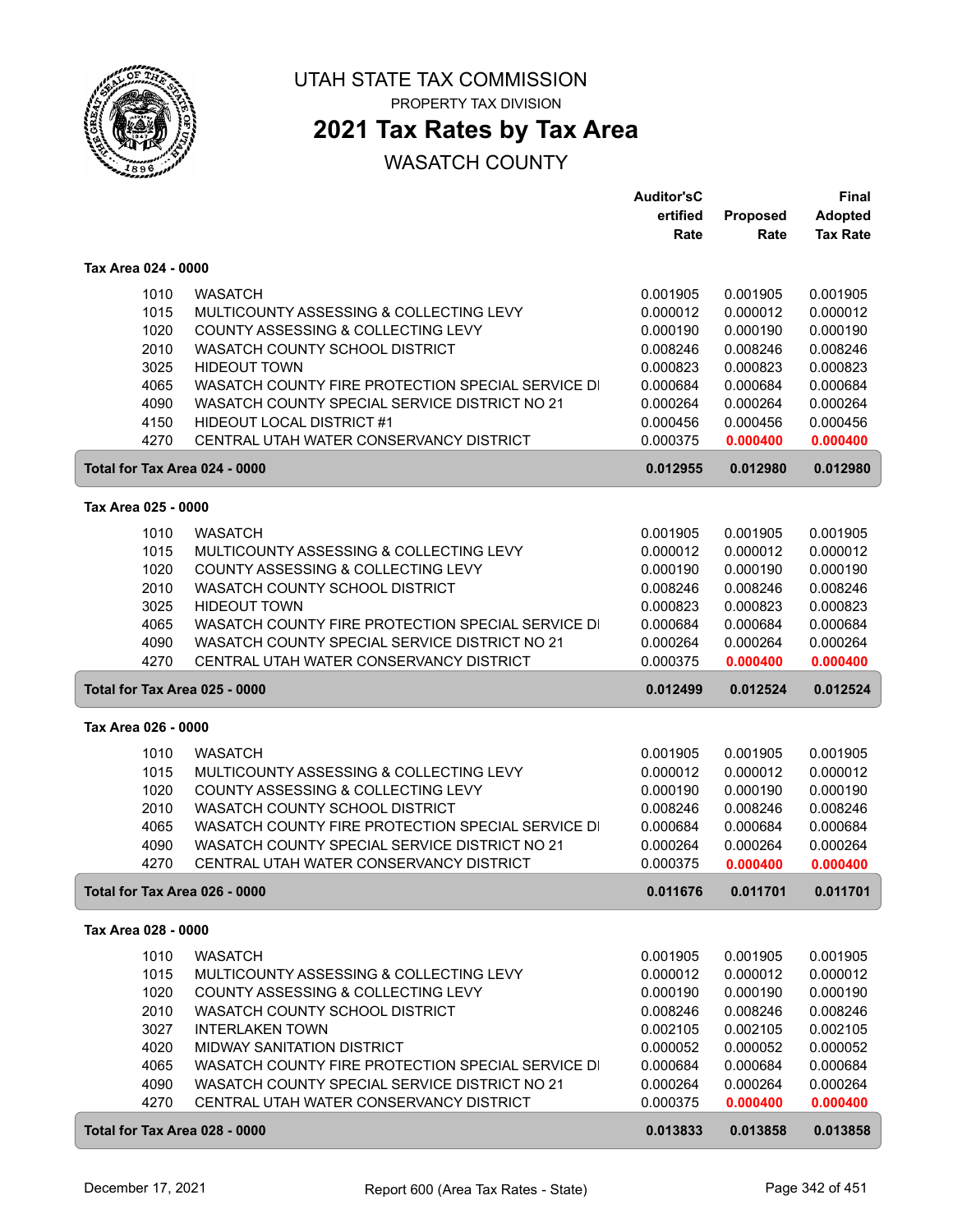

## **2021 Tax Rates by Tax Area**

|                               |                                                   | <b>Auditor'sC</b><br>ertified<br>Rate | <b>Proposed</b><br>Rate | <b>Final</b><br><b>Adopted</b><br><b>Tax Rate</b> |
|-------------------------------|---------------------------------------------------|---------------------------------------|-------------------------|---------------------------------------------------|
| Tax Area 029 - 0000           |                                                   |                                       |                         |                                                   |
| 1010                          | <b>WASATCH</b>                                    | 0.001905                              | 0.001905                | 0.001905                                          |
| 1015                          | MULTICOUNTY ASSESSING & COLLECTING LEVY           | 0.000012                              | 0.000012                | 0.000012                                          |
| 1020                          | COUNTY ASSESSING & COLLECTING LEVY                | 0.000190                              | 0.000190                | 0.000190                                          |
| 2010                          | WASATCH COUNTY SCHOOL DISTRICT                    | 0.008246                              | 0.008246                | 0.008246                                          |
| 4065                          | WASATCH COUNTY FIRE PROTECTION SPECIAL SERVICE DI | 0.000684                              | 0.000684                | 0.000684                                          |
| 4090                          | WASATCH COUNTY SPECIAL SERVICE DISTRICT NO 21     | 0.000264                              | 0.000264                | 0.000264                                          |
| 4270                          | CENTRAL UTAH WATER CONSERVANCY DISTRICT           | 0.000375                              | 0.000400                | 0.000400                                          |
| Total for Tax Area 029 - 0000 |                                                   | 0.011676                              | 0.011701                | 0.011701                                          |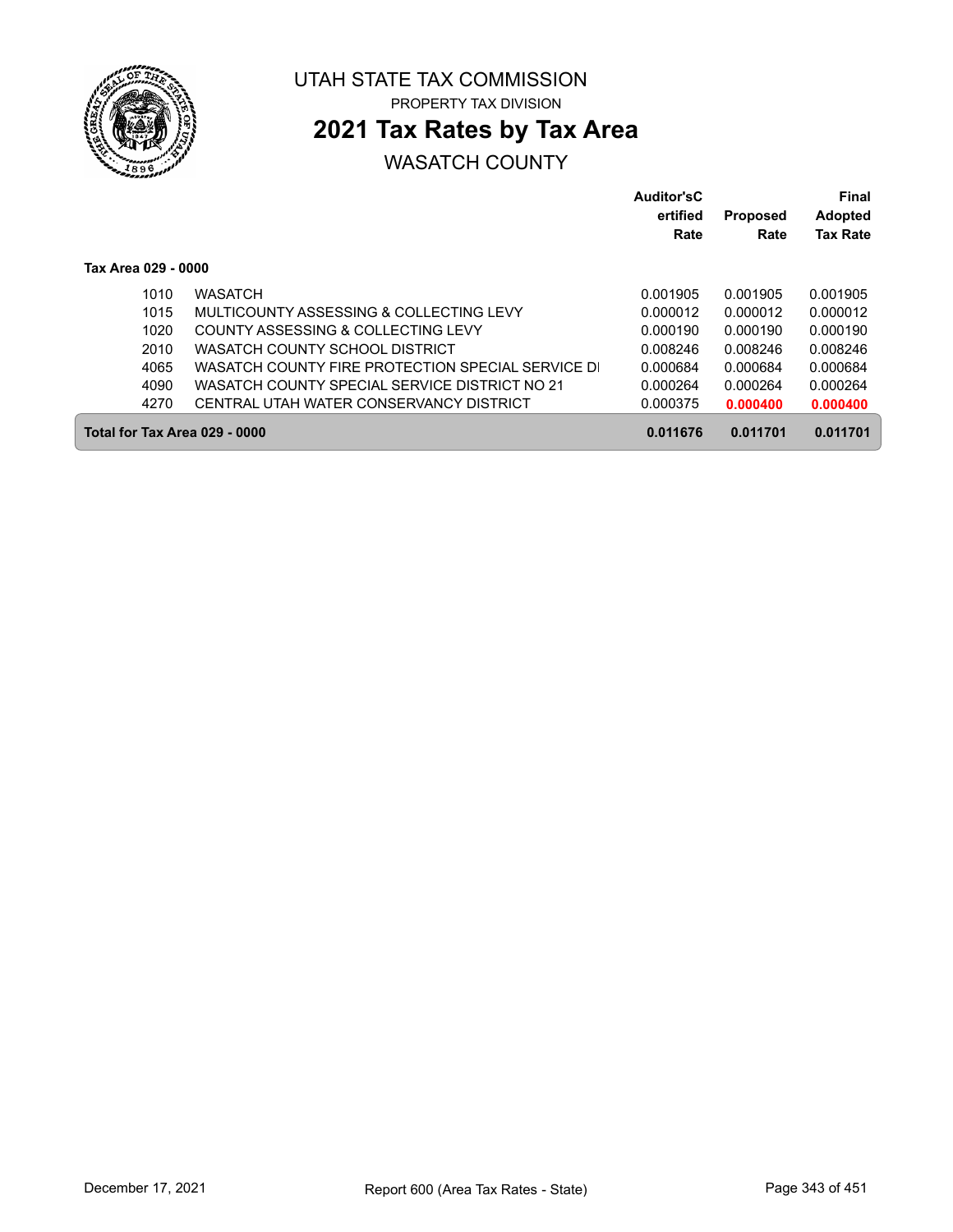

PROPERTY TAX DIVISION

## **2021 Tax Rates by Tax Area**

|                               |                                                 | <b>Auditor'sC</b> |          | Final           |
|-------------------------------|-------------------------------------------------|-------------------|----------|-----------------|
|                               |                                                 | ertified          | Proposed | <b>Adopted</b>  |
|                               |                                                 | Rate              | Rate     | <b>Tax Rate</b> |
| Tax Area 001 - 0000           |                                                 |                   |          |                 |
| 1010                          | <b>WASHINGTON</b>                               | 0.000721          | 0.000721 | 0.000721        |
| 1015                          | MULTICOUNTY ASSESSING & COLLECTING LEVY         | 0.000012          | 0.000012 | 0.000012        |
| 1020                          | COUNTY ASSESSING & COLLECTING LEVY              | 0.000313          | 0.000302 | 0.000302        |
| 2010                          | WASHINGTON COUNTY SCHOOL DISTRICT               | 0.006047          | 0.006047 | 0.006047        |
| 3010                          | <b>ENTERPRISE CITY</b>                          | 0.001544          | 0.001544 | 0.001544        |
| 4010                          | THE WASHINGTON COUNTY WATER CONSERVANCY DISTRIC | 0.000545          | 0.000545 | 0.000545        |
| 4110                          | SOUTHWEST MOSQUITO ABATEMENT & CONTROL DISTRICT | 0.000030          | 0.000030 | 0.000030        |
| Total for Tax Area 001 - 0000 |                                                 | 0.009212          | 0.009201 | 0.009201        |
| Tax Area 002 - 0000           |                                                 |                   |          |                 |
| 1010                          | <b>WASHINGTON</b>                               | 0.000721          | 0.000721 | 0.000721        |
| 1015                          | MULTICOUNTY ASSESSING & COLLECTING LEVY         | 0.000012          | 0.000012 | 0.000012        |
| 1020                          | COUNTY ASSESSING & COLLECTING LEVY              | 0.000313          | 0.000302 | 0.000302        |
| 2010                          | WASHINGTON COUNTY SCHOOL DISTRICT               | 0.006047          | 0.006047 | 0.006047        |
| 3020                          | <b>HILDALE CITY</b>                             | 0.002202          | 0.002202 | 0.002202        |
| 4010                          | THE WASHINGTON COUNTY WATER CONSERVANCY DISTRIC | 0.000545          | 0.000545 | 0.000545        |
| 4110                          | SOUTHWEST MOSQUITO ABATEMENT & CONTROL DISTRICT | 0.000030          | 0.000030 | 0.000030        |
| Total for Tax Area 002 - 0000 |                                                 | 0.009870          | 0.009859 | 0.009859        |
| Tax Area 003 - 0000           |                                                 |                   |          |                 |
| 1010                          | <b>WASHINGTON</b>                               | 0.000721          | 0.000721 | 0.000721        |
| 1015                          | MULTICOUNTY ASSESSING & COLLECTING LEVY         | 0.000012          | 0.000012 | 0.000012        |
| 1020                          | COUNTY ASSESSING & COLLECTING LEVY              | 0.000313          | 0.000302 | 0.000302        |
| 2010                          | WASHINGTON COUNTY SCHOOL DISTRICT               | 0.006047          | 0.006047 | 0.006047        |
| 3030                          | <b>HURRICANE CITY</b>                           | 0.001170          | 0.001170 | 0.001170        |
| 4010                          | THE WASHINGTON COUNTY WATER CONSERVANCY DISTRIC | 0.000545          | 0.000545 | 0.000545        |
| 4110                          | SOUTHWEST MOSQUITO ABATEMENT & CONTROL DISTRICT | 0.000030          | 0.000030 | 0.000030        |
| 4120                          | HURRICANE VALLEY FIRE DISTRICT                  | 0.000955          | 0.000955 | 0.000955        |
| Total for Tax Area 003 - 0000 |                                                 | 0.009793          | 0.009782 | 0.009782        |
| Tax Area 003 - 0001           |                                                 |                   |          |                 |
| 1010                          | <b>WASHINGTON</b>                               | 0.000721          | 0.000721 | 0.000721        |
| 1015                          | MULTICOUNTY ASSESSING & COLLECTING LEVY         | 0.000012          | 0.000012 | 0.000012        |
| 1020                          | COUNTY ASSESSING & COLLECTING LEVY              | 0.000313          | 0.000302 | 0.000302        |
| 2010                          | WASHINGTON COUNTY SCHOOL DISTRICT               | 0.006047          | 0.006047 | 0.006047        |
| 3030                          | <b>HURRICANE CITY</b>                           | 0.001170          | 0.001170 | 0.001170        |
| 4010                          | THE WASHINGTON COUNTY WATER CONSERVANCY DISTRIC | 0.000545          | 0.000545 | 0.000545        |
| 4110                          | SOUTHWEST MOSQUITO ABATEMENT & CONTROL DISTRICT | 0.000030          | 0.000030 | 0.000030        |
| 4120                          | HURRICANE VALLEY FIRE DISTRICT                  | 0.000955          | 0.000955 | 0.000955        |
| Total for Tax Area 003 - 0001 |                                                 | 0.009793          | 0.009782 | 0.009782        |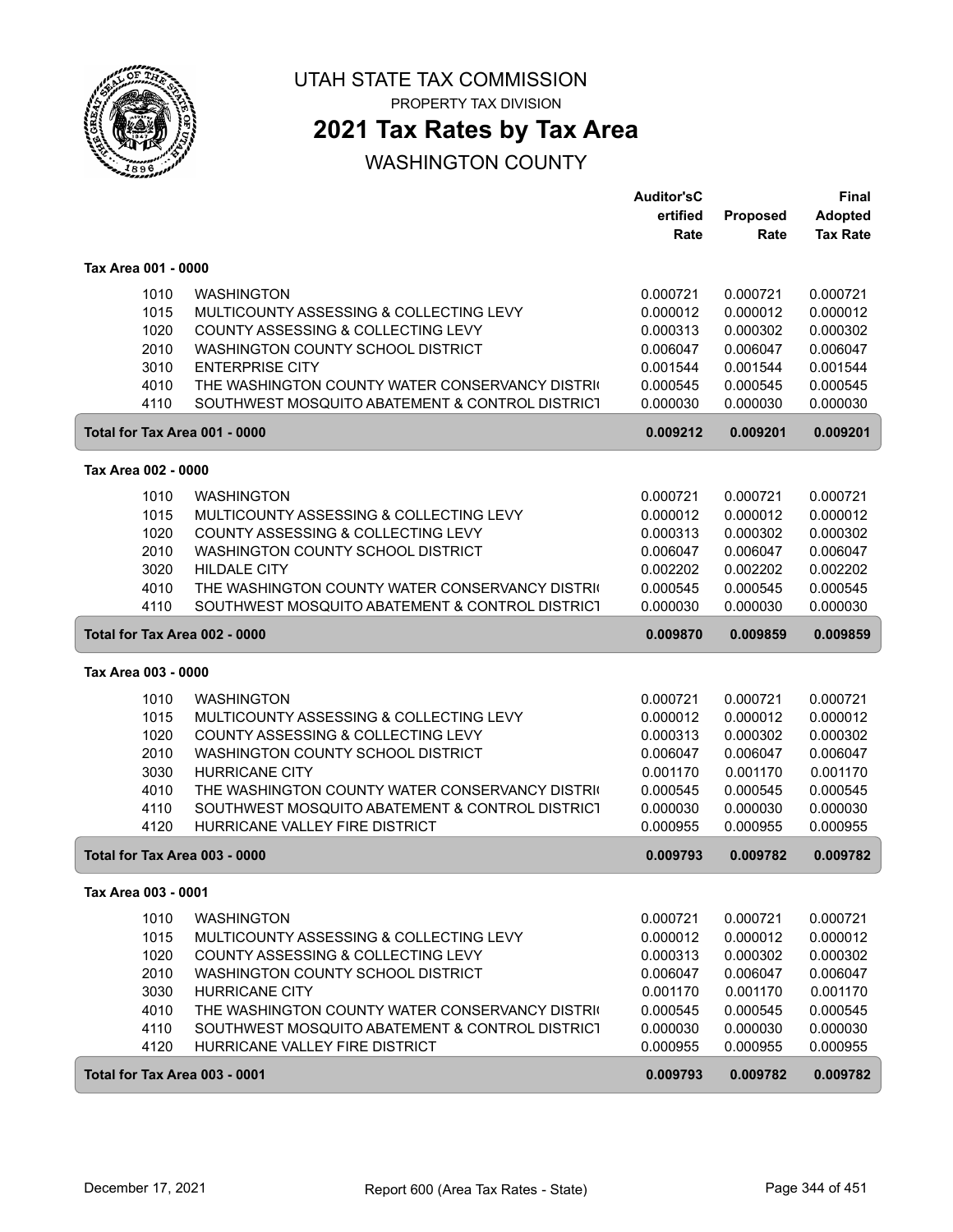

PROPERTY TAX DIVISION

## **2021 Tax Rates by Tax Area**

|                               |                                                 | <b>Auditor'sC</b> |          | Final           |
|-------------------------------|-------------------------------------------------|-------------------|----------|-----------------|
|                               |                                                 | ertified          | Proposed | <b>Adopted</b>  |
|                               |                                                 | Rate              | Rate     | <b>Tax Rate</b> |
| Tax Area 003 - 0002           |                                                 |                   |          |                 |
| 1010                          | <b>WASHINGTON</b>                               | 0.000721          | 0.000721 | 0.000721        |
| 1015                          | MULTICOUNTY ASSESSING & COLLECTING LEVY         | 0.000012          | 0.000012 | 0.000012        |
| 1020                          | COUNTY ASSESSING & COLLECTING LEVY              | 0.000313          | 0.000302 | 0.000302        |
| 2010                          | WASHINGTON COUNTY SCHOOL DISTRICT               | 0.006047          | 0.006047 | 0.006047        |
| 3030                          | <b>HURRICANE CITY</b>                           | 0.001170          | 0.001170 | 0.001170        |
| 4010                          | THE WASHINGTON COUNTY WATER CONSERVANCY DISTRIC | 0.000545          | 0.000545 | 0.000545        |
| 4110                          | SOUTHWEST MOSQUITO ABATEMENT & CONTROL DISTRICT | 0.000030          | 0.000030 | 0.000030        |
| 4120                          | HURRICANE VALLEY FIRE DISTRICT                  | 0.000955          | 0.000955 | 0.000955        |
| Total for Tax Area 003 - 0002 |                                                 | 0.009793          | 0.009782 | 0.009782        |
| Tax Area 004 - 0000           |                                                 |                   |          |                 |
| 1010                          | <b>WASHINGTON</b>                               | 0.000721          | 0.000721 | 0.000721        |
| 1015                          | MULTICOUNTY ASSESSING & COLLECTING LEVY         | 0.000012          | 0.000012 | 0.000012        |
| 1020                          | COUNTY ASSESSING & COLLECTING LEVY              | 0.000313          | 0.000302 | 0.000302        |
| 2010                          | WASHINGTON COUNTY SCHOOL DISTRICT               | 0.006047          | 0.006047 | 0.006047        |
| 3040                          | <b>IVINS CITY</b>                               | 0.001215          | 0.001215 | 0.001215        |
| 4010                          | THE WASHINGTON COUNTY WATER CONSERVANCY DISTRIC | 0.000545          | 0.000545 | 0.000545        |
| 4110                          | SOUTHWEST MOSQUITO ABATEMENT & CONTROL DISTRICT | 0.000030          | 0.000030 | 0.000030        |
| Total for Tax Area 004 - 0000 |                                                 | 0.008883          | 0.008872 | 0.008872        |
| Tax Area 005 - 0000           |                                                 |                   |          |                 |
| 1010                          | <b>WASHINGTON</b>                               | 0.000721          | 0.000721 | 0.000721        |
| 1015                          | MULTICOUNTY ASSESSING & COLLECTING LEVY         | 0.000012          | 0.000012 | 0.000012        |
| 1020                          | COUNTY ASSESSING & COLLECTING LEVY              | 0.000313          | 0.000302 | 0.000302        |
| 2010                          | WASHINGTON COUNTY SCHOOL DISTRICT               | 0.006047          | 0.006047 | 0.006047        |
| 3050                          | <b>LA VERKIN CITY</b>                           | 0.001285          | 0.001285 | 0.001285        |
| 4010                          | THE WASHINGTON COUNTY WATER CONSERVANCY DISTRIC | 0.000545          | 0.000545 | 0.000545        |
| 4110                          | SOUTHWEST MOSQUITO ABATEMENT & CONTROL DISTRICT | 0.000030          | 0.000030 | 0.000030        |
| 4120                          | HURRICANE VALLEY FIRE DISTRICT                  | 0.000955          | 0.000955 | 0.000955        |
| Total for Tax Area 005 - 0000 |                                                 | 0.009908          | 0.009897 | 0.009897        |
| Tax Area 006 - 0000           |                                                 |                   |          |                 |
| 1010                          | <b>WASHINGTON</b>                               | 0.000721          | 0.000721 | 0.000721        |
| 1015                          | MULTICOUNTY ASSESSING & COLLECTING LEVY         | 0.000012          | 0.000012 | 0.000012        |
| 1020                          | COUNTY ASSESSING & COLLECTING LEVY              | 0.000313          | 0.000302 | 0.000302        |
| 2010                          | WASHINGTON COUNTY SCHOOL DISTRICT               | 0.006047          | 0.006047 | 0.006047        |
| 3060                          | <b>LEEDS TOWN</b>                               | 0.000536          | 0.000536 | 0.000536        |
| 4010                          | THE WASHINGTON COUNTY WATER CONSERVANCY DISTRIC | 0.000545          | 0.000545 | 0.000545        |
| 4110                          | SOUTHWEST MOSQUITO ABATEMENT & CONTROL DISTRICT | 0.000030          | 0.000030 | 0.000030        |
| 4120                          | HURRICANE VALLEY FIRE DISTRICT                  | 0.000955          | 0.000955 | 0.000955        |
| Total for Tax Area 006 - 0000 |                                                 | 0.009159          | 0.009148 | 0.009148        |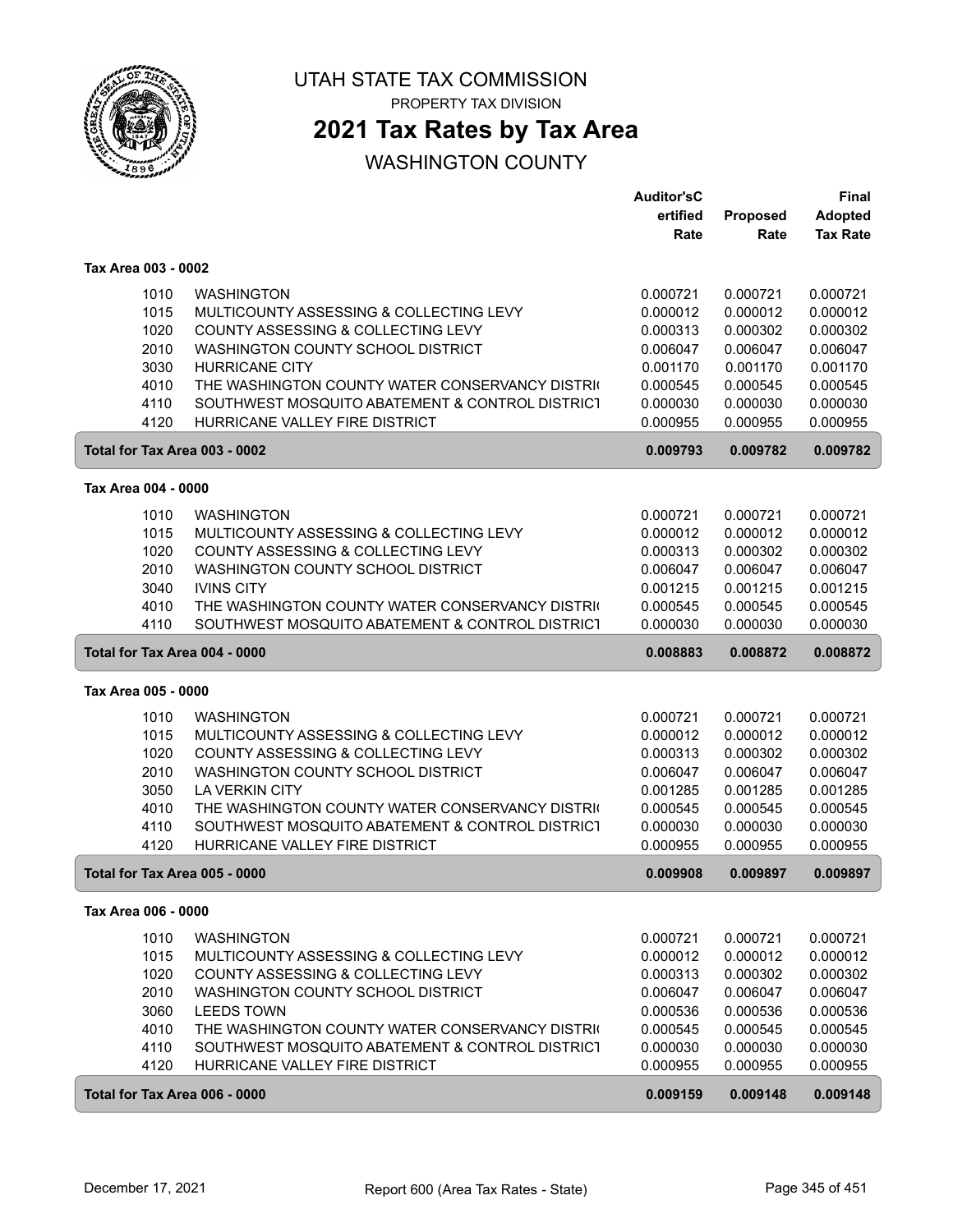

PROPERTY TAX DIVISION

## **2021 Tax Rates by Tax Area**

|                               |                                                 | Auditor'sC |          | Final           |
|-------------------------------|-------------------------------------------------|------------|----------|-----------------|
|                               |                                                 | ertified   | Proposed | <b>Adopted</b>  |
|                               |                                                 | Rate       | Rate     | <b>Tax Rate</b> |
| Tax Area 006 - 0001           |                                                 |            |          |                 |
| 1010                          | <b>WASHINGTON</b>                               | 0.000721   | 0.000721 | 0.000721        |
| 1015                          | MULTICOUNTY ASSESSING & COLLECTING LEVY         | 0.000012   | 0.000012 | 0.000012        |
| 1020                          | COUNTY ASSESSING & COLLECTING LEVY              | 0.000313   | 0.000302 | 0.000302        |
| 2010                          | WASHINGTON COUNTY SCHOOL DISTRICT               | 0.006047   | 0.006047 | 0.006047        |
| 3060                          | <b>LEEDS TOWN</b>                               | 0.000536   | 0.000536 | 0.000536        |
| 4010                          | THE WASHINGTON COUNTY WATER CONSERVANCY DISTRIC | 0.000545   | 0.000545 | 0.000545        |
| 4110                          | SOUTHWEST MOSQUITO ABATEMENT & CONTROL DISTRICT | 0.000030   | 0.000030 | 0.000030        |
| 4120                          | HURRICANE VALLEY FIRE DISTRICT                  | 0.000955   | 0.000955 | 0.000955        |
| Total for Tax Area 006 - 0001 |                                                 | 0.009159   | 0.009148 | 0.009148        |
| Tax Area 007 - 0000           |                                                 |            |          |                 |
| 1010                          | <b>WASHINGTON</b>                               | 0.000721   | 0.000721 | 0.000721        |
| 1015                          | MULTICOUNTY ASSESSING & COLLECTING LEVY         | 0.000012   | 0.000012 | 0.000012        |
| 1020                          | COUNTY ASSESSING & COLLECTING LEVY              | 0.000313   | 0.000302 | 0.000302        |
| 2010                          | WASHINGTON COUNTY SCHOOL DISTRICT               | 0.006047   | 0.006047 | 0.006047        |
| 3070                          | <b>NEW HARMONY TOWN</b>                         | 0.001081   | 0.001081 | 0.001081        |
| 4010                          | THE WASHINGTON COUNTY WATER CONSERVANCY DISTRIC | 0.000545   | 0.000545 | 0.000545        |
| 4090                          | NEW HARMONY VALLEY SPECIAL SERVICE DISTRICT     | 0.000454   | 0.000454 | 0.000454        |
| 4110                          | SOUTHWEST MOSQUITO ABATEMENT & CONTROL DISTRICT | 0.000030   | 0.000030 | 0.000030        |
| Total for Tax Area 007 - 0000 |                                                 | 0.009203   | 0.009192 | 0.009192        |
| Tax Area 008 - 0000           |                                                 |            |          |                 |
| 1010                          | <b>WASHINGTON</b>                               | 0.000721   | 0.000721 | 0.000721        |
| 1015                          | MULTICOUNTY ASSESSING & COLLECTING LEVY         | 0.000012   | 0.000012 | 0.000012        |
| 1020                          | COUNTY ASSESSING & COLLECTING LEVY              | 0.000313   | 0.000302 | 0.000302        |
| 2010                          | WASHINGTON COUNTY SCHOOL DISTRICT               | 0.006047   | 0.006047 | 0.006047        |
| 3080                          | ST GEORGE CITY                                  | 0.001020   | 0.001020 | 0.001020        |
| 4010                          | THE WASHINGTON COUNTY WATER CONSERVANCY DISTRIC | 0.000545   | 0.000545 | 0.000545        |
| 4110                          | SOUTHWEST MOSQUITO ABATEMENT & CONTROL DISTRICT | 0.000030   | 0.000030 | 0.000030        |
| Total for Tax Area 008 - 0000 |                                                 | 0.008688   | 0.008677 | 0.008677        |
| Tax Area 008 - 0001           |                                                 |            |          |                 |
| 1010                          | <b>WASHINGTON</b>                               | 0.000721   | 0.000721 | 0.000721        |
| 1015                          | MULTICOUNTY ASSESSING & COLLECTING LEVY         | 0.000012   | 0.000012 | 0.000012        |
| 1020                          | COUNTY ASSESSING & COLLECTING LEVY              | 0.000313   | 0.000302 | 0.000302        |
| 2010                          | WASHINGTON COUNTY SCHOOL DISTRICT               | 0.006047   | 0.006047 | 0.006047        |
| 3080                          | ST GEORGE CITY                                  | 0.001020   | 0.001020 | 0.001020        |
| 4010                          | THE WASHINGTON COUNTY WATER CONSERVANCY DISTRIC | 0.000545   | 0.000545 | 0.000545        |
| 4110                          | SOUTHWEST MOSQUITO ABATEMENT & CONTROL DISTRICT | 0.000030   | 0.000030 | 0.000030        |
| Total for Tax Area 008 - 0001 |                                                 | 0.008688   | 0.008677 | 0.008677        |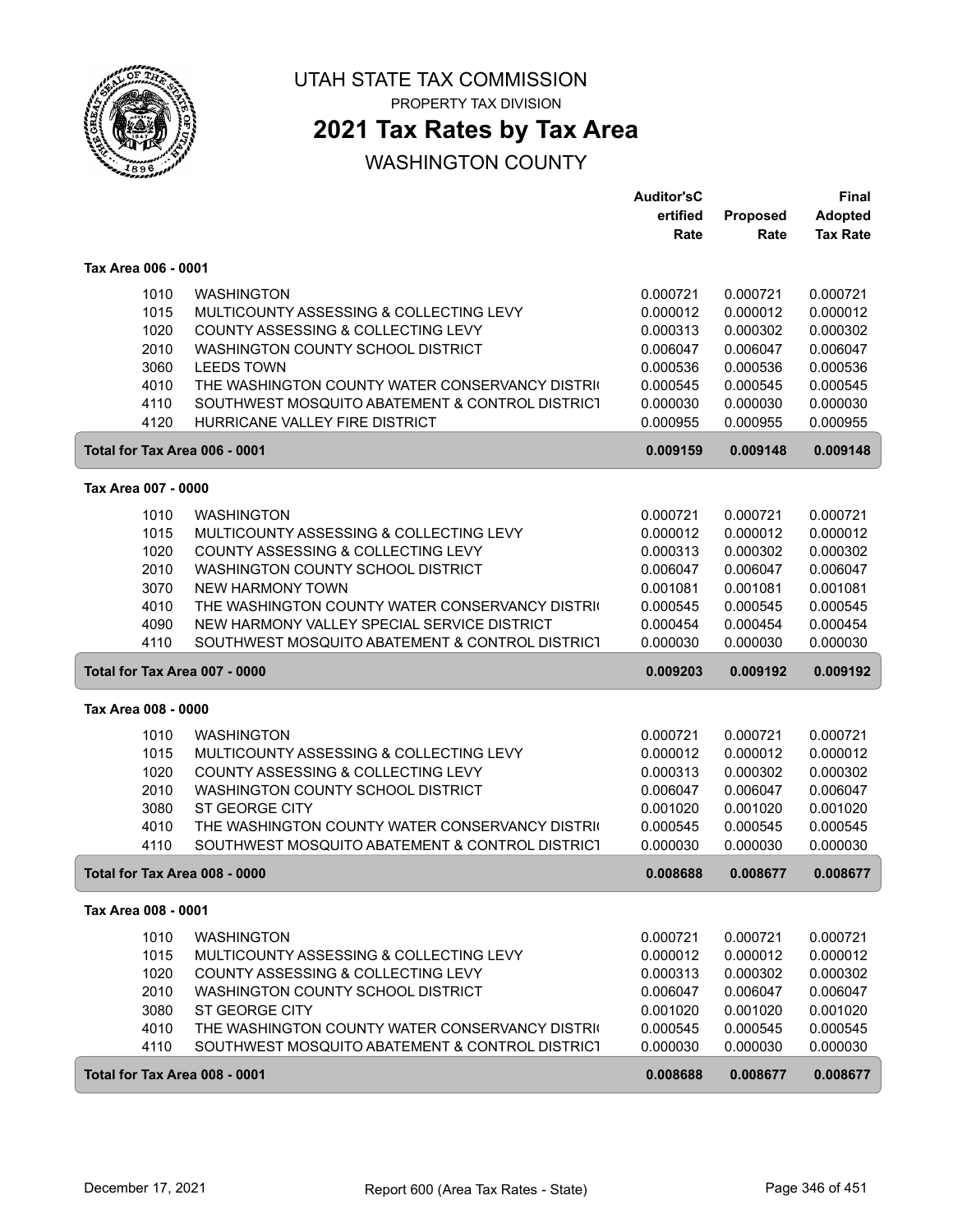

PROPERTY TAX DIVISION

## **2021 Tax Rates by Tax Area**

|                               |                                                                            | <b>Auditor'sC</b>    |                      | <b>Final</b>         |
|-------------------------------|----------------------------------------------------------------------------|----------------------|----------------------|----------------------|
|                               |                                                                            | ertified             | Proposed             | <b>Adopted</b>       |
|                               |                                                                            | Rate                 | Rate                 | <b>Tax Rate</b>      |
| Tax Area 009 - 0000           |                                                                            |                      |                      |                      |
|                               |                                                                            |                      |                      |                      |
| 1010                          | <b>WASHINGTON</b>                                                          | 0.000721             | 0.000721             | 0.000721             |
| 1015                          | MULTICOUNTY ASSESSING & COLLECTING LEVY                                    | 0.000012             | 0.000012             | 0.000012             |
| 1020                          | COUNTY ASSESSING & COLLECTING LEVY                                         | 0.000313             | 0.000302             | 0.000302             |
| 2010                          | WASHINGTON COUNTY SCHOOL DISTRICT                                          | 0.006047             | 0.006047             | 0.006047             |
| 3090<br>4010                  | <b>SANTA CLARA CITY</b><br>THE WASHINGTON COUNTY WATER CONSERVANCY DISTRIC | 0.001229<br>0.000545 | 0.001229<br>0.000545 | 0.001229<br>0.000545 |
| 4110                          | SOUTHWEST MOSQUITO ABATEMENT & CONTROL DISTRICT                            | 0.000030             | 0.000030             | 0.000030             |
| Total for Tax Area 009 - 0000 |                                                                            | 0.008897             | 0.008886             | 0.008886             |
|                               |                                                                            |                      |                      |                      |
| Tax Area 010 - 0000           |                                                                            |                      |                      |                      |
| 1010                          | <b>WASHINGTON</b>                                                          | 0.000721             | 0.000721             | 0.000721             |
| 1015                          | MULTICOUNTY ASSESSING & COLLECTING LEVY                                    | 0.000012             | 0.000012             | 0.000012             |
| 1020                          | COUNTY ASSESSING & COLLECTING LEVY                                         | 0.000313             | 0.000302             | 0.000302             |
| 2010                          | WASHINGTON COUNTY SCHOOL DISTRICT                                          | 0.006047             | 0.006047             | 0.006047             |
| 3100                          | <b>SPRINGDALE TOWN</b>                                                     | 0.000222             | 0.000222             | 0.000222             |
| 4010                          | THE WASHINGTON COUNTY WATER CONSERVANCY DISTRIC                            | 0.000545             | 0.000545             | 0.000545             |
| 4110                          | SOUTHWEST MOSQUITO ABATEMENT & CONTROL DISTRICT                            | 0.000030             | 0.000030             | 0.000030             |
| 4120                          | HURRICANE VALLEY FIRE DISTRICT                                             | 0.000955             | 0.000955             | 0.000955             |
| Total for Tax Area 010 - 0000 |                                                                            | 0.008845             | 0.008834             | 0.008834             |
| Tax Area 011 - 0000           |                                                                            |                      |                      |                      |
| 1010                          | <b>WASHINGTON</b>                                                          | 0.000721             | 0.000721             | 0.000721             |
| 1015                          | MULTICOUNTY ASSESSING & COLLECTING LEVY                                    | 0.000012             | 0.000012             | 0.000012             |
| 1020                          | COUNTY ASSESSING & COLLECTING LEVY                                         | 0.000313             | 0.000302             | 0.000302             |
| 2010                          | WASHINGTON COUNTY SCHOOL DISTRICT                                          | 0.006047             | 0.006047             | 0.006047             |
| 3110                          | <b>TOQUERVILLE CITY</b>                                                    | 0.001208             | 0.001325             | 0.001325             |
| 4010                          | THE WASHINGTON COUNTY WATER CONSERVANCY DISTRIC                            | 0.000545             | 0.000545             | 0.000545             |
| 4110                          | SOUTHWEST MOSQUITO ABATEMENT & CONTROL DISTRICT                            | 0.000030             | 0.000030             | 0.000030             |
| 4120                          | HURRICANE VALLEY FIRE DISTRICT                                             | 0.000955             | 0.000955             | 0.000955             |
| Total for Tax Area 011 - 0000 |                                                                            | 0.009831             | 0.009937             | 0.009937             |
| Tax Area 011 - 0001           |                                                                            |                      |                      |                      |
| 1010                          | <b>WASHINGTON</b>                                                          | 0.000721             | 0.000721             | 0.000721             |
| 1015                          | MULTICOUNTY ASSESSING & COLLECTING LEVY                                    | 0.000012             | 0.000012             | 0.000012             |
| 1020                          | COUNTY ASSESSING & COLLECTING LEVY                                         | 0.000313             | 0.000302             | 0.000302             |
| 2010                          | WASHINGTON COUNTY SCHOOL DISTRICT                                          | 0.006047             | 0.006047             | 0.006047             |
| 3110                          | <b>TOQUERVILLE CITY</b>                                                    | 0.001208             | 0.001325             | 0.001325             |
| 4010                          | THE WASHINGTON COUNTY WATER CONSERVANCY DISTRIC                            | 0.000545             | 0.000545             | 0.000545             |
| 4110                          | SOUTHWEST MOSQUITO ABATEMENT & CONTROL DISTRICT                            | 0.000030             | 0.000030             | 0.000030             |
| 4120                          | HURRICANE VALLEY FIRE DISTRICT                                             | 0.000955             | 0.000955             | 0.000955             |
| Total for Tax Area 011 - 0001 |                                                                            | 0.009831             | 0.009937             | 0.009937             |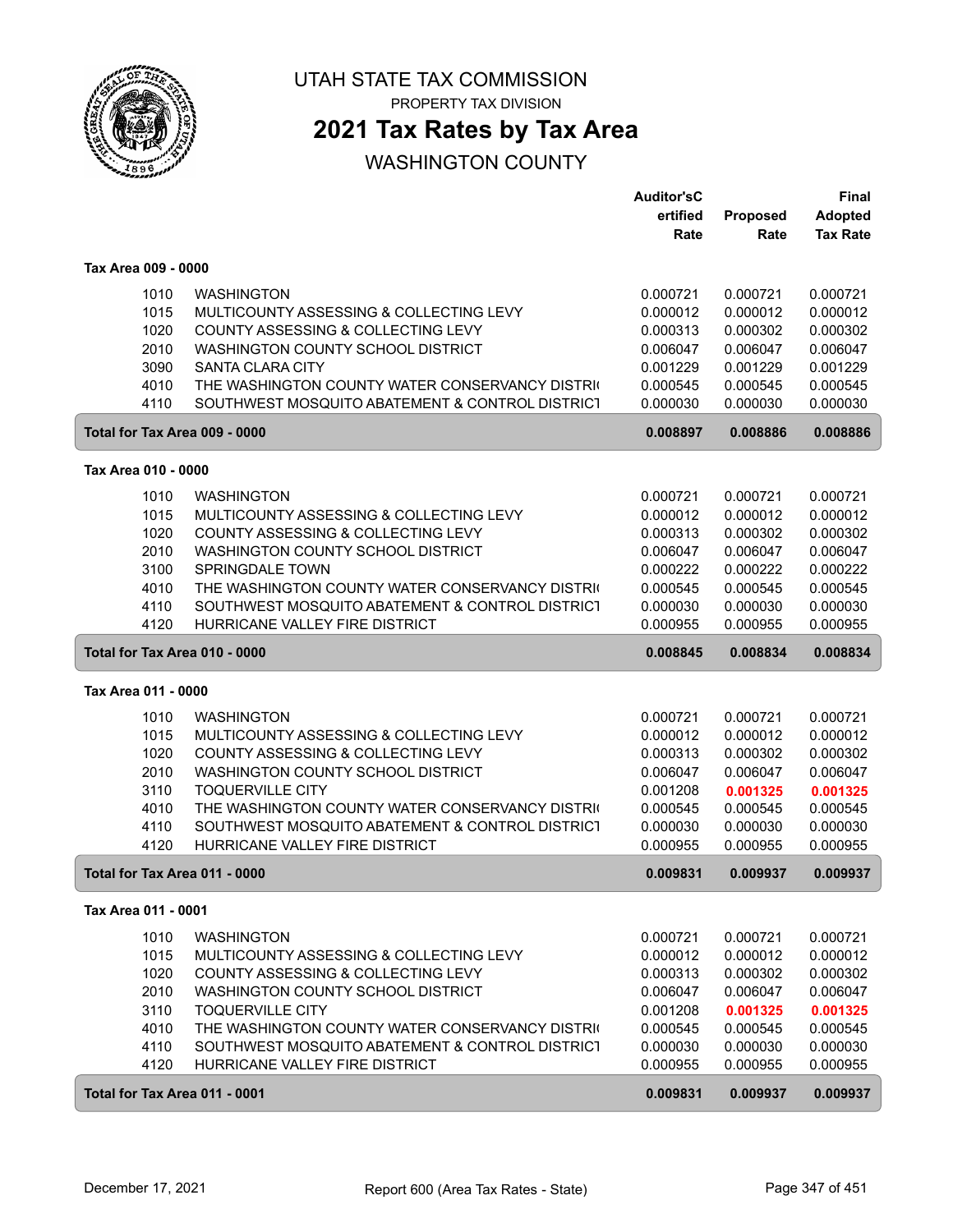

PROPERTY TAX DIVISION

## **2021 Tax Rates by Tax Area**

|                                                                               |                                                                                                                                                                                                                                                                                                       | <b>Auditor'sC</b><br>ertified<br>Rate                                                        | Proposed<br>Rate                                                                             | <b>Final</b><br><b>Adopted</b><br><b>Tax Rate</b>                                            |
|-------------------------------------------------------------------------------|-------------------------------------------------------------------------------------------------------------------------------------------------------------------------------------------------------------------------------------------------------------------------------------------------------|----------------------------------------------------------------------------------------------|----------------------------------------------------------------------------------------------|----------------------------------------------------------------------------------------------|
| Tax Area 012 - 0000                                                           |                                                                                                                                                                                                                                                                                                       |                                                                                              |                                                                                              |                                                                                              |
| 1010<br>1015<br>1020<br>2010<br>3120<br>4010<br>4110<br>4120                  | <b>WASHINGTON</b><br>MULTICOUNTY ASSESSING & COLLECTING LEVY<br>COUNTY ASSESSING & COLLECTING LEVY<br>WASHINGTON COUNTY SCHOOL DISTRICT<br><b>VIRGIN TOWN</b><br>THE WASHINGTON COUNTY WATER CONSERVANCY DISTRIC<br>SOUTHWEST MOSQUITO ABATEMENT & CONTROL DISTRICT<br>HURRICANE VALLEY FIRE DISTRICT | 0.000721<br>0.000012<br>0.000313<br>0.006047<br>0.000679<br>0.000545<br>0.000030<br>0.000955 | 0.000721<br>0.000012<br>0.000302<br>0.006047<br>0.000679<br>0.000545<br>0.000030<br>0.000955 | 0.000721<br>0.000012<br>0.000302<br>0.006047<br>0.000679<br>0.000545<br>0.000030<br>0.000955 |
| Total for Tax Area 012 - 0000                                                 |                                                                                                                                                                                                                                                                                                       | 0.009302                                                                                     | 0.009291                                                                                     | 0.009291                                                                                     |
| Tax Area 013 - 0000                                                           |                                                                                                                                                                                                                                                                                                       |                                                                                              |                                                                                              |                                                                                              |
| 1010<br>1015<br>1020<br>2010<br>3130<br>4010<br>4110                          | <b>WASHINGTON</b><br>MULTICOUNTY ASSESSING & COLLECTING LEVY<br>COUNTY ASSESSING & COLLECTING LEVY<br>WASHINGTON COUNTY SCHOOL DISTRICT<br><b>WASHINGTON CITY</b><br>THE WASHINGTON COUNTY WATER CONSERVANCY DISTRIC<br>SOUTHWEST MOSQUITO ABATEMENT & CONTROL DISTRICT                               | 0.000721<br>0.000012<br>0.000313<br>0.006047<br>0.001001<br>0.000545<br>0.000030             | 0.000721<br>0.000012<br>0.000302<br>0.006047<br>0.001001<br>0.000545<br>0.000030             | 0.000721<br>0.000012<br>0.000302<br>0.006047<br>0.001001<br>0.000545<br>0.000030             |
| Total for Tax Area 013 - 0000                                                 |                                                                                                                                                                                                                                                                                                       | 0.008669                                                                                     | 0.008658                                                                                     | 0.008658                                                                                     |
| Tax Area 013 - 0001                                                           |                                                                                                                                                                                                                                                                                                       |                                                                                              |                                                                                              |                                                                                              |
| 1010<br>1015<br>1020<br>2010<br>3130<br>4010<br>4110                          | <b>WASHINGTON</b><br>MULTICOUNTY ASSESSING & COLLECTING LEVY<br>COUNTY ASSESSING & COLLECTING LEVY<br>WASHINGTON COUNTY SCHOOL DISTRICT<br><b>WASHINGTON CITY</b><br>THE WASHINGTON COUNTY WATER CONSERVANCY DISTRIC<br>SOUTHWEST MOSQUITO ABATEMENT & CONTROL DISTRICT                               | 0.000721<br>0.000012<br>0.000313<br>0.006047<br>0.001001<br>0.000545<br>0.000030             | 0.000721<br>0.000012<br>0.000302<br>0.006047<br>0.001001<br>0.000545<br>0.000030             | 0.000721<br>0.000012<br>0.000302<br>0.006047<br>0.001001<br>0.000545<br>0.000030             |
| Total for Tax Area 013 - 0001                                                 |                                                                                                                                                                                                                                                                                                       | 0.008669                                                                                     | 0.008658                                                                                     | 0.008658                                                                                     |
| Tax Area 015 - 0000                                                           |                                                                                                                                                                                                                                                                                                       |                                                                                              |                                                                                              |                                                                                              |
| 1010<br>1015<br>1020<br>2010<br>4010<br>4110<br>Total for Tax Area 015 - 0000 | <b>WASHINGTON</b><br>MULTICOUNTY ASSESSING & COLLECTING LEVY<br>COUNTY ASSESSING & COLLECTING LEVY<br>WASHINGTON COUNTY SCHOOL DISTRICT<br>THE WASHINGTON COUNTY WATER CONSERVANCY DISTRIC<br>SOUTHWEST MOSQUITO ABATEMENT & CONTROL DISTRICT                                                         | 0.000721<br>0.000012<br>0.000313<br>0.006047<br>0.000545<br>0.000030<br>0.007668             | 0.000721<br>0.000012<br>0.000302<br>0.006047<br>0.000545<br>0.000030<br>0.007657             | 0.000721<br>0.000012<br>0.000302<br>0.006047<br>0.000545<br>0.000030<br>0.007657             |
|                                                                               |                                                                                                                                                                                                                                                                                                       |                                                                                              |                                                                                              |                                                                                              |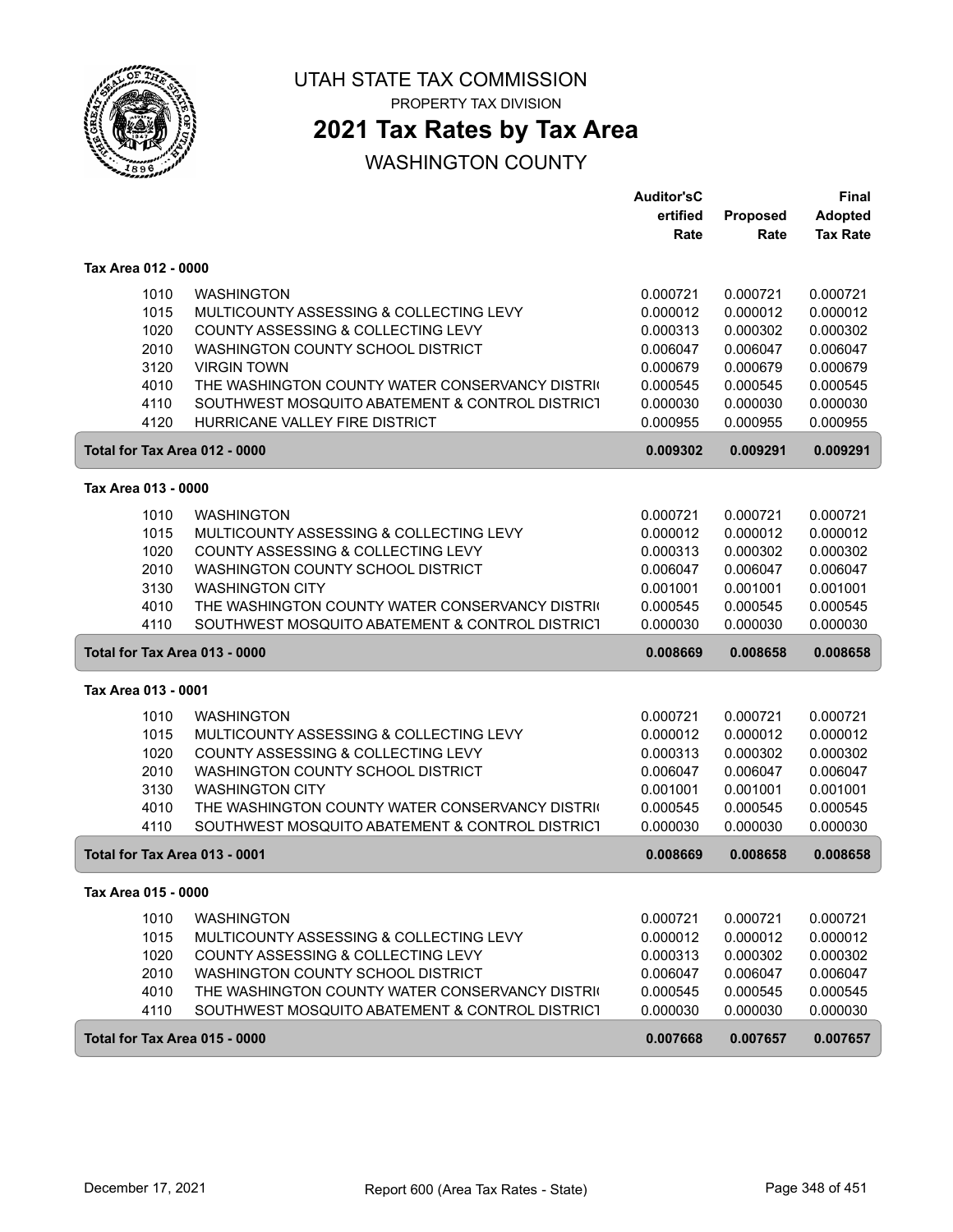

PROPERTY TAX DIVISION

## **2021 Tax Rates by Tax Area**

|                               |                                                                               | <b>Auditor'sC</b>    |                      | Final                |
|-------------------------------|-------------------------------------------------------------------------------|----------------------|----------------------|----------------------|
|                               |                                                                               | ertified             | Proposed             | <b>Adopted</b>       |
|                               |                                                                               | Rate                 | Rate                 | <b>Tax Rate</b>      |
| Tax Area 015 - 0001           |                                                                               |                      |                      |                      |
| 1010                          | <b>WASHINGTON</b>                                                             | 0.000721             | 0.000721             | 0.000721             |
| 1015                          | MULTICOUNTY ASSESSING & COLLECTING LEVY                                       | 0.000012             | 0.000012             | 0.000012             |
| 1020                          | COUNTY ASSESSING & COLLECTING LEVY                                            | 0.000313             | 0.000302             | 0.000302             |
| 2010                          | WASHINGTON COUNTY SCHOOL DISTRICT                                             | 0.006047             | 0.006047             | 0.006047             |
| 4010                          | THE WASHINGTON COUNTY WATER CONSERVANCY DISTRIC                               | 0.000545             | 0.000545             | 0.000545             |
| 4110                          | SOUTHWEST MOSQUITO ABATEMENT & CONTROL DISTRICT                               | 0.000030             | 0.000030             | 0.000030             |
| Total for Tax Area 015 - 0001 |                                                                               | 0.007668             | 0.007657             | 0.007657             |
| Tax Area 015 - 0003           |                                                                               |                      |                      |                      |
| 1010                          | <b>WASHINGTON</b>                                                             | 0.000721             | 0.000721             | 0.000721             |
| 1015                          | MULTICOUNTY ASSESSING & COLLECTING LEVY                                       | 0.000012             | 0.000012             | 0.000012             |
| 1020                          | COUNTY ASSESSING & COLLECTING LEVY                                            | 0.000313             | 0.000302             | 0.000302             |
| 2010                          | WASHINGTON COUNTY SCHOOL DISTRICT                                             | 0.006047             | 0.006047             | 0.006047             |
| 4010                          | THE WASHINGTON COUNTY WATER CONSERVANCY DISTRIC                               | 0.000545             | 0.000545             | 0.000545             |
| 4110                          | SOUTHWEST MOSQUITO ABATEMENT & CONTROL DISTRICT                               | 0.000030             | 0.000030             | 0.000030             |
| Total for Tax Area 015 - 0003 |                                                                               | 0.007668             | 0.007657             | 0.007657             |
| Tax Area 015 - 0004           |                                                                               |                      |                      |                      |
| 1010                          | <b>WASHINGTON</b>                                                             | 0.000721             | 0.000721             | 0.000721             |
| 1015                          | MULTICOUNTY ASSESSING & COLLECTING LEVY                                       | 0.000012             | 0.000012             | 0.000012             |
| 1020                          | COUNTY ASSESSING & COLLECTING LEVY                                            | 0.000313             | 0.000302             | 0.000302             |
| 2010                          | WASHINGTON COUNTY SCHOOL DISTRICT                                             | 0.006047             | 0.006047             | 0.006047             |
| 4010                          | THE WASHINGTON COUNTY WATER CONSERVANCY DISTRIC                               | 0.000545             | 0.000545             | 0.000545             |
| 4110                          | SOUTHWEST MOSQUITO ABATEMENT & CONTROL DISTRICT                               | 0.000030             | 0.000030             | 0.000030             |
| Total for Tax Area 015 - 0004 |                                                                               | 0.007668             | 0.007657             | 0.007657             |
| Tax Area 018 - 0000           |                                                                               |                      |                      |                      |
| 1010                          | <b>WASHINGTON</b>                                                             |                      |                      | 0.000721             |
|                               |                                                                               | 0.000721             | 0.000721             |                      |
| 1015<br>1020                  | MULTICOUNTY ASSESSING & COLLECTING LEVY<br>COUNTY ASSESSING & COLLECTING LEVY | 0.000012<br>0.000313 | 0.000012<br>0.000302 | 0.000012<br>0.000302 |
|                               |                                                                               | 0.006047             | 0.006047             |                      |
| 2010<br>3075                  | WASHINGTON COUNTY SCHOOL DISTRICT<br>ROCKVILLE TOWN                           | 0.001588             | 0.001588             | 0.006047<br>0.001588 |
| 4010                          | THE WASHINGTON COUNTY WATER CONSERVANCY DISTRIC                               | 0.000545             | 0.000545             | 0.000545             |
| 4110                          | SOUTHWEST MOSQUITO ABATEMENT & CONTROL DISTRICT                               | 0.000030             | 0.000030             |                      |
| 4120                          | HURRICANE VALLEY FIRE DISTRICT                                                | 0.000955             | 0.000955             | 0.000030<br>0.000955 |
|                               |                                                                               |                      |                      |                      |
| Total for Tax Area 018 - 0000 |                                                                               | 0.010211             | 0.010200             | 0.010200             |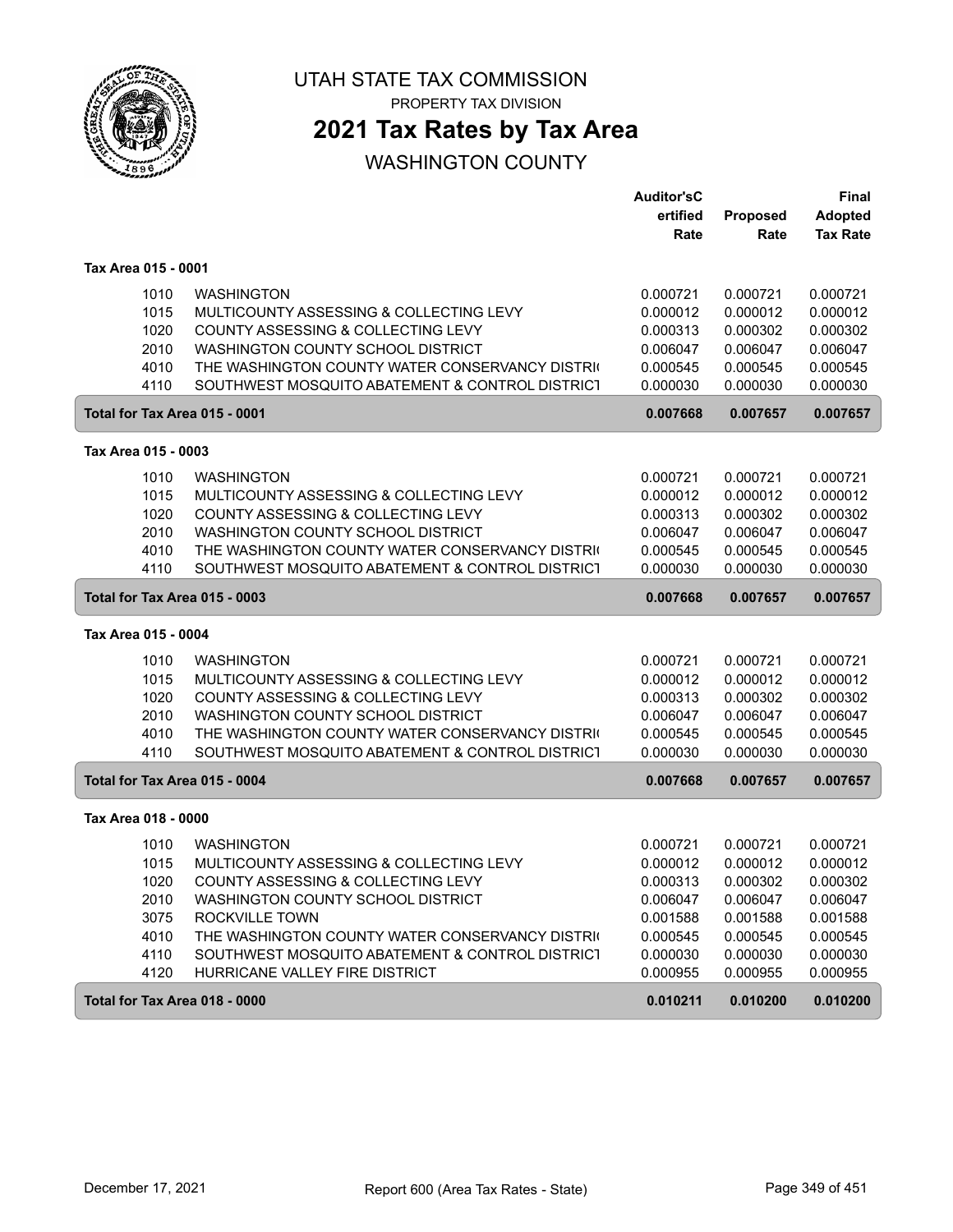

PROPERTY TAX DIVISION

## **2021 Tax Rates by Tax Area**

|                               |                                                 | <b>Auditor'sC</b> |          | Final           |
|-------------------------------|-------------------------------------------------|-------------------|----------|-----------------|
|                               |                                                 | ertified          | Proposed | Adopted         |
|                               |                                                 | Rate              | Rate     | <b>Tax Rate</b> |
| Tax Area 022 - 0000           |                                                 |                   |          |                 |
| 1010                          | <b>WASHINGTON</b>                               | 0.000721          | 0.000721 | 0.000721        |
| 1015                          | MULTICOUNTY ASSESSING & COLLECTING LEVY         | 0.000012          | 0.000012 | 0.000012        |
| 1020                          |                                                 |                   |          | 0.000302        |
|                               | COUNTY ASSESSING & COLLECTING LEVY              | 0.000313          | 0.000302 |                 |
| 2010                          | WASHINGTON COUNTY SCHOOL DISTRICT               | 0.006047          | 0.006047 | 0.006047        |
| 4010                          | THE WASHINGTON COUNTY WATER CONSERVANCY DISTRIC | 0.000545          | 0.000545 | 0.000545        |
| 4110                          | SOUTHWEST MOSQUITO ABATEMENT & CONTROL DISTRICT | 0.000030          | 0.000030 | 0.000030        |
| Total for Tax Area 022 - 0000 |                                                 | 0.007668          | 0.007657 | 0.007657        |
| Tax Area 027 - 0000           |                                                 |                   |          |                 |
| 1010                          | <b>WASHINGTON</b>                               | 0.000721          | 0.000721 | 0.000721        |
| 1015                          | MULTICOUNTY ASSESSING & COLLECTING LEVY         | 0.000012          | 0.000012 | 0.000012        |
| 1020                          | COUNTY ASSESSING & COLLECTING LEVY              | 0.000313          | 0.000302 | 0.000302        |
| 2010                          | WASHINGTON COUNTY SCHOOL DISTRICT               | 0.006047          | 0.006047 | 0.006047        |
| 3030                          | <b>HURRICANE CITY</b>                           | 0.001170          | 0.001170 | 0.001170        |
| 4010                          | THE WASHINGTON COUNTY WATER CONSERVANCY DISTRIC | 0.000545          | 0.000545 | 0.000545        |
| 4110                          | SOUTHWEST MOSQUITO ABATEMENT & CONTROL DISTRICT | 0.000030          | 0.000030 | 0.000030        |
| 4120                          | HURRICANE VALLEY FIRE DISTRICT                  | 0.000955          | 0.000955 | 0.000955        |
|                               |                                                 |                   |          |                 |
| Total for Tax Area 027 - 0000 |                                                 | 0.009793          | 0.009782 | 0.009782        |
| Tax Area 028 - 0000           |                                                 |                   |          |                 |
| 1010                          | <b>WASHINGTON</b>                               | 0.000721          | 0.000721 | 0.000721        |
| 1015                          | MULTICOUNTY ASSESSING & COLLECTING LEVY         | 0.000012          | 0.000012 | 0.000012        |
| 1020                          | COUNTY ASSESSING & COLLECTING LEVY              | 0.000313          | 0.000302 | 0.000302        |
| 2010                          | WASHINGTON COUNTY SCHOOL DISTRICT               | 0.006047          | 0.006047 | 0.006047        |
| 3030                          | <b>HURRICANE CITY</b>                           | 0.001170          | 0.001170 | 0.001170        |
| 4010                          | THE WASHINGTON COUNTY WATER CONSERVANCY DISTRIC | 0.000545          | 0.000545 | 0.000545        |
| 4110                          | SOUTHWEST MOSQUITO ABATEMENT & CONTROL DISTRICT | 0.000030          | 0.000030 | 0.000030        |
| 4120                          | HURRICANE VALLEY FIRE DISTRICT                  | 0.000955          | 0.000955 | 0.000955        |
| Total for Tax Area 028 - 0000 |                                                 | 0.009793          | 0.009782 | 0.009782        |
| Tax Area 029 - 0000           |                                                 |                   |          |                 |
|                               |                                                 |                   |          |                 |
| 1010                          | <b>WASHINGTON</b>                               | 0.000721          | 0.000721 | 0.000721        |
| 1015                          | MULTICOUNTY ASSESSING & COLLECTING LEVY         | 0.000012          | 0.000012 | 0.000012        |
| 1020                          | COUNTY ASSESSING & COLLECTING LEVY              | 0.000313          | 0.000302 | 0.000302        |
| 2010                          | WASHINGTON COUNTY SCHOOL DISTRICT               | 0.006047          | 0.006047 | 0.006047        |
| 3030                          | HURRICANE CITY                                  | 0.001170          | 0.001170 | 0.001170        |
| 4010                          | THE WASHINGTON COUNTY WATER CONSERVANCY DISTRIC | 0.000545          | 0.000545 | 0.000545        |
| 4110                          | SOUTHWEST MOSQUITO ABATEMENT & CONTROL DISTRICT | 0.000030          | 0.000030 | 0.000030        |
| 4120                          | HURRICANE VALLEY FIRE DISTRICT                  | 0.000955          | 0.000955 | 0.000955        |
| Total for Tax Area 029 - 0000 |                                                 | 0.009793          | 0.009782 | 0.009782        |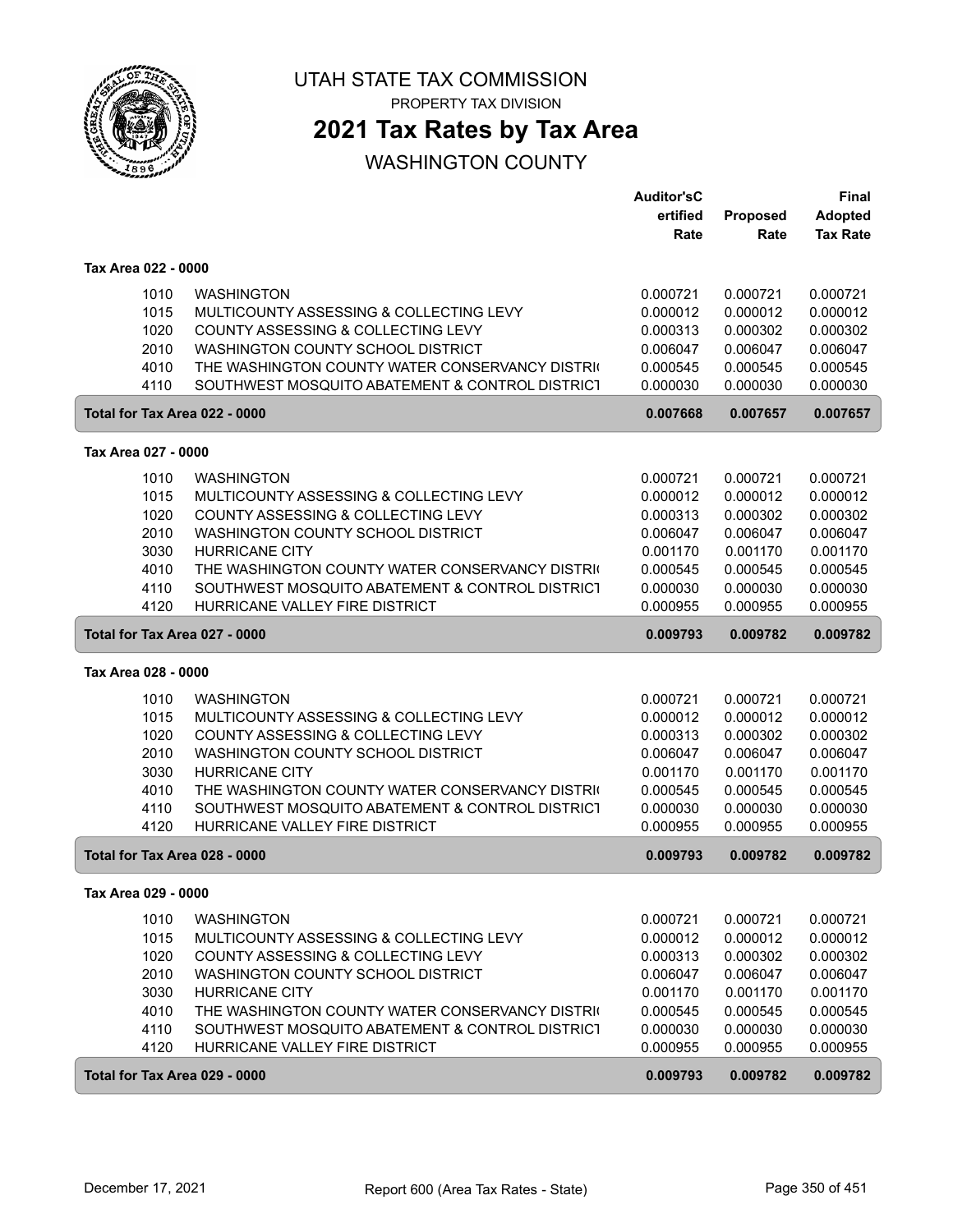

PROPERTY TAX DIVISION

## **2021 Tax Rates by Tax Area**

|                               |                                                 | <b>Auditor'sC</b> |          | Final           |
|-------------------------------|-------------------------------------------------|-------------------|----------|-----------------|
|                               |                                                 | ertified          | Proposed | <b>Adopted</b>  |
|                               |                                                 | Rate              | Rate     | <b>Tax Rate</b> |
| Tax Area 032 - 0000           |                                                 |                   |          |                 |
| 1010                          | <b>WASHINGTON</b>                               | 0.000721          | 0.000721 | 0.000721        |
| 1015                          | MULTICOUNTY ASSESSING & COLLECTING LEVY         | 0.000012          | 0.000012 | 0.000012        |
| 1020                          | COUNTY ASSESSING & COLLECTING LEVY              | 0.000313          | 0.000302 | 0.000302        |
| 2010                          | WASHINGTON COUNTY SCHOOL DISTRICT               | 0.006047          | 0.006047 | 0.006047        |
| 3080                          | <b>ST GEORGE CITY</b>                           | 0.001020          | 0.001020 | 0.001020        |
| 4010                          | THE WASHINGTON COUNTY WATER CONSERVANCY DISTRIC | 0.000545          | 0.000545 | 0.000545        |
| 4110                          | SOUTHWEST MOSQUITO ABATEMENT & CONTROL DISTRICT | 0.000030          | 0.000030 | 0.000030        |
| Total for Tax Area 032 - 0000 |                                                 | 0.008688          | 0.008677 | 0.008677        |
| Tax Area 034 - 0000           |                                                 |                   |          |                 |
| 1010                          | <b>WASHINGTON</b>                               | 0.000721          | 0.000721 | 0.000721        |
| 1015                          | MULTICOUNTY ASSESSING & COLLECTING LEVY         | 0.000012          | 0.000012 | 0.000012        |
| 1020                          | COUNTY ASSESSING & COLLECTING LEVY              | 0.000313          | 0.000302 | 0.000302        |
| 2010                          | WASHINGTON COUNTY SCHOOL DISTRICT               | 0.006047          | 0.006047 | 0.006047        |
| 4010                          | THE WASHINGTON COUNTY WATER CONSERVANCY DISTRIC | 0.000545          | 0.000545 | 0.000545        |
| 4065                          | SOUTHWESTERN SPECIAL SERVICE DISTRICT           | 0.000372          | 0.000372 | 0.000372        |
| 4110                          | SOUTHWEST MOSQUITO ABATEMENT & CONTROL DISTRICT | 0.000030          | 0.000030 | 0.000030        |
| Total for Tax Area 034 - 0000 |                                                 | 0.008040          | 0.008029 | 0.008029        |
| Tax Area 035 - 0000           |                                                 |                   |          |                 |
| 1010                          | <b>WASHINGTON</b>                               | 0.000721          | 0.000721 | 0.000721        |
| 1015                          | MULTICOUNTY ASSESSING & COLLECTING LEVY         | 0.000012          | 0.000012 | 0.000012        |
| 1020                          | COUNTY ASSESSING & COLLECTING LEVY              | 0.000313          | 0.000302 | 0.000302        |
| 2010                          | WASHINGTON COUNTY SCHOOL DISTRICT               | 0.006047          | 0.006047 | 0.006047        |
| 4010                          | THE WASHINGTON COUNTY WATER CONSERVANCY DISTRIC | 0.000545          | 0.000545 | 0.000545        |
| 4110                          | SOUTHWEST MOSQUITO ABATEMENT & CONTROL DISTRICT | 0.000030          | 0.000030 | 0.000030        |
| Total for Tax Area 035 - 0000 |                                                 | 0.007668          | 0.007657 | 0.007657        |
| Tax Area 038 - 0000           |                                                 |                   |          |                 |
| 1010                          | WASHINGTON                                      | 0.000721          | 0.000721 | 0.000721        |
| 1015                          | MULTICOUNTY ASSESSING & COLLECTING LEVY         | 0.000012          | 0.000012 | 0.000012        |
| 1020                          | COUNTY ASSESSING & COLLECTING LEVY              | 0.000313          | 0.000302 | 0.000302        |
| 2010                          | WASHINGTON COUNTY SCHOOL DISTRICT               | 0.006047          | 0.006047 | 0.006047        |
| 4010                          | THE WASHINGTON COUNTY WATER CONSERVANCY DISTRIC | 0.000545          | 0.000545 | 0.000545        |
| 4090                          | NEW HARMONY VALLEY SPECIAL SERVICE DISTRICT     | 0.000454          | 0.000454 | 0.000454        |
| 4110                          | SOUTHWEST MOSQUITO ABATEMENT & CONTROL DISTRICT | 0.000030          | 0.000030 | 0.000030        |
| Total for Tax Area 038 - 0000 |                                                 | 0.008122          | 0.008111 | 0.008111        |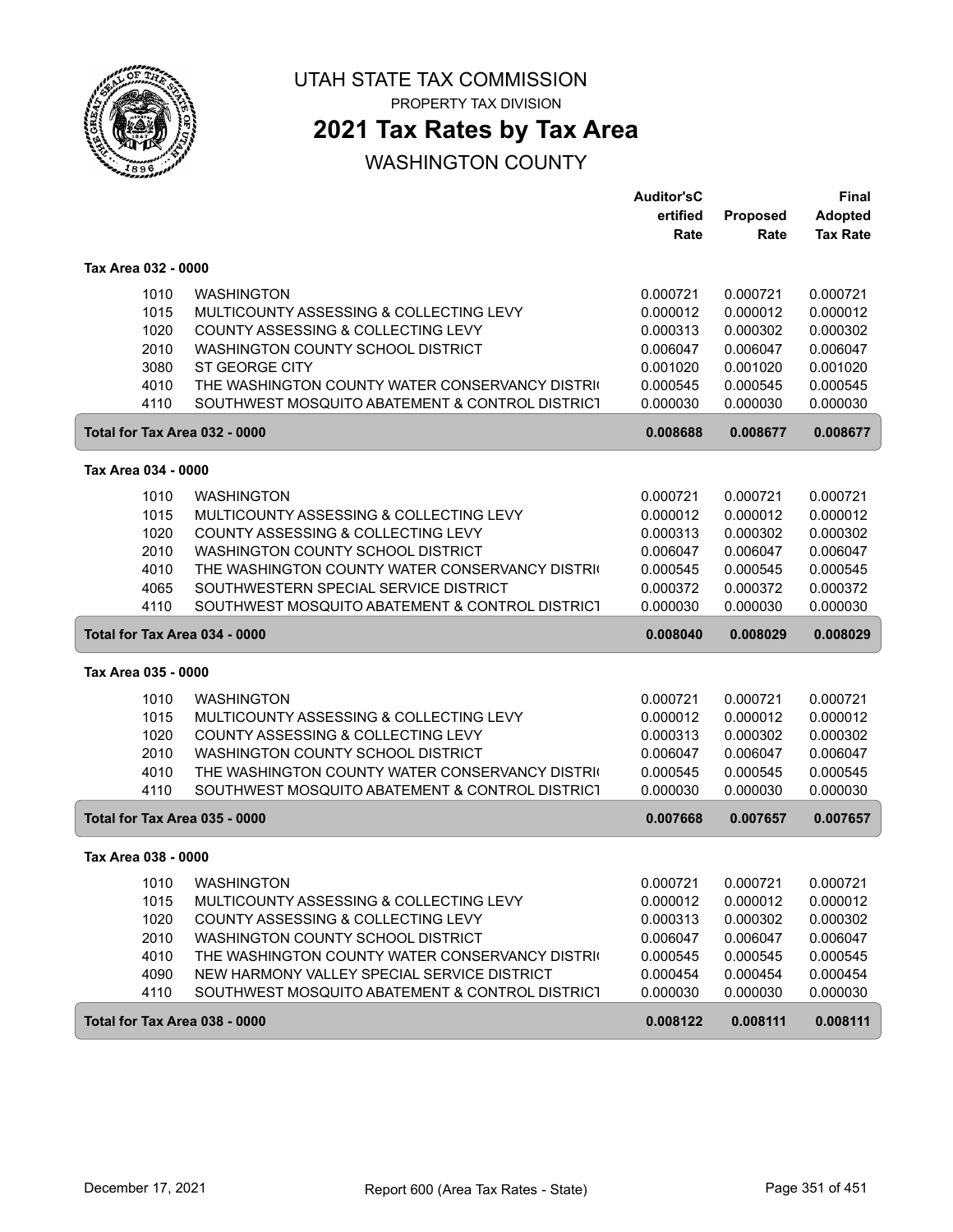

PROPERTY TAX DIVISION

## **2021 Tax Rates by Tax Area**

|                               |                                                 | <b>Auditor'sC</b> |          | <b>Final</b>    |
|-------------------------------|-------------------------------------------------|-------------------|----------|-----------------|
|                               |                                                 | ertified          | Proposed | <b>Adopted</b>  |
|                               |                                                 | Rate              | Rate     | <b>Tax Rate</b> |
| Tax Area 040 - 0000           |                                                 |                   |          |                 |
| 1010                          | <b>WASHINGTON</b>                               | 0.000721          | 0.000721 | 0.000721        |
| 1015                          | MULTICOUNTY ASSESSING & COLLECTING LEVY         | 0.000012          | 0.000012 | 0.000012        |
| 1020                          | COUNTY ASSESSING & COLLECTING LEVY              | 0.000313          | 0.000302 | 0.000302        |
| 2010                          | WASHINGTON COUNTY SCHOOL DISTRICT               | 0.006047          | 0.006047 | 0.006047        |
| 3080                          | <b>ST GEORGE CITY</b>                           | 0.001020          | 0.001020 | 0.001020        |
| 4010                          | THE WASHINGTON COUNTY WATER CONSERVANCY DISTRIC | 0.000545          | 0.000545 | 0.000545        |
| 4110                          | SOUTHWEST MOSQUITO ABATEMENT & CONTROL DISTRICT | 0.000030          | 0.000030 | 0.000030        |
| Total for Tax Area 040 - 0000 |                                                 | 0.008688          | 0.008677 | 0.008677        |
| Tax Area 041 - 0000           |                                                 |                   |          |                 |
| 1010                          | <b>WASHINGTON</b>                               | 0.000721          | 0.000721 | 0.000721        |
| 1015                          | MULTICOUNTY ASSESSING & COLLECTING LEVY         | 0.000012          | 0.000012 | 0.000012        |
| 1020                          | COUNTY ASSESSING & COLLECTING LEVY              | 0.000313          | 0.000302 | 0.000302        |
| 2010                          | WASHINGTON COUNTY SCHOOL DISTRICT               | 0.006047          | 0.006047 | 0.006047        |
| 3130                          | <b>WASHINGTON CITY</b>                          | 0.001001          | 0.001001 | 0.001001        |
| 4010                          | THE WASHINGTON COUNTY WATER CONSERVANCY DISTRIC | 0.000545          | 0.000545 | 0.000545        |
| 4100                          | CORAL CANYON SPECIAL SERVICE DISTRICT           | 0.001639          | 0.001639 | 0.001639        |
| 4110                          | SOUTHWEST MOSQUITO ABATEMENT & CONTROL DISTRICT | 0.000030          | 0.000030 | 0.000030        |
|                               | Total for Tax Area 041 - 0000                   | 0.010308          | 0.010297 | 0.010297        |
| Tax Area 041 - 0001           |                                                 |                   |          |                 |
| 1010                          | <b>WASHINGTON</b>                               | 0.000721          | 0.000721 | 0.000721        |
| 1015                          | MULTICOUNTY ASSESSING & COLLECTING LEVY         | 0.000012          | 0.000012 | 0.000012        |
| 1020                          | COUNTY ASSESSING & COLLECTING LEVY              | 0.000313          | 0.000302 | 0.000302        |
| 2010                          | WASHINGTON COUNTY SCHOOL DISTRICT               | 0.006047          | 0.006047 | 0.006047        |
| 3130                          | <b>WASHINGTON CITY</b>                          | 0.001001          | 0.001001 | 0.001001        |
| 4010                          | THE WASHINGTON COUNTY WATER CONSERVANCY DISTRIC | 0.000545          | 0.000545 | 0.000545        |
| 4100                          | CORAL CANYON SPECIAL SERVICE DISTRICT           | 0.001639          | 0.001639 | 0.001639        |
| 4110                          | SOUTHWEST MOSQUITO ABATEMENT & CONTROL DISTRICT | 0.000030          | 0.000030 | 0.000030        |
|                               | Total for Tax Area 041 - 0001                   | 0.010308          | 0.010297 | 0.010297        |
| Tax Area 044 - 0000           |                                                 |                   |          |                 |
| 1010                          | <b>WASHINGTON</b>                               | 0.000721          | 0.000721 | 0.000721        |
| 1015                          | MULTICOUNTY ASSESSING & COLLECTING LEVY         | 0.000012          | 0.000012 | 0.000012        |
| 1020                          | COUNTY ASSESSING & COLLECTING LEVY              | 0.000313          | 0.000302 | 0.000302        |
| 2010                          | WASHINGTON COUNTY SCHOOL DISTRICT               | 0.006047          | 0.006047 | 0.006047        |
| 3080                          | ST GEORGE CITY                                  | 0.001020          | 0.001020 | 0.001020        |
| 4010                          | THE WASHINGTON COUNTY WATER CONSERVANCY DISTRIC | 0.000545          | 0.000545 | 0.000545        |
| 4110                          | SOUTHWEST MOSQUITO ABATEMENT & CONTROL DISTRICT | 0.000030          | 0.000030 | 0.000030        |
|                               | Total for Tax Area 044 - 0000                   | 0.008688          | 0.008677 | 0.008677        |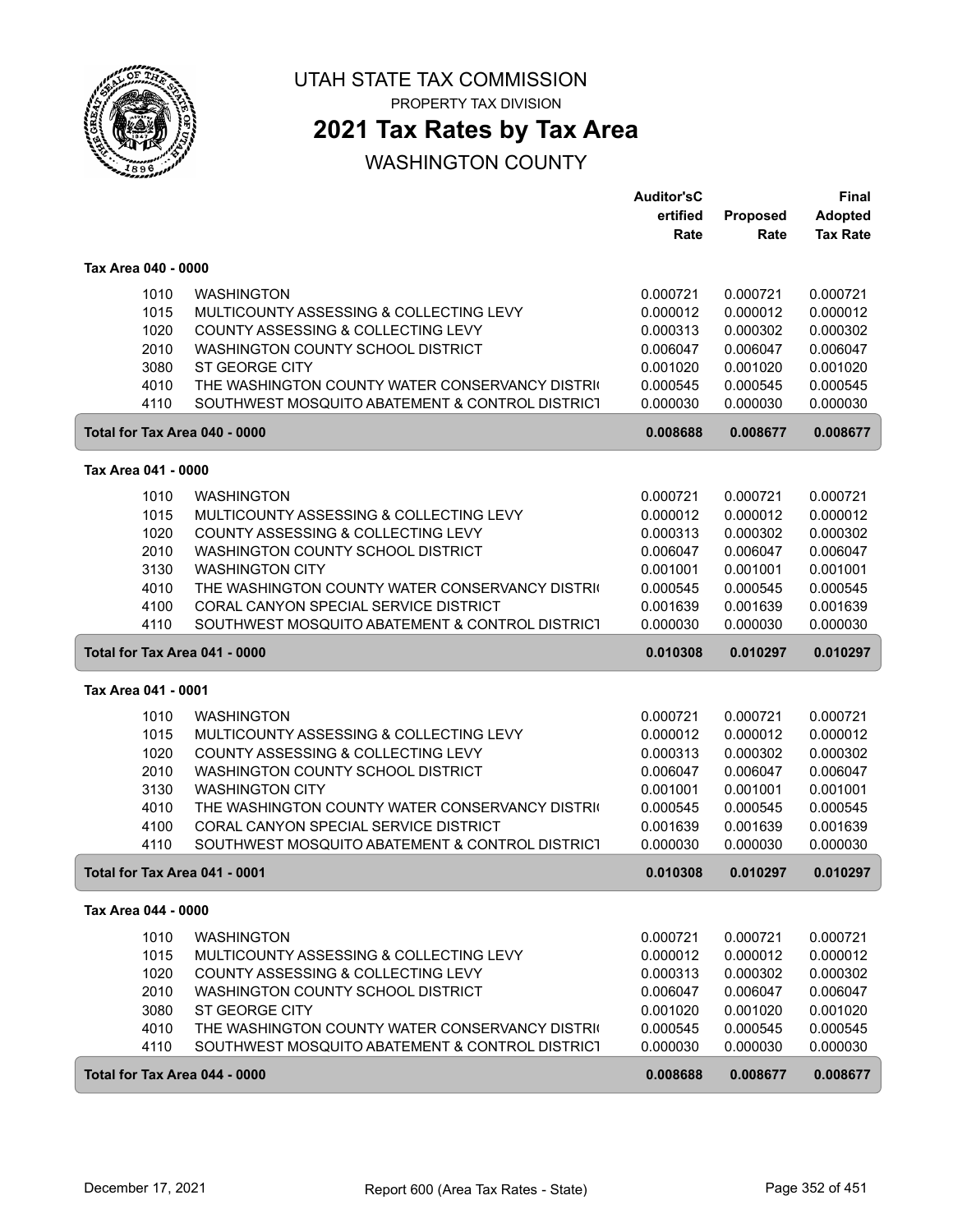

PROPERTY TAX DIVISION

## **2021 Tax Rates by Tax Area**

|                               |                                                 | <b>Auditor'sC</b> |          | Final           |
|-------------------------------|-------------------------------------------------|-------------------|----------|-----------------|
|                               |                                                 | ertified          | Proposed | <b>Adopted</b>  |
|                               |                                                 | Rate              | Rate     | <b>Tax Rate</b> |
| Tax Area 045 - 0000           |                                                 |                   |          |                 |
| 1010                          | <b>WASHINGTON</b>                               | 0.000721          | 0.000721 | 0.000721        |
| 1015                          | MULTICOUNTY ASSESSING & COLLECTING LEVY         | 0.000012          | 0.000012 | 0.000012        |
| 1020                          | COUNTY ASSESSING & COLLECTING LEVY              | 0.000313          | 0.000302 | 0.000302        |
| 2010                          | WASHINGTON COUNTY SCHOOL DISTRICT               | 0.006047          | 0.006047 | 0.006047        |
| 3005                          | APPLE VALLEY TOWN                               | 0.001252          | 0.001252 | 0.001252        |
| 4010                          | THE WASHINGTON COUNTY WATER CONSERVANCY DISTRIC | 0.000545          | 0.000545 | 0.000545        |
| 4110                          | SOUTHWEST MOSQUITO ABATEMENT & CONTROL DISTRICT | 0.000030          | 0.000030 | 0.000030        |
| Total for Tax Area 045 - 0000 |                                                 | 0.008920          | 0.008909 | 0.008909        |
| Tax Area 046 - 0000           |                                                 |                   |          |                 |
| 1010                          | <b>WASHINGTON</b>                               | 0.000721          | 0.000721 | 0.000721        |
| 1015                          | MULTICOUNTY ASSESSING & COLLECTING LEVY         | 0.000012          | 0.000012 | 0.000012        |
| 1020                          | COUNTY ASSESSING & COLLECTING LEVY              | 0.000313          | 0.000302 | 0.000302        |
| 2010                          | WASHINGTON COUNTY SCHOOL DISTRICT               | 0.006047          | 0.006047 | 0.006047        |
| 3080                          | <b>ST GEORGE CITY</b>                           | 0.001020          | 0.001020 | 0.001020        |
| 4010                          | THE WASHINGTON COUNTY WATER CONSERVANCY DISTRIC | 0.000545          | 0.000545 | 0.000545        |
| 4110                          | SOUTHWEST MOSQUITO ABATEMENT & CONTROL DISTRICT | 0.000030          | 0.000030 | 0.000030        |
|                               |                                                 |                   |          |                 |
| Total for Tax Area 046 - 0000 |                                                 | 0.008688          | 0.008677 | 0.008677        |
| Tax Area 047 - 0000           |                                                 |                   |          |                 |
| 1010                          | <b>WASHINGTON</b>                               | 0.000721          | 0.000721 | 0.000721        |
| 1015                          | MULTICOUNTY ASSESSING & COLLECTING LEVY         | 0.000012          | 0.000012 | 0.000012        |
| 1020                          | COUNTY ASSESSING & COLLECTING LEVY              | 0.000313          | 0.000302 | 0.000302        |
| 2010                          | WASHINGTON COUNTY SCHOOL DISTRICT               | 0.006047          | 0.006047 | 0.006047        |
| 4010                          | THE WASHINGTON COUNTY WATER CONSERVANCY DISTRIC | 0.000545          | 0.000545 | 0.000545        |
| 4110                          | SOUTHWEST MOSQUITO ABATEMENT & CONTROL DISTRICT | 0.000030          | 0.000030 | 0.000030        |
| 4120                          | HURRICANE VALLEY FIRE DISTRICT                  | 0.000955          | 0.000955 | 0.000955        |
| Total for Tax Area 047 - 0000 |                                                 | 0.008623          | 0.008612 | 0.008612        |
| Tax Area 047 - 0001           |                                                 |                   |          |                 |
| 1010                          | <b>WASHINGTON</b>                               | 0.000721          | 0.000721 | 0.000721        |
| 1015                          | MULTICOUNTY ASSESSING & COLLECTING LEVY         | 0.000012          | 0.000012 | 0.000012        |
| 1020                          | COUNTY ASSESSING & COLLECTING LEVY              | 0.000313          | 0.000302 | 0.000302        |
| 2010                          | WASHINGTON COUNTY SCHOOL DISTRICT               | 0.006047          | 0.006047 | 0.006047        |
| 4010                          | THE WASHINGTON COUNTY WATER CONSERVANCY DISTRIC | 0.000545          | 0.000545 | 0.000545        |
| 4110                          | SOUTHWEST MOSQUITO ABATEMENT & CONTROL DISTRICT | 0.000030          | 0.000030 | 0.000030        |
| 4120                          | HURRICANE VALLEY FIRE DISTRICT                  | 0.000955          | 0.000955 | 0.000955        |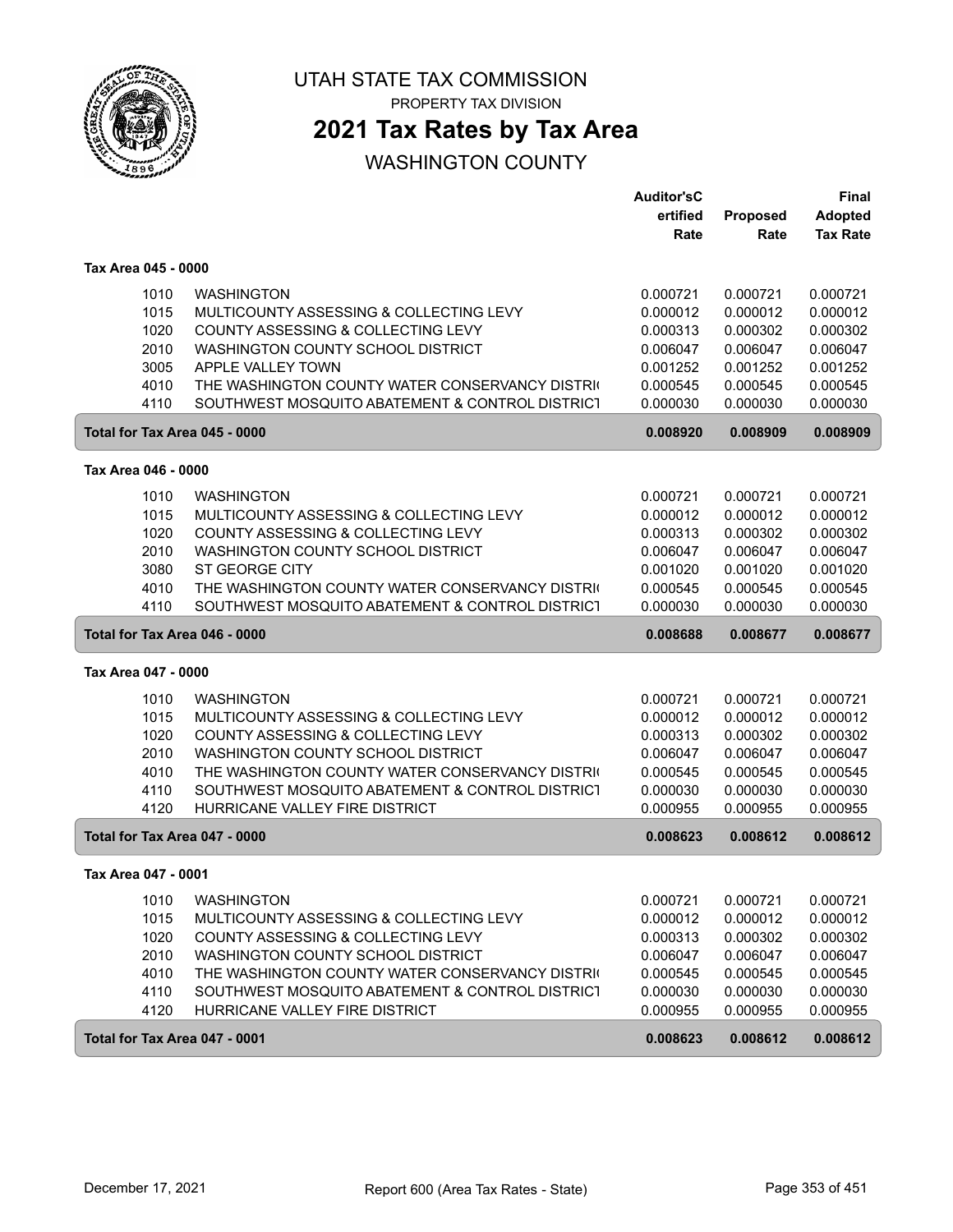

PROPERTY TAX DIVISION

## **2021 Tax Rates by Tax Area**

|                               |                                                 | <b>Auditor'sC</b> |          | <b>Final</b>    |
|-------------------------------|-------------------------------------------------|-------------------|----------|-----------------|
|                               |                                                 | ertified          | Proposed | <b>Adopted</b>  |
|                               |                                                 | Rate              | Rate     | <b>Tax Rate</b> |
| Tax Area 047 - 0002           |                                                 |                   |          |                 |
| 1010                          | <b>WASHINGTON</b>                               | 0.000721          | 0.000721 | 0.000721        |
| 1015                          | MULTICOUNTY ASSESSING & COLLECTING LEVY         | 0.000012          | 0.000012 | 0.000012        |
| 1020                          | COUNTY ASSESSING & COLLECTING LEVY              | 0.000313          | 0.000302 | 0.000302        |
| 2010                          | WASHINGTON COUNTY SCHOOL DISTRICT               | 0.006047          | 0.006047 | 0.006047        |
| 4010                          | THE WASHINGTON COUNTY WATER CONSERVANCY DISTRIC | 0.000545          | 0.000545 | 0.000545        |
| 4110                          | SOUTHWEST MOSQUITO ABATEMENT & CONTROL DISTRICT | 0.000030          | 0.000030 | 0.000030        |
| 4120                          | HURRICANE VALLEY FIRE DISTRICT                  | 0.000955          | 0.000955 | 0.000955        |
| Total for Tax Area 047 - 0002 |                                                 | 0.008623          | 0.008612 | 0.008612        |
| Tax Area 047 - 0003           |                                                 |                   |          |                 |
|                               |                                                 |                   |          |                 |
| 1010                          | <b>WASHINGTON</b>                               | 0.000721          | 0.000721 | 0.000721        |
| 1015                          | MULTICOUNTY ASSESSING & COLLECTING LEVY         | 0.000012          | 0.000012 | 0.000012        |
| 1020                          | COUNTY ASSESSING & COLLECTING LEVY              | 0.000313          | 0.000302 | 0.000302        |
| 2010                          | WASHINGTON COUNTY SCHOOL DISTRICT               | 0.006047          | 0.006047 | 0.006047        |
| 4010                          | THE WASHINGTON COUNTY WATER CONSERVANCY DISTRIC | 0.000545          | 0.000545 | 0.000545        |
| 4110                          | SOUTHWEST MOSQUITO ABATEMENT & CONTROL DISTRICT | 0.000030          | 0.000030 | 0.000030        |
| 4120                          | HURRICANE VALLEY FIRE DISTRICT                  | 0.000955          | 0.000955 | 0.000955        |
| Total for Tax Area 047 - 0003 |                                                 | 0.008623          | 0.008612 | 0.008612        |
| Tax Area 048 - 0000           |                                                 |                   |          |                 |
| 1010                          | <b>WASHINGTON</b>                               | 0.000721          | 0.000721 | 0.000721        |
| 1015                          | MULTICOUNTY ASSESSING & COLLECTING LEVY         | 0.000012          | 0.000012 | 0.000012        |
| 1020                          | COUNTY ASSESSING & COLLECTING LEVY              | 0.000313          | 0.000302 | 0.000302        |
| 2010                          | WASHINGTON COUNTY SCHOOL DISTRICT               | 0.006047          | 0.006047 | 0.006047        |
| 4010                          | THE WASHINGTON COUNTY WATER CONSERVANCY DISTRIC | 0.000545          | 0.000545 | 0.000545        |
| 4110                          | SOUTHWEST MOSQUITO ABATEMENT & CONTROL DISTRICT | 0.000030          | 0.000030 | 0.000030        |
| 4125                          | NORTH CENTRAL FIRE SPECIAL SERVICE DISTRICT     | 0.000470          | 0.000470 | 0.000470        |
| Total for Tax Area 048 - 0000 |                                                 | 0.008138          | 0.008127 | 0.008127        |
| Tax Area 049 - 0000           |                                                 |                   |          |                 |
| 1010                          | <b>WASHINGTON</b>                               | 0.000721          | 0.000721 | 0.000721        |
| 1015                          | MULTICOUNTY ASSESSING & COLLECTING LEVY         | 0.000012          | 0.000012 | 0.000012        |
| 1020                          | COUNTY ASSESSING & COLLECTING LEVY              | 0.000313          | 0.000302 | 0.000302        |
| 2010                          | WASHINGTON COUNTY SCHOOL DISTRICT               | 0.006047          | 0.006047 | 0.006047        |
| 4010                          | THE WASHINGTON COUNTY WATER CONSERVANCY DISTRIC | 0.000545          | 0.000545 | 0.000545        |
| 4110                          | SOUTHWEST MOSQUITO ABATEMENT & CONTROL DISTRICT | 0.000030          | 0.000030 | 0.000030        |
| Total for Tax Area 049 - 0000 |                                                 | 0.007668          | 0.007657 | 0.007657        |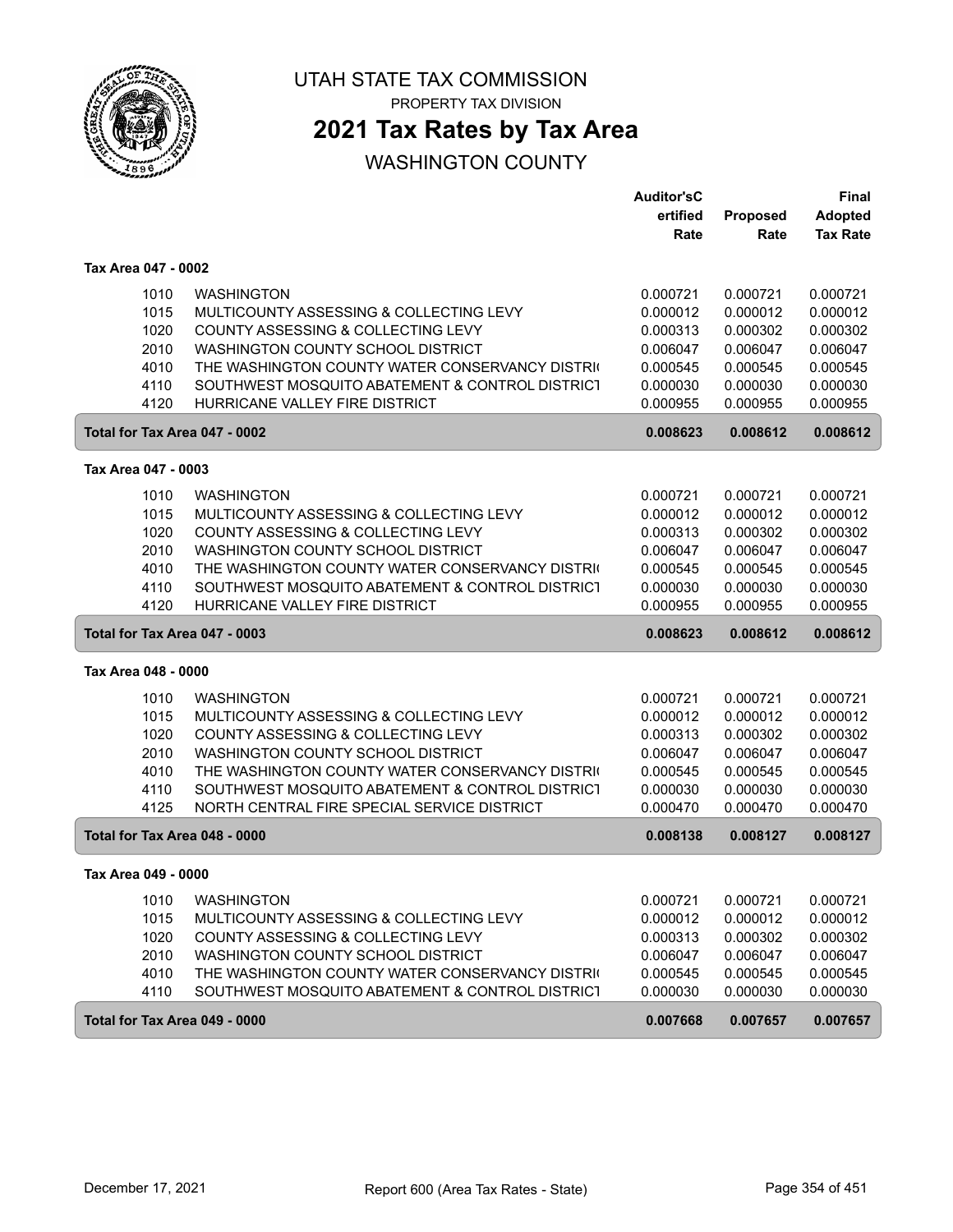

PROPERTY TAX DIVISION

## **2021 Tax Rates by Tax Area**

|                               |                                                                                                    | <b>Auditor'sC</b>    |                      | Final                |
|-------------------------------|----------------------------------------------------------------------------------------------------|----------------------|----------------------|----------------------|
|                               |                                                                                                    | ertified             | Proposed             | <b>Adopted</b>       |
|                               |                                                                                                    | Rate                 | Rate                 | <b>Tax Rate</b>      |
| Tax Area 050 - 0000           |                                                                                                    |                      |                      |                      |
| 1010                          | <b>WASHINGTON</b>                                                                                  | 0.000721             | 0.000721             | 0.000721             |
| 1015                          | MULTICOUNTY ASSESSING & COLLECTING LEVY                                                            | 0.000012             | 0.000012             | 0.000012             |
| 1020                          | COUNTY ASSESSING & COLLECTING LEVY                                                                 | 0.000313             | 0.000302             | 0.000302             |
| 2010                          | WASHINGTON COUNTY SCHOOL DISTRICT                                                                  | 0.006047             | 0.006047             | 0.006047             |
| 3080                          | ST GEORGE CITY                                                                                     | 0.001020             | 0.001020             | 0.001020             |
| 4010                          | THE WASHINGTON COUNTY WATER CONSERVANCY DISTRIC                                                    | 0.000545             | 0.000545             | 0.000545             |
| 4110                          | SOUTHWEST MOSQUITO ABATEMENT & CONTROL DISTRICT                                                    | 0.000030             | 0.000030             | 0.000030             |
| Total for Tax Area 050 - 0000 |                                                                                                    | 0.008688             | 0.008677             | 0.008677             |
| Tax Area 051 - 0000           |                                                                                                    |                      |                      |                      |
| 1010                          | <b>WASHINGTON</b>                                                                                  | 0.000721             | 0.000721             | 0.000721             |
| 1015                          | MULTICOUNTY ASSESSING & COLLECTING LEVY                                                            | 0.000012             | 0.000012             | 0.000012             |
| 1020                          | COUNTY ASSESSING & COLLECTING LEVY                                                                 | 0.000313             | 0.000302             | 0.000302             |
| 2010                          | WASHINGTON COUNTY SCHOOL DISTRICT                                                                  | 0.006047             | 0.006047             | 0.006047             |
| 3080                          | <b>ST GEORGE CITY</b>                                                                              | 0.001020             | 0.001020             | 0.001020             |
| 4010                          | THE WASHINGTON COUNTY WATER CONSERVANCY DISTRIC                                                    | 0.000545             | 0.000545             | 0.000545             |
| 4110                          | SOUTHWEST MOSQUITO ABATEMENT & CONTROL DISTRICT                                                    | 0.000030             | 0.000030             | 0.000030             |
| Total for Tax Area 051 - 0000 |                                                                                                    | 0.008688             | 0.008677             | 0.008677             |
|                               |                                                                                                    |                      |                      |                      |
| Tax Area 052 - 0000           |                                                                                                    |                      |                      |                      |
|                               | <b>WASHINGTON</b>                                                                                  |                      |                      |                      |
| 1010                          |                                                                                                    | 0.000721             | 0.000721             | 0.000721             |
| 1015                          | MULTICOUNTY ASSESSING & COLLECTING LEVY                                                            | 0.000012             | 0.000012             | 0.000012             |
| 1020                          | COUNTY ASSESSING & COLLECTING LEVY<br><b>WASHINGTON COUNTY SCHOOL DISTRICT</b>                     | 0.000313             | 0.000302             | 0.000302             |
| 2010<br>3080                  | ST GEORGE CITY                                                                                     | 0.006047<br>0.001020 | 0.006047<br>0.001020 | 0.006047<br>0.001020 |
|                               |                                                                                                    |                      |                      |                      |
| 4010<br>4110                  | THE WASHINGTON COUNTY WATER CONSERVANCY DISTRIC<br>SOUTHWEST MOSQUITO ABATEMENT & CONTROL DISTRICT | 0.000545<br>0.000030 | 0.000545<br>0.000030 | 0.000545<br>0.000030 |
| Total for Tax Area 052 - 0000 |                                                                                                    | 0.008688             | 0.008677             | 0.008677             |
| Tax Area 053 - 0000           |                                                                                                    |                      |                      |                      |
|                               | <b>WASHINGTON</b>                                                                                  |                      |                      |                      |
| 1010                          | MULTICOUNTY ASSESSING & COLLECTING LEVY                                                            | 0.000721             | 0.000721             | 0.000721             |
| 1015                          |                                                                                                    | 0.000012             | 0.000012             | 0.000012             |
| 1020                          | COUNTY ASSESSING & COLLECTING LEVY                                                                 | 0.000313             | 0.000302             | 0.000302             |
| 2010                          | WASHINGTON COUNTY SCHOOL DISTRICT                                                                  | 0.006047             | 0.006047             | 0.006047             |
| 4010                          | THE WASHINGTON COUNTY WATER CONSERVANCY DISTRIC                                                    | 0.000545             | 0.000545             | 0.000545             |
| 4110<br>4160                  | SOUTHWEST MOSQUITO ABATEMENT & CONTROL DISTRICT<br>DIAMOND VALLEY FIRE SPECIAL SERVICE DISTRICT    | 0.000030<br>0.000450 | 0.000030<br>0.000450 | 0.000030<br>0.000450 |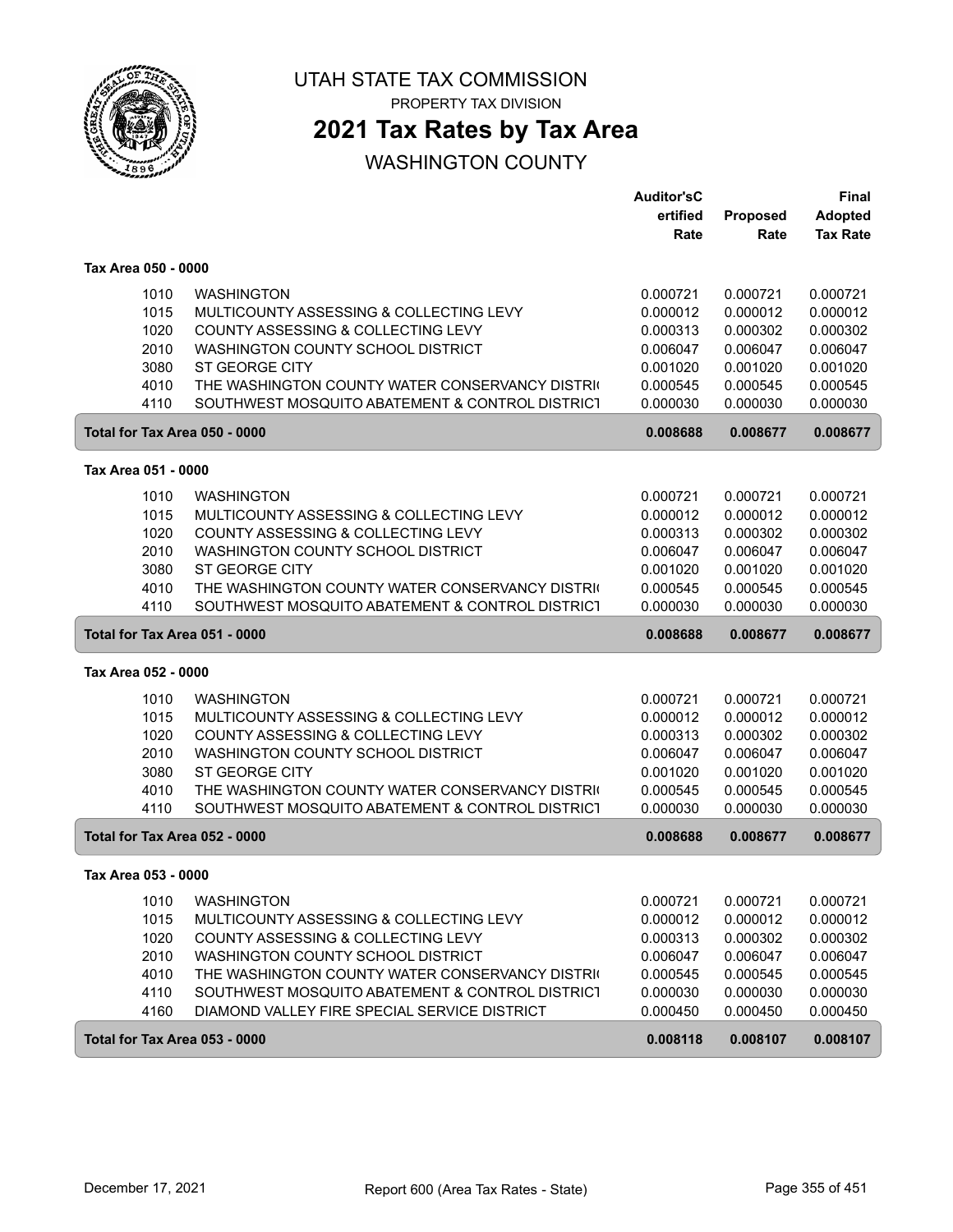

PROPERTY TAX DIVISION

## **2021 Tax Rates by Tax Area**

|                               |                                                 | <b>Auditor'sC</b> |          | <b>Final</b>    |
|-------------------------------|-------------------------------------------------|-------------------|----------|-----------------|
|                               |                                                 | ertified          | Proposed | <b>Adopted</b>  |
|                               |                                                 | Rate              | Rate     | <b>Tax Rate</b> |
|                               |                                                 |                   |          |                 |
| Tax Area 054 - 0000           |                                                 |                   |          |                 |
| 1010                          | <b>WASHINGTON</b>                               | 0.000721          | 0.000721 | 0.000721        |
| 1015                          | MULTICOUNTY ASSESSING & COLLECTING LEVY         | 0.000012          | 0.000012 | 0.000012        |
| 1020                          | COUNTY ASSESSING & COLLECTING LEVY              | 0.000313          | 0.000302 | 0.000302        |
| 2010                          | WASHINGTON COUNTY SCHOOL DISTRICT               | 0.006047          | 0.006047 | 0.006047        |
| 3060                          | <b>LEEDS TOWN</b>                               | 0.000536          | 0.000536 | 0.000536        |
| 4010                          | THE WASHINGTON COUNTY WATER CONSERVANCY DISTRIC | 0.000545          | 0.000545 | 0.000545        |
| 4110                          | SOUTHWEST MOSQUITO ABATEMENT & CONTROL DISTRICT | 0.000030          | 0.000030 | 0.000030        |
| 4120                          | HURRICANE VALLEY FIRE DISTRICT                  | 0.000955          | 0.000955 | 0.000955        |
| 4130                          | <b>GRAPEVINE WASH LOCAL DISTRICT</b>            | 0.000944          | 0.000944 | 0.000944        |
| Total for Tax Area 054 - 0000 |                                                 | 0.010103          | 0.010092 | 0.010092        |
| Tax Area 055 - 0000           |                                                 |                   |          |                 |
| 1010                          | <b>WASHINGTON</b>                               | 0.000721          | 0.000721 | 0.000721        |
| 1015                          | MULTICOUNTY ASSESSING & COLLECTING LEVY         | 0.000012          | 0.000012 | 0.000012        |
| 1020                          | COUNTY ASSESSING & COLLECTING LEVY              | 0.000313          | 0.000302 | 0.000302        |
| 2010                          | WASHINGTON COUNTY SCHOOL DISTRICT               | 0.006047          | 0.006047 | 0.006047        |
| 3110                          | <b>TOQUERVILLE CITY</b>                         | 0.001208          | 0.001325 | 0.001325        |
| 4010                          | THE WASHINGTON COUNTY WATER CONSERVANCY DISTRIC | 0.000545          | 0.000545 | 0.000545        |
| 4110                          | SOUTHWEST MOSQUITO ABATEMENT & CONTROL DISTRICT | 0.000030          | 0.000030 | 0.000030        |
| 4120                          | HURRICANE VALLEY FIRE DISTRICT                  | 0.000955          | 0.000955 | 0.000955        |
| Total for Tax Area 055 - 0000 |                                                 | 0.009831          | 0.009937 | 0.009937        |
|                               |                                                 |                   |          |                 |
| Tax Area 056 - 0000           |                                                 |                   |          |                 |
| 1010                          | <b>WASHINGTON</b>                               | 0.000721          | 0.000721 | 0.000721        |
| 1015                          | MULTICOUNTY ASSESSING & COLLECTING LEVY         | 0.000012          | 0.000012 | 0.000012        |
| 1020                          | COUNTY ASSESSING & COLLECTING LEVY              | 0.000313          | 0.000302 | 0.000302        |
| 2010                          | WASHINGTON COUNTY SCHOOL DISTRICT               | 0.006047          | 0.006047 | 0.006047        |
| 3110                          | <b>TOQUERVILLE CITY</b>                         | 0.001208          | 0.001325 | 0.001325        |
| 4010                          | THE WASHINGTON COUNTY WATER CONSERVANCY DISTRIC | 0.000545          | 0.000545 | 0.000545        |
| 4110                          | SOUTHWEST MOSQUITO ABATEMENT & CONTROL DISTRICT | 0.000030          | 0.000030 | 0.000030        |
| 4120                          | HURRICANE VALLEY FIRE DISTRICT                  | 0.000955          | 0.000955 | 0.000955        |
| Total for Tax Area 056 - 0000 |                                                 | 0.009831          | 0.009937 | 0.009937        |
| Tax Area 057 - 0000           |                                                 |                   |          |                 |
| 1010                          | <b>WASHINGTON</b>                               | 0.000721          | 0.000721 | 0.000721        |
| 1015                          | MULTICOUNTY ASSESSING & COLLECTING LEVY         | 0.000012          | 0.000012 | 0.000012        |
| 1020                          | COUNTY ASSESSING & COLLECTING LEVY              | 0.000313          | 0.000302 | 0.000302        |
| 2010                          | WASHINGTON COUNTY SCHOOL DISTRICT               | 0.006047          | 0.006047 | 0.006047        |
| 3110                          | <b>TOQUERVILLE CITY</b>                         | 0.001208          | 0.001325 | 0.001325        |
| 4010                          | THE WASHINGTON COUNTY WATER CONSERVANCY DISTRIC | 0.000545          | 0.000545 | 0.000545        |
| 4110                          | SOUTHWEST MOSQUITO ABATEMENT & CONTROL DISTRICT | 0.000030          | 0.000030 | 0.000030        |
| 4120                          | HURRICANE VALLEY FIRE DISTRICT                  | 0.000955          | 0.000955 | 0.000955        |
| Total for Tax Area 057 - 0000 |                                                 | 0.009831          | 0.009937 | 0.009937        |
|                               |                                                 |                   |          |                 |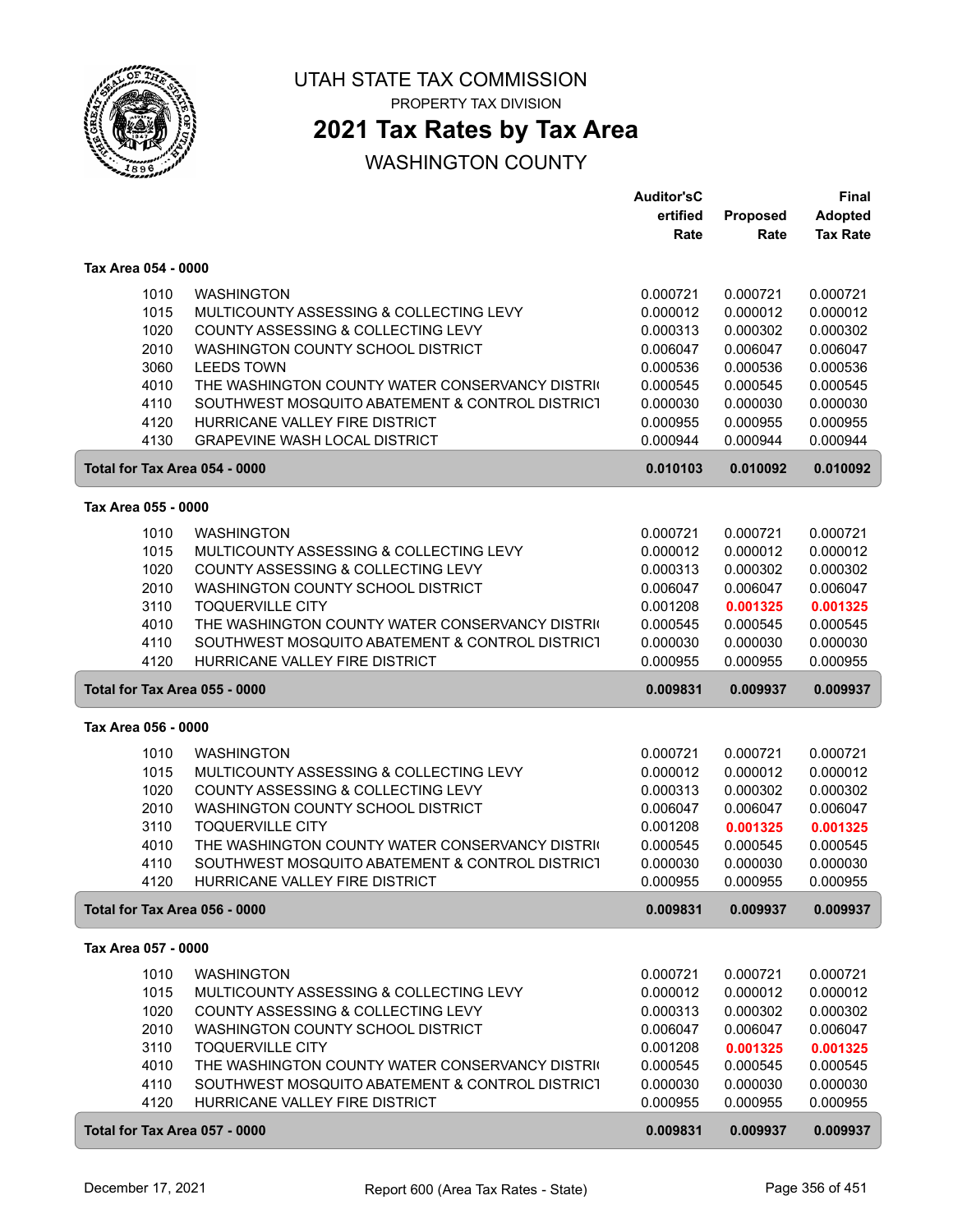

PROPERTY TAX DIVISION

## **2021 Tax Rates by Tax Area**

|                               |                                                 | Auditor'sC |          | Final           |
|-------------------------------|-------------------------------------------------|------------|----------|-----------------|
|                               |                                                 | ertified   | Proposed | <b>Adopted</b>  |
|                               |                                                 | Rate       | Rate     | <b>Tax Rate</b> |
| Tax Area 058 - 0000           |                                                 |            |          |                 |
| 1010                          | <b>WASHINGTON</b>                               | 0.000721   | 0.000721 | 0.000721        |
| 1015                          | MULTICOUNTY ASSESSING & COLLECTING LEVY         | 0.000012   | 0.000012 | 0.000012        |
| 1020                          | COUNTY ASSESSING & COLLECTING LEVY              | 0.000313   | 0.000302 | 0.000302        |
| 2010                          | WASHINGTON COUNTY SCHOOL DISTRICT               | 0.006047   | 0.006047 | 0.006047        |
| 3110                          | <b>TOQUERVILLE CITY</b>                         | 0.001208   | 0.001325 | 0.001325        |
| 4010                          | THE WASHINGTON COUNTY WATER CONSERVANCY DISTRIC | 0.000545   | 0.000545 | 0.000545        |
| 4110                          | SOUTHWEST MOSQUITO ABATEMENT & CONTROL DISTRICT | 0.000030   | 0.000030 | 0.000030        |
| 4120                          | HURRICANE VALLEY FIRE DISTRICT                  | 0.000955   | 0.000955 | 0.000955        |
| Total for Tax Area 058 - 0000 |                                                 | 0.009831   | 0.009937 | 0.009937        |
| Tax Area 059 - 0000           |                                                 |            |          |                 |
| 1010                          | <b>WASHINGTON</b>                               | 0.000721   | 0.000721 | 0.000721        |
| 1015                          | MULTICOUNTY ASSESSING & COLLECTING LEVY         | 0.000012   | 0.000012 | 0.000012        |
| 1020                          | COUNTY ASSESSING & COLLECTING LEVY              | 0.000313   | 0.000302 | 0.000302        |
| 2010                          | WASHINGTON COUNTY SCHOOL DISTRICT               | 0.006047   | 0.006047 | 0.006047        |
| 3110                          | <b>TOQUERVILLE CITY</b>                         | 0.001208   | 0.001325 | 0.001325        |
| 4010                          | THE WASHINGTON COUNTY WATER CONSERVANCY DISTRIC | 0.000545   | 0.000545 | 0.000545        |
| 4110                          | SOUTHWEST MOSQUITO ABATEMENT & CONTROL DISTRICT | 0.000030   | 0.000030 | 0.000030        |
| 4120                          | HURRICANE VALLEY FIRE DISTRICT                  | 0.000955   | 0.000955 | 0.000955        |
| Total for Tax Area 059 - 0000 |                                                 | 0.009831   | 0.009937 | 0.009937        |
| Tax Area 060 - 0000           |                                                 |            |          |                 |
| 1010                          | <b>WASHINGTON</b>                               | 0.000721   | 0.000721 | 0.000721        |
| 1015                          | MULTICOUNTY ASSESSING & COLLECTING LEVY         | 0.000012   | 0.000012 | 0.000012        |
| 1020                          | COUNTY ASSESSING & COLLECTING LEVY              | 0.000313   | 0.000302 | 0.000302        |
| 2010                          | WASHINGTON COUNTY SCHOOL DISTRICT               | 0.006047   | 0.006047 | 0.006047        |
| 3110                          | <b>TOQUERVILLE CITY</b>                         | 0.001208   | 0.001325 | 0.001325        |
| 4010                          | THE WASHINGTON COUNTY WATER CONSERVANCY DISTRIC | 0.000545   | 0.000545 | 0.000545        |
| 4110                          | SOUTHWEST MOSQUITO ABATEMENT & CONTROL DISTRICT | 0.000030   | 0.000030 | 0.000030        |
| 4120                          | HURRICANE VALLEY FIRE DISTRICT                  | 0.000955   | 0.000955 | 0.000955        |
| Total for Tax Area 060 - 0000 |                                                 | 0.009831   | 0.009937 | 0.009937        |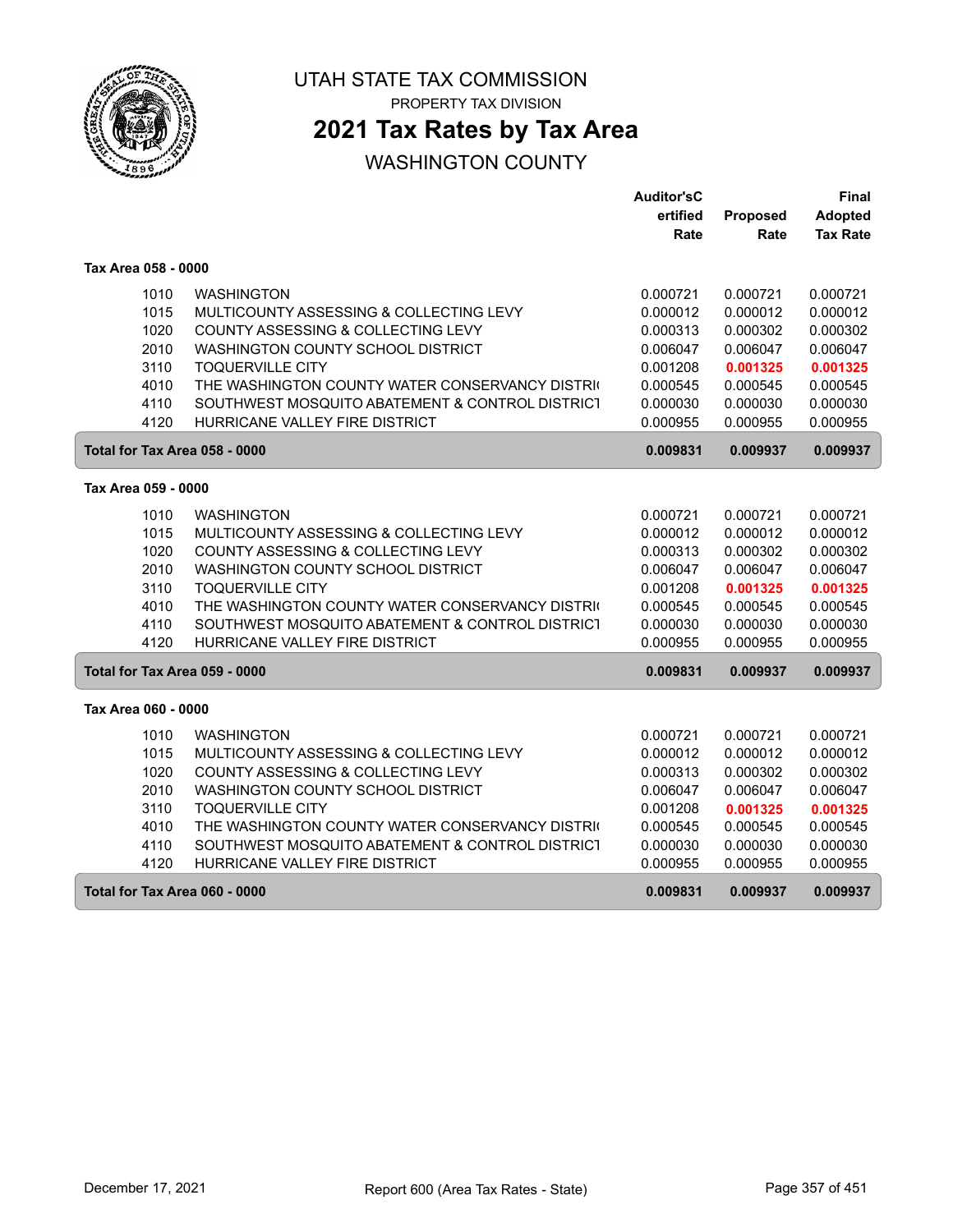

PROPERTY TAX DIVISION

## **2021 Tax Rates by Tax Area**

WAYNE COUNTY

|                     |      |                                         | <b>Auditor'sC</b><br>ertified | <b>Proposed</b>              | <b>Final</b><br><b>Adopted</b> |
|---------------------|------|-----------------------------------------|-------------------------------|------------------------------|--------------------------------|
|                     |      |                                         | Rate                          | Rate                         | <b>Tax Rate</b>                |
| Tax Area 001 - 0000 |      |                                         |                               |                              |                                |
|                     | 1010 | <b>WAYNE</b>                            | 0.001850                      | 0.001896                     | 0.001896                       |
|                     | 2010 | WAYNE COUNTY SCHOOL DISTRICT            | 0.004346                      | 0.004539                     | 0.004539                       |
|                     | 3010 | <b>BICKNELL TOWN</b>                    | 0.000179                      | 0.000179                     | 0.000179                       |
|                     | 4020 | WAYNE COUNTY WATER CONSERVANCY DISTRICT | 0.000024                      | 0.000024                     | 0.000024                       |
|                     |      | Total for Tax Area 001 - 0000           | 0.006399                      | 0.006638                     | 0.006638                       |
| Tax Area 002 - 0000 |      |                                         |                               |                              |                                |
|                     | 1010 | <b>WAYNE</b>                            | 0.001850                      | 0.001896                     | 0.001896                       |
|                     | 2010 | WAYNE COUNTY SCHOOL DISTRICT            | 0.004346                      | 0.004539                     | 0.004539                       |
|                     | 3020 | <b>LOA TOWN</b>                         | 0.000180                      | 0.000180                     | 0.000180                       |
|                     | 4020 | WAYNE COUNTY WATER CONSERVANCY DISTRICT | 0.000024                      | 0.000024                     | 0.000024                       |
|                     |      | Total for Tax Area 002 - 0000           | 0.006400                      | 0.006639                     | 0.006639                       |
| Tax Area 003 - 0000 |      |                                         |                               |                              |                                |
|                     | 1010 | <b>WAYNE</b>                            | 0.001850                      | 0.001896                     | 0.001896                       |
|                     | 2010 | WAYNE COUNTY SCHOOL DISTRICT            | 0.004346                      | 0.004539                     | 0.004539                       |
|                     | 3030 | <b>LYMAN TOWN</b>                       | 0.000255                      | 0.000255                     | 0.000255                       |
|                     | 4020 | WAYNE COUNTY WATER CONSERVANCY DISTRICT | 0.000024                      | 0.000024                     | 0.000024                       |
|                     |      | Total for Tax Area 003 - 0000           | 0.006475                      | 0.006714                     | 0.006714                       |
| Tax Area 004 - 0000 |      |                                         |                               |                              |                                |
|                     | 1010 | <b>WAYNE</b>                            | 0.001850                      | 0.001896                     | 0.001896                       |
|                     | 2010 | WAYNE COUNTY SCHOOL DISTRICT            | 0.004346                      | 0.004539                     | 0.004539                       |
|                     | 3040 | <b>TORREY TOWN</b>                      | 0.000224                      | 0.000224                     | 0.000224                       |
|                     | 4020 | WAYNE COUNTY WATER CONSERVANCY DISTRICT | 0.000024                      | 0.000024                     | 0.000024                       |
|                     |      | Total for Tax Area 004 - 0000           | 0.006444                      | 0.006683                     | 0.006683                       |
| Tax Area 005 - 0000 |      |                                         |                               |                              |                                |
|                     |      | 1010 WAYNE                              |                               | 0.001850  0.001896  0.001896 |                                |
|                     | 2010 | WAYNE COUNTY SCHOOL DISTRICT            | 0.004346                      | 0.004539                     | 0.004539                       |
|                     | 4020 | WAYNE COUNTY WATER CONSERVANCY DISTRICT | 0.000024                      | 0.000024                     | 0.000024                       |
|                     |      | Total for Tax Area 005 - 0000           | 0.006220                      | 0.006459                     | 0.006459                       |
| Tax Area 006 - 0000 |      |                                         |                               |                              |                                |
|                     | 1010 | <b>WAYNE</b>                            | 0.001850                      | 0.001896                     | 0.001896                       |
|                     | 2010 | WAYNE COUNTY SCHOOL DISTRICT            | 0.004346                      | 0.004539                     | 0.004539                       |
|                     | 4020 | WAYNE COUNTY WATER CONSERVANCY DISTRICT | 0.000024                      | 0.000024                     | 0.000024                       |
|                     |      | Total for Tax Area 006 - 0000           | 0.006220                      | 0.006459                     | 0.006459                       |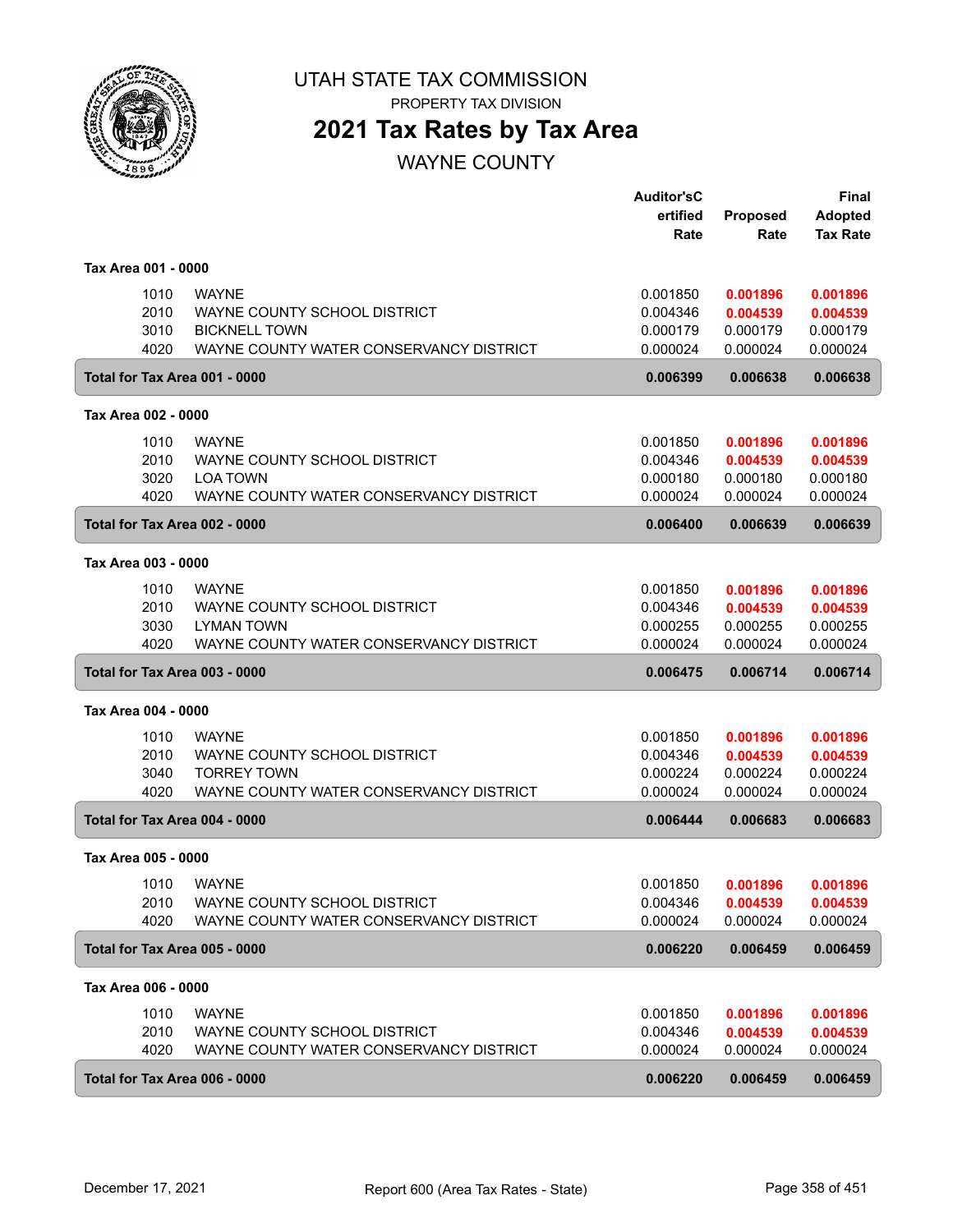

# **2021 Tax Rates by Tax Area**

WAYNE COUNTY

|                               |                                         | <b>Auditor'sC</b><br>ertified | <b>Proposed</b> | <b>Final</b><br><b>Adopted</b> |
|-------------------------------|-----------------------------------------|-------------------------------|-----------------|--------------------------------|
|                               |                                         | Rate                          | Rate            | <b>Tax Rate</b>                |
| Tax Area 007 - 0000           |                                         |                               |                 |                                |
| 1010                          | <b>WAYNE</b>                            | 0.001850                      | 0.001896        | 0.001896                       |
| 2010                          | WAYNE COUNTY SCHOOL DISTRICT            | 0.004346                      | 0.004539        | 0.004539                       |
| 3015                          | <b>HANKSVILLE TOWN</b>                  | 0.000583                      | 0.000583        | 0.000583                       |
| 4020                          | WAYNE COUNTY WATER CONSERVANCY DISTRICT | 0.000024                      | 0.000024        | 0.000024                       |
| Total for Tax Area 007 - 0000 |                                         | 0.006803                      | 0.007042        | 0.007042                       |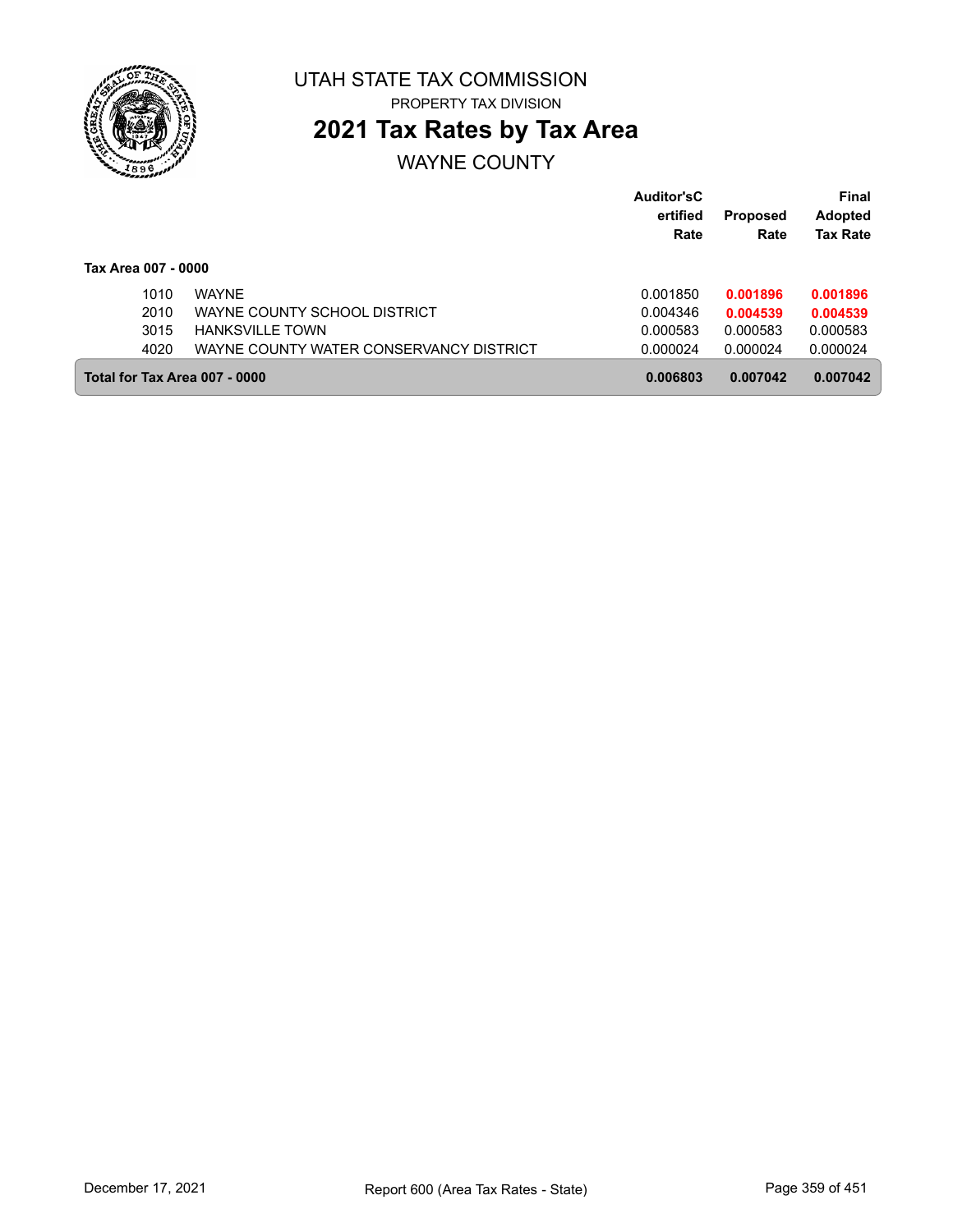

# **2021 Tax Rates by Tax Area**

#### WEBER COUNTY

|                               |                                                  | <b>Auditor'sC</b> |                 | <b>Final</b>    |
|-------------------------------|--------------------------------------------------|-------------------|-----------------|-----------------|
|                               |                                                  | ertified          | <b>Proposed</b> | <b>Adopted</b>  |
|                               |                                                  | Rate              | Rate            | <b>Tax Rate</b> |
| Tax Area 001 - 0000           |                                                  |                   |                 |                 |
| 1010                          | <b>WEBER</b>                                     | 0.002303          | 0.002303        | 0.002303        |
| 1015                          | MULTICOUNTY ASSESSING & COLLECTING LEVY          | 0.000012          | 0.000012        | 0.000012        |
| 1020                          | COUNTY ASSESSING & COLLECTING LEVY               | 0.000214          | 0.000214        | 0.000214        |
| 2020                          | WEBER COUNTY SCHOOL DISTRICT                     | 0.005566          | 0.005566        | 0.005566        |
| 4005                          | WEBER BASIN WATER CONSERVANCY DISTRICT           | 0.000132          | 0.000132        | 0.000132        |
| 4020                          | <b>BEN LOMOND CEMETERY MAINTENANCE DISTRICT</b>  | 0.000047          | 0.000047        | 0.000047        |
| 4080                          | WEBER COUNTY MOSQUITO ABATEMENT DISTRICT         | 0.000084          | 0.000084        | 0.000084        |
| 4210                          | <b>WEBER FIRE DISTRICT</b>                       | 0.001221          | 0.001221        | 0.001221        |
| 4320                          | WEBER AREA DISPATCH 911 AND EMERGENCY SERVICES D | 0.000215          | 0.000215        | 0.000215        |
| 6080                          | WEBER FIRE DISTRICT - BOND (est. 1/1/06)         | 0.000048          | 0.000048        | 0.000048        |
| 6090                          | MUNICIPAL TYPE SERVICE FUND                      | 0.000220          | 0.000220        | 0.000220        |
| Total for Tax Area 001 - 0000 |                                                  | 0.010062          | 0.010062        | 0.010062        |
|                               |                                                  |                   |                 |                 |
| Tax Area 003 - 0000           |                                                  |                   |                 |                 |
| 1010                          | <b>WEBER</b>                                     | 0.002303          | 0.002303        | 0.002303        |
| 1015                          | MULTICOUNTY ASSESSING & COLLECTING LEVY          | 0.000012          | 0.000012        | 0.000012        |
| 1020                          | COUNTY ASSESSING & COLLECTING LEVY               | 0.000214          | 0.000214        | 0.000214        |
| 2020                          | WEBER COUNTY SCHOOL DISTRICT                     | 0.005566          | 0.005566        | 0.005566        |
| 4005                          | WEBER BASIN WATER CONSERVANCY DISTRICT           | 0.000132          | 0.000132        | 0.000132        |
| 4010                          | CENTRAL WEBER SEWER IMPROVEMENT DISTRICT         | 0.000503          | 0.000503        | 0.000503        |
| 4020                          | BEN LOMOND CEMETERY MAINTENANCE DISTRICT         | 0.000047          | 0.000047        | 0.000047        |
| 4080                          | WEBER COUNTY MOSQUITO ABATEMENT DISTRICT         | 0.000084          | 0.000084        | 0.000084        |
| 4210                          | <b>WEBER FIRE DISTRICT</b>                       | 0.001221          | 0.001221        | 0.001221        |
| 4320                          | WEBER AREA DISPATCH 911 AND EMERGENCY SERVICES D | 0.000215          | 0.000215        | 0.000215        |
| 6080                          | WEBER FIRE DISTRICT - BOND (est. 1/1/06)         | 0.000048          | 0.000048        | 0.000048        |
| 6090                          | MUNICIPAL TYPE SERVICE FUND                      | 0.000220          | 0.000220        | 0.000220        |
| Total for Tax Area 003 - 0000 |                                                  | 0.010565          | 0.010565        | 0.010565        |
| Tax Area 005 - 0000           |                                                  |                   |                 |                 |
| 1010                          | <b>WEBER</b>                                     | 0.002303          | 0.002303        | 0.002303        |
| 1015                          | MULTICOUNTY ASSESSING & COLLECTING LEVY          | 0.000012          | 0.000012        | 0.000012        |
| 1020                          | COUNTY ASSESSING & COLLECTING LEVY               | 0.000214          | 0.000214        | 0.000214        |
| 2020                          | WEBER COUNTY SCHOOL DISTRICT                     | 0.005566          | 0.005566        | 0.005566        |
| 3040                          | <b>NORTH OGDEN CITY</b>                          | 0.001022          | 0.001180        | 0.001180        |
| 4005                          | WEBER BASIN WATER CONSERVANCY DISTRICT           | 0.000132          | 0.000132        | 0.000132        |
| 4020                          | BEN LOMOND CEMETERY MAINTENANCE DISTRICT         | 0.000047          | 0.000047        | 0.000047        |
| 4080                          | WEBER COUNTY MOSQUITO ABATEMENT DISTRICT         | 0.000084          | 0.000084        | 0.000084        |
| 4320                          | WEBER AREA DISPATCH 911 AND EMERGENCY SERVICES D | 0.000215          | 0.000215        | 0.000215        |
| 4330                          | NORTH VIEW FIRE DISTRICT                         | 0.000898          | 0.001037        | 0.001037        |
| Total for Tax Area 005 - 0000 |                                                  | 0.010493          | 0.010790        | 0.010790        |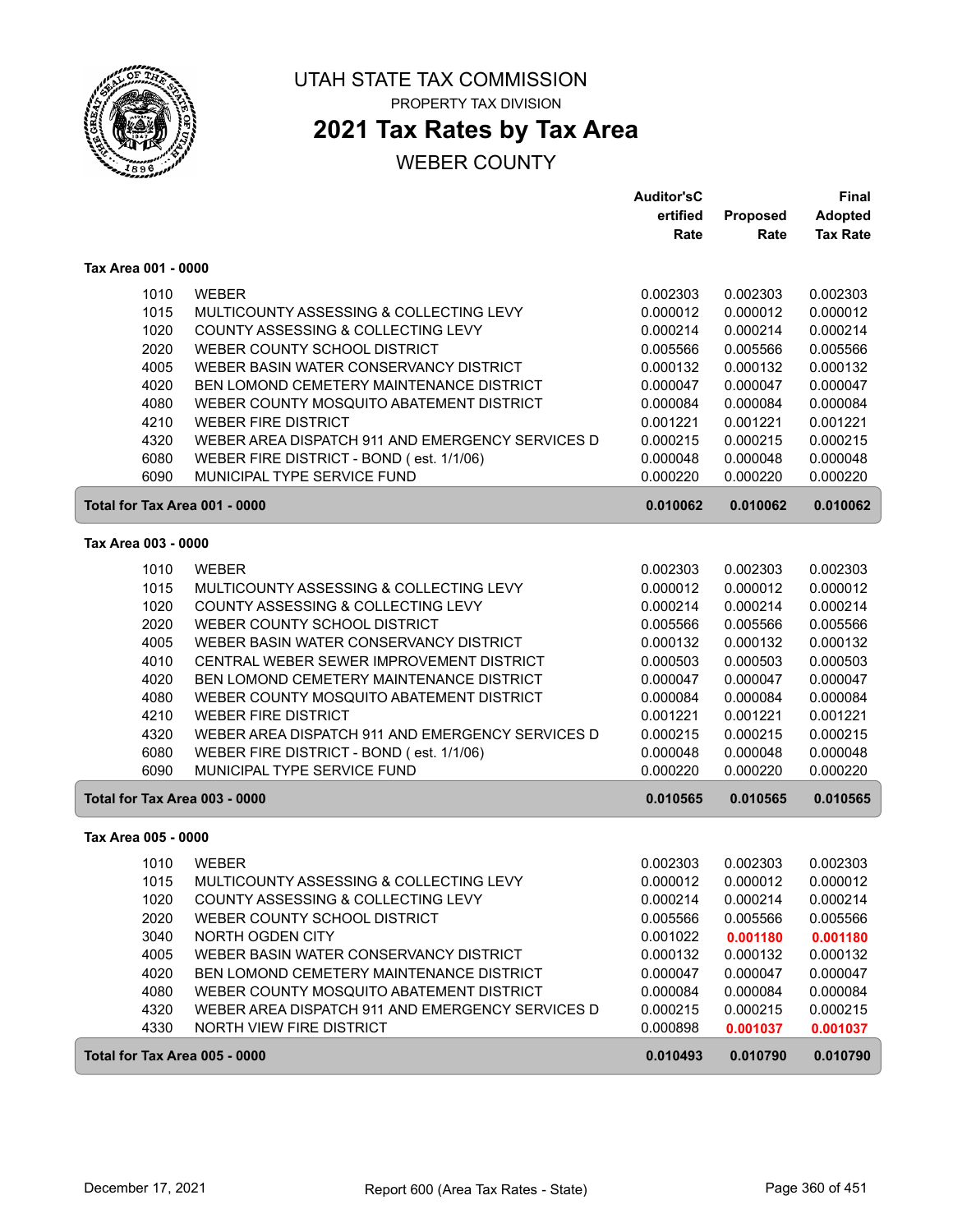

# **2021 Tax Rates by Tax Area**

|                               |                                                  | <b>Auditor'sC</b> |                 | Final           |
|-------------------------------|--------------------------------------------------|-------------------|-----------------|-----------------|
|                               |                                                  | ertified          | <b>Proposed</b> | <b>Adopted</b>  |
|                               |                                                  | Rate              | Rate            | <b>Tax Rate</b> |
| Tax Area 006 - 0000           |                                                  |                   |                 |                 |
| 1010                          | <b>WEBER</b>                                     | 0.002303          | 0.002303        | 0.002303        |
| 1015                          | MULTICOUNTY ASSESSING & COLLECTING LEVY          | 0.000012          | 0.000012        | 0.000012        |
| 1020                          | COUNTY ASSESSING & COLLECTING LEVY               | 0.000214          | 0.000214        | 0.000214        |
| 2020                          | WEBER COUNTY SCHOOL DISTRICT                     | 0.005566          | 0.005566        | 0.005566        |
| 3070                          | PLEASANT VIEW CITY                               | 0.000922          | 0.001076        | 0.000941        |
| 4005                          | WEBER BASIN WATER CONSERVANCY DISTRICT           | 0.000132          | 0.000132        | 0.000132        |
| 4020                          | BEN LOMOND CEMETERY MAINTENANCE DISTRICT         | 0.000047          | 0.000047        | 0.000047        |
| 4080                          | WEBER COUNTY MOSQUITO ABATEMENT DISTRICT         | 0.000084          | 0.000084        | 0.000084        |
| 4320                          | WEBER AREA DISPATCH 911 AND EMERGENCY SERVICES D | 0.000215          | 0.000215        | 0.000215        |
| 4330                          | <b>NORTH VIEW FIRE DISTRICT</b>                  | 0.000898          | 0.001037        | 0.001037        |
| Total for Tax Area 006 - 0000 |                                                  | 0.010393          | 0.010686        | 0.010551        |
| Tax Area 007 - 0000           |                                                  |                   |                 |                 |
| 1010                          | <b>WEBER</b>                                     | 0.002303          | 0.002303        | 0.002303        |
| 1015                          | MULTICOUNTY ASSESSING & COLLECTING LEVY          | 0.000012          | 0.000012        | 0.000012        |
| 1020                          | COUNTY ASSESSING & COLLECTING LEVY               | 0.000214          | 0.000214        | 0.000214        |
| 2020                          | WEBER COUNTY SCHOOL DISTRICT                     | 0.005566          | 0.005566        | 0.005566        |
| 4005                          | WEBER BASIN WATER CONSERVANCY DISTRICT           | 0.000132          | 0.000132        | 0.000132        |
| 4010                          | CENTRAL WEBER SEWER IMPROVEMENT DISTRICT         | 0.000503          | 0.000503        | 0.000503        |
| 4020                          | BEN LOMOND CEMETERY MAINTENANCE DISTRICT         | 0.000047          | 0.000047        | 0.000047        |
| 4070                          | BONA VISTA WATER IMPROVEMENT DISTRICT            | 0.000188          | 0.000188        | 0.000188        |
| 4080                          | WEBER COUNTY MOSQUITO ABATEMENT DISTRICT         | 0.000084          | 0.000084        | 0.000084        |
| 4210                          | <b>WEBER FIRE DISTRICT</b>                       | 0.001221          | 0.001221        | 0.001221        |
| 4320                          | WEBER AREA DISPATCH 911 AND EMERGENCY SERVICES D | 0.000215          | 0.000215        | 0.000215        |
| 6080                          | WEBER FIRE DISTRICT - BOND (est. 1/1/06)         | 0.000048          | 0.000048        | 0.000048        |
| 6090                          | MUNICIPAL TYPE SERVICE FUND                      | 0.000220          | 0.000220        | 0.000220        |
| Total for Tax Area 007 - 0000 |                                                  | 0.010753          | 0.010753        | 0.010753        |
| Tax Area 010 - 0000           |                                                  |                   |                 |                 |
| 1010                          | <b>WEBER</b>                                     | 0.002303          | 0.002303        | 0.002303        |
| 1015                          | MULTICOUNTY ASSESSING & COLLECTING LEVY          | 0.000012          | 0.000012        | 0.000012        |
| 1020                          | COUNTY ASSESSING & COLLECTING LEVY               | 0.000214          | 0.000214        | 0.000214        |
| 2020                          | WEBER COUNTY SCHOOL DISTRICT                     | 0.005566          | 0.005566        | 0.005566        |
| 3040                          | NORTH OGDEN CITY                                 | 0.001022          | 0.001180        | 0.001180        |
| 4005                          | WEBER BASIN WATER CONSERVANCY DISTRICT           | 0.000132          | 0.000132        | 0.000132        |
| 4010                          | CENTRAL WEBER SEWER IMPROVEMENT DISTRICT         | 0.000503          | 0.000503        | 0.000503        |
| 4020                          | BEN LOMOND CEMETERY MAINTENANCE DISTRICT         | 0.000047          | 0.000047        | 0.000047        |
| 4080                          | WEBER COUNTY MOSQUITO ABATEMENT DISTRICT         | 0.000084          | 0.000084        | 0.000084        |
| 4320                          | WEBER AREA DISPATCH 911 AND EMERGENCY SERVICES D | 0.000215          | 0.000215        | 0.000215        |
| 4330                          | NORTH VIEW FIRE DISTRICT                         | 0.000898          | 0.001037        | 0.001037        |
| Total for Tax Area 010 - 0000 |                                                  | 0.010996          | 0.011293        | 0.011293        |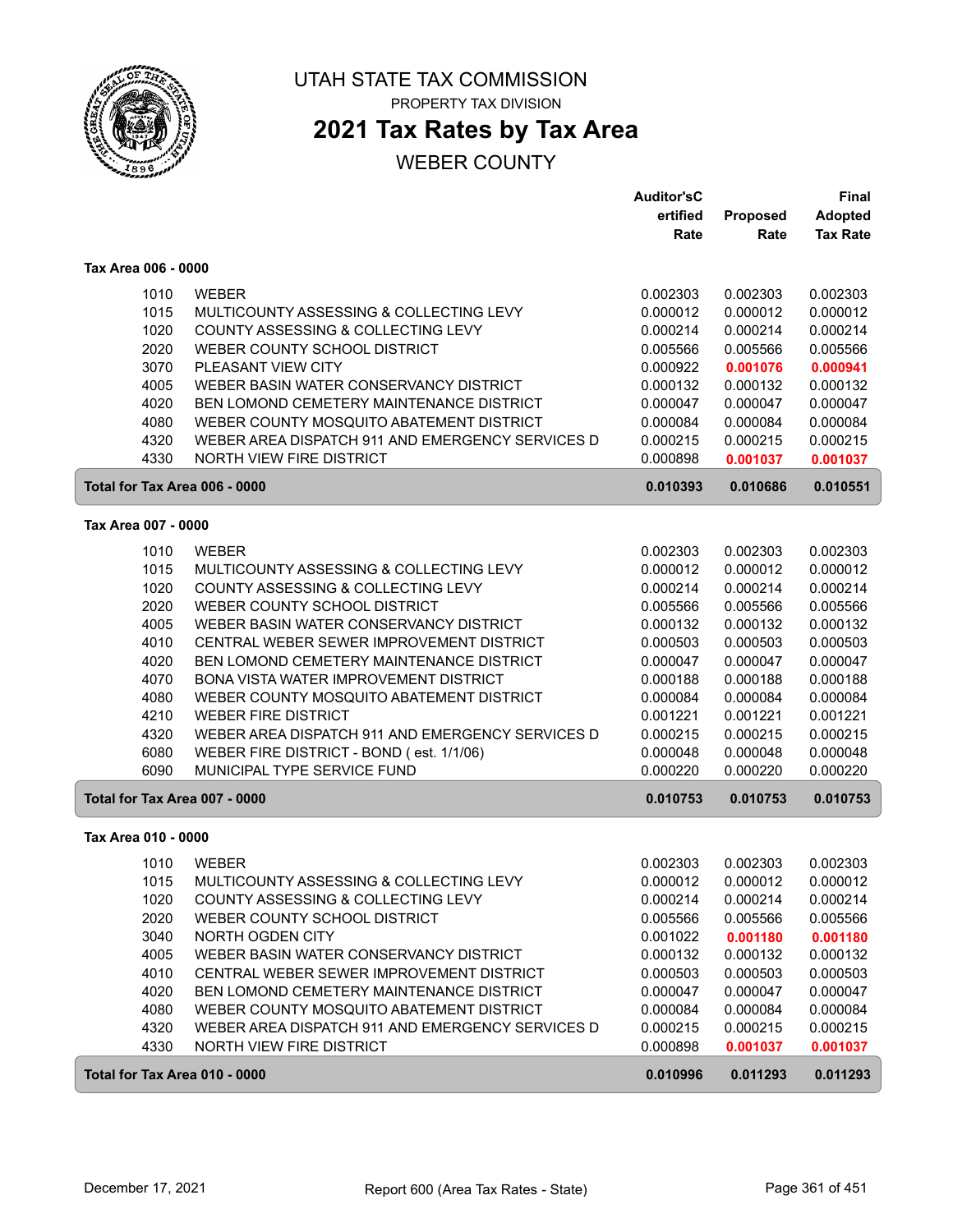

# **2021 Tax Rates by Tax Area**

### WEBER COUNTY

|                               |                                                  | <b>Auditor'sC</b><br>ertified | <b>Proposed</b> | <b>Final</b><br><b>Adopted</b> |
|-------------------------------|--------------------------------------------------|-------------------------------|-----------------|--------------------------------|
|                               |                                                  | Rate                          | Rate            | <b>Tax Rate</b>                |
| Tax Area 011 - 0000           |                                                  |                               |                 |                                |
| 1010                          | <b>WEBER</b>                                     | 0.002303                      | 0.002303        | 0.002303                       |
| 1015                          | MULTICOUNTY ASSESSING & COLLECTING LEVY          | 0.000012                      | 0.000012        | 0.000012                       |
| 1020                          | COUNTY ASSESSING & COLLECTING LEVY               | 0.000214                      | 0.000214        | 0.000214                       |
| 2020                          | WEBER COUNTY SCHOOL DISTRICT                     | 0.005566                      | 0.005566        | 0.005566                       |
| 3070                          | PLEASANT VIEW CITY                               | 0.000922                      | 0.001076        | 0.000941                       |
| 4005                          | WEBER BASIN WATER CONSERVANCY DISTRICT           | 0.000132                      | 0.000132        | 0.000132                       |
| 4010                          | CENTRAL WEBER SEWER IMPROVEMENT DISTRICT         | 0.000503                      | 0.000503        | 0.000503                       |
| 4020                          | BEN LOMOND CEMETERY MAINTENANCE DISTRICT         | 0.000047                      | 0.000047        | 0.000047                       |
| 4080                          | WEBER COUNTY MOSQUITO ABATEMENT DISTRICT         | 0.000084                      | 0.000084        | 0.000084                       |
| 4320                          | WEBER AREA DISPATCH 911 AND EMERGENCY SERVICES D | 0.000215                      | 0.000215        | 0.000215                       |
| 4330                          | <b>NORTH VIEW FIRE DISTRICT</b>                  | 0.000898                      | 0.001037        | 0.001037                       |
| Total for Tax Area 011 - 0000 |                                                  | 0.010896                      | 0.011189        | 0.011054                       |
| Tax Area 012 - 0000           |                                                  |                               |                 |                                |
| 1010                          | <b>WEBER</b>                                     | 0.002303                      | 0.002303        | 0.002303                       |
| 1015                          | MULTICOUNTY ASSESSING & COLLECTING LEVY          | 0.000012                      | 0.000012        | 0.000012                       |
| 1020                          | COUNTY ASSESSING & COLLECTING LEVY               | 0.000214                      | 0.000214        | 0.000214                       |
| 2020                          | WEBER COUNTY SCHOOL DISTRICT                     | 0.005566                      | 0.005566        | 0.005566                       |
| 3020                          | <b>HARRISVILLE CITY</b>                          | 0.000708                      | 0.000708        | 0.000708                       |
| 4005                          | WEBER BASIN WATER CONSERVANCY DISTRICT           | 0.000132                      | 0.000132        | 0.000132                       |
| 4010                          | CENTRAL WEBER SEWER IMPROVEMENT DISTRICT         | 0.000503                      | 0.000503        | 0.000503                       |
| 4020                          | BEN LOMOND CEMETERY MAINTENANCE DISTRICT         | 0.000047                      | 0.000047        | 0.000047                       |
| 4070                          | BONA VISTA WATER IMPROVEMENT DISTRICT            | 0.000188                      | 0.000188        | 0.000188                       |
| 4080                          | WEBER COUNTY MOSQUITO ABATEMENT DISTRICT         | 0.000084                      | 0.000084        | 0.000084                       |
| 4320                          | WEBER AREA DISPATCH 911 AND EMERGENCY SERVICES D | 0.000215                      | 0.000215        | 0.000215                       |
| 4330                          | NORTH VIEW FIRE DISTRICT                         | 0.000898                      | 0.001037        | 0.001037                       |
| Total for Tax Area 012 - 0000 |                                                  | 0.010870                      | 0.011009        | 0.011009                       |
| Tax Area 014 - 0000           |                                                  |                               |                 |                                |
| 1010                          | <b>WEBER</b>                                     | 0.002303                      | 0.002303        | 0.002303                       |
| 1015                          | MULTICOUNTY ASSESSING & COLLECTING LEVY          | 0.000012                      | 0.000012        | 0.000012                       |
| 1020                          | COUNTY ASSESSING & COLLECTING LEVY               | 0.000214                      | 0.000214        | 0.000214                       |
| 2010                          | OGDEN CITY SCHOOL DISTRICT                       | 0.007585                      | 0.007585        | 0.007585                       |
| 3050                          | <b>OGDEN CITY</b>                                | 0.002397                      | 0.002397        | 0.002397                       |
| 4005                          | WEBER BASIN WATER CONSERVANCY DISTRICT           | 0.000132                      | 0.000132        | 0.000132                       |
| 4010                          | CENTRAL WEBER SEWER IMPROVEMENT DISTRICT         | 0.000503                      | 0.000503        | 0.000503                       |
| 4020                          | BEN LOMOND CEMETERY MAINTENANCE DISTRICT         | 0.000047                      | 0.000047        | 0.000047                       |
| 4080                          | WEBER COUNTY MOSQUITO ABATEMENT DISTRICT         | 0.000084                      | 0.000084        | 0.000084                       |
| 4320                          | WEBER AREA DISPATCH 911 AND EMERGENCY SERVICES D | 0.000215                      | 0.000215        | 0.000215                       |
| 6030                          | OGDEN CITY - SPECIAL LEVY TO PURCHASE WBWCD WATE | 0.000267                      | 0.000267        | 0.000267                       |
| Total for Tax Area 014 - 0000 |                                                  | 0.013759                      | 0.013759        | 0.013759                       |

ſ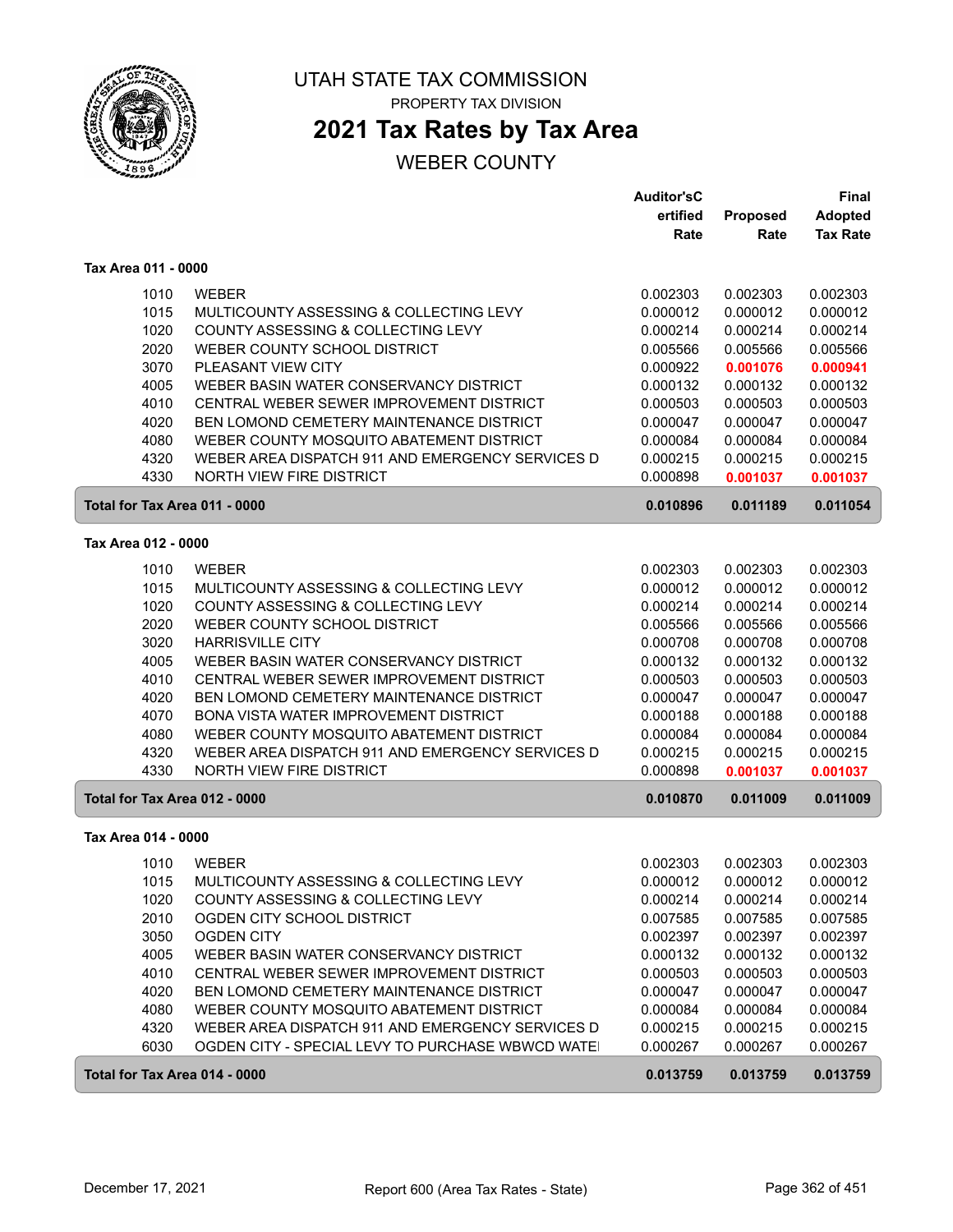

## **2021 Tax Rates by Tax Area**

|                               |                                                  | <b>Auditor'sC</b> |                 | <b>Final</b>    |
|-------------------------------|--------------------------------------------------|-------------------|-----------------|-----------------|
|                               |                                                  | ertified          | <b>Proposed</b> | <b>Adopted</b>  |
|                               |                                                  | Rate              | Rate            | <b>Tax Rate</b> |
| Tax Area 016 - 0000           |                                                  |                   |                 |                 |
| 1010                          | <b>WEBER</b>                                     | 0.002303          | 0.002303        | 0.002303        |
| 1015                          | MULTICOUNTY ASSESSING & COLLECTING LEVY          | 0.000012          | 0.000012        | 0.000012        |
| 1020                          | COUNTY ASSESSING & COLLECTING LEVY               | 0.000214          | 0.000214        | 0.000214        |
| 2020                          | WEBER COUNTY SCHOOL DISTRICT                     | 0.005566          | 0.005566        | 0.005566        |
| 4005                          | WEBER BASIN WATER CONSERVANCY DISTRICT           | 0.000132          | 0.000132        | 0.000132        |
| 4070                          | BONA VISTA WATER IMPROVEMENT DISTRICT            | 0.000188          | 0.000188        | 0.000188        |
| 4080                          | WEBER COUNTY MOSQUITO ABATEMENT DISTRICT         | 0.000084          | 0.000084        | 0.000084        |
| 4210                          | <b>WEBER FIRE DISTRICT</b>                       | 0.001221          | 0.001221        | 0.001221        |
| 4320                          | WEBER AREA DISPATCH 911 AND EMERGENCY SERVICES D | 0.000215          | 0.000215        | 0.000215        |
| 6080                          | WEBER FIRE DISTRICT - BOND (est. 1/1/06)         | 0.000048          | 0.000048        | 0.000048        |
| 6090                          | MUNICIPAL TYPE SERVICE FUND                      | 0.000220          | 0.000220        | 0.000220        |
| Total for Tax Area 016 - 0000 |                                                  | 0.010203          | 0.010203        | 0.010203        |
|                               |                                                  |                   |                 |                 |
| Tax Area 017 - 0000           |                                                  |                   |                 |                 |
| 1010                          | <b>WEBER</b>                                     | 0.002303          | 0.002303        | 0.002303        |
| 1015                          | MULTICOUNTY ASSESSING & COLLECTING LEVY          | 0.000012          | 0.000012        | 0.000012        |
| 1020                          | COUNTY ASSESSING & COLLECTING LEVY               | 0.000214          | 0.000214        | 0.000214        |
| 2020                          | WEBER COUNTY SCHOOL DISTRICT                     | 0.005566          | 0.005566        | 0.005566        |
| 4005                          | WEBER BASIN WATER CONSERVANCY DISTRICT           | 0.000132          | 0.000132        | 0.000132        |
| 4010                          | CENTRAL WEBER SEWER IMPROVEMENT DISTRICT         | 0.000503          | 0.000503        | 0.000503        |
| 4070                          | BONA VISTA WATER IMPROVEMENT DISTRICT            | 0.000188          | 0.000188        | 0.000188        |
| 4080                          | WEBER COUNTY MOSQUITO ABATEMENT DISTRICT         | 0.000084          | 0.000084        | 0.000084        |
| 4210                          | <b>WEBER FIRE DISTRICT</b>                       | 0.001221          | 0.001221        | 0.001221        |
| 4320                          | WEBER AREA DISPATCH 911 AND EMERGENCY SERVICES D | 0.000215          | 0.000215        | 0.000215        |
| 6080                          | WEBER FIRE DISTRICT - BOND (est. 1/1/06)         | 0.000048          | 0.000048        | 0.000048        |
| 6090                          | MUNICIPAL TYPE SERVICE FUND                      | 0.000220          | 0.000220        | 0.000220        |
| Total for Tax Area 017 - 0000 |                                                  | 0.010706          | 0.010706        | 0.010706        |
| Tax Area 019 - 0000           |                                                  |                   |                 |                 |
| 1010                          | <b>WEBER</b>                                     | 0.002303          | 0.002303        | 0.002303        |
| 1015                          | MULTICOUNTY ASSESSING & COLLECTING LEVY          | 0.000012          | 0.000012        | 0.000012        |
| 1020                          | COUNTY ASSESSING & COLLECTING LEVY               | 0.000214          | 0.000214        | 0.000214        |
| 2020                          | WEBER COUNTY SCHOOL DISTRICT                     | 0.005566          | 0.005566        | 0.005566        |
| 4005                          | WEBER BASIN WATER CONSERVANCY DISTRICT           | 0.000132          | 0.000132        | 0.000132        |
| 4030                          | PLAIN CITY CEMETERY MAINTENANCE DISTRICT         | 0.000049          | 0.000049        | 0.000049        |
| 4070                          | BONA VISTA WATER IMPROVEMENT DISTRICT            | 0.000188          | 0.000188        | 0.000188        |
| 4080                          | WEBER COUNTY MOSQUITO ABATEMENT DISTRICT         | 0.000084          | 0.000084        | 0.000084        |
| 4210                          | <b>WEBER FIRE DISTRICT</b>                       | 0.001221          | 0.001221        | 0.001221        |
| 4320                          | WEBER AREA DISPATCH 911 AND EMERGENCY SERVICES D | 0.000215          | 0.000215        | 0.000215        |
| 6080                          | WEBER FIRE DISTRICT - BOND (est. 1/1/06)         | 0.000048          | 0.000048        | 0.000048        |
| 6090                          | MUNICIPAL TYPE SERVICE FUND                      | 0.000220          | 0.000220        | 0.000220        |
|                               |                                                  |                   |                 |                 |
| Total for Tax Area 019 - 0000 |                                                  | 0.010252          | 0.010252        | 0.010252        |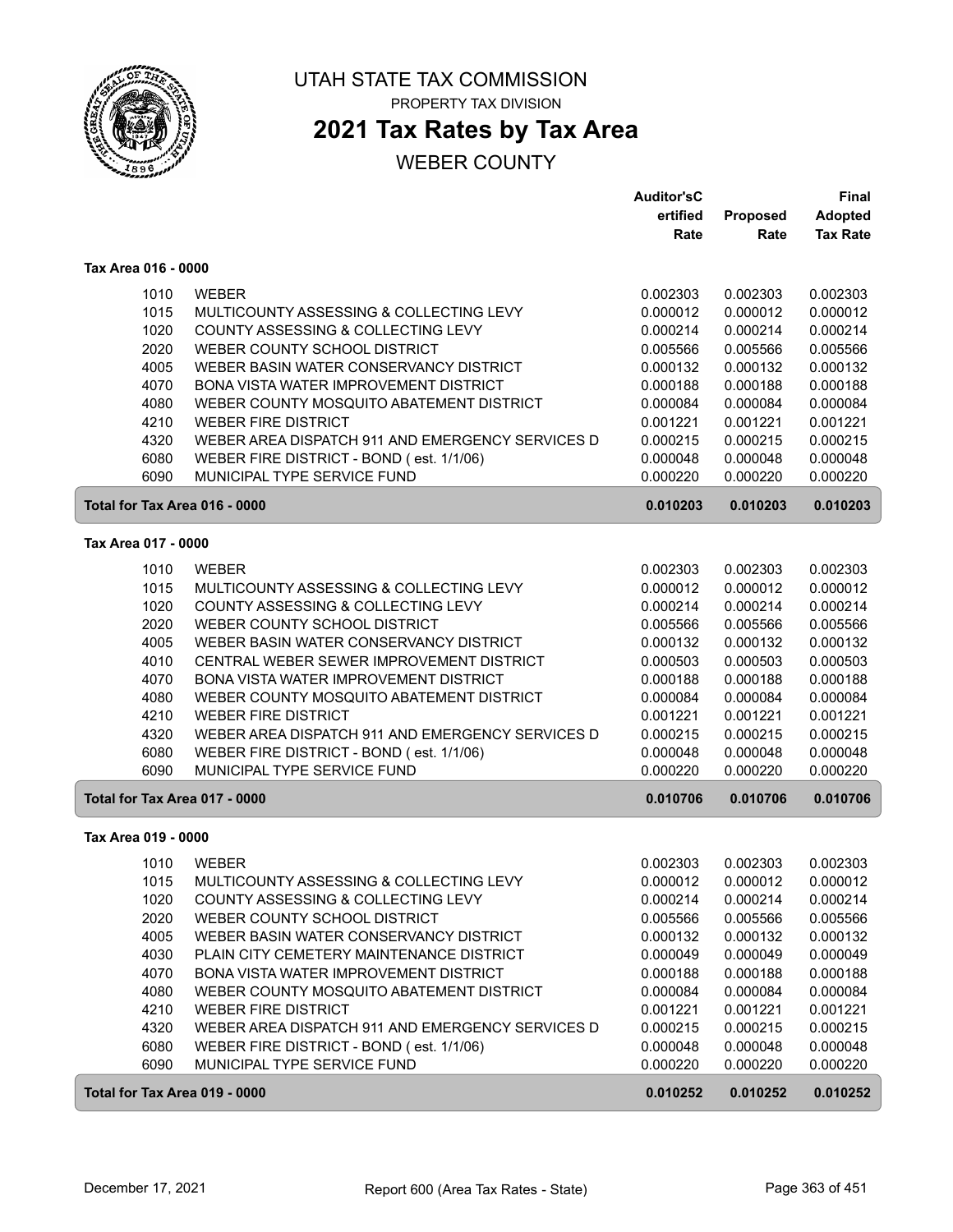

## **2021 Tax Rates by Tax Area**

|                               |                                                   | <b>Auditor'sC</b> |          | Final           |
|-------------------------------|---------------------------------------------------|-------------------|----------|-----------------|
|                               |                                                   | ertified          | Proposed | <b>Adopted</b>  |
|                               |                                                   | Rate              | Rate     | <b>Tax Rate</b> |
| Tax Area 020 - 0000           |                                                   |                   |          |                 |
| 1010                          | <b>WEBER</b>                                      | 0.002303          | 0.002303 | 0.002303        |
| 1015                          | MULTICOUNTY ASSESSING & COLLECTING LEVY           | 0.000012          | 0.000012 | 0.000012        |
| 1020                          | COUNTY ASSESSING & COLLECTING LEVY                | 0.000214          | 0.000214 | 0.000214        |
| 2020                          | WEBER COUNTY SCHOOL DISTRICT                      | 0.005566          | 0.005566 | 0.005566        |
| 3020                          | <b>HARRISVILLE CITY</b>                           | 0.000708          | 0.000708 | 0.000708        |
| 4005                          | WEBER BASIN WATER CONSERVANCY DISTRICT            | 0.000132          | 0.000132 | 0.000132        |
| 4010                          | CENTRAL WEBER SEWER IMPROVEMENT DISTRICT          | 0.000503          | 0.000503 | 0.000503        |
| 4070                          | BONA VISTA WATER IMPROVEMENT DISTRICT             | 0.000188          | 0.000188 | 0.000188        |
| 4080                          | WEBER COUNTY MOSQUITO ABATEMENT DISTRICT          | 0.000084          | 0.000084 | 0.000084        |
| 4320                          | WEBER AREA DISPATCH 911 AND EMERGENCY SERVICES D  | 0.000215          | 0.000215 | 0.000215        |
| 4330                          | NORTH VIEW FIRE DISTRICT                          | 0.000898          | 0.001037 | 0.001037        |
| Total for Tax Area 020 - 0000 |                                                   | 0.010823          | 0.010962 | 0.010962        |
| Tax Area 021 - 0000           |                                                   |                   |          |                 |
| 1010                          | <b>WEBER</b>                                      | 0.002303          | 0.002303 | 0.002303        |
| 1015                          | MULTICOUNTY ASSESSING & COLLECTING LEVY           | 0.000012          | 0.000012 | 0.000012        |
| 1020                          | COUNTY ASSESSING & COLLECTING LEVY                | 0.000214          | 0.000214 | 0.000214        |
| 2020                          | WEBER COUNTY SCHOOL DISTRICT                      | 0.005566          | 0.005566 | 0.005566        |
| 3060                          | <b>PLAIN CITY</b>                                 | 0.000298          | 0.000298 | 0.000298        |
| 4005                          | WEBER BASIN WATER CONSERVANCY DISTRICT            | 0.000132          | 0.000132 | 0.000132        |
| 4030                          | PLAIN CITY CEMETERY MAINTENANCE DISTRICT          | 0.000049          | 0.000049 | 0.000049        |
| 4070                          | BONA VISTA WATER IMPROVEMENT DISTRICT             | 0.000188          | 0.000188 | 0.000188        |
| 4080                          | WEBER COUNTY MOSQUITO ABATEMENT DISTRICT          | 0.000084          | 0.000084 | 0.000084        |
| 4320                          | WEBER AREA DISPATCH 911 AND EMERGENCY SERVICES D  | 0.000215          | 0.000215 | 0.000215        |
| Total for Tax Area 021 - 0000 |                                                   | 0.009061          | 0.009061 | 0.009061        |
| Tax Area 022 - 0000           |                                                   |                   |          |                 |
| 1010                          | <b>WEBER</b>                                      | 0.002303          | 0.002303 | 0.002303        |
| 1015                          | MULTICOUNTY ASSESSING & COLLECTING LEVY           | 0.000012          | 0.000012 | 0.000012        |
| 1020                          | COUNTY ASSESSING & COLLECTING LEVY                | 0.000214          | 0.000214 | 0.000214        |
| 2010                          | OGDEN CITY SCHOOL DISTRICT                        | 0.007585          | 0.007585 | 0.007585        |
| 3050                          | <b>OGDEN CITY</b>                                 | 0.002397          | 0.002397 | 0.002397        |
| 4005                          | WEBER BASIN WATER CONSERVANCY DISTRICT            | 0.000132          | 0.000132 | 0.000132        |
| 4010                          | CENTRAL WEBER SEWER IMPROVEMENT DISTRICT          | 0.000503          | 0.000503 | 0.000503        |
| 4070                          | BONA VISTA WATER IMPROVEMENT DISTRICT             | 0.000188          | 0.000188 | 0.000188        |
| 4080                          | WEBER COUNTY MOSQUITO ABATEMENT DISTRICT          | 0.000084          | 0.000084 | 0.000084        |
| 4320                          | WEBER AREA DISPATCH 911 AND EMERGENCY SERVICES D  | 0.000215          | 0.000215 | 0.000215        |
| 6030                          | OGDEN CITY - SPECIAL LEVY TO PURCHASE WBWCD WATE! | 0.000267          | 0.000267 | 0.000267        |
| Total for Tax Area 022 - 0000 |                                                   | 0.013900          | 0.013900 | 0.013900        |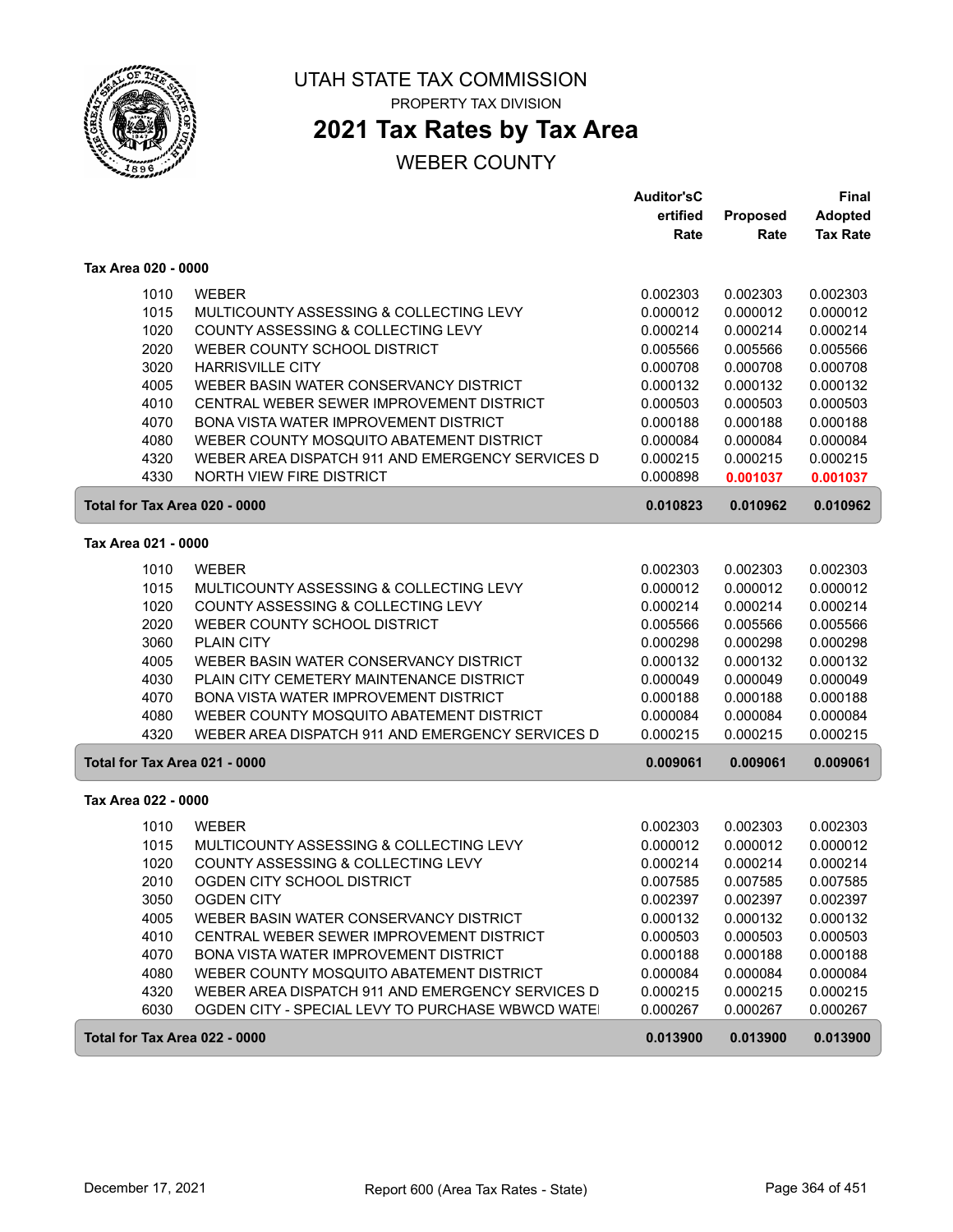

# **2021 Tax Rates by Tax Area**

## WEBER COUNTY

|                               |                                                  | <b>Auditor'sC</b> |                 | <b>Final</b>    |
|-------------------------------|--------------------------------------------------|-------------------|-----------------|-----------------|
|                               |                                                  | ertified          | <b>Proposed</b> | <b>Adopted</b>  |
|                               |                                                  | Rate              | Rate            | <b>Tax Rate</b> |
| Tax Area 023 - 0000           |                                                  |                   |                 |                 |
| 1010                          | <b>WEBER</b>                                     | 0.002303          | 0.002303        | 0.002303        |
| 1015                          | MULTICOUNTY ASSESSING & COLLECTING LEVY          | 0.000012          | 0.000012        | 0.000012        |
| 1020                          | COUNTY ASSESSING & COLLECTING LEVY               | 0.000214          | 0.000214        | 0.000214        |
| 2020                          | WEBER COUNTY SCHOOL DISTRICT                     | 0.005566          | 0.005566        | 0.005566        |
| 4005                          | WEBER BASIN WATER CONSERVANCY DISTRICT           | 0.000132          | 0.000132        | 0.000132        |
| 4010                          | CENTRAL WEBER SEWER IMPROVEMENT DISTRICT         | 0.000503          | 0.000503        | 0.000503        |
| 4080                          | WEBER COUNTY MOSQUITO ABATEMENT DISTRICT         | 0.000084          | 0.000084        | 0.000084        |
| 4210                          | <b>WEBER FIRE DISTRICT</b>                       | 0.001221          | 0.001221        | 0.001221        |
| 4320                          | WEBER AREA DISPATCH 911 AND EMERGENCY SERVICES D | 0.000215          | 0.000215        | 0.000215        |
| 6080                          | WEBER FIRE DISTRICT - BOND (est. 1/1/06)         | 0.000048          | 0.000048        | 0.000048        |
| 6090                          | MUNICIPAL TYPE SERVICE FUND                      | 0.000220          | 0.000220        | 0.000220        |
| Total for Tax Area 023 - 0000 |                                                  | 0.010518          | 0.010518        | 0.010518        |
| Tax Area 024 - 0000           |                                                  |                   |                 |                 |
|                               |                                                  |                   |                 |                 |
| 1010                          | <b>WEBER</b>                                     | 0.002303          | 0.002303        | 0.002303        |
| 1015                          | MULTICOUNTY ASSESSING & COLLECTING LEVY          | 0.000012          | 0.000012        | 0.000012        |
| 1020                          | COUNTY ASSESSING & COLLECTING LEVY               | 0.000214          | 0.000214        | 0.000214        |
| 2020                          | WEBER COUNTY SCHOOL DISTRICT                     | 0.005566          | 0.005566        | 0.005566        |
| 3120                          | <b>WASHINGTON TERRACE CITY</b>                   | 0.001629          | 0.002187        | 0.002187        |
| 4005                          | WEBER BASIN WATER CONSERVANCY DISTRICT           | 0.000132          | 0.000132        | 0.000132        |
| 4010                          | CENTRAL WEBER SEWER IMPROVEMENT DISTRICT         | 0.000503          | 0.000503        | 0.000503        |
| 4080                          | WEBER COUNTY MOSQUITO ABATEMENT DISTRICT         | 0.000084          | 0.000084        | 0.000084        |
| 4320                          | WEBER AREA DISPATCH 911 AND EMERGENCY SERVICES D | 0.000215          | 0.000215        | 0.000215        |
| Total for Tax Area 024 - 0000 |                                                  | 0.010658          | 0.011216        | 0.011216        |
| Tax Area 025 - 0000           |                                                  |                   |                 |                 |
| 1010                          | <b>WEBER</b>                                     | 0.002303          | 0.002303        | 0.002303        |
| 1015                          | MULTICOUNTY ASSESSING & COLLECTING LEVY          | 0.000012          | 0.000012        | 0.000012        |
| 1020                          | COUNTY ASSESSING & COLLECTING LEVY               | 0.000214          | 0.000214        | 0.000214        |
| 2010                          | OGDEN CITY SCHOOL DISTRICT                       | 0.007585          | 0.007585        | 0.007585        |
| 3050                          | <b>OGDEN CITY</b>                                | 0.002397          | 0.002397        | 0.002397        |
| 4005                          | WEBER BASIN WATER CONSERVANCY DISTRICT           | 0.000132          | 0.000132        | 0.000132        |
| 4010                          | CENTRAL WEBER SEWER IMPROVEMENT DISTRICT         | 0.000503          | 0.000503        | 0.000503        |
| 4080                          | WEBER COUNTY MOSQUITO ABATEMENT DISTRICT         | 0.000084          | 0.000084        | 0.000084        |
| 4320                          | WEBER AREA DISPATCH 911 AND EMERGENCY SERVICES D | 0.000215          | 0.000215        | 0.000215        |
| 6030                          | OGDEN CITY - SPECIAL LEVY TO PURCHASE WBWCD WATE | 0.000267          | 0.000267        | 0.000267        |
| Total for Tax Area 025 - 0000 |                                                  | 0.013712          | 0.013712        | 0.013712        |

ſ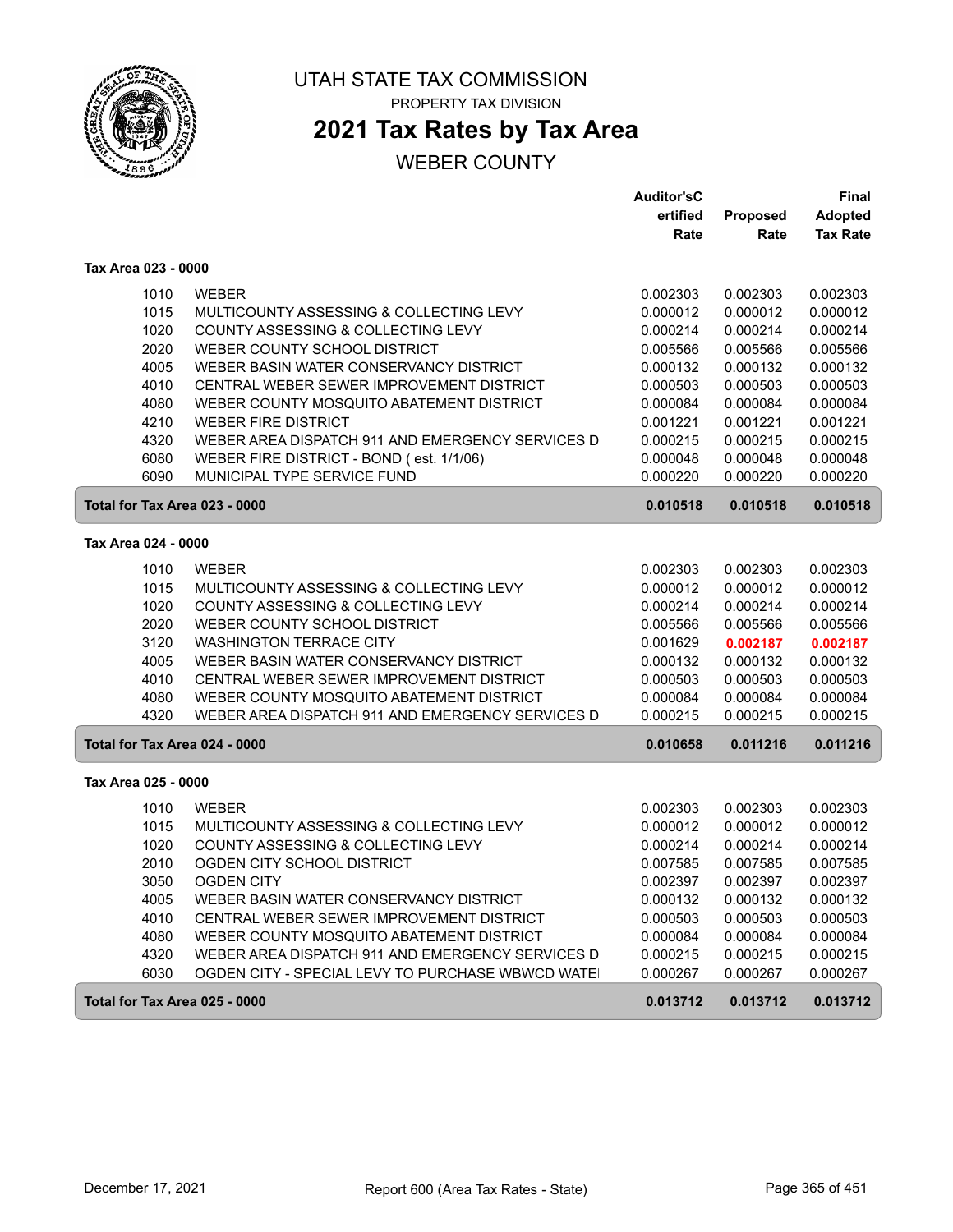

## **2021 Tax Rates by Tax Area**

|                               |                                                  | <b>Auditor'sC</b> |                 | <b>Final</b>    |
|-------------------------------|--------------------------------------------------|-------------------|-----------------|-----------------|
|                               |                                                  | ertified          | <b>Proposed</b> | <b>Adopted</b>  |
|                               |                                                  | Rate              | Rate            | <b>Tax Rate</b> |
| Tax Area 026 - 0000           |                                                  |                   |                 |                 |
| 1010                          | <b>WEBER</b>                                     | 0.002303          | 0.002303        | 0.002303        |
| 1015                          | MULTICOUNTY ASSESSING & COLLECTING LEVY          | 0.000012          | 0.000012        | 0.000012        |
| 1020                          | COUNTY ASSESSING & COLLECTING LEVY               | 0.000214          | 0.000214        | 0.000214        |
| 2020                          | WEBER COUNTY SCHOOL DISTRICT                     | 0.005566          | 0.005566        | 0.005566        |
| 3080                          | <b>RIVERDALE CITY</b>                            | 0.000848          | 0.000848        | 0.000848        |
| 4005                          | WEBER BASIN WATER CONSERVANCY DISTRICT           | 0.000132          | 0.000132        | 0.000132        |
| 4010                          | CENTRAL WEBER SEWER IMPROVEMENT DISTRICT         | 0.000503          | 0.000503        | 0.000503        |
| 4080                          | WEBER COUNTY MOSQUITO ABATEMENT DISTRICT         | 0.000084          | 0.000084        | 0.000084        |
| 4320                          | WEBER AREA DISPATCH 911 AND EMERGENCY SERVICES D | 0.000215          | 0.000215        | 0.000215        |
| Total for Tax Area 026 - 0000 |                                                  | 0.009877          | 0.009877        | 0.009877        |
| Tax Area 027 - 0000           |                                                  |                   |                 |                 |
| 1010                          | <b>WEBER</b>                                     | 0.002303          | 0.002303        | 0.002303        |
| 1015                          | MULTICOUNTY ASSESSING & COLLECTING LEVY          | 0.000012          | 0.000012        | 0.000012        |
| 1020                          | COUNTY ASSESSING & COLLECTING LEVY               | 0.000214          | 0.000214        | 0.000214        |
| 2020                          | WEBER COUNTY SCHOOL DISTRICT                     | 0.005566          | 0.005566        | 0.005566        |
| 3100                          | SOUTH OGDEN CITY                                 | 0.002410          | 0.002700        | 0.002650        |
| 4005                          | WEBER BASIN WATER CONSERVANCY DISTRICT           | 0.000132          | 0.000132        | 0.000132        |
| 4010                          | CENTRAL WEBER SEWER IMPROVEMENT DISTRICT         | 0.000503          | 0.000503        | 0.000503        |
| 4080                          | WEBER COUNTY MOSQUITO ABATEMENT DISTRICT         | 0.000084          | 0.000084        | 0.000084        |
| 4320                          | WEBER AREA DISPATCH 911 AND EMERGENCY SERVICES D | 0.000215          | 0.000215        | 0.000215        |
| Total for Tax Area 027 - 0000 |                                                  | 0.011439          | 0.011729        | 0.011679        |
| Tax Area 028 - 0000           |                                                  |                   |                 |                 |
| 1010                          | <b>WEBER</b>                                     | 0.002303          | 0.002303        | 0.002303        |
| 1015                          | MULTICOUNTY ASSESSING & COLLECTING LEVY          | 0.000012          | 0.000012        | 0.000012        |
| 1020                          | COUNTY ASSESSING & COLLECTING LEVY               | 0.000214          | 0.000214        | 0.000214        |
| 2020                          | WEBER COUNTY SCHOOL DISTRICT                     | 0.005566          | 0.005566        | 0.005566        |
| 4005                          | WEBER BASIN WATER CONSERVANCY DISTRICT           | 0.000132          | 0.000132        | 0.000132        |
| 4080                          | WEBER COUNTY MOSQUITO ABATEMENT DISTRICT         | 0.000084          | 0.000084        | 0.000084        |
| 4090                          | EDEN CEMETERY MAINTENANCE DISTRICT               | 0.000049          | 0.000049        | 0.000049        |
| 4210                          | <b>WEBER FIRE DISTRICT</b>                       | 0.001221          | 0.001221        | 0.001221        |
| 4240                          | OGDEN VALLEY PARKS SERVICE AREA                  | 0.000091          | 0.000091        | 0.000091        |
| 4320                          | WEBER AREA DISPATCH 911 AND EMERGENCY SERVICES D | 0.000215          | 0.000215        | 0.000215        |
| 6080                          | WEBER FIRE DISTRICT - BOND (est. 1/1/06)         | 0.000048          | 0.000048        | 0.000048        |
| 6090                          | MUNICIPAL TYPE SERVICE FUND                      | 0.000220          | 0.000220        | 0.000220        |
| Total for Tax Area 028 - 0000 |                                                  | 0.010155          | 0.010155        | 0.010155        |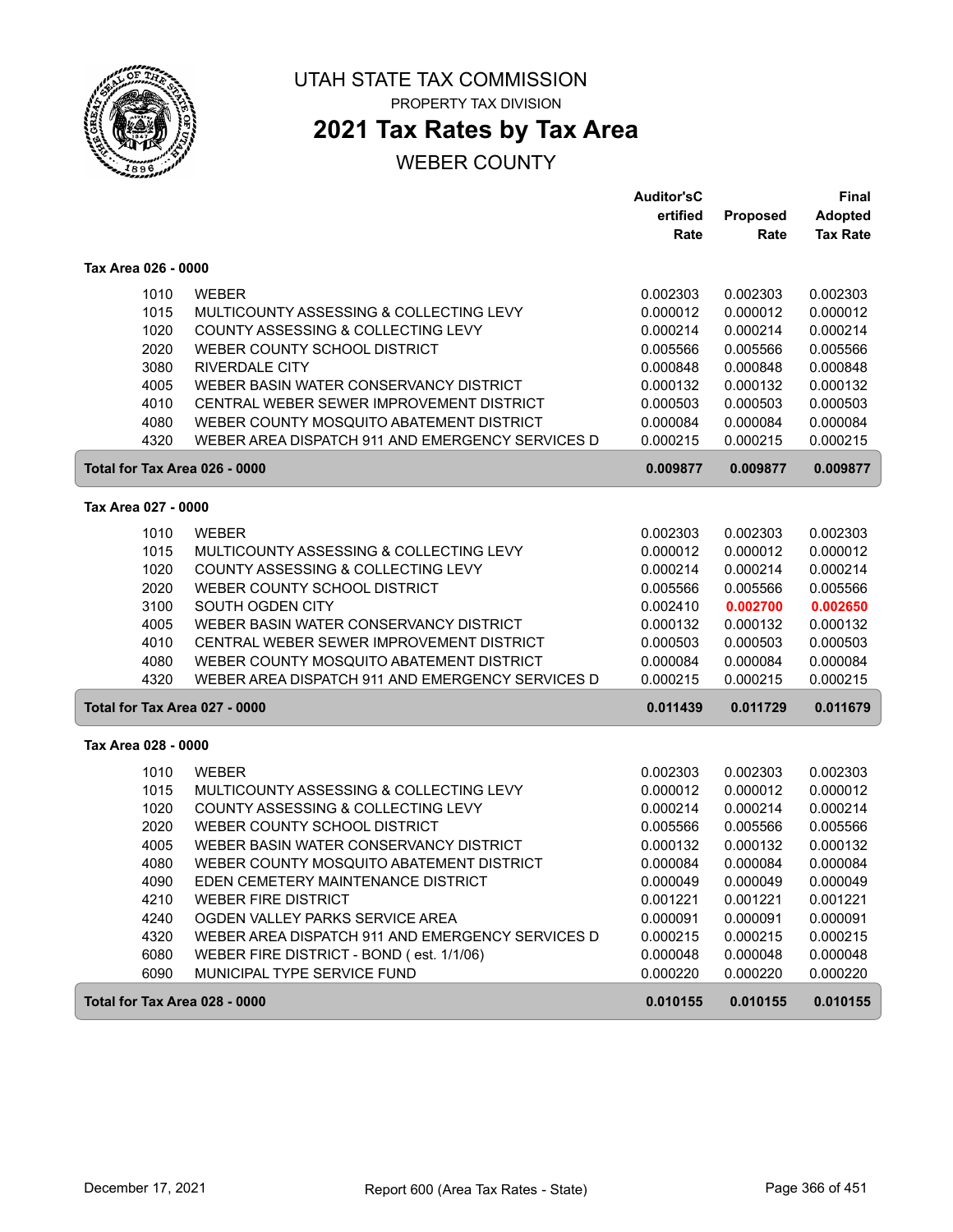

PROPERTY TAX DIVISION

# **2021 Tax Rates by Tax Area**

|                               |                                                                                    | <b>Auditor'sC</b>    |                      | <b>Final</b>         |
|-------------------------------|------------------------------------------------------------------------------------|----------------------|----------------------|----------------------|
|                               |                                                                                    | ertified             | Proposed             | <b>Adopted</b>       |
|                               |                                                                                    | Rate                 | Rate                 | <b>Tax Rate</b>      |
| Tax Area 030 - 0000           |                                                                                    |                      |                      |                      |
| 1010                          | <b>WEBER</b>                                                                       | 0.002303             | 0.002303             | 0.002303             |
| 1015                          | MULTICOUNTY ASSESSING & COLLECTING LEVY                                            | 0.000012             | 0.000012             | 0.000012             |
| 1020                          | COUNTY ASSESSING & COLLECTING LEVY                                                 | 0.000214             | 0.000214             | 0.000214             |
| 2020                          | WEBER COUNTY SCHOOL DISTRICT                                                       | 0.005566             | 0.005566             | 0.005566             |
| 3025                          | <b>HOOPER CITY</b>                                                                 | 0.000353             | 0.000353             | 0.000353             |
| 4005                          | WEBER BASIN WATER CONSERVANCY DISTRICT                                             | 0.000132             | 0.000132             | 0.000132             |
| 4080                          | WEBER COUNTY MOSQUITO ABATEMENT DISTRICT                                           | 0.000084             | 0.000084             | 0.000084             |
| 4210                          | <b>WEBER FIRE DISTRICT</b>                                                         | 0.001221             | 0.001221             | 0.001221             |
| 4320                          | WEBER AREA DISPATCH 911 AND EMERGENCY SERVICES D                                   | 0.000215             | 0.000215             | 0.000215             |
| 6080                          | WEBER FIRE DISTRICT - BOND (est. 1/1/06)                                           | 0.000048             | 0.000048             | 0.000048             |
| Total for Tax Area 030 - 0000 |                                                                                    | 0.010148             | 0.010148             | 0.010148             |
| Tax Area 031 - 0000           |                                                                                    |                      |                      |                      |
| 1010                          | <b>WEBER</b>                                                                       | 0.002303             | 0.002303             | 0.002303             |
| 1015                          | MULTICOUNTY ASSESSING & COLLECTING LEVY                                            | 0.000012             | 0.000012             | 0.000012             |
| 1020                          | COUNTY ASSESSING & COLLECTING LEVY                                                 | 0.000214             | 0.000214             | 0.000214             |
| 2020                          | WEBER COUNTY SCHOOL DISTRICT                                                       | 0.005566             | 0.005566             | 0.005566             |
| 3025                          | <b>HOOPER CITY</b>                                                                 | 0.000353             | 0.000353             | 0.000353             |
| 4005                          | WEBER BASIN WATER CONSERVANCY DISTRICT                                             | 0.000132             | 0.000132             | 0.000132             |
| 4080                          | WEBER COUNTY MOSQUITO ABATEMENT DISTRICT                                           | 0.000084             | 0.000084             | 0.000084             |
| 4150                          | HOOPER WATER IMPROVEMENT DISTRICT                                                  | 0.000246             | 0.000246             | 0.000246             |
| 4210                          | <b>WEBER FIRE DISTRICT</b>                                                         | 0.001221             | 0.001221             | 0.001221             |
| 4320                          | WEBER AREA DISPATCH 911 AND EMERGENCY SERVICES D                                   | 0.000215             | 0.000215             | 0.000215             |
| 6080                          | WEBER FIRE DISTRICT - BOND (est. 1/1/06)                                           | 0.000048             | 0.000048             | 0.000048             |
| Total for Tax Area 031 - 0000 |                                                                                    | 0.010394             | 0.010394             | 0.010394             |
| Tax Area 032 - 0000           |                                                                                    |                      |                      |                      |
|                               |                                                                                    |                      |                      |                      |
| 1010                          | <b>WEBER</b>                                                                       | 0.002303             | 0.002303             | 0.002303             |
| 1015                          | MULTICOUNTY ASSESSING & COLLECTING LEVY                                            | 0.000012             | 0.000012             | 0.000012             |
| 1020                          | COUNTY ASSESSING & COLLECTING LEVY<br>WEBER COUNTY SCHOOL DISTRICT                 | 0.000214             | 0.000214             | 0.000214             |
| 2020                          |                                                                                    | 0.005566             | 0.005566             | 0.005566             |
| 3025                          | <b>HOOPER CITY</b>                                                                 | 0.000353             | 0.000353             | 0.000353             |
| 4005<br>4080                  | WEBER BASIN WATER CONSERVANCY DISTRICT<br>WEBER COUNTY MOSQUITO ABATEMENT DISTRICT | 0.000132             | 0.000132<br>0.000084 | 0.000132             |
| 4210                          | <b>WEBER FIRE DISTRICT</b>                                                         | 0.000084<br>0.001221 | 0.001221             | 0.000084<br>0.001221 |
| 4320                          | WEBER AREA DISPATCH 911 AND EMERGENCY SERVICES D                                   | 0.000215             | 0.000215             | 0.000215             |
| 6080                          | WEBER FIRE DISTRICT - BOND (est. 1/1/06)                                           | 0.000048             | 0.000048             | 0.000048             |
|                               |                                                                                    |                      |                      |                      |
| Total for Tax Area 032 - 0000 |                                                                                    | 0.010148             | 0.010148             | 0.010148             |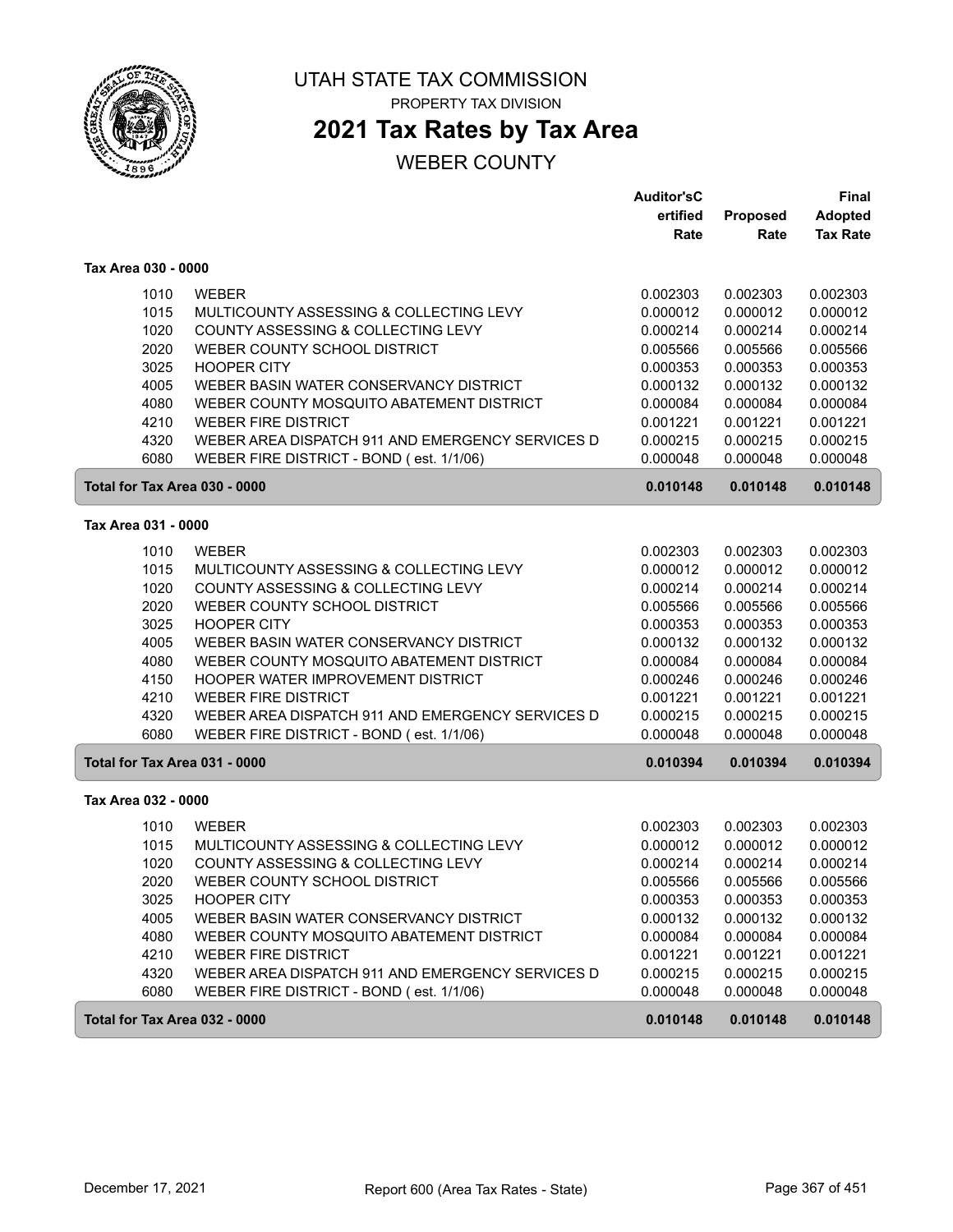

PROPERTY TAX DIVISION

# **2021 Tax Rates by Tax Area**

|                               |                                                  | <b>Auditor'sC</b> |          | Final           |
|-------------------------------|--------------------------------------------------|-------------------|----------|-----------------|
|                               |                                                  | ertified          | Proposed | Adopted         |
|                               |                                                  | Rate              | Rate     | <b>Tax Rate</b> |
| Tax Area 035 - 0000           |                                                  |                   |          |                 |
| 1010                          | <b>WEBER</b>                                     | 0.002303          | 0.002303 | 0.002303        |
| 1015                          | MULTICOUNTY ASSESSING & COLLECTING LEVY          | 0.000012          | 0.000012 | 0.000012        |
| 1020                          | COUNTY ASSESSING & COLLECTING LEVY               | 0.000214          | 0.000214 | 0.000214        |
| 2020                          | WEBER COUNTY SCHOOL DISTRICT                     | 0.005566          | 0.005566 | 0.005566        |
| 3030                          | <b>HUNTSVILLE TOWN</b>                           | 0.000939          | 0.000939 | 0.000939        |
| 4005                          | WEBER BASIN WATER CONSERVANCY DISTRICT           | 0.000132          | 0.000132 | 0.000132        |
| 4080                          | WEBER COUNTY MOSQUITO ABATEMENT DISTRICT         | 0.000084          | 0.000084 | 0.000084        |
| 4210                          | <b>WEBER FIRE DISTRICT</b>                       | 0.001221          | 0.001221 | 0.001221        |
| 4320                          | WEBER AREA DISPATCH 911 AND EMERGENCY SERVICES D | 0.000215          | 0.000215 | 0.000215        |
| 6080                          | WEBER FIRE DISTRICT - BOND (est. 1/1/06)         | 0.000048          | 0.000048 | 0.000048        |
| Total for Tax Area 035 - 0000 |                                                  | 0.010734          | 0.010734 | 0.010734        |
| Tax Area 036 - 0000           |                                                  |                   |          |                 |
| 1010                          | <b>WEBER</b>                                     | 0.002303          | 0.002303 | 0.002303        |
| 1015                          | MULTICOUNTY ASSESSING & COLLECTING LEVY          | 0.000012          | 0.000012 | 0.000012        |
| 1020                          | COUNTY ASSESSING & COLLECTING LEVY               | 0.000214          | 0.000214 | 0.000214        |
| 2020                          | WEBER COUNTY SCHOOL DISTRICT                     | 0.005566          | 0.005566 | 0.005566        |
| 4005                          | WEBER BASIN WATER CONSERVANCY DISTRICT           | 0.000132          | 0.000132 | 0.000132        |
| 4080                          | WEBER COUNTY MOSQUITO ABATEMENT DISTRICT         | 0.000084          | 0.000084 | 0.000084        |
| 4120                          | LIBERTY CEMETERY MAINTENANCE DISTRICT            | 0.000026          | 0.000026 | 0.000026        |
| 4210                          | <b>WEBER FIRE DISTRICT</b>                       | 0.001221          | 0.001221 | 0.001221        |
| 4240                          | OGDEN VALLEY PARKS SERVICE AREA                  | 0.000091          | 0.000091 | 0.000091        |
| 4320                          | WEBER AREA DISPATCH 911 AND EMERGENCY SERVICES D | 0.000215          | 0.000215 | 0.000215        |
| 6080                          | WEBER FIRE DISTRICT - BOND (est. 1/1/06)         | 0.000048          | 0.000048 | 0.000048        |
| 6090                          | MUNICIPAL TYPE SERVICE FUND                      | 0.000220          | 0.000220 | 0.000220        |
| Total for Tax Area 036 - 0000 |                                                  | 0.010132          | 0.010132 | 0.010132        |
| Tax Area 038 - 0000           |                                                  |                   |          |                 |
| 1010                          | <b>WEBER</b>                                     | 0.002303          | 0.002303 | 0.002303        |
| 1015                          | MULTICOUNTY ASSESSING & COLLECTING LEVY          | 0.000012          | 0.000012 | 0.000012        |
| 1020                          | COUNTY ASSESSING & COLLECTING LEVY               | 0.000214          | 0.000214 | 0.000214        |
| 2020                          | WEBER COUNTY SCHOOL DISTRICT                     | 0.005566          | 0.005566 | 0.005566        |
| 4005                          | WEBER BASIN WATER CONSERVANCY DISTRICT           | 0.000132          | 0.000132 | 0.000132        |
| 4015                          | NORTH DAVIS SEWER DISTRICT                       | 0.000682          | 0.000682 | 0.000682        |
| 4080                          | WEBER COUNTY MOSQUITO ABATEMENT DISTRICT         | 0.000084          | 0.000084 | 0.000084        |
| 4130                          | ROY WATER CONSERVANCY DISTRICT                   | 0.000056          | 0.000056 | 0.000056        |
| 4210                          | <b>WEBER FIRE DISTRICT</b>                       | 0.001221          | 0.001221 | 0.001221        |
| 4320                          | WEBER AREA DISPATCH 911 AND EMERGENCY SERVICES D | 0.000215          | 0.000215 | 0.000215        |
| 6080                          | WEBER FIRE DISTRICT - BOND (est. 1/1/06)         | 0.000048          | 0.000048 | 0.000048        |
| 6090                          | MUNICIPAL TYPE SERVICE FUND                      | 0.000220          | 0.000220 | 0.000220        |
| Total for Tax Area 038 - 0000 |                                                  | 0.010753          | 0.010753 | 0.010753        |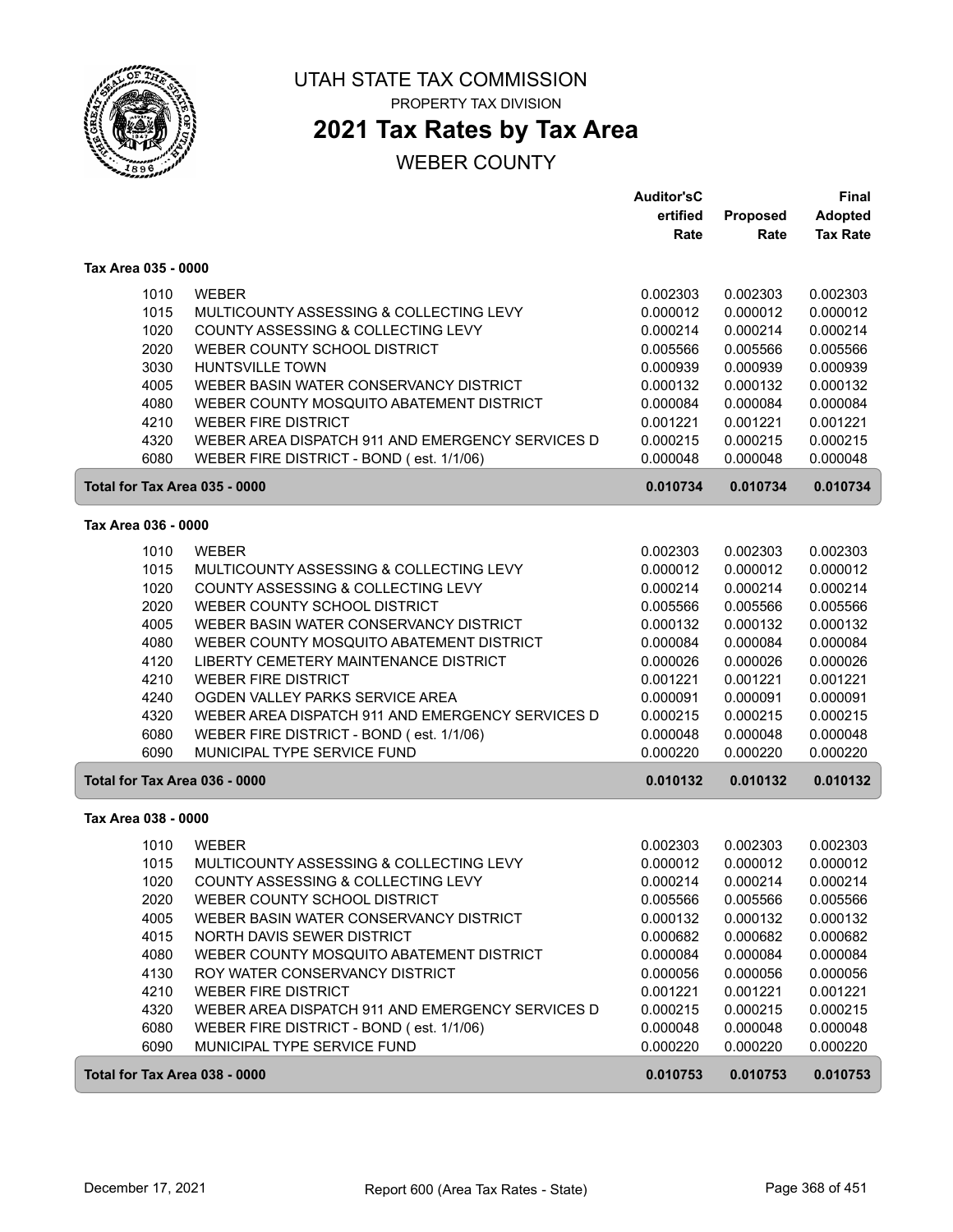

**2021 Tax Rates by Tax Area**

|                               |                                                  | <b>Auditor'sC</b> |          | Final           |
|-------------------------------|--------------------------------------------------|-------------------|----------|-----------------|
|                               |                                                  | ertified          | Proposed | <b>Adopted</b>  |
|                               |                                                  | Rate              | Rate     | <b>Tax Rate</b> |
| Tax Area 039 - 0000           |                                                  |                   |          |                 |
| 1010                          | <b>WEBER</b>                                     | 0.002303          | 0.002303 | 0.002303        |
| 1015                          | MULTICOUNTY ASSESSING & COLLECTING LEVY          | 0.000012          | 0.000012 | 0.000012        |
| 1020                          | COUNTY ASSESSING & COLLECTING LEVY               | 0.000214          | 0.000214 | 0.000214        |
| 2020                          | WEBER COUNTY SCHOOL DISTRICT                     | 0.005566          | 0.005566 | 0.005566        |
| 3080                          | <b>RIVERDALE CITY</b>                            | 0.000848          | 0.000848 | 0.000848        |
| 4005                          | WEBER BASIN WATER CONSERVANCY DISTRICT           | 0.000132          | 0.000132 | 0.000132        |
| 4015                          | NORTH DAVIS SEWER DISTRICT                       | 0.000682          | 0.000682 | 0.000682        |
| 4080                          | WEBER COUNTY MOSQUITO ABATEMENT DISTRICT         | 0.000084          | 0.000084 | 0.000084        |
| 4320                          | WEBER AREA DISPATCH 911 AND EMERGENCY SERVICES D | 0.000215          | 0.000215 | 0.000215        |
| Total for Tax Area 039 - 0000 |                                                  | 0.010056          | 0.010056 | 0.010056        |
| Tax Area 040 - 0000           |                                                  |                   |          |                 |
| 1010                          | <b>WEBER</b>                                     | 0.002303          | 0.002303 | 0.002303        |
| 1015                          | MULTICOUNTY ASSESSING & COLLECTING LEVY          | 0.000012          | 0.000012 | 0.000012        |
| 1020                          | COUNTY ASSESSING & COLLECTING LEVY               | 0.000214          | 0.000214 | 0.000214        |
| 2020                          | WEBER COUNTY SCHOOL DISTRICT                     | 0.005566          | 0.005566 | 0.005566        |
| 3090                          | <b>ROY CITY</b>                                  | 0.001733          | 0.001733 | 0.001733        |
| 4005                          | WEBER BASIN WATER CONSERVANCY DISTRICT           | 0.000132          | 0.000132 | 0.000132        |
| 4015                          | <b>NORTH DAVIS SEWER DISTRICT</b>                | 0.000682          | 0.000682 | 0.000682        |
| 4080                          | WEBER COUNTY MOSQUITO ABATEMENT DISTRICT         | 0.000084          | 0.000084 | 0.000084        |
| 4320                          | WEBER AREA DISPATCH 911 AND EMERGENCY SERVICES D | 0.000215          | 0.000215 | 0.000215        |
| Total for Tax Area 040 - 0000 |                                                  | 0.010941          | 0.010941 | 0.010941        |
|                               |                                                  |                   |          |                 |
| Tax Area 041 - 0000           |                                                  |                   |          |                 |
| 1010                          | <b>WEBER</b>                                     | 0.002303          | 0.002303 | 0.002303        |
| 1015                          | MULTICOUNTY ASSESSING & COLLECTING LEVY          | 0.000012          | 0.000012 | 0.000012        |
| 1020                          | COUNTY ASSESSING & COLLECTING LEVY               | 0.000214          | 0.000214 | 0.000214        |
| 2020                          | WEBER COUNTY SCHOOL DISTRICT                     | 0.005566          | 0.005566 | 0.005566        |
| 3090                          | <b>ROY CITY</b>                                  | 0.001733          | 0.001733 | 0.001733        |
| 4005                          | WEBER BASIN WATER CONSERVANCY DISTRICT           | 0.000132          | 0.000132 | 0.000132        |
| 4015                          | NORTH DAVIS SEWER DISTRICT                       | 0.000682          | 0.000682 | 0.000682        |
| 4080                          | WEBER COUNTY MOSQUITO ABATEMENT DISTRICT         | 0.000084          | 0.000084 | 0.000084        |
| 4130                          | ROY WATER CONSERVANCY DISTRICT                   | 0.000056          | 0.000056 | 0.000056        |
| 4320                          | WEBER AREA DISPATCH 911 AND EMERGENCY SERVICES D | 0.000215          | 0.000215 | 0.000215        |
| Total for Tax Area 041 - 0000 |                                                  | 0.010997          | 0.010997 | 0.010997        |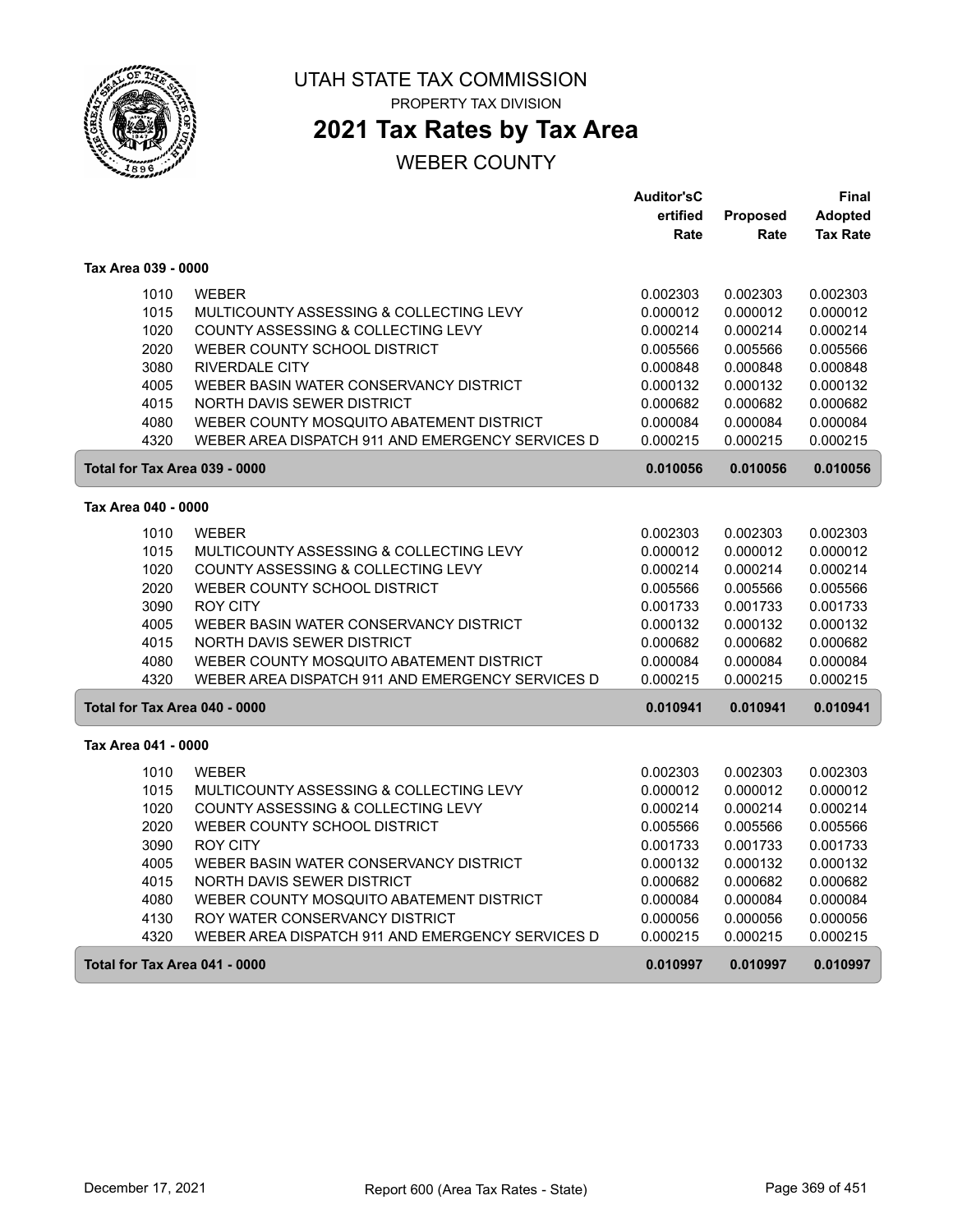

### UTAH STATE TAX COMMISSION PROPERTY TAX DIVISION

**2021 Tax Rates by Tax Area**

|                               |                                                                        | <b>Auditor'sC</b>    |                      | Final                |
|-------------------------------|------------------------------------------------------------------------|----------------------|----------------------|----------------------|
|                               |                                                                        | ertified             | <b>Proposed</b>      | <b>Adopted</b>       |
|                               |                                                                        | Rate                 | Rate                 | <b>Tax Rate</b>      |
| Tax Area 043 - 0000           |                                                                        |                      |                      |                      |
| 1010                          | <b>WEBER</b>                                                           | 0.002303             | 0.002303             | 0.002303             |
| 1015                          | MULTICOUNTY ASSESSING & COLLECTING LEVY                                | 0.000012             | 0.000012             | 0.000012             |
| 1020                          | COUNTY ASSESSING & COLLECTING LEVY                                     | 0.000214             | 0.000214             | 0.000214             |
| 2010                          | OGDEN CITY SCHOOL DISTRICT                                             | 0.007585             | 0.007585             | 0.007585             |
| 3050                          | <b>OGDEN CITY</b>                                                      | 0.002397             | 0.002397             | 0.002397             |
| 4005                          | WEBER BASIN WATER CONSERVANCY DISTRICT                                 | 0.000132             | 0.000132             | 0.000132             |
| 4080                          | WEBER COUNTY MOSQUITO ABATEMENT DISTRICT                               | 0.000084             | 0.000084             | 0.000084             |
| 4320                          | WEBER AREA DISPATCH 911 AND EMERGENCY SERVICES D                       | 0.000215             | 0.000215             | 0.000215             |
| 6030                          | OGDEN CITY - SPECIAL LEVY TO PURCHASE WBWCD WATE                       | 0.000267             | 0.000267             | 0.000267             |
| Total for Tax Area 043 - 0000 |                                                                        | 0.013209             | 0.013209             | 0.013209             |
| Tax Area 044 - 0000           |                                                                        |                      |                      |                      |
|                               |                                                                        |                      |                      |                      |
| 1010                          | <b>WEBER</b>                                                           | 0.002303             | 0.002303             | 0.002303             |
| 1015                          | MULTICOUNTY ASSESSING & COLLECTING LEVY                                | 0.000012             | 0.000012             | 0.000012             |
| 1020                          | COUNTY ASSESSING & COLLECTING LEVY                                     | 0.000214             | 0.000214             | 0.000214             |
| 2020<br>4005                  | WEBER COUNTY SCHOOL DISTRICT                                           | 0.005566             | 0.005566             | 0.005566             |
|                               | WEBER BASIN WATER CONSERVANCY DISTRICT                                 | 0.000132             | 0.000132             | 0.000132             |
| 4030<br>4080                  | PLAIN CITY CEMETERY MAINTENANCE DISTRICT                               | 0.000049             | 0.000049             | 0.000049             |
| 4210                          | WEBER COUNTY MOSQUITO ABATEMENT DISTRICT<br><b>WEBER FIRE DISTRICT</b> | 0.000084<br>0.001221 | 0.000084<br>0.001221 | 0.000084<br>0.001221 |
| 4320                          | WEBER AREA DISPATCH 911 AND EMERGENCY SERVICES D                       | 0.000215             | 0.000215             | 0.000215             |
| 6080                          | WEBER FIRE DISTRICT - BOND (est. 1/1/06)                               | 0.000048             | 0.000048             | 0.000048             |
| 6090                          | MUNICIPAL TYPE SERVICE FUND                                            | 0.000220             | 0.000220             | 0.000220             |
| Total for Tax Area 044 - 0000 |                                                                        | 0.010064             | 0.010064             | 0.010064             |
|                               |                                                                        |                      |                      |                      |
| Tax Area 045 - 0000           |                                                                        |                      |                      |                      |
| 1010                          | <b>WEBER</b>                                                           | 0.002303             | 0.002303             | 0.002303             |
| 1015                          | MULTICOUNTY ASSESSING & COLLECTING LEVY                                | 0.000012             | 0.000012             | 0.000012             |
| 1020                          | COUNTY ASSESSING & COLLECTING LEVY                                     | 0.000214             | 0.000214             | 0.000214             |
| 2020                          | WEBER COUNTY SCHOOL DISTRICT                                           | 0.005566             | 0.005566             | 0.005566             |
| 3070                          | PLEASANT VIEW CITY                                                     | 0.000922             | 0.001076             | 0.000941             |
| 4005                          | WEBER BASIN WATER CONSERVANCY DISTRICT                                 | 0.000132             | 0.000132             | 0.000132             |
| 4080                          | WEBER COUNTY MOSQUITO ABATEMENT DISTRICT                               | 0.000084             | 0.000084             | 0.000084             |
| 4320                          | WEBER AREA DISPATCH 911 AND EMERGENCY SERVICES D                       | 0.000215             | 0.000215             | 0.000215             |
| 4330                          | NORTH VIEW FIRE DISTRICT                                               | 0.000898             | 0.001037             | 0.001037             |
| Total for Tax Area 045 - 0000 |                                                                        | 0.010346             | 0.010639             | 0.010504             |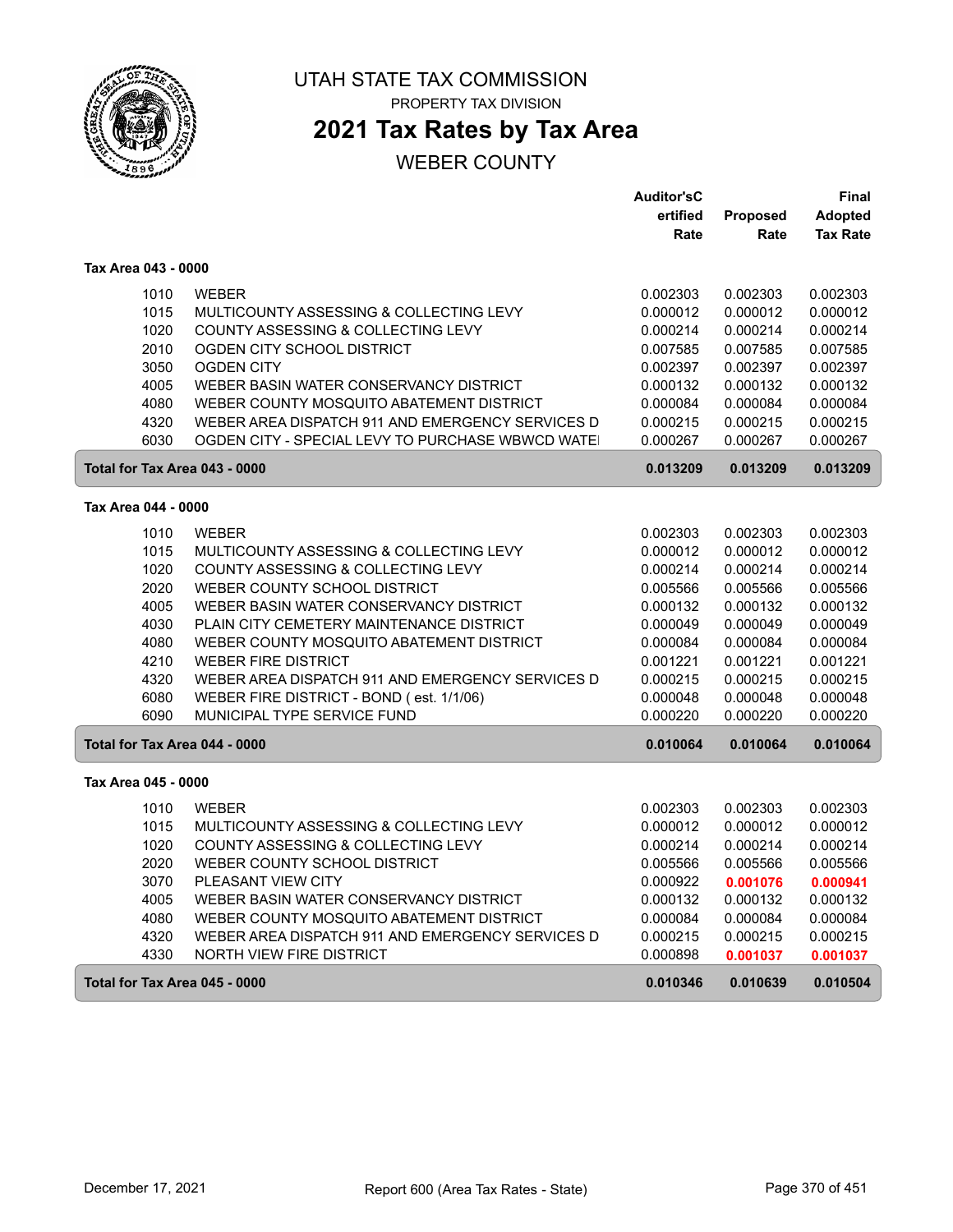

PROPERTY TAX DIVISION

## **2021 Tax Rates by Tax Area**

|                               |                                                  | <b>Auditor'sC</b> |          | <b>Final</b>    |
|-------------------------------|--------------------------------------------------|-------------------|----------|-----------------|
|                               |                                                  | ertified          | Proposed | <b>Adopted</b>  |
|                               |                                                  | Rate              | Rate     | <b>Tax Rate</b> |
| Tax Area 050 - 0000           |                                                  |                   |          |                 |
| 1010                          | <b>WEBER</b>                                     | 0.002303          | 0.002303 | 0.002303        |
| 1015                          | MULTICOUNTY ASSESSING & COLLECTING LEVY          | 0.000012          | 0.000012 | 0.000012        |
| 1020                          | COUNTY ASSESSING & COLLECTING LEVY               | 0.000214          | 0.000214 | 0.000214        |
| 2020                          | WEBER COUNTY SCHOOL DISTRICT                     | 0.005566          | 0.005566 | 0.005566        |
| 3100                          | SOUTH OGDEN CITY                                 | 0.002410          | 0.002700 | 0.002650        |
| 4005                          | WEBER BASIN WATER CONSERVANCY DISTRICT           | 0.000132          | 0.000132 | 0.000132        |
| 4080                          | WEBER COUNTY MOSQUITO ABATEMENT DISTRICT         | 0.000084          | 0.000084 | 0.000084        |
| 4320                          | WEBER AREA DISPATCH 911 AND EMERGENCY SERVICES D | 0.000215          | 0.000215 | 0.000215        |
| Total for Tax Area 050 - 0000 |                                                  | 0.010936          | 0.011226 | 0.011176        |
| Tax Area 053 - 0000           |                                                  |                   |          |                 |
| 1010                          | <b>WEBER</b>                                     | 0.002303          | 0.002303 | 0.002303        |
| 1015                          | MULTICOUNTY ASSESSING & COLLECTING LEVY          | 0.000012          | 0.000012 | 0.000012        |
| 1020                          | COUNTY ASSESSING & COLLECTING LEVY               | 0.000214          | 0.000214 | 0.000214        |
| 2020                          | WEBER COUNTY SCHOOL DISTRICT                     | 0.005566          | 0.005566 | 0.005566        |
| 4005                          | WEBER BASIN WATER CONSERVANCY DISTRICT           | 0.000132          | 0.000132 | 0.000132        |
| 4040                          | WEST WEBER-TAYLOR CEMETERY MAINTENANCE DISTRICT  | 0.000058          | 0.000112 | 0.000112        |
| 4080                          | WEBER COUNTY MOSQUITO ABATEMENT DISTRICT         | 0.000084          | 0.000084 | 0.000084        |
| 4210                          | <b>WEBER FIRE DISTRICT</b>                       | 0.001221          | 0.001221 | 0.001221        |
| 4320                          | WEBER AREA DISPATCH 911 AND EMERGENCY SERVICES D | 0.000215          | 0.000215 | 0.000215        |
| 6080                          | WEBER FIRE DISTRICT - BOND (est. 1/1/06)         | 0.000048          | 0.000048 | 0.000048        |
| 6090                          | MUNICIPAL TYPE SERVICE FUND                      | 0.000220          | 0.000220 | 0.000220        |
| Total for Tax Area 053 - 0000 |                                                  | 0.010073          | 0.010127 | 0.010127        |
| Tax Area 054 - 0000           |                                                  |                   |          |                 |
|                               |                                                  |                   |          |                 |
| 1010                          | <b>WEBER</b>                                     | 0.002303          | 0.002303 | 0.002303        |
| 1015                          | MULTICOUNTY ASSESSING & COLLECTING LEVY          | 0.000012          | 0.000012 | 0.000012        |
| 1020                          | COUNTY ASSESSING & COLLECTING LEVY               | 0.000214          | 0.000214 | 0.000214        |
| 2020                          | WEBER COUNTY SCHOOL DISTRICT                     | 0.005566          | 0.005566 | 0.005566        |
| 4005                          | WEBER BASIN WATER CONSERVANCY DISTRICT           | 0.000132          | 0.000132 | 0.000132        |
| 4080                          | WEBER COUNTY MOSQUITO ABATEMENT DISTRICT         | 0.000084          | 0.000084 | 0.000084        |
| 4140                          | UINTAH HIGHLANDS WATER AND SEWER IMPROVEMENT DIS | 0.000505          | 0.000505 | 0.000505        |
| 4210                          | WEBER FIRE DISTRICT                              | 0.001221          | 0.001221 | 0.001221        |
| 4320                          | WEBER AREA DISPATCH 911 AND EMERGENCY SERVICES D | 0.000215          | 0.000215 | 0.000215        |
| 6080                          | WEBER FIRE DISTRICT - BOND (est. 1/1/06)         | 0.000048          | 0.000048 | 0.000048        |
| 6090                          | MUNICIPAL TYPE SERVICE FUND                      | 0.000220          | 0.000220 | 0.000220        |
| Total for Tax Area 054 - 0000 |                                                  | 0.010520          | 0.010520 | 0.010520        |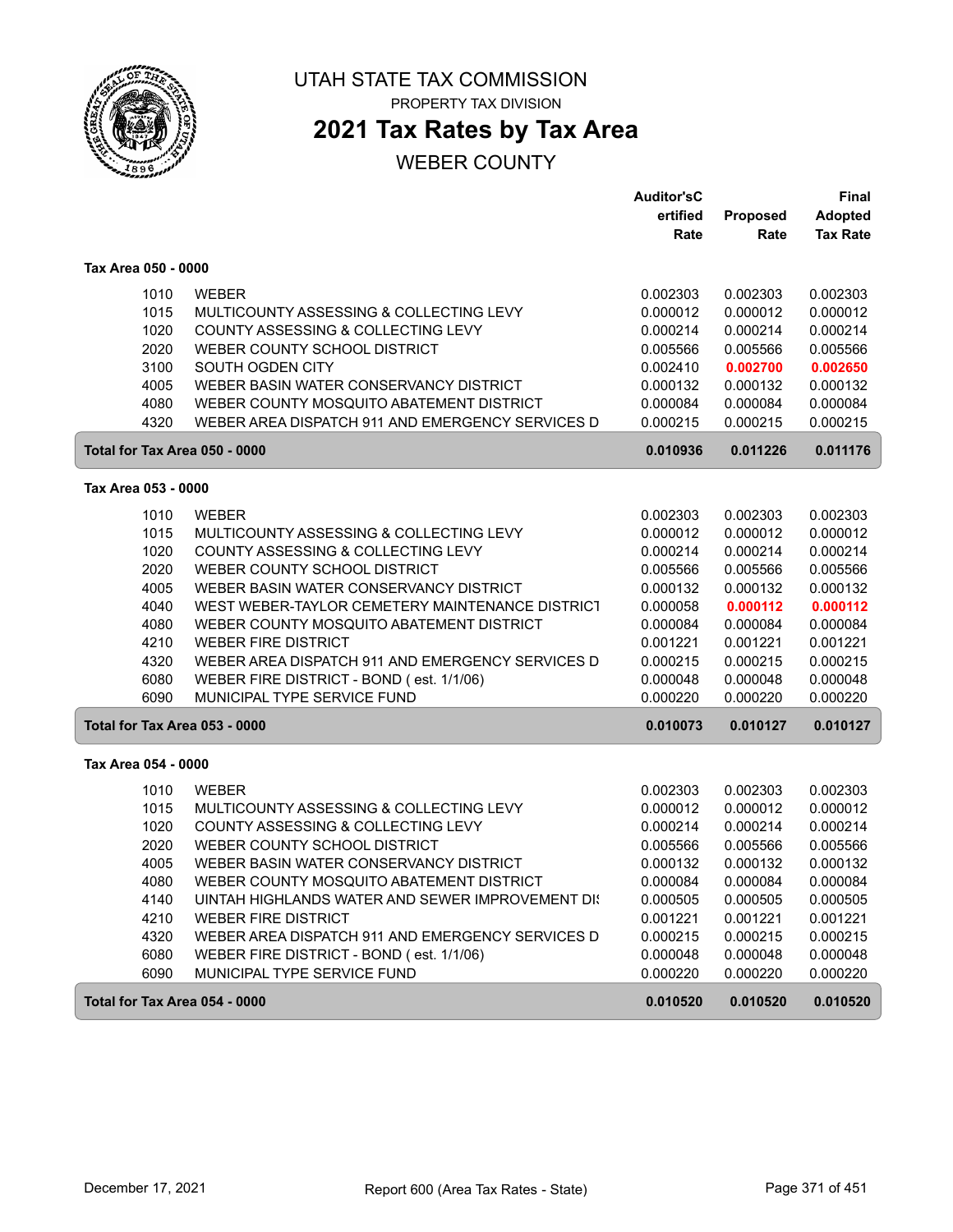

PROPERTY TAX DIVISION

# **2021 Tax Rates by Tax Area**

|                               |                                                                                             | <b>Auditor'sC</b>    |                      | Final                             |
|-------------------------------|---------------------------------------------------------------------------------------------|----------------------|----------------------|-----------------------------------|
|                               |                                                                                             | ertified<br>Rate     | Proposed<br>Rate     | <b>Adopted</b><br><b>Tax Rate</b> |
| Tax Area 055 - 0000           |                                                                                             |                      |                      |                                   |
| 1010                          | <b>WEBER</b>                                                                                | 0.002303             | 0.002303             | 0.002303                          |
| 1015                          | MULTICOUNTY ASSESSING & COLLECTING LEVY                                                     | 0.000012             | 0.000012             | 0.000012                          |
| 1020                          | COUNTY ASSESSING & COLLECTING LEVY                                                          | 0.000214             | 0.000214             | 0.000214                          |
| 2020                          | WEBER COUNTY SCHOOL DISTRICT                                                                | 0.005566             | 0.005566             | 0.005566                          |
| 3110                          | <b>UINTAH CITY</b>                                                                          | 0.000594             | 0.000594             | 0.000594                          |
| 4005                          | WEBER BASIN WATER CONSERVANCY DISTRICT                                                      | 0.000132             | 0.000132             | 0.000132                          |
| 4080                          | WEBER COUNTY MOSQUITO ABATEMENT DISTRICT                                                    | 0.000084             | 0.000084             | 0.000084                          |
| 4320                          | WEBER AREA DISPATCH 911 AND EMERGENCY SERVICES D                                            | 0.000215             | 0.000215             | 0.000215                          |
| Total for Tax Area 055 - 0000 |                                                                                             | 0.009120             | 0.009120             | 0.009120                          |
| Tax Area 056 - 0000           |                                                                                             |                      |                      |                                   |
| 1010                          | <b>WEBER</b>                                                                                | 0.002303             | 0.002303             | 0.002303                          |
| 1015                          | MULTICOUNTY ASSESSING & COLLECTING LEVY                                                     | 0.000012             | 0.000012             | 0.000012                          |
| 1020                          | COUNTY ASSESSING & COLLECTING LEVY                                                          | 0.000214             | 0.000214             | 0.000214                          |
| 2020                          | WEBER COUNTY SCHOOL DISTRICT                                                                | 0.005566             | 0.005566             | 0.005566                          |
| 4005                          | WEBER BASIN WATER CONSERVANCY DISTRICT                                                      | 0.000132             | 0.000132             | 0.000132                          |
| 4050                          | WARREN-WEST WARREN CEMETERY MAINTENANCE DISTR                                               | 0.000120             | 0.000120             | 0.000120                          |
| 4080                          | WEBER COUNTY MOSQUITO ABATEMENT DISTRICT                                                    | 0.000084             | 0.000084             | 0.000084                          |
| 4210                          | <b>WEBER FIRE DISTRICT</b>                                                                  | 0.001221             | 0.001221             | 0.001221                          |
| 4320                          | WEBER AREA DISPATCH 911 AND EMERGENCY SERVICES D                                            | 0.000215             | 0.000215             | 0.000215                          |
| 4340                          | WESTERN WEBER PARK DISTRICT                                                                 | 0.000196             | 0.000196             | 0.000196                          |
| 6080<br>6090                  | WEBER FIRE DISTRICT - BOND (est. 1/1/06)<br>MUNICIPAL TYPE SERVICE FUND                     | 0.000048<br>0.000220 | 0.000048<br>0.000220 | 0.000048<br>0.000220              |
| Total for Tax Area 056 - 0000 |                                                                                             | 0.010331             | 0.010331             | 0.010331                          |
|                               |                                                                                             |                      |                      |                                   |
| Tax Area 057 - 0000           |                                                                                             |                      |                      |                                   |
| 1010                          | <b>WEBER</b>                                                                                | 0.002303             | 0.002303             | 0.002303                          |
| 1015                          | MULTICOUNTY ASSESSING & COLLECTING LEVY                                                     | 0.000012             | 0.000012             | 0.000012                          |
| 1020                          | COUNTY ASSESSING & COLLECTING LEVY                                                          | 0.000214             | 0.000214             | 0.000214                          |
| 2020                          | WEBER COUNTY SCHOOL DISTRICT<br>WEBER BASIN WATER CONSERVANCY DISTRICT                      | 0.005566             | 0.005566             | 0.005566                          |
| 4005                          |                                                                                             | 0.000132             | 0.000132             | 0.000132                          |
| 4040<br>4080                  | WEST WEBER-TAYLOR CEMETERY MAINTENANCE DISTRICT<br>WEBER COUNTY MOSQUITO ABATEMENT DISTRICT | 0.000058<br>0.000084 | 0.000112<br>0.000084 | 0.000112<br>0.000084              |
| 4210                          | <b>WEBER FIRE DISTRICT</b>                                                                  | 0.001221             | 0.001221             | 0.001221                          |
| 4320                          | WEBER AREA DISPATCH 911 AND EMERGENCY SERVICES D                                            | 0.000215             | 0.000215             | 0.000215                          |
| 4340                          | WESTERN WEBER PARK DISTRICT                                                                 | 0.000196             | 0.000196             | 0.000196                          |
| 6080                          | WEBER FIRE DISTRICT - BOND (est. 1/1/06)                                                    | 0.000048             | 0.000048             | 0.000048                          |
| 6090                          | MUNICIPAL TYPE SERVICE FUND                                                                 | 0.000220             | 0.000220             | 0.000220                          |
| Total for Tax Area 057 - 0000 |                                                                                             | 0.010269             | 0.010323             | 0.010323                          |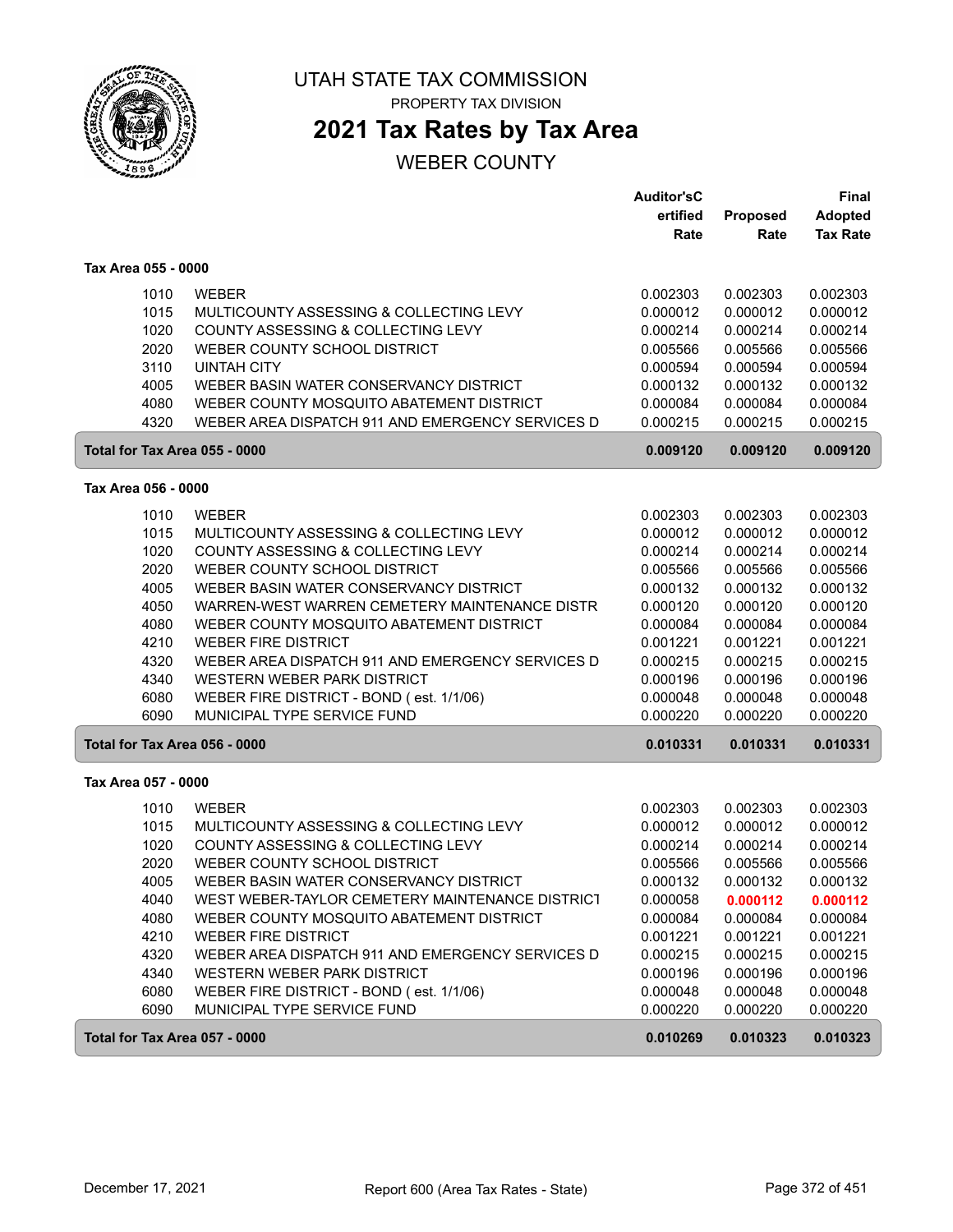

## **2021 Tax Rates by Tax Area**

|                               |                                                  | <b>Auditor'sC</b> |          | Final           |
|-------------------------------|--------------------------------------------------|-------------------|----------|-----------------|
|                               |                                                  | ertified          | Proposed | <b>Adopted</b>  |
|                               |                                                  | Rate              | Rate     | <b>Tax Rate</b> |
| Tax Area 058 - 0000           |                                                  |                   |          |                 |
| 1010                          | <b>WEBER</b>                                     | 0.002303          | 0.002303 | 0.002303        |
| 1015                          | MULTICOUNTY ASSESSING & COLLECTING LEVY          | 0.000012          | 0.000012 | 0.000012        |
| 1020                          | COUNTY ASSESSING & COLLECTING LEVY               | 0.000214          | 0.000214 | 0.000214        |
| 2020                          | WEBER COUNTY SCHOOL DISTRICT                     | 0.005566          | 0.005566 | 0.005566        |
| 4005                          | WEBER BASIN WATER CONSERVANCY DISTRICT           | 0.000132          | 0.000132 | 0.000132        |
| 4080                          | WEBER COUNTY MOSQUITO ABATEMENT DISTRICT         | 0.000084          | 0.000084 | 0.000084        |
| 4210                          | <b>WEBER FIRE DISTRICT</b>                       | 0.001221          | 0.001221 | 0.001221        |
| 4320                          | WEBER AREA DISPATCH 911 AND EMERGENCY SERVICES D | 0.000215          | 0.000215 | 0.000215        |
| 6080                          | WEBER FIRE DISTRICT - BOND (est. 1/1/06)         | 0.000048          | 0.000048 | 0.000048        |
| 6090                          | MUNICIPAL TYPE SERVICE FUND                      | 0.000220          | 0.000220 | 0.000220        |
| Total for Tax Area 058 - 0000 |                                                  | 0.010015          | 0.010015 | 0.010015        |
| Tax Area 059 - 0000           |                                                  |                   |          |                 |
| 1010                          | <b>WEBER</b>                                     | 0.002303          | 0.002303 | 0.002303        |
| 1015                          | MULTICOUNTY ASSESSING & COLLECTING LEVY          | 0.000012          | 0.000012 | 0.000012        |
| 1020                          | COUNTY ASSESSING & COLLECTING LEVY               | 0.000214          | 0.000214 | 0.000214        |
| 2020                          | WEBER COUNTY SCHOOL DISTRICT                     | 0.005566          | 0.005566 | 0.005566        |
| 3025                          | <b>HOOPER CITY</b>                               | 0.000353          | 0.000353 | 0.000353        |
| 4080                          | WEBER COUNTY MOSQUITO ABATEMENT DISTRICT         | 0.000084          | 0.000084 | 0.000084        |
| 4210                          | <b>WEBER FIRE DISTRICT</b>                       | 0.001221          | 0.001221 | 0.001221        |
| 4320                          | WEBER AREA DISPATCH 911 AND EMERGENCY SERVICES D | 0.000215          | 0.000215 | 0.000215        |
| 6080                          | WEBER FIRE DISTRICT - BOND (est. 1/1/06)         | 0.000048          | 0.000048 | 0.000048        |
| Total for Tax Area 059 - 0000 |                                                  | 0.010016          | 0.010016 | 0.010016        |
| Tax Area 062 - 0000           |                                                  |                   |          |                 |
| 1010                          | <b>WEBER</b>                                     | 0.002303          | 0.002303 | 0.002303        |
| 1015                          | MULTICOUNTY ASSESSING & COLLECTING LEVY          | 0.000012          | 0.000012 | 0.000012        |
| 1020                          | COUNTY ASSESSING & COLLECTING LEVY               | 0.000214          | 0.000214 | 0.000214        |
| 2020                          | WEBER COUNTY SCHOOL DISTRICT                     | 0.005566          | 0.005566 | 0.005566        |
| 3100                          | SOUTH OGDEN CITY                                 | 0.002410          | 0.002700 | 0.002650        |
| 4005                          | WEBER BASIN WATER CONSERVANCY DISTRICT           | 0.000132          | 0.000132 | 0.000132        |
| 4080                          | WEBER COUNTY MOSQUITO ABATEMENT DISTRICT         | 0.000084          | 0.000084 | 0.000084        |
| 4140                          | UINTAH HIGHLANDS WATER AND SEWER IMPROVEMENT DIS | 0.000505          | 0.000505 | 0.000505        |
| 4320                          | WEBER AREA DISPATCH 911 AND EMERGENCY SERVICES D | 0.000215          | 0.000215 | 0.000215        |
| Total for Tax Area 062 - 0000 |                                                  | 0.011441          | 0.011731 | 0.011681        |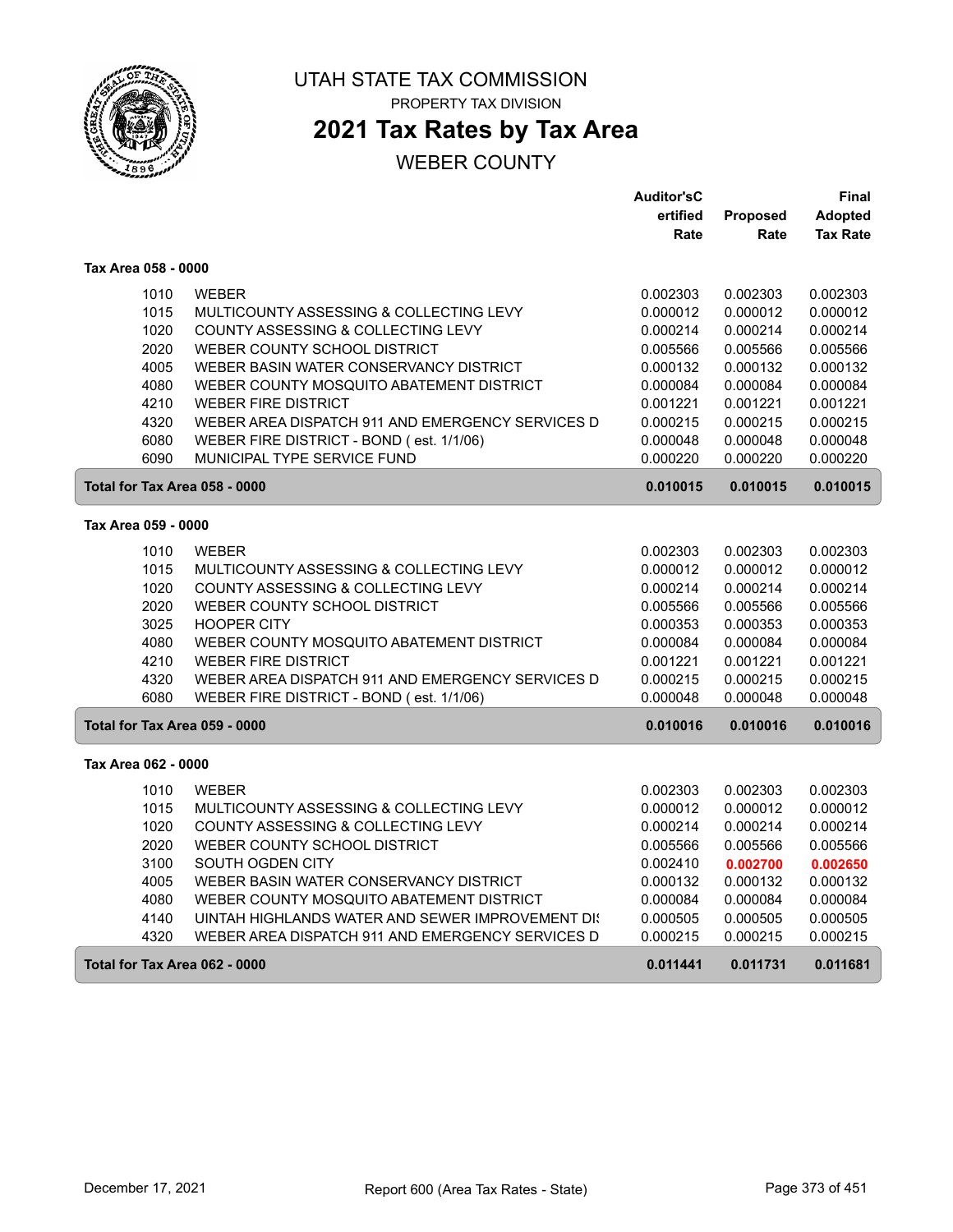

# **2021 Tax Rates by Tax Area**

|                               |                                                  | <b>Auditor'sC</b> |          | <b>Final</b>    |
|-------------------------------|--------------------------------------------------|-------------------|----------|-----------------|
|                               |                                                  | ertified          | Proposed | <b>Adopted</b>  |
|                               |                                                  | Rate              | Rate     | <b>Tax Rate</b> |
| Tax Area 063 - 0000           |                                                  |                   |          |                 |
| 1010                          | <b>WEBER</b>                                     | 0.002303          | 0.002303 | 0.002303        |
| 1015                          | MULTICOUNTY ASSESSING & COLLECTING LEVY          | 0.000012          | 0.000012 | 0.000012        |
| 1020                          | COUNTY ASSESSING & COLLECTING LEVY               | 0.000214          | 0.000214 | 0.000214        |
| 2020                          | WEBER COUNTY SCHOOL DISTRICT                     | 0.005566          | 0.005566 | 0.005566        |
| 3070                          | PLEASANT VIEW CITY                               | 0.000922          | 0.001076 | 0.000941        |
| 4005                          | WEBER BASIN WATER CONSERVANCY DISTRICT           | 0.000132          | 0.000132 | 0.000132        |
| 4010                          | CENTRAL WEBER SEWER IMPROVEMENT DISTRICT         | 0.000503          | 0.000503 | 0.000503        |
| 4080                          | WEBER COUNTY MOSQUITO ABATEMENT DISTRICT         | 0.000084          | 0.000084 | 0.000084        |
| 4320                          | WEBER AREA DISPATCH 911 AND EMERGENCY SERVICES D | 0.000215          | 0.000215 | 0.000215        |
| 4330                          | <b>NORTH VIEW FIRE DISTRICT</b>                  | 0.000898          | 0.001037 | 0.001037        |
| Total for Tax Area 063 - 0000 |                                                  | 0.010849          | 0.011142 | 0.011007        |
| Tax Area 064 - 0000           |                                                  |                   |          |                 |
| 1010                          | <b>WEBER</b>                                     | 0.002303          | 0.002303 | 0.002303        |
| 1015                          | MULTICOUNTY ASSESSING & COLLECTING LEVY          | 0.000012          | 0.000012 | 0.000012        |
| 1020                          | COUNTY ASSESSING & COLLECTING LEVY               | 0.000214          | 0.000214 | 0.000214        |
| 2020                          | WEBER COUNTY SCHOOL DISTRICT                     | 0.005566          | 0.005566 | 0.005566        |
| 3070                          | PLEASANT VIEW CITY                               | 0.000922          | 0.001076 | 0.000941        |
| 4005                          | WEBER BASIN WATER CONSERVANCY DISTRICT           | 0.000132          | 0.000132 | 0.000132        |
| 4010                          | CENTRAL WEBER SEWER IMPROVEMENT DISTRICT         | 0.000503          | 0.000503 | 0.000503        |
| 4070                          | <b>BONA VISTA WATER IMPROVEMENT DISTRICT</b>     | 0.000188          | 0.000188 | 0.000188        |
| 4080                          | WEBER COUNTY MOSQUITO ABATEMENT DISTRICT         | 0.000084          | 0.000084 | 0.000084        |
| 4320                          | WEBER AREA DISPATCH 911 AND EMERGENCY SERVICES D | 0.000215          | 0.000215 | 0.000215        |
| 4330                          | NORTH VIEW FIRE DISTRICT                         | 0.000898          | 0.001037 | 0.001037        |
| Total for Tax Area 064 - 0000 |                                                  | 0.011037          | 0.011330 | 0.011195        |
| Tax Area 065 - 0000           |                                                  |                   |          |                 |
| 1010                          | <b>WEBER</b>                                     | 0.002303          | 0.002303 | 0.002303        |
| 1015                          | MULTICOUNTY ASSESSING & COLLECTING LEVY          | 0.000012          | 0.000012 | 0.000012        |
| 1020                          | COUNTY ASSESSING & COLLECTING LEVY               | 0.000214          | 0.000214 | 0.000214        |
| 2020                          | WEBER COUNTY SCHOOL DISTRICT                     | 0.005566          | 0.005566 | 0.005566        |
| 3070                          | PLEASANT VIEW CITY                               | 0.000922          | 0.001076 | 0.000941        |
| 4005                          | WEBER BASIN WATER CONSERVANCY DISTRICT           | 0.000132          | 0.000132 | 0.000132        |
| 4010                          | CENTRAL WEBER SEWER IMPROVEMENT DISTRICT         | 0.000503          | 0.000503 | 0.000503        |
| 4020                          | BEN LOMOND CEMETERY MAINTENANCE DISTRICT         | 0.000047          | 0.000047 | 0.000047        |
| 4070                          | BONA VISTA WATER IMPROVEMENT DISTRICT            | 0.000188          | 0.000188 | 0.000188        |
| 4080                          | WEBER COUNTY MOSQUITO ABATEMENT DISTRICT         | 0.000084          | 0.000084 | 0.000084        |
| 4320                          | WEBER AREA DISPATCH 911 AND EMERGENCY SERVICES D | 0.000215          | 0.000215 | 0.000215        |
| 4330                          | <b>NORTH VIEW FIRE DISTRICT</b>                  | 0.000898          | 0.001037 | 0.001037        |
| Total for Tax Area 065 - 0000 |                                                  | 0.011084          | 0.011377 | 0.011242        |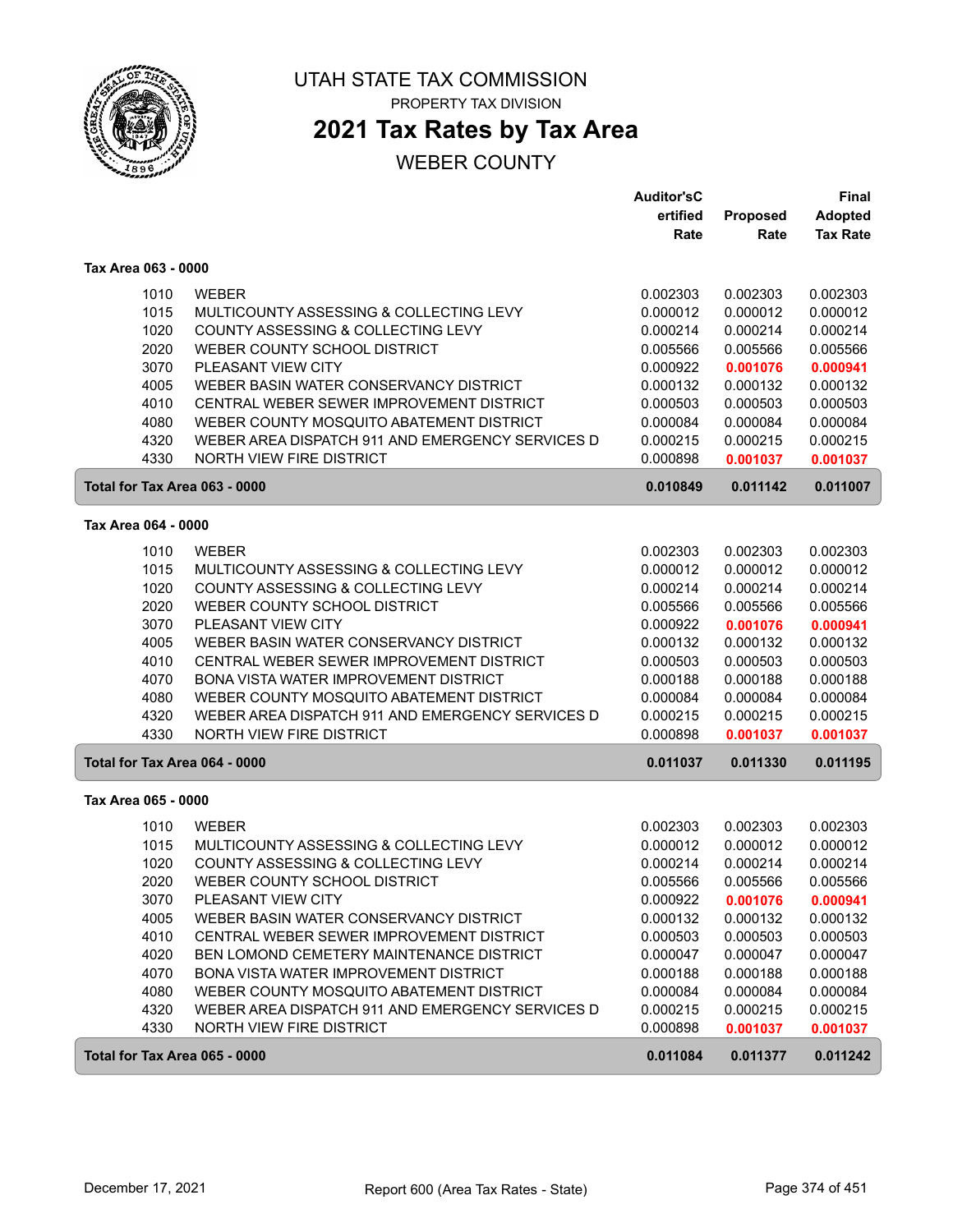

## **2021 Tax Rates by Tax Area**

|                               |                                                  | <b>Auditor'sC</b> |          | <b>Final</b>    |
|-------------------------------|--------------------------------------------------|-------------------|----------|-----------------|
|                               |                                                  | ertified          | Proposed | <b>Adopted</b>  |
|                               |                                                  | Rate              | Rate     | <b>Tax Rate</b> |
| Tax Area 066 - 0000           |                                                  |                   |          |                 |
| 1010                          | <b>WEBER</b>                                     | 0.002303          | 0.002303 | 0.002303        |
| 1015                          | MULTICOUNTY ASSESSING & COLLECTING LEVY          | 0.000012          | 0.000012 | 0.000012        |
| 1020                          | COUNTY ASSESSING & COLLECTING LEVY               | 0.000214          | 0.000214 | 0.000214        |
| 2020                          | WEBER COUNTY SCHOOL DISTRICT                     | 0.005566          | 0.005566 | 0.005566        |
| 3040                          | NORTH OGDEN CITY                                 | 0.001022          | 0.001180 | 0.001180        |
| 4005                          | WEBER BASIN WATER CONSERVANCY DISTRICT           | 0.000132          | 0.000132 | 0.000132        |
| 4010                          | CENTRAL WEBER SEWER IMPROVEMENT DISTRICT         | 0.000503          | 0.000503 | 0.000503        |
| 4080                          | WEBER COUNTY MOSQUITO ABATEMENT DISTRICT         | 0.000084          | 0.000084 | 0.000084        |
| 4320                          | WEBER AREA DISPATCH 911 AND EMERGENCY SERVICES D | 0.000215          | 0.000215 | 0.000215        |
| 4330                          | <b>NORTH VIEW FIRE DISTRICT</b>                  | 0.000898          | 0.001037 | 0.001037        |
| Total for Tax Area 066 - 0000 |                                                  | 0.010949          | 0.011246 | 0.011246        |
| Tax Area 075 - 0000           |                                                  |                   |          |                 |
|                               |                                                  |                   |          |                 |
| 1010                          | <b>WEBER</b>                                     | 0.002303          | 0.002303 | 0.002303        |
| 1015                          | MULTICOUNTY ASSESSING & COLLECTING LEVY          | 0.000012          | 0.000012 | 0.000012        |
| 1020                          | COUNTY ASSESSING & COLLECTING LEVY               | 0.000214          | 0.000214 | 0.000214        |
| 2020                          | WEBER COUNTY SCHOOL DISTRICT                     | 0.005566          | 0.005566 | 0.005566        |
| 3100                          | SOUTH OGDEN CITY                                 | 0.002410          | 0.002700 | 0.002650        |
| 4005                          | WEBER BASIN WATER CONSERVANCY DISTRICT           | 0.000132          | 0.000132 | 0.000132        |
| 4010                          | CENTRAL WEBER SEWER IMPROVEMENT DISTRICT         | 0.000503          | 0.000503 | 0.000503        |
| 4080                          | WEBER COUNTY MOSQUITO ABATEMENT DISTRICT         | 0.000084          | 0.000084 | 0.000084        |
| 4140                          | UINTAH HIGHLANDS WATER AND SEWER IMPROVEMENT DIS | 0.000505          | 0.000505 | 0.000505        |
| 4320                          | WEBER AREA DISPATCH 911 AND EMERGENCY SERVICES D | 0.000215          | 0.000215 | 0.000215        |
| Total for Tax Area 075 - 0000 |                                                  | 0.011944          | 0.012234 | 0.012184        |
| Tax Area 079 - 0000           |                                                  |                   |          |                 |
| 1010                          | <b>WEBER</b>                                     | 0.002303          | 0.002303 | 0.002303        |
| 1015                          | MULTICOUNTY ASSESSING & COLLECTING LEVY          | 0.000012          | 0.000012 | 0.000012        |
| 1020                          | COUNTY ASSESSING & COLLECTING LEVY               | 0.000214          | 0.000214 | 0.000214        |
| 2020                          | WEBER COUNTY SCHOOL DISTRICT                     | 0.005566          | 0.005566 | 0.005566        |
| 3020                          | <b>HARRISVILLE CITY</b>                          | 0.000708          | 0.000708 | 0.000708        |
| 4005                          | WEBER BASIN WATER CONSERVANCY DISTRICT           | 0.000132          | 0.000132 | 0.000132        |
| 4010                          | CENTRAL WEBER SEWER IMPROVEMENT DISTRICT         | 0.000503          | 0.000503 | 0.000503        |
| 4080                          | WEBER COUNTY MOSQUITO ABATEMENT DISTRICT         | 0.000084          | 0.000084 | 0.000084        |
| 4320                          | WEBER AREA DISPATCH 911 AND EMERGENCY SERVICES D | 0.000215          | 0.000215 | 0.000215        |
| 4330                          | NORTH VIEW FIRE DISTRICT                         | 0.000898          | 0.001037 | 0.001037        |
| Total for Tax Area 079 - 0000 |                                                  | 0.010635          | 0.010774 | 0.010774        |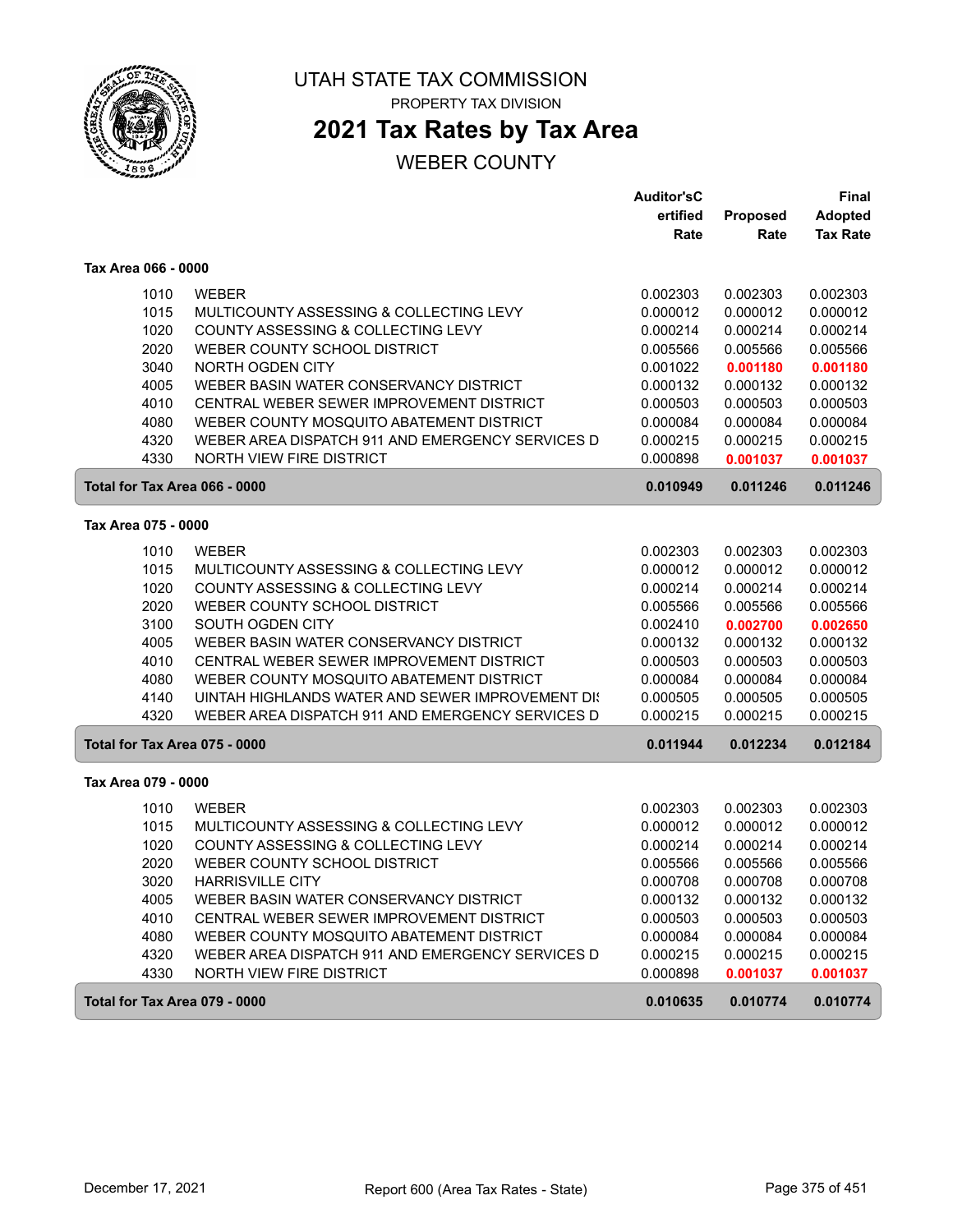

PROPERTY TAX DIVISION

# **2021 Tax Rates by Tax Area**

|                               |                                                  | <b>Auditor'sC</b> |          | Final           |
|-------------------------------|--------------------------------------------------|-------------------|----------|-----------------|
|                               |                                                  | ertified          | Proposed | <b>Adopted</b>  |
|                               |                                                  | Rate              | Rate     | <b>Tax Rate</b> |
| Tax Area 083 - 0000           |                                                  |                   |          |                 |
| 1010                          | <b>WEBER</b>                                     | 0.002303          | 0.002303 | 0.002303        |
| 1015                          | MULTICOUNTY ASSESSING & COLLECTING LEVY          | 0.000012          | 0.000012 | 0.000012        |
| 1020                          | COUNTY ASSESSING & COLLECTING LEVY               | 0.000214          | 0.000214 | 0.000214        |
| 2020                          | WEBER COUNTY SCHOOL DISTRICT                     | 0.005566          | 0.005566 | 0.005566        |
| 3010                          | <b>FARR WEST CITY</b>                            | 0.000424          | 0.000424 | 0.000424        |
| 4005                          | WEBER BASIN WATER CONSERVANCY DISTRICT           | 0.000132          | 0.000132 | 0.000132        |
| 4010                          | CENTRAL WEBER SEWER IMPROVEMENT DISTRICT         | 0.000503          | 0.000503 | 0.000503        |
| 4080                          | WEBER COUNTY MOSQUITO ABATEMENT DISTRICT         | 0.000084          | 0.000084 | 0.000084        |
| 4210                          | <b>WEBER FIRE DISTRICT</b>                       | 0.001221          | 0.001221 | 0.001221        |
| 4320                          | WEBER AREA DISPATCH 911 AND EMERGENCY SERVICES D | 0.000215          | 0.000215 | 0.000215        |
| 6080                          | WEBER FIRE DISTRICT - BOND (est. 1/1/06)         | 0.000048          | 0.000048 | 0.000048        |
| Total for Tax Area 083 - 0000 |                                                  | 0.010722          | 0.010722 | 0.010722        |
| Tax Area 086 - 0000           |                                                  |                   |          |                 |
| 1010                          | <b>WEBER</b>                                     | 0.002303          | 0.002303 | 0.002303        |
| 1015                          | MULTICOUNTY ASSESSING & COLLECTING LEVY          | 0.000012          | 0.000012 | 0.000012        |
| 1020                          | COUNTY ASSESSING & COLLECTING LEVY               | 0.000214          | 0.000214 | 0.000214        |
| 2020                          | WEBER COUNTY SCHOOL DISTRICT                     | 0.005566          | 0.005566 | 0.005566        |
| 3090                          | <b>ROY CITY</b>                                  | 0.001733          | 0.001733 | 0.001733        |
| 4005                          | WEBER BASIN WATER CONSERVANCY DISTRICT           | 0.000132          | 0.000132 | 0.000132        |
| 4010                          | CENTRAL WEBER SEWER IMPROVEMENT DISTRICT         | 0.000503          | 0.000503 | 0.000503        |
| 4080                          | WEBER COUNTY MOSQUITO ABATEMENT DISTRICT         | 0.000084          | 0.000084 | 0.000084        |
| 4130                          | ROY WATER CONSERVANCY DISTRICT                   | 0.000056          | 0.000056 | 0.000056        |
| 4320                          | WEBER AREA DISPATCH 911 AND EMERGENCY SERVICES D | 0.000215          | 0.000215 | 0.000215        |
| Total for Tax Area 086 - 0000 |                                                  | 0.010818          | 0.010818 | 0.010818        |
| Tax Area 088 - 0000           |                                                  |                   |          |                 |
| 1010                          | <b>WEBER</b>                                     | 0.002303          | 0.002303 | 0.002303        |
| 1015                          | MULTICOUNTY ASSESSING & COLLECTING LEVY          | 0.000012          | 0.000012 | 0.000012        |
| 1020                          | COUNTY ASSESSING & COLLECTING LEVY               | 0.000214          | 0.000214 | 0.000214        |
| 2020                          | WEBER COUNTY SCHOOL DISTRICT                     | 0.005566          | 0.005566 | 0.005566        |
| 3025                          | <b>HOOPER CITY</b>                               | 0.000353          | 0.000353 | 0.000353        |
| 4005                          | WEBER BASIN WATER CONSERVANCY DISTRICT           | 0.000132          | 0.000132 | 0.000132        |
| 4010                          | CENTRAL WEBER SEWER IMPROVEMENT DISTRICT         | 0.000503          | 0.000503 | 0.000503        |
| 4080                          | WEBER COUNTY MOSQUITO ABATEMENT DISTRICT         | 0.000084          | 0.000084 | 0.000084        |
| 4150                          | HOOPER WATER IMPROVEMENT DISTRICT                | 0.000246          | 0.000246 | 0.000246        |
| 4210                          | <b>WEBER FIRE DISTRICT</b>                       | 0.001221          | 0.001221 | 0.001221        |
| 4320                          | WEBER AREA DISPATCH 911 AND EMERGENCY SERVICES D | 0.000215          | 0.000215 | 0.000215        |
| 6080                          | WEBER FIRE DISTRICT - BOND (est. 1/1/06)         | 0.000048          | 0.000048 | 0.000048        |
| Total for Tax Area 088 - 0000 |                                                  | 0.010897          | 0.010897 | 0.010897        |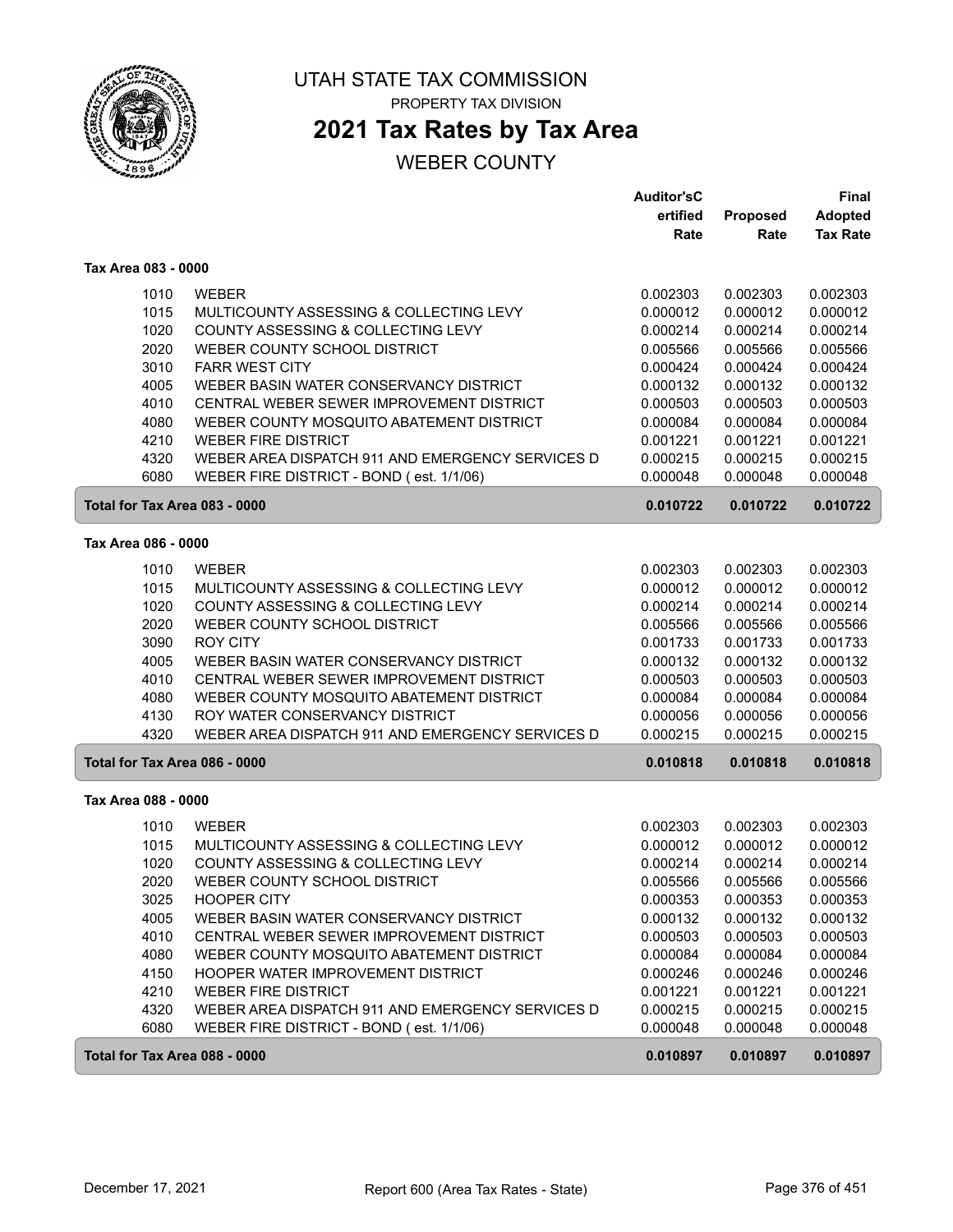

# **2021 Tax Rates by Tax Area**

|                               |                                                   | <b>Auditor'sC</b> |          | <b>Final</b>    |
|-------------------------------|---------------------------------------------------|-------------------|----------|-----------------|
|                               |                                                   | ertified          | Proposed | <b>Adopted</b>  |
|                               |                                                   | Rate              | Rate     | <b>Tax Rate</b> |
| Tax Area 089 - 0000           |                                                   |                   |          |                 |
| 1010                          | <b>WEBER</b>                                      | 0.002303          | 0.002303 | 0.002303        |
| 1015                          | MULTICOUNTY ASSESSING & COLLECTING LEVY           | 0.000012          | 0.000012 | 0.000012        |
| 1020                          | COUNTY ASSESSING & COLLECTING LEVY                | 0.000214          | 0.000214 | 0.000214        |
| 2020                          | WEBER COUNTY SCHOOL DISTRICT                      | 0.005566          | 0.005566 | 0.005566        |
| 3110                          | <b>UINTAH CITY</b>                                | 0.000594          | 0.000594 | 0.000594        |
| 4005                          | WEBER BASIN WATER CONSERVANCY DISTRICT            | 0.000132          | 0.000132 | 0.000132        |
| 4080                          | WEBER COUNTY MOSQUITO ABATEMENT DISTRICT          | 0.000084          | 0.000084 | 0.000084        |
| 4140                          | UINTAH HIGHLANDS WATER AND SEWER IMPROVEMENT DIS  | 0.000505          | 0.000505 | 0.000505        |
| 4320                          | WEBER AREA DISPATCH 911 AND EMERGENCY SERVICES D  | 0.000215          | 0.000215 | 0.000215        |
| Total for Tax Area 089 - 0000 |                                                   | 0.009625          | 0.009625 | 0.009625        |
| Tax Area 090 - 0000           |                                                   |                   |          |                 |
|                               |                                                   |                   |          |                 |
| 1010                          | <b>WEBER</b>                                      | 0.002303          | 0.002303 | 0.002303        |
| 1015                          | MULTICOUNTY ASSESSING & COLLECTING LEVY           | 0.000012          | 0.000012 | 0.000012        |
| 1020                          | COUNTY ASSESSING & COLLECTING LEVY                | 0.000214          | 0.000214 | 0.000214        |
| 2020                          | WEBER COUNTY SCHOOL DISTRICT                      | 0.005566          | 0.005566 | 0.005566        |
| 4005                          | WEBER BASIN WATER CONSERVANCY DISTRICT            | 0.000132          | 0.000132 | 0.000132        |
| 4080                          | WEBER COUNTY MOSQUITO ABATEMENT DISTRICT          | 0.000084          | 0.000084 | 0.000084        |
| 4135                          | POWDER MOUNTAIN WATER AND SEWER IMPROVEMENT DI    | 0.000302          | 0.000302 | 0.000302        |
| 4210                          | <b>WEBER FIRE DISTRICT</b>                        | 0.001221          | 0.001221 | 0.001221        |
| 4240                          | OGDEN VALLEY PARKS SERVICE AREA                   | 0.000091          | 0.000091 | 0.000091        |
| 4320                          | WEBER AREA DISPATCH 911 AND EMERGENCY SERVICES D  | 0.000215          | 0.000215 | 0.000215        |
| 6080                          | WEBER FIRE DISTRICT - BOND (est. 1/1/06)          | 0.000048          | 0.000048 | 0.000048        |
| 6090                          | MUNICIPAL TYPE SERVICE FUND                       | 0.000220          | 0.000220 | 0.000220        |
| Total for Tax Area 090 - 0000 |                                                   | 0.010408          | 0.010408 | 0.010408        |
| Tax Area 093 - 0000           |                                                   |                   |          |                 |
| 1010                          | <b>WEBER</b>                                      | 0.002303          | 0.002303 | 0.002303        |
| 1015                          | MULTICOUNTY ASSESSING & COLLECTING LEVY           | 0.000012          | 0.000012 | 0.000012        |
| 1020                          | COUNTY ASSESSING & COLLECTING LEVY                | 0.000214          | 0.000214 | 0.000214        |
| 2010                          | OGDEN CITY SCHOOL DISTRICT                        | 0.007585          | 0.007585 | 0.007585        |
| 3050                          | <b>OGDEN CITY</b>                                 | 0.002397          | 0.002397 | 0.002397        |
| 4005                          | WEBER BASIN WATER CONSERVANCY DISTRICT            | 0.000132          | 0.000132 | 0.000132        |
| 4010                          | CENTRAL WEBER SEWER IMPROVEMENT DISTRICT          | 0.000503          | 0.000503 | 0.000503        |
| 4080                          | WEBER COUNTY MOSQUITO ABATEMENT DISTRICT          | 0.000084          | 0.000084 | 0.000084        |
| 4320                          | WEBER AREA DISPATCH 911 AND EMERGENCY SERVICES D  | 0.000215          | 0.000215 | 0.000215        |
| 6030                          | OGDEN CITY - SPECIAL LEVY TO PURCHASE WBWCD WATE! | 0.000267          | 0.000267 | 0.000267        |
| Total for Tax Area 093 - 0000 |                                                   | 0.013712          | 0.013712 | 0.013712        |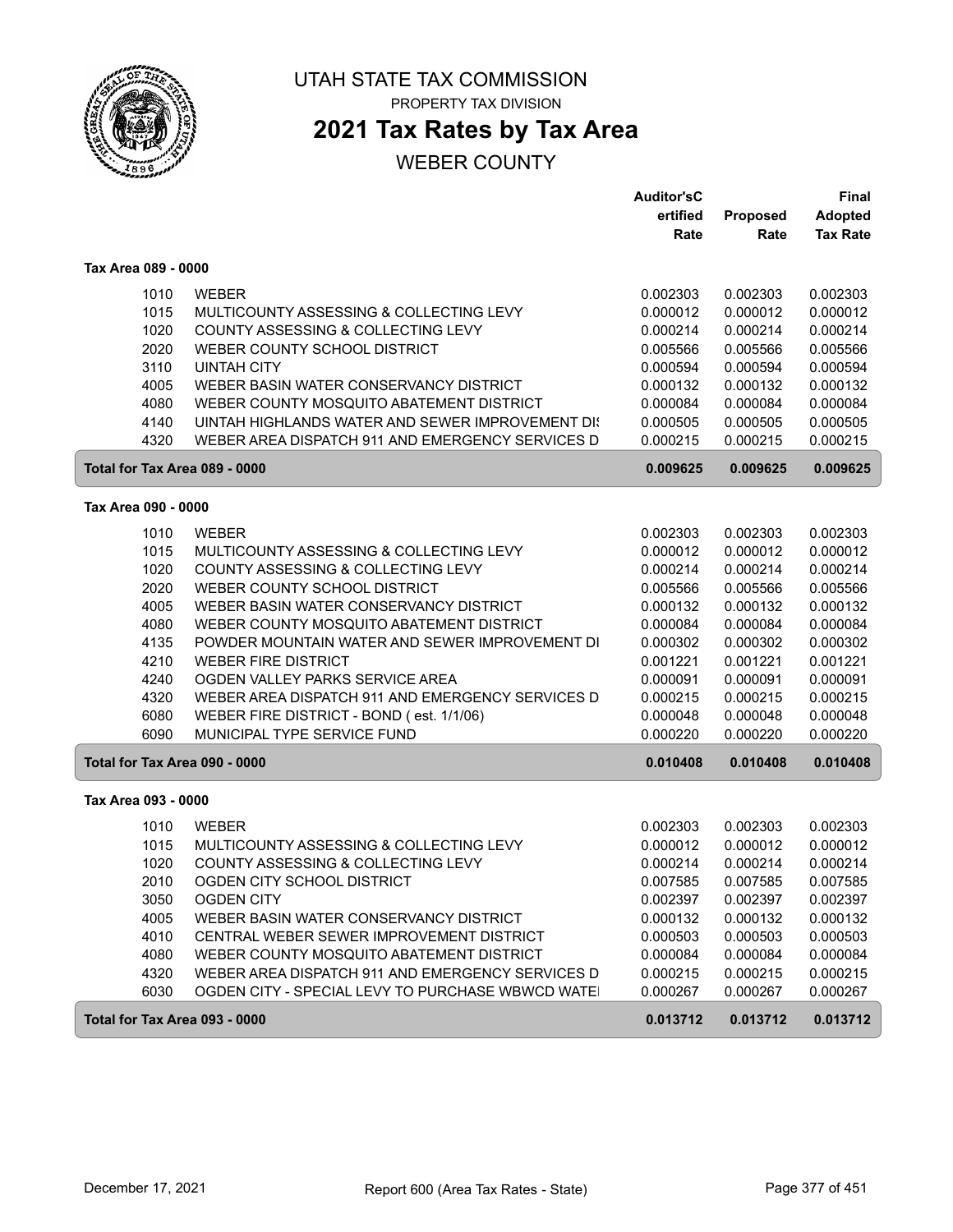

ſ

# UTAH STATE TAX COMMISSION

PROPERTY TAX DIVISION

## **2021 Tax Rates by Tax Area**

|                               |                                                  | <b>Auditor'sC</b> |          | <b>Final</b>    |
|-------------------------------|--------------------------------------------------|-------------------|----------|-----------------|
|                               |                                                  | ertified          | Proposed | <b>Adopted</b>  |
|                               |                                                  | Rate              | Rate     | <b>Tax Rate</b> |
| Tax Area 109 - 0000           |                                                  |                   |          |                 |
| 1010                          | <b>WEBER</b>                                     | 0.002303          | 0.002303 | 0.002303        |
| 1015                          | MULTICOUNTY ASSESSING & COLLECTING LEVY          | 0.000012          | 0.000012 | 0.000012        |
| 1020                          | COUNTY ASSESSING & COLLECTING LEVY               | 0.000214          | 0.000214 | 0.000214        |
| 2020                          | WEBER COUNTY SCHOOL DISTRICT                     | 0.005566          | 0.005566 | 0.005566        |
| 3090                          | <b>ROY CITY</b>                                  | 0.001733          | 0.001733 | 0.001733        |
| 4005                          | WEBER BASIN WATER CONSERVANCY DISTRICT           | 0.000132          | 0.000132 | 0.000132        |
| 4015                          | NORTH DAVIS SEWER DISTRICT                       | 0.000682          | 0.000682 | 0.000682        |
| 4080                          | WEBER COUNTY MOSQUITO ABATEMENT DISTRICT         | 0.000084          | 0.000084 | 0.000084        |
| 4150                          | <b>HOOPER WATER IMPROVEMENT DISTRICT</b>         | 0.000246          | 0.000246 | 0.000246        |
| 4320                          | WEBER AREA DISPATCH 911 AND EMERGENCY SERVICES D | 0.000215          | 0.000215 | 0.000215        |
| Total for Tax Area 109 - 0000 |                                                  | 0.011187          | 0.011187 | 0.011187        |
| Tax Area 126 - 0000           |                                                  |                   |          |                 |
|                               |                                                  |                   |          |                 |
| 1010                          | <b>WEBER</b>                                     | 0.002303          | 0.002303 | 0.002303        |
| 1015                          | MULTICOUNTY ASSESSING & COLLECTING LEVY          | 0.000012          | 0.000012 | 0.000012        |
| 1020                          | COUNTY ASSESSING & COLLECTING LEVY               | 0.000214          | 0.000214 | 0.000214        |
| 2020                          | WEBER COUNTY SCHOOL DISTRICT                     | 0.005566          | 0.005566 | 0.005566        |
| 4005                          | WEBER BASIN WATER CONSERVANCY DISTRICT           | 0.000132          | 0.000132 | 0.000132        |
| 4080                          | WEBER COUNTY MOSQUITO ABATEMENT DISTRICT         | 0.000084          | 0.000084 | 0.000084        |
| 4090                          | EDEN CEMETERY MAINTENANCE DISTRICT               | 0.000049          | 0.000049 | 0.000049        |
| 4210                          | <b>WEBER FIRE DISTRICT</b>                       | 0.001221          | 0.001221 | 0.001221        |
| 4240                          | OGDEN VALLEY PARKS SERVICE AREA                  | 0.000091          | 0.000091 | 0.000091        |
| 4320                          | WEBER AREA DISPATCH 911 AND EMERGENCY SERVICES D | 0.000215          | 0.000215 | 0.000215        |
| 6080                          | WEBER FIRE DISTRICT - BOND (est. 1/1/06)         | 0.000048          | 0.000048 | 0.000048        |
| 6090                          | MUNICIPAL TYPE SERVICE FUND                      | 0.000220          | 0.000220 | 0.000220        |
| Total for Tax Area 126 - 0000 |                                                  | 0.010155          | 0.010155 | 0.010155        |
| Tax Area 130 - 0000           |                                                  |                   |          |                 |
| 1010                          | <b>WEBER</b>                                     | 0.002303          | 0.002303 | 0.002303        |
| 1015                          | MULTICOUNTY ASSESSING & COLLECTING LEVY          | 0.000012          | 0.000012 | 0.000012        |
| 1020                          | COUNTY ASSESSING & COLLECTING LEVY               | 0.000214          | 0.000214 | 0.000214        |
| 2020                          | WEBER COUNTY SCHOOL DISTRICT                     | 0.005566          | 0.005566 | 0.005566        |
| 4005                          | WEBER BASIN WATER CONSERVANCY DISTRICT           | 0.000132          | 0.000132 | 0.000132        |
| 4050                          | WARREN-WEST WARREN CEMETERY MAINTENANCE DISTR    | 0.000120          | 0.000120 | 0.000120        |
| 4080                          | WEBER COUNTY MOSQUITO ABATEMENT DISTRICT         | 0.000084          | 0.000084 | 0.000084        |
| 4180                          | WEST WARREN - WARREN WATER IMPROVEMENT DISTRICT  | 0.000248          | 0.000248 | 0.000248        |
| 4210                          | <b>WEBER FIRE DISTRICT</b>                       | 0.001221          | 0.001221 | 0.001221        |
| 4320                          | WEBER AREA DISPATCH 911 AND EMERGENCY SERVICES D | 0.000215          | 0.000215 | 0.000215        |
| 4340                          | WESTERN WEBER PARK DISTRICT                      | 0.000196          | 0.000196 | 0.000196        |
| 6080                          | WEBER FIRE DISTRICT - BOND (est. 1/1/06)         | 0.000048          | 0.000048 | 0.000048        |
| 6090                          | MUNICIPAL TYPE SERVICE FUND                      | 0.000220          | 0.000220 | 0.000220        |
| Total for Tax Area 130 - 0000 |                                                  | 0.010579          | 0.010579 | 0.010579        |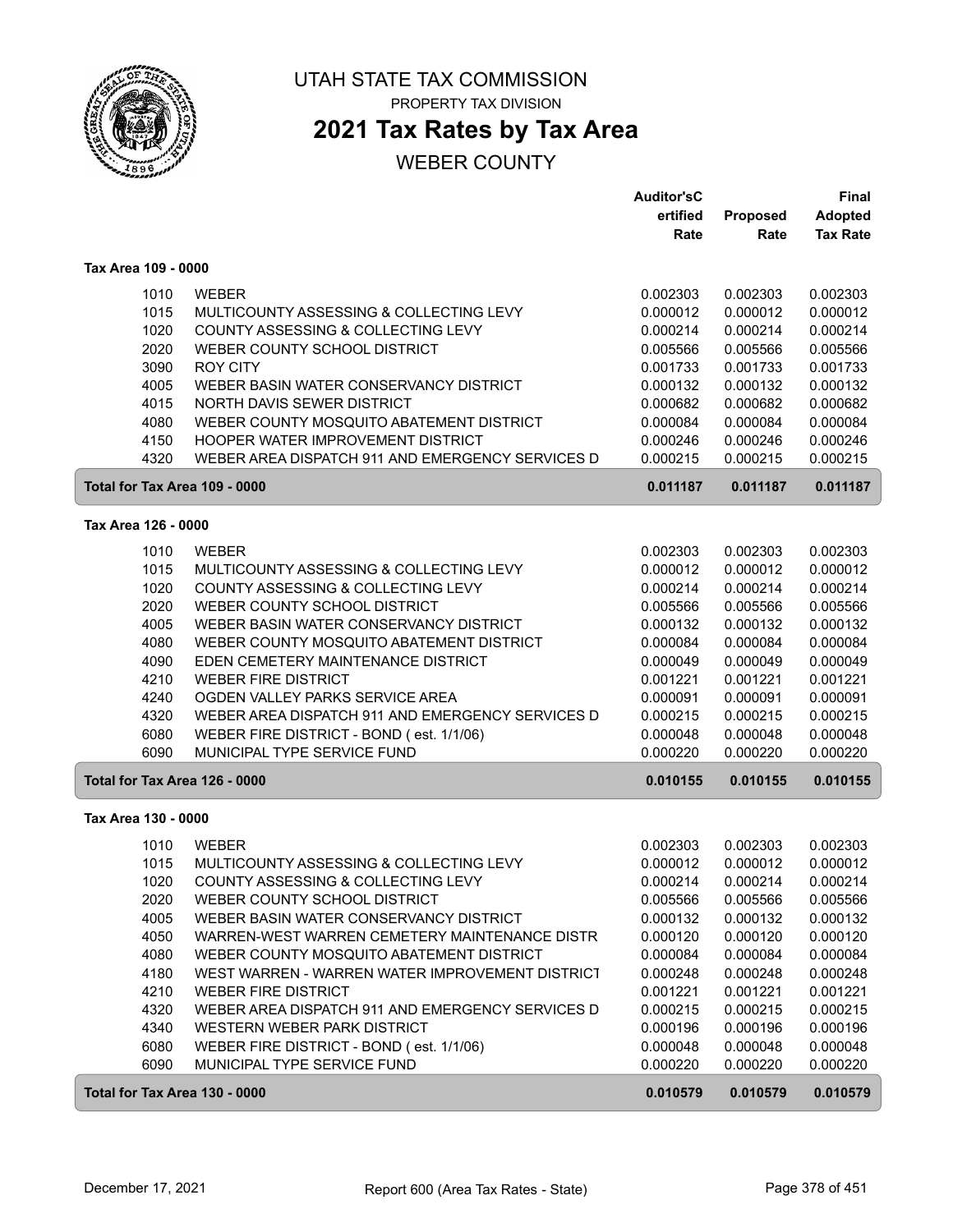

ſ

### UTAH STATE TAX COMMISSION PROPERTY TAX DIVISION

## **2021 Tax Rates by Tax Area**

|                               |                                                  | <b>Auditor'sC</b> |          | Final           |
|-------------------------------|--------------------------------------------------|-------------------|----------|-----------------|
|                               |                                                  | ertified          | Proposed | <b>Adopted</b>  |
|                               |                                                  | Rate              | Rate     | <b>Tax Rate</b> |
| Tax Area 139 - 0000           |                                                  |                   |          |                 |
| 1010                          | <b>WEBER</b>                                     | 0.002303          | 0.002303 | 0.002303        |
| 1015                          | MULTICOUNTY ASSESSING & COLLECTING LEVY          | 0.000012          | 0.000012 | 0.000012        |
| 1020                          | COUNTY ASSESSING & COLLECTING LEVY               | 0.000214          | 0.000214 | 0.000214        |
| 2010                          | OGDEN CITY SCHOOL DISTRICT                       | 0.007585          | 0.007585 | 0.007585        |
| 3050                          | <b>OGDEN CITY</b>                                | 0.002397          | 0.002397 | 0.002397        |
| 4005                          | WEBER BASIN WATER CONSERVANCY DISTRICT           | 0.000132          | 0.000132 | 0.000132        |
| 4010                          | CENTRAL WEBER SEWER IMPROVEMENT DISTRICT         | 0.000503          | 0.000503 | 0.000503        |
| 4080                          | WEBER COUNTY MOSQUITO ABATEMENT DISTRICT         | 0.000084          | 0.000084 | 0.000084        |
| 4320                          | WEBER AREA DISPATCH 911 AND EMERGENCY SERVICES D | 0.000215          | 0.000215 | 0.000215        |
| 6030                          | OGDEN CITY - SPECIAL LEVY TO PURCHASE WBWCD WATE | 0.000267          | 0.000267 | 0.000267        |
| Total for Tax Area 139 - 0000 |                                                  | 0.013712          | 0.013712 | 0.013712        |
| Tax Area 145 - 0000           |                                                  |                   |          |                 |
| 1010                          | <b>WEBER</b>                                     | 0.002303          | 0.002303 | 0.002303        |
| 1015                          | MULTICOUNTY ASSESSING & COLLECTING LEVY          | 0.000012          | 0.000012 | 0.000012        |
| 1020                          | COUNTY ASSESSING & COLLECTING LEVY               | 0.000214          | 0.000214 | 0.000214        |
| 2020                          | WEBER COUNTY SCHOOL DISTRICT                     | 0.005566          | 0.005566 | 0.005566        |
| 3010                          | <b>FARR WEST CITY</b>                            | 0.000424          | 0.000424 | 0.000424        |
| 4005                          | WEBER BASIN WATER CONSERVANCY DISTRICT           | 0.000132          | 0.000132 | 0.000132        |
| 4010                          | CENTRAL WEBER SEWER IMPROVEMENT DISTRICT         | 0.000503          | 0.000503 | 0.000503        |
| 4070                          | BONA VISTA WATER IMPROVEMENT DISTRICT            | 0.000188          | 0.000188 | 0.000188        |
| 4080                          | WEBER COUNTY MOSQUITO ABATEMENT DISTRICT         | 0.000084          | 0.000084 | 0.000084        |
| 4210                          | <b>WEBER FIRE DISTRICT</b>                       | 0.001221          | 0.001221 | 0.001221        |
| 4320                          | WEBER AREA DISPATCH 911 AND EMERGENCY SERVICES D | 0.000215          | 0.000215 | 0.000215        |
| 6080                          | WEBER FIRE DISTRICT - BOND (est. 1/1/06)         | 0.000048          | 0.000048 | 0.000048        |
| Total for Tax Area 145 - 0000 |                                                  | 0.010910          | 0.010910 | 0.010910        |
| Tax Area 158 - 0000           |                                                  |                   |          |                 |
| 1010                          | <b>WEBER</b>                                     | 0.002303          | 0.002303 | 0.002303        |
| 1015                          | MULTICOUNTY ASSESSING & COLLECTING LEVY          | 0.000012          | 0.000012 | 0.000012        |
| 1020                          | COUNTY ASSESSING & COLLECTING LEVY               | 0.000214          | 0.000214 | 0.000214        |
| 2020                          | WEBER COUNTY SCHOOL DISTRICT                     | 0.005566          | 0.005566 | 0.005566        |
| 3080                          | <b>RIVERDALE CITY</b>                            | 0.000848          | 0.000848 | 0.000848        |
| 4005                          | WEBER BASIN WATER CONSERVANCY DISTRICT           | 0.000132          | 0.000132 | 0.000132        |
| 4015                          | NORTH DAVIS SEWER DISTRICT                       | 0.000682          | 0.000682 | 0.000682        |
| 4080                          | WEBER COUNTY MOSQUITO ABATEMENT DISTRICT         | 0.000084          | 0.000084 | 0.000084        |
| 4130                          | ROY WATER CONSERVANCY DISTRICT                   | 0.000056          | 0.000056 | 0.000056        |
| 4320                          | WEBER AREA DISPATCH 911 AND EMERGENCY SERVICES D | 0.000215          | 0.000215 | 0.000215        |
| Total for Tax Area 158 - 0000 |                                                  | 0.010112          | 0.010112 | 0.010112        |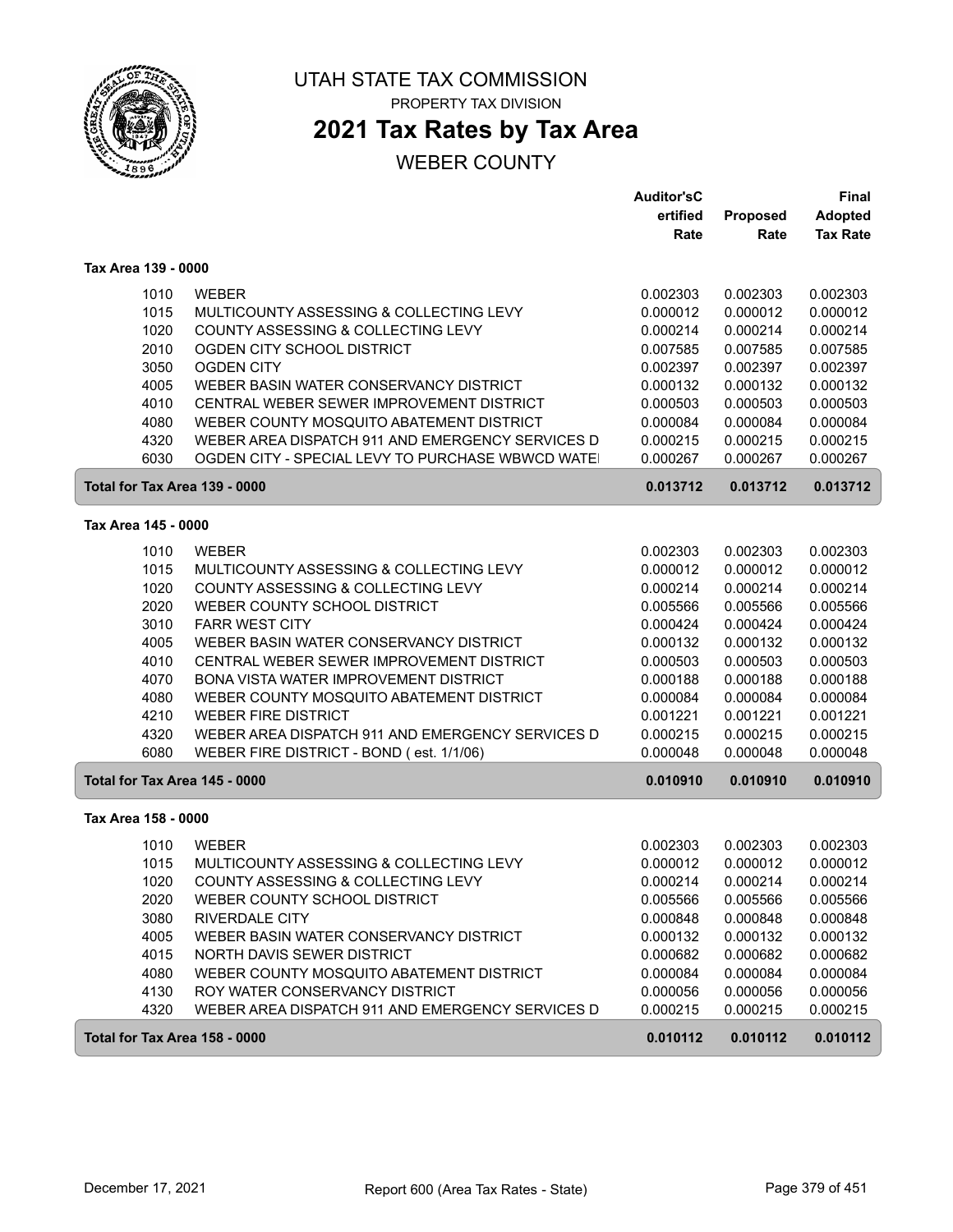

 $\sqrt{2}$ 

UTAH STATE TAX COMMISSION PROPERTY TAX DIVISION

## **2021 Tax Rates by Tax Area**

|                               |                                                         | <b>Auditor'sC</b>    |                      | Final                |
|-------------------------------|---------------------------------------------------------|----------------------|----------------------|----------------------|
|                               |                                                         | ertified             | Proposed             | <b>Adopted</b>       |
|                               |                                                         | Rate                 | Rate                 | <b>Tax Rate</b>      |
| Tax Area 159 - 0000           |                                                         |                      |                      |                      |
| 1010                          | <b>WEBER</b>                                            | 0.002303             | 0.002303             | 0.002303             |
| 1015                          | MULTICOUNTY ASSESSING & COLLECTING LEVY                 | 0.000012             | 0.000012             | 0.000012             |
| 1020                          | COUNTY ASSESSING & COLLECTING LEVY                      | 0.000214             | 0.000214             | 0.000214             |
| 2020                          | WEBER COUNTY SCHOOL DISTRICT                            | 0.005566             | 0.005566             | 0.005566             |
| 4005                          | WEBER BASIN WATER CONSERVANCY DISTRICT                  | 0.000132             | 0.000132             | 0.000132             |
| 4010                          | CENTRAL WEBER SEWER IMPROVEMENT DISTRICT                | 0.000503             | 0.000503             | 0.000503             |
| 4080                          | WEBER COUNTY MOSQUITO ABATEMENT DISTRICT                | 0.000084             | 0.000084             | 0.000084             |
| 4140                          | UINTAH HIGHLANDS WATER AND SEWER IMPROVEMENT DIS        | 0.000505             | 0.000505             | 0.000505             |
| 4210                          | <b>WEBER FIRE DISTRICT</b>                              | 0.001221             | 0.001221             | 0.001221             |
| 4320                          | WEBER AREA DISPATCH 911 AND EMERGENCY SERVICES D        | 0.000215             | 0.000215             | 0.000215             |
| 6080                          | WEBER FIRE DISTRICT - BOND (est. 1/1/06)                | 0.000048             | 0.000048             | 0.000048             |
| 6090                          | MUNICIPAL TYPE SERVICE FUND                             | 0.000220             | 0.000220             | 0.000220             |
| Total for Tax Area 159 - 0000 |                                                         | 0.011023             | 0.011023             | 0.011023             |
| Tax Area 186 - 0000           |                                                         |                      |                      |                      |
|                               |                                                         |                      |                      |                      |
| 1010<br>1015                  | <b>WEBER</b><br>MULTICOUNTY ASSESSING & COLLECTING LEVY | 0.002303             | 0.002303             | 0.002303             |
| 1020                          | COUNTY ASSESSING & COLLECTING LEVY                      | 0.000012<br>0.000214 | 0.000012<br>0.000214 | 0.000012<br>0.000214 |
| 2020                          | WEBER COUNTY SCHOOL DISTRICT                            | 0.005566             | 0.005566             | 0.005566             |
| 3090                          | <b>ROY CITY</b>                                         | 0.001733             | 0.001733             | 0.001733             |
| 4005                          | WEBER BASIN WATER CONSERVANCY DISTRICT                  | 0.000132             | 0.000132             | 0.000132             |
| 4015                          | NORTH DAVIS SEWER DISTRICT                              | 0.000682             | 0.000682             | 0.000682             |
| 4080                          | WEBER COUNTY MOSQUITO ABATEMENT DISTRICT                | 0.000084             | 0.000084             | 0.000084             |
| 4130                          | ROY WATER CONSERVANCY DISTRICT                          | 0.000056             | 0.000056             | 0.000056             |
| 4320                          | WEBER AREA DISPATCH 911 AND EMERGENCY SERVICES D        | 0.000215             | 0.000215             | 0.000215             |
| Total for Tax Area 186 - 0000 |                                                         | 0.010997             | 0.010997             | 0.010997             |
|                               |                                                         |                      |                      |                      |
| Tax Area 188 - 0000           |                                                         |                      |                      |                      |
| 1010                          | <b>WEBER</b>                                            | 0.002303             | 0.002303             | 0.002303             |
| 1015                          | MULTICOUNTY ASSESSING & COLLECTING LEVY                 | 0.000012             | 0.000012             | 0.000012             |
| 1020                          | COUNTY ASSESSING & COLLECTING LEVY                      | 0.000214             | 0.000214             | 0.000214             |
| 2020                          | WEBER COUNTY SCHOOL DISTRICT                            | 0.005566             | 0.005566             | 0.005566             |
| 3025                          | <b>HOOPER CITY</b>                                      | 0.000353             | 0.000353             | 0.000353             |
| 4005                          | WEBER BASIN WATER CONSERVANCY DISTRICT                  | 0.000132             | 0.000132             | 0.000132             |
| 4015                          | NORTH DAVIS SEWER DISTRICT                              | 0.000682             | 0.000682             | 0.000682             |
| 4080                          | WEBER COUNTY MOSQUITO ABATEMENT DISTRICT                | 0.000084             | 0.000084             | 0.000084             |
| 4150                          | HOOPER WATER IMPROVEMENT DISTRICT                       | 0.000246             | 0.000246             | 0.000246             |
| 4210                          | <b>WEBER FIRE DISTRICT</b>                              | 0.001221             | 0.001221             | 0.001221             |
| 4320                          | WEBER AREA DISPATCH 911 AND EMERGENCY SERVICES D        | 0.000215             | 0.000215             | 0.000215             |
| 6080                          | WEBER FIRE DISTRICT - BOND (est. 1/1/06)                | 0.000048             | 0.000048             | 0.000048             |
| Total for Tax Area 188 - 0000 |                                                         | 0.011076             | 0.011076             | 0.011076             |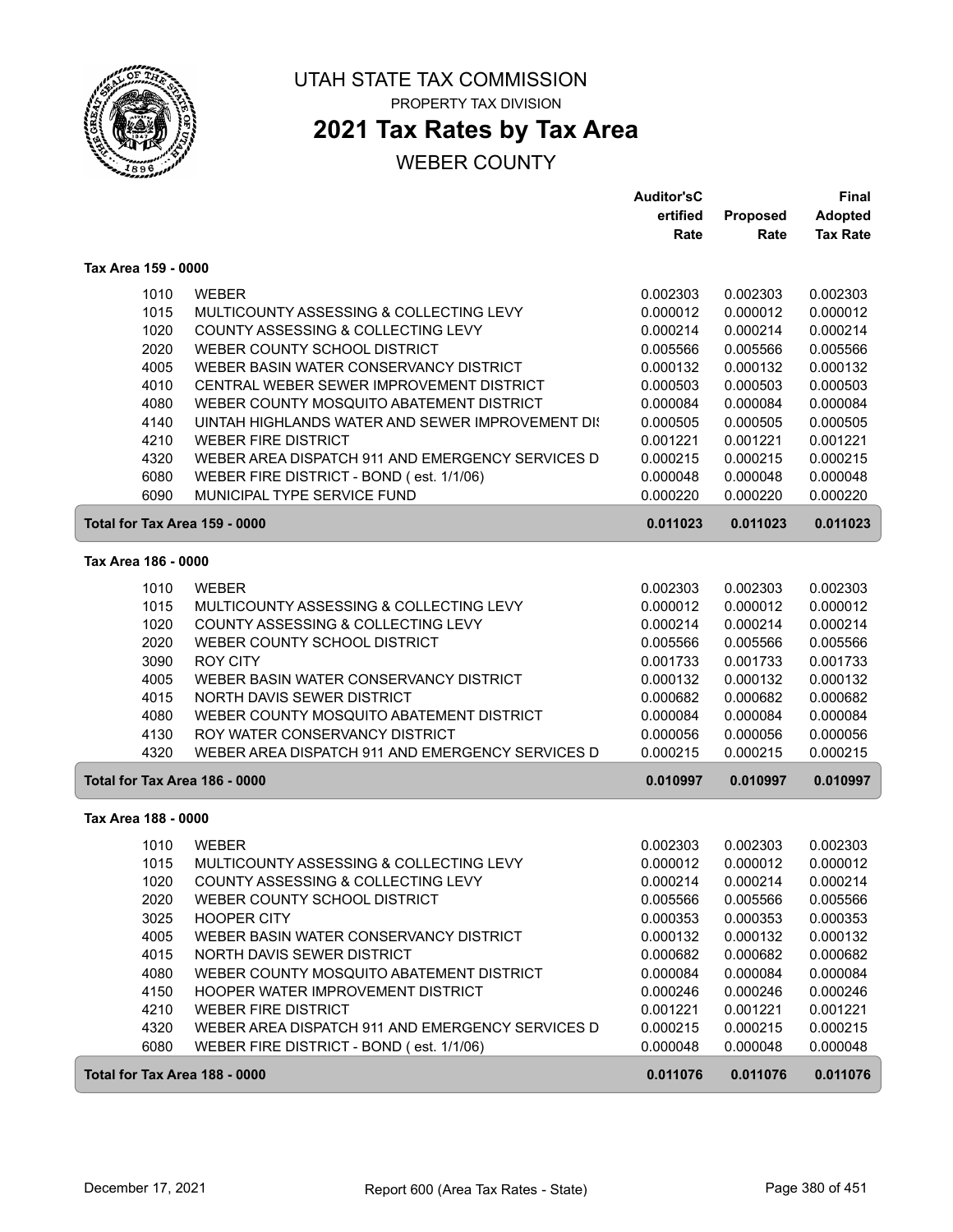

## **2021 Tax Rates by Tax Area**

|                               |                                                  | <b>Auditor'sC</b> |          | Final           |
|-------------------------------|--------------------------------------------------|-------------------|----------|-----------------|
|                               |                                                  | ertified          | Proposed | <b>Adopted</b>  |
|                               |                                                  | Rate              | Rate     | <b>Tax Rate</b> |
| Tax Area 190 - 0000           |                                                  |                   |          |                 |
| 1010                          | <b>WEBER</b>                                     | 0.002303          | 0.002303 | 0.002303        |
| 1015                          | MULTICOUNTY ASSESSING & COLLECTING LEVY          | 0.000012          | 0.000012 | 0.000012        |
| 1020                          | COUNTY ASSESSING & COLLECTING LEVY               | 0.000214          | 0.000214 | 0.000214        |
| 2020                          | WEBER COUNTY SCHOOL DISTRICT                     | 0.005566          | 0.005566 | 0.005566        |
| 3025                          | <b>HOOPER CITY</b>                               | 0.000353          | 0.000353 | 0.000353        |
| 4005                          | WEBER BASIN WATER CONSERVANCY DISTRICT           | 0.000132          | 0.000132 | 0.000132        |
| 4015                          | NORTH DAVIS SEWER DISTRICT                       | 0.000682          | 0.000682 | 0.000682        |
| 4080                          | WEBER COUNTY MOSQUITO ABATEMENT DISTRICT         | 0.000084          | 0.000084 | 0.000084        |
| 4150                          | HOOPER WATER IMPROVEMENT DISTRICT                | 0.000246          | 0.000246 | 0.000246        |
| 4210                          | <b>WEBER FIRE DISTRICT</b>                       | 0.001221          | 0.001221 | 0.001221        |
| 4320                          | WEBER AREA DISPATCH 911 AND EMERGENCY SERVICES D | 0.000215          | 0.000215 | 0.000215        |
| 6080                          | WEBER FIRE DISTRICT - BOND (est. 1/1/06)         | 0.000048          | 0.000048 | 0.000048        |
| Total for Tax Area 190 - 0000 |                                                  | 0.011076          | 0.011076 | 0.011076        |
| Tax Area 200 - 0000           |                                                  |                   |          |                 |
|                               |                                                  |                   |          |                 |
| 1010                          | <b>WEBER</b>                                     | 0.002303          | 0.002303 | 0.002303        |
| 1015                          | MULTICOUNTY ASSESSING & COLLECTING LEVY          | 0.000012          | 0.000012 | 0.000012        |
| 1020                          | COUNTY ASSESSING & COLLECTING LEVY               | 0.000214          | 0.000214 | 0.000214        |
| 2020                          | WEBER COUNTY SCHOOL DISTRICT                     | 0.005566          | 0.005566 | 0.005566        |
| 4005                          | WEBER BASIN WATER CONSERVANCY DISTRICT           | 0.000132          | 0.000132 | 0.000132        |
| 4015                          | NORTH DAVIS SEWER DISTRICT                       | 0.000682          | 0.000682 | 0.000682        |
| 4080                          | WEBER COUNTY MOSQUITO ABATEMENT DISTRICT         | 0.000084          | 0.000084 | 0.000084        |
| 4210                          | <b>WEBER FIRE DISTRICT</b>                       | 0.001221          | 0.001221 | 0.001221        |
| 4320                          | WEBER AREA DISPATCH 911 AND EMERGENCY SERVICES D | 0.000215          | 0.000215 | 0.000215        |
| 6080                          | WEBER FIRE DISTRICT - BOND (est. 1/1/06)         | 0.000048          | 0.000048 | 0.000048        |
| 6090                          | MUNICIPAL TYPE SERVICE FUND                      | 0.000220          | 0.000220 | 0.000220        |
| Total for Tax Area 200 - 0000 |                                                  | 0.010697          | 0.010697 | 0.010697        |
| Tax Area 203 - 0000           |                                                  |                   |          |                 |
| 1010                          | <b>WEBER</b>                                     | 0.002303          | 0.002303 | 0.002303        |
| 1015                          | MULTICOUNTY ASSESSING & COLLECTING LEVY          | 0.000012          | 0.000012 | 0.000012        |
| 1020                          | COUNTY ASSESSING & COLLECTING LEVY               | 0.000214          | 0.000214 | 0.000214        |
| 2020                          | WEBER COUNTY SCHOOL DISTRICT                     | 0.005566          | 0.005566 | 0.005566        |
| 4005                          | WEBER BASIN WATER CONSERVANCY DISTRICT           | 0.000132          | 0.000132 | 0.000132        |
| 4080                          | WEBER COUNTY MOSQUITO ABATEMENT DISTRICT         | 0.000084          | 0.000084 | 0.000084        |
| 4090                          | EDEN CEMETERY MAINTENANCE DISTRICT               | 0.000049          | 0.000049 | 0.000049        |
| 4210                          | <b>WEBER FIRE DISTRICT</b>                       | 0.001221          | 0.001221 | 0.001221        |
| 4240                          | OGDEN VALLEY PARKS SERVICE AREA                  | 0.000091          | 0.000091 | 0.000091        |
| 4320                          | WEBER AREA DISPATCH 911 AND EMERGENCY SERVICES D | 0.000215          | 0.000215 | 0.000215        |
| 6080                          | WEBER FIRE DISTRICT - BOND (est. 1/1/06)         | 0.000048          | 0.000048 | 0.000048        |
| 6090                          | MUNICIPAL TYPE SERVICE FUND                      | 0.000220          | 0.000220 | 0.000220        |
| Total for Tax Area 203 - 0000 |                                                  | 0.010155          | 0.010155 | 0.010155        |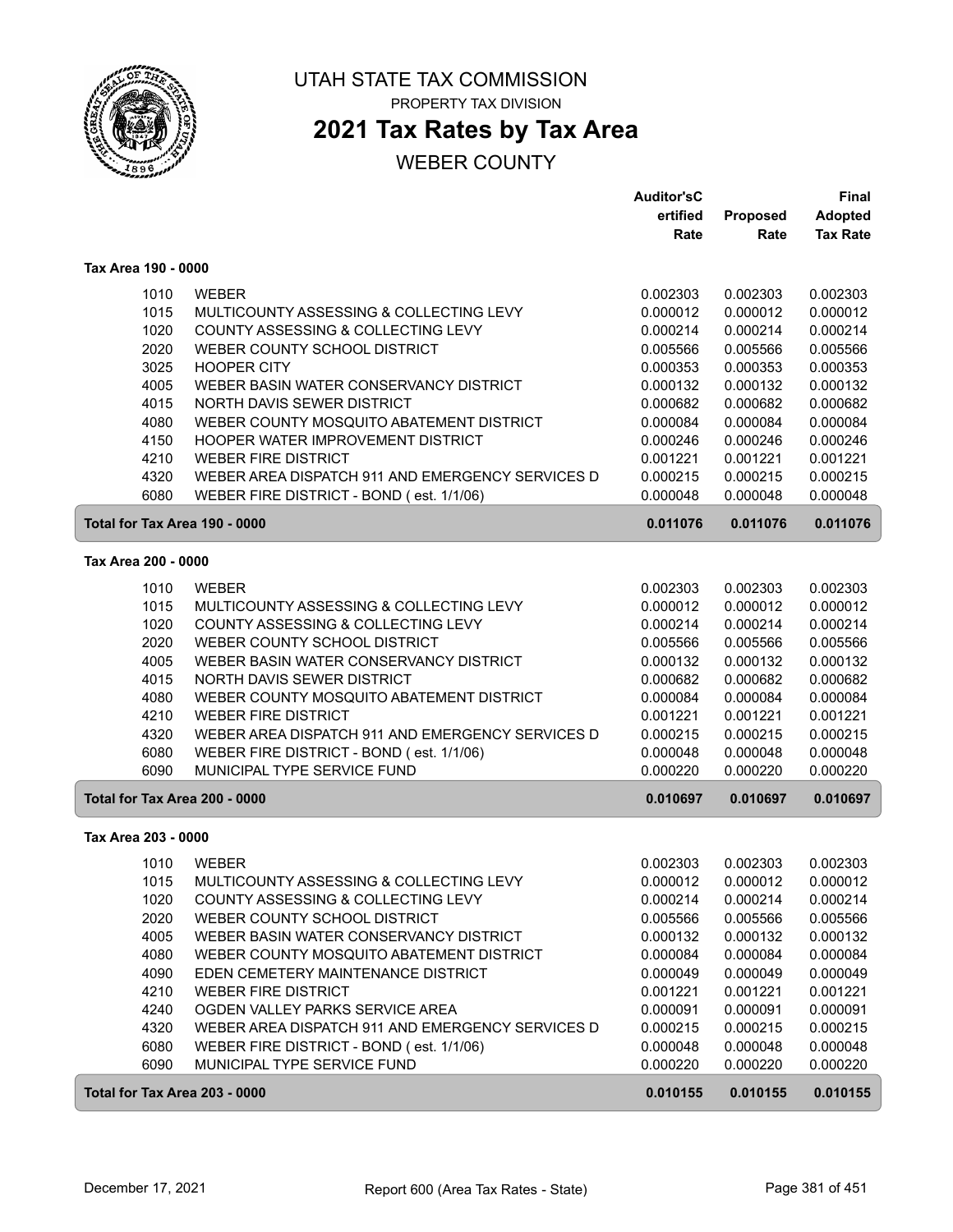

# **2021 Tax Rates by Tax Area**

|                               |                                                                         | <b>Auditor'sC</b> |                      | <b>Final</b>         |
|-------------------------------|-------------------------------------------------------------------------|-------------------|----------------------|----------------------|
|                               |                                                                         | ertified          | Proposed             | <b>Adopted</b>       |
|                               |                                                                         | Rate              | Rate                 | <b>Tax Rate</b>      |
| Tax Area 206 - 0000           |                                                                         |                   |                      |                      |
| 1010                          | <b>WEBER</b>                                                            | 0.002303          | 0.002303             | 0.002303             |
| 1015                          | MULTICOUNTY ASSESSING & COLLECTING LEVY                                 | 0.000012          | 0.000012             | 0.000012             |
| 1020                          | COUNTY ASSESSING & COLLECTING LEVY                                      | 0.000214          | 0.000214             | 0.000214             |
| 2020                          | WEBER COUNTY SCHOOL DISTRICT                                            | 0.005566          | 0.005566             | 0.005566             |
| 3130                          | <b>WEST HAVEN CITY</b>                                                  | 0.000000          | 0.000000             | 0.000000             |
|                               | WEBER BASIN WATER CONSERVANCY DISTRICT                                  |                   |                      | 0.000132             |
| 4005<br>4010                  |                                                                         | 0.000132          | 0.000132             |                      |
|                               | CENTRAL WEBER SEWER IMPROVEMENT DISTRICT                                | 0.000503          | 0.000503             | 0.000503             |
| 4080                          | WEBER COUNTY MOSQUITO ABATEMENT DISTRICT                                | 0.000084          | 0.000084             | 0.000084             |
| 4130                          | ROY WATER CONSERVANCY DISTRICT                                          | 0.000056          | 0.000056             | 0.000056             |
| 4210                          | <b>WEBER FIRE DISTRICT</b>                                              | 0.001221          | 0.001221             | 0.001221             |
| 4320                          | WEBER AREA DISPATCH 911 AND EMERGENCY SERVICES D                        | 0.000215          | 0.000215             | 0.000215             |
| 6080                          | WEBER FIRE DISTRICT - BOND (est. 1/1/06)                                | 0.000048          | 0.000048             | 0.000048             |
| Total for Tax Area 206 - 0000 |                                                                         | 0.010354          | 0.010354             | 0.010354             |
| Tax Area 215 - 0000           |                                                                         |                   |                      |                      |
| 1010                          | <b>WEBER</b>                                                            | 0.002303          | 0.002303             | 0.002303             |
| 1015                          | MULTICOUNTY ASSESSING & COLLECTING LEVY                                 | 0.000012          | 0.000012             | 0.000012             |
| 1020                          | COUNTY ASSESSING & COLLECTING LEVY                                      | 0.000214          | 0.000214             | 0.000214             |
| 2020                          | WEBER COUNTY SCHOOL DISTRICT                                            | 0.005566          | 0.005566             | 0.005566             |
| 3130                          | <b>WEST HAVEN CITY</b>                                                  | 0.000000          | 0.000000             | 0.000000             |
| 4005                          | WEBER BASIN WATER CONSERVANCY DISTRICT                                  | 0.000132          | 0.000132             | 0.000132             |
| 4010                          | CENTRAL WEBER SEWER IMPROVEMENT DISTRICT                                | 0.000503          | 0.000503             | 0.000503             |
| 4080                          | WEBER COUNTY MOSQUITO ABATEMENT DISTRICT                                | 0.000084          | 0.000084             | 0.000084             |
|                               |                                                                         |                   |                      |                      |
| 4130                          | ROY WATER CONSERVANCY DISTRICT                                          | 0.000056          | 0.000056             | 0.000056             |
| 4150                          | HOOPER WATER IMPROVEMENT DISTRICT                                       | 0.000246          | 0.000246             | 0.000246             |
| 4210                          | <b>WEBER FIRE DISTRICT</b>                                              | 0.001221          | 0.001221             | 0.001221             |
| 4320                          | WEBER AREA DISPATCH 911 AND EMERGENCY SERVICES D                        | 0.000215          | 0.000215             | 0.000215             |
| 6080                          | WEBER FIRE DISTRICT - BOND (est. 1/1/06)                                | 0.000048          | 0.000048             | 0.000048             |
| Total for Tax Area 215 - 0000 |                                                                         | 0.010600          | 0.010600             | 0.010600             |
| Tax Area 219 - 0000           |                                                                         |                   |                      |                      |
| 1010                          | <b>WEBER</b>                                                            | 0.002303          | 0.002303             | 0.002303             |
| 1015                          | MULTICOUNTY ASSESSING & COLLECTING LEVY                                 | 0.000012          | 0.000012             | 0.000012             |
| 1020                          | COUNTY ASSESSING & COLLECTING LEVY                                      | 0.000214          | 0.000214             | 0.000214             |
| 2020                          | WEBER COUNTY SCHOOL DISTRICT                                            | 0.005566          | 0.005566             | 0.005566             |
| 4005                          | WEBER BASIN WATER CONSERVANCY DISTRICT                                  | 0.000132          | 0.000132             | 0.000132             |
| 4080                          | WEBER COUNTY MOSQUITO ABATEMENT DISTRICT                                | 0.000084          | 0.000084             | 0.000084             |
| 4120                          | LIBERTY CEMETERY MAINTENANCE DISTRICT                                   | 0.000026          | 0.000026             | 0.000026             |
| 4210                          | <b>WEBER FIRE DISTRICT</b>                                              | 0.001221          | 0.001221             | 0.001221             |
| 4240                          | OGDEN VALLEY PARKS SERVICE AREA                                         | 0.000091          | 0.000091             | 0.000091             |
| 4320                          |                                                                         | 0.000215          | 0.000215             | 0.000215             |
| 6080                          | WEBER AREA DISPATCH 911 AND EMERGENCY SERVICES D                        | 0.000048          |                      |                      |
| 6090                          | WEBER FIRE DISTRICT - BOND (est. 1/1/06)<br>MUNICIPAL TYPE SERVICE FUND | 0.000220          | 0.000048<br>0.000220 | 0.000048<br>0.000220 |
|                               |                                                                         |                   |                      |                      |
| Total for Tax Area 219 - 0000 |                                                                         | 0.010132          | 0.010132             | 0.010132             |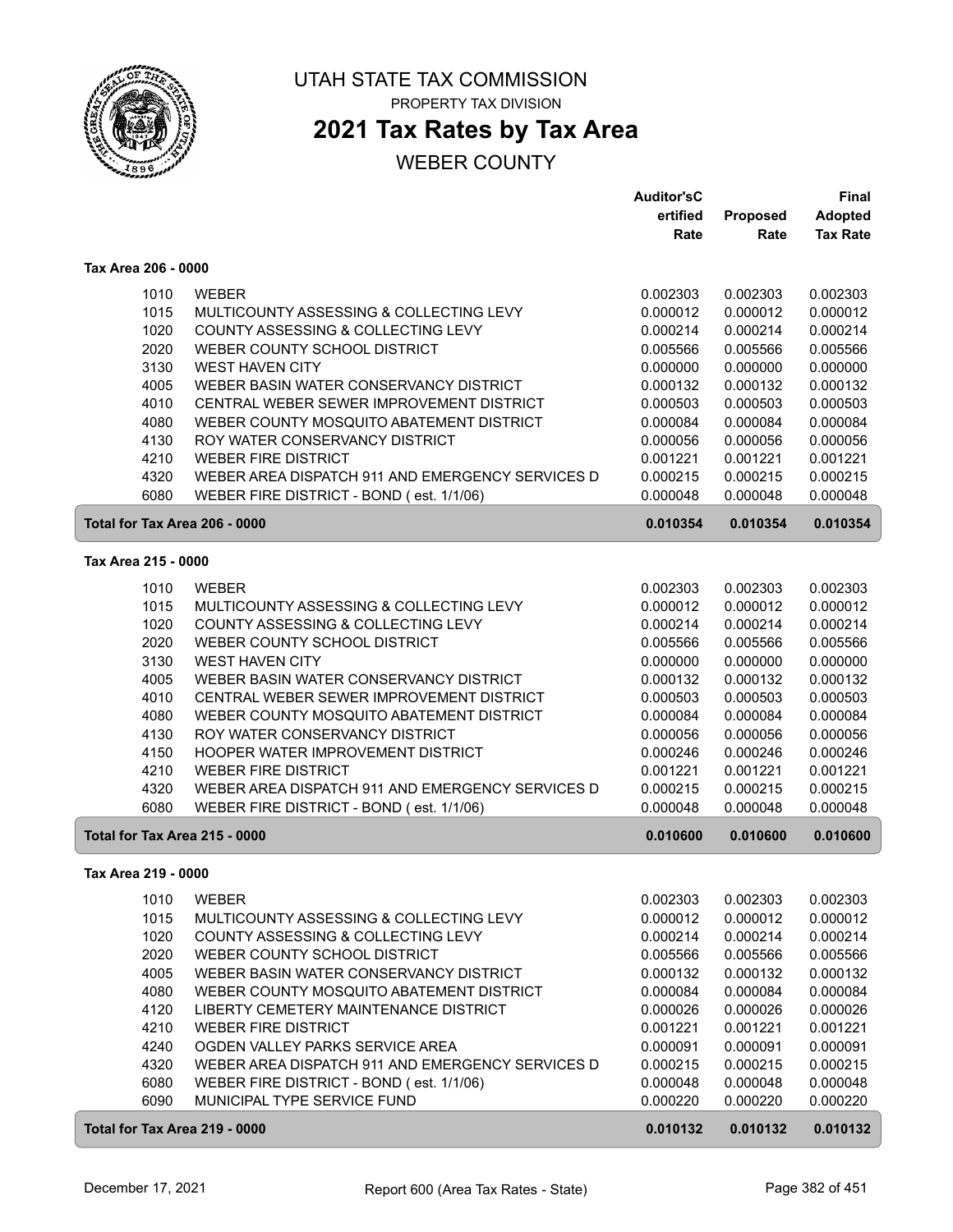

## **2021 Tax Rates by Tax Area**

|                               |                                                  | <b>Auditor'sC</b>    |                      | <b>Final</b>         |
|-------------------------------|--------------------------------------------------|----------------------|----------------------|----------------------|
|                               |                                                  | ertified             | Proposed             | <b>Adopted</b>       |
|                               |                                                  | Rate                 | Rate                 | <b>Tax Rate</b>      |
| Tax Area 221 - 0000           |                                                  |                      |                      |                      |
| 1010                          | <b>WEBER</b>                                     | 0.002303             | 0.002303             | 0.002303             |
| 1015                          | MULTICOUNTY ASSESSING & COLLECTING LEVY          | 0.000012             | 0.000012             | 0.000012             |
| 1020                          | COUNTY ASSESSING & COLLECTING LEVY               | 0.000214             | 0.000214             | 0.000214             |
| 2020                          | WEBER COUNTY SCHOOL DISTRICT                     | 0.005566             | 0.005566             | 0.005566             |
| 4005                          | WEBER BASIN WATER CONSERVANCY DISTRICT           | 0.000132             | 0.000132             | 0.000132             |
| 4080                          | WEBER COUNTY MOSQUITO ABATEMENT DISTRICT         | 0.000084             | 0.000084             | 0.000084             |
| 4210                          | <b>WEBER FIRE DISTRICT</b>                       | 0.001221             | 0.001221             | 0.001221             |
| 4240                          | OGDEN VALLEY PARKS SERVICE AREA                  | 0.000091             | 0.000091             | 0.000091             |
| 4320                          | WEBER AREA DISPATCH 911 AND EMERGENCY SERVICES D | 0.000215             | 0.000215             | 0.000215             |
| 6080                          | WEBER FIRE DISTRICT - BOND (est. 1/1/06)         | 0.000048             | 0.000048             | 0.000048             |
| 6090                          | MUNICIPAL TYPE SERVICE FUND                      | 0.000220             | 0.000220             | 0.000220             |
| Total for Tax Area 221 - 0000 |                                                  | 0.010106             | 0.010106             | 0.010106             |
| Tax Area 223 - 0000           |                                                  |                      |                      |                      |
| 1010                          | <b>WEBER</b>                                     | 0.002303             | 0.002303             | 0.002303             |
| 1015                          | MULTICOUNTY ASSESSING & COLLECTING LEVY          | 0.000012             | 0.000012             | 0.000012             |
| 1020                          | COUNTY ASSESSING & COLLECTING LEVY               | 0.000214             | 0.000214             | 0.000214             |
| 2020                          | WEBER COUNTY SCHOOL DISTRICT                     | 0.005566             | 0.005566             | 0.005566             |
| 4005                          | WEBER BASIN WATER CONSERVANCY DISTRICT           | 0.000132             | 0.000132             | 0.000132             |
| 4080                          | WEBER COUNTY MOSQUITO ABATEMENT DISTRICT         | 0.000084             | 0.000084             | 0.000084             |
| 4120                          | LIBERTY CEMETERY MAINTENANCE DISTRICT            | 0.000026             | 0.000026             | 0.000026             |
| 4210                          | <b>WEBER FIRE DISTRICT</b>                       | 0.001221             | 0.001221             | 0.001221             |
| 4240                          | OGDEN VALLEY PARKS SERVICE AREA                  | 0.000091             | 0.000091             | 0.000091             |
| 4320                          | WEBER AREA DISPATCH 911 AND EMERGENCY SERVICES D | 0.000215             | 0.000215             | 0.000215             |
| 6080                          | WEBER FIRE DISTRICT - BOND (est. 1/1/06)         | 0.000048             | 0.000048             | 0.000048             |
| 6090                          | MUNICIPAL TYPE SERVICE FUND                      | 0.000220             | 0.000220             | 0.000220             |
| Total for Tax Area 223 - 0000 |                                                  | 0.010132             | 0.010132             | 0.010132             |
| Tax Area 224 - 0000           |                                                  |                      |                      |                      |
| 1010                          | <b>WEBER</b>                                     | 0.002303             | 0.002303             | 0.002303             |
| 1015                          | MULTICOUNTY ASSESSING & COLLECTING LEVY          | 0.000012             | 0.000012             | 0.000012             |
|                               | COUNTY ASSESSING & COLLECTING LEVY               |                      |                      |                      |
| 1020<br>2010                  | OGDEN CITY SCHOOL DISTRICT                       | 0.000214<br>0.007585 | 0.000214<br>0.007585 | 0.000214<br>0.007585 |
| 3050                          | <b>OGDEN CITY</b>                                | 0.002397             | 0.002397             | 0.002397             |
| 4005                          | WEBER BASIN WATER CONSERVANCY DISTRICT           | 0.000132             | 0.000132             | 0.000132             |
| 4010                          | CENTRAL WEBER SEWER IMPROVEMENT DISTRICT         | 0.000503             | 0.000503             | 0.000503             |
| 4080                          | WEBER COUNTY MOSQUITO ABATEMENT DISTRICT         | 0.000084             | 0.000084             | 0.000084             |
| 4320                          | WEBER AREA DISPATCH 911 AND EMERGENCY SERVICES D | 0.000215             | 0.000215             | 0.000215             |
| 6030                          | OGDEN CITY - SPECIAL LEVY TO PURCHASE WBWCD WATE | 0.000267             | 0.000267             | 0.000267             |
| Total for Tax Area 224 - 0000 |                                                  | 0.013712             | 0.013712             | 0.013712             |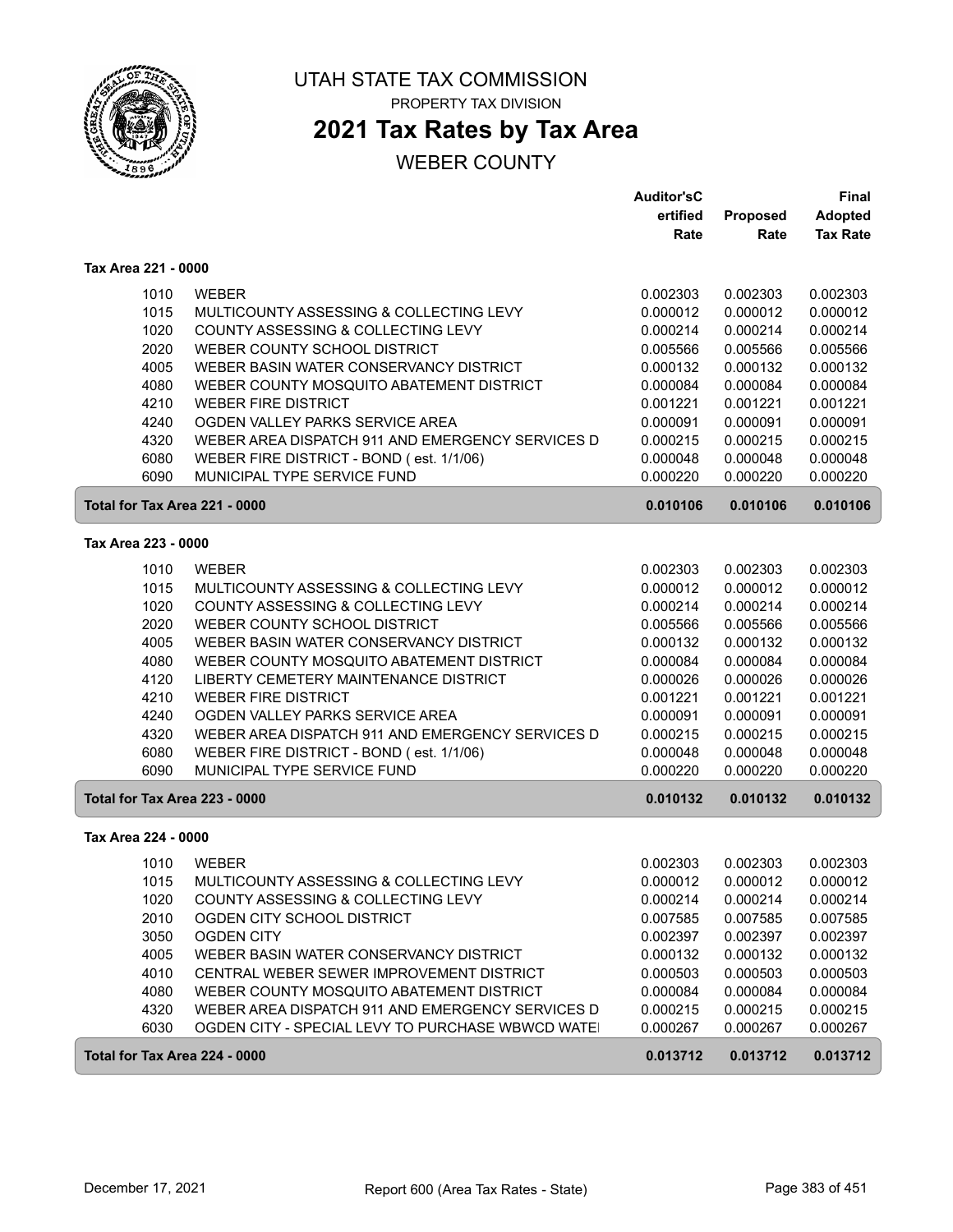

## **2021 Tax Rates by Tax Area**

## WEBER COUNTY

|                               |                                                  | <b>Auditor'sC</b> |          | Final           |  |
|-------------------------------|--------------------------------------------------|-------------------|----------|-----------------|--|
|                               |                                                  | ertified          | Proposed | <b>Adopted</b>  |  |
|                               |                                                  | Rate              | Rate     | <b>Tax Rate</b> |  |
| Tax Area 227 - 0000           |                                                  |                   |          |                 |  |
| 1010                          | <b>WEBER</b>                                     | 0.002303          | 0.002303 | 0.002303        |  |
| 1015                          | MULTICOUNTY ASSESSING & COLLECTING LEVY          | 0.000012          | 0.000012 | 0.000012        |  |
| 1020                          | COUNTY ASSESSING & COLLECTING LEVY               | 0.000214          | 0.000214 | 0.000214        |  |
| 2020                          | WEBER COUNTY SCHOOL DISTRICT                     | 0.005566          | 0.005566 | 0.005566        |  |
| 4005                          | WEBER BASIN WATER CONSERVANCY DISTRICT           | 0.000132          | 0.000132 | 0.000132        |  |
| 4080                          | WEBER COUNTY MOSQUITO ABATEMENT DISTRICT         | 0.000084          | 0.000084 | 0.000084        |  |
| 4090                          | EDEN CEMETERY MAINTENANCE DISTRICT               | 0.000049          | 0.000049 | 0.000049        |  |
| 4135                          | POWDER MOUNTAIN WATER AND SEWER IMPROVEMENT DI   | 0.000302          | 0.000302 | 0.000302        |  |
| 4210                          | <b>WEBER FIRE DISTRICT</b>                       | 0.001221          | 0.001221 | 0.001221        |  |
| 4240                          | OGDEN VALLEY PARKS SERVICE AREA                  | 0.000091          | 0.000091 | 0.000091        |  |
| 4320                          | WEBER AREA DISPATCH 911 AND EMERGENCY SERVICES D | 0.000215          | 0.000215 | 0.000215        |  |
| 6080                          | WEBER FIRE DISTRICT - BOND (est. 1/1/06)         | 0.000048          | 0.000048 | 0.000048        |  |
| 6090                          | MUNICIPAL TYPE SERVICE FUND                      | 0.000220          | 0.000220 | 0.000220        |  |
| Total for Tax Area 227 - 0000 |                                                  | 0.010457          | 0.010457 | 0.010457        |  |
| Tax Area 231 - 0000           |                                                  |                   |          |                 |  |
| 1010                          | <b>WEBER</b>                                     | 0.002303          | 0.002303 | 0.002303        |  |
| 1015                          | MULTICOUNTY ASSESSING & COLLECTING LEVY          | 0.000012          | 0.000012 | 0.000012        |  |
| 1020                          | COUNTY ASSESSING & COLLECTING LEVY               | 0.000214          | 0.000214 | 0.000214        |  |
| 2020                          | WEBER COUNTY SCHOOL DISTRICT                     | 0.005566          | 0.005566 | 0.005566        |  |
| 4005                          | WEBER BASIN WATER CONSERVANCY DISTRICT           | 0.000132          | 0.000132 | 0.000132        |  |
| 4080                          | WEBER COUNTY MOSQUITO ABATEMENT DISTRICT         | 0.000084          | 0.000084 | 0.000084        |  |
| 4210                          | <b>WEBER FIRE DISTRICT</b>                       | 0.001221          | 0.001221 | 0.001221        |  |
| 4240                          | OGDEN VALLEY PARKS SERVICE AREA                  | 0.000091          | 0.000091 | 0.000091        |  |
| 4320                          | WEBER AREA DISPATCH 911 AND EMERGENCY SERVICES D | 0.000215          | 0.000215 | 0.000215        |  |
| 6080                          | WEBER FIRE DISTRICT - BOND (est. 1/1/06)         | 0.000048          | 0.000048 | 0.000048        |  |
| 6090                          | MUNICIPAL TYPE SERVICE FUND                      | 0.000220          | 0.000220 | 0.000220        |  |
| Total for Tax Area 231 - 0000 |                                                  | 0.010106          | 0.010106 | 0.010106        |  |
|                               |                                                  |                   |          |                 |  |
| Tax Area 236 - 0000           |                                                  |                   |          |                 |  |
| 1010                          | <b>WEBER</b>                                     | 0.002303          | 0.002303 | 0.002303        |  |
| 1015                          | MULTICOUNTY ASSESSING & COLLECTING LEVY          | 0.000012          | 0.000012 | 0.000012        |  |
| 1020                          | COUNTY ASSESSING & COLLECTING LEVY               | 0.000214          | 0.000214 | 0.000214        |  |
| 2010                          | OGDEN CITY SCHOOL DISTRICT                       | 0.007585          | 0.007585 | 0.007585        |  |
| 3050                          | <b>OGDEN CITY</b>                                | 0.002397          | 0.002397 | 0.002397        |  |
| 4005                          | WEBER BASIN WATER CONSERVANCY DISTRICT           | 0.000132          | 0.000132 | 0.000132        |  |
| 4010                          | CENTRAL WEBER SEWER IMPROVEMENT DISTRICT         | 0.000503          | 0.000503 | 0.000503        |  |
| 4080                          | WEBER COUNTY MOSQUITO ABATEMENT DISTRICT         | 0.000084          | 0.000084 | 0.000084        |  |
| 4320                          | WEBER AREA DISPATCH 911 AND EMERGENCY SERVICES D | 0.000215          | 0.000215 | 0.000215        |  |
| 6030                          | OGDEN CITY - SPECIAL LEVY TO PURCHASE WBWCD WATE | 0.000267          | 0.000267 | 0.000267        |  |
| Total for Tax Area 236 - 0000 |                                                  | 0.013712          | 0.013712 | 0.013712        |  |

ſ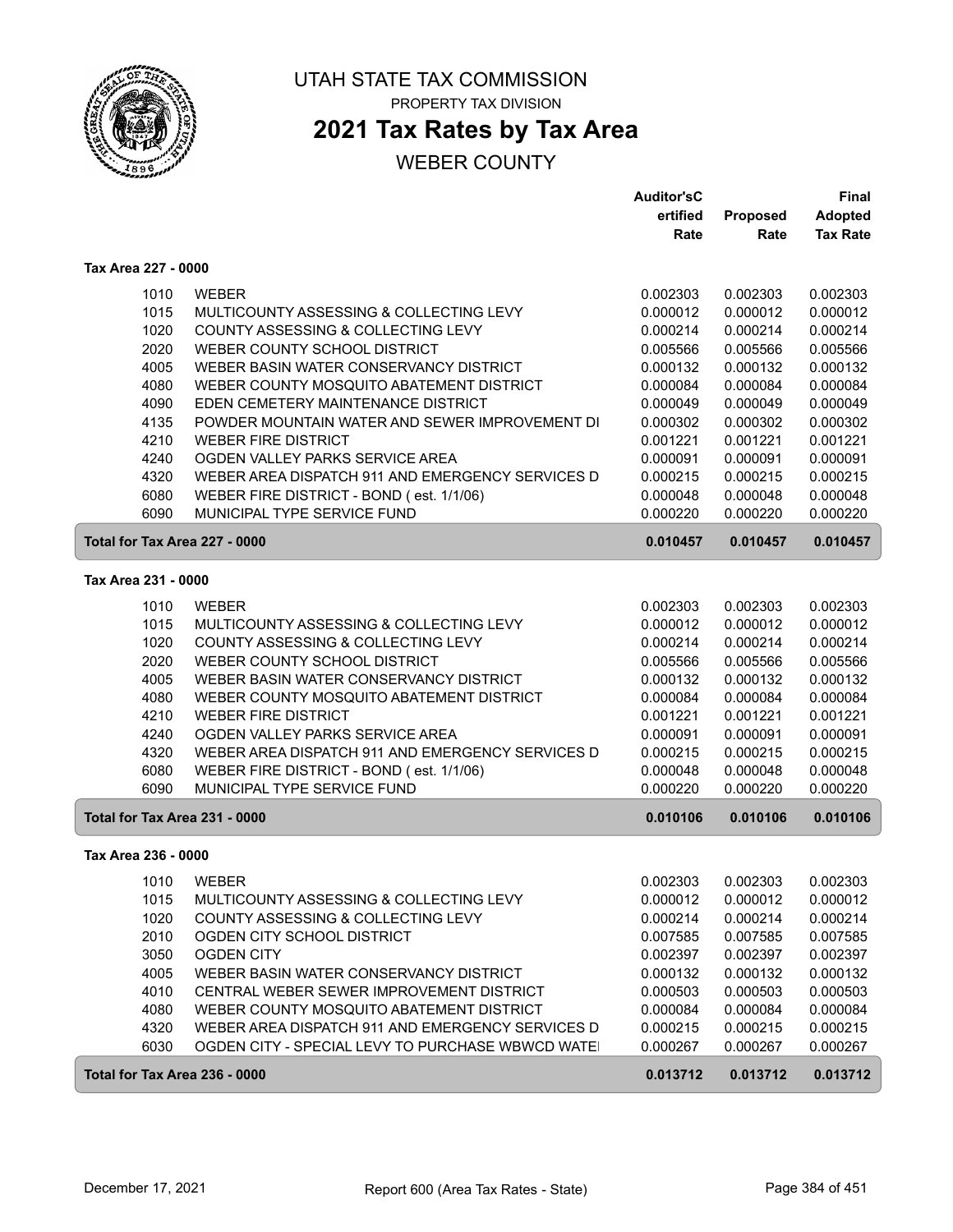

# **2021 Tax Rates by Tax Area**

|                               |                                                                                              | <b>Auditor'sC</b><br>ertified | Proposed             | <b>Final</b><br><b>Adopted</b> |
|-------------------------------|----------------------------------------------------------------------------------------------|-------------------------------|----------------------|--------------------------------|
|                               |                                                                                              | Rate                          | Rate                 | <b>Tax Rate</b>                |
| Tax Area 237 - 0000           |                                                                                              |                               |                      |                                |
| 1010                          | <b>WEBER</b>                                                                                 | 0.002303                      | 0.002303             | 0.002303                       |
| 1015                          | MULTICOUNTY ASSESSING & COLLECTING LEVY                                                      | 0.000012                      | 0.000012             | 0.000012                       |
| 1020                          | COUNTY ASSESSING & COLLECTING LEVY                                                           | 0.000214                      | 0.000214             | 0.000214                       |
| 2010                          | OGDEN CITY SCHOOL DISTRICT                                                                   | 0.007585                      | 0.007585             | 0.007585                       |
| 3050                          | <b>OGDEN CITY</b>                                                                            | 0.002397                      | 0.002397             | 0.002397                       |
| 4005                          | WEBER BASIN WATER CONSERVANCY DISTRICT                                                       | 0.000132                      | 0.000132             | 0.000132                       |
| 4010                          | CENTRAL WEBER SEWER IMPROVEMENT DISTRICT                                                     | 0.000503                      | 0.000503             | 0.000503                       |
| 4080                          | WEBER COUNTY MOSQUITO ABATEMENT DISTRICT                                                     | 0.000084                      | 0.000084             | 0.000084                       |
| 4320                          | WEBER AREA DISPATCH 911 AND EMERGENCY SERVICES D                                             | 0.000215                      | 0.000215             | 0.000215                       |
| 6030                          | OGDEN CITY - SPECIAL LEVY TO PURCHASE WBWCD WATE                                             | 0.000267                      | 0.000267             | 0.000267                       |
| Total for Tax Area 237 - 0000 |                                                                                              | 0.013712                      | 0.013712             | 0.013712                       |
| Tax Area 238 - 0000           |                                                                                              |                               |                      |                                |
| 1010                          | <b>WEBER</b>                                                                                 | 0.002303                      | 0.002303             | 0.002303                       |
| 1015                          | MULTICOUNTY ASSESSING & COLLECTING LEVY                                                      | 0.000012                      | 0.000012             | 0.000012                       |
| 1020                          | COUNTY ASSESSING & COLLECTING LEVY                                                           | 0.000214                      | 0.000214             | 0.000214                       |
| 2010                          | OGDEN CITY SCHOOL DISTRICT                                                                   | 0.007585                      | 0.007585             | 0.007585                       |
| 3050                          | <b>OGDEN CITY</b>                                                                            | 0.002397                      | 0.002397             | 0.002397                       |
| 4005                          | WEBER BASIN WATER CONSERVANCY DISTRICT                                                       | 0.000132                      | 0.000132             | 0.000132                       |
| 4010                          | CENTRAL WEBER SEWER IMPROVEMENT DISTRICT                                                     | 0.000503                      | 0.000503             | 0.000503                       |
| 4080                          | WEBER COUNTY MOSQUITO ABATEMENT DISTRICT                                                     | 0.000084                      | 0.000084             | 0.000084                       |
| 4320                          | WEBER AREA DISPATCH 911 AND EMERGENCY SERVICES D                                             | 0.000215                      | 0.000215             | 0.000215                       |
| 6030                          | OGDEN CITY - SPECIAL LEVY TO PURCHASE WBWCD WATE                                             | 0.000267                      | 0.000267             | 0.000267                       |
| Total for Tax Area 238 - 0000 |                                                                                              | 0.013712                      | 0.013712             | 0.013712                       |
| Tax Area 239 - 0000           |                                                                                              |                               |                      |                                |
| 1010                          | <b>WEBER</b>                                                                                 | 0.002303                      | 0.002303             | 0.002303                       |
| 1015                          | MULTICOUNTY ASSESSING & COLLECTING LEVY                                                      | 0.000012                      | 0.000012             | 0.000012                       |
| 1020                          | COUNTY ASSESSING & COLLECTING LEVY                                                           | 0.000214                      | 0.000214             | 0.000214                       |
| 2020                          | WEBER COUNTY SCHOOL DISTRICT                                                                 | 0.005566                      | 0.005566             | 0.005566                       |
| 3130                          | <b>WEST HAVEN CITY</b>                                                                       | 0.000000                      | 0.000000             | 0.000000                       |
| 4005                          | WEBER BASIN WATER CONSERVANCY DISTRICT                                                       | 0.000132                      | 0.000132             | 0.000132                       |
| 4010                          | CENTRAL WEBER SEWER IMPROVEMENT DISTRICT                                                     | 0.000503                      | 0.000503             | 0.000503                       |
| 4070                          | BONA VISTA WATER IMPROVEMENT DISTRICT                                                        | 0.000188                      | 0.000188             | 0.000188                       |
| 4080                          | WEBER COUNTY MOSQUITO ABATEMENT DISTRICT                                                     | 0.000084                      | 0.000084             | 0.000084                       |
| 4210                          | <b>WEBER FIRE DISTRICT</b>                                                                   | 0.001221                      | 0.001221             | 0.001221                       |
| 4320<br>6080                  | WEBER AREA DISPATCH 911 AND EMERGENCY SERVICES D<br>WEBER FIRE DISTRICT - BOND (est. 1/1/06) | 0.000215<br>0.000048          | 0.000215<br>0.000048 | 0.000215<br>0.000048           |
|                               |                                                                                              |                               |                      |                                |
| Total for Tax Area 239 - 0000 |                                                                                              | 0.010486                      | 0.010486             | 0.010486                       |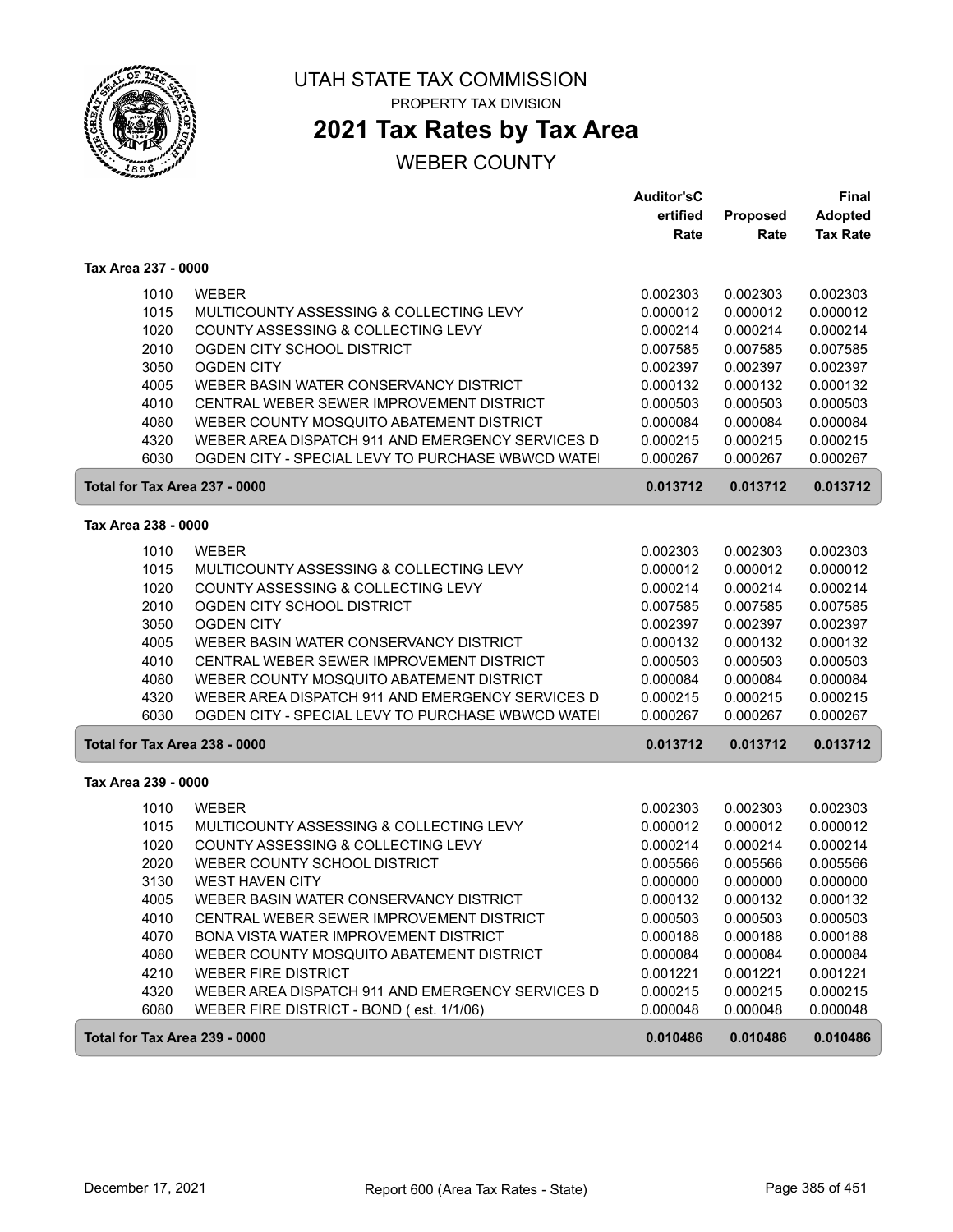

PROPERTY TAX DIVISION

# **2021 Tax Rates by Tax Area**

|                               |                                                  | <b>Auditor'sC</b> |                 | Final           |
|-------------------------------|--------------------------------------------------|-------------------|-----------------|-----------------|
|                               |                                                  | ertified          | <b>Proposed</b> | <b>Adopted</b>  |
|                               |                                                  | Rate              | Rate            | <b>Tax Rate</b> |
| Tax Area 242 - 0000           |                                                  |                   |                 |                 |
| 1010                          | <b>WEBER</b>                                     | 0.002303          | 0.002303        | 0.002303        |
| 1015                          | MULTICOUNTY ASSESSING & COLLECTING LEVY          | 0.000012          | 0.000012        | 0.000012        |
| 1020                          | COUNTY ASSESSING & COLLECTING LEVY               | 0.000214          | 0.000214        | 0.000214        |
| 2020                          | WEBER COUNTY SCHOOL DISTRICT                     | 0.005566          | 0.005566        | 0.005566        |
| 3090                          | <b>ROY CITY</b>                                  | 0.001733          | 0.001733        | 0.001733        |
| 4005                          | WEBER BASIN WATER CONSERVANCY DISTRICT           | 0.000132          | 0.000132        | 0.000132        |
| 4015                          | NORTH DAVIS SEWER DISTRICT                       | 0.000682          | 0.000682        | 0.000682        |
| 4070                          | BONA VISTA WATER IMPROVEMENT DISTRICT            | 0.000188          | 0.000188        | 0.000188        |
| 4080                          | WEBER COUNTY MOSQUITO ABATEMENT DISTRICT         | 0.000084          | 0.000084        | 0.000084        |
| 4130                          | ROY WATER CONSERVANCY DISTRICT                   | 0.000056          | 0.000056        | 0.000056        |
| 4320                          | WEBER AREA DISPATCH 911 AND EMERGENCY SERVICES D | 0.000215          | 0.000215        | 0.000215        |
| Total for Tax Area 242 - 0000 |                                                  | 0.011185          | 0.011185        | 0.011185        |
| Tax Area 243 - 0000           |                                                  |                   |                 |                 |
| 1010                          | <b>WEBER</b>                                     | 0.002303          | 0.002303        | 0.002303        |
| 1015                          | MULTICOUNTY ASSESSING & COLLECTING LEVY          | 0.000012          | 0.000012        | 0.000012        |
| 1020                          | COUNTY ASSESSING & COLLECTING LEVY               | 0.000214          | 0.000214        | 0.000214        |
| 2020                          | WEBER COUNTY SCHOOL DISTRICT                     | 0.005566          | 0.005566        | 0.005566        |
| 3090                          | <b>ROY CITY</b>                                  | 0.001733          | 0.001733        | 0.001733        |
| 4005                          | WEBER BASIN WATER CONSERVANCY DISTRICT           | 0.000132          | 0.000132        | 0.000132        |
| 4015                          | NORTH DAVIS SEWER DISTRICT                       | 0.000682          | 0.000682        | 0.000682        |
| 4070                          | BONA VISTA WATER IMPROVEMENT DISTRICT            | 0.000188          | 0.000188        | 0.000188        |
| 4080                          | WEBER COUNTY MOSQUITO ABATEMENT DISTRICT         | 0.000084          | 0.000084        | 0.000084        |
| 4320                          | WEBER AREA DISPATCH 911 AND EMERGENCY SERVICES D | 0.000215          | 0.000215        | 0.000215        |
| Total for Tax Area 243 - 0000 |                                                  | 0.011129          | 0.011129        | 0.011129        |
| Tax Area 246 - 0000           |                                                  |                   |                 |                 |
| 1010                          | <b>WEBER</b>                                     | 0.002303          | 0.002303        | 0.002303        |
| 1015                          | MULTICOUNTY ASSESSING & COLLECTING LEVY          | 0.000012          | 0.000012        | 0.000012        |
| 1020                          | COUNTY ASSESSING & COLLECTING LEVY               | 0.000214          | 0.000214        | 0.000214        |
| 2010                          | OGDEN CITY SCHOOL DISTRICT                       | 0.007585          | 0.007585        | 0.007585        |
| 3050                          | <b>OGDEN CITY</b>                                | 0.002397          | 0.002397        | 0.002397        |
| 4005                          | WEBER BASIN WATER CONSERVANCY DISTRICT           | 0.000132          | 0.000132        | 0.000132        |
| 4010                          | CENTRAL WEBER SEWER IMPROVEMENT DISTRICT         | 0.000503          | 0.000503        | 0.000503        |
| 4080                          | WEBER COUNTY MOSQUITO ABATEMENT DISTRICT         | 0.000084          | 0.000084        | 0.000084        |
| 4320                          | WEBER AREA DISPATCH 911 AND EMERGENCY SERVICES D | 0.000215          | 0.000215        | 0.000215        |
| 6030                          | OGDEN CITY - SPECIAL LEVY TO PURCHASE WBWCD WATE | 0.000267          | 0.000267        | 0.000267        |
| Total for Tax Area 246 - 0000 |                                                  | 0.013712          | 0.013712        | 0.013712        |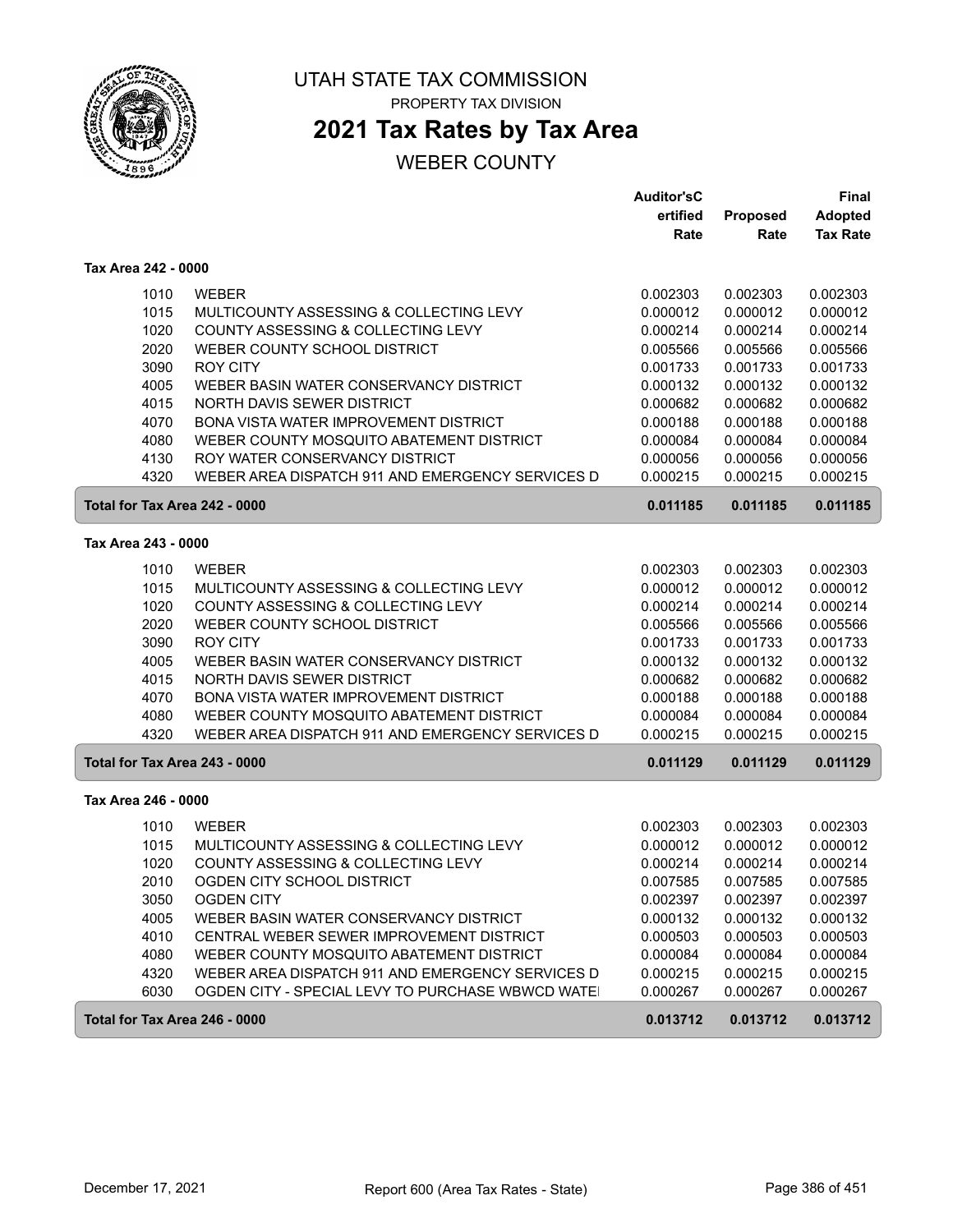

# **2021 Tax Rates by Tax Area**

## WEBER COUNTY

|                               |                                                  | <b>Auditor'sC</b> |          | Final           |
|-------------------------------|--------------------------------------------------|-------------------|----------|-----------------|
|                               |                                                  | ertified          | Proposed | <b>Adopted</b>  |
|                               |                                                  | Rate              | Rate     | <b>Tax Rate</b> |
| Tax Area 251 - 0000           |                                                  |                   |          |                 |
| 1010                          | <b>WEBER</b>                                     | 0.002303          | 0.002303 | 0.002303        |
| 1015                          | MULTICOUNTY ASSESSING & COLLECTING LEVY          | 0.000012          | 0.000012 | 0.000012        |
| 1020                          | COUNTY ASSESSING & COLLECTING LEVY               | 0.000214          | 0.000214 | 0.000214        |
| 2010                          | OGDEN CITY SCHOOL DISTRICT                       | 0.007585          | 0.007585 | 0.007585        |
| 3050                          | <b>OGDEN CITY</b>                                | 0.002397          | 0.002397 | 0.002397        |
| 4005                          | WEBER BASIN WATER CONSERVANCY DISTRICT           | 0.000132          | 0.000132 | 0.000132        |
| 4010                          | CENTRAL WEBER SEWER IMPROVEMENT DISTRICT         | 0.000503          | 0.000503 | 0.000503        |
| 4080                          | WEBER COUNTY MOSQUITO ABATEMENT DISTRICT         | 0.000084          | 0.000084 | 0.000084        |
| 4320                          | WEBER AREA DISPATCH 911 AND EMERGENCY SERVICES D | 0.000215          | 0.000215 | 0.000215        |
| 6030                          | OGDEN CITY - SPECIAL LEVY TO PURCHASE WBWCD WATE | 0.000267          | 0.000267 | 0.000267        |
| Total for Tax Area 251 - 0000 |                                                  | 0.013712          | 0.013712 | 0.013712        |
| Tax Area 252 - 0000           |                                                  |                   |          |                 |
| 1010                          | <b>WEBER</b>                                     | 0.002303          | 0.002303 | 0.002303        |
| 1015                          | MULTICOUNTY ASSESSING & COLLECTING LEVY          | 0.000012          | 0.000012 | 0.000012        |
| 1020                          | COUNTY ASSESSING & COLLECTING LEVY               | 0.000214          | 0.000214 | 0.000214        |
| 2010                          | OGDEN CITY SCHOOL DISTRICT                       | 0.007585          | 0.007585 | 0.007585        |
| 3050                          | <b>OGDEN CITY</b>                                | 0.002397          | 0.002397 | 0.002397        |
| 4005                          | WEBER BASIN WATER CONSERVANCY DISTRICT           | 0.000132          | 0.000132 | 0.000132        |
| 4010                          | CENTRAL WEBER SEWER IMPROVEMENT DISTRICT         | 0.000503          | 0.000503 | 0.000503        |
| 4080                          | WEBER COUNTY MOSQUITO ABATEMENT DISTRICT         | 0.000084          | 0.000084 | 0.000084        |
| 4320                          | WEBER AREA DISPATCH 911 AND EMERGENCY SERVICES D | 0.000215          | 0.000215 | 0.000215        |
| 6030                          | OGDEN CITY - SPECIAL LEVY TO PURCHASE WBWCD WATE | 0.000267          | 0.000267 | 0.000267        |
| Total for Tax Area 252 - 0000 |                                                  | 0.013712          | 0.013712 | 0.013712        |
| Tax Area 253 - 0000           |                                                  |                   |          |                 |
| 1010                          | <b>WEBER</b>                                     | 0.002303          | 0.002303 | 0.002303        |
| 1015                          | MULTICOUNTY ASSESSING & COLLECTING LEVY          | 0.000012          | 0.000012 | 0.000012        |
| 1020                          | COUNTY ASSESSING & COLLECTING LEVY               | 0.000214          | 0.000214 | 0.000214        |
| 2020                          | WEBER COUNTY SCHOOL DISTRICT                     | 0.005566          | 0.005566 | 0.005566        |
| 3120                          | <b>WASHINGTON TERRACE CITY</b>                   | 0.001629          | 0.002187 | 0.002187        |
| 4005                          | WEBER BASIN WATER CONSERVANCY DISTRICT           | 0.000132          | 0.000132 | 0.000132        |
| 4010                          | CENTRAL WEBER SEWER IMPROVEMENT DISTRICT         | 0.000503          | 0.000503 | 0.000503        |
| 4080                          | WEBER COUNTY MOSQUITO ABATEMENT DISTRICT         | 0.000084          | 0.000084 | 0.000084        |
| 4320                          | WEBER AREA DISPATCH 911 AND EMERGENCY SERVICES D | 0.000215          | 0.000215 | 0.000215        |
| Total for Tax Area 253 - 0000 |                                                  | 0.010658          | 0.011216 | 0.011216        |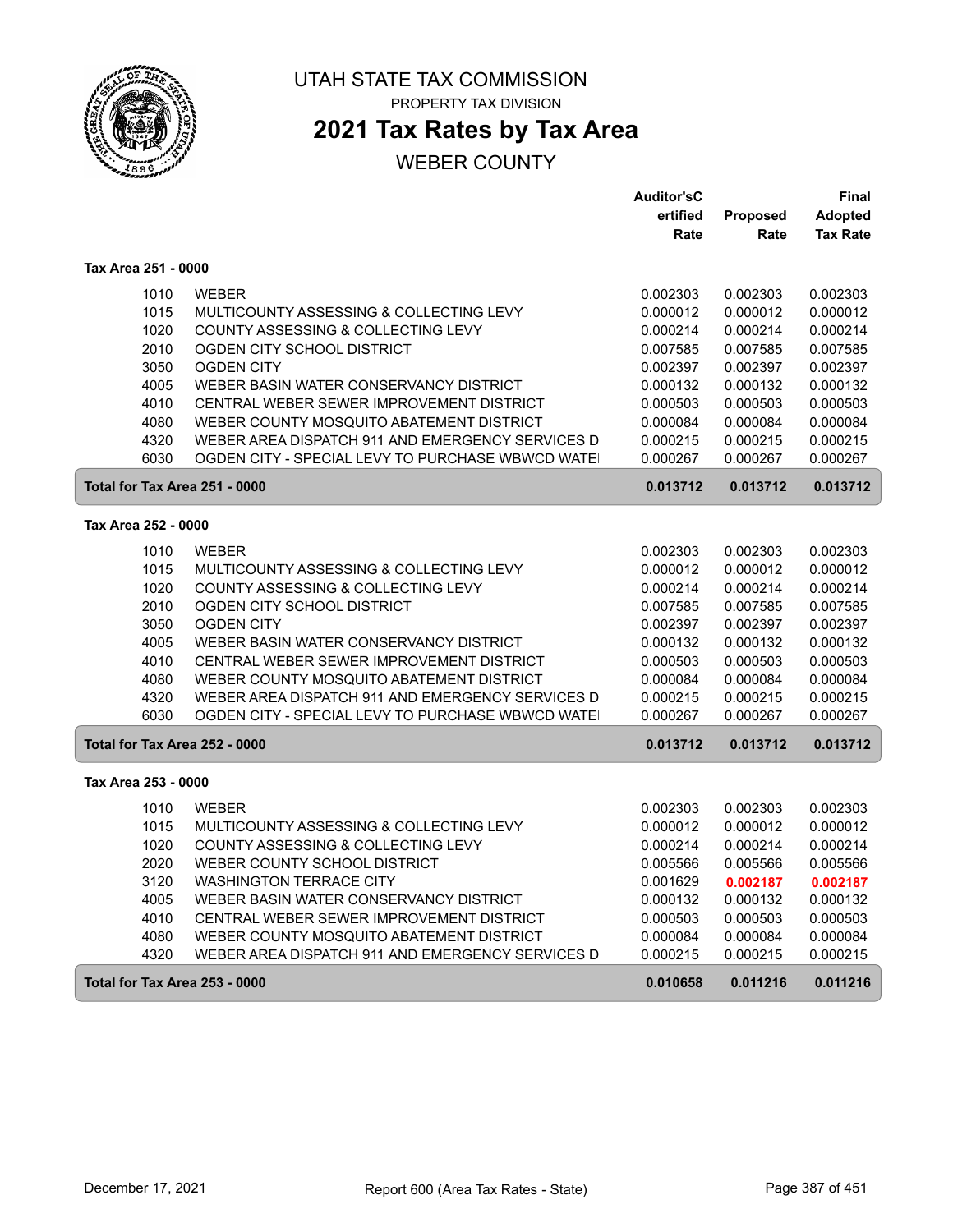

PROPERTY TAX DIVISION

# **2021 Tax Rates by Tax Area**

|                               |                                                  | <b>Auditor'sC</b> |          | Final           |
|-------------------------------|--------------------------------------------------|-------------------|----------|-----------------|
|                               |                                                  | ertified          | Proposed | <b>Adopted</b>  |
|                               |                                                  | Rate              | Rate     | <b>Tax Rate</b> |
| Tax Area 254 - 0000           |                                                  |                   |          |                 |
| 1010                          | <b>WEBER</b>                                     | 0.002303          | 0.002303 | 0.002303        |
| 1015                          | MULTICOUNTY ASSESSING & COLLECTING LEVY          | 0.000012          | 0.000012 | 0.000012        |
| 1020                          | COUNTY ASSESSING & COLLECTING LEVY               | 0.000214          | 0.000214 | 0.000214        |
| 2020                          | WEBER COUNTY SCHOOL DISTRICT                     | 0.005566          | 0.005566 | 0.005566        |
| 3090                          | ROY CITY                                         | 0.001733          | 0.001733 | 0.001733        |
| 4005                          | WEBER BASIN WATER CONSERVANCY DISTRICT           | 0.000132          | 0.000132 | 0.000132        |
| 4015                          | NORTH DAVIS SEWER DISTRICT                       | 0.000682          | 0.000682 | 0.000682        |
| 4080                          | WEBER COUNTY MOSQUITO ABATEMENT DISTRICT         | 0.000084          | 0.000084 | 0.000084        |
| 4130                          | ROY WATER CONSERVANCY DISTRICT                   | 0.000056          | 0.000056 | 0.000056        |
| 4320                          | WEBER AREA DISPATCH 911 AND EMERGENCY SERVICES D | 0.000215          | 0.000215 | 0.000215        |
| Total for Tax Area 254 - 0000 |                                                  | 0.010997          | 0.010997 | 0.010997        |
| Tax Area 255 - 0000           |                                                  |                   |          |                 |
| 1010                          | <b>WEBER</b>                                     | 0.002303          | 0.002303 | 0.002303        |
| 1015                          | MULTICOUNTY ASSESSING & COLLECTING LEVY          | 0.000012          | 0.000012 | 0.000012        |
| 1020                          | COUNTY ASSESSING & COLLECTING LEVY               | 0.000214          | 0.000214 | 0.000214        |
| 2020                          | WEBER COUNTY SCHOOL DISTRICT                     | 0.005566          | 0.005566 | 0.005566        |
| 3120                          | <b>WASHINGTON TERRACE CITY</b>                   | 0.001629          | 0.002187 | 0.002187        |
| 4005                          | WEBER BASIN WATER CONSERVANCY DISTRICT           | 0.000132          | 0.000132 | 0.000132        |
| 4010                          | CENTRAL WEBER SEWER IMPROVEMENT DISTRICT         | 0.000503          | 0.000503 | 0.000503        |
| 4080                          | WEBER COUNTY MOSQUITO ABATEMENT DISTRICT         | 0.000084          | 0.000084 | 0.000084        |
| 4320                          | WEBER AREA DISPATCH 911 AND EMERGENCY SERVICES D | 0.000215          | 0.000215 | 0.000215        |
| Total for Tax Area 255 - 0000 |                                                  | 0.010658          | 0.011216 | 0.011216        |
| Tax Area 265 - 0000           |                                                  |                   |          |                 |
| 1010                          | <b>WEBER</b>                                     | 0.002303          | 0.002303 | 0.002303        |
| 1015                          | MULTICOUNTY ASSESSING & COLLECTING LEVY          | 0.000012          | 0.000012 | 0.000012        |
| 1020                          | COUNTY ASSESSING & COLLECTING LEVY               | 0.000214          | 0.000214 | 0.000214        |
| 2010                          | OGDEN CITY SCHOOL DISTRICT                       | 0.007585          | 0.007585 | 0.007585        |
| 3050                          | <b>OGDEN CITY</b>                                | 0.002397          | 0.002397 | 0.002397        |
| 4005                          | WEBER BASIN WATER CONSERVANCY DISTRICT           | 0.000132          | 0.000132 | 0.000132        |
| 4010                          | CENTRAL WEBER SEWER IMPROVEMENT DISTRICT         | 0.000503          | 0.000503 | 0.000503        |
| 4080                          | WEBER COUNTY MOSQUITO ABATEMENT DISTRICT         | 0.000084          | 0.000084 | 0.000084        |
| 4320                          | WEBER AREA DISPATCH 911 AND EMERGENCY SERVICES D | 0.000215          | 0.000215 | 0.000215        |
| 6030                          | OGDEN CITY - SPECIAL LEVY TO PURCHASE WBWCD WATE | 0.000267          | 0.000267 | 0.000267        |
| Total for Tax Area 265 - 0000 |                                                  | 0.013712          | 0.013712 | 0.013712        |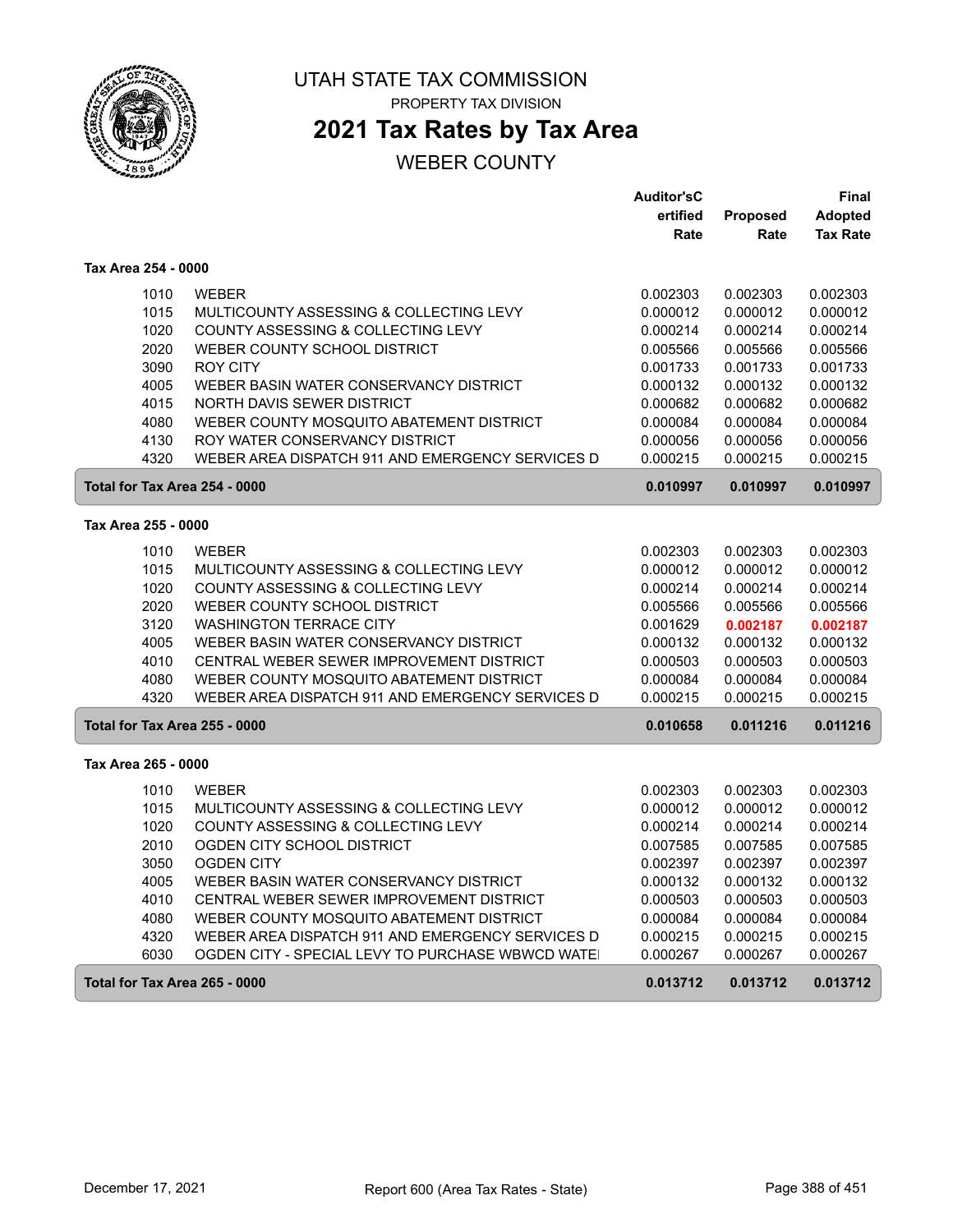

ſ

### UTAH STATE TAX COMMISSION PROPERTY TAX DIVISION

## **2021 Tax Rates by Tax Area**

|                               |                                                  | <b>Auditor'sC</b> |          | Final           |
|-------------------------------|--------------------------------------------------|-------------------|----------|-----------------|
|                               |                                                  | ertified          | Proposed | <b>Adopted</b>  |
|                               |                                                  | Rate              | Rate     | <b>Tax Rate</b> |
| Tax Area 266 - 0000           |                                                  |                   |          |                 |
| 1010                          | <b>WEBER</b>                                     | 0.002303          | 0.002303 | 0.002303        |
| 1015                          | MULTICOUNTY ASSESSING & COLLECTING LEVY          | 0.000012          | 0.000012 | 0.000012        |
| 1020                          | COUNTY ASSESSING & COLLECTING LEVY               | 0.000214          | 0.000214 | 0.000214        |
| 2010                          | OGDEN CITY SCHOOL DISTRICT                       | 0.007585          | 0.007585 | 0.007585        |
| 3050                          | <b>OGDEN CITY</b>                                | 0.002397          | 0.002397 | 0.002397        |
| 4005                          | WEBER BASIN WATER CONSERVANCY DISTRICT           | 0.000132          | 0.000132 | 0.000132        |
| 4015                          | NORTH DAVIS SEWER DISTRICT                       | 0.000682          | 0.000682 | 0.000682        |
| 4080                          | WEBER COUNTY MOSQUITO ABATEMENT DISTRICT         | 0.000084          | 0.000084 | 0.000084        |
| 4320                          | WEBER AREA DISPATCH 911 AND EMERGENCY SERVICES D | 0.000215          | 0.000215 | 0.000215        |
| 6030                          | OGDEN CITY - SPECIAL LEVY TO PURCHASE WBWCD WATE | 0.000267          | 0.000267 | 0.000267        |
| Total for Tax Area 266 - 0000 |                                                  | 0.013891          | 0.013891 | 0.013891        |
| Tax Area 268 - 0000           |                                                  |                   |          |                 |
| 1010                          | <b>WEBER</b>                                     | 0.002303          | 0.002303 | 0.002303        |
| 1015                          | MULTICOUNTY ASSESSING & COLLECTING LEVY          | 0.000012          | 0.000012 | 0.000012        |
| 1020                          | COUNTY ASSESSING & COLLECTING LEVY               | 0.000214          | 0.000214 | 0.000214        |
| 2020                          | WEBER COUNTY SCHOOL DISTRICT                     | 0.005566          | 0.005566 | 0.005566        |
| 3010                          | <b>FARR WEST CITY</b>                            | 0.000424          | 0.000424 | 0.000424        |
| 4005                          | WEBER BASIN WATER CONSERVANCY DISTRICT           | 0.000132          | 0.000132 | 0.000132        |
| 4010                          | CENTRAL WEBER SEWER IMPROVEMENT DISTRICT         | 0.000503          | 0.000503 | 0.000503        |
| 4070                          | BONA VISTA WATER IMPROVEMENT DISTRICT            | 0.000188          | 0.000188 | 0.000188        |
| 4080                          | WEBER COUNTY MOSQUITO ABATEMENT DISTRICT         | 0.000084          | 0.000084 | 0.000084        |
| 4210                          | <b>WEBER FIRE DISTRICT</b>                       | 0.001221          | 0.001221 | 0.001221        |
| 4320                          | WEBER AREA DISPATCH 911 AND EMERGENCY SERVICES D | 0.000215          | 0.000215 | 0.000215        |
| 6080                          | WEBER FIRE DISTRICT - BOND (est. 1/1/06)         | 0.000048          | 0.000048 | 0.000048        |
| Total for Tax Area 268 - 0000 |                                                  | 0.010910          | 0.010910 | 0.010910        |
| Tax Area 272 - 0000           |                                                  |                   |          |                 |
| 1010                          | <b>WEBER</b>                                     | 0.002303          | 0.002303 | 0.002303        |
| 1015                          | MULTICOUNTY ASSESSING & COLLECTING LEVY          | 0.000012          | 0.000012 | 0.000012        |
| 1020                          | COUNTY ASSESSING & COLLECTING LEVY               | 0.000214          | 0.000214 | 0.000214        |
| 2020                          | WEBER COUNTY SCHOOL DISTRICT                     | 0.005566          | 0.005566 | 0.005566        |
| 3090                          | <b>ROY CITY</b>                                  | 0.001733          | 0.001733 | 0.001733        |
| 4005                          | WEBER BASIN WATER CONSERVANCY DISTRICT           | 0.000132          | 0.000132 | 0.000132        |
| 4015                          | NORTH DAVIS SEWER DISTRICT                       | 0.000682          | 0.000682 | 0.000682        |
| 4080                          | WEBER COUNTY MOSQUITO ABATEMENT DISTRICT         | 0.000084          | 0.000084 | 0.000084        |
| 4130                          | ROY WATER CONSERVANCY DISTRICT                   | 0.000056          | 0.000056 | 0.000056        |
| 4320                          | WEBER AREA DISPATCH 911 AND EMERGENCY SERVICES D | 0.000215          | 0.000215 | 0.000215        |
| Total for Tax Area 272 - 0000 |                                                  | 0.010997          | 0.010997 | 0.010997        |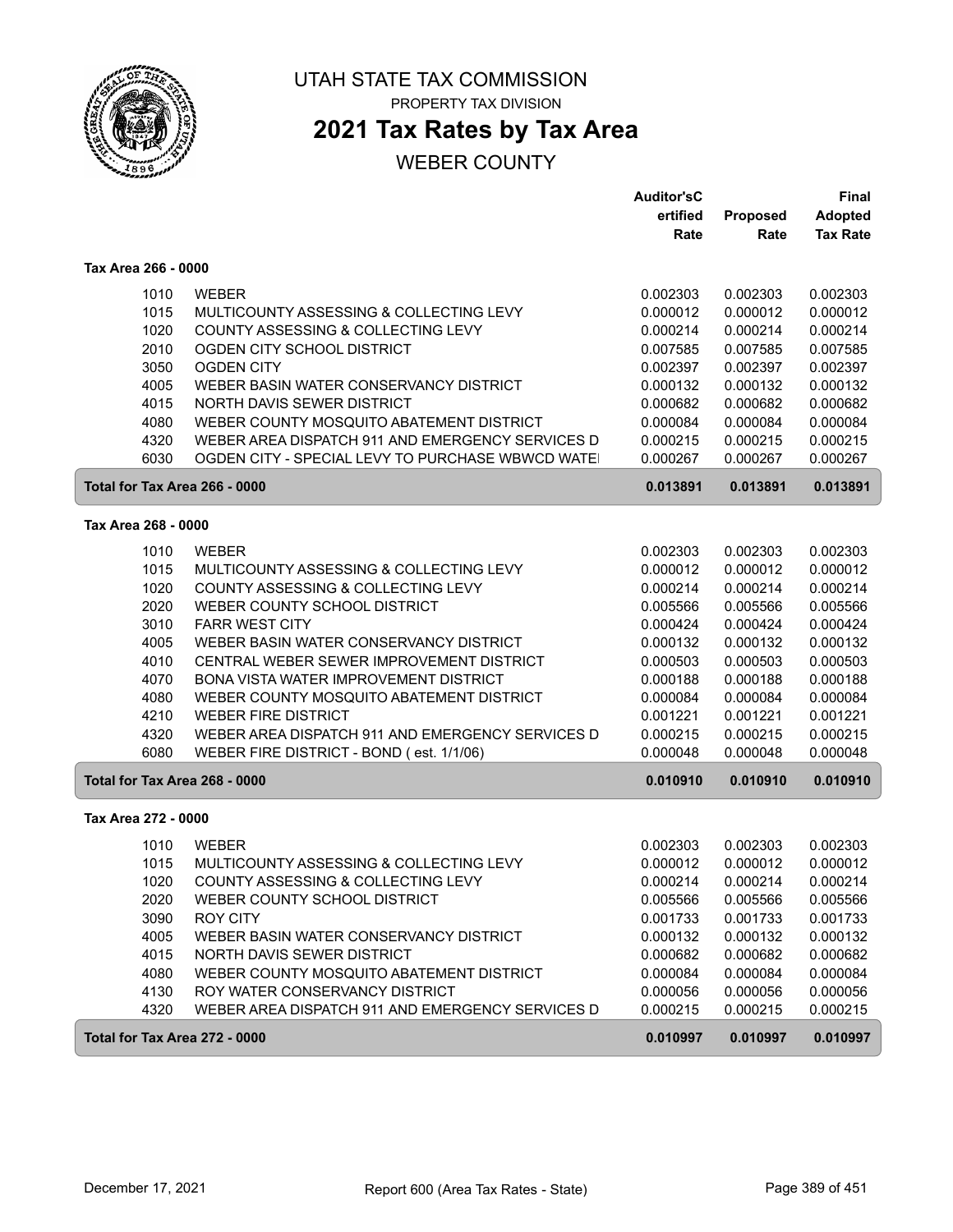

# **2021 Tax Rates by Tax Area**

|                               |                                                  | <b>Auditor'sC</b> |                 | Final           |
|-------------------------------|--------------------------------------------------|-------------------|-----------------|-----------------|
|                               |                                                  | ertified          | <b>Proposed</b> | <b>Adopted</b>  |
|                               |                                                  | Rate              | Rate            | <b>Tax Rate</b> |
| Tax Area 273 - 0000           |                                                  |                   |                 |                 |
| 1010                          | <b>WEBER</b>                                     | 0.002303          | 0.002303        | 0.002303        |
| 1015                          | MULTICOUNTY ASSESSING & COLLECTING LEVY          | 0.000012          | 0.000012        | 0.000012        |
| 1020                          | COUNTY ASSESSING & COLLECTING LEVY               | 0.000214          | 0.000214        | 0.000214        |
| 2020                          | WEBER COUNTY SCHOOL DISTRICT                     | 0.005566          | 0.005566        | 0.005566        |
| 3040                          | NORTH OGDEN CITY                                 | 0.001022          | 0.001180        | 0.001180        |
| 4005                          | WEBER BASIN WATER CONSERVANCY DISTRICT           | 0.000132          | 0.000132        | 0.000132        |
| 4010                          | CENTRAL WEBER SEWER IMPROVEMENT DISTRICT         | 0.000503          | 0.000503        | 0.000503        |
| 4020                          | BEN LOMOND CEMETERY MAINTENANCE DISTRICT         | 0.000047          | 0.000047        | 0.000047        |
| 4080                          |                                                  |                   |                 |                 |
|                               | WEBER COUNTY MOSQUITO ABATEMENT DISTRICT         | 0.000084          | 0.000084        | 0.000084        |
| 4320                          | WEBER AREA DISPATCH 911 AND EMERGENCY SERVICES D | 0.000215          | 0.000215        | 0.000215        |
| 4330                          | NORTH VIEW FIRE DISTRICT                         | 0.000898          | 0.001037        | 0.001037        |
| Total for Tax Area 273 - 0000 |                                                  | 0.010996          | 0.011293        | 0.011293        |
| Tax Area 277 - 0000           |                                                  |                   |                 |                 |
| 1010                          | <b>WEBER</b>                                     | 0.002303          | 0.002303        | 0.002303        |
| 1015                          | MULTICOUNTY ASSESSING & COLLECTING LEVY          | 0.000012          | 0.000012        | 0.000012        |
| 1020                          | COUNTY ASSESSING & COLLECTING LEVY               | 0.000214          | 0.000214        | 0.000214        |
| 2020                          | WEBER COUNTY SCHOOL DISTRICT                     | 0.005566          | 0.005566        | 0.005566        |
| 3130                          | <b>WEST HAVEN CITY</b>                           | 0.000000          | 0.000000        | 0.000000        |
| 4005                          | WEBER BASIN WATER CONSERVANCY DISTRICT           | 0.000132          | 0.000132        | 0.000132        |
| 4010                          | CENTRAL WEBER SEWER IMPROVEMENT DISTRICT         | 0.000503          |                 | 0.000503        |
|                               | <b>BONA VISTA WATER IMPROVEMENT DISTRICT</b>     |                   | 0.000503        |                 |
| 4070                          |                                                  | 0.000188          | 0.000188        | 0.000188        |
| 4080                          | WEBER COUNTY MOSQUITO ABATEMENT DISTRICT         | 0.000084          | 0.000084        | 0.000084        |
| 4210                          | <b>WEBER FIRE DISTRICT</b>                       | 0.001221          | 0.001221        | 0.001221        |
| 4320                          | WEBER AREA DISPATCH 911 AND EMERGENCY SERVICES D | 0.000215          | 0.000215        | 0.000215        |
| 6080                          | WEBER FIRE DISTRICT - BOND (est. 1/1/06)         | 0.000048          | 0.000048        | 0.000048        |
| Total for Tax Area 277 - 0000 |                                                  | 0.010486          | 0.010486        | 0.010486        |
| Tax Area 278 - 0000           |                                                  |                   |                 |                 |
| 1010                          | <b>WEBER</b>                                     | 0.002303          | 0.002303        | 0.002303        |
| 1015                          | MULTICOUNTY ASSESSING & COLLECTING LEVY          | 0.000012          | 0.000012        | 0.000012        |
| 1020                          | COUNTY ASSESSING & COLLECTING LEVY               | 0.000214          | 0.000214        | 0.000214        |
| 2020                          | WEBER COUNTY SCHOOL DISTRICT                     | 0.005566          | 0.005566        | 0.005566        |
| 3130                          | <b>WEST HAVEN CITY</b>                           | 0.000000          | 0.000000        | 0.000000        |
| 4005                          | WEBER BASIN WATER CONSERVANCY DISTRICT           | 0.000132          | 0.000132        | 0.000132        |
| 4010                          | CENTRAL WEBER SEWER IMPROVEMENT DISTRICT         | 0.000503          | 0.000503        | 0.000503        |
| 4080                          | WEBER COUNTY MOSQUITO ABATEMENT DISTRICT         | 0.000084          | 0.000084        | 0.000084        |
| 4150                          | HOOPER WATER IMPROVEMENT DISTRICT                | 0.000246          | 0.000246        | 0.000246        |
| 4210                          | <b>WEBER FIRE DISTRICT</b>                       | 0.001221          | 0.001221        | 0.001221        |
| 4320                          | WEBER AREA DISPATCH 911 AND EMERGENCY SERVICES D | 0.000215          | 0.000215        | 0.000215        |
| 6080                          | WEBER FIRE DISTRICT - BOND (est. 1/1/06)         | 0.000048          | 0.000048        | 0.000048        |
| Total for Tax Area 278 - 0000 |                                                  | 0.010544          | 0.010544        | 0.010544        |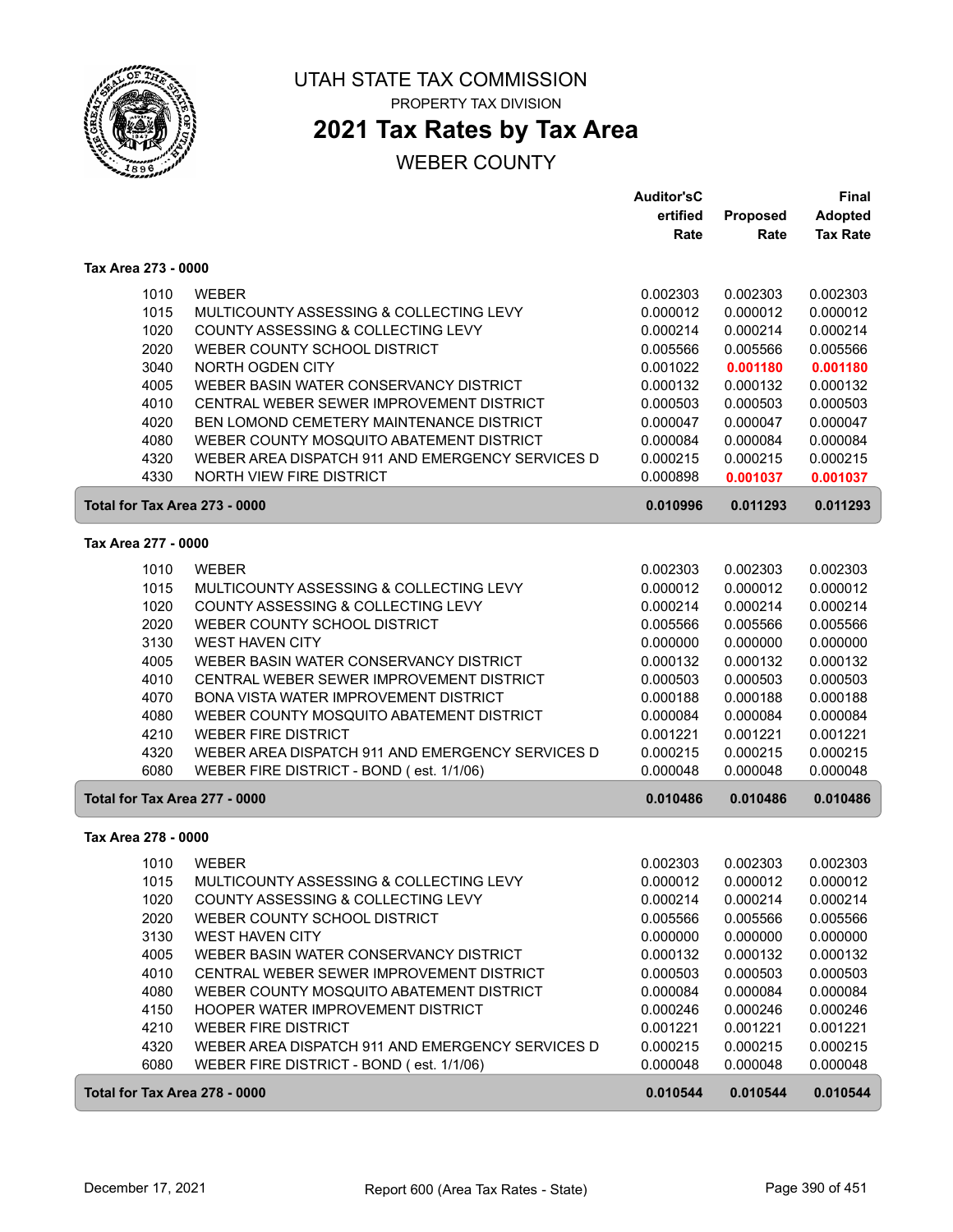

## **2021 Tax Rates by Tax Area**

|                               |                                                  | <b>Auditor'sC</b> |          | Final           |
|-------------------------------|--------------------------------------------------|-------------------|----------|-----------------|
|                               |                                                  | ertified          | Proposed | <b>Adopted</b>  |
|                               |                                                  | Rate              | Rate     | <b>Tax Rate</b> |
| Tax Area 280 - 0000           |                                                  |                   |          |                 |
| 1010                          | <b>WEBER</b>                                     | 0.002303          | 0.002303 | 0.002303        |
| 1015                          | MULTICOUNTY ASSESSING & COLLECTING LEVY          | 0.000012          | 0.000012 | 0.000012        |
| 1020                          | COUNTY ASSESSING & COLLECTING LEVY               | 0.000214          | 0.000214 | 0.000214        |
| 2020                          | WEBER COUNTY SCHOOL DISTRICT                     | 0.005566          | 0.005566 | 0.005566        |
| 3130                          | <b>WEST HAVEN CITY</b>                           | 0.000000          | 0.000000 | 0.000000        |
| 4005                          | WEBER BASIN WATER CONSERVANCY DISTRICT           | 0.000132          | 0.000132 | 0.000132        |
| 4010                          | CENTRAL WEBER SEWER IMPROVEMENT DISTRICT         | 0.000503          | 0.000503 | 0.000503        |
| 4040                          | WEST WEBER-TAYLOR CEMETERY MAINTENANCE DISTRICT  | 0.000058          | 0.000112 | 0.000112        |
| 4080                          | WEBER COUNTY MOSQUITO ABATEMENT DISTRICT         | 0.000084          | 0.000084 | 0.000084        |
| 4210                          | <b>WEBER FIRE DISTRICT</b>                       | 0.001221          | 0.001221 | 0.001221        |
| 4320                          | WEBER AREA DISPATCH 911 AND EMERGENCY SERVICES D | 0.000215          | 0.000215 | 0.000215        |
| 6080                          | WEBER FIRE DISTRICT - BOND (est. 1/1/06)         | 0.000048          | 0.000048 | 0.000048        |
| Total for Tax Area 280 - 0000 |                                                  | 0.010356          | 0.010410 | 0.010410        |
| Tax Area 281 - 0000           |                                                  |                   |          |                 |
| 1010                          | <b>WEBER</b>                                     | 0.002303          | 0.002303 | 0.002303        |
| 1015                          | MULTICOUNTY ASSESSING & COLLECTING LEVY          | 0.000012          | 0.000012 | 0.000012        |
| 1020                          | COUNTY ASSESSING & COLLECTING LEVY               | 0.000214          | 0.000214 | 0.000214        |
| 2020                          | WEBER COUNTY SCHOOL DISTRICT                     | 0.005566          | 0.005566 | 0.005566        |
| 3130                          | <b>WEST HAVEN CITY</b>                           | 0.000000          | 0.000000 | 0.000000        |
| 4005                          | WEBER BASIN WATER CONSERVANCY DISTRICT           | 0.000132          | 0.000132 | 0.000132        |
| 4010                          | CENTRAL WEBER SEWER IMPROVEMENT DISTRICT         | 0.000503          | 0.000503 | 0.000503        |
| 4080                          | WEBER COUNTY MOSQUITO ABATEMENT DISTRICT         | 0.000084          | 0.000084 | 0.000084        |
| 4210                          | <b>WEBER FIRE DISTRICT</b>                       | 0.001221          | 0.001221 | 0.001221        |
| 4320                          | WEBER AREA DISPATCH 911 AND EMERGENCY SERVICES D | 0.000215          | 0.000215 | 0.000215        |
| 6080                          | WEBER FIRE DISTRICT - BOND (est. 1/1/06)         | 0.000048          | 0.000048 | 0.000048        |
| Total for Tax Area 281 - 0000 |                                                  | 0.010298          | 0.010298 | 0.010298        |
| Tax Area 283 - 0000           |                                                  |                   |          |                 |
| 1010                          | <b>WEBER</b>                                     | 0.002303          | 0.002303 | 0.002303        |
| 1015                          | MULTICOUNTY ASSESSING & COLLECTING LEVY          | 0.000012          | 0.000012 | 0.000012        |
| 1020                          | COUNTY ASSESSING & COLLECTING LEVY               | 0.000214          | 0.000214 | 0.000214        |
| 2020                          | WEBER COUNTY SCHOOL DISTRICT                     | 0.005566          | 0.005566 | 0.005566        |
| 3130                          | <b>WEST HAVEN CITY</b>                           | 0.000000          | 0.000000 | 0.000000        |
| 4005                          | WEBER BASIN WATER CONSERVANCY DISTRICT           | 0.000132          | 0.000132 | 0.000132        |
| 4010                          | CENTRAL WEBER SEWER IMPROVEMENT DISTRICT         | 0.000503          | 0.000503 | 0.000503        |
| 4080                          | WEBER COUNTY MOSQUITO ABATEMENT DISTRICT         | 0.000084          | 0.000084 | 0.000084        |
| 4130                          | ROY WATER CONSERVANCY DISTRICT                   | 0.000056          | 0.000056 | 0.000056        |
| 4150                          | HOOPER WATER IMPROVEMENT DISTRICT                | 0.000246          | 0.000246 | 0.000246        |
| 4210                          | <b>WEBER FIRE DISTRICT</b>                       | 0.001221          | 0.001221 | 0.001221        |
| 4320                          | WEBER AREA DISPATCH 911 AND EMERGENCY SERVICES D | 0.000215          | 0.000215 | 0.000215        |
| 6080                          | WEBER FIRE DISTRICT - BOND (est. 1/1/06)         | 0.000048          | 0.000048 | 0.000048        |
| Total for Tax Area 283 - 0000 |                                                  | 0.010600          | 0.010600 | 0.010600        |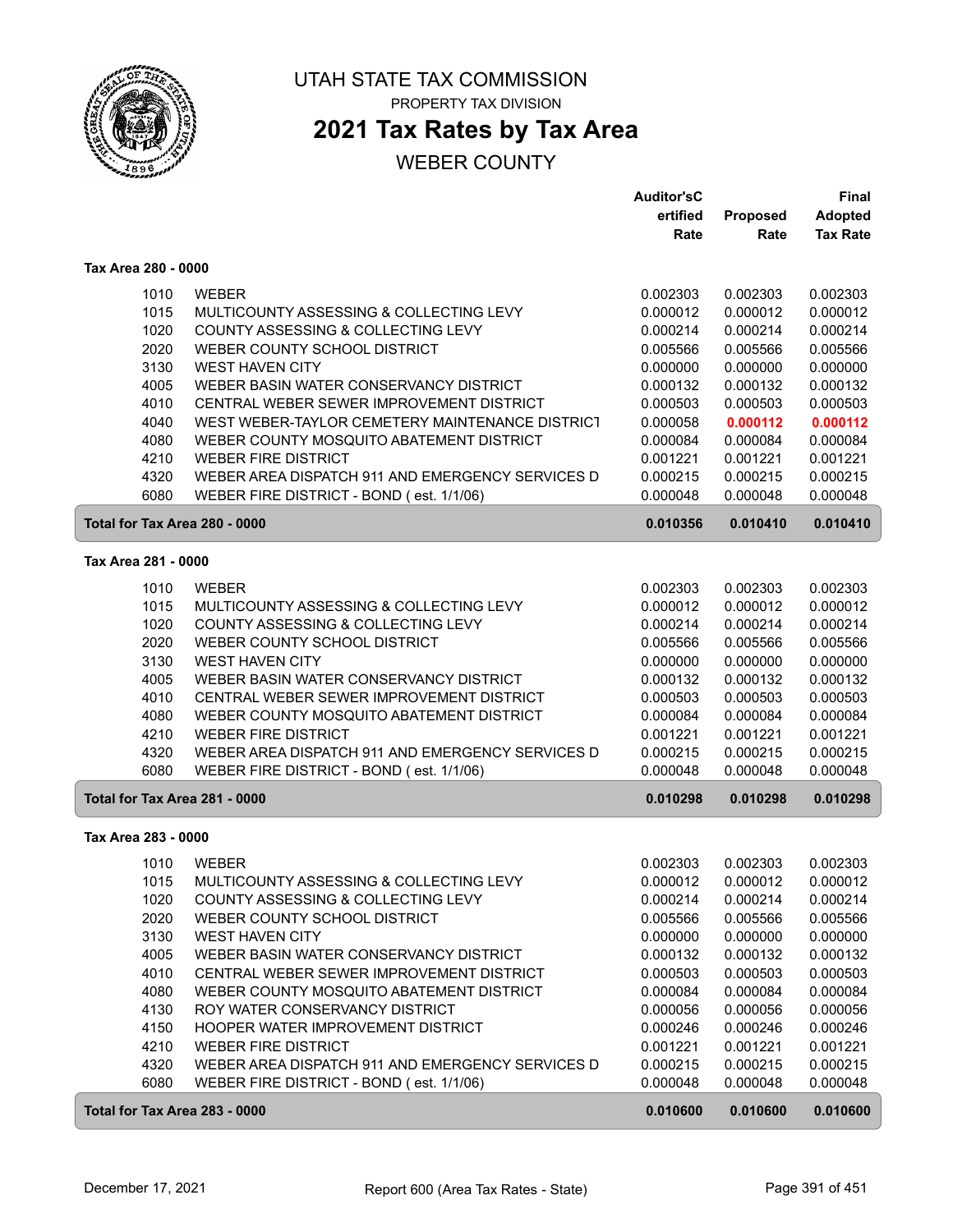

# **2021 Tax Rates by Tax Area**

|                               |                                                  | <b>Auditor'sC</b> |          | <b>Final</b>    |
|-------------------------------|--------------------------------------------------|-------------------|----------|-----------------|
|                               |                                                  | ertified          | Proposed | <b>Adopted</b>  |
|                               |                                                  | Rate              | Rate     | <b>Tax Rate</b> |
| Tax Area 288 - 0000           |                                                  |                   |          |                 |
| 1010                          | <b>WEBER</b>                                     | 0.002303          | 0.002303 | 0.002303        |
| 1015                          | MULTICOUNTY ASSESSING & COLLECTING LEVY          | 0.000012          | 0.000012 | 0.000012        |
| 1020                          | COUNTY ASSESSING & COLLECTING LEVY               | 0.000214          | 0.000214 | 0.000214        |
| 2020                          | WEBER COUNTY SCHOOL DISTRICT                     | 0.005566          | 0.005566 | 0.005566        |
| 3130                          | <b>WEST HAVEN CITY</b>                           | 0.000000          | 0.000000 | 0.000000        |
| 4005                          | WEBER BASIN WATER CONSERVANCY DISTRICT           | 0.000132          | 0.000132 | 0.000132        |
| 4010                          | CENTRAL WEBER SEWER IMPROVEMENT DISTRICT         | 0.000503          | 0.000503 | 0.000503        |
| 4070                          | BONA VISTA WATER IMPROVEMENT DISTRICT            | 0.000188          | 0.000188 | 0.000188        |
| 4080                          | WEBER COUNTY MOSQUITO ABATEMENT DISTRICT         | 0.000084          | 0.000084 | 0.000084        |
| 4210                          | <b>WEBER FIRE DISTRICT</b>                       | 0.001221          | 0.001221 | 0.001221        |
| 4320                          | WEBER AREA DISPATCH 911 AND EMERGENCY SERVICES D | 0.000215          | 0.000215 | 0.000215        |
| 6080                          | WEBER FIRE DISTRICT - BOND (est. 1/1/06)         | 0.000048          | 0.000048 | 0.000048        |
| Total for Tax Area 288 - 0000 |                                                  | 0.010486          | 0.010486 | 0.010486        |
| Tax Area 291 - 0000           |                                                  |                   |          |                 |
| 1010                          | <b>WEBER</b>                                     | 0.002303          | 0.002303 | 0.002303        |
| 1015                          | MULTICOUNTY ASSESSING & COLLECTING LEVY          | 0.000012          | 0.000012 | 0.000012        |
| 1020                          | COUNTY ASSESSING & COLLECTING LEVY               | 0.000214          | 0.000214 | 0.000214        |
| 2020                          | WEBER COUNTY SCHOOL DISTRICT                     | 0.005566          | 0.005566 | 0.005566        |
| 3130                          | <b>WEST HAVEN CITY</b>                           | 0.000000          | 0.000000 | 0.000000        |
| 4005                          | WEBER BASIN WATER CONSERVANCY DISTRICT           | 0.000132          | 0.000132 | 0.000132        |
| 4010                          | CENTRAL WEBER SEWER IMPROVEMENT DISTRICT         | 0.000503          | 0.000503 | 0.000503        |
| 4080                          | WEBER COUNTY MOSQUITO ABATEMENT DISTRICT         | 0.000084          | 0.000084 | 0.000084        |
| 4210                          | <b>WEBER FIRE DISTRICT</b>                       | 0.001221          | 0.001221 | 0.001221        |
| 4320                          | WEBER AREA DISPATCH 911 AND EMERGENCY SERVICES D | 0.000215          | 0.000215 | 0.000215        |
| 6080                          | WEBER FIRE DISTRICT - BOND (est. 1/1/06)         | 0.000048          | 0.000048 | 0.000048        |
| Total for Tax Area 291 - 0000 |                                                  | 0.010298          | 0.010298 | 0.010298        |
| Tax Area 292 - 0000           |                                                  |                   |          |                 |
| 1010                          | <b>WEBER</b>                                     | 0.002303          | 0.002303 | 0.002303        |
| 1015                          | MULTICOUNTY ASSESSING & COLLECTING LEVY          | 0.000012          | 0.000012 | 0.000012        |
| 1020                          | COUNTY ASSESSING & COLLECTING LEVY               | 0.000214          | 0.000214 | 0.000214        |
| 2020                          | WEBER COUNTY SCHOOL DISTRICT                     | 0.005566          | 0.005566 | 0.005566        |
| 3130                          | WEST HAVEN CITY                                  | 0.000000          | 0.000000 | 0.000000        |
| 4005                          | WEBER BASIN WATER CONSERVANCY DISTRICT           | 0.000132          | 0.000132 | 0.000132        |
| 4010                          | CENTRAL WEBER SEWER IMPROVEMENT DISTRICT         | 0.000503          | 0.000503 | 0.000503        |
| 4080                          | WEBER COUNTY MOSQUITO ABATEMENT DISTRICT         | 0.000084          | 0.000084 | 0.000084        |
| 4210                          | <b>WEBER FIRE DISTRICT</b>                       | 0.001221          | 0.001221 | 0.001221        |
| 4320                          | WEBER AREA DISPATCH 911 AND EMERGENCY SERVICES D | 0.000215          | 0.000215 | 0.000215        |
| 6080                          | WEBER FIRE DISTRICT - BOND (est. 1/1/06)         | 0.000048          | 0.000048 | 0.000048        |
| Total for Tax Area 292 - 0000 |                                                  | 0.010298          | 0.010298 | 0.010298        |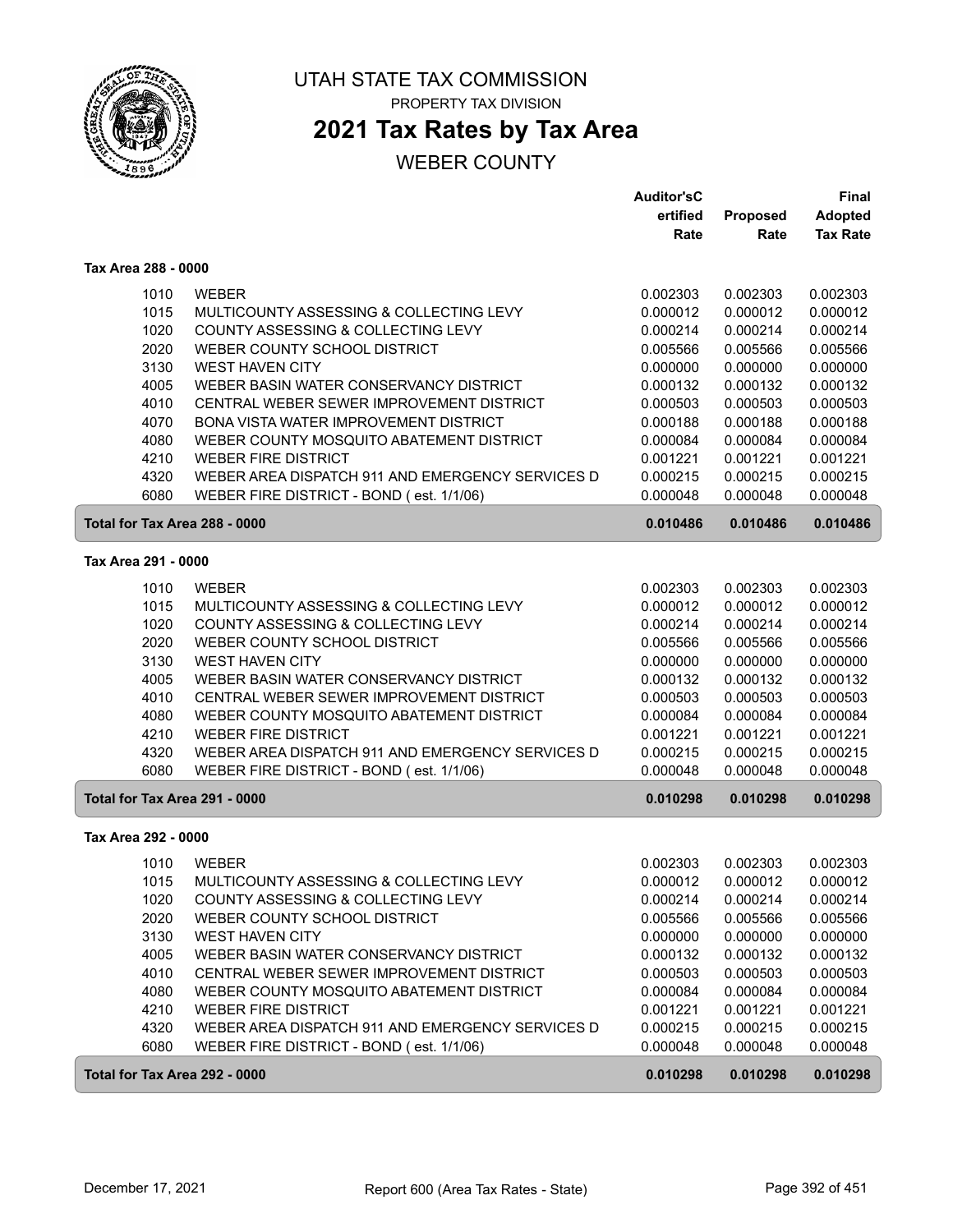

PROPERTY TAX DIVISION

# **2021 Tax Rates by Tax Area**

|                               |                                                  | <b>Auditor'sC</b> |          | <b>Final</b>    |
|-------------------------------|--------------------------------------------------|-------------------|----------|-----------------|
|                               |                                                  | ertified          | Proposed | <b>Adopted</b>  |
|                               |                                                  | Rate              | Rate     | <b>Tax Rate</b> |
| Tax Area 293 - 0000           |                                                  |                   |          |                 |
| 1010                          | <b>WEBER</b>                                     | 0.002303          | 0.002303 | 0.002303        |
| 1015                          | MULTICOUNTY ASSESSING & COLLECTING LEVY          | 0.000012          | 0.000012 | 0.000012        |
| 1020                          | COUNTY ASSESSING & COLLECTING LEVY               | 0.000214          | 0.000214 | 0.000214        |
| 2020                          | WEBER COUNTY SCHOOL DISTRICT                     | 0.005566          | 0.005566 | 0.005566        |
| 3130                          | <b>WEST HAVEN CITY</b>                           | 0.000000          | 0.000000 | 0.000000        |
| 4005                          | WEBER BASIN WATER CONSERVANCY DISTRICT           | 0.000132          | 0.000132 | 0.000132        |
| 4080                          | WEBER COUNTY MOSQUITO ABATEMENT DISTRICT         | 0.000084          | 0.000084 | 0.000084        |
| 4210                          | <b>WEBER FIRE DISTRICT</b>                       | 0.001221          | 0.001221 | 0.001221        |
| 4320                          | WEBER AREA DISPATCH 911 AND EMERGENCY SERVICES D | 0.000215          | 0.000215 | 0.000215        |
| 6080                          | WEBER FIRE DISTRICT - BOND (est. 1/1/06)         | 0.000048          | 0.000048 | 0.000048        |
| Total for Tax Area 293 - 0000 |                                                  | 0.009795          | 0.009795 | 0.009795        |
| Tax Area 296 - 0000           |                                                  |                   |          |                 |
|                               |                                                  |                   |          |                 |
| 1010                          | <b>WEBER</b>                                     | 0.002303          | 0.002303 | 0.002303        |
| 1015                          | MULTICOUNTY ASSESSING & COLLECTING LEVY          | 0.000012          | 0.000012 | 0.000012        |
| 1020                          | COUNTY ASSESSING & COLLECTING LEVY               | 0.000214          | 0.000214 | 0.000214        |
| 2020                          | WEBER COUNTY SCHOOL DISTRICT                     | 0.005566          | 0.005566 | 0.005566        |
| 3060                          | <b>PLAIN CITY</b>                                | 0.000298          | 0.000298 | 0.000298        |
| 4005                          | WEBER BASIN WATER CONSERVANCY DISTRICT           | 0.000132          | 0.000132 | 0.000132        |
| 4030                          | PLAIN CITY CEMETERY MAINTENANCE DISTRICT         | 0.000049          | 0.000049 | 0.000049        |
| 4070                          | BONA VISTA WATER IMPROVEMENT DISTRICT            | 0.000188          | 0.000188 | 0.000188        |
| 4080                          | WEBER COUNTY MOSQUITO ABATEMENT DISTRICT         | 0.000084          | 0.000084 | 0.000084        |
| 4320                          | WEBER AREA DISPATCH 911 AND EMERGENCY SERVICES D | 0.000215          | 0.000215 | 0.000215        |
| Total for Tax Area 296 - 0000 |                                                  | 0.009061          | 0.009061 | 0.009061        |
| Tax Area 297 - 0000           |                                                  |                   |          |                 |
| 1010                          | <b>WEBER</b>                                     | 0.002303          | 0.002303 | 0.002303        |
| 1015                          | MULTICOUNTY ASSESSING & COLLECTING LEVY          | 0.000012          | 0.000012 | 0.000012        |
| 1020                          | COUNTY ASSESSING & COLLECTING LEVY               | 0.000214          | 0.000214 | 0.000214        |
| 2010                          | OGDEN CITY SCHOOL DISTRICT                       | 0.007585          | 0.007585 | 0.007585        |
| 3050                          | <b>OGDEN CITY</b>                                | 0.002397          | 0.002397 | 0.002397        |
| 4005                          | WEBER BASIN WATER CONSERVANCY DISTRICT           | 0.000132          | 0.000132 | 0.000132        |
| 4010                          | CENTRAL WEBER SEWER IMPROVEMENT DISTRICT         | 0.000503          | 0.000503 | 0.000503        |
| 4080                          | WEBER COUNTY MOSQUITO ABATEMENT DISTRICT         | 0.000084          | 0.000084 | 0.000084        |
| 4320                          | WEBER AREA DISPATCH 911 AND EMERGENCY SERVICES D | 0.000215          | 0.000215 | 0.000215        |
| 6030                          | OGDEN CITY - SPECIAL LEVY TO PURCHASE WBWCD WATE | 0.000267          | 0.000267 | 0.000267        |
| Total for Tax Area 297 - 0000 |                                                  | 0.013712          | 0.013712 | 0.013712        |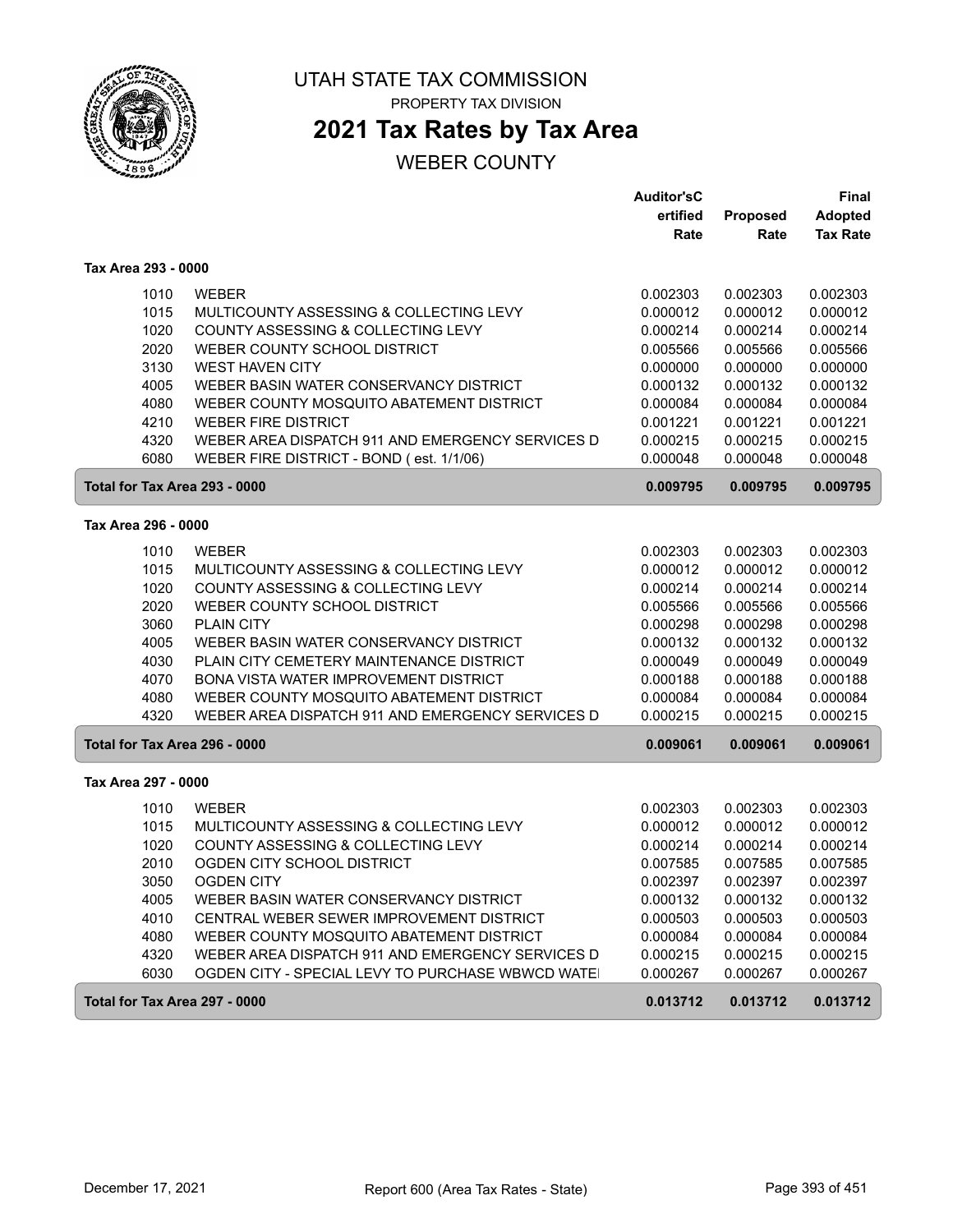

## **2021 Tax Rates by Tax Area**

|                               |                                                  | <b>Auditor'sC</b> |          | Final           |
|-------------------------------|--------------------------------------------------|-------------------|----------|-----------------|
|                               |                                                  | ertified          | Proposed | <b>Adopted</b>  |
|                               |                                                  | Rate              | Rate     | <b>Tax Rate</b> |
| Tax Area 298 - 0000           |                                                  |                   |          |                 |
| 1010                          | <b>WEBER</b>                                     | 0.002303          | 0.002303 | 0.002303        |
| 1015                          | MULTICOUNTY ASSESSING & COLLECTING LEVY          | 0.000012          | 0.000012 | 0.000012        |
| 1020                          | COUNTY ASSESSING & COLLECTING LEVY               | 0.000214          | 0.000214 | 0.000214        |
| 2020                          | WEBER COUNTY SCHOOL DISTRICT                     | 0.005566          | 0.005566 | 0.005566        |
| 3100                          | SOUTH OGDEN CITY                                 | 0.002410          | 0.002700 | 0.002650        |
| 4005                          | WEBER BASIN WATER CONSERVANCY DISTRICT           | 0.000132          | 0.000132 | 0.000132        |
| 4010                          | CENTRAL WEBER SEWER IMPROVEMENT DISTRICT         | 0.000503          | 0.000503 | 0.000503        |
| 4080                          | WEBER COUNTY MOSQUITO ABATEMENT DISTRICT         | 0.000084          | 0.000084 | 0.000084        |
| 4320                          | WEBER AREA DISPATCH 911 AND EMERGENCY SERVICES D | 0.000215          | 0.000215 | 0.000215        |
| Total for Tax Area 298 - 0000 |                                                  | 0.011439          | 0.011729 | 0.011679        |
|                               |                                                  |                   |          |                 |
| Tax Area 299 - 0000           |                                                  |                   |          |                 |
| 1010                          | <b>WEBER</b>                                     | 0.002303          | 0.002303 | 0.002303        |
| 1015                          | MULTICOUNTY ASSESSING & COLLECTING LEVY          | 0.000012          | 0.000012 | 0.000012        |
| 1020                          | COUNTY ASSESSING & COLLECTING LEVY               | 0.000214          | 0.000214 | 0.000214        |
| 2020                          | WEBER COUNTY SCHOOL DISTRICT                     | 0.005566          | 0.005566 | 0.005566        |
| 3110                          | <b>UINTAH CITY</b>                               | 0.000594          | 0.000594 | 0.000594        |
| 4005                          | WEBER BASIN WATER CONSERVANCY DISTRICT           | 0.000132          | 0.000132 | 0.000132        |
| 4010                          | CENTRAL WEBER SEWER IMPROVEMENT DISTRICT         | 0.000503          | 0.000503 | 0.000503        |
| 4080                          | WEBER COUNTY MOSQUITO ABATEMENT DISTRICT         | 0.000084          | 0.000084 | 0.000084        |
| 4320                          | WEBER AREA DISPATCH 911 AND EMERGENCY SERVICES D | 0.000215          | 0.000215 | 0.000215        |
| Total for Tax Area 299 - 0000 |                                                  | 0.009623          | 0.009623 | 0.009623        |
| Tax Area 300 - 0000           |                                                  |                   |          |                 |
| 1010                          | <b>WEBER</b>                                     | 0.002303          | 0.002303 | 0.002303        |
| 1015                          | MULTICOUNTY ASSESSING & COLLECTING LEVY          | 0.000012          | 0.000012 | 0.000012        |
| 1020                          | COUNTY ASSESSING & COLLECTING LEVY               | 0.000214          | 0.000214 | 0.000214        |
| 2020                          | WEBER COUNTY SCHOOL DISTRICT                     | 0.005566          | 0.005566 | 0.005566        |
| 3080                          | RIVERDALE CITY                                   | 0.000848          | 0.000848 | 0.000848        |
| 4005                          | WEBER BASIN WATER CONSERVANCY DISTRICT           | 0.000132          | 0.000132 | 0.000132        |
| 4010                          | CENTRAL WEBER SEWER IMPROVEMENT DISTRICT         | 0.000503          | 0.000503 | 0.000503        |
| 4080                          | WEBER COUNTY MOSQUITO ABATEMENT DISTRICT         | 0.000084          | 0.000084 | 0.000084        |
| 4320                          | WEBER AREA DISPATCH 911 AND EMERGENCY SERVICES D | 0.000215          | 0.000215 | 0.000215        |
| Total for Tax Area 300 - 0000 |                                                  | 0.009877          | 0.009877 | 0.009877        |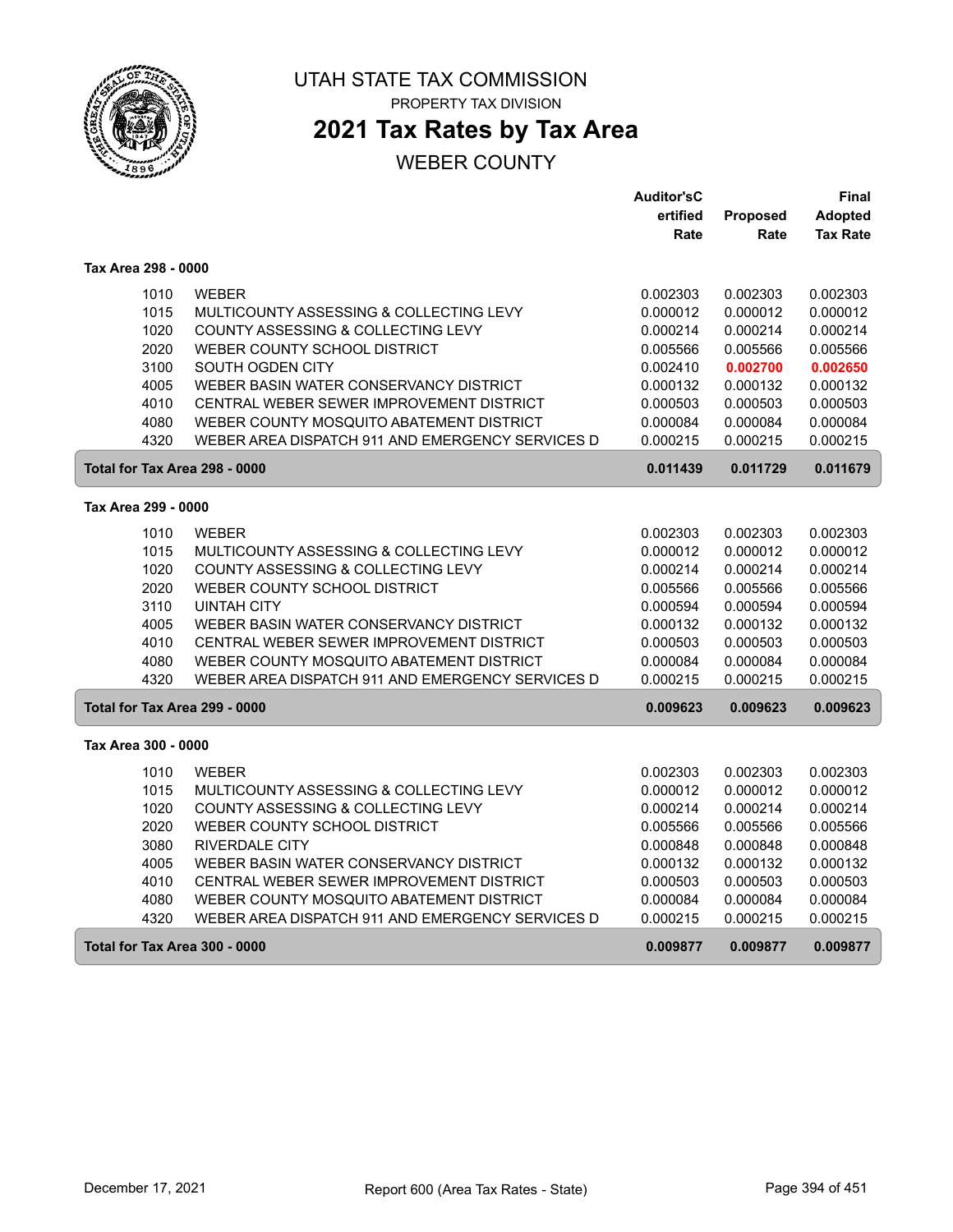

## **2021 Tax Rates by Tax Area**

|                               |                                                  | <b>Auditor'sC</b> |          | Final           |
|-------------------------------|--------------------------------------------------|-------------------|----------|-----------------|
|                               |                                                  | ertified          | Proposed | <b>Adopted</b>  |
|                               |                                                  | Rate              | Rate     | <b>Tax Rate</b> |
| Tax Area 302 - 0000           |                                                  |                   |          |                 |
| 1010                          | <b>WEBER</b>                                     | 0.002303          | 0.002303 | 0.002303        |
| 1015                          | MULTICOUNTY ASSESSING & COLLECTING LEVY          | 0.000012          | 0.000012 | 0.000012        |
| 1020                          | COUNTY ASSESSING & COLLECTING LEVY               | 0.000214          | 0.000214 | 0.000214        |
| 2020                          | WEBER COUNTY SCHOOL DISTRICT                     | 0.005566          | 0.005566 | 0.005566        |
| 4005                          | WEBER BASIN WATER CONSERVANCY DISTRICT           | 0.000132          | 0.000132 | 0.000132        |
| 4050                          | WARREN-WEST WARREN CEMETERY MAINTENANCE DISTR    | 0.000120          | 0.000120 | 0.000120        |
| 4080                          | WEBER COUNTY MOSQUITO ABATEMENT DISTRICT         | 0.000084          | 0.000084 | 0.000084        |
| 4210                          | <b>WEBER FIRE DISTRICT</b>                       | 0.001221          | 0.001221 | 0.001221        |
| 4280                          | WEST WARREN PARK SERVICE AREA                    | 0.000173          | 0.000173 | 0.000173        |
| 4320                          | WEBER AREA DISPATCH 911 AND EMERGENCY SERVICES D | 0.000215          | 0.000215 | 0.000215        |
| 6080                          | WEBER FIRE DISTRICT - BOND (est. 1/1/06)         | 0.000048          | 0.000048 | 0.000048        |
| 6090                          | MUNICIPAL TYPE SERVICE FUND                      | 0.000220          | 0.000220 | 0.000220        |
| Total for Tax Area 302 - 0000 |                                                  | 0.010308          | 0.010308 | 0.010308        |
| Tax Area 303 - 0000           |                                                  |                   |          |                 |
| 1010                          | <b>WEBER</b>                                     | 0.002303          | 0.002303 | 0.002303        |
| 1015                          | MULTICOUNTY ASSESSING & COLLECTING LEVY          | 0.000012          | 0.000012 | 0.000012        |
| 1020                          | COUNTY ASSESSING & COLLECTING LEVY               | 0.000214          | 0.000214 | 0.000214        |
| 2020                          | WEBER COUNTY SCHOOL DISTRICT                     | 0.005566          | 0.005566 | 0.005566        |
| 4005                          | WEBER BASIN WATER CONSERVANCY DISTRICT           | 0.000132          | 0.000132 | 0.000132        |
| 4050                          | WARREN-WEST WARREN CEMETERY MAINTENANCE DISTR    | 0.000120          | 0.000120 | 0.000120        |
| 4080                          | WEBER COUNTY MOSQUITO ABATEMENT DISTRICT         | 0.000084          | 0.000084 | 0.000084        |
| 4180                          | WEST WARREN - WARREN WATER IMPROVEMENT DISTRICT  | 0.000248          | 0.000248 | 0.000248        |
| 4210                          | <b>WEBER FIRE DISTRICT</b>                       | 0.001221          | 0.001221 | 0.001221        |
| 4280                          | WEST WARREN PARK SERVICE AREA                    | 0.000173          | 0.000173 | 0.000173        |
| 4320                          | WEBER AREA DISPATCH 911 AND EMERGENCY SERVICES D | 0.000215          | 0.000215 | 0.000215        |
| 6080                          | WEBER FIRE DISTRICT - BOND (est. 1/1/06)         | 0.000048          | 0.000048 | 0.000048        |
| 6090                          | MUNICIPAL TYPE SERVICE FUND                      | 0.000220          | 0.000220 | 0.000220        |
| Total for Tax Area 303 - 0000 |                                                  | 0.010556          | 0.010556 | 0.010556        |
|                               |                                                  |                   |          |                 |
| Tax Area 307 - 0000           |                                                  |                   |          |                 |
| 1010                          | WEBER                                            | 0.002303          | 0.002303 | 0.002303        |
| 1015                          | MULTICOUNTY ASSESSING & COLLECTING LEVY          | 0.000012          | 0.000012 | 0.000012        |
| 1020                          | COUNTY ASSESSING & COLLECTING LEVY               | 0.000214          | 0.000214 | 0.000214        |
| 2020                          | WEBER COUNTY SCHOOL DISTRICT                     | 0.005566          | 0.005566 | 0.005566        |
| 3010                          | <b>FARR WEST CITY</b>                            | 0.000424          | 0.000424 | 0.000424        |
| 4005                          | WEBER BASIN WATER CONSERVANCY DISTRICT           | 0.000132          | 0.000132 | 0.000132        |
| 4030                          | PLAIN CITY CEMETERY MAINTENANCE DISTRICT         | 0.000049          | 0.000049 | 0.000049        |
| 4080                          | WEBER COUNTY MOSQUITO ABATEMENT DISTRICT         | 0.000084          | 0.000084 | 0.000084        |
| 4210                          | <b>WEBER FIRE DISTRICT</b>                       | 0.001221          | 0.001221 | 0.001221        |
| 4320                          | WEBER AREA DISPATCH 911 AND EMERGENCY SERVICES D | 0.000215          | 0.000215 | 0.000215        |
| 6080                          | WEBER FIRE DISTRICT - BOND (est. 1/1/06)         | 0.000048          | 0.000048 | 0.000048        |
| Total for Tax Area 307 - 0000 |                                                  | 0.010268          | 0.010268 | 0.010268        |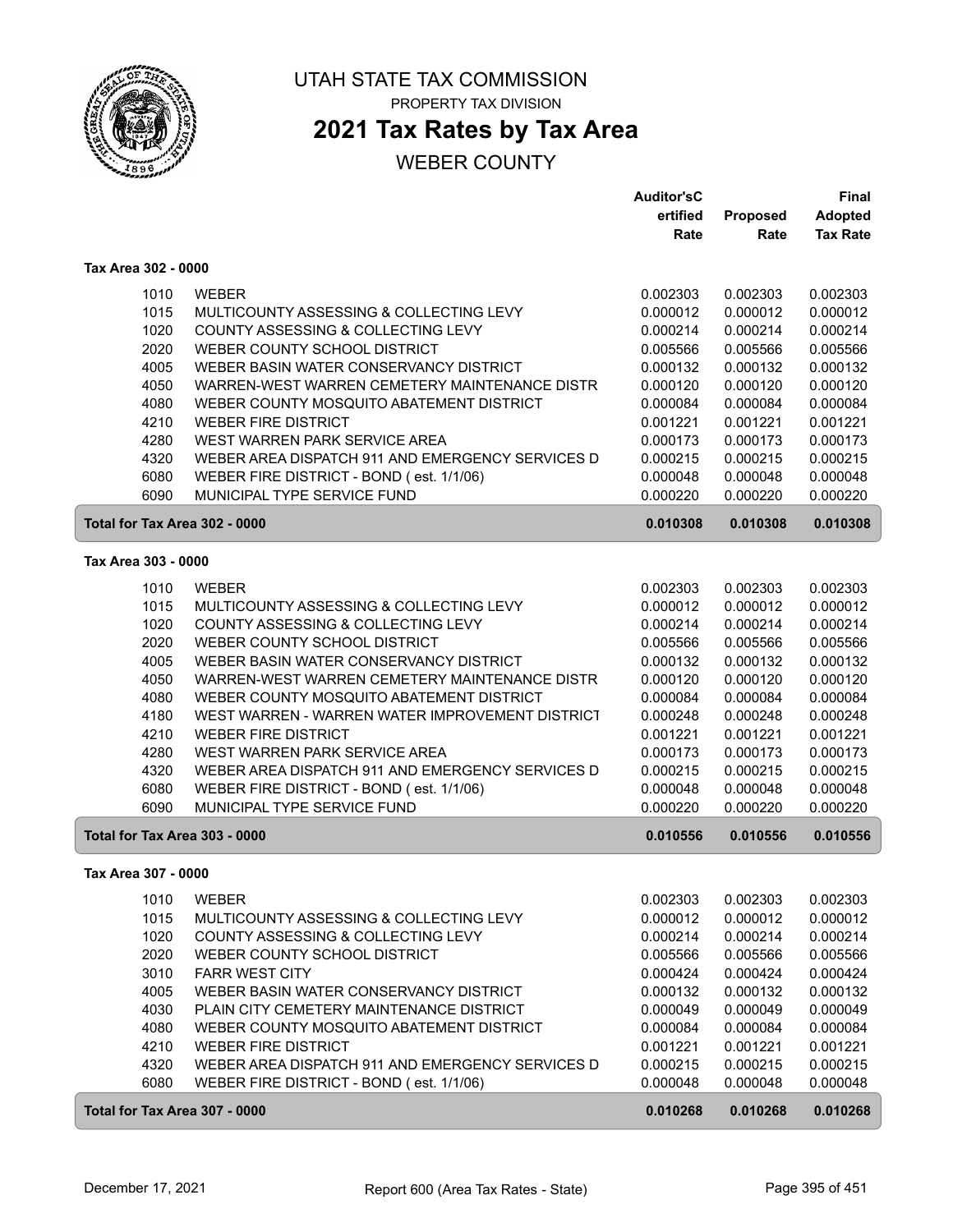

PROPERTY TAX DIVISION

# **2021 Tax Rates by Tax Area**

|                               |                                                  | <b>Auditor'sC</b> |          | Final           |
|-------------------------------|--------------------------------------------------|-------------------|----------|-----------------|
|                               |                                                  | ertified          | Proposed | <b>Adopted</b>  |
|                               |                                                  | Rate              | Rate     | <b>Tax Rate</b> |
| Tax Area 313 - 0000           |                                                  |                   |          |                 |
| 1010                          | <b>WEBER</b>                                     | 0.002303          | 0.002303 | 0.002303        |
| 1015                          | MULTICOUNTY ASSESSING & COLLECTING LEVY          | 0.000012          | 0.000012 | 0.000012        |
| 1020                          | COUNTY ASSESSING & COLLECTING LEVY               | 0.000214          | 0.000214 | 0.000214        |
| 2020                          | WEBER COUNTY SCHOOL DISTRICT                     | 0.005566          | 0.005566 | 0.005566        |
| 3090                          | <b>ROY CITY</b>                                  | 0.001733          | 0.001733 | 0.001733        |
| 4005                          | WEBER BASIN WATER CONSERVANCY DISTRICT           | 0.000132          | 0.000132 | 0.000132        |
| 4015                          | NORTH DAVIS SEWER DISTRICT                       | 0.000682          | 0.000682 | 0.000682        |
| 4080                          | WEBER COUNTY MOSQUITO ABATEMENT DISTRICT         | 0.000084          | 0.000084 | 0.000084        |
| 4130                          | ROY WATER CONSERVANCY DISTRICT                   | 0.000056          | 0.000056 | 0.000056        |
| 4150                          | HOOPER WATER IMPROVEMENT DISTRICT                | 0.000246          | 0.000246 | 0.000246        |
| 4320                          | WEBER AREA DISPATCH 911 AND EMERGENCY SERVICES D | 0.000215          | 0.000215 | 0.000215        |
| Total for Tax Area 313 - 0000 |                                                  | 0.011243          | 0.011243 | 0.011243        |
| Tax Area 314 - 0000           |                                                  |                   |          |                 |
| 1010                          | <b>WEBER</b>                                     | 0.002303          | 0.002303 | 0.002303        |
| 1015                          | MULTICOUNTY ASSESSING & COLLECTING LEVY          | 0.000012          | 0.000012 | 0.000012        |
| 1020                          | COUNTY ASSESSING & COLLECTING LEVY               | 0.000214          | 0.000214 | 0.000214        |
| 2020                          | WEBER COUNTY SCHOOL DISTRICT                     | 0.005566          | 0.005566 | 0.005566        |
| 3090                          | <b>ROY CITY</b>                                  | 0.001733          | 0.001733 | 0.001733        |
| 4005                          | WEBER BASIN WATER CONSERVANCY DISTRICT           | 0.000132          | 0.000132 | 0.000132        |
| 4015                          | NORTH DAVIS SEWER DISTRICT                       | 0.000682          | 0.000682 | 0.000682        |
| 4080                          | WEBER COUNTY MOSQUITO ABATEMENT DISTRICT         | 0.000084          | 0.000084 | 0.000084        |
| 4130                          | ROY WATER CONSERVANCY DISTRICT                   | 0.000056          | 0.000056 | 0.000056        |
| 4150                          | HOOPER WATER IMPROVEMENT DISTRICT                | 0.000246          | 0.000246 | 0.000246        |
| 4320                          | WEBER AREA DISPATCH 911 AND EMERGENCY SERVICES D | 0.000215          | 0.000215 | 0.000215        |
| Total for Tax Area 314 - 0000 |                                                  | 0.011243          | 0.011243 | 0.011243        |
| Tax Area 323 - 0000           |                                                  |                   |          |                 |
| 1010                          | <b>WEBER</b>                                     | 0.002303          | 0.002303 | 0.002303        |
| 1015                          | MULTICOUNTY ASSESSING & COLLECTING LEVY          | 0.000012          | 0.000012 | 0.000012        |
| 1020                          | COUNTY ASSESSING & COLLECTING LEVY               | 0.000214          | 0.000214 | 0.000214        |
| 2020                          | WEBER COUNTY SCHOOL DISTRICT                     | 0.005566          | 0.005566 | 0.005566        |
| 3130                          | <b>WEST HAVEN CITY</b>                           | 0.000000          | 0.000000 | 0.000000        |
| 4005                          | WEBER BASIN WATER CONSERVANCY DISTRICT           | 0.000132          | 0.000132 | 0.000132        |
| 4010                          | CENTRAL WEBER SEWER IMPROVEMENT DISTRICT         | 0.000503          | 0.000503 | 0.000503        |
| 4080                          | WEBER COUNTY MOSQUITO ABATEMENT DISTRICT         | 0.000084          | 0.000084 | 0.000084        |
| 4210                          | <b>WEBER FIRE DISTRICT</b>                       | 0.001221          | 0.001221 | 0.001221        |
| 4320                          | WEBER AREA DISPATCH 911 AND EMERGENCY SERVICES D | 0.000215          | 0.000215 | 0.000215        |
| 6080                          | WEBER FIRE DISTRICT - BOND (est. 1/1/06)         | 0.000048          | 0.000048 | 0.000048        |
| Total for Tax Area 323 - 0000 |                                                  | 0.010298          | 0.010298 | 0.010298        |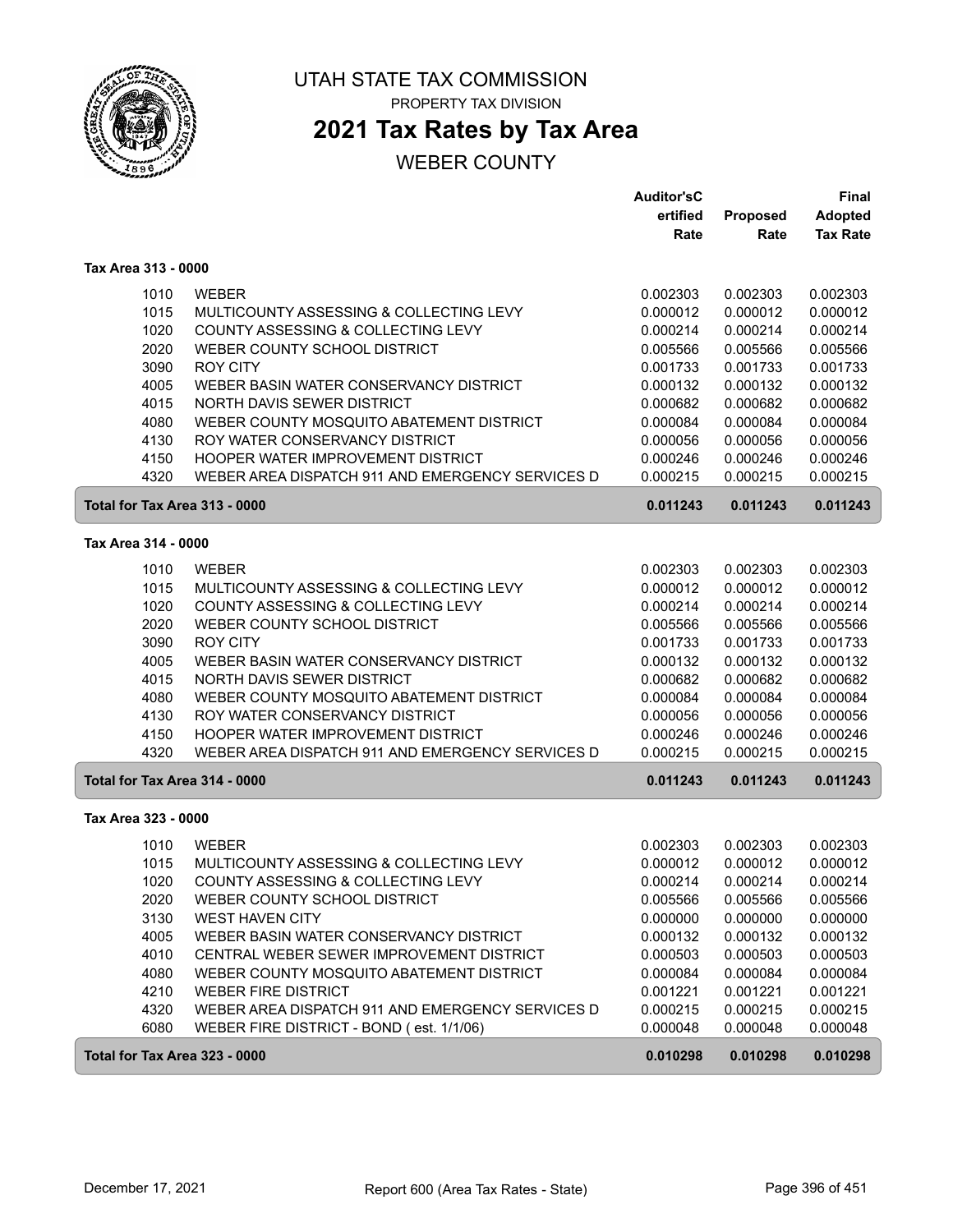

# **2021 Tax Rates by Tax Area**

|                               |                                                  | <b>Auditor'sC</b> |          | <b>Final</b>    |
|-------------------------------|--------------------------------------------------|-------------------|----------|-----------------|
|                               |                                                  | ertified          | Proposed | <b>Adopted</b>  |
|                               |                                                  | Rate              | Rate     | <b>Tax Rate</b> |
| Tax Area 324 - 0000           |                                                  |                   |          |                 |
| 1010                          | <b>WEBER</b>                                     | 0.002303          | 0.002303 | 0.002303        |
| 1015                          | MULTICOUNTY ASSESSING & COLLECTING LEVY          | 0.000012          | 0.000012 | 0.000012        |
| 1020                          | COUNTY ASSESSING & COLLECTING LEVY               | 0.000214          | 0.000214 | 0.000214        |
| 2020                          | WEBER COUNTY SCHOOL DISTRICT                     | 0.005566          | 0.005566 | 0.005566        |
| 3130                          | <b>WEST HAVEN CITY</b>                           | 0.000000          | 0.000000 | 0.000000        |
| 4005                          | WEBER BASIN WATER CONSERVANCY DISTRICT           | 0.000132          | 0.000132 | 0.000132        |
| 4010                          | CENTRAL WEBER SEWER IMPROVEMENT DISTRICT         | 0.000503          | 0.000503 | 0.000503        |
| 4080                          | WEBER COUNTY MOSQUITO ABATEMENT DISTRICT         | 0.000084          | 0.000084 | 0.000084        |
| 4150                          | HOOPER WATER IMPROVEMENT DISTRICT                | 0.000246          | 0.000246 | 0.000246        |
| 4210                          | <b>WEBER FIRE DISTRICT</b>                       | 0.001221          | 0.001221 | 0.001221        |
| 4320                          | WEBER AREA DISPATCH 911 AND EMERGENCY SERVICES D | 0.000215          | 0.000215 | 0.000215        |
| 6080                          | WEBER FIRE DISTRICT - BOND (est. 1/1/06)         | 0.000048          | 0.000048 | 0.000048        |
| Total for Tax Area 324 - 0000 |                                                  | 0.010544          | 0.010544 | 0.010544        |
| Tax Area 329 - 0000           |                                                  |                   |          |                 |
| 1010                          | <b>WEBER</b>                                     | 0.002303          | 0.002303 | 0.002303        |
| 1015                          | MULTICOUNTY ASSESSING & COLLECTING LEVY          | 0.000012          | 0.000012 | 0.000012        |
| 1020                          | COUNTY ASSESSING & COLLECTING LEVY               | 0.000214          | 0.000214 | 0.000214        |
| 2020                          | WEBER COUNTY SCHOOL DISTRICT                     | 0.005566          | 0.005566 | 0.005566        |
| 4005                          | WEBER BASIN WATER CONSERVANCY DISTRICT           | 0.000132          | 0.000132 | 0.000132        |
| 4010                          | CENTRAL WEBER SEWER IMPROVEMENT DISTRICT         | 0.000503          | 0.000503 | 0.000503        |
| 4020                          | BEN LOMOND CEMETERY MAINTENANCE DISTRICT         | 0.000047          | 0.000047 | 0.000047        |
| 4070                          | BONA VISTA WATER IMPROVEMENT DISTRICT            | 0.000188          | 0.000188 | 0.000188        |
| 4080                          | WEBER COUNTY MOSQUITO ABATEMENT DISTRICT         | 0.000084          | 0.000084 | 0.000084        |
| 4210                          | <b>WEBER FIRE DISTRICT</b>                       | 0.001221          | 0.001221 | 0.001221        |
| 4320                          | WEBER AREA DISPATCH 911 AND EMERGENCY SERVICES D | 0.000215          | 0.000215 | 0.000215        |
| 6080                          | WEBER FIRE DISTRICT - BOND (est. 1/1/06)         | 0.000048          | 0.000048 | 0.000048        |
| 6090                          | MUNICIPAL TYPE SERVICE FUND                      | 0.000220          | 0.000220 | 0.000220        |
| Total for Tax Area 329 - 0000 |                                                  | 0.010753          | 0.010753 | 0.010753        |
| Tax Area 330 - 0000           |                                                  |                   |          |                 |
| 1010                          | WEBER                                            | 0.002303          | 0.002303 | 0.002303        |
| 1015                          | MULTICOUNTY ASSESSING & COLLECTING LEVY          | 0.000012          | 0.000012 | 0.000012        |
| 1020                          | COUNTY ASSESSING & COLLECTING LEVY               | 0.000214          | 0.000214 | 0.000214        |
| 2020                          | WEBER COUNTY SCHOOL DISTRICT                     | 0.005566          | 0.005566 | 0.005566        |
| 4005                          | WEBER BASIN WATER CONSERVANCY DISTRICT           | 0.000132          | 0.000132 | 0.000132        |
| 4010                          | CENTRAL WEBER SEWER IMPROVEMENT DISTRICT         | 0.000503          | 0.000503 | 0.000503        |
| 4070                          | BONA VISTA WATER IMPROVEMENT DISTRICT            | 0.000188          | 0.000188 | 0.000188        |
| 4080                          | WEBER COUNTY MOSQUITO ABATEMENT DISTRICT         | 0.000084          | 0.000084 | 0.000084        |
| 4210                          | <b>WEBER FIRE DISTRICT</b>                       | 0.001221          | 0.001221 | 0.001221        |
| 4320                          | WEBER AREA DISPATCH 911 AND EMERGENCY SERVICES D | 0.000215          | 0.000215 | 0.000215        |
| 6080                          | WEBER FIRE DISTRICT - BOND (est. 1/1/06)         | 0.000048          | 0.000048 | 0.000048        |
| 6090                          | MUNICIPAL TYPE SERVICE FUND                      | 0.000220          | 0.000220 | 0.000220        |
| Total for Tax Area 330 - 0000 |                                                  | 0.010706          | 0.010706 | 0.010706        |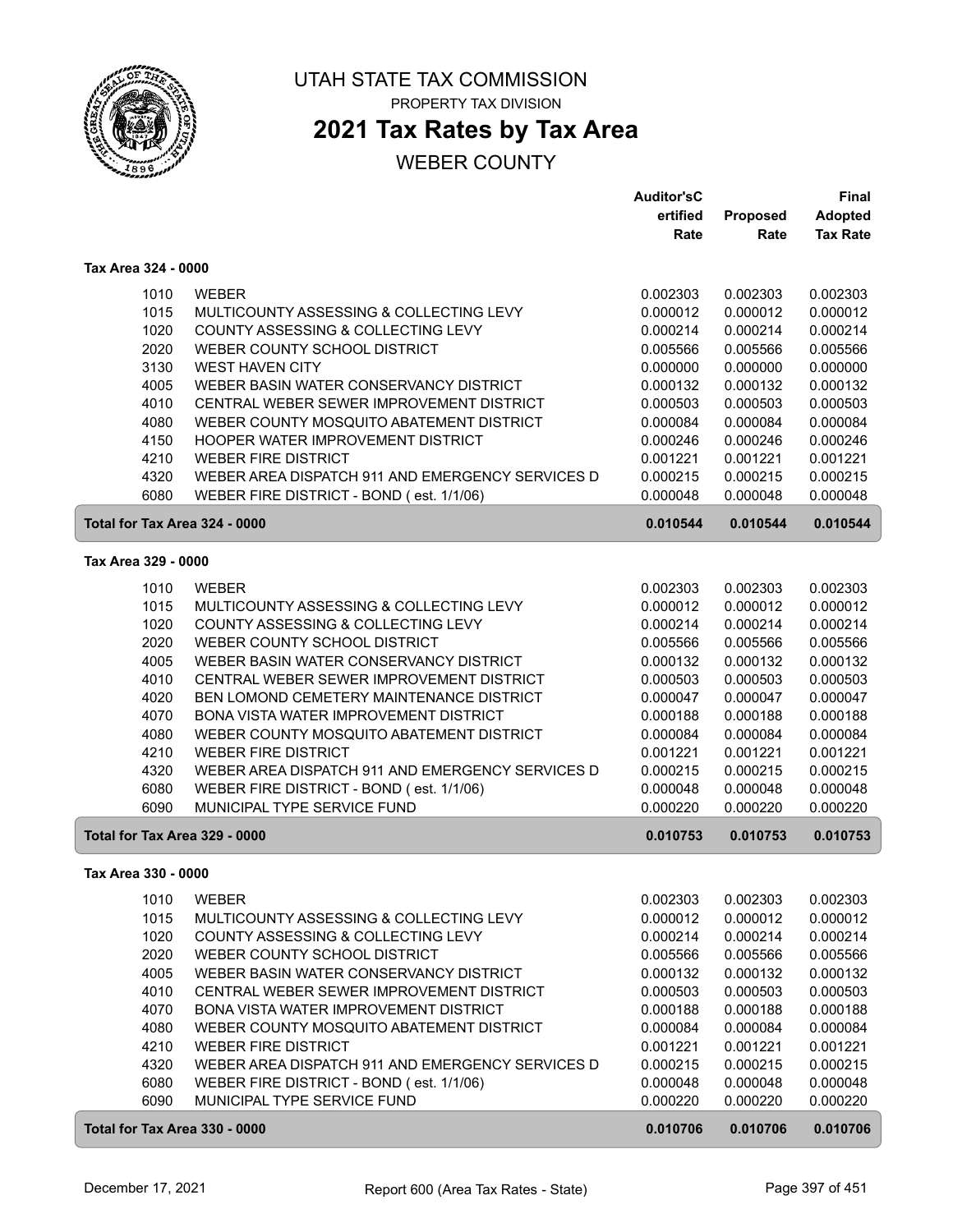

# UTAH STATE TAX COMMISSION

PROPERTY TAX DIVISION

# **2021 Tax Rates by Tax Area**

|                               |                                                  | <b>Auditor'sC</b><br>ertified | <b>Proposed</b> | <b>Final</b><br><b>Adopted</b> |
|-------------------------------|--------------------------------------------------|-------------------------------|-----------------|--------------------------------|
|                               |                                                  | Rate                          | Rate            | <b>Tax Rate</b>                |
| Tax Area 344 - 0000           |                                                  |                               |                 |                                |
| 1010                          | <b>WEBER</b>                                     | 0.002303                      | 0.002303        | 0.002303                       |
| 1015                          | MULTICOUNTY ASSESSING & COLLECTING LEVY          | 0.000012                      | 0.000012        | 0.000012                       |
| 1020                          | COUNTY ASSESSING & COLLECTING LEVY               | 0.000214                      | 0.000214        | 0.000214                       |
| 2020                          | WEBER COUNTY SCHOOL DISTRICT                     | 0.005566                      | 0.005566        | 0.005566                       |
| 3025                          | <b>HOOPER CITY</b>                               | 0.000353                      | 0.000353        | 0.000353                       |
| 4005                          | WEBER BASIN WATER CONSERVANCY DISTRICT           | 0.000132                      | 0.000132        | 0.000132                       |
| 4080                          | WEBER COUNTY MOSQUITO ABATEMENT DISTRICT         | 0.000084                      | 0.000084        | 0.000084                       |
| 4130                          | ROY WATER CONSERVANCY DISTRICT                   | 0.000056                      | 0.000056        | 0.000056                       |
| 4210                          | <b>WEBER FIRE DISTRICT</b>                       | 0.001221                      | 0.001221        | 0.001221                       |
| 4320                          | WEBER AREA DISPATCH 911 AND EMERGENCY SERVICES D | 0.000215                      | 0.000215        | 0.000215                       |
| 6080                          | WEBER FIRE DISTRICT - BOND (est. 1/1/06)         | 0.000048                      | 0.000048        | 0.000048                       |
| Total for Tax Area 344 - 0000 |                                                  | 0.010204                      | 0.010204        | 0.010204                       |
| Tax Area 345 - 0000           |                                                  |                               |                 |                                |
| 1010                          | <b>WEBER</b>                                     | 0.002303                      | 0.002303        | 0.002303                       |
| 1015                          | MULTICOUNTY ASSESSING & COLLECTING LEVY          | 0.000012                      | 0.000012        | 0.000012                       |
| 1020                          | COUNTY ASSESSING & COLLECTING LEVY               | 0.000214                      | 0.000214        | 0.000214                       |
| 2020                          | WEBER COUNTY SCHOOL DISTRICT                     | 0.005566                      | 0.005566        | 0.005566                       |
| 3025                          | <b>HOOPER CITY</b>                               | 0.000353                      | 0.000353        | 0.000353                       |
| 4005                          | WEBER BASIN WATER CONSERVANCY DISTRICT           | 0.000132                      | 0.000132        | 0.000132                       |
| 4080                          | WEBER COUNTY MOSQUITO ABATEMENT DISTRICT         | 0.000084                      | 0.000084        | 0.000084                       |
| 4130                          | ROY WATER CONSERVANCY DISTRICT                   | 0.000056                      | 0.000056        | 0.000056                       |
| 4150                          | HOOPER WATER IMPROVEMENT DISTRICT                | 0.000246                      | 0.000246        | 0.000246                       |
| 4210                          | <b>WEBER FIRE DISTRICT</b>                       | 0.001221                      | 0.001221        | 0.001221                       |
| 4320                          | WEBER AREA DISPATCH 911 AND EMERGENCY SERVICES D | 0.000215                      | 0.000215        | 0.000215                       |
| 6080                          | WEBER FIRE DISTRICT - BOND (est. 1/1/06)         | 0.000048                      | 0.000048        | 0.000048                       |
| Total for Tax Area 345 - 0000 |                                                  | 0.010450                      | 0.010450        | 0.010450                       |
| Tax Area 347 - 0000           |                                                  |                               |                 |                                |
| 1010                          | <b>WEBER</b>                                     | 0.002303                      | 0.002303        | 0.002303                       |
| 1015                          | MULTICOUNTY ASSESSING & COLLECTING LEVY          | 0.000012                      | 0.000012        | 0.000012                       |
| 1020                          | COUNTY ASSESSING & COLLECTING LEVY               | 0.000214                      | 0.000214        | 0.000214                       |
| 2020                          | WEBER COUNTY SCHOOL DISTRICT                     | 0.005566                      | 0.005566        | 0.005566                       |
| 3025                          | <b>HOOPER CITY</b>                               | 0.000353                      | 0.000353        | 0.000353                       |
| 4005                          | WEBER BASIN WATER CONSERVANCY DISTRICT           | 0.000132                      | 0.000132        | 0.000132                       |
| 4015                          | NORTH DAVIS SEWER DISTRICT                       | 0.000682                      | 0.000682        | 0.000682                       |
| 4080                          | WEBER COUNTY MOSQUITO ABATEMENT DISTRICT         | 0.000084                      | 0.000084        | 0.000084                       |
| 4130                          | ROY WATER CONSERVANCY DISTRICT                   | 0.000056                      | 0.000056        | 0.000056                       |
| 4150                          | HOOPER WATER IMPROVEMENT DISTRICT                | 0.000246                      | 0.000246        | 0.000246                       |
| 4210                          | <b>WEBER FIRE DISTRICT</b>                       | 0.001221                      | 0.001221        | 0.001221                       |
| 4320                          | WEBER AREA DISPATCH 911 AND EMERGENCY SERVICES D | 0.000215                      | 0.000215        | 0.000215                       |
| 6080                          | WEBER FIRE DISTRICT - BOND (est. 1/1/06)         | 0.000048                      | 0.000048        | 0.000048                       |
| Total for Tax Area 347 - 0000 |                                                  | 0.011132                      | 0.011132        | 0.011132                       |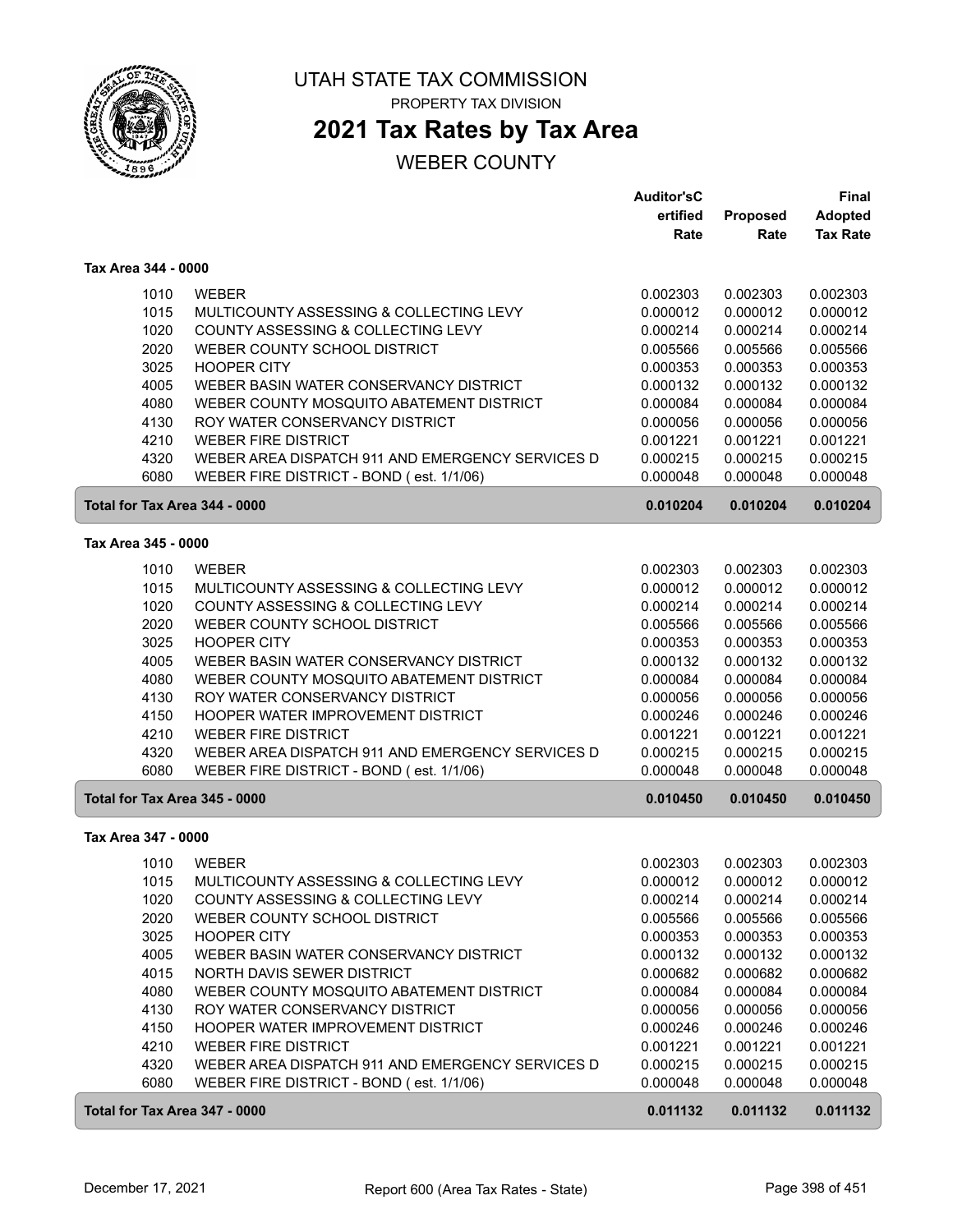

# UTAH STATE TAX COMMISSION

PROPERTY TAX DIVISION

# **2021 Tax Rates by Tax Area**

|                               |                                                  | <b>Auditor'sC</b> |          | Final           |
|-------------------------------|--------------------------------------------------|-------------------|----------|-----------------|
|                               |                                                  | ertified          | Proposed | <b>Adopted</b>  |
|                               |                                                  | Rate              | Rate     | <b>Tax Rate</b> |
| Tax Area 348 - 0000           |                                                  |                   |          |                 |
| 1010                          | <b>WEBER</b>                                     | 0.002303          | 0.002303 | 0.002303        |
| 1015                          | MULTICOUNTY ASSESSING & COLLECTING LEVY          | 0.000012          | 0.000012 | 0.000012        |
| 1020                          | COUNTY ASSESSING & COLLECTING LEVY               | 0.000214          | 0.000214 | 0.000214        |
| 2020                          | WEBER COUNTY SCHOOL DISTRICT                     | 0.005566          | 0.005566 | 0.005566        |
| 3090                          | <b>ROY CITY</b>                                  | 0.001733          | 0.001733 | 0.001733        |
| 4005                          | WEBER BASIN WATER CONSERVANCY DISTRICT           | 0.000132          | 0.000132 | 0.000132        |
| 4015                          | NORTH DAVIS SEWER DISTRICT                       | 0.000682          | 0.000682 | 0.000682        |
| 4080                          | WEBER COUNTY MOSQUITO ABATEMENT DISTRICT         | 0.000084          | 0.000084 | 0.000084        |
| 4130                          | ROY WATER CONSERVANCY DISTRICT                   | 0.000056          | 0.000056 | 0.000056        |
| 4320                          | WEBER AREA DISPATCH 911 AND EMERGENCY SERVICES D | 0.000215          | 0.000215 | 0.000215        |
| Total for Tax Area 348 - 0000 |                                                  | 0.010997          | 0.010997 | 0.010997        |
| Tax Area 352 - 0000           |                                                  |                   |          |                 |
| 1010                          | <b>WEBER</b>                                     | 0.002303          | 0.002303 | 0.002303        |
| 1015                          | MULTICOUNTY ASSESSING & COLLECTING LEVY          | 0.000012          | 0.000012 | 0.000012        |
| 1020                          | COUNTY ASSESSING & COLLECTING LEVY               | 0.000214          | 0.000214 | 0.000214        |
| 2020                          | WEBER COUNTY SCHOOL DISTRICT                     | 0.005566          | 0.005566 | 0.005566        |
| 3130                          | <b>WEST HAVEN CITY</b>                           | 0.000000          | 0.000000 | 0.000000        |
| 4005                          | WEBER BASIN WATER CONSERVANCY DISTRICT           | 0.000132          | 0.000132 | 0.000132        |
| 4010                          | CENTRAL WEBER SEWER IMPROVEMENT DISTRICT         | 0.000503          | 0.000503 | 0.000503        |
| 4080                          | WEBER COUNTY MOSQUITO ABATEMENT DISTRICT         | 0.000084          | 0.000084 | 0.000084        |
| 4130                          | ROY WATER CONSERVANCY DISTRICT                   | 0.000056          | 0.000056 | 0.000056        |
| 4210                          | <b>WEBER FIRE DISTRICT</b>                       | 0.001221          | 0.001221 | 0.001221        |
| 4320                          | WEBER AREA DISPATCH 911 AND EMERGENCY SERVICES D | 0.000215          | 0.000215 | 0.000215        |
| 6080                          | WEBER FIRE DISTRICT - BOND (est. 1/1/06)         | 0.000048          | 0.000048 | 0.000048        |
| Total for Tax Area 352 - 0000 |                                                  | 0.010354          | 0.010354 | 0.010354        |
| Tax Area 353 - 0000           |                                                  |                   |          |                 |
| 1010                          | <b>WEBER</b>                                     | 0.002303          | 0.002303 | 0.002303        |
| 1015                          | MULTICOUNTY ASSESSING & COLLECTING LEVY          | 0.000012          | 0.000012 | 0.000012        |
| 1020                          | COUNTY ASSESSING & COLLECTING LEVY               | 0.000214          | 0.000214 | 0.000214        |
| 2020                          | WEBER COUNTY SCHOOL DISTRICT                     | 0.005566          | 0.005566 | 0.005566        |
| 3090                          | <b>ROY CITY</b>                                  | 0.001733          | 0.001733 | 0.001733        |
| 4005                          | WEBER BASIN WATER CONSERVANCY DISTRICT           | 0.000132          | 0.000132 | 0.000132        |
| 4080                          | WEBER COUNTY MOSQUITO ABATEMENT DISTRICT         | 0.000084          | 0.000084 | 0.000084        |
| 4130                          | ROY WATER CONSERVANCY DISTRICT                   | 0.000056          | 0.000056 | 0.000056        |
| 4320                          | WEBER AREA DISPATCH 911 AND EMERGENCY SERVICES D | 0.000215          | 0.000215 | 0.000215        |
| Total for Tax Area 353 - 0000 |                                                  | 0.010315          | 0.010315 | 0.010315        |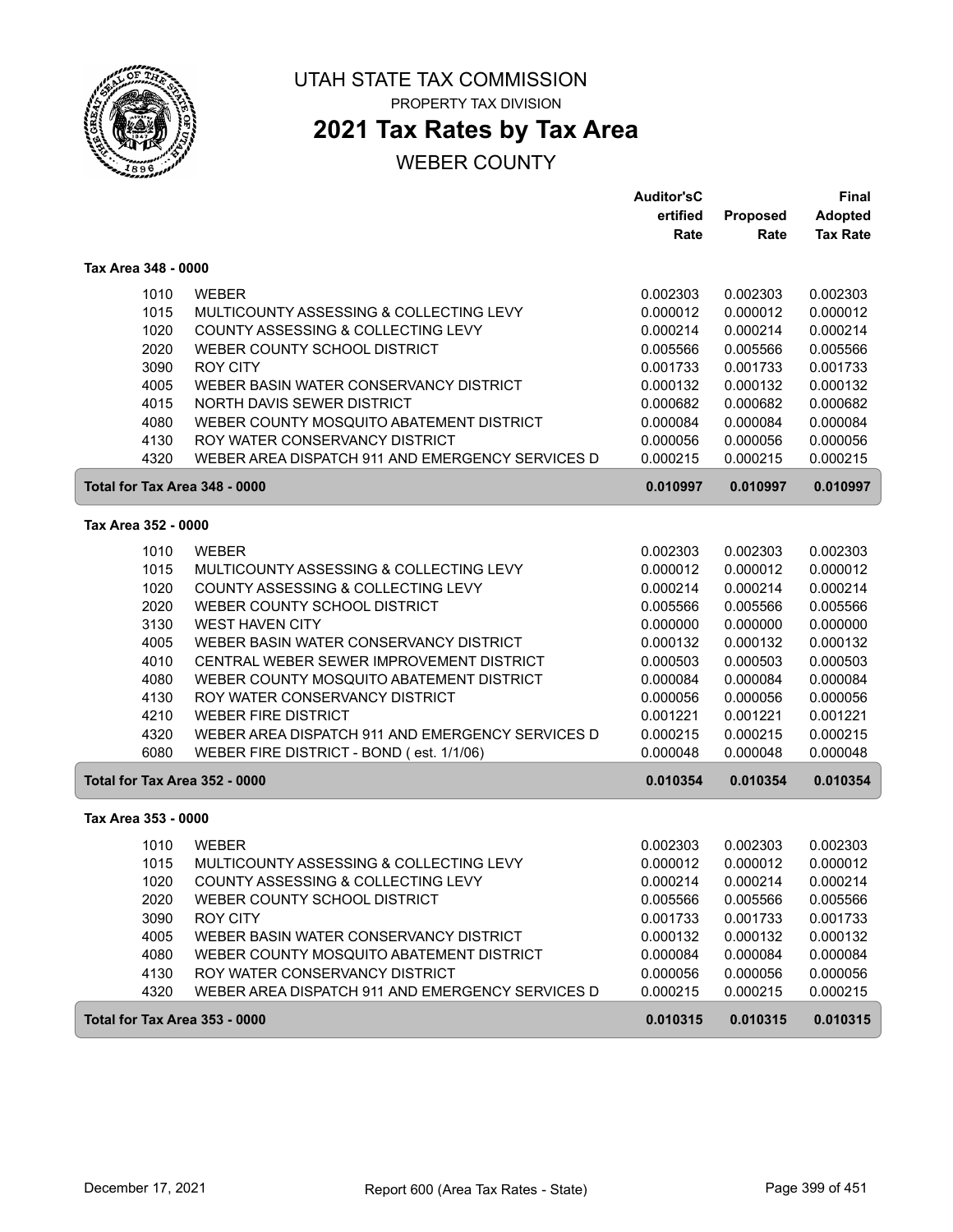

# **2021 Tax Rates by Tax Area**

|                                                                                                                       |                                                                                                                                                                                                                                                                                                                                                                                                                                                                     | <b>Auditor'sC</b><br>ertified<br>Rate                                                                                                        | <b>Proposed</b><br>Rate                                                                                                                      | <b>Final</b><br><b>Adopted</b><br><b>Tax Rate</b>                                                                                            |
|-----------------------------------------------------------------------------------------------------------------------|---------------------------------------------------------------------------------------------------------------------------------------------------------------------------------------------------------------------------------------------------------------------------------------------------------------------------------------------------------------------------------------------------------------------------------------------------------------------|----------------------------------------------------------------------------------------------------------------------------------------------|----------------------------------------------------------------------------------------------------------------------------------------------|----------------------------------------------------------------------------------------------------------------------------------------------|
| Tax Area 359 - 0000                                                                                                   |                                                                                                                                                                                                                                                                                                                                                                                                                                                                     |                                                                                                                                              |                                                                                                                                              |                                                                                                                                              |
| 1010<br>1015<br>1020<br>2010<br>3050<br>4005<br>4010<br>4080<br>4320<br>6030                                          | <b>WEBER</b><br>MULTICOUNTY ASSESSING & COLLECTING LEVY<br>COUNTY ASSESSING & COLLECTING LEVY<br>OGDEN CITY SCHOOL DISTRICT<br><b>OGDEN CITY</b><br>WEBER BASIN WATER CONSERVANCY DISTRICT<br>CENTRAL WEBER SEWER IMPROVEMENT DISTRICT<br>WEBER COUNTY MOSQUITO ABATEMENT DISTRICT<br>WEBER AREA DISPATCH 911 AND EMERGENCY SERVICES D<br>OGDEN CITY - SPECIAL LEVY TO PURCHASE WBWCD WATE                                                                          | 0.002303<br>0.000012<br>0.000214<br>0.007585<br>0.002397<br>0.000132<br>0.000503<br>0.000084<br>0.000215<br>0.000267                         | 0.002303<br>0.000012<br>0.000214<br>0.007585<br>0.002397<br>0.000132<br>0.000503<br>0.000084<br>0.000215<br>0.000267                         | 0.002303<br>0.000012<br>0.000214<br>0.007585<br>0.002397<br>0.000132<br>0.000503<br>0.000084<br>0.000215<br>0.000267                         |
| Total for Tax Area 359 - 0000                                                                                         |                                                                                                                                                                                                                                                                                                                                                                                                                                                                     | 0.013712                                                                                                                                     | 0.013712                                                                                                                                     | 0.013712                                                                                                                                     |
| Tax Area 361 - 0000                                                                                                   |                                                                                                                                                                                                                                                                                                                                                                                                                                                                     |                                                                                                                                              |                                                                                                                                              |                                                                                                                                              |
| 1010<br>1015<br>1020<br>2020<br>3035<br>4005<br>4070<br>4080<br>4210<br>4320<br>6080<br>Total for Tax Area 361 - 0000 | <b>WEBER</b><br>MULTICOUNTY ASSESSING & COLLECTING LEVY<br>COUNTY ASSESSING & COLLECTING LEVY<br>WEBER COUNTY SCHOOL DISTRICT<br>MARRIOTT-SLATERVILLE CITY<br>WEBER BASIN WATER CONSERVANCY DISTRICT<br>BONA VISTA WATER IMPROVEMENT DISTRICT<br>WEBER COUNTY MOSQUITO ABATEMENT DISTRICT<br><b>WEBER FIRE DISTRICT</b><br>WEBER AREA DISPATCH 911 AND EMERGENCY SERVICES D<br>WEBER FIRE DISTRICT - BOND (est. 1/1/06)                                             | 0.002303<br>0.000012<br>0.000214<br>0.005566<br>0.000000<br>0.000132<br>0.000188<br>0.000084<br>0.001221<br>0.000215<br>0.000048<br>0.009983 | 0.002303<br>0.000012<br>0.000214<br>0.005566<br>0.000000<br>0.000132<br>0.000188<br>0.000084<br>0.001221<br>0.000215<br>0.000048<br>0.009983 | 0.002303<br>0.000012<br>0.000214<br>0.005566<br>0.000000<br>0.000132<br>0.000188<br>0.000084<br>0.001221<br>0.000215<br>0.000048<br>0.009983 |
| Tax Area 362 - 0000                                                                                                   |                                                                                                                                                                                                                                                                                                                                                                                                                                                                     |                                                                                                                                              |                                                                                                                                              |                                                                                                                                              |
| 1010<br>1015<br>1020<br>2020<br>3035<br>4005<br>4010<br>4070<br>4080<br>4210<br>4320<br>6080                          | <b>WEBER</b><br>MULTICOUNTY ASSESSING & COLLECTING LEVY<br>COUNTY ASSESSING & COLLECTING LEVY<br>WEBER COUNTY SCHOOL DISTRICT<br>MARRIOTT-SLATERVILLE CITY<br>WEBER BASIN WATER CONSERVANCY DISTRICT<br>CENTRAL WEBER SEWER IMPROVEMENT DISTRICT<br>BONA VISTA WATER IMPROVEMENT DISTRICT<br>WEBER COUNTY MOSQUITO ABATEMENT DISTRICT<br><b>WEBER FIRE DISTRICT</b><br>WEBER AREA DISPATCH 911 AND EMERGENCY SERVICES D<br>WEBER FIRE DISTRICT - BOND (est. 1/1/06) | 0.002303<br>0.000012<br>0.000214<br>0.005566<br>0.000000<br>0.000132<br>0.000503<br>0.000188<br>0.000084<br>0.001221<br>0.000215<br>0.000048 | 0.002303<br>0.000012<br>0.000214<br>0.005566<br>0.000000<br>0.000132<br>0.000503<br>0.000188<br>0.000084<br>0.001221<br>0.000215<br>0.000048 | 0.002303<br>0.000012<br>0.000214<br>0.005566<br>0.000000<br>0.000132<br>0.000503<br>0.000188<br>0.000084<br>0.001221<br>0.000215<br>0.000048 |
| Total for Tax Area 362 - 0000                                                                                         |                                                                                                                                                                                                                                                                                                                                                                                                                                                                     | 0.010486                                                                                                                                     | 0.010486                                                                                                                                     | 0.010486                                                                                                                                     |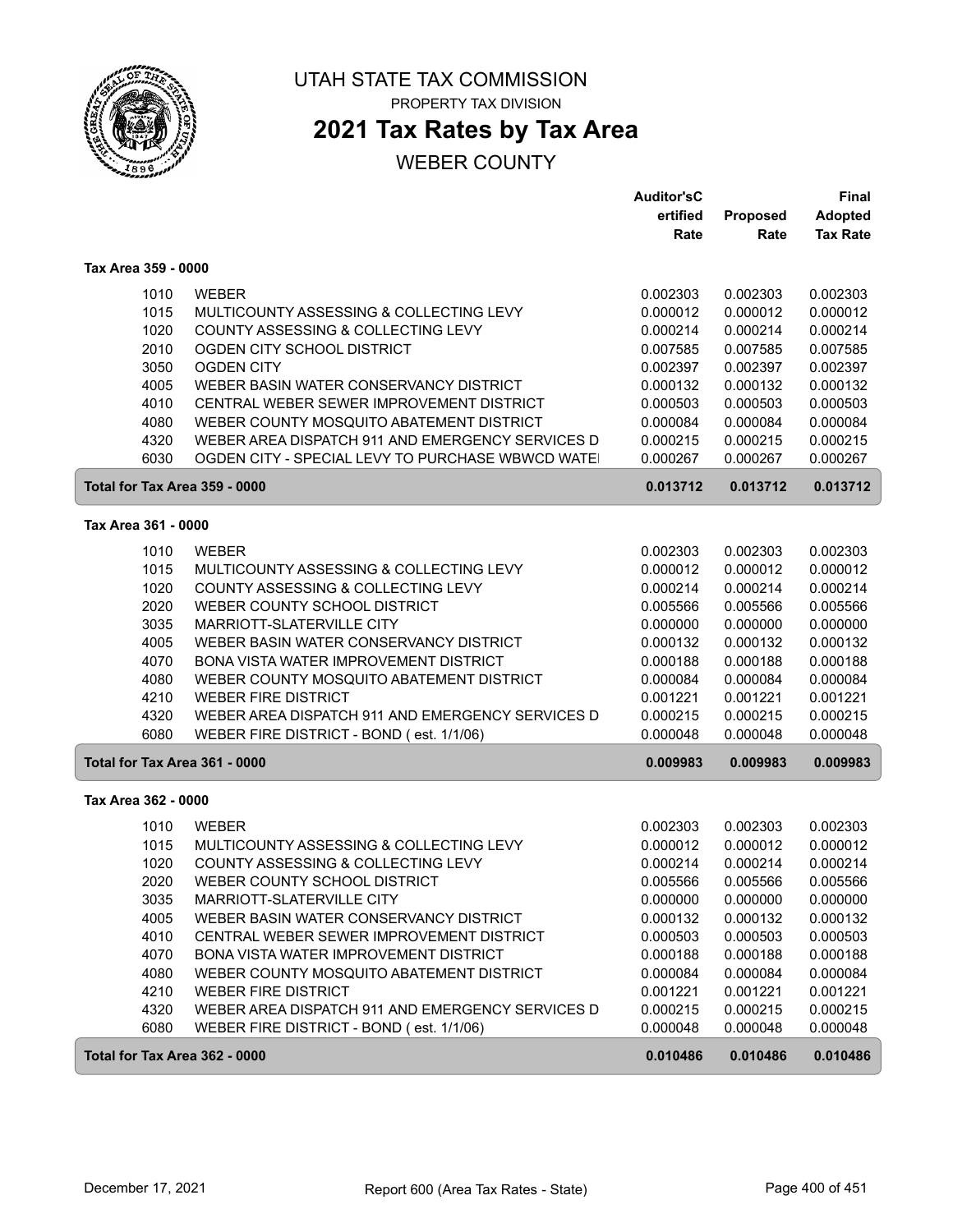

## **2021 Tax Rates by Tax Area**

|                               |                                                                                                      | <b>Auditor'sC</b>    |                      | Final                |
|-------------------------------|------------------------------------------------------------------------------------------------------|----------------------|----------------------|----------------------|
|                               |                                                                                                      | ertified             | Proposed             | <b>Adopted</b>       |
|                               |                                                                                                      | Rate                 | Rate                 | <b>Tax Rate</b>      |
| Tax Area 363 - 0000           |                                                                                                      |                      |                      |                      |
| 1010                          | <b>WEBER</b>                                                                                         | 0.002303             | 0.002303             | 0.002303             |
| 1015                          | MULTICOUNTY ASSESSING & COLLECTING LEVY                                                              | 0.000012             | 0.000012             | 0.000012             |
| 1020                          | COUNTY ASSESSING & COLLECTING LEVY                                                                   | 0.000214             | 0.000214             | 0.000214             |
| 2020                          | WEBER COUNTY SCHOOL DISTRICT                                                                         | 0.005566             | 0.005566             | 0.005566             |
| 3035                          | MARRIOTT-SLATERVILLE CITY                                                                            | 0.000000             | 0.000000             | 0.000000             |
| 4005                          | WEBER BASIN WATER CONSERVANCY DISTRICT                                                               | 0.000132             | 0.000132             | 0.000132             |
| 4030                          | PLAIN CITY CEMETERY MAINTENANCE DISTRICT                                                             | 0.000049             | 0.000049             | 0.000049             |
| 4070                          | BONA VISTA WATER IMPROVEMENT DISTRICT                                                                | 0.000188             | 0.000188             | 0.000188             |
| 4080                          | WEBER COUNTY MOSQUITO ABATEMENT DISTRICT                                                             | 0.000084             | 0.000084             | 0.000084             |
| 4210                          | <b>WEBER FIRE DISTRICT</b>                                                                           | 0.001221             | 0.001221             | 0.001221             |
| 4320                          | WEBER AREA DISPATCH 911 AND EMERGENCY SERVICES D                                                     | 0.000215             | 0.000215             | 0.000215             |
| 6080                          | WEBER FIRE DISTRICT - BOND (est. 1/1/06)                                                             | 0.000048             | 0.000048             | 0.000048             |
| Total for Tax Area 363 - 0000 |                                                                                                      | 0.010032             | 0.010032             | 0.010032             |
| Tax Area 367 - 0000           |                                                                                                      |                      |                      |                      |
| 1010                          | <b>WEBER</b>                                                                                         |                      | 0.002303             | 0.002303             |
| 1015                          | MULTICOUNTY ASSESSING & COLLECTING LEVY                                                              | 0.002303<br>0.000012 | 0.000012             | 0.000012             |
| 1020                          | COUNTY ASSESSING & COLLECTING LEVY                                                                   | 0.000214             | 0.000214             | 0.000214             |
| 2010                          | OGDEN CITY SCHOOL DISTRICT                                                                           | 0.007585             | 0.007585             | 0.007585             |
| 3050                          | <b>OGDEN CITY</b>                                                                                    | 0.002397             | 0.002397             | 0.002397             |
| 4005                          | WEBER BASIN WATER CONSERVANCY DISTRICT                                                               | 0.000132             | 0.000132             | 0.000132             |
| 4010                          | CENTRAL WEBER SEWER IMPROVEMENT DISTRICT                                                             | 0.000503             | 0.000503             | 0.000503             |
| 4080                          | WEBER COUNTY MOSQUITO ABATEMENT DISTRICT                                                             | 0.000084             | 0.000084             | 0.000084             |
| 4320                          | WEBER AREA DISPATCH 911 AND EMERGENCY SERVICES D                                                     | 0.000215             | 0.000215             | 0.000215             |
| 6030                          | OGDEN CITY - SPECIAL LEVY TO PURCHASE WBWCD WATE                                                     | 0.000267             | 0.000267             | 0.000267             |
| Total for Tax Area 367 - 0000 |                                                                                                      | 0.013712             | 0.013712             | 0.013712             |
| Tax Area 368 - 0000           |                                                                                                      |                      |                      |                      |
|                               |                                                                                                      |                      |                      |                      |
| 1010                          | <b>WEBER</b>                                                                                         | 0.002303             | 0.002303             | 0.002303             |
| 1015                          | MULTICOUNTY ASSESSING & COLLECTING LEVY                                                              | 0.000012             | 0.000012             | 0.000012             |
| 1020                          | COUNTY ASSESSING & COLLECTING LEVY                                                                   | 0.000214             | 0.000214             | 0.000214             |
| 2010                          | OGDEN CITY SCHOOL DISTRICT                                                                           | 0.007585             | 0.007585             | 0.007585             |
| 3050                          | <b>OGDEN CITY</b>                                                                                    | 0.002397             | 0.002397             | 0.002397             |
| 4005                          | WEBER BASIN WATER CONSERVANCY DISTRICT                                                               | 0.000132             | 0.000132             | 0.000132             |
| 4010                          | CENTRAL WEBER SEWER IMPROVEMENT DISTRICT<br>WEBER COUNTY MOSQUITO ABATEMENT DISTRICT                 | 0.000503<br>0.000084 | 0.000503             | 0.000503             |
| 4080                          |                                                                                                      |                      | 0.000084             | 0.000084             |
| 4320<br>6030                  | WEBER AREA DISPATCH 911 AND EMERGENCY SERVICES D<br>OGDEN CITY - SPECIAL LEVY TO PURCHASE WBWCD WATE | 0.000215<br>0.000267 | 0.000215<br>0.000267 | 0.000215<br>0.000267 |
|                               |                                                                                                      |                      |                      |                      |
| Total for Tax Area 368 - 0000 |                                                                                                      | 0.013712             | 0.013712             | 0.013712             |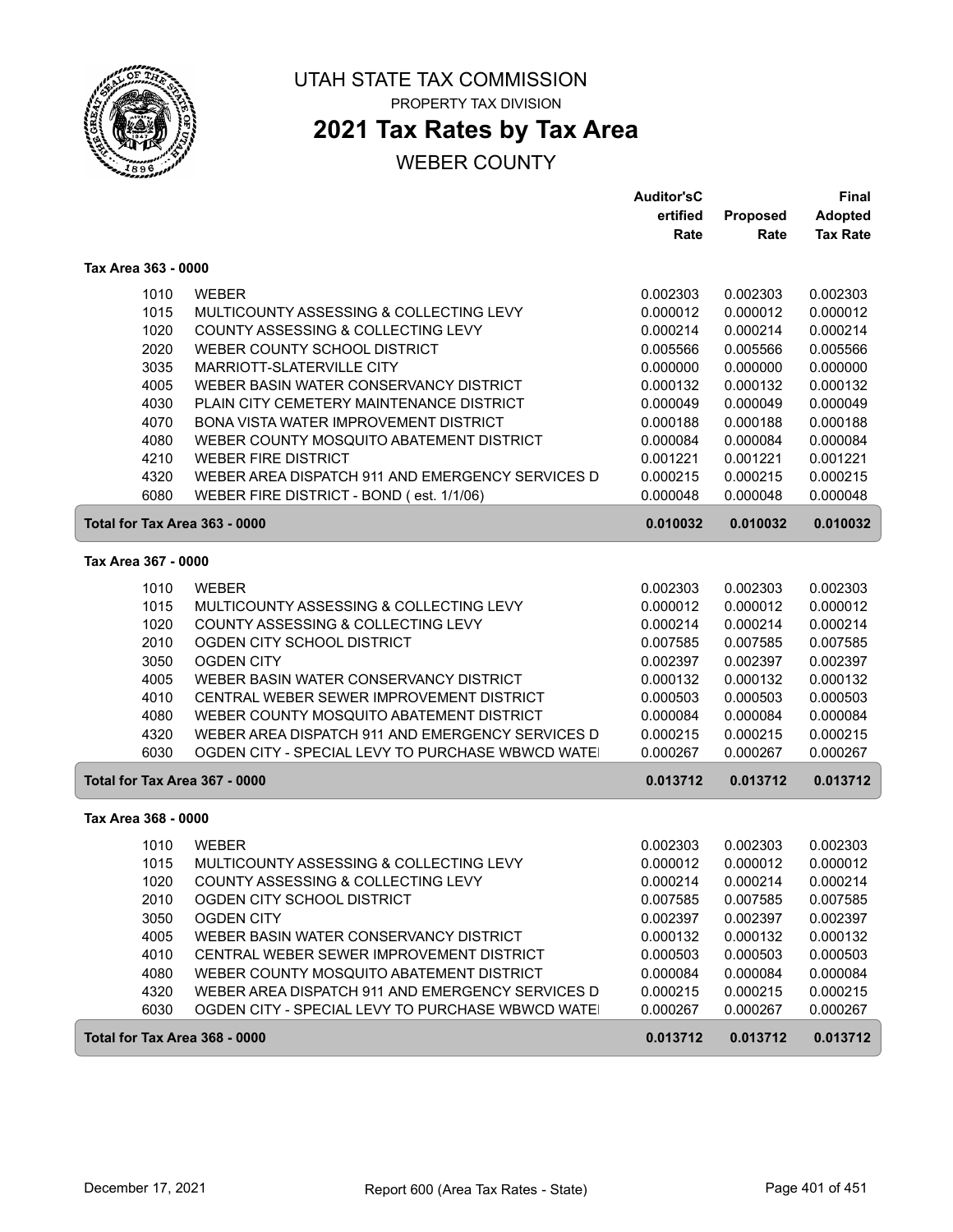

## **2021 Tax Rates by Tax Area**

|                               |                                                  | <b>Auditor'sC</b> |          | <b>Final</b>    |
|-------------------------------|--------------------------------------------------|-------------------|----------|-----------------|
|                               |                                                  | ertified          | Proposed | <b>Adopted</b>  |
|                               |                                                  | Rate              | Rate     | <b>Tax Rate</b> |
| Tax Area 370 - 0000           |                                                  |                   |          |                 |
| 1010                          | <b>WEBER</b>                                     | 0.002303          | 0.002303 | 0.002303        |
| 1015                          | MULTICOUNTY ASSESSING & COLLECTING LEVY          | 0.000012          | 0.000012 | 0.000012        |
| 1020                          | COUNTY ASSESSING & COLLECTING LEVY               | 0.000214          | 0.000214 | 0.000214        |
| 2020                          | WEBER COUNTY SCHOOL DISTRICT                     | 0.005566          | 0.005566 | 0.005566        |
| 3130                          | <b>WEST HAVEN CITY</b>                           | 0.000000          | 0.000000 | 0.000000        |
| 4005                          | WEBER BASIN WATER CONSERVANCY DISTRICT           | 0.000132          | 0.000132 | 0.000132        |
| 4015                          | NORTH DAVIS SEWER DISTRICT                       | 0.000682          | 0.000682 | 0.000682        |
| 4080                          | WEBER COUNTY MOSQUITO ABATEMENT DISTRICT         | 0.000084          | 0.000084 | 0.000084        |
| 4150                          | HOOPER WATER IMPROVEMENT DISTRICT                | 0.000246          | 0.000246 | 0.000246        |
| 4210                          | <b>WEBER FIRE DISTRICT</b>                       | 0.001221          | 0.001221 | 0.001221        |
| 4320                          | WEBER AREA DISPATCH 911 AND EMERGENCY SERVICES D | 0.000215          | 0.000215 | 0.000215        |
| 6080                          | WEBER FIRE DISTRICT - BOND (est. 1/1/06)         | 0.000048          | 0.000048 | 0.000048        |
| Total for Tax Area 370 - 0000 |                                                  | 0.010723          | 0.010723 | 0.010723        |
| Tax Area 371 - 0000           |                                                  |                   |          |                 |
| 1010                          | <b>WEBER</b>                                     | 0.002303          | 0.002303 | 0.002303        |
| 1015                          | MULTICOUNTY ASSESSING & COLLECTING LEVY          | 0.000012          | 0.000012 | 0.000012        |
| 1020                          | COUNTY ASSESSING & COLLECTING LEVY               | 0.000214          | 0.000214 | 0.000214        |
| 2020                          | WEBER COUNTY SCHOOL DISTRICT                     | 0.005566          | 0.005566 | 0.005566        |
| 3130                          | <b>WEST HAVEN CITY</b>                           | 0.000000          | 0.000000 | 0.000000        |
| 4005                          | WEBER BASIN WATER CONSERVANCY DISTRICT           | 0.000132          | 0.000132 | 0.000132        |
| 4015                          | NORTH DAVIS SEWER DISTRICT                       | 0.000682          | 0.000682 | 0.000682        |
| 4080                          | WEBER COUNTY MOSQUITO ABATEMENT DISTRICT         | 0.000084          | 0.000084 | 0.000084        |
| 4130                          | ROY WATER CONSERVANCY DISTRICT                   | 0.000056          | 0.000056 | 0.000056        |
| 4150                          | HOOPER WATER IMPROVEMENT DISTRICT                | 0.000246          | 0.000246 | 0.000246        |
| 4210                          | <b>WEBER FIRE DISTRICT</b>                       | 0.001221          | 0.001221 | 0.001221        |
| 4320                          | WEBER AREA DISPATCH 911 AND EMERGENCY SERVICES D | 0.000215          | 0.000215 | 0.000215        |
| 6080                          | WEBER FIRE DISTRICT - BOND (est. 1/1/06)         | 0.000048          | 0.000048 | 0.000048        |
| Total for Tax Area 371 - 0000 |                                                  | 0.010779          | 0.010779 | 0.010779        |
| Tax Area 373 - 0000           |                                                  |                   |          |                 |
| 1010                          | <b>WEBER</b>                                     | 0.002303          | 0.002303 | 0.002303        |
| 1015                          | MULTICOUNTY ASSESSING & COLLECTING LEVY          | 0.000012          | 0.000012 | 0.000012        |
| 1020                          | COUNTY ASSESSING & COLLECTING LEVY               | 0.000214          | 0.000214 | 0.000214        |
| 2020                          | WEBER COUNTY SCHOOL DISTRICT                     | 0.005566          | 0.005566 | 0.005566        |
| 3020                          | <b>HARRISVILLE CITY</b>                          | 0.000708          | 0.000708 | 0.000708        |
| 4005                          | WEBER BASIN WATER CONSERVANCY DISTRICT           | 0.000132          | 0.000132 | 0.000132        |
| 4010                          | CENTRAL WEBER SEWER IMPROVEMENT DISTRICT         | 0.000503          | 0.000503 | 0.000503        |
| 4020                          | BEN LOMOND CEMETERY MAINTENANCE DISTRICT         | 0.000047          | 0.000047 | 0.000047        |
| 4080                          | WEBER COUNTY MOSQUITO ABATEMENT DISTRICT         | 0.000084          | 0.000084 | 0.000084        |
| 4320                          | WEBER AREA DISPATCH 911 AND EMERGENCY SERVICES D | 0.000215          | 0.000215 | 0.000215        |
| 4330                          | NORTH VIEW FIRE DISTRICT                         | 0.000898          | 0.001037 | 0.001037        |
| Total for Tax Area 373 - 0000 |                                                  | 0.010682          | 0.010821 | 0.010821        |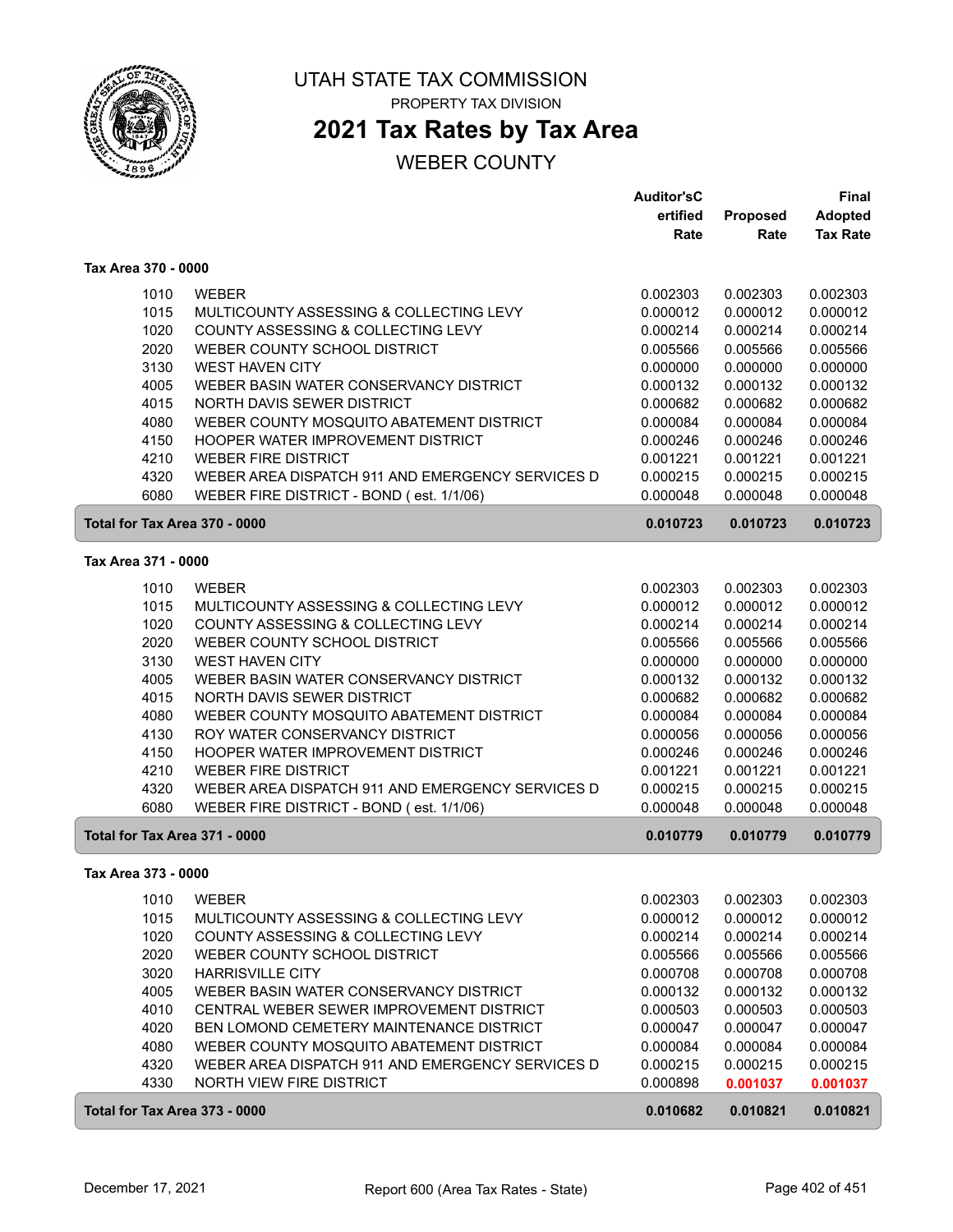

#### UTAH STATE TAX COMMISSION PROPERTY TAX DIVISION

## **2021 Tax Rates by Tax Area**

|                               |                                                  | <b>Auditor'sC</b> |                 | <b>Final</b>    |
|-------------------------------|--------------------------------------------------|-------------------|-----------------|-----------------|
|                               |                                                  | ertified          | <b>Proposed</b> | <b>Adopted</b>  |
|                               |                                                  | Rate              | Rate            | <b>Tax Rate</b> |
| Tax Area 374 - 0000           |                                                  |                   |                 |                 |
| 1010                          | <b>WEBER</b>                                     | 0.002303          | 0.002303        | 0.002303        |
| 1015                          | MULTICOUNTY ASSESSING & COLLECTING LEVY          | 0.000012          | 0.000012        | 0.000012        |
| 1020                          | COUNTY ASSESSING & COLLECTING LEVY               | 0.000214          | 0.000214        | 0.000214        |
| 2020                          | WEBER COUNTY SCHOOL DISTRICT                     | 0.005566          | 0.005566        | 0.005566        |
| 4005                          | WEBER BASIN WATER CONSERVANCY DISTRICT           | 0.000132          | 0.000132        | 0.000132        |
| 4080                          | WEBER COUNTY MOSQUITO ABATEMENT DISTRICT         | 0.000084          | 0.000084        | 0.000084        |
| 4120                          | LIBERTY CEMETERY MAINTENANCE DISTRICT            | 0.000026          | 0.000026        | 0.000026        |
| 4135                          | POWDER MOUNTAIN WATER AND SEWER IMPROVEMENT DI   | 0.000302          | 0.000302        | 0.000302        |
| 4210                          | <b>WEBER FIRE DISTRICT</b>                       | 0.001221          | 0.001221        | 0.001221        |
| 4240                          | OGDEN VALLEY PARKS SERVICE AREA                  | 0.000091          | 0.000091        | 0.000091        |
| 4320                          | WEBER AREA DISPATCH 911 AND EMERGENCY SERVICES D | 0.000215          | 0.000215        | 0.000215        |
| 6080                          | WEBER FIRE DISTRICT - BOND (est. 1/1/06)         | 0.000048          | 0.000048        | 0.000048        |
| 6090                          | MUNICIPAL TYPE SERVICE FUND                      | 0.000220          | 0.000220        | 0.000220        |
| Total for Tax Area 374 - 0000 |                                                  | 0.010434          | 0.010434        | 0.010434        |
| Tax Area 375 - 0000           |                                                  |                   |                 |                 |
|                               |                                                  |                   |                 |                 |
| 1010                          | <b>WEBER</b>                                     | 0.002303          | 0.002303        | 0.002303        |
| 1015                          | MULTICOUNTY ASSESSING & COLLECTING LEVY          | 0.000012          | 0.000012        | 0.000012        |
| 1020                          | COUNTY ASSESSING & COLLECTING LEVY               | 0.000214          | 0.000214        | 0.000214        |
| 2010                          | OGDEN CITY SCHOOL DISTRICT                       | 0.007585          | 0.007585        | 0.007585        |
| 3050                          | <b>OGDEN CITY</b>                                | 0.002397          | 0.002397        | 0.002397        |
| 4005                          | WEBER BASIN WATER CONSERVANCY DISTRICT           | 0.000132          | 0.000132        | 0.000132        |
| 4010                          | CENTRAL WEBER SEWER IMPROVEMENT DISTRICT         | 0.000503          | 0.000503        | 0.000503        |
| 4080                          | WEBER COUNTY MOSQUITO ABATEMENT DISTRICT         | 0.000084          | 0.000084        | 0.000084        |
| 4320                          | WEBER AREA DISPATCH 911 AND EMERGENCY SERVICES D | 0.000215          | 0.000215        | 0.000215        |
| 6030                          | OGDEN CITY - SPECIAL LEVY TO PURCHASE WBWCD WATE | 0.000267          | 0.000267        | 0.000267        |
| Total for Tax Area 375 - 0000 |                                                  | 0.013712          | 0.013712        | 0.013712        |
| Tax Area 376 - 0000           |                                                  |                   |                 |                 |
| 1010                          | <b>WEBER</b>                                     | 0.002303          | 0.002303        | 0.002303        |
| 1015                          | MULTICOUNTY ASSESSING & COLLECTING LEVY          | 0.000012          | 0.000012        | 0.000012        |
| 1020                          | COUNTY ASSESSING & COLLECTING LEVY               | 0.000214          | 0.000214        | 0.000214        |
| 2020                          | WEBER COUNTY SCHOOL DISTRICT                     | 0.005566          | 0.005566        | 0.005566        |
| 3025                          | <b>HOOPER CITY</b>                               | 0.000353          | 0.000353        | 0.000353        |
| 4005                          | WEBER BASIN WATER CONSERVANCY DISTRICT           | 0.000132          | 0.000132        | 0.000132        |
| 4010                          | CENTRAL WEBER SEWER IMPROVEMENT DISTRICT         | 0.000503          | 0.000503        | 0.000503        |
| 4080                          | WEBER COUNTY MOSQUITO ABATEMENT DISTRICT         | 0.000084          | 0.000084        | 0.000084        |
| 4150                          | HOOPER WATER IMPROVEMENT DISTRICT                | 0.000246          | 0.000246        | 0.000246        |
| 4210                          | <b>WEBER FIRE DISTRICT</b>                       | 0.001221          | 0.001221        | 0.001221        |
| 4320                          | WEBER AREA DISPATCH 911 AND EMERGENCY SERVICES D | 0.000215          | 0.000215        | 0.000215        |
| 6080                          | WEBER FIRE DISTRICT - BOND (est. 1/1/06)         | 0.000048          | 0.000048        | 0.000048        |
| Total for Tax Area 376 - 0000 |                                                  | 0.010897          | 0.010897        | 0.010897        |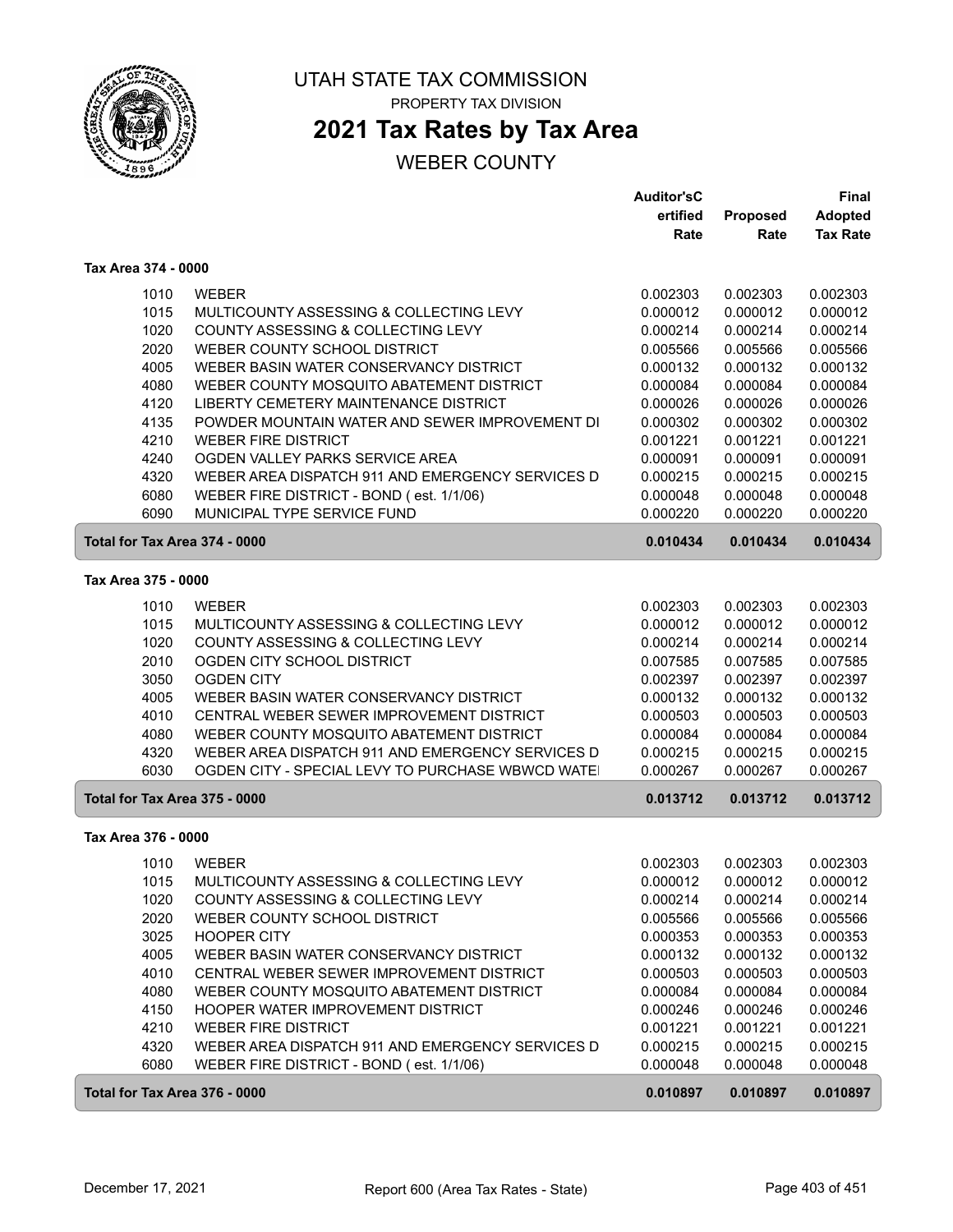

ſ

#### UTAH STATE TAX COMMISSION PROPERTY TAX DIVISION

## **2021 Tax Rates by Tax Area**

|                     |                                                  | <b>Auditor'sC</b> |                 | <b>Final</b>    |
|---------------------|--------------------------------------------------|-------------------|-----------------|-----------------|
|                     |                                                  | ertified          | <b>Proposed</b> | <b>Adopted</b>  |
|                     |                                                  | Rate              | Rate            | <b>Tax Rate</b> |
| Tax Area 377 - 0000 |                                                  |                   |                 |                 |
| 1010                | <b>WEBER</b>                                     | 0.002303          | 0.002303        | 0.002303        |
| 1015                | MULTICOUNTY ASSESSING & COLLECTING LEVY          | 0.000012          | 0.000012        | 0.000012        |
| 1020                | COUNTY ASSESSING & COLLECTING LEVY               | 0.000214          | 0.000214        | 0.000214        |
| 2020                | WEBER COUNTY SCHOOL DISTRICT                     | 0.005566          | 0.005566        | 0.005566        |
| 4005                | WEBER BASIN WATER CONSERVANCY DISTRICT           | 0.000132          | 0.000132        | 0.000132        |
| 4010                | CENTRAL WEBER SEWER IMPROVEMENT DISTRICT         | 0.000503          | 0.000503        | 0.000503        |
| 4040                | WEST WEBER-TAYLOR CEMETERY MAINTENANCE DISTRICT  | 0.000058          | 0.000112        | 0.000112        |
| 4080                | WEBER COUNTY MOSQUITO ABATEMENT DISTRICT         | 0.000084          | 0.000084        | 0.000084        |
| 4210                | <b>WEBER FIRE DISTRICT</b>                       | 0.001221          | 0.001221        | 0.001221        |
| 4320                | WEBER AREA DISPATCH 911 AND EMERGENCY SERVICES D | 0.000215          | 0.000215        | 0.000215        |
| 6080                | WEBER FIRE DISTRICT - BOND (est. 1/1/06)         | 0.000048          | 0.000048        | 0.000048        |
| 6090                | MUNICIPAL TYPE SERVICE FUND                      | 0.000220          | 0.000220        | 0.000220        |
|                     | Total for Tax Area 377 - 0000                    | 0.010576          | 0.010630        | 0.010630        |
| Tax Area 379 - 0000 |                                                  |                   |                 |                 |
| 1010                | <b>WEBER</b>                                     | 0.002303          | 0.002303        | 0.002303        |
| 1015                | MULTICOUNTY ASSESSING & COLLECTING LEVY          | 0.000012          | 0.000012        | 0.000012        |
| 1020                | COUNTY ASSESSING & COLLECTING LEVY               | 0.000214          | 0.000214        | 0.000214        |
| 2020                | WEBER COUNTY SCHOOL DISTRICT                     | 0.005566          | 0.005566        | 0.005566        |
| 3025                | <b>HOOPER CITY</b>                               | 0.000353          | 0.000353        | 0.000353        |
| 4005                | WEBER BASIN WATER CONSERVANCY DISTRICT           | 0.000132          | 0.000132        | 0.000132        |
| 4040                | WEST WEBER-TAYLOR CEMETERY MAINTENANCE DISTRICT  | 0.000058          | 0.000112        | 0.000112        |
| 4080                | WEBER COUNTY MOSQUITO ABATEMENT DISTRICT         | 0.000084          | 0.000084        | 0.000084        |
| 4210                | <b>WEBER FIRE DISTRICT</b>                       | 0.001221          | 0.001221        | 0.001221        |
| 4320                | WEBER AREA DISPATCH 911 AND EMERGENCY SERVICES D | 0.000215          | 0.000215        | 0.000215        |
| 6080                | WEBER FIRE DISTRICT - BOND (est. 1/1/06)         | 0.000048          | 0.000048        | 0.000048        |
|                     | Total for Tax Area 379 - 0000                    | 0.010206          | 0.010260        | 0.010260        |
| Tax Area 380 - 0000 |                                                  |                   |                 |                 |
| 1010                | <b>WEBER</b>                                     | 0.002303          | 0.002303        | 0.002303        |
| 1015                | MULTICOUNTY ASSESSING & COLLECTING LEVY          | 0.000012          | 0.000012        | 0.000012        |
| 1020                | COUNTY ASSESSING & COLLECTING LEVY               | 0.000214          | 0.000214        | 0.000214        |
| 2020                | WEBER COUNTY SCHOOL DISTRICT                     | 0.005566          | 0.005566        | 0.005566        |
| 3025                | <b>HOOPER CITY</b>                               | 0.000353          | 0.000353        | 0.000353        |
| 4005                | WEBER BASIN WATER CONSERVANCY DISTRICT           | 0.000132          | 0.000132        | 0.000132        |
| 4080                | WEBER COUNTY MOSQUITO ABATEMENT DISTRICT         | 0.000084          | 0.000084        | 0.000084        |
| 4210                | <b>WEBER FIRE DISTRICT</b>                       | 0.001221          | 0.001221        | 0.001221        |
| 4320                | WEBER AREA DISPATCH 911 AND EMERGENCY SERVICES D | 0.000215          | 0.000215        | 0.000215        |
| 6080                | WEBER FIRE DISTRICT - BOND (est. 1/1/06)         | 0.000048          | 0.000048        | 0.000048        |
|                     | Total for Tax Area 380 - 0000                    | 0.010148          | 0.010148        | 0.010148        |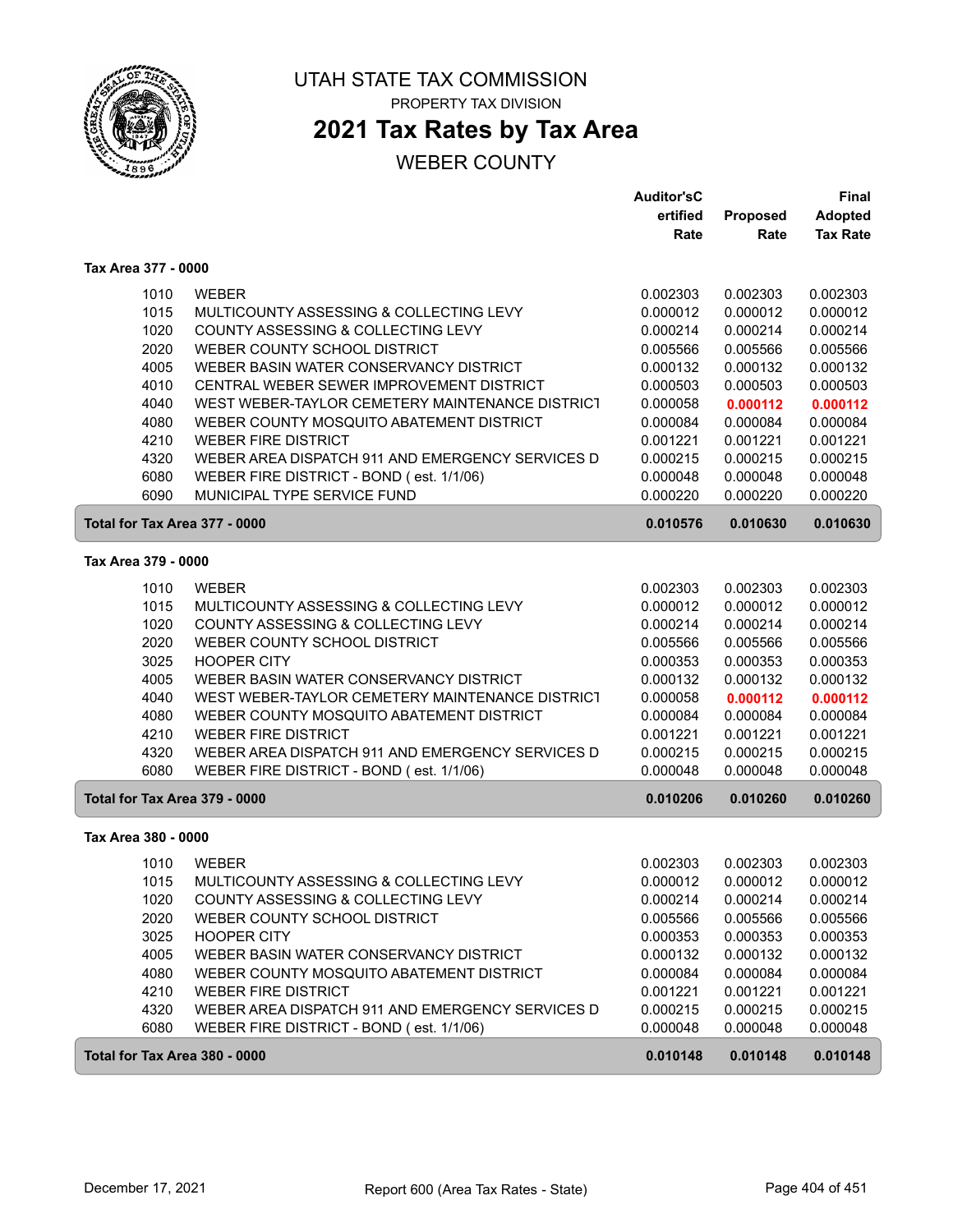

# **2021 Tax Rates by Tax Area**

|                               |                                                   | <b>Auditor'sC</b> |                 | Final           |
|-------------------------------|---------------------------------------------------|-------------------|-----------------|-----------------|
|                               |                                                   | ertified          | <b>Proposed</b> | <b>Adopted</b>  |
|                               |                                                   | Rate              | Rate            | <b>Tax Rate</b> |
| Tax Area 382 - 0000           |                                                   |                   |                 |                 |
| 1010                          | <b>WEBER</b>                                      | 0.002303          | 0.002303        | 0.002303        |
| 1015                          | MULTICOUNTY ASSESSING & COLLECTING LEVY           | 0.000012          | 0.000012        | 0.000012        |
| 1020                          | COUNTY ASSESSING & COLLECTING LEVY                | 0.000214          | 0.000214        | 0.000214        |
| 2010                          | OGDEN CITY SCHOOL DISTRICT                        | 0.007585          | 0.007585        | 0.007585        |
| 3050                          | <b>OGDEN CITY</b>                                 | 0.002397          | 0.002397        | 0.002397        |
| 4005                          | WEBER BASIN WATER CONSERVANCY DISTRICT            | 0.000132          | 0.000132        | 0.000132        |
| 4010                          | CENTRAL WEBER SEWER IMPROVEMENT DISTRICT          | 0.000503          | 0.000503        | 0.000503        |
| 4080                          | WEBER COUNTY MOSQUITO ABATEMENT DISTRICT          | 0.000084          | 0.000084        | 0.000084        |
| 4320                          | WEBER AREA DISPATCH 911 AND EMERGENCY SERVICES D  | 0.000215          | 0.000215        | 0.000215        |
| 6030                          | OGDEN CITY - SPECIAL LEVY TO PURCHASE WBWCD WATE! | 0.000267          | 0.000267        | 0.000267        |
| Total for Tax Area 382 - 0000 |                                                   | 0.013712          | 0.013712        | 0.013712        |
|                               |                                                   |                   |                 |                 |
| Tax Area 383 - 0000           |                                                   |                   |                 |                 |
| 1010                          | <b>WEBER</b>                                      | 0.002303          | 0.002303        | 0.002303        |
| 1015                          | MULTICOUNTY ASSESSING & COLLECTING LEVY           | 0.000012          | 0.000012        | 0.000012        |
| 1020                          | COUNTY ASSESSING & COLLECTING LEVY                | 0.000214          | 0.000214        | 0.000214        |
| 2020                          | WEBER COUNTY SCHOOL DISTRICT                      | 0.005566          | 0.005566        | 0.005566        |
| 3090                          | <b>ROY CITY</b>                                   | 0.001733          | 0.001733        | 0.001733        |
| 4005                          | WEBER BASIN WATER CONSERVANCY DISTRICT            | 0.000132          | 0.000132        | 0.000132        |
| 4015                          | NORTH DAVIS SEWER DISTRICT                        | 0.000682          | 0.000682        | 0.000682        |
| 4080                          | WEBER COUNTY MOSQUITO ABATEMENT DISTRICT          | 0.000084          | 0.000084        | 0.000084        |
| 4130                          | ROY WATER CONSERVANCY DISTRICT                    | 0.000056          | 0.000056        | 0.000056        |
| 4320                          | WEBER AREA DISPATCH 911 AND EMERGENCY SERVICES D  | 0.000215          | 0.000215        | 0.000215        |
| Total for Tax Area 383 - 0000 |                                                   | 0.010997          | 0.010997        | 0.010997        |
| Tax Area 384 - 0000           |                                                   |                   |                 |                 |
| 1010                          | <b>WEBER</b>                                      | 0.002303          | 0.002303        | 0.002303        |
| 1015                          | MULTICOUNTY ASSESSING & COLLECTING LEVY           | 0.000012          | 0.000012        | 0.000012        |
| 1020                          | COUNTY ASSESSING & COLLECTING LEVY                | 0.000214          | 0.000214        | 0.000214        |
| 2020                          | WEBER COUNTY SCHOOL DISTRICT                      | 0.005566          | 0.005566        | 0.005566        |
| 3090                          | <b>ROY CITY</b>                                   | 0.001733          | 0.001733        | 0.001733        |
| 4005                          | WEBER BASIN WATER CONSERVANCY DISTRICT            | 0.000132          | 0.000132        | 0.000132        |
| 4015                          | NORTH DAVIS SEWER DISTRICT                        | 0.000682          | 0.000682        | 0.000682        |
| 4080                          | WEBER COUNTY MOSQUITO ABATEMENT DISTRICT          | 0.000084          | 0.000084        | 0.000084        |
| 4130                          | ROY WATER CONSERVANCY DISTRICT                    | 0.000056          | 0.000056        | 0.000056        |
| 4320                          | WEBER AREA DISPATCH 911 AND EMERGENCY SERVICES D  | 0.000215          | 0.000215        | 0.000215        |
|                               |                                                   |                   |                 |                 |
| Total for Tax Area 384 - 0000 |                                                   | 0.010997          | 0.010997        | 0.010997        |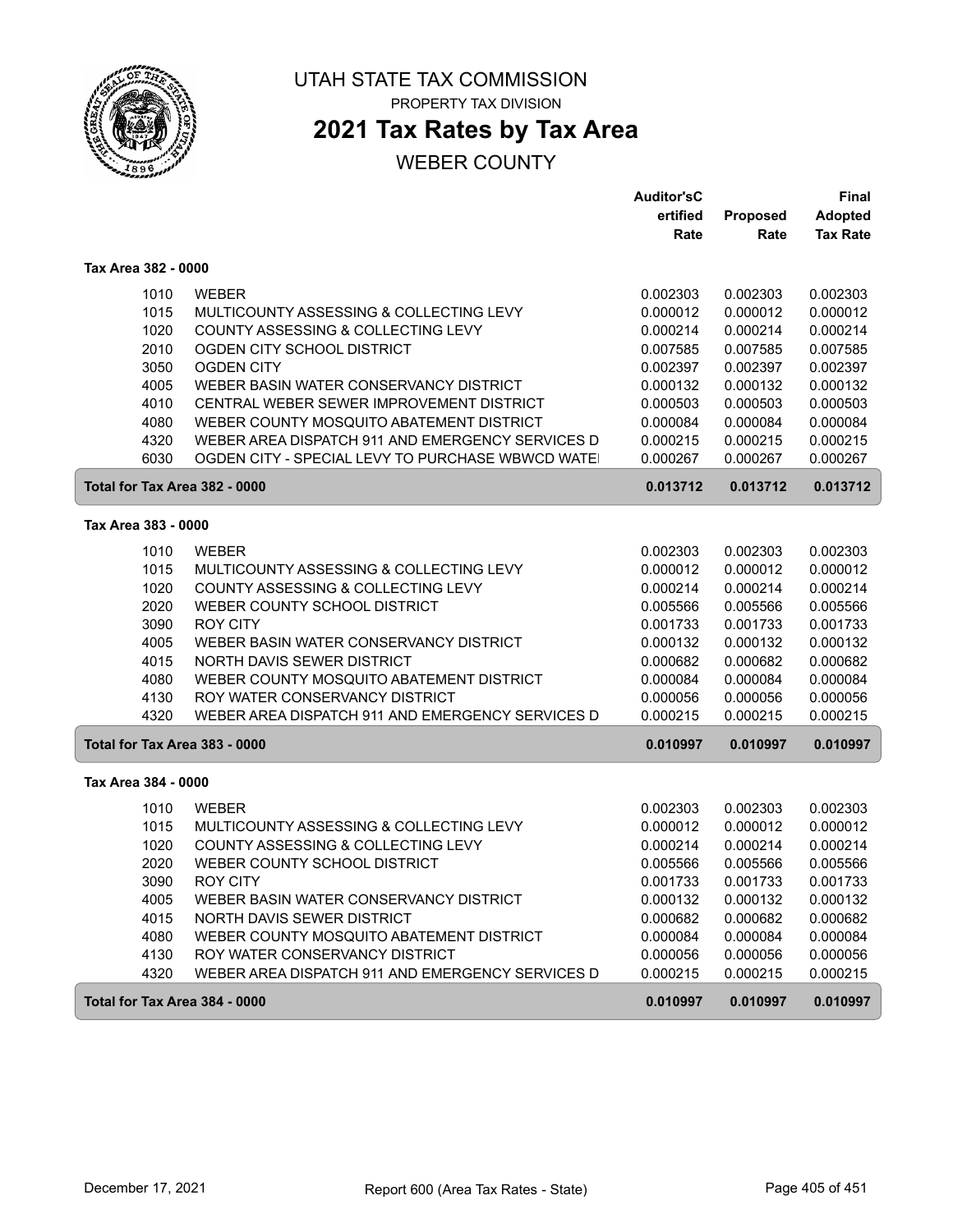

# UTAH STATE TAX COMMISSION

PROPERTY TAX DIVISION

# **2021 Tax Rates by Tax Area**

|                     |                                                  | <b>Auditor'sC</b> |          | <b>Final</b>    |
|---------------------|--------------------------------------------------|-------------------|----------|-----------------|
|                     |                                                  | ertified          | Proposed | <b>Adopted</b>  |
|                     |                                                  | Rate              | Rate     | <b>Tax Rate</b> |
| Tax Area 386 - 0000 |                                                  |                   |          |                 |
| 1010                | <b>WEBER</b>                                     | 0.002303          | 0.002303 | 0.002303        |
| 1015                | MULTICOUNTY ASSESSING & COLLECTING LEVY          | 0.000012          | 0.000012 | 0.000012        |
| 1020                | COUNTY ASSESSING & COLLECTING LEVY               | 0.000214          | 0.000214 | 0.000214        |
| 2020                | WEBER COUNTY SCHOOL DISTRICT                     | 0.005566          | 0.005566 | 0.005566        |
| 3090                | <b>ROY CITY</b>                                  | 0.001733          | 0.001733 | 0.001733        |
| 4005                | WEBER BASIN WATER CONSERVANCY DISTRICT           | 0.000132          | 0.000132 | 0.000132        |
| 4015                | NORTH DAVIS SEWER DISTRICT                       | 0.000682          | 0.000682 | 0.000682        |
| 4080                | WEBER COUNTY MOSQUITO ABATEMENT DISTRICT         | 0.000084          | 0.000084 | 0.000084        |
| 4130                | ROY WATER CONSERVANCY DISTRICT                   | 0.000056          | 0.000056 | 0.000056        |
| 4320                | WEBER AREA DISPATCH 911 AND EMERGENCY SERVICES D | 0.000215          | 0.000215 | 0.000215        |
|                     | Total for Tax Area 386 - 0000                    | 0.010997          | 0.010997 | 0.010997        |
| Tax Area 387 - 0000 |                                                  |                   |          |                 |
| 1010                | <b>WEBER</b>                                     | 0.002303          | 0.002303 | 0.002303        |
| 1015                | MULTICOUNTY ASSESSING & COLLECTING LEVY          | 0.000012          | 0.000012 | 0.000012        |
| 1020                | COUNTY ASSESSING & COLLECTING LEVY               | 0.000214          | 0.000214 | 0.000214        |
| 2010                | OGDEN CITY SCHOOL DISTRICT                       | 0.007585          | 0.007585 | 0.007585        |
| 3050                | <b>OGDEN CITY</b>                                | 0.002397          | 0.002397 | 0.002397        |
| 4005                | WEBER BASIN WATER CONSERVANCY DISTRICT           | 0.000132          | 0.000132 | 0.000132        |
| 4010                | CENTRAL WEBER SEWER IMPROVEMENT DISTRICT         | 0.000503          | 0.000503 | 0.000503        |
| 4080                | WEBER COUNTY MOSQUITO ABATEMENT DISTRICT         | 0.000084          | 0.000084 | 0.000084        |
| 4320                | WEBER AREA DISPATCH 911 AND EMERGENCY SERVICES D | 0.000215          | 0.000215 | 0.000215        |
| 6030                | OGDEN CITY - SPECIAL LEVY TO PURCHASE WBWCD WATE | 0.000267          | 0.000267 | 0.000267        |
|                     | Total for Tax Area 387 - 0000                    | 0.013712          | 0.013712 | 0.013712        |
| Tax Area 389 - 0000 |                                                  |                   |          |                 |
| 1010                | <b>WEBER</b>                                     | 0.002303          | 0.002303 | 0.002303        |
| 1015                | MULTICOUNTY ASSESSING & COLLECTING LEVY          | 0.000012          | 0.000012 | 0.000012        |
| 1020                | COUNTY ASSESSING & COLLECTING LEVY               | 0.000214          | 0.000214 | 0.000214        |
| 2020                | WEBER COUNTY SCHOOL DISTRICT                     | 0.005566          | 0.005566 | 0.005566        |
| 4005                | WEBER BASIN WATER CONSERVANCY DISTRICT           | 0.000132          | 0.000132 | 0.000132        |
| 4050                | WARREN-WEST WARREN CEMETERY MAINTENANCE DISTR    | 0.000120          | 0.000120 | 0.000120        |
| 4080                | WEBER COUNTY MOSQUITO ABATEMENT DISTRICT         | 0.000084          | 0.000084 | 0.000084        |
| 4210                | WEBER FIRE DISTRICT                              | 0.001221          | 0.001221 | 0.001221        |
| 4280                | WEST WARREN PARK SERVICE AREA                    | 0.000173          | 0.000173 | 0.000173        |
| 4320                | WEBER AREA DISPATCH 911 AND EMERGENCY SERVICES D | 0.000215          | 0.000215 | 0.000215        |
| 6080                | WEBER FIRE DISTRICT - BOND (est. 1/1/06)         | 0.000048          | 0.000048 | 0.000048        |
| 6090                | MUNICIPAL TYPE SERVICE FUND                      | 0.000220          | 0.000220 | 0.000220        |
|                     | Total for Tax Area 389 - 0000                    | 0.010308          | 0.010308 | 0.010308        |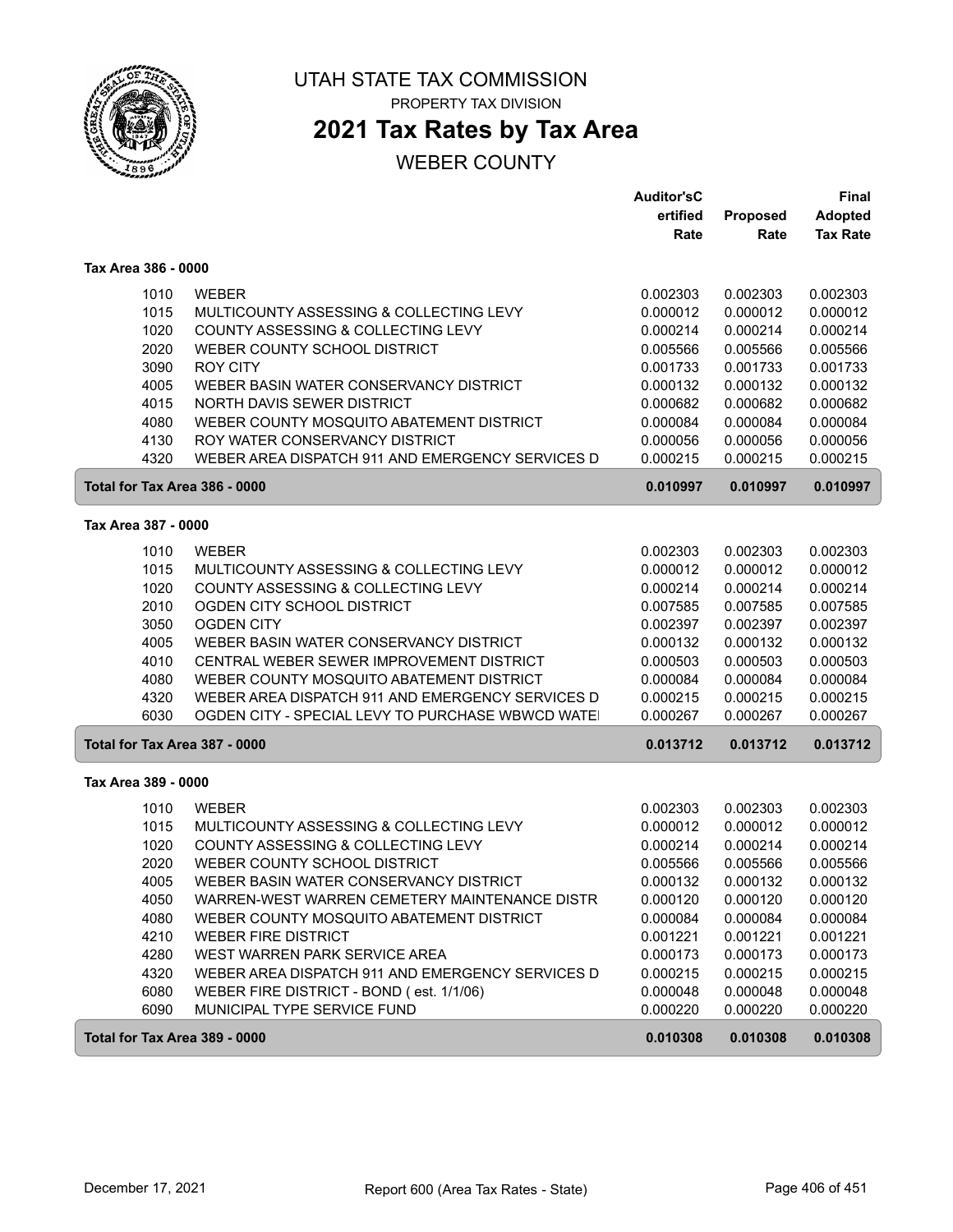

## **2021 Tax Rates by Tax Area**

|                               |                                                  | <b>Auditor'sC</b> |          | Final           |
|-------------------------------|--------------------------------------------------|-------------------|----------|-----------------|
|                               |                                                  | ertified          | Proposed | <b>Adopted</b>  |
|                               |                                                  | Rate              | Rate     | <b>Tax Rate</b> |
| Tax Area 390 - 0000           |                                                  |                   |          |                 |
| 1010                          | <b>WEBER</b>                                     | 0.002303          | 0.002303 | 0.002303        |
| 1015                          | MULTICOUNTY ASSESSING & COLLECTING LEVY          | 0.000012          | 0.000012 | 0.000012        |
| 1020                          | COUNTY ASSESSING & COLLECTING LEVY               | 0.000214          | 0.000214 | 0.000214        |
| 2010                          | OGDEN CITY SCHOOL DISTRICT                       | 0.007585          | 0.007585 | 0.007585        |
| 3050                          | <b>OGDEN CITY</b>                                | 0.002397          | 0.002397 | 0.002397        |
| 4005                          | WEBER BASIN WATER CONSERVANCY DISTRICT           | 0.000132          | 0.000132 | 0.000132        |
| 4010                          | CENTRAL WEBER SEWER IMPROVEMENT DISTRICT         | 0.000503          | 0.000503 | 0.000503        |
| 4080                          | WEBER COUNTY MOSQUITO ABATEMENT DISTRICT         | 0.000084          | 0.000084 | 0.000084        |
| 4320                          | WEBER AREA DISPATCH 911 AND EMERGENCY SERVICES D | 0.000215          | 0.000215 | 0.000215        |
| 6030                          | OGDEN CITY - SPECIAL LEVY TO PURCHASE WBWCD WATE | 0.000267          | 0.000267 | 0.000267        |
| Total for Tax Area 390 - 0000 |                                                  | 0.013712          | 0.013712 | 0.013712        |
| Tax Area 391 - 0000           |                                                  |                   |          |                 |
| 1010                          | <b>WEBER</b>                                     | 0.002303          | 0.002303 | 0.002303        |
| 1015                          | MULTICOUNTY ASSESSING & COLLECTING LEVY          | 0.000012          | 0.000012 | 0.000012        |
| 1020                          | COUNTY ASSESSING & COLLECTING LEVY               | 0.000214          | 0.000214 | 0.000214        |
| 2020                          | WEBER COUNTY SCHOOL DISTRICT                     | 0.005566          | 0.005566 | 0.005566        |
| 3090                          | <b>ROY CITY</b>                                  | 0.001733          | 0.001733 | 0.001733        |
| 4005                          | WEBER BASIN WATER CONSERVANCY DISTRICT           | 0.000132          | 0.000132 | 0.000132        |
| 4010                          | CENTRAL WEBER SEWER IMPROVEMENT DISTRICT         | 0.000503          | 0.000503 | 0.000503        |
| 4080                          | WEBER COUNTY MOSQUITO ABATEMENT DISTRICT         | 0.000084          | 0.000084 | 0.000084        |
| 4320                          | WEBER AREA DISPATCH 911 AND EMERGENCY SERVICES D | 0.000215          | 0.000215 | 0.000215        |
| Total for Tax Area 391 - 0000 |                                                  | 0.010762          | 0.010762 | 0.010762        |
| Tax Area 393 - 0000           |                                                  |                   |          |                 |
| 1010                          | <b>WEBER</b>                                     | 0.002303          | 0.002303 | 0.002303        |
| 1015                          | MULTICOUNTY ASSESSING & COLLECTING LEVY          | 0.000012          | 0.000012 | 0.000012        |
| 1020                          | COUNTY ASSESSING & COLLECTING LEVY               | 0.000214          | 0.000214 | 0.000214        |
| 2020                          | WEBER COUNTY SCHOOL DISTRICT                     | 0.005566          | 0.005566 | 0.005566        |
| 3120                          | <b>WASHINGTON TERRACE CITY</b>                   | 0.001629          | 0.002187 | 0.002187        |
| 4005                          | WEBER BASIN WATER CONSERVANCY DISTRICT           | 0.000132          | 0.000132 | 0.000132        |
| 4010                          | CENTRAL WEBER SEWER IMPROVEMENT DISTRICT         | 0.000503          | 0.000503 | 0.000503        |
| 4080                          | WEBER COUNTY MOSQUITO ABATEMENT DISTRICT         | 0.000084          | 0.000084 | 0.000084        |
| 4320                          | WEBER AREA DISPATCH 911 AND EMERGENCY SERVICES D | 0.000215          | 0.000215 | 0.000215        |
| Total for Tax Area 393 - 0000 |                                                  | 0.010658          | 0.011216 | 0.011216        |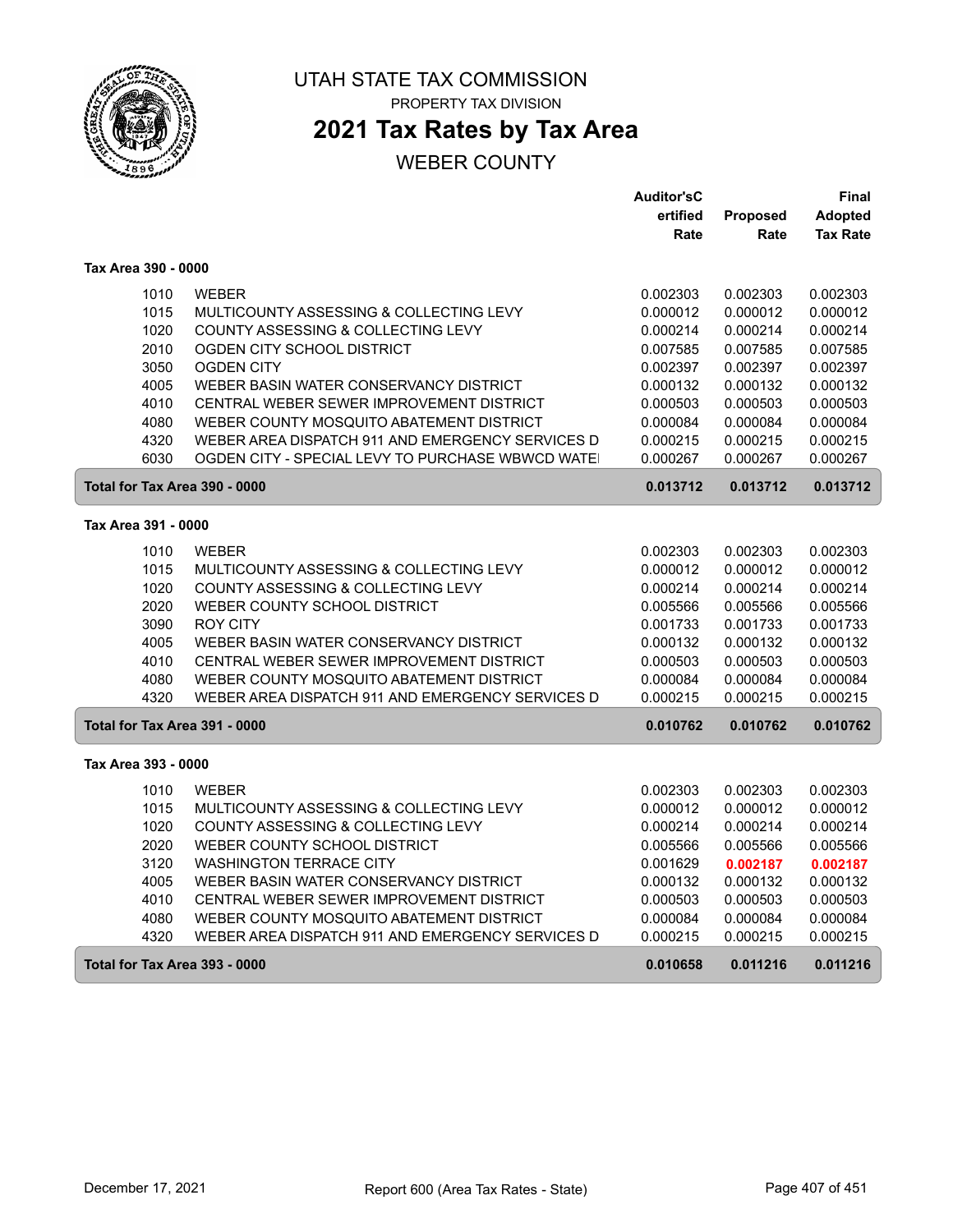

# **2021 Tax Rates by Tax Area**

|                               |                                                  | <b>Auditor'sC</b> |                 | <b>Final</b>    |
|-------------------------------|--------------------------------------------------|-------------------|-----------------|-----------------|
|                               |                                                  | ertified          | <b>Proposed</b> | <b>Adopted</b>  |
|                               |                                                  | Rate              | Rate            | <b>Tax Rate</b> |
| Tax Area 395 - 0000           |                                                  |                   |                 |                 |
| 1010                          | <b>WEBER</b>                                     | 0.002303          | 0.002303        | 0.002303        |
| 1015                          | MULTICOUNTY ASSESSING & COLLECTING LEVY          | 0.000012          | 0.000012        | 0.000012        |
| 1020                          | COUNTY ASSESSING & COLLECTING LEVY               | 0.000214          | 0.000214        | 0.000214        |
| 2020                          | WEBER COUNTY SCHOOL DISTRICT                     | 0.005566          | 0.005566        | 0.005566        |
| 4005                          | WEBER BASIN WATER CONSERVANCY DISTRICT           | 0.000132          | 0.000132        | 0.000132        |
| 4010                          | CENTRAL WEBER SEWER IMPROVEMENT DISTRICT         | 0.000503          | 0.000503        | 0.000503        |
| 4080                          | WEBER COUNTY MOSQUITO ABATEMENT DISTRICT         | 0.000084          | 0.000084        | 0.000084        |
| 4210                          | <b>WEBER FIRE DISTRICT</b>                       | 0.001221          | 0.001221        | 0.001221        |
| 4320                          | WEBER AREA DISPATCH 911 AND EMERGENCY SERVICES D | 0.000215          | 0.000215        | 0.000215        |
| 4340                          | WESTERN WEBER PARK DISTRICT                      | 0.000196          | 0.000196        | 0.000196        |
| 6080                          | WEBER FIRE DISTRICT - BOND (est. 1/1/06)         | 0.000048          | 0.000048        | 0.000048        |
| 6090                          | MUNICIPAL TYPE SERVICE FUND                      | 0.000220          | 0.000220        | 0.000220        |
| Total for Tax Area 395 - 0000 |                                                  | 0.010714          | 0.010714        | 0.010714        |
| Tax Area 397 - 0000           |                                                  |                   |                 |                 |
| 1010                          | <b>WEBER</b>                                     | 0.002303          | 0.002303        | 0.002303        |
| 1015                          | MULTICOUNTY ASSESSING & COLLECTING LEVY          | 0.000012          | 0.000012        | 0.000012        |
| 1020                          | COUNTY ASSESSING & COLLECTING LEVY               | 0.000214          | 0.000214        | 0.000214        |
| 2020                          | WEBER COUNTY SCHOOL DISTRICT                     | 0.005566          | 0.005566        | 0.005566        |
| 3025                          | <b>HOOPER CITY</b>                               | 0.000353          | 0.000353        | 0.000353        |
| 4005                          | WEBER BASIN WATER CONSERVANCY DISTRICT           | 0.000132          | 0.000132        | 0.000132        |
| 4010                          | CENTRAL WEBER SEWER IMPROVEMENT DISTRICT         | 0.000503          | 0.000503        | 0.000503        |
| 4080                          | WEBER COUNTY MOSQUITO ABATEMENT DISTRICT         | 0.000084          | 0.000084        | 0.000084        |
| 4210                          | <b>WEBER FIRE DISTRICT</b>                       | 0.001221          | 0.001221        | 0.001221        |
| 4320                          | WEBER AREA DISPATCH 911 AND EMERGENCY SERVICES D | 0.000215          | 0.000215        | 0.000215        |
| 6080                          | WEBER FIRE DISTRICT - BOND (est. 1/1/06)         | 0.000048          | 0.000048        | 0.000048        |
| Total for Tax Area 397 - 0000 |                                                  | 0.010651          | 0.010651        | 0.010651        |
| Tax Area 399 - 0000           |                                                  |                   |                 |                 |
| 1010                          | <b>WEBER</b>                                     | 0.002303          | 0.002303        | 0.002303        |
| 1015                          | MULTICOUNTY ASSESSING & COLLECTING LEVY          | 0.000012          | 0.000012        | 0.000012        |
| 1020                          | COUNTY ASSESSING & COLLECTING LEVY               | 0.000214          | 0.000214        | 0.000214        |
| 2020                          | WEBER COUNTY SCHOOL DISTRICT                     | 0.005566          | 0.005566        | 0.005566        |
| 3090                          | ROY CITY                                         | 0.001733          | 0.001733        | 0.001733        |
| 4005                          | WEBER BASIN WATER CONSERVANCY DISTRICT           | 0.000132          | 0.000132        | 0.000132        |
| 4015                          | NORTH DAVIS SEWER DISTRICT                       | 0.000682          | 0.000682        | 0.000682        |
| 4070                          | BONA VISTA WATER IMPROVEMENT DISTRICT            | 0.000188          | 0.000188        | 0.000188        |
| 4080                          | WEBER COUNTY MOSQUITO ABATEMENT DISTRICT         | 0.000084          | 0.000084        | 0.000084        |
| 4130                          | ROY WATER CONSERVANCY DISTRICT                   | 0.000056          | 0.000056        | 0.000056        |
| 4320                          | WEBER AREA DISPATCH 911 AND EMERGENCY SERVICES D | 0.000215          | 0.000215        | 0.000215        |
| Total for Tax Area 399 - 0000 |                                                  | 0.011185          | 0.011185        | 0.011185        |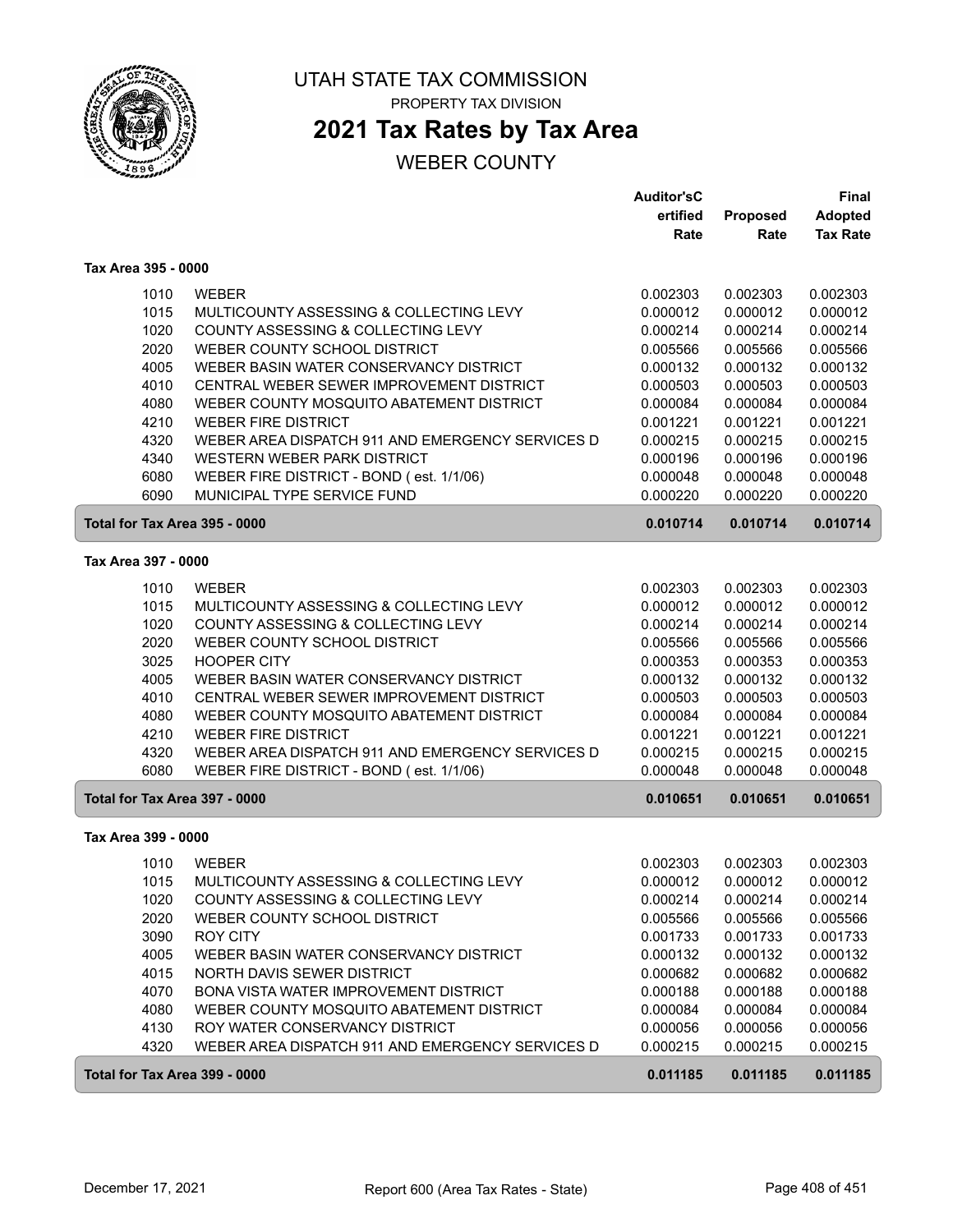

## **2021 Tax Rates by Tax Area**

|                               |                                                             | <b>Auditor'sC</b>    |                      | <b>Final</b>         |
|-------------------------------|-------------------------------------------------------------|----------------------|----------------------|----------------------|
|                               |                                                             | ertified             | Proposed             | Adopted              |
|                               |                                                             | Rate                 | Rate                 | <b>Tax Rate</b>      |
| Tax Area 400 - 0000           |                                                             |                      |                      |                      |
| 1010                          | <b>WEBER</b>                                                | 0.002303             | 0.002303             | 0.002303             |
| 1015                          | MULTICOUNTY ASSESSING & COLLECTING LEVY                     | 0.000012             | 0.000012             | 0.000012             |
| 1020                          | COUNTY ASSESSING & COLLECTING LEVY                          | 0.000214             | 0.000214             | 0.000214             |
| 2020                          | WEBER COUNTY SCHOOL DISTRICT                                | 0.005566             | 0.005566             | 0.005566             |
| 4005                          | WEBER BASIN WATER CONSERVANCY DISTRICT                      | 0.000132             | 0.000132             | 0.000132             |
| 4080                          | WEBER COUNTY MOSQUITO ABATEMENT DISTRICT                    | 0.000084             | 0.000084             | 0.000084             |
| 4090                          | EDEN CEMETERY MAINTENANCE DISTRICT                          | 0.000049             | 0.000049             | 0.000049             |
| 4210                          | <b>WEBER FIRE DISTRICT</b>                                  | 0.001221             | 0.001221             | 0.001221             |
| 4240                          | OGDEN VALLEY PARKS SERVICE AREA                             | 0.000091             | 0.000091             | 0.000091             |
| 4320                          | WEBER AREA DISPATCH 911 AND EMERGENCY SERVICES D            | 0.000215             | 0.000215             | 0.000215             |
| 6080                          | WEBER FIRE DISTRICT - BOND (est. 1/1/06)                    | 0.000048             | 0.000048             | 0.000048             |
| 6090                          | MUNICIPAL TYPE SERVICE FUND                                 | 0.000220             | 0.000220             | 0.000220             |
| Total for Tax Area 400 - 0000 |                                                             | 0.010155             | 0.010155             | 0.010155             |
|                               |                                                             |                      |                      |                      |
| Tax Area 404 - 0000           |                                                             |                      |                      |                      |
| 1010                          | <b>WEBER</b>                                                | 0.002303             | 0.002303             | 0.002303             |
| 1015                          | MULTICOUNTY ASSESSING & COLLECTING LEVY                     | 0.000012             | 0.000012             | 0.000012             |
| 1020                          | COUNTY ASSESSING & COLLECTING LEVY                          | 0.000214             | 0.000214             | 0.000214             |
| 2020                          | WEBER COUNTY SCHOOL DISTRICT                                | 0.005566             | 0.005566             | 0.005566             |
| 3025                          | <b>HOOPER CITY</b>                                          | 0.000353             | 0.000353             | 0.000353             |
| 4005                          | WEBER BASIN WATER CONSERVANCY DISTRICT                      | 0.000132             | 0.000132             | 0.000132             |
| 4010                          | CENTRAL WEBER SEWER IMPROVEMENT DISTRICT                    | 0.000503             | 0.000503             | 0.000503             |
| 4080                          | WEBER COUNTY MOSQUITO ABATEMENT DISTRICT                    | 0.000084             | 0.000084             | 0.000084             |
| 4130                          | ROY WATER CONSERVANCY DISTRICT                              | 0.000056             | 0.000056             | 0.000056             |
| 4150                          | HOOPER WATER IMPROVEMENT DISTRICT                           | 0.000246             | 0.000246             | 0.000246             |
| 4210                          | <b>WEBER FIRE DISTRICT</b>                                  | 0.001221             | 0.001221             | 0.001221             |
| 4320                          | WEBER AREA DISPATCH 911 AND EMERGENCY SERVICES D            | 0.000215             | 0.000215             | 0.000215             |
| 6080                          | WEBER FIRE DISTRICT - BOND (est. 1/1/06)                    | 0.000048             | 0.000048             | 0.000048             |
| Total for Tax Area 404 - 0000 |                                                             | 0.010953             | 0.010953             | 0.010953             |
| Tax Area 406 - 0000           |                                                             |                      |                      |                      |
|                               | <b>WEBER</b>                                                |                      |                      |                      |
| 1010<br>1015                  | MULTICOUNTY ASSESSING & COLLECTING LEVY                     | 0.002303             | 0.002303             | 0.002303             |
| 1020                          | COUNTY ASSESSING & COLLECTING LEVY                          | 0.000012             | 0.000012<br>0.000214 | 0.000012<br>0.000214 |
| 2010                          |                                                             | 0.000214<br>0.007585 |                      |                      |
|                               | OGDEN CITY SCHOOL DISTRICT                                  |                      | 0.007585             | 0.007585             |
| 3050<br>4005                  | <b>OGDEN CITY</b><br>WEBER BASIN WATER CONSERVANCY DISTRICT | 0.002397             | 0.002397             | 0.002397             |
|                               |                                                             | 0.000132             | 0.000132             | 0.000132<br>0.000503 |
| 4010                          | CENTRAL WEBER SEWER IMPROVEMENT DISTRICT                    | 0.000503<br>0.000084 | 0.000503             |                      |
| 4080                          | WEBER COUNTY MOSQUITO ABATEMENT DISTRICT                    |                      | 0.000084             | 0.000084             |
| 4320<br>6030                  | WEBER AREA DISPATCH 911 AND EMERGENCY SERVICES D            | 0.000215             | 0.000215             | 0.000215             |
|                               | OGDEN CITY - SPECIAL LEVY TO PURCHASE WBWCD WATE!           | 0.000267             | 0.000267             | 0.000267             |
| Total for Tax Area 406 - 0000 |                                                             | 0.013712             | 0.013712             | 0.013712             |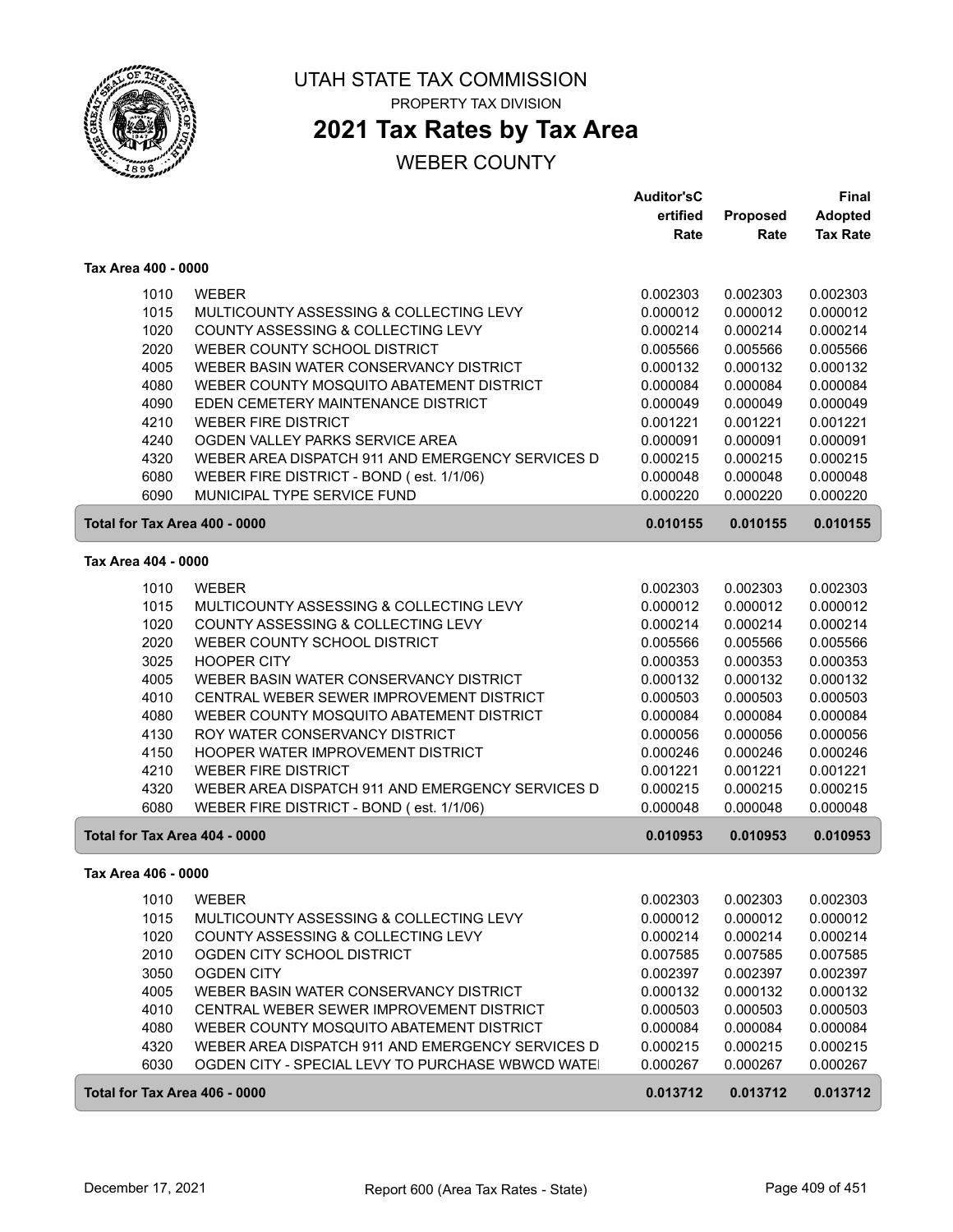

### **2021 Tax Rates by Tax Area**

|                               |                                                  | <b>Auditor'sC</b> |                 | Final           |
|-------------------------------|--------------------------------------------------|-------------------|-----------------|-----------------|
|                               |                                                  | ertified          | <b>Proposed</b> | <b>Adopted</b>  |
|                               |                                                  | Rate              | Rate            | <b>Tax Rate</b> |
| Tax Area 408 - 0000           |                                                  |                   |                 |                 |
| 1010                          | <b>WEBER</b>                                     | 0.002303          | 0.002303        | 0.002303        |
| 1015                          | MULTICOUNTY ASSESSING & COLLECTING LEVY          | 0.000012          | 0.000012        | 0.000012        |
| 1020                          | COUNTY ASSESSING & COLLECTING LEVY               | 0.000214          | 0.000214        | 0.000214        |
| 2020                          | WEBER COUNTY SCHOOL DISTRICT                     | 0.005566          | 0.005566        | 0.005566        |
| 3035                          | MARRIOTT-SLATERVILLE CITY                        | 0.000000          | 0.000000        | 0.000000        |
| 4005                          | WEBER BASIN WATER CONSERVANCY DISTRICT           | 0.000132          | 0.000132        | 0.000132        |
| 4070                          | <b>BONA VISTA WATER IMPROVEMENT DISTRICT</b>     | 0.000188          | 0.000188        | 0.000188        |
| 4080                          | WEBER COUNTY MOSQUITO ABATEMENT DISTRICT         | 0.000084          | 0.000084        | 0.000084        |
| 4210                          | <b>WEBER FIRE DISTRICT</b>                       | 0.001221          | 0.001221        | 0.001221        |
| 4320                          | WEBER AREA DISPATCH 911 AND EMERGENCY SERVICES D | 0.000215          | 0.000215        | 0.000215        |
| 6080                          | WEBER FIRE DISTRICT - BOND (est. 1/1/06)         | 0.000048          | 0.000048        | 0.000048        |
| Total for Tax Area 408 - 0000 |                                                  | 0.009983          | 0.009983        | 0.009983        |
|                               |                                                  |                   |                 |                 |
| Tax Area 409 - 0000           |                                                  |                   |                 |                 |
| 1010                          | <b>WEBER</b>                                     | 0.002303          | 0.002303        | 0.002303        |
| 1015                          | MULTICOUNTY ASSESSING & COLLECTING LEVY          | 0.000012          | 0.000012        | 0.000012        |
| 1020                          | COUNTY ASSESSING & COLLECTING LEVY               | 0.000214          | 0.000214        | 0.000214        |
| 2020                          | WEBER COUNTY SCHOOL DISTRICT                     | 0.005566          | 0.005566        | 0.005566        |
| 3035                          | MARRIOTT-SLATERVILLE CITY                        | 0.000000          | 0.000000        | 0.000000        |
| 4005                          | WEBER BASIN WATER CONSERVANCY DISTRICT           | 0.000132          | 0.000132        | 0.000132        |
| 4010                          | CENTRAL WEBER SEWER IMPROVEMENT DISTRICT         | 0.000503          | 0.000503        | 0.000503        |
| 4070                          | <b>BONA VISTA WATER IMPROVEMENT DISTRICT</b>     | 0.000188          | 0.000188        | 0.000188        |
| 4080                          | WEBER COUNTY MOSQUITO ABATEMENT DISTRICT         | 0.000084          | 0.000084        | 0.000084        |
| 4210                          | <b>WEBER FIRE DISTRICT</b>                       | 0.001221          | 0.001221        | 0.001221        |
| 4320                          | WEBER AREA DISPATCH 911 AND EMERGENCY SERVICES D | 0.000215          | 0.000215        | 0.000215        |
| 6080                          | WEBER FIRE DISTRICT - BOND (est. 1/1/06)         | 0.000048          | 0.000048        | 0.000048        |
| Total for Tax Area 409 - 0000 |                                                  | 0.010486          | 0.010486        | 0.010486        |
| Tax Area 411 - 0000           |                                                  |                   |                 |                 |
| 1010                          | <b>WEBER</b>                                     | 0.002303          | 0.002303        | 0.002303        |
| 1015                          | MULTICOUNTY ASSESSING & COLLECTING LEVY          | 0.000012          | 0.000012        | 0.000012        |
| 1020                          | COUNTY ASSESSING & COLLECTING LEVY               | 0.000214          | 0.000214        | 0.000214        |
| 2020                          | WEBER COUNTY SCHOOL DISTRICT                     | 0.005566          | 0.005566        | 0.005566        |
| 4005                          | WEBER BASIN WATER CONSERVANCY DISTRICT           | 0.000132          | 0.000132        | 0.000132        |
| 4080                          | WEBER COUNTY MOSQUITO ABATEMENT DISTRICT         | 0.000084          | 0.000084        | 0.000084        |
| 4120                          | LIBERTY CEMETERY MAINTENANCE DISTRICT            | 0.000026          | 0.000026        | 0.000026        |
| 4210                          | <b>WEBER FIRE DISTRICT</b>                       | 0.001221          | 0.001221        | 0.001221        |
| 4240                          | OGDEN VALLEY PARKS SERVICE AREA                  | 0.000091          | 0.000091        | 0.000091        |
| 4320                          | WEBER AREA DISPATCH 911 AND EMERGENCY SERVICES D | 0.000215          | 0.000215        | 0.000215        |
| 6080                          | WEBER FIRE DISTRICT - BOND (est. 1/1/06)         | 0.000048          | 0.000048        | 0.000048        |
| 6090                          | MUNICIPAL TYPE SERVICE FUND                      | 0.000220          | 0.000220        | 0.000220        |
| Total for Tax Area 411 - 0000 |                                                  | 0.010132          | 0.010132        | 0.010132        |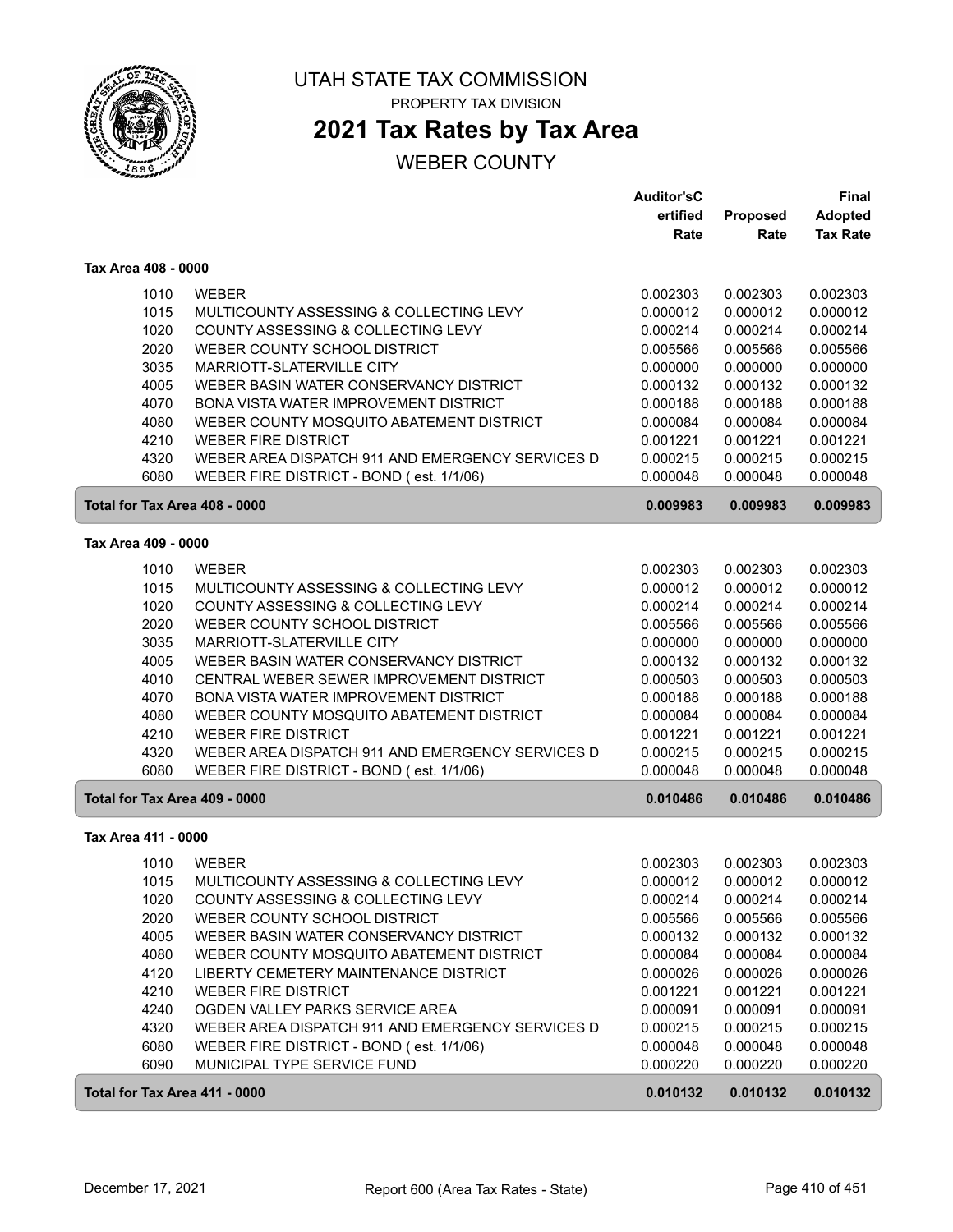

**2021 Tax Rates by Tax Area**

#### WEBER COUNTY

|                               |                                                  | <b>Auditor'sC</b> |                 | Final           |
|-------------------------------|--------------------------------------------------|-------------------|-----------------|-----------------|
|                               |                                                  | ertified          | <b>Proposed</b> | <b>Adopted</b>  |
|                               |                                                  | Rate              | Rate            | <b>Tax Rate</b> |
| Tax Area 413 - 0000           |                                                  |                   |                 |                 |
| 1010                          | <b>WEBER</b>                                     | 0.002303          | 0.002303        | 0.002303        |
| 1015                          | MULTICOUNTY ASSESSING & COLLECTING LEVY          | 0.000012          | 0.000012        | 0.000012        |
| 1020                          | COUNTY ASSESSING & COLLECTING LEVY               | 0.000214          | 0.000214        | 0.000214        |
| 2020                          | WEBER COUNTY SCHOOL DISTRICT                     | 0.005566          | 0.005566        | 0.005566        |
| 3080                          | <b>RIVERDALE CITY</b>                            | 0.000848          | 0.000848        | 0.000848        |
| 4005                          | WEBER BASIN WATER CONSERVANCY DISTRICT           | 0.000132          | 0.000132        | 0.000132        |
| 4010                          | CENTRAL WEBER SEWER IMPROVEMENT DISTRICT         | 0.000503          | 0.000503        | 0.000503        |
| 4080                          | WEBER COUNTY MOSQUITO ABATEMENT DISTRICT         | 0.000084          | 0.000084        | 0.000084        |
| 4320                          | WEBER AREA DISPATCH 911 AND EMERGENCY SERVICES D | 0.000215          | 0.000215        | 0.000215        |
| Total for Tax Area 413 - 0000 |                                                  | 0.009877          | 0.009877        | 0.009877        |
| Tax Area 416 - 0000           |                                                  |                   |                 |                 |
| 1010                          | <b>WEBER</b>                                     | 0.002303          | 0.002303        | 0.002303        |
| 1015                          | MULTICOUNTY ASSESSING & COLLECTING LEVY          | 0.000012          | 0.000012        | 0.000012        |
| 1020                          | COUNTY ASSESSING & COLLECTING LEVY               | 0.000214          | 0.000214        | 0.000214        |
| 2020                          | WEBER COUNTY SCHOOL DISTRICT                     | 0.005566          | 0.005566        | 0.005566        |
| 3010                          | <b>FARR WEST CITY</b>                            | 0.000424          | 0.000424        | 0.000424        |
| 4005                          | WEBER BASIN WATER CONSERVANCY DISTRICT           | 0.000132          | 0.000132        | 0.000132        |
| 4010                          | CENTRAL WEBER SEWER IMPROVEMENT DISTRICT         | 0.000503          | 0.000503        | 0.000503        |
| 4070                          | BONA VISTA WATER IMPROVEMENT DISTRICT            | 0.000188          | 0.000188        | 0.000188        |
| 4080                          | WEBER COUNTY MOSQUITO ABATEMENT DISTRICT         | 0.000084          | 0.000084        | 0.000084        |
| 4210                          | <b>WEBER FIRE DISTRICT</b>                       | 0.001221          | 0.001221        | 0.001221        |
| 4320                          | WEBER AREA DISPATCH 911 AND EMERGENCY SERVICES D | 0.000215          | 0.000215        | 0.000215        |
| 6080                          | WEBER FIRE DISTRICT - BOND (est. 1/1/06)         | 0.000048          | 0.000048        | 0.000048        |
| Total for Tax Area 416 - 0000 |                                                  | 0.010910          | 0.010910        | 0.010910        |
| Tax Area 417 - 0000           |                                                  |                   |                 |                 |
| 1010                          | <b>WEBER</b>                                     | 0.002303          | 0.002303        | 0.002303        |
| 1015                          | MULTICOUNTY ASSESSING & COLLECTING LEVY          | 0.000012          | 0.000012        | 0.000012        |
| 1020                          | COUNTY ASSESSING & COLLECTING LEVY               | 0.000214          | 0.000214        | 0.000214        |
| 2020                          | WEBER COUNTY SCHOOL DISTRICT                     | 0.005566          | 0.005566        | 0.005566        |
| 3010                          | <b>FARR WEST CITY</b>                            | 0.000424          | 0.000424        | 0.000424        |
| 4005                          | WEBER BASIN WATER CONSERVANCY DISTRICT           | 0.000132          | 0.000132        | 0.000132        |
| 4010                          | CENTRAL WEBER SEWER IMPROVEMENT DISTRICT         | 0.000503          | 0.000503        | 0.000503        |
| 4080                          | WEBER COUNTY MOSQUITO ABATEMENT DISTRICT         | 0.000084          | 0.000084        | 0.000084        |
| 4210                          | <b>WEBER FIRE DISTRICT</b>                       | 0.001221          | 0.001221        | 0.001221        |
| 4320                          | WEBER AREA DISPATCH 911 AND EMERGENCY SERVICES D | 0.000215          | 0.000215        | 0.000215        |
| 6080                          | WEBER FIRE DISTRICT - BOND (est. 1/1/06)         | 0.000048          | 0.000048        | 0.000048        |
| Total for Tax Area 417 - 0000 |                                                  | 0.010722          | 0.010722        | 0.010722        |

ſ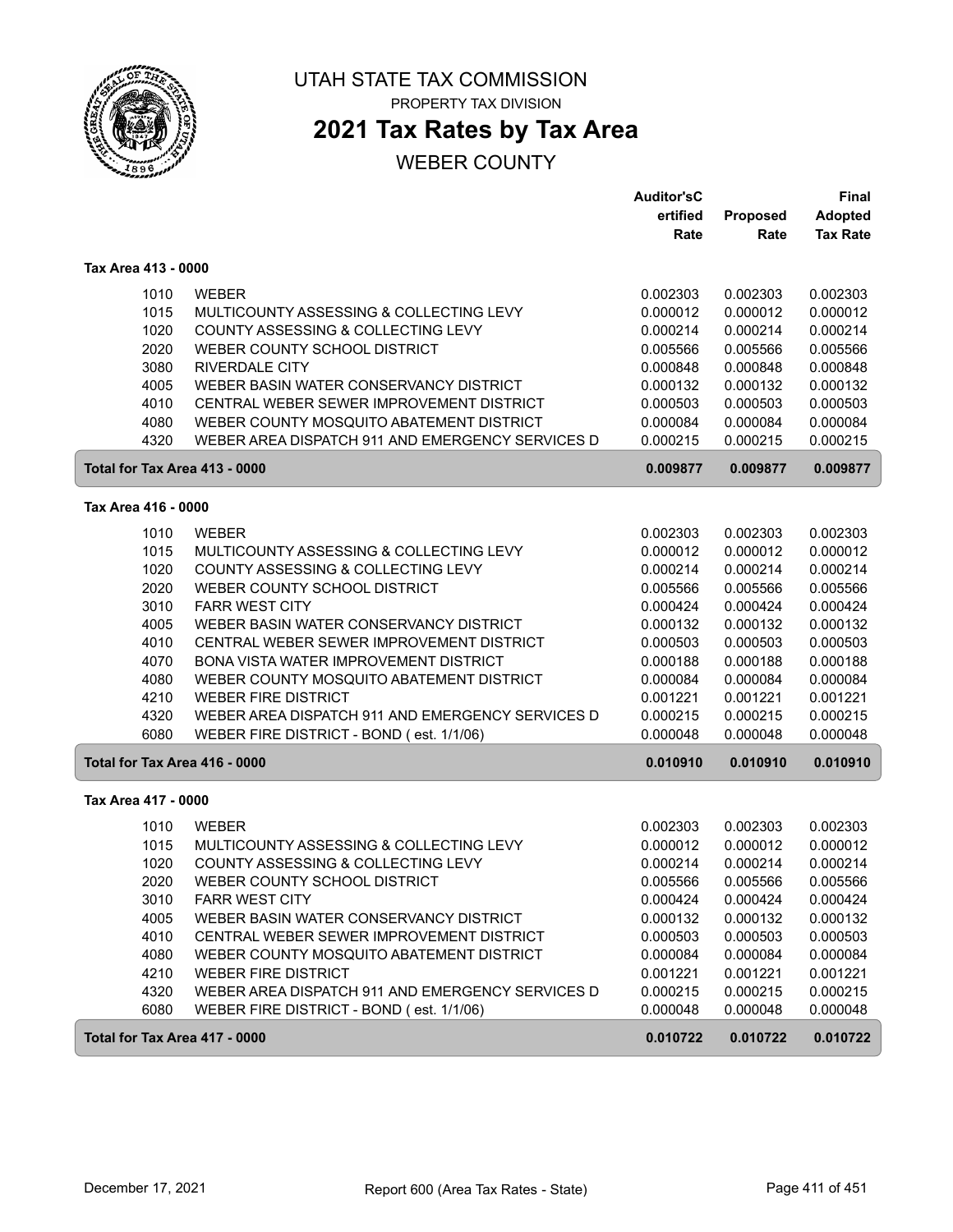

# **2021 Tax Rates by Tax Area**

|                               |                                                                          | <b>Auditor'sC</b>    |                      | Final                |
|-------------------------------|--------------------------------------------------------------------------|----------------------|----------------------|----------------------|
|                               |                                                                          | ertified             | Proposed             | <b>Adopted</b>       |
|                               |                                                                          | Rate                 | Rate                 | <b>Tax Rate</b>      |
| Tax Area 418 - 0000           |                                                                          |                      |                      |                      |
| 1010                          | <b>WEBER</b>                                                             | 0.002303             | 0.002303             | 0.002303             |
| 1015                          | MULTICOUNTY ASSESSING & COLLECTING LEVY                                  | 0.000012             | 0.000012             | 0.000012             |
| 1020                          | COUNTY ASSESSING & COLLECTING LEVY                                       | 0.000214             | 0.000214             | 0.000214             |
| 2020                          | WEBER COUNTY SCHOOL DISTRICT                                             | 0.005566             | 0.005566             | 0.005566             |
| 3025                          | <b>HOOPER CITY</b>                                                       | 0.000353             | 0.000353             | 0.000353             |
| 4005                          | WEBER BASIN WATER CONSERVANCY DISTRICT                                   | 0.000132             | 0.000132             | 0.000132             |
| 4010                          | CENTRAL WEBER SEWER IMPROVEMENT DISTRICT                                 | 0.000503             | 0.000503             | 0.000503             |
| 4080                          | WEBER COUNTY MOSQUITO ABATEMENT DISTRICT                                 | 0.000084             | 0.000084             | 0.000084             |
| 4150                          | <b>HOOPER WATER IMPROVEMENT DISTRICT</b>                                 | 0.000246             | 0.000246             | 0.000246             |
| 4210                          | <b>WEBER FIRE DISTRICT</b>                                               | 0.001221             | 0.001221             | 0.001221             |
| 4320                          | WEBER AREA DISPATCH 911 AND EMERGENCY SERVICES D                         | 0.000215             | 0.000215             | 0.000215             |
| 6080                          | WEBER FIRE DISTRICT - BOND (est. 1/1/06)                                 | 0.000048             | 0.000048             | 0.000048             |
| Total for Tax Area 418 - 0000 |                                                                          | 0.010897             | 0.010897             | 0.010897             |
| Tax Area 419 - 0000           |                                                                          |                      |                      |                      |
| 1010                          | <b>WEBER</b>                                                             | 0.002303             | 0.002303             | 0.002303             |
| 1015                          | MULTICOUNTY ASSESSING & COLLECTING LEVY                                  | 0.000012             | 0.000012             | 0.000012             |
| 1020                          | COUNTY ASSESSING & COLLECTING LEVY                                       | 0.000214             | 0.000214             | 0.000214             |
| 2020                          | WEBER COUNTY SCHOOL DISTRICT                                             | 0.005566             | 0.005566             | 0.005566             |
| 3080                          | <b>RIVERDALE CITY</b>                                                    | 0.000848             | 0.000848             | 0.000848             |
| 4005                          | WEBER BASIN WATER CONSERVANCY DISTRICT                                   | 0.000132             | 0.000132             | 0.000132             |
| 4010                          | CENTRAL WEBER SEWER IMPROVEMENT DISTRICT                                 | 0.000503             | 0.000503             | 0.000503             |
| 4080                          | WEBER COUNTY MOSQUITO ABATEMENT DISTRICT                                 | 0.000084             | 0.000084             | 0.000084             |
| 4320                          | WEBER AREA DISPATCH 911 AND EMERGENCY SERVICES D                         | 0.000215             | 0.000215             | 0.000215             |
| Total for Tax Area 419 - 0000 |                                                                          | 0.009877             | 0.009877             | 0.009877             |
| Tax Area 420 - 0000           |                                                                          |                      |                      |                      |
| 1010                          | <b>WEBER</b>                                                             | 0.002303             | 0.002303             | 0.002303             |
|                               | MULTICOUNTY ASSESSING & COLLECTING LEVY                                  |                      | 0.000012             |                      |
| 1015<br>1020                  | COUNTY ASSESSING & COLLECTING LEVY                                       | 0.000012<br>0.000214 | 0.000214             | 0.000012<br>0.000214 |
| 2020                          | WEBER COUNTY SCHOOL DISTRICT                                             | 0.005566             | 0.005566             | 0.005566             |
|                               |                                                                          |                      |                      |                      |
| 3120<br>4005                  | <b>WASHINGTON TERRACE CITY</b><br>WEBER BASIN WATER CONSERVANCY DISTRICT | 0.001629<br>0.000132 | 0.002187<br>0.000132 | 0.002187<br>0.000132 |
| 4010                          | CENTRAL WEBER SEWER IMPROVEMENT DISTRICT                                 | 0.000503             | 0.000503             | 0.000503             |
| 4080                          | WEBER COUNTY MOSQUITO ABATEMENT DISTRICT                                 | 0.000084             | 0.000084             | 0.000084             |
| 4320                          | WEBER AREA DISPATCH 911 AND EMERGENCY SERVICES D                         | 0.000215             | 0.000215             | 0.000215             |
| 6080                          | WEBER FIRE DISTRICT - BOND (est. 1/1/06)                                 | 0.000048             | 0.000048             | 0.000048             |
|                               |                                                                          |                      |                      |                      |
| Total for Tax Area 420 - 0000 |                                                                          | 0.010706             | 0.011264             | 0.011264             |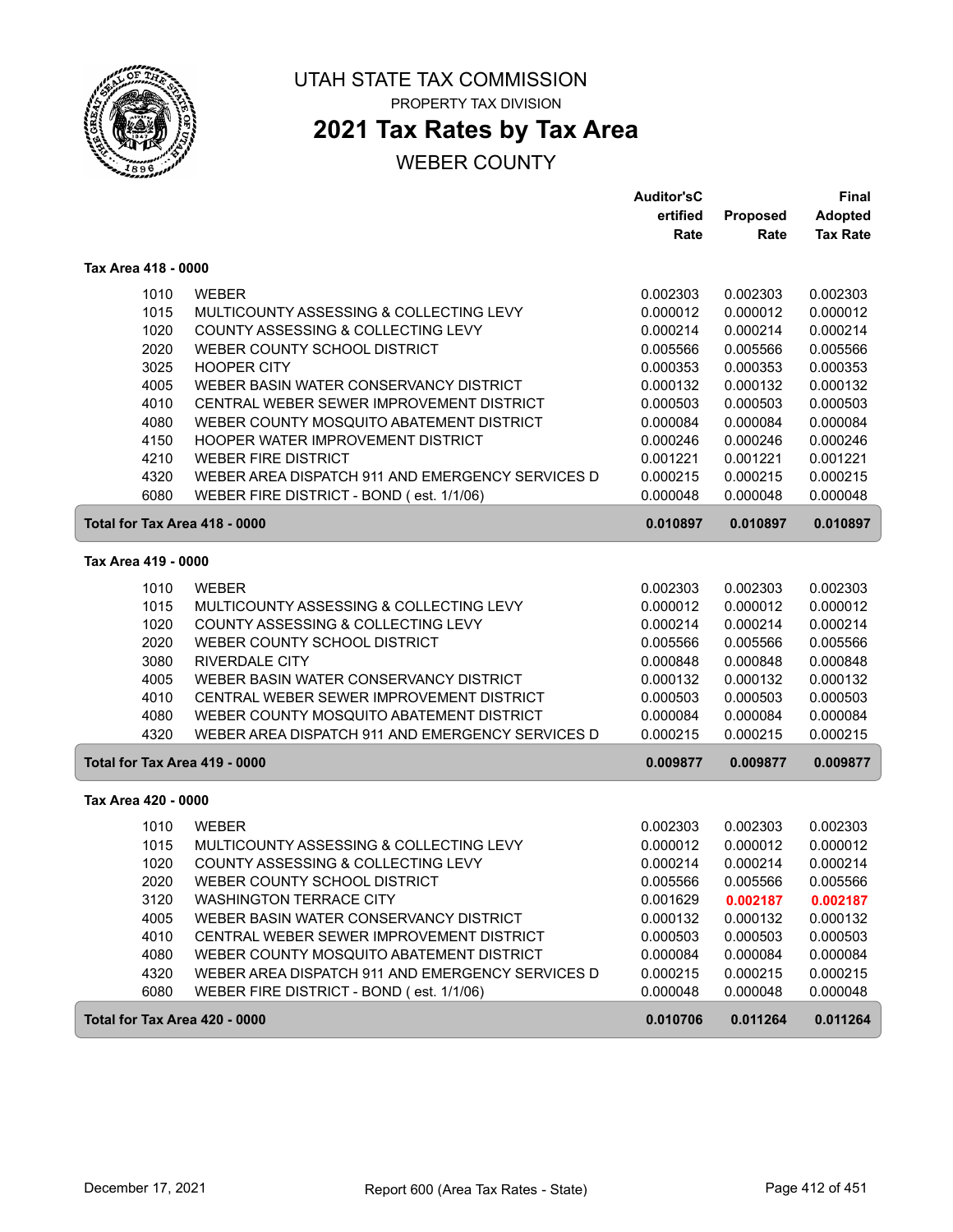

#### UTAH STATE TAX COMMISSION PROPERTY TAX DIVISION

# **2021 Tax Rates by Tax Area**

|                               |                                                   | <b>Auditor'sC</b> |          | <b>Final</b>    |
|-------------------------------|---------------------------------------------------|-------------------|----------|-----------------|
|                               |                                                   | ertified          | Proposed | <b>Adopted</b>  |
|                               |                                                   | Rate              | Rate     | <b>Tax Rate</b> |
| Tax Area 421 - 0000           |                                                   |                   |          |                 |
| 1010                          | <b>WEBER</b>                                      | 0.002303          | 0.002303 | 0.002303        |
| 1015                          | MULTICOUNTY ASSESSING & COLLECTING LEVY           | 0.000012          | 0.000012 | 0.000012        |
| 1020                          | <b>COUNTY ASSESSING &amp; COLLECTING LEVY</b>     | 0.000214          | 0.000214 | 0.000214        |
| 2020                          | WEBER COUNTY SCHOOL DISTRICT                      | 0.005566          | 0.005566 | 0.005566        |
| 3130                          | <b>WEST HAVEN CITY</b>                            | 0.000000          | 0.000000 | 0.000000        |
| 4005                          | WEBER BASIN WATER CONSERVANCY DISTRICT            | 0.000132          | 0.000132 | 0.000132        |
| 4040                          | WEST WEBER-TAYLOR CEMETERY MAINTENANCE DISTRICT   | 0.000058          | 0.000112 | 0.000112        |
| 4080                          | WEBER COUNTY MOSQUITO ABATEMENT DISTRICT          | 0.000084          | 0.000084 | 0.000084        |
| 4210                          | <b>WEBER FIRE DISTRICT</b>                        | 0.001221          | 0.001221 | 0.001221        |
| 4320                          | WEBER AREA DISPATCH 911 AND EMERGENCY SERVICES D  | 0.000215          | 0.000215 | 0.000215        |
| 6080                          | WEBER FIRE DISTRICT - BOND (est. 1/1/06)          | 0.000048          | 0.000048 | 0.000048        |
| Total for Tax Area 421 - 0000 |                                                   | 0.009853          | 0.009907 | 0.009907        |
| Tax Area 422 - 0000           |                                                   |                   |          |                 |
| 1010                          | <b>WEBER</b>                                      | 0.002303          | 0.002303 | 0.002303        |
| 1015                          | MULTICOUNTY ASSESSING & COLLECTING LEVY           | 0.000012          | 0.000012 | 0.000012        |
| 1020                          | COUNTY ASSESSING & COLLECTING LEVY                | 0.000214          | 0.000214 | 0.000214        |
| 2020                          | WEBER COUNTY SCHOOL DISTRICT                      | 0.005566          | 0.005566 | 0.005566        |
| 3080                          | <b>RIVERDALE CITY</b>                             | 0.000848          | 0.000848 | 0.000848        |
| 4005                          | WEBER BASIN WATER CONSERVANCY DISTRICT            | 0.000132          | 0.000132 | 0.000132        |
| 4010                          | CENTRAL WEBER SEWER IMPROVEMENT DISTRICT          | 0.000503          | 0.000503 | 0.000503        |
| 4080                          | WEBER COUNTY MOSQUITO ABATEMENT DISTRICT          | 0.000084          | 0.000084 | 0.000084        |
| 4320                          | WEBER AREA DISPATCH 911 AND EMERGENCY SERVICES D  | 0.000215          | 0.000215 | 0.000215        |
| Total for Tax Area 422 - 0000 |                                                   | 0.009877          | 0.009877 | 0.009877        |
| Tax Area 426 - 0000           |                                                   |                   |          |                 |
| 1010                          | <b>WEBER</b>                                      | 0.002303          | 0.002303 | 0.002303        |
| 1015                          | MULTICOUNTY ASSESSING & COLLECTING LEVY           | 0.000012          | 0.000012 | 0.000012        |
| 1020                          | COUNTY ASSESSING & COLLECTING LEVY                | 0.000214          | 0.000214 | 0.000214        |
| 2010                          | OGDEN CITY SCHOOL DISTRICT                        | 0.007585          | 0.007585 | 0.007585        |
| 3050                          | <b>OGDEN CITY</b>                                 | 0.002397          | 0.002397 | 0.002397        |
| 4005                          | WEBER BASIN WATER CONSERVANCY DISTRICT            | 0.000132          | 0.000132 | 0.000132        |
| 4010                          | CENTRAL WEBER SEWER IMPROVEMENT DISTRICT          | 0.000503          | 0.000503 | 0.000503        |
| 4080                          | WEBER COUNTY MOSQUITO ABATEMENT DISTRICT          | 0.000084          | 0.000084 | 0.000084        |
| 4140                          | UINTAH HIGHLANDS WATER AND SEWER IMPROVEMENT DIS  | 0.000505          | 0.000505 | 0.000505        |
| 4320                          | WEBER AREA DISPATCH 911 AND EMERGENCY SERVICES D  | 0.000215          | 0.000215 | 0.000215        |
| 6030                          | OGDEN CITY - SPECIAL LEVY TO PURCHASE WBWCD WATE! | 0.000267          | 0.000267 | 0.000267        |
| Total for Tax Area 426 - 0000 |                                                   | 0.014217          | 0.014217 | 0.014217        |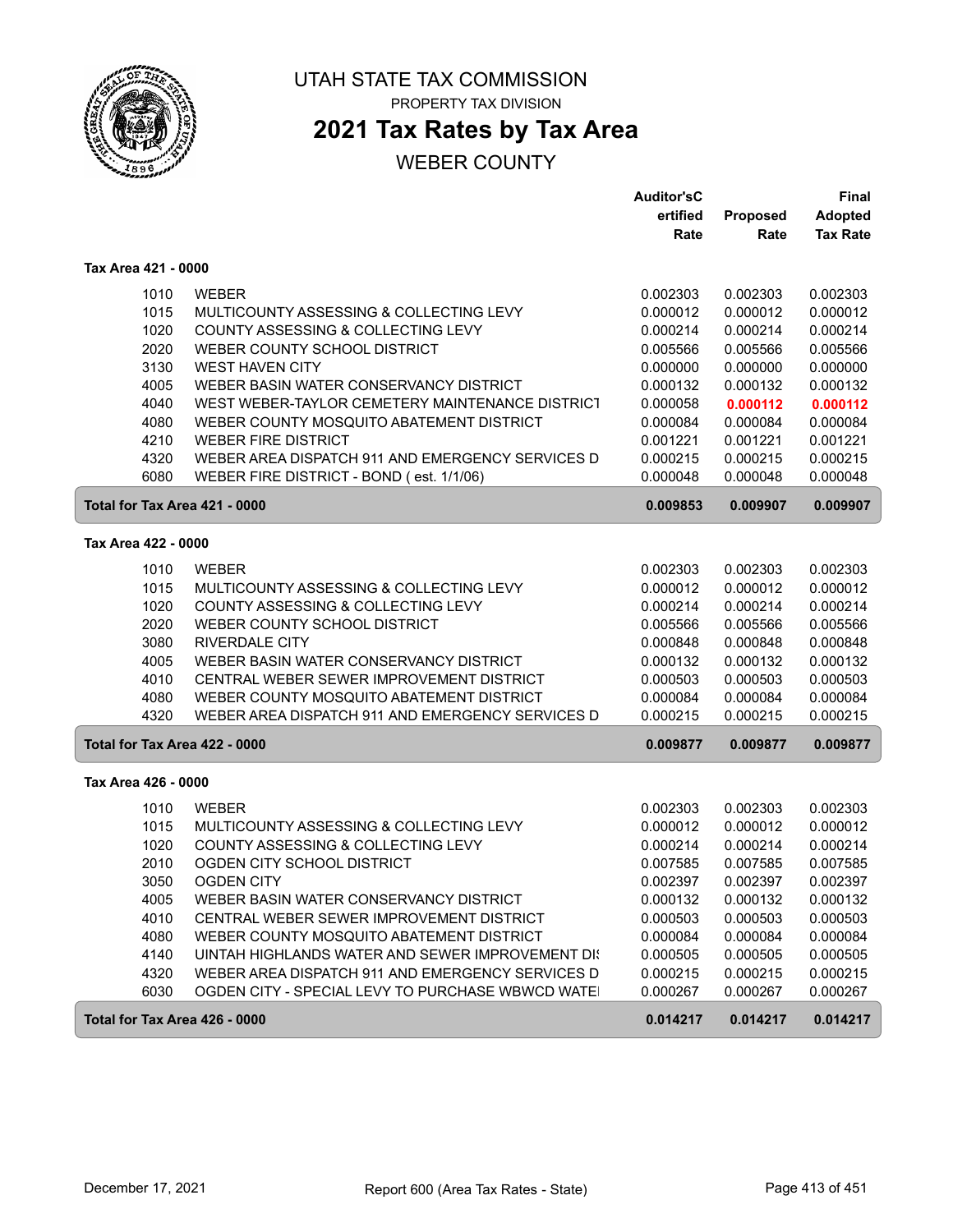

### **2021 Tax Rates by Tax Area**

|                               |                                                  | <b>Auditor'sC</b><br>ertified |                         | Final                             |
|-------------------------------|--------------------------------------------------|-------------------------------|-------------------------|-----------------------------------|
|                               |                                                  | Rate                          | <b>Proposed</b><br>Rate | <b>Adopted</b><br><b>Tax Rate</b> |
| Tax Area 427 - 0000           |                                                  |                               |                         |                                   |
| 1010                          | <b>WEBER</b>                                     | 0.002303                      | 0.002303                | 0.002303                          |
| 1015                          | MULTICOUNTY ASSESSING & COLLECTING LEVY          | 0.000012                      | 0.000012                | 0.000012                          |
| 1020                          | COUNTY ASSESSING & COLLECTING LEVY               | 0.000214                      | 0.000214                | 0.000214                          |
| 2020                          | WEBER COUNTY SCHOOL DISTRICT                     | 0.005566                      | 0.005566                | 0.005566                          |
| 3070                          | PLEASANT VIEW CITY                               | 0.000922                      | 0.001076                | 0.000941                          |
| 4005                          | WEBER BASIN WATER CONSERVANCY DISTRICT           | 0.000132                      | 0.000132                | 0.000132                          |
| 4020                          | <b>BEN LOMOND CEMETERY MAINTENANCE DISTRICT</b>  | 0.000047                      | 0.000047                | 0.000047                          |
| 4080                          | WEBER COUNTY MOSQUITO ABATEMENT DISTRICT         | 0.000084                      | 0.000084                | 0.000084                          |
| 4320                          | WEBER AREA DISPATCH 911 AND EMERGENCY SERVICES D | 0.000215                      | 0.000215                | 0.000215                          |
| 4330                          | <b>NORTH VIEW FIRE DISTRICT</b>                  | 0.000898                      | 0.001037                | 0.001037                          |
| Total for Tax Area 427 - 0000 |                                                  | 0.010393                      | 0.010686                | 0.010551                          |
| Tax Area 428 - 0000           |                                                  |                               |                         |                                   |
| 1010                          | <b>WEBER</b>                                     | 0.002303                      | 0.002303                | 0.002303                          |
| 1015                          | MULTICOUNTY ASSESSING & COLLECTING LEVY          | 0.000012                      | 0.000012                | 0.000012                          |
| 1020                          | COUNTY ASSESSING & COLLECTING LEVY               | 0.000214                      | 0.000214                | 0.000214                          |
| 2020                          | WEBER COUNTY SCHOOL DISTRICT                     | 0.005566                      | 0.005566                | 0.005566                          |
| 3070                          | <b>PLEASANT VIEW CITY</b>                        | 0.000922                      | 0.001076                | 0.000941                          |
| 4005                          | WEBER BASIN WATER CONSERVANCY DISTRICT           | 0.000132                      | 0.000132                | 0.000132                          |
| 4010                          | CENTRAL WEBER SEWER IMPROVEMENT DISTRICT         | 0.000503                      | 0.000503                | 0.000503                          |
| 4020                          | <b>BEN LOMOND CEMETERY MAINTENANCE DISTRICT</b>  | 0.000047                      | 0.000047                | 0.000047                          |
| 4080                          | WEBER COUNTY MOSQUITO ABATEMENT DISTRICT         | 0.000084                      | 0.000084                | 0.000084                          |
| 4320                          | WEBER AREA DISPATCH 911 AND EMERGENCY SERVICES D | 0.000215                      | 0.000215                | 0.000215                          |
| 4330                          | <b>NORTH VIEW FIRE DISTRICT</b>                  | 0.000898                      | 0.001037                | 0.001037                          |
| Total for Tax Area 428 - 0000 |                                                  | 0.010896                      | 0.011189                | 0.011054                          |
| Tax Area 430 - 0000           |                                                  |                               |                         |                                   |
| 1010                          | <b>WEBER</b>                                     | 0.002303                      | 0.002303                | 0.002303                          |
| 1015                          | MULTICOUNTY ASSESSING & COLLECTING LEVY          | 0.000012                      | 0.000012                | 0.000012                          |
| 1020                          | COUNTY ASSESSING & COLLECTING LEVY               | 0.000214                      | 0.000214                | 0.000214                          |
| 2020                          | WEBER COUNTY SCHOOL DISTRICT                     | 0.005566                      | 0.005566                | 0.005566                          |
| 3070                          | PLEASANT VIEW CITY                               | 0.000922                      | 0.001076                | 0.000941                          |
| 4005                          | WEBER BASIN WATER CONSERVANCY DISTRICT           | 0.000132                      | 0.000132                | 0.000132                          |
| 4010                          | CENTRAL WEBER SEWER IMPROVEMENT DISTRICT         | 0.000503                      | 0.000503                | 0.000503                          |
| 4020                          | BEN LOMOND CEMETERY MAINTENANCE DISTRICT         | 0.000047                      | 0.000047                | 0.000047                          |
| 4070                          | BONA VISTA WATER IMPROVEMENT DISTRICT            | 0.000188                      | 0.000188                | 0.000188                          |
| 4080                          | WEBER COUNTY MOSQUITO ABATEMENT DISTRICT         | 0.000084                      | 0.000084                | 0.000084                          |
| 4320                          | WEBER AREA DISPATCH 911 AND EMERGENCY SERVICES D | 0.000215                      | 0.000215                | 0.000215                          |
| 4330                          | <b>NORTH VIEW FIRE DISTRICT</b>                  | 0.000898                      | 0.001037                | 0.001037                          |
| Total for Tax Area 430 - 0000 |                                                  | 0.011084                      | 0.011377                | 0.011242                          |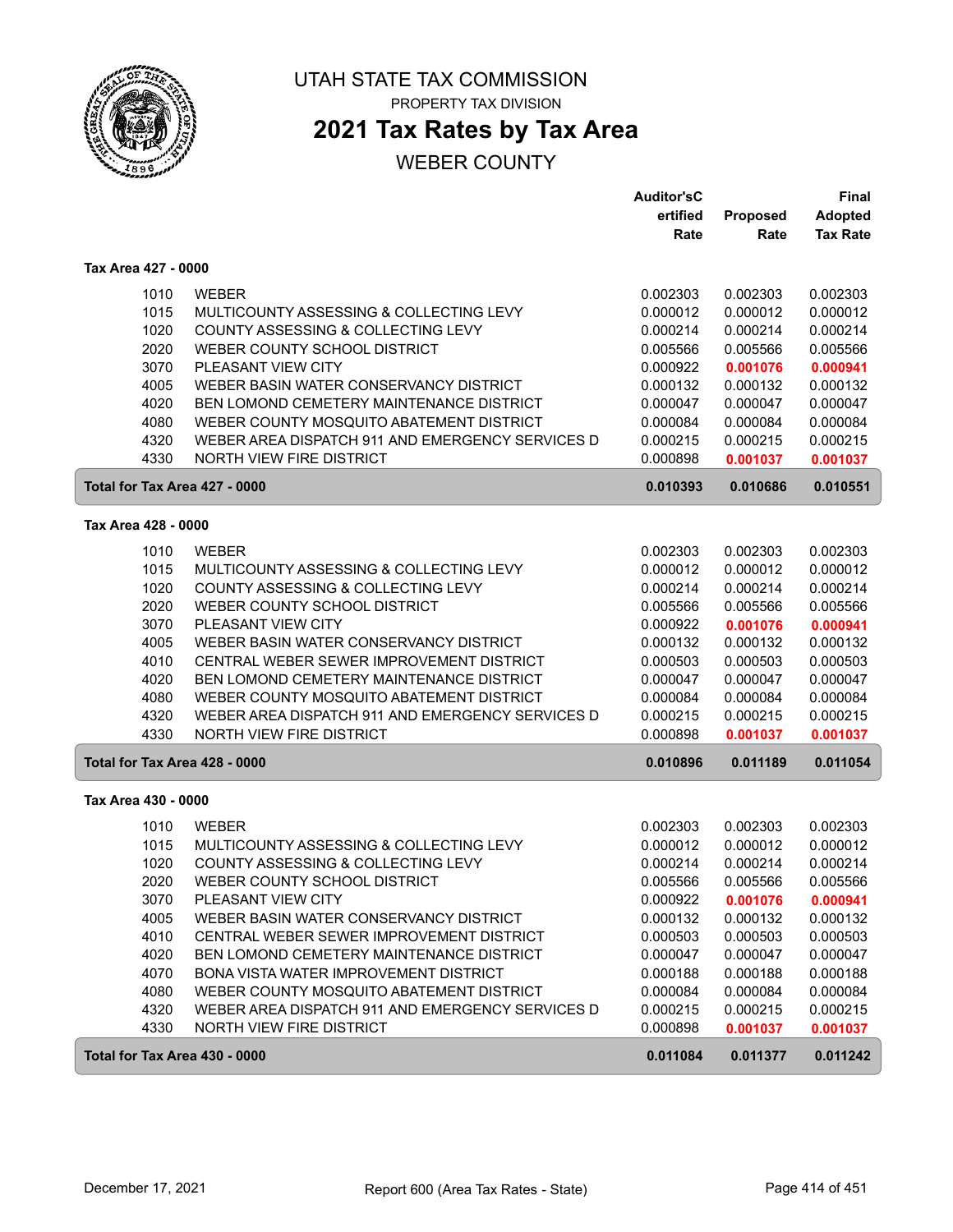

### **2021 Tax Rates by Tax Area**

|                               |                                                  | <b>Auditor'sC</b> |                 | <b>Final</b>    |
|-------------------------------|--------------------------------------------------|-------------------|-----------------|-----------------|
|                               |                                                  | ertified          | <b>Proposed</b> | <b>Adopted</b>  |
|                               |                                                  | Rate              | Rate            | <b>Tax Rate</b> |
| Tax Area 431 - 0000           |                                                  |                   |                 |                 |
| 1010                          | <b>WEBER</b>                                     | 0.002303          | 0.002303        | 0.002303        |
| 1015                          | MULTICOUNTY ASSESSING & COLLECTING LEVY          | 0.000012          | 0.000012        | 0.000012        |
| 1020                          | COUNTY ASSESSING & COLLECTING LEVY               | 0.000214          | 0.000214        | 0.000214        |
| 2020                          | WEBER COUNTY SCHOOL DISTRICT                     | 0.005566          | 0.005566        | 0.005566        |
| 4005                          | WEBER BASIN WATER CONSERVANCY DISTRICT           | 0.000132          | 0.000132        | 0.000132        |
| 4010                          | CENTRAL WEBER SEWER IMPROVEMENT DISTRICT         | 0.000503          | 0.000503        | 0.000503        |
| 4070                          | <b>BONA VISTA WATER IMPROVEMENT DISTRICT</b>     | 0.000188          | 0.000188        | 0.000188        |
| 4080                          | WEBER COUNTY MOSQUITO ABATEMENT DISTRICT         | 0.000084          | 0.000084        | 0.000084        |
| 4210                          | <b>WEBER FIRE DISTRICT</b>                       | 0.001221          | 0.001221        | 0.001221        |
| 4320                          | WEBER AREA DISPATCH 911 AND EMERGENCY SERVICES D | 0.000215          | 0.000215        | 0.000215        |
| 6080                          | WEBER FIRE DISTRICT - BOND (est. 1/1/06)         | 0.000048          | 0.000048        | 0.000048        |
| 6090                          | MUNICIPAL TYPE SERVICE FUND                      | 0.000220          | 0.000220        | 0.000220        |
| Total for Tax Area 431 - 0000 |                                                  | 0.010706          | 0.010706        | 0.010706        |
|                               |                                                  |                   |                 |                 |
| Tax Area 432 - 0000           |                                                  |                   |                 |                 |
| 1010                          | <b>WEBER</b>                                     | 0.002303          | 0.002303        | 0.002303        |
| 1015                          | MULTICOUNTY ASSESSING & COLLECTING LEVY          | 0.000012          | 0.000012        | 0.000012        |
| 1020                          | COUNTY ASSESSING & COLLECTING LEVY               | 0.000214          | 0.000214        | 0.000214        |
| 2010                          | OGDEN CITY SCHOOL DISTRICT                       | 0.007585          | 0.007585        | 0.007585        |
| 3050                          | <b>OGDEN CITY</b>                                | 0.002397          | 0.002397        | 0.002397        |
| 4005                          | WEBER BASIN WATER CONSERVANCY DISTRICT           | 0.000132          | 0.000132        | 0.000132        |
| 4010                          | CENTRAL WEBER SEWER IMPROVEMENT DISTRICT         | 0.000503          | 0.000503        | 0.000503        |
| 4080                          | WEBER COUNTY MOSQUITO ABATEMENT DISTRICT         | 0.000084          | 0.000084        | 0.000084        |
| 4320                          | WEBER AREA DISPATCH 911 AND EMERGENCY SERVICES D | 0.000215          | 0.000215        | 0.000215        |
| 6030                          | OGDEN CITY - SPECIAL LEVY TO PURCHASE WBWCD WATE | 0.000267          | 0.000267        | 0.000267        |
| 6080                          | WEBER FIRE DISTRICT - BOND (est. 1/1/06)         | 0.000048          | 0.000048        | 0.000048        |
| Total for Tax Area 432 - 0000 |                                                  | 0.013760          | 0.013760        | 0.013760        |
| Tax Area 433 - 0000           |                                                  |                   |                 |                 |
| 1010                          | <b>WEBER</b>                                     | 0.002303          | 0.002303        | 0.002303        |
| 1015                          | MULTICOUNTY ASSESSING & COLLECTING LEVY          | 0.000012          | 0.000012        | 0.000012        |
| 1020                          | COUNTY ASSESSING & COLLECTING LEVY               | 0.000214          | 0.000214        | 0.000214        |
| 2020                          | WEBER COUNTY SCHOOL DISTRICT                     | 0.005566          | 0.005566        | 0.005566        |
| 3040                          | NORTH OGDEN CITY                                 | 0.001022          | 0.001180        | 0.001180        |
| 4005                          | WEBER BASIN WATER CONSERVANCY DISTRICT           | 0.000132          | 0.000132        | 0.000132        |
| 4010                          | CENTRAL WEBER SEWER IMPROVEMENT DISTRICT         | 0.000503          | 0.000503        | 0.000503        |
| 4020                          | <b>BEN LOMOND CEMETERY MAINTENANCE DISTRICT</b>  | 0.000047          | 0.000047        | 0.000047        |
| 4080                          | WEBER COUNTY MOSQUITO ABATEMENT DISTRICT         | 0.000084          | 0.000084        | 0.000084        |
| 4320                          | WEBER AREA DISPATCH 911 AND EMERGENCY SERVICES D | 0.000215          | 0.000215        | 0.000215        |
| 4330                          | NORTH VIEW FIRE DISTRICT                         | 0.000898          | 0.001037        | 0.001037        |
| 6080                          | WEBER FIRE DISTRICT - BOND (est. 1/1/06)         | 0.000048          | 0.000048        | 0.000048        |
| Total for Tax Area 433 - 0000 |                                                  | 0.011044          | 0.011341        | 0.011341        |
|                               |                                                  |                   |                 |                 |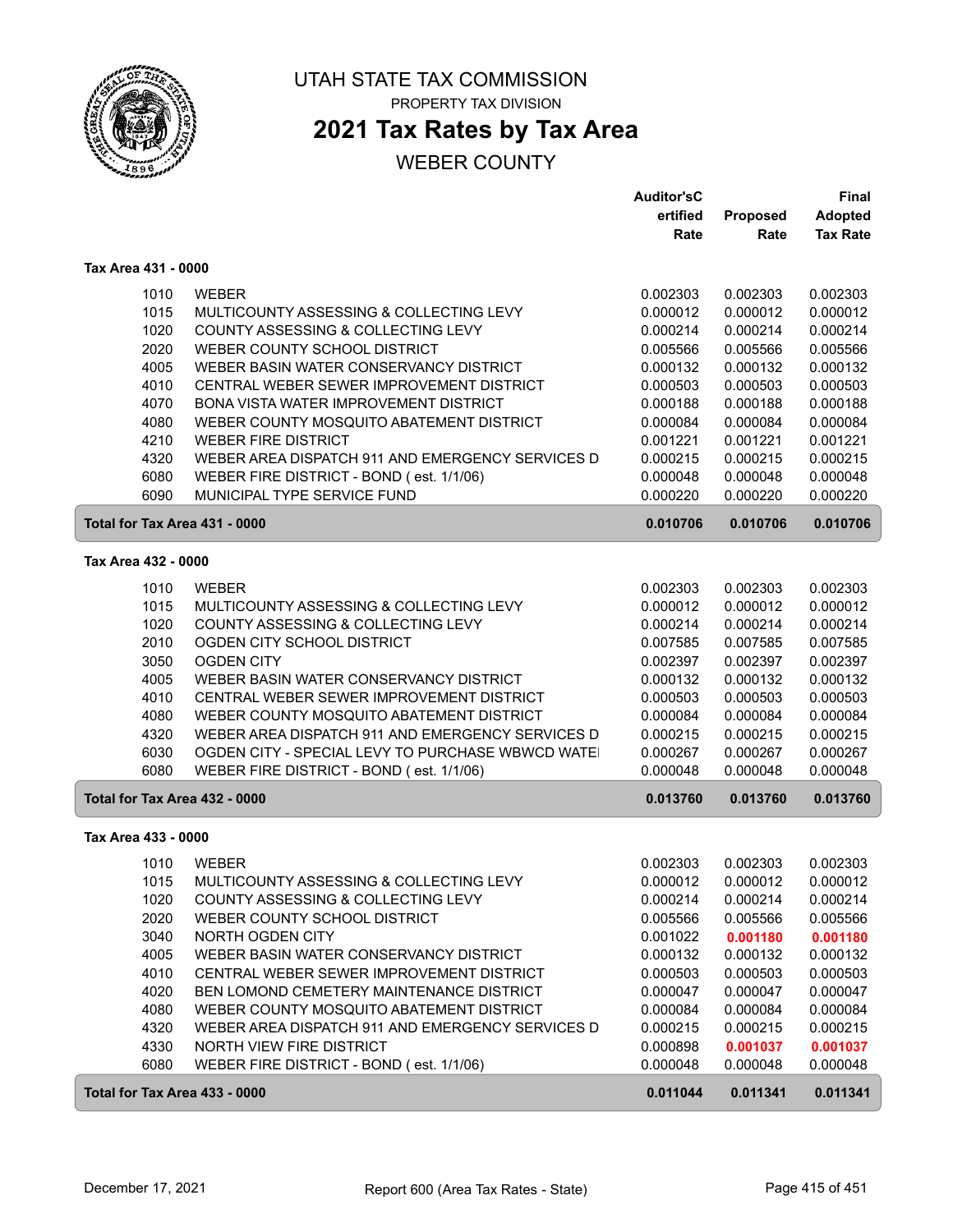

### **2021 Tax Rates by Tax Area**

|                               |                                                  | <b>Auditor'sC</b> |          | Final           |
|-------------------------------|--------------------------------------------------|-------------------|----------|-----------------|
|                               |                                                  | ertified          | Proposed | Adopted         |
|                               |                                                  | Rate              | Rate     | <b>Tax Rate</b> |
| Tax Area 434 - 0000           |                                                  |                   |          |                 |
| 1010                          | <b>WEBER</b>                                     | 0.002303          | 0.002303 | 0.002303        |
| 1015                          | MULTICOUNTY ASSESSING & COLLECTING LEVY          | 0.000012          | 0.000012 | 0.000012        |
| 1020                          | COUNTY ASSESSING & COLLECTING LEVY               | 0.000214          | 0.000214 | 0.000214        |
| 2020                          | WEBER COUNTY SCHOOL DISTRICT                     | 0.005566          | 0.005566 | 0.005566        |
| 3060                          | <b>PLAIN CITY</b>                                | 0.000298          | 0.000298 | 0.000298        |
| 4005                          | WEBER BASIN WATER CONSERVANCY DISTRICT           | 0.000132          | 0.000132 | 0.000132        |
| 4030                          | PLAIN CITY CEMETERY MAINTENANCE DISTRICT         | 0.000049          | 0.000049 | 0.000049        |
| 4070                          | BONA VISTA WATER IMPROVEMENT DISTRICT            | 0.000188          | 0.000188 | 0.000188        |
| 4080                          | WEBER COUNTY MOSQUITO ABATEMENT DISTRICT         | 0.000084          | 0.000084 | 0.000084        |
| 4320                          | WEBER AREA DISPATCH 911 AND EMERGENCY SERVICES D | 0.000215          | 0.000215 | 0.000215        |
| 6080                          | WEBER FIRE DISTRICT - BOND (est. 1/1/06)         | 0.000048          | 0.000048 | 0.000048        |
| Total for Tax Area 434 - 0000 |                                                  | 0.009109          | 0.009109 | 0.009109        |
| Tax Area 435 - 0000           |                                                  |                   |          |                 |
| 1010                          | <b>WEBER</b>                                     | 0.002303          | 0.002303 | 0.002303        |
| 1015                          | MULTICOUNTY ASSESSING & COLLECTING LEVY          | 0.000012          | 0.000012 | 0.000012        |
| 1020                          | COUNTY ASSESSING & COLLECTING LEVY               | 0.000214          | 0.000214 | 0.000214        |
| 2020                          | WEBER COUNTY SCHOOL DISTRICT                     | 0.005566          | 0.005566 | 0.005566        |
| 3060                          | <b>PLAIN CITY</b>                                | 0.000298          | 0.000298 | 0.000298        |
| 4005                          | WEBER BASIN WATER CONSERVANCY DISTRICT           | 0.000132          | 0.000132 | 0.000132        |
| 4030                          | PLAIN CITY CEMETERY MAINTENANCE DISTRICT         | 0.000049          | 0.000049 | 0.000049        |
| 4080                          | WEBER COUNTY MOSQUITO ABATEMENT DISTRICT         | 0.000084          | 0.000084 | 0.000084        |
| 4320                          | WEBER AREA DISPATCH 911 AND EMERGENCY SERVICES D | 0.000215          | 0.000215 | 0.000215        |
| 6080                          | WEBER FIRE DISTRICT - BOND (est. 1/1/06)         | 0.000048          | 0.000048 | 0.000048        |
| Total for Tax Area 435 - 0000 |                                                  | 0.008921          | 0.008921 | 0.008921        |
| Tax Area 436 - 0000           |                                                  |                   |          |                 |
| 1010                          | <b>WEBER</b>                                     | 0.002303          | 0.002303 | 0.002303        |
| 1015                          | MULTICOUNTY ASSESSING & COLLECTING LEVY          | 0.000012          | 0.000012 | 0.000012        |
| 1020                          | COUNTY ASSESSING & COLLECTING LEVY               | 0.000214          | 0.000214 | 0.000214        |
| 2020                          | WEBER COUNTY SCHOOL DISTRICT                     | 0.005566          | 0.005566 | 0.005566        |
| 3020                          | <b>HARRISVILLE CITY</b>                          | 0.000708          | 0.000708 | 0.000708        |
| 4005                          | WEBER BASIN WATER CONSERVANCY DISTRICT           | 0.000132          | 0.000132 | 0.000132        |
| 4010                          | CENTRAL WEBER SEWER IMPROVEMENT DISTRICT         | 0.000503          | 0.000503 | 0.000503        |
| 4020                          | BEN LOMOND CEMETERY MAINTENANCE DISTRICT         | 0.000047          | 0.000047 | 0.000047        |
| 4080                          | WEBER COUNTY MOSQUITO ABATEMENT DISTRICT         | 0.000084          | 0.000084 | 0.000084        |
| 4320                          | WEBER AREA DISPATCH 911 AND EMERGENCY SERVICES D | 0.000215          | 0.000215 | 0.000215        |
| 4330                          | NORTH VIEW FIRE DISTRICT                         | 0.000898          | 0.001037 | 0.001037        |
| 6080                          | WEBER FIRE DISTRICT - BOND (est. 1/1/06)         | 0.000048          | 0.000048 | 0.000048        |
| Total for Tax Area 436 - 0000 |                                                  | 0.010730          | 0.010869 | 0.010869        |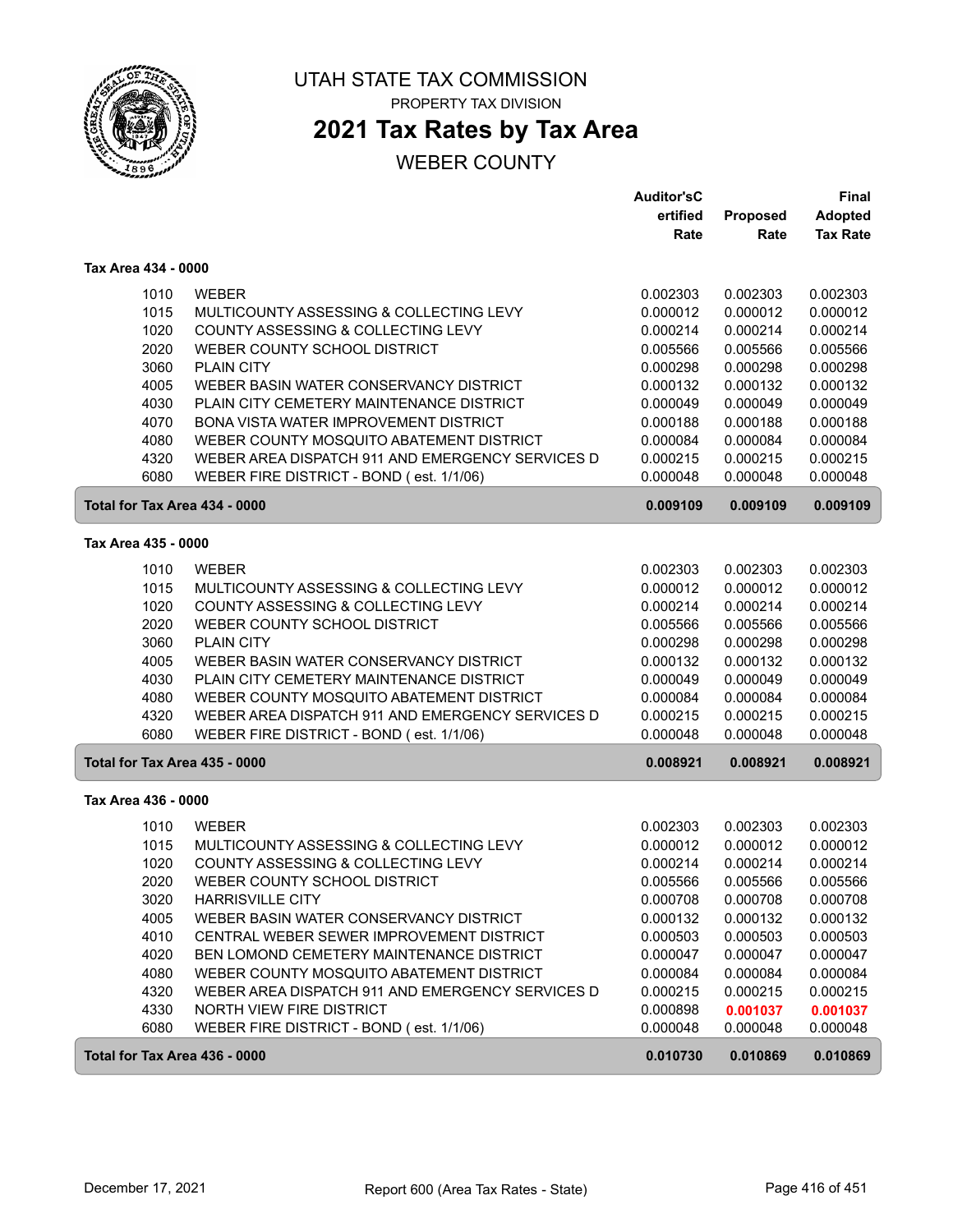

**2021 Tax Rates by Tax Area**

|                               |                                                                                          | <b>Auditor'sC</b><br>ertified | Proposed             | Final<br><b>Adopted</b> |
|-------------------------------|------------------------------------------------------------------------------------------|-------------------------------|----------------------|-------------------------|
|                               |                                                                                          | Rate                          | Rate                 | <b>Tax Rate</b>         |
| Tax Area 438 - 0000           |                                                                                          |                               |                      |                         |
| 1010                          | <b>WEBER</b>                                                                             | 0.002303                      | 0.002303             | 0.002303                |
| 1015                          | MULTICOUNTY ASSESSING & COLLECTING LEVY                                                  | 0.000012                      | 0.000012             | 0.000012                |
| 1020                          | COUNTY ASSESSING & COLLECTING LEVY                                                       | 0.000214                      | 0.000214             | 0.000214                |
| 2020                          | WEBER COUNTY SCHOOL DISTRICT                                                             | 0.005566                      | 0.005566             | 0.005566                |
| 3110                          | <b>UINTAH CITY</b>                                                                       | 0.000594                      | 0.000594             | 0.000594                |
| 4005                          | WEBER BASIN WATER CONSERVANCY DISTRICT                                                   | 0.000132                      | 0.000132             | 0.000132                |
| 4080                          | WEBER COUNTY MOSQUITO ABATEMENT DISTRICT                                                 | 0.000084                      | 0.000084             | 0.000084                |
| 4320                          | WEBER AREA DISPATCH 911 AND EMERGENCY SERVICES D                                         | 0.000215                      | 0.000215             | 0.000215                |
| 6080                          | WEBER FIRE DISTRICT - BOND (est. 1/1/06)                                                 | 0.000048                      | 0.000048             | 0.000048                |
| Total for Tax Area 438 - 0000 |                                                                                          | 0.009168                      | 0.009168             | 0.009168                |
| Tax Area 439 - 0000           |                                                                                          |                               |                      |                         |
| 1010                          | <b>WEBER</b>                                                                             | 0.002303                      | 0.002303             | 0.002303                |
| 1015                          | MULTICOUNTY ASSESSING & COLLECTING LEVY                                                  | 0.000012                      | 0.000012             | 0.000012                |
| 1020                          | COUNTY ASSESSING & COLLECTING LEVY                                                       | 0.000214                      | 0.000214             | 0.000214                |
| 2020                          | WEBER COUNTY SCHOOL DISTRICT                                                             | 0.005566                      | 0.005566             | 0.005566                |
| 3090                          | <b>ROY CITY</b>                                                                          | 0.001733                      | 0.001733             | 0.001733                |
| 4005                          | WEBER BASIN WATER CONSERVANCY DISTRICT                                                   | 0.000132                      | 0.000132             | 0.000132                |
| 4015                          | NORTH DAVIS SEWER DISTRICT                                                               | 0.000682                      | 0.000682             | 0.000682                |
| 4080                          | WEBER COUNTY MOSQUITO ABATEMENT DISTRICT                                                 | 0.000084                      | 0.000084             | 0.000084                |
| 4130                          | ROY WATER CONSERVANCY DISTRICT<br>HOOPER WATER IMPROVEMENT DISTRICT                      | 0.000056                      | 0.000056             | 0.000056                |
| 4150<br>4320                  | WEBER AREA DISPATCH 911 AND EMERGENCY SERVICES D                                         | 0.000246<br>0.000215          | 0.000246<br>0.000215 | 0.000246<br>0.000215    |
| 6080                          | WEBER FIRE DISTRICT - BOND (est. 1/1/06)                                                 | 0.000048                      | 0.000048             | 0.000048                |
| Total for Tax Area 439 - 0000 |                                                                                          | 0.011291                      | 0.011291             | 0.011291                |
|                               |                                                                                          |                               |                      |                         |
| Tax Area 440 - 0000           |                                                                                          |                               |                      |                         |
| 1010                          | <b>WEBER</b>                                                                             | 0.002303                      | 0.002303             | 0.002303                |
| 1015                          | MULTICOUNTY ASSESSING & COLLECTING LEVY                                                  | 0.000012                      | 0.000012             | 0.000012                |
| 1020                          | COUNTY ASSESSING & COLLECTING LEVY                                                       | 0.000214                      | 0.000214             | 0.000214                |
| 2020                          | WEBER COUNTY SCHOOL DISTRICT                                                             | 0.005566                      | 0.005566             | 0.005566                |
| 3020                          | <b>HARRISVILLE CITY</b>                                                                  | 0.000708                      | 0.000708             | 0.000708                |
| 4005                          | WEBER BASIN WATER CONSERVANCY DISTRICT                                                   | 0.000132                      | 0.000132             | 0.000132                |
| 4010                          | CENTRAL WEBER SEWER IMPROVEMENT DISTRICT                                                 | 0.000503                      | 0.000503             | 0.000503                |
| 4020<br>4070                  | BEN LOMOND CEMETERY MAINTENANCE DISTRICT<br><b>BONA VISTA WATER IMPROVEMENT DISTRICT</b> | 0.000047<br>0.000188          | 0.000047             | 0.000047                |
| 4080                          | WEBER COUNTY MOSQUITO ABATEMENT DISTRICT                                                 | 0.000084                      | 0.000188<br>0.000084 | 0.000188<br>0.000084    |
| 4320                          | WEBER AREA DISPATCH 911 AND EMERGENCY SERVICES D                                         | 0.000215                      | 0.000215             | 0.000215                |
| 4330                          | NORTH VIEW FIRE DISTRICT                                                                 | 0.000898                      | 0.001037             | 0.001037                |
| 6080                          | WEBER FIRE DISTRICT - BOND (est. 1/1/06)                                                 | 0.000048                      | 0.000048             | 0.000048                |
| Total for Tax Area 440 - 0000 |                                                                                          | 0.010918                      | 0.011057             | 0.011057                |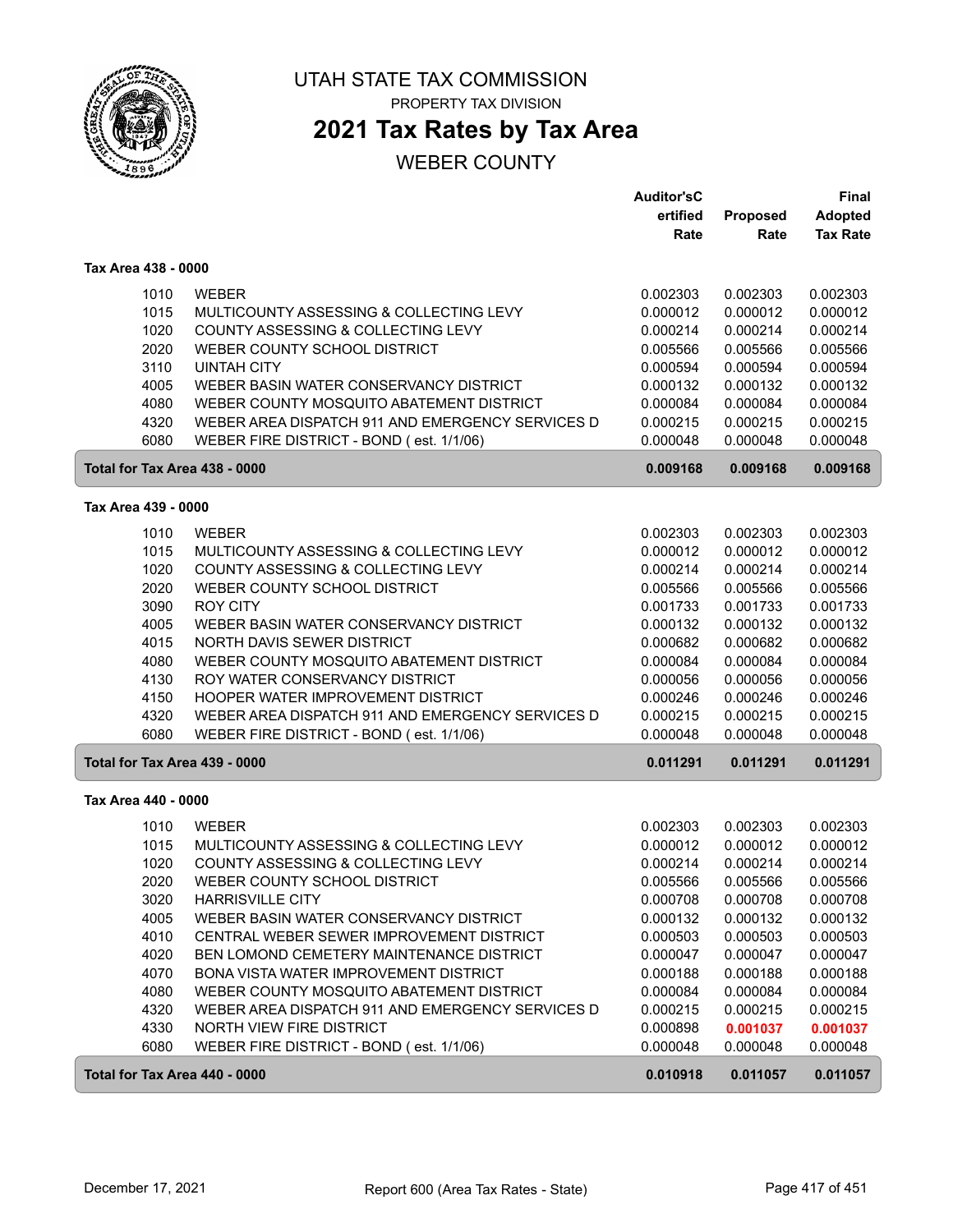

### **2021 Tax Rates by Tax Area**

|                               |                                                                                              | <b>Auditor'sC</b>    |                      | <b>Final</b>         |
|-------------------------------|----------------------------------------------------------------------------------------------|----------------------|----------------------|----------------------|
|                               |                                                                                              | ertified             | Proposed             | <b>Adopted</b>       |
|                               |                                                                                              | Rate                 | Rate                 | <b>Tax Rate</b>      |
| Tax Area 441 - 0000           |                                                                                              |                      |                      |                      |
| 1010                          | <b>WEBER</b>                                                                                 | 0.002303             | 0.002303             | 0.002303             |
| 1015                          | MULTICOUNTY ASSESSING & COLLECTING LEVY                                                      | 0.000012             | 0.000012             | 0.000012             |
| 1020                          | COUNTY ASSESSING & COLLECTING LEVY                                                           | 0.000214             | 0.000214             | 0.000214             |
| 2020                          | WEBER COUNTY SCHOOL DISTRICT                                                                 | 0.005566             | 0.005566             | 0.005566             |
| 4005                          | WEBER BASIN WATER CONSERVANCY DISTRICT                                                       | 0.000132             | 0.000132             | 0.000132             |
| 4050                          | WARREN-WEST WARREN CEMETERY MAINTENANCE DISTR                                                | 0.000120             | 0.000120             | 0.000120             |
| 4080                          | WEBER COUNTY MOSQUITO ABATEMENT DISTRICT                                                     | 0.000084             | 0.000084             | 0.000084             |
| 4210                          | <b>WEBER FIRE DISTRICT</b>                                                                   | 0.001221             | 0.001221             | 0.001221             |
| 4280                          | WEST WARREN PARK SERVICE AREA                                                                | 0.000173             | 0.000173             | 0.000173             |
| 4320                          | WEBER AREA DISPATCH 911 AND EMERGENCY SERVICES D                                             | 0.000215             | 0.000215             | 0.000215             |
| 6080                          | WEBER FIRE DISTRICT - BOND (est. 1/1/06)                                                     | 0.000048             | 0.000048             | 0.000048             |
| 6090                          | MUNICIPAL TYPE SERVICE FUND                                                                  | 0.000220             | 0.000220             | 0.000220             |
| Total for Tax Area 441 - 0000 |                                                                                              | 0.010308             | 0.010308             | 0.010308             |
| Tax Area 442 - 0000           |                                                                                              |                      |                      |                      |
| 1010                          | <b>WEBER</b>                                                                                 | 0.002303             | 0.002303             | 0.002303             |
| 1015                          | MULTICOUNTY ASSESSING & COLLECTING LEVY                                                      | 0.000012             | 0.000012             | 0.000012             |
| 1020                          | COUNTY ASSESSING & COLLECTING LEVY                                                           | 0.000214             | 0.000214             | 0.000214             |
| 2020                          | WEBER COUNTY SCHOOL DISTRICT                                                                 | 0.005566             | 0.005566             | 0.005566             |
| 4005                          | WEBER BASIN WATER CONSERVANCY DISTRICT                                                       | 0.000132             | 0.000132             | 0.000132             |
| 4050                          | WARREN-WEST WARREN CEMETERY MAINTENANCE DISTR                                                | 0.000120             | 0.000120             | 0.000120             |
| 4080                          | WEBER COUNTY MOSQUITO ABATEMENT DISTRICT                                                     | 0.000084             | 0.000084             | 0.000084             |
| 4210                          | <b>WEBER FIRE DISTRICT</b>                                                                   | 0.001221             | 0.001221             | 0.001221             |
| 4280                          | WEST WARREN PARK SERVICE AREA                                                                | 0.000173             | 0.000173             | 0.000173             |
| 4320<br>6080                  | WEBER AREA DISPATCH 911 AND EMERGENCY SERVICES D<br>WEBER FIRE DISTRICT - BOND (est. 1/1/06) | 0.000215<br>0.000048 | 0.000215<br>0.000048 | 0.000215<br>0.000048 |
| 6090                          | MUNICIPAL TYPE SERVICE FUND                                                                  | 0.000220             | 0.000220             | 0.000220             |
| Total for Tax Area 442 - 0000 |                                                                                              | 0.010308             | 0.010308             | 0.010308             |
| Tax Area 443 - 0000           |                                                                                              |                      |                      |                      |
|                               | 1010 WEBER                                                                                   | 0.002303             | 0.002303             | 0.002303             |
| 1015                          | MULTICOUNTY ASSESSING & COLLECTING LEVY                                                      | 0.000012             | 0.000012             | 0.000012             |
| 1020                          | COUNTY ASSESSING & COLLECTING LEVY                                                           | 0.000214             | 0.000214             | 0.000214             |
| 2020                          | WEBER COUNTY SCHOOL DISTRICT                                                                 | 0.005566             | 0.005566             | 0.005566             |
| 4005                          | WEBER BASIN WATER CONSERVANCY DISTRICT                                                       | 0.000132             | 0.000132             | 0.000132             |
| 4050                          | WARREN-WEST WARREN CEMETERY MAINTENANCE DISTR                                                | 0.000120             | 0.000120             | 0.000120             |
| 4080                          | WEBER COUNTY MOSQUITO ABATEMENT DISTRICT                                                     | 0.000084             | 0.000084             | 0.000084             |
| 4210                          | <b>WEBER FIRE DISTRICT</b>                                                                   | 0.001221             | 0.001221             | 0.001221             |
| 4320                          | WEBER AREA DISPATCH 911 AND EMERGENCY SERVICES D                                             | 0.000215             | 0.000215             | 0.000215             |
| 4340                          | WESTERN WEBER PARK DISTRICT                                                                  | 0.000196             | 0.000196             | 0.000196             |
| 6080                          | WEBER FIRE DISTRICT - BOND (est. 1/1/06)                                                     | 0.000048             | 0.000048             | 0.000048             |
| 6090                          | MUNICIPAL TYPE SERVICE FUND                                                                  | 0.000220             | 0.000220             | 0.000220             |
| Total for Tax Area 443 - 0000 |                                                                                              | 0.010331             | 0.010331             | 0.010331             |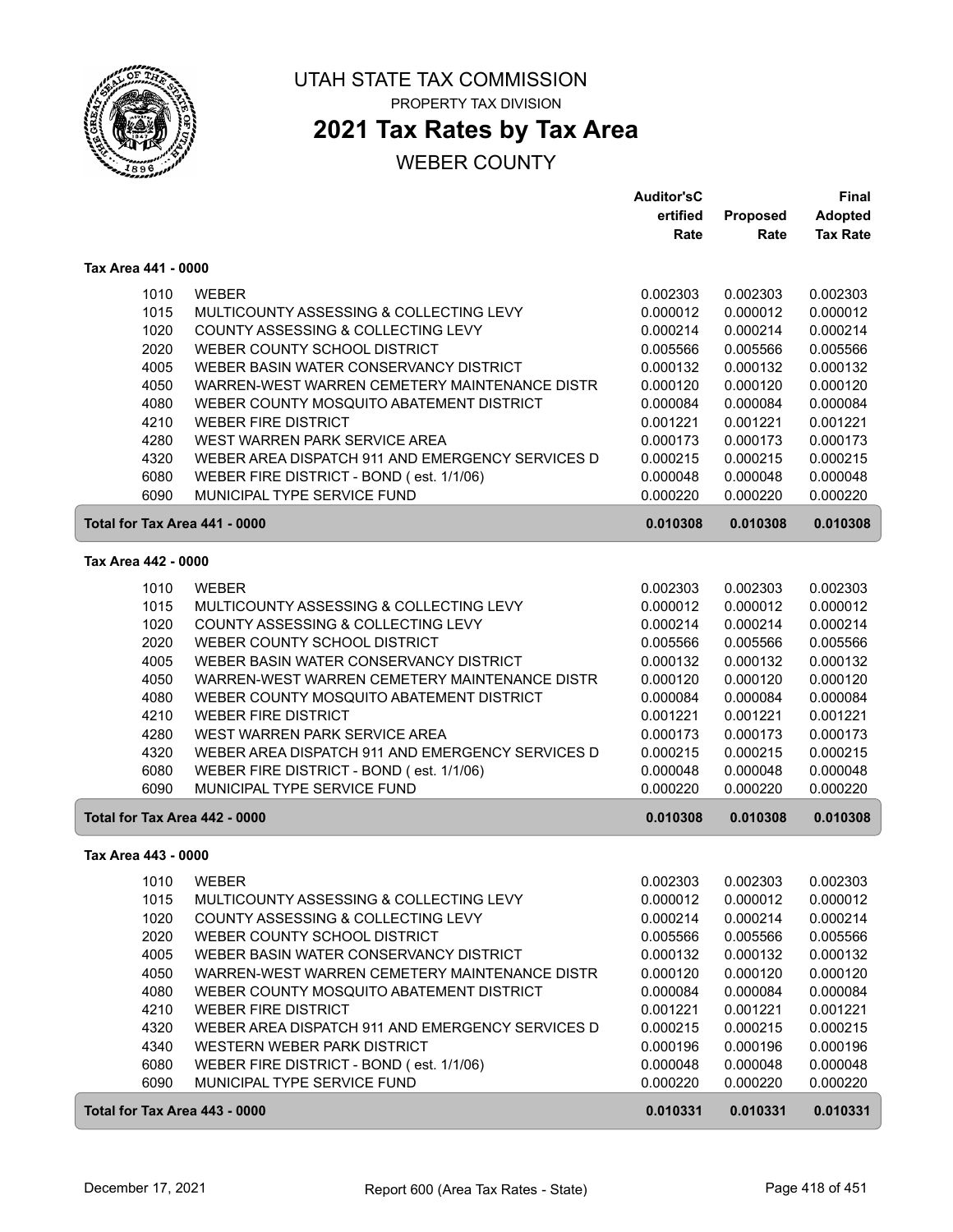

## **2021 Tax Rates by Tax Area**

### WEBER COUNTY

|                               |                                                  | <b>Auditor'sC</b> |                 | Final           |
|-------------------------------|--------------------------------------------------|-------------------|-----------------|-----------------|
|                               |                                                  | ertified          | <b>Proposed</b> | <b>Adopted</b>  |
|                               |                                                  | Rate              | Rate            | <b>Tax Rate</b> |
| Tax Area 444 - 0000           |                                                  |                   |                 |                 |
| 1010                          | <b>WEBER</b>                                     | 0.002303          | 0.002303        | 0.002303        |
| 1015                          | MULTICOUNTY ASSESSING & COLLECTING LEVY          | 0.000012          | 0.000012        | 0.000012        |
| 1020                          | COUNTY ASSESSING & COLLECTING LEVY               | 0.000214          | 0.000214        | 0.000214        |
| 2020                          | WEBER COUNTY SCHOOL DISTRICT                     | 0.005566          | 0.005566        | 0.005566        |
| 3060                          | <b>PLAIN CITY</b>                                | 0.000298          | 0.000298        | 0.000298        |
| 4005                          | WEBER BASIN WATER CONSERVANCY DISTRICT           | 0.000132          | 0.000132        | 0.000132        |
| 4050                          | WARREN-WEST WARREN CEMETERY MAINTENANCE DISTR    | 0.000120          | 0.000120        | 0.000120        |
| 4080                          | WEBER COUNTY MOSQUITO ABATEMENT DISTRICT         | 0.000084          | 0.000084        | 0.000084        |
| 4180                          | WEST WARREN - WARREN WATER IMPROVEMENT DISTRICT  | 0.000248          | 0.000248        | 0.000248        |
| 4320                          | WEBER AREA DISPATCH 911 AND EMERGENCY SERVICES D | 0.000215          | 0.000215        | 0.000215        |
| 6080                          | WEBER FIRE DISTRICT - BOND (est. 1/1/06)         | 0.000048          | 0.000048        | 0.000048        |
| Total for Tax Area 444 - 0000 |                                                  | 0.009240          | 0.009240        | 0.009240        |
|                               |                                                  |                   |                 |                 |
| Tax Area 445 - 0000           |                                                  |                   |                 |                 |
| 1010                          | <b>WEBER</b>                                     | 0.002303          | 0.002303        | 0.002303        |
| 1015                          | MULTICOUNTY ASSESSING & COLLECTING LEVY          | 0.000012          | 0.000012        | 0.000012        |
| 1020                          | COUNTY ASSESSING & COLLECTING LEVY               | 0.000214          | 0.000214        | 0.000214        |
| 2020                          | WEBER COUNTY SCHOOL DISTRICT                     | 0.005566          | 0.005566        | 0.005566        |
| 3060                          | <b>PLAIN CITY</b>                                | 0.000298          | 0.000298        | 0.000298        |
| 4005                          | WEBER BASIN WATER CONSERVANCY DISTRICT           | 0.000132          | 0.000132        | 0.000132        |
| 4050                          | WARREN-WEST WARREN CEMETERY MAINTENANCE DISTR    | 0.000120          | 0.000120        | 0.000120        |
| 4080                          | WEBER COUNTY MOSQUITO ABATEMENT DISTRICT         | 0.000084          | 0.000084        | 0.000084        |
| 4180                          | WEST WARREN - WARREN WATER IMPROVEMENT DISTRICT  | 0.000248          | 0.000248        | 0.000248        |
| 4320                          | WEBER AREA DISPATCH 911 AND EMERGENCY SERVICES D | 0.000215          | 0.000215        | 0.000215        |
| 6080                          | WEBER FIRE DISTRICT - BOND (est. 1/1/06)         | 0.000048          | 0.000048        | 0.000048        |
| Total for Tax Area 445 - 0000 |                                                  | 0.009240          | 0.009240        | 0.009240        |
| Tax Area 446 - 0000           |                                                  |                   |                 |                 |
| 1010                          | <b>WEBER</b>                                     | 0.002303          | 0.002303        | 0.002303        |
| 1015                          | MULTICOUNTY ASSESSING & COLLECTING LEVY          | 0.000012          | 0.000012        | 0.000012        |
| 1020                          | COUNTY ASSESSING & COLLECTING LEVY               | 0.000214          | 0.000214        | 0.000214        |
| 2020                          | WEBER COUNTY SCHOOL DISTRICT                     | 0.005566          | 0.005566        | 0.005566        |
| 3060                          | <b>PLAIN CITY</b>                                | 0.000298          | 0.000298        | 0.000298        |
| 4005                          | WEBER BASIN WATER CONSERVANCY DISTRICT           | 0.000132          | 0.000132        | 0.000132        |
| 4050                          | WARREN-WEST WARREN CEMETERY MAINTENANCE DISTR    | 0.000120          | 0.000120        | 0.000120        |
| 4080                          | WEBER COUNTY MOSQUITO ABATEMENT DISTRICT         | 0.000084          | 0.000084        | 0.000084        |
| 4320                          | WEBER AREA DISPATCH 911 AND EMERGENCY SERVICES D | 0.000215          | 0.000215        | 0.000215        |
| 6080                          | WEBER FIRE DISTRICT - BOND (est. 1/1/06)         | 0.000048          | 0.000048        | 0.000048        |
| Total for Tax Area 446 - 0000 |                                                  | 0.008992          | 0.008992        | 0.008992        |
|                               |                                                  |                   |                 |                 |

 $\sqrt{2}$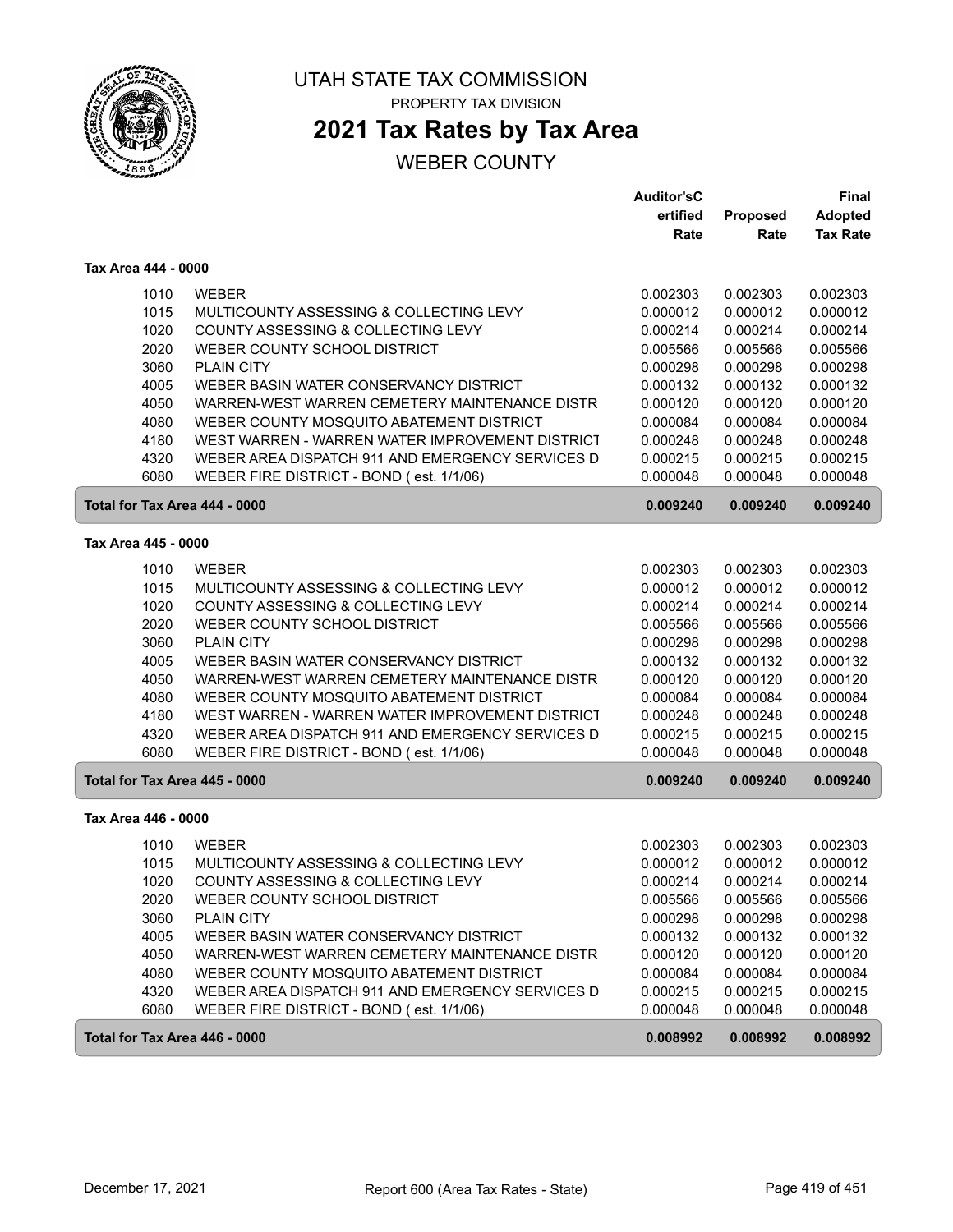

# **2021 Tax Rates by Tax Area**

|                               |                                                                                   | <b>Auditor'sC</b>    |                      | Final                |
|-------------------------------|-----------------------------------------------------------------------------------|----------------------|----------------------|----------------------|
|                               |                                                                                   | ertified             | Proposed             | <b>Adopted</b>       |
|                               |                                                                                   | Rate                 | Rate                 | <b>Tax Rate</b>      |
| Tax Area 447 - 0000           |                                                                                   |                      |                      |                      |
| 1010                          | <b>WEBER</b>                                                                      | 0.002303             | 0.002303             | 0.002303             |
| 1015                          | MULTICOUNTY ASSESSING & COLLECTING LEVY                                           | 0.000012             | 0.000012             | 0.000012             |
| 1020                          | COUNTY ASSESSING & COLLECTING LEVY                                                | 0.000214             | 0.000214             | 0.000214             |
| 2020                          | WEBER COUNTY SCHOOL DISTRICT                                                      | 0.005566             | 0.005566             | 0.005566             |
| 3060                          | <b>PLAIN CITY</b>                                                                 | 0.000298             | 0.000298             | 0.000298             |
| 4005                          | WEBER BASIN WATER CONSERVANCY DISTRICT                                            | 0.000132             | 0.000132             | 0.000132             |
| 4010                          | CENTRAL WEBER SEWER IMPROVEMENT DISTRICT                                          | 0.000503             | 0.000503             | 0.000503             |
| 4030                          | PLAIN CITY CEMETERY MAINTENANCE DISTRICT                                          | 0.000049             | 0.000049             | 0.000049             |
| 4070                          | <b>BONA VISTA WATER IMPROVEMENT DISTRICT</b>                                      | 0.000188             | 0.000188             | 0.000188             |
| 4080                          | WEBER COUNTY MOSQUITO ABATEMENT DISTRICT                                          | 0.000084             | 0.000084             | 0.000084             |
| 4320                          | WEBER AREA DISPATCH 911 AND EMERGENCY SERVICES D                                  | 0.000215             | 0.000215             | 0.000215             |
| Total for Tax Area 447 - 0000 |                                                                                   | 0.009564             | 0.009564             | 0.009564             |
| Tax Area 448 - 0000           |                                                                                   |                      |                      |                      |
| 1010                          | <b>WEBER</b>                                                                      | 0.002303             | 0.002303             | 0.002303             |
| 1015                          | MULTICOUNTY ASSESSING & COLLECTING LEVY                                           | 0.000012             | 0.000012             | 0.000012             |
| 1020                          | COUNTY ASSESSING & COLLECTING LEVY                                                | 0.000214             | 0.000214             | 0.000214             |
| 2020                          | WEBER COUNTY SCHOOL DISTRICT                                                      | 0.005566             | 0.005566             | 0.005566             |
| 3070                          | PLEASANT VIEW CITY                                                                | 0.000922             | 0.001076             | 0.000941             |
| 4005                          | WEBER BASIN WATER CONSERVANCY DISTRICT                                            | 0.000132             | 0.000132             | 0.000132             |
| 4010                          | CENTRAL WEBER SEWER IMPROVEMENT DISTRICT                                          | 0.000503             | 0.000503             | 0.000503             |
| 4020                          | BEN LOMOND CEMETERY MAINTENANCE DISTRICT                                          | 0.000047             | 0.000047             | 0.000047             |
| 4080                          | WEBER COUNTY MOSQUITO ABATEMENT DISTRICT                                          | 0.000084             | 0.000084             | 0.000084             |
| 4320                          | WEBER AREA DISPATCH 911 AND EMERGENCY SERVICES D                                  | 0.000215             | 0.000215             | 0.000215             |
| 4330                          | NORTH VIEW FIRE DISTRICT                                                          | 0.000898             | 0.001037             | 0.001037             |
| 6080                          | WEBER FIRE DISTRICT - BOND (est. 1/1/06)                                          | 0.000048             | 0.000048             | 0.000048             |
| Total for Tax Area 448 - 0000 |                                                                                   | 0.010944             | 0.011237             | 0.011102             |
| Tax Area 449 - 0000           |                                                                                   |                      |                      |                      |
| 1010                          | <b>WEBER</b>                                                                      | 0.002303             | 0.002303             | 0.002303             |
| 1015                          | MULTICOUNTY ASSESSING & COLLECTING LEVY                                           | 0.000012             | 0.000012             | 0.000012             |
| 1020                          | COUNTY ASSESSING & COLLECTING LEVY                                                | 0.000214             | 0.000214             | 0.000214             |
| 2020                          | WEBER COUNTY SCHOOL DISTRICT                                                      | 0.005566             | 0.005566             | 0.005566             |
| 3070                          | PLEASANT VIEW CITY                                                                | 0.000922             | 0.001076             | 0.000941             |
| 4005                          | WEBER BASIN WATER CONSERVANCY DISTRICT                                            | 0.000132             | 0.000132             | 0.000132             |
| 4010                          | CENTRAL WEBER SEWER IMPROVEMENT DISTRICT                                          | 0.000503             | 0.000503             | 0.000503             |
| 4020<br>4070                  | BEN LOMOND CEMETERY MAINTENANCE DISTRICT<br>BONA VISTA WATER IMPROVEMENT DISTRICT | 0.000047<br>0.000188 | 0.000047<br>0.000188 | 0.000047             |
| 4080                          | WEBER COUNTY MOSQUITO ABATEMENT DISTRICT                                          | 0.000084             | 0.000084             | 0.000188<br>0.000084 |
| 4320                          | WEBER AREA DISPATCH 911 AND EMERGENCY SERVICES D                                  | 0.000215             | 0.000215             | 0.000215             |
| 4330                          | NORTH VIEW FIRE DISTRICT                                                          | 0.000898             | 0.001037             | 0.001037             |
| 6080                          | WEBER FIRE DISTRICT - BOND (est. 1/1/06)                                          | 0.000048             | 0.000048             | 0.000048             |
| Total for Tax Area 449 - 0000 |                                                                                   | 0.011132             | 0.011425             | 0.011290             |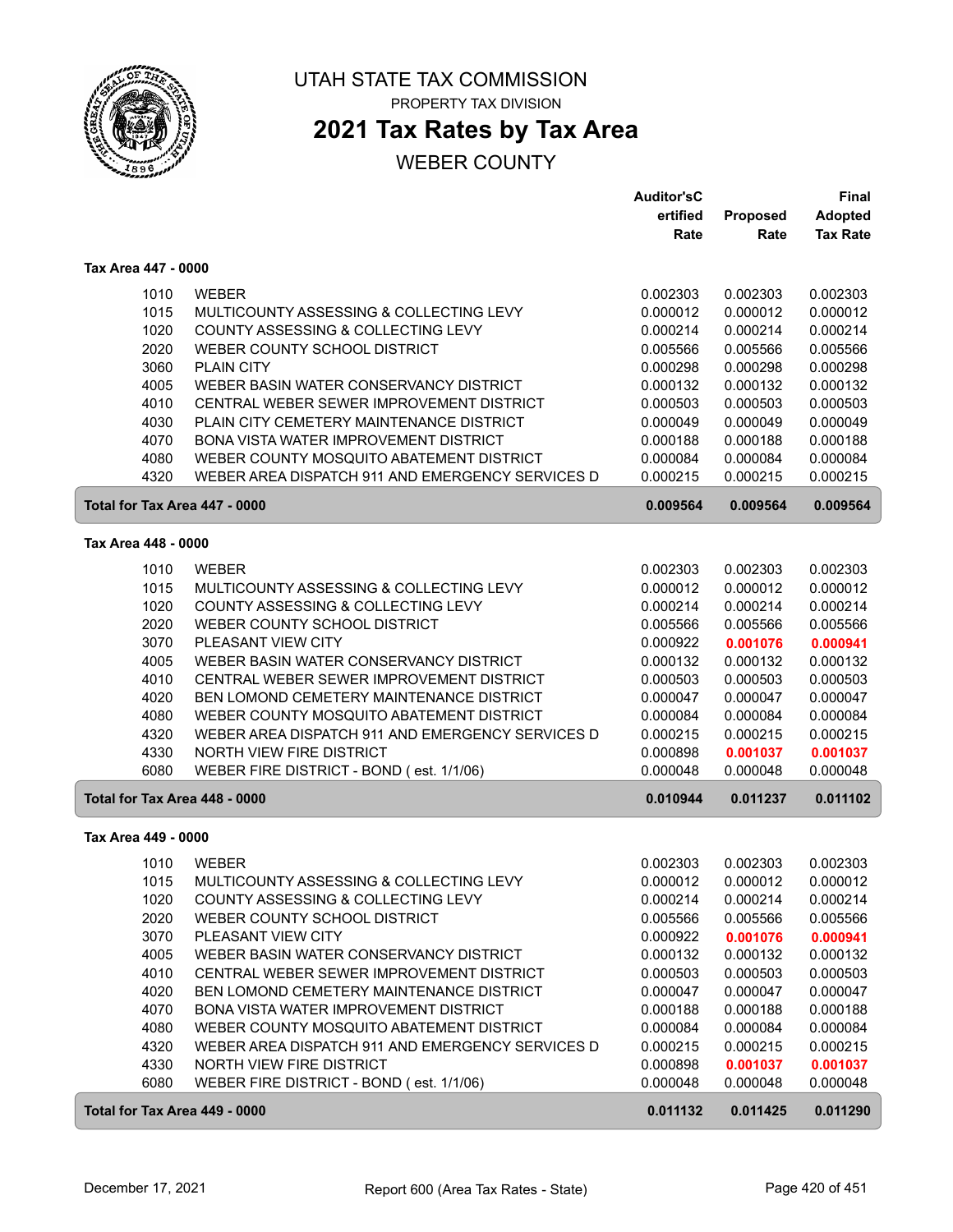

### **2021 Tax Rates by Tax Area**

|                               |                                                  | <b>Auditor'sC</b> |                 | Final           |
|-------------------------------|--------------------------------------------------|-------------------|-----------------|-----------------|
|                               |                                                  | ertified          | <b>Proposed</b> | <b>Adopted</b>  |
|                               |                                                  | Rate              | Rate            | <b>Tax Rate</b> |
| Tax Area 450 - 0000           |                                                  |                   |                 |                 |
| 1010                          | <b>WEBER</b>                                     | 0.002303          | 0.002303        | 0.002303        |
| 1015                          | MULTICOUNTY ASSESSING & COLLECTING LEVY          | 0.000012          | 0.000012        | 0.000012        |
| 1020                          | COUNTY ASSESSING & COLLECTING LEVY               | 0.000214          | 0.000214        | 0.000214        |
| 2020                          | WEBER COUNTY SCHOOL DISTRICT                     | 0.005566          | 0.005566        | 0.005566        |
| 3040                          | NORTH OGDEN CITY                                 | 0.001022          | 0.001180        | 0.001180        |
| 4005                          | WEBER BASIN WATER CONSERVANCY DISTRICT           | 0.000132          | 0.000132        | 0.000132        |
| 4010                          | CENTRAL WEBER SEWER IMPROVEMENT DISTRICT         | 0.000503          | 0.000503        | 0.000503        |
| 4020                          | BEN LOMOND CEMETERY MAINTENANCE DISTRICT         | 0.000047          | 0.000047        | 0.000047        |
| 4070                          | BONA VISTA WATER IMPROVEMENT DISTRICT            | 0.000188          | 0.000188        | 0.000188        |
| 4080                          | WEBER COUNTY MOSQUITO ABATEMENT DISTRICT         | 0.000084          | 0.000084        | 0.000084        |
| 4320                          | WEBER AREA DISPATCH 911 AND EMERGENCY SERVICES D | 0.000215          | 0.000215        | 0.000215        |
| 4330                          | <b>NORTH VIEW FIRE DISTRICT</b>                  | 0.000898          | 0.001037        | 0.001037        |
| 6080                          | WEBER FIRE DISTRICT - BOND (est. 1/1/06)         | 0.000048          | 0.000048        | 0.000048        |
| Total for Tax Area 450 - 0000 |                                                  | 0.011232          | 0.011529        | 0.011529        |
| Tax Area 451 - 0000           |                                                  |                   |                 |                 |
| 1010                          | <b>WEBER</b>                                     | 0.002303          | 0.002303        | 0.002303        |
| 1015                          | MULTICOUNTY ASSESSING & COLLECTING LEVY          | 0.000012          | 0.000012        | 0.000012        |
| 1020                          | COUNTY ASSESSING & COLLECTING LEVY               | 0.000214          | 0.000214        | 0.000214        |
| 2020                          | WEBER COUNTY SCHOOL DISTRICT                     | 0.005566          | 0.005566        | 0.005566        |
| 3050                          | <b>OGDEN CITY</b>                                | 0.002397          | 0.002397        | 0.002397        |
| 4005                          | WEBER BASIN WATER CONSERVANCY DISTRICT           | 0.000132          | 0.000132        | 0.000132        |
| 4010                          | CENTRAL WEBER SEWER IMPROVEMENT DISTRICT         | 0.000503          | 0.000503        | 0.000503        |
| 4080                          | WEBER COUNTY MOSQUITO ABATEMENT DISTRICT         | 0.000084          | 0.000084        | 0.000084        |
| 4320                          | WEBER AREA DISPATCH 911 AND EMERGENCY SERVICES D | 0.000215          | 0.000215        | 0.000215        |
| 6030                          | OGDEN CITY - SPECIAL LEVY TO PURCHASE WBWCD WATE | 0.000267          | 0.000267        | 0.000267        |
| 6080                          | WEBER FIRE DISTRICT - BOND (est. 1/1/06)         | 0.000048          | 0.000048        | 0.000048        |
| Total for Tax Area 451 - 0000 |                                                  | 0.011741          | 0.011741        | 0.011741        |
| Tax Area 452 - 0000           |                                                  |                   |                 |                 |
| 1010                          | <b>WEBER</b>                                     | 0.002303          | 0.002303        | 0.002303        |
| 1015                          | MULTICOUNTY ASSESSING & COLLECTING LEVY          | 0.000012          | 0.000012        | 0.000012        |
| 1020                          | COUNTY ASSESSING & COLLECTING LEVY               | 0.000214          | 0.000214        | 0.000214        |
| 2020                          | WEBER COUNTY SCHOOL DISTRICT                     | 0.005566          | 0.005566        | 0.005566        |
| 3060                          | PLAIN CITY                                       | 0.000298          | 0.000298        | 0.000298        |
| 4005                          | WEBER BASIN WATER CONSERVANCY DISTRICT           | 0.000132          | 0.000132        | 0.000132        |
| 4070                          | BONA VISTA WATER IMPROVEMENT DISTRICT            | 0.000188          | 0.000188        | 0.000188        |
| 4080                          | WEBER COUNTY MOSQUITO ABATEMENT DISTRICT         | 0.000084          | 0.000084        | 0.000084        |
| 4320                          | WEBER AREA DISPATCH 911 AND EMERGENCY SERVICES D | 0.000215          | 0.000215        | 0.000215        |
| 6080                          | WEBER FIRE DISTRICT - BOND (est. 1/1/06)         | 0.000048          | 0.000048        | 0.000048        |
| Total for Tax Area 452 - 0000 |                                                  | 0.009060          | 0.009060        | 0.009060        |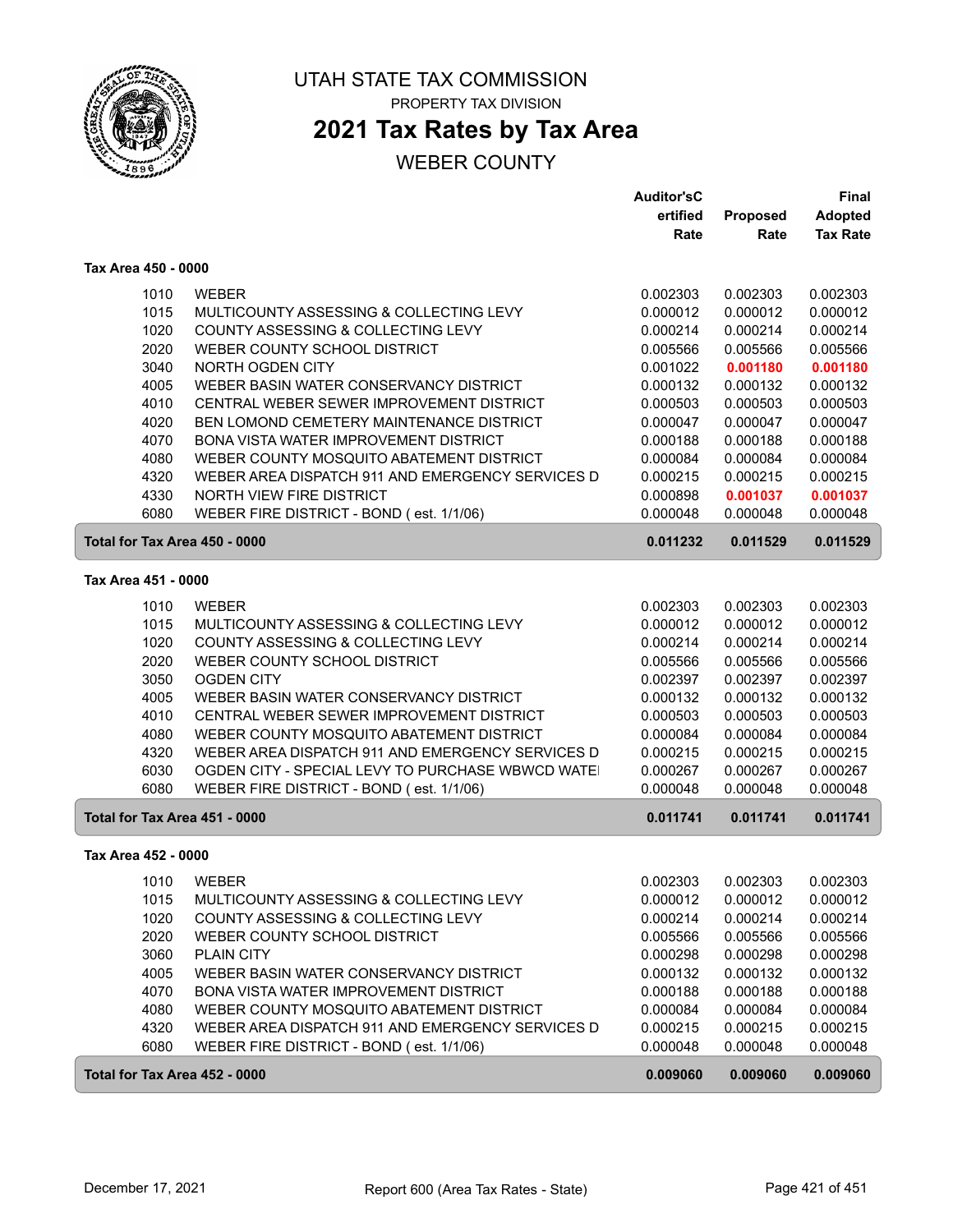

# **2021 Tax Rates by Tax Area**

|                               |                                                  | <b>Auditor'sC</b> |                 | Final           |
|-------------------------------|--------------------------------------------------|-------------------|-----------------|-----------------|
|                               |                                                  | ertified          | <b>Proposed</b> | <b>Adopted</b>  |
|                               |                                                  | Rate              | Rate            | <b>Tax Rate</b> |
| Tax Area 453 - 0000           |                                                  |                   |                 |                 |
| 1010                          | <b>WEBER</b>                                     | 0.002303          | 0.002303        | 0.002303        |
| 1015                          | MULTICOUNTY ASSESSING & COLLECTING LEVY          | 0.000012          | 0.000012        | 0.000012        |
| 1020                          | COUNTY ASSESSING & COLLECTING LEVY               | 0.000214          | 0.000214        | 0.000214        |
| 2020                          | WEBER COUNTY SCHOOL DISTRICT                     | 0.005566          | 0.005566        | 0.005566        |
| 3070                          | PLEASANT VIEW CITY                               | 0.000922          | 0.001076        | 0.000941        |
| 4005                          | WEBER BASIN WATER CONSERVANCY DISTRICT           | 0.000132          | 0.000132        | 0.000132        |
| 4010                          | CENTRAL WEBER SEWER IMPROVEMENT DISTRICT         | 0.000503          | 0.000503        | 0.000503        |
| 4070                          | BONA VISTA WATER IMPROVEMENT DISTRICT            | 0.000188          | 0.000188        | 0.000188        |
| 4080                          | WEBER COUNTY MOSQUITO ABATEMENT DISTRICT         | 0.000084          | 0.000084        | 0.000084        |
| 4320                          | WEBER AREA DISPATCH 911 AND EMERGENCY SERVICES D | 0.000215          | 0.000215        | 0.000215        |
| 4330                          | NORTH VIEW FIRE DISTRICT                         | 0.000898          | 0.001037        | 0.001037        |
| 6080                          | WEBER FIRE DISTRICT - BOND (est. 1/1/06)         | 0.000048          | 0.000048        | 0.000048        |
| Total for Tax Area 453 - 0000 |                                                  | 0.011085          | 0.011378        | 0.011243        |
| Tax Area 454 - 0000           |                                                  |                   |                 |                 |
|                               |                                                  |                   |                 |                 |
| 1010                          | <b>WEBER</b>                                     | 0.002303          | 0.002303        | 0.002303        |
| 1015                          | MULTICOUNTY ASSESSING & COLLECTING LEVY          | 0.000012          | 0.000012        | 0.000012        |
| 1020                          | COUNTY ASSESSING & COLLECTING LEVY               | 0.000214          | 0.000214        | 0.000214        |
| 2020                          | WEBER COUNTY SCHOOL DISTRICT                     | 0.005566          | 0.005566        | 0.005566        |
| 3025                          | <b>HOOPER CITY</b>                               | 0.000353          | 0.000353        | 0.000353        |
| 4005                          | WEBER BASIN WATER CONSERVANCY DISTRICT           | 0.000132          | 0.000132        | 0.000132        |
| 4010                          | CENTRAL WEBER SEWER IMPROVEMENT DISTRICT         | 0.000503          | 0.000503        | 0.000503        |
| 4080                          | WEBER COUNTY MOSQUITO ABATEMENT DISTRICT         | 0.000084          | 0.000084        | 0.000084        |
| 4210                          | <b>WEBER FIRE DISTRICT</b>                       | 0.001221          | 0.001221        | 0.001221        |
| 4320                          | WEBER AREA DISPATCH 911 AND EMERGENCY SERVICES D | 0.000215          | 0.000215        | 0.000215        |
| 6080                          | WEBER FIRE DISTRICT - BOND (est. 1/1/06)         | 0.000048          | 0.000048        | 0.000048        |
| Total for Tax Area 454 - 0000 |                                                  | 0.010651          | 0.010651        | 0.010651        |
| Tax Area 456 - 0000           |                                                  |                   |                 |                 |
| 1010                          | <b>WEBER</b>                                     | 0.002303          | 0.002303        | 0.002303        |
| 1015                          | MULTICOUNTY ASSESSING & COLLECTING LEVY          | 0.000012          | 0.000012        | 0.000012        |
| 1020                          | COUNTY ASSESSING & COLLECTING LEVY               | 0.000214          | 0.000214        | 0.000214        |
| 2020                          | WEBER COUNTY SCHOOL DISTRICT                     | 0.005566          | 0.005566        | 0.005566        |
| 4005                          | WEBER BASIN WATER CONSERVANCY DISTRICT           | 0.000132          | 0.000132        | 0.000132        |
| 4010                          | CENTRAL WEBER SEWER IMPROVEMENT DISTRICT         | 0.000503          | 0.000503        | 0.000503        |
| 4070                          | BONA VISTA WATER IMPROVEMENT DISTRICT            | 0.000188          | 0.000188        | 0.000188        |
| 4080                          | WEBER COUNTY MOSQUITO ABATEMENT DISTRICT         | 0.000084          | 0.000084        | 0.000084        |
| 4210                          | <b>WEBER FIRE DISTRICT</b>                       | 0.001221          | 0.001221        | 0.001221        |
| 4320                          | WEBER AREA DISPATCH 911 AND EMERGENCY SERVICES D | 0.000215          | 0.000215        | 0.000215        |
| 6080                          | WEBER FIRE DISTRICT - BOND (est. 1/1/06)         | 0.000048          | 0.000048        | 0.000048        |
| 6090                          | MUNICIPAL TYPE SERVICE FUND                      | 0.000220          | 0.000220        | 0.000220        |
| Total for Tax Area 456 - 0000 |                                                  | 0.010706          | 0.010706        | 0.010706        |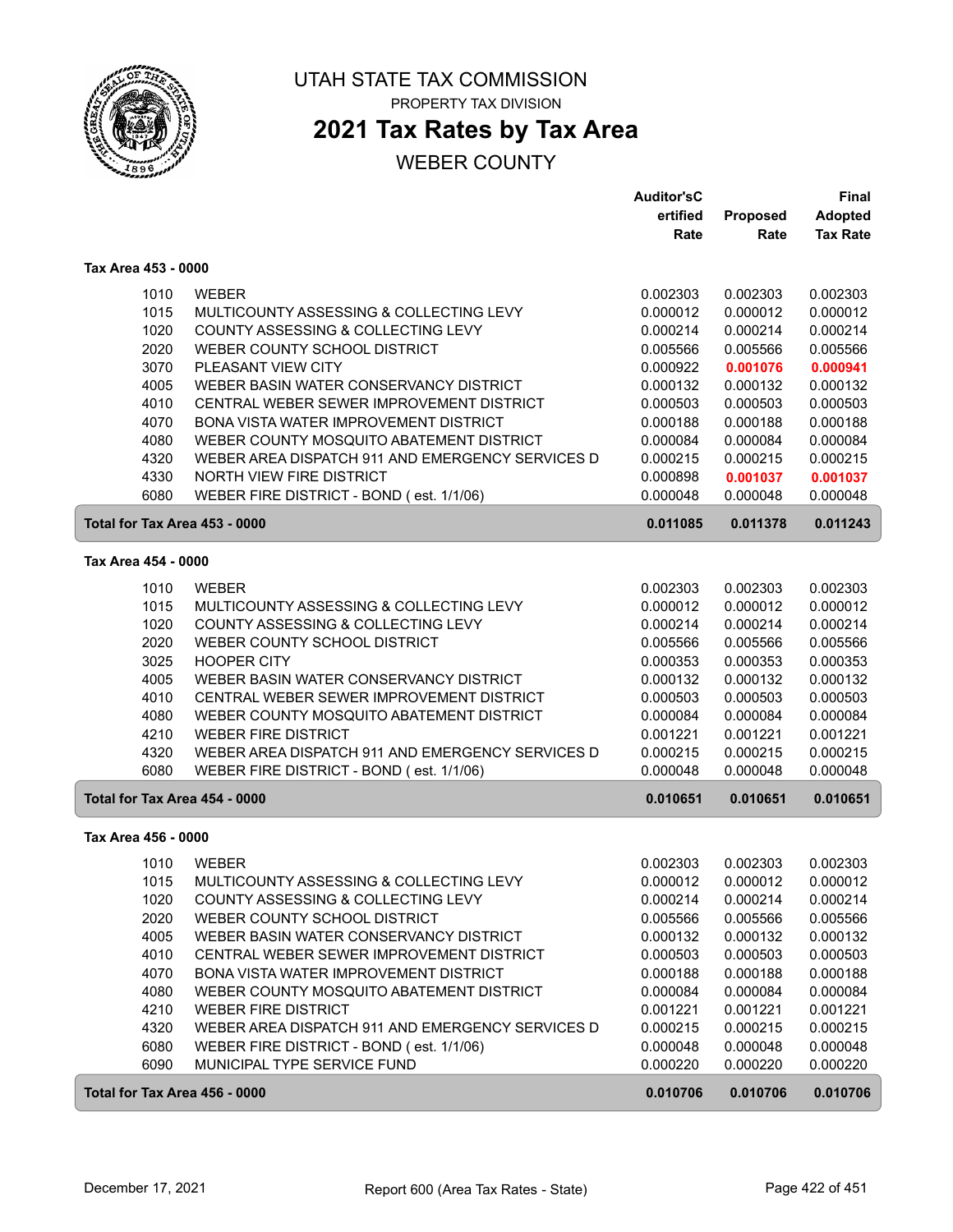

### **2021 Tax Rates by Tax Area**

|                               |                                                                                      | <b>Auditor'sC</b>    |                      | <b>Final</b>         |
|-------------------------------|--------------------------------------------------------------------------------------|----------------------|----------------------|----------------------|
|                               |                                                                                      | ertified             | <b>Proposed</b>      | <b>Adopted</b>       |
|                               |                                                                                      | Rate                 | Rate                 | <b>Tax Rate</b>      |
| Tax Area 457 - 0000           |                                                                                      |                      |                      |                      |
| 1010                          | <b>WEBER</b>                                                                         | 0.002303             | 0.002303             | 0.002303             |
| 1015                          | MULTICOUNTY ASSESSING & COLLECTING LEVY                                              | 0.000012             | 0.000012             | 0.000012             |
| 1020                          | COUNTY ASSESSING & COLLECTING LEVY                                                   | 0.000214             | 0.000214             | 0.000214             |
| 2020                          | WEBER COUNTY SCHOOL DISTRICT                                                         | 0.005566             | 0.005566             | 0.005566             |
| 3050                          | <b>OGDEN CITY</b>                                                                    | 0.002397             | 0.002397             | 0.002397             |
| 4005                          | WEBER BASIN WATER CONSERVANCY DISTRICT                                               | 0.000132             | 0.000132             | 0.000132             |
| 4010                          | CENTRAL WEBER SEWER IMPROVEMENT DISTRICT                                             | 0.000503             | 0.000503             | 0.000503             |
| 4070                          | BONA VISTA WATER IMPROVEMENT DISTRICT                                                | 0.000188             | 0.000188             | 0.000188             |
| 4080                          | WEBER COUNTY MOSQUITO ABATEMENT DISTRICT                                             | 0.000084             | 0.000084             | 0.000084             |
| 4320                          | WEBER AREA DISPATCH 911 AND EMERGENCY SERVICES D                                     | 0.000215             | 0.000215             | 0.000215             |
| 6030                          | OGDEN CITY - SPECIAL LEVY TO PURCHASE WBWCD WATE                                     | 0.000267             | 0.000267             | 0.000267             |
| 6080                          | WEBER FIRE DISTRICT - BOND (est. 1/1/06)                                             | 0.000048             | 0.000048             | 0.000048             |
| Total for Tax Area 457 - 0000 |                                                                                      | 0.011929             | 0.011929             | 0.011929             |
| Tax Area 458 - 0000           |                                                                                      |                      |                      |                      |
| 1010                          | <b>WEBER</b>                                                                         | 0.002303             | 0.002303             | 0.002303             |
| 1015                          | MULTICOUNTY ASSESSING & COLLECTING LEVY                                              | 0.000012             | 0.000012             | 0.000012             |
| 1020                          | COUNTY ASSESSING & COLLECTING LEVY                                                   | 0.000214             | 0.000214             | 0.000214             |
| 2020                          | WEBER COUNTY SCHOOL DISTRICT                                                         | 0.005566             | 0.005566             | 0.005566             |
| 3010                          | <b>FARR WEST CITY</b>                                                                | 0.000424             | 0.000424             | 0.000424             |
| 4005                          | WEBER BASIN WATER CONSERVANCY DISTRICT                                               | 0.000132             | 0.000132             | 0.000132             |
| 4020                          | BEN LOMOND CEMETERY MAINTENANCE DISTRICT                                             | 0.000047             | 0.000047             | 0.000047             |
| 4080                          | WEBER COUNTY MOSQUITO ABATEMENT DISTRICT                                             | 0.000084             | 0.000084             | 0.000084             |
| 4210                          | <b>WEBER FIRE DISTRICT</b>                                                           | 0.001221             | 0.001221             | 0.001221             |
| 4320                          | WEBER AREA DISPATCH 911 AND EMERGENCY SERVICES D                                     | 0.000215             | 0.000215             | 0.000215             |
| 6080                          | WEBER FIRE DISTRICT - BOND (est. 1/1/06)                                             | 0.000048             | 0.000048             | 0.000048             |
| Total for Tax Area 458 - 0000 |                                                                                      | 0.010266             | 0.010266             | 0.010266             |
| Tax Area 459 - 0000           |                                                                                      |                      |                      |                      |
|                               |                                                                                      |                      |                      |                      |
| 1010                          | <b>WEBER</b>                                                                         | 0.002303             | 0.002303             | 0.002303             |
| 1015                          | MULTICOUNTY ASSESSING & COLLECTING LEVY                                              | 0.000012             | 0.000012             | 0.000012             |
| 1020                          | COUNTY ASSESSING & COLLECTING LEVY                                                   | 0.000214             | 0.000214             | 0.000214             |
| 2020                          | WEBER COUNTY SCHOOL DISTRICT                                                         | 0.005566             | 0.005566             | 0.005566             |
| 3010                          | <b>FARR WEST CITY</b>                                                                | 0.000424             | 0.000424             | 0.000424             |
| 4005                          | WEBER BASIN WATER CONSERVANCY DISTRICT                                               | 0.000132             | 0.000132             | 0.000132             |
| 4010<br>4020                  | CENTRAL WEBER SEWER IMPROVEMENT DISTRICT<br>BEN LOMOND CEMETERY MAINTENANCE DISTRICT | 0.000503<br>0.000047 | 0.000503<br>0.000047 | 0.000503<br>0.000047 |
| 4080                          | WEBER COUNTY MOSQUITO ABATEMENT DISTRICT                                             | 0.000084             | 0.000084             | 0.000084             |
| 4210                          | <b>WEBER FIRE DISTRICT</b>                                                           | 0.001221             | 0.001221             | 0.001221             |
| 4320                          | WEBER AREA DISPATCH 911 AND EMERGENCY SERVICES D                                     | 0.000215             | 0.000215             | 0.000215             |
| 6080                          | WEBER FIRE DISTRICT - BOND (est. 1/1/06)                                             | 0.000048             | 0.000048             | 0.000048             |
|                               |                                                                                      |                      |                      |                      |
| Total for Tax Area 459 - 0000 |                                                                                      | 0.010769             | 0.010769             | 0.010769             |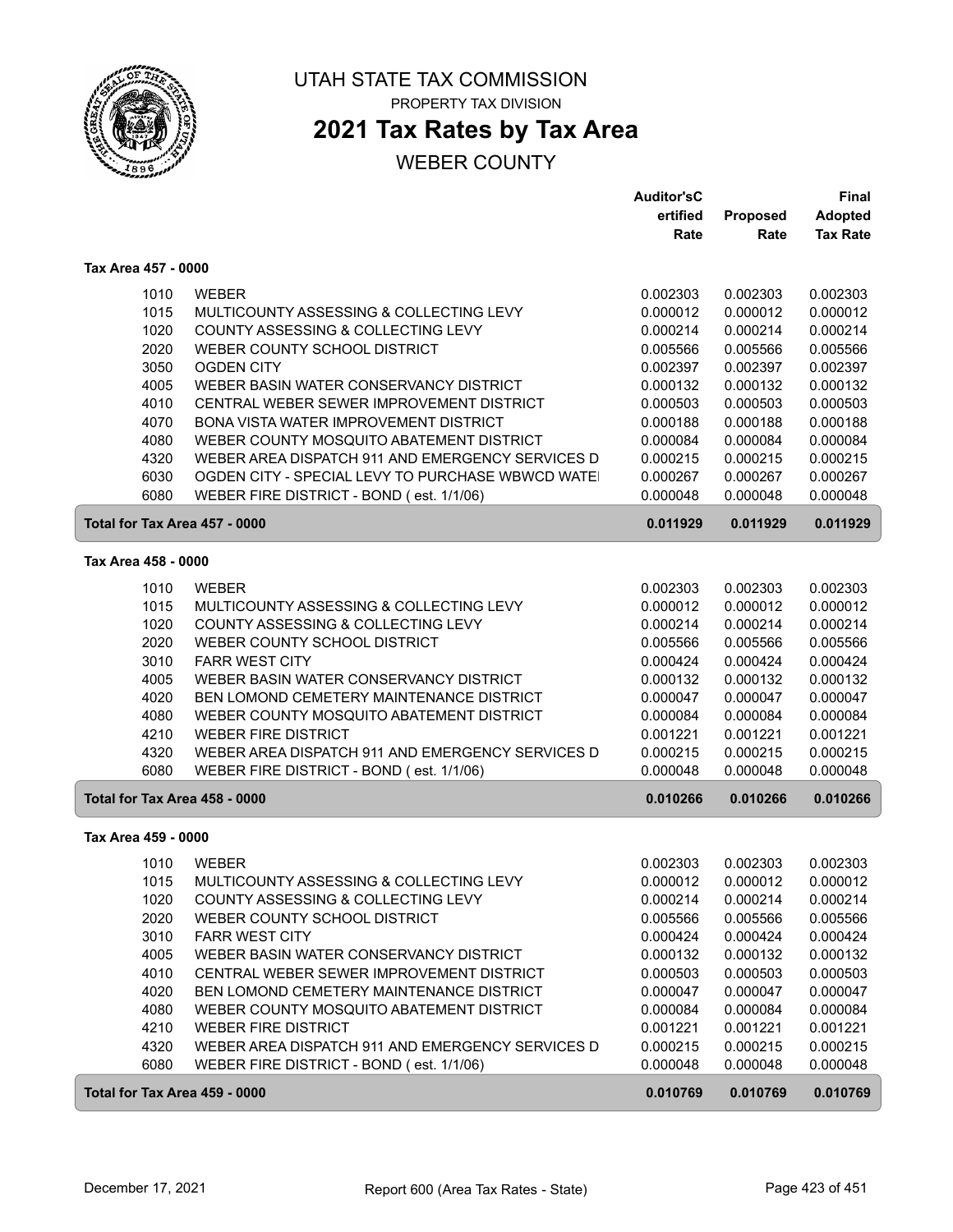

UTAH STATE TAX COMMISSION PROPERTY TAX DIVISION

# **2021 Tax Rates by Tax Area**

| ertified<br>Proposed<br><b>Adopted</b><br><b>Tax Rate</b><br>Rate<br>Rate<br>Tax Area 460 - 0000<br>1010<br><b>WEBER</b><br>0.002303<br>0.002303<br>0.002303<br>1015<br>MULTICOUNTY ASSESSING & COLLECTING LEVY<br>0.000012<br>0.000012<br>0.000012<br>1020<br>COUNTY ASSESSING & COLLECTING LEVY<br>0.000214<br>0.000214<br>0.000214<br>2020<br>WEBER COUNTY SCHOOL DISTRICT<br>0.005566<br>0.005566<br>0.005566<br>3010<br><b>FARR WEST CITY</b><br>0.000424<br>0.000424<br>0.000424<br>WEBER BASIN WATER CONSERVANCY DISTRICT<br>4005<br>0.000132<br>0.000132<br>0.000132<br>4010<br>CENTRAL WEBER SEWER IMPROVEMENT DISTRICT<br>0.000503<br>0.000503<br>0.000503<br>4020<br>BEN LOMOND CEMETERY MAINTENANCE DISTRICT<br>0.000047<br>0.000047<br>0.000047<br>4070<br>BONA VISTA WATER IMPROVEMENT DISTRICT<br>0.000188<br>0.000188<br>0.000188<br>4080<br>WEBER COUNTY MOSQUITO ABATEMENT DISTRICT<br>0.000084<br>0.000084<br>0.000084<br>4210<br><b>WEBER FIRE DISTRICT</b><br>0.001221<br>0.001221<br>0.001221<br>4320<br>WEBER AREA DISPATCH 911 AND EMERGENCY SERVICES D<br>0.000215<br>0.000215<br>0.000215<br>6080<br>WEBER FIRE DISTRICT - BOND (est. 1/1/06)<br>0.000048<br>0.000048<br>0.000048<br>Total for Tax Area 460 - 0000<br>0.010957<br>0.010957<br>0.010957<br>Tax Area 461 - 0000<br>1010<br><b>WEBER</b><br>0.002303<br>0.002303<br>0.002303<br>1015<br>MULTICOUNTY ASSESSING & COLLECTING LEVY<br>0.000012<br>0.000012<br>0.000012<br>1020<br>COUNTY ASSESSING & COLLECTING LEVY<br>0.000214<br>0.000214<br>0.000214<br>2020<br>WEBER COUNTY SCHOOL DISTRICT<br>0.005566<br>0.005566<br>0.005566<br>NORTH OGDEN CITY<br>3040<br>0.001022<br>0.001180<br>0.001180<br>4005<br>WEBER BASIN WATER CONSERVANCY DISTRICT<br>0.000132<br>0.000132<br>0.000132<br>4080<br>WEBER COUNTY MOSQUITO ABATEMENT DISTRICT<br>0.000084<br>0.000084<br>0.000084<br>4320<br>WEBER AREA DISPATCH 911 AND EMERGENCY SERVICES D<br>0.000215<br>0.000215<br>0.000215<br>4330<br>NORTH VIEW FIRE DISTRICT<br>0.000898<br>0.001037<br>0.001037<br>6080<br>WEBER FIRE DISTRICT - BOND (est. 1/1/06)<br>0.000048<br>0.000048<br>0.000048<br>Total for Tax Area 461 - 0000<br>0.010494<br>0.010791<br>0.010791<br>Tax Area 462 - 0000<br>1010<br><b>WEBER</b><br>0.002303<br>0.002303<br>0.002303<br>1015<br>MULTICOUNTY ASSESSING & COLLECTING LEVY<br>0.000012<br>0.000012<br>0.000012<br>1020<br>COUNTY ASSESSING & COLLECTING LEVY<br>0.000214<br>0.000214<br>0.000214<br>2020<br>WEBER COUNTY SCHOOL DISTRICT<br>0.005566<br>0.005566<br>0.005566<br>3060<br>PLAIN CITY<br>0.000298<br>0.000298<br>0.000298<br>4005<br>WEBER BASIN WATER CONSERVANCY DISTRICT<br>0.000132<br>0.000132<br>0.000132<br>4050<br>WARREN-WEST WARREN CEMETERY MAINTENANCE DISTR<br>0.000120<br>0.000120<br>0.000120<br>4070<br>BONA VISTA WATER IMPROVEMENT DISTRICT<br>0.000188<br>0.000188<br>0.000188<br>4080<br>WEBER COUNTY MOSQUITO ABATEMENT DISTRICT<br>0.000084<br>0.000084<br>0.000084<br>4320<br>WEBER AREA DISPATCH 911 AND EMERGENCY SERVICES D<br>0.000215<br>0.000215<br>0.000215<br>6080<br>WEBER FIRE DISTRICT - BOND (est. 1/1/06)<br>0.000048<br>0.000048<br>0.000048<br>Total for Tax Area 462 - 0000<br>0.009180<br>0.009180<br>0.009180 |  | <b>Auditor'sC</b> | <b>Final</b> |
|--------------------------------------------------------------------------------------------------------------------------------------------------------------------------------------------------------------------------------------------------------------------------------------------------------------------------------------------------------------------------------------------------------------------------------------------------------------------------------------------------------------------------------------------------------------------------------------------------------------------------------------------------------------------------------------------------------------------------------------------------------------------------------------------------------------------------------------------------------------------------------------------------------------------------------------------------------------------------------------------------------------------------------------------------------------------------------------------------------------------------------------------------------------------------------------------------------------------------------------------------------------------------------------------------------------------------------------------------------------------------------------------------------------------------------------------------------------------------------------------------------------------------------------------------------------------------------------------------------------------------------------------------------------------------------------------------------------------------------------------------------------------------------------------------------------------------------------------------------------------------------------------------------------------------------------------------------------------------------------------------------------------------------------------------------------------------------------------------------------------------------------------------------------------------------------------------------------------------------------------------------------------------------------------------------------------------------------------------------------------------------------------------------------------------------------------------------------------------------------------------------------------------------------------------------------------------------------------------------------------------------------------------------------------------------------------------------------------------------------------------------------------------------------------------------------------------------------------------------------------------------------------------------------------------------------------------------------------------------------------------------------------------------------------------------------------------------------------------------------------------------------------------------------------------------------------------------------------------------------------|--|-------------------|--------------|
|                                                                                                                                                                                                                                                                                                                                                                                                                                                                                                                                                                                                                                                                                                                                                                                                                                                                                                                                                                                                                                                                                                                                                                                                                                                                                                                                                                                                                                                                                                                                                                                                                                                                                                                                                                                                                                                                                                                                                                                                                                                                                                                                                                                                                                                                                                                                                                                                                                                                                                                                                                                                                                                                                                                                                                                                                                                                                                                                                                                                                                                                                                                                                                                                                                            |  |                   |              |
|                                                                                                                                                                                                                                                                                                                                                                                                                                                                                                                                                                                                                                                                                                                                                                                                                                                                                                                                                                                                                                                                                                                                                                                                                                                                                                                                                                                                                                                                                                                                                                                                                                                                                                                                                                                                                                                                                                                                                                                                                                                                                                                                                                                                                                                                                                                                                                                                                                                                                                                                                                                                                                                                                                                                                                                                                                                                                                                                                                                                                                                                                                                                                                                                                                            |  |                   |              |
|                                                                                                                                                                                                                                                                                                                                                                                                                                                                                                                                                                                                                                                                                                                                                                                                                                                                                                                                                                                                                                                                                                                                                                                                                                                                                                                                                                                                                                                                                                                                                                                                                                                                                                                                                                                                                                                                                                                                                                                                                                                                                                                                                                                                                                                                                                                                                                                                                                                                                                                                                                                                                                                                                                                                                                                                                                                                                                                                                                                                                                                                                                                                                                                                                                            |  |                   |              |
|                                                                                                                                                                                                                                                                                                                                                                                                                                                                                                                                                                                                                                                                                                                                                                                                                                                                                                                                                                                                                                                                                                                                                                                                                                                                                                                                                                                                                                                                                                                                                                                                                                                                                                                                                                                                                                                                                                                                                                                                                                                                                                                                                                                                                                                                                                                                                                                                                                                                                                                                                                                                                                                                                                                                                                                                                                                                                                                                                                                                                                                                                                                                                                                                                                            |  |                   |              |
|                                                                                                                                                                                                                                                                                                                                                                                                                                                                                                                                                                                                                                                                                                                                                                                                                                                                                                                                                                                                                                                                                                                                                                                                                                                                                                                                                                                                                                                                                                                                                                                                                                                                                                                                                                                                                                                                                                                                                                                                                                                                                                                                                                                                                                                                                                                                                                                                                                                                                                                                                                                                                                                                                                                                                                                                                                                                                                                                                                                                                                                                                                                                                                                                                                            |  |                   |              |
|                                                                                                                                                                                                                                                                                                                                                                                                                                                                                                                                                                                                                                                                                                                                                                                                                                                                                                                                                                                                                                                                                                                                                                                                                                                                                                                                                                                                                                                                                                                                                                                                                                                                                                                                                                                                                                                                                                                                                                                                                                                                                                                                                                                                                                                                                                                                                                                                                                                                                                                                                                                                                                                                                                                                                                                                                                                                                                                                                                                                                                                                                                                                                                                                                                            |  |                   |              |
|                                                                                                                                                                                                                                                                                                                                                                                                                                                                                                                                                                                                                                                                                                                                                                                                                                                                                                                                                                                                                                                                                                                                                                                                                                                                                                                                                                                                                                                                                                                                                                                                                                                                                                                                                                                                                                                                                                                                                                                                                                                                                                                                                                                                                                                                                                                                                                                                                                                                                                                                                                                                                                                                                                                                                                                                                                                                                                                                                                                                                                                                                                                                                                                                                                            |  |                   |              |
|                                                                                                                                                                                                                                                                                                                                                                                                                                                                                                                                                                                                                                                                                                                                                                                                                                                                                                                                                                                                                                                                                                                                                                                                                                                                                                                                                                                                                                                                                                                                                                                                                                                                                                                                                                                                                                                                                                                                                                                                                                                                                                                                                                                                                                                                                                                                                                                                                                                                                                                                                                                                                                                                                                                                                                                                                                                                                                                                                                                                                                                                                                                                                                                                                                            |  |                   |              |
|                                                                                                                                                                                                                                                                                                                                                                                                                                                                                                                                                                                                                                                                                                                                                                                                                                                                                                                                                                                                                                                                                                                                                                                                                                                                                                                                                                                                                                                                                                                                                                                                                                                                                                                                                                                                                                                                                                                                                                                                                                                                                                                                                                                                                                                                                                                                                                                                                                                                                                                                                                                                                                                                                                                                                                                                                                                                                                                                                                                                                                                                                                                                                                                                                                            |  |                   |              |
|                                                                                                                                                                                                                                                                                                                                                                                                                                                                                                                                                                                                                                                                                                                                                                                                                                                                                                                                                                                                                                                                                                                                                                                                                                                                                                                                                                                                                                                                                                                                                                                                                                                                                                                                                                                                                                                                                                                                                                                                                                                                                                                                                                                                                                                                                                                                                                                                                                                                                                                                                                                                                                                                                                                                                                                                                                                                                                                                                                                                                                                                                                                                                                                                                                            |  |                   |              |
|                                                                                                                                                                                                                                                                                                                                                                                                                                                                                                                                                                                                                                                                                                                                                                                                                                                                                                                                                                                                                                                                                                                                                                                                                                                                                                                                                                                                                                                                                                                                                                                                                                                                                                                                                                                                                                                                                                                                                                                                                                                                                                                                                                                                                                                                                                                                                                                                                                                                                                                                                                                                                                                                                                                                                                                                                                                                                                                                                                                                                                                                                                                                                                                                                                            |  |                   |              |
|                                                                                                                                                                                                                                                                                                                                                                                                                                                                                                                                                                                                                                                                                                                                                                                                                                                                                                                                                                                                                                                                                                                                                                                                                                                                                                                                                                                                                                                                                                                                                                                                                                                                                                                                                                                                                                                                                                                                                                                                                                                                                                                                                                                                                                                                                                                                                                                                                                                                                                                                                                                                                                                                                                                                                                                                                                                                                                                                                                                                                                                                                                                                                                                                                                            |  |                   |              |
|                                                                                                                                                                                                                                                                                                                                                                                                                                                                                                                                                                                                                                                                                                                                                                                                                                                                                                                                                                                                                                                                                                                                                                                                                                                                                                                                                                                                                                                                                                                                                                                                                                                                                                                                                                                                                                                                                                                                                                                                                                                                                                                                                                                                                                                                                                                                                                                                                                                                                                                                                                                                                                                                                                                                                                                                                                                                                                                                                                                                                                                                                                                                                                                                                                            |  |                   |              |
|                                                                                                                                                                                                                                                                                                                                                                                                                                                                                                                                                                                                                                                                                                                                                                                                                                                                                                                                                                                                                                                                                                                                                                                                                                                                                                                                                                                                                                                                                                                                                                                                                                                                                                                                                                                                                                                                                                                                                                                                                                                                                                                                                                                                                                                                                                                                                                                                                                                                                                                                                                                                                                                                                                                                                                                                                                                                                                                                                                                                                                                                                                                                                                                                                                            |  |                   |              |
|                                                                                                                                                                                                                                                                                                                                                                                                                                                                                                                                                                                                                                                                                                                                                                                                                                                                                                                                                                                                                                                                                                                                                                                                                                                                                                                                                                                                                                                                                                                                                                                                                                                                                                                                                                                                                                                                                                                                                                                                                                                                                                                                                                                                                                                                                                                                                                                                                                                                                                                                                                                                                                                                                                                                                                                                                                                                                                                                                                                                                                                                                                                                                                                                                                            |  |                   |              |
|                                                                                                                                                                                                                                                                                                                                                                                                                                                                                                                                                                                                                                                                                                                                                                                                                                                                                                                                                                                                                                                                                                                                                                                                                                                                                                                                                                                                                                                                                                                                                                                                                                                                                                                                                                                                                                                                                                                                                                                                                                                                                                                                                                                                                                                                                                                                                                                                                                                                                                                                                                                                                                                                                                                                                                                                                                                                                                                                                                                                                                                                                                                                                                                                                                            |  |                   |              |
|                                                                                                                                                                                                                                                                                                                                                                                                                                                                                                                                                                                                                                                                                                                                                                                                                                                                                                                                                                                                                                                                                                                                                                                                                                                                                                                                                                                                                                                                                                                                                                                                                                                                                                                                                                                                                                                                                                                                                                                                                                                                                                                                                                                                                                                                                                                                                                                                                                                                                                                                                                                                                                                                                                                                                                                                                                                                                                                                                                                                                                                                                                                                                                                                                                            |  |                   |              |
|                                                                                                                                                                                                                                                                                                                                                                                                                                                                                                                                                                                                                                                                                                                                                                                                                                                                                                                                                                                                                                                                                                                                                                                                                                                                                                                                                                                                                                                                                                                                                                                                                                                                                                                                                                                                                                                                                                                                                                                                                                                                                                                                                                                                                                                                                                                                                                                                                                                                                                                                                                                                                                                                                                                                                                                                                                                                                                                                                                                                                                                                                                                                                                                                                                            |  |                   |              |
|                                                                                                                                                                                                                                                                                                                                                                                                                                                                                                                                                                                                                                                                                                                                                                                                                                                                                                                                                                                                                                                                                                                                                                                                                                                                                                                                                                                                                                                                                                                                                                                                                                                                                                                                                                                                                                                                                                                                                                                                                                                                                                                                                                                                                                                                                                                                                                                                                                                                                                                                                                                                                                                                                                                                                                                                                                                                                                                                                                                                                                                                                                                                                                                                                                            |  |                   |              |
|                                                                                                                                                                                                                                                                                                                                                                                                                                                                                                                                                                                                                                                                                                                                                                                                                                                                                                                                                                                                                                                                                                                                                                                                                                                                                                                                                                                                                                                                                                                                                                                                                                                                                                                                                                                                                                                                                                                                                                                                                                                                                                                                                                                                                                                                                                                                                                                                                                                                                                                                                                                                                                                                                                                                                                                                                                                                                                                                                                                                                                                                                                                                                                                                                                            |  |                   |              |
|                                                                                                                                                                                                                                                                                                                                                                                                                                                                                                                                                                                                                                                                                                                                                                                                                                                                                                                                                                                                                                                                                                                                                                                                                                                                                                                                                                                                                                                                                                                                                                                                                                                                                                                                                                                                                                                                                                                                                                                                                                                                                                                                                                                                                                                                                                                                                                                                                                                                                                                                                                                                                                                                                                                                                                                                                                                                                                                                                                                                                                                                                                                                                                                                                                            |  |                   |              |
|                                                                                                                                                                                                                                                                                                                                                                                                                                                                                                                                                                                                                                                                                                                                                                                                                                                                                                                                                                                                                                                                                                                                                                                                                                                                                                                                                                                                                                                                                                                                                                                                                                                                                                                                                                                                                                                                                                                                                                                                                                                                                                                                                                                                                                                                                                                                                                                                                                                                                                                                                                                                                                                                                                                                                                                                                                                                                                                                                                                                                                                                                                                                                                                                                                            |  |                   |              |
|                                                                                                                                                                                                                                                                                                                                                                                                                                                                                                                                                                                                                                                                                                                                                                                                                                                                                                                                                                                                                                                                                                                                                                                                                                                                                                                                                                                                                                                                                                                                                                                                                                                                                                                                                                                                                                                                                                                                                                                                                                                                                                                                                                                                                                                                                                                                                                                                                                                                                                                                                                                                                                                                                                                                                                                                                                                                                                                                                                                                                                                                                                                                                                                                                                            |  |                   |              |
|                                                                                                                                                                                                                                                                                                                                                                                                                                                                                                                                                                                                                                                                                                                                                                                                                                                                                                                                                                                                                                                                                                                                                                                                                                                                                                                                                                                                                                                                                                                                                                                                                                                                                                                                                                                                                                                                                                                                                                                                                                                                                                                                                                                                                                                                                                                                                                                                                                                                                                                                                                                                                                                                                                                                                                                                                                                                                                                                                                                                                                                                                                                                                                                                                                            |  |                   |              |
|                                                                                                                                                                                                                                                                                                                                                                                                                                                                                                                                                                                                                                                                                                                                                                                                                                                                                                                                                                                                                                                                                                                                                                                                                                                                                                                                                                                                                                                                                                                                                                                                                                                                                                                                                                                                                                                                                                                                                                                                                                                                                                                                                                                                                                                                                                                                                                                                                                                                                                                                                                                                                                                                                                                                                                                                                                                                                                                                                                                                                                                                                                                                                                                                                                            |  |                   |              |
|                                                                                                                                                                                                                                                                                                                                                                                                                                                                                                                                                                                                                                                                                                                                                                                                                                                                                                                                                                                                                                                                                                                                                                                                                                                                                                                                                                                                                                                                                                                                                                                                                                                                                                                                                                                                                                                                                                                                                                                                                                                                                                                                                                                                                                                                                                                                                                                                                                                                                                                                                                                                                                                                                                                                                                                                                                                                                                                                                                                                                                                                                                                                                                                                                                            |  |                   |              |
|                                                                                                                                                                                                                                                                                                                                                                                                                                                                                                                                                                                                                                                                                                                                                                                                                                                                                                                                                                                                                                                                                                                                                                                                                                                                                                                                                                                                                                                                                                                                                                                                                                                                                                                                                                                                                                                                                                                                                                                                                                                                                                                                                                                                                                                                                                                                                                                                                                                                                                                                                                                                                                                                                                                                                                                                                                                                                                                                                                                                                                                                                                                                                                                                                                            |  |                   |              |
|                                                                                                                                                                                                                                                                                                                                                                                                                                                                                                                                                                                                                                                                                                                                                                                                                                                                                                                                                                                                                                                                                                                                                                                                                                                                                                                                                                                                                                                                                                                                                                                                                                                                                                                                                                                                                                                                                                                                                                                                                                                                                                                                                                                                                                                                                                                                                                                                                                                                                                                                                                                                                                                                                                                                                                                                                                                                                                                                                                                                                                                                                                                                                                                                                                            |  |                   |              |
|                                                                                                                                                                                                                                                                                                                                                                                                                                                                                                                                                                                                                                                                                                                                                                                                                                                                                                                                                                                                                                                                                                                                                                                                                                                                                                                                                                                                                                                                                                                                                                                                                                                                                                                                                                                                                                                                                                                                                                                                                                                                                                                                                                                                                                                                                                                                                                                                                                                                                                                                                                                                                                                                                                                                                                                                                                                                                                                                                                                                                                                                                                                                                                                                                                            |  |                   |              |
|                                                                                                                                                                                                                                                                                                                                                                                                                                                                                                                                                                                                                                                                                                                                                                                                                                                                                                                                                                                                                                                                                                                                                                                                                                                                                                                                                                                                                                                                                                                                                                                                                                                                                                                                                                                                                                                                                                                                                                                                                                                                                                                                                                                                                                                                                                                                                                                                                                                                                                                                                                                                                                                                                                                                                                                                                                                                                                                                                                                                                                                                                                                                                                                                                                            |  |                   |              |
|                                                                                                                                                                                                                                                                                                                                                                                                                                                                                                                                                                                                                                                                                                                                                                                                                                                                                                                                                                                                                                                                                                                                                                                                                                                                                                                                                                                                                                                                                                                                                                                                                                                                                                                                                                                                                                                                                                                                                                                                                                                                                                                                                                                                                                                                                                                                                                                                                                                                                                                                                                                                                                                                                                                                                                                                                                                                                                                                                                                                                                                                                                                                                                                                                                            |  |                   |              |
|                                                                                                                                                                                                                                                                                                                                                                                                                                                                                                                                                                                                                                                                                                                                                                                                                                                                                                                                                                                                                                                                                                                                                                                                                                                                                                                                                                                                                                                                                                                                                                                                                                                                                                                                                                                                                                                                                                                                                                                                                                                                                                                                                                                                                                                                                                                                                                                                                                                                                                                                                                                                                                                                                                                                                                                                                                                                                                                                                                                                                                                                                                                                                                                                                                            |  |                   |              |
|                                                                                                                                                                                                                                                                                                                                                                                                                                                                                                                                                                                                                                                                                                                                                                                                                                                                                                                                                                                                                                                                                                                                                                                                                                                                                                                                                                                                                                                                                                                                                                                                                                                                                                                                                                                                                                                                                                                                                                                                                                                                                                                                                                                                                                                                                                                                                                                                                                                                                                                                                                                                                                                                                                                                                                                                                                                                                                                                                                                                                                                                                                                                                                                                                                            |  |                   |              |
|                                                                                                                                                                                                                                                                                                                                                                                                                                                                                                                                                                                                                                                                                                                                                                                                                                                                                                                                                                                                                                                                                                                                                                                                                                                                                                                                                                                                                                                                                                                                                                                                                                                                                                                                                                                                                                                                                                                                                                                                                                                                                                                                                                                                                                                                                                                                                                                                                                                                                                                                                                                                                                                                                                                                                                                                                                                                                                                                                                                                                                                                                                                                                                                                                                            |  |                   |              |
|                                                                                                                                                                                                                                                                                                                                                                                                                                                                                                                                                                                                                                                                                                                                                                                                                                                                                                                                                                                                                                                                                                                                                                                                                                                                                                                                                                                                                                                                                                                                                                                                                                                                                                                                                                                                                                                                                                                                                                                                                                                                                                                                                                                                                                                                                                                                                                                                                                                                                                                                                                                                                                                                                                                                                                                                                                                                                                                                                                                                                                                                                                                                                                                                                                            |  |                   |              |
|                                                                                                                                                                                                                                                                                                                                                                                                                                                                                                                                                                                                                                                                                                                                                                                                                                                                                                                                                                                                                                                                                                                                                                                                                                                                                                                                                                                                                                                                                                                                                                                                                                                                                                                                                                                                                                                                                                                                                                                                                                                                                                                                                                                                                                                                                                                                                                                                                                                                                                                                                                                                                                                                                                                                                                                                                                                                                                                                                                                                                                                                                                                                                                                                                                            |  |                   |              |
|                                                                                                                                                                                                                                                                                                                                                                                                                                                                                                                                                                                                                                                                                                                                                                                                                                                                                                                                                                                                                                                                                                                                                                                                                                                                                                                                                                                                                                                                                                                                                                                                                                                                                                                                                                                                                                                                                                                                                                                                                                                                                                                                                                                                                                                                                                                                                                                                                                                                                                                                                                                                                                                                                                                                                                                                                                                                                                                                                                                                                                                                                                                                                                                                                                            |  |                   |              |
|                                                                                                                                                                                                                                                                                                                                                                                                                                                                                                                                                                                                                                                                                                                                                                                                                                                                                                                                                                                                                                                                                                                                                                                                                                                                                                                                                                                                                                                                                                                                                                                                                                                                                                                                                                                                                                                                                                                                                                                                                                                                                                                                                                                                                                                                                                                                                                                                                                                                                                                                                                                                                                                                                                                                                                                                                                                                                                                                                                                                                                                                                                                                                                                                                                            |  |                   |              |
|                                                                                                                                                                                                                                                                                                                                                                                                                                                                                                                                                                                                                                                                                                                                                                                                                                                                                                                                                                                                                                                                                                                                                                                                                                                                                                                                                                                                                                                                                                                                                                                                                                                                                                                                                                                                                                                                                                                                                                                                                                                                                                                                                                                                                                                                                                                                                                                                                                                                                                                                                                                                                                                                                                                                                                                                                                                                                                                                                                                                                                                                                                                                                                                                                                            |  |                   |              |
|                                                                                                                                                                                                                                                                                                                                                                                                                                                                                                                                                                                                                                                                                                                                                                                                                                                                                                                                                                                                                                                                                                                                                                                                                                                                                                                                                                                                                                                                                                                                                                                                                                                                                                                                                                                                                                                                                                                                                                                                                                                                                                                                                                                                                                                                                                                                                                                                                                                                                                                                                                                                                                                                                                                                                                                                                                                                                                                                                                                                                                                                                                                                                                                                                                            |  |                   |              |
|                                                                                                                                                                                                                                                                                                                                                                                                                                                                                                                                                                                                                                                                                                                                                                                                                                                                                                                                                                                                                                                                                                                                                                                                                                                                                                                                                                                                                                                                                                                                                                                                                                                                                                                                                                                                                                                                                                                                                                                                                                                                                                                                                                                                                                                                                                                                                                                                                                                                                                                                                                                                                                                                                                                                                                                                                                                                                                                                                                                                                                                                                                                                                                                                                                            |  |                   |              |
|                                                                                                                                                                                                                                                                                                                                                                                                                                                                                                                                                                                                                                                                                                                                                                                                                                                                                                                                                                                                                                                                                                                                                                                                                                                                                                                                                                                                                                                                                                                                                                                                                                                                                                                                                                                                                                                                                                                                                                                                                                                                                                                                                                                                                                                                                                                                                                                                                                                                                                                                                                                                                                                                                                                                                                                                                                                                                                                                                                                                                                                                                                                                                                                                                                            |  |                   |              |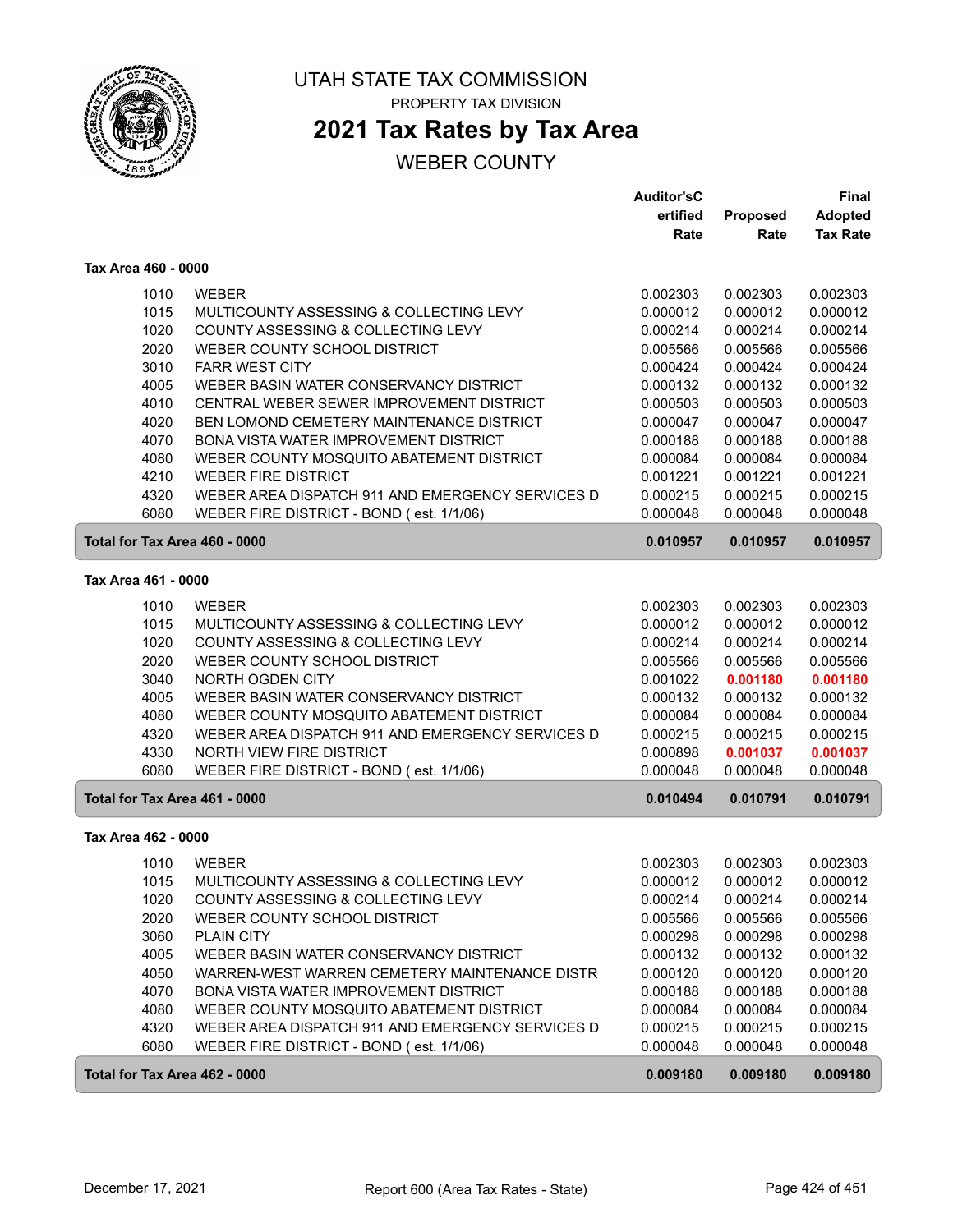

## **2021 Tax Rates by Tax Area**

|                               |                                                  | <b>Auditor'sC</b> |                 | <b>Final</b>    |
|-------------------------------|--------------------------------------------------|-------------------|-----------------|-----------------|
|                               |                                                  | ertified          | <b>Proposed</b> | <b>Adopted</b>  |
|                               |                                                  | Rate              | Rate            | <b>Tax Rate</b> |
| Tax Area 463 - 0000           |                                                  |                   |                 |                 |
| 1010                          | <b>WEBER</b>                                     | 0.002303          | 0.002303        | 0.002303        |
| 1015                          | MULTICOUNTY ASSESSING & COLLECTING LEVY          | 0.000012          | 0.000012        | 0.000012        |
| 1020                          | COUNTY ASSESSING & COLLECTING LEVY               | 0.000214          | 0.000214        | 0.000214        |
| 2020                          | WEBER COUNTY SCHOOL DISTRICT                     | 0.005566          | 0.005566        | 0.005566        |
| 3025                          | <b>HOOPER CITY</b>                               | 0.000353          | 0.000353        | 0.000353        |
| 4005                          | WEBER BASIN WATER CONSERVANCY DISTRICT           | 0.000132          | 0.000132        | 0.000132        |
| 4040                          | WEST WEBER-TAYLOR CEMETERY MAINTENANCE DISTRICT  | 0.000058          | 0.000112        | 0.000112        |
| 4080                          | WEBER COUNTY MOSQUITO ABATEMENT DISTRICT         | 0.000084          | 0.000084        | 0.000084        |
| 4210                          | <b>WEBER FIRE DISTRICT</b>                       | 0.001221          | 0.001221        | 0.001221        |
| 4320                          | WEBER AREA DISPATCH 911 AND EMERGENCY SERVICES D | 0.000215          | 0.000215        | 0.000215        |
| 6080                          | WEBER FIRE DISTRICT - BOND (est. 1/1/06)         | 0.000048          | 0.000048        | 0.000048        |
| Total for Tax Area 463 - 0000 |                                                  | 0.010206          | 0.010260        | 0.010260        |
| Tax Area 464 - 0000           |                                                  |                   |                 |                 |
|                               |                                                  |                   |                 |                 |
| 1010                          | <b>WEBER</b>                                     | 0.002303          | 0.002303        | 0.002303        |
| 1015                          | MULTICOUNTY ASSESSING & COLLECTING LEVY          | 0.000012          | 0.000012        | 0.000012        |
| 1020                          | COUNTY ASSESSING & COLLECTING LEVY               | 0.000214          | 0.000214        | 0.000214        |
| 2020                          | WEBER COUNTY SCHOOL DISTRICT                     | 0.005566          | 0.005566        | 0.005566        |
| 4005                          | WEBER BASIN WATER CONSERVANCY DISTRICT           | 0.000132          | 0.000132        | 0.000132        |
| 4070                          | BONA VISTA WATER IMPROVEMENT DISTRICT            | 0.000188          | 0.000188        | 0.000188        |
| 4080                          | WEBER COUNTY MOSQUITO ABATEMENT DISTRICT         | 0.000084          | 0.000084        | 0.000084        |
| 4210                          | <b>WEBER FIRE DISTRICT</b>                       | 0.001221          | 0.001221        | 0.001221        |
| 4320                          | WEBER AREA DISPATCH 911 AND EMERGENCY SERVICES D | 0.000215          | 0.000215        | 0.000215        |
| 4340                          | WESTERN WEBER PARK DISTRICT                      | 0.000196          | 0.000196        | 0.000196        |
| 6080                          | WEBER FIRE DISTRICT - BOND (est. 1/1/06)         | 0.000048          | 0.000048        | 0.000048        |
| 6090                          | MUNICIPAL TYPE SERVICE FUND                      | 0.000220          | 0.000220        | 0.000220        |
| Total for Tax Area 464 - 0000 |                                                  | 0.010399          | 0.010399        | 0.010399        |
| Tax Area 465 - 0000           |                                                  |                   |                 |                 |
| 1010                          | <b>WEBER</b>                                     | 0.002303          | 0.002303        | 0.002303        |
| 1015                          | MULTICOUNTY ASSESSING & COLLECTING LEVY          | 0.000012          | 0.000012        | 0.000012        |
| 1020                          | COUNTY ASSESSING & COLLECTING LEVY               | 0.000214          | 0.000214        | 0.000214        |
| 2020                          | WEBER COUNTY SCHOOL DISTRICT                     | 0.005566          | 0.005566        | 0.005566        |
| 3130                          | WEST HAVEN CITY                                  | 0.000000          | 0.000000        | 0.000000        |
| 4005                          | WEBER BASIN WATER CONSERVANCY DISTRICT           | 0.000132          | 0.000132        | 0.000132        |
| 4010                          | CENTRAL WEBER SEWER IMPROVEMENT DISTRICT         | 0.000503          | 0.000503        | 0.000503        |
| 4080                          | WEBER COUNTY MOSQUITO ABATEMENT DISTRICT         | 0.000084          | 0.000084        | 0.000084        |
| 4130                          | ROY WATER CONSERVANCY DISTRICT                   | 0.000056          | 0.000056        | 0.000056        |
| 4210                          | <b>WEBER FIRE DISTRICT</b>                       | 0.001221          | 0.001221        | 0.001221        |
| 4320                          | WEBER AREA DISPATCH 911 AND EMERGENCY SERVICES D | 0.000215          | 0.000215        | 0.000215        |
| 6080                          | WEBER FIRE DISTRICT - BOND (est. 1/1/06)         | 0.000048          | 0.000048        | 0.000048        |
| Total for Tax Area 465 - 0000 |                                                  | 0.010354          | 0.010354        | 0.010354        |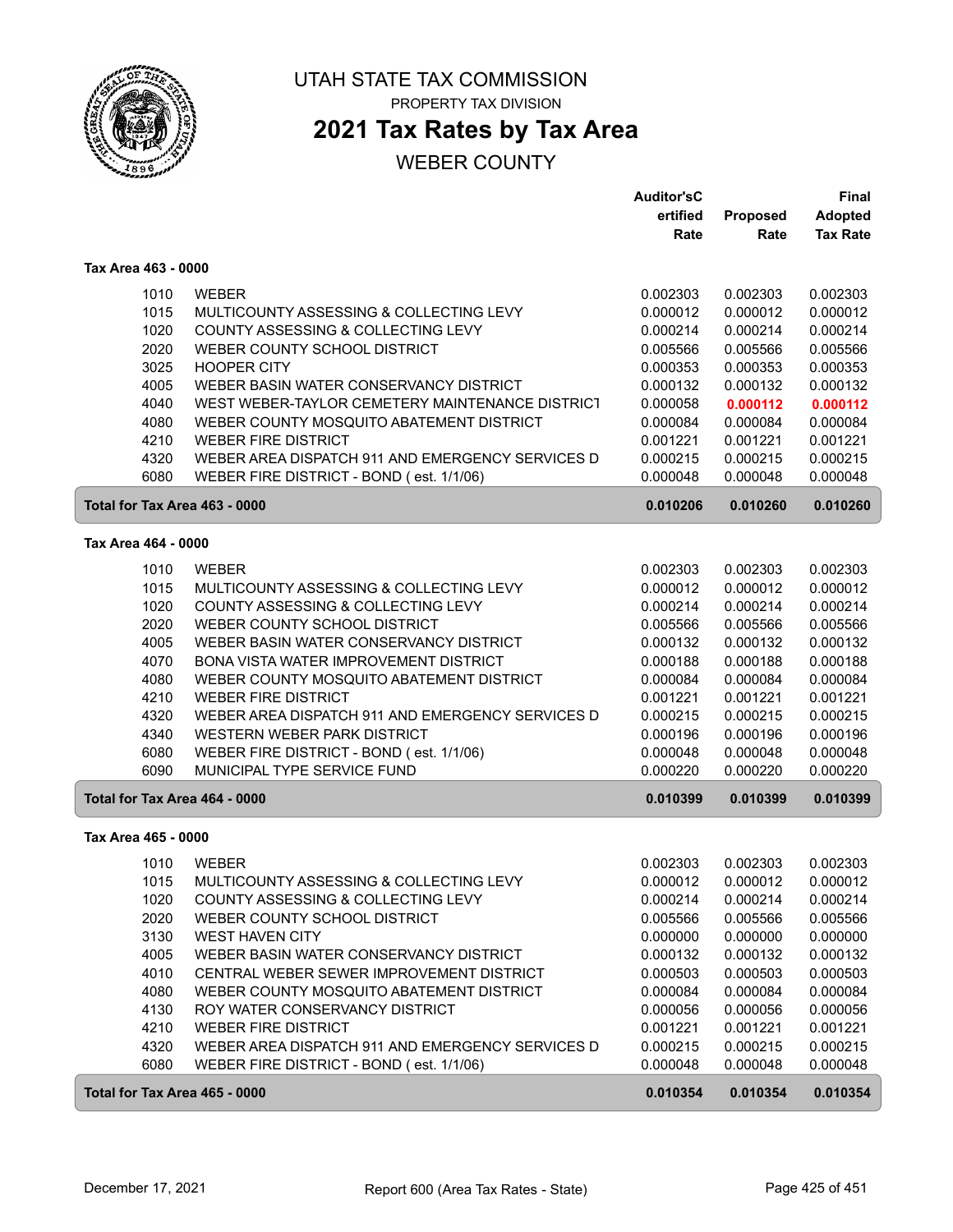

### **2021 Tax Rates by Tax Area**

|                               |                                                         | <b>Auditor'sC</b>    |                      | <b>Final</b>         |
|-------------------------------|---------------------------------------------------------|----------------------|----------------------|----------------------|
|                               |                                                         | ertified             | Proposed             | <b>Adopted</b>       |
|                               |                                                         | Rate                 | Rate                 | <b>Tax Rate</b>      |
| Tax Area 466 - 0000           |                                                         |                      |                      |                      |
| 1010                          | <b>WEBER</b>                                            | 0.002303             | 0.002303             | 0.002303             |
| 1015                          | MULTICOUNTY ASSESSING & COLLECTING LEVY                 | 0.000012             | 0.000012             | 0.000012             |
| 1020                          | COUNTY ASSESSING & COLLECTING LEVY                      | 0.000214             | 0.000214             | 0.000214             |
| 2020                          | WEBER COUNTY SCHOOL DISTRICT                            | 0.005566             | 0.005566             | 0.005566             |
| 3130                          | <b>WEST HAVEN CITY</b>                                  | 0.000000             | 0.000000             | 0.000000             |
| 4005                          | WEBER BASIN WATER CONSERVANCY DISTRICT                  | 0.000132             | 0.000132             | 0.000132             |
| 4010                          | CENTRAL WEBER SEWER IMPROVEMENT DISTRICT                | 0.000503             | 0.000503             | 0.000503             |
| 4080                          | WEBER COUNTY MOSQUITO ABATEMENT DISTRICT                | 0.000084             | 0.000084             | 0.000084             |
| 4130                          | ROY WATER CONSERVANCY DISTRICT                          | 0.000056             | 0.000056             | 0.000056             |
| 4210                          | <b>WEBER FIRE DISTRICT</b>                              | 0.001221             | 0.001221             | 0.001221             |
| 4320                          | WEBER AREA DISPATCH 911 AND EMERGENCY SERVICES D        | 0.000215             | 0.000215             | 0.000215             |
| 6080                          | WEBER FIRE DISTRICT - BOND (est. 1/1/06)                | 0.000048             | 0.000048             | 0.000048             |
| Total for Tax Area 466 - 0000 |                                                         | 0.010354             | 0.010354             | 0.010354             |
| Tax Area 467 - 0000           |                                                         |                      |                      |                      |
|                               |                                                         |                      |                      |                      |
| 1010<br>1015                  | <b>WEBER</b><br>MULTICOUNTY ASSESSING & COLLECTING LEVY | 0.002303<br>0.000012 | 0.002303<br>0.000012 | 0.002303<br>0.000012 |
| 1020                          | COUNTY ASSESSING & COLLECTING LEVY                      | 0.000214             | 0.000214             | 0.000214             |
| 2020                          | WEBER COUNTY SCHOOL DISTRICT                            | 0.005566             | 0.005566             | 0.005566             |
| 3130                          | <b>WEST HAVEN CITY</b>                                  | 0.000000             | 0.000000             | 0.000000             |
| 4005                          | WEBER BASIN WATER CONSERVANCY DISTRICT                  | 0.000132             | 0.000132             | 0.000132             |
| 4010                          | CENTRAL WEBER SEWER IMPROVEMENT DISTRICT                | 0.000503             | 0.000503             | 0.000503             |
| 4080                          | WEBER COUNTY MOSQUITO ABATEMENT DISTRICT                | 0.000084             | 0.000084             | 0.000084             |
| 4150                          | HOOPER WATER IMPROVEMENT DISTRICT                       | 0.000246             | 0.000246             | 0.000246             |
| 4210                          | <b>WEBER FIRE DISTRICT</b>                              | 0.001221             | 0.001221             | 0.001221             |
| 4320                          | WEBER AREA DISPATCH 911 AND EMERGENCY SERVICES D        | 0.000215             | 0.000215             | 0.000215             |
| 6080                          | WEBER FIRE DISTRICT - BOND (est. 1/1/06)                | 0.000048             | 0.000048             | 0.000048             |
| Total for Tax Area 467 - 0000 |                                                         | 0.010544             | 0.010544             | 0.010544             |
| Tax Area 469 - 0000           |                                                         |                      |                      |                      |
| 1010                          | WFBFR                                                   | 0.002303             | 0.002303             | 0.002303             |
| 1015                          | MULTICOUNTY ASSESSING & COLLECTING LEVY                 | 0.000012             | 0.000012             | 0.000012             |
| 1020                          | COUNTY ASSESSING & COLLECTING LEVY                      | 0.000214             | 0.000214             | 0.000214             |
| 2020                          | WEBER COUNTY SCHOOL DISTRICT                            | 0.005566             | 0.005566             | 0.005566             |
| 3090                          | <b>ROY CITY</b>                                         | 0.001733             | 0.001733             | 0.001733             |
| 4005                          | WEBER BASIN WATER CONSERVANCY DISTRICT                  | 0.000132             | 0.000132             | 0.000132             |
| 4015                          | NORTH DAVIS SEWER DISTRICT                              | 0.000682             | 0.000682             | 0.000682             |
| 4080                          | WEBER COUNTY MOSQUITO ABATEMENT DISTRICT                | 0.000084             | 0.000084             | 0.000084             |
| 4130                          | ROY WATER CONSERVANCY DISTRICT                          | 0.000056             | 0.000056             | 0.000056             |
| 4320                          | WEBER AREA DISPATCH 911 AND EMERGENCY SERVICES D        | 0.000215             | 0.000215             | 0.000215             |
| 6080                          | WEBER FIRE DISTRICT - BOND (est. 1/1/06)                | 0.000048             | 0.000048             | 0.000048             |
| Total for Tax Area 469 - 0000 |                                                         | 0.011045             | 0.011045             | 0.011045             |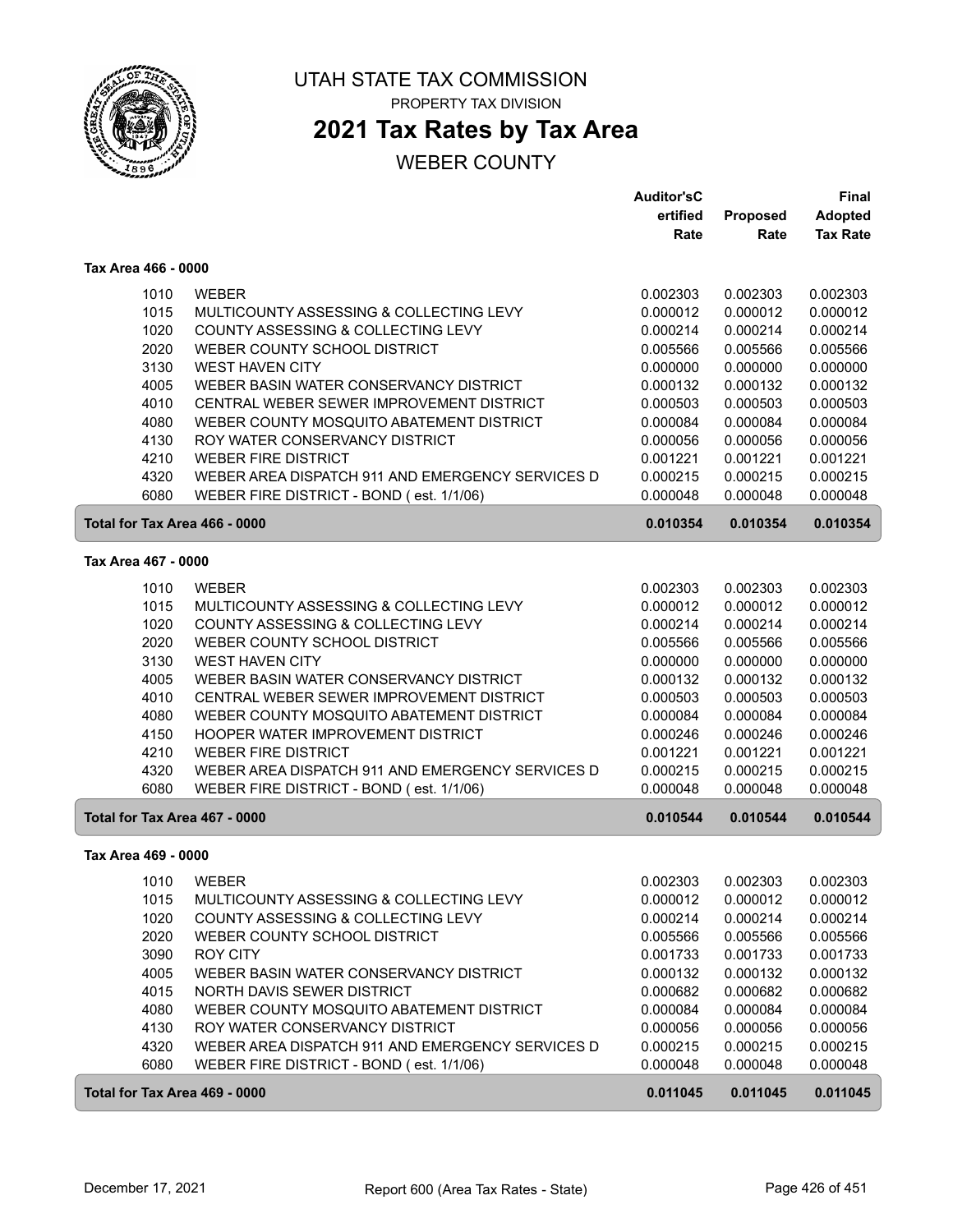

## **2021 Tax Rates by Tax Area**

|                               |                                                  | <b>Auditor'sC</b> |          | <b>Final</b>    |
|-------------------------------|--------------------------------------------------|-------------------|----------|-----------------|
|                               |                                                  | ertified          | Proposed | <b>Adopted</b>  |
|                               |                                                  | Rate              | Rate     | <b>Tax Rate</b> |
| Tax Area 470 - 0000           |                                                  |                   |          |                 |
| 1010                          | <b>WEBER</b>                                     | 0.002303          | 0.002303 | 0.002303        |
| 1015                          | MULTICOUNTY ASSESSING & COLLECTING LEVY          | 0.000012          | 0.000012 | 0.000012        |
| 1020                          | COUNTY ASSESSING & COLLECTING LEVY               | 0.000214          | 0.000214 | 0.000214        |
| 2020                          | WEBER COUNTY SCHOOL DISTRICT                     | 0.005566          | 0.005566 | 0.005566        |
| 3060                          | <b>PLAIN CITY</b>                                | 0.000298          | 0.000298 | 0.000298        |
| 4005                          | WEBER BASIN WATER CONSERVANCY DISTRICT           | 0.000132          | 0.000132 | 0.000132        |
| 4010                          | CENTRAL WEBER SEWER IMPROVEMENT DISTRICT         | 0.000503          | 0.000503 | 0.000503        |
| 4030                          | PLAIN CITY CEMETERY MAINTENANCE DISTRICT         | 0.000049          | 0.000049 | 0.000049        |
| 4070                          | BONA VISTA WATER IMPROVEMENT DISTRICT            | 0.000188          | 0.000188 | 0.000188        |
| 4080                          | WEBER COUNTY MOSQUITO ABATEMENT DISTRICT         | 0.000084          | 0.000084 | 0.000084        |
| 4320                          | WEBER AREA DISPATCH 911 AND EMERGENCY SERVICES D | 0.000215          | 0.000215 | 0.000215        |
| 6080                          | WEBER FIRE DISTRICT - BOND (est. 1/1/06)         | 0.000048          | 0.000048 | 0.000048        |
| Total for Tax Area 470 - 0000 |                                                  | 0.009612          | 0.009612 | 0.009612        |
| Tax Area 471 - 0000           |                                                  |                   |          |                 |
| 1010                          | <b>WEBER</b>                                     | 0.002303          | 0.002303 | 0.002303        |
| 1015                          | MULTICOUNTY ASSESSING & COLLECTING LEVY          | 0.000012          | 0.000012 | 0.000012        |
| 1020                          | COUNTY ASSESSING & COLLECTING LEVY               | 0.000214          | 0.000214 | 0.000214        |
| 2020                          | WEBER COUNTY SCHOOL DISTRICT                     | 0.005566          | 0.005566 | 0.005566        |
| 4005                          | WEBER BASIN WATER CONSERVANCY DISTRICT           | 0.000132          | 0.000132 | 0.000132        |
| 4010                          | CENTRAL WEBER SEWER IMPROVEMENT DISTRICT         | 0.000503          | 0.000503 | 0.000503        |
| 4030                          | PLAIN CITY CEMETERY MAINTENANCE DISTRICT         | 0.000049          | 0.000049 | 0.000049        |
| 4070                          | BONA VISTA WATER IMPROVEMENT DISTRICT            | 0.000188          | 0.000188 | 0.000188        |
| 4080                          | WEBER COUNTY MOSQUITO ABATEMENT DISTRICT         | 0.000084          | 0.000084 | 0.000084        |
| 4210                          | <b>WEBER FIRE DISTRICT</b>                       | 0.001221          | 0.001221 | 0.001221        |
| 4320                          | WEBER AREA DISPATCH 911 AND EMERGENCY SERVICES D | 0.000215          | 0.000215 | 0.000215        |
| 6080                          | WEBER FIRE DISTRICT - BOND (est. 1/1/06)         | 0.000048          | 0.000048 | 0.000048        |
| 6090                          | MUNICIPAL TYPE SERVICE FUND                      | 0.000220          | 0.000220 | 0.000220        |
| Total for Tax Area 471 - 0000 |                                                  | 0.010755          | 0.010755 | 0.010755        |
| Tax Area 472 - 0000           |                                                  |                   |          |                 |
| 1010                          | WEBER                                            | 0.002303          | 0.002303 | 0.002303        |
| 1015                          | MULTICOUNTY ASSESSING & COLLECTING LEVY          | 0.000012          | 0.000012 | 0.000012        |
| 1020                          | COUNTY ASSESSING & COLLECTING LEVY               | 0.000214          | 0.000214 | 0.000214        |
| 2020                          | WEBER COUNTY SCHOOL DISTRICT                     | 0.005566          | 0.005566 | 0.005566        |
| 3060                          | <b>PLAIN CITY</b>                                | 0.000298          | 0.000298 | 0.000298        |
| 4005                          | WEBER BASIN WATER CONSERVANCY DISTRICT           | 0.000132          | 0.000132 | 0.000132        |
| 4010                          | CENTRAL WEBER SEWER IMPROVEMENT DISTRICT         | 0.000503          | 0.000503 | 0.000503        |
| 4070                          | BONA VISTA WATER IMPROVEMENT DISTRICT            | 0.000188          | 0.000188 | 0.000188        |
| 4080                          | WEBER COUNTY MOSQUITO ABATEMENT DISTRICT         | 0.000084          | 0.000084 | 0.000084        |
| 4320                          | WEBER AREA DISPATCH 911 AND EMERGENCY SERVICES D | 0.000215          | 0.000215 | 0.000215        |
| 6080                          | WEBER FIRE DISTRICT - BOND (est. 1/1/06)         | 0.000048          | 0.000048 | 0.000048        |
| Total for Tax Area 472 - 0000 |                                                  | 0.009563          | 0.009563 | 0.009563        |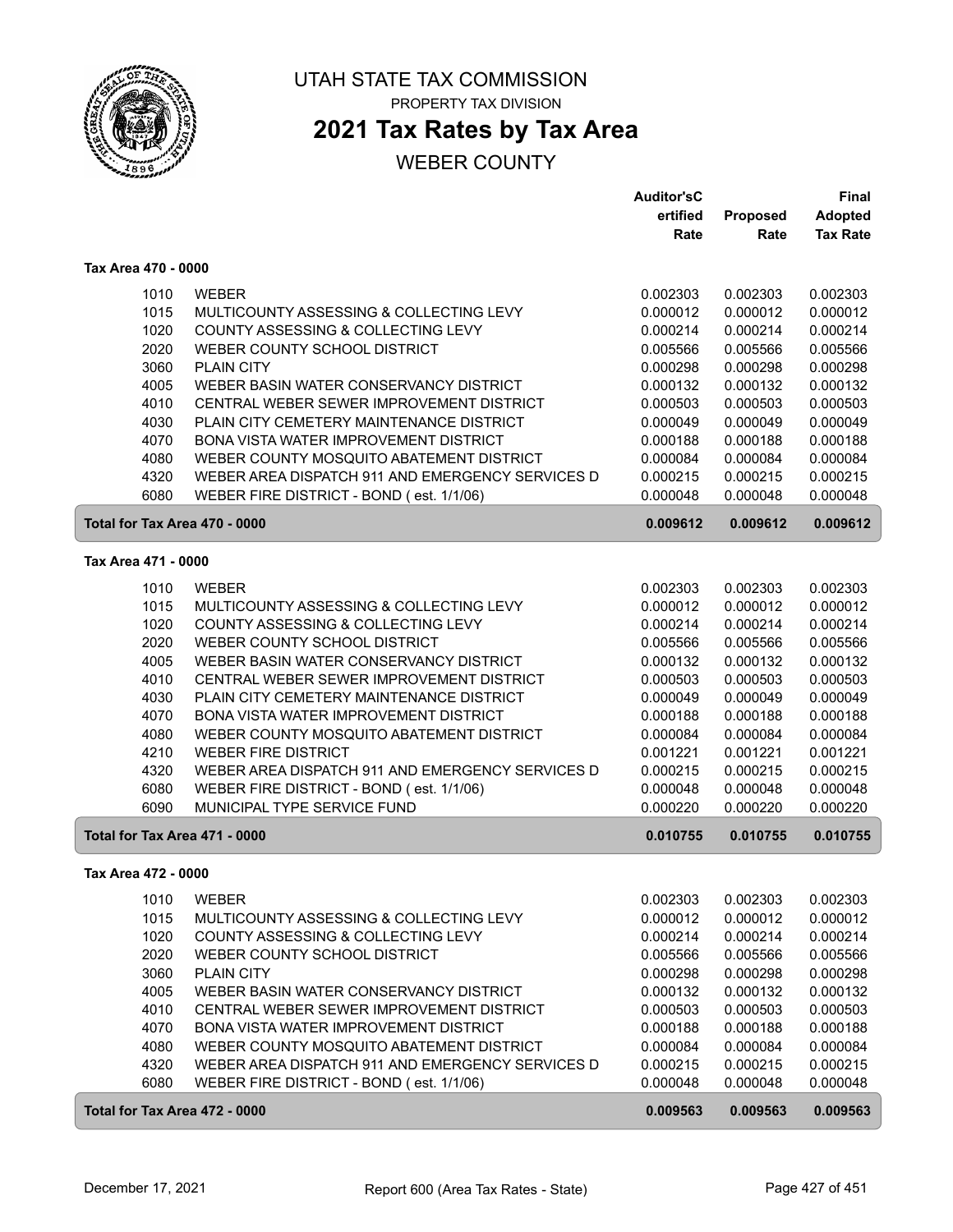

# **2021 Tax Rates by Tax Area**

|                               |                                                  | Auditor'sC |                 | <b>Final</b>    |
|-------------------------------|--------------------------------------------------|------------|-----------------|-----------------|
|                               |                                                  | ertified   | <b>Proposed</b> | <b>Adopted</b>  |
|                               |                                                  | Rate       | Rate            | <b>Tax Rate</b> |
| Tax Area 473 - 0000           |                                                  |            |                 |                 |
| 1010                          | <b>WEBER</b>                                     | 0.002303   | 0.002303        | 0.002303        |
| 1015                          | MULTICOUNTY ASSESSING & COLLECTING LEVY          | 0.000012   | 0.000012        | 0.000012        |
| 1020                          | COUNTY ASSESSING & COLLECTING LEVY               | 0.000214   | 0.000214        | 0.000214        |
| 2020                          | WEBER COUNTY SCHOOL DISTRICT                     | 0.005566   | 0.005566        | 0.005566        |
| 3060                          | <b>PLAIN CITY</b>                                | 0.000298   | 0.000298        | 0.000298        |
| 4005                          | WEBER BASIN WATER CONSERVANCY DISTRICT           | 0.000132   | 0.000132        | 0.000132        |
| 4010                          | CENTRAL WEBER SEWER IMPROVEMENT DISTRICT         | 0.000503   | 0.000503        | 0.000503        |
| 4070                          | BONA VISTA WATER IMPROVEMENT DISTRICT            | 0.000188   | 0.000188        | 0.000188        |
| 4080                          | WEBER COUNTY MOSQUITO ABATEMENT DISTRICT         | 0.000084   | 0.000084        | 0.000084        |
| 4320                          | WEBER AREA DISPATCH 911 AND EMERGENCY SERVICES D | 0.000215   | 0.000215        | 0.000215        |
| Total for Tax Area 473 - 0000 |                                                  | 0.009515   | 0.009515        | 0.009515        |
| Tax Area 474 - 0000           |                                                  |            |                 |                 |
|                               |                                                  |            |                 |                 |
| 1010                          | <b>WEBER</b>                                     | 0.002303   | 0.002303        | 0.002303        |
| 1015                          | MULTICOUNTY ASSESSING & COLLECTING LEVY          | 0.000012   | 0.000012        | 0.000012        |
| 1020                          | COUNTY ASSESSING & COLLECTING LEVY               | 0.000214   | 0.000214        | 0.000214        |
| 2020                          | WEBER COUNTY SCHOOL DISTRICT                     | 0.005566   | 0.005566        | 0.005566        |
| 3035                          | MARRIOTT-SLATERVILLE CITY                        | 0.000000   | 0.000000        | 0.000000        |
| 4005                          | WEBER BASIN WATER CONSERVANCY DISTRICT           | 0.000132   | 0.000132        | 0.000132        |
| 4010                          | CENTRAL WEBER SEWER IMPROVEMENT DISTRICT         | 0.000503   | 0.000503        | 0.000503        |
| 4030                          | PLAIN CITY CEMETERY MAINTENANCE DISTRICT         | 0.000049   | 0.000049        | 0.000049        |
| 4070                          | BONA VISTA WATER IMPROVEMENT DISTRICT            | 0.000188   | 0.000188        | 0.000188        |
| 4080                          | WEBER COUNTY MOSQUITO ABATEMENT DISTRICT         | 0.000084   | 0.000084        | 0.000084        |
| 4210                          | <b>WEBER FIRE DISTRICT</b>                       | 0.001221   | 0.001221        | 0.001221        |
| 4320                          | WEBER AREA DISPATCH 911 AND EMERGENCY SERVICES D | 0.000215   | 0.000215        | 0.000215        |
| 6080                          | WEBER FIRE DISTRICT - BOND (est. 1/1/06)         | 0.000048   | 0.000048        | 0.000048        |
| Total for Tax Area 474 - 0000 |                                                  | 0.010535   | 0.010535        | 0.010535        |
| Tax Area 475 - 0000           |                                                  |            |                 |                 |
| 1010                          | <b>WEBER</b>                                     | 0.002303   | 0.002303        | 0.002303        |
| 1015                          | MULTICOUNTY ASSESSING & COLLECTING LEVY          | 0.000012   | 0.000012        | 0.000012        |
| 1020                          | COUNTY ASSESSING & COLLECTING LEVY               | 0.000214   | 0.000214        | 0.000214        |
| 2020                          | WEBER COUNTY SCHOOL DISTRICT                     | 0.005566   | 0.005566        | 0.005566        |
| 3025                          | <b>HOOPER CITY</b>                               | 0.000353   | 0.000353        | 0.000353        |
| 4005                          | WEBER BASIN WATER CONSERVANCY DISTRICT           | 0.000132   | 0.000132        | 0.000132        |
| 4080                          | WEBER COUNTY MOSQUITO ABATEMENT DISTRICT         | 0.000084   | 0.000084        | 0.000084        |
| 4150                          | HOOPER WATER IMPROVEMENT DISTRICT                | 0.000246   | 0.000246        | 0.000246        |
| 4210                          | <b>WEBER FIRE DISTRICT</b>                       | 0.001221   | 0.001221        | 0.001221        |
| 4320                          | WEBER AREA DISPATCH 911 AND EMERGENCY SERVICES D | 0.000215   | 0.000215        | 0.000215        |
| 6080                          | WEBER FIRE DISTRICT - BOND (est. 1/1/06)         | 0.000048   | 0.000048        | 0.000048        |
| Total for Tax Area 475 - 0000 |                                                  | 0.010394   | 0.010394        | 0.010394        |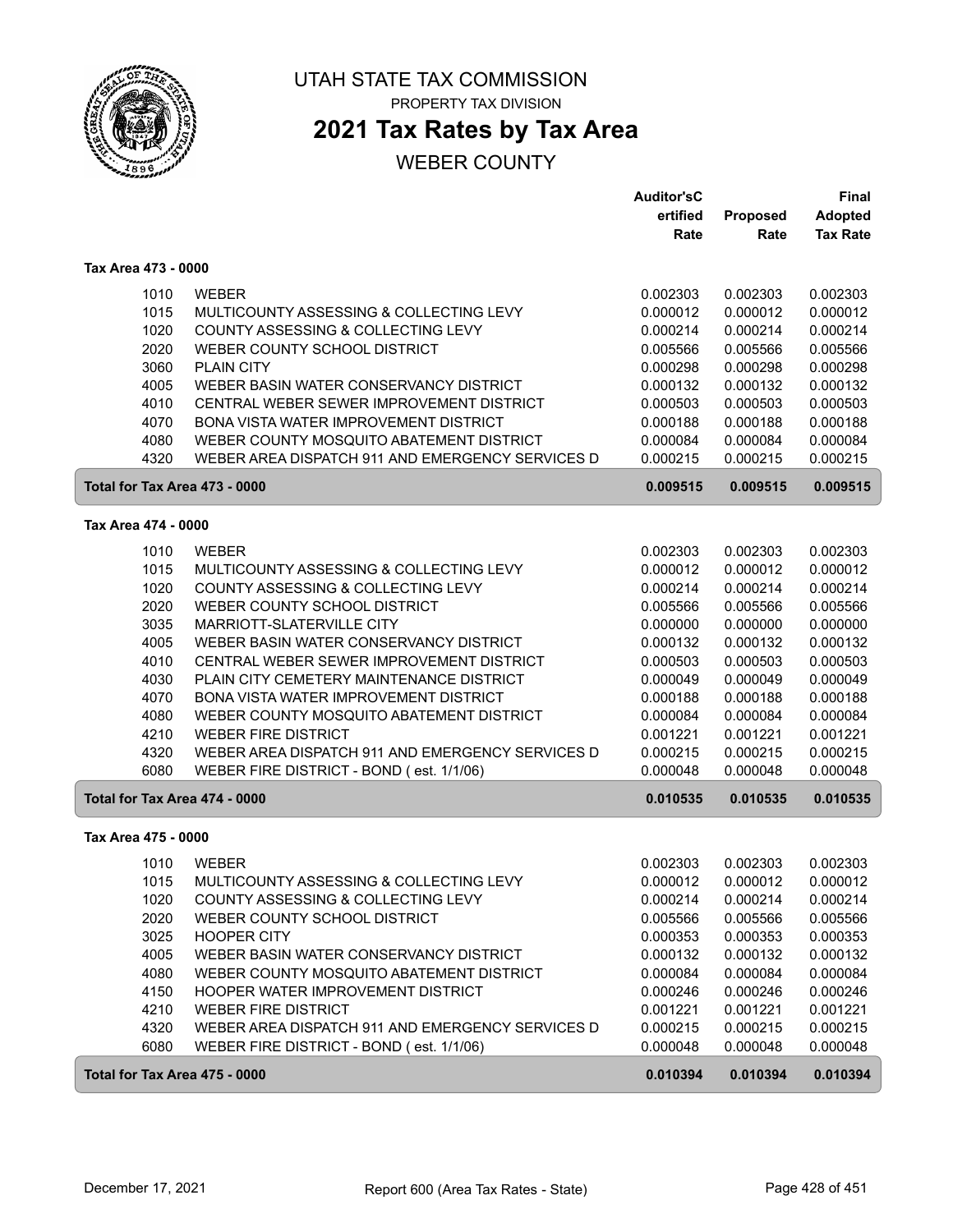

# UTAH STATE TAX COMMISSION

PROPERTY TAX DIVISION

# **2021 Tax Rates by Tax Area**

|                               |                                                                    | <b>Auditor'sC</b> |          | <b>Final</b>    |
|-------------------------------|--------------------------------------------------------------------|-------------------|----------|-----------------|
|                               |                                                                    | ertified          | Proposed | <b>Adopted</b>  |
|                               |                                                                    | Rate              | Rate     | <b>Tax Rate</b> |
| Tax Area 476 - 0000           |                                                                    |                   |          |                 |
| 1010                          | <b>WEBER</b>                                                       | 0.002303          | 0.002303 | 0.002303        |
| 1015                          | MULTICOUNTY ASSESSING & COLLECTING LEVY                            | 0.000012          | 0.000012 | 0.000012        |
| 1020                          | COUNTY ASSESSING & COLLECTING LEVY                                 | 0.000214          | 0.000214 | 0.000214        |
| 2020                          | WEBER COUNTY SCHOOL DISTRICT                                       | 0.005566          | 0.005566 | 0.005566        |
| 3025                          | <b>HOOPER CITY</b>                                                 | 0.000353          | 0.000353 | 0.000353        |
| 4005                          | WEBER BASIN WATER CONSERVANCY DISTRICT                             | 0.000132          | 0.000132 | 0.000132        |
| 4080                          | WEBER COUNTY MOSQUITO ABATEMENT DISTRICT                           | 0.000084          | 0.000084 | 0.000084        |
| 4150                          | HOOPER WATER IMPROVEMENT DISTRICT                                  | 0.000246          | 0.000246 | 0.000246        |
| 4210                          | <b>WEBER FIRE DISTRICT</b>                                         | 0.001221          | 0.001221 | 0.001221        |
| 4320                          | WEBER AREA DISPATCH 911 AND EMERGENCY SERVICES D                   | 0.000215          | 0.000215 | 0.000215        |
| 6080                          | WEBER FIRE DISTRICT - BOND (est. 1/1/06)                           | 0.000048          | 0.000048 | 0.000048        |
|                               |                                                                    |                   |          |                 |
| Total for Tax Area 476 - 0000 |                                                                    | 0.010394          | 0.010394 | 0.010394        |
| Tax Area 477 - 0000           |                                                                    |                   |          |                 |
| 1010                          | <b>WEBER</b>                                                       | 0.002303          | 0.002303 | 0.002303        |
| 1015                          | MULTICOUNTY ASSESSING & COLLECTING LEVY                            | 0.000012          | 0.000012 | 0.000012        |
| 1020                          | COUNTY ASSESSING & COLLECTING LEVY                                 | 0.000214          | 0.000214 | 0.000214        |
| 2020                          | WEBER COUNTY SCHOOL DISTRICT                                       | 0.005566          | 0.005566 | 0.005566        |
| 3025                          | <b>HOOPER CITY</b>                                                 | 0.000353          | 0.000353 | 0.000353        |
| 4005                          | WEBER BASIN WATER CONSERVANCY DISTRICT                             | 0.000132          | 0.000132 | 0.000132        |
| 4080                          | WEBER COUNTY MOSQUITO ABATEMENT DISTRICT                           | 0.000084          | 0.000084 | 0.000084        |
| 4130                          | ROY WATER CONSERVANCY DISTRICT                                     | 0.000056          | 0.000056 | 0.000056        |
| 4150                          | HOOPER WATER IMPROVEMENT DISTRICT                                  | 0.000246          | 0.000246 | 0.000246        |
| 4210                          | <b>WEBER FIRE DISTRICT</b>                                         | 0.001221          | 0.001221 | 0.001221        |
| 4320                          | WEBER AREA DISPATCH 911 AND EMERGENCY SERVICES D                   | 0.000215          | 0.000215 | 0.000215        |
| 6080                          | WEBER FIRE DISTRICT - BOND (est. 1/1/06)                           | 0.000048          | 0.000048 | 0.000048        |
| Total for Tax Area 477 - 0000 |                                                                    | 0.010450          | 0.010450 | 0.010450        |
| Tax Area 478 - 0000           |                                                                    |                   |          |                 |
| 1010                          | <b>WEBER</b>                                                       | 0.002303          | 0.002303 | 0.002303        |
|                               | MULTICOUNTY ASSESSING & COLLECTING LEVY                            | 0.000012          | 0.000012 | 0.000012        |
| 1015                          |                                                                    |                   |          |                 |
| 1020                          | COUNTY ASSESSING & COLLECTING LEVY<br>WEBER COUNTY SCHOOL DISTRICT | 0.000214          | 0.000214 | 0.000214        |
| 2020                          | PLEASANT VIEW CITY                                                 | 0.005566          | 0.005566 | 0.005566        |
| 3070                          |                                                                    | 0.000922          | 0.001076 | 0.000941        |
| 4005                          | WEBER BASIN WATER CONSERVANCY DISTRICT                             | 0.000132          | 0.000132 | 0.000132        |
| 4010                          | CENTRAL WEBER SEWER IMPROVEMENT DISTRICT                           | 0.000503          | 0.000503 | 0.000503        |
| 4080                          | WEBER COUNTY MOSQUITO ABATEMENT DISTRICT                           | 0.000084          | 0.000084 | 0.000084        |
| 4320                          | WEBER AREA DISPATCH 911 AND EMERGENCY SERVICES D                   | 0.000215          | 0.000215 | 0.000215        |
| 4330                          | NORTH VIEW FIRE DISTRICT                                           | 0.000898          | 0.001037 | 0.001037        |
| Total for Tax Area 478 - 0000 |                                                                    | 0.010849          | 0.011142 | 0.011007        |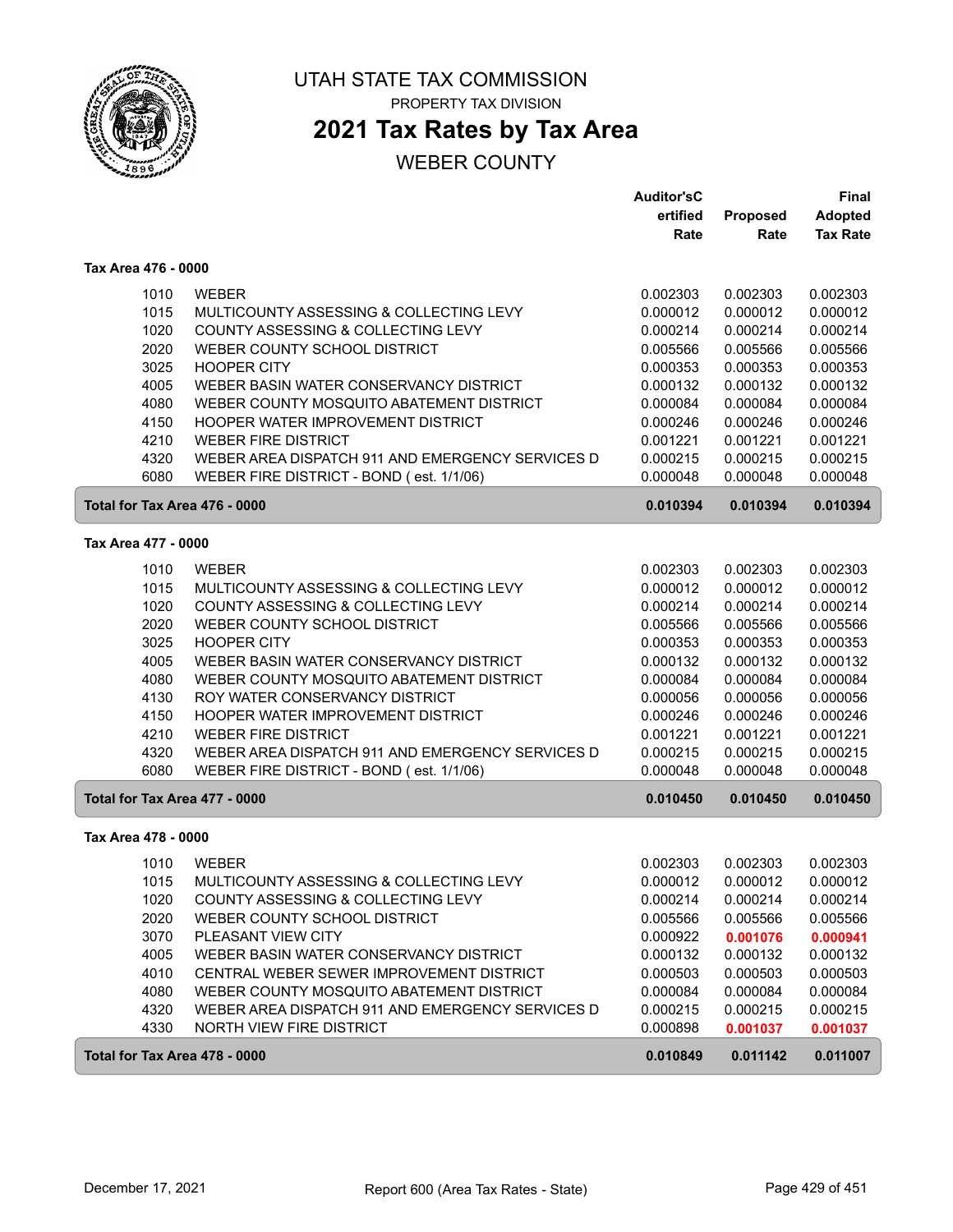

# **2021 Tax Rates by Tax Area**

|                               |                                                  | <b>Auditor'sC</b><br>ertified | <b>Proposed</b> | Final<br><b>Adopted</b> |
|-------------------------------|--------------------------------------------------|-------------------------------|-----------------|-------------------------|
|                               |                                                  | Rate                          | Rate            | <b>Tax Rate</b>         |
| Tax Area 479 - 0000           |                                                  |                               |                 |                         |
| 1010                          | <b>WEBER</b>                                     | 0.002303                      | 0.002303        | 0.002303                |
| 1015                          | MULTICOUNTY ASSESSING & COLLECTING LEVY          | 0.000012                      | 0.000012        | 0.000012                |
| 1020                          | COUNTY ASSESSING & COLLECTING LEVY               | 0.000214                      | 0.000214        | 0.000214                |
| 2020                          | WEBER COUNTY SCHOOL DISTRICT                     | 0.005566                      | 0.005566        | 0.005566                |
| 3010                          | <b>FARR WEST CITY</b>                            | 0.000424                      | 0.000424        | 0.000424                |
| 4005                          | WEBER BASIN WATER CONSERVANCY DISTRICT           | 0.000132                      | 0.000132        | 0.000132                |
| 4010                          | CENTRAL WEBER SEWER IMPROVEMENT DISTRICT         | 0.000503                      | 0.000503        | 0.000503                |
| 4030                          | PLAIN CITY CEMETERY MAINTENANCE DISTRICT         | 0.000049                      | 0.000049        | 0.000049                |
| 4070                          | BONA VISTA WATER IMPROVEMENT DISTRICT            | 0.000188                      | 0.000188        | 0.000188                |
| 4080                          | WEBER COUNTY MOSQUITO ABATEMENT DISTRICT         | 0.000084                      | 0.000084        | 0.000084                |
| 4210                          | <b>WEBER FIRE DISTRICT</b>                       | 0.001221                      | 0.001221        | 0.001221                |
| 4320                          | WEBER AREA DISPATCH 911 AND EMERGENCY SERVICES D | 0.000215                      | 0.000215        | 0.000215                |
| 6080                          | WEBER FIRE DISTRICT - BOND (est. 1/1/06)         | 0.000048                      | 0.000048        | 0.000048                |
| Total for Tax Area 479 - 0000 |                                                  | 0.010959                      | 0.010959        | 0.010959                |
| Tax Area 481 - 0000           |                                                  |                               |                 |                         |
| 1010                          | <b>WEBER</b>                                     | 0.002303                      | 0.002303        | 0.002303                |
| 1015                          | MULTICOUNTY ASSESSING & COLLECTING LEVY          | 0.000012                      | 0.000012        | 0.000012                |
| 1020                          | COUNTY ASSESSING & COLLECTING LEVY               | 0.000214                      | 0.000214        | 0.000214                |
| 2020                          | WEBER COUNTY SCHOOL DISTRICT                     | 0.005566                      | 0.005566        | 0.005566                |
| 3100                          | SOUTH OGDEN CITY                                 | 0.002410                      | 0.002700        | 0.002650                |
| 4005                          | WEBER BASIN WATER CONSERVANCY DISTRICT           | 0.000132                      | 0.000132        | 0.000132                |
| 4010                          | CENTRAL WEBER SEWER IMPROVEMENT DISTRICT         | 0.000503                      | 0.000503        | 0.000503                |
| 4080                          | WEBER COUNTY MOSQUITO ABATEMENT DISTRICT         | 0.000084                      | 0.000084        | 0.000084                |
| 4320                          | WEBER AREA DISPATCH 911 AND EMERGENCY SERVICES D | 0.000215                      | 0.000215        | 0.000215                |
| 6080                          | WEBER FIRE DISTRICT - BOND (est. 1/1/06)         | 0.000048                      | 0.000048        | 0.000048                |
| Total for Tax Area 481 - 0000 |                                                  | 0.011487                      | 0.011777        | 0.011727                |
| Tax Area 482 - 0000           |                                                  |                               |                 |                         |
| 1010                          | <b>WEBER</b>                                     | 0.002303                      | 0.002303        | 0.002303                |
| 1015                          | MULTICOUNTY ASSESSING & COLLECTING LEVY          | 0.000012                      | 0.000012        | 0.000012                |
| 1020                          | COUNTY ASSESSING & COLLECTING LEVY               | 0.000214                      | 0.000214        | 0.000214                |
| 2010                          | OGDEN CITY SCHOOL DISTRICT                       | 0.007585                      | 0.007585        | 0.007585                |
| 3050                          | <b>OGDEN CITY</b>                                | 0.002397                      | 0.002397        | 0.002397                |
| 4005                          | WEBER BASIN WATER CONSERVANCY DISTRICT           | 0.000132                      | 0.000132        | 0.000132                |
| 4010                          | CENTRAL WEBER SEWER IMPROVEMENT DISTRICT         | 0.000503                      | 0.000503        | 0.000503                |
| 4080                          | WEBER COUNTY MOSQUITO ABATEMENT DISTRICT         | 0.000084                      | 0.000084        | 0.000084                |
| 4320                          | WEBER AREA DISPATCH 911 AND EMERGENCY SERVICES D | 0.000215                      | 0.000215        | 0.000215                |
| 6030                          | OGDEN CITY - SPECIAL LEVY TO PURCHASE WBWCD WATE | 0.000267                      | 0.000267        | 0.000267                |
| Total for Tax Area 482 - 0000 |                                                  | 0.013712                      | 0.013712        | 0.013712                |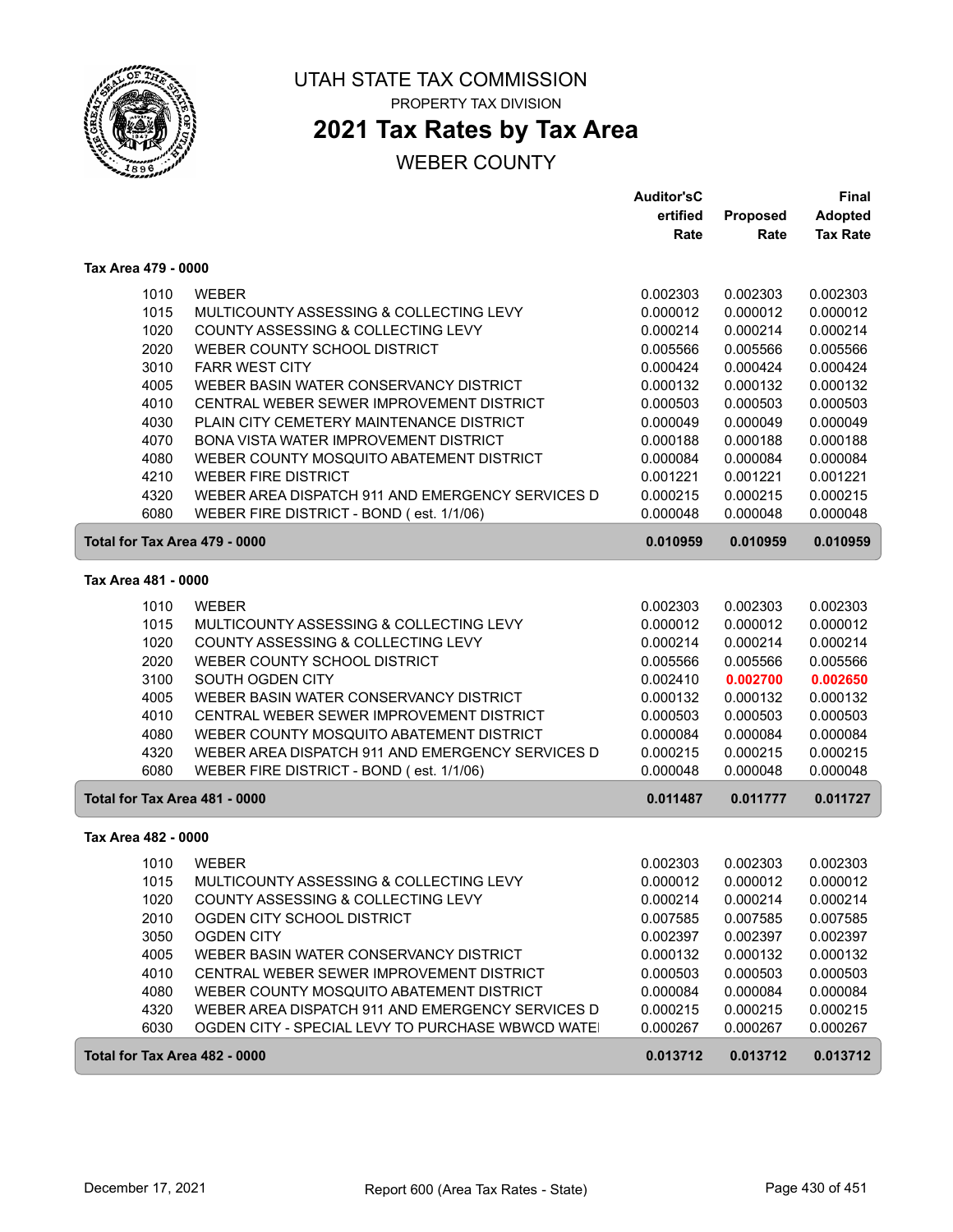

## **2021 Tax Rates by Tax Area**

|                               |                                                  | <b>Auditor'sC</b> |          | Final           |
|-------------------------------|--------------------------------------------------|-------------------|----------|-----------------|
|                               |                                                  | ertified          | Proposed | <b>Adopted</b>  |
|                               |                                                  | Rate              | Rate     | <b>Tax Rate</b> |
| Tax Area 483 - 0000           |                                                  |                   |          |                 |
| 1010                          | <b>WEBER</b>                                     | 0.002303          | 0.002303 | 0.002303        |
| 1015                          | MULTICOUNTY ASSESSING & COLLECTING LEVY          | 0.000012          | 0.000012 | 0.000012        |
| 1020                          | COUNTY ASSESSING & COLLECTING LEVY               | 0.000214          | 0.000214 | 0.000214        |
| 2020                          | WEBER COUNTY SCHOOL DISTRICT                     | 0.005566          | 0.005566 | 0.005566        |
| 4005                          | WEBER BASIN WATER CONSERVANCY DISTRICT           | 0.000132          | 0.000132 | 0.000132        |
| 4050                          | WARREN-WEST WARREN CEMETERY MAINTENANCE DISTR    | 0.000120          | 0.000120 | 0.000120        |
| 4080                          | WEBER COUNTY MOSQUITO ABATEMENT DISTRICT         | 0.000084          | 0.000084 | 0.000084        |
| 4210                          | <b>WEBER FIRE DISTRICT</b>                       | 0.001221          | 0.001221 | 0.001221        |
| 4280                          | WEST WARREN PARK SERVICE AREA                    | 0.000173          | 0.000173 | 0.000173        |
| 4320                          | WEBER AREA DISPATCH 911 AND EMERGENCY SERVICES D | 0.000215          | 0.000215 | 0.000215        |
| 6080                          | WEBER FIRE DISTRICT - BOND (est. 1/1/06)         | 0.000048          | 0.000048 | 0.000048        |
| 6090                          | MUNICIPAL TYPE SERVICE FUND                      | 0.000220          | 0.000220 | 0.000220        |
| Total for Tax Area 483 - 0000 |                                                  | 0.010308          | 0.010308 | 0.010308        |
| Tax Area 484 - 0000           |                                                  |                   |          |                 |
| 1010                          | <b>WEBER</b>                                     | 0.002303          | 0.002303 | 0.002303        |
| 1015                          | MULTICOUNTY ASSESSING & COLLECTING LEVY          | 0.000012          | 0.000012 | 0.000012        |
| 1020                          | COUNTY ASSESSING & COLLECTING LEVY               | 0.000214          | 0.000214 | 0.000214        |
| 2020                          | WEBER COUNTY SCHOOL DISTRICT                     | 0.005566          | 0.005566 | 0.005566        |
| 4005                          | WEBER BASIN WATER CONSERVANCY DISTRICT           | 0.000132          | 0.000132 | 0.000132        |
| 4050                          | WARREN-WEST WARREN CEMETERY MAINTENANCE DISTR    | 0.000120          | 0.000120 | 0.000120        |
| 4080                          | WEBER COUNTY MOSQUITO ABATEMENT DISTRICT         | 0.000084          | 0.000084 | 0.000084        |
| 4210                          | <b>WEBER FIRE DISTRICT</b>                       | 0.001221          | 0.001221 | 0.001221        |
| 4280                          | WEST WARREN PARK SERVICE AREA                    | 0.000173          | 0.000173 | 0.000173        |
| 4320                          | WEBER AREA DISPATCH 911 AND EMERGENCY SERVICES D | 0.000215          | 0.000215 | 0.000215        |
| 6080                          | WEBER FIRE DISTRICT - BOND (est. 1/1/06)         | 0.000048          | 0.000048 | 0.000048        |
| 6090                          | MUNICIPAL TYPE SERVICE FUND                      | 0.000220          | 0.000220 | 0.000220        |
| Total for Tax Area 484 - 0000 |                                                  | 0.010308          | 0.010308 | 0.010308        |
| Tax Area 485 - 0000           |                                                  |                   |          |                 |
| 1010                          | <b>WEBER</b>                                     | 0.002303          | 0.002303 | 0.002303        |
| 1015                          | MULTICOUNTY ASSESSING & COLLECTING LEVY          | 0.000012          | 0.000012 | 0.000012        |
| 1020                          | COUNTY ASSESSING & COLLECTING LEVY               | 0.000214          | 0.000214 | 0.000214        |
| 2020                          | WEBER COUNTY SCHOOL DISTRICT                     | 0.005566          | 0.005566 | 0.005566        |
| 3040                          | NORTH OGDEN CITY                                 | 0.001022          | 0.001180 | 0.001180        |
| 4005                          | WEBER BASIN WATER CONSERVANCY DISTRICT           | 0.000132          | 0.000132 | 0.000132        |
| 4010                          | CENTRAL WEBER SEWER IMPROVEMENT DISTRICT         | 0.000503          | 0.000503 | 0.000503        |
| 4020                          | BEN LOMOND CEMETERY MAINTENANCE DISTRICT         | 0.000047          | 0.000047 | 0.000047        |
| 4080                          | WEBER COUNTY MOSQUITO ABATEMENT DISTRICT         | 0.000084          | 0.000084 | 0.000084        |
| 4320                          | WEBER AREA DISPATCH 911 AND EMERGENCY SERVICES D | 0.000215          | 0.000215 | 0.000215        |
| 6080                          | WEBER FIRE DISTRICT - BOND (est. 1/1/06)         | 0.000048          | 0.000048 | 0.000048        |
| Total for Tax Area 485 - 0000 |                                                  | 0.010146          | 0.010304 | 0.010304        |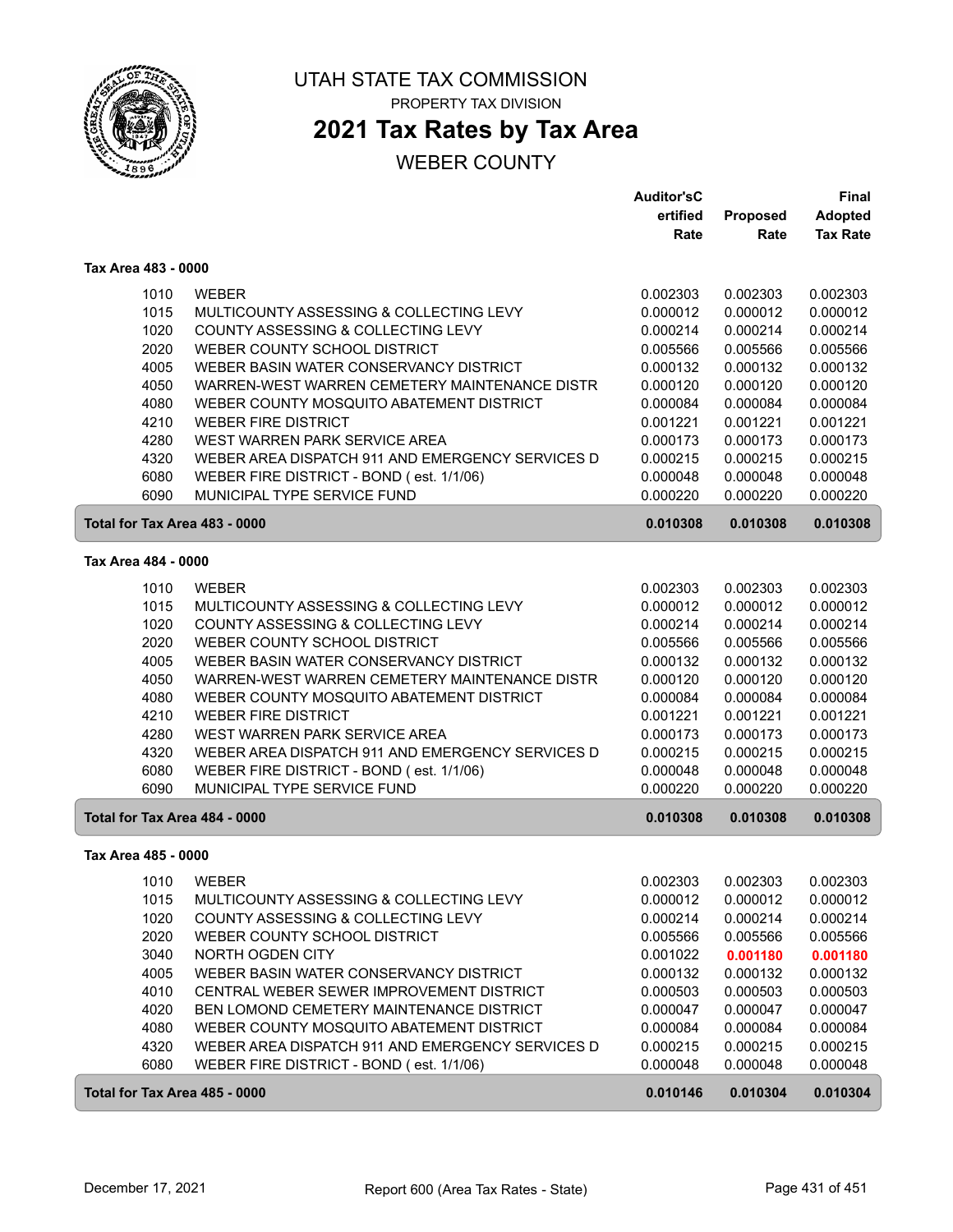

## **2021 Tax Rates by Tax Area**

|                               |                                                                                      | <b>Auditor'sC</b><br>ertified<br>Rate | Proposed<br>Rate     | <b>Final</b><br><b>Adopted</b><br><b>Tax Rate</b> |
|-------------------------------|--------------------------------------------------------------------------------------|---------------------------------------|----------------------|---------------------------------------------------|
| Tax Area 486 - 0000           |                                                                                      |                                       |                      |                                                   |
| 1010                          | <b>WEBER</b>                                                                         | 0.002303                              | 0.002303             | 0.002303                                          |
| 1015                          | MULTICOUNTY ASSESSING & COLLECTING LEVY                                              | 0.000012                              | 0.000012             | 0.000012                                          |
| 1020                          | COUNTY ASSESSING & COLLECTING LEVY                                                   | 0.000214                              | 0.000214             | 0.000214                                          |
| 2010                          | OGDEN CITY SCHOOL DISTRICT                                                           | 0.007585                              | 0.007585             | 0.007585                                          |
| 3050                          | <b>OGDEN CITY</b>                                                                    | 0.002397                              | 0.002397             | 0.002397                                          |
| 4005                          | WEBER BASIN WATER CONSERVANCY DISTRICT                                               | 0.000132                              | 0.000132             | 0.000132                                          |
| 4010<br>4080                  | CENTRAL WEBER SEWER IMPROVEMENT DISTRICT<br>WEBER COUNTY MOSQUITO ABATEMENT DISTRICT | 0.000503<br>0.000084                  | 0.000503<br>0.000084 | 0.000503<br>0.000084                              |
| 4320                          | WEBER AREA DISPATCH 911 AND EMERGENCY SERVICES D                                     | 0.000215                              | 0.000215             | 0.000215                                          |
| 6030                          | OGDEN CITY - SPECIAL LEVY TO PURCHASE WBWCD WATE                                     | 0.000267                              | 0.000267             | 0.000267                                          |
| Total for Tax Area 486 - 0000 |                                                                                      | 0.013712                              | 0.013712             | 0.013712                                          |
| Tax Area 488 - 0000           |                                                                                      |                                       |                      |                                                   |
| 1010                          | <b>WEBER</b>                                                                         | 0.002303                              | 0.002303             | 0.002303                                          |
| 1015                          | MULTICOUNTY ASSESSING & COLLECTING LEVY                                              | 0.000012                              | 0.000012             | 0.000012                                          |
| 1020                          | COUNTY ASSESSING & COLLECTING LEVY                                                   | 0.000214                              | 0.000214             | 0.000214                                          |
| 2020                          | WEBER COUNTY SCHOOL DISTRICT                                                         | 0.005566                              | 0.005566             | 0.005566                                          |
| 4005                          | WEBER BASIN WATER CONSERVANCY DISTRICT                                               | 0.000132                              | 0.000132             | 0.000132                                          |
| 4080                          | WEBER COUNTY MOSQUITO ABATEMENT DISTRICT                                             | 0.000084                              | 0.000084             | 0.000084                                          |
| 4090<br>4210                  | EDEN CEMETERY MAINTENANCE DISTRICT<br><b>WEBER FIRE DISTRICT</b>                     | 0.000049<br>0.001221                  | 0.000049<br>0.001221 | 0.000049<br>0.001221                              |
| 4240                          | OGDEN VALLEY PARKS SERVICE AREA                                                      | 0.000091                              | 0.000091             | 0.000091                                          |
| 4320                          | WEBER AREA DISPATCH 911 AND EMERGENCY SERVICES D                                     | 0.000215                              | 0.000215             | 0.000215                                          |
| 6080                          | WEBER FIRE DISTRICT - BOND (est. 1/1/06)                                             | 0.000048                              | 0.000048             | 0.000048                                          |
| 6090                          | MUNICIPAL TYPE SERVICE FUND                                                          | 0.000220                              | 0.000220             | 0.000220                                          |
| Total for Tax Area 488 - 0000 |                                                                                      | 0.010155                              | 0.010155             | 0.010155                                          |
| Tax Area 489 - 0000           |                                                                                      |                                       |                      |                                                   |
| 1010                          | <b>WEBER</b>                                                                         | 0.002303                              | 0.002303             | 0.002303                                          |
| 1015                          | MULTICOUNTY ASSESSING & COLLECTING LEVY                                              | 0.000012                              | 0.000012             | 0.000012                                          |
| 1020                          | COUNTY ASSESSING & COLLECTING LEVY                                                   | 0.000214                              | 0.000214             | 0.000214                                          |
| 2020                          | WEBER COUNTY SCHOOL DISTRICT                                                         | 0.005566                              | 0.005566             | 0.005566                                          |
| 4005                          | WEBER BASIN WATER CONSERVANCY DISTRICT                                               | 0.000132                              | 0.000132             | 0.000132                                          |
| 4080                          | WEBER COUNTY MOSQUITO ABATEMENT DISTRICT                                             | 0.000084                              | 0.000084             | 0.000084                                          |
| 4210<br>4240                  | <b>WEBER FIRE DISTRICT</b><br>OGDEN VALLEY PARKS SERVICE AREA                        | 0.001221                              | 0.001221<br>0.000091 | 0.001221<br>0.000091                              |
| 4320                          | WEBER AREA DISPATCH 911 AND EMERGENCY SERVICES D                                     | 0.000091<br>0.000215                  | 0.000215             | 0.000215                                          |
| 6080                          | WEBER FIRE DISTRICT - BOND (est. 1/1/06)                                             | 0.000048                              | 0.000048             | 0.000048                                          |
| 6090                          | MUNICIPAL TYPE SERVICE FUND                                                          | 0.000220                              | 0.000220             | 0.000220                                          |
| Total for Tax Area 489 - 0000 |                                                                                      | 0.010106                              | 0.010106             | 0.010106                                          |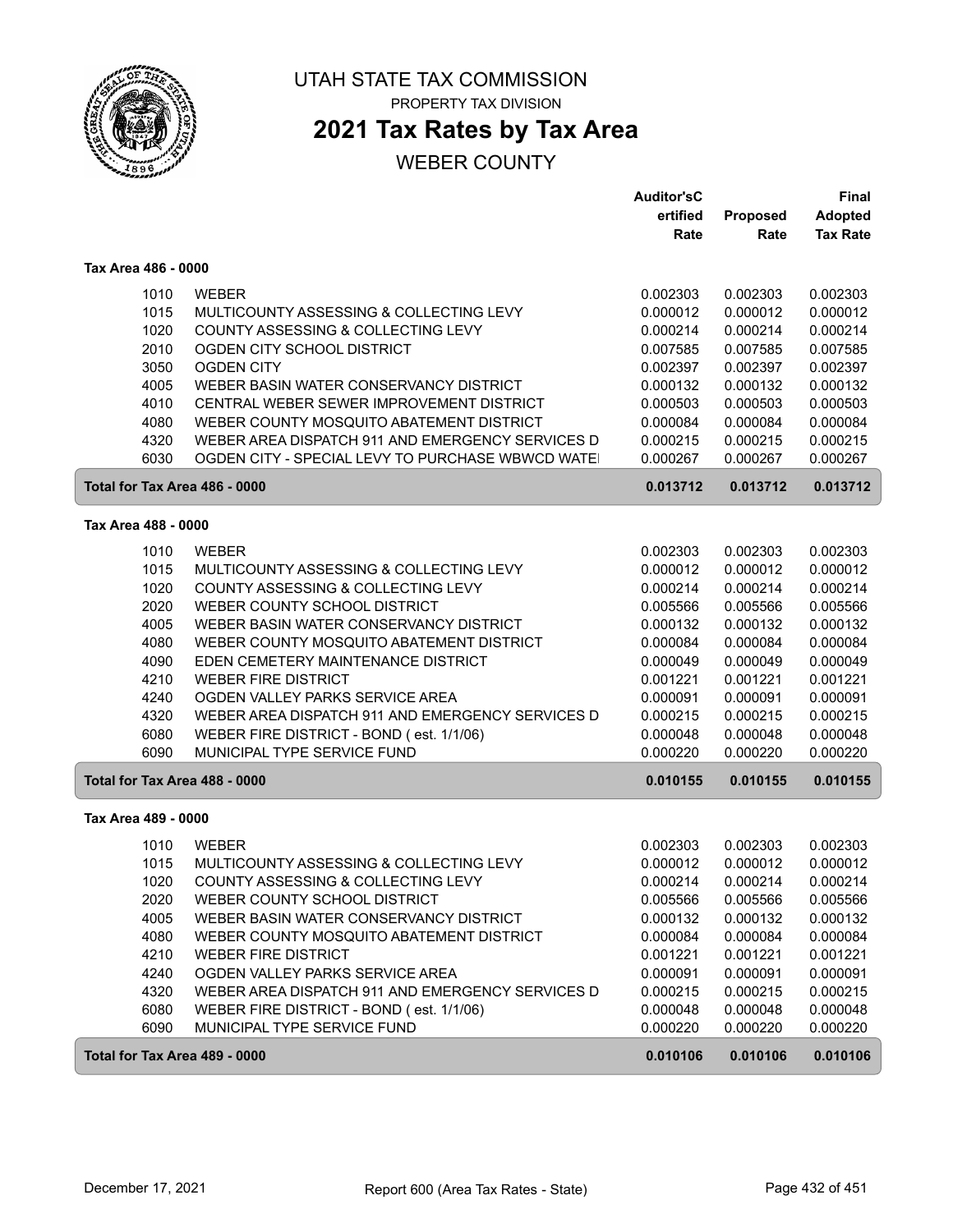

### **2021 Tax Rates by Tax Area**

|                               |                                                  | <b>Auditor'sC</b> |          | Final           |
|-------------------------------|--------------------------------------------------|-------------------|----------|-----------------|
|                               |                                                  | ertified          | Proposed | <b>Adopted</b>  |
|                               |                                                  | Rate              | Rate     | <b>Tax Rate</b> |
| Tax Area 490 - 0000           |                                                  |                   |          |                 |
| 1010                          | <b>WEBER</b>                                     | 0.002303          | 0.002303 | 0.002303        |
| 1015                          | MULTICOUNTY ASSESSING & COLLECTING LEVY          | 0.000012          | 0.000012 | 0.000012        |
| 1020                          | COUNTY ASSESSING & COLLECTING LEVY               | 0.000214          | 0.000214 | 0.000214        |
| 2020                          | WEBER COUNTY SCHOOL DISTRICT                     | 0.005566          | 0.005566 | 0.005566        |
| 4005                          | WEBER BASIN WATER CONSERVANCY DISTRICT           | 0.000132          | 0.000132 | 0.000132        |
| 4080                          | WEBER COUNTY MOSQUITO ABATEMENT DISTRICT         | 0.000084          | 0.000084 | 0.000084        |
| 4135                          | POWDER MOUNTAIN WATER AND SEWER IMPROVEMENT DI   | 0.000302          | 0.000302 | 0.000302        |
| 4210                          | <b>WEBER FIRE DISTRICT</b>                       | 0.001221          | 0.001221 | 0.001221        |
| 4240                          | OGDEN VALLEY PARKS SERVICE AREA                  | 0.000091          | 0.000091 | 0.000091        |
| 4320                          | WEBER AREA DISPATCH 911 AND EMERGENCY SERVICES D | 0.000215          | 0.000215 | 0.000215        |
| 6080                          | WEBER FIRE DISTRICT - BOND (est. 1/1/06)         | 0.000048          | 0.000048 | 0.000048        |
| 6090                          | MUNICIPAL TYPE SERVICE FUND                      | 0.000220          | 0.000220 | 0.000220        |
| Total for Tax Area 490 - 0000 |                                                  | 0.010408          | 0.010408 | 0.010408        |
| Tax Area 491 - 0000           |                                                  |                   |          |                 |
| 1010                          | <b>WEBER</b>                                     | 0.002303          | 0.002303 | 0.002303        |
| 1015                          | MULTICOUNTY ASSESSING & COLLECTING LEVY          | 0.000012          | 0.000012 | 0.000012        |
| 1020                          | COUNTY ASSESSING & COLLECTING LEVY               | 0.000214          | 0.000214 | 0.000214        |
| 2020                          | WEBER COUNTY SCHOOL DISTRICT                     | 0.005566          | 0.005566 | 0.005566        |
| 4005                          | WEBER BASIN WATER CONSERVANCY DISTRICT           | 0.000132          | 0.000132 | 0.000132        |
| 4080                          | WEBER COUNTY MOSQUITO ABATEMENT DISTRICT         | 0.000084          | 0.000084 | 0.000084        |
| 4090                          | EDEN CEMETERY MAINTENANCE DISTRICT               | 0.000049          | 0.000049 | 0.000049        |
| 4135                          | POWDER MOUNTAIN WATER AND SEWER IMPROVEMENT DI   | 0.000302          | 0.000302 | 0.000302        |
| 4210                          | <b>WEBER FIRE DISTRICT</b>                       | 0.001221          | 0.001221 | 0.001221        |
| 4240                          | OGDEN VALLEY PARKS SERVICE AREA                  | 0.000091          | 0.000091 | 0.000091        |
| 4320                          | WEBER AREA DISPATCH 911 AND EMERGENCY SERVICES D | 0.000215          | 0.000215 | 0.000215        |
| 6080                          | WEBER FIRE DISTRICT - BOND (est. 1/1/06)         | 0.000048          | 0.000048 | 0.000048        |
| 6090                          | MUNICIPAL TYPE SERVICE FUND                      | 0.000220          | 0.000220 | 0.000220        |
| 6091                          | SUMMIT ROAD OVERLAY DISTRICT                     | 0.000000          | 0.000666 | 0.000666        |
| Total for Tax Area 491 - 0000 |                                                  | 0.010457          | 0.011123 | 0.011123        |
| Tax Area 492 - 0000           |                                                  |                   |          |                 |
| 1010                          | WEBER                                            | 0.002303          | 0.002303 | 0.002303        |
| 1015                          | MULTICOUNTY ASSESSING & COLLECTING LEVY          | 0.000012          | 0.000012 | 0.000012        |
| 1020                          | COUNTY ASSESSING & COLLECTING LEVY               | 0.000214          | 0.000214 | 0.000214        |
| 2010                          | OGDEN CITY SCHOOL DISTRICT                       | 0.007585          | 0.007585 | 0.007585        |
| 3050                          | <b>OGDEN CITY</b>                                | 0.002397          | 0.002397 | 0.002397        |
| 4005                          | WEBER BASIN WATER CONSERVANCY DISTRICT           | 0.000132          | 0.000132 | 0.000132        |
| 4010                          | CENTRAL WEBER SEWER IMPROVEMENT DISTRICT         | 0.000503          | 0.000503 | 0.000503        |
| 4080                          | WEBER COUNTY MOSQUITO ABATEMENT DISTRICT         | 0.000084          | 0.000084 | 0.000084        |
| 4320                          | WEBER AREA DISPATCH 911 AND EMERGENCY SERVICES D | 0.000215          | 0.000215 | 0.000215        |
| 6030                          | OGDEN CITY - SPECIAL LEVY TO PURCHASE WBWCD WATE | 0.000267          | 0.000267 | 0.000267        |
| Total for Tax Area 492 - 0000 |                                                  | 0.013712          | 0.013712 | 0.013712        |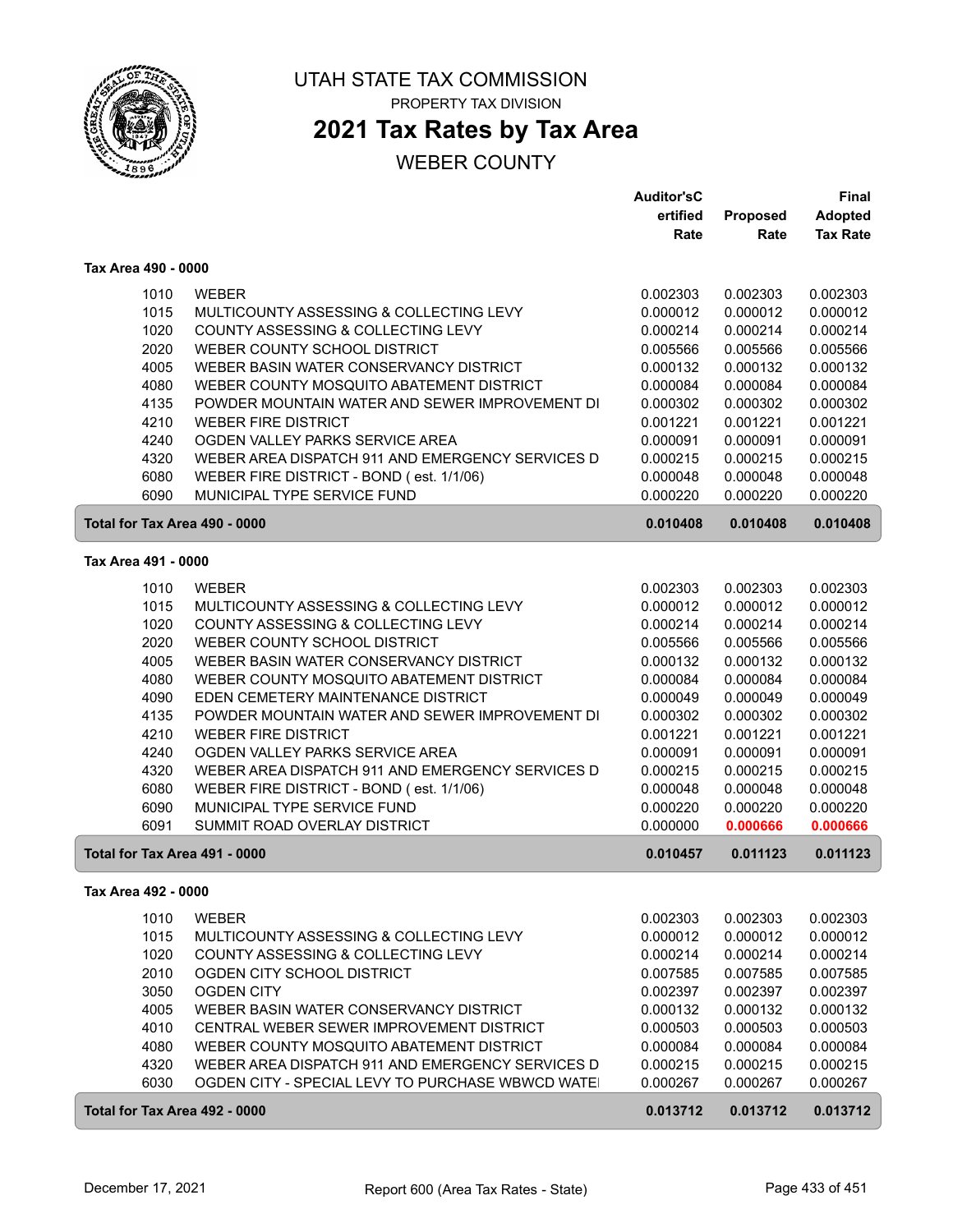

PROPERTY TAX DIVISION

# **2021 Tax Rates by Tax Area**

|                               |                                                  | <b>Auditor'sC</b> |          | Final           |
|-------------------------------|--------------------------------------------------|-------------------|----------|-----------------|
|                               |                                                  | ertified          | Proposed | <b>Adopted</b>  |
|                               |                                                  | Rate              | Rate     | <b>Tax Rate</b> |
| Tax Area 494 - 0000           |                                                  |                   |          |                 |
| 1010                          | <b>WEBER</b>                                     | 0.002303          | 0.002303 | 0.002303        |
| 1015                          | MULTICOUNTY ASSESSING & COLLECTING LEVY          | 0.000012          | 0.000012 | 0.000012        |
| 1020                          | COUNTY ASSESSING & COLLECTING LEVY               | 0.000214          | 0.000214 | 0.000214        |
| 2020                          | WEBER COUNTY SCHOOL DISTRICT                     | 0.005566          | 0.005566 | 0.005566        |
| 3130                          | <b>WEST HAVEN CITY</b>                           | 0.000000          | 0.000000 | 0.000000        |
| 4005                          | WEBER BASIN WATER CONSERVANCY DISTRICT           | 0.000132          | 0.000132 | 0.000132        |
| 4080                          | WEBER COUNTY MOSQUITO ABATEMENT DISTRICT         | 0.000084          | 0.000084 | 0.000084        |
| 4210                          | <b>WEBER FIRE DISTRICT</b>                       | 0.001221          | 0.001221 | 0.001221        |
| 4320                          | WEBER AREA DISPATCH 911 AND EMERGENCY SERVICES D | 0.000215          | 0.000215 | 0.000215        |
| 6080                          | WEBER FIRE DISTRICT - BOND (est. 1/1/06)         | 0.000048          | 0.000048 | 0.000048        |
| Total for Tax Area 494 - 0000 |                                                  | 0.009795          | 0.009795 | 0.009795        |
| Tax Area 495 - 0000           |                                                  |                   |          |                 |
| 1010                          | <b>WEBER</b>                                     | 0.002303          | 0.002303 | 0.002303        |
| 1015                          | MULTICOUNTY ASSESSING & COLLECTING LEVY          | 0.000012          | 0.000012 | 0.000012        |
| 1020                          | COUNTY ASSESSING & COLLECTING LEVY               | 0.000214          | 0.000214 | 0.000214        |
| 2020                          | WEBER COUNTY SCHOOL DISTRICT                     | 0.005566          | 0.005566 | 0.005566        |
| 3035                          | MARRIOTT-SLATERVILLE CITY                        | 0.000000          | 0.000000 | 0.000000        |
| 4005                          | WEBER BASIN WATER CONSERVANCY DISTRICT           | 0.000132          | 0.000132 | 0.000132        |
| 4010                          | CENTRAL WEBER SEWER IMPROVEMENT DISTRICT         | 0.000503          | 0.000503 | 0.000503        |
| 4070                          | BONA VISTA WATER IMPROVEMENT DISTRICT            | 0.000188          | 0.000188 | 0.000188        |
| 4080                          | WEBER COUNTY MOSQUITO ABATEMENT DISTRICT         | 0.000084          | 0.000084 | 0.000084        |
| 4210                          | <b>WEBER FIRE DISTRICT</b>                       | 0.001221          | 0.001221 | 0.001221        |
| 4320                          | WEBER AREA DISPATCH 911 AND EMERGENCY SERVICES D | 0.000215          | 0.000215 | 0.000215        |
| 6080                          | WEBER FIRE DISTRICT - BOND (est. 1/1/06)         | 0.000048          | 0.000048 | 0.000048        |
| Total for Tax Area 495 - 0000 |                                                  | 0.010486          | 0.010486 | 0.010486        |
| Tax Area 496 - 0000           |                                                  |                   |          |                 |
| 1010                          | <b>WEBER</b>                                     | 0.002303          | 0.002303 | 0.002303        |
| 1015                          | MULTICOUNTY ASSESSING & COLLECTING LEVY          | 0.000012          | 0.000012 | 0.000012        |
| 1020                          | COUNTY ASSESSING & COLLECTING LEVY               | 0.000214          | 0.000214 | 0.000214        |
| 2010                          | OGDEN CITY SCHOOL DISTRICT                       | 0.007585          | 0.007585 | 0.007585        |
| 3050                          | <b>OGDEN CITY</b>                                | 0.002397          | 0.002397 | 0.002397        |
| 4005                          | WEBER BASIN WATER CONSERVANCY DISTRICT           | 0.000132          | 0.000132 | 0.000132        |
| 4010                          | CENTRAL WEBER SEWER IMPROVEMENT DISTRICT         | 0.000503          | 0.000503 | 0.000503        |
| 4080                          | WEBER COUNTY MOSQUITO ABATEMENT DISTRICT         | 0.000084          | 0.000084 | 0.000084        |
| 4320                          | WEBER AREA DISPATCH 911 AND EMERGENCY SERVICES D | 0.000215          | 0.000215 | 0.000215        |
| 6030                          | OGDEN CITY - SPECIAL LEVY TO PURCHASE WBWCD WATE | 0.000267          | 0.000267 | 0.000267        |
| Total for Tax Area 496 - 0000 |                                                  | 0.013712          | 0.013712 | 0.013712        |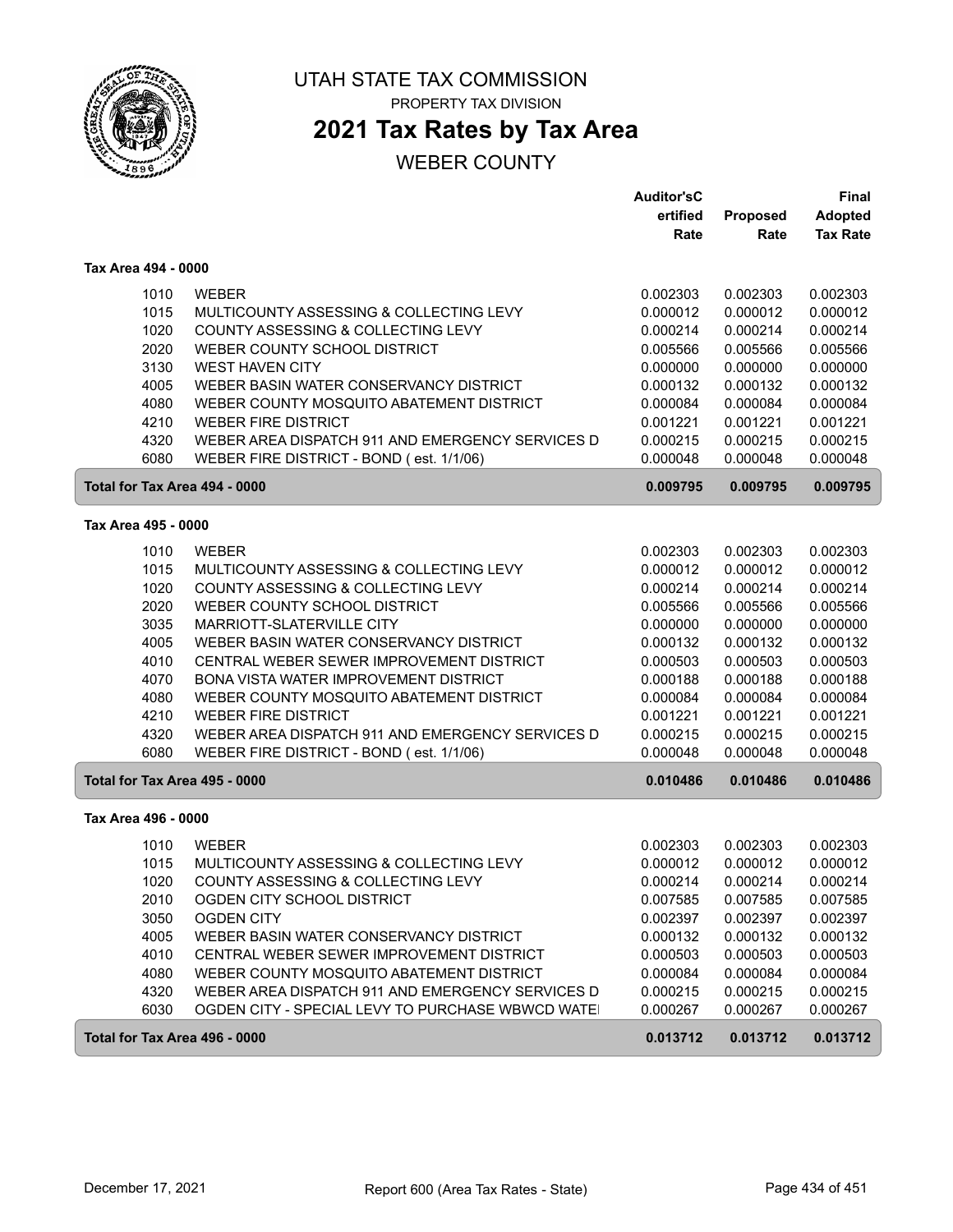

## **2021 Tax Rates by Tax Area**

|                               |                                                  | <b>Auditor'sC</b> |          | Final           |
|-------------------------------|--------------------------------------------------|-------------------|----------|-----------------|
|                               |                                                  | ertified          | Proposed | <b>Adopted</b>  |
|                               |                                                  | Rate              | Rate     | <b>Tax Rate</b> |
| Tax Area 497 - 0000           |                                                  |                   |          |                 |
| 1010                          | <b>WEBER</b>                                     | 0.002303          | 0.002303 | 0.002303        |
| 1015                          | MULTICOUNTY ASSESSING & COLLECTING LEVY          | 0.000012          | 0.000012 | 0.000012        |
| 1020                          | COUNTY ASSESSING & COLLECTING LEVY               | 0.000214          | 0.000214 | 0.000214        |
| 2010                          | OGDEN CITY SCHOOL DISTRICT                       | 0.007585          | 0.007585 | 0.007585        |
| 3050                          | <b>OGDEN CITY</b>                                | 0.002397          | 0.002397 | 0.002397        |
| 4005                          | WEBER BASIN WATER CONSERVANCY DISTRICT           | 0.000132          | 0.000132 | 0.000132        |
| 4010                          | CENTRAL WEBER SEWER IMPROVEMENT DISTRICT         | 0.000503          | 0.000503 | 0.000503        |
| 4080                          | WEBER COUNTY MOSQUITO ABATEMENT DISTRICT         | 0.000084          | 0.000084 | 0.000084        |
| 4320                          | WEBER AREA DISPATCH 911 AND EMERGENCY SERVICES D | 0.000215          | 0.000215 | 0.000215        |
| 6030                          | OGDEN CITY - SPECIAL LEVY TO PURCHASE WBWCD WATE | 0.000267          | 0.000267 | 0.000267        |
| Total for Tax Area 497 - 0000 |                                                  | 0.013712          | 0.013712 | 0.013712        |
| Tax Area 498 - 0000           |                                                  |                   |          |                 |
| 1010                          | <b>WEBER</b>                                     | 0.002303          | 0.002303 | 0.002303        |
| 1015                          | MULTICOUNTY ASSESSING & COLLECTING LEVY          | 0.000012          | 0.000012 | 0.000012        |
| 1020                          | COUNTY ASSESSING & COLLECTING LEVY               | 0.000214          | 0.000214 | 0.000214        |
| 2010                          | OGDEN CITY SCHOOL DISTRICT                       | 0.007585          | 0.007585 | 0.007585        |
| 3050                          | <b>OGDEN CITY</b>                                | 0.002397          | 0.002397 | 0.002397        |
| 4005                          | WEBER BASIN WATER CONSERVANCY DISTRICT           | 0.000132          | 0.000132 | 0.000132        |
| 4010                          | CENTRAL WEBER SEWER IMPROVEMENT DISTRICT         | 0.000503          | 0.000503 | 0.000503        |
| 4080                          | WEBER COUNTY MOSQUITO ABATEMENT DISTRICT         | 0.000084          | 0.000084 | 0.000084        |
| 4320                          | WEBER AREA DISPATCH 911 AND EMERGENCY SERVICES D | 0.000215          | 0.000215 | 0.000215        |
| 6030                          | OGDEN CITY - SPECIAL LEVY TO PURCHASE WBWCD WATE | 0.000267          | 0.000267 | 0.000267        |
| Total for Tax Area 498 - 0000 |                                                  | 0.013712          | 0.013712 | 0.013712        |
| Tax Area 499 - 0000           |                                                  |                   |          |                 |
| 1010                          | <b>WEBER</b>                                     | 0.002303          | 0.002303 | 0.002303        |
| 1015                          | MULTICOUNTY ASSESSING & COLLECTING LEVY          | 0.000012          | 0.000012 | 0.000012        |
| 1020                          | COUNTY ASSESSING & COLLECTING LEVY               | 0.000214          | 0.000214 | 0.000214        |
| 2010                          | OGDEN CITY SCHOOL DISTRICT                       | 0.007585          | 0.007585 | 0.007585        |
| 3050                          | <b>OGDEN CITY</b>                                | 0.002397          | 0.002397 | 0.002397        |
| 4005                          | WEBER BASIN WATER CONSERVANCY DISTRICT           | 0.000132          | 0.000132 | 0.000132        |
| 4010                          | CENTRAL WEBER SEWER IMPROVEMENT DISTRICT         | 0.000503          | 0.000503 | 0.000503        |
| 4080                          | WEBER COUNTY MOSQUITO ABATEMENT DISTRICT         | 0.000084          | 0.000084 | 0.000084        |
| 4320                          | WEBER AREA DISPATCH 911 AND EMERGENCY SERVICES D | 0.000215          | 0.000215 | 0.000215        |
| 6030                          | OGDEN CITY - SPECIAL LEVY TO PURCHASE WBWCD WATE | 0.000267          | 0.000267 | 0.000267        |
| Total for Tax Area 499 - 0000 |                                                  |                   |          |                 |
|                               |                                                  | 0.013712          | 0.013712 | 0.013712        |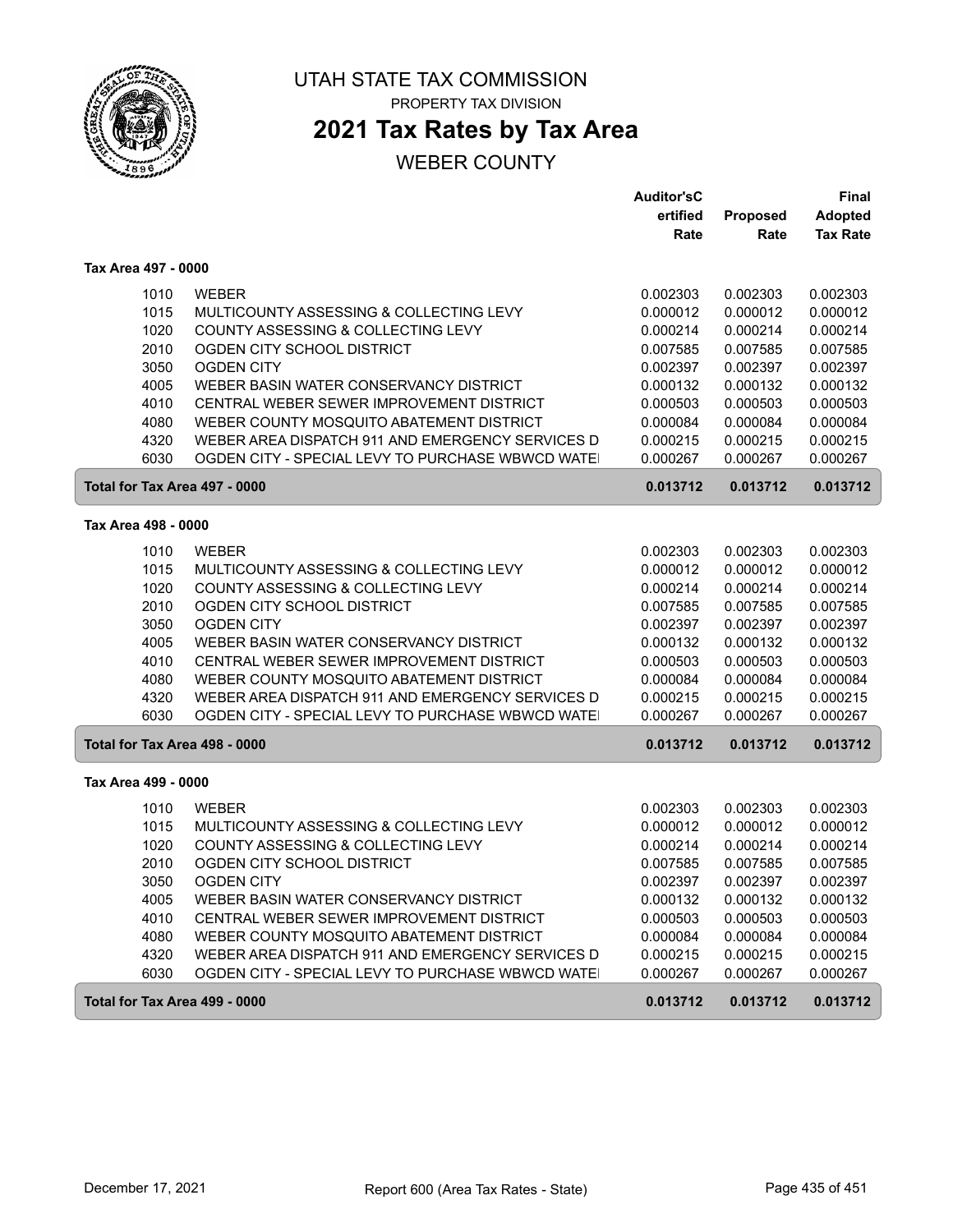

## **2021 Tax Rates by Tax Area**

|                               |                                                  | <b>Auditor'sC</b> |          | Final           |
|-------------------------------|--------------------------------------------------|-------------------|----------|-----------------|
|                               |                                                  | ertified          | Proposed | <b>Adopted</b>  |
|                               |                                                  | Rate              | Rate     | <b>Tax Rate</b> |
| Tax Area 500 - 0000           |                                                  |                   |          |                 |
| 1010                          | <b>WEBER</b>                                     | 0.002303          | 0.002303 | 0.002303        |
| 1015                          | MULTICOUNTY ASSESSING & COLLECTING LEVY          | 0.000012          | 0.000012 | 0.000012        |
| 1020                          | COUNTY ASSESSING & COLLECTING LEVY               | 0.000214          | 0.000214 | 0.000214        |
| 2020                          | WEBER COUNTY SCHOOL DISTRICT                     | 0.005566          | 0.005566 | 0.005566        |
| 3070                          | PLEASANT VIEW CITY                               | 0.000922          | 0.001076 | 0.000941        |
| 4005                          | WEBER BASIN WATER CONSERVANCY DISTRICT           | 0.000132          | 0.000132 | 0.000132        |
| 4010                          | CENTRAL WEBER SEWER IMPROVEMENT DISTRICT         | 0.000503          | 0.000503 | 0.000503        |
| 4020                          | BEN LOMOND CEMETERY MAINTENANCE DISTRICT         | 0.000047          | 0.000047 | 0.000047        |
| 4070                          | BONA VISTA WATER IMPROVEMENT DISTRICT            | 0.000188          | 0.000188 | 0.000188        |
| 4080                          | WEBER COUNTY MOSQUITO ABATEMENT DISTRICT         | 0.000084          | 0.000084 | 0.000084        |
| 4320                          | WEBER AREA DISPATCH 911 AND EMERGENCY SERVICES D | 0.000215          | 0.000215 | 0.000215        |
| 4330                          | NORTH VIEW FIRE DISTRICT                         | 0.000898          | 0.001037 | 0.001037        |
| Total for Tax Area 500 - 0000 |                                                  | 0.011084          | 0.011377 | 0.011242        |
| Tax Area 501 - 0000           |                                                  |                   |          |                 |
| 1010                          | <b>WEBER</b>                                     | 0.002303          | 0.002303 | 0.002303        |
| 1015                          | MULTICOUNTY ASSESSING & COLLECTING LEVY          | 0.000012          | 0.000012 | 0.000012        |
| 1020                          | COUNTY ASSESSING & COLLECTING LEVY               | 0.000214          | 0.000214 | 0.000214        |
| 2020                          | WEBER COUNTY SCHOOL DISTRICT                     | 0.005566          | 0.005566 | 0.005566        |
| 3010                          | <b>FARR WEST CITY</b>                            | 0.000424          | 0.000424 | 0.000424        |
| 4005                          | WEBER BASIN WATER CONSERVANCY DISTRICT           | 0.000132          | 0.000132 | 0.000132        |
| 4010                          | CENTRAL WEBER SEWER IMPROVEMENT DISTRICT         | 0.000503          | 0.000503 | 0.000503        |
| 4070                          | BONA VISTA WATER IMPROVEMENT DISTRICT            | 0.000188          | 0.000188 | 0.000188        |
| 4080                          | WEBER COUNTY MOSQUITO ABATEMENT DISTRICT         | 0.000084          | 0.000084 | 0.000084        |
| 4210                          | <b>WEBER FIRE DISTRICT</b>                       | 0.001221          | 0.001221 | 0.001221        |
| 4320                          | WEBER AREA DISPATCH 911 AND EMERGENCY SERVICES D | 0.000215          | 0.000215 | 0.000215        |
| 6080                          | WEBER FIRE DISTRICT - BOND (est. 1/1/06)         | 0.000048          | 0.000048 | 0.000048        |
| Total for Tax Area 501 - 0000 |                                                  | 0.010910          | 0.010910 | 0.010910        |
|                               |                                                  |                   |          |                 |
| Tax Area 503 - 0000           |                                                  |                   |          |                 |
| 1010                          | <b>WEBER</b>                                     | 0.002303          | 0.002303 | 0.002303        |
| 1015                          | MULTICOUNTY ASSESSING & COLLECTING LEVY          | 0.000012          | 0.000012 | 0.000012        |
| 1020                          | COUNTY ASSESSING & COLLECTING LEVY               | 0.000214          | 0.000214 | 0.000214        |
| 2020                          | WEBER COUNTY SCHOOL DISTRICT                     | 0.005566          | 0.005566 | 0.005566        |
| 3040                          | NORTH OGDEN CITY                                 | 0.001022          | 0.001180 | 0.001180        |
| 4005                          | WEBER BASIN WATER CONSERVANCY DISTRICT           | 0.000132          | 0.000132 | 0.000132        |
| 4010                          | CENTRAL WEBER SEWER IMPROVEMENT DISTRICT         | 0.000503          | 0.000503 | 0.000503        |
| 4020                          | BEN LOMOND CEMETERY MAINTENANCE DISTRICT         | 0.000047          | 0.000047 | 0.000047        |
| 4080                          | WEBER COUNTY MOSQUITO ABATEMENT DISTRICT         | 0.000084          | 0.000084 | 0.000084        |
| 4320                          | WEBER AREA DISPATCH 911 AND EMERGENCY SERVICES D | 0.000215          | 0.000215 | 0.000215        |
| 4330                          | NORTH VIEW FIRE DISTRICT                         | 0.000898          | 0.001037 | 0.001037        |
| Total for Tax Area 503 - 0000 |                                                  | 0.010996          | 0.011293 | 0.011293        |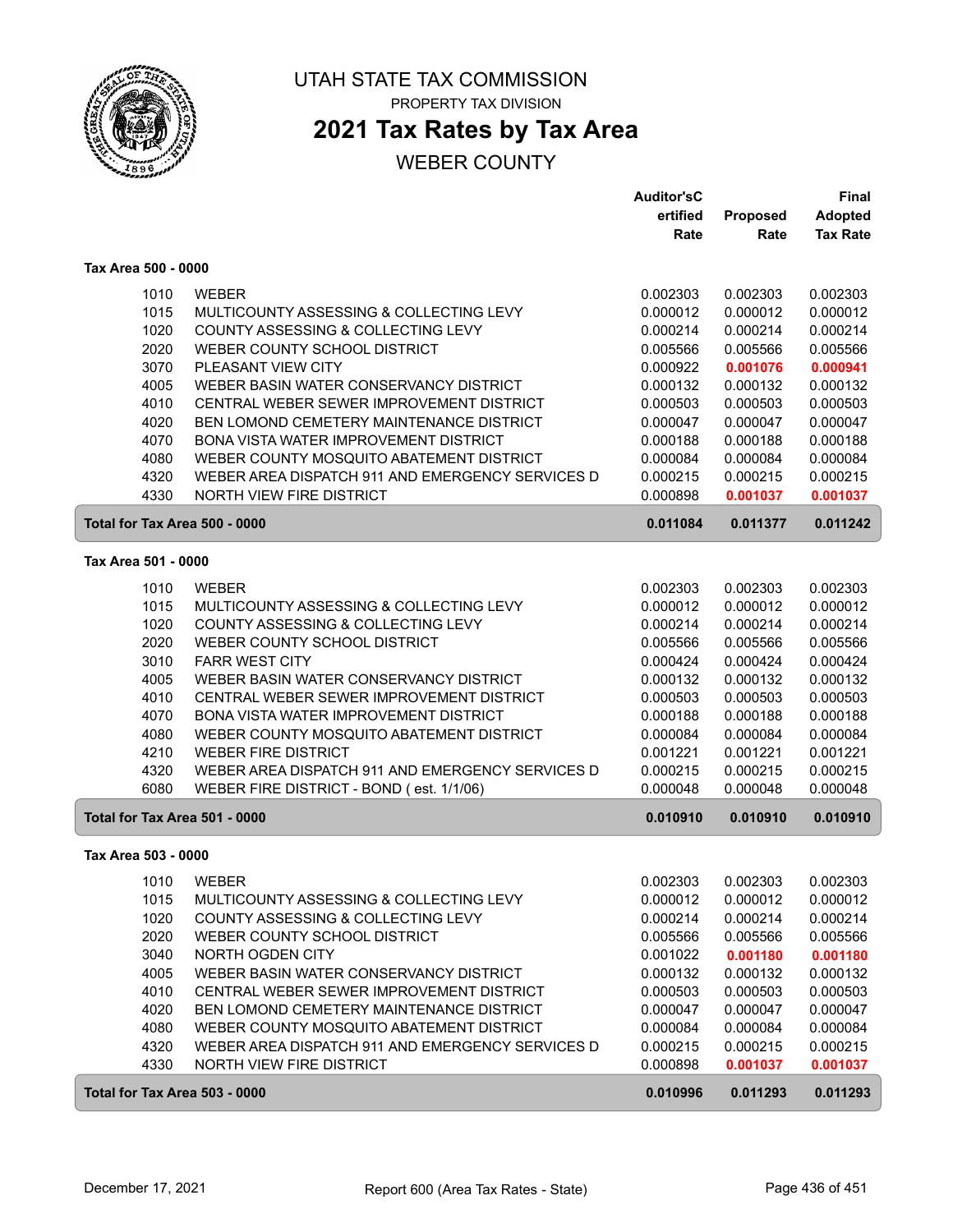

# **2021 Tax Rates by Tax Area**

|                               |                                                  | <b>Auditor'sC</b> |          | <b>Final</b>    |
|-------------------------------|--------------------------------------------------|-------------------|----------|-----------------|
|                               |                                                  | ertified          | Proposed | <b>Adopted</b>  |
|                               |                                                  | Rate              | Rate     | <b>Tax Rate</b> |
| Tax Area 504 - 0000           |                                                  |                   |          |                 |
| 1010                          | <b>WEBER</b>                                     | 0.002303          | 0.002303 | 0.002303        |
| 1015                          | MULTICOUNTY ASSESSING & COLLECTING LEVY          | 0.000012          | 0.000012 | 0.000012        |
| 1020                          | COUNTY ASSESSING & COLLECTING LEVY               | 0.000214          | 0.000214 | 0.000214        |
| 2020                          | WEBER COUNTY SCHOOL DISTRICT                     | 0.005566          | 0.005566 | 0.005566        |
| 3040                          | NORTH OGDEN CITY                                 | 0.001022          | 0.001180 | 0.001180        |
| 4005                          | WEBER BASIN WATER CONSERVANCY DISTRICT           | 0.000132          | 0.000132 | 0.000132        |
| 4010                          | CENTRAL WEBER SEWER IMPROVEMENT DISTRICT         | 0.000503          | 0.000503 | 0.000503        |
| 4020                          | BEN LOMOND CEMETERY MAINTENANCE DISTRICT         | 0.000047          | 0.000047 | 0.000047        |
| 4080                          | WEBER COUNTY MOSQUITO ABATEMENT DISTRICT         | 0.000084          | 0.000084 | 0.000084        |
| 4320                          | WEBER AREA DISPATCH 911 AND EMERGENCY SERVICES D | 0.000215          | 0.000215 | 0.000215        |
| 4330                          | NORTH VIEW FIRE DISTRICT                         | 0.000898          | 0.001037 | 0.001037        |
| 6080                          | WEBER FIRE DISTRICT - BOND (est. 1/1/06)         | 0.000048          | 0.000048 | 0.000048        |
| Total for Tax Area 504 - 0000 |                                                  | 0.011044          | 0.011341 | 0.011341        |
| Tax Area 505 - 0000           |                                                  |                   |          |                 |
| 1010                          | <b>WEBER</b>                                     | 0.002303          | 0.002303 | 0.002303        |
| 1015                          | MULTICOUNTY ASSESSING & COLLECTING LEVY          | 0.000012          | 0.000012 | 0.000012        |
| 1020                          | COUNTY ASSESSING & COLLECTING LEVY               | 0.000214          | 0.000214 | 0.000214        |
| 2020                          | WEBER COUNTY SCHOOL DISTRICT                     | 0.005566          | 0.005566 | 0.005566        |
| 3040                          | NORTH OGDEN CITY                                 | 0.001022          | 0.001180 | 0.001180        |
| 4005                          | WEBER BASIN WATER CONSERVANCY DISTRICT           | 0.000132          | 0.000132 | 0.000132        |
| 4010                          | CENTRAL WEBER SEWER IMPROVEMENT DISTRICT         | 0.000503          | 0.000503 | 0.000503        |
| 4020                          | BEN LOMOND CEMETERY MAINTENANCE DISTRICT         | 0.000047          | 0.000047 | 0.000047        |
| 4080                          | WEBER COUNTY MOSQUITO ABATEMENT DISTRICT         | 0.000084          | 0.000084 | 0.000084        |
| 4320                          | WEBER AREA DISPATCH 911 AND EMERGENCY SERVICES D | 0.000215          | 0.000215 | 0.000215        |
| 4330                          | NORTH VIEW FIRE DISTRICT                         | 0.000898          | 0.001037 | 0.001037        |
| Total for Tax Area 505 - 0000 |                                                  | 0.010996          | 0.011293 | 0.011293        |
| Tax Area 506 - 0000           |                                                  |                   |          |                 |
| 1010                          | <b>WEBER</b>                                     | 0.002303          | 0.002303 | 0.002303        |
| 1015                          | MULTICOUNTY ASSESSING & COLLECTING LEVY          | 0.000012          | 0.000012 | 0.000012        |
| 1020                          | COUNTY ASSESSING & COLLECTING LEVY               | 0.000214          | 0.000214 | 0.000214        |
| 2020                          | WEBER COUNTY SCHOOL DISTRICT                     | 0.005566          | 0.005566 | 0.005566        |
| 3080                          | <b>RIVERDALE CITY</b>                            | 0.000848          | 0.000848 | 0.000848        |
| 4005                          | WEBER BASIN WATER CONSERVANCY DISTRICT           | 0.000132          | 0.000132 | 0.000132        |
| 4010                          | CENTRAL WEBER SEWER IMPROVEMENT DISTRICT         | 0.000503          | 0.000503 | 0.000503        |
| 4080                          | WEBER COUNTY MOSQUITO ABATEMENT DISTRICT         | 0.000084          | 0.000084 | 0.000084        |
| 4320                          | WEBER AREA DISPATCH 911 AND EMERGENCY SERVICES D | 0.000215          | 0.000215 | 0.000215        |
| Total for Tax Area 506 - 0000 |                                                  | 0.009877          | 0.009877 | 0.009877        |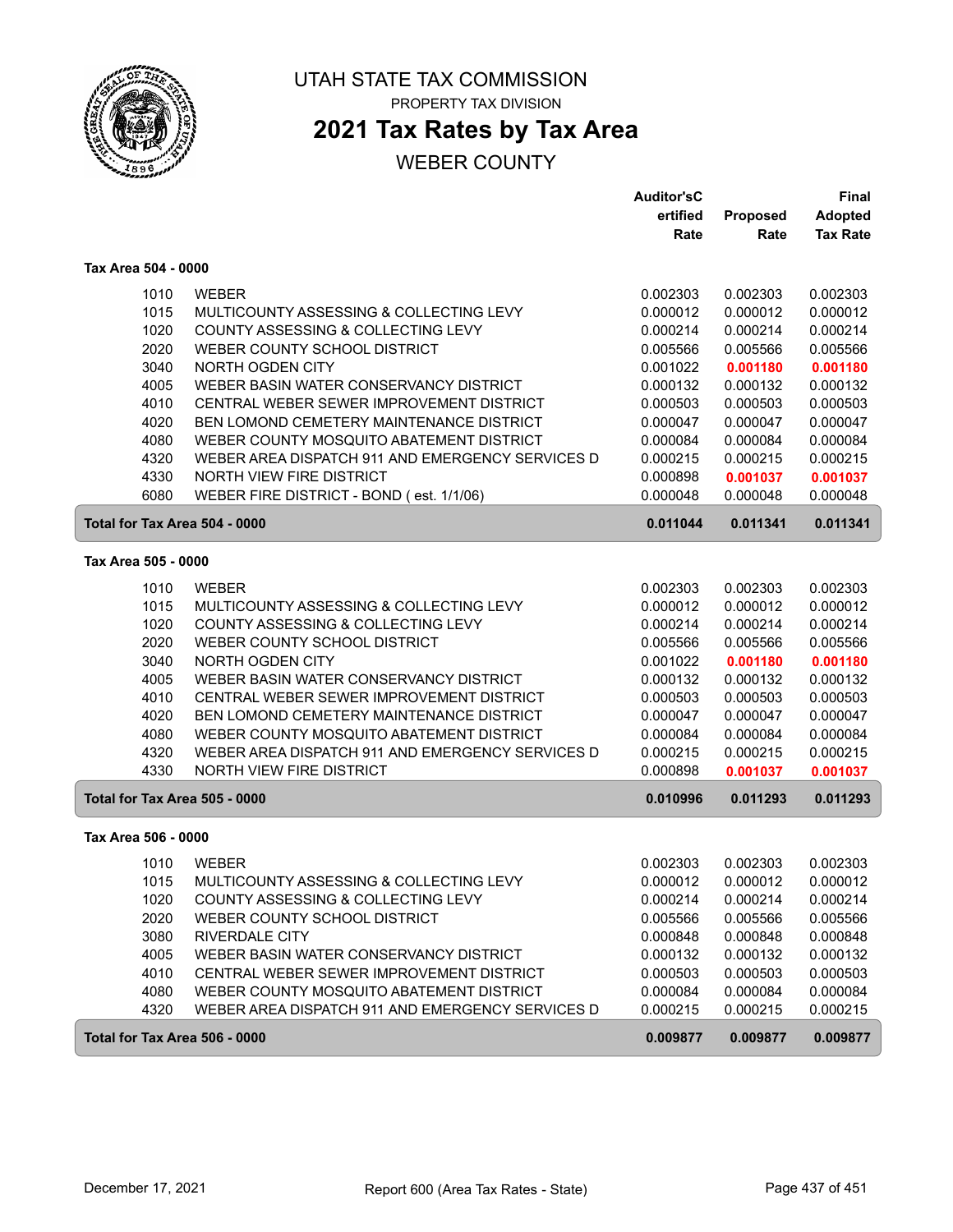

## **2021 Tax Rates by Tax Area**

|                               |                                                  | <b>Auditor'sC</b> |                 | <b>Final</b>    |
|-------------------------------|--------------------------------------------------|-------------------|-----------------|-----------------|
|                               |                                                  | ertified          | <b>Proposed</b> | <b>Adopted</b>  |
|                               |                                                  | Rate              | Rate            | <b>Tax Rate</b> |
| Tax Area 507 - 0000           |                                                  |                   |                 |                 |
| 1010                          | <b>WEBER</b>                                     | 0.002303          | 0.002303        | 0.002303        |
| 1015                          | MULTICOUNTY ASSESSING & COLLECTING LEVY          | 0.000012          | 0.000012        | 0.000012        |
| 1020                          | COUNTY ASSESSING & COLLECTING LEVY               | 0.000214          | 0.000214        | 0.000214        |
| 2020                          | WEBER COUNTY SCHOOL DISTRICT                     | 0.005566          | 0.005566        | 0.005566        |
| 3080                          | <b>RIVERDALE CITY</b>                            | 0.000848          | 0.000848        | 0.000848        |
| 4005                          | WEBER BASIN WATER CONSERVANCY DISTRICT           | 0.000132          | 0.000132        | 0.000132        |
| 4010                          | CENTRAL WEBER SEWER IMPROVEMENT DISTRICT         | 0.000503          | 0.000503        | 0.000503        |
| 4080                          | WEBER COUNTY MOSQUITO ABATEMENT DISTRICT         | 0.000084          | 0.000084        | 0.000084        |
| 4320                          | WEBER AREA DISPATCH 911 AND EMERGENCY SERVICES D | 0.000215          | 0.000215        | 0.000215        |
| Total for Tax Area 507 - 0000 |                                                  | 0.009877          | 0.009877        | 0.009877        |
| Tax Area 508 - 0000           |                                                  |                   |                 |                 |
| 1010                          | <b>WEBER</b>                                     | 0.002303          | 0.002303        | 0.002303        |
| 1015                          | MULTICOUNTY ASSESSING & COLLECTING LEVY          | 0.000012          | 0.000012        | 0.000012        |
| 1020                          | COUNTY ASSESSING & COLLECTING LEVY               | 0.000214          | 0.000214        | 0.000214        |
| 2020                          | WEBER COUNTY SCHOOL DISTRICT                     | 0.005566          | 0.005566        | 0.005566        |
| 3080                          | <b>RIVERDALE CITY</b>                            | 0.000848          | 0.000848        | 0.000848        |
| 4005                          | WEBER BASIN WATER CONSERVANCY DISTRICT           | 0.000132          | 0.000132        | 0.000132        |
| 4010                          | CENTRAL WEBER SEWER IMPROVEMENT DISTRICT         | 0.000503          | 0.000503        | 0.000503        |
| 4080                          | WEBER COUNTY MOSQUITO ABATEMENT DISTRICT         | 0.000084          | 0.000084        | 0.000084        |
| 4320                          | WEBER AREA DISPATCH 911 AND EMERGENCY SERVICES D | 0.000215          | 0.000215        | 0.000215        |
| Total for Tax Area 508 - 0000 |                                                  | 0.009877          | 0.009877        | 0.009877        |
| Tax Area 509 - 0000           |                                                  |                   |                 |                 |
| 1010                          | <b>WEBER</b>                                     | 0.002303          | 0.002303        | 0.002303        |
| 1015                          | MULTICOUNTY ASSESSING & COLLECTING LEVY          | 0.000012          | 0.000012        | 0.000012        |
| 1020                          | COUNTY ASSESSING & COLLECTING LEVY               | 0.000214          | 0.000214        | 0.000214        |
| 2020                          | WEBER COUNTY SCHOOL DISTRICT                     | 0.005566          | 0.005566        | 0.005566        |
| 3035                          | MARRIOTT-SLATERVILLE CITY                        | 0.000000          | 0.000000        | 0.000000        |
| 4005                          | WEBER BASIN WATER CONSERVANCY DISTRICT           | 0.000132          | 0.000132        | 0.000132        |
| 4010                          | CENTRAL WEBER SEWER IMPROVEMENT DISTRICT         | 0.000503          | 0.000503        | 0.000503        |
| 4070                          | BONA VISTA WATER IMPROVEMENT DISTRICT            | 0.000188          | 0.000188        | 0.000188        |
| 4080                          | WEBER COUNTY MOSQUITO ABATEMENT DISTRICT         | 0.000084          | 0.000084        | 0.000084        |
| 4210                          | <b>WEBER FIRE DISTRICT</b>                       | 0.001221          | 0.001221        | 0.001221        |
| 4320                          | WEBER AREA DISPATCH 911 AND EMERGENCY SERVICES D | 0.000215          | 0.000215        | 0.000215        |
| 6080                          | WEBER FIRE DISTRICT - BOND (est. 1/1/06)         | 0.000048          | 0.000048        | 0.000048        |
| Total for Tax Area 509 - 0000 |                                                  | 0.010486          | 0.010486        | 0.010486        |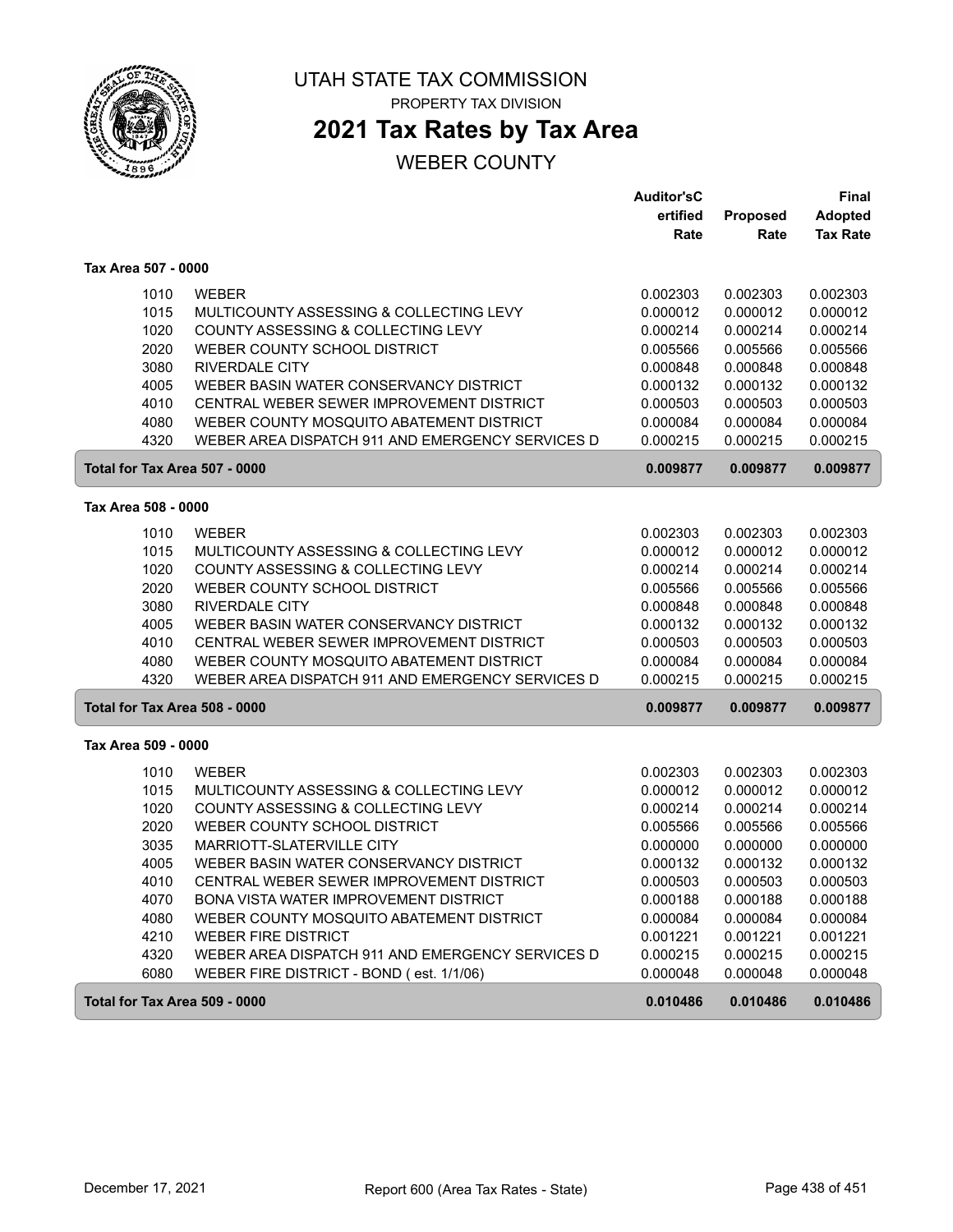

## **2021 Tax Rates by Tax Area**

|                               |                                                  | <b>Auditor'sC</b> |          | Final           |
|-------------------------------|--------------------------------------------------|-------------------|----------|-----------------|
|                               |                                                  | ertified          | Proposed | <b>Adopted</b>  |
|                               |                                                  | Rate              | Rate     | <b>Tax Rate</b> |
| Tax Area 510 - 0000           |                                                  |                   |          |                 |
| 1010                          | <b>WEBER</b>                                     | 0.002303          | 0.002303 | 0.002303        |
| 1015                          | MULTICOUNTY ASSESSING & COLLECTING LEVY          | 0.000012          | 0.000012 | 0.000012        |
| 1020                          | COUNTY ASSESSING & COLLECTING LEVY               | 0.000214          | 0.000214 | 0.000214        |
| 2020                          | WEBER COUNTY SCHOOL DISTRICT                     | 0.005566          | 0.005566 | 0.005566        |
| 3090                          | <b>ROY CITY</b>                                  | 0.001733          | 0.001733 | 0.001733        |
| 4005                          | WEBER BASIN WATER CONSERVANCY DISTRICT           | 0.000132          | 0.000132 | 0.000132        |
| 4015                          | NORTH DAVIS SEWER DISTRICT                       | 0.000682          | 0.000682 | 0.000682        |
| 4080                          | WEBER COUNTY MOSQUITO ABATEMENT DISTRICT         | 0.000084          | 0.000084 | 0.000084        |
| 4130                          | ROY WATER CONSERVANCY DISTRICT                   | 0.000056          | 0.000056 | 0.000056        |
| 4150                          | HOOPER WATER IMPROVEMENT DISTRICT                | 0.000246          | 0.000246 | 0.000246        |
| 4320                          | WEBER AREA DISPATCH 911 AND EMERGENCY SERVICES D | 0.000215          | 0.000215 | 0.000215        |
| 6080                          | WEBER FIRE DISTRICT - BOND (est. 1/1/06)         | 0.000048          | 0.000048 | 0.000048        |
| Total for Tax Area 510 - 0000 |                                                  | 0.011291          | 0.011291 | 0.011291        |
| Tax Area 511 - 0000           |                                                  |                   |          |                 |
| 1010                          | <b>WEBER</b>                                     | 0.002303          | 0.002303 | 0.002303        |
| 1015                          | MULTICOUNTY ASSESSING & COLLECTING LEVY          | 0.000012          | 0.000012 | 0.000012        |
| 1020                          | COUNTY ASSESSING & COLLECTING LEVY               | 0.000214          | 0.000214 | 0.000214        |
| 2020                          | WEBER COUNTY SCHOOL DISTRICT                     | 0.005566          | 0.005566 | 0.005566        |
| 4005                          | WEBER BASIN WATER CONSERVANCY DISTRICT           | 0.000132          | 0.000132 | 0.000132        |
| 4070                          | BONA VISTA WATER IMPROVEMENT DISTRICT            | 0.000188          | 0.000188 | 0.000188        |
| 4080                          | WEBER COUNTY MOSQUITO ABATEMENT DISTRICT         | 0.000084          | 0.000084 | 0.000084        |
| 4210                          | <b>WEBER FIRE DISTRICT</b>                       | 0.001221          | 0.001221 | 0.001221        |
| 4320                          | WEBER AREA DISPATCH 911 AND EMERGENCY SERVICES D | 0.000215          | 0.000215 | 0.000215        |
| 4340                          | WESTERN WEBER PARK DISTRICT                      | 0.000196          | 0.000196 | 0.000196        |
| 6080                          | WEBER FIRE DISTRICT - BOND (est. 1/1/06)         | 0.000048          | 0.000048 | 0.000048        |
| 6090                          | MUNICIPAL TYPE SERVICE FUND                      | 0.000220          | 0.000220 | 0.000220        |
| Total for Tax Area 511 - 0000 |                                                  | 0.010399          | 0.010399 | 0.010399        |
| Tax Area 512 - 0000           |                                                  |                   |          |                 |
| 1010                          | WEBER                                            | 0.002303          | 0.002303 | 0.002303        |
| 1015                          | MULTICOUNTY ASSESSING & COLLECTING LEVY          | 0.000012          | 0.000012 | 0.000012        |
| 1020                          | COUNTY ASSESSING & COLLECTING LEVY               | 0.000214          | 0.000214 | 0.000214        |
| 2020                          | WEBER COUNTY SCHOOL DISTRICT                     | 0.005566          | 0.005566 | 0.005566        |
| 4005                          | WEBER BASIN WATER CONSERVANCY DISTRICT           | 0.000132          | 0.000132 | 0.000132        |
| 4030                          | PLAIN CITY CEMETERY MAINTENANCE DISTRICT         | 0.000049          | 0.000049 | 0.000049        |
| 4070                          | BONA VISTA WATER IMPROVEMENT DISTRICT            | 0.000188          | 0.000188 | 0.000188        |
| 4080                          | WEBER COUNTY MOSQUITO ABATEMENT DISTRICT         | 0.000084          | 0.000084 | 0.000084        |
| 4210                          | <b>WEBER FIRE DISTRICT</b>                       | 0.001221          | 0.001221 | 0.001221        |
| 4320                          | WEBER AREA DISPATCH 911 AND EMERGENCY SERVICES D | 0.000215          | 0.000215 | 0.000215        |
| 4340                          | WESTERN WEBER PARK DISTRICT                      | 0.000196          | 0.000196 | 0.000196        |
| 6080                          | WEBER FIRE DISTRICT - BOND (est. 1/1/06)         | 0.000048          | 0.000048 | 0.000048        |
| 6090                          | MUNICIPAL TYPE SERVICE FUND                      | 0.000220          | 0.000220 | 0.000220        |
| Total for Tax Area 512 - 0000 |                                                  | 0.010448          | 0.010448 | 0.010448        |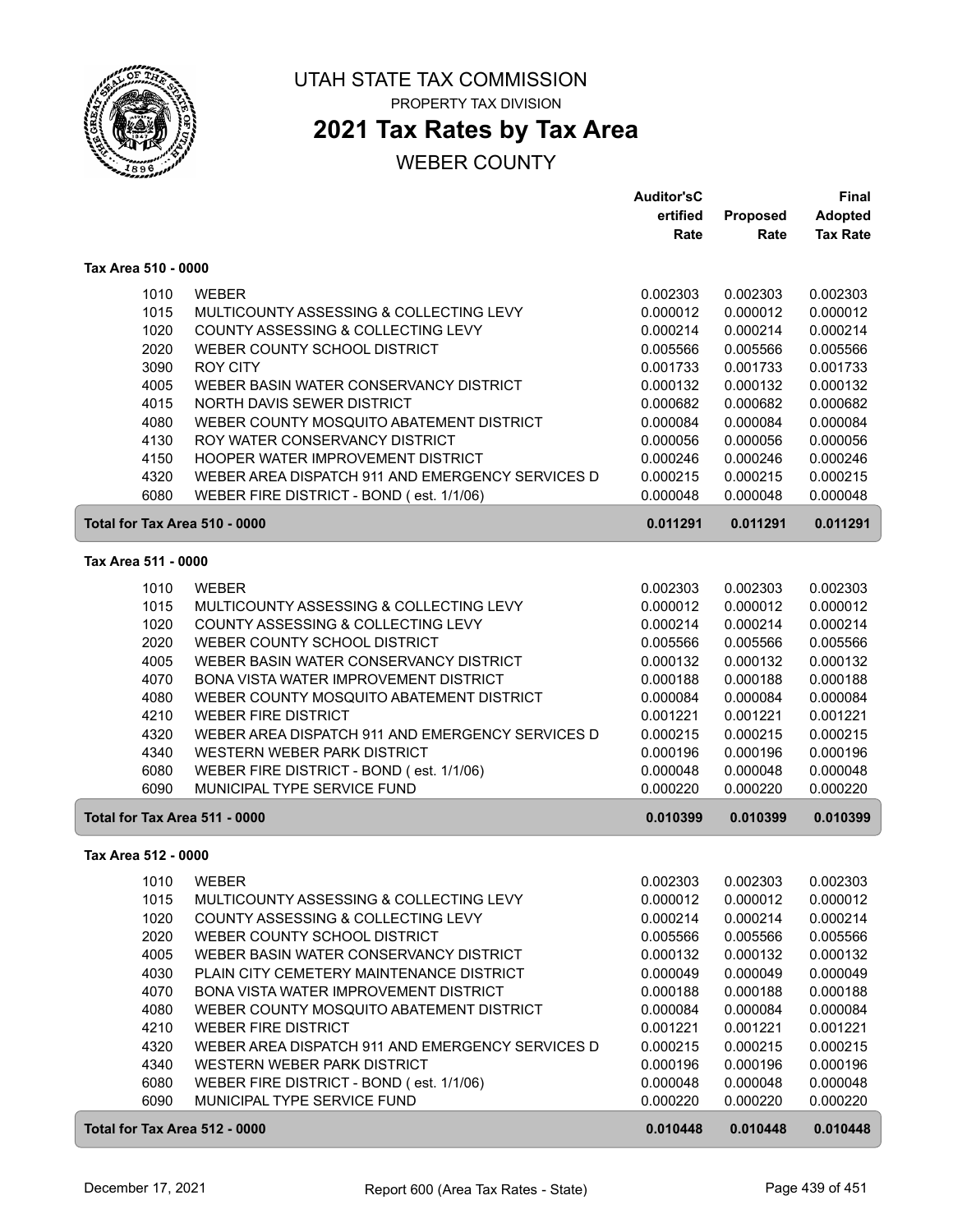

### **2021 Tax Rates by Tax Area**

|                     |                                                          | <b>Auditor'sC</b> |                 | <b>Final</b>    |
|---------------------|----------------------------------------------------------|-------------------|-----------------|-----------------|
|                     |                                                          | ertified          | <b>Proposed</b> | <b>Adopted</b>  |
|                     |                                                          | Rate              | Rate            | <b>Tax Rate</b> |
| Tax Area 513 - 0000 |                                                          |                   |                 |                 |
|                     | 1010<br><b>WEBER</b>                                     | 0.002303          | 0.002303        | 0.002303        |
|                     | 1015<br>MULTICOUNTY ASSESSING & COLLECTING LEVY          | 0.000012          | 0.000012        | 0.000012        |
|                     | 1020<br>COUNTY ASSESSING & COLLECTING LEVY               | 0.000214          | 0.000214        | 0.000214        |
|                     | 2020<br>WEBER COUNTY SCHOOL DISTRICT                     | 0.005566          | 0.005566        | 0.005566        |
|                     | 4005<br>WEBER BASIN WATER CONSERVANCY DISTRICT           | 0.000132          | 0.000132        | 0.000132        |
|                     | 4080<br>WEBER COUNTY MOSQUITO ABATEMENT DISTRICT         | 0.000084          | 0.000084        | 0.000084        |
|                     | 4210<br><b>WEBER FIRE DISTRICT</b>                       | 0.001221          | 0.001221        | 0.001221        |
|                     | 4320<br>WEBER AREA DISPATCH 911 AND EMERGENCY SERVICES D | 0.000215          | 0.000215        | 0.000215        |
|                     | 4340<br>WESTERN WEBER PARK DISTRICT                      | 0.000196          | 0.000196        | 0.000196        |
|                     | 6080<br>WEBER FIRE DISTRICT - BOND (est. 1/1/06)         | 0.000048          | 0.000048        | 0.000048        |
|                     | 6090<br>MUNICIPAL TYPE SERVICE FUND                      | 0.000220          | 0.000220        | 0.000220        |
|                     | Total for Tax Area 513 - 0000                            | 0.010211          | 0.010211        | 0.010211        |
| Tax Area 514 - 0000 |                                                          |                   |                 |                 |
|                     | 1010<br><b>WEBER</b>                                     | 0.002303          | 0.002303        | 0.002303        |
|                     | 1015<br>MULTICOUNTY ASSESSING & COLLECTING LEVY          | 0.000012          | 0.000012        | 0.000012        |
|                     | 1020<br>COUNTY ASSESSING & COLLECTING LEVY               | 0.000214          | 0.000214        | 0.000214        |
|                     | 2020<br>WEBER COUNTY SCHOOL DISTRICT                     | 0.005566          | 0.005566        | 0.005566        |
|                     | 4005<br>WEBER BASIN WATER CONSERVANCY DISTRICT           | 0.000132          | 0.000132        | 0.000132        |
|                     | 4010<br>CENTRAL WEBER SEWER IMPROVEMENT DISTRICT         | 0.000503          | 0.000503        | 0.000503        |
|                     | 4040<br>WEST WEBER-TAYLOR CEMETERY MAINTENANCE DISTRICT  | 0.000058          | 0.000112        | 0.000112        |
|                     | 4080<br>WEBER COUNTY MOSQUITO ABATEMENT DISTRICT         | 0.000084          | 0.000084        | 0.000084        |
|                     | 4210<br><b>WEBER FIRE DISTRICT</b>                       | 0.001221          | 0.001221        | 0.001221        |
|                     | 4320<br>WEBER AREA DISPATCH 911 AND EMERGENCY SERVICES D | 0.000215          | 0.000215        | 0.000215        |
|                     | 4340<br>WESTERN WEBER PARK DISTRICT                      | 0.000196          | 0.000196        | 0.000196        |
|                     | 6080<br>WEBER FIRE DISTRICT - BOND (est. 1/1/06)         | 0.000048          | 0.000048        | 0.000048        |
|                     | 6090<br>MUNICIPAL TYPE SERVICE FUND                      | 0.000220          | 0.000220        | 0.000220        |
|                     | Total for Tax Area 514 - 0000                            | 0.010772          | 0.010826        | 0.010826        |
| Tax Area 515 - 0000 |                                                          |                   |                 |                 |
|                     | WEBER<br>1010                                            | 0.002303          | 0.002303        | 0.002303        |
|                     | MULTICOUNTY ASSESSING & COLLECTING LEVY<br>1015          | 0.000012          | 0.000012        | 0.000012        |
|                     | 1020<br>COUNTY ASSESSING & COLLECTING LEVY               | 0.000214          | 0.000214        | 0.000214        |
|                     | 2020<br>WEBER COUNTY SCHOOL DISTRICT                     | 0.005566          | 0.005566        | 0.005566        |
|                     | 4005<br>WEBER BASIN WATER CONSERVANCY DISTRICT           | 0.000132          | 0.000132        | 0.000132        |
|                     | 4030<br>PLAIN CITY CEMETERY MAINTENANCE DISTRICT         | 0.000049          | 0.000049        | 0.000049        |
|                     | 4080<br>WEBER COUNTY MOSQUITO ABATEMENT DISTRICT         | 0.000084          | 0.000084        | 0.000084        |
|                     | 4210<br><b>WEBER FIRE DISTRICT</b>                       | 0.001221          | 0.001221        | 0.001221        |
|                     | 4320<br>WEBER AREA DISPATCH 911 AND EMERGENCY SERVICES D | 0.000215          | 0.000215        | 0.000215        |
|                     | 4340<br>WESTERN WEBER PARK DISTRICT                      | 0.000196          | 0.000196        | 0.000196        |
|                     | 6080<br>WEBER FIRE DISTRICT - BOND (est. 1/1/06)         | 0.000048          | 0.000048        | 0.000048        |
|                     | 6090<br>MUNICIPAL TYPE SERVICE FUND                      | 0.000220          | 0.000220        | 0.000220        |
|                     | Total for Tax Area 515 - 0000                            | 0.010260          | 0.010260        | 0.010260        |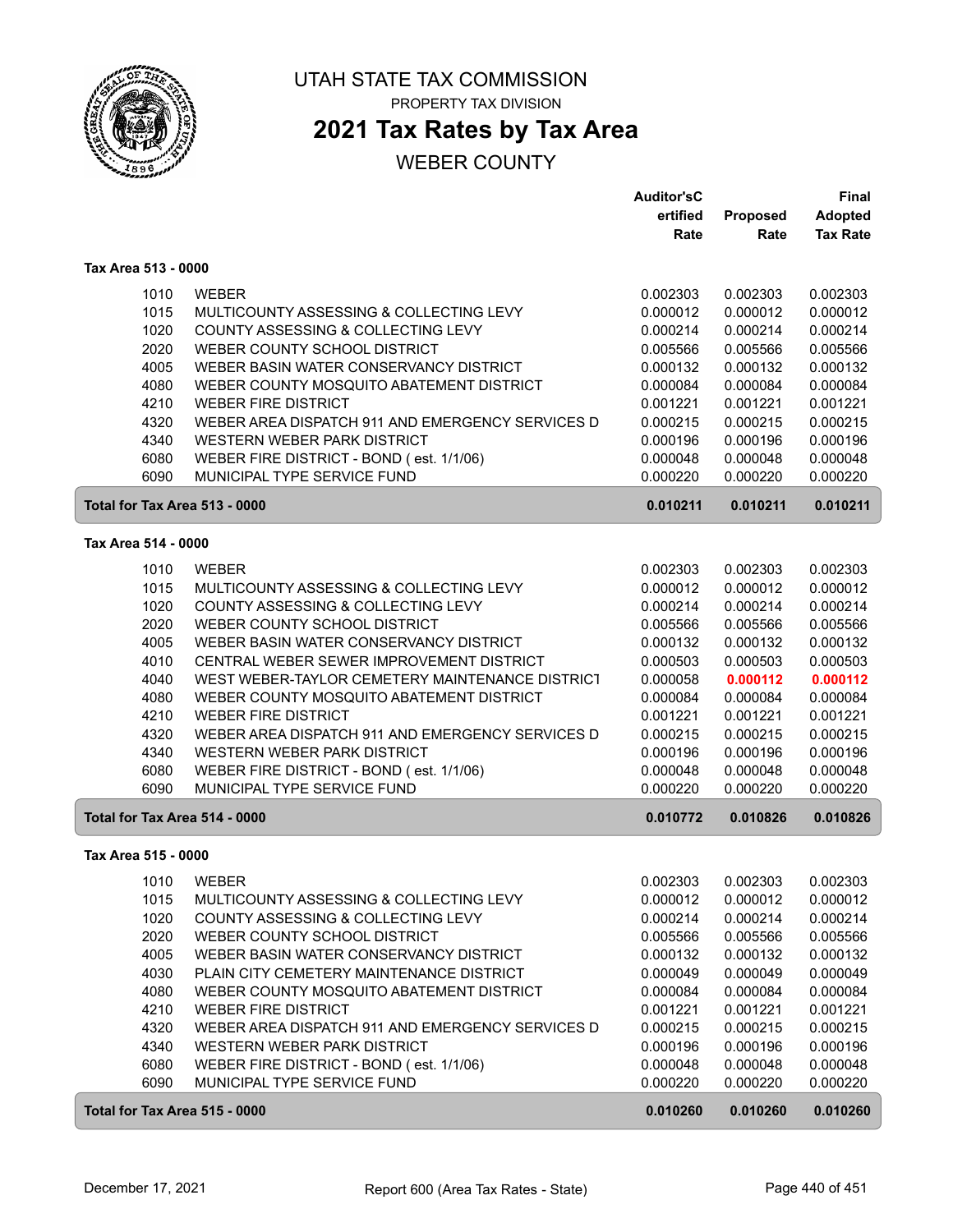

## **2021 Tax Rates by Tax Area**

|                               |                                                                        | <b>Auditor'sC</b>    |                      | <b>Final</b>         |
|-------------------------------|------------------------------------------------------------------------|----------------------|----------------------|----------------------|
|                               |                                                                        | ertified             | Proposed             | <b>Adopted</b>       |
|                               |                                                                        | Rate                 | Rate                 | <b>Tax Rate</b>      |
| Tax Area 516 - 0000           |                                                                        |                      |                      |                      |
| 1010                          | <b>WEBER</b>                                                           | 0.002303             | 0.002303             | 0.002303             |
| 1015                          | MULTICOUNTY ASSESSING & COLLECTING LEVY                                | 0.000012             | 0.000012             | 0.000012             |
| 1020                          | COUNTY ASSESSING & COLLECTING LEVY                                     | 0.000214             | 0.000214             | 0.000214             |
| 2020                          | WEBER COUNTY SCHOOL DISTRICT                                           | 0.005566             | 0.005566             | 0.005566             |
| 4005                          | WEBER BASIN WATER CONSERVANCY DISTRICT                                 | 0.000132             | 0.000132             | 0.000132             |
| 4040                          | WEST WEBER-TAYLOR CEMETERY MAINTENANCE DISTRICT                        | 0.000058             | 0.000112             | 0.000112             |
| 4080                          | WEBER COUNTY MOSQUITO ABATEMENT DISTRICT                               | 0.000084             | 0.000084             | 0.000084             |
| 4210                          | <b>WEBER FIRE DISTRICT</b>                                             | 0.001221             | 0.001221             | 0.001221             |
| 4320                          | WEBER AREA DISPATCH 911 AND EMERGENCY SERVICES D                       | 0.000215             | 0.000215             | 0.000215             |
| 4340                          | WESTERN WEBER PARK DISTRICT                                            | 0.000196             | 0.000196             | 0.000196             |
| 6080                          | WEBER FIRE DISTRICT - BOND (est. 1/1/06)                               | 0.000048             | 0.000048             | 0.000048             |
| 6090                          | MUNICIPAL TYPE SERVICE FUND                                            | 0.000220             | 0.000220             | 0.000220             |
| Total for Tax Area 516 - 0000 |                                                                        | 0.010269             | 0.010323             | 0.010323             |
| Tax Area 517 - 0000           |                                                                        |                      |                      |                      |
|                               |                                                                        |                      |                      |                      |
| 1010                          | <b>WEBER</b>                                                           | 0.002303             | 0.002303             | 0.002303             |
| 1015                          | MULTICOUNTY ASSESSING & COLLECTING LEVY                                | 0.000012             | 0.000012             | 0.000012             |
| 1020                          | COUNTY ASSESSING & COLLECTING LEVY                                     | 0.000214             | 0.000214             | 0.000214             |
| 2020                          | WEBER COUNTY SCHOOL DISTRICT                                           | 0.005566             | 0.005566             | 0.005566             |
| 4005<br>4080                  | WEBER BASIN WATER CONSERVANCY DISTRICT                                 | 0.000132             | 0.000132             | 0.000132             |
| 4210                          | WEBER COUNTY MOSQUITO ABATEMENT DISTRICT<br><b>WEBER FIRE DISTRICT</b> | 0.000084             | 0.000084             | 0.000084             |
| 4320                          | WEBER AREA DISPATCH 911 AND EMERGENCY SERVICES D                       | 0.001221<br>0.000215 | 0.001221<br>0.000215 | 0.001221<br>0.000215 |
| 4340                          | WESTERN WEBER PARK DISTRICT                                            | 0.000196             | 0.000196             | 0.000196             |
| 6080                          | WEBER FIRE DISTRICT - BOND (est. 1/1/06)                               | 0.000048             | 0.000048             | 0.000048             |
| 6090                          | MUNICIPAL TYPE SERVICE FUND                                            | 0.000220             | 0.000220             | 0.000220             |
| Total for Tax Area 517 - 0000 |                                                                        | 0.010211             | 0.010211             | 0.010211             |
|                               |                                                                        |                      |                      |                      |
| Tax Area 518 - 0000           |                                                                        |                      |                      |                      |
| 1010                          | <b>WEBER</b>                                                           | 0.002303             | 0.002303             | 0.002303             |
| 1015                          | MULTICOUNTY ASSESSING & COLLECTING LEVY                                | 0.000012             | 0.000012             | 0.000012             |
| 1020                          | COUNTY ASSESSING & COLLECTING LEVY                                     | 0.000214             | 0.000214             | 0.000214             |
| 2020                          | WEBER COUNTY SCHOOL DISTRICT                                           | 0.005566             | 0.005566             | 0.005566             |
| 3100                          | SOUTH OGDEN CITY                                                       | 0.002410             | 0.002700             | 0.002650             |
| 4005                          | WEBER BASIN WATER CONSERVANCY DISTRICT                                 | 0.000132             | 0.000132             | 0.000132             |
| 4010                          | CENTRAL WEBER SEWER IMPROVEMENT DISTRICT                               | 0.000503             | 0.000503             | 0.000503             |
| 4080                          | WEBER COUNTY MOSQUITO ABATEMENT DISTRICT                               | 0.000084             | 0.000084             | 0.000084             |
| 4320                          | WEBER AREA DISPATCH 911 AND EMERGENCY SERVICES D                       | 0.000215             | 0.000215             | 0.000215             |
| Total for Tax Area 518 - 0000 |                                                                        | 0.011439             | 0.011729             | 0.011679             |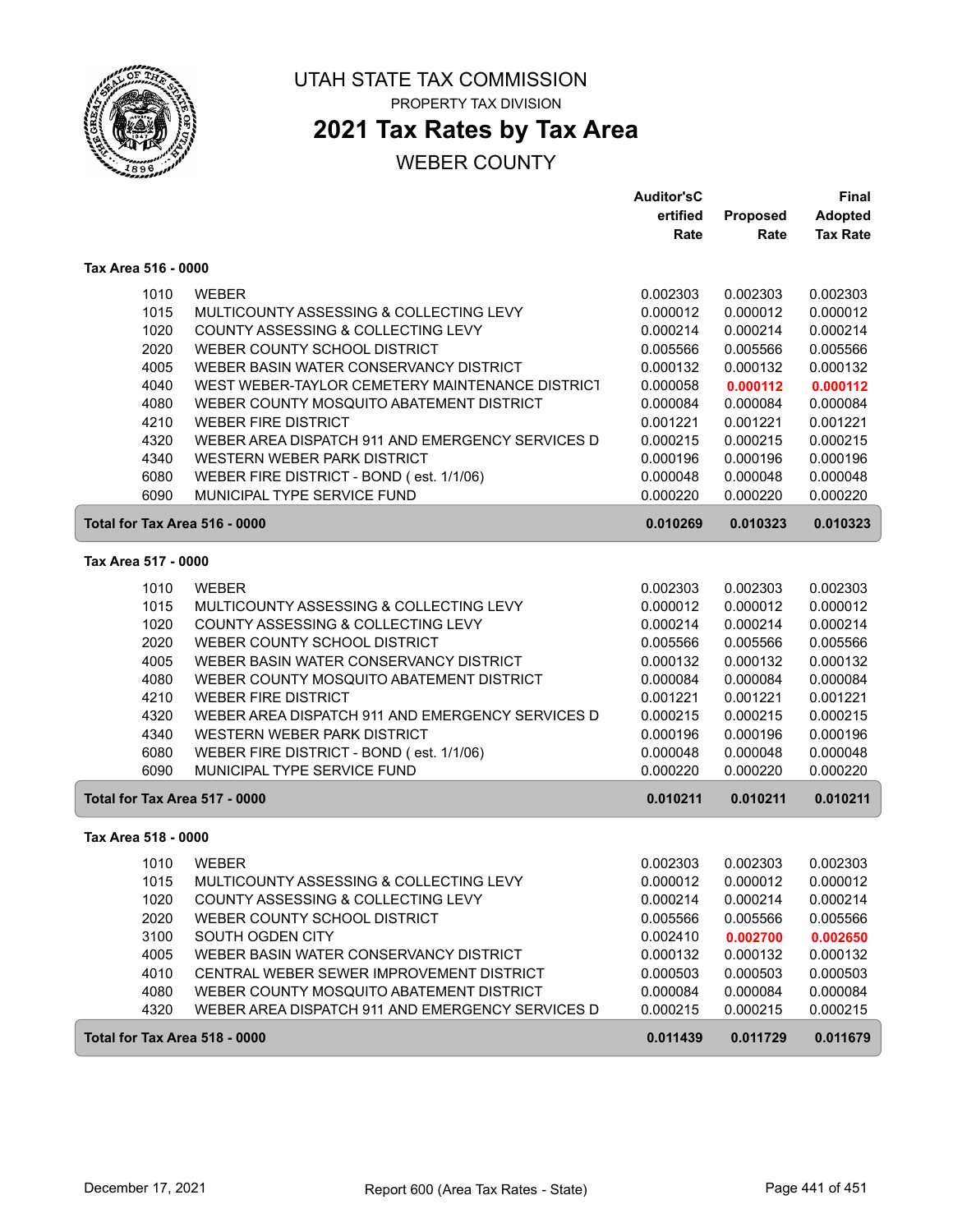

PROPERTY TAX DIVISION

## **2021 Tax Rates by Tax Area**

|                               |                                                  | <b>Auditor'sC</b> |          | Final           |
|-------------------------------|--------------------------------------------------|-------------------|----------|-----------------|
|                               |                                                  | ertified          | Proposed | <b>Adopted</b>  |
|                               |                                                  | Rate              | Rate     | <b>Tax Rate</b> |
| Tax Area 519 - 0000           |                                                  |                   |          |                 |
| 1010                          | <b>WEBER</b>                                     | 0.002303          | 0.002303 | 0.002303        |
| 1015                          | MULTICOUNTY ASSESSING & COLLECTING LEVY          | 0.000012          | 0.000012 | 0.000012        |
| 1020                          | COUNTY ASSESSING & COLLECTING LEVY               | 0.000214          | 0.000214 | 0.000214        |
| 2020                          | WEBER COUNTY SCHOOL DISTRICT                     | 0.005566          | 0.005566 | 0.005566        |
| 3130                          | <b>WEST HAVEN CITY</b>                           | 0.000000          | 0.000000 | 0.000000        |
| 4005                          | WEBER BASIN WATER CONSERVANCY DISTRICT           | 0.000132          | 0.000132 | 0.000132        |
| 4080                          | WEBER COUNTY MOSQUITO ABATEMENT DISTRICT         | 0.000084          | 0.000084 | 0.000084        |
| 4210                          | <b>WEBER FIRE DISTRICT</b>                       | 0.001221          | 0.001221 | 0.001221        |
| 4320                          | WEBER AREA DISPATCH 911 AND EMERGENCY SERVICES D | 0.000215          | 0.000215 | 0.000215        |
| 4340                          | WESTERN WEBER PARK DISTRICT                      | 0.000196          | 0.000196 | 0.000196        |
| 6080                          | WEBER FIRE DISTRICT - BOND (est. 1/1/06)         | 0.000048          | 0.000048 | 0.000048        |
| Total for Tax Area 519 - 0000 |                                                  | 0.009991          | 0.009991 | 0.009991        |
| Tax Area 520 - 0000           |                                                  |                   |          |                 |
|                               |                                                  |                   |          |                 |
| 1010                          | <b>WEBER</b>                                     | 0.002303          | 0.002303 | 0.002303        |
| 1015                          | MULTICOUNTY ASSESSING & COLLECTING LEVY          | 0.000012          | 0.000012 | 0.000012        |
| 1020                          | COUNTY ASSESSING & COLLECTING LEVY               | 0.000214          | 0.000214 | 0.000214        |
| 2020                          | WEBER COUNTY SCHOOL DISTRICT                     | 0.005566          | 0.005566 | 0.005566        |
| 4005                          | WEBER BASIN WATER CONSERVANCY DISTRICT           | 0.000132          | 0.000132 | 0.000132        |
| 4080                          | WEBER COUNTY MOSQUITO ABATEMENT DISTRICT         | 0.000084          | 0.000084 | 0.000084        |
| 4210                          | <b>WEBER FIRE DISTRICT</b>                       | 0.001221          | 0.001221 | 0.001221        |
| 4240                          | OGDEN VALLEY PARKS SERVICE AREA                  | 0.000091          | 0.000091 | 0.000091        |
| 4320                          | WEBER AREA DISPATCH 911 AND EMERGENCY SERVICES D | 0.000215          | 0.000215 | 0.000215        |
| 6080                          | WEBER FIRE DISTRICT - BOND (est. 1/1/06)         | 0.000048          | 0.000048 | 0.000048        |
| 6090                          | MUNICIPAL TYPE SERVICE FUND                      | 0.000220          | 0.000220 | 0.000220        |
| Total for Tax Area 520 - 0000 |                                                  | 0.010106          | 0.010106 | 0.010106        |
| Tax Area 521 - 0000           |                                                  |                   |          |                 |
| 1010                          | <b>WEBER</b>                                     | 0.002303          | 0.002303 | 0.002303        |
| 1015                          | MULTICOUNTY ASSESSING & COLLECTING LEVY          | 0.000012          | 0.000012 | 0.000012        |
| 1020                          | COUNTY ASSESSING & COLLECTING LEVY               | 0.000214          | 0.000214 | 0.000214        |
| 2010                          | OGDEN CITY SCHOOL DISTRICT                       | 0.007585          | 0.007585 | 0.007585        |
| 3050                          | <b>OGDEN CITY</b>                                | 0.002397          | 0.002397 | 0.002397        |
| 4005                          | WEBER BASIN WATER CONSERVANCY DISTRICT           | 0.000132          | 0.000132 | 0.000132        |
| 4010                          | CENTRAL WEBER SEWER IMPROVEMENT DISTRICT         | 0.000503          | 0.000503 | 0.000503        |
| 4080                          | WEBER COUNTY MOSQUITO ABATEMENT DISTRICT         | 0.000084          | 0.000084 | 0.000084        |
| 4320                          | WEBER AREA DISPATCH 911 AND EMERGENCY SERVICES D | 0.000215          | 0.000215 | 0.000215        |
| 6030                          | OGDEN CITY - SPECIAL LEVY TO PURCHASE WBWCD WATE | 0.000267          | 0.000267 | 0.000267        |
| Total for Tax Area 521 - 0000 |                                                  | 0.013712          | 0.013712 | 0.013712        |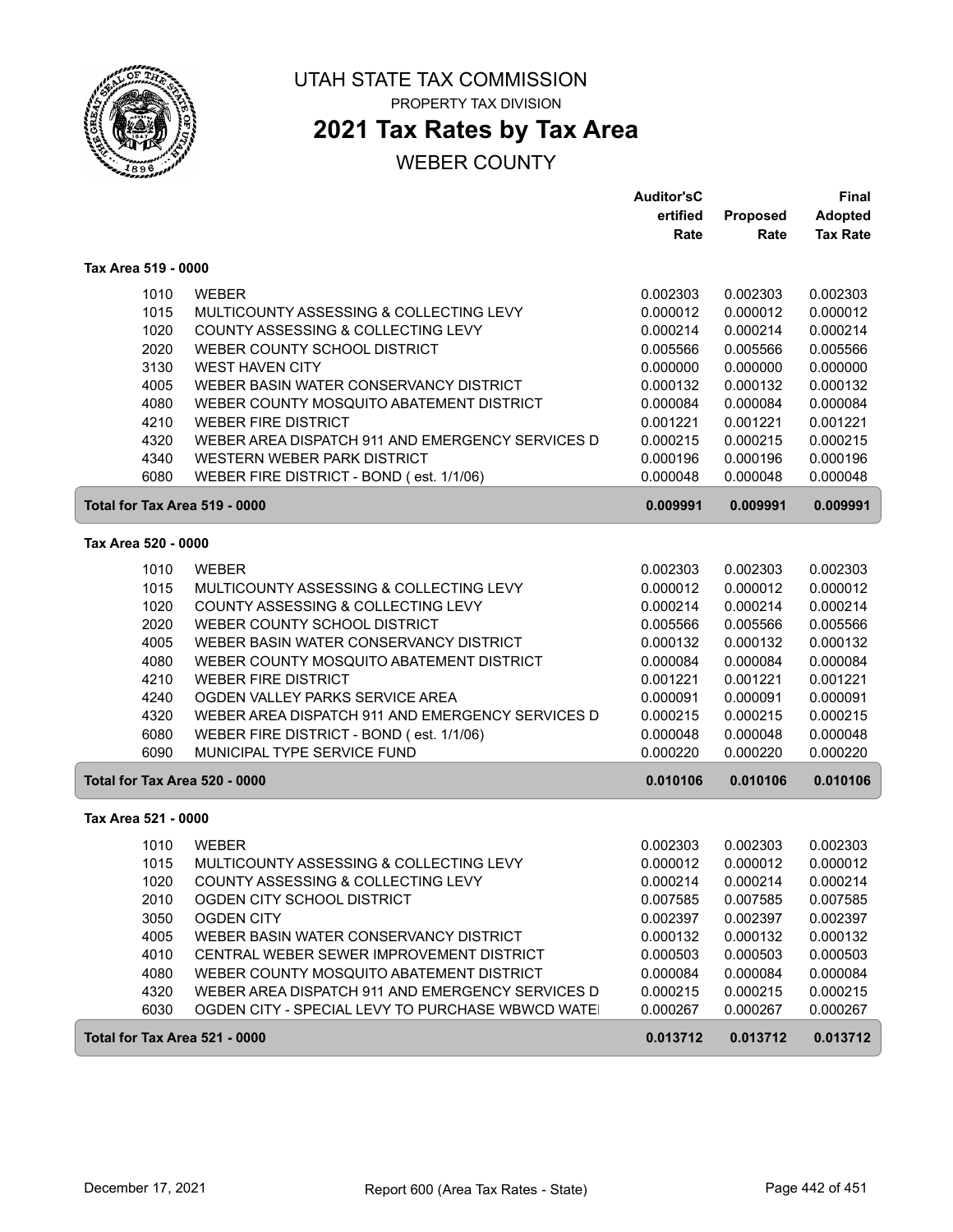

# **2021 Tax Rates by Tax Area**

#### WEBER COUNTY

|                               |                                                  | <b>Auditor'sC</b> |          | <b>Final</b>    |
|-------------------------------|--------------------------------------------------|-------------------|----------|-----------------|
|                               |                                                  | ertified          | Proposed | <b>Adopted</b>  |
|                               |                                                  | Rate              | Rate     | <b>Tax Rate</b> |
| Tax Area 522 - 0000           |                                                  |                   |          |                 |
| 1010                          | <b>WEBER</b>                                     | 0.002303          | 0.002303 | 0.002303        |
| 1015                          | MULTICOUNTY ASSESSING & COLLECTING LEVY          | 0.000012          | 0.000012 | 0.000012        |
| 1020                          | COUNTY ASSESSING & COLLECTING LEVY               | 0.000214          | 0.000214 | 0.000214        |
| 2010                          | OGDEN CITY SCHOOL DISTRICT                       | 0.007585          | 0.007585 | 0.007585        |
| 3050                          | <b>OGDEN CITY</b>                                | 0.002397          | 0.002397 | 0.002397        |
| 4005                          | WEBER BASIN WATER CONSERVANCY DISTRICT           | 0.000132          | 0.000132 | 0.000132        |
| 4010                          | CENTRAL WEBER SEWER IMPROVEMENT DISTRICT         | 0.000503          | 0.000503 | 0.000503        |
| 4080                          | WEBER COUNTY MOSQUITO ABATEMENT DISTRICT         | 0.000084          | 0.000084 | 0.000084        |
| 4320                          | WEBER AREA DISPATCH 911 AND EMERGENCY SERVICES D | 0.000215          | 0.000215 | 0.000215        |
| 6030                          | OGDEN CITY - SPECIAL LEVY TO PURCHASE WBWCD WATE | 0.000267          | 0.000267 | 0.000267        |
| Total for Tax Area 522 - 0000 |                                                  | 0.013712          | 0.013712 | 0.013712        |
| Tax Area 523 - 0000           |                                                  |                   |          |                 |
| 1010                          | <b>WEBER</b>                                     | 0.002303          | 0.002303 | 0.002303        |
| 1015                          | MULTICOUNTY ASSESSING & COLLECTING LEVY          | 0.000012          | 0.000012 | 0.000012        |
| 1020                          | COUNTY ASSESSING & COLLECTING LEVY               | 0.000214          | 0.000214 | 0.000214        |
| 2010                          | OGDEN CITY SCHOOL DISTRICT                       | 0.007585          | 0.007585 | 0.007585        |
| 3050                          | <b>OGDEN CITY</b>                                | 0.002397          | 0.002397 | 0.002397        |
| 4005                          | WEBER BASIN WATER CONSERVANCY DISTRICT           | 0.000132          | 0.000132 | 0.000132        |
| 4010                          | CENTRAL WEBER SEWER IMPROVEMENT DISTRICT         | 0.000503          | 0.000503 | 0.000503        |
| 4080                          | WEBER COUNTY MOSQUITO ABATEMENT DISTRICT         | 0.000084          | 0.000084 | 0.000084        |
| 4320                          | WEBER AREA DISPATCH 911 AND EMERGENCY SERVICES D | 0.000215          | 0.000215 | 0.000215        |
| 6030                          | OGDEN CITY - SPECIAL LEVY TO PURCHASE WBWCD WATE | 0.000267          | 0.000267 | 0.000267        |
| Total for Tax Area 523 - 0000 |                                                  | 0.013712          | 0.013712 | 0.013712        |
| Tax Area 524 - 0000           |                                                  |                   |          |                 |
| 1010                          | <b>WEBER</b>                                     | 0.002303          | 0.002303 | 0.002303        |
| 1015                          | MULTICOUNTY ASSESSING & COLLECTING LEVY          | 0.000012          | 0.000012 | 0.000012        |
| 1020                          | COUNTY ASSESSING & COLLECTING LEVY               | 0.000214          | 0.000214 | 0.000214        |
| 2020                          | WEBER COUNTY SCHOOL DISTRICT                     | 0.005566          | 0.005566 | 0.005566        |
| 3025                          | <b>HOOPER CITY</b>                               | 0.000353          | 0.000353 | 0.000353        |
| 4005                          | WEBER BASIN WATER CONSERVANCY DISTRICT           | 0.000132          | 0.000132 | 0.000132        |
| 4010                          | CENTRAL WEBER SEWER IMPROVEMENT DISTRICT         | 0.000503          | 0.000503 | 0.000503        |
| 4040                          | WEST WEBER-TAYLOR CEMETERY MAINTENANCE DISTRICT  | 0.000058          | 0.000112 | 0.000112        |
| 4080                          | WEBER COUNTY MOSQUITO ABATEMENT DISTRICT         | 0.000084          | 0.000084 | 0.000084        |
| 4210                          | <b>WEBER FIRE DISTRICT</b>                       | 0.001221          | 0.001221 | 0.001221        |
| 4320                          | WEBER AREA DISPATCH 911 AND EMERGENCY SERVICES D | 0.000215          | 0.000215 | 0.000215        |
| 6080                          | WEBER FIRE DISTRICT - BOND (est. 1/1/06)         | 0.000048          | 0.000048 | 0.000048        |
| Total for Tax Area 524 - 0000 |                                                  | 0.010709          | 0.010763 | 0.010763        |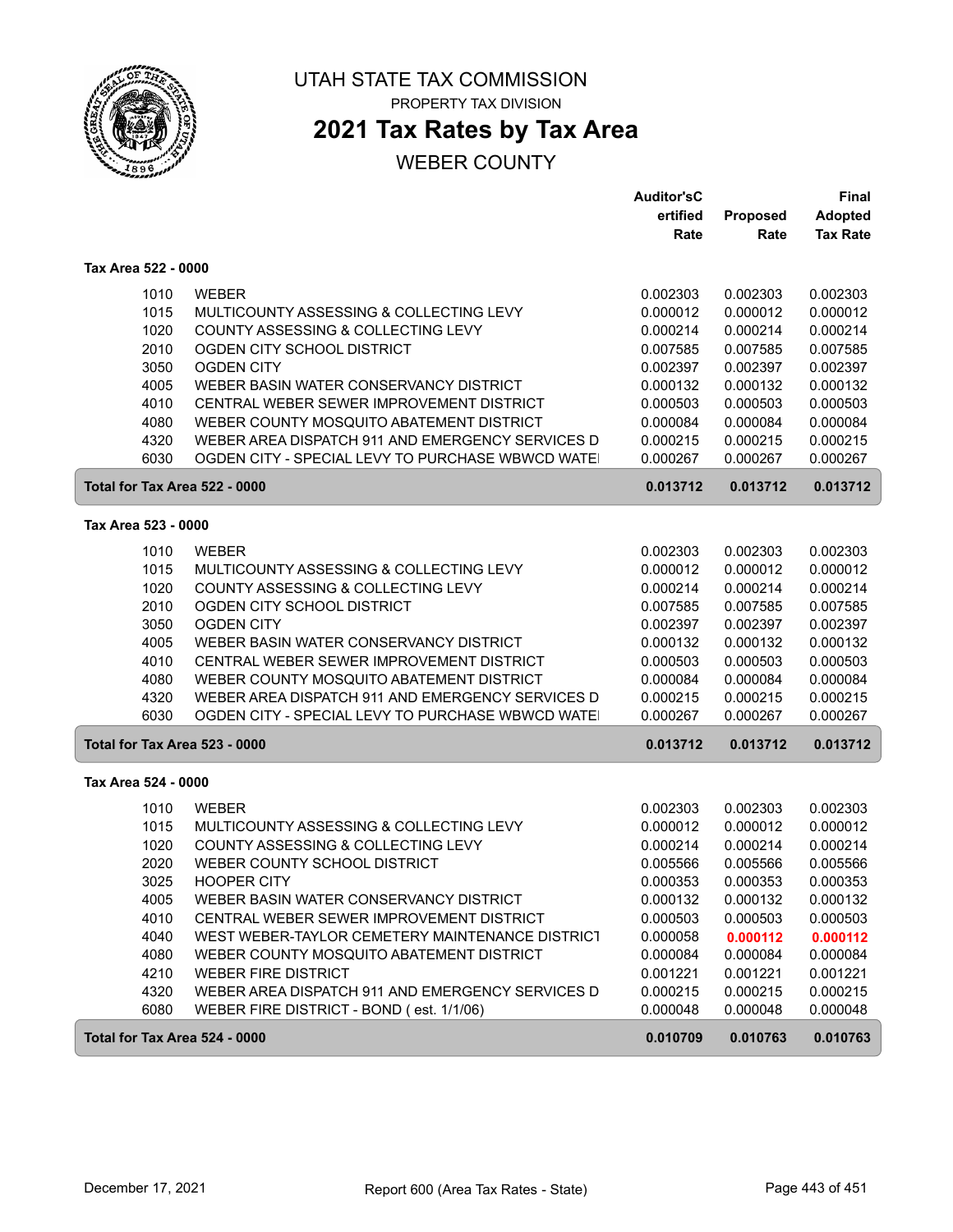

# **2021 Tax Rates by Tax Area**

|                               |                                                  | <b>Auditor'sC</b> |          | <b>Final</b>    |
|-------------------------------|--------------------------------------------------|-------------------|----------|-----------------|
|                               |                                                  | ertified          | Proposed | <b>Adopted</b>  |
|                               |                                                  | Rate              | Rate     | <b>Tax Rate</b> |
| Tax Area 525 - 0000           |                                                  |                   |          |                 |
| 1010                          | <b>WEBER</b>                                     | 0.002303          | 0.002303 | 0.002303        |
| 1015                          | MULTICOUNTY ASSESSING & COLLECTING LEVY          | 0.000012          | 0.000012 | 0.000012        |
| 1020                          | COUNTY ASSESSING & COLLECTING LEVY               | 0.000214          | 0.000214 | 0.000214        |
| 2010                          | OGDEN CITY SCHOOL DISTRICT                       | 0.007585          | 0.007585 | 0.007585        |
| 3050                          | <b>OGDEN CITY</b>                                | 0.002397          | 0.002397 | 0.002397        |
| 4005                          | WEBER BASIN WATER CONSERVANCY DISTRICT           | 0.000132          | 0.000132 | 0.000132        |
| 4010                          | CENTRAL WEBER SEWER IMPROVEMENT DISTRICT         | 0.000503          | 0.000503 | 0.000503        |
| 4080                          | WEBER COUNTY MOSQUITO ABATEMENT DISTRICT         | 0.000084          | 0.000084 | 0.000084        |
| 4320                          | WEBER AREA DISPATCH 911 AND EMERGENCY SERVICES D | 0.000215          | 0.000215 | 0.000215        |
| 6030                          | OGDEN CITY - SPECIAL LEVY TO PURCHASE WBWCD WATE | 0.000267          | 0.000267 | 0.000267        |
| Total for Tax Area 525 - 0000 |                                                  | 0.013712          | 0.013712 | 0.013712        |
| Tax Area 526 - 0000           |                                                  |                   |          |                 |
| 1010                          | <b>WEBER</b>                                     | 0.002303          | 0.002303 | 0.002303        |
| 1015                          | MULTICOUNTY ASSESSING & COLLECTING LEVY          | 0.000012          | 0.000012 | 0.000012        |
| 1020                          | COUNTY ASSESSING & COLLECTING LEVY               | 0.000214          | 0.000214 | 0.000214        |
| 2010                          | OGDEN CITY SCHOOL DISTRICT                       | 0.007585          | 0.007585 | 0.007585        |
| 3050                          | <b>OGDEN CITY</b>                                | 0.002397          | 0.002397 | 0.002397        |
| 4005                          | WEBER BASIN WATER CONSERVANCY DISTRICT           | 0.000132          | 0.000132 | 0.000132        |
| 4010                          | CENTRAL WEBER SEWER IMPROVEMENT DISTRICT         | 0.000503          | 0.000503 | 0.000503        |
| 4080                          | WEBER COUNTY MOSQUITO ABATEMENT DISTRICT         | 0.000084          | 0.000084 | 0.000084        |
| 4320                          | WEBER AREA DISPATCH 911 AND EMERGENCY SERVICES D | 0.000215          | 0.000215 | 0.000215        |
| 6030                          | OGDEN CITY - SPECIAL LEVY TO PURCHASE WBWCD WATE | 0.000267          | 0.000267 | 0.000267        |
| Total for Tax Area 526 - 0000 |                                                  | 0.013712          | 0.013712 | 0.013712        |
| Tax Area 529 - 0000           |                                                  |                   |          |                 |
| 1010                          | <b>WEBER</b>                                     | 0.002303          | 0.002303 | 0.002303        |
| 1015                          | MULTICOUNTY ASSESSING & COLLECTING LEVY          | 0.000012          | 0.000012 | 0.000012        |
| 1020                          | COUNTY ASSESSING & COLLECTING LEVY               | 0.000214          | 0.000214 | 0.000214        |
| 2020                          | WEBER COUNTY SCHOOL DISTRICT                     | 0.005566          | 0.005566 | 0.005566        |
| 4005                          | WEBER BASIN WATER CONSERVANCY DISTRICT           | 0.000132          | 0.000132 | 0.000132        |
| 4050                          | WARREN-WEST WARREN CEMETERY MAINTENANCE DISTR    | 0.000120          | 0.000120 | 0.000120        |
| 4080                          | WEBER COUNTY MOSQUITO ABATEMENT DISTRICT         | 0.000084          | 0.000084 | 0.000084        |
| 4210                          | <b>WEBER FIRE DISTRICT</b>                       | 0.001221          | 0.001221 | 0.001221        |
| 4320                          | WEBER AREA DISPATCH 911 AND EMERGENCY SERVICES D | 0.000215          | 0.000215 | 0.000215        |
| 6080                          | WEBER FIRE DISTRICT - BOND (est. 1/1/06)         | 0.000048          | 0.000048 | 0.000048        |
| 6090                          | MUNICIPAL TYPE SERVICE FUND                      | 0.000220          | 0.000220 | 0.000220        |
| Total for Tax Area 529 - 0000 |                                                  | 0.010135          | 0.010135 | 0.010135        |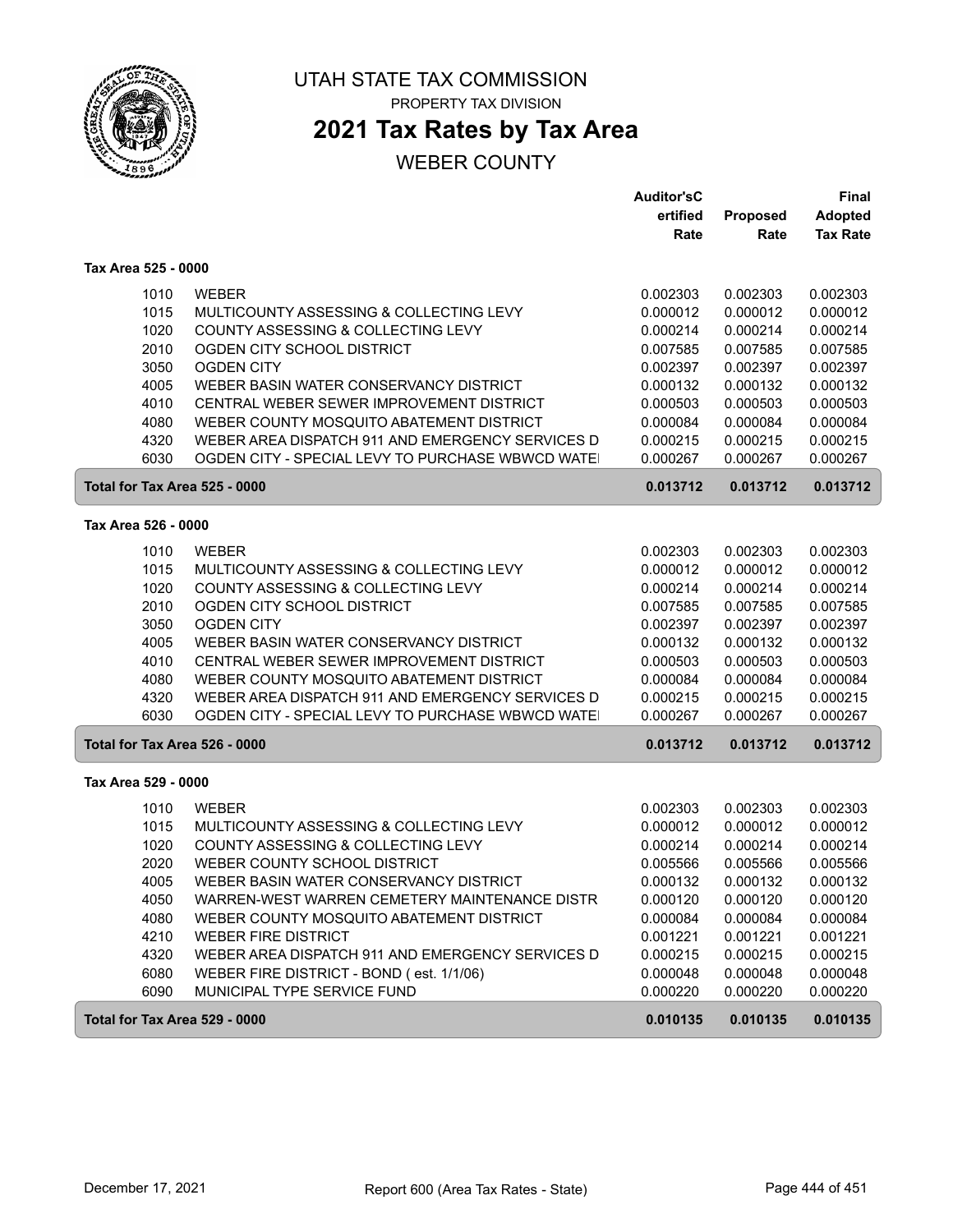

### **2021 Tax Rates by Tax Area**

|                               |                                                  | <b>Auditor'sC</b> |          | Final           |
|-------------------------------|--------------------------------------------------|-------------------|----------|-----------------|
|                               |                                                  | ertified          | Proposed | <b>Adopted</b>  |
|                               |                                                  | Rate              | Rate     | <b>Tax Rate</b> |
| Tax Area 530 - 0000           |                                                  |                   |          |                 |
| 1010                          | <b>WEBER</b>                                     | 0.002303          | 0.002303 | 0.002303        |
| 1015                          | MULTICOUNTY ASSESSING & COLLECTING LEVY          | 0.000012          | 0.000012 | 0.000012        |
| 1020                          | COUNTY ASSESSING & COLLECTING LEVY               | 0.000214          | 0.000214 | 0.000214        |
| 2020                          | WEBER COUNTY SCHOOL DISTRICT                     | 0.005566          | 0.005566 | 0.005566        |
| 4005                          | WEBER BASIN WATER CONSERVANCY DISTRICT           | 0.000132          | 0.000132 | 0.000132        |
| 4040                          | WEST WEBER-TAYLOR CEMETERY MAINTENANCE DISTRICT  | 0.000058          | 0.000112 | 0.000112        |
| 4080                          | WEBER COUNTY MOSQUITO ABATEMENT DISTRICT         | 0.000084          | 0.000084 | 0.000084        |
| 4210                          | <b>WEBER FIRE DISTRICT</b>                       | 0.001221          | 0.001221 | 0.001221        |
| 4320                          | WEBER AREA DISPATCH 911 AND EMERGENCY SERVICES D | 0.000215          | 0.000215 | 0.000215        |
| 6080                          | WEBER FIRE DISTRICT - BOND (est. 1/1/06)         | 0.000048          | 0.000048 | 0.000048        |
| 6090                          | MUNICIPAL TYPE SERVICE FUND                      | 0.000220          | 0.000220 | 0.000220        |
| Total for Tax Area 530 - 0000 |                                                  | 0.010073          | 0.010127 | 0.010127        |
| Tax Area 531 - 0000           |                                                  |                   |          |                 |
| 1010                          | <b>WEBER</b>                                     | 0.002303          | 0.002303 | 0.002303        |
| 1015                          | MULTICOUNTY ASSESSING & COLLECTING LEVY          | 0.000012          | 0.000012 | 0.000012        |
| 1020                          | COUNTY ASSESSING & COLLECTING LEVY               | 0.000214          | 0.000214 | 0.000214        |
| 2020                          | WEBER COUNTY SCHOOL DISTRICT                     | 0.005566          | 0.005566 | 0.005566        |
| 4005                          | WEBER BASIN WATER CONSERVANCY DISTRICT           | 0.000132          | 0.000132 | 0.000132        |
| 4050                          | WARREN-WEST WARREN CEMETERY MAINTENANCE DISTR    | 0.000120          | 0.000120 | 0.000120        |
| 4080                          | WEBER COUNTY MOSQUITO ABATEMENT DISTRICT         | 0.000084          | 0.000084 | 0.000084        |
| 4180                          | WEST WARREN - WARREN WATER IMPROVEMENT DISTRICT  | 0.000248          | 0.000248 | 0.000248        |
| 4210                          | <b>WEBER FIRE DISTRICT</b>                       | 0.001221          | 0.001221 | 0.001221        |
| 4320                          | WEBER AREA DISPATCH 911 AND EMERGENCY SERVICES D | 0.000215          | 0.000215 | 0.000215        |
| 6080                          | WEBER FIRE DISTRICT - BOND (est. 1/1/06)         | 0.000048          | 0.000048 | 0.000048        |
| 6090                          | MUNICIPAL TYPE SERVICE FUND                      | 0.000220          | 0.000220 | 0.000220        |
| Total for Tax Area 531 - 0000 |                                                  | 0.010383          | 0.010383 | 0.010383        |
| Tax Area 532 - 0000           |                                                  |                   |          |                 |
| 1010                          | <b>WEBER</b>                                     | 0.002303          | 0.002303 | 0.002303        |
| 1015                          | MULTICOUNTY ASSESSING & COLLECTING LEVY          | 0.000012          | 0.000012 | 0.000012        |
| 1020                          | COUNTY ASSESSING & COLLECTING LEVY               | 0.000214          | 0.000214 | 0.000214        |
| 2020                          | WEBER COUNTY SCHOOL DISTRICT                     | 0.005566          | 0.005566 | 0.005566        |
| 3130                          | <b>WEST HAVEN CITY</b>                           | 0.000000          | 0.000000 | 0.000000        |
| 4005                          | WEBER BASIN WATER CONSERVANCY DISTRICT           | 0.000132          | 0.000132 | 0.000132        |
| 4010                          | CENTRAL WEBER SEWER IMPROVEMENT DISTRICT         | 0.000503          | 0.000503 | 0.000503        |
| 4040                          | WEST WEBER-TAYLOR CEMETERY MAINTENANCE DISTRICT  | 0.000058          | 0.000112 | 0.000112        |
| 4080                          | WEBER COUNTY MOSQUITO ABATEMENT DISTRICT         | 0.000084          | 0.000084 | 0.000084        |
| 4210                          | <b>WEBER FIRE DISTRICT</b>                       | 0.001221          | 0.001221 | 0.001221        |
| 4320                          | WEBER AREA DISPATCH 911 AND EMERGENCY SERVICES D | 0.000215          | 0.000215 | 0.000215        |
| 4340                          | WESTERN WEBER PARK DISTRICT                      | 0.000196          | 0.000196 | 0.000196        |
| 6080                          | WEBER FIRE DISTRICT - BOND (est. 1/1/06)         | 0.000048          | 0.000048 | 0.000048        |
| Total for Tax Area 532 - 0000 |                                                  | 0.010552          | 0.010606 | 0.010606        |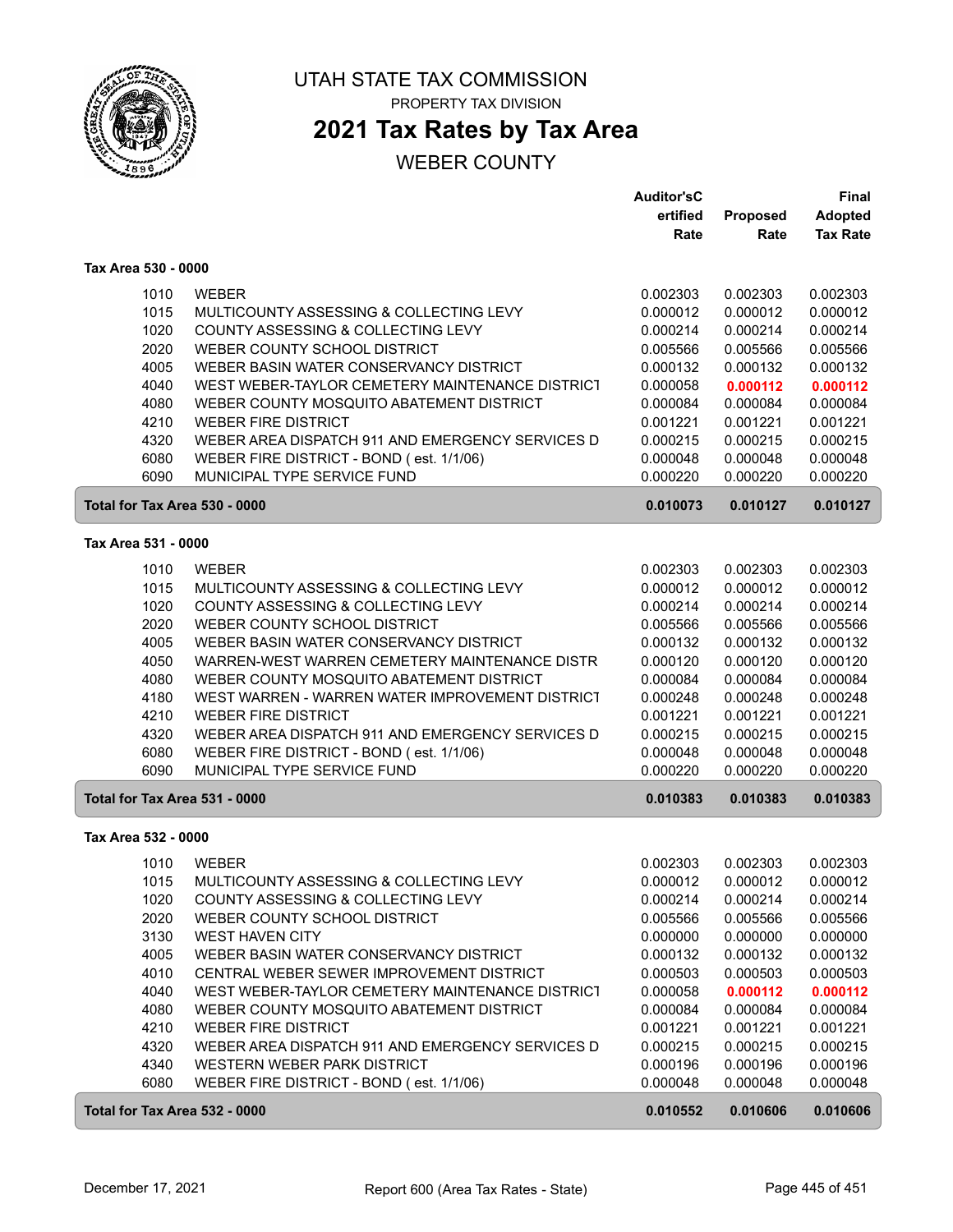

## **2021 Tax Rates by Tax Area**

|                               |                                                  | <b>Auditor'sC</b> |          | Final           |
|-------------------------------|--------------------------------------------------|-------------------|----------|-----------------|
|                               |                                                  | ertified          | Proposed | <b>Adopted</b>  |
|                               |                                                  | Rate              | Rate     | <b>Tax Rate</b> |
| Tax Area 533 - 0000           |                                                  |                   |          |                 |
| 1010                          | <b>WEBER</b>                                     | 0.002303          | 0.002303 | 0.002303        |
| 1015                          | MULTICOUNTY ASSESSING & COLLECTING LEVY          | 0.000012          | 0.000012 | 0.000012        |
| 1020                          | COUNTY ASSESSING & COLLECTING LEVY               | 0.000214          | 0.000214 | 0.000214        |
| 2020                          | WEBER COUNTY SCHOOL DISTRICT                     | 0.005566          | 0.005566 | 0.005566        |
| 3130                          | <b>WEST HAVEN CITY</b>                           | 0.000000          | 0.000000 | 0.000000        |
| 4005                          | WEBER BASIN WATER CONSERVANCY DISTRICT           | 0.000132          | 0.000132 | 0.000132        |
| 4040                          | WEST WEBER-TAYLOR CEMETERY MAINTENANCE DISTRICT  | 0.000058          | 0.000112 | 0.000112        |
| 4080                          | WEBER COUNTY MOSQUITO ABATEMENT DISTRICT         | 0.000084          | 0.000084 | 0.000084        |
| 4210                          | <b>WEBER FIRE DISTRICT</b>                       | 0.001221          | 0.001221 | 0.001221        |
| 4320                          | WEBER AREA DISPATCH 911 AND EMERGENCY SERVICES D | 0.000215          | 0.000215 | 0.000215        |
| 4340                          | WESTERN WEBER PARK DISTRICT                      | 0.000196          | 0.000196 | 0.000196        |
| 6080                          | WEBER FIRE DISTRICT - BOND (est. 1/1/06)         | 0.000048          | 0.000048 | 0.000048        |
| Total for Tax Area 533 - 0000 |                                                  | 0.010049          | 0.010103 | 0.010103        |
| Tax Area 534 - 0000           |                                                  |                   |          |                 |
| 1010                          | <b>WEBER</b>                                     | 0.002303          | 0.002303 | 0.002303        |
| 1015                          | MULTICOUNTY ASSESSING & COLLECTING LEVY          | 0.000012          | 0.000012 | 0.000012        |
| 1020                          | COUNTY ASSESSING & COLLECTING LEVY               | 0.000214          | 0.000214 | 0.000214        |
| 2020                          | WEBER COUNTY SCHOOL DISTRICT                     | 0.005566          | 0.005566 | 0.005566        |
| 3090                          | <b>ROY CITY</b>                                  | 0.001733          | 0.001733 | 0.001733        |
| 4005                          | WEBER BASIN WATER CONSERVANCY DISTRICT           | 0.000132          | 0.000132 | 0.000132        |
| 4015                          | NORTH DAVIS SEWER DISTRICT                       | 0.000682          | 0.000682 | 0.000682        |
| 4080                          | WEBER COUNTY MOSQUITO ABATEMENT DISTRICT         | 0.000084          | 0.000084 | 0.000084        |
| 4130                          | ROY WATER CONSERVANCY DISTRICT                   | 0.000056          | 0.000056 | 0.000056        |
| 4320                          | WEBER AREA DISPATCH 911 AND EMERGENCY SERVICES D | 0.000215          | 0.000215 | 0.000215        |
| Total for Tax Area 534 - 0000 |                                                  | 0.010997          | 0.010997 | 0.010997        |
| Tax Area 535 - 0000           |                                                  |                   |          |                 |
| 1010                          | <b>WEBER</b>                                     | 0.002303          | 0.002303 | 0.002303        |
| 1015                          | MULTICOUNTY ASSESSING & COLLECTING LEVY          | 0.000012          | 0.000012 | 0.000012        |
| 1020                          | COUNTY ASSESSING & COLLECTING LEVY               | 0.000214          | 0.000214 | 0.000214        |
| 2020                          | WEBER COUNTY SCHOOL DISTRICT                     | 0.005566          | 0.005566 | 0.005566        |
| 3090                          | <b>ROY CITY</b>                                  | 0.001733          | 0.001733 | 0.001733        |
| 4005                          | WEBER BASIN WATER CONSERVANCY DISTRICT           | 0.000132          | 0.000132 | 0.000132        |
| 4015                          | NORTH DAVIS SEWER DISTRICT                       | 0.000682          | 0.000682 | 0.000682        |
| 4080                          | WEBER COUNTY MOSQUITO ABATEMENT DISTRICT         | 0.000084          | 0.000084 | 0.000084        |
| 4130                          | ROY WATER CONSERVANCY DISTRICT                   | 0.000056          | 0.000056 | 0.000056        |
| 4320                          | WEBER AREA DISPATCH 911 AND EMERGENCY SERVICES D | 0.000215          | 0.000215 | 0.000215        |
| Total for Tax Area 535 - 0000 |                                                  | 0.010997          | 0.010997 | 0.010997        |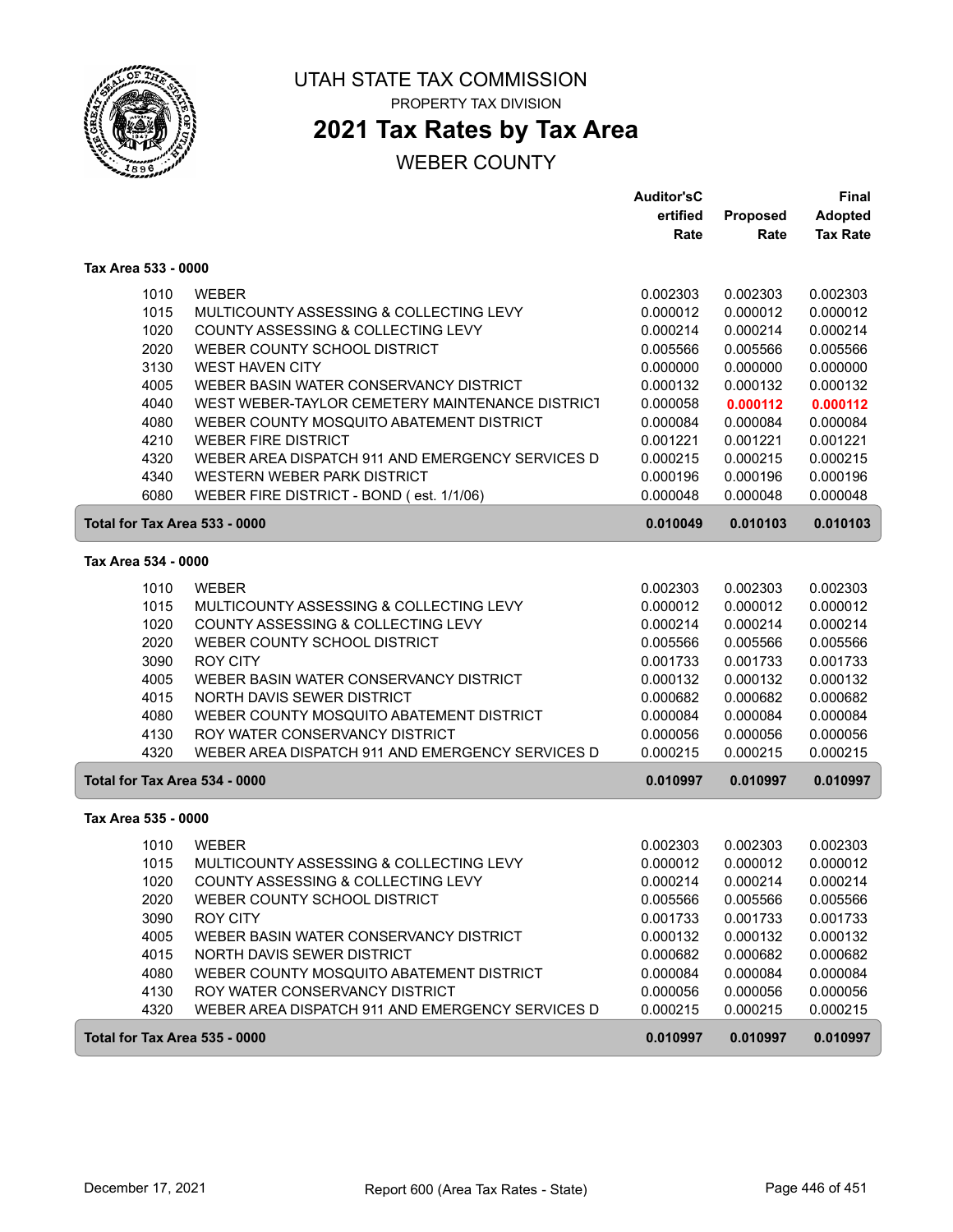

PROPERTY TAX DIVISION

# **2021 Tax Rates by Tax Area**

|                               |                                                  | <b>Auditor'sC</b> |          | <b>Final</b>    |  |
|-------------------------------|--------------------------------------------------|-------------------|----------|-----------------|--|
|                               |                                                  | ertified          | Proposed | <b>Adopted</b>  |  |
|                               |                                                  | Rate              | Rate     | <b>Tax Rate</b> |  |
| Tax Area 536 - 0000           |                                                  |                   |          |                 |  |
| 1010                          | <b>WEBER</b>                                     | 0.002303          | 0.002303 | 0.002303        |  |
| 1015                          | MULTICOUNTY ASSESSING & COLLECTING LEVY          | 0.000012          | 0.000012 | 0.000012        |  |
| 1020                          | COUNTY ASSESSING & COLLECTING LEVY               | 0.000214          | 0.000214 | 0.000214        |  |
| 2020                          | WEBER COUNTY SCHOOL DISTRICT                     | 0.005566          | 0.005566 | 0.005566        |  |
| 3090                          | <b>ROY CITY</b>                                  | 0.001733          | 0.001733 | 0.001733        |  |
| 4005                          | WEBER BASIN WATER CONSERVANCY DISTRICT           | 0.000132          | 0.000132 | 0.000132        |  |
| 4015                          | NORTH DAVIS SEWER DISTRICT                       | 0.000682          | 0.000682 | 0.000682        |  |
| 4080                          | WEBER COUNTY MOSQUITO ABATEMENT DISTRICT         | 0.000084          | 0.000084 | 0.000084        |  |
| 4130                          | ROY WATER CONSERVANCY DISTRICT                   | 0.000056          | 0.000056 | 0.000056        |  |
| 4320                          | WEBER AREA DISPATCH 911 AND EMERGENCY SERVICES D | 0.000215          | 0.000215 | 0.000215        |  |
| Total for Tax Area 536 - 0000 |                                                  | 0.010997          | 0.010997 | 0.010997        |  |
| Tax Area 537 - 0000           |                                                  |                   |          |                 |  |
| 1010                          | <b>WEBER</b>                                     | 0.002303          | 0.002303 | 0.002303        |  |
| 1015                          | MULTICOUNTY ASSESSING & COLLECTING LEVY          | 0.000012          | 0.000012 | 0.000012        |  |
| 1020                          | COUNTY ASSESSING & COLLECTING LEVY               | 0.000214          | 0.000214 | 0.000214        |  |
| 2020                          | WEBER COUNTY SCHOOL DISTRICT                     | 0.005566          | 0.005566 | 0.005566        |  |
| 3090                          | <b>ROY CITY</b>                                  | 0.001733          | 0.001733 | 0.001733        |  |
| 4005                          | WEBER BASIN WATER CONSERVANCY DISTRICT           | 0.000132          | 0.000132 | 0.000132        |  |
| 4015                          | NORTH DAVIS SEWER DISTRICT                       | 0.000682          | 0.000682 | 0.000682        |  |
| 4080                          | WEBER COUNTY MOSQUITO ABATEMENT DISTRICT         | 0.000084          | 0.000084 | 0.000084        |  |
| 4130                          | ROY WATER CONSERVANCY DISTRICT                   | 0.000056          | 0.000056 | 0.000056        |  |
| 4320                          | WEBER AREA DISPATCH 911 AND EMERGENCY SERVICES D | 0.000215          | 0.000215 | 0.000215        |  |
| Total for Tax Area 537 - 0000 |                                                  | 0.010997          | 0.010997 | 0.010997        |  |
| Tax Area 538 - 0000           |                                                  |                   |          |                 |  |
| 1010                          | <b>WEBER</b>                                     | 0.002303          | 0.002303 | 0.002303        |  |
| 1015                          | MULTICOUNTY ASSESSING & COLLECTING LEVY          | 0.000012          | 0.000012 | 0.000012        |  |
| 1020                          | COUNTY ASSESSING & COLLECTING LEVY               | 0.000214          | 0.000214 | 0.000214        |  |
| 2020                          | WEBER COUNTY SCHOOL DISTRICT                     | 0.005566          | 0.005566 | 0.005566        |  |
| 3025                          | <b>HOOPER CITY</b>                               | 0.000353          | 0.000353 | 0.000353        |  |
| 4005                          | WEBER BASIN WATER CONSERVANCY DISTRICT           | 0.000132          | 0.000132 | 0.000132        |  |
| 4010                          | CENTRAL WEBER SEWER IMPROVEMENT DISTRICT         | 0.000503          | 0.000503 | 0.000503        |  |
| 4040                          | WEST WEBER-TAYLOR CEMETERY MAINTENANCE DISTRICT  | 0.000058          | 0.000112 | 0.000112        |  |
| 4080                          | WEBER COUNTY MOSQUITO ABATEMENT DISTRICT         | 0.000084          | 0.000084 | 0.000084        |  |
| 4210                          | <b>WEBER FIRE DISTRICT</b>                       | 0.001221          | 0.001221 | 0.001221        |  |
| 4320                          | WEBER AREA DISPATCH 911 AND EMERGENCY SERVICES D | 0.000215          | 0.000215 | 0.000215        |  |
| 6080                          | WEBER FIRE DISTRICT - BOND (est. 1/1/06)         | 0.000048          | 0.000048 | 0.000048        |  |
| Total for Tax Area 538 - 0000 |                                                  | 0.010709          | 0.010763 | 0.010763        |  |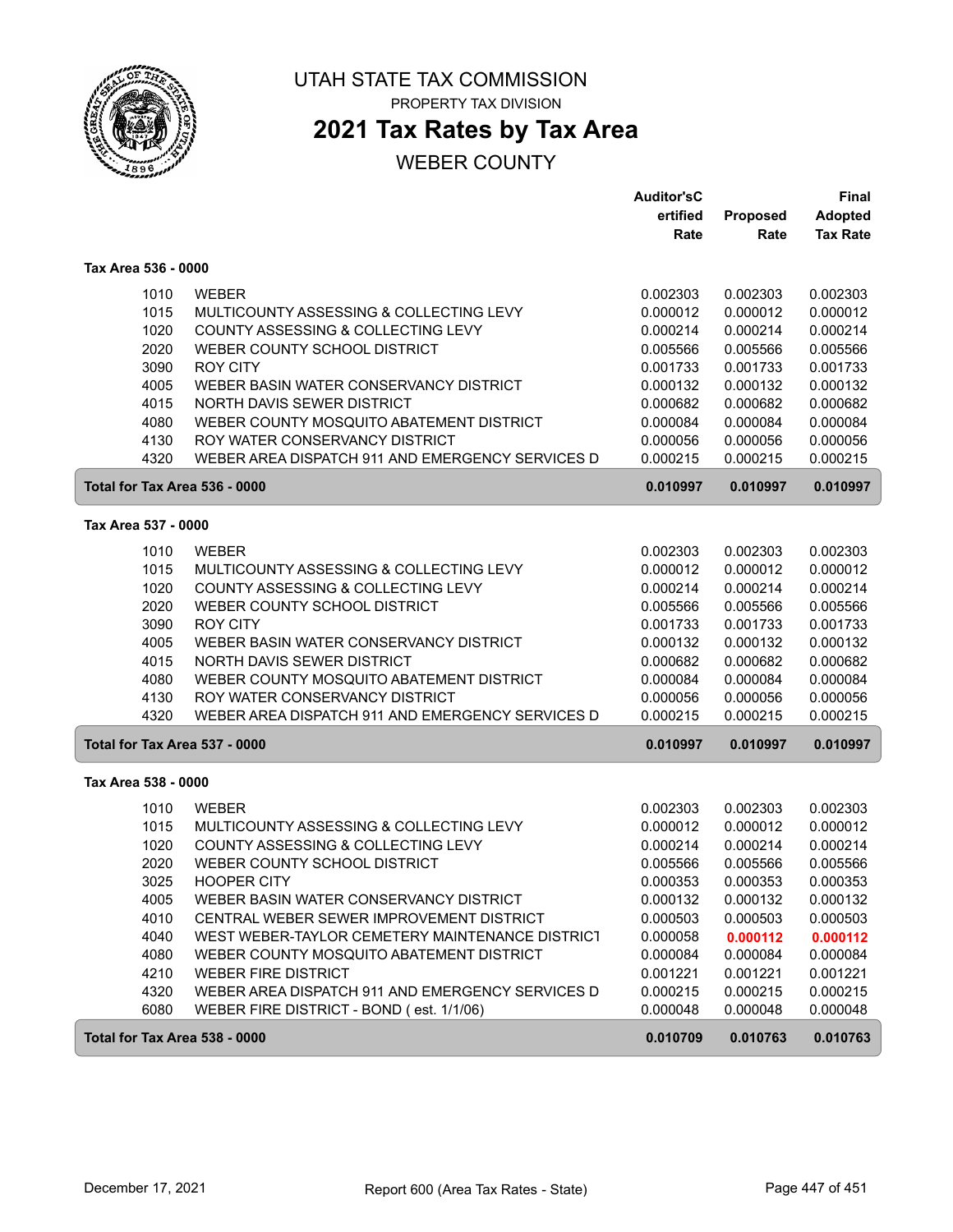

PROPERTY TAX DIVISION

# **2021 Tax Rates by Tax Area**

|                               |                                                  | <b>Auditor'sC</b> |          | <b>Final</b>    |
|-------------------------------|--------------------------------------------------|-------------------|----------|-----------------|
|                               |                                                  | ertified          | Proposed | <b>Adopted</b>  |
|                               |                                                  | Rate              | Rate     | <b>Tax Rate</b> |
| Tax Area 539 - 0000           |                                                  |                   |          |                 |
| 1010                          | <b>WEBER</b>                                     | 0.002303          | 0.002303 | 0.002303        |
| 1015                          | MULTICOUNTY ASSESSING & COLLECTING LEVY          | 0.000012          | 0.000012 | 0.000012        |
| 1020                          | COUNTY ASSESSING & COLLECTING LEVY               | 0.000214          | 0.000214 | 0.000214        |
| 2020                          | WEBER COUNTY SCHOOL DISTRICT                     | 0.005566          | 0.005566 | 0.005566        |
| 3130                          | <b>WEST HAVEN CITY</b>                           | 0.000000          | 0.000000 | 0.000000        |
| 4005                          | WEBER BASIN WATER CONSERVANCY DISTRICT           | 0.000132          | 0.000132 | 0.000132        |
| 4080                          | WEBER COUNTY MOSQUITO ABATEMENT DISTRICT         | 0.000084          | 0.000084 | 0.000084        |
| 4210                          | <b>WEBER FIRE DISTRICT</b>                       | 0.001221          | 0.001221 | 0.001221        |
| 4320                          | WEBER AREA DISPATCH 911 AND EMERGENCY SERVICES D | 0.000215          | 0.000215 | 0.000215        |
| 4340                          | <b>WESTERN WEBER PARK DISTRICT</b>               | 0.000196          | 0.000196 | 0.000196        |
| 6080                          | WEBER FIRE DISTRICT - BOND (est. 1/1/06)         | 0.000048          | 0.000048 | 0.000048        |
| Total for Tax Area 539 - 0000 |                                                  | 0.009991          | 0.009991 | 0.009991        |
| Tax Area 540 - 0000           |                                                  |                   |          |                 |
| 1010                          | <b>WEBER</b>                                     | 0.002303          | 0.002303 | 0.002303        |
| 1015                          | MULTICOUNTY ASSESSING & COLLECTING LEVY          | 0.000012          | 0.000012 | 0.000012        |
| 1020                          | COUNTY ASSESSING & COLLECTING LEVY               | 0.000214          | 0.000214 | 0.000214        |
| 2020                          | WEBER COUNTY SCHOOL DISTRICT                     | 0.005566          | 0.005566 | 0.005566        |
| 3100                          | SOUTH OGDEN CITY                                 | 0.002410          | 0.002700 | 0.002650        |
| 4005                          | WEBER BASIN WATER CONSERVANCY DISTRICT           | 0.000132          | 0.000132 | 0.000132        |
| 4010                          | CENTRAL WEBER SEWER IMPROVEMENT DISTRICT         | 0.000503          | 0.000503 | 0.000503        |
| 4080                          | WEBER COUNTY MOSQUITO ABATEMENT DISTRICT         | 0.000084          | 0.000084 | 0.000084        |
| 4320                          | WEBER AREA DISPATCH 911 AND EMERGENCY SERVICES D | 0.000215          | 0.000215 | 0.000215        |
|                               |                                                  |                   |          |                 |
| Total for Tax Area 540 - 0000 |                                                  | 0.011439          | 0.011729 | 0.011679        |
| Tax Area 541 - 0000           |                                                  |                   |          |                 |
| 1010                          | <b>WEBER</b>                                     | 0.002303          | 0.002303 | 0.002303        |
| 1015                          | MULTICOUNTY ASSESSING & COLLECTING LEVY          | 0.000012          | 0.000012 | 0.000012        |
| 1020                          | COUNTY ASSESSING & COLLECTING LEVY               | 0.000214          | 0.000214 | 0.000214        |
| 2020                          | WEBER COUNTY SCHOOL DISTRICT                     | 0.005566          | 0.005566 | 0.005566        |
| 3090                          | <b>ROY CITY</b>                                  | 0.001733          | 0.001733 | 0.001733        |
| 4005                          | WEBER BASIN WATER CONSERVANCY DISTRICT           | 0.000132          | 0.000132 | 0.000132        |
| 4010                          | CENTRAL WEBER SEWER IMPROVEMENT DISTRICT         | 0.000503          | 0.000503 | 0.000503        |
| 4080                          | WEBER COUNTY MOSQUITO ABATEMENT DISTRICT         | 0.000084          | 0.000084 | 0.000084        |
| 4320                          | WEBER AREA DISPATCH 911 AND EMERGENCY SERVICES D | 0.000215          | 0.000215 | 0.000215        |
| Total for Tax Area 541 - 0000 |                                                  | 0.010762          | 0.010762 | 0.010762        |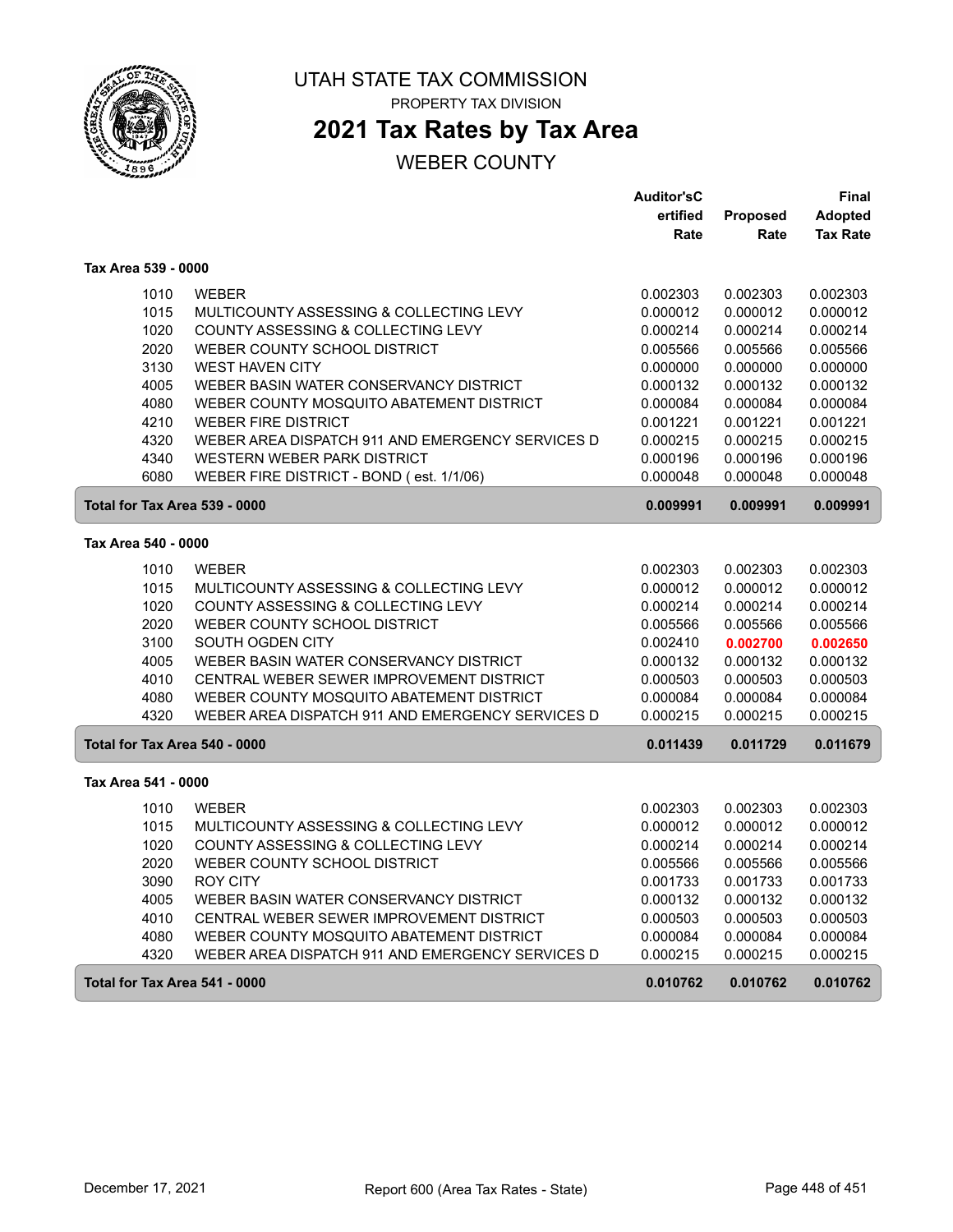

# **2021 Tax Rates by Tax Area**

|                     |      |                                                  | <b>Auditor'sC</b>    |                      | Final                |
|---------------------|------|--------------------------------------------------|----------------------|----------------------|----------------------|
|                     |      |                                                  | ertified             | Proposed             | <b>Adopted</b>       |
|                     |      |                                                  | Rate                 | Rate                 | <b>Tax Rate</b>      |
| Tax Area 542 - 0000 |      |                                                  |                      |                      |                      |
|                     | 1010 | <b>WEBER</b>                                     | 0.002303             | 0.002303             | 0.002303             |
|                     | 1015 | MULTICOUNTY ASSESSING & COLLECTING LEVY          | 0.000012             | 0.000012             | 0.000012             |
|                     | 1020 | COUNTY ASSESSING & COLLECTING LEVY               | 0.000214             | 0.000214             | 0.000214             |
|                     | 2020 | WEBER COUNTY SCHOOL DISTRICT                     | 0.005566             | 0.005566             | 0.005566             |
|                     | 4005 | WEBER BASIN WATER CONSERVANCY DISTRICT           | 0.000132             | 0.000132             | 0.000132             |
|                     | 4080 | WEBER COUNTY MOSQUITO ABATEMENT DISTRICT         | 0.000084             | 0.000084             | 0.000084             |
|                     | 4135 | POWDER MOUNTAIN WATER AND SEWER IMPROVEMENT DI   | 0.000302             | 0.000302             | 0.000302             |
|                     | 4210 | <b>WEBER FIRE DISTRICT</b>                       | 0.001221             | 0.001221             | 0.001221             |
|                     | 4240 | OGDEN VALLEY PARKS SERVICE AREA                  | 0.000091             | 0.000091             | 0.000091             |
|                     | 4320 | WEBER AREA DISPATCH 911 AND EMERGENCY SERVICES D | 0.000215             | 0.000215             | 0.000215             |
|                     | 6080 | WEBER FIRE DISTRICT - BOND (est. 1/1/06)         | 0.000048             | 0.000048             | 0.000048             |
|                     | 6090 | MUNICIPAL TYPE SERVICE FUND                      | 0.000220             | 0.000220             | 0.000220             |
|                     | 6091 | SUMMIT ROAD OVERLAY DISTRICT                     | 0.000000             | 0.000666             | 0.000666             |
|                     |      |                                                  |                      |                      |                      |
|                     |      | Total for Tax Area 542 - 0000                    | 0.010408             | 0.011074             | 0.011074             |
| Tax Area 543 - 0000 |      |                                                  |                      |                      |                      |
|                     | 1010 | <b>WEBER</b>                                     |                      |                      |                      |
|                     | 1015 | MULTICOUNTY ASSESSING & COLLECTING LEVY          | 0.002303<br>0.000012 | 0.002303<br>0.000012 | 0.002303<br>0.000012 |
|                     | 1020 | COUNTY ASSESSING & COLLECTING LEVY               | 0.000214             | 0.000214             | 0.000214             |
|                     | 2020 | WEBER COUNTY SCHOOL DISTRICT                     | 0.005566             | 0.005566             | 0.005566             |
|                     | 4005 | WEBER BASIN WATER CONSERVANCY DISTRICT           | 0.000132             | 0.000132             | 0.000132             |
|                     | 4080 | WEBER COUNTY MOSQUITO ABATEMENT DISTRICT         | 0.000084             | 0.000084             | 0.000084             |
|                     | 4090 | EDEN CEMETERY MAINTENANCE DISTRICT               | 0.000049             | 0.000049             | 0.000049             |
|                     | 4210 | <b>WEBER FIRE DISTRICT</b>                       | 0.001221             | 0.001221             | 0.001221             |
|                     | 4240 | OGDEN VALLEY PARKS SERVICE AREA                  | 0.000091             | 0.000091             | 0.000091             |
|                     | 4320 | WEBER AREA DISPATCH 911 AND EMERGENCY SERVICES D | 0.000215             | 0.000215             | 0.000215             |
|                     | 6080 | WEBER FIRE DISTRICT - BOND (est. 1/1/06)         | 0.000048             | 0.000048             | 0.000048             |
|                     | 6090 | MUNICIPAL TYPE SERVICE FUND                      | 0.000220             | 0.000220             | 0.000220             |
|                     | 6091 | SUMMIT ROAD OVERLAY DISTRICT                     | 0.000000             | 0.000666             | 0.000666             |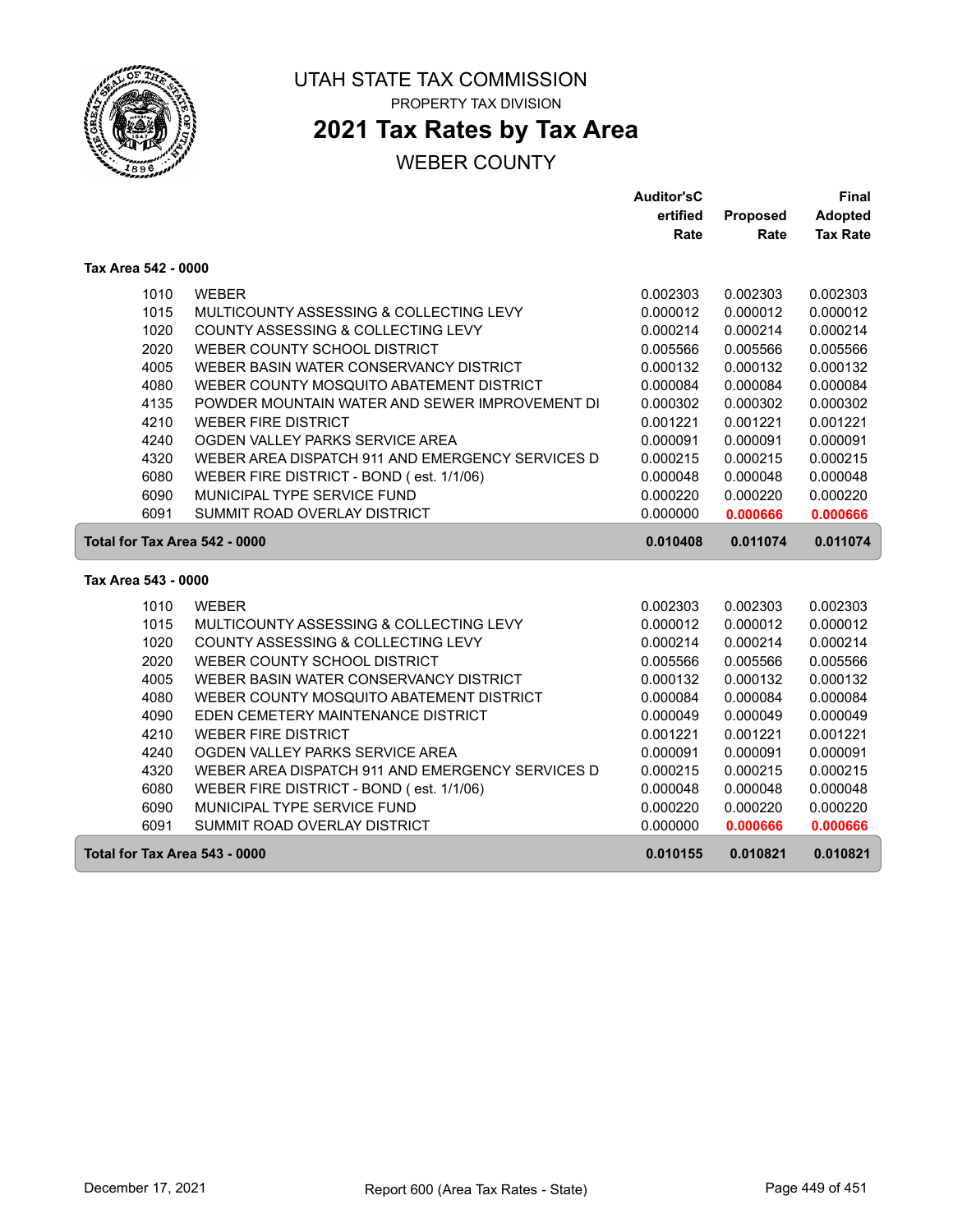

### **2021 Tax Rates by Tax Area**

|                               |                                                             | <b>Auditor'sC</b>    |                      | Final                |
|-------------------------------|-------------------------------------------------------------|----------------------|----------------------|----------------------|
|                               |                                                             | ertified             | Proposed             | <b>Adopted</b>       |
|                               |                                                             | Rate                 | Rate                 | <b>Tax Rate</b>      |
| Tax Area 544 - 0000           |                                                             |                      |                      |                      |
| 1010                          | <b>WEBER</b>                                                | 0.002303             | 0.002303             | 0.002303             |
| 1015                          | MULTICOUNTY ASSESSING & COLLECTING LEVY                     | 0.000012             | 0.000012             | 0.000012             |
| 1020                          | COUNTY ASSESSING & COLLECTING LEVY                          | 0.000214             | 0.000214             | 0.000214             |
| 2020                          | WEBER COUNTY SCHOOL DISTRICT                                | 0.005566             | 0.005566             | 0.005566             |
| 4005                          | WEBER BASIN WATER CONSERVANCY DISTRICT                      | 0.000132             | 0.000132             | 0.000132             |
| 4080                          | WEBER COUNTY MOSQUITO ABATEMENT DISTRICT                    | 0.000084             | 0.000084             | 0.000084             |
| 4090                          | EDEN CEMETERY MAINTENANCE DISTRICT                          | 0.000049             | 0.000049             | 0.000049             |
| 4210                          | <b>WEBER FIRE DISTRICT</b>                                  | 0.001221             | 0.001221             | 0.001221             |
| 4240                          | OGDEN VALLEY PARKS SERVICE AREA                             | 0.000091             | 0.000091             | 0.000091             |
| 4320                          | WEBER AREA DISPATCH 911 AND EMERGENCY SERVICES D            | 0.000215             | 0.000215             | 0.000215             |
| 6080                          | WEBER FIRE DISTRICT - BOND (est. 1/1/06)                    | 0.000048             | 0.000048             | 0.000048             |
| 6090                          | MUNICIPAL TYPE SERVICE FUND                                 | 0.000220             | 0.000220             | 0.000220             |
| 6091                          | <b>SUMMIT ROAD OVERLAY DISTRICT</b>                         | 0.000000             | 0.000666             | 0.000666             |
| Total for Tax Area 544 - 0000 |                                                             | 0.010155             | 0.010821             | 0.010821             |
| Tax Area 545 - 0000           |                                                             |                      |                      |                      |
|                               |                                                             |                      |                      |                      |
| 1010                          | <b>WEBER</b>                                                | 0.002303             | 0.002303             | 0.002303             |
| 1015                          | MULTICOUNTY ASSESSING & COLLECTING LEVY                     | 0.000012             | 0.000012             | 0.000012             |
| 1020                          | COUNTY ASSESSING & COLLECTING LEVY                          | 0.000214             | 0.000214             | 0.000214             |
| 2020                          | WEBER COUNTY SCHOOL DISTRICT                                | 0.005566             | 0.005566             | 0.005566             |
| 4005                          | WEBER BASIN WATER CONSERVANCY DISTRICT                      | 0.000132             | 0.000132             | 0.000132             |
| 4080                          | WEBER COUNTY MOSQUITO ABATEMENT DISTRICT                    | 0.000084             | 0.000084             | 0.000084             |
| 4210                          | <b>WEBER FIRE DISTRICT</b>                                  | 0.001221             | 0.001221             | 0.001221             |
| 4240                          | OGDEN VALLEY PARKS SERVICE AREA                             | 0.000091             | 0.000091             | 0.000091             |
| 4320                          | WEBER AREA DISPATCH 911 AND EMERGENCY SERVICES D            | 0.000215             | 0.000215             | 0.000215             |
| 6080                          | WEBER FIRE DISTRICT - BOND (est. 1/1/06)                    | 0.000048             | 0.000048             | 0.000048             |
| 6090<br>6091                  | MUNICIPAL TYPE SERVICE FUND<br>SUMMIT ROAD OVERLAY DISTRICT | 0.000220<br>0.000000 | 0.000220<br>0.000666 | 0.000220<br>0.000666 |
| Total for Tax Area 545 - 0000 |                                                             | 0.010106             | 0.010772             | 0.010772             |
|                               |                                                             |                      |                      |                      |
| Tax Area 546 - 0000           |                                                             |                      |                      |                      |
| 1010                          | WEBER                                                       | 0.002303             | 0.002303             | 0.002303             |
| 1015                          | MULTICOUNTY ASSESSING & COLLECTING LEVY                     | 0.000012             | 0.000012             | 0.000012             |
| 1020                          | COUNTY ASSESSING & COLLECTING LEVY                          | 0.000214             | 0.000214             | 0.000214             |
| 2020                          | WEBER COUNTY SCHOOL DISTRICT                                | 0.005566             | 0.005566             | 0.005566             |
| 4005                          | WEBER BASIN WATER CONSERVANCY DISTRICT                      | 0.000132             | 0.000132             | 0.000132             |
| 4080                          | WEBER COUNTY MOSQUITO ABATEMENT DISTRICT                    | 0.000084             | 0.000084             | 0.000084             |
| 4135                          | POWDER MOUNTAIN WATER AND SEWER IMPROVEMENT DI              | 0.000302             | 0.000302             | 0.000302             |
| 4210                          | <b>WEBER FIRE DISTRICT</b>                                  | 0.001221             | 0.001221             | 0.001221             |
| 4240                          | OGDEN VALLEY PARKS SERVICE AREA                             | 0.000091             | 0.000091             | 0.000091             |
| 4320                          | WEBER AREA DISPATCH 911 AND EMERGENCY SERVICES D            | 0.000215             | 0.000215             | 0.000215             |
| 6080                          | WEBER FIRE DISTRICT - BOND (est. 1/1/06)                    | 0.000048             | 0.000048             | 0.000048             |
| 6090                          | MUNICIPAL TYPE SERVICE FUND                                 | 0.000220             | 0.000220             | 0.000220             |
| 6091                          | SUMMIT ROAD OVERLAY DISTRICT                                | 0.000000             | 0.000666             | 0.000666             |
| Total for Tax Area 546 - 0000 |                                                             | 0.010408             | 0.011074             | 0.011074             |